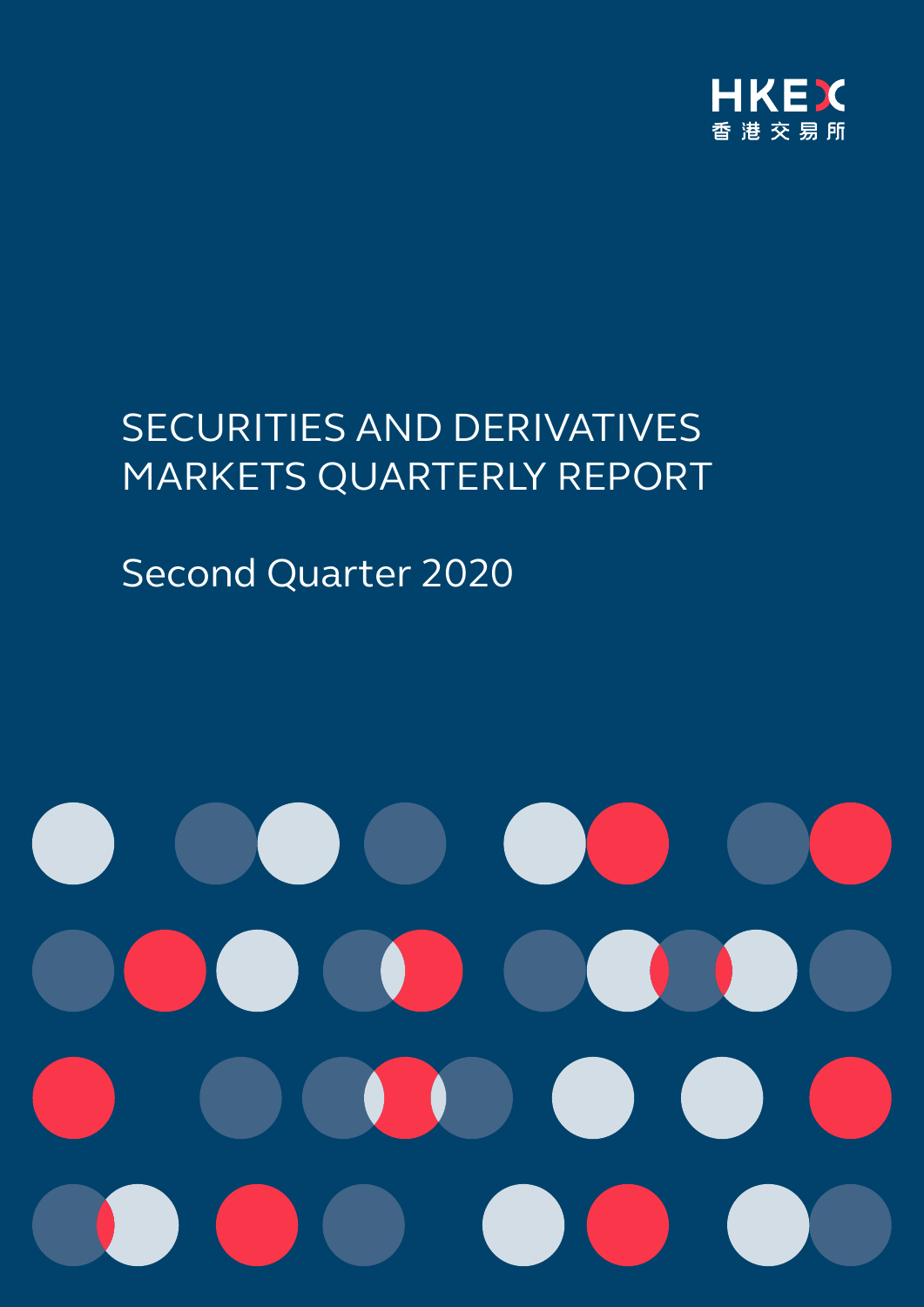# MARKET HIGHLIGHTS

### **Market Highlights – Main Board**

| <b>Highlights</b>                      | 2nd Quarter 2020   | 2nd Quarter 2019   |  |
|----------------------------------------|--------------------|--------------------|--|
| No. of listed companies                | 2,111              | 1,996              |  |
| No. of listed securities               | 15,421             | 13,322             |  |
| Equities                               |                    |                    |  |
| Ordinary shares                        | 2,112              | 1,997              |  |
| Preference shares                      | 16                 | 18                 |  |
| Warrants                               | 7,007              | 5,983              |  |
| Equity                                 | $\overline{2}$     | 2                  |  |
| Derivative                             | 6,172              | 5,981              |  |
| Inline                                 | 833                |                    |  |
| Equity linked instrument               | $\mathbf 0$        | $\overline{0}$     |  |
| Callable bull/bear contracts           | 4,695              | 3,884              |  |
| Unit trusts/mutual funds               | 147                | 149                |  |
| Debt securities                        | 1,444              | 1,291              |  |
| No. of trading only stocks             |                    |                    |  |
| Nasdaq stocks                          | 6                  | 6                  |  |
| <b>iShares</b>                         | $\mathbf 0$        | $\overline{0}$     |  |
| No. of trading days                    | 60                 | 59                 |  |
| Total turnover in value (HK\$mil.) *   | 6,825,607.33       | 5,575,967.86       |  |
| Total turnover in shares (mil. shs)    | 12, 164, 245. 53   | 14,752,676.97      |  |
| Total number of trades (deals)         | 107,674,729        | 91,379,849         |  |
| Total market capitalisation (HK\$mil.) | 37,802,933.53      | 32,591,655.65      |  |
| Average P/E ratio (times)              | 13.60              | 11.24              |  |
| Average dividend yield (%)             | 2.67               | 3.07               |  |
| Number of exchange participants        |                    |                    |  |
| - Trading                              | 646                | 657                |  |
| - Non-trading                          | 56                 | 34                 |  |
| Turnover in value (HK\$mil.)           |                    |                    |  |
| Highest                                | 180,521.49 (22/05) | 137,259.09 (06/05) |  |
| Lowest                                 | 70,454.61 (05/05)  | 64,834.67 (26/06)) |  |
| Turnover in shares (mil. shs)          |                    |                    |  |
| Highest                                | 280,355.27 (15/06) | 349,280.62 (09/05) |  |
| Lowest                                 | 148,585.01 (27/04) | 182,279.90 (28/06) |  |
| Total number of trades (deals)         |                    |                    |  |
| Highest                                | 2,718,056 (22/05)  | 2,280,786 (14/05)  |  |
| Lowest                                 | 1,221,800 (05/05)  | 1,172,027 (26/06)  |  |

\* Included turnover value traded in non-HKD currency securities.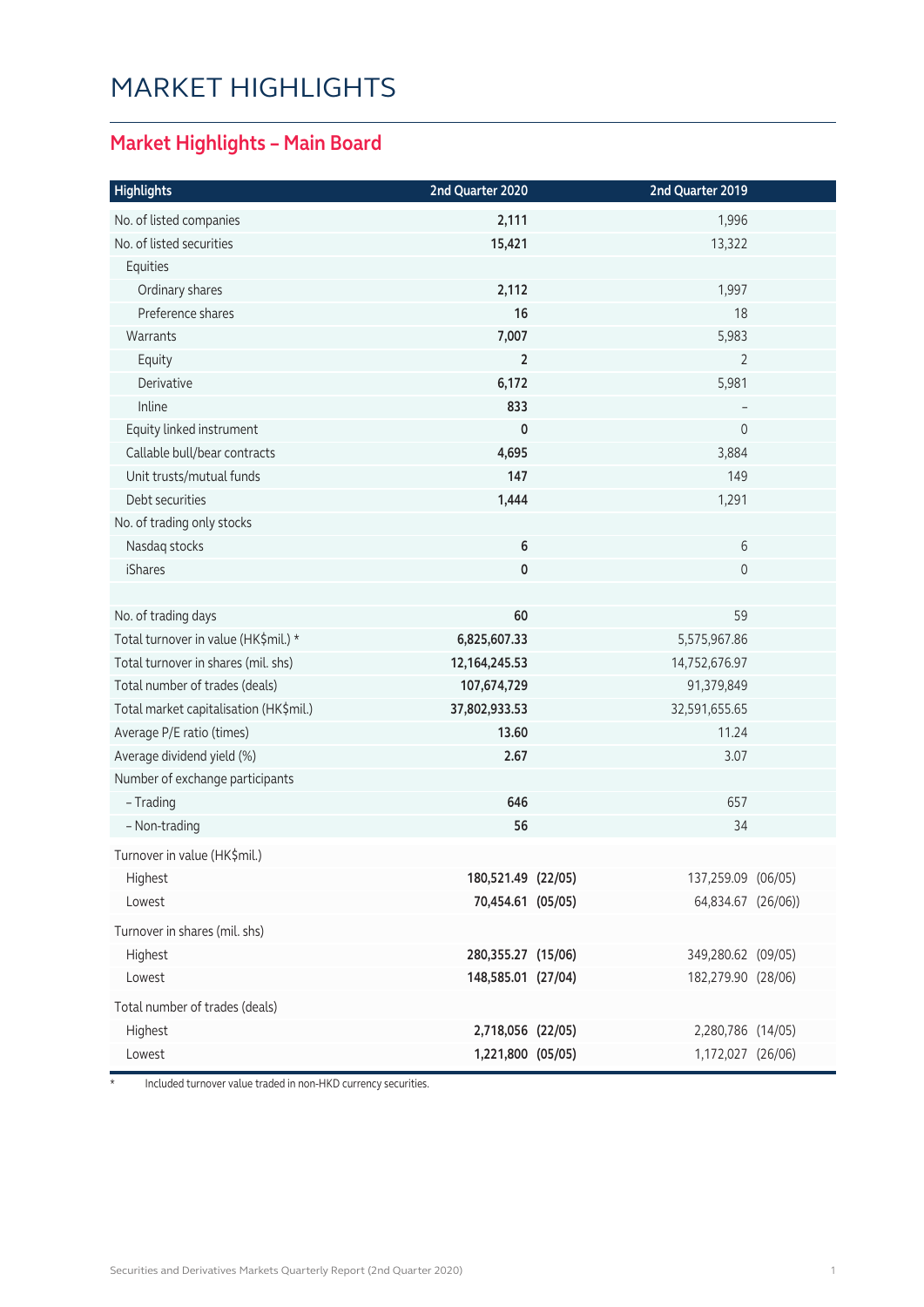# MARKET HIGHLIGHTS

### **Market Highlights – GEM**

| <b>Highlights</b>                      | 2nd Quarter 2020 |                | 2nd Quarter 2019 |                |
|----------------------------------------|------------------|----------------|------------------|----------------|
| No. of listed companies                | 376              |                | 386              |                |
| No. of listed securities               | 377              |                | 387              |                |
| Equities                               | 376              |                | 386              |                |
| Warrants                               | $\mathbf{1}$     |                | 1                |                |
|                                        |                  |                |                  |                |
| No. of trading days                    | 60               |                | 59               |                |
| Total turnover in value (HK\$mil.) *   | 15,660.56        |                | 14,094.16        |                |
| Total turnover in shares (mil. shs)    | 45,485.20        |                | 54,136.35        |                |
| Total number of trades (deals)         | 492,227          |                | 665,940          |                |
| Total market capitalisation (HK\$mil.) | 102,733.62       |                | 134,992.16       |                |
| Average P/E ratio (times)              | 22.46            |                | 21.77            |                |
| Average dividend yield (%)             | 0.40             |                | 1.49             |                |
| Turnover in value (HK\$mil.)           |                  |                |                  |                |
| Highest                                |                  | 655.31 (15/06) |                  | 634.98 (26/06) |
| Lowest                                 |                  | 78.14 (05/05)  |                  | 125.87 (20/06) |
| Turnover in shares (mil. shs)          |                  |                |                  |                |
| Highest                                | 1,727.32 (23/06) |                | 3,502.58 (13/06) |                |
| Lowest                                 |                  | 312.07 (05/05) |                  | 495.11 (10/06) |
| Total number of trades (deals)         |                  |                |                  |                |
| Highest                                |                  | 19,986 (20/04) |                  | 39,588 (25/06) |
| Lowest                                 |                  | 4,021 (05/05)  |                  | 6,604 (17/06)  |

\* Included turnover value traded in non-HKD currency securities.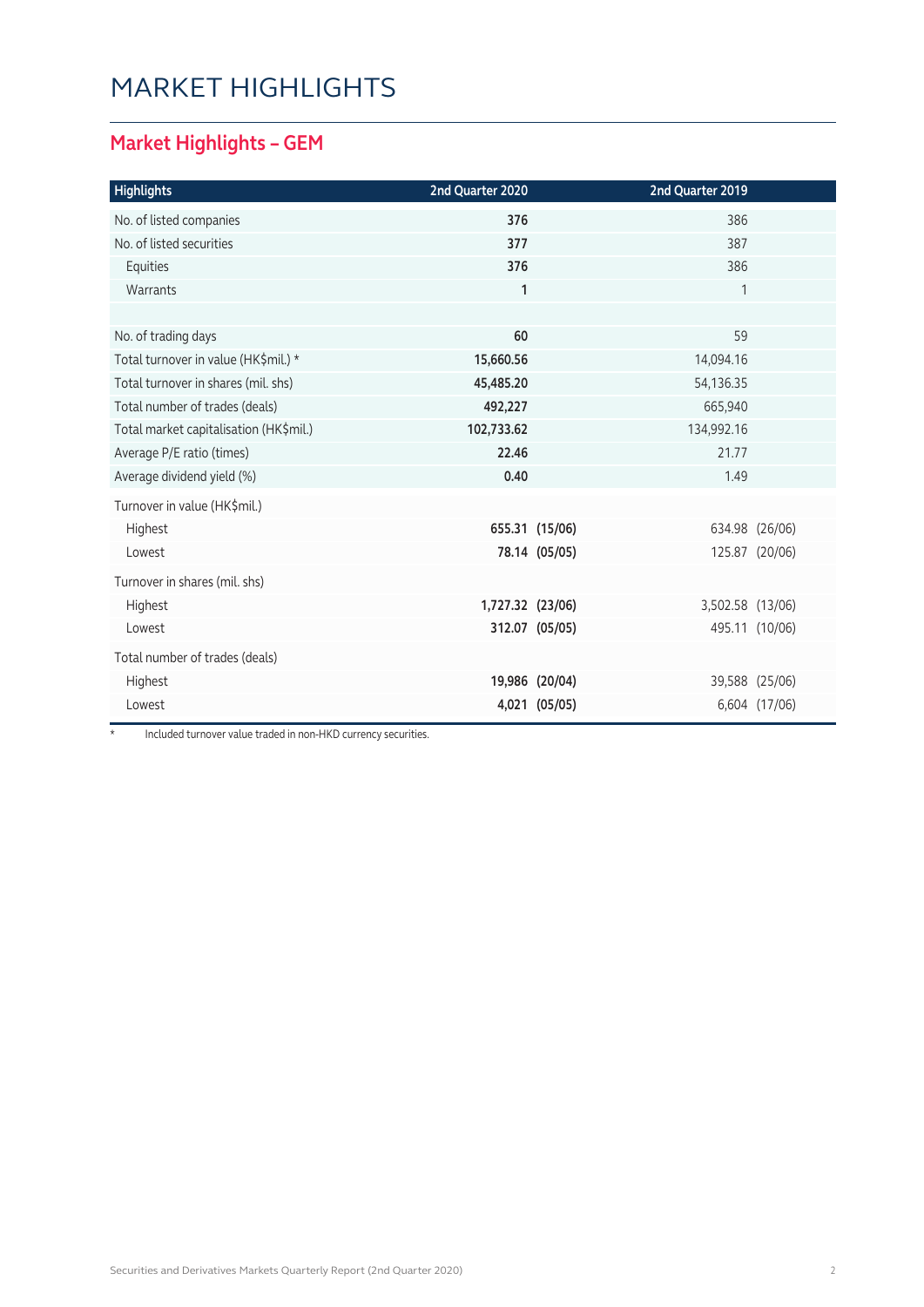# MARKET HIGHLIGHTS

### **Derivatives Market Highlights**

| <b>Highlights</b>                                                    | 2nd Quarter    | 2nd Quarter    |
|----------------------------------------------------------------------|----------------|----------------|
|                                                                      | 2020           | 2019           |
| All futures and options products (excluding stock options)           |                |                |
| No. of trading days                                                  | 60             | 59             |
| Total contract volume                                                | 34,975,255     | 40,395,607     |
| Equity index products                                                | 34,337,271     | 39,412,189     |
| Equity products                                                      | 200,735        | 269,826        |
| Interest rates products                                              | 107            | 27             |
|                                                                      |                |                |
| RMB Currency products                                                | 352,284        | 547,965        |
| INR Currency products *                                              | 29,678         |                |
| <b>Gold Futures</b>                                                  | 1,010          | 158,021        |
| Silver Futures <sup>#</sup>                                          | 147            |                |
| Iron Ore Futures                                                     | 24,892         | 7,497          |
| London Metal Mini Futures                                            | 29,131         | 82             |
| Average daily contract volume                                        | 582,921        | 684,671        |
| Total open interest as at the quarter end (contracts)                | 3,285,255      | 3,560,440      |
| Equity index products                                                | 3,237,272      | 3,506,111      |
| Equity products                                                      | 16,067         | 16,125         |
| Interest rates products                                              | 105            | 25             |
| RMB Currency products                                                | 27,558         | 36,580         |
|                                                                      |                |                |
| INR Currency products *                                              | 285            |                |
| <b>Gold Futures</b>                                                  | 242            | 1,042          |
| Silver Futures <sup>#</sup>                                          | 135            |                |
| Iron Ore Futures                                                     | 3,184          | 556            |
| London Metal Mini Futures                                            | 407            | 1              |
| $^\star$<br>Trading in INR Currency products commenced on 4 Nov 2019 |                |                |
| #<br>Trading in Silver Futures commenced on 8 Jun 2020               |                |                |
| <b>Stock options</b>                                                 | $\overline{2}$ | $\overline{0}$ |
| No. of newly introduced stock options classes                        |                |                |
| No. of stock options as at the quarter end                           |                |                |
| Class<br><b>Series</b>                                               | 103            | 96             |
|                                                                      | 41,508         | 35,294         |
| Total premium (HK\$mil.)                                             | 31,172.08      | 22,663.96      |
| Call                                                                 | 15,505.50      | 11,055.49      |
| Put                                                                  | 15,666.58      | 11,608.48      |
| Average daily premium (HK\$mil.)                                     | 519.53         | 384.13         |
| Total contract volume                                                | 27,914,168     | 28,792,732     |
| Call                                                                 | 14,196,879     | 14,348,410     |
| Put                                                                  | 13,717,289     | 14,444,322     |
| Average daily contract volume                                        | 465,236        | 488,012        |
| Total open interest as at the quarter end (contracts)                | 7,904,587      | 7,893,237      |
| Call                                                                 | 3,664,055      | 3,828,012      |
| Put                                                                  | 4,240,532      | 4,065,225      |
| Total number of trades                                               | 1,348,871      | 1,155,936      |
| Average daily number of trades                                       | 22,481         | 19,592         |
| Total contracts exercised                                            | 3,024,007      | 2,951,336      |
| Average premium per contract (HK\$)                                  | 1,116.71       | 787.14         |
| Average contract per trade (contracts)                               | 21             | 25             |
| Put volume/call volume                                               | 0.97           | 1.01           |
| Average daily contract volume/open interest                          | 5.9%           | 6.2%           |

| All futures and options products                      |            |            |
|-------------------------------------------------------|------------|------------|
| Total contract volume                                 | 62.889.423 | 69.188.339 |
| Total open interest as at the quarter end (contracts) | 11.189.842 | 11.453.677 |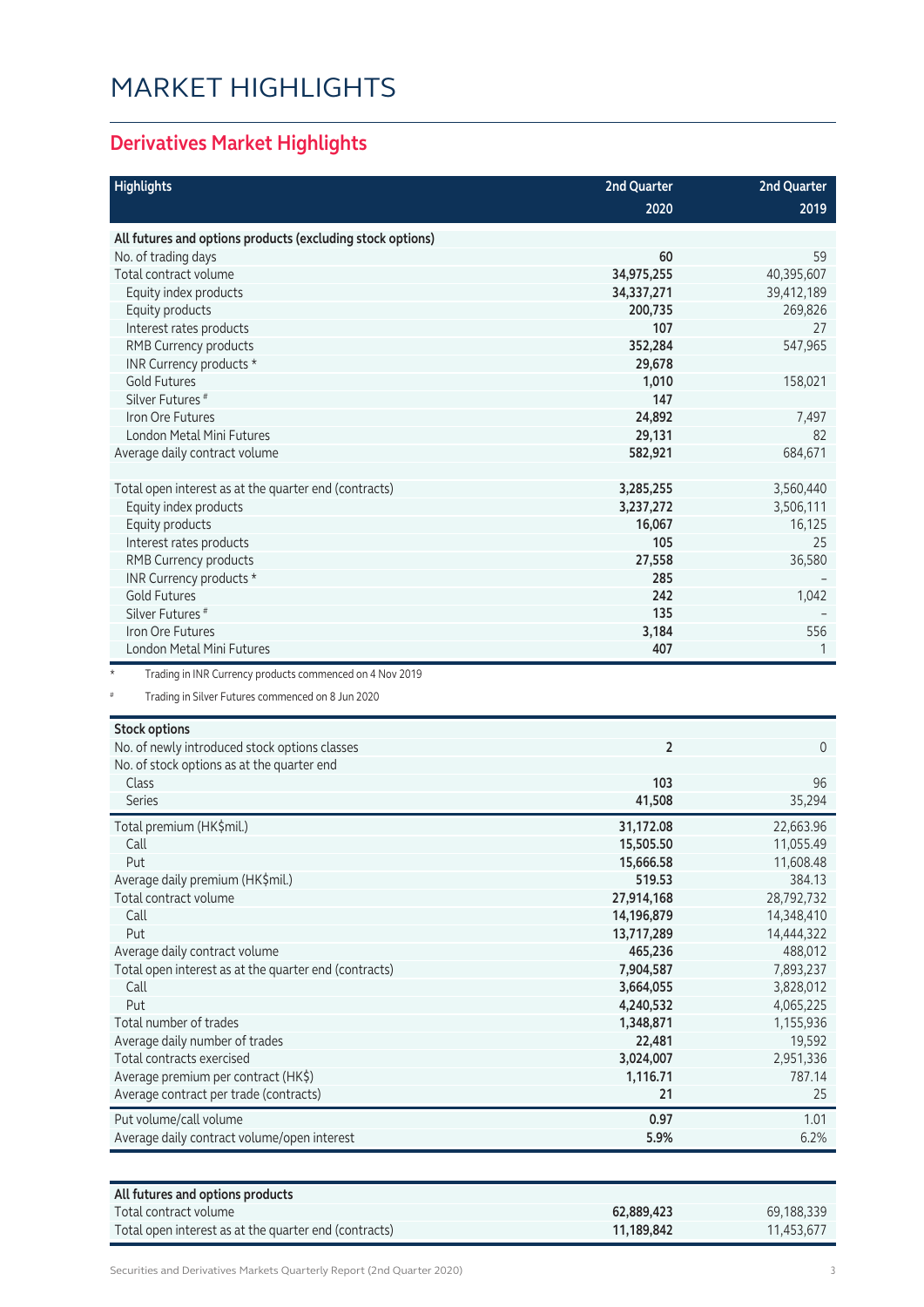### **Clearing and Settlement Statistics**

| <b>Securities Market</b>                                                        | 2nd Quarter 2020 | 2nd Quarter 2019 |
|---------------------------------------------------------------------------------|------------------|------------------|
| Average Daily Exchange Trades Handled by CCASS                                  |                  |                  |
| - Number of trades                                                              | 1,801,737        | 1,559,363        |
| - Value of trades (HK\$bil.)                                                    | 113.7            | 94.4             |
| - Share quantity Involved (bil shares)                                          | 203.5            | 251.0            |
| Average Daily Settlement Instructions ("SIs") Settled by CCASS                  |                  |                  |
| - Number of SIs                                                                 | 108,623          | 99,874           |
| - Value of SIs (HK\$bil.)                                                       | 304.9            | 272.4            |
| - Share quantity involved (bil. Shares)                                         | 44.8             | 51.2             |
| Average Daily Investor SIs ("ISIs") Settled by CCASS                            |                  |                  |
| - Number of ISIs                                                                | 271              | 247              |
| - Value of ISIs (HK\$mil.)                                                      | 183.5            | 167.3            |
| - Share quantity involved (mil. shares)                                         | 75.6             | 344.2            |
| Average Daily Settlement Efficiency of CNS Stock Positions on Due Day (T+2) (%) | 99.92            | 99.92            |
| Average Daily Settlement Efficiency of CNS Stock Positions                      |                  |                  |
| on the Day following the Due Day (T+3) (%)                                      | 99.99            | 99.99            |
| Average Daily Buy-ins Executed on T+3                                           |                  |                  |
| - Number of brokers involved                                                    | $\overline{2}$   | 4                |
| - Number of buy-ins                                                             | $\overline{2}$   | 3                |
| - Value of buy-ins (HK\$mil)                                                    | 1.5              | 1.5              |
| Shares Deposited in the CCASS Depository *                                      |                  |                  |
| - Number of shares (bil shares)                                                 | 6,287.8          | 6,634.1          |
| - Percentage of total issued shares of the admitted securities                  | 76.04            | 75.28            |
| - Value of shares (HK\$bil)                                                     | 22,883.2         | 21,146.8         |
| - Percentage of the total market capitalisation of the admitted securities      | 57.78            | 60.29            |

| <b>Derivatives Market</b>                 | 2nd Quarter 2020 | 2nd Quarter 2019 |
|-------------------------------------------|------------------|------------------|
| Open Interest                             |                  |                  |
| - Equity Index Futures                    | 626,849          | 622,476          |
| - Stock Futures                           | 16,067           | 16,125           |
| - Interest Rates Futures                  | 105              | 25               |
| - RMB Currency Futures                    | 24,375           | 33,590           |
| - INR Currency Futures #                  | 285              |                  |
| - Gold Futures                            | 242              | 1,042            |
| - Silver Futures ^                        | 135              |                  |
| - Iron Ore Futures                        | 3,184            | 556              |
| - London Metal Mini Futures               | 407              |                  |
| - Equity Index Options                    | 2,610,423        | 2,883,635        |
| - Stock Options                           | 7,904,587        | 7,893,237        |
| - RMB Currency Options                    | 3,183            | 2,990            |
| <b>Cumulative Stock Options Exercised</b> |                  |                  |
| - Share quantity involved (mil. shs)      | 2,823            | 3,458            |
| - Value of shares (HK\$bil.)              | 74               | 70               |

Share quantity and market value of securities in non-HKD currency are included

# Trading in INR Currency Futures commenced on 4 Nov 2019

^ Trading in Silver Futures commenced on 8 Jun 2020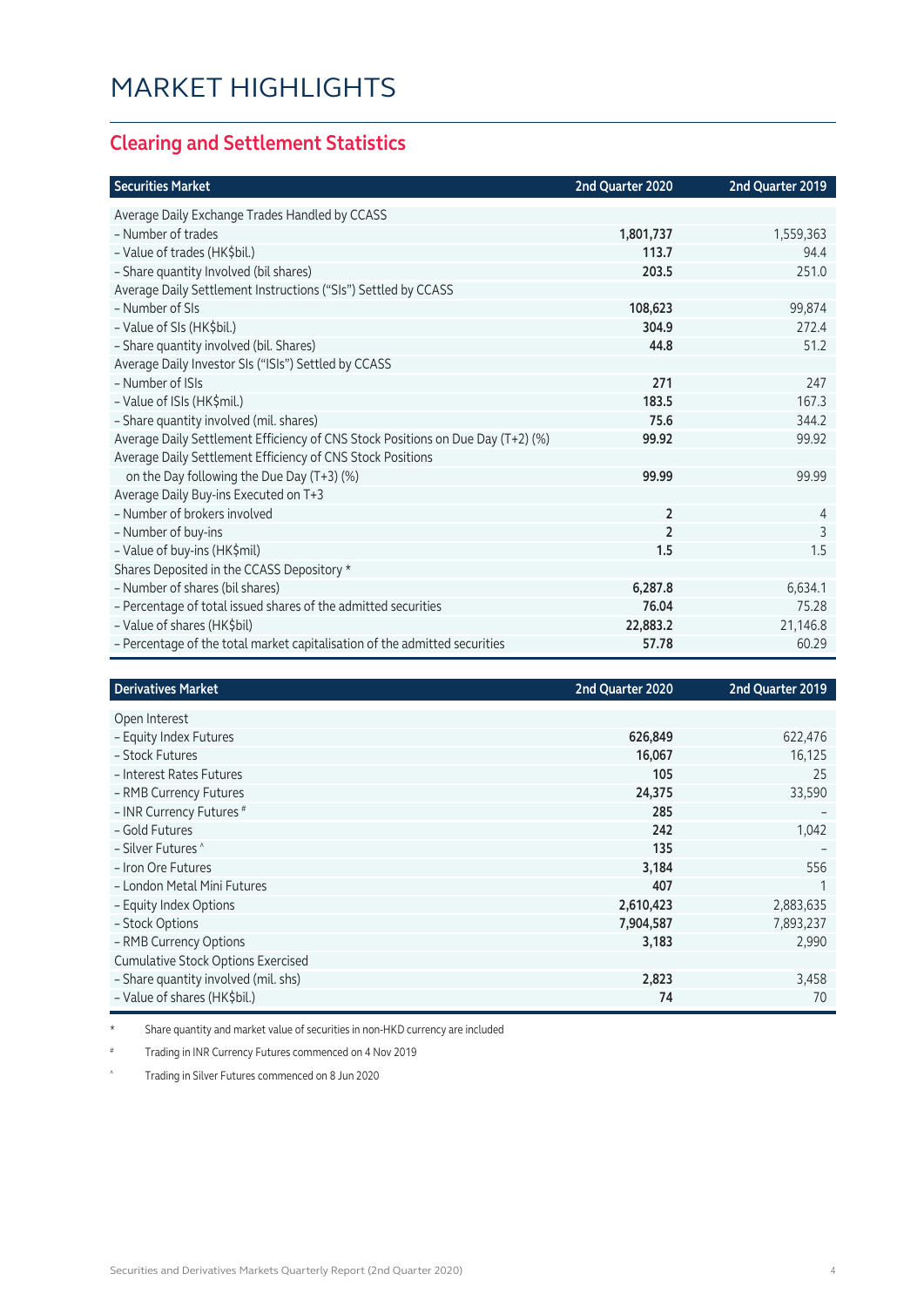### **Equity Turnover**

|      |                | <b>Share</b> | Value        |              |
|------|----------------|--------------|--------------|--------------|
|      |                | (mil. shs)   | (HK\$ mil.)  | No. of deals |
| 2019 | Q <sub>2</sub> | 650,222.76   | 4,073,009.59 | 70,896,400   |
|      | Q <sub>3</sub> | 653,090.18   | 3,699,380.57 | 69,429,153   |
|      | Q4             | 563,410.34   | 3,665,234.76 | 63,389,379   |
| 2020 | Q1             | 760,153.23   | 5,843,191.55 | 92,821,917   |
|      | Q <sub>2</sub> | 659,267.22   | 5,343,917.46 | 85,789,051   |

### **Equity Trading Statistics**

|      |                | No. of       | Average daily        | Average        |
|------|----------------|--------------|----------------------|----------------|
|      |                | trading days | turnover (HK\$ mil.) | value per deal |
| 2019 | Q <sub>2</sub> | 59           | 69,034.06            | 57,450         |
|      | Q3             | 65           | 56,913.55            | 53,283         |
|      | Q4             | 62           | 59,116.69            | 57,821         |
| 2020 | Q1             | 62           | 94,245.02            | 62,951         |
|      | Q <sub>2</sub> | 60           | 89,065.29            | 62,291         |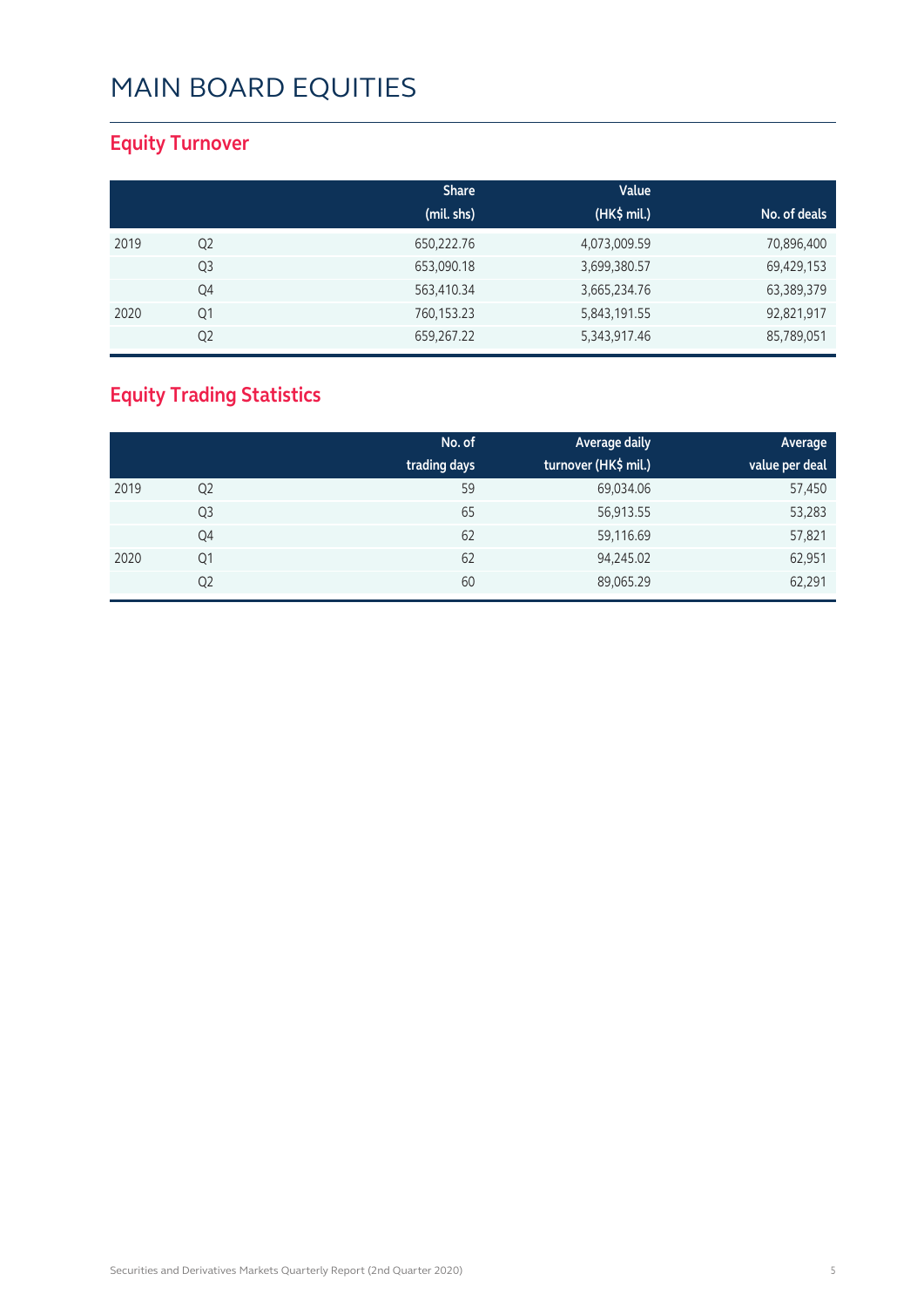#### **20 Most Advanced Stocks**

for 2nd quarter 2020

|                |       |                        | <b>Closing price</b> |                 |        |
|----------------|-------|------------------------|----------------------|-----------------|--------|
| Rank           | Code  | <b>Stock</b>           | End of Jun 2020      | End of Mar 2020 | % up   |
|                | 00276 | MONGOLIA ENERGY        | 1.660                | 0.440           | 277.27 |
| $\overline{2}$ | 00557 | <b>TIANYUAN HEALTH</b> | 1.630                | 0.560           | 191.07 |
| 3              | 01538 | ZHONG AO HOME          | 1.630                | 0.580           | 181.03 |
| $\overline{4}$ | 03321 | WAI HUNG GROUP         | 3.150                | 1.130           | 178.76 |
| 5              | 01849 | AM GROUP               | 0.455                | 0.171           | 166.08 |
| 6              | 02012 | <b>SUNSHINE OIL</b>    | 1.900                | 0.720           | 163.89 |
| 7              | 01009 | <b>INT'L ENT</b>       | 0.660                | 0.260           | 153.85 |
| 8              | 00592 | <b>BOSSINI INT'L</b>   | 0.310                | 0.125           | 148.00 |
| 9              | 00141 | SKYCHINAFORTUNE        | 1.140                | 0.460           | 147.83 |
| 10             | 01585 | YADEA                  | 5.350                | 2.180           | 145.41 |
| 11             | 00422 | <b>VMEP HOLDINGS</b>   | 0.425                | 0.174           | 144.25 |
| 12             | 00305 | <b>WULING MOTORS</b>   | 0.490                | 0.201           | 143.78 |
| 13             | 01922 | YINCHENG LS            | 4.540                | 1.890           | 140.21 |
| 14             | 01987 | <b>BENG SOON MACH</b>  | 1.310                | 0.560           | 133.93 |
| 15             | 01575 | <b>MORRIS HOLD</b>     | 0.186                | 0.080           | 132.50 |
| 16             | 00721 | C FIN INT INV          | 0.230                | 0.099           | 132.32 |
| 17             | 02552 | <b>HUA MEDICINE-B</b>  | 7.080                | 3.050           | 132.13 |
| 18             | 00819 | <b>TIANNENG POWER</b>  | 13.200               | 5.770           | 128.77 |
| 19             | 01990 | <b>XINGHUA PORT</b>    | 1.600                | 0.700           | 128.57 |
| 20             | 02878 | <b>SOLOMON SYSTECH</b> | 0.207                | 0.091           | 127.47 |
|                |       |                        |                      |                 |        |

A Adjusted

#### **20 Most Declined Stocks**

for 2nd quarter 2020

|                |       |                        |                 | <b>Closing price</b>    |          |
|----------------|-------|------------------------|-----------------|-------------------------|----------|
| Rank           | Code  | <b>Stock</b>           | End of Jun 2020 | End of Mar 2020         | % down   |
| 1              | 01360 | NOVA GROUP             | 0.147           | 2.050                   | $-92.83$ |
| $\overline{2}$ | 09938 | WAH WO HOLDINGS        | 0.171           | 1.980                   | $-91.36$ |
| 3              | 01243 | <b>WANG ON PPT</b>     | 0.132           | 0.860                   | $-84.65$ |
| 4              | 01636 | <b>CMRU</b>            | 0.510           | 2.940                   | $-82.65$ |
| 5              | 01472 | <b>SANG HING HLDGS</b> | 0.300           | 1.600                   | $-81.25$ |
| 6              | 00508 | DINGYI GP INV          | 0.038           | 0.200                   | $-81.00$ |
| 7              | 00784 | LING YUI               | 0.183           | 0.950                   | $-80.74$ |
| 8              | 02346 | UNIVERSAL STAR         | 0.320           | 1.460                   | $-78.08$ |
| 9              | 00851 | SHENG YUAN HI DG       | 0.028           | 0.103                   | $-72.82$ |
| 10             | 01143 | LINK-ASIA-NEW          | 0.345           | 1.060<br>A              | $-67.45$ |
| 11             | 01192 | <b>TITAN PETROCHEM</b> | 0.072           | 0.220<br>$\overline{A}$ | $-67.27$ |
| 12             | 02227 | <b>SOLIS HOLDINGS</b>  | 0.173           | 0.500                   | $-65.40$ |
| 13             | 00572 | <b>FUTURE WORLD FH</b> | 0.010           | 0.028                   | $-64.29$ |
| 14             | 03344 | <b>GTI HLDGS</b>       | 0.010           | 0.027                   | $-62.96$ |
| 15             | 01010 | PACRAY INT'L           | 0.320           | 0.850                   | $-62.35$ |
| 16             | 00339 | <b>CORE ECON INV</b>   | 0.255           | 0.650                   | $-60.77$ |
| 17             | 01701 | TU YI HLDG             | 0.900           | 2.280                   | $-60.53$ |
| 18             | 00485 | <b>CHINASINOSTAR</b>   | 0.011           | 0.027                   | $-59.26$ |
| 19             | 00329 | <b>OCI INTL</b>        | 0.435           | 1.000                   | $-56.50$ |
| 20             | 00509 | <b>SUNSHINE</b>        | 0.076           | 0.169                   | $-55.03$ |

A Adjusted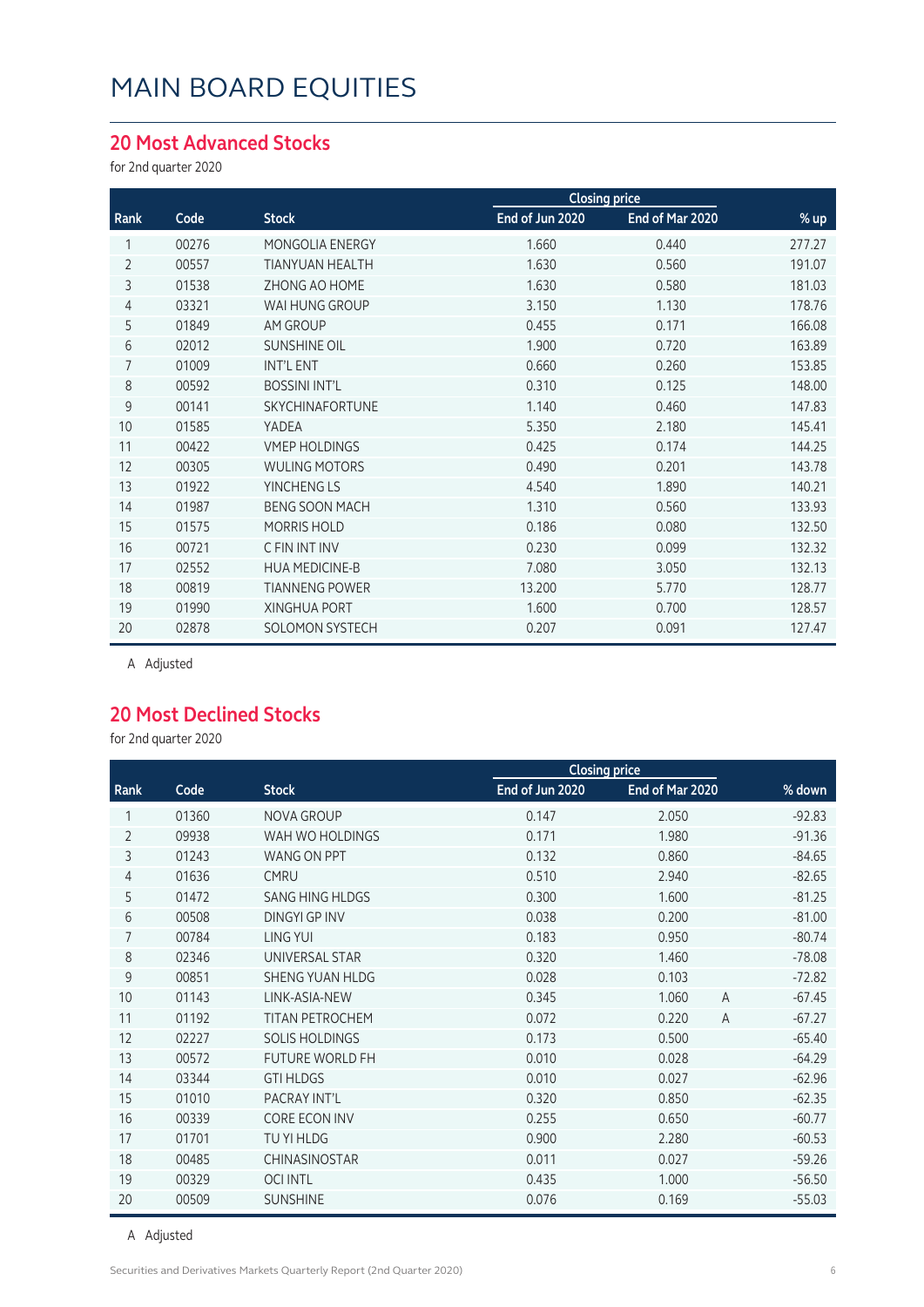### **20 Most Active Stocks by Value**

for 2nd quarter 2020

| Rank           | Code  | <b>Stock</b>         | Turnover (HK\$ mil.) | % of total |
|----------------|-------|----------------------|----------------------|------------|
| 1              | 00700 | <b>TENCENT</b>       | 541,524.28           | 10.13      |
| $\overline{2}$ | 09988 | BABA-SW              | 287,686.34           | 5.38       |
| 3              | 03690 | MEITUAN-W            | 243,255.38           | 4.55       |
| 4              | 02318 | PING AN              | 152,983.72           | 2.86       |
| 5              | 01299 | AIA                  | 134,036.98           | 2.51       |
| 6              | 00981 | <b>SMIC</b>          | 124,246.20           | 2.33       |
| $\overline{7}$ | 01810 | <b>XIAOMI-W</b>      | 120,364.32           | 2.25       |
| 8              | 00388 | <b>HKEX</b>          | 112,006.04           | 2.10       |
| 9              | 00005 | <b>HSBC HOLDINGS</b> | 108,218.36           | 2.03       |
| 10             | 00939 | CCB                  | 94,309.13            | 1.76       |
| 11             | 00941 | <b>CHINA MOBILE</b>  | 87,792.27            | 1.64       |
| 12             | 01398 | ICBC                 | 67,290.76            | 1.26       |
| 13             | 02382 | <b>SUNNY OPTICAL</b> | 56,520.79            | 1.06       |
| 14             | 02269 | <b>WUXI BIO</b>      | 51,532.78            | 0.96       |
| 15             | 00883 | <b>CNOOC</b>         | 49,177.10            | 0.92       |
| 16             | 01833 | PA GOODDOCTOR        | 45,630.55            | 0.85       |
| 17             | 00027 | <b>GALAXY ENT</b>    | 45,155.02            | 0.84       |
| 18             | 00175 | <b>GEELY AUTO</b>    | 45,125.64            | 0.84       |
| 19             | 03988 | <b>BANK OF CHINA</b> | 44,018.38            | 0.82       |
| 20             | 02628 | <b>CHINA LIFE</b>    | 43,891.66            | 0.82       |
| Total          |       |                      | 2,454,765.69         | 45.94      |

### **20 Most Active Stock by Shares**

for 2nd quarter 2020

| Rank           | Code  | <b>Stock</b>           | Turnover (mil. shs) | % of total |
|----------------|-------|------------------------|---------------------|------------|
| 1              | 00788 | <b>CHINA TOWER</b>     | 26,823.36           | 4.07       |
| $\overline{2}$ | 00136 | <b>HENGTEN NET</b>     | 19,330.85           | 2.93       |
| 3              | 00939 | CCB                    | 15,213.25           | 2.31       |
| 4              | 03988 | <b>BANK OF CHINA</b>   | 15,105.80           | 2.29       |
| 5              | 01398 | <b>ICBC</b>            | 13,239.56           | 2.01       |
| 6              | 00493 | <b>GOME RETAIL</b>     | 13,096.57           | 1.99       |
| $\overline{7}$ | 01810 | XIAOMI-W               | 10,126.67           | 1.54       |
| 8              | 00386 | SINOPEC CORP           | 7,734.01            | 1.17       |
| 9              | 03800 | <b>GCL-POLY ENERGY</b> | 7,255.65            | 1.10       |
| 10             | 00857 | PETROCHINA             | 6,996.11            | 1.06       |
| 11             | 00981 | <b>SMIC</b>            | 6,660.61            | 1.01       |
| 12             | 01288 | ABC                    | 6,196.56            | 0.94       |
| 13             | 00883 | CNOOC                  | 5,627.54            | 0.85       |
| 14             | 01243 | WANG ON PPT            | 5,316.85            | 0.81       |
| 15             | 00728 | CHINA TELECOM          | 5,048.60            | 0.77       |
| 16             | 00572 | FUTURE WORLD FH        | 5,042.09            | 0.76       |
| 17             | 02013 | <b>WEIMOB INC</b>      | 4,692.37            | 0.71       |
| 18             | 01131 | <b>AGRITRADE RES</b>   | 4,634.03            | 0.70       |
| 19             | 03313 | ARTGO HOLDINGS         | 3,859.13            | 0.59       |
| 20             | 00175 | <b>GEELY AUTO</b>      | 3,826.07            | 0.58       |
| Total          |       |                        | 185,825.66          | 28.19      |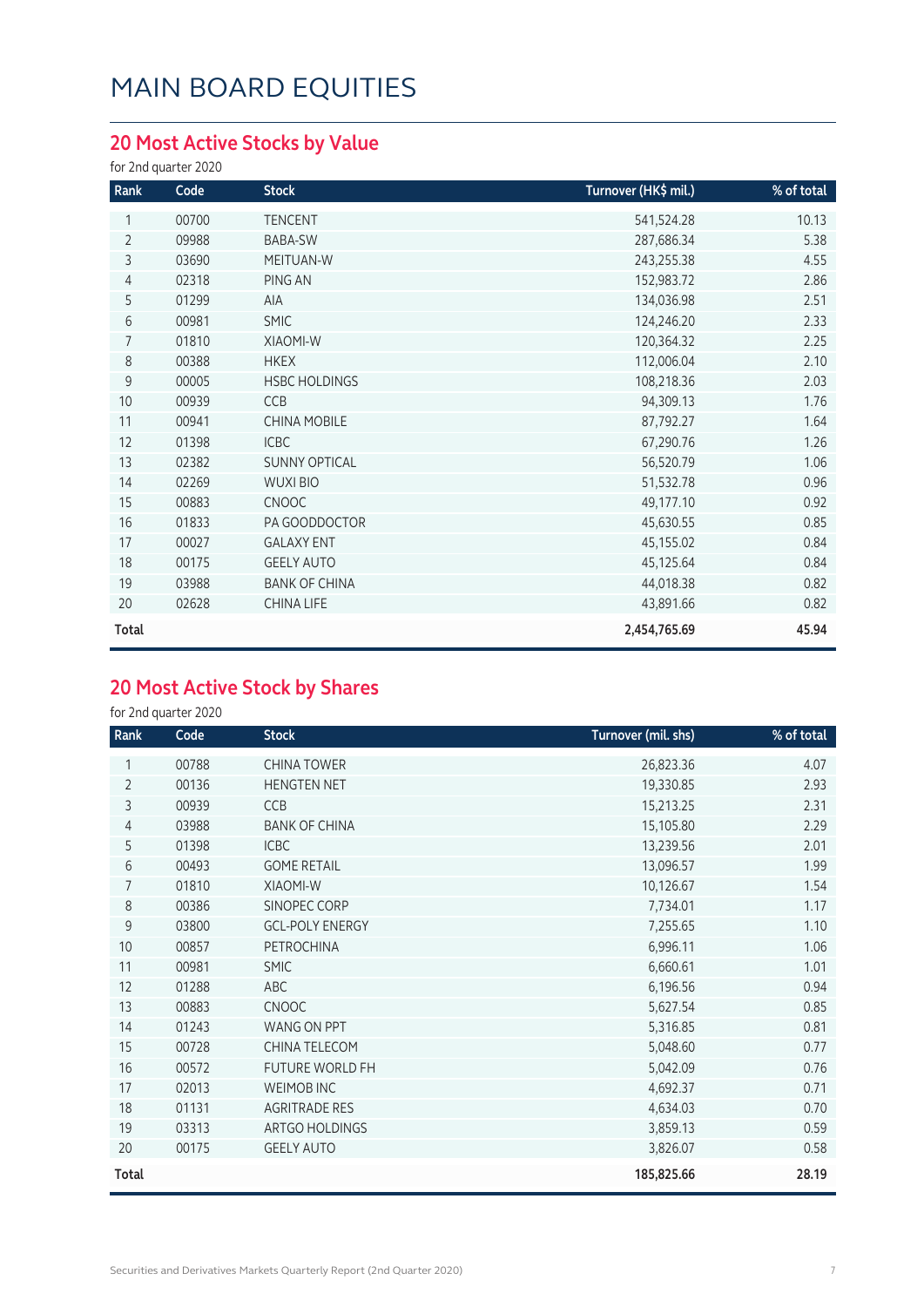#### **Market Capitalisation of Listed Companies for Main Board**

|      |                | HK\$ mil.     |
|------|----------------|---------------|
| 2019 | Q <sub>2</sub> | 32,591,655.65 |
|      | Q <sub>3</sub> | 30,521,427.39 |
|      | Q4             | 38,058,338.10 |
| 2020 | O1             | 32,706,395.63 |
|      | O2             | 37,802,933.53 |

### **Market Capitalisation by Hang Seng Industry Classification System \* – Main Board**

Quarter-end figures



\* Hang Seng Industry Classification System (HSICS) is provided by Hang Seng Indexes Company Limited. Note: New Hang Seng Industry Classification System took effect on 9 September 2019.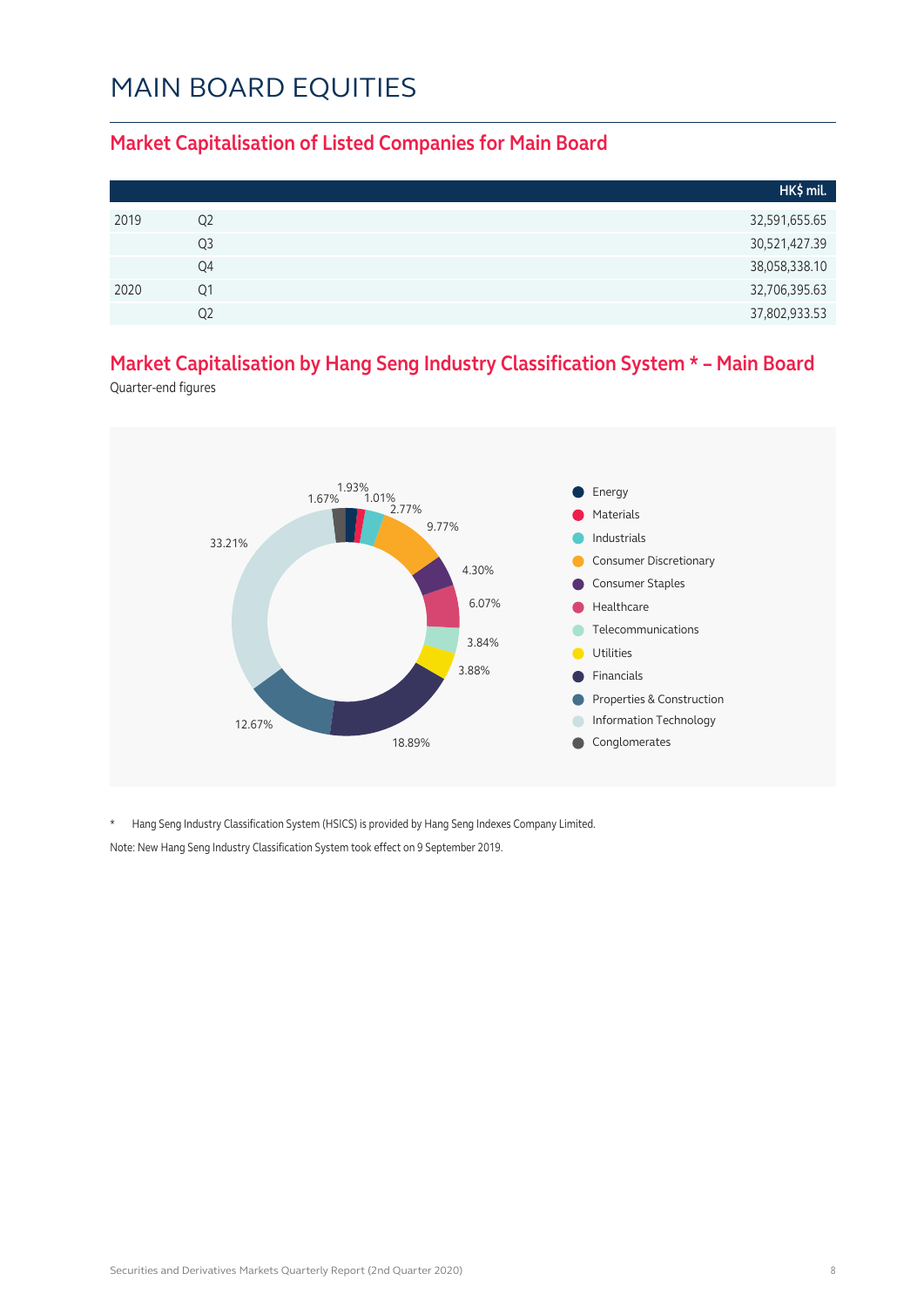#### **50 Leading Companies by Market Capitalisation**

as at the 2nd quarter end 2020

|                     |       |                                                         | <b>Market capitalisation</b> |                    |
|---------------------|-------|---------------------------------------------------------|------------------------------|--------------------|
| Rank                | Code  | Company                                                 | (HK\$ mil.)                  | % of market total  |
| 1                   | 00700 | Tencent Holdings Ltd.                                   | 4,763,448.82                 | 12.60              |
| 2                   | 09988 | Alibaba Group Holding Ltd. - SW                         | 4,498,389.98                 | 11.90              |
| 3                   | 00939 | China Construction Bank Corporation - H Shares          | 1,507,416.60                 | 3.99               |
| 4                   | 00941 | China Mobile Ltd.                                       | 1,070,867.76                 | 2.83               |
| 5                   | 03690 | Meituan Dianping - W                                    | 1,006,229.88                 | 2.66               |
| 6                   | 01299 | AIA Group Ltd.                                          | 874,150.32                   | 2.31               |
| 7                   | 00005 | <b>HSBC Holdings plc</b>                                | 749,025.80                   | 1.98               |
| 8                   | 09618 | JD.com, Inc. - SW                                       | 720,870.59                   | 1.91               |
| $\mathsf 9$         | 02318 | Ping An Insurance (Group) Co. of China, Ltd. - H Shares | 577,187.21                   | 1.53               |
| 10                  | 09999 | NetEase, Inc.                                           | 461,603.69                   | 1.22               |
| 11                  | 00388 | Hong Kong Exchanges and Clearing Ltd.                   | 418,386.18                   | 1.11               |
| 12                  | 01398 | Industrial and Commercial Bank of China Ltd. - H Shares | 407,932.01                   | 1.08               |
| 13                  | 00883 | CNOOC Ltd.                                              | 384,861.07                   | 1.02               |
| 14                  | 01810 | Xiaomi Corporation - W                                  | 309,128.04                   | 0.82               |
| 15                  | 02378 | Prudential plc *                                        |                              | 298,975.41<br>N.A. |
| 16                  | 01876 | Budweiser Brewing Co. APAC Ltd.                         | 298,638.60                   | 0.79               |
| 17                  | 00241 | Alibaba Health Information Technology Ltd.              | 292,678.74                   | 0.77               |
| 18                  | 00016 | Sun Hung Kai Properties Ltd.                            | 286,735.36                   | 0.76               |
| 19                  | 03333 | China Evergrande Group                                  | 261,102.20                   | 0.69               |
| 20                  | 02388 | BOC Hong Kong (Holdings) Ltd.                           | 260,619.03                   | 0.69               |
| 21                  | 00688 | China Overseas Land & Investment Ltd.                   | 256,922.93                   | 0.68               |
| 22                  | 00011 | Hang Seng Bank Ltd.                                     | 248,730.74                   | 0.66               |
| 23                  | 00066 | MTR Corporation Ltd.                                    | 247,308.44                   | 0.65               |
| 24                  | 01928 | Sands China Ltd.                                        | 245,905.99                   | 0.65               |
| 25                  | 03988 | Bank of China Ltd. - H Shares                           | 239,995.93                   | 0.63               |
| 26                  | 00027 | Galaxy Entertainment Group Ltd.                         | 228,698.62                   | 0.60               |
| 27                  | 00960 | Longfor Group Holdings Ltd.                             | 220,899.54                   | 0.58               |
| 28                  | 03692 | Hansoh Pharmaceutical Group Co. Ltd.                    | 216,043.18                   | 0.57               |
| 29                  | 00003 | Hong Kong and China Gas Co. Ltd., The                   | 213,255.66                   | 0.56               |
| 30                  | 00267 | CITIC Ltd.                                              | 211,777.11                   | 0.56               |
| 31                  | 01109 | China Resources Land Ltd.                               | 209,293.08                   | 0.55               |
| 32                  | 02007 | Country Garden Holdings Co. Ltd.                        | 208,231.67                   | 0.55               |
| 33                  | 00945 | Manulife Financial Corporation *                        |                              | N.A.<br>199,764.76 |
| 34                  | 00001 | CK Hutchison Holdings Ltd.                              | 192,040.78                   | 0.51               |
| 35                  | 00002 | CLP Holdings Ltd.                                       | 192,010.24                   | 0.51               |
| 36                  | 02020 | ANTA Sports Products Ltd.                               | 184,829.01                   | 0.49               |
| 37                  | 02269 | WuXi Biologics (Cayman) Inc.                            | 184,651.62                   | 0.49               |
| 38                  | 01177 | Sino Biopharmaceutical Ltd.                             | 183,693.57                   | 0.49               |
| 39                  | 06862 | Haidilao International Holding Ltd.                     | 173,310.00                   | 0.46               |
| 40                  | 01113 | CK Asset Holdings Ltd.                                  | 170,635.10                   | 0.45               |
| 41                  | 03328 | Bank of Communications Co., Ltd. - H Shares             | 167,356.70                   | 0.44               |
| 42                  | 03968 | China Merchants Bank Co., Ltd. - H Shares               | 163,665.63                   | 0.43               |
| 43                  | 00981 | Semiconductor Manufacturing International Corporation   | 152,903.34                   | 0.40               |
| 44                  | 01918 | Sunac China Holdings Ltd.                               | 151,021.02                   | 0.40               |
| 45                  | 00012 | Henderson Land Development Co. Ltd.                     | 142,336.78                   | 0.38               |
| 46                  | 02313 | Shenzhou International Group Holdings Ltd.              | 140,400.97                   | 0.37               |
| 47                  | 00291 | China Resources Beer (Holdings) Co. Ltd.                | 140,148.44                   | 0.37               |
| 48                  | 00669 | Techtronic Industries Co. Ltd.                          | 138,801.20                   | 0.37               |
| 49                  | 06186 | China Feihe Ltd.                                        | 138,645.44                   | 0.37               |
| 50                  | 02382 | Sunny Optical Technology (Group) Co. Ltd.               | 136,009.36                   | 0.36               |
| Total               |       |                                                         | 24,648,793.96                | 65.20              |
| <b>Market Total</b> |       |                                                         | 37,802,933.53                | 100.00             |

Notes:

\* not included in Market Total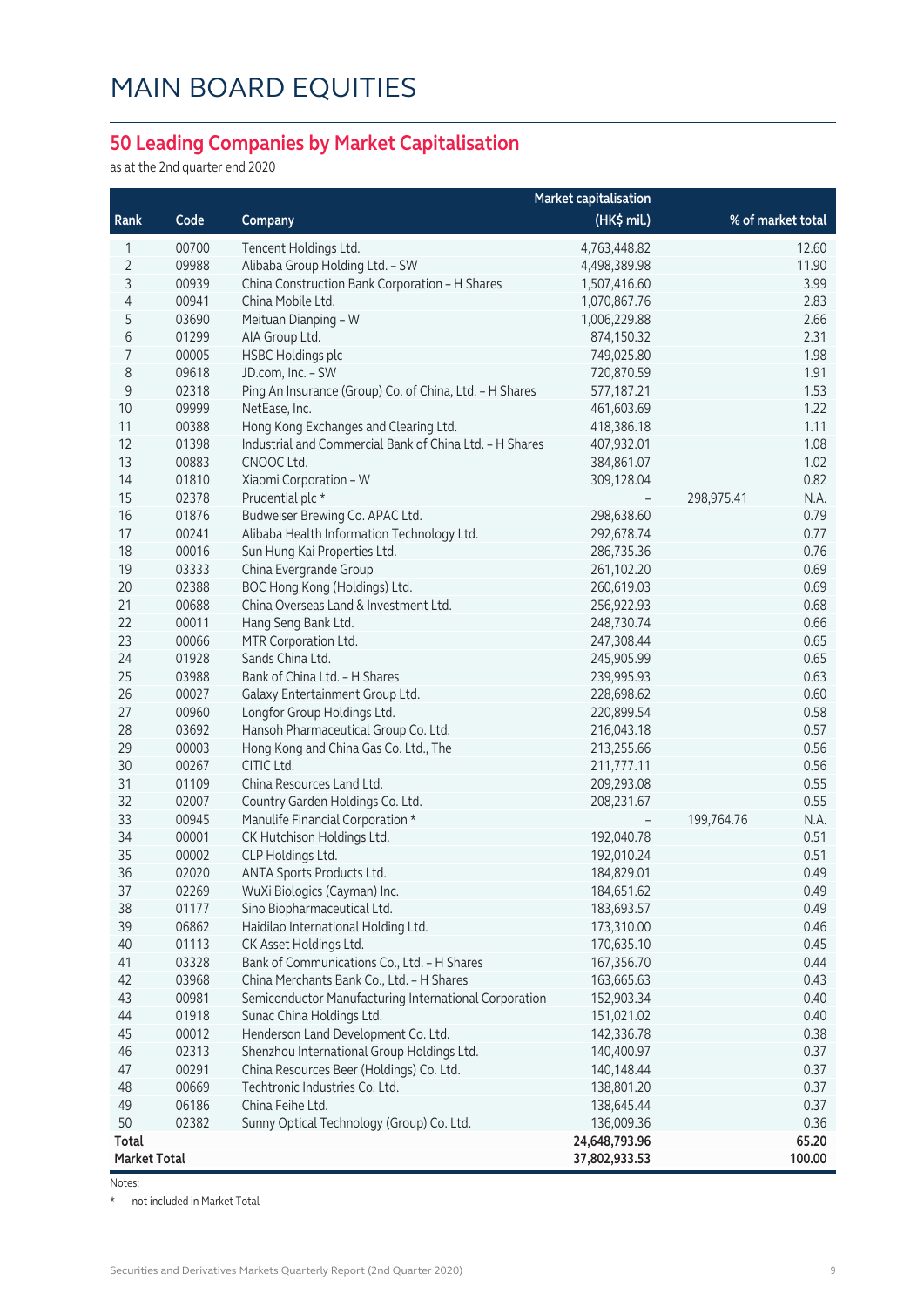#### **Short Selling (value)**

|    | Short selling turnover (HK\$ mil.) | Market turnover (HK\$ mil.) * | % of market total |
|----|------------------------------------|-------------------------------|-------------------|
| Q2 | 809,812.75                         | 5,590,062.03                  | 14.49             |
| Q3 | 775,830.36                         | 5,005,599.30                  | 15.50             |
| Q4 | 682,349.40                         | 4,781,146.46                  | 14.27             |
| Q1 | 1,112,964.87                       | 7,498,539.15                  | 14.84             |
| Q2 | 966,888.71                         | 6,841,267.89                  | 14.13             |
|    |                                    |                               |                   |

**Included Market total for Main Board and GEM** 

#### **Short Selling (share)**

|      |                | Short selling turnover (mil. shs) | Market turnover (mil. shs) * | % of market total |
|------|----------------|-----------------------------------|------------------------------|-------------------|
| 2019 | Q2             | 73,356.84                         | 14,806,813.31                | 0.50              |
|      | Q <sub>3</sub> | 66,945.13                         | 13,469,789.17                | 0.50              |
|      | Q4             | 56,995.38                         | 11,472,367.54                | 0.50              |
| 2020 | Q1             | 83,289.61                         | 12,608,920.66                | 0.66              |
|      | Q2             | 68,573.75                         | 12,209,730.73                | 0.56              |

Included Market total for Main Board and GEM

### **New Listing Companies Statistics**

|      |                | No. of newly<br>listed companies | No. of companies<br>transferred from GEM * | <b>Funds raised</b><br>(HK\$ mil.) $*$ |
|------|----------------|----------------------------------|--------------------------------------------|----------------------------------------|
| 2019 | Q <sub>2</sub> | 38                               |                                            | 50,600.82                              |
|      | Q3             | 20                               |                                            | 61,865.95                              |
|      | Q4             | 58                               | 10                                         | 179,963.81                             |
| 2020 | Q1             | 35                               |                                            | 14,316.03                              |
|      | Q2             | 19                               | 3                                          | 73,372.93                              |

Included only the transfers of listing from GEM to Main Board pursuant to the revised Rule 9.24 of GEM Listing Rules and to the new Chapter 9A of the Main Board Listing Rules effective from 1 July 2008

All funds raised are attributed to the initial public offers of newly listed companies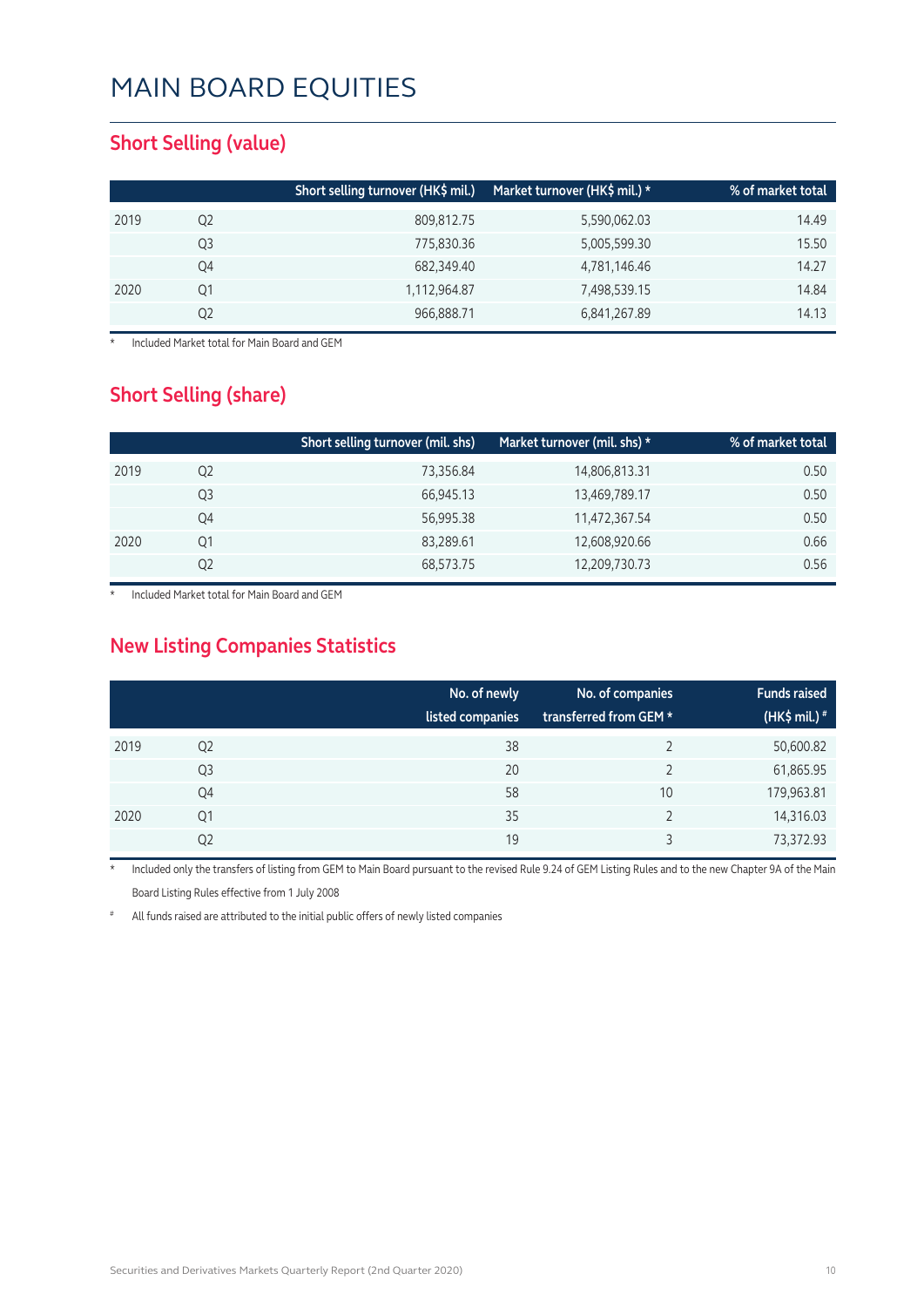#### **Newly Listed Companies**

for 2nd quarter 2020

| Code  | Company                                                 | <b>Listing date</b> | No. of issued shares | Funds raised (HK\$ mil.) |
|-------|---------------------------------------------------------|---------------------|----------------------|--------------------------|
| 06063 | Lotus Horizon Holdings Ltd.                             | 2020/04/15          | 2,000,000,000        | 125.00                   |
| 01942 | MOG Holdings Ltd.                                       | 2020/04/15          | 500,000,000          | 125.00                   |
| 03390 | Tycoon Group Holdings Ltd.                              | 2020/04/15          | 800,000,000          | 286.71                   |
| 01162 | Lumina Group Ltd. *                                     | 2020/04/20          | 600,000,000          |                          |
| 09926 | Akeso, Inc. - B                                         | 2020/04/24          | 787,057,176          | 2,967.72                 |
| 01953 | Rimbaco Group Global Ltd.                               | 2020/04/28          | 1,260,000,000        | 126.00                   |
| 01376 | Raffles Interior Ltd.                                   | 2020/05/07          | 1,000,000,000        | 125.00                   |
| 01147 | Edensoft Holdings Ltd.                                  | 2020/05/13          | 2,000,000,000        | 125.00                   |
| 01936 | Ritamix Global Ltd.                                     | 2020/05/13          | 500,000,000          | 125.00                   |
| 09983 | Central China New Life Ltd.                             | 2020/05/15          | 1,245,000,000        | 2,363.25                 |
| 09996 | Peijia Medical Ltd. - B                                 | 2020/05/15          | 632,918,000          | 2,693.94                 |
| 09939 | Kintor Pharmaceutical Ltd. - B                          | 2020/05/22          | 369,389,600          | 1,860.80                 |
| 09978 | Fineland Real Estate Services Group Ltd. *              | 2020/05/28          | 400,000,000          |                          |
| 09923 | Yeahka Ltd.                                             | 2020/06/01          | 426,205,072          | 1,832.50                 |
| 02381 | SMC Electric Ltd.                                       | 2020/06/02          | 2,000,000,000        | 125.00                   |
| 01645 | Haina Intelligent Equipment International Holdings Ltd. | 2020/06/03          | 470,004,000          | 168.37                   |
| 09999 | NetEase, Inc.                                           | 2020/06/11          | 3,455,117,456        | 24,255.85                |
| 06812 | Winson Holdings Hong Kong Ltd. *                        | 2020/06/11          | 600,000,000          |                          |
| 09618 | JD.com, Inc. - SW                                       | 2020/06/18          | 3,109,881,733        | 30,058.00                |
| 09958 | Litian Pictures Holdings Ltd.                           | 2020/06/22          | 300,000,000          | 192.00                   |
| 06078 | Hygeia Healthcare Holdings Co., Ltd.                    | 2020/06/29          | 600,000,000          | 2,220.00                 |
| 09997 | Kangji Medical Holdings Ltd.                            | 2020/06/29          | 1,252,207,500        | 3,597.79                 |
| Total |                                                         |                     |                      | 73,372.93                |

\* Transfers of listing from GEM to Main Board pursuant to the revised Rule 9.24 of the GEM Listing Rules and to the new Chapter 9A of the Main Board Listing Rules effective from 1 July 2008.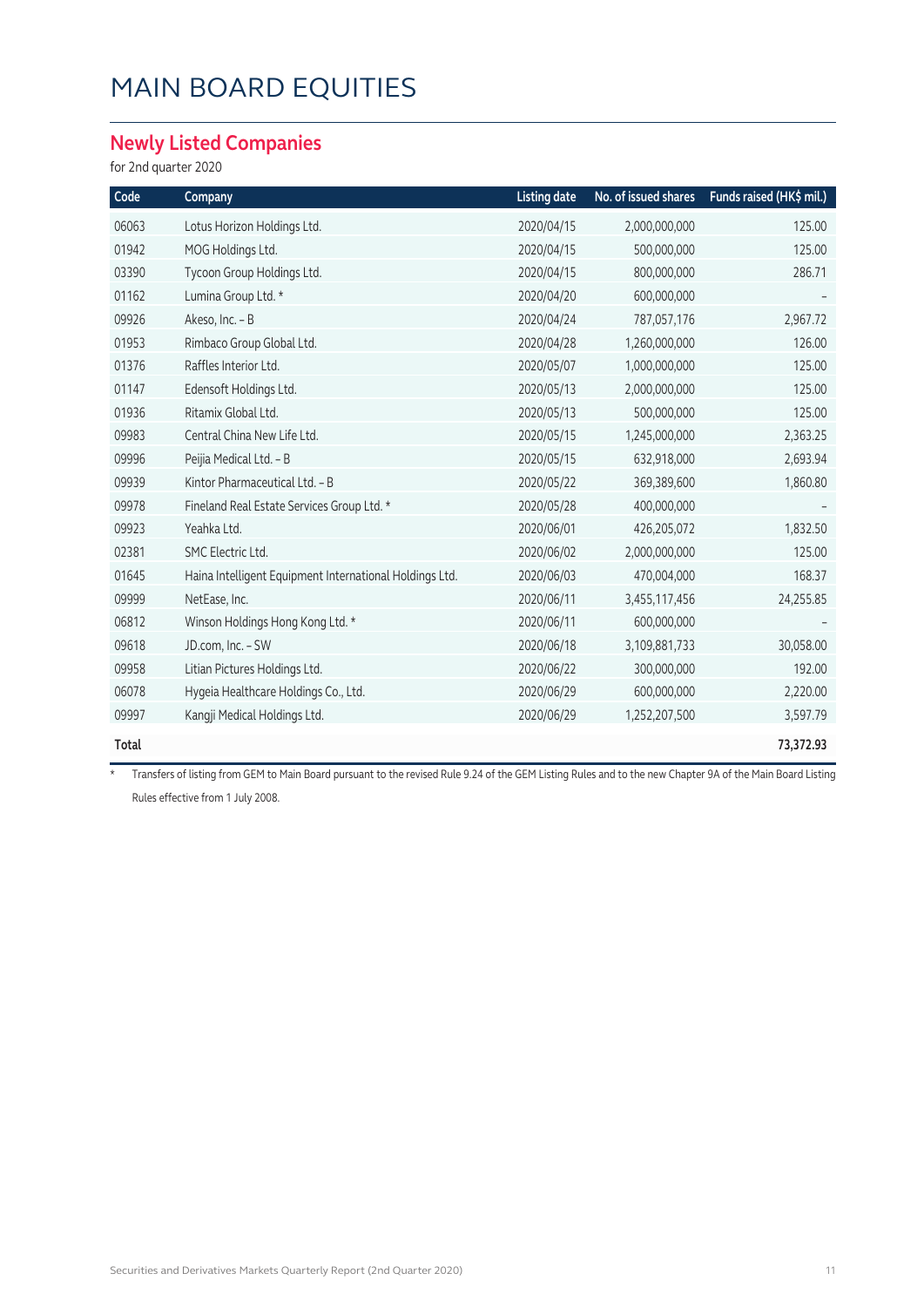### **Withdrawal of Listed Companies**

for 2nd quarter 2020

| Code  | Company                                     | Last trading date | <b>Delisted date</b> |
|-------|---------------------------------------------|-------------------|----------------------|
| 00246 | Real Gold Mining Ltd.                       | 2011/05/26        | 2020/04/02           |
| 00161 | AVIC International Holdings Ltd. - H Shares | 2020/03/11        | 2020/04/17           |
| 00647 | Joyce Boutique Group Ltd.                   | 2020/03/24        | 2020/04/27           |
| 00494 | Li & Fung Ltd.                              | 2020/05/15        | 2020/05/28           |
| 01228 | Superb Summit International Group Ltd.      | 2014/11/20        | 2020/06/04           |
| 01035 | <b>BBI Life Sciences Corporation</b>        | 2020/05/12        | 2020/06/09           |
| 01619 | Tianhe Chemicals Group Ltd.                 | 2015/03/26        | 2020/06/11           |
|       |                                             |                   |                      |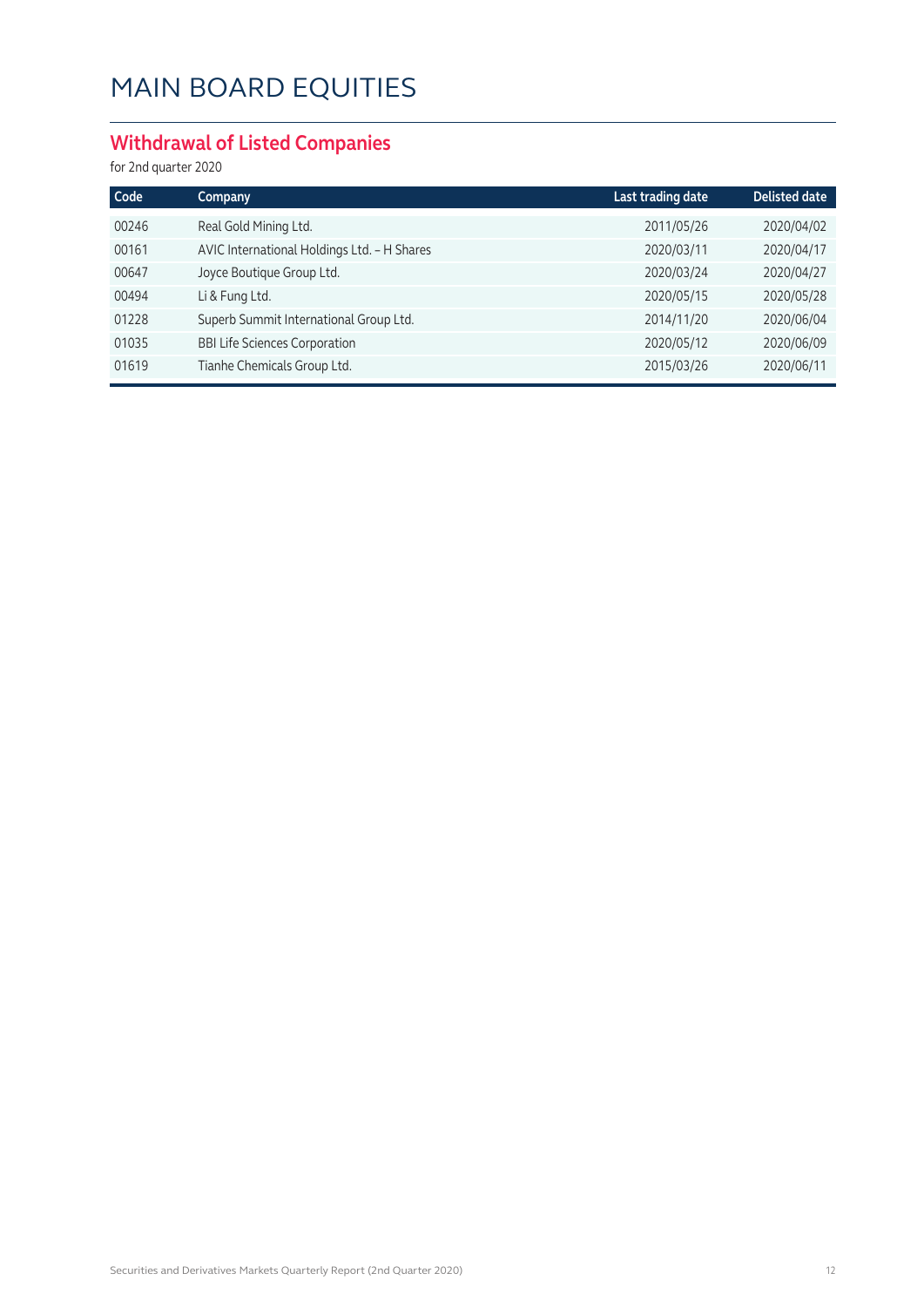### **Company Name Changes**

#### for 2nd quarter 2020

| Code  | Old name                                            | New name                                                | <b>Effective date</b> | <b>Adoption date</b> |
|-------|-----------------------------------------------------|---------------------------------------------------------|-----------------------|----------------------|
| 00750 | China Singyes Solar Technologies Holdings Ltd.      | China Shuifa Singyes Energy Holdings Ltd.               | 2020/02/12            | 2020/04/09           |
| 01323 | Newtree Group Holdings Ltd.                         | Huasheng International Holding Ltd.                     | 2020/03/27            | 2020/04/24           |
| 06168 | China U-Ton Holdings Ltd.                           | China U-Ton Future Space Industrial Group Holdings Ltd. | 2020/03/09            | 2020/05/06           |
| 01826 | Dafy Holdings Ltd.                                  | Steering Holdings Ltd.                                  | 2020/04/09            | 2020/05/11           |
| 00860 | WE Solutions Ltd. *                                 | Apollo Future Mobility Group Ltd.                       | 2020/03/13            | 2020/05/13           |
| 06820 | FriendTimes Inc <sup>#</sup>                        | FriendTimes Inc.                                        | 2020/03/30            | 2020/05/20           |
| 00697 | Shougang Concord International Enterprises Co. Ltd. | Shoucheng Holdings Ltd.                                 | 2020/05/28            | 2020/06/10           |
| 03318 | China Flavors and Fragrances Co. Ltd.               | China Boton Group Co. Ltd.                              | 2020/05/19            | 2020/06/16           |
| 03380 | Logan Property Holdings Co. Ltd.                    | Logan Group Co. Ltd.                                    | 2020/05/25            | 2020/06/18           |
| 00090 | Puxing Clean Energy Ltd.                            | Puxing Energy Ltd.                                      | 2020/06/05            | 2020/06/24           |
| 00813 | Shimao Property Holdings Ltd.                       | Shimao Group Holdings Ltd.                              | 2020/05/27            | 2020/06/24           |
| 00919 | Modern Beauty Salon Holdings Ltd.                   | Modern Healthcare Technology Holdings Ltd.              | 2020/05/28            | 2020/06/26           |
| 01039 | Fortunet e-Commerce Group Ltd.                      | Changyou Alliance Group Ltd.                            | 2020/06/03            | 2020/06/29           |
| 00395 | Smartac Group China Holdings Ltd.                   | Smartac International Holdings Ltd.                     | 2020/05/29            | 2020/06/30           |

\* Change of English name only

# Change of Chinese name only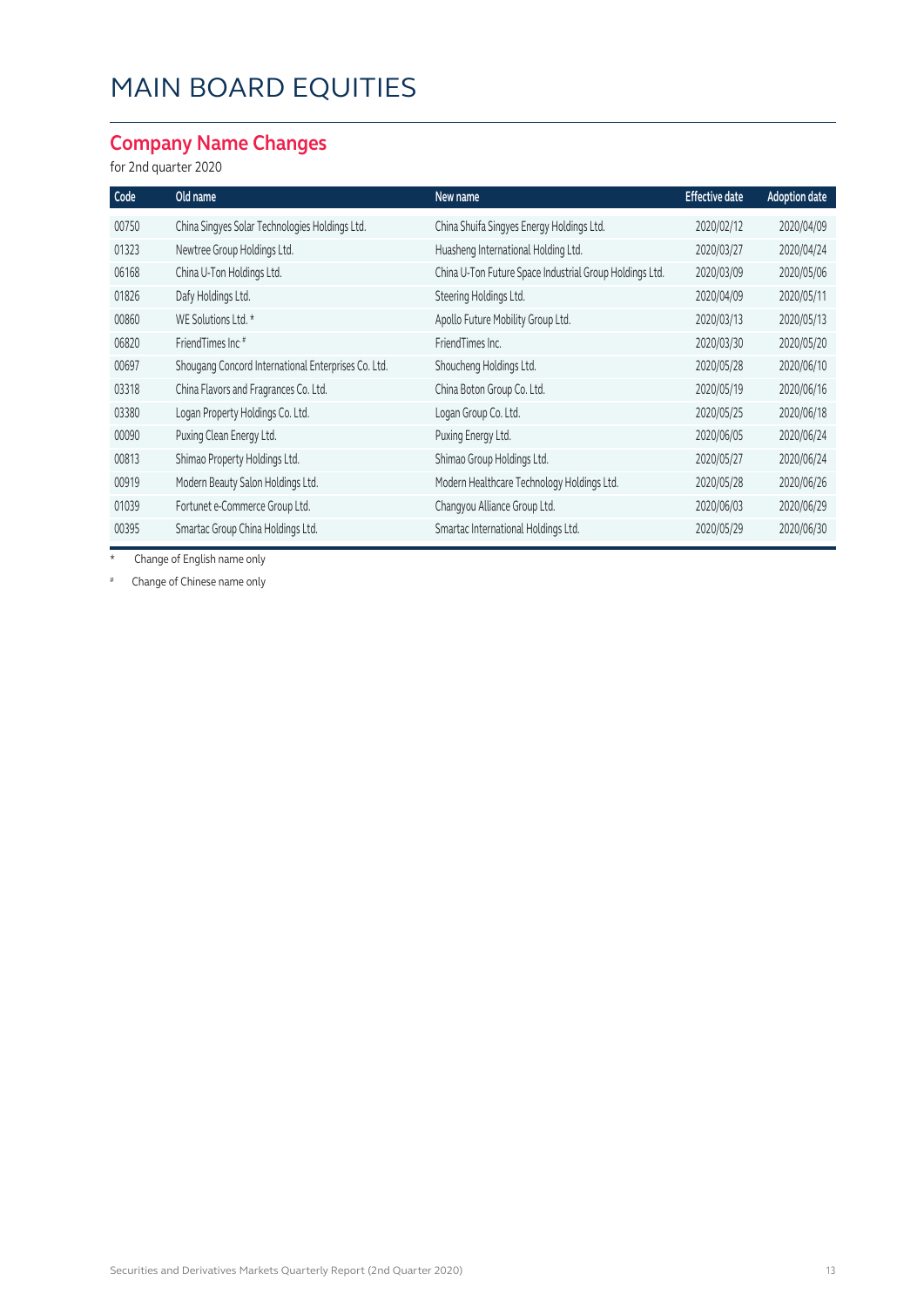#### **Bonus Issues/Bonus Warrants**

for 2nd quarter 2020

| Code  | Company                                                            | <b>Particulars</b> | Ex-date    |
|-------|--------------------------------------------------------------------|--------------------|------------|
| 01858 | Beijing Chunlizhengda Medical Instruments Co., Ltd. - H Shs        | 15 for 10          | 2020/04/20 |
| 06196 | Bank of Zhengzhou Co., Ltd. - H Shares                             | 1 for 10           | 2020/05/26 |
| 02359 | WuXi AppTec Co., Ltd. - H Shares                                   | 4 for 10           | 2020/05/26 |
| 00003 | Hong Kong and China Gas Co. Ltd., The                              | 1 for 20           | 2020/06/09 |
| 01558 | YiChang HEC ChangJiang Pharmaceutical Co., Ltd. - H Shares 1 for 1 |                    | 2020/06/09 |
| 01093 | CSPC Pharmaceutical Group Ltd.                                     | 1 for $5$          | 2020/06/18 |
| 06122 | Jilin Jiutai Rural Commercial Bank Corporation Ltd. - H Shs        | 5 for 100          | 2020/06/22 |
| 01528 | Red Star Macalline Group Corporation Ltd. - H Shares               | 1 for 10           | 2020/06/24 |
| 01787 | Shandong Gold Mining Co., Ltd. - H Shares                          | 4 for 10           | 2020/06/29 |
|       |                                                                    |                    |            |

#### **Share Split/Consolidation**

for 2nd quarter 2020

| Code  | Company                                  | <b>Particulars</b>      | <b>Effective date</b> |
|-------|------------------------------------------|-------------------------|-----------------------|
| 00080 | China New Economy Fund Ltd.              | Consolidation 4 into 1  | 2020/04/07            |
| 01142 | Siberian Mining Group Co. Ltd.           | Consolidation 10 into 1 | 2020/04/24            |
| 00205 | SEEC Media Group Ltd.                    | Consolidation 20 into 1 | 2020/05/04            |
| 00243 | QPL International Holdings Ltd.          | Consolidation 12 into 1 | 2020/05/05            |
| 02133 | Greenway Mining Group Ltd.               | Consolidation 10 into 1 | 2020/05/12            |
| 00613 | Planetree International Development Ltd. | Consolidation 10 into 1 | 2020/05/12            |
| 00745 | China National Culture Group Ltd.        | Consolidation 20 into 1 | 2020/05/21            |
| 01676 | China Shenghai Food Holdings Co. Ltd.    | Consolidation 10 into 1 | 2020/05/27            |
| 01143 | Link-Asia International Co. Ltd.         | Consolidation 20 into 1 | 2020/05/29            |
| 00017 | New World Development Co. Ltd.           | Consolidation 4 into 1  | 2020/06/23            |
| 01822 | HongDa Financial Holding Ltd.            | Consolidation 20 into 1 | 2020/06/26            |
| 01192 | Titan Petrochemicals Group Ltd.          | Consolidation 4 into 1  | 2020/06/30            |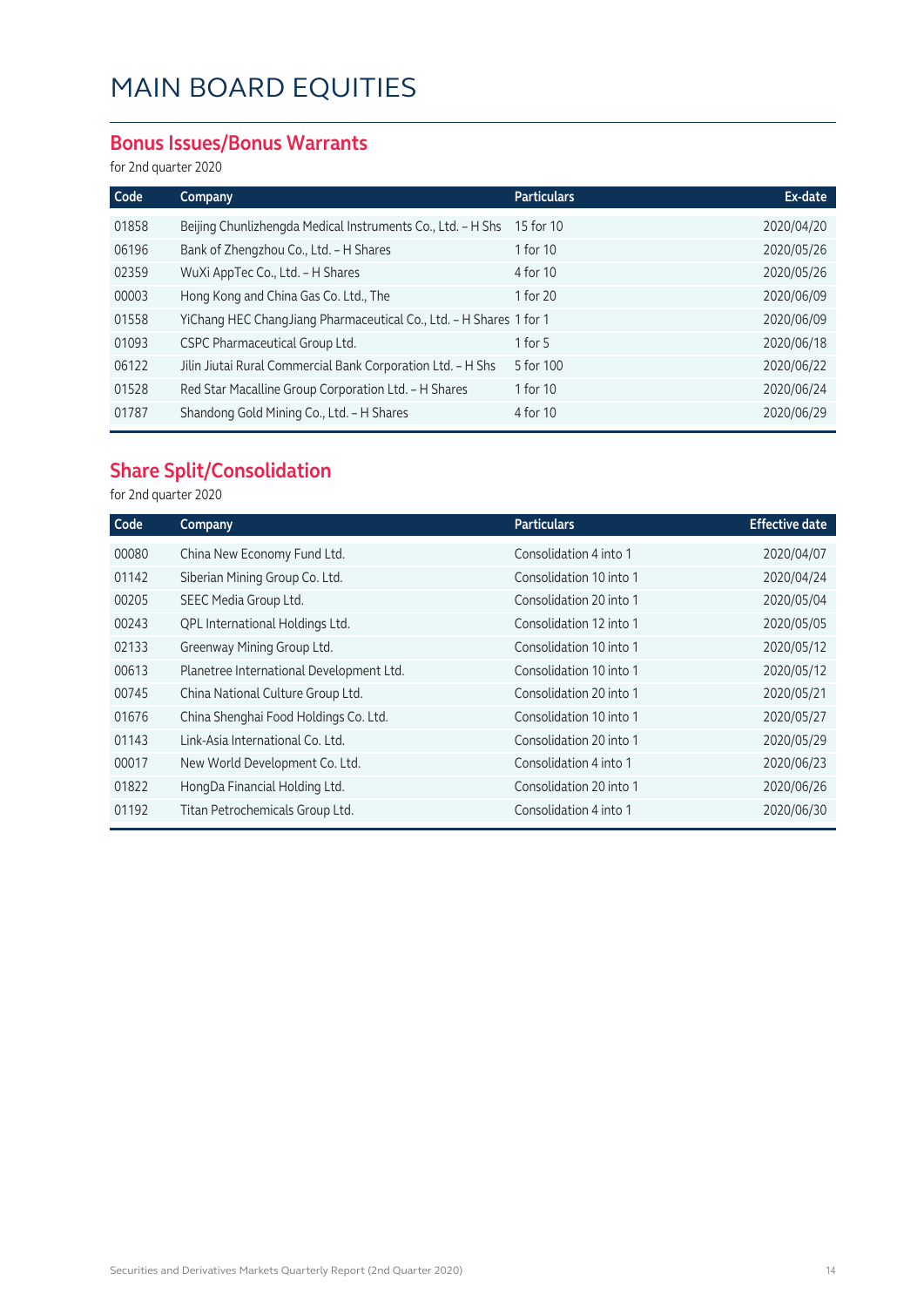### **Rights Issues & Open Offers**

for 2nd quarter 2020

| Month | Code  | <b>Company</b>                          | Ratio                                    | Funds raised (HK\$ mil.) |
|-------|-------|-----------------------------------------|------------------------------------------|--------------------------|
| Apr   | 01400 | Moody Technology Holdings Ltd.          | Rts 1 for 2 @\$0.139                     | 11.03                    |
| May   | 00080 | China New Economy Fund Ltd.             | Rts 1 for 1 @\$0.16                      | 40.49                    |
|       |       |                                         | (after consolidation 4 into 1)           |                          |
|       | 00067 | China Lumena New Materials Corp.        | Preferential offer 1 sh for 1 sh @\$0.24 | 33.62                    |
|       |       |                                         | (after consolidation 40 into 1)          |                          |
| Jun   | 01049 | Celestial Asia Securities Holdings Ltd. | Open offer 2 for $1 \times 50.06$        | 46.99                    |
| Total |       |                                         |                                          | 132.13                   |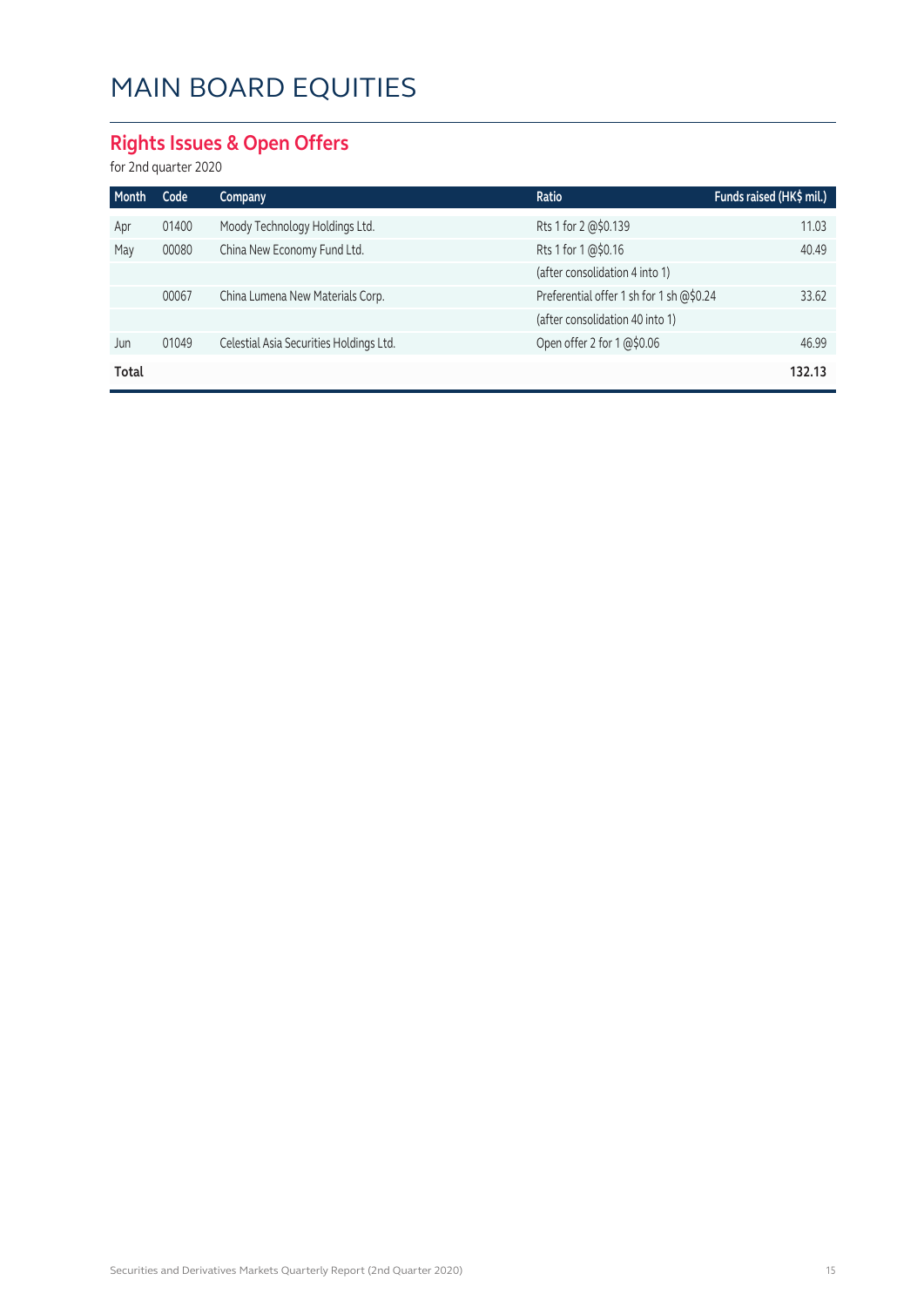### **Placing\***

|       |       |                        | No. of new    | <b>Placing price</b> | <b>Funds raised</b> |
|-------|-------|------------------------|---------------|----------------------|---------------------|
| Month | Code  | Company                | shares placed | $(HK\$               | (HK\$ mil.)         |
| 2020  |       |                        |               |                      |                     |
| Apr   | 00948 | ALPHA PRO HLDGS        | 50,000,000    | 1.100                | 55.00               |
|       | 00871 | CH DREDG ENV           | 191,917,000   | 0.040                | 7.68                |
|       | 00875 | CHINA FIN INV          | 200,000,000   | 0.650                | 130.00              |
|       | 01055 | CHINA SOUTH AIR        | 608,695,652   | 5.750                | 3,500.00            |
|       | 01332 | <b>CHINA TOUYUN</b>    | 135, 135, 135 | 0.370                | 50.00               |
|       | 00033 | <b>CLOUD COPPER</b>    | 181,463,440   | 0.100                | 18.15               |
|       | 03893 | CROSSTEC               | 480,000,000   | 0.023                | 11.18               |
|       | 00174 | <b>GEMINI INV</b>      | 90,278,000    | 1.000                | 90.28               |
|       | 00809 | <b>GLOBAL BIO-CHEM</b> | 1,228,607,685 | 0.108                | 132.69              |
|       | 03692 | <b>HANSOH PHARMA</b>   | 130,380,000   | 26.750               | 3,487.67            |
|       | 00582 | <b>LANDING INTL</b>    | 586,978,800   | 0.235                | 137.94              |
|       | 01064 | ZHONG HUA INT'L        | 108,000,000   | 0.150                | 16.20               |
| May   | 03313 | ARTGO HOLDINGS         | 203,870,000   | 0.090                | 18.35               |
|       | 01193 | <b>CHINA RES GAS</b>   | 90,000,000    | 40.810               | 3,672.90            |
|       | 02342 | COMBA                  | 230,000,000   | 3.050                | 701.50              |
|       | 00339 | CORE ECON INV          | 33,400,000    | 0.170                | 5.68                |
|       | 00174 | <b>GEMINI INV</b>      | 90,278,000    | 1.000                | 90.28               |
|       | 01282 | <b>GLORY SUN FIN</b>   | 1,600,000,000 | 0.250                | 400.00              |
|       | 00061 | <b>GREEN LEADER</b>    | 402,351,843   | 0.019                | 7.64                |
|       | 00061 | <b>GREEN LEADER</b>    | 333,693,095   | 0.021                | 7.01                |
|       | 00061 | <b>GREEN LEADER</b>    | 1,015,931,132 | 0.021                | 21.54               |
|       | 03900 | <b>GREENTOWN CHINA</b> | 323,000,000   | 9.500                | 3,068.50            |
|       | 02869 | <b>GREENTOWN SER</b>   | 155,208,702   | 8.383                | 1,301.16            |
|       | 00263 | <b>GT GROUP HLDG</b>   | 28,038,335    | 0.200                | 5.61                |
|       | 02280 | <b>HC GROUP</b>        | 200,000,000   | 1.200                | 240.00              |
|       | 01059 | <b>KANTONE HOLDING</b> | 19,731,000    | 0.320                | 6.31                |
|       | 00456 | NEW CITY DEV           | 712,328,767   | 0.073                | 52.00               |
|       | 01561 | PAN ASIA DATA H        | 14,288,000    | 3.500                | 50.01               |
|       | 01280 | <b>QIDIAN INTL</b>     | 25,379,600    | 1.090                | 27.66               |
|       | 00813 | SHIMAO GROUP           | 78,204,000    | 29.730               | 2,325.00            |
|       | 02138 | UM HEALTHCARE          | 8,078,927     | 4.200                | 33.93               |
|       | 00185 | <b>ZENSUN ENT</b>      | 1,235,360,000 | 0.330                | 407.67              |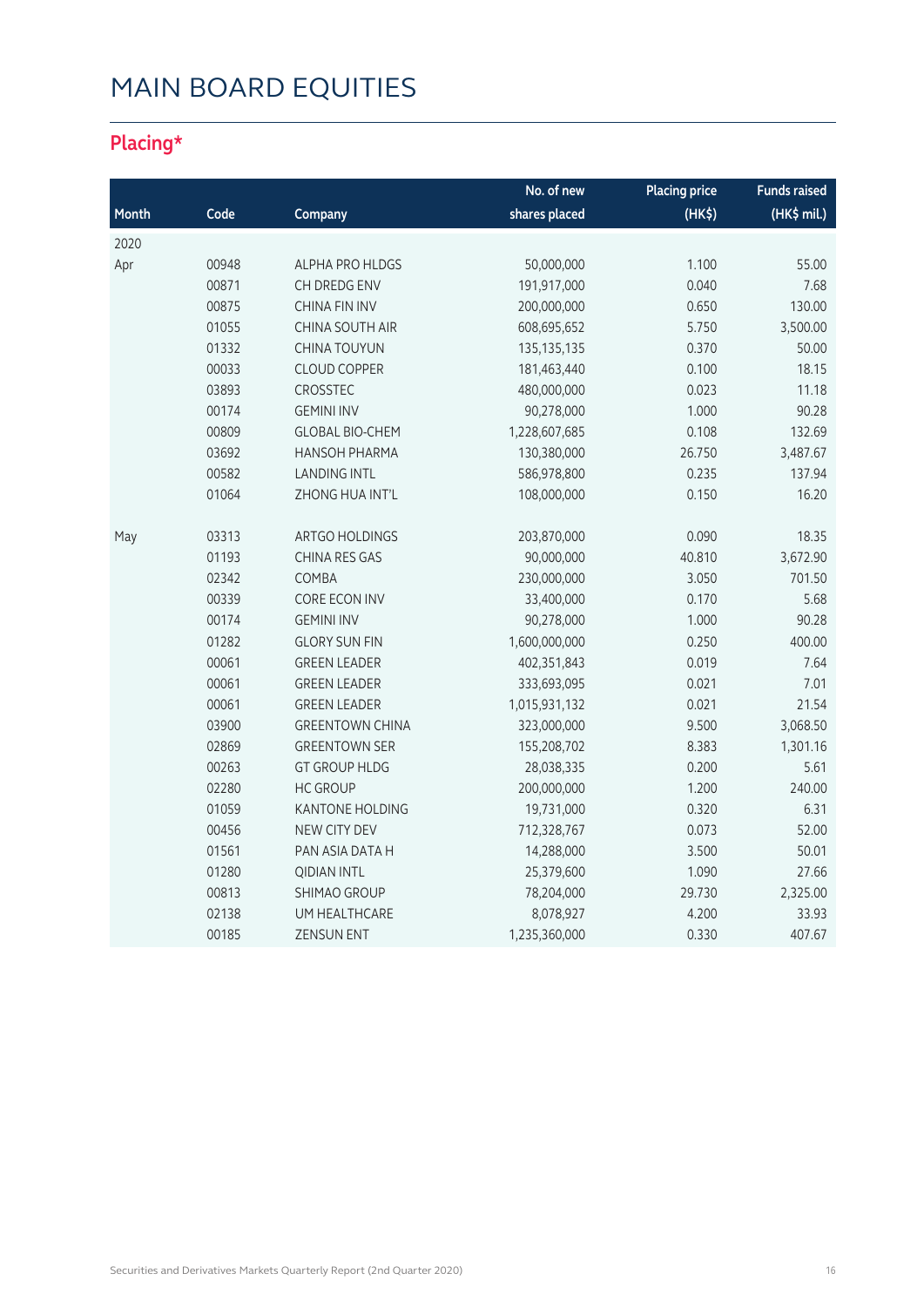|       |       |                        | No. of new    | <b>Placing price</b> | <b>Funds raised</b> |
|-------|-------|------------------------|---------------|----------------------|---------------------|
| Month | Code  | Company                | shares placed | (HK\$)               | (HK\$ mil.)         |
| 2020  |       |                        |               |                      |                     |
| Jun   | 01466 | AFFLUENTPARTNER        | 369,900,000   | 0.025                | 9.25                |
|       | 02202 | <b>CHINA VANKE</b>     | 315,589,200   | 25.000               | 7,889.73            |
|       | 00884 | <b>CIFI HOLD GP</b>    | 185,000,000   | 6.280                | 1,161.80            |
|       | 03309 | C-MER EYE              | 68,000,000    | 5.800                | 394.40              |
|       | 02369 | COOLPAD GROUP          | 200,000,000   | 0.130                | 26.00               |
|       | 06878 | <b>DIFFER GROUP</b>    | 265,000,000   | 0.380                | 100.70              |
|       | 01995 | <b>EVERSUNSHINE LS</b> | 134,000,000   | 11.780               | 1,578.52            |
|       | 03800 | <b>GCL-POLY ENERGY</b> | 1,300,000,000 | 0.203                | 263.90              |
|       | 00175 | <b>GEELY AUTO</b>      | 600,000,000   | 10.800               | 6,480.00            |
|       | 02869 | <b>GREENTOWN SER</b>   | 266,600,000   | 10.180               | 2,713.99            |
|       | 06093 | <b>HEVOL SERVICES</b>  | 80,000,000    | 1.280                | 102.40              |
|       | 01396 | <b>HYDOO INTL</b>      | 522,510,000   | 0.450                | 235.13              |
|       | 02168 | <b>KAISA PROSPER</b>   | 14,000,000    | 32.550               | 455.70              |
|       | 01268 | MEIDONG AUTO           | 81,000,000    | 15.840               | 1,283.04            |
|       | 01569 | MINSHENG EDU           | 200,000,000   | 1.220                | 244.00              |
|       | 01653 | MOS HOUSE              | 400,000,000   | 0.040                | 16.00               |
|       | 02221 | <b>NEW CONCEPTS</b>    | 49,768,000    | 0.221                | 11.00               |
|       | 00970 | <b>SPARKLE ROLL</b>    | 318,500,000   | 0.157                | 50.00               |
|       | 00913 | UNITY INV HOLD         | 37,240,000    | 0.150                | 5.59                |
|       | 01748 | <b>XIN YUAN ENT</b>    | 40,000,000    | 1.092                | 43.68               |
|       | 03669 | YONGDA AUTO            | 120,000,000   | 8.290                | 994.80              |
|       | 01538 | ZHONG AO HOME          | 36,928,000    | 0.980                | 36.19               |
| Total |       |                        |               |                      | 44,175.35           |

\* Due to the reporting time-lag, placing figures for the quarter are provisional.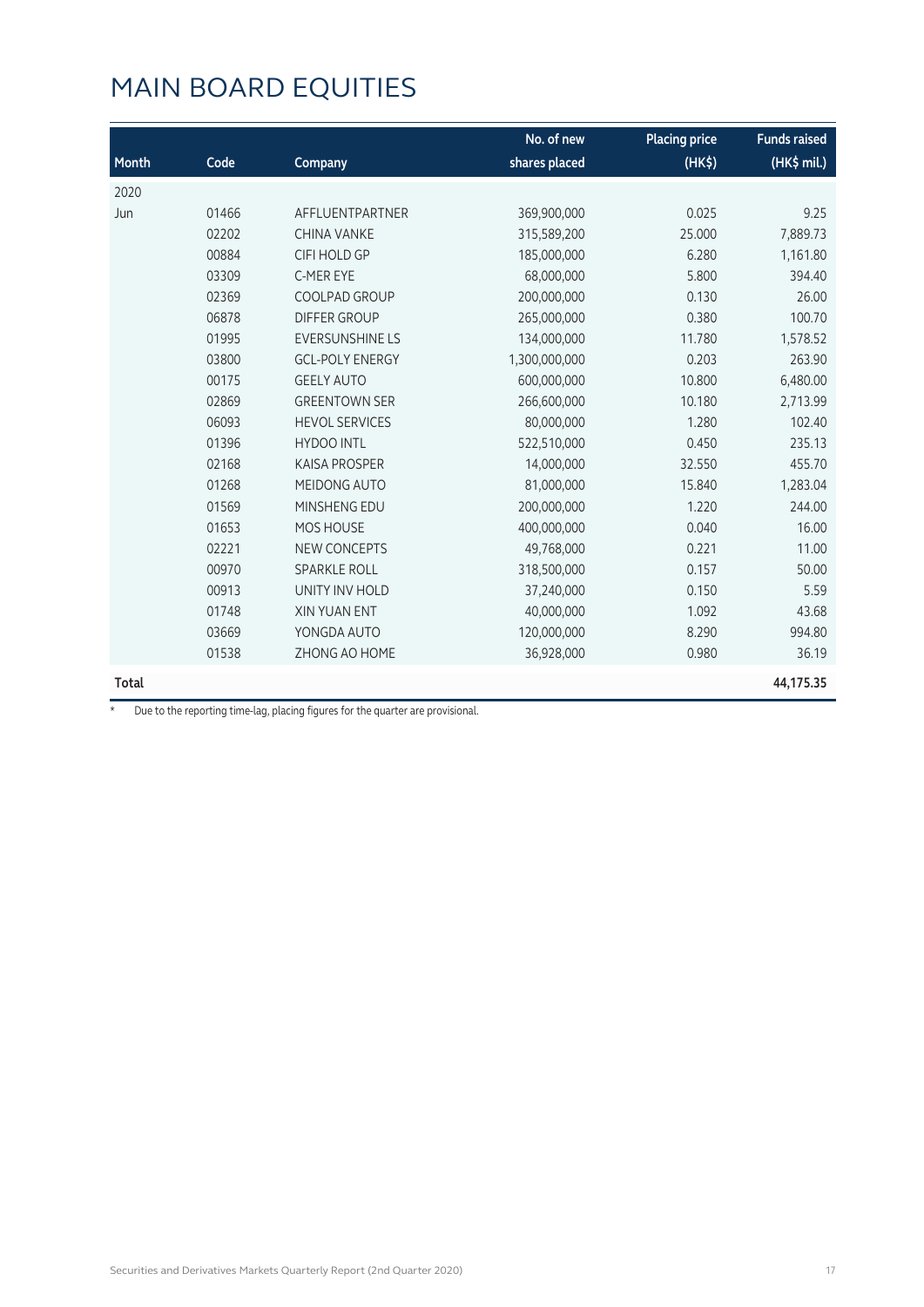#### **Warrant Trading Statistics**

|      |                | <b>Equity wts</b><br>$(HK$$ mil.) | Derivative wts<br>(HK\$ mil.) | Inline wts*<br>(HK\$ mil.) | <b>Total</b><br>(HK\$ mil.) |
|------|----------------|-----------------------------------|-------------------------------|----------------------------|-----------------------------|
| 2019 | Q <sub>2</sub> | 2.21                              | 614,814.59                    | $\overline{\phantom{m}}$   | 614,816.80                  |
|      | Q <sub>3</sub> | 0.82                              | 434,520.06                    | 80.41                      | 434,601.30                  |
|      | Q4             | 4.85                              | 359,048.09                    | 79.35                      | 359,132.29                  |
| 2020 | Q1             | 0.96                              | 498,963.93                    | 278.49                     | 499,243.38                  |
|      | Q <sub>2</sub> | 7.35                              | 465,458.81                    | 275.58                     | 465,741.75                  |

\* Inline warrants started trading on 18 July 2019

#### **Warrant Market Value**

|      |                |               | <b>Equity wts</b> |               | Derivative wts |               | Inline wts*       |           | <b>Total</b> |
|------|----------------|---------------|-------------------|---------------|----------------|---------------|-------------------|-----------|--------------|
|      |                | <b>Number</b> | $(HK$$ mil.)      | <b>Number</b> | (HK\$ mil.)    | <b>Number</b> | (HK\$ mil.)       | Total no. | (HK\$ mil.)  |
| 2019 | Q <sub>2</sub> |               | 46.47             | 5.981         | 72,589.26      |               | $\qquad \qquad -$ | 5,983     | 72,635.73    |
|      | Q <sub>3</sub> |               | 17.92             | 5,295         | 49,285.74      | 412           | 3,016.30          | 5,708     | 52,319.97    |
|      | Q4             |               | 55.92             | 4,571         | 61,435.12      | 922           | 6,216.69          | 5,495     | 67,707.73    |
| 2020 | Q1             |               | 40.00             | 5,747         | 77,350.74      | 860           | 4.959.26          | 6,609     | 82,350.00    |
|      | Q <sub>2</sub> |               | 36.29             | 6,172         | 131,599.84     | 833           | 4,269.03          | 7.007     | 135,905.16   |

\* Inline warrants started trading on 18 July 2019

#### **New Listing Statistics – Warrants**

|      |                | No. of newly listed<br>equity wts | No. of newly listed<br>derivative wts | No. of newly listed<br>inline wts* | <b>Amount raised</b><br>(HK\$ mil.) |
|------|----------------|-----------------------------------|---------------------------------------|------------------------------------|-------------------------------------|
| 2019 | Q <sub>2</sub> | 0                                 | 2,083                                 | $\overline{\phantom{0}}$           | 39,993.21                           |
|      | Q <sub>3</sub> | 0                                 | 1,951                                 | 412                                | 39,516.13                           |
|      | Q4             |                                   | 1,940                                 | 511                                | 39,549.67                           |
| 2020 | Q1             | 0                                 | 3,044                                 | 253                                | 65,494.70                           |
|      | Q <sub>2</sub> | 0                                 | 2,416                                 | 256                                | 50,382.02                           |

Inline warrants started trading on 18 July 2019

### **Newly Listed Equity Warrants**

for 2nd quarter 2020

|            |                        | Initial issued |              |               | Amount raised |
|------------|------------------------|----------------|--------------|---------------|---------------|
| Code       | <b>Equity warrants</b> | amount (HK\$)  | Listing date | <b>Expiry</b> | (HK\$ mil.)   |
| <b>Nil</b> |                        |                |              |               |               |
| Total      |                        |                |              |               | $\sim$        |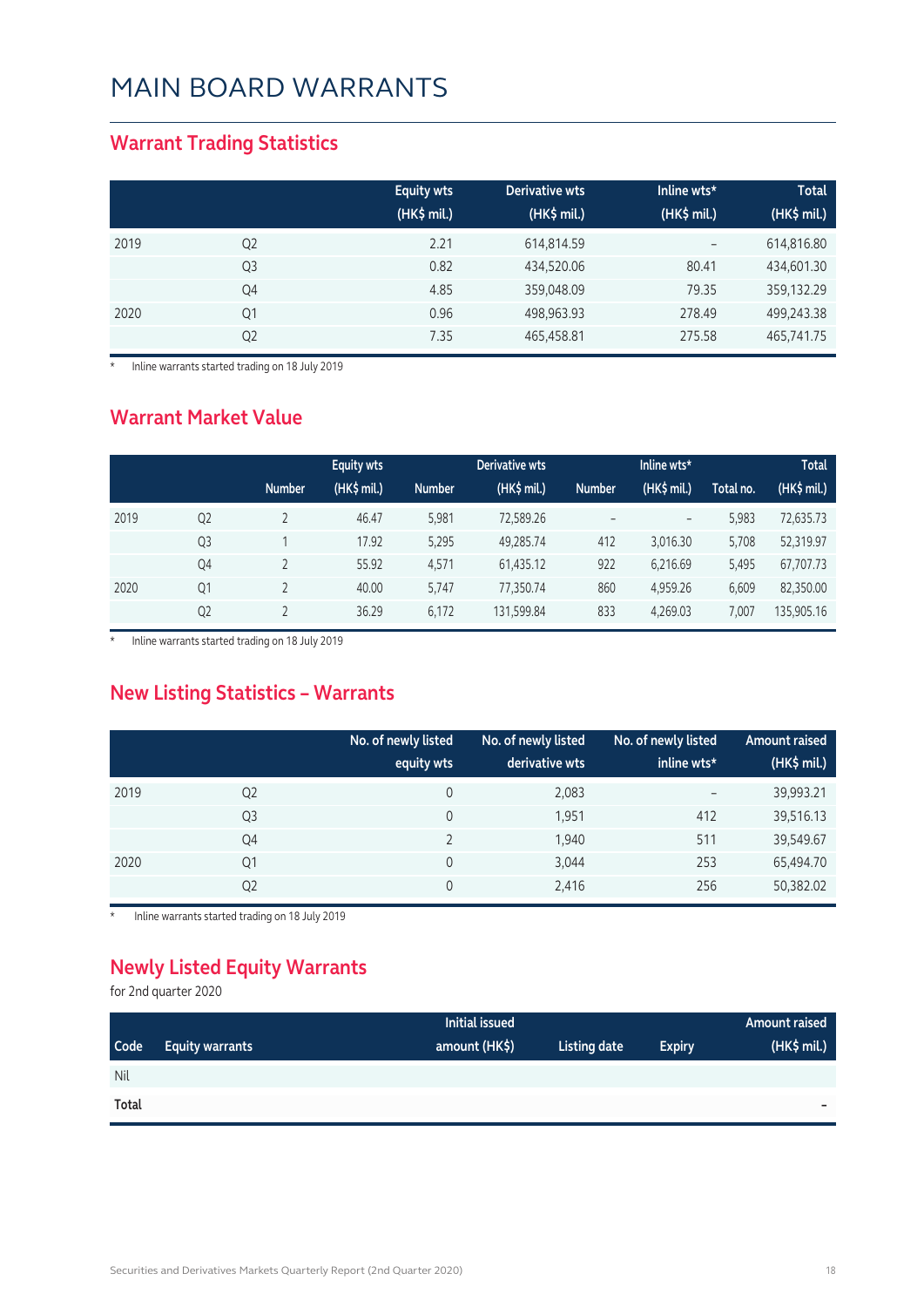### **Newly Listed Derivative Warrants**

for 2nd quarter 2020

|       |                                                              |              |                     |               | Amount      |
|-------|--------------------------------------------------------------|--------------|---------------------|---------------|-------------|
|       |                                                              | No. of issue |                     |               | raised      |
| Code  | Derivative warrants                                          | (units)      | <b>Listing date</b> | <b>Expiry</b> | (HK\$ mil.) |
| 25381 | BOCI Asia Ltd. - Agricultural Bank European Wts Dec 2020 A   | 70,000,000   | 2020/04/01          | 2020/12/23    | 10.50       |
| 25368 | BOCI Asia Ltd. - China Life European Warrants Dec 2020 B     | 100,000,000  | 2020/04/01          | 2020/12/23    | 15.00       |
| 25379 | BOCI Asia Ltd. - Geely Auto European Warrants Dec 2020 A     | 100,000,000  | 2020/04/01          | 2020/12/23    | 25.00       |
| 25438 | Credit Suisse AG - CHALCO European Wts Sep 2020 B            | 40,000,000   | 2020/04/01          | 2020/09/30    | 10.00       |
| 25442 | Credit Suisse AG - Chi Res Power European Wts Nov 2020 A     | 40,000,000   | 2020/04/01          | 2020/11/30    | 10.00       |
| 25444 | Credit Suisse AG - CRRC European Warrants Sep 2022 A         | 80,000,000   | 2020/04/01          | 2022/09/08    | 13.60       |
| 25447 | Credit Suisse AG - Sands China European Put Wts Sep 2020 A   | 50,000,000   | 2020/04/01          | 2020/09/30    | 13.00       |
| 25425 | Citigroup Global - Galaxy Ent European Warrants Jul 2020 A   | 100,000,000  | 2020/04/01          | 2020/07/28    | 15.00       |
| 25423 | Citigroup Global - Galaxy Ent European Warrants Oct 2020 A   | 100,000,000  | 2020/04/01          | 2020/10/12    | 25.00       |
| 25422 | Citigroup Global - HKEX European Put Warrants Nov 2020 B     | 100,000,000  | 2020/04/01          | 2020/11/30    | 25.00       |
| 25421 | Citigroup Global - Meituan European Warrants Sep 2020 C      | 100,000,000  | 2020/04/01          | 2020/09/03    | 15.00       |
| 25385 | Guotai Junan - AIA European Warrants Oct 2020 A              | 100,000,000  | 2020/04/01          | 2020/10/09    | 29.10       |
| 25384 | Guotai Junan - China Life European Warrants Sep 2020 A       | 100,000,000  | 2020/04/01          | 2020/09/28    | 21.90       |
| 25388 | Guotai Junan - China Mobile European Warrants Oct 2020 A     | 100,000,000  | 2020/04/01          | 2020/10/09    | 17.50       |
| 25454 | Goldman Sachs SP (Asia) - Alibaba European Wts Sep 2020 C    | 150,000,000  | 2020/04/01          | 2020/09/17    | 24.90       |
| 25455 | Goldman Sachs SP (Asia) - BYD Company Euro Wts Jul 2020 A    | 70,000,000   | 2020/04/01          | 2020/07/02    | 10.50       |
| 25457 | Goldman Sachs SP (Asia) - HSI European Put Wts Sep 2020 C    | 150,000,000  | 2020/04/01          | 2020/09/29    | 22.50       |
| 25367 | HK Bank - HKEX European Put Warrants Dec 2020 A              | 100,000,000  | 2020/04/01          | 2020/12/23    | 16.00       |
| 25363 | HK Bank - Tencent European Put Warrants Sep 2020 C           | 100,000,000  | 2020/04/01          | 2020/09/23    | 15.00       |
| 25365 | HK Bank - Tencent European Put Warrants Sep 2020 D           | 100,000,000  | 2020/04/01          | 2020/09/14    | 22.00       |
| 25393 | J P Morgan SP BV - CSOP A50 ETF Euro Put Wts Oct 2020 A      | 80,000,000   | 2020/04/01          | 2020/10/05    | 20.24       |
| 25398 | J P Morgan SP BV - A50 China European Put Wts Oct 2020 A     | 80,000,000   | 2020/04/01          | 2020/10/05    | 20.40       |
| 25403 | J P Morgan SP BV - Henganintl European Warrants Oct 2020 A   | 50,000,000   | 2020/04/01          | 2020/10/05    | 17.05       |
| 25392 | J P Morgan SP BV - HSCEI European Put Warrants Oct 2020 A    | 200,000,000  | 2020/04/01          | 2020/10/29    | 50.40       |
| 25391 | J P Morgan SP BV - HSI European Put Warrants Oct 2020 C      | 400,000,000  | 2020/04/01          | 2020/10/29    | 103.20      |
| 25404 | J P Morgan SP BV - PSBC European Warrants Oct 2020 A         | 50,000,000   | 2020/04/01          | 2020/10/05    | 12.70       |
| 25400 | J P Morgan SP BV - Tencent European Put Warrants Oct 2020 A  | 250,000,000  | 2020/04/01          | 2020/10/05    | 66.25       |
| 25382 | Macquarie Bank Ltd. - AAC Tech European Wts Jun 2021 A       | 40,000,000   | 2020/04/01          | 2021/06/02    | 10.00       |
| 25357 | Macquarie Bank Ltd. - China East Air European Wts May 2021 A | 14,500,000   | 2020/04/01          | 2021/05/14    | 10.24       |
| 25356 | Macquarie Bank Ltd. - Tencent European Warrants Oct 2020 E   | 7,600,000    | 2020/04/01          | 2020/10/06    | 10.02       |
| 25407 | SG Issuer - Alibaba European Put Warrants Sep 2020 C         | 150,000,000  | 2020/04/01          | 2020/09/30    | 37.50       |
| 25411 | SG Issuer - CKH Holdings European Warrants Jun 2021 A        | 150,000,000  | 2020/04/01          | 2021/06/25    | 22.50       |
| 25410 | SG Issuer - China Life European Warrants Dec 2020 B          | 120,000,000  | 2020/04/01          | 2020/12/23    | 18.00       |
| 25414 | SG Issuer - A50 China European Warrants Mar 2021 A           | 200,000,000  | 2020/04/01          | 2021/03/24    | 41.00       |
| 25426 | UBS AG - Geely Auto European Warrants Jul 2020 A             | 70,000,000   | 2020/04/01          | 2020/07/29    | 11.62       |
| 25435 | UBS AG - Link REIT European Warrants Oct 2020 A              | 60,000,000   | 2020/04/01          | 2020/10/23    | 20.64       |
| 25433 | UBS AG - Tencent European Put Warrants Sep 2020 B            | 300,000,000  | 2020/04/01          | 2020/09/23    | 45.00       |
| 25474 | BOCI Asia Ltd. - Bud Apac European Warrants Dec 2020 A       | 70,000,000   | 2020/04/02          | 2020/12/28    | 11.90       |
| 25478 | BOCI Asia Ltd. - BYD Company European Warrants Aug 2022 A    | 80,000,000   | 2020/04/02          | 2022/08/26    | 18.40       |
| 25477 | BOCI Asia Ltd. - Evergrande European Warrants Sep 2020 B     | 70,000,000   | 2020/04/02          | 2020/09/17    | 10.50       |
| 25480 | BOCI Asia Ltd. - HSI European Warrants Sep 2020 A            | 200,000,000  | 2020/04/02          | 2020/09/29    | 32.00       |
| 25481 | BOCI Asia Ltd. - HSI European Warrants Sep 2020 B            | 200,000,000  | 2020/04/02          | 2020/09/29    | 30.00       |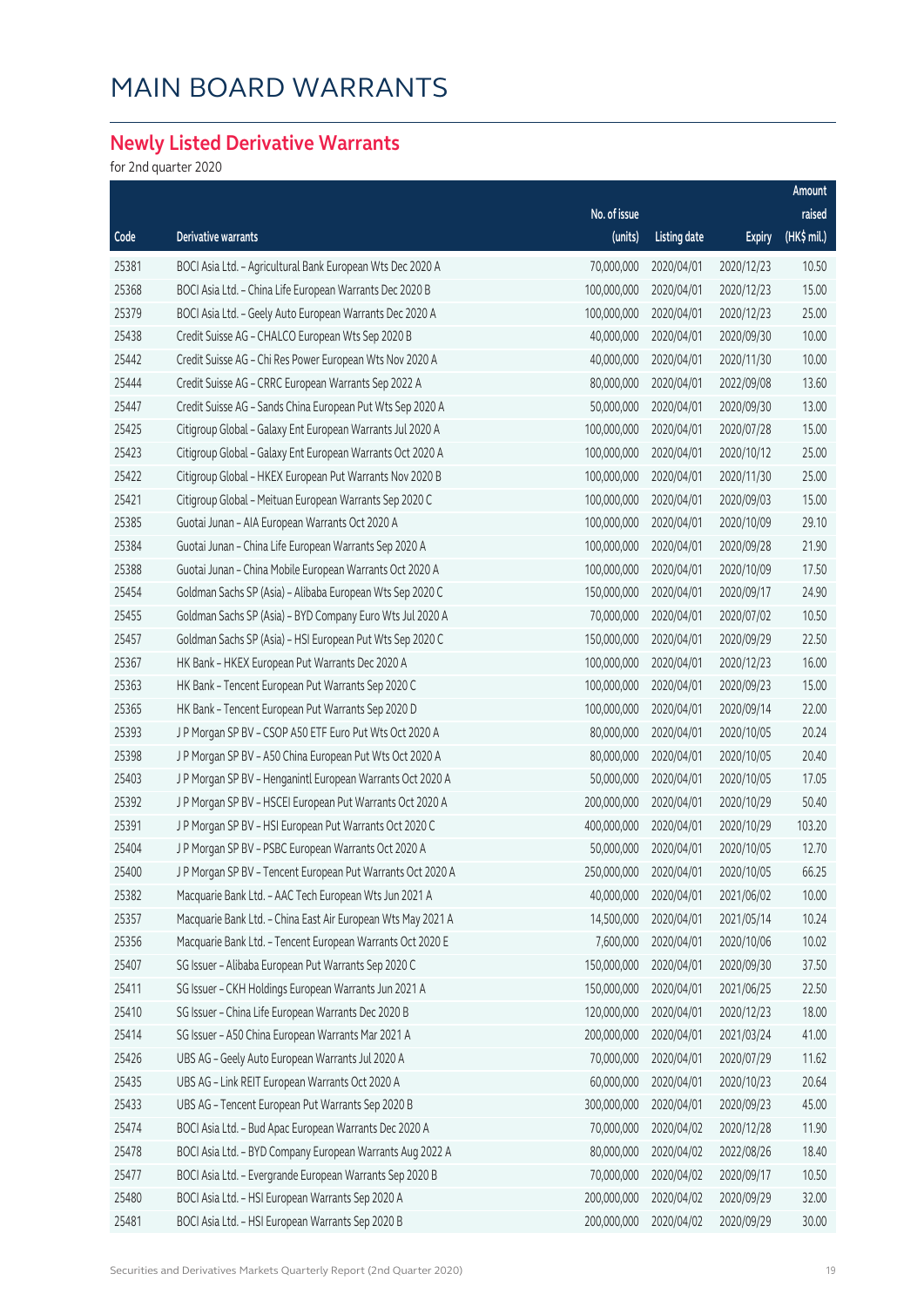|       |                                                              |              |                       |               | Amount      |
|-------|--------------------------------------------------------------|--------------|-----------------------|---------------|-------------|
|       |                                                              | No. of issue |                       |               | raised      |
| Code  | Derivative warrants                                          | (units)      | <b>Listing date</b>   | <b>Expiry</b> | (HK\$ mil.) |
| 25484 | BOCI Asia Ltd. - HSI European Warrants Sep 2020 C            | 200,000,000  | 2020/04/02            | 2020/09/29    | 30.00       |
| 25483 | BOCI Asia Ltd. - HSI European Warrants Nov 2020 A            | 200,000,000  | 2020/04/02            | 2020/11/27    | 32.00       |
| 25473 | BOCI Asia Ltd. - ZA Onine European Warrants Sep 2020 A       | 50,000,000   | 2020/04/02            | 2020/09/16    | 17.00       |
| 25462 | BNP Paribas Issuance B.V. - Alibaba European Wts Nov 2020 C  | 100,000,000  | 2020/04/02            | 2020/11/09    | 19.00       |
| 25463 | BNP Paribas Issuance B.V. - Alibaba European Wts Jan 2021 C  | 60,000,000   | 2020/04/02            | 2021/01/05    | 15.60       |
| 25470 | BNP Paribas Issuance B.V. - Meituan Euro Warrants Aug 2020 C | 80,000,000   | 2020/04/02            | 2020/08/04    | 12.00       |
| 25467 | BNP Paribas Issuance B.V. - Meituan Euro Warrants Dec 2020 A | 80,000,000   | 2020/04/02            | 2020/12/02    | 12.80       |
| 25464 | BNP Paribas Issuance B.V. - Ping An European Wt Dec 2020 A   | 40,000,000   | 2020/04/02            | 2020/12/02    | 20.00       |
| 25466 | BNP Paribas Issuance B.V. - Ping An European Wt Feb 2021 A   | 40,000,000   | 2020/04/02            | 2021/02/02    | 11.20       |
| 25461 | BNP Paribas Issuance B.V. - Tencent European Wts Jan 2021 A  | 60,000,000   | 2020/04/02            | 2021/01/05    | 20.40       |
| 25505 | Credit Suisse AG - Alibaba European Warrants Oct 2020 B      | 200,000,000  | 2020/04/02            | 2020/10/22    | 30.00       |
| 25502 | Credit Suisse AG - China Life European Warrants Dec 2020 B   | 100,000,000  | 2020/04/02            | 2020/12/23    | 15.00       |
| 25498 | Credit Suisse AG - HKEX European Put Warrants Nov 2020 B     | 100,000,000  | 2020/04/02            | 2020/11/23    | 15.00       |
| 25501 | Credit Suisse AG - Ping An European Put Warrants Oct 2020 A  | 150,000,000  | 2020/04/02            | 2020/10/29    | 22.50       |
| 25504 | Credit Suisse AG - Techtronic Ind European Wts Feb 2021 A    | 60,000,000   | 2020/04/02            | 2021/02/26    | 15.00       |
| 25525 | Citigroup Global - Alibaba Group Euro Warrants Nov 2020 B    | 100,000,000  | 2020/04/02            | 2020/11/23    | 15.00       |
| 25538 | Citigroup Global - China Mobile European Warrants Jul 2020 A | 100,000,000  | 2020/04/02            | 2020/07/02    | 21.50       |
| 25535 | Citigroup Global - China Mobile European Warrants Sep 2020 A | 100,000,000  | 2020/04/02            | 2020/09/25    | 15.00       |
| 25528 | Citigroup Global - Tencent European Put Warrants Sep 2020 B  | 100,000,000  | 2020/04/02            | 2020/09/23    | 21.40       |
| 25529 | Citigroup Global - Xiaomi European Warrants Sep 2020 C       | 100,000,000  | 2020/04/02            | 2020/09/23    | 19.90       |
| 25545 | Goldman Sachs SP (Asia) - Alibaba European Wts Sep 2020 D    | 150,000,000  | 2020/04/02            | 2020/09/23    | 22.50       |
| 25544 | Goldman Sachs SP (Asia) - China Life Euro Wts Dec 2020 B     | 100,000,000  | 2020/04/02            | 2020/12/23    | 15.00       |
| 25547 | Goldman Sachs SP (Asia) - Sunny Optical Euro Wts Dec 2020 A  | 80,000,000   | 2020/04/02            | 2020/12/23    | 12.00       |
| 25496 | J P Morgan SP BV - CHALCO European Warrants Oct 2020 A       | 40,000,000   | 2020/04/02            | 2020/10/30    | 10.04       |
| 25494 | J P Morgan SP BV - Luye Pharma European Warrants Nov 2020 A  | 70,000,000   | 2020/04/02            | 2020/11/23    | 10.50       |
| 25472 | Macquarie Bank Ltd. - AAC Tech Euro Put Warrants Jan 2021 A  | 16,600,000   | 2020/04/02            | 2021/01/05    | 10.04       |
| 25471 | Macquarie Bank Ltd. - Ch Oilfield European Wts May 2021 B    |              | 36,500,000 2020/04/02 | 2021/05/18    | 10.51       |
| 25486 | Morgan Stanley Asia Products Ltd. - CCB Euro Wts Aug 2020 A  | 68,000,000   | 2020/04/02            | 2020/08/26    | 13.60       |
| 25485 | Morgan Stanley Asia Products Ltd. - Link Euro Wt Dec 2021 A  | 68,000,000   | 2020/04/02            | 2021/12/23    | 12.04       |
| 25488 | SG Issuer - Alibaba European Put Warrants Nov 2020 A         | 150,000,000  | 2020/04/02            | 2020/11/23    | 26.25       |
| 25489 | SG Issuer - Meituan European Put Warrants Oct 2020 A         | 80,000,000   | 2020/04/02            | 2020/10/30    | 20.00       |
| 25490 | SG Issuer - Ping An European Warrants Feb 2021 C             | 200,000,000  | 2020/04/02            | 2021/02/26    | 50.00       |
| 25491 | SG Issuer - Xiaomi European Put Warrants Dec 2020 A          | 70,000,000   | 2020/04/02            | 2020/12/23    | 10.85       |
| 25487 | UBS AG - AIA European Warrants Sep 2020 A                    | 100,000,000  | 2020/04/02            | 2020/09/03    | 15.10       |
| 25512 | Bank Vontobel - AIA European Warrants Sep 2020 A             | 40,000,000   | 2020/04/02            | 2020/09/03    | 11.20       |
| 25508 | Bank Vontobel - AIA European Warrants Jan 2021 A             | 80,000,000   | 2020/04/02            | 2021/01/08    | 12.00       |
| 25514 | Bank Vontobel - AIA European Put Warrants Sep 2020 A         | 80,000,000   | 2020/04/02            | 2020/09/30    | 16.00       |
| 25521 | Bank Vontobel - China Mobile European Warrants Oct 2020 A    | 30,000,000   | 2020/04/02            | 2020/10/27    | 11.10       |
| 25518 | Bank Vontobel - Ping An European Warrants Oct 2020 B         | 30,000,000   | 2020/04/02            | 2020/10/28    | 12.00       |
| 25516 | Bank Vontobel - SHK Ppt European Warrants Dec 2020 A         | 70,000,000   | 2020/04/02            | 2020/12/21    | 10.50       |
| 25524 | Bank Vontobel - SPDR Gold Trust European Warrants Oct 2020 A | 21,000,000   | 2020/04/02            | 2020/10/05    | 10.08       |
| 25506 | Bank Vontobel - Tencent European Warrants Aug 2020 B         | 80,000,000   | 2020/04/02            | 2020/08/26    | 16.00       |
| 25507 | Bank Vontobel - Tencent European Put Warrants Sep 2020 A     | 80,000,000   | 2020/04/02            | 2020/09/28    | 20.00       |
| 25574 | BOCI Asia Ltd. - CKH Holdings European Warrants Jun 2021 A   | 100,000,000  | 2020/04/03            | 2021/06/30    | 15.00       |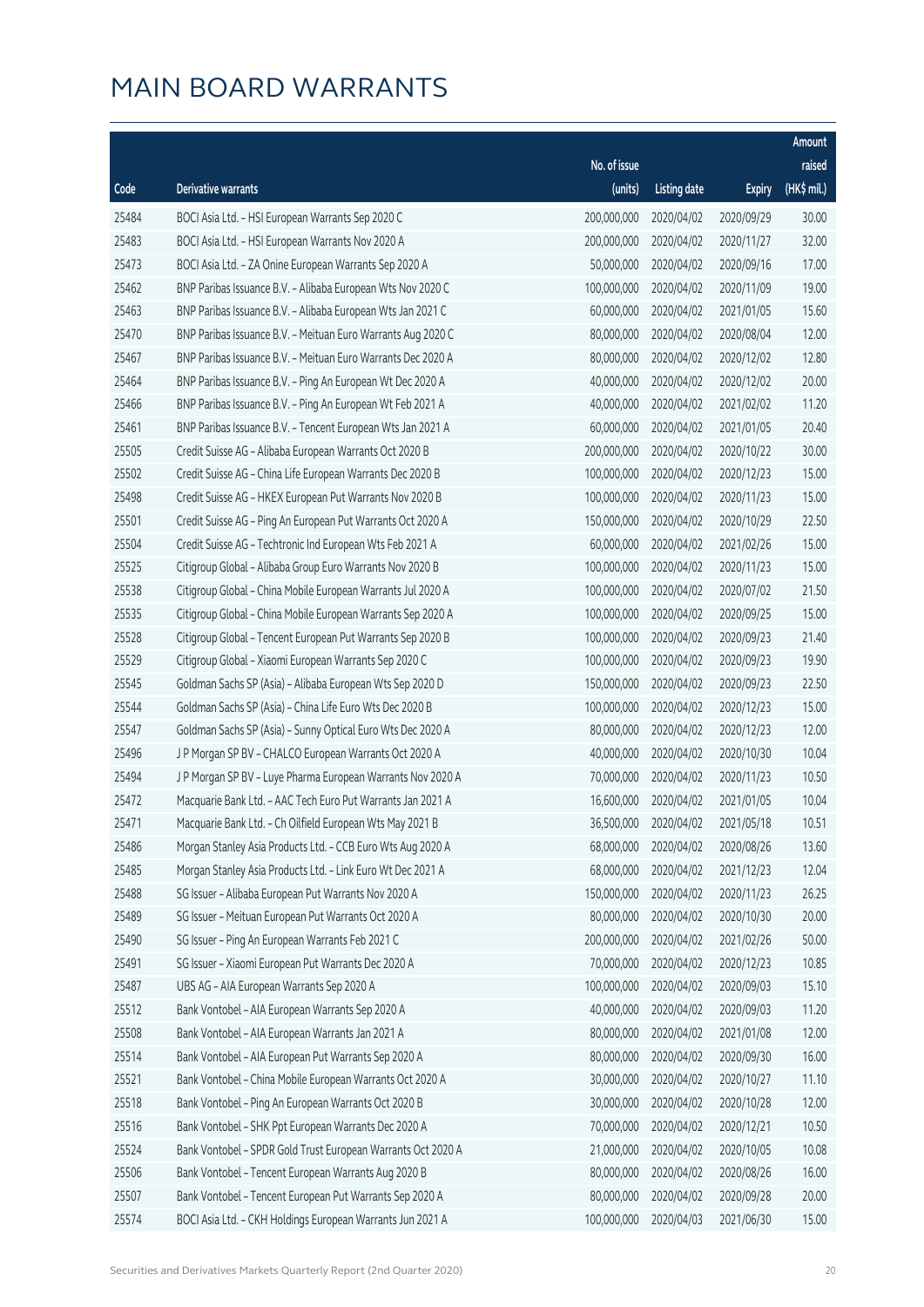|       |                                                              |              |                       |               | Amount      |
|-------|--------------------------------------------------------------|--------------|-----------------------|---------------|-------------|
|       |                                                              | No. of issue |                       |               | raised      |
| Code  | Derivative warrants                                          | (units)      | <b>Listing date</b>   | <b>Expiry</b> | (HK\$ mil.) |
| 25575 | BOCI Asia Ltd. - HSCEI European Warrants Sep 2020 B          | 100,000,000  | 2020/04/03            | 2020/09/29    | 23.00       |
| 25571 | BOCI Asia Ltd. - MTR European Warrants Sep 2020 A            | 50,000,000   | 2020/04/03            | 2020/09/30    | 11.50       |
| 25565 | BNP Paribas Issuance B.V. - AIA European Wts Oct 2020 A      | 40,000,000   | 2020/04/03            | 2020/10/06    | 13.20       |
| 25570 | BNP Paribas Issuance B.V. - CITIC Sec Euro Wts Apr 2021 A    | 80,000,000   | 2020/04/03            | 2021/04/07    | 20.80       |
| 25560 | BNP Paribas Issuance B.V. - China Life Euro Wts Oct 2020 B   | 70,000,000   | 2020/04/03            | 2020/10/06    | 10.50       |
| 25557 | BNP Paribas Issuance B.V. - Galaxy Ent Euro Wts Oct 2020 A   | 40,000,000   | 2020/04/03            | 2020/10/06    | 13.60       |
| 25569 | BNP Paribas Issuance B.V. - ICBC European Wts Oct 2020 A     | 40,000,000   | 2020/04/03            | 2020/10/06    | 10.80       |
| 25563 | BNP Paribas Issuance B.V. - Sunny Optical Eu Wt Feb 2021 A   | 60,000,000   | 2020/04/03            | 2021/02/02    | 15.60       |
| 25568 | BNP Paribas Issuance B.V. - Tencent European Wts Nov 2020 C  | 80,000,000   | 2020/04/03            | 2020/11/03    | 20.00       |
| 25562 | BNP Paribas Issuance B.V. - Xiaomi Euro Warrants Oct 2020 A  | 80,000,000   | 2020/04/03            | 2020/10/06    | 22.40       |
| 25561 | BNP Paribas Issuance B.V. - Xiaomi Euro Warrants Apr 2021 A  | 60,000,000   | 2020/04/03            | 2021/04/07    | 17.40       |
| 25593 | Credit Suisse AG - Anta Sports European Warrants Feb 2021 A  | 80,000,000   | 2020/04/03            | 2021/02/26    | 20.00       |
| 25594 | Credit Suisse AG - China Aoyuan European Warrants Oct 2020 A | 50,000,000   | 2020/04/03            | 2020/10/05    | 12.50       |
| 25588 | Credit Suisse AG - China EB Ltd European Warrants Oct 2020 A | 40,000,000   | 2020/04/03            | 2020/10/05    | 10.00       |
| 25584 | Credit Suisse AG - CKH Holdings European Warrants Jun 2021 A | 200,000,000  | 2020/04/03            | 2021/06/25    | 30.00       |
| 25587 | Credit Suisse AG - China Mobile European Put Wts Jan 2021 A  | 100,000,000  | 2020/04/03            | 2021/01/26    | 15.00       |
| 25607 | Credit Suisse AG - Link REIT European Warrants Dec 2021 A    | 100,000,000  | 2020/04/03            | 2021/12/23    | 15.00       |
| 25579 | Citigroup Global - Ping An European Put Warrants Dec 2020 A  | 100,000,000  | 2020/04/03            | 2020/12/23    | 15.00       |
| 25578 | Citigroup Global - Ping An European Put Warrants Mar 2021 A  | 100,000,000  | 2020/04/03            | 2021/03/24    | 15.00       |
| 25636 | Goldman Sachs SP (Asia) - Galaxy Ent European Wts Oct 2020 A | 80,000,000   | 2020/04/03            | 2020/10/09    | 14.96       |
| 25641 | Goldman Sachs SP (Asia) - HSI European Warrants Sep 2020 D   | 150,000,000  | 2020/04/03            | 2020/09/29    | 24.15       |
| 25635 | Goldman Sachs SP (Asia) - Ping An Euro Put Wts Oct 2020 A    | 100,000,000  | 2020/04/03            | 2020/10/29    | 15.00       |
| 25639 | Goldman Sachs SP (Asia) - Tencent European Put Wt Aug 2020 B | 100,000,000  | 2020/04/03            | 2020/08/19    | 23.30       |
| 25548 | Macquarie Bank Ltd. - HKEX European Warrants Nov 2020 A      | 40,000,000   | 2020/04/03            | 2020/11/03    | 10.04       |
| 25551 | Macquarie Bank Ltd. - HTSC European Warrants Jun 2021 A      | 34,200,000   | 2020/04/03            | 2021/06/16    | 10.02       |
| 25554 | Macquarie Bank Ltd. - Huaneng Power European Wts Jan 2021 A  | 29,000,000   | 2020/04/03            | 2021/01/08    | 10.03       |
| 25549 | Macquarie Bank Ltd. - Tencent European Warrants Dec 2021 A   |              | 29,500,000 2020/04/03 | 2021/12/01    | 10.03       |
| 25625 | SG Issuer - CC Bank European Warrants Oct 2020 A             | 60,000,000   | 2020/04/03            | 2020/10/30    | 18.00       |
| 25631 | SG Issuer - HKEX European Put Warrants Nov 2020 B            | 100,000,000  | 2020/04/03            | 2020/11/23    | 15.00       |
| 25627 | SG Issuer - HSBC European Put Warrants Sep 2020 B            | 60,000,000   | 2020/04/03            | 2020/09/23    | 13.80       |
| 25628 | SG Issuer - ICBC European Warrants Oct 2020 A                | 50,000,000   | 2020/04/03            | 2020/10/30    | 12.50       |
| 25629 | SG Issuer - Tencent European Warrants Nov 2020 A             | 200,000,000  | 2020/04/03            | 2020/11/25    | 33.00       |
| 25634 | SG Issuer - Zijin Mining European Warrants Oct 2020 A        | 40,000,000   | 2020/04/03            | 2020/10/30    | 12.80       |
| 25580 | UBS AG - Ping An European Put Warrants Oct 2020 A            | 200,000,000  | 2020/04/03            | 2020/10/29    | 30.00       |
| 25613 | Bank Vontobel - CK Asset European Warrants Sep 2020 A        | 50,000,000   | 2020/04/03            | 2020/09/30    | 10.50       |
| 25609 | Bank Vontobel - CKH Holdings European Warrants Oct 2020 A    | 40,000,000   | 2020/04/03            | 2020/10/06    | 10.00       |
| 25622 | Bank Vontobel - HSI European Warrants Oct 2020 B             | 40,000,000   | 2020/04/03            | 2020/10/29    | 10.00       |
| 25624 | Bank Vontobel - HSI European Warrants Dec 2020 B             | 40,000,000   | 2020/04/03            | 2020/12/30    | 10.00       |
| 25619 | Bank Vontobel - Sands China Ltd European Warrants Oct 2020 A | 40,000,000   | 2020/04/03            | 2020/10/06    | 10.00       |
| 25620 | Bank Vontobel - Zijin Mining European Warrants Oct 2020 A    | 30,000,000   | 2020/04/03            | 2020/10/06    | 10.20       |
| 25644 | BOCI Asia Ltd. - Alibaba European Warrants Nov 2020 B        | 150,000,000  | 2020/04/06            | 2020/11/23    | 24.00       |
| 25645 | BOCI Asia Ltd. - New World Dev European Warrants Aug 2021 A  | 70,000,000   | 2020/04/06            | 2021/08/24    | 16.80       |
| 25693 | Credit Suisse AG - AIA European Put Warrants Sep 2021 A      | 150,000,000  | 2020/04/06            | 2021/09/23    | 22.50       |
| 25678 | Credit Suisse AG - CGS European Warrants Oct 2020 A          | 30,000,000   | 2020/04/06            | 2020/10/05    | 10.20       |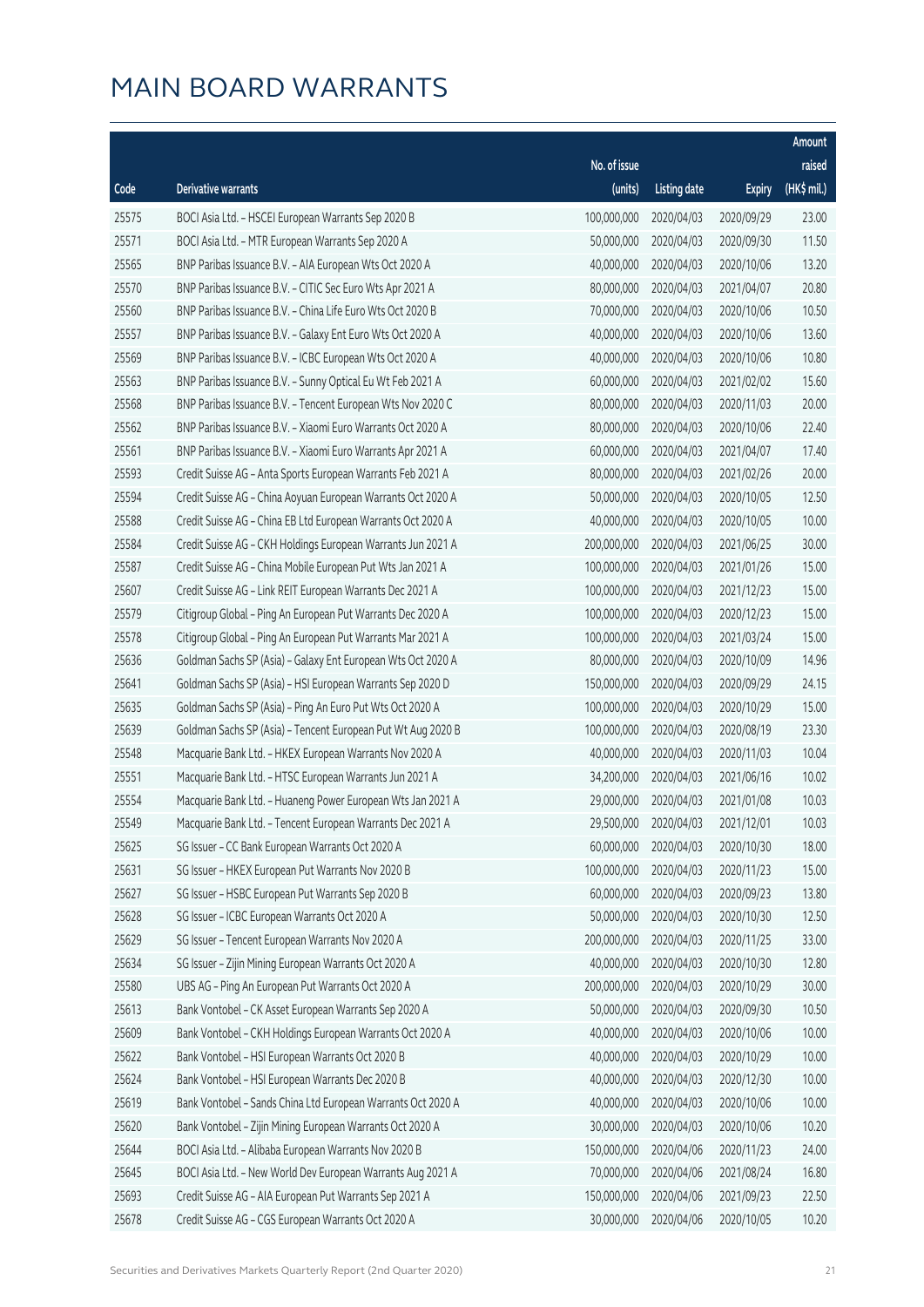|       |                                                              |                        |                     |               | Amount      |
|-------|--------------------------------------------------------------|------------------------|---------------------|---------------|-------------|
|       |                                                              | No. of issue           |                     |               | raised      |
| Code  | Derivative warrants                                          | (units)                | <b>Listing date</b> | <b>Expiry</b> | (HK\$ mil.) |
| 25687 | Credit Suisse AG - HTSC European Warrants Nov 2020 A         | 70,000,000             | 2020/04/06          | 2020/11/26    | 10.50       |
| 25661 | Credit Suisse AG - SUNAC European Put Warrants Oct 2020 A    | 40,000,000             | 2020/04/06          | 2020/10/05    | 16.00       |
| 25683 | Credit Suisse AG - Vitasoy Intl European Warrants Oct 2020 A | 40,000,000             | 2020/04/06          | 2020/10/05    | 14.40       |
| 25692 | Credit Suisse AG - Zijin Mining European Warrants Oct 2020 A | 40,000,000             | 2020/04/06          | 2020/10/05    | 10.00       |
| 25665 | Credit Suisse AG - ZTE European Warrants Oct 2020 A          | 40,000,000             | 2020/04/06          | 2020/10/05    | 12.80       |
| 25698 | Citigroup Global - CCB European Warrants Jul 2020 A          | 100,000,000            | 2020/04/06          | 2020/07/24    | 15.00       |
| 25699 | Citigroup Global - CCB European Warrants Aug 2020 A          | 100,000,000            | 2020/04/06          | 2020/08/31    | 22.30       |
| 25695 | Citigroup Global - CCB European Warrants Oct 2020 A          | 100,000,000            | 2020/04/06          | 2020/10/06    | 25.00       |
| 25697 | Citigroup Global - China Mobile European Warrants Sep 2020 B | 100,000,000            | 2020/04/06          | 2020/09/24    | 21.40       |
| 25700 | Citigroup Global - Meituan European Warrants Oct 2020 A      | 100,000,000            | 2020/04/06          | 2020/10/09    | 15.00       |
| 25707 | Goldman Sachs SP (Asia) - AAC Tech Euro Wts Apr 2021 A       | 80,000,000             | 2020/04/06          | 2021/04/23    | 12.00       |
| 25706 | Goldman Sachs SP (Asia) - CKH Holdings Euro Wts Jun 2021 A   | 100,000,000            | 2020/04/06          | 2021/06/25    | 15.00       |
| 25708 | Goldman Sachs SP (Asia) - Tencent European Wts Aug 2020 E    | 150,000,000            | 2020/04/06          | 2020/08/26    | 22.50       |
| 25651 | Macquarie Bank Ltd. - BYD Electronic European Wts Feb 2021 A | 40,000,000             | 2020/04/06          | 2021/02/02    | 10.08       |
| 25647 | Macquarie Bank Ltd. - CKH European Put Warrants Aug 2021 A   | 40,000,000             | 2020/04/06          | 2021/08/03    | 10.00       |
| 25652 | Macquarie Bank Ltd. - CKI Holdings European Wts Jan 2021 A   | 33,000,000             | 2020/04/06          | 2021/01/05    | 10.03       |
| 25655 | Macquarie Bank Ltd. - China Overseas European Wts Jan 2021 A | 38,000,000             | 2020/04/06          | 2021/01/05    | 10.03       |
| 25650 | Macquarie Bank Ltd. - Kingdee Int'l European Wts Apr 2021 A  | 40,000,000             | 2020/04/06          | 2021/04/16    | 10.00       |
| 25648 | Macquarie Bank Ltd. - Meituan European Warrants Feb 2021 A   | 34,000,000             | 2020/04/06          | 2021/02/02    | 10.27       |
| 25653 | Macquarie Bank Ltd. - Sands China Ltd Euro Wts Jan 2021 A    | 40,000,000             | 2020/04/06          | 2021/01/05    | 10.00       |
| 25654 | Macquarie Bank Ltd. - Tencent European Warrants Oct 2020 F   | 32,000,000             | 2020/04/06          | 2020/10/27    | 10.02       |
| 25694 | Morgan Stanley Asia Products Ltd. - Sunny Eu Wt Sep 2020 A   | 68,000,000             | 2020/04/06          | 2020/09/22    | 10.20       |
| 25656 | SG Issuer - AIA European Put Warrants Sep 2020 A             | 50,000,000             | 2020/04/06          | 2020/09/21    | 19.75       |
| 25657 | SG Issuer - China Mobile European Put Warrants Jan 2021 A    | 150,000,000            | 2020/04/06          | 2021/01/29    | 22.50       |
| 25660 | SG Issuer - HSI European Warrants Sep 2020 D                 | 300,000,000            | 2020/04/06          | 2020/09/29    | 45.00       |
| 25643 | SG Issuer - HSI European Warrants Nov 2020 A                 | 300,000,000            | 2020/04/06          | 2020/11/27    | 45.00       |
| 25703 | UBS AG - AIA European Warrants Sep 2020 B                    | 100,000,000 2020/04/06 |                     | 2020/09/08    | 15.00       |
| 25702 | UBS AG - Sands China Ltd European Put Warrants Sep 2020 A    | 70,000,000             | 2020/04/06          | 2020/09/23    | 19.04       |
| 25753 | Credit Suisse AG - AAC Tech European Put Warrants Oct 2020 A | 40,000,000             | 2020/04/07          | 2020/10/06    | 12.00       |
| 25735 | Credit Suisse AG - China Unicom European Warrants Oct 2020 A | 30,000,000             | 2020/04/07          | 2020/10/06    | 11.40       |
| 25754 | Credit Suisse AG - GF Sec European Warrants Oct 2020 A       | 60,000,000             | 2020/04/07          | 2020/10/30    | 15.00       |
| 25739 | Credit Suisse AG - CRRC Times European Warrants Oct 2020 A   | 40,000,000             | 2020/04/07          | 2020/10/06    | 10.00       |
| 25758 | Goldman Sachs SP (Asia) - CC Bank European Wts Aug 2020 A    | 80,000,000             | 2020/04/07          | 2020/08/24    | 13.68       |
| 25759 | Goldman Sachs SP (Asia) - Tencent European Put Wt Sep 2020 C | 100,000,000            | 2020/04/07          | 2020/09/23    | 18.00       |
| 25756 | Goldman Sachs SP (Asia) - Xiaomi European Wts Dec 2020 C     | 100,000,000            | 2020/04/07          | 2020/12/23    | 15.00       |
| 25714 | Macquarie Bank Ltd. - Fosun Intl European Wts Apr 2021 A     | 36,500,000             | 2020/04/07          | 2021/04/09    | 10.15       |
| 25712 | Macquarie Bank Ltd. - Nine Dragons European Wts Apr 2021 A   | 40,000,000             | 2020/04/07          | 2021/04/07    | 10.04       |
| 25709 | Macquarie Bank Ltd. - Sands China European Wts Nov 2020 A    | 36,000,000             | 2020/04/07          | 2020/11/03    | 10.04       |
| 25713 | Macquarie Bank Ltd. - Swire Pacific A Euro Wts Jan 2021 A    | 23,000,000             | 2020/04/07          | 2021/01/05    | 10.19       |
| 25716 | Macquarie Bank Ltd. - Travelsky Tech European Wts May 2021 A | 38,000,000             | 2020/04/07          | 2021/05/07    | 10.03       |
| 25762 | SG Issuer - Tencent European Warrants Sep 2020 E             | 200,000,000            | 2020/04/07          | 2020/09/18    | 30.00       |
| 25763 | SG Issuer - Tencent European Put Warrants Sep 2020 D         | 100,000,000            | 2020/04/07          | 2020/09/23    | 24.00       |
| 25764 | SG Issuer - Xiaomi European Warrants Nov 2020 A              | 60,000,000             | 2020/04/07          | 2020/11/30    | 15.00       |
| 25755 | UBS AG - HSI European Warrants Oct 2020 B                    | 300,000,000            | 2020/04/07          | 2020/10/29    | 45.00       |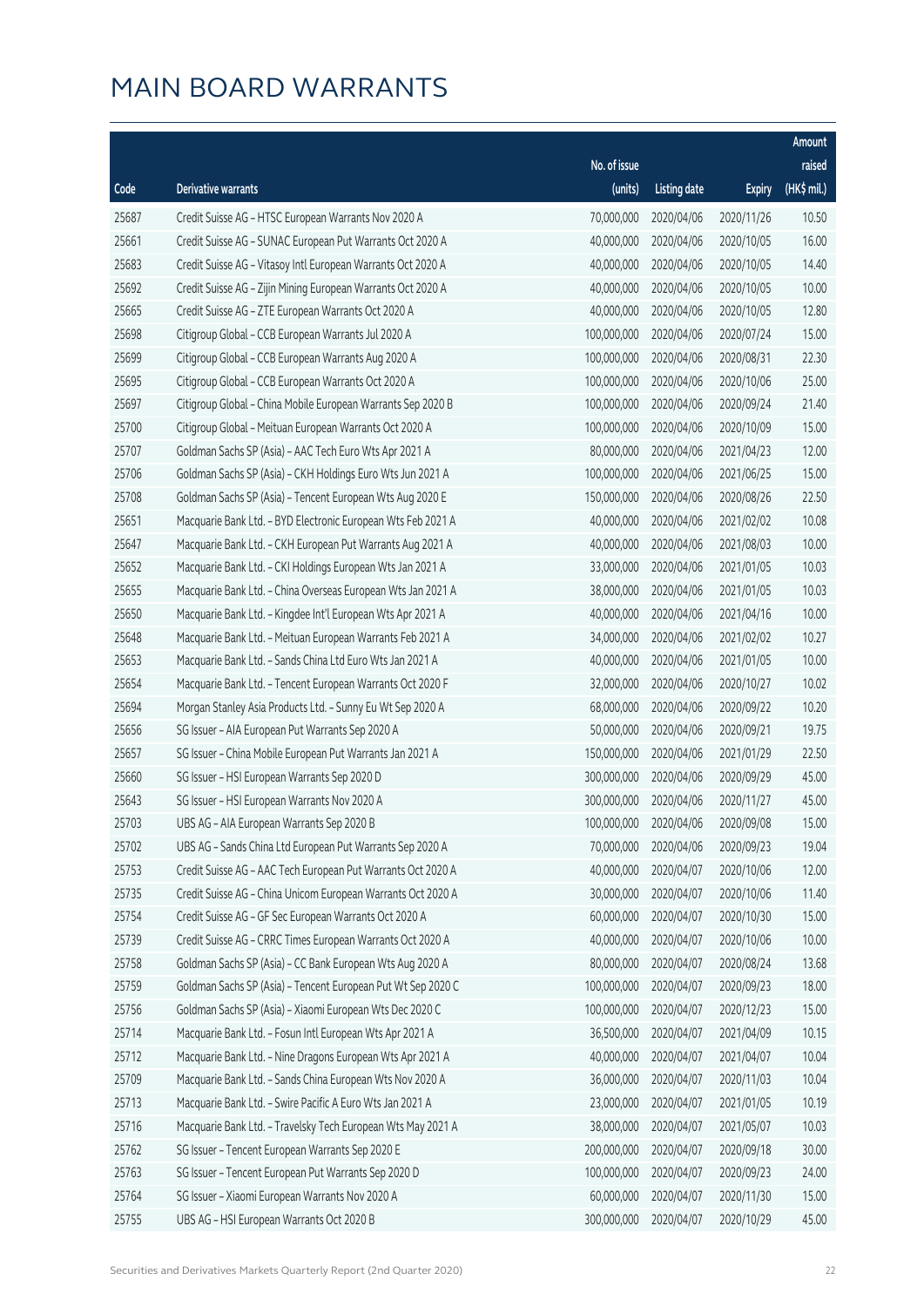|       |                                                               |              |                     |               | Amount      |
|-------|---------------------------------------------------------------|--------------|---------------------|---------------|-------------|
|       |                                                               | No. of issue |                     |               | raised      |
| Code  | Derivative warrants                                           | (units)      | <b>Listing date</b> | <b>Expiry</b> | (HK\$ mil.) |
| 25794 | Bank Vontobel - CC Bank European Warrants Dec 2020 B          | 40,000,000   | 2020/04/07          | 2020/12/18    | 10.00       |
| 25773 | Bank Vontobel - Country Garden European Warrants Nov 2020 A   | 40,000,000   | 2020/04/07          | 2020/11/05    | 10.00       |
| 25789 | Bank Vontobel - Sinopec Corp European Warrants Oct 2020 A     | 40,000,000   | 2020/04/07          | 2020/10/23    | 10.00       |
| 25791 | Bank Vontobel - Sinopec Corp European Warrants Jan 2021 A     | 40,000,000   | 2020/04/07          | 2021/01/22    | 10.00       |
| 25781 | Bank Vontobel - Galaxy Ent European Warrants Oct 2020 A       | 40,000,000   | 2020/04/07          | 2020/10/23    | 12.80       |
| 25786 | Bank Vontobel - Galaxy Ent European Warrants Dec 2020 A       | 40,000,000   | 2020/04/07          | 2020/12/18    | 10.00       |
| 25797 | Bank Vontobel - Hang Seng Bank European Warrants Oct 2020 A   | 60,000,000   | 2020/04/07          | 2020/10/30    | 10.20       |
| 25770 | Bank Vontobel - Jiangxi Copper European Warrants Mar 2021 A   | 40,000,000   | 2020/04/07          | 2021/03/04    | 10.00       |
| 25796 | Bank Vontobel - MTR Corporation European Warrants Oct 2020 A  | 40,000,000   | 2020/04/07          | 2020/10/23    | 10.00       |
| 25766 | Bank Vontobel - Meituan European Warrants Sep 2020 A          | 80,000,000   | 2020/04/07          | 2020/09/03    | 12.00       |
| 25765 | Bank Vontobel - Meituan European Warrants Nov 2020 A          | 80,000,000   | 2020/04/07          | 2020/11/23    | 12.00       |
| 25780 | Bank Vontobel - NCI European Warrants Oct 2020 A              | 40,000,000   | 2020/04/07          | 2020/10/23    | 10.00       |
| 25779 | Bank Vontobel - New World Dev European Warrants Mar 2021 A    | 40,000,000   | 2020/04/07          | 2021/03/08    | 10.00       |
| 25801 | BOCI Asia Ltd. - HSBC European Warrants Dec 2020 A            | 70,000,000   | 2020/04/08          | 2020/12/30    | 27.30       |
| 25802 | BOCI Asia Ltd. - HSBC European Put Warrants Dec 2020 A        | 70,000,000   | 2020/04/08          | 2020/12/30    | 17.50       |
| 25834 | Credit Suisse AG - Alibaba European Warrants Sep 2020 G       | 200,000,000  | 2020/04/08          | 2020/09/02    | 30.00       |
| 25835 | Credit Suisse AG - Alibaba European Warrants Nov 2020 B       | 200,000,000  | 2020/04/08          | 2020/11/23    | 30.00       |
| 25826 | Credit Suisse AG - GAC European Warrants Oct 2020 A           | 60,000,000   | 2020/04/08          | 2020/10/07    | 15.00       |
| 25833 | Credit Suisse AG - Galaxy Ent European Warrants Oct 2020 B    | 40,000,000   | 2020/04/08          | 2020/10/07    | 18.00       |
| 25827 | Credit Suisse AG - HSBC European Wts Oct 2020 A               | 100,000,000  | 2020/04/08          | 2020/10/07    | 32.00       |
| 25828 | Credit Suisse AG - HSBC European Put Warrants Oct 2020 B      | 80,000,000   | 2020/04/08          | 2020/10/30    | 20.00       |
| 25829 | Credit Suisse AG - Hang Seng Bank European Warrants Oct20 A   | 70,000,000   | 2020/04/08          | 2020/10/30    | 10.50       |
| 25830 | Credit Suisse AG - SHK Ppt European Warrants Dec 2020 B       | 80,000,000   | 2020/04/08          | 2020/12/23    | 12.00       |
| 25831 | Credit Suisse AG - Swire Pacific A European Warrants Oct20 A  | 30,000,000   | 2020/04/08          | 2020/10/07    | 10.20       |
| 25843 | Citigroup Global - CCB European Warrants Jul 2020 B           | 100,000,000  | 2020/04/08          | 2020/07/29    | 21.50       |
| 25844 | Citigroup Global - Tencent European Warrants Sep 2020 A       | 100,000,000  | 2020/04/08          | 2020/09/18    | 21.10       |
| 25878 | Goldman Sachs SP (Asia) - CSPC Pharma Euro Wts Sep 2020 A     | 70,000,000   | 2020/04/08          | 2020/09/16    | 10.50       |
| 25868 | Goldman Sachs SP (Asia) - HKEX European Warrants Sep 2020 C   | 150,000,000  | 2020/04/08          | 2020/09/23    | 24.75       |
| 25876 | Goldman Sachs SP (Asia) - HSBC European Warrants Oct 2020 A   | 80,000,000   | 2020/04/08          | 2020/10/08    | 20.00       |
| 25798 | Macquarie Bank Ltd. - Tencent European Warrants Oct 2020 G    | 30,000,000   | 2020/04/08          | 2020/10/27    | 13.17       |
| 25799 | Macquarie Bank Ltd. - Tencent European Put Wts Oct 2020 C     | 31,000,000   | 2020/04/08          | 2020/10/27    | 10.04       |
| 25818 | Morgan Stanley Asia Products Ltd. - AAC Tech Euro Wts Oct21A  | 80,000,000   | 2020/04/08          | 2021/10/04    | 12.64       |
| 25810 | Morgan Stanley Asia Products Ltd. - AIA European Wts Oct20A   | 68,000,000   | 2020/04/08          | 2020/10/05    | 14.28       |
| 25805 | Morgan Stanley Asia Products Ltd. - CCB Euro Wts Jul 2020 B   | 68,000,000   | 2020/04/08          | 2020/07/29    | 18.09       |
| 25809 | Morgan Stanley Asia Products Ltd. - China Tower Eu Wt Oct20A  | 68,000,000   | 2020/04/08          | 2020/10/23    | 10.20       |
| 25807 | Morgan Stanley Asia Products Ltd. - Ch Tower Eu Put Wt Dec20A | 68,000,000   | 2020/04/08          | 2020/12/23    | 10.74       |
| 25814 | Morgan Stanley Asia Products Ltd. - Ping An Euro Wts Sep20 A  | 40,000,000   | 2020/04/08          | 2020/09/28    | 11.52       |
| 25819 | Morgan Stanley Asia Products Ltd. - Xiaomi Euro Wts Dec20 C   | 68,000,000   | 2020/04/08          | 2020/12/23    | 10.20       |
| 25804 | Morgan Stanley Asia Products Ltd. - Xiaomi Eu Put Wts Dec20A  | 68,000,000   | 2020/04/08          | 2020/12/14    | 17.00       |
| 25848 | SG Issuer - HSBC European Warrants Oct 2020 C                 | 60,000,000   | 2020/04/08          | 2020/10/30    | 26.10       |
| 25850 | SG Issuer - HSBC European Warrants Dec 2020 A                 | 60,000,000   | 2020/04/08          | 2020/12/31    | 20.70       |
| 25845 | SG Issuer - Hang Seng Bank European Warrants Dec 2020 A       | 60,000,000   | 2020/04/08          | 2020/12/31    | 15.00       |
| 25823 | UBS AG - Alibaba European Warrants Sep 2020 C                 | 200,000,000  | 2020/04/08          | 2020/09/24    | 30.00       |
| 25824 | UBS AG - Meituan European Warrants Sep 2020 B                 | 100,000,000  | 2020/04/08          | 2020/09/03    | 15.00       |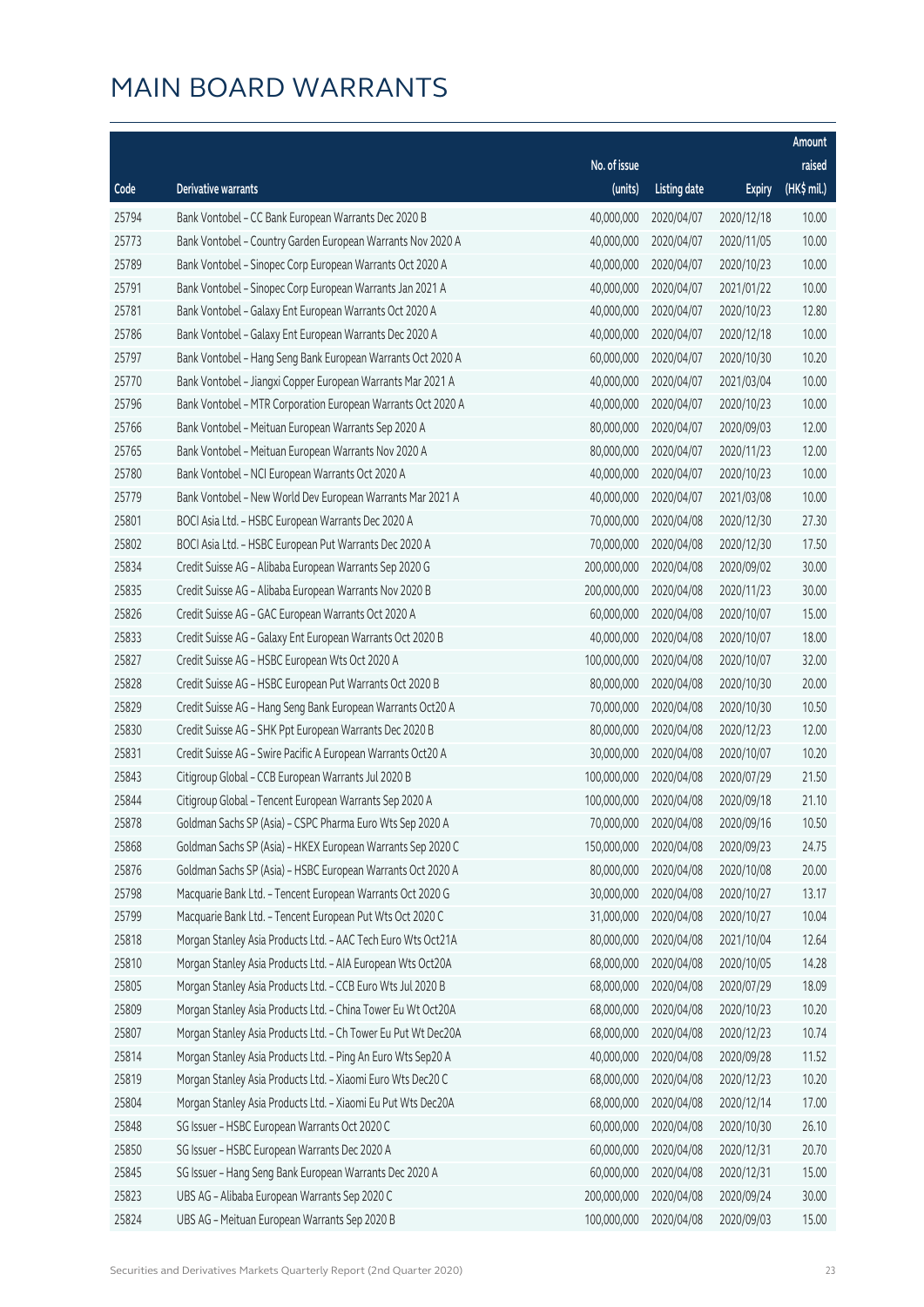|       |                                                              |                        |                     |               | Amount      |
|-------|--------------------------------------------------------------|------------------------|---------------------|---------------|-------------|
|       |                                                              | No. of issue           |                     |               | raised      |
| Code  | <b>Derivative warrants</b>                                   | (units)                | <b>Listing date</b> | <b>Expiry</b> | (HK\$ mil.) |
| 25820 | UBS AG - Tencent European Warrants Sep 2020 C                | 300,000,000            | 2020/04/08          | 2020/09/11    | 45.00       |
| 25821 | UBS AG - Tencent European Put Warrants Aug 2020 A            | 300,000,000            | 2020/04/08          | 2020/08/19    | 51.60       |
| 25842 | Bank Vontobel - CITIC Sec European Warrants Sep 2020 A       | 40,000,000             | 2020/04/08          | 2020/09/30    | 10.80       |
| 25841 | Bank Vontobel - CLP Holdings European Warrants Oct 2020 A    | 40,000,000             | 2020/04/08          | 2020/10/07    | 10.00       |
| 25836 | Bank Vontobel - China Unicom European Warrants Oct 2020 A    | 40,000,000             | 2020/04/08          | 2020/10/07    | 10.00       |
| 25838 | Bank Vontobel - Evergrande European Warrants Jan 2021 A      | 40,000,000             | 2020/04/08          | 2021/01/04    | 10.00       |
| 25839 | Bank Vontobel - HSBC European Warrants Oct 2020 B            | 40,000,000             | 2020/04/08          | 2020/10/07    | 10.00       |
| 25840 | Bank Vontobel - HSBC European Put Warrants Nov 2020 B        | 40,000,000             | 2020/04/08          | 2020/11/03    | 10.00       |
| 25910 | Credit Suisse AG - BOC HK European Put Warrants Oct 2020 A   | 60,000,000             | 2020/04/09          | 2020/10/08    | 15.00       |
| 25912 | Credit Suisse AG - China EB Int'l European Wts Apr 2021 A    | 50,000,000             | 2020/04/09          | 2021/04/30    | 12.50       |
| 25931 | Credit Suisse AG - Greatwall Motor European Wts Apr 2021 A   | 80,000,000             | 2020/04/09          | 2021/04/30    | 20.00       |
| 25924 | Credit Suisse AG - HSBC European Wts Sep 2020 D              | 100,000,000            | 2020/04/09          | 2020/09/14    | 15.00       |
| 25908 | Credit Suisse AG - Hang Seng Bank European Put Wts Nov2020 A | 40,000,000             | 2020/04/09          | 2020/11/30    | 10.00       |
| 25928 | Credit Suisse AG - MTRC European Warrants Oct 2020 A         | 50,000,000             | 2020/04/09          | 2020/10/08    | 12.50       |
| 25933 | Credit Suisse AG - Tencent Euro Put Wts Sep 2020 A           | 200,000,000            | 2020/04/09          | 2020/09/14    | 37.00       |
| 25954 | Goldman Sachs SP (Asia) - Alibaba Euro Put Wts Sep 2020 A    | 80,000,000             | 2020/04/09          | 2020/09/23    | 12.00       |
| 25960 | Goldman Sachs SP (Asia) - HSBC European Put Wts Oct 2020 A   | 80,000,000             | 2020/04/09          | 2020/10/09    | 20.00       |
| 25956 | Goldman Sachs SP (Asia) - Tencent European Wts Aug 2020 F    | 150,000,000            | 2020/04/09          | 2020/08/27    | 22.50       |
| 25942 | Haitong Int'l Sec - CNOOC European Warrants Dec 2020 A       | 60,000,000             | 2020/04/09          | 2020/12/24    | 12.00       |
| 25945 | Haitong Int'l Sec - HSBC European Warrants Oct 2020 A        | 60,000,000             | 2020/04/09          | 2020/10/12    | 15.60       |
| 25952 | Haitong Int'l Sec - HSBC European Put Warrants Oct 2020 A    | 60,000,000             | 2020/04/09          | 2020/10/12    | 17.40       |
| 25941 | Haitong Int'l Sec - PetroChina European Warrants Oct 2020 A  | 40,000,000             | 2020/04/09          | 2020/10/09    | 11.20       |
| 25951 | Haitong Int'l Sec - Ping An European Put Warrants Oct 2020 A | 40,000,000             | 2020/04/09          | 2020/10/09    | 14.40       |
| 25911 | J P Morgan SP BV - HSBC European Warrants Oct 2020 D         | 100,000,000            | 2020/04/09          | 2020/10/30    | 25.80       |
| 25922 | J P Morgan SP BV - HSBC European Warrants Oct 2020 E         | 100,000,000            | 2020/04/09          | 2020/10/30    | 25.50       |
| 25909 | J P Morgan SP BV - HSBC European Warrants Dec 2022 A         | 300,000,000            | 2020/04/09          | 2022/12/30    | 75.30       |
| 25913 | J P Morgan SP BV - HSBC European Put Warrants Oct 2020 B     | 100,000,000 2020/04/09 |                     | 2020/10/30    | 25.10       |
| 25915 | J P Morgan SP BV - KB Laminates European Warrants Nov 2020 A | 50,000,000             | 2020/04/09          | 2020/11/30    | 12.55       |
| 25916 | J P Morgan SP BV - Meituan European Warrants Dec 2020 B      | 100,000,000            | 2020/04/09          | 2020/12/23    | 15.00       |
| 25917 | J P Morgan SP BV - Ping An European Put Warrants Dec 2020 A  | 200,000,000            | 2020/04/09          | 2020/12/23    | 30.00       |
| 25926 | J P Morgan SP BV - Xiaomi European Warrants Jul 2020 F       | 100,000,000            | 2020/04/09          | 2020/07/31    | 15.00       |
| 25888 | Macquarie Bank Ltd. - CSPC Pharma European Wts Mar 2021 B    | 38,000,000             | 2020/04/09          | 2021/03/02    | 10.03       |
| 25893 | Macquarie Bank Ltd. - Meituan European Warrants Nov 2020 A   | 40,000,000             | 2020/04/09          | 2020/11/03    | 10.08       |
| 25894 | Macquarie Bank Ltd. - Meituan European Warrants Jul 2021 A   | 30,000,000             | 2020/04/09          | 2021/07/05    | 11.16       |
| 25884 | Macquarie Bank Ltd. - Tencent European Warrants Apr 2021 A   | 30,000,000             | 2020/04/09          | 2021/04/01    | 10.05       |
| 25885 | Macquarie Bank Ltd. - Xiaomi European Warrants Nov 2020 B    | 40,000,000             | 2020/04/09          | 2020/11/03    | 10.00       |
| 25890 | Macquarie Bank Ltd. - Xiaomi European Warrants Feb 2021 A    | 40,000,000             | 2020/04/09          | 2021/02/02    | 10.20       |
| 25907 | Morgan Stanley Asia Products Ltd. - Ping An Euro Wts Feb21 C | 68,000,000             | 2020/04/09          | 2021/02/19    | 12.72       |
| 25934 | SG Issuer - HSBC European Warrants Oct 2020 D                | 80,000,000             | 2020/04/09          | 2020/10/08    | 26.00       |
| 25935 | SG Issuer - HSBC European Put Warrants Oct 2020 A            | 60,000,000             | 2020/04/09          | 2020/10/08    | 15.00       |
| 25937 | SG Issuer - HSBC European Put Warrants Nov 2020 A            | 60,000,000             | 2020/04/09          | 2020/11/30    | 15.00       |
| 25901 | UBS AG - Galaxy Ent European Warrants Oct 2020 B             | 60,000,000             | 2020/04/09          | 2020/10/08    | 15.00       |
| 25883 | UBS AG - HSBC European Warrants Oct 2020 A                   | 100,000,000            | 2020/04/09          | 2020/10/08    | 25.00       |
| 25895 | UBS AG - HSBC European Put Warrants Oct 2020 B               | 100,000,000            | 2020/04/09          | 2020/10/19    | 25.00       |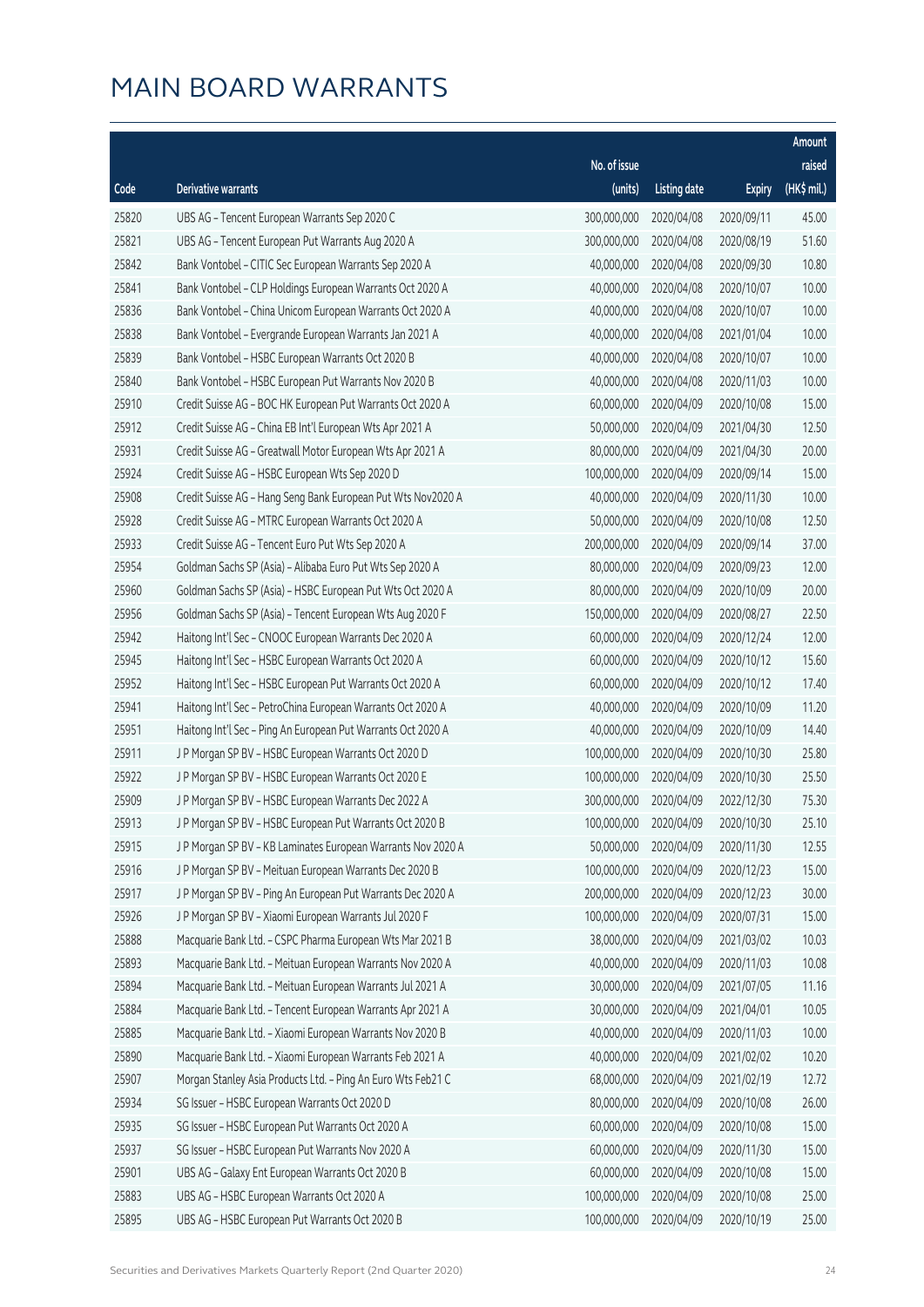|        |                                                              |              |                       |               | Amount      |
|--------|--------------------------------------------------------------|--------------|-----------------------|---------------|-------------|
|        |                                                              | No. of issue |                       |               | raised      |
| Code   | Derivative warrants                                          | (units)      | <b>Listing date</b>   | <b>Expiry</b> | (HK\$ mil.) |
| 25902  | UBS AG - Hang Seng Bank European Warrants Oct 2020 A         | 60,000,000   | 2020/04/09            | 2020/10/22    | 10.02       |
| 25906  | Bank Vontobel - China Mobile European Put Warrants Oct2020 B | 30,000,000   | 2020/04/09            | 2020/10/28    | 10.20       |
| 25903  | Bank Vontobel - Sunny Optical European Warrants Nov 2020 A   | 70,000,000   | 2020/04/09            | 2020/11/23    | 10.50       |
| 24444# | J P Morgan SP BV - HSBC European Warrants Sep 2020 E         | 100,000,000  | 2020/04/09            | 2020/09/21    | 10.70       |
| 25967  | BOCI Asia Ltd. - CSPC Pharma European Warrants Sep 2020 A    | 80,000,000   | 2020/04/14            | 2020/09/23    | 16.80       |
| 25965  | BOCI Asia Ltd. - China Tower European Warrants Oct 2020 A    | 80,000,000   | 2020/04/14            | 2020/10/30    | 12.80       |
| 25994  | Credit Suisse AG - Bud Apac European Warrants Nov 2020 A     | 50,000,000   | 2020/04/14            | 2020/11/30    | 12.50       |
| 25995  | Credit Suisse AG - China Res Beer European Warrants Oct20 A  | 30,000,000   | 2020/04/14            | 2020/10/13    | 10.20       |
| 25997  | Credit Suisse AG - CSPC Pharma European Put Warrants Oct20 A | 60,000,000   | 2020/04/14            | 2020/10/30    | 15.00       |
| 25992  | Credit Suisse AG - HSBC European Wts Oct 2022 A              | 300,000,000  | 2020/04/14            | 2022/10/31    | 75.00       |
| 25993  | Credit Suisse AG - PICC European Warrants May 2021 A         | 60,000,000   | 2020/04/14            | 2021/05/31    | 15.00       |
| 25996  | Credit Suisse AG - Ping An European Warrants Sep 2020 C      | 150,000,000  | 2020/04/14            | 2020/09/22    | 22.50       |
| 26014  | Citigroup Global - ICBC European Warrants Aug 2020 A         | 100,000,000  | 2020/04/14            | 2020/08/24    | 15.00       |
| 26013  | Citigroup Global - Ping An European Warrants Feb 2021 A      | 100,000,000  | 2020/04/14            | 2021/02/19    | 15.00       |
| 26007  | Goldman Sachs SP (Asia) - China Overseas European Wts Oct20A | 60,000,000   | 2020/04/14            | 2020/10/30    | 15.00       |
| 26003  | Goldman Sachs SP (Asia) - HSBC European Warrants Oct 2020 B  | 80,000,000   | 2020/04/14            | 2020/10/14    | 20.00       |
| 26012  | Goldman Sachs SP (Asia) - ICBC European Warrants Aug 2020 A  | 80,000,000   | 2020/04/14            | 2020/08/24    | 12.00       |
| 25981  | J P Morgan SP BV - Stanchart European Warrants Oct 2020 A    | 40,000,000   | 2020/04/14            | 2020/10/13    | 15.56       |
| 25964  | Macquarie Bank Ltd. - AAC Tech European Wts Jan 2021 A       | 19,300,000   | 2020/04/14            | 2021/01/05    | 10.02       |
| 25962  | Morgan Stanley Asia Products Ltd. - Ch Mob Eu Put Wt Oct20A  | 100,000,000  | 2020/04/14            | 2020/10/14    | 25.00       |
| 26024  | SG Issuer - Conch Cement European Warrants Oct 2020 A        | 20,000,000   | 2020/04/14            | 2020/10/30    | 10.40       |
| 25988  | UBS AG - HSBC European Warrants Oct 2020 B                   | 100,000,000  | 2020/04/14            | 2020/10/14    | 25.00       |
| 25990  | UBS AG - HSBC European Warrants Oct 2020 C                   | 100,000,000  | 2020/04/14            | 2020/10/21    | 25.00       |
| 25986  | UBS AG - HSBC European Put Warrants Oct 2020 C               | 100,000,000  | 2020/04/14            | 2020/10/21    | 25.00       |
| 25983  | UBS AG - HSI European Put Warrants Sep 2020 H                | 300,000,000  | 2020/04/14            | 2020/09/29    | 45.00       |
| 25984  | UBS AG - HSI European Put Warrants Oct 2020 B                | 300,000,000  | 2020/04/14            | 2020/10/29    | 45.00       |
| 26019  | Bank Vontobel - BOC HK European Warrants Dec 2020 A          |              | 80,000,000 2020/04/14 | 2020/12/23    | 12.00       |
| 26015  | Bank Vontobel - Bud Apac European Warrants Oct 2020 A        | 70,000,000   | 2020/04/14            | 2020/10/23    | 10.50       |
| 26018  | Bank Vontobel - CNOOC European Warrants Dec 2020 B           | 40,000,000   | 2020/04/14            | 2020/12/04    | 10.00       |
| 26020  | Bank Vontobel - HSBC European Warrants Nov 2020 A            | 30,000,000   | 2020/04/14            | 2020/11/26    | 10.80       |
| 26017  | Bank Vontobel - Swire Pacific A European Warrants Dec 2020 A | 30,000,000   | 2020/04/14            | 2020/12/28    | 10.20       |
| 26046  | BOCI Asia Ltd. - Ping An European Warrants Sep 2020 B        | 70,000,000   | 2020/04/15            | 2020/09/25    | 10.50       |
| 26049  | Credit Suisse AG - Bank of China European Wts Jan 2021 A     | 70,000,000   | 2020/04/15            | 2021/01/26    | 10.50       |
| 26050  | Credit Suisse AG - HKEX European Put Warrants Sep 2020 A     | 100,000,000  | 2020/04/15            | 2020/09/23    | 15.00       |
| 26059  | Citigroup Global - Alibaba Group Euro Warrants Oct 2020 B    | 100,000,000  | 2020/04/15            | 2020/10/30    | 25.00       |
| 26060  | Citigroup Global - Alibaba Group Euro Warrants Mar 2021 A    | 100,000,000  | 2020/04/15            | 2021/03/24    | 15.00       |
| 26061  | Citigroup Global - China Mobile European Warrants Jul 2020 B | 100,000,000  | 2020/04/15            | 2020/07/27    | 15.00       |
| 26058  | Citigroup Global - Meituan European Warrants Oct 2020 B      | 100,000,000  | 2020/04/15            | 2020/10/23    | 25.00       |
| 26056  | Citigroup Global - Meituan European Put Warrants Sep 2020 A  | 100,000,000  | 2020/04/15            | 2020/09/25    | 17.00       |
| 26031  | Guotai Junan - China Mobile European Put Warrants Nov 2020 A | 100,000,000  | 2020/04/15            | 2020/11/06    | 26.10       |
| 26025  | Guotai Junan - HSBC European Warrants Dec 2020 A             | 100,000,000  | 2020/04/15            | 2020/12/28    | 25.00       |
| 26027  | Guotai Junan - HSBC European Put Warrants Dec 2020 A         | 100,000,000  | 2020/04/15            | 2020/12/28    | 25.00       |
| 26063  | Goldman Sachs SP (Asia) - Alibaba European Wts Sep 2020 E    | 150,000,000  | 2020/04/15            | 2020/09/02    | 22.50       |
| 26064  | Goldman Sachs SP (Asia) - CNOOC European Warrants Oct 2020 A | 80,000,000   | 2020/04/15            | 2020/10/05    | 12.00       |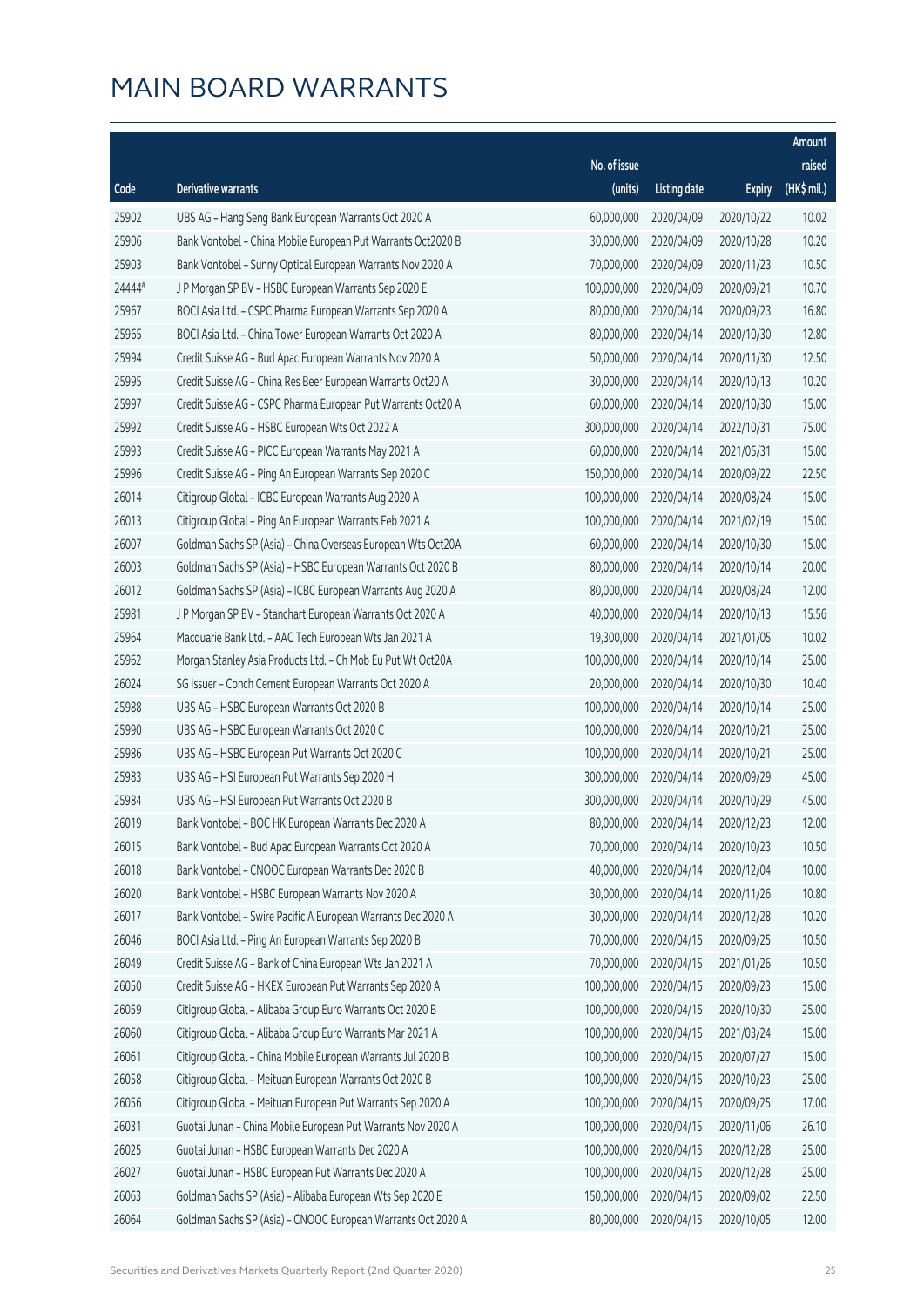|                |                                                                                                                |                            |                          |                          | Amount         |
|----------------|----------------------------------------------------------------------------------------------------------------|----------------------------|--------------------------|--------------------------|----------------|
|                |                                                                                                                | No. of issue               |                          |                          | raised         |
| Code           | <b>Derivative warrants</b>                                                                                     | (units)                    | <b>Listing date</b>      | <b>Expiry</b>            | (HK\$ mil.)    |
| 26062          | Goldman Sachs SP (Asia) - HSI European Put Wts Sep 2020 D                                                      | 150,000,000                | 2020/04/15               | 2020/09/29               | 22.50          |
| 26051          | J P Morgan SP BV - Alibaba European Warrants Oct 2020 A                                                        | 200,000,000                | 2020/04/15               | 2020/10/30               | 30.00          |
| 26055          | J P Morgan SP BV - Baiyunshan Ph European Wts Sep 2020 A                                                       | 70,000,000                 | 2020/04/15               | 2020/09/11               | 10.78          |
| 26052          | J P Morgan SP BV - Tencent European Put Warrants Sep 2020 B                                                    | 250,000,000                | 2020/04/15               | 2020/09/14               | 37.50          |
| 26040          | Macquarie Bank Ltd. - Alibaba European Warrants Apr 2021 A                                                     | 39,500,000                 | 2020/04/15               | 2021/04/07               | 10.23          |
| 26041          | Macquarie Bank Ltd. - Dongfeng Motor European Wts Nov 2020 A                                                   | 21,000,000                 | 2020/04/15               | 2020/11/03               | 10.04          |
| 26045          | Macquarie Bank Ltd. - ICBC European Warrants Apr 2021 A                                                        | 40,000,000                 | 2020/04/15               | 2021/04/07               | 10.36          |
| 26047          | Morgan Stanley Asia Products Ltd. - Ch Mob Euro Wt Aug2020 A                                                   | 80,000,000                 | 2020/04/15               | 2020/08/03               | 12.00          |
| 26037          | Morgan Stanley Asia Products Ltd. - Ch Mob Euro Wt Oct2020 B                                                   | 80,000,000                 | 2020/04/15               | 2020/10/27               | 15.84          |
| 26048          | UBS AG - AAC Tech European Put Warrants Nov 2020 A                                                             | 100,000,000                | 2020/04/15               | 2020/11/17               | 15.00          |
| 26065          | Bank Vontobel - China Tower European Warrants Oct 2020 A                                                       | 70,000,000                 | 2020/04/15               | 2020/10/23               | 10.50          |
| 26066          | BOCI Asia Ltd. - China Mobile European Warrants Sep 2020 C                                                     | 70,000,000                 | 2020/04/16               | 2020/09/28               | 10.50          |
| 26074          | BNP Paribas Issuance B.V. - HSI European Wts Oct 2020 B                                                        | 70,000,000                 | 2020/04/16               | 2020/10/29               | 11.20          |
| 26076          | BNP Paribas Issuance B.V. - HSI Euro Put Wts Oct 2020 A                                                        | 80,000,000                 | 2020/04/16               | 2020/10/29               | 16.00          |
| 26078          | Credit Suisse AG - AIA European Put Warrants Apr 2021 A                                                        | 150,000,000                | 2020/04/16               | 2021/04/23               | 22.50          |
| 26080          | Credit Suisse AG - Baiyunshan Ph European Warrants Oct2020 A                                                   | 40,000,000                 | 2020/04/16               | 2020/10/15               | 10.00          |
| 26081          | Credit Suisse AG - Luye Pharma European Warrants Aug 2021 A                                                    | 50,000,000                 | 2020/04/16               | 2021/08/10               | 10.00          |
| 26091          | Goldman Sachs SP (Asia) - China Life Euro Wts Sep 2020 E                                                       | 80,000,000                 | 2020/04/16               | 2020/09/23               | 12.00          |
| 26087          | Goldman Sachs SP (Asia) - China Unicom Euro Wts Jun 2021 A                                                     | 80,000,000                 | 2020/04/16               | 2021/06/23               | 12.00          |
| 26088          | Goldman Sachs SP (Asia) - Xiaomi European Wts Aug 2020 C                                                       | 80,000,000                 | 2020/04/16               | 2020/08/26               | 12.00          |
| 26068          | HK Bank - CNOOC European Warrants Dec 2020 C                                                                   | 100,000,000                | 2020/04/16               | 2020/12/22               | 16.00          |
| 26067          | HK Bank - Tencent European Put Warrants Aug 2020 A                                                             | 100,000,000                | 2020/04/16               | 2020/08/31               | 24.00          |
| 26077          | J P Morgan SP BV - AIA European Put Warrants Oct 2020 A                                                        | 200,000,000                | 2020/04/16               | 2020/10/05               | 30.00          |
| 26082          | Morgan Stanley Asia Products Ltd. - Meituan Euro Wts Dec20 A                                                   | 108,000,000                | 2020/04/16               | 2020/12/23               | 16.20          |
| 26071          | UBS AG - Alibaba European Warrants Oct 2020 A                                                                  | 200,000,000                | 2020/04/16               | 2020/10/22               | 30.00          |
| 26072          | UBS AG - Meituan European Warrants Dec 2020 A                                                                  | 200,000,000                | 2020/04/16               | 2020/12/23               | 30.00          |
| 26070          | UBS AG - Sunny Optical European Put Warrants Dec 2020 A                                                        |                            | 100,000,000 2020/04/16   | 2020/12/23               | 15.00          |
| 26084          | Bank Vontobel - Conch Cement European Warrants Dec 2020 A                                                      | 30,000,000                 | 2020/04/16               | 2020/12/01               | 12.60          |
| 26083          | Bank Vontobel - China Unicom European Warrants Nov 2020 B                                                      | 30,000,000                 | 2020/04/16               | 2020/11/02               | 10.20          |
| 26085          | Bank Vontobel - Lenovo European Warrants Nov 2020 A                                                            | 30,000,000                 | 2020/04/16               | 2020/11/02               | 10.20          |
| 26110          | Credit Suisse AG - AIA European Put Warrants Sep 2020 C                                                        | 150,000,000                | 2020/04/17               | 2020/09/29               | 22.50          |
| 26115          | Credit Suisse AG - Brilliance Chi European Wts Oct 2020 A                                                      | 50,000,000<br>70,000,000   | 2020/04/17               | 2020/10/16               | 12.50          |
| 26112          | Credit Suisse AG - Xinyi Solar European Warrants Nov 2020 A                                                    |                            | 2020/04/17               | 2020/11/23               | 10.50          |
| 26099<br>26107 | Citigroup Global - Alibaba European Put Warrants Jul 2020 A                                                    | 100,000,000<br>100,000,000 | 2020/04/17               | 2020/07/20               | 18.20<br>16.80 |
| 26108          | Citigroup Global - CNOOC European Warrants Sep 2020 A<br>Citigroup Global - CNOOC European Warrants Oct 2020 A | 100,000,000                | 2020/04/17<br>2020/04/17 | 2020/09/23<br>2020/10/05 | 15.50          |
| 26098          | Citigroup Global - ICBC European Warrants Oct 2020 A                                                           | 100,000,000                | 2020/04/17               | 2020/10/23               | 15.00          |
| 26136          | Goldman Sachs SP (Asia) - HKEX European Warrants Sep 2020 D                                                    | 150,000,000                | 2020/04/17               | 2020/09/22               | 22.50          |
| 26141          | Goldman Sachs SP (Asia) - Xiaomi European Wts Aug 2020 D                                                       | 80,000,000                 | 2020/04/17               | 2020/08/26               | 12.00          |
| 26123          | Macquarie Bank Ltd. - HSBC European Warrants Nov 2020 B                                                        | 35,000,000                 | 2020/04/17               | 2020/11/03               | 10.19          |
| 26126          | Macquarie Bank Ltd. - HSBC European Put Warrants Dec 2020 A                                                    | 30,000,000                 | 2020/04/17               | 2020/12/31               | 10.02          |
| 26092          | UBS AG - PA Gooddoctor European Warrants Aug 2020 A                                                            | 80,000,000                 | 2020/04/17               | 2020/08/18               | 12.00          |
| 26135          | Bank Vontobel - Sands China Ltd European Put Warrants Sep20A                                                   | 40,000,000                 | 2020/04/17               | 2020/09/23               | 12.40          |
| 26127          | Bank Vontobel - Tencent European Warrants Sep 2020 A                                                           | 80,000,000                 | 2020/04/17               | 2020/09/18               | 12.00          |
|                |                                                                                                                |                            |                          |                          |                |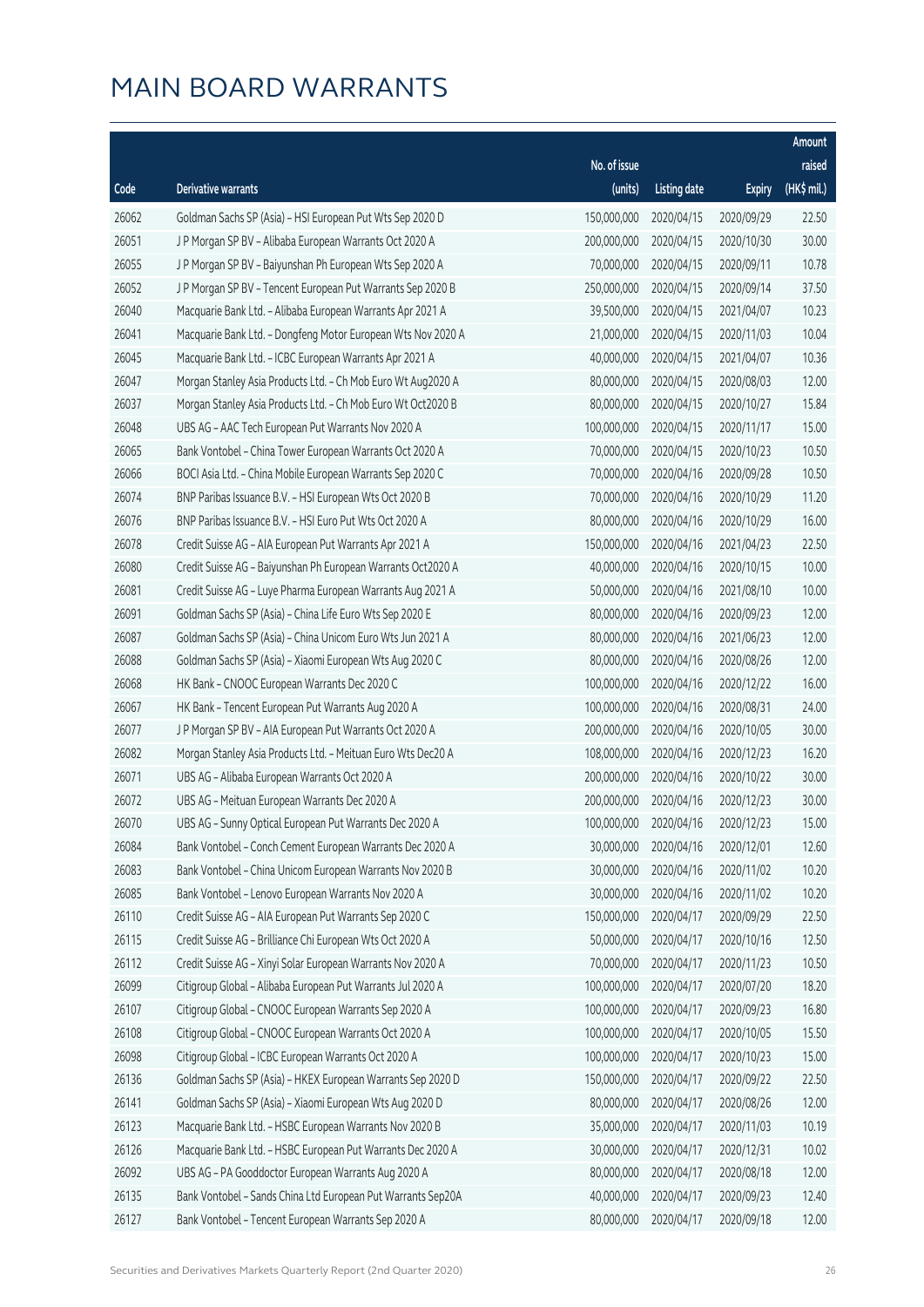|       |                                                              |              |                       |               | Amount      |
|-------|--------------------------------------------------------------|--------------|-----------------------|---------------|-------------|
|       |                                                              | No. of issue |                       |               | raised      |
| Code  | Derivative warrants                                          | (units)      | <b>Listing date</b>   | <b>Expiry</b> | (HK\$ mil.) |
| 26130 | Bank Vontobel - Tencent European Put Warrants Sep 2020 B     | 80,000,000   | 2020/04/17            | 2020/09/24    | 17.60       |
| 26159 | Credit Suisse AG - Ping An European Warrants Sep 2020 D      | 150,000,000  | 2020/04/20            | 2020/09/25    | 30.00       |
| 26158 | Credit Suisse AG - Sunart Retail European Warrants Oct2020 A | 40,000,000   | 2020/04/20            | 2020/10/19    | 10.00       |
| 26233 | Goldman Sachs SP (Asia) - Alibaba European Wts Oct 2020 B    | 150,000,000  | 2020/04/20            | 2020/10/16    | 22.50       |
| 26235 | Goldman Sachs SP (Asia) - Bud Apac European Warrants Oct20 B | 80,000,000   | 2020/04/20            | 2020/10/22    | 12.00       |
| 26228 | Goldman Sachs SP (Asia) - Geely Auto European Wts Dec 2020 A | 80,000,000   | 2020/04/20            | 2020/12/08    | 12.00       |
| 26220 | Goldman Sachs SP (Asia) - Tencent European Wts Sep 2020 C    | 150,000,000  | 2020/04/20            | 2020/09/18    | 22.50       |
| 26142 | HK Bank - CNOOC European Put Warrants Nov 2020 A             | 100,000,000  | 2020/04/20            | 2020/11/16    | 15.00       |
| 26148 | HK Bank - Ping An European Warrants Jun 2021 A               | 200,000,000  | 2020/04/20            | 2021/06/23    | 30.00       |
| 26143 | HK Bank - SMIC European Warrants Nov 2020 A                  | 100,000,000  | 2020/04/20            | 2020/11/30    | 25.00       |
| 26182 | J P Morgan SP BV - AAC Tech European Put Warrants Oct 2020 A | 50,000,000   | 2020/04/20            | 2020/10/30    | 19.35       |
| 26184 | J P Morgan SP BV - Sunart Retail European Warrants Nov2020 A | 40,000,000   | 2020/04/20            | 2020/11/30    | 10.00       |
| 26156 | Macquarie Bank Ltd. - Beijing Air European Wts Jul 2021 A    | 40,000,000   | 2020/04/20            | 2021/07/16    | 10.00       |
| 26151 | Macquarie Bank Ltd. - Tencent European Warrants Jun 2021 A   | 38,000,000   | 2020/04/20            | 2021/06/01    | 10.03       |
| 26154 | Macquarie Bank Ltd. - Tencent European Warrants Sep 2021 B   | 40,000,000   | 2020/04/20            | 2021/09/01    | 12.80       |
| 26153 | Macquarie Bank Ltd. - Tencent European Warrants Dec 2021 B   | 40,000,000   | 2020/04/20            | 2021/12/01    | 15.00       |
| 26178 | Morgan Stanley Asia Products Ltd. - Alibaba Euro Wts Oct20 A | 98,000,000   | 2020/04/20            | 2020/10/16    | 14.70       |
| 26176 | Morgan Stanley Asia Products Ltd. - HSBC European Wts Sep20A | 68,000,000   | 2020/04/20            | 2020/09/22    | 11.22       |
| 26175 | Morgan Stanley Asia Products Ltd. - HSBC European Wts Dec20A | 68,000,000   | 2020/04/20            | 2020/12/23    | 14.35       |
| 26171 | Morgan Stanley Asia Products Ltd. - HSBC Euro Put Wts Nov20A | 68,000,000   | 2020/04/20            | 2020/11/27    | 10.20       |
| 26174 | Morgan Stanley Asia Products Ltd. - HSBC Euro Put Wts Jun21A | 80,000,000   | 2020/04/20            | 2021/06/29    | 14.24       |
| 26169 | SG Issuer - Galaxy Ent European Warrants Oct 2020 A          | 40,000,000   | 2020/04/20            | 2020/10/30    | 13.80       |
| 26166 | SG Issuer - Galaxy Ent European Put Warrants Sep 2020 B      | 40,000,000   | 2020/04/20            | 2020/09/30    | 17.00       |
| 26193 | Bank Vontobel - CM Bank European Warrants Oct 2020 A         | 30,000,000   | 2020/04/20            | 2020/10/28    | 10.20       |
| 26212 | Bank Vontobel - CSOP A50 ETF European Warrants Feb 2021 A    | 40,000,000   | 2020/04/20            | 2021/02/02    | 10.00       |
| 26213 | Bank Vontobel - CSOP A50 ETF European Warrants Apr 2021 A    | 80,000,000   | 2020/04/20            | 2021/04/08    | 12.80       |
| 26216 | Bank Vontobel - CSOP A50 ETF European Put Warrants Nov20 A   |              | 40,000,000 2020/04/20 | 2020/11/03    | 12.80       |
| 26185 | Bank Vontobel - Kunlun Energy European Warrants Dec 2020 A   | 20,000,000   | 2020/04/20            | 2020/12/28    | 11.60       |
| 26243 | BNP Paribas Issuance B.V. - Alibaba European Wts Oct 2020 E  | 60,000,000   | 2020/04/21            | 2020/10/06    | 10.80       |
| 26252 | BNP Paribas Issuance B.V. - HKEX European Wts Nov 2020 A     | 50,000,000   | 2020/04/21            | 2020/11/03    | 10.00       |
| 26251 | BNP Paribas Issuance B.V. - HKEX European Wts Jan 2021 A     | 80,000,000   | 2020/04/21            | 2021/01/05    | 12.00       |
| 26245 | BNP Paribas Issuance B.V. - Meituan Euro Warrants Jan 2021 B | 150,000,000  | 2020/04/21            | 2021/01/05    | 22.50       |
| 26255 | BNP Paribas Issuance B.V. - PA Gooddoctor European Wt Nov20A | 80,000,000   | 2020/04/21            | 2020/11/03    | 21.60       |
| 26259 | BNP Paribas Issuance B.V. - PA Gooddoctor European Wt Feb21A | 80,000,000   | 2020/04/21            | 2021/02/02    | 21.60       |
| 26236 | BNP Paribas Issuance B.V. - Ping An European Wt Oct 2020 D   | 40,000,000   | 2020/04/21            | 2020/10/06    | 15.60       |
| 26238 | BNP Paribas Issuance B.V. - Ping An European Wt Nov 2020 B   | 40,000,000   | 2020/04/21            | 2020/11/03    | 11.60       |
| 26277 | Credit Suisse AG - AAC Tech European Warrants May 2021 A     | 100,000,000  | 2020/04/21            | 2021/05/26    | 19.00       |
| 26280 | Credit Suisse AG - Air China European Warrants Mar 2021 A    | 60,000,000   | 2020/04/21            | 2021/03/24    | 10.20       |
| 26285 | Credit Suisse AG - Alibaba European Warrants Oct 2020 C      | 200,000,000  | 2020/04/21            | 2020/10/20    | 30.00       |
| 26278 | Credit Suisse AG - Fosun Pharma European Warrants Oct 2020 A | 40,000,000   | 2020/04/21            | 2020/10/20    | 10.00       |
| 26276 | Citigroup Global - Sands China European Warrants Oct 2020 A  | 100,000,000  | 2020/04/21            | 2020/10/30    | 30.50       |
| 26298 | Goldman Sachs SP (Asia) - Alibaba European Wts Oct 2020 C    | 150,000,000  | 2020/04/21            | 2020/10/22    | 22.50       |
| 26294 | Goldman Sachs SP (Asia) - Galaxy Ent European Wts Jul 2020 A | 80,000,000   | 2020/04/21            | 2020/07/28    | 12.00       |
| 26287 | Goldman Sachs SP (Asia) - Sunny Optical Euro Wts Sep 2020 A  | 80,000,000   | 2020/04/21            | 2020/09/22    | 12.00       |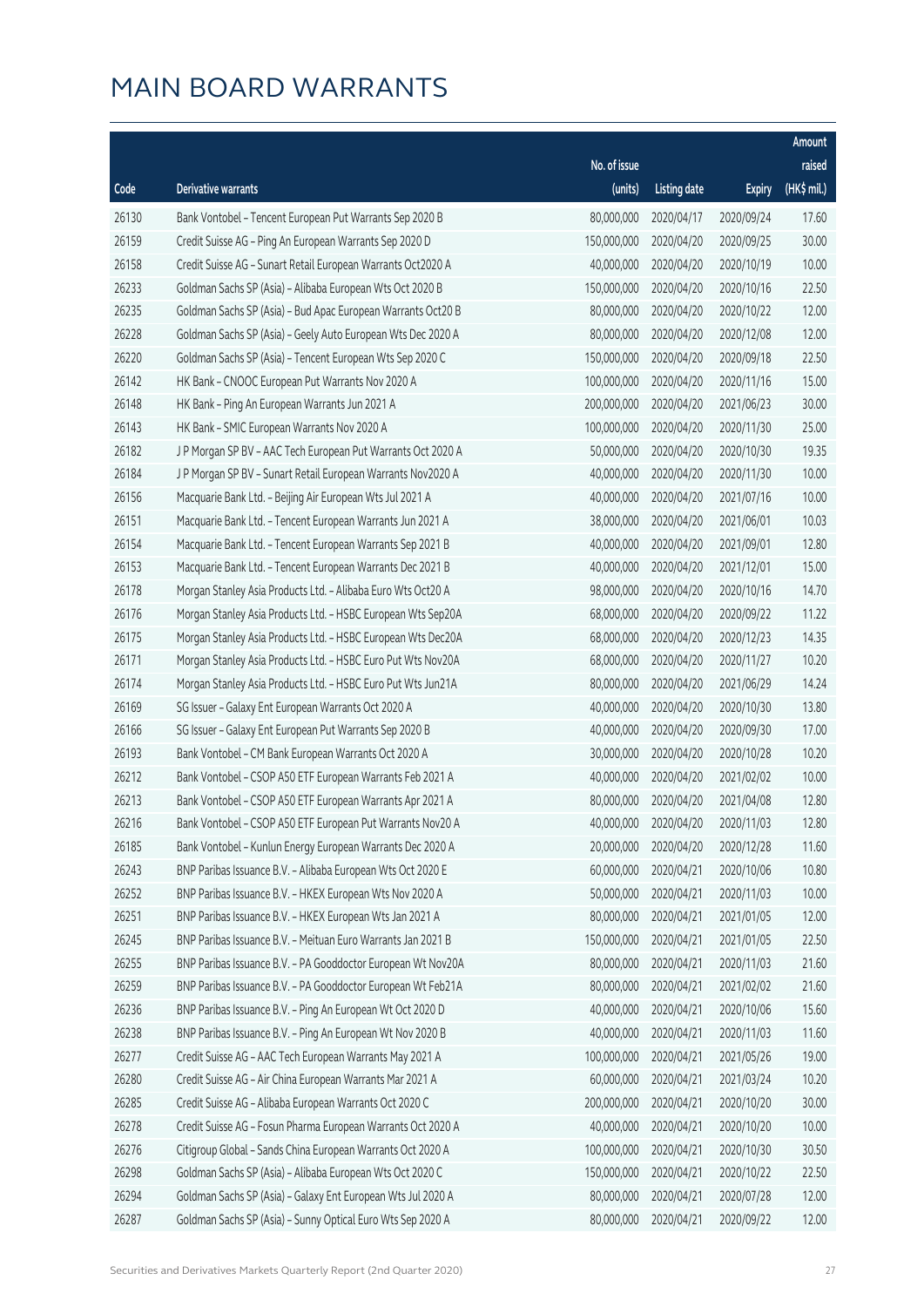|       |                                                               |              |                       |               | Amount      |
|-------|---------------------------------------------------------------|--------------|-----------------------|---------------|-------------|
|       |                                                               | No. of issue |                       |               | raised      |
| Code  | Derivative warrants                                           | (units)      | <b>Listing date</b>   | <b>Expiry</b> | (HK\$ mil.) |
| 26254 | HK Bank - SPDR Gold Trust European Warrants Dec 2020 B        | 100,000,000  | 2020/04/21            | 2020/12/28    | 25.00       |
| 26262 | J P Morgan SP BV - Galaxy Ent European Warrants Oct 2020 B    | 60,000,000   | 2020/04/21            | 2020/10/30    | 17.82       |
| 26264 | J P Morgan SP BV - PA Gooddoctor European Warrants Oct 2020A  | 60,000,000   | 2020/04/21            | 2020/10/30    | 15.12       |
| 26271 | J P Morgan SP BV - Tencent European Warrants Jun 2021 A       | 250,000,000  | 2020/04/21            | 2021/06/30    | 63.25       |
| 26261 | Macquarie Bank Ltd. - Ping An European Warrants Sep 2020 D    | 60,000,000   | 2020/04/21            | 2020/09/11    | 10.20       |
| 26274 | Macquarie Bank Ltd. - Shenzhen Expressway Euro Wts Apr21A     | 39,500,000   | 2020/04/21            | 2021/04/16    | 10.03       |
| 26331 | BOCI Asia Ltd. - PA Gooddoctor European Warrants Oct 2020 A   | 80,000,000   | 2020/04/22            | 2020/10/30    | 20.00       |
| 26323 | BOCI Asia Ltd. - Sands China Ltd European Warrants Sep2020 A  | 70,000,000   | 2020/04/22            | 2020/09/24    | 10.50       |
| 26328 | BOCI Asia Ltd. - Tencent European Put Wts Sep 2020 D          | 200,000,000  | 2020/04/22            | 2020/09/30    | 30.00       |
| 26348 | BNP Paribas Issuance B.V. - Galaxy Ent Euro Wts Feb 2021 A    | 40,000,000   | 2020/04/22            | 2021/02/02    | 17.20       |
| 10133 | BNP Paribas Issuance B.V. - Gold European Wts Dec 2020 A      | 50,000,000   | 2020/04/22            | 2020/12/21    | 23.00       |
| 26349 | BNP Paribas Issuance B.V. - Tencent Eu Put Wt Oct 2020 A      | 80,000,000   | 2020/04/22            | 2020/10/06    | 12.00       |
| 26354 | Credit Suisse AG - AIA European Warrants Sep 2020 B           | 70,000,000   | 2020/04/22            | 2020/09/23    | 11.90       |
| 26355 | Credit Suisse AG - CICC European Warrants Nov 2020 A          | 60,000,000   | 2020/04/22            | 2020/11/30    | 15.00       |
| 26350 | Credit Suisse AG - PA Gooddoctor European Warrants Oct2020 A  | 50,000,000   | 2020/04/22            | 2020/10/21    | 12.50       |
| 26299 | Guotai Junan - Galaxy Ent European Warrants Sep 2020 A        | 100,000,000  | 2020/04/22            | 2020/09/07    | 20.80       |
| 26300 | Guotai Junan - Galaxy Ent European Put Warrants Oct 2020 A    | 100,000,000  | 2020/04/22            | 2020/10/08    | 20.10       |
| 26301 | Guotai Junan - Sands China Ltd European Warrants Oct 2020 A   | 100,000,000  | 2020/04/22            | 2020/10/09    | 18.70       |
| 26302 | Guotai Junan - Sands China Ltd European Put Warrants Oct20 A  | 100,000,000  | 2020/04/22            | 2020/10/09    | 23.10       |
| 26390 | Goldman Sachs SP (Asia) - Alibaba European Wts Aug 2020 A     | 100,000,000  | 2020/04/22            | 2020/08/26    | 15.00       |
| 26393 | Goldman Sachs SP (Asia) - Galaxy Ent European Wts Dec 2020 A  | 100,000,000  | 2020/04/22            | 2020/12/23    | 15.00       |
| 26387 | Goldman Sachs SP (Asia) - Ping An European Wts Sep 2020 A     | 100,000,000  | 2020/04/22            | 2020/09/16    | 15.00       |
| 26382 | Goldman Sachs SP (Asia) - Sands China Ltd Euro Wts Sep2020 A  | 80,000,000   | 2020/04/22            | 2020/09/17    | 12.00       |
| 26321 | HK Bank - A50 China European Warrants Jan 2021 A              | 100,000,000  | 2020/04/22            | 2021/01/05    | 25.00       |
| 26319 | HK Bank - Galaxy Ent European Put Warrants Dec 2020 A         | 100,000,000  | 2020/04/22            | 2020/12/03    | 17.00       |
| 26309 | HK Bank - HKEX European Warrants Nov 2020 B                   | 100,000,000  | 2020/04/22            | 2020/11/25    | 15.00       |
| 26372 | J P Morgan SP BV - CNOOC European Put Warrants Nov 2020 A     |              | 80,000,000 2020/04/22 | 2020/11/02    | 12.00       |
| 26366 | J P Morgan SP BV - Evergrande European Put Warrants Nov20 A   | 60,000,000   | 2020/04/22            | 2020/11/30    | 15.00       |
| 26359 | J P Morgan SP BV - Fosun Pharma European Warrants Nov 2020 A  | 50,000,000   | 2020/04/22            | 2020/11/30    | 13.65       |
| 26358 | J P Morgan SP BV - HEC Pharm European Warrants Sep 2021 A     | 80,000,000   | 2020/04/22            | 2021/09/30    | 20.00       |
| 26374 | J P Morgan SP BV - HKEX European Put Wts Nov 2020 B           | 200,000,000  | 2020/04/22            | 2020/11/30    | 31.00       |
| 26362 | J P Morgan SP BV - Hansoh Pharma European Warrants Oct2020 A  | 50,000,000   | 2020/04/22            | 2020/10/30    | 15.80       |
| 26377 | J P Morgan SP BV - SHK Ppt European Warrants Sep 2020 A       | 60,000,000   | 2020/04/22            | 2020/09/30    | 24.12       |
| 26365 | J P Morgan SP BV - Shimao Property European Wts Oct 2020 A    | 50,000,000   | 2020/04/22            | 2020/10/30    | 13.20       |
| 26370 | J P Morgan SP BV - SUNAC European Put Warrants Oct 2020 A     | 60,000,000   | 2020/04/22            | 2020/10/30    | 27.36       |
| 26303 | Macquarie Bank Ltd. - Tencent European Warrants Nov 2020 A    | 25,000,000   | 2020/04/22            | 2020/11/02    | 19.43       |
| 26304 | Macquarie Bank Ltd. - Tencent European Warrants Nov 2020 B    | 25,000,000   | 2020/04/22            | 2020/11/02    | 12.30       |
| 26306 | Macquarie Bank Ltd. - Tencent European Put Wts Nov 2020 A     | 25,000,000   | 2020/04/22            | 2020/11/02    | 17.95       |
| 26341 | Morgan Stanley Asia Products Ltd. - AAC Tech Eu Put Wt Oct20A | 68,000,000   | 2020/04/22            | 2020/10/05    | 10.20       |
| 26342 | Morgan Stanley Asia Products Ltd. - Sunny Eu Wt Nov 2020 B    | 80,000,000   | 2020/04/22            | 2020/11/23    | 12.00       |
| 26343 | Morgan Stanley Asia Products Ltd. - Xiaomi Euro Wts Sep20 B   | 68,000,000   | 2020/04/22            | 2020/09/01    | 10.20       |
| 26338 | UBS AG - BYD Company European Warrants Jul 2020 A             | 50,000,000   | 2020/04/22            | 2020/07/27    | 10.05       |
| 26337 | UBS AG - CSOP A50 ETF European Warrants Jan 2021 A            | 70,000,000   | 2020/04/22            | 2021/01/18    | 17.50       |
| 26339 | UBS AG - Galaxy Ent European Put Warrants Sep 2020 A          | 60,000,000   | 2020/04/22            | 2020/09/30    | 12.60       |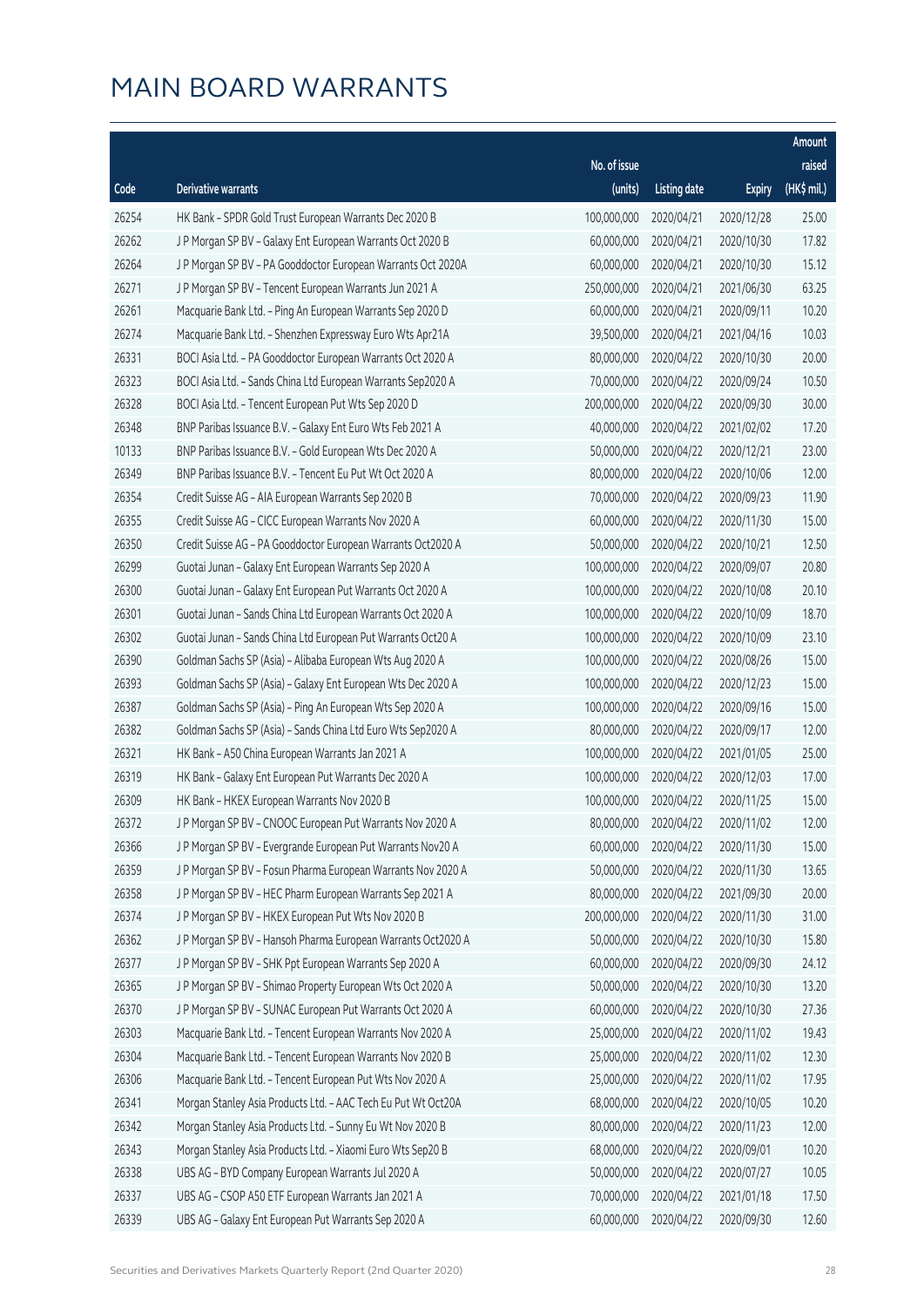|       |                                                              |              |                       |               | Amount      |
|-------|--------------------------------------------------------------|--------------|-----------------------|---------------|-------------|
|       |                                                              | No. of issue |                       |               | raised      |
| Code  | <b>Derivative warrants</b>                                   | (units)      | <b>Listing date</b>   | <b>Expiry</b> | (HK\$ mil.) |
| 26346 | Bank Vontobel - AAC Tech European Warrants Sep 2021 A        | 60,000,000   | 2020/04/22            | 2021/09/28    | 10.20       |
| 26452 | Credit Suisse AG - BOC HK European Warrants Sep 2020 A       | 80,000,000   | 2020/04/23            | 2020/09/30    | 12.00       |
| 26450 | Credit Suisse AG - Evergrande European Warrants Dec 2020 A   | 60,000,000   | 2020/04/23            | 2020/12/31    | 15.00       |
| 26442 | Credit Suisse AG - HEC Pharm European Warrants Jun 2021 A    | 80,000,000   | 2020/04/23            | 2021/06/30    | 20.00       |
| 26444 | Credit Suisse AG - Microport European Warrants Oct 2020 A    | 30,000,000   | 2020/04/23            | 2020/10/22    | 10.20       |
| 26445 | Credit Suisse AG - SUNAC European Warrants Oct 2020 A        | 40,000,000   | 2020/04/23            | 2020/10/22    | 11.20       |
| 26454 | Credit Suisse AG - Tencent Euro Put Wts Sep 2020 B           | 200,000,000  | 2020/04/23            | 2020/09/23    | 30.00       |
| 26473 | Citigroup Global - Galaxy Ent European Put Warrants Jul20 A  | 100,000,000  | 2020/04/23            | 2020/07/29    | 20.90       |
| 26470 | Citigroup Global - Sunny Optical European Warrants Sep2020 A | 100,000,000  | 2020/04/23            | 2020/09/22    | 15.00       |
| 26463 | Citigroup Global - Sunny Optical European Warrants Nov2020 A | 100,000,000  | 2020/04/23            | 2020/11/23    | 15.00       |
| 26485 | Goldman Sachs SP (Asia) - Alibaba Euro Put Wts Sep 2020 B    | 100,000,000  | 2020/04/23            | 2020/09/08    | 15.00       |
| 26488 | Goldman Sachs SP (Asia) - China Tower Euro Wts Oct 2020 A    | 80,000,000   | 2020/04/23            | 2020/10/22    | 12.00       |
| 26483 | Goldman Sachs SP (Asia) - Lenovo European Wts Sep 2020 A     | 60,000,000   | 2020/04/23            | 2020/09/24    | 10.02       |
| 26484 | Goldman Sachs SP (Asia) - Tencent European Wts Sep 2020 D    | 150,000,000  | 2020/04/23            | 2020/09/11    | 31.65       |
| 26420 | HK Bank - Alibaba European Put Warrants Sep 2020 B           | 80,000,000   | 2020/04/23            | 2020/09/28    | 12.00       |
| 26439 | HK Bank - Ali Health European Warrants Oct 2020 A            | 80,000,000   | 2020/04/23            | 2020/10/30    | 20.00       |
| 26414 | HK Bank - Ping An European Warrants Feb 2021 B               | 180,000,000  | 2020/04/23            | 2021/02/19    | 27.00       |
| 26418 | HK Bank - Sunny Optical European Put Warrants Dec 2020 B     | 80,000,000   | 2020/04/23            | 2020/12/29    | 12.00       |
| 26478 | J P Morgan SP BV - A-Living European Warrants Oct 2020 A     | 60,000,000   | 2020/04/23            | 2020/10/30    | 27.72       |
| 26482 | J P Morgan SP BV - Ch Comm Cons European Warrants Sep 2020 A | 50,000,000   | 2020/04/23            | 2020/09/23    | 11.20       |
| 26477 | J P Morgan SP BV - Weigao Group European Warrants Oct 2020 A | 80,000,000   | 2020/04/23            | 2020/10/22    | 20.08       |
| 26480 | J P Morgan SP BV - SUNAC European Warrants Sep 2020 A        | 60,000,000   | 2020/04/23            | 2020/09/30    | 15.42       |
| 26479 | J P Morgan SP BV - Yihai Intl European Warrants Dec 2020 A   | 60,000,000   | 2020/04/23            | 2020/12/30    | 15.00       |
| 26406 | Macquarie Bank Ltd. - KB Laminates European Wts Mar 2021 A   | 38,000,000   | 2020/04/23            | 2021/03/16    | 10.03       |
| 26405 | Macquarie Bank Ltd. - NCI European Warrants Mar 2021 A       | 40,000,000   | 2020/04/23            | 2021/03/02    | 10.00       |
| 26404 | Macquarie Bank Ltd. - SUNAC European Warrants Nov 2020 A     | 27,000,000   | 2020/04/23            | 2020/11/03    | 10.15       |
| 26402 | Morgan Stanley Asia Products Ltd. - CITIC Sec Euro Wt Dec20A |              | 40,000,000 2020/04/23 | 2020/12/16    | 10.00       |
| 26403 | Morgan Stanley Asia Products Ltd. - CITIC Sec Euro Wt Dec20B | 68,000,000   | 2020/04/23            | 2020/12/28    | 10.20       |
| 26462 | Morgan Stanley Asia Products Ltd. - HSBC European Wts Oct20A | 68,000,000   | 2020/04/23            | 2020/10/14    | 13.19       |
| 26460 | Morgan Stanley Asia Products Ltd. - HSBC European Wts Oct22A | 128,000,000  | 2020/04/23            | 2022/10/24    | 19.20       |
| 26400 | Morgan Stanley Asia Products Ltd. - SUNAC Eu Wt Oct 2020 A   | 48,000,000   | 2020/04/23            | 2020/10/05    | 11.86       |
| 26399 | Morgan Stanley Asia Products Ltd. - Tencent Eu Put Wt Sep20B | 80,000,000   | 2020/04/23            | 2020/09/24    | 12.00       |
| 26459 | UBS AG - Ping An European Warrants Feb 2021 A                | 200,000,000  | 2020/04/23            | 2021/02/19    | 30.00       |
| 26455 | UBS AG - SUNAC European Warrants Oct 2020 A                  | 40,000,000   | 2020/04/23            | 2020/10/30    | 10.04       |
| 26492 | BOCI Asia Ltd. - Tencent European Put Wts Aug 2020 B         | 200,000,000  | 2020/04/24            | 2020/08/28    | 34.00       |
| 26578 | Credit Suisse AG - Alibaba European Put Warrants Sep 2020 C  | 100,000,000  | 2020/04/24            | 2020/09/18    | 15.00       |
| 26598 | Credit Suisse AG - CSPC Pharma European Warrants Dec 2020 A  | 60,000,000   | 2020/04/24            | 2020/12/22    | 10.02       |
| 26580 | Credit Suisse AG - HSI European Put Warrants Sep 2020 E      | 150,000,000  | 2020/04/24            | 2020/09/29    | 22.50       |
| 26584 | Credit Suisse AG - HSI European Put Warrants Sep 2020 F      | 150,000,000  | 2020/04/24            | 2020/09/29    | 25.50       |
| 26582 | Credit Suisse AG - HSI European Put Warrants Oct 2020 D      | 150,000,000  | 2020/04/24            | 2020/10/29    | 22.50       |
| 26579 | Credit Suisse AG - Ping An European Put Warrants Mar 2021 A  | 150,000,000  | 2020/04/24            | 2021/03/24    | 22.50       |
| 26603 | Credit Suisse AG - Sunny Optical European Put Wts Dec 2020 B | 100,000,000  | 2020/04/24            | 2020/12/28    | 15.00       |
| 26577 | Credit Suisse AG - Tencent Euro Put Wts Aug 2020 A           | 200,000,000  | 2020/04/24            | 2020/08/31    | 30.00       |
| 26576 | Credit Suisse AG - Tencent Euro Put Wts Sep 2020 C           | 200,000,000  | 2020/04/24            | 2020/09/24    | 30.00       |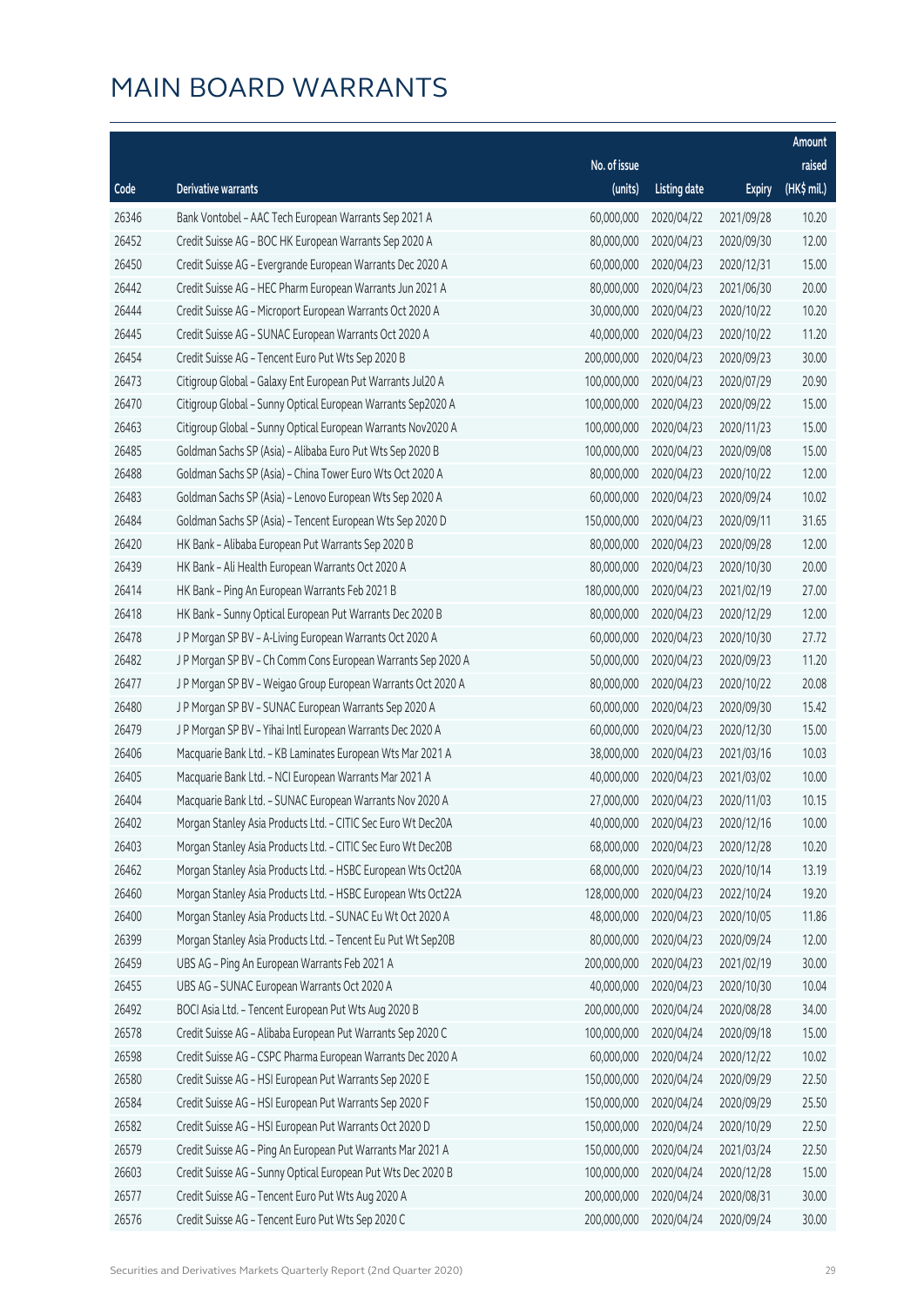|       |                                                              |              |                       |               | Amount      |
|-------|--------------------------------------------------------------|--------------|-----------------------|---------------|-------------|
|       |                                                              | No. of issue |                       |               | raised      |
| Code  | <b>Derivative warrants</b>                                   | (units)      | <b>Listing date</b>   | <b>Expiry</b> | (HK\$ mil.) |
| 26555 | Citigroup Global - Sunac European Warrants Sep 2020 A        | 100,000,000  | 2020/04/24            | 2020/09/23    | 24.90       |
| 26543 | Guotai Junan - Alibaba Group European Warrants Sep 2020 D    | 100,000,000  | 2020/04/24            | 2020/09/07    | 15.00       |
| 26535 | Guotai Junan - Alibaba Group European Warrants Oct 2020 D    | 100,000,000  | 2020/04/24            | 2020/10/09    | 15.00       |
| 26613 | Goldman Sachs SP (Asia) - AIA European Warrants Sep 2020 B   | 80,000,000   | 2020/04/24            | 2020/09/03    | 19.68       |
| 26611 | Goldman Sachs SP (Asia) - Ping An European Wts Sep 2020 B    | 100,000,000  | 2020/04/24            | 2020/09/25    | 21.30       |
| 26612 | Goldman Sachs SP (Asia) - Tencent European Wts Aug 2020 G    | 150,000,000  | 2020/04/24            | 2020/08/28    | 22.80       |
| 26499 | HK Bank - CG Services European Warrants Sep 2021 A           | 100,000,000  | 2020/04/24            | 2021/09/30    | 25.00       |
| 26498 | HK Bank - Galaxy Ent European Warrants Dec 2020 B            | 100,000,000  | 2020/04/24            | 2020/12/15    | 15.00       |
| 26490 | HK Bank - PA Good Doctor European Warrants Dec 2020 A        | 100,000,000  | 2020/04/24            | 2020/12/31    | 25.00       |
| 26575 | Haitong Int'l Sec - HSI European Warrants Oct 2020 A         | 200,000,000  | 2020/04/24            | 2020/10/29    | 30.00       |
| 26574 | Haitong Int'l Sec - HSI European Put Warrants Oct 2020 A     | 200,000,000  | 2020/04/24            | 2020/10/29    | 50.00       |
| 26570 | J P Morgan SP BV - Sunny Optical European Put Wts Oct 2020 B | 80,000,000   | 2020/04/24            | 2020/10/13    | 25.20       |
| 26569 | J P Morgan SP BV - Tencent European Put Warrants Oct 2020 B  | 250,000,000  | 2020/04/24            | 2020/10/30    | 62.50       |
| 26491 | Macquarie Bank Ltd. - Tencent European Warrants Nov 2020 C   | 27,000,000   | 2020/04/24            | 2020/11/02    | 10.02       |
| 26506 | SG Issuer - Alibaba European Put Warrants Sep 2020 D         | 100,000,000  | 2020/04/24            | 2020/09/08    | 15.00       |
| 26510 | SG Issuer - Ali Health European Warrants Oct 2020 A          | 40,000,000   | 2020/04/24            | 2020/10/23    | 11.60       |
| 26512 | SG Issuer - PA Gooddoctor European Warrants Oct 2020 A       | 60,000,000   | 2020/04/24            | 2020/10/23    | 15.00       |
| 26532 | SG Issuer - Ping An European Warrants Oct 2020 A             | 60,000,000   | 2020/04/24            | 2020/10/30    | 15.00       |
| 26509 | SG Issuer - Tencent European Put Warrants Sep 2020 E         | 100,000,000  | 2020/04/24            | 2020/09/24    | 15.00       |
| 26563 | UBS AG - Alibaba European Warrants Oct 2020 B                | 100,000,000  | 2020/04/24            | 2020/10/23    | 15.00       |
| 26560 | UBS AG - Geely Auto European Warrants Dec 2020 A             | 70,000,000   | 2020/04/24            | 2020/12/08    | 10.50       |
| 26558 | UBS AG - PA Gooddoctor European Warrants Oct 2020 A          | 80,000,000   | 2020/04/24            | 2020/10/23    | 20.00       |
| 26614 | Bank Vontobel - Ping An European Put Warrants Nov 2020 A     | 30,000,000   | 2020/04/24            | 2020/11/02    | 10.68       |
| 26674 | BOCI Asia Ltd. - ICBC European Warrants Sep 2020 A           | 70,000,000   | 2020/04/27            | 2020/09/23    | 10.50       |
| 26650 | BNP Paribas Issuance B.V. - HSBC European Wts Oct 2020 B     | 70,000,000   | 2020/04/27            | 2020/10/06    | 11.90       |
| 26648 | BNP Paribas Issuance B.V. - HSI European Wts Sep 2020 B      | 80,000,000   | 2020/04/27            | 2020/09/29    | 12.00       |
| 26647 | Credit Suisse AG - AIA European Warrants Sep 2020 C          |              | 70,000,000 2020/04/27 | 2020/09/23    | 10.50       |
| 26643 | Credit Suisse AG - China South Air European Wts Oct 2020 A   | 30,000,000   | 2020/04/27            | 2020/10/27    | 12.00       |
| 26641 | Credit Suisse AG - HKEX European Warrants Nov 2020 B         | 200,000,000  | 2020/04/27            | 2020/11/25    | 30.00       |
| 26636 | Credit Suisse AG - Ping An European Warrants Oct 2020 A      | 150,000,000  | 2020/04/27            | 2020/10/22    | 33.00       |
| 26639 | Credit Suisse AG - Tencent European Wts Sep 2020 C           | 250,000,000  | 2020/04/27            | 2020/09/23    | 37.50       |
| 26684 | Goldman Sachs SP (Asia) - Alibaba European Wts Aug 2020 B    | 100,000,000  | 2020/04/27            | 2020/08/17    | 15.00       |
| 26694 | Goldman Sachs SP (Asia) - HSI European Put Wts Jul 2020 B    | 150,000,000  | 2020/04/27            | 2020/07/30    | 34.35       |
| 26691 | Goldman Sachs SP (Asia) - Meituan European Warrants Nov20 B  | 80,000,000   | 2020/04/27            | 2020/11/25    | 12.88       |
| 26663 | J P Morgan SP BV - CC Bank European Wts Nov 2020 A           | 100,000,000  | 2020/04/27            | 2020/11/03    | 25.10       |
| 26664 | J P Morgan SP BV - Hua Hong Semi European Warrants Oct2020 A | 60,000,000   | 2020/04/27            | 2020/10/30    | 15.24       |
| 26651 | J P Morgan SP BV - Kingdee Intl European Warrants Oct 2020 A | 60,000,000   | 2020/04/27            | 2020/10/30    | 15.00       |
| 26667 | J P Morgan SP BV - PA Gooddoctor European Warrants Nov2020 A | 60,000,000   | 2020/04/27            | 2020/11/30    | 15.66       |
| 26625 | Macquarie Bank Ltd. - CNBM European Warrants Jan 2021 A      | 40,000,000   | 2020/04/27            | 2021/01/05    | 10.12       |
| 26621 | Macquarie Bank Ltd. - Tencent European Warrants Nov 2020 D   | 11,000,000   | 2020/04/27            | 2020/11/02    | 10.10       |
| 26632 | Morgan Stanley Asia Products Ltd. - Alibaba Euro Wts Oct20 B | 80,000,000   | 2020/04/27            | 2020/10/06    | 12.00       |
| 26619 | Morgan Stanley Asia Products Ltd. - HKEX Eu Put Wts Dec20 B  | 80,000,000   | 2020/04/27            | 2020/12/23    | 12.00       |
| 26615 | Morgan Stanley Asia Products Ltd. - SMIC European Wts Oct20A | 40,000,000   | 2020/04/27            | 2020/10/29    | 10.00       |
| 26616 | Morgan Stanley Asia Products Ltd. - SMIC European Wts Dec20A | 40,000,000   | 2020/04/27            | 2020/12/30    | 10.00       |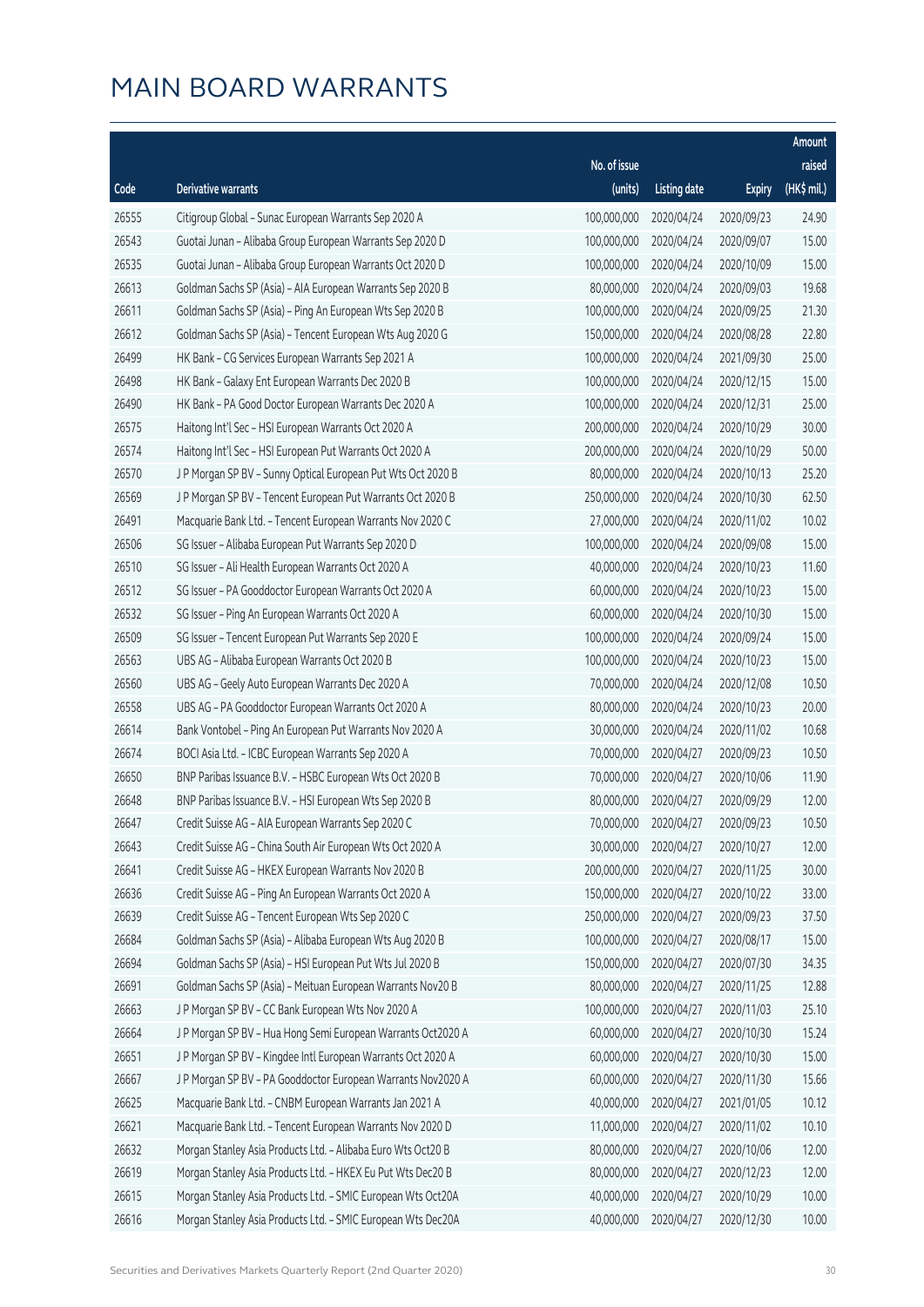|       |                                                              |                        |                     |               | Amount      |
|-------|--------------------------------------------------------------|------------------------|---------------------|---------------|-------------|
|       |                                                              | No. of issue           |                     |               | raised      |
| Code  | Derivative warrants                                          | (units)                | <b>Listing date</b> | <b>Expiry</b> | (HK\$ mil.) |
| 26617 | Morgan Stanley Asia Products Ltd. - ZA Onine Euro Wts Oct20A | 58,000,000             | 2020/04/27          | 2020/10/05    | 10.44       |
| 26677 | SG Issuer - Alibaba Group European Warrants Sep 2020 D       | 150,000,000            | 2020/04/27          | 2020/09/24    | 22.50       |
| 26680 | SG Issuer - Alibaba Group European Warrants Oct 2020 D       | 80,000,000             | 2020/04/27          | 2020/10/27    | 12.00       |
| 26681 | SG Issuer - Alibaba Group European Warrants Apr 2021 A       | 150,000,000            | 2020/04/27          | 2021/04/23    | 22.50       |
| 26631 | UBS AG - AAC Tech European Put Warrants Sep 2020 A           | 40,000,000             | 2020/04/27          | 2020/09/23    | 10.00       |
| 26626 | UBS AG - CC Bank European Put Warrants Oct 2020 A            | 70,000,000             | 2020/04/27          | 2020/10/27    | 17.50       |
| 26629 | UBS AG - WH Group European Warrants Oct 2020 A               | 70,000,000             | 2020/04/27          | 2020/10/09    | 10.50       |
| 26709 | Bank Vontobel - Sino Biopharm European Warrants Dec 2020 A   | 40,000,000             | 2020/04/27          | 2020/12/28    | 10.04       |
| 26703 | Bank Vontobel - Tencent European Warrants Sep 2020 B         | 80,000,000             | 2020/04/27          | 2020/09/23    | 12.08       |
| 26700 | Bank Vontobel - Tencent European Put Warrants Aug 2020 A     | 80,000,000             | 2020/04/27          | 2020/08/24    | 12.08       |
| 26698 | Bank Vontobel - Tencent European Put Warrants Sep 2020 C     | 80,000,000             | 2020/04/27          | 2020/09/18    | 24.88       |
| 26741 | BOCI Asia Ltd. - Geely Auto European Warrants Dec 2020 B     | 100,000,000            | 2020/04/28          | 2020/12/08    | 15.00       |
| 26746 | BOCI Asia Ltd. - SUNAC European Warrants Oct 2020 A          | 40,000,000             | 2020/04/28          | 2020/10/30    | 10.00       |
| 26730 | BNP Paribas Issuance B.V. - China Mobile Euro Wts Jan 2021 A | 40,000,000             | 2020/04/28          | 2021/01/05    | 10.00       |
| 26719 | BNP Paribas Issuance B.V. - HKEX European Wts Nov 2020 B     | 40,000,000             | 2020/04/28          | 2020/11/03    | 10.00       |
| 26716 | BNP Paribas Issuance B.V. - HSBC European Wts May 2021 A     | 40,000,000             | 2020/04/28          | 2021/05/04    | 10.00       |
| 26784 | Credit Suisse AG - AAC Tech European Warrants Sep 2021 A     | 100,000,000            | 2020/04/28          | 2021/09/27    | 15.00       |
| 26789 | Credit Suisse AG - CC Bank European Warrants Oct 2020 A      | 60,000,000             | 2020/04/28          | 2020/10/27    | 10.02       |
| 26786 | Credit Suisse AG - Ch Oilfield European Warrants Nov 2020 A  | 50,000,000             | 2020/04/28          | 2020/11/30    | 12.50       |
| 26782 | Credit Suisse AG - HSI European Warrants Oct 2020 B          | 150,000,000            | 2020/04/28          | 2020/10/29    | 22.50       |
| 26788 | Credit Suisse AG - PA Gooddoctor European Warrants Oct2020 B | 50,000,000             | 2020/04/28          | 2020/10/27    | 12.50       |
| 26787 | Credit Suisse AG - Sino Biopharm European Wts Feb 2021 A     | 80,000,000             | 2020/04/28          | 2021/02/22    | 12.00       |
| 26781 | Citigroup Global - BYD Company European Warrants Oct 2021 A  | 100,000,000            | 2020/04/28          | 2021/10/29    | 25.00       |
| 26801 | Goldman Sachs SP (Asia) - Alibaba European Wts Nov 2020 B    | 150,000,000            | 2020/04/28          | 2020/11/23    | 22.50       |
| 26806 | Goldman Sachs SP (Asia) - CC Bank European Wts Jul 2020 B    | 80,000,000             | 2020/04/28          | 2020/07/29    | 12.00       |
| 26807 | Goldman Sachs SP (Asia) - Xiaomi European Wts Sep 2020 D     | 80,000,000             | 2020/04/28          | 2020/09/23    | 13.52       |
| 26739 | HK Bank - Sinopec Corp European Warrants Oct 2020 B          | 100,000,000 2020/04/28 |                     | 2020/10/30    | 25.00       |
| 26711 | HK Bank - Lenovo European Warrants Dec 2021 B                | 200,000,000            | 2020/04/28          | 2021/12/31    | 50.00       |
| 26736 | HK Bank - PetroChina European Warrants Oct 2020 B            | 100,000,000            | 2020/04/28          | 2020/10/30    | 25.00       |
| 26737 | HK Bank - SMIC European Warrants Dec 2020 A                  | 100,000,000            | 2020/04/28          | 2020/12/31    | 25.00       |
| 26797 | J P Morgan SP BV - HSI European Warrants Dec 2020 A          | 400,000,000            | 2020/04/28          | 2020/12/30    | 100.40      |
| 26791 | J P Morgan SP BV - Sh Petrochem European Warrants Oct 2020 A | 50,000,000             | 2020/04/28          | 2020/10/30    | 15.70       |
| 26732 | Macquarie Bank Ltd. - Alibaba European Warrants Nov 2020 A   | 14,500,000             | 2020/04/28          | 2020/11/03    | 10.27       |
| 26733 | Macquarie Bank Ltd. - Alibaba European Warrants Nov 2020 B   | 38,500,000             | 2020/04/28          | 2020/11/03    | 10.13       |
| 26734 | Macquarie Bank Ltd. - Alibaba European Warrants Nov 2020 C   | 29,000,000             | 2020/04/28          | 2020/11/03    | 10.18       |
| 26771 | UBS AG - Alibaba European Put Warrants Sep 2020 C            | 200,000,000            | 2020/04/28          | 2020/09/28    | 30.00       |
| 26770 | UBS AG - Tencent European Warrants Sep 2020 D                | 300,000,000            | 2020/04/28          | 2020/09/23    | 45.00       |
| 26832 | BOCI Asia Ltd. - Alibaba European Warrants Sep 2020 D        | 100,000,000            | 2020/04/29          | 2020/09/30    | 15.00       |
| 26834 | BOCI Asia Ltd. - HKEX European Warrants Sep 2020 B           | 100,000,000            | 2020/04/29          | 2020/09/28    | 15.00       |
| 26831 | BOCI Asia Ltd. - PA Gooddoctor European Warrants Oct 2020 B  | 80,000,000             | 2020/04/29          | 2020/10/30    | 20.00       |
| 26837 | BOCI Asia Ltd. - Tencent European Warrants Sep 2020 E        | 200,000,000            | 2020/04/29          | 2020/09/30    | 30.00       |
| 26838 | BOCI Asia Ltd. - Tencent European Put Wts Aug 2020 C         | 200,000,000            | 2020/04/29          | 2020/08/31    | 54.00       |
| 26854 | Credit Suisse AG - Ali Health European Warrants Oct 2020 A   | 40,000,000             | 2020/04/29          | 2020/10/28    | 11.20       |
| 26858 | Credit Suisse AG - CITIC European Warrants Apr 2021 A        | 60,000,000             | 2020/04/29          | 2021/04/30    | 15.00       |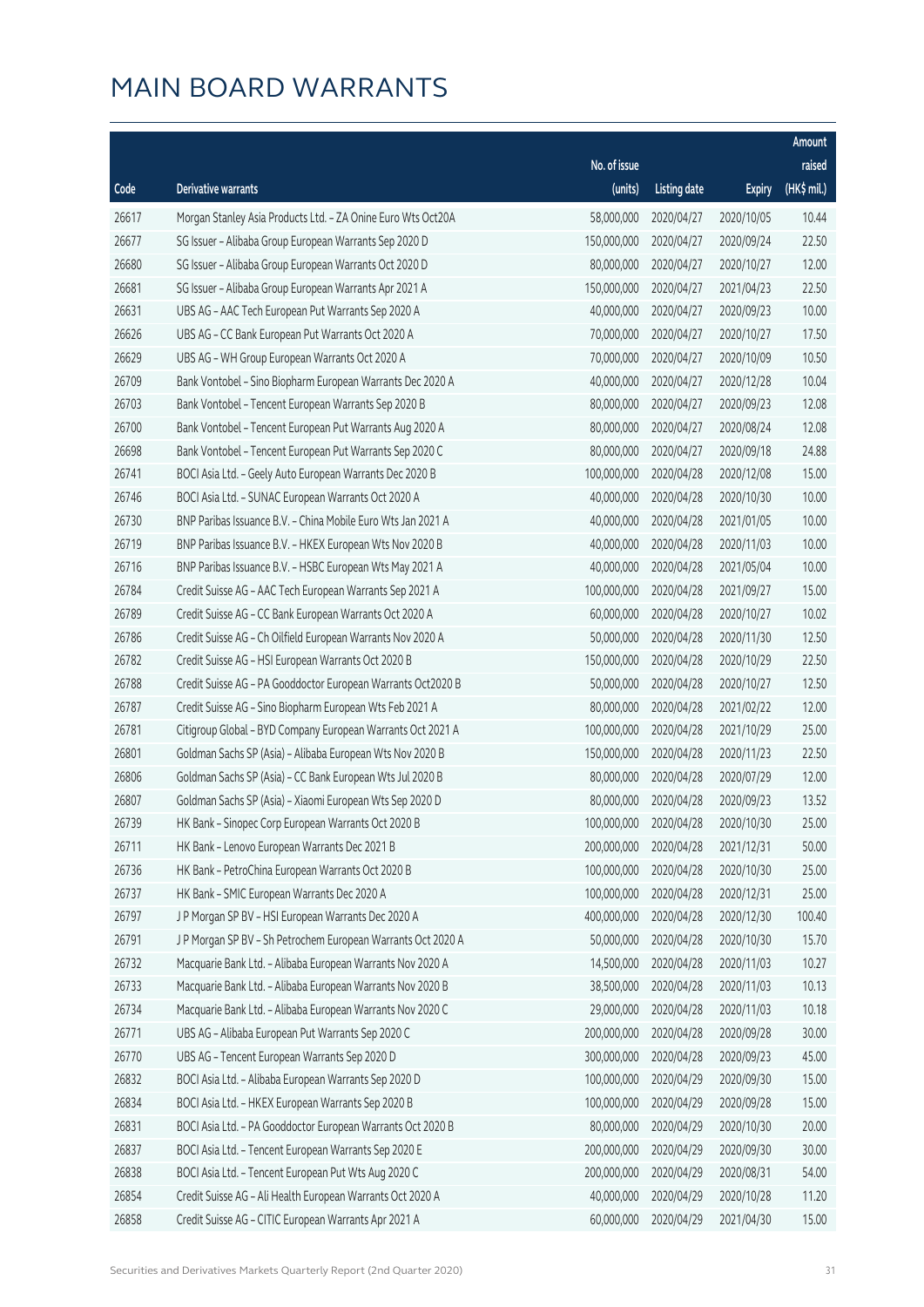|       |                                                              |                        |                     |               | Amount      |
|-------|--------------------------------------------------------------|------------------------|---------------------|---------------|-------------|
|       |                                                              | No. of issue           |                     |               | raised      |
| Code  | <b>Derivative warrants</b>                                   | (units)                | <b>Listing date</b> | <b>Expiry</b> | (HK\$ mil.) |
| 26853 | Credit Suisse AG - Jiangxi Copper European Wts Dec 2020 D    | 60,000,000             | 2020/04/29          | 2020/12/31    | 15.00       |
| 26850 | Credit Suisse AG - Xiaomi European Warrants Oct 2020 C       | 150,000,000            | 2020/04/29          | 2020/10/27    | 22.50       |
| 26852 | Credit Suisse AG - Xiaomi European Warrants Dec 2020 F       | 150,000,000            | 2020/04/29          | 2020/12/23    | 22.50       |
| 26936 | Goldman Sachs SP (Asia) - Alibaba European Wts Jun 2021 A    | 150,000,000            | 2020/04/29          | 2021/06/23    | 22.50       |
| 26944 | Goldman Sachs SP (Asia) - CNOOC European Warrants Oct 2020 B | 80,000,000             | 2020/04/29          | 2020/10/22    | 12.00       |
| 26943 | Goldman Sachs SP (Asia) - Evergrande European Wts Dec 2020 A | 70,000,000             | 2020/04/29          | 2020/12/24    | 10.50       |
| 26937 | Goldman Sachs SP (Asia) - PA Gooddoctor European Wts Dec20 A | 100,000,000            | 2020/04/29          | 2020/12/30    | 25.00       |
| 26817 | HK Bank - AAC Tech European Warrants Jun 2021 A              | 100,000,000            | 2020/04/29          | 2021/06/09    | 15.00       |
| 26825 | HK Bank - Bank of China European Warrants Nov 2020 A         | 80,000,000             | 2020/04/29          | 2020/11/23    | 12.00       |
| 26822 | HK Bank - CC Bank European Warrants Oct 2020 A               | 80,000,000             | 2020/04/29          | 2020/10/30    | 20.00       |
| 26811 | HK Bank - CSPC Pharma European Warrants Dec 2020 A           | 100,000,000            | 2020/04/29          | 2020/12/31    | 25.00       |
| 26823 | HK Bank - ICBC European Warrants Oct 2020 A                  | 80,000,000             | 2020/04/29          | 2020/10/30    | 20.00       |
| 26810 | HK Bank - Sunny Optical European Warrants Oct 2020 B         | 100,000,000            | 2020/04/29          | 2020/10/05    | 15.00       |
| 26931 | Haitong Int'l Sec - Alibaba European Warrants Nov 2020 A     | 70,000,000             | 2020/04/29          | 2020/11/23    | 10.50       |
| 26933 | Haitong Int'l Sec - Meituan European Warrants Dec 2020 B     | 70,000,000             | 2020/04/29          | 2020/12/23    | 10.50       |
| 26911 | Haitong Int'l Sec - PA Gooddoctor European Warrants Oct20 A  | 60,000,000             | 2020/04/29          | 2020/10/29    | 19.80       |
| 26914 | Haitong Int'l Sec - Tencent European Warrants Oct 2020 A     | 60,000,000             | 2020/04/29          | 2020/10/28    | 12.60       |
| 26879 | J P Morgan SP BV - Alibaba European Warrants Aug 2020 B      | 250,000,000            | 2020/04/29          | 2020/08/17    | 38.25       |
| 26867 | J P Morgan SP BV - Ali Health European Warrants Oct 2020 B   | 60,000,000             | 2020/04/29          | 2020/10/30    | 17.58       |
| 26869 | J P Morgan SP BV - CS Services European Warrants Oct 2020 A  | 80,000,000             | 2020/04/29          | 2020/10/30    | 25.84       |
| 26860 | J P Morgan SP BV - Sinopec Corp Eu Put Wt Oct 2020 A         | 80,000,000             | 2020/04/29          | 2020/10/30    | 20.56       |
| 26877 | J P Morgan SP BV - Cosco Ship Engy European Warrants Dec20 A | 60,000,000             | 2020/04/29          | 2020/12/31    | 15.00       |
| 26871 | J P Morgan SP BV - PA Gooddoctor European Warrants Oct2020 B | 60,000,000             | 2020/04/29          | 2020/10/30    | 15.06       |
| 26827 | Macquarie Bank Ltd. - Sino Biopharm European Wts Feb 2021 A  | 31,800,000             | 2020/04/29          | 2021/02/02    | 10.08       |
| 26829 | Macquarie Bank Ltd. - Tsingtao Brew European Warrants May21A | 17,000,000             | 2020/04/29          | 2021/05/18    | 10.18       |
| 26828 | Macquarie Bank Ltd. - China Vanke European Wts Nov 2020 A    | 24,000,000             | 2020/04/29          | 2020/11/03    | 11.16       |
| 26904 | Morgan Stanley Asia Products Ltd. - Alibaba Euro Wts Oct20 C | 108,000,000 2020/04/29 |                     | 2020/10/20    | 17.28       |
| 26901 | Morgan Stanley Asia Products Ltd. - Alibaba Euro Wts Nov20 A | 108,000,000            | 2020/04/29          | 2020/11/23    | 16.20       |
| 26880 | Morgan Stanley Asia Products Ltd. - China Life Eu Wts Sep20C | 68,000,000             | 2020/04/29          | 2020/09/18    | 10.20       |
| 26885 | Morgan Stanley Asia Products Ltd. - HSBC European Wts Oct20B | 68,000,000             | 2020/04/29          | 2020/10/05    | 15.03       |
| 26890 | Morgan Stanley Asia Products Ltd. - HSBC Euro Put Wts Sep20A | 68,000,000             | 2020/04/29          | 2020/09/29    | 17.20       |
| 26891 | Morgan Stanley Asia Products Ltd. - Tencent Euro Wts Sep20 A | 98,000,000             | 2020/04/29          | 2020/09/01    | 15.09       |
| 26894 | Morgan Stanley Asia Products Ltd. - Tencent Euro Wts Sep20 B | 98,000,000             | 2020/04/29          | 2020/09/11    | 26.46       |
| 26895 | Morgan Stanley Asia Products Ltd. - Tencent Eu Put Wt Aug20A | 80,000,000             | 2020/04/29          | 2020/08/24    | 16.64       |
| 26893 | Morgan Stanley Asia Products Ltd. - Tencent Eu Put Wt Sep20C | 80,000,000             | 2020/04/29          | 2020/09/01    | 21.92       |
| 26908 | SG Issuer - PA Gooddoctor European Warrants Oct 2020 B       | 60,000,000             | 2020/04/29          | 2020/10/28    | 15.00       |
| 26809 | UBS AG - Alibaba European Warrants Dec 2020 A                | 200,000,000            | 2020/04/29          | 2020/12/24    | 30.00       |
| 26846 | UBS AG - Meituan European Put Warrants Sep 2020 B            | 100,000,000            | 2020/04/29          | 2020/09/23    | 17.70       |
| 26840 | UBS AG - PA Gooddoctor European Warrants Oct 2020 B          | 80,000,000             | 2020/04/29          | 2020/10/28    | 20.00       |
| 26905 | Bank Vontobel - Ping An European Warrants Nov 2020 A         | 40,000,000             | 2020/04/29          | 2020/11/26    | 10.00       |
| 27012 | Credit Suisse AG - Cosco Ship Engy European Warrants Nov20 A | 60,000,000             | 2020/05/04          | 2020/11/30    | 15.00       |
| 27005 | Credit Suisse AG - Kunlun Energy European Wts Nov 2020 A     | 30,000,000             | 2020/05/04          | 2020/11/03    | 12.00       |
| 27001 | Credit Suisse AG - Kingdee Int'l European Warrants Nov2020 A | 40,000,000             | 2020/05/04          | 2020/11/03    | 10.00       |
| 26987 | Credit Suisse AG - PA Gooddoctor European Warrants Dec2020 A | 100,000,000            | 2020/05/04          | 2020/12/31    | 25.00       |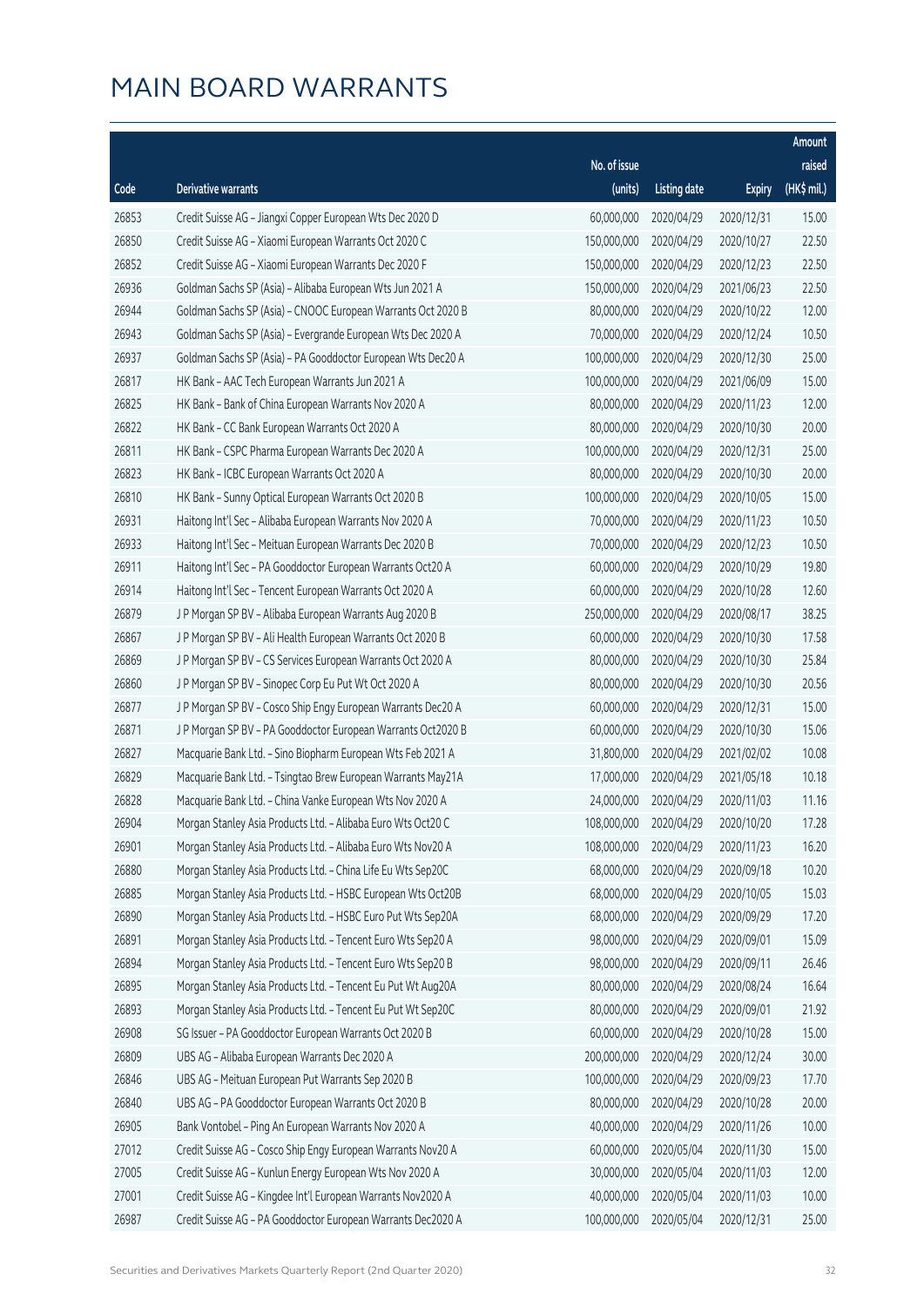|       |                                                              |              |                       |               | Amount      |
|-------|--------------------------------------------------------------|--------------|-----------------------|---------------|-------------|
|       |                                                              | No. of issue |                       |               | raised      |
| Code  | <b>Derivative warrants</b>                                   | (units)      | <b>Listing date</b>   | <b>Expiry</b> | (HK\$ mil.) |
| 27002 | Credit Suisse AG - Weigao Group European Warrants Nov 2020 A | 35,000,000   | 2020/05/04            | 2020/11/03    | 10.15       |
| 27016 | Goldman Sachs SP (Asia) - Bank of China Euro Wts Nov 2020 A  | 80,000,000   | 2020/05/04            | 2020/11/23    | 12.00       |
| 27018 | Goldman Sachs SP (Asia) - SHK Ppt European Wts Dec 2020 A    | 80,000,000   | 2020/05/04            | 2020/12/23    | 12.00       |
| 27015 | Goldman Sachs SP (Asia) - Tencent European Wts Aug 2020 H    | 150,000,000  | 2020/05/04            | 2020/08/24    | 22.50       |
| 26949 | HK Bank - PA Gooddoctor European Warrants Nov 2020 A         | 100,000,000  | 2020/05/04            | 2020/11/30    | 25.00       |
| 26968 | J P Morgan SP BV - Beijing Airport European Warrants Jul21 A | 60,000,000   | 2020/05/04            | 2021/07/09    | 10.38       |
| 10134 | J P Morgan SP BV - N225 Index Euro Wts Dec 2020 A            | 100,000,000  | 2020/05/04            | 2020/12/11    | 25.20       |
| 10135 | J P Morgan SP BV - N225 Index Euro Put Wts Dec 2020 A        | 100,000,000  | 2020/05/04            | 2020/12/11    | 25.00       |
| 26962 | J P Morgan SP BV - ND Paper European Warrants Mar 2021 A     | 50,000,000   | 2020/05/04            | 2021/03/01    | 12.55       |
| 26957 | Macquarie Bank Ltd. - Fosun Pharma European Wts Feb 2021 A   | 37,000,000   | 2020/05/04            | 2021/02/18    | 10.14       |
| 26969 | Morgan Stanley Asia Products Ltd. - Alibaba Euro Wts Oct20 D | 80,000,000   | 2020/05/04            | 2020/10/27    | 12.00       |
| 26970 | Morgan Stanley Asia Products Ltd. - Meituan Euro Wts Sep20 A | 58,000,000   | 2020/05/04            | 2020/09/15    | 14.21       |
| 26972 | Morgan Stanley Asia Products Ltd. - Ping An Euro Wts Oct20 A | 58,000,000   | 2020/05/04            | 2020/10/22    | 13.63       |
| 26971 | Morgan Stanley Asia Products Ltd. - Ping An Eu Put Wt Sep20A | 68,000,000   | 2020/05/04            | 2020/09/21    | 10.20       |
| 26958 | UBS AG - Alibaba European Warrants Sep 2020 D                | 200,000,000  | 2020/05/04            | 2020/09/25    | 30.00       |
| 26974 | UBS AG - China Unicom European Warrants Oct 2020 A           | 34,000,000   | 2020/05/04            | 2020/10/23    | 10.20       |
| 26961 | UBS AG - SUNAC European Warrants Sep 2020 A                  | 50,000,000   | 2020/05/04            | 2020/09/23    | 10.05       |
| 26959 | UBS AG - Xiaomi European Warrants Dec 2020 A                 | 100,000,000  | 2020/05/04            | 2020/12/23    | 15.00       |
| 26977 | Bank Vontobel - AAC Tech European Warrants Nov 2020 A        | 30,000,000   | 2020/05/04            | 2020/11/26    | 10.02       |
| 26982 | Bank Vontobel - Geely Auto European Warrants Dec 2020 A      | 60,000,000   | 2020/05/04            | 2020/12/23    | 10.80       |
| 26983 | Bank Vontobel - Meituan European Warrants Dec 2020 B         | 80,000,000   | 2020/05/04            | 2020/12/23    | 12.00       |
| 26979 | Bank Vontobel - PICC GROUPEuropean Warrants Nov 2020 A       | 40,000,000   | 2020/05/04            | 2020/11/03    | 10.00       |
| 27073 | BNP Paribas Issuance B.V. - CITIC Sec Euro Wts Dec 2020 A    | 60,000,000   | 2020/05/05            | 2020/12/02    | 15.00       |
| 27070 | BNP Paribas Issuance B.V. - China Life Euro Wts Nov 2020 A   | 70,000,000   | 2020/05/05            | 2020/11/03    | 10.50       |
| 27062 | BNP Paribas Issuance B.V. - Tencent European Wts Dec 2020 B  | 80,000,000   | 2020/05/05            | 2020/12/02    | 27.20       |
| 27066 | BNP Paribas Issuance B.V. - Tencent European Wts Jan 2021 B  | 80,000,000   | 2020/05/05            | 2021/01/05    | 23.20       |
| 27068 | BNP Paribas Issuance B.V. - Tencent Eu Put Wt Jan 2021 A     |              | 80,000,000 2020/05/05 | 2021/01/05    | 20.00       |
| 27089 | Credit Suisse AG - Bud Apac European Warrants Dec 2020 A     | 70,000,000   | 2020/05/05            | 2020/12/28    | 10.50       |
| 27090 | Credit Suisse AG - CKI Holdings European Warrants Nov 2020 A | 40,000,000   | 2020/05/05            | 2020/11/04    | 11.20       |
| 27088 | Credit Suisse AG - SMIC European Warrants Sep 2020 B         | 100,000,000  | 2020/05/05            | 2020/09/24    | 15.00       |
| 27091 | Credit Suisse AG - Zijin Mining European Warrants Nov 2020 A | 40,000,000   | 2020/05/05            | 2020/11/04    | 10.00       |
| 27099 | Goldman Sachs SP (Asia) - Alibaba European Wts Sep 2020 F    | 150,000,000  | 2020/05/05            | 2020/09/24    | 26.55       |
| 27096 | Goldman Sachs SP (Asia) - HSBC European Warrants Dec 2020 A  | 80,000,000   | 2020/05/05            | 2020/12/23    | 12.00       |
| 27108 | Goldman Sachs SP (Asia) - Ping An European Wts Sep 2022 A    | 200,000,000  | 2020/05/05            | 2022/09/27    | 30.00       |
| 27082 | J P Morgan SP BV - HSBC European Warrants Oct 2022 A         | 300,000,000  | 2020/05/05            | 2022/10/24    | 45.00       |
| 27081 | J P Morgan SP BV - Ping An European Warrants Feb 2021 C      | 200,000,000  | 2020/05/05            | 2021/02/19    | 30.00       |
| 27022 | Macquarie Bank Ltd. - AIA European Warrants Feb 2021 A       | 40,000,000   | 2020/05/05            | 2021/02/02    | 10.48       |
| 27044 | Macquarie Bank Ltd. - China Mobile European Wts Apr 2021 A   | 39,000,000   | 2020/05/05            | 2021/04/07    | 10.37       |
| 27020 | Macquarie Bank Ltd. - China Tower European Wts Jul 2021 A    | 36,000,000   | 2020/05/05            | 2021/07/05    | 10.19       |
| 27029 | Macquarie Bank Ltd. - HSBC European Warrants Dec 2020 A      | 30,000,000   | 2020/05/05            | 2020/12/02    | 10.26       |
| 27027 | Macquarie Bank Ltd. - HSBC European Warrants Feb 2021 A      | 40,000,000   | 2020/05/05            | 2021/02/02    | 10.20       |
| 27030 | Macquarie Bank Ltd. - HSBC European Warrants Jul 2021 A      | 40,000,000   | 2020/05/05            | 2021/07/05    | 10.32       |
| 27019 | Macquarie Bank Ltd. - MTRC European Warrants Jan 2021 A      | 40,000,000   | 2020/05/05            | 2021/01/05    | 11.08       |
| 27049 | Macquarie Bank Ltd. - Meituan European Warrants Sep 2020 A   | 60,000,000   | 2020/05/05            | 2020/09/02    | 10.38       |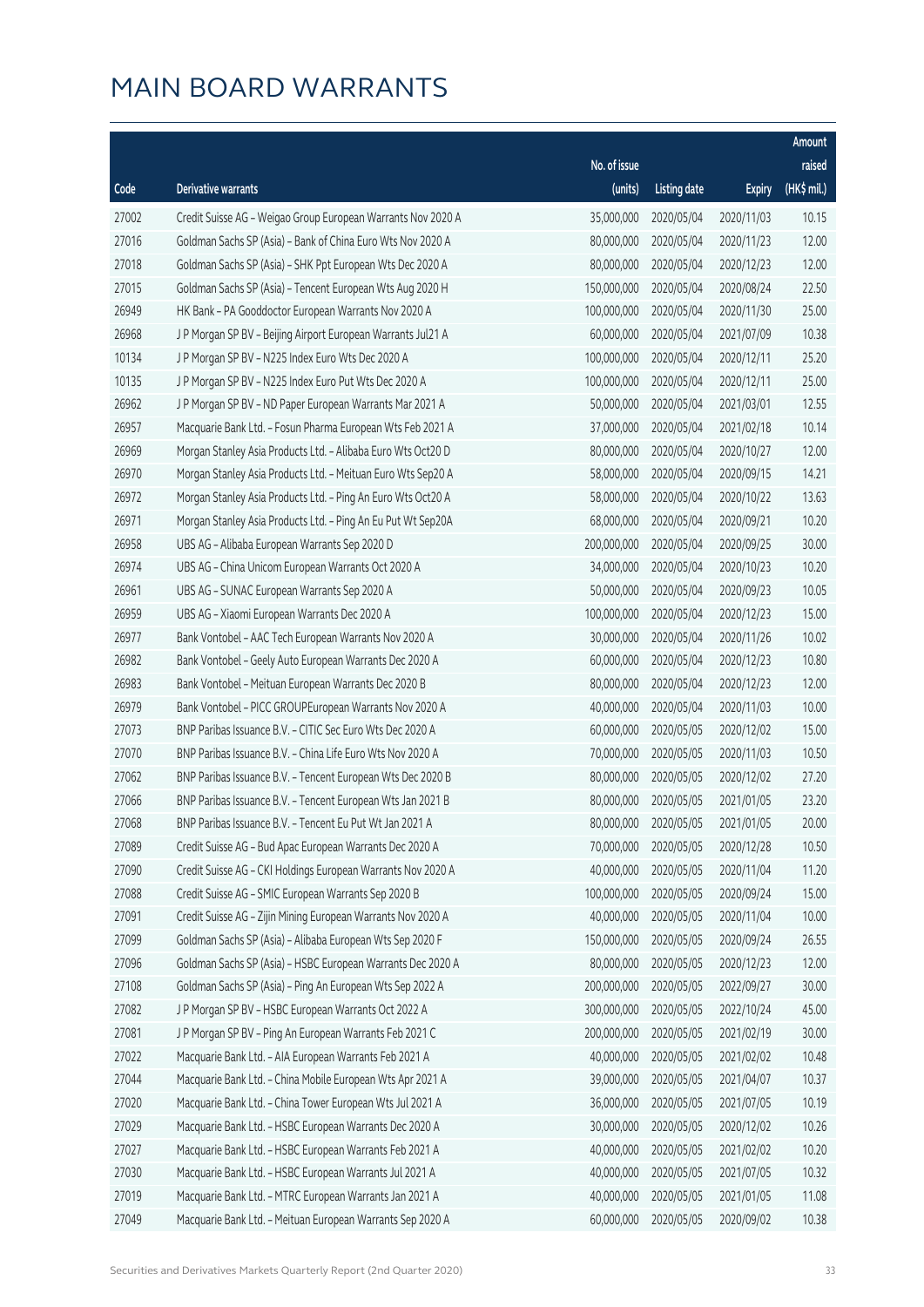|        |                                                              |              |                        |               | Amount      |
|--------|--------------------------------------------------------------|--------------|------------------------|---------------|-------------|
|        |                                                              | No. of issue |                        |               | raised      |
| Code   | Derivative warrants                                          | (units)      | <b>Listing date</b>    | <b>Expiry</b> | (HK\$ mil.) |
| 27054  | Macquarie Bank Ltd. - Ping An European Warrants Nov 2020 A   | 15,500,000   | 2020/05/05             | 2020/11/04    | 10.25       |
| 27055  | Macquarie Bank Ltd. - Ping An European Warrants Nov 2020 B   | 29,000,000   | 2020/05/05             | 2020/11/04    | 10.38       |
| 27026  | Macquarie Bank Ltd. - Sunart Retail European Warrants Feb21A | 27,500,000   | 2020/05/05             | 2021/02/08    | 10.26       |
| 27024  | Macquarie Bank Ltd. - Xiaomi European Warrants Dec 2020 B    | 55,000,000   | 2020/05/05             | 2020/12/31    | 10.23       |
| 27025  | Macquarie Bank Ltd. - Xiaomi European Warrants Dec 2020 C    | 67,000,000   | 2020/05/05             | 2020/12/02    | 10.18       |
| 27077  | SG Issuer - AAC Tech European Warrants May 2021 A            | 120,000,000  | 2020/05/05             | 2021/05/26    | 18.00       |
| 27078  | SG Issuer - CITIC Sec European Warrants Apr 2021 A           | 70,000,000   | 2020/05/05             | 2021/04/01    | 11.20       |
| 27080  | SG Issuer - HSBC European Warrants Oct 2022 A                | 200,000,000  | 2020/05/05             | 2022/10/31    | 30.00       |
| 27076  | SG Issuer - NCI European Warrants Oct 2020 B                 | 70,000,000   | 2020/05/05             | 2020/10/16    | 10.50       |
| 27093  | Bank Vontobel - SUNAC European Warrants Oct 2020 A           | 30,000,000   | 2020/05/05             | 2020/10/15    | 10.20       |
| 27092  | Bank Vontobel - Xiaomi European Warrants Sep 2020 C          | 50,000,000   | 2020/05/05             | 2020/09/25    | 10.00       |
| 27154  | BNP Paribas Issuance B.V. - AAC Tech Euro Wts Jun 2021 A     | 60,000,000   | 2020/05/06             | 2021/06/02    | 10.80       |
| 27153  | BNP Paribas Issuance B.V. - SMIC European Wts Oct 2020 A     | 80,000,000   | 2020/05/06             | 2020/10/06    | 12.80       |
| 27168  | Credit Suisse AG - R&F Ppt European Warrants Dec 2021 A      | 40,000,000   | 2020/05/06             | 2021/12/31    | 10.00       |
| 27166  | Credit Suisse AG - Haidilao European Warrants Nov 2020 A     | 40,000,000   | 2020/05/06             | 2020/11/05    | 15.20       |
| 27162  | Credit Suisse AG - Hua Hong Semi European Wts Nov 2020 A     | 50,000,000   | 2020/05/06             | 2020/11/05    | 12.50       |
| 27170  | Credit Suisse AG - Melco Int'l Dev European Wts Nov 2020 A   | 60,000,000   | 2020/05/06             | 2020/11/05    | 15.00       |
| 27201  | Guotai Junan - AIA European Warrants Oct 2020 B              | 100,000,000  | 2020/05/06             | 2020/10/09    | 22.50       |
| 27199  | Guotai Junan - Ping An European Warrants Sep 2020 B          | 100,000,000  | 2020/05/06             | 2020/09/28    | 17.80       |
| 27197  | Guotai Junan - Ping An European Put Warrants Dec 2020 A      | 100,000,000  | 2020/05/06             | 2020/12/29    | 15.00       |
| 27196  | Guotai Junan - Tencent European Warrants Sep 2020 B          | 100,000,000  | 2020/05/06             | 2020/09/28    | 20.80       |
| 27203  | Goldman Sachs SP (Asia) - AAC Tech Euro Wts May 2021 A       | 80,000,000   | 2020/05/06             | 2021/05/26    | 12.00       |
| 27204  | Goldman Sachs SP (Asia) - Ping An European Wts Feb 2021 A    | 200,000,000  | 2020/05/06             | 2021/02/19    | 30.00       |
| 27202  | Goldman Sachs SP (Asia) - Tencent European Put Wt Aug 2020 C | 100,000,000  | 2020/05/06             | 2020/08/24    | 15.00       |
| 27186  | J P Morgan SP BV - China East Air European Wts Dec 2020 A    | 40,000,000   | 2020/05/06             | 2020/12/31    | 10.44       |
| 27191  | J P Morgan SP BV - SD Gold European Warrants Nov 2020 A      | 50,000,000   | 2020/05/06             | 2020/11/06    | 12.50       |
| 27193  | J P Morgan SP BV - Tencent European Put Warrants Aug 2020 B  |              | 250,000,000 2020/05/06 | 2020/08/24    | 49.25       |
| 27109  | Macquarie Bank Ltd. - AIA European Put Warrants Jan 2021 A   | 17,000,000   | 2020/05/06             | 2021/01/05    | 10.03       |
| 27132  | Macquarie Bank Ltd. - BBMG European Warrants May 2021 A      | 34,800,000   | 2020/05/06             | 2021/05/18    | 10.02       |
| 27131  | Macquarie Bank Ltd. - China East Air European Wts Feb 2021 A | 20,500,000   | 2020/05/06             | 2021/02/11    | 10.17       |
| 27112  | Macquarie Bank Ltd. - KECL European Warrants Jan 2021 A      | 21,000,000   | 2020/05/06             | 2021/01/05    | 10.14       |
| 27133  | Macquarie Bank Ltd. - Nexteer European Warrants Mar 2021 A   | 13,500,000   | 2020/05/06             | 2021/03/12    | 10.07       |
| 27111  | Macquarie Bank Ltd. - Ping An European Warrants Nov 2020 C   | 33,500,000   | 2020/05/06             | 2020/11/05    | 10.12       |
| 27127  | Macquarie Bank Ltd. - Ping An European Put Wts Nov 2020 A    | 31,500,000   | 2020/05/06             | 2020/11/05    | 10.14       |
| 27147  | SG Issuer - China Mobile European Warrants Oct 2020 A        | 60,000,000   | 2020/05/06             | 2020/10/27    | 10.20       |
| 27142  | UBS AG - Alibaba European Warrants Nov 2020 A                | 200,000,000  | 2020/05/06             | 2020/11/23    | 30.00       |
| 27140  | UBS AG - Kunlun Energy European Warrants Jun 2021 A          | 60,000,000   | 2020/05/06             | 2021/06/21    | 15.00       |
| 27145  | UBS AG - Tencent European Warrants Sep 2020 E                | 300,000,000  | 2020/05/06             | 2020/09/18    | 45.00       |
| 24355# | J P Morgan SP BV - HSI European Put Warrants Sep 2020 C      | 400,000,000  | 2020/05/06             | 2020/09/29    | 36.40       |
| 24356# | J P Morgan SP BV - HSI European Put Warrants Oct 2020 B      | 400,000,000  | 2020/05/06             | 2020/10/29    | 34.80       |
| 27217  | BNP Paribas Issuance B.V. - Alibaba European Wts Dec 2020 A  | 40,000,000   | 2020/05/07             | 2020/12/02    | 11.20       |
| 27228  | BNP Paribas Issuance B.V. - Alibaba European Wts Jan 2021 D  | 40,000,000   | 2020/05/07             | 2021/01/05    | 10.80       |
| 27286  | Credit Suisse AG - Anta Sports European Warrants Dec 2020 A  | 80,000,000   | 2020/05/07             | 2020/12/23    | 12.00       |
| 27279  | Credit Suisse AG - China Com Services European Wts Dec2020 A | 60,000,000   | 2020/05/07             | 2020/12/31    | 15.00       |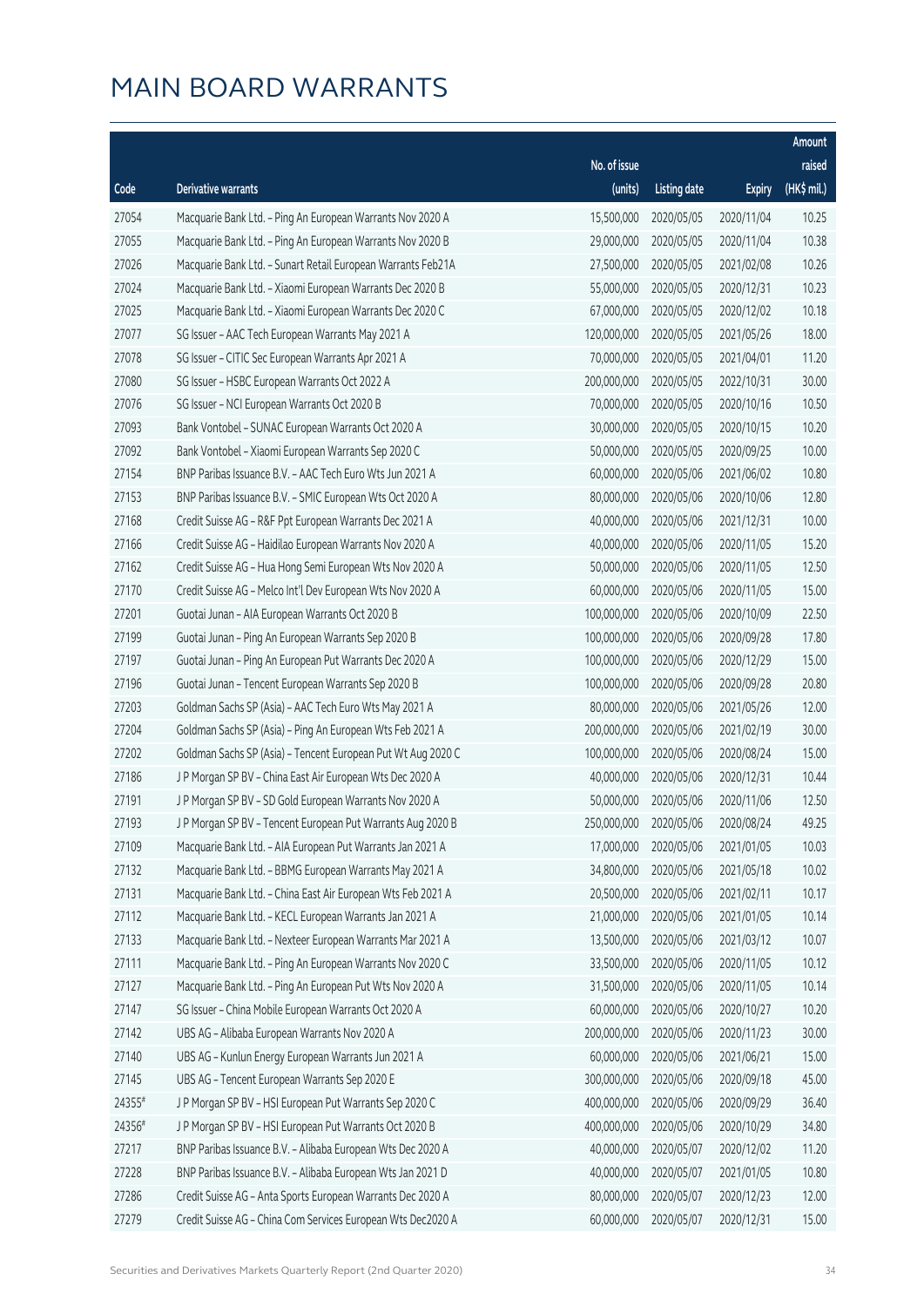|       |                                                              |              |                       |               | Amount      |
|-------|--------------------------------------------------------------|--------------|-----------------------|---------------|-------------|
|       |                                                              | No. of issue |                       |               | raised      |
| Code  | <b>Derivative warrants</b>                                   | (units)      | <b>Listing date</b>   | <b>Expiry</b> | (HK\$ mil.) |
| 27275 | Credit Suisse AG - China Lit European Warrants Nov 2020 A    | 40,000,000   | 2020/05/07            | 2020/11/06    | 11.20       |
| 27285 | Credit Suisse AG - Galaxy Ent European Put Wts Aug 2020 A    | 50,000,000   | 2020/05/07            | 2020/08/31    | 12.50       |
| 27273 | Credit Suisse AG - Tencent Euro Put Wts Oct 2020 A           | 200,000,000  | 2020/05/07            | 2020/10/22    | 34.00       |
| 27284 | Credit Suisse AG - Travelsky Tech European Wts Dec 2020 A    | 60,000,000   | 2020/05/07            | 2020/12/31    | 15.00       |
| 27299 | Goldman Sachs SP (Asia) - HSI European Put Wts Sep 2020 E    | 150,000,000  | 2020/05/07            | 2020/09/29    | 22.50       |
| 27293 | Goldman Sachs SP (Asia) - Tencent European Wts Sep 2020 E    | 150,000,000  | 2020/05/07            | 2020/09/23    | 22.50       |
| 27298 | Goldman Sachs SP (Asia) - Xiaomi European Wts Sep 2020 E     | 80,000,000   | 2020/05/07            | 2020/09/23    | 12.00       |
| 27214 | HK Bank - CG Services European Warrants Dec 2021 A           | 100,000,000  | 2020/05/07            | 2021/12/31    | 25.00       |
| 27244 | J P Morgan SP BV - Galaxy Ent European Put Wts Nov 2020 A    | 60,000,000   | 2020/05/07            | 2020/11/30    | 15.06       |
| 27247 | J P Morgan SP BV - Meituan European Warrants May 2022 A      | 100,000,000  | 2020/05/07            | 2022/05/31    | 15.00       |
| 27245 | J P Morgan SP BV - YuHua Edu European Warrants Nov 2020 A    | 60,000,000   | 2020/05/07            | 2020/11/06    | 15.00       |
| 27246 | J P Morgan SP BV - Zijin Mining European Warrants Sep 2020 A | 60,000,000   | 2020/05/07            | 2020/09/30    | 21.90       |
| 27212 | Macquarie Bank Ltd. - A50 China European Warrants Dec 2020 A | 17,500,000   | 2020/05/07            | 2020/12/02    | 10.57       |
| 27238 | Macquarie Bank Ltd. - Meituan European Warrants Oct 2022 A   | 70,000,000   | 2020/05/07            | 2022/10/05    | 17.57       |
| 27242 | Macquarie Bank Ltd. - Razer European Warrants Jun 2021 A     | 39,000,000   | 2020/05/07            | 2021/06/16    | 10.14       |
| 27233 | Macquarie Bank Ltd. - Tencent European Warrants Nov 2020 E   | 40,000,000   | 2020/05/07            | 2020/11/25    | 10.16       |
| 27270 | Morgan Stanley Asia Products Ltd. - CS Services Eu Wt Nov20A | 40,000,000   | 2020/05/07            | 2020/11/09    | 12.80       |
| 27272 | Morgan Stanley Asia Products Ltd. - CS Services Eu Wt Nov20B | 40,000,000   | 2020/05/07            | 2020/11/09    | 10.00       |
| 27211 | Morgan Stanley Asia Products Ltd. - SMIC European Wts Dec20B | 68,000,000   | 2020/05/07            | 2020/12/23    | 10.20       |
| 27207 | Morgan Stanley Asia Products Ltd. - ZTE European Wts Sep20 B | 48,000,000   | 2020/05/07            | 2020/09/29    | 10.32       |
| 27267 | UBS AG - HKEX European Warrants Nov 2020 A                   | 300,000,000  | 2020/05/07            | 2020/11/25    | 45.00       |
| 27261 | UBS AG - HSI European Warrants Dec 2020 A                    | 300,000,000  | 2020/05/07            | 2020/12/30    | 45.00       |
| 27253 | UBS AG - Ping An European Warrants Oct 2020 A                | 100,000,000  | 2020/05/07            | 2020/10/22    | 23.40       |
| 27263 | UBS AG - SPDR Gold Trust European Warrants Dec 2020 B        | 100,000,000  | 2020/05/07            | 2020/12/18    | 15.00       |
| 27319 | BOCI Asia Ltd. - Zijin Mining European Warrants Nov 2020 A   | 40,000,000   | 2020/05/08            | 2020/11/30    | 10.80       |
| 27346 | BNP Paribas Issuance B.V. - Alibaba European Wts Apr 2021 A  | 80,000,000   | 2020/05/08            | 2021/04/07    | 22.40       |
| 27354 | BNP Paribas Issuance B.V. - Tencent European Wts Dec 2020 C  |              | 70,000,000 2020/05/08 | 2020/12/02    | 10.50       |
| 27348 | BNP Paribas Issuance B.V. - Tencent European Wts Jan 2021 C  | 60,000,000   | 2020/05/08            | 2021/01/05    | 15.00       |
| 27341 | Credit Suisse AG - BBMG European Warrants Nov 2020 A         | 50,000,000   | 2020/05/08            | 2020/11/09    | 12.50       |
| 27342 | Credit Suisse AG - BYD Electronic European Wts Nov 2020 A    | 50,000,000   | 2020/05/08            | 2020/11/09    | 12.50       |
| 27343 | Credit Suisse AG - CM Bank European Warrants Nov 2020 A      | 50,000,000   | 2020/05/08            | 2020/11/09    | 12.50       |
| 27344 | Credit Suisse AG - HSI European Warrants Nov 2020 A          | 150,000,000  | 2020/05/08            | 2020/11/27    | 22.50       |
| 27356 | Goldman Sachs SP (Asia) - Conch Cement European Wts Sep20 A  | 60,000,000   | 2020/05/08            | 2020/09/01    | 10.02       |
| 27359 | Goldman Sachs SP (Asia) - Meituan Euro Put Wts Dec 2020 A    | 100,000,000  | 2020/05/08            | 2020/12/23    | 15.00       |
| 27363 | Goldman Sachs SP (Asia) - Ping An European Wts Oct 2020 B    | 100,000,000  | 2020/05/08            | 2020/10/22    | 15.80       |
| 27316 | HK Bank - CM Bank European Warrants Nov 2020 A               | 80,000,000   | 2020/05/08            | 2020/11/30    | 20.00       |
| 27311 | HK Bank - HKEX European Warrants Dec 2020 B                  | 100,000,000  | 2020/05/08            | 2020/12/23    | 15.00       |
| 27318 | HK Bank - Meituan European Warrants Nov 2020 C               | 100,000,000  | 2020/05/08            | 2020/11/25    | 20.00       |
| 27312 | HK Bank - Ping An European Warrants Sep 2020 C               | 80,000,000   | 2020/05/08            | 2020/09/30    | 12.00       |
| 27306 | HK Bank - Tencent European Put Warrants Oct 2020 A           | 100,000,000  | 2020/05/08            | 2020/10/19    | 15.00       |
| 27301 | HK Bank - Tencent European Put Warrants Nov 2020 A           | 80,000,000   | 2020/05/08            | 2020/11/30    | 20.80       |
| 27313 | HK Bank - Xiaomi European Warrants Jan 2021 A                | 100,000,000  | 2020/05/08            | 2021/01/04    | 15.00       |
| 27326 | J P Morgan SP BV - China Lit European Warrants Nov 2020 A    | 50,000,000   | 2020/05/08            | 2020/11/09    | 15.75       |
| 27330 | J P Morgan SP BV - CM Bank European Warrants Nov 2020 A      | 60,000,000   | 2020/05/08            | 2020/11/09    | 15.06       |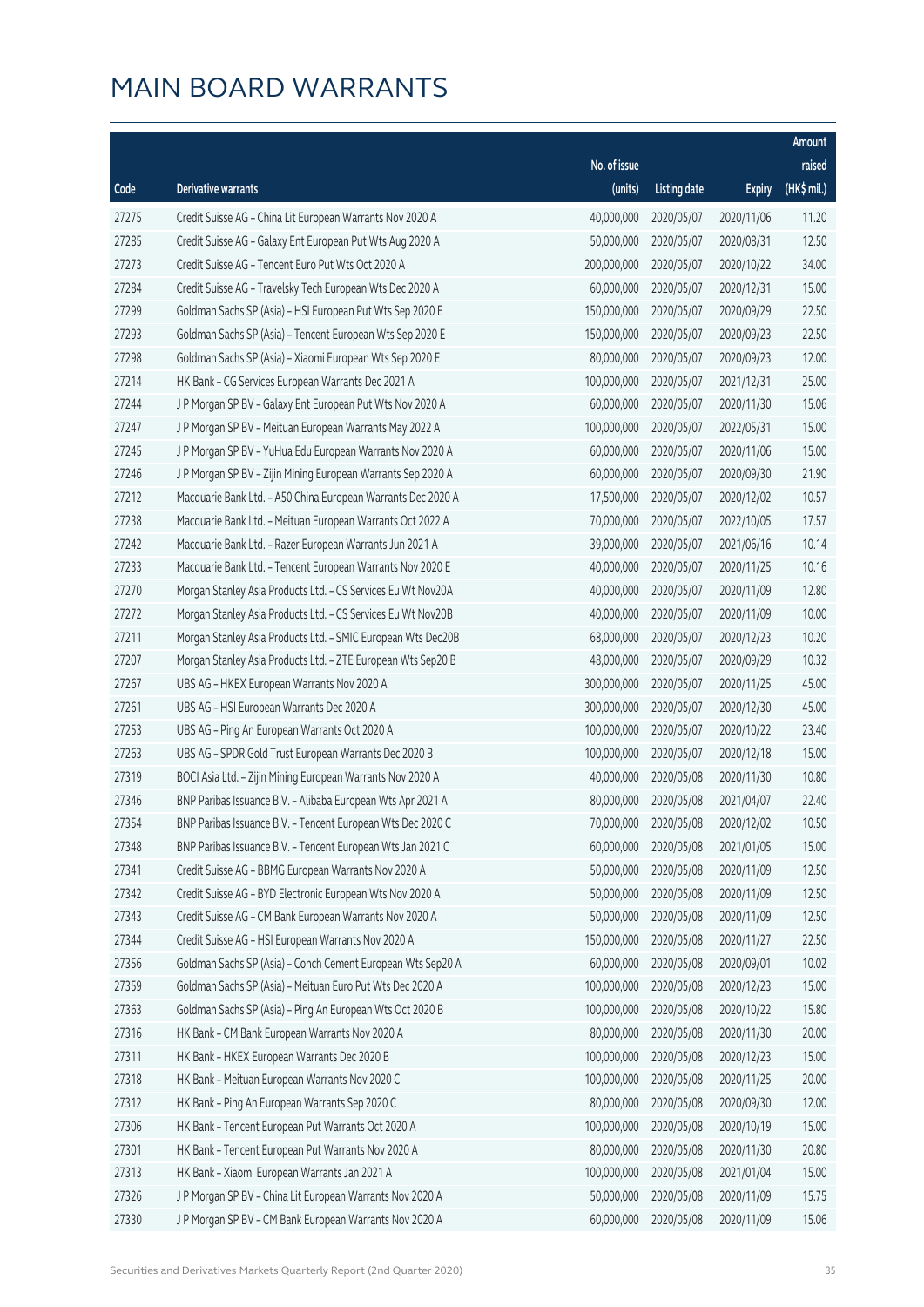|        |                                                              |              |                       |               | Amount      |
|--------|--------------------------------------------------------------|--------------|-----------------------|---------------|-------------|
|        |                                                              | No. of issue |                       |               | raised      |
| Code   | <b>Derivative warrants</b>                                   | (units)      | <b>Listing date</b>   | <b>Expiry</b> | (HK\$ mil.) |
| 27329  | J P Morgan SP BV - GAC European Warrants Oct 2020 A          | 70,000,000   | 2020/05/08            | 2020/10/05    | 10.50       |
| 27327  | J P Morgan SP BV - Ping An European Warrants Oct 2020 C      | 100,000,000  | 2020/05/08            | 2020/10/05    | 15.00       |
| 27321  | Macquarie Bank Ltd. - CSOP A50 ETF European Wts Jan 2021 A   | 17,500,000   | 2020/05/08            | 2021/01/05    | 10.50       |
| 27324  | UBS AG - Meituan European Warrants Aug 2020 B                | 100,000,000  | 2020/05/08            | 2020/08/24    | 15.00       |
| 27508  | Credit Suisse AG - Bank of China European Wts Dec 2020 A     | 70,000,000   | 2020/05/11            | 2020/12/23    | 10.50       |
| 27496  | Credit Suisse AG - CITIC Sec European Warrants Dec 2020 A    | 70,000,000   | 2020/05/11            | 2020/12/09    | 10.50       |
| 27478  | Credit Suisse AG - CSOP A50 ETF European Warrants Jan 2021 A | 70,000,000   | 2020/05/11            | 2021/01/26    | 10.50       |
| 27479  | Credit Suisse AG - CSOP A50 ETF European Warrants Apr 2021 A | 100,000,000  | 2020/05/11            | 2021/04/08    | 15.00       |
| 27481  | Credit Suisse AG - A50 China European Warrants Sep 2020 A    | 60,000,000   | 2020/05/11            | 2020/09/23    | 10.02       |
| 27486  | Credit Suisse AG - Geely Auto European Warrants Dec 2020 B   | 100,000,000  | 2020/05/11            | 2020/12/23    | 15.00       |
| 27495  | Credit Suisse AG - Haitong Sec European Warrants Dec 2020 A  | 60,000,000   | 2020/05/11            | 2020/12/31    | 15.00       |
| 27509  | Credit Suisse AG - ZTE European Warrants Nov 2020 A          | 40,000,000   | 2020/05/11            | 2020/11/10    | 16.00       |
| 27513  | Credit Suisse AG - ZTE European Put Warrants Nov 2020 A      | 40,000,000   | 2020/05/11            | 2020/11/10    | 12.00       |
| 27519  | Goldman Sachs SP (Asia) - AIA European Warrants Sep 2020 C   | 80,000,000   | 2020/05/11            | 2020/09/23    | 12.00       |
| 27524  | Goldman Sachs SP (Asia) - Alibaba European Wts Sep 2020 G    | 150,000,000  | 2020/05/11            | 2020/09/23    | 22.50       |
| 27525  | Goldman Sachs SP (Asia) - China Life Euro Wts Oct 2020 A     | 80,000,000   | 2020/05/11            | 2020/10/16    | 12.00       |
| 27372  | HK Bank - Anta Sports European Warrants Dec 2020 A           | 50,000,000   | 2020/05/11            | 2020/12/31    | 12.50       |
| 27365  | HK Bank - HSI European Warrants Oct 2020 A                   | 200,000,000  | 2020/05/11            | 2020/10/29    | 30.00       |
| 27370  | HK Bank - HSI European Warrants Oct 2020 B                   | 200,000,000  | 2020/05/11            | 2020/10/29    | 30.00       |
| 27375  | HK Bank - ZTE European Warrants Dec 2020 A                   | 50,000,000   | 2020/05/11            | 2020/12/31    | 12.50       |
| 27451  | J P Morgan SP BV - CITIC European Warrants Mar 2021 A        | 60,000,000   | 2020/05/11            | 2021/03/31    | 15.06       |
| 27514  | J P Morgan SP BV - China Feihe European Warrants Nov 2020 A  | 40,000,000   | 2020/05/11            | 2020/11/10    | 10.00       |
| 27454  | J P Morgan SP BV - HSI European Warrants Dec 2020 B          | 400,000,000  | 2020/05/11            | 2020/12/30    | 100.40      |
| 27436  | J P Morgan SP BV - Haitong Sec European Warrants Mar 2021 A  | 80,000,000   | 2020/05/11            | 2021/03/31    | 20.08       |
| 27456  | J P Morgan SP BV - ICBC European Warrants Nov 2020 A         | 100,000,000  | 2020/05/11            | 2020/11/10    | 25.00       |
| 27453  | J P Morgan SP BV - PSBC European Warrants Dec 2020 A         | 60,000,000   | 2020/05/11            | 2020/12/01    | 17.88       |
| 27465  | J P Morgan SP BV - ZTE European Warrants Sep 2020 A          |              | 60,000,000 2020/05/11 | 2020/09/24    | 11.22       |
| 27379  | Macquarie Bank Ltd. - PICC Group European Wts Mar 2021 A     | 40,000,000   | 2020/05/11            | 2021/03/02    | 10.20       |
| 27380  | Macquarie Bank Ltd. - Tencent European Warrants Nov 2020 F   | 30,000,000   | 2020/05/11            | 2020/11/25    | 10.17       |
| 27404  | Morgan Stanley Asia Products Ltd. - Ch Mob Euro Wt Mar2021 A | 100,000,000  | 2020/05/11            | 2021/03/23    | 25.00       |
| 27402  | Morgan Stanley Asia Products Ltd. - Ch Mob Eu Put Wt Oct20 B | 68,000,000   | 2020/05/11            | 2020/10/20    | 11.08       |
| 27406  | Morgan Stanley Asia Products Ltd. - China Tower Eu Wt Oct20B | 58,000,000   | 2020/05/11            | 2020/10/22    | 10.79       |
| 27384  | Morgan Stanley Asia Products Ltd. - HSI European Wts Oct20 A | 150,000,000  | 2020/05/11            | 2020/10/29    | 29.10       |
| 27383  | Morgan Stanley Asia Products Ltd. - HSI European Wts Nov20 A | 150,000,000  | 2020/05/11            | 2020/11/27    | 37.50       |
| 27385  | Morgan Stanley Asia Products Ltd. - HSI European Wts Nov20 B | 150,000,000  | 2020/05/11            | 2020/11/27    | 37.50       |
| 27409  | Morgan Stanley Asia Products Ltd. - Ping An Euro Wts Dec20 B | 88,000,000   | 2020/05/11            | 2020/12/22    | 16.10       |
| 27432  | UBS AG - CSPC Pharma European Warrants Sep 2020 A            | 60,000,000   | 2020/05/11            | 2020/09/16    | 10.02       |
| 27415  | UBS AG - NCI European Warrants Oct 2020 A                    | 70,000,000   | 2020/05/11            | 2020/10/16    | 10.50       |
| 27422  | UBS AG - Zijin Mining European Warrants Nov 2020 A           | 60,000,000   | 2020/05/11            | 2020/11/16    | 15.00       |
| 27413  | Bank Vontobel - HSBC European Warrants Dec 2020 A            | 50,000,000   | 2020/05/11            | 2020/12/23    | 10.00       |
| 24188# | Haitong Int'l Sec - CNOOC European Warrants Sep 2020 A       | 82,000,000   | 2020/05/11            | 2020/09/30    | 10.00       |
| 27669  | BOCI Asia Ltd. - Henderson Land European Warrants Mar 2021 A | 50,000,000   | 2020/05/12            | 2021/03/31    | 13.00       |
| 27612  | BOCI Asia Ltd. - ZTE European Warrants Sep 2020 B            | 40,000,000   | 2020/05/12            | 2020/09/24    | 10.00       |
| 27599  | Credit Suisse AG - China Life European Put Wts Sep 2020 A    | 80,000,000   | 2020/05/12            | 2020/09/23    | 12.00       |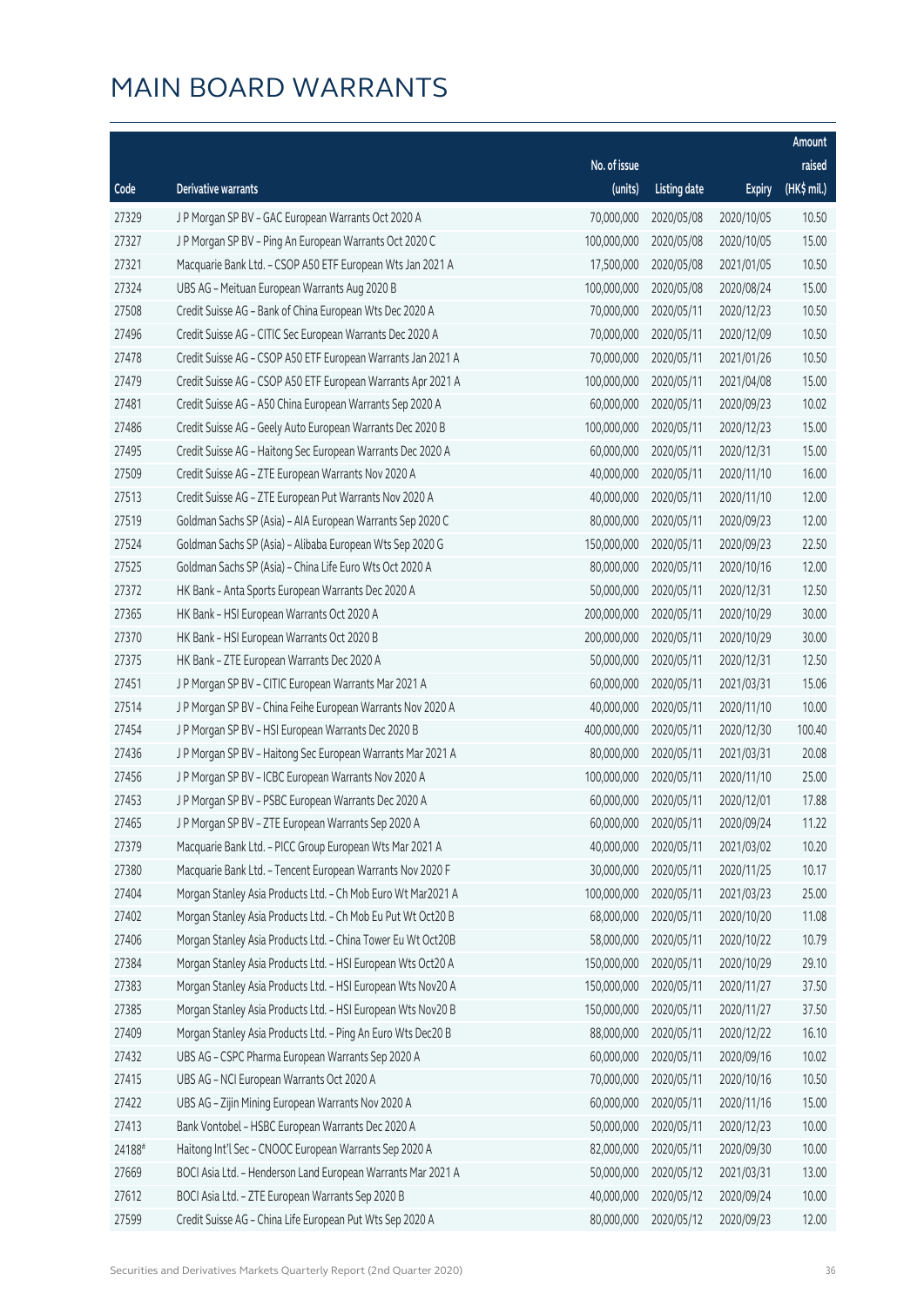|       |                                                              |              |                       |               | Amount      |
|-------|--------------------------------------------------------------|--------------|-----------------------|---------------|-------------|
|       |                                                              | No. of issue |                       |               | raised      |
| Code  | <b>Derivative warrants</b>                                   | (units)      | <b>Listing date</b>   | <b>Expiry</b> | (HK\$ mil.) |
| 27600 | Credit Suisse AG - Sinopec Corp European Warrants Sep 2020 A | 70,000,000   | 2020/05/12            | 2020/09/23    | 10.50       |
| 27588 | Credit Suisse AG - HSI European Put Warrants Sep 2020 G      | 150,000,000  | 2020/05/12            | 2020/09/29    | 22.50       |
| 27609 | Credit Suisse AG - Zijin Mining European Warrants Nov 2020 B | 40,000,000   | 2020/05/12            | 2020/11/11    | 11.20       |
| 27701 | Citigroup Global - Ping An European Warrants Oct 2020 A      | 100,000,000  | 2020/05/12            | 2020/10/22    | 17.60       |
| 27703 | Citigroup Global - Ping An European Warrants Dec 2020 B      | 100,000,000  | 2020/05/12            | 2020/12/02    | 17.10       |
| 27709 | Citigroup Global - Sands China European Warrants Sep 2020 A  | 100,000,000  | 2020/05/12            | 2020/09/30    | 15.00       |
| 27700 | Citigroup Global - Tencent European Warrants Aug 2020 C      | 100,000,000  | 2020/05/12            | 2020/08/19    | 15.20       |
| 27707 | Citigroup Global - Tencent European Put Warrants Sep 2020 C  | 100,000,000  | 2020/05/12            | 2020/09/24    | 15.00       |
| 27537 | Guotai Junan - Tencent European Warrants Sep 2020 C          | 100,000,000  | 2020/05/12            | 2020/09/04    | 17.30       |
| 27535 | Guotai Junan - Xiaomi European Put Warrants Oct 2020 A       | 100,000,000  | 2020/05/12            | 2020/10/09    | 18.10       |
| 27731 | Goldman Sachs SP (Asia) - Galaxy Ent Euro Put Wts Aug 2020 A | 80,000,000   | 2020/05/12            | 2020/08/12    | 14.96       |
| 27730 | Goldman Sachs SP (Asia) - HKEX European Put Wts Nov 2020 A   | 100,000,000  | 2020/05/12            | 2020/11/25    | 15.00       |
| 27713 | Goldman Sachs SP (Asia) - HSI European Warrants Oct 2020 A   | 150,000,000  | 2020/05/12            | 2020/10/29    | 22.50       |
| 27718 | Goldman Sachs SP (Asia) - Tencent European Wts Oct 2020 B    | 150,000,000  | 2020/05/12            | 2020/10/19    | 29.85       |
| 27678 | Haitong Int'l Sec - China Mobile European Wts Sep 2020 B     | 60,000,000   | 2020/05/12            | 2020/09/30    | 11.40       |
| 27683 | Haitong Int'l Sec - Sinopec Corp European Wts Sep 2020 A     | 60,000,000   | 2020/05/12            | 2020/09/24    | 16.20       |
| 27672 | Haitong Int'l Sec - CSPC Pharma European Warrants Sep 2020 A | 70,000,000   | 2020/05/12            | 2020/09/16    | 10.50       |
| 27674 | Haitong Int'l Sec - Evergrande European Warrants Dec 2020 A  | 60,000,000   | 2020/05/12            | 2020/12/24    | 13.20       |
| 27695 | Haitong Int'l Sec - HSI European Put Warrants Oct 2020 B     | 200,000,000  | 2020/05/12            | 2020/10/29    | 30.00       |
| 27680 | Haitong Int'l Sec - Sands China European Warrants Sep 2020 A | 60,000,000   | 2020/05/12            | 2020/09/18    | 13.20       |
| 27673 | Haitong Int'l Sec - Tencent European Warrants Aug 2020 A     | 70,000,000   | 2020/05/12            | 2020/08/27    | 10.50       |
| 27686 | Haitong Int'l Sec - Tencent European Warrants Sep 2020 B     | 60,000,000   | 2020/05/12            | 2020/09/18    | 18.00       |
| 27684 | Haitong Int'l Sec - Tencent European Put Warrants Aug 2020 A | 60,000,000   | 2020/05/12            | 2020/08/24    | 10.80       |
| 27685 | Haitong Int'l Sec - Tencent European Put Warrants Aug 2020 B | 60,000,000   | 2020/05/12            | 2020/08/24    | 13.80       |
| 27660 | J P Morgan SP BV - Koolearn European Warrants Jun 2021 A     | 40,000,000   | 2020/05/12            | 2021/06/25    | 10.00       |
| 27655 | J P Morgan SP BV - Lenovo European Warrants Dec 2021 A       | 70,000,000   | 2020/05/12            | 2021/12/23    | 10.50       |
| 27552 | Macquarie Bank Ltd. - Air China European Warrants Oct 2021 A |              | 40,000,000 2020/05/12 | 2021/10/05    | 10.12       |
| 27582 | Macquarie Bank Ltd. - BYD Electronic European Wts Apr 2021 A | 40,000,000   | 2020/05/12            | 2021/04/07    | 20.80       |
| 27545 | Macquarie Bank Ltd. - China Gas Hold Euro Wts Apr 2021 A     | 24,000,000   | 2020/05/12            | 2021/04/07    | 10.30       |
| 27551 | Macquarie Bank Ltd. - CGS European Warrants Dec 2020 A       | 27,000,000   | 2020/05/12            | 2020/12/16    | 10.07       |
| 27575 | Macquarie Bank Ltd. - CK Asset European Warrants Jan 2021 A  | 30,000,000   | 2020/05/12            | 2021/01/05    | 10.02       |
| 27544 | Macquarie Bank Ltd. - Greatwall Motor Euro Wts Oct 2021 A    | 39,000,000   | 2020/05/12            | 2021/10/05    | 10.22       |
| 27538 | Macquarie Bank Ltd. - Tencent European Put Wts Nov 2020 B    | 34,000,000   | 2020/05/12            | 2020/11/25    | 10.03       |
| 27571 | Macquarie Bank Ltd. - Wynn Macau European Wts Apr 2021 A     | 40,000,000   | 2020/05/12            | 2021/04/07    | 10.00       |
| 27586 | Morgan Stanley Asia Products Ltd. - CCB Euro Wts Nov 2020 A  | 68,000,000   | 2020/05/12            | 2020/11/12    | 19.24       |
| 27587 | Morgan Stanley Asia Products Ltd. - Xiaomi Euro Wts Nov 20 A | 98,000,000   | 2020/05/12            | 2020/11/23    | 14.70       |
| 27614 | UBS AG - Ali Health European Warrants Nov 2020 A             | 60,000,000   | 2020/05/12            | 2020/11/16    | 15.00       |
| 27617 | UBS AG - A-Living European Warrants Dec 2020 A               | 40,000,000   | 2020/05/12            | 2020/12/30    | 20.32       |
| 27628 | UBS AG - BOC HK European Warrants Dec 2020 A                 | 100,000,000  | 2020/05/12            | 2020/12/23    | 15.00       |
| 27624 | UBS AG - CKH Holdings European Warrants Oct 2020 A           | 60,000,000   | 2020/05/12            | 2020/10/22    | 10.08       |
| 27622 | UBS AG - CM Bank European Warrants Nov 2020 A                | 70,000,000   | 2020/05/12            | 2020/11/16    | 17.50       |
| 27615 | UBS AG - SMIC European Warrants Dec 2020 B                   | 70,000,000   | 2020/05/12            | 2020/12/14    | 17.50       |
| 27613 | UBS AG - Xiaomi European Put Warrants Dec 2020 A             | 100,000,000  | 2020/05/12            | 2020/12/23    | 15.00       |
| 27634 | UBS AG - ZTE European Warrants Sep 2020 A                    | 50,000,000   | 2020/05/12            | 2020/09/24    | 12.75       |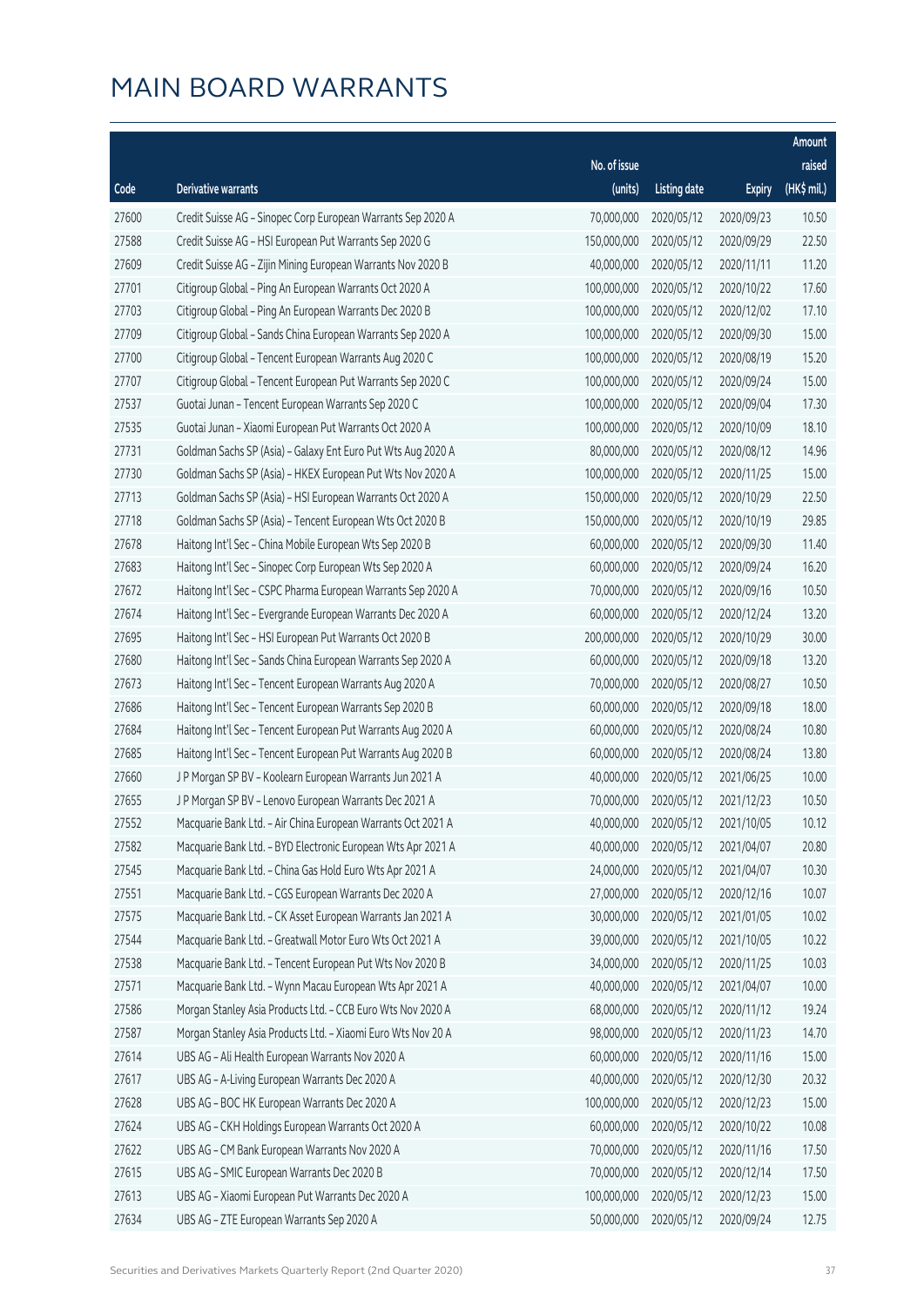|        |                                                              |              |                       |               | Amount      |
|--------|--------------------------------------------------------------|--------------|-----------------------|---------------|-------------|
|        |                                                              | No. of issue |                       |               | raised      |
| Code   | <b>Derivative warrants</b>                                   | (units)      | <b>Listing date</b>   | <b>Expiry</b> | (HK\$ mil.) |
| 27663  | Bank Vontobel - Alibaba Group European Warrants Sep 2020 C   | 50,000,000   | 2020/05/12            | 2020/09/28    | 10.00       |
| 27666  | Bank Vontobel - Meituan European Put Warrants Sep 2020 B     | 80,000,000   | 2020/05/12            | 2020/09/23    | 12.00       |
| 25692# | Credit Suisse AG - Zijin Mining European Warrants Oct 2020 A | 30,000,000   | 2020/05/12            | 2020/10/05    | 10.80       |
| 25665# | Credit Suisse AG - ZTE European Warrants Oct 2020 A          | 40,000,000   | 2020/05/12            | 2020/10/05    | 10.80       |
| 27753  | BNP Paribas Issuance B.V. - CSOP A50 ETF Eu Wts Jan 2021 A   | 80,000,000   | 2020/05/13            | 2021/01/18    | 12.00       |
| 27754  | BNP Paribas Issuance B.V. - Meituan Euro Warrants Mar 2021 A | 100,000,000  | 2020/05/13            | 2021/03/02    | 25.00       |
| 27755  | BNP Paribas Issuance B.V. - Ping An European Wt Mar 2021 A   | 40,000,000   | 2020/05/13            | 2021/03/02    | 10.00       |
| 27756  | BNP Paribas Issuance B.V. - Xiaomi Euro Warrants Feb 2021 A  | 60,000,000   | 2020/05/13            | 2021/02/02    | 15.00       |
| 27964  | Credit Suisse AG - BAIC Motor European Warrants Nov 2020 A   | 30,000,000   | 2020/05/13            | 2020/11/12    | 10.20       |
| 27971  | Credit Suisse AG - CNBM European Warrants Nov 2020 A         | 60,000,000   | 2020/05/13            | 2020/11/12    | 15.00       |
| 27972  | Credit Suisse AG - China State Con European Warrants May21 A | 70,000,000   | 2020/05/13            | 2021/05/31    | 17.50       |
| 27914  | Credit Suisse AG - China Feihe European Warrants Nov 2020 A  | 40,000,000   | 2020/05/13            | 2020/11/12    | 11.60       |
| 27911  | Credit Suisse AG - Koolearn European Warrants Apr 2021 A     | 80,000,000   | 2020/05/13            | 2021/04/30    | 20.00       |
| 27922  | Credit Suisse AG - Lenovo European Warrants Oct 2020 A       | 40,000,000   | 2020/05/13            | 2020/10/23    | 10.00       |
| 27906  | Credit Suisse AG - Meituan European Put Warrants Sep 2020 B  | 100,000,000  | 2020/05/13            | 2020/09/23    | 15.00       |
| 27921  | Credit Suisse AG - Shenzhou Intl European Wts Nov 2020 A     | 40,000,000   | 2020/05/13            | 2020/11/12    | 10.00       |
| 27903  | Goldman Sachs SP (Asia) - CM Bank European Wts Nov 2020 A    | 60,000,000   | 2020/05/13            | 2020/11/13    | 15.00       |
| 27883  | Goldman Sachs SP (Asia) - Galaxy Ent European Wts Dec 2020 B | 100,000,000  | 2020/05/13            | 2020/12/01    | 15.00       |
| 27891  | Goldman Sachs SP (Asia) - Xiaomi European Wts Oct 2020 A     | 80,000,000   | 2020/05/13            | 2020/10/22    | 12.00       |
| 27738  | HK Bank - CAM CSI300 European Warrants Nov 2020 A            | 80,000,000   | 2020/05/13            | 2020/11/30    | 20.00       |
| 27736  | HK Bank - Bank of China European Warrants Dec 2020 A         | 100,000,000  | 2020/05/13            | 2020/12/23    | 15.00       |
| 27732  | HK Bank - SMIC European Warrants Nov 2020 B                  | 100,000,000  | 2020/05/13            | 2020/11/30    | 25.00       |
| 27735  | HK Bank - SUNAC European Warrants Nov 2020 A                 | 40,000,000   | 2020/05/13            | 2020/11/30    | 10.00       |
| 27843  | Haitong Int'l Sec - Ali Health European Warrants Oct 2020 A  | 60,000,000   | 2020/05/13            | 2020/10/19    | 16.20       |
| 27839  | Haitong Int'l Sec - CSOP A50 ETF European Warrants Jan2021 A | 60,000,000   | 2020/05/13            | 2021/01/21    | 12.60       |
| 27822  | Haitong Int'l Sec - HKEX European Warrants Nov 2020 A        | 70,000,000   | 2020/05/13            | 2020/11/25    | 11.20       |
| 27821  | Haitong Int'l Sec - HKEX European Warrants Dec 2020 B        |              | 70,000,000 2020/05/13 | 2020/12/23    | 10.50       |
| 27816  | Haitong Int'l Sec - HKEX European Put Warrants Nov 2020 A    | 70,000,000   | 2020/05/13            | 2020/11/25    | 10.50       |
| 27805  | Haitong Int'l Sec - Meituan European Put Warrants Sep 2020 A | 70,000,000   | 2020/05/13            | 2020/09/24    | 11.20       |
| 27788  | J P Morgan SP BV - Minsheng Bank European Wts Nov 2020 A     | 50,000,000   | 2020/05/13            | 2020/11/30    | 12.55       |
| 27790  | J P Morgan SP BV - CRRC European Warrants Sep 2022 A         | 70,000,000   | 2020/05/13            | 2022/09/08    | 10.50       |
| 27796  | J P Morgan SP BV - Meituan European Warrants Oct 2020 B      | 200,000,000  | 2020/05/13            | 2020/10/23    | 30.00       |
| 27791  | J P Morgan SP BV - Meituan European Put Warrants Sep 2020 B  | 100,000,000  | 2020/05/13            | 2020/09/23    | 15.10       |
| 27784  | Macquarie Bank Ltd. - Lenovo European Warrants Jan 2021 A    | 35,000,000   | 2020/05/13            | 2021/01/05    | 10.08       |
| 27758  | UBS AG - Anta Sports European Warrants Dec 2020 A            | 70,000,000   | 2020/05/13            | 2020/12/23    | 10.50       |
| 27777  | UBS AG - CPIC European Warrants Nov 2020 A                   | 70,000,000   | 2020/05/13            | 2020/11/25    | 10.50       |
| 27769  | UBS AG - Evergrande European Warrants Dec 2020 A             | 60,000,000   | 2020/05/13            | 2020/12/30    | 15.00       |
| 27767  | UBS AG - A50 China European Warrants Sep 2020 A              | 100,000,000  | 2020/05/13            | 2020/09/23    | 15.00       |
| 27766  | UBS AG - Geely Auto European Warrants Sep 2020 A             | 70,000,000   | 2020/05/13            | 2020/09/25    | 10.50       |
| 27781  | UBS AG - Galaxy Ent European Warrants Oct 2020 C             | 80,000,000   | 2020/05/13            | 2020/10/22    | 23.04       |
| 27773  | UBS AG - Haidilao European Warrants Nov 2020 A               | 40,000,000   | 2020/05/13            | 2020/11/16    | 14.16       |
| 27780  | UBS AG - HKEX European Warrants Aug 2020 A                   | 150,000,000  | 2020/05/13            | 2020/08/26    | 22.50       |
| 27783  | UBS AG - Xiaomi European Warrants Dec 2020 B                 | 200,000,000  | 2020/05/13            | 2020/12/23    | 30.00       |
| 27860  | Bank Vontobel - AAC Tech European Warrants May 2021 B        | 60,000,000   | 2020/05/13            | 2021/05/26    | 10.20       |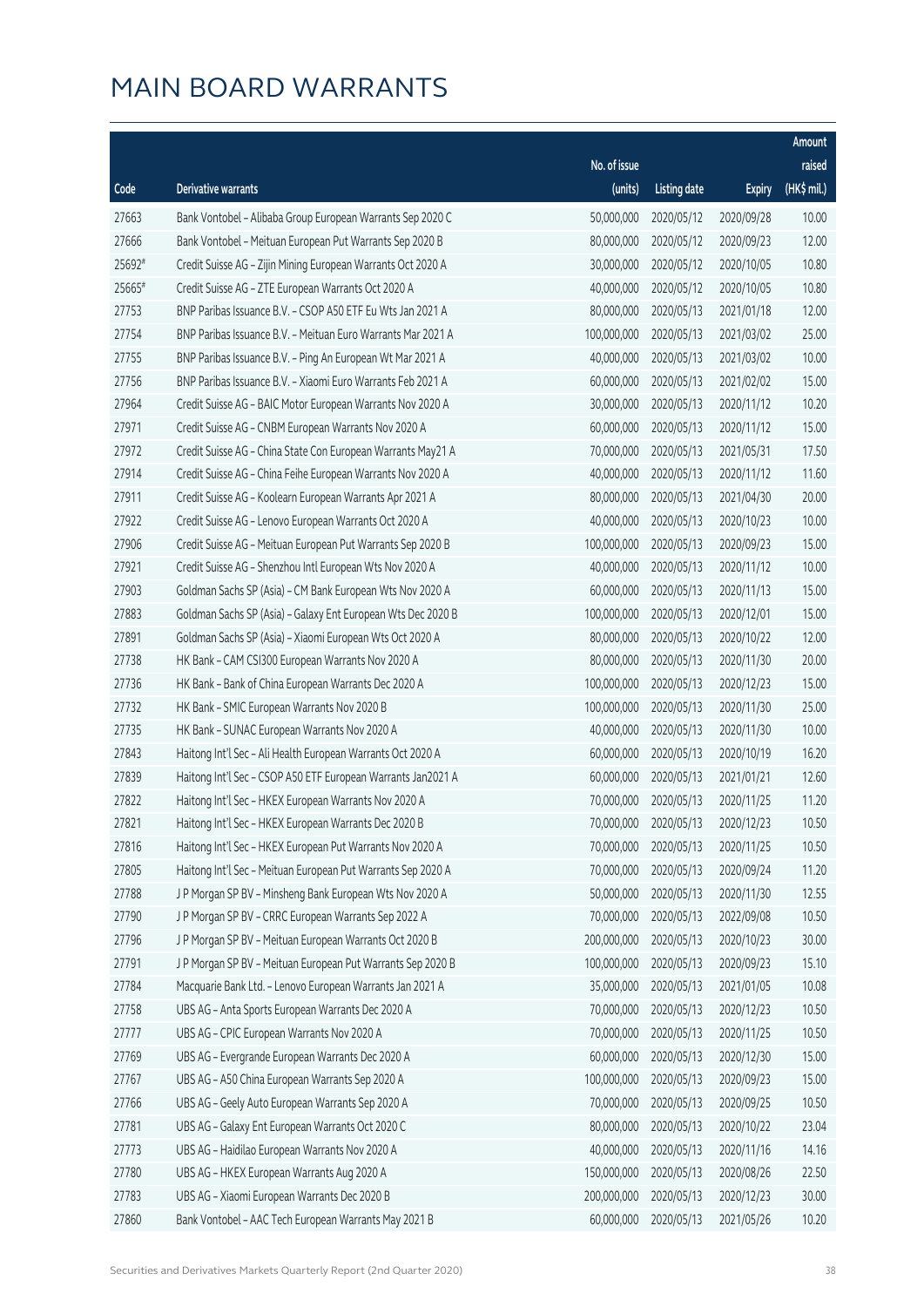|       |                                                              |                        |                     |               | Amount      |
|-------|--------------------------------------------------------------|------------------------|---------------------|---------------|-------------|
|       |                                                              | No. of issue           |                     |               | raised      |
| Code  | Derivative warrants                                          | (units)                | <b>Listing date</b> | <b>Expiry</b> | (HK\$ mil.) |
| 27859 | Bank Vontobel - CSPC Pharma European Warrants Sep 2020 A     | 80,000,000             | 2020/05/13          | 2020/09/23    | 12.00       |
| 27845 | Bank Vontobel - HKEX European Warrants Nov 2020 A            | 70,000,000             | 2020/05/13          | 2020/11/25    | 10.50       |
| 27876 | Bank Vontobel - HSI European Warrants Mar 2021 A             | 80,000,000             | 2020/05/13          | 2021/03/30    | 20.00       |
| 27882 | Bank Vontobel - HSI European Warrants Mar 2021 B             | 80,000,000             | 2020/05/13          | 2021/03/30    | 20.00       |
| 27866 | Bank Vontobel - HSI European Put Warrants Dec 2020 C         | 80,000,000             | 2020/05/13          | 2020/12/30    | 20.80       |
| 27849 | Bank Vontobel - ICBC European Warrants Oct 2020 A            | 50,000,000             | 2020/05/13          | 2020/10/23    | 10.00       |
| 28007 | BNP Paribas Issuance B.V. - China Life Euro Wts Mar 2021 A   | 40,000,000             | 2020/05/14          | 2021/03/02    | 10.40       |
| 28002 | BNP Paribas Issuance B.V. - Tencent European Wts Mar 2021 A  | 80,000,000             | 2020/05/14          | 2021/03/02    | 21.60       |
| 28004 | BNP Paribas Issuance B.V. - Tencent European Wts Apr 2021 B  | 80,000,000             | 2020/05/14          | 2021/04/07    | 20.00       |
| 28028 | Credit Suisse AG - China Tower European Warrants Oct 2020 C  | 70,000,000             | 2020/05/14          | 2020/10/23    | 10.50       |
| 28008 | Credit Suisse AG - Tsingtao Brew European Warrants Nov2020 A | 30,000,000             | 2020/05/14          | 2020/11/13    | 11.40       |
| 28082 | Citigroup Global - BYD Company European Warrants Mar 2021 A  | 100,000,000            | 2020/05/14          | 2021/03/25    | 15.00       |
| 28090 | Citigroup Global - HKEX European Warrants Oct 2020 B         | 100,000,000            | 2020/05/14          | 2020/10/20    | 15.00       |
| 28093 | Citigroup Global - HKEX European Warrants Dec 2020 B         | 100,000,000            | 2020/05/14          | 2020/12/23    | 15.00       |
| 28091 | Citigroup Global - PA Gooddoctor European Warrants Oct2020 A | 100,000,000            | 2020/05/14          | 2020/10/16    | 21.50       |
| 28098 | Citigroup Global - PA Gooddoctor European Warrants Dec2020 A | 100,000,000            | 2020/05/14          | 2020/12/22    | 15.60       |
| 28148 | Goldman Sachs SP (Asia) - Link REIT European Wts Dec 2021 A  | 70,000,000             | 2020/05/14          | 2021/12/23    | 10.50       |
| 28138 | Goldman Sachs SP (Asia) - Meituan European Warrants Oct20 B  | 80,000,000             | 2020/05/14          | 2020/10/23    | 12.00       |
| 28131 | Goldman Sachs SP (Asia) - SUNAC European Warrants Oct 2020 A | 60,000,000             | 2020/05/14          | 2020/10/22    | 11.58       |
| 28103 | Haitong Int'l Sec - AIA European Warrants Jan 2021 A         | 70,000,000             | 2020/05/14          | 2021/01/08    | 10.50       |
| 28109 | Haitong Int'l Sec - China Life European Warrants Oct 2020 A  | 70,000,000             | 2020/05/14          | 2020/10/16    | 10.50       |
| 28112 | Haitong Int'l Sec - China Life European Put Warrants Sep20 A | 70,000,000             | 2020/05/14          | 2020/09/23    | 10.50       |
| 28099 | Haitong Int'l Sec - HSBC European Warrants Dec 2020 B        | 60,000,000             | 2020/05/14          | 2020/12/30    | 15.00       |
| 28102 | Haitong Int'l Sec - Sunny Optical European Wts Nov 2020 A    | 70,000,000             | 2020/05/14          | 2020/11/23    | 11.20       |
| 28100 | Haitong Int'l Sec - Xiaomi European Put Warrants Aug 2020 A  | 70,000,000             | 2020/05/14          | 2020/08/28    | 10.50       |
| 28071 | J P Morgan SP BV - Alibaba European Warrants Aug 2020 C      | 250,000,000            | 2020/05/14          | 2020/08/31    | 37.75       |
| 28081 | J P Morgan SP BV - Ch Railway Cons European Wts Jun 2021 A   | 100,000,000 2020/05/14 |                     | 2021/06/25    | 15.00       |
| 28055 | J P Morgan SP BV - Galaxy Ent European Warrants Aug 2020 A   | 70,000,000             | 2020/05/14          | 2020/08/31    | 10.50       |
| 28052 | J P Morgan SP BV - HKEX European Warrants Jun 2021 A         | 200,000,000            | 2020/05/14          | 2021/06/30    | 50.20       |
| 28056 | J P Morgan SP BV - SMIC European Wts Aug 2020 C              | 60,000,000             | 2020/05/14          | 2020/08/31    | 10.74       |
| 27998 | Macquarie Bank Ltd. - AIA European Warrants Dec 2020 A       | 21,000,000             | 2020/05/14          | 2020/12/02    | 10.04       |
| 27980 | Macquarie Bank Ltd. - Alibaba European Warrants Dec 2020 B   | 34,500,000             | 2020/05/14          | 2020/12/02    | 10.04       |
| 27981 | Macquarie Bank Ltd. - Alibaba European Put Wts Jan 2021 A    | 40,000,000             | 2020/05/14          | 2021/01/05    | 10.00       |
| 28000 | Macquarie Bank Ltd. - Meituan European Warrants Nov 2020 B   | 60,000,000             | 2020/05/14          | 2020/11/02    | 10.20       |
| 27983 | Macquarie Bank Ltd. - Xiaomi European Warrants Feb 2021 B    | 40,000,000             | 2020/05/14          | 2021/02/02    | 10.44       |
| 27995 | Macquarie Bank Ltd. - Xiaomi European Warrants Mar 2021 A    | 40,000,000             | 2020/05/14          | 2021/03/02    | 10.04       |
| 28044 | UBS AG - Alibaba European Put Warrants Nov 2020 A            | 200,000,000            | 2020/05/14          | 2020/11/16    | 30.00       |
| 28045 | UBS AG - CC Bank European Warrants Oct 2020 A                | 70,000,000             | 2020/05/14          | 2020/10/27    | 10.50       |
| 28033 | UBS AG - CS Services European Warrants Nov 2020 A            | 40,000,000             | 2020/05/14          | 2020/11/16    | 12.64       |
| 28046 | UBS AG - Meituan European Warrants Dec 2020 B                | 100,000,000            | 2020/05/14          | 2020/12/28    | 15.00       |
| 28034 | UBS AG - PA Gooddoctor European Warrants Nov 2020 A          | 100,000,000            | 2020/05/14          | 2020/11/23    | 15.00       |
| 28042 | UBS AG - SMIC European Warrants Jan 2021 A                   | 70,000,000             | 2020/05/14          | 2021/01/25    | 17.50       |
| 28317 | BNP Paribas Issuance B.V. - AIA European Wts Dec 2020 A      | 40,000,000             | 2020/05/15          | 2020/12/02    | 11.20       |
| 28278 | BNP Paribas Issuance B.V. - Alibaba European Wts Jan 2021 E  | 80,000,000             | 2020/05/15          | 2021/01/04    | 20.80       |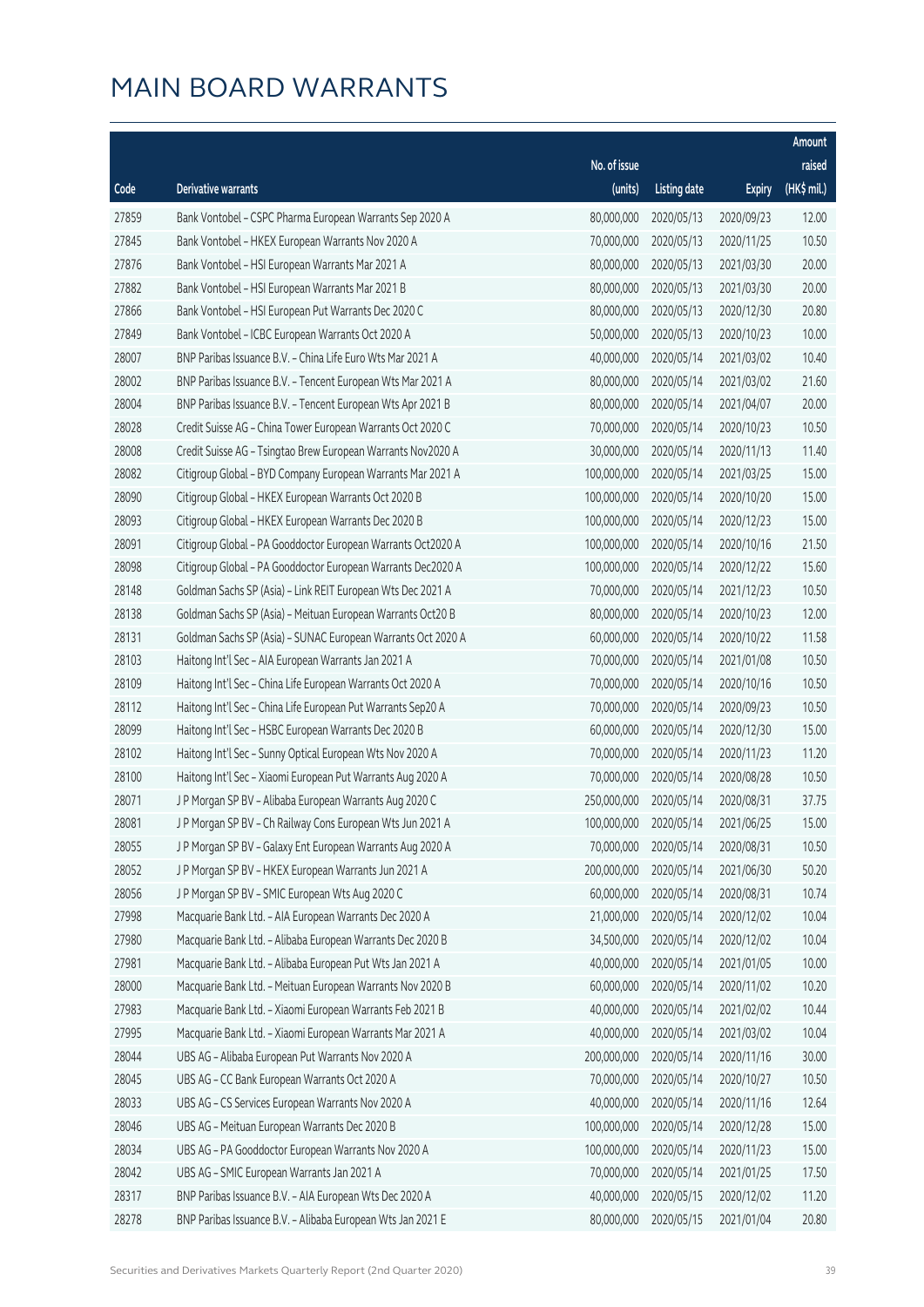|       |                                                              |              |                       |               | Amount      |
|-------|--------------------------------------------------------------|--------------|-----------------------|---------------|-------------|
|       |                                                              | No. of issue |                       |               | raised      |
| Code  | <b>Derivative warrants</b>                                   | (units)      | <b>Listing date</b>   | <b>Expiry</b> | (HK\$ mil.) |
| 28298 | BNP Paribas Issuance B.V. - Alibaba European Wts May 2021 A  | 80,000,000   | 2020/05/15            | 2021/05/04    | 20.00       |
| 28314 | BNP Paribas Issuance B.V. - China Life Euro Wts May 2021 A   | 40,000,000   | 2020/05/15            | 2021/05/04    | 10.40       |
| 28154 | BNP Paribas Issuance B.V. - China Mobile Euro Wts Dec 2020 A | 40,000,000   | 2020/05/15            | 2020/12/02    | 11.60       |
| 28172 | BNP Paribas Issuance B.V. - China Mobile Euro Wts Mar 2021 A | 40,000,000   | 2020/05/15            | 2021/03/02    | 11.20       |
| 28175 | BNP Paribas Issuance B.V. - HSBC European Wts Mar 2021 A     | 40,000,000   | 2020/05/15            | 2021/03/02    | 12.00       |
| 28308 | BNP Paribas Issuance B.V. - Meituan Euro Warrants Apr 2021 A | 80,000,000   | 2020/05/15            | 2021/04/07    | 20.00       |
| 28276 | BNP Paribas Issuance B.V. - Ping An European Wt Feb 2021 B   | 40,000,000   | 2020/05/15            | 2021/02/02    | 11.20       |
| 28313 | BNP Paribas Issuance B.V. - Sands China Euro Wt Jan 2021 A   | 40,000,000   | 2020/05/15            | 2021/01/04    | 12.00       |
| 28173 | BNP Paribas Issuance B.V. - SMIC European Wts Mar 2021 A     | 40,000,000   | 2020/05/15            | 2021/03/02    | 10.80       |
| 28409 | Credit Suisse AG - A-Living European Warrants Nov 2020 A     | 30,000,000   | 2020/05/15            | 2020/11/16    | 13.50       |
| 28412 | Credit Suisse AG - CS Services European Warrants Nov 2020 A  | 30,000,000   | 2020/05/15            | 2020/11/16    | 10.20       |
| 28422 | Credit Suisse AG - CRCC European Warrants Jun 2021 A         | 70,000,000   | 2020/05/15            | 2021/06/25    | 10.50       |
| 28424 | Credit Suisse AG - Meituan European Warrants Oct 2020 C      | 150,000,000  | 2020/05/15            | 2020/10/23    | 22.50       |
| 28435 | Credit Suisse AG - Tencent Euro Put Wts Aug 2020 B           | 200,000,000  | 2020/05/15            | 2020/08/31    | 42.00       |
| 28430 | Credit Suisse AG - Xiaomi European Put Warrants Dec 2020 C   | 100,000,000  | 2020/05/15            | 2020/12/07    | 15.00       |
| 28417 | Credit Suisse AG - Zhongsheng Hldg European Wts Nov 2020 A   | 35,000,000   | 2020/05/15            | 2020/11/16    | 10.15       |
| 28246 | Citigroup Global - BYD Company European Warrants Aug 2020 A  | 100,000,000  | 2020/05/15            | 2020/08/28    | 15.00       |
| 28450 | Citigroup Global - Meituan European Warrants Sep 2020 D      | 100,000,000  | 2020/05/15            | 2020/09/28    | 15.00       |
| 28236 | Citigroup Global - Meituan European Put Warrants Sep 2020 B  | 100,000,000  | 2020/05/15            | 2020/09/23    | 15.00       |
| 28451 | Citigroup Global - Tencent European Warrants Aug 2020 D      | 100,000,000  | 2020/05/15            | 2020/08/24    | 15.00       |
| 28244 | Citigroup Global - Tencent European Warrants Sep 2020 B      | 100,000,000  | 2020/05/15            | 2020/09/18    | 15.00       |
| 28441 | Goldman Sachs SP (Asia) - CPIC European Warrants Nov 2020 A  | 60,000,000   | 2020/05/15            | 2020/11/25    | 10.02       |
| 28437 | Goldman Sachs SP (Asia) - HKEX European Warrants Oct 2020 A  | 80,000,000   | 2020/05/15            | 2020/10/19    | 12.00       |
| 28443 | Goldman Sachs SP (Asia) - Tencent European Wts Aug 2020 I    | 150,000,000  | 2020/05/15            | 2020/08/17    | 22.50       |
| 28379 | Haitong Int'l Sec - Conch Cement European Warrants Sep2020 A | 70,000,000   | 2020/05/15            | 2020/09/02    | 11.20       |
| 28377 | Haitong Int'l Sec - Bank of China European Warrants Jan21 A  | 70,000,000   | 2020/05/15            | 2021/01/29    | 14.00       |
| 28352 | Haitong Int'l Sec - CITIC Sec European Warrants Apr 2021 A   |              | 70,000,000 2020/05/15 | 2021/04/01    | 13.30       |
| 28382 | Haitong Int'l Sec - CKH Holdings European Warrants Sep2020 A | 70,000,000   | 2020/05/15            | 2020/09/16    | 30.10       |
| 28356 | Haitong Int'l Sec - CM Bank European Warrants Nov 2020 A     | 70,000,000   | 2020/05/15            | 2020/11/24    | 18.90       |
| 28319 | Haitong Int'l Sec - Henderson Land Dev European Wts Mar21 A  | 70,000,000   | 2020/05/15            | 2021/03/31    | 25.20       |
| 28335 | Haitong Int'l Sec - PA Gooddoctor European Warrants Oct20 B  | 70,000,000   | 2020/05/15            | 2020/10/19    | 18.20       |
| 28387 | Haitong Int'l Sec - PetroChina European Warrants Sep 2020 A  | 70,000,000   | 2020/05/15            | 2020/09/23    | 14.00       |
| 28353 | Haitong Int'l Sec - ZA Onine European Warrants Sep 2020 A    | 70,000,000   | 2020/05/15            | 2020/09/25    | 17.50       |
| 28389 | Haitong Int'l Sec - ZTE European Warrants Sep 2020 B         | 70,000,000   | 2020/05/15            | 2020/09/29    | 17.50       |
| 28229 | J P Morgan SP BV - Tencent European Warrants Dec 2020 A      | 250,000,000  | 2020/05/15            | 2020/12/18    | 43.25       |
| 28233 | J P Morgan SP BV - WH Group European Warrants Nov 2020 A     | 70,000,000   | 2020/05/15            | 2020/11/23    | 10.57       |
| 28230 | J P Morgan SP BV - Xiaomi European Put Warrants Dec 2020 B   | 200,000,000  | 2020/05/15            | 2020/12/07    | 30.00       |
| 28196 | Macquarie Bank Ltd. - Li Ning European Warrants Feb 2021 A   | 32,000,000   | 2020/05/15            | 2021/02/16    | 10.02       |
| 28181 | Macquarie Bank Ltd. - SMIC European Warrants Feb 2021 A      | 38,000,000   | 2020/05/15            | 2021/02/16    | 10.03       |
| 28178 | Macquarie Bank Ltd. - Stanchart European Warrants Dec 2020 A | 20,000,000   | 2020/05/15            | 2020/12/02    | 10.00       |
| 28211 | SG Issuer - Alibaba European Put Warrants Sep 2020 E         | 150,000,000  | 2020/05/15            | 2020/09/28    | 22.50       |
| 28217 | SG Issuer - Meituan European Warrants Dec 2020 D             | 100,000,000  | 2020/05/15            | 2020/12/28    | 15.00       |
| 28215 | SG Issuer - Meituan European Put Warrants Sep 2020 B         | 100,000,000  | 2020/05/15            | 2020/09/23    | 15.00       |
| 28218 | SG Issuer - Xiaomi European Put Warrants Dec 2020 B          | 100,000,000  | 2020/05/15            | 2020/12/07    | 15.00       |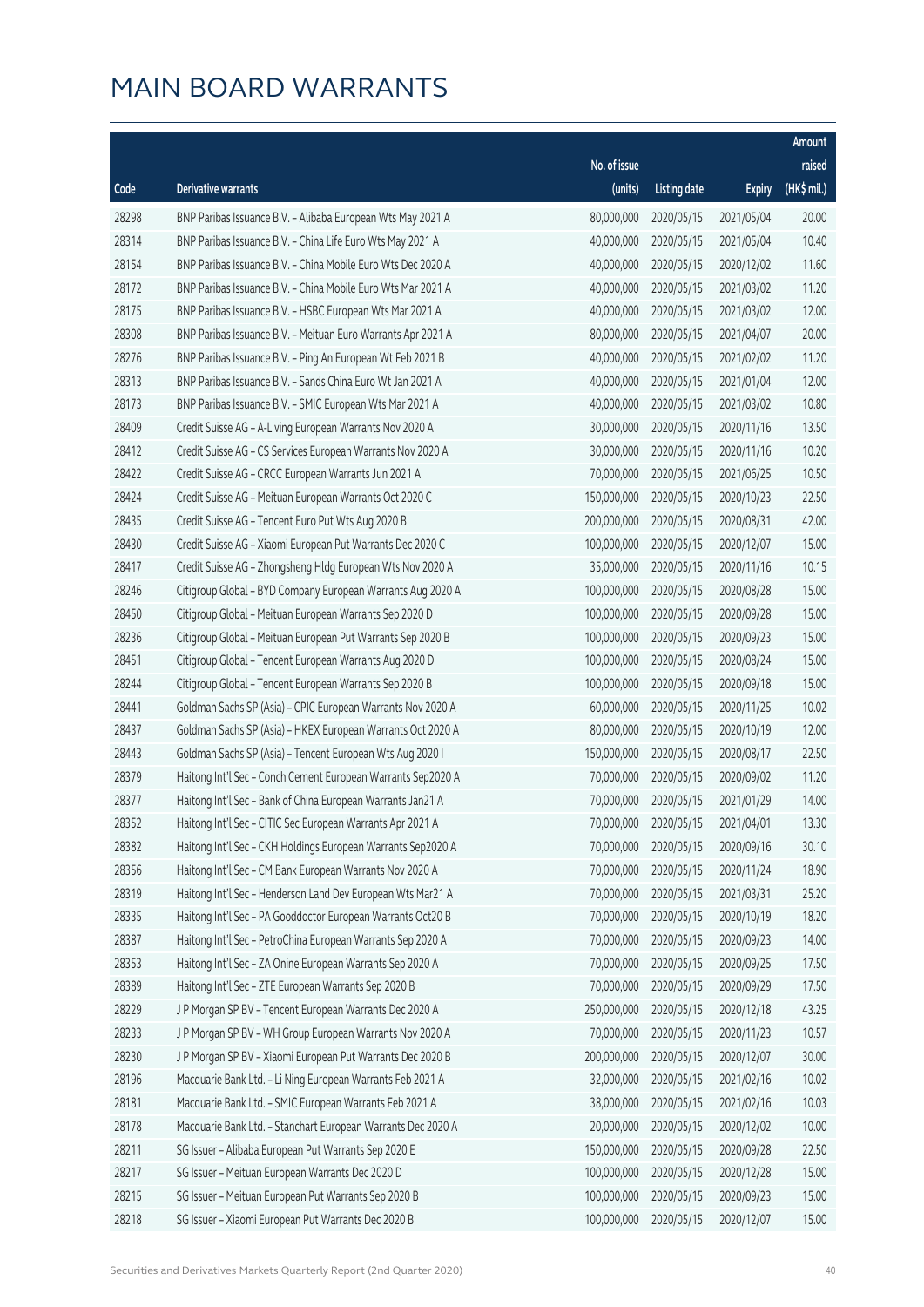|       |                                                              |                        |                     |               | Amount      |
|-------|--------------------------------------------------------------|------------------------|---------------------|---------------|-------------|
|       |                                                              | No. of issue           |                     |               | raised      |
| Code  | <b>Derivative warrants</b>                                   | (units)                | <b>Listing date</b> | <b>Expiry</b> | (HK\$ mil.) |
| 28247 | UBS AG - AAC Tech European Warrants Apr 2021 A               | 100,000,000            | 2020/05/15          | 2021/04/23    | 15.00       |
| 28268 | UBS AG - China Tower European Warrants Oct 2020 A            | 70,000,000             | 2020/05/15          | 2020/10/22    | 10.50       |
| 28269 | UBS AG - Xiaomi European Put Warrants Nov 2020 A             | 100,000,000            | 2020/05/15          | 2020/11/30    | 25.00       |
| 28767 | BOCI Asia Ltd. - Anta Sports European Warrants Dec 2020 A    | 70,000,000             | 2020/05/18          | 2020/12/31    | 10.50       |
| 28484 | BOCI Asia Ltd. - Tencent European Warrants Sep 2020 F        | 200,000,000            | 2020/05/18          | 2020/09/01    | 30.00       |
| 28540 | BNP Paribas Issuance B.V. - Meituan Euro Warrants Jan 2021 C | 70,000,000             | 2020/05/18          | 2021/01/05    | 10.50       |
| 28760 | Credit Suisse AG - Galaxy Ent European Put Wts Dec 2020 A    | 100,000,000            | 2020/05/18          | 2020/12/03    | 15.00       |
| 28761 | Credit Suisse AG - Li Ning European Warrants Nov 2020 A      | 50,000,000             | 2020/05/18          | 2020/11/17    | 13.50       |
| 28749 | Credit Suisse AG - Meituan European Warrants Dec 2020 C      | 150,000,000            | 2020/05/18          | 2020/12/28    | 22.50       |
| 28739 | Credit Suisse AG - Tencent Euro Put Wts Aug 2020 C           | 200,000,000            | 2020/05/18          | 2020/08/31    | 30.00       |
| 28661 | Citigroup Global - Galaxy Ent European Warrants Aug 2020 A   | 100,000,000            | 2020/05/18          | 2020/08/24    | 18.30       |
| 28653 | Citigroup Global - Sunac European Warrants Sep 2020 B        | 100,000,000            | 2020/05/18          | 2020/09/23    | 18.20       |
| 28667 | Citigroup Global - Sunny Optical European Warrants Sep 2020B | 100,000,000            | 2020/05/18          | 2020/09/23    | 15.00       |
| 28649 | Citigroup Global - Xiaomi European Warrants Sep 2020 D       | 100,000,000            | 2020/05/18          | 2020/09/23    | 15.00       |
| 28516 | Guotai Junan - HKEX European Warrants Sep 2020 A             | 100,000,000            | 2020/05/18          | 2020/09/30    | 16.40       |
| 28524 | Guotai Junan - Tencent European Warrants Dec 2020 A          | 100,000,000            | 2020/05/18          | 2020/12/04    | 17.70       |
| 28833 | Goldman Sachs SP (Asia) - Ping An European Wts Sep 2020 C    | 100,000,000            | 2020/05/18          | 2020/09/25    | 15.00       |
| 28840 | Goldman Sachs SP (Asia) - Tencent European Wts Sep 2020 F    | 150,000,000            | 2020/05/18          | 2020/09/24    | 22.50       |
| 28835 | Goldman Sachs SP (Asia) - Xiaomi European Wts Sep 2020 F     | 80,000,000             | 2020/05/18          | 2020/09/23    | 12.00       |
| 28467 | HK Bank - AAC Tech European Warrants Sep 2021 A              | 100,000,000            | 2020/05/18          | 2021/09/27    | 15.00       |
| 28469 | HK Bank - HSI European Put Warrants Oct 2020 B               | 200,000,000            | 2020/05/18          | 2020/10/29    | 40.00       |
| 28539 | HK Bank - Tencent European Warrants Nov 2020 A               | 100,000,000            | 2020/05/18          | 2020/11/30    | 25.00       |
| 28455 | HK Bank - Tencent European Put Warrants Nov 2020 B           | 100,000,000            | 2020/05/18          | 2020/11/30    | 25.00       |
| 28793 | Haitong Int'l Sec - BYD Company European Warrants Jan 2021 A | 150,000,000            | 2020/05/18          | 2021/01/26    | 22.50       |
| 28809 | Haitong Int'l Sec - China Lit European Warrants Nov 2020 A   | 50,000,000             | 2020/05/18          | 2020/11/03    | 23.50       |
| 28813 | Haitong Int'l Sec - CNBM European Warrants Sep 2020 A        | 70,000,000             | 2020/05/18          | 2020/09/25    | 10.50       |
| 28814 | Haitong Int'l Sec - Galaxy Ent European Warrants Sep 2020 A  | 100,000,000 2020/05/18 |                     | 2020/09/07    | 30.00       |
| 28779 | Haitong Int'l Sec - ICBC European Warrants Sep 2020 A        | 100,000,000            | 2020/05/18          | 2020/09/23    | 27.00       |
| 28770 | Haitong Int'l Sec - Kingsoft European Warrants Aug 2020 A    | 700,000,000            | 2020/05/18          | 2020/08/20    | 175.00      |
| 28781 | Haitong Int'l Sec - Sino Biopharm European Wts Dec 2020 A    | 100,000,000            | 2020/05/18          | 2020/12/18    | 22.00       |
| 28726 | J P Morgan SP BV - Alibaba European Put Warrants Sep 2020 C  | 200,000,000            | 2020/05/18          | 2020/09/30    | 30.00       |
| 28710 | J P Morgan SP BV - Geely Auto European Warrants Jan 2021 A   | 60,000,000             | 2020/05/18          | 2021/01/29    | 15.06       |
| 28696 | J P Morgan SP BV - HSI European Put Warrants Nov 2020 B      | 400,000,000            | 2020/05/18          | 2020/11/27    | 100.40      |
| 28721 | J P Morgan SP BV - Li Ning European Warrants Aug 2020 A      | 60,000,000             | 2020/05/18          | 2020/08/25    | 10.02       |
| 28725 | J P Morgan SP BV - Tencent European Warrants Feb 2022 A      | 250,000,000            | 2020/05/18          | 2022/02/22    | 53.75       |
| 28670 | J P Morgan SP BV - Tencent European Put Warrants Nov 2020 A  | 250,000,000            | 2020/05/18          | 2020/11/17    | 63.25       |
| 28691 | J P Morgan SP BV - Xiaomi European Put Warrants Dec 2020 C   | 100,000,000            | 2020/05/18          | 2020/12/03    | 25.20       |
| 28489 | Macquarie Bank Ltd. - CKH Holdings European Wts Feb 2021 A   | 33,400,000             | 2020/05/18          | 2021/02/02    | 10.02       |
| 28495 | Macquarie Bank Ltd. - Koolearn European Warrants Mar 2021 A  | 9,500,000              | 2020/05/18          | 2021/03/12    | 10.05       |
| 28470 | Morgan Stanley Asia Products Ltd. - Galaxy Eu Put Wt Nov 20A | 68,000,000             | 2020/05/18          | 2020/11/23    | 10.20       |
| 28912 | SG Issuer - Tencent European Warrants Sep 2020 F             | 200,000,000            | 2020/05/18          | 2020/09/23    | 30.00       |
| 28904 | SG Issuer - Tencent European Put Warrants Sep 2020 F         | 100,000,000            | 2020/05/18          | 2020/09/18    | 18.50       |
| 28924 | SG Issuer - Tencent European Put Warrants Oct 2020 A         | 100,000,000            | 2020/05/18          | 2020/10/22    | 15.00       |
| 28556 | UBS AG - A50 China European Warrants Nov 2020 A              | 100,000,000            | 2020/05/18          | 2020/11/23    | 15.00       |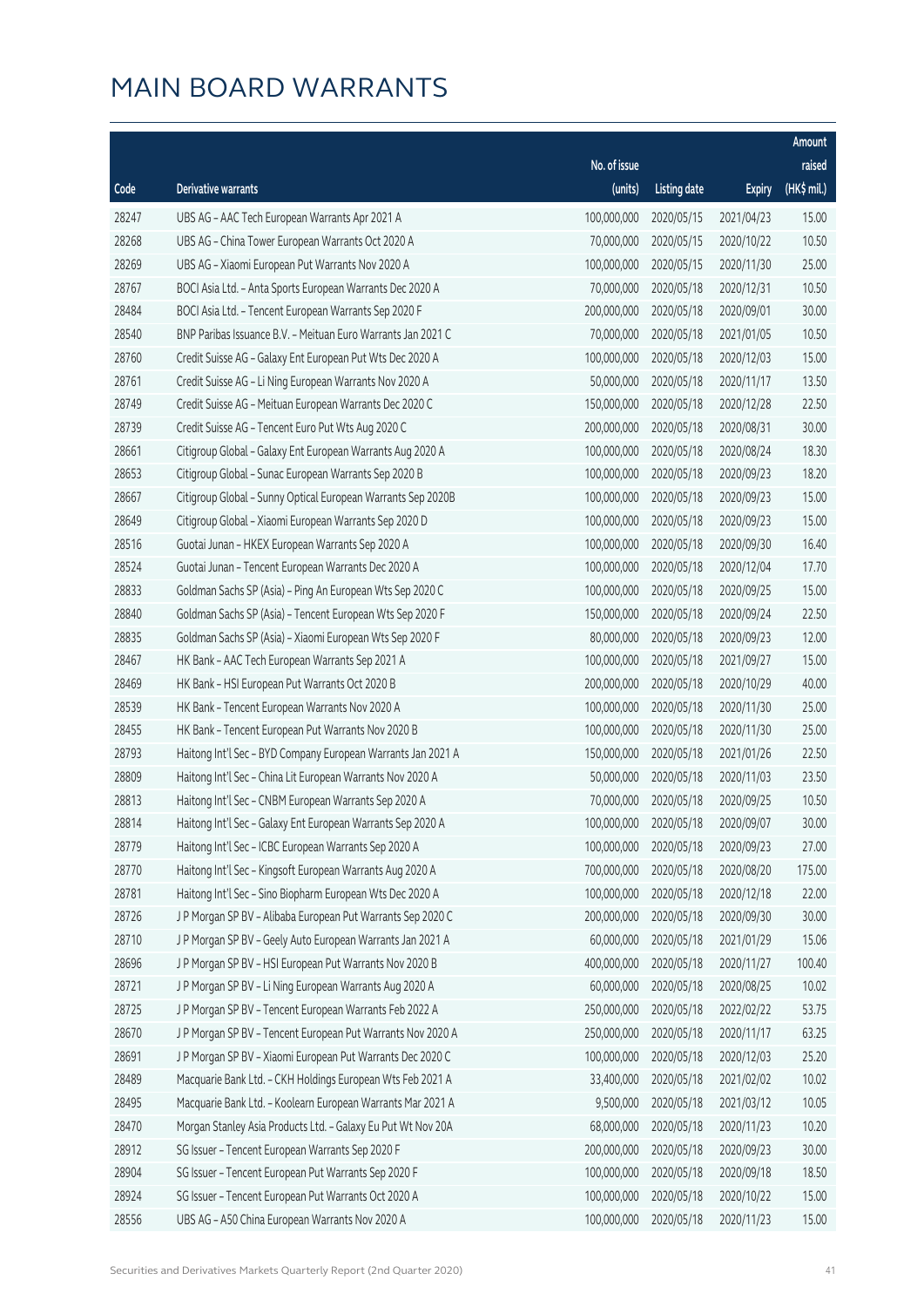|        |                                                              |                        |                     |               | Amount      |
|--------|--------------------------------------------------------------|------------------------|---------------------|---------------|-------------|
|        |                                                              | No. of issue           |                     |               | raised      |
| Code   | Derivative warrants                                          | (units)                | <b>Listing date</b> | <b>Expiry</b> | (HK\$ mil.) |
| 28603  | UBS AG - Galaxy Ent European Put Warrants Dec 2020 A         | 100,000,000            | 2020/05/18          | 2020/12/03    | 15.00       |
| 28553  | UBS AG - Ping An European Warrants Sep 2020 C                | 100,000,000            | 2020/05/18          | 2020/09/25    | 15.00       |
| 28587  | UBS AG - Tencent European Put Warrants Aug 2020 B            | 300,000,000            | 2020/05/18          | 2020/08/24    | 45.00       |
| 28602  | UBS AG - Tencent European Put Warrants Aug 2020 C            | 300,000,000            | 2020/05/18          | 2020/08/24    | 45.00       |
| 28550  | UBS AG - Tencent European Put Warrants Nov 2020 A            | 300,000,000            | 2020/05/18          | 2020/11/23    | 45.00       |
| 28596  | UBS AG - Xiaomi European Put Warrants Dec 2020 B             | 200,000,000            | 2020/05/18          | 2020/12/07    | 30.00       |
| 28900  | Bank Vontobel - Bud Apac European Warrants Dec 2020 A        | 40,000,000             | 2020/05/18          | 2020/12/01    | 10.00       |
| 28860  | Bank Vontobel - CK Asset European Warrants Dec 2020 A        | 40,000,000             | 2020/05/18          | 2020/12/03    | 10.00       |
| 28890  | Bank Vontobel - Sinopec Corp European Warrants Feb 2021 A    | 40,000,000             | 2020/05/18          | 2021/02/11    | 10.00       |
| 28868  | Bank Vontobel - Galaxy Ent European Warrants Feb 2021 A      | 30,000,000             | 2020/05/18          | 2021/02/19    | 14.40       |
| 28862  | Bank Vontobel - NCI European Warrants Mar 2021 A             | 40,000,000             | 2020/05/18          | 2021/03/12    | 10.00       |
| 28848  | Bank Vontobel - Tencent European Put Warrants Nov 2020 A     | 80,000,000             | 2020/05/18          | 2020/11/17    | 24.00       |
| 23077# | Haitong Int'l Sec - SHK Ppt European Warrants Aug 2020 A     | 304,000,000            | 2020/05/18          | 2020/08/06    | 10.03       |
| 29099  | BNP Paribas Issuance B.V. - Galaxy Ent Euro Wts Dec 2020 A   | 40,000,000             | 2020/05/19          | 2020/12/02    | 10.00       |
| 28988  | BNP Paribas Issuance B.V. - HSI European Wts Dec 2020 A      | 70,000,000             | 2020/05/19          | 2020/12/30    | 14.00       |
| 28991  | BNP Paribas Issuance B.V. - HSI Euro Put Wts Sep 2020 C      | 70,000,000             | 2020/05/19          | 2020/09/29    | 14.00       |
| 28973  | BNP Paribas Issuance B.V. - Tencent European Wts Feb 2021 A  | 80,000,000             | 2020/05/19          | 2021/02/02    | 21.60       |
| 28965  | BNP Paribas Issuance B.V. - Tencent European Wts May 2021 A  | 80,000,000             | 2020/05/19          | 2021/05/04    | 20.80       |
| 29153  | Credit Suisse AG - China Ovs Ppt European Warrants Nov2020 A | 50,000,000             | 2020/05/19          | 2020/11/18    | 12.50       |
| 29128  | Credit Suisse AG - Geely Auto European Warrants Sep 2020 A   | 70,000,000             | 2020/05/19          | 2020/09/25    | 10.50       |
| 29144  | Credit Suisse AG - Galaxy Ent European Warrants Nov 2020 A   | 40,000,000             | 2020/05/19          | 2020/11/18    | 15.20       |
| 28950  | Credit Suisse AG - HSBC European Wts Oct 2020 B              | 100,000,000            | 2020/05/19          | 2020/10/14    | 15.00       |
| 28927  | Credit Suisse AG - HSBC European Wts Dec 2020 A              | 100,000,000            | 2020/05/19          | 2020/12/23    | 15.00       |
| 29110  | Credit Suisse AG - SHK Ppt European Warrants Apr 2021 A      | 80,000,000             | 2020/05/19          | 2021/04/30    | 20.00       |
| 29101  | Credit Suisse AG - Tencent European Wts Aug 2020 D           | 250,000,000            | 2020/05/19          | 2020/08/31    | 37.50       |
| 29167  | Credit Suisse AG - Xiaomi European Warrants Apr 2021 A       | 200,000,000            | 2020/05/19          | 2021/04/23    | 30.00       |
| 29168  | Credit Suisse AG - Xiaomi European Warrants Sep 2021 A       | 200,000,000 2020/05/19 |                     | 2021/09/27    | 30.00       |
| 29139  | Credit Suisse AG - ZA Onine European Warrants Nov 2020 A     | 40,000,000             | 2020/05/19          | 2020/11/18    | 12.00       |
| 29237  | Citigroup Global - Alibaba Group Euro Warrants Oct 2020 C    | 100,000,000            | 2020/05/19          | 2020/10/06    | 15.00       |
| 29085  | Citigroup Global - Longfor Group European Warrants Sep2020 A | 100,000,000            | 2020/05/19          | 2020/09/18    | 21.70       |
| 29075  | Citigroup Global - Longfor Group European Warrants Nov2020 A | 100,000,000            | 2020/05/19          | 2020/11/19    | 25.00       |
| 29071  | Citigroup Global - Meituan European Warrants Oct 2020 C      | 100,000,000            | 2020/05/19          | 2020/10/23    | 16.80       |
| 29087  | Citigroup Global - Tencent European Put Warrants Aug 2020 B  | 100,000,000            | 2020/05/19          | 2020/08/24    | 17.30       |
| 29280  | Goldman Sachs SP (Asia) - HKEX European Warrants Dec 2020 B  | 150,000,000            | 2020/05/19          | 2020/12/23    | 22.50       |
| 29241  | Goldman Sachs SP (Asia) - Kingsoft European Wts Nov 2020 A   | 60,000,000             | 2020/05/19          | 2020/11/30    | 15.00       |
| 29283  | Goldman Sachs SP (Asia) - Meituan Euro Put Wts Sep 2020 B    | 80,000,000             | 2020/05/19          | 2020/09/23    | 12.00       |
| 29025  | HK Bank - CSOP A50 ETF European Warrants Jan 2021 A          | 100,000,000            | 2020/05/19          | 2021/01/11    | 15.00       |
| 29065  | HK Bank - A50 China European Warrants Mar 2021 B             | 100,000,000            | 2020/05/19          | 2021/03/01    | 25.00       |
| 29016  | HK Bank - Tencent European Put Warrants Oct 2020 B           | 100,000,000            | 2020/05/19          | 2020/10/23    | 15.00       |
| 29201  | Haitong Int'l Sec - Meituan European Warrants Sep 2020 B     | 100,000,000            | 2020/05/19          | 2020/09/24    | 15.00       |
| 29214  | Haitong Int'l Sec - Meituan European Warrants Dec 2020 C     | 100,000,000            | 2020/05/19          | 2020/12/28    | 16.00       |
| 29203  | Haitong Int'l Sec - SMIC European Warrants Aug 2020 A        | 100,000,000            | 2020/05/19          | 2020/08/25    | 19.00       |
| 29232  | Haitong Int'l Sec - Tencent European Warrants Sep 2020 C     | 100,000,000            | 2020/05/19          | 2020/09/24    | 16.00       |
| 29226  | Haitong Int'l Sec - Tencent European Warrants Nov 2020 A     | 100,000,000            | 2020/05/19          | 2020/11/23    | 15.00       |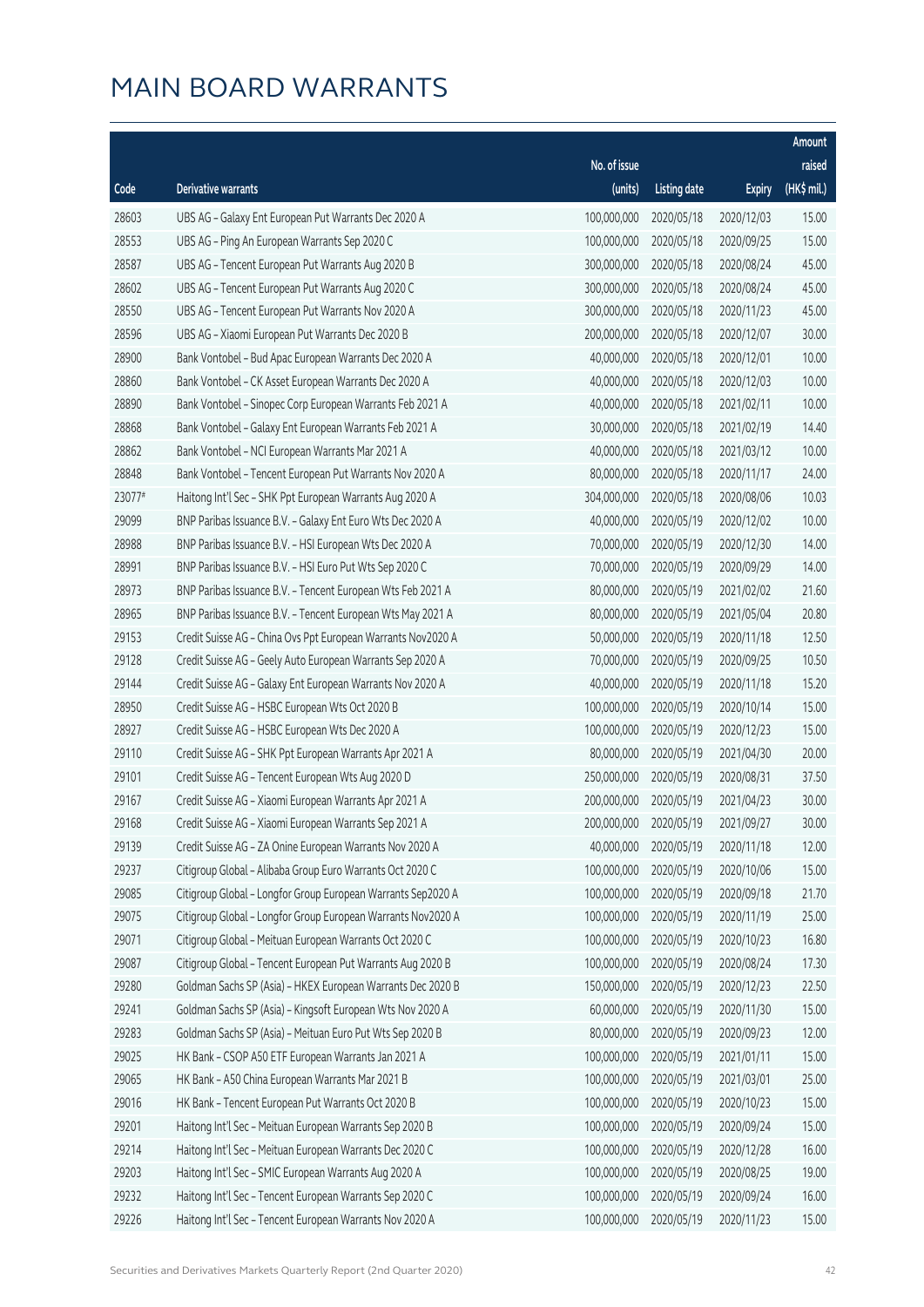|       |                                                              |              |                       |               | Amount      |
|-------|--------------------------------------------------------------|--------------|-----------------------|---------------|-------------|
|       |                                                              | No. of issue |                       |               | raised      |
| Code  | Derivative warrants                                          | (units)      | <b>Listing date</b>   | <b>Expiry</b> | (HK\$ mil.) |
| 29210 | Haitong Int'l Sec - Xiaomi European Warrants Sep 2020 B      | 100,000,000  | 2020/05/19            | 2020/09/24    | 15.00       |
| 29212 | Haitong Int'l Sec - Xiaomi European Warrants Dec 2020 B      | 100,000,000  | 2020/05/19            | 2020/12/28    | 17.00       |
| 29205 | Haitong Int'l Sec - Xiaomi European Put Warrants Dec 2020 A  | 100,000,000  | 2020/05/19            | 2020/12/07    | 15.00       |
| 29066 | J P Morgan SP BV - Alibaba European Warrants Sep 2021 A      | 200,000,000  | 2020/05/19            | 2021/09/30    | 50.00       |
| 29069 | J P Morgan SP BV - Tencent European Warrants Aug 2020 G      | 250,000,000  | 2020/05/19            | 2020/08/24    | 37.50       |
| 28992 | Macquarie Bank Ltd. - SHK Ppt European Warrants Dec 2020 A   | 25,500,000   | 2020/05/19            | 2020/12/02    | 10.10       |
| 29059 | Macquarie Bank Ltd. - Sunny Optical European Wts Jul 2021 A  | 23,000,000   | 2020/05/19            | 2021/07/05    | 10.10       |
| 28994 | Macquarie Bank Ltd. - Tencent European Warrants Dec 2020 B   | 31,000,000   | 2020/05/19            | 2020/12/01    | 10.08       |
| 29004 | Macquarie Bank Ltd. - Tencent European Warrants Dec 2020 C   | 25,000,000   | 2020/05/19            | 2020/12/01    | 15.95       |
| 29010 | Macquarie Bank Ltd. - Tencent European Warrants Dec 2020 D   | 25,000,000   | 2020/05/19            | 2020/12/01    | 29.20       |
| 29014 | Macquarie Bank Ltd. - Tencent European Put Wts Dec 2020 A    | 25,000,000   | 2020/05/19            | 2020/12/01    | 19.95       |
| 29239 | Morgan Stanley Asia Products Ltd. - China Life Eu Wts Dec20D | 68,000,000   | 2020/05/19            | 2020/12/30    | 10.20       |
| 29238 | Morgan Stanley Asia Products Ltd. - Tencent Eu Put Wt Oct20A | 68,000,000   | 2020/05/19            | 2020/10/22    | 10.20       |
| 29171 | SG Issuer - Sunny Optical European Warrants Nov 2020 A       | 60,000,000   | 2020/05/19            | 2020/11/30    | 15.30       |
| 29191 | SG Issuer - Tencent European Warrants Nov 2020 B             | 200,000,000  | 2020/05/19            | 2020/11/23    | 30.00       |
| 29192 | SG Issuer - Tencent European Warrants Nov 2020 C             | 100,000,000  | 2020/05/19            | 2020/11/30    | 25.00       |
| 29197 | SG Issuer - Tencent European Warrants Aug 2022 A             | 200,000,000  | 2020/05/19            | 2022/08/25    | 32.00       |
| 29181 | SG Issuer - Tencent European Put Warrants Nov 2020 A         | 100,000,000  | 2020/05/19            | 2020/11/18    | 28.00       |
| 29030 | UBS AG - Li Ning European Warrants Nov 2020 A                | 70,000,000   | 2020/05/19            | 2020/11/30    | 17.50       |
| 29035 | UBS AG - Mengniu Dairy European Warrants Sep 2020 A          | 70,000,000   | 2020/05/19            | 2020/09/25    | 10.50       |
| 29057 | UBS AG - Sands China Ltd European Put Warrants Dec 2020 A    | 70,000,000   | 2020/05/19            | 2020/12/14    | 17.50       |
| 29053 | UBS AG - Tencent European Warrants Oct 2020 A                | 30,000,000   | 2020/05/19            | 2020/10/23    | 13.44       |
| 29041 | UBS AG - Tencent European Put Warrants Nov 2020 B            | 300,000,000  | 2020/05/19            | 2020/11/18    | 45.00       |
| 29043 | UBS AG - Tencent European Put Warrants Nov 2020 C            | 300,000,000  | 2020/05/19            | 2020/11/18    | 75.00       |
| 29490 | BOCI Asia Ltd. - CM Bank European Warrants Nov 2020 A        | 60,000,000   | 2020/05/20            | 2020/11/30    | 10.20       |
| 29286 | BOCI Asia Ltd. - Tencent European Warrants Nov 2020 A        | 200,000,000  | 2020/05/20            | 2020/11/30    | 30.00       |
| 29593 | BNP Paribas Issuance B.V. - AIA European Wts Jan 2021 B      |              | 40,000,000 2020/05/20 | 2021/01/05    | 16.00       |
| 29592 | BNP Paribas Issuance B.V. - HSBC European Wts Feb 2021 A     | 60,000,000   | 2020/05/20            | 2021/02/02    | 12.60       |
| 29569 | BNP Paribas Issuance B.V. - Meituan Euro Warrants Feb 2021 A | 80,000,000   | 2020/05/20            | 2021/02/02    | 20.80       |
| 29581 | BNP Paribas Issuance B.V. - Xiaomi Euro Warrants Feb 2021 B  | 60,000,000   | 2020/05/20            | 2021/02/02    | 16.80       |
| 29604 | Credit Suisse AG - Meituan European Put Warrants Nov 2020 A  | 100,000,000  | 2020/05/20            | 2020/11/19    | 25.00       |
| 29623 | Credit Suisse AG - Tencent European Wts Nov 2020 B           | 250,000,000  | 2020/05/20            | 2020/11/19    | 62.50       |
| 29620 | Credit Suisse AG - Tencent Euro Put Wts Nov 2020 A           | 200,000,000  | 2020/05/20            | 2020/11/19    | 50.00       |
| 29353 | Citigroup Global - Alibaba European Put Warrants Sep 2020 A  | 100,000,000  | 2020/05/20            | 2020/09/08    | 16.30       |
| 29331 | Citigroup Global - Galaxy Ent European Put Warrants Dec 20 A | 100,000,000  | 2020/05/20            | 2020/12/03    | 15.00       |
| 29310 | Citigroup Global - Meituan European Put Warrants Nov 2020 A  | 100,000,000  | 2020/05/20            | 2020/11/20    | 25.00       |
| 29356 | Citigroup Global - Meituan European Put Warrants Nov 2020 B  | 100,000,000  | 2020/05/20            | 2020/11/20    | 25.00       |
| 29351 | Citigroup Global - Tencent European Put Warrants Nov 2020 A  | 100,000,000  | 2020/05/20            | 2020/11/20    | 33.50       |
| 29682 | Goldman Sachs SP (Asia) - Alibaba European Wts Oct 2020 D    | 150,000,000  | 2020/05/20            | 2020/10/20    | 22.50       |
| 29698 | Goldman Sachs SP (Asia) - Meituan European Warrants Dec 20 C | 80,000,000   | 2020/05/20            | 2020/12/28    | 12.00       |
| 29696 | Goldman Sachs SP (Asia) - Tencent European Wts Nov 2020 A    | 150,000,000  | 2020/05/20            | 2020/11/23    | 22.50       |
| 29505 | HK Bank - Meituan Dianping European Put Warrants Jun 2021 A  | 100,000,000  | 2020/05/20            | 2021/06/30    | 25.00       |
| 29659 | Haitong Int'l Sec - Anta Sports European Warrants Dec 2020 A | 100,000,000  | 2020/05/20            | 2020/12/23    | 21.00       |
| 29658 | Haitong Int'l Sec - China Tower European Warrants Oct 2020 B | 80,000,000   | 2020/05/20            | 2020/10/23    | 12.80       |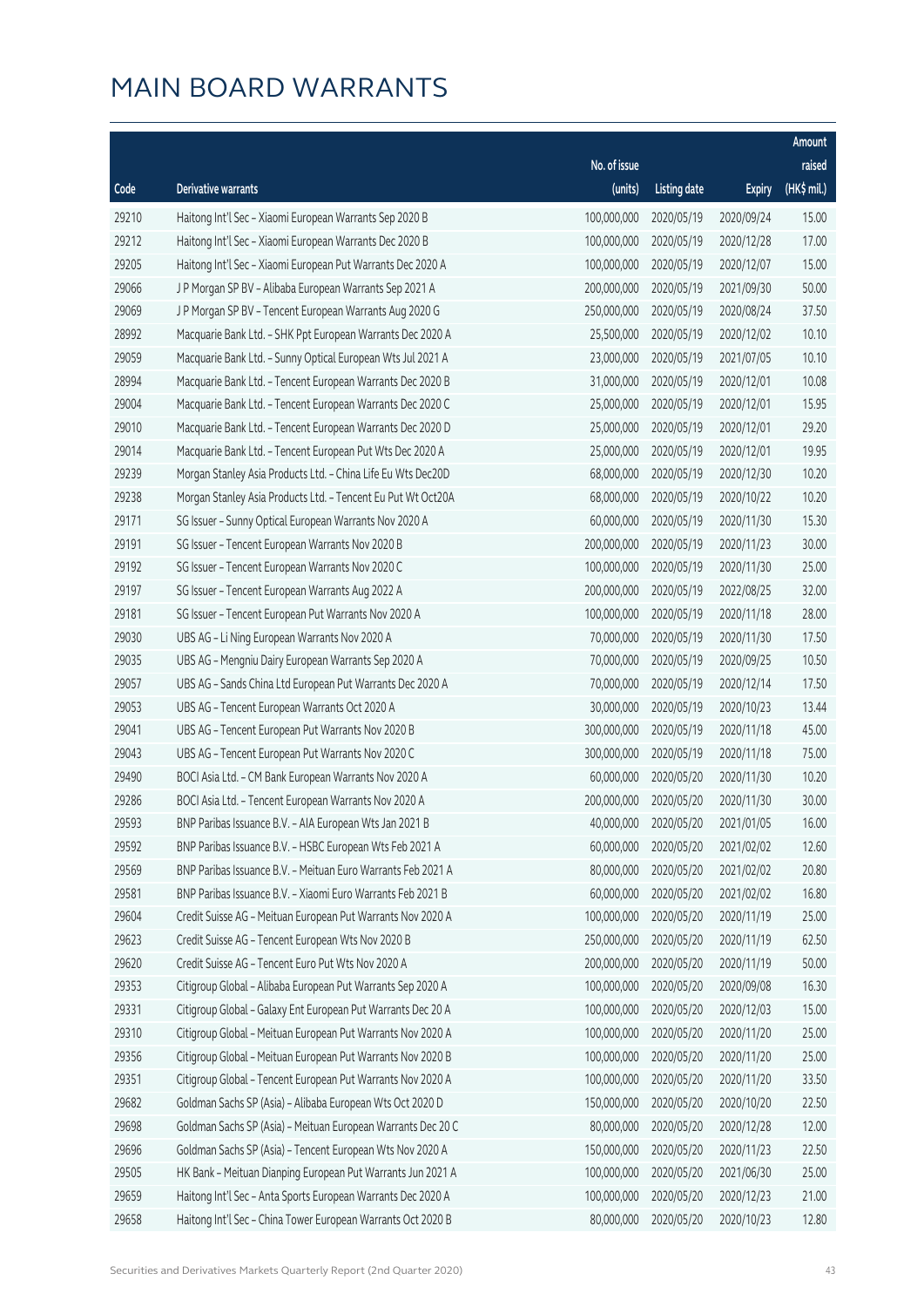|       |                                                                |              |                       |               | Amount      |
|-------|----------------------------------------------------------------|--------------|-----------------------|---------------|-------------|
|       |                                                                | No. of issue |                       |               | raised      |
| Code  | Derivative warrants                                            | (units)      | <b>Listing date</b>   | <b>Expiry</b> | (HK\$ mil.) |
| 29655 | Haitong Int'l Sec - China Feihe European Warrants Nov 2020 A   | 50,000,000   | 2020/05/20            | 2020/11/19    | 12.50       |
| 29651 | Haitong Int'l Sec - Galaxy Ent European Warrants Nov 2020 A    | 100,000,000  | 2020/05/20            | 2020/11/25    | 43.00       |
| 29657 | Haitong Int'l Sec - Haidilao European Warrants Nov 2020 A      | 50,000,000   | 2020/05/20            | 2020/11/16    | 18.50       |
| 29647 | Haitong Int'l Sec - Li Ning European Warrants Nov 2020 A       | 100,000,000  | 2020/05/20            | 2020/11/24    | 29.00       |
| 29601 | J P Morgan SP BV - Meituan European Warrants Dec 2020 C        | 150,000,000  | 2020/05/20            | 2020/12/28    | 22.65       |
| 29594 | J P Morgan SP BV - Meituan European Put Warrants Nov 2020 B    | 100,000,000  | 2020/05/20            | 2020/11/19    | 25.00       |
| 29596 | J P Morgan SP BV - Meituan European Put Warrants Jun 2021 A    | 200,000,000  | 2020/05/20            | 2021/06/30    | 50.20       |
| 29599 | J P Morgan SP BV - Tencent European Put Warrants Nov 2020 B    | 250,000,000  | 2020/05/20            | 2020/11/30    | 80.00       |
| 29498 | Macquarie Bank Ltd. - Link REIT European Warrants Jan 2021 A   | 37,500,000   | 2020/05/20            | 2021/01/05    | 10.09       |
| 29513 | Macquarie Bank Ltd. - Meituan European Warrants Dec 2020 B     | 40,000,000   | 2020/05/20            | 2020/12/02    | 10.20       |
| 29381 | Morgan Stanley Asia Products Ltd. - Conch Cement Eu Wt Nov20A  | 35,000,000   | 2020/05/20            | 2020/11/20    | 10.99       |
| 29368 | Morgan Stanley Asia Products Ltd. - Alibaba Euro Wts Oct20 E   | 80,000,000   | 2020/05/20            | 2020/10/05    | 14.88       |
| 29382 | Morgan Stanley Asia Products Ltd. - Ali Health Eu Wt Nov20A    | 30,000,000   | 2020/05/20            | 2020/11/09    | 10.80       |
| 29387 | Morgan Stanley Asia Products Ltd. - Ali Health Eu Wt Nov20B    | 40,000,000   | 2020/05/20            | 2020/11/20    | 10.00       |
| 29398 | Morgan Stanley Asia Products Ltd. - Geely Auto Eu Wt Oct20 A   | 68,000,000   | 2020/05/20            | 2020/10/05    | 10.27       |
| 29405 | Morgan Stanley Asia Products Ltd. - HKEX European Wts Jan21A   | 98,000,000   | 2020/05/20            | 2021/01/04    | 14.70       |
| 29414 | Morgan Stanley Asia Products Ltd. - HKEX European Wts Jan21B   | 98,000,000   | 2020/05/20            | 2021/01/11    | 24.50       |
| 29417 | Morgan Stanley Asia Products Ltd. - HSBC European Wts Dec20B   | 68,000,000   | 2020/05/20            | 2020/12/22    | 12.78       |
| 29401 | Morgan Stanley Asia Products Ltd. - HSI European Wts Dec20 A   | 150,000,000  | 2020/05/20            | 2020/12/30    | 24.15       |
| 29644 | Morgan Stanley Asia Products Ltd - Jiangxi Copper Eu Wt Nov20A | 40,000,000   | 2020/05/20            | 2020/11/20    | 10.00       |
| 29377 | Morgan Stanley Asia Products Ltd. - Meituan Euro Wts Nov20 B   | 68,000,000   | 2020/05/20            | 2020/11/20    | 17.88       |
| 29426 | Morgan Stanley Asia Products Ltd. - PA Gooddoctor Eu Wt Nov20A | 40,000,000   | 2020/05/20            | 2020/11/20    | 12.40       |
| 29453 | Morgan Stanley Asia Products Ltd. - PA Gooddoctor Eu Wt Dec20A | 50,000,000   | 2020/05/20            | 2020/12/10    | 14.95       |
| 29404 | Morgan Stanley Asia Products Ltd. - Tencent Euro Wts Oct20 B   | 80,000,000   | 2020/05/20            | 2020/10/19    | 28.64       |
| 29373 | Morgan Stanley Asia Products Ltd. - Xiaomi Euro Wts Nov20 B    | 68,000,000   | 2020/05/20            | 2020/11/02    | 15.84       |
| 29372 | Morgan Stanley Asia Products Ltd. - Xiaomi Euro Wts Dec20 D    | 68,000,000   | 2020/05/20            | 2020/12/14    | 17.00       |
| 29376 | Morgan Stanley Asia Products Ltd. - ZA Onine Euro Wts Oct20B   |              | 68,000,000 2020/05/20 | 2020/10/05    | 10.20       |
| 29431 | Morgan Stanley Asia Products Ltd. - Zijin Mining Eu Wt Nov20A  | 40,000,000   | 2020/05/20            | 2020/11/09    | 12.80       |
| 29488 | Morgan Stanley Asia Products Ltd. - Zijin Mining Eu Wt Nov20B  | 60,000,000   | 2020/05/20            | 2020/11/02    | 10.80       |
| 29663 | SG Issuer - Ali Health European Warrants Oct 2020 B            | 40,000,000   | 2020/05/20            | 2020/10/20    | 13.00       |
| 29672 | SG Issuer - Meituan European Warrants Sep 2020 C               | 100,000,000  | 2020/05/20            | 2020/09/24    | 15.00       |
| 29540 | UBS AG - HSI European Warrants Dec 2020 B                      | 300,000,000  | 2020/05/20            | 2020/12/30    | 45.00       |
| 29531 | UBS AG - Meituan European Put Warrants Nov 2020 A              | 100,000,000  | 2020/05/20            | 2020/11/19    | 25.00       |
| 29568 | UBS AG - Tencent European Warrants Aug 2020 C                  | 300,000,000  | 2020/05/20            | 2020/08/24    | 45.00       |
| 29543 | UBS AG - Xiaomi European Warrants Sep 2020 D                   | 100,000,000  | 2020/05/20            | 2020/09/23    | 15.00       |
| 29633 | Bank Vontobel - China Comm Cons European Warrants Jan 2021 A   | 30,000,000   | 2020/05/20            | 2021/01/25    | 10.80       |
| 29636 | Bank Vontobel - Evergrande European Warrants Mar 2021 A        | 40,000,000   | 2020/05/20            | 2021/03/29    | 10.00       |
| 29639 | Bank Vontobel - PetroChina European Warrants Sep 2020 B        | 70,000,000   | 2020/05/20            | 2020/09/28    | 10.50       |
| 29770 | BOCI Asia Ltd. - Meituan European Warrants Sep 2020 D          | 100,000,000  | 2020/05/21            | 2020/09/30    | 15.00       |
| 29774 | BOCI Asia Ltd. - Meituan European Put Warrants Nov 2020 A      | 100,000,000  | 2020/05/21            | 2020/11/30    | 25.00       |
| 29904 | BNP Paribas Issuance B.V. - SMIC European Wts Mar 2021 B       | 40,000,000   | 2020/05/21            | 2021/03/02    | 10.40       |
| 29887 | BNP Paribas Issuance B.V. - Tencent European Wts Feb 2021 B    | 80,000,000   | 2020/05/21            | 2021/02/02    | 20.00       |
| 29911 | BNP Paribas Issuance B.V. - Tencent European Wts Mar 2021 B    | 80,000,000   | 2020/05/21            | 2021/03/02    | 20.00       |
| 11039 | Credit Suisse AG - AIA European Warrants Sep 2020 D            | 70,000,000   | 2020/05/21            | 2020/09/23    | 25.90       |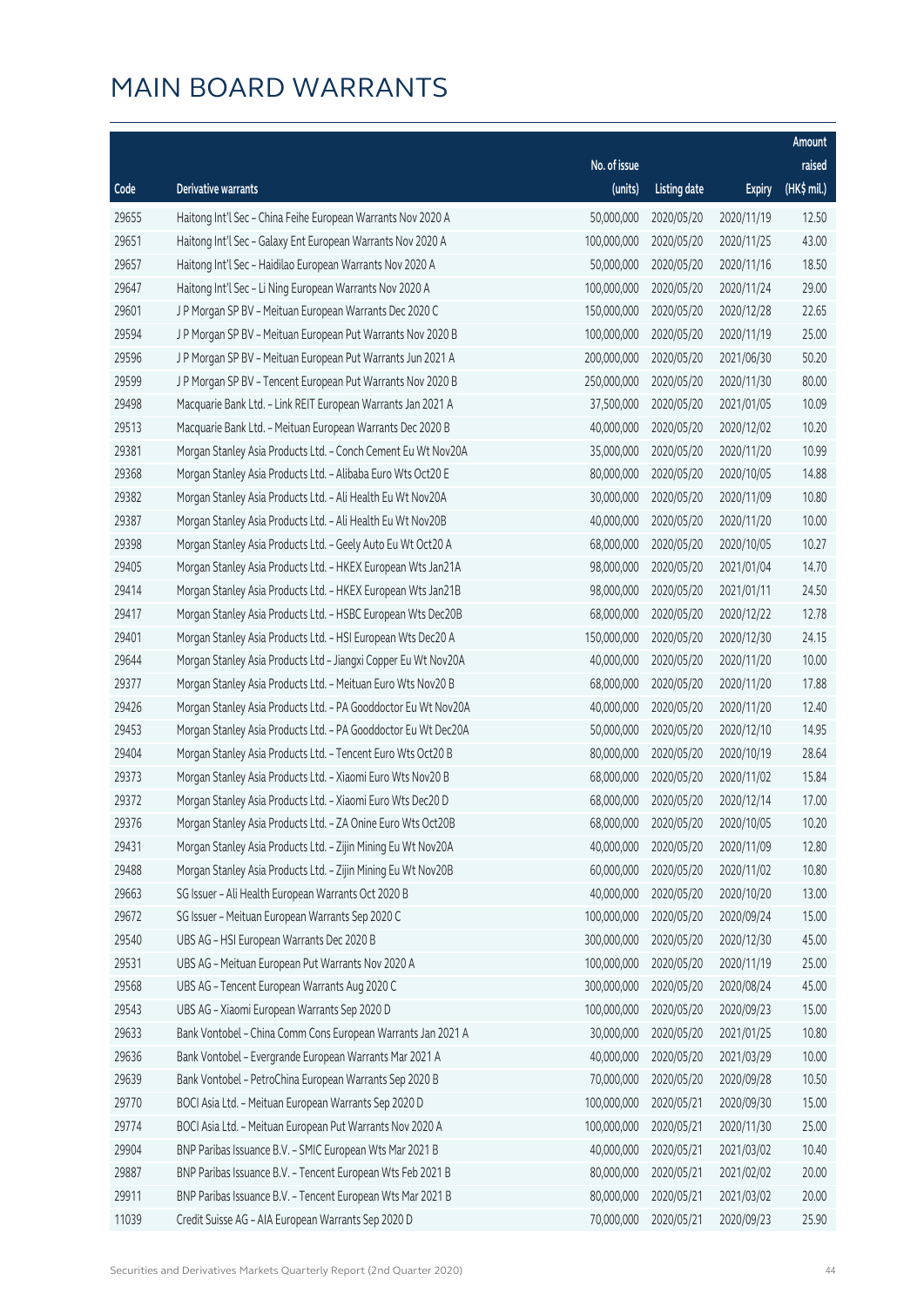|       |                                                              |              |                       |               | Amount      |
|-------|--------------------------------------------------------------|--------------|-----------------------|---------------|-------------|
|       |                                                              | No. of issue |                       |               | raised      |
| Code  | <b>Derivative warrants</b>                                   | (units)      | <b>Listing date</b>   | <b>Expiry</b> | (HK\$ mil.) |
| 11037 | Credit Suisse AG - China Mobile European Warrants Sep 2020 C | 70,000,000   | 2020/05/21            | 2020/09/23    | 10.50       |
| 11038 | Credit Suisse AG - HSBC European Wts Sep 2020 E              | 100,000,000  | 2020/05/21            | 2020/09/29    | 17.00       |
| 11026 | Credit Suisse AG - Meituan European Warrants Dec 2020 D      | 150,000,000  | 2020/05/21            | 2020/12/23    | 22.50       |
| 11023 | Credit Suisse AG - Meituan European Put Warrants Apr 2021 A  | 100,000,000  | 2020/05/21            | 2021/04/30    | 25.00       |
| 11040 | Credit Suisse AG - SHK Ppt European Put Warrants May 2021 A  | 80,000,000   | 2020/05/21            | 2021/05/31    | 20.00       |
| 11029 | Credit Suisse AG - SMIC European Warrants Nov 2020 A         | 100,000,000  | 2020/05/21            | 2020/11/20    | 25.00       |
| 11003 | Citigroup Global - HSBC European Warrants Sep 2020 B         | 100,000,000  | 2020/05/21            | 2020/09/29    | 16.60       |
| 11017 | Citigroup Global - HSBC European Warrants Sep 2020 C         | 100,000,000  | 2020/05/21            | 2020/09/28    | 15.20       |
| 11022 | Citigroup Global - Meituan European Warrants Sep 2020 E      | 100,000,000  | 2020/05/21            | 2020/09/24    | 15.30       |
| 11005 | Citigroup Global - Meituan European Warrants Nov 2020 A      | 100,000,000  | 2020/05/21            | 2020/11/23    | 25.00       |
| 29956 | Citigroup Global - Meituan European Warrants Dec 2020 B      | 100,000,000  | 2020/05/21            | 2020/12/31    | 15.00       |
| 29703 | Guotai Junan - Meituan European Warrants Dec 2020 A          | 100,000,000  | 2020/05/21            | 2020/12/24    | 15.00       |
| 11056 | Goldman Sachs SP (Asia) - China Mobile Euro Wts Sep 2020 C   | 80,000,000   | 2020/05/21            | 2020/09/24    | 12.00       |
| 11053 | Goldman Sachs SP (Asia) - Tencent European Wts Aug 2020 J    | 150,000,000  | 2020/05/21            | 2020/08/24    | 22.50       |
| 11048 | Goldman Sachs SP (Asia) - Tencent European Put Wt Nov 2020 A | 100,000,000  | 2020/05/21            | 2020/11/23    | 25.00       |
| 29762 | HK Bank - Ali Health European Warrants Nov 2020 A            | 40,000,000   | 2020/05/21            | 2020/11/30    | 14.00       |
| 29760 | HK Bank - Meituan European Warrants Dec 2020 B               | 100,000,000  | 2020/05/21            | 2020/12/31    | 25.00       |
| 29761 | HK Bank - Meituan European Warrants Dec 2020 C               | 100,000,000  | 2020/05/21            | 2020/12/23    | 15.00       |
| 29934 | Haitong Int'l Sec - CNOOC European Put Warrants Sep 2020 A   | 100,000,000  | 2020/05/21            | 2020/09/22    | 15.00       |
| 29920 | Haitong Int'l Sec - Meituan European Put Warrants Nov 2020 A | 100,000,000  | 2020/05/21            | 2020/11/20    | 25.00       |
| 29917 | Haitong Int'l Sec - Ping An European Put Warrants Sep 2020 A | 100,000,000  | 2020/05/21            | 2020/09/24    | 40.00       |
| 29938 | Haitong Int'l Sec - Sands China European Put Wts Sep 2020 A  | 100,000,000  | 2020/05/21            | 2020/09/24    | 15.00       |
| 29933 | Haitong Int'l Sec - SUNAC European Warrants Oct 2020 A       | 100,000,000  | 2020/05/21            | 2020/10/15    | 34.00       |
| 29864 | J P Morgan SP BV - BYD Company European Warrants Oct 2021 A  | 150,000,000  | 2020/05/21            | 2021/10/22    | 30.60       |
| 29840 | J P Morgan SP BV - China Lit European Warrants Nov 2020 B    | 50,000,000   | 2020/05/21            | 2020/11/20    | 19.25       |
| 29824 | J P Morgan SP BV - Chi Res Land European Warrants Dec 2020 A | 80,000,000   | 2020/05/21            | 2020/12/01    | 20.00       |
| 29863 | J P Morgan SP BV - Kingdee Intl European Warrants Nov 2020 A |              | 60,000,000 2020/05/21 | 2020/11/03    | 15.06       |
| 29874 | J P Morgan SP BV - Meituan European Warrants Dec 2020 D      | 200,000,000  | 2020/05/21            | 2020/12/23    | 30.20       |
| 29831 | J P Morgan SP BV - SHK Ppt European Warrants Dec 2020 A      | 30,000,000   | 2020/05/21            | 2020/12/01    | 11.85       |
| 29848 | J P Morgan SP BV - SMIC European Wts Mar 2021 A              | 60,000,000   | 2020/05/21            | 2021/03/11    | 15.06       |
| 11042 | J P Morgan SP BV - SPDR Gold Trust European Wts Mar 2021 A   | 40,000,000   | 2020/05/21            | 2021/03/31    | 10.04       |
| 29819 | J P Morgan SP BV - Tencent European Warrants Dec 2020 B      | 250,000,000  | 2020/05/21            | 2020/12/31    | 63.00       |
| 11047 | Macquarie Bank Ltd. - Alibaba European Warrants Dec 2020 C   | 29,000,000   | 2020/05/21            | 2020/12/02    | 10.03       |
| 11045 | Macquarie Bank Ltd. - China Lit European Warrants Apr 2021 A | 14,000,000   | 2020/05/21            | 2021/04/16    | 10.23       |
| 11046 | Macquarie Bank Ltd. - Meituan European Warrants Dec 2020 C   | 40,000,000   | 2020/05/21            | 2020/12/02    | 10.12       |
| 11043 | Macquarie Bank Ltd. - Ping An European Warrants Dec 2020 A   | 27,500,000   | 2020/05/21            | 2020/12/02    | 10.01       |
| 11044 | Macquarie Bank Ltd. - Weigao Group European Wts Jul 2021 A   | 40,000,000   | 2020/05/21            | 2021/07/16    | 10.04       |
| 29738 | Morgan Stanley Asia Products Ltd. - Meituan Euro Wts Dec20 B | 108,000,000  | 2020/05/21            | 2020/12/23    | 16.20       |
| 29741 | Morgan Stanley Asia Products Ltd. - Meituan Euro Wts Dec20 C | 108,000,000  | 2020/05/21            | 2020/12/28    | 27.00       |
| 29711 | Morgan Stanley Asia Products Ltd. - SMIC European Wts Mar21A | 98,000,000   | 2020/05/21            | 2021/03/01    | 24.50       |
| 29707 | Morgan Stanley Asia Products Ltd. - Tencent Euro Wts Sep20 C | 98,000,000   | 2020/05/21            | 2020/09/24    | 15.29       |
| 29710 | Morgan Stanley Asia Products Ltd. - Tencent Euro Wts Nov20 A | 98,000,000   | 2020/05/21            | 2020/11/23    | 24.50       |
| 29704 | Morgan Stanley Asia Products Ltd. - Tencent Euro Wts Feb22 A | 98,000,000   | 2020/05/21            | 2022/02/22    | 24.60       |
| 29758 | Morgan Stanley Asia Products Ltd. - Xiaomi Euro Wts Jan21 A  | 98,000,000   | 2020/05/21            | 2021/01/04    | 14.70       |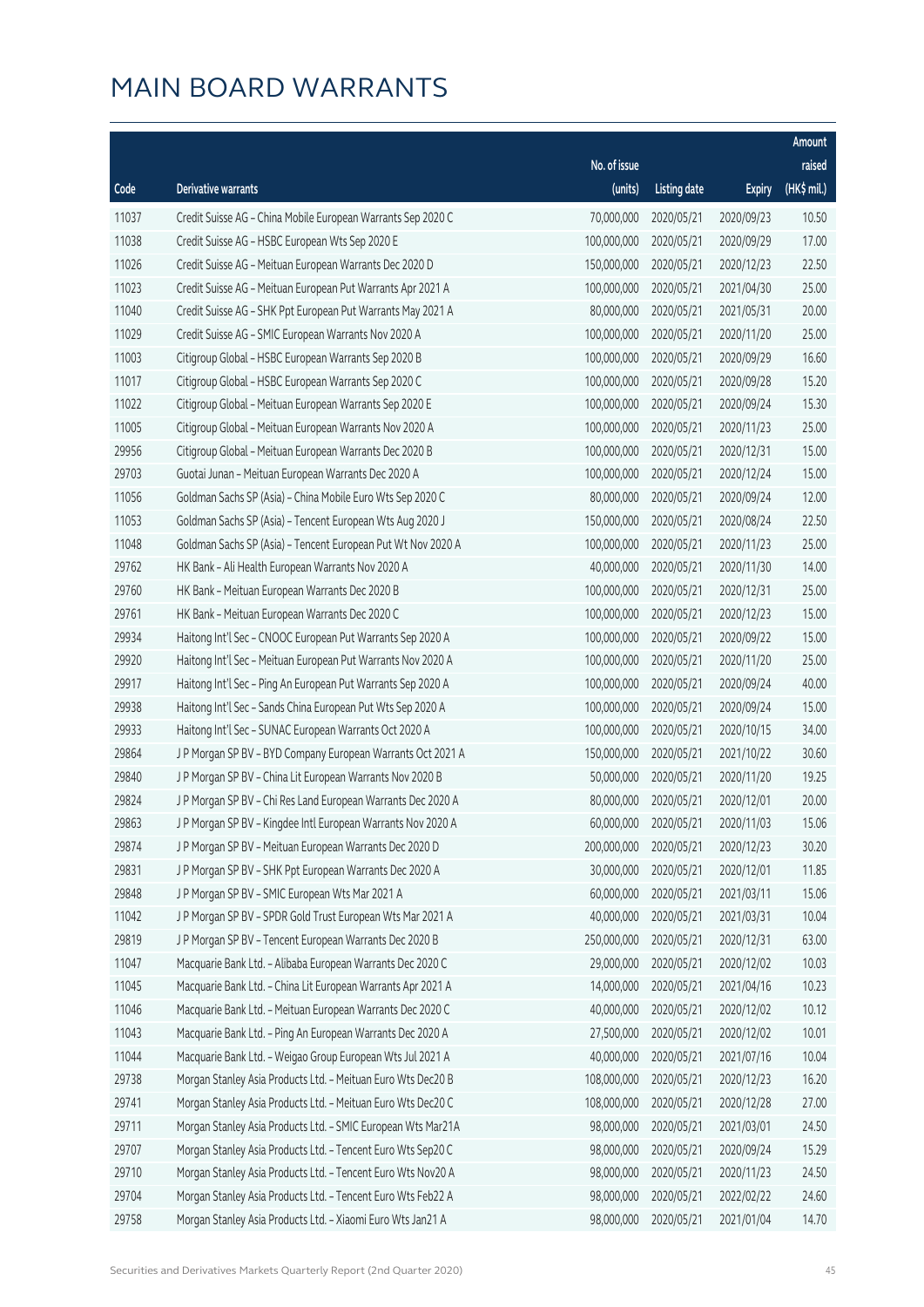|       |                                                              |                        |                     |               | Amount      |
|-------|--------------------------------------------------------------|------------------------|---------------------|---------------|-------------|
|       |                                                              | No. of issue           |                     |               | raised      |
| Code  | Derivative warrants                                          | (units)                | <b>Listing date</b> | <b>Expiry</b> | (HK\$ mil.) |
| 29798 | SG Issuer - AAC Tech European Warrants Oct 2020 B            | 40,000,000             | 2020/05/21          | 2020/10/05    | 10.00       |
| 29805 | SG Issuer - Meituan European Put Warrants Nov 2020 A         | 100,000,000            | 2020/05/21          | 2020/11/20    | 25.00       |
| 29815 | SG Issuer - SMIC European Warrants Nov 2020 B                | 60,000,000             | 2020/05/21          | 2020/11/20    | 15.00       |
| 29775 | UBS AG - Meituan European Warrants Dec 2020 C                | 100,000,000            | 2020/05/21          | 2020/12/23    | 15.00       |
| 29781 | UBS AG - Xiaomi European Warrants Oct 2020 A                 | 100,000,000            | 2020/05/21          | 2020/10/27    | 15.00       |
| 11072 | BOCI Asia Ltd. - Alibaba European Warrants Oct 2020 B        | 150,000,000            | 2020/05/22          | 2020/10/20    | 22.50       |
| 11071 | BOCI Asia Ltd. - Tencent European Warrants Aug 2020 C        | 200,000,000            | 2020/05/22          | 2020/08/31    | 30.00       |
| 11067 | BNP Paribas Issuance B.V. - Meituan Euro Warrants Jan 2021 D | 100,000,000            | 2020/05/22          | 2021/01/05    | 15.00       |
| 11075 | BNP Paribas Issuance B.V. - Meituan Euro Warrants Apr 2021 B | 100,000,000            | 2020/05/22          | 2021/04/07    | 25.00       |
| 11077 | BNP Paribas Issuance B.V. - Sunny Optical Eu Wt Mar 2021 A   | 40,000,000             | 2020/05/22          | 2021/03/02    | 10.40       |
| 11079 | BNP Paribas Issuance B.V. - Xiaomi Euro Warrants May 2021 A  | 40,000,000             | 2020/05/22          | 2021/05/04    | 10.00       |
| 11151 | Credit Suisse AG - Conch Cement European Warrants Nov 2020 A | 50,000,000             | 2020/05/22          | 2020/11/23    | 15.00       |
| 11160 | Credit Suisse AG - Ch Comm Cons European Warrants Nov 2020 A | 40,000,000             | 2020/05/22          | 2020/11/23    | 10.00       |
| 11164 | Credit Suisse AG - China Lit European Warrants Sep 2021 A    | 100,000,000            | 2020/05/22          | 2021/09/30    | 25.00       |
| 11163 | Credit Suisse AG - China Taiping European Warrants Sep2020 A | 60,000,000             | 2020/05/22          | 2020/09/23    | 10.80       |
| 11148 | Credit Suisse AG - SMIC European Put Warrants Nov 2020 A     | 50,000,000             | 2020/05/22          | 2020/11/23    | 12.50       |
| 11193 | Citigroup Global - HSBC European Put Warrants Oct 2020 A     | 100,000,000            | 2020/05/22          | 2020/10/16    | 15.00       |
| 11196 | Citigroup Global - HSBC European Put Warrants Oct 2020 B     | 100,000,000            | 2020/05/22          | 2020/10/19    | 17.90       |
| 11197 | Citigroup Global - Xiaomi European Warrants Sep 2020 E       | 100,000,000            | 2020/05/22          | 2020/09/25    | 15.00       |
| 11168 | Goldman Sachs SP (Asia) - AAC Tech Euro Wts Sep 2021 A       | 80,000,000             | 2020/05/22          | 2021/09/27    | 12.00       |
| 11190 | Goldman Sachs SP (Asia) - Meituan European Warrants Dec20 D  | 80,000,000             | 2020/05/22          | 2020/12/23    | 12.00       |
| 11188 | Goldman Sachs SP (Asia) - Meituan Euro Put Wts Nov 2020 A    | 80,000,000             | 2020/05/22          | 2020/11/23    | 20.00       |
| 11167 | Goldman Sachs SP (Asia) - Xiaomi European Wts Sep 2020 G     | 80,000,000             | 2020/05/22          | 2020/09/23    | 12.32       |
| 11106 | HK Bank - AAC Tech European Put Warrants Nov 2020 A          | 100,000,000            | 2020/05/22          | 2020/11/17    | 15.00       |
| 11102 | HK Bank - China Mobile European Warrants Oct 2020 A          | 60,000,000             | 2020/05/22          | 2020/10/27    | 11.40       |
| 11108 | HK Bank - China Mobile European Put Warrants Nov 2020 A      | 100,000,000            | 2020/05/22          | 2020/11/23    | 15.00       |
| 11141 | Haitong Int'l Sec - Hua Hong Semi European Wts Sep 2020 A    | 100,000,000 2020/05/22 |                     | 2020/09/04    | 18.00       |
| 11142 | Haitong Int'l Sec - Meituan European Warrants Dec 2020 D     | 100,000,000            | 2020/05/22          | 2020/12/23    | 15.00       |
| 11136 | Haitong Int'l Sec - NCI European Warrants Oct 2020 A         | 60,000,000             | 2020/05/22          | 2020/10/16    | 13.80       |
| 11134 | Haitong Int'l Sec - SMIC European Warrants Mar 2021 A        | 80,000,000             | 2020/05/22          | 2021/03/04    | 21.60       |
| 11128 | J P Morgan SP BV - Alibaba European Warrants Mar 2021 A      | 200,000,000            | 2020/05/22          | 2021/03/31    | 50.00       |
| 11131 | J P Morgan SP BV - HSBC European Warrants Sep 2020 F         | 100,000,000            | 2020/05/22          | 2020/09/30    | 15.20       |
| 11129 | J P Morgan SP BV - HSBC European Warrants Jan 2021 A         | 100,000,000            | 2020/05/22          | 2021/01/29    | 15.00       |
| 11112 | J P Morgan SP BV - Tencent European Warrants Feb 2021 A      | 250,000,000            | 2020/05/22          | 2021/02/26    | 84.00       |
| 11114 | J P Morgan SP BV - Tencent European Warrants Sep 2021 A      | 250,000,000            | 2020/05/22          | 2021/09/30    | 64.25       |
| 11097 | Macquarie Bank Ltd. - AAC Tech European Wts Jan 2022 A       | 40,000,000             | 2020/05/22          | 2022/01/04    | 10.04       |
| 11099 | Macquarie Bank Ltd. - China Res Gas European Wts Apr 2021 A  | 18,500,000             | 2020/05/22          | 2021/04/16    | 10.19       |
| 11090 | Macquarie Bank Ltd. - Ping An European Warrants Jul 2021 A   | 17,500,000             | 2020/05/22          | 2021/07/05    | 10.24       |
| 11064 | Morgan Stanley Asia Products Ltd. - Tencent Eu Put Wt Nov20A | 80,000,000             | 2020/05/22          | 2020/11/23    | 20.00       |
| 11101 | UBS AG - Tencent European Warrants Dec 2020 A                | 300,000,000            | 2020/05/22          | 2020/12/28    | 75.00       |
| 11204 | Bank Vontobel - Meituan European Put Warrants Dec 2020 A     | 40,000,000             | 2020/05/22          | 2020/12/03    | 10.00       |
| 11228 | BOCI Asia Ltd. - Ping An European Warrants Oct 2020 A        | 70,000,000             | 2020/05/25          | 2020/10/30    | 10.50       |
| 11325 | Credit Suisse AG - BYD Electronic European Wts Nov 2020 B    | 50,000,000             | 2020/05/25          | 2020/11/24    | 12.50       |
| 11326 | Credit Suisse AG - Microport European Warrants Nov 2020 A    | 30,000,000             | 2020/05/25          | 2020/11/24    | 10.20       |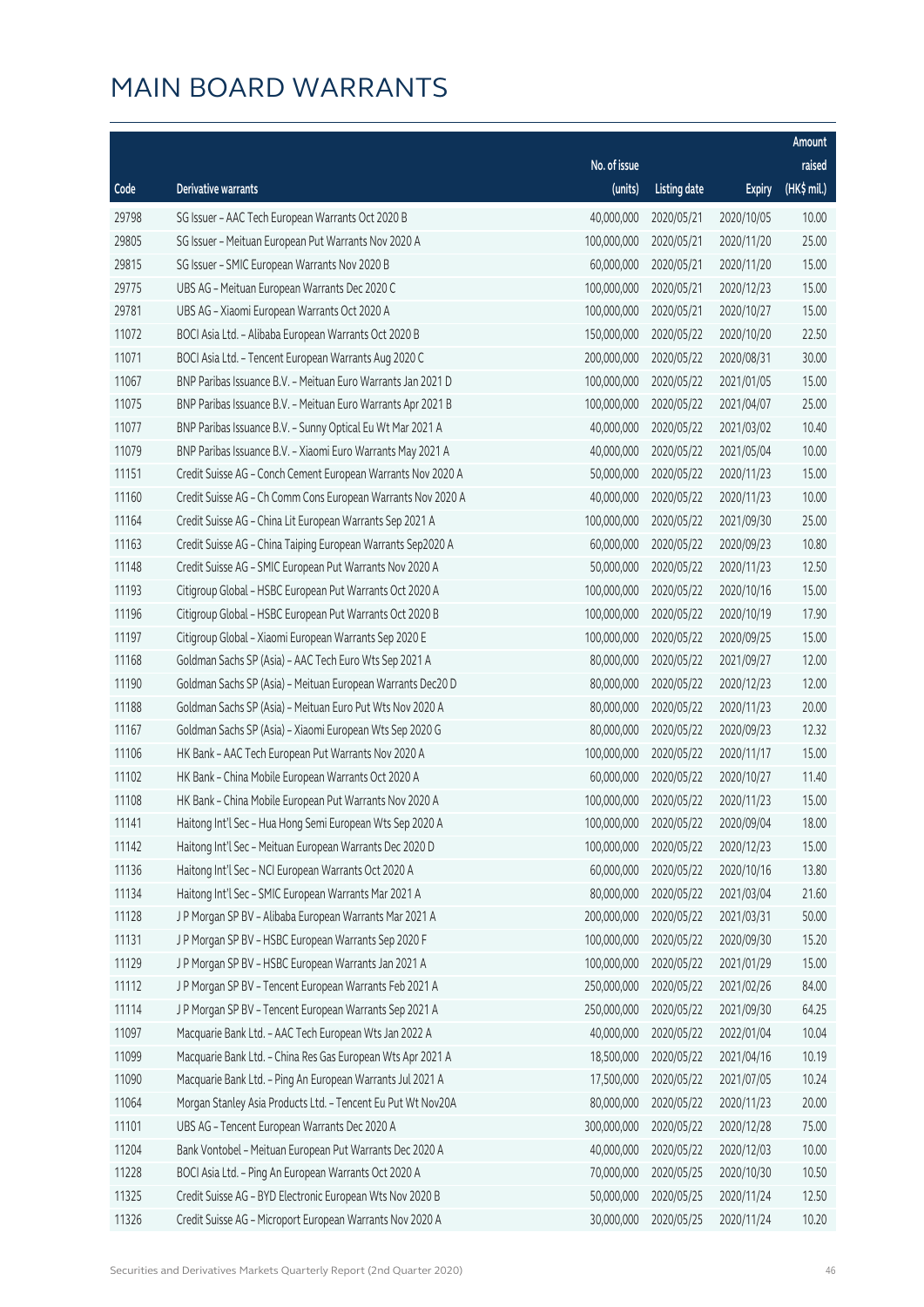|       |                                                               |              |                       |               | Amount      |
|-------|---------------------------------------------------------------|--------------|-----------------------|---------------|-------------|
|       |                                                               | No. of issue |                       |               | raised      |
| Code  | Derivative warrants                                           | (units)      | <b>Listing date</b>   | <b>Expiry</b> | (HK\$ mil.) |
| 11333 | Credit Suisse AG - SD Gold European Warrants Nov 2020 A       | 40,000,000   | 2020/05/25            | 2020/11/24    | 10.00       |
| 11324 | Credit Suisse AG - Sunny Optical European Warrants Nov 2020C  | 100,000,000  | 2020/05/25            | 2020/11/24    | 25.00       |
| 11332 | Credit Suisse AG - Yihai Intl European Warrants Nov 2020 A    | 60,000,000   | 2020/05/25            | 2020/11/24    | 15.00       |
| 11342 | Citigroup Global - Alibaba Group Euro Warrants Sep 2020 A     | 100,000,000  | 2020/05/25            | 2020/09/02    | 15.90       |
| 11339 | Citigroup Global - BYD Company European Warrants Nov 2020 A   | 50,000,000   | 2020/05/25            | 2020/11/25    | 22.00       |
| 11347 | Citigroup Global - CNOOC European Warrants Oct 2020 B         | 100,000,000  | 2020/05/25            | 2020/10/23    | 15.00       |
| 11337 | Citigroup Global - SMIC European Warrants Sep 2020 A          | 100,000,000  | 2020/05/25            | 2020/09/04    | 19.10       |
| 11336 | Citigroup Global - SMIC European Warrants Nov 2020 A          | 100,000,000  | 2020/05/25            | 2020/11/25    | 25.00       |
| 11361 | Goldman Sachs SP (Asia) - China Life Euro Wts Dec 2020 C      | 100,000,000  | 2020/05/25            | 2020/12/08    | 15.00       |
| 11362 | Goldman Sachs SP (Asia) - HSI European Warrants Dec 2020 A    | 150,000,000  | 2020/05/25            | 2020/12/30    | 22.50       |
| 11211 | HK Bank - PA Gooddoctor European Warrants Dec 2020 B          | 80,000,000   | 2020/05/25            | 2020/12/31    | 20.00       |
| 11217 | HK Bank - Sunny Optical European Warrants Dec 2020 D          | 100,000,000  | 2020/05/25            | 2020/12/01    | 15.00       |
| 11302 | Haitong Int'l Sec - Alibaba European Warrants Oct 2020 C      | 100,000,000  | 2020/05/25            | 2020/10/23    | 17.00       |
| 11303 | Haitong Int'l Sec - Alibaba European Warrants Oct 2020 D      | 100,000,000  | 2020/05/25            | 2020/10/20    | 16.00       |
| 11269 | Haitong Int'l Sec - China Lit European Warrants Nov 2020 B    | 60,000,000   | 2020/05/25            | 2020/11/24    | 37.20       |
| 11268 | Haitong Int'l Sec - Chi Res Land European Warrants Nov 2020A  | 60,000,000   | 2020/05/25            | 2020/11/24    | 15.00       |
| 11294 | Haitong Int'l Sec - China Shenhua European Warrants Nov2020A  | 60,000,000   | 2020/05/25            | 2020/11/27    | 14.40       |
| 11288 | Haitong Int'l Sec - China Unicom European Warrants Sep 2020A  | 70,000,000   | 2020/05/25            | 2020/09/28    | 11.90       |
| 11278 | Haitong Int'l Sec - Lenovo European Warrants Sep 2020 A       | 60,000,000   | 2020/05/25            | 2020/09/25    | 13.20       |
| 11285 | Haitong Int'l Sec - Link REIT European Warrants Dec 2021 A    | 60,000,000   | 2020/05/25            | 2021/12/23    | 10.80       |
| 11290 | Haitong Int'l Sec - Mengniu Dairy European Wts Sep 2020 A     | 70,000,000   | 2020/05/25            | 2020/09/25    | 10.50       |
| 11266 | J P Morgan SP BV - AAC Tech European Warrants Sep 2021 A      | 100,000,000  | 2020/05/25            | 2021/09/30    | 15.00       |
| 11259 | J P Morgan SP BV - A-Living European Warrants Nov 2021 A      | 60,000,000   | 2020/05/25            | 2021/11/30    | 15.06       |
| 11265 | J P Morgan SP BV - PA Gooddoctor European Warrants Dec 2020A  | 100,000,000  | 2020/05/25            | 2020/12/23    | 15.10       |
| 11254 | J P Morgan SP BV - SPDR Gold Trust Euro Put Wts Mar 2021 A    | 60,000,000   | 2020/05/25            | 2021/03/31    | 15.06       |
| 11235 | J P Morgan SP BV - Sunny Optical European Wts Dec 2020 B      | 80,000,000   | 2020/05/25            | 2020/12/23    | 14.96       |
| 11257 | J P Morgan SP BV - Zhaojin Mining European Wts Jan 2021 A     |              | 60,000,000 2020/05/25 | 2021/01/29    | 15.06       |
| 11258 | J P Morgan SP BV - Zijin Mining European Warrants Nov 2020 B  | 60,000,000   | 2020/05/25            | 2020/11/25    | 15.12       |
| 11220 | Macquarie Bank Ltd. - Chi Res Land European Wts Dec 2020 A    | 35,000,000   | 2020/05/25            | 2020/12/02    | 10.08       |
| 11227 | Macquarie Bank Ltd. - Haidilao European Warrants Dec 2020 A   | 32,000,000   | 2020/05/25            | 2020/12/16    | 10.02       |
| 11234 | Macquarie Bank Ltd. - Sinopharm European Put Warrants Feb21A  | 35,500,000   | 2020/05/25            | 2021/02/02    | 10.08       |
| 11242 | Morgan Stanley Asia Products Ltd. - CNOOC Euro Wts Dec 2020B  | 68,000,000   | 2020/05/25            | 2020/12/22    | 10.20       |
| 11236 | Morgan Stanley Asia Products Ltd. - Sinopec Corp Eu Wt Nov20A | 68,000,000   | 2020/05/25            | 2020/11/02    | 10.20       |
| 11244 | Morgan Stanley Asia Products Ltd. - PetroChina Eu Wt Oct20A   | 68,000,000   | 2020/05/25            | 2020/10/05    | 10.20       |
| 11349 | SG Issuer - SMIC European Warrants Apr 2021 A                 | 60,000,000   | 2020/05/25            | 2021/04/30    | 15.00       |
| 11230 | UBS AG - Hansoh Pharma European Warrants Dec 2020 A           | 50,000,000   | 2020/05/25            | 2020/12/30    | 23.30       |
| 11320 | Bank Vontobel - AAC Tech European Warrants Apr 2021 A         | 60,000,000   | 2020/05/25            | 2021/04/23    | 10.20       |
| 11322 | Bank Vontobel - Meituan European Warrants Dec 2020 C          | 40,000,000   | 2020/05/25            | 2020/12/03    | 10.00       |
| 11304 | Bank Vontobel - SHK Ppt European Warrants Dec 2020 B          | 20,000,000   | 2020/05/25            | 2020/12/01    | 11.60       |
| 11308 | Bank Vontobel - SHK Ppt European Put Warrants Apr 2021 A      | 40,000,000   | 2020/05/25            | 2021/04/01    | 10.00       |
| 11402 | BOCI Asia Ltd. - Meituan European Warrants Dec 2020 D         | 100,000,000  | 2020/05/26            | 2020/12/31    | 15.00       |
| 11403 | BOCI Asia Ltd. - Sunny Optical European Warrants Nov 2020 A   | 150,000,000  | 2020/05/26            | 2020/11/30    | 22.50       |
| 11401 | BOCI Asia Ltd. - Tencent European Put Wts Oct 2020 A          | 200,000,000  | 2020/05/26            | 2020/10/30    | 30.00       |
| 11458 | BNP Paribas Issuance B.V. - Tencent Eu Put Wt Dec 2020 A      | 80,000,000   | 2020/05/26            | 2020/12/02    | 22.40       |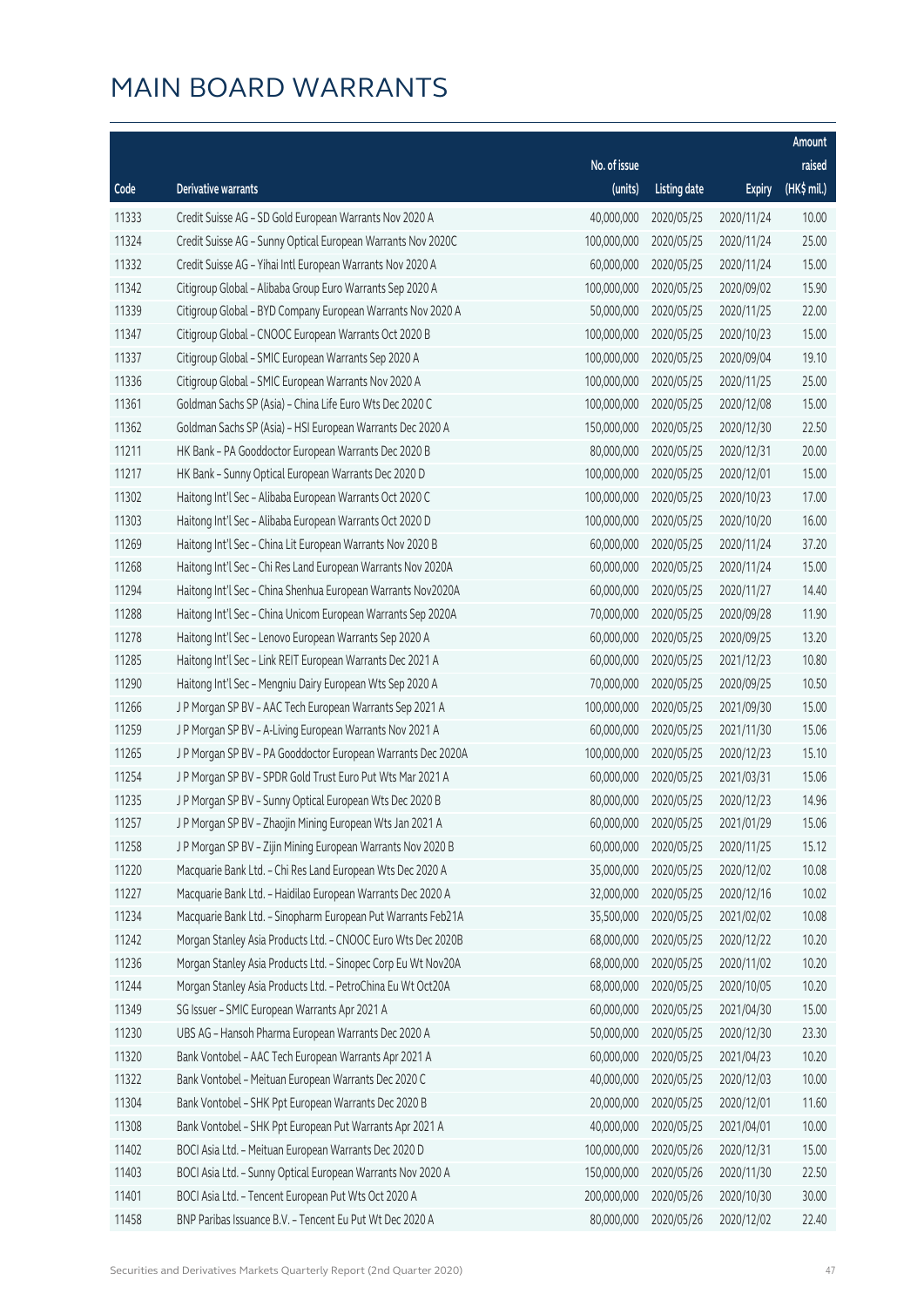|       |                                                              |              |                       |               | Amount      |
|-------|--------------------------------------------------------------|--------------|-----------------------|---------------|-------------|
|       |                                                              | No. of issue |                       |               | raised      |
| Code  | <b>Derivative warrants</b>                                   | (units)      | <b>Listing date</b>   | <b>Expiry</b> | (HK\$ mil.) |
| 11459 | BNP Paribas Issuance B.V. - Tencent Eu Put Wt Feb 2021 A     | 80,000,000   | 2020/05/26            | 2021/02/02    | 20.80       |
| 11507 | Credit Suisse AG - Alibaba European Warrants Aug 2020 C      | 200,000,000  | 2020/05/26            | 2020/08/26    | 30.00       |
| 11508 | Credit Suisse AG - Alibaba European Warrants Oct 2020 D      | 200,000,000  | 2020/05/26            | 2020/10/27    | 30.00       |
| 11495 | Credit Suisse AG - HKEX European Put Warrants Nov 2020 C     | 100,000,000  | 2020/05/26            | 2020/11/25    | 25.00       |
| 11497 | Credit Suisse AG - Meituan European Put Warrants Nov 2020 B  | 100,000,000  | 2020/05/26            | 2020/11/25    | 28.00       |
| 11511 | Credit Suisse AG - Vinda Intl European Warrants Nov 2020 A   | 40,000,000   | 2020/05/26            | 2020/11/25    | 10.00       |
| 11510 | Credit Suisse AG - Xinyi Solar European Warrants Feb 2021 A  | 70,000,000   | 2020/05/26            | 2021/02/26    | 17.50       |
| 11363 | Citigroup Global - AIA European Warrants Sep 2020 C          | 100,000,000  | 2020/05/26            | 2020/09/23    | 19.50       |
| 11404 | Citigroup Global - Alibaba Group Euro Warrants Aug 2020 B    | 100,000,000  | 2020/05/26            | 2020/08/26    | 16.10       |
| 11405 | Citigroup Global - PA Gooddoctor European Warrants Dec2020 B | 100,000,000  | 2020/05/26            | 2020/12/23    | 16.00       |
| 11409 | Citigroup Global - Sands China European Warrants Sep 2020 B  | 100,000,000  | 2020/05/26            | 2020/09/17    | 18.60       |
| 11413 | Citigroup Global - Tencent European Warrants Sep 2020 C      | 100,000,000  | 2020/05/26            | 2020/09/23    | 15.90       |
| 11400 | Guotai Junan - Alibaba Group European Warrants Dec 2020 A    | 100,000,000  | 2020/05/26            | 2020/12/24    | 17.60       |
| 11396 | Guotai Junan - Tencent European Warrants Nov 2020 A          | 100,000,000  | 2020/05/26            | 2020/11/23    | 18.60       |
| 11536 | Goldman Sachs SP (Asia) - Alibaba European Wts Aug 2020 C    | 100,000,000  | 2020/05/26            | 2020/08/26    | 15.00       |
| 11539 | Goldman Sachs SP (Asia) - China Tower Euro Wts Oct 2020 B    | 80,000,000   | 2020/05/26            | 2020/10/22    | 12.08       |
| 11529 | Goldman Sachs SP (Asia) - Tencent European Wts Dec 2020 A    | 150,000,000  | 2020/05/26            | 2020/12/18    | 28.05       |
| 11376 | HK Bank - Alibaba European Warrants Jan 2021 A               | 100,000,000  | 2020/05/26            | 2021/01/05    | 15.00       |
| 11378 | HK Bank - Alibaba European Warrants Jun 2021 A               | 100,000,000  | 2020/05/26            | 2021/06/23    | 16.00       |
| 11379 | HK Bank - China Life European Warrants Mar 2021 B            | 100,000,000  | 2020/05/26            | 2021/03/26    | 15.00       |
| 11460 | Haitong Int'l Sec - Air China European Warrants Nov 2020 A   | 70,000,000   | 2020/05/26            | 2020/11/30    | 22.40       |
| 11473 | Haitong Int'l Sec - Avichina European Warrants Oct 2020 A    | 60,000,000   | 2020/05/26            | 2020/10/05    | 14.40       |
| 11472 | Haitong Int'l Sec - Ch Molybdenum European Warrants Sep20 A  | 60,000,000   | 2020/05/26            | 2020/09/24    | 16.20       |
| 11475 | Haitong Int'l Sec - Ch Southern Air European Warrants Oct20A | 60,000,000   | 2020/05/26            | 2020/10/20    | 16.20       |
| 11470 | Haitong Int'l Sec - Genscript Bio European Warrants Sep20 A  | 60,000,000   | 2020/05/26            | 2020/09/04    | 11.40       |
| 11485 | Haitong Int'l Sec - HKEX European Warrants Dec 2020 C        | 70,000,000   | 2020/05/26            | 2020/12/23    | 10.50       |
| 11466 | Haitong Int'l Sec - Longfor Group European Warrants Nov20 A  |              | 60,000,000 2020/05/26 | 2020/11/30    | 16.20       |
| 11492 | Haitong Int'l Sec - Meituan European Warrants Dec 2020 E     | 100,000,000  | 2020/05/26            | 2020/12/23    | 15.00       |
| 11480 | Haitong Int'l Sec - SD Gold European Warrants Sep 2020 A     | 60,000,000   | 2020/05/26            | 2020/09/24    | 16.80       |
| 11465 | Haitong Int'l Sec - Shimao Property European Warrants Nov20A | 60,000,000   | 2020/05/26            | 2020/11/30    | 25.80       |
| 11478 | Haitong Int'l Sec - Zhaojin Mining European Wts Nov 2020 A   | 70,000,000   | 2020/05/26            | 2020/11/24    | 11.20       |
| 11418 | J P Morgan SP BV - Ch Comm Cons European Warrants Nov 2020 A | 40,000,000   | 2020/05/26            | 2020/11/30    | 11.28       |
| 11414 | J P Morgan SP BV - HKEX European Put Wts Feb 2021 A          | 100,000,000  | 2020/05/26            | 2021/02/26    | 25.10       |
| 11423 | J P Morgan SP BV - Meituan European Put Warrants Nov 2020 C  | 100,000,000  | 2020/05/26            | 2020/11/30    | 25.00       |
| 11420 | J P Morgan SP BV - Xinyi Solar European Warrants Mar 2021 A  | 60,000,000   | 2020/05/26            | 2021/03/31    | 15.00       |
| 11372 | Macquarie Bank Ltd. - China Com Services European Wts Apr21A | 40,000,000   | 2020/05/26            | 2021/04/07    | 10.04       |
| 11364 | Morgan Stanley Asia Products Ltd. - ICBC European Wts Nov20A | 68,000,000   | 2020/05/26            | 2020/11/03    | 10.20       |
| 11365 | Morgan Stanley Asia Products Ltd. - Sands China Eu Wt Oct20A | 50,000,000   | 2020/05/26            | 2020/10/05    | 10.10       |
| 11369 | Morgan Stanley Asia Products Ltd. - Sands China Eu Wt Nov20A | 68,000,000   | 2020/05/26            | 2020/11/25    | 10.20       |
| 11524 | SG Issuer - HKEX European Put Warrants Sep 2020 B            | 60,000,000   | 2020/05/26            | 2020/09/03    | 10.20       |
| 11522 | SG Issuer - Tencent European Put Warrants Aug 2020 C         | 100,000,000  | 2020/05/26            | 2020/08/25    | 15.00       |
| 11440 | UBS AG - PA Gooddoctor European Warrants Dec 2020 A          | 100,000,000  | 2020/05/26            | 2020/12/22    | 15.00       |
| 11434 | UBS AG - Sunny Optical European Warrants Dec 2020 A          | 100,000,000  | 2020/05/26            | 2020/12/23    | 15.00       |
| 11439 | UBS AG - Xiaomi European Warrants Dec 2020 C                 | 100,000,000  | 2020/05/26            | 2020/12/11    | 15.00       |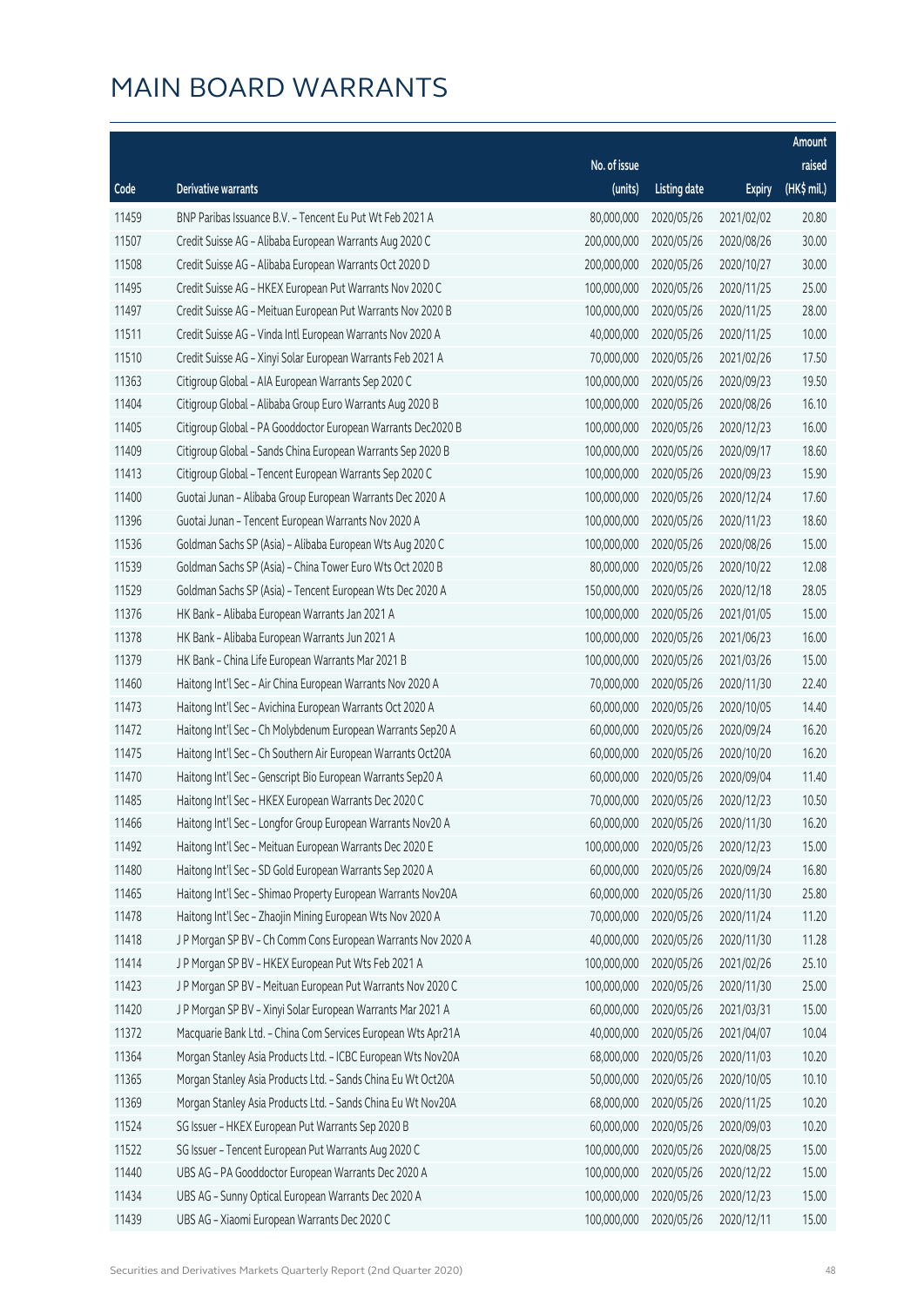|        |                                                              |                        |                     |               | Amount      |
|--------|--------------------------------------------------------------|------------------------|---------------------|---------------|-------------|
|        |                                                              | No. of issue           |                     |               | raised      |
| Code   | <b>Derivative warrants</b>                                   | (units)                | <b>Listing date</b> | <b>Expiry</b> | (HK\$ mil.) |
| 11452  | Bank Vontobel - AIA European Put Warrants Apr 2021 A         | 70,000,000             | 2020/05/26          | 2021/04/27    | 10.50       |
| 11443  | Bank Vontobel - Alibaba Group European Warrants Jan 2021 A   | 40,000,000             | 2020/05/26          | 2021/01/05    | 10.00       |
| 11455  | Bank Vontobel - CNOOC European Warrants Feb 2021 A           | 70,000,000             | 2020/05/26          | 2021/02/22    | 10.50       |
| 11450  | Bank Vontobel - Geely Auto European Warrants Dec 2020 B      | 70,000,000             | 2020/05/26          | 2020/12/23    | 11.20       |
| 11451  | Bank Vontobel - HKEX European Warrants Jan 2021 A            | 40,000,000             | 2020/05/26          | 2021/01/27    | 12.00       |
| 11454  | Bank Vontobel - Meituan European Warrants Dec 2020 D         | 80,000,000             | 2020/05/26          | 2020/12/23    | 12.00       |
| 11441  | Bank Vontobel - SMIC European Warrants Dec 2020 A            | 40,000,000             | 2020/05/26          | 2020/12/11    | 10.00       |
| 21983# | Credit Suisse AG - AAC Tech European Warrants Sep 2020 A     | 180,000,000            | 2020/05/26          | 2020/09/25    | 10.26       |
| 11606  | BOCI Asia Ltd. - AIA European Put Warrants Apr 2021 A        | 150,000,000            | 2020/05/27          | 2021/04/30    | 22.50       |
| 11610  | BOCI Asia Ltd. - Xiaomi European Put Warrants Oct 2020 A     | 70,000,000             | 2020/05/27          | 2020/10/30    | 11.90       |
| 11674  | BNP Paribas Issuance B.V. - AIA European Wts Apr 2021 A      | 40,000,000             | 2020/05/27          | 2021/04/07    | 27.20       |
| 11544  | BNP Paribas Issuance B.V. - Bud Apac European Wts Jan21A     | 50,000,000             | 2020/05/27          | 2021/01/05    | 10.50       |
| 11545  | BNP Paribas Issuance B.V. - CNOOC European Wts Jan 2021 A    | 60,000,000             | 2020/05/27          | 2021/01/05    | 12.00       |
| 11542  | BNP Paribas Issuance B.V. - Geely Auto Euro Wts Jan 2021 A   | 40,000,000             | 2020/05/27          | 2021/01/05    | 10.00       |
| 11541  | BNP Paribas Issuance B.V. - HKEX European Wts Apr 2021 A     | 70,000,000             | 2020/05/27          | 2021/04/07    | 10.50       |
| 11656  | BNP Paribas Issuance B.V. - HKEX European Wts Apr 2021 B     | 40,000,000             | 2020/05/27          | 2021/04/07    | 10.00       |
| 11666  | BNP Paribas Issuance B.V. - HKEX European Wts Aug 2021 A     | 40,000,000             | 2020/05/27          | 2021/08/03    | 10.00       |
| 11670  | BNP Paribas Issuance B.V. - Meituan Euro Warrants Jun 2021 A | 80,000,000             | 2020/05/27          | 2021/06/02    | 20.80       |
| 11673  | BNP Paribas Issuance B.V. - Xiaomi Euro Warrants Oct 2020 B  | 70,000,000             | 2020/05/27          | 2020/10/06    | 10.50       |
| 11681  | Credit Suisse AG - Alibaba European Warrants Sep 2020 H      | 200,000,000            | 2020/05/27          | 2020/09/25    | 30.00       |
| 11683  | Credit Suisse AG - Alibaba European Warrants Dec 2020 B      | 200,000,000            | 2020/05/27          | 2020/12/24    | 30.00       |
| 11689  | Credit Suisse AG - Alibaba European Put Warrants Dec 2020 A  | 150,000,000            | 2020/05/27          | 2020/12/14    | 22.50       |
| 11692  | Credit Suisse AG - China Life European Warrants Mar 2021 A   | 100,000,000            | 2020/05/27          | 2021/03/26    | 15.00       |
| 11694  | Credit Suisse AG - Ch Molybdenum European Wts Nov 2020 A     | 40,000,000             | 2020/05/27          | 2020/11/26    | 10.00       |
| 11612  | Guotai Junan - Meituan European Put Warrants Nov 2020 B      | 100,000,000            | 2020/05/27          | 2020/11/26    | 15.70       |
| 11611  | Guotai Junan - Tencent European Tencent put Warrants Dec20A  | 100,000,000            | 2020/05/27          | 2020/12/02    | 19.80       |
| 11713  | Goldman Sachs SP (Asia) - HKEX European Warrants Mar 2021 A  | 150,000,000 2020/05/27 |                     | 2021/03/31    | 22.50       |
| 11701  | Goldman Sachs SP (Asia) - Meituan Euro Put Wts Nov 2020 B    | 80,000,000             | 2020/05/27          | 2020/11/27    | 20.00       |
| 11696  | Goldman Sachs SP (Asia) - Tencent European Put Wt Nov 2020 B | 100,000,000            | 2020/05/27          | 2020/11/10    | 19.70       |
| 11578  | HK Bank - CNOOC European Warrants Oct 2021 A                 | 100,000,000            | 2020/05/27          | 2021/10/04    | 25.00       |
| 11559  | HK Bank - SMIC European Warrants Nov 2020 C                  | 100,000,000            | 2020/05/27          | 2020/11/30    | 25.00       |
| 11641  | J P Morgan SP BV - China Com Services European Wts Dec 2020A | 60,000,000             | 2020/05/27          | 2020/12/23    | 12.24       |
| 11584  | Macquarie Bank Ltd. - AAC Tech European Wts Dec 2020 B       | 40,000,000             | 2020/05/27          | 2020/12/02    | 10.04       |
| 11603  | Macquarie Bank Ltd. - China Life European Put Wts Dec 2020 A | 36,000,000             | 2020/05/27          | 2020/12/31    | 10.01       |
| 11596  | Macquarie Bank Ltd. - China Mobile Euro Put Wts Jan 2021 A   | 30,000,000             | 2020/05/27          | 2021/01/05    | 10.05       |
| 11595  | Macquarie Bank Ltd. - Kingdee Int'l European Wts Jan 2021 A  | 36,400,000             | 2020/05/27          | 2021/01/18    | 10.01       |
| 11632  | Morgan Stanley Asia Products Ltd. - Meituan Eu Put Wt Nov20A | 68,000,000             | 2020/05/27          | 2020/11/12    | 10.20       |
| 11616  | Morgan Stanley Asia Products Ltd. - Meituan Eu Put Wt Jun21A | 80,000,000             | 2020/05/27          | 2021/06/23    | 12.00       |
| 11637  | UBS AG - HKEX European Warrants Mar 2021 A                   | 300,000,000            | 2020/05/27          | 2021/03/24    | 45.00       |
| 11634  | UBS AG - Meituan European Put Warrants Nov 2020 B            | 100,000,000            | 2020/05/27          | 2020/11/26    | 25.00       |
| 11675  | Bank Vontobel - SHK Ppt European Warrants Apr 2021 A         | 60,000,000             | 2020/05/27          | 2021/04/23    | 11.46       |
| 11818  | BOCI Asia Ltd. - Genscript Bio European Warrants Sep 2020 A  | 70,000,000             | 2020/05/28          | 2020/09/30    | 19.60       |
| 11820  | BOCI Asia Ltd. - Meituan European Put Warrants Apr 2021 A    | 200,000,000            | 2020/05/28          | 2021/04/30    | 34.00       |
| 11806  | BNP Paribas Issuance B.V. - CC Bank Euro Wts Apr 2021 A      | 40,000,000             | 2020/05/28          | 2021/04/07    | 19.20       |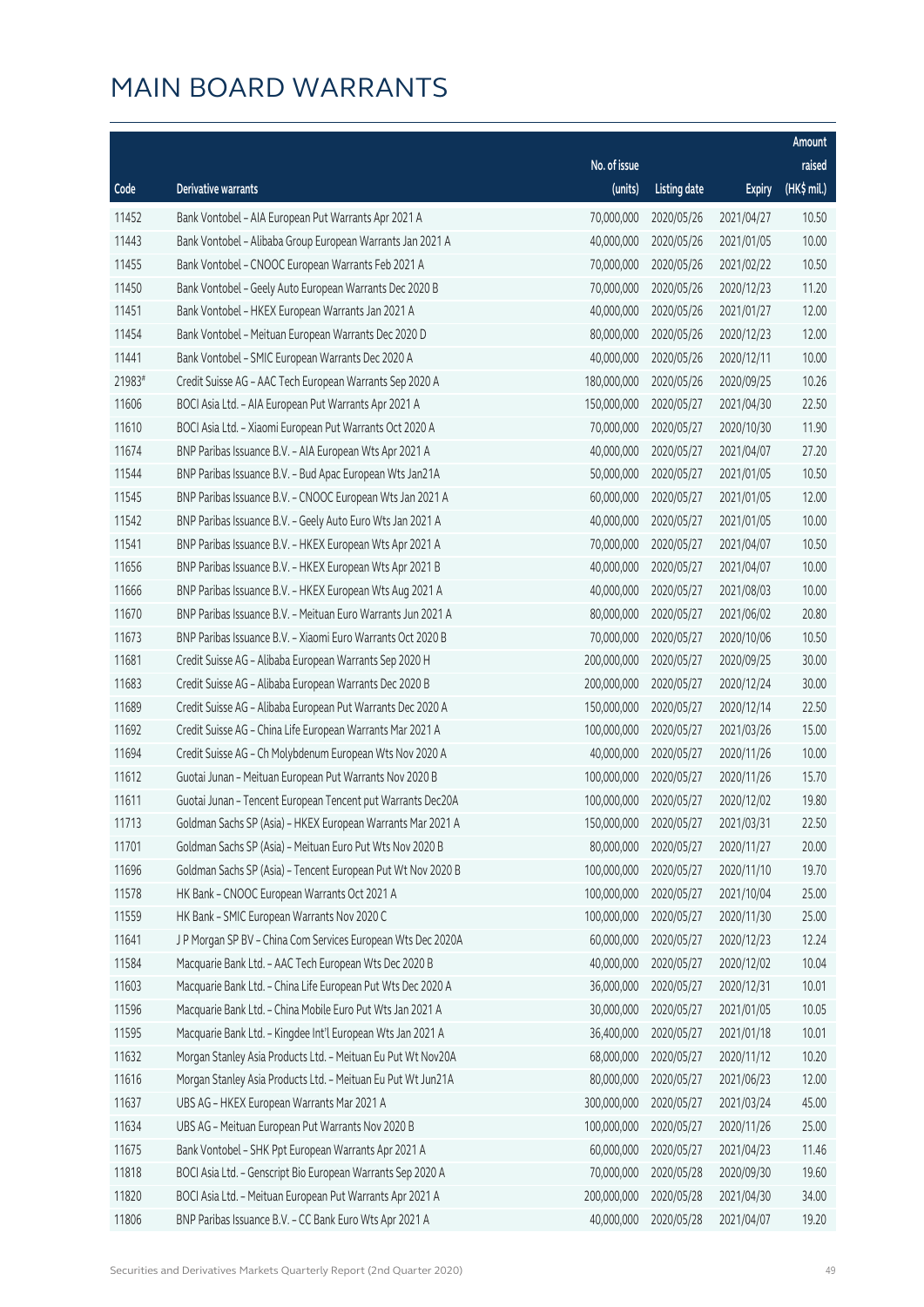|        |                                                              |              |                       |               | Amount      |
|--------|--------------------------------------------------------------|--------------|-----------------------|---------------|-------------|
|        |                                                              | No. of issue |                       |               | raised      |
| Code   | Derivative warrants                                          | (units)      | <b>Listing date</b>   | <b>Expiry</b> | (HK\$ mil.) |
| 11807  | BNP Paribas Issuance B.V. - HSI European Wts Mar 2021 A      | 40,000,000   | 2020/05/28            | 2021/03/30    | 10.00       |
| 11805  | BNP Paribas Issuance B.V. - ICBC European Wts Apr 2021 A     | 40,000,000   | 2020/05/28            | 2021/04/07    | 19.20       |
| 11910  | Credit Suisse AG - CC Bank European Warrants Nov 2020 A      | 50,000,000   | 2020/05/28            | 2020/11/27    | 12.50       |
| 11902  | Credit Suisse AG - ICBC European Warrants Nov 2020 A         | 70,000,000   | 2020/05/28            | 2020/11/03    | 10.50       |
| 11901  | Credit Suisse AG - Lenovo European Warrants Dec 2021 A       | 100,000,000  | 2020/05/28            | 2021/12/23    | 15.00       |
| 11922  | Citigroup Global - Galaxy Ent European Put Warrants Sep20 A  | 100,000,000  | 2020/05/28            | 2020/09/07    | 17.70       |
| 11926  | Citigroup Global - HKEX European Put Warrants Aug 2020 A     | 100,000,000  | 2020/05/28            | 2020/08/28    | 15.80       |
| 11917  | Citigroup Global - Meituan European Put Warrants Nov 2020 C  | 100,000,000  | 2020/05/28            | 2020/11/30    | 27.00       |
| 11937  | Citigroup Global - SHK Ppt European Warrants Nov 2020 A      | 100,000,000  | 2020/05/28            | 2020/11/30    | 25.00       |
| 11916  | Citigroup Global - SHK Ppt European Warrants Apr 2021 A      | 100,000,000  | 2020/05/28            | 2021/04/23    | 19.60       |
| 11715  | Guotai Junan - HSBC European Warrants Nov 2020 A             | 100,000,000  | 2020/05/28            | 2020/11/06    | 16.60       |
| 11990  | Goldman Sachs SP (Asia) - AIA European Put Wts Sep 2020 A    | 100,000,000  | 2020/05/28            | 2020/09/29    | 15.00       |
| 11989  | Goldman Sachs SP (Asia) - Alibaba European Wts Aug 2020 D    | 100,000,000  | 2020/05/28            | 2020/08/28    | 15.00       |
| 11992  | Goldman Sachs SP (Asia) - CITIC Sec European Wts Mar 2021 A  | 80,000,000   | 2020/05/28            | 2021/03/26    | 12.00       |
| 11991  | Goldman Sachs SP (Asia) - PA Gooddoctor European Wts Dec20 B | 100,000,000  | 2020/05/28            | 2020/12/23    | 15.00       |
| 11803  | HK Bank - HKEX European Put Warrants Dec 2020 B              | 100,000,000  | 2020/05/28            | 2020/12/31    | 25.00       |
| 11808  | HK Bank - Meituan European Warrants Mar 2021 A               | 100,000,000  | 2020/05/28            | 2021/03/29    | 25.00       |
| 11982  | Haitong Int'l Sec - Alibaba European Warrants Sep 2020 B     | 100,000,000  | 2020/05/28            | 2020/09/30    | 15.00       |
| 11974  | Haitong Int'l Sec - Alibaba European Put Warrants Sep 2020 B | 100,000,000  | 2020/05/28            | 2020/09/08    | 15.00       |
| 11984  | Haitong Int'l Sec - China Com Services European Wts Dec20A   | 80,000,000   | 2020/05/28            | 2020/12/23    | 18.40       |
| 11985  | Haitong Int'l Sec - Evergrande European Warrants Oct 2020 A  | 80,000,000   | 2020/05/28            | 2020/10/28    | 12.00       |
| 11962  | Haitong Int'l Sec - HKEX European Warrants Oct 2020 A        | 80,000,000   | 2020/05/28            | 2020/10/22    | 12.00       |
| 11964  | Haitong Int'l Sec - SHK Ppt European Warrants Apr 2021 A     | 80,000,000   | 2020/05/28            | 2021/04/23    | 16.80       |
| 11987  | Haitong Int'l Sec - Tencent European Put Warrants Nov 2020 A | 100,000,000  | 2020/05/28            | 2020/11/13    | 26.00       |
| 11942  | Haitong Int'l Sec - Xiaomi European Warrants Aug 2020 A      | 100,000,000  | 2020/05/28            | 2020/08/31    | 15.00       |
| 11877  | J P Morgan SP BV - CICC European Warrants Dec 2020 A         | 60,000,000   | 2020/05/28            | 2020/12/31    | 15.00       |
| 11879  | J P Morgan SP BV - Genscript Bio European Warrants Nov 2020A |              | 80,000,000 2020/05/28 | 2020/11/13    | 12.08       |
| 11898  | J P Morgan SP BV - HKEX European Warrants Mar 2021 A         | 200,000,000  | 2020/05/28            | 2021/03/24    | 30.00       |
| 11875  | J P Morgan SP BV - Kingsoft European Warrants Nov 2020 A     | 60,000,000   | 2020/05/28            | 2020/11/30    | 18.18       |
| 11854  | J P Morgan SP BV - Meituan European Warrants Nov 2020 B      | 200,000,000  | 2020/05/28            | 2020/11/30    | 50.40       |
| 11864  | J P Morgan SP BV - SMIC European Wts Nov 2020 A              | 80,000,000   | 2020/05/28            | 2020/11/30    | 20.32       |
| 11900  | J P Morgan SP BV - Xiaomi European Warrants Sep 2021 A       | 200,000,000  | 2020/05/28            | 2021/09/27    | 30.40       |
| 11865  | J P Morgan SP BV - ZTE European Warrants Nov 2020 A          | 60,000,000   | 2020/05/28            | 2020/11/30    | 19.02       |
| 11988  | SG Issuer - PA Gooddoctor European Warrants Nov 2020 A       | 100,000,000  | 2020/05/28            | 2020/11/30    | 15.00       |
| 11842  | UBS AG - Alibaba European Warrants Sep 2020 E                | 100,000,000  | 2020/05/28            | 2020/09/25    | 15.00       |
| 11852  | UBS AG - Alibaba European Warrants Oct 2020 C                | 100,000,000  | 2020/05/28            | 2020/10/27    | 15.00       |
| 11847  | UBS AG - Alibaba European Warrants Dec 2020 B                | 100,000,000  | 2020/05/28            | 2020/12/24    | 15.00       |
| 23770# | J P Morgan SP BV - HSI European Warrants Sep 2020 D          | 600,000,000  | 2020/05/28            | 2020/09/29    | 16.80       |
| 24050# | J P Morgan SP BV - HSI European Warrants Sep 2020 E          | 600,000,000  | 2020/05/28            | 2020/09/29    | 29.40       |
| 24168# | J P Morgan SP BV - HSI European Warrants Oct 2020 D          | 600,000,000  | 2020/05/28            | 2020/10/29    | 41.40       |
| 12238  | BOCI Asia Ltd. - HSBC European Warrants Nov 2020 A           | 70,000,000   | 2020/05/29            | 2020/11/30    | 12.60       |
| 12239  | BOCI Asia Ltd. - SMIC European Warrants Nov 2020 A           | 100,000,000  | 2020/05/29            | 2020/11/23    | 18.00       |
| 12157  | BNP Paribas Issuance B.V. - Tencent European Wts Oct 2020 E  | 80,000,000   | 2020/05/29            | 2020/10/06    | 14.40       |
| 12156  | BNP Paribas Issuance B.V. - Tencent European Wts Dec 2020 D  | 80,000,000   | 2020/05/29            | 2020/12/02    | 20.00       |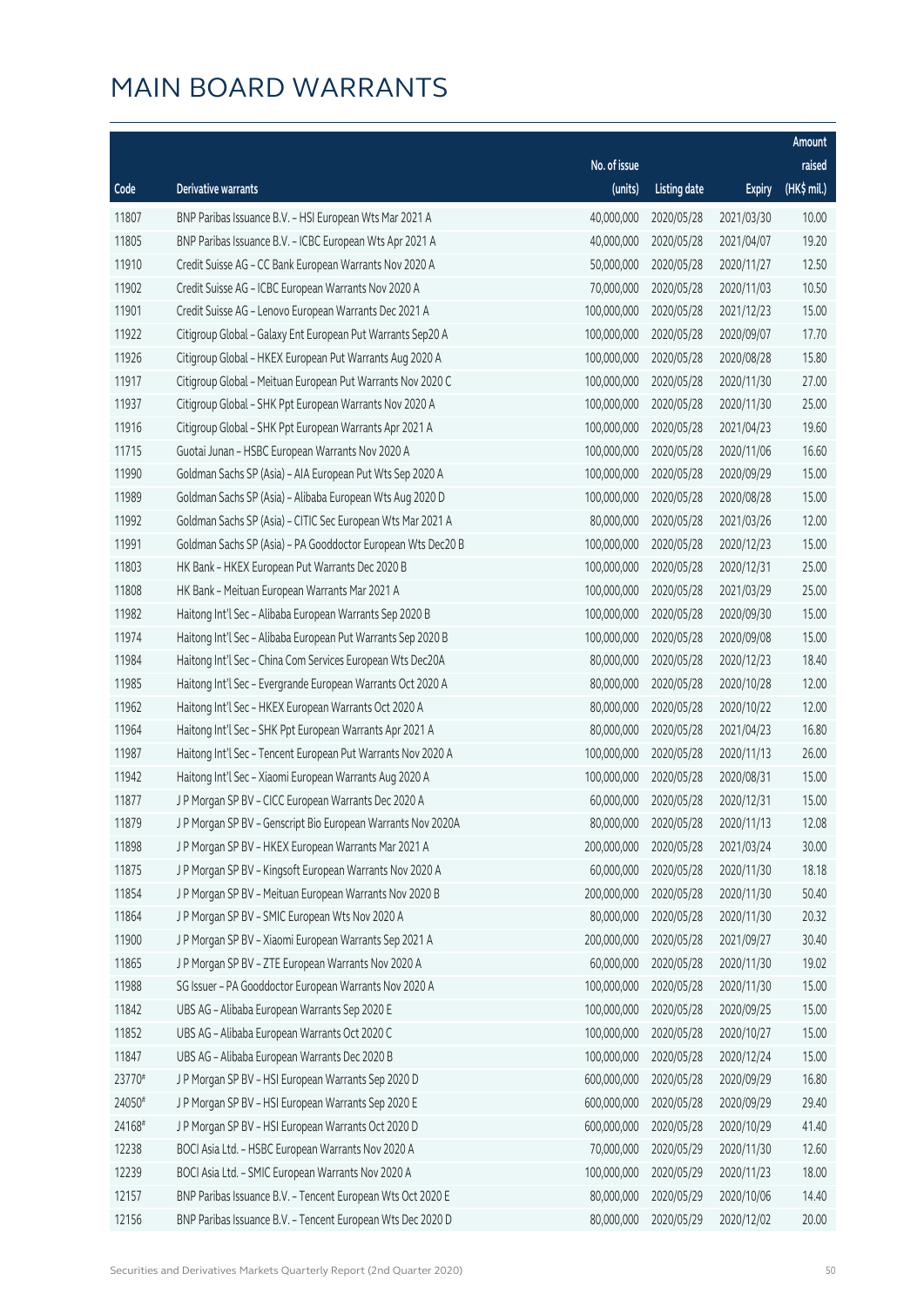|       |                                                              |                        |                     |               | Amount      |
|-------|--------------------------------------------------------------|------------------------|---------------------|---------------|-------------|
|       |                                                              | No. of issue           |                     |               | raised      |
| Code  | Derivative warrants                                          | (units)                | <b>Listing date</b> | <b>Expiry</b> | (HK\$ mil.) |
| 12154 | Credit Suisse AG - Alibaba European Warrants Apr 2021 A      | 200,000,000            | 2020/05/29          | 2021/04/23    | 30.00       |
| 12138 | Credit Suisse AG - BOC HK European Warrants Dec 2020 A       | 80,000,000             | 2020/05/29          | 2020/12/31    | 20.00       |
| 12153 | Credit Suisse AG - China Life European Warrants Jan 2021 A   | 100,000,000            | 2020/05/29          | 2021/01/26    | 15.00       |
| 12137 | Credit Suisse AG - HSBC European Wts Dec 2020 B              | 100,000,000            | 2020/05/29          | 2020/12/22    | 15.00       |
| 12136 | Credit Suisse AG - HSBC European Wts Jan 2021 A              | 100,000,000            | 2020/05/29          | 2021/01/26    | 15.00       |
| 12101 | Credit Suisse AG - HSI European Warrants Oct 2020 C          | 150,000,000            | 2020/05/29          | 2020/10/29    | 22.50       |
| 11995 | Credit Suisse AG - HSI European Warrants Nov 2020 B          | 150,000,000            | 2020/05/29          | 2020/11/27    | 22.50       |
| 12226 | Credit Suisse AG - Ping An European Warrants Nov 2020 A      | 150,000,000            | 2020/05/29          | 2020/11/25    | 22.50       |
| 12221 | Credit Suisse AG - Ping An European Warrants Sep 2022 A      | 250,000,000            | 2020/05/29          | 2022/09/27    | 37.50       |
| 12139 | Credit Suisse AG - SHK Ppt European Warrants Nov 2020 A      | 80,000,000             | 2020/05/29          | 2020/11/30    | 20.00       |
| 12147 | Credit Suisse AG - Tencent European Wts Nov 2020 C           | 250,000,000            | 2020/05/29          | 2020/11/16    | 37.50       |
| 12150 | Credit Suisse AG - Xiaomi European Warrants Dec 2020 G       | 200,000,000            | 2020/05/29          | 2020/12/28    | 34.00       |
| 12187 | Citigroup Global - CCB European Warrants Oct 2020 B          | 100,000,000            | 2020/05/29          | 2020/10/23    | 20.80       |
| 12186 | Citigroup Global - China Mobile European Warrants Sep 2020 C | 100,000,000            | 2020/05/29          | 2020/09/23    | 16.10       |
| 12185 | Citigroup Global - ICBC European Warrants Oct 2020 B         | 100,000,000            | 2020/05/29          | 2020/10/23    | 15.90       |
| 12189 | Citigroup Global - Sunac European Warrants Oct 2020 A        | 100,000,000            | 2020/05/29          | 2020/10/15    | 20.20       |
| 12232 | Bank of East Asia - PA Good Doctor European Wts Nov 2020 A   | 40,000,000             | 2020/05/29          | 2020/11/30    | 10.80       |
| 12256 | Goldman Sachs SP (Asia) - AIA European Warrants Sep 2020 D   | 80,000,000             | 2020/05/29          | 2020/09/23    | 12.00       |
| 12257 | Goldman Sachs SP (Asia) - Alibaba European Wts Sep 2020 H    | 100,000,000            | 2020/05/29          | 2020/09/02    | 15.00       |
| 12250 | Goldman Sachs SP (Asia) - HSBC European Warrants Nov 2020 A  | 80,000,000             | 2020/05/29          | 2020/11/25    | 12.00       |
| 12252 | Goldman Sachs SP (Asia) - SHK Ppt European Wts Apr 2021 A    | 100,000,000            | 2020/05/29          | 2021/04/23    | 15.00       |
| 12109 | HK Bank - AIA European Warrants Jul 2021 B                   | 100,000,000            | 2020/05/29          | 2021/07/05    | 25.00       |
| 12119 | HK Bank - CK Asset European Warrants Dec 2021 A              | 100,000,000            | 2020/05/29          | 2021/12/31    | 25.00       |
| 12122 | HK Bank - HSI European Warrants Oct 2020 C                   | 200,000,000            | 2020/05/29          | 2020/10/29    | 30.00       |
| 12132 | HK Bank - HSI European Warrants Nov 2020 A                   | 200,000,000            | 2020/05/29          | 2020/11/27    | 30.00       |
| 12128 | HK Bank - Link REIT European Warrants Dec 2021 B             | 100,000,000            | 2020/05/29          | 2021/12/31    | 25.00       |
| 12207 | J P Morgan SP BV - CC Bank European Wts Oct 2020 A           | 100,000,000 2020/05/29 |                     | 2020/10/30    | 25.10       |
| 12204 | J P Morgan SP BV - CITIC Bank European Warrants Nov 2020 A   | 50,000,000             | 2020/05/29          | 2020/11/30    | 12.50       |
| 12195 | J P Morgan SP BV - China Mobile European Wts Nov 2020 A      | 100,000,000            | 2020/05/29          | 2020/11/30    | 25.10       |
| 12212 | J P Morgan SP BV - CNOOC European Warrants Jan 2021 A        | 80,000,000             | 2020/05/29          | 2021/01/22    | 12.00       |
| 12210 | J P Morgan SP BV - China Shenhua European Wts Nov 2020 A     | 70,000,000             | 2020/05/29          | 2020/11/30    | 10.57       |
| 12217 | J P Morgan SP BV - China Tower European Warrants May 2021 C  | 70,000,000             | 2020/05/29          | 2021/05/10    | 10.78       |
| 12209 | J P Morgan SP BV - Fosun Intl European Warrants Nov 2020 A   | 70,000,000             | 2020/05/29          | 2020/11/30    | 17.50       |
| 12206 | J P Morgan SP BV - HSBC European Warrants Nov 2020 A         | 100,000,000            | 2020/05/29          | 2020/11/30    | 25.00       |
| 12194 | J P Morgan SP BV - HSI European Warrants Dec 2020 C          | 400,000,000            | 2020/05/29          | 2020/12/30    | 100.80      |
| 12201 | J P Morgan SP BV - Link REIT European Warrants Dec 2020 A    | 60,000,000             | 2020/05/29          | 2020/12/18    | 15.00       |
| 12198 | J P Morgan SP BV - Ping An European Warrants Nov 2020 A      | 100,000,000            | 2020/05/29          | 2020/11/30    | 25.10       |
| 12213 | J P Morgan SP BV - Sands China Ltd European Warrants Dec20 A | 80,000,000             | 2020/05/29          | 2020/12/31    | 12.48       |
| 12203 | J P Morgan SP BV - Sino Biopharm European Warrants Nov 2020A | 60,000,000             | 2020/05/29          | 2020/11/30    | 15.00       |
| 12200 | J P Morgan SP BV - Yanzhou Coal European Warrants Dec20 A    | 40,000,000             | 2020/05/29          | 2020/12/31    | 10.44       |
| 12158 | Morgan Stanley Asia Products Ltd. - AIA European Wts Jun21 A | 98,000,000             | 2020/05/29          | 2021/06/30    | 24.50       |
| 12163 | Morgan Stanley Asia Products Ltd. - AIA Euro Put Wts Apr21 A | 68,000,000             | 2020/05/29          | 2021/04/23    | 10.54       |
| 12162 | Morgan Stanley Asia Products Ltd. - AIA Euro Put Wts Sep21 A | 68,000,000             | 2020/05/29          | 2021/09/23    | 10.20       |
| 12160 | Morgan Stanley Asia Products Ltd. - China Life Eu Wts Oct20A | 80,000,000             | 2020/05/29          | 2020/10/22    | 15.04       |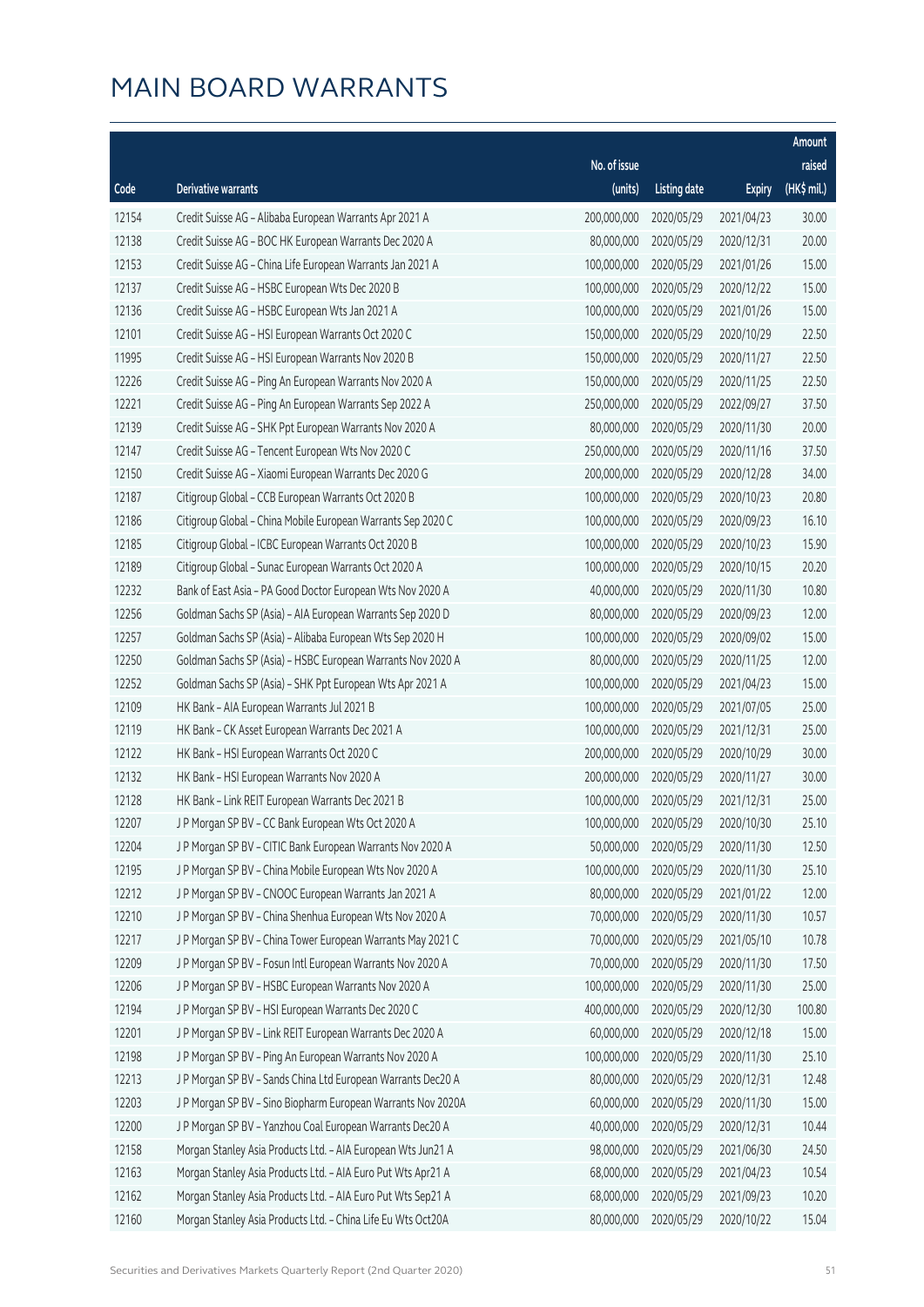|       |                                                              |                        |                     |               | Amount      |
|-------|--------------------------------------------------------------|------------------------|---------------------|---------------|-------------|
|       |                                                              | No. of issue           |                     |               | raised      |
| Code  | Derivative warrants                                          | (units)                | <b>Listing date</b> | <b>Expiry</b> | (HK\$ mil.) |
| 12168 | Morgan Stanley Asia Products Ltd. - Ch Mob Euro Wt Oct2020 C | 68,000,000             | 2020/05/29          | 2020/10/27    | 10.20       |
| 12166 | Morgan Stanley Asia Products Ltd. - HSBC European Wts Nov20A | 68,000,000             | 2020/05/29          | 2020/11/30    | 17.00       |
| 12169 | Morgan Stanley Asia Products Ltd. - SHK Ppt Euro Wts Apr21A  | 68,000,000             | 2020/05/29          | 2021/04/23    | 10.20       |
| 12172 | Morgan Stanley Asia Products Ltd. - SHK Ppt Eu Put Wt Apr21A | 68,000,000             | 2020/05/29          | 2021/04/15    | 17.00       |
| 12177 | UBS AG - Alibaba European Put Warrants Oct 2020 A            | 200,000,000            | 2020/05/29          | 2020/10/22    | 32.00       |
| 12176 | UBS AG - Alibaba European Put Warrants Dec 2020 A            | 200,000,000            | 2020/05/29          | 2020/12/14    | 30.00       |
| 12178 | UBS AG - Meituan European Warrants Oct 2020 A                | 100,000,000            | 2020/05/29          | 2020/10/23    | 19.60       |
| 12171 | Bank Vontobel - HKEX European Warrants Oct 2020 B            | 70,000,000             | 2020/05/29          | 2020/10/27    | 11.20       |
| 12170 | Bank Vontobel - HKEX European Warrants Mar 2021 A            | 70,000,000             | 2020/05/29          | 2021/03/26    | 10.50       |
| 12279 | BOCI Asia Ltd. - AIA European Warrants Sep 2020 B            | 70,000,000             | 2020/06/01          | 2020/09/30    | 16.10       |
| 12280 | BOCI Asia Ltd. - HSBC European Put Warrants Nov 2020 A       | 70,000,000             | 2020/06/01          | 2020/11/30    | 10.50       |
| 12284 | BOCI Asia Ltd. - SHK Ppt European Warrants Apr 2021 A        | 70,000,000             | 2020/06/01          | 2021/04/30    | 10.50       |
| 12384 | Credit Suisse AG - CNOOC European Warrants Jan 2021 A        | 80,000,000             | 2020/06/01          | 2021/01/22    | 12.00       |
| 12399 | Credit Suisse AG - Fosun Intl European Warrants Dec 2020 B   | 40,000,000             | 2020/06/01          | 2020/12/31    | 10.00       |
| 12367 | Credit Suisse AG - HSBC European Wts Nov 2020 A              | 100,000,000            | 2020/06/01          | 2020/11/30    | 25.00       |
| 12373 | Credit Suisse AG - HSBC European Put Warrants Nov 2020 A     | 80,000,000             | 2020/06/01          | 2020/11/23    | 12.00       |
| 12356 | Credit Suisse AG - HSI European Warrants Nov 2020 C          | 150,000,000            | 2020/06/01          | 2020/11/27    | 22.50       |
| 12364 | Credit Suisse AG - Link REIT European Warrants Dec 2020 B    | 50,000,000             | 2020/06/01          | 2020/12/11    | 12.50       |
| 12366 | Credit Suisse AG - Link REIT European Put Warrants Dec 2020A | 50,000,000             | 2020/06/01          | 2020/12/11    | 12.50       |
| 12381 | Credit Suisse AG - SHK Ppt European Put Warrants Aug 2021 A  | 80,000,000             | 2020/06/01          | 2021/08/31    | 20.00       |
| 12392 | Credit Suisse AG - Swire Pacific A European Warrants Nov20 A | 30,000,000             | 2020/06/01          | 2020/11/30    | 10.20       |
| 12383 | Credit Suisse AG - Yanzhou Coal European Warrants Nov 2020 A | 30,000,000             | 2020/06/01          | 2020/11/30    | 10.20       |
| 12294 | Citigroup Global - AIA European Warrants Sep 2020 D          | 100,000,000            | 2020/06/01          | 2020/09/23    | 23.20       |
| 12310 | Citigroup Global - Alibaba European Put Warrants Sep 2020 B  | 100,000,000            | 2020/06/01          | 2020/09/28    | 15.00       |
| 12323 | Citigroup Global - China Mobile European Warrants Sep 2020 D | 100,000,000            | 2020/06/01          | 2020/09/22    | 25.00       |
| 12297 | Citigroup Global - China Tower European Warrants May 2021 A  | 100,000,000            | 2020/06/01          | 2021/05/26    | 15.00       |
| 12304 | Citigroup Global - HSBC European Warrants Dec 2020 A         | 100,000,000 2020/06/01 |                     | 2020/12/02    | 25.00       |
| 12442 | Goldman Sachs SP (Asia) - AIA European Warrants Sep 2020 E   | 80,000,000             | 2020/06/01          | 2020/09/23    | 15.36       |
| 12449 | Goldman Sachs SP (Asia) - HKEX European Put Wts Dec 2020 A   | 100,000,000            | 2020/06/01          | 2020/12/30    | 25.00       |
| 12421 | Goldman Sachs SP (Asia) - HSBC European Warrants Dec 2020 B  | 80,000,000             | 2020/06/01          | 2020/12/01    | 20.16       |
| 12436 | Goldman Sachs SP (Asia) - Tencent European Wts Nov 2020 B    | 150,000,000            | 2020/06/01          | 2020/11/25    | 25.50       |
| 12278 | HK Bank - HSI European Warrants Nov 2020 B                   | 200,000,000            | 2020/06/01          | 2020/11/27    | 30.00       |
| 12275 | HK Bank - HSI European Put Warrants Nov 2020 B               | 100,000,000            | 2020/06/01          | 2020/11/27    | 15.00       |
| 12259 | HK Bank - SHK Ppt European Warrants Apr 2021 A               | 100,000,000            | 2020/06/01          | 2021/04/23    | 15.00       |
| 12264 | HK Bank - Xiaomi European Warrants Apr 2021 A                | 100,000,000            | 2020/06/01          | 2021/04/23    | 15.00       |
| 12273 | HK Bank - Xiaomi European Warrants Sep 2021 A                | 100,000,000            | 2020/06/01          | 2021/09/27    | 15.00       |
| 12414 | Haitong Int'l Sec - Link REIT European Warrants Dec 2020 A   | 80,000,000             | 2020/06/01          | 2020/12/11    | 26.40       |
| 12415 | Haitong Int'l Sec - Link REIT European Put Wts Dec 2020 A    | 80,000,000             | 2020/06/01          | 2020/12/18    | 38.40       |
| 12418 | Haitong Int'l Sec - MTRC European Warrants Oct 2020 A        | 80,000,000             | 2020/06/01          | 2020/10/23    | 12.00       |
| 12406 | Haitong Int'l Sec - MTRC European Put Warrants Dec 2020 A    | 80,000,000             | 2020/06/01          | 2020/12/02    | 20.00       |
| 12315 | J P Morgan SP BV - BOC HK European Warrants Dec 2020 B       | 60,000,000             | 2020/06/01          | 2020/12/01    | 15.00       |
| 12321 | J P Morgan SP BV - HSBC European Put Warrants Nov 2020 A     | 100,000,000            | 2020/06/01          | 2020/11/30    | 15.10       |
| 12312 | J P Morgan SP BV - Hang Seng Bank European Warrants Jul21 A  | 80,000,000             | 2020/06/01          | 2021/07/30    | 20.08       |
| 12322 | J P Morgan SP BV - SHK Ppt European Warrants Apr 2021 A      | 80,000,000             | 2020/06/01          | 2021/04/30    | 12.08       |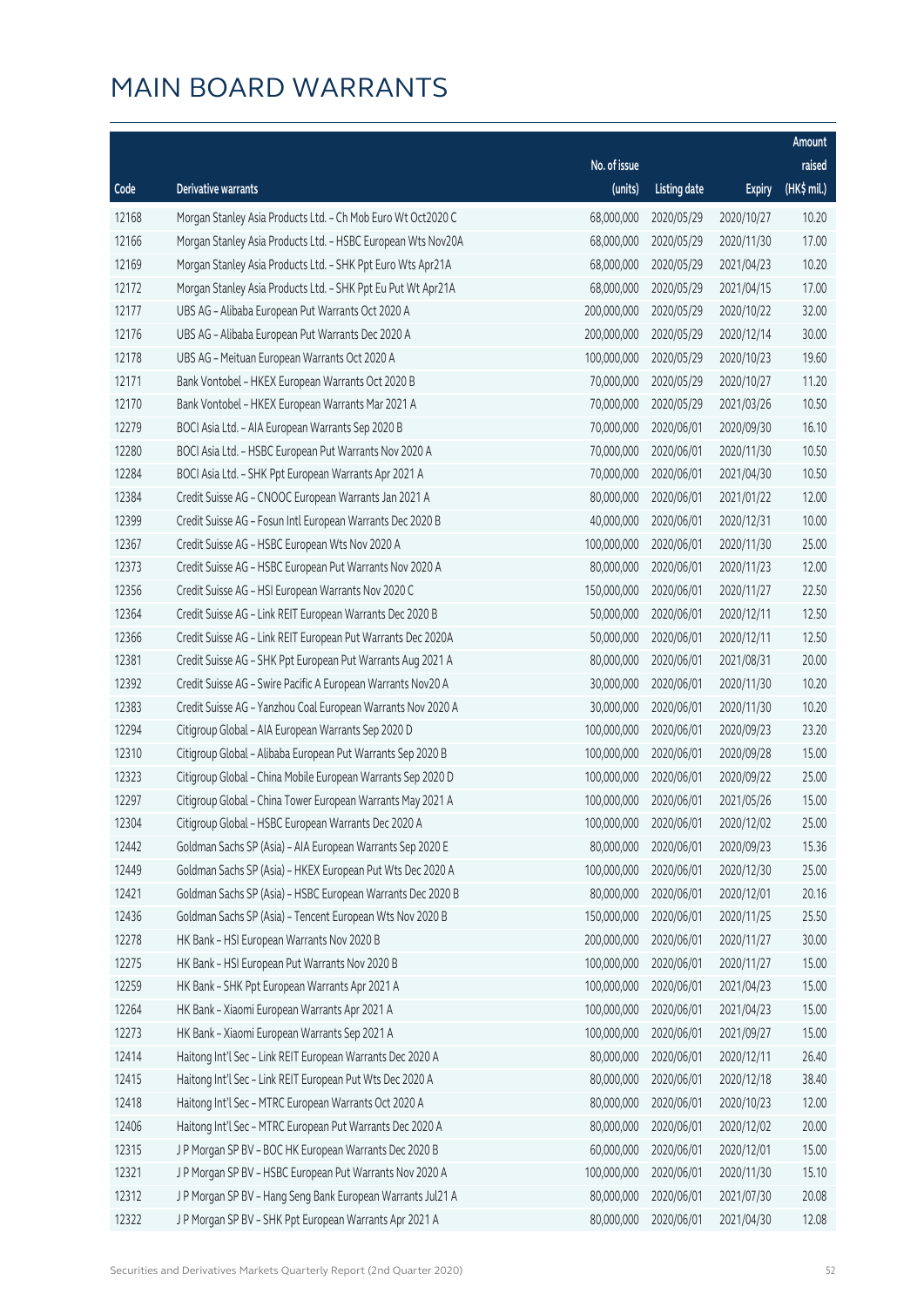|       |                                                              |              |                       |               | Amount      |
|-------|--------------------------------------------------------------|--------------|-----------------------|---------------|-------------|
|       |                                                              | No. of issue |                       |               | raised      |
| Code  | Derivative warrants                                          | (units)      | <b>Listing date</b>   | <b>Expiry</b> | (HK\$ mil.) |
| 12320 | J P Morgan SP BV - WH Group European Warrants Jun 2021 A     | 60,000,000   | 2020/06/01            | 2021/06/30    | 15.00       |
| 12292 | Morgan Stanley Asia Products Ltd. - Alibaba Euro Wts Sep20 D | 80,000,000   | 2020/06/01            | 2020/09/29    | 14.88       |
| 12289 | Morgan Stanley Asia Products Ltd. - Ch Mob Euro Wt Dec 2020A | 68,000,000   | 2020/06/01            | 2020/12/01    | 17.00       |
| 12296 | UBS AG - SHK Ppt European Warrants Apr 2021 A                | 80,000,000   | 2020/06/01            | 2021/04/23    | 12.00       |
| 12299 | UBS AG - Xiaomi European Warrants Dec 2020 D                 | 100,000,000  | 2020/06/01            | 2020/12/28    | 15.00       |
| 12325 | Bank Vontobel - Conch Cement European Warrants Oct 2020 A    | 30,000,000   | 2020/06/01            | 2020/10/23    | 11.40       |
| 12340 | Bank Vontobel - AIA European Warrants Sep 2020 B             | 50,000,000   | 2020/06/01            | 2020/09/23    | 10.00       |
| 12351 | Bank Vontobel - AIA European Put Warrants Sep 2021 A         | 70,000,000   | 2020/06/01            | 2021/09/23    | 10.50       |
| 12335 | Bank Vontobel - CNBM European Warrants Jan 2021 A            | 40,000,000   | 2020/06/01            | 2021/01/04    | 10.40       |
| 12352 | Bank Vontobel - HKEX European Put Warrants Jan 2021 A        | 30,000,000   | 2020/06/01            | 2021/01/04    | 10.20       |
| 12477 | BOCI Asia Ltd. - HKEX European Warrants Mar 2021 A           | 100,000,000  | 2020/06/02            | 2021/03/31    | 16.00       |
| 12547 | Credit Suisse AG - China Tower European Warrants May 2021 B  | 100,000,000  | 2020/06/02            | 2021/05/26    | 15.00       |
| 12546 | Credit Suisse AG - Meituan European Put Warrants Dec 2020 C  | 100,000,000  | 2020/06/02            | 2020/12/31    | 25.00       |
| 12551 | Credit Suisse AG - NCI European Warrants Oct 2020 A          | 70,000,000   | 2020/06/02            | 2020/10/22    | 10.50       |
| 12550 | Credit Suisse AG - Vitasoy Intl European Warrants Dec 2020 A | 40,000,000   | 2020/06/02            | 2020/12/01    | 10.80       |
| 12637 | Citigroup Global - China Tower European Warrants Mar 2021 A  | 100,000,000  | 2020/06/02            | 2021/03/31    | 15.00       |
| 12627 | Citigroup Global - Meituan European Warrants Dec 2020 C      | 100,000,000  | 2020/06/02            | 2020/12/18    | 25.00       |
| 12594 | Citigroup Global - Meituan European Warrants Feb 2021 A      | 100,000,000  | 2020/06/02            | 2021/02/25    | 25.00       |
| 12629 | Citigroup Global - Meituan European Put Warrants Dec 2020 A  | 100,000,000  | 2020/06/02            | 2020/12/02    | 25.00       |
| 12641 | Citigroup Global - Tencent European Put Warrants Nov 2020 B  | 100,000,000  | 2020/06/02            | 2020/11/18    | 18.20       |
| 12450 | Guotai Junan - HKEX European Put Warrants Nov 2020 A         | 100,000,000  | 2020/06/02            | 2020/11/06    | 19.80       |
| 12593 | Goldman Sachs SP (Asia) - CAM CSI300 European Wts Dec 2020 A | 80,000,000   | 2020/06/02            | 2020/12/30    | 20.00       |
| 12577 | Goldman Sachs SP (Asia) - Galaxy Ent European Wts Sep 2020 B | 80,000,000   | 2020/06/02            | 2020/09/02    | 12.00       |
| 12569 | Goldman Sachs SP (Asia) - Xiaomi European Wts Sep 2021 A     | 100,000,000  | 2020/06/02            | 2021/09/27    | 15.00       |
| 12562 | Haitong Int'l Sec - Meituan European Warrants Feb 2021 A     | 100,000,000  | 2020/06/02            | 2021/02/25    | 26.00       |
| 12566 | Haitong Int'l Sec - Meituan European Put Warrants Nov 2020 B | 100,000,000  | 2020/06/02            | 2020/11/24    | 16.00       |
| 12565 | Haitong Int'l Sec - SHK Ppt European Warrants Dec 2020 A     |              | 80,000,000 2020/06/02 | 2020/12/30    | 20.00       |
| 12513 | J P Morgan SP BV - Meituan European Warrants Dec 2020 E      | 200,000,000  | 2020/06/02            | 2020/12/31    | 50.00       |
| 12514 | J P Morgan SP BV - Meituan European Warrants Feb 2021 A      | 200,000,000  | 2020/06/02            | 2021/02/26    | 50.20       |
| 12503 | J P Morgan SP BV - Meituan European Put Warrants Dec 2020 D  | 100,000,000  | 2020/06/02            | 2020/12/31    | 25.00       |
| 12500 | J P Morgan SP BV - Meituan European Put Warrants Jan 2021 A  | 150,000,000  | 2020/06/02            | 2021/01/29    | 37.65       |
| 12523 | J P Morgan SP BV - Meituan European Put Warrants Apr 2021 A  | 100,000,000  | 2020/06/02            | 2021/04/23    | 15.00       |
| 12515 | J P Morgan SP BV - Tencent European Warrants Nov 2020 B      | 250,000,000  | 2020/06/02            | 2020/11/16    | 37.50       |
| 12481 | Morgan Stanley Asia Products Ltd. - HKEX European Wts Mar21A | 108,000,000  | 2020/06/02            | 2021/03/24    | 16.74       |
| 12484 | Morgan Stanley Asia Products Ltd. - HKEX Eu Put Wts Nov20 A  | 68,000,000   | 2020/06/02            | 2020/11/18    | 10.20       |
| 12464 | Morgan Stanley Asia Products Ltd. - Meituan Eu Put Wt Dec20B | 68,000,000   | 2020/06/02            | 2020/12/02    | 17.00       |
| 12494 | Morgan Stanley Asia Products Ltd. - Ping An Euro Wts Dec20 C | 58,000,000   | 2020/06/02            | 2020/12/02    | 14.50       |
| 12485 | Morgan Stanley Asia Products Ltd. - Tencent Euro Wts Oct20 C | 98,000,000   | 2020/06/02            | 2020/10/05    | 20.09       |
| 12486 | Morgan Stanley Asia Products Ltd. - Tencent Euro Wts Jan21 A | 98,000,000   | 2020/06/02            | 2021/01/26    | 16.17       |
| 12492 | Morgan Stanley Asia Products Ltd. - Tencent Euro Wts Jan21 B | 80,000,000   | 2020/06/02            | 2021/01/28    | 12.08       |
| 12491 | Morgan Stanley Asia Products Ltd. - Tencent Euro Wts Feb21 A | 98,000,000   | 2020/06/02            | 2021/02/25    | 14.80       |
| 12489 | Morgan Stanley Asia Products Ltd. - Tencent Eu Put Wt Dec20B | 80,000,000   | 2020/06/02            | 2020/12/30    | 12.64       |
| 12465 | SG Issuer - Galaxy Ent European Warrants Dec 2020 B          | 40,000,000   | 2020/06/02            | 2020/12/01    | 11.60       |
| 12471 | SG Issuer - Meituan European Warrants Dec 2020 E             | 80,000,000   | 2020/06/02            | 2020/12/31    | 20.00       |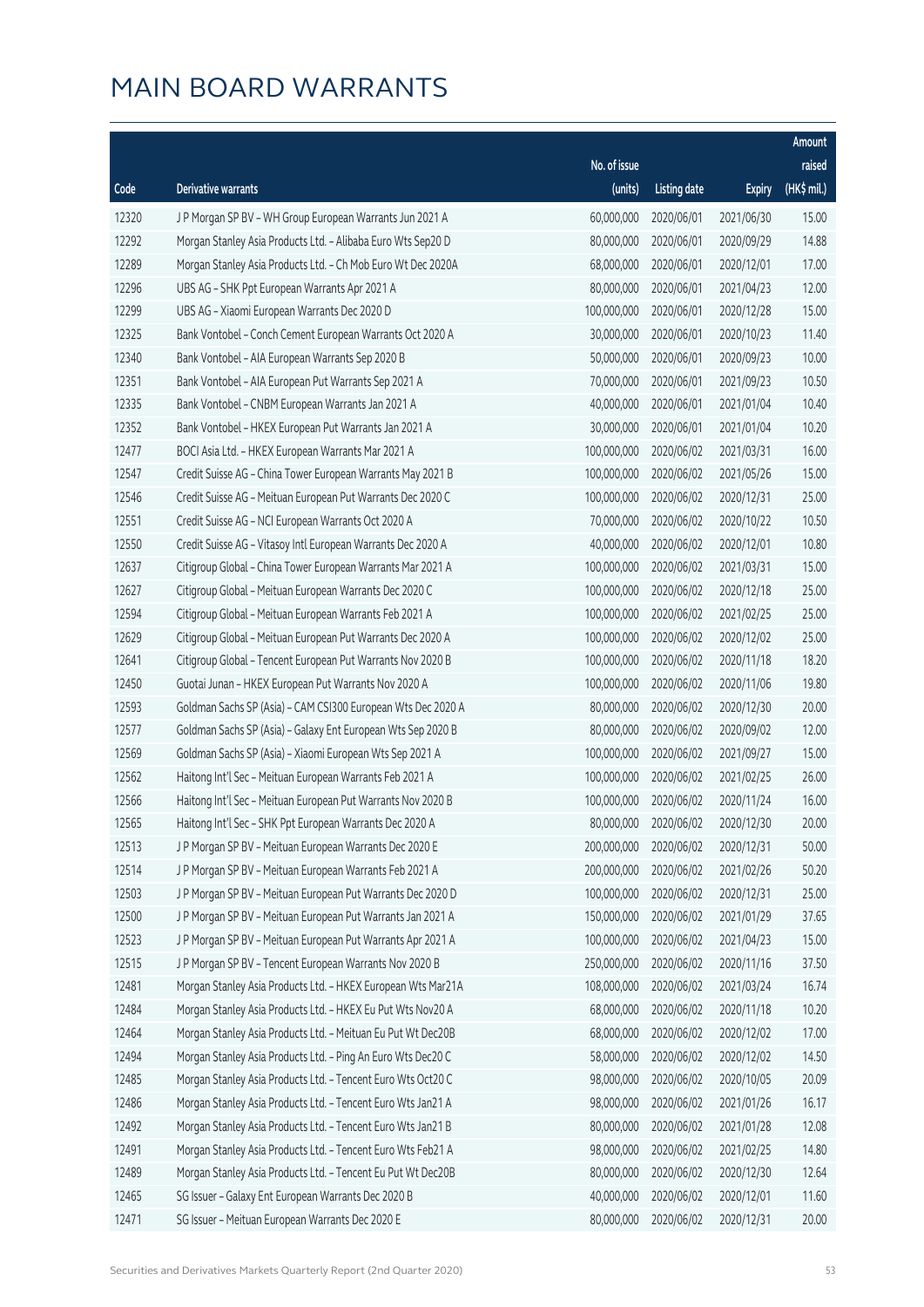|       |                                                              |              |                       |               | Amount      |
|-------|--------------------------------------------------------------|--------------|-----------------------|---------------|-------------|
|       |                                                              | No. of issue |                       |               | raised      |
| Code  | <b>Derivative warrants</b>                                   | (units)      | <b>Listing date</b>   | <b>Expiry</b> | (HK\$ mil.) |
| 12470 | SG Issuer - Meituan European Put Warrants Nov 2020 B         | 80,000,000   | 2020/06/02            | 2020/11/23    | 13.60       |
| 12469 | SG Issuer - Meituan European Put Warrants Dec 2020 B         | 150,000,000  | 2020/06/02            | 2020/12/31    | 37.50       |
| 12531 | UBS AG - China Tower European Warrants Dec 2020 A            | 70,000,000   | 2020/06/02            | 2020/12/28    | 10.50       |
| 12537 | UBS AG - HSBC European Put Warrants Nov 2020 A               | 100,000,000  | 2020/06/02            | 2020/11/23    | 15.00       |
| 12528 | UBS AG - Meituan European Warrants Jan 2021 A                | 100,000,000  | 2020/06/02            | 2021/01/11    | 25.00       |
| 12525 | UBS AG - Meituan European Put Warrants Dec 2020 B            | 100,000,000  | 2020/06/02            | 2020/12/07    | 25.00       |
| 12659 | Bank Vontobel - CC Bank European Warrants Mar 2021 A         | 40,000,000   | 2020/06/02            | 2021/03/05    | 10.00       |
| 12643 | Bank Vontobel - HKEX European Put Warrants Nov 2020 B        | 70,000,000   | 2020/06/02            | 2020/11/18    | 10.50       |
| 12662 | Bank Vontobel - HSBC European Put Warrants Dec 2020 A        | 50,000,000   | 2020/06/02            | 2020/12/21    | 10.05       |
| 12644 | Bank Vontobel - HSI European Put Warrants Mar 2021 A         | 80,000,000   | 2020/06/02            | 2021/03/30    | 21.68       |
| 12658 | Bank Vontobel - HSI European Put Warrants Mar 2021 B         | 80,000,000   | 2020/06/02            | 2021/03/30    | 20.00       |
| 12667 | Bank Vontobel - Meituan European Put Warrants Nov 2020 A     | 80,000,000   | 2020/06/02            | 2020/11/18    | 14.48       |
| 12729 | BOCI Asia Ltd. - CK Asset European Warrants Dec 2020 A       | 70,000,000   | 2020/06/03            | 2020/12/30    | 17.50       |
| 12730 | BOCI Asia Ltd. - Meituan European Put Warrants Nov 2020 B    | 100,000,000  | 2020/06/03            | 2020/11/19    | 16.00       |
| 12745 | Credit Suisse AG - CK Asset European Warrants Dec 2020 A     | 60,000,000   | 2020/06/03            | 2020/12/02    | 19.20       |
| 12743 | Credit Suisse AG - Hang Seng Bank European Wts Jan 2021 A    | 80,000,000   | 2020/06/03            | 2021/01/29    | 20.00       |
| 12741 | Credit Suisse AG - Meituan European Warrants Dec 2020 E      | 150,000,000  | 2020/06/03            | 2020/12/02    | 37.50       |
| 12742 | Credit Suisse AG - Meituan European Warrants Dec 2020 F      | 150,000,000  | 2020/06/03            | 2020/12/31    | 37.50       |
| 12744 | Credit Suisse AG - Ping An European Warrants Dec 2020 C      | 150,000,000  | 2020/06/03            | 2020/12/02    | 37.50       |
| 12747 | Credit Suisse AG - WH Group European Warrants Apr 2021 A     | 60,000,000   | 2020/06/03            | 2021/04/30    | 15.00       |
| 12740 | Goldman Sachs SP (Asia) - HSBC European Warrants Dec 2020 C  | 80,000,000   | 2020/06/03            | 2020/12/22    | 12.00       |
| 12735 | Goldman Sachs SP (Asia) - Meituan European Wts Dec 2020 E    | 80,000,000   | 2020/06/03            | 2020/12/30    | 20.00       |
| 12736 | Goldman Sachs SP (Asia) - Meituan Euro Put Wts Nov 2020 C    | 80,000,000   | 2020/06/03            | 2020/11/18    | 13.52       |
| 12682 | HK Bank - HKEX European Warrants Apr 2021 A                  | 100,000,000  | 2020/06/03            | 2021/04/30    | 25.00       |
| 12673 | HK Bank - Meituan European Warrants Dec 2020 D               | 80,000,000   | 2020/06/03            | 2020/12/02    | 20.00       |
| 12674 | HK Bank - Meituan European Warrants Apr 2021 A               | 100,000,000  | 2020/06/03            | 2021/04/30    | 25.00       |
| 12733 | J P Morgan SP BV - CSPC Pharma European Warrants Dec 2020 A  |              | 70,000,000 2020/06/03 | 2020/12/30    | 10.64       |
| 12726 | Morgan Stanley Asia Products Ltd. - HSBC Euro Put Wts Dec20A | 68,000,000   | 2020/06/03            | 2020/12/22    | 12.24       |
| 12724 | Morgan Stanley Asia Products Ltd. - Meituan Euro Wts Dec 20D | 80,000,000   | 2020/06/03            | 2020/12/07    | 20.00       |
| 12721 | Morgan Stanley Asia Products Ltd. - Meituan Euro Wts Mar 21A | 108,000,000  | 2020/06/03            | 2021/03/01    | 31.43       |
| 12668 | SG Issuer - HSI European Warrants Oct 2020 A                 | 300,000,000  | 2020/06/03            | 2020/10/29    | 45.00       |
| 12671 | SG Issuer - HSI European Warrants Nov 2020 B                 | 300,000,000  | 2020/06/03            | 2020/11/27    | 45.00       |
| 12690 | UBS AG - HKEX European Warrants Dec 2020 A                   | 300,000,000  | 2020/06/03            | 2020/12/23    | 45.00       |
| 12695 | UBS AG - HKEX European Put Warrants Nov 2020 B               | 300,000,000  | 2020/06/03            | 2020/11/18    | 45.00       |
| 12683 | UBS AG - Meituan European Warrants Dec 2020 D                | 100,000,000  | 2020/06/03            | 2020/12/30    | 25.00       |
| 12691 | UBS AG - Tencent European Warrants Jan 2021 A                | 300,000,000  | 2020/06/03            | 2021/01/26    | 45.00       |
| 12675 | Bank Vontobel - AAC Tech European Warrants Jan 2021 A        | 30,000,000   | 2020/06/03            | 2021/01/04    | 10.23       |
| 12697 | Bank Vontobel - China Life European Warrants Jan 2021 B      | 80,000,000   | 2020/06/03            | 2021/01/08    | 20.00       |
| 12696 | Bank Vontobel - China Life European Warrants Mar 2021 B      | 80,000,000   | 2020/06/03            | 2021/03/19    | 20.00       |
| 12679 | Bank Vontobel - China Overseas European Warrants Dec 2020 A  | 70,000,000   | 2020/06/03            | 2020/12/23    | 10.50       |
| 12681 | Bank Vontobel - China Unicom European Warrants Jan 2021 A    | 30,000,000   | 2020/06/03            | 2021/01/04    | 10.23       |
| 12677 | Bank Vontobel - Meituan European Warrants Jan 2021 A         | 80,000,000   | 2020/06/03            | 2021/01/11    | 20.00       |
| 12680 | Bank Vontobel - SJM Holdings European Warrants Mar 2021 A    | 70,000,000   | 2020/06/03            | 2021/03/15    | 10.50       |
| 12701 | Bank Vontobel - SMIC European Warrants Mar 2021 A            | 40,000,000   | 2020/06/03            | 2021/03/12    | 12.44       |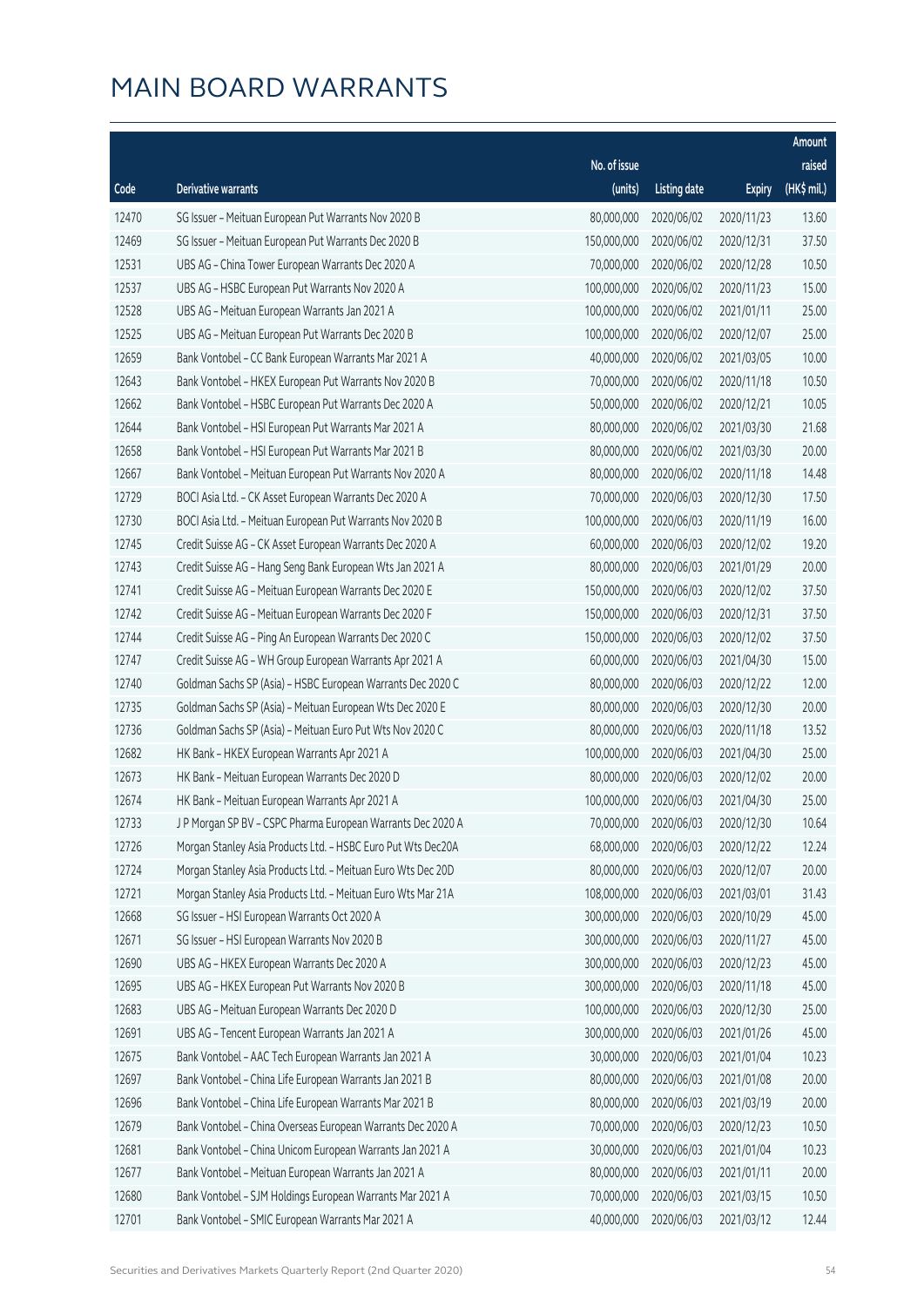|       |                                                              |              |                       |               | Amount      |
|-------|--------------------------------------------------------------|--------------|-----------------------|---------------|-------------|
|       |                                                              | No. of issue |                       |               | raised      |
| Code  | <b>Derivative warrants</b>                                   | (units)      | <b>Listing date</b>   | <b>Expiry</b> | (HK\$ mil.) |
| 12854 | BNP Paribas Issuance B.V. - AAC Tech Euro Wts Oct 2020 B     | 50,000,000   | 2020/06/04            | 2020/10/06    | 10.00       |
| 12853 | BNP Paribas Issuance B.V. - Alibaba European Wts Nov 2020 D  | 70,000,000   | 2020/06/04            | 2020/11/03    | 10.50       |
| 12846 | BNP Paribas Issuance B.V. - HSBC European Wts Nov 2020 B     | 70,000,000   | 2020/06/04            | 2020/11/03    | 10.50       |
| 12841 | BNP Paribas Issuance B.V. - SMIC European Wts Oct 2020 B     | 70,000,000   | 2020/06/04            | 2020/10/06    | 11.90       |
| 12887 | Credit Suisse AG - Alibaba European Warrants Mar 2021 A      | 200,000,000  | 2020/06/04            | 2021/03/24    | 30.00       |
| 12899 | Credit Suisse AG - CK Asset European Put Warrants Dec 2020 A | 40,000,000   | 2020/06/04            | 2020/12/03    | 10.00       |
| 12877 | Credit Suisse AG - Ping An European Warrants Dec 2021 C      | 300,000,000  | 2020/06/04            | 2021/12/23    | 57.00       |
| 12880 | Credit Suisse AG - SJM Holdings European Warrants Mar 2021 A | 80,000,000   | 2020/06/04            | 2021/03/15    | 12.00       |
| 12886 | Credit Suisse AG - Tencent European Wts Nov 2020 D           | 250,000,000  | 2020/06/04            | 2020/11/25    | 37.50       |
| 12882 | Credit Suisse AG - Tencent European Wts Dec 2020 A           | 250,000,000  | 2020/06/04            | 2020/12/18    | 37.50       |
| 12900 | Goldman Sachs SP (Asia) - CC Bank European Wts Oct 2020 A    | 80,000,000   | 2020/06/04            | 2020/10/22    | 12.96       |
| 12905 | Goldman Sachs SP (Asia) - Meituan Euro Warrants Dec 2020 F   | 80,000,000   | 2020/06/04            | 2020/12/18    | 20.00       |
| 12912 | Goldman Sachs SP (Asia) - Meituan Euro Put Wts Dec 2020 B    | 80,000,000   | 2020/06/04            | 2020/12/04    | 20.00       |
| 12770 | HK Bank - CSPC Pharma European Warrants Dec 2020 B           | 100,000,000  | 2020/06/04            | 2020/12/23    | 15.00       |
| 12755 | HK Bank - Meituan Dianping European Put Warrants Apr 2021 A  | 100,000,000  | 2020/06/04            | 2021/04/23    | 15.00       |
| 12748 | HK Bank - Tencent European Warrants Oct 2020 B               | 100,000,000  | 2020/06/04            | 2020/10/27    | 20.00       |
| 12876 | Haitong Int'l Sec - CC Bank European Warrants Oct 2020 A     | 100,000,000  | 2020/06/04            | 2020/10/23    | 21.00       |
| 12868 | J P Morgan SP BV - ZTE European Warrants Nov 2020 B          | 60,000,000   | 2020/06/04            | 2020/11/06    | 14.40       |
| 12785 | Macquarie Bank Ltd. - Alibaba European Warrants Dec 2020 E   | 10,000,000   | 2020/06/04            | 2020/12/04    | 10.81       |
| 12836 | Macquarie Bank Ltd. - Sinopec Corp European Wts Dec 2020 A   | 40,000,000   | 2020/06/04            | 2020/12/18    | 10.00       |
| 12831 | Macquarie Bank Ltd. - China Tel European Warrants Apr 2021 A | 40,000,000   | 2020/06/04            | 2021/04/07    | 10.00       |
| 12786 | Macquarie Bank Ltd. - HEC Pharm European Warrants Jul 2021 A | 11,500,000   | 2020/06/04            | 2021/07/09    | 10.06       |
| 12790 | Macquarie Bank Ltd. - Meituan European Warrants Jan 2021 D   | 40,000,000   | 2020/06/04            | 2021/01/05    | 10.12       |
| 12802 | Macquarie Bank Ltd. - Meituan European Warrants Jul 2021 B   | 40,000,000   | 2020/06/04            | 2021/07/05    | 10.16       |
| 12797 | Macquarie Bank Ltd. - Meituan European Warrants Jan 2022 C   | 40,000,000   | 2020/06/04            | 2022/01/04    | 10.36       |
| 12812 | Macquarie Bank Ltd. - Meituan Euro Put Warrants Mar 2021 A   | 40,000,000   | 2020/06/04            | 2021/03/02    | 10.28       |
| 12832 | Macquarie Bank Ltd. - PA Gooddoctor European Wts Jan 2021 B  |              | 40,000,000 2020/06/04 | 2021/01/05    | 10.24       |
| 12771 | Macquarie Bank Ltd. - Ping An European Warrants Dec 2020 C   | 23,000,000   | 2020/06/04            | 2020/12/04    | 10.01       |
| 12774 | Macquarie Bank Ltd. - Ping An European Warrants Dec 2020 D   | 25,000,000   | 2020/06/04            | 2020/12/04    | 10.00       |
| 12837 | Macquarie Bank Ltd. - SD Gold European Warrants Dec 2020 A   | 40,000,000   | 2020/06/04            | 2020/12/16    | 10.04       |
| 12822 | Macquarie Bank Ltd. - Xiaomi European Warrants Apr 2021 B    | 40,000,000   | 2020/06/04            | 2021/04/07    | 10.20       |
| 12787 | Macquarie Bank Ltd. - Yihai Intl European Warrants Jul 2021A | 26,000,000   | 2020/06/04            | 2021/07/09    | 10.06       |
| 12861 | Morgan Stanley Asia Products Ltd. - AIA Euro Wts Oct 2020 B  | 88,000,000   | 2020/06/04            | 2020/10/05    | 13.64       |
| 12864 | Morgan Stanley Asia Products Ltd. - CCB Euro Wts Nov 2020 B  | 88,000,000   | 2020/06/04            | 2020/11/23    | 15.22       |
| 12863 | Morgan Stanley Asia Products Ltd. - Galaxy Eu Wts Dec 2020 B | 68,000,000   | 2020/06/04            | 2020/12/07    | 18.77       |
| 12860 | Morgan Stanley Asia Products Ltd. - Ping An Euro Wts Dec 20D | 88,000,000   | 2020/06/04            | 2020/12/01    | 14.43       |
| 12856 | Morgan Stanley Asia Products Ltd. - ZTE Euro Wts Nov 2020 A  | 88,000,000   | 2020/06/04            | 2020/11/05    | 14.96       |
| 12875 | SG Issuer - HSCEI European Warrants Sep 2020 A               | 150,000,000  | 2020/06/04            | 2020/09/29    | 22.50       |
| 12870 | SG Issuer - HSI European Put Warrants Sep 2020 D             | 300,000,000  | 2020/06/04            | 2020/09/29    | 48.00       |
| 12913 | UBS AG - Ali Health European Warrants Oct 2020 A             | 60,000,000   | 2020/06/04            | 2020/10/22    | 15.00       |
| 12926 | BNP Paribas Issuance B.V. - HKEX European Wts Jan 2021 B     | 40,000,000   | 2020/06/05            | 2021/01/05    | 10.80       |
| 12916 | BNP Paribas Issuance B.V. - Tencent European Wts Jan 2021 D  | 80,000,000   | 2020/06/05            | 2021/01/05    | 21.60       |
| 13020 | Credit Suisse AG - Alibaba European Warrants Oct 2020 E      | 200,000,000  | 2020/06/05            | 2020/10/27    | 30.00       |
| 13022 | Credit Suisse AG - Geely Auto European Warrants Dec 2020 C   | 100,000,000  | 2020/06/05            | 2020/12/31    | 25.00       |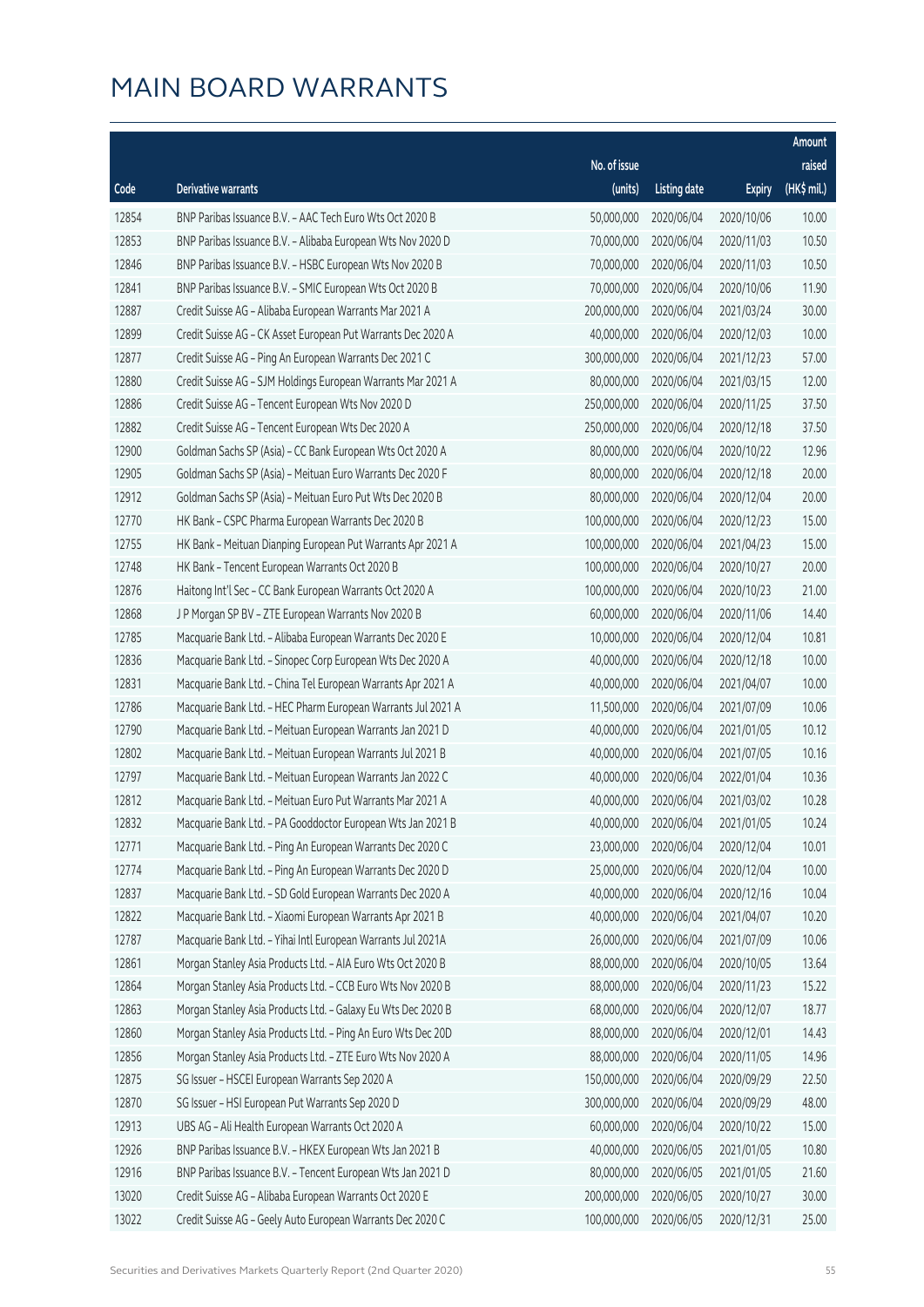|       |                                                               |              |                       |               | Amount      |
|-------|---------------------------------------------------------------|--------------|-----------------------|---------------|-------------|
|       |                                                               | No. of issue |                       |               | raised      |
| Code  | Derivative warrants                                           | (units)      | <b>Listing date</b>   | <b>Expiry</b> | (HK\$ mil.) |
| 13021 | Credit Suisse AG - Geely Auto European Put Wts Jan 2021 A     | 50,000,000   | 2020/06/05            | 2021/01/29    | 12.50       |
| 12946 | Guotai Junan - China Mobile European Warrants Nov 2020 A      | 100,000,000  | 2020/06/05            | 2020/11/06    | 18.30       |
| 12944 | Guotai Junan - Ping An European Warrants Dec 2020 A           | 100,000,000  | 2020/06/05            | 2020/12/04    | 19.50       |
| 12938 | Guotai Junan - Xiaomi European Warrants Jan 2021 A            | 100,000,000  | 2020/06/05            | 2021/01/08    | 20.10       |
| 13025 | Goldman Sachs SP (Asia) - Alibaba European Wts Mar 2021 A     | 150,000,000  | 2020/06/05            | 2021/03/24    | 24.45       |
| 13024 | Goldman Sachs SP (Asia) - Bank of China Euro Wts Dec 2020 A   | 80,000,000   | 2020/06/05            | 2020/12/23    | 12.00       |
| 13023 | Goldman Sachs SP (Asia) - HSBC European Put Wts Nov 2020 A    | 80,000,000   | 2020/06/05            | 2020/11/23    | 12.00       |
| 13027 | Goldman Sachs SP (Asia) - Tencent European Wts Nov 2020 C     | 150,000,000  | 2020/06/05            | 2020/11/18    | 40.35       |
| 12997 | HK Bank - Geely Auto European Warrants Dec 2020 B             | 100,000,000  | 2020/06/05            | 2020/12/23    | 15.00       |
| 12989 | Macquarie Bank Ltd. - HKEX European Warrants Jan 2021 A       | 40,000,000   | 2020/06/05            | 2021/01/05    | 10.12       |
| 12993 | Macquarie Bank Ltd. - HKEX European Put Warrants Jul 2021 A   | 40,000,000   | 2020/06/05            | 2021/07/05    | 10.20       |
| 12985 | Macquarie Bank Ltd. - MGM China European Warrants Apr 2021 A  | 33,000,000   | 2020/06/05            | 2021/04/07    | 10.07       |
| 12995 | Macquarie Bank Ltd. - MTRC European Warrants Apr 2021 A       | 40,000,000   | 2020/06/05            | 2021/04/07    | 10.08       |
| 13007 | Macquarie Bank Ltd. - Tencent European Warrants Dec 2020 E    | 30,000,000   | 2020/06/05            | 2020/12/28    | 13.80       |
| 13011 | Macquarie Bank Ltd. - Tencent European Warrants Dec 2020 F    | 37,000,000   | 2020/06/05            | 2020/12/28    | 10.03       |
| 13009 | Macquarie Bank Ltd. - Tencent European Put Wts Dec 2020 B     | 30,000,000   | 2020/06/05            | 2020/12/28    | 10.59       |
| 12969 | Morgan Stanley Asia Products Ltd. - Alibaba Euro Wts Oct20 F  | 88,000,000   | 2020/06/05            | 2020/10/23    | 13.29       |
| 12977 | Morgan Stanley Asia Products Ltd. - Alibaba Euro Wts Nov20 B  | 68,000,000   | 2020/06/05            | 2020/11/02    | 10.34       |
| 12984 | Morgan Stanley Asia Products Ltd. - Alibaba Euro Wts Dec20 A  | 68,000,000   | 2020/06/05            | 2020/12/07    | 18.43       |
| 12999 | Morgan Stanley Asia Products Ltd. - Country Gdn Eu Wt Jan21A  | 68,000,000   | 2020/06/05            | 2021/01/04    | 10.27       |
| 13005 | Morgan Stanley Asia Products Ltd. - Ch Overseas Eu Wt Nov20A  | 58,000,000   | 2020/06/05            | 2020/11/25    | 10.32       |
| 13002 | Morgan Stanley Asia Products Ltd. - Ch Res Land Eu Wt Nov20A  | 68,000,000   | 2020/06/05            | 2020/11/30    | 10.61       |
| 12965 | Morgan Stanley Asia Products Ltd. - China Tower Eu Wt Jun21A  | 68,000,000   | 2020/06/05            | 2021/06/25    | 10.61       |
| 12962 | Morgan Stanley Asia Products Ltd. - Geely Auto Eu Wt Dec20 B  | 68,000,000   | 2020/06/05            | 2020/12/23    | 11.70       |
| 12966 | Morgan Stanley Asia Products Ltd. - Link Euro Wt Dec 2021 B   | 68,000,000   | 2020/06/05            | 2021/12/23    | 10.47       |
| 13004 | Morgan Stanley Asia Products Ltd. - SinoBiopharm Eu Wt Jul21A | 68,000,000   | 2020/06/05            | 2021/07/09    | 10.68       |
| 12953 | Morgan Stanley Asia Products Ltd. - Tencent Euro Wts Nov20 B  |              | 88,000,000 2020/06/05 | 2020/11/20    | 23.76       |
| 12960 | Morgan Stanley Asia Products Ltd. - Tencent Euro Wts Nov20 C  | 88,000,000   | 2020/06/05            | 2020/11/25    | 13.38       |
| 12954 | Morgan Stanley Asia Products Ltd. - Tencent Euro Wts Jan21 C  | 88,000,000   | 2020/06/05            | 2021/01/15    | 22.53       |
| 12961 | Morgan Stanley Asia Products Ltd. - Tencent Euro Wts Feb21 B  | 88,000,000   | 2020/06/05            | 2021/02/16    | 22.44       |
| 12931 | SG Issuer - Geely Auto European Warrants Sep 2020 A           | 50,000,000   | 2020/06/05            | 2020/09/23    | 11.75       |
| 12935 | SG Issuer - Link REIT European Warrants Dec 2020 A            | 40,000,000   | 2020/06/05            | 2020/12/11    | 10.00       |
| 12933 | SG Issuer - MTR Corporation European Warrants Dec 2020 A      | 60,000,000   | 2020/06/05            | 2020/12/04    | 15.00       |
| 13013 | UBS AG - CC Bank European Warrants Nov 2020 A                 | 70,000,000   | 2020/06/05            | 2020/11/20    | 10.50       |
| 13012 | UBS AG - HSBC European Warrants Nov 2020 A                    | 100,000,000  | 2020/06/05            | 2020/11/23    | 15.00       |
| 13014 | UBS AG - Tencent European Warrants Nov 2020 B                 | 300,000,000  | 2020/06/05            | 2020/11/25    | 45.00       |
| 13016 | Bank Vontobel - Hang Seng Bank European Warrants Jan 2021 A   | 40,000,000   | 2020/06/05            | 2021/01/29    | 10.00       |
| 13127 | BOCI Asia Ltd. - CC Bank European Warrants Oct 2020 A         | 70,000,000   | 2020/06/08            | 2020/10/30    | 10.50       |
| 13134 | BOCI Asia Ltd. - Galaxy Ent European Warrants Nov 2020 A      | 70,000,000   | 2020/06/08            | 2020/11/30    | 12.60       |
| 13125 | BOCI Asia Ltd. - Link REIT European Warrants Dec 2020 A       | 60,000,000   | 2020/06/08            | 2020/12/30    | 15.00       |
| 13124 | BOCI Asia Ltd. - Meituan European Warrants Dec 2020 E         | 100,000,000  | 2020/06/08            | 2020/12/08    | 25.00       |
| 13120 | BNP Paribas Issuance B.V. - Alibaba European Wts Nov 2020 E   | 60,000,000   | 2020/06/08            | 2020/11/03    | 13.80       |
| 13087 | BNP Paribas Issuance B.V. - HKEX European Wts Nov 2020 C      | 60,000,000   | 2020/06/08            | 2020/11/03    | 10.20       |
| 13116 | BNP Paribas Issuance B.V. - HKEX European Wts Feb 2021 B      | 40,000,000   | 2020/06/08            | 2021/02/02    | 10.40       |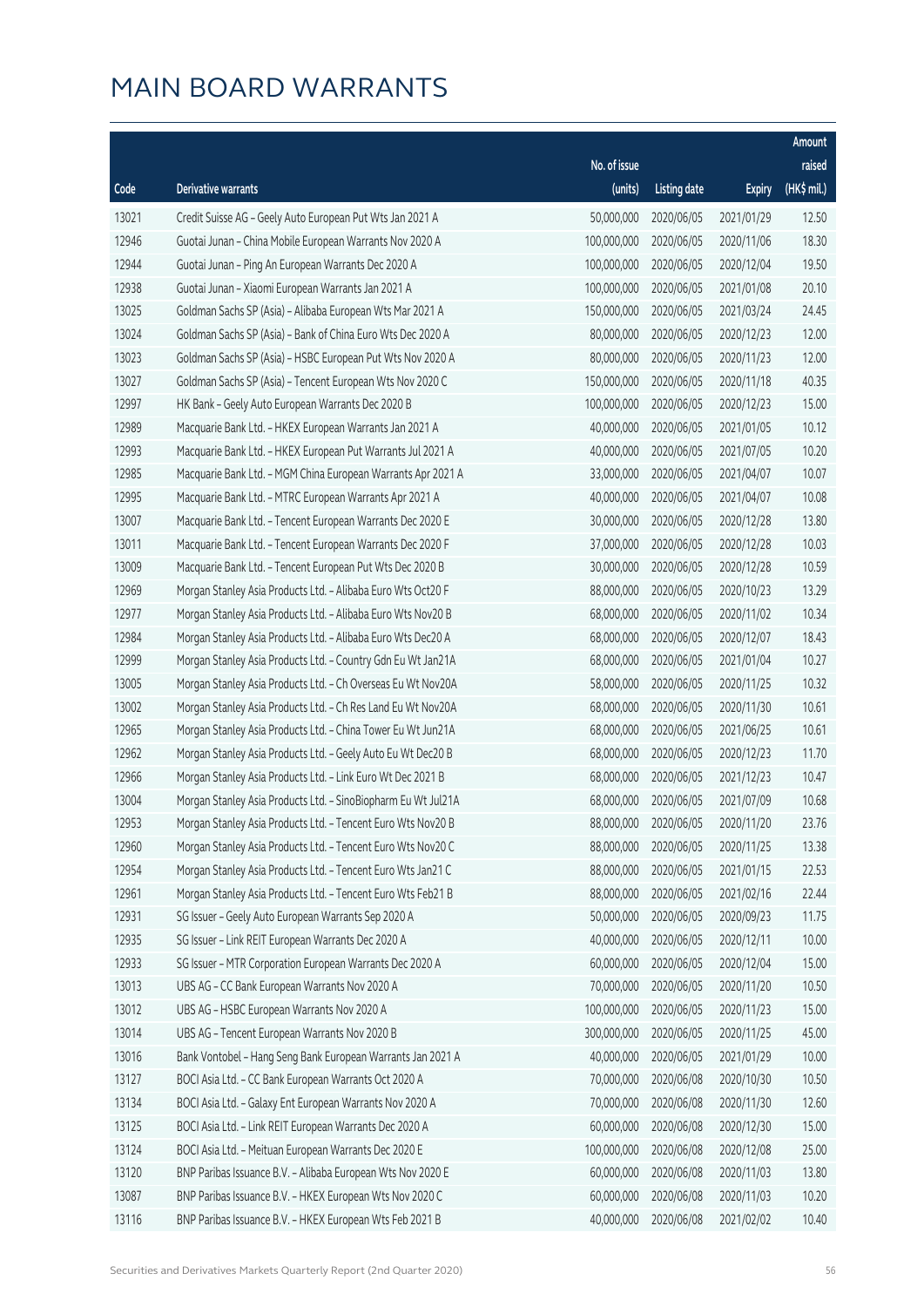|       |                                                              |                        |                     |               | Amount      |
|-------|--------------------------------------------------------------|------------------------|---------------------|---------------|-------------|
|       |                                                              | No. of issue           |                     |               | raised      |
| Code  | Derivative warrants                                          | (units)                | <b>Listing date</b> | <b>Expiry</b> | (HK\$ mil.) |
| 13117 | BNP Paribas Issuance B.V. - HKEX European Wts Mar 2021 A     | 40,000,000             | 2020/06/08          | 2021/03/02    | 10.00       |
| 13068 | BNP Paribas Issuance B.V. - Meituan Euro Warrants Jan 2021 E | 60,000,000             | 2020/06/08          | 2021/01/05    | 15.00       |
| 13102 | BNP Paribas Issuance B.V. - Meituan Euro Warrants Feb 2021 B | 60,000,000             | 2020/06/08          | 2021/02/02    | 15.00       |
| 13121 | BNP Paribas Issuance B.V. - Meituan Euro Warrants May 2021 A | 60,000,000             | 2020/06/08          | 2021/05/04    | 15.00       |
| 13084 | BNP Paribas Issuance B.V. - Xiaomi Euro Warrants Oct 2020 C  | 70,000,000             | 2020/06/08          | 2020/10/06    | 10.50       |
| 13119 | BNP Paribas Issuance B.V. - Xiaomi Euro Warrants Oct 2020 D  | 60,000,000             | 2020/06/08          | 2020/10/06    | 10.20       |
| 13170 | Credit Suisse AG - AIA European Warrants Oct 2020 A          | 70,000,000             | 2020/06/08          | 2020/10/27    | 10.50       |
| 13182 | Credit Suisse AG - Country Garden Euro Warrants Dec 2020 A   | 40,000,000             | 2020/06/08          | 2020/12/07    | 10.00       |
| 13189 | Credit Suisse AG - Meituan European Warrants Dec 2020 G      | 150,000,000            | 2020/06/08          | 2020/12/07    | 37.50       |
| 13161 | Credit Suisse AG - Meituan European Put Warrants Dec 2020 D  | 100,000,000            | 2020/06/08          | 2020/12/31    | 25.00       |
| 13188 | Credit Suisse AG - Sino Biopharm European Wts Dec 2020 A     | 60,000,000             | 2020/06/08          | 2020/12/07    | 15.00       |
| 13171 | Credit Suisse AG - SwireProperties European Warrants Dec20 B | 40,000,000             | 2020/06/08          | 2020/12/07    | 10.00       |
| 13187 | Credit Suisse AG - Shenzhen Int'l European Wts Dec 2020 A    | 40,000,000             | 2020/06/08          | 2020/12/07    | 10.00       |
| 13104 | Guotai Junan - HKEX European Warrants Jan 2021 A             | 100,000,000            | 2020/06/08          | 2021/01/08    | 25.00       |
| 13103 | Guotai Junan - Meituan European Warrants Jan 2021 A          | 100,000,000            | 2020/06/08          | 2021/01/08    | 25.00       |
| 13196 | Goldman Sachs SP (Asia) - Alibaba European Wts Oct 2020 E    | 100,000,000            | 2020/06/08          | 2020/10/23    | 15.00       |
| 13195 | Goldman Sachs SP (Asia) - Geely Auto European Wts Dec 2020 B | 80,000,000             | 2020/06/08          | 2020/12/23    | 12.00       |
| 13204 | Goldman Sachs SP (Asia) - Tencent European Wts Nov 2020 D    | 150,000,000            | 2020/06/08          | 2020/11/25    | 26.40       |
| 13034 | HK Bank - HSI European Put Warrants Oct 2020 C               | 200,000,000            | 2020/06/08          | 2020/10/29    | 30.00       |
| 13036 | HK Bank - HSI European Put Warrants Dec 2020 C               | 200,000,000            | 2020/06/08          | 2020/12/30    | 50.00       |
| 13193 | Haitong Int'l Sec - Beigene European Warrants Dec 2020 A     | 120,000,000            | 2020/06/08          | 2020/12/30    | 31.20       |
| 13191 | Haitong Int'l Sec - Innovent Bio European Warrants Apr 2021A | 40,000,000             | 2020/06/08          | 2021/04/30    | 10.00       |
| 13190 | Haitong Int'l Sec - Meituan European Put Warrants Jan 2021 A | 120,000,000            | 2020/06/08          | 2021/01/28    | 30.00       |
| 13154 | J P Morgan SP BV - Conch Cement European Warrants Dec 2020 A | 60,000,000             | 2020/06/08          | 2020/12/07    | 15.72       |
| 13160 | J P Morgan SP BV - Evergrande European Warrants Nov 2020 A   | 70,000,000             | 2020/06/08          | 2020/11/03    | 10.57       |
| 13156 | J P Morgan SP BV - Galaxy Ent European Warrants Nov 2020 A   | 60,000,000             | 2020/06/08          | 2020/11/30    | 13.74       |
| 13150 | J P Morgan SP BV - HKEX European Warrants Jan 2021 A         | 200,000,000 2020/06/08 |                     | 2021/01/29    | 50.00       |
| 13141 | J P Morgan SP BV - HKEX European Put Wts Dec 2020 A          | 200,000,000            | 2020/06/08          | 2020/12/07    | 50.80       |
| 13144 | J P Morgan SP BV - Meituan European Warrants Mar 2021 A      | 200,000,000            | 2020/06/08          | 2021/03/05    | 50.20       |
| 13142 | J P Morgan SP BV - Meituan European Put Warrants Dec 2020 E  | 150,000,000            | 2020/06/08          | 2020/12/07    | 38.55       |
| 13155 | J P Morgan SP BV - Sino Biopharm European Warrants Jul 2021A | 60,000,000             | 2020/06/08          | 2021/07/09    | 10.38       |
| 13051 | Macquarie Bank Ltd. - Meituan European Warrants Feb 2021 B   | 36,000,000             | 2020/06/08          | 2021/02/02    | 10.26       |
| 13052 | Macquarie Bank Ltd. - Meituan European Put Warrants Oct21 A  | 38,000,000             | 2020/06/08          | 2021/10/05    | 10.03       |
| 13057 | Macquarie Bank Ltd. - Tencent European Warrants Jan 2021 B   | 31,000,000             | 2020/06/08          | 2021/01/04    | 10.04       |
| 13054 | Macquarie Bank Ltd. - WH Group European Warrants Aug 2021 A  | 40,000,000             | 2020/06/08          | 2021/08/03    | 10.00       |
| 13105 | Morgan Stanley Asia Products Ltd. - HSI Euro Put Wts Dec20 A | 180,000,000            | 2020/06/08          | 2020/12/30    | 45.18       |
| 13110 | Morgan Stanley Asia Products Ltd. - HSI Euro Put Wts Dec20 B | 180,000,000            | 2020/06/08          | 2020/12/30    | 46.08       |
| 13140 | SG Issuer - HKEX European Put Warrants Dec 2020 A            | 150,000,000            | 2020/06/08          | 2020/12/22    | 22.50       |
| 13114 | UBS AG - BYD Company European Warrants Mar 2021 A            | 150,000,000            | 2020/06/08          | 2021/03/25    | 22.50       |
| 13113 | UBS AG - China Mobile European Warrants Nov 2020 A           | 100,000,000            | 2020/06/08          | 2020/11/24    | 15.00       |
| 13111 | UBS AG - HSI European Warrants Nov 2020 A                    | 300,000,000            | 2020/06/08          | 2020/11/27    | 45.00       |
| 13115 | UBS AG - Link REIT European Warrants Dec 2020 A              | 60,000,000             | 2020/06/08          | 2020/12/04    | 10.02       |
| 13139 | Bank Vontobel - CKH Holdings European Warrants Dec 2020 A    | 35,000,000             | 2020/06/08          | 2020/12/07    | 10.50       |
| 13137 | Bank Vontobel - Meituan European Put Warrants Dec 2020 B     | 60,000,000             | 2020/06/08          | 2020/12/07    | 15.00       |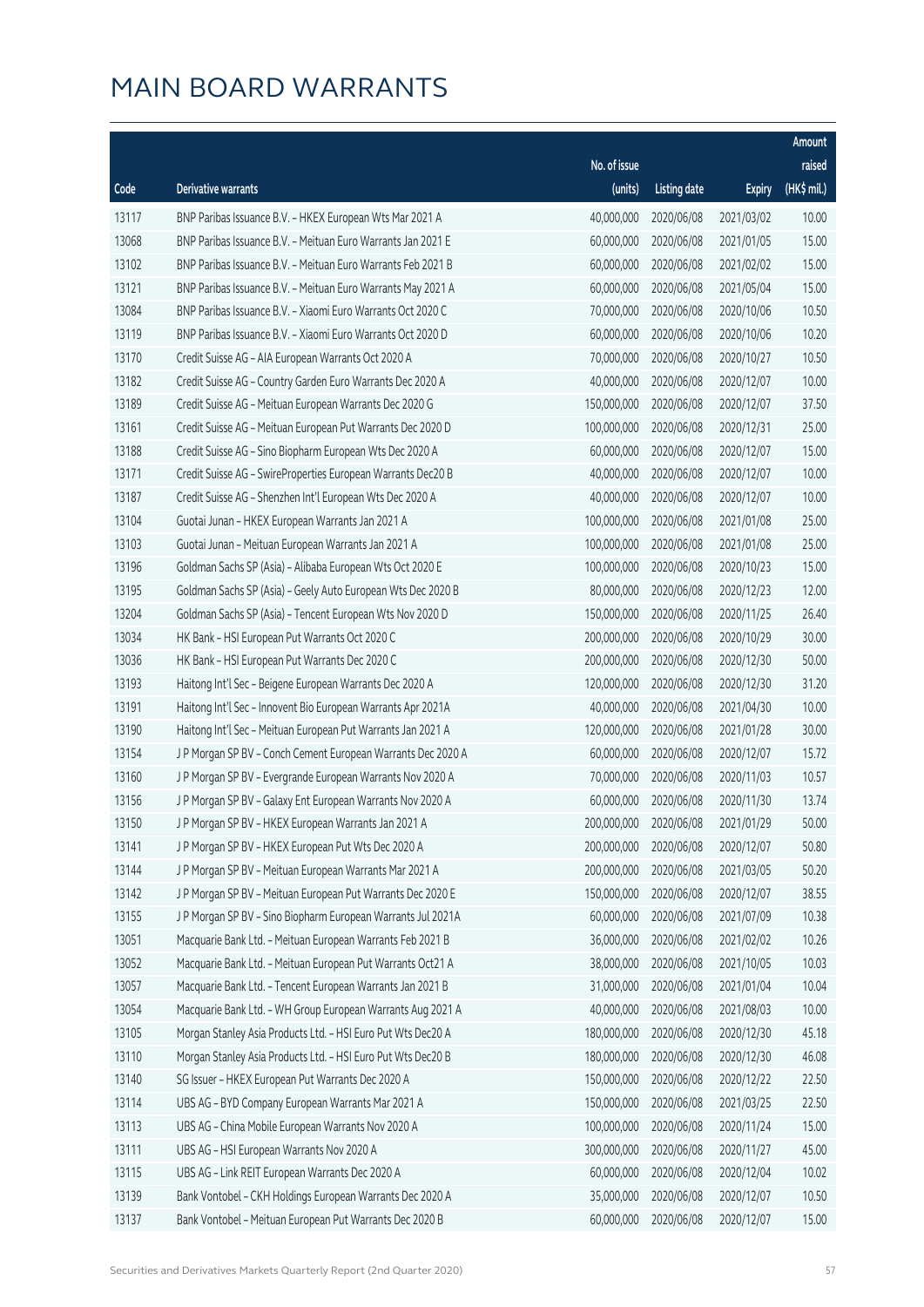|        |                                                               |              |                       |               | Amount      |
|--------|---------------------------------------------------------------|--------------|-----------------------|---------------|-------------|
|        |                                                               | No. of issue |                       |               | raised      |
| Code   | Derivative warrants                                           | (units)      | <b>Listing date</b>   | <b>Expiry</b> | (HK\$ mil.) |
| 11497# | Credit Suisse AG - Meituan European Put Warrants Nov 2020 B   | 90,000,000   | 2020/06/08            | 2020/11/25    | 10.17       |
| 13230  | BOCI Asia Ltd. - Alibaba European Put Warrants Dec 2020 B     | 100,000,000  | 2020/06/09            | 2020/12/21    | 15.00       |
| 13217  | BOCI Asia Ltd. - China Mobile European Warrants Nov 2020 A    | 70,000,000   | 2020/06/09            | 2020/11/30    | 10.50       |
| 13227  | BOCI Asia Ltd. - HKEX European Put Warrants Dec 2020 C        | 100,000,000  | 2020/06/09            | 2020/12/31    | 15.00       |
| 13270  | BOCI Asia Ltd. - Meituan European Put Warrants Jan 2021 A     | 100,000,000  | 2020/06/09            | 2021/01/04    | 15.00       |
| 13232  | BOCI Asia Ltd. - Tencent European Put Wts Nov 2020 A          | 100,000,000  | 2020/06/09            | 2020/11/30    | 18.00       |
| 13322  | BNP Paribas Issuance B.V. - SUNAC European Wts Jan 2021 A     | 40,000,000   | 2020/06/09            | 2021/01/05    | 11.20       |
| 13323  | BNP Paribas Issuance B.V. - Tencent Eu Put Wt Nov 2020 A      | 80,000,000   | 2020/06/09            | 2020/11/03    | 12.00       |
| 13330  | Credit Suisse AG - China Res Beer European Warrants Dec20 A   | 30,000,000   | 2020/06/09            | 2020/12/08    | 10.20       |
| 13333  | Credit Suisse AG - China South Air European Wts Dec 2020 A    | 30,000,000   | 2020/06/09            | 2020/12/08    | 12.90       |
| 13332  | Credit Suisse AG - Hengan Intl European Warrants Dec 2020 A   | 30,000,000   | 2020/06/09            | 2020/12/08    | 10.20       |
| 13338  | Credit Suisse AG - HKEX European Warrants Dec 2020 C          | 150,000,000  | 2020/06/09            | 2020/12/08    | 37.50       |
| 13328  | Credit Suisse AG - HKEX European Put Warrants Dec 2020 A      | 100,000,000  | 2020/06/09            | 2020/12/22    | 15.00       |
| 13337  | Credit Suisse AG - Hansoh Pharma European Warrants Dec2020 A  | 30,000,000   | 2020/06/09            | 2020/12/08    | 10.20       |
| 13327  | Credit Suisse AG - Meituan European Warrants Dec 2020 H       | 150,000,000  | 2020/06/09            | 2020/12/08    | 37.50       |
| 13341  | Goldman Sachs SP (Asia) - ICBC European Warrants Nov 2020 A   | 80,000,000   | 2020/06/09            | 2020/11/03    | 12.00       |
| 13343  | Goldman Sachs SP (Asia) - Tencent European Put Wt Sep 2020 D  | 100,000,000  | 2020/06/09            | 2020/09/18    | 15.00       |
| 13236  | HK Bank - HSI European Warrants Dec 2020 B                    | 180,000,000  | 2020/06/09            | 2020/12/30    | 27.00       |
| 13234  | HK Bank - Meituan Dianping European Put Warrants Dec 2020 C   | 80,000,000   | 2020/06/09            | 2020/12/23    | 12.00       |
| 13237  | HK Bank - Tencent European Warrants Dec 2020 A                | 80,000,000   | 2020/06/09            | 2020/12/18    | 12.00       |
| 13321  | Haitong Int'l Sec - HKEX European Warrants Sep 2020 A         | 100,000,000  | 2020/06/09            | 2020/09/28    | 15.00       |
| 13312  | Haitong Int'l Sec - SHK Ppt European Put Warrants May 2021 A  | 100,000,000  | 2020/06/09            | 2021/05/24    | 19.00       |
| 13307  | J P Morgan SP BV - Sinopec Corp European Warrants Dec 2020 A  | 60,000,000   | 2020/06/09            | 2020/12/31    | 19.02       |
| 13306  | J P Morgan SP BV - Li Ning European Warrants Dec 2020 A       | 60,000,000   | 2020/06/09            | 2020/12/08    | 18.66       |
| 13305  | J P Morgan SP BV - SMIC European Wts Dec 2020 B               | 60,000,000   | 2020/06/09            | 2020/12/31    | 15.06       |
| 13250  | Macquarie Bank Ltd. - Meituan European Warrants Jan 2022 D    | 40,000,000   | 2020/06/09            | 2022/01/04    | 10.60       |
| 13239  | Macquarie Bank Ltd. - Meituan European Put Warrants Jan21B    |              | 40,000,000 2020/06/09 | 2021/01/05    | 10.00       |
| 13251  | Macquarie Bank Ltd. - SJM Holdings European Wts May 2021 A    | 39,000,000   | 2020/06/09            | 2021/05/18    | 10.06       |
| 13252  | Macquarie Bank Ltd. - Tencent European Put Wts Jan 2021 A     | 25,000,000   | 2020/06/09            | 2021/01/04    | 24.03       |
| 13255  | Macquarie Bank Ltd. - Xiaomi European Warrants Mar 2021 C     | 40,000,000   | 2020/06/09            | 2021/03/02    | 10.92       |
| 13256  | Macquarie Bank Ltd. - Xiaomi European Warrants Apr 2022 A     | 40,000,000   | 2020/06/09            | 2022/04/04    | 10.00       |
| 13308  | Morgan Stanley Asia Products Ltd. - CSOP A50 ETF Eu Wt Jan21A | 68,000,000   | 2020/06/09            | 2021/01/11    | 10.20       |
| 13260  | SG Issuer - Alibaba European Put Warrants Oct 2020 A          | 150,000,000  | 2020/06/09            | 2020/10/22    | 22.50       |
| 13263  | SG Issuer - Alibaba European Put Warrants Dec 2020 A          | 150,000,000  | 2020/06/09            | 2020/12/14    | 22.50       |
| 13265  | SG Issuer - HKEX European Warrants Sep 2020 D                 | 80,000,000   | 2020/06/09            | 2020/09/25    | 12.00       |
| 13268  | SG Issuer - HKEX European Warrants Dec 2020 D                 | 80,000,000   | 2020/06/09            | 2020/12/31    | 20.00       |
| 13279  | UBS AG - HKEX European Warrants Sep 2020 C                    | 150,000,000  | 2020/06/09            | 2020/09/25    | 22.50       |
| 13275  | UBS AG - HKEX European Put Warrants Dec 2020 A                | 300,000,000  | 2020/06/09            | 2020/12/08    | 75.00       |
| 13272  | UBS AG - Meituan European Warrants Dec 2020 E                 | 100,000,000  | 2020/06/09            | 2020/12/08    | 25.00       |
| 13281  | UBS AG - Meituan European Put Warrants Dec 2020 C             | 200,000,000  | 2020/06/09            | 2020/12/23    | 30.00       |
| 13311  | Bank Vontobel - Meituan European Warrants Mar 2021 A          | 80,000,000   | 2020/06/09            | 2021/03/02    | 20.00       |
| 24466# | Credit Suisse AG - HSI European Put Warrants Oct 2020 B       | 150,000,000  | 2020/06/09            | 2020/10/29    | 10.50       |
| 13409  | BOCI Asia Ltd. - Meituan European Warrants Dec 2020 F         | 100,000,000  | 2020/06/10            | 2020/12/10    | 25.00       |
| 13454  | BNP Paribas Issuance B.V. - China Life Euro Wts Oct 2020 C    | 70,000,000   | 2020/06/10            | 2020/10/06    | 11.90       |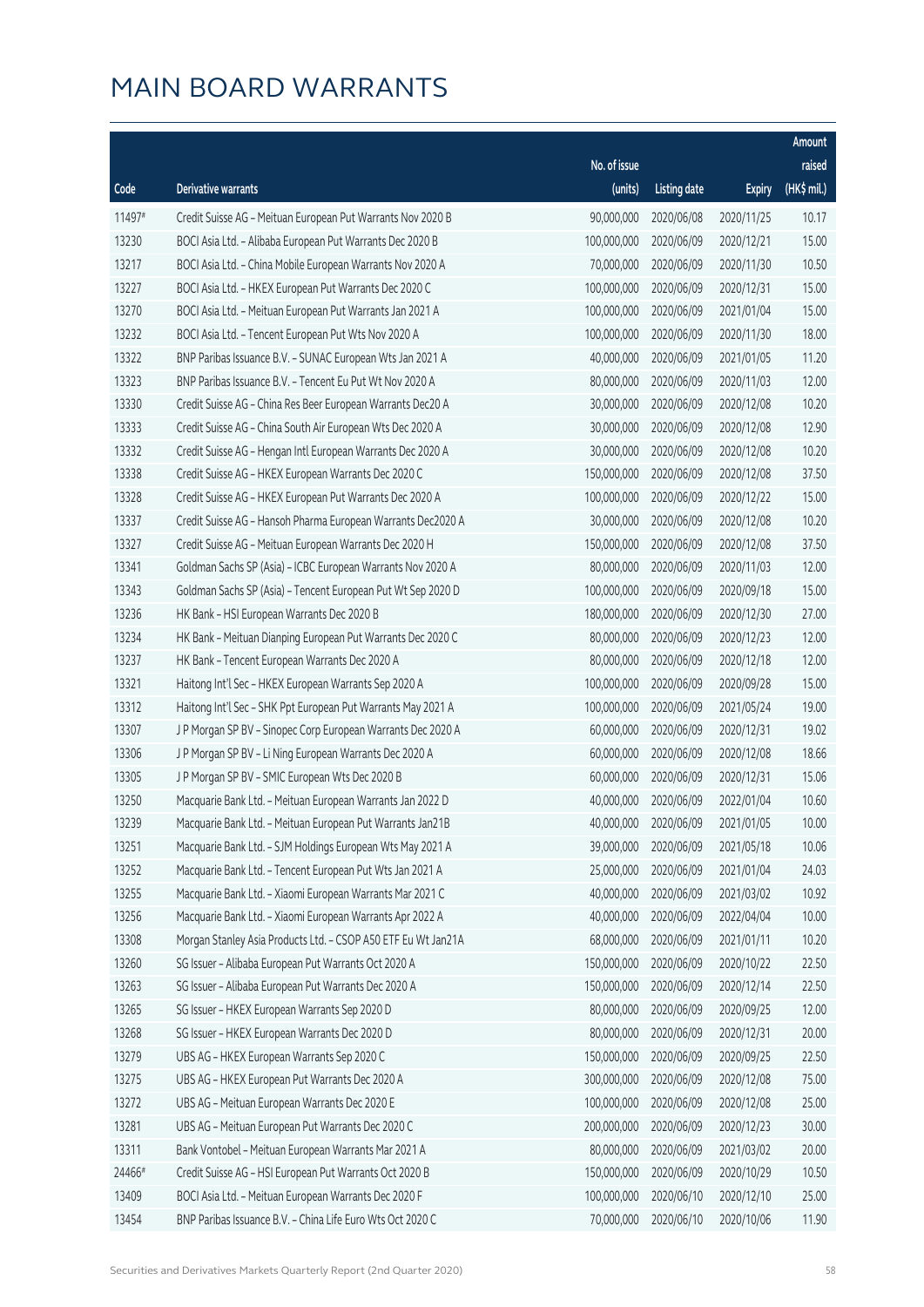|       |                                                              |              |                        |               | Amount      |
|-------|--------------------------------------------------------------|--------------|------------------------|---------------|-------------|
|       |                                                              | No. of issue |                        |               | raised      |
| Code  | <b>Derivative warrants</b>                                   | (units)      | <b>Listing date</b>    | <b>Expiry</b> | (HK\$ mil.) |
| 13469 | BNP Paribas Issuance B.V. - Galaxy Ent Euro Wts Nov 2020 A   | 40,000,000   | 2020/06/10             | 2020/11/03    | 18.00       |
| 13457 | BNP Paribas Issuance B.V. - HKEX European Wts Dec 2020 C     | 70,000,000   | 2020/06/10             | 2020/12/02    | 11.20       |
| 13456 | BNP Paribas Issuance B.V. - HKEX European Wts Apr 2021 C     | 40,000,000   | 2020/06/10             | 2021/04/07    | 10.00       |
| 13459 | BNP Paribas Issuance B.V. - Meituan Euro Warrants Dec 2020 B | 60,000,000   | 2020/06/10             | 2020/12/02    | 21.60       |
| 13466 | BNP Paribas Issuance B.V. - Meituan Euro Warrants Jan 2021 F | 60,000,000   | 2020/06/10             | 2021/01/05    | 15.00       |
| 13467 | BNP Paribas Issuance B.V. - Meituan Euro Warrants May 2021 B | 60,000,000   | 2020/06/10             | 2021/05/04    | 15.60       |
| 13455 | BNP Paribas Issuance B.V. - Tencent European Wts Jan 2021 E  | 80,000,000   | 2020/06/10             | 2021/01/05    | 20.00       |
| 13468 | BNP Paribas Issuance B.V. - Xiaomi Euro Warrants Nov 2020 A  | 70,000,000   | 2020/06/10             | 2020/11/03    | 10.50       |
| 13490 | Credit Suisse AG - CICC European Warrants Feb 2021 A         | 60,000,000   | 2020/06/10             | 2021/02/26    | 15.00       |
| 13485 | Credit Suisse AG - HTSC European Warrants Nov 2020 B         | 70,000,000   | 2020/06/10             | 2020/11/23    | 10.50       |
| 13473 | Credit Suisse AG - Li Ning European Warrants Dec 2020 A      | 50,000,000   | 2020/06/10             | 2020/12/09    | 12.50       |
| 13483 | Credit Suisse AG - Li Ning European Put Warrants Dec 2020 A  | 30,000,000   | 2020/06/10             | 2020/12/09    | 10.20       |
| 13471 | Credit Suisse AG - Meituan European Put Warrants Dec 2020 E  | 100,000,000  | 2020/06/10             | 2020/12/09    | 25.00       |
| 13486 | Credit Suisse AG - Ping An European Warrants Sep 2020 E      | 150,000,000  | 2020/06/10             | 2020/09/24    | 22.50       |
| 13440 | Guotai Junan - Alibaba Group European Warrants Oct 2020 E    | 100,000,000  | 2020/06/10             | 2020/10/09    | 16.50       |
| 13437 | Guotai Junan - Alibaba Group European Warrants Dec 2020 B    | 100,000,000  | 2020/06/10             | 2020/12/04    | 15.00       |
| 13446 | Guotai Junan - China Life European Put Warrants Jan 2021 A   | 100,000,000  | 2020/06/10             | 2021/01/06    | 25.30       |
| 13505 | Goldman Sachs SP (Asia) - HKEX European Warrants Sep 2020 E  | 80,000,000   | 2020/06/10             | 2020/09/25    | 12.00       |
| 13503 | Goldman Sachs SP (Asia) - HSBC European Warrants Dec 2022 A  | 300,000,000  | 2020/06/10             | 2022/12/21    | 45.00       |
| 13509 | Goldman Sachs SP (Asia) - Meituan Euro Put Wts Dec 2020 C    | 100,000,000  | 2020/06/10             | 2020/12/23    | 15.00       |
| 13433 | Haitong Int'l Sec - Bud Apac European Warrants Jul 2021 A    | 80,000,000   | 2020/06/10             | 2021/07/05    | 20.00       |
| 13434 | Haitong Int'l Sec - China Res Beer European Warrants Dec20 A | 80,000,000   | 2020/06/10             | 2020/12/09    | 27.20       |
| 13436 | Haitong Int'l Sec - Ping An European Warrants Dec 2020 B     | 100,000,000  | 2020/06/10             | 2020/12/31    | 25.00       |
| 13432 | J P Morgan SP BV - Bud Apac European Warrants Jan 2021 A     | 60,000,000   | 2020/06/10             | 2021/01/29    | 15.00       |
| 13424 | J P Morgan SP BV - HSCEI European Put Warrants Dec 2020 A    | 200,000,000  | 2020/06/10             | 2020/12/30    | 50.20       |
| 13422 | J P Morgan SP BV - HSI European Put Warrants Dec 2020 A      | 500,000,000  | 2020/06/10             | 2020/12/30    | 126.50      |
| 13423 | J P Morgan SP BV - HSI European Put Warrants Dec 2020 B      |              | 500,000,000 2020/06/10 | 2020/12/30    | 125.00      |
| 13430 | J P Morgan SP BV - Meituan European Warrants Dec 2020 F      | 200,000,000  | 2020/06/10             | 2020/12/09    | 50.20       |
| 13429 | J P Morgan SP BV - Meituan European Warrants Jan 2021 A      | 200,000,000  | 2020/06/10             | 2021/01/29    | 50.00       |
| 13426 | J P Morgan SP BV - Meituan European Put Warrants Mar 2021 A  | 100,000,000  | 2020/06/10             | 2021/03/31    | 25.00       |
| 13362 | Macquarie Bank Ltd. - Alibaba European Warrants Jul 2021 A   | 40,000,000   | 2020/06/10             | 2021/07/05    | 10.12       |
| 13403 | Macquarie Bank Ltd. - CITIC Bank European Wts Feb 2021 A     | 36,000,000   | 2020/06/10             | 2021/02/02    | 10.01       |
| 13376 | Macquarie Bank Ltd. - CM Bank European Put Warrants Apr21 A  | 40,000,000   | 2020/06/10             | 2021/04/07    | 11.56       |
| 13374 | Macquarie Bank Ltd. - Geely Auto European Wts Apr 2021 A     | 33,500,000   | 2020/06/10             | 2021/04/07    | 10.05       |
| 13381 | Macquarie Bank Ltd. - Meituan European Warrants Dec 2020 E   | 40,000,000   | 2020/06/10             | 2020/12/11    | 10.04       |
| 13398 | Macquarie Bank Ltd. - Meituan European Warrants May 2021 B   | 40,000,000   | 2020/06/10             | 2021/05/04    | 10.20       |
| 13377 | Macquarie Bank Ltd. - Meituan European Put Warrants Jan21 C  | 30,000,000   | 2020/06/10             | 2021/01/05    | 10.02       |
| 13347 | Morgan Stanley Asia Products Ltd. - HKEX European Wts Sep20B | 68,000,000   | 2020/06/10             | 2020/09/25    | 10.20       |
| 13407 | Morgan Stanley Asia Products Ltd. - HKEX European Wts Jan21C | 68,000,000   | 2020/06/10             | 2021/01/04    | 17.00       |
| 13346 | Morgan Stanley Asia Products Ltd. - HKEX Eu Put Wts Dec20 C  | 68,000,000   | 2020/06/10             | 2020/12/22    | 10.20       |
| 13354 | Morgan Stanley Asia Products Ltd. - Meituan Euro Wts Dec20 E | 68,000,000   | 2020/06/10             | 2020/12/10    | 17.00       |
| 13493 | SG Issuer - Meituan European Warrants Dec 2020 F             | 80,000,000   | 2020/06/10             | 2020/12/09    | 20.00       |
| 13491 | SG Issuer - Meituan European Put Warrants Dec 2020 C         | 80,000,000   | 2020/06/10             | 2020/12/09    | 21.20       |
| 13492 | SG Issuer - Xiaomi European Put Warrants Dec 2020 C          | 60,000,000   | 2020/06/10             | 2020/12/09    | 15.60       |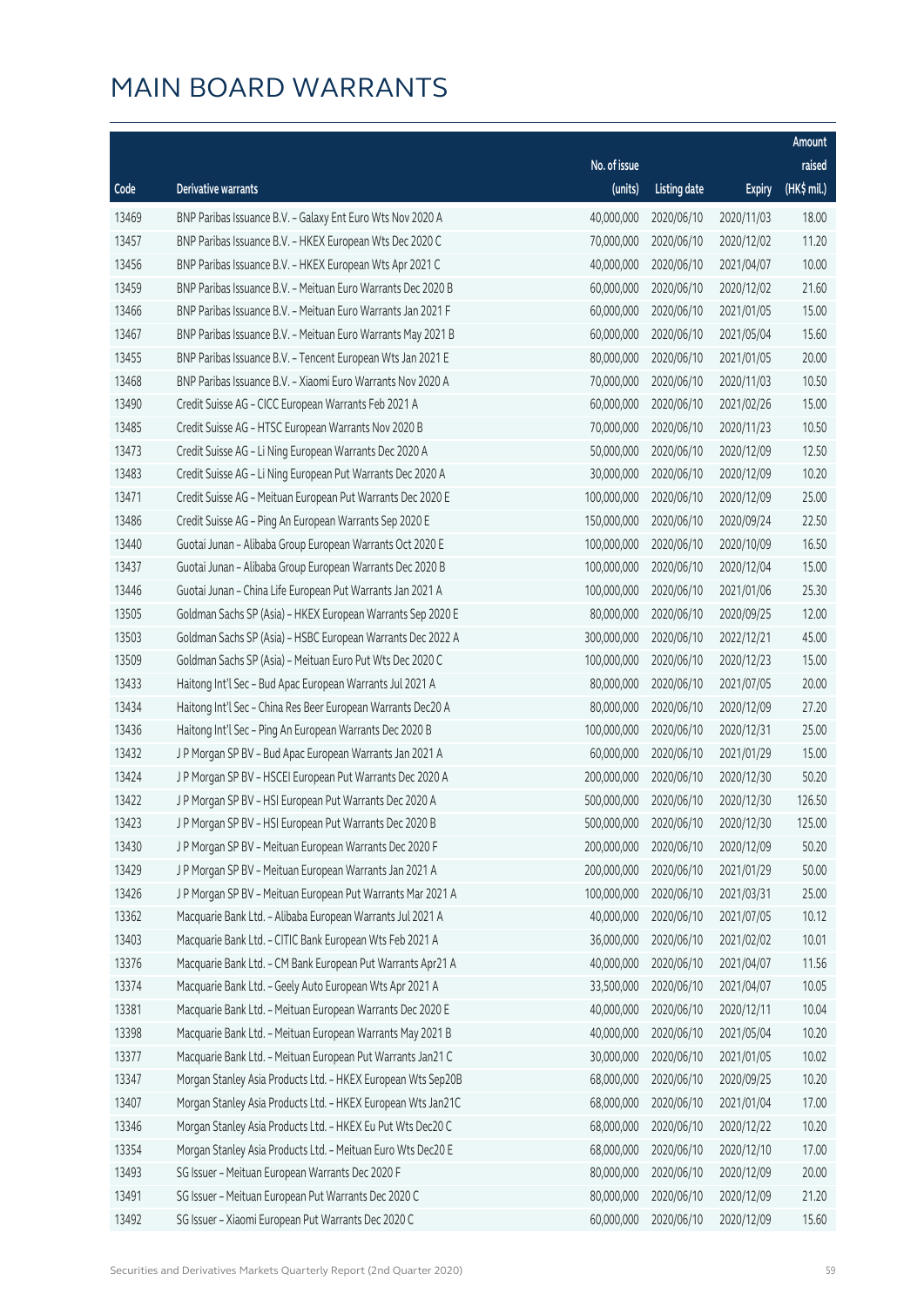|       |                                                              |                        |                     |               | Amount      |
|-------|--------------------------------------------------------------|------------------------|---------------------|---------------|-------------|
|       |                                                              | No. of issue           |                     |               | raised      |
| Code  | Derivative warrants                                          | (units)                | <b>Listing date</b> | <b>Expiry</b> | (HK\$ mil.) |
| 13414 | UBS AG - Alibaba European Warrants Oct 2020 D                | 100,000,000            | 2020/06/10          | 2020/10/27    | 15.00       |
| 13411 | UBS AG - HKEX European Warrants Nov 2020 B                   | 300,000,000            | 2020/06/10          | 2020/11/26    | 45.00       |
| 13416 | UBS AG - Ping An European Warrants Sep 2022 A                | 200,000,000            | 2020/06/10          | 2022/09/27    | 30.00       |
| 13453 | Bank Vontobel - HKEX European Put Warrants Jan 2021 B        | 60,000,000             | 2020/06/10          | 2021/01/05    | 15.00       |
| 13737 | BNP Paribas Issuance B.V. - NetEase European Warrants Jan21A | 40,000,000             | 2020/06/11          | 2021/01/05    | 11.20       |
| 13742 | BNP Paribas Issuance B.V. - NetEase European Warrants Jan21B | 40,000,000             | 2020/06/11          | 2021/01/05    | 10.00       |
| 13740 | BNP Paribas Issuance B.V. - NetEase European Warrants Feb21A | 80,000,000             | 2020/06/11          | 2021/02/02    | 20.00       |
| 13738 | BNP Paribas Issuance B.V. - NetEase European Warrants Mar21A | 40,000,000             | 2020/06/11          | 2021/03/02    | 10.00       |
| 13734 | BNP Paribas Issuance B.V. - NetEase European Warrants Apr21A | 80,000,000             | 2020/06/11          | 2021/04/07    | 20.00       |
| 13583 | Credit Suisse AG - Bud Apac European Warrants Dec 2020 B     | 60,000,000             | 2020/06/11          | 2020/12/10    | 15.00       |
| 13576 | Credit Suisse AG - Sinopec Corp European Warrants Dec 2020 A | 50,000,000             | 2020/06/11          | 2020/12/10    | 12.50       |
| 13580 | Credit Suisse AG - CPIC European Warrants Dec 2020 A         | 40,000,000             | 2020/06/11          | 2020/12/10    | 10.00       |
| 13575 | Credit Suisse AG - A50 China European Warrants Feb 2021 A    | 70,000,000             | 2020/06/11          | 2021/02/22    | 10.50       |
| 13585 | Credit Suisse AG - Meituan European Warrants Dec 2020 I      | 150,000,000            | 2020/06/11          | 2020/12/10    | 37.50       |
| 13582 | Credit Suisse AG - Tsingtao Brew European Warrants Dec2020 A | 25,000,000             | 2020/06/11          | 2020/12/10    | 10.00       |
| 13715 | Bank of East Asia - NetEase European Warrants Dec 2020 A     | 60,000,000             | 2020/06/11          | 2020/12/11    | 18.00       |
| 13723 | Bank of East Asia - NetEase European Warrants Dec 2020 B     | 60,000,000             | 2020/06/11          | 2020/12/11    | 15.00       |
| 13724 | Bank of East Asia - NetEase European Warrants Dec 2020 C     | 100,000,000            | 2020/06/11          | 2020/12/11    | 27.00       |
| 13705 | Bank of East Asia - NetEase European Warrants Feb 2021 A     | 80,000,000             | 2020/06/11          | 2021/02/03    | 20.00       |
| 13524 | Guotai Junan - Meituan European Warrants Dec 2020 B          | 100,000,000            | 2020/06/11          | 2020/12/18    | 25.00       |
| 13523 | Guotai Junan - Meituan European Put Warrants Jan 2021 A      | 100,000,000            | 2020/06/11          | 2021/01/08    | 16.40       |
| 13700 | Guotai Junan - NetEase European Warrants Feb 2021 A          | 100,000,000            | 2020/06/11          | 2021/02/05    | 25.10       |
| 13701 | Guotai Junan - NetEase European Warrants Mar 2021 A          | 100,000,000            | 2020/06/11          | 2021/03/05    | 25.00       |
| 13702 | Guotai Junan - NetEase European Warrants May 2021 A          | 100,000,000            | 2020/06/11          | 2021/05/21    | 25.00       |
| 13621 | Goldman Sachs SP (Asia) - Alibaba European Wts Dec 2020 B    | 150,000,000            | 2020/06/11          | 2020/12/24    | 22.50       |
| 13623 | Goldman Sachs SP (Asia) - Meituan Euro Warrants Dec 2020 G   | 100,000,000            | 2020/06/11          | 2020/12/11    | 25.00       |
| 13613 | Goldman Sachs SP (Asia) - Meituan Euro Put Wts Dec 2020 D    | 100,000,000 2020/06/11 |                     | 2020/12/11    | 25.00       |
| 13604 | Goldman Sachs SP (Asia) - NetEase European Warrants Dec20 A  | 100,000,000            | 2020/06/11          | 2020/12/11    | 25.00       |
| 13605 | Goldman Sachs SP (Asia) - NetEase European Warrants Dec20 B  | 100,000,000            | 2020/06/11          | 2020/12/11    | 27.20       |
| 13611 | Goldman Sachs SP (Asia) - NetEase European Warrants May21 A  | 150,000,000            | 2020/06/11          | 2021/05/04    | 37.50       |
| 13624 | Goldman Sachs SP (Asia) - Xiaomi European Wts Oct 2020 B     | 70,000,000             | 2020/06/11          | 2020/10/27    | 10.50       |
| 13568 | Haitong Int'l Sec - BAIC Motor European Warrants Dec 2020 A  | 80,000,000             | 2020/06/11          | 2020/12/10    | 20.00       |
| 13570 | Haitong Int'l Sec - GAC European Warrants Jul 2021 A         | 80,000,000             | 2020/06/11          | 2021/07/08    | 20.00       |
| 13563 | Haitong Int'l Sec - Meituan European Warrants Dec 2020 F     | 80,000,000             | 2020/06/11          | 2020/12/17    | 20.00       |
| 13632 | Haitong Int'l Sec - NetEase European Warrants Dec 2020 A     | 120,000,000            | 2020/06/11          | 2020/12/10    | 40.80       |
| 13641 | Haitong Int'l Sec - NetEase European Warrants Dec 2020 B     | 120,000,000            | 2020/06/11          | 2020/12/10    | 30.00       |
| 13625 | Haitong Int'l Sec - NetEase European Warrants Feb 2021 A     | 150,000,000            | 2020/06/11          | 2021/02/25    | 39.00       |
| 13637 | Haitong Int'l Sec - NetEase European Warrants Mar 2021 A     | 120,000,000            | 2020/06/11          | 2021/03/30    | 37.20       |
| 13558 | J P Morgan SP BV - CR Beer European Warrants Dec 2020 A      | 60,000,000             | 2020/06/11          | 2020/12/11    | 16.62       |
| 13560 | J P Morgan SP BV - Greentown Ser European Warrants Dec2020 A | 60,000,000             | 2020/06/11          | 2020/12/31    | 15.12       |
| 13559 | J P Morgan SP BV - Meituan European Warrants Feb 2021 B      | 200,000,000            | 2020/06/11          | 2021/02/11    | 50.00       |
| 13551 | J P Morgan SP BV - Meituan European Put Warrants Dec 2020 F  | 200,000,000            | 2020/06/11          | 2020/12/31    | 50.80       |
| 13537 | Macquarie Bank Ltd. - CICC European Warrants Jul 2021 A      | 40,000,000             | 2020/06/11          | 2021/07/16    | 10.04       |
| 13586 | Macquarie Bank Ltd. - NetEase European Warrants Dec 2020 A   | 30,500,000             | 2020/06/11          | 2020/12/11    | 10.00       |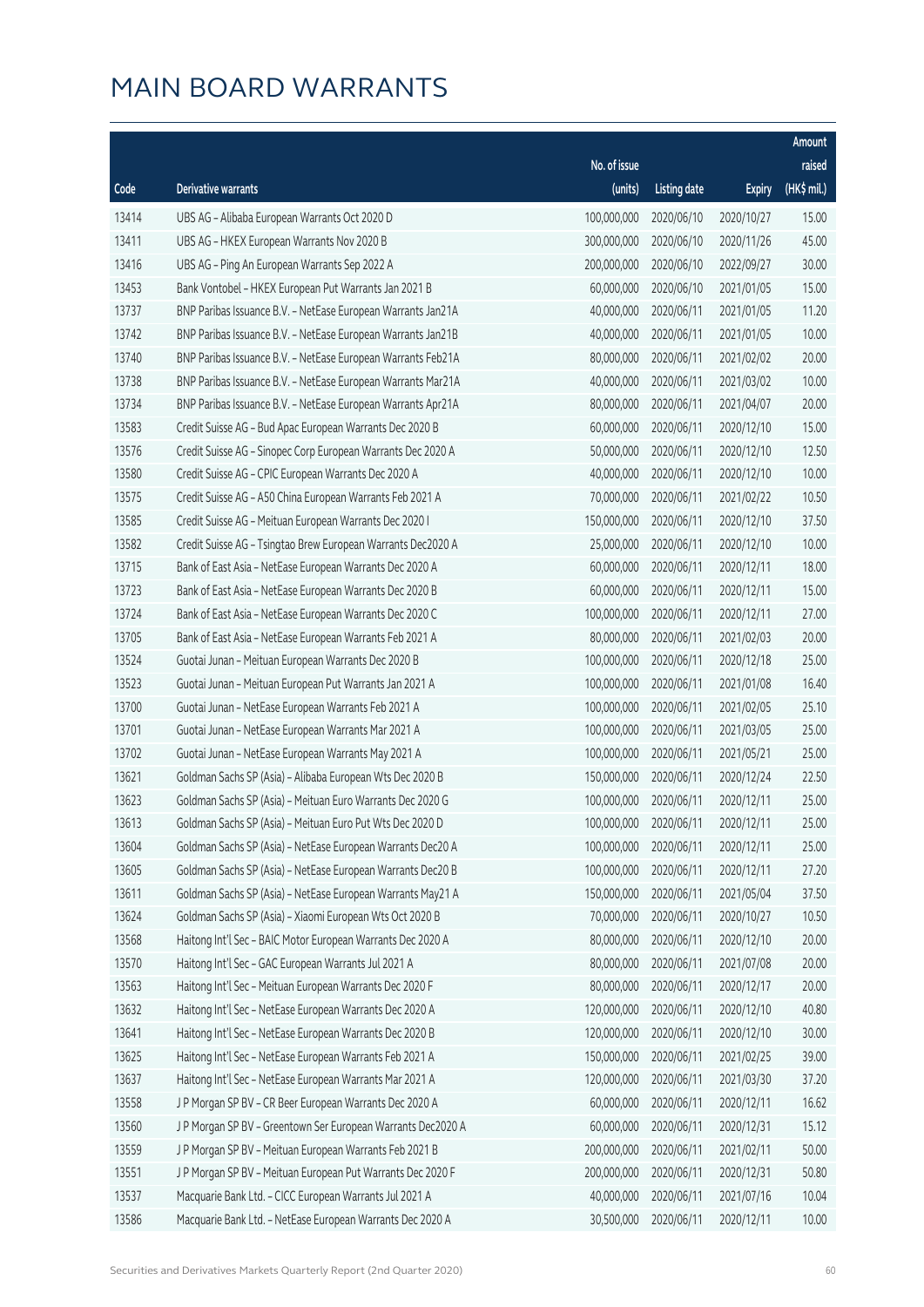|       |                                                              |                        |                     |               | Amount      |
|-------|--------------------------------------------------------------|------------------------|---------------------|---------------|-------------|
|       |                                                              | No. of issue           |                     |               | raised      |
| Code  | Derivative warrants                                          | (units)                | <b>Listing date</b> | <b>Expiry</b> | (HK\$ mil.) |
| 13602 | Macquarie Bank Ltd. - NetEase European Warrants Dec 2020 B   | 11,000,000             | 2020/06/11          | 2020/12/11    | 10.14       |
| 13587 | Macquarie Bank Ltd. - NetEase European Warrants Jan 2021 A   | 23,000,000             | 2020/06/11          | 2021/01/05    | 10.07       |
| 13591 | Macquarie Bank Ltd. - NetEase European Warrants Jan 2021 B   | 33,000,000             | 2020/06/11          | 2021/01/05    | 10.10       |
| 13599 | Macquarie Bank Ltd. - NetEase European Warrants Jan 2021 C   | 40,000,000             | 2020/06/11          | 2021/01/05    | 10.12       |
| 13603 | Macquarie Bank Ltd. - NetEase European Warrants Oct 2022 A   | 35,000,000             | 2020/06/11          | 2022/10/05    | 10.05       |
| 13539 | Macquarie Bank Ltd. - Tencent European Warrants Jan 2021 C   | 12,400,000             | 2020/06/11          | 2021/01/04    | 10.08       |
| 13532 | Morgan Stanley Asia Products Ltd. - Meituan Euro Wts Feb21A  | 98,000,000             | 2020/06/11          | 2021/02/01    | 25.28       |
| 13669 | Morgan Stanley Asia Products Ltd. - NetEase Euro Wts Dec20A  | 88,000,000             | 2020/06/11          | 2020/12/11    | 33.62       |
| 13690 | Morgan Stanley Asia Products Ltd. - NetEase Euro Wts Dec20B  | 88,000,000             | 2020/06/11          | 2020/12/11    | 27.10       |
| 13694 | Morgan Stanley Asia Products Ltd. - NetEase Euro Wts Dec20C  | 88,000,000             | 2020/06/11          | 2020/12/11    | 22.00       |
| 13677 | Morgan Stanley Asia Products Ltd. - NetEase Euro Wts Jan21A  | 88,000,000             | 2020/06/11          | 2021/01/22    | 22.00       |
| 13668 | Morgan Stanley Asia Products Ltd. - NetEase Euro Wts Feb21A  | 88,000,000             | 2020/06/11          | 2021/02/08    | 22.00       |
| 13533 | Morgan Stanley Asia Products Ltd. - Xiaomi Euro Wts Oct20 B  | 68,000,000             | 2020/06/11          | 2020/10/27    | 10.20       |
| 13643 | SG Issuer - NetEase European Warrants Dec 2020 A             | 150,000,000            | 2020/06/11          | 2020/12/10    | 37.50       |
| 13652 | SG Issuer - NetEase European Warrants Dec 2020 B             | 30,000,000             | 2020/06/11          | 2020/12/10    | 15.00       |
| 13656 | SG Issuer - NetEase European Warrants Dec 2020 C             | 30,000,000             | 2020/06/11          | 2020/12/10    | 10.05       |
| 13658 | SG Issuer - NetEase European Warrants Dec 2020 D             | 150,000,000            | 2020/06/11          | 2020/12/31    | 37.50       |
| 13665 | SG Issuer - NetEase European Warrants Jan 2021 A             | 150,000,000            | 2020/06/11          | 2021/01/29    | 37.50       |
| 13666 | SG Issuer - NetEase European Warrants Mar 2021 A             | 150,000,000            | 2020/06/11          | 2021/03/08    | 37.50       |
| 13667 | SG Issuer - NetEase European Warrants Jun 2021 A             | 200,000,000            | 2020/06/11          | 2021/06/30    | 50.00       |
| 13545 | UBS AG - CITIC Sec European Warrants Mar 2021 A              | 70,000,000             | 2020/06/11          | 2021/03/26    | 10.50       |
| 13544 | UBS AG - Evergrande European Warrants Oct 2020 A             | 60,000,000             | 2020/06/11          | 2020/10/27    | 10.02       |
| 13542 | UBS AG - Galaxy Ent European Warrants Nov 2020 A             | 80,000,000             | 2020/06/11          | 2020/11/30    | 23.52       |
| 13519 | UBS AG - HSI European Warrants Dec 2020 C                    | 300,000,000            | 2020/06/11          | 2020/12/30    | 45.00       |
| 13548 | UBS AG - Meituan European Warrants Dec 2020 F                | 100,000,000            | 2020/06/11          | 2020/12/10    | 25.00       |
| 13541 | UBS AG - Meituan European Put Warrants Dec 2020 D            | 200,000,000            | 2020/06/11          | 2020/12/10    | 50.00       |
| 13556 | UBS AG - Meituan European Put Warrants Dec 2020 E            | 200,000,000 2020/06/11 |                     | 2020/12/31    | 50.00       |
| 13795 | BNP Paribas Issuance B.V. - Alibaba European Wts Feb 2021 A  | 40,000,000             | 2020/06/12          | 2021/02/02    | 10.00       |
| 13807 | BNP Paribas Issuance B.V. - SMIC European Wts Jan 2021 B     | 40,000,000             | 2020/06/12          | 2021/01/05    | 10.40       |
| 13803 | BNP Paribas Issuance B.V. - Tencent European Wts Jan 2021 F  | 40,000,000             | 2020/06/12          | 2021/01/05    | 10.00       |
| 13839 | Credit Suisse AG - BYD Company European Put Warrants Dec21 A | 100,000,000            | 2020/06/12          | 2021/12/28    | 15.00       |
| 13860 | Credit Suisse AG - CNOOC European Warrants Oct 2020 B        | 80,000,000             | 2020/06/12          | 2020/10/30    | 12.00       |
| 13858 | Credit Suisse AG - CSC European Warrants Apr 2021 A          | 80,000,000             | 2020/06/12          | 2021/04/30    | 20.00       |
| 13835 | Credit Suisse AG - Greentown Ser European Warrants Dec2020 A | 40,000,000             | 2020/06/12          | 2020/12/11    | 10.00       |
| 13842 | Credit Suisse AG - Hang Seng Bank European Put Wts Dec2020 A | 40,000,000             | 2020/06/12          | 2020/12/11    | 10.00       |
| 13827 | Credit Suisse AG - Meituan European Warrants Jan 2021 A      | 150,000,000            | 2020/06/12          | 2021/01/11    | 37.50       |
| 13843 | Credit Suisse AG - Sands China European Warrants Dec 2020 A  | 50,000,000             | 2020/06/12          | 2020/12/11    | 12.50       |
| 13850 | Credit Suisse AG - SMIC European Warrants Nov 2020 B         | 100,000,000            | 2020/06/12          | 2020/11/23    | 29.00       |
| 13855 | Credit Suisse AG - SMIC European Warrants Dec 2020 A         | 100,000,000            | 2020/06/12          | 2020/12/31    | 25.00       |
| 13844 | Credit Suisse AG - Wynn Macau European Warrants Jan 2021 A   | 60,000,000             | 2020/06/12          | 2021/01/29    | 15.00       |
| 13762 | Bank of East Asia - Meituan European Warrants Mar 2021 A     | 60,000,000             | 2020/06/12          | 2021/03/30    | 15.00       |
| 13774 | Bank of East Asia - Meituan European Put Warrants Dec 2020 A | 40,000,000             | 2020/06/12          | 2020/12/30    | 10.00       |
| 13817 | Guotai Junan - NetEase European Warrants Jan 2021 A          | 100,000,000            | 2020/06/12          | 2021/01/15    | 25.00       |
| 13866 | Goldman Sachs SP (Asia) - Alibaba European Wts Oct 2020 F    | 100,000,000            | 2020/06/12          | 2020/10/27    | 15.00       |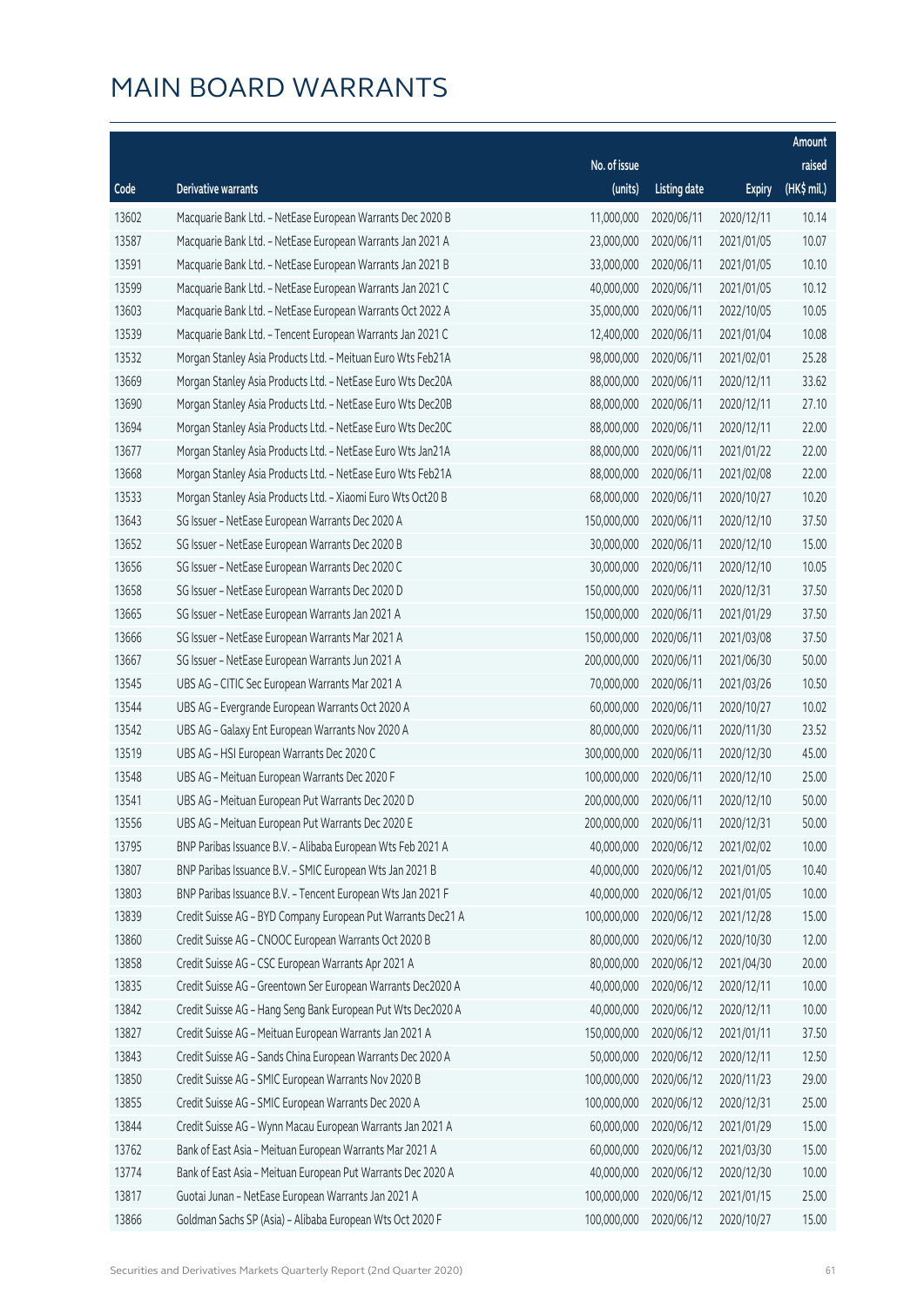|       |                                                              |              |                       |               | Amount      |
|-------|--------------------------------------------------------------|--------------|-----------------------|---------------|-------------|
|       |                                                              | No. of issue |                       |               | raised      |
| Code  | Derivative warrants                                          | (units)      | <b>Listing date</b>   | <b>Expiry</b> | (HK\$ mil.) |
| 13865 | Goldman Sachs SP (Asia) - China Mobile Euro Wts Mar 2021 A   | 100,000,000  | 2020/06/12            | 2021/03/16    | 15.00       |
| 13878 | Goldman Sachs SP (Asia) - HKEX European Warrants Dec 2020 C  | 80,000,000   | 2020/06/12            | 2020/12/14    | 20.00       |
| 13882 | Goldman Sachs SP (Asia) - NetEase European Warrants Dec20 C  | 100,000,000  | 2020/06/12            | 2020/12/14    | 25.00       |
| 13884 | Goldman Sachs SP (Asia) - NetEase European Warrants Feb21 A  | 100,000,000  | 2020/06/12            | 2021/02/01    | 25.00       |
| 13880 | Goldman Sachs SP (Asia) - NetEase European Warrants Mar21 A  | 100,000,000  | 2020/06/12            | 2021/03/18    | 25.00       |
| 13886 | Goldman Sachs SP (Asia) - NetEase European Warrants May21 B  | 150,000,000  | 2020/06/12            | 2021/05/31    | 37.50       |
| 13769 | HK Bank - Meituan European Warrants Feb 2021 A               | 100,000,000  | 2020/06/12            | 2021/02/01    | 25.00       |
| 13773 | HK Bank - Meituan European Warrants Apr 2021 B               | 100,000,000  | 2020/06/12            | 2021/04/30    | 25.00       |
| 13812 | Haitong Int'l Sec - NetEase European Warrants Dec 2020 C     | 120,000,000  | 2020/06/12            | 2020/12/11    | 56.40       |
| 13786 | J P Morgan SP BV - Galaxy Ent European Put Wts Dec 2020 A    | 60,000,000   | 2020/06/12            | 2020/12/11    | 17.88       |
| 13793 | J P Morgan SP BV - Link REIT European Warrants Dec 2020 B    | 60,000,000   | 2020/06/12            | 2020/12/31    | 15.06       |
| 13784 | Macquarie Bank Ltd. - Alibaba European Warrants Jan 2022 A   | 40,000,000   | 2020/06/12            | 2022/01/04    | 10.12       |
| 13813 | Macquarie Bank Ltd. - NetEase European Warrants Jan 2021 D   | 17,000,000   | 2020/06/12            | 2021/01/05    | 10.06       |
| 13816 | Macquarie Bank Ltd. - NetEase European Warrants Oct 2021 A   | 26,000,000   | 2020/06/12            | 2021/10/05    | 10.06       |
| 13814 | Macquarie Bank Ltd. - NetEase European Warrants Apr 2022 A   | 25,800,000   | 2020/06/12            | 2022/04/04    | 10.04       |
| 13815 | Macquarie Bank Ltd. - NetEase European Warrants Jun 2023 A   | 35,200,000   | 2020/06/12            | 2023/06/02    | 10.03       |
| 13822 | Morgan Stanley Asia Products Ltd. - NetEase Euro Wt Dec20D   | 108,000,000  | 2020/06/12            | 2020/12/14    | 28.08       |
| 13818 | Morgan Stanley Asia Products Ltd. - NetEase Euro Wt Mar21A   | 108,000,000  | 2020/06/12            | 2021/03/10    | 27.00       |
| 13820 | Morgan Stanley Asia Products Ltd. - NetEase Euro Wt May21A   | 108,000,000  | 2020/06/12            | 2021/05/28    | 27.00       |
| 13901 | SG Issuer - NetEase European Warrants Dec 2020 E             | 150,000,000  | 2020/06/12            | 2020/12/11    | 45.00       |
| 13912 | SG Issuer - NetEase European Warrants Dec 2020 F             | 150,000,000  | 2020/06/12            | 2020/12/11    | 38.25       |
| 13917 | SG Issuer - NetEase European Warrants Feb 2021 A             | 200,000,000  | 2020/06/12            | 2021/02/16    | 50.00       |
| 13777 | UBS AG - BYD Company European Warrants Apr 2021 A            | 150,000,000  | 2020/06/12            | 2021/04/27    | 22.50       |
| 13893 | Bank Vontobel - NetEase European Warrants Dec 2020 A         | 50,000,000   | 2020/06/12            | 2020/12/11    | 13.50       |
| 13895 | Bank Vontobel - NetEase European Warrants Dec 2020 B         | 30,000,000   | 2020/06/12            | 2020/12/11    | 15.00       |
| 13897 | Bank Vontobel - NetEase European Warrants Jan 2021 A         | 80,000,000   | 2020/06/12            | 2021/01/04    | 20.00       |
| 13899 | Bank Vontobel - NetEase European Warrants Feb 2021 A         |              | 50,000,000 2020/06/12 | 2021/02/24    | 12.50       |
| 13898 | Bank Vontobel - NetEase European Warrants May 2021 A         | 80,000,000   | 2020/06/12            | 2021/05/26    | 20.00       |
| 13965 | BOCI Asia Ltd. - Meituan European Put Warrants Nov 2020 C    | 100,000,000  | 2020/06/15            | 2020/11/30    | 27.00       |
| 14002 | BNP Paribas Issuance B.V. - HKEX European Wts Jun 2021 A     | 40,000,000   | 2020/06/15            | 2021/06/02    | 10.00       |
| 14007 | BNP Paribas Issuance B.V. - Xiaomi Euro Warrants Jan 2021 B  | 60,000,000   | 2020/06/15            | 2021/01/05    | 10.80       |
| 13995 | Credit Suisse AG - China Mobile European Warrants Sep 2020 D | 70,000,000   | 2020/06/15            | 2020/09/23    | 10.50       |
| 13997 | Credit Suisse AG - Galaxy Ent European Put Wts Dec 2020 B    | 50,000,000   | 2020/06/15            | 2020/12/14    | 12.50       |
| 13998 | Credit Suisse AG - Hua Hong Semi European Wts Dec 2020 A     | 40,000,000   | 2020/06/15            | 2020/12/14    | 10.00       |
| 14001 | Credit Suisse AG - Link REIT European Warrants Dec 2020 C    | 50,000,000   | 2020/06/15            | 2020/12/14    | 12.50       |
| 13996 | Credit Suisse AG - Sino Biopharm European Put Wts Dec 2020 A | 40,000,000   | 2020/06/15            | 2020/12/14    | 10.00       |
| 14011 | Goldman Sachs SP (Asia) - Alibaba European Wts Sep 2020 I    | 150,000,000  | 2020/06/15            | 2020/09/24    | 22.50       |
| 14037 | Goldman Sachs SP (Asia) - HSI European Warrants Oct 2020 B   | 150,000,000  | 2020/06/15            | 2020/10/29    | 22.50       |
| 14012 | Goldman Sachs SP (Asia) - PA Gooddoctor European Wts Dec20 C | 100,000,000  | 2020/06/15            | 2020/12/23    | 15.00       |
| 13927 | HK Bank - CC Bank European Warrants Nov 2020 A               | 80,000,000   | 2020/06/15            | 2020/11/20    | 12.80       |
| 13942 | HK Bank - HSI European Warrants Dec 2020 C                   | 200,000,000  | 2020/06/15            | 2020/12/30    | 30.00       |
| 13946 | HK Bank - HSI European Put Warrants Nov 2020 C               | 200,000,000  | 2020/06/15            | 2020/11/27    | 30.00       |
| 13940 | HK Bank - Tencent European Warrants Nov 2020 B               | 80,000,000   | 2020/06/15            | 2020/11/18    | 14.40       |
| 14008 | Haitong Int'l Sec - Tencent European Warrants Dec 2020 A     | 120,000,000  | 2020/06/15            | 2020/12/28    | 28.80       |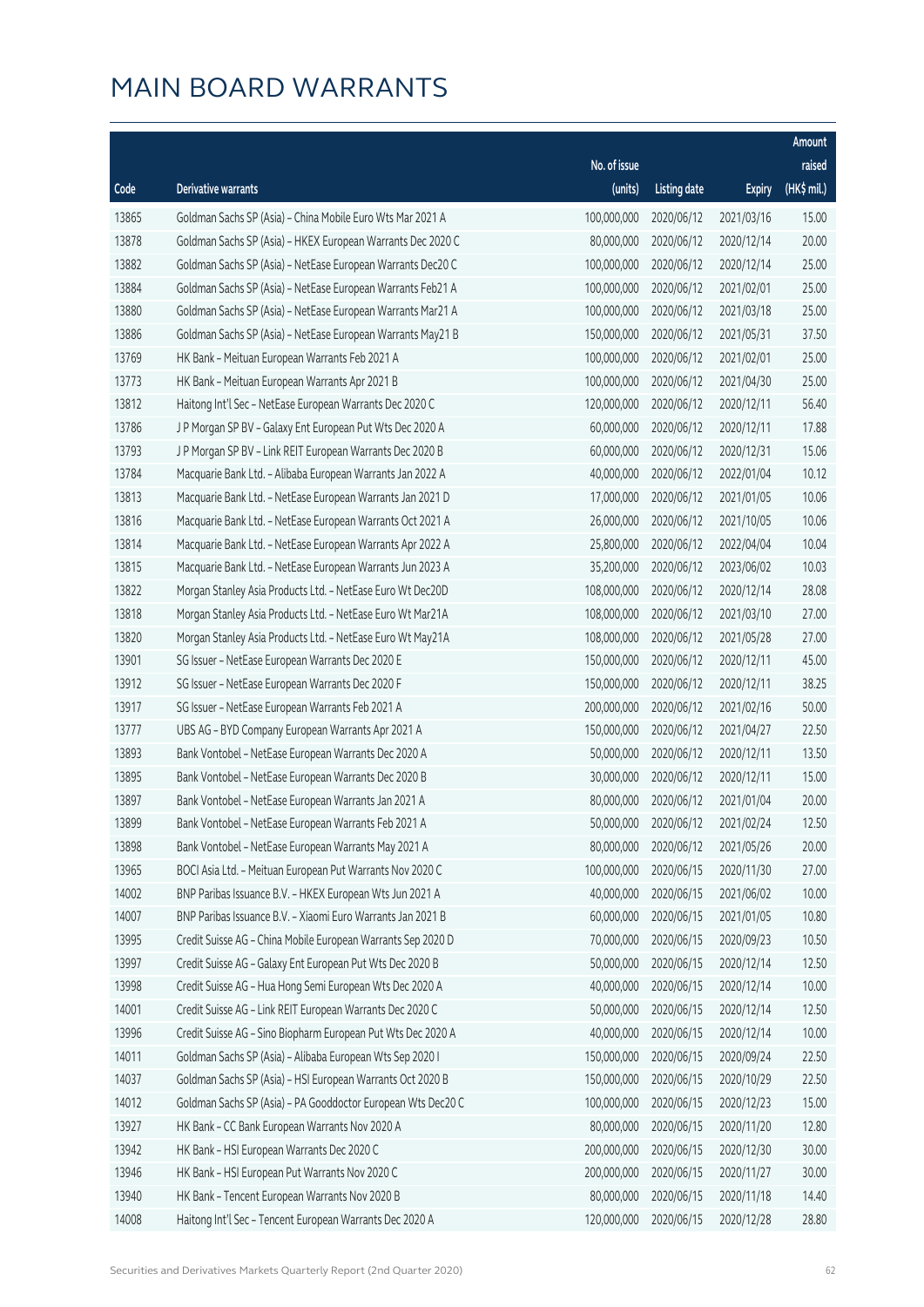|        |                                                              |                        |                     |               | Amount      |
|--------|--------------------------------------------------------------|------------------------|---------------------|---------------|-------------|
|        |                                                              | No. of issue           |                     |               | raised      |
| Code   | Derivative warrants                                          | (units)                | <b>Listing date</b> | <b>Expiry</b> | (HK\$ mil.) |
| 14010  | Haitong Int'l Sec - Xiaomi European Warrants Nov 2020 A      | 100,000,000            | 2020/06/15          | 2020/11/03    | 15.00       |
| 13977  | J P Morgan SP BV - CNOOC European Put Warrants Feb 2021 A    | 80,000,000             | 2020/06/15          | 2021/02/26    | 20.00       |
| 13975  | J P Morgan SP BV - HKEX European Put Wts Dec 2020 B          | 200,000,000            | 2020/06/15          | 2020/12/31    | 50.00       |
| 13979  | J P Morgan SP BV - Hang Seng Bank European Warrants Jun21 A  | 70,000,000             | 2020/06/15          | 2021/06/25    | 10.57       |
| 13954  | Macquarie Bank Ltd. - Conch Cement European Wts Jan 2021 A   | 20,000,000             | 2020/06/15          | 2021/01/05    | 10.20       |
| 13950  | Macquarie Bank Ltd. - BYD Company European Wts Jan 2021 A    | 25,000,000             | 2020/06/15          | 2021/01/05    | 10.05       |
| 13959  | Macquarie Bank Ltd. - Tencent European Warrants Jan 2021 D   | 25,000,000             | 2020/06/15          | 2021/01/04    | 21.85       |
| 13964  | Macquarie Bank Ltd. - Xinyi Glass European Wts Jul 2021 A    | 34,000,000             | 2020/06/15          | 2021/07/09    | 10.13       |
| 13921  | Morgan Stanley Asia Products Ltd. - Meituan Euro Wts Jan21 A | 68,000,000             | 2020/06/15          | 2021/01/21    | 17.00       |
| 13923  | Morgan Stanley Asia Products Ltd. - Meituan Eu Put Wt Dec20C | 68,000,000             | 2020/06/15          | 2020/12/21    | 17.00       |
| 14052  | Morgan Stanley Asia Products Ltd. - NetEase Euro Wt Jan21B   | 88,000,000             | 2020/06/15          | 2021/01/15    | 22.00       |
| 13926  | Morgan Stanley Asia Products Ltd. - Ping An Euro Wts Dec20 E | 68,000,000             | 2020/06/15          | 2020/12/24    | 10.34       |
| 13918  | Morgan Stanley Asia Products Ltd. - Ping An Eu Put Wt Mar21A | 68,000,000             | 2020/06/15          | 2021/03/31    | 17.00       |
| 14050  | SG Issuer - HSI European Warrants Dec 2020 B                 | 300,000,000            | 2020/06/15          | 2020/12/30    | 45.00       |
| 13968  | UBS AG - Alibaba European Warrants Apr 2021 A                | 200,000,000            | 2020/06/15          | 2021/04/23    | 30.00       |
| 13967  | UBS AG - SMIC European Warrants Dec 2020 C                   | 70,000,000             | 2020/06/15          | 2020/12/21    | 17.50       |
| 13987  | Bank Vontobel - HKEX European Warrants Jan 2021 B            | 40,000,000             | 2020/06/15          | 2021/01/04    | 10.00       |
| 20172# | Credit Suisse AG - HKEX European Warrants Nov 2020 A         | 100,000,000            | 2020/06/15          | 2020/11/26    | 10.90       |
| 14072  | BNP Paribas Issuance B.V. - AIA European Wts Oct 2020 B      | 50,000,000             | 2020/06/16          | 2020/10/06    | 10.50       |
| 14068  | BNP Paribas Issuance B.V. - China Mobile Euro Wts Oct 2020 C | 60,000,000             | 2020/06/16          | 2020/10/06    | 12.00       |
| 14193  | Credit Suisse AG - Alibaba European Warrants Jan 2022 A      | 200,000,000            | 2020/06/16          | 2022/01/04    | 76.00       |
| 14186  | Credit Suisse AG - China Life European Put Wts Nov 2020 A    | 80,000,000             | 2020/06/16          | 2020/11/24    | 12.00       |
| 14191  | Credit Suisse AG - China Mobile European Warrants Mar 2021 A | 150,000,000            | 2020/06/16          | 2021/03/16    | 22.50       |
| 14183  | Credit Suisse AG - CNOOC European Put Warrants Dec 2020 A    | 80,000,000             | 2020/06/16          | 2020/12/31    | 20.00       |
| 14190  | Credit Suisse AG - HKEX European Put Warrants Dec 2020 B     | 100,000,000            | 2020/06/16          | 2020/12/15    | 25.00       |
| 14196  | Credit Suisse AG - HSI European Warrants Dec 2020 A          | 150,000,000            | 2020/06/16          | 2020/12/30    | 22.50       |
| 14174  | Credit Suisse AG - HSI European Put Warrants Dec 2020 A      | 150,000,000 2020/06/16 |                     | 2020/12/30    | 22.50       |
| 14175  | Credit Suisse AG - HSI European Put Warrants Dec 2020 B      | 150,000,000            | 2020/06/16          | 2020/12/30    | 22.50       |
| 14179  | Credit Suisse AG - HSI European Put Warrants Dec 2020 C      | 150,000,000            | 2020/06/16          | 2020/12/30    | 22.50       |
| 14194  | Credit Suisse AG - Meituan European Warrants Jan 2022 A      | 200,000,000            | 2020/06/16          | 2022/01/04    | 60.00       |
| 14081  | Bank of East Asia - HSBC European Warrants Dec 2020 A        | 40,000,000             | 2020/06/16          | 2020/12/30    | 11.20       |
| 14082  | Bank of East Asia - Xiaomi European Warrants Dec 2020 A      | 50,000,000             | 2020/06/16          | 2020/12/28    | 12.50       |
| 14237  | Goldman Sachs SP (Asia) - China Mobile Euro Wts Oct 2020 A   | 80,000,000             | 2020/06/16          | 2020/10/27    | 12.00       |
| 14259  | Goldman Sachs SP (Asia) - Tencent European Wts Jan 2021 A    | 150,000,000            | 2020/06/16          | 2021/01/26    | 29.25       |
| 14208  | Haitong Int'l Sec - AIA European Warrants Dec 2020 A         | 100,000,000            | 2020/06/16          | 2020/12/21    | 27.00       |
| 14206  | Haitong Int'l Sec - CICC European Warrants Mar 2021 A        | 80,000,000             | 2020/06/16          | 2021/03/23    | 20.00       |
| 14215  | Haitong Int'l Sec - CITIC Sec European Warrants Oct 2020 A   | 80,000,000             | 2020/06/16          | 2020/10/28    | 12.80       |
| 14216  | Haitong Int'l Sec - Sinopec Corp European Wts Feb 2021 A     | 60,000,000             | 2020/06/16          | 2021/02/04    | 12.60       |
| 14204  | Haitong Int'l Sec - CSC European Warrants Jan 2021 A         | 80,000,000             | 2020/06/16          | 2021/01/21    | 20.00       |
| 14122  | J P Morgan SP BV - China Life European Put Wts Dec 2020 A    | 100,000,000            | 2020/06/16          | 2020/12/31    | 18.00       |
| 14110  | J P Morgan SP BV - China Mobile European Put Wts Dec 2020 A  | 100,000,000            | 2020/06/16          | 2020/12/31    | 25.00       |
| 14137  | JP Morgan SP BV - CSOP A50 ETF European Warrants Jan 2021 A  | 100,000,000            | 2020/06/16          | 2021/01/11    | 15.10       |
| 14145  | J P Morgan SP BV - HKEX European Warrants Dec 2020 C         | 100,000,000            | 2020/06/16          | 2020/12/23    | 15.60       |
| 14139  | J P Morgan SP BV - HSI European Put Warrants Oct 2020 D      | 500,000,000            | 2020/06/16          | 2020/10/29    | 75.50       |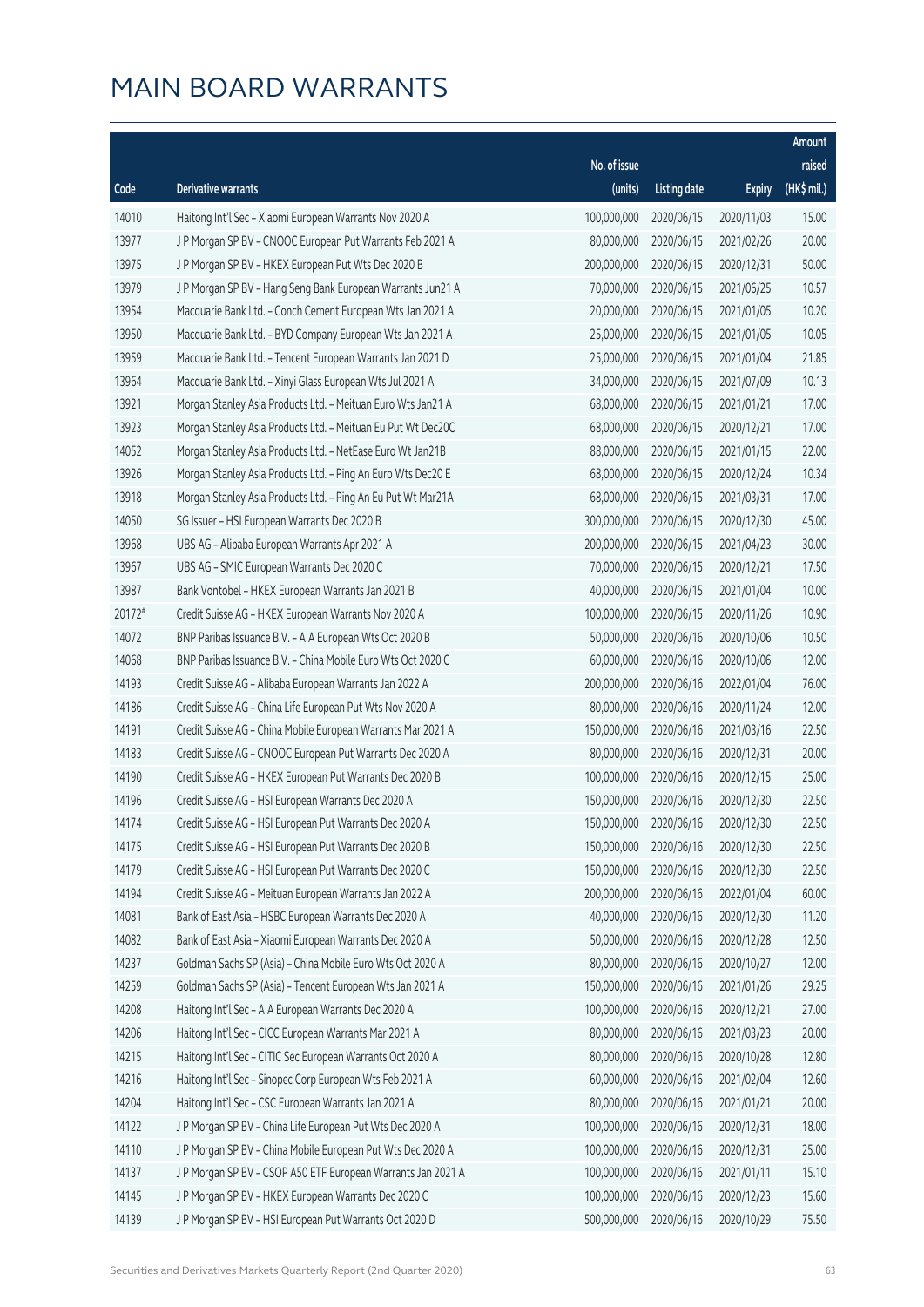| No. of issue<br>raised<br>(HK\$ mil.)<br>(units)<br>Code<br><b>Derivative warrants</b><br><b>Listing date</b><br><b>Expiry</b><br>100,000,000<br>10136<br>J P Morgan SP BV - N225 Index Euro Wts Mar 2021 A<br>2020/06/16<br>2021/03/12<br>25.40<br>25.10<br>10138<br>J P Morgan SP BV - N225 Index Euro Put Wts Mar 2021 A<br>100,000,000<br>2020/06/16<br>2021/03/12<br>14123<br>70,000,000<br>10.50<br>J P Morgan SP BV - NCI European Warrants Nov 2020 A<br>2020/06/16<br>2020/11/06<br>14.08<br>14124<br>J P Morgan SP BV - Sands China Ltd European Warrants Nov20 A<br>80,000,000<br>2020/06/16<br>2020/11/27<br>14120<br>250,000,000<br>J P Morgan SP BV - Tencent European Put Warrants Sep 2020 C<br>2020/06/16<br>2020/09/30<br>37.50<br>44.25<br>14119<br>J P Morgan SP BV - Tencent European Put Warrants Nov 2020 C<br>250,000,000<br>2020/06/16<br>2020/11/23<br>14118<br>100,000,000<br>J P Morgan SP BV - Xiaomi European Warrants Oct 2020 A<br>2020/06/16<br>2020/10/30<br>15.00<br>14112<br>J P Morgan SP BV - Xiaomi European Put Warrants Dec 2020 D<br>100,000,000<br>2020/06/16<br>2020/12/31<br>25.00<br>14062<br>38,000,000<br>10.03<br>Macquarie Bank Ltd. - Country Garden European Wts Jan 2022 A<br>2020/06/16<br>2022/01/04<br>14059<br>Macquarie Bank Ltd. - Techtronic Ind European Wts Jan 2022 A<br>37,000,000<br>2020/06/16<br>2022/01/04<br>10.10<br>14236<br>68,000,000<br>Morgan Stanley Asia Products Ltd. - CCB Euro Wts Dec 2020 A<br>2020/06/16<br>2020/12/21<br>17.00<br>14229<br>Morgan Stanley Asia Products Ltd. - Galaxy Eu Wts Dec 2020 C<br>68,000,000<br>2020/06/16<br>2020/12/18<br>17.14<br>14162<br>68,000,000<br>Morgan Stanley Asia Products Ltd. - HKEX Eu Put Wts Dec20 D<br>2020/06/16<br>2020/12/16<br>17.68<br>14159<br>100,000,000<br>15.30<br>Morgan Stanley Asia Products Ltd. - HSI European Wts Dec20 B<br>2020/06/16<br>2020/12/30<br>14168<br>88,000,000<br>28.51<br>Morgan Stanley Asia Products Ltd. - NetEase Euro Wt Dec20E<br>2020/06/16<br>2020/12/16<br>68,000,000<br>14158<br>Morgan Stanley Asia Products Ltd. - SHK Ppt Euro Wts Dec20 A<br>2020/06/16<br>2020/12/30<br>17.00<br>14166<br>68,000,000<br>Morgan Stanley Asia Products Ltd. - SUNAC Eu Wt Dec 2020 A<br>2020/06/16<br>2020/12/23<br>17.41<br>70,000,000<br>14098<br>SG Issuer - China Mobile European Warrants Nov 2020 A<br>2020/06/16<br>2020/11/23<br>10.50<br>14092<br>300,000,000<br>45.00<br>SG Issuer - HSI European Put Warrants Sep 2020 E<br>2020/06/16<br>2020/09/29<br>14094<br>300,000,000<br>45.00<br>SG Issuer - HSI European Put Warrants Dec 2020 A<br>2020/06/16<br>2020/12/30<br>14102<br>SG Issuer - Meituan European Warrants Feb 2021 A<br>150,000,000<br>2020/06/16<br>2021/02/26<br>37.50<br>48.75<br>14106<br>SG Issuer - Meituan European Warrants Jun 2021 A<br>150,000,000<br>2020/06/16<br>2021/06/30<br>100,000,000<br>18.50<br>14109<br>SG Issuer - Tencent European Put Warrants Nov 2020 B<br>2020/06/16<br>2020/11/23<br>300,000,000<br>14079<br>UBS AG - HSI European Put Warrants Sep 2020 I<br>2020/06/16<br>2020/09/29<br>45.00<br>14078<br>300,000,000<br>UBS AG - HSI European Put Warrants Nov 2020 A<br>2020/06/16<br>2020/11/27<br>45.00<br>14073<br>300,000,000<br>UBS AG - HSI European Put Warrants Dec 2020 A<br>2020/06/16<br>2020/12/30<br>45.00<br>14089<br>Bank Vontobel - HK & China Gas European Warrants Mar 2021 A<br>40,000,000 2020/06/16<br>2021/03/29<br>10.00<br>14084<br>Bank Vontobel - HSBC European Warrants Dec 2020 B<br>70,000,000<br>2020/06/16<br>2020/12/23<br>10.50<br>14086<br>40,000,000<br>11.20<br>Bank Vontobel - HSBC European Put Warrants Jan 2021 A<br>2020/06/16<br>2021/01/04<br>Bank Vontobel - HSBC European Put Warrants Jun 2021 A<br>60,000,000<br>2020/06/16<br>10.20<br>14085<br>2021/06/28<br>14291<br>BOCI Asia Ltd. - Alibaba European Warrants Oct 2020 C<br>100,000,000<br>2020/06/17<br>2020/10/27<br>15.00<br>14296<br>70,000,000<br>13.30<br>BOCI Asia Ltd. - CNOOC European Warrants Dec 2020 B<br>2020/06/17<br>2020/12/30<br>14293<br>100,000,000<br>21.00<br>BOCI Asia Ltd. - HKEX European Warrants Dec 2020 C<br>2020/06/17<br>2020/12/31<br>14292<br>BOCI Asia Ltd. - HSBC European Warrants Oct 2020 A<br>70,000,000<br>10.50<br>2020/06/17<br>2020/10/21<br>14290<br>BOCI Asia Ltd. - Ping An European Warrants Oct 2020 B<br>70,000,000<br>2020/06/17<br>2020/10/27<br>10.50<br>100,000,000<br>14287<br>BOCI Asia Ltd. - SMIC European Warrants Dec 2020 A<br>2020/06/17<br>2020/12/07<br>18.00<br>14278<br>150,000,000<br>22.50<br>BOCI Asia Ltd. - Tencent European Warrants Nov 2020 B<br>2020/06/17<br>2020/11/30<br>BOCI Asia Ltd. - Tencent European Warrants Dec 2020 C<br>150,000,000<br>24.00<br>14280<br>2020/06/17<br>2020/12/28<br>14264<br>BOCI Asia Ltd. - Tencent European Put Wts Nov 2020 B<br>100,000,000<br>20.00<br>2020/06/17<br>2020/11/30<br>100,000,000<br>14270<br>BOCI Asia Ltd. - Tencent European Put Wts Nov 2020 C<br>2020/06/17<br>2020/11/13<br>24.00<br>14394<br>150,000,000<br>22.50<br>Credit Suisse AG - Alibaba European Put Warrants Sep 2020 D<br>2020/06/17<br>2020/09/23<br>Credit Suisse AG - China Com Services European Wts Jan2021 A<br>80,000,000<br>14400<br>2020/06/17<br>2021/01/29<br>20.00 |       |                                                      |             |            |            | Amount |
|-------------------------------------------------------------------------------------------------------------------------------------------------------------------------------------------------------------------------------------------------------------------------------------------------------------------------------------------------------------------------------------------------------------------------------------------------------------------------------------------------------------------------------------------------------------------------------------------------------------------------------------------------------------------------------------------------------------------------------------------------------------------------------------------------------------------------------------------------------------------------------------------------------------------------------------------------------------------------------------------------------------------------------------------------------------------------------------------------------------------------------------------------------------------------------------------------------------------------------------------------------------------------------------------------------------------------------------------------------------------------------------------------------------------------------------------------------------------------------------------------------------------------------------------------------------------------------------------------------------------------------------------------------------------------------------------------------------------------------------------------------------------------------------------------------------------------------------------------------------------------------------------------------------------------------------------------------------------------------------------------------------------------------------------------------------------------------------------------------------------------------------------------------------------------------------------------------------------------------------------------------------------------------------------------------------------------------------------------------------------------------------------------------------------------------------------------------------------------------------------------------------------------------------------------------------------------------------------------------------------------------------------------------------------------------------------------------------------------------------------------------------------------------------------------------------------------------------------------------------------------------------------------------------------------------------------------------------------------------------------------------------------------------------------------------------------------------------------------------------------------------------------------------------------------------------------------------------------------------------------------------------------------------------------------------------------------------------------------------------------------------------------------------------------------------------------------------------------------------------------------------------------------------------------------------------------------------------------------------------------------------------------------------------------------------------------------------------------------------------------------------------------------------------------------------------------------------------------------------------------------------------------------------------------------------------------------------------------------------------------------------------------------------------------------------------------------------------------------------------------------------------------------------------------------------------------------------------------------------------------------------------------------------------------------------------------------------------------------------------------------------------------------------------------------------------------------------------------------------------------------------------------------------------------------------------------------------------------------------------------------------------------------------------------------------------------------------------------------------------------------------------------------------------------------------------------------------------------------------------------------------------------------------------------------------------------------------------------------------------------------------------------------------------------------------------------------------------------------------------------------------------------------------------------------------------------------------------------------------------------------------------------------------------------------------|-------|------------------------------------------------------|-------------|------------|------------|--------|
|                                                                                                                                                                                                                                                                                                                                                                                                                                                                                                                                                                                                                                                                                                                                                                                                                                                                                                                                                                                                                                                                                                                                                                                                                                                                                                                                                                                                                                                                                                                                                                                                                                                                                                                                                                                                                                                                                                                                                                                                                                                                                                                                                                                                                                                                                                                                                                                                                                                                                                                                                                                                                                                                                                                                                                                                                                                                                                                                                                                                                                                                                                                                                                                                                                                                                                                                                                                                                                                                                                                                                                                                                                                                                                                                                                                                                                                                                                                                                                                                                                                                                                                                                                                                                                                                                                                                                                                                                                                                                                                                                                                                                                                                                                                                                                                                                                                                                                                                                                                                                                                                                                                                                                                                                                                                                                       |       |                                                      |             |            |            |        |
|                                                                                                                                                                                                                                                                                                                                                                                                                                                                                                                                                                                                                                                                                                                                                                                                                                                                                                                                                                                                                                                                                                                                                                                                                                                                                                                                                                                                                                                                                                                                                                                                                                                                                                                                                                                                                                                                                                                                                                                                                                                                                                                                                                                                                                                                                                                                                                                                                                                                                                                                                                                                                                                                                                                                                                                                                                                                                                                                                                                                                                                                                                                                                                                                                                                                                                                                                                                                                                                                                                                                                                                                                                                                                                                                                                                                                                                                                                                                                                                                                                                                                                                                                                                                                                                                                                                                                                                                                                                                                                                                                                                                                                                                                                                                                                                                                                                                                                                                                                                                                                                                                                                                                                                                                                                                                                       |       |                                                      |             |            |            |        |
|                                                                                                                                                                                                                                                                                                                                                                                                                                                                                                                                                                                                                                                                                                                                                                                                                                                                                                                                                                                                                                                                                                                                                                                                                                                                                                                                                                                                                                                                                                                                                                                                                                                                                                                                                                                                                                                                                                                                                                                                                                                                                                                                                                                                                                                                                                                                                                                                                                                                                                                                                                                                                                                                                                                                                                                                                                                                                                                                                                                                                                                                                                                                                                                                                                                                                                                                                                                                                                                                                                                                                                                                                                                                                                                                                                                                                                                                                                                                                                                                                                                                                                                                                                                                                                                                                                                                                                                                                                                                                                                                                                                                                                                                                                                                                                                                                                                                                                                                                                                                                                                                                                                                                                                                                                                                                                       |       |                                                      |             |            |            |        |
|                                                                                                                                                                                                                                                                                                                                                                                                                                                                                                                                                                                                                                                                                                                                                                                                                                                                                                                                                                                                                                                                                                                                                                                                                                                                                                                                                                                                                                                                                                                                                                                                                                                                                                                                                                                                                                                                                                                                                                                                                                                                                                                                                                                                                                                                                                                                                                                                                                                                                                                                                                                                                                                                                                                                                                                                                                                                                                                                                                                                                                                                                                                                                                                                                                                                                                                                                                                                                                                                                                                                                                                                                                                                                                                                                                                                                                                                                                                                                                                                                                                                                                                                                                                                                                                                                                                                                                                                                                                                                                                                                                                                                                                                                                                                                                                                                                                                                                                                                                                                                                                                                                                                                                                                                                                                                                       |       |                                                      |             |            |            |        |
|                                                                                                                                                                                                                                                                                                                                                                                                                                                                                                                                                                                                                                                                                                                                                                                                                                                                                                                                                                                                                                                                                                                                                                                                                                                                                                                                                                                                                                                                                                                                                                                                                                                                                                                                                                                                                                                                                                                                                                                                                                                                                                                                                                                                                                                                                                                                                                                                                                                                                                                                                                                                                                                                                                                                                                                                                                                                                                                                                                                                                                                                                                                                                                                                                                                                                                                                                                                                                                                                                                                                                                                                                                                                                                                                                                                                                                                                                                                                                                                                                                                                                                                                                                                                                                                                                                                                                                                                                                                                                                                                                                                                                                                                                                                                                                                                                                                                                                                                                                                                                                                                                                                                                                                                                                                                                                       |       |                                                      |             |            |            |        |
|                                                                                                                                                                                                                                                                                                                                                                                                                                                                                                                                                                                                                                                                                                                                                                                                                                                                                                                                                                                                                                                                                                                                                                                                                                                                                                                                                                                                                                                                                                                                                                                                                                                                                                                                                                                                                                                                                                                                                                                                                                                                                                                                                                                                                                                                                                                                                                                                                                                                                                                                                                                                                                                                                                                                                                                                                                                                                                                                                                                                                                                                                                                                                                                                                                                                                                                                                                                                                                                                                                                                                                                                                                                                                                                                                                                                                                                                                                                                                                                                                                                                                                                                                                                                                                                                                                                                                                                                                                                                                                                                                                                                                                                                                                                                                                                                                                                                                                                                                                                                                                                                                                                                                                                                                                                                                                       |       |                                                      |             |            |            |        |
|                                                                                                                                                                                                                                                                                                                                                                                                                                                                                                                                                                                                                                                                                                                                                                                                                                                                                                                                                                                                                                                                                                                                                                                                                                                                                                                                                                                                                                                                                                                                                                                                                                                                                                                                                                                                                                                                                                                                                                                                                                                                                                                                                                                                                                                                                                                                                                                                                                                                                                                                                                                                                                                                                                                                                                                                                                                                                                                                                                                                                                                                                                                                                                                                                                                                                                                                                                                                                                                                                                                                                                                                                                                                                                                                                                                                                                                                                                                                                                                                                                                                                                                                                                                                                                                                                                                                                                                                                                                                                                                                                                                                                                                                                                                                                                                                                                                                                                                                                                                                                                                                                                                                                                                                                                                                                                       |       |                                                      |             |            |            |        |
|                                                                                                                                                                                                                                                                                                                                                                                                                                                                                                                                                                                                                                                                                                                                                                                                                                                                                                                                                                                                                                                                                                                                                                                                                                                                                                                                                                                                                                                                                                                                                                                                                                                                                                                                                                                                                                                                                                                                                                                                                                                                                                                                                                                                                                                                                                                                                                                                                                                                                                                                                                                                                                                                                                                                                                                                                                                                                                                                                                                                                                                                                                                                                                                                                                                                                                                                                                                                                                                                                                                                                                                                                                                                                                                                                                                                                                                                                                                                                                                                                                                                                                                                                                                                                                                                                                                                                                                                                                                                                                                                                                                                                                                                                                                                                                                                                                                                                                                                                                                                                                                                                                                                                                                                                                                                                                       |       |                                                      |             |            |            |        |
|                                                                                                                                                                                                                                                                                                                                                                                                                                                                                                                                                                                                                                                                                                                                                                                                                                                                                                                                                                                                                                                                                                                                                                                                                                                                                                                                                                                                                                                                                                                                                                                                                                                                                                                                                                                                                                                                                                                                                                                                                                                                                                                                                                                                                                                                                                                                                                                                                                                                                                                                                                                                                                                                                                                                                                                                                                                                                                                                                                                                                                                                                                                                                                                                                                                                                                                                                                                                                                                                                                                                                                                                                                                                                                                                                                                                                                                                                                                                                                                                                                                                                                                                                                                                                                                                                                                                                                                                                                                                                                                                                                                                                                                                                                                                                                                                                                                                                                                                                                                                                                                                                                                                                                                                                                                                                                       |       |                                                      |             |            |            |        |
|                                                                                                                                                                                                                                                                                                                                                                                                                                                                                                                                                                                                                                                                                                                                                                                                                                                                                                                                                                                                                                                                                                                                                                                                                                                                                                                                                                                                                                                                                                                                                                                                                                                                                                                                                                                                                                                                                                                                                                                                                                                                                                                                                                                                                                                                                                                                                                                                                                                                                                                                                                                                                                                                                                                                                                                                                                                                                                                                                                                                                                                                                                                                                                                                                                                                                                                                                                                                                                                                                                                                                                                                                                                                                                                                                                                                                                                                                                                                                                                                                                                                                                                                                                                                                                                                                                                                                                                                                                                                                                                                                                                                                                                                                                                                                                                                                                                                                                                                                                                                                                                                                                                                                                                                                                                                                                       |       |                                                      |             |            |            |        |
|                                                                                                                                                                                                                                                                                                                                                                                                                                                                                                                                                                                                                                                                                                                                                                                                                                                                                                                                                                                                                                                                                                                                                                                                                                                                                                                                                                                                                                                                                                                                                                                                                                                                                                                                                                                                                                                                                                                                                                                                                                                                                                                                                                                                                                                                                                                                                                                                                                                                                                                                                                                                                                                                                                                                                                                                                                                                                                                                                                                                                                                                                                                                                                                                                                                                                                                                                                                                                                                                                                                                                                                                                                                                                                                                                                                                                                                                                                                                                                                                                                                                                                                                                                                                                                                                                                                                                                                                                                                                                                                                                                                                                                                                                                                                                                                                                                                                                                                                                                                                                                                                                                                                                                                                                                                                                                       |       |                                                      |             |            |            |        |
|                                                                                                                                                                                                                                                                                                                                                                                                                                                                                                                                                                                                                                                                                                                                                                                                                                                                                                                                                                                                                                                                                                                                                                                                                                                                                                                                                                                                                                                                                                                                                                                                                                                                                                                                                                                                                                                                                                                                                                                                                                                                                                                                                                                                                                                                                                                                                                                                                                                                                                                                                                                                                                                                                                                                                                                                                                                                                                                                                                                                                                                                                                                                                                                                                                                                                                                                                                                                                                                                                                                                                                                                                                                                                                                                                                                                                                                                                                                                                                                                                                                                                                                                                                                                                                                                                                                                                                                                                                                                                                                                                                                                                                                                                                                                                                                                                                                                                                                                                                                                                                                                                                                                                                                                                                                                                                       |       |                                                      |             |            |            |        |
|                                                                                                                                                                                                                                                                                                                                                                                                                                                                                                                                                                                                                                                                                                                                                                                                                                                                                                                                                                                                                                                                                                                                                                                                                                                                                                                                                                                                                                                                                                                                                                                                                                                                                                                                                                                                                                                                                                                                                                                                                                                                                                                                                                                                                                                                                                                                                                                                                                                                                                                                                                                                                                                                                                                                                                                                                                                                                                                                                                                                                                                                                                                                                                                                                                                                                                                                                                                                                                                                                                                                                                                                                                                                                                                                                                                                                                                                                                                                                                                                                                                                                                                                                                                                                                                                                                                                                                                                                                                                                                                                                                                                                                                                                                                                                                                                                                                                                                                                                                                                                                                                                                                                                                                                                                                                                                       |       |                                                      |             |            |            |        |
|                                                                                                                                                                                                                                                                                                                                                                                                                                                                                                                                                                                                                                                                                                                                                                                                                                                                                                                                                                                                                                                                                                                                                                                                                                                                                                                                                                                                                                                                                                                                                                                                                                                                                                                                                                                                                                                                                                                                                                                                                                                                                                                                                                                                                                                                                                                                                                                                                                                                                                                                                                                                                                                                                                                                                                                                                                                                                                                                                                                                                                                                                                                                                                                                                                                                                                                                                                                                                                                                                                                                                                                                                                                                                                                                                                                                                                                                                                                                                                                                                                                                                                                                                                                                                                                                                                                                                                                                                                                                                                                                                                                                                                                                                                                                                                                                                                                                                                                                                                                                                                                                                                                                                                                                                                                                                                       |       |                                                      |             |            |            |        |
|                                                                                                                                                                                                                                                                                                                                                                                                                                                                                                                                                                                                                                                                                                                                                                                                                                                                                                                                                                                                                                                                                                                                                                                                                                                                                                                                                                                                                                                                                                                                                                                                                                                                                                                                                                                                                                                                                                                                                                                                                                                                                                                                                                                                                                                                                                                                                                                                                                                                                                                                                                                                                                                                                                                                                                                                                                                                                                                                                                                                                                                                                                                                                                                                                                                                                                                                                                                                                                                                                                                                                                                                                                                                                                                                                                                                                                                                                                                                                                                                                                                                                                                                                                                                                                                                                                                                                                                                                                                                                                                                                                                                                                                                                                                                                                                                                                                                                                                                                                                                                                                                                                                                                                                                                                                                                                       |       |                                                      |             |            |            |        |
|                                                                                                                                                                                                                                                                                                                                                                                                                                                                                                                                                                                                                                                                                                                                                                                                                                                                                                                                                                                                                                                                                                                                                                                                                                                                                                                                                                                                                                                                                                                                                                                                                                                                                                                                                                                                                                                                                                                                                                                                                                                                                                                                                                                                                                                                                                                                                                                                                                                                                                                                                                                                                                                                                                                                                                                                                                                                                                                                                                                                                                                                                                                                                                                                                                                                                                                                                                                                                                                                                                                                                                                                                                                                                                                                                                                                                                                                                                                                                                                                                                                                                                                                                                                                                                                                                                                                                                                                                                                                                                                                                                                                                                                                                                                                                                                                                                                                                                                                                                                                                                                                                                                                                                                                                                                                                                       |       |                                                      |             |            |            |        |
|                                                                                                                                                                                                                                                                                                                                                                                                                                                                                                                                                                                                                                                                                                                                                                                                                                                                                                                                                                                                                                                                                                                                                                                                                                                                                                                                                                                                                                                                                                                                                                                                                                                                                                                                                                                                                                                                                                                                                                                                                                                                                                                                                                                                                                                                                                                                                                                                                                                                                                                                                                                                                                                                                                                                                                                                                                                                                                                                                                                                                                                                                                                                                                                                                                                                                                                                                                                                                                                                                                                                                                                                                                                                                                                                                                                                                                                                                                                                                                                                                                                                                                                                                                                                                                                                                                                                                                                                                                                                                                                                                                                                                                                                                                                                                                                                                                                                                                                                                                                                                                                                                                                                                                                                                                                                                                       |       |                                                      |             |            |            |        |
|                                                                                                                                                                                                                                                                                                                                                                                                                                                                                                                                                                                                                                                                                                                                                                                                                                                                                                                                                                                                                                                                                                                                                                                                                                                                                                                                                                                                                                                                                                                                                                                                                                                                                                                                                                                                                                                                                                                                                                                                                                                                                                                                                                                                                                                                                                                                                                                                                                                                                                                                                                                                                                                                                                                                                                                                                                                                                                                                                                                                                                                                                                                                                                                                                                                                                                                                                                                                                                                                                                                                                                                                                                                                                                                                                                                                                                                                                                                                                                                                                                                                                                                                                                                                                                                                                                                                                                                                                                                                                                                                                                                                                                                                                                                                                                                                                                                                                                                                                                                                                                                                                                                                                                                                                                                                                                       |       |                                                      |             |            |            |        |
|                                                                                                                                                                                                                                                                                                                                                                                                                                                                                                                                                                                                                                                                                                                                                                                                                                                                                                                                                                                                                                                                                                                                                                                                                                                                                                                                                                                                                                                                                                                                                                                                                                                                                                                                                                                                                                                                                                                                                                                                                                                                                                                                                                                                                                                                                                                                                                                                                                                                                                                                                                                                                                                                                                                                                                                                                                                                                                                                                                                                                                                                                                                                                                                                                                                                                                                                                                                                                                                                                                                                                                                                                                                                                                                                                                                                                                                                                                                                                                                                                                                                                                                                                                                                                                                                                                                                                                                                                                                                                                                                                                                                                                                                                                                                                                                                                                                                                                                                                                                                                                                                                                                                                                                                                                                                                                       |       |                                                      |             |            |            |        |
|                                                                                                                                                                                                                                                                                                                                                                                                                                                                                                                                                                                                                                                                                                                                                                                                                                                                                                                                                                                                                                                                                                                                                                                                                                                                                                                                                                                                                                                                                                                                                                                                                                                                                                                                                                                                                                                                                                                                                                                                                                                                                                                                                                                                                                                                                                                                                                                                                                                                                                                                                                                                                                                                                                                                                                                                                                                                                                                                                                                                                                                                                                                                                                                                                                                                                                                                                                                                                                                                                                                                                                                                                                                                                                                                                                                                                                                                                                                                                                                                                                                                                                                                                                                                                                                                                                                                                                                                                                                                                                                                                                                                                                                                                                                                                                                                                                                                                                                                                                                                                                                                                                                                                                                                                                                                                                       |       |                                                      |             |            |            |        |
|                                                                                                                                                                                                                                                                                                                                                                                                                                                                                                                                                                                                                                                                                                                                                                                                                                                                                                                                                                                                                                                                                                                                                                                                                                                                                                                                                                                                                                                                                                                                                                                                                                                                                                                                                                                                                                                                                                                                                                                                                                                                                                                                                                                                                                                                                                                                                                                                                                                                                                                                                                                                                                                                                                                                                                                                                                                                                                                                                                                                                                                                                                                                                                                                                                                                                                                                                                                                                                                                                                                                                                                                                                                                                                                                                                                                                                                                                                                                                                                                                                                                                                                                                                                                                                                                                                                                                                                                                                                                                                                                                                                                                                                                                                                                                                                                                                                                                                                                                                                                                                                                                                                                                                                                                                                                                                       |       |                                                      |             |            |            |        |
|                                                                                                                                                                                                                                                                                                                                                                                                                                                                                                                                                                                                                                                                                                                                                                                                                                                                                                                                                                                                                                                                                                                                                                                                                                                                                                                                                                                                                                                                                                                                                                                                                                                                                                                                                                                                                                                                                                                                                                                                                                                                                                                                                                                                                                                                                                                                                                                                                                                                                                                                                                                                                                                                                                                                                                                                                                                                                                                                                                                                                                                                                                                                                                                                                                                                                                                                                                                                                                                                                                                                                                                                                                                                                                                                                                                                                                                                                                                                                                                                                                                                                                                                                                                                                                                                                                                                                                                                                                                                                                                                                                                                                                                                                                                                                                                                                                                                                                                                                                                                                                                                                                                                                                                                                                                                                                       |       |                                                      |             |            |            |        |
|                                                                                                                                                                                                                                                                                                                                                                                                                                                                                                                                                                                                                                                                                                                                                                                                                                                                                                                                                                                                                                                                                                                                                                                                                                                                                                                                                                                                                                                                                                                                                                                                                                                                                                                                                                                                                                                                                                                                                                                                                                                                                                                                                                                                                                                                                                                                                                                                                                                                                                                                                                                                                                                                                                                                                                                                                                                                                                                                                                                                                                                                                                                                                                                                                                                                                                                                                                                                                                                                                                                                                                                                                                                                                                                                                                                                                                                                                                                                                                                                                                                                                                                                                                                                                                                                                                                                                                                                                                                                                                                                                                                                                                                                                                                                                                                                                                                                                                                                                                                                                                                                                                                                                                                                                                                                                                       |       |                                                      |             |            |            |        |
|                                                                                                                                                                                                                                                                                                                                                                                                                                                                                                                                                                                                                                                                                                                                                                                                                                                                                                                                                                                                                                                                                                                                                                                                                                                                                                                                                                                                                                                                                                                                                                                                                                                                                                                                                                                                                                                                                                                                                                                                                                                                                                                                                                                                                                                                                                                                                                                                                                                                                                                                                                                                                                                                                                                                                                                                                                                                                                                                                                                                                                                                                                                                                                                                                                                                                                                                                                                                                                                                                                                                                                                                                                                                                                                                                                                                                                                                                                                                                                                                                                                                                                                                                                                                                                                                                                                                                                                                                                                                                                                                                                                                                                                                                                                                                                                                                                                                                                                                                                                                                                                                                                                                                                                                                                                                                                       |       |                                                      |             |            |            |        |
|                                                                                                                                                                                                                                                                                                                                                                                                                                                                                                                                                                                                                                                                                                                                                                                                                                                                                                                                                                                                                                                                                                                                                                                                                                                                                                                                                                                                                                                                                                                                                                                                                                                                                                                                                                                                                                                                                                                                                                                                                                                                                                                                                                                                                                                                                                                                                                                                                                                                                                                                                                                                                                                                                                                                                                                                                                                                                                                                                                                                                                                                                                                                                                                                                                                                                                                                                                                                                                                                                                                                                                                                                                                                                                                                                                                                                                                                                                                                                                                                                                                                                                                                                                                                                                                                                                                                                                                                                                                                                                                                                                                                                                                                                                                                                                                                                                                                                                                                                                                                                                                                                                                                                                                                                                                                                                       |       |                                                      |             |            |            |        |
|                                                                                                                                                                                                                                                                                                                                                                                                                                                                                                                                                                                                                                                                                                                                                                                                                                                                                                                                                                                                                                                                                                                                                                                                                                                                                                                                                                                                                                                                                                                                                                                                                                                                                                                                                                                                                                                                                                                                                                                                                                                                                                                                                                                                                                                                                                                                                                                                                                                                                                                                                                                                                                                                                                                                                                                                                                                                                                                                                                                                                                                                                                                                                                                                                                                                                                                                                                                                                                                                                                                                                                                                                                                                                                                                                                                                                                                                                                                                                                                                                                                                                                                                                                                                                                                                                                                                                                                                                                                                                                                                                                                                                                                                                                                                                                                                                                                                                                                                                                                                                                                                                                                                                                                                                                                                                                       |       |                                                      |             |            |            |        |
|                                                                                                                                                                                                                                                                                                                                                                                                                                                                                                                                                                                                                                                                                                                                                                                                                                                                                                                                                                                                                                                                                                                                                                                                                                                                                                                                                                                                                                                                                                                                                                                                                                                                                                                                                                                                                                                                                                                                                                                                                                                                                                                                                                                                                                                                                                                                                                                                                                                                                                                                                                                                                                                                                                                                                                                                                                                                                                                                                                                                                                                                                                                                                                                                                                                                                                                                                                                                                                                                                                                                                                                                                                                                                                                                                                                                                                                                                                                                                                                                                                                                                                                                                                                                                                                                                                                                                                                                                                                                                                                                                                                                                                                                                                                                                                                                                                                                                                                                                                                                                                                                                                                                                                                                                                                                                                       |       |                                                      |             |            |            |        |
|                                                                                                                                                                                                                                                                                                                                                                                                                                                                                                                                                                                                                                                                                                                                                                                                                                                                                                                                                                                                                                                                                                                                                                                                                                                                                                                                                                                                                                                                                                                                                                                                                                                                                                                                                                                                                                                                                                                                                                                                                                                                                                                                                                                                                                                                                                                                                                                                                                                                                                                                                                                                                                                                                                                                                                                                                                                                                                                                                                                                                                                                                                                                                                                                                                                                                                                                                                                                                                                                                                                                                                                                                                                                                                                                                                                                                                                                                                                                                                                                                                                                                                                                                                                                                                                                                                                                                                                                                                                                                                                                                                                                                                                                                                                                                                                                                                                                                                                                                                                                                                                                                                                                                                                                                                                                                                       |       |                                                      |             |            |            |        |
|                                                                                                                                                                                                                                                                                                                                                                                                                                                                                                                                                                                                                                                                                                                                                                                                                                                                                                                                                                                                                                                                                                                                                                                                                                                                                                                                                                                                                                                                                                                                                                                                                                                                                                                                                                                                                                                                                                                                                                                                                                                                                                                                                                                                                                                                                                                                                                                                                                                                                                                                                                                                                                                                                                                                                                                                                                                                                                                                                                                                                                                                                                                                                                                                                                                                                                                                                                                                                                                                                                                                                                                                                                                                                                                                                                                                                                                                                                                                                                                                                                                                                                                                                                                                                                                                                                                                                                                                                                                                                                                                                                                                                                                                                                                                                                                                                                                                                                                                                                                                                                                                                                                                                                                                                                                                                                       |       |                                                      |             |            |            |        |
|                                                                                                                                                                                                                                                                                                                                                                                                                                                                                                                                                                                                                                                                                                                                                                                                                                                                                                                                                                                                                                                                                                                                                                                                                                                                                                                                                                                                                                                                                                                                                                                                                                                                                                                                                                                                                                                                                                                                                                                                                                                                                                                                                                                                                                                                                                                                                                                                                                                                                                                                                                                                                                                                                                                                                                                                                                                                                                                                                                                                                                                                                                                                                                                                                                                                                                                                                                                                                                                                                                                                                                                                                                                                                                                                                                                                                                                                                                                                                                                                                                                                                                                                                                                                                                                                                                                                                                                                                                                                                                                                                                                                                                                                                                                                                                                                                                                                                                                                                                                                                                                                                                                                                                                                                                                                                                       |       |                                                      |             |            |            |        |
|                                                                                                                                                                                                                                                                                                                                                                                                                                                                                                                                                                                                                                                                                                                                                                                                                                                                                                                                                                                                                                                                                                                                                                                                                                                                                                                                                                                                                                                                                                                                                                                                                                                                                                                                                                                                                                                                                                                                                                                                                                                                                                                                                                                                                                                                                                                                                                                                                                                                                                                                                                                                                                                                                                                                                                                                                                                                                                                                                                                                                                                                                                                                                                                                                                                                                                                                                                                                                                                                                                                                                                                                                                                                                                                                                                                                                                                                                                                                                                                                                                                                                                                                                                                                                                                                                                                                                                                                                                                                                                                                                                                                                                                                                                                                                                                                                                                                                                                                                                                                                                                                                                                                                                                                                                                                                                       |       |                                                      |             |            |            |        |
|                                                                                                                                                                                                                                                                                                                                                                                                                                                                                                                                                                                                                                                                                                                                                                                                                                                                                                                                                                                                                                                                                                                                                                                                                                                                                                                                                                                                                                                                                                                                                                                                                                                                                                                                                                                                                                                                                                                                                                                                                                                                                                                                                                                                                                                                                                                                                                                                                                                                                                                                                                                                                                                                                                                                                                                                                                                                                                                                                                                                                                                                                                                                                                                                                                                                                                                                                                                                                                                                                                                                                                                                                                                                                                                                                                                                                                                                                                                                                                                                                                                                                                                                                                                                                                                                                                                                                                                                                                                                                                                                                                                                                                                                                                                                                                                                                                                                                                                                                                                                                                                                                                                                                                                                                                                                                                       |       |                                                      |             |            |            |        |
|                                                                                                                                                                                                                                                                                                                                                                                                                                                                                                                                                                                                                                                                                                                                                                                                                                                                                                                                                                                                                                                                                                                                                                                                                                                                                                                                                                                                                                                                                                                                                                                                                                                                                                                                                                                                                                                                                                                                                                                                                                                                                                                                                                                                                                                                                                                                                                                                                                                                                                                                                                                                                                                                                                                                                                                                                                                                                                                                                                                                                                                                                                                                                                                                                                                                                                                                                                                                                                                                                                                                                                                                                                                                                                                                                                                                                                                                                                                                                                                                                                                                                                                                                                                                                                                                                                                                                                                                                                                                                                                                                                                                                                                                                                                                                                                                                                                                                                                                                                                                                                                                                                                                                                                                                                                                                                       |       |                                                      |             |            |            |        |
|                                                                                                                                                                                                                                                                                                                                                                                                                                                                                                                                                                                                                                                                                                                                                                                                                                                                                                                                                                                                                                                                                                                                                                                                                                                                                                                                                                                                                                                                                                                                                                                                                                                                                                                                                                                                                                                                                                                                                                                                                                                                                                                                                                                                                                                                                                                                                                                                                                                                                                                                                                                                                                                                                                                                                                                                                                                                                                                                                                                                                                                                                                                                                                                                                                                                                                                                                                                                                                                                                                                                                                                                                                                                                                                                                                                                                                                                                                                                                                                                                                                                                                                                                                                                                                                                                                                                                                                                                                                                                                                                                                                                                                                                                                                                                                                                                                                                                                                                                                                                                                                                                                                                                                                                                                                                                                       |       |                                                      |             |            |            |        |
|                                                                                                                                                                                                                                                                                                                                                                                                                                                                                                                                                                                                                                                                                                                                                                                                                                                                                                                                                                                                                                                                                                                                                                                                                                                                                                                                                                                                                                                                                                                                                                                                                                                                                                                                                                                                                                                                                                                                                                                                                                                                                                                                                                                                                                                                                                                                                                                                                                                                                                                                                                                                                                                                                                                                                                                                                                                                                                                                                                                                                                                                                                                                                                                                                                                                                                                                                                                                                                                                                                                                                                                                                                                                                                                                                                                                                                                                                                                                                                                                                                                                                                                                                                                                                                                                                                                                                                                                                                                                                                                                                                                                                                                                                                                                                                                                                                                                                                                                                                                                                                                                                                                                                                                                                                                                                                       |       |                                                      |             |            |            |        |
|                                                                                                                                                                                                                                                                                                                                                                                                                                                                                                                                                                                                                                                                                                                                                                                                                                                                                                                                                                                                                                                                                                                                                                                                                                                                                                                                                                                                                                                                                                                                                                                                                                                                                                                                                                                                                                                                                                                                                                                                                                                                                                                                                                                                                                                                                                                                                                                                                                                                                                                                                                                                                                                                                                                                                                                                                                                                                                                                                                                                                                                                                                                                                                                                                                                                                                                                                                                                                                                                                                                                                                                                                                                                                                                                                                                                                                                                                                                                                                                                                                                                                                                                                                                                                                                                                                                                                                                                                                                                                                                                                                                                                                                                                                                                                                                                                                                                                                                                                                                                                                                                                                                                                                                                                                                                                                       |       |                                                      |             |            |            |        |
|                                                                                                                                                                                                                                                                                                                                                                                                                                                                                                                                                                                                                                                                                                                                                                                                                                                                                                                                                                                                                                                                                                                                                                                                                                                                                                                                                                                                                                                                                                                                                                                                                                                                                                                                                                                                                                                                                                                                                                                                                                                                                                                                                                                                                                                                                                                                                                                                                                                                                                                                                                                                                                                                                                                                                                                                                                                                                                                                                                                                                                                                                                                                                                                                                                                                                                                                                                                                                                                                                                                                                                                                                                                                                                                                                                                                                                                                                                                                                                                                                                                                                                                                                                                                                                                                                                                                                                                                                                                                                                                                                                                                                                                                                                                                                                                                                                                                                                                                                                                                                                                                                                                                                                                                                                                                                                       |       |                                                      |             |            |            |        |
|                                                                                                                                                                                                                                                                                                                                                                                                                                                                                                                                                                                                                                                                                                                                                                                                                                                                                                                                                                                                                                                                                                                                                                                                                                                                                                                                                                                                                                                                                                                                                                                                                                                                                                                                                                                                                                                                                                                                                                                                                                                                                                                                                                                                                                                                                                                                                                                                                                                                                                                                                                                                                                                                                                                                                                                                                                                                                                                                                                                                                                                                                                                                                                                                                                                                                                                                                                                                                                                                                                                                                                                                                                                                                                                                                                                                                                                                                                                                                                                                                                                                                                                                                                                                                                                                                                                                                                                                                                                                                                                                                                                                                                                                                                                                                                                                                                                                                                                                                                                                                                                                                                                                                                                                                                                                                                       |       |                                                      |             |            |            |        |
|                                                                                                                                                                                                                                                                                                                                                                                                                                                                                                                                                                                                                                                                                                                                                                                                                                                                                                                                                                                                                                                                                                                                                                                                                                                                                                                                                                                                                                                                                                                                                                                                                                                                                                                                                                                                                                                                                                                                                                                                                                                                                                                                                                                                                                                                                                                                                                                                                                                                                                                                                                                                                                                                                                                                                                                                                                                                                                                                                                                                                                                                                                                                                                                                                                                                                                                                                                                                                                                                                                                                                                                                                                                                                                                                                                                                                                                                                                                                                                                                                                                                                                                                                                                                                                                                                                                                                                                                                                                                                                                                                                                                                                                                                                                                                                                                                                                                                                                                                                                                                                                                                                                                                                                                                                                                                                       |       |                                                      |             |            |            |        |
|                                                                                                                                                                                                                                                                                                                                                                                                                                                                                                                                                                                                                                                                                                                                                                                                                                                                                                                                                                                                                                                                                                                                                                                                                                                                                                                                                                                                                                                                                                                                                                                                                                                                                                                                                                                                                                                                                                                                                                                                                                                                                                                                                                                                                                                                                                                                                                                                                                                                                                                                                                                                                                                                                                                                                                                                                                                                                                                                                                                                                                                                                                                                                                                                                                                                                                                                                                                                                                                                                                                                                                                                                                                                                                                                                                                                                                                                                                                                                                                                                                                                                                                                                                                                                                                                                                                                                                                                                                                                                                                                                                                                                                                                                                                                                                                                                                                                                                                                                                                                                                                                                                                                                                                                                                                                                                       |       |                                                      |             |            |            |        |
|                                                                                                                                                                                                                                                                                                                                                                                                                                                                                                                                                                                                                                                                                                                                                                                                                                                                                                                                                                                                                                                                                                                                                                                                                                                                                                                                                                                                                                                                                                                                                                                                                                                                                                                                                                                                                                                                                                                                                                                                                                                                                                                                                                                                                                                                                                                                                                                                                                                                                                                                                                                                                                                                                                                                                                                                                                                                                                                                                                                                                                                                                                                                                                                                                                                                                                                                                                                                                                                                                                                                                                                                                                                                                                                                                                                                                                                                                                                                                                                                                                                                                                                                                                                                                                                                                                                                                                                                                                                                                                                                                                                                                                                                                                                                                                                                                                                                                                                                                                                                                                                                                                                                                                                                                                                                                                       |       |                                                      |             |            |            |        |
|                                                                                                                                                                                                                                                                                                                                                                                                                                                                                                                                                                                                                                                                                                                                                                                                                                                                                                                                                                                                                                                                                                                                                                                                                                                                                                                                                                                                                                                                                                                                                                                                                                                                                                                                                                                                                                                                                                                                                                                                                                                                                                                                                                                                                                                                                                                                                                                                                                                                                                                                                                                                                                                                                                                                                                                                                                                                                                                                                                                                                                                                                                                                                                                                                                                                                                                                                                                                                                                                                                                                                                                                                                                                                                                                                                                                                                                                                                                                                                                                                                                                                                                                                                                                                                                                                                                                                                                                                                                                                                                                                                                                                                                                                                                                                                                                                                                                                                                                                                                                                                                                                                                                                                                                                                                                                                       |       |                                                      |             |            |            |        |
|                                                                                                                                                                                                                                                                                                                                                                                                                                                                                                                                                                                                                                                                                                                                                                                                                                                                                                                                                                                                                                                                                                                                                                                                                                                                                                                                                                                                                                                                                                                                                                                                                                                                                                                                                                                                                                                                                                                                                                                                                                                                                                                                                                                                                                                                                                                                                                                                                                                                                                                                                                                                                                                                                                                                                                                                                                                                                                                                                                                                                                                                                                                                                                                                                                                                                                                                                                                                                                                                                                                                                                                                                                                                                                                                                                                                                                                                                                                                                                                                                                                                                                                                                                                                                                                                                                                                                                                                                                                                                                                                                                                                                                                                                                                                                                                                                                                                                                                                                                                                                                                                                                                                                                                                                                                                                                       |       |                                                      |             |            |            |        |
|                                                                                                                                                                                                                                                                                                                                                                                                                                                                                                                                                                                                                                                                                                                                                                                                                                                                                                                                                                                                                                                                                                                                                                                                                                                                                                                                                                                                                                                                                                                                                                                                                                                                                                                                                                                                                                                                                                                                                                                                                                                                                                                                                                                                                                                                                                                                                                                                                                                                                                                                                                                                                                                                                                                                                                                                                                                                                                                                                                                                                                                                                                                                                                                                                                                                                                                                                                                                                                                                                                                                                                                                                                                                                                                                                                                                                                                                                                                                                                                                                                                                                                                                                                                                                                                                                                                                                                                                                                                                                                                                                                                                                                                                                                                                                                                                                                                                                                                                                                                                                                                                                                                                                                                                                                                                                                       | 14403 | Credit Suisse AG - HKEX European Warrants Dec 2020 D | 150,000,000 | 2020/06/17 | 2020/12/16 | 37.50  |
| Credit Suisse AG - Mengniu Dairy European Wts Dec 2020 A<br>14399<br>50,000,000<br>2020/06/17<br>2020/12/16<br>12.50                                                                                                                                                                                                                                                                                                                                                                                                                                                                                                                                                                                                                                                                                                                                                                                                                                                                                                                                                                                                                                                                                                                                                                                                                                                                                                                                                                                                                                                                                                                                                                                                                                                                                                                                                                                                                                                                                                                                                                                                                                                                                                                                                                                                                                                                                                                                                                                                                                                                                                                                                                                                                                                                                                                                                                                                                                                                                                                                                                                                                                                                                                                                                                                                                                                                                                                                                                                                                                                                                                                                                                                                                                                                                                                                                                                                                                                                                                                                                                                                                                                                                                                                                                                                                                                                                                                                                                                                                                                                                                                                                                                                                                                                                                                                                                                                                                                                                                                                                                                                                                                                                                                                                                                  |       |                                                      |             |            |            |        |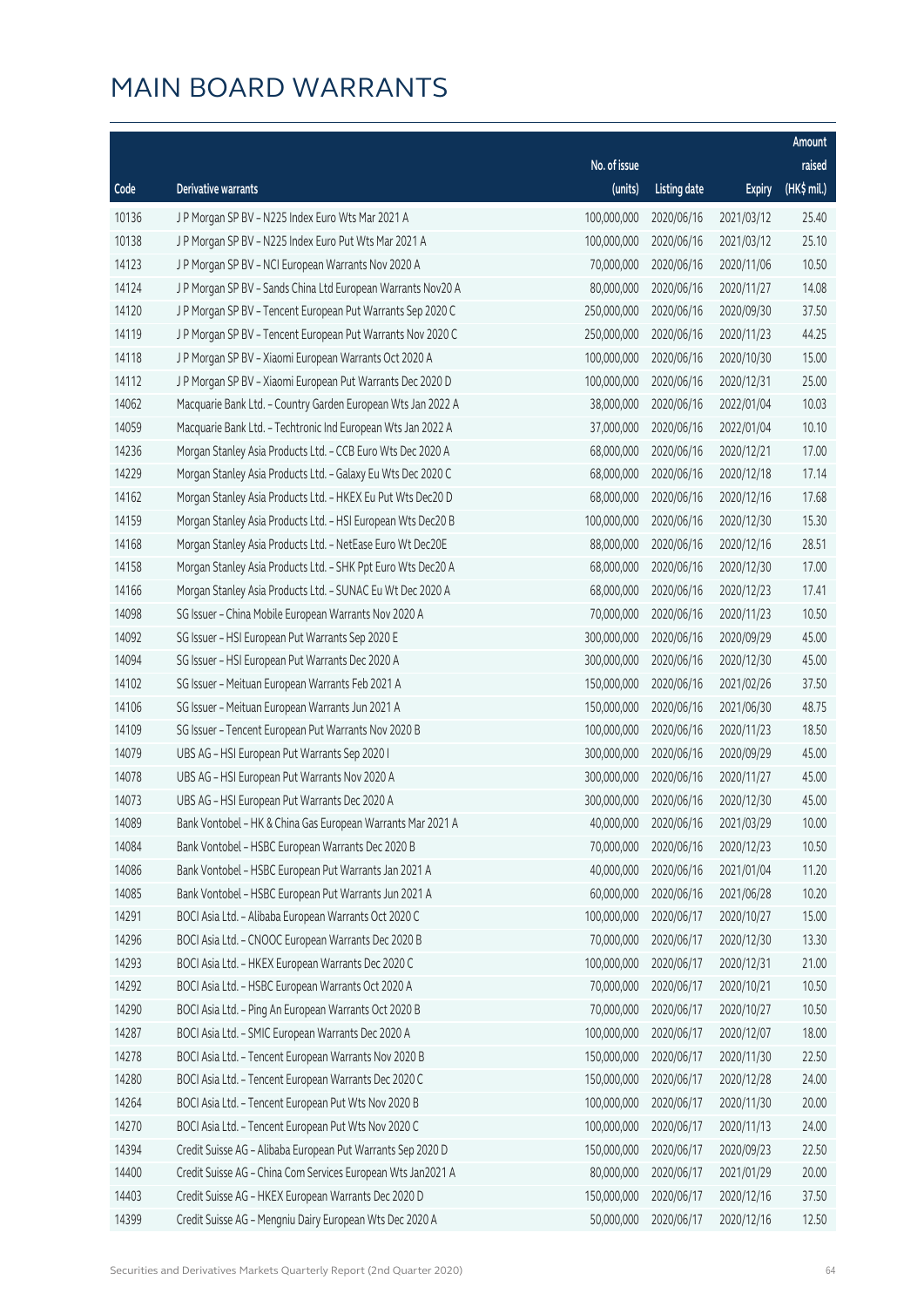|       |                                                              |                        |                     |               | Amount      |
|-------|--------------------------------------------------------------|------------------------|---------------------|---------------|-------------|
|       |                                                              | No. of issue           |                     |               | raised      |
| Code  | Derivative warrants                                          | (units)                | <b>Listing date</b> | <b>Expiry</b> | (HK\$ mil.) |
| 14395 | Credit Suisse AG - Weigao Group European Warrants Dec 2020 A | 50,000,000             | 2020/06/17          | 2020/12/16    | 12.50       |
| 14386 | Credit Suisse AG - Tencent Euro Put Wts Sep 2020 D           | 200,000,000            | 2020/06/17          | 2020/09/18    | 30.00       |
| 14388 | Credit Suisse AG - Tencent Euro Put Wts Nov 2020 B           | 200,000,000            | 2020/06/17          | 2020/11/18    | 30.00       |
| 14393 | Credit Suisse AG - Tencent Euro Put Wts Nov 2020 C           | 200,000,000            | 2020/06/17          | 2020/11/13    | 44.00       |
| 14272 | Guotai Junan - NetEase European Warrants Dec 2020 A          | 100,000,000            | 2020/06/17          | 2020/12/18    | 25.00       |
| 14430 | Goldman Sachs SP (Asia) - Alibaba European Wts Dec 2020 C    | 150,000,000            | 2020/06/17          | 2020/12/24    | 22.50       |
| 14426 | Goldman Sachs SP (Asia) - HSI European Put Wts Sep 2020 F    | 150,000,000            | 2020/06/17          | 2020/09/29    | 22.50       |
| 14420 | Goldman Sachs SP (Asia) - Ping An European Wts Dec 2021 A    | 150,000,000            | 2020/06/17          | 2021/12/23    | 35.25       |
| 14424 | Goldman Sachs SP (Asia) - Tencent European Put Wt Nov 2020 C | 100,000,000            | 2020/06/17          | 2020/11/23    | 23.00       |
| 14275 | HK Bank - HKEX European Warrants May 2021 A                  | 80,000,000             | 2020/06/17          | 2021/05/31    | 20.00       |
| 14277 | HK Bank - HKEX European Put Warrants Dec 2020 C              | 80,000,000             | 2020/06/17          | 2020/12/31    | 20.00       |
| 14273 | HK Bank - HSI European Put Warrants Dec 2020 D               | 200,000,000            | 2020/06/17          | 2020/12/30    | 30.00       |
| 14274 | HK Bank - Tencent European Put Warrants Dec 2020 A           | 80,000,000             | 2020/06/17          | 2020/12/31    | 20.00       |
| 14384 | J P Morgan SP BV - CITIC Sec European Warrants Nov 2020 A    | 70,000,000             | 2020/06/17          | 2020/11/02    | 10.50       |
| 14325 | Macquarie Bank Ltd. - Tencent European Warrants Dec 2020 G   | 40,000,000             | 2020/06/17          | 2020/12/28    | 10.00       |
| 14413 | Morgan Stanley Asia Products Ltd. - Ch Mob Euro Wt Mar2021 B | 68,000,000             | 2020/06/17          | 2021/03/26    | 10.20       |
| 14417 | Morgan Stanley Asia Products Ltd. - Ch Mob Eu Put Wt Jan21 A | 68,000,000             | 2020/06/17          | 2021/01/04    | 11.56       |
| 14408 | Morgan Stanley Asia Products Ltd. - Tencent Euro Wts Dec20 B | 88,000,000             | 2020/06/17          | 2020/12/18    | 13.29       |
| 14409 | Morgan Stanley Asia Products Ltd. - Tencent Euro Wts Jan21 D | 88,000,000             | 2020/06/17          | 2021/01/04    | 33.97       |
| 14405 | Morgan Stanley Asia Products Ltd. - Tencent Eu Put Wt Dec20C | 88,000,000             | 2020/06/17          | 2020/12/18    | 23.76       |
| 14404 | Morgan Stanley Asia Products Ltd. - Xiaomi Eu Put Wts Dec20B | 68,000,000             | 2020/06/17          | 2020/12/30    | 17.00       |
| 14380 | SG Issuer - China Life European Warrants Oct 2020 A          | 70,000,000             | 2020/06/17          | 2020/10/16    | 10.50       |
| 14298 | UBS AG - AIA European Warrants Dec 2021 A                    | 150,000,000            | 2020/06/17          | 2021/12/28    | 22.50       |
| 14312 | UBS AG - HKEX European Warrants Dec 2020 B                   | 150,000,000            | 2020/06/17          | 2020/12/24    | 22.50       |
| 14303 | UBS AG - HKEX European Put Warrants Dec 2020 B               | 300,000,000            | 2020/06/17          | 2020/12/16    | 75.00       |
| 14321 | UBS AG - HSCEI European Put Warrants Dec 2020 A              | 200,000,000            | 2020/06/17          | 2020/12/30    | 30.00       |
| 14326 | UBS AG - HSI European Put Warrants Dec 2020 B                | 300,000,000 2020/06/17 |                     | 2020/12/30    | 45.00       |
| 14311 | UBS AG - Tencent European Put Warrants Sep 2020 C            | 300,000,000            | 2020/06/17          | 2020/09/18    | 45.00       |
| 14349 | Bank Vontobel - Conch Cement European Warrants Jun 2021 A    | 70,000,000             | 2020/06/17          | 2021/06/25    | 11.20       |
| 14334 | Bank Vontobel - Bud Apac European Warrants Jan 2021 A        | 50,000,000             | 2020/06/17          | 2021/01/25    | 11.00       |
| 14371 | Bank Vontobel - CITIC Sec European Warrants Oct 2020 A       | 70,000,000             | 2020/06/17          | 2020/10/27    | 10.50       |
| 14347 | Bank Vontobel - CM Bank European Warrants Nov 2020 A         | 60,000,000             | 2020/06/17          | 2020/11/02    | 10.20       |
| 14340 | Bank Vontobel - CNBM European Warrants Apr 2021 A            | 60,000,000             | 2020/06/17          | 2021/04/28    | 10.20       |
| 14376 | Bank Vontobel - HSI European Warrants Oct 2020 C             | 80,000,000             | 2020/06/17          | 2020/10/29    | 12.00       |
| 14373 | Bank Vontobel - HSI European Put Warrants Nov 2020 A         | 80,000,000             | 2020/06/17          | 2020/11/27    | 14.40       |
| 14337 | Bank Vontobel - Kunlun Energy European Warrants Jun 2021 A   | 50,000,000             | 2020/06/17          | 2021/06/28    | 11.30       |
| 14344 | Bank Vontobel - Kingsoft European Warrants Jan 2021 A        | 30,000,000             | 2020/06/17          | 2021/01/04    | 10.20       |
| 14356 | Bank Vontobel - Meituan European Warrants Dec 2020 E         | 50,000,000             | 2020/06/17          | 2020/12/03    | 10.00       |
| 14335 | Bank Vontobel - Sino Biopharm European Warrants Jun 2021 A   | 40,000,000             | 2020/06/17          | 2021/06/01    | 10.00       |
| 14449 | BOCI Asia Ltd. - China Mobile European Warrants Mar 2021 A   | 100,000,000            | 2020/06/18          | 2021/03/30    | 15.00       |
| 14439 | BOCI Asia Ltd. - Xiaomi European Warrants Dec 2020 B         | 70,000,000             | 2020/06/18          | 2020/12/28    | 12.60       |
| 14580 | BNP Paribas Issuance B.V. - JD.com European Warrants Dec20 A | 60,000,000             | 2020/06/18          | 2020/12/18    | 15.00       |
| 14590 | BNP Paribas Issuance B.V. - JD.com European Warrants Dec20 B | 36,000,000             | 2020/06/18          | 2020/12/18    | 10.08       |
| 14583 | BNP Paribas Issuance B.V. - JD.com European Warrants Jan21 A | 60,000,000             | 2020/06/18          | 2021/01/05    | 15.00       |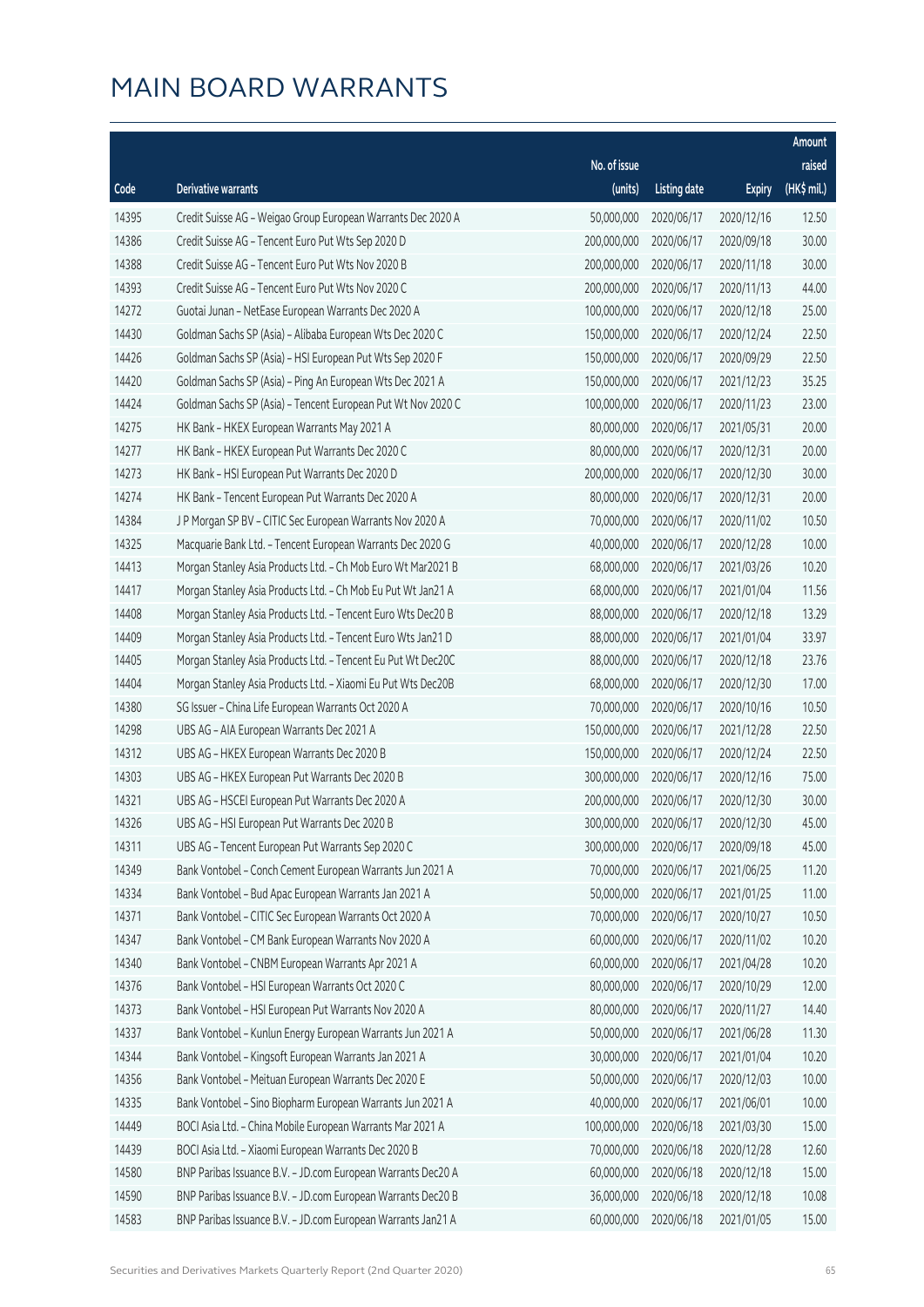|       |                                                              |                        |                     |               | Amount      |
|-------|--------------------------------------------------------------|------------------------|---------------------|---------------|-------------|
|       |                                                              | No. of issue           |                     |               | raised      |
| Code  | <b>Derivative warrants</b>                                   | (units)                | <b>Listing date</b> | <b>Expiry</b> | (HK\$ mil.) |
| 14584 | BNP Paribas Issuance B.V. - JD.com European Warrants Feb21 A | 60,000,000             | 2020/06/18          | 2021/02/02    | 15.00       |
| 14587 | BNP Paribas Issuance B.V. - JD.com European Warrants Mar21 A | 60,000,000             | 2020/06/18          | 2021/03/02    | 15.00       |
| 14436 | BNP Paribas Issuance B.V. - NetEase European Warrants Dec20A | 60,000,000             | 2020/06/18          | 2020/12/03    | 19.20       |
| 14433 | BNP Paribas Issuance B.V. - Tencent Eu Put Wt Jan 2021 B     | 80,000,000             | 2020/06/18          | 2021/01/05    | 20.00       |
| 14472 | Credit Suisse AG - HSI European Put Warrants Sep 2020 H      | 150,000,000            | 2020/06/18          | 2020/09/29    | 22.50       |
| 14561 | Credit Suisse AG - JD.com European Warrants Dec 2020 A       | 200,000,000            | 2020/06/18          | 2020/12/17    | 70.00       |
| 14564 | Credit Suisse AG - JD.com European Warrants Dec 2020 B       | 200,000,000            | 2020/06/18          | 2020/12/17    | 60.00       |
| 14569 | Credit Suisse AG - JD.com European Warrants Dec 2020 C       | 200,000,000            | 2020/06/18          | 2020/12/17    | 50.00       |
| 14570 | Credit Suisse AG - JD.com European Warrants Dec 2020 D       | 200,000,000            | 2020/06/18          | 2020/12/17    | 50.00       |
| 14573 | Credit Suisse AG - JD.com European Warrants Dec 2020 E       | 200,000,000            | 2020/06/18          | 2020/12/31    | 50.00       |
| 14575 | Credit Suisse AG - JD.com European Warrants Dec 2020 F       | 200,000,000            | 2020/06/18          | 2020/12/17    | 50.00       |
| 14579 | Credit Suisse AG - JD.com European Warrants Dec 2020 G       | 200,000,000            | 2020/06/18          | 2020/12/17    | 50.00       |
| 14481 | Credit Suisse AG - Ping An European Warrants Oct 2020 B      | 150,000,000            | 2020/06/18          | 2020/10/27    | 22.50       |
| 14708 | Citigroup Global - HKEX European Warrants Sep 2020 C         | 100,000,000            | 2020/06/18          | 2020/09/25    | 15.00       |
| 14703 | Citigroup Global - HKEX European Put Warrants Dec 2020 A     | 100,000,000            | 2020/06/18          | 2020/12/01    | 15.00       |
| 14713 | Citigroup Global - JD.com European Warrants Jan 2021 A       | 100,000,000            | 2020/06/18          | 2021/01/07    | 25.00       |
| 14712 | Citigroup Global - JD.com European Warrants Feb 2021 A       | 100,000,000            | 2020/06/18          | 2021/02/16    | 25.00       |
| 14707 | Citigroup Global - Meituan European Warrants Dec 2020 D      | 100,000,000            | 2020/06/18          | 2020/12/01    | 26.50       |
| 14530 | Bank of East Asia - JD.com European Warrants Dec 2020 A      | 60,000,000             | 2020/06/18          | 2020/12/18    | 19.20       |
| 14531 | Bank of East Asia - JD.com European Warrants Jan 2021 A      | 60,000,000             | 2020/06/18          | 2021/01/29    | 15.60       |
| 14526 | Bank of East Asia - JD.com European Warrants Feb 2021 A      | 60,000,000             | 2020/06/18          | 2021/02/03    | 29.40       |
| 14532 | Bank of East Asia - JD.com European Warrants Mar 2021 A      | 60,000,000             | 2020/06/18          | 2021/03/30    | 15.00       |
| 14652 | Goldman Sachs SP (Asia) - AAC Tech Euro Wts Oct 2020 A       | 50,000,000             | 2020/06/18          | 2020/10/05    | 11.25       |
| 14655 | Goldman Sachs SP (Asia) - Evergrande European Wts Sep 2020 A | 80,000,000             | 2020/06/18          | 2020/09/23    | 12.00       |
| 14663 | Goldman Sachs SP (Asia) - Galaxy Ent European Wts Nov 2020 A | 80,000,000             | 2020/06/18          | 2020/11/25    | 12.00       |
| 14642 | Goldman Sachs SP (Asia) - JD.com European Warrants Dec 2020A | 150,000,000            | 2020/06/18          | 2020/12/18    | 37.50       |
| 14646 | Goldman Sachs SP (Asia) - JD.com European Warrants Dec 2020B | 150,000,000 2020/06/18 |                     | 2020/12/18    | 37.50       |
| 14647 | Goldman Sachs SP (Asia) - JD.com European Warrants Dec 2020C | 150,000,000            | 2020/06/18          | 2020/12/31    | 37.50       |
| 14651 | Goldman Sachs SP (Asia) - JD.com European Warrants Dec 2020D | 150,000,000            | 2020/06/18          | 2020/12/24    | 37.50       |
| 14648 | Goldman Sachs SP (Asia) - JD.com European Warrants Jan 2021A | 150,000,000            | 2020/06/18          | 2021/01/29    | 37.50       |
| 14653 | Goldman Sachs SP (Asia) - Tencent European Put Wt Nov 2020 D | 100,000,000            | 2020/06/18          | 2020/11/23    | 15.00       |
| 14431 | HK Bank - Alibaba European Put Warrants Dec 2020 B           | 100,000,000            | 2020/06/18          | 2020/12/31    | 25.00       |
| 14636 | HK Bank - JD.com European Warrants Dec 2020 A                | 100,000,000            | 2020/06/18          | 2020/12/17    | 25.00       |
| 14641 | HK Bank - JD.com European Warrants Feb 2021 A                | 100,000,000            | 2020/06/18          | 2021/02/01    | 25.00       |
| 14640 | HK Bank - JD.com European Warrants Mar 2021 A                | 100,000,000            | 2020/06/18          | 2021/03/01    | 25.00       |
| 14432 | HK Bank - SMIC European Warrants Dec 2020 B                  | 100,000,000            | 2020/06/18          | 2020/12/31    | 25.00       |
| 14684 | Haitong Int'l Sec - HKEX European Warrants Mar 2021 A        | 60,000,000             | 2020/06/18          | 2021/03/31    | 10.80       |
| 14683 | Haitong Int'l Sec - HKEX European Put Warrants Dec 2020 A    | 100,000,000            | 2020/06/18          | 2020/12/31    | 25.00       |
| 14512 | J P Morgan SP BV - HSI European Warrants Dec 2020 D          | 400,000,000            | 2020/06/18          | 2020/12/30    | 60.40       |
| 14543 | J P Morgan SP BV - JD.com European Warrants Dec 2020 A       | 200,000,000            | 2020/06/18          | 2020/12/17    | 65.20       |
| 14545 | J P Morgan SP BV - JD.com European Warrants Dec 2020 B       | 200,000,000            | 2020/06/18          | 2020/12/17    | 56.40       |
| 14546 | J P Morgan SP BV - JD.com European Warrants Dec 2020 C       | 200,000,000            | 2020/06/18          | 2020/12/17    | 51.00       |
| 14549 | J P Morgan SP BV - JD.com European Warrants Dec 2020 D       | 200,000,000            | 2020/06/18          | 2020/12/31    | 50.60       |
| 14552 | J P Morgan SP BV - JD.com European Warrants Dec 2020 E       | 100,000,000            | 2020/06/18          | 2020/12/17    | 27.90       |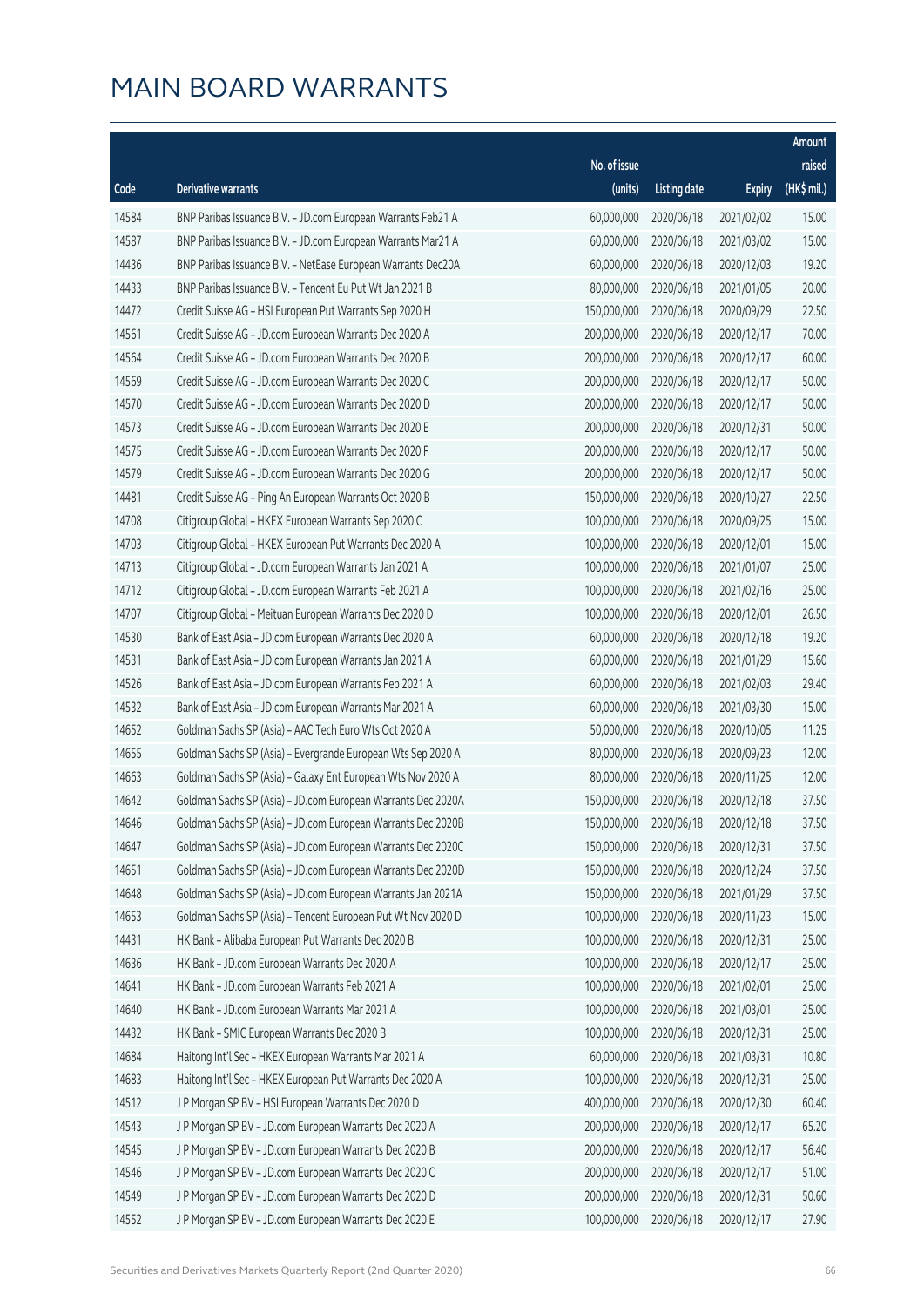|       |                                                              |                        |                     |               | Amount      |
|-------|--------------------------------------------------------------|------------------------|---------------------|---------------|-------------|
|       |                                                              | No. of issue           |                     |               | raised      |
| Code  | <b>Derivative warrants</b>                                   | (units)                | <b>Listing date</b> | <b>Expiry</b> | (HK\$ mil.) |
| 14557 | J P Morgan SP BV - JD.com European Warrants Feb 2021 A       | 100,000,000            | 2020/06/18          | 2021/02/26    | 30.10       |
| 14559 | J P Morgan SP BV - JD.com European Warrants Feb 2021 B       | 200,000,000            | 2020/06/18          | 2021/02/26    | 51.80       |
| 14551 | J P Morgan SP BV - JD.com European Warrants Mar 2021 A       | 200,000,000            | 2020/06/18          | 2021/03/31    | 50.40       |
| 14506 | J P Morgan SP BV - Meituan European Warrants Jan 2021 B      | 200,000,000            | 2020/06/18          | 2021/01/29    | 50.00       |
| 14511 | J P Morgan SP BV - Meituan European Warrants Mar 2021 B      | 100,000,000            | 2020/06/18          | 2021/03/30    | 25.00       |
| 14493 | J P Morgan SP BV - Meituan European Put Warrants Dec 2020 G  | 200,000,000            | 2020/06/18          | 2020/12/17    | 52.60       |
| 14517 | J P Morgan SP BV - Meituan European Put Warrants Dec 2020 H  | 200,000,000            | 2020/06/18          | 2020/12/23    | 30.80       |
| 14494 | J P Morgan SP BV - Tencent European Warrants Dec 2020 C      | 250,000,000            | 2020/06/18          | 2020/12/31    | 62.75       |
| 14437 | Macquarie Bank Ltd. - Alibaba European Warrants Jan 2021 A   | 40,000,000             | 2020/06/18          | 2021/01/05    | 10.04       |
| 14671 | Macquarie Bank Ltd. - JD.com European Warrants Dec 2020 A    | 34,000,000             | 2020/06/18          | 2020/12/18    | 10.06       |
| 14676 | Macquarie Bank Ltd. - JD.com European Warrants Dec 2020 B    | 29,000,000             | 2020/06/18          | 2020/12/18    | 10.01       |
| 14665 | Macquarie Bank Ltd. - JD.com European Warrants Jan 2021 A    | 40,000,000             | 2020/06/18          | 2021/01/05    | 10.00       |
| 14669 | Macquarie Bank Ltd. - JD.com European Warrants Jan 2021 B    | 35,500,000             | 2020/06/18          | 2021/01/05    | 10.01       |
| 14670 | Macquarie Bank Ltd. - JD.com European Warrants Jan 2021 C    | 40,000,000             | 2020/06/18          | 2021/01/05    | 10.00       |
| 14679 | Macquarie Bank Ltd. - JD.com European Warrants Apr 2021 A    | 40,000,000             | 2020/06/18          | 2021/04/07    | 10.40       |
| 14438 | Macquarie Bank Ltd. - ZTE European Warrants Jul 2021 A       | 20,000,000             | 2020/06/18          | 2021/07/05    | 10.12       |
| 14452 | Morgan Stanley Asia Products Ltd. - HSI European Wts Nov20 C | 150,000,000            | 2020/06/18          | 2020/11/27    | 25.50       |
| 14456 | Morgan Stanley Asia Products Ltd. - HSI European Wts Dec20 C | 150,000,000            | 2020/06/18          | 2020/12/30    | 37.50       |
| 14687 | Morgan Stanley Asia Products Ltd. - JD.com Euro Wts Dec20A   | 88,000,000             | 2020/06/18          | 2020/12/18    | 32.56       |
| 14688 | Morgan Stanley Asia Products Ltd. - JD.com Euro Wts Dec20B   | 88,000,000             | 2020/06/18          | 2020/12/18    | 24.29       |
| 14689 | Morgan Stanley Asia Products Ltd. - JD.com Euro Wts Dec20C   | 88,000,000             | 2020/06/18          | 2020/12/18    | 22.00       |
| 14697 | Morgan Stanley Asia Products Ltd. - JD.com Euro Wts Dec20D   | 88,000,000             | 2020/06/18          | 2020/12/18    | 29.83       |
| 14700 | Morgan Stanley Asia Products Ltd. - JD.com Euro Wts Dec20E   | 88,000,000             | 2020/06/18          | 2020/12/23    | 22.00       |
| 14690 | Morgan Stanley Asia Products Ltd. - JD.com Euro Wts Feb21A   | 88,000,000             | 2020/06/18          | 2021/02/01    | 22.00       |
| 14451 | Morgan Stanley Asia Products Ltd. - Tencent Euro Wts Nov20 D | 80,000,000             | 2020/06/18          | 2020/11/12    | 15.60       |
| 14457 | Morgan Stanley Asia Products Ltd. - Tencent Euro Wts Apr21 A | 108,000,000            | 2020/06/18          | 2021/04/01    | 27.00       |
| 14460 | Morgan Stanley Asia Products Ltd. - Tencent Euro Wts Aug22 A | 108,000,000 2020/06/18 |                     | 2022/08/25    | 20.52       |
| 14600 | SG Issuer - BYD Company European Warrants Dec 2020 A         | 25,000,000             | 2020/06/18          | 2020/12/31    | 11.13       |
| 14602 | SG Issuer - China Life European Put Warrants Dec 2020 A      | 60,000,000             | 2020/06/18          | 2020/12/31    | 15.00       |
| 14612 | SG Issuer - JD.com European Warrants Dec 2020 A              | 150,000,000            | 2020/06/18          | 2020/12/17    | 49.50       |
| 14617 | SG Issuer - JD.com European Warrants Dec 2020 B              | 150,000,000            | 2020/06/18          | 2020/12/17    | 43.50       |
| 14622 | SG Issuer - JD.com European Warrants Dec 2020 C              | 150,000,000            | 2020/06/18          | 2020/12/17    | 37.50       |
| 14623 | SG Issuer - JD.com European Warrants Dec 2020 D              | 150,000,000            | 2020/06/18          | 2020/12/17    | 37.50       |
| 14628 | SG Issuer - JD.com European Warrants Dec 2020 E              | 80,000,000             | 2020/06/18          | 2020/12/17    | 30.00       |
| 14631 | SG Issuer - JD.com European Warrants Dec 2020 F              | 80,000,000             | 2020/06/18          | 2020/12/17    | 24.00       |
| 14633 | SG Issuer - JD.com European Warrants Dec 2020 G              | 80,000,000             | 2020/06/18          | 2020/12/17    | 20.00       |
| 14611 | SG Issuer - Meituan European Put Warrants Dec 2020 D         | 120,000,000            | 2020/06/18          | 2020/12/03    | 18.60       |
| 14598 | SG Issuer - Sands China Ltd European Warrants Dec 2020 A     | 60,000,000             | 2020/06/18          | 2020/12/31    | 15.00       |
| 14461 | UBS AG - HSI European Warrants Dec 2020 D                    | 300,000,000            | 2020/06/18          | 2020/12/30    | 75.00       |
| 14450 | UBS AG - Ping An European Warrants Oct 2020 B                | 100,000,000            | 2020/06/18          | 2020/10/27    | 15.10       |
| 14520 | Bank Vontobel - JD.com European Warrants Dec 2020 A          | 40,000,000             | 2020/06/18          | 2020/12/17    | 12.00       |
| 14523 | Bank Vontobel - JD.com European Warrants Dec 2020 B          | 80,000,000             | 2020/06/18          | 2020/12/24    | 20.00       |
| 14718 | BOCI Asia Ltd. - CC Bank European Warrants Nov 2020 A        | 70,000,000             | 2020/06/19          | 2020/11/20    | 10.50       |
| 14761 | BNP Paribas Issuance B.V. - JD.com European Warrants Jan21 B | 60,000,000             | 2020/06/19          | 2021/01/05    | 15.60       |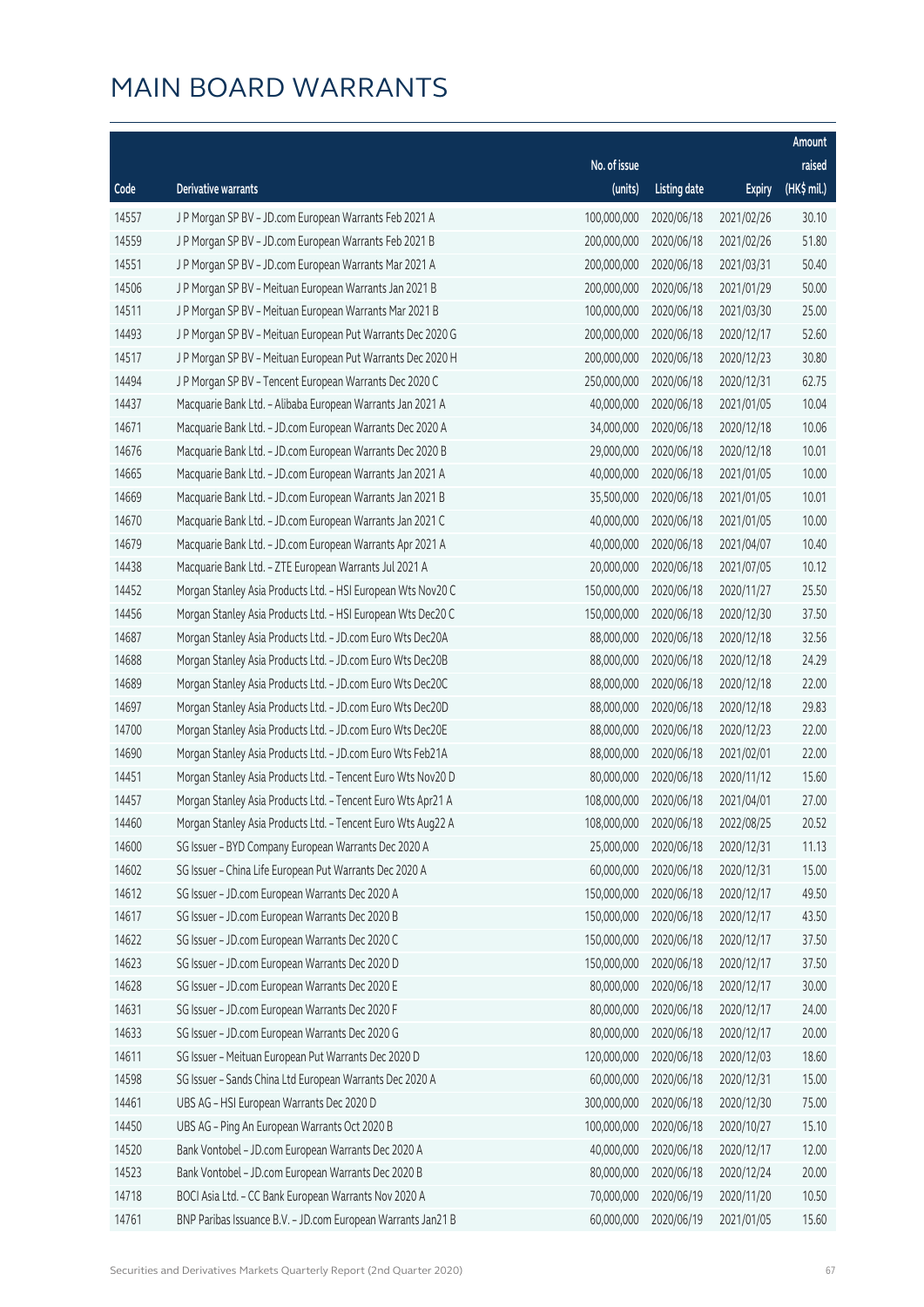|        |                                                                |                        |                     |               | Amount      |
|--------|----------------------------------------------------------------|------------------------|---------------------|---------------|-------------|
|        |                                                                | No. of issue           |                     |               | raised      |
| Code   | <b>Derivative warrants</b>                                     | (units)                | <b>Listing date</b> | <b>Expiry</b> | (HK\$ mil.) |
| 14806  | Credit Suisse AG - HEC Pharm European Warrants Dec 2020 B      | 60,000,000             | 2020/06/19          | 2020/12/18    | 15.00       |
| 14811  | Credit Suisse AG - JD.com European Warrants Dec 2020 H         | 200,000,000            | 2020/06/19          | 2020/12/18    | 82.00       |
| 14813  | Credit Suisse AG - JD.com European Warrants Feb 2021 A         | 200,000,000            | 2020/06/19          | 2021/02/26    | 50.00       |
| 14780  | Credit Suisse AG - Meituan European Warrants Apr 2021 A        | 200,000,000            | 2020/06/19          | 2021/04/23    | 38.00       |
| 14777  | Credit Suisse AG - Meituan European Put Warrants Dec 2020 F    | 100,000,000            | 2020/06/19          | 2020/12/18    | 25.00       |
| 14805  | Credit Suisse AG - ZTE European Warrants Dec 2020 A            | 80,000,000             | 2020/06/19          | 2020/12/18    | 20.00       |
| 14749  | Citigroup Global - Alibaba European Put Warrants Oct 2020 A    | 100,000,000            | 2020/06/19          | 2020/10/30    | 15.00       |
| 14735  | Citigroup Global - Galaxy Ent European Warrants Nov 2020 A     | 100,000,000            | 2020/06/19          | 2020/11/24    | 34.00       |
| 14734  | Citigroup Global - HKEX European Put Warrants Dec 2020 B       | 100,000,000            | 2020/06/19          | 2020/12/30    | 25.00       |
| 14733  | Citigroup Global - Meituan European Put Warrants Dec 2020 B    | 100,000,000            | 2020/06/19          | 2020/12/30    | 25.00       |
| 14752  | Citigroup Global - Meituan European Put Warrants Dec 2020 C    | 100,000,000            | 2020/06/19          | 2020/12/02    | 16.10       |
| 14842  | Goldman Sachs SP (Asia) - JD.com European Warrants Dec2020 E   | 150,000,000            | 2020/06/19          | 2020/12/21    | 38.10       |
| 14846  | Goldman Sachs SP (Asia) - JD.com European Warrants Dec2020 F   | 150,000,000            | 2020/06/19          | 2020/12/21    | 37.50       |
| 14845  | Goldman Sachs SP (Asia) - JD.com European Warrants Feb2021 A   | 150,000,000            | 2020/06/19          | 2021/02/26    | 37.50       |
| 14848  | Goldman Sachs SP (Asia) - Meituan Euro Warrants Dec 2020 H     | 80,000,000             | 2020/06/19          | 2020/12/01    | 18.24       |
| 14840  | Goldman Sachs SP (Asia) - NetEase European Warrants Dec20 D    | 100,000,000            | 2020/06/19          | 2020/12/04    | 15.00       |
| 14847  | Goldman Sachs SP (Asia) - Tencent European Wts Nov 2020 E      | 150,000,000            | 2020/06/19          | 2020/11/16    | 22.50       |
| 14754  | HK Bank - JD.com European Warrants Dec 2020 B                  | 100,000,000            | 2020/06/19          | 2020/12/18    | 26.00       |
| 14756  | HK Bank - JD.com European Warrants Dec 2020 C                  | 100,000,000            | 2020/06/19          | 2020/12/31    | 25.00       |
| 14722  | HK Bank - Meituan Dianping European Put Warrants Dec 2020 D    | 100,000,000            | 2020/06/19          | 2020/12/28    | 15.00       |
| 14717  | HK Bank - SMIC European Warrants Dec 2020 C                    | 100,000,000            | 2020/06/19          | 2020/12/31    | 25.00       |
| 14839  | Haitong Int'l Sec - Ali Health European Warrants Oct 2020 B    | 80,000,000             | 2020/06/19          | 2020/10/20    | 16.00       |
| 14837  | Haitong Int'l Sec - BYD Company European Warrants Apr 2021 A   | 100,000,000            | 2020/06/19          | 2021/04/27    | 15.00       |
| 14836  | Haitong Int'l Sec - BYD Electronic European Wts Nov 2020 A     | 100,000,000            | 2020/06/19          | 2020/11/17    | 20.00       |
| 14834  | Haitong Int'l Sec - Cathay Pacific European Warrants Jun21 A   | 60,000,000             | 2020/06/19          | 2021/06/30    | 15.00       |
| 14821  | J P Morgan SP BV - JD.com European Warrants Dec 2020 F         | 200,000,000            | 2020/06/19          | 2020/12/18    | 68.40       |
| 14823  | J P Morgan SP BV - JD.com European Warrants Dec 2020 G         | 200,000,000 2020/06/19 |                     | 2020/12/18    | 80.80       |
| 14724  | Macquarie Bank Ltd. - China Railway European Wts Apr 2021 A    | 26,500,000             | 2020/06/19          | 2021/04/07    | 10.07       |
| 14825  | Macquarie Bank Ltd. - JD.com European Warrants Jan 2021 D      | 25,200,000             | 2020/06/19          | 2021/01/29    | 10.00       |
| 14826  | Macquarie Bank Ltd. - JD.com European Warrants Mar 2021 A      | 34,100,000             | 2020/06/19          | 2021/03/02    | 10.03       |
| 14831  | Morgan Stanley Asia Products Ltd. - JD.com Euro Wts Mar21A     | 88,000,000             | 2020/06/19          | 2021/03/22    | 22.00       |
| 14832  | Morgan Stanley Asia Products Ltd - Jiangxi Copper Eu Wt Mar21A | 40,000,000             | 2020/06/19          | 2021/03/30    | 10.00       |
| 14829  | Morgan Stanley Asia Products Ltd. - Meituan Euro Wts Jan21 B   | 68,000,000             | 2020/06/19          | 2021/01/25    | 17.00       |
| 14830  | Morgan Stanley Asia Products Ltd. - Meituan Euro Wts Mar21 B   | 98,000,000             | 2020/06/19          | 2021/03/01    | 24.50       |
| 14716  | Morgan Stanley Asia Products Ltd. - Meituan Eu Put Wt Dec20D   | 80,000,000             | 2020/06/19          | 2020/12/04    | 15.76       |
| 14762  | SG Issuer - Galaxy Ent European Put Warrants Dec 2020 A        | 40,000,000             | 2020/06/19          | 2020/12/31    | 16.00       |
| 14765  | SG Issuer - JD.com European Warrants Dec 2020 H                | 150,000,000            | 2020/06/19          | 2020/12/18    | 56.25       |
| 14773  | SG Issuer - NetEase European Warrants Dec 2020 G               | 200,000,000            | 2020/06/19          | 2020/12/07    | 53.00       |
| 14725  | UBS AG - Meituan European Warrants Jan 2021 B                  | 100,000,000            | 2020/06/19          | 2021/01/11    | 25.00       |
| 14726  | UBS AG - ZTE European Warrants Nov 2020 A                      | 50,000,000             | 2020/06/19          | 2020/11/23    | 12.50       |
| 21367# | Credit Suisse AG - Xiaomi European Warrants Sep 2020 D         | 180,000,000            | 2020/06/19          | 2020/09/30    | 10.08       |
| 14853  | BOCI Asia Ltd. - HSCEI European Warrants Dec 2020 A            | 100,000,000            | 2020/06/22          | 2020/12/30    | 25.00       |
| 14854  | BOCI Asia Ltd. - HSCEI European Put Warrants Dec 2020 B        | 100,000,000            | 2020/06/22          | 2020/12/30    | 20.00       |
| 14851  | BOCI Asia Ltd. - Meituan European Warrants Dec 2020 G          | 100,000,000            | 2020/06/22          | 2020/12/30    | 25.00       |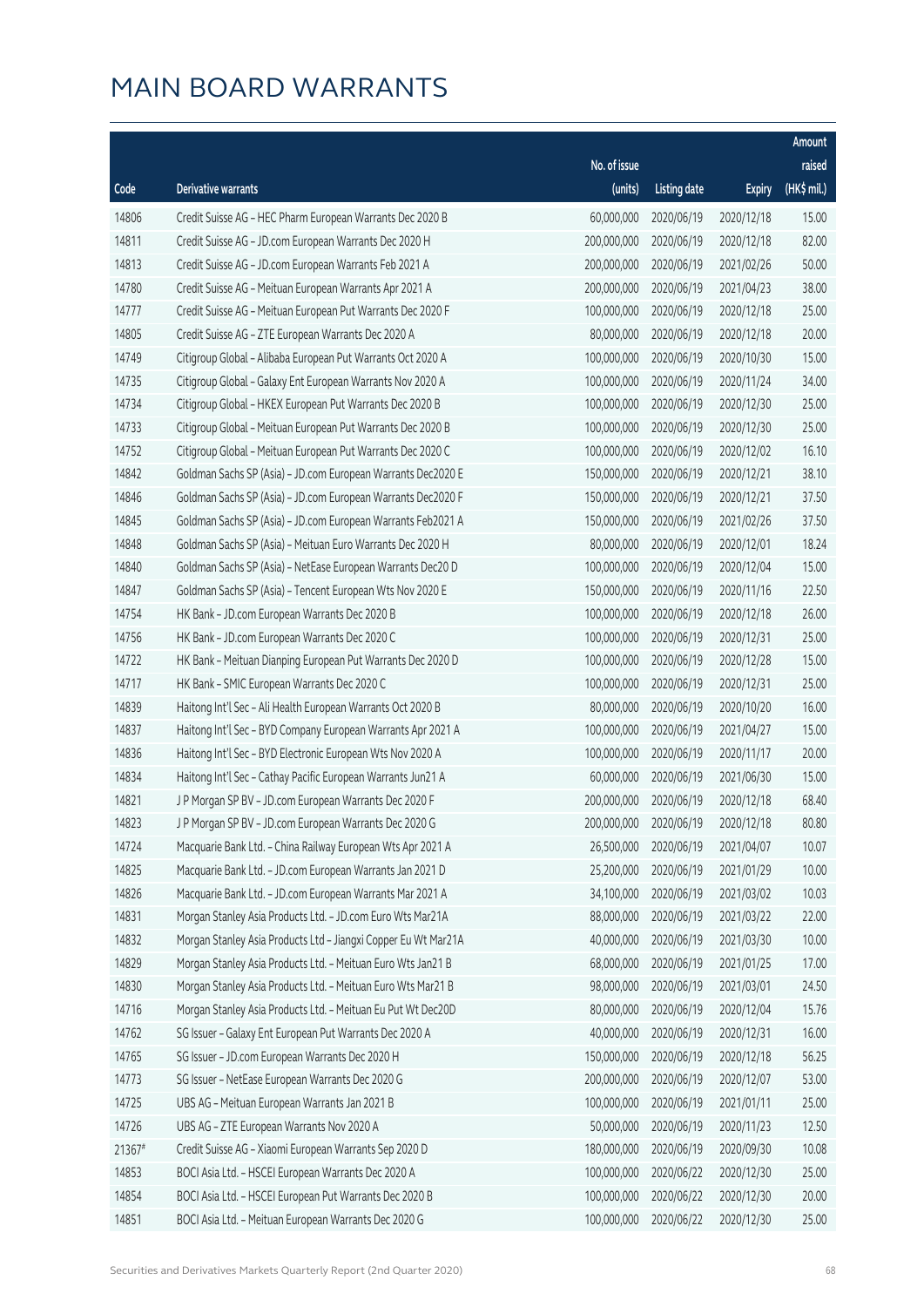|       |                                                              |                        |                     |               | Amount      |
|-------|--------------------------------------------------------------|------------------------|---------------------|---------------|-------------|
|       |                                                              | No. of issue           |                     |               | raised      |
| Code  | <b>Derivative warrants</b>                                   | (units)                | <b>Listing date</b> | <b>Expiry</b> | (HK\$ mil.) |
| 14857 | BNP Paribas Issuance B.V. - Geely Auto Euro Wts Jan 2021 B   | 40,000,000             | 2020/06/22          | 2021/01/05    | 10.00       |
| 14856 | BNP Paribas Issuance B.V. - Meituan Euro Warrants Dec 2020 C | 40,000,000             | 2020/06/22          | 2020/12/02    | 10.00       |
| 14884 | Credit Suisse AG - CITIC Sec European Warrants Mar 2021 A    | 70,000,000             | 2020/06/22          | 2021/03/26    | 10.50       |
| 14886 | Credit Suisse AG - HSBC European Wts Nov 2020 B              | 100,000,000            | 2020/06/22          | 2020/11/19    | 15.00       |
| 14900 | Citigroup Global - Alibaba Group Euro Warrants Oct 2020 D    | 100,000,000            | 2020/06/22          | 2020/10/27    | 17.70       |
| 14897 | Citigroup Global - BYD Company European Warrants Oct 2020 A  | 100,000,000            | 2020/06/22          | 2020/10/21    | 18.60       |
| 14892 | Citigroup Global - HKEX European Warrants Nov 2020 A         | 100,000,000            | 2020/06/22          | 2020/11/26    | 15.00       |
| 14893 | Citigroup Global - Tencent European Warrants Sep 2020 D      | 100,000,000            | 2020/06/22          | 2020/09/28    | 29.00       |
| 14899 | Citigroup Global - Tencent European Warrants Nov 2020 A      | 100,000,000            | 2020/06/22          | 2020/11/16    | 15.00       |
| 14909 | Goldman Sachs SP (Asia) - AIA European Put Wts Apr 2021 A    | 100,000,000            | 2020/06/22          | 2021/04/23    | 15.00       |
| 14907 | Goldman Sachs SP (Asia) - HKEX European Warrants Apr 2021 A  | 150,000,000            | 2020/06/22          | 2021/04/23    | 22.50       |
| 14921 | Goldman Sachs SP (Asia) - Meituan Euro Warrants Jan 2021 A   | 150,000,000            | 2020/06/22          | 2021/01/25    | 22.50       |
| 14913 | Goldman Sachs SP (Asia) - Sands China Ltd Euro Wts Sep 2020B | 80,000,000             | 2020/06/22          | 2020/09/23    | 12.00       |
| 14890 | Haitong Int'l Sec - Avichina European Warrants Dec 2020 A    | 60,000,000             | 2020/06/22          | 2020/12/21    | 15.00       |
| 14889 | Haitong Int'l Sec - HEC Pharm European Warrants Jan 2021 A   | 60,000,000             | 2020/06/22          | 2021/01/12    | 15.00       |
| 14881 | J P Morgan SP BV - Meituan European Warrants Jan 2021 C      | 100,000,000            | 2020/06/22          | 2021/01/25    | 19.10       |
| 14877 | J P Morgan SP BV - Tencent European Warrants Oct 2020 B      | 250,000,000            | 2020/06/22          | 2020/10/12    | 37.50       |
| 14876 | J P Morgan SP BV - Xiaomi European Warrants Sep 2020 G       | 100,000,000            | 2020/06/22          | 2020/09/30    | 15.00       |
| 14883 | J P Morgan SP BV - Xiaomi European Warrants Apr 2021 A       | 200,000,000            | 2020/06/22          | 2021/04/23    | 33.20       |
| 14864 | Macquarie Bank Ltd. - CGN Power European Warrants Sep 2021 A | 40,000,000             | 2020/06/22          | 2021/09/02    | 10.04       |
| 14868 | Macquarie Bank Ltd. - Ping An European Warrants Jan 2023 A   | 40,000,000             | 2020/06/22          | 2023/01/04    | 10.04       |
| 14865 | Macquarie Bank Ltd. - Tencent European Put Wts Jan 2021 B    | 6,400,000              | 2020/06/22          | 2021/01/04    | 10.13       |
| 14871 | SG Issuer - Ali Health European Warrants Dec 2020 A          | 40,000,000             | 2020/06/22          | 2020/12/31    | 10.00       |
| 14872 | SG Issuer - HSBC European Warrants Nov 2020 A                | 80,000,000             | 2020/06/22          | 2020/11/23    | 23.20       |
| 14873 | SG Issuer - PA Gooddoctor European Warrants Jul 2021 A       | 100,000,000            | 2020/06/22          | 2021/07/30    | 25.00       |
| 14862 | UBS AG - Galaxy Ent European Put Warrants Dec 2020 B         | 60,000,000             | 2020/06/22          | 2020/12/07    | 11.40       |
| 14858 | UBS AG - Tencent European Warrants Nov 2020 C                | 300,000,000 2020/06/22 |                     | 2020/11/16    | 45.00       |
| 14922 | BOCI Asia Ltd. - Sinopec Corp European Warrants Dec 2020 A   | 70,000,000             | 2020/06/23          | 2020/12/11    | 10.50       |
| 14923 | BOCI Asia Ltd. - Meituan European Put Warrants Dec 2020 C    | 150,000,000            | 2020/06/23          | 2020/12/03    | 22.50       |
| 14954 | Credit Suisse AG - Ali Health European Warrants Dec 2020 A   | 40,000,000             | 2020/06/23          | 2020/12/22    | 15.60       |
| 14937 | Credit Suisse AG - A-Living European Warrants Dec 2020 A     | 30,000,000             | 2020/06/23          | 2020/12/22    | 18.00       |
| 14945 | Credit Suisse AG - CS Services European Warrants Dec 2020 A  | 30,000,000             | 2020/06/23          | 2020/12/22    | 13.50       |
| 14956 | Credit Suisse AG - Ch Oilfield European Warrants Dec 2020 A  | 50,000,000             | 2020/06/23          | 2020/12/31    | 12.50       |
| 14936 | Credit Suisse AG - Nine Dragons European Warrants Feb 2021 A | 50,000,000             | 2020/06/23          | 2021/02/22    | 10.00       |
| 14974 | Citigroup Global - Meituan European Warrants Dec 2020 E      | 100,000,000            | 2020/06/23          | 2020/12/30    | 29.00       |
| 14976 | Citigroup Global - Meituan European Warrants Dec 2020 F      | 100,000,000            | 2020/06/23          | 2020/12/30    | 25.00       |
| 14982 | Citigroup Global - Meituan European Put Warrants Dec 2020 D  | 100,000,000            | 2020/06/23          | 2020/12/30    | 26.50       |
| 14981 | Citigroup Global - SMIC European Warrants Dec 2020 A         | 100,000,000            | 2020/06/23          | 2020/12/30    | 26.50       |
| 15000 | Goldman Sachs SP (Asia) - Alibaba European Wts Mar 2021 B    | 150,000,000            | 2020/06/23          | 2021/03/24    | 24.90       |
| 15002 | Goldman Sachs SP (Asia) - HSI European Put Wts Oct 2020 A    | 150,000,000            | 2020/06/23          | 2020/10/29    | 22.50       |
| 14988 | Goldman Sachs SP (Asia) - Tencent European Wts Dec 2020 B    | 150,000,000            | 2020/06/23          | 2020/12/18    | 22.50       |
| 14929 | Haitong Int'l Sec - Kingsoft European Warrants Nov 2020 A    | 100,000,000            | 2020/06/23          | 2020/11/24    | 25.00       |
| 14971 | J P Morgan SP BV - Alibaba European Warrants Jan 2021 A      | 250,000,000            | 2020/06/23          | 2021/01/29    | 61.75       |
| 14964 | J P Morgan SP BV - Ali Health European Warrants Dec 2020 A   | 60,000,000             | 2020/06/23          | 2020/12/31    | 16.56       |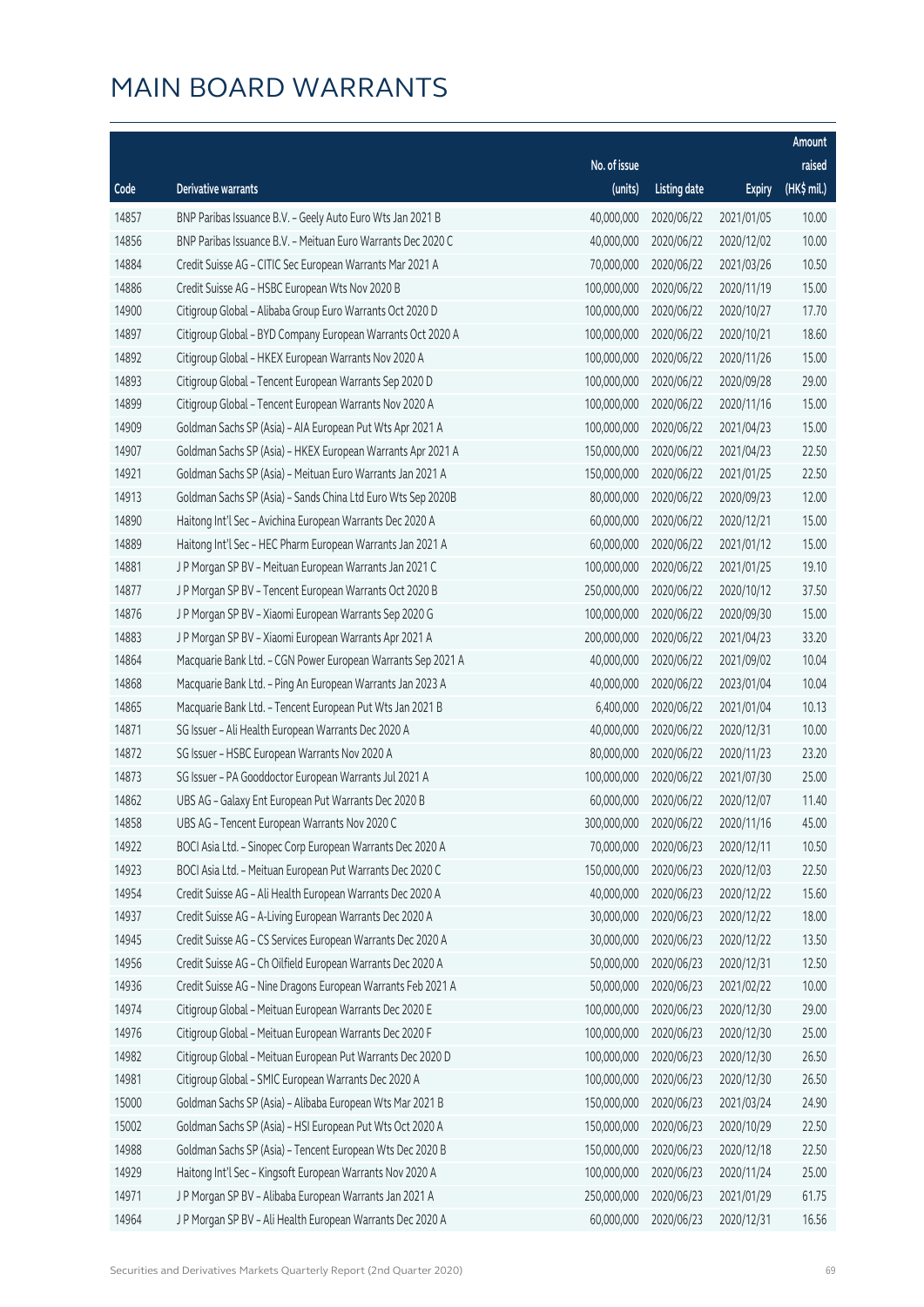|       |                                                              |                        |                     |               | Amount      |
|-------|--------------------------------------------------------------|------------------------|---------------------|---------------|-------------|
|       |                                                              | No. of issue           |                     |               | raised      |
| Code  | Derivative warrants                                          | (units)                | <b>Listing date</b> | <b>Expiry</b> | (HK\$ mil.) |
| 14961 | J P Morgan SP BV - Evergrande European Warrants Feb 2021 A   | 60,000,000             | 2020/06/23          | 2021/02/26    | 16.62       |
| 14967 | J P Morgan SP BV - Evergrande European Put Warrants Jan21 A  | 60,000,000             | 2020/06/23          | 2021/01/29    | 15.00       |
| 14972 | J P Morgan SP BV - HKEX European Warrants Sep 2020 D         | 200,000,000            | 2020/06/23          | 2020/09/30    | 30.00       |
| 14965 | J P Morgan SP BV - HSI European Put Warrants Dec 2020 C      | 400,000,000            | 2020/06/23          | 2020/12/30    | 64.80       |
| 14959 | J P Morgan SP BV - Meituan European Warrants Apr 2021 A      | 100,000,000            | 2020/06/23          | 2021/04/09    | 25.00       |
| 14957 | J P Morgan SP BV - Tencent European Put Warrants Dec 2020 A  | 250,000,000            | 2020/06/23          | 2020/12/31    | 82.50       |
| 14928 | Morgan Stanley Asia Products Ltd. - Meituan Euro Wts Apr21 A | 88,000,000             | 2020/06/23          | 2021/04/12    | 22.00       |
| 14932 | SG Issuer - Meituan European Warrants Dec 2020 G             | 80,000,000             | 2020/06/23          | 2020/12/31    | 20.00       |
| 14926 | UBS AG - China Mobile European Put Warrants Dec 2020 A       | 100,000,000            | 2020/06/23          | 2020/12/28    | 15.00       |
| 14925 | UBS AG - Meituan European Warrants Jan 2021 C                | 200,000,000            | 2020/06/23          | 2021/01/25    | 36.40       |
| 14927 | UBS AG - Xiaomi European Warrants Sep 2020 E                 | 100,000,000            | 2020/06/23          | 2020/09/24    | 15.00       |
| 15003 | BOCI Asia Ltd. - SMIC European Warrants Dec 2020 B           | 80,000,000             | 2020/06/24          | 2020/12/14    | 21.60       |
| 15073 | BNP Paribas Issuance B.V. - CC Bank Euro Wts Dec 2020 A      | 70,000,000             | 2020/06/24          | 2020/12/02    | 10.50       |
| 15071 | BNP Paribas Issuance B.V. - Meituan Euro Warrants Jan 2021 G | 40,000,000             | 2020/06/24          | 2021/01/05    | 10.00       |
| 15077 | BNP Paribas Issuance B.V. - SUNAC European Wts Oct 2020 A    | 60,000,000             | 2020/06/24          | 2020/10/06    | 10.20       |
| 15085 | Credit Suisse AG - China Lit European Warrants May 2021 A    | 100,000,000            | 2020/06/24          | 2021/05/31    | 25.00       |
| 15078 | Credit Suisse AG - Meituan European Warrants Dec 2020 J      | 150,000,000            | 2020/06/24          | 2020/12/23    | 37.50       |
| 15080 | Credit Suisse AG - Sino Biopharm European Wts Dec 2020 B     | 40,000,000             | 2020/06/24          | 2020/12/23    | 10.00       |
| 15079 | Credit Suisse AG - Sinopharm European Warrants Jan 2021 A    | 40,000,000             | 2020/06/24          | 2021/01/29    | 10.00       |
| 15081 | Credit Suisse AG - SMIC European Warrants Dec 2020 B         | 100,000,000            | 2020/06/24          | 2020/12/23    | 25.00       |
| 15082 | Credit Suisse AG - SMIC European Put Warrants Dec 2020 A     | 50,000,000             | 2020/06/24          | 2020/12/23    | 14.00       |
| 15083 | Credit Suisse AG - Xinyi Solar European Warrants Jan 2021 A  | 60,000,000             | 2020/06/24          | 2021/01/29    | 15.00       |
| 15015 | Citigroup Global - AIA European Put Warrants Sep 2020 A      | 100,000,000            | 2020/06/24          | 2020/09/24    | 19.50       |
| 15023 | Citigroup Global - Ping An European Put Warrants Sep 2020 A  | 100,000,000            | 2020/06/24          | 2020/09/24    | 23.90       |
| 15028 | Citigroup Global - Tencent European Warrants Nov 2020 B      | 100,000,000            | 2020/06/24          | 2020/11/23    | 20.50       |
| 15025 | Citigroup Global - Tencent European Warrants Dec 2020 A      | 100,000,000            | 2020/06/24          | 2020/12/23    | 19.60       |
| 15016 | Citigroup Global - Tencent European Put Warrants Dec 2020 A  | 100,000,000 2020/06/24 |                     | 2020/12/28    | 37.00       |
| 15008 | Guotai Junan - Meituan European Put Warrants Jan 2021 B      | 100,000,000            | 2020/06/24          | 2021/01/08    | 15.00       |
| 15012 | Guotai Junan - Tencent European Warrants Nov 2020 B          | 100,000,000            | 2020/06/24          | 2020/11/16    | 20.00       |
| 15093 | Goldman Sachs SP (Asia) - Alibaba European Wts Sep 2021 A    | 150,000,000            | 2020/06/24          | 2021/09/27    | 32.40       |
| 15088 | Goldman Sachs SP (Asia) - Meituan Euro Warrants Dec 2020 I   | 150,000,000            | 2020/06/24          | 2020/12/04    | 28.50       |
| 15086 | Goldman Sachs SP (Asia) - Meituan Euro Put Wts Dec 2020 E    | 100,000,000            | 2020/06/24          | 2020/12/23    | 15.00       |
| 15007 | HK Bank - Zhongsheng Hldg European Warrants Dec 2020 A       | 50,000,000             | 2020/06/24          | 2020/12/31    | 15.00       |
| 15070 | Haitong Int'l Sec - CC Bank European Warrants Nov 2020 A     | 100,000,000            | 2020/06/24          | 2020/11/10    | 16.00       |
| 15059 | Haitong Int'l Sec - CITIC European Warrants Sep 2021 A       | 60,000,000             | 2020/06/24          | 2021/09/28    | 10.20       |
| 15057 | Haitong Int'l Sec - Fosun Intl European Warrants Dec 2020 A  | 60,000,000             | 2020/06/24          | 2020/12/23    | 12.60       |
| 15056 | Haitong Int'l Sec - Guangdong Inv European Warrants May21 A  | 60,000,000             | 2020/06/24          | 2021/05/28    | 15.00       |
| 15061 | Haitong Int'l Sec - Hua Hong Semi European Wts Dec 2020 A    | 60,000,000             | 2020/06/24          | 2020/12/07    | 16.80       |
| 15064 | Haitong Int'l Sec - KECL European Warrants Oct 2020 A        | 60,000,000             | 2020/06/24          | 2020/10/21    | 17.40       |
| 15055 | Haitong Int'l Sec - Sino Biopharm European Wts May 2021 A    | 60,000,000             | 2020/06/24          | 2021/05/28    | 15.00       |
| 15062 | Haitong Int'l Sec - Weigao Group European Warrants Dec 2020A | 60,000,000             | 2020/06/24          | 2020/12/10    | 11.40       |
| 15047 | J P Morgan SP BV - China Lit European Warrants Jun 2021 A    | 60,000,000             | 2020/06/24          | 2021/06/30    | 15.00       |
| 15046 | J P Morgan SP BV - Kingdee Intl European Warrants Dec 2020 A | 60,000,000             | 2020/06/24          | 2020/12/31    | 21.06       |
| 15045 | Macquarie Bank Ltd. - Sino Biopharm European Wts Mar 2021 A  | 40,000,000             | 2020/06/24          | 2021/03/02    | 10.00       |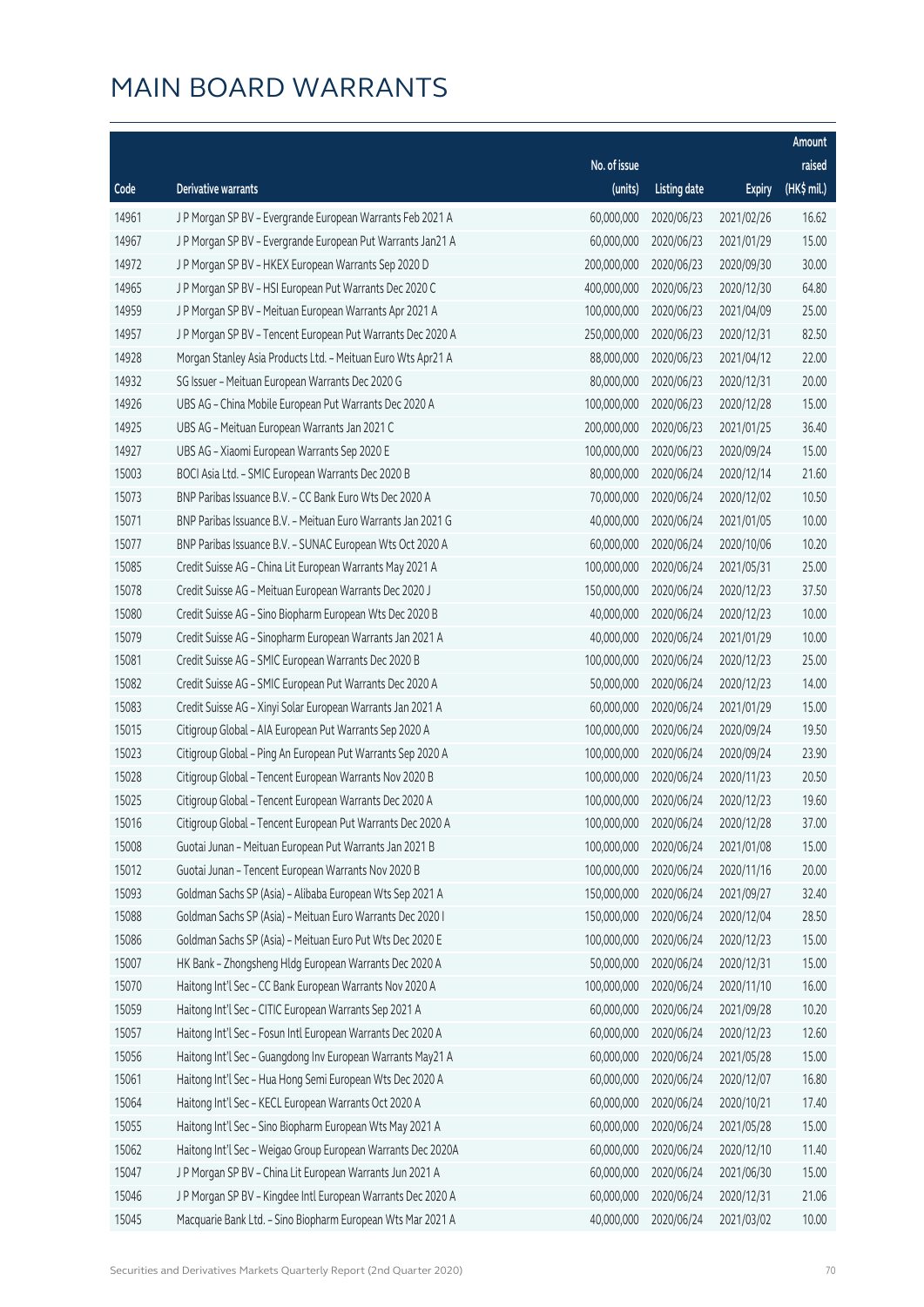|       |                                                              |                        |                     |               | Amount      |
|-------|--------------------------------------------------------------|------------------------|---------------------|---------------|-------------|
|       |                                                              | No. of issue           |                     |               | raised      |
| Code  | Derivative warrants                                          | (units)                | <b>Listing date</b> | <b>Expiry</b> | (HK\$ mil.) |
| 15044 | Macquarie Bank Ltd. - Tencent European Warrants Jan 2022 A   | 38,000,000             | 2020/06/24          | 2022/01/03    | 10.03       |
| 15014 | Morgan Stanley Asia Products Ltd. - Alibaba Eu Put Wt Dec20A | 88,000,000             | 2020/06/24          | 2020/12/23    | 22.00       |
| 15013 | Morgan Stanley Asia Products Ltd. - China Tower Eu Wt May21A | 88,000,000             | 2020/06/24          | 2021/05/10    | 13.55       |
| 15038 | UBS AG - Alibaba European Warrants Jan 2021 A                | 100,000,000            | 2020/06/24          | 2021/01/26    | 17.60       |
| 15031 | UBS AG - Meituan European Warrants Feb 2021 A                | 200,000,000            | 2020/06/24          | 2021/02/22    | 50.00       |
| 15033 | UBS AG - NagaCorp European Warrants Dec 2020 A               | 40,000,000             | 2020/06/24          | 2020/12/30    | 10.00       |
| 15043 | UBS AG - Tencent European Warrants Dec 2020 B                | 300,000,000            | 2020/06/24          | 2020/12/18    | 97.50       |
| 15042 | UBS AG - Tencent European Put Warrants Nov 2020 D            | 300,000,000            | 2020/06/24          | 2020/11/23    | 57.60       |
| 15041 | UBS AG - Xiaomi European Put Warrants Dec 2020 C             | 100,000,000            | 2020/06/24          | 2020/12/22    | 15.00       |
| 15052 | Bank Vontobel - Ping An European Warrants Feb 2021 A         | 40,000,000             | 2020/06/24          | 2021/02/05    | 10.00       |
| 15053 | Bank Vontobel - Ping An European Put Warrants Jan 2021 A     | 40,000,000             | 2020/06/24          | 2021/01/22    | 14.40       |
| 15051 | Bank Vontobel - Tencent European Warrants Jan 2021 A         | 80,000,000             | 2020/06/24          | 2021/01/15    | 36.00       |
| 15049 | Bank Vontobel - Tencent European Warrants Feb 2021 A         | 100,000,000            | 2020/06/24          | 2021/02/19    | 25.00       |
| 15118 | BOCI Asia Ltd. - HKEX European Put Warrants Nov 2020 B       | 100,000,000            | 2020/06/26          | 2020/11/30    | 15.00       |
| 15117 | BOCI Asia Ltd. - HSBC European Warrants Oct 2020 B           | 70,000,000             | 2020/06/26          | 2020/10/22    | 10.50       |
| 15116 | BOCI Asia Ltd. - ZTE European Warrants Dec 2020 A            | 40,000,000             | 2020/06/26          | 2020/12/30    | 10.00       |
| 15094 | BNP Paribas Issuance B.V. - China Mobile Euro Wts Jan 2021 B | 40,000,000             | 2020/06/26          | 2021/01/05    | 10.40       |
| 15096 | BNP Paribas Issuance B.V. - SMIC European Wts Jan 2021 C     | 40,000,000             | 2020/06/26          | 2021/01/05    | 10.00       |
| 15158 | Credit Suisse AG - JD.com European Warrants Dec 2020 I       | 200,000,000            | 2020/06/26          | 2020/12/28    | 50.00       |
| 15154 | Credit Suisse AG - Kingdee Int'l European Warrants Dec 2020A | 40,000,000             | 2020/06/26          | 2020/12/28    | 12.00       |
| 15153 | Credit Suisse AG - Meituan European Warrants Dec 2020 K      | 200,000,000            | 2020/06/26          | 2020/12/28    | 50.00       |
| 15162 | Credit Suisse AG - ZTE European Put Warrants Dec 2020 A      | 40,000,000             | 2020/06/26          | 2020/12/28    | 13.20       |
| 15182 | Citigroup Global - JD.com European Warrants Dec 2020 B       | 100,000,000            | 2020/06/26          | 2020/12/10    | 41.50       |
| 15190 | Citigroup Global - JD.com European Warrants Dec 2020 C       | 100,000,000            | 2020/06/26          | 2020/12/10    | 28.00       |
| 15197 | Citigroup Global - Meituan European Warrants Dec 2020 G      | 100,000,000            | 2020/06/26          | 2020/12/04    | 24.30       |
| 15179 | Citigroup Global - SMIC European Warrants Dec 2020 B         | 100,000,000            | 2020/06/26          | 2020/12/30    | 30.50       |
| 15183 | Citigroup Global - Tencent European Put Warrants Nov 2020 C  | 100,000,000 2020/06/26 |                     | 2020/11/16    | 17.20       |
| 15198 | Goldman Sachs SP (Asia) - Geely Auto European Wts Dec 2020 C | 80,000,000             | 2020/06/26          | 2020/12/23    | 12.00       |
| 15200 | Goldman Sachs SP (Asia) - Meituan Euro Warrants Dec 2020 J   | 150,000,000            | 2020/06/26          | 2020/12/28    | 37.50       |
| 15209 | Goldman Sachs SP (Asia) - Tencent European Wts Dec 2020 C    | 150,000,000            | 2020/06/26          | 2020/12/18    | 22.80       |
| 15170 | Haitong Int'l Sec - Alibaba European Warrants Dec 2020 A     | 80,000,000             | 2020/06/26          | 2020/12/24    | 12.00       |
| 15171 | Haitong Int'l Sec - BYD Company European Warrants Oct 2020 A | 40,000,000             | 2020/06/26          | 2020/10/20    | 13.20       |
| 15164 | Haitong Int'l Sec - China Lit European Warrants May 2021 A   | 50,000,000             | 2020/06/26          | 2021/05/20    | 12.50       |
| 15165 | Haitong Int'l Sec - Meituan European Put Warrants Dec 2020 A | 60,000,000             | 2020/06/26          | 2020/12/10    | 10.80       |
| 15166 | Haitong Int'l Sec - Sinopharm European Warrants Oct 2020 A   | 80,000,000             | 2020/06/26          | 2020/10/23    | 12.00       |
| 15169 | Haitong Int'l Sec - Zijin Mining European Warrants Nov 2020A | 60,000,000             | 2020/06/26          | 2020/11/18    | 13.80       |
| 15163 | Haitong Int'l Sec - ZTE European Warrants Dec 2020 A         | 60,000,000             | 2020/06/26          | 2020/12/28    | 25.20       |
| 15152 | J P Morgan SP BV - BYD Company European Warrants Oct 2020 A  | 50,000,000             | 2020/06/26          | 2020/10/21    | 18.70       |
| 15151 | J P Morgan SP BV - BYD Company European Put Wts Sep 2021 A   | 100,000,000            | 2020/06/26          | 2021/09/30    | 21.90       |
| 15150 | J P Morgan SP BV - Hua Hong Semi European Warrants Dec 2020A | 60,000,000             | 2020/06/26          | 2020/12/31    | 21.36       |
| 15178 | J P Morgan SP BV - JD.com European Warrants Dec 2020 H       | 200,000,000            | 2020/06/26          | 2020/12/31    | 50.00       |
| 15141 | J P Morgan SP BV - SMIC European Wts Dec 2020 C              | 60,000,000             | 2020/06/26          | 2020/12/31    | 18.72       |
| 15138 | J P Morgan SP BV - Tencent European Warrants Jan 2021 A      | 250,000,000            | 2020/06/26          | 2021/01/29    | 62.50       |
| 15148 | J P Morgan SP BV - ZTE European Warrants Dec 2020 A          | 60,000,000             | 2020/06/26          | 2020/12/31    | 22.62       |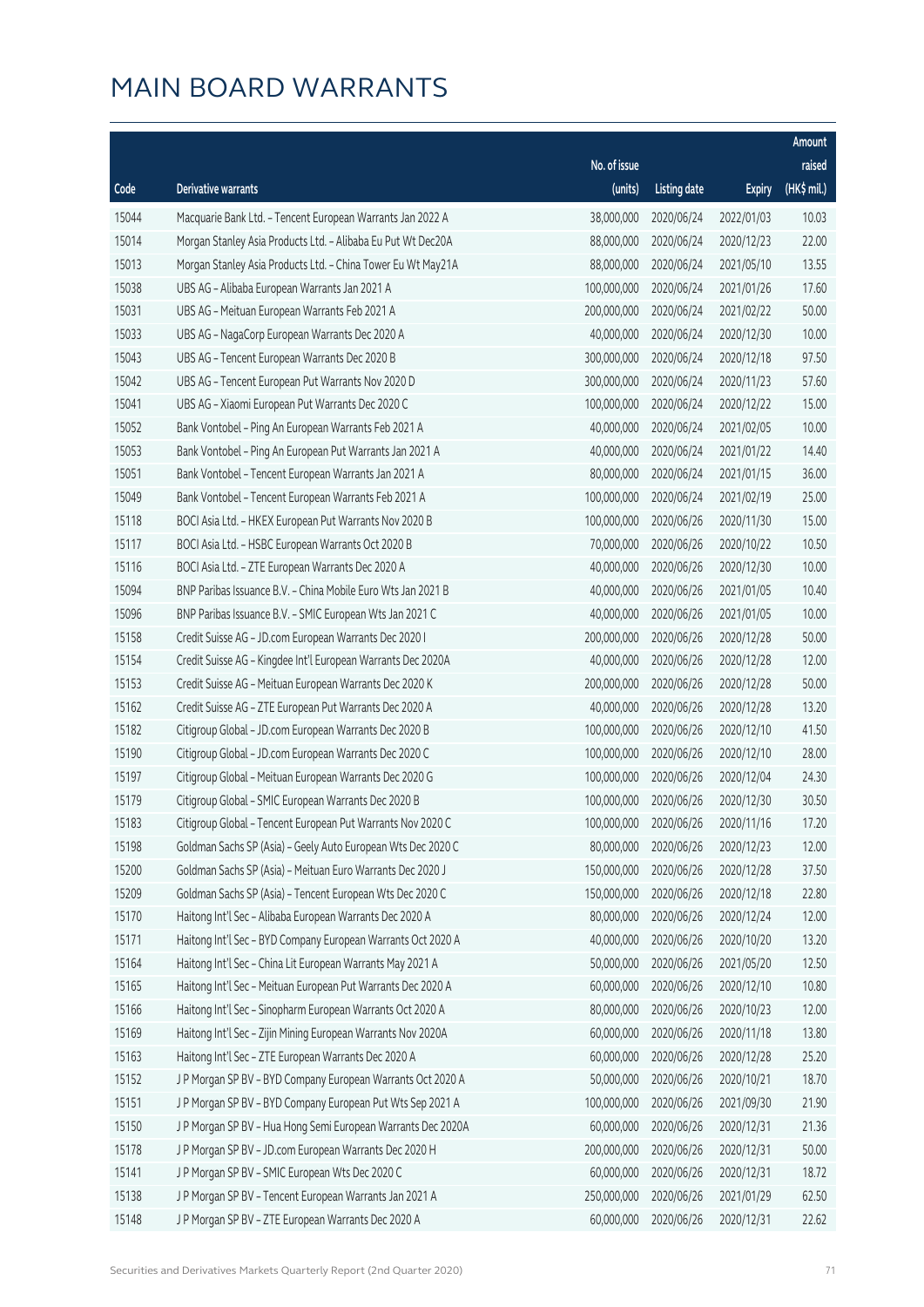|       |                                                              |              |                       |               | Amount      |
|-------|--------------------------------------------------------------|--------------|-----------------------|---------------|-------------|
|       |                                                              | No. of issue |                       |               | raised      |
| Code  | Derivative warrants                                          | (units)      | <b>Listing date</b>   | <b>Expiry</b> | (HK\$ mil.) |
| 15132 | Macquarie Bank Ltd. - Alibaba European Warrants Oct 2020 D   | 58,000,000   | 2020/06/26            | 2020/10/06    | 10.03       |
| 15098 | Macquarie Bank Ltd. - Luye Pharma European Warrants Jul21 A  | 40,000,000   | 2020/06/26            | 2021/07/16    | 10.04       |
| 15097 | Macquarie Bank Ltd. - Sinopharm European Warrants Mar 2021 A | 40,000,000   | 2020/06/26            | 2021/03/02    | 10.04       |
| 15134 | Morgan Stanley Asia Products Ltd. - Alibaba Eu Put Wt Dec20B | 80,000,000   | 2020/06/26            | 2020/12/23    | 16.08       |
| 15135 | Morgan Stanley Asia Products Ltd. - ZTE Euro Wts Dec 2020 A  | 40,000,000   | 2020/06/26            | 2020/12/28    | 12.68       |
| 15107 | SG Issuer - SMIC European Warrants Dec 2020 C                | 60,000,000   | 2020/06/26            | 2020/12/14    | 18.00       |
| 15113 | SG Issuer - Tencent European Warrants Dec 2020 C             | 150,000,000  | 2020/06/26            | 2020/12/23    | 27.75       |
| 15108 | SG Issuer - Tencent European Put Warrants Nov 2020 C         | 100,000,000  | 2020/06/26            | 2020/11/23    | 24.00       |
| 15115 | SG Issuer - ZTE European Warrants Dec 2020 A                 | 40,000,000   | 2020/06/26            | 2020/12/28    | 10.60       |
| 15126 | UBS AG - China Lit European Warrants Apr 2021 A              | 100,000,000  | 2020/06/26            | 2021/04/26    | 25.00       |
| 15122 | UBS AG - China Mobile European Warrants Dec 2020 A           | 100,000,000  | 2020/06/26            | 2020/12/28    | 25.00       |
| 15128 | UBS AG - China Tower European Warrants May 2021 A            | 70,000,000   | 2020/06/26            | 2021/05/10    | 10.50       |
| 15124 | UBS AG - Meituan European Warrants Dec 2020 G                | 100,000,000  | 2020/06/26            | 2020/12/28    | 25.00       |
| 15119 | UBS AG - SMIC European Warrants Dec 2020 D                   | 70,000,000   | 2020/06/26            | 2020/12/28    | 17.50       |
| 15172 | Bank Vontobel - JD.com European Warrants Feb 2021 A          | 60,000,000   | 2020/06/26            | 2021/02/01    | 15.60       |
| 15174 | Bank Vontobel - JD.com European Warrants May 2021 A          | 60,000,000   | 2020/06/26            | 2021/05/14    | 15.00       |
| 15231 | BOCI Asia Ltd. - Tencent European Warrants Dec 2020 D        | 150,000,000  | 2020/06/29            | 2020/12/30    | 37.50       |
| 15220 | BNP Paribas Issuance B.V. - PA Gooddoctor European Wt Dec20A | 70,000,000   | 2020/06/29            | 2020/12/02    | 10.50       |
| 15219 | BNP Paribas Issuance B.V. - Sunny Optical Eu Wt Dec 2020 A   | 70,000,000   | 2020/06/29            | 2020/12/02    | 10.50       |
| 15251 | Credit Suisse AG - KB Laminates European Warrants Dec 2020 A | 60,000,000   | 2020/06/29            | 2020/12/28    | 15.00       |
| 15253 | Credit Suisse AG - Sino Biopharm European Put Wts Dec 2020 B | 40,000,000   | 2020/06/29            | 2020/12/28    | 14.40       |
| 15256 | Credit Suisse AG - ZTE European Warrants Dec 2020 B          | 80,000,000   | 2020/06/29            | 2020/12/28    | 21.60       |
| 15244 | Guotai Junan - HKEX European Warrants Dec 2020 B             | 100,000,000  | 2020/06/29            | 2020/12/07    | 18.80       |
| 15245 | Guotai Junan - Tencent European Tencent put Warrants Nov20 A | 100,000,000  | 2020/06/29            | 2020/11/10    | 18.90       |
| 15284 | Goldman Sachs SP (Asia) - Alibaba European Wts Sep 2020 J    | 100,000,000  | 2020/06/29            | 2020/09/29    | 15.00       |
| 15287 | Goldman Sachs SP (Asia) - CSPC Pharma Euro Wts Mar 2021 A    | 80,000,000   | 2020/06/29            | 2021/03/03    | 20.00       |
| 15285 | Goldman Sachs SP (Asia) - China Tower Euro Wts May 2021 B    |              | 80,000,000 2020/06/29 | 2021/05/10    | 12.00       |
| 15215 | HK Bank - SMIC European Warrants Dec 2020 D                  | 100,000,000  | 2020/06/29            | 2020/12/31    | 25.00       |
| 15216 | HK Bank - Tencent European Put Warrants Dec 2020 B           | 80,000,000   | 2020/06/29            | 2020/12/31    | 24.00       |
| 15212 | HK Bank - ZTE European Warrants Dec 2021 A                   | 100,000,000  | 2020/06/29            | 2021/12/31    | 25.00       |
| 15272 | Haitong Int'l Sec - Alibaba European Warrants Dec 2020 B     | 100,000,000  | 2020/06/29            | 2020/12/24    | 15.00       |
| 15257 | Haitong Int'l Sec - Hua Hong Semi European Wts Dec 2020 B    | 60,000,000   | 2020/06/29            | 2020/12/29    | 16.80       |
| 15270 | Haitong Int'l Sec - Kingdee Int'l European Wts Mar 2021 A    | 80,000,000   | 2020/06/29            | 2021/03/18    | 21.60       |
| 15261 | Haitong Int'l Sec - Luye Pharma European Warrants Aug 2021 A | 60,000,000   | 2020/06/29            | 2021/08/10    | 15.00       |
| 15271 | Haitong Int'l Sec - Meituan European Warrants Dec 2020 G     | 80,000,000   | 2020/06/29            | 2020/12/31    | 20.00       |
| 15264 | Haitong Int'l Sec - Tencent European Warrants Dec 2020 B     | 80,000,000   | 2020/06/29            | 2020/12/31    | 20.00       |
| 15241 | J P Morgan SP BV - AIA European Warrants Oct 2020 A          | 100,000,000  | 2020/06/29            | 2020/10/05    | 22.00       |
| 15242 | J P Morgan SP BV - CICC European Warrants Feb 2021 A         | 80,000,000   | 2020/06/29            | 2021/02/19    | 14.64       |
| 15228 | Macquarie Bank Ltd. - BOC HK European Warrants Apr 2021 A    | 40,000,000   | 2020/06/29            | 2021/04/07    | 10.28       |
| 15222 | Macquarie Bank Ltd. - BYD Company European Wts Feb 2021 B    | 30,000,000   | 2020/06/29            | 2021/02/02    | 10.02       |
| 15227 | Macquarie Bank Ltd. - CC Bank European Warrants Jan 2021 A   | 40,000,000   | 2020/06/29            | 2021/01/05    | 10.28       |
| 15229 | Macquarie Bank Ltd. - Dongfeng Motor European Wts Jan 2022 A | 40,000,000   | 2020/06/29            | 2022/01/04    | 10.00       |
| 15223 | Macquarie Bank Ltd. - Evergrande European Wts Jan 2021 A     | 40,000,000   | 2020/06/29            | 2021/01/05    | 10.00       |
| 15225 | Macquarie Bank Ltd. - HKEX European Warrants Feb 2021 A      | 40,000,000   | 2020/06/29            | 2021/02/02    | 10.96       |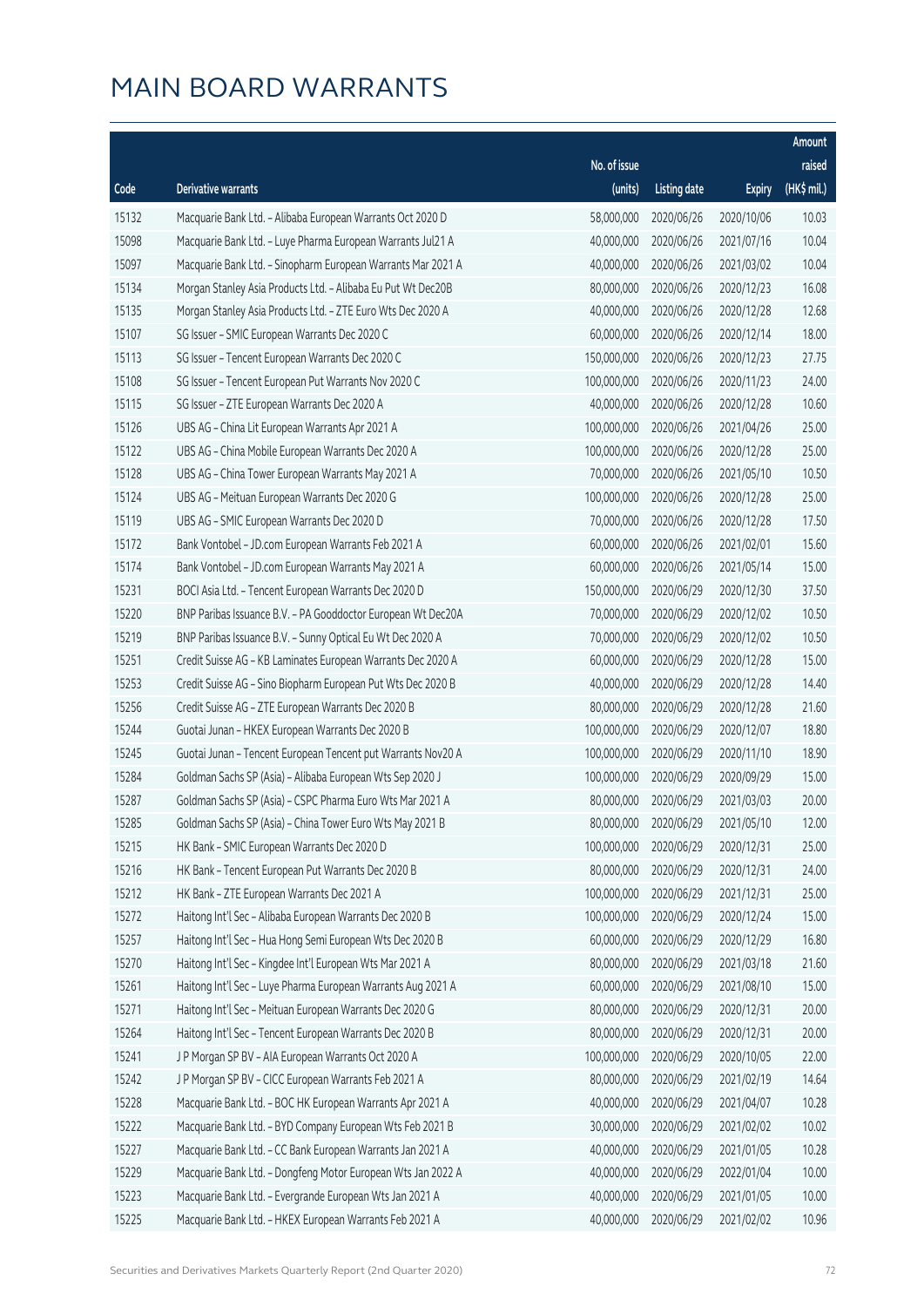|       |                                                              |                        |                     |               | Amount      |
|-------|--------------------------------------------------------------|------------------------|---------------------|---------------|-------------|
|       |                                                              | No. of issue           |                     |               | raised      |
| Code  | Derivative warrants                                          | (units)                | <b>Listing date</b> | <b>Expiry</b> | (HK\$ mil.) |
| 15226 | Macquarie Bank Ltd. - HKEX European Put Warrants Feb 2021 A  | 40,000,000             | 2020/06/29          | 2021/02/02    | 10.08       |
| 15224 | Macquarie Bank Ltd. - Kingsoft European Warrants Jan 2021 A  | 28,000,000             | 2020/06/29          | 2021/01/05    | 10.02       |
| 15248 | Morgan Stanley Asia Products Ltd. - Tencent Euro Wts Feb21 C | 108,000,000            | 2020/06/29          | 2021/02/03    | 27.00       |
| 15247 | Morgan Stanley Asia Products Ltd. - ZTE Euro Wts Dec 2020 B  | 60,000,000             | 2020/06/29          | 2020/12/04    | 10.26       |
| 15238 | UBS AG - BYD Company European Warrants Dec 2020 A            | 50,000,000             | 2020/06/29          | 2020/12/28    | 13.95       |
| 15240 | UBS AG - Tencent European Warrants Nov 2020 D                | 150,000,000            | 2020/06/29          | 2020/11/12    | 33.00       |
| 15235 | UBS AG - Tencent European Warrants Jan 2021 B                | 300,000,000            | 2020/06/29          | 2021/01/18    | 75.00       |
| 15236 | UBS AG - Tencent European Put Warrants Dec 2020 A            | 300,000,000            | 2020/06/29          | 2020/12/28    | 75.00       |
| 15239 | UBS AG - ZTE European Warrants Dec 2020 A                    | 50,000,000             | 2020/06/29          | 2020/12/28    | 12.50       |
| 15230 | Bank Vontobel - SMIC European Warrants Jan 2021 A            | 40,000,000             | 2020/06/29          | 2021/01/15    | 13.60       |
| 15308 | BOCI Asia Ltd. - CITIC Sec European Warrants Oct 2020 A      | 70,000,000             | 2020/06/30          | 2020/10/27    | 10.50       |
| 15306 | BOCI Asia Ltd. - HKEX European Warrants Dec 2020 D           | 50,000,000             | 2020/06/30          | 2020/12/30    | 12.50       |
| 15302 | BNP Paribas Issuance B.V. - SMIC European Wts Jan 2021 D     | 40,000,000             | 2020/06/30          | 2021/01/05    | 10.00       |
| 15338 | Credit Suisse AG - BYD Company European Warrants Dec 2020 A  | 50,000,000             | 2020/06/30          | 2020/12/29    | 20.00       |
| 15333 | Credit Suisse AG - Evergrande European Warrants Dec 2020 B   | 60,000,000             | 2020/06/30          | 2020/12/29    | 15.00       |
| 15340 | Credit Suisse AG - HKEX European Warrants Dec 2020 E         | 150,000,000            | 2020/06/30          | 2020/12/29    | 37.50       |
| 15335 | Credit Suisse AG - HKEX European Put Warrants Dec 2020 C     | 100,000,000            | 2020/06/30          | 2020/12/29    | 25.00       |
| 15337 | Credit Suisse AG - Hua Hong Semi European Wts Dec 2020 B     | 40,000,000             | 2020/06/30          | 2020/12/29    | 10.00       |
| 15339 | Credit Suisse AG - Tencent European Wts Dec 2020 B           | 250,000,000            | 2020/06/30          | 2020/12/29    | 62.50       |
| 15334 | Credit Suisse AG - Tencent Euro Put Wts Dec 2020 A           | 200,000,000            | 2020/06/30          | 2020/12/29    | 50.00       |
| 15365 | Citigroup Global - HKEX European Warrants Dec 2020 C         | 100,000,000            | 2020/06/30          | 2020/12/07    | 22.50       |
| 15364 | Citigroup Global - HKEX European Put Warrants Dec 2020 C     | 100,000,000            | 2020/06/30          | 2020/12/30    | 25.00       |
| 15366 | Citigroup Global - JD.com European Warrants Dec 2020 D       | 100,000,000            | 2020/06/30          | 2020/12/11    | 27.50       |
| 15363 | Citigroup Global - Tencent European Warrants Dec 2020 B      | 100,000,000            | 2020/06/30          | 2020/12/30    | 25.00       |
| 15368 | Citigroup Global - Tencent European Put Warrants Dec 2020 B  | 100,000,000            | 2020/06/30          | 2020/12/30    | 44.00       |
| 15354 | Goldman Sachs SP (Asia) - HKEX European Put Wts Dec 2020 B   | 100,000,000            | 2020/06/30          | 2020/12/23    | 15.00       |
| 15362 | Goldman Sachs SP (Asia) - Tencent European Wts Dec 2020 D    | 150,000,000 2020/06/30 |                     | 2020/12/31    | 37.80       |
| 15361 | Goldman Sachs SP (Asia) - Tencent European Put Wt Dec 2020 A | 100,000,000            | 2020/06/30          | 2020/12/31    | 25.10       |
| 15310 | HK Bank - Tencent European Warrants Dec 2020 B               | 80,000,000             | 2020/06/30          | 2020/12/31    | 20.00       |
| 15323 | J P Morgan SP BV - CAM CSI300 European Warrants Nov 2020 A   | 80,000,000             | 2020/06/30          | 2020/11/23    | 12.96       |
| 15317 | J P Morgan SP BV - GF Sec European Warrants Jan 2021 A       | 60,000,000             | 2020/06/30          | 2021/01/29    | 15.18       |
| 15313 | J P Morgan SP BV - HKEX European Warrants Jan 2021 B         | 100,000,000            | 2020/06/30          | 2021/01/22    | 25.20       |
| 15316 | J P Morgan SP BV - HKEX European Put Wts Jan 2021 A          | 200,000,000            | 2020/06/30          | 2021/01/29    | 52.20       |
| 15321 | J P Morgan SP BV - Meituan European Warrants Feb 2021 C      | 100,000,000            | 2020/06/30          | 2021/02/26    | 25.10       |
| 15322 | J P Morgan SP BV - SMIC European Wts Dec 2020 D              | 60,000,000             | 2020/06/30          | 2020/12/31    | 16.62       |
| 15318 | J P Morgan SP BV - Tencent European Warrants Feb 2021 B      | 200,000,000            | 2020/06/30          | 2021/02/26    | 50.00       |
| 15327 | J P Morgan SP BV - Tencent European Put Warrants Dec 2020 B  | 250,000,000            | 2020/06/30          | 2020/12/31    | 38.00       |
| 15320 | J P Morgan SP BV - Tencent European Put Warrants Dec 2022 A  | 500,000,000            | 2020/06/30          | 2022/12/30    | 126.00      |
| 15325 | J P Morgan SP BV - ZTE European Warrants Oct 2020 A          | 60,000,000             | 2020/06/30          | 2020/10/06    | 12.90       |
| 15292 | Macquarie Bank Ltd. - AIA European Warrants Jan 2021 A       | 30,000,000             | 2020/06/30          | 2021/01/05    | 10.05       |
| 15301 | Macquarie Bank Ltd. - Ch Comm Cons European Wts Apr 2021 A   | 30,000,000             | 2020/06/30          | 2021/04/07    | 10.26       |
| 15296 | Macquarie Bank Ltd. - Hua Hong Semi Euro Warrants Jan 2021 A | 39,000,000             | 2020/06/30          | 2021/01/18    | 10.02       |
| 15298 | Macquarie Bank Ltd. - Meituan European Warrants Jan 2021 E   | 30,000,000             | 2020/06/30          | 2021/01/05    | 10.65       |
| 15299 | Macquarie Bank Ltd. - Meituan European Warrants Jan 2021 F   | 40,000,000             | 2020/06/30          | 2021/01/05    | 10.04       |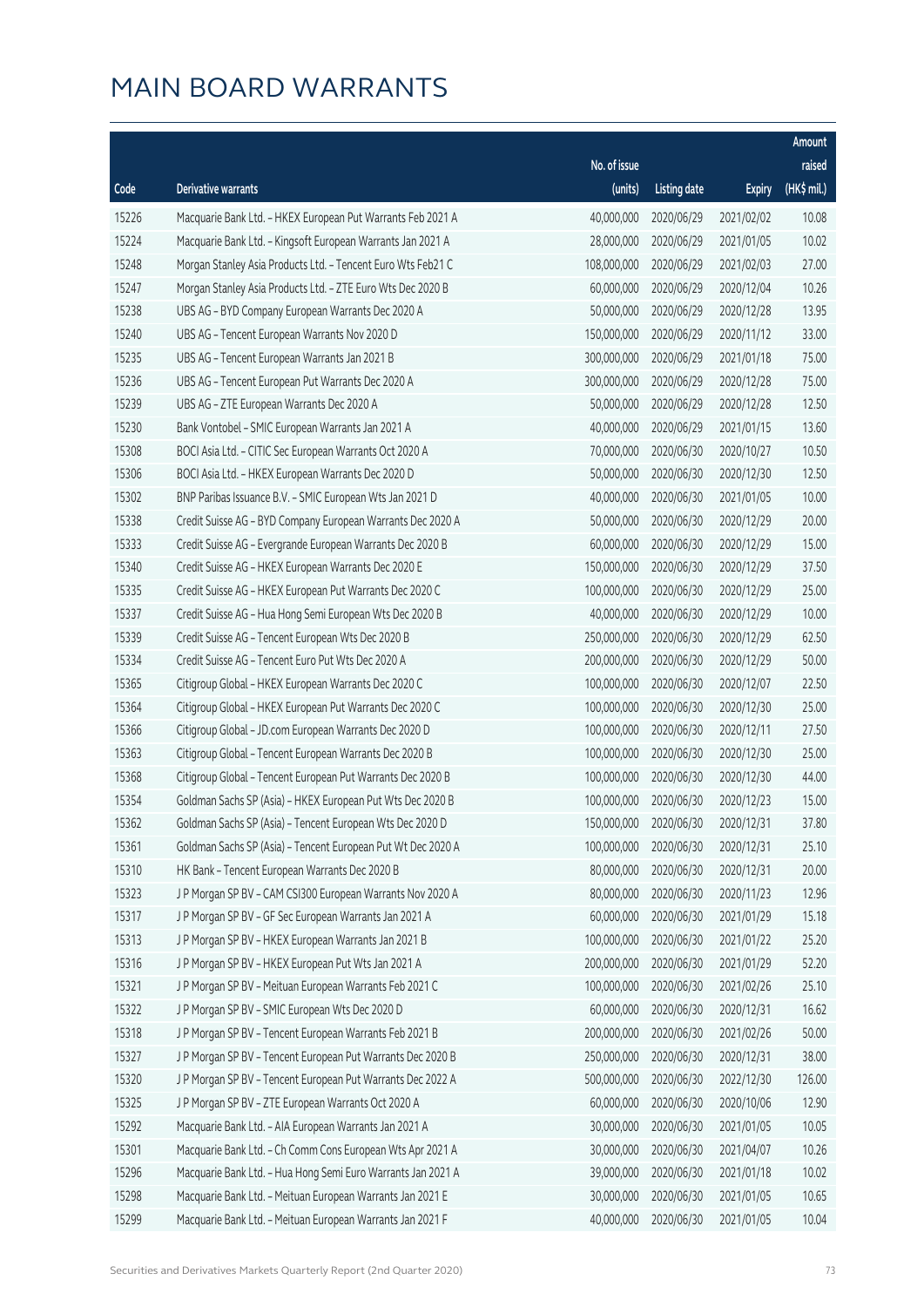|        |                                                              |              |                     |               | Amount      |
|--------|--------------------------------------------------------------|--------------|---------------------|---------------|-------------|
|        |                                                              | No. of issue |                     |               | raised      |
| Code   | Derivative warrants                                          | (units)      | <b>Listing date</b> | <b>Expiry</b> | (HK\$ mil.) |
| 15297  | Macquarie Bank Ltd. - Meituan European Warrants Oct 2021 B   | 36,000,000   | 2020/06/30          | 2021/10/05    | 10.19       |
| 15290  | Macquarie Bank Ltd. - Tencent European Warrants Dec 2020 H   | 40,000,000   | 2020/06/30          | 2020/12/31    | 10.04       |
| 15351  | Morgan Stanley Asia Products Ltd. - Haitong Sec Eu Wt Mar21A | 68,000,000   | 2020/06/30          | 2021/03/30    | 10.27       |
| 15352  | Morgan Stanley Asia Products Ltd. - Tencent Euro Wts Nov20E  | 80,000,000   | 2020/06/30          | 2020/11/24    | 12.00       |
| 15348  | SG Issuer - HKEX European Warrants Dec 2020 E                | 80,000,000   | 2020/06/30          | 2020/12/31    | 20.00       |
| 15343  | SG Issuer - HKEX European Put Warrants Dec 2020 B            | 100,000,000  | 2020/06/30          | 2020/12/08    | 18.00       |
| 15349  | SG Issuer - SMIC European Warrants Dec 2020 D                | 60,000,000   | 2020/06/30          | 2020/12/29    | 15.30       |
| 15350  | SG Issuer - Tencent European Warrants Dec 2020 D             | 200,000,000  | 2020/06/30          | 2020/12/31    | 50.00       |
| 15345  | SG Issuer - ZTE European Put Warrants Dec 2020 A             | 30,000,000   | 2020/06/30          | 2020/12/29    | 11.55       |
| 15311  | UBS AG - HKEX European Warrants Jan 2021 A                   | 300,000,000  | 2020/06/30          | 2021/01/18    | 75.00       |
| 15312  | UBS AG - Jiangxi Copper European Warrants Dec 2020 A         | 60,000,000   | 2020/06/30          | 2020/12/23    | 10.08       |
| 15329  | Bank Vontobel - HKEX European Warrants Dec 2020 C            | 50,000,000   | 2020/06/30          | 2020/12/28    | 11.00       |
| 15332  | Bank Vontobel - HKEX European Warrants May 2021 A            | 40,000,000   | 2020/06/30          | 2021/05/24    | 10.00       |
| 24005# | J P Morgan SP BV - HSI European Put Warrants Oct 2020 A      | 400,000,000  | 2020/06/30          | 2020/10/29    | 39.60       |
| Total  |                                                              |              |                     |               | 47,609.34   |

# Further issue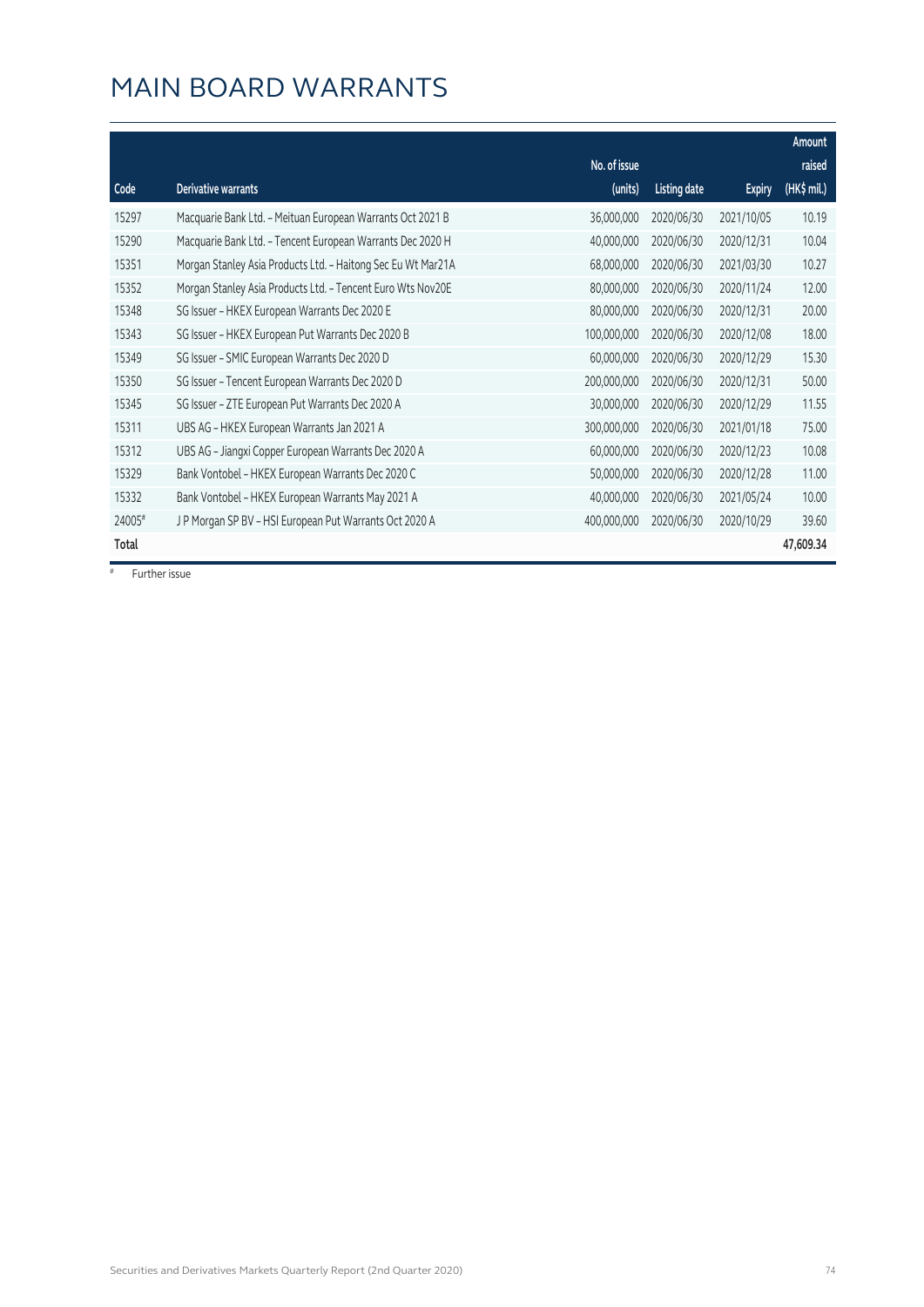### **Newly Listed Inline Warrants**

for 2nd quarter 2020

|       |                                                              |              |                     |               | Amount      |
|-------|--------------------------------------------------------------|--------------|---------------------|---------------|-------------|
|       |                                                              | No. of issue |                     |               | raised      |
| Code  | Inline warrants                                              | (units)      | <b>Listing date</b> | <b>Expiry</b> | (HK\$ mil.) |
| 48181 | BNP Paribas Issuance B.V. - HSI Euro Inline Wts Oct 2020 A   | 20,000,000   | 2020/04/01          | 2020/10/29    | 12.20       |
| 48182 | BNP Paribas Issuance B.V. - HSI Euro Inline Wts Oct 2020 B   | 20,000,000   | 2020/04/01          | 2020/10/29    | 11.60       |
| 48183 | BNP Paribas Issuance B.V. - Tencent Euro Inline Wts Oct 20 A | 20,000,000   | 2020/04/01          | 2020/10/06    | 12.60       |
| 48184 | BNP Paribas Issuance B.V. - Tencent Euro Inline Wts Oct 20 B | 25,000,000   | 2020/04/01          | 2020/10/06    | 10.50       |
| 48185 | J P Morgan SP BV - HSI Euro Inline Warrants Oct 2020 E       | 25,000,000   | 2020/04/01          | 2020/10/29    | 10.00       |
| 48186 | J P Morgan SP BV - HSI Euro Inline Warrants Oct 2020 F       | 25,800,000   | 2020/04/01          | 2020/10/29    | 10.06       |
| 48187 | J P Morgan SP BV - HSI Euro Inline Warrants Oct 2020 G       | 25,000,000   | 2020/04/01          | 2020/10/29    | 10.93       |
| 48188 | J P Morgan SP BV - HSI Euro Inline Warrants Oct 2020 H       | 30,800,000   | 2020/04/01          | 2020/10/29    | 10.16       |
| 48195 | SG Issuer - AIA Euro Inline Warrants Jun 2020 C              | 20,000,000   | 2020/04/01          | 2020/06/30    | 15.80       |
| 48196 | SG Issuer - AIA Euro Inline Warrants Jun 2020 D              | 20,000,000   | 2020/04/01          | 2020/06/30    | 11.60       |
| 48197 | SG Issuer - AIA Euro Inline Warrants Jul 2020 B              | 20,000,000   | 2020/04/01          | 2020/07/31    | 11.20       |
| 48198 | SG Issuer - Ping An Euro Inline Warrants Jun 2020 C          | 20,000,000   | 2020/04/01          | 2020/06/30    | 16.20       |
| 48199 | SG Issuer - Ping An Euro Inline Warrants Jun 2020 D          | 20,000,000   | 2020/04/01          | 2020/06/30    | 13.60       |
| 48200 | SG Issuer - Tencent Euro Inline Warrants Jun 2020 B          | 30,000,000   | 2020/04/01          | 2020/06/30    | 10.80       |
| 48201 | SG Issuer - Tencent Euro Inline Warrants Jun 2020 C          | 20,000,000   | 2020/04/01          | 2020/06/30    | 11.20       |
| 48202 | SG Issuer - Tencent Euro Inline Warrants Jun 2020 D          | 20,000,000   | 2020/04/01          | 2020/06/30    | 14.00       |
| 48193 | Bank Vontobel - CCB Euro Inline Warrants Mar 2021 A          | 25,000,000   | 2020/04/01          | 2021/03/31    | 10.40       |
| 48194 | Bank Vontobel - CCB Euro Inline Warrants Jun 2021 B          | 27,000,000   | 2020/04/01          | 2021/06/30    | 10.23       |
| 48189 | Bank Vontobel - HSI Euro Inline Warrants Oct 2020 E          | 18,000,000   | 2020/04/01          | 2020/10/29    | 10.22       |
| 48190 | Bank Vontobel - HSI Euro Inline Warrants Oct 2020 F          | 33,000,000   | 2020/04/01          | 2020/10/29    | 10.13       |
| 48191 | Bank Vontobel - HSI Euro Inline Warrants Nov 2020 E          | 26,000,000   | 2020/04/01          | 2020/11/27    | 10.17       |
| 48192 | Bank Vontobel - HSI Euro Inline Warrants Jan 2021 E          | 27,000,000   | 2020/04/01          | 2021/01/28    | 10.23       |
| 48207 | J P Morgan SP BV - AIA Euro Inline Warrants Oct 2020 A       | 20,000,000   | 2020/04/02          | 2020/10/30    | 10.60       |
| 48208 | J P Morgan SP BV - AIA Euro Inline Warrants Oct 2020 B       | 20,000,000   | 2020/04/02          | 2020/10/30    | 10.06       |
| 48216 | J P Morgan SP BV - AIA Euro Inline Warrants Oct 2020 C       | 30,000,000   | 2020/04/02          | 2020/10/30    | 10.41       |
| 48205 | J P Morgan SP BV - CCB Euro Inline Warrants Oct 2020 A       | 20,000,000   | 2020/04/02          | 2020/10/30    | 10.18       |
| 48206 | J P Morgan SP BV - CCB Euro Inline Warrants Oct 2020 B       | 20,000,000   | 2020/04/02          | 2020/10/30    | 11.14       |
| 48217 | J P Morgan SP BV - HSI Euro Inline Warrants Oct 2020 I       | 25,000,000   | 2020/04/02          | 2020/10/29    | 10.23       |
| 48218 | J P Morgan SP BV - HSI Euro Inline Warrants Oct 2020 J       | 28,800,000   | 2020/04/02          | 2020/10/29    | 10.08       |
| 48203 | J P Morgan SP BV - Meituan Euro Inline Warrants Oct 2020 A   | 25,000,000   | 2020/04/02          | 2020/10/30    | 10.23       |
| 48204 | J P Morgan SP BV - Meituan Euro Inline Warrants Oct 2020 B   | 25,000,000   | 2020/04/02          | 2020/10/30    | 10.95       |
| 48215 | J P Morgan SP BV - Meituan Euro Inline Warrants Oct 2020 C   | 20,000,000   | 2020/04/02          | 2020/10/30    | 10.02       |
| 48209 | J P Morgan SP BV - Ping An Euro Inline Warrants Oct 2020 A   | 20,000,000   | 2020/04/02          | 2020/10/30    | 10.20       |
| 48210 | J P Morgan SP BV - Ping An Euro Inline Warrants Oct 2020 B   | 20,000,000   | 2020/04/02          | 2020/10/30    | 10.52       |
| 48211 | J P Morgan SP BV - Ping An Euro Inline Warrants Oct 2020 C   | 30,000,000   | 2020/04/02          | 2020/10/30    | 10.92       |
| 48212 | J P Morgan SP BV - Tencent Euro Inline Warrants Oct 2020 A   | 25,000,000   | 2020/04/02          | 2020/10/30    | 10.35       |
| 48213 | J P Morgan SP BV - Tencent Euro Inline Warrants Oct 2020 B   | 25,000,000   | 2020/04/02          | 2020/10/30    | 11.58       |
| 48214 | J P Morgan SP BV - Tencent Euro Inline Warrants Oct 2020 C   | 20,000,000   | 2020/04/02          | 2020/10/30    | 10.74       |
| 48221 | Bank Vontobel - Meituan Euro Inline Warrants Feb 2021 A      | 28,000,000   | 2020/04/02          | 2021/02/26    | 10.16       |
| 48222 | Bank Vontobel - Meituan Euro Inline Warrants Feb 2021 B      | 28,000,000   | 2020/04/02          | 2021/02/26    | 10.08       |
| 48219 | Bank Vontobel - Meituan Euro Inline Warrants Jun 2021 A      | 32,000,000   | 2020/04/02          | 2021/06/30    | 10.21       |
| 48220 | Bank Vontobel - Meituan Euro Inline Warrants Jun 2021 B      | 32,000,000   | 2020/04/02          | 2021/06/30    | 10.27       |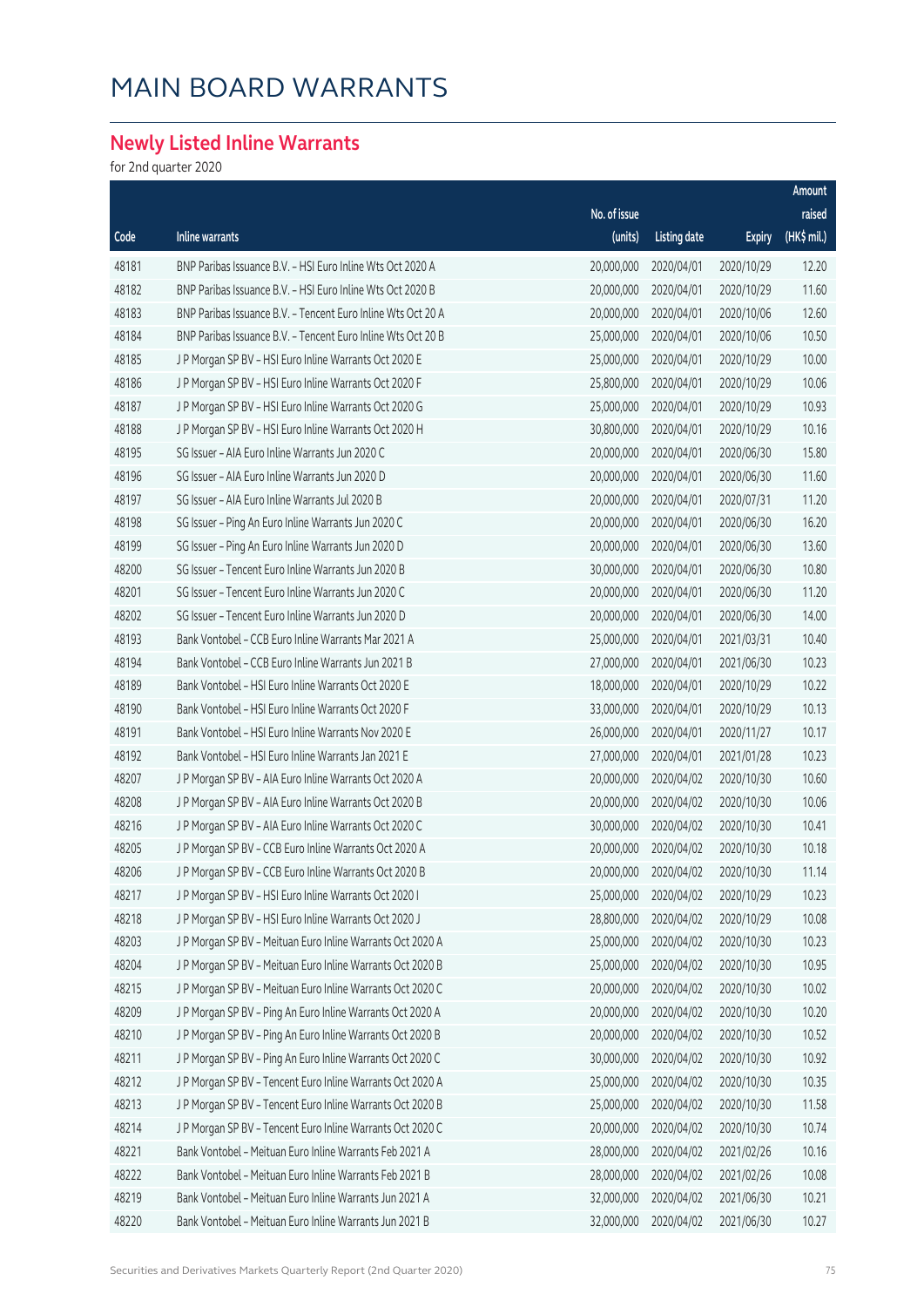|       |                                                              |              |                       |               | Amount      |
|-------|--------------------------------------------------------------|--------------|-----------------------|---------------|-------------|
|       |                                                              | No. of issue |                       |               | raised      |
| Code  | <b>Inline warrants</b>                                       | (units)      | <b>Listing date</b>   | <b>Expiry</b> | (HK\$ mil.) |
| 48225 | Bank Vontobel - AIA Euro Inline Warrants Jul 2020 A          | 23,000,000   | 2020/04/06            | 2020/07/31    | 10.28       |
| 48226 | Bank Vontobel - AIA Euro Inline Warrants Jul 2020 B          | 29,000,000   | 2020/04/06            | 2020/07/31    | 10.32       |
| 48223 | Bank Vontobel - HSI Euro Inline Warrants Jul 2020 B          | 26,000,000   | 2020/04/06            | 2020/07/30    | 10.32       |
| 48230 | Bank Vontobel - HSI Euro Inline Warrants Jul 2020 C          | 20,000,000   | 2020/04/06            | 2020/07/30    | 10.36       |
| 48229 | Bank Vontobel - HSI Euro Inline Warrants Aug 2020 D          | 21,000,000   | 2020/04/06            | 2020/08/28    | 10.06       |
| 48224 | Bank Vontobel - HSI Euro Inline Warrants Sep 2020 N          | 31,000,000   | 2020/04/06            | 2020/09/29    | 10.14       |
| 48227 | Bank Vontobel - Ping An Euro Inline Warrants Jul 2020 A      | 30,000,000   | 2020/04/06            | 2020/07/31    | 10.02       |
| 48228 | Bank Vontobel - Ping An Euro Inline Warrants Aug 2020 C      | 20,000,000   | 2020/04/06            | 2020/08/31    | 10.32       |
| 48231 | Bank Vontobel - HSI Euro Inline Warrants Jul 2020 D          | 22,000,000   | 2020/04/07            | 2020/07/30    | 10.25       |
| 48232 | Bank Vontobel - HSI Euro Inline Warrants Jul 2020 E          | 35,000,000   | 2020/04/07            | 2020/07/30    | 10.19       |
| 48238 | HK Bank - AIA Euro Inline Warrants Nov 2020 B                | 17,000,000   | 2020/04/15            | 2020/11/30    | 10.54       |
| 48237 | HK Bank - AIA Euro Inline Warrants Dec 2020 C                | 23,000,000   | 2020/04/15            | 2020/12/31    | 10.35       |
| 48236 | HK Bank - CCB Euro Inline Warrants Nov 2020 B                | 16,000,000   | 2020/04/15            | 2020/11/30    | 10.56       |
| 48235 | HK Bank - Meituan Euro Inline Warrants Oct 2020 B            | 16,000,000   | 2020/04/15            | 2020/10/30    | 10.56       |
| 48233 | HK Bank - Meituan Euro Inline Warrants Nov 2020 B            | 17,000,000   | 2020/04/15            | 2020/11/30    | 10.20       |
| 48234 | HK Bank - Meituan Euro Inline Warrants Dec 2020 C            | 19,000,000   | 2020/04/15            | 2020/12/31    | 10.26       |
| 48240 | HK Bank - Ping An Euro Inline Warrants Nov 2020 B            | 14,000,000   | 2020/04/15            | 2020/11/30    | 10.22       |
| 48239 | HK Bank - Ping An Euro Inline Warrants Dec 2020 D            | 19,000,000   | 2020/04/15            | 2020/12/31    | 10.07       |
| 48242 | HK Bank - Tencent Euro Inline Warrants Nov 2020 B            | 18,000,000   | 2020/04/15            | 2020/11/30    | 10.26       |
| 48241 | HK Bank - Tencent Euro Inline Warrants Dec 2020 C            | 24,000,000   | 2020/04/15            | 2020/12/31    | 10.08       |
| 48243 | SG Issuer - AIA Euro Inline Warrants Jul 2020 C              | 30,000,000   | 2020/04/21            | 2020/07/31    | 10.20       |
| 48244 | SG Issuer - AIA Euro Inline Warrants Jul 2020 D              | 20,000,000   | 2020/04/21            | 2020/07/31    | 11.60       |
| 48252 | SG Issuer - AIA Euro Inline Warrants Jul 2020 E              | 35,000,000   | 2020/04/21            | 2020/07/27    | 11.20       |
| 48245 | SG Issuer - CCB Euro Inline Warrants Jul 2020 B              | 20,000,000   | 2020/04/21            | 2020/07/31    | 11.20       |
| 48246 | SG Issuer - CCB Euro Inline Warrants Aug 2020 A              | 20,000,000   | 2020/04/21            | 2020/08/31    | 14.40       |
| 48247 | SG Issuer - Ping An Euro Inline Warrants Jul 2020 E          | 35,000,000   | 2020/04/21            | 2020/07/31    | 11.55       |
| 48248 | SG Issuer - Ping An Euro Inline Warrants Jul 2020 F          |              | 40,000,000 2020/04/21 | 2020/07/31    | 11.60       |
| 48249 | SG Issuer - Ping An Euro Inline Warrants Aug 2020 D          | 20,000,000   | 2020/04/21            | 2020/08/03    | 11.00       |
| 48250 | SG Issuer - Ping An Euro Inline Warrants Aug 2020 E          | 20,000,000   | 2020/04/21            | 2020/08/31    | 11.80       |
| 48251 | SG Issuer - Tencent Euro Inline Warrants Jul 2020 D          | 20,000,000   | 2020/04/21            | 2020/07/31    | 13.40       |
| 48253 | SG Issuer - Tencent Euro Inline Warrants Aug 2020 A          | 30,000,000   | 2020/04/21            | 2020/08/31    | 11.70       |
| 48254 | SG Issuer - Tencent Euro Inline Warrants Aug 2020 B          | 25,000,000   | 2020/04/21            | 2020/08/31    | 12.25       |
| 48255 | SG Issuer - Tencent Euro Inline Warrants Aug 2020 C          | 20,000,000   | 2020/04/21            | 2020/08/31    | 12.80       |
| 48256 | SG Issuer - Tencent Euro Inline Warrants Sep 2020 I          | 20,000,000   | 2020/04/21            | 2020/09/30    | 10.60       |
| 48257 | SG Issuer - HSI Euro Inline Warrants Jul 2020 J              | 20,000,000   | 2020/04/22            | 2020/07/30    | 11.00       |
| 48258 | SG Issuer - HSI Euro Inline Warrants Jul 2020 K              | 25,000,000   | 2020/04/22            | 2020/07/30    | 10.75       |
| 48259 | SG Issuer - HSI Euro Inline Warrants Aug 2020 I              | 20,000,000   | 2020/04/22            | 2020/08/28    | 10.00       |
| 48260 | SG Issuer - HSI Euro Inline Warrants Aug 2020 J              | 20,000,000   | 2020/04/22            | 2020/08/28    | 14.60       |
| 48261 | SG Issuer - HSI Euro Inline Warrants Sep 2020 K              | 40,000,000   | 2020/04/22            | 2020/09/29    | 10.80       |
| 48262 | SG Issuer - HSI Euro Inline Warrants Sep 2020 L              | 25,000,000   | 2020/04/22            | 2020/09/29    | 12.00       |
| 48273 | BNP Paribas Issuance B.V. - HSI Euro Inline Warrants Nov20 A | 20,000,000   | 2020/04/28            | 2020/11/27    | 12.80       |
| 48274 | BNP Paribas Issuance B.V. - HSI Euro Inline Warrants Nov20 B | 20,000,000   | 2020/04/28            | 2020/11/27    | 11.40       |
| 48275 | BNP Paribas Issuance B.V. - HSI Euro Inline Warrants Nov20 C | 25,000,000   | 2020/04/28            | 2020/11/27    | 12.00       |
| 48265 | HK Bank - HSI Euro Inline Warrants Dec 2020 G                | 29,000,000   | 2020/04/28            | 2020/12/30    | 10.15       |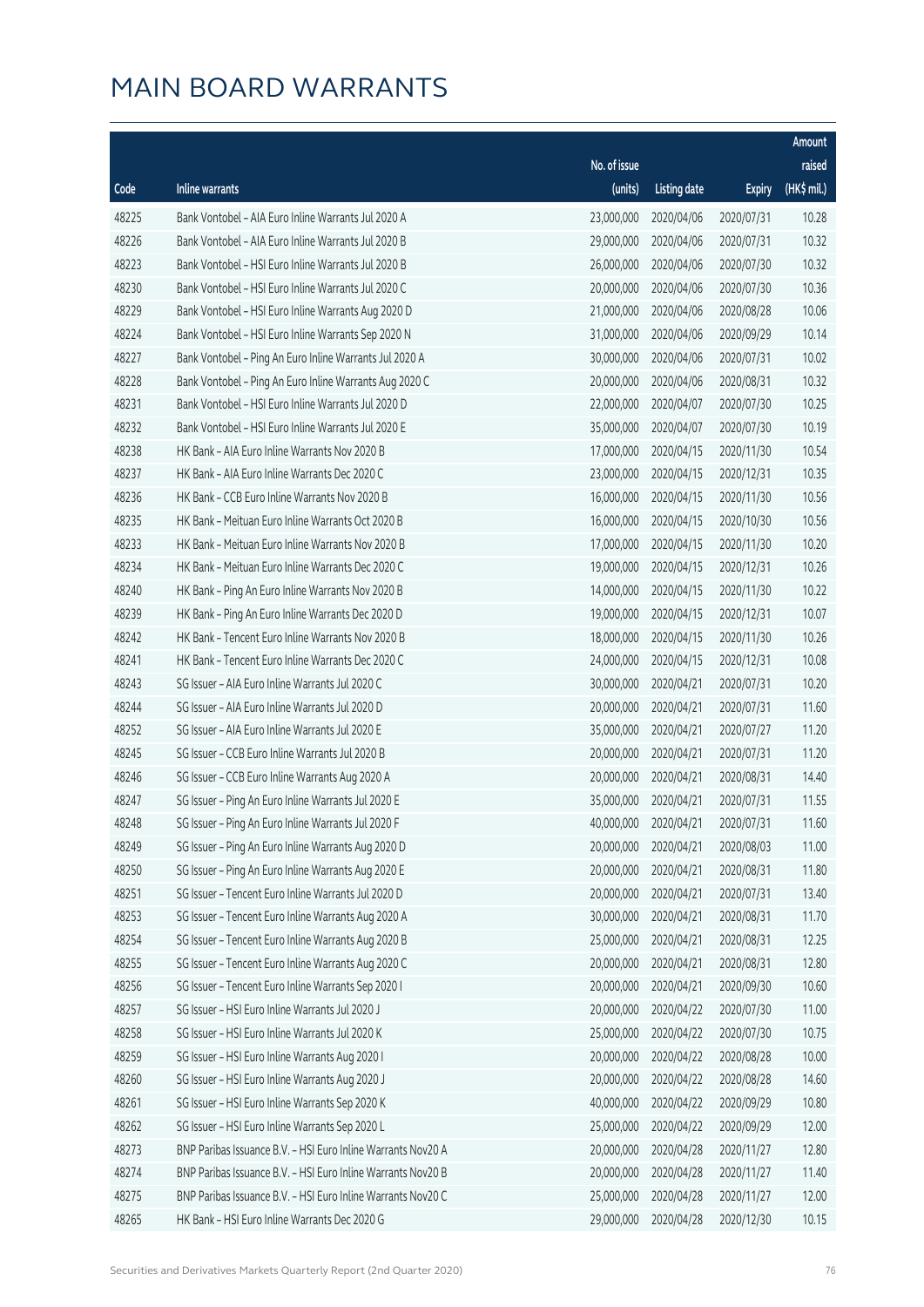|       |                                                              |              |                       |               | Amount      |
|-------|--------------------------------------------------------------|--------------|-----------------------|---------------|-------------|
|       |                                                              | No. of issue |                       |               | raised      |
| Code  | Inline warrants                                              | (units)      | <b>Listing date</b>   | <b>Expiry</b> | (HK\$ mil.) |
| 48266 | HK Bank - HSI Euro Inline Warrants Jan 2021 E                | 19,000,000   | 2020/04/28            | 2021/01/28    | 10.26       |
| 48267 | HK Bank - HSI Euro Inline Warrants Feb 2021 E                | 31,000,000   | 2020/04/28            | 2021/02/25    | 10.23       |
| 48268 | HK Bank - HSI Euro Inline Warrants Mar 2021 F                | 20,000,000   | 2020/04/28            | 2021/03/30    | 10.40       |
| 48272 | HK Bank - HSI Euro Inline Warrants Jun 2021 F                | 21,000,000   | 2020/04/28            | 2021/06/29    | 10.08       |
| 48271 | HK Bank - HSI Euro Inline Warrants Aug 2021 B                | 23,000,000   | 2020/04/28            | 2021/08/30    | 10.12       |
| 48269 | HK Bank - HSI Euro Inline Warrants Sep 2021 D                | 26,000,000   | 2020/04/28            | 2021/09/29    | 10.14       |
| 48270 | HK Bank - HSI Euro Inline Warrants Oct 2021 B                | 21,000,000   | 2020/04/28            | 2021/10/28    | 10.08       |
| 48264 | HK Bank - HSI Euro Inline Warrants Nov 2021 B                | 24,000,000   | 2020/04/28            | 2021/11/29    | 10.32       |
| 48263 | HK Bank - HSI Euro Inline Warrants Dec 2021 D                | 22,000,000   | 2020/04/28            | 2021/12/30    | 10.12       |
| 48276 | BNP Paribas Issuance B.V. - HSI Euro Inline Warrants Dec20 A | 20,000,000   | 2020/04/29            | 2020/12/30    | 12.40       |
| 48277 | BNP Paribas Issuance B.V. - HSI Euro Inline Warrants Dec20 B | 20,000,000   | 2020/04/29            | 2020/12/30    | 11.00       |
| 48278 | BNP Paribas Issuance B.V. - HSI Euro Inline Warrants Dec20 C | 25,000,000   | 2020/04/29            | 2020/12/30    | 11.75       |
| 48282 | HK Bank - AIA Euro Inline Warrants Jan 2021 A                | 17,000,000   | 2020/05/05            | 2021/01/29    | 10.37       |
| 48283 | HK Bank - AIA Euro Inline Warrants Feb 2021 A                | 17,000,000   | 2020/05/05            | 2021/02/26    | 10.03       |
| 48284 | HK Bank - CCB Euro Inline Warrants Feb 2021 A                | 20,000,000   | 2020/05/05            | 2021/02/26    | 10.00       |
| 48279 | HK Bank - Meituan Euro Inline Warrants Jan 2021 A            | 17,000,000   | 2020/05/05            | 2021/01/29    | 10.20       |
| 48280 | HK Bank - Meituan Euro Inline Warrants Feb 2021 A            | 21,000,000   | 2020/05/05            | 2021/02/26    | 10.08       |
| 48287 | HK Bank - Ping An Euro Inline Warrants Jan 2021 A            | 16,000,000   | 2020/05/05            | 2021/01/29    | 10.56       |
| 48281 | HK Bank - Ping An Euro Inline Warrants Feb 2021 A            | 22,000,000   | 2020/05/05            | 2021/02/26    | 10.12       |
| 48285 | HK Bank - Tencent Euro Inline Warrants Jan 2021 A            | 22,000,000   | 2020/05/05            | 2021/01/29    | 10.34       |
| 48286 | HK Bank - Tencent Euro Inline Warrants Feb 2021 A            | 18,000,000   | 2020/05/05            | 2021/02/26    | 10.44       |
| 48288 | HK Bank - Tencent Euro Inline Warrants Apr 2021 A            | 20,000,000   | 2020/05/05            | 2021/04/30    | 10.40       |
| 48289 | SG Issuer - AIA Euro Inline Warrants Oct 2020 A              | 20,000,000   | 2020/05/06            | 2020/10/30    | 11.60       |
| 48290 | SG Issuer - AIA Euro Inline Warrants Dec 2020 D              | 25,000,000   | 2020/05/06            | 2020/12/31    | 12.25       |
| 48291 | SG Issuer - AIA Euro Inline Warrants Mar 2021 A              | 25,000,000   | 2020/05/06            | 2021/03/31    | 12.25       |
| 48292 | SG Issuer - AIA Euro Inline Warrants Jun 2021 A              | 25,000,000   | 2020/05/06            | 2021/06/30    | 10.75       |
| 48293 | SG Issuer - AIA Euro Inline Warrants Sep 2021 A              |              | 25,000,000 2020/05/06 | 2021/09/30    | 10.25       |
| 48298 | Bank Vontobel - CCB Euro Inline Warrants Aug 2020 B          | 15,000,000   | 2020/05/06            | 2020/08/31    | 10.26       |
| 48294 | Bank Vontobel - HSI Euro Inline Warrants Mar 2021 A          | 23,000,000   | 2020/05/06            | 2021/03/30    | 10.44       |
| 48295 | Bank Vontobel - HSI Euro Inline Warrants Mar 2021 B          | 29,000,000   | 2020/05/06            | 2021/03/30    | 10.32       |
| 48296 | Bank Vontobel - HSI Euro Inline Warrants Mar 2021 C          | 35,000,000   | 2020/05/06            | 2021/03/30    | 10.19       |
| 48297 | Bank Vontobel - HSI Euro Inline Warrants Mar 2021 D          | 18,000,000   | 2020/05/06            | 2021/03/30    | 10.22       |
| 48299 | Bank Vontobel - Tencent Euro Inline Warrants Aug 2020 A      | 19,000,000   | 2020/05/06            | 2020/08/31    | 10.13       |
| 48300 | Bank Vontobel - Tencent Euro Inline Warrants Aug 2020 B      | 32,000,000   | 2020/05/06            | 2020/08/31    | 10.08       |
| 48301 | Bank Vontobel - Tencent Euro Inline Warrants Aug 2020 C      | 16,000,000   | 2020/05/06            | 2020/08/31    | 10.66       |
| 48302 | J P Morgan SP BV - AIA Euro Inline Warrants Nov 2020 A       | 26,000,000   | 2020/05/07            | 2020/11/30    | 11.36       |
| 48303 | J P Morgan SP BV - AIA Euro Inline Warrants Nov 2020 B       | 30,000,000   | 2020/05/07            | 2020/11/30    | 10.68       |
| 48304 | J P Morgan SP BV - AIA Euro Inline Warrants Dec 2020 A       | 20,000,000   | 2020/05/07            | 2020/12/31    | 12.06       |
| 48305 | J P Morgan SP BV - AIA Euro Inline Warrants Dec 2020 B       | 20,000,000   | 2020/05/07            | 2020/12/31    | 12.02       |
| 48306 | J P Morgan SP BV - AIA Euro Inline Warrants Jan 2021 A       | 20,000,000   | 2020/05/07            | 2021/01/29    | 10.46       |
| 48307 | J P Morgan SP BV - AIA Euro Inline Warrants Jan 2021 B       | 21,000,000   | 2020/05/07            | 2021/01/29    | 10.46       |
| 48308 | J P Morgan SP BV - CCB Euro Inline Warrants Nov 2020 A       | 28,000,000   | 2020/05/07            | 2020/11/30    | 10.78       |
| 48309 | J P Morgan SP BV - CCB Euro Inline Warrants Nov 2020 B       | 30,000,000   | 2020/05/07            | 2020/11/30    | 10.20       |
| 48316 | J P Morgan SP BV - HSI Euro Inline Warrants Aug 2020 G       | 25,000,000   | 2020/05/07            | 2020/08/28    | 10.00       |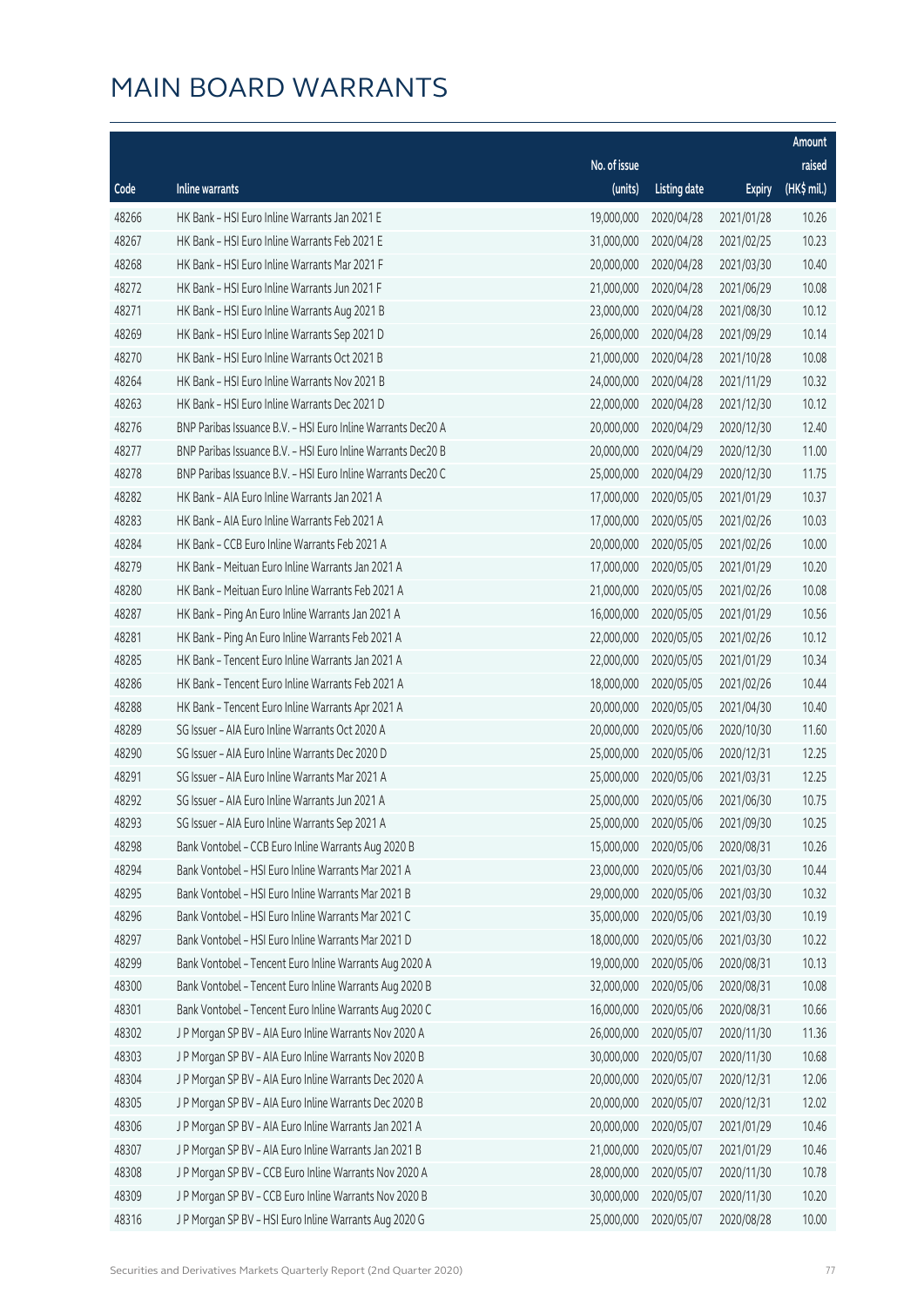|       |                                                              |              |                       |               | Amount      |
|-------|--------------------------------------------------------------|--------------|-----------------------|---------------|-------------|
|       |                                                              | No. of issue |                       |               | raised      |
| Code  | Inline warrants                                              | (units)      | <b>Listing date</b>   | <b>Expiry</b> | (HK\$ mil.) |
| 48317 | J P Morgan SP BV - HSI Euro Inline Warrants Nov 2020 D       | 25,000,000   | 2020/05/07            | 2020/11/27    | 10.05       |
| 48318 | J P Morgan SP BV - HSI Euro Inline Warrants Nov 2020 E       | 25,000,000   | 2020/05/07            | 2020/11/27    | 10.58       |
| 48319 | J P Morgan SP BV - HSI Euro Inline Warrants Nov 2020 F       | 25,000,000   | 2020/05/07            | 2020/11/27    | 10.15       |
| 48320 | J P Morgan SP BV - HSI Euro Inline Warrants Nov 2020 G       | 25,000,000   | 2020/05/07            | 2020/11/27    | 10.00       |
| 48321 | J P Morgan SP BV - HSI Euro Inline Warrants Nov 2020 H       | 33,000,000   | 2020/05/07            | 2020/11/27    | 10.03       |
| 48310 | J P Morgan SP BV - Meituan Euro Inline Warrants Dec 2020 A   | 30,000,000   | 2020/05/07            | 2020/12/31    | 10.14       |
| 48311 | J P Morgan SP BV - Meituan Euro Inline Warrants Dec 2020 B   | 28,000,000   | 2020/05/07            | 2020/12/31    | 10.25       |
| 48312 | J P Morgan SP BV - Ping AnEuro Inline Warrants Nov 2020 A    | 21,000,000   | 2020/05/07            | 2020/11/30    | 10.48       |
| 48313 | J P Morgan SP BV - Ping AnEuro Inline Warrants Nov 2020 B    | 30,000,000   | 2020/05/07            | 2020/11/30    | 10.20       |
| 48314 | J P Morgan SP BV - Tencent Euro Inline Warrants Nov 2020 A   | 25,000,000   | 2020/05/07            | 2020/11/30    | 11.73       |
| 48315 | J P Morgan SP BV - Tencent Euro Inline Warrants Nov 2020 B   | 20,000,000   | 2020/05/07            | 2020/11/30    | 10.00       |
| 48323 | Bank Vontobel - HSI Euro Inline Warrants Aug 2020 E          | 25,000,000   | 2020/05/07            | 2020/08/28    | 10.30       |
| 48324 | Bank Vontobel - HSI Euro Inline Warrants Aug 2020 F          | 23,000,000   | 2020/05/07            | 2020/08/28    | 10.07       |
| 48325 | Bank Vontobel - HSI Euro Inline Warrants Aug 2020 G          | 35,000,000   | 2020/05/07            | 2020/08/28    | 10.19       |
| 48322 | Bank Vontobel - HSI Euro Inline Warrants Mar 2021 E          | 19,000,000   | 2020/05/07            | 2021/03/30    | 10.47       |
| 48328 | Bank Vontobel - Meituan Euro Inline Warrants Aug 2020 A      | 29,000,000   | 2020/05/07            | 2020/08/31    | 10.27       |
| 48329 | Bank Vontobel - Meituan Euro Inline Warrants Aug 2020 B      | 31,000,000   | 2020/05/07            | 2020/08/31    | 10.08       |
| 48326 | Bank Vontobel - Ping AnEuro Inline Warrants Sep 2020 B       | 24,000,000   | 2020/05/07            | 2020/09/30    | 10.37       |
| 48327 | Bank Vontobel - Ping AnEuro Inline Warrants Oct 2020 C       | 30,000,000   | 2020/05/07            | 2020/10/30    | 10.26       |
| 48332 | Bank Vontobel - AIA Euro Inline Warrants Aug 2020 A          | 18,000,000   | 2020/05/08            | 2020/08/31    | 10.46       |
| 48333 | Bank Vontobel - AIA Euro Inline Warrants Sep 2020 C          | 26,000,000   | 2020/05/08            | 2020/09/30    | 10.17       |
| 48330 | Bank Vontobel - HSI Euro Inline Warrants Oct 2020 G          | 20,000,000   | 2020/05/08            | 2020/10/29    | 10.14       |
| 48331 | Bank Vontobel - HSI Euro Inline Warrants Oct 2020 H          | 20,000,000   | 2020/05/08            | 2020/10/29    | 10.40       |
| 48334 | J P Morgan SP BV - Alibaba Euro Inline Warrants Nov 2020 A   | 20,000,000   | 2020/05/11            | 2020/11/30    | 11.98       |
| 48335 | J P Morgan SP BV - Alibaba Euro Inline Warrants Nov 2020 B   | 25,000,000   | 2020/05/11            | 2020/11/30    | 10.78       |
| 48336 | J P Morgan SP BV - Alibaba Euro Inline Warrants Nov 2020 C   | 20,000,000   | 2020/05/11            | 2020/11/30    | 13.78       |
| 48337 | BNP Paribas Issuance B.V. - HSI Euro Inline Warrants Jan21 A |              | 20,000,000 2020/05/15 | 2021/01/28    | 12.20       |
| 48338 | BNP Paribas Issuance B.V. - HSI Euro Inline Warrants Jan21 B | 20,000,000   | 2020/05/15            | 2021/01/28    | 11.20       |
| 48339 | BNP Paribas Issuance B.V. - HSI Euro Inline Warrants Jan21 C | 25,000,000   | 2020/05/15            | 2021/01/28    | 12.00       |
| 48340 | BNP Paribas Issuance B.V. - HSI Euro Inline Warrants Feb21 A | 20,000,000   | 2020/05/15            | 2021/02/25    | 11.80       |
| 48341 | BNP Paribas Issuance B.V. - HSI Euro Inline Warrants Feb21 B | 20,000,000   | 2020/05/15            | 2021/02/25    | 10.80       |
| 48342 | BNP Paribas Issuance B.V. - HSI Euro Inline Warrants Feb21 C | 25,000,000   | 2020/05/15            | 2021/02/25    | 11.75       |
| 48343 | HK Bank - Alibaba Euro Inline Warrants Nov 2020 A            | 20,000,000   | 2020/05/21            | 2020/11/30    | 10.40       |
| 48344 | HK Bank - Alibaba Euro Inline Warrants Nov 2020 B            | 19,000,000   | 2020/05/21            | 2020/11/30    | 10.07       |
| 48345 | HK Bank - Alibaba Euro Inline Warrants Dec 2020 A            | 25,000,000   | 2020/05/21            | 2020/12/31    | 10.00       |
| 48347 | HK Bank - Alibaba Euro Inline Warrants Dec 2020 B            | 18,000,000   | 2020/05/21            | 2020/12/31    | 10.26       |
| 48348 | HK Bank - Alibaba Euro Inline Warrants Dec 2020 C            | 25,000,000   | 2020/05/21            | 2020/12/31    | 10.25       |
| 48349 | HK Bank - Alibaba Euro Inline Warrants Jan 2021 A            | 22,000,000   | 2020/05/21            | 2021/01/29    | 10.34       |
| 48350 | HK Bank - Alibaba Euro Inline Warrants Jan 2021 B            | 30,000,000   | 2020/05/21            | 2021/01/29    | 10.20       |
| 48346 | HK Bank - Alibaba Euro Inline Warrants Feb 2021 A            | 20,000,000   | 2020/05/21            | 2021/02/26    | 10.40       |
| 48351 | HK Bank - Alibaba Euro Inline Warrants Feb 2021 B            | 19,000,000   | 2020/05/21            | 2021/02/26    | 10.07       |
| 48352 | HK Bank - Alibaba Euro Inline Warrants Mar 2021 A            | 33,000,000   | 2020/05/21            | 2021/03/31    | 10.23       |
| 48353 | BNP Paribas Issuance B.V. - HSI Euro Inline Warrants Mar21A  | 20,000,000   | 2020/05/27            | 2021/03/30    | 12.80       |
| 48354 | BNP Paribas Issuance B.V. - HSI Euro Inline Warrants Mar21B  | 20,000,000   | 2020/05/27            | 2021/03/30    | 11.80       |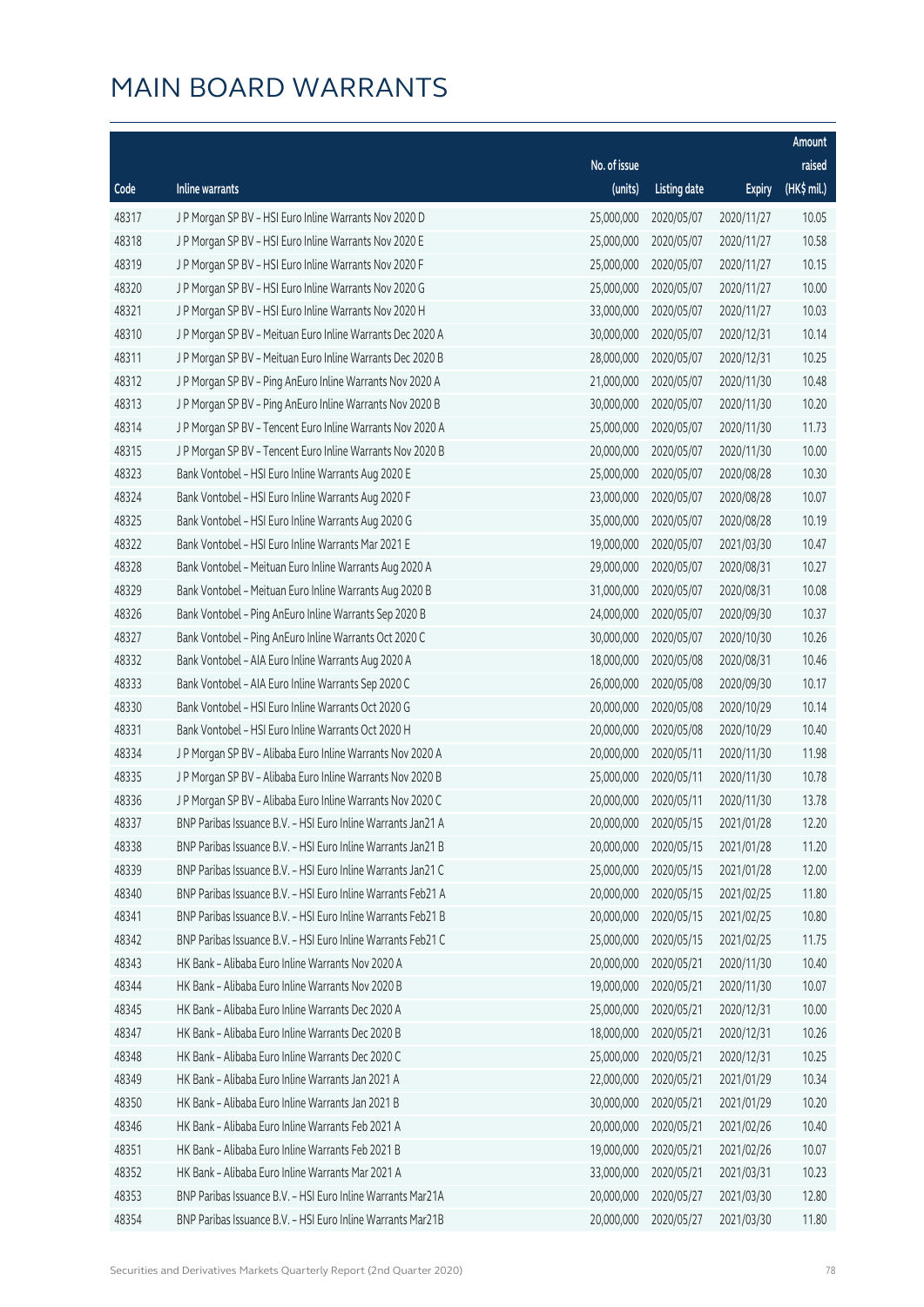|       |                                                             |              |                       |               | Amount      |
|-------|-------------------------------------------------------------|--------------|-----------------------|---------------|-------------|
|       |                                                             | No. of issue |                       |               | raised      |
| Code  | Inline warrants                                             | (units)      | <b>Listing date</b>   | <b>Expiry</b> | (HK\$ mil.) |
| 48355 | BNP Paribas Issuance B.V. - HSI Euro Inline Warrants Mar21C | 20,000,000   | 2020/05/27            | 2021/03/30    | 10.00       |
| 48356 | SG Issuer - HSI Euro Inline Warrants Sep 2020 M             | 25,000,000   | 2020/05/28            | 2020/09/29    | 11.25       |
| 48357 | SG Issuer - HSI Euro Inline Warrants Sep 2020 N             | 30,000,000   | 2020/05/28            | 2020/09/29    | 11.70       |
| 48358 | SG Issuer - HSI Euro Inline Warrants Sep 2020 O             | 20,000,000   | 2020/05/28            | 2020/09/29    | 14.00       |
| 48359 | SG Issuer - HSI Euro Inline Warrants Sep 2020 P             | 25,000,000   | 2020/05/28            | 2020/09/29    | 11.50       |
| 48360 | SG Issuer - HSI Euro Inline Warrants Sep 2020 Q             | 30,000,000   | 2020/05/28            | 2020/09/29    | 10.20       |
| 48361 | SG Issuer - CCB Euro Inline Warrants Aug 2020 B             | 35,000,000   | 2020/05/29            | 2020/08/31    | 10.50       |
| 48362 | SG Issuer - CCB Euro Inline Warrants Sep 2020 F             | 20,000,000   | 2020/05/29            | 2020/09/30    | 11.80       |
| 48363 | SG Issuer - CCB Euro Inline Warrants Nov 2020 A             | 25,000,000   | 2020/05/29            | 2020/11/30    | 11.00       |
| 48364 | SG Issuer - Ping An Euro Inline Warrants Aug 2020 F         | 20,000,000   | 2020/05/29            | 2020/08/31    | 11.20       |
| 48365 | SG Issuer - Ping An Euro Inline Warrants Sep 2020 D         | 20,000,000   | 2020/05/29            | 2020/09/30    | 15.80       |
| 48366 | Bank Vontobel - Alibaba Euro Inline Warrants Nov 2020 A     | 27,000,000   | 2020/06/01            | 2020/11/30    | 10.13       |
| 48367 | Bank Vontobel - Alibaba Euro Inline Warrants Nov 2020 B     | 24,000,000   | 2020/06/01            | 2020/11/30    | 10.13       |
| 48368 | Bank Vontobel - Alibaba Euro Inline Warrants Dec 2020 A     | 30,000,000   | 2020/06/01            | 2020/12/31    | 10.02       |
| 48369 | Bank Vontobel - Alibaba Euro Inline Warrants Dec 2020 B     | 25,000,000   | 2020/06/01            | 2020/12/31    | 10.28       |
| 48370 | Bank Vontobel - Alibaba Euro Inline Warrants Dec 2020 C     | 30,000,000   | 2020/06/01            | 2020/12/31    | 10.14       |
| 48371 | Bank Vontobel - Alibaba Euro Inline Warrants Jan 2021 A     | 29,000,000   | 2020/06/01            | 2021/01/29    | 10.12       |
| 48372 | Bank Vontobel - Alibaba Euro Inline Warrants Jan 2021 B     | 35,000,000   | 2020/06/01            | 2021/01/29    | 10.08       |
| 48373 | Bank Vontobel - Alibaba Euro Inline Warrants Feb 2021 A     | 32,000,000   | 2020/06/01            | 2021/02/26    | 10.24       |
| 48374 | Bank Vontobel - Alibaba Euro Inline Warrants Feb 2021 B     | 25,000,000   | 2020/06/01            | 2021/02/26    | 10.28       |
| 48375 | Bank Vontobel - Alibaba Euro Inline Warrants Mar 2021 A     | 38,000,000   | 2020/06/01            | 2021/03/31    | 10.22       |
| 48377 | Bank Vontobel - Meituan Euro Inline Warrants Dec 2020 C     | 32,000,000   | 2020/06/01            | 2020/12/31    | 10.21       |
| 48378 | Bank Vontobel - Meituan Euro Inline Warrants Dec 2020 D     | 28,000,000   | 2020/06/01            | 2020/12/31    | 10.11       |
| 48376 | Bank Vontobel - Tencent Euro Inline Warrants Nov 2020 C     | 34,000,000   | 2020/06/01            | 2020/11/30    | 10.30       |
| 48379 | Bank Vontobel - Tencent Euro Inline Warrants Nov 2020 D     | 26,000,000   | 2020/06/01            | 2020/11/30    | 10.35       |
| 48395 | HK Bank - Alibaba Euro Inline Warrants Dec 2020 D           | 33,000,000   | 2020/06/02            | 2020/12/31    | 10.23       |
| 48396 | HK Bank - Alibaba Euro Inline Warrants Mar 2021 B           |              | 23,000,000 2020/06/02 | 2021/03/31    | 10.35       |
| 48393 | HK Bank - Alibaba Euro Inline Warrants Apr 2021 A           | 20,000,000   | 2020/06/02            | 2021/04/30    | 10.00       |
| 48394 | HK Bank - Alibaba Euro Inline Warrants Jun 2021 A           | 26,000,000   | 2020/06/02            | 2021/06/30    | 10.14       |
| 48391 | HK Bank - Alibaba Euro Inline Warrants Sep 2021 A           | 22,000,000   | 2020/06/02            | 2021/09/30    | 10.34       |
| 48392 | HK Bank - Alibaba Euro Inline Warrants Dec 2021 A           | 33,000,000   | 2020/06/02            | 2021/12/31    | 10.23       |
| 48389 | HK Bank - Meituan Euro Inline Warrants Mar 2021 B           | 27,000,000   | 2020/06/02            | 2021/03/31    | 10.26       |
| 48390 | HK Bank - Meituan Euro Inline Warrants Sep 2021 A           | 30,000,000   | 2020/06/02            | 2021/09/30    | 10.20       |
| 48397 | HK Bank - Meituan Euro Inline Warrants Dec 2021 A           | 26,000,000   | 2020/06/02            | 2021/12/31    | 10.14       |
| 48388 | HK Bank - Tencent Euro Inline Warrants Mar 2021 B           | 31,000,000   | 2020/06/02            | 2021/03/31    | 10.23       |
| 48380 | SG Issuer - Alibaba Euro Inline Warrants Dec 2020 A         | 30,000,000   | 2020/06/02            | 2020/12/01    | 11.70       |
| 48381 | SG Issuer - Alibaba Euro Inline Warrants Dec 2020 B         | 25,000,000   | 2020/06/02            | 2020/12/01    | 11.75       |
| 48382 | SG Issuer - Alibaba Euro Inline Warrants Dec 2020 C         | 20,000,000   | 2020/06/02            | 2020/12/01    | 10.40       |
| 48383 | SG Issuer - Alibaba Euro Inline Warrants Dec 2020 D         | 25,000,000   | 2020/06/02            | 2020/12/01    | 12.25       |
| 48384 | SG Issuer - Alibaba Euro Inline Warrants Dec 2020 E         | 25,000,000   | 2020/06/02            | 2020/12/01    | 11.00       |
| 48387 | SG Issuer - Alibaba Euro Inline Warrants Dec 2020 F         | 35,000,000   | 2020/06/02            | 2020/12/31    | 11.55       |
| 48385 | SG Issuer - Alibaba Euro Inline Warrants Jan 2021 A         | 30,000,000   | 2020/06/02            | 2021/01/29    | 10.80       |
| 48386 | SG Issuer - Tencent Euro Inline Warrants Dec 2020 C         | 35,000,000   | 2020/06/02            | 2020/12/01    | 11.55       |
| 48402 | Bank Vontobel - HSI Euro Inline Warrants Jan 2021 F         | 18,000,000   | 2020/06/02            | 2021/01/28    | 10.22       |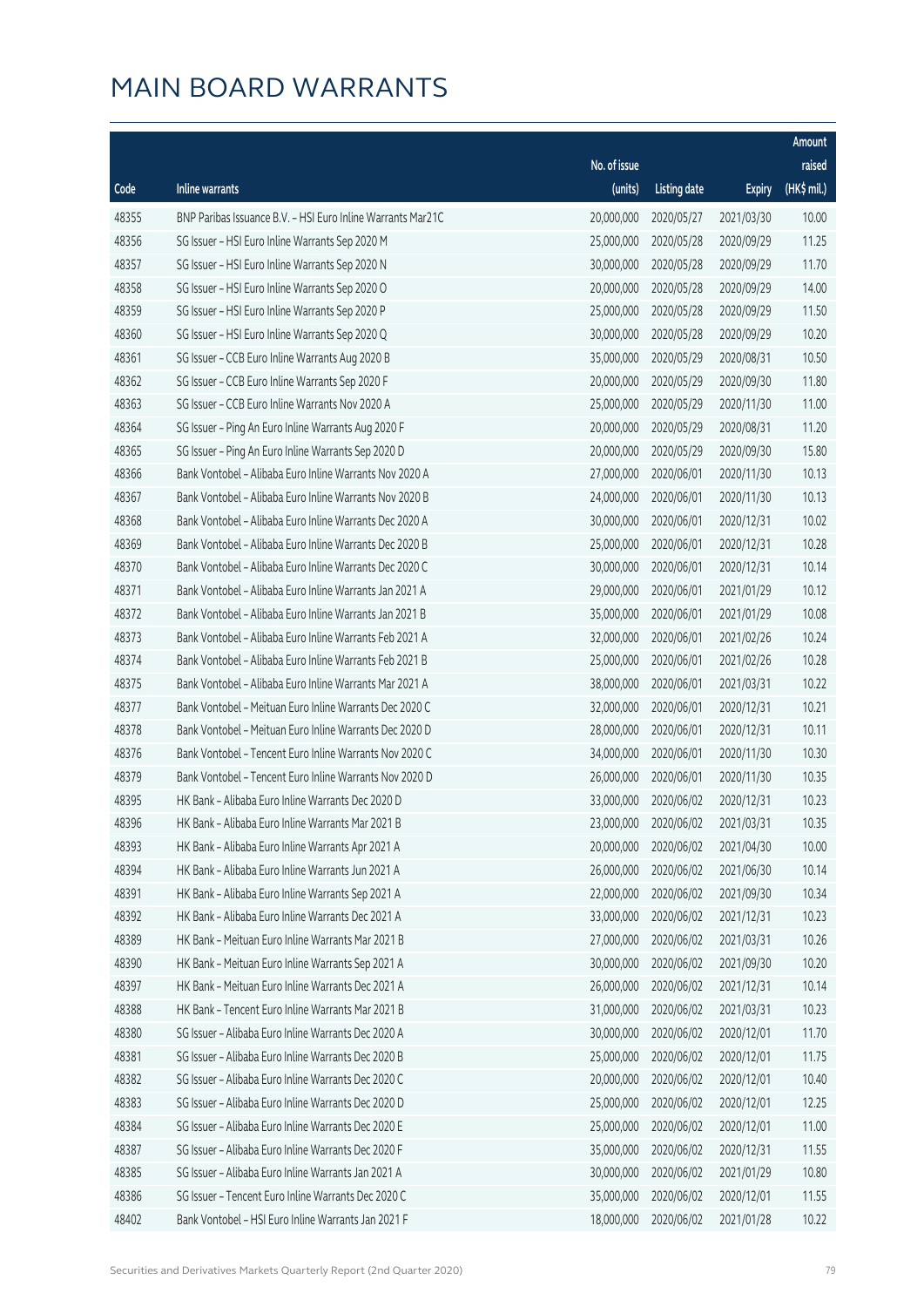|       |                                                            |              |                       |               | Amount      |
|-------|------------------------------------------------------------|--------------|-----------------------|---------------|-------------|
|       |                                                            | No. of issue |                       |               | raised      |
| Code  | <b>Inline warrants</b>                                     | (units)      | <b>Listing date</b>   | <b>Expiry</b> | (HK\$ mil.) |
| 48398 | Bank Vontobel - HSI Euro Inline Warrants Feb 2021 A        | 22,000,000   | 2020/06/02            | 2021/02/25    | 10.01       |
| 48399 | Bank Vontobel - HSI Euro Inline Warrants Feb 2021 B        | 17,000,000   | 2020/06/02            | 2021/02/25    | 10.56       |
| 48400 | Bank Vontobel - HSI Euro Inline Warrants Feb 2021 C        | 20,000,000   | 2020/06/02            | 2021/02/25    | 10.30       |
| 48401 | Bank Vontobel - HSI Euro Inline Warrants Feb 2021 D        | 30,000,000   | 2020/06/02            | 2021/02/25    | 10.23       |
| 48403 | Bank Vontobel - HSI Euro Inline Warrants Feb 2021 E        | 18,000,000   | 2020/06/02            | 2021/02/25    | 10.42       |
| 48404 | SG Issuer - Tencent Euro Inline Warrants Dec 2020 D        | 25,000,000   | 2020/06/03            | 2020/12/02    | 12.50       |
| 48405 | SG Issuer - Tencent Euro Inline Warrants Dec 2020 E        | 25,000,000   | 2020/06/03            | 2020/12/02    | 10.50       |
| 48406 | J P Morgan SP BV - Alibaba Euro Inline Warrants Dec 2020 A | 20,000,000   | 2020/06/04            | 2020/12/31    | 11.42       |
| 48407 | J P Morgan SP BV - Alibaba Euro Inline Warrants Dec 2020 B | 20,000,000   | 2020/06/04            | 2020/12/31    | 10.08       |
| 48408 | J P Morgan SP BV - Alibaba Euro Inline Warrants Dec 2020 C | 28,000,000   | 2020/06/04            | 2020/12/31    | 10.28       |
| 48412 | J P Morgan SP BV - CCB Euro Inline Warrants Dec 2020 A     | 15,000,000   | 2020/06/04            | 2020/12/31    | 12.23       |
| 48413 | J P Morgan SP BV - CCB Euro Inline Warrants Dec 2020 B     | 25,000,000   | 2020/06/04            | 2020/12/31    | 10.00       |
| 48419 | J P Morgan SP BV - HSI Euro Inline Warrants Dec 2020 E     | 20,000,000   | 2020/06/04            | 2020/12/30    | 16.78       |
| 48420 | J P Morgan SP BV - HSI Euro Inline Warrants Dec 2020 F     | 26,000,000   | 2020/06/04            | 2020/12/30    | 10.06       |
| 48421 | J P Morgan SP BV - HSI Euro Inline Warrants Dec 2020 G     | 33,000,000   | 2020/06/04            | 2020/12/30    | 10.73       |
| 48422 | J P Morgan SP BV - HSI Euro Inline Warrants Dec 2020 H     | 20,000,000   | 2020/06/04            | 2020/12/30    | 10.02       |
| 48423 | J P Morgan SP BV - HSI Euro Inline Warrants Dec 2020 I     | 22,000,000   | 2020/06/04            | 2020/12/30    | 10.25       |
| 48416 | J P Morgan SP BV - Meituan Euro Inline Warrants Dec 2020 C | 20,000,000   | 2020/06/04            | 2020/12/31    | 10.30       |
| 48417 | J P Morgan SP BV - Meituan Euro Inline Warrants Dec 2020 D | 25,000,000   | 2020/06/04            | 2020/12/31    | 11.60       |
| 48418 | J P Morgan SP BV - Meituan Euro Inline Warrants Dec 2020 E | 15,000,000   | 2020/06/04            | 2020/12/31    | 12.77       |
| 48414 | J P Morgan SP BV - Ping An Euro Inline Warrants Dec 2020 A | 20,000,000   | 2020/06/04            | 2020/12/31    | 12.50       |
| 48415 | J P Morgan SP BV - Ping An Euro Inline Warrants Dec 2020 B | 28,000,000   | 2020/06/04            | 2020/12/31    | 11.54       |
| 48409 | J P Morgan SP BV - Tencent Euro Inline Warrants Dec 2020 A | 29,000,000   | 2020/06/04            | 2020/12/31    | 10.35       |
| 48410 | J P Morgan SP BV - Tencent Euro Inline Warrants Dec 2020 B | 20,000,000   | 2020/06/04            | 2020/12/31    | 10.04       |
| 48411 | J P Morgan SP BV - Tencent Euro Inline Warrants Dec 2020 C | 18,000,000   | 2020/06/04            | 2020/12/31    | 11.59       |
| 48424 | SG Issuer - Tencent Euro Inline Warrants Sep 2020 J        | 30,000,000   | 2020/06/08            | 2020/09/30    | 11.40       |
| 48425 | SG Issuer - Tencent Euro Inline Warrants Oct 2020 C        |              | 25,000,000 2020/06/08 | 2020/10/30    | 11.25       |
| 48426 | SG Issuer - Tencent Euro Inline Warrants Jan 2021 A        | 25,000,000   | 2020/06/08            | 2021/01/29    | 10.50       |
| 48436 | HK Bank - HSI Euro Inline Warrants Sep 2022 C              | 20,000,000   | 2020/06/30            | 2022/09/29    | 10.00       |
| 48435 | HK Bank - HSI Euro Inline Warrants Dec 2022 C              | 21,000,000   | 2020/06/30            | 2022/12/29    | 10.29       |
| 48432 | HK Bank - HSI Euro Inline Warrants Jun 2023 A              | 22,000,000   | 2020/06/30            | 2023/06/29    | 10.12       |
| 48433 | HK Bank - HSI Euro Inline Warrants Jun 2023 B              | 25,000,000   | 2020/06/30            | 2023/06/29    | 10.25       |
| 48434 | HK Bank - HSI Euro Inline Warrants Jul 2023 A              | 24,000,000   | 2020/06/30            | 2023/07/28    | 10.32       |
| 48428 | HK Bank - HSI Euro Inline Warrants Aug 2023 A              | 33,000,000   | 2020/06/30            | 2023/08/30    | 10.23       |
| 48429 | HK Bank - HSI Euro Inline Warrants Sep 2023 A              | 35,000,000   | 2020/06/30            | 2023/09/28    | 10.15       |
| 48430 | HK Bank - HSI Euro Inline Warrants Sep 2023 B              | 28,000,000   | 2020/06/30            | 2023/09/28    | 10.36       |
| 48431 | HK Bank - HSI Euro Inline Warrants Oct 2023 A              | 23,000,000   | 2020/06/30            | 2023/10/30    | 10.12       |
| 48427 | HK Bank - HSI Euro Inline Warrants Nov 2023 A              | 22,000,000   | 2020/06/30            | 2023/11/29    | 10.12       |
| Total |                                                            |              |                       |               | 2,772.68    |

# Further issue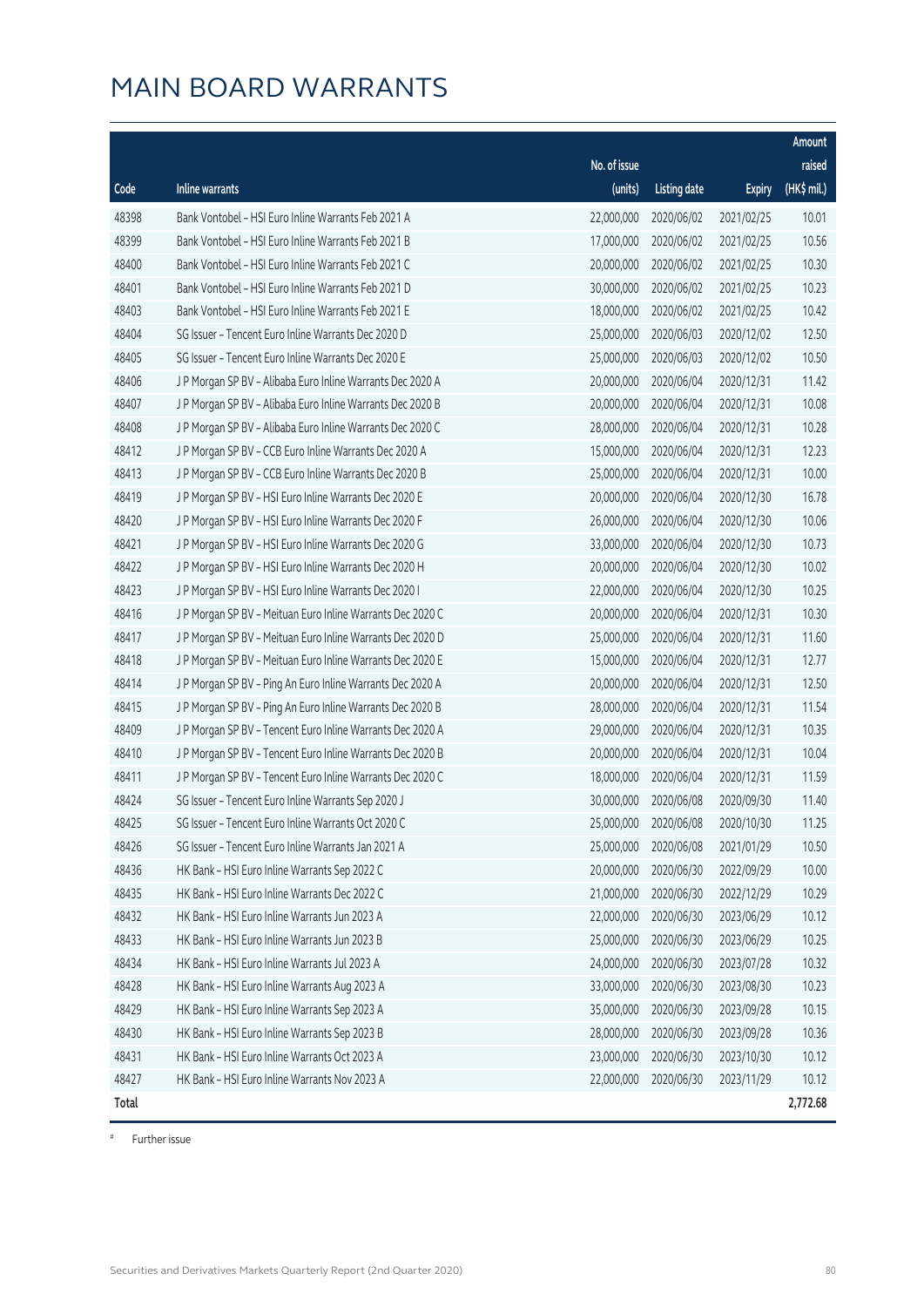### **Debt Securities Trading Statistics**

|      |                |                                | Turnover value          |
|------|----------------|--------------------------------|-------------------------|
|      |                | Exchange fund notes (HK\$ mil) | Market total (HK\$ mil) |
| 2019 | Q <sub>2</sub> | 112.77                         | 16,566.96               |
|      | Q <sub>3</sub> | 239.99                         | 13,294.79               |
|      | Q4             | 164.91                         | 13,255.37               |
| 2020 | Q1             | 319.42                         | 15,099.72               |
|      | Q2             | 301.09                         | 15,696.77               |

#### **Debt Securities Nominal Value**

|                | No. of issues | Nominal value (HK\$ mil.) |
|----------------|---------------|---------------------------|
| Q <sub>2</sub> | 1,291         | 4,908,086.43              |
| Q3             | 1,347         | 5,086,272.01              |
| Q4             | 1,388         | 5,204,984.02              |
| Q1             | 1,421         | 5,230,149.11              |
| Q2             | 1,444         | 5,312,678.21              |
|                |               |                           |

### **New Listing Statistics – Debt Securities**

|      |                | No. of newly listed debt securities | Amount raised (HK\$ mil.) |
|------|----------------|-------------------------------------|---------------------------|
| 2019 | Q <sub>2</sub> | 107                                 | 353,472.05                |
|      | Q3             | 107                                 | 349,112.45                |
|      | Q4             | 112                                 | 369,156.62                |
| 2020 | Q1             | 91                                  | 305,402.74                |
|      | Q <sub>2</sub> | 90                                  | 373,669.32                |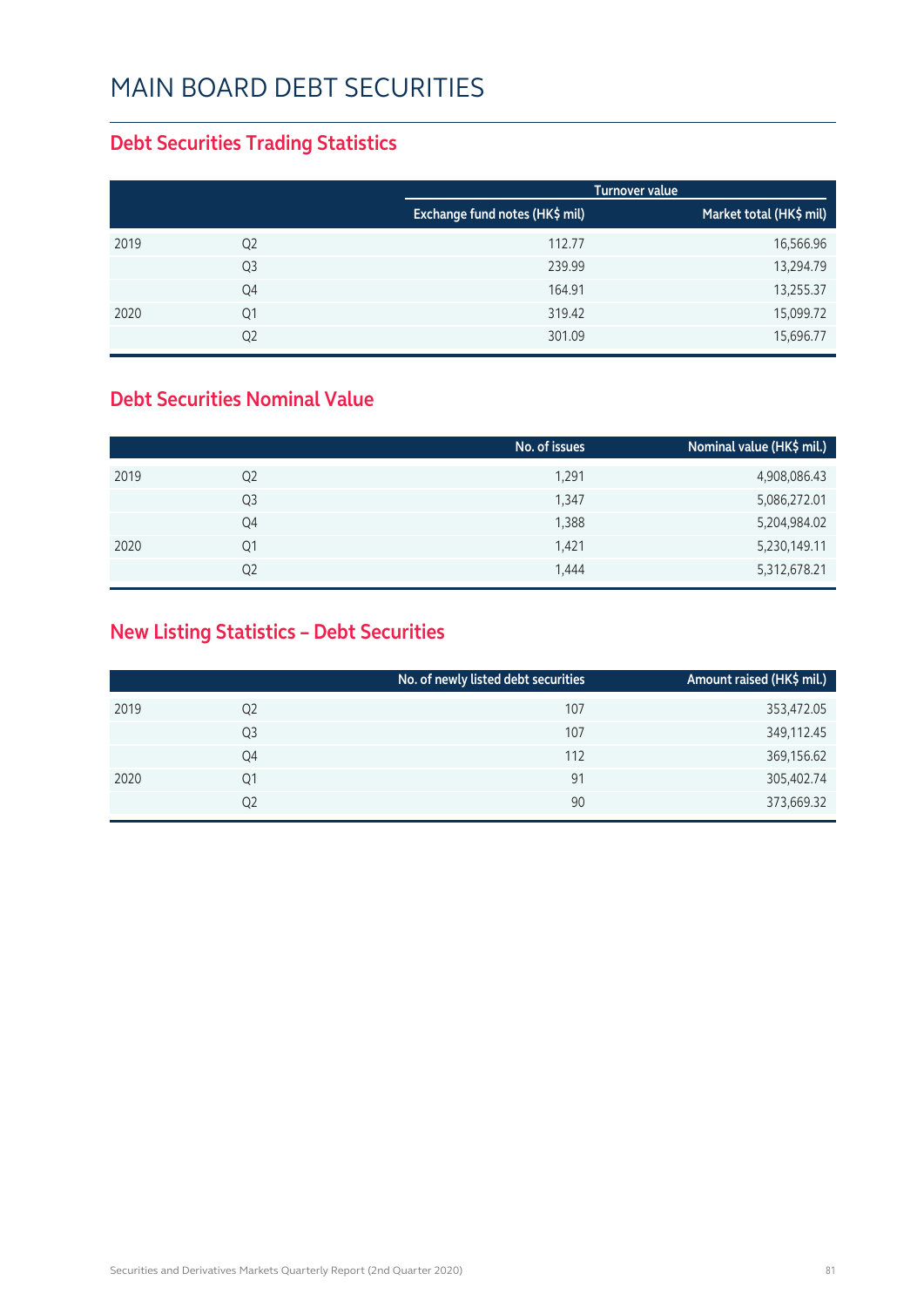### **Newly Listed Debt Securities**

for 2nd quarter 2020

|        |                                                                             |            |               |                     |            | <b>Amount raised</b> |
|--------|-----------------------------------------------------------------------------|------------|---------------|---------------------|------------|----------------------|
| Code   | <b>Debt securities</b>                                                      | Principal  |               | <b>Listing date</b> | Maturity   | (HK\$ mil.)          |
| 40026# | Kunming Municipal Urban Construction Inv. & Dev. Co., Ltd. 5.80% Notes 2022 | <b>USD</b> | 200,000,000   | 2020/04/01          | 2022/10/17 | 1,554.23             |
| 40199  | AIA Group Ltd. 3.375% Notes 2030                                            | <b>USD</b> | 1,000,000,000 | 2020/04/08          | 2030/04/07 | 7,777.07             |
| 40198  | IFC Development (Corporate Treasury) Ltd. 2.67% Guaranteed Notes 2030       | <b>HKD</b> | 2,000,000,000 | 2020/04/09          | 2030/04/08 | 2,000.00             |
| 40019# | Hongkong Ideal Investment Ltd. 14.75% Guaranteed Senior Notes 2022          | <b>USD</b> | 40,000,000    | 2020/04/15          | 2022/10/08 | 311.86               |
| 40200  | PETRONAS Capital Ltd. 3.50% Guaranteed Notes 2030                           | <b>USD</b> | 2,250,000,000 | 2020/04/22          | 2030/04/21 | 17,328.17            |
| 40201  | PETRONAS Capital Ltd. 4.55% Guaranteed Notes 2050                           | <b>USD</b> | 2,750,000,000 | 2020/04/22          | 2050/04/21 | 21,450.00            |
| 40202  | PETRONAS Capital Ltd. 4.80% Guaranteed Notes 2060                           | <b>USD</b> | 1,000,000,000 | 2020/04/22          | 2060/04/21 | 7,800.00             |
| 40025# | Oriental Capital Co. Ltd. 7.00% Guaranteed Bonds 2022                       | <b>USD</b> | 40,000,000    | 2020/04/22          | 2022/10/17 | 313.59               |
| 40203  | Sunny Express Enterprises Corp. 2.625% Guaranteed Notes 2025                | <b>USD</b> | 300,000,000   | 2020/04/24          | 2025/04/23 | 2,338.81             |
| 40204  | Sunny Express Enterprises Corp. 3.125% Guaranteed Notes 2030                | <b>USD</b> | 600,000,000   | 2020/04/24          | 2030/04/23 | 4,667.65             |
| 04215# | The Govt of the HKSAR of the PRC 1.10% Bonds 2023                           | <b>HKD</b> | 4,000,000,000 | 2020/04/24          | 2023/01/17 | 4,060.00             |
| 40205  | Lenovo Group Ltd. 5.875% Notes 2025                                         | <b>USD</b> | 650,000,000   | 2020/04/27          | 2025/04/25 | 5,070.00             |
| 40206  | Hongkong International (Qingdao) Co. Ltd. 3.99% Bonds 2023                  | <b>USD</b> | 300,000,000   | 2020/04/28          | 2023/04/27 | 2,340.00             |
| 40207  | Pingdu State-owned Assets Management Co., Ltd. 5.75% Guaranteed Bonds 2023  | <b>USD</b> | 200,000,000   | 2020/04/29          | 2023/04/28 | 1,560.00             |
| 40208  | Hong Kong Mortgage Corporation Ltd., The 1.18% Notes 2022                   | <b>HKD</b> | 580,000,000   | 2020/05/04          | 2022/04/29 | 580.00               |
| 40209  | Xiaomi Best Time International Ltd. 3.375% Senior Notes 2030                | <b>USD</b> | 600,000,000   | 2020/05/04          | 2030/04/29 | 4,621.27             |
| 40210  | Kingsoft Corporation Ltd. 0.625% Convertible Bonds 2025                     | <b>HKD</b> | 3,100,000,000 | 2020/05/04          | 2025/04/29 | 3,100.00             |
| 40213  | Times China Holdings Ltd. 6.00% Senior Notes 2021                           | <b>USD</b> | 200,000,000   | 2020/05/07          | 2021/05/05 | 1,560.00             |
| 40211  | Wharf REIC Finance (BVI) Ltd. 2.375% Guaranteed Notes 2025                  | <b>USD</b> | 450,000,000   | 2020/05/08          | 2025/05/07 | 3,498.66             |
| 40212  | Wharf REIC Finance (BVI) Ltd. 2.875% Guaranteed Notes 2030                  | <b>USD</b> | 300,000,000   | 2020/05/08          | 2030/05/07 | 2,314.10             |
| 40214  | Shuifa International Holdings (BVI) Co., Ltd 4.30% Guaranteed Bonds 2023    | <b>USD</b> | 350,000,000   | 2020/05/11          | 2023/05/08 | 2,730.00             |
| 40215  | Honghe Development Group Co. Ltd. 7.00% Bonds 2023                          | <b>USD</b> | 108,000,000   | 2020/05/11          | 2023/05/08 | 842.40               |
| 40216  | Amber Treasure Ventures Ltd. 3.50% Credit Enhanced Notes 2022               | <b>USD</b> | 500,000,000   | 2020/05/11          | 2022/05/08 | 3,900.00             |
| 40205# | Lenovo Group Ltd. 5.875% Notes 2025                                         | <b>USD</b> | 350,000,000   | 2020/05/13          | 2025/04/25 | 2,757.30             |
| 40217  | Sun Hung Kai Properties (Capital Market) Ltd. 2.75% Guaranteed Notes 2030   | <b>USD</b> | 500,000,000   | 2020/05/14          | 2030/05/13 | 3,875.67             |
| 40220  | Sinopec Group Overseas Development (2018) Ltd. 2.15% Senior Notes 2025      | <b>USD</b> | 1,000,000,000 | 2020/05/14          | 2025/05/13 | 7,790.80             |
| 40221  | Sinopec Group Overseas Development (2018) Ltd. 2.70% Senior Notes 2030      | <b>USD</b> | 1,500,000,000 | 2020/05/14          | 2030/05/13 | 11,641.04            |
| 40222  | Sinopec Group Overseas Development (2018) Ltd. 3.35% Senior Notes 2050      | <b>USD</b> | 500,000,000   | 2020/05/14          | 2050/05/13 | 3,900.00             |
| 40219  | AMTD International Inc. Senior Perpetual Securities                         | <b>USD</b> | 200,000,000   | 2020/05/15          |            | 1,560.00             |
| 04230# | The Govt of the HKSAR of the PRC 1.68% Bonds 2026                           | <b>HKD</b> | 2,500,000,000 | 2020/05/15          | 2026/01/21 | 2,668.00             |
| 40218  | Weimob Investment Ltd. 1.50% Guaranteed Convertible Bonds 2025              | <b>USD</b> | 150,000,000   | 2020/05/18          | 2025/05/15 | 1,170.00             |
| 40223  | NWD (MTN) Ltd. 4.50% Guaranteed Notes 2030                                  | <b>USD</b> | 600,000,000   | 2020/05/20          | 2020/05/19 | 4,676.26             |
| 04080  | Hong Kong Monetary Authority, The 0.33% Exchange Fund Notes 2022            | <b>HKD</b> | 1,200,000,000 | 2020/05/22          | 2022/05/23 | 1,200.36             |
| 40224  | Zhongsheng Group Holdings Ltd. Zero Coupon Convertible Bonds 2025           | <b>HKD</b> | 4,560,000,000 | 2020/05/22          | 2025/05/21 | 4,560.00             |
| 40225  | Zhenro Properties Group Ltd. 8.35% Senior Notes 2024                        | <b>USD</b> | 200,000,000   | 2020/05/22          | 2024/03/10 | 1,558.77             |
| 40226  | Industrial Investment Overseas Ltd. 3.80% Guaranteed Notes 2021             | <b>USD</b> | 300,000,000   | 2020/05/22          | 2021/05/20 | 2,340.00             |
| 40229  | Hong Kong Mortgage Corporation Ltd., The 0.97% Notes 2023 A                 | <b>HKD</b> | 1,000,000,000 | 2020/05/27          | 2023/05/30 | 1,000.00             |
| 40231  | Xi'an Aerospace High-Tech Industry Development Co., Ltd.                    | <b>USD</b> | 200,000,000   | 2020/05/27          | 2023/05/26 | 1,560.00             |
|        | 3.95% Credit Enhanced Bonds 2023                                            |            |               |                     |            |                      |
| 40227  | Henderson Land MTN Ltd. 2.375% Notes 2025                                   | <b>USD</b> | 300,000,000   | 2020/05/28          | 2025/05/27 | 2,333.10             |
| 40228  | Hong Kong Mortgage Corporation Ltd., The 0.66% Notes 2023                   | <b>USD</b> | 50,000,000    | 2020/05/28          | 2023/05/27 | 390.00               |
| 40230  | Jining High Tech Urban Construction Investment Co., Ltd. 5.50% Bonds 2023   | <b>USD</b> | 118,000,000   | 2020/05/28          | 2023/05/27 | 920.40               |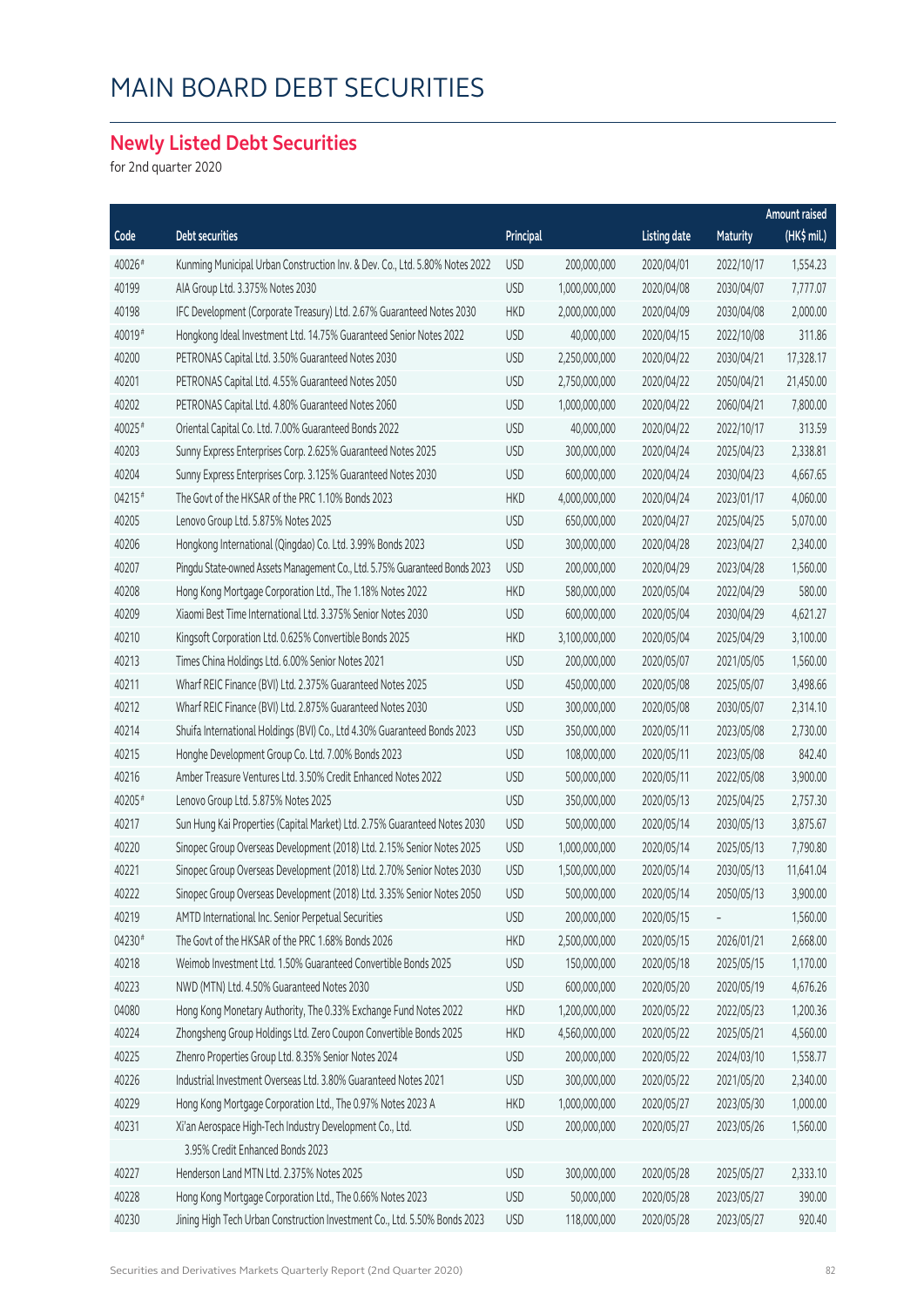|        |                                                                               |            |               |                     |            | <b>Amount raised</b> |
|--------|-------------------------------------------------------------------------------|------------|---------------|---------------------|------------|----------------------|
| Code   | <b>Debt securities</b>                                                        | Principal  |               | <b>Listing date</b> | Maturity   | (HK\$ mil.)          |
| 40233  | Shouguang City Construction Investment Development Co. Ltd.                   | <b>USD</b> | 40,000,000    | 2020/05/29          | 2023/04/28 | 312.00               |
|        | 3.50% Credit Enhanced Bonds 2023                                              |            |               |                     |            |                      |
| 40234  | Tianjin Lingang Investment Holding Co., Ltd. 3.70% Credit Enhanced Notes 2023 | <b>USD</b> | 68,000,000    | 2020/05/29          | 2023/05/28 | 530.40               |
| 40235  | Hong Kong Mortgage Corporation Ltd., The 1.00% Notes 2023                     | <b>HKD</b> | 400,000,000   | 2020/05/29          | 2023/05/30 | 400.00               |
| 40232  | The Bank of East Asia, Ltd. Dated Subordinated Notes 2030                     | <b>USD</b> | 600,000,000   | 2020/06/01          | 2030/05/29 | 4,660.91             |
| 05642# | Changde Economic Construction Investment Group Co., Ltd. 6.60% Bonds 2022     | <b>USD</b> | 100,000,000   | 2020/06/02          | 2022/08/15 | 785.77               |
| 40236  | Hysan (MTN) Ltd. 2.875% Guaranteed Notes 2027                                 | <b>USD</b> | 400,000,000   | 2020/06/03          | 2027/06/02 | 3,098.47             |
| 40244  | Xiangtan Urban & Rural Construction Development Group Co., Ltd.               | <b>USD</b> | 105,000,000   | 2020/06/03          | 2023/06/02 | 819.00               |
|        | 4.00% Bonds 2023                                                              |            |               |                     |            |                      |
| 40237  | CITIC Securities Finance MTN Co., Ltd. 1.75% Guaranteed Notes 2023            | <b>USD</b> | 500,000,000   | 2020/06/04          | 2023/06/03 | 3,899.77             |
| 40238  | CITIC Securities Finance MTN Co., Ltd. 2.00% Guaranteed Notes 2025            | <b>USD</b> | 500,000,000   | 2020/06/04          | 2025/06/03 | 3,894.66             |
| 40239  | Tencent Holdings Ltd. 1.81% Senior Notes 2026                                 | <b>USD</b> | 1,000,000,000 | 2020/06/04          | 2026/01/26 | 7,799.06             |
| 40240  | Tencent Holdings Ltd. 2.39% Senior Notes 2030                                 | <b>USD</b> | 2,250,000,000 | 2020/06/04          | 2030/06/03 | 17,545.25            |
| 40241  | Tencent Holdings Ltd. 3.24% Senior Notes 2050                                 | <b>USD</b> | 2,000,000,000 | 2020/06/04          | 2050/06/03 | 15,591.10            |
| 40242  | Tencent Holdings Ltd. 3.29% Senior Notes 2060                                 | <b>USD</b> | 750,000,000   | 2020/06/04          | 2060/06/03 | 5,846.14             |
| 40243  | Jiangsu Yueda Group Co., Ltd. 5.70% Bonds 2023                                | <b>USD</b> | 100,000,000   | 2020/06/05          | 2023/06/04 | 780.00               |
| 40245  | Blue Bright Ltd. 2.50% Guaranteed Bonds 2025                                  | <b>USD</b> | 400,000,000   | 2020/06/05          | 2025/06/04 | 3,104.43             |
| 40246  | Sands China Ltd. 3.80% Senior Notes 2026                                      | <b>USD</b> | 800,000,000   | 2020/06/05          | 2026/01/08 | 6,233.82             |
| 40247  | Sands China Ltd. 4.375% Senior Notes 2030                                     | <b>USD</b> | 700,000,000   | 2020/06/05          | 2030/06/18 | 5,437.07             |
| 40248  | Hongkong Electric Finance Ltd. 2.25% Notes 2030                               | <b>USD</b> | 500,000,000   | 2020/06/10          | 2030/06/09 | 3,875.43             |
| 40249  | Yinchuan Tonglian Capital Investment Operation Co., Ltd. 4.45% Bonds 2023     | <b>USD</b> | 260,000,000   | 2020/06/11          | 2023/06/10 | 2,028.00             |
| 40251  | Amber Treasure Ventures Ltd. 2.90% Credit Enhanced Notes 2022                 | <b>USD</b> | 350,000,000   | 2020/06/12          | 2022/06/11 | 2,730.00             |
| 40227# | Henderson Land MTN Ltd. 2.375% Notes 2025                                     | <b>USD</b> | 200,000,000   | 2020/06/12          | 2025/05/27 | 1,564.07             |
| 40253  | Champion MTN Ltd. 2.95% Guaranteed Notes 2030                                 | <b>USD</b> | 300,000,000   | 2020/06/16          | 2030/06/15 | 2,307.24             |
| 40250  | Zhenro Properties Group Ltd. 8.30% Senior Notes 2023                          | <b>USD</b> | 200,000,000   | 2020/06/16          | 2023/09/15 | 1,559.06             |
| 40252  | YONGDA Investment Ltd. 2.25% Guaranteed Bonds 2025                            | <b>USD</b> | 600,000,000   | 2020/06/17          | 2025/06/16 | 4,654.54             |
| 40254  | Greenland Global Investment Ltd. 6.25% Notes 2022                             | <b>USD</b> | 500,000,000   | 2020/06/17          | 2022/12/16 | 3,889.00             |
| 40255  | Zhengzhou Airport Economy Zone Xinggang Inv Group Co., Ltd.                   | <b>USD</b> | 300,000,000   | 2020/06/18          | 2023/06/17 | 2,340.00             |
|        | 3.40% Notes 2023                                                              |            |               |                     |            |                      |
| 40256  | China Mengniu Dairy Co. Ltd. 1.875% Bonds 2025                                | <b>USD</b> | 500,000,000   | 2020/06/18          | 2025/06/17 | 3,881.52             |
| 40257  | China Mengniu Dairy Co. Ltd. 2.50% Bonds 2030                                 | <b>USD</b> | 300,000,000   | 2020/06/18          | 2030/06/17 | 2,330.34             |
| 40022# | SDSC International Development Ltd. 5.90% Guaranteed Bonds 2022               | <b>USD</b> | 40,000,000    | 2020/06/18          | 2022/10/17 | 311.99               |
| 40258  | MGM China Holdings Ltd. 5.25% Senior Notes 2025                               | <b>USD</b> | 500,000,000   | 2020/06/19          | 2025/06/18 | 3,900.00             |
| 40264  | Changxing Communications Investment Group Co., Ltd. 4.10% Bonds 2023          | <b>USD</b> | 110,000,000   | 2020/06/19          | 2023/06/18 | 858.00               |
| 04227# | The Govt of the HKSAR of the PRC 2.13% Bonds 2030                             | <b>HKD</b> | 1,700,000,000 | 2020/06/19          | 2030/07/16 | 1,920.49             |
| 40259  | Wynn Macau, Ltd. 5.50% Senior Notes 2026                                      | <b>USD</b> | 750,000,000   | 2020/06/22          | 2026/01/15 | 5,850.00             |
| 40260  | Castle Peak Power Finance Co. Ltd. 2.20% Notes 2030                           | <b>USD</b> | 350,000,000   | 2020/06/23          | 2030/06/22 | 2,706.47             |
| 40262  | NWD Finance (BVI) Ltd. Guaranteed Senior Perpetual Cap Sec                    | <b>USD</b> | 650,000,000   | 2020/06/23          |            | 5,070.00             |
| 40263  | Xianyang Financial Holding Group Co., Ltd 3.80% Credit Enhanced Bonds 2023    | <b>USD</b> | 100,000,000   | 2020/06/23          | 2023/06/22 | 780.00               |
| 40265  | Hong Kong Mortgage Corporation Ltd., The 0.95% Notes 2022                     | <b>HKD</b> | 500,000,000   | 2020/06/23          | 2022/06/22 | 500.00               |
| 40261  | China Huadian Overseas Development 2018 Ltd.                                  | <b>USD</b> | 500,000,000   | 2020/06/24          |            | 3,900.00             |
|        | Senior Guaranteed Perpetual Securities                                        |            |               |                     |            |                      |
| 40266  | Skyland Mining (BVI) Ltd. 2.80% Guaranteed Bonds 2023                         | <b>USD</b> | 300,000,000   | 2020/06/24          | 2023/06/23 | 2,337.33             |
| 40268  | Hengjian International Investment Ltd. 1.875% Guaranteed Bonds 2025           | <b>USD</b> | 500,000,000   | 2020/06/24          | 2025/06/23 | 3,883.74             |
| 40269  | CNPC Global Capital Ltd. 1.125% Guaranteed Bonds 2023                         | <b>USD</b> | 600,000,000   | 2020/06/24          | 2023/06/23 | 4,679.44             |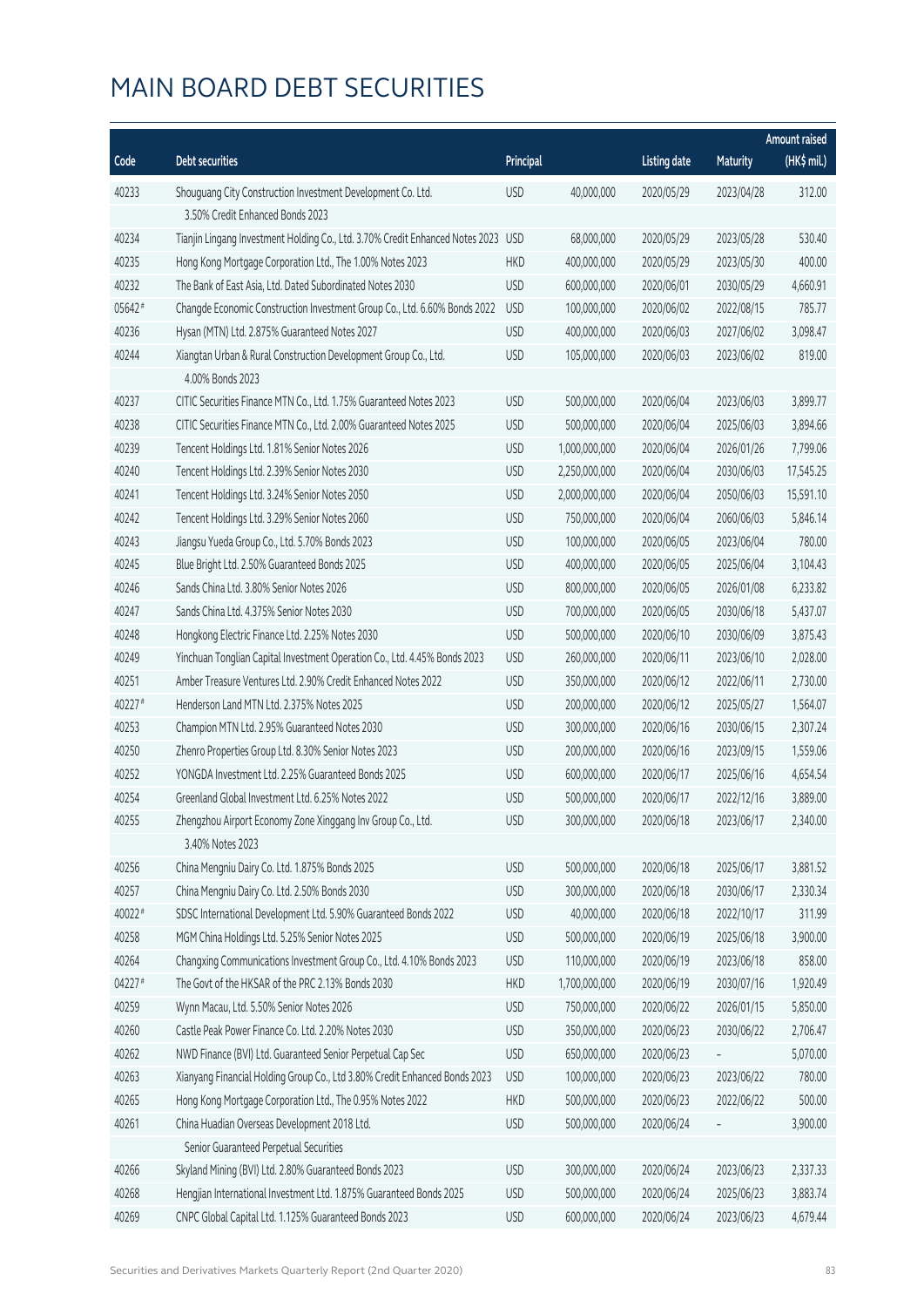|       |                                                                           |            |               |                     |                 | <b>Amount raised</b> |
|-------|---------------------------------------------------------------------------|------------|---------------|---------------------|-----------------|----------------------|
| Code  | <b>Debt securities</b>                                                    | Principal  |               | <b>Listing date</b> | <b>Maturity</b> | (HK\$ mil.)          |
| 40270 | CNPC Global Capital Ltd. 1.35% Guaranteed Bonds 2025                      | <b>USD</b> | 900,000,000   | 2020/06/24          | 2025/06/23      | 7,011.86             |
| 40271 | CNPC Global Capital Ltd. 2.00% Guaranteed Bonds 2030                      | <b>USD</b> | 500,000,000   | 2020/06/24          | 2030/06/23      | 3,871.96             |
| 40267 | Shengzhou Investment Holdings Co., Ltd. 4.08% Bond 2023                   | <b>USD</b> | 250,000,000   | 2020/06/26          | 2023/06/24      | 1,950.00             |
| 40277 | COSL Singapore Capital Ltd. 1.875% Guaranteed Senior Notes 2025           | <b>USD</b> | 500,000,000   | 2020/06/26          | 2025/06/24      | 3,894.82             |
| 40278 | COSL Singapore Capital Ltd. 2.50% Guaranteed Senior Notes 2030            | <b>USD</b> | 300,000,000   | 2020/06/26          | 2030/06/24      | 2,318.71             |
| 40274 | Bluestar Finance Holdings Ltd. Subordinated Guaranteed Perpetual Sec.     | <b>USD</b> | 500,000,000   | 2020/06/26          |                 | 3,900.00             |
| 40284 | China Construction Bank Corporation, HK Branch                            | <b>USD</b> | 2,000,000,000 | 2020/06/26          | 2030/06/24      | 15,570.04            |
|       | Tier 2 Dated Capital Bonds 2030                                           |            |               |                     |                 |                      |
| 40286 | Jiayuan International Group Ltd. 11.75% Senior Notes 2021                 | <b>USD</b> | 120,000,000   | 2020/06/26          | 2021/06/23      | 933.87               |
| 40275 | China Mengniu Dairy Co. Ltd. 1.50% Exchangeable Bonds 2023                | <b>USD</b> | 100,000,000   | 2020/06/26          | 2023/06/24      | 780.00               |
| 40279 | Bank of China Ltd., Hong Kong Branch 1.25% Notes 2025                     | <b>USD</b> | 600,000,000   | 2020/06/26          | 2025/06/24      | 4,655.20             |
| 40280 | Bank of China Ltd., Hong Kong Branch Floating Rate Notes 2023             | <b>USD</b> | 400,000,000   | 2020/06/26          | 2023/06/24      | 3,120.00             |
| 40276 | Standard Chartered PLC Fixed Rate Resetting Perpetual                     | <b>USD</b> | 1,000,000,000 | 2020/06/29          |                 | 7,799.38             |
|       | Subordinated Contingent Conv Sec                                          |            |               |                     |                 |                      |
| 40281 | Taiyuan Longcheng Development Investment Group Co., Ltd. 3.70% Notes 2023 | <b>USD</b> | 300,000,000   | 2020/06/29          | 2023/06/26      | 2,340.00             |
| 40282 | Jingrui Holdings Ltd. 12.00% Senior Notes 2022                            | <b>USD</b> | 150,000,000   | 2020/06/29          | 2022/09/26      | 1,168.57             |
| 40283 | Yincheng International Holding Co., Ltd. 12.00% Senior Notes 2021         | <b>USD</b> | 140,000,000   | 2020/06/29          | 2021/06/25      | 1,077.19             |
| 40272 | Zhongliang Holdings Group Co. Ltd. 8.75% Senior Notes 2021                | <b>USD</b> | 250,000,000   | 2020/06/30          | 2021/06/27      | 1,940.95             |
| 40285 | Strategic International Group Ltd.                                        | <b>EUR</b> | 320,000,000   | 2020/06/30          | 2025/06/29      | 2,782.82             |
|       | Zero Coupon Guaranteed Convertible Bonds 2025                             |            |               |                     |                 |                      |
| 40287 | Mega Wisdom Global Ltd. 5.625% Guaranteed Notes 2021                      | <b>USD</b> | 300,000,000   | 2020/06/30          | 2021/06/28      | 2,340.00             |
| Total |                                                                           |            |               |                     |                 | 373,669.32           |

# Further issue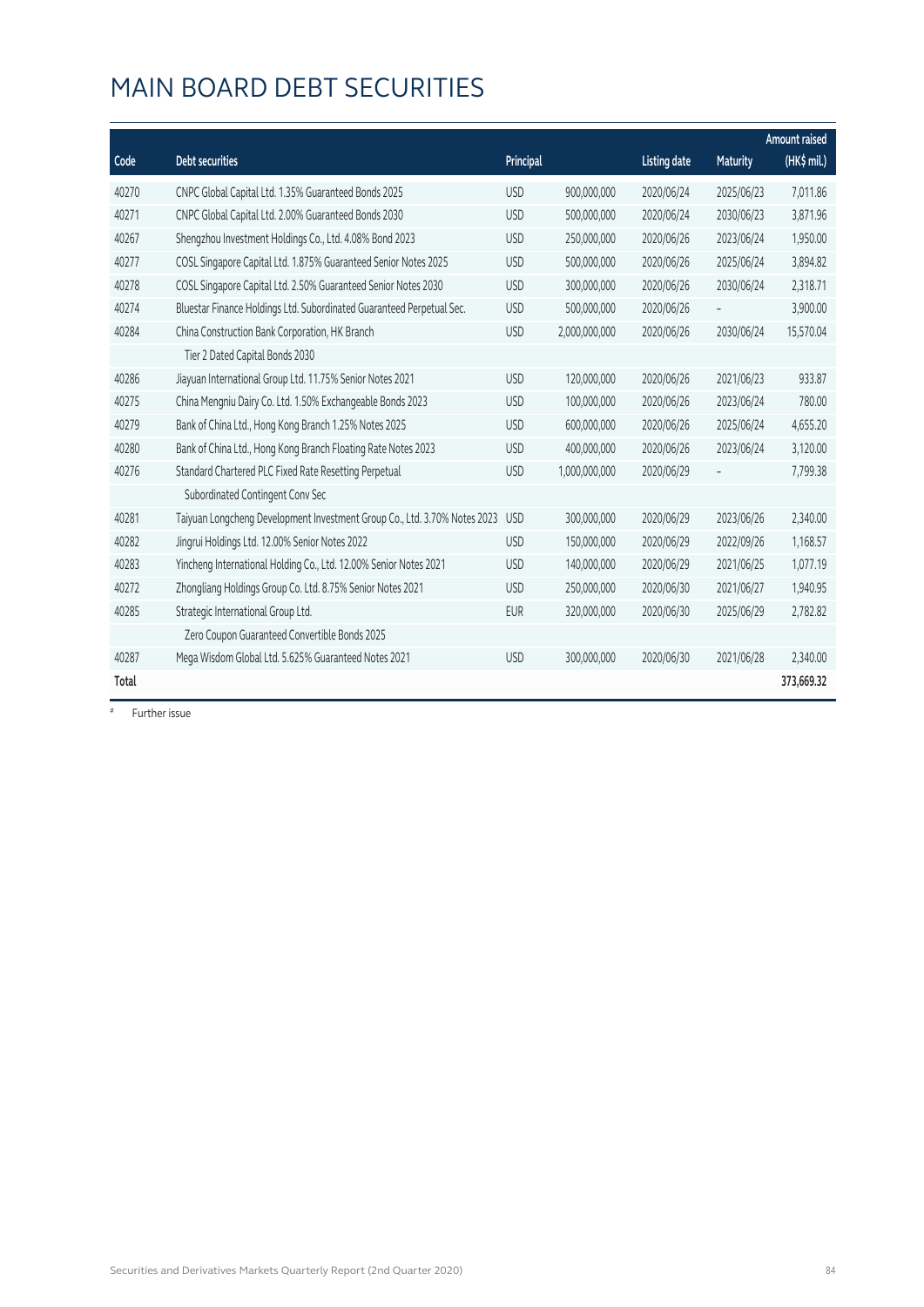|      |                | <b>Exchange</b><br><b>Traded</b><br>Fund (ETF)<br>$(HK\$ mil.) | Leveraged<br>and Inverse<br><b>Products</b><br>(L&I Products)<br>(HK\$ mil.) | <b>Real Estate</b><br>Investment<br><b>Trusts (REITs)</b><br>$(HK$$ mil.) | <b>Others</b><br>$(HK\$ mil.) | <b>Total</b><br>$(HK\$ mil.) | $%$ of<br>market total |
|------|----------------|----------------------------------------------------------------|------------------------------------------------------------------------------|---------------------------------------------------------------------------|-------------------------------|------------------------------|------------------------|
| 2019 | Q <sub>2</sub> | 320,187.84                                                     | 27.260.07                                                                    | 31,098.07                                                                 | 23.36                         | 378,569.33                   | 6.79                   |
|      | Q <sub>3</sub> | 270,633.80                                                     | 50.710.39                                                                    | 45,153.02                                                                 | 21.28                         | 366,518.49                   | 7.34                   |
|      | Q4             | 224,727.67                                                     | 45,633.27                                                                    | 39,435.74                                                                 | 38.35                         | 309,835.02                   | 6.49                   |
| 2020 | Q1             | 387,806.77                                                     | 97,001.95                                                                    | 50,149.90                                                                 | 71.43                         | 535,030.05                   | 7.15                   |
|      | Q <sub>2</sub> | 260,618.62                                                     | 122,238.18                                                                   | 38,521.75                                                                 | 15.38                         | 421,393.92                   | 6.17                   |

#### **Unit Trusts and Mutual Funds Trading Statistics**

Note: Turnover value traded in non-HKD currency securities have been included

#### **Unit Trusts and Mutual Funds Market Value**

|      |                | No. of<br><b>issues</b> | Exchange<br><b>Traded</b><br>Funds (ETF)<br>$(HK$$ mil.) | <b>issues</b> | Leveraged<br>and Inverse<br><b>Products</b><br>No. of (L&I Products)<br>$(HK$$ mil.) | No. of<br><b>issues</b> | <b>Real Estate</b><br>Investment<br><b>Trusts</b><br>(REITs)<br>(HK\$ mil.) | No. of<br><b>issues</b> | <b>Others</b><br>(HK\$ mil.) | No. of<br><b>issues</b> | <b>Total</b><br>(HK\$ mil.) |
|------|----------------|-------------------------|----------------------------------------------------------|---------------|--------------------------------------------------------------------------------------|-------------------------|-----------------------------------------------------------------------------|-------------------------|------------------------------|-------------------------|-----------------------------|
| 2019 | Q <sub>2</sub> | 114                     | 582.193.93                                               | 23            | 7.296.53                                                                             | 11                      | 331.090.25                                                                  |                         | 639.39                       | 149                     | 921.220.10                  |
|      | Q <sub>3</sub> | 117                     | 631,343.22                                               | 24            | 7,589.72                                                                             | 11                      | 292,015.66                                                                  |                         | 639.39                       | 153                     | 931,587.98                  |
|      | Q4             | 111                     | 671,496.58                                               | 24            | 7.543.00                                                                             | 12                      | 288,708.06                                                                  |                         | 752.14                       | 148                     | 968.499.79                  |
| 2020 | Q <sub>1</sub> | 107                     | 648,207.86                                               | 24            | 7.476.30                                                                             | 12                      | 226,773.06                                                                  |                         | 502.71                       | 144                     | 882,959.93                  |
|      | Q <sub>2</sub> | 108                     | 798,018.79                                               | 26            | 9,966.12                                                                             | 12                      | 216,522.80                                                                  |                         | 596.21                       | 147                     | 1,025,103.93                |

#### **New Listing Unit Trust and Mutual Funds Statistics**

|      |                | No. of newly listed<br>unit trust and mutual funds | <b>Funds raised</b><br>(HK\$ mil.) |
|------|----------------|----------------------------------------------------|------------------------------------|
| 2019 | Q <sub>2</sub> |                                                    | $\overline{\phantom{0}}$           |
|      | Q <sub>3</sub> |                                                    | $\overline{\phantom{0}}$           |
|      | Q4             |                                                    | 0.00                               |
| 2020 | Q1             |                                                    | $\overline{\phantom{0}}$           |
|      | Q <sub>2</sub> |                                                    | $\overline{\phantom{0}}$           |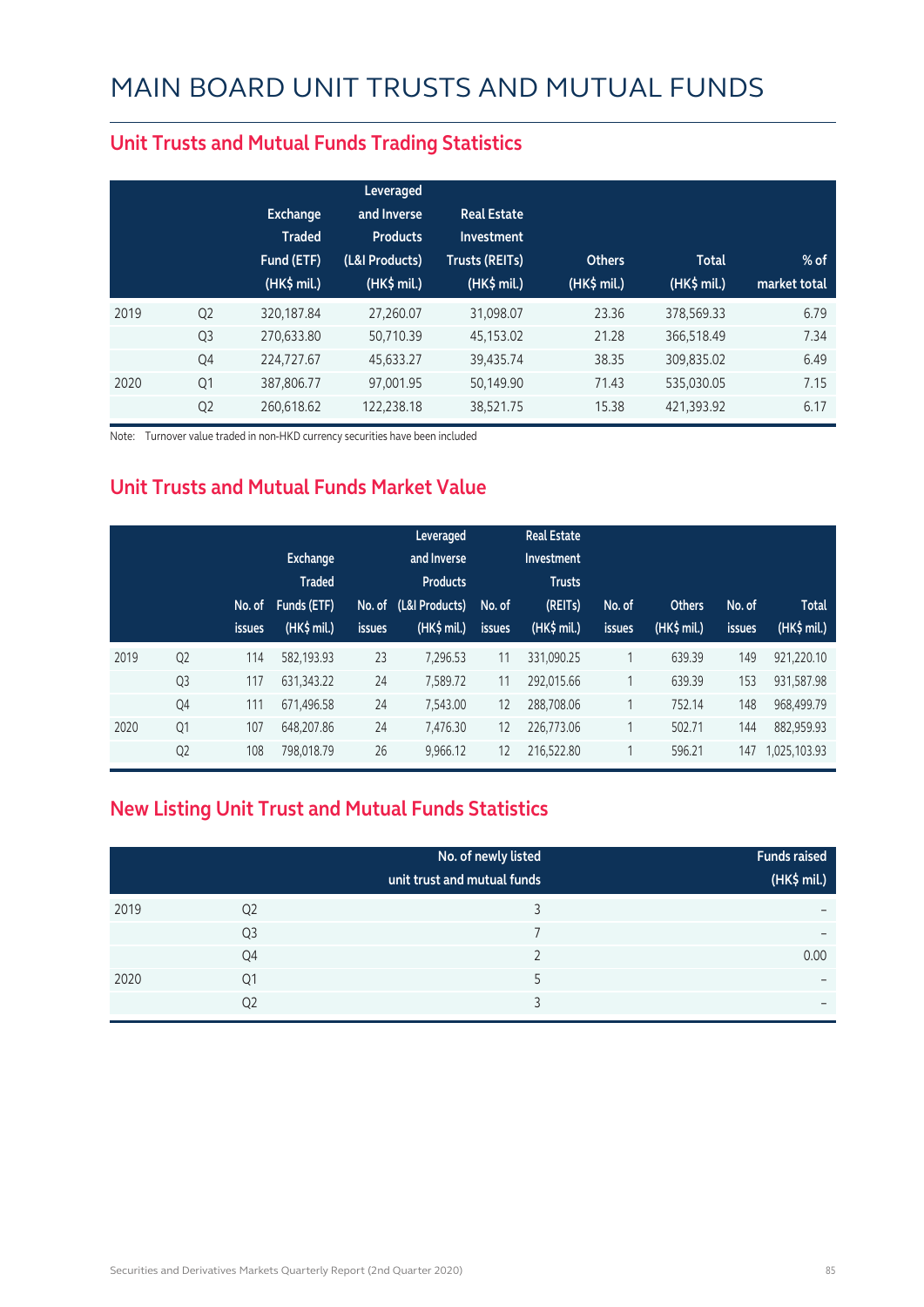### **Newly Listed Unit Trust and Mutual Funds**

for 2nd quarter 2020

|             |                                                       |                                                                      |                    |                   | Amount raised | Subscription |                     |
|-------------|-------------------------------------------------------|----------------------------------------------------------------------|--------------------|-------------------|---------------|--------------|---------------------|
| Code        | Unit trust and Mutual funds                           | Fund manager                                                         | Issue price (HK\$) | No. of unit offer | (HK\$ mil)    | rate (times) | <b>Listing date</b> |
| 07266       | CSOP NASDAQ-100 Index Daily (2x)<br>Leveraged Product | CSOP Asset Management Limited                                        | n.a.               | n.a.              | n.a.          | n.a.         | 2020/05/15          |
| 07299       | CSOP Gold Futures Daily (2x)<br>Leveraged Product     | CSOP Asset Management Limited                                        | n.a.               | n.a.              | n.a.          | n.a.         | 2020/06/05          |
| 03091/09091 | NikkoAM E-Games Active ETF                            | Nikko Asset Management Hong Kong Limited<br>Asset Management Limited | n.a.               | n.a.              | n.a.          | n.a.         | 2020/06/16          |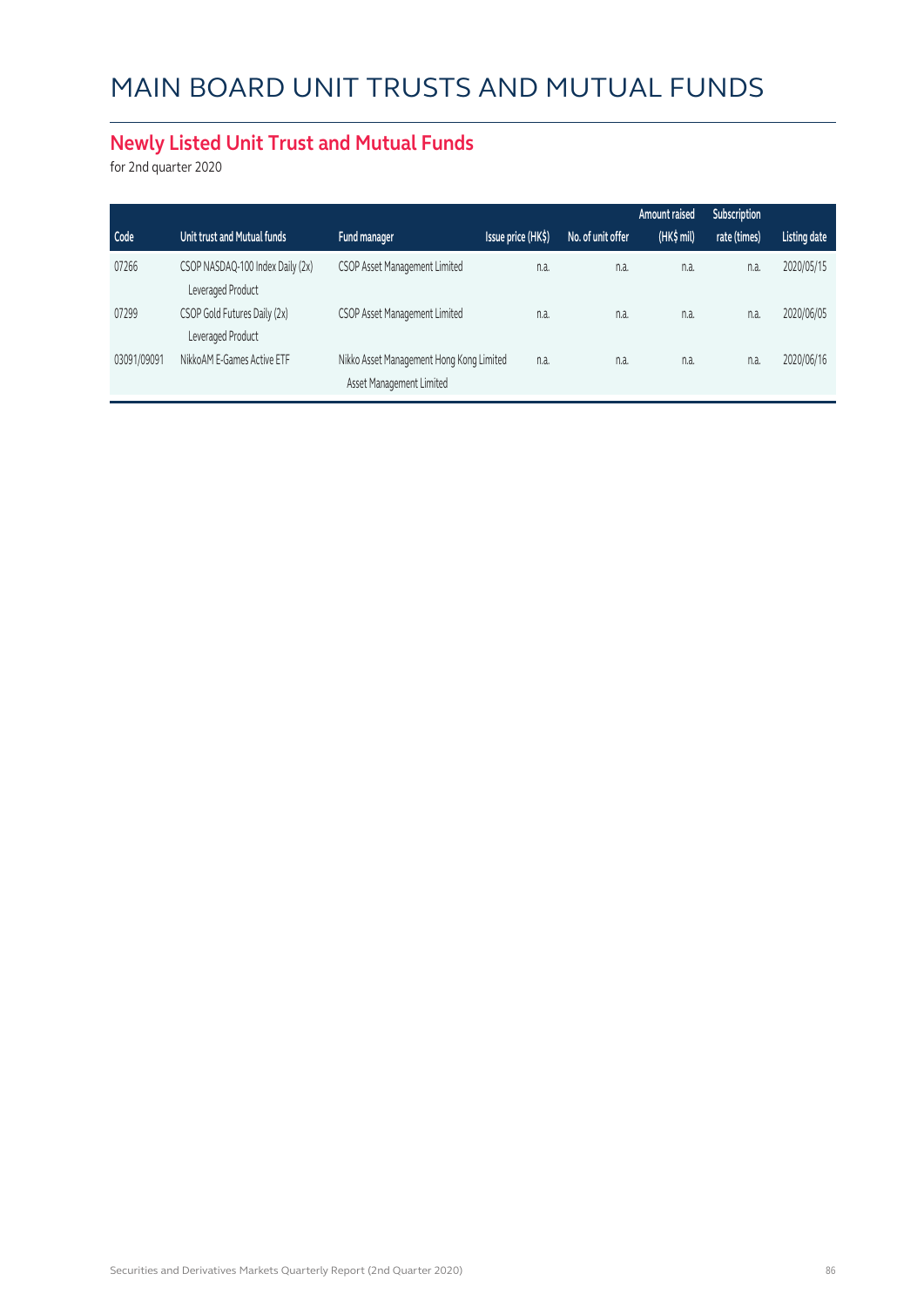#### **Callable Bull/Bear Contracts Trading Statistics**

|      |                | <b>Number</b> | <b>Market value</b> | <b>Turnover value</b> |
|------|----------------|---------------|---------------------|-----------------------|
|      |                |               | $(HK$$ mil.)        | (HK\$ mil.)           |
| 2019 | Q <sub>2</sub> | 3,884         | 109,546.95          | 493,005.18            |
|      | Q <sub>3</sub> | 3,684         | 92,124.47           | 481,965.34            |
|      | Q4             | 3,298         | 86,307.46           | 423,011.82            |
| 2020 | Q1             | 4,013         | 169,920.86          | 589,667.58            |
|      | Q <sub>2</sub> | 4,695         | 148,866.64          | 578,857.45            |

### **New Listings Callable Bull/Bear Contracts Statistics**

|      |                | No. of newly listed CBBC | Amount raised (HK\$ mil.) |
|------|----------------|--------------------------|---------------------------|
| 2019 | Q <sub>2</sub> | 6,036                    | 216,341.07                |
|      | Q3             | 6,528                    | 246,999.38                |
|      | Q4             | 5,701                    | 203,533.52                |
| 2020 | Q1             | 10,246                   | 358,188.08                |
|      | Q2             | 8,674                    | 298,346.18                |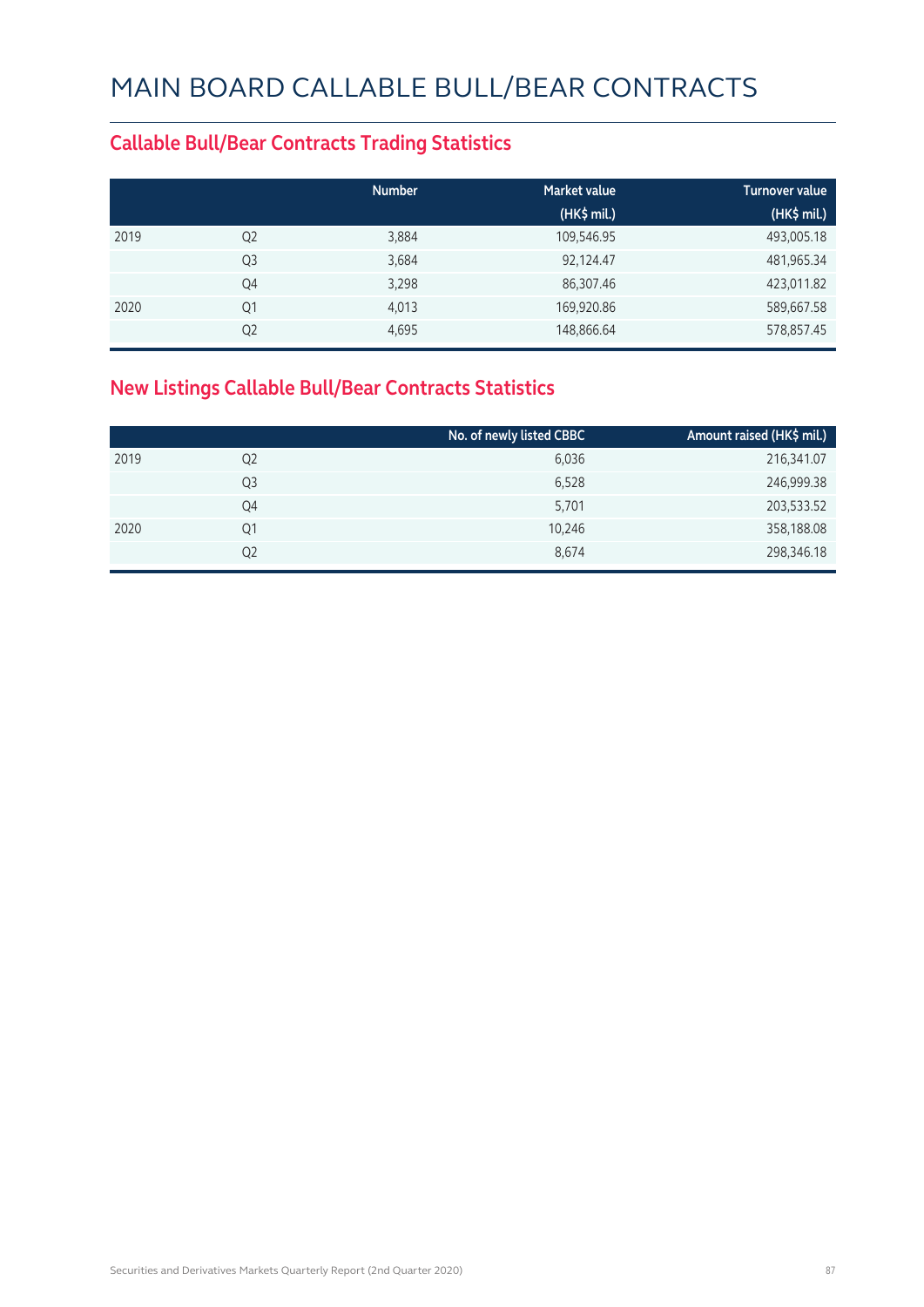### **Newly Listed Callable Bull/Bear Contracts**

for 2nd quarter 2020

|       |                                                            | No. of issue |                     |               | <b>Amount raised</b> |
|-------|------------------------------------------------------------|--------------|---------------------|---------------|----------------------|
| Code  | <b>Callable Bull/Bear Contracts</b>                        | (units)      | <b>Listing date</b> | <b>Expiry</b> | (HK\$ mil.)          |
| 55636 | BOCI Asia Ltd. - Alibaba Group R Bull CBBC Sep 2020 P      | 60,000,000   | 2020/04/01          | 2020/09/30    | 15.00                |
| 55588 | BOCI Asia Ltd. - HSI R Bull CBBC Oct 2022 T                | 150,000,000  | 2020/04/01          | 2022/10/28    | 37.50                |
| 55599 | BOCI Asia Ltd. - HSI R Bull CBBC Oct 2022 U                | 150,000,000  | 2020/04/01          | 2022/10/28    | 37.50                |
| 55603 | BOCI Asia Ltd. - HSI R Bull CBBC Oct 2022 V                | 150,000,000  | 2020/04/01          | 2022/10/28    | 37.50                |
| 54915 | BNP Paribas Issuance B.V. - HKEX R Bull CBBC Sep 2020 I    | 50,000,000   | 2020/04/01          | 2020/09/29    | 12.50                |
| 53243 | BNP Paribas Issuance B.V. - HSI R Bull CBBC Dec 2022 C     | 150,000,000  | 2020/04/01          | 2022/12/29    | 37.50                |
| 55199 | BNP Paribas Issuance B.V. - HSI R Bull CBBC Dec 2022 D     | 150,000,000  | 2020/04/01          | 2022/12/29    | 37.50                |
| 55224 | BNP Paribas Issuance B.V. - HSI R Bull CBBC Dec 2022 E     | 150,000,000  | 2020/04/01          | 2022/12/29    | 37.50                |
| 53036 | BNP Paribas Issuance B.V. - HSI R Bear CBBC Dec 2020 H     | 250,000,000  | 2020/04/01          | 2020/12/30    | 62.50                |
| 53091 | BNP Paribas Issuance B.V. - HSI R Bear CBBC Dec 2020 I     | 250,000,000  | 2020/04/01          | 2020/12/30    | 62.50                |
| 53142 | BNP Paribas Issuance B.V. - HSI R Bear CBBC Dec 2020 J     | 250,000,000  | 2020/04/01          | 2020/12/30    | 62.50                |
| 53242 | BNP Paribas Issuance B.V. - HSI R Bear CBBC Dec 2020 K     | 250,000,000  | 2020/04/01          | 2020/12/30    | 62.50                |
| 54327 | BNP Paribas Issuance B.V. - Meituan R Bull CBBC Dec 2020 Q | 50,000,000   | 2020/04/01          | 2020/12/30    | 12.50                |
| 54803 | BNP Paribas Issuance B.V. - Meituan R Bull CBBC Dec 2020 R | 50,000,000   | 2020/04/01          | 2020/12/30    | 12.50                |
| 55198 | BNP Paribas Issuance B.V. - Ping An R Bull CBBC Sep 2020 U | 200,000,000  | 2020/04/01          | 2020/09/29    | 50.00                |
| 54080 | BNP Paribas Issuance B.V. - Tencent R Bull CBBC Nov 2020 C | 50,000,000   | 2020/04/01          | 2020/11/27    | 12.50                |
| 54131 | BNP Paribas Issuance B.V. - Tencent R Bull CBBC Nov 2020 D | 50,000,000   | 2020/04/01          | 2020/11/27    | 12.50                |
| 54229 | BNP Paribas Issuance B.V. - Tencent R Bull CBBC Dec 2020 A | 50,000,000   | 2020/04/01          | 2020/12/30    | 12.50                |
| 54130 | BNP Paribas Issuance B.V. - Tencent R Bull CBBC Dec 2020 H | 50,000,000   | 2020/04/01          | 2020/12/30    | 12.50                |
| 54233 | BNP Paribas Issuance B.V. - Tencent R Bear CBBC Dec 2020 G | 50,000,000   | 2020/04/01          | 2020/12/30    | 12.50                |
| 54299 | BNP Paribas Issuance B.V. - Xiaomi R Bull CBBC Nov 2020 R  | 50,000,000   | 2020/04/01          | 2020/11/27    | 12.50                |
| 56174 | Credit Suisse AG - AIA R Bull CBBC Sep 2020 E              | 70,000,000   | 2020/04/01          | 2020/09/29    | 17.50                |
| 56178 | Credit Suisse AG - AIA R Bear CBBC Jul 2020 E              | 70,000,000   | 2020/04/01          | 2020/07/30    | 17.50                |
| 56163 | Credit Suisse AG - Geely Auto R Bull CBBC Sep 2020 D       | 40,000,000   | 2020/04/01          | 2020/09/29    | 10.00                |
| 56164 | Credit Suisse AG - HKEX R Bull CBBC Sep 2020 E             | 50,000,000   | 2020/04/01          | 2020/09/29    | 12.50                |
| 56353 | Credit Suisse AG - HSI R Bull CBBC Sep 2022 F              | 200,000,000  | 2020/04/01          | 2022/09/29    | 50.00                |
| 56416 | Credit Suisse AG - HSI R Bull CBBC Sep 2022 G              | 200,000,000  | 2020/04/01          | 2022/09/29    | 50.00                |
| 56458 | Credit Suisse AG - HSI R Bull CBBC Sep 2022 H              | 200,000,000  | 2020/04/01          | 2022/09/29    | 50.00                |
| 56311 | Credit Suisse AG - HSI R Bull CBBC Nov 2022 K              | 200,000,000  | 2020/04/01          | 2022/11/29    | 50.00                |
| 56299 | Credit Suisse AG - HSI R Bull CBBC Nov 2022 M              | 200,000,000  | 2020/04/01          | 2022/11/29    | 50.00                |
| 56396 | Credit Suisse AG - HSI R Bull CBBC Dec 2022 O              | 300,000,000  | 2020/04/01          | 2022/12/29    | 75.00                |
| 56306 | Credit Suisse AG - HSI R Bull CBBC Dec 2022 V              | 300,000,000  | 2020/04/01          | 2022/12/29    | 75.00                |
| 56139 | Credit Suisse AG - HSI R Bear CBBC Oct 2020 V              | 200,000,000  | 2020/04/01          | 2020/10/29    | 50.00                |
| 56144 | Credit Suisse AG - HSI R Bear CBBC Oct 2020 W              | 200,000,000  | 2020/04/01          | 2020/10/29    | 50.00                |
| 56267 | Credit Suisse AG - HSI R Bear CBBC Nov 2020 E              | 200,000,000  | 2020/04/01          | 2020/11/27    | 50.00                |
| 56151 | Credit Suisse AG - HSI R Bear CBBC Nov 2020 Y              | 200,000,000  | 2020/04/01          | 2020/11/27    | 50.00                |
| 56162 | Credit Suisse AG - HSI R Bear CBBC Nov 2020 Z              | 200,000,000  | 2020/04/01          | 2020/11/27    | 50.00                |
| 56143 | Credit Suisse AG - HSI R Bear CBBC Dec 2020 U              | 200,000,000  | 2020/04/01          | 2020/12/30    | 50.00                |
| 56238 | Credit Suisse AG - HSI R Bear CBBC Dec 2020 V              | 200,000,000  | 2020/04/01          | 2020/12/30    | 50.00                |
| 56239 | Credit Suisse AG - HSI R Bear CBBC Dec 2020 W              | 200,000,000  | 2020/04/01          | 2020/12/30    | 50.00                |
| 56265 | Credit Suisse AG - HSI R Bear CBBC Dec 2020 X              | 200,000,000  | 2020/04/01          | 2020/12/30    | 50.00                |
| 56276 | Credit Suisse AG - HSI R Bear CBBC Dec 2020 Y              | 200,000,000  | 2020/04/01          | 2020/12/30    | 50.00                |
| 56233 | Credit Suisse AG - Meituan Dianping R Bull CBBC Oct 2020 D | 80,000,000   | 2020/04/01          | 2020/10/29    | 20.00                |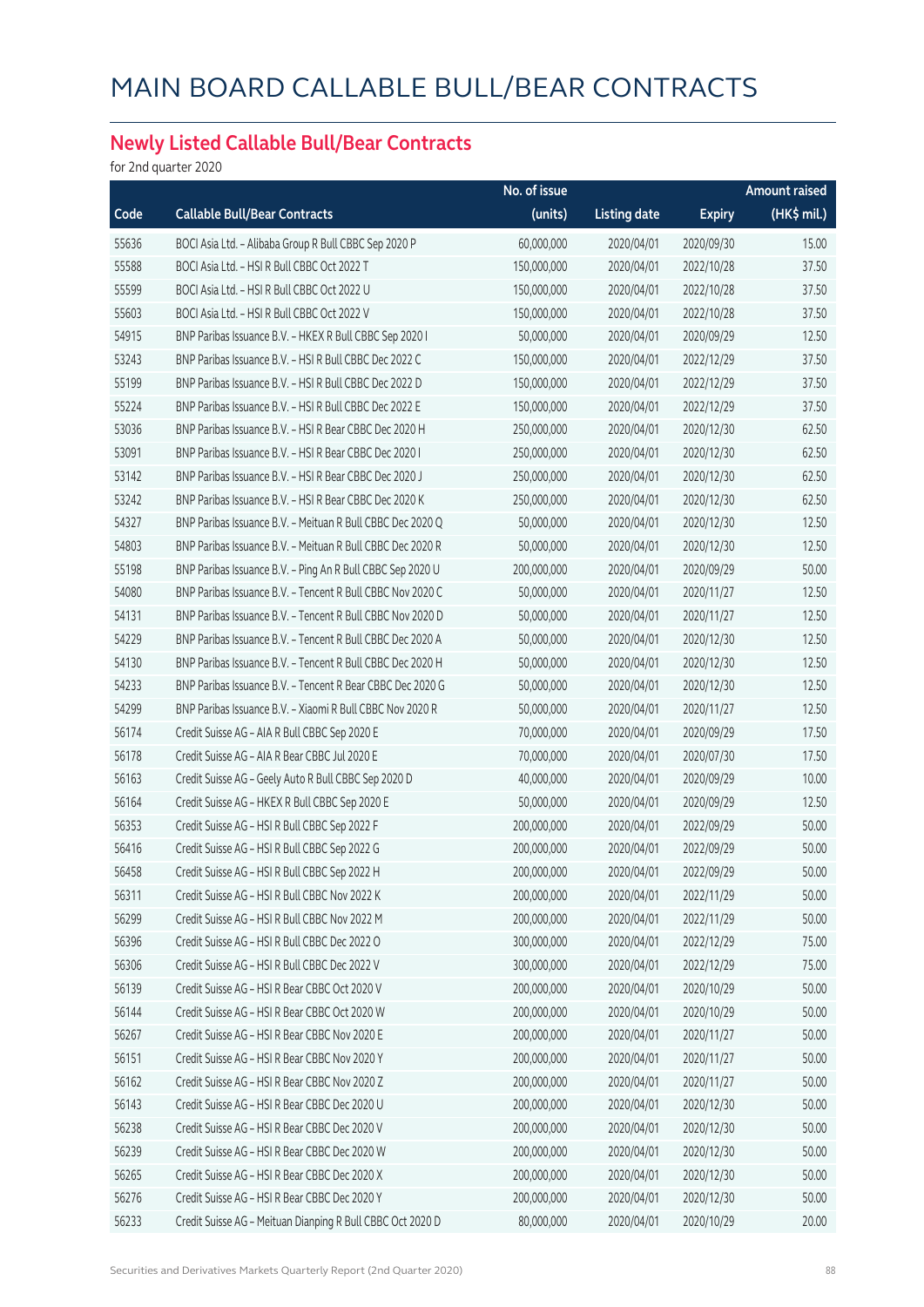|       |                                                          | No. of issue |                     |               | <b>Amount raised</b> |
|-------|----------------------------------------------------------|--------------|---------------------|---------------|----------------------|
| Code  | <b>Callable Bull/Bear Contracts</b>                      | (units)      | <b>Listing date</b> | <b>Expiry</b> | (HK\$ mil.)          |
| 56223 | Credit Suisse AG - Ping An R Bull CBBC Nov 2020 M        | 80,000,000   | 2020/04/01          | 2020/11/27    | 20.00                |
| 56214 | Credit Suisse AG - SUNAC R Bull CBBC Nov 2020 C          | 80,000,000   | 2020/04/01          | 2020/11/27    | 20.00                |
| 56227 | Credit Suisse AG - Sunny Optical R Bull CBBC Nov 2020 D  | 40,000,000   | 2020/04/01          | 2020/11/27    | 10.00                |
| 56165 | Credit Suisse AG - Tencent R Bull CBBC Oct 2020 F        | 50,000,000   | 2020/04/01          | 2020/10/29    | 12.50                |
| 57836 | Goldman Sachs SP (Asia) - Alibaba R Bull CBBC Sep 2020 D | 60,000,000   | 2020/04/01          | 2020/09/28    | 15.00                |
| 57755 | Goldman Sachs SP (Asia) - HSI R Bull CBBC Feb 2023 F     | 160,000,000  | 2020/04/01          | 2023/02/27    | 40.00                |
| 57781 | Goldman Sachs SP (Asia) - HSI R Bull CBBC Feb 2023 G     | 160,000,000  | 2020/04/01          | 2023/02/27    | 40.00                |
| 57799 | Goldman Sachs SP (Asia) - HSI R Bull CBBC Feb 2023 H     | 160,000,000  | 2020/04/01          | 2023/02/27    | 40.00                |
| 57815 | Goldman Sachs SP (Asia) - HSI R Bull CBBC Feb 2023 Z     | 160,000,000  | 2020/04/01          | 2023/02/27    | 40.00                |
| 57721 | Goldman Sachs SP (Asia) - HSI R Bull CBBC Mar 2023 K     | 160,000,000  | 2020/04/01          | 2023/03/30    | 40.00                |
| 57737 | Goldman Sachs SP (Asia) - HSI R Bull CBBC Mar 2023 M     | 160,000,000  | 2020/04/01          | 2023/03/30    | 40.00                |
| 57738 | Goldman Sachs SP (Asia) - HSI R Bull CBBC Mar 2023 N     | 160,000,000  | 2020/04/01          | 2023/03/30    | 40.00                |
| 57748 | Goldman Sachs SP (Asia) - HSI R Bull CBBC Mar 2023 O     | 160,000,000  | 2020/04/01          | 2023/03/30    | 40.00                |
| 57753 | Goldman Sachs SP (Asia) - HSI R Bull CBBC Mar 2023 P     | 160,000,000  | 2020/04/01          | 2023/03/30    | 40.00                |
| 57757 | Goldman Sachs SP (Asia) - HSI R Bull CBBC Mar 2023 Q     | 160,000,000  | 2020/04/01          | 2023/03/30    | 40.00                |
| 56863 | Goldman Sachs SP (Asia) - HSI R Bear CBBC Oct 2020 Z     | 160,000,000  | 2020/04/01          | 2020/10/29    | 40.00                |
| 56492 | Goldman Sachs SP (Asia) - HSI R Bear CBBC Dec 2020 X     | 160,000,000  | 2020/04/01          | 2020/12/30    | 40.00                |
| 56515 | Goldman Sachs SP (Asia) - HSI R Bear CBBC Dec 2020 Y     | 160,000,000  | 2020/04/01          | 2020/12/30    | 40.00                |
| 56961 | Goldman Sachs SP (Asia) - HSI R Bear CBBC Feb 2021 J     | 160,000,000  | 2020/04/01          | 2021/02/25    | 40.00                |
| 57092 | Goldman Sachs SP (Asia) - HSI R Bear CBBC Feb 2021 K     | 160,000,000  | 2020/04/01          | 2021/02/25    | 40.00                |
| 57184 | Goldman Sachs SP (Asia) - HSI R Bear CBBC Feb 2021 L     | 160,000,000  | 2020/04/01          | 2021/02/25    | 40.00                |
| 57255 | Goldman Sachs SP (Asia) - HSI R Bear CBBC Feb 2021 M     | 160,000,000  | 2020/04/01          | 2021/02/25    | 40.00                |
| 57304 | Goldman Sachs SP (Asia) - HSI R Bear CBBC Feb 2021 N     | 160,000,000  | 2020/04/01          | 2021/02/25    | 40.00                |
| 58766 | Goldman Sachs SP (Asia) - HSI R Bear CBBC Feb 2021 O     | 160,000,000  | 2020/04/01          | 2021/02/25    | 40.00                |
| 58779 | Goldman Sachs SP (Asia) - HSI R Bear CBBC Feb 2021 P     | 160,000,000  | 2020/04/01          | 2021/02/25    | 40.00                |
| 58822 | Goldman Sachs SP (Asia) - HSI R Bear CBBC Feb 2021 Q     | 160,000,000  | 2020/04/01          | 2021/02/25    | 40.00                |
| 58920 | Goldman Sachs SP (Asia) - HSI R Bear CBBC Feb 2021 R     | 160,000,000  | 2020/04/01          | 2021/02/25    | 40.00                |
| 58980 | Goldman Sachs SP (Asia) - HSI R Bear CBBC Feb 2021 S     | 160,000,000  | 2020/04/01          | 2021/02/25    | 40.00                |
| 58998 | Goldman Sachs SP (Asia) - HSI R Bear CBBC Feb 2021 T     | 160,000,000  | 2020/04/01          | 2021/02/25    | 40.00                |
| 58726 | Goldman Sachs SP (Asia) - Meituan R Bull CBBC Nov 2020 E | 60,000,000   | 2020/04/01          | 2020/11/30    | 15.00                |
| 58237 | Goldman Sachs SP (Asia) - Tencent R Bull CBBC Sep 2020 M | 60,000,000   | 2020/04/01          | 2020/09/28    | 15.00                |
| 58240 | Goldman Sachs SP (Asia) - Tencent R Bull CBBC Mar 2021 M | 80,000,000   | 2020/04/01          | 2021/03/01    | 20.00                |
| 58474 | Goldman Sachs SP (Asia) - Tencent R Bull CBBC Mar 2021 N | 80,000,000   | 2020/04/01          | 2021/03/01    | 20.00                |
| 58533 | Goldman Sachs SP (Asia) - Tencent R Bear CBBC Sep 2020 A | 60,000,000   | 2020/04/01          | 2020/09/28    | 15.00                |
| 58727 | Goldman Sachs SP (Asia) - Xiaomi R Bull CBBC Nov 2020 A  | 60,000,000   | 2020/04/01          | 2020/11/30    | 15.00                |
| 53006 | HK Bank - AIA R Bull CBBC Oct 2020 D                     | 60,000,000   | 2020/04/01          | 2020/10/05    | 15.00                |
| 52809 | HK Bank - CSPC Pharma R Bull CBBC Oct 2020 A             | 40,000,000   | 2020/04/01          | 2020/10/12    | 10.00                |
| 52848 | HK Bank - China Tower R Bull CBBC Dec 2020 A             | 40,000,000   | 2020/04/01          | 2020/12/14    | 10.00                |
| 53015 | HK Bank - Geely Auto R Bull CBBC Sep 2020 B              | 40,000,000   | 2020/04/01          | 2020/09/21    | 10.00                |
| 52807 | HK Bank - HKEX R Bull CBBC Oct 2020 B                    | 40,000,000   | 2020/04/01          | 2020/10/05    | 10.00                |
| 52658 | HK Bank - HSI R Bull CBBC Sep 2022 H                     | 100,000,000  | 2020/04/01          | 2022/09/29    | 25.00                |
| 52718 | HK Bank - HSI R Bull CBBC Sep 2022 M                     | 100,000,000  | 2020/04/01          | 2022/09/29    | 25.00                |
| 52636 | HK Bank - HSI R Bear CBBC Sep 2020 J                     | 100,000,000  | 2020/04/01          | 2020/09/29    | 25.00                |
| 52637 | HK Bank - Meituan Dianping R Bull CBBC Sep 2020 B        | 40,000,000   | 2020/04/01          | 2020/09/07    | 10.00                |
| 52849 | HK Bank - SUNAC R Bull CBBC Sep 2020 C                   | 40,000,000   | 2020/04/01          | 2020/09/07    | 10.00                |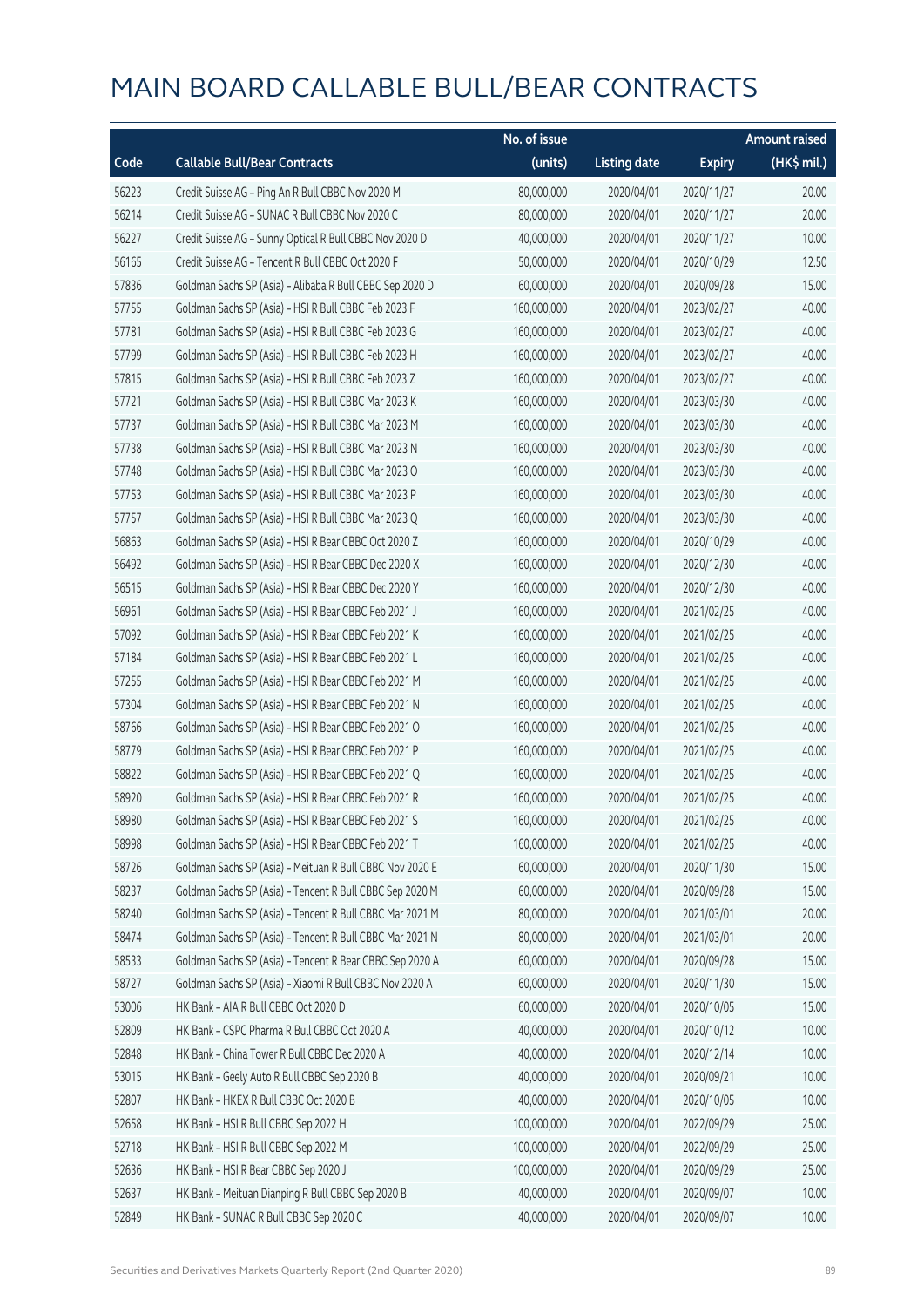|       |                                                              | No. of issue |                     |               | <b>Amount raised</b> |
|-------|--------------------------------------------------------------|--------------|---------------------|---------------|----------------------|
| Code  | <b>Callable Bull/Bear Contracts</b>                          | (units)      | <b>Listing date</b> | <b>Expiry</b> | $(HK$$ mil.)         |
| 52729 | HK Bank - Tencent R Bull CBBC Aug 2020 D                     | 40,000,000   | 2020/04/01          | 2020/08/24    | 10.00                |
| 52754 | HK Bank - Tencent R Bull CBBC Sep 2020 D                     | 100,000,000  | 2020/04/01          | 2020/09/14    | 25.00                |
| 52808 | HK Bank - Tencent R Bear CBBC Aug 2020 Q                     | 40,000,000   | 2020/04/01          | 2020/08/20    | 10.00                |
| 55741 | Haitong Int'l Sec - China Life R Bull CBBC Mar 2021 B        | 40,000,000   | 2020/04/01          | 2021/03/30    | 10.00                |
| 55740 | Haitong Int'l Sec - Galaxy Ent R Bull CBBC Dec 2020 B        | 40,000,000   | 2020/04/01          | 2020/12/30    | 10.00                |
| 55729 | Haitong Int'l Sec - HSI R Bull CBBC Jan 2023 L               | 150,000,000  | 2020/04/01          | 2023/01/30    | 37.50                |
| 55742 | Haitong Int'l Sec - HSI R Bull CBBC Jan 2023 M               | 150,000,000  | 2020/04/01          | 2023/01/30    | 37.50                |
| 55749 | Haitong Int'l Sec - HSI R Bear CBBC Nov 2020 M               | 150,000,000  | 2020/04/01          | 2020/11/27    | 37.50                |
| 55727 | Haitong Int'l Sec - HSI R Bear CBBC Jan 2021 A               | 150,000,000  | 2020/04/01          | 2021/01/28    | 37.50                |
| 55728 | Haitong Int'l Sec - HSI R Bear CBBC Jan 2021 B               | 150,000,000  | 2020/04/01          | 2021/01/28    | 37.50                |
| 55739 | Haitong Int'l Sec - Meituan Dianping R Bull CBBC Oct 2020 F  | 40,000,000   | 2020/04/01          | 2020/10/16    | 10.00                |
| 55730 | Haitong Int'l Sec - Tencent R Bull CBBC Nov 2020 H           | 40,000,000   | 2020/04/01          | 2020/11/20    | 10.00                |
| 55731 | Haitong Int'l Sec - Tencent R Bull CBBC Nov 2020 I           | 40,000,000   | 2020/04/01          | 2020/11/20    | 10.00                |
| 55691 | J P Morgan SP BV - Alibaba Group R Bull CBBC Aug 2020 E      | 80,000,000   | 2020/04/01          | 2020/08/14    | 20.00                |
| 55764 | J P Morgan SP BV - HSI R Bull CBBC Oct 2022 H                | 200,000,000  | 2020/04/01          | 2022/10/28    | 50.00                |
| 55789 | J P Morgan SP BV - HSI R Bull CBBC Oct 2022 I                | 400,000,000  | 2020/04/01          | 2022/10/28    | 100.00               |
| 55794 | J P Morgan SP BV - HSI R Bull CBBC Oct 2022 M                | 300,000,000  | 2020/04/01          | 2022/10/28    | 75.00                |
| 55780 | J P Morgan SP BV - HSI R Bull CBBC Nov 2022 Q                | 240,000,000  | 2020/04/01          | 2022/11/29    | 60.00                |
| 55792 | J P Morgan SP BV - HSI R Bull CBBC Nov 2022 S                | 200,000,000  | 2020/04/01          | 2022/11/29    | 50.00                |
| 55798 | J P Morgan SP BV - HSI R Bull CBBC Nov 2022 W                | 240,000,000  | 2020/04/01          | 2022/11/29    | 64.80                |
| 55787 | J P Morgan SP BV - HSI R Bull CBBC Dec 2022 X                | 300,000,000  | 2020/04/01          | 2022/12/29    | 75.00                |
| 55793 | J P Morgan SP BV - HSI R Bull CBBC Dec 2022 Y                | 400,000,000  | 2020/04/01          | 2022/12/29    | 100.00               |
| 55800 | J P Morgan SP BV - HSI R Bear CBBC Oct 2020 G                | 200,000,000  | 2020/04/01          | 2020/10/29    | 50.00                |
| 55646 | J P Morgan SP BV - HSI R Bear CBBC Nov 2020 A                | 200,000,000  | 2020/04/01          | 2020/11/27    | 50.00                |
| 55651 | J P Morgan SP BV - HSI R Bear CBBC Dec 2020 X                | 240,000,000  | 2020/04/01          | 2020/12/30    | 60.00                |
| 55659 | J P Morgan SP BV - HSI R Bear CBBC Dec 2020 Y                | 200,000,000  | 2020/04/01          | 2020/12/30    | 50.00                |
| 55724 | J P Morgan SP BV - Meituan Dianping R Bull CBBC Aug 2020 E   | 80,000,000   | 2020/04/01          | 2020/08/14    | 20.00                |
| 55726 | J P Morgan SP BV - Ping An R Bull CBBC Aug 2020 E            | 100,000,000  | 2020/04/01          | 2020/08/14    | 25.00                |
| 55660 | J P Morgan SP BV - Tencent R Bull CBBC Aug 2020 I            | 50,000,000   | 2020/04/01          | 2020/08/14    | 12.50                |
| 55521 | Morgan Stanley Asia Products - HSI R Bull CBBC Aug 2022 J    | 150,000,000  | 2020/04/01          | 2022/08/30    | 37.50                |
| 55538 | Morgan Stanley Asia Products - HSI R Bull CBBC Nov 2022 A    | 150,000,000  | 2020/04/01          | 2022/11/29    | 37.50                |
| 55578 | Morgan Stanley Asia Products - HSI R Bull CBBC Jan 2023 C    | 150,000,000  | 2020/04/01          | 2023/01/30    | 37.50                |
| 52533 | Morgan Stanley Asia Products - HSI R Bear CBBC Jul 2020 D    | 150,000,000  | 2020/04/01          | 2020/07/30    | 37.50                |
| 52539 | Morgan Stanley Asia Products - HSI R Bear CBBC Jul 2020 E    | 150,000,000  | 2020/04/01          | 2020/07/30    | 37.50                |
| 55502 | Morgan Stanley Asia Products - HSI R Bear CBBC Jul 2020 F    | 150,000,000  | 2020/04/01          | 2020/07/30    | 37.50                |
| 52542 | Morgan Stanley Asia Products - HSI R Bear CBBC Sep 2020 F    | 150,000,000  | 2020/04/01          | 2020/09/29    | 37.50                |
| 52621 | Morgan Stanley Asia Products - HSI R Bear CBBC Oct 2020 J    | 150,000,000  | 2020/04/01          | 2020/10/29    | 37.50                |
| 52635 | Morgan Stanley Asia Products - Link REIT R Bull CBBC Jan 21A | 40,000,000   | 2020/04/01          | 2021/01/04    | 10.00                |
| 56020 | SG Issuer - AAC Tech R Bull CBBC Dec 2020 G                  | 100,000,000  | 2020/04/01          | 2020/12/30    | 25.00                |
| 56088 | SG Issuer - AIA R Bull CBBC Dec 2020 O                       | 60,000,000   | 2020/04/01          | 2020/12/30    | 15.00                |
| 56090 | SG Issuer - Alibaba Group R Bull CBBC Sep 2020 N             | 80,000,000   | 2020/04/01          | 2020/09/29    | 20.00                |
| 55991 | SG Issuer - Alibaba Group R Bear CBBC Nov 2020 M             | 80,000,000   | 2020/04/01          | 2020/11/27    | 20.00                |
| 55996 | SG Issuer - Alibaba Group R Bear CBBC Dec 2020 N             | 200,000,000  | 2020/04/01          | 2020/12/30    | 50.00                |
| 56021 | SG Issuer - China Life R Bull CBBC Jul 2021 C                | 150,000,000  | 2020/04/01          | 2021/07/29    | 37.50                |
| 56099 | SG Issuer - CNOOC R Bull CBBC Dec 2020 K                     | 40,000,000   | 2020/04/01          | 2020/12/30    | 10.00                |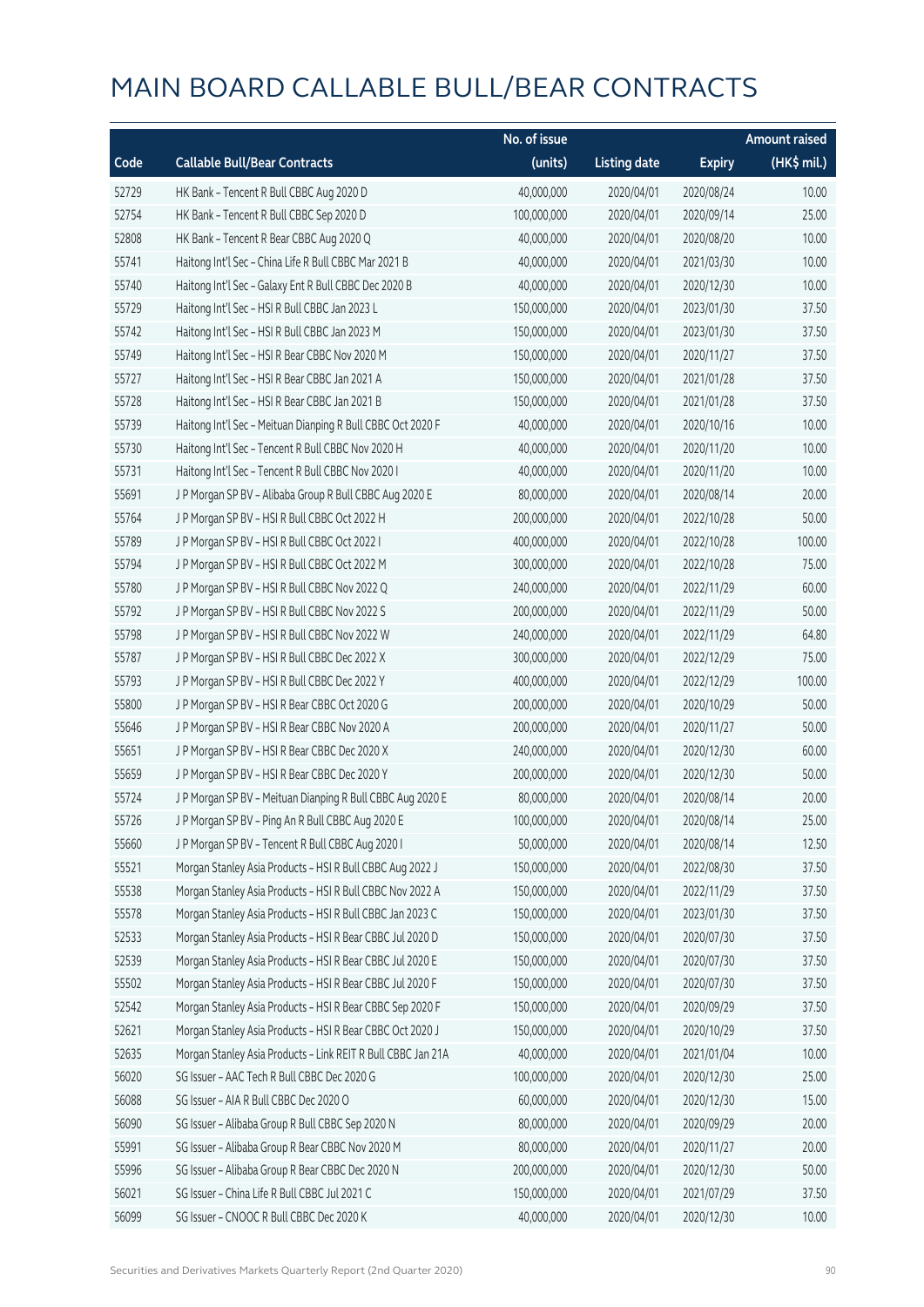|       |                                                     | No. of issue |                     |               | <b>Amount raised</b> |
|-------|-----------------------------------------------------|--------------|---------------------|---------------|----------------------|
| Code  | <b>Callable Bull/Bear Contracts</b>                 | (units)      | <b>Listing date</b> | <b>Expiry</b> | (HK\$ mil.)          |
| 56024 | SG Issuer - HKEX R Bull CBBC Dec 2020 D             | 50,000,000   | 2020/04/01          | 2020/12/30    | 12.50                |
| 56066 | SG Issuer - HSI R Bull CBBC Feb 2023 N              | 250,000,000  | 2020/04/01          | 2023/02/27    | 62.50                |
| 56068 | SG Issuer - HSI R Bull CBBC Feb 2023 O              | 250,000,000  | 2020/04/01          | 2023/02/27    | 62.50                |
| 56069 | SG Issuer - HSI R Bull CBBC Apr 2023 A              | 250,000,000  | 2020/04/01          | 2023/04/27    | 62.50                |
| 56072 | SG Issuer - HSI R Bull CBBC Apr 2023 B              | 250,000,000  | 2020/04/01          | 2023/04/27    | 62.50                |
| 56073 | SG Issuer - HSI R Bull CBBC Apr 2023 C              | 250,000,000  | 2020/04/01          | 2023/04/27    | 62.50                |
| 56086 | SG Issuer - HSI R Bull CBBC Apr 2023 D              | 500,000,000  | 2020/04/01          | 2023/04/27    | 125.00               |
| 55982 | SG Issuer - HSI R Bear CBBC Nov 2020 K              | 250,000,000  | 2020/04/01          | 2020/11/27    | 62.50                |
| 55985 | SG Issuer - HSI R Bear CBBC Dec 2020 I              | 250,000,000  | 2020/04/01          | 2020/12/30    | 62.50                |
| 55983 | SG Issuer - HSI R Bear CBBC Dec 2020 Z              | 250,000,000  | 2020/04/01          | 2020/12/30    | 62.50                |
| 55990 | SG Issuer - HSI R Bear CBBC Jan 2021 P              | 500,000,000  | 2020/04/01          | 2021/01/28    | 125.00               |
| 56040 | SG Issuer - HSI R Bear CBBC Jan 2021 Q              | 250,000,000  | 2020/04/01          | 2021/01/28    | 62.50                |
| 56041 | SG Issuer - HSI R Bear CBBC Jan 2021 R              | 500,000,000  | 2020/04/01          | 2021/01/28    | 125.00               |
| 56045 | SG Issuer - HSI R Bear CBBC Feb 2021 N              | 250,000,000  | 2020/04/01          | 2021/02/25    | 62.50                |
| 56050 | SG Issuer - HSI R Bear CBBC Feb 2021 O              | 250,000,000  | 2020/04/01          | 2021/02/25    | 62.50                |
| 56051 | SG Issuer - HSI R Bear CBBC Mar 2021 A              | 250,000,000  | 2020/04/01          | 2021/03/30    | 62.50                |
| 56052 | SG Issuer - HSI R Bear CBBC Mar 2021 B              | 250,000,000  | 2020/04/01          | 2021/03/30    | 62.50                |
| 56111 | SG Issuer - Meituan Dianping R Bull CBBC Feb 2021 C | 100,000,000  | 2020/04/01          | 2021/02/25    | 25.00                |
| 56025 | SG Issuer - Meituan Dianping R Bear CBBC Oct 2020 E | 100,000,000  | 2020/04/01          | 2020/10/29    | 25.00                |
| 56004 | SG Issuer - Meituan Dianping R Bear CBBC Dec 2020 B | 100,000,000  | 2020/04/01          | 2020/12/30    | 25.00                |
| 56121 | SG Issuer - Ping An R Bull CBBC Jan 2021 D          | 100,000,000  | 2020/04/01          | 2021/01/28    | 25.00                |
| 56026 | SG Issuer - Ping An R Bear CBBC Dec 2020 B          | 100,000,000  | 2020/04/01          | 2020/12/30    | 25.00                |
| 56122 | SG Issuer - Sunny Optical R Bull CBBC Dec 2020 M    | 60,000,000   | 2020/04/01          | 2020/12/30    | 15.00                |
| 56130 | SG Issuer - Tencent R Bull CBBC Sep 2020 V          | 80,000,000   | 2020/04/01          | 2020/09/29    | 20.00                |
| 56131 | SG Issuer - Tencent R Bull CBBC Oct 2020 U          | 80,000,000   | 2020/04/01          | 2020/10/29    | 20.00                |
| 56132 | SG Issuer - Tencent R Bull CBBC Dec 2020 M          | 300,000,000  | 2020/04/01          | 2020/12/30    | 75.00                |
| 56008 | SG Issuer - Tencent R Bear CBBC Nov 2020 I          | 80,000,000   | 2020/04/01          | 2020/11/27    | 20.00                |
| 56014 | SG Issuer – Tencent R Bear CBBC Dec 2020 P          | 80,000,000   | 2020/04/01          | 2020/12/30    | 20.00                |
| 56015 | SG Issuer - Tencent R Bear CBBC Feb 2021 D          | 400,000,000  | 2020/04/01          | 2021/02/25    | 100.00               |
| 56037 | SG Issuer - Tencent R Bear CBBC Feb 2021 E          | 300,000,000  | 2020/04/01          | 2021/02/25    | 75.00                |
| 55874 | UBS AG - AAC Tech R Bull CBBC Dec 2020 E            | 80,000,000   | 2020/04/01          | 2020/12/31    | 20.00                |
| 55867 | UBS AG - Alibaba Group R Bull CBBC Dec 2020 O       | 80,000,000   | 2020/04/01          | 2020/12/30    | 20.00                |
| 55802 | UBS AG - HSI R Bull CBBC Mar 2023 S                 | 200,000,000  | 2020/04/01          | 2023/03/30    | 50.00                |
| 55803 | UBS AG - HSI R Bull CBBC Mar 2023 T                 | 400,000,000  | 2020/04/01          | 2023/03/30    | 100.00               |
| 55813 | UBS AG - HSI R Bull CBBC Mar 2023 U                 | 200,000,000  | 2020/04/01          | 2023/03/30    | 50.00                |
| 55814 | UBS AG - HSI R Bull CBBC Mar 2023 V                 | 200,000,000  | 2020/04/01          | 2023/03/30    | 50.00                |
| 55832 | UBS AG - HSI R Bull CBBC Mar 2023 W                 | 200,000,000  | 2020/04/01          | 2023/03/30    | 50.00                |
| 55833 | UBS AG - HSI R Bull CBBC Mar 2023 X                 | 400,000,000  | 2020/04/01          | 2023/03/30    | 100.00               |
| 55834 | UBS AG - HSI R Bull CBBC Mar 2023 Y                 | 400,000,000  | 2020/04/01          | 2023/03/30    | 100.00               |
| 55241 | UBS AG - HSI R Bear CBBC Sep 2020 R                 | 200,000,000  | 2020/04/01          | 2020/09/29    | 50.00                |
| 55265 | UBS AG - HSI R Bear CBBC Sep 2020 U                 | 200,000,000  | 2020/04/01          | 2020/09/29    | 50.00                |
| 55266 | UBS AG - HSI R Bear CBBC Sep 2020 V                 | 200,000,000  | 2020/04/01          | 2020/09/29    | 50.00                |
| 55312 | UBS AG - HSI R Bear CBBC Sep 2020 W                 | 200,000,000  | 2020/04/01          | 2020/09/29    | 50.00                |
| 55390 | UBS AG - HSI R Bear CBBC Oct 2020 C                 | 200,000,000  | 2020/04/01          | 2020/10/29    | 50.00                |
| 55412 | UBS AG - HSI R Bear CBBC Oct 2020 D                 | 200,000,000  | 2020/04/01          | 2020/10/29    | 50.00                |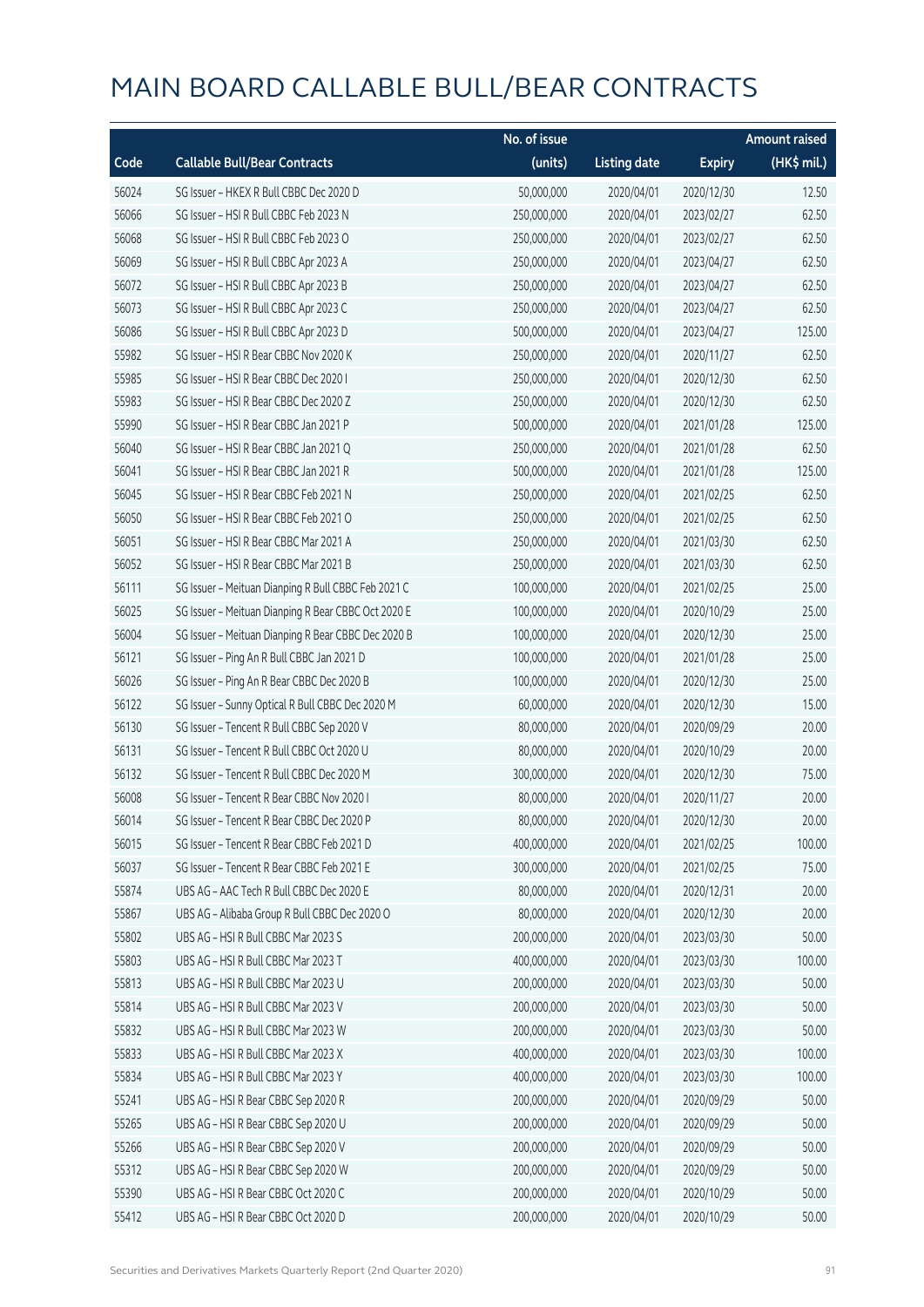|       |                                                          | No. of issue |                     |               | <b>Amount raised</b> |
|-------|----------------------------------------------------------|--------------|---------------------|---------------|----------------------|
| Code  | <b>Callable Bull/Bear Contracts</b>                      | (units)      | <b>Listing date</b> | <b>Expiry</b> | (HK\$ mil.)          |
| 55429 | UBS AG - HSI R Bear CBBC Oct 2020 H                      | 200,000,000  | 2020/04/01          | 2020/10/29    | 50.00                |
| 55438 | UBS AG - HSI R Bear CBBC Oct 2020 L                      | 200,000,000  | 2020/04/01          | 2020/10/29    | 50.00                |
| 55801 | UBS AG - HSI R Bear CBBC Dec 2020 S                      | 200,000,000  | 2020/04/01          | 2020/12/30    | 50.00                |
| 55868 | UBS AG - Meituan Dianping R Bull CBBC Dec 2020 Q         | 50,000,000   | 2020/04/01          | 2020/12/21    | 12.50                |
| 55869 | UBS AG - Meituan Dianping R Bull CBBC Dec 2020 R         | 50,000,000   | 2020/04/01          | 2020/12/22    | 12.50                |
| 55890 | UBS AG - Sunny Optical R Bull CBBC Dec 2020 G            | 40,000,000   | 2020/04/01          | 2020/12/30    | 10.00                |
| 55838 | UBS AG - Tencent R Bull CBBC Dec 2020 W                  | 40,000,000   | 2020/04/01          | 2020/12/07    | 10.00                |
| 55865 | UBS AG - Tencent R Bull CBBC Dec 2020 X                  | 40,000,000   | 2020/04/01          | 2020/12/08    | 10.00                |
| 55866 | UBS AG - Tencent R Bull CBBC Jan 2021 A                  | 200,000,000  | 2020/04/01          | 2021/01/28    | 50.00                |
| 55328 | UBS AG - Tencent R Bear CBBC Jul 2020 E                  | 40,000,000   | 2020/04/01          | 2020/07/22    | 10.00                |
| 55323 | UBS AG - Tencent R Bear CBBC Dec 2023 A                  | 200,000,000  | 2020/04/01          | 2023/12/21    | 50.00                |
| 55873 | UBS AG - Xiaomi R Bull CBBC Dec 2020 J                   | 60,000,000   | 2020/04/01          | 2020/12/22    | 15.00                |
| 55942 | Bank Vontobel - AAC Tech R Bull CBBC Dec 2020 B          | 40,000,000   | 2020/04/01          | 2020/12/18    | 10.00                |
| 55954 | Bank Vontobel - AAC Tech R Bull CBBC Dec 2020 C          | 40,000,000   | 2020/04/01          | 2020/12/04    | 10.00                |
| 55910 | Bank Vontobel - AIA R Bull CBBC Dec 2020 F               | 40,000,000   | 2020/04/01          | 2020/12/04    | 10.00                |
| 55980 | Bank Vontobel - China Life R Bull CBBC Mar 2021 A        | 80,000,000   | 2020/04/01          | 2021/03/12    | 20.00                |
| 55981 | Bank Vontobel - China Life R Bull CBBC Mar 2021 B        | 80,000,000   | 2020/04/01          | 2021/03/12    | 20.00                |
| 55963 | Bank Vontobel - CNOOC R Bull CBBC Dec 2020 K             | 40,000,000   | 2020/04/01          | 2020/12/18    | 10.00                |
| 55923 | Bank Vontobel - Geely Auto R Bull CBBC Nov 2020 E        | 40,000,000   | 2020/04/01          | 2020/11/13    | 10.00                |
| 55922 | Bank Vontobel - ICBC R Bull CBBC Dec 2020 C              | 40,000,000   | 2020/04/01          | 2020/12/11    | 10.00                |
| 55924 | Bank Vontobel - Meituan Dianping R Bull CBBC Dec 2020 B  | 60,000,000   | 2020/04/01          | 2020/12/18    | 15.00                |
| 55935 | Bank Vontobel - Ping An R Bull CBBC Dec 2020 H           | 40,000,000   | 2020/04/01          | 2020/12/04    | 10.00                |
| 55936 | Bank Vontobel - Sunny Optical R Bull CBBC Dec 2020 J     | 40,000,000   | 2020/04/01          | 2020/12/04    | 10.00                |
| 55909 | Bank Vontobel - Tencent R Bull CBBC Nov 2020 L           | 40,000,000   | 2020/04/01          | 2020/11/20    | 10.00                |
| 55892 | Bank Vontobel - Tencent R Bull CBBC Dec 2020 R           | 40,000,000   | 2020/04/01          | 2020/12/18    | 10.00                |
| 60281 | BOCI Asia Ltd. - HSI R Bull CBBC Nov 2022 K              | 150,000,000  | 2020/04/02          | 2022/11/29    | 37.50                |
| 60289 | BOCI Asia Ltd. - HSI R Bull CBBC Nov 2022 L              | 150,000,000  | 2020/04/02          | 2022/11/29    | 37.50                |
| 60300 | BOCI Asia Ltd. - HSI R Bull CBBC Nov 2022 M              | 200,000,000  | 2020/04/02          | 2022/11/29    | 50.00                |
| 60310 | BOCI Asia Ltd. - HSI R Bull CBBC Nov 2022 N              | 150,000,000  | 2020/04/02          | 2022/11/29    | 37.50                |
| 60336 | BOCI Asia Ltd. - HSI R Bull CBBC Nov 2022 O              | 150,000,000  | 2020/04/02          | 2022/11/29    | 37.50                |
| 63024 | BOCI Asia Ltd. - HSI R Bear CBBC Oct 2020 I              | 200,000,000  | 2020/04/02          | 2020/10/29    | 50.00                |
| 63048 | BOCI Asia Ltd. - HSI R Bear CBBC Oct 2020 J              | 150,000,000  | 2020/04/02          | 2020/10/29    | 37.50                |
| 63063 | BOCI Asia Ltd. - HSI R Bear CBBC Oct 2020 K              | 150,000,000  | 2020/04/02          | 2020/10/29    | 37.50                |
| 60232 | BOCI Asia Ltd. - Meituan Dianping R Bull CBBC Dec 2020 J | 40,000,000   | 2020/04/02          | 2020/12/30    | 10.00                |
| 60239 | BOCI Asia Ltd. - Tencent R Bull CBBC Oct 2020 I          | 40,000,000   | 2020/04/02          | 2020/10/30    | 10.00                |
| 60265 | BOCI Asia Ltd. - Tencent R Bull CBBC Oct 2020 J          | 40,000,000   | 2020/04/02          | 2020/10/30    | 10.00                |
| 60178 | BNP Paribas Issuance B.V. - HSI R Bear CBBC Dec 2020 L   | 250,000,000  | 2020/04/02          | 2020/12/30    | 62.50                |
| 62512 | Credit Suisse AG - Alibaba Group R Bull CBBC Sep 2020 D  | 80,000,000   | 2020/04/02          | 2020/09/29    | 20.00                |
| 62428 | Credit Suisse AG - Galaxy Ent R Bear CBBC Oct 2020 F     | 100,000,000  | 2020/04/02          | 2020/10/29    | 25.00                |
| 62299 | Credit Suisse AG - HSI R Bull CBBC Sep 2022 I            | 200,000,000  | 2020/04/02          | 2022/09/29    | 50.00                |
| 62300 | Credit Suisse AG - HSI R Bull CBBC Sep 2022 J            | 200,000,000  | 2020/04/02          | 2022/09/29    | 50.00                |
| 62390 | Credit Suisse AG - HSI R Bull CBBC Sep 2022 K            | 200,000,000  | 2020/04/02          | 2022/09/29    | 50.00                |
| 62419 | Credit Suisse AG - HSI R Bull CBBC Sep 2022 L            | 200,000,000  | 2020/04/02          | 2022/09/29    | 50.00                |
| 62361 | Credit Suisse AG - HSI R Bull CBBC Oct 2022 D            | 200,000,000  | 2020/04/02          | 2022/10/28    | 50.00                |
| 62548 | Credit Suisse AG - HSI R Bear CBBC Sep 2020 E            | 200,000,000  | 2020/04/02          | 2020/09/29    | 50.00                |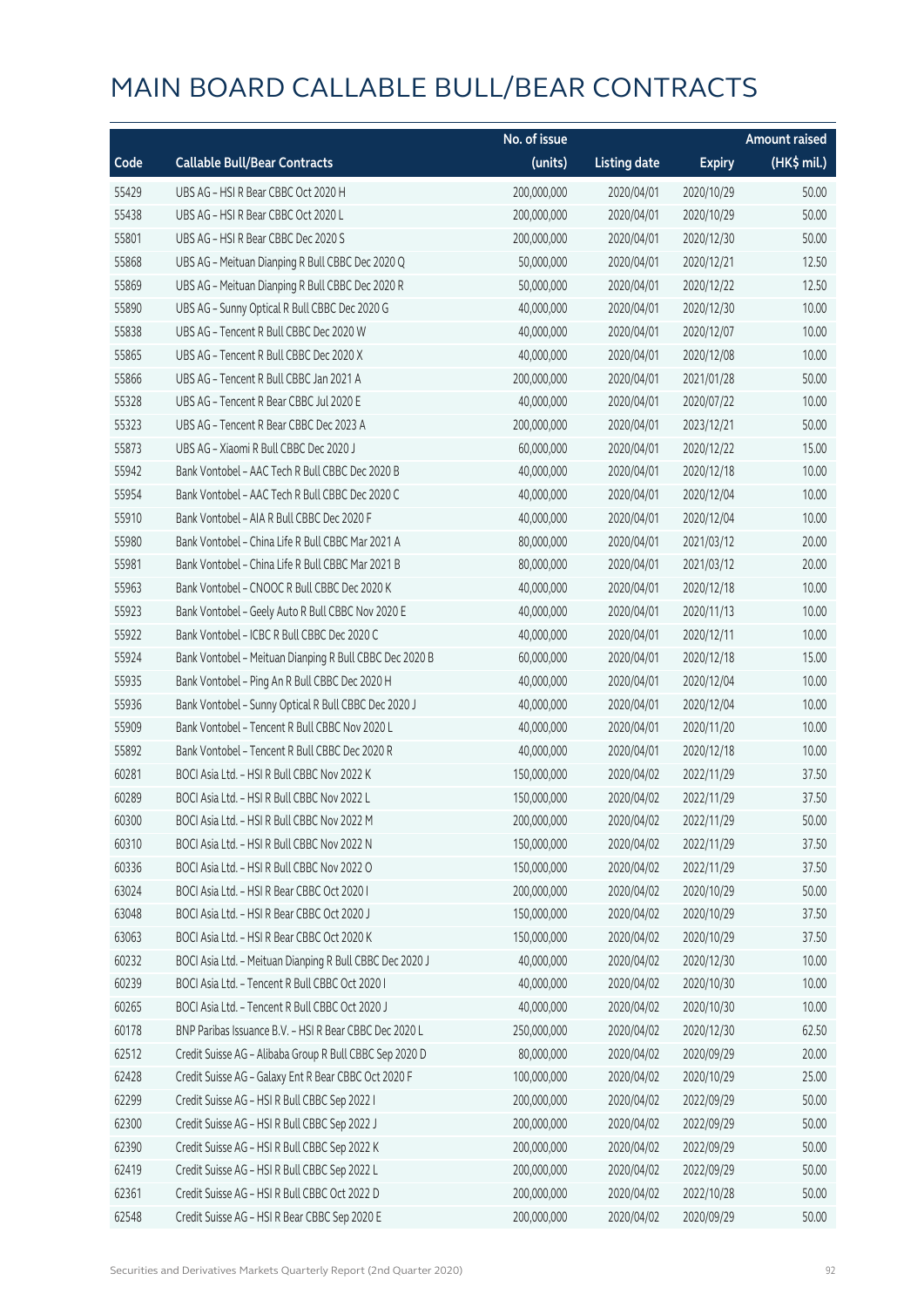|       |                                                          | No. of issue |                     |               | <b>Amount raised</b> |
|-------|----------------------------------------------------------|--------------|---------------------|---------------|----------------------|
| Code  | <b>Callable Bull/Bear Contracts</b>                      | (units)      | <b>Listing date</b> | <b>Expiry</b> | (HK\$ mil.)          |
| 62533 | Credit Suisse AG - HSI R Bear CBBC Oct 2020 X            | 200,000,000  | 2020/04/02          | 2020/10/29    | 50.00                |
| 62561 | Credit Suisse AG - HSI R Bear CBBC Oct 2020 Y            | 200,000,000  | 2020/04/02          | 2020/10/29    | 50.00                |
| 62603 | Credit Suisse AG - HSI R Bear CBBC Nov 2020 F            | 200,000,000  | 2020/04/02          | 2020/11/27    | 50.00                |
| 62599 | Credit Suisse AG - HSI R Bear CBBC Jan 2021 G            | 300,000,000  | 2020/04/02          | 2021/01/28    | 75.00                |
| 62503 | Credit Suisse AG - Tencent R Bull CBBC Sep 2020 I        | 50,000,000   | 2020/04/02          | 2020/09/29    | 12.50                |
| 63202 | Goldman Sachs SP (Asia) - Alibaba R Bull CBBC Sep 2020 E | 60,000,000   | 2020/04/02          | 2020/09/28    | 15.00                |
| 63227 | Goldman Sachs SP (Asia) - Alibaba R Bear CBBC Mar 2021 D | 60,000,000   | 2020/04/02          | 2021/03/01    | 15.00                |
| 63184 | Goldman Sachs SP (Asia) - HSI R Bull CBBC Nov 2022 F     | 160,000,000  | 2020/04/02          | 2022/11/29    | 40.00                |
| 63097 | Goldman Sachs SP (Asia) - HSI R Bull CBBC Nov 2022 V     | 160,000,000  | 2020/04/02          | 2022/11/29    | 40.00                |
| 63110 | Goldman Sachs SP (Asia) - HSI R Bull CBBC Nov 2022 W     | 160,000,000  | 2020/04/02          | 2022/11/29    | 40.00                |
| 63123 | Goldman Sachs SP (Asia) - HSI R Bull CBBC Nov 2022 Z     | 160,000,000  | 2020/04/02          | 2022/11/29    | 40.00                |
| 63089 | Goldman Sachs SP (Asia) - HSI R Bull CBBC Feb 2023 L     | 160,000,000  | 2020/04/02          | 2023/02/27    | 40.00                |
| 63081 | Goldman Sachs SP (Asia) - HSI R Bull CBBC Mar 2023 V     | 160,000,000  | 2020/04/02          | 2023/03/30    | 40.00                |
| 63131 | Goldman Sachs SP (Asia) - HSI R Bear CBBC Sep 2020 T     | 160,000,000  | 2020/04/02          | 2020/09/29    | 40.00                |
| 63137 | Goldman Sachs SP (Asia) - HSI R Bear CBBC Sep 2020 U     | 160,000,000  | 2020/04/02          | 2020/09/29    | 40.00                |
| 63147 | Goldman Sachs SP (Asia) - HSI R Bear CBBC Sep 2020 W     | 160,000,000  | 2020/04/02          | 2020/09/29    | 40.00                |
| 63148 | Goldman Sachs SP (Asia) - HSI R Bear CBBC Sep 2020 X     | 160,000,000  | 2020/04/02          | 2020/09/29    | 40.00                |
| 63170 | Goldman Sachs SP (Asia) - HSI R Bear CBBC Oct 2020 I     | 160,000,000  | 2020/04/02          | 2020/10/29    | 40.00                |
| 63165 | Goldman Sachs SP (Asia) - HSI R Bear CBBC Dec 2020 R     | 160,000,000  | 2020/04/02          | 2020/12/30    | 40.00                |
| 63249 | Goldman Sachs SP (Asia) - Ping An R Bull CBBC Nov 2020 B | 80,000,000   | 2020/04/02          | 2020/11/30    | 20.00                |
| 63208 | Goldman Sachs SP (Asia) - Tencent R Bull CBBC Sep 2020 N | 60,000,000   | 2020/04/02          | 2020/09/28    | 15.00                |
| 63211 | Goldman Sachs SP (Asia) - Tencent R Bull CBBC Mar 2021 O | 60,000,000   | 2020/04/02          | 2021/03/01    | 15.00                |
| 63224 | Goldman Sachs SP (Asia) - Tencent R Bear CBBC Sep 2020 B | 60,000,000   | 2020/04/02          | 2020/09/28    | 15.00                |
| 59519 | HK Bank - AAC Tech R Bull CBBC Oct 2020 B                | 40,000,000   | 2020/04/02          | 2020/10/19    | 10.00                |
| 60155 | HK Bank - CC Bank R Bull CBBC Sep 2020 B                 | 60,000,000   | 2020/04/02          | 2020/09/28    | 15.00                |
| 60006 | HK Bank - China Life R Bull CBBC Sep 2020 B              | 40,000,000   | 2020/04/02          | 2020/09/21    | 10.00                |
| 60039 | HK Bank - CM Bank R Bull CBBC Aug 2020 B                 | 40,000,000   | 2020/04/02          | 2020/08/17    | 10.00                |
| 60024 | HK Bank - Galaxy Ent R Bull CBBC Nov 2020 B              | 60,000,000   | 2020/04/02          | 2020/11/09    | 15.00                |
| 59691 | HK Bank - HKEX R Bull CBBC Oct 2020 C                    | 40,000,000   | 2020/04/02          | 2020/10/19    | 10.00                |
| 59744 | HK Bank - HSCEI R Bull CBBC Sep 2022 F                   | 50,000,000   | 2020/04/02          | 2022/09/29    | 12.50                |
| 59273 | HK Bank - HSI R Bull CBBC Sep 2022 N                     | 100,000,000  | 2020/04/02          | 2022/09/29    | 25.00                |
| 60161 | HK Bank - ICBC R Bull CBBC Sep 2020 B                    | 60,000,000   | 2020/04/02          | 2020/09/28    | 15.00                |
| 59520 | HK Bank - SHK Ppt R Bull CBBC Aug 2020 A                 | 40,000,000   | 2020/04/02          | 2020/08/10    | 10.00                |
| 59374 | HK Bank - Tencent R Bull CBBC Jul 2020 V                 | 40,000,000   | 2020/04/02          | 2020/07/27    | 10.00                |
| 59618 | HK Bank - Tencent R Bull CBBC Aug 2020 C                 | 100,000,000  | 2020/04/02          | 2020/08/17    | 25.00                |
| 61230 | Haitong Int'l Sec - AIA R Bull CBBC Dec 2020 C           | 40,000,000   | 2020/04/02          | 2020/12/30    | 10.00                |
| 61251 | Haitong Int'l Sec - Alibaba Group R Bull CBBC Oct 2020 F | 40,000,000   | 2020/04/02          | 2020/10/20    | 10.00                |
| 61257 | Haitong Int'l Sec - HKEX R Bull CBBC Nov 2020 A          | 40,000,000   | 2020/04/02          | 2020/11/02    | 10.00                |
| 61184 | Haitong Int'l Sec - HSI R Bull CBBC Nov 2022 Q           | 150,000,000  | 2020/04/02          | 2022/11/29    | 37.50                |
| 61354 | Haitong Int'l Sec - HSI R Bull CBBC Feb 2023 P           | 150,000,000  | 2020/04/02          | 2023/02/27    | 37.50                |
| 61339 | Haitong Int'l Sec - HSI R Bear CBBC Dec 2020 A           | 150,000,000  | 2020/04/02          | 2020/12/30    | 37.50                |
| 61417 | Haitong Int'l Sec - HSI R Bear CBBC Dec 2020 B           | 150,000,000  | 2020/04/02          | 2020/12/30    | 37.50                |
| 61194 | Haitong Int'l Sec - Ping An R Bull CBBC Feb 2021 A       | 40,000,000   | 2020/04/02          | 2021/02/18    | 10.00                |
| 61311 | Haitong Int'l Sec - Tencent R Bull CBBC Oct 2020 L       | 40,000,000   | 2020/04/02          | 2020/10/20    | 10.00                |
| 61319 | Haitong Int'l Sec - Tencent R Bull CBBC Nov 2020 J       | 40,000,000   | 2020/04/02          | 2020/11/20    | 10.00                |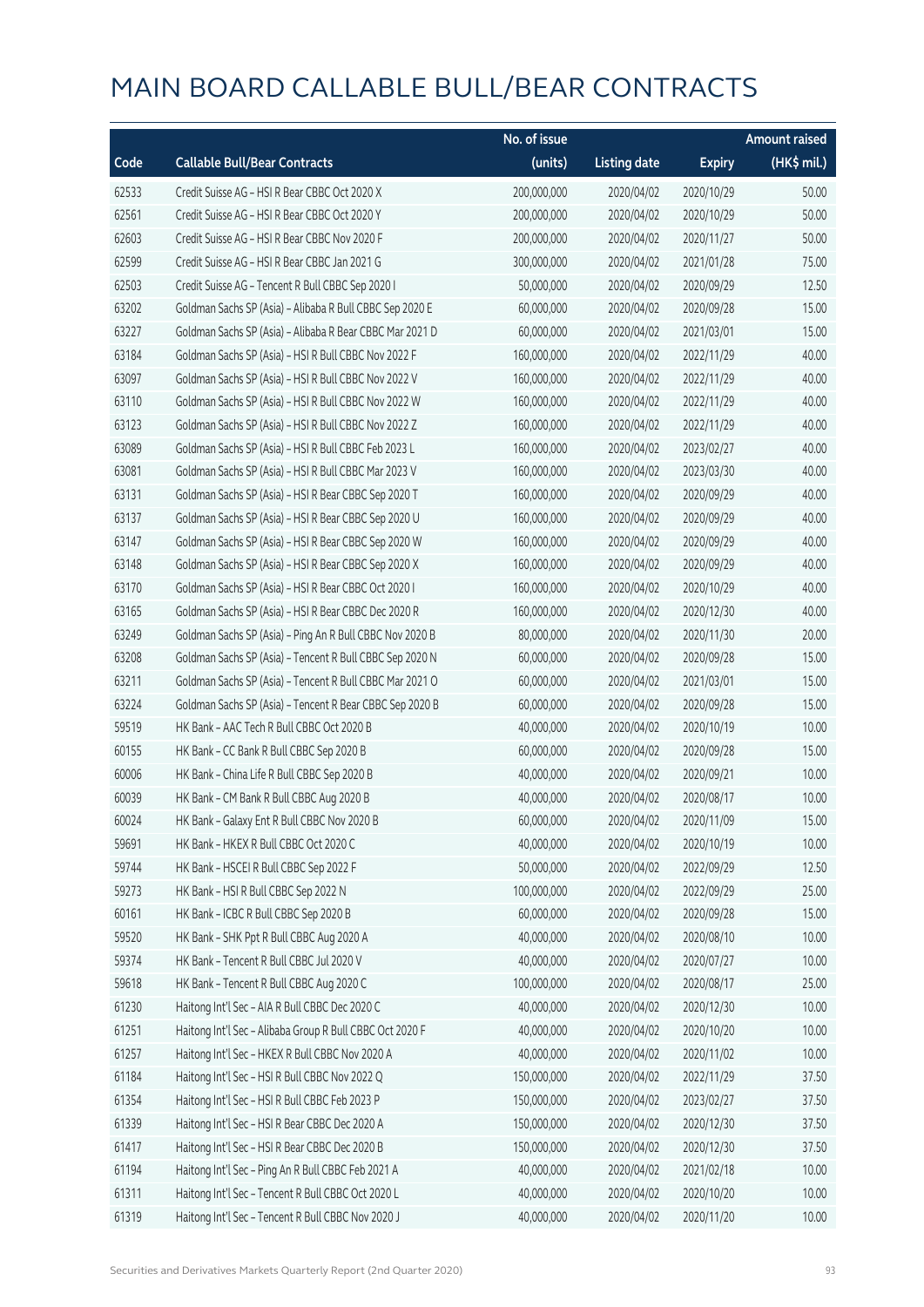|       |                                                            | No. of issue |                     |               | Amount raised |
|-------|------------------------------------------------------------|--------------|---------------------|---------------|---------------|
| Code  | <b>Callable Bull/Bear Contracts</b>                        | (units)      | <b>Listing date</b> | <b>Expiry</b> | (HK\$ mil.)   |
| 61892 | J P Morgan SP BV - Alibaba Group R Bull CBBC Aug 2020 F    | 80,000,000   | 2020/04/02          | 2020/08/14    | 20.00         |
| 61905 | J P Morgan SP BV - Alibaba Group R Bull CBBC Dec 2020 C    | 200,000,000  | 2020/04/02          | 2020/12/18    | 50.00         |
| 62150 | J P Morgan SP BV - Galaxy Ent R Bear CBBC Oct 2020 A       | 150,000,000  | 2020/04/02          | 2020/10/16    | 37.50         |
| 61929 | J P Morgan SP BV - HKEX R Bull CBBC Aug 2020 A             | 40,000,000   | 2020/04/02          | 2020/08/14    | 10.00         |
| 62151 | J P Morgan SP BV - HSCEI R Bull CBBC Dec 2021 I            | 200,000,000  | 2020/04/02          | 2021/12/30    | 50.00         |
| 62198 | J P Morgan SP BV - HSCEI R Bull CBBC Dec 2021 J            | 200,000,000  | 2020/04/02          | 2021/12/30    | 50.00         |
| 62249 | J P Morgan SP BV - HSCEI R Bear CBBC Dec 2020 B            | 200,000,000  | 2020/04/02          | 2020/12/30    | 50.00         |
| 61599 | J P Morgan SP BV - HSI R Bull CBBC Oct 2022 K              | 200,000,000  | 2020/04/02          | 2022/10/28    | 50.00         |
| 61616 | J P Morgan SP BV - HSI R Bull CBBC Oct 2022 L              | 200,000,000  | 2020/04/02          | 2022/10/28    | 66.00         |
| 61501 | J P Morgan SP BV - HSI R Bull CBBC Oct 2022 X              | 200,000,000  | 2020/04/02          | 2022/10/28    | 50.00         |
| 61543 | J P Morgan SP BV - HSI R Bull CBBC Oct 2022 Z              | 200,000,000  | 2020/04/02          | 2022/10/28    | 50.00         |
| 61554 | J P Morgan SP BV - HSI R Bull CBBC Nov 2022 R              | 200,000,000  | 2020/04/02          | 2022/11/29    | 50.00         |
| 61502 | J P Morgan SP BV - HSI R Bull CBBC Nov 2022 X              | 200,000,000  | 2020/04/02          | 2022/11/29    | 50.00         |
| 61601 | J P Morgan SP BV - HSI R Bull CBBC Nov 2022 Z              | 200,000,000  | 2020/04/02          | 2022/11/29    | 50.00         |
| 61521 | J P Morgan SP BV - HSI R Bull CBBC Dec 2022 B              | 200,000,000  | 2020/04/02          | 2022/12/29    | 50.00         |
| 61557 | J P Morgan SP BV - HSI R Bull CBBC Dec 2022 C              | 200,000,000  | 2020/04/02          | 2022/12/29    | 50.00         |
| 61676 | J P Morgan SP BV - HSI R Bull CBBC Dec 2022 M              | 200,000,000  | 2020/04/02          | 2022/12/29    | 80.00         |
| 61612 | J P Morgan SP BV - HSI R Bull CBBC Dec 2022 Q              | 200,000,000  | 2020/04/02          | 2022/12/29    | 50.00         |
| 61618 | J P Morgan SP BV - HSI R Bull CBBC Dec 2022 Z              | 200,000,000  | 2020/04/02          | 2022/12/29    | 72.00         |
| 61698 | J P Morgan SP BV - HSI R Bear CBBC Oct 2020 H              | 200,000,000  | 2020/04/02          | 2020/10/29    | 50.00         |
| 61731 | J P Morgan SP BV - HSI R Bear CBBC Nov 2020 C              | 200,000,000  | 2020/04/02          | 2020/11/27    | 50.00         |
| 61755 | J P Morgan SP BV - HSI R Bear CBBC Nov 2020 F              | 200,000,000  | 2020/04/02          | 2020/11/27    | 50.00         |
| 61772 | J P Morgan SP BV - HSI R Bear CBBC Nov 2020 I              | 200,000,000  | 2020/04/02          | 2020/11/27    | 50.00         |
| 61831 | J P Morgan SP BV - HSI R Bear CBBC Nov 2020 J              | 200,000,000  | 2020/04/02          | 2020/11/27    | 50.00         |
| 61879 | J P Morgan SP BV - HSI R Bear CBBC Nov 2020 K              | 200,000,000  | 2020/04/02          | 2020/11/27    | 52.00         |
| 61883 | J P Morgan SP BV - HSI R Bear CBBC Dec 2020 C              | 200,000,000  | 2020/04/02          | 2020/12/30    | 54.00         |
| 61770 | J P Morgan SP BV - HSI R Bear CBBC Dec 2020 F              | 200,000,000  | 2020/04/02          | 2020/12/30    | 50.00         |
| 61795 | J P Morgan SP BV - HSI R Bear CBBC Dec 2020 I              | 200,000,000  | 2020/04/02          | 2020/12/30    | 50.00         |
| 61833 | J P Morgan SP BV - HSI R Bear CBBC Dec 2020 J              | 200,000,000  | 2020/04/02          | 2020/12/30    | 50.00         |
| 61742 | J P Morgan SP BV - HSI R Bear CBBC Dec 2020 Z              | 200,000,000  | 2020/04/02          | 2020/12/30    | 50.00         |
| 61913 | J P Morgan SP BV - Meituan Dianping R Bull CBBC Jul 2020 N | 80,000,000   | 2020/04/02          | 2020/07/17    | 20.00         |
| 61927 | J P Morgan SP BV - Meituan Dianping R Bull CBBC Aug 2020 F | 80,000,000   | 2020/04/02          | 2020/08/21    | 20.00         |
| 61937 | J P Morgan SP BV - Ping An R Bull CBBC Sep 2020 A          | 100,000,000  | 2020/04/02          | 2020/09/11    | 25.00         |
| 61952 | J P Morgan SP BV - Tencent R Bull CBBC Jul 2020 Y          | 50,000,000   | 2020/04/02          | 2020/07/10    | 12.50         |
| 61985 | J P Morgan SP BV - Tencent R Bull CBBC Jul 2020 Z          | 50,000,000   | 2020/04/02          | 2020/07/17    | 12.50         |
| 62013 | J P Morgan SP BV - Tencent R Bull CBBC Sep 2020 A          | 200,000,000  | 2020/04/02          | 2020/09/11    | 50.00         |
| 62015 | J P Morgan SP BV - Tencent R Bull CBBC Sep 2020 B          | 200,000,000  | 2020/04/02          | 2020/09/18    | 50.00         |
| 62079 | J P Morgan SP BV - Xiaomi R Bull CBBC Aug 2020 D           | 80,000,000   | 2020/04/02          | 2020/08/14    | 20.00         |
| 62148 | J P Morgan SP BV - Xiaomi R Bull CBBC Sep 2020 A           | 80,000,000   | 2020/04/02          | 2020/09/11    | 20.00         |
| 60429 | Morgan Stanley Asia Products - HSI R Bull CBBC Dec 2022 F  | 150,000,000  | 2020/04/02          | 2022/12/29    | 37.50         |
| 62724 | SG Issuer - Alibaba Group R Bull CBBC Aug 2020 I           | 80,000,000   | 2020/04/02          | 2020/08/31    | 20.00         |
| 62937 | SG Issuer - Alibaba Group R Bull CBBC Nov 2020 A           | 200,000,000  | 2020/04/02          | 2020/11/30    | 50.00         |
| 62725 | SG Issuer - Geely Auto R Bull CBBC Sep 2020 D              | 40,000,000   | 2020/04/02          | 2020/09/28    | 10.00         |
| 62683 | SG Issuer - HSI R Bull CBBC Nov 2022 Q                     | 250,000,000  | 2020/04/02          | 2022/11/29    | 62.50         |
| 62696 | SG Issuer - HSI R Bull CBBC Nov 2022 R                     | 250,000,000  | 2020/04/02          | 2022/11/29    | 62.50         |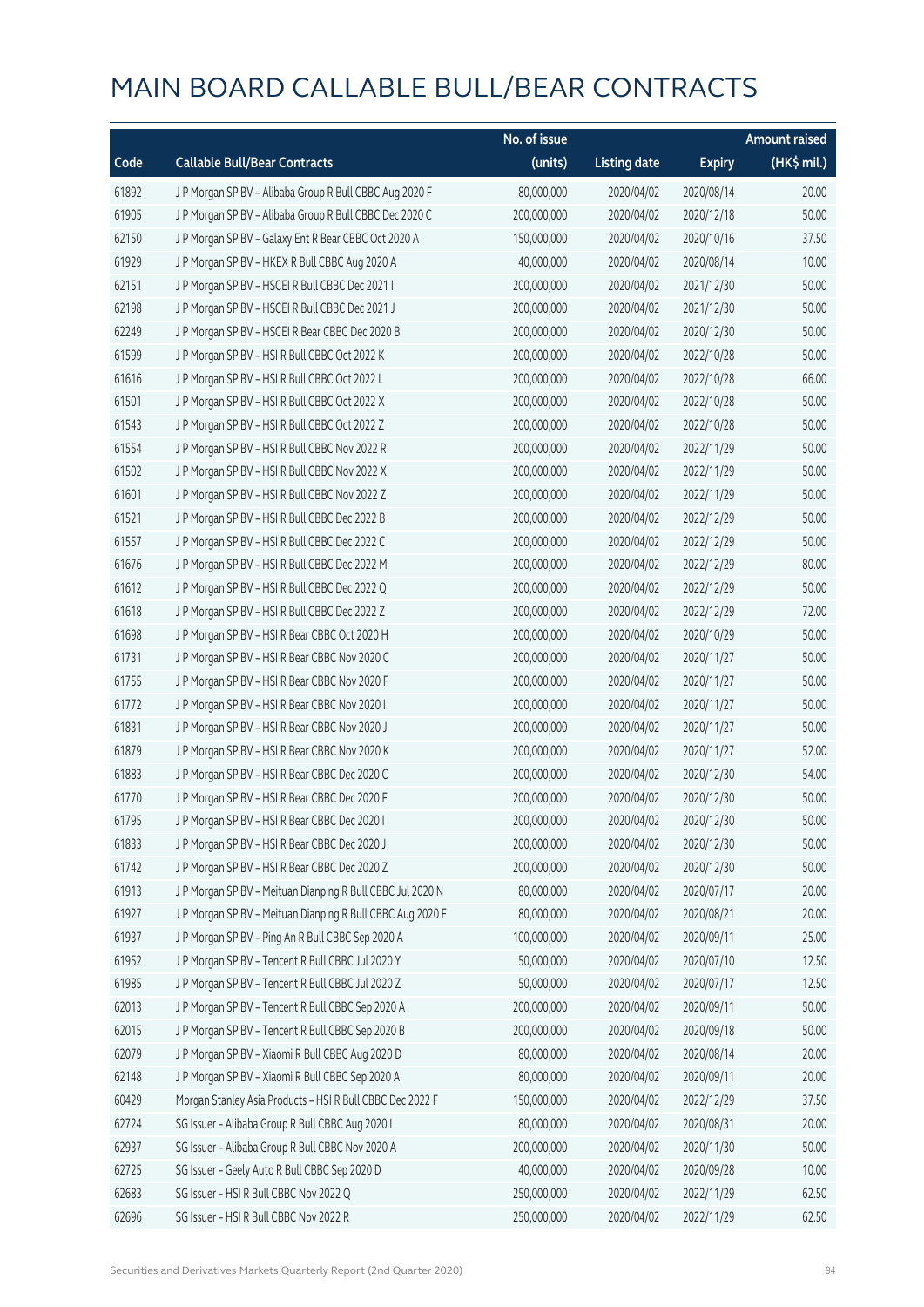|       |                                                         | No. of issue |                     |               | <b>Amount raised</b> |
|-------|---------------------------------------------------------|--------------|---------------------|---------------|----------------------|
| Code  | <b>Callable Bull/Bear Contracts</b>                     | (units)      | <b>Listing date</b> | <b>Expiry</b> | (HK\$ mil.)          |
| 62918 | SG Issuer - HSI R Bull CBBC Nov 2022 T                  | 250,000,000  | 2020/04/02          | 2022/11/29    | 62.50                |
| 62931 | SG Issuer - HSI R Bull CBBC Nov 2022 U                  | 250,000,000  | 2020/04/02          | 2022/11/29    | 62.50                |
| 62723 | SG Issuer - HSI R Bull CBBC Feb 2023 P                  | 250,000,000  | 2020/04/02          | 2023/02/27    | 62.50                |
| 62932 | SG Issuer - HSI R Bull CBBC Feb 2023 Q                  | 250,000,000  | 2020/04/02          | 2023/02/27    | 62.50                |
| 62933 | SG Issuer - HSI R Bull CBBC Feb 2023 R                  | 250,000,000  | 2020/04/02          | 2023/02/27    | 62.50                |
| 62814 | SG Issuer - HSI R Bear CBBC Aug 2020 D                  | 250,000,000  | 2020/04/02          | 2020/08/28    | 62.50                |
| 62856 | SG Issuer - HSI R Bear CBBC Aug 2020 H                  | 250,000,000  | 2020/04/02          | 2020/08/28    | 62.50                |
| 62891 | SG Issuer - HSI R Bear CBBC Aug 2020 L                  | 250,000,000  | 2020/04/02          | 2020/08/28    | 62.50                |
| 62899 | SG Issuer - HSI R Bear CBBC Aug 2020 V                  | 250,000,000  | 2020/04/02          | 2020/08/28    | 62.50                |
| 62909 | SG Issuer - HSI R Bear CBBC Aug 2020 W                  | 250,000,000  | 2020/04/02          | 2020/08/28    | 62.50                |
| 62772 | SG Issuer - Meituan Dianping R Bull CBBC Aug 2020 C     | 100,000,000  | 2020/04/02          | 2020/08/31    | 25.00                |
| 62788 | SG Issuer - Tencent R Bull CBBC Jul 2020 M              | 80,000,000   | 2020/04/02          | 2020/07/31    | 20.00                |
| 62813 | SG Issuer - Tencent R Bull CBBC Aug 2020 C              | 80,000,000   | 2020/04/02          | 2020/08/31    | 20.00                |
| 62808 | SG Issuer - Tencent R Bull CBBC Aug 2020 F              | 80,000,000   | 2020/04/02          | 2020/08/31    | 20.00                |
| 62663 | SG Issuer - Tencent R Bull CBBC Dec 2020 N              | 300,000,000  | 2020/04/02          | 2020/12/30    | 75.00                |
| 62615 | SG Issuer - Tencent R Bear CBBC Nov 2020 N              | 80,000,000   | 2020/04/02          | 2020/11/27    | 20.00                |
| 61088 | UBS AG - AAC Tech R Bear CBBC Dec 2020 A                | 80,000,000   | 2020/04/02          | 2020/12/31    | 20.00                |
| 60878 | UBS AG - Alibaba Group R Bull CBBC Nov 2020 J           | 80,000,000   | 2020/04/02          | 2020/11/23    | 20.00                |
| 61164 | UBS AG - CAM CSI300 R Bull CBBC Dec 2020 D              | 100,000,000  | 2020/04/02          | 2020/12/30    | 25.00                |
| 60895 | UBS AG - China Life R Bull CBBC Dec 2021 B              | 150,000,000  | 2020/04/02          | 2021/12/31    | 37.50                |
| 60908 | UBS AG - China Life R Bear CBBC Dec 2021 A              | 150,000,000  | 2020/04/02          | 2021/12/31    | 37.50                |
| 60445 | UBS AG - HSI R Bull CBBC Feb 2023 L                     | 200,000,000  | 2020/04/02          | 2023/02/27    | 50.00                |
| 60446 | UBS AG - HSI R Bull CBBC Feb 2023 M                     | 200,000,000  | 2020/04/02          | 2023/02/27    | 50.00                |
| 60449 | UBS AG - HSI R Bull CBBC Feb 2023 N                     | 200,000,000  | 2020/04/02          | 2023/02/27    | 50.00                |
| 60604 | UBS AG - HSI R Bull CBBC Feb 2023 O                     | 200,000,000  | 2020/04/02          | 2023/02/27    | 50.00                |
| 60679 | UBS AG - HSI R Bull CBBC Feb 2023 P                     | 200,000,000  | 2020/04/02          | 2023/02/27    | 50.00                |
| 60684 | UBS AG - HSI R Bull CBBC Feb 2023 Q                     | 200,000,000  | 2020/04/02          | 2023/02/27    | 50.00                |
| 60789 | UBS AG - HSI R Bull CBBC Feb 2023 R                     | 200,000,000  | 2020/04/02          | 2023/02/27    | 50.00                |
| 60797 | UBS AG - HSI R Bull CBBC Feb 2023 S                     | 200,000,000  | 2020/04/02          | 2023/02/27    | 50.00                |
| 60816 | UBS AG - HSI R Bull CBBC Feb 2023 T                     | 200,000,000  | 2020/04/02          | 2023/02/27    | 54.00                |
| 61010 | UBS AG - HSI R Bear CBBC Jul 2020 O                     | 200,000,000  | 2020/04/02          | 2020/07/30    | 50.00                |
| 60971 | UBS AG - HSI R Bear CBBC Sep 2020 X                     | 200,000,000  | 2020/04/02          | 2020/09/29    | 50.00                |
| 61026 | UBS AG - HSI R Bear CBBC Sep 2020 Z                     | 200,000,000  | 2020/04/02          | 2020/09/29    | 50.00                |
| 61064 | UBS AG - HSI R Bear CBBC Nov 2020 A                     | 200,000,000  | 2020/04/02          | 2020/11/27    | 50.00                |
| 60450 | UBS AG - HSI R Bear CBBC Dec 2020 T                     | 400,000,000  | 2020/04/02          | 2020/12/30    | 100.00               |
| 60973 | UBS AG - HSI R Bear CBBC Jan 2021 E                     | 400,000,000  | 2020/04/02          | 2021/01/28    | 100.00               |
| 60912 | UBS AG - Ping An R Bull CBBC Nov 2020 A                 | 100,000,000  | 2020/04/02          | 2020/11/23    | 25.00                |
| 60821 | UBS AG - Tencent R Bull CBBC Nov 2020 L                 | 40,000,000   | 2020/04/02          | 2020/11/23    | 10.00                |
| 60838 | UBS AG - Tencent R Bull CBBC Nov 2020 M                 | 40,000,000   | 2020/04/02          | 2020/11/24    | 10.00                |
| 61066 | UBS AG - WuXi Bio R Bull CBBC Dec 2020 A                | 30,000,000   | 2020/04/02          | 2020/12/31    | 10.20                |
| 61472 | Bank Vontobel - Alibaba Group R Bull CBBC Dec 2020 A    | 40,000,000   | 2020/04/02          | 2020/12/11    | 10.00                |
| 61425 | Bank Vontobel - Meituan Dianping R Bull CBBC Dec 2020 H | 60,000,000   | 2020/04/02          | 2020/12/11    | 15.00                |
| 61476 | Bank Vontobel - Tencent R Bull CBBC Dec 2020 S          | 40,000,000   | 2020/04/02          | 2020/12/04    | 10.00                |
| 61490 | Bank Vontobel - Tencent R Bull CBBC Dec 2020 T          | 40,000,000   | 2020/04/02          | 2020/12/11    | 10.00                |
| 63775 | BOCI Asia Ltd. - China Mobile R Bull CBBC Oct 2020 G    | 40,000,000   | 2020/04/03          | 2020/10/30    | 10.00                |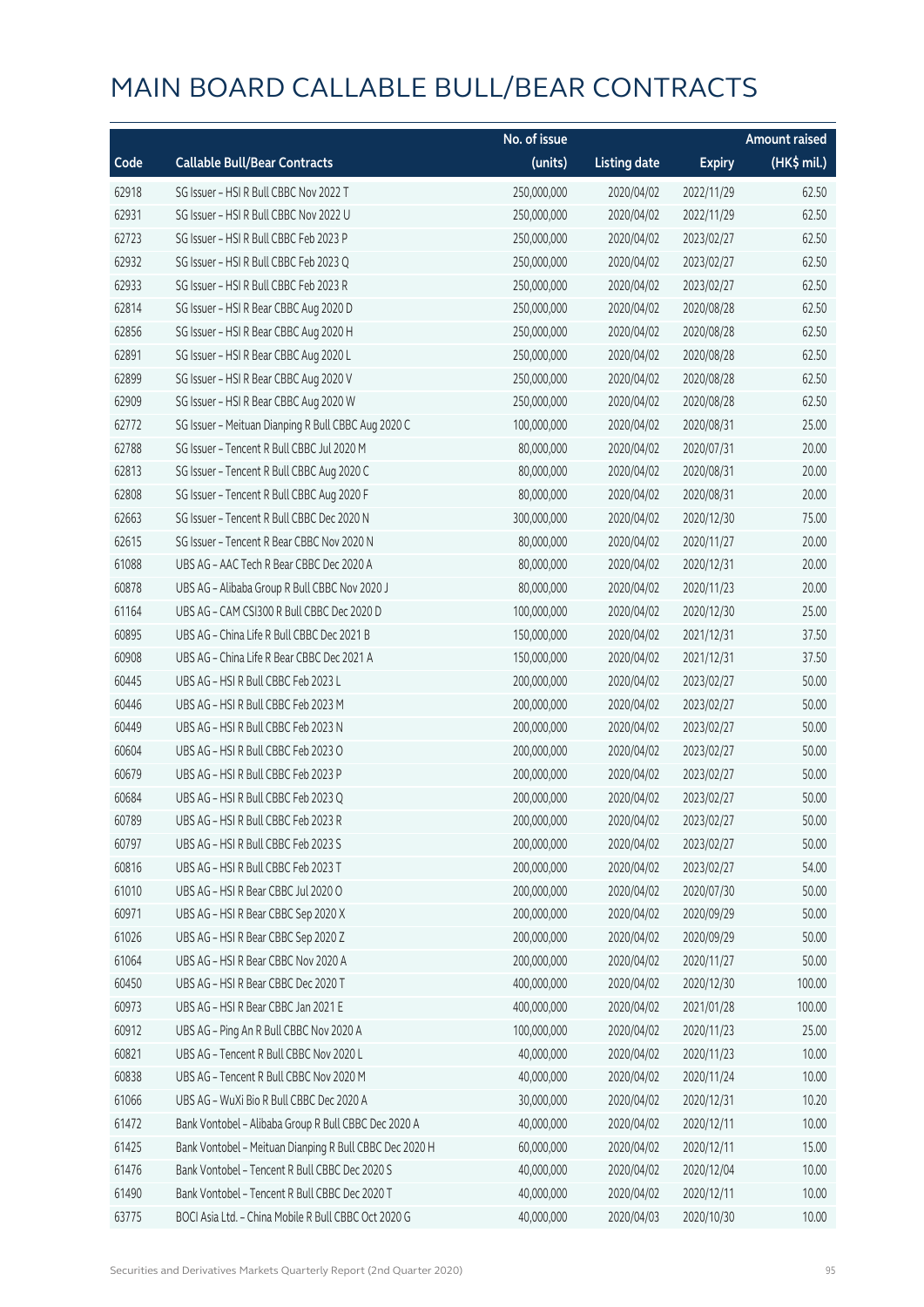|       |                                                             | No. of issue |                     |               | <b>Amount raised</b> |
|-------|-------------------------------------------------------------|--------------|---------------------|---------------|----------------------|
| Code  | <b>Callable Bull/Bear Contracts</b>                         | (units)      | <b>Listing date</b> | <b>Expiry</b> | (HK\$ mil.)          |
| 63780 | BOCI Asia Ltd. - China Life R Bull CBBC Oct 2020 A          | 40,000,000   | 2020/04/03          | 2020/10/30    | 10.00                |
| 63784 | BOCI Asia Ltd. - China Life R Bear CBBC Oct 2020 A          | 40,000,000   | 2020/04/03          | 2020/10/30    | 10.00                |
| 63776 | BOCI Asia Ltd. - Galaxy Ent R Bull CBBC Oct 2020 H          | 100,000,000  | 2020/04/03          | 2020/10/30    | 25.00                |
| 63772 | BOCI Asia Ltd. - HKEX R Bull CBBC Sep 2020 I                | 40,000,000   | 2020/04/03          | 2020/09/29    | 10.00                |
| 63626 | BOCI Asia Ltd. - HSI R Bull CBBC Nov 2022 P                 | 150,000,000  | 2020/04/03          | 2022/11/29    | 37.50                |
| 63637 | BOCI Asia Ltd. - HSI R Bull CBBC Nov 2022 Q                 | 150,000,000  | 2020/04/03          | 2022/11/29    | 37.50                |
| 63643 | BOCI Asia Ltd. - HSI R Bull CBBC Nov 2022 R                 | 150,000,000  | 2020/04/03          | 2022/11/29    | 37.50                |
| 63676 | BOCI Asia Ltd. - HSI R Bull CBBC Nov 2022 S                 | 200,000,000  | 2020/04/03          | 2022/11/29    | 50.00                |
| 63701 | BOCI Asia Ltd. - HSI R Bear CBBC Oct 2020 L                 | 150,000,000  | 2020/04/03          | 2020/10/29    | 37.50                |
| 63705 | BOCI Asia Ltd. - HSI R Bear CBBC Oct 2020 M                 | 150,000,000  | 2020/04/03          | 2020/10/29    | 37.50                |
| 63749 | BOCI Asia Ltd. - HSI R Bear CBBC Oct 2020 N                 | 150,000,000  | 2020/04/03          | 2020/10/29    | 37.50                |
| 63751 | BOCI Asia Ltd. - HSI R Bear CBBC Oct 2020 O                 | 150,000,000  | 2020/04/03          | 2020/10/29    | 37.50                |
| 63787 | BOCI Asia Ltd. - Tencent R Bull CBBC Oct 2020 K             | 40,000,000   | 2020/04/03          | 2020/10/30    | 10.00                |
| 63797 | BOCI Asia Ltd. - Tencent R Bear CBBC Oct 2020 H             | 40,000,000   | 2020/04/03          | 2020/10/30    | 10.00                |
| 63619 | BNP Paribas Issuance B.V. - HSI R Bull CBBC Dec 2022 F      | 150,000,000  | 2020/04/03          | 2022/12/29    | 37.50                |
| 64068 | Credit Suisse AG - Alibaba Group R Bull CBBC Jul 2020 J     | 50,000,000   | 2020/04/03          | 2020/07/30    | 12.50                |
| 64059 | Credit Suisse AG - China Mobile R Bull CBBC Oct 2020 C      | 50,000,000   | 2020/04/03          | 2020/10/29    | 12.50                |
| 64041 | Credit Suisse AG - HSBC R Bull CBBC Dec 2020 F              | 70,000,000   | 2020/04/03          | 2020/12/30    | 17.50                |
| 64004 | Credit Suisse AG - HSI R Bull CBBC Sep 2022 M               | 200,000,000  | 2020/04/03          | 2022/09/29    | 50.00                |
| 64010 | Credit Suisse AG - HSI R Bull CBBC Sep 2022 N               | 200,000,000  | 2020/04/03          | 2022/09/29    | 50.00                |
| 64019 | Credit Suisse AG - HSI R Bull CBBC Sep 2022 O               | 200,000,000  | 2020/04/03          | 2022/09/29    | 50.00                |
| 64002 | Credit Suisse AG - HSI R Bull CBBC Nov 2022 N               | 200,000,000  | 2020/04/03          | 2022/11/29    | 50.00                |
| 64009 | Credit Suisse AG - HSI R Bull CBBC Dec 2022 R               | 300,000,000  | 2020/04/03          | 2022/12/29    | 75.00                |
| 63942 | Credit Suisse AG - HSI R Bear CBBC Nov 2020 G               | 200,000,000  | 2020/04/03          | 2020/11/27    | 50.00                |
| 63961 | Credit Suisse AG - HSI R Bear CBBC Nov 2020 M               | 200,000,000  | 2020/04/03          | 2020/11/27    | 50.00                |
| 63999 | Credit Suisse AG - HSI R Bear CBBC Dec 2020 Z               | 200,000,000  | 2020/04/03          | 2020/12/30    | 50.00                |
| 63990 | Credit Suisse AG - HSI R Bear CBBC Jan 2021 H               | 300,000,000  | 2020/04/03          | 2021/01/28    | 75.00                |
| 64328 | Goldman Sachs SP (Asia) - Alibaba R Bull CBBC Sep 2020 F    | 60,000,000   | 2020/04/03          | 2020/09/28    | 15.00                |
| 64339 | Goldman Sachs SP (Asia) - China Life R Bull CBBC Mar 2021 A | 80,000,000   | 2020/04/03          | 2021/03/01    | 20.00                |
| 64344 | Goldman Sachs SP (Asia) - Galaxy Ent R Bull CBBC Mar 2021 A | 80,000,000   | 2020/04/03          | 2021/03/01    | 20.00                |
| 64305 | Goldman Sachs SP (Asia) - HSI R Bull CBBC Nov 2022 G        | 160,000,000  | 2020/04/03          | 2022/11/29    | 40.00                |
| 64307 | Goldman Sachs SP (Asia) - HSI R Bull CBBC Nov 2022 P        | 160,000,000  | 2020/04/03          | 2022/11/29    | 40.00                |
| 64308 | Goldman Sachs SP (Asia) - HSI R Bull CBBC Nov 2022 R        | 160,000,000  | 2020/04/03          | 2022/11/29    | 40.00                |
| 64312 | Goldman Sachs SP (Asia) - HSI R Bull CBBC Nov 2022 S        | 160,000,000  | 2020/04/03          | 2022/11/29    | 40.00                |
| 64316 | Goldman Sachs SP (Asia) - HSI R Bull CBBC Nov 2022 T        | 160,000,000  | 2020/04/03          | 2022/11/29    | 40.00                |
| 64317 | Goldman Sachs SP (Asia) - HSI R Bull CBBC Nov 2022 X        | 160,000,000  | 2020/04/03          | 2022/11/29    | 40.00                |
| 64321 | Goldman Sachs SP (Asia) - HSI R Bull CBBC Dec 2022 T        | 200,000,000  | 2020/04/03          | 2022/12/29    | 50.00                |
| 64322 | Goldman Sachs SP (Asia) - HSI R Bull CBBC Dec 2022 Y        | 200,000,000  | 2020/04/03          | 2022/12/29    | 50.00                |
| 64355 | Goldman Sachs SP (Asia) - HSI R Bear CBBC Nov 2020 L        | 160,000,000  | 2020/04/03          | 2020/11/27    | 40.00                |
| 64294 | Goldman Sachs SP (Asia) - HSI R Bear CBBC Jan 2021 A        | 160,000,000  | 2020/04/03          | 2021/01/28    | 40.00                |
| 64326 | Goldman Sachs SP (Asia) - HSI R Bear CBBC Jan 2021 B        | 160,000,000  | 2020/04/03          | 2021/01/28    | 40.00                |
| 64458 | Goldman Sachs SP (Asia) - HSI R Bear CBBC Jan 2021 C        | 160,000,000  | 2020/04/03          | 2021/01/28    | 40.00                |
| 64467 | Goldman Sachs SP (Asia) - HSI R Bear CBBC Jan 2021 D        | 160,000,000  | 2020/04/03          | 2021/01/28    | 40.00                |
| 64478 | Goldman Sachs SP (Asia) - HSI R Bear CBBC Jan 2021 E        | 160,000,000  | 2020/04/03          | 2021/01/28    | 40.00                |
| 64286 | Goldman Sachs SP (Asia) - HSI R Bear CBBC Feb 2021 U        | 160,000,000  | 2020/04/03          | 2021/02/25    | 40.00                |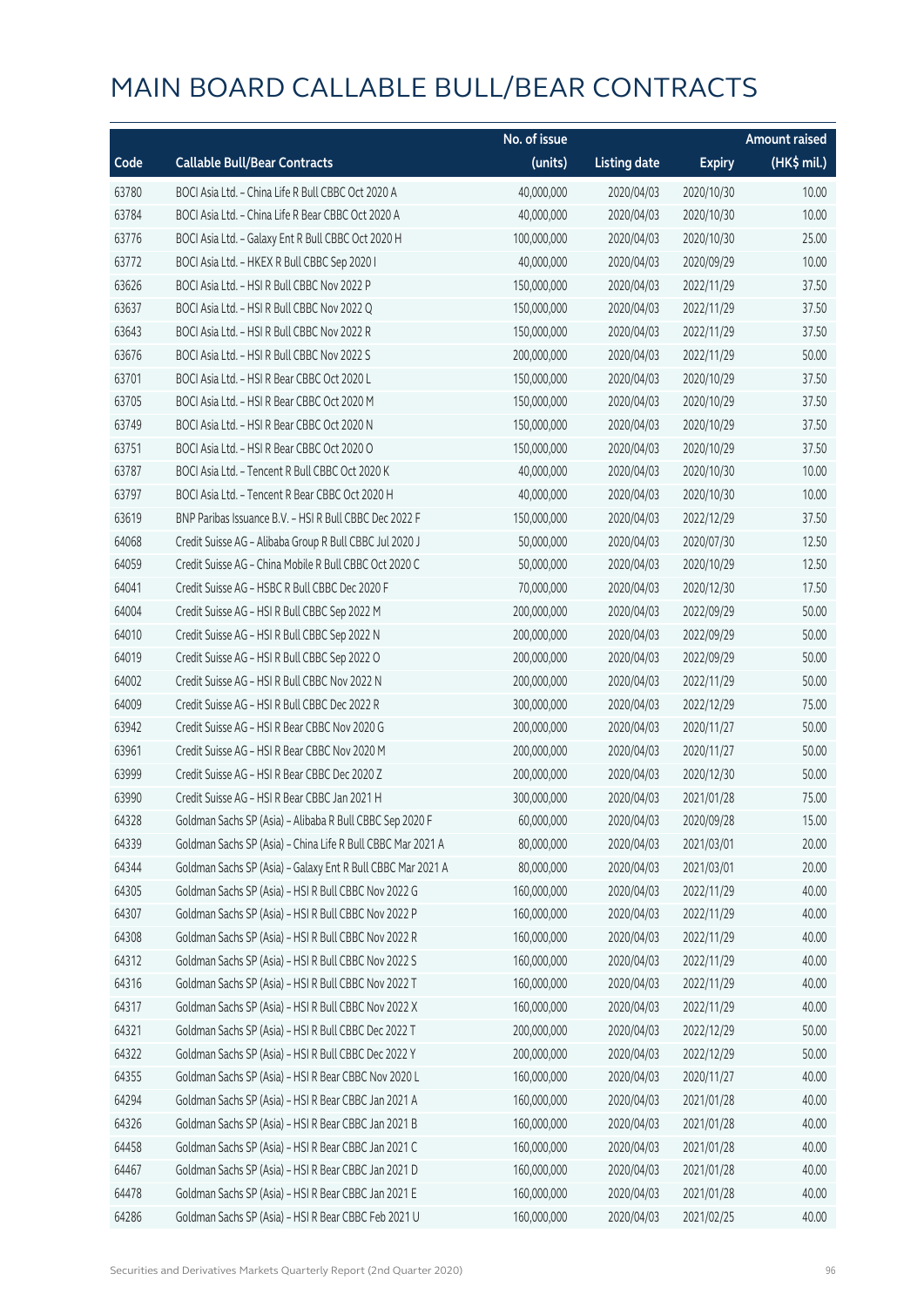|       |                                                           | No. of issue |                     |               | <b>Amount raised</b> |
|-------|-----------------------------------------------------------|--------------|---------------------|---------------|----------------------|
| Code  | <b>Callable Bull/Bear Contracts</b>                       | (units)      | <b>Listing date</b> | <b>Expiry</b> | (HK\$ mil.)          |
| 64299 | Goldman Sachs SP (Asia) - HSI R Bear CBBC Feb 2021 V      | 160,000,000  | 2020/04/03          | 2021/02/25    | 40.00                |
| 64376 | Goldman Sachs SP (Asia) - HSI R Bear CBBC Feb 2021 W      | 160,000,000  | 2020/04/03          | 2021/02/25    | 40.00                |
| 64389 | Goldman Sachs SP (Asia) - HSI R Bear CBBC Feb 2021 X      | 160,000,000  | 2020/04/03          | 2021/02/25    | 40.00                |
| 64396 | Goldman Sachs SP (Asia) - HSI R Bear CBBC Feb 2021 Y      | 160,000,000  | 2020/04/03          | 2021/02/25    | 40.00                |
| 64329 | Goldman Sachs SP (Asia) - Tencent R Bull CBBC Aug 2020 I  | 60,000,000   | 2020/04/03          | 2020/08/28    | 15.00                |
| 64331 | Goldman Sachs SP (Asia) - Tencent R Bull CBBC Aug 2020 J  | 60,000,000   | 2020/04/03          | 2020/08/28    | 15.00                |
| 64351 | Goldman Sachs SP (Asia) - Tencent R Bull CBBC Aug 2020 K  | 60,000,000   | 2020/04/03          | 2020/08/28    | 15.54                |
| 64337 | Goldman Sachs SP (Asia) - Tencent R Bear CBBC Mar 2021 G  | 60,000,000   | 2020/04/03          | 2021/03/01    | 15.00                |
| 63497 | HK Bank - Bud Apac R Bull CBBC Nov 2020 A                 | 40,000,000   | 2020/04/03          | 2020/11/02    | 10.00                |
| 63513 | HK Bank - China Res Land R Bull CBBC Aug 2020 B           | 40,000,000   | 2020/04/03          | 2020/08/17    | 10.00                |
| 63535 | HK Bank - Galaxy Ent R Bear CBBC Aug 2020 A               | 40,000,000   | 2020/04/03          | 2020/08/10    | 10.00                |
| 63369 | HK Bank - HSI R Bull CBBC Sep 2022 R                      | 100,000,000  | 2020/04/03          | 2022/09/29    | 25.00                |
| 63351 | HK Bank - HSI R Bear CBBC Sep 2020 K                      | 100,000,000  | 2020/04/03          | 2020/09/29    | 25.00                |
| 63471 | HK Bank - HSI R Bear CBBC Sep 2020 L                      | 80,000,000   | 2020/04/03          | 2020/09/29    | 20.00                |
| 63586 | HK Bank - Ping An R Bull CBBC Nov 2020 B                  | 60,000,000   | 2020/04/03          | 2020/11/02    | 15.00                |
| 63547 | HK Bank - SUNAC R Bull CBBC Sep 2020 D                    | 40,000,000   | 2020/04/03          | 2020/09/28    | 10.00                |
| 63399 | HK Bank - Tencent R Bull CBBC Aug 2020 F                  | 40,000,000   | 2020/04/03          | 2020/08/20    | 10.00                |
| 63462 | HK Bank - Tencent R Bull CBBC Sep 2020 E                  | 100,000,000  | 2020/04/03          | 2020/09/07    | 25.00                |
| 63474 | HK Bank - Tencent R Bear CBBC Aug 2020 R                  | 40,000,000   | 2020/04/03          | 2020/08/13    | 10.00                |
| 63580 | HK Bank - WuXi Bio R Bull CBBC Aug 2020 B                 | 40,000,000   | 2020/04/03          | 2020/08/10    | 10.00                |
| 63423 | HK Bank - Xiaomi R Bull CBBC Sep 2020 B                   | 60,000,000   | 2020/04/03          | 2020/09/21    | 15.00                |
| 64118 | Haitong Int'l Sec - HSI R Bull CBBC Nov 2022 R            | 150,000,000  | 2020/04/03          | 2022/11/29    | 37.50                |
| 64111 | Haitong Int'l Sec - HSI R Bull CBBC Dec 2022 W            | 150,000,000  | 2020/04/03          | 2022/12/29    | 37.50                |
| 64086 | Haitong Int'l Sec - HSI R Bear CBBC Oct 2020 Q            | 150,000,000  | 2020/04/03          | 2020/10/29    | 37.50                |
| 64105 | Haitong Int'l Sec - HSI R Bear CBBC Dec 2020 C            | 150,000,000  | 2020/04/03          | 2020/12/30    | 37.50                |
| 64120 | Haitong Int'l Sec - Tencent R Bull CBBC Dec 2020 A        | 40,000,000   | 2020/04/03          | 2020/12/22    | 10.00                |
| 63813 | Morgan Stanley Asia Products - HSI R Bull CBBC Dec 2022 I | 150,000,000  | 2020/04/03          | 2022/12/29    | 37.50                |
| 63816 | Morgan Stanley Asia Products - HSI R Bull CBBC Jan 2023 D | 150,000,000  | 2020/04/03          | 2023/01/30    | 37.50                |
| 63303 | Morgan Stanley Asia Products - HSI R Bear CBBC Jul 2020 G | 150,000,000  | 2020/04/03          | 2020/07/30    | 37.50                |
| 63345 | Morgan Stanley Asia Products - HSI R Bear CBBC Aug 2020 M | 150,000,000  | 2020/04/03          | 2020/08/28    | 37.50                |
| 63316 | Morgan Stanley Asia Products - HSI R Bear CBBC Sep 2020 G | 150,000,000  | 2020/04/03          | 2020/09/29    | 37.50                |
| 63343 | Morgan Stanley Asia Products - HSI R Bear CBBC Sep 2020 H | 200,000,000  | 2020/04/03          | 2020/09/29    | 50.00                |
| 64181 | SG Issuer - Alibaba Group R Bull CBBC Sep 2020 O          | 80,000,000   | 2020/04/03          | 2020/09/30    | 20.00                |
| 64129 | SG Issuer - Alibaba Group R Bear CBBC Dec 2020 O          | 80,000,000   | 2020/04/03          | 2020/12/30    | 20.00                |
| 64186 | SG Issuer - CSPC Pharma R Bull CBBC Dec 2020 C            | 150,000,000  | 2020/04/03          | 2020/12/30    | 37.50                |
| 64195 | SG Issuer - Galaxy Ent R Bear CBBC Oct 2020 G             | 100,000,000  | 2020/04/03          | 2020/10/29    | 25.00                |
| 64134 | SG Issuer - HKEX R Bear CBBC Dec 2020 B                   | 200,000,000  | 2020/04/03          | 2020/12/30    | 50.00                |
| 64232 | SG Issuer - HSCEI R Bull CBBC Dec 2021 B                  | 100,000,000  | 2020/04/03          | 2021/12/30    | 25.00                |
| 64240 | SG Issuer - HSCEI R Bull CBBC Dec 2021 C                  | 100,000,000  | 2020/04/03          | 2021/12/30    | 25.00                |
| 64228 | SG Issuer - HSCEI R Bear CBBC Aug 2020 A                  | 100,000,000  | 2020/04/03          | 2020/08/28    | 25.00                |
| 64230 | SG Issuer - HSCEI R Bear CBBC Dec 2020 A                  | 100,000,000  | 2020/04/03          | 2020/12/30    | 25.00                |
| 64241 | SG Issuer - HSI R Bull CBBC Nov 2022 W                    | 250,000,000  | 2020/04/03          | 2022/11/29    | 62.50                |
| 64259 | SG Issuer - HSI R Bull CBBC Jan 2023 T                    | 250,000,000  | 2020/04/03          | 2023/01/30    | 62.50                |
| 64267 | SG Issuer - HSI R Bull CBBC Jan 2023 U                    | 250,000,000  | 2020/04/03          | 2023/01/30    | 62.50                |
| 64279 | SG Issuer - HSI R Bull CBBC Jan 2023 V                    | 250,000,000  | 2020/04/03          | 2023/01/30    | 62.50                |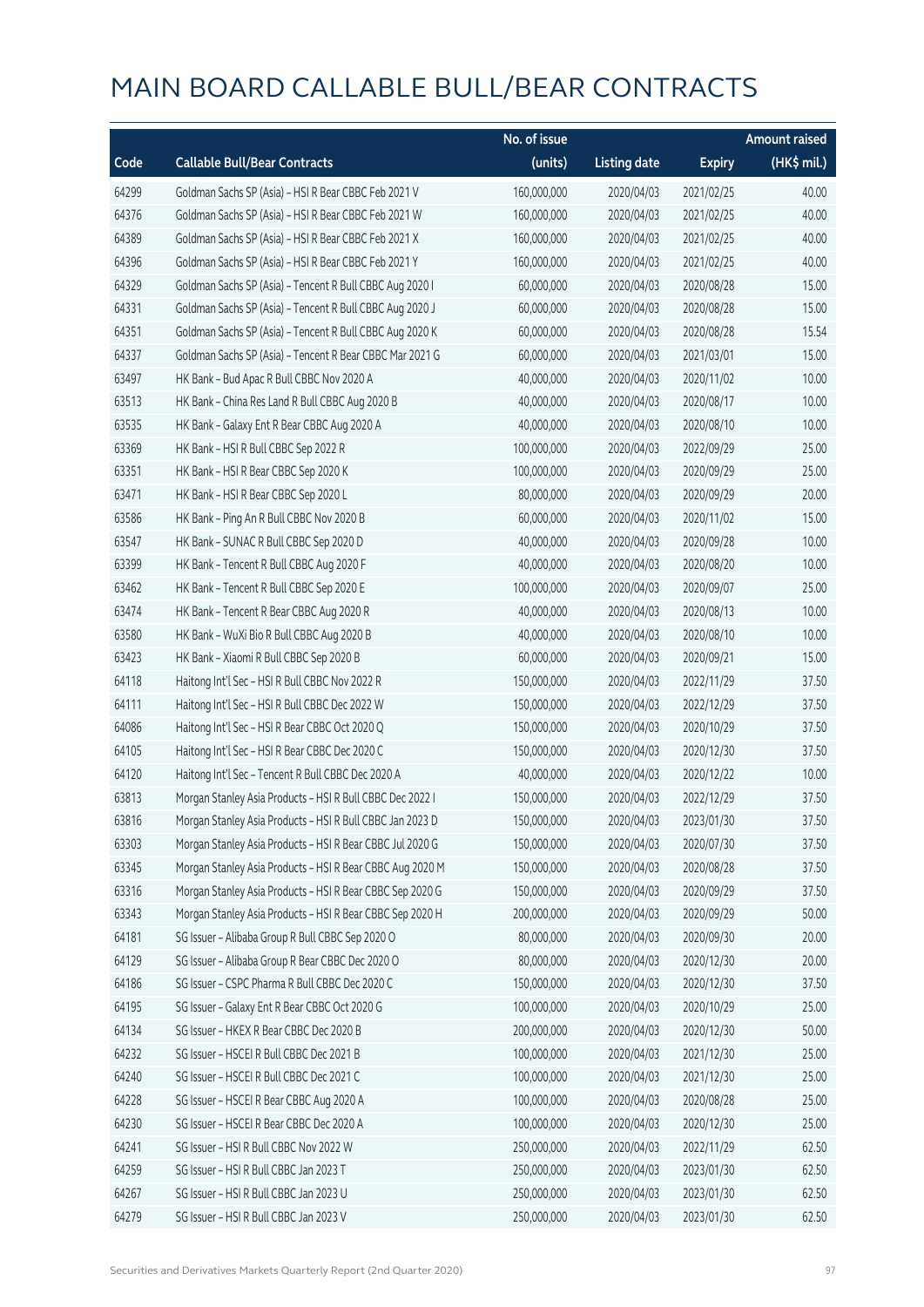|       |                                                         | No. of issue |                     |               | <b>Amount raised</b> |
|-------|---------------------------------------------------------|--------------|---------------------|---------------|----------------------|
| Code  | <b>Callable Bull/Bear Contracts</b>                     | (units)      | <b>Listing date</b> | <b>Expiry</b> | (HK\$ mil.)          |
| 64281 | SG Issuer - HSI R Bull CBBC Jan 2023 W                  | 250,000,000  | 2020/04/03          | 2023/01/30    | 62.50                |
| 64161 | SG Issuer - HSI R Bear CBBC Jul 2020 D                  | 250,000,000  | 2020/04/03          | 2020/07/30    | 62.50                |
| 64165 | SG Issuer - HSI R Bear CBBC Jul 2020 M                  | 250,000,000  | 2020/04/03          | 2020/07/30    | 62.50                |
| 64177 | SG Issuer - HSI R Bear CBBC Jul 2020 O                  | 250,000,000  | 2020/04/03          | 2020/07/30    | 62.50                |
| 64256 | SG Issuer - HSI R Bear CBBC Aug 2020 X                  | 250,000,000  | 2020/04/03          | 2020/08/28    | 62.50                |
| 64180 | SG Issuer - HSI R Bear CBBC Dec 2020 J                  | 500,000,000  | 2020/04/03          | 2020/12/30    | 125.00               |
| 64216 | SG Issuer - Meituan Dianping R Bull CBBC Oct 2020 H     | 100,000,000  | 2020/04/03          | 2020/10/30    | 25.00                |
| 64136 | SG Issuer - Ping An R Bull CBBC Dec 2020 V              | 100,000,000  | 2020/04/03          | 2020/12/30    | 25.00                |
| 64138 | SG Issuer - SHK Ppt R Bull CBBC Dec 2020 D              | 100,000,000  | 2020/04/03          | 2020/12/30    | 25.00                |
| 64222 | SG Issuer - Tencent R Bull CBBC Aug 2020 D              | 80,000,000   | 2020/04/03          | 2020/08/31    | 20.00                |
| 64224 | SG Issuer - Tencent R Bull CBBC Sep 2020 W              | 80,000,000   | 2020/04/03          | 2020/09/30    | 20.00                |
| 64139 | SG Issuer - Tencent R Bear CBBC Nov 2020 K              | 80,000,000   | 2020/04/03          | 2020/11/27    | 20.00                |
| 64159 | SG Issuer - Tencent R Bear CBBC Dec 2020 R              | 80,000,000   | 2020/04/03          | 2020/12/30    | 20.00                |
| 63935 | UBS AG - Alibaba Group R Bear CBBC Dec 2020 O           | 80,000,000   | 2020/04/03          | 2020/12/07    | 20.00                |
| 63852 | UBS AG - HSI R Bull CBBC Feb 2023 U                     | 200,000,000  | 2020/04/03          | 2023/02/27    | 50.00                |
| 63860 | UBS AG - HSI R Bull CBBC Feb 2023 V                     | 200,000,000  | 2020/04/03          | 2023/02/27    | 50.00                |
| 63874 | UBS AG - HSI R Bull CBBC Feb 2023 W                     | 200,000,000  | 2020/04/03          | 2023/02/27    | 50.00                |
| 63876 | UBS AG - HSI R Bull CBBC Feb 2023 X                     | 200,000,000  | 2020/04/03          | 2023/02/27    | 50.00                |
| 63886 | UBS AG - HSI R Bull CBBC Feb 2023 Y                     | 200,000,000  | 2020/04/03          | 2023/02/27    | 50.00                |
| 63818 | UBS AG - HSI R Bear CBBC Jul 2020 P                     | 200,000,000  | 2020/04/03          | 2020/07/30    | 50.00                |
| 63825 | UBS AG - HSI R Bear CBBC Oct 2020 M                     | 200,000,000  | 2020/04/03          | 2020/10/29    | 50.00                |
| 63851 | UBS AG - HSI R Bear CBBC Oct 2020 N                     | 200,000,000  | 2020/04/03          | 2020/10/29    | 50.00                |
| 63918 | UBS AG - HSI R Bear CBBC Nov 2020 B                     | 200,000,000  | 2020/04/03          | 2020/11/27    | 50.00                |
| 63891 | UBS AG - HSI R Bear CBBC Nov 2020 D                     | 200,000,000  | 2020/04/03          | 2020/11/27    | 50.00                |
| 63894 | UBS AG - HSI R Bear CBBC Nov 2020 G                     | 200,000,000  | 2020/04/03          | 2020/11/27    | 50.00                |
| 63881 | UBS AG - Tencent R Bull CBBC Nov 2020 N                 | 40,000,000   | 2020/04/03          | 2020/11/24    | 10.00                |
| 63929 | UBS AG - Tencent R Bear CBBC Dec 2020 V                 | 40,000,000   | 2020/04/03          | 2020/12/21    | 10.00                |
| 64075 | Bank Vontobel – CSPC Pharma R Bull CBBC Nov 2020 E      | 40,000,000   | 2020/04/03          | 2020/11/20    | 11.60                |
| 64070 | Bank Vontobel - HKEX R Bull CBBC Dec 2020 D             | 40,000,000   | 2020/04/03          | 2020/12/18    | 10.00                |
| 64071 | Bank Vontobel - HKEX R Bull CBBC Dec 2020 E             | 40,000,000   | 2020/04/03          | 2020/12/04    | 12.40                |
| 64080 | Bank Vontobel - SUNAC R Bull CBBC Dec 2020 H            | 40,000,000   | 2020/04/03          | 2020/12/11    | 10.00                |
| 64069 | Bank Vontobel - Tencent R Bear CBBC Dec 2020 K          | 80,000,000   | 2020/04/03          | 2020/12/04    | 20.00                |
| 64077 | Bank Vontobel - Xiaomi R Bull CBBC Dec 2020 P           | 40,000,000   | 2020/04/03          | 2020/12/04    | 10.00                |
| 64496 | BOCI Asia Ltd. - HSI R Bull CBBC Nov 2022 T             | 150,000,000  | 2020/04/06          | 2022/11/29    | 37.50                |
| 64499 | BOCI Asia Ltd. - HSI R Bull CBBC Nov 2022 U             | 150,000,000  | 2020/04/06          | 2022/11/29    | 37.50                |
| 64511 | BOCI Asia Ltd. - HSI R Bull CBBC Nov 2022 V             | 150,000,000  | 2020/04/06          | 2022/11/29    | 37.50                |
| 64758 | BOCI Asia Ltd. - HSI R Bull CBBC Nov 2022 W             | 150,000,000  | 2020/04/06          | 2022/11/29    | 37.50                |
| 64761 | BOCI Asia Ltd. - HSI R Bull CBBC Nov 2022 X             | 150,000,000  | 2020/04/06          | 2022/11/29    | 37.50                |
| 64764 | BOCI Asia Ltd. - HSI R Bull CBBC Nov 2022 Y             | 150,000,000  | 2020/04/06          | 2022/11/29    | 37.50                |
| 64567 | BOCI Asia Ltd. - HSI R Bear CBBC Oct 2020 P             | 200,000,000  | 2020/04/06          | 2020/10/29    | 50.00                |
| 64568 | BOCI Asia Ltd. - HSI R Bear CBBC Oct 2020 Q             | 150,000,000  | 2020/04/06          | 2020/10/29    | 37.50                |
| 64570 | BOCI Asia Ltd. - HSI R Bear CBBC Oct 2020 R             | 150,000,000  | 2020/04/06          | 2020/10/29    | 37.50                |
| 64514 | BOCI Asia Ltd. - Tencent R Bull CBBC Oct 2020 L         | 40,000,000   | 2020/04/06          | 2020/10/30    | 10.40                |
| 64516 | BOCI Asia Ltd. - Tencent R Bull CBBC Oct 2020 M         | 40,000,000   | 2020/04/06          | 2020/10/30    | 10.00                |
| 64719 | Credit Suisse AG - Alibaba Group R Bull CBBC Sep 2020 E | 80,000,000   | 2020/04/06          | 2020/09/29    | 20.00                |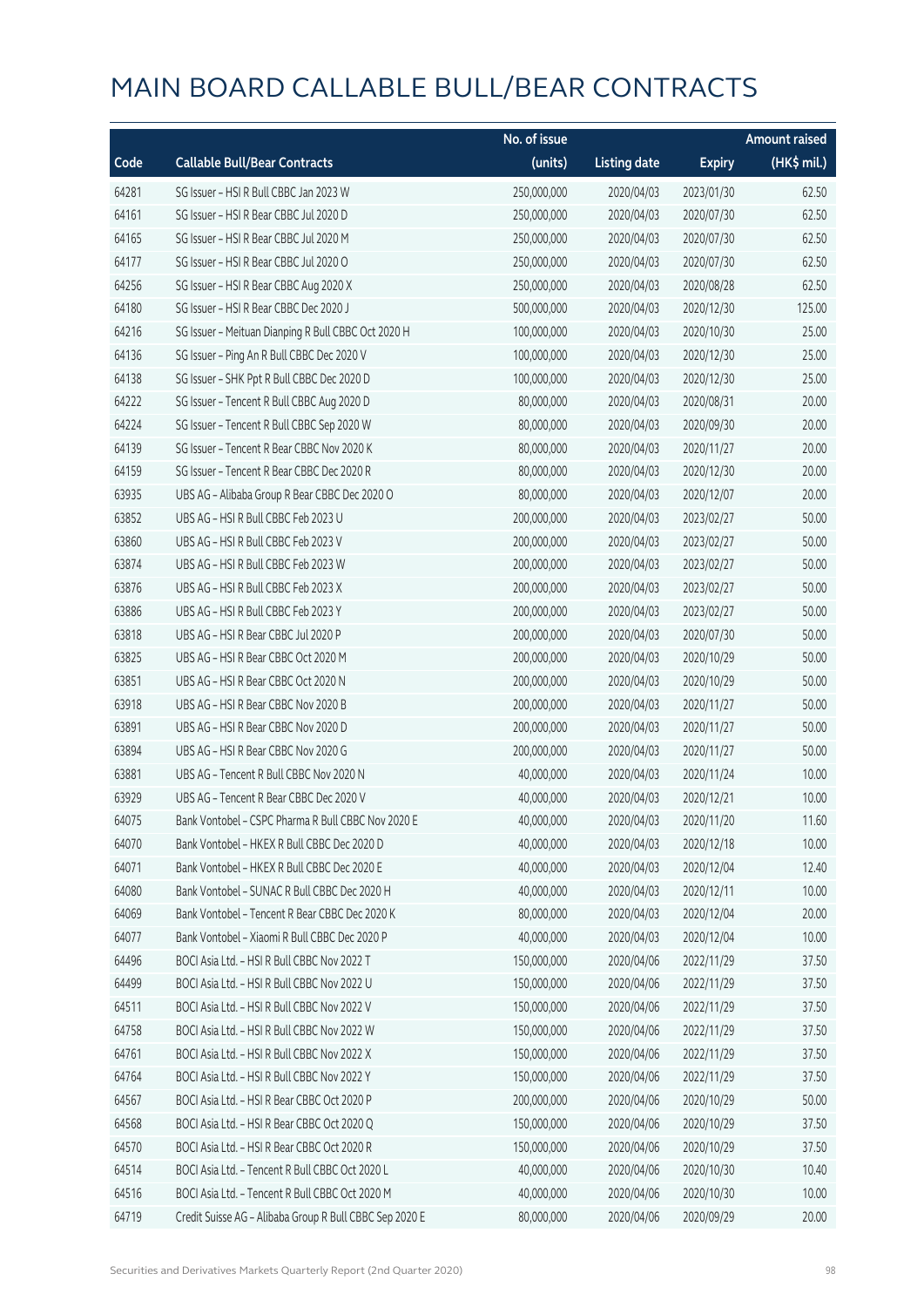|       |                                                          | No. of issue |                     |               | <b>Amount raised</b> |
|-------|----------------------------------------------------------|--------------|---------------------|---------------|----------------------|
| Code  | <b>Callable Bull/Bear Contracts</b>                      | (units)      | <b>Listing date</b> | <b>Expiry</b> | (HK\$ mil.)          |
| 64706 | Credit Suisse AG - Galaxy Ent R Bear CBBC Sep 2020 C     | 100,000,000  | 2020/04/06          | 2020/09/29    | 25.00                |
| 64703 | Credit Suisse AG - HSI R Bull CBBC Sep 2022 P            | 200,000,000  | 2020/04/06          | 2022/09/29    | 50.00                |
| 64667 | Credit Suisse AG - HSI R Bull CBBC Oct 2022 E            | 200,000,000  | 2020/04/06          | 2022/10/28    | 50.00                |
| 64668 | Credit Suisse AG - HSI R Bull CBBC Oct 2022 F            | 200,000,000  | 2020/04/06          | 2022/10/28    | 50.00                |
| 64673 | Credit Suisse AG - HSI R Bull CBBC Nov 2022 A            | 200,000,000  | 2020/04/06          | 2022/11/29    | 50.00                |
| 64701 | Credit Suisse AG - HSI R Bull CBBC Dec 2022 Y            | 300,000,000  | 2020/04/06          | 2022/12/29    | 75.00                |
| 64755 | Credit Suisse AG - HSI R Bear CBBC Oct 2020 D            | 200,000,000  | 2020/04/06          | 2020/10/29    | 50.00                |
| 64722 | Credit Suisse AG - HSI R Bear CBBC Oct 2020 Z            | 200,000,000  | 2020/04/06          | 2020/10/29    | 50.00                |
| 64748 | Credit Suisse AG - HSI R Bear CBBC Nov 2020 O            | 200,000,000  | 2020/04/06          | 2020/11/27    | 50.00                |
| 64749 | Credit Suisse AG - HSI R Bear CBBC Nov 2020 Q            | 200,000,000  | 2020/04/06          | 2020/11/27    | 50.00                |
| 64739 | Credit Suisse AG - HSI R Bear CBBC Jan 2021 I            | 300,000,000  | 2020/04/06          | 2021/01/28    | 75.00                |
| 64712 | Credit Suisse AG - Tencent R Bull CBBC Aug 2020 C        | 50,000,000   | 2020/04/06          | 2020/08/28    | 12.50                |
| 64718 | Credit Suisse AG - Tencent R Bear CBBC Aug 2020 F        | 50,000,000   | 2020/04/06          | 2020/08/28    | 12.50                |
| 65210 | Goldman Sachs SP (Asia) - Alibaba R Bull CBBC Sep 2020 G | 60,000,000   | 2020/04/06          | 2020/09/28    | 15.00                |
| 65280 | Goldman Sachs SP (Asia) - HSI R Bull CBBC Dec 2022 D     | 160,000,000  | 2020/04/06          | 2022/12/29    | 40.00                |
| 65203 | Goldman Sachs SP (Asia) - HSI R Bull CBBC Dec 2022 U     | 160,000,000  | 2020/04/06          | 2022/12/29    | 40.00                |
| 65252 | Goldman Sachs SP (Asia) - HSI R Bear CBBC Jan 2021 F     | 160,000,000  | 2020/04/06          | 2021/01/28    | 40.00                |
| 65262 | Goldman Sachs SP (Asia) - HSI R Bear CBBC Jan 2021 G     | 160,000,000  | 2020/04/06          | 2021/01/28    | 40.00                |
| 65263 | Goldman Sachs SP (Asia) - HSI R Bear CBBC Jan 2021 H     | 160,000,000  | 2020/04/06          | 2021/01/28    | 40.00                |
| 65274 | Goldman Sachs SP (Asia) - HSI R Bear CBBC Jan 2021 I     | 160,000,000  | 2020/04/06          | 2021/01/28    | 40.00                |
| 65276 | Goldman Sachs SP (Asia) - HSI R Bear CBBC Jan 2021 J     | 160,000,000  | 2020/04/06          | 2021/01/28    | 40.16                |
| 65200 | Goldman Sachs SP (Asia) - HSI R Bear CBBC Feb 2021 Z     | 160,000,000  | 2020/04/06          | 2021/02/25    | 41.12                |
| 65215 | Goldman Sachs SP (Asia) - Tencent R Bull CBBC Aug 2020 L | 60,000,000   | 2020/04/06          | 2020/08/28    | 15.00                |
| 65218 | Goldman Sachs SP (Asia) - Tencent R Bull CBBC Aug 2020 M | 60,000,000   | 2020/04/06          | 2020/08/28    | 15.00                |
| 65251 | Goldman Sachs SP (Asia) - Tencent R Bull CBBC Aug 2020 N | 60,000,000   | 2020/04/06          | 2020/08/28    | 16.86                |
| 65225 | Goldman Sachs SP (Asia) - Tencent R Bear CBBC Mar 2021 H | 60,000,000   | 2020/04/06          | 2021/03/01    | 15.00                |
| 64522 | HK Bank - Alibaba Group R Bull CBBC Aug 2020 K           | 40,000,000   | 2020/04/06          | 2020/08/17    | 10.00                |
| 64483 | HK Bank - HSI R Bull CBBC Sep 2022 Z                     | 100,000,000  | 2020/04/06          | 2022/09/29    | 25.00                |
| 64545 | HK Bank - HSI R Bear CBBC Sep 2020 M                     | 100,000,000  | 2020/04/06          | 2020/09/29    | 25.00                |
| 64486 | HK Bank - Tencent R Bull CBBC Aug 2020 E                 | 40,000,000   | 2020/04/06          | 2020/08/27    | 10.00                |
| 64562 | HK Bank - Tracker Fund R Bull CBBC Sep 2020 A            | 40,000,000   | 2020/04/06          | 2020/09/28    | 10.00                |
| 64558 | HK Bank - Tracker Fund R Bull CBBC Dec 2020 A            | 40,000,000   | 2020/04/06          | 2020/12/14    | 10.00                |
| 64561 | HK Bank - Xiaomi R Bear CBBC Aug 2020 A                  | 40,000,000   | 2020/04/06          | 2020/08/10    | 10.00                |
| 64659 | Haitong Int'l Sec - AIA R Bull CBBC Nov 2020 C           | 40,000,000   | 2020/04/06          | 2020/11/10    | 10.00                |
| 64666 | Haitong Int'l Sec - CNOOC R Bull CBBC Nov 2020 A         | 40,000,000   | 2020/04/06          | 2020/11/10    | 10.00                |
| 64588 | Haitong Int'l Sec - HSI R Bull CBBC Nov 2022 S           | 150,000,000  | 2020/04/06          | 2022/11/29    | 37.50                |
| 64581 | Haitong Int'l Sec - HSI R Bull CBBC Dec 2022 M           | 150,000,000  | 2020/04/06          | 2022/12/29    | 37.50                |
| 64639 | Haitong Int'l Sec - HSI R Bear CBBC Nov 2020 N           | 150,000,000  | 2020/04/06          | 2020/11/27    | 37.50                |
| 64658 | Haitong Int'l Sec - HSI R Bear CBBC Jan 2021 C           | 150,000,000  | 2020/04/06          | 2021/01/28    | 37.50                |
| 64589 | Haitong Int'l Sec - Tencent R Bear CBBC Nov 2020 J       | 40,000,000   | 2020/04/06          | 2020/11/24    | 10.00                |
| 64595 | Haitong Int'l Sec - Tencent R Bear CBBC Nov 2020 K       | 40,000,000   | 2020/04/06          | 2020/11/24    | 10.00                |
| 64903 | SG Issuer - AIA R Bear CBBC Aug 2020 A                   | 60,000,000   | 2020/04/06          | 2020/08/04    | 15.00                |
| 64852 | SG Issuer - Alibaba Group R Bull CBBC Jul 2020 U         | 80,000,000   | 2020/04/06          | 2020/07/31    | 20.00                |
| 64876 | SG Issuer - Bud Apac R Bull CBBC Dec 2020 C              | 80,000,000   | 2020/04/06          | 2020/12/30    | 20.00                |
| 64904 | SG Issuer - CC Bank R Bull CBBC Aug 2021 A               | 100,000,000  | 2020/04/06          | 2021/08/05    | 25.00                |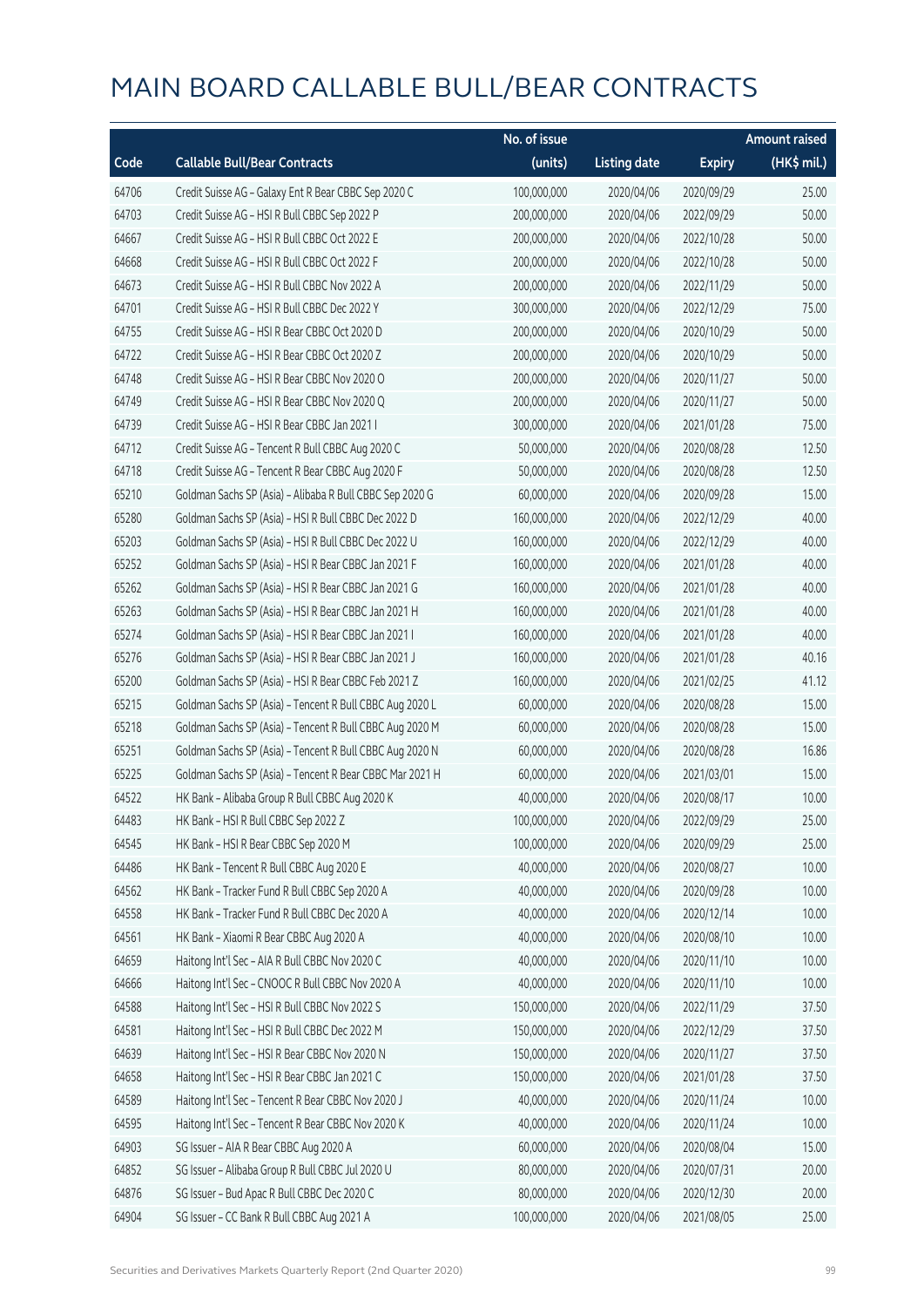|       |                                                         | No. of issue |                     |               | <b>Amount raised</b> |
|-------|---------------------------------------------------------|--------------|---------------------|---------------|----------------------|
| Code  | <b>Callable Bull/Bear Contracts</b>                     | (units)      | <b>Listing date</b> | <b>Expiry</b> | (HK\$ mil.)          |
| 64880 | SG Issuer - Galaxy Ent R Bull CBBC Nov 2020 D           | 100,000,000  | 2020/04/06          | 2020/11/30    | 25.00                |
| 64978 | SG Issuer - HSI R Bull CBBC Oct 2022 B                  | 250,000,000  | 2020/04/06          | 2022/10/28    | 62.50                |
| 64920 | SG Issuer - HSI R Bull CBBC Oct 2022 Z                  | 250,000,000  | 2020/04/06          | 2022/10/28    | 62.50                |
| 64825 | SG Issuer - HSI R Bull CBBC Nov 2022 D                  | 250,000,000  | 2020/04/06          | 2022/11/29    | 62.50                |
| 64925 | SG Issuer - HSI R Bull CBBC Dec 2022 S                  | 250,000,000  | 2020/04/06          | 2022/12/29    | 62.50                |
| 64988 | SG Issuer - HSI R Bull CBBC Dec 2022 V                  | 250,000,000  | 2020/04/06          | 2022/12/29    | 62.50                |
| 64847 | SG Issuer - HSI R Bull CBBC Jan 2023 X                  | 250,000,000  | 2020/04/06          | 2023/01/30    | 62.50                |
| 64933 | SG Issuer - HSI R Bear CBBC Oct 2020 B                  | 250,000,000  | 2020/04/06          | 2020/10/29    | 62.50                |
| 64941 | SG Issuer - HSI R Bear CBBC Oct 2020 E                  | 250,000,000  | 2020/04/06          | 2020/10/29    | 62.50                |
| 64966 | SG Issuer - HSI R Bear CBBC Oct 2020 F                  | 250,000,000  | 2020/04/06          | 2020/10/29    | 62.50                |
| 64973 | SG Issuer - HSI R Bear CBBC Nov 2020 L                  | 250,000,000  | 2020/04/06          | 2020/11/27    | 62.50                |
| 64917 | SG Issuer - HSI R Bear CBBC Jan 2021 S                  | 500,000,000  | 2020/04/06          | 2021/01/28    | 125.00               |
| 64890 | SG Issuer - Tencent R Bull CBBC Jul 2020 O              | 80,000,000   | 2020/04/06          | 2020/07/31    | 20.00                |
| 64892 | SG Issuer - Tencent R Bull CBBC Aug 2020 B              | 80,000,000   | 2020/04/06          | 2020/08/31    | 20.00                |
| 64915 | SG Issuer - Tencent R Bear CBBC Dec 2020 S              | 80,000,000   | 2020/04/06          | 2020/12/30    | 20.00                |
| 65065 | UBS AG - Alibaba Group R Bull CBBC Dec 2020 P           | 80,000,000   | 2020/04/06          | 2020/12/07    | 20.00                |
| 65064 | UBS AG - Alibaba Group R Bear CBBC Dec 2020 P           | 80,000,000   | 2020/04/06          | 2020/12/09    | 20.00                |
| 65087 | UBS AG - Geely Auto R Bull CBBC Dec 2020 D              | 40,000,000   | 2020/04/06          | 2020/12/30    | 10.00                |
| 65089 | UBS AG - Geely Auto R Bear CBBC Dec 2020 B              | 40,000,000   | 2020/04/06          | 2020/12/30    | 10.00                |
| 65194 | UBS AG - Galaxy Ent R Bear CBBC Dec 2020 C              | 60,000,000   | 2020/04/06          | 2020/12/08    | 15.00                |
| 65101 | UBS AG - HSI R Bull CBBC Jan 2023 A                     | 200,000,000  | 2020/04/06          | 2023/01/30    | 50.00                |
| 65103 | UBS AG - HSI R Bull CBBC Jan 2023 B                     | 200,000,000  | 2020/04/06          | 2023/01/30    | 50.00                |
| 65108 | UBS AG - HSI R Bull CBBC Jan 2023 C                     | 200,000,000  | 2020/04/06          | 2023/01/30    | 50.00                |
| 65119 | UBS AG - HSI R Bull CBBC Jan 2023 D                     | 200,000,000  | 2020/04/06          | 2023/01/30    | 50.00                |
| 65120 | UBS AG - HSI R Bull CBBC Jan 2023 E                     | 200,000,000  | 2020/04/06          | 2023/01/30    | 50.00                |
| 64997 | UBS AG - HSI R Bull CBBC Jan 2023 U                     | 200,000,000  | 2020/04/06          | 2023/01/30    | 50.00                |
| 65097 | UBS AG - HSI R Bull CBBC Jan 2023 V                     | 200,000,000  | 2020/04/06          | 2023/01/30    | 50.00                |
| 65139 | UBS AG - HSI R Bull CBBC Jan 2023 W                     | 200,000,000  | 2020/04/06          | 2023/01/30    | 50.00                |
| 65175 | UBS AG - HSI R Bear CBBC Jul 2020 Q                     | 200,000,000  | 2020/04/06          | 2020/07/30    | 50.00                |
| 65184 | UBS AG - HSI R Bear CBBC Jul 2020 S                     | 200,000,000  | 2020/04/06          | 2020/07/30    | 50.00                |
| 64989 | UBS AG - HSI R Bear CBBC Oct 2020 O                     | 200,000,000  | 2020/04/06          | 2020/10/29    | 50.00                |
| 65167 | UBS AG - HSI R Bear CBBC Oct 2020 P                     | 200,000,000  | 2020/04/06          | 2020/10/29    | 50.00                |
| 65186 | UBS AG - HSI R Bear CBBC Oct 2020 Q                     | 200,000,000  | 2020/04/06          | 2020/10/29    | 50.00                |
| 65148 | UBS AG - HSI R Bear CBBC Nov 2020 H                     | 200,000,000  | 2020/04/06          | 2020/11/27    | 50.00                |
| 65176 | UBS AG - HSI R Bear CBBC Nov 2020 I                     | 200,000,000  | 2020/04/06          | 2020/11/27    | 50.00                |
| 65160 | UBS AG - HSI R Bear CBBC Dec 2020 U                     | 200,000,000  | 2020/04/06          | 2020/12/30    | 50.00                |
| 65076 | UBS AG - Meituan Dianping R Bear CBBC Dec 2020 H        | 50,000,000   | 2020/04/06          | 2020/12/07    | 12.50                |
| 65189 | UBS AG - Tencent R Bull CBBC Dec 2020 Y                 | 40,000,000   | 2020/04/06          | 2020/12/10    | 10.00                |
| 65048 | UBS AG - Tencent R Bear CBBC Dec 2020 W                 | 40,000,000   | 2020/04/06          | 2020/12/08    | 10.00                |
| 65056 | UBS AG - Tencent R Bear CBBC Dec 2020 X                 | 200,000,000  | 2020/04/06          | 2020/12/14    | 50.00                |
| 64765 | Bank Vontobel - Galaxy Ent R Bear CBBC Dec 2020 D       | 40,000,000   | 2020/04/06          | 2020/12/04    | 10.00                |
| 64801 | Bank Vontobel - HSBC R Bear CBBC Dec 2020 E             | 40,000,000   | 2020/04/06          | 2020/12/04    | 10.00                |
| 64771 | Bank Vontobel - Meituan Dianping R Bull CBBC Dec 2020 L | 60,000,000   | 2020/04/06          | 2020/12/18    | 15.00                |
| 64777 | Bank Vontobel - Meituan Dianping R Bear CBBC Dec 2020 O | 60,000,000   | 2020/04/06          | 2020/12/11    | 15.00                |
| 64804 | Bank Vontobel - SHK Ppt R Bull CBBC Dec 2020 D          | 40,000,000   | 2020/04/06          | 2020/12/04    | 10.00                |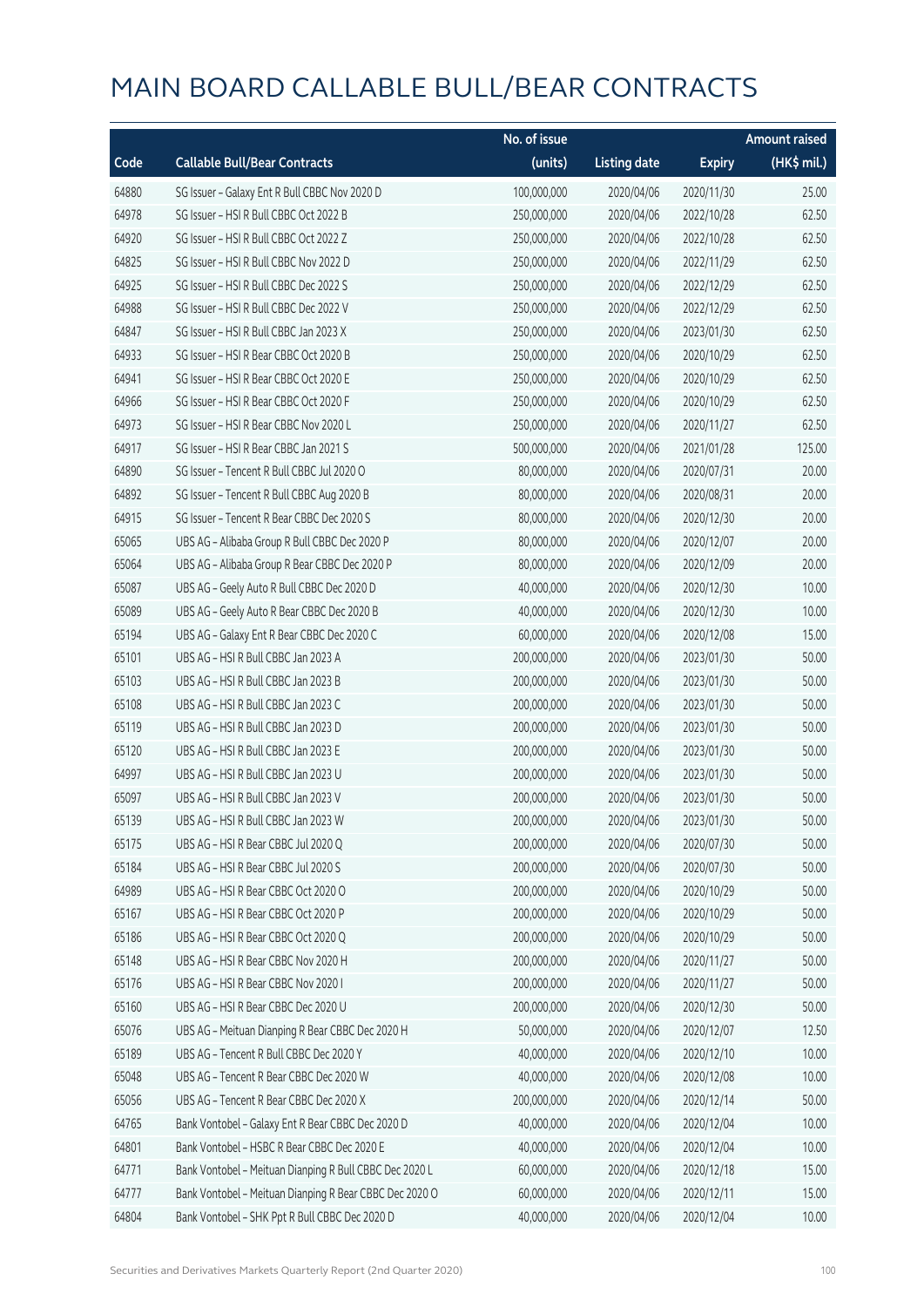|       |                                                          | No. of issue |                     |               | <b>Amount raised</b> |
|-------|----------------------------------------------------------|--------------|---------------------|---------------|----------------------|
| Code  | <b>Callable Bull/Bear Contracts</b>                      | (units)      | <b>Listing date</b> | <b>Expiry</b> | (HK\$ mil.)          |
| 64794 | Bank Vontobel - Tencent R Bear CBBC Dec 2020 L           | 80,000,000   | 2020/04/06          | 2020/12/18    | 20.00                |
| 65292 | BOCI Asia Ltd. - AIA R Bear CBBC Sep 2020 C              | 60,000,000   | 2020/04/07          | 2020/09/29    | 15.00                |
| 65314 | BOCI Asia Ltd. - Alibaba Group R Bull CBBC Sep 2020 Q    | 60,000,000   | 2020/04/07          | 2020/09/30    | 15.00                |
| 65318 | BOCI Asia Ltd. - Alibaba Group R Bull CBBC Sep 2020 R    | 60,000,000   | 2020/04/07          | 2020/09/30    | 15.00                |
| 65328 | BOCI Asia Ltd. - CNOOC R Bull CBBC Dec 2020 A            | 40,000,000   | 2020/04/07          | 2020/12/31    | 10.00                |
| 65322 | BOCI Asia Ltd. - Geely Auto R Bull CBBC Dec 2020 A       | 40,000,000   | 2020/04/07          | 2020/12/31    | 10.00                |
| 65355 | BOCI Asia Ltd. - HSI R Bull CBBC Dec 2022 A              | 150,000,000  | 2020/04/07          | 2022/12/29    | 37.50                |
| 65357 | BOCI Asia Ltd. - HSI R Bull CBBC Dec 2022 B              | 150,000,000  | 2020/04/07          | 2022/12/29    | 37.50                |
| 65358 | BOCI Asia Ltd. - HSI R Bull CBBC Dec 2022 C              | 150,000,000  | 2020/04/07          | 2022/12/29    | 37.50                |
| 65373 | BOCI Asia Ltd. - HSI R Bear CBBC Oct 2020 S              | 150,000,000  | 2020/04/07          | 2020/10/29    | 37.50                |
| 65380 | BOCI Asia Ltd. - HSI R Bear CBBC Oct 2020 T              | 150,000,000  | 2020/04/07          | 2020/10/29    | 37.50                |
| 65382 | BOCI Asia Ltd. - HSI R Bear CBBC Oct 2020 U              | 200,000,000  | 2020/04/07          | 2020/10/29    | 50.00                |
| 65299 | BOCI Asia Ltd. - Meituan Dianping R Bull CBBC Dec 2020 K | 40,000,000   | 2020/04/07          | 2020/12/30    | 10.00                |
| 65384 | BOCI Asia Ltd. - Meituan Dianping R Bear CBBC Dec 2020 G | 40,000,000   | 2020/04/07          | 2020/12/30    | 10.00                |
| 65319 | BOCI Asia Ltd. - SHK Ppt R Bull CBBC Dec 2020 A          | 40,000,000   | 2020/04/07          | 2020/12/31    | 10.00                |
| 65339 | BOCI Asia Ltd. - SUNAC R Bull CBBC Dec 2020 A            | 40,000,000   | 2020/04/07          | 2020/12/31    | 10.00                |
| 65288 | BOCI Asia Ltd. - Tencent R Bear CBBC Oct 2020 I          | 40,000,000   | 2020/04/07          | 2020/10/30    | 10.00                |
| 65459 | Credit Suisse AG - AIA R Bull CBBC Oct 2020 D            | 70,000,000   | 2020/04/07          | 2020/10/29    | 17.50                |
| 65515 | Credit Suisse AG - CSPC Pharma R Bull CBBC Jan 2021 A    | 100,000,000  | 2020/04/07          | 2021/01/28    | 25.00                |
| 65477 | Credit Suisse AG - HSI R Bull CBBC Sep 2022 Q            | 200,000,000  | 2020/04/07          | 2022/09/29    | 50.00                |
| 65478 | Credit Suisse AG - HSI R Bull CBBC Sep 2022 R            | 200,000,000  | 2020/04/07          | 2022/09/29    | 50.00                |
| 65488 | Credit Suisse AG - HSI R Bull CBBC Sep 2022 S            | 200,000,000  | 2020/04/07          | 2022/09/29    | 50.00                |
| 65449 | Credit Suisse AG - HSI R Bear CBBC Oct 2020 E            | 200,000,000  | 2020/04/07          | 2020/10/29    | 50.00                |
| 65458 | Credit Suisse AG - HSI R Bear CBBC Oct 2020 G            | 200,000,000  | 2020/04/07          | 2020/10/29    | 50.00                |
| 65434 | Credit Suisse AG - HSI R Bear CBBC Nov 2020 H            | 200,000,000  | 2020/04/07          | 2020/11/27    | 50.00                |
| 65471 | Credit Suisse AG - HSI R Bear CBBC Nov 2020 R            | 200,000,000  | 2020/04/07          | 2020/11/27    | 50.00                |
| 65512 | Credit Suisse AG - Link REIT R Bull CBBC Dec 2020 D      | 50,000,000   | 2020/04/07          | 2020/12/30    | 12.50                |
| 65462 | Credit Suisse AG - Ping An R Bear CBBC Jul 2020 F        | 80,000,000   | 2020/04/07          | 2020/07/30    | 20.00                |
| 65742 | Goldman Sachs SP (Asia) - Alibaba R Bull CBBC Sep 2020 H | 60,000,000   | 2020/04/07          | 2020/09/28    | 15.00                |
| 65798 | Goldman Sachs SP (Asia) - HKEX R Bull CBBC Dec 2020 E    | 80,000,000   | 2020/04/07          | 2020/12/30    | 20.00                |
| 65876 | Goldman Sachs SP (Asia) - HSI R Bull CBBC Dec 2022 B     | 160,000,000  | 2020/04/07          | 2022/12/29    | 40.00                |
| 65737 | Goldman Sachs SP (Asia) - HSI R Bull CBBC Dec 2022 H     | 160,000,000  | 2020/04/07          | 2022/12/29    | 40.00                |
| 65868 | Goldman Sachs SP (Asia) - HSI R Bull CBBC Dec 2022 R     | 160,000,000  | 2020/04/07          | 2022/12/29    | 40.00                |
| 65872 | Goldman Sachs SP (Asia) - HSI R Bull CBBC Dec 2022 V     | 160,000,000  | 2020/04/07          | 2022/12/29    | 40.00                |
| 65874 | Goldman Sachs SP (Asia) - HSI R Bull CBBC Dec 2022 Z     | 160,000,000  | 2020/04/07          | 2022/12/29    | 40.00                |
| 65730 | Goldman Sachs SP (Asia) - HSI R Bear CBBC Jan 2021 K     | 160,000,000  | 2020/04/07          | 2021/01/28    | 40.00                |
| 65732 | Goldman Sachs SP (Asia) - HSI R Bear CBBC Jan 2021 L     | 160,000,000  | 2020/04/07          | 2021/01/28    | 40.00                |
| 65843 | Goldman Sachs SP (Asia) - HSI R Bear CBBC Jan 2021 M     | 160,000,000  | 2020/04/07          | 2021/01/28    | 40.00                |
| 65846 | Goldman Sachs SP (Asia) - HSI R Bear CBBC Jan 2021 N     | 160,000,000  | 2020/04/07          | 2021/01/28    | 40.00                |
| 65852 | Goldman Sachs SP (Asia) - HSI R Bear CBBC Jan 2021 O     | 160,000,000  | 2020/04/07          | 2021/01/28    | 40.00                |
| 65854 | Goldman Sachs SP (Asia) - HSI R Bear CBBC Jan 2021 P     | 160,000,000  | 2020/04/07          | 2021/01/28    | 40.00                |
| 65864 | Goldman Sachs SP (Asia) - HSI R Bear CBBC Jan 2021 Q     | 160,000,000  | 2020/04/07          | 2021/01/28    | 40.00                |
| 65819 | Goldman Sachs SP (Asia) - HSI R Bear CBBC Feb 2021 A     | 160,000,000  | 2020/04/07          | 2021/02/25    | 40.00                |
| 65793 | Goldman Sachs SP (Asia) - Meituan R Bull CBBC Dec 2020 B | 60,000,000   | 2020/04/07          | 2020/12/30    | 15.00                |
| 65788 | Goldman Sachs SP (Asia) - Tencent R Bull CBBC Dec 2020 H | 80,000,000   | 2020/04/07          | 2020/12/30    | 20.00                |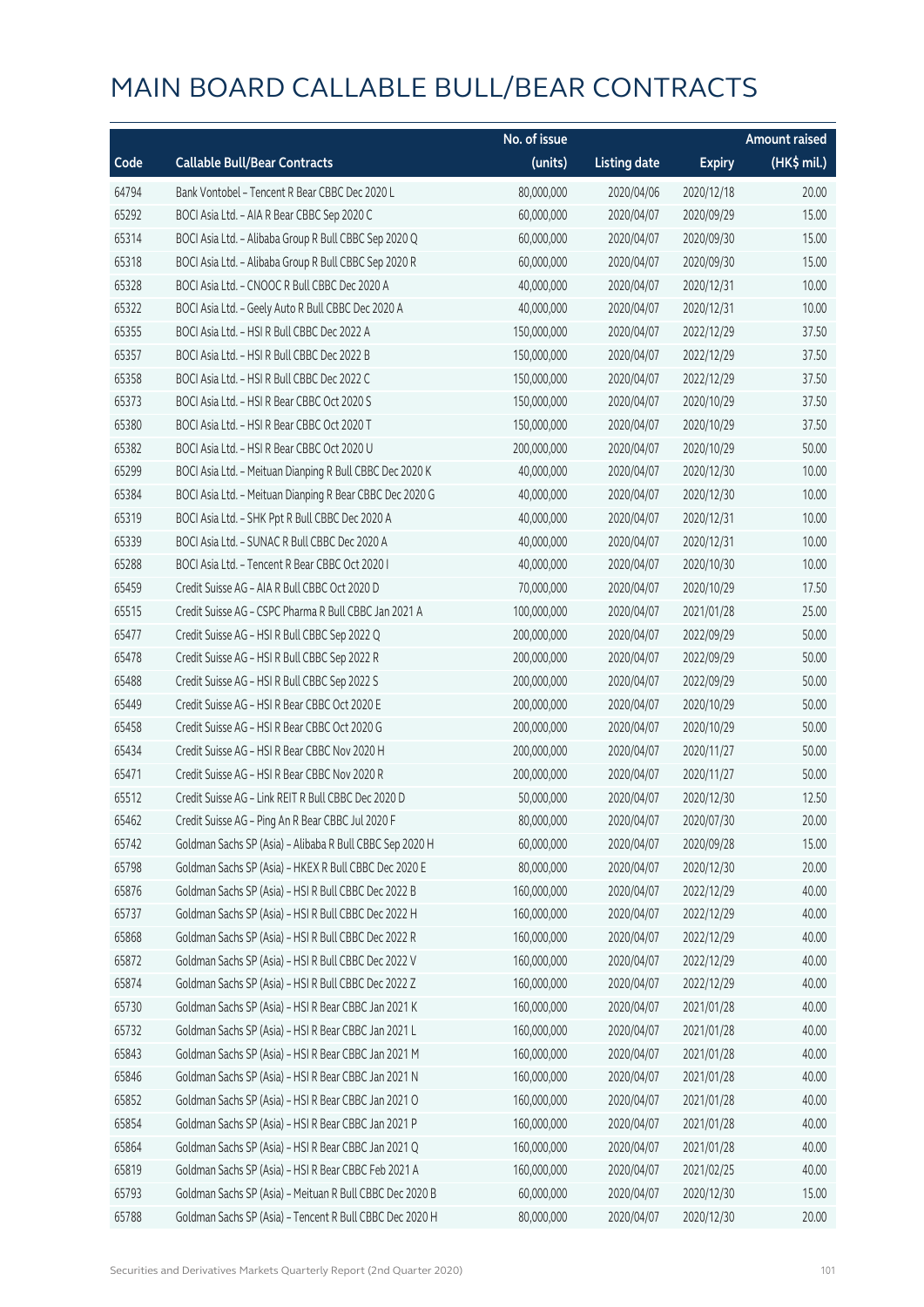|       |                                                           | No. of issue |                     |               | <b>Amount raised</b> |
|-------|-----------------------------------------------------------|--------------|---------------------|---------------|----------------------|
| Code  | <b>Callable Bull/Bear Contracts</b>                       | (units)      | <b>Listing date</b> | <b>Expiry</b> | (HK\$ mil.)          |
| 65789 | Goldman Sachs SP (Asia) - Tencent R Bear CBBC Sep 2021 A  | 80,000,000   | 2020/04/07          | 2021/09/30    | 20.00                |
| 65386 | Haitong Int'l Sec - HSI R Bull CBBC Jan 2023 N            | 150,000,000  | 2020/04/07          | 2023/01/30    | 37.50                |
| 65391 | Haitong Int'l Sec - HSI R Bull CBBC Feb 2023 Q            | 150,000,000  | 2020/04/07          | 2023/02/27    | 37.50                |
| 65394 | Haitong Int'l Sec - HSI R Bear CBBC Nov 2020 O            | 150,000,000  | 2020/04/07          | 2020/11/27    | 37.50                |
| 65547 | Haitong Int'l Sec - HSI R Bear CBBC Jan 2021 D            | 150,000,000  | 2020/04/07          | 2021/01/28    | 37.50                |
| 65407 | Haitong Int'l Sec - Link REIT R Bull CBBC Dec 2020 A      | 40,000,000   | 2020/04/07          | 2020/12/21    | 10.00                |
| 65400 | Haitong Int'l Sec - Tencent R Bear CBBC Sep 2020 R        | 40,000,000   | 2020/04/07          | 2020/09/24    | 10.00                |
| 65284 | Morgan Stanley Asia Products - HSI R Bear CBBC Jul 2020 H | 150,000,000  | 2020/04/07          | 2020/07/30    | 37.50                |
| 65879 | SG Issuer - AIA R Bear CBBC Aug 2020 B                    | 60,000,000   | 2020/04/07          | 2020/08/06    | 15.00                |
| 65885 | SG Issuer - Alibaba Group R Bear CBBC Nov 2020 N          | 80,000,000   | 2020/04/07          | 2020/11/27    | 20.00                |
| 65928 | SG Issuer - Geely Auto R Bear CBBC Nov 2020 B             | 40,000,000   | 2020/04/07          | 2020/11/27    | 10.00                |
| 65963 | SG Issuer - HSI R Bull CBBC Nov 2022 K                    | 250,000,000  | 2020/04/07          | 2022/11/29    | 62.50                |
| 65967 | SG Issuer - HSI R Bull CBBC Nov 2022 Y                    | 250,000,000  | 2020/04/07          | 2022/11/29    | 62.50                |
| 65984 | SG Issuer - HSI R Bull CBBC Dec 2022 X                    | 250,000,000  | 2020/04/07          | 2022/12/29    | 62.50                |
| 65989 | SG Issuer - HSI R Bull CBBC Jan 2023 Y                    | 250,000,000  | 2020/04/07          | 2023/01/30    | 62.50                |
| 65900 | SG Issuer - HSI R Bear CBBC Sep 2020 B                    | 250,000,000  | 2020/04/07          | 2020/09/29    | 62.50                |
| 65920 | SG Issuer - HSI R Bear CBBC Sep 2020 F                    | 250,000,000  | 2020/04/07          | 2020/09/29    | 62.50                |
| 65941 | SG Issuer - HSI R Bear CBBC Oct 2020 A                    | 250,000,000  | 2020/04/07          | 2020/10/29    | 62.50                |
| 65942 | SG Issuer - HSI R Bear CBBC Oct 2020 G                    | 250,000,000  | 2020/04/07          | 2020/10/29    | 62.50                |
| 65951 | SG Issuer - HSI R Bear CBBC Nov 2020 M                    | 250,000,000  | 2020/04/07          | 2020/11/27    | 62.50                |
| 65952 | SG Issuer - HSI R Bear CBBC Nov 2020 Q                    | 250,000,000  | 2020/04/07          | 2020/11/27    | 62.50                |
| 65992 | SG Issuer - Meituan Dianping R Bull CBBC Dec 2020 N       | 100,000,000  | 2020/04/07          | 2020/12/30    | 25.00                |
| 65886 | SG Issuer - Meituan Dianping R Bear CBBC Sep 2020 F       | 100,000,000  | 2020/04/07          | 2020/09/29    | 25.00                |
| 65887 | SG Issuer - Tencent R Bull CBBC Oct 2020 V                | 80,000,000   | 2020/04/07          | 2020/10/29    | 20.00                |
| 65893 | SG Issuer - Tencent R Bull CBBC Oct 2020 W                | 80,000,000   | 2020/04/07          | 2020/10/29    | 20.00                |
| 65894 | SG Issuer - Tencent R Bear CBBC Nov 2020 T                | 80,000,000   | 2020/04/07          | 2020/11/27    | 20.00                |
| 65933 | SG Issuer - Tencent R Bear CBBC Feb 2021 F                | 80,000,000   | 2020/04/07          | 2021/02/26    | 20.00                |
| 66006 | SG Issuer - Xiaomi R Bull CBBC Oct 2020 D                 | 60,000,000   | 2020/04/07          | 2020/10/29    | 15.00                |
| 65596 | UBS AG - AIA R Bull CBBC Dec 2020 E                       | 100,000,000  | 2020/04/07          | 2020/12/07    | 25.00                |
| 65598 | UBS AG - AIA R Bull CBBC Dec 2020 F                       | 100,000,000  | 2020/04/07          | 2020/12/08    | 25.00                |
| 65599 | UBS AG - AIA R Bear CBBC Dec 2020 D                       | 100,000,000  | 2020/04/07          | 2020/12/08    | 25.00                |
| 65686 | UBS AG - Alibaba Group R Bull CBBC Dec 2020 Q             | 80,000,000   | 2020/04/07          | 2020/12/11    | 20.00                |
| 65590 | UBS AG - Alibaba Group R Bear CBBC Jan 2021 A             | 400,000,000  | 2020/04/07          | 2021/01/28    | 100.00               |
| 65728 | UBS AG - China Mobile R Bull CBBC Dec 2020 E              | 80,000,000   | 2020/04/07          | 2020/12/21    | 20.00                |
| 65706 | UBS AG - CNOOC R Bull CBBC Dec 2020 E                     | 40,000,000   | 2020/04/07          | 2020/12/30    | 10.00                |
| 65711 | UBS AG - HKEX R Bull CBBC Dec 2020 K                      | 50,000,000   | 2020/04/07          | 2020/12/11    | 12.50                |
| 65712 | UBS AG - HKEX R Bull CBBC Dec 2020 L                      | 50,000,000   | 2020/04/07          | 2020/12/08    | 12.50                |
| 65714 | UBS AG - HKEX R Bear CBBC Dec 2020 C                      | 50,000,000   | 2020/04/07          | 2020/12/08    | 12.50                |
| 65655 | UBS AG - HSI R Bull CBBC Jan 2023 H                       | 400,000,000  | 2020/04/07          | 2023/01/30    | 100.00               |
| 65602 | UBS AG - HSI R Bull CBBC Jan 2023 X                       | 200,000,000  | 2020/04/07          | 2023/01/30    | 50.00                |
| 65617 | UBS AG - HSI R Bull CBBC Jan 2023 Y                       | 200,000,000  | 2020/04/07          | 2023/01/30    | 50.00                |
| 65621 | UBS AG - HSI R Bull CBBC Jan 2023 Z                       | 200,000,000  | 2020/04/07          | 2023/01/30    | 50.00                |
| 65577 | UBS AG - HSI R Bear CBBC Jul 2020 T                       | 200,000,000  | 2020/04/07          | 2020/07/30    | 50.00                |
| 65666 | UBS AG - HSI R Bear CBBC Jul 2020 V                       | 200,000,000  | 2020/04/07          | 2020/07/30    | 50.00                |
| 65558 | UBS AG - HSI R Bear CBBC Oct 2020 R                       | 200,000,000  | 2020/04/07          | 2020/10/29    | 50.00                |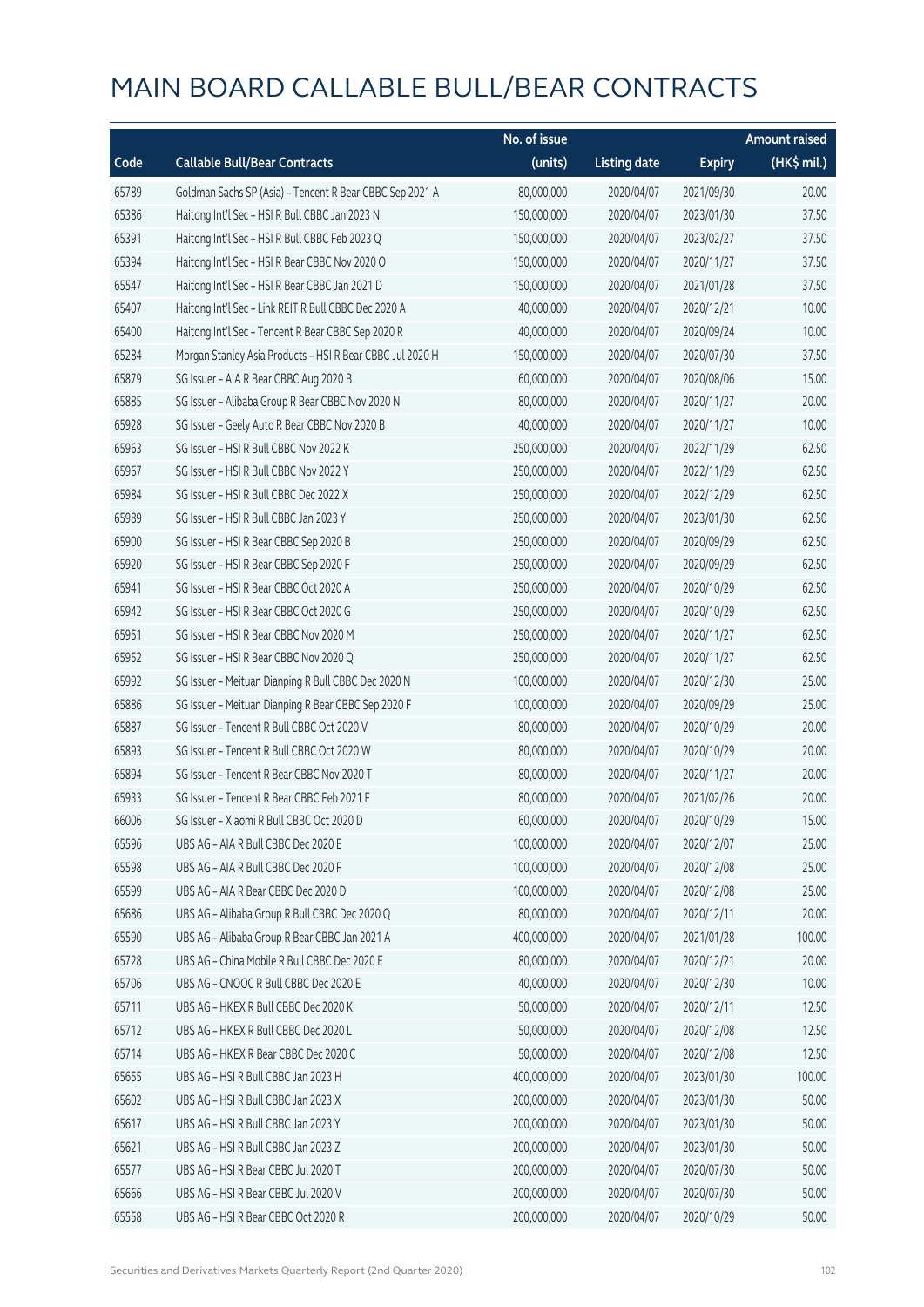|         |                                                            | No. of issue |                     |               | <b>Amount raised</b> |
|---------|------------------------------------------------------------|--------------|---------------------|---------------|----------------------|
| Code    | <b>Callable Bull/Bear Contracts</b>                        | (units)      | <b>Listing date</b> | <b>Expiry</b> | (HK\$ mil.)          |
| 65564   | UBS AG - HSI R Bear CBBC Oct 2020 S                        | 200,000,000  | 2020/04/07          | 2020/10/29    | 50.00                |
| 65571   | UBS AG - HSI R Bear CBBC Oct 2020 T                        | 200,000,000  | 2020/04/07          | 2020/10/29    | 50.00                |
| 65575   | UBS AG - HSI R Bear CBBC Oct 2020 U                        | 200,000,000  | 2020/04/07          | 2020/10/29    | 50.00                |
| 65678   | UBS AG - HSI R Bear CBBC Nov 2020 E                        | 200,000,000  | 2020/04/07          | 2020/11/27    | 50.00                |
| 65657   | UBS AG - HSI R Bear CBBC Nov 2020 J                        | 200,000,000  | 2020/04/07          | 2020/11/27    | 50.00                |
| 65676   | UBS AG - HSI R Bear CBBC Nov 2020 K                        | 400,000,000  | 2020/04/07          | 2020/11/27    | 100.00               |
| 65699   | UBS AG - Meituan Dianping R Bull CBBC Dec 2020 S           | 50,000,000   | 2020/04/07          | 2020/12/11    | 12.50                |
| 65593   | UBS AG - Meituan Dianping R Bear CBBC Dec 2020 I           | 50,000,000   | 2020/04/07          | 2020/12/30    | 12.50                |
| 65725   | UBS AG - Sunny Optical R Bear CBBC Dec 2020 B              | 30,000,000   | 2020/04/07          | 2020/12/30    | 10.50                |
| 65685   | UBS AG - Tencent R Bull CBBC Dec 2020 Z                    | 40,000,000   | 2020/04/07          | 2020/12/11    | 10.00                |
| 65579   | UBS AG - Tencent R Bear CBBC Dec 2020 Y                    | 40,000,000   | 2020/04/07          | 2020/12/16    | 10.00                |
| 65586   | UBS AG - Tencent R Bear CBBC Dec 2020 Z                    | 200,000,000  | 2020/04/07          | 2020/12/07    | 50.00                |
| 65521   | Bank Vontobel - Alibaba Group R Bull CBBC Dec 2020 B       | 40,000,000   | 2020/04/07          | 2020/12/04    | 10.00                |
| 65545   | Bank Vontobel - Meituan Dianping R Bull CBBC Dec 2020 M    | 60,000,000   | 2020/04/07          | 2020/12/04    | 15.00                |
| 65537   | Bank Vontobel - Meituan Dianping R Bear CBBC Dec 2020 P    | 60,000,000   | 2020/04/07          | 2020/12/18    | 15.00                |
| 51480 # | UBS AG - HSBC R Bull CBBC Mar 2021 A                       | 150,000,000  | 2020/04/07          | 2021/03/15    | 10.50                |
| 66042   | BOCI Asia Ltd. - HSBC R Bull CBBC Nov 2020 B               | 70,000,000   | 2020/04/08          | 2020/11/16    | 17.50                |
| 66052   | BOCI Asia Ltd. - HSBC R Bull CBBC Nov 2020 C               | 70,000,000   | 2020/04/08          | 2020/11/16    | 17.50                |
| 66072   | BOCI Asia Ltd. - HSBC R Bear CBBC Nov 2020 A               | 70,000,000   | 2020/04/08          | 2020/11/16    | 17.50                |
| 66030   | BOCI Asia Ltd. - HSI R Bull CBBC Dec 2022 D                | 150,000,000  | 2020/04/08          | 2022/12/29    | 37.50                |
| 66041   | BOCI Asia Ltd. - HSI R Bull CBBC Dec 2022 E                | 150,000,000  | 2020/04/08          | 2022/12/29    | 37.50                |
| 66109   | BOCI Asia Ltd. - HSI R Bull CBBC Dec 2022 F                | 150,000,000  | 2020/04/08          | 2022/12/29    | 37.50                |
| 66089   | BOCI Asia Ltd. - HSI R Bear CBBC Oct 2020 V                | 150,000,000  | 2020/04/08          | 2020/10/29    | 37.50                |
| 66102   | BOCI Asia Ltd. - HSI R Bear CBBC Oct 2020 W                | 150,000,000  | 2020/04/08          | 2020/10/29    | 37.50                |
| 66567   | BNP Paribas Issuance B.V. - HSI R Bear CBBC Dec 2020 M     | 250,000,000  | 2020/04/08          | 2020/12/30    | 62.50                |
| 66573   | BNP Paribas Issuance B.V. - HSI R Bear CBBC Dec 2020 N     | 250,000,000  | 2020/04/08          | 2020/12/30    | 62.50                |
| 66483   | Credit Suisse AG - HSBC R Bull CBBC Oct 2020 A             | 70,000,000   | 2020/04/08          | 2020/10/29    | 17.50                |
| 66487   | Credit Suisse AG – HSBC R Bull CBBC Dec 2020 G             | 70,000,000   | 2020/04/08          | 2020/12/30    | 17.50                |
| 66493   | Credit Suisse AG - HSBC R Bear CBBC Sep 2020 D             | 70,000,000   | 2020/04/08          | 2020/09/29    | 17.50                |
| 66444   | Credit Suisse AG - HSI R Bull CBBC Sep 2022 T              | 200,000,000  | 2020/04/08          | 2022/09/29    | 50.00                |
| 66445   | Credit Suisse AG - HSI R Bull CBBC Sep 2022 U              | 200,000,000  | 2020/04/08          | 2022/09/29    | 50.00                |
| 66440   | Credit Suisse AG - HSI R Bull CBBC Oct 2022 H              | 200,000,000  | 2020/04/08          | 2022/10/28    | 50.00                |
| 66482   | Credit Suisse AG - HSI R Bull CBBC Oct 2022 J              | 200,000,000  | 2020/04/08          | 2022/10/28    | 50.00                |
| 66446   | Credit Suisse AG - HSI R Bull CBBC Dec 2022 O              | 300,000,000  | 2020/04/08          | 2022/12/29    | 75.00                |
| 66498   | Credit Suisse AG - HSI R Bear CBBC Oct 2020 H              | 200,000,000  | 2020/04/08          | 2020/10/29    | 50.00                |
| 66510   | Credit Suisse AG - HSI R Bear CBBC Oct 2020 J              | 200,000,000  | 2020/04/08          | 2020/10/29    | 50.00                |
| 66505   | Credit Suisse AG - HSI R Bear CBBC Nov 2020 S              | 200,000,000  | 2020/04/08          | 2020/11/27    | 50.00                |
| 66509   | Credit Suisse AG - HSI R Bear CBBC Dec 2020 B              | 200,000,000  | 2020/04/08          | 2020/12/30    | 50.00                |
| 66497   | Credit Suisse AG - Meituan Dianping R Bear CBBC Oct 2020 C | 60,000,000   | 2020/04/08          | 2020/10/29    | 15.00                |
| 66895   | Goldman Sachs SP (Asia) - HSBC R Bull CBBC Dec 2020 D      | 60,000,000   | 2020/04/08          | 2020/12/30    | 15.00                |
| 66915   | Goldman Sachs SP (Asia) - HSBC R Bull CBBC Dec 2020 E      | 60,000,000   | 2020/04/08          | 2020/12/30    | 15.00                |
| 66786   | Goldman Sachs SP (Asia) - HSI R Bull CBBC Apr 2023 A       | 160,000,000  | 2020/04/08          | 2023/04/27    | 40.00                |
| 66788   | Goldman Sachs SP (Asia) - HSI R Bull CBBC Apr 2023 B       | 160,000,000  | 2020/04/08          | 2023/04/27    | 40.00                |
| 66793   | Goldman Sachs SP (Asia) - HSI R Bull CBBC Apr 2023 C       | 160,000,000  | 2020/04/08          | 2023/04/27    | 40.00                |
| 66794   | Goldman Sachs SP (Asia) - HSI R Bull CBBC Apr 2023 D       | 160,000,000  | 2020/04/08          | 2023/04/27    | 40.00                |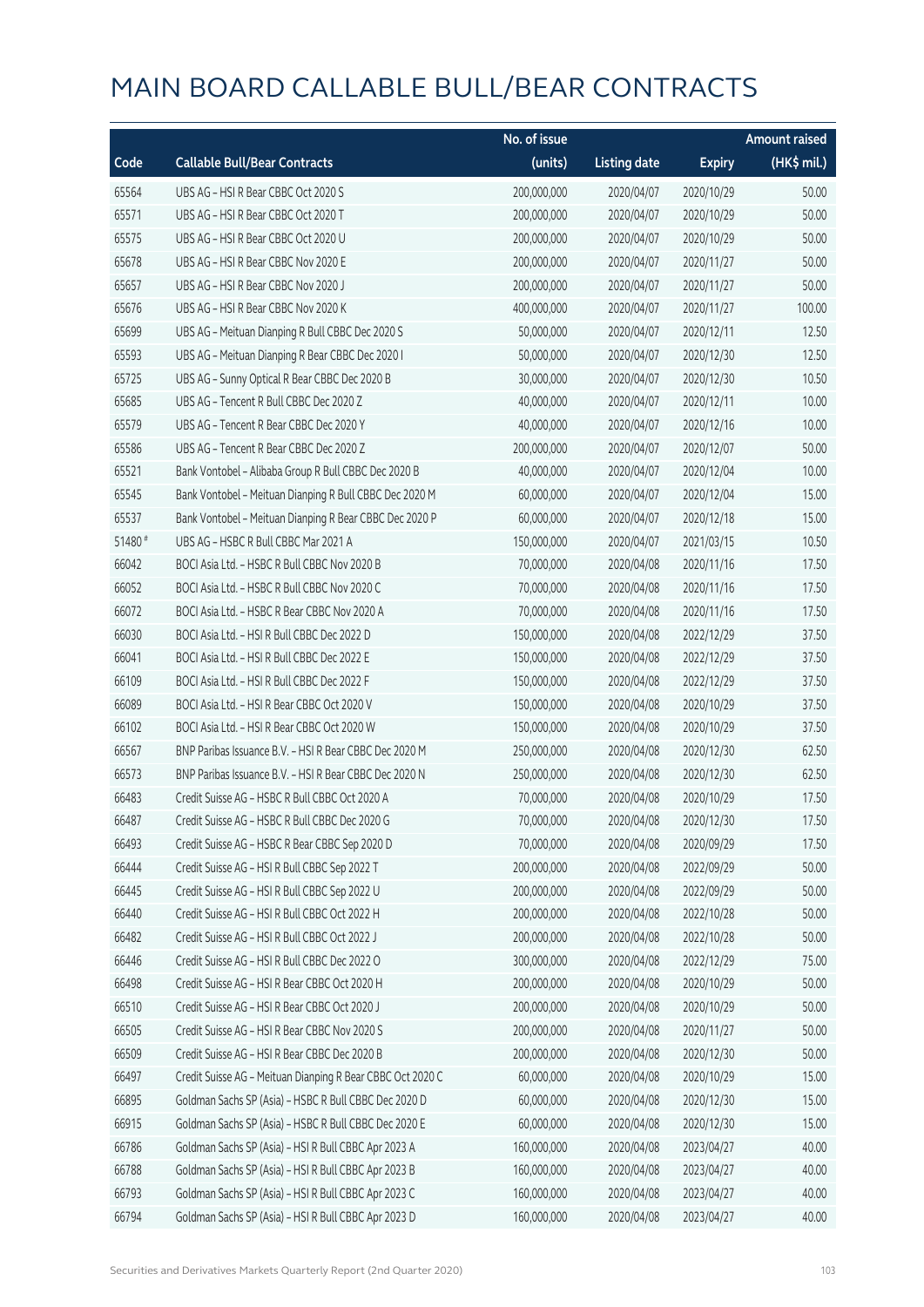|       |                                                           | No. of issue |                     |               | <b>Amount raised</b> |
|-------|-----------------------------------------------------------|--------------|---------------------|---------------|----------------------|
| Code  | <b>Callable Bull/Bear Contracts</b>                       | (units)      | <b>Listing date</b> | <b>Expiry</b> | $(HK\$ mil.)         |
| 66798 | Goldman Sachs SP (Asia) - HSI R Bull CBBC Apr 2023 E      | 160,000,000  | 2020/04/08          | 2023/04/27    | 40.00                |
| 66863 | Goldman Sachs SP (Asia) - HSI R Bull CBBC Apr 2023 F      | 160,000,000  | 2020/04/08          | 2023/04/27    | 40.00                |
| 66884 | Goldman Sachs SP (Asia) - HSI R Bull CBBC Apr 2023 G      | 160,000,000  | 2020/04/08          | 2023/04/27    | 40.00                |
| 66891 | Goldman Sachs SP (Asia) - HSI R Bull CBBC Apr 2023 H      | 160,000,000  | 2020/04/08          | 2023/04/27    | 40.00                |
| 66803 | Goldman Sachs SP (Asia) - HSI R Bear CBBC Jan 2021 R      | 160,000,000  | 2020/04/08          | 2021/01/28    | 40.00                |
| 66807 | Goldman Sachs SP (Asia) - HSI R Bear CBBC Jan 2021 S      | 160,000,000  | 2020/04/08          | 2021/01/28    | 40.00                |
| 66829 | Goldman Sachs SP (Asia) - HSI R Bear CBBC Jan 2021 T      | 160,000,000  | 2020/04/08          | 2021/01/28    | 40.00                |
| 66843 | Goldman Sachs SP (Asia) - HSI R Bear CBBC Jan 2021 U      | 160,000,000  | 2020/04/08          | 2021/01/28    | 40.00                |
| 66861 | Goldman Sachs SP (Asia) - HSI R Bear CBBC Jan 2021 V      | 160,000,000  | 2020/04/08          | 2021/01/28    | 40.00                |
| 66892 | Goldman Sachs SP (Asia) - Meituan R Bear CBBC Dec 2020 B  | 60,000,000   | 2020/04/08          | 2020/12/30    | 15.00                |
| 66111 | Haitong Int'l Sec - HSI R Bull CBBC Jan 2023 O            | 150,000,000  | 2020/04/08          | 2023/01/30    | 37.50                |
| 66115 | Haitong Int'l Sec - HSI R Bull CBBC Jan 2023 P            | 150,000,000  | 2020/04/08          | 2023/01/30    | 37.50                |
| 66114 | Haitong Int'l Sec - HSI R Bull CBBC Mar 2023 A            | 150,000,000  | 2020/04/08          | 2023/03/30    | 37.50                |
| 66430 | Haitong Int'l Sec - HSI R Bear CBBC Dec 2020 D            | 150,000,000  | 2020/04/08          | 2020/12/30    | 37.50                |
| 66142 | Haitong Int'l Sec - HSI R Bear CBBC Jan 2021 E            | 150,000,000  | 2020/04/08          | 2021/01/28    | 37.50                |
| 66126 | Haitong Int'l Sec - Tencent R Bull CBBC Sep 2020 X        | 40,000,000   | 2020/04/08          | 2020/09/24    | 10.00                |
| 66075 | Morgan Stanley Asia Products - HSI R Bull CBBC Aug 2022 K | 150,000,000  | 2020/04/08          | 2022/08/30    | 37.50                |
| 66013 | Morgan Stanley Asia Products - HSI R Bull CBBC Oct 2022 X | 150,000,000  | 2020/04/08          | 2022/10/28    | 37.50                |
| 66028 | Morgan Stanley Asia Products - HSI R Bull CBBC Nov 2022 B | 150,000,000  | 2020/04/08          | 2022/11/29    | 37.50                |
| 66086 | Morgan Stanley Asia Products - HSI R Bear CBBC Aug 2020 N | 150,000,000  | 2020/04/08          | 2020/08/28    | 37.50                |
| 66782 | SG Issuer - Alibaba Group R Bull CBBC Oct 2020 L          | 80,000,000   | 2020/04/08          | 2020/10/28    | 20.00                |
| 66784 | SG Issuer - Alibaba Group R Bear CBBC Dec 2020 P          | 80,000,000   | 2020/04/08          | 2020/12/30    | 20.00                |
| 66585 | SG Issuer - China Mobile R Bull CBBC Nov 2020 D           | 100,000,000  | 2020/04/08          | 2020/11/30    | 25.00                |
| 66624 | SG Issuer - CC Bank R Bear CBBC Dec 2020 A                | 100,000,000  | 2020/04/08          | 2020/12/30    | 25.00                |
| 66629 | SG Issuer - CM Bank R Bull CBBC Dec 2020 D                | 100,000,000  | 2020/04/08          | 2020/12/30    | 25.00                |
| 66630 | SG Issuer - Galaxy Ent R Bear CBBC Nov 2020 B             | 100,000,000  | 2020/04/08          | 2020/11/27    | 25.00                |
| 66594 | SG Issuer - HKEX R Bull CBBC Oct 2020 L                   | 50,000,000   | 2020/04/08          | 2020/10/30    | 12.50                |
| 66642 | SG Issuer - HSBC R Bull CBBC Apr 2021 B                   | 100,000,000  | 2020/04/08          | 2021/04/30    | 25.00                |
| 66655 | SG Issuer - HSBC R Bull CBBC Jun 2021 A                   | 100,000,000  | 2020/04/08          | 2021/06/30    | 25.00                |
| 66656 | SG Issuer - HSBC R Bull CBBC Jun 2021 B                   | 100,000,000  | 2020/04/08          | 2021/06/30    | 25.00                |
| 66638 | SG Issuer - HSBC R Bear CBBC Sep 2020 C                   | 100,000,000  | 2020/04/08          | 2020/09/29    | 25.00                |
| 66641 | SG Issuer - HSBC R Bear CBBC Sep 2020 D                   | 100,000,000  | 2020/04/08          | 2020/09/30    | 25.00                |
| 66677 | SG Issuer - HSI R Bull CBBC Nov 2022 I                    | 250,000,000  | 2020/04/08          | 2022/11/29    | 62.50                |
| 66757 | SG Issuer - HSI R Bull CBBC Dec 2022 Y                    | 250,000,000  | 2020/04/08          | 2022/12/29    | 62.50                |
| 66683 | SG Issuer - HSI R Bull CBBC Jan 2023 A                    | 250,000,000  | 2020/04/08          | 2023/01/30    | 62.50                |
| 66681 | SG Issuer - HSI R Bull CBBC Jan 2023 Z                    | 250,000,000  | 2020/04/08          | 2023/01/30    | 62.50                |
| 66601 | SG Issuer - HSI R Bull CBBC Feb 2023 S                    | 250,000,000  | 2020/04/08          | 2023/02/27    | 62.50                |
| 66623 | SG Issuer - HSI R Bull CBBC Feb 2023 T                    | 250,000,000  | 2020/04/08          | 2023/02/27    | 62.50                |
| 66686 | SG Issuer - HSI R Bear CBBC Sep 2020 G                    | 250,000,000  | 2020/04/08          | 2020/09/29    | 62.50                |
| 66695 | SG Issuer - HSI R Bear CBBC Oct 2020 H                    | 250,000,000  | 2020/04/08          | 2020/10/29    | 62.50                |
| 66696 | SG Issuer - HSI R Bear CBBC Oct 2020 I                    | 250,000,000  | 2020/04/08          | 2020/10/29    | 62.50                |
| 66747 | SG Issuer - HSI R Bear CBBC Oct 2020 J                    | 250,000,000  | 2020/04/08          | 2020/10/29    | 62.50                |
| 66661 | SG Issuer - ICBC R Bull CBBC Aug 2021 A                   | 100,000,000  | 2020/04/08          | 2021/08/03    | 25.00                |
| 66596 | SG Issuer - Meituan Dianping R Bear CBBC Dec 2020 C       | 100,000,000  | 2020/04/08          | 2020/12/30    | 25.00                |
| 66666 | SG Issuer - Tencent R Bull CBBC Jul 2020 T                | 80,000,000   | 2020/04/08          | 2020/07/31    | 20.00                |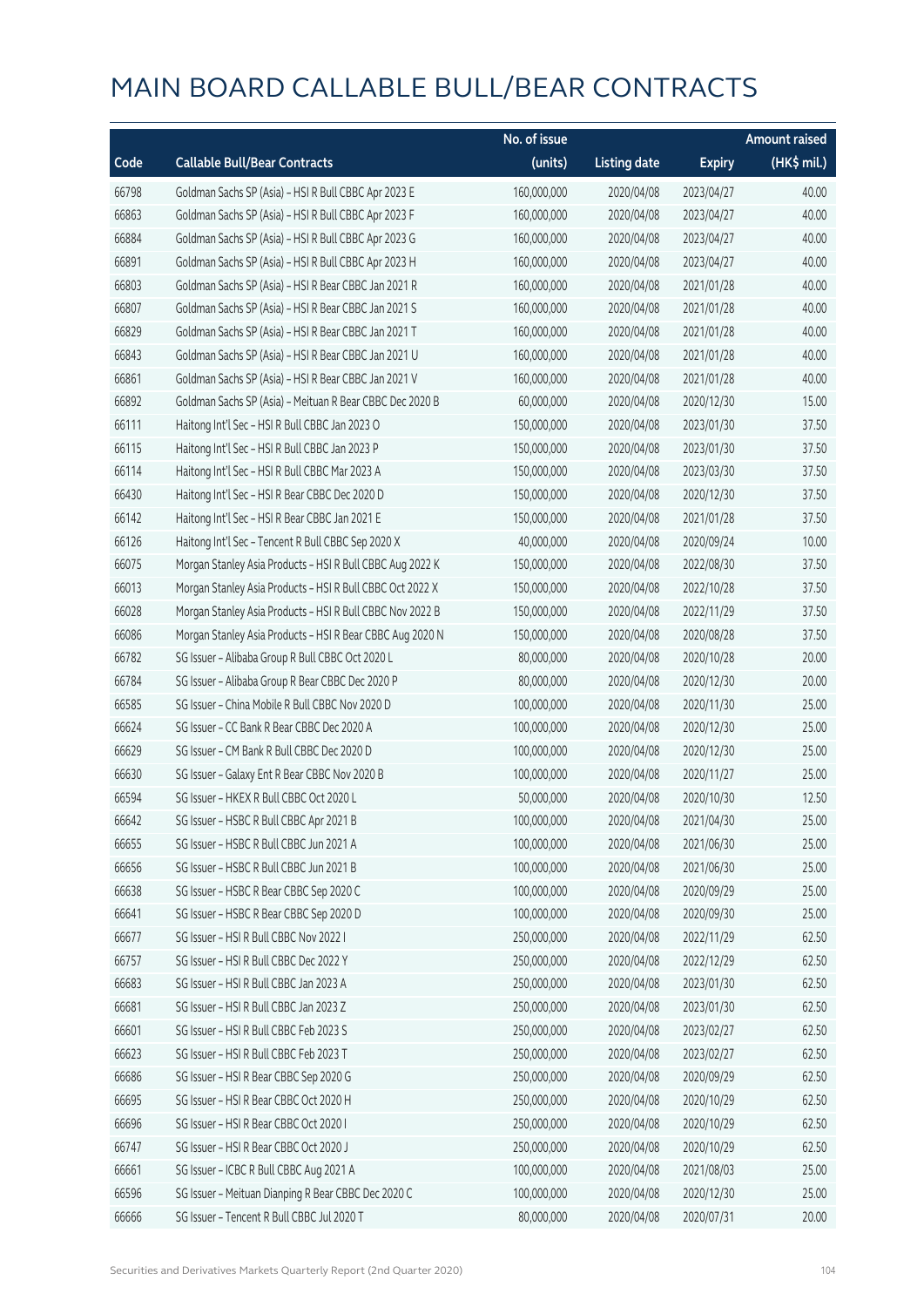|       |                                                         | No. of issue |                     |               | <b>Amount raised</b> |
|-------|---------------------------------------------------------|--------------|---------------------|---------------|----------------------|
| Code  | <b>Callable Bull/Bear Contracts</b>                     | (units)      | <b>Listing date</b> | <b>Expiry</b> | (HK\$ mil.)          |
| 66673 | SG Issuer - Tencent R Bull CBBC Aug 2020 G              | 80,000,000   | 2020/04/08          | 2020/08/28    | 20.00                |
| 66674 | SG Issuer - Tencent R Bull CBBC Sep 2020 X              | 80,000,000   | 2020/04/08          | 2020/09/30    | 20.00                |
| 66251 | UBS AG - Alibaba Group R Bull CBBC Dec 2020 R           | 80,000,000   | 2020/04/08          | 2020/12/14    | 20.00                |
| 66280 | UBS AG - CC Bank R Bull CBBC Dec 2020 C                 | 100,000,000  | 2020/04/08          | 2020/12/14    | 25.00                |
| 66284 | UBS AG - CC Bank R Bear CBBC Dec 2020 B                 | 100,000,000  | 2020/04/08          | 2020/12/07    | 25.00                |
| 66265 | UBS AG - CNOOC R Bull CBBC Dec 2020 F                   | 40,000,000   | 2020/04/08          | 2020/12/07    | 10.00                |
| 66224 | UBS AG - Galaxy Ent R Bull CBBC Nov 2020 A              | 100,000,000  | 2020/04/08          | 2020/11/30    | 25.00                |
| 66228 | UBS AG - HKEX R Bull CBBC Dec 2020 M                    | 200,000,000  | 2020/04/08          | 2020/12/28    | 50.00                |
| 66208 | UBS AG - HSBC R Bull CBBC Mar 2021 B                    | 100,000,000  | 2020/04/08          | 2021/03/29    | 25.00                |
| 66214 | UBS AG - HSBC R Bull CBBC Mar 2021 C                    | 100,000,000  | 2020/04/08          | 2021/03/22    | 25.00                |
| 66429 | UBS AG - HSBC R Bear CBBC Dec 2020 D                    | 100,000,000  | 2020/04/08          | 2020/12/14    | 25.00                |
| 66305 | UBS AG - HSI R Bull CBBC Oct 2022 B                     | 200,000,000  | 2020/04/08          | 2022/10/28    | 50.00                |
| 66299 | UBS AG - HSI R Bull CBBC Oct 2022 S                     | 200,000,000  | 2020/04/08          | 2022/10/28    | 50.00                |
| 66291 | UBS AG - HSI R Bull CBBC Nov 2022 H                     | 200,000,000  | 2020/04/08          | 2022/11/29    | 50.00                |
| 66293 | UBS AG - HSI R Bull CBBC Nov 2022 K                     | 200,000,000  | 2020/04/08          | 2022/11/29    | 50.00                |
| 66295 | UBS AG - HSI R Bull CBBC Nov 2022 N                     | 200,000,000  | 2020/04/08          | 2022/11/29    | 50.00                |
| 66330 | UBS AG - HSI R Bull CBBC Jan 2023 G                     | 200,000,000  | 2020/04/08          | 2023/01/30    | 50.00                |
| 66165 | UBS AG - HSI R Bull CBBC Jan 2023 I                     | 200,000,000  | 2020/04/08          | 2023/01/30    | 50.00                |
| 66197 | UBS AG - HSI R Bull CBBC Jan 2023 J                     | 200,000,000  | 2020/04/08          | 2023/01/30    | 50.00                |
| 66333 | UBS AG - HSI R Bull CBBC Jan 2023 K                     | 400,000,000  | 2020/04/08          | 2023/01/30    | 100.00               |
| 66201 | UBS AG - HSI R Bull CBBC Jan 2023 L                     | 200,000,000  | 2020/04/08          | 2023/01/30    | 50.00                |
| 66301 | UBS AG - HSI R Bull CBBC Jan 2023 P                     | 200,000,000  | 2020/04/08          | 2023/01/30    | 50.00                |
| 66346 | UBS AG - HSI R Bear CBBC Sep 2020 R                     | 200,000,000  | 2020/04/08          | 2020/09/29    | 50.00                |
| 66350 | UBS AG - HSI R Bear CBBC Sep 2020 U                     | 200,000,000  | 2020/04/08          | 2020/09/29    | 50.00                |
| 66377 | UBS AG - HSI R Bear CBBC Sep 2020 V                     | 200,000,000  | 2020/04/08          | 2020/09/29    | 50.00                |
| 66388 | UBS AG - HSI R Bear CBBC Sep 2020 W                     | 200,000,000  | 2020/04/08          | 2020/09/29    | 50.00                |
| 66416 | UBS AG - HSI R Bear CBBC Oct 2020 W                     | 200,000,000  | 2020/04/08          | 2020/10/29    | 50.00                |
| 66419 | UBS AG - HSLR Bear CBBC Nov 2020 M                      | 200,000,000  | 2020/04/08          | 2020/11/27    | 50.00                |
| 66423 | UBS AG - HSI R Bear CBBC Nov 2020 N                     | 200,000,000  | 2020/04/08          | 2020/11/27    | 50.00                |
| 66275 | UBS AG - Meituan Dianping R Bull CBBC Dec 2020 T        | 50,000,000   | 2020/04/08          | 2020/12/07    | 12.50                |
| 66279 | UBS AG - Meituan Dianping R Bear CBBC Dec 2020 J        | 50,000,000   | 2020/04/08          | 2020/12/04    | 12.50                |
| 66235 | UBS AG - Tencent R Bull CBBC Dec 2020 A                 | 40,000,000   | 2020/04/08          | 2020/12/14    | 10.00                |
| 66239 | UBS AG - Tencent R Bull CBBC Dec 2020 B                 | 40,000,000   | 2020/04/08          | 2020/12/18    | 10.00                |
| 66425 | UBS AG - Tencent R Bear CBBC Dec 2020 C                 | 40,000,000   | 2020/04/08          | 2020/12/04    | 10.00                |
| 66243 | UBS AG - Xiaomi R Bear CBBC Dec 2020 E                  | 60,000,000   | 2020/04/08          | 2020/12/07    | 15.00                |
| 66540 | Bank Vontobel - AIA R Bear CBBC Dec 2020 C              | 40,000,000   | 2020/04/08          | 2020/12/11    | 10.00                |
| 66548 | Bank Vontobel - CSPC Pharma R Bear CBBC Dec 2020 A      | 40,000,000   | 2020/04/08          | 2020/12/18    | 10.40                |
| 66518 | Bank Vontobel - HSBC R Bull CBBC Dec 2020 E             | 40,000,000   | 2020/04/08          | 2020/12/11    | 10.00                |
| 66527 | Bank Vontobel - HSBC R Bull CBBC Dec 2020 F             | 40,000,000   | 2020/04/08          | 2020/12/11    | 10.00                |
| 66549 | Bank Vontobel - HSBC R Bear CBBC Dec 2020 F             | 40,000,000   | 2020/04/08          | 2020/12/11    | 10.00                |
| 66538 | Bank Vontobel - Meituan Dianping R Bull CBBC Dec 2020 P | 60,000,000   | 2020/04/08          | 2020/12/11    | 15.00                |
| 66920 | BOCI Asia Ltd. - HSI R Bull CBBC Dec 2022 G             | 150,000,000  | 2020/04/09          | 2022/12/29    | 37.50                |
| 66929 | BOCI Asia Ltd. - HSI R Bull CBBC Dec 2022 H             | 150,000,000  | 2020/04/09          | 2022/12/29    | 37.50                |
| 66954 | BOCI Asia Ltd. - HSI R Bull CBBC Dec 2022 I             | 150,000,000  | 2020/04/09          | 2022/12/29    | 37.50                |
| 67305 | BOCI Asia Ltd. - HSI R Bull CBBC Dec 2022 J             | 150,000,000  | 2020/04/09          | 2022/12/29    | 37.50                |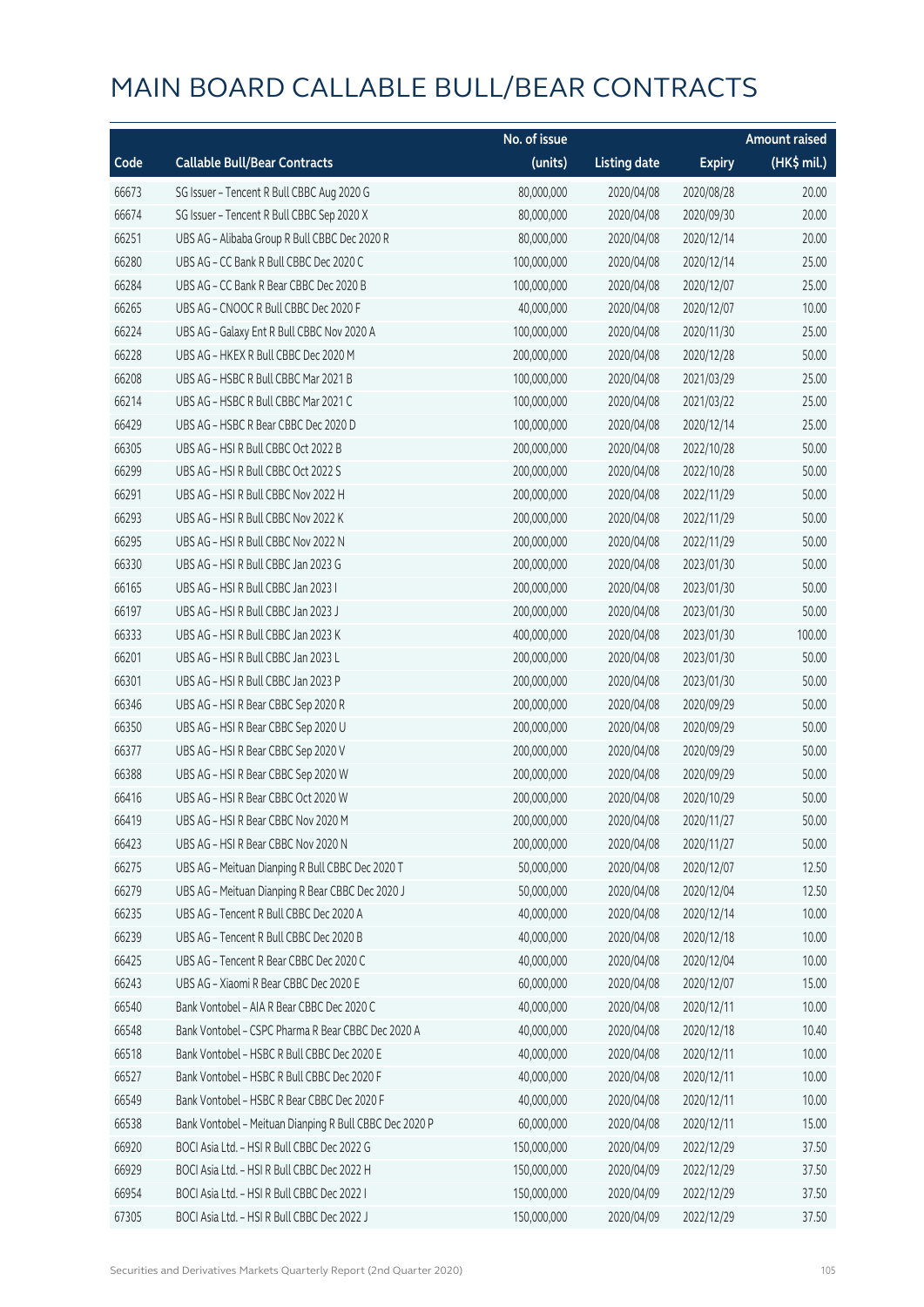|       |                                                          | No. of issue |                     |               | <b>Amount raised</b> |
|-------|----------------------------------------------------------|--------------|---------------------|---------------|----------------------|
| Code  | <b>Callable Bull/Bear Contracts</b>                      | (units)      | <b>Listing date</b> | <b>Expiry</b> | (HK\$ mil.)          |
| 66956 | BOCI Asia Ltd. - HSI R Bear CBBC Oct 2020 X              | 150,000,000  | 2020/04/09          | 2020/10/29    | 37.50                |
| 67454 | Credit Suisse AG - CM Bank R Bull CBBC Dec 2020 A        | 80,000,000   | 2020/04/09          | 2020/12/30    | 20.00                |
| 67437 | Credit Suisse AG - HSBC R Bull CBBC Nov 2020 B           | 70,000,000   | 2020/04/09          | 2020/11/27    | 17.50                |
| 67442 | Credit Suisse AG - HSBC R Bear CBBC Sep 2020 E           | 70,000,000   | 2020/04/09          | 2020/09/29    | 17.50                |
| 67456 | Credit Suisse AG - HSI R Bull CBBC Sep 2022 V            | 200,000,000  | 2020/04/09          | 2022/09/29    | 50.00                |
| 67472 | Credit Suisse AG - HSI R Bull CBBC Sep 2022 W            | 200,000,000  | 2020/04/09          | 2022/09/29    | 50.00                |
| 67482 | Credit Suisse AG - HSI R Bull CBBC Sep 2022 X            | 200,000,000  | 2020/04/09          | 2022/09/29    | 50.00                |
| 67428 | Credit Suisse AG - HSI R Bear CBBC Oct 2020 K            | 200,000,000  | 2020/04/09          | 2020/10/29    | 50.00                |
| 67432 | Credit Suisse AG - HSI R Bear CBBC Oct 2020 L            | 200,000,000  | 2020/04/09          | 2020/10/29    | 50.00                |
| 67434 | Credit Suisse AG - HSI R Bear CBBC Jan 2021 J            | 200,000,000  | 2020/04/09          | 2021/01/28    | 50.00                |
| 67757 | Goldman Sachs SP (Asia) - HSI R Bull CBBC Nov 2022 V     | 160,000,000  | 2020/04/09          | 2022/11/29    | 40.00                |
| 67760 | Goldman Sachs SP (Asia) - HSI R Bull CBBC Nov 2022 W     | 160,000,000  | 2020/04/09          | 2022/11/29    | 40.00                |
| 67723 | Goldman Sachs SP (Asia) - HSI R Bull CBBC Dec 2022 C     | 160,000,000  | 2020/04/09          | 2022/12/29    | 40.00                |
| 67724 | Goldman Sachs SP (Asia) - HSI R Bull CBBC Dec 2022 E     | 160,000,000  | 2020/04/09          | 2022/12/29    | 40.00                |
| 67709 | Goldman Sachs SP (Asia) - HSI R Bull CBBC Dec 2022 I     | 160,000,000  | 2020/04/09          | 2022/12/29    | 40.00                |
| 67750 | Goldman Sachs SP (Asia) - HSI R Bear CBBC Dec 2020 C     | 160,000,000  | 2020/04/09          | 2020/12/30    | 40.00                |
| 67751 | Goldman Sachs SP (Asia) - HSI R Bear CBBC Dec 2020 D     | 160,000,000  | 2020/04/09          | 2020/12/30    | 40.00                |
| 67746 | Goldman Sachs SP (Asia) - HSI R Bear CBBC Dec 2020 S     | 160,000,000  | 2020/04/09          | 2020/12/30    | 40.00                |
| 67728 | Goldman Sachs SP (Asia) - HSI R Bear CBBC Feb 2021 B     | 160,000,000  | 2020/04/09          | 2021/02/25    | 40.00                |
| 67729 | Goldman Sachs SP (Asia) - HSI R Bear CBBC Feb 2021 C     | 160,000,000  | 2020/04/09          | 2021/02/25    | 40.00                |
| 67733 | Goldman Sachs SP (Asia) - HSI R Bear CBBC Feb 2021 D     | 160,000,000  | 2020/04/09          | 2021/02/25    | 40.00                |
| 67734 | Goldman Sachs SP (Asia) - Meituan R Bear CBBC Dec 2020 C | 60,000,000   | 2020/04/09          | 2020/12/30    | 15.00                |
| 67745 | Goldman Sachs SP (Asia) - Tencent R Bull CBBC Mar 2021 P | 80,000,000   | 2020/04/09          | 2021/03/01    | 20.00                |
| 67743 | Goldman Sachs SP (Asia) - Xiaomi R Bull CBBC Dec 2020 B  | 60,000,000   | 2020/04/09          | 2020/12/30    | 15.00                |
| 67707 | Haitong Int'l Sec - HSBC R Bull CBBC Apr 2021 A          | 40,000,000   | 2020/04/09          | 2021/04/30    | 10.00                |
| 67700 | Haitong Int'l Sec - HSBC R Bear CBBC Dec 2020 A          | 40,000,000   | 2020/04/09          | 2020/12/14    | 10.00                |
| 67687 | Haitong Int'l Sec - HSI R Bull CBBC Feb 2023 R           | 150,000,000  | 2020/04/09          | 2023/02/27    | 37.50                |
| 67689 | Haitong Int'l Sec - HSI R Bull CBBC Feb 2023 S           | 150,000,000  | 2020/04/09          | 2023/02/27    | 37.50                |
| 67683 | Haitong Int'l Sec - HSI R Bear CBBC Dec 2020 E           | 150,000,000  | 2020/04/09          | 2020/12/30    | 37.50                |
| 67686 | Haitong Int'l Sec - HSI R Bear CBBC Dec 2020 F           | 150,000,000  | 2020/04/09          | 2020/12/30    | 37.50                |
| 67696 | Haitong Int'l Sec - HSI R Bear CBBC Jan 2021 F           | 150,000,000  | 2020/04/09          | 2021/01/28    | 37.50                |
| 67349 | J P Morgan SP BV - Alibaba Group R Bull CBBC Sep 2020 B  | 80,000,000   | 2020/04/09          | 2020/09/11    | 20.00                |
| 67312 | J P Morgan SP BV - HSI R Bull CBBC Nov 2022 Q            | 200,000,000  | 2020/04/09          | 2022/11/29    | 50.00                |
| 67314 | J P Morgan SP BV - HSI R Bull CBBC Dec 2022 N            | 200,000,000  | 2020/04/09          | 2022/12/29    | 50.00                |
| 67401 | J P Morgan SP BV - HSI R Bull CBBC Jan 2023 L            | 200,000,000  | 2020/04/09          | 2023/01/30    | 50.00                |
| 67406 | J P Morgan SP BV - HSI R Bull CBBC Jan 2023 M            | 200,000,000  | 2020/04/09          | 2023/01/30    | 50.00                |
| 67410 | J P Morgan SP BV - HSI R Bull CBBC Jan 2023 N            | 200,000,000  | 2020/04/09          | 2023/01/30    | 50.00                |
| 67413 | J P Morgan SP BV - HSI R Bull CBBC Jan 2023 O            | 200,000,000  | 2020/04/09          | 2023/01/30    | 50.00                |
| 67403 | J P Morgan SP BV - HSI R Bull CBBC Feb 2023 A            | 200,000,000  | 2020/04/09          | 2023/02/27    | 50.00                |
| 67409 | J P Morgan SP BV - HSI R Bull CBBC Feb 2023 B            | 200,000,000  | 2020/04/09          | 2023/02/27    | 50.00                |
| 67411 | J P Morgan SP BV - HSI R Bull CBBC Feb 2023 C            | 200,000,000  | 2020/04/09          | 2023/02/27    | 50.00                |
| 67421 | J P Morgan SP BV - HSI R Bull CBBC Feb 2023 D            | 200,000,000  | 2020/04/09          | 2023/02/27    | 50.00                |
| 67363 | J P Morgan SP BV - HSI R Bear CBBC Nov 2020 G            | 200,000,000  | 2020/04/09          | 2020/11/27    | 50.00                |
| 67399 | J P Morgan SP BV - HSI R Bear CBBC Nov 2020 L            | 200,000,000  | 2020/04/09          | 2020/11/27    | 50.00                |
| 67315 | J P Morgan SP BV - HSI R Bear CBBC Nov 2020 N            | 200,000,000  | 2020/04/09          | 2020/11/27    | 50.00                |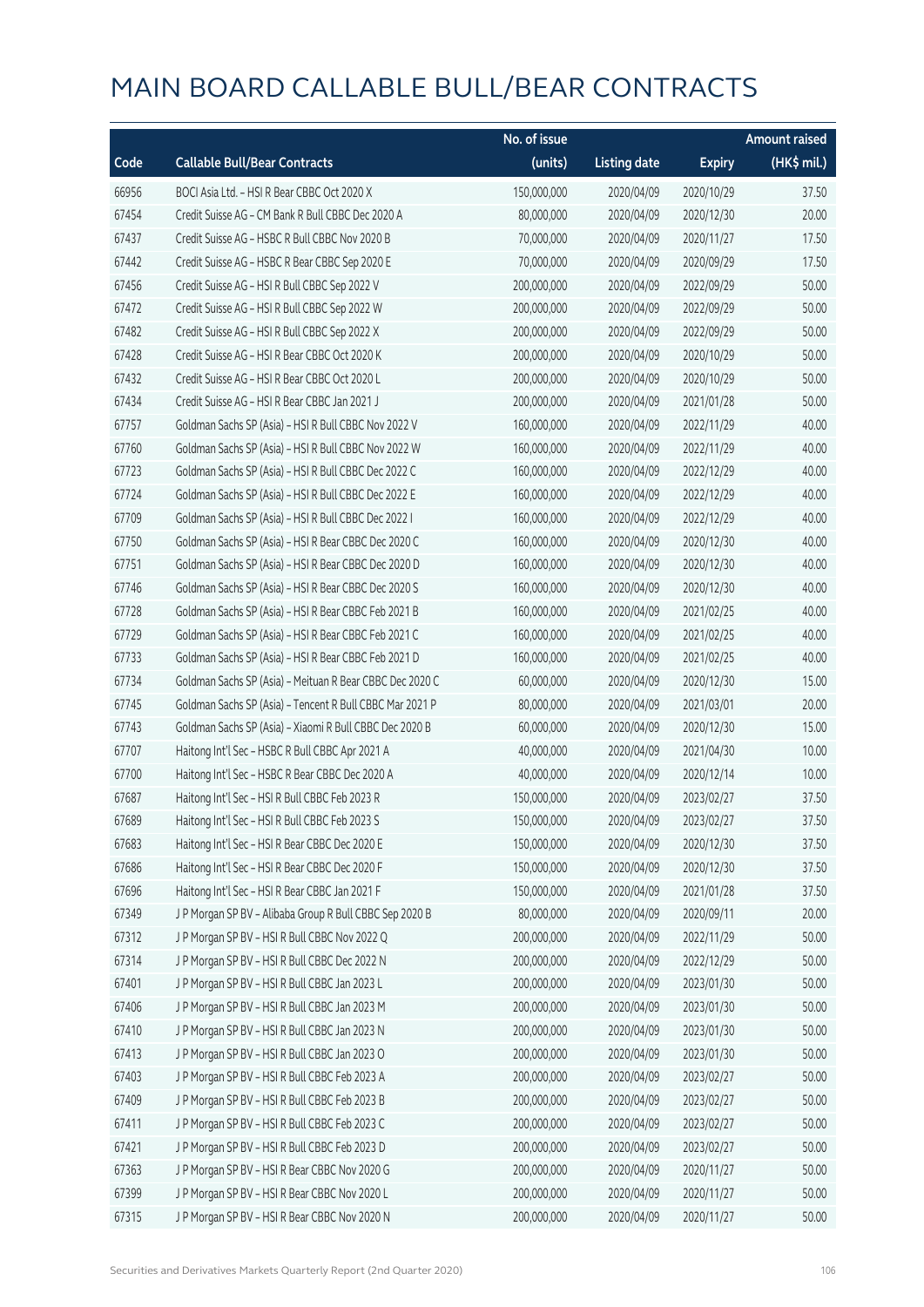|       |                                                              | No. of issue |                     |               | <b>Amount raised</b> |
|-------|--------------------------------------------------------------|--------------|---------------------|---------------|----------------------|
| Code  | <b>Callable Bull/Bear Contracts</b>                          | (units)      | <b>Listing date</b> | <b>Expiry</b> | (HK\$ mil.)          |
| 67325 | J P Morgan SP BV - HSI R Bear CBBC Nov 2020 O                | 200,000,000  | 2020/04/09          | 2020/11/27    | 50.00                |
| 67353 | J P Morgan SP BV - HSI R Bear CBBC Nov 2020 P                | 200,000,000  | 2020/04/09          | 2020/11/27    | 50.00                |
| 67356 | J P Morgan SP BV - HSI R Bear CBBC Nov 2020 Q                | 200,000,000  | 2020/04/09          | 2020/11/27    | 50.00                |
| 67367 | J P Morgan SP BV - HSI R Bear CBBC Dec 2020 A                | 200,000,000  | 2020/04/09          | 2020/12/30    | 50.00                |
| 67355 | JP Morgan SP BV - HSIR Bear CBBC Dec 2020 L                  | 200,000,000  | 2020/04/09          | 2020/12/30    | 50.00                |
| 67361 | J P Morgan SP BV - HSI R Bear CBBC Dec 2020 M                | 200,000,000  | 2020/04/09          | 2020/12/30    | 50.00                |
| 67400 | J P Morgan SP BV - HSI R Bear CBBC Dec 2020 O                | 200,000,000  | 2020/04/09          | 2020/12/30    | 50.00                |
| 67344 | J P Morgan SP BV - Meituan Dianping R Bull CBBC Sep 2020 A   | 80,000,000   | 2020/04/09          | 2020/09/11    | 20.00                |
| 67332 | J P Morgan SP BV - Tencent R Bull CBBC Aug 2020 J            | 50,000,000   | 2020/04/09          | 2020/08/14    | 12.50                |
| 67279 | Morgan Stanley Asia Products - CC Bank R Bull CBBC Dec2020 A | 40,000,000   | 2020/04/09          | 2020/12/01    | 10.00                |
| 67275 | Morgan Stanley Asia Products - Galaxy Ent R Bull CBBC Dec20D | 40,000,000   | 2020/04/09          | 2020/12/21    | 10.00                |
| 67276 | Morgan Stanley Asia Products - Galaxy Ent R Bull CBBC Dec20E | 40,000,000   | 2020/04/09          | 2020/12/07    | 10.00                |
| 67282 | Morgan Stanley Asia Products - HSI R Bull CBBC Oct 2022 Y    | 150,000,000  | 2020/04/09          | 2022/10/28    | 37.50                |
| 67281 | Morgan Stanley Asia Products - HSI R Bull CBBC Dec 2022 J    | 150,000,000  | 2020/04/09          | 2022/12/29    | 37.50                |
| 67230 | Morgan Stanley Asia Products - HSI R Bear CBBC Jul 2020 I    | 150,000,000  | 2020/04/09          | 2020/07/30    | 37.50                |
| 67260 | Morgan Stanley Asia Products - HSI R Bear CBBC Sep 2020 I    | 150,000,000  | 2020/04/09          | 2020/09/29    | 37.50                |
| 67587 | SG Issuer - AIA R Bear CBBC Nov 2020 A                       | 60,000,000   | 2020/04/09          | 2020/11/27    | 15.00                |
| 67665 | SG Issuer - Alibaba Group R Bull CBBC Oct 2020 M             | 80,000,000   | 2020/04/09          | 2020/10/30    | 20.00                |
| 67484 | SG Issuer - Alibaba Group R Bear CBBC Nov 2020 O             | 80,000,000   | 2020/04/09          | 2020/11/27    | 20.00                |
| 67588 | SG Issuer - China Mobile R Bear CBBC Oct 2020 A              | 100,000,000  | 2020/04/09          | 2020/10/30    | 25.00                |
| 67666 | SG Issuer - CNOOC R Bull CBBC Nov 2020 E                     | 40,000,000   | 2020/04/09          | 2020/11/30    | 10.00                |
| 67676 | SG Issuer - CNOOC R Bull CBBC Dec 2020 L                     | 40,000,000   | 2020/04/09          | 2020/12/30    | 10.00                |
| 67679 | SG Issuer - HSBC R Bull CBBC Apr 2021 C                      | 100,000,000  | 2020/04/09          | 2021/04/30    | 25.00                |
| 67489 | SG Issuer - HSBC R Bull CBBC Jun 2021 C                      | 100,000,000  | 2020/04/09          | 2021/06/30    | 25.00                |
| 67593 | SG Issuer - HSBC R Bear CBBC Oct 2020 A                      | 100,000,000  | 2020/04/09          | 2020/10/30    | 25.00                |
| 67651 | SG Issuer - HSI R Bull CBBC Oct 2022 K                       | 250,000,000  | 2020/04/09          | 2022/10/28    | 62.50                |
| 67655 | SG Issuer - HSI R Bull CBBC Nov 2022 O                       | 250,000,000  | 2020/04/09          | 2022/11/29    | 62.50                |
| 67662 | SG Issuer - HSI R Bull CBBC Feb 2023 U                       | 250,000,000  | 2020/04/09          | 2023/02/27    | 62.50                |
| 67559 | SG Issuer - HSI R Bull CBBC Mar 2023 H                       | 250,000,000  | 2020/04/09          | 2023/03/30    | 62.50                |
| 67608 | SG Issuer - HSI R Bear CBBC Nov 2020 H                       | 250,000,000  | 2020/04/09          | 2020/11/27    | 62.50                |
| 67606 | SG Issuer - HSI R Bear CBBC Nov 2020 R                       | 500,000,000  | 2020/04/09          | 2020/11/27    | 125.00               |
| 67607 | SG Issuer - HSI R Bear CBBC Nov 2020 S                       | 250,000,000  | 2020/04/09          | 2020/11/27    | 62.50                |
| 67646 | SG Issuer - HSI R Bear CBBC Dec 2020 K                       | 250,000,000  | 2020/04/09          | 2020/12/30    | 62.50                |
| 67614 | SG Issuer - HSI R Bear CBBC Dec 2020 Q                       | 250,000,000  | 2020/04/09          | 2020/12/30    | 62.50                |
| 67615 | SG Issuer - HSI R Bear CBBC Dec 2020 R                       | 250,000,000  | 2020/04/09          | 2020/12/30    | 62.50                |
| 67618 | SG Issuer - HSI R Bear CBBC Dec 2020 U                       | 250,000,000  | 2020/04/09          | 2020/12/30    | 62.50                |
| 67630 | SG Issuer - HSI R Bear CBBC Dec 2020 V                       | 250,000,000  | 2020/04/09          | 2020/12/30    | 62.50                |
| 67514 | SG Issuer - Meituan Dianping R Bear CBBC Oct 2020 F          | 100,000,000  | 2020/04/09          | 2020/10/29    | 25.00                |
| 67680 | SG Issuer - Sunny Optical R Bull CBBC Dec 2020 N             | 60,000,000   | 2020/04/09          | 2020/12/30    | 15.00                |
| 67681 | SG Issuer - Tencent R Bull CBBC Oct 2020 X                   | 80,000,000   | 2020/04/09          | 2020/10/30    | 20.00                |
| 67515 | SG Issuer - Tencent R Bear CBBC Nov 2020 U                   | 80,000,000   | 2020/04/09          | 2020/11/30    | 20.00                |
| 67522 | SG Issuer - Tencent R Bear CBBC Dec 2020 Q                   | 80,000,000   | 2020/04/09          | 2020/12/30    | 20.00                |
| 67147 | UBS AG - Alibaba Group R Bull CBBC Dec 2020 S                | 80,000,000   | 2020/04/09          | 2020/12/09    | 20.00                |
| 67149 | UBS AG - CNOOC R Bull CBBC Dec 2020 G                        | 40,000,000   | 2020/04/09          | 2020/12/21    | 10.00                |
| 67162 | UBS AG - CNOOC R Bear CBBC Dec 2020 D                        | 40,000,000   | 2020/04/09          | 2020/12/21    | 10.00                |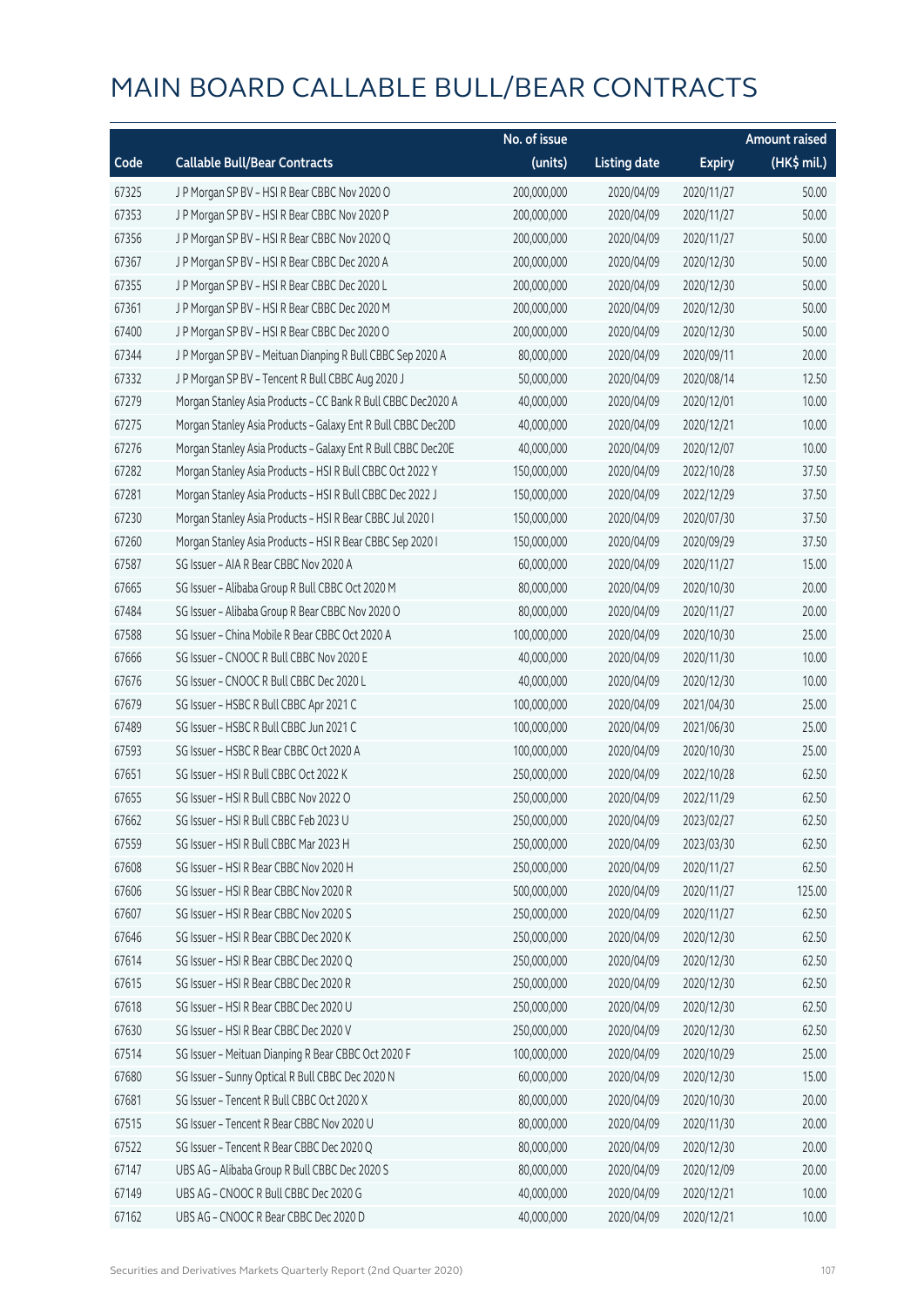|       |                                                         | No. of issue |                     |               | <b>Amount raised</b> |
|-------|---------------------------------------------------------|--------------|---------------------|---------------|----------------------|
| Code  | <b>Callable Bull/Bear Contracts</b>                     | (units)      | <b>Listing date</b> | <b>Expiry</b> | (HK\$ mil.)          |
| 67167 | UBS AG - HSBC R Bull CBBC Dec 2020 E                    | 150,000,000  | 2020/04/09          | 2020/12/30    | 37.50                |
| 67169 | UBS AG - HSBC R Bull CBBC Jun 2021 A                    | 150,000,000  | 2020/04/09          | 2021/06/30    | 37.50                |
| 67176 | UBS AG - HSBC R Bear CBBC Jun 2021 A                    | 150,000,000  | 2020/04/09          | 2021/06/30    | 37.50                |
| 67132 | UBS AG - HSI R Bull CBBC Oct 2022 C                     | 200,000,000  | 2020/04/09          | 2022/10/28    | 50.00                |
| 67127 | UBS AG - HSI R Bull CBBC Oct 2022 K                     | 200,000,000  | 2020/04/09          | 2022/10/28    | 50.00                |
| 67146 | UBS AG - HSI R Bull CBBC Oct 2022 U                     | 200,000,000  | 2020/04/09          | 2022/10/28    | 50.00                |
| 67031 | UBS AG - HSI R Bear CBBC Oct 2020 X                     | 200,000,000  | 2020/04/09          | 2020/10/29    | 50.00                |
| 67035 | UBS AG - HSI R Bear CBBC Oct 2020 Y                     | 200,000,000  | 2020/04/09          | 2020/10/29    | 50.00                |
| 67044 | UBS AG - HSI R Bear CBBC Oct 2020 Z                     | 200,000,000  | 2020/04/09          | 2020/10/29    | 50.00                |
| 67047 | UBS AG - HSI R Bear CBBC Dec 2020 V                     | 200,000,000  | 2020/04/09          | 2020/12/30    | 50.00                |
| 67082 | UBS AG - HSI R Bear CBBC Dec 2020 W                     | 400,000,000  | 2020/04/09          | 2020/12/30    | 100.00               |
| 67085 | UBS AG - HSI R Bear CBBC Dec 2020 X                     | 200,000,000  | 2020/04/09          | 2020/12/30    | 50.00                |
| 67103 | UBS AG - HSI R Bear CBBC Dec 2020 Y                     | 200,000,000  | 2020/04/09          | 2020/12/30    | 50.00                |
| 67122 | UBS AG - HSI R Bear CBBC Dec 2020 Z                     | 200,000,000  | 2020/04/09          | 2020/12/30    | 50.00                |
| 67179 | UBS AG - Link REIT R Bull CBBC Dec 2020 E               | 60,000,000   | 2020/04/09          | 2020/12/30    | 15.00                |
| 67192 | UBS AG - Link REIT R Bear CBBC Dec 2020 B               | 60,000,000   | 2020/04/09          | 2020/12/30    | 15.00                |
| 67229 | UBS AG - SUNAC R Bull CBBC Jan 2021 A                   | 100,000,000  | 2020/04/09          | 2021/01/29    | 25.00                |
| 67221 | UBS AG - SUNAC R Bull CBBC Jun 2021 A                   | 100,000,000  | 2020/04/09          | 2021/06/30    | 25.00                |
| 66992 | Bank Vontobel - China Mobile R Bull CBBC Dec 2020 F     | 40,000,000   | 2020/04/09          | 2020/12/11    | 10.00                |
| 66979 | Bank Vontobel - CNOOC R Bull CBBC Dec 2020 L            | 40,000,000   | 2020/04/09          | 2020/12/04    | 10.00                |
| 66976 | Bank Vontobel - HSBC R Bull CBBC Dec 2020 G             | 40,000,000   | 2020/04/09          | 2020/12/18    | 10.00                |
| 67005 | Bank Vontobel - Meituan Dianping R Bear CBBC Dec 2020 Q | 60,000,000   | 2020/04/09          | 2020/12/04    | 15.00                |
| 66999 | Bank Vontobel - Sino Biopharm R Bear CBBC Oct 2020 B    | 40,000,000   | 2020/04/09          | 2020/10/23    | 10.00                |
| 66993 | Bank Vontobel - Tencent R Bull CBBC Dec 2020 U          | 40,000,000   | 2020/04/09          | 2020/12/18    | 10.00                |
| 66973 | Bank Vontobel - Tencent R Bear CBBC Dec 2020 M          | 40,000,000   | 2020/04/09          | 2020/12/11    | 10.00                |
| 67885 | BOCI Asia Ltd. - HSI R Bull CBBC Dec 2022 K             | 150,000,000  | 2020/04/14          | 2022/12/29    | 37.50                |
| 67892 | BOCI Asia Ltd. - HSI R Bull CBBC Dec 2022 L             | 200,000,000  | 2020/04/14          | 2022/12/29    | 50.00                |
| 67894 | BOCI Asia Ltd. - HSI R Bear CBBC Oct 2020 Y             | 150,000,000  | 2020/04/14          | 2020/10/29    | 57.00                |
| 67897 | BOCI Asia Ltd. - HSI R Bear CBBC Oct 2020 Z             | 200,000,000  | 2020/04/14          | 2020/10/29    | 50.00                |
| 67762 | BNP Paribas Issuance B.V. - HSI R Bull CBBC Dec 2022 G  | 150,000,000  | 2020/04/14          | 2022/12/29    | 37.50                |
| 67767 | BNP Paribas Issuance B.V. - HSI R Bull CBBC Dec 2022 H  | 150,000,000  | 2020/04/14          | 2022/12/29    | 37.50                |
| 67787 | BNP Paribas Issuance B.V. - HSI R Bull CBBC Dec 2022 I  | 150,000,000  | 2020/04/14          | 2022/12/29    | 37.50                |
| 68338 | Credit Suisse AG - AIA R Bear CBBC Jul 2020 F           | 70,000,000   | 2020/04/14          | 2020/07/30    | 17.50                |
| 68337 | Credit Suisse AG - CNOOC R Bull CBBC Oct 2020 C         | 50,000,000   | 2020/04/14          | 2020/10/29    | 12.50                |
| 68329 | Credit Suisse AG - HKEX R Bull CBBC Oct 2020 A          | 50,000,000   | 2020/04/14          | 2020/10/29    | 12.50                |
| 68301 | Credit Suisse AG - HSBC R Bear CBBC Oct 2020 A          | 70,000,000   | 2020/04/14          | 2020/10/29    | 17.50                |
| 68265 | Credit Suisse AG - HSI R Bull CBBC Sep 2022 A           | 200,000,000  | 2020/04/14          | 2022/09/29    | 50.00                |
| 68261 | Credit Suisse AG - HSI R Bull CBBC Sep 2022 Y           | 200,000,000  | 2020/04/14          | 2022/09/29    | 50.00                |
| 68260 | Credit Suisse AG - HSI R Bull CBBC Dec 2022 V           | 300,000,000  | 2020/04/14          | 2022/12/29    | 75.00                |
| 68266 | Credit Suisse AG - HSI R Bear CBBC Oct 2020 M           | 200,000,000  | 2020/04/14          | 2020/10/29    | 50.00                |
| 68283 | Credit Suisse AG - HSI R Bear CBBC Dec 2020 E           | 200,000,000  | 2020/04/14          | 2020/12/30    | 50.00                |
| 68284 | Credit Suisse AG - HSI R Bear CBBC Dec 2020 F           | 200,000,000  | 2020/04/14          | 2020/12/30    | 50.00                |
| 68339 | Credit Suisse AG - Sunny Optical R Bear CBBC Sep 2020 B | 40,000,000   | 2020/04/14          | 2020/09/29    | 10.00                |
| 68358 | Goldman Sachs SP (Asia) - HSI R Bull CBBC Nov 2022 Z    | 160,000,000  | 2020/04/14          | 2022/11/29    | 40.00                |
| 68472 | Goldman Sachs SP (Asia) - HSI R Bull CBBC Dec 2022 F    | 160,000,000  | 2020/04/14          | 2022/12/29    | 40.00                |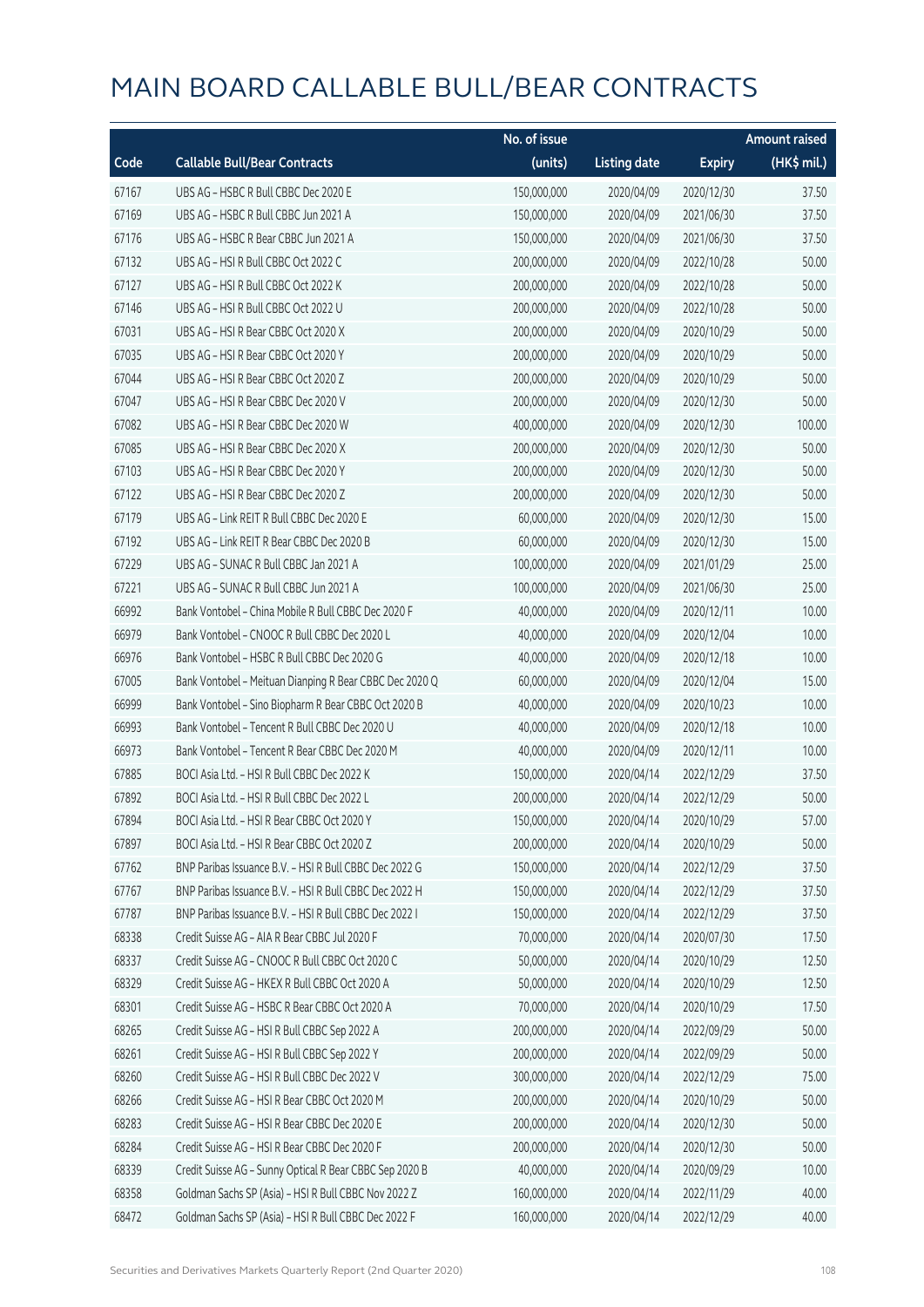|       |                                                              | No. of issue |                     |               | <b>Amount raised</b> |
|-------|--------------------------------------------------------------|--------------|---------------------|---------------|----------------------|
| Code  | <b>Callable Bull/Bear Contracts</b>                          | (units)      | <b>Listing date</b> | <b>Expiry</b> | (HK\$ mil.)          |
| 68497 | Goldman Sachs SP (Asia) - HSI R Bull CBBC Dec 2022 G         | 160,000,000  | 2020/04/14          | 2022/12/29    | 40.00                |
| 68492 | Goldman Sachs SP (Asia) - HSI R Bull CBBC Dec 2022 P         | 160,000,000  | 2020/04/14          | 2022/12/29    | 40.00                |
| 68496 | Goldman Sachs SP (Asia) - HSI R Bull CBBC Dec 2022 Q         | 160,000,000  | 2020/04/14          | 2022/12/29    | 40.00                |
| 68398 | Goldman Sachs SP (Asia) - HSI R Bear CBBC Nov 2020 M         | 160,000,000  | 2020/04/14          | 2020/11/27    | 40.00                |
| 68465 | Goldman Sachs SP (Asia) - HSI R Bear CBBC Nov 2020 P         | 160,000,000  | 2020/04/14          | 2020/11/27    | 40.00                |
| 68468 | Goldman Sachs SP (Asia) - HSI R Bear CBBC Nov 2020 Q         | 160,000,000  | 2020/04/14          | 2020/11/27    | 40.00                |
| 68471 | Goldman Sachs SP (Asia) - HSI R Bear CBBC Nov 2020 R         | 160,000,000  | 2020/04/14          | 2020/11/27    | 40.00                |
| 68380 | Goldman Sachs SP (Asia) - HSI R Bear CBBC Dec 2020 X         | 160,000,000  | 2020/04/14          | 2020/12/30    | 40.00                |
| 68359 | Goldman Sachs SP (Asia) - HSI R Bear CBBC Dec 2020 Z         | 160,000,000  | 2020/04/14          | 2020/12/30    | 40.00                |
| 68369 | Goldman Sachs SP (Asia) - Tencent R Bull CBBC Oct 2020 A     | 60,000,000   | 2020/04/14          | 2020/10/28    | 15.00                |
| 67803 | HK Bank - AIA R Bull CBBC Aug 2020 E                         | 60,000,000   | 2020/04/14          | 2020/08/10    | 15.00                |
| 67831 | HK Bank - Alibaba Group R Bull CBBC Aug 2020 L               | 40,000,000   | 2020/04/14          | 2020/08/24    | 10.00                |
| 67862 | HK Bank - Bank of China R Bull CBBC Oct 2020 A               | 40,000,000   | 2020/04/14          | 2020/10/05    | 10.00                |
| 67846 | HK Bank - China Mobile R Bull CBBC Nov 2020 B                | 60,000,000   | 2020/04/14          | 2020/11/09    | 15.00                |
| 67838 | HK Bank - CNOOC R Bull CBBC Nov 2020 B                       | 40,000,000   | 2020/04/14          | 2020/11/02    | 10.00                |
| 67837 | HK Bank - HSCEI R Bull CBBC Sep 2022 G                       | 50,000,000   | 2020/04/14          | 2022/09/29    | 12.50                |
| 67813 | HK Bank - HSI R Bull CBBC Sep 2022 E                         | 100,000,000  | 2020/04/14          | 2022/09/29    | 25.00                |
| 67810 | HK Bank - HSI R Bear CBBC Sep 2020 N                         | 100,000,000  | 2020/04/14          | 2020/09/29    | 25.00                |
| 67830 | HK Bank - Meituan Dianping R Bull CBBC Sep 2020 C            | 40,000,000   | 2020/04/14          | 2020/09/21    | 10.00                |
| 67882 | HK Bank - SUNAC R Bull CBBC Oct 2020 A                       | 40,000,000   | 2020/04/14          | 2020/10/12    | 10.00                |
| 67873 | HK Bank - Tencent R Bull CBBC Sep 2020 F                     | 40,000,000   | 2020/04/14          | 2020/09/17    | 10.00                |
| 67840 | HK Bank - Tencent R Bear CBBC Sep 2020 A                     | 40,000,000   | 2020/04/14          | 2020/09/14    | 10.00                |
| 67822 | HK Bank - WuXi Bio R Bull CBBC Aug 2020 C                    | 40,000,000   | 2020/04/14          | 2020/08/20    | 10.00                |
| 68054 | Haitong Int'l Sec - China Mobile R Bull CBBC Nov 2020 A      | 40,000,000   | 2020/04/14          | 2020/11/30    | 10.00                |
| 68039 | Haitong Int'l Sec - HSI R Bull CBBC Dec 2022 Q               | 150,000,000  | 2020/04/14          | 2022/12/29    | 37.50                |
| 68044 | Haitong Int'l Sec - HSI R Bull CBBC Dec 2022 U               | 150,000,000  | 2020/04/14          | 2022/12/29    | 37.50                |
| 68087 | Haitong Int'l Sec - HSI R Bear CBBC Dec 2020 G               | 150,000,000  | 2020/04/14          | 2020/12/30    | 37.50                |
| 68051 | Haitong Int'l Sec - HSI R Bear CBBC Jan 2021 G               | 150,000,000  | 2020/04/14          | 2021/01/28    | 37.50                |
| 68056 | Haitong Int'l Sec - Tencent R Bull CBBC Oct 2020 M           | 40,000,000   | 2020/04/14          | 2020/10/16    | 10.00                |
| 68058 | Haitong Int'l Sec - WuXi Bio R Bull CBBC Dec 2020 A          | 40,000,000   | 2020/04/14          | 2020/12/16    | 10.00                |
| 67940 | J P Morgan SP BV - HSI R Bull CBBC Oct 2022 H                | 200,000,000  | 2020/04/14          | 2022/10/28    | 50.00                |
| 67961 | J P Morgan SP BV - HSI R Bull CBBC Oct 2022 X                | 200,000,000  | 2020/04/14          | 2022/10/28    | 50.00                |
| 67949 | J P Morgan SP BV - HSI R Bull CBBC Nov 2022 V                | 200,000,000  | 2020/04/14          | 2022/11/29    | 50.00                |
| 67963 | J P Morgan SP BV - HSI R Bull CBBC Nov 2022 X                | 200,000,000  | 2020/04/14          | 2022/11/29    | 50.00                |
| 67974 | J P Morgan SP BV - HSI R Bull CBBC Dec 2022 P                | 200,000,000  | 2020/04/14          | 2022/12/29    | 50.00                |
| 67950 | J P Morgan SP BV - HSI R Bear CBBC Nov 2020 R                | 200,000,000  | 2020/04/14          | 2020/11/27    | 50.00                |
| 68031 | J P Morgan SP BV - HSI R Bear CBBC Nov 2020 S                | 200,000,000  | 2020/04/14          | 2020/11/27    | 50.00                |
| 68035 | J P Morgan SP BV - HSI R Bear CBBC Nov 2020 T                | 200,000,000  | 2020/04/14          | 2020/11/27    | 50.00                |
| 67951 | J P Morgan SP BV - HSI R Bear CBBC Dec 2020 P                | 200,000,000  | 2020/04/14          | 2020/12/30    | 50.00                |
| 68034 | J P Morgan SP BV - HSI R Bear CBBC Dec 2020 S                | 200,000,000  | 2020/04/14          | 2020/12/30    | 50.00                |
| 68036 | J P Morgan SP BV - HSI R Bear CBBC Dec 2020 T                | 200,000,000  | 2020/04/14          | 2020/12/30    | 50.00                |
| 67959 | J P Morgan SP BV - Tencent R Bear CBBC Aug 2020 E            | 50,000,000   | 2020/04/14          | 2020/08/14    | 12.50                |
| 67800 | Morgan Stanley Asia Products - Ch Mobile R Bull CBBC Nov20 B | 40,000,000   | 2020/04/14          | 2020/11/16    | 10.00                |
| 67761 | Morgan Stanley Asia Products - HSI R Bull CBBC Nov 2022 C    | 150,000,000  | 2020/04/14          | 2022/11/29    | 37.50                |
| 69382 | SG Issuer - Alibaba Group R Bull CBBC Oct 2020 N             | 80,000,000   | 2020/04/14          | 2020/10/30    | 20.00                |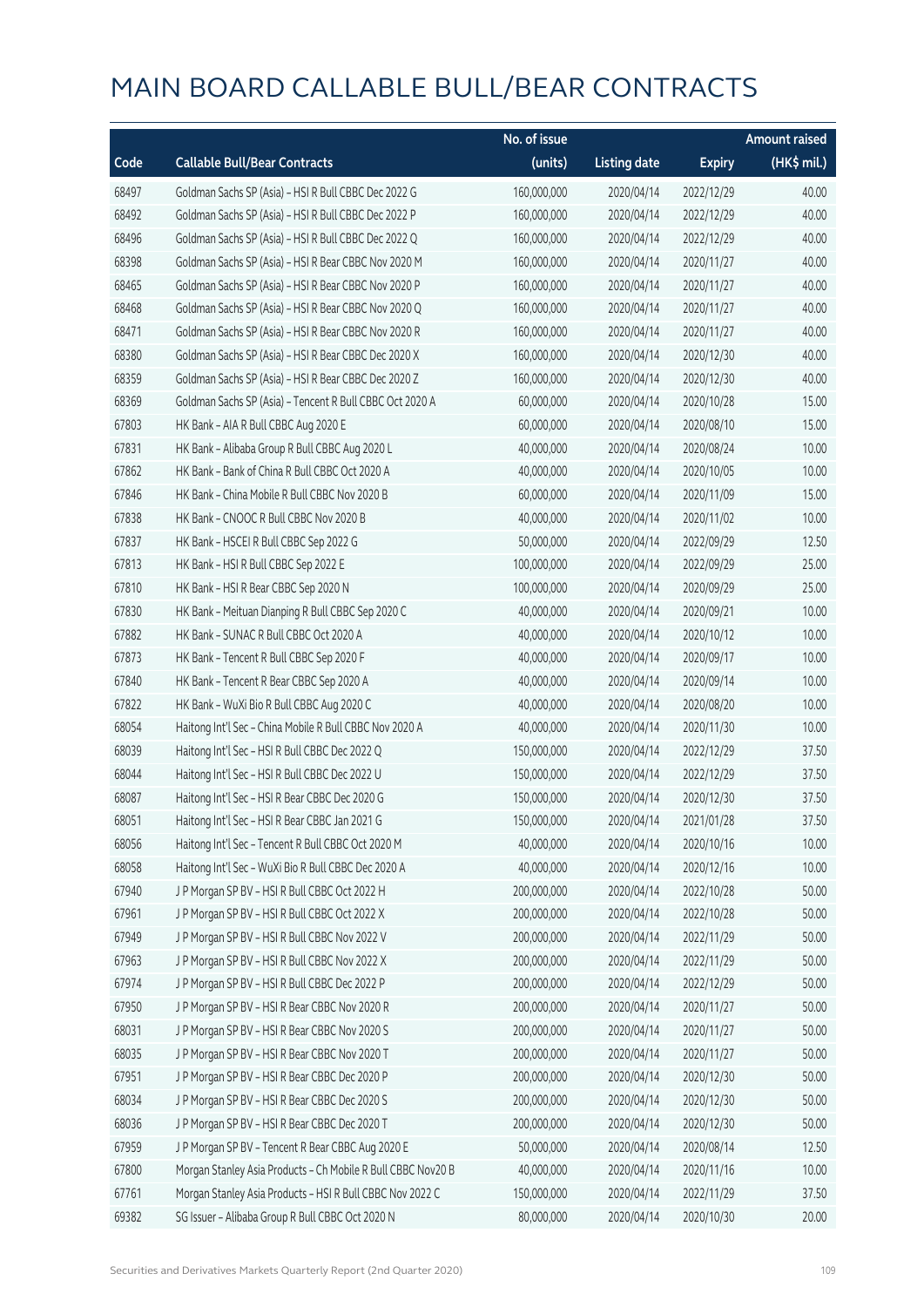|       |                                                     | No. of issue |                     |               | <b>Amount raised</b> |
|-------|-----------------------------------------------------|--------------|---------------------|---------------|----------------------|
| Code  | <b>Callable Bull/Bear Contracts</b>                 | (units)      | <b>Listing date</b> | <b>Expiry</b> | (HK\$ mil.)          |
| 68560 | SG Issuer - Alibaba Group R Bear CBBC Dec 2020 Q    | 80,000,000   | 2020/04/14          | 2020/12/30    | 20.00                |
| 68501 | SG Issuer - China Mobile R Bull CBBC Sep 2020 E     | 100,000,000  | 2020/04/14          | 2020/09/30    | 25.00                |
| 68561 | SG Issuer - China Mobile R Bear CBBC Nov 2020 A     | 100,000,000  | 2020/04/14          | 2020/11/27    | 25.00                |
| 68509 | SG Issuer - CNOOC R Bear CBBC Dec 2020 A            | 40,000,000   | 2020/04/14          | 2020/12/30    | 12.20                |
| 68506 | SG Issuer - China Res Land R Bull CBBC Feb 2021 A   | 80,000,000   | 2020/04/14          | 2021/02/26    | 20.00                |
| 69464 | SG Issuer - Galaxy Ent R Bull CBBC Dec 2020 L       | 100,000,000  | 2020/04/14          | 2020/12/31    | 25.00                |
| 69476 | SG Issuer - HKEX R Bull CBBC Dec 2020 E             | 50,000,000   | 2020/04/14          | 2020/12/30    | 12.50                |
| 68562 | SG Issuer - HKEX R Bear CBBC Nov 2020 A             | 50,000,000   | 2020/04/14          | 2020/11/27    | 12.50                |
| 68518 | SG Issuer - HSBC R Bull CBBC Apr 2021 D             | 100,000,000  | 2020/04/14          | 2021/04/28    | 25.00                |
| 68563 | SG Issuer - HSBC R Bull CBBC Jun 2021 D             | 100,000,000  | 2020/04/14          | 2021/06/29    | 25.00                |
| 69122 | SG Issuer - HSI R Bull CBBC Nov 2022 S              | 250,000,000  | 2020/04/14          | 2022/11/29    | 62.50                |
| 69297 | SG Issuer - HSI R Bull CBBC Nov 2022 Z              | 250,000,000  | 2020/04/14          | 2022/11/29    | 62.50                |
| 69309 | SG Issuer - HSI R Bull CBBC Jan 2023 E              | 250,000,000  | 2020/04/14          | 2023/01/30    | 62.50                |
| 69363 | SG Issuer - HSI R Bull CBBC Jan 2023 F              | 250,000,000  | 2020/04/14          | 2023/01/30    | 62.50                |
| 68538 | SG Issuer - HSI R Bull CBBC Feb 2023 N              | 500,000,000  | 2020/04/14          | 2023/02/27    | 125.00               |
| 68544 | SG Issuer - HSI R Bull CBBC Feb 2023 O              | 250,000,000  | 2020/04/14          | 2023/02/27    | 62.50                |
| 68532 | SG Issuer - HSI R Bull CBBC Feb 2023 X              | 250,000,000  | 2020/04/14          | 2023/02/27    | 62.50                |
| 68558 | SG Issuer - HSI R Bull CBBC Mar 2023 L              | 250,000,000  | 2020/04/14          | 2023/03/30    | 62.50                |
| 68580 | SG Issuer - HSI R Bear CBBC Nov 2020 N              | 250,000,000  | 2020/04/14          | 2020/11/27    | 62.50                |
| 68590 | SG Issuer - HSI R Bear CBBC Nov 2020 T              | 250,000,000  | 2020/04/14          | 2020/11/27    | 62.50                |
| 68596 | SG Issuer - HSI R Bear CBBC Nov 2020 U              | 250,000,000  | 2020/04/14          | 2020/11/27    | 62.50                |
| 68586 | SG Issuer - HSI R Bear CBBC Dec 2020 P              | 250,000,000  | 2020/04/14          | 2020/12/30    | 62.50                |
| 68887 | SG Issuer - HSI R Bear CBBC Jan 2021 T              | 250,000,000  | 2020/04/14          | 2021/01/28    | 62.50                |
| 69003 | SG Issuer - HSI R Bear CBBC Jan 2021 U              | 250,000,000  | 2020/04/14          | 2021/01/28    | 62.50                |
| 69780 | SG Issuer - HSI R Bear CBBC Jan 2021 V              | 250,000,000  | 2020/04/14          | 2021/01/28    | 62.50                |
| 69506 | SG Issuer - Link REIT R Bull CBBC Dec 2020 F        | 60,000,000   | 2020/04/14          | 2020/12/30    | 15.00                |
| 69512 | SG Issuer - Link REIT R Bull CBBC Jan 2021 A        | 60,000,000   | 2020/04/14          | 2021/01/28    | 15.00                |
| 68525 | SG Issuer - Meituan Dianping R Bull CBBC Dec 2020 O | 100,000,000  | 2020/04/14          | 2020/12/30    | 25.00                |
| 69728 | SG Issuer - Meituan Dianping R Bull CBBC Dec 2020 P | 100,000,000  | 2020/04/14          | 2020/12/31    | 25.00                |
| 68578 | SG Issuer - Tencent R Bull CBBC Aug 2020 H          | 80,000,000   | 2020/04/14          | 2020/08/31    | 20.00                |
| 68527 | SG Issuer - Tencent R Bull CBBC Sep 2020 Y          | 80,000,000   | 2020/04/14          | 2020/09/30    | 20.00                |
| 68579 | SG Issuer - Tencent R Bull CBBC Oct 2020 Y          | 80,000,000   | 2020/04/14          | 2020/10/28    | 20.00                |
| 68109 | UBS AG - AIA R Bull CBBC Dec 2020 G                 | 80,000,000   | 2020/04/14          | 2020/12/31    | 20.00                |
| 68193 | UBS AG - Bud Apac R Bull CBBC Dec 2020 D            | 60,000,000   | 2020/04/14          | 2020/12/30    | 15.00                |
| 68183 | UBS AG - Bud Apac R Bear CBBC Dec 2020 B            | 60,000,000   | 2020/04/14          | 2020/12/30    | 15.00                |
| 68169 | UBS AG - HKEX R Bull CBBC Dec 2020 N                | 50,000,000   | 2020/04/14          | 2020/12/07    | 12.50                |
| 68108 | UBS AG - HSBC R Bull CBBC Dec 2020 F                | 150,000,000  | 2020/04/14          | 2020/12/31    | 37.50                |
| 68176 | UBS AG - HSCEI R Bull CBBC Dec 2021 F               | 200,000,000  | 2020/04/14          | 2021/12/30    | 50.00                |
| 68101 | UBS AG - HSI R Bull CBBC Feb 2023 A                 | 200,000,000  | 2020/04/14          | 2023/02/27    | 50.00                |
| 68112 | UBS AG - HSI R Bull CBBC Feb 2023 L                 | 200,000,000  | 2020/04/14          | 2023/02/27    | 50.00                |
| 68128 | UBS AG - HSI R Bull CBBC Feb 2023 M                 | 200,000,000  | 2020/04/14          | 2023/02/27    | 50.00                |
| 68133 | UBS AG - HSI R Bull CBBC Feb 2023 N                 | 200,000,000  | 2020/04/14          | 2023/02/27    | 50.00                |
| 68090 | UBS AG - HSI R Bull CBBC Feb 2023 Z                 | 200,000,000  | 2020/04/14          | 2023/02/27    | 50.00                |
| 68195 | UBS AG - HSI R Bear CBBC Nov 2020 O                 | 200,000,000  | 2020/04/14          | 2020/11/27    | 50.00                |
| 68199 | UBS AG - HSI R Bear CBBC Nov 2020 P                 | 200,000,000  | 2020/04/14          | 2020/11/27    | 50.00                |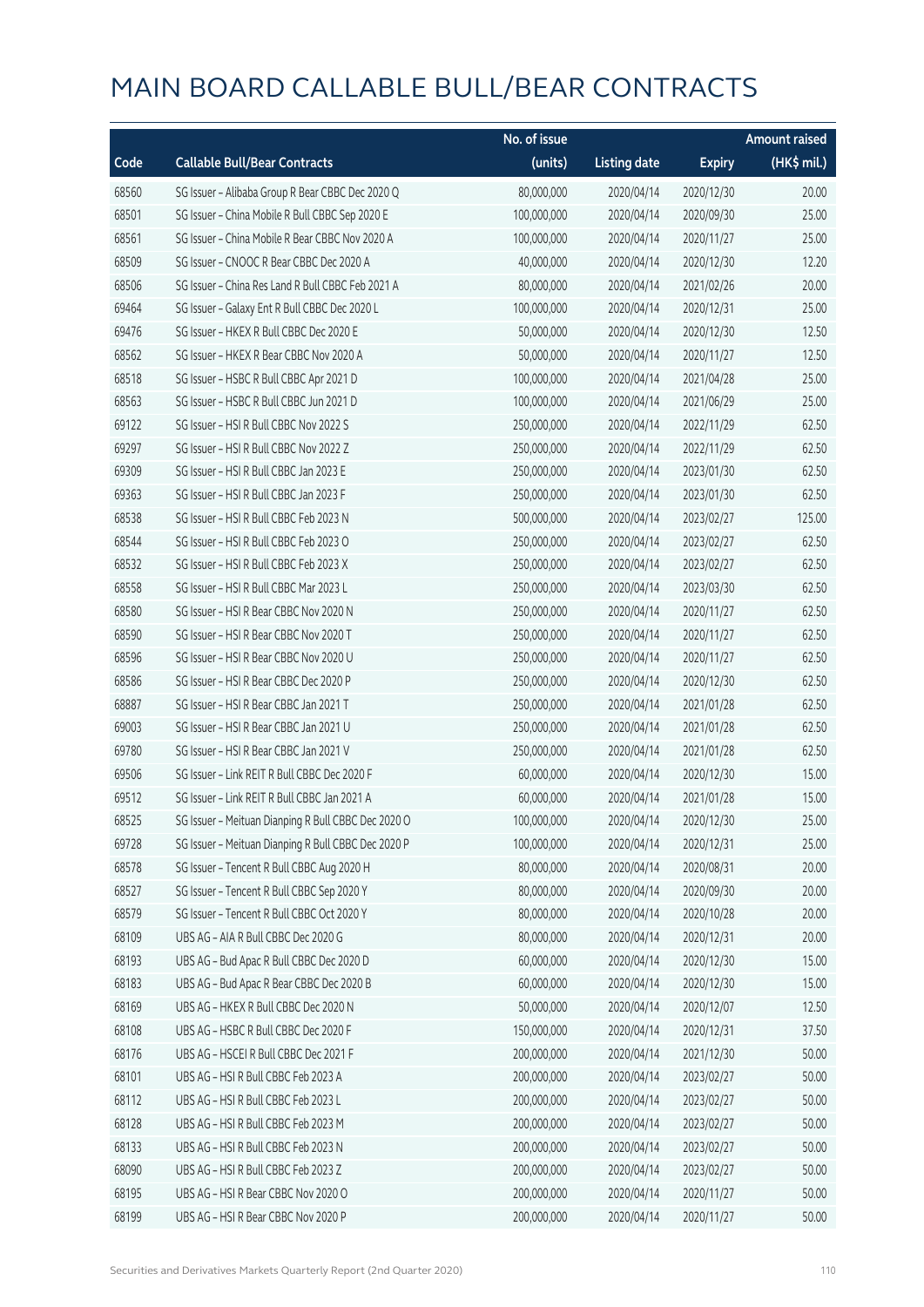|       |                                                            | No. of issue |                     |               | <b>Amount raised</b> |
|-------|------------------------------------------------------------|--------------|---------------------|---------------|----------------------|
| Code  | <b>Callable Bull/Bear Contracts</b>                        | (units)      | <b>Listing date</b> | <b>Expiry</b> | (HK\$ mil.)          |
| 68134 | UBS AG - HSI R Bear CBBC Dec 2020 G                        | 200,000,000  | 2020/04/14          | 2020/12/30    | 50.00                |
| 68165 | UBS AG - HSI R Bear CBBC Dec 2020 J                        | 200,000,000  | 2020/04/14          | 2020/12/30    | 50.00                |
| 68166 | UBS AG - HSI R Bear CBBC Dec 2020 K                        | 200,000,000  | 2020/04/14          | 2020/12/30    | 50.00                |
| 68167 | UBS AG - HSI R Bear CBBC Dec 2020 L                        | 200,000,000  | 2020/04/14          | 2020/12/30    | 50.00                |
| 68102 | UBS AG - Tencent R Bull CBBC Dec 2020 C                    | 200,000,000  | 2020/04/14          | 2020/12/07    | 50.00                |
| 68231 | Bank Vontobel - Geely Auto R Bear CBBC Dec 2020 F          | 40,000,000   | 2020/04/14          | 2020/12/04    | 10.00                |
| 68200 | Bank Vontobel - HKEX R Bull CBBC Dec 2020 F                | 40,000,000   | 2020/04/14          | 2020/12/11    | 10.00                |
| 68240 | Bank Vontobel - HSBC R Bear CBBC Dec 2020 G                | 40,000,000   | 2020/04/14          | 2020/12/18    | 10.00                |
| 68243 | Bank Vontobel - HSI R Bull CBBC Dec 2022 V                 | 80,000,000   | 2020/04/14          | 2022/12/29    | 20.00                |
| 68246 | Bank Vontobel - HSI R Bull CBBC Dec 2022 W                 | 80,000,000   | 2020/04/14          | 2022/12/29    | 20.00                |
| 68254 | Bank Vontobel - HSI R Bear CBBC Dec 2020 A                 | 80,000,000   | 2020/04/14          | 2020/12/30    | 20.00                |
| 68207 | Bank Vontobel - Xiaomi R Bull CBBC Dec 2020 Q              | 40,000,000   | 2020/04/14          | 2020/12/11    | 10.00                |
| 60054 | BOCI Asia Ltd. - Alibaba Group R Bull CBBC Sep 2020 S      | 60,000,000   | 2020/04/15          | 2020/09/29    | 15.00                |
| 60051 | BOCI Asia Ltd. - China Mobile R Bull CBBC Oct 2020 H       | 40,000,000   | 2020/04/15          | 2020/10/30    | 10.00                |
| 60052 | BOCI Asia Ltd. - China Mobile R Bull CBBC Oct 2020 I       | 40,000,000   | 2020/04/15          | 2020/10/30    | 10.00                |
| 60295 | BOCI Asia Ltd. - HSI R Bull CBBC Dec 2022 M                | 150,000,000  | 2020/04/15          | 2022/12/29    | 37.50                |
| 60296 | BOCI Asia Ltd. - HSI R Bull CBBC Dec 2022 N                | 150,000,000  | 2020/04/15          | 2022/12/29    | 37.50                |
| 60297 | BOCI Asia Ltd. - HSI R Bull CBBC Dec 2022 O                | 150,000,000  | 2020/04/15          | 2022/12/29    | 37.50                |
| 60047 | BOCI Asia Ltd. - HSI R Bear CBBC Dec 2022 A                | 150,000,000  | 2020/04/15          | 2022/12/29    | 37.50                |
| 60049 | BOCI Asia Ltd. - HSI R Bear CBBC Dec 2022 B                | 150,000,000  | 2020/04/15          | 2022/12/29    | 37.50                |
| 60053 | BOCI Asia Ltd. - Ping An R Bull CBBC Sep 2020 K            | 100,000,000  | 2020/04/15          | 2020/09/29    | 25.00                |
| 69822 | BNP Paribas Issuance B.V. - HSBC R Bull CBBC Mar 2021 F    | 150,000,000  | 2020/04/15          | 2021/03/30    | 37.50                |
| 69825 | BNP Paribas Issuance B.V. - HSBC R Bear CBBC Jan 2021 A    | 150,000,000  | 2020/04/15          | 2021/01/28    | 37.50                |
| 60037 | BNP Paribas Issuance B.V. - HSI R Bull CBBC Dec 2022 J     | 150,000,000  | 2020/04/15          | 2022/12/29    | 37.50                |
| 60210 | BNP Paribas Issuance B.V. - HSI R Bull CBBC Dec 2022 K     | 150,000,000  | 2020/04/15          | 2022/12/29    | 37.50                |
| 60038 | BNP Paribas Issuance B.V. - HSI R Bear CBBC Dec 2020 O     | 250,000,000  | 2020/04/15          | 2020/12/30    | 62.50                |
| 60046 | BNP Paribas Issuance B.V. - HSI R Bear CBBC Dec 2020 P     | 250,000,000  | 2020/04/15          | 2020/12/30    | 62.50                |
| 60002 | RNP Paribas Issuance R V - Tencent R Bull CRBC Nov 2020 F  | 50,000,000   | 2020/04/15          | 2020/11/27    | 12.50                |
| 60004 | BNP Paribas Issuance B.V. - Tencent R Bull CBBC Dec 2020 P | 50,000,000   | 2020/04/15          | 2020/12/30    | 12.50                |
| 60010 | BNP Paribas Issuance B.V. - Tencent R Bear CBBC Nov 2020 G | 50,000,000   | 2020/04/15          | 2020/11/27    | 12.50                |
| 60005 | BNP Paribas Issuance B.V. - Tencent R Bear CBBC Dec 2020 H | 50,000,000   | 2020/04/15          | 2020/12/30    | 12.50                |
| 69810 | BNP Paribas Issuance B.V. - Xiaomi R Bull CBBC Nov 2020 S  | 50,000,000   | 2020/04/15          | 2020/11/27    | 12.50                |
| 60186 | Credit Suisse AG - Alibaba Group R Bull CBBC Sep 2020 F    | 80,000,000   | 2020/04/15          | 2020/09/29    | 20.00                |
| 60183 | Credit Suisse AG - China Mobile R Bull CBBC Nov 2020 A     | 50,000,000   | 2020/04/15          | 2020/11/27    | 12.50                |
| 60172 | Credit Suisse AG - Galaxy Ent R Bull CBBC Nov 2020 C       | 50,000,000   | 2020/04/15          | 2020/11/27    | 12.50                |
| 60206 | Credit Suisse AG - HSI R Bull CBBC Sep 2022 Z              | 200,000,000  | 2020/04/15          | 2022/09/29    | 50.00                |
| 60208 | Credit Suisse AG - HSI R Bull CBBC Nov 2022 K              | 200,000,000  | 2020/04/15          | 2022/11/29    | 50.00                |
| 60209 | Credit Suisse AG - HSI R Bull CBBC Nov 2022 M              | 200,000,000  | 2020/04/15          | 2022/11/29    | 50.00                |
| 60193 | Credit Suisse AG - HSI R Bull CBBC Nov 2022 R              | 200,000,000  | 2020/04/15          | 2022/11/29    | 50.00                |
| 60201 | Credit Suisse AG - HSI R Bull CBBC Dec 2022 R              | 300,000,000  | 2020/04/15          | 2022/12/29    | 75.00                |
| 60144 | Credit Suisse AG - HSI R Bear CBBC Oct 2020 N              | 200,000,000  | 2020/04/15          | 2020/10/29    | 50.00                |
| 60145 | Credit Suisse AG - HSI R Bear CBBC Oct 2020 O              | 200,000,000  | 2020/04/15          | 2020/10/29    | 50.00                |
| 60163 | Credit Suisse AG - HSI R Bear CBBC Oct 2020 P              | 200,000,000  | 2020/04/15          | 2020/10/29    | 50.00                |
| 60168 | Credit Suisse AG - HSI R Bear CBBC Oct 2020 Q              | 200,000,000  | 2020/04/15          | 2020/10/29    | 50.00                |
| 60169 | Credit Suisse AG - HSI R Bear CBBC Oct 2020 R              | 200,000,000  | 2020/04/15          | 2020/10/29    | 50.00                |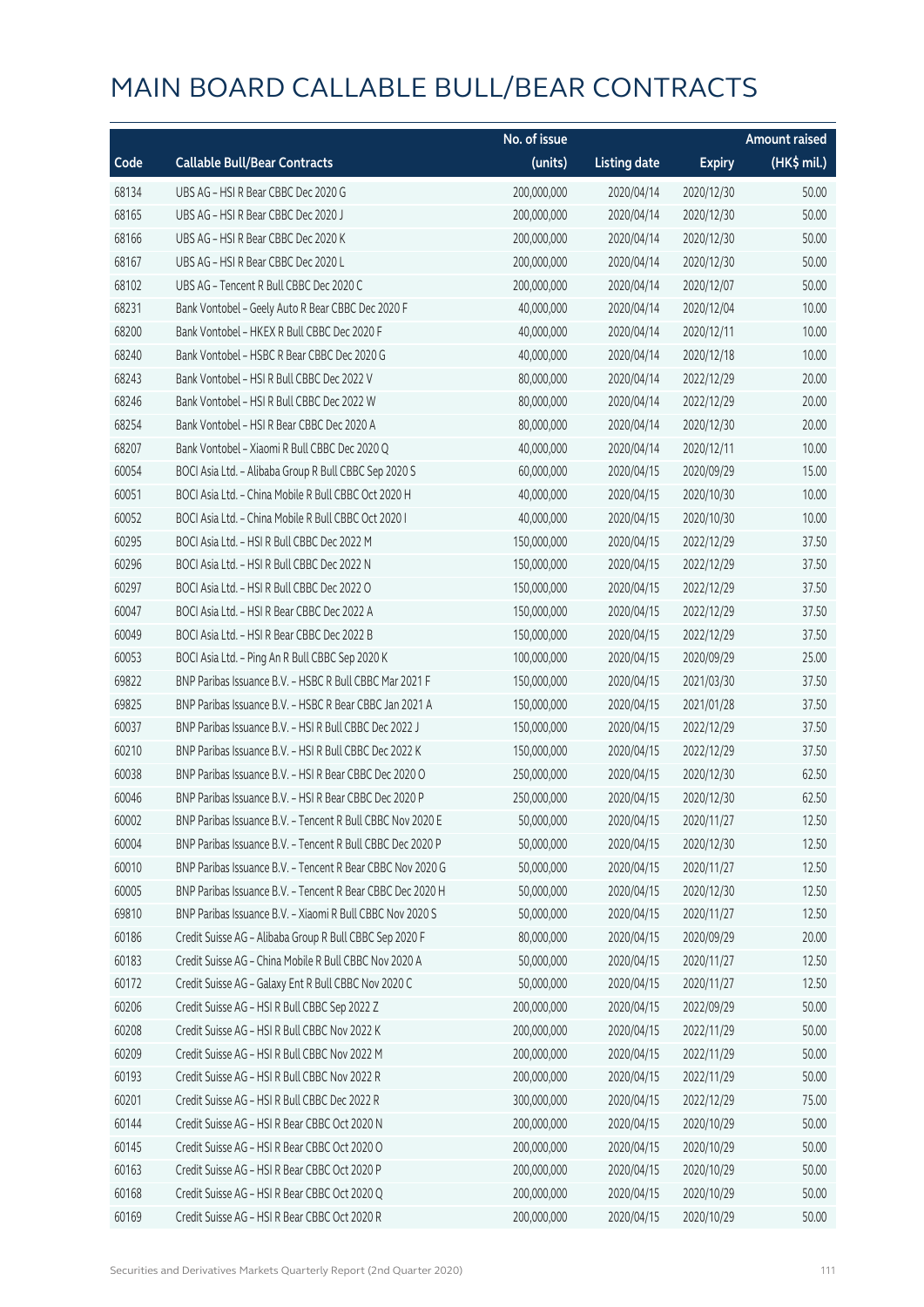|       |                                                            | No. of issue |                     |               | <b>Amount raised</b>  |
|-------|------------------------------------------------------------|--------------|---------------------|---------------|-----------------------|
| Code  | <b>Callable Bull/Bear Contracts</b>                        | (units)      | <b>Listing date</b> | <b>Expiry</b> | $(HK\frac{1}{2}mil.)$ |
| 60158 | Credit Suisse AG - HSI R Bear CBBC Nov 2020 N              | 200,000,000  | 2020/04/15          | 2020/11/27    | 50.00                 |
| 60160 | Credit Suisse AG - HSI R Bear CBBC Dec 2020 G              | 200,000,000  | 2020/04/15          | 2020/12/30    | 50.00                 |
| 60185 | Credit Suisse AG - Meituan Dianping R Bull CBBC Sep 2020 D | 80,000,000   | 2020/04/15          | 2020/09/29    | 20.00                 |
| 60182 | Credit Suisse AG - Tencent R Bull CBBC Sep 2020 J          | 50,000,000   | 2020/04/15          | 2020/09/29    | 12.50                 |
| 60366 | Goldman Sachs SP (Asia) - HSI R Bull CBBC Oct 2022 B       | 160,000,000  | 2020/04/15          | 2022/10/28    | 40.00                 |
| 60367 | Goldman Sachs SP (Asia) - HSI R Bull CBBC Nov 2022 P       | 160,000,000  | 2020/04/15          | 2022/11/29    | 40.00                 |
| 60368 | Goldman Sachs SP (Asia) - HSI R Bull CBBC Nov 2022 R       | 160,000,000  | 2020/04/15          | 2022/11/29    | 40.00                 |
| 60372 | Goldman Sachs SP (Asia) - HSI R Bull CBBC Nov 2022 S       | 160,000,000  | 2020/04/15          | 2022/11/29    | 40.00                 |
| 60375 | Goldman Sachs SP (Asia) - HSI R Bull CBBC Nov 2022 T       | 160,000,000  | 2020/04/15          | 2022/11/29    | 40.00                 |
| 60384 | Goldman Sachs SP (Asia) - HSI R Bear CBBC Nov 2020 C       | 160,000,000  | 2020/04/15          | 2020/11/27    | 40.00                 |
| 60347 | Goldman Sachs SP (Asia) - HSI R Bear CBBC Nov 2020 S       | 160,000,000  | 2020/04/15          | 2020/11/27    | 40.00                 |
| 60348 | Goldman Sachs SP (Asia) - HSI R Bear CBBC Nov 2020 T       | 160,000,000  | 2020/04/15          | 2020/11/27    | 40.00                 |
| 60351 | Goldman Sachs SP (Asia) - HSI R Bear CBBC Nov 2020 U       | 160,000,000  | 2020/04/15          | 2020/11/27    | 40.00                 |
| 60352 | Goldman Sachs SP (Asia) - HSI R Bear CBBC Nov 2020 V       | 160,000,000  | 2020/04/15          | 2020/11/27    | 40.00                 |
| 60378 | Goldman Sachs SP (Asia) - HSI R Bear CBBC Nov 2020 W       | 160,000,000  | 2020/04/15          | 2020/11/27    | 40.00                 |
| 60381 | Goldman Sachs SP (Asia) - HSI R Bear CBBC Nov 2020 X       | 160,000,000  | 2020/04/15          | 2020/11/27    | 40.00                 |
| 60388 | Goldman Sachs SP (Asia) - HSI R Bear CBBC Nov 2020 Y       | 160,000,000  | 2020/04/15          | 2020/11/27    | 40.00                 |
| 60345 | Goldman Sachs SP (Asia) - HSI R Bear CBBC Dec 2020 Y       | 160,000,000  | 2020/04/15          | 2020/12/30    | 40.00                 |
| 60353 | Goldman Sachs SP (Asia) - Tencent R Bull CBBC Dec 2020 I   | 60,000,000   | 2020/04/15          | 2020/12/30    | 15.00                 |
| 60362 | Goldman Sachs SP (Asia) - Tencent R Bull CBBC Mar 2021 Q   | 80,000,000   | 2020/04/15          | 2021/03/01    | 20.00                 |
| 60032 | HK Bank - AIA R Bull CBBC Nov 2020 C                       | 60,000,000   | 2020/04/15          | 2020/11/02    | 15.00                 |
| 60036 | HK Bank - Bud Apac R Bull CBBC Nov 2020 B                  | 40,000,000   | 2020/04/15          | 2020/11/23    | 10.00                 |
| 60026 | HK Bank - China Mobile R Bull CBBC Oct 2020 E              | 60,000,000   | 2020/04/15          | 2020/10/12    | 15.00                 |
| 60030 | HK Bank - CNOOC R Bull CBBC Nov 2020 C                     | 40,000,000   | 2020/04/15          | 2020/11/09    | 10.00                 |
| 60028 | HK Bank - Galaxy Ent R Bull CBBC Nov 2020 C                | 60,000,000   | 2020/04/15          | 2020/11/09    | 15.00                 |
| 60034 | HK Bank - HKEX R Bull CBBC Nov 2020 A                      | 40,000,000   | 2020/04/15          | 2020/11/02    | 10.00                 |
| 60033 | HK Bank - HSI R Bull CBBC Sep 2022 T                       | 100,000,000  | 2020/04/15          | 2022/09/29    | 25.00                 |
| 60015 | HK Bank - HSI R Bear CBBC Sep 2020 O                       | 100,000,000  | 2020/04/15          | 2020/09/29    | 25.00                 |
| 60035 | HK Bank - Sino Biopharm R Bull CBBC Oct 2020 A             | 40,000,000   | 2020/04/15          | 2020/10/19    | 10.00                 |
| 60343 | Haitong Int'l Sec - Alibaba Group R Bull CBBC Aug 2020 C   | 40,000,000   | 2020/04/15          | 2020/08/18    | 10.00                 |
| 60331 | Haitong Int'l Sec - HSI R Bull CBBC Dec 2022 F             | 150,000,000  | 2020/04/15          | 2022/12/29    | 37.50                 |
| 60340 | Haitong Int'l Sec - HSI R Bull CBBC Dec 2022 H             | 150,000,000  | 2020/04/15          | 2022/12/29    | 37.50                 |
| 60323 | Haitong Int'l Sec - HSI R Bull CBBC Dec 2022 X             | 150,000,000  | 2020/04/15          | 2022/12/29    | 37.50                 |
| 60305 | Haitong Int'l Sec - HSI R Bear CBBC Nov 2020 P             | 150,000,000  | 2020/04/15          | 2020/11/27    | 37.50                 |
| 60309 | Haitong Int'l Sec - HSI R Bear CBBC Jan 2021 H             | 150,000,000  | 2020/04/15          | 2021/01/28    | 37.50                 |
| 60317 | Haitong Int'l Sec - HSI R Bear CBBC Jan 2021 I             | 150,000,000  | 2020/04/15          | 2021/01/28    | 37.50                 |
| 60321 | Haitong Int'l Sec - HSI R Bear CBBC Jan 2021 J             | 150,000,000  | 2020/04/15          | 2021/01/28    | 37.50                 |
| 60339 | Haitong Int'l Sec - Tencent R Bull CBBC Aug 2020 S         | 40,000,000   | 2020/04/15          | 2020/08/18    | 10.00                 |
| 60243 | J P Morgan SP BV - Alibaba Group R Bull CBBC Aug 2020 G    | 80,000,000   | 2020/04/15          | 2020/08/14    | 20.00                 |
| 60248 | J P Morgan SP BV - HSI R Bull CBBC Jan 2023 P              | 200,000,000  | 2020/04/15          | 2023/01/30    | 50.00                 |
| 60255 | J P Morgan SP BV - HSI R Bull CBBC Jan 2023 Q              | 200,000,000  | 2020/04/15          | 2023/01/30    | 50.00                 |
| 60257 | J P Morgan SP BV - HSI R Bull CBBC Jan 2023 R              | 200,000,000  | 2020/04/15          | 2023/01/30    | 50.00                 |
| 60261 | J P Morgan SP BV - HSI R Bull CBBC Jan 2023 S              | 200,000,000  | 2020/04/15          | 2023/01/30    | 50.00                 |
| 60251 | J P Morgan SP BV - HSI R Bull CBBC Feb 2023 E              | 200,000,000  | 2020/04/15          | 2023/02/27    | 50.00                 |
| 60256 | J P Morgan SP BV - HSI R Bull CBBC Feb 2023 F              | 200,000,000  | 2020/04/15          | 2023/02/27    | 50.00                 |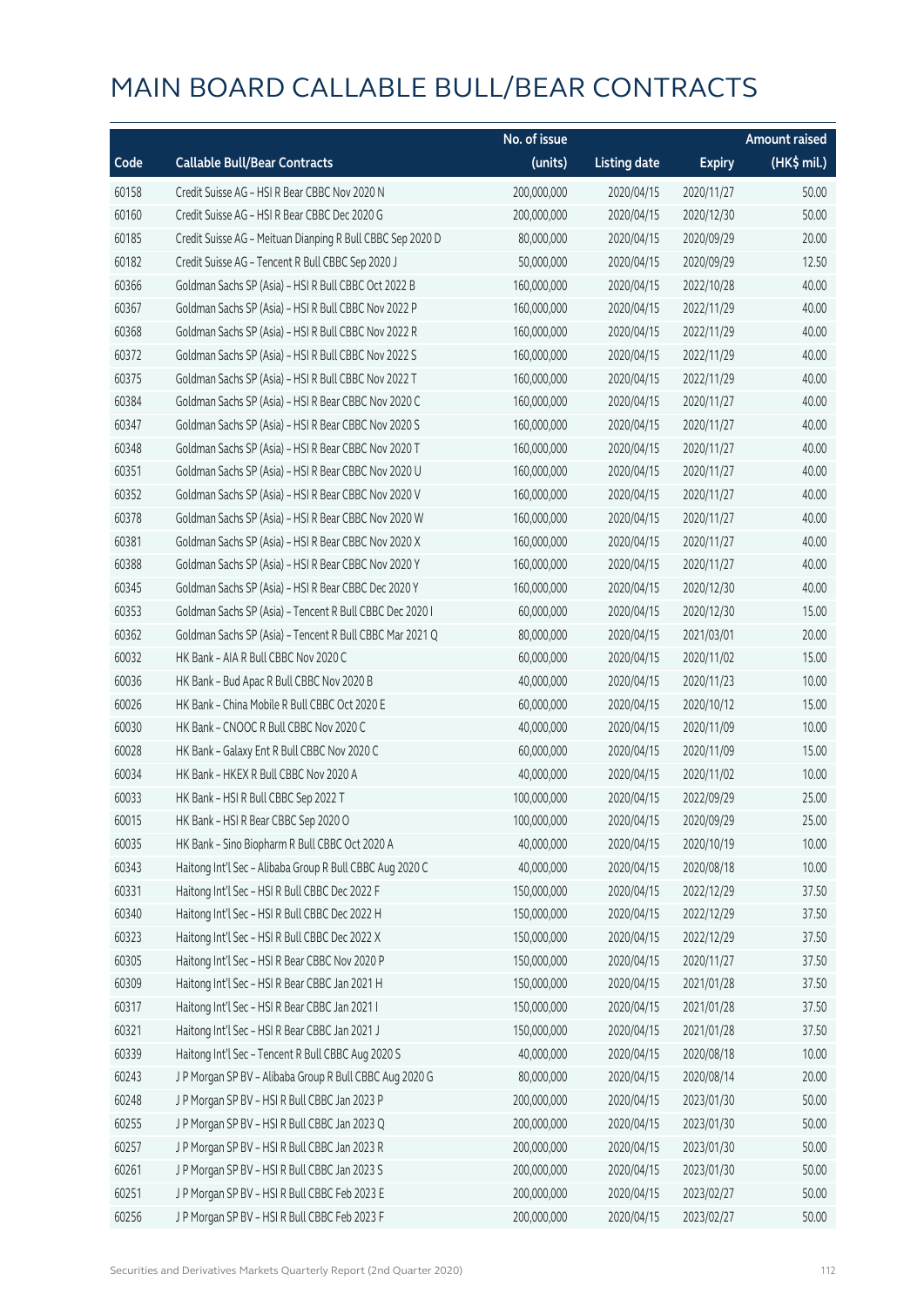|       |                                                           | No. of issue |                     |               | <b>Amount raised</b> |
|-------|-----------------------------------------------------------|--------------|---------------------|---------------|----------------------|
| Code  | <b>Callable Bull/Bear Contracts</b>                       | (units)      | <b>Listing date</b> | <b>Expiry</b> | (HK\$ mil.)          |
| 60260 | J P Morgan SP BV - HSI R Bull CBBC Feb 2023 G             | 200,000,000  | 2020/04/15          | 2023/02/27    | 50.00                |
| 60282 | J P Morgan SP BV - HSI R Bull CBBC Feb 2023 H             | 200,000,000  | 2020/04/15          | 2023/02/27    | 50.00                |
| 60288 | J P Morgan SP BV - HSI R Bear CBBC Oct 2020 H             | 200,000,000  | 2020/04/15          | 2020/10/29    | 50.00                |
| 60285 | J P Morgan SP BV - HSI R Bear CBBC Nov 2020 H             | 200,000,000  | 2020/04/15          | 2020/11/27    | 50.00                |
| 60214 | J P Morgan SP BV - HSI R Bear CBBC Nov 2020 U             | 200,000,000  | 2020/04/15          | 2020/11/27    | 50.00                |
| 60218 | J P Morgan SP BV - HSI R Bear CBBC Nov 2020 V             | 200,000,000  | 2020/04/15          | 2020/11/27    | 50.00                |
| 60283 | J P Morgan SP BV - HSI R Bear CBBC Nov 2020 W             | 200,000,000  | 2020/04/15          | 2020/11/27    | 50.00                |
| 60284 | J P Morgan SP BV - HSI R Bear CBBC Nov 2020 X             | 200,000,000  | 2020/04/15          | 2020/11/27    | 50.00                |
| 60290 | J P Morgan SP BV - HSI R Bear CBBC Nov 2020 Y             | 200,000,000  | 2020/04/15          | 2020/11/27    | 50.00                |
| 60292 | J P Morgan SP BV - HSI R Bear CBBC Nov 2020 Z             | 200,000,000  | 2020/04/15          | 2020/11/27    | 50.00                |
| 60212 | J P Morgan SP BV - HSI R Bear CBBC Dec 2020 V             | 200,000,000  | 2020/04/15          | 2020/12/30    | 50.00                |
| 60235 | J P Morgan SP BV - HSI R Bear CBBC Dec 2020 X             | 200,000,000  | 2020/04/15          | 2020/12/30    | 50.00                |
| 60286 | J P Morgan SP BV - HSI R Bear CBBC Dec 2020 Y             | 200,000,000  | 2020/04/15          | 2020/12/30    | 50.00                |
| 60245 | J P Morgan SP BV - Tencent R Bull CBBC Aug 2020 K         | 50,000,000   | 2020/04/15          | 2020/08/14    | 12.50                |
| 60062 | Morgan Stanley Asia Products - HSI R Bull CBBC Sep 2022 X | 150,000,000  | 2020/04/15          | 2022/09/29    | 37.50                |
| 60025 | Morgan Stanley Asia Products - HSI R Bear CBBC Aug 2020 O | 150,000,000  | 2020/04/15          | 2020/08/28    | 37.50                |
| 60056 | Morgan Stanley Asia Products - HSI R Bear CBBC Aug 2020 P | 150,000,000  | 2020/04/15          | 2020/08/28    | 37.50                |
| 60059 | Morgan Stanley Asia Products - HSI R Bear CBBC Sep 2020 J | 150,000,000  | 2020/04/15          | 2020/09/29    | 37.50                |
| 60418 | SG Issuer - AAC Tech R Bull CBBC Dec 2020 H               | 100,000,000  | 2020/04/15          | 2020/12/31    | 25.00                |
| 60486 | SG Issuer - Alibaba Group R Bull CBBC Oct 2020 O          | 80,000,000   | 2020/04/15          | 2020/10/28    | 20.00                |
| 60405 | SG Issuer - Alibaba Group R Bear CBBC Nov 2020 P          | 80,000,000   | 2020/04/15          | 2020/11/27    | 20.00                |
| 60419 | SG Issuer - Alibaba Group R Bear CBBC Nov 2020 Q          | 200,000,000  | 2020/04/15          | 2020/11/27    | 50.00                |
| 60422 | SG Issuer - China Mobile R Bear CBBC Oct 2020 B           | 100,000,000  | 2020/04/15          | 2020/10/30    | 25.00                |
| 60412 | SG Issuer - CC Bank R Bull CBBC Aug 2021 B                | 100,000,000  | 2020/04/15          | 2021/08/09    | 25.00                |
| 60424 | SG Issuer - CNOOC R Bear CBBC Nov 2020 B                  | 40,000,000   | 2020/04/15          | 2020/11/27    | 10.00                |
| 60432 | SG Issuer - HKEX R Bull CBBC Dec 2020 F                   | 50,000,000   | 2020/04/15          | 2020/12/29    | 12.50                |
| 60428 | SG Issuer - HKEX R Bear CBBC Jul 2020 I                   | 50,000,000   | 2020/04/15          | 2020/07/31    | 12.50                |
| 60487 | SG Issuer – HSBC R Bull CBBC Mar 2021 H                   | 100,000,000  | 2020/04/15          | 2021/03/30    | 25.00                |
| 60468 | SG Issuer - HSI R Bull CBBC Nov 2022 C                    | 250,000,000  | 2020/04/15          | 2022/11/29    | 62.50                |
| 60471 | SG Issuer - HSI R Bull CBBC Nov 2022 F                    | 250,000,000  | 2020/04/15          | 2022/11/29    | 62.50                |
| 60473 | SG Issuer - HSI R Bull CBBC Nov 2022 Q                    | 250,000,000  | 2020/04/15          | 2022/11/29    | 62.50                |
| 60477 | SG Issuer - HSI R Bull CBBC Nov 2022 R                    | 500,000,000  | 2020/04/15          | 2022/11/29    | 125.00               |
| 60478 | SG Issuer - HSI R Bull CBBC Jan 2023 G                    | 250,000,000  | 2020/04/15          | 2023/01/30    | 62.50                |
| 60480 | SG Issuer - HSI R Bull CBBC Jan 2023 I                    | 250,000,000  | 2020/04/15          | 2023/01/30    | 62.50                |
| 60481 | SG Issuer - HSI R Bull CBBC Feb 2023 P                    | 250,000,000  | 2020/04/15          | 2023/02/27    | 62.50                |
| 60482 | SG Issuer - HSI R Bull CBBC Feb 2023 R                    | 250,000,000  | 2020/04/15          | 2023/02/27    | 62.50                |
| 60451 | SG Issuer - HSI R Bear CBBC Jul 2020 D                    | 250,000,000  | 2020/04/15          | 2020/07/30    | 62.50                |
| 60457 | SG Issuer - HSI R Bear CBBC Aug 2020 D                    | 250,000,000  | 2020/04/15          | 2020/08/28    | 62.50                |
| 60415 | SG Issuer - HSI R Bear CBBC Oct 2020 B                    | 250,000,000  | 2020/04/15          | 2020/10/29    | 62.50                |
| 60462 | SG Issuer - HSI R Bear CBBC Nov 2020 V                    | 250,000,000  | 2020/04/15          | 2020/11/27    | 62.50                |
| 60465 | SG Issuer - HSI R Bear CBBC Nov 2020 W                    | 250,000,000  | 2020/04/15          | 2020/11/27    | 62.50                |
| 60416 | SG Issuer - HSI R Bear CBBC Jan 2021 W                    | 500,000,000  | 2020/04/15          | 2021/01/28    | 125.00               |
| 60417 | SG Issuer - HSI R Bear CBBC Jan 2021 X                    | 250,000,000  | 2020/04/15          | 2021/01/28    | 62.50                |
| 60452 | SG Issuer - HSI R Bear CBBC Jan 2021 Y                    | 250,000,000  | 2020/04/15          | 2021/01/28    | 62.50                |
| 60466 | SG Issuer - HSI R Bear CBBC Jan 2021 Z                    | 250,000,000  | 2020/04/15          | 2021/01/28    | 62.50                |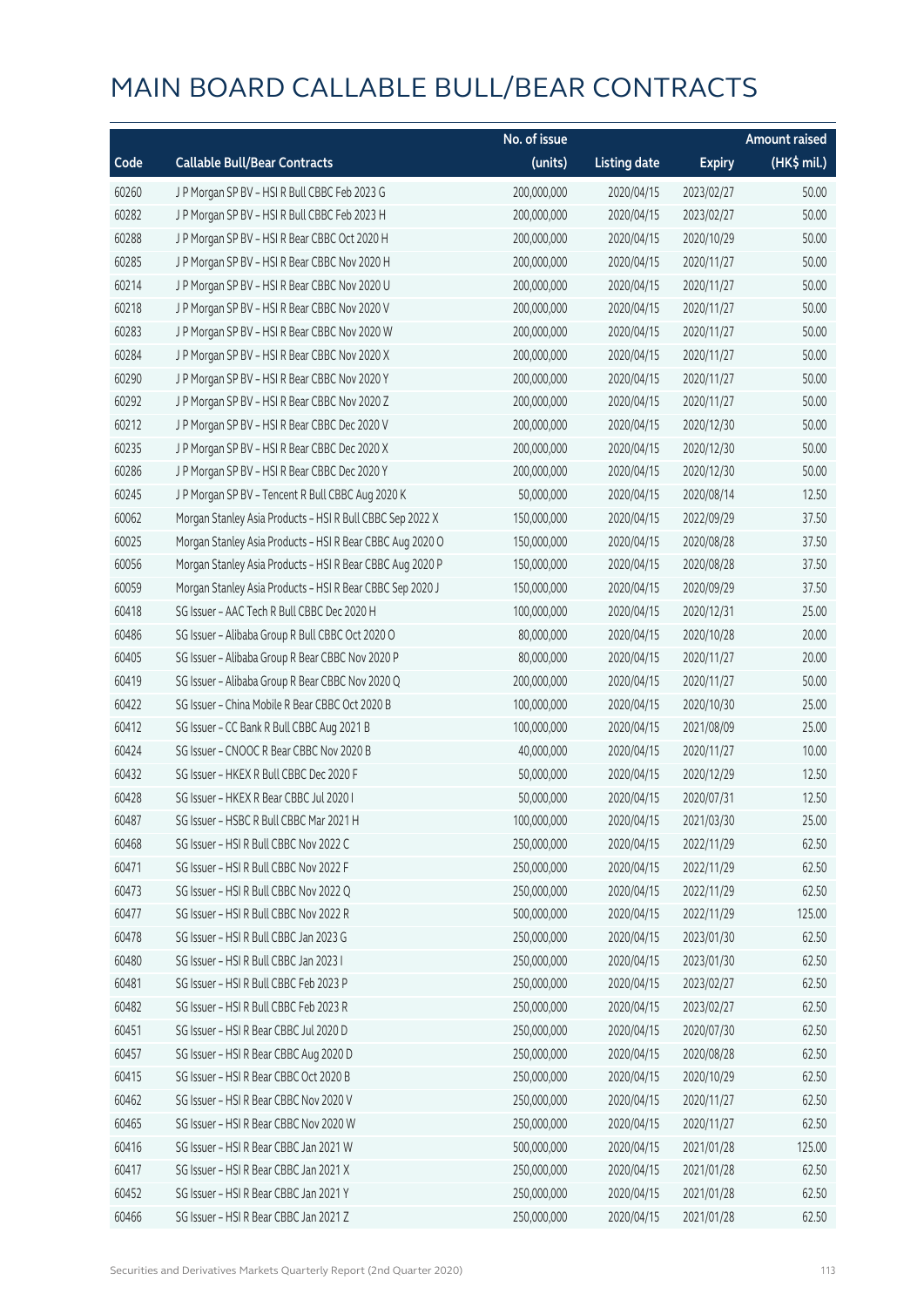|       |                                                         | No. of issue |                     |               | <b>Amount raised</b> |
|-------|---------------------------------------------------------|--------------|---------------------|---------------|----------------------|
| Code  | <b>Callable Bull/Bear Contracts</b>                     | (units)      | <b>Listing date</b> | <b>Expiry</b> | (HK\$ mil.)          |
| 60436 | SG Issuer - ICBC R Bull CBBC Aug 2021 B                 | 100,000,000  | 2020/04/15          | 2021/08/05    | 25.00                |
| 60438 | SG Issuer - Meituan Dianping R Bull CBBC Oct 2020 I     | 100,000,000  | 2020/04/15          | 2020/10/30    | 25.00                |
| 60413 | SG Issuer - Meituan Dianping R Bear CBBC Oct 2020 G     | 100,000,000  | 2020/04/15          | 2020/10/29    | 25.00                |
| 60489 | SG Issuer - Sino Biopharm R Bull CBBC Dec 2020 A        | 40,000,000   | 2020/04/15          | 2020/12/28    | 10.00                |
| 60439 | SG Issuer - Sunny Optical R Bear CBBC Oct 2020 C        | 60,000,000   | 2020/04/15          | 2020/10/30    | 15.00                |
| 60490 | SG Issuer - Tencent R Bull CBBC Oct 2020 Z              | 80,000,000   | 2020/04/15          | 2020/10/28    | 20.00                |
| 60443 | SG Issuer - Tencent R Bear CBBC Oct 2020 S              | 300,000,000  | 2020/04/15          | 2020/10/29    | 75.00                |
| 60414 | SG Issuer - Tencent R Bear CBBC Dec 2020 T              | 80,000,000   | 2020/04/15          | 2020/12/30    | 20.00                |
| 60121 | UBS AG - Alibaba Group R Bull CBBC Dec 2020 T           | 80,000,000   | 2020/04/15          | 2020/12/21    | 20.00                |
| 60113 | UBS AG - China Mobile R Bull CBBC Dec 2020 F            | 80,000,000   | 2020/04/15          | 2020/12/08    | 20.00                |
| 60123 | UBS AG - Geely Auto R Bull CBBC Dec 2020 E              | 40,000,000   | 2020/04/15          | 2020/12/21    | 10.00                |
| 60122 | UBS AG - HKEX R Bull CBBC Dec 2020 O                    | 50,000,000   | 2020/04/15          | 2020/12/21    | 12.50                |
| 60130 | UBS AG - HSI R Bull CBBC Nov 2022 A                     | 200,000,000  | 2020/04/15          | 2022/11/29    | 50.00                |
| 60131 | UBS AG - HSI R Bull CBBC Nov 2022 E                     | 400,000,000  | 2020/04/15          | 2022/11/29    | 100.00               |
| 60137 | UBS AG - HSI R Bull CBBC Nov 2022 I                     | 200,000,000  | 2020/04/15          | 2022/11/29    | 50.00                |
| 60138 | UBS AG - HSI R Bull CBBC Nov 2022 O                     | 200,000,000  | 2020/04/15          | 2022/11/29    | 50.00                |
| 60140 | UBS AG - HSI R Bull CBBC Nov 2022 X                     | 200,000,000  | 2020/04/15          | 2022/11/29    | 50.00                |
| 60141 | UBS AG - HSI R Bull CBBC Nov 2022 Y                     | 200,000,000  | 2020/04/15          | 2022/11/29    | 50.00                |
| 60091 | UBS AG - HSI R Bear CBBC Oct 2020 C                     | 200,000,000  | 2020/04/15          | 2020/10/29    | 50.00                |
| 60093 | UBS AG - HSI R Bear CBBC Oct 2020 D                     | 200,000,000  | 2020/04/15          | 2020/10/29    | 50.00                |
| 60096 | UBS AG - HSI R Bear CBBC Oct 2020 E                     | 200,000,000  | 2020/04/15          | 2020/10/29    | 50.00                |
| 60097 | UBS AG - HSI R Bear CBBC Oct 2020 M                     | 200,000,000  | 2020/04/15          | 2020/10/29    | 50.00                |
| 60099 | UBS AG - HSI R Bear CBBC Oct 2020 N                     | 200,000,000  | 2020/04/15          | 2020/10/29    | 50.00                |
| 60102 | UBS AG - HSI R Bear CBBC Oct 2020 O                     | 200,000,000  | 2020/04/15          | 2020/10/29    | 50.00                |
| 60066 | UBS AG - HSI R Bear CBBC Jan 2021 F                     | 200,000,000  | 2020/04/15          | 2021/01/28    | 50.00                |
| 60068 | UBS AG - HSI R Bear CBBC Jan 2021 G                     | 200,000,000  | 2020/04/15          | 2021/01/28    | 50.00                |
| 60069 | UBS AG - HSI R Bear CBBC Jan 2021 H                     | 200,000,000  | 2020/04/15          | 2021/01/28    | 50.00                |
| 60142 | UBS AG - HSI R Bear CBBC Jan 2021 I                     | 400,000,000  | 2020/04/15          | 2021/01/28    | 100.00               |
| 60124 | UBS AG - Ping An R Bull CBBC Dec 2020 N                 | 100,000,000  | 2020/04/15          | 2020/12/22    | 25.00                |
| 60106 | UBS AG - Sunny Optical R Bull CBBC Dec 2020 H           | 40,000,000   | 2020/04/15          | 2020/12/21    | 10.00                |
| 60116 | UBS AG - Tencent R Bull CBBC Dec 2020 D                 | 40,000,000   | 2020/04/15          | 2020/12/08    | 10.00                |
| 60082 | UBS AG - Tencent R Bear CBBC Dec 2020 D                 | 40,000,000   | 2020/04/15          | 2020/12/08    | 10.00                |
| 60115 | UBS AG - Xiaomi R Bull CBBC Dec 2020 K                  | 40,000,000   | 2020/04/15          | 2020/12/10    | 10.00                |
| 60396 | Bank Vontobel - China Mobile R Bull CBBC Dec 2020 G     | 40,000,000   | 2020/04/15          | 2020/12/18    | 10.00                |
| 60390 | Bank Vontobel - CNOOC R Bull CBBC Dec 2020 M            | 40,000,000   | 2020/04/15          | 2020/12/11    | 10.00                |
| 60394 | Bank Vontobel - Meituan Dianping R Bull CBBC Dec 2020 Q | 60,000,000   | 2020/04/15          | 2020/12/04    | 15.00                |
| 60400 | Bank Vontobel - SHK Ppt R Bull CBBC Dec 2020 E          | 40,000,000   | 2020/04/15          | 2020/12/11    | 10.00                |
| 60395 | Bank Vontobel - Tencent R Bear CBBC Dec 2020 N          | 40,000,000   | 2020/04/15          | 2020/12/18    | 10.00                |
| 60534 | BOCI Asia Ltd. - Alibaba Group R Bear CBBC Dec 2020 A   | 60,000,000   | 2020/04/16          | 2020/12/31    | 15.00                |
| 60809 | BOCI Asia Ltd. - HSI R Bull CBBC Dec 2022 P             | 150,000,000  | 2020/04/16          | 2022/12/29    | 37.50                |
| 60813 | BOCI Asia Ltd. - HSI R Bull CBBC Dec 2022 Q             | 150,000,000  | 2020/04/16          | 2022/12/29    | 37.50                |
| 60823 | BOCI Asia Ltd. - HSI R Bull CBBC Dec 2022 R             | 150,000,000  | 2020/04/16          | 2022/12/29    | 37.50                |
| 60517 | BOCI Asia Ltd. - HSI R Bear CBBC Oct 2020 A             | 150,000,000  | 2020/04/16          | 2020/10/29    | 37.50                |
| 60520 | BOCI Asia Ltd. - HSI R Bear CBBC Oct 2020 B             | 150,000,000  | 2020/04/16          | 2020/10/29    | 37.50                |
| 60525 | BOCI Asia Ltd. - HSI R Bear CBBC Oct 2020 C             | 150,000,000  | 2020/04/16          | 2020/10/29    | 37.50                |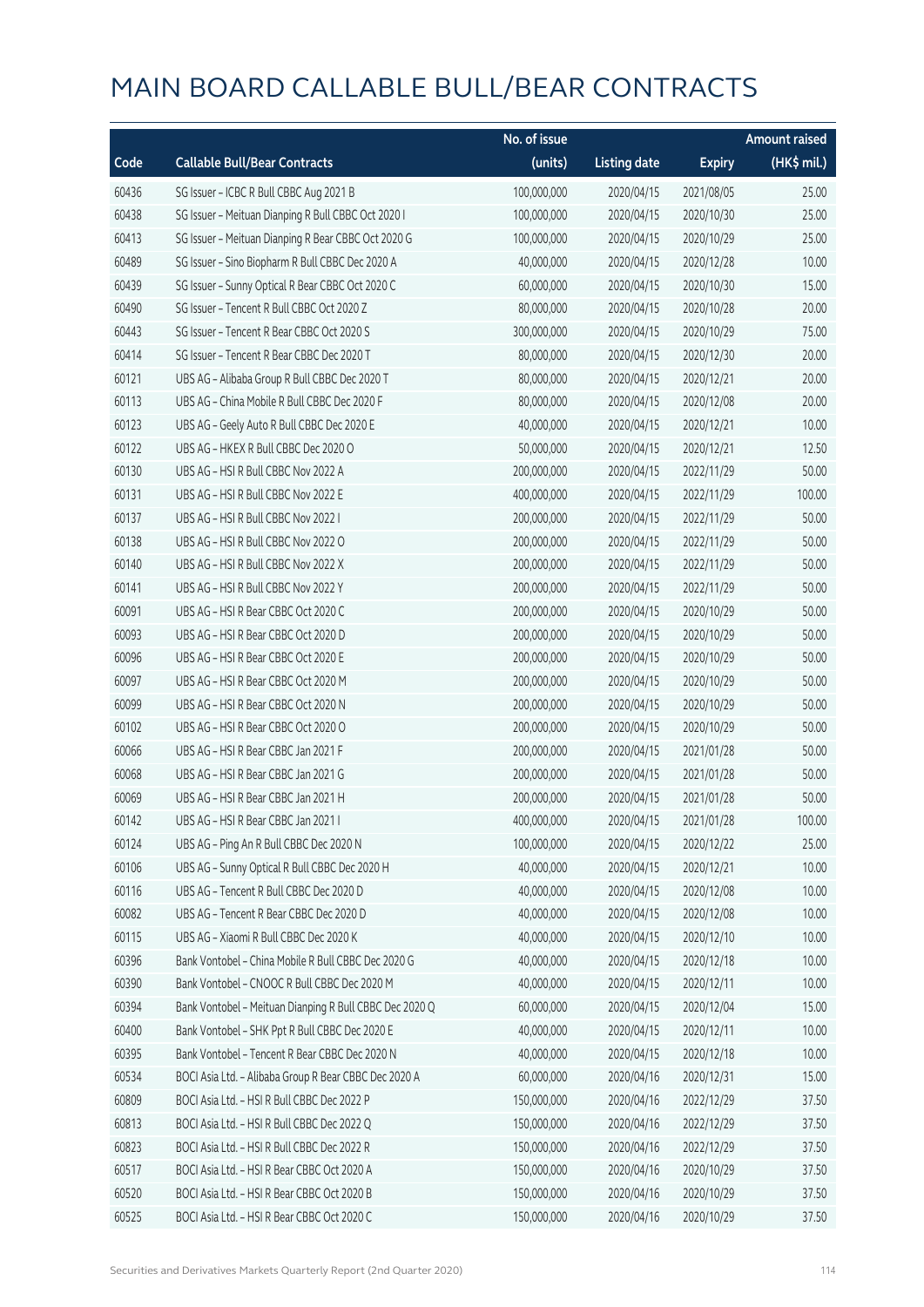|       |                                                          | No. of issue |                     |               | <b>Amount raised</b>  |
|-------|----------------------------------------------------------|--------------|---------------------|---------------|-----------------------|
| Code  | <b>Callable Bull/Bear Contracts</b>                      | (units)      | <b>Listing date</b> | <b>Expiry</b> | $(HK\frac{1}{2}mil.)$ |
| 60528 | BOCI Asia Ltd. - HSI R Bear CBBC Oct 2020 D              | 150,000,000  | 2020/04/16          | 2020/10/29    | 37.50                 |
| 60531 | BOCI Asia Ltd. - Link REIT R Bull CBBC Dec 2020 A        | 40,000,000   | 2020/04/16          | 2020/12/31    | 10.00                 |
| 60530 | BOCI Asia Ltd. - Tencent R Bull CBBC Oct 2020 N          | 40,000,000   | 2020/04/16          | 2020/10/30    | 10.00                 |
| 60515 | BNP Paribas Issuance B.V. - HSI R Bull CBBC Dec 2022 L   | 150,000,000  | 2020/04/16          | 2022/12/29    | 37.50                 |
| 60536 | BNP Paribas Issuance B.V. - HSI R Bull CBBC Dec 2022 M   | 150,000,000  | 2020/04/16          | 2022/12/29    | 37.50                 |
| 60541 | BNP Paribas Issuance B.V. - HSI R Bull CBBC Dec 2022 N   | 150,000,000  | 2020/04/16          | 2022/12/29    | 37.50                 |
| 60491 | BNP Paribas Issuance B.V. - HSI R Bear CBBC Dec 2020 Q   | 250,000,000  | 2020/04/16          | 2020/12/30    | 62.50                 |
| 60535 | BNP Paribas Issuance B.V. - HSI R Bear CBBC Dec 2020 R   | 250,000,000  | 2020/04/16          | 2020/12/30    | 62.50                 |
| 60671 | Credit Suisse AG - AAC Tech R Bull CBBC Oct 2020 B       | 80,000,000   | 2020/04/16          | 2020/10/29    | 20.00                 |
| 60664 | Credit Suisse AG - AIA R Bull CBBC Sep 2020 F            | 70,000,000   | 2020/04/16          | 2020/09/29    | 17.50                 |
| 60691 | Credit Suisse AG - Geely Auto R Bull CBBC Oct 2020 C     | 40,000,000   | 2020/04/16          | 2020/10/29    | 10.00                 |
| 60678 | Credit Suisse AG - Galaxy Ent R Bull CBBC Oct 2020 F     | 80,000,000   | 2020/04/16          | 2020/10/29    | 20.00                 |
| 60656 | Credit Suisse AG - HKEX R Bull CBBC Sep 2020 F           | 50,000,000   | 2020/04/16          | 2020/09/29    | 12.50                 |
| 60652 | Credit Suisse AG - HSBC R Bull CBBC Nov 2020 C           | 70,000,000   | 2020/04/16          | 2020/11/27    | 17.50                 |
| 60692 | Credit Suisse AG - HSI R Bull CBBC Nov 2022 D            | 200,000,000  | 2020/04/16          | 2022/11/29    | 50.00                 |
| 60693 | Credit Suisse AG - HSI R Bull CBBC Jan 2023 A            | 300,000,000  | 2020/04/16          | 2023/01/30    | 75.00                 |
| 60703 | Credit Suisse AG - HSI R Bull CBBC Jan 2023 B            | 300,000,000  | 2020/04/16          | 2023/01/30    | 75.00                 |
| 60696 | Credit Suisse AG - HSI R Bull CBBC Feb 2023 A            | 200,000,000  | 2020/04/16          | 2023/02/27    | 50.00                 |
| 60699 | Credit Suisse AG - HSI R Bull CBBC Feb 2023 B            | 200,000,000  | 2020/04/16          | 2023/02/27    | 50.00                 |
| 60701 | Credit Suisse AG - HSI R Bull CBBC Feb 2023 C            | 200,000,000  | 2020/04/16          | 2023/02/27    | 50.00                 |
| 60641 | Credit Suisse AG - HSI R Bear CBBC Oct 2020 S            | 200,000,000  | 2020/04/16          | 2020/10/29    | 50.00                 |
| 60645 | Credit Suisse AG - HSI R Bear CBBC Oct 2020 T            | 200,000,000  | 2020/04/16          | 2020/10/29    | 50.00                 |
| 60648 | Credit Suisse AG - HSI R Bear CBBC Nov 2020 T            | 200,000,000  | 2020/04/16          | 2020/11/27    | 50.00                 |
| 60650 | Credit Suisse AG - HSI R Bear CBBC Nov 2020 U            | 200,000,000  | 2020/04/16          | 2020/11/27    | 50.00                 |
| 60649 | Credit Suisse AG - HSI R Bear CBBC Dec 2020 D            | 300,000,000  | 2020/04/16          | 2020/12/30    | 75.00                 |
| 60642 | Credit Suisse AG - HSI R Bear CBBC Dec 2020 H            | 300,000,000  | 2020/04/16          | 2020/12/30    | 75.00                 |
| 60646 | Credit Suisse AG - HSI R Bear CBBC Dec 2020 I            | 300,000,000  | 2020/04/16          | 2020/12/30    | 75.00                 |
| 60672 | Credit Suisse AG - Sunny Optical R Bull CBBC Sep 2020 B  | 40,000,000   | 2020/04/16          | 2020/09/29    | 10.00                 |
| 60660 | Credit Suisse AG - Tencent R Bull CBBC Aug 2020 D        | 50,000,000   | 2020/04/16          | 2020/08/28    | 12.50                 |
| 60986 | Goldman Sachs SP (Asia) - Alibaba R Bull CBBC Dec 2020 I | 60,000,000   | 2020/04/16          | 2020/12/30    | 15.00                 |
| 60995 | Goldman Sachs SP (Asia) - HSI R Bull CBBC Oct 2022 J     | 160,000,000  | 2020/04/16          | 2022/10/28    | 40.00                 |
| 60996 | Goldman Sachs SP (Asia) - HSI R Bull CBBC Oct 2022 L     | 160,000,000  | 2020/04/16          | 2022/10/28    | 40.00                 |
| 61001 | Goldman Sachs SP (Asia) - HSI R Bull CBBC Oct 2022 N     | 160,000,000  | 2020/04/16          | 2022/10/28    | 40.00                 |
| 61002 | Goldman Sachs SP (Asia) - HSI R Bull CBBC Oct 2022 P     | 160,000,000  | 2020/04/16          | 2022/10/28    | 40.00                 |
| 61007 | Goldman Sachs SP (Asia) - HSI R Bull CBBC Oct 2022 R     | 160,000,000  | 2020/04/16          | 2022/10/28    | 40.00                 |
| 60963 | Goldman Sachs SP (Asia) - HSI R Bear CBBC Oct 2020 J     | 160,000,000  | 2020/04/16          | 2020/10/29    | 40.00                 |
| 60967 | Goldman Sachs SP (Asia) - HSI R Bear CBBC Oct 2020 O     | 160,000,000  | 2020/04/16          | 2020/10/29    | 40.00                 |
| 60976 | Goldman Sachs SP (Asia) - HSI R Bear CBBC Oct 2020 P     | 160,000,000  | 2020/04/16          | 2020/10/29    | 40.00                 |
| 60979 | Goldman Sachs SP (Asia) - HSI R Bear CBBC Oct 2020 Q     | 160,000,000  | 2020/04/16          | 2020/10/29    | 40.00                 |
| 60981 | Goldman Sachs SP (Asia) - HSI R Bear CBBC Oct 2020 S     | 160,000,000  | 2020/04/16          | 2020/10/29    | 40.00                 |
| 60990 | Goldman Sachs SP (Asia) - HSI R Bear CBBC Oct 2020 T     | 160,000,000  | 2020/04/16          | 2020/10/29    | 40.00                 |
| 60992 | Goldman Sachs SP (Asia) - HSI R Bear CBBC Oct 2020 U     | 160,000,000  | 2020/04/16          | 2020/10/29    | 40.00                 |
| 60994 | Goldman Sachs SP (Asia) - HSI R Bear CBBC Oct 2020 V     | 160,000,000  | 2020/04/16          | 2020/10/29    | 40.00                 |
| 60957 | Goldman Sachs SP (Asia) - HSI R Bear CBBC Nov 2020 Z     | 160,000,000  | 2020/04/16          | 2020/11/27    | 40.00                 |
| 60982 | Goldman Sachs SP (Asia) - Meituan R Bull CBBC Dec 2020 C | 60,000,000   | 2020/04/16          | 2020/12/30    | 15.00                 |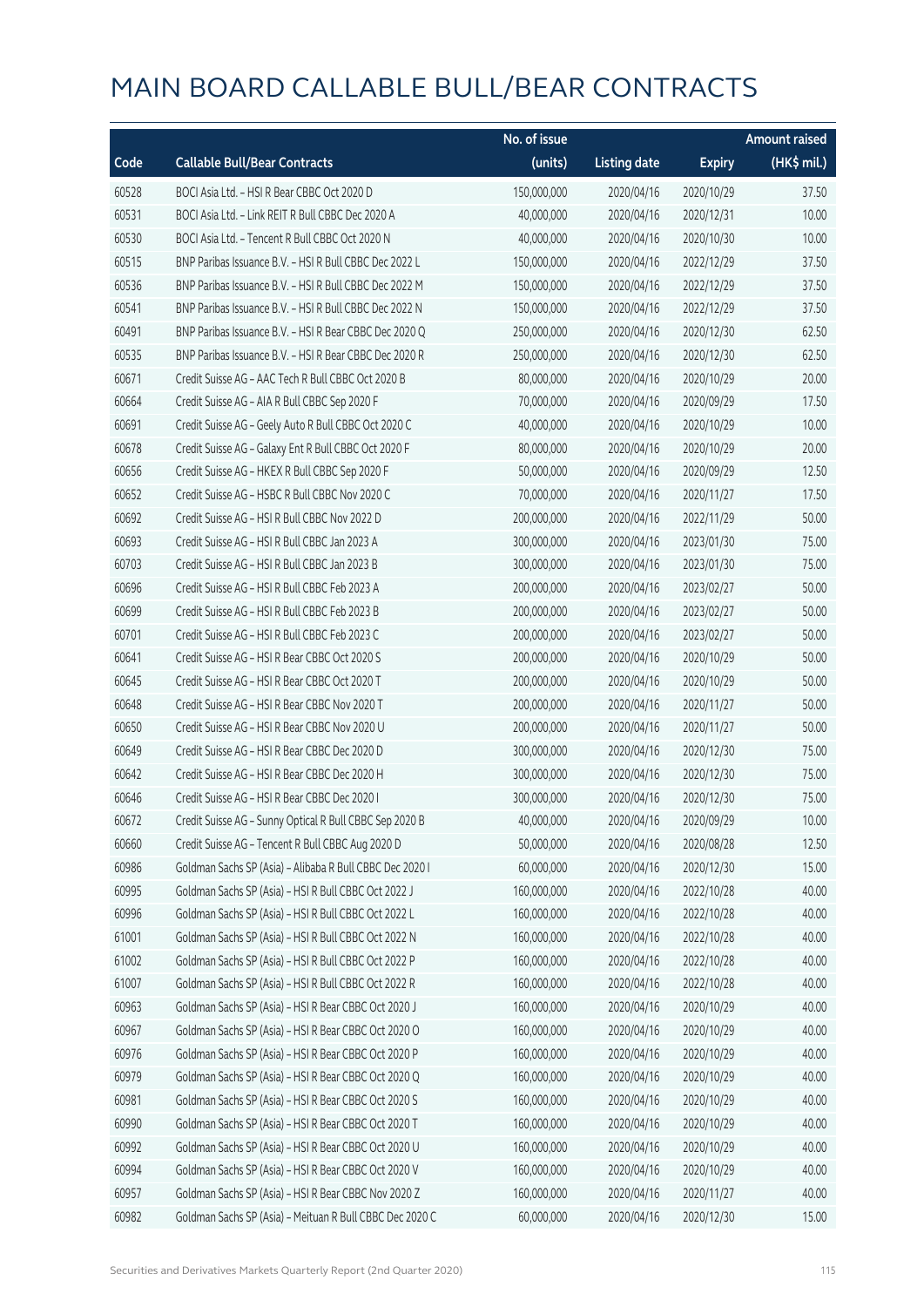|       |                                                             | No. of issue |                     |               | <b>Amount raised</b> |
|-------|-------------------------------------------------------------|--------------|---------------------|---------------|----------------------|
| Code  | <b>Callable Bull/Bear Contracts</b>                         | (units)      | <b>Listing date</b> | <b>Expiry</b> | (HK\$ mil.)          |
| 60987 | Goldman Sachs SP (Asia) - Tencent R Bull CBBC Mar 2021 R    | 80,000,000   | 2020/04/16          | 2021/03/01    | 20.00                |
| 60514 | HK Bank - AAC Tech R Bull CBBC Sep 2020 A                   | 40,000,000   | 2020/04/16          | 2020/09/28    | 10.00                |
| 60501 | HK Bank - Bud Apac R Bull CBBC Nov 2020 C                   | 40,000,000   | 2020/04/16          | 2020/11/09    | 10.00                |
| 60495 | HK Bank - China Tower R Bull CBBC Dec 2020 B                | 40,000,000   | 2020/04/16          | 2020/12/21    | 10.00                |
| 60502 | HK Bank - Geely Auto R Bear CBBC Aug 2020 A                 | 40,000,000   | 2020/04/16          | 2020/08/24    | 10.00                |
| 60510 | HK Bank - HKEX R Bull CBBC Nov 2020 B                       | 40,000,000   | 2020/04/16          | 2020/11/09    | 10.00                |
| 60542 | HK Bank - HSI R Bull CBBC Sep 2022 A                        | 100,000,000  | 2020/04/16          | 2022/09/29    | 25.00                |
| 60505 | HK Bank - HSI R Bull CBBC Sep 2022 L                        | 100,000,000  | 2020/04/16          | 2022/09/29    | 25.00                |
| 60493 | HK Bank - HSI R Bear CBBC Sep 2020 P                        | 100,000,000  | 2020/04/16          | 2020/09/29    | 25.00                |
| 60509 | HK Bank - HSI R Bear CBBC Sep 2020 Q                        | 100,000,000  | 2020/04/16          | 2020/09/29    | 25.00                |
| 60506 | HK Bank - Sunny Optical R Bull CBBC Sep 2020 B              | 40,000,000   | 2020/04/16          | 2020/09/28    | 10.00                |
| 60500 | HK Bank - Tencent R Bull CBBC Aug 2020 G                    | 40,000,000   | 2020/04/16          | 2020/08/24    | 10.00                |
| 60802 | Haitong Int'l Sec - AIA R Bull CBBC Aug 2020 B              | 40,000,000   | 2020/04/16          | 2020/08/25    | 10.00                |
| 60807 | Haitong Int'l Sec - CNOOC R Bull CBBC Nov 2020 B            | 40,000,000   | 2020/04/16          | 2020/11/30    | 10.00                |
| 60800 | Haitong Int'l Sec - HKEX R Bull CBBC Nov 2020 B             | 40,000,000   | 2020/04/16          | 2020/11/23    | 10.00                |
| 60787 | Haitong Int'l Sec - HSI R Bull CBBC Jan 2023 Q              | 150,000,000  | 2020/04/16          | 2023/01/30    | 37.50                |
| 60794 | Haitong Int'l Sec - HSI R Bull CBBC Feb 2023 T              | 150,000,000  | 2020/04/16          | 2023/02/27    | 37.50                |
| 60792 | Haitong Int'l Sec - HSI R Bull CBBC Mar 2023 B              | 150,000,000  | 2020/04/16          | 2023/03/30    | 37.50                |
| 60777 | Haitong Int'l Sec - HSI R Bear CBBC Nov 2020 Q              | 150,000,000  | 2020/04/16          | 2020/11/27    | 37.50                |
| 60782 | Haitong Int'l Sec - HSI R Bear CBBC Dec 2020 H              | 150,000,000  | 2020/04/16          | 2020/12/30    | 37.50                |
| 60784 | Haitong Int'l Sec - HSI R Bear CBBC Dec 2020 I              | 150,000,000  | 2020/04/16          | 2020/12/30    | 37.50                |
| 60796 | Haitong Int'l Sec - HSI R Bear CBBC Dec 2020 J              | 150,000,000  | 2020/04/16          | 2020/12/30    | 37.50                |
| 60795 | Haitong Int'l Sec - HSI R Bear CBBC Jan 2021 K              | 150,000,000  | 2020/04/16          | 2021/01/28    | 37.50                |
| 60805 | Haitong Int'l Sec - Meituan Dianping R Bull CBBC Oct 2020 G | 40,000,000   | 2020/04/16          | 2020/10/23    | 10.00                |
| 60803 | Haitong Int'l Sec - Tencent R Bull CBBC Oct 2020 N          | 40,000,000   | 2020/04/16          | 2020/10/23    | 10.00                |
| 60783 | Haitong Int'l Sec - Tencent R Bear CBBC Oct 2020 K          | 40,000,000   | 2020/04/16          | 2020/10/23    | 10.00                |
| 60736 | J P Morgan SP BV - HSCEI R Bull CBBC Dec 2021 K             | 200,000,000  | 2020/04/16          | 2021/12/30    | 50.00                |
| 60709 | J P Morgan SP BV - HSI R Bull CBBC Oct 2022 Z               | 200,000,000  | 2020/04/16          | 2022/10/28    | 50.00                |
| 60710 | J P Morgan SP BV - HSI R Bull CBBC Dec 2022 B               | 200,000,000  | 2020/04/16          | 2022/12/29    | 50.00                |
| 60711 | J P Morgan SP BV - HSI R Bull CBBC Jan 2023 T               | 200,000,000  | 2020/04/16          | 2023/01/30    | 50.00                |
| 60717 | J P Morgan SP BV - HSI R Bull CBBC Jan 2023 U               | 200,000,000  | 2020/04/16          | 2023/01/30    | 50.00                |
| 60729 | J P Morgan SP BV - HSI R Bull CBBC Jan 2023 V               | 400,000,000  | 2020/04/16          | 2023/01/30    | 100.00               |
| 60712 | J P Morgan SP BV - HSI R Bull CBBC Feb 2023 I               | 240,000,000  | 2020/04/16          | 2023/02/27    | 60.00                |
| 60722 | J P Morgan SP BV - HSI R Bull CBBC Feb 2023 J               | 200,000,000  | 2020/04/16          | 2023/02/27    | 50.00                |
| 60735 | J P Morgan SP BV - HSI R Bull CBBC Feb 2023 K               | 200,000,000  | 2020/04/16          | 2023/02/27    | 50.00                |
| 60544 | J P Morgan SP BV - HSI R Bear CBBC Oct 2020 G               | 200,000,000  | 2020/04/16          | 2020/10/29    | 50.00                |
| 60704 | J P Morgan SP BV - HSI R Bear CBBC Oct 2020 I               | 400,000,000  | 2020/04/16          | 2020/10/29    | 100.00               |
| 60547 | J P Morgan SP BV - HSI R Bear CBBC Nov 2020 A               | 400,000,000  | 2020/04/16          | 2020/11/27    | 100.00               |
| 60705 | J P Morgan SP BV - HSI R Bear CBBC Nov 2020 B               | 200,000,000  | 2020/04/16          | 2020/11/27    | 50.00                |
| 60557 | J P Morgan SP BV - HSI R Bear CBBC Nov 2020 C               | 200,000,000  | 2020/04/16          | 2020/11/27    | 50.00                |
| 60706 | J P Morgan SP BV - HSI R Bear CBBC Nov 2020 D               | 240,000,000  | 2020/04/16          | 2020/11/27    | 60.00                |
| 60708 | J P Morgan SP BV - HSI R Bear CBBC Dec 2020 N               | 240,000,000  | 2020/04/16          | 2020/12/30    | 60.00                |
| 60577 | J P Morgan SP BV - Meituan Dianping R Bull CBBC Aug 2020 G  | 80,000,000   | 2020/04/16          | 2020/08/14    | 20.00                |
| 60575 | J P Morgan SP BV - Tencent R Bull CBBC Aug 2020 L           | 50,000,000   | 2020/04/16          | 2020/08/14    | 12.50                |
| 60747 | Morgan Stanley Asia Products - HSI R Bull CBBC Jul 2022 G   | 200,000,000  | 2020/04/16          | 2022/07/28    | 50.00                |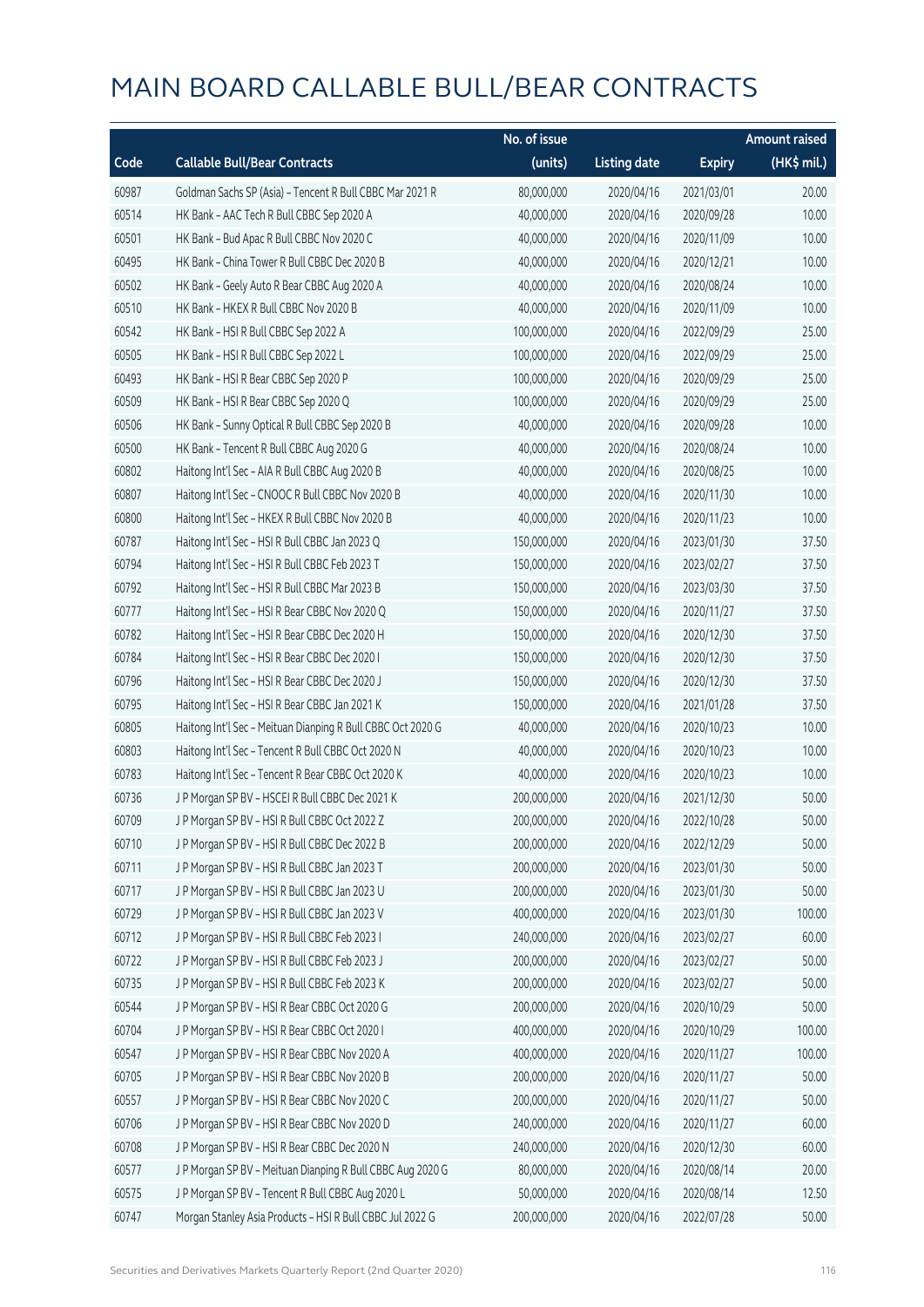|       |                                                           | No. of issue |                     |               | <b>Amount raised</b> |
|-------|-----------------------------------------------------------|--------------|---------------------|---------------|----------------------|
| Code  | <b>Callable Bull/Bear Contracts</b>                       | (units)      | <b>Listing date</b> | <b>Expiry</b> | $(HK$$ mil.)         |
| 60749 | Morgan Stanley Asia Products - HSI R Bull CBBC Oct 2022 Z | 150,000,000  | 2020/04/16          | 2022/10/28    | 37.50                |
| 60751 | Morgan Stanley Asia Products - HSI R Bull CBBC Nov 2022 D | 150,000,000  | 2020/04/16          | 2022/11/29    | 37.50                |
| 60748 | Morgan Stanley Asia Products - HSI R Bull CBBC Dec 2022 G | 150,000,000  | 2020/04/16          | 2022/12/29    | 37.50                |
| 60745 | Morgan Stanley Asia Products - HSI R Bear CBBC Aug 2020 Q | 150,000,000  | 2020/04/16          | 2020/08/28    | 37.50                |
| 60741 | Morgan Stanley Asia Products - HSI R Bear CBBC Sep 2020 K | 150,000,000  | 2020/04/16          | 2020/09/29    | 37.50                |
| 60743 | Morgan Stanley Asia Products - HSI R Bear CBBC Oct 2020 K | 150,000,000  | 2020/04/16          | 2020/10/29    | 37.50                |
| 60738 | Morgan Stanley Asia Products - HSI R Bear CBBC Nov 2020 B | 150,000,000  | 2020/04/16          | 2020/11/27    | 37.50                |
| 60884 | SG Issuer - AAC Tech R Bull CBBC Dec 2020 I               | 100,000,000  | 2020/04/16          | 2020/12/30    | 25.00                |
| 60896 | SG Issuer - Alibaba Group R Bull CBBC Oct 2020 P          | 80,000,000   | 2020/04/16          | 2020/10/29    | 20.00                |
| 60897 | SG Issuer - Alibaba Group R Bull CBBC Dec 2020 J          | 200,000,000  | 2020/04/16          | 2020/12/30    | 50.00                |
| 60898 | SG Issuer - Alibaba Group R Bear CBBC Dec 2020 R          | 200,000,000  | 2020/04/16          | 2020/12/30    | 50.00                |
| 60824 | SG Issuer - China Mobile R Bull CBBC Dec 2020 J           | 100,000,000  | 2020/04/16          | 2020/12/30    | 25.00                |
| 60902 | SG Issuer - China Life R Bull CBBC Feb 2021 G             | 150,000,000  | 2020/04/16          | 2021/02/25    | 37.50                |
| 60905 | SG Issuer - Galaxy Ent R Bull CBBC Dec 2020 M             | 100,000,000  | 2020/04/16          | 2020/12/30    | 25.00                |
| 60848 | SG Issuer - Galaxy Ent R Bear CBBC Dec 2020 A             | 100,000,000  | 2020/04/16          | 2020/12/30    | 25.00                |
| 60914 | SG Issuer - HSBC R Bull CBBC Apr 2021 E                   | 100,000,000  | 2020/04/16          | 2021/04/28    | 25.00                |
| 60869 | SG Issuer - HSI R Bull CBBC Sep 2022 C                    | 250,000,000  | 2020/04/16          | 2022/09/29    | 62.50                |
| 60875 | SG Issuer - HSI R Bull CBBC Oct 2022 P                    | 250,000,000  | 2020/04/16          | 2022/10/28    | 62.50                |
| 60873 | SG Issuer - HSI R Bull CBBC Oct 2022 Q                    | 250,000,000  | 2020/04/16          | 2022/10/28    | 62.50                |
| 60882 | SG Issuer - HSI R Bull CBBC Nov 2022 D                    | 250,000,000  | 2020/04/16          | 2022/11/29    | 62.50                |
| 60879 | SG Issuer - HSI R Bull CBBC Nov 2022 W                    | 250,000,000  | 2020/04/16          | 2022/11/29    | 62.50                |
| 60841 | SG Issuer - HSI R Bull CBBC Jan 2023 V                    | 250,000,000  | 2020/04/16          | 2023/01/30    | 62.50                |
| 60834 | SG Issuer - HSI R Bear CBBC Jul 2020 M                    | 250,000,000  | 2020/04/16          | 2020/07/30    | 62.50                |
| 60840 | SG Issuer - HSI R Bear CBBC Aug 2020 H                    | 250,000,000  | 2020/04/16          | 2020/08/28    | 62.50                |
| 60842 | SG Issuer - HSI R Bear CBBC Sep 2020 B                    | 500,000,000  | 2020/04/16          | 2020/09/29    | 125.00               |
| 60843 | SG Issuer - HSI R Bear CBBC Sep 2020 F                    | 250,000,000  | 2020/04/16          | 2020/09/29    | 62.50                |
| 60844 | SG Issuer - HSI R Bear CBBC Oct 2020 C                    | 250,000,000  | 2020/04/16          | 2020/10/29    | 62.50                |
| 60847 | SG Issuer - HSI R Bear CBBC Oct 2020 E                    | 250,000,000  | 2020/04/16          | 2020/10/29    | 62.50                |
| 60853 | SG Issuer - HSI R Bear CBBC Nov 2020 X                    | 250,000,000  | 2020/04/16          | 2020/11/27    | 62.50                |
| 60854 | SG Issuer - HSI R Bear CBBC Nov 2020 Y                    | 250,000,000  | 2020/04/16          | 2020/11/27    | 62.50                |
| 60857 | SG Issuer - HSI R Bear CBBC Dec 2020 W                    | 250,000,000  | 2020/04/16          | 2020/12/30    | 62.50                |
| 60859 | SG Issuer - HSI R Bear CBBC Dec 2020 X                    | 250,000,000  | 2020/04/16          | 2020/12/30    | 62.50                |
| 60860 | SG Issuer - HSI R Bear CBBC Dec 2020 Y                    | 500,000,000  | 2020/04/16          | 2020/12/30    | 125.00               |
| 60915 | SG Issuer - Meituan Dianping R Bull CBBC Dec 2020 Q       | 100,000,000  | 2020/04/16          | 2020/12/30    | 25.00                |
| 60921 | SG Issuer - Ping An R Bull CBBC Dec 2020 W                | 100,000,000  | 2020/04/16          | 2020/12/30    | 25.00                |
| 60941 | SG Issuer - SUNAC R Bull CBBC Dec 2020 F                  | 80,000,000   | 2020/04/16          | 2020/12/30    | 20.00                |
| 60947 | SG Issuer - Sunny Optical R Bear CBBC Oct 2020 D          | 60,000,000   | 2020/04/16          | 2020/10/29    | 15.00                |
| 60949 | SG Issuer - Tencent R Bull CBBC Oct 2020 A                | 80,000,000   | 2020/04/16          | 2020/10/28    | 20.00                |
| 60952 | SG Issuer - Tencent R Bull CBBC Oct 2020 B                | 80,000,000   | 2020/04/16          | 2020/10/30    | 20.00                |
| 60850 | SG Issuer - Tencent R Bear CBBC Nov 2020 V                | 80,000,000   | 2020/04/16          | 2020/11/27    | 20.00                |
| 60828 | SG Issuer - Tencent R Bear CBBC Dec 2020 F                | 80,000,000   | 2020/04/16          | 2020/12/30    | 20.00                |
| 60956 | SG Issuer - Tencent R Bear CBBC Dec 2020 U                | 80,000,000   | 2020/04/16          | 2020/12/30    | 20.00                |
| 60830 | SG Issuer - Xiaomi R Bull CBBC Dec 2020 C                 | 60,000,000   | 2020/04/16          | 2020/12/30    | 15.00                |
| 60632 | UBS AG - Alibaba Group R Bull CBBC Dec 2020 U             | 80,000,000   | 2020/04/16          | 2020/12/31    | 20.00                |
| 60611 | UBS AG - Alibaba Group R Bear CBBC Dec 2020 Q             | 80,000,000   | 2020/04/16          | 2020/12/23    | 20.00                |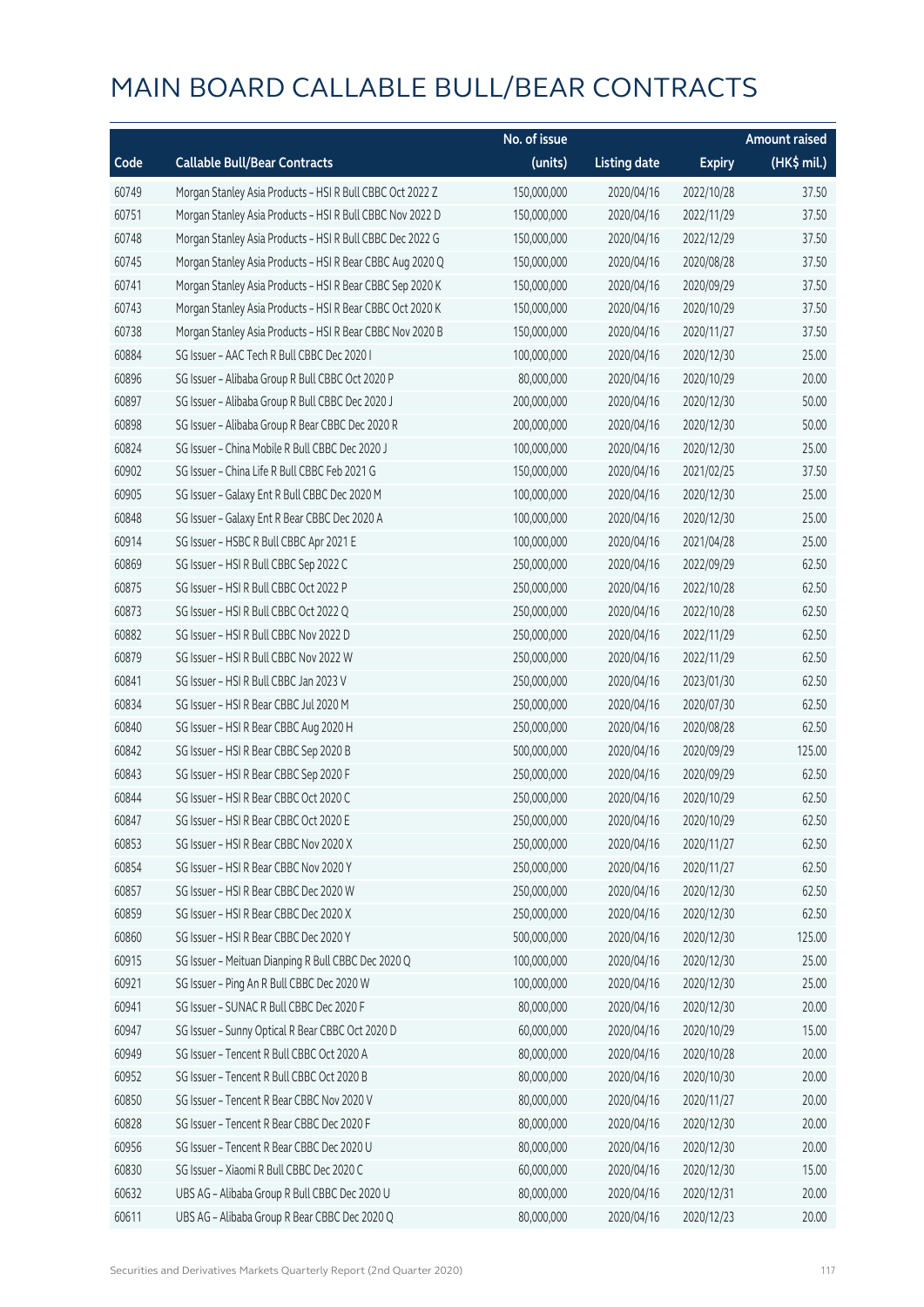|       |                                                             | No. of issue |                     |               | <b>Amount raised</b> |
|-------|-------------------------------------------------------------|--------------|---------------------|---------------|----------------------|
| Code  | <b>Callable Bull/Bear Contracts</b>                         | (units)      | <b>Listing date</b> | <b>Expiry</b> | (HK\$ mil.)          |
| 60627 | UBS AG - HSI R Bull CBBC Mar 2023 C                         | 200,000,000  | 2020/04/16          | 2023/03/30    | 50.00                |
| 60629 | UBS AG - HSI R Bull CBBC Mar 2023 D                         | 200,000,000  | 2020/04/16          | 2023/03/30    | 50.00                |
| 60630 | UBS AG - HSI R Bull CBBC Mar 2023 S                         | 200,000,000  | 2020/04/16          | 2023/03/30    | 50.00                |
| 60625 | UBS AG - HSI R Bull CBBC Mar 2023 Z                         | 200,000,000  | 2020/04/16          | 2023/03/30    | 50.00                |
| 60587 | UBS AG - HSI R Bear CBBC Jul 2020 O                         | 200,000,000  | 2020/04/16          | 2020/07/30    | 50.00                |
| 60608 | UBS AG - HSI R Bear CBBC Jul 2020 P                         | 200,000,000  | 2020/04/16          | 2020/07/30    | 50.00                |
| 60619 | UBS AG - HSI R Bear CBBC Jul 2020 Q                         | 200,000,000  | 2020/04/16          | 2020/07/30    | 50.00                |
| 60584 | UBS AG - HSI R Bear CBBC Sep 2020 Q                         | 200,000,000  | 2020/04/16          | 2020/09/29    | 50.00                |
| 60594 | UBS AG - HSI R Bear CBBC Sep 2020 S                         | 200,000,000  | 2020/04/16          | 2020/09/29    | 50.00                |
| 60578 | UBS AG - HSI R Bear CBBC Sep 2020 X                         | 200,000,000  | 2020/04/16          | 2020/09/29    | 50.00                |
| 60599 | UBS AG - HSI R Bear CBBC Sep 2020 Z                         | 200,000,000  | 2020/04/16          | 2020/09/29    | 50.00                |
| 60600 | UBS AG - HSI R Bear CBBC Nov 2020 Q                         | 200,000,000  | 2020/04/16          | 2020/11/27    | 50.00                |
| 60583 | UBS AG - HSI R Bear CBBC Jan 2021 J                         | 400,000,000  | 2020/04/16          | 2021/01/28    | 100.00               |
| 60579 | UBS AG - HSI R Bear CBBC Feb 2021 A                         | 200,000,000  | 2020/04/16          | 2021/02/25    | 50.00                |
| 60635 | UBS AG - Meituan Dianping R Bull CBBC Dec 2020 U            | 50,000,000   | 2020/04/16          | 2020/12/10    | 12.50                |
| 60631 | UBS AG - Tencent R Bull CBBC Dec 2020 E                     | 40,000,000   | 2020/04/16          | 2020/12/22    | 10.00                |
| 60609 | UBS AG - Tencent R Bear CBBC Dec 2020 E                     | 40,000,000   | 2020/04/16          | 2020/12/16    | 10.00                |
| 60763 | Bank Vontobel - AIA R Bull CBBC Dec 2020 G                  | 40,000,000   | 2020/04/16          | 2020/12/11    | 10.00                |
| 60761 | Bank Vontobel - HSBC R Bull CBBC Dec 2020 H                 | 40,000,000   | 2020/04/16          | 2020/12/04    | 10.00                |
| 60774 | Bank Vontobel - Meituan Dianping R Bull CBBC Dec 2020 O     | 60,000,000   | 2020/04/16          | 2020/12/04    | 15.00                |
| 60769 | Bank Vontobel - Meituan Dianping R Bull CBBC Dec 2020 R     | 60,000,000   | 2020/04/16          | 2020/12/18    | 15.00                |
| 60773 | Bank Vontobel - SUNAC R Bull CBBC Dec 2020 I                | 40,000,000   | 2020/04/16          | 2020/12/11    | 10.00                |
| 60758 | Bank Vontobel - Tencent R Bull CBBC Dec 2020 V              | 40,000,000   | 2020/04/16          | 2020/12/11    | 10.00                |
| 61045 | BOCI Asia Ltd. - HSI R Bull CBBC Dec 2022 S                 | 150,000,000  | 2020/04/17          | 2022/12/29    | 37.50                |
| 61046 | BOCI Asia Ltd. - HSI R Bull CBBC Dec 2022 T                 | 150,000,000  | 2020/04/17          | 2022/12/29    | 37.50                |
| 61053 | BOCI Asia Ltd. - HSI R Bear CBBC Oct 2020 E                 | 150,000,000  | 2020/04/17          | 2020/10/29    | 37.50                |
| 61054 | BOCI Asia Ltd. - HSI R Bear CBBC Oct 2020 F                 | 150,000,000  | 2020/04/17          | 2020/10/29    | 37.50                |
| 61166 | Credit Suisse AG - HSI R Bull CBBC Jan 2023 C               | 200,000,000  | 2020/04/17          | 2023/01/30    | 50.00                |
| 61168 | Credit Suisse AG - HSI R Bull CBBC Jan 2023 D               | 200,000,000  | 2020/04/17          | 2023/01/30    | 50.00                |
| 61172 | Credit Suisse AG - HSI R Bull CBBC Jan 2023 E               | 200,000,000  | 2020/04/17          | 2023/01/30    | 50.00                |
| 61165 | Credit Suisse AG - HSI R Bull CBBC Feb 2023 D               | 200,000,000  | 2020/04/17          | 2023/02/27    | 50.00                |
| 61167 | Credit Suisse AG - HSI R Bull CBBC Feb 2023 E               | 200,000,000  | 2020/04/17          | 2023/02/27    | 50.00                |
| 61173 | Credit Suisse AG - HSI R Bear CBBC Sep 2020 E               | 200,000,000  | 2020/04/17          | 2020/09/29    | 50.00                |
| 61179 | Credit Suisse AG - HSI R Bear CBBC Oct 2020 U               | 200,000,000  | 2020/04/17          | 2020/10/29    | 50.00                |
| 61177 | Credit Suisse AG - HSI R Bear CBBC Nov 2020 V               | 200,000,000  | 2020/04/17          | 2020/11/27    | 50.00                |
| 61178 | Credit Suisse AG - HSI R Bear CBBC Nov 2020 W               | 200,000,000  | 2020/04/17          | 2020/11/27    | 50.00                |
| 61313 | Goldman Sachs SP (Asia) - Alibaba R Bull CBBC Dec 2020 J    | 60,000,000   | 2020/04/17          | 2020/12/30    | 15.00                |
| 61312 | Goldman Sachs SP (Asia) - Galaxy Ent R Bull CBBC Dec 2020 E | 60,000,000   | 2020/04/17          | 2020/12/30    | 15.00                |
| 61294 | Goldman Sachs SP (Asia) - HSI R Bull CBBC Oct 2022 S        | 160,000,000  | 2020/04/17          | 2022/10/28    | 40.00                |
| 61297 | Goldman Sachs SP (Asia) - HSI R Bull CBBC Oct 2022 T        | 160,000,000  | 2020/04/17          | 2022/10/28    | 40.00                |
| 61299 | Goldman Sachs SP (Asia) - HSI R Bull CBBC Oct 2022 U        | 160,000,000  | 2020/04/17          | 2022/10/28    | 40.00                |
| 61307 | Goldman Sachs SP (Asia) - HSI R Bull CBBC Oct 2022 V        | 160,000,000  | 2020/04/17          | 2022/10/28    | 40.00                |
| 61309 | Goldman Sachs SP (Asia) - HSI R Bull CBBC Oct 2022 W        | 160,000,000  | 2020/04/17          | 2022/10/28    | 40.00                |
| 61310 | Goldman Sachs SP (Asia) - HSI R Bull CBBC Oct 2022 X        | 160,000,000  | 2020/04/17          | 2022/10/28    | 40.00                |
| 61302 | Goldman Sachs SP (Asia) - HSI R Bear CBBC Oct 2020 K        | 160,000,000  | 2020/04/17          | 2020/10/29    | 40.00                |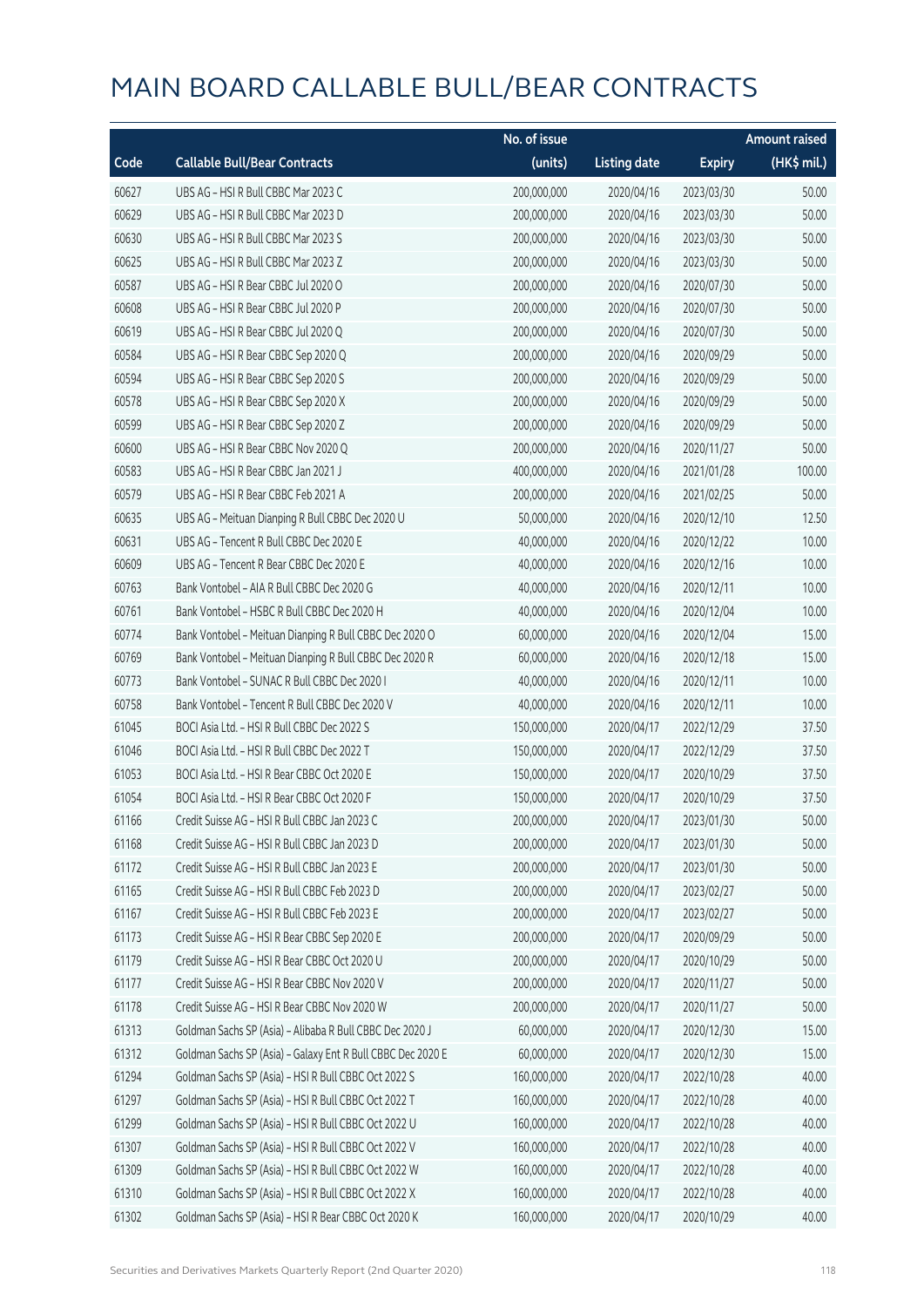|       |                                                              | No. of issue |                     |               | <b>Amount raised</b> |
|-------|--------------------------------------------------------------|--------------|---------------------|---------------|----------------------|
| Code  | <b>Callable Bull/Bear Contracts</b>                          | (units)      | <b>Listing date</b> | <b>Expiry</b> | (HK\$ mil.)          |
| 61303 | Goldman Sachs SP (Asia) - HSI R Bear CBBC Oct 2020 R         | 160,000,000  | 2020/04/17          | 2020/10/29    | 40.00                |
| 61301 | Goldman Sachs SP (Asia) - HSI R Bear CBBC Oct 2020 W         | 160,000,000  | 2020/04/17          | 2020/10/29    | 40.00                |
| 61306 | Goldman Sachs SP (Asia) - HSI R Bear CBBC Oct 2020 X         | 160,000,000  | 2020/04/17          | 2020/10/29    | 40.00                |
| 61300 | Goldman Sachs SP (Asia) - HSI R Bear CBBC Dec 2020 T         | 160,000,000  | 2020/04/17          | 2020/12/30    | 40.00                |
| 61315 | Goldman Sachs SP (Asia) - Tencent R Bull CBBC Oct 2020 B     | 60,000,000   | 2020/04/17          | 2020/10/28    | 15.00                |
| 61038 | HK Bank - Alibaba Group R Bull CBBC Sep 2020 G               | 40,000,000   | 2020/04/17          | 2020/09/07    | 10.00                |
| 61030 | HK Bank - CNOOC R Bear CBBC Aug 2020 B                       | 40,000,000   | 2020/04/17          | 2020/08/13    | 10.00                |
| 61024 | HK Bank - Galaxy Ent R Bull CBBC Dec 2020 A                  | 60,000,000   | 2020/04/17          | 2020/12/07    | 15.00                |
| 61023 | HK Bank - HSI R Bull CBBC Sep 2022 P                         | 100,000,000  | 2020/04/17          | 2022/09/29    | 25.00                |
| 61032 | HK Bank - HSI R Bear CBBC Sep 2020 R                         | 100,000,000  | 2020/04/17          | 2020/09/29    | 25.00                |
| 61040 | HK Bank - Meituan Dianping R Bull CBBC Aug 2020 I            | 40,000,000   | 2020/04/17          | 2020/08/24    | 10.00                |
| 61025 | HK Bank - SHK Ppt R Bull CBBC Aug 2020 B                     | 40,000,000   | 2020/04/17          | 2020/08/24    | 10.00                |
| 61041 | HK Bank - SUNAC R Bear CBBC Aug 2020 A                       | 40,000,000   | 2020/04/17          | 2020/08/17    | 10.00                |
| 61027 | HK Bank - Tencent R Bull CBBC Sep 2020 G                     | 100,000,000  | 2020/04/17          | 2020/09/24    | 25.00                |
| 61158 | Haitong Int'l Sec - HSI R Bull CBBC Jan 2023 R               | 150,000,000  | 2020/04/17          | 2023/01/30    | 37.50                |
| 61159 | Haitong Int'l Sec - HSI R Bull CBBC Jan 2023 S               | 150,000,000  | 2020/04/17          | 2023/01/30    | 37.50                |
| 61163 | Haitong Int'l Sec - HSI R Bull CBBC Feb 2023 U               | 150,000,000  | 2020/04/17          | 2023/02/27    | 37.50                |
| 61160 | Haitong Int'l Sec - HSI R Bear CBBC Nov 2020 R               | 150,000,000  | 2020/04/17          | 2020/11/27    | 37.50                |
| 61161 | Haitong Int'l Sec - HSI R Bear CBBC Jan 2021 L               | 150,000,000  | 2020/04/17          | 2021/01/28    | 37.50                |
| 61162 | Haitong Int'l Sec - Tencent R Bear CBBC Oct 2020 L           | 40,000,000   | 2020/04/17          | 2020/10/23    | 10.00                |
| 61135 | J P Morgan SP BV - HKEX R Bull CBBC Aug 2020 B               | 40,000,000   | 2020/04/17          | 2020/08/21    | 10.00                |
| 61128 | J P Morgan SP BV - HSI R Bull CBBC Jan 2023 W                | 200,000,000  | 2020/04/17          | 2023/01/30    | 50.00                |
| 61150 | J P Morgan SP BV - HSI R Bull CBBC Jan 2023 X                | 200,000,000  | 2020/04/17          | 2023/01/30    | 50.00                |
| 61153 | J P Morgan SP BV - HSI R Bull CBBC Jan 2023 Y                | 240,000,000  | 2020/04/17          | 2023/01/30    | 60.00                |
| 61134 | J P Morgan SP BV - HSI R Bull CBBC Feb 2023 L                | 200,000,000  | 2020/04/17          | 2023/02/27    | 50.00                |
| 61152 | J P Morgan SP BV - HSI R Bull CBBC Feb 2023 M                | 400,000,000  | 2020/04/17          | 2023/02/27    | 100.00               |
| 61156 | J P Morgan SP BV - HSI R Bull CBBC Feb 2023 N                | 200,000,000  | 2020/04/17          | 2023/02/27    | 50.00                |
| 61157 | J P Morgan SP BV - HSI R Bull CBBC Feb 2023 O                | 200,000,000  | 2020/04/17          | 2023/02/27    | 50.00                |
| 61140 | J P Morgan SP BV - HSI R Bear CBBC Oct 2020 K                | 200,000,000  | 2020/04/17          | 2020/10/29    | 50.00                |
| 61141 | J P Morgan SP BV - HSI R Bear CBBC Nov 2020 M                | 200,000,000  | 2020/04/17          | 2020/11/27    | 50.00                |
| 61142 | J P Morgan SP BV - HSI R Bear CBBC Dec 2020 G                | 400,000,000  | 2020/04/17          | 2020/12/30    | 100.00               |
| 61144 | J P Morgan SP BV - HSI R Bear CBBC Dec 2020 K                | 400,000,000  | 2020/04/17          | 2020/12/30    | 100.00               |
| 61146 | J P Morgan SP BV - HSI R Bear CBBC Dec 2020 Q                | 200,000,000  | 2020/04/17          | 2020/12/30    | 50.00                |
| 61148 | J P Morgan SP BV - HSI R Bear CBBC Dec 2020 U                | 200,000,000  | 2020/04/17          | 2020/12/30    | 50.00                |
| 61009 | Morgan Stanley Asia Products - HSBC R Bull CBBC Nov 2020 A   | 40,000,000   | 2020/04/17          | 2020/11/02    | 10.00                |
| 61016 | Morgan Stanley Asia Products - HSBC R Bull CBBC Dec 2020 A   | 40,000,000   | 2020/04/17          | 2020/12/01    | 10.00                |
| 61013 | Morgan Stanley Asia Products - HSBC R Bull CBBC Jan 2021 A   | 40,000,000   | 2020/04/17          | 2021/01/04    | 10.00                |
| 61018 | Morgan Stanley Asia Products - HSBC R Bear CBBC Oct 2020 A   | 40,000,000   | 2020/04/17          | 2020/10/05    | 10.00                |
| 61017 | Morgan Stanley Asia Products - HSBC R Bear CBBC Dec 2020 A   | 40,000,000   | 2020/04/17          | 2020/12/01    | 10.00                |
| 61020 | Morgan Stanley Asia Products - HSBC R Bear CBBC Dec 2020 B   | 40,000,000   | 2020/04/17          | 2020/12/15    | 10.00                |
| 61043 | Morgan Stanley Asia Products - Xiaomi R Bull CBBC Dec 2020 B | 40,000,000   | 2020/04/17          | 2020/12/21    | 10.00                |
| 61180 | SG Issuer - Alibaba Group R Bull CBBC Sep 2020 P             | 80,000,000   | 2020/04/17          | 2020/09/28    | 20.00                |
| 61222 | SG Issuer - HKEX R Bull CBBC Apr 2021 A                      | 200,000,000  | 2020/04/17          | 2021/04/29    | 50.00                |
| 61245 | SG Issuer - HSI R Bull CBBC Sep 2022 D                       | 250,000,000  | 2020/04/17          | 2022/09/29    | 62.50                |
| 61252 | SG Issuer - HSI R Bull CBBC Sep 2022 E                       | 250,000,000  | 2020/04/17          | 2022/09/29    | 62.50                |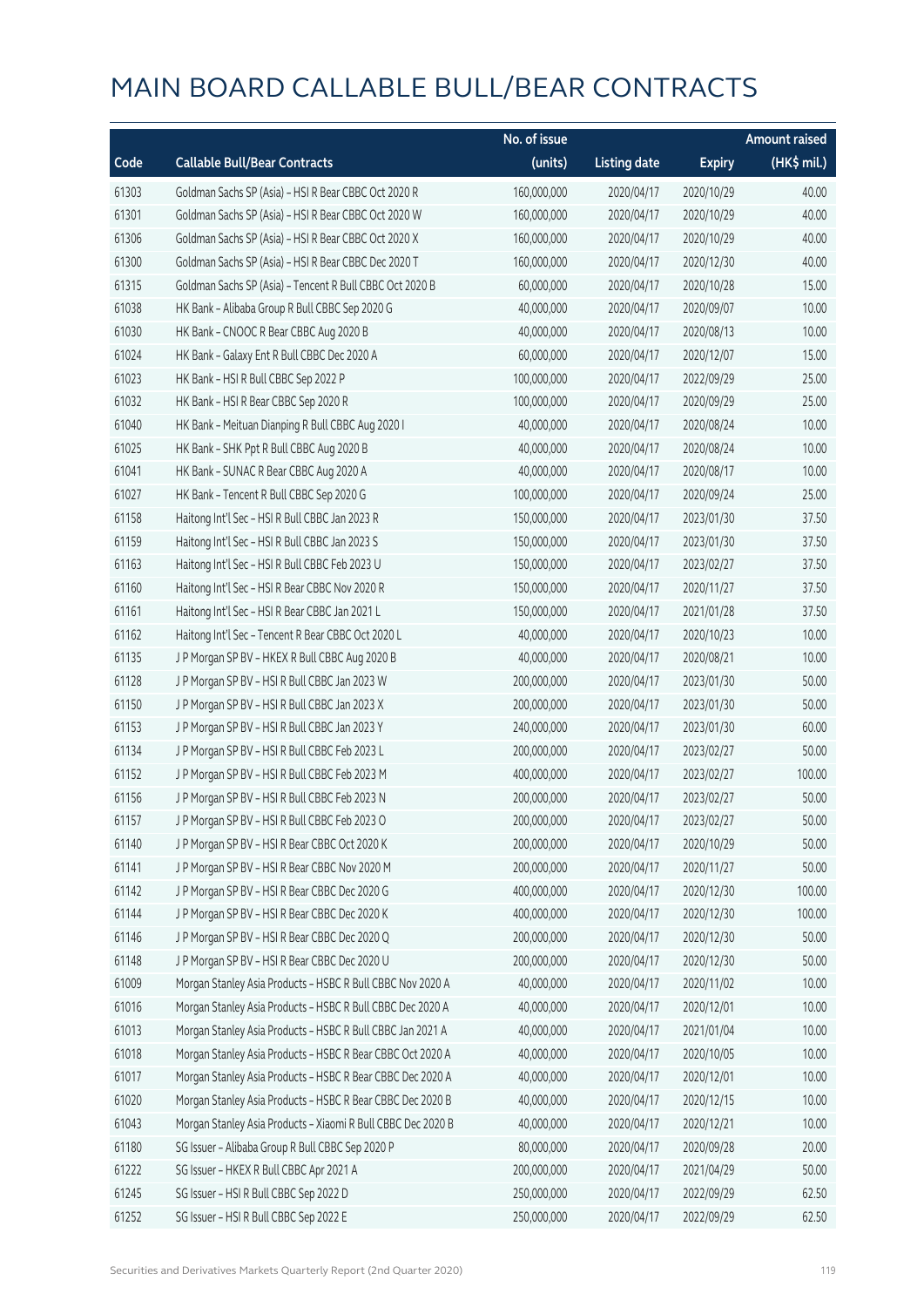|       |                                                     | No. of issue |                     |               | <b>Amount raised</b> |
|-------|-----------------------------------------------------|--------------|---------------------|---------------|----------------------|
| Code  | <b>Callable Bull/Bear Contracts</b>                 | (units)      | <b>Listing date</b> | <b>Expiry</b> | (HK\$ mil.)          |
| 61253 | SG Issuer - HSI R Bull CBBC Sep 2022 F              | 250,000,000  | 2020/04/17          | 2022/09/29    | 62.50                |
| 61254 | SG Issuer - HSI R Bull CBBC Sep 2022 G              | 250,000,000  | 2020/04/17          | 2022/09/29    | 62.50                |
| 61271 | SG Issuer - HSI R Bull CBBC Sep 2022 H              | 500,000,000  | 2020/04/17          | 2022/09/29    | 125.00               |
| 61232 | SG Issuer - HSI R Bull CBBC Oct 2022 J              | 250,000,000  | 2020/04/17          | 2022/10/28    | 62.50                |
| 61235 | SG Issuer - HSI R Bull CBBC Oct 2022 R              | 250,000,000  | 2020/04/17          | 2022/10/28    | 62.50                |
| 61201 | SG Issuer - HSI R Bull CBBC Dec 2022 C              | 250,000,000  | 2020/04/17          | 2022/12/29    | 62.50                |
| 61202 | SG Issuer - HSI R Bull CBBC Dec 2022 I              | 250,000,000  | 2020/04/17          | 2022/12/29    | 62.50                |
| 61205 | SG Issuer - HSI R Bull CBBC Jan 2023 W              | 500,000,000  | 2020/04/17          | 2023/01/30    | 125.00               |
| 61214 | SG Issuer - HSI R Bull CBBC Jan 2023 X              | 250,000,000  | 2020/04/17          | 2023/01/30    | 62.50                |
| 61279 | SG Issuer - HSI R Bear CBBC Jul 2020 O              | 250,000,000  | 2020/04/17          | 2020/07/30    | 62.50                |
| 61281 | SG Issuer - HSI R Bear CBBC Aug 2020 L              | 250,000,000  | 2020/04/17          | 2020/08/28    | 62.50                |
| 61285 | SG Issuer - HSI R Bear CBBC Aug 2020 V              | 250,000,000  | 2020/04/17          | 2020/08/28    | 62.50                |
| 61288 | SG Issuer - HSI R Bear CBBC Aug 2020 X              | 250,000,000  | 2020/04/17          | 2020/08/28    | 62.50                |
| 61291 | SG Issuer - HSI R Bear CBBC Oct 2020 F              | 250,000,000  | 2020/04/17          | 2020/10/29    | 62.50                |
| 61185 | SG Issuer - Link REIT R Bear CBBC Dec 2020 A        | 60,000,000   | 2020/04/17          | 2020/12/30    | 15.00                |
| 61223 | SG Issuer - Meituan Dianping R Bear CBBC Oct 2020 H | 100,000,000  | 2020/04/17          | 2020/10/29    | 25.00                |
| 61227 | SG Issuer - SHK Ppt R Bull CBBC Dec 2020 E          | 100,000,000  | 2020/04/17          | 2020/12/31    | 25.00                |
| 61186 | SG Issuer - Tencent R Bull CBBC Aug 2020 J          | 80,000,000   | 2020/04/17          | 2020/08/31    | 20.00                |
| 61195 | SG Issuer - Tencent R Bull CBBC Feb 2021 B          | 300,000,000  | 2020/04/17          | 2021/02/25    | 75.00                |
| 61231 | SG Issuer - Tencent R Bear CBBC Feb 2021 G          | 80,000,000   | 2020/04/17          | 2021/02/26    | 20.00                |
| 61127 | UBS AG - Alibaba Group R Bull CBBC Jan 2023 A       | 400,000,000  | 2020/04/17          | 2023/01/30    | 100.00               |
| 61065 | UBS AG - HSI R Bull CBBC Oct 2022 D                 | 200,000,000  | 2020/04/17          | 2022/10/28    | 50.00                |
| 61072 | UBS AG - HSI R Bull CBBC Oct 2022 F                 | 200,000,000  | 2020/04/17          | 2022/10/28    | 50.00                |
| 61070 | UBS AG - HSI R Bull CBBC Oct 2022 W                 | 400,000,000  | 2020/04/17          | 2022/10/28    | 100.00               |
| 61076 | UBS AG - HSI R Bull CBBC Feb 2023 O                 | 200,000,000  | 2020/04/17          | 2023/02/27    | 50.00                |
| 61079 | UBS AG - HSI R Bull CBBC Feb 2023 U                 | 200,000,000  | 2020/04/17          | 2023/02/27    | 50.00                |
| 61098 | UBS AG - HSI R Bull CBBC Sep 2023 A                 | 400,000,000  | 2020/04/17          | 2023/09/28    | 100.00               |
| 61099 | UBS AG - HSI R Bull CBBC Sep 2023 B                 | 200,000,000  | 2020/04/17          | 2023/09/28    | 50.00                |
| 61102 | UBS AG - HSI R Bull CBBC Sep 2023 C                 | 200,000,000  | 2020/04/17          | 2023/09/28    | 50.00                |
| 61103 | UBS AG - HSI R Bull CBBC Sep 2023 D                 | 200,000,000  | 2020/04/17          | 2023/09/28    | 50.00                |
| 61117 | UBS AG - HSI R Bear CBBC Jul 2020 T                 | 200,000,000  | 2020/04/17          | 2020/07/30    | 50.00                |
| 61083 | UBS AG - HSI R Bear CBBC Oct 2020 H                 | 200,000,000  | 2020/04/17          | 2020/10/29    | 50.00                |
| 61084 | UBS AG - HSI R Bear CBBC Oct 2020 I                 | 200,000,000  | 2020/04/17          | 2020/10/29    | 50.00                |
| 61081 | UBS AG - HSI R Bear CBBC Oct 2020 P                 | 200,000,000  | 2020/04/17          | 2020/10/29    | 50.00                |
| 61111 | UBS AG - HSI R Bear CBBC Nov 2020 R                 | 200,000,000  | 2020/04/17          | 2020/11/27    | 50.00                |
| 61097 | UBS AG - HSI R Bear CBBC Jan 2021 K                 | 400,000,000  | 2020/04/17          | 2021/01/28    | 100.00               |
| 61109 | UBS AG - HSI R Bear CBBC Jan 2021 L                 | 200,000,000  | 2020/04/17          | 2021/01/28    | 50.00                |
| 61126 | UBS AG - Tencent R Bull CBBC Jan 2023 A             | 200,000,000  | 2020/04/17          | 2023/01/30    | 50.00                |
| 61378 | BOCI Asia Ltd. - Galaxy Ent R Bull CBBC Oct 2020 I  | 100,000,000  | 2020/04/20          | 2020/10/30    | 25.00                |
| 61379 | BOCI Asia Ltd. - Galaxy Ent R Bull CBBC Oct 2020 J  | 100,000,000  | 2020/04/20          | 2020/10/30    | 25.00                |
| 61381 | BOCI Asia Ltd. - HKEX R Bull CBBC Oct 2020 A        | 40,000,000   | 2020/04/20          | 2020/10/30    | 10.00                |
| 61360 | BOCI Asia Ltd. - HSI R Bull CBBC Dec 2022 U         | 150,000,000  | 2020/04/20          | 2022/12/29    | 37.50                |
| 61366 | BOCI Asia Ltd. - HSI R Bear CBBC Oct 2020 G         | 150,000,000  | 2020/04/20          | 2020/10/29    | 37.50                |
| 61382 | BOCI Asia Ltd. - Tencent R Bear CBBC Oct 2020 J     | 40,000,000   | 2020/04/20          | 2020/10/30    | 10.00                |
| 61400 | Credit Suisse AG - AAC Tech R Bull CBBC Dec 2020 B  | 80,000,000   | 2020/04/20          | 2020/12/30    | 20.00                |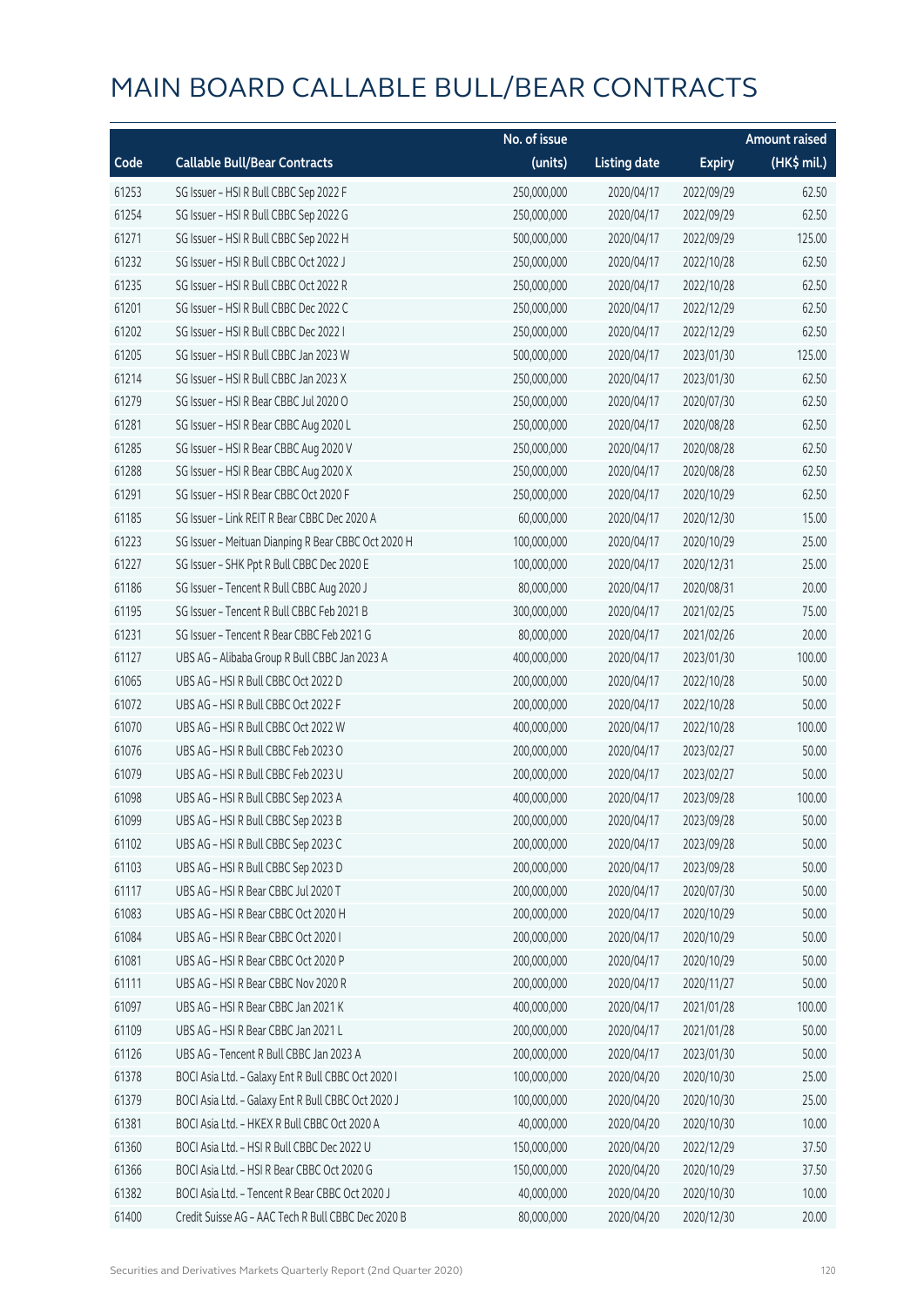|       |                                                          | No. of issue |                     |               | <b>Amount raised</b>  |
|-------|----------------------------------------------------------|--------------|---------------------|---------------|-----------------------|
| Code  | <b>Callable Bull/Bear Contracts</b>                      | (units)      | <b>Listing date</b> | <b>Expiry</b> | $(HK\frac{1}{2}mil.)$ |
| 61407 | Credit Suisse AG - CC Bank R Bull CBBC Dec 2020 B        | 100,000,000  | 2020/04/20          | 2020/12/30    | 25.00                 |
| 61397 | Credit Suisse AG - CSPC Pharma R Bull CBBC Dec 2020 B    | 100,000,000  | 2020/04/20          | 2020/12/30    | 25.00                 |
| 61422 | Credit Suisse AG - HSI R Bull CBBC Jan 2023 F            | 200,000,000  | 2020/04/20          | 2023/01/30    | 50.00                 |
| 61427 | Credit Suisse AG - HSI R Bull CBBC Jan 2023 G            | 200,000,000  | 2020/04/20          | 2023/01/30    | 50.00                 |
| 61428 | Credit Suisse AG - HSI R Bull CBBC Feb 2023 F            | 200,000,000  | 2020/04/20          | 2023/02/27    | 50.00                 |
| 61431 | Credit Suisse AG - HSI R Bull CBBC Feb 2023 G            | 200,000,000  | 2020/04/20          | 2023/02/27    | 50.00                 |
| 61386 | Credit Suisse AG - HSI R Bear CBBC Oct 2020 V            | 200,000,000  | 2020/04/20          | 2020/10/29    | 50.00                 |
| 61418 | Credit Suisse AG - HSI R Bear CBBC Oct 2020 W            | 200,000,000  | 2020/04/20          | 2020/10/29    | 50.00                 |
| 61388 | Credit Suisse AG - HSI R Bear CBBC Nov 2020 X            | 200,000,000  | 2020/04/20          | 2020/11/27    | 50.00                 |
| 61385 | Credit Suisse AG - HSI R Bear CBBC Dec 2020 J            | 300,000,000  | 2020/04/20          | 2020/12/30    | 75.00                 |
| 61394 | Credit Suisse AG - HSI R Bear CBBC Dec 2020 K            | 300,000,000  | 2020/04/20          | 2020/12/30    | 75.00                 |
| 61724 | Goldman Sachs SP (Asia) - Alibaba R Bull CBBC Dec 2020 K | 60,000,000   | 2020/04/20          | 2020/12/30    | 15.00                 |
| 61760 | Goldman Sachs SP (Asia) - HSI R Bull CBBC Dec 2022 L     | 160,000,000  | 2020/04/20          | 2022/12/29    | 40.00                 |
| 61769 | Goldman Sachs SP (Asia) - HSI R Bull CBBC Dec 2022 M     | 160,000,000  | 2020/04/20          | 2022/12/29    | 40.00                 |
| 61771 | Goldman Sachs SP (Asia) - HSI R Bull CBBC Dec 2022 N     | 160,000,000  | 2020/04/20          | 2022/12/29    | 40.00                 |
| 61775 | Goldman Sachs SP (Asia) - HSI R Bull CBBC Dec 2022 X     | 160,000,000  | 2020/04/20          | 2022/12/29    | 40.00                 |
| 61744 | Goldman Sachs SP (Asia) - HSI R Bull CBBC Jan 2023 Q     | 160,000,000  | 2020/04/20          | 2023/01/30    | 40.00                 |
| 61740 | Goldman Sachs SP (Asia) - HSI R Bear CBBC Oct 2020 Y     | 160,000,000  | 2020/04/20          | 2020/10/29    | 40.00                 |
| 61741 | Goldman Sachs SP (Asia) - HSI R Bear CBBC Oct 2020 Z     | 160,000,000  | 2020/04/20          | 2020/10/29    | 40.00                 |
| 61719 | Goldman Sachs SP (Asia) - HSI R Bear CBBC Nov 2020 B     | 160,000,000  | 2020/04/20          | 2020/11/27    | 40.00                 |
| 61720 | Goldman Sachs SP (Asia) - HSI R Bear CBBC Nov 2020 D     | 160,000,000  | 2020/04/20          | 2020/11/27    | 40.00                 |
| 61721 | Goldman Sachs SP (Asia) - HSI R Bear CBBC Nov 2020 E     | 160,000,000  | 2020/04/20          | 2020/11/27    | 40.00                 |
| 61734 | Goldman Sachs SP (Asia) - HSI R Bear CBBC Nov 2020 L     | 160,000,000  | 2020/04/20          | 2020/11/27    | 40.00                 |
| 61737 | Goldman Sachs SP (Asia) - HSI R Bear CBBC Nov 2020 N     | 160,000,000  | 2020/04/20          | 2020/11/27    | 40.00                 |
| 61739 | Goldman Sachs SP (Asia) - HSI R Bear CBBC Nov 2020 O     | 160,000,000  | 2020/04/20          | 2020/11/27    | 40.00                 |
| 61726 | Goldman Sachs SP (Asia) - Tencent R Bull CBBC Oct 2020 C | 60,000,000   | 2020/04/20          | 2020/10/28    | 15.00                 |
| 61322 | HK Bank - CAM CSI300 R Bull CBBC Oct 2020 B              | 40,000,000   | 2020/04/20          | 2020/10/05    | 10.00                 |
| 61358 | HK Bank - CSPC Pharma R Bull CBBC Sep 2020 A             | 40,000,000   | 2020/04/20          | 2020/09/21    | 11.20                 |
| 61343 | HK Bank - Galaxy Ent R Bull CBBC Nov 2020 D              | 60,000,000   | 2020/04/20          | 2020/11/02    | 15.00                 |
| 61349 | HK Bank - HKEX R Bull CBBC Oct 2020 D                    | 40,000,000   | 2020/04/20          | 2020/10/08    | 10.00                 |
| 61317 | HK Bank - HSI R Bull CBBC Sep 2022 S                     | 100,000,000  | 2020/04/20          | 2022/09/29    | 25.00                 |
| 61321 | HK Bank - HSI R Bear CBBC Sep 2020 S                     | 100,000,000  | 2020/04/20          | 2020/09/29    | 25.00                 |
| 61324 | HK Bank - Sino Biopharm R Bull CBBC Nov 2020 A           | 40,000,000   | 2020/04/20          | 2020/11/02    | 10.00                 |
| 61347 | HK Bank - SUNAC R Bull CBBC Sep 2020 E                   | 40,000,000   | 2020/04/20          | 2020/09/28    | 10.00                 |
| 61355 | HK Bank - Tencent R Bull CBBC Oct 2020 B                 | 40,000,000   | 2020/04/20          | 2020/10/08    | 10.00                 |
| 61594 | Haitong Int'l Sec - Galaxy Ent R Bull CBBC Dec 2020 C    | 40,000,000   | 2020/04/20          | 2020/12/18    | 10.00                 |
| 61580 | Haitong Int'l Sec - HSI R Bull CBBC Dec 2022 A           | 150,000,000  | 2020/04/20          | 2022/12/29    | 37.50                 |
| 61583 | Haitong Int'l Sec - HSI R Bull CBBC Dec 2022 L           | 150,000,000  | 2020/04/20          | 2022/12/29    | 37.50                 |
| 61591 | Haitong Int'l Sec - HSI R Bull CBBC Jan 2023 T           | 150,000,000  | 2020/04/20          | 2023/01/30    | 37.50                 |
| 61564 | Haitong Int'l Sec - HSI R Bear CBBC Nov 2020 S           | 150,000,000  | 2020/04/20          | 2020/11/27    | 37.50                 |
| 61559 | Haitong Int'l Sec - HSI R Bear CBBC Dec 2020 K           | 150,000,000  | 2020/04/20          | 2020/12/30    | 37.50                 |
| 61565 | Haitong Int'l Sec - HSI R Bear CBBC Dec 2020 L           | 150,000,000  | 2020/04/20          | 2020/12/30    | 37.50                 |
| 61558 | Haitong Int'l Sec - HSI R Bear CBBC Jan 2021 M           | 150,000,000  | 2020/04/20          | 2021/01/28    | 37.50                 |
| 61593 | Haitong Int'l Sec - Tencent R Bull CBBC Aug 2020 T       | 40,000,000   | 2020/04/20          | 2020/08/18    | 10.00                 |
| 61496 | J P Morgan SP BV - HSI R Bull CBBC Feb 2023 P            | 200,000,000  | 2020/04/20          | 2023/02/27    | 50.00                 |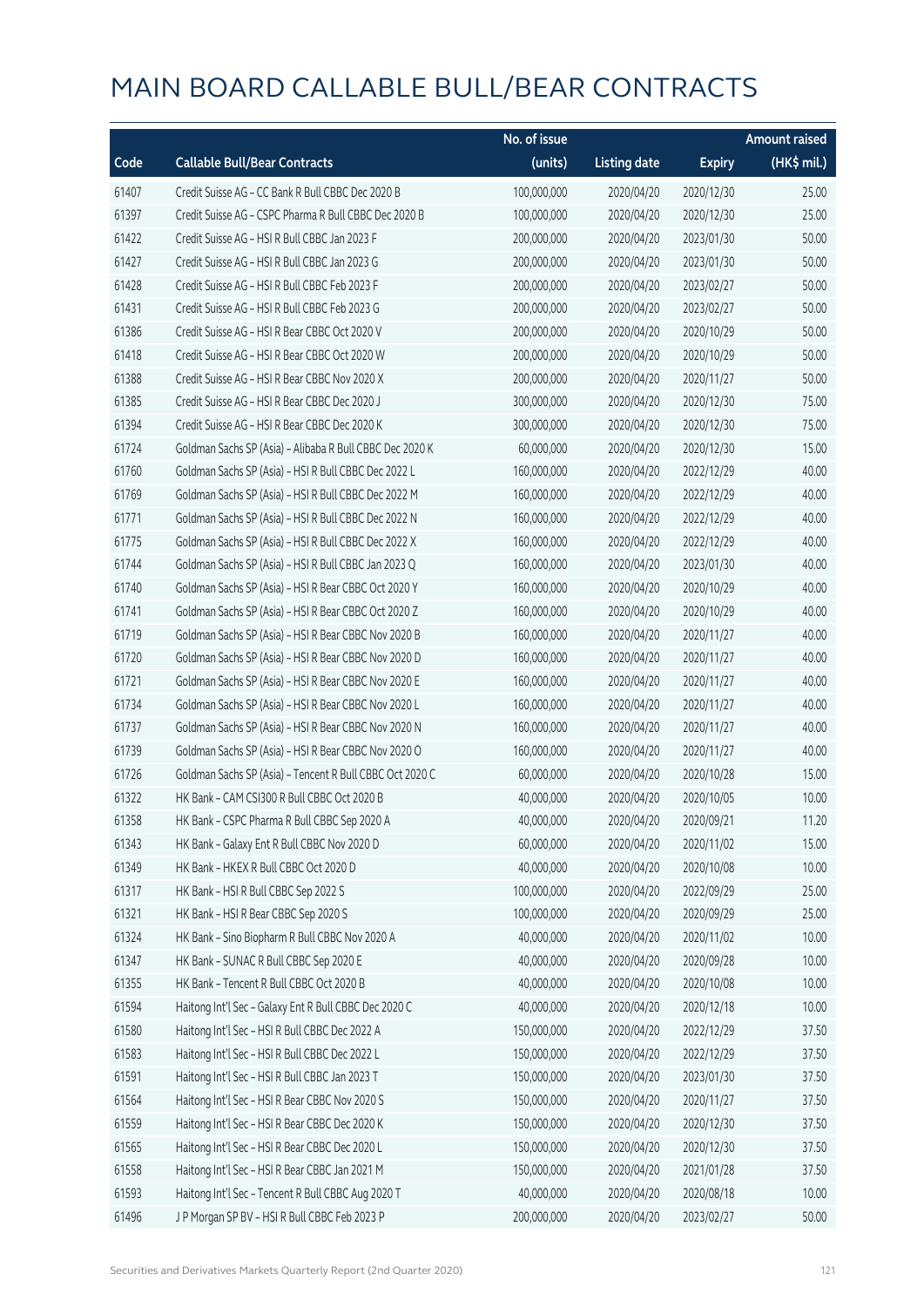|       |                                                           | No. of issue |                     |               | <b>Amount raised</b> |
|-------|-----------------------------------------------------------|--------------|---------------------|---------------|----------------------|
| Code  | <b>Callable Bull/Bear Contracts</b>                       | (units)      | <b>Listing date</b> | <b>Expiry</b> | (HK\$ mil.)          |
| 61500 | J P Morgan SP BV - HSI R Bull CBBC Feb 2023 Q             | 400,000,000  | 2020/04/20          | 2023/02/27    | 100.00               |
| 61504 | J P Morgan SP BV - HSI R Bull CBBC Feb 2023 R             | 200,000,000  | 2020/04/20          | 2023/02/27    | 50.00                |
| 61507 | J P Morgan SP BV - HSI R Bull CBBC Feb 2023 S             | 200,000,000  | 2020/04/20          | 2023/02/27    | 50.00                |
| 61489 | J P Morgan SP BV - HSI R Bear CBBC Nov 2020 F             | 200,000,000  | 2020/04/20          | 2020/11/27    | 50.00                |
| 61494 | J P Morgan SP BV - HSI R Bear CBBC Nov 2020 N             | 400,000,000  | 2020/04/20          | 2020/11/27    | 100.00               |
| 61495 | J P Morgan SP BV - HSI R Bear CBBC Dec 2020 Z             | 240,000,000  | 2020/04/20          | 2020/12/30    | 60.00                |
| 61316 | Morgan Stanley Asia Products - HSI R Bull CBBC Sep 2022 Y | 150,000,000  | 2020/04/20          | 2022/09/29    | 37.50                |
| 61511 | Morgan Stanley Asia Products - HSI R Bear CBBC Aug 2020 R | 150,000,000  | 2020/04/20          | 2020/08/28    | 37.50                |
| 61625 | SG Issuer - AIA R Bull CBBC Dec 2020 P                    | 60,000,000   | 2020/04/20          | 2020/12/30    | 15.00                |
| 61628 | SG Issuer - Alibaba Group R Bear CBBC Nov 2020 R          | 80,000,000   | 2020/04/20          | 2020/11/27    | 20.00                |
| 61602 | SG Issuer - Bud Apac R Bull CBBC Dec 2020 D               | 80,000,000   | 2020/04/20          | 2020/12/30    | 20.00                |
| 61640 | SG Issuer - CSPC Pharma R Bull CBBC Jan 2021 A            | 150,000,000  | 2020/04/20          | 2021/01/28    | 37.50                |
| 61633 | SG Issuer - CSPC Pharma R Bear CBBC Dec 2020 A            | 150,000,000  | 2020/04/20          | 2020/12/30    | 37.50                |
| 61603 | SG Issuer - Galaxy Ent R Bear CBBC Dec 2020 B             | 100,000,000  | 2020/04/20          | 2020/12/30    | 25.00                |
| 61691 | SG Issuer - HKEX R Bull CBBC Oct 2020 M                   | 50,000,000   | 2020/04/20          | 2020/10/29    | 12.50                |
| 61642 | SG Issuer - HKEX R Bear CBBC Dec 2020 C                   | 200,000,000  | 2020/04/20          | 2020/12/30    | 50.00                |
| 61657 | SG Issuer - HSI R Bull CBBC Sep 2022 I                    | 250,000,000  | 2020/04/20          | 2022/09/29    | 62.50                |
| 61659 | SG Issuer - HSI R Bull CBBC Sep 2022 J                    | 250,000,000  | 2020/04/20          | 2022/09/29    | 62.50                |
| 61662 | SG Issuer - HSI R Bull CBBC Oct 2022 D                    | 250,000,000  | 2020/04/20          | 2022/10/28    | 62.50                |
| 61666 | SG Issuer - HSI R Bull CBBC Oct 2022 F                    | 250,000,000  | 2020/04/20          | 2022/10/28    | 62.50                |
| 61672 | SG Issuer - HSI R Bull CBBC Oct 2022 I                    | 250,000,000  | 2020/04/20          | 2022/10/28    | 62.50                |
| 61660 | SG Issuer - HSI R Bull CBBC Oct 2022 O                    | 250,000,000  | 2020/04/20          | 2022/10/28    | 62.50                |
| 61665 | SG Issuer - HSI R Bull CBBC Oct 2022 S                    | 250,000,000  | 2020/04/20          | 2022/10/28    | 62.50                |
| 61686 | SG Issuer - HSI R Bull CBBC Dec 2022 D                    | 250,000,000  | 2020/04/20          | 2022/12/29    | 62.50                |
| 61685 | SG Issuer - HSI R Bull CBBC Dec 2022 J                    | 250,000,000  | 2020/04/20          | 2022/12/29    | 62.50                |
| 61648 | SG Issuer - HSI R Bear CBBC Sep 2020 G                    | 250,000,000  | 2020/04/20          | 2020/09/29    | 62.50                |
| 61611 | SG Issuer - HSI R Bear CBBC Oct 2020 A                    | 250,000,000  | 2020/04/20          | 2020/10/29    | 62.50                |
| 61620 | SG Issuer – HSI R Bear CBBC Oct 2020 D                    | 250,000,000  | 2020/04/20          | 2020/10/29    | 62.50                |
| 61651 | SG Issuer - HSI R Bear CBBC Nov 2020 A                    | 250,000,000  | 2020/04/20          | 2020/11/27    | 62.50                |
| 61655 | SG Issuer - HSI R Bear CBBC Nov 2020 D                    | 250,000,000  | 2020/04/20          | 2020/11/27    | 62.50                |
| 61656 | SG Issuer - HSI R Bear CBBC Nov 2020 K                    | 250,000,000  | 2020/04/20          | 2020/11/27    | 62.50                |
| 61650 | SG Issuer - HSI R Bear CBBC Nov 2020 Z                    | 250,000,000  | 2020/04/20          | 2020/11/27    | 62.50                |
| 61649 | SG Issuer - HSI R Bear CBBC Dec 2020 I                    | 500,000,000  | 2020/04/20          | 2020/12/30    | 125.00               |
| 61647 | SG Issuer - Meituan Dianping R Bull CBBC Nov 2020 I       | 100,000,000  | 2020/04/20          | 2020/11/30    | 25.00                |
| 61701 | SG Issuer - Sunny Optical R Bull CBBC Dec 2020 O          | 60,000,000   | 2020/04/20          | 2020/12/30    | 15.00                |
| 61703 | SG Issuer - Tencent R Bull CBBC Sep 2020 Z                | 80,000,000   | 2020/04/20          | 2020/09/29    | 20.00                |
| 61606 | SG Issuer - Tencent R Bear CBBC Dec 2020 B                | 80,000,000   | 2020/04/20          | 2020/12/30    | 20.00                |
| 61705 | SG Issuer - Tencent R Bear CBBC Dec 2020 M                | 300,000,000  | 2020/04/20          | 2020/12/30    | 75.00                |
| 61706 | SG Issuer - Tencent R Bear CBBC Feb 2021 H                | 80,000,000   | 2020/04/20          | 2021/02/25    | 20.00                |
| 61470 | UBS AG - Geely Auto R Bear CBBC Feb 2021 A                | 150,000,000  | 2020/04/20          | 2021/02/26    | 37.50                |
| 61445 | UBS AG - Galaxy Ent R Bull CBBC Dec 2020 H                | 60,000,000   | 2020/04/20          | 2020/12/07    | 15.00                |
| 61444 | UBS AG - Galaxy Ent R Bear CBBC Dec 2020 D                | 60,000,000   | 2020/04/20          | 2020/12/21    | 15.00                |
| 61449 | UBS AG - HKEX R Bull CBBC Jan 2021 A                      | 50,000,000   | 2020/04/20          | 2021/01/27    | 12.50                |
| 61450 | UBS AG - HSBC R Bull CBBC Jan 2021 A                      | 100,000,000  | 2020/04/20          | 2021/01/27    | 25.00                |
| 61477 | UBS AG - HSCEI R Bull CBBC Dec 2021 G                     | 200,000,000  | 2020/04/20          | 2021/12/30    | 50.00                |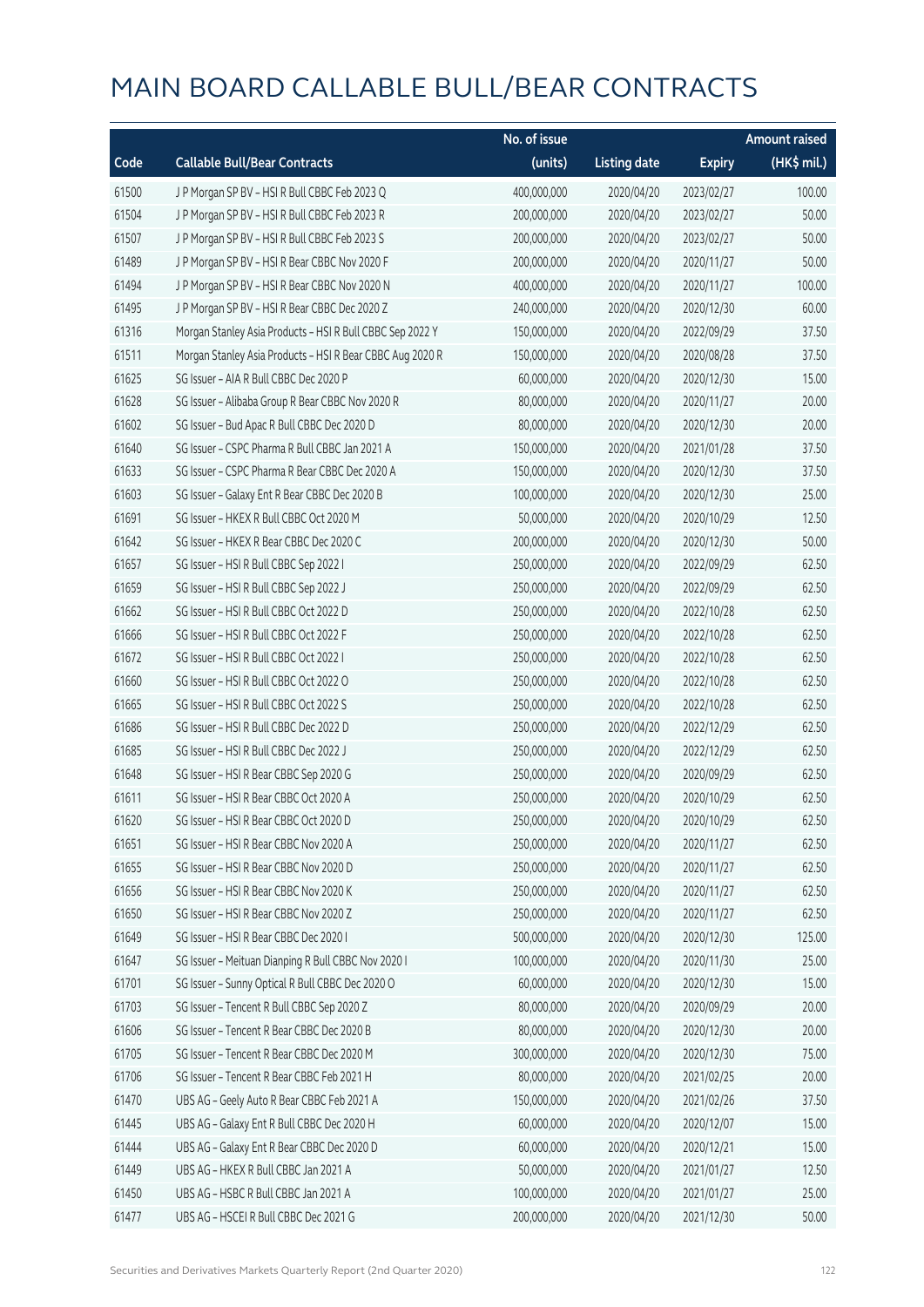|       |                                                         | No. of issue |                     |               | <b>Amount raised</b> |
|-------|---------------------------------------------------------|--------------|---------------------|---------------|----------------------|
| Code  | <b>Callable Bull/Bear Contracts</b>                     | (units)      | <b>Listing date</b> | <b>Expiry</b> | (HK\$ mil.)          |
| 61451 | UBS AG - HSI R Bull CBBC Oct 2022 N                     | 200,000,000  | 2020/04/20          | 2022/10/28    | 50.00                |
| 61453 | UBS AG - HSI R Bull CBBC Oct 2022 P                     | 200,000,000  | 2020/04/20          | 2022/10/28    | 50.00                |
| 61454 | UBS AG - HSI R Bull CBBC Oct 2022 Q                     | 200,000,000  | 2020/04/20          | 2022/10/28    | 50.00                |
| 61456 | UBS AG - HSI R Bear CBBC Jul 2020 V                     | 400,000,000  | 2020/04/20          | 2020/07/30    | 100.00               |
| 61455 | UBS AG - HSI R Bear CBBC Sep 2020 R                     | 200,000,000  | 2020/04/20          | 2020/09/29    | 50.00                |
| 61461 | UBS AG - HSI R Bear CBBC Sep 2020 U                     | 200,000,000  | 2020/04/20          | 2020/09/29    | 50.00                |
| 61463 | UBS AG - HSI R Bear CBBC Sep 2020 V                     | 200,000,000  | 2020/04/20          | 2020/09/29    | 50.00                |
| 61462 | UBS AG - HSI R Bear CBBC Oct 2020 J                     | 200,000,000  | 2020/04/20          | 2020/10/29    | 50.00                |
| 61467 | UBS AG - HSI R Bear CBBC Oct 2020 L                     | 200,000,000  | 2020/04/20          | 2020/10/29    | 50.00                |
| 61436 | UBS AG - HSI R Bear CBBC Nov 2020 S                     | 200,000,000  | 2020/04/20          | 2020/11/27    | 50.00                |
| 61438 | UBS AG - HSI R Bear CBBC Nov 2020 T                     | 200,000,000  | 2020/04/20          | 2020/11/27    | 50.00                |
| 61437 | UBS AG - HSI R Bear CBBC Dec 2020 M                     | 200,000,000  | 2020/04/20          | 2020/12/30    | 50.00                |
| 61447 | UBS AG - Tencent R Bull CBBC Jan 2021 B                 | 40,000,000   | 2020/04/20          | 2021/01/27    | 10.00                |
| 61439 | UBS AG - Tencent R Bear CBBC Dec 2020 F                 | 40,000,000   | 2020/04/20          | 2020/12/14    | 10.00                |
| 61518 | Bank Vontobel - AAC Tech R Bear CBBC Dec 2020 C         | 40,000,000   | 2020/04/20          | 2020/12/18    | 10.00                |
| 61539 | Bank Vontobel - AIA R Bear CBBC Dec 2020 D              | 40,000,000   | 2020/04/20          | 2020/12/11    | 10.00                |
| 61535 | Bank Vontobel - Bud Apac R Bull CBBC Dec 2020 A         | 40,000,000   | 2020/04/20          | 2020/12/04    | 10.00                |
| 61540 | Bank Vontobel - Galaxy Ent R Bull CBBC Dec 2020 M       | 40,000,000   | 2020/04/20          | 2020/12/18    | 10.00                |
| 61547 | Bank Vontobel - HKEX R Bull CBBC Dec 2020 G             | 40,000,000   | 2020/04/20          | 2020/12/04    | 10.00                |
| 61548 | Bank Vontobel - HSI R Bull CBBC Dec 2022 X              | 80,000,000   | 2020/04/20          | 2022/12/29    | 20.00                |
| 61551 | Bank Vontobel - HSI R Bull CBBC Dec 2022 Y              | 80,000,000   | 2020/04/20          | 2022/12/29    | 20.00                |
| 61555 | Bank Vontobel - HSI R Bear CBBC Dec 2020 B              | 80,000,000   | 2020/04/20          | 2020/12/30    | 20.00                |
| 61534 | Bank Vontobel - Sino Biopharm R Bull CBBC Nov 2020 B    | 40,000,000   | 2020/04/20          | 2020/11/06    | 10.00                |
| 61819 | BOCI Asia Ltd. - Alibaba Group R Bull CBBC Dec 2020 A   | 60,000,000   | 2020/04/21          | 2020/12/31    | 15.00                |
| 61822 | BOCI Asia Ltd. - Alibaba Group R Bull CBBC Dec 2020 B   | 60,000,000   | 2020/04/21          | 2020/12/31    | 15.00                |
| 61846 | BOCI Asia Ltd. - BOCL R Bull CBBC Apr 2021 A            | 80,000,000   | 2020/04/21          | 2021/04/29    | 20.00                |
| 61806 | BOCI Asia Ltd. - HSI R Bull CBBC Dec 2022 V             | 150,000,000  | 2020/04/21          | 2022/12/29    | 37.50                |
| 61807 | BOCI Asia Ltd. - HSI R Bull CBBC Dec 2022 W             | 200,000,000  | 2020/04/21          | 2022/12/29    | 50.00                |
| 61812 | BOCI Asia Ltd. - HSI R Bear CBBC Oct 2020 H             | 150,000,000  | 2020/04/21          | 2020/10/29    | 37.50                |
| 61818 | BOCI Asia Ltd. - HSI R Bear CBBC Oct 2020 I             | 150,000,000  | 2020/04/21          | 2020/10/29    | 37.50                |
| 61828 | BNP Paribas Issuance B.V. - HSI R Bull CBBC Dec 2022 O  | 150,000,000  | 2020/04/21          | 2022/12/29    | 37.50                |
| 61776 | BNP Paribas Issuance B.V. - HSI R Bear CBBC Dec 2020 S  | 250,000,000  | 2020/04/21          | 2020/12/30    | 62.50                |
| 61981 | Credit Suisse AG - AAC Tech R Bear CBBC Oct 2020 B      | 50,000,000   | 2020/04/21          | 2020/10/29    | 12.50                |
| 61997 | Credit Suisse AG - Alibaba Group R Bull CBBC Oct 2020 F | 80,000,000   | 2020/04/21          | 2020/10/29    | 20.00                |
| 61977 | Credit Suisse AG - Galaxy Ent R Bull CBBC Nov 2020 D    | 80,000,000   | 2020/04/21          | 2020/11/27    | 20.00                |
| 61976 | Credit Suisse AG - HSBC R Bull CBBC Dec 2020 H          | 70,000,000   | 2020/04/21          | 2020/12/30    | 17.50                |
| 61990 | Credit Suisse AG - HSI R Bull CBBC Sep 2022 B           | 200,000,000  | 2020/04/21          | 2022/09/29    | 50.00                |
| 61992 | Credit Suisse AG - HSI R Bull CBBC Sep 2022 C           | 200,000,000  | 2020/04/21          | 2022/09/29    | 50.00                |
| 61972 | Credit Suisse AG - HSI R Bull CBBC Feb 2023 H           | 200,000,000  | 2020/04/21          | 2023/02/27    | 50.00                |
| 61989 | Credit Suisse AG - HSI R Bull CBBC Feb 2023 I           | 300,000,000  | 2020/04/21          | 2023/02/27    | 75.00                |
| 61949 | Credit Suisse AG - HSI R Bear CBBC Jul 2020 X           | 200,000,000  | 2020/04/21          | 2020/07/30    | 50.00                |
| 61957 | Credit Suisse AG - HSI R Bear CBBC Oct 2020 X           | 200,000,000  | 2020/04/21          | 2020/10/29    | 50.00                |
| 61947 | Credit Suisse AG - HSI R Bear CBBC Nov 2020 Y           | 200,000,000  | 2020/04/21          | 2020/11/27    | 50.00                |
| 61961 | Credit Suisse AG - HSI R Bear CBBC Nov 2020 Z           | 200,000,000  | 2020/04/21          | 2020/11/27    | 50.00                |
| 61959 | Credit Suisse AG - HSI R Bear CBBC Dec 2020 L           | 300,000,000  | 2020/04/21          | 2020/12/30    | 75.00                |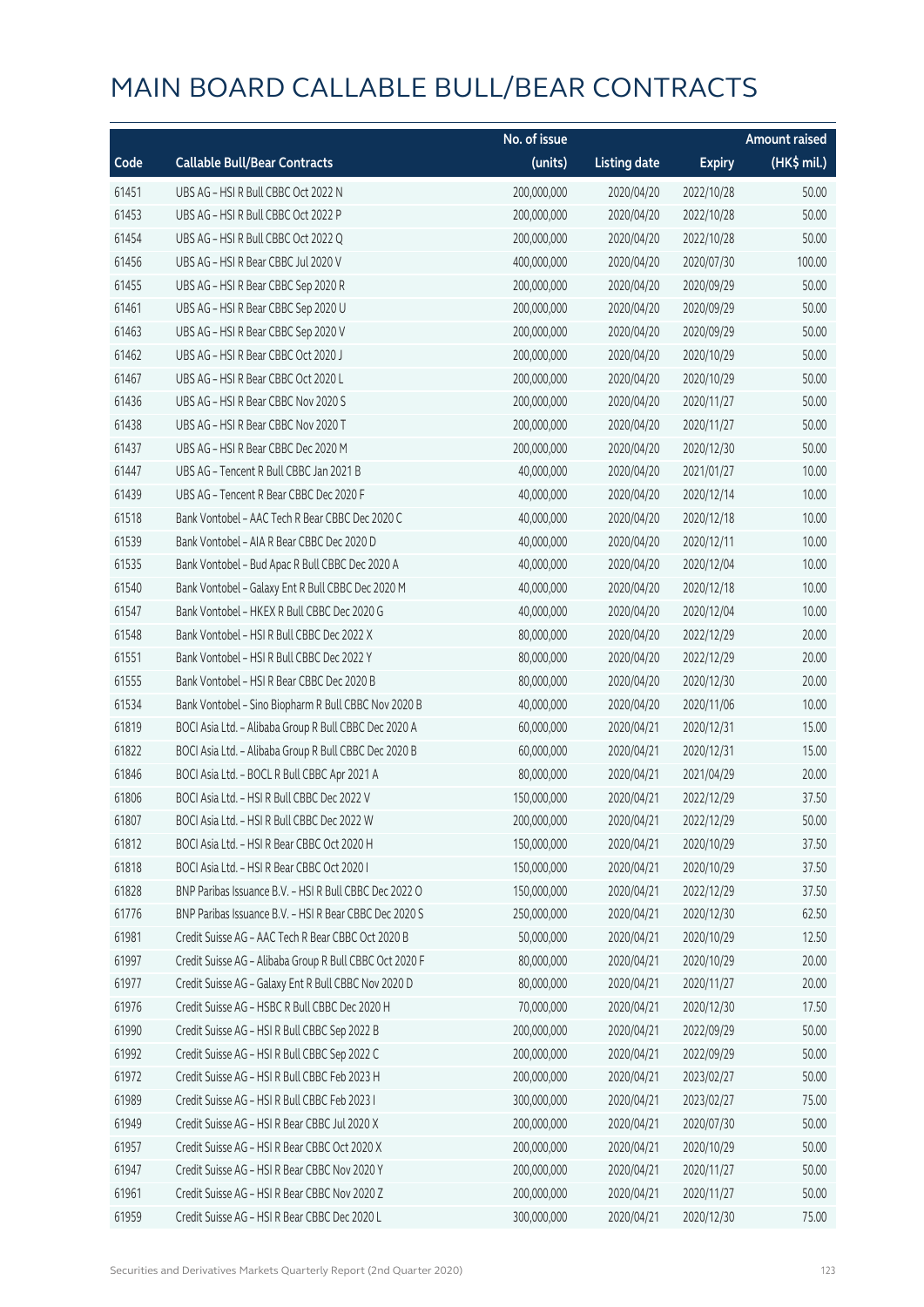|       |                                                          | No. of issue |                     |               | <b>Amount raised</b> |
|-------|----------------------------------------------------------|--------------|---------------------|---------------|----------------------|
| Code  | <b>Callable Bull/Bear Contracts</b>                      | (units)      | <b>Listing date</b> | <b>Expiry</b> | (HK\$ mil.)          |
| 61963 | Credit Suisse AG - HSI R Bear CBBC Dec 2020 M            | 300,000,000  | 2020/04/21          | 2020/12/30    | 75.00                |
| 61979 | Credit Suisse AG - Link REIT R Bull CBBC Dec 2020 E      | 50,000,000   | 2020/04/21          | 2020/12/30    | 12.50                |
| 61986 | Credit Suisse AG - Ping An R Bull CBBC Dec 2020 I        | 80,000,000   | 2020/04/21          | 2020/12/30    | 20.00                |
| 61978 | Credit Suisse AG - Tencent R Bull CBBC Sep 2020 K        | 50,000,000   | 2020/04/21          | 2020/09/29    | 12.50                |
| 62140 | Goldman Sachs SP (Asia) - Alibaba R Bull CBBC Dec 2020 L | 80,000,000   | 2020/04/21          | 2020/12/30    | 20.00                |
| 62147 | Goldman Sachs SP (Asia) - Alibaba R Bull CBBC Dec 2020 M | 60,000,000   | 2020/04/21          | 2020/12/30    | 15.00                |
| 62137 | Goldman Sachs SP (Asia) - HSI R Bull CBBC Oct 2022 Y     | 160,000,000  | 2020/04/21          | 2022/10/28    | 40.00                |
| 62134 | Goldman Sachs SP (Asia) - HSI R Bull CBBC Jan 2023 R     | 160,000,000  | 2020/04/21          | 2023/01/30    | 40.00                |
| 62161 | Goldman Sachs SP (Asia) - HSI R Bull CBBC Jan 2023 S     | 160,000,000  | 2020/04/21          | 2023/01/30    | 40.00                |
| 62124 | Goldman Sachs SP (Asia) - HSI R Bear CBBC Dec 2020 C     | 160,000,000  | 2020/04/21          | 2020/12/30    | 40.00                |
| 62128 | Goldman Sachs SP (Asia) - HSI R Bear CBBC Dec 2020 D     | 160,000,000  | 2020/04/21          | 2020/12/30    | 40.00                |
| 62176 | Goldman Sachs SP (Asia) - HSI R Bear CBBC Dec 2020 Q     | 160,000,000  | 2020/04/21          | 2020/12/30    | 40.00                |
| 62162 | Goldman Sachs SP (Asia) - HSI R Bear CBBC Dec 2020 S     | 160,000,000  | 2020/04/21          | 2020/12/30    | 40.00                |
| 62178 | Goldman Sachs SP (Asia) - HSI R Bear CBBC Dec 2020 U     | 160,000,000  | 2020/04/21          | 2020/12/30    | 40.00                |
| 62142 | Goldman Sachs SP (Asia) - Tencent R Bull CBBC Oct 2020 D | 60,000,000   | 2020/04/21          | 2020/10/28    | 15.00                |
| 62153 | Goldman Sachs SP (Asia) - Tencent R Bull CBBC Oct 2020 E | 60,000,000   | 2020/04/21          | 2020/10/28    | 15.00                |
| 62157 | Goldman Sachs SP (Asia) - Tencent R Bear CBBC Feb 2021 D | 60,000,000   | 2020/04/21          | 2021/02/26    | 15.00                |
| 61789 | HK Bank - Alibaba Group R Bull CBBC Oct 2020 C           | 40,000,000   | 2020/04/21          | 2020/10/05    | 10.00                |
| 61786 | HK Bank - CAM CSI300 R Bull CBBC Nov 2020 A              | 40,000,000   | 2020/04/21          | 2020/11/02    | 10.00                |
| 61785 | HK Bank - China Life R Bull CBBC Sep 2020 C              | 40,000,000   | 2020/04/21          | 2020/09/14    | 10.00                |
| 61801 | HK Bank - HKEX R Bull CBBC Oct 2020 E                    | 40,000,000   | 2020/04/21          | 2020/10/15    | 10.00                |
| 61796 | HK Bank - HKEX R Bear CBBC Oct 2020 B                    | 100,000,000  | 2020/04/21          | 2020/10/05    | 25.00                |
| 61788 | HK Bank - HSI R Bull CBBC Sep 2022 U                     | 100,000,000  | 2020/04/21          | 2022/09/29    | 25.00                |
| 61780 | HK Bank - HSI R Bear CBBC Sep 2020 T                     | 100,000,000  | 2020/04/21          | 2020/09/29    | 25.00                |
| 61791 | HK Bank - HSI R Bear CBBC Sep 2020 U                     | 100,000,000  | 2020/04/21          | 2020/09/29    | 25.00                |
| 61804 | HK Bank - Meituan Dianping R Bear CBBC Oct 2020 A        | 40,000,000   | 2020/04/21          | 2020/10/05    | 10.00                |
| 61802 | HK Bank - Tencent R Bull CBBC Oct 2020 C                 | 40,000,000   | 2020/04/21          | 2020/10/15    | 10.00                |
| 61793 | HK Bank - WuXi Bio R Bull CBBC Sep 2020 C                | 40,000,000   | 2020/04/21          | 2020/09/28    | 10.00                |
| 62006 | Haitong Int'l Sec - Alibaba Group R Bull CBBC Oct 2020 G | 40,000,000   | 2020/04/21          | 2020/10/20    | 10.00                |
| 62003 | Haitong Int'l Sec - HSI R Bull CBBC Jan 2023 U           | 150,000,000  | 2020/04/21          | 2023/01/30    | 37.50                |
| 62022 | Haitong Int'l Sec - HSI R Bull CBBC Feb 2023 V           | 150,000,000  | 2020/04/21          | 2023/02/27    | 37.50                |
| 62032 | Haitong Int'l Sec - HSI R Bull CBBC Feb 2023 W           | 150,000,000  | 2020/04/21          | 2023/02/27    | 37.50                |
| 62000 | Haitong Int'l Sec - HSI R Bear CBBC Nov 2020 T           | 150,000,000  | 2020/04/21          | 2020/11/27    | 37.50                |
| 62016 | Haitong Int'l Sec - HSI R Bear CBBC Dec 2020 M           | 150,000,000  | 2020/04/21          | 2020/12/30    | 37.50                |
| 62004 | Haitong Int'l Sec - Tencent R Bull CBBC Oct 2020 O       | 40,000,000   | 2020/04/21          | 2020/10/20    | 10.00                |
| 61917 | J P Morgan SP BV - HSCEI R Bull CBBC Dec 2021 L          | 200,000,000  | 2020/04/21          | 2021/12/30    | 50.00                |
| 61908 | J P Morgan SP BV - HSI R Bull CBBC Jan 2023 Z            | 200,000,000  | 2020/04/21          | 2023/01/30    | 50.00                |
| 61838 | J P Morgan SP BV - HSI R Bull CBBC Feb 2023 T            | 200,000,000  | 2020/04/21          | 2023/02/27    | 50.00                |
| 61910 | J P Morgan SP BV - HSI R Bull CBBC Feb 2023 U            | 200,000,000  | 2020/04/21          | 2023/02/27    | 50.00                |
| 61915 | J P Morgan SP BV - HSI R Bull CBBC Feb 2023 V            | 240,000,000  | 2020/04/21          | 2023/02/27    | 60.00                |
| 61916 | J P Morgan SP BV - HSI R Bull CBBC Feb 2023 W            | 400,000,000  | 2020/04/21          | 2023/02/27    | 100.00               |
| 61829 | J P Morgan SP BV - HSI R Bear CBBC Oct 2020 F            | 240,000,000  | 2020/04/21          | 2020/10/29    | 60.00                |
| 61837 | J P Morgan SP BV - HSI R Bear CBBC Oct 2020 J            | 200,000,000  | 2020/04/21          | 2020/10/29    | 50.00                |
| 61836 | J P Morgan SP BV - HSI R Bear CBBC Nov 2020 O            | 200,000,000  | 2020/04/21          | 2020/11/27    | 50.00                |
| 61906 | J P Morgan SP BV - HSI R Bear CBBC Nov 2020 P            | 400,000,000  | 2020/04/21          | 2020/11/27    | 100.00               |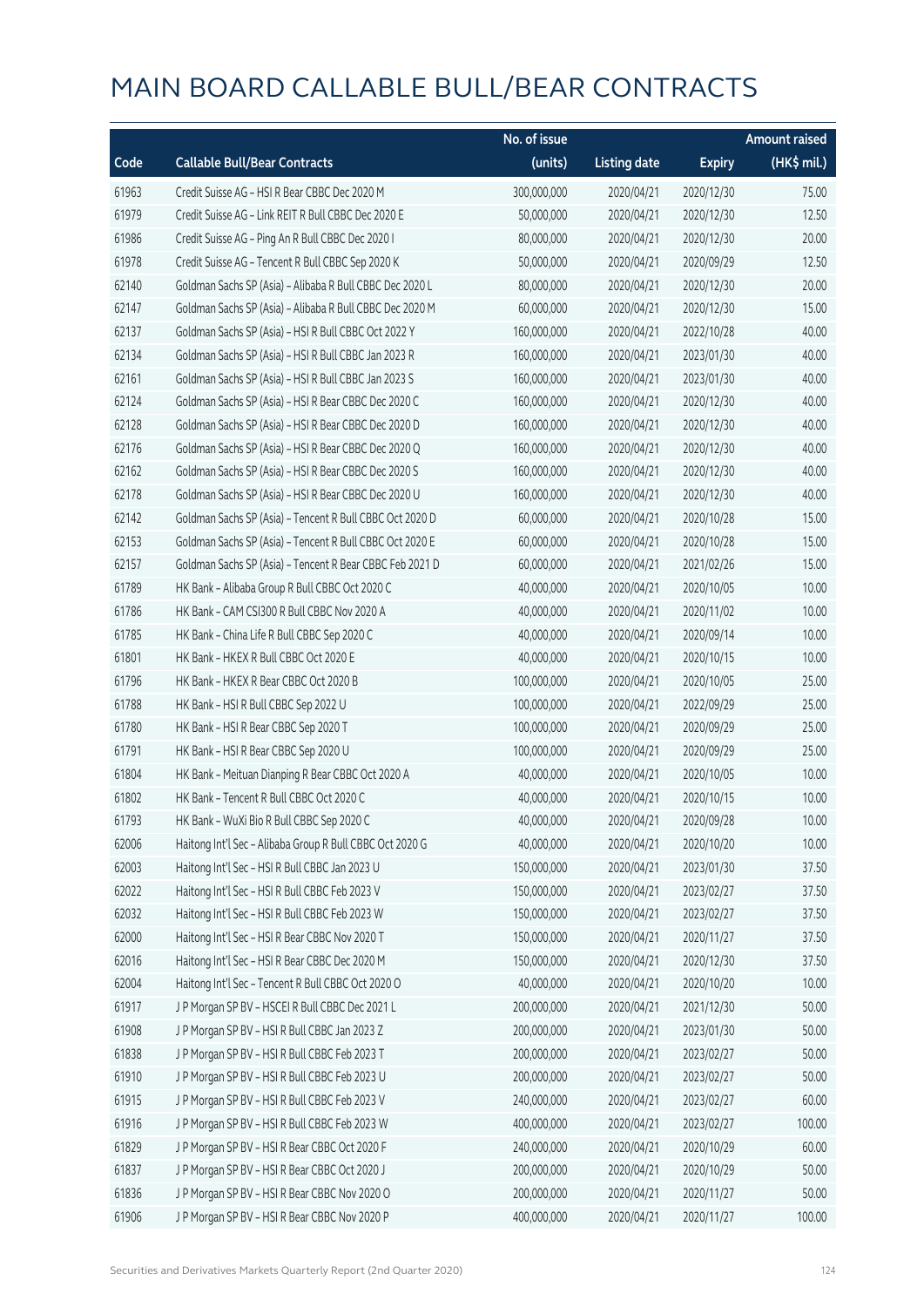|       |                                                           | No. of issue |                     |               | <b>Amount raised</b> |
|-------|-----------------------------------------------------------|--------------|---------------------|---------------|----------------------|
| Code  | <b>Callable Bull/Bear Contracts</b>                       | (units)      | <b>Listing date</b> | <b>Expiry</b> | (HK\$ mil.)          |
| 61902 | J P Morgan SP BV - HSI R Bear CBBC Dec 2020 L             | 240,000,000  | 2020/04/21          | 2020/12/30    | 60.00                |
| 61928 | J P Morgan SP BV - Tencent R Bull CBBC Aug 2020 M         | 50,000,000   | 2020/04/21          | 2020/08/21    | 12.50                |
| 61931 | Morgan Stanley Asia Products - HSI R Bull CBBC Oct 2022 A | 150,000,000  | 2020/04/21          | 2022/10/28    | 37.50                |
| 61779 | Morgan Stanley Asia Products - HSI R Bear CBBC Aug 2020 S | 150,000,000  | 2020/04/21          | 2020/08/28    | 37.50                |
| 61778 | Morgan Stanley Asia Products - HSI R Bear CBBC Sep 2020 L | 150,000,000  | 2020/04/21          | 2020/09/29    | 37.50                |
| 62058 | SG Issuer - Alibaba Group R Bull CBBC Sep 2020 Q          | 80,000,000   | 2020/04/21          | 2020/09/29    | 20.00                |
| 62108 | SG Issuer - Alibaba Group R Bear CBBC Dec 2020 S          | 200,000,000  | 2020/04/21          | 2020/12/30    | 50.00                |
| 62041 | SG Issuer - Alibaba Group R Bear CBBC Jan 2021 C          | 200,000,000  | 2020/04/21          | 2021/01/28    | 50.00                |
| 62063 | SG Issuer - China Mobile R Bear CBBC Dec 2020 C           | 100,000,000  | 2020/04/21          | 2020/12/30    | 25.00                |
| 62111 | SG Issuer - CM Bank R Bull CBBC Feb 2021 B                | 100,000,000  | 2020/04/21          | 2021/02/25    | 25.00                |
| 62064 | SG Issuer - CNOOC R Bull CBBC Dec 2020 M                  | 40,000,000   | 2020/04/21          | 2020/12/31    | 10.00                |
| 62048 | SG Issuer - HSBC R Bear CBBC Nov 2020 A                   | 100,000,000  | 2020/04/21          | 2020/11/30    | 25.00                |
| 62080 | SG Issuer - HSI R Bull CBBC Aug 2022 B                    | 500,000,000  | 2020/04/21          | 2022/08/30    | 125.00               |
| 62081 | SG Issuer - HSI R Bull CBBC Sep 2022 K                    | 250,000,000  | 2020/04/21          | 2022/09/29    | 62.50                |
| 62103 | SG Issuer - HSI R Bull CBBC Sep 2022 L                    | 250,000,000  | 2020/04/21          | 2022/09/29    | 62.50                |
| 62040 | SG Issuer - HSI R Bull CBBC Oct 2022 L                    | 250,000,000  | 2020/04/21          | 2022/10/28    | 62.50                |
| 62105 | SG Issuer - HSI R Bull CBBC Dec 2022 B                    | 250,000,000  | 2020/04/21          | 2022/12/29    | 62.50                |
| 62033 | SG Issuer - HSI R Bear CBBC Oct 2020 G                    | 250,000,000  | 2020/04/21          | 2020/10/29    | 62.50                |
| 62035 | SG Issuer - HSI R Bear CBBC Nov 2020 I                    | 250,000,000  | 2020/04/21          | 2020/11/27    | 62.50                |
| 62082 | SG Issuer - HSI R Bear CBBC Nov 2020 L                    | 250,000,000  | 2020/04/21          | 2020/11/27    | 62.50                |
| 62084 | SG Issuer - HSI R Bear CBBC Nov 2020 M                    | 250,000,000  | 2020/04/21          | 2020/11/27    | 62.50                |
| 62091 | SG Issuer - HSI R Bear CBBC Nov 2020 O                    | 250,000,000  | 2020/04/21          | 2020/11/27    | 62.50                |
| 62099 | SG Issuer - HSI R Bear CBBC Dec 2020 Z                    | 250,000,000  | 2020/04/21          | 2020/12/30    | 62.50                |
| 62065 | SG Issuer - Ping An R Bull CBBC Jan 2021 E                | 100,000,000  | 2020/04/21          | 2021/01/28    | 25.00                |
| 62072 | SG Issuer - Tencent R Bull CBBC Jul 2020 U                | 80,000,000   | 2020/04/21          | 2020/07/31    | 20.00                |
| 62051 | SG Issuer - Tencent R Bear CBBC Nov 2020 A                | 80,000,000   | 2020/04/21          | 2020/11/30    | 20.00                |
| 62078 | SG Issuer - Tencent R Bear CBBC Feb 2021 I                | 300,000,000  | 2020/04/21          | 2021/02/26    | 75.00                |
| 62054 | SG Issuer - Xiaomi R Bull CBBC Nov 2020 B                 | 60,000,000   | 2020/04/21          | 2020/11/30    | 15.00                |
| 62115 | SG Issuer - Xiaomi R Bull CBBC Dec 2020 D                 | 60,000,000   | 2020/04/21          | 2020/12/30    | 15.00                |
| 62117 | SG Issuer - Xiaomi R Bull CBBC Jan 2021 B                 | 60,000,000   | 2020/04/21          | 2021/01/28    | 15.00                |
| 61900 | UBS AG - Alibaba Group R Bull CBBC Dec 2020 V             | 80,000,000   | 2020/04/21          | 2020/12/23    | 20.00                |
| 61865 | UBS AG - Alibaba Group R Bear CBBC Dec 2020 R             | 400,000,000  | 2020/04/21          | 2020/12/22    | 100.00               |
| 61877 | UBS AG - HSI R Bull CBBC Sep 2022 D                       | 200,000,000  | 2020/04/21          | 2022/09/29    | 50.00                |
| 61880 | UBS AG - HSI R Bull CBBC Sep 2022 E                       | 200,000,000  | 2020/04/21          | 2022/09/29    | 50.00                |
| 61881 | UBS AG - HSI R Bull CBBC Sep 2022 F                       | 200,000,000  | 2020/04/21          | 2022/09/29    | 50.00                |
| 61890 | UBS AG - HSI R Bull CBBC Sep 2022 G                       | 200,000,000  | 2020/04/21          | 2022/09/29    | 50.00                |
| 61893 | UBS AG - HSI R Bull CBBC Sep 2022 H                       | 200,000,000  | 2020/04/21          | 2022/09/29    | 50.00                |
| 61894 | UBS AG - HSI R Bull CBBC Sep 2022 I                       | 400,000,000  | 2020/04/21          | 2022/09/29    | 100.00               |
| 61895 | UBS AG - HSI R Bull CBBC Sep 2022 J                       | 200,000,000  | 2020/04/21          | 2022/09/29    | 50.00                |
| 61896 | UBS AG - HSI R Bull CBBC Sep 2022 K                       | 400,000,000  | 2020/04/21          | 2022/09/29    | 100.00               |
| 61866 | UBS AG - HSI R Bear CBBC Sep 2020 L                       | 200,000,000  | 2020/04/21          | 2020/09/29    | 50.00                |
| 61869 | UBS AG - HSI R Bear CBBC Sep 2020 M                       | 200,000,000  | 2020/04/21          | 2020/09/29    | 50.00                |
| 61849 | UBS AG - HSI R Bear CBBC Sep 2020 W                       | 200,000,000  | 2020/04/21          | 2020/09/29    | 50.00                |
| 61875 | UBS AG - HSI R Bear CBBC Oct 2020 R                       | 200,000,000  | 2020/04/21          | 2020/10/29    | 50.00                |
| 61848 | UBS AG - HSI R Bear CBBC Nov 2020 U                       | 300,000,000  | 2020/04/21          | 2020/11/27    | 75.00                |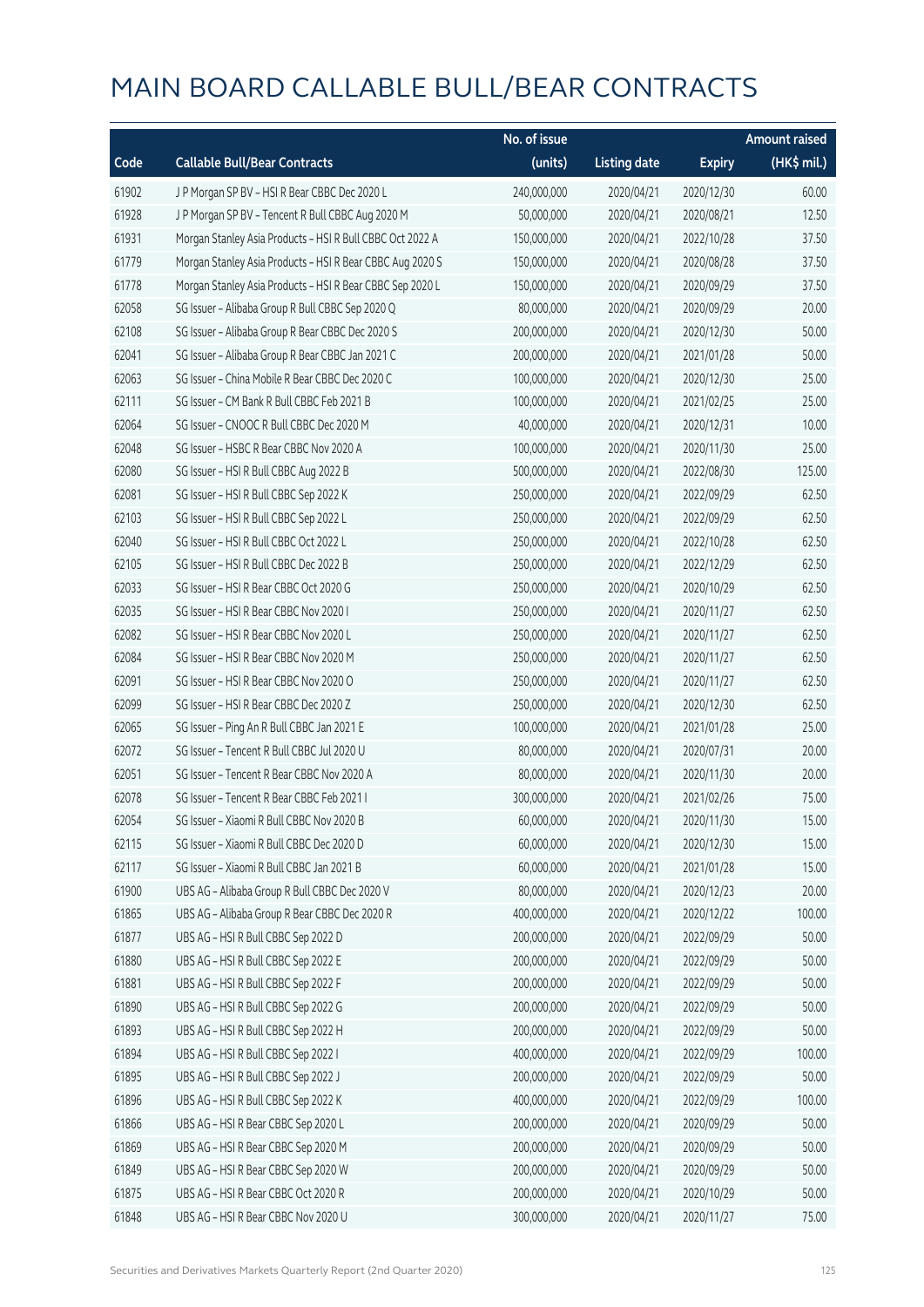|       |                                                          | No. of issue |                     |               | <b>Amount raised</b> |
|-------|----------------------------------------------------------|--------------|---------------------|---------------|----------------------|
| Code  | <b>Callable Bull/Bear Contracts</b>                      | (units)      | <b>Listing date</b> | <b>Expiry</b> | (HK\$ mil.)          |
| 61868 | UBS AG - HSI R Bear CBBC Nov 2020 V                      | 400,000,000  | 2020/04/21          | 2020/11/27    | 100.00               |
| 61870 | UBS AG - HSI R Bear CBBC Dec 2020 N                      | 400,000,000  | 2020/04/21          | 2020/12/30    | 100.00               |
| 61871 | UBS AG - HSI R Bear CBBC Dec 2020 O                      | 400,000,000  | 2020/04/21          | 2020/12/30    | 100.00               |
| 61897 | UBS AG - Tencent R Bull CBBC Jan 2021 C                  | 40,000,000   | 2020/04/21          | 2021/01/21    | 10.00                |
| 61861 | UBS AG - Tencent R Bear CBBC Dec 2020 L                  | 40,000,000   | 2020/04/21          | 2020/12/17    | 10.00                |
| 61942 | Bank Vontobel - Alibaba Group R Bull CBBC Dec 2020 C     | 40,000,000   | 2020/04/21          | 2020/12/18    | 10.00                |
| 61936 | Bank Vontobel - Meituan Dianping R Bull CBBC Dec 2020 N  | 60,000,000   | 2020/04/21          | 2020/12/11    | 15.00                |
| 61940 | Bank Vontobel - Tencent R Bull CBBC Dec 2020 W           | 40,000,000   | 2020/04/21          | 2020/12/04    | 10.00                |
| 61939 | Bank Vontobel - Xiaomi R Bull CBBC Nov 2020 M            | 40,000,000   | 2020/04/21          | 2020/11/06    | 10.00                |
| 62200 | BOCI Asia Ltd. - HSI R Bull CBBC Dec 2022 X              | 150,000,000  | 2020/04/22          | 2022/12/29    | 37.50                |
| 62205 | BOCI Asia Ltd. - HSI R Bear CBBC Oct 2020 J              | 150,000,000  | 2020/04/22          | 2020/10/29    | 37.50                |
| 62189 | BOCI Asia Ltd. - Tencent R Bull CBBC Oct 2020 O          | 40,000,000   | 2020/04/22          | 2020/10/30    | 10.00                |
| 62316 | BNP Paribas Issuance B.V. - HSI R Bull CBBC Dec 2022 P   | 140,000,000  | 2020/04/22          | 2022/12/29    | 35.00                |
| 62184 | BNP Paribas Issuance B.V. - HSI R Bear CBBC Dec 2020 T   | 250,000,000  | 2020/04/22          | 2020/12/30    | 62.50                |
| 62317 | BNP Paribas Issuance B.V. - HSI R Bear CBBC Dec 2020 U   | 250,000,000  | 2020/04/22          | 2020/12/30    | 62.50                |
| 62318 | BNP Paribas Issuance B.V. - HSI R Bear CBBC Dec 2020 V   | 250,000,000  | 2020/04/22          | 2020/12/30    | 62.50                |
| 62319 | BNP Paribas Issuance B.V. - HSI R Bear CBBC Dec 2020 W   | 250,000,000  | 2020/04/22          | 2020/12/30    | 62.50                |
| 62320 | BNP Paribas Issuance B.V. - HSI R Bear CBBC Dec 2020 X   | 240,000,000  | 2020/04/22          | 2020/12/30    | 60.00                |
| 62347 | Credit Suisse AG - HSI R Bull CBBC Jan 2023 H            | 200,000,000  | 2020/04/22          | 2023/01/30    | 50.00                |
| 62345 | Credit Suisse AG - HSI R Bull CBBC Feb 2023 J            | 200,000,000  | 2020/04/22          | 2023/02/27    | 50.00                |
| 62349 | Credit Suisse AG - HSI R Bull CBBC Feb 2023 K            | 300,000,000  | 2020/04/22          | 2023/02/27    | 75.00                |
| 62357 | Credit Suisse AG - HSI R Bear CBBC Oct 2020 Y            | 200,000,000  | 2020/04/22          | 2020/10/29    | 50.00                |
| 62359 | Credit Suisse AG - HSI R Bear CBBC Nov 2020 G            | 200,000,000  | 2020/04/22          | 2020/11/27    | 50.00                |
| 62351 | Credit Suisse AG - HSI R Bear CBBC Dec 2020 N            | 300,000,000  | 2020/04/22          | 2020/12/30    | 75.00                |
| 62573 | Goldman Sachs SP (Asia) - Alibaba R Bull CBBC Dec 2020 N | 60,000,000   | 2020/04/22          | 2020/12/30    | 15.00                |
| 62574 | Goldman Sachs SP (Asia) - Alibaba R Bear CBBC Mar 2021 E | 60,000,000   | 2020/04/22          | 2021/03/30    | 15.00                |
| 62530 | Goldman Sachs SP (Asia) - HSI R Bull CBBC Jan 2023 T     | 160,000,000  | 2020/04/22          | 2023/01/30    | 40.00                |
| 62531 | Goldman Sachs SP (Asia) - HSI R Bull CBBC Jan 2023 U     | 160,000,000  | 2020/04/22          | 2023/01/30    | 40.00                |
| 62550 | Goldman Sachs SP (Asia) - HSI R Bull CBBC Jan 2023 V     | 160,000,000  | 2020/04/22          | 2023/01/30    | 40.00                |
| 62554 | Goldman Sachs SP (Asia) - HSI R Bull CBBC Jan 2023 W     | 160,000,000  | 2020/04/22          | 2023/01/30    | 40.00                |
| 62556 | Goldman Sachs SP (Asia) - HSI R Bull CBBC Jan 2023 X     | 160,000,000  | 2020/04/22          | 2023/01/30    | 40.00                |
| 62557 | Goldman Sachs SP (Asia) - HSI R Bull CBBC Jan 2023 Y     | 160,000,000  | 2020/04/22          | 2023/01/30    | 40.00                |
| 62534 | Goldman Sachs SP (Asia) - HSI R Bear CBBC Aug 2020 B     | 160,000,000  | 2020/04/22          | 2020/08/28    | 40.00                |
| 62545 | Goldman Sachs SP (Asia) - HSI R Bear CBBC Nov 2020 F     | 160,000,000  | 2020/04/22          | 2020/11/27    | 40.00                |
| 62536 | Goldman Sachs SP (Asia) - HSI R Bear CBBC Dec 2020 X     | 160,000,000  | 2020/04/22          | 2020/12/30    | 40.00                |
| 62544 | Goldman Sachs SP (Asia) - HSI R Bear CBBC Dec 2020 Z     | 160,000,000  | 2020/04/22          | 2020/12/30    | 40.00                |
| 62562 | Goldman Sachs SP (Asia) - SUNAC R Bull CBBC Mar 2021 A   | 40,000,000   | 2020/04/22          | 2021/03/15    | 10.00                |
| 62568 | Goldman Sachs SP (Asia) - Tencent R Bull CBBC Mar 2021 S | 80,000,000   | 2020/04/22          | 2021/03/01    | 20.00                |
| 62590 | Goldman Sachs SP (Asia) - Tencent R Bear CBBC Feb 2021 E | 60,000,000   | 2020/04/22          | 2021/02/26    | 15.00                |
| 62225 | HK Bank - Alibaba Group R Bull CBBC Sep 2020 H           | 40,000,000   | 2020/04/22          | 2020/09/14    | 10.00                |
| 62221 | HK Bank - Alibaba Group R Bull CBBC Nov 2020 C           | 100,000,000  | 2020/04/22          | 2020/11/16    | 25.00                |
| 62220 | HK Bank - HSCEI R Bull CBBC Sep 2022 H                   | 50,000,000   | 2020/04/22          | 2022/09/29    | 12.50                |
| 62217 | HK Bank - HSCEI R Bear CBBC Sep 2020 A                   | 50,000,000   | 2020/04/22          | 2020/09/29    | 12.50                |
| 62213 | HK Bank - HSI R Bull CBBC Sep 2022 C                     | 80,000,000   | 2020/04/22          | 2022/09/29    | 20.00                |
| 62214 | HK Bank - HSI R Bull CBBC Sep 2022 V                     | 80,000,000   | 2020/04/22          | 2022/09/29    | 20.00                |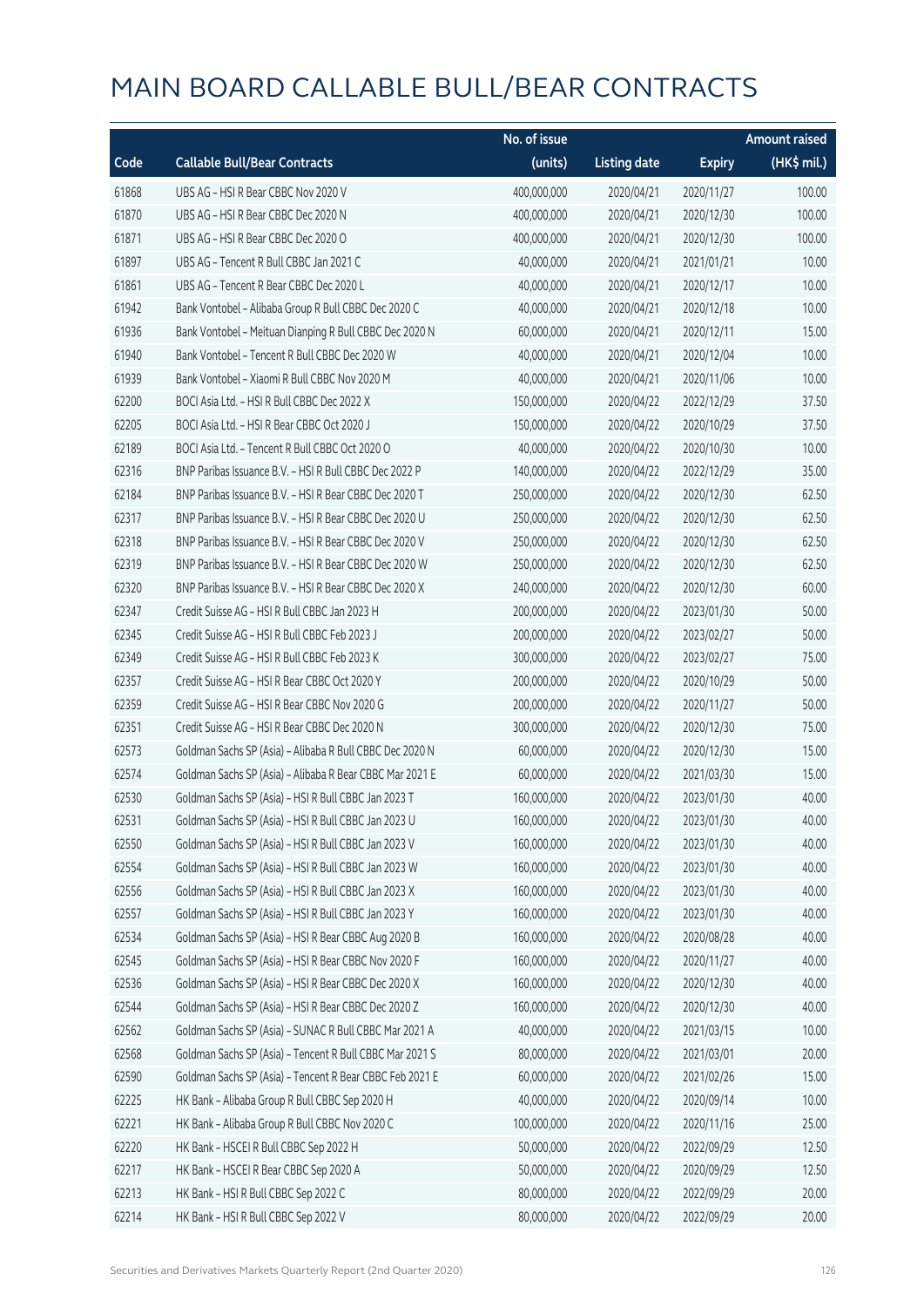|       |                                                           | No. of issue |                     |               | <b>Amount raised</b> |
|-------|-----------------------------------------------------------|--------------|---------------------|---------------|----------------------|
| Code  | <b>Callable Bull/Bear Contracts</b>                       | (units)      | <b>Listing date</b> | <b>Expiry</b> | (HK\$ mil.)          |
| 62216 | HK Bank - HSI R Bull CBBC Sep 2022 W                      | 60,000,000   | 2020/04/22          | 2022/09/29    | 15.00                |
| 62210 | HK Bank - HSI R Bear CBBC Sep 2020 V                      | 100,000,000  | 2020/04/22          | 2020/09/29    | 25.00                |
| 62236 | HK Bank - HSI R Bear CBBC Sep 2020 W                      | 60,000,000   | 2020/04/22          | 2020/09/29    | 15.00                |
| 62227 | HK Bank - Meituan Dianping R Bull CBBC Oct 2020 A         | 40,000,000   | 2020/04/22          | 2020/10/05    | 10.00                |
| 62235 | HK Bank - SUNAC R Bull CBBC Nov 2020 B                    | 40,000,000   | 2020/04/22          | 2020/11/02    | 10.00                |
| 62228 | HK Bank - Tencent R Bull CBBC Sep 2020 H                  | 40,000,000   | 2020/04/22          | 2020/09/28    | 10.00                |
| 62369 | Haitong Int'l Sec - HSI R Bull CBBC Jan 2023 V            | 150,000,000  | 2020/04/22          | 2023/01/30    | 37.50                |
| 62362 | Haitong Int'l Sec - HSI R Bull CBBC Feb 2023 X            | 150,000,000  | 2020/04/22          | 2023/02/27    | 37.50                |
| 62368 | Haitong Int'l Sec - HSI R Bull CBBC Feb 2023 Y            | 150,000,000  | 2020/04/22          | 2023/02/27    | 37.50                |
| 62371 | Haitong Int'l Sec - HSI R Bear CBBC Oct 2020 R            | 150,000,000  | 2020/04/22          | 2020/10/29    | 37.50                |
| 62378 | Haitong Int'l Sec - HSI R Bear CBBC Nov 2020 U            | 150,000,000  | 2020/04/22          | 2020/11/27    | 37.50                |
| 62337 | J P Morgan SP BV - Alibaba Group R Bull CBBC Aug 2020 H   | 80,000,000   | 2020/04/22          | 2020/08/21    | 20.00                |
| 62325 | J P Morgan SP BV - HSI R Bull CBBC Feb 2023 X             | 200,000,000  | 2020/04/22          | 2023/02/27    | 50.00                |
| 62329 | J P Morgan SP BV - HSI R Bull CBBC Feb 2023 Y             | 240,000,000  | 2020/04/22          | 2023/02/27    | 60.00                |
| 62384 | J P Morgan SP BV - HSI R Bull CBBC Feb 2023 Z             | 200,000,000  | 2020/04/22          | 2023/02/27    | 50.00                |
| 62330 | J P Morgan SP BV - HSI R Bull CBBC Mar 2023 A             | 200,000,000  | 2020/04/22          | 2023/03/30    | 50.00                |
| 62332 | J P Morgan SP BV - HSI R Bull CBBC Mar 2023 B             | 200,000,000  | 2020/04/22          | 2023/03/30    | 50.00                |
| 62336 | J P Morgan SP BV - HSI R Bull CBBC Mar 2023 C             | 240,000,000  | 2020/04/22          | 2023/03/30    | 60.00                |
| 62344 | J P Morgan SP BV - HSI R Bear CBBC Nov 2020 G             | 200,000,000  | 2020/04/22          | 2020/11/27    | 50.00                |
| 62338 | J P Morgan SP BV - HSI R Bear CBBC Nov 2020 Q             | 400,000,000  | 2020/04/22          | 2020/11/27    | 100.00               |
| 62328 | J P Morgan SP BV - HSI R Bear CBBC Dec 2020 M             | 200,000,000  | 2020/04/22          | 2020/12/30    | 50.00                |
| 62239 | Morgan Stanley Asia Products - HSI R Bull CBBC Aug 2022 L | 150,000,000  | 2020/04/22          | 2022/08/30    | 37.50                |
| 62238 | Morgan Stanley Asia Products - HSI R Bull CBBC Dec 2022 K | 150,000,000  | 2020/04/22          | 2022/12/29    | 37.50                |
| 62443 | SG Issuer - AAC Tech R Bull CBBC Nov 2020 C               | 100,000,000  | 2020/04/22          | 2020/11/27    | 25.00                |
| 62407 | SG Issuer - AAC Tech R Bear CBBC Oct 2020 D               | 100,000,000  | 2020/04/22          | 2020/10/29    | 25.00                |
| 62447 | SG Issuer - AIA R Bear CBBC Oct 2020 E                    | 60,000,000   | 2020/04/22          | 2020/10/29    | 15.00                |
| 62449 | SG Issuer - Alibaba Group R Bull CBBC Aug 2020 J          | 80,000,000   | 2020/04/22          | 2020/08/31    | 20.00                |
| 62451 | SG Issuer - Alibaba Group R Bull CBBC Nov 2020 B          | 200,000,000  | 2020/04/22          | 2020/11/27    | 50.00                |
| 62409 | SG Issuer - Alibaba Group R Bear CBBC Dec 2020 T          | 80,000,000   | 2020/04/22          | 2020/12/30    | 20.00                |
| 62454 | SG Issuer - China Mobile R Bear CBBC Nov 2020 B           | 100,000,000  | 2020/04/22          | 2020/11/27    | 25.00                |
| 62412 | SG Issuer - Galaxy Ent R Bull CBBC Nov 2020 E             | 100,000,000  | 2020/04/22          | 2020/11/30    | 25.00                |
| 62414 | SG Issuer - Galaxy Ent R Bear CBBC Dec 2020 C             | 100,000,000  | 2020/04/22          | 2020/12/30    | 25.00                |
| 62485 | SG Issuer - HSI R Bull CBBC Aug 2022 C                    | 250,000,000  | 2020/04/22          | 2022/08/30    | 62.50                |
| 62486 | SG Issuer - HSI R Bull CBBC Aug 2022 D                    | 250,000,000  | 2020/04/22          | 2022/08/30    | 62.50                |
| 62508 | SG Issuer - HSI R Bull CBBC Aug 2022 E                    | 250,000,000  | 2020/04/22          | 2022/08/30    | 62.50                |
| 62518 | SG Issuer - HSI R Bull CBBC Sep 2022 M                    | 250,000,000  | 2020/04/22          | 2022/09/29    | 62.50                |
| 62529 | SG Issuer - HSI R Bull CBBC Sep 2022 N                    | 250,000,000  | 2020/04/22          | 2022/09/29    | 62.50                |
| 62440 | SG Issuer - HSI R Bull CBBC Oct 2022 M                    | 250,000,000  | 2020/04/22          | 2022/10/28    | 62.50                |
| 62441 | SG Issuer - HSI R Bull CBBC Dec 2022 W                    | 250,000,000  | 2020/04/22          | 2022/12/29    | 62.50                |
| 62487 | SG Issuer - HSI R Bear CBBC Aug 2020 D                    | 250,000,000  | 2020/04/22          | 2020/08/28    | 62.50                |
| 62488 | SG Issuer - HSI R Bear CBBC Aug 2020 W                    | 250,000,000  | 2020/04/22          | 2020/08/28    | 62.50                |
| 62505 | SG Issuer - HSI R Bear CBBC Oct 2020 H                    | 250,000,000  | 2020/04/22          | 2020/10/29    | 62.50                |
| 62506 | SG Issuer - HSI R Bear CBBC Oct 2020 I                    | 250,000,000  | 2020/04/22          | 2020/10/29    | 62.50                |
| 62507 | SG Issuer - HSI R Bear CBBC Nov 2020 H                    | 250,000,000  | 2020/04/22          | 2020/11/27    | 62.50                |
| 62422 | SG Issuer - Meituan Dianping R Bear CBBC Dec 2020 D       | 100,000,000  | 2020/04/22          | 2020/12/30    | 25.00                |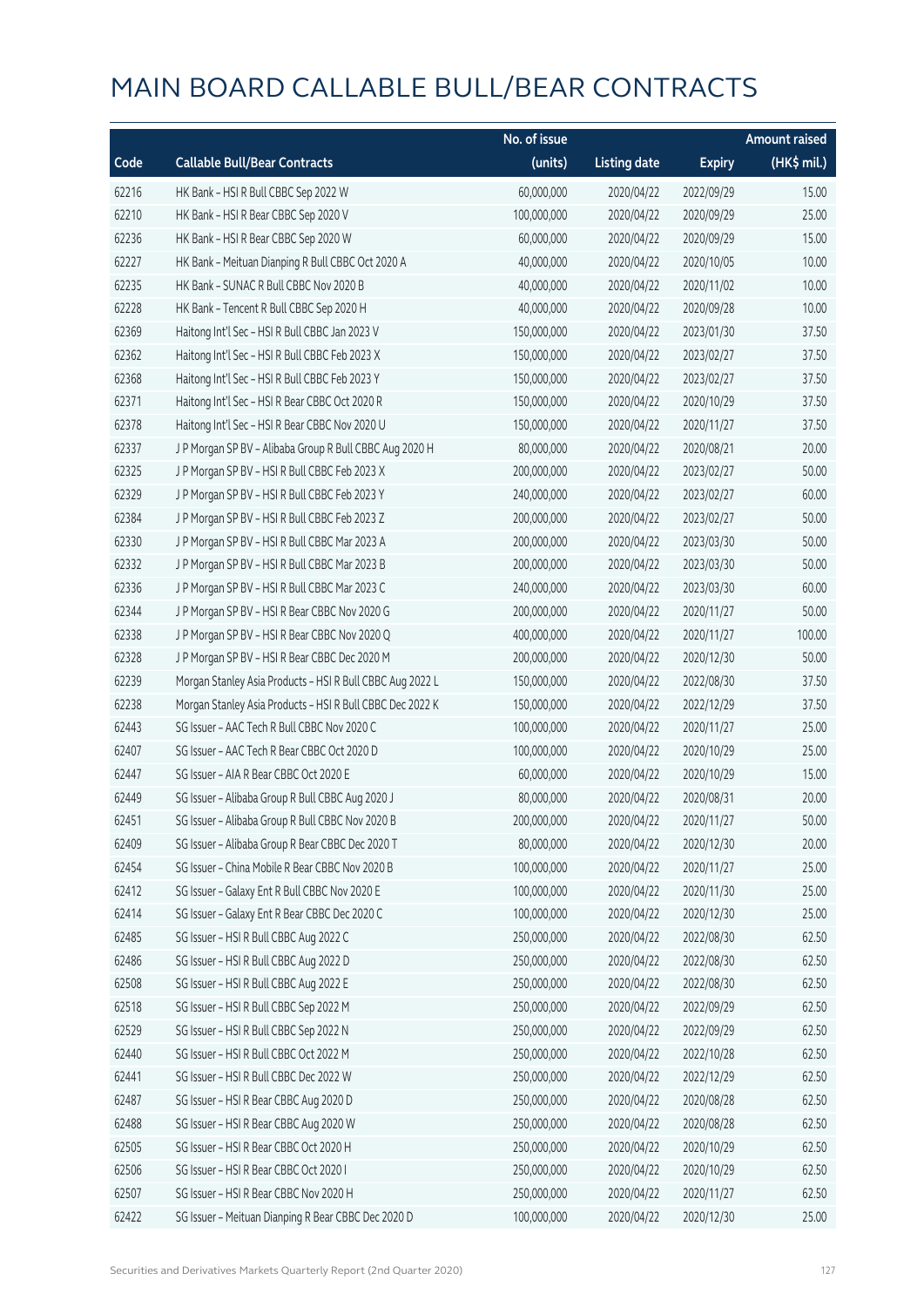|       |                                                              | No. of issue |                     |               | <b>Amount raised</b> |
|-------|--------------------------------------------------------------|--------------|---------------------|---------------|----------------------|
| Code  | <b>Callable Bull/Bear Contracts</b>                          | (units)      | <b>Listing date</b> | <b>Expiry</b> | (HK\$ mil.)          |
| 62424 | SG Issuer - Sino Biopharm R Bull CBBC Nov 2020 A             | 40,000,000   | 2020/04/22          | 2020/11/27    | 10.00                |
| 62427 | SG Issuer - Sunny Optical R Bear CBBC Nov 2020 C             | 60,000,000   | 2020/04/22          | 2020/11/27    | 15.00                |
| 62466 | SG Issuer - Tencent R Bull CBBC Aug 2020 K                   | 80,000,000   | 2020/04/22          | 2020/08/31    | 20.00                |
| 62468 | SG Issuer - Tencent R Bull CBBC Sep 2020 A                   | 80,000,000   | 2020/04/22          | 2020/09/30    | 20.00                |
| 62438 | SG Issuer - Tencent R Bear CBBC Nov 2020 C                   | 80,000,000   | 2020/04/22          | 2020/11/27    | 20.00                |
| 62257 | UBS AG - Alibaba Group R Bull CBBC Jan 2021 A                | 80,000,000   | 2020/04/22          | 2021/01/20    | 20.00                |
| 62248 | UBS AG - Alibaba Group R Bear CBBC Dec 2020 S                | 80,000,000   | 2020/04/22          | 2020/12/07    | 20.00                |
| 62250 | UBS AG - Alibaba Group R Bear CBBC Jan 2021 B                | 400,000,000  | 2020/04/22          | 2021/01/21    | 100.00               |
| 62283 | UBS AG - HSBC R Bear CBBC Jan 2021 A                         | 100,000,000  | 2020/04/22          | 2021/01/21    | 25.00                |
| 62252 | UBS AG - HSI R Bull CBBC Sep 2022 L                          | 200,000,000  | 2020/04/22          | 2022/09/29    | 50.00                |
| 62254 | UBS AG - HSI R Bull CBBC Sep 2022 M                          | 200,000,000  | 2020/04/22          | 2022/09/29    | 50.00                |
| 62263 | UBS AG - HSI R Bull CBBC Sep 2022 N                          | 200,000,000  | 2020/04/22          | 2022/09/29    | 50.00                |
| 62266 | UBS AG - HSI R Bull CBBC Sep 2022 O                          | 200,000,000  | 2020/04/22          | 2022/09/29    | 50.00                |
| 62243 | UBS AG - HSI R Bull CBBC Dec 2022 I                          | 200,000,000  | 2020/04/22          | 2022/12/29    | 50.00                |
| 62272 | UBS AG - HSI R Bear CBBC Oct 2020 S                          | 200,000,000  | 2020/04/22          | 2020/10/29    | 50.00                |
| 62275 | UBS AG - HSI R Bear CBBC Oct 2020 T                          | 200,000,000  | 2020/04/22          | 2020/10/29    | 50.00                |
| 62276 | UBS AG - HSI R Bear CBBC Oct 2020 U                          | 200,000,000  | 2020/04/22          | 2020/10/29    | 50.00                |
| 62242 | UBS AG - HSI R Bear CBBC Dec 2020 P                          | 200,000,000  | 2020/04/22          | 2020/12/30    | 50.00                |
| 62271 | UBS AG - HSI R Bear CBBC Mar 2021 A                          | 300,000,000  | 2020/04/22          | 2021/03/30    | 75.00                |
| 62251 | UBS AG - Meituan Dianping R Bear CBBC Dec 2020 K             | 50,000,000   | 2020/04/22          | 2020/12/31    | 12.50                |
| 62255 | UBS AG - Tencent R Bull CBBC Jan 2021 D                      | 40,000,000   | 2020/04/22          | 2021/01/22    | 10.00                |
| 62256 | UBS AG - Tencent R Bull CBBC Jan 2021 E                      | 200,000,000  | 2020/04/22          | 2021/01/20    | 50.00                |
| 62246 | UBS AG - Tencent R Bear CBBC Dec 2020 M                      | 200,000,000  | 2020/04/22          | 2020/12/07    | 50.00                |
| 62289 | UBS AG - Xiaomi R Bull CBBC Dec 2020 L                       | 60,000,000   | 2020/04/22          | 2020/12/10    | 15.00                |
| 62295 | Bank Vontobel - Geely Auto R Bull CBBC Dec 2020 E            | 40,000,000   | 2020/04/22          | 2020/12/18    | 10.00                |
| 62304 | Bank Vontobel - Meituan Dianping R Bull CBBC Dec 2020 A      | 60,000,000   | 2020/04/22          | 2020/12/18    | 15.00                |
| 62306 | Bank Vontobel - SUNAC R Bull CBBC Dec 2020 J                 | 40,000,000   | 2020/04/22          | 2020/12/04    | 10.00                |
| 62314 | Bank Vontobel - SUNAC R Bull CBBC Dec 2020 K                 | 40,000,000   | 2020/04/22          | 2020/12/11    | 10.00                |
| 62315 | Bank Vontobel - SUNAC R Bear CBBC Dec 2020 C                 | 40,000,000   | 2020/04/22          | 2020/12/04    | 10.00                |
| 62290 | Bank Vontobel - Tencent R Bull CBBC Dec 2020 X               | 40,000,000   | 2020/04/22          | 2020/12/18    | 10.00                |
| 62294 | Bank Vontobel - Tencent R Bear CBBC Dec 2020 O               | 40,000,000   | 2020/04/22          | 2020/12/04    | 10.00                |
| 62720 | BOCI Asia Ltd. - HSI R Bull CBBC Dec 2022 Y                  | 150,000,000  | 2020/04/23          | 2022/12/29    | 37.50                |
| 62721 | BOCI Asia Ltd. - HSI R Bear CBBC Oct 2020 K                  | 150,000,000  | 2020/04/23          | 2020/10/29    | 37.50                |
| 62726 | BOCI Asia Ltd. - HSI R Bear CBBC Oct 2020 L                  | 150,000,000  | 2020/04/23          | 2020/10/29    | 37.50                |
| 62734 | BOCI Asia Ltd. - Meituan Dianping R Bull CBBC Dec 2020 L     | 40,000,000   | 2020/04/23          | 2020/12/30    | 10.00                |
| 62731 | BOCI Asia Ltd. - Tencent R Bull CBBC Oct 2020 P              | 40,000,000   | 2020/04/23          | 2020/10/30    | 10.00                |
| 62623 | BNP Paribas Issuance B.V. - Alibaba Group R Bull CBBC Dec20F | 100,000,000  | 2020/04/23          | 2020/12/30    | 25.00                |
| 62625 | BNP Paribas Issuance B.V. - Alibaba Group R Bull CBBC Dec20G | 100,000,000  | 2020/04/23          | 2020/12/30    | 25.00                |
| 62630 | BNP Paribas Issuance B.V. - Alibaba Group R Bull CBBC Dec20H | 100,000,000  | 2020/04/23          | 2020/12/30    | 25.00                |
| 62648 | BNP Paribas Issuance B.V. - HKEX R Bull CBBC Sep 2020 J      | 50,000,000   | 2020/04/23          | 2020/09/29    | 12.50                |
| 62647 | BNP Paribas Issuance B.V. - HKEX R Bull CBBC Sep 2020 Z      | 50,000,000   | 2020/04/23          | 2020/09/29    | 12.50                |
| 62705 | BNP Paribas Issuance B.V. - HSI R Bull CBBC Dec 2022 Q       | 150,000,000  | 2020/04/23          | 2022/12/29    | 37.50                |
| 62706 | BNP Paribas Issuance B.V. - HSI R Bull CBBC Dec 2022 R       | 150,000,000  | 2020/04/23          | 2022/12/29    | 37.50                |
| 62708 | BNP Paribas Issuance B.V. - HSI R Bull CBBC Dec 2022 S       | 150,000,000  | 2020/04/23          | 2022/12/29    | 37.50                |
| 62711 | BNP Paribas Issuance B.V. - HSI R Bull CBBC Dec 2022 T       | 150,000,000  | 2020/04/23          | 2022/12/29    | 37.50                |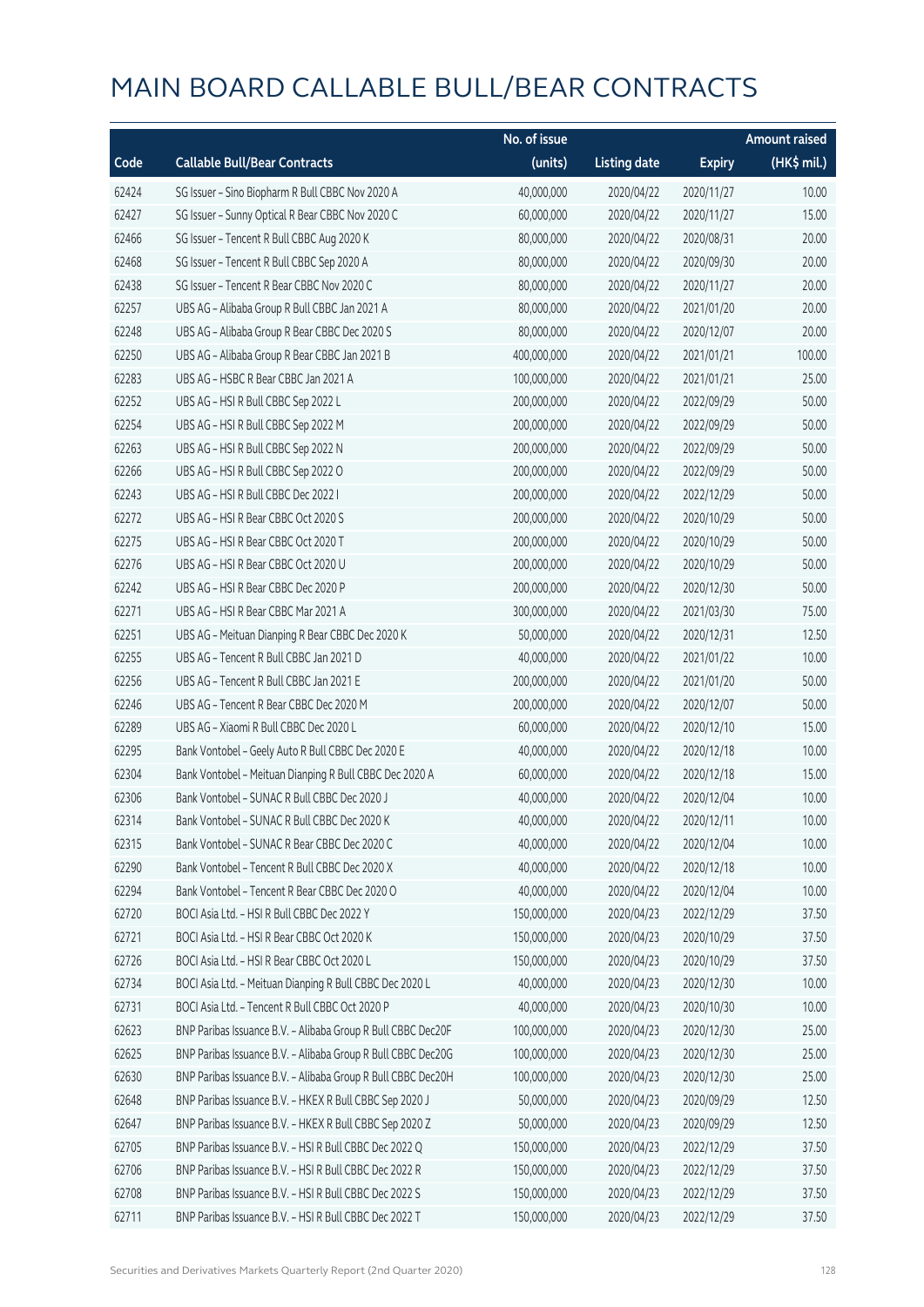|       |                                                             | No. of issue |                     |               | <b>Amount raised</b> |
|-------|-------------------------------------------------------------|--------------|---------------------|---------------|----------------------|
| Code  | <b>Callable Bull/Bear Contracts</b>                         | (units)      | <b>Listing date</b> | <b>Expiry</b> | (HK\$ mil.)          |
| 62715 | BNP Paribas Issuance B.V. - HSI R Bull CBBC Dec 2022 U      | 150,000,000  | 2020/04/23          | 2022/12/29    | 37.50                |
| 62746 | BNP Paribas Issuance B.V. - HSI R Bull CBBC Dec 2022 V      | 150,000,000  | 2020/04/23          | 2022/12/29    | 37.50                |
| 62749 | BNP Paribas Issuance B.V. - HSI R Bear CBBC Dec 2020 A      | 240,000,000  | 2020/04/23          | 2020/12/30    | 60.00                |
| 62716 | BNP Paribas Issuance B.V. - HSI R Bear CBBC Dec 2020 Y      | 250,000,000  | 2020/04/23          | 2020/12/30    | 62.50                |
| 62717 | BNP Paribas Issuance B.V. - HSI R Bear CBBC Dec 2020 Z      | 250,000,000  | 2020/04/23          | 2020/12/30    | 62.50                |
| 62614 | BNP Paribas Issuance B.V. - Meituan R Bull CBBC Dec 2020 S  | 50,000,000   | 2020/04/23          | 2020/12/30    | 12.50                |
| 62620 | BNP Paribas Issuance B.V. - Meituan R Bull CBBC Dec 2020 V  | 50,000,000   | 2020/04/23          | 2020/12/30    | 12.50                |
| 62622 | BNP Paribas Issuance B.V. - Meituan R Bear CBBC Nov 2020 D  | 50,000,000   | 2020/04/23          | 2020/11/27    | 12.50                |
| 62595 | BNP Paribas Issuance B.V. - Tencent R Bull CBBC Nov 2020 G  | 50,000,000   | 2020/04/23          | 2020/11/27    | 12.50                |
| 62594 | BNP Paribas Issuance B.V. - Tencent R Bull CBBC Dec 2020 Y  | 50,000,000   | 2020/04/23          | 2020/12/30    | 12.50                |
| 62605 | BNP Paribas Issuance B.V. - Tencent R Bear CBBC Dec 2020 I  | 50,000,000   | 2020/04/23          | 2020/12/30    | 12.50                |
| 62607 | BNP Paribas Issuance B.V. - Xiaomi R Bull CBBC Nov 2020 T   | 50,000,000   | 2020/04/23          | 2020/11/27    | 12.50                |
| 62786 | Credit Suisse AG - AAC Tech R Bull CBBC Nov 2020 B          | 80,000,000   | 2020/04/23          | 2020/11/27    | 20.00                |
| 62795 | Credit Suisse AG - Alibaba Group R Bull CBBC Aug 2020 E     | 80,000,000   | 2020/04/23          | 2020/08/28    | 20.00                |
| 62774 | Credit Suisse AG - HSBC R Bear CBBC Nov 2020 A              | 70,000,000   | 2020/04/23          | 2020/11/27    | 17.50                |
| 62762 | Credit Suisse AG - HSI R Bull CBBC Oct 2022 D               | 200,000,000  | 2020/04/23          | 2022/10/28    | 50.00                |
| 62761 | Credit Suisse AG - HSI R Bull CBBC Oct 2022 S               | 200,000,000  | 2020/04/23          | 2022/10/28    | 50.00                |
| 62755 | Credit Suisse AG - HSI R Bull CBBC Nov 2022 X               | 200,000,000  | 2020/04/23          | 2022/11/29    | 50.00                |
| 62764 | Credit Suisse AG - HSI R Bear CBBC Sep 2020 D               | 200,000,000  | 2020/04/23          | 2020/09/29    | 50.00                |
| 62763 | Credit Suisse AG - HSI R Bear CBBC Oct 2020 Z               | 200,000,000  | 2020/04/23          | 2020/10/29    | 50.00                |
| 62770 | Credit Suisse AG - HSI R Bear CBBC Nov 2020 I               | 200,000,000  | 2020/04/23          | 2020/11/27    | 50.00                |
| 62792 | Credit Suisse AG - Meituan Dianping R Bull CBBC Oct 2020 E  | 80,000,000   | 2020/04/23          | 2020/10/29    | 20.00                |
| 62775 | Credit Suisse AG - SUNAC R Bull CBBC Jan 2021 A             | 60,000,000   | 2020/04/23          | 2021/01/28    | 15.00                |
| 62785 | Credit Suisse AG - SUNAC R Bear CBBC Nov 2020 A             | 50,000,000   | 2020/04/23          | 2020/11/27    | 12.50                |
| 62790 | Credit Suisse AG - Sunny Optical R Bear CBBC Nov 2020 C     | 40,000,000   | 2020/04/23          | 2020/11/27    | 10.00                |
| 62798 | Credit Suisse AG - Tencent R Bull CBBC Aug 2020 E           | 50,000,000   | 2020/04/23          | 2020/08/28    | 12.50                |
| 63092 | Goldman Sachs SP (Asia) - Alibaba R Bull CBBC Oct 2020 M    | 60,000,000   | 2020/04/23          | 2020/10/30    | 15.00                |
| 63091 | Goldman Sachs SP (Asia) - Alibaba R Bull CBBC Mar 2021 F    | 80,000,000   | 2020/04/23          | 2021/03/30    | 20.00                |
| 63083 | Goldman Sachs SP (Asia) - Galaxy Ent R Bull CBBC Jan 2021 A | 60,000,000   | 2020/04/23          | 2021/01/29    | 15.00                |
| 63054 | Goldman Sachs SP (Asia) - HSI R Bull CBBC Feb 2023 F        | 160,000,000  | 2020/04/23          | 2023/02/27    | 40.00                |
| 63066 | Goldman Sachs SP (Asia) - HSI R Bull CBBC Feb 2023 G        | 160,000,000  | 2020/04/23          | 2023/02/27    | 40.00                |
| 63056 | Goldman Sachs SP (Asia) - HSI R Bull CBBC Mar 2023 Q        | 160,000,000  | 2020/04/23          | 2023/03/30    | 40.00                |
| 63062 | Goldman Sachs SP (Asia) - HSI R Bull CBBC Mar 2023 W        | 160,000,000  | 2020/04/23          | 2023/03/30    | 40.00                |
| 63074 | Goldman Sachs SP (Asia) - HSI R Bear CBBC Nov 2020 G        | 160,000,000  | 2020/04/23          | 2020/11/27    | 40.00                |
| 63076 | Goldman Sachs SP (Asia) - HSI R Bear CBBC Nov 2020 I        | 160,000,000  | 2020/04/23          | 2020/11/27    | 40.00                |
| 63078 | Goldman Sachs SP (Asia) - HSI R Bear CBBC Nov 2020 M        | 160,000,000  | 2020/04/23          | 2020/11/27    | 40.00                |
| 63057 | Goldman Sachs SP (Asia) - HSI R Bear CBBC Dec 2020 Y        | 160,000,000  | 2020/04/23          | 2020/12/30    | 40.00                |
| 63135 | Goldman Sachs SP (Asia) - Meituan R Bull CBBC Jan 2021 A    | 60,000,000   | 2020/04/23          | 2021/01/29    | 15.00                |
| 63129 | Goldman Sachs SP (Asia) - Tencent R Bull CBBC Oct 2020 F    | 60,000,000   | 2020/04/23          | 2020/10/30    | 15.00                |
| 63130 | Goldman Sachs SP (Asia) - Tencent R Bull CBBC Oct 2020 G    | 60,000,000   | 2020/04/23          | 2020/10/30    | 15.00                |
| 63111 | Goldman Sachs SP (Asia) - Tencent R Bear CBBC Feb 2021 F    | 60,000,000   | 2020/04/23          | 2021/02/26    | 15.00                |
| 63079 | Goldman Sachs SP (Asia) - Xiaomi R Bull CBBC Jan 2021 A     | 60,000,000   | 2020/04/23          | 2021/01/29    | 15.00                |
| 62700 | HK Bank - Alibaba Group R Bull CBBC Sep 2020 I              | 40,000,000   | 2020/04/23          | 2020/09/28    | 10.00                |
| 62699 | HK Bank - HKEX R Bear CBBC Sep 2020 C                       | 40,000,000   | 2020/04/23          | 2020/09/28    | 10.00                |
| 62650 | HK Bank - HSI R Bull CBBC Sep 2022 D                        | 100,000,000  | 2020/04/23          | 2022/09/29    | 25.00                |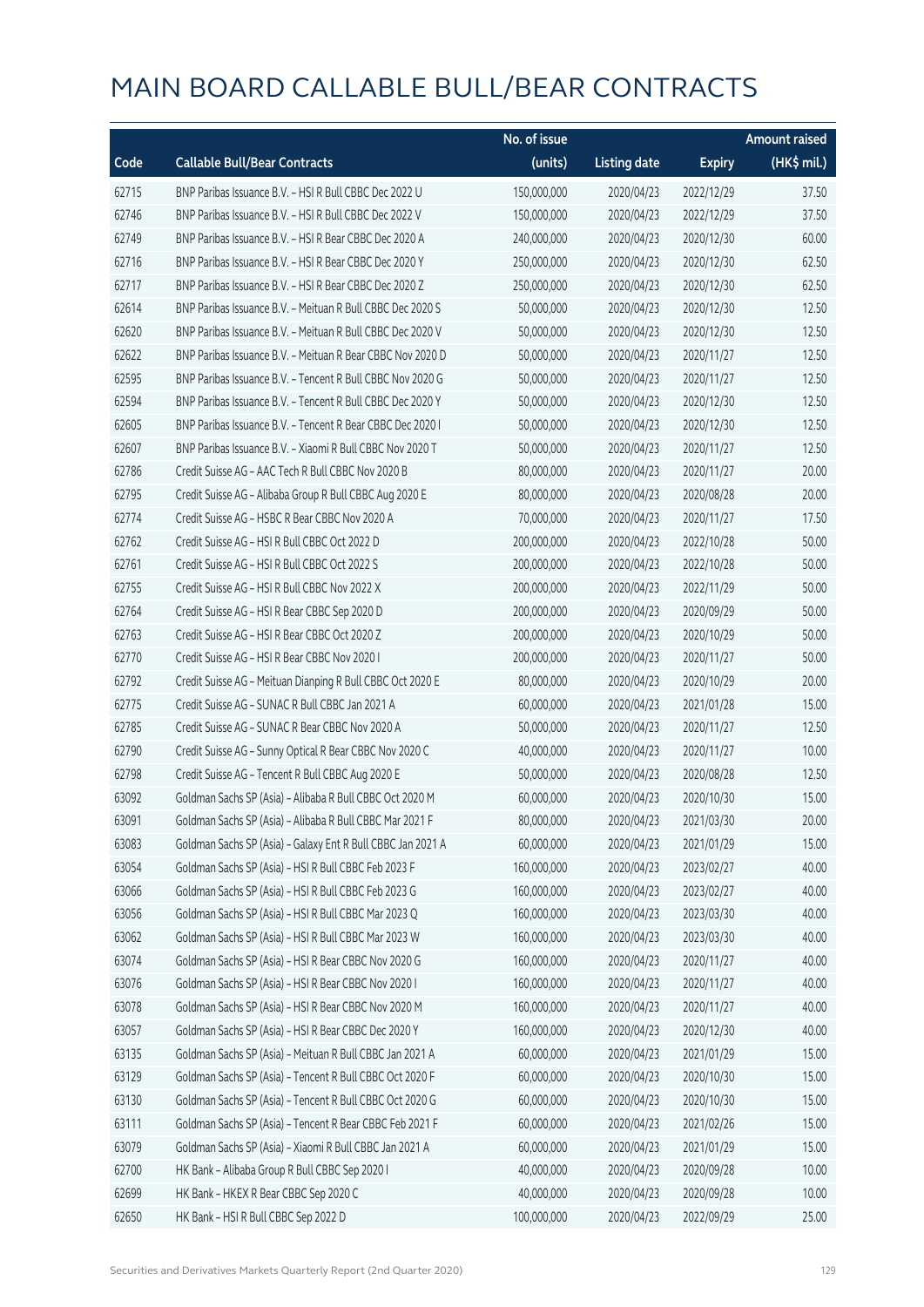|       |                                                              | No. of issue |                     |               | <b>Amount raised</b> |
|-------|--------------------------------------------------------------|--------------|---------------------|---------------|----------------------|
| Code  | <b>Callable Bull/Bear Contracts</b>                          | (units)      | <b>Listing date</b> | <b>Expiry</b> | (HK\$ mil.)          |
| 62686 | HK Bank - HSI R Bull CBBC Sep 2022 G                         | 80,000,000   | 2020/04/23          | 2022/09/29    | 20.00                |
| 62674 | HK Bank - HSI R Bear CBBC Sep 2020 X                         | 80,000,000   | 2020/04/23          | 2020/09/29    | 20.00                |
| 62654 | HK Bank - SUNAC R Bull CBBC Oct 2020 B                       | 40,000,000   | 2020/04/23          | 2020/10/12    | 10.00                |
| 62692 | HK Bank - SUNAC R Bull CBBC Dec 2020 A                       | 40,000,000   | 2020/04/23          | 2020/12/14    | 10.00                |
| 62694 | HK Bank - Tencent R Bull CBBC Sep 2020 I                     | 40,000,000   | 2020/04/23          | 2020/09/21    | 10.00                |
| 62911 | Haitong Int'l Sec - Alibaba Group R Bull CBBC Nov 2020 E     | 40,000,000   | 2020/04/23          | 2020/11/20    | 10.00                |
| 62955 | Haitong Int'l Sec - Bud Apac R Bull CBBC Dec 2020 A          | 40,000,000   | 2020/04/23          | 2020/12/29    | 10.00                |
| 62957 | Haitong Int'l Sec - CNOOC R Bull CBBC Dec 2020 A             | 40,000,000   | 2020/04/23          | 2020/12/29    | 10.00                |
| 62926 | Haitong Int'l Sec - HSI R Bull CBBC Nov 2022 T               | 150,000,000  | 2020/04/23          | 2022/11/29    | 37.50                |
| 62924 | Haitong Int'l Sec - HSI R Bull CBBC Mar 2023 C               | 300,000,000  | 2020/04/23          | 2023/03/30    | 75.00                |
| 62939 | Haitong Int'l Sec - HSI R Bear CBBC Sep 2020 Y               | 150,000,000  | 2020/04/23          | 2020/09/29    | 37.50                |
| 62917 | Haitong Int'l Sec - HSI R Bear CBBC Nov 2020 V               | 200,000,000  | 2020/04/23          | 2020/11/27    | 50.00                |
| 62920 | Haitong Int'l Sec - HSI R Bear CBBC Jan 2021 N               | 200,000,000  | 2020/04/23          | 2021/01/28    | 50.00                |
| 62916 | Haitong Int'l Sec - Meituan Dianping R Bull CBBC Nov 2020 E  | 40,000,000   | 2020/04/23          | 2020/11/20    | 10.00                |
| 62947 | Haitong Int'l Sec - Tencent R Bull CBBC Nov 2020 K           | 40,000,000   | 2020/04/23          | 2020/11/20    | 10.00                |
| 62951 | Haitong Int'l Sec - Tencent R Bull CBBC Nov 2020 L           | 40,000,000   | 2020/04/23          | 2020/11/27    | 10.00                |
| 62904 | Haitong Int'l Sec - Tencent R Bear CBBC Sep 2020 S           | 40,000,000   | 2020/04/23          | 2020/09/22    | 10.00                |
| 62901 | Haitong Int'l Sec - Tencent R Bear CBBC Nov 2020 L           | 40,000,000   | 2020/04/23          | 2020/11/20    | 10.00                |
| 62961 | J P Morgan SP BV - HSI R Bull CBBC Mar 2023 D                | 200,000,000  | 2020/04/23          | 2023/03/30    | 50.00                |
| 62979 | J P Morgan SP BV - HSI R Bull CBBC Mar 2023 E                | 200,000,000  | 2020/04/23          | 2023/03/30    | 50.00                |
| 62980 | J P Morgan SP BV - HSI R Bull CBBC Mar 2023 F                | 200,000,000  | 2020/04/23          | 2023/03/30    | 50.00                |
| 62982 | J P Morgan SP BV - HSI R Bull CBBC Mar 2023 G                | 200,000,000  | 2020/04/23          | 2023/03/30    | 50.00                |
| 62970 | J P Morgan SP BV - HSI R Bear CBBC Nov 2020 R                | 200,000,000  | 2020/04/23          | 2020/11/27    | 50.00                |
| 62975 | J P Morgan SP BV - HSI R Bear CBBC Nov 2020 S                | 200,000,000  | 2020/04/23          | 2020/11/27    | 50.00                |
| 62964 | J P Morgan SP BV - HSI R Bear CBBC Dec 2020 A                | 200,000,000  | 2020/04/23          | 2020/12/30    | 50.00                |
| 62983 | J P Morgan SP BV - Tencent R Bull CBBC Aug 2020 N            | 50,000,000   | 2020/04/23          | 2020/08/14    | 12.50                |
| 62671 | Morgan Stanley Asia Products - HSI R Bull CBBC Jan 2023 E    | 150,000,000  | 2020/04/23          | 2023/01/30    | 37.50                |
| 62958 | Morgan Stanley Asia Products - HSI R Bear CBBC Jul 2020 J    | 150,000,000  | 2020/04/23          | 2020/07/30    | 37.50                |
| 62667 | Morgan Stanley Asia Products - Sunny Opt R Bull CBBC Sep20 C | 40,000,000   | 2020/04/23          | 2020/09/01    | 10.00                |
| 62665 | Morgan Stanley Asia Products - Sunny Opt R Bull CBBC Oct20 B | 40,000,000   | 2020/04/23          | 2020/10/12    | 10.00                |
| 62661 | Morgan Stanley Asia Products - Xiaomi R Bull CBBC Dec 2020 C | 40,000,000   | 2020/04/23          | 2020/12/30    | 10.00                |
| 62655 | Morgan Stanley Asia Products - Xiaomi R Bear CBBC Oct 2020 C | 40,000,000   | 2020/04/23          | 2020/10/05    | 10.00                |
| 62660 | Morgan Stanley Asia Products - Xiaomi R Bear CBBC Nov 2020 E | 40,000,000   | 2020/04/23          | 2020/11/02    | 10.00                |
| 63029 | SG Issuer - Alibaba Group R Bull CBBC Sep 2020 R             | 80,000,000   | 2020/04/23          | 2020/09/30    | 20.00                |
| 62984 | SG Issuer - Alibaba Group R Bear CBBC Dec 2020 U             | 200,000,000  | 2020/04/23          | 2020/12/30    | 50.00                |
| 63036 | SG Issuer - Alibaba Group R Bear CBBC Feb 2021 A             | 200,000,000  | 2020/04/23          | 2021/02/26    | 50.00                |
| 63026 | SG Issuer - HSI R Bull CBBC Oct 2022 H                       | 250,000,000  | 2020/04/23          | 2022/10/28    | 62.50                |
| 63023 | SG Issuer - HSI R Bull CBBC Oct 2022 T                       | 250,000,000  | 2020/04/23          | 2022/10/28    | 62.50                |
| 62989 | SG Issuer - HSI R Bull CBBC Apr 2023 E                       | 500,000,000  | 2020/04/23          | 2023/04/27    | 125.00               |
| 62991 | SG Issuer - HSI R Bull CBBC Apr 2023 F                       | 250,000,000  | 2020/04/23          | 2023/04/27    | 62.50                |
| 63027 | SG Issuer - HSI R Bull CBBC Apr 2023 G                       | 250,000,000  | 2020/04/23          | 2023/04/27    | 62.50                |
| 63002 | SG Issuer - HSI R Bear CBBC Jul 2020 D                       | 250,000,000  | 2020/04/23          | 2020/07/30    | 62.50                |
| 63009 | SG Issuer - HSI R Bear CBBC Jul 2020 M                       | 250,000,000  | 2020/04/23          | 2020/07/30    | 62.50                |
| 62999 | SG Issuer - HSI R Bear CBBC Aug 2020 H                       | 250,000,000  | 2020/04/23          | 2020/08/28    | 62.50                |
| 63010 | SG Issuer - HSI R Bear CBBC Sep 2020 B                       | 250,000,000  | 2020/04/23          | 2020/09/29    | 62.50                |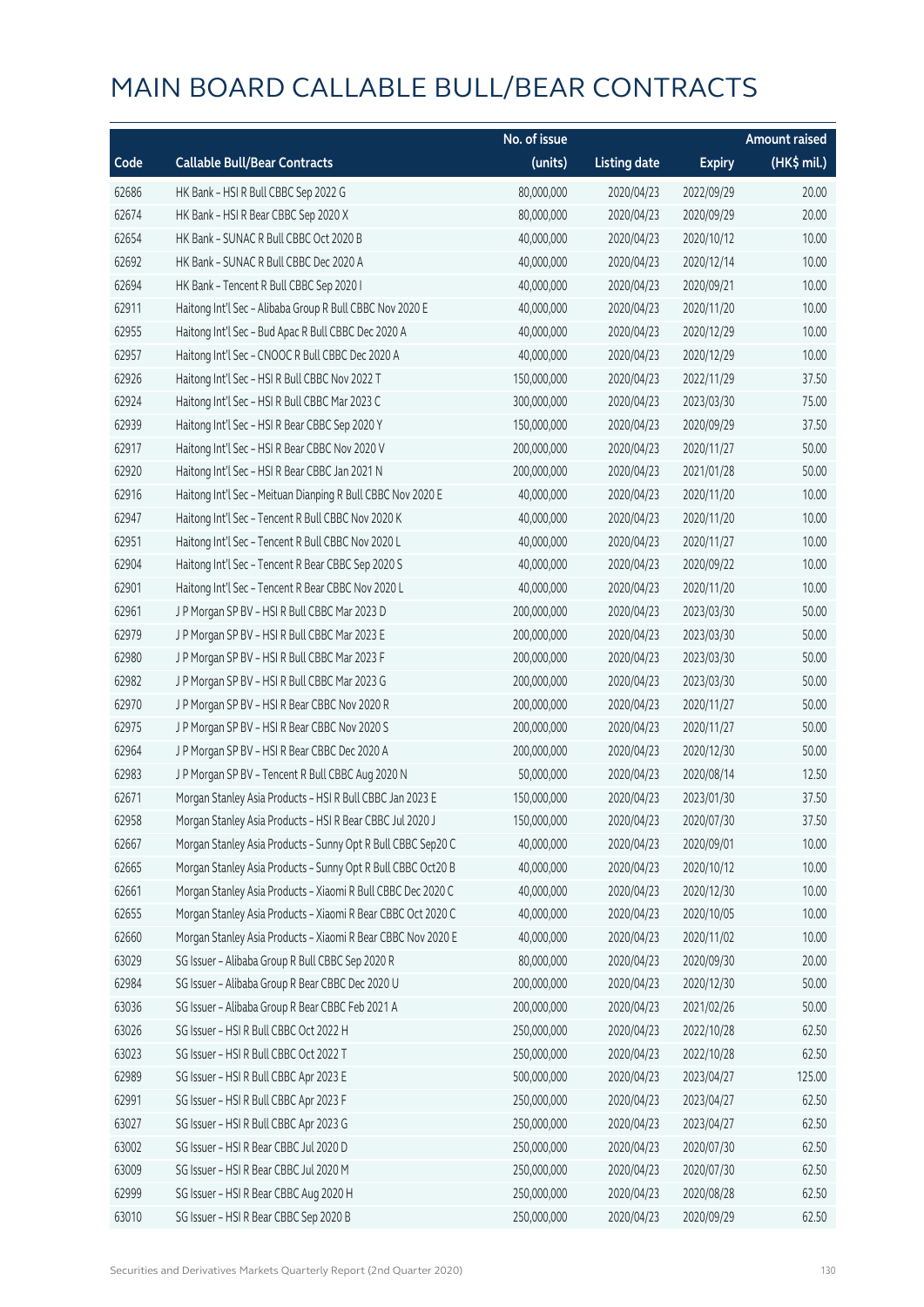|       |                                                       | No. of issue |                     |               | <b>Amount raised</b> |
|-------|-------------------------------------------------------|--------------|---------------------|---------------|----------------------|
| Code  | <b>Callable Bull/Bear Contracts</b>                   | (units)      | <b>Listing date</b> | <b>Expiry</b> | $(HK\$ mil.)         |
| 63001 | SG Issuer - HSI R Bear CBBC Dec 2020 J                | 500,000,000  | 2020/04/23          | 2020/12/30    | 125.00               |
| 63012 | SG Issuer - HSI R Bear CBBC Jan 2021 C                | 500,000,000  | 2020/04/23          | 2021/01/28    | 125.00               |
| 62992 | SG Issuer - Meituan Dianping R Bull CBBC Nov 2020 J   | 100,000,000  | 2020/04/23          | 2020/11/27    | 25.00                |
| 62993 | SG Issuer - SUNAC R Bull CBBC Dec 2020 G              | 80,000,000   | 2020/04/23          | 2020/12/31    | 20.00                |
| 62994 | SG Issuer - Tencent R Bull CBBC Jul 2020 S            | 80,000,000   | 2020/04/23          | 2020/07/31    | 20.00                |
| 63041 | SG Issuer - Tencent R Bull CBBC Jul 2020 V            | 80,000,000   | 2020/04/23          | 2020/07/31    | 20.00                |
| 62997 | SG Issuer - Tencent R Bear CBBC Oct 2020 T            | 300,000,000  | 2020/04/23          | 2020/10/29    | 75.00                |
| 62998 | SG Issuer - Tencent R Bear CBBC Nov 2020 B            | 80,000,000   | 2020/04/23          | 2020/11/27    | 20.00                |
| 62986 | SG Issuer - Tencent R Bear CBBC Dec 2020 V            | 80,000,000   | 2020/04/23          | 2020/12/30    | 20.00                |
| 62987 | SG Issuer - Xiaomi R Bull CBBC Dec 2020 E             | 60,000,000   | 2020/04/23          | 2020/12/30    | 15.00                |
| 62852 | UBS AG - Alibaba Group R Bull CBBC Jan 2021 B         | 80,000,000   | 2020/04/23          | 2021/01/21    | 20.00                |
| 62860 | UBS AG - Alibaba Group R Bull CBBC Feb 2021 A         | 400,000,000  | 2020/04/23          | 2021/02/26    | 100.00               |
| 62849 | UBS AG - CNOOC R Bear CBBC Jan 2021 A                 | 50,000,000   | 2020/04/23          | 2021/01/21    | 12.50                |
| 62799 | UBS AG - HSI R Bull CBBC Sep 2022 P                   | 200,000,000  | 2020/04/23          | 2022/09/29    | 50.00                |
| 62804 | UBS AG - HSI R Bull CBBC Sep 2022 Q                   | 200,000,000  | 2020/04/23          | 2022/09/29    | 50.00                |
| 62805 | UBS AG - HSI R Bull CBBC Sep 2022 R                   | 200,000,000  | 2020/04/23          | 2022/09/29    | 50.00                |
| 62810 | UBS AG - HSI R Bull CBBC Sep 2022 S                   | 200,000,000  | 2020/04/23          | 2022/09/29    | 50.00                |
| 62815 | UBS AG - HSI R Bull CBBC Sep 2022 T                   | 200,000,000  | 2020/04/23          | 2022/09/29    | 50.00                |
| 62816 | UBS AG - HSI R Bull CBBC Sep 2022 U                   | 200,000,000  | 2020/04/23          | 2022/09/29    | 50.00                |
| 62818 | UBS AG - HSI R Bull CBBC Sep 2022 V                   | 300,000,000  | 2020/04/23          | 2022/09/29    | 75.00                |
| 62827 | UBS AG - HSI R Bull CBBC Sep 2022 W                   | 200,000,000  | 2020/04/23          | 2022/09/29    | 50.00                |
| 62890 | UBS AG - HSI R Bear CBBC Sep 2020 Y                   | 200,000,000  | 2020/04/23          | 2020/09/29    | 50.00                |
| 62840 | UBS AG - HSI R Bear CBBC Oct 2020 V                   | 200,000,000  | 2020/04/23          | 2020/10/29    | 50.00                |
| 62835 | UBS AG - HSI R Bear CBBC Oct 2020 W                   | 200,000,000  | 2020/04/23          | 2020/10/29    | 50.00                |
| 62843 | UBS AG - HSI R Bear CBBC Oct 2020 X                   | 200,000,000  | 2020/04/23          | 2020/10/29    | 50.00                |
| 62848 | UBS AG - HSI R Bear CBBC Oct 2020 Y                   | 200,000,000  | 2020/04/23          | 2020/10/29    | 50.00                |
| 62869 | UBS AG - SUNAC R Bull CBBC Mar 2021 B                 | 80,000,000   | 2020/04/23          | 2021/03/30    | 20.00                |
| 62886 | UBS AG – SUNAC R Bear CBBC Dec 2020 B                 | 60,000,000   | 2020/04/23          | 2020/12/31    | 15.00                |
| 62865 | UBS AG - Tencent R Bull CBBC Nov 2020 O               | 40,000,000   | 2020/04/23          | 2020/11/27    | 10.00                |
| 62806 | UBS AG - Tencent R Bear CBBC Dec 2020 N               | 200,000,000  | 2020/04/23          | 2020/12/30    | 50.00                |
| 63050 | Bank Vontobel - AAC Tech R Bull CBBC Dec 2020 D       | 40,000,000   | 2020/04/23          | 2020/12/04    | 10.00                |
| 63052 | Bank Vontobel - Alibaba Group R Bull CBBC Dec 2020 D  | 40,000,000   | 2020/04/23          | 2020/12/04    | 10.00                |
| 63051 | Bank Vontobel - CNOOC R Bear CBBC Dec 2020 I          | 40,000,000   | 2020/04/23          | 2020/12/18    | 10.00                |
| 63047 | Bank Vontobel - Geely Auto R Bear CBBC Dec 2020 G     | 40,000,000   | 2020/04/23          | 2020/12/18    | 10.00                |
| 63049 | Bank Vontobel - HSBC R Bear CBBC Dec 2020 H           | 40,000,000   | 2020/04/23          | 2020/12/04    | 10.00                |
| 63043 | Bank Vontobel - Tencent R Bull CBBC Nov 2020 M        | 80,000,000   | 2020/04/23          | 2020/11/20    | 20.00                |
| 63044 | Bank Vontobel - Tencent R Bull CBBC Nov 2020 N        | 40,000,000   | 2020/04/23          | 2020/11/20    | 10.00                |
| 63046 | Bank Vontobel - Tencent R Bear CBBC Dec 2020 P        | 40,000,000   | 2020/04/23          | 2020/12/18    | 10.00                |
| 63053 | Bank Vontobel - Tencent R Bear CBBC Dec 2020 Q        | 40,000,000   | 2020/04/23          | 2020/12/11    | 17.20                |
| 63280 | BOCI Asia Ltd. - Alibaba Group R Bull CBBC Dec 2020 C | 60,000,000   | 2020/04/24          | 2020/12/31    | 15.00                |
| 63282 | BOCI Asia Ltd. - Alibaba Group R Bull CBBC Dec 2020 D | 60,000,000   | 2020/04/24          | 2020/12/31    | 15.00                |
| 63283 | BOCI Asia Ltd. - Alibaba Group R Bear CBBC Dec 2020 B | 60,000,000   | 2020/04/24          | 2020/12/31    | 15.00                |
| 63304 | BOCI Asia Ltd. - China Tower R Bull CBBC Dec 2020 B   | 100,000,000  | 2020/04/24          | 2020/12/31    | 25.00                |
| 63302 | BOCI Asia Ltd. - Geely Auto R Bear CBBC Dec 2020 A    | 40,000,000   | 2020/04/24          | 2020/12/31    | 10.40                |
| 63289 | BOCI Asia Ltd. - Galaxy Ent R Bull CBBC Oct 2020 K    | 100,000,000  | 2020/04/24          | 2020/10/30    | 25.00                |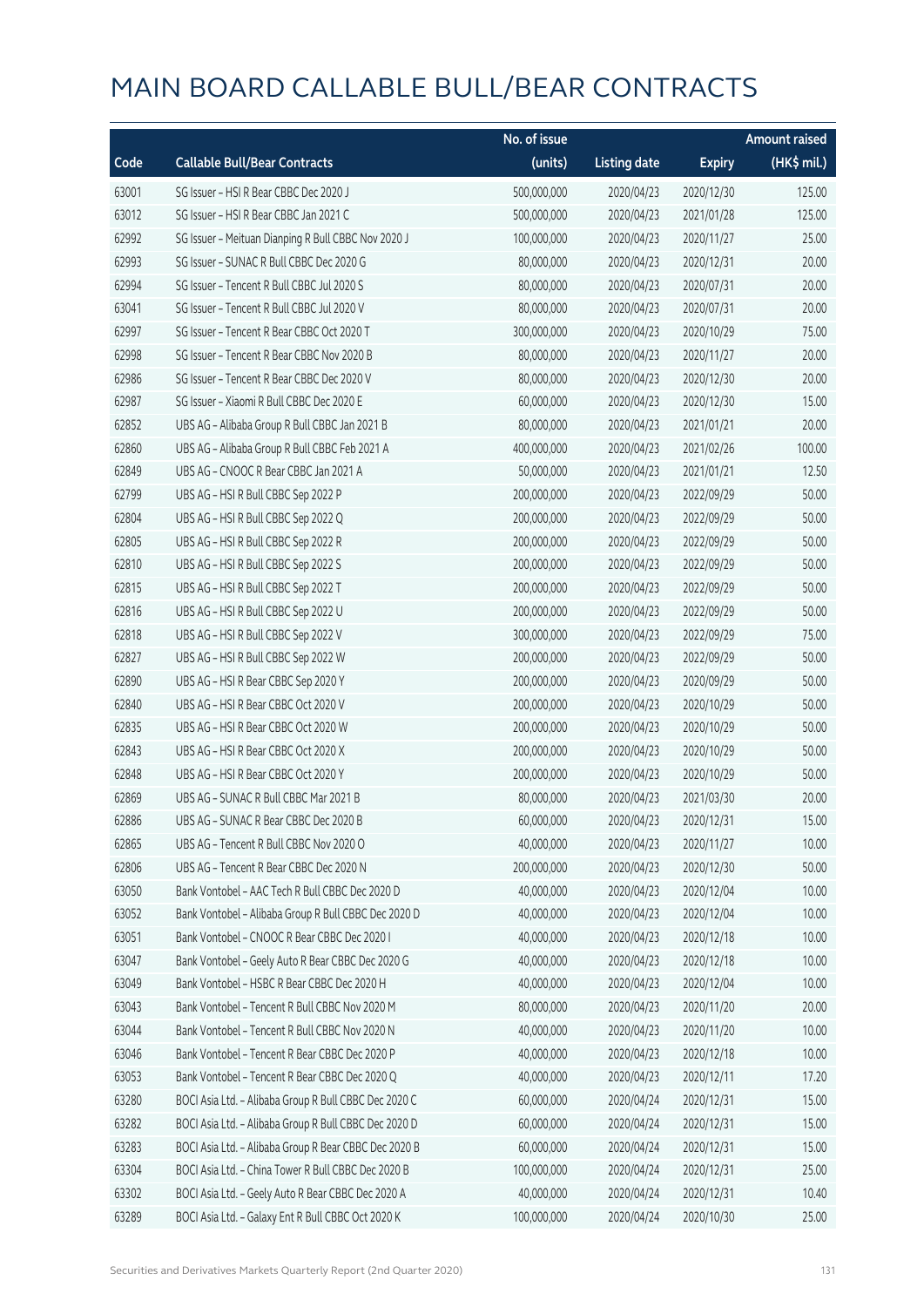|       |                                                            | No. of issue |                     |               | <b>Amount raised</b> |
|-------|------------------------------------------------------------|--------------|---------------------|---------------|----------------------|
| Code  | <b>Callable Bull/Bear Contracts</b>                        | (units)      | <b>Listing date</b> | <b>Expiry</b> | (HK\$ mil.)          |
| 63301 | BOCI Asia Ltd. - HSBC R Bull CBBC Dec 2020 A               | 70,000,000   | 2020/04/24          | 2020/12/31    | 17.50                |
| 64096 | BOCI Asia Ltd. - HSI R Bull CBBC Dec 2022 Z                | 150,000,000  | 2020/04/24          | 2022/12/29    | 37.50                |
| 63154 | BOCI Asia Ltd. - HSI R Bear CBBC Oct 2020 N                | 150,000,000  | 2020/04/24          | 2020/10/29    | 37.50                |
| 63158 | BOCI Asia Ltd. - HSI R Bear CBBC Oct 2020 P                | 150,000,000  | 2020/04/24          | 2020/10/29    | 37.50                |
| 64102 | BOCI Asia Ltd. - HSI R Bear CBBC Oct 2020 Q                | 150,000,000  | 2020/04/24          | 2020/10/29    | 37.50                |
| 63287 | BOCI Asia Ltd. - Ping An R Bull CBBC Sep 2020 L            | 100,000,000  | 2020/04/24          | 2020/09/29    | 25.00                |
| 63292 | BOCI Asia Ltd. - Tencent R Bull CBBC Oct 2020 Q            | 40,000,000   | 2020/04/24          | 2020/10/30    | 10.00                |
| 63298 | BOCI Asia Ltd. - Tencent R Bull CBBC Oct 2020 R            | 40,000,000   | 2020/04/24          | 2020/10/30    | 10.00                |
| 63300 | BOCI Asia Ltd. - Tencent R Bear CBBC Oct 2020 K            | 40,000,000   | 2020/04/24          | 2020/10/30    | 16.00                |
| 63254 | BNP Paribas Issuance B.V. - Alibaba R Bull CBBC Dec 2020 A | 100,000,000  | 2020/04/24          | 2020/12/30    | 25.00                |
| 63250 | BNP Paribas Issuance B.V. - Alibaba R Bull CBBC Dec 2020 I | 100,000,000  | 2020/04/24          | 2020/12/30    | 25.00                |
| 63238 | BNP Paribas Issuance B.V. - HSI R Bull CBBC Dec 2022 C     | 150,000,000  | 2020/04/24          | 2022/12/29    | 37.50                |
| 63480 | BNP Paribas Issuance B.V. - HSI R Bull CBBC Dec 2022 D     | 140,000,000  | 2020/04/24          | 2022/12/29    | 35.00                |
| 63215 | BNP Paribas Issuance B.V. - HSI R Bull CBBC Dec 2022 W     | 150,000,000  | 2020/04/24          | 2022/12/29    | 37.50                |
| 63218 | BNP Paribas Issuance B.V. - HSI R Bull CBBC Dec 2022 X     | 150,000,000  | 2020/04/24          | 2022/12/29    | 37.50                |
| 63232 | BNP Paribas Issuance B.V. - HSI R Bull CBBC Dec 2022 Y     | 150,000,000  | 2020/04/24          | 2022/12/29    | 37.50                |
| 63237 | BNP Paribas Issuance B.V. - HSI R Bull CBBC Dec 2022 Z     | 150,000,000  | 2020/04/24          | 2022/12/29    | 37.50                |
| 63160 | BNP Paribas Issuance B.V. - HSI R Bear CBBC Dec 2020 B     | 250,000,000  | 2020/04/24          | 2020/12/30    | 62.50                |
| 63483 | BNP Paribas Issuance B.V. - HSI R Bear CBBC Dec 2020 C     | 250,000,000  | 2020/04/24          | 2020/12/30    | 62.50                |
| 63484 | BNP Paribas Issuance B.V. - HSI R Bear CBBC Dec 2020 D     | 250,000,000  | 2020/04/24          | 2020/12/30    | 62.50                |
| 63248 | BNP Paribas Issuance B.V. - Meituan R Bull CBBC Dec 2020 K | 50,000,000   | 2020/04/24          | 2020/12/30    | 12.50                |
| 63268 | BNP Paribas Issuance B.V. - Tencent R Bull CBBC Nov 2020 P | 50,000,000   | 2020/04/24          | 2020/11/27    | 12.50                |
| 63269 | BNP Paribas Issuance B.V. - Tencent R Bull CBBC Dec 2020 T | 50,000,000   | 2020/04/24          | 2020/12/30    | 12.50                |
| 63262 | BNP Paribas Issuance B.V. - Tencent R Bull CBBC Dec 2020 Z | 50,000,000   | 2020/04/24          | 2020/12/30    | 12.50                |
| 63278 | BNP Paribas Issuance B.V. - Tencent R Bear CBBC Dec 2020 S | 50,000,000   | 2020/04/24          | 2020/12/30    | 12.50                |
| 63725 | Credit Suisse AG - AIA R Bull CBBC Nov 2020 G              | 70,000,000   | 2020/04/24          | 2020/11/27    | 17.50                |
| 63757 | Credit Suisse AG - Alibaba Group R Bull CBBC Sep 2020 G    | 80,000,000   | 2020/04/24          | 2020/09/29    | 20.00                |
| 63720 | Credit Suisse AG - Galaxy Ent R Bull CBBC Oct 2020 G       | 80,000,000   | 2020/04/24          | 2020/10/29    | 20.00                |
| 63717 | Credit Suisse AG - HSI R Bull CBBC Oct 2022 Y              | 200,000,000  | 2020/04/24          | 2022/10/28    | 50.00                |
| 63703 | Credit Suisse AG - HSI R Bull CBBC Nov 2022 N              | 200,000,000  | 2020/04/24          | 2022/11/29    | 50.00                |
| 63718 | Credit Suisse AG - HSI R Bull CBBC Jan 2023 I              | 200,000,000  | 2020/04/24          | 2023/01/30    | 50.00                |
| 63698 | Credit Suisse AG - HSI R Bull CBBC Feb 2023 L              | 200,000,000  | 2020/04/24          | 2023/02/27    | 50.00                |
| 63665 | Credit Suisse AG - HSI R Bear CBBC Sep 2020 E              | 200,000,000  | 2020/04/24          | 2020/09/29    | 50.00                |
| 63692 | Credit Suisse AG - HSI R Bear CBBC Oct 2020 C              | 200,000,000  | 2020/04/24          | 2020/10/29    | 50.00                |
| 63666 | Credit Suisse AG - HSI R Bear CBBC Nov 2020 M              | 200,000,000  | 2020/04/24          | 2020/11/27    | 50.00                |
| 63675 | Credit Suisse AG - HSI R Bear CBBC Nov 2020 O              | 200,000,000  | 2020/04/24          | 2020/11/27    | 50.00                |
| 63680 | Credit Suisse AG - HSI R Bear CBBC Nov 2020 Q              | 200,000,000  | 2020/04/24          | 2020/11/27    | 50.00                |
| 63679 | Credit Suisse AG - HSI R Bear CBBC Dec 2020 O              | 300,000,000  | 2020/04/24          | 2020/12/30    | 75.00                |
| 63694 | Credit Suisse AG - HSI R Bear CBBC Dec 2020 P              | 300,000,000  | 2020/04/24          | 2020/12/30    | 75.00                |
| 63752 | Credit Suisse AG - Ping An R Bull CBBC Nov 2020 N          | 80,000,000   | 2020/04/24          | 2020/11/27    | 20.00                |
| 63724 | Credit Suisse AG - Tencent R Bull CBBC Sep 2020 L          | 50,000,000   | 2020/04/24          | 2020/09/29    | 12.50                |
| 63758 | Credit Suisse AG - Tencent R Bear CBBC Sep 2020 F          | 50,000,000   | 2020/04/24          | 2020/09/29    | 12.50                |
| 63820 | Goldman Sachs SP (Asia) - Alibaba R Bull CBBC Oct 2020 N   | 60,000,000   | 2020/04/24          | 2020/10/30    | 15.00                |
| 63827 | Goldman Sachs SP (Asia) - Alibaba R Bull CBBC Oct 2020 O   | 60,000,000   | 2020/04/24          | 2020/10/30    | 15.00                |
| 63844 | Goldman Sachs SP (Asia) - Alibaba R Bear CBBC Jan 2021 A   | 60,000,000   | 2020/04/24          | 2021/01/29    | 15.00                |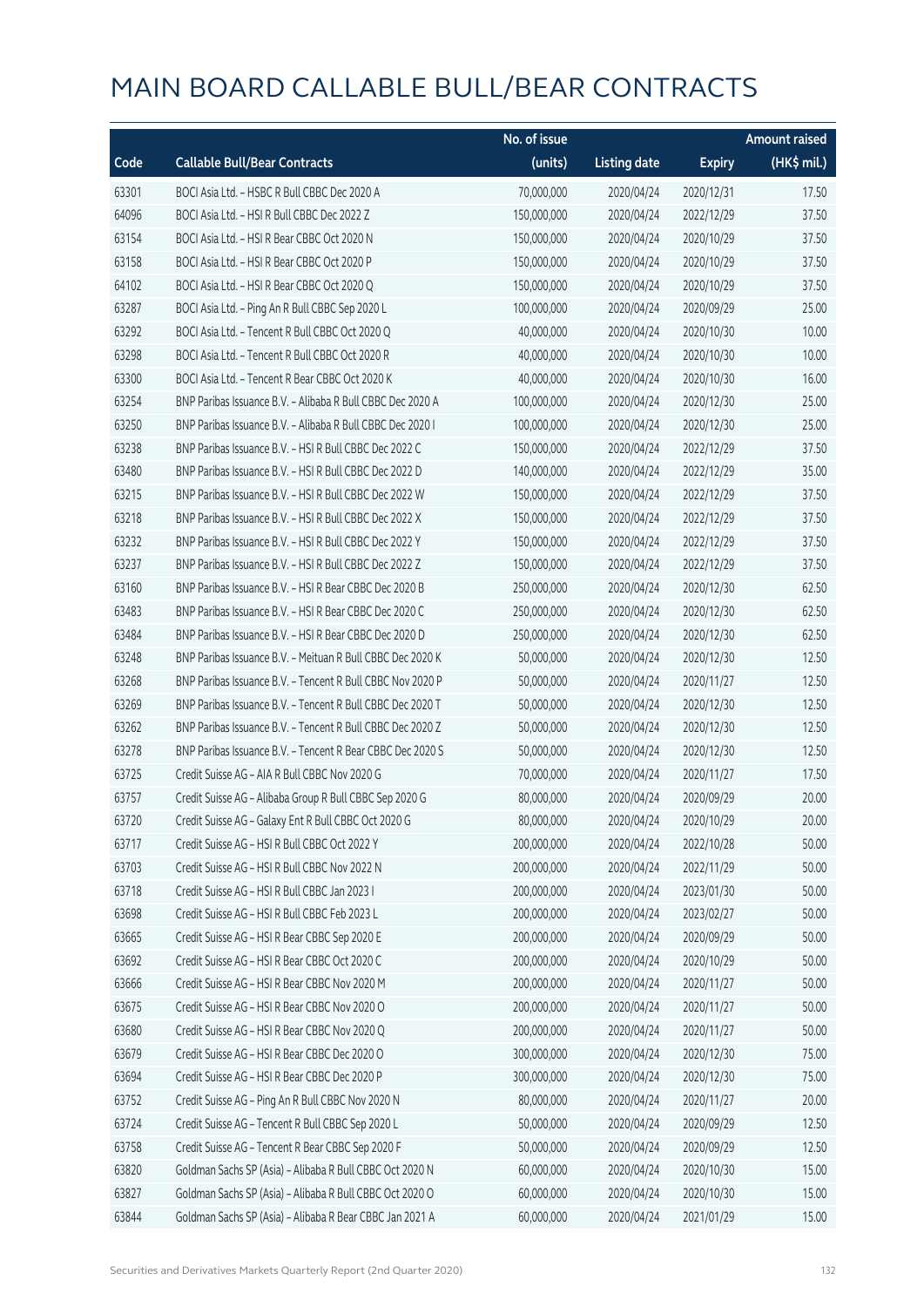|       |                                                          | No. of issue |                     |               | <b>Amount raised</b> |
|-------|----------------------------------------------------------|--------------|---------------------|---------------|----------------------|
| Code  | <b>Callable Bull/Bear Contracts</b>                      | (units)      | <b>Listing date</b> | <b>Expiry</b> | (HK\$ mil.)          |
| 63791 | Goldman Sachs SP (Asia) - HSI R Bull CBBC Feb 2023 H     | 160,000,000  | 2020/04/24          | 2023/02/27    | 40.00                |
| 63879 | Goldman Sachs SP (Asia) - HSI R Bull CBBC Feb 2023 Z     | 160,000,000  | 2020/04/24          | 2023/02/27    | 40.00                |
| 63789 | Goldman Sachs SP (Asia) - HSI R Bull CBBC Mar 2023 J     | 160,000,000  | 2020/04/24          | 2023/03/30    | 40.00                |
| 63819 | Goldman Sachs SP (Asia) - HSI R Bull CBBC Mar 2023 V     | 160,000,000  | 2020/04/24          | 2023/03/30    | 40.00                |
| 63763 | Goldman Sachs SP (Asia) - HSI R Bear CBBC Oct 2020 I     | 160,000,000  | 2020/04/24          | 2020/10/29    | 40.00                |
| 63771 | Goldman Sachs SP (Asia) - HSI R Bear CBBC Oct 2020 L     | 160,000,000  | 2020/04/24          | 2020/10/29    | 40.00                |
| 63863 | Goldman Sachs SP (Asia) - HSI R Bear CBBC Oct 2020 M     | 160,000,000  | 2020/04/24          | 2020/10/29    | 40.00                |
| 63766 | Goldman Sachs SP (Asia) - HSI R Bear CBBC Nov 2020 P     | 160,000,000  | 2020/04/24          | 2020/11/27    | 40.00                |
| 63773 | Goldman Sachs SP (Asia) - HSI R Bear CBBC Nov 2020 Q     | 160,000,000  | 2020/04/24          | 2020/11/27    | 40.00                |
| 63865 | Goldman Sachs SP (Asia) - HSI R Bear CBBC Nov 2020 R     | 160,000,000  | 2020/04/24          | 2020/11/27    | 40.00                |
| 63835 | Goldman Sachs SP (Asia) - Tencent R Bull CBBC Oct 2020 H | 60,000,000   | 2020/04/24          | 2020/10/30    | 15.00                |
| 63836 | Goldman Sachs SP (Asia) - Tencent R Bull CBBC Feb 2021 A | 80,000,000   | 2020/04/24          | 2021/02/26    | 20.00                |
| 63830 | Goldman Sachs SP (Asia) - Tencent R Bear CBBC Feb 2021 G | 60,000,000   | 2020/04/24          | 2021/02/26    | 15.00                |
| 63846 | Goldman Sachs SP (Asia) - Tencent R Bear CBBC Apr 2021 A | 80,000,000   | 2020/04/24          | 2021/04/30    | 20.00                |
| 63210 | HK Bank - AIA R Bull CBBC Nov 2020 D                     | 60,000,000   | 2020/04/24          | 2020/11/09    | 15.00                |
| 63192 | HK Bank - Alibaba Group R Bull CBBC Oct 2020 D           | 40,000,000   | 2020/04/24          | 2020/10/12    | 10.00                |
| 63179 | HK Bank - Alibaba Group R Bull CBBC Nov 2020 D           | 100,000,000  | 2020/04/24          | 2020/11/09    | 25.00                |
| 63200 | HK Bank - Geely Auto R Bull CBBC Oct 2020 B              | 40,000,000   | 2020/04/24          | 2020/10/19    | 10.00                |
| 63198 | HK Bank - Galaxy Ent R Bull CBBC Nov 2020 E              | 60,000,000   | 2020/04/24          | 2020/11/09    | 15.00                |
| 63164 | HK Bank - HSI R Bull CBBC Sep 2022 J                     | 80,000,000   | 2020/04/24          | 2022/09/29    | 20.00                |
| 63162 | HK Bank - HSI R Bull CBBC Dec 2022 C                     | 60,000,000   | 2020/04/24          | 2022/12/29    | 15.00                |
| 63204 | HK Bank - SHK Ppt R Bull CBBC Sep 2020 C                 | 40,000,000   | 2020/04/24          | 2020/09/28    | 10.00                |
| 63199 | HK Bank - Sunny Optical R Bull CBBC Oct 2020 A           | 40,000,000   | 2020/04/24          | 2020/10/12    | 10.00                |
| 63193 | HK Bank - Tencent R Bull CBBC Oct 2020 D                 | 40,000,000   | 2020/04/24          | 2020/10/12    | 10.00                |
| 63207 | HK Bank - Xiaomi R Bull CBBC Sep 2020 C                  | 60,000,000   | 2020/04/24          | 2020/09/28    | 15.00                |
| 63615 | Haitong Int'l Sec - Alibaba Group R Bull CBBC Dec 2020 D | 40,000,000   | 2020/04/24          | 2020/12/15    | 10.00                |
| 63564 | Haitong Int'l Sec - Alibaba Group R Bear CBBC Dec 2020 A | 40,000,000   | 2020/04/24          | 2020/12/22    | 10.00                |
| 63590 | Haitong Int'l Sec - HSI R Bull CBBC Oct 2022 N           | 200,000,000  | 2020/04/24          | 2022/10/28    | 50.00                |
| 63612 | Haitong Int'l Sec - HSI R Bull CBBC Oct 2022 Q           | 200,000,000  | 2020/04/24          | 2022/10/28    | 50.00                |
| 63582 | Haitong Int'l Sec - HSI R Bull CBBC Nov 2022 U           | 150,000,000  | 2020/04/24          | 2022/11/29    | 37.50                |
| 63569 | Haitong Int'l Sec - HSI R Bear CBBC Oct 2020 S           | 200,000,000  | 2020/04/24          | 2020/10/29    | 50.00                |
| 63579 | Haitong Int'l Sec - HSI R Bear CBBC Dec 2020 N           | 300,000,000  | 2020/04/24          | 2020/12/30    | 75.00                |
| 63661 | Haitong Int'l Sec - Ping An R Bear CBBC Dec 2020 B       | 40,000,000   | 2020/04/24          | 2020/12/22    | 10.00                |
| 63613 | Haitong Int'l Sec - Tencent R Bull CBBC Dec 2020 B       | 40,000,000   | 2020/04/24          | 2020/12/15    | 10.00                |
| 63614 | Haitong Int'l Sec - Tencent R Bull CBBC Dec 2020 C       | 40,000,000   | 2020/04/24          | 2020/12/15    | 10.00                |
| 63553 | Haitong Int'l Sec - Tencent R Bear CBBC Dec 2020 B       | 40,000,000   | 2020/04/24          | 2020/12/22    | 10.00                |
| 63556 | Haitong Int'l Sec - Tencent R Bear CBBC Dec 2020 C       | 40,000,000   | 2020/04/24          | 2020/12/22    | 10.00                |
| 63511 | J P Morgan SP BV - HSI R Bull CBBC Oct 2022 Z            | 200,000,000  | 2020/04/24          | 2022/10/28    | 50.00                |
| 63516 | J P Morgan SP BV - HSI R Bull CBBC Dec 2022 B            | 200,000,000  | 2020/04/24          | 2022/12/29    | 50.00                |
| 63541 | J P Morgan SP BV - HSI R Bull CBBC Mar 2023 H            | 240,000,000  | 2020/04/24          | 2023/03/30    | 60.00                |
| 63552 | J P Morgan SP BV - HSI R Bull CBBC Mar 2023 I            | 200,000,000  | 2020/04/24          | 2023/03/30    | 50.00                |
| 63509 | J P Morgan SP BV - HSI R Bear CBBC Nov 2020 H            | 200,000,000  | 2020/04/24          | 2020/11/27    | 50.00                |
| 63500 | J P Morgan SP BV - HSI R Bear CBBC Nov 2020 T            | 200,000,000  | 2020/04/24          | 2020/11/27    | 50.00                |
| 63545 | J P Morgan SP BV - HSI R Bear CBBC Nov 2020 U            | 240,000,000  | 2020/04/24          | 2020/11/27    | 60.00                |
| 63487 | J P Morgan SP BV - HSI R Bear CBBC Dec 2020 D            | 200,000,000  | 2020/04/24          | 2020/12/30    | 50.00                |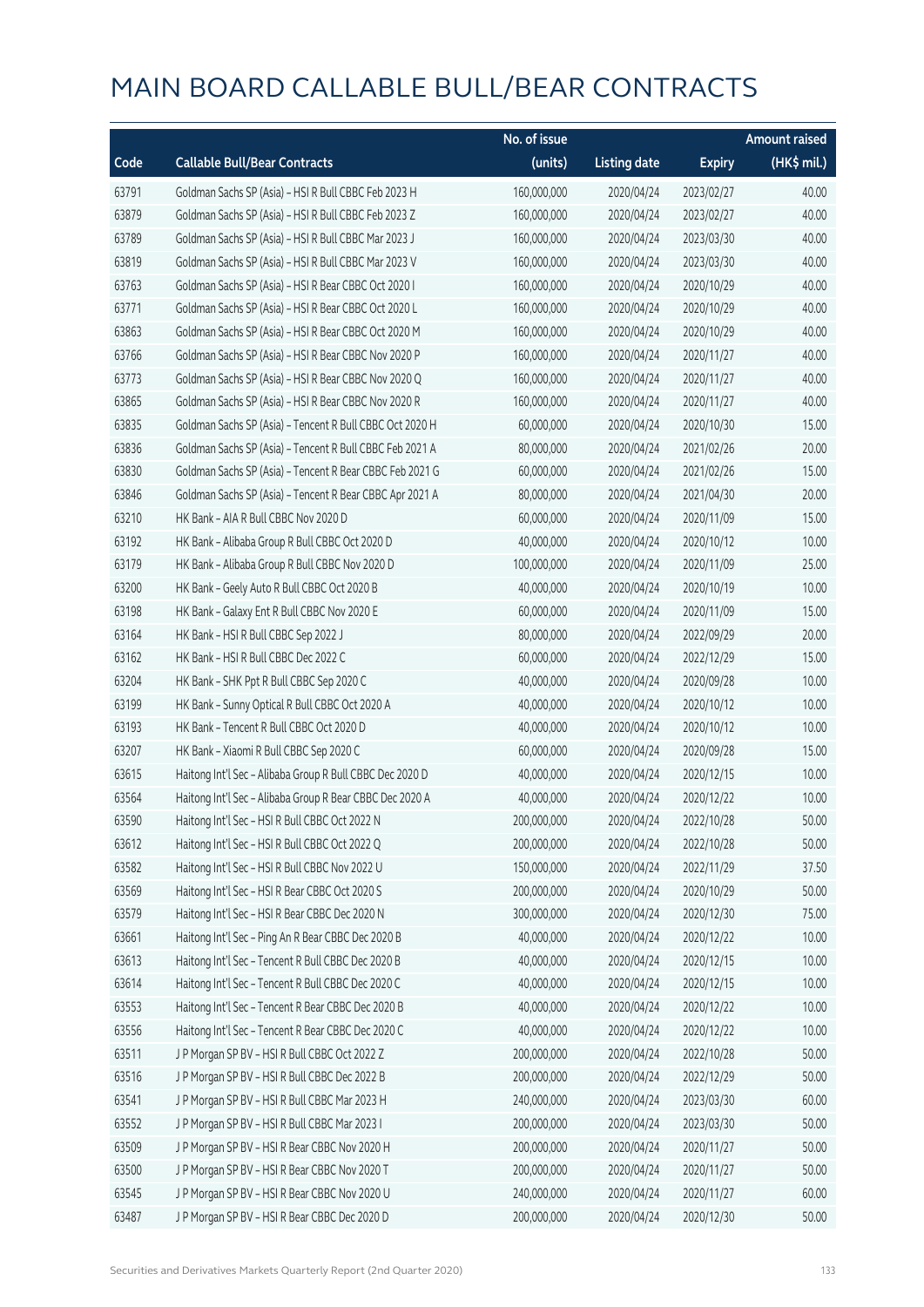|       |                                                              | No. of issue |                     |               | <b>Amount raised</b> |
|-------|--------------------------------------------------------------|--------------|---------------------|---------------|----------------------|
| Code  | <b>Callable Bull/Bear Contracts</b>                          | (units)      | <b>Listing date</b> | <b>Expiry</b> | $(HK$$ mil.)         |
| 63510 | J P Morgan SP BV - HSI R Bear CBBC Dec 2020 P                | 240,000,000  | 2020/04/24          | 2020/12/30    | 60.00                |
| 63551 | J P Morgan SP BV - HSI R Bear CBBC Dec 2020 S                | 240,000,000  | 2020/04/24          | 2020/12/30    | 60.00                |
| 63367 | Morgan Stanley Asia Products - Alibaba R Bull CBBC Oct 2020A | 40,000,000   | 2020/04/24          | 2020/10/12    | 10.00                |
| 63372 | Morgan Stanley Asia Products - Alibaba R Bull CBBC Oct 2020B | 40,000,000   | 2020/04/24          | 2020/10/05    | 10.00                |
| 63361 | Morgan Stanley Asia Products - HSI R Bull CBBC Nov 2022 K    | 150,000,000  | 2020/04/24          | 2022/11/29    | 37.50                |
| 63365 | Morgan Stanley Asia Products - HSI R Bull CBBC Jan 2023 F    | 150,000,000  | 2020/04/24          | 2023/01/30    | 37.50                |
| 63317 | Morgan Stanley Asia Products - HSI R Bear CBBC Aug 2020 T    | 150,000,000  | 2020/04/24          | 2020/08/28    | 37.50                |
| 63321 | Morgan Stanley Asia Products - HSI R Bear CBBC Sep 2020 M    | 150,000,000  | 2020/04/24          | 2020/09/29    | 37.50                |
| 63312 | Morgan Stanley Asia Products - HSI R Bear CBBC Oct 2020 L    | 150,000,000  | 2020/04/24          | 2020/10/29    | 37.50                |
| 63366 | Morgan Stanley Asia Products - HSI R Bear CBBC Nov 2020 C    | 150,000,000  | 2020/04/24          | 2020/11/27    | 37.50                |
| 63358 | Morgan Stanley Asia Products - Tencent R Bull CBBC Sep 2020D | 40,000,000   | 2020/04/24          | 2020/09/01    | 10.00                |
| 63359 | Morgan Stanley Asia Products - Tencent R Bull CBBC Oct 2020C | 40,000,000   | 2020/04/24          | 2020/10/05    | 10.00                |
| 63346 | Morgan Stanley Asia Products - Tencent R Bull CBBC Dec 2020C | 40,000,000   | 2020/04/24          | 2020/12/01    | 12.36                |
| 63353 | Morgan Stanley Asia Products - Tencent R Bull CBBC Feb 2021A | 80,000,000   | 2020/04/24          | 2021/02/01    | 20.00                |
| 63951 | SG Issuer - Alibaba Group R Bull CBBC Sep 2020 S             | 80,000,000   | 2020/04/24          | 2020/09/30    | 20.00                |
| 64008 | SG Issuer - Alibaba Group R Bull CBBC Dec 2020 K             | 200,000,000  | 2020/04/24          | 2020/12/31    | 50.00                |
| 63901 | SG Issuer - Alibaba Group R Bear CBBC Nov 2020 S             | 80,000,000   | 2020/04/24          | 2020/11/27    | 20.00                |
| 63907 | SG Issuer - Alibaba Group R Bear CBBC Jan 2021 D             | 200,000,000  | 2020/04/24          | 2021/01/28    | 50.00                |
| 64012 | SG Issuer - Galaxy Ent R Bull CBBC Dec 2020 N                | 100,000,000  | 2020/04/24          | 2020/12/30    | 25.00                |
| 64025 | SG Issuer - Galaxy Ent R Bear CBBC Dec 2020 D                | 100,000,000  | 2020/04/24          | 2020/12/30    | 25.00                |
| 63980 | SG Issuer - HSI R Bull CBBC Sep 2022 O                       | 250,000,000  | 2020/04/24          | 2022/09/29    | 62.50                |
| 63988 | SG Issuer - HSI R Bull CBBC Sep 2022 P                       | 250,000,000  | 2020/04/24          | 2022/09/29    | 62.50                |
| 63998 | SG Issuer - HSI R Bull CBBC Oct 2022 U                       | 250,000,000  | 2020/04/24          | 2022/10/28    | 62.50                |
| 63938 | SG Issuer - HSI R Bull CBBC Apr 2023 H                       | 250,000,000  | 2020/04/24          | 2023/04/27    | 62.50                |
| 63946 | SG Issuer - HSI R Bull CBBC Apr 2023 I                       | 250,000,000  | 2020/04/24          | 2023/04/27    | 62.50                |
| 63947 | SG Issuer - HSI R Bull CBBC Apr 2023 J                       | 250,000,000  | 2020/04/24          | 2023/04/27    | 62.50                |
| 63880 | SG Issuer - HSI R Bear CBBC Jul 2020 O                       | 250,000,000  | 2020/04/24          | 2020/07/30    | 62.50                |
| 63884 | SG Issuer - HSI R Bear CBBC Aug 2020 L                       | 250,000,000  | 2020/04/24          | 2020/08/28    | 62.50                |
| 63890 | SG Issuer - HSI R Bear CBBC Aug 2020 V                       | 250,000,000  | 2020/04/24          | 2020/08/28    | 62.50                |
| 63896 | SG Issuer - HSI R Bear CBBC Aug 2020 X                       | 250,000,000  | 2020/04/24          | 2020/08/28    | 62.50                |
| 63971 | SG Issuer - HSI R Bear CBBC Sep 2020 F                       | 250,000,000  | 2020/04/24          | 2020/09/29    | 62.50                |
| 63977 | SG Issuer - HSI R Bear CBBC Oct 2020 J                       | 250,000,000  | 2020/04/24          | 2020/10/29    | 62.50                |
| 63978 | SG Issuer - HSI R Bear CBBC Oct 2020 W                       | 250,000,000  | 2020/04/24          | 2020/10/29    | 62.50                |
| 63897 | SG Issuer - HSI R Bear CBBC Jan 2021 D                       | 500,000,000  | 2020/04/24          | 2021/01/28    | 125.00               |
| 63979 | SG Issuer - HSI R Bear CBBC Jan 2021 E                       | 500,000,000  | 2020/04/24          | 2021/01/28    | 125.00               |
| 63953 | SG Issuer - Meituan Dianping R Bull CBBC Oct 2020 J          | 100,000,000  | 2020/04/24          | 2020/10/30    | 25.00                |
| 63912 | SG Issuer - Meituan Dianping R Bear CBBC Oct 2020 I          | 100,000,000  | 2020/04/24          | 2020/10/29    | 25.00                |
| 63955 | SG Issuer - Ping An R Bull CBBC Dec 2020 X                   | 100,000,000  | 2020/04/24          | 2020/12/30    | 25.00                |
| 64026 | SG Issuer - Ping An R Bull CBBC Dec 2020 Y                   | 100,000,000  | 2020/04/24          | 2020/12/30    | 25.00                |
| 63956 | SG Issuer - Tencent R Bull CBBC Oct 2020 C                   | 80,000,000   | 2020/04/24          | 2020/10/30    | 20.00                |
| 64031 | SG Issuer - Tencent R Bull CBBC Oct 2020 U                   | 80,000,000   | 2020/04/24          | 2020/10/30    | 20.00                |
| 64032 | SG Issuer - Tencent R Bull CBBC Dec 2020 O                   | 300,000,000  | 2020/04/24          | 2020/12/30    | 75.00                |
| 63916 | SG Issuer - Tencent R Bear CBBC Dec 2020 W                   | 80,000,000   | 2020/04/24          | 2020/12/30    | 20.00                |
| 63917 | SG Issuer - Tencent R Bear CBBC Dec 2020 X                   | 80,000,000   | 2020/04/24          | 2020/12/31    | 20.00                |
| 64034 | SG Issuer - Tencent R Bear CBBC Feb 2021 J                   | 300,000,000  | 2020/04/24          | 2021/02/26    | 75.00                |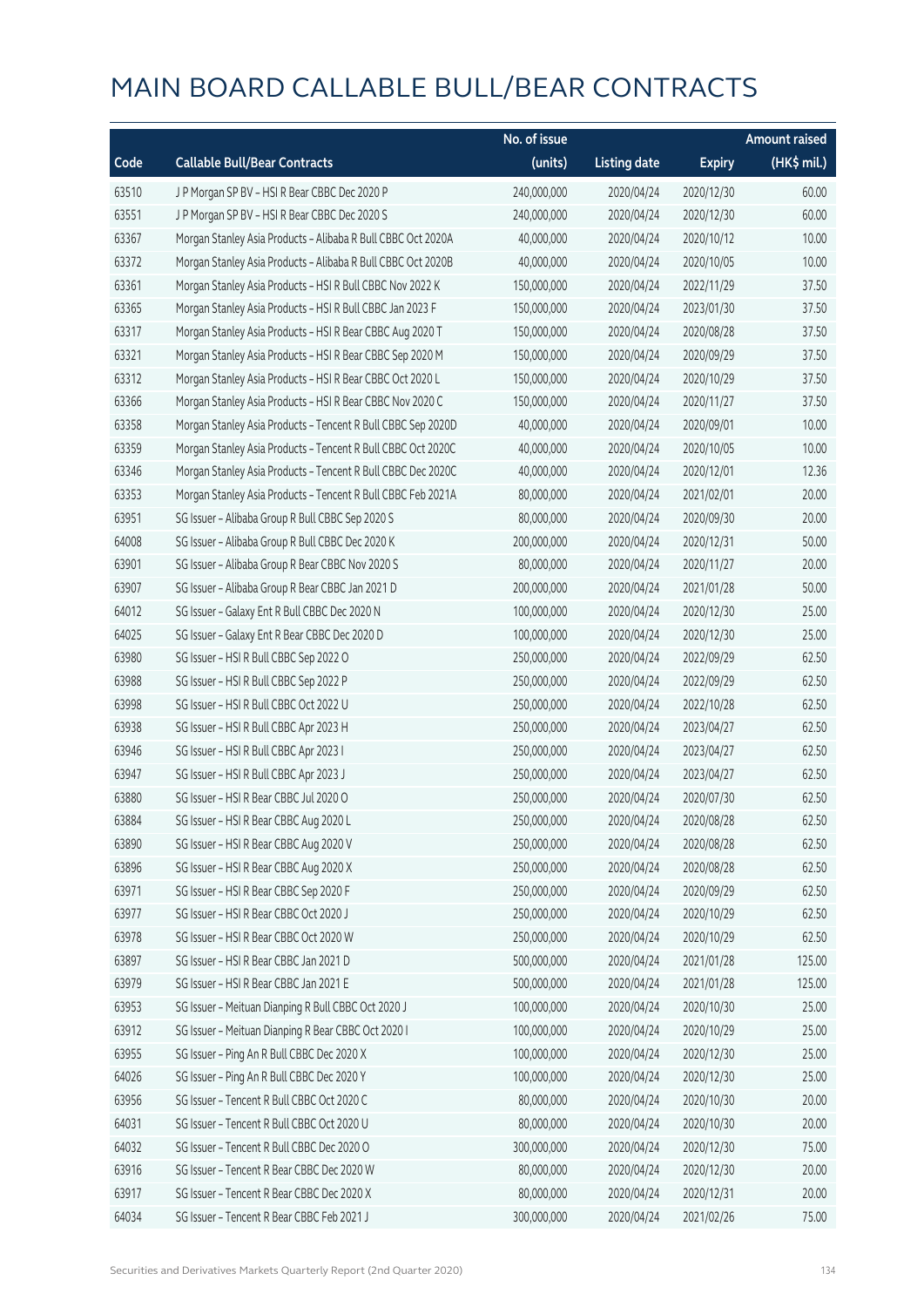|       |                                                          | No. of issue |                     |               | <b>Amount raised</b> |
|-------|----------------------------------------------------------|--------------|---------------------|---------------|----------------------|
| Code  | <b>Callable Bull/Bear Contracts</b>                      | (units)      | <b>Listing date</b> | <b>Expiry</b> | (HK\$ mil.)          |
| 63457 | UBS AG - Alibaba Group R Bull CBBC Feb 2021 B            | 400,000,000  | 2020/04/24          | 2021/02/26    | 100.00               |
| 63408 | UBS AG - Alibaba Group R Bear CBBC Nov 2020 B            | 80,000,000   | 2020/04/24          | 2020/11/30    | 20.00                |
| 63415 | UBS AG - Alibaba Group R Bear CBBC Feb 2021 A            | 400,000,000  | 2020/04/24          | 2021/02/26    | 100.00               |
| 63470 | UBS AG - Galaxy Ent R Bull CBBC Dec 2020 I               | 80,000,000   | 2020/04/24          | 2020/12/22    | 20.00                |
| 63424 | UBS AG - Galaxy Ent R Bear CBBC Dec 2020 E               | 80,000,000   | 2020/04/24          | 2020/12/31    | 20.00                |
| 63426 | UBS AG - HSI R Bull CBBC Sep 2022 X                      | 200,000,000  | 2020/04/24          | 2022/09/29    | 50.00                |
| 63432 | UBS AG - HSI R Bull CBBC Sep 2022 Y                      | 200,000,000  | 2020/04/24          | 2022/09/29    | 50.00                |
| 63450 | UBS AG - HSI R Bull CBBC Sep 2022 Z                      | 200,000,000  | 2020/04/24          | 2022/09/29    | 50.00                |
| 63378 | UBS AG - HSI R Bear CBBC Sep 2020 N                      | 200,000,000  | 2020/04/24          | 2020/09/29    | 50.00                |
| 63391 | UBS AG - HSI R Bear CBBC Sep 2020 Q                      | 200,000,000  | 2020/04/24          | 2020/09/29    | 50.00                |
| 63397 | UBS AG - HSI R Bear CBBC Sep 2020 S                      | 200,000,000  | 2020/04/24          | 2020/09/29    | 50.00                |
| 63390 | UBS AG - HSI R Bear CBBC Sep 2020 X                      | 200,000,000  | 2020/04/24          | 2020/09/29    | 50.00                |
| 63460 | UBS AG - HSI R Bear CBBC Oct 2020 C                      | 200,000,000  | 2020/04/24          | 2020/10/29    | 50.00                |
| 63469 | UBS AG - HSI R Bear CBBC Oct 2020 D                      | 200,000,000  | 2020/04/24          | 2020/10/29    | 50.00                |
| 63459 | UBS AG - HSI R Bear CBBC Oct 2020 Z                      | 200,000,000  | 2020/04/24          | 2020/10/29    | 50.00                |
| 63472 | UBS AG - ICBC R Bull CBBC Dec 2020 D                     | 100,000,000  | 2020/04/24          | 2020/12/31    | 25.00                |
| 63417 | UBS AG - Meituan Dianping R Bear CBBC Dec 2020 L         | 50,000,000   | 2020/04/24          | 2020/12/04    | 12.50                |
| 63451 | UBS AG - Tencent R Bull CBBC Nov 2020 P                  | 40,000,000   | 2020/04/24          | 2020/11/26    | 10.00                |
| 63453 | UBS AG - Tencent R Bull CBBC Feb 2021 A                  | 200,000,000  | 2020/04/24          | 2021/02/26    | 50.00                |
| 63454 | UBS AG - Tencent R Bull CBBC Feb 2021 B                  | 200,000,000  | 2020/04/24          | 2021/02/25    | 50.00                |
| 63400 | UBS AG - Tencent R Bear CBBC Sep 2020 D                  | 40,000,000   | 2020/04/24          | 2020/09/29    | 10.00                |
| 63405 | UBS AG - Tencent R Bear CBBC Dec 2020 O                  | 200,000,000  | 2020/04/24          | 2020/12/31    | 50.00                |
| 63476 | UBS AG - Xiaomi R Bear CBBC Dec 2020 F                   | 60,000,000   | 2020/04/24          | 2020/12/22    | 15.00                |
| 64054 | Bank Vontobel - Ping An R Bull CBBC Nov 2020 D           | 40,000,000   | 2020/04/24          | 2020/11/20    | 10.00                |
| 64088 | Bank Vontobel - Sunny Optical R Bull CBBC Dec 2020 K     | 40,000,000   | 2020/04/24          | 2020/12/11    | 10.00                |
| 64035 | Bank Vontobel - Tencent R Bull CBBC Dec 2020 Y           | 40,000,000   | 2020/04/24          | 2020/12/11    | 10.00                |
| 64036 | Bank Vontobel - Tencent R Bear CBBC Dec 2020 R           | 40,000,000   | 2020/04/24          | 2020/12/04    | 10.00                |
| 64384 | BOCI Asia Ltd. - HSI R Bull CBBC Dec 2022 P              | 150,000,000  | 2020/04/27          | 2022/12/29    | 37.50                |
| 64390 | BOCI Asia Ltd. - HSI R Bear CBBC Oct 2020 R              | 150,000,000  | 2020/04/27          | 2020/10/29    | 37.50                |
| 64393 | BOCI Asia Ltd. - Tencent R Bear CBBC Oct 2020 L          | 40,000,000   | 2020/04/27          | 2020/10/30    | 10.00                |
| 64148 | BNP Paribas Issuance B.V. - HSI R Bull CBBC Dec 2022 A   | 140,000,000  | 2020/04/27          | 2022/12/29    | 35.00                |
| 64108 | BNP Paribas Issuance B.V. - HSI R Bull CBBC Dec 2022 E   | 150,000,000  | 2020/04/27          | 2022/12/29    | 37.50                |
| 64149 | BNP Paribas Issuance B.V. - HSI R Bear CBBC Dec 2020 E   | 250,000,000  | 2020/04/27          | 2020/12/30    | 62.50                |
| 64153 | BNP Paribas Issuance B.V. - HSI R Bear CBBC Dec 2020 F   | 250,000,000  | 2020/04/27          | 2020/12/30    | 62.50                |
| 64182 | Credit Suisse AG - Alibaba Group R Bull CBBC Oct 2020 G  | 80,000,000   | 2020/04/27          | 2020/10/29    | 20.00                |
| 64171 | Credit Suisse AG - CC Bank R Bull CBBC Dec 2020 C        | 100,000,000  | 2020/04/27          | 2020/12/30    | 25.00                |
| 64158 | Credit Suisse AG - HSI R Bull CBBC Jan 2023 J            | 200,000,000  | 2020/04/27          | 2023/01/30    | 50.00                |
| 64169 | Credit Suisse AG - HSI R Bull CBBC Jan 2023 K            | 200,000,000  | 2020/04/27          | 2023/01/30    | 50.00                |
| 64170 | Credit Suisse AG - HSI R Bull CBBC Jan 2023 L            | 300,000,000  | 2020/04/27          | 2023/01/30    | 75.00                |
| 64154 | Credit Suisse AG - HSI R Bear CBBC Oct 2020 D            | 200,000,000  | 2020/04/27          | 2020/10/29    | 50.00                |
| 64197 | Credit Suisse AG - HSI R Bear CBBC Oct 2020 E            | 200,000,000  | 2020/04/27          | 2020/10/29    | 50.00                |
| 64155 | Credit Suisse AG - HSI R Bear CBBC Nov 2020 E            | 200,000,000  | 2020/04/27          | 2020/11/27    | 50.00                |
| 64174 | Credit Suisse AG - ICBC R Bull CBBC Dec 2020 A           | 100,000,000  | 2020/04/27          | 2020/12/30    | 25.00                |
| 64611 | Goldman Sachs SP (Asia) - Alibaba R Bull CBBC Oct 2020 P | 60,000,000   | 2020/04/27          | 2020/10/30    | 15.00                |
| 64602 | Goldman Sachs SP (Asia) - HSI R Bull CBBC Oct 2022 N     | 160,000,000  | 2020/04/27          | 2022/10/28    | 40.00                |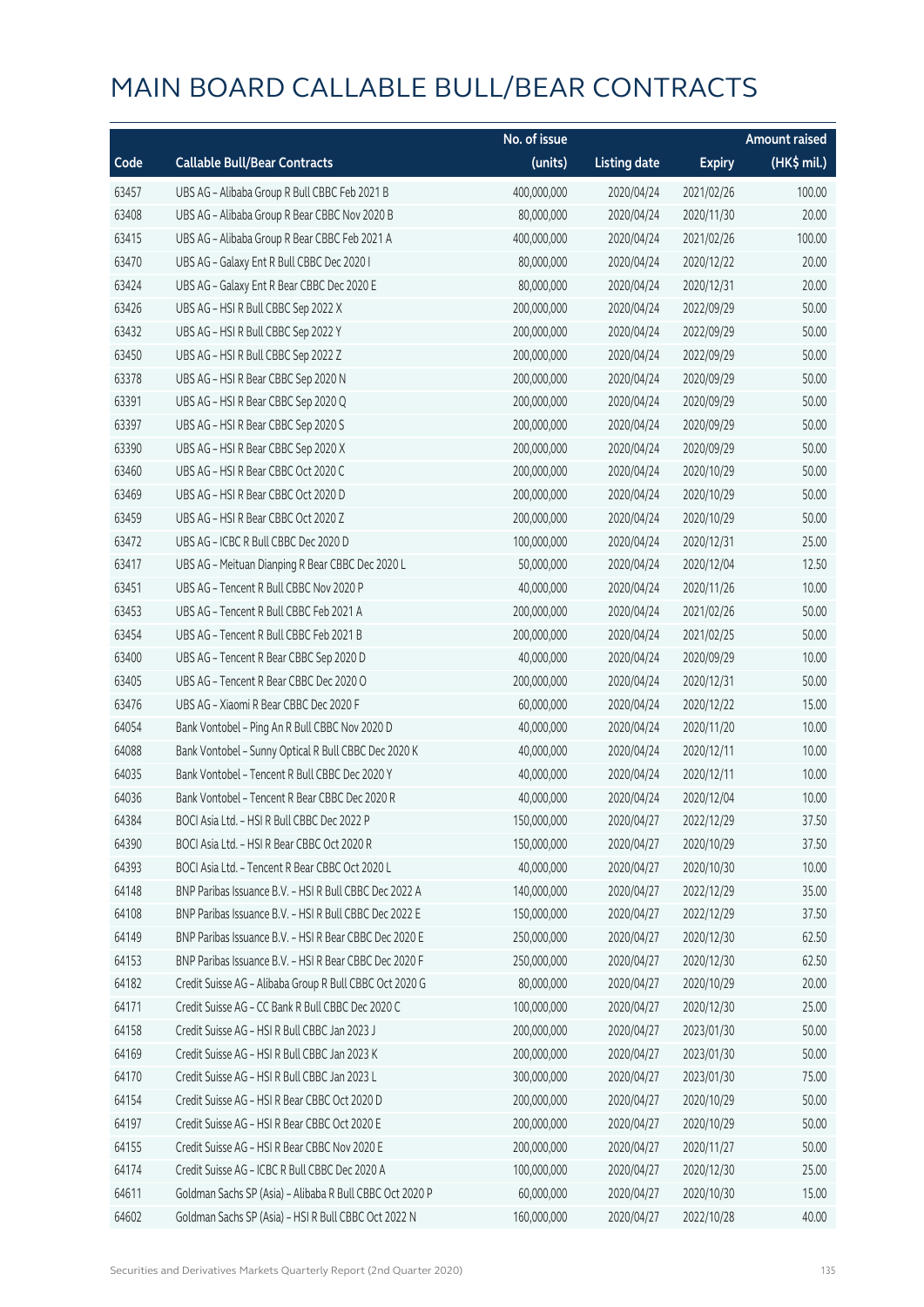|       |                                                            | No. of issue |                     |               | <b>Amount raised</b> |
|-------|------------------------------------------------------------|--------------|---------------------|---------------|----------------------|
| Code  | <b>Callable Bull/Bear Contracts</b>                        | (units)      | <b>Listing date</b> | <b>Expiry</b> | (HK\$ mil.)          |
| 64605 | Goldman Sachs SP (Asia) - HSI R Bull CBBC Feb 2023 I       | 160,000,000  | 2020/04/27          | 2023/02/27    | 40.00                |
| 64680 | Goldman Sachs SP (Asia) - HSI R Bull CBBC Feb 2023 L       | 160,000,000  | 2020/04/27          | 2023/02/27    | 40.00                |
| 64655 | Goldman Sachs SP (Asia) - HSI R Bear CBBC Oct 2020 E       | 160,000,000  | 2020/04/27          | 2020/10/29    | 40.00                |
| 64672 | Goldman Sachs SP (Asia) - HSI R Bear CBBC Oct 2020 J       | 160,000,000  | 2020/04/27          | 2020/10/29    | 40.00                |
| 64600 | Goldman Sachs SP (Asia) - HSI R Bear CBBC Oct 2020 N       | 160,000,000  | 2020/04/27          | 2020/10/29    | 40.00                |
| 64630 | Goldman Sachs SP (Asia) - HSI R Bear CBBC Dec 2020 T       | 160,000,000  | 2020/04/27          | 2020/12/30    | 40.00                |
| 64608 | Goldman Sachs SP (Asia) - Ping An R Bull CBBC Feb 2021 A   | 80,000,000   | 2020/04/27          | 2021/02/01    | 20.00                |
| 64628 | Goldman Sachs SP (Asia) - Tencent R Bull CBBC Oct 2020 I   | 60,000,000   | 2020/04/27          | 2020/10/30    | 15.00                |
| 64629 | Goldman Sachs SP (Asia) - Tencent R Bull CBBC Feb 2021 B   | 60,000,000   | 2020/04/27          | 2021/02/26    | 15.00                |
| 64625 | Goldman Sachs SP (Asia) - Tencent R Bear CBBC Feb 2021 H   | 60,000,000   | 2020/04/27          | 2021/02/26    | 15.00                |
| 64140 | HK Bank - Alibaba Group R Bull CBBC Sep 2020 J             | 40,000,000   | 2020/04/27          | 2020/09/17    | 10.00                |
| 64141 | HK Bank - Alibaba Group R Bull CBBC Nov 2020 E             | 100,000,000  | 2020/04/27          | 2020/11/23    | 25.00                |
| 64147 | HK Bank - Alibaba Group R Bear CBBC Sep 2020 A             | 100,000,000  | 2020/04/27          | 2020/09/28    | 25.00                |
| 64110 | HK Bank - HSI R Bull CBBC Dec 2022 D                       | 60,000,000   | 2020/04/27          | 2022/12/29    | 15.00                |
| 64130 | HK Bank - HSI R Bear CBBC Sep 2020 Y                       | 80,000,000   | 2020/04/27          | 2020/09/29    | 20.00                |
| 64127 | HK Bank - Ping An R Bull CBBC Oct 2020 E                   | 60,000,000   | 2020/04/27          | 2020/10/27    | 15.00                |
| 64112 | HK Bank - Tencent R Bull CBBC Oct 2020 E                   | 40,000,000   | 2020/04/27          | 2020/10/19    | 10.00                |
| 64116 | HK Bank - Tencent R Bear CBBC Sep 2020 B                   | 40,000,000   | 2020/04/27          | 2020/09/07    | 10.00                |
| 64369 | Haitong Int'l Sec - Alibaba Group R Bull CBBC Dec 2020 E   | 40,000,000   | 2020/04/27          | 2020/12/15    | 10.00                |
| 64370 | Haitong Int'l Sec - Galaxy Ent R Bear CBBC Dec 2020 B      | 40,000,000   | 2020/04/27          | 2020/12/22    | 10.00                |
| 64378 | Haitong Int'l Sec - HSI R Bull CBBC Oct 2022 O             | 150,000,000  | 2020/04/27          | 2022/10/28    | 37.50                |
| 64383 | Haitong Int'l Sec - HSI R Bull CBBC Nov 2022 V             | 150,000,000  | 2020/04/27          | 2022/11/29    | 37.50                |
| 64382 | Haitong Int'l Sec - HSI R Bear CBBC Sep 2020 Z             | 150,000,000  | 2020/04/27          | 2020/09/29    | 37.50                |
| 64373 | Haitong Int'l Sec - SUNAC R Bull CBBC Jan 2021 B           | 40,000,000   | 2020/04/27          | 2021/01/28    | 10.00                |
| 64362 | Haitong Int'l Sec - Tencent R Bull CBBC Oct 2020 P         | 40,000,000   | 2020/04/27          | 2020/10/15    | 10.00                |
| 64368 | Haitong Int'l Sec - Tencent R Bear CBBC Nov 2020 M         | 40,000,000   | 2020/04/27          | 2020/11/17    | 10.00                |
| 64352 | J P Morgan SP BV - Alibaba Group R Bull CBBC Sep 2020 C    | 80,000,000   | 2020/04/27          | 2020/09/11    | 20.00                |
| 64327 | J P Morgan SP BV - HSI R Bull CBBC Feb 2023 P              | 200,000,000  | 2020/04/27          | 2023/02/27    | 50.00                |
| 64342 | J P Morgan SP BV - HSI R Bull CBBC Mar 2023 J              | 200,000,000  | 2020/04/27          | 2023/03/30    | 50.00                |
| 64343 | J P Morgan SP BV - HSI R Bull CBBC Mar 2023 K              | 200,000,000  | 2020/04/27          | 2023/03/30    | 50.00                |
| 64359 | J P Morgan SP BV - HSI R Bull CBBC Mar 2023 L              | 240,000,000  | 2020/04/27          | 2023/03/30    | 60.00                |
| 64324 | J P Morgan SP BV - HSI R Bear CBBC Oct 2020 G              | 200,000,000  | 2020/04/27          | 2020/10/29    | 50.00                |
| 64325 | J P Morgan SP BV - HSI R Bear CBBC Oct 2020 I              | 200,000,000  | 2020/04/27          | 2020/10/29    | 50.00                |
| 64357 | J P Morgan SP BV - HSI R Bear CBBC Oct 2020 K              | 200,000,000  | 2020/04/27          | 2020/10/29    | 50.00                |
| 64350 | J P Morgan SP BV - Meituan Dianping R Bull CBBC Sep 2020 B | 80,000,000   | 2020/04/27          | 2020/09/11    | 20.00                |
| 64353 | J P Morgan SP BV - Tencent R Bear CBBC Sep 2020 A          | 50,000,000   | 2020/04/27          | 2020/09/11    | 12.50                |
| 64400 | SG Issuer - Alibaba Group R Bull CBBC Oct 2020 Q           | 60,000,000   | 2020/04/27          | 2020/10/29    | 15.00                |
| 64571 | SG Issuer - Alibaba Group R Bull CBBC Oct 2020 R           | 60,000,000   | 2020/04/27          | 2020/10/30    | 15.00                |
| 64455 | SG Issuer - China Life R Bear CBBC Feb 2021 A              | 150,000,000  | 2020/04/27          | 2021/02/25    | 37.50                |
| 64463 | SG Issuer - Geely Auto R Bull CBBC Nov 2020 A              | 40,000,000   | 2020/04/27          | 2020/11/30    | 10.00                |
| 64575 | SG Issuer - HKEX R Bull CBBC Dec 2020 G                    | 200,000,000  | 2020/04/27          | 2020/12/30    | 50.00                |
| 64579 | SG Issuer - HSBC R Bull CBBC Mar 2021 I                    | 100,000,000  | 2020/04/27          | 2021/03/30    | 25.00                |
| 64541 | SG Issuer - HSI R Bull CBBC Sep 2022 Q                     | 250,000,000  | 2020/04/27          | 2022/09/29    | 62.50                |
| 64487 | SG Issuer - HSI R Bull CBBC Oct 2022 P                     | 250,000,000  | 2020/04/27          | 2022/10/28    | 62.50                |
| 64553 | SG Issuer - HSI R Bull CBBC Dec 2022 D                     | 250,000,000  | 2020/04/27          | 2022/12/29    | 62.50                |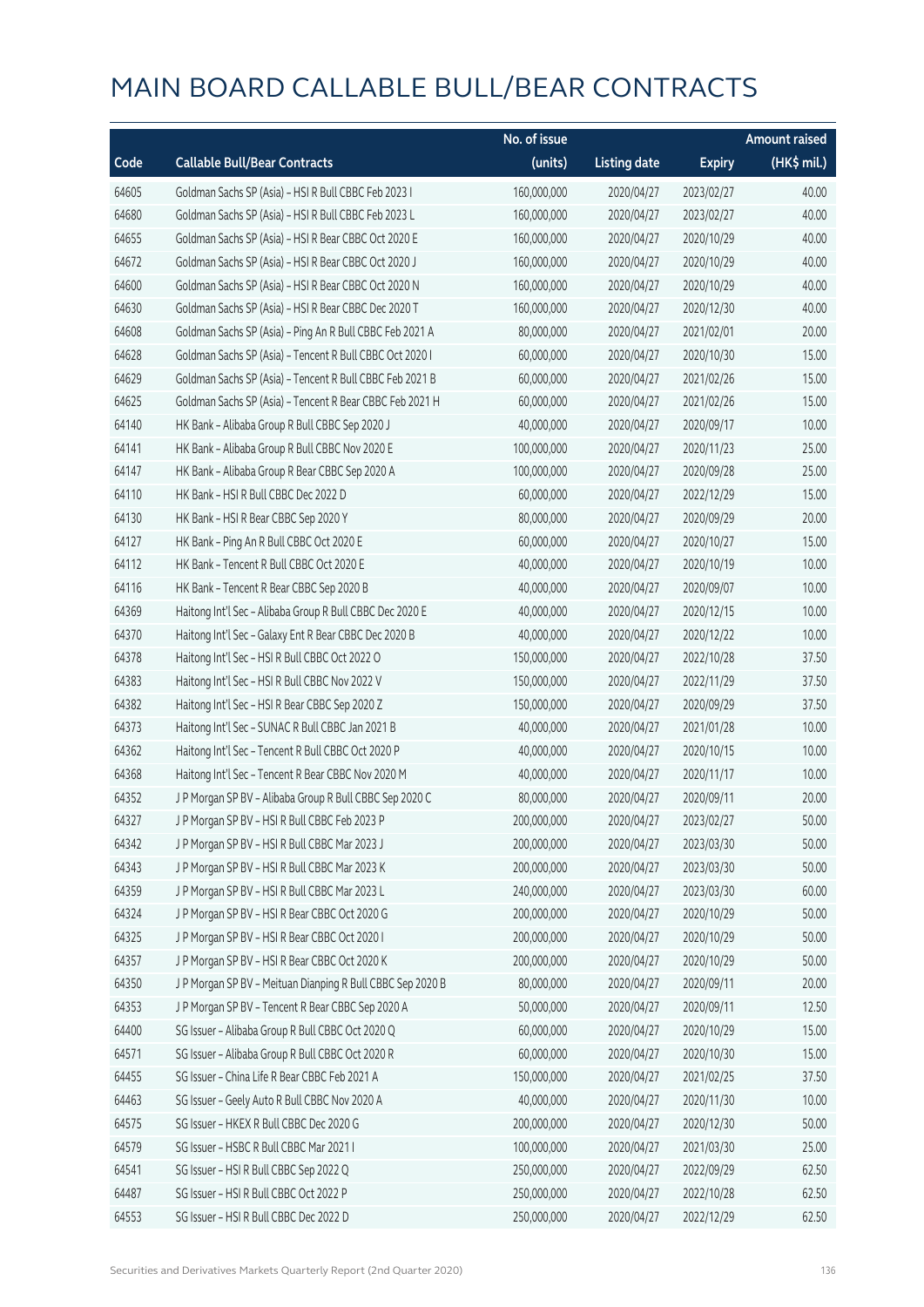|       |                                                        | No. of issue |                     |               | <b>Amount raised</b> |
|-------|--------------------------------------------------------|--------------|---------------------|---------------|----------------------|
| Code  | <b>Callable Bull/Bear Contracts</b>                    | (units)      | <b>Listing date</b> | <b>Expiry</b> | (HK\$ mil.)          |
| 64488 | SG Issuer - HSI R Bull CBBC Apr 2023 K                 | 500,000,000  | 2020/04/27          | 2023/04/27    | 125.00               |
| 64563 | SG Issuer - HSI R Bull CBBC Apr 2023 L                 | 250,000,000  | 2020/04/27          | 2023/04/27    | 62.50                |
| 64564 | SG Issuer - HSI R Bull CBBC Apr 2023 M                 | 250,000,000  | 2020/04/27          | 2023/04/27    | 62.50                |
| 64489 | SG Issuer - HSI R Bear CBBC Sep 2020 G                 | 250,000,000  | 2020/04/27          | 2020/09/29    | 62.50                |
| 64494 | SG Issuer - HSI R Bear CBBC Nov 2020 R                 | 250,000,000  | 2020/04/27          | 2020/11/27    | 62.50                |
| 64509 | SG Issuer - HSI R Bear CBBC Nov 2020 S                 | 250,000,000  | 2020/04/27          | 2020/11/27    | 62.50                |
| 64524 | SG Issuer - HSI R Bear CBBC Dec 2020 L                 | 250,000,000  | 2020/04/27          | 2020/12/30    | 62.50                |
| 64525 | SG Issuer - HSI R Bear CBBC Dec 2020 M                 | 250,000,000  | 2020/04/27          | 2020/12/30    | 62.50                |
| 64529 | SG Issuer - HSI R Bear CBBC Dec 2020 S                 | 250,000,000  | 2020/04/27          | 2020/12/30    | 62.50                |
| 64482 | SG Issuer - Link REIT R Bull CBBC Jan 2021 B           | 60,000,000   | 2020/04/27          | 2021/01/28    | 15.00                |
| 64464 | SG Issuer - Ping An R Bear CBBC Nov 2020 C             | 100,000,000  | 2020/04/27          | 2020/11/27    | 25.00                |
| 64485 | SG Issuer - Tencent R Bull CBBC Sep 2020 B             | 80,000,000   | 2020/04/27          | 2020/09/30    | 20.00                |
| 64592 | SG Issuer - Tencent R Bull CBBC Nov 2020 B             | 80,000,000   | 2020/04/27          | 2020/11/30    | 20.00                |
| 64481 | SG Issuer - Tencent R Bear CBBC Nov 2020 E             | 80,000,000   | 2020/04/27          | 2020/11/27    | 20.00                |
| 64269 | UBS AG - Alibaba Group R Bull CBBC Nov 2020 K          | 80,000,000   | 2020/04/27          | 2020/11/30    | 20.00                |
| 64248 | UBS AG - Alibaba Group R Bear CBBC Dec 2020 T          | 400,000,000  | 2020/04/27          | 2020/12/08    | 100.00               |
| 64236 | UBS AG - Alibaba Group R Bear CBBC Jan 2021 C          | 400,000,000  | 2020/04/27          | 2021/01/22    | 100.00               |
| 64263 | UBS AG - HSI R Bull CBBC Mar 2023 T                    | 200,000,000  | 2020/04/27          | 2023/03/30    | 50.00                |
| 64303 | UBS AG - HSI R Bull CBBC Apr 2023 A                    | 400,000,000  | 2020/04/27          | 2023/04/27    | 100.00               |
| 64311 | UBS AG - HSI R Bull CBBC Apr 2023 B                    | 200,000,000  | 2020/04/27          | 2023/04/27    | 50.00                |
| 64313 | UBS AG - HSI R Bull CBBC Apr 2023 C                    | 400,000,000  | 2020/04/27          | 2023/04/27    | 100.00               |
| 64318 | UBS AG - HSI R Bull CBBC Apr 2023 D                    | 200,000,000  | 2020/04/27          | 2023/04/27    | 50.00                |
| 64203 | UBS AG - HSI R Bear CBBC Jul 2020 O                    | 200,000,000  | 2020/04/27          | 2020/07/30    | 50.00                |
| 64272 | UBS AG - HSI R Bear CBBC Oct 2020 E                    | 200,000,000  | 2020/04/27          | 2020/10/29    | 50.00                |
| 64288 | UBS AG - HSI R Bear CBBC Oct 2020 F                    | 200,000,000  | 2020/04/27          | 2020/10/29    | 50.00                |
| 64295 | UBS AG - HSI R Bear CBBC Oct 2020 H                    | 200,000,000  | 2020/04/27          | 2020/10/29    | 50.00                |
| 64275 | UBS AG - HSI R Bear CBBC Oct 2020 M                    | 300,000,000  | 2020/04/27          | 2020/10/29    | 75.00                |
| 64323 | UBS AG - Meituan Dianping R Bull CBBC Dec 2020 V       | 50,000,000   | 2020/04/27          | 2020/12/28    | 12.50                |
| 64233 | UBS AG - Ping An R Bear CBBC Dec 2020 E                | 100,000,000  | 2020/04/27          | 2020/12/14    | 25.00                |
| 64268 | UBS AG - Tencent R Bull CBBC Nov 2020 Q                | 40,000,000   | 2020/04/27          | 2020/11/23    | 10.00                |
| 64227 | UBS AG - Tencent R Bear CBBC Dec 2020 I                | 40,000,000   | 2020/04/27          | 2020/12/14    | 10.00                |
| 64234 | UBS AG - Xiaomi R Bear CBBC Dec 2020 G                 | 60,000,000   | 2020/04/27          | 2020/12/08    | 15.00                |
| 67121 | BOCI Asia Ltd. - HSI R Bull CBBC Dec 2022 Q            | 150,000,000  | 2020/04/28          | 2022/12/29    | 37.50                |
| 67139 | BOCI Asia Ltd. - HSI R Bull CBBC Dec 2022 R            | 150,000,000  | 2020/04/28          | 2022/12/29    | 37.50                |
| 67145 | BOCI Asia Ltd. - HSI R Bear CBBC Oct 2020 M            | 150,000,000  | 2020/04/28          | 2020/10/29    | 37.50                |
| 67163 | BOCI Asia Ltd. - HSI R Bear CBBC Oct 2020 O            | 150,000,000  | 2020/04/28          | 2020/10/29    | 37.50                |
| 65771 | BNP Paribas Issuance B.V. - HSI R Bull CBBC Dec 2022 F | 140,000,000  | 2020/04/28          | 2022/12/29    | 35.00                |
| 64943 | BNP Paribas Issuance B.V. - HSI R Bear CBBC Dec 2020 G | 250,000,000  | 2020/04/28          | 2020/12/30    | 62.50                |
| 64949 | BNP Paribas Issuance B.V. - HSI R Bear CBBC Dec 2020 H | 250,000,000  | 2020/04/28          | 2020/12/30    | 62.50                |
| 64962 | BNP Paribas Issuance B.V. - HSI R Bear CBBC Dec 2020 I | 250,000,000  | 2020/04/28          | 2020/12/30    | 62.50                |
| 64977 | BNP Paribas Issuance B.V. - HSI R Bear CBBC Dec 2020 J | 250,000,000  | 2020/04/28          | 2020/12/30    | 62.50                |
| 65052 | BNP Paribas Issuance B.V. - HSI R Bear CBBC Dec 2020 K | 250,000,000  | 2020/04/28          | 2020/12/30    | 62.50                |
| 65082 | BNP Paribas Issuance B.V. - HSI R Bear CBBC Dec 2020 L | 250,000,000  | 2020/04/28          | 2020/12/30    | 62.50                |
| 65786 | BNP Paribas Issuance B.V. - HSI R Bear CBBC Dec 2020 M | 250,000,000  | 2020/04/28          | 2020/12/30    | 62.50                |
| 65863 | BNP Paribas Issuance B.V. - HSI R Bear CBBC Dec 2020 N | 250,000,000  | 2020/04/28          | 2020/12/30    | 62.50                |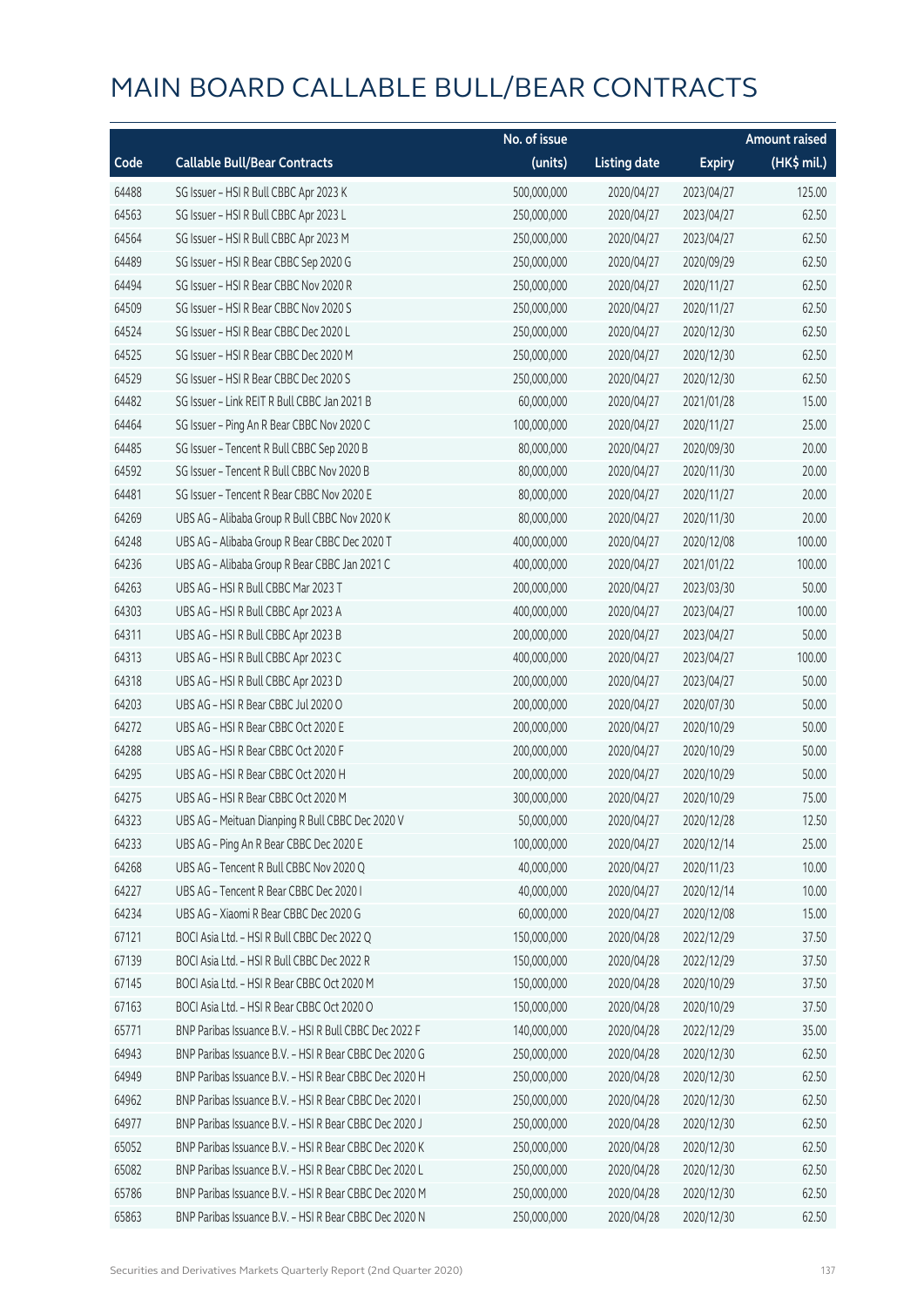|       |                                                          | No. of issue |                     |               | <b>Amount raised</b> |
|-------|----------------------------------------------------------|--------------|---------------------|---------------|----------------------|
| Code  | <b>Callable Bull/Bear Contracts</b>                      | (units)      | <b>Listing date</b> | <b>Expiry</b> | (HK\$ mil.)          |
| 66120 | Credit Suisse AG - AIA R Bear CBBC Oct 2020 A            | 70,000,000   | 2020/04/28          | 2020/10/29    | 17.50                |
| 66119 | Credit Suisse AG - CNOOC R Bull CBBC Nov 2020 B          | 50,000,000   | 2020/04/28          | 2020/11/27    | 12.50                |
| 66082 | Credit Suisse AG - Galaxy Ent R Bear CBBC Oct 2020 G     | 100,000,000  | 2020/04/28          | 2020/10/29    | 25.00                |
| 65912 | Credit Suisse AG - HSI R Bull CBBC Oct 2022 E            | 200,000,000  | 2020/04/28          | 2022/10/28    | 50.00                |
| 65931 | Credit Suisse AG - HSI R Bull CBBC Jan 2023 M            | 200,000,000  | 2020/04/28          | 2023/01/30    | 50.00                |
| 65939 | Credit Suisse AG - HSI R Bull CBBC Jan 2023 N            | 200,000,000  | 2020/04/28          | 2023/01/30    | 50.00                |
| 65983 | Credit Suisse AG - HSI R Bull CBBC Jan 2023 O            | 200,000,000  | 2020/04/28          | 2023/01/30    | 50.00                |
| 65910 | Credit Suisse AG - HSI R Bull CBBC Feb 2023 M            | 200,000,000  | 2020/04/28          | 2023/02/27    | 50.00                |
| 65998 | Credit Suisse AG - HSI R Bear CBBC Oct 2020 F            | 200,000,000  | 2020/04/28          | 2020/10/29    | 50.00                |
| 66053 | Credit Suisse AG - HSI R Bear CBBC Oct 2020 G            | 200,000,000  | 2020/04/28          | 2020/10/29    | 50.00                |
| 66045 | Credit Suisse AG - HSI R Bear CBBC Nov 2020 F            | 200,000,000  | 2020/04/28          | 2020/11/27    | 50.00                |
| 66010 | Credit Suisse AG - HSI R Bear CBBC Dec 2020 Q            | 300,000,000  | 2020/04/28          | 2020/12/30    | 75.00                |
| 66132 | Credit Suisse AG - Ping An R Bear CBBC Sep 2020 A        | 80,000,000   | 2020/04/28          | 2020/09/29    | 20.00                |
| 66094 | Credit Suisse AG - Tencent R Bull CBBC Oct 2020 G        | 50,000,000   | 2020/04/28          | 2020/10/29    | 12.50                |
| 66105 | Credit Suisse AG - Tencent R Bear CBBC Aug 2020 G        | 50,000,000   | 2020/04/28          | 2020/08/28    | 12.50                |
| 67438 | Goldman Sachs SP (Asia) - Alibaba R Bull CBBC Oct 2020 Q | 60,000,000   | 2020/04/28          | 2020/10/30    | 15.00                |
| 67402 | Goldman Sachs SP (Asia) - Alibaba R Bear CBBC Feb 2021 A | 60,000,000   | 2020/04/28          | 2021/02/01    | 15.00                |
| 67568 | Goldman Sachs SP (Asia) - HSI R Bull CBBC Oct 2022 J     | 160,000,000  | 2020/04/28          | 2022/10/28    | 40.00                |
| 67170 | Goldman Sachs SP (Asia) - HSI R Bull CBBC Oct 2022 P     | 160,000,000  | 2020/04/28          | 2022/10/28    | 40.00                |
| 67217 | Goldman Sachs SP (Asia) - HSI R Bull CBBC Oct 2022 R     | 160,000,000  | 2020/04/28          | 2022/10/28    | 40.00                |
| 67226 | Goldman Sachs SP (Asia) - HSI R Bull CBBC Dec 2022 X     | 160,000,000  | 2020/04/28          | 2022/12/29    | 40.00                |
| 67384 | Goldman Sachs SP (Asia) - HSI R Bull CBBC Jan 2023 Z     | 160,000,000  | 2020/04/28          | 2023/01/30    | 40.00                |
| 67261 | Goldman Sachs SP (Asia) - HSI R Bull CBBC Feb 2023 U     | 160,000,000  | 2020/04/28          | 2023/02/27    | 40.00                |
| 67348 | Goldman Sachs SP (Asia) - HSI R Bull CBBC Apr 2023 I     | 160,000,000  | 2020/04/28          | 2023/04/27    | 40.00                |
| 67396 | Goldman Sachs SP (Asia) - HSI R Bull CBBC Apr 2023 J     | 160,000,000  | 2020/04/28          | 2023/04/27    | 40.00                |
| 67336 | Goldman Sachs SP (Asia) - HSI R Bear CBBC Oct 2020 K     | 160,000,000  | 2020/04/28          | 2020/10/29    | 40.00                |
| 67321 | Goldman Sachs SP (Asia) - HSI R Bear CBBC Oct 2020 O     | 160,000,000  | 2020/04/28          | 2020/10/29    | 40.00                |
| 67343 | Goldman Sachs SP (Asia) - HSI R Bear CBBC Oct 2020 P     | 160,000,000  | 2020/04/28          | 2020/10/29    | 40.00                |
| 67331 | Goldman Sachs SP (Asia) - HSI R Bear CBBC Nov 2020 C     | 160,000,000  | 2020/04/28          | 2020/11/27    | 40.00                |
| 67345 | Goldman Sachs SP (Asia) - HSI R Bear CBBC Nov 2020 S     | 160,000,000  | 2020/04/28          | 2020/11/27    | 40.00                |
| 67460 | Goldman Sachs SP (Asia) - Tencent R Bull CBBC Oct 2020 J | 60,000,000   | 2020/04/28          | 2020/10/30    | 15.00                |
| 67506 | Goldman Sachs SP (Asia) - Tencent R Bull CBBC Feb 2021 C | 60,000,000   | 2020/04/28          | 2021/02/26    | 15.00                |
| 67446 | Goldman Sachs SP (Asia) - Tencent R Bear CBBC Feb 2021 I | 60,000,000   | 2020/04/28          | 2021/02/26    | 15.00                |
| 64838 | HK Bank - AIA R Bear CBBC Oct 2020 A                     | 40,000,000   | 2020/04/28          | 2020/10/05    | 10.00                |
| 64784 | HK Bank - Alibaba Group R Bear CBBC Sep 2020 B           | 40,000,000   | 2020/04/28          | 2020/09/07    | 10.00                |
| 64788 | HK Bank - CC Bank R Bear CBBC Sep 2020 A                 | 40,000,000   | 2020/04/28          | 2020/09/14    | 10.00                |
| 64782 | HK Bank - Galaxy Ent R Bear CBBC Oct 2020 A              | 40,000,000   | 2020/04/28          | 2020/10/19    | 10.00                |
| 64776 | HK Bank - HSI R Bull CBBC Sep 2022 O                     | 100,000,000  | 2020/04/28          | 2022/09/29    | 25.00                |
| 64910 | HK Bank - HSI R Bull CBBC Dec 2022 A                     | 60,000,000   | 2020/04/28          | 2022/12/29    | 15.00                |
| 64780 | HK Bank - HSI R Bull CBBC Dec 2022 E                     | 100,000,000  | 2020/04/28          | 2022/12/29    | 25.00                |
| 64843 | HK Bank - HSI R Bear CBBC Sep 2020 Z                     | 60,000,000   | 2020/04/28          | 2020/09/29    | 15.00                |
| 64815 | HK Bank - ICBC R Bear CBBC Sep 2020 A                    | 40,000,000   | 2020/04/28          | 2020/09/14    | 10.00                |
| 64881 | HK Bank - Sunny Optical R Bear CBBC Sep 2020 A           | 40,000,000   | 2020/04/28          | 2020/09/14    | 10.00                |
| 64908 | HK Bank - Tencent R Bear CBBC Sep 2020 C                 | 40,000,000   | 2020/04/28          | 2020/09/21    | 10.00                |
| 66525 | Haitong Int'l Sec - AAC Tech R Bull CBBC Dec 2020 D      | 40,000,000   | 2020/04/28          | 2020/12/17    | 10.00                |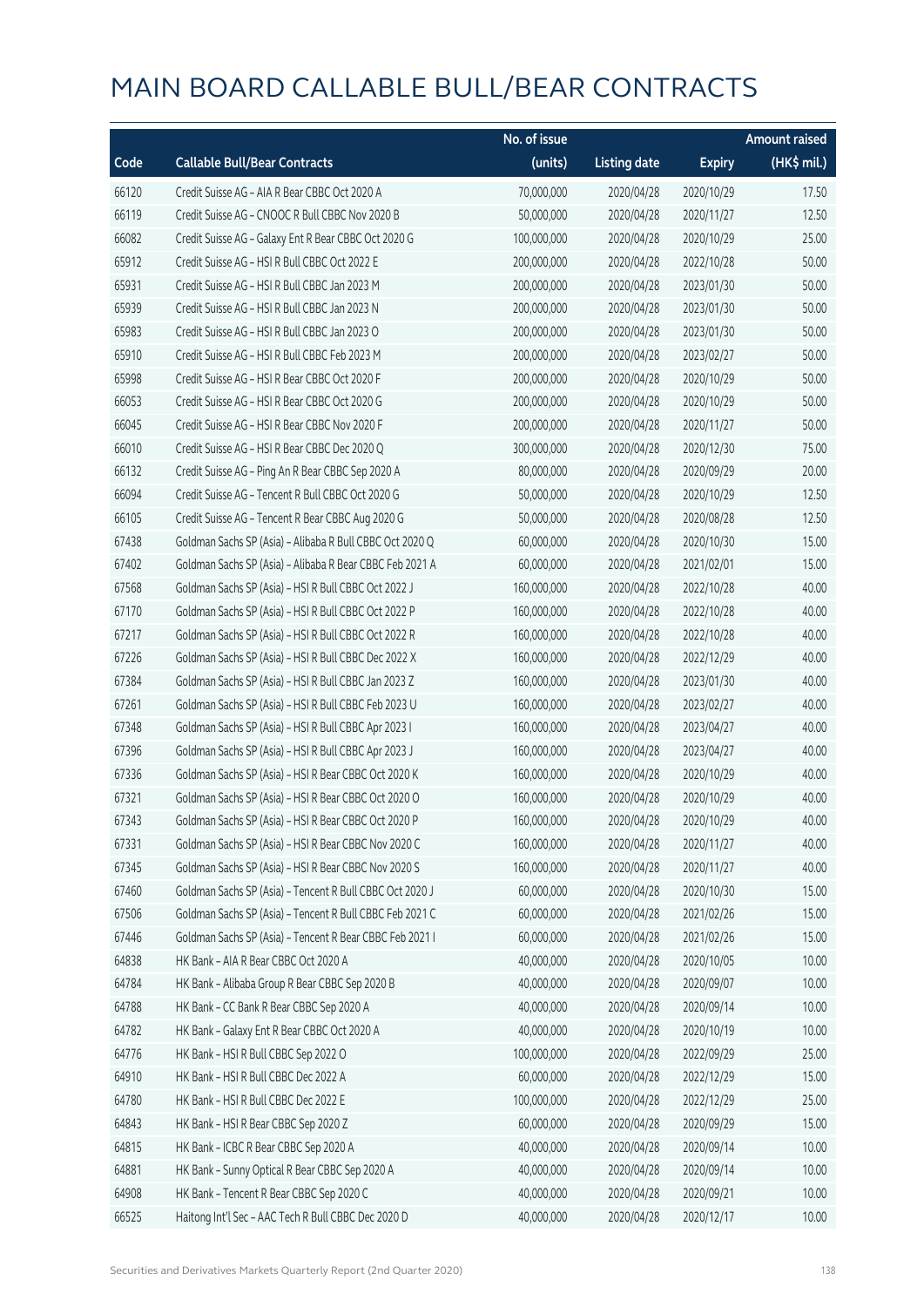|       |                                                           | No. of issue |                     |               | <b>Amount raised</b> |
|-------|-----------------------------------------------------------|--------------|---------------------|---------------|----------------------|
| Code  | <b>Callable Bull/Bear Contracts</b>                       | (units)      | <b>Listing date</b> | <b>Expiry</b> | (HK\$ mil.)          |
| 66531 | Haitong Int'l Sec - Alibaba Group R Bear CBBC Nov 2020 G  | 40,000,000   | 2020/04/28          | 2020/11/17    | 10.00                |
| 66517 | Haitong Int'l Sec - HSI R Bull CBBC Oct 2022 P            | 200,000,000  | 2020/04/28          | 2022/10/28    | 50.00                |
| 66542 | Haitong Int'l Sec - HSI R Bull CBBC Oct 2022 R            | 150,000,000  | 2020/04/28          | 2022/10/28    | 37.50                |
| 66570 | Haitong Int'l Sec - HSI R Bull CBBC Oct 2022 U            | 300,000,000  | 2020/04/28          | 2022/10/28    | 75.00                |
| 66413 | Haitong Int'l Sec - HSI R Bull CBBC Oct 2022 Y            | 150,000,000  | 2020/04/28          | 2022/10/28    | 37.50                |
| 66412 | Haitong Int'l Sec - HSI R Bull CBBC Nov 2022 W            | 150,000,000  | 2020/04/28          | 2022/11/29    | 37.50                |
| 66434 | Haitong Int'l Sec - HSI R Bear CBBC Jul 2020 H            | 150,000,000  | 2020/04/28          | 2020/07/30    | 37.50                |
| 66484 | Haitong Int'l Sec - HSI R Bear CBBC Sep 2020 M            | 150,000,000  | 2020/04/28          | 2020/09/29    | 37.50                |
| 66447 | Haitong Int'l Sec - HSI R Bear CBBC Nov 2020 W            | 150,000,000  | 2020/04/28          | 2020/11/27    | 37.50                |
| 66528 | Haitong Int'l Sec - Tencent R Bear CBBC Dec 2020 D        | 40,000,000   | 2020/04/28          | 2020/12/15    | 10.00                |
| 66161 | J P Morgan SP BV - HSI R Bull CBBC Jan 2023 P             | 200,000,000  | 2020/04/28          | 2023/01/30    | 50.00                |
| 66207 | J P Morgan SP BV - HSI R Bull CBBC Jan 2023 T             | 200,000,000  | 2020/04/28          | 2023/01/30    | 50.00                |
| 66306 | J P Morgan SP BV - HSI R Bull CBBC Jan 2023 W             | 200,000,000  | 2020/04/28          | 2023/01/30    | 50.00                |
| 66173 | J P Morgan SP BV - HSI R Bull CBBC Feb 2023 L             | 200,000,000  | 2020/04/28          | 2023/02/27    | 50.00                |
| 66232 | J P Morgan SP BV - HSI R Bull CBBC Feb 2023 Q             | 200,000,000  | 2020/04/28          | 2023/02/27    | 50.00                |
| 66313 | J P Morgan SP BV - HSI R Bull CBBC Feb 2023 R             | 240,000,000  | 2020/04/28          | 2023/02/27    | 60.00                |
| 66190 | J P Morgan SP BV - HSI R Bull CBBC Mar 2023 M             | 200,000,000  | 2020/04/28          | 2023/03/30    | 50.00                |
| 66237 | J P Morgan SP BV - HSI R Bear CBBC Nov 2020 V             | 200,000,000  | 2020/04/28          | 2020/11/27    | 50.00                |
| 66266 | J P Morgan SP BV - HSI R Bear CBBC Nov 2020 W             | 200,000,000  | 2020/04/28          | 2020/11/27    | 50.00                |
| 66282 | J P Morgan SP BV - HSI R Bear CBBC Dec 2020 F             | 200,000,000  | 2020/04/28          | 2020/12/30    | 50.00                |
| 66258 | J P Morgan SP BV - HSI R Bear CBBC Dec 2020 W             | 200,000,000  | 2020/04/28          | 2020/12/30    | 50.00                |
| 65134 | Morgan Stanley Asia Products - HSI R Bull CBBC Jun 2022 N | 200,000,000  | 2020/04/28          | 2022/06/29    | 50.00                |
| 64715 | Morgan Stanley Asia Products - HSI R Bull CBBC Aug 2022 M | 150,000,000  | 2020/04/28          | 2022/08/30    | 37.50                |
| 64690 | Morgan Stanley Asia Products - HSI R Bull CBBC Nov 2022 I | 150,000,000  | 2020/04/28          | 2022/11/29    | 37.50                |
| 64692 | Morgan Stanley Asia Products - HSI R Bull CBBC Jan 2023 G | 150,000,000  | 2020/04/28          | 2023/01/30    | 37.50                |
| 64699 | Morgan Stanley Asia Products - HSI R Bull CBBC Feb 2023 B | 150,000,000  | 2020/04/28          | 2023/02/27    | 37.50                |
| 65219 | Morgan Stanley Asia Products - HSI R Bear CBBC Aug 2020 U | 150,000,000  | 2020/04/28          | 2020/08/28    | 37.50                |
| 65207 | Morgan Stanley Asia Products - HSI R Bear CBBC Sep 2020 N | 150,000,000  | 2020/04/28          | 2020/09/29    | 37.50                |
| 65083 | Morgan Stanley Asia Products - HSI R Bear CBBC Dec 2020 B | 200,000,000  | 2020/04/28          | 2020/12/30    | 50.00                |
| 65131 | Morgan Stanley Asia Products - HSI R Bear CBBC Dec 2020 C | 150,000,000  | 2020/04/28          | 2020/12/30    | 37.50                |
| 66705 | SG Issuer - Alibaba Group R Bull CBBC Aug 2020 K          | 60,000,000   | 2020/04/28          | 2020/08/31    | 15.00                |
| 66918 | SG Issuer - Alibaba Group R Bear CBBC Nov 2020 T          | 60,000,000   | 2020/04/28          | 2020/11/27    | 15.00                |
| 66925 | SG Issuer - CM Bank R Bear CBBC Dec 2020 A                | 100,000,000  | 2020/04/28          | 2020/12/30    | 25.00                |
| 67069 | SG Issuer - HSI R Bull CBBC Sep 2022 R                    | 250,000,000  | 2020/04/28          | 2022/09/29    | 62.50                |
| 67087 | SG Issuer - HSI R Bull CBBC Oct 2022 F                    | 250,000,000  | 2020/04/28          | 2022/10/28    | 62.50                |
| 67108 | SG Issuer - HSI R Bull CBBC Oct 2022 I                    | 250,000,000  | 2020/04/28          | 2022/10/28    | 62.50                |
| 66877 | SG Issuer - HSI R Bull CBBC Nov 2022 D                    | 500,000,000  | 2020/04/28          | 2022/11/29    | 125.00               |
| 66887 | SG Issuer - HSI R Bull CBBC Dec 2022 B                    | 250,000,000  | 2020/04/28          | 2022/12/29    | 62.50                |
| 66894 | SG Issuer - HSI R Bull CBBC Jan 2023 W                    | 250,000,000  | 2020/04/28          | 2023/01/30    | 62.50                |
| 66906 | SG Issuer - HSI R Bull CBBC Jan 2023 X                    | 250,000,000  | 2020/04/28          | 2023/01/30    | 62.50                |
| 66916 | SG Issuer - HSI R Bull CBBC Feb 2023 R                    | 250,000,000  | 2020/04/28          | 2023/02/27    | 62.50                |
| 66947 | SG Issuer - HSI R Bear CBBC Oct 2020 B                    | 250,000,000  | 2020/04/28          | 2020/10/29    | 62.50                |
| 66995 | SG Issuer - HSI R Bear CBBC Oct 2020 C                    | 250,000,000  | 2020/04/28          | 2020/10/29    | 62.50                |
| 66955 | SG Issuer - HSI R Bear CBBC Nov 2020 J                    | 250,000,000  | 2020/04/28          | 2020/11/27    | 62.50                |
| 67003 | SG Issuer - HSI R Bear CBBC Nov 2020 N                    | 250,000,000  | 2020/04/28          | 2020/11/27    | 62.50                |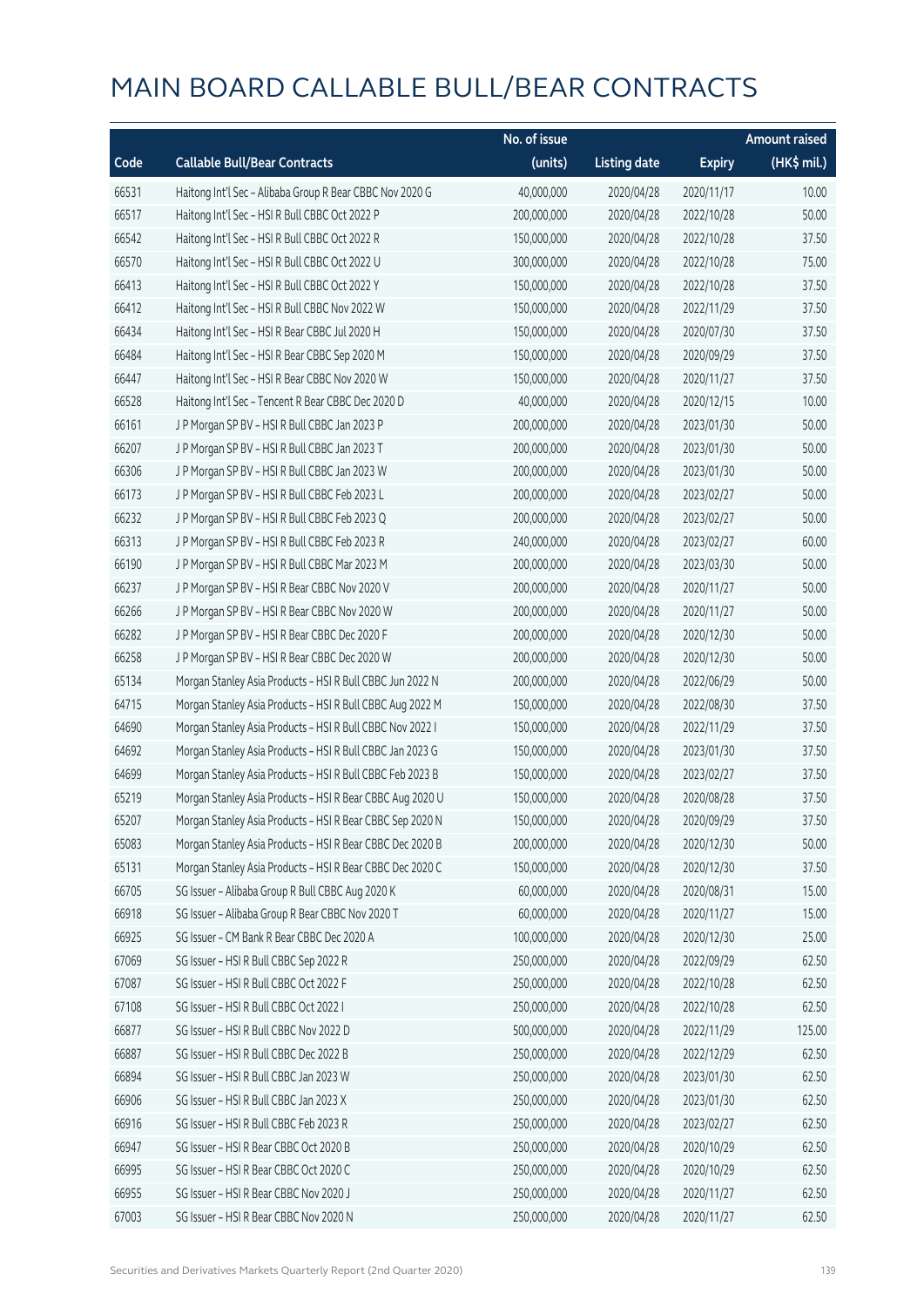|       |                                                         | No. of issue |                     |               | <b>Amount raised</b> |
|-------|---------------------------------------------------------|--------------|---------------------|---------------|----------------------|
| Code  | <b>Callable Bull/Bear Contracts</b>                     | (units)      | <b>Listing date</b> | <b>Expiry</b> | (HK\$ mil.)          |
| 67046 | SG Issuer - HSI R Bear CBBC Nov 2020 Q                  | 250,000,000  | 2020/04/28          | 2020/11/27    | 62.50                |
| 67055 | SG Issuer - HSI R Bear CBBC Dec 2020 T                  | 250,000,000  | 2020/04/28          | 2020/12/30    | 62.50                |
| 66716 | SG Issuer - Meituan Dianping R Bull CBBC Dec 2020 R     | 100,000,000  | 2020/04/28          | 2020/12/30    | 25.00                |
| 66756 | SG Issuer - Sunny Optical R Bull CBBC Nov 2020 B        | 60,000,000   | 2020/04/28          | 2020/11/30    | 15.00                |
| 66828 | SG Issuer - Tencent R Bull CBBC Aug 2020 I              | 80,000,000   | 2020/04/28          | 2020/08/28    | 20.00                |
| 66850 | SG Issuer - Tencent R Bull CBBC Aug 2020 L              | 80,000,000   | 2020/04/28          | 2020/08/31    | 20.00                |
| 66942 | SG Issuer - Tencent R Bear CBBC Dec 2020 Z              | 80,000,000   | 2020/04/28          | 2020/12/30    | 20.00                |
| 66859 | SG Issuer - Xiaomi R Bull CBBC Nov 2020 C               | 60,000,000   | 2020/04/28          | 2020/11/30    | 15.00                |
| 65715 | UBS AG - AAC Tech R Bull CBBC Feb 2021 A                | 60,000,000   | 2020/04/28          | 2021/02/24    | 15.00                |
| 65700 | UBS AG - AAC Tech R Bear CBBC Nov 2020 A                | 60,000,000   | 2020/04/28          | 2020/11/30    | 15.00                |
| 65585 | UBS AG - Alibaba Group R Bull CBBC Feb 2021 C           | 400,000,000  | 2020/04/28          | 2021/02/24    | 100.00               |
| 65633 | UBS AG - CNOOC R Bull CBBC Nov 2020 A                   | 40,000,000   | 2020/04/28          | 2020/11/30    | 10.00                |
| 65665 | UBS AG - CNOOC R Bull CBBC Dec 2020 H                   | 40,000,000   | 2020/04/28          | 2020/12/22    | 10.00                |
| 65618 | UBS AG - CNOOC R Bear CBBC Nov 2020 A                   | 40,000,000   | 2020/04/28          | 2020/11/30    | 10.00                |
| 65487 | UBS AG - HSI R Bull CBBC Sep 2022 D                     | 200,000,000  | 2020/04/28          | 2022/09/29    | 50.00                |
| 65509 | UBS AG - HSI R Bull CBBC Sep 2022 E                     | 200,000,000  | 2020/04/28          | 2022/09/29    | 50.00                |
| 65526 | UBS AG - HSI R Bull CBBC Sep 2022 F                     | 200,000,000  | 2020/04/28          | 2022/09/29    | 50.00                |
| 65559 | UBS AG - HSI R Bull CBBC Sep 2022 G                     | 200,000,000  | 2020/04/28          | 2022/09/29    | 50.00                |
| 65286 | UBS AG - HSI R Bull CBBC Mar 2023 C                     | 200,000,000  | 2020/04/28          | 2023/03/30    | 50.00                |
| 65248 | UBS AG - HSI R Bull CBBC Mar 2023 E                     | 200,000,000  | 2020/04/28          | 2023/03/30    | 50.00                |
| 65233 | UBS AG - HSI R Bull CBBC Mar 2023 U                     | 200,000,000  | 2020/04/28          | 2023/03/30    | 50.00                |
| 65239 | UBS AG - HSI R Bull CBBC Mar 2023 V                     | 200,000,000  | 2020/04/28          | 2023/03/30    | 50.00                |
| 65264 | UBS AG - HSI R Bull CBBC Mar 2023 W                     | 200,000,000  | 2020/04/28          | 2023/03/30    | 50.00                |
| 65395 | UBS AG - HSI R Bear CBBC Oct 2020 I                     | 200,000,000  | 2020/04/28          | 2020/10/29    | 50.00                |
| 65426 | UBS AG - HSI R Bear CBBC Jan 2021 M                     | 200,000,000  | 2020/04/28          | 2021/01/28    | 50.00                |
| 65470 | UBS AG - HSI R Bear CBBC Jan 2021 N                     | 400,000,000  | 2020/04/28          | 2021/01/28    | 100.00               |
| 65474 | UBS AG - HSI R Bear CBBC Jan 2021 O                     | 200,000,000  | 2020/04/28          | 2021/01/28    | 50.00                |
| 65481 | UBS AG - HSI R Bear CBBC Jan 2021 P                     | 400,000,000  | 2020/04/28          | 2021/01/28    | 100.00               |
| 65613 | UBS AG - Meituan Dianping R Bull CBBC Feb 2021 A        | 50,000,000   | 2020/04/28          | 2021/02/24    | 12.50                |
| 65616 | UBS AG - Meituan Dianping R Bear CBBC Feb 2021 A        | 50,000,000   | 2020/04/28          | 2021/02/24    | 12.50                |
| 65724 | UBS AG - SHK Ppt R Bull CBBC Dec 2020 E                 | 40,000,000   | 2020/04/28          | 2020/12/31    | 10.00                |
| 65424 | UBS AG - SHK Ppt R Bear CBBC Dec 2020 A                 | 40,000,000   | 2020/04/28          | 2020/12/31    | 10.00                |
| 65717 | UBS AG - Sunny Optical R Bear CBBC Dec 2020 C           | 30,000,000   | 2020/04/28          | 2020/12/31    | 10.20                |
| 65388 | UBS AG - Tencent R Bull CBBC Nov 2020 R                 | 40,000,000   | 2020/04/28          | 2020/11/20    | 10.00                |
| 65583 | UBS AG - Tencent R Bull CBBC Feb 2021 C                 | 200,000,000  | 2020/04/28          | 2021/02/24    | 50.00                |
| 65406 | UBS AG - Tencent R Bear CBBC Dec 2020 K                 | 40,000,000   | 2020/04/28          | 2020/12/17    | 10.00                |
| 66605 | Bank Vontobel - AAC Tech R Bear CBBC Dec 2020 D         | 40,000,000   | 2020/04/28          | 2020/12/04    | 10.00                |
| 66579 | Bank Vontobel - AIA R Bear CBBC Dec 2020 E              | 40,000,000   | 2020/04/28          | 2020/12/11    | 10.00                |
| 66694 | Bank Vontobel - CNOOC R Bull CBBC Dec 2020 N            | 40,000,000   | 2020/04/28          | 2020/12/11    | 10.00                |
| 66631 | Bank Vontobel - CSPC Pharma R Bear CBBC Dec 2020 B      | 40,000,000   | 2020/04/28          | 2020/12/11    | 11.64                |
| 66581 | Bank Vontobel - ICBC R Bear CBBC Dec 2020 B             | 40,000,000   | 2020/04/28          | 2020/12/18    | 10.00                |
| 66692 | Bank Vontobel - Meituan Dianping R Bear CBBC Dec 2020 R | 40,000,000   | 2020/04/28          | 2020/12/04    | 10.00                |
| 66682 | Bank Vontobel - Tencent R Bear CBBC Nov 2020 K          | 40,000,000   | 2020/04/28          | 2020/11/20    | 10.00                |
| 68520 | BOCI Asia Ltd. - HSI R Bull CBBC Dec 2022 M             | 150,000,000  | 2020/04/29          | 2022/12/29    | 37.50                |
| 68523 | BOCI Asia Ltd. - HSI R Bull CBBC Dec 2022 S             | 150,000,000  | 2020/04/29          | 2022/12/29    | 37.50                |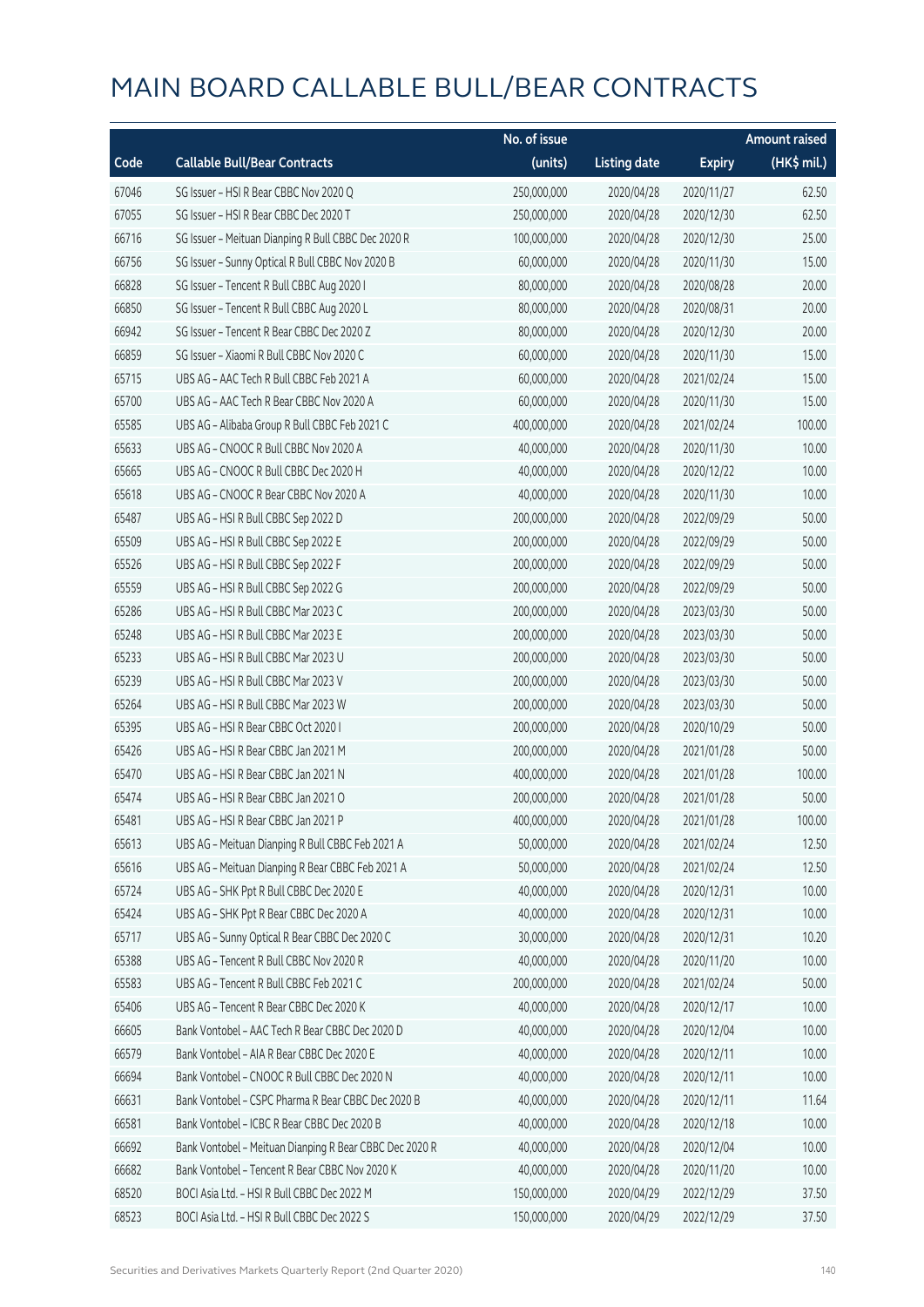|       |                                                              | No. of issue |                     |               | <b>Amount raised</b>  |
|-------|--------------------------------------------------------------|--------------|---------------------|---------------|-----------------------|
| Code  | <b>Callable Bull/Bear Contracts</b>                          | (units)      | <b>Listing date</b> | <b>Expiry</b> | $(HK\frac{1}{2}mil.)$ |
| 68524 | BOCI Asia Ltd. - HSI R Bull CBBC Dec 2022 T                  | 150,000,000  | 2020/04/29          | 2022/12/29    | 37.50                 |
| 68770 | BOCI Asia Ltd. - HSI R Bull CBBC Dec 2022 U                  | 200,000,000  | 2020/04/29          | 2022/12/29    | 52.00                 |
| 67773 | BOCI Asia Ltd. - HSI R Bear CBBC Oct 2020 S                  | 150,000,000  | 2020/04/29          | 2020/10/29    | 37.50                 |
| 67778 | BOCI Asia Ltd. - HSI R Bear CBBC Oct 2020 V                  | 150,000,000  | 2020/04/29          | 2020/10/29    | 37.50                 |
| 67825 | BOCI Asia Ltd. - HSI R Bear CBBC Oct 2020 W                  | 150,000,000  | 2020/04/29          | 2020/10/29    | 37.50                 |
| 68519 | BOCI Asia Ltd. - Tencent R Bull CBBC Oct 2020 S              | 40,000,000   | 2020/04/29          | 2020/10/30    | 10.00                 |
| 67674 | BNP Paribas Issuance B.V. - HSI R Bull CBBC Nov 2022 A       | 150,000,000  | 2020/04/29          | 2022/11/29    | 37.50                 |
| 67688 | BNP Paribas Issuance B.V. - HSI R Bull CBBC Nov 2022 B       | 150,000,000  | 2020/04/29          | 2022/11/29    | 37.50                 |
| 67695 | BNP Paribas Issuance B.V. - HSI R Bull CBBC Nov 2022 C       | 150,000,000  | 2020/04/29          | 2022/11/29    | 37.50                 |
| 67699 | BNP Paribas Issuance B.V. - HSI R Bull CBBC Nov 2022 D       | 150,000,000  | 2020/04/29          | 2022/11/29    | 37.50                 |
| 67708 | BNP Paribas Issuance B.V. - HSI R Bull CBBC Nov 2022 E       | 150,000,000  | 2020/04/29          | 2022/11/29    | 37.50                 |
| 67711 | BNP Paribas Issuance B.V. - HSI R Bull CBBC Nov 2022 F       | 150,000,000  | 2020/04/29          | 2022/11/29    | 37.50                 |
| 67727 | BNP Paribas Issuance B.V. - HSI R Bull CBBC Nov 2022 G       | 150,000,000  | 2020/04/29          | 2022/11/29    | 37.50                 |
| 67744 | BNP Paribas Issuance B.V. - HSI R Bull CBBC Nov 2022 H       | 150,000,000  | 2020/04/29          | 2022/11/29    | 37.50                 |
| 68227 | BNP Paribas Issuance B.V. - HSI R Bull CBBC Nov 2022 I       | 150,000,000  | 2020/04/29          | 2022/11/29    | 37.50                 |
| 68242 | BNP Paribas Issuance B.V. - HSI R Bull CBBC Nov 2022 J       | 150,000,000  | 2020/04/29          | 2022/11/29    | 37.50                 |
| 68281 | BNP Paribas Issuance B.V. - HSI R Bear CBBC Nov 2020 U       | 240,000,000  | 2020/04/29          | 2020/11/27    | 60.00                 |
| 67765 | BNP Paribas Issuance B.V. - HSI R Bear CBBC Dec 2020 O       | 250,000,000  | 2020/04/29          | 2020/12/30    | 62.50                 |
| 68383 | Credit Suisse AG - AAC Tech R Bear CBBC Nov 2020 C           | 50,000,000   | 2020/04/29          | 2020/11/27    | 12.50                 |
| 68447 | Credit Suisse AG - HSI R Bull CBBC Nov 2022 D                | 200,000,000  | 2020/04/29          | 2022/11/29    | 50.00                 |
| 68451 | Credit Suisse AG - HSI R Bull CBBC Nov 2022 R                | 200,000,000  | 2020/04/29          | 2022/11/29    | 50.00                 |
| 68431 | Credit Suisse AG - HSI R Bull CBBC Feb 2023 N                | 200,000,000  | 2020/04/29          | 2023/02/27    | 50.00                 |
| 68443 | Credit Suisse AG - HSI R Bull CBBC Feb 2023 O                | 300,000,000  | 2020/04/29          | 2023/02/27    | 75.00                 |
| 68340 | Credit Suisse AG - HSI R Bear CBBC Oct 2020 H                | 200,000,000  | 2020/04/29          | 2020/10/29    | 50.00                 |
| 68285 | Credit Suisse AG - HSI R Bear CBBC Oct 2020 I                | 200,000,000  | 2020/04/29          | 2020/10/29    | 50.00                 |
| 68352 | Credit Suisse AG - HSI R Bear CBBC Oct 2020 J                | 200,000,000  | 2020/04/29          | 2020/10/29    | 50.00                 |
| 68286 | Credit Suisse AG - HSI R Bear CBBC Nov 2020 H                | 200,000,000  | 2020/04/29          | 2020/11/27    | 50.00                 |
| 68330 | Credit Suisse AG - HSI R Bear CBBC Nov 2020 J                | 200,000,000  | 2020/04/29          | 2020/11/27    | 50.00                 |
| 68356 | Credit Suisse AG - Xiaomi R Bull CBBC Sep 2020 E             | 50,000,000   | 2020/04/29          | 2020/09/29    | 12.50                 |
| 68820 | Goldman Sachs SP (Asia) - AIA R Bull CBBC Nov 2020 B         | 60,000,000   | 2020/04/29          | 2020/11/30    | 15.00                 |
| 68816 | Goldman Sachs SP (Asia) - China Mobile R Bull CBBC Feb2021 A | 60,000,000   | 2020/04/29          | 2021/02/26    | 15.00                 |
| 68794 | Goldman Sachs SP (Asia) - HSI R Bull CBBC Oct 2022 L         | 160,000,000  | 2020/04/29          | 2022/10/28    | 40.00                 |
| 68773 | Goldman Sachs SP (Asia) - HSI R Bull CBBC Nov 2022 T         | 160,000,000  | 2020/04/29          | 2022/11/29    | 40.00                 |
| 68772 | Goldman Sachs SP (Asia) - HSI R Bull CBBC Dec 2022 L         | 160,000,000  | 2020/04/29          | 2022/12/29    | 40.00                 |
| 68787 | Goldman Sachs SP (Asia) - HSI R Bull CBBC Apr 2023 K         | 160,000,000  | 2020/04/29          | 2023/04/27    | 40.00                 |
| 68778 | Goldman Sachs SP (Asia) - HSI R Bear CBBC Oct 2020 Q         | 160,000,000  | 2020/04/29          | 2020/10/29    | 40.00                 |
| 68797 | Goldman Sachs SP (Asia) - HSI R Bear CBBC Oct 2020 R         | 160,000,000  | 2020/04/29          | 2020/10/29    | 40.00                 |
| 68803 | Goldman Sachs SP (Asia) - HSI R Bear CBBC Oct 2020 S         | 160,000,000  | 2020/04/29          | 2020/10/29    | 40.00                 |
| 68782 | Goldman Sachs SP (Asia) - HSI R Bear CBBC Nov 2020 T         | 160,000,000  | 2020/04/29          | 2020/11/27    | 40.00                 |
| 68801 | Goldman Sachs SP (Asia) - HSI R Bear CBBC Nov 2020 U         | 160,000,000  | 2020/04/29          | 2020/11/27    | 40.00                 |
| 68805 | Goldman Sachs SP (Asia) - HSI R Bear CBBC Nov 2020 V         | 160,000,000  | 2020/04/29          | 2020/11/27    | 40.00                 |
| 68823 | Goldman Sachs SP (Asia) - Meituan R Bull CBBC Feb 2021 D     | 60,000,000   | 2020/04/29          | 2021/02/26    | 15.00                 |
| 68819 | Goldman Sachs SP (Asia) - Tencent R Bull CBBC Feb 2021 D     | 60,000,000   | 2020/04/29          | 2021/02/26    | 15.00                 |
| 67670 | HK Bank - Alibaba Group R Bull CBBC Sep 2020 K               | 40,000,000   | 2020/04/29          | 2020/09/24    | 10.00                 |
| 67578 | HK Bank - HSI R Bull CBBC Sep 2022 H                         | 80,000,000   | 2020/04/29          | 2022/09/29    | 20.00                 |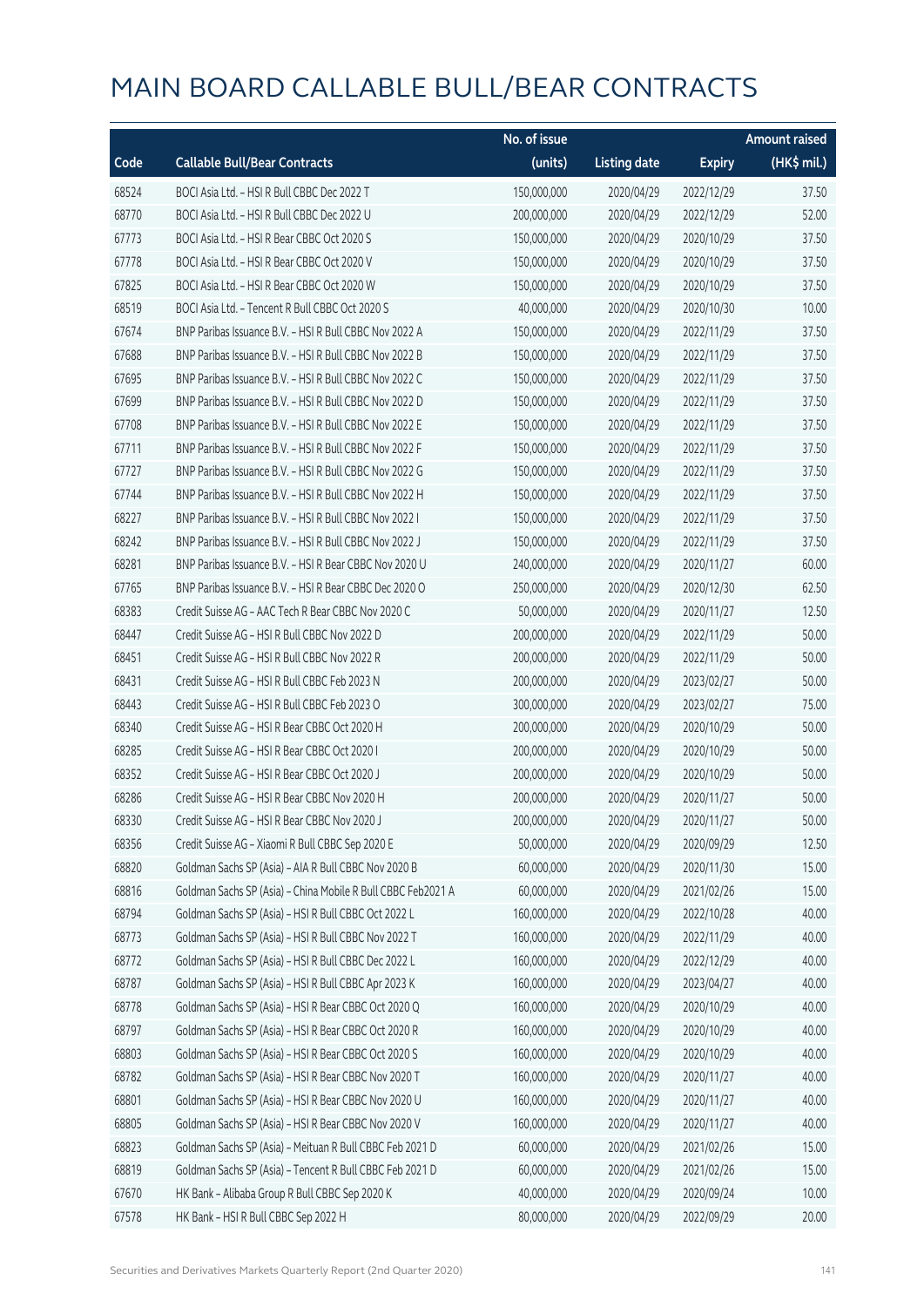|       |                                                           | No. of issue |                     |               | <b>Amount raised</b> |
|-------|-----------------------------------------------------------|--------------|---------------------|---------------|----------------------|
| Code  | <b>Callable Bull/Bear Contracts</b>                       | (units)      | <b>Listing date</b> | <b>Expiry</b> | (HK\$ mil.)          |
| 67580 | HK Bank - HSI R Bear CBBC Sep 2020 A                      | 60,000,000   | 2020/04/29          | 2020/09/29    | 15.00                |
| 67579 | HK Bank - Meituan Dianping R Bull CBBC Oct 2020 B         | 40,000,000   | 2020/04/29          | 2020/10/05    | 10.00                |
| 67622 | HK Bank - Tencent R Bear CBBC Sep 2020 D                  | 40,000,000   | 2020/04/29          | 2020/09/29    | 10.00                |
| 68594 | Haitong Int'l Sec - HSI R Bull CBBC Mar 2023 D            | 200,000,000  | 2020/04/29          | 2023/03/30    | 50.00                |
| 68597 | Haitong Int'l Sec - HSI R Bull CBBC Mar 2023 E            | 150,000,000  | 2020/04/29          | 2023/03/30    | 37.50                |
| 68607 | Haitong Int'l Sec - HSI R Bear CBBC Jul 2020 A            | 150,000,000  | 2020/04/29          | 2020/07/30    | 37.50                |
| 68602 | Haitong Int'l Sec - HSI R Bear CBBC Oct 2020 T            | 150,000,000  | 2020/04/29          | 2020/10/29    | 37.50                |
| 68604 | Haitong Int'l Sec - HSI R Bear CBBC Dec 2020 O            | 150,000,000  | 2020/04/29          | 2020/12/30    | 37.50                |
| 68467 | J P Morgan SP BV - HSI R Bull CBBC Jan 2023 X             | 200,000,000  | 2020/04/29          | 2023/01/30    | 50.00                |
| 68514 | J P Morgan SP BV - HSI R Bull CBBC Jan 2023 Z             | 200,000,000  | 2020/04/29          | 2023/01/30    | 50.00                |
| 68473 | J P Morgan SP BV - HSI R Bull CBBC Feb 2023 T             | 200,000,000  | 2020/04/29          | 2023/02/27    | 50.00                |
| 68505 | J P Morgan SP BV - HSI R Bear CBBC Nov 2020 A             | 240,000,000  | 2020/04/29          | 2020/11/27    | 60.00                |
| 68489 | J P Morgan SP BV - HSI R Bear CBBC Nov 2020 X             | 200,000,000  | 2020/04/29          | 2020/11/27    | 50.00                |
| 68490 | J P Morgan SP BV - HSI R Bear CBBC Dec 2020 V             | 200,000,000  | 2020/04/29          | 2020/12/30    | 50.00                |
| 68511 | J P Morgan SP BV - HSI R Bear CBBC Dec 2020 X             | 200,000,000  | 2020/04/29          | 2020/12/30    | 50.00                |
| 68593 | Morgan Stanley Asia Products - HSI R Bull CBBC Nov 2022 H | 150,000,000  | 2020/04/29          | 2022/11/29    | 37.50                |
| 68567 | Morgan Stanley Asia Products - HSI R Bull CBBC Jan 2023 H | 150,000,000  | 2020/04/29          | 2023/01/30    | 37.50                |
| 68539 | Morgan Stanley Asia Products - HSI R Bear CBBC Sep 2020 O | 150,000,000  | 2020/04/29          | 2020/09/29    | 37.50                |
| 68664 | SG Issuer - AAC Tech R Bull CBBC Dec 2020 J               | 100,000,000  | 2020/04/29          | 2020/12/30    | 25.00                |
| 68673 | SG Issuer - AIA R Bull CBBC Jan 2021 C                    | 60,000,000   | 2020/04/29          | 2021/01/28    | 15.00                |
| 68670 | SG Issuer - AIA R Bear CBBC Dec 2020 A                    | 60,000,000   | 2020/04/29          | 2020/12/30    | 15.00                |
| 68677 | SG Issuer - Alibaba Group R Bull CBBC Oct 2020 S          | 60,000,000   | 2020/04/29          | 2020/10/29    | 15.00                |
| 68720 | SG Issuer - Alibaba Group R Bear CBBC Nov 2020 U          | 60,000,000   | 2020/04/29          | 2020/11/27    | 15.00                |
| 68685 | SG Issuer - CSPC Pharma R Bull CBBC Feb 2021 A            | 150,000,000  | 2020/04/29          | 2021/02/26    | 37.50                |
| 68690 | SG Issuer - Geely Auto R Bear CBBC Oct 2020 A             | 40,000,000   | 2020/04/29          | 2020/10/29    | 10.00                |
| 68687 | SG Issuer - Galaxy Ent R Bear CBBC Dec 2020 E             | 100,000,000  | 2020/04/29          | 2020/12/30    | 25.00                |
| 68747 | SG Issuer - HSI R Bull CBBC Dec 2022 C                    | 250,000,000  | 2020/04/29          | 2022/12/29    | 62.50                |
| 68748 | SG Issuer – HSI R Bull CBBC Jan 2023 V                    | 250,000,000  | 2020/04/29          | 2023/01/30    | 62.50                |
| 68749 | SG Issuer - HSI R Bull CBBC Jan 2023 Y                    | 500,000,000  | 2020/04/29          | 2023/01/30    | 125.00               |
| 68753 | SG Issuer - HSI R Bull CBBC Feb 2023 T                    | 250,000,000  | 2020/04/29          | 2023/02/27    | 62.50                |
| 68754 | SG Issuer - HSI R Bull CBBC Apr 2023 N                    | 250,000,000  | 2020/04/29          | 2023/04/27    | 62.50                |
| 68701 | SG Issuer - HSI R Bear CBBC Oct 2020 E                    | 250,000,000  | 2020/04/29          | 2020/10/29    | 62.50                |
| 68704 | SG Issuer - HSI R Bear CBBC Oct 2020 X                    | 250,000,000  | 2020/04/29          | 2020/10/29    | 62.50                |
| 68708 | SG Issuer - HSI R Bear CBBC Nov 2020 T                    | 250,000,000  | 2020/04/29          | 2020/11/27    | 62.50                |
| 68713 | SG Issuer - HSI R Bear CBBC Nov 2020 U                    | 250,000,000  | 2020/04/29          | 2020/11/27    | 62.50                |
| 68741 | SG Issuer - HSI R Bear CBBC Dec 2020 K                    | 250,000,000  | 2020/04/29          | 2020/12/30    | 62.50                |
| 68715 | SG Issuer - HSI R Bear CBBC Jan 2021 F                    | 500,000,000  | 2020/04/29          | 2021/01/28    | 125.00               |
| 68743 | SG Issuer - HSI R Bear CBBC Jan 2021 G                    | 250,000,000  | 2020/04/29          | 2021/01/28    | 62.50                |
| 68757 | SG Issuer - Meituan Dianping R Bull CBBC Nov 2020 K       | 100,000,000  | 2020/04/29          | 2020/11/30    | 25.00                |
| 68692 | SG Issuer - Meituan Dianping R Bear CBBC Dec 2020 E       | 100,000,000  | 2020/04/29          | 2020/12/30    | 25.00                |
| 68761 | SG Issuer - Tencent R Bull CBBC Jul 2020 W                | 80,000,000   | 2020/04/29          | 2020/07/31    | 20.00                |
| 68766 | SG Issuer - Tencent R Bull CBBC Nov 2020 C                | 80,000,000   | 2020/04/29          | 2020/11/30    | 20.00                |
| 68723 | SG Issuer - Tencent R Bear CBBC Oct 2020 U                | 200,000,000  | 2020/04/29          | 2020/10/29    | 50.00                |
| 68693 | SG Issuer - Tencent R Bear CBBC Nov 2020 F                | 80,000,000   | 2020/04/29          | 2020/11/27    | 20.00                |
| 68734 | SG Issuer - Tencent R Bear CBBC Jan 2021 A                | 80,000,000   | 2020/04/29          | 2021/01/29    | 20.00                |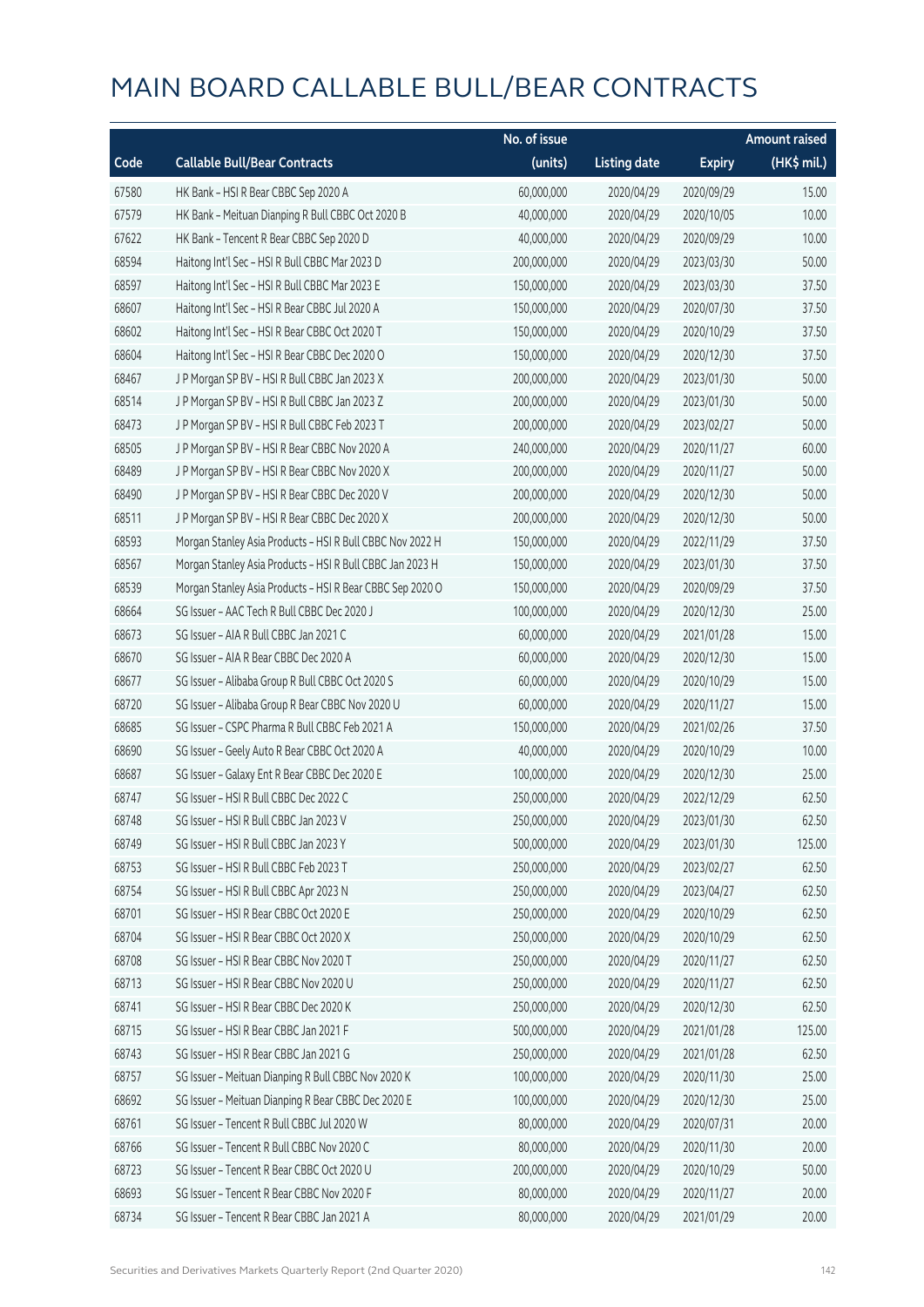|       |                                                         | No. of issue |                     |               | <b>Amount raised</b> |
|-------|---------------------------------------------------------|--------------|---------------------|---------------|----------------------|
| Code  | <b>Callable Bull/Bear Contracts</b>                     | (units)      | <b>Listing date</b> | <b>Expiry</b> | (HK\$ mil.)          |
| 68202 | UBS AG - Galaxy Ent R Bear CBBC Dec 2020 F              | 60,000,000   | 2020/04/29          | 2020/12/07    | 15.00                |
| 68085 | UBS AG - HSBC R Bear CBBC Jan 2021 B                    | 100,000,000  | 2020/04/29          | 2021/01/25    | 25.00                |
| 68093 | UBS AG - HSI R Bull CBBC Sep 2022 H                     | 200,000,000  | 2020/04/29          | 2022/09/29    | 50.00                |
| 68094 | UBS AG - HSI R Bull CBBC Sep 2022 L                     | 200,000,000  | 2020/04/29          | 2022/09/29    | 50.00                |
| 68136 | UBS AG - HSI R Bull CBBC Sep 2022 M                     | 200,000,000  | 2020/04/29          | 2022/09/29    | 50.00                |
| 68139 | UBS AG - HSI R Bull CBBC Sep 2022 N                     | 200,000,000  | 2020/04/29          | 2022/09/29    | 50.00                |
| 67832 | UBS AG - HSI R Bull CBBC Nov 2022 A                     | 200,000,000  | 2020/04/29          | 2022/11/29    | 50.00                |
| 67842 | UBS AG - HSI R Bull CBBC Nov 2022 E                     | 200,000,000  | 2020/04/29          | 2022/11/29    | 50.00                |
| 67860 | UBS AG - HSI R Bull CBBC Nov 2022 I                     | 200,000,000  | 2020/04/29          | 2022/11/29    | 50.00                |
| 67922 | UBS AG - HSI R Bear CBBC Jan 2021 Q                     | 200,000,000  | 2020/04/29          | 2021/01/28    | 50.00                |
| 67976 | UBS AG - HSI R Bear CBBC Jan 2021 R                     | 200,000,000  | 2020/04/29          | 2021/01/28    | 50.00                |
| 68006 | UBS AG - HSI R Bear CBBC Jan 2021 S                     | 200,000,000  | 2020/04/29          | 2021/01/28    | 50.00                |
| 68012 | UBS AG - HSI R Bear CBBC Jan 2021 T                     | 200,000,000  | 2020/04/29          | 2021/01/28    | 50.00                |
| 68043 | UBS AG - HSI R Bear CBBC Jan 2021 U                     | 200,000,000  | 2020/04/29          | 2021/01/28    | 50.00                |
| 68075 | UBS AG - HSI R Bear CBBC Jan 2021 V                     | 200,000,000  | 2020/04/29          | 2021/01/28    | 50.00                |
| 68082 | UBS AG - HSI R Bear CBBC Jan 2021 W                     | 200,000,000  | 2020/04/29          | 2021/01/28    | 50.00                |
| 68083 | UBS AG - Meituan Dianping R Bull CBBC Dec 2020 W        | 50,000,000   | 2020/04/29          | 2020/12/10    | 12.50                |
| 68179 | UBS AG - Sunny Optical R Bull CBBC Dec 2020 I           | 30,000,000   | 2020/04/29          | 2020/12/21    | 10.20                |
| 67898 | UBS AG - Tencent R Bull CBBC Jan 2021 F                 | 200,000,000  | 2020/04/29          | 2021/01/22    | 50.00                |
| 67902 | UBS AG - Tencent R Bear CBBC Dec 2020 P                 | 40,000,000   | 2020/04/29          | 2020/12/07    | 10.00                |
| 68173 | UBS AG - Xiaomi R Bull CBBC Dec 2020 M                  | 60,000,000   | 2020/04/29          | 2020/12/10    | 15.00                |
| 68642 | Bank Vontobel - AIA R Bull CBBC Dec 2020 H              | 40,000,000   | 2020/04/29          | 2020/12/11    | 10.00                |
| 68608 | Bank Vontobel - China Res Land R Bull CBBC Dec 2020 A   | 40,000,000   | 2020/04/29          | 2020/12/04    | 10.00                |
| 68616 | Bank Vontobel - China Res Land R Bull CBBC Dec 2020 B   | 40,000,000   | 2020/04/29          | 2020/12/11    | 10.00                |
| 68660 | Bank Vontobel - Galaxy Ent R Bull CBBC Dec 2020 N       | 40,000,000   | 2020/04/29          | 2020/12/18    | 10.00                |
| 68636 | Bank Vontobel - HSBC R Bull CBBC Dec 2020 I             | 40,000,000   | 2020/04/29          | 2020/12/18    | 10.00                |
| 68650 | Bank Vontobel - HSI R Bull CBBC Dec 2022 A              | 80,000,000   | 2020/04/29          | 2022/12/29    | 20.00                |
| 68651 | Bank Vontobel - HSLR Bull CBBC Dec 2022 B               | 80,000,000   | 2020/04/29          | 2022/12/29    | 20.00                |
| 68644 | Bank Vontobel - HSI R Bull CBBC Dec 2022 Z              | 80,000,000   | 2020/04/29          | 2022/12/29    | 20.00                |
| 68653 | Bank Vontobel - HSI R Bear CBBC Dec 2020 C              | 80,000,000   | 2020/04/29          | 2020/12/30    | 20.00                |
| 68656 | Bank Vontobel - HSI R Bear CBBC Dec 2020 D              | 80,000,000   | 2020/04/29          | 2020/12/30    | 20.00                |
| 68619 | Bank Vontobel - Meituan Dianping R Bull CBBC Dec 2020 S | 60,000,000   | 2020/04/29          | 2020/12/04    | 15.00                |
| 68629 | Bank Vontobel - Sunny Optical R Bear CBBC Dec 2020 F    | 40,000,000   | 2020/04/29          | 2020/12/04    | 10.00                |
| 68633 | Bank Vontobel - Tencent R Bull CBBC Nov 2020 O          | 40,000,000   | 2020/04/29          | 2020/11/13    | 10.00                |
| 68640 | Bank Vontobel - Tencent R Bull CBBC Nov 2020 P          | 40,000,000   | 2020/04/29          | 2020/11/06    | 10.00                |
| 68864 | BNP Paribas Issuance B.V. - HSI R Bull CBBC Nov 2022 K  | 150,000,000  | 2020/05/04          | 2022/11/29    | 37.50                |
| 69117 | BNP Paribas Issuance B.V. - HSI R Bull CBBC Nov 2022 L  | 140,000,000  | 2020/05/04          | 2022/11/29    | 35.00                |
| 68832 | BNP Paribas Issuance B.V. - HSI R Bear CBBC Nov 2020 V  | 250,000,000  | 2020/05/04          | 2020/11/27    | 62.50                |
| 68833 | BNP Paribas Issuance B.V. - HSI R Bear CBBC Nov 2020 W  | 250,000,000  | 2020/05/04          | 2020/11/27    | 62.50                |
| 69125 | Credit Suisse AG - CSPC Pharma R Bull CBBC Feb 2021 A   | 100,000,000  | 2020/05/04          | 2021/02/25    | 25.00                |
| 69132 | Credit Suisse AG - HSI R Bull CBBC Jan 2023 P           | 200,000,000  | 2020/05/04          | 2023/01/30    | 50.00                |
| 69136 | Credit Suisse AG - HSI R Bull CBBC Jan 2023 Q           | 200,000,000  | 2020/05/04          | 2023/01/30    | 50.00                |
| 69131 | Credit Suisse AG - HSI R Bull CBBC Feb 2023 P           | 200,000,000  | 2020/05/04          | 2023/02/27    | 50.00                |
| 69134 | Credit Suisse AG - HSI R Bull CBBC Feb 2023 Q           | 200,000,000  | 2020/05/04          | 2023/02/27    | 50.00                |
| 69120 | Credit Suisse AG - HSI R Bear CBBC Oct 2020 B           | 200,000,000  | 2020/05/04          | 2020/10/29    | 50.00                |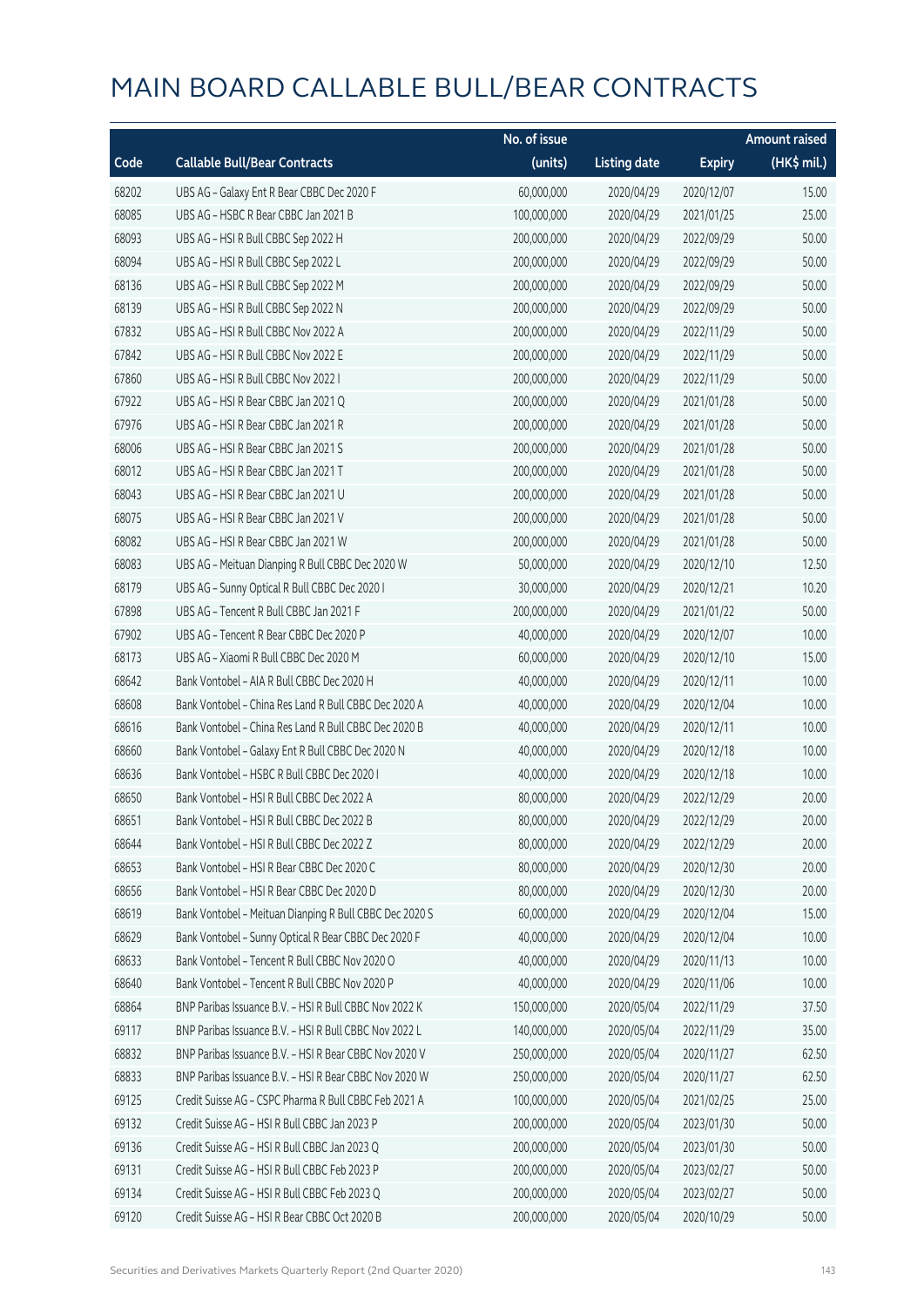|       |                                                             | No. of issue |                     |               | <b>Amount raised</b> |
|-------|-------------------------------------------------------------|--------------|---------------------|---------------|----------------------|
| Code  | <b>Callable Bull/Bear Contracts</b>                         | (units)      | <b>Listing date</b> | <b>Expiry</b> | (HK\$ mil.)          |
| 69124 | Credit Suisse AG - HSI R Bear CBBC Nov 2020 P               | 200,000,000  | 2020/05/04          | 2020/11/27    | 50.00                |
| 69121 | Credit Suisse AG - HSI R Bear CBBC Dec 2020 R               | 200,000,000  | 2020/05/04          | 2020/12/30    | 50.00                |
| 69145 | Goldman Sachs SP (Asia) - China Life R Bull CBBC Feb 2021 B | 80,000,000   | 2020/05/04          | 2021/02/26    | 20.00                |
| 69159 | Goldman Sachs SP (Asia) - HSI R Bull CBBC Apr 2023 L        | 160,000,000  | 2020/05/04          | 2023/04/27    | 40.00                |
| 69161 | Goldman Sachs SP (Asia) - HSI R Bull CBBC Apr 2023 M        | 160,000,000  | 2020/05/04          | 2023/04/27    | 40.00                |
| 69143 | Goldman Sachs SP (Asia) - HSI R Bear CBBC Oct 2020 T        | 160,000,000  | 2020/05/04          | 2020/10/29    | 40.00                |
| 69154 | Goldman Sachs SP (Asia) - HSI R Bear CBBC Nov 2020 W        | 160,000,000  | 2020/05/04          | 2020/11/27    | 40.00                |
| 69152 | Goldman Sachs SP (Asia) - Meituan R Bear CBBC Feb 2021 A    | 60,000,000   | 2020/05/04          | 2021/02/26    | 15.00                |
| 69144 | Goldman Sachs SP (Asia) - Tencent R Bull CBBC Oct 2020 K    | 60,000,000   | 2020/05/04          | 2020/10/30    | 15.00                |
| 68846 | HK Bank - Bank of China R Bear CBBC Sep 2020 A              | 40,000,000   | 2020/05/04          | 2020/09/14    | 10.00                |
| 68859 | HK Bank - Bud Apac R Bull CBBC Nov 2020 D                   | 40,000,000   | 2020/05/04          | 2020/11/02    | 10.00                |
| 68845 | HK Bank - CC Bank R Bull CBBC Oct 2020 A                    | 60,000,000   | 2020/05/04          | 2020/10/12    | 15.00                |
| 68839 | HK Bank - HSI R Bull CBBC Sep 2022 N                        | 100,000,000  | 2020/05/04          | 2022/09/29    | 25.00                |
| 68837 | HK Bank - HSI R Bull CBBC Dec 2022 F                        | 80,000,000   | 2020/05/04          | 2022/12/29    | 20.00                |
| 68838 | HK Bank - HSI R Bear CBBC Sep 2020 D                        | 60,000,000   | 2020/05/04          | 2020/09/29    | 15.00                |
| 68857 | HK Bank - SUNAC R Bear CBBC Sep 2020 C                      | 40,000,000   | 2020/05/04          | 2020/09/07    | 10.00                |
| 68849 | HK Bank - WuXi Bio R Bull CBBC Sep 2020 D                   | 40,000,000   | 2020/05/04          | 2020/09/14    | 10.00                |
| 68963 | Haitong Int'l Sec - Galaxy Ent R Bull CBBC Nov 2020 A       | 40,000,000   | 2020/05/04          | 2020/11/17    | 10.00                |
| 68947 | Haitong Int'l Sec - HSI R Bull CBBC Jan 2023 W              | 150,000,000  | 2020/05/04          | 2023/01/30    | 37.50                |
| 68946 | Haitong Int'l Sec - HSI R Bull CBBC Mar 2023 F              | 150,000,000  | 2020/05/04          | 2023/03/30    | 37.50                |
| 68950 | Haitong Int'l Sec - HSI R Bear CBBC Oct 2020 U              | 150,000,000  | 2020/05/04          | 2020/10/29    | 37.50                |
| 68931 | Haitong Int'l Sec - HSI R Bear CBBC Dec 2020 P              | 300,000,000  | 2020/05/04          | 2020/12/30    | 75.00                |
| 68962 | Haitong Int'l Sec - SHK Ppt R Bull CBBC Feb 2021 A          | 40,000,000   | 2020/05/04          | 2021/02/25    | 10.00                |
| 68982 | J P Morgan SP BV - HSI R Bull CBBC Feb 2023 U               | 200,000,000  | 2020/05/04          | 2023/02/27    | 50.00                |
| 69007 | J P Morgan SP BV - HSI R Bull CBBC Feb 2023 V               | 200,000,000  | 2020/05/04          | 2023/02/27    | 50.00                |
| 68973 | J P Morgan SP BV - HSI R Bull CBBC Mar 2023 N               | 200,000,000  | 2020/05/04          | 2023/03/30    | 50.00                |
| 68988 | J P Morgan SP BV - HSI R Bull CBBC Mar 2023 O               | 200,000,000  | 2020/05/04          | 2023/03/30    | 50.00                |
| 68965 | J P Morgan SP BV - HSI R Bear CBBC Nov 2020 C               | 200,000,000  | 2020/05/04          | 2020/11/27    | 50.00                |
| 68995 | J P Morgan SP BV - HSI R Bear CBBC Nov 2020 M               | 240,000,000  | 2020/05/04          | 2020/11/27    | 60.00                |
| 68968 | J P Morgan SP BV - HSI R Bear CBBC Dec 2020 G               | 240,000,000  | 2020/05/04          | 2020/12/30    | 60.00                |
| 68997 | J P Morgan SP BV - HSI R Bear CBBC Dec 2020 T               | 200,000,000  | 2020/05/04          | 2020/12/30    | 50.00                |
| 69014 | Morgan Stanley Asia Products - HSI R Bull CBBC Sep 2022 Z   | 150,000,000  | 2020/05/04          | 2022/09/29    | 37.50                |
| 69015 | Morgan Stanley Asia Products - HSI R Bull CBBC Feb 2023 C   | 150,000,000  | 2020/05/04          | 2023/02/27    | 37.50                |
| 69011 | Morgan Stanley Asia Products - HSI R Bear CBBC Sep 2020 P   | 150,000,000  | 2020/05/04          | 2020/09/29    | 37.50                |
| 69111 | SG Issuer - Alibaba Group R Bull CBBC Sep 2020 T            | 60,000,000   | 2020/05/04          | 2020/09/30    | 15.00                |
| 69035 | SG Issuer - Alibaba Group R Bull CBBC Nov 2020 C            | 60,000,000   | 2020/05/04          | 2020/11/30    | 15.00                |
| 69061 | SG Issuer - Alibaba Group R Bear CBBC Jan 2021 E            | 60,000,000   | 2020/05/04          | 2021/01/29    | 15.00                |
| 69063 | SG Issuer - Bank of China R Bull CBBC Aug 2021 A            | 100,000,000  | 2020/05/04          | 2021/08/05    | 25.00                |
| 69062 | SG Issuer - Bank of China R Bear CBBC Feb 2021 A            | 100,000,000  | 2020/05/04          | 2021/02/25    | 25.00                |
| 69037 | SG Issuer - Galaxy Ent R Bear CBBC Dec 2020 F               | 100,000,000  | 2020/05/04          | 2020/12/30    | 25.00                |
| 69100 | SG Issuer - HSI R Bull CBBC Nov 2022 Q                      | 250,000,000  | 2020/05/04          | 2022/11/29    | 62.50                |
| 69105 | SG Issuer - HSI R Bull CBBC Nov 2022 R                      | 250,000,000  | 2020/05/04          | 2022/11/29    | 62.50                |
| 69099 | SG Issuer - HSI R Bull CBBC Nov 2022 W                      | 250,000,000  | 2020/05/04          | 2022/11/29    | 62.50                |
| 69106 | SG Issuer - HSI R Bull CBBC Apr 2023 O                      | 250,000,000  | 2020/05/04          | 2023/04/27    | 62.50                |
| 69109 | SG Issuer - HSI R Bull CBBC Apr 2023 P                      | 250,000,000  | 2020/05/04          | 2023/04/27    | 62.50                |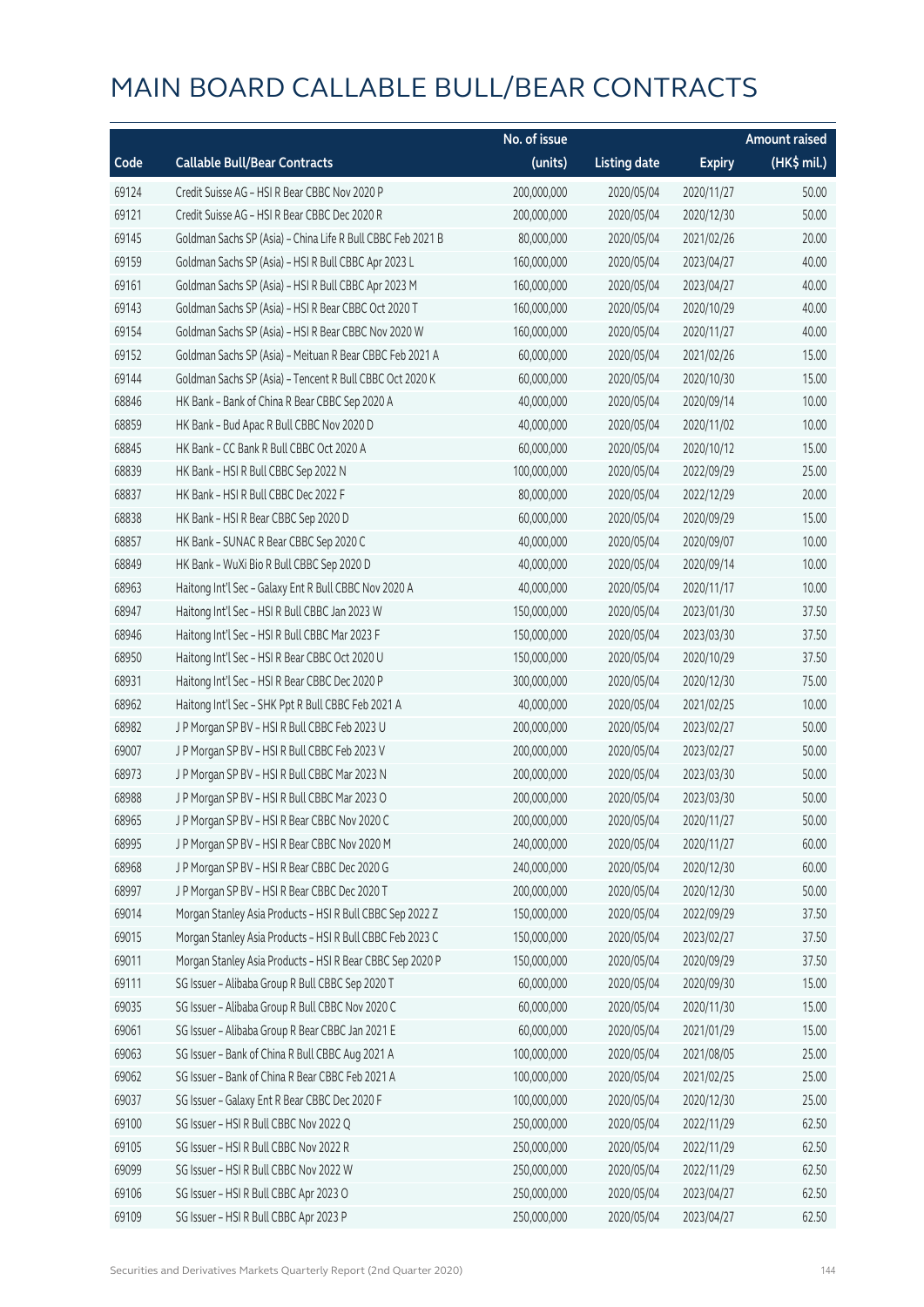|       |                                                         | No. of issue |                     |               | <b>Amount raised</b> |
|-------|---------------------------------------------------------|--------------|---------------------|---------------|----------------------|
| Code  | <b>Callable Bull/Bear Contracts</b>                     | (units)      | <b>Listing date</b> | <b>Expiry</b> | (HK\$ mil.)          |
| 69053 | SG Issuer - HSI R Bear CBBC Aug 2020 F                  | 250,000,000  | 2020/05/04          | 2020/08/28    | 62.50                |
| 69060 | SG Issuer - HSI R Bear CBBC Oct 2020 A                  | 500,000,000  | 2020/05/04          | 2020/10/29    | 125.00               |
| 69091 | SG Issuer - HSI R Bear CBBC Dec 2020 Q                  | 250,000,000  | 2020/05/04          | 2020/12/30    | 62.50                |
| 69095 | SG Issuer - HSI R Bear CBBC Jan 2021 H                  | 250,000,000  | 2020/05/04          | 2021/01/28    | 62.50                |
| 69097 | SG Issuer - HSI R Bear CBBC Jan 2021 I                  | 250,000,000  | 2020/05/04          | 2021/01/28    | 62.50                |
| 69098 | SG Issuer - HSI R Bear CBBC Jan 2021 J                  | 250,000,000  | 2020/05/04          | 2021/01/28    | 62.50                |
| 69068 | SG Issuer - ICBC R Bear CBBC Dec 2020 A                 | 100,000,000  | 2020/05/04          | 2020/12/30    | 25.00                |
| 69039 | SG Issuer - Link REIT R Bear CBBC Dec 2020 B            | 60,000,000   | 2020/05/04          | 2020/12/31    | 15.00                |
| 69042 | SG Issuer - Meituan Dianping R Bull CBBC Dec 2020 S     | 100,000,000  | 2020/05/04          | 2020/12/31    | 25.00                |
| 69070 | SG Issuer - Ping An R Bull CBBC Jan 2021 F              | 100,000,000  | 2020/05/04          | 2021/01/28    | 25.00                |
| 69043 | SG Issuer - SUNAC R Bull CBBC Feb 2021 B                | 80,000,000   | 2020/05/04          | 2021/02/25    | 20.00                |
| 69081 | SG Issuer - Tencent R Bull CBBC Aug 2020 M              | 80,000,000   | 2020/05/04          | 2020/08/28    | 20.00                |
| 69115 | SG Issuer - Tencent R Bull CBBC Sep 2020 C              | 80,000,000   | 2020/05/04          | 2020/09/30    | 20.00                |
| 69090 | SG Issuer - Tencent R Bear CBBC Jan 2021 B              | 80,000,000   | 2020/05/04          | 2021/01/29    | 20.00                |
| 69049 | SG Issuer - Tencent R Bear CBBC Feb 2021 K              | 80,000,000   | 2020/05/04          | 2021/02/25    | 20.00                |
| 68872 | UBS AG - Alibaba Group R Bull CBBC Dec 2020 W           | 80,000,000   | 2020/05/04          | 2020/12/17    | 20.00                |
| 68876 | UBS AG - Geely Auto R Bear CBBC Dec 2020 C              | 40,000,000   | 2020/05/04          | 2020/12/21    | 10.00                |
| 68923 | UBS AG - Geely Auto R Bear CBBC Mar 2021 A              | 150,000,000  | 2020/05/04          | 2021/03/31    | 37.50                |
| 68877 | UBS AG - Galaxy Ent R Bear CBBC Dec 2020 G              | 50,000,000   | 2020/05/04          | 2020/12/08    | 12.50                |
| 68878 | UBS AG - HSCEI R Bear CBBC Sep 2020 C                   | 200,000,000  | 2020/05/04          | 2020/09/29    | 50.00                |
| 68868 | UBS AG - HSI R Bull CBBC Oct 2022 D                     | 200,000,000  | 2020/05/04          | 2022/10/28    | 50.00                |
| 68867 | UBS AG - HSI R Bull CBBC Oct 2022 N                     | 200,000,000  | 2020/05/04          | 2022/10/28    | 50.00                |
| 68913 | UBS AG - HSI R Bull CBBC Feb 2023 V                     | 200,000,000  | 2020/05/04          | 2023/02/27    | 50.00                |
| 68914 | UBS AG - HSI R Bull CBBC Feb 2023 W                     | 200,000,000  | 2020/05/04          | 2023/02/27    | 50.00                |
| 68916 | UBS AG - HSI R Bull CBBC Feb 2023 X                     | 200,000,000  | 2020/05/04          | 2023/02/27    | 50.00                |
| 68866 | UBS AG - HSI R Bear CBBC Sep 2020 R                     | 200,000,000  | 2020/05/04          | 2020/09/29    | 50.00                |
| 68888 | UBS AG - HSI R Bear CBBC Nov 2020 W                     | 200,000,000  | 2020/05/04          | 2020/11/27    | 50.00                |
| 68898 | UBS AG - HSLR Bear CBBC Nov 2020 X                      | 200,000,000  | 2020/05/04          | 2020/11/27    | 50.00                |
| 68905 | UBS AG - HSI R Bear CBBC Nov 2020 Y                     | 200,000,000  | 2020/05/04          | 2020/11/27    | 50.00                |
| 68911 | UBS AG - HSI R Bear CBBC Nov 2020 Z                     | 200,000,000  | 2020/05/04          | 2020/11/27    | 50.00                |
| 68871 | UBS AG - Tencent R Bull CBBC Nov 2020 S                 | 40,000,000   | 2020/05/04          | 2020/11/25    | 10.00                |
| 69021 | Bank Vontobel - Alibaba Group R Bull CBBC Dec 2020 E    | 40,000,000   | 2020/05/04          | 2020/12/11    | 10.00                |
| 69016 | Bank Vontobel - Meituan Dianping R Bull CBBC Dec 2020 T | 60,000,000   | 2020/05/04          | 2020/12/18    | 15.00                |
| 69023 | Bank Vontobel - Tencent R Bull CBBC Dec 2020 Z          | 40,000,000   | 2020/05/04          | 2020/12/18    | 10.00                |
| 69017 | Bank Vontobel - Xiaomi R Bull CBBC Dec 2020 R           | 40,000,000   | 2020/05/04          | 2020/12/11    | 10.00                |
| 69322 | BNP Paribas Issuance B.V. - HSI R Bear CBBC Nov 2020 A  | 250,000,000  | 2020/05/05          | 2020/11/27    | 62.50                |
| 69324 | BNP Paribas Issuance B.V. - HSI R Bear CBBC Nov 2020 B  | 250,000,000  | 2020/05/05          | 2020/11/27    | 62.50                |
| 69329 | BNP Paribas Issuance B.V. - HSI R Bear CBBC Nov 2020 C  | 250,000,000  | 2020/05/05          | 2020/11/27    | 62.50                |
| 69314 | BNP Paribas Issuance B.V. - HSI R Bear CBBC Nov 2020 X  | 250,000,000  | 2020/05/05          | 2020/11/27    | 62.50                |
| 69315 | BNP Paribas Issuance B.V. - HSI R Bear CBBC Nov 2020 Y  | 250,000,000  | 2020/05/05          | 2020/11/27    | 62.50                |
| 69320 | BNP Paribas Issuance B.V. - HSI R Bear CBBC Nov 2020 Z  | 250,000,000  | 2020/05/05          | 2020/11/27    | 62.50                |
| 69413 | Credit Suisse AG - Alibaba Group R Bear CBBC Sep 2020 B | 80,000,000   | 2020/05/05          | 2020/09/29    | 20.00                |
| 69393 | Credit Suisse AG - HSI R Bull CBBC Oct 2022 F           | 200,000,000  | 2020/05/05          | 2022/10/28    | 50.00                |
| 69399 | Credit Suisse AG - HSI R Bull CBBC Oct 2022 H           | 200,000,000  | 2020/05/05          | 2022/10/28    | 50.00                |
| 69407 | Credit Suisse AG - HSI R Bull CBBC Feb 2023 R           | 200,000,000  | 2020/05/05          | 2023/02/27    | 50.00                |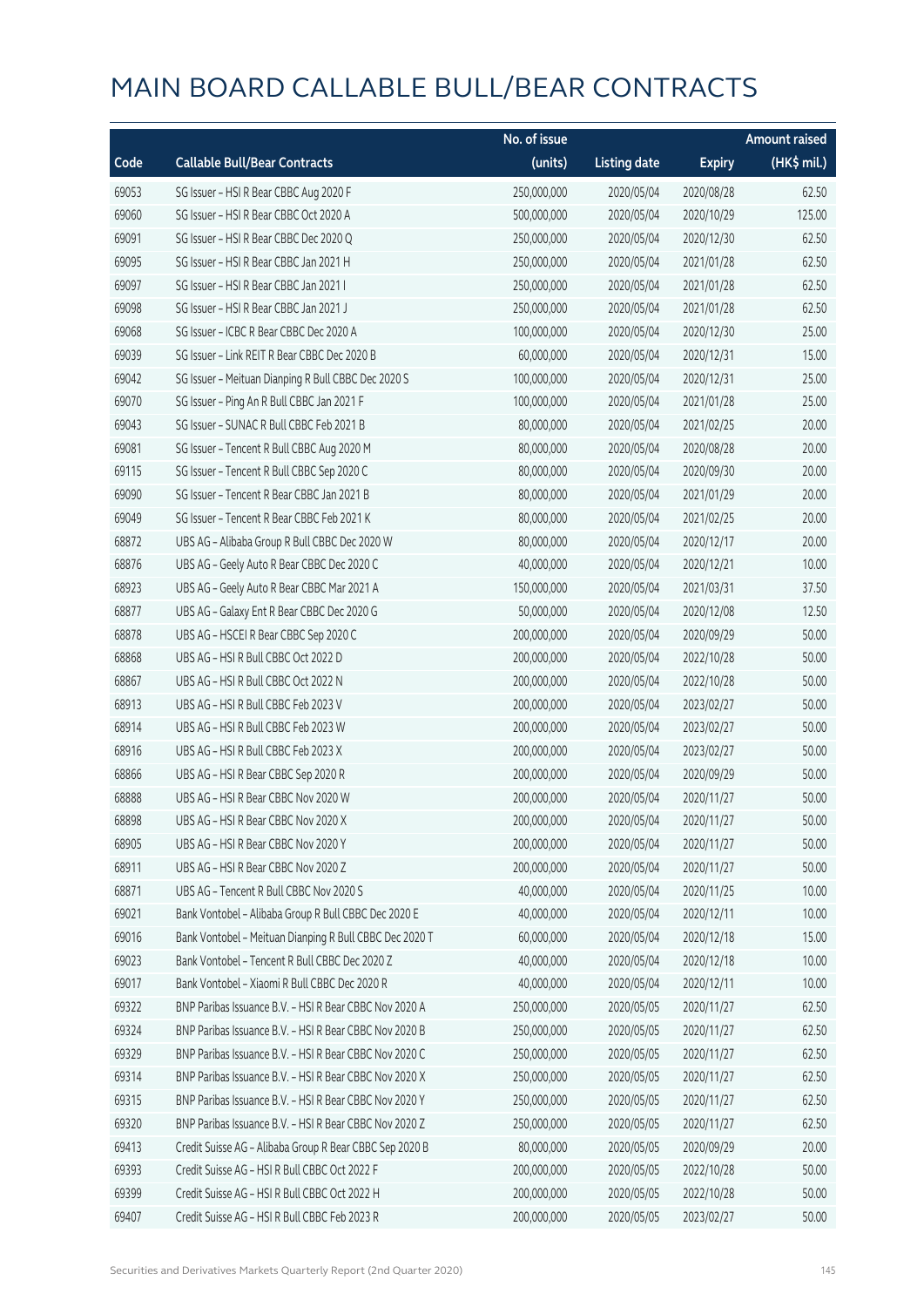|       |                                                           | No. of issue |                     |               | <b>Amount raised</b> |
|-------|-----------------------------------------------------------|--------------|---------------------|---------------|----------------------|
| Code  | <b>Callable Bull/Bear Contracts</b>                       | (units)      | <b>Listing date</b> | <b>Expiry</b> | (HK\$ mil.)          |
| 69417 | Credit Suisse AG - HSI R Bear CBBC Oct 2020 K             | 200,000,000  | 2020/05/05          | 2020/10/29    | 50.00                |
| 69419 | Credit Suisse AG - HSI R Bear CBBC Oct 2020 L             | 200,000,000  | 2020/05/05          | 2020/10/29    | 50.00                |
| 69421 | Credit Suisse AG - HSI R Bear CBBC Oct 2020 M             | 200,000,000  | 2020/05/05          | 2020/10/29    | 50.00                |
| 69571 | Goldman Sachs SP (Asia) - AAC Tech R Bull CBBC Feb 2021 A | 40,000,000   | 2020/05/05          | 2021/02/26    | 10.00                |
| 69561 | Goldman Sachs SP (Asia) - Alibaba R Bull CBBC Oct 2020 R  | 60,000,000   | 2020/05/05          | 2020/10/30    | 15.00                |
| 69609 | Goldman Sachs SP (Asia) - HSI R Bull CBBC Nov 2022 S      | 160,000,000  | 2020/05/05          | 2022/11/29    | 40.00                |
| 69603 | Goldman Sachs SP (Asia) - HSI R Bull CBBC Feb 2023 F      | 160,000,000  | 2020/05/05          | 2023/02/27    | 40.00                |
| 69596 | Goldman Sachs SP (Asia) - HSI R Bull CBBC Mar 2023 J      | 160,000,000  | 2020/05/05          | 2023/03/30    | 40.00                |
| 69549 | Goldman Sachs SP (Asia) - HSI R Bull CBBC Mar 2023 Q      | 160,000,000  | 2020/05/05          | 2023/03/30    | 40.00                |
| 69597 | Goldman Sachs SP (Asia) - HSI R Bull CBBC Mar 2023 V      | 160,000,000  | 2020/05/05          | 2023/03/30    | 40.00                |
| 69583 | Goldman Sachs SP (Asia) - HSI R Bear CBBC Oct 2020 W      | 160,000,000  | 2020/05/05          | 2020/10/29    | 40.00                |
| 69585 | Goldman Sachs SP (Asia) - HSI R Bear CBBC Nov 2020 X      | 160,000,000  | 2020/05/05          | 2020/11/27    | 40.00                |
| 69587 | Goldman Sachs SP (Asia) - HSI R Bear CBBC Nov 2020 Y      | 160,000,000  | 2020/05/05          | 2020/11/27    | 40.00                |
| 69589 | Goldman Sachs SP (Asia) - HSI R Bear CBBC Nov 2020 Z      | 160,000,000  | 2020/05/05          | 2020/11/27    | 40.00                |
| 69582 | Goldman Sachs SP (Asia) - HSI R Bear CBBC Dec 2020 Y      | 160,000,000  | 2020/05/05          | 2020/12/30    | 40.00                |
| 69550 | Goldman Sachs SP (Asia) - Tencent R Bull CBBC Oct 2020 L  | 60,000,000   | 2020/05/05          | 2020/10/30    | 15.00                |
| 69577 | Goldman Sachs SP (Asia) - Tencent R Bear CBBC Feb 2021 J  | 60,000,000   | 2020/05/05          | 2021/02/19    | 15.00                |
| 69226 | HK Bank - AAC Tech R Bear CBBC Oct 2020 A                 | 40,000,000   | 2020/05/05          | 2020/10/05    | 10.00                |
| 69232 | HK Bank - CC Bank R Bull CBBC Nov 2020 A                  | 60,000,000   | 2020/05/05          | 2020/11/02    | 15.00                |
| 69200 | HK Bank - China Life R Bear CBBC Oct 2020 A               | 60,000,000   | 2020/05/05          | 2020/10/12    | 15.00                |
| 69212 | HK Bank - HSI R Bull CBBC Sep 2022 Z                      | 60,000,000   | 2020/05/05          | 2022/09/29    | 15.00                |
| 69215 | HK Bank - HSI R Bull CBBC Dec 2022 K                      | 60,000,000   | 2020/05/05          | 2022/12/29    | 16.80                |
| 69222 | HK Bank - HSI R Bear CBBC Sep 2020 E                      | 100,000,000  | 2020/05/05          | 2020/09/29    | 25.00                |
| 69177 | HK Bank - Meituan Dianping R Bear CBBC Oct 2020 B         | 40,000,000   | 2020/05/05          | 2020/10/19    | 10.00                |
| 69162 | HK Bank - Tencent R Bull CBBC Oct 2020 F                  | 40,000,000   | 2020/05/05          | 2020/10/12    | 10.00                |
| 69454 | Haitong Int'l Sec - Alibaba Group R Bull CBBC Nov 2020 F  | 40,000,000   | 2020/05/05          | 2020/11/17    | 10.00                |
| 69451 | Haitong Int'l Sec - HSI R Bull CBBC Jan 2023 X            | 200,000,000  | 2020/05/05          | 2023/01/30    | 50.00                |
| 69468 | Haitong Int'l Sec - HSI R Bull CBBC Feb 2023 Z            | 150,000,000  | 2020/05/05          | 2023/02/27    | 37.50                |
| 69458 | Haitong Int'l Sec - HSI R Bear CBBC Sep 2020 Q            | 150,000,000  | 2020/05/05          | 2020/09/29    | 37.50                |
| 69455 | Haitong Int'l Sec - Tencent R Bull CBBC Nov 2020 M        | 40,000,000   | 2020/05/05          | 2020/11/17    | 10.00                |
| 69358 | J P Morgan SP BV - HSI R Bull CBBC Oct 2022 Z             | 200,000,000  | 2020/05/05          | 2022/10/28    | 50.00                |
| 69379 | J P Morgan SP BV - HSI R Bull CBBC Dec 2022 B             | 240,000,000  | 2020/05/05          | 2022/12/29    | 60.00                |
| 69333 | J P Morgan SP BV - HSI R Bull CBBC Feb 2023 E             | 200,000,000  | 2020/05/05          | 2023/02/27    | 50.00                |
| 69392 | J P Morgan SP BV - HSI R Bull CBBC Feb 2023 I             | 200,000,000  | 2020/05/05          | 2023/02/27    | 50.00                |
| 69390 | J P Morgan SP BV - HSI R Bull CBBC Mar 2023 P             | 200,000,000  | 2020/05/05          | 2023/03/30    | 50.00                |
| 69344 | J P Morgan SP BV - HSI R Bear CBBC Nov 2020 F             | 200,000,000  | 2020/05/05          | 2020/11/27    | 50.00                |
| 69357 | J P Morgan SP BV - HSI R Bear CBBC Nov 2020 N             | 200,000,000  | 2020/05/05          | 2020/11/27    | 50.00                |
| 69354 | J P Morgan SP BV - HSI R Bear CBBC Dec 2020 A             | 200,000,000  | 2020/05/05          | 2020/12/30    | 50.00                |
| 69470 | SG Issuer - Alibaba Group R Bull CBBC Sep 2020 U          | 60,000,000   | 2020/05/05          | 2020/09/30    | 15.00                |
| 69534 | SG Issuer - Alibaba Group R Bull CBBC Sep 2020 V          | 60,000,000   | 2020/05/05          | 2020/09/29    | 15.00                |
| 69500 | SG Issuer - Alibaba Group R Bull CBBC Nov 2020 D          | 60,000,000   | 2020/05/05          | 2020/11/30    | 15.00                |
| 69535 | SG Issuer - Alibaba Group R Bear CBBC Dec 2020 V          | 60,000,000   | 2020/05/05          | 2020/12/30    | 15.00                |
| 69531 | SG Issuer - HSI R Bull CBBC Apr 2023 Q                    | 250,000,000  | 2020/05/05          | 2023/04/27    | 62.50                |
| 69533 | SG Issuer - HSI R Bull CBBC Apr 2023 R                    | 250,000,000  | 2020/05/05          | 2023/04/27    | 62.50                |
| 69497 | SG Issuer - HSI R Bull CBBC May 2023 C                    | 250,000,000  | 2020/05/05          | 2023/05/30    | 62.50                |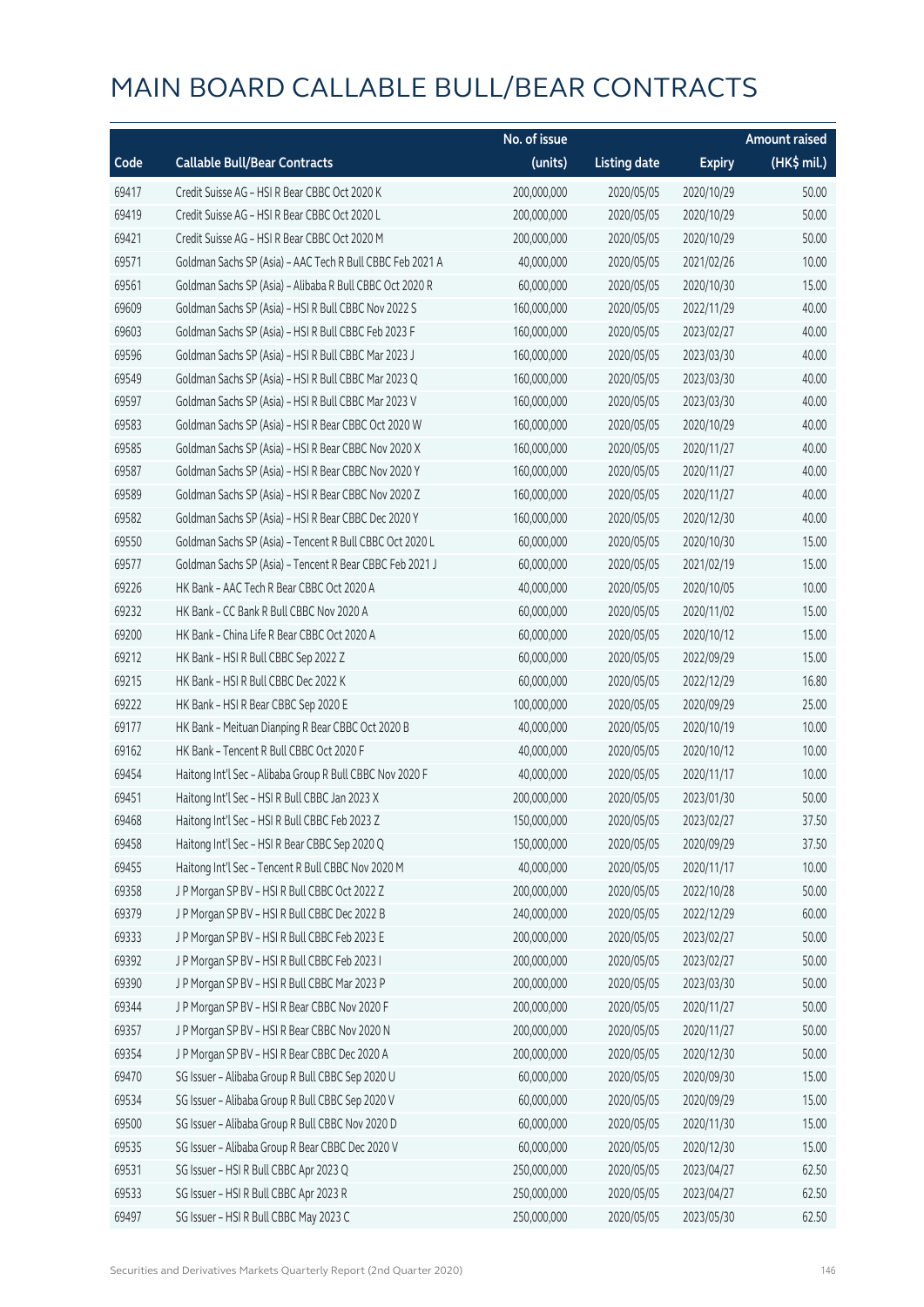|       |                                                        | No. of issue |                     |               | <b>Amount raised</b> |
|-------|--------------------------------------------------------|--------------|---------------------|---------------|----------------------|
| Code  | <b>Callable Bull/Bear Contracts</b>                    | (units)      | <b>Listing date</b> | <b>Expiry</b> | (HK\$ mil.)          |
| 69498 | SG Issuer - HSI R Bull CBBC May 2023 D                 | 250,000,000  | 2020/05/05          | 2023/05/30    | 62.50                |
| 69507 | SG Issuer - HSI R Bull CBBC May 2023 E                 | 250,000,000  | 2020/05/05          | 2023/05/30    | 62.50                |
| 69511 | SG Issuer - HSI R Bear CBBC Nov 2020 V                 | 250,000,000  | 2020/05/05          | 2020/11/27    | 62.50                |
| 69517 | SG Issuer - HSI R Bear CBBC Nov 2020 W                 | 250,000,000  | 2020/05/05          | 2020/11/27    | 62.50                |
| 69509 | SG Issuer - HSI R Bear CBBC Dec 2020 R                 | 250,000,000  | 2020/05/05          | 2020/12/30    | 62.50                |
| 69519 | SG Issuer - HSI R Bear CBBC Jan 2021 K                 | 250,000,000  | 2020/05/05          | 2021/01/28    | 62.50                |
| 69521 | SG Issuer - HSI R Bear CBBC Jan 2021 L                 | 250,000,000  | 2020/05/05          | 2021/01/28    | 62.50                |
| 69525 | SG Issuer - HSI R Bear CBBC Jan 2021 M                 | 250,000,000  | 2020/05/05          | 2021/01/28    | 62.50                |
| 69526 | SG Issuer - HSI R Bear CBBC Feb 2021 P                 | 500,000,000  | 2020/05/05          | 2021/02/25    | 125.00               |
| 69542 | SG Issuer - Meituan Dianping R Bear CBBC Dec 2020 F    | 100,000,000  | 2020/05/05          | 2020/12/29    | 25.00                |
| 69504 | SG Issuer - Ping An R Bull CBBC Nov 2020 E             | 100,000,000  | 2020/05/05          | 2020/11/30    | 25.00                |
| 69482 | SG Issuer - Tencent R Bull CBBC Sep 2020 D             | 80,000,000   | 2020/05/05          | 2020/09/30    | 20.00                |
| 69490 | SG Issuer - Tencent R Bull CBBC Nov 2020 D             | 80,000,000   | 2020/05/05          | 2020/11/30    | 20.00                |
| 69505 | SG Issuer - Tencent R Bull CBBC Nov 2020 E             | 80,000,000   | 2020/05/05          | 2020/11/30    | 20.00                |
| 69544 | SG Issuer - Tencent R Bear CBBC Feb 2021 L             | 80,000,000   | 2020/05/05          | 2021/02/25    | 20.00                |
| 69256 | UBS AG - Alibaba Group R Bull CBBC Feb 2021 D          | 400,000,000  | 2020/05/05          | 2021/02/26    | 100.00               |
| 69267 | UBS AG - Alibaba Group R Bull CBBC Feb 2021 E          | 400,000,000  | 2020/05/05          | 2021/02/26    | 100.00               |
| 69306 | UBS AG - China Life R Bull CBBC Mar 2021 A             | 150,000,000  | 2020/05/05          | 2021/03/31    | 37.50                |
| 69305 | UBS AG - China Life R Bull CBBC Jun 2021 A             | 150,000,000  | 2020/05/05          | 2021/06/30    | 37.50                |
| 69301 | UBS AG - China Life R Bear CBBC Mar 2021 A             | 150,000,000  | 2020/05/05          | 2021/03/31    | 37.50                |
| 69298 | UBS AG - Galaxy Ent R Bull CBBC Dec 2020 J             | 60,000,000   | 2020/05/05          | 2020/12/08    | 15.00                |
| 69295 | UBS AG - Galaxy Ent R Bear CBBC Dec 2020 H             | 60,000,000   | 2020/05/05          | 2020/12/31    | 15.00                |
| 69236 | UBS AG - HSI R Bull CBBC Sep 2022 P                    | 200,000,000  | 2020/05/05          | 2022/09/29    | 50.00                |
| 69253 | UBS AG - HSI R Bull CBBC Sep 2022 Q                    | 200,000,000  | 2020/05/05          | 2022/09/29    | 50.00                |
| 69277 | UBS AG - HSI R Bull CBBC Dec 2022 I                    | 200,000,000  | 2020/05/05          | 2022/12/29    | 50.00                |
| 69268 | UBS AG - HSI R Bull CBBC Dec 2022 Q                    | 200,000,000  | 2020/05/05          | 2022/12/29    | 50.00                |
| 69291 | UBS AG - HSI R Bear CBBC Jan 2021 A                    | 400,000,000  | 2020/05/05          | 2021/01/28    | 100.00               |
| 69294 | UBS AG - HSLR Bear CBBC Jan 2021 B                     | 200,000,000  | 2020/05/05          | 2021/01/28    | 50.00                |
| 69280 | UBS AG - HSI R Bear CBBC Jan 2021 X                    | 200,000,000  | 2020/05/05          | 2021/01/28    | 50.00                |
| 69285 | UBS AG - HSI R Bear CBBC Jan 2021 Y                    | 200,000,000  | 2020/05/05          | 2021/01/28    | 50.00                |
| 69288 | UBS AG - HSI R Bear CBBC Jan 2021 Z                    | 200,000,000  | 2020/05/05          | 2021/01/28    | 50.00                |
| 69265 | UBS AG - Tencent R Bull CBBC Nov 2020 T                | 200,000,000  | 2020/05/05          | 2020/11/26    | 50.00                |
| 69262 | UBS AG - Tencent R Bear CBBC Sep 2020 E                | 40,000,000   | 2020/05/05          | 2020/09/29    | 10.00                |
| 69450 | Bank Vontobel - AAC Tech R Bull CBBC Dec 2020 E        | 40,000,000   | 2020/05/05          | 2020/12/18    | 10.00                |
| 69445 | Bank Vontobel - SHK Ppt R Bear CBBC Dec 2020 D         | 40,000,000   | 2020/05/05          | 2020/12/18    | 10.00                |
| 69443 | Bank Vontobel - SUNAC R Bear CBBC Dec 2020 D           | 40,000,000   | 2020/05/05          | 2020/12/18    | 10.00                |
| 69429 | Bank Vontobel - Tencent R Bull CBBC Nov 2020 Q         | 40,000,000   | 2020/05/05          | 2020/11/20    | 10.00                |
| 69681 | BNP Paribas Issuance B.V. - HSI R Bull CBBC Nov 2022 M | 250,000,000  | 2020/05/06          | 2022/11/29    | 62.50                |
| 69687 | BNP Paribas Issuance B.V. - HSI R Bull CBBC Nov 2022 N | 250,000,000  | 2020/05/06          | 2022/11/29    | 62.50                |
| 69690 | BNP Paribas Issuance B.V. - HSI R Bull CBBC Nov 2022 O | 250,000,000  | 2020/05/06          | 2022/11/29    | 62.50                |
| 69697 | BNP Paribas Issuance B.V. - HSI R Bull CBBC Nov 2022 P | 250,000,000  | 2020/05/06          | 2022/11/29    | 62.50                |
| 69704 | BNP Paribas Issuance B.V. - HSI R Bull CBBC Nov 2022 Q | 140,000,000  | 2020/05/06          | 2022/11/29    | 35.00                |
| 69613 | BNP Paribas Issuance B.V. - HSI R Bear CBBC Oct 2020 X | 240,000,000  | 2020/05/06          | 2020/10/29    | 60.00                |
| 69614 | BNP Paribas Issuance B.V. - HSI R Bear CBBC Oct 2020 Y | 240,000,000  | 2020/05/06          | 2020/10/29    | 60.00                |
| 69611 | BNP Paribas Issuance B.V. - HSI R Bear CBBC Oct 2020 Z | 250,000,000  | 2020/05/06          | 2020/10/29    | 62.50                |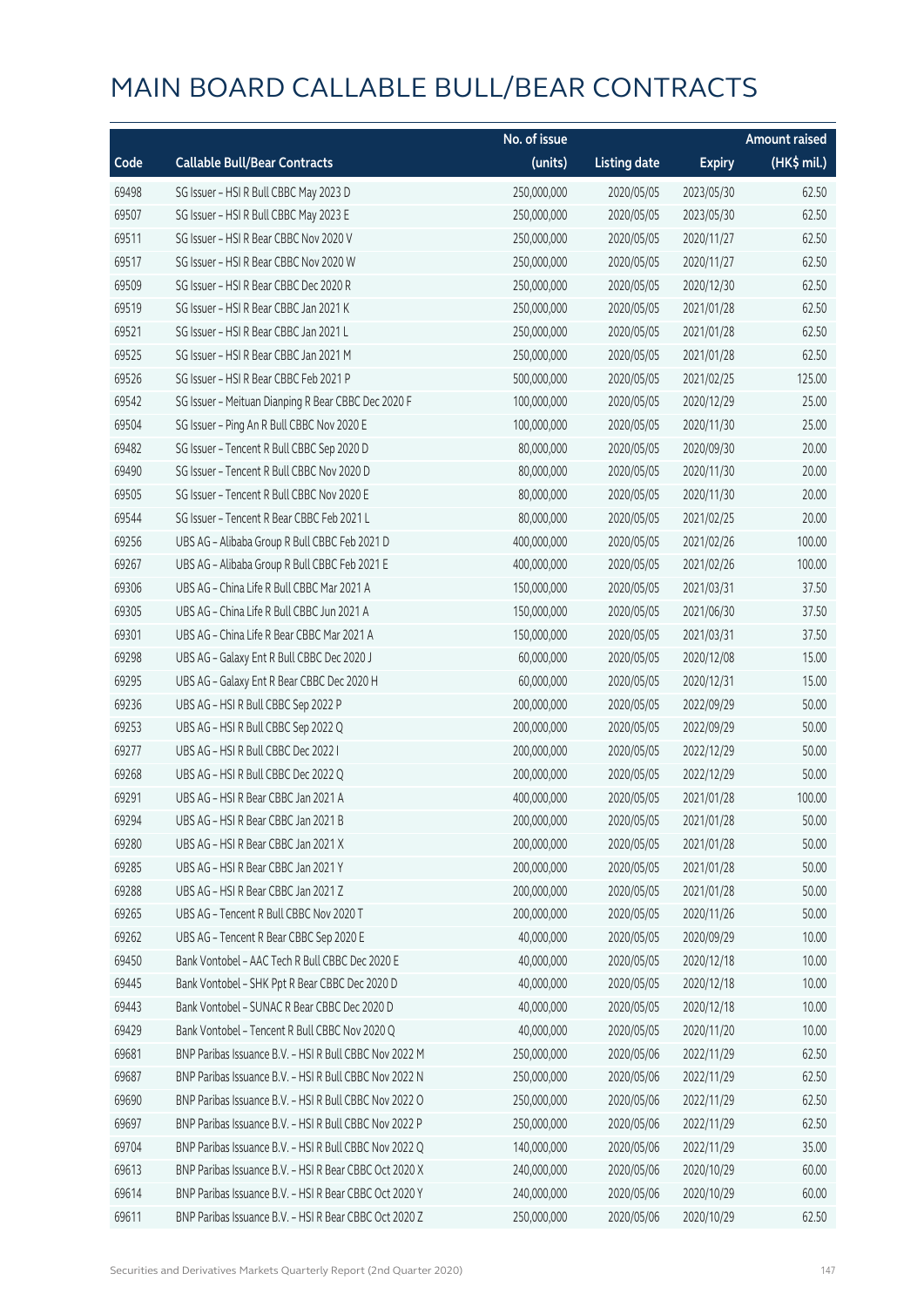|       |                                                          | No. of issue |                     |               | <b>Amount raised</b> |
|-------|----------------------------------------------------------|--------------|---------------------|---------------|----------------------|
| Code  | <b>Callable Bull/Bear Contracts</b>                      | (units)      | <b>Listing date</b> | <b>Expiry</b> | (HK\$ mil.)          |
| 69699 | BNP Paribas Issuance B.V. - HSI R Bear CBBC Dec 2020 P   | 250,000,000  | 2020/05/06          | 2020/12/30    | 62.50                |
| 60095 | Credit Suisse AG - HSI R Bull CBBC Oct 2022 S            | 200,000,000  | 2020/05/06          | 2022/10/28    | 50.00                |
| 69997 | Credit Suisse AG - HSI R Bull CBBC Jan 2023 R            | 200,000,000  | 2020/05/06          | 2023/01/30    | 50.00                |
| 69999 | Credit Suisse AG - HSI R Bull CBBC Jan 2023 S            | 200,000,000  | 2020/05/06          | 2023/01/30    | 50.00                |
| 60057 | Credit Suisse AG - HSI R Bull CBBC Jan 2023 T            | 200,000,000  | 2020/05/06          | 2023/01/30    | 50.00                |
| 69955 | Credit Suisse AG - HSI R Bear CBBC Oct 2020 N            | 200,000,000  | 2020/05/06          | 2020/10/29    | 50.00                |
| 69984 | Credit Suisse AG - HSI R Bear CBBC Oct 2020 O            | 200,000,000  | 2020/05/06          | 2020/10/29    | 50.00                |
| 69949 | Credit Suisse AG - HSI R Bear CBBC Nov 2020 R            | 200,000,000  | 2020/05/06          | 2020/11/27    | 50.00                |
| 69975 | Credit Suisse AG - HSI R Bear CBBC Dec 2020 S            | 300,000,000  | 2020/05/06          | 2020/12/30    | 75.00                |
| 69989 | Credit Suisse AG - Tencent R Bull CBBC Sep 2020 M        | 50,000,000   | 2020/05/06          | 2020/09/29    | 12.50                |
| 60889 | Goldman Sachs SP (Asia) - Alibaba R Bull CBBC Oct 2020 S | 60,000,000   | 2020/05/06          | 2020/10/30    | 15.00                |
| 60946 | Goldman Sachs SP (Asia) - HSI R Bull CBBC Feb 2023 H     | 160,000,000  | 2020/05/06          | 2023/02/27    | 40.00                |
| 61019 | Goldman Sachs SP (Asia) - HSI R Bull CBBC Feb 2023 Z     | 160,000,000  | 2020/05/06          | 2023/02/27    | 40.00                |
| 61000 | Goldman Sachs SP (Asia) - HSI R Bull CBBC Apr 2023 N     | 160,000,000  | 2020/05/06          | 2023/04/27    | 40.00                |
| 61138 | Goldman Sachs SP (Asia) - HSI R Bull CBBC Apr 2023 O     | 160,000,000  | 2020/05/06          | 2023/04/27    | 40.00                |
| 61149 | Goldman Sachs SP (Asia) - HSI R Bull CBBC Apr 2023 P     | 160,000,000  | 2020/05/06          | 2023/04/27    | 40.00                |
| 61240 | Goldman Sachs SP (Asia) - HSI R Bear CBBC Sep 2020 T     | 160,000,000  | 2020/05/06          | 2020/09/29    | 40.00                |
| 60526 | Goldman Sachs SP (Asia) - HSI R Bear CBBC Sep 2020 V     | 160,000,000  | 2020/05/06          | 2020/09/29    | 40.00                |
| 61199 | Goldman Sachs SP (Asia) - HSI R Bear CBBC Sep 2020 Z     | 160,000,000  | 2020/05/06          | 2020/09/29    | 40.00                |
| 60590 | Goldman Sachs SP (Asia) - HSI R Bear CBBC Nov 2020 B     | 160,000,000  | 2020/05/06          | 2020/11/27    | 40.00                |
| 60865 | Goldman Sachs SP (Asia) - HSI R Bear CBBC Nov 2020 D     | 160,000,000  | 2020/05/06          | 2020/11/27    | 40.00                |
| 61170 | Goldman Sachs SP (Asia) - HSI R Bear CBBC Nov 2020 E     | 160,000,000  | 2020/05/06          | 2020/11/27    | 40.00                |
| 60523 | Goldman Sachs SP (Asia) - HSI R Bear CBBC Nov 2020 H     | 160,000,000  | 2020/05/06          | 2020/11/27    | 40.00                |
| 61213 | Goldman Sachs SP (Asia) - HSI R Bear CBBC Nov 2020 L     | 160,000,000  | 2020/05/06          | 2020/11/27    | 40.00                |
| 60867 | Goldman Sachs SP (Asia) - Tencent R Bull CBBC Oct 2020 M | 60,000,000   | 2020/05/06          | 2020/10/30    | 15.00                |
| 60925 | Goldman Sachs SP (Asia) - Tencent R Bear CBBC Feb 2021 K | 60,000,000   | 2020/05/06          | 2021/02/19    | 15.00                |
| 69638 | HK Bank - China Res Land R Bull CBBC Dec 2020 A          | 60,000,000   | 2020/05/06          | 2020/12/07    | 15.00                |
| 69641 | HK Bank - CSPC Pharma R Bear CBBC Oct 2020 A             | 80,000,000   | 2020/05/06          | 2020/10/19    | 20.00                |
| 69646 | HK Bank - HKEX R Bull CBBC Oct 2020 F                    | 40,000,000   | 2020/05/06          | 2020/10/15    | 10.00                |
| 69647 | HK Bank - HSI R Bull CBBC Sep 2022 A                     | 60,000,000   | 2020/05/06          | 2022/09/29    | 15.00                |
| 69648 | HK Bank - HSI R Bull CBBC Sep 2022 L                     | 80,000,000   | 2020/05/06          | 2022/09/29    | 20.00                |
| 69655 | HK Bank - HSI R Bull CBBC Dec 2022 L                     | 100,000,000  | 2020/05/06          | 2022/12/29    | 25.00                |
| 69625 | HK Bank - HSI R Bear CBBC Sep 2020 F                     | 100,000,000  | 2020/05/06          | 2020/09/29    | 25.00                |
| 69640 | HK Bank - SHK Ppt R Bear CBBC Oct 2020 A                 | 40,000,000   | 2020/05/06          | 2020/10/05    | 10.00                |
| 69644 | HK Bank - Sunny Optical R Bull CBBC Oct 2020 B           | 40,000,000   | 2020/05/06          | 2020/10/19    | 10.00                |
| 60337 | Haitong Int'l Sec - HSI R Bull CBBC Dec 2022 N           | 150,000,000  | 2020/05/06          | 2022/12/29    | 37.50                |
| 60199 | Haitong Int'l Sec - HSI R Bull CBBC Apr 2023 A           | 150,000,000  | 2020/05/06          | 2023/04/27    | 37.50                |
| 60356 | Haitong Int'l Sec - HSI R Bear CBBC Sep 2020 R           | 150,000,000  | 2020/05/06          | 2020/09/29    | 37.50                |
| 60152 | Haitong Int'l Sec - HSI R Bear CBBC Oct 2020 V           | 150,000,000  | 2020/05/06          | 2020/10/29    | 37.50                |
| 60162 | Haitong Int'l Sec - HSI R Bear CBBC Oct 2020 W           | 200,000,000  | 2020/05/06          | 2020/10/29    | 50.00                |
| 60211 | Haitong Int'l Sec - Tencent R Bear CBBC Nov 2020 N       | 40,000,000   | 2020/05/06          | 2020/11/17    | 10.00                |
| 60164 | Haitong Int'l Sec - Tencent R Bear CBBC Dec 2020 E       | 40,000,000   | 2020/05/06          | 2020/12/22    | 10.00                |
| 69719 | J P Morgan SP BV - HSI R Bull CBBC Feb 2023 S            | 200,000,000  | 2020/05/06          | 2023/02/27    | 50.00                |
| 69720 | J P Morgan SP BV - HSI R Bull CBBC Feb 2023 X            | 200,000,000  | 2020/05/06          | 2023/02/27    | 50.00                |
| 69717 | J P Morgan SP BV - HSI R Bull CBBC Mar 2023 Q            | 200,000,000  | 2020/05/06          | 2023/03/30    | 50.00                |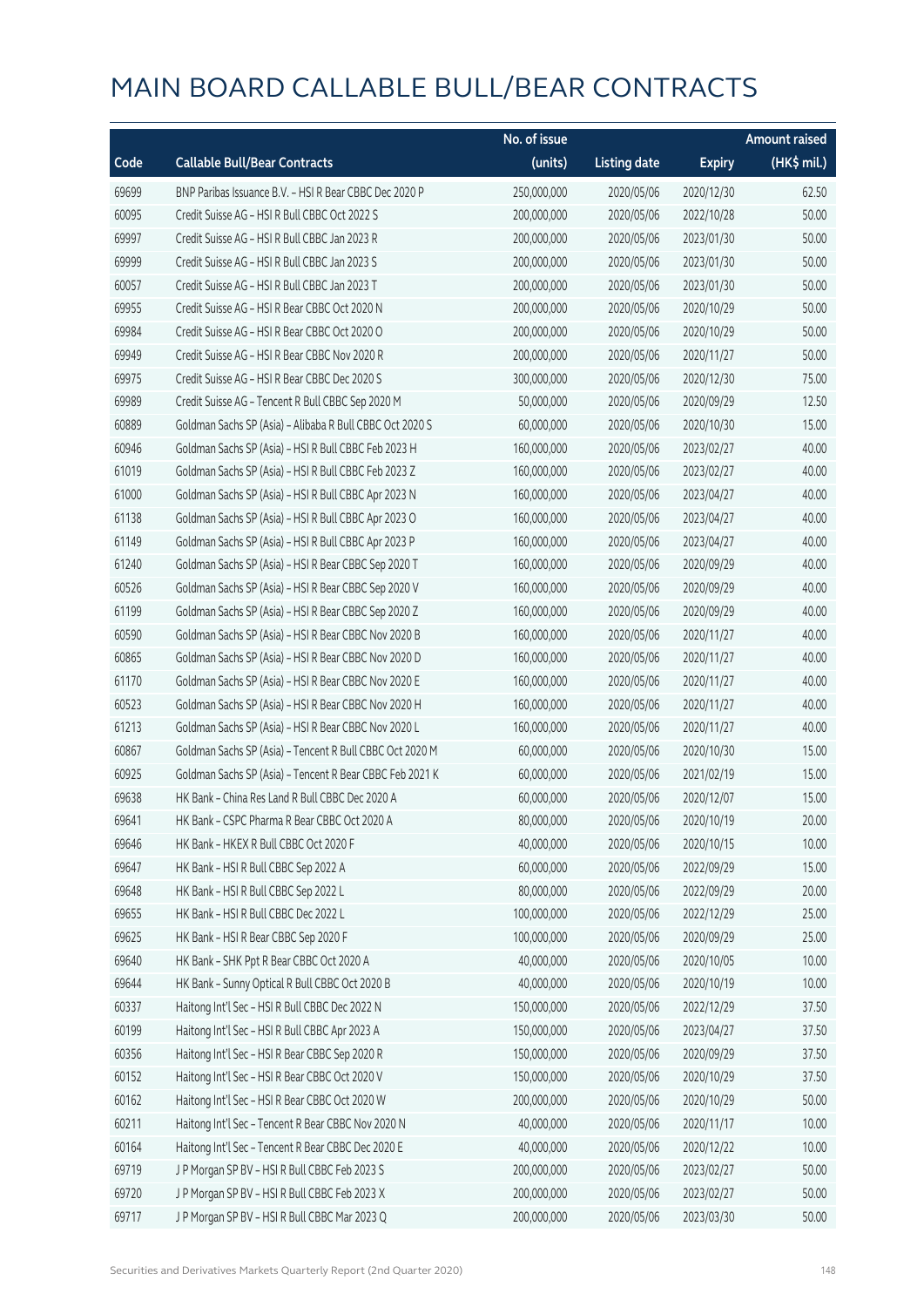|       |                                                              | No. of issue |                     |               | <b>Amount raised</b> |
|-------|--------------------------------------------------------------|--------------|---------------------|---------------|----------------------|
| Code  | <b>Callable Bull/Bear Contracts</b>                          | (units)      | <b>Listing date</b> | <b>Expiry</b> | (HK\$ mil.)          |
| 69707 | J P Morgan SP BV - HSI R Bear CBBC Nov 2020 G                | 200,000,000  | 2020/05/06          | 2020/11/27    | 50.00                |
| 69721 | J P Morgan SP BV - HSI R Bear CBBC Nov 2020 R                | 200,000,000  | 2020/05/06          | 2020/11/27    | 50.00                |
| 69708 | J P Morgan SP BV - HSI R Bear CBBC Dec 2020 D                | 200,000,000  | 2020/05/06          | 2020/12/30    | 50.00                |
| 60129 | Morgan Stanley Asia Products - HSI R Bull CBBC Jan 2023 I    | 150,000,000  | 2020/05/06          | 2023/01/30    | 37.50                |
| 69615 | Morgan Stanley Asia Products - HSI R Bear CBBC Sep 2020 Q    | 150,000,000  | 2020/05/06          | 2020/09/29    | 37.50                |
| 69671 | Morgan Stanley Asia Products - HSI R Bear CBBC Oct 2020 M    | 150,000,000  | 2020/05/06          | 2020/10/29    | 37.50                |
| 69667 | Morgan Stanley Asia Products - HSI R Bear CBBC Dec 2020 D    | 150,000,000  | 2020/05/06          | 2020/12/30    | 37.50                |
| 69619 | Morgan Stanley Asia Products - Tencent R Bull CBBC Nov2020 B | 40,000,000   | 2020/05/06          | 2020/11/02    | 10.00                |
| 69621 | Morgan Stanley Asia Products - Tencent R Bear CBBC Oct2020 A | 40,000,000   | 2020/05/06          | 2020/10/15    | 10.00                |
| 69753 | SG Issuer - AAC Tech R Bear CBBC Nov 2020 C                  | 100,000,000  | 2020/05/06          | 2020/11/27    | 25.00                |
| 69837 | SG Issuer - Alibaba Group R Bull CBBC Nov 2020 E             | 60,000,000   | 2020/05/06          | 2020/11/30    | 15.00                |
| 69758 | SG Issuer - Alibaba Group R Bear CBBC Dec 2020 W             | 60,000,000   | 2020/05/06          | 2020/12/30    | 15.00                |
| 69815 | SG Issuer - Bud Apac R Bull CBBC Jun 2021 A                  | 80,000,000   | 2020/05/06          | 2021/06/30    | 20.00                |
| 69806 | SG Issuer - Bud Apac R Bear CBBC Mar 2021 A                  | 80,000,000   | 2020/05/06          | 2021/03/30    | 20.00                |
| 69838 | SG Issuer - China Mobile R Bull CBBC Nov 2020 E              | 100,000,000  | 2020/05/06          | 2020/11/30    | 25.00                |
| 69772 | SG Issuer - CC Bank R Bull CBBC Aug 2021 C                   | 100,000,000  | 2020/05/06          | 2021/08/09    | 25.00                |
| 69821 | SG Issuer - CSPC Pharma R Bull CBBC Jun 2021 A               | 150,000,000  | 2020/05/06          | 2021/06/30    | 37.50                |
| 69819 | SG Issuer - CSPC Pharma R Bear CBBC Apr 2021 A               | 150,000,000  | 2020/05/06          | 2021/04/30    | 37.50                |
| 69840 | SG Issuer - HSBC R Bull CBBC Mar 2021 J                      | 100,000,000  | 2020/05/06          | 2021/03/30    | 25.00                |
| 69862 | SG Issuer - HSI R Bull CBBC Sep 2022 S                       | 500,000,000  | 2020/05/06          | 2022/09/29    | 125.00               |
| 69876 | SG Issuer - HSI R Bull CBBC Apr 2023 S                       | 250,000,000  | 2020/05/06          | 2023/04/27    | 62.50                |
| 69878 | SG Issuer - HSI R Bull CBBC May 2023 F                       | 250,000,000  | 2020/05/06          | 2023/05/30    | 62.50                |
| 69879 | SG Issuer - HSI R Bull CBBC May 2023 G                       | 250,000,000  | 2020/05/06          | 2023/05/30    | 62.50                |
| 69881 | SG Issuer - HSI R Bull CBBC May 2023 H                       | 250,000,000  | 2020/05/06          | 2023/05/30    | 62.50                |
| 69797 | SG Issuer - HSI R Bear CBBC Aug 2020 G                       | 250,000,000  | 2020/05/06          | 2020/08/28    | 62.50                |
| 69801 | SG Issuer - HSI R Bear CBBC Sep 2020 B                       | 250,000,000  | 2020/05/06          | 2020/09/29    | 62.50                |
| 69846 | SG Issuer - HSI R Bear CBBC Oct 2020 D                       | 250,000,000  | 2020/05/06          | 2020/10/29    | 62.50                |
| 69848 | SG Issuer – HSI R Bear CBBC Oct 2020 G                       | 250,000,000  | 2020/05/06          | 2020/10/29    | 62.50                |
| 69804 | SG Issuer - HSI R Bear CBBC Nov 2020 X                       | 250,000,000  | 2020/05/06          | 2020/11/27    | 62.50                |
| 69844 | SG Issuer - HSI R Bear CBBC Dec 2020 U                       | 250,000,000  | 2020/05/06          | 2020/12/30    | 62.50                |
| 69854 | SG Issuer - HSI R Bear CBBC Dec 2020 V                       | 250,000,000  | 2020/05/06          | 2020/12/30    | 62.50                |
| 69827 | SG Issuer - Sino Biopharm R Bull CBBC Mar 2021 A             | 40,000,000   | 2020/05/06          | 2021/03/30    | 12.20                |
| 69832 | SG Issuer - SHK Ppt R Bull CBBC Apr 2021 C                   | 100,000,000  | 2020/05/06          | 2021/04/30    | 25.00                |
| 69830 | SG Issuer - SHK Ppt R Bear CBBC Dec 2020 B                   | 100,000,000  | 2020/05/06          | 2020/12/30    | 25.00                |
| 69831 | SG Issuer - SHK Ppt R Bear CBBC Feb 2021 A                   | 100,000,000  | 2020/05/06          | 2021/02/25    | 26.00                |
| 69778 | SG Issuer - SUNAC R Bear CBBC Dec 2020 A                     | 80,000,000   | 2020/05/06          | 2020/12/31    | 20.00                |
| 69841 | SG Issuer - Tencent R Bull CBBC Aug 2020 N                   | 80,000,000   | 2020/05/06          | 2020/08/28    | 20.00                |
| 69786 | SG Issuer - Tencent R Bear CBBC Jan 2021 C                   | 80,000,000   | 2020/05/06          | 2021/01/29    | 20.00                |
| 69787 | SG Issuer - Tencent R Bear CBBC Feb 2021 M                   | 80,000,000   | 2020/05/06          | 2021/02/26    | 20.00                |
| 69842 | SG Issuer - Tencent R Bear CBBC Mar 2021 B                   | 80,000,000   | 2020/05/06          | 2021/03/30    | 20.00                |
| 69900 | UBS AG - Alibaba Group R Bear CBBC Dec 2020 U                | 80,000,000   | 2020/05/06          | 2020/12/22    | 20.00                |
| 69903 | UBS AG - Alibaba Group R Bear CBBC Jan 2021 D                | 400,000,000  | 2020/05/06          | 2021/01/28    | 100.00               |
| 69937 | UBS AG - Geely Auto R Bull CBBC Dec 2020 F                   | 40,000,000   | 2020/05/06          | 2020/12/22    | 10.00                |
| 69940 | UBS AG - Geely Auto R Bull CBBC Oct 2021 A                   | 200,000,000  | 2020/05/06          | 2021/10/29    | 50.00                |
| 69942 | UBS AG - HKEX R Bull CBBC Dec 2020 P                         | 50,000,000   | 2020/05/06          | 2020/12/22    | 12.50                |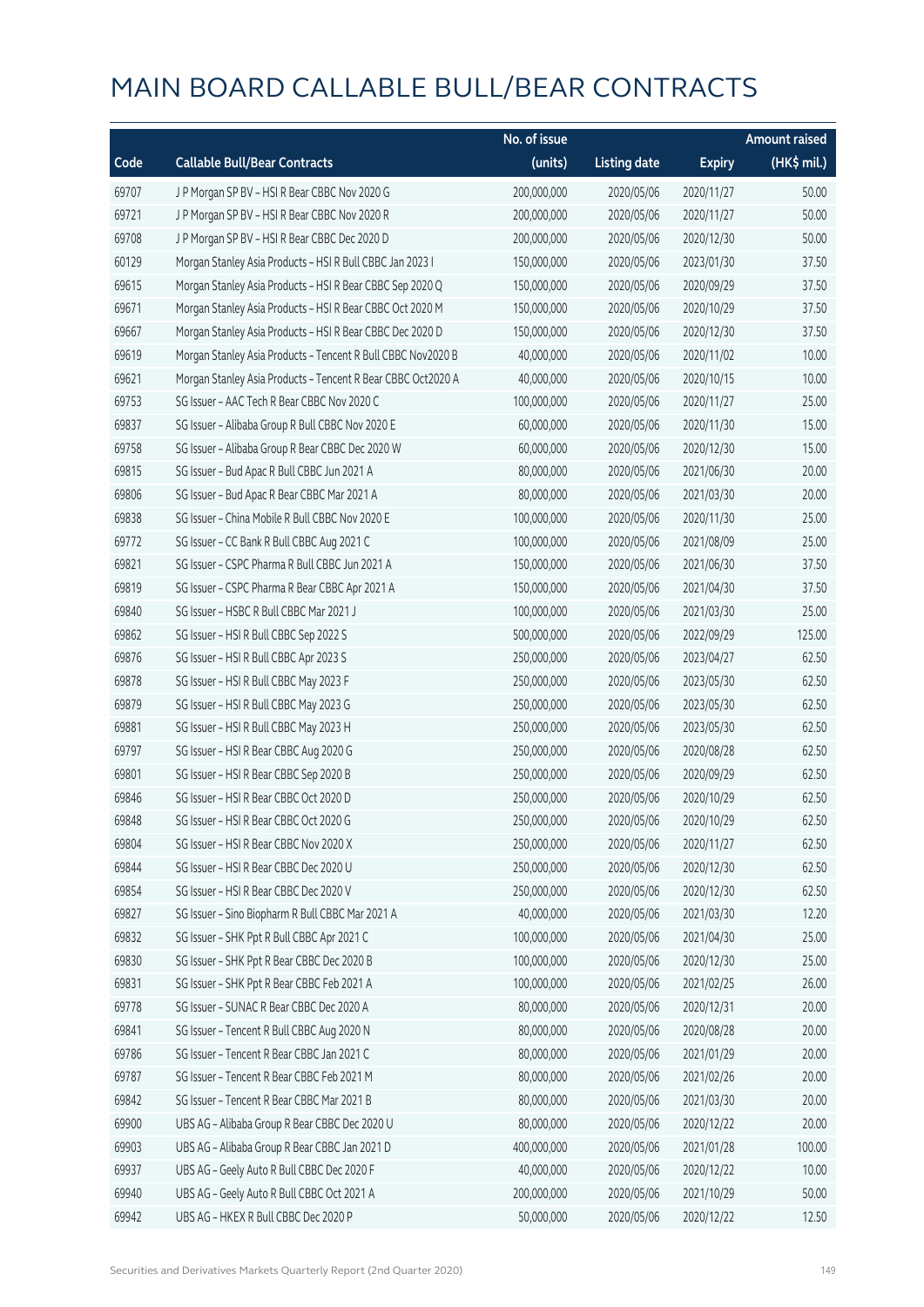|       |                                                        | No. of issue |                     |               | <b>Amount raised</b> |
|-------|--------------------------------------------------------|--------------|---------------------|---------------|----------------------|
| Code  | <b>Callable Bull/Bear Contracts</b>                    | (units)      | <b>Listing date</b> | <b>Expiry</b> | (HK\$ mil.)          |
| 69944 | UBS AG - HKEX R Bull CBBC Dec 2020 Q                   | 200,000,000  | 2020/05/06          | 2020/12/23    | 50.00                |
| 69914 | UBS AG - HSI R Bull CBBC Apr 2023 E                    | 200,000,000  | 2020/05/06          | 2023/04/27    | 50.00                |
| 69916 | UBS AG - HSI R Bull CBBC Apr 2023 F                    | 200,000,000  | 2020/05/06          | 2023/04/27    | 50.00                |
| 69923 | UBS AG - HSI R Bull CBBC Apr 2023 G                    | 200,000,000  | 2020/05/06          | 2023/04/27    | 50.00                |
| 69924 | UBS AG - HSI R Bull CBBC Apr 2023 H                    | 200,000,000  | 2020/05/06          | 2023/04/27    | 50.00                |
| 69882 | UBS AG - HSI R Bear CBBC Sep 2020 Y                    | 200,000,000  | 2020/05/06          | 2020/09/29    | 50.00                |
| 69883 | UBS AG - HSI R Bear CBBC Oct 2020 N                    | 200,000,000  | 2020/05/06          | 2020/10/29    | 50.00                |
| 69928 | UBS AG - HSI R Bear CBBC Nov 2020 A                    | 200,000,000  | 2020/05/06          | 2020/11/27    | 50.00                |
| 69933 | UBS AG - HSI R Bear CBBC Nov 2020 D                    | 200,000,000  | 2020/05/06          | 2020/11/27    | 50.00                |
| 69927 | UBS AG - HSI R Bear CBBC Nov 2020 H                    | 200,000,000  | 2020/05/06          | 2020/11/27    | 50.00                |
| 69886 | UBS AG - HSI R Bear CBBC Jan 2021 E                    | 200,000,000  | 2020/05/06          | 2021/01/28    | 50.00                |
| 69945 | UBS AG - Link REIT R Bull CBBC Dec 2020 F              | 50,000,000   | 2020/05/06          | 2020/12/22    | 12.50                |
| 69946 | UBS AG - Link REIT R Bear CBBC Dec 2020 C              | 50,000,000   | 2020/05/06          | 2020/12/22    | 12.50                |
| 69905 | UBS AG - Meituan Dianping R Bull CBBC Dec 2020 X       | 50,000,000   | 2020/05/06          | 2020/12/28    | 12.50                |
| 69936 | UBS AG - Tencent R Bull CBBC Oct 2020 E                | 40,000,000   | 2020/05/06          | 2020/10/23    | 10.00                |
| 69935 | UBS AG - Tencent R Bear CBBC Dec 2020 J                | 40,000,000   | 2020/05/06          | 2020/12/30    | 10.00                |
| 69890 | UBS AG - Tencent R Bear CBBC Dec 2020 Q                | 40,000,000   | 2020/05/06          | 2020/12/14    | 10.00                |
| 69893 | UBS AG - Tencent R Bear CBBC Jan 2021 A                | 200,000,000  | 2020/05/06          | 2021/01/28    | 50.00                |
| 69750 | Bank Vontobel - Bud Apac R Bull CBBC Dec 2020 B        | 40,000,000   | 2020/05/06          | 2020/12/18    | 10.00                |
| 69727 | Bank Vontobel - China Life R Bull CBBC Mar 2021 C      | 40,000,000   | 2020/05/06          | 2021/03/12    | 10.00                |
| 69732 | Bank Vontobel - HSI R Bull CBBC Dec 2022 C             | 80,000,000   | 2020/05/06          | 2022/12/29    | 20.00                |
| 69733 | Bank Vontobel - HSI R Bull CBBC Dec 2022 D             | 80,000,000   | 2020/05/06          | 2022/12/29    | 20.00                |
| 69734 | Bank Vontobel - HSI R Bull CBBC Dec 2022 E             | 80,000,000   | 2020/05/06          | 2022/12/29    | 20.00                |
| 69735 | Bank Vontobel - HSI R Bear CBBC Dec 2020 E             | 80,000,000   | 2020/05/06          | 2020/12/30    | 20.00                |
| 69741 | Bank Vontobel - HSI R Bear CBBC Dec 2020 F             | 80,000,000   | 2020/05/06          | 2020/12/30    | 20.00                |
| 69742 | Bank Vontobel - Tencent R Bull CBBC Oct 2020 E         | 40,000,000   | 2020/05/06          | 2020/10/23    | 10.00                |
| 62690 | BOCI Asia Ltd. - Alibaba Group R Bull CBBC Dec 2020 E  | 60,000,000   | 2020/05/07          | 2020/12/31    | 15.00                |
| 62702 | BOCI Asia Ltd. - Alibaba Group R Bear CBBC Dec 2020 C  | 60,000,000   | 2020/05/07          | 2020/12/31    | 15.00                |
| 62722 | BOCI Asia Ltd. - China Mobile R Bull CBBC Oct 2020 J   | 40,000,000   | 2020/05/07          | 2020/10/30    | 10.00                |
| 62730 | BOCI Asia Ltd. - China Mobile R Bear CBBC Oct 2020 B   | 40,000,000   | 2020/05/07          | 2020/10/30    | 10.00                |
| 62584 | BOCI Asia Ltd. - HSI R Bull CBBC Dec 2022 N            | 150,000,000  | 2020/05/07          | 2022/12/29    | 37.50                |
| 62526 | BOCI Asia Ltd. - HSI R Bull CBBC Dec 2022 V            | 150,000,000  | 2020/05/07          | 2022/12/29    | 37.50                |
| 62572 | BOCI Asia Ltd. - HSI R Bull CBBC Dec 2022 W            | 150,000,000  | 2020/05/07          | 2022/12/29    | 37.50                |
| 62662 | BOCI Asia Ltd. - HSI R Bull CBBC Dec 2022 X            | 150,000,000  | 2020/05/07          | 2022/12/29    | 37.50                |
| 62796 | BOCI Asia Ltd. - HSI R Bull CBBC Dec 2022 Y            | 150,000,000  | 2020/05/07          | 2022/12/29    | 37.50                |
| 62744 | BOCI Asia Ltd. - HSI R Bear CBBC Oct 2020 T            | 150,000,000  | 2020/05/07          | 2020/10/29    | 37.50                |
| 62736 | BOCI Asia Ltd. - HSI R Bear CBBC Oct 2020 X            | 150,000,000  | 2020/05/07          | 2020/10/29    | 37.50                |
| 62803 | BOCI Asia Ltd. - HSI R Bear CBBC Oct 2020 Y            | 150,000,000  | 2020/05/07          | 2020/10/29    | 37.50                |
| 62680 | BOCI Asia Ltd. - Tencent R Bull CBBC Oct 2020 T        | 40,000,000   | 2020/05/07          | 2020/10/30    | 10.00                |
| 61934 | BNP Paribas Issuance B.V. - HSI R Bull CBBC Oct 2022 H | 150,000,000  | 2020/05/07          | 2022/10/28    | 37.50                |
| 62027 | BNP Paribas Issuance B.V. - HSI R Bull CBBC Oct 2022 I | 150,000,000  | 2020/05/07          | 2022/10/28    | 37.50                |
| 62812 | BNP Paribas Issuance B.V. - HSI R Bull CBBC Oct 2022 J | 150,000,000  | 2020/05/07          | 2022/10/28    | 37.50                |
| 62829 | BNP Paribas Issuance B.V. - HSI R Bull CBBC Oct 2022 K | 140,000,000  | 2020/05/07          | 2022/10/28    | 35.00                |
| 62102 | BNP Paribas Issuance B.V. - HSI R Bear CBBC Dec 2020 A | 250,000,000  | 2020/05/07          | 2020/12/30    | 62.50                |
| 61710 | BNP Paribas Issuance B.V. - HSI R Bear CBBC Dec 2020 Q | 250,000,000  | 2020/05/07          | 2020/12/30    | 62.50                |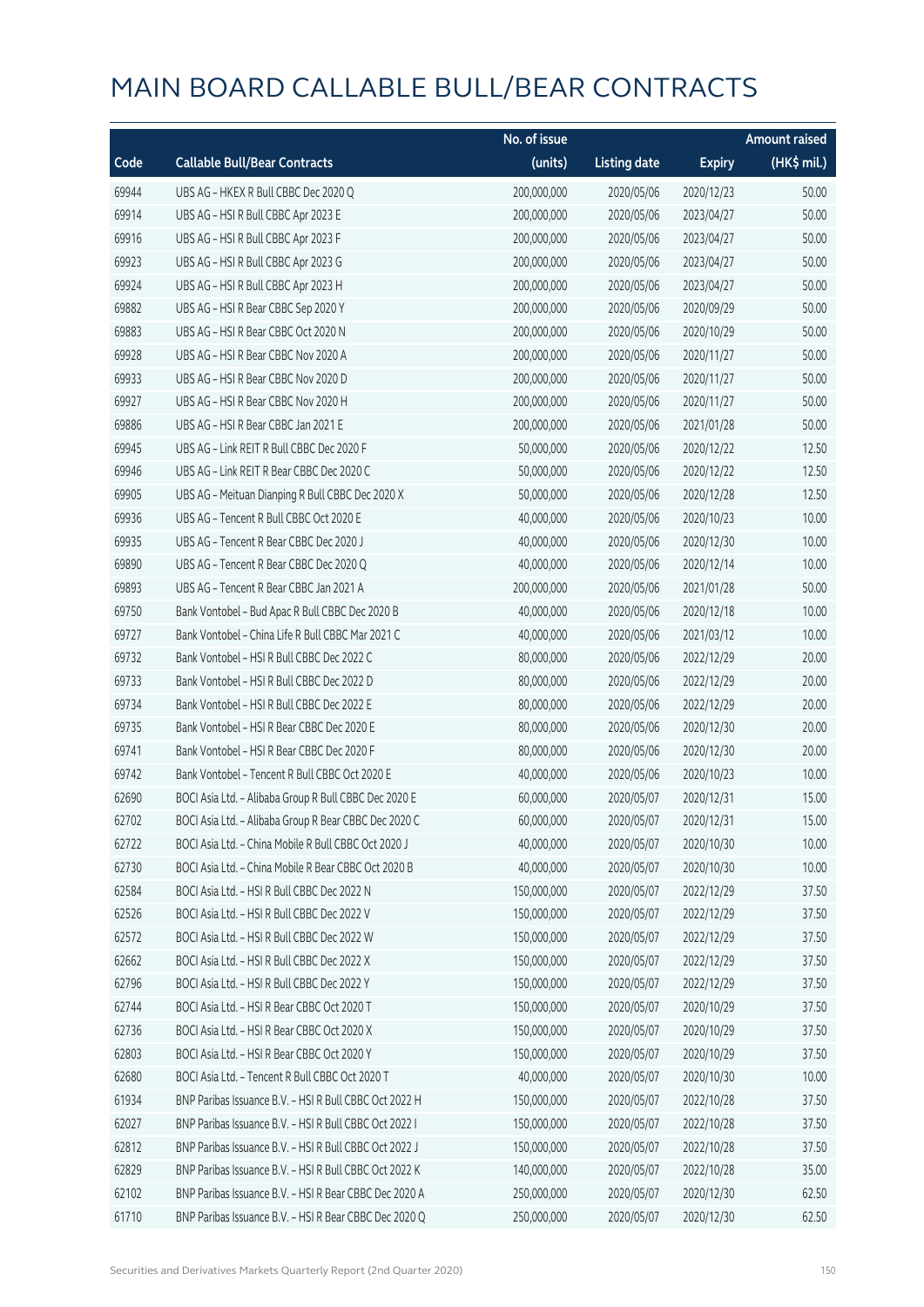|       |                                                            | No. of issue |                     |               | <b>Amount raised</b>  |
|-------|------------------------------------------------------------|--------------|---------------------|---------------|-----------------------|
| Code  | <b>Callable Bull/Bear Contracts</b>                        | (units)      | <b>Listing date</b> | <b>Expiry</b> | $(HK\frac{1}{2}mil.)$ |
| 61797 | BNP Paribas Issuance B.V. - HSI R Bear CBBC Dec 2020 R     | 250,000,000  | 2020/05/07          | 2020/12/30    | 62.50                 |
| 62855 | BNP Paribas Issuance B.V. - HSI R Bear CBBC Dec 2020 Y     | 240,000,000  | 2020/05/07          | 2020/12/30    | 60.00                 |
| 61255 | BNP Paribas Issuance B.V. - Tencent R Bull CBBC Nov 2020 O | 50,000,000   | 2020/05/07          | 2020/11/27    | 12.50                 |
| 61280 | BNP Paribas Issuance B.V. - Tencent R Bull CBBC Dec 2020 U | 50,000,000   | 2020/05/07          | 2020/12/30    | 12.50                 |
| 64377 | Credit Suisse AG - AIA R Bull CBBC Sep 2020 G              | 70,000,000   | 2020/05/07          | 2020/09/29    | 17.50                 |
| 64497 | Credit Suisse AG - HSI R Bull CBBC Jan 2023 U              | 200,000,000  | 2020/05/07          | 2023/01/30    | 50.00                 |
| 64475 | Credit Suisse AG - HSI R Bull CBBC Feb 2023 S              | 200,000,000  | 2020/05/07          | 2023/02/27    | 50.00                 |
| 64510 | Credit Suisse AG - HSI R Bull CBBC Feb 2023 T              | 200,000,000  | 2020/05/07          | 2023/02/27    | 50.00                 |
| 64556 | Credit Suisse AG - HSI R Bull CBBC Feb 2023 U              | 200,000,000  | 2020/05/07          | 2023/02/27    | 50.00                 |
| 64211 | Credit Suisse AG - HSI R Bear CBBC Sep 2020 D              | 200,000,000  | 2020/05/07          | 2020/09/29    | 50.00                 |
| 64265 | Credit Suisse AG - HSI R Bear CBBC Sep 2020 E              | 200,000,000  | 2020/05/07          | 2020/09/29    | 50.00                 |
| 64293 | Credit Suisse AG - HSI R Bear CBBC Nov 2020 A              | 200,000,000  | 2020/05/07          | 2020/11/27    | 50.00                 |
| 64283 | Credit Suisse AG - HSI R Bear CBBC Nov 2020 S              | 200,000,000  | 2020/05/07          | 2020/11/27    | 50.00                 |
| 64398 | Credit Suisse AG - Tencent R Bull CBBC Oct 2020 H          | 50,000,000   | 2020/05/07          | 2020/10/29    | 12.50                 |
| 65899 | Goldman Sachs SP (Asia) - HSI R Bull CBBC Feb 2023 I       | 160,000,000  | 2020/05/07          | 2023/02/27    | 40.00                 |
| 65916 | Goldman Sachs SP (Asia) - HSI R Bull CBBC Feb 2023 L       | 160,000,000  | 2020/05/07          | 2023/02/27    | 40.00                 |
| 65903 | Goldman Sachs SP (Asia) - HSI R Bull CBBC Apr 2023 Q       | 160,000,000  | 2020/05/07          | 2023/04/27    | 40.00                 |
| 65909 | Goldman Sachs SP (Asia) - HSI R Bull CBBC Apr 2023 R       | 160,000,000  | 2020/05/07          | 2023/04/27    | 40.00                 |
| 65838 | Goldman Sachs SP (Asia) - HSI R Bear CBBC Aug 2020 B       | 160,000,000  | 2020/05/07          | 2020/08/28    | 40.00                 |
| 65981 | Goldman Sachs SP (Asia) - HSI R Bear CBBC Sep 2020 U       | 160,000,000  | 2020/05/07          | 2020/09/29    | 40.00                 |
| 65841 | Goldman Sachs SP (Asia) - HSI R Bear CBBC Oct 2020 I       | 160,000,000  | 2020/05/07          | 2020/10/29    | 40.00                 |
| 65932 | Goldman Sachs SP (Asia) - HSI R Bear CBBC Nov 2020 G       | 160,000,000  | 2020/05/07          | 2020/11/27    | 40.00                 |
| 65953 | Goldman Sachs SP (Asia) - HSI R Bear CBBC Nov 2020 I       | 160,000,000  | 2020/05/07          | 2020/11/27    | 40.00                 |
| 65957 | Goldman Sachs SP (Asia) - HSI R Bear CBBC Nov 2020 P       | 160,000,000  | 2020/05/07          | 2020/11/27    | 40.00                 |
| 65999 | Goldman Sachs SP (Asia) - Ping An R Bull CBBC Feb 2021 B   | 80,000,000   | 2020/05/07          | 2021/02/01    | 20.00                 |
| 65997 | Goldman Sachs SP (Asia) - Tencent R Bull CBBC Oct 2020 N   | 60,000,000   | 2020/05/07          | 2020/10/30    | 15.00                 |
| 66000 | Goldman Sachs SP (Asia) - Tencent R Bear CBBC Feb 2021 L   | 60,000,000   | 2020/05/07          | 2021/02/19    | 24.24                 |
| 62191 | HK Bank - Alibaba Group R Bull CBBC Sep 2020 L             | 40,000,000   | 2020/05/07          | 2020/09/14    | 10.00                 |
| 62382 | HK Bank - China Mobile R Bull CBBC Nov 2020 C              | 60,000,000   | 2020/05/07          | 2020/11/16    | 15.00                 |
| 62212 | HK Bank - CSPC Pharma R Bull CBBC Nov 2020 B               | 40,000,000   | 2020/05/07          | 2020/11/02    | 10.00                 |
| 62383 | HK Bank - HKEX R Bull CBBC Nov 2020 C                      | 40,000,000   | 2020/05/07          | 2020/11/05    | 10.00                 |
| 62273 | HK Bank - HSCEI R Bull CBBC Sep 2022 I                     | 50,000,000   | 2020/05/07          | 2022/09/29    | 12.50                 |
| 62279 | HK Bank - HSCEI R Bear CBBC Sep 2020 B                     | 50,000,000   | 2020/05/07          | 2020/09/29    | 12.50                 |
| 62195 | HK Bank - HSI R Bull CBBC Sep 2022 P                       | 60,000,000   | 2020/05/07          | 2022/09/29    | 15.00                 |
| 62167 | HK Bank - HSI R Bull CBBC Dec 2022 I                       | 100,000,000  | 2020/05/07          | 2022/12/29    | 25.00                 |
| 62146 | HK Bank - HSI R Bear CBBC Sep 2020 G                       | 100,000,000  | 2020/05/07          | 2020/09/29    | 25.00                 |
| 62268 | HK Bank - HSI R Bear CBBC Sep 2020 H                       | 60,000,000   | 2020/05/07          | 2020/09/29    | 15.00                 |
| 62155 | HK Bank - Tencent R Bull CBBC Sep 2020 J                   | 40,000,000   | 2020/05/07          | 2020/09/07    | 10.00                 |
| 65610 | Haitong Int'l Sec - HSI R Bull CBBC Nov 2022 X             | 150,000,000  | 2020/05/07          | 2022/11/29    | 37.50                 |
| 65675 | Haitong Int'l Sec - HSI R Bull CBBC Dec 2022 S             | 300,000,000  | 2020/05/07          | 2022/12/29    | 75.00                 |
| 65605 | Haitong Int'l Sec - HSI R Bull CBBC Jan 2023 Y             | 150,000,000  | 2020/05/07          | 2023/01/30    | 37.50                 |
| 65723 | Haitong Int'l Sec - HSI R Bear CBBC Sep 2020 S             | 150,000,000  | 2020/05/07          | 2020/09/29    | 37.50                 |
| 65568 | Haitong Int'l Sec - HSI R Bear CBBC Sep 2020 T             | 150,000,000  | 2020/05/07          | 2020/09/29    | 37.50                 |
| 65770 | Haitong Int'l Sec - HSI R Bear CBBC Oct 2020 X             | 200,000,000  | 2020/05/07          | 2020/10/29    | 50.00                 |
| 65800 | Haitong Int'l Sec - HSI R Bear CBBC Oct 2020 Y             | 300,000,000  | 2020/05/07          | 2020/10/29    | 75.00                 |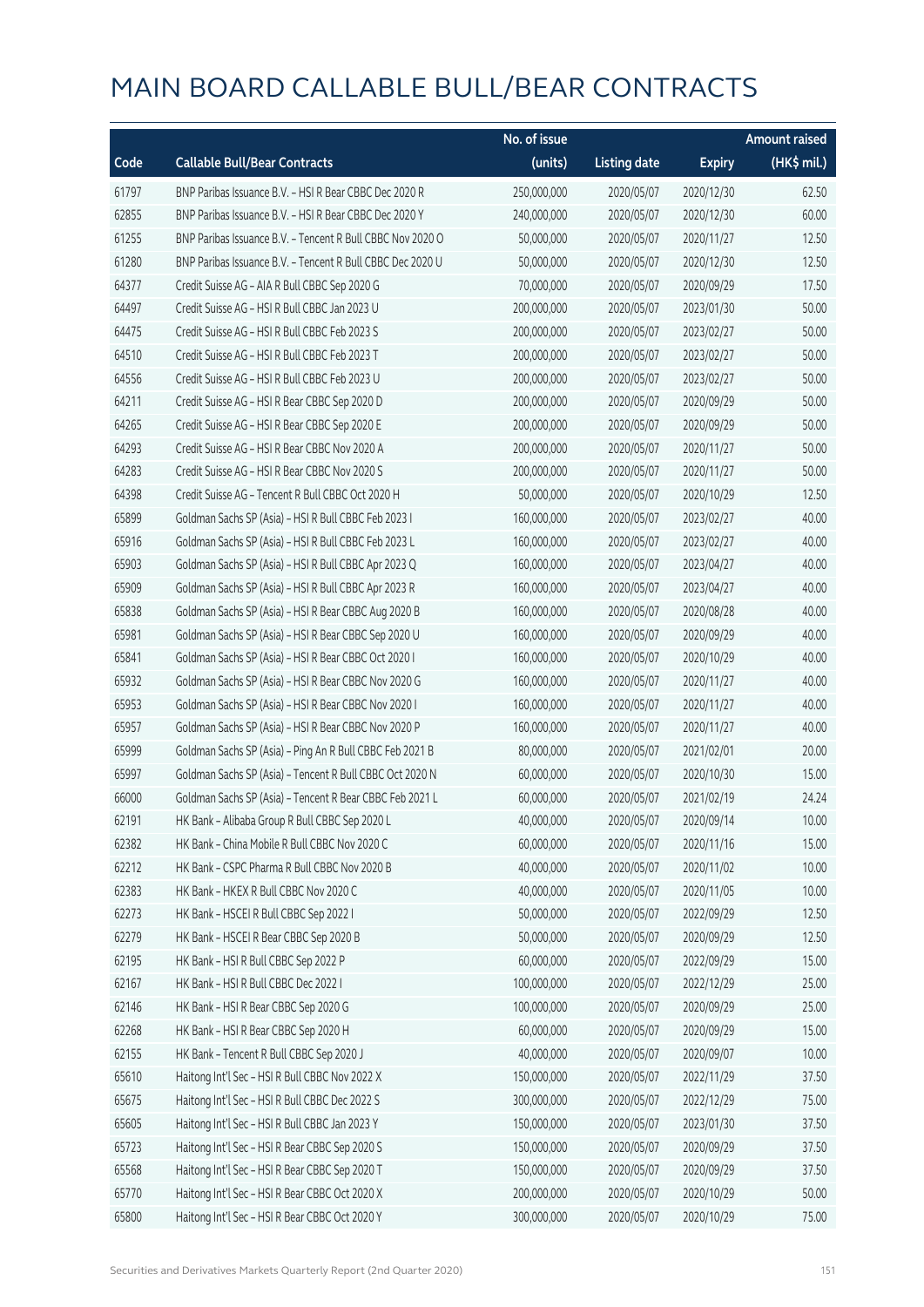|       |                                                           | No. of issue |                     |               | <b>Amount raised</b> |
|-------|-----------------------------------------------------------|--------------|---------------------|---------------|----------------------|
| Code  | <b>Callable Bull/Bear Contracts</b>                       | (units)      | <b>Listing date</b> | <b>Expiry</b> | (HK\$ mil.)          |
| 65591 | Haitong Int'l Sec - Tencent R Bull CBBC Sep 2020 Y        | 400,000,000  | 2020/05/07          | 2020/09/16    | 100.00               |
| 62914 | J P Morgan SP BV - HSI R Bull CBBC Jan 2023 P             | 200,000,000  | 2020/05/07          | 2023/01/30    | 50.00                |
| 63139 | J P Morgan SP BV - HSI R Bull CBBC Feb 2023 Y             | 200,000,000  | 2020/05/07          | 2023/02/27    | 50.00                |
| 63252 | J P Morgan SP BV - HSI R Bull CBBC Feb 2023 Z             | 200,000,000  | 2020/05/07          | 2023/02/27    | 50.00                |
| 63266 | J P Morgan SP BV - HSI R Bull CBBC Mar 2023 R             | 240,000,000  | 2020/05/07          | 2023/03/30    | 60.00                |
| 63272 | J P Morgan SP BV - HSI R Bear CBBC Oct 2020 F             | 200,000,000  | 2020/05/07          | 2020/10/29    | 50.00                |
| 63445 | J P Morgan SP BV - HSI R Bear CBBC Oct 2020 G             | 240,000,000  | 2020/05/07          | 2020/10/29    | 60.00                |
| 63308 | J P Morgan SP BV - HSI R Bear CBBC Nov 2020 H             | 200,000,000  | 2020/05/07          | 2020/11/27    | 50.00                |
| 63456 | J P Morgan SP BV - HSI R Bear CBBC Nov 2020 O             | 200,000,000  | 2020/05/07          | 2020/11/27    | 50.00                |
| 62858 | J P Morgan SP BV - HSI R Bear CBBC Nov 2020 T             | 200,000,000  | 2020/05/07          | 2020/11/27    | 50.00                |
| 63375 | J P Morgan SP BV - HSI R Bear CBBC Dec 2020 F             | 200,000,000  | 2020/05/07          | 2020/12/30    | 50.00                |
| 62859 | J P Morgan SP BV - HSI R Bear CBBC Jan 2021 A             | 200,000,000  | 2020/05/07          | 2021/01/28    | 50.00                |
| 62867 | J P Morgan SP BV - Tencent R Bull CBBC Aug 2020 O         | 50,000,000   | 2020/05/07          | 2020/08/14    | 12.50                |
| 62873 | J P Morgan SP BV - Tencent R Bull CBBC Sep 2020 C         | 50,000,000   | 2020/05/07          | 2020/09/11    | 12.75                |
| 64187 | Morgan Stanley Asia Products - HSI R Bull CBBC Jul 2022 H | 200,000,000  | 2020/05/07          | 2022/07/28    | 50.00                |
| 64167 | Morgan Stanley Asia Products - HSI R Bull CBBC Nov 2022 J | 150,000,000  | 2020/05/07          | 2022/11/29    | 37.50                |
| 64206 | Morgan Stanley Asia Products - HSI R Bull CBBC Feb 2023 D | 150,000,000  | 2020/05/07          | 2023/02/27    | 37.50                |
| 61932 | Morgan Stanley Asia Products - HSI R Bear CBBC Oct 2020 N | 150,000,000  | 2020/05/07          | 2020/10/29    | 37.50                |
| 62484 | Morgan Stanley Asia Products - HSI R Bear CBBC Oct 2020 O | 150,000,000  | 2020/05/07          | 2020/10/29    | 37.50                |
| 64837 | SG Issuer - AIA R Bear CBBC Dec 2020 B                    | 60,000,000   | 2020/05/07          | 2020/12/30    | 15.00                |
| 65399 | SG Issuer - Alibaba Group R Bull CBBC Dec 2020 L          | 150,000,000  | 2020/05/07          | 2020/12/30    | 37.50                |
| 65040 | SG Issuer - HKEX R Bull CBBC Sep 2020 G                   | 50,000,000   | 2020/05/07          | 2020/09/30    | 12.50                |
| 65427 | SG Issuer - HKEX R Bull CBBC Sep 2020 H                   | 50,000,000   | 2020/05/07          | 2020/09/29    | 12.50                |
| 65058 | SG Issuer - HKEX R Bear CBBC Dec 2020 D                   | 200,000,000  | 2020/05/07          | 2020/12/31    | 50.00                |
| 65257 | SG Issuer - HSI R Bull CBBC Feb 2023 R                    | 250,000,000  | 2020/05/07          | 2023/02/27    | 62.50                |
| 65269 | SG Issuer - HSI R Bull CBBC Apr 2023 T                    | 250,000,000  | 2020/05/07          | 2023/04/27    | 62.50                |
| 65278 | SG Issuer - HSI R Bull CBBC Apr 2023 U                    | 500,000,000  | 2020/05/07          | 2023/04/27    | 125.00               |
| 65298 | SG Issuer - HSI R Bull CBBC May 2023 I                    | 250,000,000  | 2020/05/07          | 2023/05/30    | 62.50                |
| 65331 | SG Issuer - HSI R Bull CBBC May 2023 J                    | 250,000,000  | 2020/05/07          | 2023/05/30    | 62.50                |
| 64902 | SG Issuer - HSI R Bear CBBC Aug 2020 O                    | 250,000,000  | 2020/05/07          | 2020/08/28    | 62.50                |
| 64965 | SG Issuer - HSI R Bear CBBC Sep 2020 G                    | 250,000,000  | 2020/05/07          | 2020/09/29    | 62.50                |
| 65204 | SG Issuer - HSI R Bear CBBC Nov 2020 Z                    | 250,000,000  | 2020/05/07          | 2020/11/27    | 62.50                |
| 65209 | SG Issuer - HSI R Bear CBBC Dec 2020 N                    | 250,000,000  | 2020/05/07          | 2020/12/30    | 62.50                |
| 65222 | SG Issuer - HSI R Bear CBBC Dec 2020 O                    | 250,000,000  | 2020/05/07          | 2020/12/30    | 62.50                |
| 65036 | SG Issuer - HSI R Bear CBBC Jan 2021 N                    | 500,000,000  | 2020/05/07          | 2021/01/28    | 125.00               |
| 65246 | SG Issuer - HSI R Bear CBBC Jan 2021 O                    | 250,000,000  | 2020/05/07          | 2021/01/28    | 62.50                |
| 65254 | SG Issuer - HSI R Bear CBBC Jan 2021 P                    | 250,000,000  | 2020/05/07          | 2021/01/28    | 62.50                |
| 65059 | SG Issuer - Meituan Dianping R Bull CBBC Sep 2020 E       | 100,000,000  | 2020/05/07          | 2020/09/30    | 25.00                |
| 65062 | SG Issuer - Ping An R Bull CBBC Jan 2021 G                | 100,000,000  | 2020/05/07          | 2021/01/28    | 25.00                |
| 65454 | SG Issuer - Tencent R Bull CBBC Sep 2020 E                | 80,000,000   | 2020/05/07          | 2020/09/30    | 20.00                |
| 65490 | SG Issuer - Tencent R Bull CBBC Dec 2020 P                | 200,000,000  | 2020/05/07          | 2020/12/30    | 50.00                |
| 65093 | SG Issuer - Tencent R Bear CBBC Dec 2020 D                | 80,000,000   | 2020/05/07          | 2020/12/30    | 20.00                |
| 65113 | SG Issuer - Tencent R Bear CBBC Jan 2021 D                | 80,000,000   | 2020/05/07          | 2021/01/29    | 20.00                |
| 64885 | SG Issuer - Tencent R Bear CBBC Feb 2021 N                | 80,000,000   | 2020/05/07          | 2021/02/26    | 20.00                |
| 65117 | SG Issuer - Tencent R Bear CBBC Feb 2021 O                | 80,000,000   | 2020/05/07          | 2021/02/26    | 31.20                |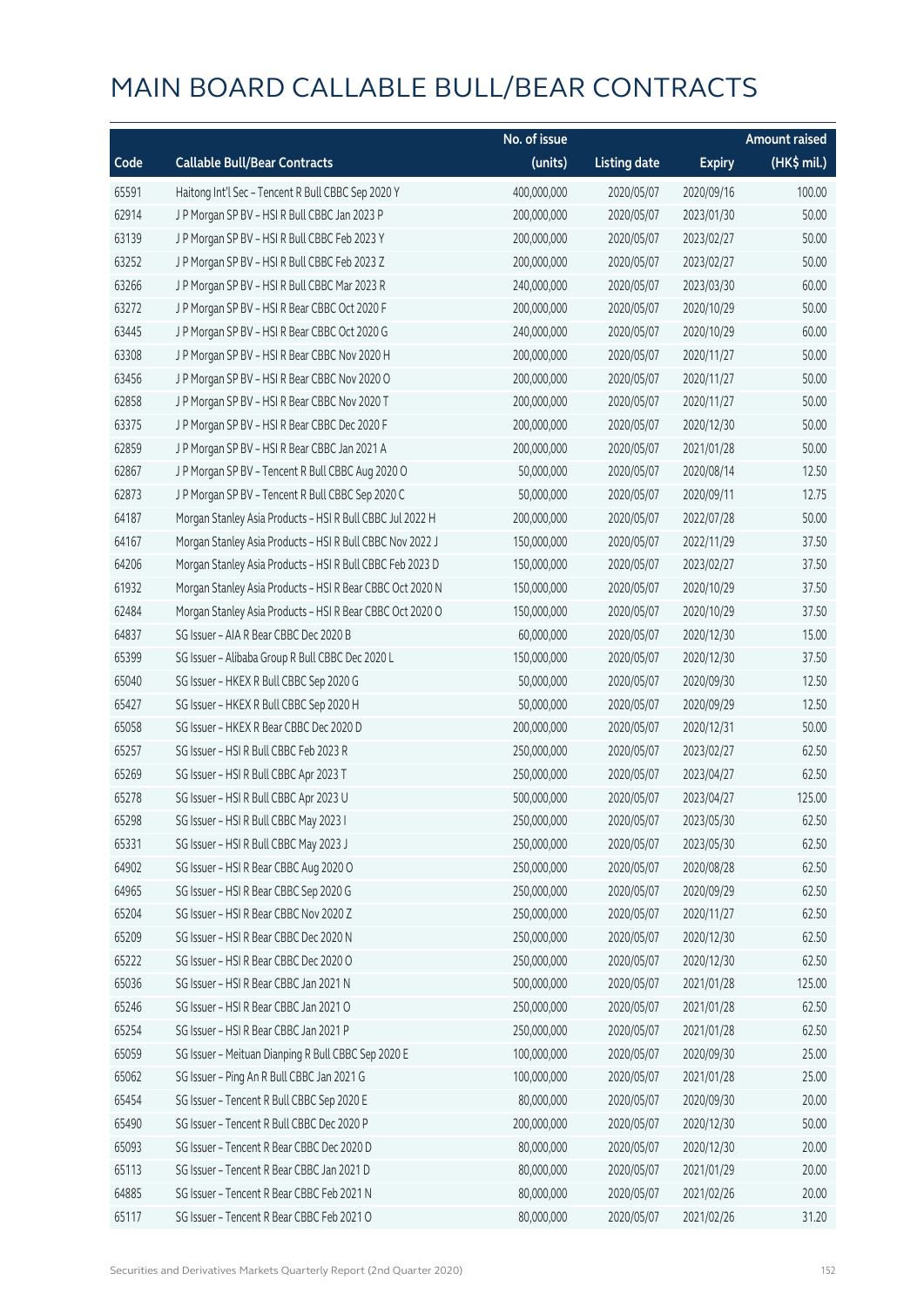|       |                                                         | No. of issue |                     |               | <b>Amount raised</b> |
|-------|---------------------------------------------------------|--------------|---------------------|---------------|----------------------|
| Code  | <b>Callable Bull/Bear Contracts</b>                     | (units)      | <b>Listing date</b> | <b>Expiry</b> | (HK\$ mil.)          |
| 65170 | SG Issuer - Tencent R Bear CBBC Apr 2021 A              | 80,000,000   | 2020/05/07          | 2021/04/30    | 56.80                |
| 65171 | SG Issuer - Tencent R Bear CBBC Apr 2021 B              | 200,000,000  | 2020/05/07          | 2021/04/30    | 50.00                |
| 61709 | UBS AG - Alibaba Group R Bull CBBC Feb 2021 F           | 80,000,000   | 2020/05/07          | 2021/02/24    | 20.00                |
| 61282 | UBS AG - Bud Apac R Bull CBBC Mar 2021 A                | 100,000,000  | 2020/05/07          | 2021/03/31    | 25.00                |
| 61296 | UBS AG - Bud Apac R Bull CBBC Jun 2021 A                | 100,000,000  | 2020/05/07          | 2021/06/30    | 25.00                |
| 61298 | UBS AG - Bud Apac R Bear CBBC Mar 2021 A                | 100,000,000  | 2020/05/07          | 2021/03/31    | 25.00                |
| 61304 | UBS AG - Bud Apac R Bear CBBC Jun 2021 A                | 100,000,000  | 2020/05/07          | 2021/06/30    | 25.00                |
| 61604 | UBS AG - China Life R Bull CBBC Jun 2021 B              | 100,000,000  | 2020/05/07          | 2021/06/30    | 25.00                |
| 61432 | UBS AG - China Res Land R Bull CBBC Mar 2021 A          | 100,000,000  | 2020/05/07          | 2021/03/31    | 25.00                |
| 61588 | UBS AG - China Res Land R Bull CBBC Jun 2021 A          | 100,000,000  | 2020/05/07          | 2021/06/30    | 25.00                |
| 61597 | UBS AG - China Res Land R Bear CBBC Jun 2021 A          | 100,000,000  | 2020/05/07          | 2021/06/30    | 25.00                |
| 63809 | UBS AG - HSI R Bull CBBC Sep 2022 R                     | 200,000,000  | 2020/05/07          | 2022/09/29    | 50.00                |
| 63833 | UBS AG - HSI R Bull CBBC Sep 2022 X                     | 200,000,000  | 2020/05/07          | 2022/09/29    | 50.00                |
| 64014 | UBS AG - HSI R Bull CBBC Sep 2022 Y                     | 200,000,000  | 2020/05/07          | 2022/09/29    | 50.00                |
| 63829 | UBS AG - HSI R Bull CBBC Oct 2022 F                     | 200,000,000  | 2020/05/07          | 2022/10/28    | 50.00                |
| 64013 | UBS AG - HSI R Bull CBBC Oct 2022 P                     | 200,000,000  | 2020/05/07          | 2022/10/28    | 50.00                |
| 61682 | UBS AG - HSI R Bear CBBC Sep 2020 N                     | 200,000,000  | 2020/05/07          | 2020/09/29    | 50.00                |
| 61692 | UBS AG - HSI R Bear CBBC Sep 2020 X                     | 200,000,000  | 2020/05/07          | 2020/09/29    | 50.00                |
| 63739 | UBS AG - HSI R Bear CBBC Oct 2020 P                     | 200,000,000  | 2020/05/07          | 2020/10/29    | 50.00                |
| 64164 | UBS AG - HSI R Bear CBBC Dec 2020 Q                     | 300,000,000  | 2020/05/07          | 2020/12/30    | 75.00                |
| 63667 | UBS AG - Meituan Dianping R Bear CBBC Dec 2020 M        | 50,000,000   | 2020/05/07          | 2020/12/04    | 12.50                |
| 63782 | UBS AG - Tencent R Bull CBBC Jan 2021 G                 | 40,000,000   | 2020/05/07          | 2021/01/18    | 10.00                |
| 64713 | Bank Vontobel - Bud Apac R Bull CBBC Dec 2020 C         | 40,000,000   | 2020/05/07          | 2020/12/11    | 10.00                |
| 64735 | Bank Vontobel - China Res Land R Bull CBBC Dec 2020 C   | 40,000,000   | 2020/05/07          | 2020/12/18    | 10.00                |
| 64736 | Bank Vontobel - China Res Land R Bull CBBC Dec 2020 D   | 40,000,000   | 2020/05/07          | 2020/12/18    | 10.00                |
| 64627 | Bank Vontobel - CSPC Pharma R Bull CBBC Dec 2020 D      | 20,000,000   | 2020/05/07          | 2020/12/04    | 12.20                |
| 64591 | Bank Vontobel - CSPC Pharma R Bear CBBC Dec 2020 C      | 40,000,000   | 2020/05/07          | 2020/12/04    | 10.00                |
| 64737 | Bank Vontobel - Meituan Dianping R Bear CBBC Dec 2020 S | 60,000,000   | 2020/05/07          | 2020/12/04    | 15.00                |
| 64652 | Bank Vontobel - SHK Ppt R Bull CBBC Dec 2020 F          | 40,000,000   | 2020/05/07          | 2020/12/18    | 10.00                |
| 64702 | Bank Vontobel - SHK Ppt R Bull CBBC Dec 2020 G          | 40,000,000   | 2020/05/07          | 2020/12/04    | 13.20                |
| 64648 | Bank Vontobel - SHK Ppt R Bear CBBC Dec 2020 E          | 40,000,000   | 2020/05/07          | 2020/12/11    | 10.00                |
| 64834 | Bank Vontobel - Tencent R Bull CBBC Nov 2020 R          | 40,000,000   | 2020/05/07          | 2020/11/13    | 10.00                |
| 66219 | BOCI Asia Ltd. - Bud Apac R Bull CBBC Dec 2020 A        | 40,000,000   | 2020/05/08          | 2020/12/30    | 10.00                |
| 66187 | BOCI Asia Ltd. - CSPC Pharma R Bull CBBC Dec 2020 A     | 40,000,000   | 2020/05/08          | 2020/12/31    | 14.00                |
| 66200 | BOCI Asia Ltd. - CSPC Pharma R Bull CBBC Dec 2020 B     | 40,000,000   | 2020/05/08          | 2020/12/31    | 10.00                |
| 66159 | BOCI Asia Ltd. - HSCEI R Bull CBBC Sep 2021 M           | 150,000,000  | 2020/05/08          | 2021/09/29    | 37.50                |
| 66160 | BOCI Asia Ltd. - HSI R Bull CBBC Jan 2023 A             | 150,000,000  | 2020/05/08          | 2023/01/30    | 37.50                |
| 66180 | BOCI Asia Ltd. - HSI R Bull CBBC Jan 2023 B             | 150,000,000  | 2020/05/08          | 2023/01/30    | 37.50                |
| 66271 | BOCI Asia Ltd. - HSI R Bear CBBC Oct 2020 A             | 150,000,000  | 2020/05/08          | 2020/10/29    | 37.50                |
| 66231 | BOCI Asia Ltd. - HSI R Bear CBBC Oct 2020 Z             | 150,000,000  | 2020/05/08          | 2020/10/29    | 37.50                |
| 66183 | BOCI Asia Ltd. - Sino Biopharm R Bull CBBC Dec 2020 A   | 40,000,000   | 2020/05/08          | 2020/12/31    | 12.40                |
| 66185 | BOCI Asia Ltd. - Sino Biopharm R Bull CBBC Dec 2020 B   | 40,000,000   | 2020/05/08          | 2020/12/31    | 10.00                |
| 66215 | BOCI Asia Ltd. - SHK Ppt R Bull CBBC Dec 2020 B         | 40,000,000   | 2020/05/08          | 2020/12/31    | 10.00                |
| 67118 | BNP Paribas Issuance B.V. - HSI R Bull CBBC Oct 2022 L  | 150,000,000  | 2020/05/08          | 2022/10/28    | 37.50                |
| 67089 | BNP Paribas Issuance B.V. - HSI R Bear CBBC Dec 2020 B  | 250,000,000  | 2020/05/08          | 2020/12/30    | 62.50                |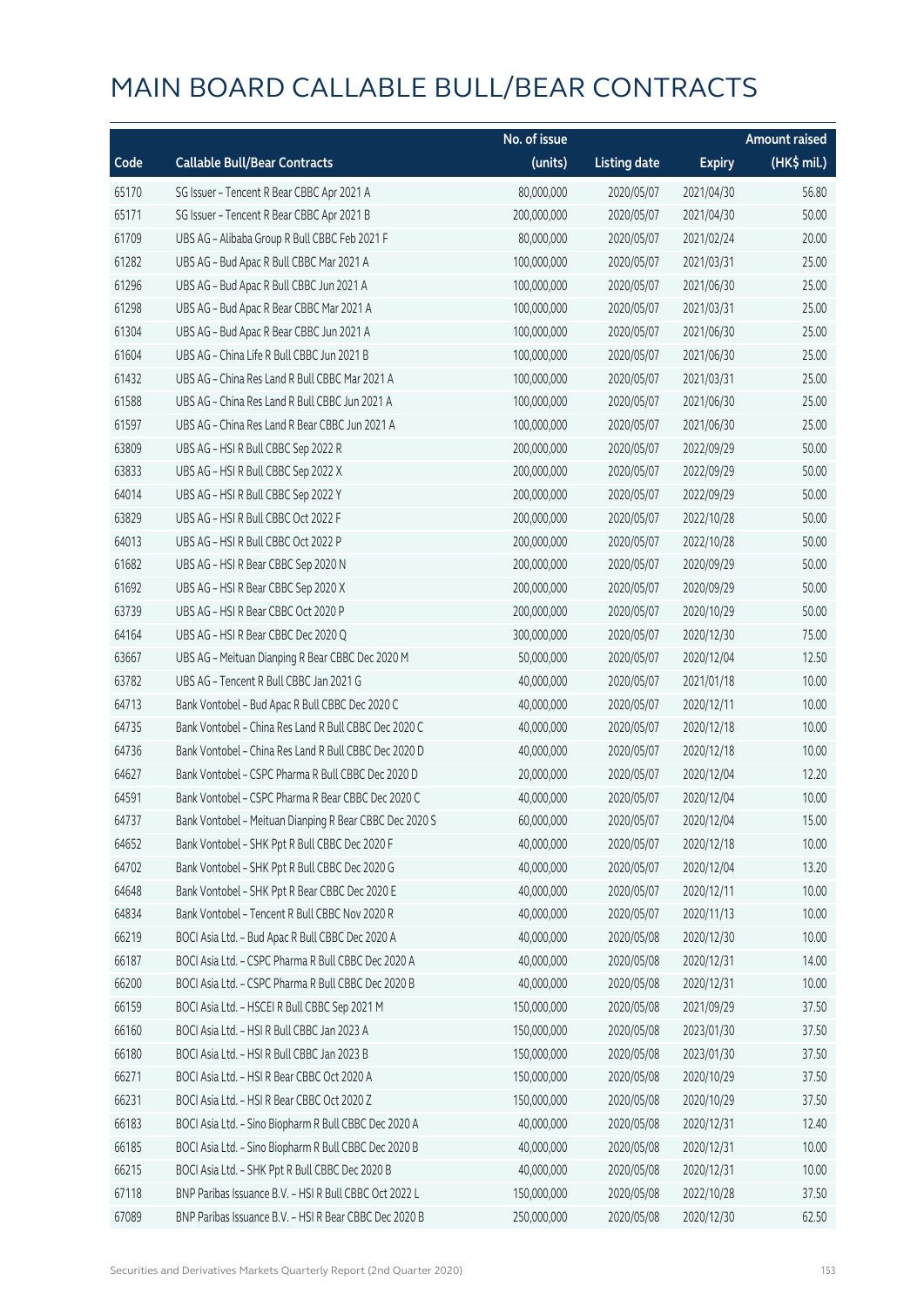|       |                                                          | No. of issue |                     |               | <b>Amount raised</b> |
|-------|----------------------------------------------------------|--------------|---------------------|---------------|----------------------|
| Code  | <b>Callable Bull/Bear Contracts</b>                      | (units)      | <b>Listing date</b> | <b>Expiry</b> | (HK\$ mil.)          |
| 67117 | BNP Paribas Issuance B.V. - HSI R Bear CBBC Dec 2020 U   | 250,000,000  | 2020/05/08          | 2020/12/30    | 62.50                |
| 67130 | BNP Paribas Issuance B.V. - HSI R Bear CBBC Dec 2020 V   | 240,000,000  | 2020/05/08          | 2020/12/30    | 60.00                |
| 67088 | BNP Paribas Issuance B.V. - HSI R Bear CBBC Dec 2020 Z   | 250,000,000  | 2020/05/08          | 2020/12/30    | 62.50                |
| 66769 | Credit Suisse AG - CM Bank R Bull CBBC Dec 2020 B        | 80,000,000   | 2020/05/08          | 2020/12/30    | 20.00                |
| 66766 | Credit Suisse AG - CSPC Pharma R Bull CBBC Jan 2021 B    | 100,000,000  | 2020/05/08          | 2021/01/28    | 25.00                |
| 66746 | Credit Suisse AG - Geely Auto R Bull CBBC Sep 2020 E     | 40,000,000   | 2020/05/08          | 2020/09/29    | 10.00                |
| 66764 | Credit Suisse AG - HKEX R Bull CBBC Oct 2020 B           | 50,000,000   | 2020/05/08          | 2020/10/29    | 12.50                |
| 66703 | Credit Suisse AG - HSI R Bull CBBC Oct 2022 D            | 200,000,000  | 2020/05/08          | 2022/10/28    | 50.00                |
| 66723 | Credit Suisse AG - HSI R Bull CBBC Oct 2022 Y            | 200,000,000  | 2020/05/08          | 2022/10/28    | 50.00                |
| 66697 | Credit Suisse AG - HSI R Bull CBBC Nov 2022 X            | 200,000,000  | 2020/05/08          | 2022/11/29    | 50.00                |
| 66693 | Credit Suisse AG - HSI R Bull CBBC Feb 2023 V            | 200,000,000  | 2020/05/08          | 2023/02/27    | 50.00                |
| 66781 | Credit Suisse AG - HSI R Bull CBBC Feb 2023 W            | 200,000,000  | 2020/05/08          | 2023/02/27    | 50.00                |
| 66537 | Credit Suisse AG - HSI R Bear CBBC Oct 2020 P            | 200,000,000  | 2020/05/08          | 2020/10/29    | 50.00                |
| 66556 | Credit Suisse AG - HSI R Bear CBBC Oct 2020 Q            | 200,000,000  | 2020/05/08          | 2020/10/29    | 50.00                |
| 66541 | Credit Suisse AG - HSI R Bear CBBC Nov 2020 K            | 200,000,000  | 2020/05/08          | 2020/11/27    | 50.00                |
| 66620 | Credit Suisse AG - HSI R Bear CBBC Nov 2020 N            | 200,000,000  | 2020/05/08          | 2020/11/27    | 50.00                |
| 66575 | Credit Suisse AG - Link REIT R Bull CBBC Dec 2020 F      | 50,000,000   | 2020/05/08          | 2020/12/30    | 12.50                |
| 66582 | Credit Suisse AG - Link REIT R Bear CBBC Sep 2020 A      | 50,000,000   | 2020/05/08          | 2020/09/29    | 12.50                |
| 66780 | Credit Suisse AG - Ping An R Bull CBBC Oct 2020 E        | 80,000,000   | 2020/05/08          | 2020/10/29    | 20.00                |
| 66619 | Credit Suisse AG - Sino Biopharm R Bull CBBC Dec 2020 C  | 50,000,000   | 2020/05/08          | 2020/12/30    | 12.50                |
| 66598 | Credit Suisse AG - SHK Ppt R Bull CBBC Dec 2020 A        | 50,000,000   | 2020/05/08          | 2020/12/30    | 12.50                |
| 66599 | Credit Suisse AG - SHK Ppt R Bear CBBC Oct 2020 A        | 50,000,000   | 2020/05/08          | 2020/10/29    | 12.50                |
| 67364 | Goldman Sachs SP (Asia) - HKEX R Bull CBBC Jun 2021 A    | 80,000,000   | 2020/05/08          | 2021/06/30    | 20.00                |
| 67358 | Goldman Sachs SP (Asia) - HSI R Bull CBBC May 2023 A     | 160,000,000  | 2020/05/08          | 2023/05/30    | 40.00                |
| 67398 | Goldman Sachs SP (Asia) - HSI R Bull CBBC May 2023 B     | 160,000,000  | 2020/05/08          | 2023/05/30    | 40.00                |
| 67415 | Goldman Sachs SP (Asia) - HSI R Bull CBBC May 2023 C     | 160,000,000  | 2020/05/08          | 2023/05/30    | 40.00                |
| 67418 | Goldman Sachs SP (Asia) - HSI R Bull CBBC May 2023 D     | 160,000,000  | 2020/05/08          | 2023/05/30    | 40.00                |
| 67346 | Goldman Sachs SP (Asia) - HSI R Bear CBBC Aug 2020 E     | 160,000,000  | 2020/05/08          | 2020/08/28    | 40.00                |
| 67368 | Goldman Sachs SP (Asia) - HSI R Bear CBBC Aug 2020 G     | 160,000,000  | 2020/05/08          | 2020/08/28    | 40.00                |
| 67369 | Goldman Sachs SP (Asia) - HSI R Bear CBBC Dec 2020 C     | 160,000,000  | 2020/05/08          | 2020/12/30    | 40.00                |
| 67370 | Goldman Sachs SP (Asia) - HSI R Bear CBBC Dec 2020 D     | 160,000,000  | 2020/05/08          | 2020/12/30    | 40.00                |
| 67378 | Goldman Sachs SP (Asia) - HSI R Bear CBBC Dec 2020 T     | 160,000,000  | 2020/05/08          | 2020/12/30    | 40.00                |
| 67360 | Goldman Sachs SP (Asia) - Meituan R Bull CBBC Dec 2020 D | 60,000,000   | 2020/05/08          | 2020/12/30    | 15.00                |
| 67359 | Goldman Sachs SP (Asia) - Tencent R Bull CBBC Oct 2020 O | 60,000,000   | 2020/05/08          | 2020/10/30    | 15.00                |
| 66124 | HK Bank - Bud Apac R Bull CBBC Jan 2021 A                | 40,000,000   | 2020/05/08          | 2021/01/25    | 10.00                |
| 66107 | HK Bank - CC Bank R Bull CBBC Oct 2020 B                 | 60,000,000   | 2020/05/08          | 2020/10/19    | 15.00                |
| 66129 | HK Bank - China Res Land R Bull CBBC Jan 2021 A          | 60,000,000   | 2020/05/08          | 2021/01/25    | 15.00                |
| 66128 | HK Bank - Geely Auto R Bull CBBC Nov 2020 A              | 40,000,000   | 2020/05/08          | 2020/11/19    | 10.00                |
| 66066 | HK Bank - HSI R Bull CBBC Sep 2022 U                     | 60,000,000   | 2020/05/08          | 2022/09/29    | 15.00                |
| 66069 | HK Bank - HSI R Bull CBBC Dec 2022 J                     | 100,000,000  | 2020/05/08          | 2022/12/29    | 25.00                |
| 66009 | HK Bank - HSI R Bear CBBC Sep 2020 I                     | 100,000,000  | 2020/05/08          | 2020/09/29    | 25.00                |
| 66100 | HK Bank - Meituan Dianping R Bear CBBC Oct 2020 C        | 40,000,000   | 2020/05/08          | 2020/10/12    | 10.00                |
| 66051 | HK Bank - SHK Ppt R Bull CBBC Dec 2020 A                 | 40,000,000   | 2020/05/08          | 2020/12/21    | 10.00                |
| 66068 | HK Bank - SHK Ppt R Bull CBBC Jan 2021 A                 | 40,000,000   | 2020/05/08          | 2021/01/25    | 10.00                |
| 66019 | HK Bank - SHK Ppt R Bear CBBC Sep 2020 A                 | 40,000,000   | 2020/05/08          | 2020/09/28    | 10.00                |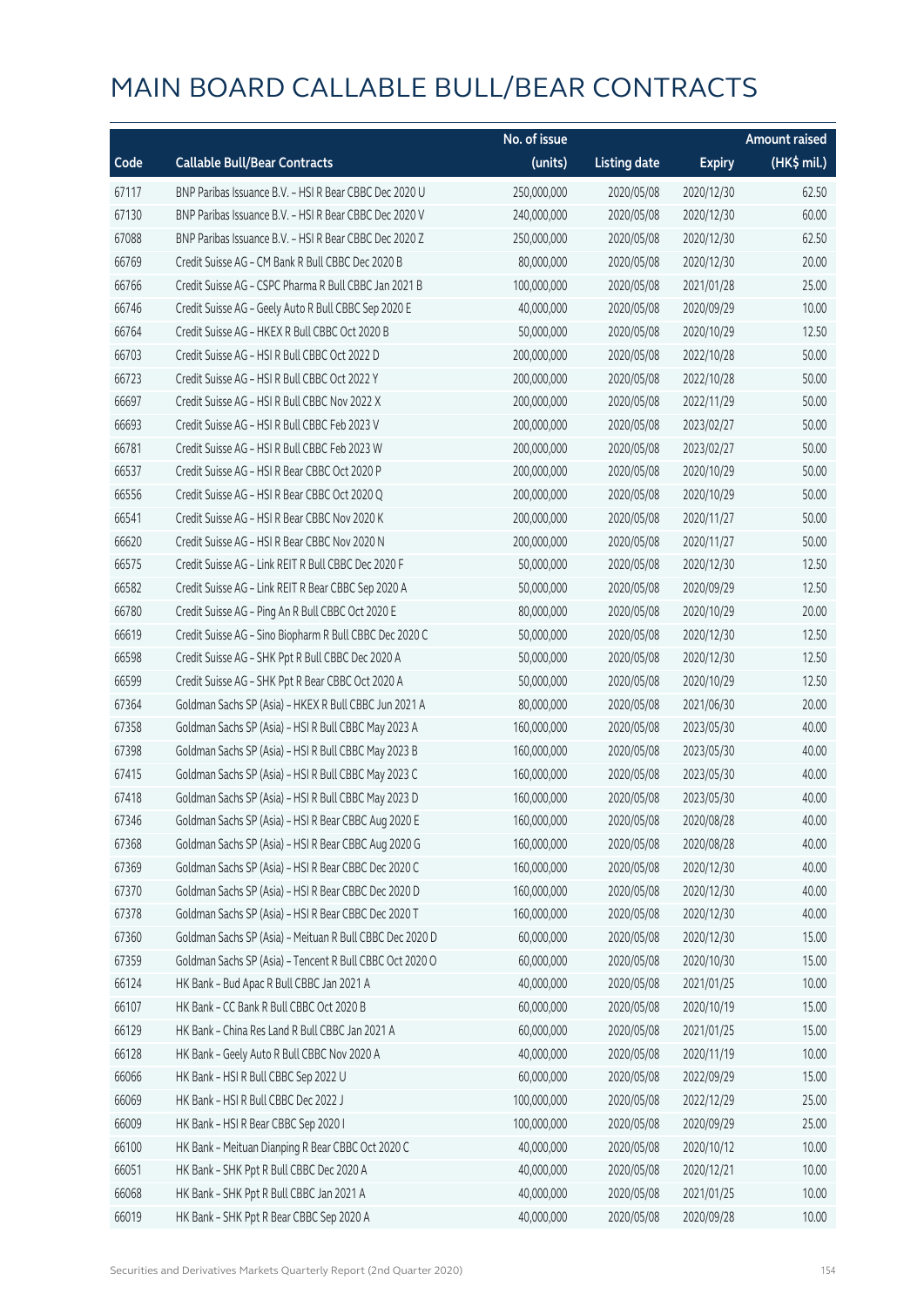|       |                                                           | No. of issue |                     |               | <b>Amount raised</b> |
|-------|-----------------------------------------------------------|--------------|---------------------|---------------|----------------------|
| Code  | <b>Callable Bull/Bear Contracts</b>                       | (units)      | <b>Listing date</b> | <b>Expiry</b> | (HK\$ mil.)          |
| 66038 | HK Bank - SUNAC R Bull CBBC Oct 2020 C                    | 40,000,000   | 2020/05/08          | 2020/10/15    | 10.00                |
| 67077 | Haitong Int'l Sec - HKEX R Bull CBBC Oct 2020 A           | 40,000,000   | 2020/05/08          | 2020/10/19    | 10.00                |
| 67079 | Haitong Int'l Sec - HSI R Bull CBBC Apr 2023 B            | 150,000,000  | 2020/05/08          | 2023/04/27    | 37.50                |
| 67084 | Haitong Int'l Sec - HSI R Bull CBBC Apr 2023 C            | 200,000,000  | 2020/05/08          | 2023/04/27    | 50.00                |
| 67086 | Haitong Int'l Sec - HSI R Bull CBBC Apr 2023 D            | 150,000,000  | 2020/05/08          | 2023/04/27    | 37.50                |
| 67056 | Haitong Int'l Sec - HSI R Bear CBBC Oct 2020 Z            | 150,000,000  | 2020/05/08          | 2020/10/29    | 37.50                |
| 67078 | Haitong Int'l Sec - HSI R Bear CBBC Dec 2020 Q            | 200,000,000  | 2020/05/08          | 2020/12/30    | 50.00                |
| 67062 | Haitong Int'l Sec - Tencent R Bear CBBC Dec 2020 F        | 40,000,000   | 2020/05/08          | 2020/12/22    | 10.00                |
| 67002 | J P Morgan SP BV - HSI R Bull CBBC Mar 2023 S             | 200,000,000  | 2020/05/08          | 2023/03/30    | 50.00                |
| 67027 | J P Morgan SP BV - HSI R Bull CBBC Mar 2023 T             | 200,000,000  | 2020/05/08          | 2023/03/30    | 50.00                |
| 67028 | J P Morgan SP BV - HSI R Bull CBBC Mar 2023 U             | 200,000,000  | 2020/05/08          | 2023/03/30    | 50.00                |
| 67045 | J P Morgan SP BV - HSI R Bull CBBC Mar 2023 V             | 200,000,000  | 2020/05/08          | 2023/03/30    | 50.00                |
| 67042 | JP Morgan SP BV - HSIR Bear CBBC Oct 2020 I               | 200,000,000  | 2020/05/08          | 2020/10/29    | 50.00                |
| 67043 | J P Morgan SP BV - HSI R Bear CBBC Oct 2020 J             | 240,000,000  | 2020/05/08          | 2020/10/29    | 60.00                |
| 66866 | J P Morgan SP BV - HSI R Bear CBBC Nov 2020 Q             | 200,000,000  | 2020/05/08          | 2020/11/27    | 50.00                |
| 66971 | J P Morgan SP BV - HSI R Bear CBBC Dec 2020 P             | 200,000,000  | 2020/05/08          | 2020/12/30    | 50.00                |
| 66994 | J P Morgan SP BV - Tencent R Bull CBBC Aug 2020 P         | 50,000,000   | 2020/05/08          | 2020/08/14    | 12.50                |
| 66796 | Morgan Stanley Asia Products - HSI R Bull CBBC Jan 2023 J | 150,000,000  | 2020/05/08          | 2023/01/30    | 37.50                |
| 67133 | SG Issuer - AIA R Bear CBBC Dec 2020 C                    | 60,000,000   | 2020/05/08          | 2020/12/30    | 15.00                |
| 67156 | SG Issuer - Alibaba Group R Bull CBBC Nov 2020 F          | 60,000,000   | 2020/05/08          | 2020/11/30    | 15.00                |
| 67222 | SG Issuer - China Life R Bull CBBC Jul 2021 D             | 150,000,000  | 2020/05/08          | 2021/07/30    | 37.50                |
| 67158 | SG Issuer - China Life R Bear CBBC Jan 2021 A             | 150,000,000  | 2020/05/08          | 2021/01/28    | 37.50                |
| 67223 | SG Issuer - China Res Land R Bull CBBC Apr 2021 A         | 80,000,000   | 2020/05/08          | 2021/04/30    | 20.00                |
| 67165 | SG Issuer - China Res Land R Bear CBBC Jan 2021 A         | 80,000,000   | 2020/05/08          | 2021/01/28    | 20.00                |
| 67232 | SG Issuer - China Res Land R Bear CBBC Apr 2021 A         | 80,000,000   | 2020/05/08          | 2021/04/30    | 20.00                |
| 67235 | SG Issuer - Galaxy Ent R Bear CBBC Dec 2020 G             | 100,000,000  | 2020/05/08          | 2020/12/30    | 25.00                |
| 67172 | SG Issuer - HKEX R Bear CBBC Dec 2020 E                   | 50,000,000   | 2020/05/08          | 2020/12/29    | 12.50                |
| 67296 | SG Issuer - HSI R Bull CBBC Oct 2022 L                    | 250,000,000  | 2020/05/08          | 2022/10/28    | 62.50                |
| 67298 | SG Issuer - HSI R Bull CBBC Oct 2022 R                    | 250,000,000  | 2020/05/08          | 2022/10/28    | 62.50                |
| 67299 | SG Issuer - HSI R Bull CBBC Apr 2023 V                    | 250,000,000  | 2020/05/08          | 2023/04/27    | 62.50                |
| 67320 | SG Issuer - HSI R Bull CBBC May 2023 K                    | 250,000,000  | 2020/05/08          | 2023/05/30    | 62.50                |
| 67340 | SG Issuer - HSI R Bull CBBC May 2023 L                    | 250,000,000  | 2020/05/08          | 2023/05/30    | 62.50                |
| 67211 | SG Issuer - HSI R Bear CBBC Aug 2020 H                    | 250,000,000  | 2020/05/08          | 2020/08/28    | 62.50                |
| 67283 | SG Issuer - HSI R Bear CBBC Oct 2020 B                    | 250,000,000  | 2020/05/08          | 2020/10/29    | 62.50                |
| 67250 | SG Issuer - HSI R Bear CBBC Oct 2020 H                    | 250,000,000  | 2020/05/08          | 2020/10/29    | 62.50                |
| 67289 | SG Issuer - HSI R Bear CBBC Dec 2020 I                    | 250,000,000  | 2020/05/08          | 2020/12/30    | 62.50                |
| 67288 | SG Issuer - HSI R Bear CBBC Dec 2020 P                    | 250,000,000  | 2020/05/08          | 2020/12/30    | 62.50                |
| 67292 | SG Issuer - HSI R Bear CBBC Jan 2021 Q                    | 500,000,000  | 2020/05/08          | 2021/01/28    | 125.00               |
| 67236 | SG Issuer - Meituan Dianping R Bull CBBC Dec 2020 T       | 100,000,000  | 2020/05/08          | 2020/12/30    | 25.00                |
| 67174 | SG Issuer - Meituan Dianping R Bear CBBC Nov 2020 C       | 100,000,000  | 2020/05/08          | 2020/11/27    | 25.00                |
| 67175 | SG Issuer - Ping An R Bear CBBC Nov 2020 D                | 100,000,000  | 2020/05/08          | 2020/11/27    | 25.00                |
| 67203 | SG Issuer - SHK Ppt R Bull CBBC Apr 2021 D                | 100,000,000  | 2020/05/08          | 2021/04/29    | 25.00                |
| 67206 | SG Issuer - Tencent R Bull CBBC Nov 2020 F                | 80,000,000   | 2020/05/08          | 2020/11/30    | 20.00                |
| 66352 | UBS AG - CSPC Pharma R Bull CBBC Jun 2021 A               | 100,000,000  | 2020/05/08          | 2021/06/30    | 25.00                |
| 66351 | UBS AG - CSPC Pharma R Bull CBBC Sep 2021 A               | 100,000,000  | 2020/05/08          | 2021/09/30    | 25.00                |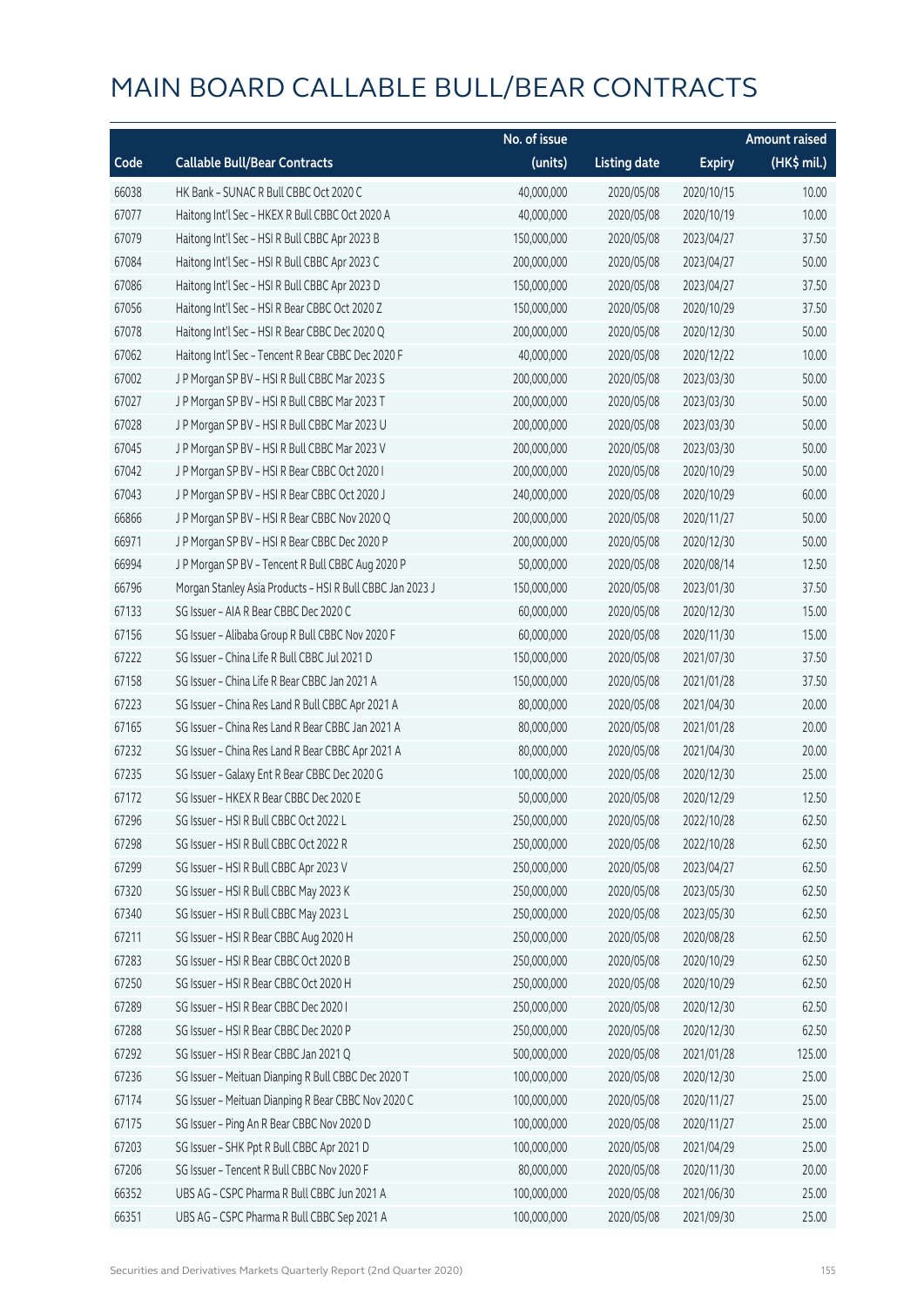|       |                                                         | No. of issue |                     |               | <b>Amount raised</b> |
|-------|---------------------------------------------------------|--------------|---------------------|---------------|----------------------|
| Code  | <b>Callable Bull/Bear Contracts</b>                     | (units)      | <b>Listing date</b> | <b>Expiry</b> | (HK\$ mil.)          |
| 66355 | UBS AG - CSPC Pharma R Bull CBBC Dec 2021 B             | 100,000,000  | 2020/05/08          | 2021/12/31    | 25.00                |
| 66389 | UBS AG - CSPC Pharma R Bear CBBC Jun 2021 A             | 100,000,000  | 2020/05/08          | 2021/06/30    | 25.00                |
| 66387 | UBS AG - CSPC Pharma R Bear CBBC Sep 2021 A             | 100,000,000  | 2020/05/08          | 2021/09/30    | 25.00                |
| 66491 | UBS AG - HKEX R Bull CBBC Jan 2021 B                    | 50,000,000   | 2020/05/08          | 2021/01/19    | 12.50                |
| 66513 | UBS AG - HKEX R Bear CBBC Jan 2021 A                    | 200,000,000  | 2020/05/08          | 2021/01/19    | 50.00                |
| 66309 | UBS AG - HSBC R Bear CBBC Dec 2020 E                    | 100,000,000  | 2020/05/08          | 2020/12/08    | 25.00                |
| 66286 | UBS AG - HSI R Bull CBBC Sep 2022 Z                     | 200,000,000  | 2020/05/08          | 2022/09/29    | 50.00                |
| 66448 | UBS AG - HSI R Bull CBBC Oct 2022 Q                     | 200,000,000  | 2020/05/08          | 2022/10/28    | 50.00                |
| 66449 | UBS AG - HSI R Bull CBBC Oct 2022 W                     | 200,000,000  | 2020/05/08          | 2022/10/28    | 50.00                |
| 66273 | UBS AG - HSI R Bear CBBC Sep 2020 Q                     | 200,000,000  | 2020/05/08          | 2020/09/29    | 50.00                |
| 66460 | UBS AG - HSI R Bear CBBC Jan 2021 C                     | 200,000,000  | 2020/05/08          | 2021/01/28    | 50.00                |
| 66465 | UBS AG - HSI R Bear CBBC Jan 2021 F                     | 200,000,000  | 2020/05/08          | 2021/01/28    | 50.00                |
| 66469 | UBS AG - HSI R Bear CBBC Jan 2021 G                     | 200,000,000  | 2020/05/08          | 2021/01/28    | 50.00                |
| 66475 | UBS AG - Meituan Dianping R Bull CBBC Dec 2020 Y        | 50,000,000   | 2020/05/08          | 2020/12/17    | 12.50                |
| 66470 | UBS AG - Meituan Dianping R Bear CBBC Dec 2020 N        | 50,000,000   | 2020/05/08          | 2020/12/30    | 12.50                |
| 66473 | UBS AG - Meituan Dianping R Bear CBBC Dec 2020 O        | 50,000,000   | 2020/05/08          | 2020/12/31    | 12.50                |
| 66521 | UBS AG - Ping An R Bull CBBC Jan 2021 A                 | 100,000,000  | 2020/05/08          | 2021/01/19    | 25.00                |
| 66288 | UBS AG - Ping An R Bear CBBC Dec 2020 F                 | 100,000,000  | 2020/05/08          | 2020/12/14    | 25.00                |
| 66297 | UBS AG - Ping An R Bear CBBC Dec 2020 G                 | 100,000,000  | 2020/05/08          | 2020/12/30    | 25.00                |
| 66390 | UBS AG - Sino Biopharm R Bull CBBC Jun 2021 A           | 40,000,000   | 2020/05/08          | 2021/06/30    | 10.00                |
| 66394 | UBS AG - Sino Biopharm R Bull CBBC Sep 2021 A           | 40,000,000   | 2020/05/08          | 2021/09/30    | 10.00                |
| 66395 | UBS AG - Sino Biopharm R Bear CBBC Jun 2021 A           | 40,000,000   | 2020/05/08          | 2021/06/30    | 10.00                |
| 66439 | UBS AG - Sino Biopharm R Bear CBBC Sep 2021 A           | 150,000,000  | 2020/05/08          | 2021/09/30    | 37.50                |
| 66348 | UBS AG - SHK Ppt R Bull CBBC Jun 2021 A                 | 40,000,000   | 2020/05/08          | 2021/06/30    | 10.00                |
| 66347 | UBS AG - SHK Ppt R Bull CBBC Dec 2021 A                 | 150,000,000  | 2020/05/08          | 2021/12/31    | 37.50                |
| 66335 | UBS AG - SHK Ppt R Bear CBBC Jun 2021 A                 | 150,000,000  | 2020/05/08          | 2021/06/30    | 37.50                |
| 66452 | UBS AG - Sunny Optical R Bear CBBC Dec 2020 D           | 30,000,000   | 2020/05/08          | 2020/12/31    | 10.20                |
| 66479 | UBS AG - Tencent R Bull CBBC Jan 2021 H                 | 200,000,000  | 2020/05/08          | 2021/01/19    | 50.00                |
| 66303 | UBS AG - Tencent R Bear CBBC Dec 2020 R                 | 200,000,000  | 2020/05/08          | 2020/12/09    | 50.00                |
| 66797 | Bank Vontobel - China Res Land R Bear CBBC Dec 2020 A   | 40,000,000   | 2020/05/08          | 2020/12/18    | 12.00                |
| 66814 | Bank Vontobel - China Res Land R Bear CBBC Dec 2020 B   | 40,000,000   | 2020/05/08          | 2020/12/04    | 10.00                |
| 66834 | Bank Vontobel - HKEX R Bull CBBC Dec 2020 H             | 40,000,000   | 2020/05/08          | 2020/12/18    | 10.00                |
| 66853 | Bank Vontobel - HSI R Bull CBBC Dec 2022 F              | 80,000,000   | 2020/05/08          | 2022/12/29    | 20.00                |
| 66857 | Bank Vontobel - HSI R Bull CBBC Dec 2022 G              | 80,000,000   | 2020/05/08          | 2022/12/29    | 20.00                |
| 66852 | Bank Vontobel - HSI R Bear CBBC Dec 2020 G              | 80,000,000   | 2020/05/08          | 2020/12/30    | 20.00                |
| 66848 | Bank Vontobel - Meituan Dianping R Bull CBBC Dec 2020 U | 60,000,000   | 2020/05/08          | 2020/12/11    | 15.00                |
| 66858 | Bank Vontobel - Sino Biopharm R Bull CBBC Jan 2021 A    | 30,000,000   | 2020/05/08          | 2021/01/22    | 11.70                |
| 66816 | Bank Vontobel - Tencent R Bull CBBC Oct 2020 F          | 40,000,000   | 2020/05/08          | 2020/10/23    | 10.00                |
| 67612 | BOCI Asia Ltd. - Alibaba Group R Bull CBBC Dec 2020 F   | 60,000,000   | 2020/05/11          | 2020/12/31    | 15.00                |
| 67616 | BOCI Asia Ltd. - Alibaba Group R Bear CBBC Dec 2020 D   | 60,000,000   | 2020/05/11          | 2020/12/31    | 15.00                |
| 67590 | BOCI Asia Ltd. - CSOP A50 ETF R Bull CBBC Dec 2020 B    | 40,000,000   | 2020/05/11          | 2020/12/31    | 10.00                |
| 67602 | BOCI Asia Ltd. - CSOP A50 ETF R Bull CBBC Dec 2020 C    | 40,000,000   | 2020/05/11          | 2020/12/31    | 10.00                |
| 67629 | BOCI Asia Ltd. - HSBC R Bear CBBC Dec 2020 A            | 70,000,000   | 2020/05/11          | 2020/12/31    | 17.50                |
| 67440 | BOCI Asia Ltd. - HSCEI R Bull CBBC Sep 2021 N           | 150,000,000  | 2020/05/11          | 2021/09/29    | 37.50                |
| 67419 | BOCI Asia Ltd. - HSI R Bull CBBC Jan 2023 C             | 150,000,000  | 2020/05/11          | 2023/01/30    | 37.50                |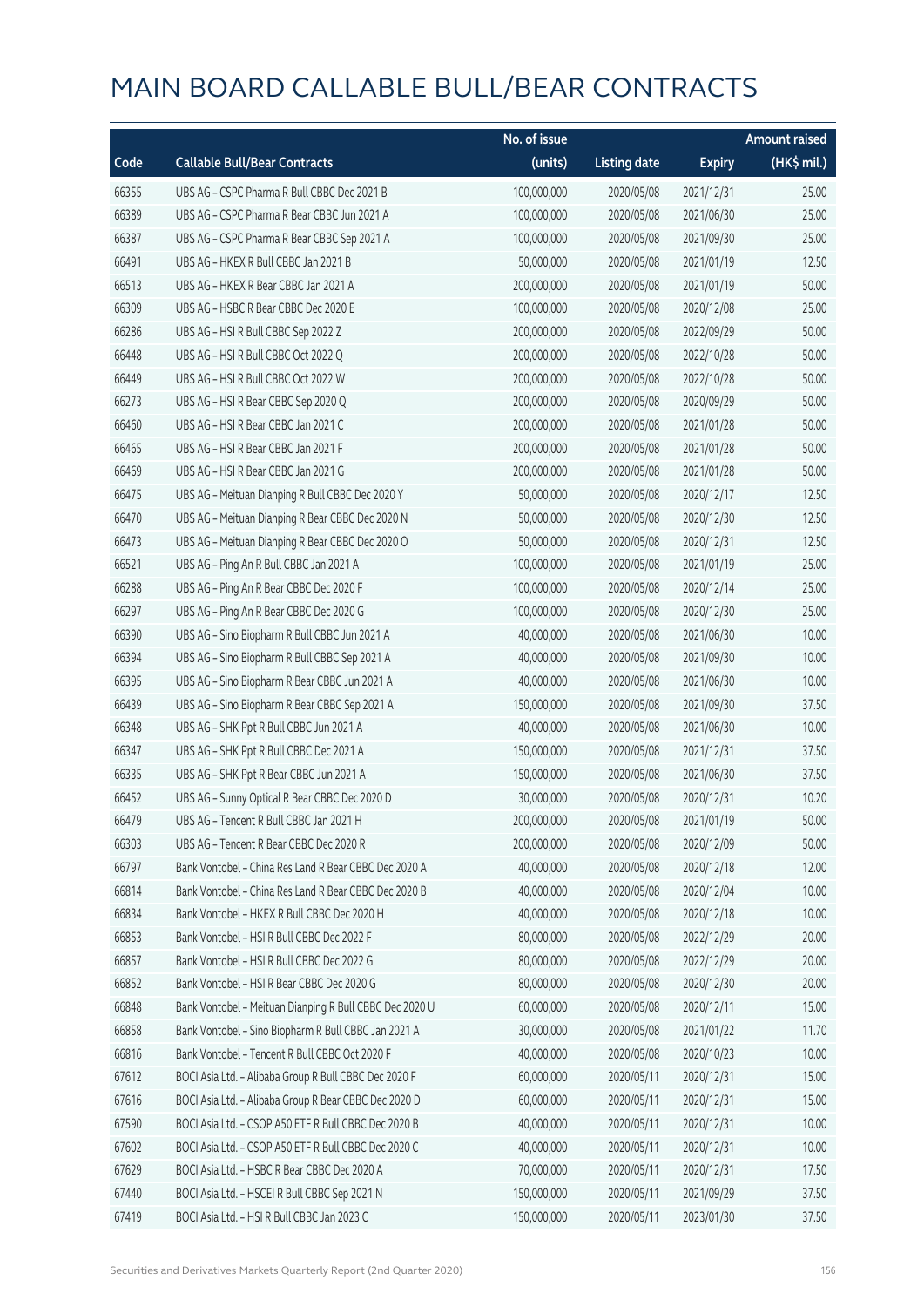|       |                                                          | No. of issue |                     |               | <b>Amount raised</b> |
|-------|----------------------------------------------------------|--------------|---------------------|---------------|----------------------|
| Code  | <b>Callable Bull/Bear Contracts</b>                      | (units)      | <b>Listing date</b> | <b>Expiry</b> | (HK\$ mil.)          |
| 67423 | BOCI Asia Ltd. - HSI R Bull CBBC Jan 2023 D              | 150,000,000  | 2020/05/11          | 2023/01/30    | 37.50                |
| 67426 | BOCI Asia Ltd. - HSI R Bull CBBC Jan 2023 E              | 150,000,000  | 2020/05/11          | 2023/01/30    | 37.50                |
| 67431 | BOCI Asia Ltd. - HSI R Bull CBBC Jan 2023 F              | 150,000,000  | 2020/05/11          | 2023/01/30    | 37.50                |
| 67439 | BOCI Asia Ltd. - HSI R Bull CBBC Jan 2023 G              | 150,000,000  | 2020/05/11          | 2023/01/30    | 37.50                |
| 67549 | BOCI Asia Ltd. - HSI R Bear CBBC Oct 2020 B              | 150,000,000  | 2020/05/11          | 2020/10/29    | 37.50                |
| 67551 | BOCI Asia Ltd. - HSI R Bear CBBC Oct 2020 D              | 150,000,000  | 2020/05/11          | 2020/10/29    | 37.50                |
| 67570 | BOCI Asia Ltd. - HSI R Bear CBBC Oct 2020 E              | 150,000,000  | 2020/05/11          | 2020/10/29    | 37.50                |
| 67571 | BOCI Asia Ltd. - HSI R Bear CBBC Oct 2020 G              | 150,000,000  | 2020/05/11          | 2020/10/29    | 37.50                |
| 67626 | BOCI Asia Ltd. - Ping An R Bear CBBC Sep 2020 H          | 100,000,000  | 2020/05/11          | 2020/09/29    | 25.00                |
| 67604 | BOCI Asia Ltd. - Sands China R Bull CBBC Dec 2020 B      | 80,000,000   | 2020/05/11          | 2020/12/30    | 20.00                |
| 67611 | BOCI Asia Ltd. - Sands China R Bull CBBC Dec 2020 C      | 80,000,000   | 2020/05/11          | 2020/12/30    | 20.00                |
| 67631 | BOCI Asia Ltd. - Xiaomi R Bear CBBC Dec 2020 A           | 40,000,000   | 2020/05/11          | 2020/12/31    | 10.00                |
| 67453 | BNP Paribas Issuance B.V. - HSI R Bull CBBC Oct 2022 M   | 250,000,000  | 2020/05/11          | 2022/10/28    | 62.50                |
| 67462 | BNP Paribas Issuance B.V. - HSI R Bull CBBC Oct 2022 N   | 250,000,000  | 2020/05/11          | 2022/10/28    | 62.50                |
| 67702 | BNP Paribas Issuance B.V. - HSI R Bull CBBC Oct 2022 O   | 140,000,000  | 2020/05/11          | 2022/10/28    | 35.00                |
| 67706 | BNP Paribas Issuance B.V. - HSI R Bear CBBC Dec 2020 C   | 250,000,000  | 2020/05/11          | 2020/12/30    | 62.50                |
| 67713 | BNP Paribas Issuance B.V. - HSI R Bear CBBC Dec 2020 D   | 240,000,000  | 2020/05/11          | 2020/12/30    | 60.00                |
| 67704 | BNP Paribas Issuance B.V. - HSI R Bear CBBC Dec 2020 X   | 250,000,000  | 2020/05/11          | 2020/12/30    | 62.50                |
| 68088 | Credit Suisse AG - Alibaba Group R Bear CBBC Oct 2020 B  | 50,000,000   | 2020/05/11          | 2020/10/29    | 12.50                |
| 68080 | Credit Suisse AG - CSOP A50 ETF R Bull CBBC Jan 2021 B   | 50,000,000   | 2020/05/11          | 2021/01/28    | 12.50                |
| 68105 | Credit Suisse AG - HSI R Bull CBBC Jan 2023 A            | 200,000,000  | 2020/05/11          | 2023/01/30    | 50.00                |
| 68059 | Credit Suisse AG - HSI R Bull CBBC Jan 2023 V            | 200,000,000  | 2020/05/11          | 2023/01/30    | 50.00                |
| 68071 | Credit Suisse AG - HSI R Bull CBBC Jan 2023 W            | 200,000,000  | 2020/05/11          | 2023/01/30    | 50.00                |
| 68072 | Credit Suisse AG - HSI R Bull CBBC Jan 2023 X            | 200,000,000  | 2020/05/11          | 2023/01/30    | 50.00                |
| 68076 | Credit Suisse AG - HSI R Bull CBBC Jan 2023 Y            | 200,000,000  | 2020/05/11          | 2023/01/30    | 50.00                |
| 68097 | Credit Suisse AG - HSI R Bull CBBC Jan 2023 Z            | 200,000,000  | 2020/05/11          | 2023/01/30    | 50.00                |
| 68062 | Credit Suisse AG - HSI R Bull CBBC Feb 2023 X            | 200,000,000  | 2020/05/11          | 2023/02/27    | 50.00                |
| 68069 | Credit Suisse AG - HSI R Bull CBBC Feb 2023 Y            | 200,000,000  | 2020/05/11          | 2023/02/27    | 50.00                |
| 68123 | Credit Suisse AG - HSI R Bear CBBC Oct 2020 S            | 200,000,000  | 2020/05/11          | 2020/10/29    | 50.00                |
| 68125 | Credit Suisse AG - HSI R Bear CBBC Oct 2020 T            | 200,000,000  | 2020/05/11          | 2020/10/29    | 50.00                |
| 68144 | Credit Suisse AG - HSI R Bear CBBC Nov 2020 B            | 200,000,000  | 2020/05/11          | 2020/11/27    | 50.00                |
| 68145 | Credit Suisse AG - HSI R Bear CBBC Nov 2020 U            | 200,000,000  | 2020/05/11          | 2020/11/27    | 50.00                |
| 68124 | Credit Suisse AG - HSI R Bear CBBC Dec 2020 T            | 300,000,000  | 2020/05/11          | 2020/12/30    | 75.00                |
| 68141 | Credit Suisse AG - HSI R Bear CBBC Dec 2020 U            | 300,000,000  | 2020/05/11          | 2020/12/30    | 75.00                |
| 68081 | Credit Suisse AG - Sands China R Bull CBBC Feb 2021 A    | 60,000,000   | 2020/05/11          | 2021/02/25    | 15.00                |
| 68084 | Credit Suisse AG - Tencent R Bull CBBC Oct 2020 I        | 50,000,000   | 2020/05/11          | 2020/10/29    | 12.50                |
| 68086 | Credit Suisse AG - Tencent R Bear CBBC Oct 2020 C        | 50,000,000   | 2020/05/11          | 2020/10/29    | 12.50                |
| 68357 | Goldman Sachs SP (Asia) - Alibaba R Bear CBBC Feb 2021 B | 60,000,000   | 2020/05/11          | 2021/02/01    | 15.00                |
| 68313 | Goldman Sachs SP (Asia) - HSI R Bull CBBC May 2023 E     | 160,000,000  | 2020/05/11          | 2023/05/30    | 40.00                |
| 68314 | Goldman Sachs SP (Asia) - HSI R Bull CBBC May 2023 F     | 160,000,000  | 2020/05/11          | 2023/05/30    | 40.00                |
| 68315 | Goldman Sachs SP (Asia) - HSI R Bull CBBC May 2023 G     | 160,000,000  | 2020/05/11          | 2023/05/30    | 40.00                |
| 68324 | Goldman Sachs SP (Asia) - HSI R Bull CBBC May 2023 H     | 160,000,000  | 2020/05/11          | 2023/05/30    | 40.00                |
| 68344 | Goldman Sachs SP (Asia) - HSI R Bull CBBC May 2023 I     | 160,000,000  | 2020/05/11          | 2023/05/30    | 40.00                |
| 68348 | Goldman Sachs SP (Asia) - HSI R Bull CBBC May 2023 J     | 160,000,000  | 2020/05/11          | 2023/05/30    | 40.00                |
| 68400 | Goldman Sachs SP (Asia) - HSI R Bull CBBC May 2023 K     | 160,000,000  | 2020/05/11          | 2023/05/30    | 40.00                |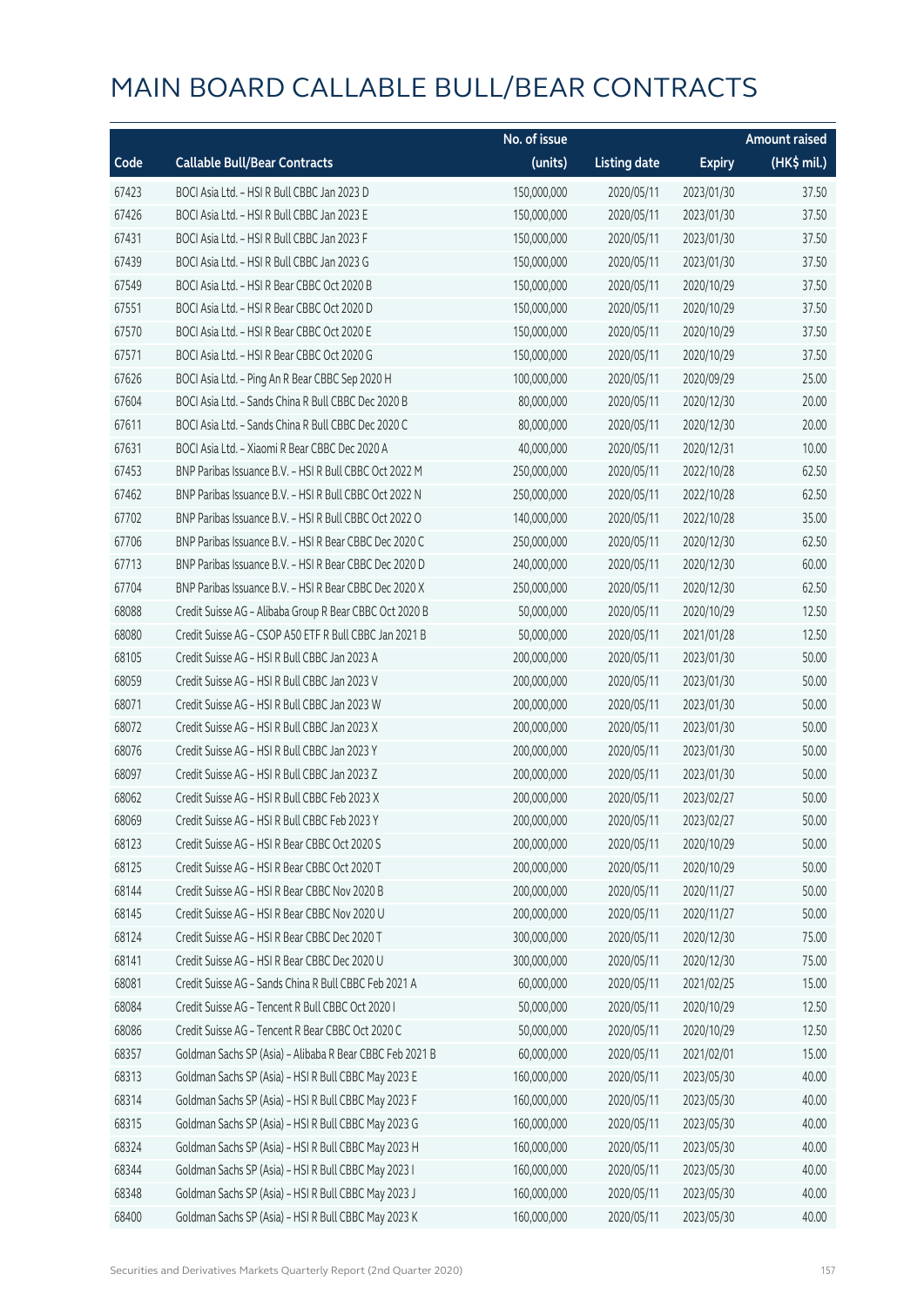|       |                                                          | No. of issue |                     |               | <b>Amount raised</b> |
|-------|----------------------------------------------------------|--------------|---------------------|---------------|----------------------|
| Code  | <b>Callable Bull/Bear Contracts</b>                      | (units)      | <b>Listing date</b> | <b>Expiry</b> | (HK\$ mil.)          |
| 68401 | Goldman Sachs SP (Asia) - HSI R Bull CBBC May 2023 L     | 160,000,000  | 2020/05/11          | 2023/05/30    | 40.00                |
| 68402 | Goldman Sachs SP (Asia) - HSI R Bull CBBC May 2023 M     | 160,000,000  | 2020/05/11          | 2023/05/30    | 40.00                |
| 68404 | Goldman Sachs SP (Asia) - HSI R Bull CBBC May 2023 N     | 160,000,000  | 2020/05/11          | 2023/05/30    | 40.00                |
| 68345 | Goldman Sachs SP (Asia) - HSI R Bear CBBC Aug 2020 H     | 160,000,000  | 2020/05/11          | 2020/08/28    | 40.00                |
| 68372 | Goldman Sachs SP (Asia) - HSI R Bear CBBC Aug 2020 I     | 160,000,000  | 2020/05/11          | 2020/08/28    | 40.00                |
| 68397 | Goldman Sachs SP (Asia) - HSI R Bear CBBC Dec 2020 Q     | 160,000,000  | 2020/05/11          | 2020/12/30    | 40.00                |
| 68390 | Goldman Sachs SP (Asia) - HSI R Bear CBBC Dec 2020 X     | 160,000,000  | 2020/05/11          | 2020/12/30    | 40.00                |
| 68396 | Goldman Sachs SP (Asia) - HSI R Bear CBBC Dec 2020 Z     | 160,000,000  | 2020/05/11          | 2020/12/30    | 40.00                |
| 68350 | Goldman Sachs SP (Asia) - Tencent R Bull CBBC Oct 2020 P | 60,000,000   | 2020/05/11          | 2020/10/30    | 15.00                |
| 68360 | Goldman Sachs SP (Asia) - Tencent R Bull CBBC Oct 2020 Q | 60,000,000   | 2020/05/11          | 2020/10/30    | 15.00                |
| 68366 | Goldman Sachs SP (Asia) - Tencent R Bear CBBC Jun 2021 A | 80,000,000   | 2020/05/11          | 2021/06/01    | 20.00                |
| 67444 | HK Bank - Alibaba Group R Bull CBBC Oct 2020 E           | 40,000,000   | 2020/05/11          | 2020/10/05    | 10.00                |
| 67501 | HK Bank - Alibaba Group R Bear CBBC Oct 2020 A           | 40,000,000   | 2020/05/11          | 2020/10/05    | 10.00                |
| 67441 | HK Bank - ANTA Sports R Bull CBBC Nov 2020 A             | 40,000,000   | 2020/05/11          | 2020/11/02    | 10.00                |
| 67463 | HK Bank - CSOP A50 ETF R Bull CBBC Jan 2021 A            | 40,000,000   | 2020/05/11          | 2021/01/11    | 10.00                |
| 67470 | HK Bank - CSOP A50 ETF R Bull CBBC Jan 2021 B            | 40,000,000   | 2020/05/11          | 2021/01/25    | 10.00                |
| 67452 | HK Bank - HSI R Bull CBBC Sep 2022 S                     | 100,000,000  | 2020/05/11          | 2022/09/29    | 25.00                |
| 67474 | HK Bank - HSI R Bear CBBC Sep 2020 J                     | 60,000,000   | 2020/05/11          | 2020/09/29    | 15.00                |
| 67485 | HK Bank - HSI R Bear CBBC Sep 2020 K                     | 80,000,000   | 2020/05/11          | 2020/09/29    | 20.00                |
| 67490 | HK Bank - HSI R Bear CBBC Sep 2020 M                     | 60,000,000   | 2020/05/11          | 2020/09/29    | 15.00                |
| 67534 | HK Bank - Sands China R Bull CBBC Sep 2020 A             | 40,000,000   | 2020/05/11          | 2020/09/28    | 10.00                |
| 67539 | HK Bank - Sands China R Bull CBBC Nov 2020 A             | 40,000,000   | 2020/05/11          | 2020/11/02    | 10.00                |
| 67548 | HK Bank - Sands China R Bear CBBC Sep 2020 A             | 40,000,000   | 2020/05/11          | 2020/09/14    | 10.00                |
| 67533 | HK Bank - SMIC R Bull CBBC Oct 2020 A                    | 40,000,000   | 2020/05/11          | 2020/10/12    | 10.00                |
| 67450 | HK Bank - Tencent R Bull CBBC Oct 2020 G                 | 40,000,000   | 2020/05/11          | 2020/10/19    | 10.00                |
| 67504 | HK Bank - Tencent R Bear CBBC Sep 2020 E                 | 40,000,000   | 2020/05/11          | 2020/09/14    | 10.00                |
| 67531 | HK Bank - ZTE R Bull CBBC Nov 2020 A                     | 40,000,000   | 2020/05/11          | 2020/11/09    | 10.00                |
| 68008 | Haitong Int'l Sec - Alibaba Group R Bull CBBC Oct 2020 H | 40,000,000   | 2020/05/11          | 2020/10/23    | 10.00                |
| 68045 | Haitong Int'l Sec - Alibaba Group R Bear CBBC Oct 2020 E | 40,000,000   | 2020/05/11          | 2020/10/23    | 10.00                |
| 68057 | Haitong Int'l Sec - HSI R Bull CBBC Oct 2022 F           | 200,000,000  | 2020/05/11          | 2022/10/28    | 50.00                |
| 68003 | Haitong Int'l Sec - HSI R Bull CBBC Oct 2022 V           | 150,000,000  | 2020/05/11          | 2022/10/28    | 37.50                |
| 68005 | Haitong Int'l Sec - HSI R Bull CBBC Oct 2022 W           | 200,000,000  | 2020/05/11          | 2022/10/28    | 50.00                |
| 68055 | Haitong Int'l Sec - HSI R Bull CBBC Nov 2022 A           | 200,000,000  | 2020/05/11          | 2022/11/29    | 50.00                |
| 68047 | Haitong Int'l Sec - HSI R Bear CBBC Sep 2020 U           | 150,000,000  | 2020/05/11          | 2020/09/29    | 37.50                |
| 68049 | Haitong Int'l Sec - HSI R Bear CBBC Nov 2020 X           | 200,000,000  | 2020/05/11          | 2020/11/27    | 50.00                |
| 68052 | Haitong Int'l Sec - HSI R Bear CBBC Nov 2020 Y           | 150,000,000  | 2020/05/11          | 2020/11/27    | 37.50                |
| 68007 | Haitong Int'l Sec - Tencent R Bull CBBC Oct 2020 Q       | 40,000,000   | 2020/05/11          | 2020/10/23    | 10.00                |
| 68014 | Haitong Int'l Sec - Tencent R Bull CBBC Oct 2020 R       | 40,000,000   | 2020/05/11          | 2020/10/16    | 10.00                |
| 68015 | Haitong Int'l Sec - Tencent R Bear CBBC Oct 2020 M       | 40,000,000   | 2020/05/11          | 2020/10/23    | 10.00                |
| 68041 | Haitong Int'l Sec - Tencent R Bear CBBC Oct 2020 N       | 40,000,000   | 2020/05/11          | 2020/10/16    | 10.00                |
| 67926 | J P Morgan SP BV - Alibaba Group R Bear CBBC Sep 2020 A  | 80,000,000   | 2020/05/11          | 2020/09/11    | 20.00                |
| 67861 | J P Morgan SP BV - HSI R Bull CBBC Jan 2023 T            | 200,000,000  | 2020/05/11          | 2023/01/30    | 50.00                |
| 67896 | J P Morgan SP BV - HSI R Bull CBBC Jan 2023 X            | 200,000,000  | 2020/05/11          | 2023/01/30    | 50.00                |
| 67964 | J P Morgan SP BV - HSI R Bull CBBC Jan 2023 Z            | 200,000,000  | 2020/05/11          | 2023/01/30    | 50.00                |
| 67904 | J P Morgan SP BV - HSI R Bull CBBC Feb 2023 L            | 200,000,000  | 2020/05/11          | 2023/02/27    | 50.00                |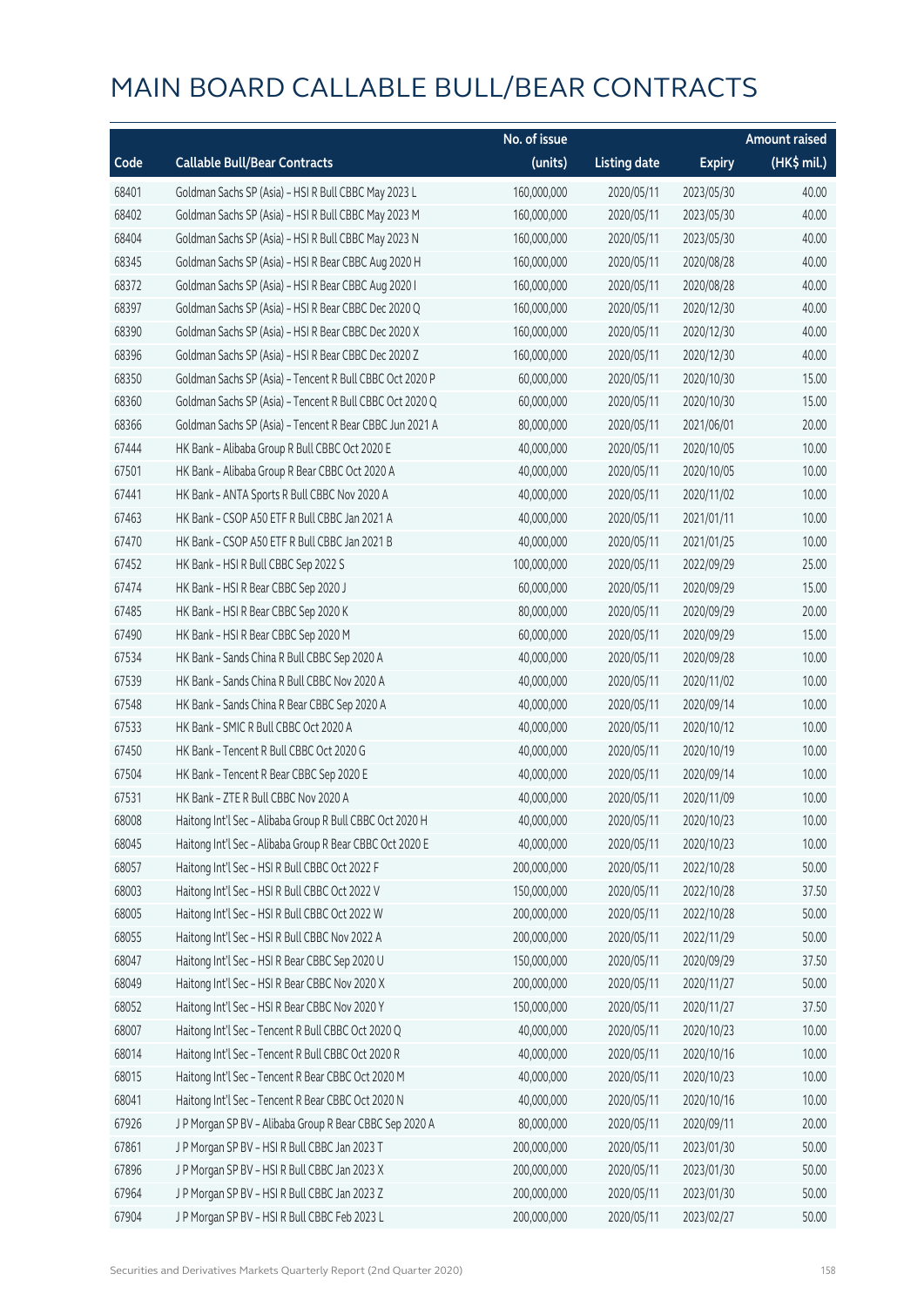|       |                                                           | No. of issue |                     |               | <b>Amount raised</b> |
|-------|-----------------------------------------------------------|--------------|---------------------|---------------|----------------------|
| Code  | <b>Callable Bull/Bear Contracts</b>                       | (units)      | <b>Listing date</b> | <b>Expiry</b> | (HK\$ mil.)          |
| 67868 | J P Morgan SP BV - HSI R Bull CBBC Feb 2023 P             | 200,000,000  | 2020/05/11          | 2023/02/27    | 50.00                |
| 67965 | J P Morgan SP BV - HSI R Bull CBBC Feb 2023 U             | 240,000,000  | 2020/05/11          | 2023/02/27    | 60.00                |
| 67879 | J P Morgan SP BV - HSI R Bull CBBC Mar 2023 W             | 200,000,000  | 2020/05/11          | 2023/03/30    | 50.00                |
| 67911 | J P Morgan SP BV - HSI R Bull CBBC Mar 2023 X             | 240,000,000  | 2020/05/11          | 2023/03/30    | 60.00                |
| 67970 | J P Morgan SP BV - HSI R Bull CBBC Mar 2023 Y             | 200,000,000  | 2020/05/11          | 2023/03/30    | 50.00                |
| 67973 | J P Morgan SP BV - HSI R Bear CBBC Oct 2020 L             | 200,000,000  | 2020/05/11          | 2020/10/29    | 50.00                |
| 67989 | J P Morgan SP BV - HSI R Bear CBBC Nov 2020 S             | 200,000,000  | 2020/05/11          | 2020/11/27    | 50.00                |
| 68000 | J P Morgan SP BV - HSI R Bear CBBC Nov 2020 V             | 200,000,000  | 2020/05/11          | 2020/11/27    | 50.00                |
| 67988 | J P Morgan SP BV - HSI R Bear CBBC Dec 2020 B             | 200,000,000  | 2020/05/11          | 2020/12/30    | 50.00                |
| 67913 | J P Morgan SP BV - HSI R Bear CBBC Dec 2020 W             | 200,000,000  | 2020/05/11          | 2020/12/30    | 50.00                |
| 67917 | J P Morgan SP BV - Tencent R Bear CBBC Sep 2020 B         | 50,000,000   | 2020/05/11          | 2020/09/11    | 12.50                |
| 67948 | J P Morgan SP BV - Tencent R Bear CBBC Sep 2020 C         | 50,000,000   | 2020/05/11          | 2020/09/18    | 17.50                |
| 67690 | Morgan Stanley Asia Products - HSI R Bull CBBC Jun 2022 O | 150,000,000  | 2020/05/11          | 2022/06/29    | 37.50                |
| 67691 | Morgan Stanley Asia Products - HSI R Bull CBBC Aug 2022 N | 150,000,000  | 2020/05/11          | 2022/08/30    | 37.50                |
| 67632 | Morgan Stanley Asia Products - HSI R Bull CBBC Oct 2022 B | 150,000,000  | 2020/05/11          | 2022/10/28    | 37.50                |
| 67649 | Morgan Stanley Asia Products - HSI R Bull CBBC Dec 2022 D | 150,000,000  | 2020/05/11          | 2022/12/29    | 37.50                |
| 67639 | Morgan Stanley Asia Products - HSI R Bull CBBC Jan 2023 K | 150,000,000  | 2020/05/11          | 2023/01/30    | 37.50                |
| 67692 | Morgan Stanley Asia Products - HSI R Bear CBBC Sep 2020 R | 150,000,000  | 2020/05/11          | 2020/09/29    | 37.50                |
| 67701 | Morgan Stanley Asia Products - HSI R Bear CBBC Nov 2020 D | 150,000,000  | 2020/05/11          | 2020/11/27    | 37.50                |
| 67693 | Morgan Stanley Asia Products - HSI R Bear CBBC Dec 2020 E | 150,000,000  | 2020/05/11          | 2020/12/30    | 37.50                |
| 68147 | SG Issuer - Alibaba Group R Bull CBBC Nov 2020 G          | 60,000,000   | 2020/05/11          | 2020/11/30    | 15.00                |
| 68151 | SG Issuer - Alibaba Group R Bull CBBC Dec 2020 M          | 60,000,000   | 2020/05/11          | 2020/12/31    | 15.00                |
| 68203 | SG Issuer - Alibaba Group R Bear CBBC Nov 2020 V          | 60,000,000   | 2020/05/11          | 2020/11/27    | 15.00                |
| 68219 | SG Issuer - Alibaba Group R Bear CBBC Jan 2021 F          | 150,000,000  | 2020/05/11          | 2021/01/28    | 37.50                |
| 68182 | SG Issuer - CSOP A50 ETF R Bull CBBC Feb 2021 F           | 100,000,000  | 2020/05/11          | 2021/02/25    | 25.00                |
| 68184 | SG Issuer - CSOP A50 ETF R Bull CBBC Mar 2021 E           | 100,000,000  | 2020/05/11          | 2021/03/30    | 25.00                |
| 68185 | SG Issuer - CSOP A50 ETF R Bull CBBC Apr 2021 A           | 100,000,000  | 2020/05/11          | 2021/04/29    | 25.00                |
| 68234 | SG Issuer – CSOP A50 ETF R Bear CBBC Oct 2020 A           | 100,000,000  | 2020/05/11          | 2020/10/30    | 25.00                |
| 68236 | SG Issuer - CSOP A50 ETF R Bear CBBC Oct 2020 B           | 100,000,000  | 2020/05/11          | 2020/10/30    | 25.00                |
| 68157 | SG Issuer - Galaxy Ent R Bull CBBC Dec 2020 O             | 100,000,000  | 2020/05/11          | 2020/12/30    | 25.00                |
| 68188 | SG Issuer - HSI R Bull CBBC Feb 2023 T                    | 250,000,000  | 2020/05/11          | 2023/02/27    | 62.50                |
| 68280 | SG Issuer - HSI R Bull CBBC Apr 2023 C                    | 250,000,000  | 2020/05/11          | 2023/04/27    | 62.50                |
| 68189 | SG Issuer - HSI R Bull CBBC Apr 2023 W                    | 250,000,000  | 2020/05/11          | 2023/04/27    | 62.50                |
| 68190 | SG Issuer - HSI R Bull CBBC Apr 2023 X                    | 500,000,000  | 2020/05/11          | 2023/04/27    | 125.00               |
| 68191 | SG Issuer - HSI R Bull CBBC Apr 2023 Y                    | 250,000,000  | 2020/05/11          | 2023/04/27    | 62.50                |
| 68192 | SG Issuer - HSI R Bull CBBC Apr 2023 Z                    | 250,000,000  | 2020/05/11          | 2023/04/27    | 62.50                |
| 68196 | SG Issuer - HSI R Bull CBBC May 2023 M                    | 250,000,000  | 2020/05/11          | 2023/05/30    | 62.50                |
| 68197 | SG Issuer - HSI R Bull CBBC May 2023 N                    | 250,000,000  | 2020/05/11          | 2023/05/30    | 62.50                |
| 68201 | SG Issuer - HSI R Bull CBBC May 2023 O                    | 250,000,000  | 2020/05/11          | 2023/05/30    | 62.50                |
| 68238 | SG Issuer - HSI R Bull CBBC May 2023 P                    | 250,000,000  | 2020/05/11          | 2023/05/30    | 62.50                |
| 68245 | SG Issuer - HSI R Bull CBBC May 2023 Q                    | 250,000,000  | 2020/05/11          | 2023/05/30    | 62.50                |
| 68251 | SG Issuer - HSI R Bear CBBC Aug 2020 D                    | 250,000,000  | 2020/05/11          | 2020/08/28    | 62.50                |
| 68252 | SG Issuer - HSI R Bear CBBC Aug 2020 L                    | 250,000,000  | 2020/05/11          | 2020/08/28    | 62.50                |
| 68255 | SG Issuer - HSI R Bear CBBC Aug 2020 V                    | 250,000,000  | 2020/05/11          | 2020/08/28    | 62.50                |
| 68259 | SG Issuer - HSI R Bear CBBC Oct 2020 C                    | 250,000,000  | 2020/05/11          | 2020/10/29    | 62.50                |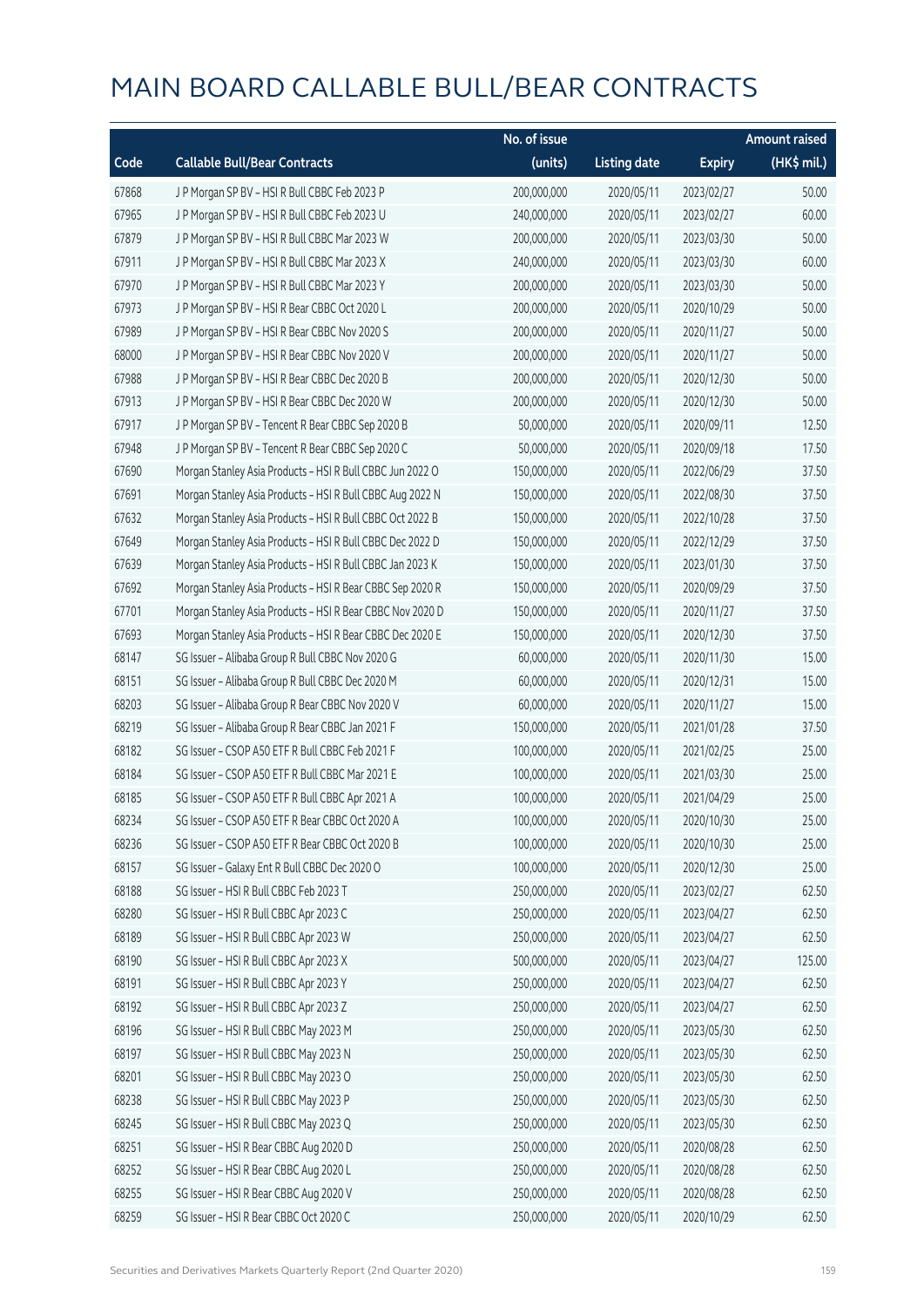|       |                                                     | No. of issue |                     |               | <b>Amount raised</b> |
|-------|-----------------------------------------------------|--------------|---------------------|---------------|----------------------|
| Code  | <b>Callable Bull/Bear Contracts</b>                 | (units)      | <b>Listing date</b> | <b>Expiry</b> | (HK\$ mil.)          |
| 68270 | SG Issuer - HSI R Bear CBBC Oct 2020 I              | 250,000,000  | 2020/05/11          | 2020/10/29    | 62.50                |
| 68160 | SG Issuer - Meituan Dianping R Bull CBBC Dec 2020 U | 100,000,000  | 2020/05/11          | 2020/12/31    | 25.00                |
| 68161 | SG Issuer - Ping An R Bull CBBC Feb 2021 G          | 100,000,000  | 2020/05/11          | 2021/02/25    | 25.00                |
| 68163 | SG Issuer - Sands China R Bull CBBC Mar 2021 A      | 100,000,000  | 2020/05/11          | 2021/03/30    | 25.00                |
| 68164 | SG Issuer - Sands China R Bull CBBC Mar 2021 B      | 100,000,000  | 2020/05/11          | 2021/03/31    | 25.00                |
| 68170 | SG Issuer - Sands China R Bull CBBC Apr 2021 A      | 100,000,000  | 2020/05/11          | 2021/04/29    | 25.00                |
| 68220 | SG Issuer - Sands China R Bear CBBC Dec 2020 A      | 100,000,000  | 2020/05/11          | 2020/12/31    | 25.00                |
| 68228 | SG Issuer - Sands China R Bear CBBC Dec 2020 B      | 100,000,000  | 2020/05/11          | 2020/12/31    | 25.00                |
| 68171 | SG Issuer - Tencent R Bull CBBC Aug 2020 O          | 80,000,000   | 2020/05/11          | 2020/08/31    | 20.00                |
| 68180 | SG Issuer - Tencent R Bull CBBC Sep 2020 F          | 80,000,000   | 2020/05/11          | 2020/09/30    | 20.00                |
| 68181 | SG Issuer - Tencent R Bull CBBC Sep 2020 G          | 80,000,000   | 2020/05/11          | 2020/09/30    | 20.00                |
| 68295 | SG Issuer - Tencent R Bear CBBC Jan 2021 E          | 80,000,000   | 2020/05/11          | 2021/01/28    | 20.00                |
| 67753 | UBS AG - Alibaba Group R Bull CBBC Dec 2020 X       | 80,000,000   | 2020/05/11          | 2020/12/17    | 20.00                |
| 67758 | UBS AG - Alibaba Group R Bull CBBC Feb 2021 G       | 400,000,000  | 2020/05/11          | 2021/02/26    | 100.00               |
| 67796 | UBS AG - Alibaba Group R Bear CBBC Dec 2020 V       | 80,000,000   | 2020/05/11          | 2020/12/07    | 20.00                |
| 67797 | UBS AG - Alibaba Group R Bear CBBC Feb 2021 B       | 400,000,000  | 2020/05/11          | 2021/02/08    | 100.00               |
| 67775 | UBS AG - CSOP A50 ETF R Bull CBBC Jan 2021 A        | 40,000,000   | 2020/05/11          | 2021/01/29    | 10.00                |
| 67779 | UBS AG - CSOP A50 ETF R Bull CBBC Aug 2021 A        | 200,000,000  | 2020/05/11          | 2021/08/31    | 50.00                |
| 67777 | UBS AG - CSOP A50 ETF R Bull CBBC Oct 2021 A        | 200,000,000  | 2020/05/11          | 2021/10/29    | 50.00                |
| 67811 | UBS AG - CSOP A50 ETF R Bear CBBC Aug 2021 A        | 200,000,000  | 2020/05/11          | 2021/08/31    | 50.00                |
| 67737 | UBS AG - HSI R Bull CBBC Mar 2023 C                 | 200,000,000  | 2020/05/11          | 2023/03/30    | 50.00                |
| 67714 | UBS AG - HSI R Bull CBBC Mar 2023 D                 | 200,000,000  | 2020/05/11          | 2023/03/30    | 50.00                |
| 67720 | UBS AG - HSI R Bull CBBC Mar 2023 S                 | 200,000,000  | 2020/05/11          | 2023/03/30    | 50.00                |
| 67722 | UBS AG - HSI R Bull CBBC Mar 2023 T                 | 400,000,000  | 2020/05/11          | 2023/03/30    | 100.00               |
| 67725 | UBS AG - HSI R Bull CBBC Mar 2023 U                 | 200,000,000  | 2020/05/11          | 2023/03/30    | 50.00                |
| 67731 | UBS AG - HSI R Bull CBBC Mar 2023 V                 | 200,000,000  | 2020/05/11          | 2023/03/30    | 50.00                |
| 67716 | UBS AG - HSI R Bull CBBC Mar 2023 Z                 | 200,000,000  | 2020/05/11          | 2023/03/30    | 50.00                |
| 67827 | UBS AG - HSI R Bull CBBC Apr 2023 I                 | 200,000,000  | 2020/05/11          | 2023/04/27    | 50.00                |
| 67843 | UBS AG - HSI R Bull CBBC Apr 2023 J                 | 200,000,000  | 2020/05/11          | 2023/04/27    | 50.00                |
| 67855 | UBS AG - HSI R Bull CBBC Apr 2023 K                 | 200,000,000  | 2020/05/11          | 2023/04/27    | 50.00                |
| 67856 | UBS AG - HSI R Bull CBBC Apr 2023 L                 | 200,000,000  | 2020/05/11          | 2023/04/27    | 50.00                |
| 67858 | UBS AG - HSI R Bull CBBC Apr 2023 M                 | 200,000,000  | 2020/05/11          | 2023/04/27    | 50.00                |
| 67823 | UBS AG - HSI R Bear CBBC Dec 2020 H                 | 400,000,000  | 2020/05/11          | 2020/12/30    | 100.00               |
| 67812 | UBS AG - HSI R Bear CBBC Dec 2020 R                 | 200,000,000  | 2020/05/11          | 2020/12/30    | 50.00                |
| 67814 | UBS AG - HSI R Bear CBBC Dec 2020 T                 | 200,000,000  | 2020/05/11          | 2020/12/30    | 50.00                |
| 67821 | UBS AG - HSI R Bear CBBC Dec 2020 U                 | 200,000,000  | 2020/05/11          | 2020/12/30    | 50.00                |
| 67826 | UBS AG - HSI R Bear CBBC Dec 2020 V                 | 200,000,000  | 2020/05/11          | 2020/12/30    | 50.00                |
| 67783 | UBS AG - Sands China R Bull CBBC Aug 2021 A         | 100,000,000  | 2020/05/11          | 2021/08/31    | 25.00                |
| 67782 | UBS AG - Sands China R Bull CBBC Oct 2021 A         | 100,000,000  | 2020/05/11          | 2021/10/29    | 25.00                |
| 67808 | UBS AG - Sands China R Bear CBBC Feb 2021 A         | 100,000,000  | 2020/05/11          | 2021/02/08    | 25.00                |
| 67806 | UBS AG - SMIC R Bull CBBC May 2021 A                | 100,000,000  | 2020/05/11          | 2021/05/31    | 25.00                |
| 67763 | UBS AG - Tencent R Bull CBBC Nov 2020 U             | 40,000,000   | 2020/05/11          | 2020/11/23    | 10.00                |
| 67770 | UBS AG - Tencent R Bull CBBC Nov 2020 V             | 40,000,000   | 2020/05/11          | 2020/11/25    | 10.00                |
| 67774 | UBS AG - Tencent R Bull CBBC Nov 2020 W             | 40,000,000   | 2020/05/11          | 2020/11/17    | 10.00                |
| 67786 | UBS AG - Tencent R Bear CBBC Dec 2020 S             | 40,000,000   | 2020/05/11          | 2020/12/07    | 10.00                |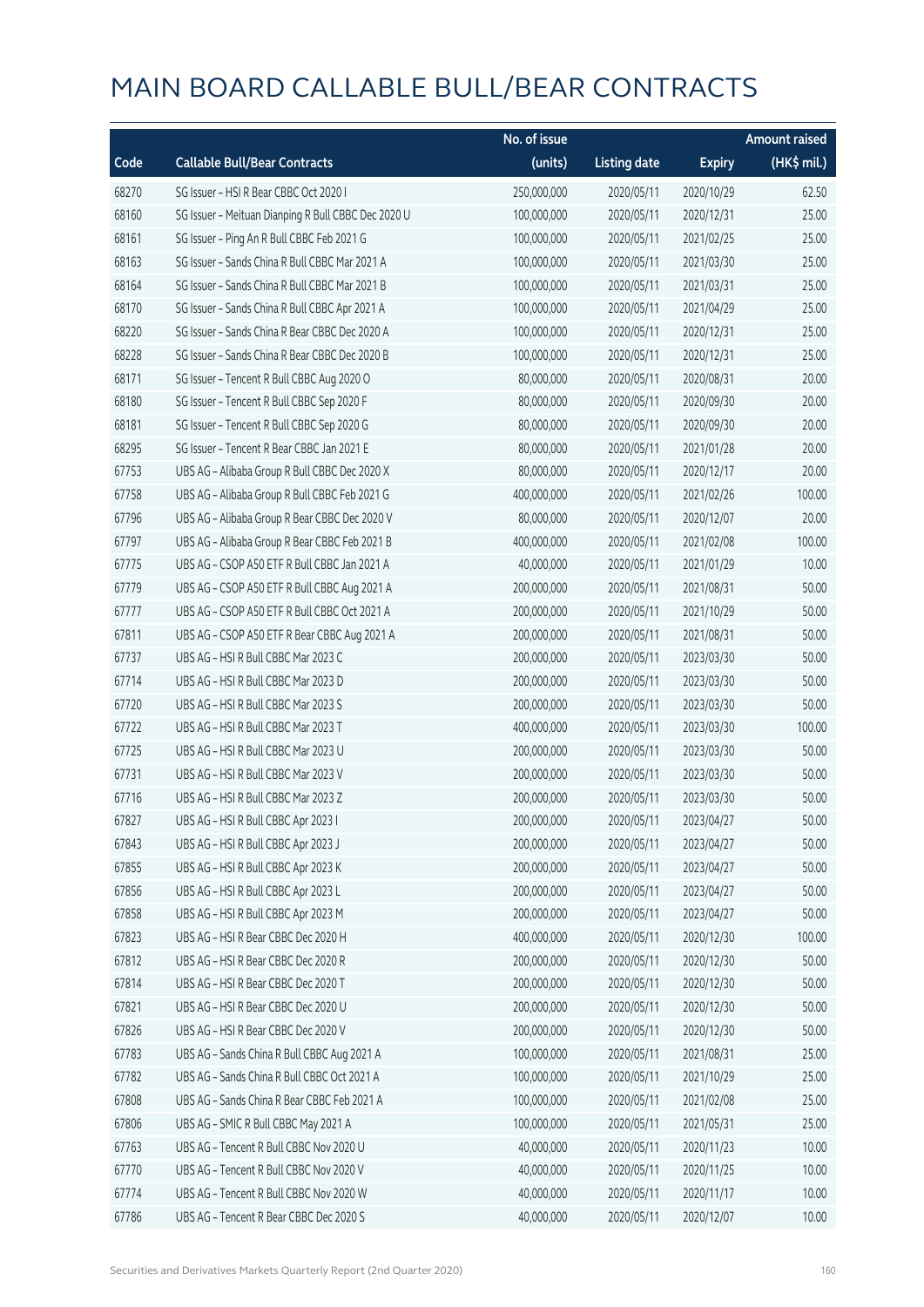|       |                                                          | No. of issue |                     |               | <b>Amount raised</b> |
|-------|----------------------------------------------------------|--------------|---------------------|---------------|----------------------|
| Code  | <b>Callable Bull/Bear Contracts</b>                      | (units)      | <b>Listing date</b> | <b>Expiry</b> | (HK\$ mil.)          |
| 67789 | UBS AG - Tencent R Bear CBBC Dec 2020 T                  | 200,000,000  | 2020/05/11          | 2020/12/22    | 50.00                |
| 67672 | Bank Vontobel - Alibaba Group R Bear CBBC Jan 2021 A     | 40,000,000   | 2020/05/11          | 2021/01/15    | 10.00                |
| 67673 | Bank Vontobel - CSOP A50 ETF R Bull CBBC Apr 2021 A      | 40,000,000   | 2020/05/11          | 2021/04/16    | 10.00                |
| 67682 | Bank Vontobel - CSOP A50 ETF R Bear CBBC Dec 2020 A      | 40,000,000   | 2020/05/11          | 2020/12/04    | 10.00                |
| 67657 | Bank Vontobel - Geely Auto R Bear CBBC Dec 2020 H        | 40,000,000   | 2020/05/11          | 2020/12/18    | 10.00                |
| 67656 | Bank Vontobel - Meituan Dianping R Bull CBBC Jan 2021 E  | 60,000,000   | 2020/05/11          | 2021/01/15    | 15.00                |
| 67658 | Bank Vontobel - Sands China R Bull CBBC Feb 2021 A       | 40,000,000   | 2020/05/11          | 2021/02/19    | 10.00                |
| 67659 | Bank Vontobel - Sands China R Bear CBBC Dec 2020 A       | 40,000,000   | 2020/05/11          | 2020/12/11    | 10.00                |
| 67654 | Bank Vontobel - Tencent R Bull CBBC Dec 2020 E           | 40,000,000   | 2020/05/11          | 2020/12/04    | 10.00                |
| 68533 | BOCI Asia Ltd. - ANTA Sports R Bull CBBC Dec 2020 A      | 40,000,000   | 2020/05/12          | 2020/12/31    | 10.00                |
| 68537 | BOCI Asia Ltd. - ANTA Sports R Bull CBBC Dec 2020 B      | 40,000,000   | 2020/05/12          | 2020/12/31    | 10.00                |
| 68552 | BOCI Asia Ltd. - CSOP A50 ETF R Bull CBBC Dec 2020 D     | 40,000,000   | 2020/05/12          | 2020/12/31    | 10.00                |
| 68513 | BOCI Asia Ltd. - HSI R Bull CBBC Jan 2023 H              | 150,000,000  | 2020/05/12          | 2023/01/30    | 37.50                |
| 68521 | BOCI Asia Ltd. - HSI R Bear CBBC Oct 2020 K              | 150,000,000  | 2020/05/12          | 2020/10/29    | 37.50                |
| 68528 | BOCI Asia Ltd. - ZTE R Bull CBBC Dec 2020 A              | 80,000,000   | 2020/05/12          | 2020/12/31    | 20.00                |
| 68488 | BNP Paribas Issuance B.V. - HSI R Bull CBBC Oct 2022 P   | 140,000,000  | 2020/05/12          | 2022/10/28    | 35.00                |
| 68481 | BNP Paribas Issuance B.V. - HSI R Bear CBBC Dec 2020 E   | 250,000,000  | 2020/05/12          | 2020/12/30    | 62.50                |
| 68491 | BNP Paribas Issuance B.V. - HSI R Bear CBBC Dec 2020 F   | 250,000,000  | 2020/05/12          | 2020/12/30    | 62.50                |
| 68500 | BNP Paribas Issuance B.V. - HSI R Bear CBBC Dec 2020 G   | 250,000,000  | 2020/05/12          | 2020/12/30    | 62.50                |
| 68502 | BNP Paribas Issuance B.V. - HSI R Bear CBBC Dec 2020 H   | 250,000,000  | 2020/05/12          | 2020/12/30    | 62.50                |
| 68622 | Credit Suisse AG - AAC Tech R Bear CBBC Oct 2020 C       | 50,000,000   | 2020/05/12          | 2020/10/29    | 12.50                |
| 68647 | Credit Suisse AG - AIA R Bull CBBC Dec 2020 I            | 70,000,000   | 2020/05/12          | 2020/12/30    | 17.50                |
| 68657 | Credit Suisse AG - HSI R Bull CBBC Nov 2022 N            | 200,000,000  | 2020/05/12          | 2022/11/29    | 50.00                |
| 68658 | Credit Suisse AG - HSI R Bull CBBC Feb 2023 A            | 200,000,000  | 2020/05/12          | 2023/02/27    | 50.00                |
| 68648 | Credit Suisse AG - HSI R Bull CBBC Feb 2023 Z            | 200,000,000  | 2020/05/12          | 2023/02/27    | 50.00                |
| 68581 | Credit Suisse AG - HSI R Bear CBBC Oct 2020 U            | 200,000,000  | 2020/05/12          | 2020/10/29    | 50.00                |
| 68612 | Credit Suisse AG - HSI R Bear CBBC Oct 2020 V            | 200,000,000  | 2020/05/12          | 2020/10/29    | 50.00                |
| 68614 | Credit Suisse AG - HSI R Bear CBBC Oct 2020 W            | 200,000,000  | 2020/05/12          | 2020/10/29    | 50.00                |
| 68553 | Credit Suisse AG - HSI R Bear CBBC Nov 2020 V            | 200,000,000  | 2020/05/12          | 2020/11/27    | 50.00                |
| 68601 | Credit Suisse AG - HSI R Bear CBBC Nov 2020 W            | 200,000,000  | 2020/05/12          | 2020/11/27    | 50.00                |
| 68638 | Credit Suisse AG - Sands China R Bear CBBC Dec 2020 A    | 60,000,000   | 2020/05/12          | 2020/12/31    | 15.00                |
| 68637 | Credit Suisse AG - Tencent R Bear CBBC Sep 2020 G        | 50,000,000   | 2020/05/12          | 2020/09/29    | 12.50                |
| 69044 | Goldman Sachs SP (Asia) - Alibaba R Bull CBBC Feb 2021 A | 60,000,000   | 2020/05/12          | 2021/02/01    | 15.00                |
| 69046 | Goldman Sachs SP (Asia) - HKEX R Bull CBBC Jun 2021 B    | 80,000,000   | 2020/05/12          | 2021/06/30    | 20.00                |
| 69050 | Goldman Sachs SP (Asia) - HSI R Bull CBBC May 2023 O     | 160,000,000  | 2020/05/12          | 2023/05/30    | 40.00                |
| 69056 | Goldman Sachs SP (Asia) - HSI R Bull CBBC May 2023 P     | 160,000,000  | 2020/05/12          | 2023/05/30    | 40.00                |
| 69073 | Goldman Sachs SP (Asia) - HSI R Bull CBBC May 2023 Q     | 160,000,000  | 2020/05/12          | 2023/05/30    | 40.00                |
| 69075 | Goldman Sachs SP (Asia) - HSI R Bull CBBC May 2023 R     | 160,000,000  | 2020/05/12          | 2023/05/30    | 40.00                |
| 69076 | Goldman Sachs SP (Asia) - HSI R Bull CBBC May 2023 S     | 160,000,000  | 2020/05/12          | 2023/05/30    | 40.00                |
| 69029 | Goldman Sachs SP (Asia) - HSI R Bear CBBC Aug 2020 L     | 160,000,000  | 2020/05/12          | 2020/08/28    | 40.00                |
| 69033 | Goldman Sachs SP (Asia) - HSI R Bear CBBC Aug 2020 N     | 160,000,000  | 2020/05/12          | 2020/08/28    | 40.00                |
| 69085 | Goldman Sachs SP (Asia) - HSI R Bear CBBC Nov 2020 C     | 160,000,000  | 2020/05/12          | 2020/11/27    | 40.00                |
| 69088 | Goldman Sachs SP (Asia) - HSI R Bear CBBC Nov 2020 M     | 160,000,000  | 2020/05/12          | 2020/11/27    | 40.00                |
| 69040 | Goldman Sachs SP (Asia) - HSI R Bear CBBC Dec 2020 S     | 160,000,000  | 2020/05/12          | 2020/12/30    | 40.00                |
| 69080 | Goldman Sachs SP (Asia) - HSI R Bear CBBC Dec 2020 V     | 160,000,000  | 2020/05/12          | 2020/12/30    | 40.00                |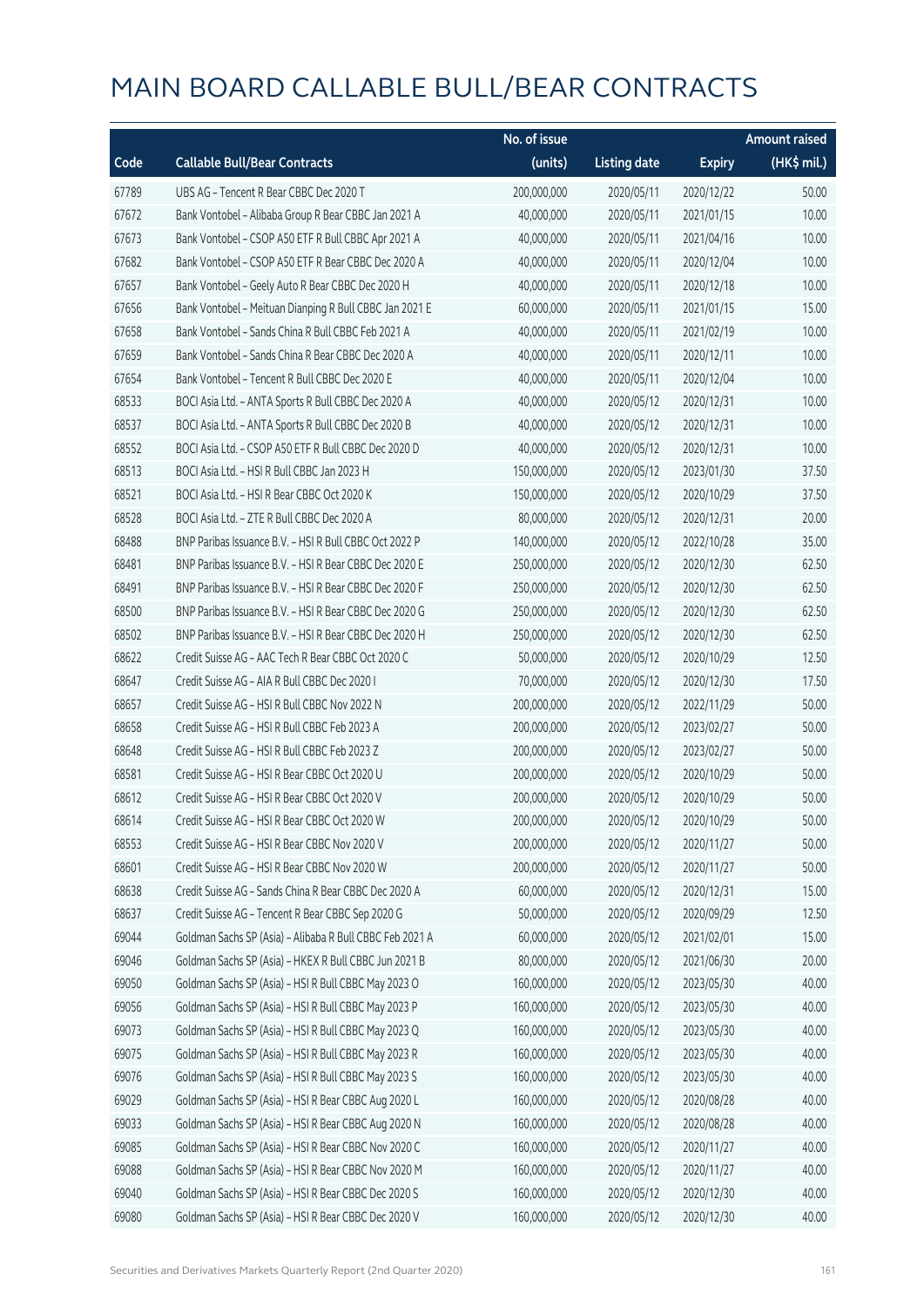|       |                                                           | No. of issue |                     |               | <b>Amount raised</b> |
|-------|-----------------------------------------------------------|--------------|---------------------|---------------|----------------------|
| Code  | <b>Callable Bull/Bear Contracts</b>                       | (units)      | <b>Listing date</b> | <b>Expiry</b> | (HK\$ mil.)          |
| 69041 | Goldman Sachs SP (Asia) - Tencent R Bull CBBC Oct 2020 R  | 60,000,000   | 2020/05/12          | 2020/10/30    | 15.00                |
| 68441 | HK Bank - AIA R Bear CBBC Oct 2020 B                      | 40,000,000   | 2020/05/12          | 2020/10/19    | 10.00                |
| 68448 | HK Bank - Alibaba Group R Bull CBBC Oct 2020 F            | 40,000,000   | 2020/05/12          | 2020/10/27    | 10.00                |
| 68444 | HK Bank - Alibaba Group R Bear CBBC Oct 2020 B            | 40,000,000   | 2020/05/12          | 2020/10/12    | 10.00                |
| 68422 | HK Bank - HSI R Bull CBBC Sep 2022 V                      | 60,000,000   | 2020/05/12          | 2022/09/29    | 15.00                |
| 68413 | HK Bank - HSI R Bear CBBC Sep 2020 L                      | 100,000,000  | 2020/05/12          | 2020/09/29    | 25.00                |
| 68421 | HK Bank - HSI R Bear CBBC Sep 2020 N                      | 80,000,000   | 2020/05/12          | 2020/09/29    | 20.00                |
| 68424 | HK Bank - SMIC R Bull CBBC Oct 2020 B                     | 40,000,000   | 2020/05/12          | 2020/10/19    | 10.00                |
| 68452 | HK Bank - SMIC R Bear CBBC Nov 2020 A                     | 40,000,000   | 2020/05/12          | 2020/11/30    | 10.00                |
| 68426 | HK Bank - Tencent R Bear CBBC Sep 2020 F                  | 40,000,000   | 2020/05/12          | 2020/09/28    | 10.00                |
| 68453 | HK Bank - ZTE R Bull CBBC Dec 2020 A                      | 40,000,000   | 2020/05/12          | 2020/12/07    | 10.00                |
| 68994 | Haitong Int'l Sec - AIA R Bear CBBC Dec 2020 A            | 40,000,000   | 2020/05/12          | 2020/12/30    | 10.00                |
| 68998 | Haitong Int'l Sec - CC Bank R Bull CBBC May 2021 A        | 40,000,000   | 2020/05/12          | 2021/05/11    | 10.00                |
| 69006 | Haitong Int'l Sec - China Life R Bull CBBC Jun 2021 A     | 40,000,000   | 2020/05/12          | 2021/06/30    | 10.00                |
| 69020 | Haitong Int'l Sec - HSI R Bull CBBC Oct 2022 H            | 150,000,000  | 2020/05/12          | 2022/10/28    | 37.50                |
| 69012 | Haitong Int'l Sec - HSI R Bull CBBC Nov 2022 B            | 200,000,000  | 2020/05/12          | 2022/11/29    | 50.00                |
| 68983 | Haitong Int'l Sec - HSI R Bear CBBC Dec 2020 R            | 150,000,000  | 2020/05/12          | 2020/12/30    | 37.50                |
| 68984 | Haitong Int'l Sec - HSI R Bear CBBC Jan 2021 O            | 150,000,000  | 2020/05/12          | 2021/01/28    | 37.50                |
| 68993 | Haitong Int'l Sec - HSI R Bear CBBC Jan 2021 P            | 200,000,000  | 2020/05/12          | 2021/01/28    | 50.00                |
| 68812 | J P Morgan SP BV - HSI R Bull CBBC Feb 2022 A             | 200,000,000  | 2020/05/12          | 2022/02/25    | 50.00                |
| 68802 | J P Morgan SP BV - HSI R Bull CBBC Oct 2022 Z             | 200,000,000  | 2020/05/12          | 2022/10/28    | 50.00                |
| 68800 | J P Morgan SP BV - HSI R Bull CBBC Mar 2023 Z             | 200,000,000  | 2020/05/12          | 2023/03/30    | 50.00                |
| 68804 | J P Morgan SP BV - HSI R Bull CBBC Apr 2023 A             | 200,000,000  | 2020/05/12          | 2023/04/27    | 50.00                |
| 68817 | J P Morgan SP BV - HSI R Bear CBBC Nov 2020 A             | 200,000,000  | 2020/05/12          | 2020/11/27    | 50.00                |
| 68822 | J P Morgan SP BV - HSI R Bear CBBC Nov 2020 I             | 200,000,000  | 2020/05/12          | 2020/11/27    | 50.00                |
| 68793 | J P Morgan SP BV - HSI R Bear CBBC Nov 2020 W             | 200,000,000  | 2020/05/12          | 2020/11/27    | 50.00                |
| 68798 | J P Morgan SP BV - HSI R Bear CBBC Dec 2020 K             | 200,000,000  | 2020/05/12          | 2020/12/30    | 50.00                |
| 68818 | J P Morgan SP BV - HSI R Bear CBBC Dec 2020 M             | 240,000,000  | 2020/05/12          | 2020/12/30    | 60.00                |
| 68824 | J P Morgan SP BV - HSI R Bear CBBC Dec 2020 R             | 200,000,000  | 2020/05/12          | 2020/12/30    | 50.00                |
| 68834 | J P Morgan SP BV - HSI R Bear CBBC Dec 2020 V             | 200,000,000  | 2020/05/12          | 2020/12/30    | 50.00                |
| 68458 | Morgan Stanley Asia Products - HSI R Bull CBBC Nov 2022 L | 150,000,000  | 2020/05/12          | 2022/11/29    | 37.50                |
| 68412 | Morgan Stanley Asia Products - HSI R Bear CBBC Oct 2020 P | 150,000,000  | 2020/05/12          | 2020/10/29    | 37.50                |
| 68915 | SG Issuer - AAC Tech R Bull CBBC Jan 2021 A               | 100,000,000  | 2020/05/12          | 2021/01/28    | 25.00                |
| 68928 | SG Issuer - Alibaba Group R Bull CBBC Oct 2020 T          | 60,000,000   | 2020/05/12          | 2020/10/30    | 15.00                |
| 68967 | SG Issuer - HSI R Bull CBBC Apr 2023 D                    | 250,000,000  | 2020/05/12          | 2023/04/27    | 62.50                |
| 68971 | SG Issuer - HSI R Bull CBBC Apr 2023 E                    | 250,000,000  | 2020/05/12          | 2023/04/27    | 62.50                |
| 68972 | SG Issuer - HSI R Bull CBBC Apr 2023 F                    | 250,000,000  | 2020/05/12          | 2023/04/27    | 62.50                |
| 68933 | SG Issuer - HSI R Bear CBBC Aug 2020 W                    | 250,000,000  | 2020/05/12          | 2020/08/28    | 62.50                |
| 68938 | SG Issuer - HSI R Bear CBBC Oct 2020 E                    | 250,000,000  | 2020/05/12          | 2020/10/29    | 62.50                |
| 68948 | SG Issuer - HSI R Bear CBBC Nov 2020 I                    | 250,000,000  | 2020/05/12          | 2020/11/27    | 62.50                |
| 68949 | SG Issuer - HSI R Bear CBBC Nov 2020 J                    | 250,000,000  | 2020/05/12          | 2020/11/27    | 62.50                |
| 68953 | SG Issuer - HSI R Bear CBBC Nov 2020 N                    | 250,000,000  | 2020/05/12          | 2020/11/27    | 62.50                |
| 68941 | SG Issuer - HSI R Bear CBBC Jan 2021 R                    | 500,000,000  | 2020/05/12          | 2021/01/28    | 125.00               |
| 68943 | SG Issuer - Meituan Dianping R Bear CBBC Dec 2020 G       | 100,000,000  | 2020/05/12          | 2020/12/30    | 25.00                |
| 68945 | SG Issuer - Tencent R Bull CBBC Aug 2020 A                | 80,000,000   | 2020/05/12          | 2020/08/31    | 20.00                |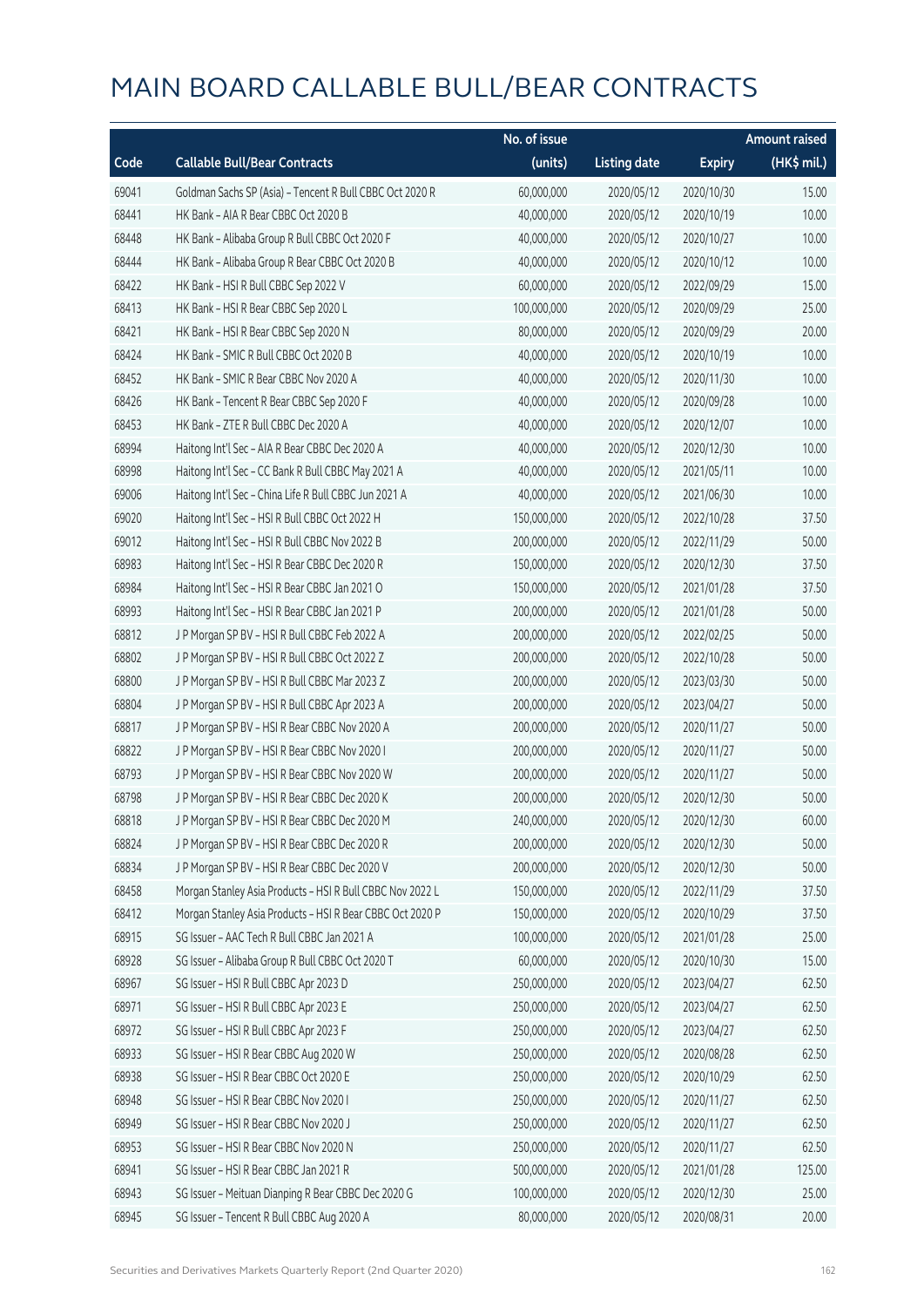|       |                                                            | No. of issue |                     |               | <b>Amount raised</b> |
|-------|------------------------------------------------------------|--------------|---------------------|---------------|----------------------|
| Code  | <b>Callable Bull/Bear Contracts</b>                        | (units)      | <b>Listing date</b> | <b>Expiry</b> | (HK\$ mil.)          |
| 68929 | SG Issuer - Tencent R Bear CBBC Jan 2021 F                 | 80,000,000   | 2020/05/12          | 2021/01/28    | 20.00                |
| 68665 | UBS AG - Alibaba Group R Bull CBBC Dec 2020 Y              | 80,000,000   | 2020/05/12          | 2020/12/21    | 20.00                |
| 68684 | UBS AG - Alibaba Group R Bear CBBC Dec 2020 W              | 80,000,000   | 2020/05/12          | 2020/12/09    | 20.00                |
| 68756 | UBS AG - ANTA Sports R Bull CBBC Dec 2020 A                | 50,000,000   | 2020/05/12          | 2020/12/31    | 12.50                |
| 68792 | UBS AG - CSOP A50 ETF R Bull CBBC Dec 2020 A               | 40,000,000   | 2020/05/12          | 2020/12/31    | 10.00                |
| 68776 | UBS AG - CSOP A50 ETF R Bear CBBC Oct 2020 A               | 40,000,000   | 2020/05/12          | 2020/10/30    | 10.00                |
| 68765 | UBS AG - CSOP A50 ETF R Bear CBBC Sep 2021 A               | 200,000,000  | 2020/05/12          | 2021/09/30    | 50.00                |
| 68688 | UBS AG - HKEX R Bear CBBC Dec 2020 D                       | 200,000,000  | 2020/05/12          | 2020/12/31    | 50.00                |
| 68696 | UBS AG - HSI R Bull CBBC Oct 2022 D                        | 200,000,000  | 2020/05/12          | 2022/10/28    | 50.00                |
| 68699 | UBS AG - HSI R Bull CBBC Oct 2022 N                        | 200,000,000  | 2020/05/12          | 2022/10/28    | 50.00                |
| 68679 | UBS AG - HSI R Bear CBBC Sep 2020 L                        | 200,000,000  | 2020/05/12          | 2020/09/29    | 50.00                |
| 68661 | UBS AG - HSI R Bear CBBC Sep 2020 S                        | 200,000,000  | 2020/05/12          | 2020/09/29    | 50.00                |
| 68663 | UBS AG - HSI R Bear CBBC Sep 2020 W                        | 200,000,000  | 2020/05/12          | 2020/09/29    | 50.00                |
| 68702 | UBS AG - HSI R Bear CBBC Jan 2021 H                        | 200,000,000  | 2020/05/12          | 2021/01/28    | 50.00                |
| 68703 | UBS AG - HSI R Bear CBBC Jan 2021 J                        | 200,000,000  | 2020/05/12          | 2021/01/28    | 50.00                |
| 68705 | UBS AG - HSI R Bear CBBC Jan 2021 K                        | 200,000,000  | 2020/05/12          | 2021/01/28    | 50.00                |
| 68706 | UBS AG - HSI R Bear CBBC Jan 2021 M                        | 200,000,000  | 2020/05/12          | 2021/01/28    | 50.00                |
| 68695 | UBS AG - Meituan Dianping R Bear CBBC May 2021 A           | 150,000,000  | 2020/05/12          | 2021/05/31    | 37.50                |
| 68711 | UBS AG - Sands China R Bull CBBC Sep 2021 A                | 100,000,000  | 2020/05/12          | 2021/09/30    | 25.00                |
| 68736 | UBS AG - SMIC R Bull CBBC Sep 2021 A                       | 100,000,000  | 2020/05/12          | 2021/09/30    | 25.00                |
| 68686 | UBS AG - Tencent R Bull CBBC Nov 2020 X                    | 40,000,000   | 2020/05/12          | 2020/11/26    | 10.00                |
| 68730 | UBS AG - ZTE R Bull CBBC Dec 2020 A                        | 50,000,000   | 2020/05/12          | 2020/12/31    | 12.50                |
| 68896 | Bank Vontobel - AAC Tech R Bull CBBC Mar 2021 A            | 40,000,000   | 2020/05/12          | 2021/03/05    | 10.00                |
| 68897 | Bank Vontobel - AAC Tech R Bull CBBC Mar 2021 B            | 40,000,000   | 2020/05/12          | 2021/03/12    | 10.00                |
| 68886 | Bank Vontobel - HSI R Bull CBBC Dec 2022 H                 | 80,000,000   | 2020/05/12          | 2022/12/29    | 20.00                |
| 68889 | Bank Vontobel - HSI R Bear CBBC Dec 2020 H                 | 80,000,000   | 2020/05/12          | 2020/12/30    | 20.00                |
| 68892 | Bank Vontobel - HSI R Bear CBBC Dec 2020 I                 | 80,000,000   | 2020/05/12          | 2020/12/30    | 20.00                |
| 68882 | Bank Vontobel - Sands China R Bull CBBC Mar 2021 A         | 40,000,000   | 2020/05/12          | 2021/03/12    | 10.00                |
| 68883 | Bank Vontobel - Sands China R Bull CBBC Mar 2021 B         | 40,000,000   | 2020/05/12          | 2021/03/19    | 10.00                |
| 68858 | Bank Vontobel - Sands China R Bear CBBC Dec 2020 B         | 40,000,000   | 2020/05/12          | 2020/12/18    | 10.00                |
| 68912 | Bank Vontobel - Tencent R Bull CBBC Dec 2020 C             | 40,000,000   | 2020/05/12          | 2020/12/18    | 10.00                |
| 68835 | Bank Vontobel - Tencent R Bear CBBC Nov 2020 L             | 40,000,000   | 2020/05/12          | 2020/11/20    | 10.00                |
| 68855 | Bank Vontobel - Tencent R Bear CBBC Dec 2020 S             | 40,000,000   | 2020/05/12          | 2020/12/18    | 10.00                |
| 69405 | BOCI Asia Ltd. - HSI R Bull CBBC Jan 2023 I                | 150,000,000  | 2020/05/13          | 2023/01/30    | 37.50                |
| 69319 | BOCI Asia Ltd. - HSI R Bear CBBC Oct 2020 L                | 150,000,000  | 2020/05/13          | 2020/10/29    | 37.50                |
| 69330 | BOCI Asia Ltd. - HSI R Bear CBBC Oct 2020 N                | 150,000,000  | 2020/05/13          | 2020/10/29    | 37.50                |
| 69406 | BOCI Asia Ltd. - Meituan Dianping R Bull CBBC Dec 2020 M   | 40,000,000   | 2020/05/13          | 2020/12/30    | 10.00                |
| 69348 | BOCI Asia Ltd. - SMIC R Bull CBBC Jan 2021 A               | 80,000,000   | 2020/05/13          | 2021/01/25    | 20.00                |
| 69402 | BOCI Asia Ltd. - Tencent R Bull CBBC Dec 2020 A            | 40,000,000   | 2020/05/13          | 2020/12/30    | 10.00                |
| 69189 | BNP Paribas Issuance B.V. - Alibaba R Bull CBBC Dec 2020 E | 100,000,000  | 2020/05/13          | 2020/12/30    | 25.00                |
| 69191 | BNP Paribas Issuance B.V. - HKEX R Bull CBBC Sep 2020 O    | 50,000,000   | 2020/05/13          | 2020/09/29    | 12.50                |
| 69193 | BNP Paribas Issuance B.V. - HSI R Bull CBBC Oct 2022 Q     | 150,000,000  | 2020/05/13          | 2022/10/28    | 37.50                |
| 69196 | BNP Paribas Issuance B.V. - HSI R Bull CBBC Oct 2022 R     | 150,000,000  | 2020/05/13          | 2022/10/28    | 37.50                |
| 69586 | BNP Paribas Issuance B.V. - HSI R Bull CBBC Oct 2022 S     | 150,000,000  | 2020/05/13          | 2022/10/28    | 37.50                |
| 69101 | BNP Paribas Issuance B.V. - HSI R Bear CBBC Dec 2020 I     | 250,000,000  | 2020/05/13          | 2020/12/30    | 62.50                |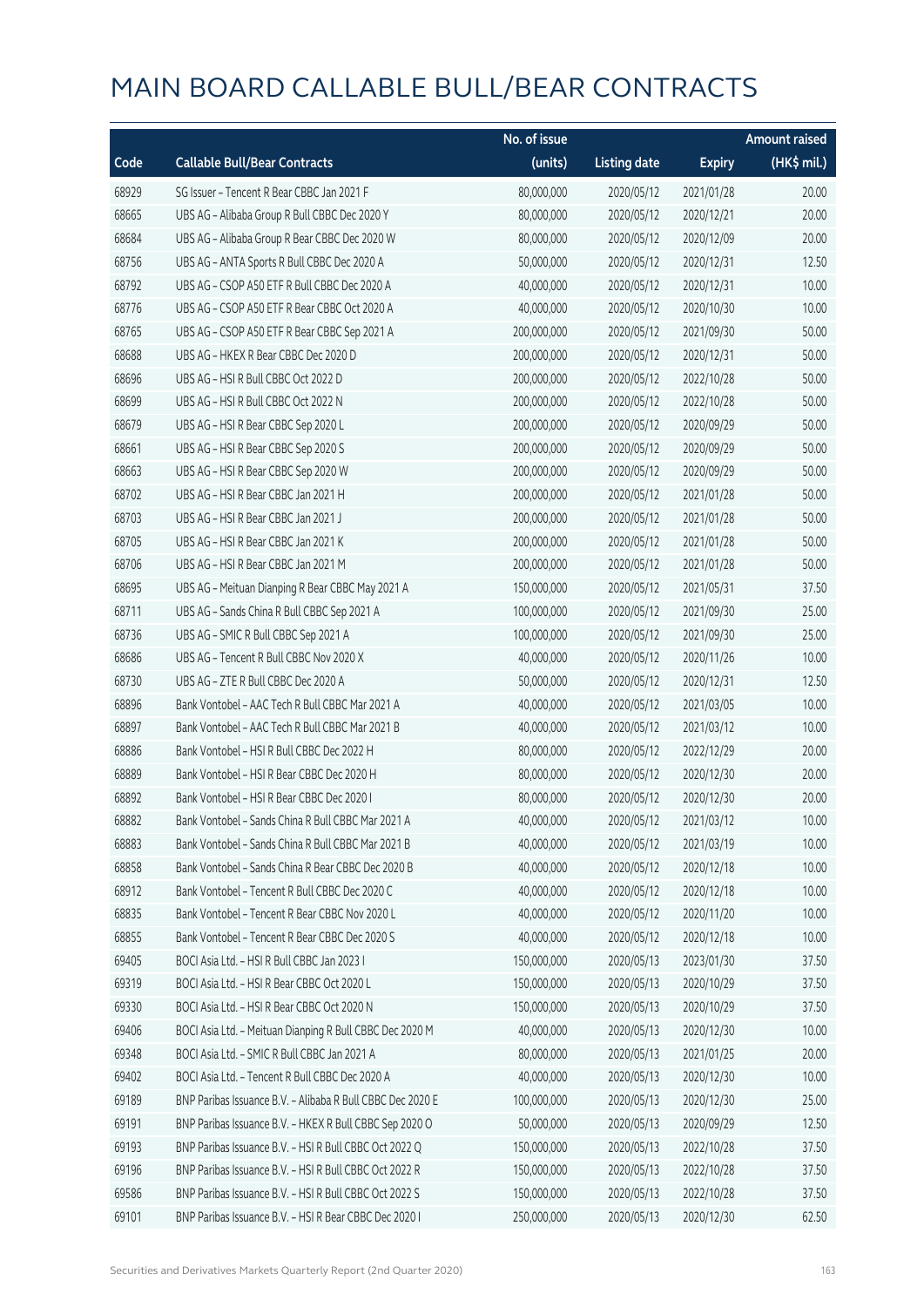|       |                                                            | No. of issue |                     |               | <b>Amount raised</b> |
|-------|------------------------------------------------------------|--------------|---------------------|---------------|----------------------|
| Code  | <b>Callable Bull/Bear Contracts</b>                        | (units)      | <b>Listing date</b> | <b>Expiry</b> | (HK\$ mil.)          |
| 69214 | BNP Paribas Issuance B.V. - HSI R Bear CBBC Dec 2020 J     | 250,000,000  | 2020/05/13          | 2020/12/30    | 62.50                |
| 69216 | BNP Paribas Issuance B.V. - HSI R Bear CBBC Dec 2020 K     | 250,000,000  | 2020/05/13          | 2020/12/30    | 62.50                |
| 69594 | BNP Paribas Issuance B.V. - HSI R Bear CBBC Dec 2020 L     | 250,000,000  | 2020/05/13          | 2020/12/30    | 62.50                |
| 69602 | BNP Paribas Issuance B.V. - HSI R Bear CBBC Dec 2020 M     | 250,000,000  | 2020/05/13          | 2020/12/30    | 62.50                |
| 69616 | BNP Paribas Issuance B.V. - HSI R Bear CBBC Dec 2020 N     | 250,000,000  | 2020/05/13          | 2020/12/30    | 62.50                |
| 69617 | BNP Paribas Issuance B.V. - HSI R Bear CBBC Dec 2020 S     | 240,000,000  | 2020/05/13          | 2020/12/30    | 60.00                |
| 69186 | BNP Paribas Issuance B.V. - Meituan R Bull CBBC Dec 2020 J | 50,000,000   | 2020/05/13          | 2020/12/30    | 12.50                |
| 69183 | BNP Paribas Issuance B.V. - Xiaomi R Bull CBBC Nov 2020 U  | 50,000,000   | 2020/05/13          | 2020/11/27    | 12.50                |
| 69765 | Credit Suisse AG - HSI R Bull CBBC Sep 2022 F              | 200,000,000  | 2020/05/13          | 2022/09/29    | 50.00                |
| 69762 | Credit Suisse AG - HSI R Bull CBBC Oct 2022 E              | 200,000,000  | 2020/05/13          | 2022/10/28    | 50.00                |
| 69754 | Credit Suisse AG - HSI R Bull CBBC Nov 2022 D              | 200,000,000  | 2020/05/13          | 2022/11/29    | 50.00                |
| 69755 | Credit Suisse AG - HSI R Bull CBBC Feb 2023 D              | 200,000,000  | 2020/05/13          | 2023/02/27    | 50.00                |
| 69698 | Credit Suisse AG - HSI R Bear CBBC Oct 2020 D              | 200,000,000  | 2020/05/13          | 2020/10/29    | 50.00                |
| 69701 | Credit Suisse AG - HSI R Bear CBBC Oct 2020 E              | 200,000,000  | 2020/05/13          | 2020/10/29    | 50.00                |
| 69676 | Credit Suisse AG - HSI R Bear CBBC Oct 2020 Z              | 200,000,000  | 2020/05/13          | 2020/10/29    | 50.00                |
| 69688 | Credit Suisse AG - HSI R Bear CBBC Nov 2020 M              | 200,000,000  | 2020/05/13          | 2020/11/27    | 50.00                |
| 69689 | Credit Suisse AG - HSI R Bear CBBC Nov 2020 O              | 200,000,000  | 2020/05/13          | 2020/11/27    | 50.00                |
| 69673 | Credit Suisse AG - HSI R Bear CBBC Nov 2020 X              | 200,000,000  | 2020/05/13          | 2020/11/27    | 50.00                |
| 69715 | Credit Suisse AG - Meituan Dianping R Bull CBBC Nov 2020 C | 80,000,000   | 2020/05/13          | 2020/11/27    | 20.00                |
| 69703 | Credit Suisse AG - Ping An R Bull CBBC Oct 2020 F          | 80,000,000   | 2020/05/13          | 2020/10/29    | 20.00                |
| 69749 | Credit Suisse AG - SMIC R Bull CBBC Jan 2021 A             | 50,000,000   | 2020/05/13          | 2021/01/28    | 12.50                |
| 69731 | Credit Suisse AG - ZTE R Bull CBBC Nov 2020 A              | 50,000,000   | 2020/05/13          | 2020/11/27    | 12.50                |
| 69637 | Goldman Sachs SP (Asia) - Alibaba R Bull CBBC Mar 2021 G   | 80,000,000   | 2020/05/13          | 2021/03/31    | 20.00                |
| 69651 | Goldman Sachs SP (Asia) - HSI R Bull CBBC Mar 2023 Q       | 160,000,000  | 2020/05/13          | 2023/03/30    | 40.00                |
| 69652 | Goldman Sachs SP (Asia) - HSI R Bull CBBC Apr 2023 S       | 160,000,000  | 2020/05/13          | 2023/04/27    | 40.00                |
| 69656 | Goldman Sachs SP (Asia) - HSI R Bull CBBC May 2023 T       | 160,000,000  | 2020/05/13          | 2023/05/30    | 40.00                |
| 69657 | Goldman Sachs SP (Asia) - HSI R Bull CBBC May 2023 U       | 160,000,000  | 2020/05/13          | 2023/05/30    | 40.00                |
| 69622 | Goldman Sachs SP (Asia) - HSI R Bear CBBC Aug 2020 Q       | 160,000,000  | 2020/05/13          | 2020/08/28    | 40.00                |
| 69623 | Goldman Sachs SP (Asia) - HSI R Bear CBBC Aug 2020 R       | 160,000,000  | 2020/05/13          | 2020/08/28    | 40.00                |
| 69624 | Goldman Sachs SP (Asia) - HSI R Bear CBBC Nov 2020 Q       | 160,000,000  | 2020/05/13          | 2020/11/27    | 40.00                |
| 69659 | Goldman Sachs SP (Asia) - HSI R Bear CBBC Jan 2021 W       | 160,000,000  | 2020/05/13          | 2021/01/28    | 40.00                |
| 69661 | Goldman Sachs SP (Asia) - HSI R Bear CBBC Jan 2021 X       | 160,000,000  | 2020/05/13          | 2021/01/28    | 40.00                |
| 69666 | Goldman Sachs SP (Asia) - HSI R Bear CBBC Jan 2021 Y       | 160,000,000  | 2020/05/13          | 2021/01/28    | 40.00                |
| 69627 | Goldman Sachs SP (Asia) - Meituan R Bull CBBC Oct 2020 D   | 60,000,000   | 2020/05/13          | 2020/10/30    | 15.00                |
| 69631 | Goldman Sachs SP (Asia) - Meituan R Bear CBBC Dec 2020 D   | 60,000,000   | 2020/05/13          | 2020/12/30    | 15.00                |
| 69632 | Goldman Sachs SP (Asia) - Tencent R Bull CBBC Oct 2020 S   | 60,000,000   | 2020/05/13          | 2020/10/30    | 15.00                |
| 69636 | Goldman Sachs SP (Asia) - Tencent R Bull CBBC Oct 2020 T   | 60,000,000   | 2020/05/13          | 2020/10/30    | 15.00                |
| 69626 | Goldman Sachs SP (Asia) - Xiaomi R Bull CBBC Oct 2020 B    | 80,000,000   | 2020/05/13          | 2020/10/30    | 20.00                |
| 69148 | HK Bank - Alibaba Group R Bull CBBC Dec 2020 B             | 100,000,000  | 2020/05/13          | 2020/12/14    | 25.00                |
| 69142 | HK Bank - ANTA Sports R Bull CBBC Nov 2020 B               | 40,000,000   | 2020/05/13          | 2020/11/09    | 10.00                |
| 69140 | HK Bank - CSOP A50 ETF R Bull CBBC Jan 2021 C              | 40,000,000   | 2020/05/13          | 2021/01/04    | 10.00                |
| 69171 | HK Bank - HSI R Bull CBBC Sep 2022 W                       | 60,000,000   | 2020/05/13          | 2022/09/29    | 15.00                |
| 69104 | HK Bank - HSI R Bear CBBC Sep 2020 O                       | 60,000,000   | 2020/05/13          | 2020/09/29    | 15.00                |
| 69119 | HK Bank - HSI R Bear CBBC Sep 2020 P                       | 60,000,000   | 2020/05/13          | 2020/09/29    | 15.00                |
| 69167 | HK Bank - Meituan Dianping R Bull CBBC Oct 2020 C          | 40,000,000   | 2020/05/13          | 2020/10/19    | 10.00                |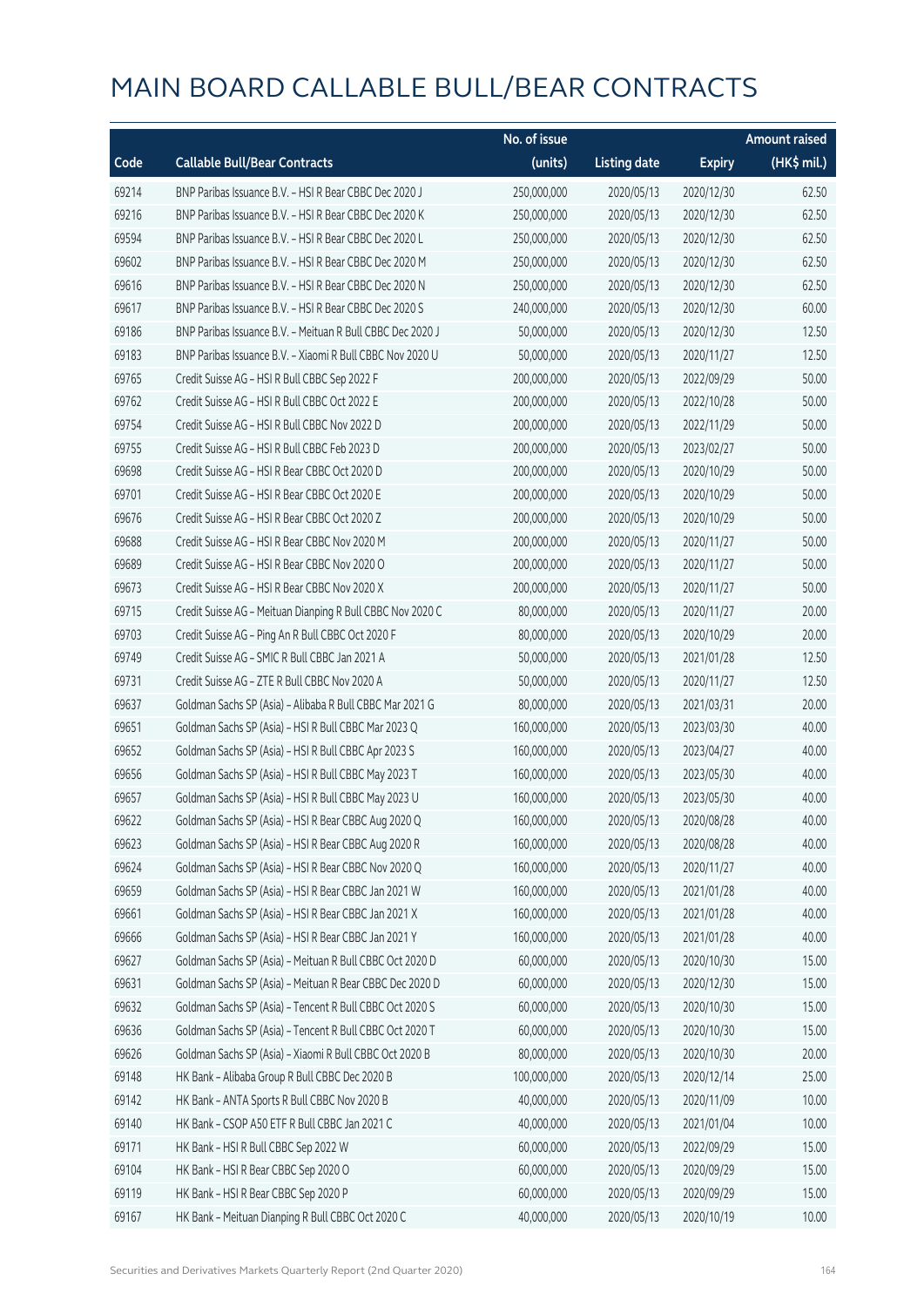|       |                                                              | No. of issue |                     |               | <b>Amount raised</b> |
|-------|--------------------------------------------------------------|--------------|---------------------|---------------|----------------------|
| Code  | <b>Callable Bull/Bear Contracts</b>                          | (units)      | <b>Listing date</b> | <b>Expiry</b> | (HK\$ mil.)          |
| 69170 | HK Bank - Sands China R Bull CBBC Oct 2020 A                 | 40,000,000   | 2020/05/13          | 2020/10/19    | 10.00                |
| 69137 | HK Bank - SMIC R Bull CBBC Nov 2020 A                        | 40,000,000   | 2020/05/13          | 2020/11/02    | 10.00                |
| 69128 | HK Bank - SMIC R Bear CBBC Nov 2020 B                        | 40,000,000   | 2020/05/13          | 2020/11/09    | 10.00                |
| 69169 | HK Bank - Xiaomi R Bull CBBC Sep 2020 D                      | 60,000,000   | 2020/05/13          | 2020/09/28    | 15.00                |
| 69168 | HK Bank - Xiaomi R Bull CBBC Nov 2020 A                      | 60,000,000   | 2020/05/13          | 2020/11/09    | 15.00                |
| 69456 | Haitong Int'l Sec - Alibaba Group R Bull CBBC Sep 2020 C     | 40,000,000   | 2020/05/13          | 2020/09/30    | 10.00                |
| 69459 | Haitong Int'l Sec - CSOP A50 ETF R Bull CBBC Dec 2020 B      | 40,000,000   | 2020/05/13          | 2020/12/30    | 10.00                |
| 69461 | Haitong Int'l Sec - CSOP A50 ETF R Bear CBBC Oct 2020 A      | 40,000,000   | 2020/05/13          | 2020/10/30    | 10.00                |
| 69430 | Haitong Int'l Sec - HSI R Bull CBBC Nov 2022 C               | 150,000,000  | 2020/05/13          | 2022/11/29    | 37.50                |
| 69431 | Haitong Int'l Sec - HSI R Bull CBBC Mar 2023 G               | 200,000,000  | 2020/05/13          | 2023/03/30    | 50.00                |
| 69410 | Haitong Int'l Sec - HSI R Bear CBBC Dec 2020 S               | 200,000,000  | 2020/05/13          | 2020/12/30    | 50.00                |
| 69424 | Haitong Int'l Sec - HSI R Bear CBBC Dec 2020 T               | 150,000,000  | 2020/05/13          | 2020/12/30    | 37.50                |
| 69428 | Haitong Int'l Sec - HSI R Bear CBBC Dec 2020 U               | 200,000,000  | 2020/05/13          | 2020/12/30    | 50.00                |
| 69444 | Haitong Int'l Sec - Meituan Dianping R Bull CBBC Dec 2020 C  | 40,000,000   | 2020/05/13          | 2020/12/11    | 10.00                |
| 69434 | Haitong Int'l Sec - Tencent R Bull CBBC Sep 2020 Z           | 40,000,000   | 2020/05/13          | 2020/09/30    | 10.00                |
| 69368 | J P Morgan SP BV - Alibaba Group R Bull CBBC Sep 2020 D      | 80,000,000   | 2020/05/13          | 2020/09/11    | 20.00                |
| 69369 | J P Morgan SP BV - HSI R Bull CBBC Feb 2023 V                | 200,000,000  | 2020/05/13          | 2023/02/27    | 50.00                |
| 69376 | J P Morgan SP BV - HSI R Bull CBBC Apr 2023 B                | 200,000,000  | 2020/05/13          | 2023/04/27    | 50.00                |
| 69387 | J P Morgan SP BV - HSI R Bear CBBC Nov 2020 F                | 200,000,000  | 2020/05/13          | 2020/11/27    | 50.00                |
| 69359 | J P Morgan SP BV - HSI R Bear CBBC Nov 2020 L                | 200,000,000  | 2020/05/13          | 2020/11/27    | 50.00                |
| 69381 | J P Morgan SP BV - HSI R Bear CBBC Nov 2020 X                | 200,000,000  | 2020/05/13          | 2020/11/27    | 50.00                |
| 69360 | J P Morgan SP BV - HSI R Bear CBBC Dec 2020 X                | 200,000,000  | 2020/05/13          | 2020/12/30    | 50.00                |
| 69386 | J P Morgan SP BV - HSI R Bear CBBC Dec 2020 Y                | 240,000,000  | 2020/05/13          | 2020/12/30    | 60.00                |
| 69366 | J P Morgan SP BV - Meituan Dianping R Bull CBBC Sep 2020 C   | 80,000,000   | 2020/05/13          | 2020/09/11    | 20.00                |
| 69388 | J P Morgan SP BV - Tencent R Bull CBBC Oct 2020 A            | 50,000,000   | 2020/05/13          | 2020/10/09    | 12.50                |
| 69389 | J P Morgan SP BV - Tencent R Bear CBBC Oct 2020 A            | 50,000,000   | 2020/05/13          | 2020/10/16    | 12.50                |
| 69391 | J P Morgan SP BV - Tencent R Bear CBBC Nov 2020 A            | 50,000,000   | 2020/05/13          | 2020/11/13    | 22.75                |
| 69394 | Morgan Stanley Asia Products - HSI R Bull CBBC Feb 2023 E    | 150,000,000  | 2020/05/13          | 2023/02/27    | 37.50                |
| 69178 | Morgan Stanley Asia Products - HSI R Bear CBBC Sep 2020 S    | 150,000,000  | 2020/05/13          | 2020/09/29    | 37.50                |
| 69400 | Morgan Stanley Asia Products - Tencent R Bull CBBC Sep2020 E | 40,000,000   | 2020/05/13          | 2020/09/14    | 10.00                |
| 69396 | Morgan Stanley Asia Products - Tencent R Bear CBBC Jan2021 E | 40,000,000   | 2020/05/13          | 2021/01/04    | 10.00                |
| 69547 | SG Issuer - Alibaba Group R Bull CBBC Dec 2020 N             | 60,000,000   | 2020/05/13          | 2020/12/30    | 15.00                |
| 69539 | SG Issuer - Alibaba Group R Bear CBBC Nov 2020 W             | 60,000,000   | 2020/05/13          | 2020/11/27    | 15.00                |
| 69551 | SG Issuer - Geely Auto R Bull CBBC Dec 2020 E                | 40,000,000   | 2020/05/13          | 2020/12/30    | 10.00                |
| 69548 | SG Issuer - Galaxy Ent R Bull CBBC Dec 2020 P                | 100,000,000  | 2020/05/13          | 2020/12/30    | 25.00                |
| 69558 | SG Issuer - HSI R Bull CBBC Oct 2022 M                       | 250,000,000  | 2020/05/13          | 2022/10/28    | 62.50                |
| 69563 | SG Issuer - HSI R Bull CBBC Jan 2023 W                       | 500,000,000  | 2020/05/13          | 2023/01/30    | 125.00               |
| 69565 | SG Issuer - HSI R Bull CBBC Jan 2023 X                       | 250,000,000  | 2020/05/13          | 2023/01/30    | 62.50                |
| 69570 | SG Issuer - HSI R Bull CBBC Jan 2023 Y                       | 250,000,000  | 2020/05/13          | 2023/01/30    | 62.50                |
| 69574 | SG Issuer - HSI R Bull CBBC May 2023 R                       | 250,000,000  | 2020/05/13          | 2023/05/30    | 62.50                |
| 69510 | SG Issuer - HSI R Bear CBBC Aug 2020 X                       | 250,000,000  | 2020/05/13          | 2020/08/28    | 62.50                |
| 69515 | SG Issuer - HSI R Bear CBBC Sep 2020 B                       | 250,000,000  | 2020/05/13          | 2020/09/29    | 62.50                |
| 69520 | SG Issuer - HSI R Bear CBBC Oct 2020 F                       | 500,000,000  | 2020/05/13          | 2020/10/29    | 125.00               |
| 69530 | SG Issuer - HSI R Bear CBBC Oct 2020 X                       | 250,000,000  | 2020/05/13          | 2020/10/29    | 62.50                |
| 69538 | SG Issuer - HSI R Bear CBBC Nov 2020 Q                       | 250,000,000  | 2020/05/13          | 2020/11/27    | 62.50                |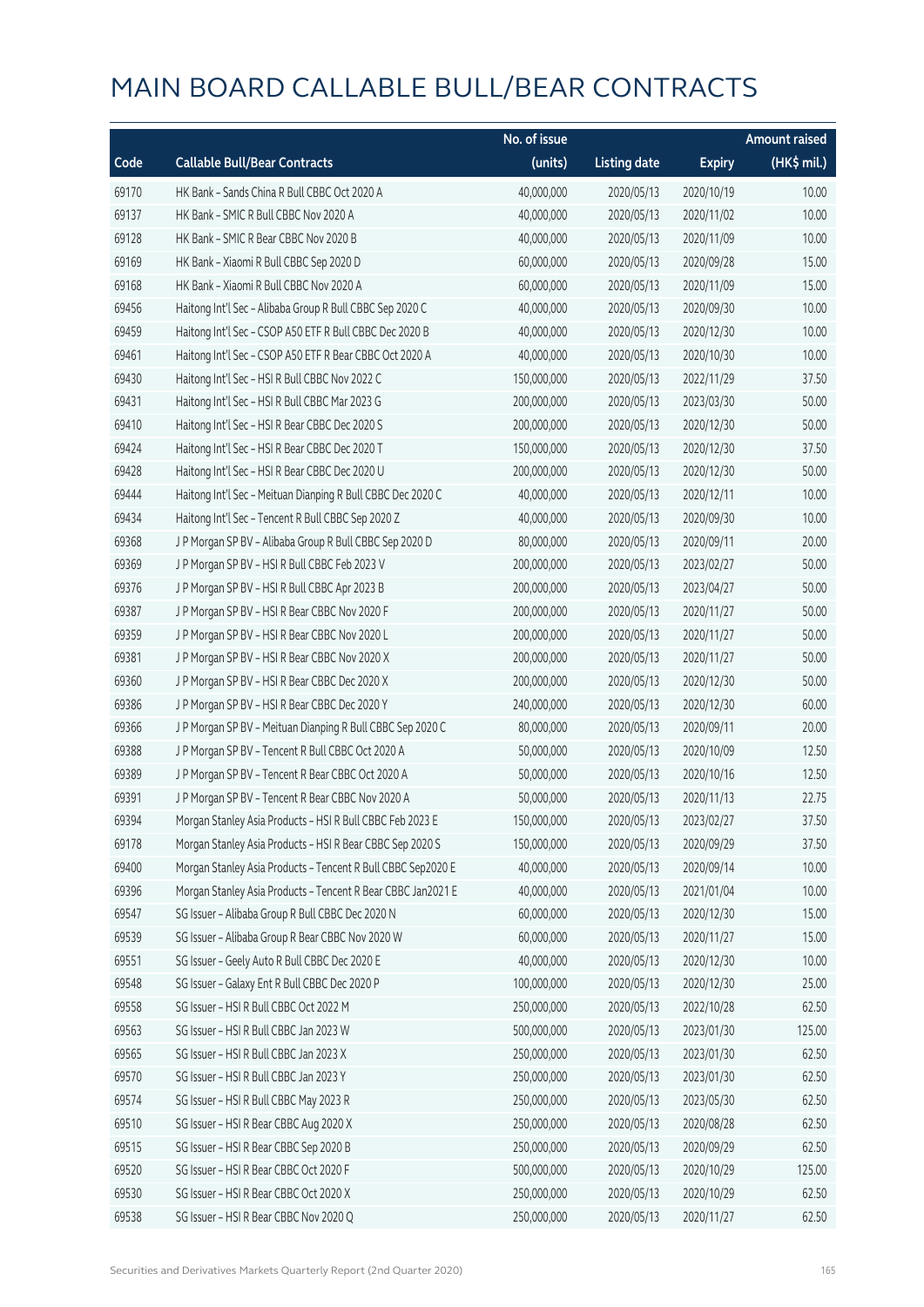|       |                                                            | No. of issue |                     |               | <b>Amount raised</b> |
|-------|------------------------------------------------------------|--------------|---------------------|---------------|----------------------|
| Code  | <b>Callable Bull/Bear Contracts</b>                        | (units)      | <b>Listing date</b> | <b>Expiry</b> | (HK\$ mil.)          |
| 69546 | SG Issuer - Meituan Dianping R Bear CBBC Nov 2020 D        | 100,000,000  | 2020/05/13          | 2020/11/27    | 25.00                |
| 69556 | SG Issuer - Meituan Dianping R Bear CBBC Dec 2020 H        | 100,000,000  | 2020/05/13          | 2020/12/30    | 25.00                |
| 69584 | SG Issuer - Tencent R Bull CBBC Nov 2020 G                 | 80,000,000   | 2020/05/13          | 2020/11/30    | 20.00                |
| 69541 | SG Issuer - Tencent R Bear CBBC Feb 2021 P                 | 80,000,000   | 2020/05/13          | 2021/02/26    | 20.00                |
| 69299 | UBS AG - HSI R Bull CBBC Sep 2022 H                        | 200,000,000  | 2020/05/13          | 2022/09/29    | 50.00                |
| 69311 | UBS AG - HSI R Bull CBBC Sep 2022 P                        | 200,000,000  | 2020/05/13          | 2022/09/29    | 50.00                |
| 69307 | UBS AG - HSI R Bull CBBC Sep 2022 S                        | 200,000,000  | 2020/05/13          | 2022/09/29    | 50.00                |
| 69312 | UBS AG - HSI R Bear CBBC Sep 2020 O                        | 200,000,000  | 2020/05/13          | 2020/09/29    | 50.00                |
| 69316 | UBS AG - HSI R Bear CBBC Sep 2020 R                        | 200,000,000  | 2020/05/13          | 2020/09/29    | 50.00                |
| 69219 | UBS AG - HSI R Bear CBBC Oct 2020 S                        | 200,000,000  | 2020/05/13          | 2020/10/29    | 50.00                |
| 69229 | UBS AG - HSI R Bear CBBC Oct 2020 T                        | 200,000,000  | 2020/05/13          | 2020/10/29    | 50.00                |
| 69233 | UBS AG - HSI R Bear CBBC Oct 2020 W                        | 200,000,000  | 2020/05/13          | 2020/10/29    | 50.00                |
| 69257 | UBS AG - HSI R Bear CBBC Jan 2021 N                        | 200,000,000  | 2020/05/13          | 2021/01/28    | 50.00                |
| 69293 | UBS AG - Meituan Dianping R Bull CBBC Jan 2021 A           | 50,000,000   | 2020/05/13          | 2021/01/28    | 12.50                |
| 69239 | UBS AG - Meituan Dianping R Bear CBBC Dec 2020 P           | 50,000,000   | 2020/05/13          | 2020/12/22    | 12.50                |
| 69245 | UBS AG - Meituan Dianping R Bear CBBC Jan 2021 A           | 50,000,000   | 2020/05/13          | 2021/01/28    | 12.50                |
| 69281 | UBS AG - SMIC R Bull CBBC Aug 2021 A                       | 100,000,000  | 2020/05/13          | 2021/08/31    | 25.00                |
| 69254 | UBS AG - SMIC R Bear CBBC May 2021 A                       | 60,000,000   | 2020/05/13          | 2021/05/31    | 15.00                |
| 69248 | UBS AG - Tencent R Bear CBBC Dec 2020 U                    | 40,000,000   | 2020/05/13          | 2020/12/14    | 10.00                |
| 69258 | UBS AG - Tencent R Bear CBBC Dec 2020 V                    | 200,000,000  | 2020/05/13          | 2020/12/28    | 50.00                |
| 69259 | UBS AG - Xiaomi R Bull CBBC Jan 2021 A                     | 60,000,000   | 2020/05/13          | 2021/01/28    | 15.00                |
| 69261 | UBS AG - Xiaomi R Bull CBBC Jan 2021 B                     | 60,000,000   | 2020/05/13          | 2021/01/25    | 15.00                |
| 69251 | UBS AG - Xiaomi R Bear CBBC Dec 2020 H                     | 60,000,000   | 2020/05/13          | 2020/12/08    | 15.00                |
| 69283 | UBS AG - ZTE R Bull CBBC Jan 2021 A                        | 60,000,000   | 2020/05/13          | 2021/01/28    | 15.00                |
| 69471 | Bank Vontobel - AIA R Bull CBBC Dec 2020 I                 | 40,000,000   | 2020/05/13          | 2020/12/18    | 10.00                |
| 69480 | Bank Vontobel - Geely Auto R Bull CBBC Dec 2020 F          | 40,000,000   | 2020/05/13          | 2020/12/11    | 10.00                |
| 69508 | Bank Vontobel - Meituan Dianping R Bull CBBC Dec 2020 V    | 60,000,000   | 2020/05/13          | 2020/12/18    | 15.00                |
| 69465 | Bank Vontobel - Sunny Optical R Bull CBBC Dec 2020 L       | 40,000,000   | 2020/05/13          | 2020/12/11    | 10.00                |
| 69466 | Bank Vontobel - Tencent R Bull CBBC Oct 2020 G             | 40,000,000   | 2020/05/13          | 2020/10/23    | 10.00                |
| 69501 | Bank Vontobel - Xiaomi R Bull CBBC Dec 2020 S              | 40,000,000   | 2020/05/13          | 2020/12/11    | 10.00                |
| 50591 | BOCI Asia Ltd. - HSI R Bull CBBC Jan 2023 J                | 150,000,000  | 2020/05/14          | 2023/01/30    | 37.50                |
| 50614 | BOCI Asia Ltd. - HSI R Bear CBBC Oct 2020 P                | 150,000,000  | 2020/05/14          | 2020/10/29    | 37.50                |
| 69974 | BNP Paribas Issuance B.V. - HSI R Bull CBBC Oct 2022 T     | 150,000,000  | 2020/05/14          | 2022/10/28    | 37.50                |
| 69982 | BNP Paribas Issuance B.V. - HSI R Bull CBBC Oct 2022 U     | 150,000,000  | 2020/05/14          | 2022/10/28    | 37.50                |
| 69986 | BNP Paribas Issuance B.V. - HSI R Bull CBBC Oct 2022 V     | 150,000,000  | 2020/05/14          | 2022/10/28    | 37.50                |
| 69992 | BNP Paribas Issuance B.V. - HSI R Bear CBBC Nov 2020 D     | 250,000,000  | 2020/05/14          | 2020/11/27    | 62.50                |
| 69852 | BNP Paribas Issuance B.V. - HSI R Bear CBBC Nov 2020 T     | 250,000,000  | 2020/05/14          | 2020/11/27    | 62.50                |
| 50074 | Credit Suisse AG - HSI R Bull CBBC Dec 2022 R              | 200,000,000  | 2020/05/14          | 2022/12/29    | 50.00                |
| 69995 | Credit Suisse AG - HSI R Bull CBBC Feb 2023 B              | 200,000,000  | 2020/05/14          | 2023/02/27    | 50.00                |
| 50103 | Credit Suisse AG - HSI R Bull CBBC Feb 2023 C              | 200,000,000  | 2020/05/14          | 2023/02/27    | 50.00                |
| 50104 | Credit Suisse AG - HSI R Bear CBBC Oct 2020 F              | 200,000,000  | 2020/05/14          | 2020/10/29    | 50.00                |
| 50136 | Credit Suisse AG - HSI R Bear CBBC Oct 2020 G              | 200,000,000  | 2020/05/14          | 2020/10/29    | 50.00                |
| 50486 | Credit Suisse AG - HSI R Bear CBBC Oct 2020 Y              | 200,000,000  | 2020/05/14          | 2020/10/29    | 50.00                |
| 50462 | Credit Suisse AG - Meituan Dianping R Bull CBBC Sep 2020 E | 80,000,000   | 2020/05/14          | 2020/09/29    | 20.00                |
| 50304 | Credit Suisse AG - SMIC R Bull CBBC Jan 2021 B             | 50,000,000   | 2020/05/14          | 2021/01/28    | 12.50                |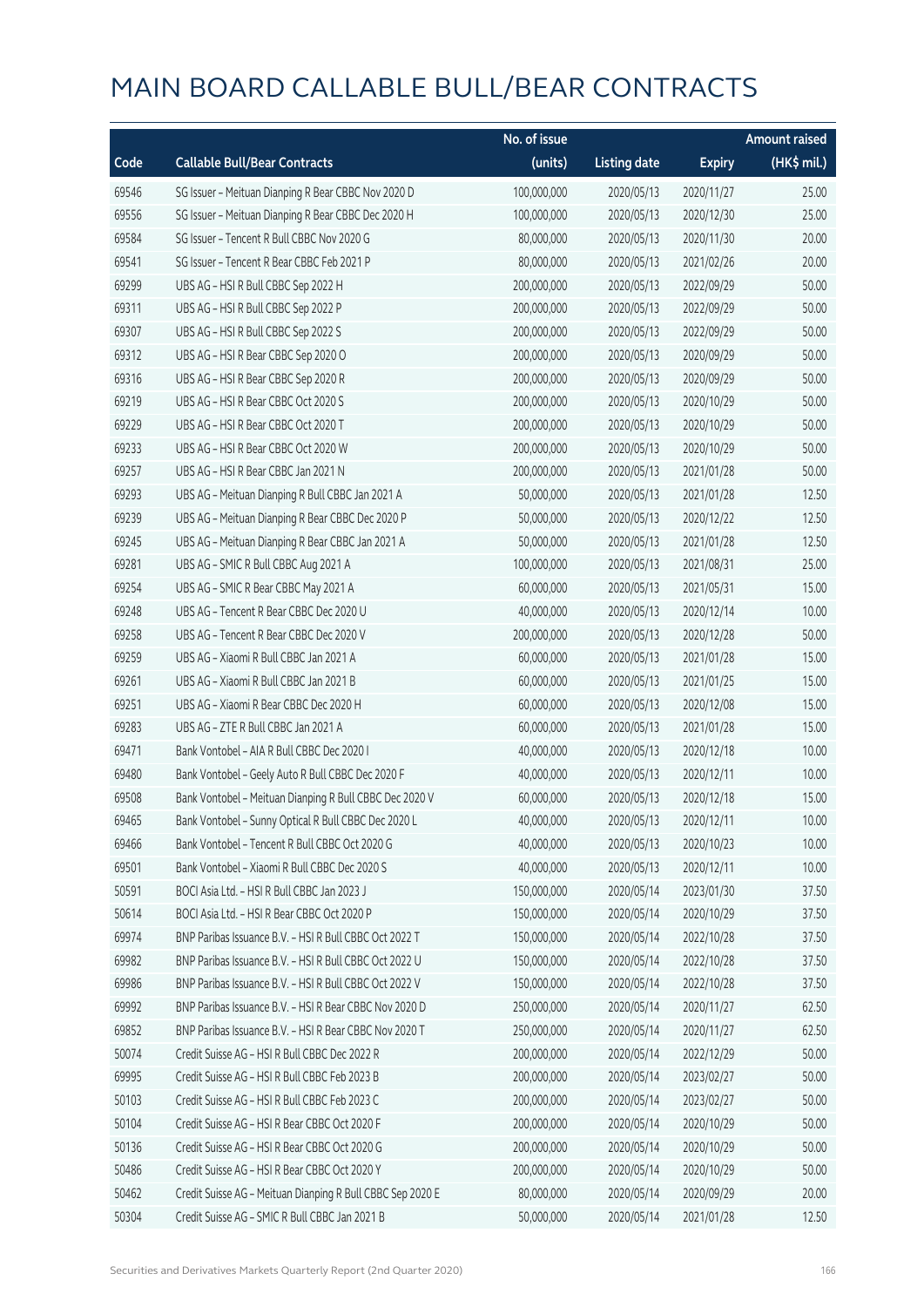|       |                                                             | No. of issue |                     |               | <b>Amount raised</b> |
|-------|-------------------------------------------------------------|--------------|---------------------|---------------|----------------------|
| Code  | <b>Callable Bull/Bear Contracts</b>                         | (units)      | <b>Listing date</b> | <b>Expiry</b> | (HK\$ mil.)          |
| 50389 | Credit Suisse AG - SMIC R Bull CBBC Mar 2021 A              | 50,000,000   | 2020/05/14          | 2021/03/30    | 12.50                |
| 50445 | Credit Suisse AG - Sunny Optical R Bull CBBC Oct 2020 D     | 40,000,000   | 2020/05/14          | 2020/10/29    | 10.00                |
| 51848 | Goldman Sachs SP (Asia) - Galaxy Ent R Bear CBBC Jun 2021 A | 60,000,000   | 2020/05/14          | 2021/06/30    | 15.00                |
| 51920 | Goldman Sachs SP (Asia) - HSI R Bull CBBC Feb 2023 G        | 160,000,000  | 2020/05/14          | 2023/02/27    | 40.00                |
| 51847 | Goldman Sachs SP (Asia) - HSI R Bull CBBC Feb 2023 U        | 160,000,000  | 2020/05/14          | 2023/02/27    | 40.00                |
| 51938 | Goldman Sachs SP (Asia) - HSI R Bull CBBC Feb 2023 Z        | 160,000,000  | 2020/05/14          | 2023/02/27    | 40.00                |
| 51919 | Goldman Sachs SP (Asia) - HSI R Bull CBBC Apr 2023 T        | 160,000,000  | 2020/05/14          | 2023/04/27    | 40.00                |
| 51861 | Goldman Sachs SP (Asia) - HSI R Bear CBBC Aug 2020 V        | 160,000,000  | 2020/05/14          | 2020/08/28    | 40.00                |
| 51884 | Goldman Sachs SP (Asia) - HSI R Bear CBBC Jan 2021 A        | 160,000,000  | 2020/05/14          | 2021/01/28    | 40.00                |
| 51918 | Goldman Sachs SP (Asia) - HSI R Bear CBBC Jan 2021 F        | 160,000,000  | 2020/05/14          | 2021/01/28    | 40.00                |
| 51882 | Goldman Sachs SP (Asia) - HSI R Bear CBBC Jan 2021 Z        | 160,000,000  | 2020/05/14          | 2021/01/28    | 40.00                |
| 51860 | Goldman Sachs SP (Asia) - Tencent R Bull CBBC Oct 2020 U    | 60,000,000   | 2020/05/14          | 2020/10/30    | 15.00                |
| 69771 | HK Bank - Alibaba Group R Bull CBBC Sep 2020 M              | 40,000,000   | 2020/05/14          | 2020/09/28    | 10.00                |
| 69817 | HK Bank - CM Bank R Bull CBBC Oct 2020 A                    | 40,000,000   | 2020/05/14          | 2020/10/12    | 10.00                |
| 69845 | HK Bank - HKEX R Bear CBBC Sep 2020 D                       | 40,000,000   | 2020/05/14          | 2020/09/21    | 10.00                |
| 69766 | HK Bank - HSI R Bull CBBC Sep 2022 D                        | 60,000,000   | 2020/05/14          | 2022/09/29    | 15.00                |
| 69784 | HK Bank - HSI R Bull CBBC Sep 2022 J                        | 100,000,000  | 2020/05/14          | 2022/09/29    | 25.00                |
| 69785 | HK Bank - HSI R Bear CBBC Sep 2020 R                        | 100,000,000  | 2020/05/14          | 2020/09/29    | 25.00                |
| 69829 | HK Bank - Meituan Dianping R Bull CBBC Sep 2020 D           | 40,000,000   | 2020/05/14          | 2020/09/28    | 10.00                |
| 69826 | HK Bank - SMIC R Bull CBBC Sep 2020 A                       | 40,000,000   | 2020/05/14          | 2020/09/28    | 10.00                |
| 69805 | HK Bank - SMIC R Bull CBBC Nov 2020 B                       | 40,000,000   | 2020/05/14          | 2020/11/09    | 10.40                |
| 69768 | HK Bank - Tencent R Bull CBBC Nov 2020 A                    | 40,000,000   | 2020/05/14          | 2020/11/02    | 10.00                |
| 69800 | HK Bank - ZTE R Bull CBBC Nov 2020 B                        | 40,000,000   | 2020/05/14          | 2020/11/16    | 10.00                |
| 51794 | Haitong Int'l Sec - Alibaba Group R Bear CBBC Sep 2020 C    | 40,000,000   | 2020/05/14          | 2020/09/30    | 10.00                |
| 51676 | Haitong Int'l Sec - HSI R Bull CBBC Oct 2022 S              | 150,000,000  | 2020/05/14          | 2022/10/28    | 37.50                |
| 51746 | Haitong Int'l Sec - HSI R Bull CBBC Nov 2022 Y              | 200,000,000  | 2020/05/14          | 2022/11/29    | 50.00                |
| 51733 | Haitong Int'l Sec - HSI R Bear CBBC Sep 2020 V              | 200,000,000  | 2020/05/14          | 2020/09/29    | 50.00                |
| 51734 | Haitong Int'l Sec - HSI R Bear CBBC Dec 2020 V              | 300,000,000  | 2020/05/14          | 2020/12/30    | 75.00                |
| 51788 | Haitong Int'l Sec - Meituan Dianping R Bull CBBC Dec 2020 D | 40,000,000   | 2020/05/14          | 2020/12/11    | 10.00                |
| 51747 | Haitong Int'l Sec - Tencent R Bear CBBC Sep 2020 T          | 40,000,000   | 2020/05/14          | 2020/09/30    | 10.00                |
| 50773 | J P Morgan SP BV - HSI R Bull CBBC Jan 2023 P               | 200,000,000  | 2020/05/14          | 2023/01/30    | 50.00                |
| 50658 | J P Morgan SP BV - HSI R Bull CBBC Feb 2023 E               | 200,000,000  | 2020/05/14          | 2023/02/27    | 50.00                |
| 50657 | J P Morgan SP BV - HSI R Bull CBBC Mar 2023 A               | 200,000,000  | 2020/05/14          | 2023/03/30    | 50.00                |
| 50638 | J P Morgan SP BV - HSI R Bull CBBC Apr 2023 C               | 200,000,000  | 2020/05/14          | 2023/04/27    | 50.00                |
| 50733 | J P Morgan SP BV - HSI R Bull CBBC Apr 2023 D               | 200,000,000  | 2020/05/14          | 2023/04/27    | 50.00                |
| 50794 | J P Morgan SP BV - HSI R Bear CBBC Nov 2020 C               | 200,000,000  | 2020/05/14          | 2020/11/27    | 50.00                |
| 50826 | J P Morgan SP BV - HSI R Bear CBBC Dec 2020 A               | 200,000,000  | 2020/05/14          | 2020/12/30    | 50.00                |
| 50659 | J P Morgan SP BV - HSI R Bear CBBC Dec 2020 Z               | 200,000,000  | 2020/05/14          | 2020/12/30    | 50.00                |
| 50854 | J P Morgan SP BV - HSI R Bear CBBC Jan 2021 B               | 240,000,000  | 2020/05/14          | 2021/01/28    | 60.00                |
| 50726 | J P Morgan SP BV - Meituan Dianping R Bear CBBC Nov 2020 A  | 80,000,000   | 2020/05/14          | 2020/11/13    | 20.00                |
| 51795 | Macquarie Bank Ltd. - Tencent R Bull CBBC Aug 2020 A        | 13,700,000   | 2020/05/14          | 2020/08/31    | 10.00                |
| 51806 | Macquarie Bank Ltd. - Tencent R Bull CBBC Aug 2020 B        | 12,300,000   | 2020/05/14          | 2020/08/31    | 10.01                |
| 51839 | Macquarie Bank Ltd. - Tencent R Bear CBBC Aug 2020 A        | 10,400,000   | 2020/05/14          | 2020/08/31    | 10.11                |
| 69880 | Morgan Stanley Asia Products - HSI R Bull CBBC Feb 2023 F   | 150,000,000  | 2020/05/14          | 2023/02/27    | 37.50                |
| 69858 | Morgan Stanley Asia Products - HSI R Bear CBBC Aug 2020 V   | 150,000,000  | 2020/05/14          | 2020/08/28    | 37.50                |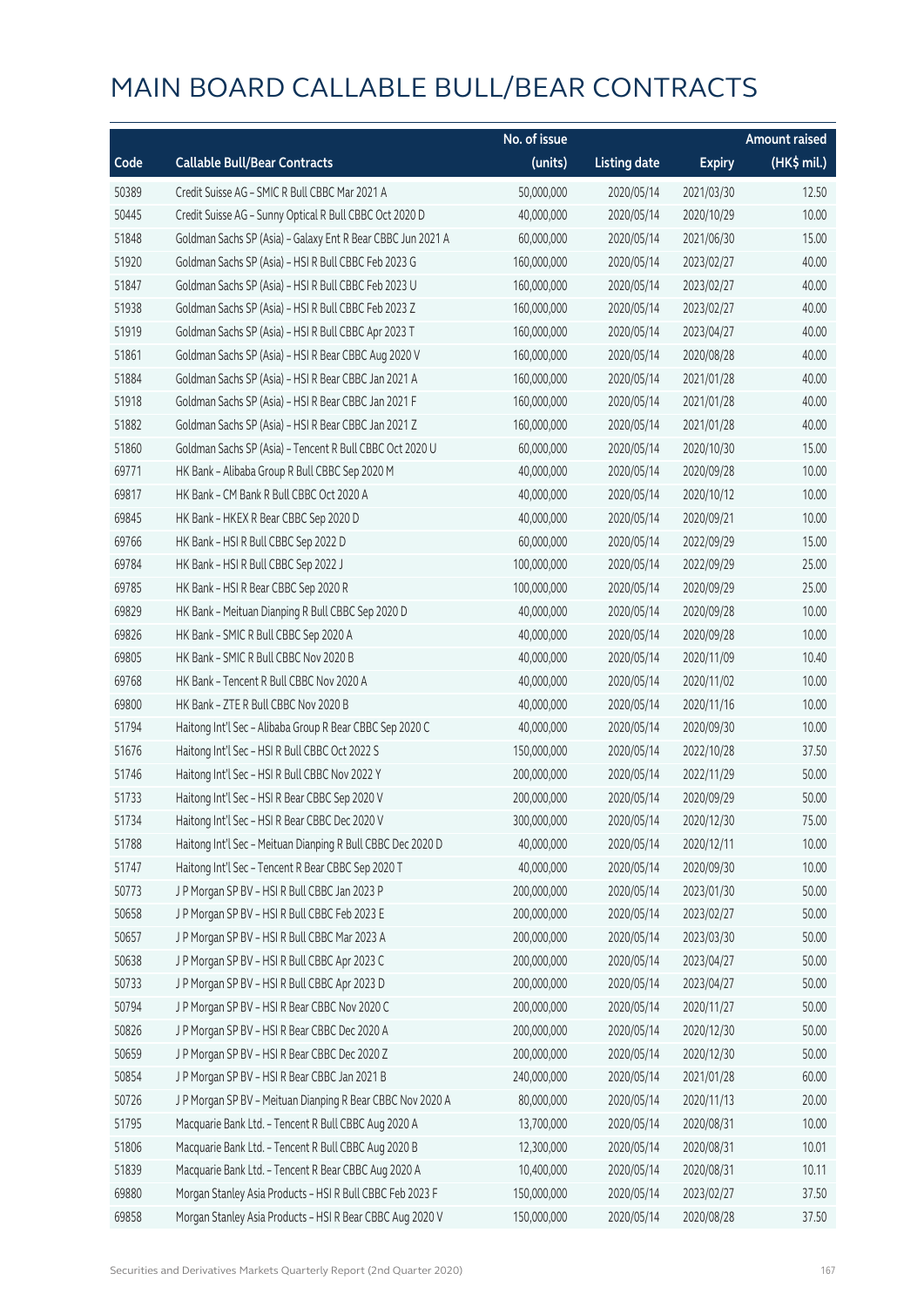|       |                                                           | No. of issue |                     |               | <b>Amount raised</b> |
|-------|-----------------------------------------------------------|--------------|---------------------|---------------|----------------------|
| Code  | <b>Callable Bull/Bear Contracts</b>                       | (units)      | <b>Listing date</b> | <b>Expiry</b> | (HK\$ mil.)          |
| 69856 | Morgan Stanley Asia Products - HSI R Bear CBBC Sep 2020 T | 150,000,000  | 2020/05/14          | 2020/09/29    | 37.50                |
| 69877 | Morgan Stanley Asia Products - HSI R Bear CBBC Sep 2020 U | 150,000,000  | 2020/05/14          | 2020/09/29    | 37.50                |
| 69857 | Morgan Stanley Asia Products - HSI R Bear CBBC Dec 2020 F | 200,000,000  | 2020/05/14          | 2020/12/30    | 50.00                |
| 51510 | SG Issuer - AIA R Bull CBBC Oct 2020 G                    | 60,000,000   | 2020/05/14          | 2020/10/28    | 15.00                |
| 51351 | SG Issuer - Alibaba Group R Bull CBBC Sep 2020 W          | 60,000,000   | 2020/05/14          | 2020/09/30    | 15.00                |
| 51604 | SG Issuer - HKEX R Bull CBBC Oct 2020 N                   | 50,000,000   | 2020/05/14          | 2020/10/28    | 12.50                |
| 51605 | SG Issuer - HSI R Bull CBBC Feb 2023 R                    | 250,000,000  | 2020/05/14          | 2023/02/27    | 62.50                |
| 51491 | SG Issuer - HSI R Bull CBBC Apr 2023 G                    | 250,000,000  | 2020/05/14          | 2023/04/27    | 62.50                |
| 51494 | SG Issuer - HSI R Bull CBBC May 2023 S                    | 250,000,000  | 2020/05/14          | 2023/05/30    | 62.50                |
| 51509 | SG Issuer - HSI R Bull CBBC May 2023 T                    | 250,000,000  | 2020/05/14          | 2023/05/30    | 62.50                |
| 51606 | SG Issuer - HSI R Bear CBBC Dec 2020 J                    | 250,000,000  | 2020/05/14          | 2020/12/30    | 62.50                |
| 51634 | SG Issuer - HSI R Bear CBBC Dec 2020 K                    | 250,000,000  | 2020/05/14          | 2020/12/30    | 62.50                |
| 51668 | SG Issuer - HSI R Bear CBBC Dec 2020 L                    | 250,000,000  | 2020/05/14          | 2020/12/30    | 62.50                |
| 51671 | SG Issuer - HSI R Bear CBBC Jan 2021 S                    | 250,000,000  | 2020/05/14          | 2021/01/28    | 62.50                |
| 51672 | SG Issuer - Meituan Dianping R Bull CBBC Dec 2020 V       | 100,000,000  | 2020/05/14          | 2020/12/30    | 25.00                |
| 51674 | SG Issuer - Ping An R Bull CBBC Dec 2020 Z                | 100,000,000  | 2020/05/14          | 2020/12/30    | 25.00                |
| 51401 | SG Issuer - Sunny Optical R Bull CBBC Dec 2020 P          | 60,000,000   | 2020/05/14          | 2020/12/30    | 15.00                |
| 51402 | SG Issuer - Tencent R Bull CBBC Sep 2020 H                | 80,000,000   | 2020/05/14          | 2020/09/30    | 20.00                |
| 51675 | SG Issuer - Tencent R Bear CBBC Nov 2020 G                | 80,000,000   | 2020/05/14          | 2020/11/27    | 20.00                |
| 51448 | SG Issuer - Xiaomi R Bull CBBC Nov 2020 D                 | 60,000,000   | 2020/05/14          | 2020/11/30    | 15.00                |
| 51490 | SG Issuer - Xiaomi R Bull CBBC Dec 2020 F                 | 60,000,000   | 2020/05/14          | 2020/12/30    | 15.00                |
| 69972 | UBS AG - Geely Auto R Bull CBBC Dec 2020 G                | 40,000,000   | 2020/05/14          | 2020/12/07    | 10.00                |
| 69961 | UBS AG - Geely Auto R Bear CBBC Dec 2020 D                | 40,000,000   | 2020/05/14          | 2020/12/07    | 10.00                |
| 69973 | UBS AG - HKEX R Bear CBBC Jan 2021 B                      | 200,000,000  | 2020/05/14          | 2021/01/25    | 50.00                |
| 69884 | UBS AG - HSI R Bull CBBC Sep 2022 Q                       | 200,000,000  | 2020/05/14          | 2022/09/29    | 50.00                |
| 69947 | UBS AG - HSI R Bull CBBC Feb 2023 O                       | 200,000,000  | 2020/05/14          | 2023/02/27    | 50.00                |
| 69948 | UBS AG - HSI R Bull CBBC Feb 2023 U                       | 200,000,000  | 2020/05/14          | 2023/02/27    | 50.00                |
| 69952 | UBS AG - HSLR Bull CBBC Feb 2023 V                        | 200,000,000  | 2020/05/14          | 2023/02/27    | 50.00                |
| 69922 | UBS AG - HSI R Bull CBBC Feb 2023 Y                       | 200,000,000  | 2020/05/14          | 2023/02/27    | 50.00                |
| 69888 | UBS AG - HSI R Bear CBBC Oct 2020 E                       | 200,000,000  | 2020/05/14          | 2020/10/29    | 50.00                |
| 69889 | UBS AG - HSI R Bear CBBC Oct 2020 I                       | 200,000,000  | 2020/05/14          | 2020/10/29    | 50.00                |
| 69919 | UBS AG - HSI R Bear CBBC Jan 2021 O                       | 200,000,000  | 2020/05/14          | 2021/01/28    | 50.00                |
| 69953 | UBS AG - HSI R Bear CBBC Jan 2021 P                       | 200,000,000  | 2020/05/14          | 2021/01/28    | 50.00                |
| 69904 | UBS AG - HSI R Bear CBBC Mar 2021 B                       | 400,000,000  | 2020/05/14          | 2021/03/30    | 100.00               |
| 69958 | UBS AG - Sunny Optical R Bull CBBC Dec 2020 J             | 30,000,000   | 2020/05/14          | 2020/12/07    | 10.20                |
| 69906 | UBS AG - Tencent R Bull CBBC Jan 2021 I                   | 200,000,000  | 2020/05/14          | 2021/01/18    | 50.00                |
| 69907 | UBS AG - Xiaomi R Bear CBBC Mar 2021 A                    | 200,000,000  | 2020/05/14          | 2021/03/31    | 50.00                |
| 51343 | Bank Vontobel - HSI R Bear CBBC Dec 2020 J                | 80,000,000   | 2020/05/14          | 2020/12/30    | 20.00                |
| 51212 | Bank Vontobel - Meituan Dianping R Bear CBBC Dec 2020 T   | 60,000,000   | 2020/05/14          | 2020/12/18    | 15.00                |
| 50992 | Bank Vontobel - Tencent R Bull CBBC Nov 2020 S            | 40,000,000   | 2020/05/14          | 2020/11/13    | 10.00                |
| 52047 | BOCI Asia Ltd. - Alibaba Group R Bull CBBC Dec 2020 G     | 60,000,000   | 2020/05/15          | 2020/12/31    | 15.00                |
| 52052 | BOCI Asia Ltd. - HKEX R Bear CBBC Oct 2020 A              | 40,000,000   | 2020/05/15          | 2020/10/30    | 10.00                |
| 54774 | BOCI Asia Ltd. - HSI R Bull CBBC Jan 2023 K               | 150,000,000  | 2020/05/15          | 2023/01/30    | 37.50                |
| 52042 | BOCI Asia Ltd. - Ping An R Bull CBBC Sep 2020 M           | 100,000,000  | 2020/05/15          | 2020/09/29    | 25.00                |
| 54560 | BOCI Asia Ltd. - Tencent R Bull CBBC Dec 2020 B           | 40,000,000   | 2020/05/15          | 2020/12/30    | 10.00                |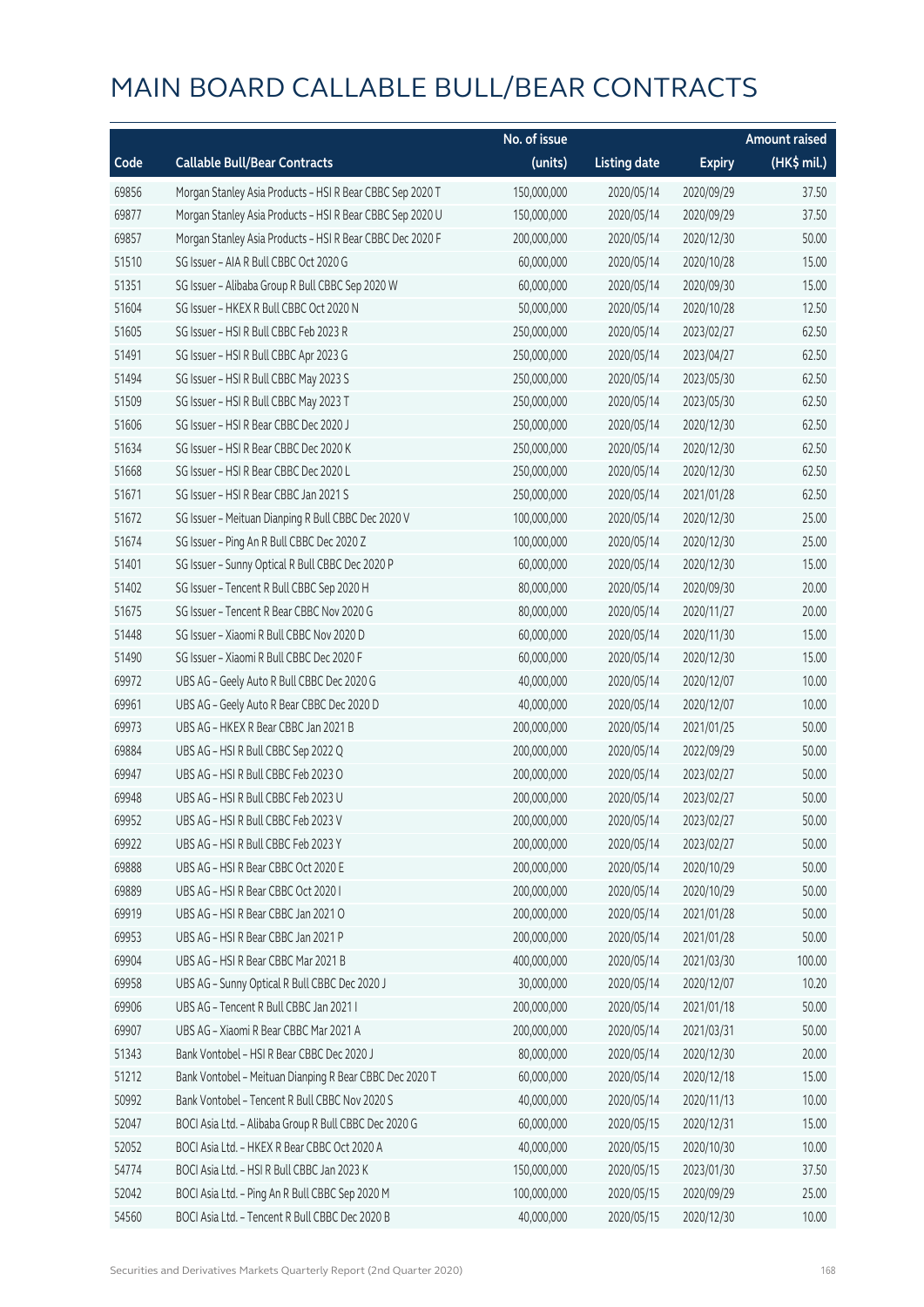|       |                                                          | No. of issue |                     |               | <b>Amount raised</b> |
|-------|----------------------------------------------------------|--------------|---------------------|---------------|----------------------|
| Code  | <b>Callable Bull/Bear Contracts</b>                      | (units)      | <b>Listing date</b> | <b>Expiry</b> | (HK\$ mil.)          |
| 52025 | BNP Paribas Issuance B.V. - HSI R Bull CBBC Oct 2022 W   | 150,000,000  | 2020/05/15          | 2022/10/28    | 37.50                |
| 52026 | BNP Paribas Issuance B.V. - HSI R Bull CBBC Oct 2022 X   | 150,000,000  | 2020/05/15          | 2022/10/28    | 37.50                |
| 52041 | BNP Paribas Issuance B.V. - HSI R Bull CBBC Oct 2022 Y   | 150,000,000  | 2020/05/15          | 2022/10/28    | 37.50                |
| 52076 | BNP Paribas Issuance B.V. - HSI R Bear CBBC Dec 2020 W   | 240,000,000  | 2020/05/15          | 2020/12/30    | 60.00                |
| 55913 | Credit Suisse AG - Alibaba Group R Bull CBBC Aug 2020 F  | 50,000,000   | 2020/05/15          | 2020/08/28    | 12.50                |
| 55774 | Credit Suisse AG - CSOP A50 ETF R Bull CBBC Feb 2021 A   | 50,000,000   | 2020/05/15          | 2021/02/25    | 12.50                |
| 55818 | Credit Suisse AG - Geely Auto R Bull CBBC Sep 2020 F     | 40,000,000   | 2020/05/15          | 2020/09/29    | 10.00                |
| 55777 | Credit Suisse AG - Galaxy Ent R Bull CBBC Oct 2020 H     | 80,000,000   | 2020/05/15          | 2020/10/29    | 20.00                |
| 55973 | Credit Suisse AG - HSI R Bull CBBC Jan 2023 C            | 200,000,000  | 2020/05/15          | 2023/01/30    | 50.00                |
| 55966 | Credit Suisse AG - HSI R Bull CBBC Jan 2023 F            | 200,000,000  | 2020/05/15          | 2023/01/30    | 50.00                |
| 56002 | Credit Suisse AG - HSI R Bull CBBC Mar 2023 A            | 200,000,000  | 2020/05/15          | 2023/03/30    | 50.00                |
| 55644 | Credit Suisse AG - HSI R Bear CBBC Oct 2020 A            | 200,000,000  | 2020/05/15          | 2020/10/29    | 50.00                |
| 55759 | Credit Suisse AG - HSI R Bear CBBC Oct 2020 H            | 200,000,000  | 2020/05/15          | 2020/10/29    | 50.00                |
| 55550 | Credit Suisse AG - HSI R Bear CBBC Nov 2020 F            | 200,000,000  | 2020/05/15          | 2020/11/27    | 50.00                |
| 55959 | Credit Suisse AG - HSI R Bear CBBC Nov 2020 G            | 200,000,000  | 2020/05/15          | 2020/11/27    | 50.00                |
| 55882 | Credit Suisse AG - Sands China R Bull CBBC Mar 2021 A    | 60,000,000   | 2020/05/15          | 2021/03/30    | 15.00                |
| 55852 | Credit Suisse AG - Tencent R Bull CBBC Sep 2020 N        | 50,000,000   | 2020/05/15          | 2020/09/29    | 12.50                |
| 55937 | Credit Suisse AG - Xiaomi R Bull CBBC Oct 2020 D         | 50,000,000   | 2020/05/15          | 2020/10/29    | 12.50                |
| 57432 | Goldman Sachs SP (Asia) - Alibaba R Bull CBBC Feb 2021 B | 60,000,000   | 2020/05/15          | 2021/02/01    | 15.00                |
| 56982 | Goldman Sachs SP (Asia) - HSI R Bull CBBC Feb 2023 I     | 160,000,000  | 2020/05/15          | 2023/02/27    | 40.00                |
| 56993 | Goldman Sachs SP (Asia) - HSI R Bull CBBC Feb 2023 L     | 160,000,000  | 2020/05/15          | 2023/02/27    | 40.00                |
| 57052 | Goldman Sachs SP (Asia) - HSI R Bull CBBC Apr 2023 U     | 160,000,000  | 2020/05/15          | 2023/04/27    | 40.00                |
| 57189 | Goldman Sachs SP (Asia) - HSI R Bear CBBC Jan 2021 B     | 160,000,000  | 2020/05/15          | 2021/01/28    | 40.00                |
| 56767 | Goldman Sachs SP (Asia) - HSI R Bear CBBC Jan 2021 G     | 160,000,000  | 2020/05/15          | 2021/01/28    | 40.00                |
| 56862 | Goldman Sachs SP (Asia) - HSI R Bear CBBC Jan 2021 H     | 160,000,000  | 2020/05/15          | 2021/01/28    | 40.00                |
| 56931 | Goldman Sachs SP (Asia) - HSI R Bear CBBC Jan 2021 I     | 160,000,000  | 2020/05/15          | 2021/01/28    | 40.00                |
| 57181 | Goldman Sachs SP (Asia) - HSI R Bear CBBC Jan 2021 J     | 160,000,000  | 2020/05/15          | 2021/01/28    | 40.00                |
| 57378 | Goldman Sachs SP (Asia) - Meituan R Bull CBBC Oct 2020 E | 60,000,000   | 2020/05/15          | 2020/10/30    | 15.00                |
| 57383 | Goldman Sachs SP (Asia) - Tencent R Bull CBBC Oct 2020 V | 60,000,000   | 2020/05/15          | 2020/10/30    | 15.00                |
| 57431 | Goldman Sachs SP (Asia) - Tencent R Bull CBBC Oct 2020 W | 60,000,000   | 2020/05/15          | 2020/10/30    | 15.00                |
| 57382 | Goldman Sachs SP (Asia) - Tencent R Bear CBBC Jun 2021 B | 80,000,000   | 2020/05/15          | 2021/06/01    | 20.00                |
| 57266 | Goldman Sachs SP (Asia) - Xiaomi R Bull CBBC Oct 2020 C  | 80,000,000   | 2020/05/15          | 2020/10/30    | 20.00                |
| 51967 | HK Bank - AAC Tech R Bull CBBC Dec 2020 A                | 40,000,000   | 2020/05/15          | 2020/12/21    | 10.00                |
| 51953 | HK Bank - CSOP A50 ETF R Bull CBBC Feb 2021 A            | 40,000,000   | 2020/05/15          | 2021/02/01    | 10.00                |
| 51966 | HK Bank - Geely Auto R Bull CBBC Oct 2020 C              | 40,000,000   | 2020/05/15          | 2020/10/19    | 10.00                |
| 51969 | HK Bank - Galaxy Ent R Bull CBBC Nov 2020 F              | 60,000,000   | 2020/05/15          | 2020/11/19    | 15.00                |
| 51975 | HK Bank - Galaxy Ent R Bear CBBC Nov 2020 A              | 40,000,000   | 2020/05/15          | 2020/11/02    | 10.00                |
| 52014 | HK Bank - HSI R Bull CBBC Sep 2022 O                     | 60,000,000   | 2020/05/15          | 2022/09/29    | 15.00                |
| 52015 | HK Bank - HSI R Bull CBBC Dec 2022 M                     | 80,000,000   | 2020/05/15          | 2022/12/29    | 20.00                |
| 52075 | HK Bank - Meituan Dianping R Bull CBBC Nov 2020 A        | 40,000,000   | 2020/05/15          | 2020/11/02    | 10.00                |
| 51954 | HK Bank - Sunny Optical R Bull CBBC Nov 2020 A           | 40,000,000   | 2020/05/15          | 2020/11/09    | 10.00                |
| 51977 | HK Bank - Tencent R Bull CBBC Nov 2020 B                 | 40,000,000   | 2020/05/15          | 2020/11/09    | 10.00                |
| 51976 | HK Bank - Xiaomi R Bull CBBC Oct 2020 A                  | 40,000,000   | 2020/05/15          | 2020/10/19    | 10.00                |
| 55358 | Haitong Int'l Sec - HSI R Bull CBBC Mar 2023 H           | 300,000,000  | 2020/05/15          | 2023/03/30    | 75.00                |
| 55228 | Haitong Int'l Sec - HSI R Bull CBBC Apr 2023 E           | 150,000,000  | 2020/05/15          | 2023/04/27    | 37.50                |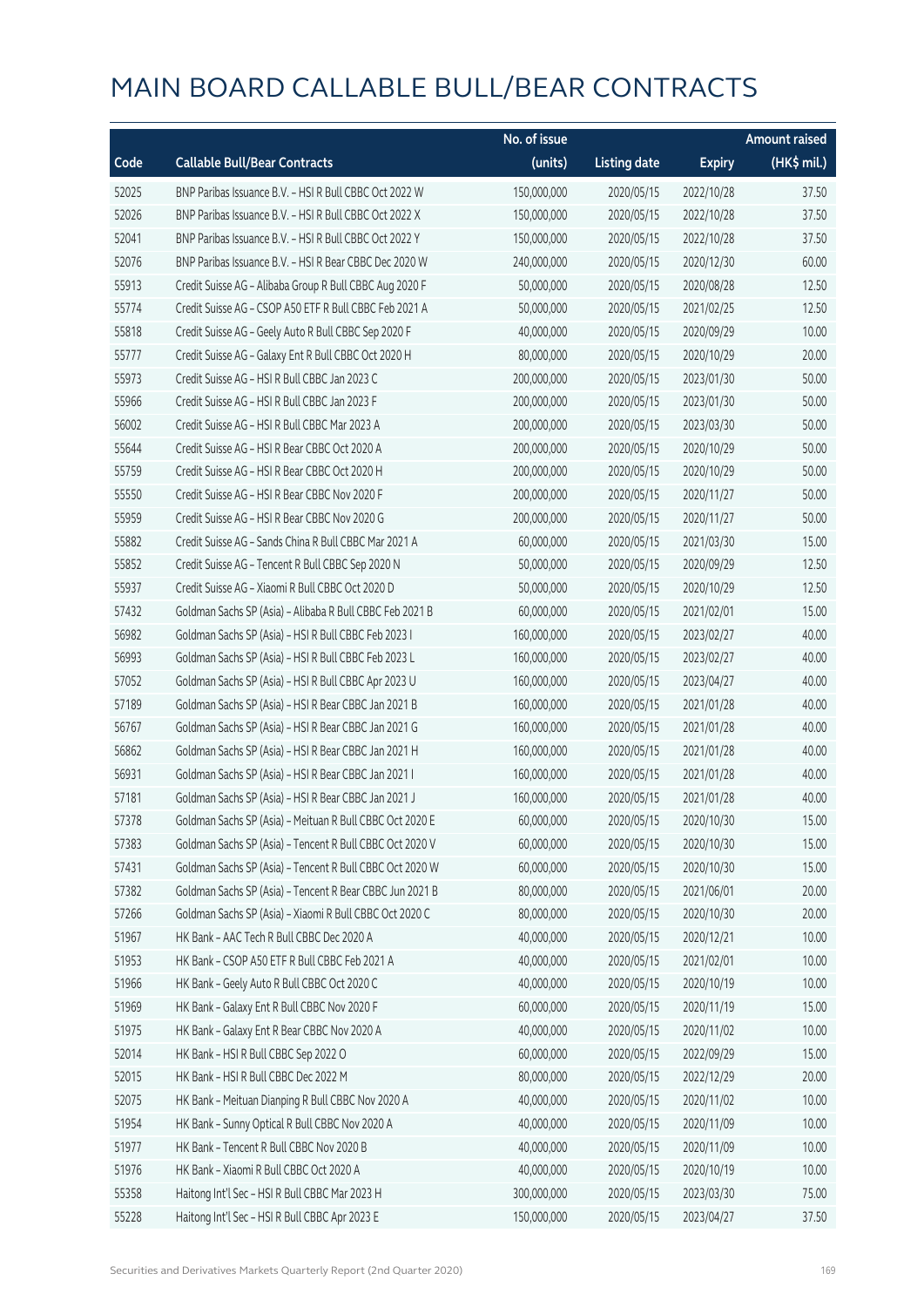|       |                                                              | No. of issue |                     |               | <b>Amount raised</b> |
|-------|--------------------------------------------------------------|--------------|---------------------|---------------|----------------------|
| Code  | <b>Callable Bull/Bear Contracts</b>                          | (units)      | <b>Listing date</b> | <b>Expiry</b> | (HK\$ mil.)          |
| 54903 | Haitong Int'l Sec - HSI R Bear CBBC Oct 2020 B               | 150,000,000  | 2020/05/15          | 2020/10/29    | 52.20                |
| 54975 | Haitong Int'l Sec - HSI R Bear CBBC Nov 2020 A               | 200,000,000  | 2020/05/15          | 2020/11/27    | 50.00                |
| 54905 | Haitong Int'l Sec - HSI R Bear CBBC Nov 2020 Z               | 200,000,000  | 2020/05/15          | 2020/11/27    | 74.60                |
| 55465 | Haitong Int'l Sec - Meituan Dianping R Bull CBBC Nov 2020 F  | 40,000,000   | 2020/05/15          | 2020/11/23    | 10.00                |
| 55439 | Haitong Int'l Sec - Tencent R Bull CBBC Nov 2020 N           | 40,000,000   | 2020/05/15          | 2020/11/30    | 10.00                |
| 54927 | Haitong Int'l Sec - Tencent R Bear CBBC Sep 2020 U           | 40,000,000   | 2020/05/15          | 2020/09/30    | 10.00                |
| 55452 | Haitong Int'l Sec - Xiaomi R Bull CBBC Sep 2020 G            | 40,000,000   | 2020/05/15          | 2020/09/30    | 10.00                |
| 53223 | J P Morgan SP BV - HSI R Bull CBBC Feb 2023 X                | 200,000,000  | 2020/05/15          | 2023/02/27    | 50.00                |
| 54087 | J P Morgan SP BV - HSI R Bull CBBC Feb 2023 Y                | 240,000,000  | 2020/05/15          | 2023/02/27    | 60.00                |
| 53882 | J P Morgan SP BV - HSI R Bull CBBC Mar 2023 D                | 200,000,000  | 2020/05/15          | 2023/03/30    | 50.00                |
| 53185 | J P Morgan SP BV - HSI R Bear CBBC Nov 2020 G                | 200,000,000  | 2020/05/15          | 2020/11/27    | 50.00                |
| 54243 | J P Morgan SP BV - HSI R Bear CBBC Dec 2020 D                | 200,000,000  | 2020/05/15          | 2020/12/30    | 50.00                |
| 53209 | J P Morgan SP BV - HSI R Bear CBBC Jan 2021 C                | 240,000,000  | 2020/05/15          | 2021/01/28    | 60.00                |
| 54134 | JP Morgan SP BV - HSIR Bear CBBC Jan 2021 D                  | 240,000,000  | 2020/05/15          | 2021/01/28    | 60.00                |
| 54354 | J P Morgan SP BV - HSI R Bear CBBC Jan 2021 E                | 200,000,000  | 2020/05/15          | 2021/01/28    | 50.00                |
| 53270 | J P Morgan SP BV - Meituan Dianping R Bull CBBC Oct 2020 A   | 80,000,000   | 2020/05/15          | 2020/10/09    | 20.00                |
| 53566 | J P Morgan SP BV - Ping An R Bull CBBC Nov 2020 A            | 100,000,000  | 2020/05/15          | 2020/11/13    | 25.00                |
| 53273 | J P Morgan SP BV - Tencent R Bull CBBC Oct 2020 B            | 50,000,000   | 2020/05/15          | 2020/10/16    | 12.50                |
| 53791 | J P Morgan SP BV - Xiaomi R Bull CBBC Nov 2020 A             | 80,000,000   | 2020/05/15          | 2020/11/13    | 20.00                |
| 53114 | Morgan Stanley Asia Products - HSI R Bull CBBC Nov 2022 F    | 150,000,000  | 2020/05/15          | 2022/11/29    | 37.50                |
| 53156 | Morgan Stanley Asia Products - HSI R Bull CBBC Feb 2023 G    | 150,000,000  | 2020/05/15          | 2023/02/27    | 37.50                |
| 52016 | Morgan Stanley Asia Products - HSI R Bear CBBC Aug 2020 W    | 150,000,000  | 2020/05/15          | 2020/08/28    | 37.50                |
| 52022 | Morgan Stanley Asia Products - HSI R Bear CBBC Sep 2020 V    | 150,000,000  | 2020/05/15          | 2020/09/29    | 37.50                |
| 52975 | Morgan Stanley Asia Products - Xiaomi R Bull CBBC Oct 2020 C | 40,000,000   | 2020/05/15          | 2020/10/19    | 10.00                |
| 53083 | Morgan Stanley Asia Products - Xiaomi R Bull CBBC Oct 2020 D | 40,000,000   | 2020/05/15          | 2020/10/05    | 10.00                |
| 56196 | SG Issuer - AIA R Bear CBBC Nov 2020 B                       | 60,000,000   | 2020/05/15          | 2020/11/27    | 15.00                |
| 56403 | SG Issuer - Alibaba Group R Bull CBBC Nov 2020 H             | 60,000,000   | 2020/05/15          | 2020/11/30    | 15.00                |
| 56211 | SG Issuer - Alibaba Group R Bear CBBC Dec 2020 X             | 60,000,000   | 2020/05/15          | 2020/12/30    | 15.00                |
| 56404 | SG Issuer - Galaxy Ent R Bear CBBC Dec 2020 H                | 100,000,000  | 2020/05/15          | 2020/12/29    | 25.00                |
| 56414 | SG Issuer - HKEX R Bear CBBC Nov 2020 B                      | 200,000,000  | 2020/05/15          | 2020/11/27    | 50.00                |
| 56514 | SG Issuer - HSI R Bull CBBC Dec 2022 I                       | 250,000,000  | 2020/05/15          | 2022/12/29    | 62.50                |
| 56531 | SG Issuer - HSI R Bull CBBC Dec 2022 J                       | 250,000,000  | 2020/05/15          | 2022/12/29    | 62.50                |
| 56560 | SG Issuer - HSI R Bull CBBC Dec 2022 W                       | 250,000,000  | 2020/05/15          | 2022/12/29    | 62.50                |
| 56584 | SG Issuer - HSI R Bull CBBC Apr 2023 H                       | 250,000,000  | 2020/05/15          | 2023/04/27    | 62.50                |
| 56349 | SG Issuer - HSI R Bear CBBC Aug 2020 F                       | 250,000,000  | 2020/05/15          | 2020/08/28    | 62.50                |
| 56378 | SG Issuer - HSI R Bear CBBC Oct 2020 A                       | 500,000,000  | 2020/05/15          | 2020/10/29    | 125.00               |
| 56463 | SG Issuer - HSI R Bear CBBC Nov 2020 A                       | 250,000,000  | 2020/05/15          | 2020/11/27    | 62.50                |
| 56402 | SG Issuer - HSI R Bear CBBC Nov 2020 R                       | 250,000,000  | 2020/05/15          | 2020/11/27    | 62.50                |
| 56473 | SG Issuer - HSI R Bear CBBC Dec 2020 M                       | 250,000,000  | 2020/05/15          | 2020/12/30    | 62.50                |
| 56454 | SG Issuer - HSI R Bear CBBC Jan 2021 B                       | 250,000,000  | 2020/05/15          | 2021/01/28    | 62.50                |
| 56598 | SG Issuer - Meituan Dianping R Bull CBBC Oct 2020 K          | 100,000,000  | 2020/05/15          | 2020/10/30    | 25.00                |
| 56247 | SG Issuer - Meituan Dianping R Bear CBBC Nov 2020 E          | 100,000,000  | 2020/05/15          | 2020/11/27    | 25.00                |
| 56441 | SG Issuer - Meituan Dianping R Bear CBBC Dec 2020 I          | 100,000,000  | 2020/05/15          | 2020/12/30    | 28.50                |
| 56639 | SG Issuer - Meituan Dianping R Bear CBBC Jan 2021 A          | 100,000,000  | 2020/05/15          | 2021/01/28    | 25.00                |
| 56680 | SG Issuer - SUNAC R Bull CBBC Feb 2021 C                     | 80,000,000   | 2020/05/15          | 2021/02/25    | 20.00                |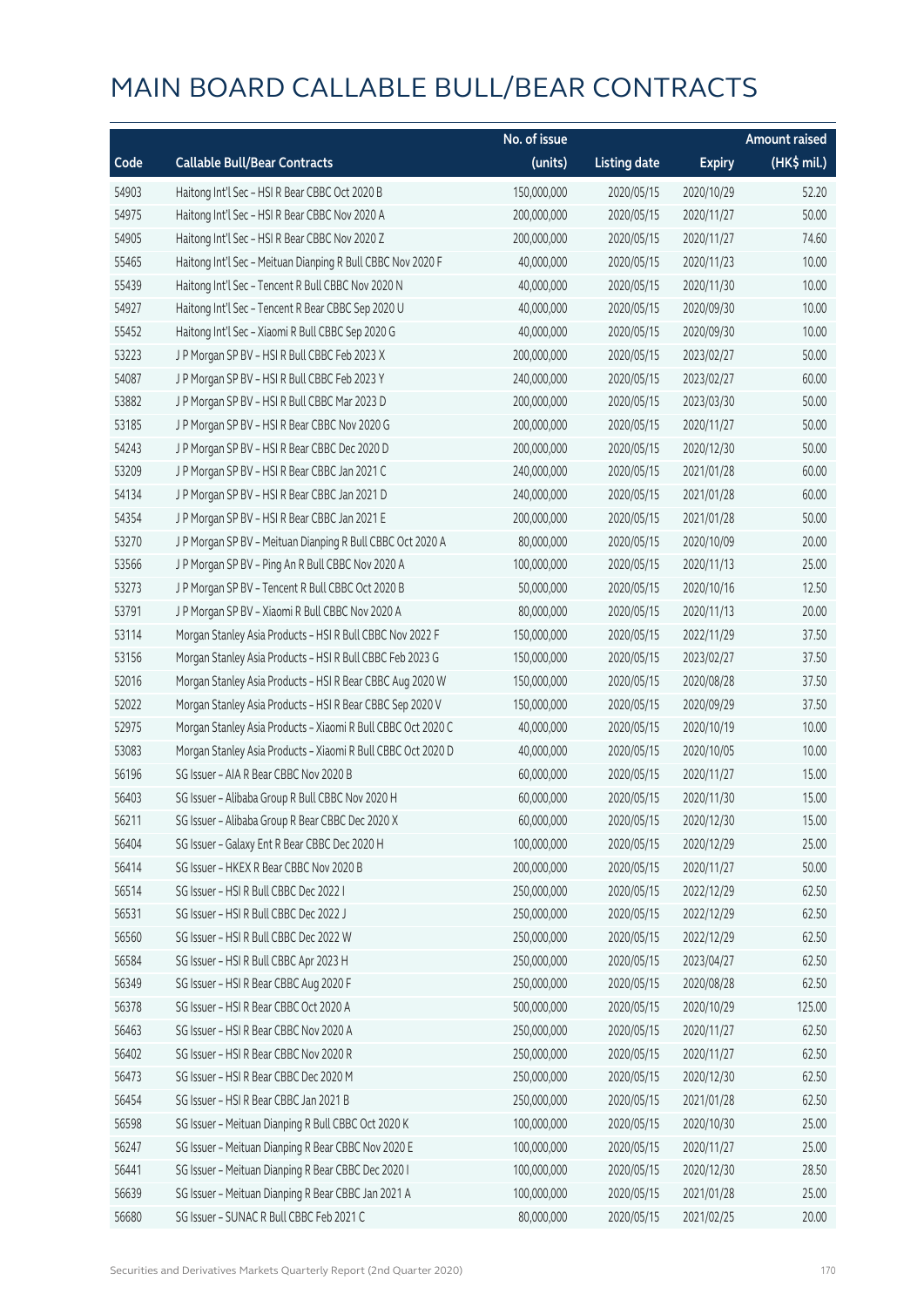|       |                                                         | No. of issue |                     |               | <b>Amount raised</b> |
|-------|---------------------------------------------------------|--------------|---------------------|---------------|----------------------|
| Code  | <b>Callable Bull/Bear Contracts</b>                     | (units)      | <b>Listing date</b> | <b>Expiry</b> | (HK\$ mil.)          |
| 56248 | SG Issuer - Sunny Optical R Bear CBBC Dec 2020 C        | 60,000,000   | 2020/05/15          | 2020/12/30    | 15.00                |
| 56690 | SG Issuer - Tencent R Bull CBBC Aug 2020 P              | 80,000,000   | 2020/05/15          | 2020/08/31    | 20.00                |
| 56702 | SG Issuer - Tencent R Bull CBBC Dec 2020 Q              | 200,000,000  | 2020/05/15          | 2020/12/31    | 50.00                |
| 56310 | SG Issuer - Tencent R Bear CBBC Nov 2020 W              | 80,000,000   | 2020/05/15          | 2020/11/27    | 20.00                |
| 56340 | SG Issuer - Tencent R Bear CBBC Dec 2020 H              | 80,000,000   | 2020/05/15          | 2020/12/30    | 20.00                |
| 56342 | SG Issuer - Tencent R Bear CBBC Jan 2021 G              | 80,000,000   | 2020/05/15          | 2021/01/28    | 20.00                |
| 56723 | SG Issuer - Xiaomi R Bull CBBC Dec 2020 G               | 60,000,000   | 2020/05/15          | 2020/12/31    | 15.00                |
| 56344 | SG Issuer - Xiaomi R Bear CBBC Dec 2020 A               | 60,000,000   | 2020/05/15          | 2020/12/30    | 15.00                |
| 56724 | SG Issuer - Xiaomi R Bear CBBC Dec 2020 B               | 60,000,000   | 2020/05/15          | 2020/12/31    | 15.00                |
| 52297 | UBS AG - AAC Tech R Bull CBBC Apr 2021 A                | 100,000,000  | 2020/05/15          | 2021/04/30    | 25.00                |
| 52543 | UBS AG - Alibaba Group R Bull CBBC Feb 2021 H           | 80,000,000   | 2020/05/15          | 2021/02/08    | 20.00                |
| 52404 | UBS AG - Alibaba Group R Bear CBBC Dec 2020 X           | 80,000,000   | 2020/05/15          | 2020/12/14    | 20.00                |
| 52095 | UBS AG - CC Bank R Bull CBBC Dec 2020 D                 | 80,000,000   | 2020/05/15          | 2020/12/31    | 20.00                |
| 52451 | UBS AG - CNOOC R Bear CBBC Dec 2020 E                   | 40,000,000   | 2020/05/15          | 2020/12/07    | 10.00                |
| 52438 | UBS AG - Geely Auto R Bull CBBC Dec 2020 H              | 30,000,000   | 2020/05/15          | 2020/12/08    | 10.20                |
| 52728 | UBS AG - Galaxy Ent R Bull CBBC Feb 2021 A              | 60,000,000   | 2020/05/15          | 2021/02/08    | 15.00                |
| 52640 | UBS AG - HKEX R Bear CBBC Feb 2021 A                    | 50,000,000   | 2020/05/15          | 2021/02/08    | 12.50                |
| 52455 | UBS AG - HSI R Bull CBBC Jan 2023 I                     | 200,000,000  | 2020/05/15          | 2023/01/30    | 50.00                |
| 52465 | UBS AG - HSI R Bull CBBC Jan 2023 J                     | 200,000,000  | 2020/05/15          | 2023/01/30    | 50.00                |
| 52454 | UBS AG - HSI R Bull CBBC Jan 2023 Q                     | 200,000,000  | 2020/05/15          | 2023/01/30    | 50.00                |
| 52344 | UBS AG - HSI R Bear CBBC Oct 2020 U                     | 200,000,000  | 2020/05/15          | 2020/10/29    | 50.00                |
| 52346 | UBS AG - HSI R Bear CBBC Oct 2020 V                     | 200,000,000  | 2020/05/15          | 2020/10/29    | 50.00                |
| 52478 | UBS AG - HSI R Bear CBBC Jan 2021 D                     | 200,000,000  | 2020/05/15          | 2021/01/28    | 50.00                |
| 52500 | UBS AG - HSI R Bear CBBC Jan 2021 L                     | 200,000,000  | 2020/05/15          | 2021/01/28    | 50.00                |
| 52522 | UBS AG - HSI R Bear CBBC Jan 2021 Q                     | 200,000,000  | 2020/05/15          | 2021/01/28    | 50.00                |
| 52608 | UBS AG - Meituan Dianping R Bull CBBC Feb 2021 B        | 50,000,000   | 2020/05/15          | 2021/02/08    | 12.50                |
| 52405 | UBS AG - Meituan Dianping R Bear CBBC Dec 2020 Q        | 50,000,000   | 2020/05/15          | 2020/12/30    | 12.50                |
| 52773 | UBS AG - Sunny Optical R Bull CBBC Feb 2021 A           | 30,000,000   | 2020/05/15          | 2021/02/08    | 10.20                |
| 52867 | UBS AG - Sunny Optical R Bull CBBC Sep 2021 A           | 150,000,000  | 2020/05/15          | 2021/09/30    | 37.50                |
| 52537 | UBS AG - Tencent R Bull CBBC Feb 2021 D                 | 40,000,000   | 2020/05/15          | 2021/02/08    | 10.00                |
| 52347 | UBS AG - Tencent R Bear CBBC Dec 2020 W                 | 40,000,000   | 2020/05/15          | 2020/12/30    | 10.00                |
| 52394 | UBS AG - Tencent R Bear CBBC Jan 2021 B                 | 200,000,000  | 2020/05/15          | 2021/01/28    | 50.00                |
| 52641 | UBS AG - Xiaomi R Bull CBBC Feb 2021 A                  | 60,000,000   | 2020/05/15          | 2021/02/08    | 15.00                |
| 52433 | UBS AG - Xiaomi R Bear CBBC Dec 2020 I                  | 60,000,000   | 2020/05/15          | 2020/12/07    | 15.00                |
| 52657 | UBS AG - Xiaomi R Bear CBBC Feb 2021 A                  | 50,000,000   | 2020/05/15          | 2021/02/08    | 12.50                |
| 56102 | Bank Vontobel - CNOOC R Bull CBBC Apr 2021 A            | 40,000,000   | 2020/05/15          | 2021/04/23    | 10.00                |
| 56188 | Bank Vontobel - Meituan Dianping R Bull CBBC Jan 2021 F | 40,000,000   | 2020/05/15          | 2021/01/22    | 10.00                |
| 56123 | Bank Vontobel - Meituan Dianping R Bear CBBC Dec 2020 U | 60,000,000   | 2020/05/15          | 2020/12/18    | 16.80                |
| 56032 | Bank Vontobel - Tencent R Bull CBBC Oct 2020 H          | 40,000,000   | 2020/05/15          | 2020/10/23    | 10.00                |
| 56098 | Bank Vontobel - Tencent R Bear CBBC Dec 2020 T          | 80,000,000   | 2020/05/15          | 2020/12/18    | 20.00                |
| 56161 | Bank Vontobel - Xiaomi R Bull CBBC Feb 2021 A           | 40,000,000   | 2020/05/15          | 2021/02/19    | 10.00                |
| 56189 | Bank Vontobel - Xiaomi R Bull CBBC Feb 2021 B           | 40,000,000   | 2020/05/15          | 2021/02/05    | 10.00                |
| 58530 | BOCI Asia Ltd. - Alibaba Group R Bull CBBC Dec 2020 H   | 60,000,000   | 2020/05/18          | 2020/12/31    | 15.00                |
| 58641 | BOCI Asia Ltd. - Galaxy Ent R Bull CBBC Oct 2020 L      | 100,000,000  | 2020/05/18          | 2020/10/30    | 25.00                |
| 63134 | BOCI Asia Ltd. - HSI R Bull CBBC Jan 2023 L             | 150,000,000  | 2020/05/18          | 2023/01/30    | 37.50                |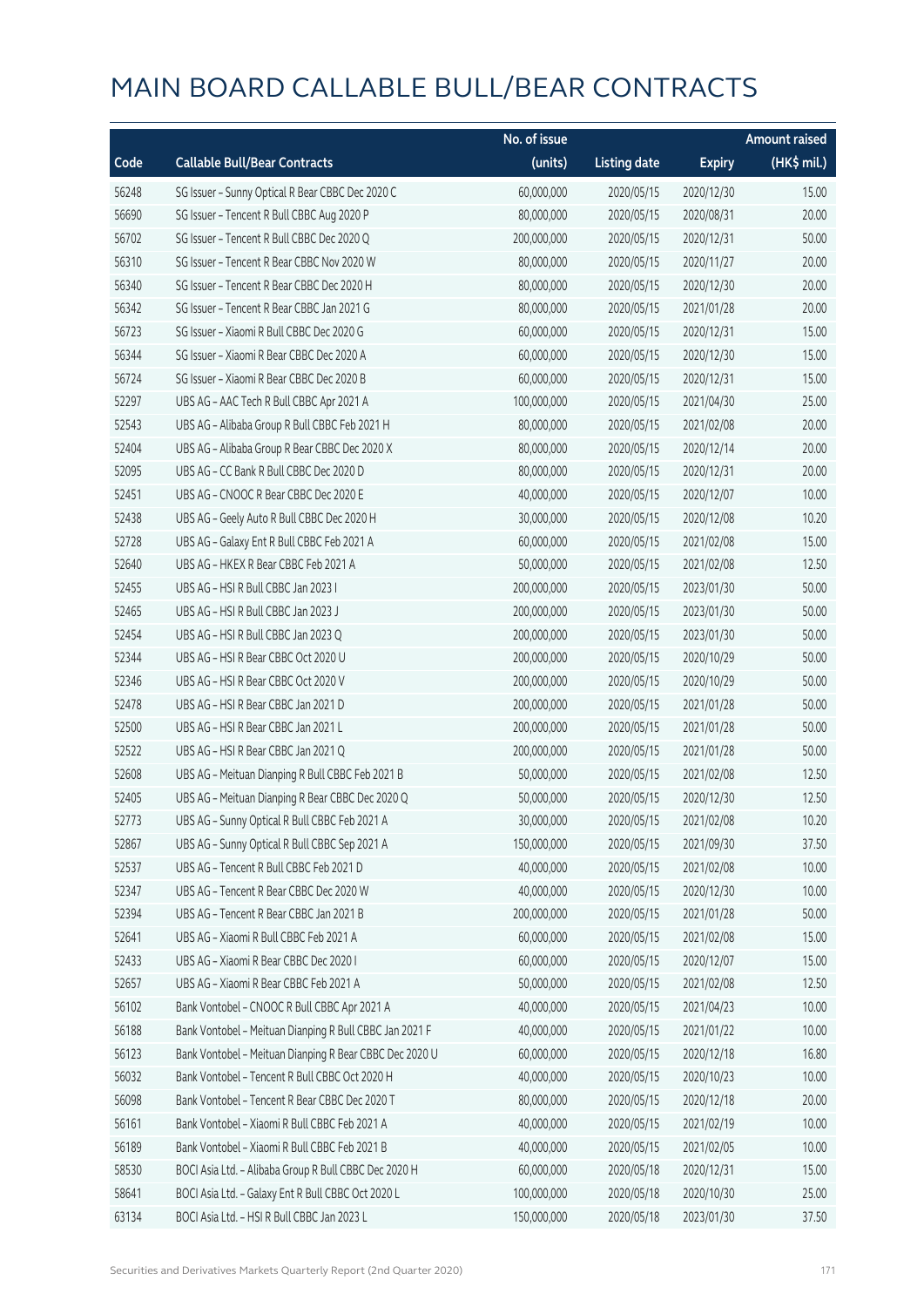|       |                                                            | No. of issue |                     |               | <b>Amount raised</b> |
|-------|------------------------------------------------------------|--------------|---------------------|---------------|----------------------|
| Code  | <b>Callable Bull/Bear Contracts</b>                        | (units)      | <b>Listing date</b> | <b>Expiry</b> | (HK\$ mil.)          |
| 58445 | BOCI Asia Ltd. - HSI R Bear CBBC Oct 2020 H                | 150,000,000  | 2020/05/18          | 2020/10/29    | 37.50                |
| 58454 | BOCI Asia Ltd. - HSI R Bear CBBC Oct 2020 J                | 150,000,000  | 2020/05/18          | 2020/10/29    | 37.50                |
| 58485 | BOCI Asia Ltd. - HSI R Bear CBBC Oct 2020 M                | 150,000,000  | 2020/05/18          | 2020/10/29    | 37.50                |
| 58644 | BOCI Asia Ltd. - Tencent R Bull CBBC Dec 2020 C            | 40,000,000   | 2020/05/18          | 2020/12/30    | 10.00                |
| 60698 | BNP Paribas Issuance B.V. - Alibaba R Bear CBBC Dec 2020 A | 100,000,000  | 2020/05/18          | 2020/12/30    | 25.00                |
| 60723 | BNP Paribas Issuance B.V. - Alibaba R Bear CBBC Dec 2020 B | 100,000,000  | 2020/05/18          | 2020/12/30    | 25.00                |
| 61241 | BNP Paribas Issuance B.V. - HSI R Bull CBBC Oct 2022 A     | 150,000,000  | 2020/05/18          | 2022/10/28    | 37.50                |
| 61243 | BNP Paribas Issuance B.V. - HSI R Bull CBBC Oct 2022 B     | 150,000,000  | 2020/05/18          | 2022/10/28    | 37.50                |
| 61246 | BNP Paribas Issuance B.V. - HSI R Bull CBBC Oct 2022 C     | 150,000,000  | 2020/05/18          | 2022/10/28    | 37.50                |
| 61247 | BNP Paribas Issuance B.V. - HSI R Bull CBBC Oct 2022 D     | 150,000,000  | 2020/05/18          | 2022/10/28    | 37.50                |
| 61132 | BNP Paribas Issuance B.V. - HSI R Bull CBBC Oct 2022 Z     | 150,000,000  | 2020/05/18          | 2022/10/28    | 37.50                |
| 61263 | BNP Paribas Issuance B.V. - HSI R Bear CBBC Nov 2020 E     | 250,000,000  | 2020/05/18          | 2020/11/27    | 62.50                |
| 61269 | BNP Paribas Issuance B.V. - HSI R Bear CBBC Nov 2020 F     | 240,000,000  | 2020/05/18          | 2020/11/27    | 60.00                |
| 59937 | BNP Paribas Issuance B.V. - HSI R Bear CBBC Dec 2020 O     | 250,000,000  | 2020/05/18          | 2020/12/30    | 62.50                |
| 59966 | BNP Paribas Issuance B.V. - HSI R Bear CBBC Dec 2020 T     | 250,000,000  | 2020/05/18          | 2020/12/30    | 62.50                |
| 60776 | BNP Paribas Issuance B.V. - Meituan R Bear CBBC Nov 2020 E | 50,000,000   | 2020/05/18          | 2020/11/27    | 12.50                |
| 60637 | BNP Paribas Issuance B.V. - Ping An R Bull CBBC Sep 2021 A | 200,000,000  | 2020/05/18          | 2021/09/29    | 50.00                |
| 60739 | BNP Paribas Issuance B.V. - Tencent R Bull CBBC Nov 2020 M | 50,000,000   | 2020/05/18          | 2020/11/27    | 12.50                |
| 60196 | BNP Paribas Issuance B.V. - Tencent R Bull CBBC Nov 2020 N | 50,000,000   | 2020/05/18          | 2020/11/27    | 12.50                |
| 60404 | BNP Paribas Issuance B.V. - Tencent R Bull CBBC Dec 2020 N | 50,000,000   | 2020/05/18          | 2020/12/30    | 12.50                |
| 60744 | BNP Paribas Issuance B.V. - Tencent R Bull CBBC Dec 2020 O | 50,000,000   | 2020/05/18          | 2020/12/30    | 12.50                |
| 60020 | BNP Paribas Issuance B.V. - Tencent R Bear CBBC Nov 2020 H | 50,000,000   | 2020/05/18          | 2020/11/27    | 27.50                |
| 60507 | BNP Paribas Issuance B.V. - Tencent R Bear CBBC Nov 2020 I | 50,000,000   | 2020/05/18          | 2020/11/27    | 12.50                |
| 60962 | BNP Paribas Issuance B.V. - Tencent R Bear CBBC Nov 2020 J | 50,000,000   | 2020/05/18          | 2020/11/27    | 20.00                |
| 61262 | BNP Paribas Issuance B.V. - Tencent R Bear CBBC Nov 2020 K | 50,000,000   | 2020/05/18          | 2020/11/27    | 25.00                |
| 60098 | BNP Paribas Issuance B.V. - Tencent R Bear CBBC Dec 2020 A | 50,000,000   | 2020/05/18          | 2020/12/30    | 32.50                |
| 61261 | BNP Paribas Issuance B.V. - Tencent R Bear CBBC Dec 2020 C | 50,000,000   | 2020/05/18          | 2020/12/30    | 12.50                |
| 60000 | BNP Paribas Issuance B.V. - Tencent R Bear CBBC Dec 2020 J | 50,000,000   | 2020/05/18          | 2020/12/30    | 22.50                |
| 60504 | BNP Paribas Issuance B.V. - Tencent R Bear CBBC Dec 2020 L | 50,000,000   | 2020/05/18          | 2020/12/30    | 12.50                |
| 60573 | BNP Paribas Issuance B.V. - Tencent R Bear CBBC Dec 2020 N | 50,000,000   | 2020/05/18          | 2020/12/30    | 12.50                |
| 60876 | BNP Paribas Issuance B.V. - Tencent R Bear CBBC Dec 2020 P | 50,000,000   | 2020/05/18          | 2020/12/30    | 12.50                |
| 60483 | BNP Paribas Issuance B.V. - Xiaomi R Bull CBBC Nov 2020 V  | 50,000,000   | 2020/05/18          | 2020/11/27    | 12.50                |
| 61680 | Credit Suisse AG - AAC Tech R Bull CBBC Dec 2020 C         | 80,000,000   | 2020/05/18          | 2020/12/30    | 20.00                |
| 61523 | Credit Suisse AG - AIA R Bull CBBC Oct 2020 E              | 70,000,000   | 2020/05/18          | 2020/10/29    | 17.50                |
| 61442 | Credit Suisse AG - Galaxy Ent R Bull CBBC Nov 2020 E       | 80,000,000   | 2020/05/18          | 2020/11/27    | 20.00                |
| 61798 | Credit Suisse AG - HSI R Bull CBBC Oct 2022 F              | 200,000,000  | 2020/05/18          | 2022/10/28    | 50.00                |
| 61725 | Credit Suisse AG - HSI R Bull CBBC Nov 2022 X              | 200,000,000  | 2020/05/18          | 2022/11/29    | 50.00                |
| 61713 | Credit Suisse AG - HSI R Bull CBBC Feb 2023 E              | 200,000,000  | 2020/05/18          | 2023/02/27    | 50.00                |
| 61730 | Credit Suisse AG - HSI R Bull CBBC Feb 2023 F              | 200,000,000  | 2020/05/18          | 2023/02/27    | 50.00                |
| 61873 | Credit Suisse AG - HSI R Bull CBBC Feb 2023 G              | 200,000,000  | 2020/05/18          | 2023/02/27    | 50.00                |
| 61367 | Credit Suisse AG - HSI R Bear CBBC Sep 2020 D              | 200,000,000  | 2020/05/18          | 2020/09/29    | 50.00                |
| 61333 | Credit Suisse AG - HSI R Bear CBBC Nov 2020 E              | 200,000,000  | 2020/05/18          | 2020/11/27    | 50.00                |
| 61334 | Credit Suisse AG - HSI R Bear CBBC Nov 2020 H              | 200,000,000  | 2020/05/18          | 2020/11/27    | 50.00                |
| 61270 | Credit Suisse AG - HSI R Bear CBBC Nov 2020 I              | 200,000,000  | 2020/05/18          | 2020/11/27    | 50.00                |
| 61274 | Credit Suisse AG - HSI R Bear CBBC Nov 2020 Y              | 200,000,000  | 2020/05/18          | 2020/11/27    | 50.00                |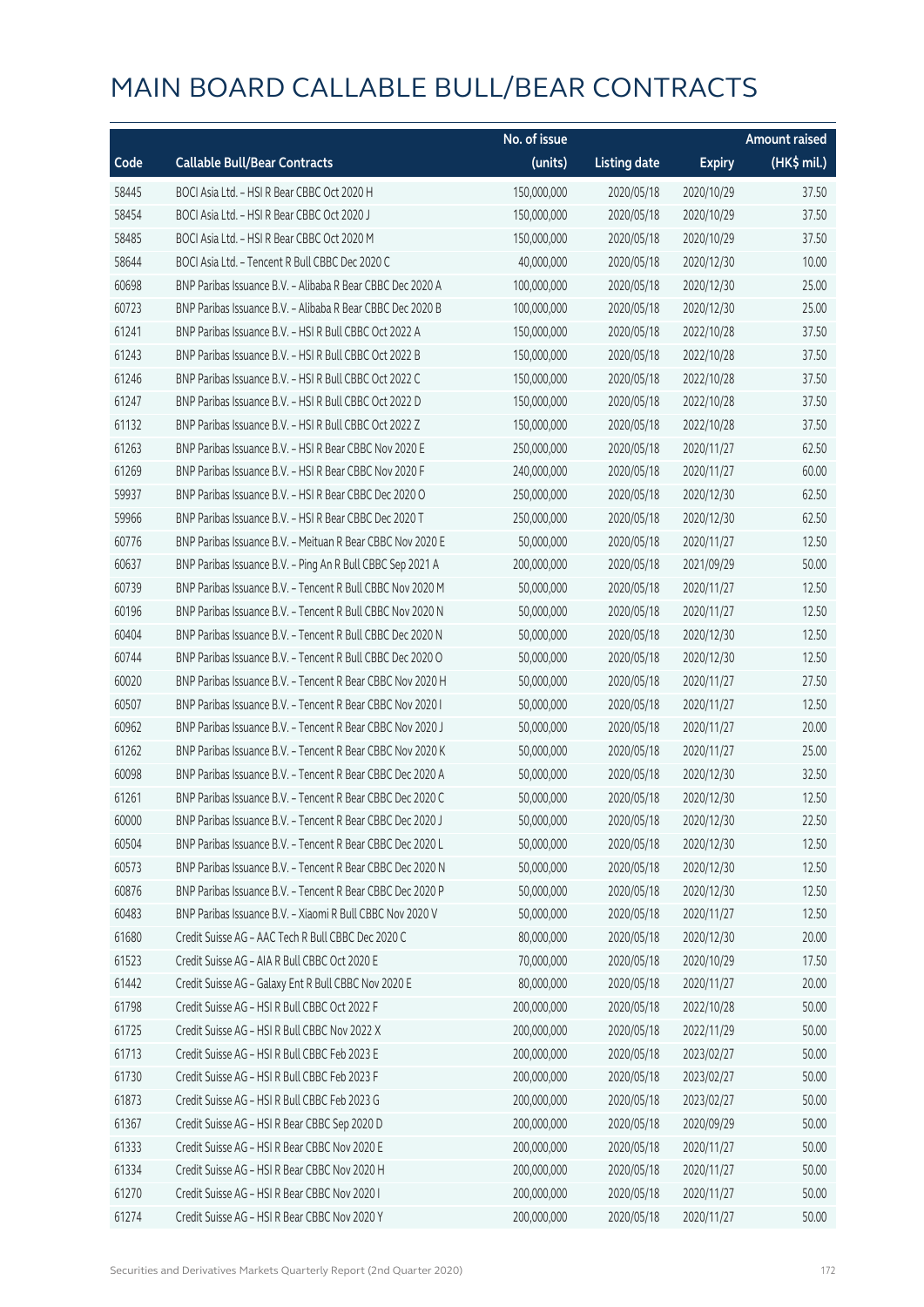|       |                                                          | No. of issue |                     |               | <b>Amount raised</b> |
|-------|----------------------------------------------------------|--------------|---------------------|---------------|----------------------|
| Code  | <b>Callable Bull/Bear Contracts</b>                      | (units)      | <b>Listing date</b> | <b>Expiry</b> | (HK\$ mil.)          |
| 61592 | Credit Suisse AG - Sands China R Bull CBBC Mar 2021 B    | 60,000,000   | 2020/05/18          | 2021/03/30    | 15.00                |
| 61874 | Credit Suisse AG - Sands China R Bear CBBC Dec 2020 B    | 60,000,000   | 2020/05/18          | 2020/12/30    | 15.00                |
| 61536 | Credit Suisse AG - SUNAC R Bull CBBC Jan 2021 B          | 60,000,000   | 2020/05/18          | 2021/01/28    | 15.00                |
| 61687 | Credit Suisse AG - Sunny Optical R Bull CBBC Nov 2020 E  | 40,000,000   | 2020/05/18          | 2020/11/27    | 10.00                |
| 61515 | Credit Suisse AG - Tencent R Bull CBBC Oct 2020 J        | 50,000,000   | 2020/05/18          | 2020/10/29    | 12.50                |
| 62131 | Credit Suisse AG - Tencent R Bull CBBC Oct 2020 K        | 50,000,000   | 2020/05/18          | 2020/10/29    | 12.50                |
| 62136 | Credit Suisse AG - Tencent R Bear CBBC Nov 2020 B        | 50,000,000   | 2020/05/18          | 2020/11/27    | 20.00                |
| 62230 | Credit Suisse AG - Tencent R Bear CBBC Dec 2020 M        | 50,000,000   | 2020/05/18          | 2020/12/30    | 25.00                |
| 64632 | Goldman Sachs SP (Asia) - Alibaba R Bull CBBC Oct 2020 T | 60,000,000   | 2020/05/18          | 2020/10/30    | 15.00                |
| 64724 | Goldman Sachs SP (Asia) - HSI R Bull CBBC Nov 2022 T     | 160,000,000  | 2020/05/18          | 2022/11/29    | 40.00                |
| 64587 | Goldman Sachs SP (Asia) - HSI R Bull CBBC Apr 2023 V     | 160,000,000  | 2020/05/18          | 2023/04/27    | 40.00                |
| 64704 | Goldman Sachs SP (Asia) - HSI R Bull CBBC Apr 2023 W     | 160,000,000  | 2020/05/18          | 2023/04/27    | 40.00                |
| 64714 | Goldman Sachs SP (Asia) - HSI R Bull CBBC Apr 2023 X     | 160,000,000  | 2020/05/18          | 2023/04/27    | 40.00                |
| 64590 | Goldman Sachs SP (Asia) - HSI R Bull CBBC May 2023 V     | 160,000,000  | 2020/05/18          | 2023/05/30    | 40.00                |
| 64547 | Goldman Sachs SP (Asia) - HSI R Bear CBBC Jan 2021 K     | 160,000,000  | 2020/05/18          | 2021/01/28    | 40.00                |
| 64552 | Goldman Sachs SP (Asia) - HSI R Bear CBBC Jan 2021 L     | 160,000,000  | 2020/05/18          | 2021/01/28    | 40.00                |
| 64572 | Goldman Sachs SP (Asia) - HSI R Bear CBBC Jan 2021 M     | 160,000,000  | 2020/05/18          | 2021/01/28    | 40.00                |
| 64573 | Goldman Sachs SP (Asia) - HSI R Bear CBBC Jan 2021 N     | 160,000,000  | 2020/05/18          | 2021/01/28    | 40.00                |
| 64682 | Goldman Sachs SP (Asia) - HSI R Bear CBBC Jan 2021 O     | 160,000,000  | 2020/05/18          | 2021/01/28    | 40.00                |
| 64691 | Goldman Sachs SP (Asia) - HSI R Bear CBBC Jan 2021 P     | 160,000,000  | 2020/05/18          | 2021/01/28    | 40.00                |
| 64619 | Goldman Sachs SP (Asia) - Meituan R Bear CBBC Dec 2020 E | 60,000,000   | 2020/05/18          | 2020/12/30    | 15.00                |
| 64616 | Goldman Sachs SP (Asia) - Tencent R Bull CBBC Oct 2020 X | 60,000,000   | 2020/05/18          | 2020/10/30    | 15.00                |
| 64626 | Goldman Sachs SP (Asia) - Tencent R Bull CBBC Oct 2020 Y | 60,000,000   | 2020/05/18          | 2020/10/30    | 15.00                |
| 64620 | Goldman Sachs SP (Asia) - Tencent R Bull CBBC Mar 2021 T | 80,000,000   | 2020/05/18          | 2021/03/31    | 20.00                |
| 64615 | Goldman Sachs SP (Asia) - Tencent R Bear CBBC Mar 2021 I | 80,000,000   | 2020/05/18          | 2021/03/31    | 20.00                |
| 58325 | HK Bank - Alibaba Group R Bull CBBC Oct 2020 G           | 40,000,000   | 2020/05/18          | 2020/10/12    | 10.00                |
| 58107 | HK Bank - CAM CSI300 R Bull CBBC Dec 2020 A              | 40,000,000   | 2020/05/18          | 2020/12/07    | 10.00                |
| 58358 | HK Bank - Galaxy Ent R Bull CBBC Nov 2020 G              | 60,000,000   | 2020/05/18          | 2020/11/16    | 15.00                |
| 58353 | HK Bank - HKEX R Bull CBBC Nov 2020 D                    | 40,000,000   | 2020/05/18          | 2020/11/16    | 10.00                |
| 57929 | HK Bank - HSCEI R Bull CBBC Sep 2022 J                   | 50,000,000   | 2020/05/18          | 2022/09/29    | 12.50                |
| 58018 | HK Bank - HSCEI R Bear CBBC Dec 2020 A                   | 50,000,000   | 2020/05/18          | 2020/12/30    | 12.50                |
| 57896 | HK Bank - HSI R Bull CBBC Sep 2022 H                     | 60,000,000   | 2020/05/18          | 2022/09/29    | 15.00                |
| 57909 | HK Bank - HSI R Bull CBBC Dec 2022 X                     | 100,000,000  | 2020/05/18          | 2022/12/29    | 25.00                |
| 58075 | HK Bank - HSI R Bear CBBC Sep 2020 T                     | 80,000,000   | 2020/05/18          | 2020/09/29    | 20.00                |
| 57619 | HK Bank - HSI R Bear CBBC Sep 2020 W                     | 100,000,000  | 2020/05/18          | 2020/09/29    | 25.00                |
| 57482 | HK Bank - HSI R Bear CBBC Sep 2020 X                     | 100,000,000  | 2020/05/18          | 2020/09/29    | 25.00                |
| 58308 | HK Bank - Meituan Dianping R Bear CBBC Nov 2020 A        | 40,000,000   | 2020/05/18          | 2020/11/09    | 10.00                |
| 58129 | HK Bank - Sands China R Bull CBBC Nov 2020 B             | 40,000,000   | 2020/05/18          | 2020/11/16    | 10.00                |
| 58330 | HK Bank - Sunny Optical R Bull CBBC Oct 2020 C           | 40,000,000   | 2020/05/18          | 2020/10/05    | 10.00                |
| 58313 | HK Bank - Tencent R Bull CBBC Oct 2020 H                 | 40,000,000   | 2020/05/18          | 2020/10/05    | 10.00                |
| 57467 | HK Bank - Tencent R Bear CBBC Oct 2020 A                 | 40,000,000   | 2020/05/18          | 2020/10/12    | 10.00                |
| 58322 | HK Bank - Tencent R Bear CBBC Nov 2020 A                 | 100,000,000  | 2020/05/18          | 2020/11/09    | 25.00                |
| 58379 | HK Bank - Xiaomi R Bull CBBC Nov 2020 B                  | 60,000,000   | 2020/05/18          | 2020/11/02    | 15.00                |
| 63531 | Haitong Int'l Sec - AAC Tech R Bull CBBC Apr 2021 A      | 80,000,000   | 2020/05/18          | 2021/04/23    | 20.00                |
| 63464 | Haitong Int'l Sec - HSI R Bull CBBC Oct 2022 T           | 200,000,000  | 2020/05/18          | 2022/10/28    | 50.00                |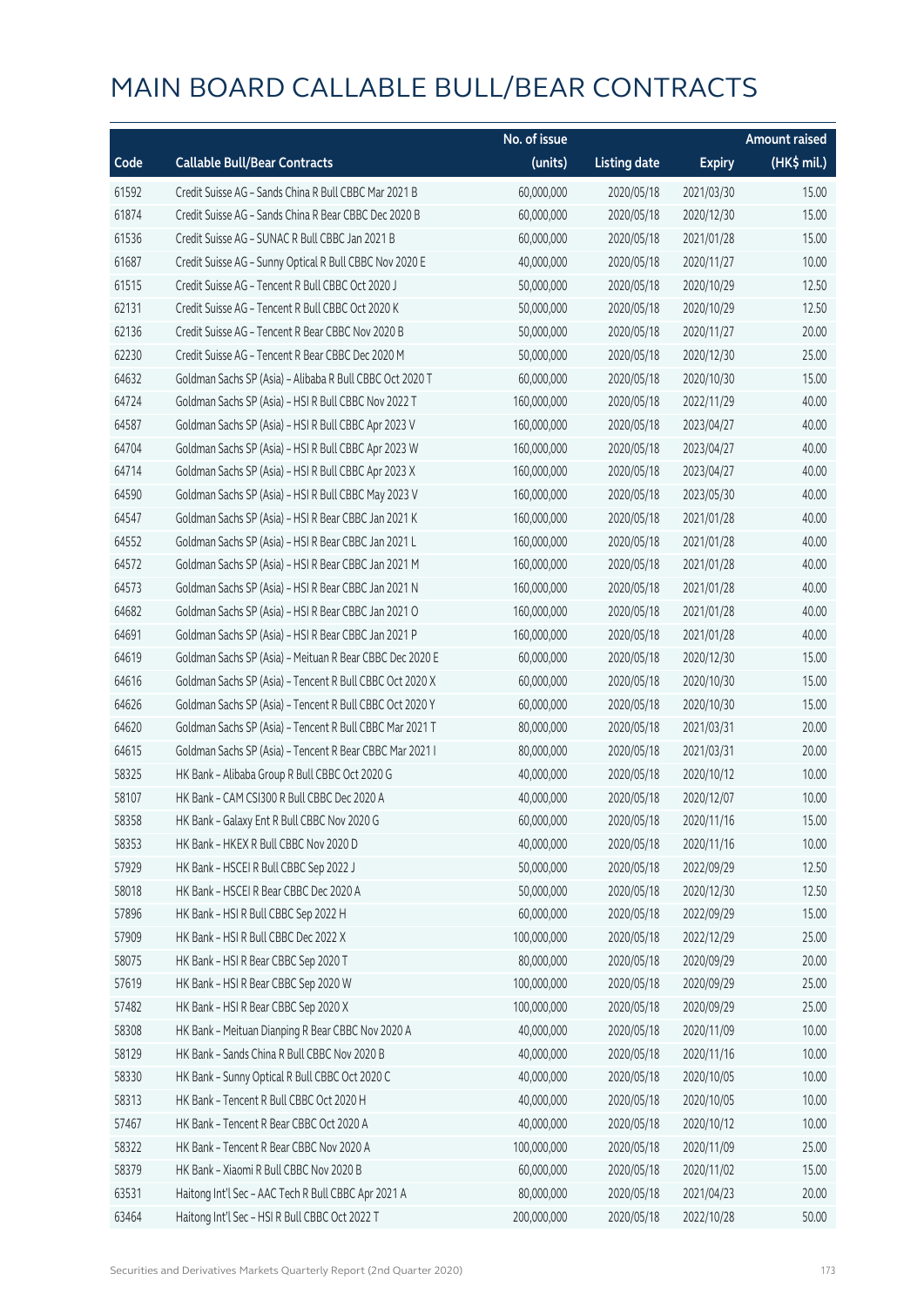|       |                                                              | No. of issue |                     |               | <b>Amount raised</b> |
|-------|--------------------------------------------------------------|--------------|---------------------|---------------|----------------------|
| Code  | <b>Callable Bull/Bear Contracts</b>                          | (units)      | <b>Listing date</b> | <b>Expiry</b> | (HK\$ mil.)          |
| 63444 | Haitong Int'l Sec - HSI R Bull CBBC Nov 2022 D               | 150,000,000  | 2020/05/18          | 2022/11/29    | 37.50                |
| 63455 | Haitong Int'l Sec - HSI R Bull CBBC Nov 2022 E               | 150,000,000  | 2020/05/18          | 2022/11/29    | 37.50                |
| 63220 | Haitong Int'l Sec - HSI R Bear CBBC Sep 2020 W               | 150,000,000  | 2020/05/18          | 2020/09/29    | 37.50                |
| 63178 | Haitong Int'l Sec - HSI R Bear CBBC Nov 2020 B               | 150,000,000  | 2020/05/18          | 2020/11/27    | 37.50                |
| 63285 | Haitong Int'l Sec - HSI R Bear CBBC Nov 2020 C               | 200,000,000  | 2020/05/18          | 2020/11/27    | 50.00                |
| 63492 | Haitong Int'l Sec - Sands China R Bull CBBC Mar 2021 A       | 80,000,000   | 2020/05/18          | 2021/03/19    | 20.00                |
| 63517 | Haitong Int'l Sec - Sands China R Bear CBBC Dec 2020 A       | 80,000,000   | 2020/05/18          | 2020/12/30    | 20.00                |
| 63532 | Haitong Int'l Sec - Sunny Optical R Bull CBBC Feb 2021 A     | 60,000,000   | 2020/05/18          | 2021/02/08    | 15.00                |
| 63404 | Haitong Int'l Sec - Tencent R Bull CBBC Sep 2020 A           | 60,000,000   | 2020/05/18          | 2020/09/23    | 15.00                |
| 63387 | Haitong Int'l Sec - Tencent R Bull CBBC Oct 2020 S           | 60,000,000   | 2020/05/18          | 2020/10/23    | 15.00                |
| 63407 | Haitong Int'l Sec - Tencent R Bull CBBC Jan 2021 A           | 200,000,000  | 2020/05/18          | 2021/01/28    | 50.00                |
| 63297 | Haitong Int'l Sec - Tencent R Bear CBBC Nov 2020 O           | 40,000,000   | 2020/05/18          | 2020/11/23    | 10.00                |
| 63379 | Haitong Int'l Sec - Tencent R Bear CBBC Nov 2020 P           | 40,000,000   | 2020/05/18          | 2020/11/23    | 10.00                |
| 63443 | Haitong Int'l Sec - Tencent R Bear CBBC Nov 2020 Q           | 60,000,000   | 2020/05/18          | 2020/11/23    | 15.00                |
| 63433 | Haitong Int'l Sec - Tencent R Bear CBBC Jan 2021 A           | 200,000,000  | 2020/05/18          | 2021/01/28    | 50.00                |
| 63442 | Haitong Int'l Sec - Tencent R Bear CBBC Jan 2021 B           | 200,000,000  | 2020/05/18          | 2021/01/28    | 50.00                |
| 62866 | J P Morgan SP BV - HKEX R Bull CBBC Oct 2020 A               | 40,000,000   | 2020/05/18          | 2020/10/09    | 10.00                |
| 62966 | J P Morgan SP BV - HSI R Bull CBBC Jan 2023 T                | 200,000,000  | 2020/05/18          | 2023/01/30    | 50.00                |
| 62742 | J P Morgan SP BV - HSI R Bull CBBC Mar 2023 H                | 200,000,000  | 2020/05/18          | 2023/03/30    | 50.00                |
| 62853 | J P Morgan SP BV - HSI R Bull CBBC Apr 2023 E                | 200,000,000  | 2020/05/18          | 2023/04/27    | 50.00                |
| 62968 | J P Morgan SP BV - HSI R Bull CBBC Apr 2023 F                | 200,000,000  | 2020/05/18          | 2023/04/27    | 50.00                |
| 63037 | J P Morgan SP BV - HSI R Bull CBBC Apr 2023 G                | 240,000,000  | 2020/05/18          | 2023/04/27    | 60.00                |
| 62287 | J P Morgan SP BV - HSI R Bear CBBC Oct 2020 F                | 200,000,000  | 2020/05/18          | 2020/10/29    | 50.00                |
| 62311 | J P Morgan SP BV - HSI R Bear CBBC Nov 2020 M                | 200,000,000  | 2020/05/18          | 2020/11/27    | 50.00                |
| 63059 | J P Morgan SP BV - HSI R Bear CBBC Nov 2020 N                | 200,000,000  | 2020/05/18          | 2020/11/27    | 50.00                |
| 63068 | J P Morgan SP BV - HSI R Bear CBBC Nov 2020 Q                | 200,000,000  | 2020/05/18          | 2020/11/27    | 50.00                |
| 62511 | J P Morgan SP BV - HSI R Bear CBBC Dec 2020 G                | 200,000,000  | 2020/05/18          | 2020/12/30    | 50.00                |
| 62695 | J P Morgan SP BV - HSI R Bear CBBC Jan 2021 F                | 200,000,000  | 2020/05/18          | 2021/01/28    | 50.00                |
| 63065 | J P Morgan SP BV - HSI R Bear CBBC Jan 2021 G                | 200,000,000  | 2020/05/18          | 2021/01/28    | 50.00                |
| 62903 | J P Morgan SP BV - Tencent R Bull CBBC Oct 2020 C            | 50,000,000   | 2020/05/18          | 2020/10/09    | 12.50                |
| 62883 | J P Morgan SP BV - Tencent R Bull CBBC Nov 2020 A            | 50,000,000   | 2020/05/18          | 2020/11/13    | 12.50                |
| 59884 | Morgan Stanley Asia Products - HSI R Bull CBBC Dec 2022 C    | 150,000,000  | 2020/05/18          | 2022/12/29    | 37.50                |
| 59780 | Morgan Stanley Asia Products - HSI R Bull CBBC Jan 2023 L    | 150,000,000  | 2020/05/18          | 2023/01/30    | 37.50                |
| 59868 | Morgan Stanley Asia Products - HSI R Bull CBBC Jan 2023 M    | 150,000,000  | 2020/05/18          | 2023/01/30    | 37.50                |
| 57747 | Morgan Stanley Asia Products - HSI R Bear CBBC Aug 2020 X    | 150,000,000  | 2020/05/18          | 2020/08/28    | 37.50                |
| 57822 | Morgan Stanley Asia Products - HSI R Bear CBBC Aug 2020 Y    | 150,000,000  | 2020/05/18          | 2020/08/28    | 37.50                |
| 57688 | Morgan Stanley Asia Products - HSI R Bear CBBC Sep 2020 W    | 150,000,000  | 2020/05/18          | 2020/09/29    | 37.50                |
| 57857 | Morgan Stanley Asia Products - HSI R Bear CBBC Sep 2020 X    | 150,000,000  | 2020/05/18          | 2020/09/29    | 37.50                |
| 59877 | Morgan Stanley Asia Products - HSI R Bear CBBC Oct 2020 Q    | 150,000,000  | 2020/05/18          | 2020/10/29    | 37.50                |
| 57859 | Morgan Stanley Asia Products - HSI R Bear CBBC Nov 2020 E    | 150,000,000  | 2020/05/18          | 2020/11/27    | 37.50                |
| 59890 | Morgan Stanley Asia Products - Tencent R Bull CBBC Oct 2020D | 40,000,000   | 2020/05/18          | 2020/10/05    | 10.00                |
| 59936 | Morgan Stanley Asia Products - Tencent R Bull CBBC Oct 2020E | 40,000,000   | 2020/05/18          | 2020/10/19    | 10.00                |
| 59900 | Morgan Stanley Asia Products - Tencent R Bull CBBC Nov 2020C | 40,000,000   | 2020/05/18          | 2020/11/02    | 12.60                |
| 59781 | Morgan Stanley Asia Products - Tencent R Bear CBBC Dec 2020I | 40,000,000   | 2020/05/18          | 2020/12/01    | 10.00                |
| 63754 | SG Issuer - Alibaba Group R Bull CBBC Sep 2020 X             | 60,000,000   | 2020/05/18          | 2020/09/30    | 15.00                |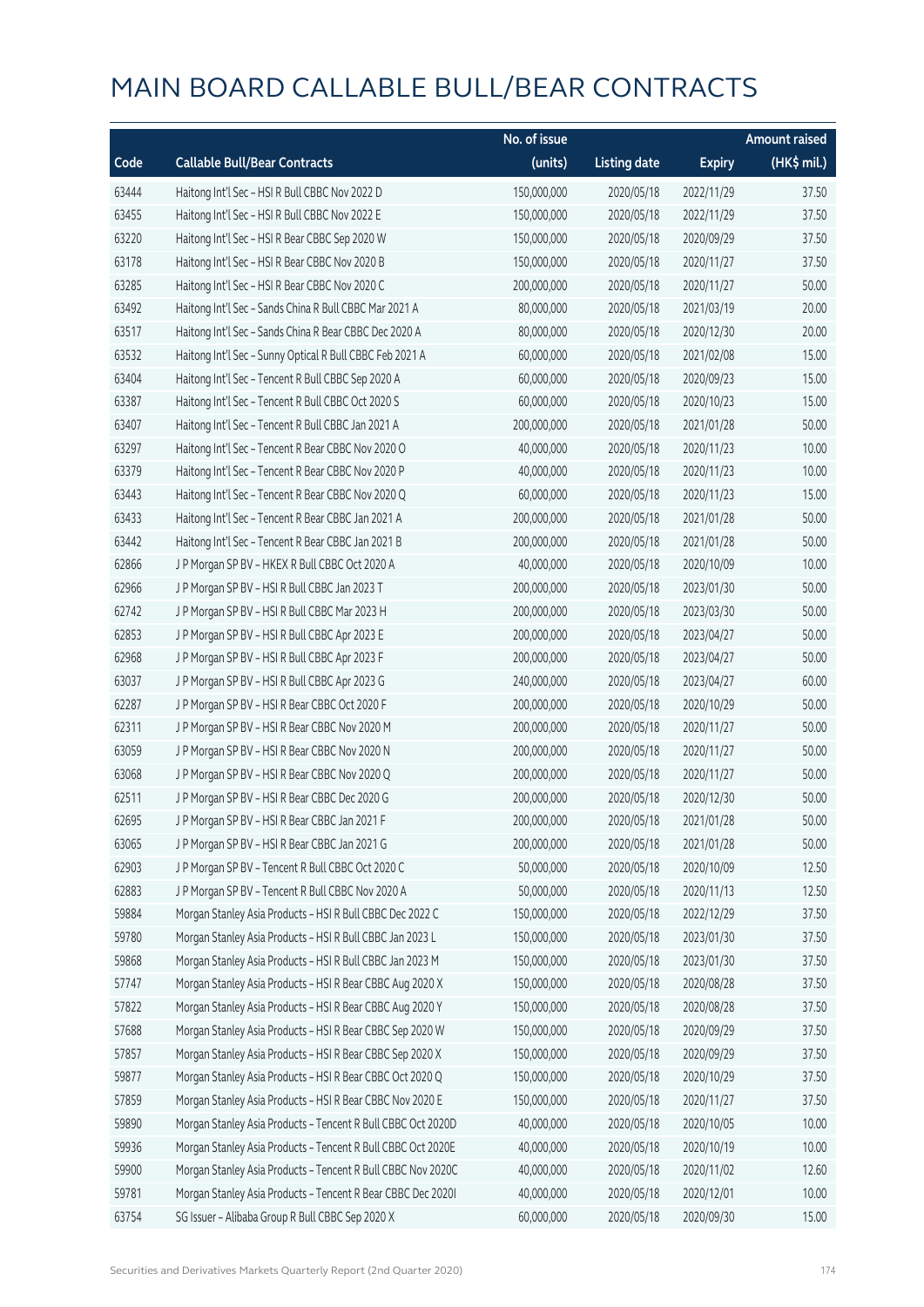|       |                                                     | No. of issue |                     |               | <b>Amount raised</b> |
|-------|-----------------------------------------------------|--------------|---------------------|---------------|----------------------|
| Code  | <b>Callable Bull/Bear Contracts</b>                 | (units)      | <b>Listing date</b> | <b>Expiry</b> | (HK\$ mil.)          |
| 63925 | SG Issuer - Alibaba Group R Bull CBBC Feb 2021 B    | 150,000,000  | 2020/05/18          | 2021/02/25    | 37.50                |
| 63540 | SG Issuer - Alibaba Group R Bear CBBC Jan 2021 G    | 150,000,000  | 2020/05/18          | 2021/01/28    | 37.50                |
| 63546 | SG Issuer - Alibaba Group R Bear CBBC Feb 2021 B    | 60,000,000   | 2020/05/18          | 2021/02/25    | 15.00                |
| 63554 | SG Issuer - CM Bank R Bull CBBC Feb 2021 C          | 100,000,000  | 2020/05/18          | 2021/02/25    | 25.00                |
| 63560 | SG Issuer - CNOOC R Bear CBBC Jan 2021 A            | 40,000,000   | 2020/05/18          | 2021/01/28    | 10.00                |
| 63767 | SG Issuer - Geely Auto R Bull CBBC Nov 2020 B       | 40,000,000   | 2020/05/18          | 2020/11/30    | 10.00                |
| 63960 | SG Issuer - Geely Auto R Bear CBBC Feb 2021 A       | 150,000,000  | 2020/05/18          | 2021/02/25    | 37.50                |
| 63755 | SG Issuer - Galaxy Ent R Bull CBBC Nov 2020 F       | 100,000,000  | 2020/05/18          | 2020/11/30    | 25.00                |
| 63565 | SG Issuer - Galaxy Ent R Bear CBBC Jan 2021 A       | 100,000,000  | 2020/05/18          | 2021/01/28    | 25.00                |
| 63930 | SG Issuer - Galaxy Ent R Bear CBBC Jan 2021 B       | 100,000,000  | 2020/05/18          | 2021/01/28    | 25.00                |
| 63781 | SG Issuer - HKEX R Bull CBBC Nov 2020 B             | 50,000,000   | 2020/05/18          | 2020/11/30    | 12.50                |
| 64023 | SG Issuer - HKEX R Bear CBBC Dec 2020 F             | 50,000,000   | 2020/05/18          | 2020/12/30    | 19.25                |
| 63849 | SG Issuer - HSI R Bull CBBC Apr 2023 I              | 250,000,000  | 2020/05/18          | 2023/04/27    | 62.50                |
| 63850 | SG Issuer - HSI R Bull CBBC Apr 2023 J              | 500,000,000  | 2020/05/18          | 2023/04/27    | 125.00               |
| 63853 | SG Issuer - HSI R Bull CBBC May 2023 U              | 250,000,000  | 2020/05/18          | 2023/05/30    | 62.50                |
| 63869 | SG Issuer - HSI R Bull CBBC May 2023 V              | 250,000,000  | 2020/05/18          | 2023/05/30    | 62.50                |
| 64356 | SG Issuer - HSI R Bull CBBC May 2023 W              | 250,000,000  | 2020/05/18          | 2023/05/30    | 62.50                |
| 63686 | SG Issuer - HSI R Bear CBBC Aug 2020 D              | 250,000,000  | 2020/05/18          | 2020/08/28    | 62.50                |
| 63677 | SG Issuer - HSI R Bear CBBC Aug 2020 G              | 500,000,000  | 2020/05/18          | 2020/08/28    | 125.00               |
| 63700 | SG Issuer - HSI R Bear CBBC Aug 2020 H              | 250,000,000  | 2020/05/18          | 2020/08/28    | 62.50                |
| 63733 | SG Issuer - HSI R Bear CBBC Aug 2020 L              | 250,000,000  | 2020/05/18          | 2020/08/28    | 62.50                |
| 63745 | SG Issuer - HSI R Bear CBBC Sep 2020 G              | 250,000,000  | 2020/05/18          | 2020/09/29    | 62.50                |
| 63817 | SG Issuer - HSI R Bear CBBC Oct 2020 C              | 250,000,000  | 2020/05/18          | 2020/10/29    | 62.50                |
| 64278 | SG Issuer - HSI R Bear CBBC Oct 2020 D              | 250,000,000  | 2020/05/18          | 2020/10/29    | 62.50                |
| 64330 | SG Issuer - HSI R Bear CBBC Dec 2020 T              | 250,000,000  | 2020/05/18          | 2020/12/30    | 62.50                |
| 64039 | SG Issuer - Meituan Dianping R Bull CBBC Nov 2020 L | 100,000,000  | 2020/05/18          | 2020/11/30    | 25.00                |
| 63603 | SG Issuer - Meituan Dianping R Bull CBBC Dec 2020 W | 100,000,000  | 2020/05/18          | 2020/12/30    | 25.00                |
| 63636 | SG Issuer - Ping An R Bear CBBC Dec 2020 C          | 100,000,000  | 2020/05/18          | 2020/12/30    | 25.00                |
| 63796 | SG Issuer - Sands China R Bull CBBC Mar 2021 C      | 100,000,000  | 2020/05/18          | 2021/03/30    | 25.00                |
| 64367 | SG Issuer - SMIC R Bull CBBC Feb 2021 A             | 120,000,000  | 2020/05/18          | 2021/02/25    | 30.00                |
| 64379 | SG Issuer - SMIC R Bull CBBC Feb 2021 B             | 120,000,000  | 2020/05/18          | 2021/02/25    | 30.00                |
| 64380 | SG Issuer - SMIC R Bull CBBC Feb 2021 C             | 120,000,000  | 2020/05/18          | 2021/02/26    | 30.00                |
| 64358 | SG Issuer - SMIC R Bear CBBC Dec 2020 A             | 120,000,000  | 2020/05/18          | 2020/12/30    | 30.00                |
| 64052 | SG Issuer - Sunny Optical R Bear CBBC Jan 2021 A    | 60,000,000   | 2020/05/18          | 2021/01/28    | 15.00                |
| 64053 | SG Issuer - Tencent R Bull CBBC Aug 2020 Q          | 80,000,000   | 2020/05/18          | 2020/08/31    | 20.00                |
| 64092 | SG Issuer - Tencent R Bull CBBC Sep 2020 I          | 80,000,000   | 2020/05/18          | 2020/09/30    | 20.00                |
| 64119 | SG Issuer - Tencent R Bull CBBC Sep 2020 L          | 80,000,000   | 2020/05/18          | 2020/09/30    | 20.00                |
| 64196 | SG Issuer - Tencent R Bull CBBC Nov 2020 H          | 80,000,000   | 2020/05/18          | 2020/11/30    | 20.00                |
| 64244 | SG Issuer - Tencent R Bull CBBC Jan 2021 B          | 200,000,000  | 2020/05/18          | 2021/01/28    | 50.00                |
| 63639 | SG Issuer - Tencent R Bear CBBC Nov 2020 J          | 80,000,000   | 2020/05/18          | 2020/11/27    | 20.00                |
| 63664 | SG Issuer - Tencent R Bear CBBC Nov 2020 L          | 80,000,000   | 2020/05/18          | 2020/11/27    | 20.00                |
| 64209 | SG Issuer - Tencent R Bear CBBC Dec 2020 I          | 80,000,000   | 2020/05/18          | 2020/12/30    | 20.00                |
| 64255 | SG Issuer - Tencent R Bear CBBC Jan 2021 H          | 80,000,000   | 2020/05/18          | 2021/01/28    | 20.00                |
| 64457 | SG Issuer - Tencent R Bear CBBC Jan 2021 I          | 80,000,000   | 2020/05/18          | 2021/01/28    | 48.00                |
| 64261 | SG Issuer - Tencent R Bear CBBC Feb 2021 Q          | 80,000,000   | 2020/05/18          | 2021/02/26    | 20.00                |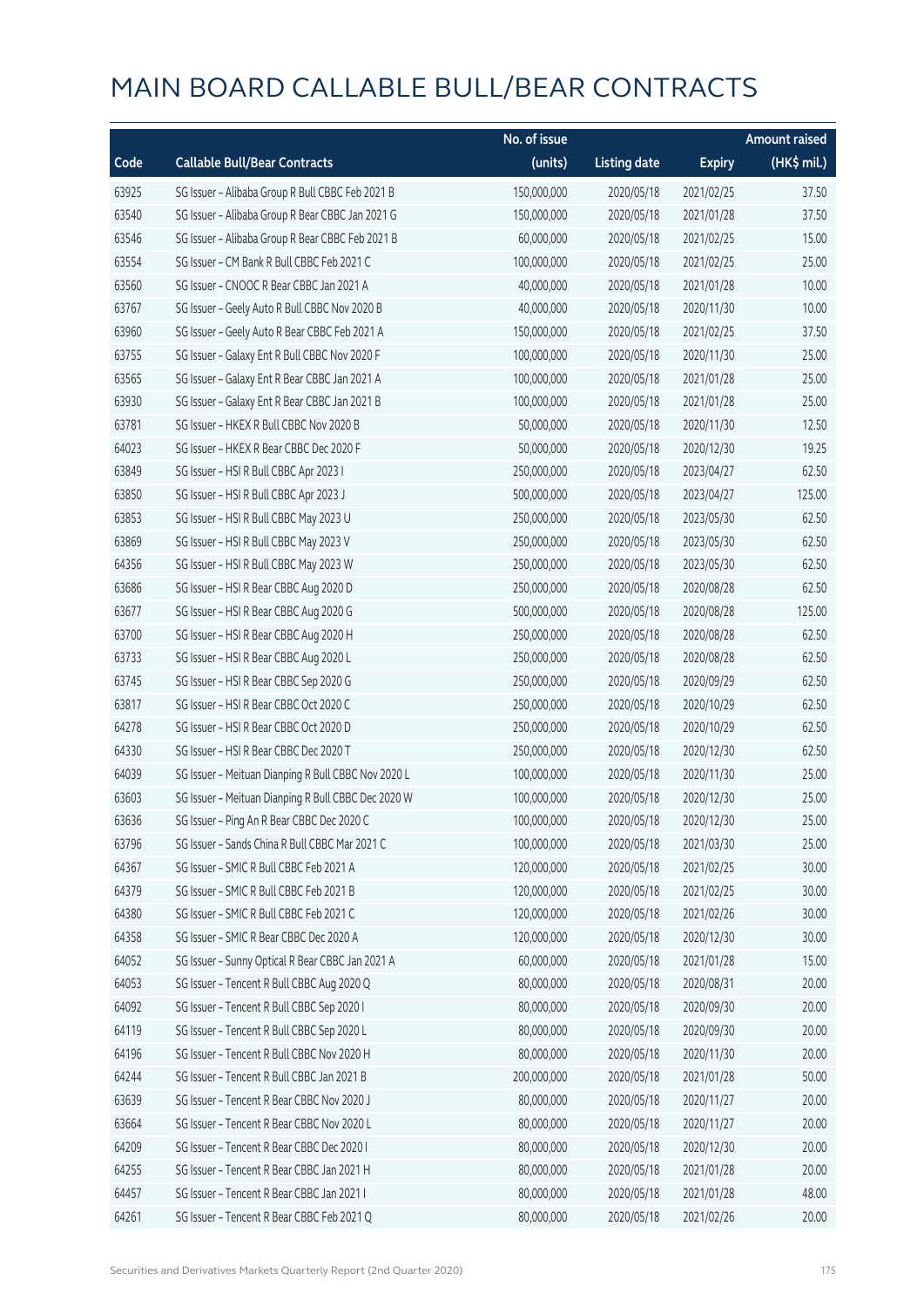|       |                                                         | No. of issue |                     |               | <b>Amount raised</b> |
|-------|---------------------------------------------------------|--------------|---------------------|---------------|----------------------|
| Code  | <b>Callable Bull/Bear Contracts</b>                     | (units)      | <b>Listing date</b> | <b>Expiry</b> | (HK\$ mil.)          |
| 64276 | SG Issuer - Tencent R Bear CBBC Mar 2021 C              | 80,000,000   | 2020/05/18          | 2021/03/31    | 28.40                |
| 63808 | SG Issuer - Xiaomi R Bull CBBC Nov 2020 E               | 60,000,000   | 2020/05/18          | 2020/11/30    | 15.00                |
| 59265 | UBS AG - Alibaba Group R Bull CBBC Dec 2020 Z           | 80,000,000   | 2020/05/18          | 2020/12/18    | 20.00                |
| 58833 | UBS AG - Alibaba Group R Bear CBBC Dec 2020 Y           | 80,000,000   | 2020/05/18          | 2020/12/22    | 20.00                |
| 58839 | UBS AG - Alibaba Group R Bear CBBC Feb 2021 C           | 400,000,000  | 2020/05/18          | 2021/02/08    | 100.00               |
| 59512 | UBS AG - China Mobile R Bull CBBC Dec 2020 G            | 100,000,000  | 2020/05/18          | 2020/12/08    | 25.00                |
| 59454 | UBS AG - CSOP A50 ETF R Bull CBBC Nov 2021 A            | 200,000,000  | 2020/05/18          | 2021/11/30    | 50.00                |
| 59480 | UBS AG - HKEX R Bull CBBC Jan 2021 C                    | 50,000,000   | 2020/05/18          | 2021/01/11    | 12.50                |
| 59234 | UBS AG - HSCEI R Bull CBBC Dec 2021 H                   | 200,000,000  | 2020/05/18          | 2021/12/30    | 50.00                |
| 59255 | UBS AG - HSCEI R Bear CBBC Dec 2020 B                   | 200,000,000  | 2020/05/18          | 2020/12/30    | 50.00                |
| 59011 | UBS AG - HSI R Bull CBBC Apr 2023 N                     | 200,000,000  | 2020/05/18          | 2023/04/27    | 50.00                |
| 59065 | UBS AG - HSI R Bull CBBC Apr 2023 O                     | 200,000,000  | 2020/05/18          | 2023/04/27    | 50.00                |
| 59159 | UBS AG - HSI R Bull CBBC Apr 2023 P                     | 200,000,000  | 2020/05/18          | 2023/04/27    | 50.00                |
| 59181 | UBS AG - HSI R Bull CBBC Apr 2023 Q                     | 200,000,000  | 2020/05/18          | 2023/04/27    | 50.00                |
| 58880 | UBS AG - HSI R Bear CBBC Sep 2020 N                     | 200,000,000  | 2020/05/18          | 2020/09/29    | 50.00                |
| 59001 | UBS AG - HSI R Bear CBBC Sep 2020 Q                     | 200,000,000  | 2020/05/18          | 2020/09/29    | 50.00                |
| 58844 | UBS AG - HSI R Bear CBBC Sep 2020 Y                     | 200,000,000  | 2020/05/18          | 2020/09/29    | 50.00                |
| 59736 | UBS AG - HSI R Bear CBBC Jan 2021 R                     | 200,000,000  | 2020/05/18          | 2021/01/28    | 50.00                |
| 59761 | UBS AG - HSI R Bear CBBC Jan 2021 S                     | 200,000,000  | 2020/05/18          | 2021/01/28    | 50.00                |
| 59774 | UBS AG - HSI R Bear CBBC Jan 2021 T                     | 200,000,000  | 2020/05/18          | 2021/01/28    | 50.00                |
| 59349 | UBS AG - Meituan Dianping R Bear CBBC Dec 2020 R        | 50,000,000   | 2020/05/18          | 2020/12/07    | 12.50                |
| 59379 | UBS AG - Meituan Dianping R Bear CBBC Dec 2020 S        | 50,000,000   | 2020/05/18          | 2020/12/08    | 12.50                |
| 59530 | UBS AG - Sunny Optical R Bear CBBC Dec 2020 E           | 30,000,000   | 2020/05/18          | 2020/12/14    | 10.20                |
| 59572 | UBS AG - Sunny Optical R Bear CBBC Dec 2020 F           | 30,000,000   | 2020/05/18          | 2020/12/31    | 10.20                |
| 59580 | UBS AG - Sunny Optical R Bear CBBC Feb 2021 A           | 150,000,000  | 2020/05/18          | 2021/02/08    | 37.50                |
| 59585 | UBS AG - Tencent R Bull CBBC Feb 2021 E                 | 40,000,000   | 2020/05/18          | 2021/02/01    | 10.00                |
| 59593 | UBS AG - Tencent R Bull CBBC Feb 2021 F                 | 200,000,000  | 2020/05/18          | 2021/02/02    | 50.00                |
| 59712 | UBS AG - Tencent R Bull CBBC Feb 2021 G                 | 40,000,000   | 2020/05/18          | 2021/02/03    | 10.00                |
| 59728 | UBS AG - Tencent R Bull CBBC Feb 2021 H                 | 200,000,000  | 2020/05/18          | 2021/02/04    | 50.00                |
| 58811 | UBS AG - Tencent R Bear CBBC Sep 2020 F                 | 40,000,000   | 2020/05/18          | 2020/09/22    | 10.00                |
| 58744 | UBS AG - Tencent R Bear CBBC Dec 2020 C                 | 200,000,000  | 2020/05/18          | 2020/12/09    | 50.00                |
| 59528 | UBS AG - Tencent R Bear CBBC Dec 2020 D                 | 40,000,000   | 2020/05/18          | 2020/12/08    | 12.00                |
| 58827 | UBS AG - Tencent R Bear CBBC Dec 2020 H                 | 40,000,000   | 2020/05/18          | 2020/12/07    | 10.00                |
| 58820 | UBS AG - Tencent R Bear CBBC Dec 2020 X                 | 200,000,000  | 2020/05/18          | 2020/12/09    | 50.00                |
| 58654 | UBS AG - Tencent R Bear CBBC Dec 2020 Y                 | 200,000,000  | 2020/05/18          | 2020/12/31    | 50.00                |
| 59429 | UBS AG - Xiaomi R Bull CBBC Feb 2021 B                  | 60,000,000   | 2020/05/18          | 2021/02/10    | 15.00                |
| 58842 | UBS AG - Xiaomi R Bear CBBC Dec 2020 J                  | 60,000,000   | 2020/05/18          | 2020/12/21    | 15.00                |
| 64507 | Bank Vontobel - AAC Tech R Bull CBBC Feb 2021 A         | 40,000,000   | 2020/05/18          | 2021/02/05    | 10.00                |
| 64539 | Bank Vontobel - Galaxy Ent R Bull CBBC Dec 2020 O       | 40,000,000   | 2020/05/18          | 2020/12/18    | 10.00                |
| 64517 | Bank Vontobel - HKEX R Bull CBBC Jan 2021 A             | 40,000,000   | 2020/05/18          | 2021/01/15    | 10.00                |
| 64461 | Bank Vontobel - Meituan Dianping R Bull CBBC Jan 2021 G | 60,000,000   | 2020/05/18          | 2021/01/15    | 15.00                |
| 64500 | Bank Vontobel - Meituan Dianping R Bear CBBC Jan 2021 A | 60,000,000   | 2020/05/18          | 2021/01/15    | 15.00                |
| 64515 | Bank Vontobel - Sunny Optical R Bull CBBC Feb 2021 A    | 40,000,000   | 2020/05/18          | 2021/02/19    | 10.00                |
| 64518 | Bank Vontobel - Tencent R Bull CBBC Jan 2021 A          | 40,000,000   | 2020/05/18          | 2021/01/15    | 10.00                |
| 64521 | Bank Vontobel - Tencent R Bull CBBC Jan 2021 B          | 40,000,000   | 2020/05/18          | 2021/01/22    | 10.00                |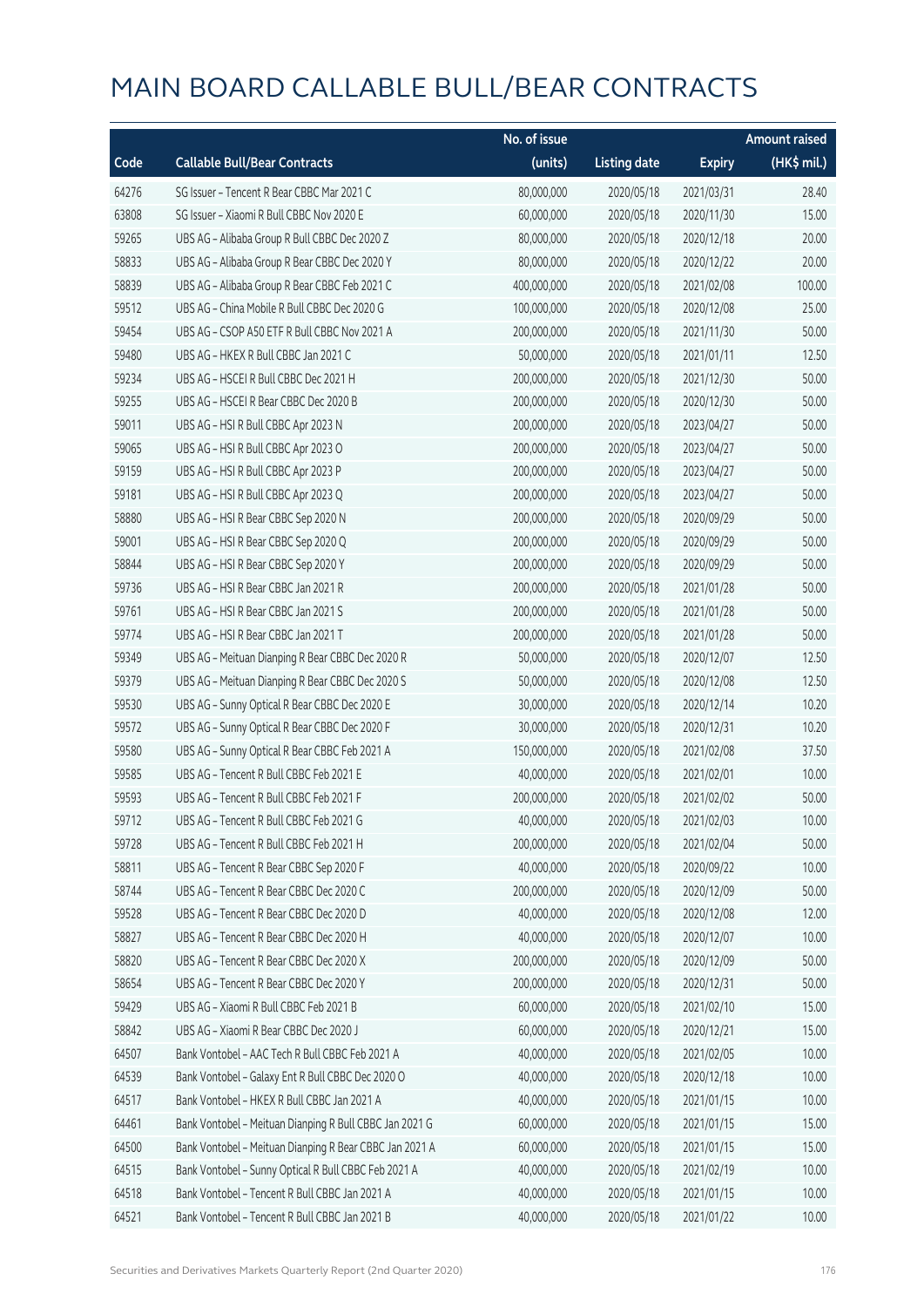|       |                                                          | No. of issue |                     |               | <b>Amount raised</b> |
|-------|----------------------------------------------------------|--------------|---------------------|---------------|----------------------|
| Code  | <b>Callable Bull/Bear Contracts</b>                      | (units)      | <b>Listing date</b> | <b>Expiry</b> | (HK\$ mil.)          |
| 64520 | Bank Vontobel - Tencent R Bull CBBC Feb 2021 A           | 40,000,000   | 2020/05/18          | 2021/02/05    | 10.00                |
| 64533 | Bank Vontobel - Tencent R Bull CBBC Feb 2021 B           | 80,000,000   | 2020/05/18          | 2021/02/19    | 20.00                |
| 64523 | Bank Vontobel - Tencent R Bear CBBC Jan 2021 A           | 80,000,000   | 2020/05/18          | 2021/01/22    | 20.00                |
| 64537 | Bank Vontobel - Tencent R Bear CBBC Jan 2021 B           | 40,000,000   | 2020/05/18          | 2021/01/22    | 10.80                |
| 64836 | BOCI Asia Ltd. - HSI R Bear CBBC Oct 2020 O              | 150,000,000  | 2020/05/19          | 2020/10/29    | 37.50                |
| 64798 | BOCI Asia Ltd. - Xiaomi R Bull CBBC Dec 2020 A           | 40,000,000   | 2020/05/19          | 2020/12/31    | 10.00                |
| 64799 | BOCI Asia Ltd. - Xiaomi R Bull CBBC Dec 2020 B           | 40,000,000   | 2020/05/19          | 2020/12/31    | 10.00                |
| 64812 | BOCI Asia Ltd. - Xiaomi R Bull CBBC Dec 2020 C           | 40,000,000   | 2020/05/19          | 2020/12/31    | 10.00                |
| 65249 | BNP Paribas Issuance B.V. - HSI R Bull CBBC Oct 2022 E   | 150,000,000  | 2020/05/19          | 2022/10/28    | 37.50                |
| 65212 | BNP Paribas Issuance B.V. - HSI R Bear CBBC Dec 2020 A   | 250,000,000  | 2020/05/19          | 2020/12/30    | 62.50                |
| 65217 | BNP Paribas Issuance B.V. - HSI R Bear CBBC Dec 2020 B   | 250,000,000  | 2020/05/19          | 2020/12/30    | 62.50                |
| 65223 | BNP Paribas Issuance B.V. - HSI R Bear CBBC Dec 2020 C   | 250,000,000  | 2020/05/19          | 2020/12/30    | 62.50                |
| 65224 | BNP Paribas Issuance B.V. - HSI R Bear CBBC Dec 2020 D   | 250,000,000  | 2020/05/19          | 2020/12/30    | 62.50                |
| 65241 | BNP Paribas Issuance B.V. - HSI R Bear CBBC Dec 2020 P   | 250,000,000  | 2020/05/19          | 2020/12/30    | 62.50                |
| 65259 | BNP Paribas Issuance B.V. - HSI R Bear CBBC Dec 2020 Q   | 240,000,000  | 2020/05/19          | 2020/12/30    | 60.00                |
| 65432 | Credit Suisse AG - Alibaba Group R Bull CBBC Sep 2020 H  | 50,000,000   | 2020/05/19          | 2020/09/29    | 12.50                |
| 65342 | Credit Suisse AG - HKEX R Bull CBBC Oct 2020 C           | 50,000,000   | 2020/05/19          | 2020/10/29    | 12.50                |
| 65323 | Credit Suisse AG - HSI R Bull CBBC Sep 2022 I            | 200,000,000  | 2020/05/19          | 2022/09/29    | 50.00                |
| 65317 | Credit Suisse AG - HSI R Bull CBBC Oct 2022 H            | 200,000,000  | 2020/05/19          | 2022/10/28    | 50.00                |
| 65312 | Credit Suisse AG - HSI R Bull CBBC Jan 2023 D            | 200,000,000  | 2020/05/19          | 2023/01/30    | 50.00                |
| 65316 | Credit Suisse AG - HSI R Bull CBBC Jan 2023 G            | 200,000,000  | 2020/05/19          | 2023/01/30    | 50.00                |
| 65309 | Credit Suisse AG - HSI R Bull CBBC Feb 2023 H            | 200,000,000  | 2020/05/19          | 2023/02/27    | 50.00                |
| 65363 | Credit Suisse AG - HSI R Bear CBBC Sep 2020 E            | 200,000,000  | 2020/05/19          | 2020/09/29    | 50.00                |
| 65351 | Credit Suisse AG - HSI R Bear CBBC Oct 2020 I            | 200,000,000  | 2020/05/19          | 2020/10/29    | 50.00                |
| 65428 | Credit Suisse AG - HSI R Bear CBBC Oct 2020 J            | 200,000,000  | 2020/05/19          | 2020/10/29    | 50.00                |
| 65365 | Credit Suisse AG - HSI R Bear CBBC Dec 2020 V            | 300,000,000  | 2020/05/19          | 2020/12/30    | 75.00                |
| 65340 | Credit Suisse AG - Tencent R Bull CBBC Aug 2020 F        | 100,000,000  | 2020/05/19          | 2020/08/28    | 25.00                |
| 65273 | Credit Suisse AG - Tencent R Bull CBBC Sep 2020 O        | 50,000,000   | 2020/05/19          | 2020/09/29    | 12.50                |
| 65277 | Credit Suisse AG - Tencent R Bull CBBC Sep 2020 P        | 50,000,000   | 2020/05/19          | 2020/09/29    | 12.50                |
| 65433 | Credit Suisse AG - Tencent R Bull CBBC Oct 2020 L        | 100,000,000  | 2020/05/19          | 2020/10/29    | 25.00                |
| 65435 | Credit Suisse AG - Tencent R Bear CBBC Dec 2020 N        | 50,000,000   | 2020/05/19          | 2020/12/30    | 32.50                |
| 65343 | Credit Suisse AG - Xiaomi R Bull CBBC Sep 2020 F         | 50,000,000   | 2020/05/19          | 2020/09/29    | 12.50                |
| 65986 | Goldman Sachs SP (Asia) - Alibaba R Bull CBBC Oct 2020 U | 60,000,000   | 2020/05/19          | 2020/10/30    | 15.00                |
| 65805 | Goldman Sachs SP (Asia) - HSI R Bull CBBC Nov 2022 S     | 160,000,000  | 2020/05/19          | 2022/11/29    | 40.00                |
| 65861 | Goldman Sachs SP (Asia) - HSI R Bull CBBC Apr 2023 B     | 160,000,000  | 2020/05/19          | 2023/04/27    | 40.00                |
| 65839 | Goldman Sachs SP (Asia) - HSI R Bull CBBC Apr 2023 Y     | 160,000,000  | 2020/05/19          | 2023/04/27    | 40.00                |
| 65842 | Goldman Sachs SP (Asia) - HSI R Bull CBBC Apr 2023 Z     | 160,000,000  | 2020/05/19          | 2023/04/27    | 40.00                |
| 65802 | Goldman Sachs SP (Asia) - HSI R Bull CBBC May 2023 W     | 160,000,000  | 2020/05/19          | 2023/05/30    | 40.00                |
| 65877 | Goldman Sachs SP (Asia) - HSI R Bear CBBC Aug 2020 B     | 160,000,000  | 2020/05/19          | 2020/08/28    | 40.00                |
| 65813 | Goldman Sachs SP (Asia) - HSI R Bear CBBC Aug 2020 X     | 160,000,000  | 2020/05/19          | 2020/08/28    | 40.00                |
| 65943 | Goldman Sachs SP (Asia) - HSI R Bear CBBC Jan 2021 R     | 160,000,000  | 2020/05/19          | 2021/01/28    | 40.00                |
| 65965 | Goldman Sachs SP (Asia) - HSI R Bear CBBC Jan 2021 S     | 160,000,000  | 2020/05/19          | 2021/01/28    | 40.00                |
| 65987 | Goldman Sachs SP (Asia) - Meituan R Bull CBBC Dec 2020 E | 60,000,000   | 2020/05/19          | 2020/12/30    | 15.00                |
| 65973 | Goldman Sachs SP (Asia) - Tencent R Bull CBBC Oct 2020 Z | 60,000,000   | 2020/05/19          | 2020/10/30    | 15.00                |
| 65975 | Goldman Sachs SP (Asia) - Tencent R Bull CBBC Mar 2021 U | 80,000,000   | 2020/05/19          | 2021/03/31    | 20.00                |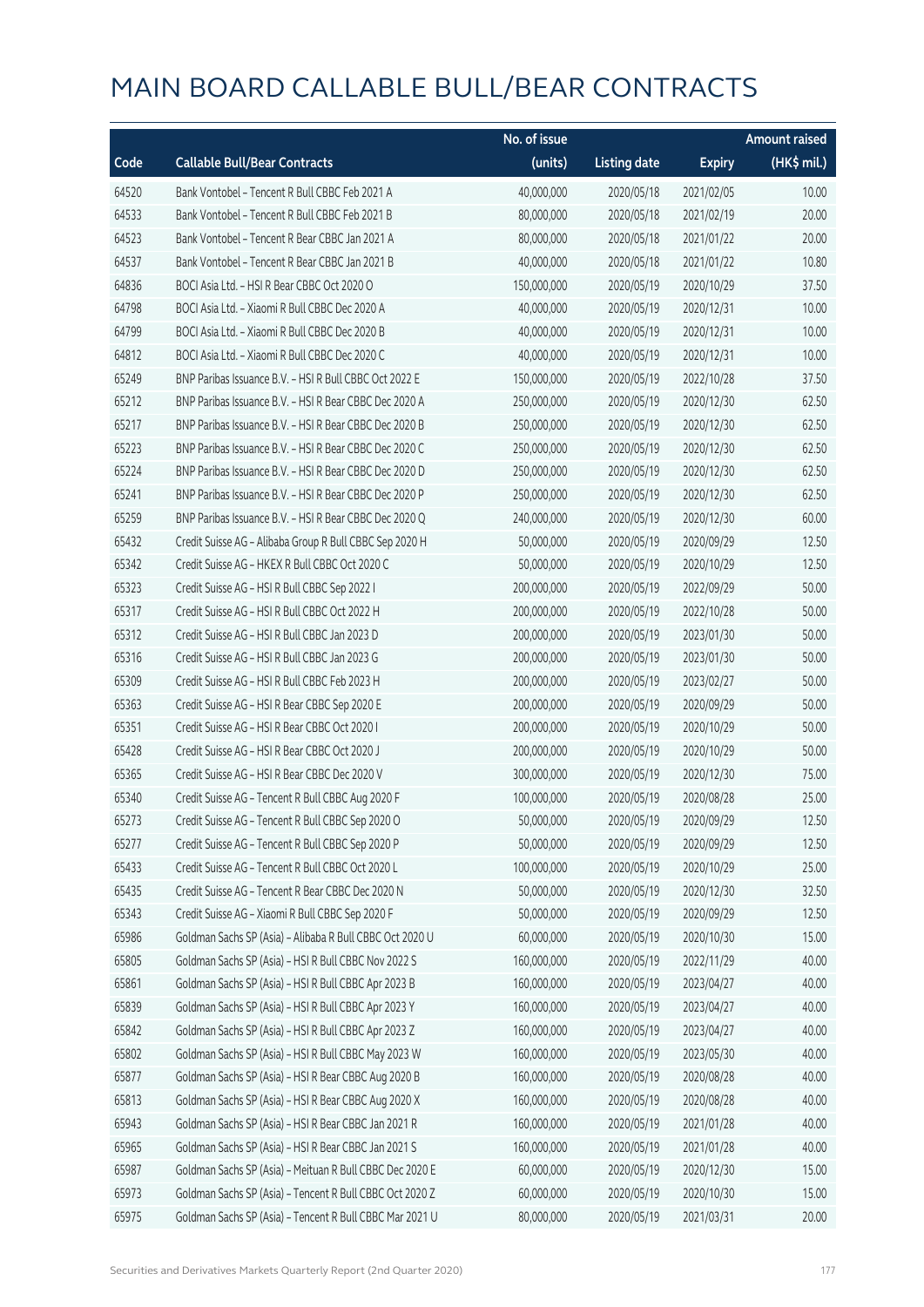|       |                                                            | No. of issue |                     |               | <b>Amount raised</b> |
|-------|------------------------------------------------------------|--------------|---------------------|---------------|----------------------|
| Code  | <b>Callable Bull/Bear Contracts</b>                        | (units)      | <b>Listing date</b> | <b>Expiry</b> | (HK\$ mil.)          |
| 65970 | Goldman Sachs SP (Asia) - Tencent R Bear CBBC Mar 2021 J   | 80,000,000   | 2020/05/19          | 2021/03/31    | 20.00                |
| 65988 | Goldman Sachs SP (Asia) - Xiaomi R Bull CBBC Nov 2020 B    | 60,000,000   | 2020/05/19          | 2020/11/27    | 15.00                |
| 64795 | HK Bank - AAC Tech R Bull CBBC Jan 2021 A                  | 40,000,000   | 2020/05/19          | 2021/01/11    | 10.00                |
| 64751 | HK Bank - Galaxy Ent R Bear CBBC Oct 2020 B                | 40,000,000   | 2020/05/19          | 2020/10/19    | 10.00                |
| 64726 | HK Bank - HSI R Bull CBBC Sep 2022 N                       | 100,000,000  | 2020/05/19          | 2022/09/29    | 25.00                |
| 64734 | HK Bank - HSI R Bear CBBC Sep 2020 V                       | 100,000,000  | 2020/05/19          | 2020/09/29    | 25.00                |
| 64744 | HK Bank - HSI R Bear CBBC Sep 2020 Y                       | 60,000,000   | 2020/05/19          | 2020/09/29    | 15.00                |
| 64791 | HK Bank - Sunny Optical R Bear CBBC Oct 2020 A             | 40,000,000   | 2020/05/19          | 2020/10/19    | 11.60                |
| 64725 | HK Bank - Tencent R Bull CBBC Oct 2020 I                   | 40,000,000   | 2020/05/19          | 2020/10/12    | 10.00                |
| 64773 | HK Bank - Tencent R Bull CBBC Nov 2020 C                   | 40,000,000   | 2020/05/19          | 2020/11/16    | 10.00                |
| 64772 | HK Bank - Tencent R Bear CBBC Oct 2020 B                   | 40,000,000   | 2020/05/19          | 2020/10/19    | 10.00                |
| 64766 | HK Bank - Tencent R Bear CBBC Nov 2020 B                   | 100,000,000  | 2020/05/19          | 2020/11/16    | 25.00                |
| 64750 | HK Bank - WuXi Bio R Bull CBBC Oct 2020 A                  | 40,000,000   | 2020/05/19          | 2020/10/19    | 10.00                |
| 65438 | Haitong Int'l Sec - HSI R Bull CBBC Oct 2022 Z             | 200,000,000  | 2020/05/19          | 2022/10/28    | 50.00                |
| 65446 | Haitong Int'l Sec - HSI R Bull CBBC Dec 2022 B             | 200,000,000  | 2020/05/19          | 2022/12/29    | 50.00                |
| 65437 | Haitong Int'l Sec - HSI R Bull CBBC Mar 2023 I             | 150,000,000  | 2020/05/19          | 2023/03/30    | 37.50                |
| 65443 | Haitong Int'l Sec - HSI R Bear CBBC Oct 2020 H             | 150,000,000  | 2020/05/19          | 2020/10/29    | 37.50                |
| 65439 | Haitong Int'l Sec - HSI R Bear CBBC Jan 2021 Q             | 200,000,000  | 2020/05/19          | 2021/01/28    | 50.00                |
| 65473 | Haitong Int'l Sec - Tencent R Bull CBBC Nov 2020 O         | 60,000,000   | 2020/05/19          | 2020/11/23    | 15.00                |
| 65468 | Haitong Int'l Sec - Tencent R Bull CBBC Mar 2021 A         | 200,000,000  | 2020/05/19          | 2021/03/31    | 50.00                |
| 65447 | Haitong Int'l Sec - Tencent R Bear CBBC Dec 2020 G         | 80,000,000   | 2020/05/19          | 2020/12/30    | 32.56                |
| 65464 | Haitong Int'l Sec - Tencent R Bear CBBC Dec 2020 H         | 80,000,000   | 2020/05/19          | 2020/12/30    | 40.56                |
| 65469 | Haitong Int'l Sec - Xiaomi R Bull CBBC Nov 2020 A          | 60,000,000   | 2020/05/19          | 2020/11/23    | 15.00                |
| 65190 | J P Morgan SP BV - HSI R Bull CBBC Apr 2022 A              | 200,000,000  | 2020/05/19          | 2022/04/28    | 50.00                |
| 65100 | J P Morgan SP BV - HSI R Bull CBBC Feb 2023 Z              | 200,000,000  | 2020/05/19          | 2023/02/27    | 50.00                |
| 65138 | J P Morgan SP BV - HSI R Bull CBBC Mar 2023 E              | 200,000,000  | 2020/05/19          | 2023/03/30    | 50.00                |
| 65125 | J P Morgan SP BV - HSI R Bull CBBC Mar 2023 J              | 200,000,000  | 2020/05/19          | 2023/03/30    | 50.00                |
| 65151 | J P Morgan SP BV - HSI R Bull CBBC Apr 2023 H              | 240,000,000  | 2020/05/19          | 2023/04/27    | 60.00                |
| 65191 | J P Morgan SP BV - HSI R Bear CBBC Oct 2020 L              | 240,000,000  | 2020/05/19          | 2020/10/29    | 60.00                |
| 65154 | J P Morgan SP BV - HSI R Bear CBBC Nov 2020 R              | 200,000,000  | 2020/05/19          | 2020/11/27    | 50.00                |
| 65157 | J P Morgan SP BV - HSI R Bear CBBC Nov 2020 S              | 200,000,000  | 2020/05/19          | 2020/11/27    | 50.00                |
| 65192 | J P Morgan SP BV - HSI R Bear CBBC Nov 2020 T              | 200,000,000  | 2020/05/19          | 2020/11/27    | 50.00                |
| 65187 | J P Morgan SP BV - Meituan Dianping R Bull CBBC Oct 2020 B | 80,000,000   | 2020/05/19          | 2020/10/16    | 20.00                |
| 65185 | J P Morgan SP BV - Meituan Dianping R Bear CBBC Nov 2020 B | 80,000,000   | 2020/05/19          | 2020/11/13    | 20.00                |
| 65178 | J P Morgan SP BV - Tencent R Bull CBBC Oct 2020 D          | 50,000,000   | 2020/05/19          | 2020/10/16    | 12.50                |
| 65484 | Morgan Stanley Asia Products - HSI R Bull CBBC Feb 2023 H  | 150,000,000  | 2020/05/19          | 2023/02/27    | 37.50                |
| 65489 | Morgan Stanley Asia Products - HSI R Bear CBBC Sep 2020 Y  | 150,000,000  | 2020/05/19          | 2020/09/29    | 37.50                |
| 65604 | SG Issuer - AAC Tech R Bull CBBC Dec 2020 K                | 100,000,000  | 2020/05/19          | 2020/12/30    | 25.00                |
| 65528 | SG Issuer - Alibaba Group R Bull CBBC Nov 2020 I           | 60,000,000   | 2020/05/19          | 2020/11/30    | 15.00                |
| 65611 | SG Issuer - ANTA Sports R Bull CBBC Nov 2020 A             | 60,000,000   | 2020/05/19          | 2020/11/30    | 15.00                |
| 65614 | SG Issuer - ANTA Sports R Bull CBBC Dec 2020 A             | 60,000,000   | 2020/05/19          | 2020/12/31    | 15.00                |
| 65615 | SG Issuer - ANTA Sports R Bull CBBC Feb 2021 A             | 60,000,000   | 2020/05/19          | 2021/02/25    | 15.00                |
| 65620 | SG Issuer - China Mobile R Bull CBBC Dec 2020 K            | 100,000,000  | 2020/05/19          | 2020/12/30    | 25.00                |
| 65727 | SG Issuer - HSI R Bull CBBC Nov 2022 D                     | 250,000,000  | 2020/05/19          | 2022/11/29    | 62.50                |
| 65567 | SG Issuer - HSI R Bull CBBC Apr 2023 K                     | 250,000,000  | 2020/05/19          | 2023/04/27    | 62.50                |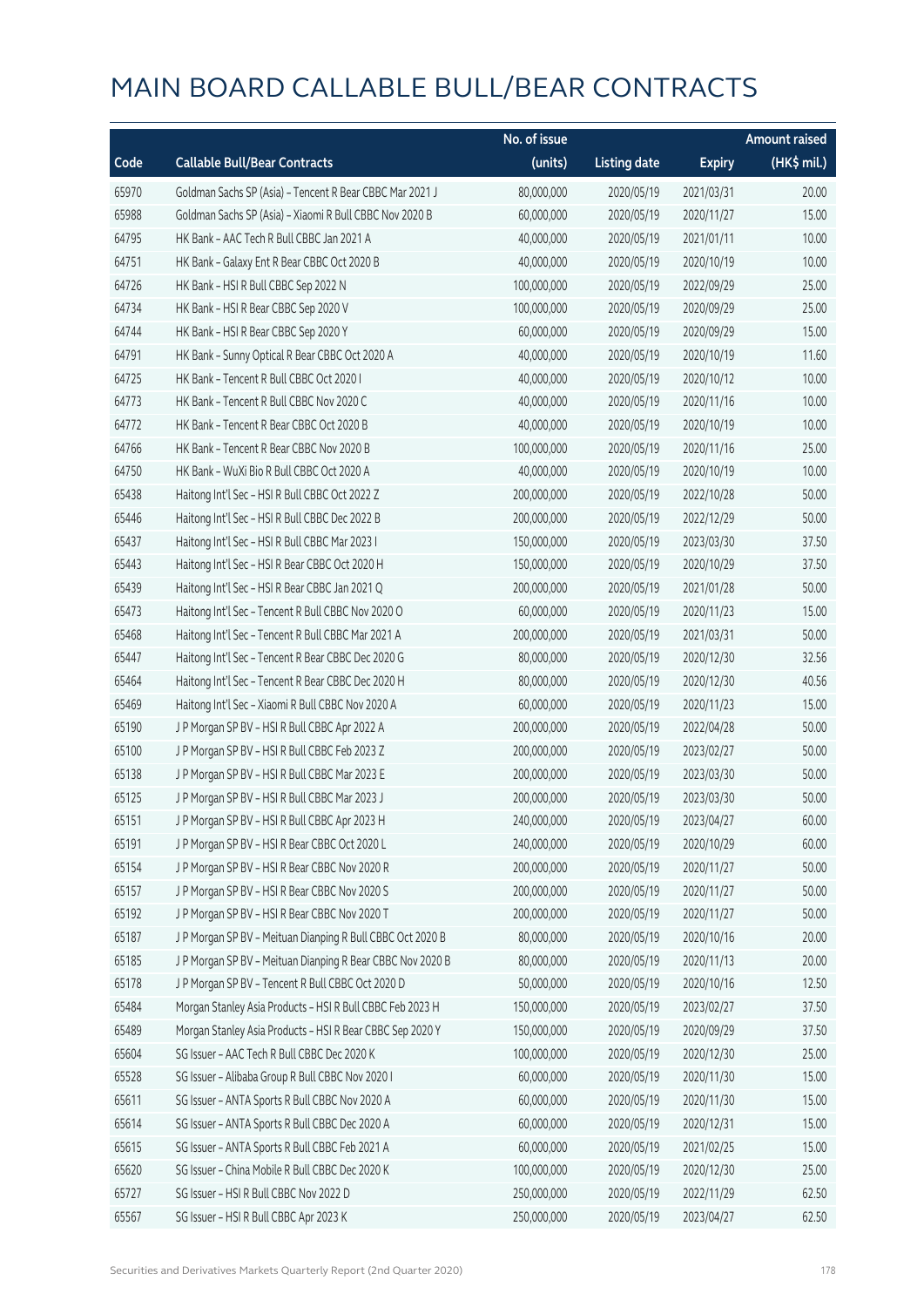|       |                                                  | No. of issue |                     |               | <b>Amount raised</b> |
|-------|--------------------------------------------------|--------------|---------------------|---------------|----------------------|
| Code  | <b>Callable Bull/Bear Contracts</b>              | (units)      | <b>Listing date</b> | <b>Expiry</b> | (HK\$ mil.)          |
| 65576 | SG Issuer - HSI R Bull CBBC Apr 2023 L           | 250,000,000  | 2020/05/19          | 2023/04/27    | 62.50                |
| 65569 | SG Issuer - HSI R Bull CBBC Apr 2023 M           | 250,000,000  | 2020/05/19          | 2023/04/27    | 62.50                |
| 65578 | SG Issuer - HSI R Bull CBBC May 2023 X           | 250,000,000  | 2020/05/19          | 2023/05/30    | 62.50                |
| 65731 | SG Issuer - HSI R Bull CBBC May 2023 Y           | 250,000,000  | 2020/05/19          | 2023/05/30    | 62.50                |
| 65648 | SG Issuer - HSI R Bear CBBC Oct 2020 G           | 250,000,000  | 2020/05/19          | 2020/10/29    | 62.50                |
| 65687 | SG Issuer - HSI R Bear CBBC Oct 2020 H           | 250,000,000  | 2020/05/19          | 2020/10/29    | 62.50                |
| 65696 | SG Issuer - HSI R Bear CBBC Oct 2020 I           | 250,000,000  | 2020/05/19          | 2020/10/29    | 62.50                |
| 65640 | SG Issuer - HSI R Bear CBBC Jan 2021 T           | 250,000,000  | 2020/05/19          | 2021/01/28    | 62.50                |
| 65641 | SG Issuer - HSI R Bear CBBC Jan 2021 U           | 250,000,000  | 2020/05/19          | 2021/01/28    | 62.50                |
| 65531 | SG Issuer - Sunny Optical R Bull CBBC Dec 2020 Q | 60,000,000   | 2020/05/19          | 2020/12/30    | 15.00                |
| 65622 | SG Issuer - Sunny Optical R Bear CBBC Nov 2020 D | 60,000,000   | 2020/05/19          | 2020/11/27    | 15.00                |
| 65542 | SG Issuer - Tencent R Bull CBBC Nov 2020 I       | 80,000,000   | 2020/05/19          | 2020/11/27    | 20.00                |
| 65548 | SG Issuer - Tencent R Bull CBBC Nov 2020 J       | 80,000,000   | 2020/05/19          | 2020/11/30    | 20.00                |
| 65743 | SG Issuer - Tencent R Bull CBBC Nov 2020 K       | 80,000,000   | 2020/05/19          | 2020/11/30    | 20.00                |
| 65636 | SG Issuer - Tencent R Bear CBBC Dec 2020 A       | 80,000,000   | 2020/05/19          | 2020/12/30    | 20.00                |
| 65637 | SG Issuer - Tencent R Bear CBBC Jan 2021 J       | 80,000,000   | 2020/05/19          | 2021/01/28    | 20.00                |
| 65639 | SG Issuer - Tencent R Bear CBBC Jan 2021 K       | 80,000,000   | 2020/05/19          | 2021/01/28    | 20.00                |
| 65744 | SG Issuer - Tencent R Bear CBBC Mar 2021 D       | 80,000,000   | 2020/05/19          | 2021/03/31    | 39.60                |
| 65772 | SG Issuer - Tencent R Bear CBBC Apr 2021 C       | 200,000,000  | 2020/05/19          | 2021/04/30    | 50.00                |
| 65551 | SG Issuer - Xiaomi R Bear CBBC Dec 2020 C        | 60,000,000   | 2020/05/19          | 2020/12/30    | 15.00                |
| 65552 | SG Issuer - ZTE R Bull CBBC Dec 2020 A           | 60,000,000   | 2020/05/19          | 2020/12/30    | 15.00                |
| 65561 | SG Issuer - ZTE R Bull CBBC Feb 2021 A           | 60,000,000   | 2020/05/19          | 2021/02/25    | 15.00                |
| 64946 | UBS AG - Alibaba Group R Bear CBBC Dec 2020 Z    | 80,000,000   | 2020/05/19          | 2020/12/15    | 24.00                |
| 65092 | UBS AG - Geely Auto R Bear CBBC Jun 2021 A       | 100,000,000  | 2020/05/19          | 2021/06/30    | 25.00                |
| 65060 | UBS AG - Galaxy Ent R Bear CBBC Dec 2020 I       | 60,000,000   | 2020/05/19          | 2020/12/31    | 15.00                |
| 65091 | UBS AG - HKEX R Bear CBBC Jan 2021 C             | 200,000,000  | 2020/05/19          | 2021/01/04    | 50.00                |
| 64991 | UBS AG - HSI R Bull CBBC Sep 2022 R              | 400,000,000  | 2020/05/19          | 2022/09/29    | 100.00               |
| 64995 | UBS AG - HSI R Bull CBBC Sep 2022 X              | 400,000,000  | 2020/05/19          | 2022/09/29    | 100.00               |
| 64849 | UBS AG - HSI R Bull CBBC Oct 2022 F              | 200,000,000  | 2020/05/19          | 2022/10/28    | 50.00                |
| 64850 | UBS AG - HSI R Bull CBBC Oct 2022 P              | 400,000,000  | 2020/05/19          | 2022/10/28    | 100.00               |
| 64863 | UBS AG - HSI R Bull CBBC Oct 2022 Q              | 200,000,000  | 2020/05/19          | 2022/10/28    | 50.00                |
| 64872 | UBS AG - HSI R Bull CBBC Oct 2022 W              | 200,000,000  | 2020/05/19          | 2022/10/28    | 50.00                |
| 64896 | UBS AG - HSI R Bear CBBC Sep 2020 L              | 200,000,000  | 2020/05/19          | 2020/09/29    | 50.00                |
| 64906 | UBS AG - HSI R Bear CBBC Sep 2020 S              | 200,000,000  | 2020/05/19          | 2020/09/29    | 50.00                |
| 64894 | UBS AG - HSI R Bear CBBC Sep 2020 X              | 200,000,000  | 2020/05/19          | 2020/09/29    | 50.00                |
| 65018 | UBS AG - HSI R Bear CBBC Dec 2020 G              | 200,000,000  | 2020/05/19          | 2020/12/30    | 50.00                |
| 65006 | UBS AG - HSI R Bear CBBC Dec 2020 W              | 200,000,000  | 2020/05/19          | 2020/12/30    | 50.00                |
| 65010 | UBS AG - HSI R Bear CBBC Dec 2020 X              | 200,000,000  | 2020/05/19          | 2020/12/30    | 50.00                |
| 64982 | UBS AG - Meituan Dianping R Bear CBBC Jun 2021 A | 150,000,000  | 2020/05/19          | 2021/06/30    | 37.50                |
| 65090 | UBS AG - Sands China R Bear CBBC Dec 2020 A      | 60,000,000   | 2020/05/19          | 2020/12/31    | 15.00                |
| 65030 | UBS AG - SMIC R Bull CBBC Jun 2021 A             | 100,000,000  | 2020/05/19          | 2021/06/30    | 25.00                |
| 64879 | UBS AG - Tencent R Bull CBBC Mar 2021 A          | 40,000,000   | 2020/05/19          | 2021/03/01    | 10.00                |
| 64883 | UBS AG - Tencent R Bull CBBC Mar 2021 B          | 200,000,000  | 2020/05/19          | 2021/03/02    | 50.00                |
| 64909 | UBS AG - Tencent R Bear CBBC Jan 2021 C          | 40,000,000   | 2020/05/19          | 2021/01/26    | 24.80                |
| 64921 | UBS AG - Tencent R Bear CBBC Jan 2021 D          | 40,000,000   | 2020/05/19          | 2021/01/04    | 10.00                |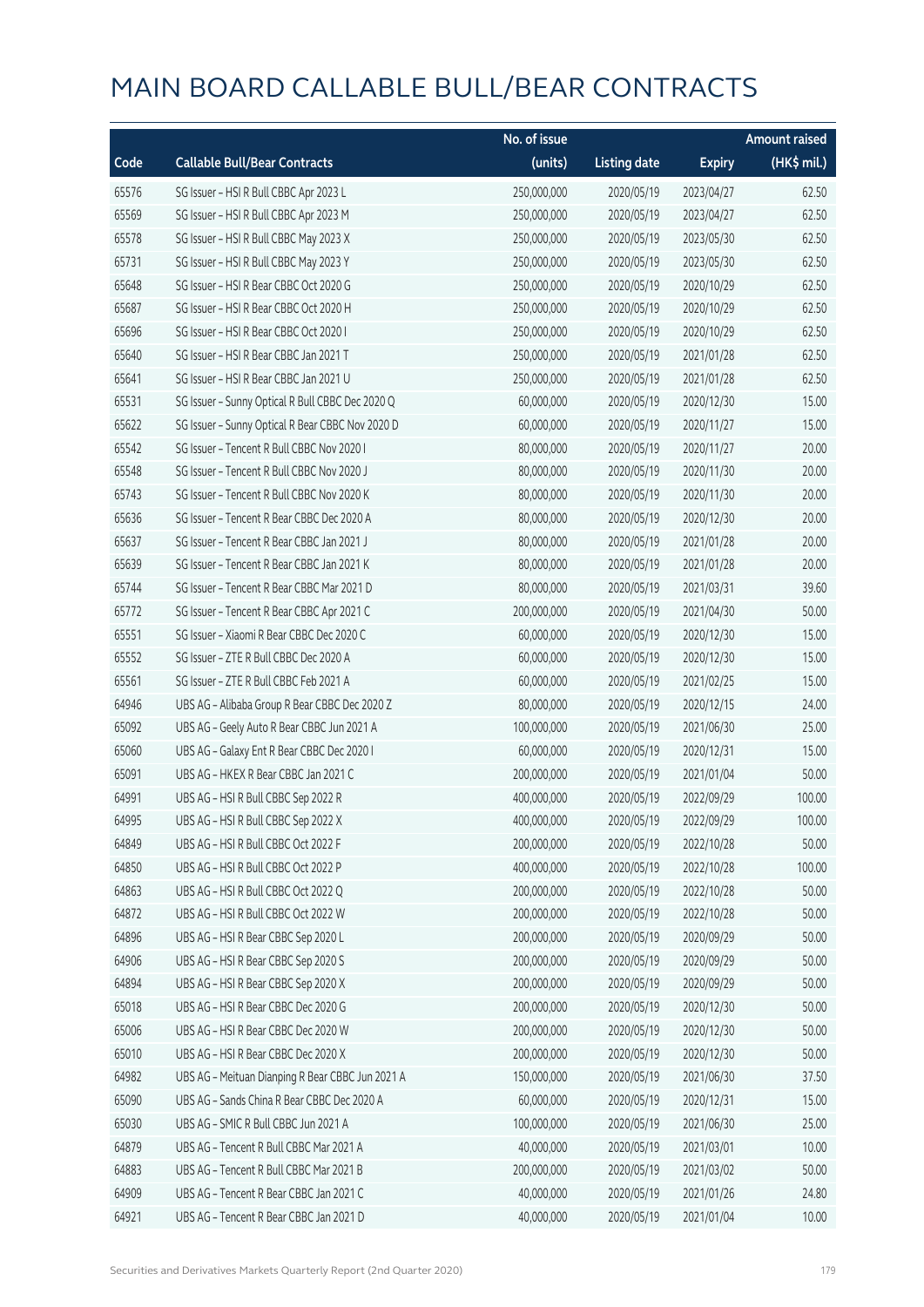|       |                                                             | No. of issue |                     |               | <b>Amount raised</b>  |
|-------|-------------------------------------------------------------|--------------|---------------------|---------------|-----------------------|
| Code  | <b>Callable Bull/Bear Contracts</b>                         | (units)      | <b>Listing date</b> | <b>Expiry</b> | $(HK\frac{1}{2}mil.)$ |
| 64922 | UBS AG - Tencent R Bear CBBC Jan 2021 E                     | 40,000,000   | 2020/05/19          | 2021/01/05    | 10.00                 |
| 64928 | UBS AG - Tencent R Bear CBBC Jan 2021 F                     | 200,000,000  | 2020/05/19          | 2021/01/18    | 50.00                 |
| 64937 | UBS AG - Tencent R Bear CBBC Jan 2021 G                     | 200,000,000  | 2020/05/19          | 2021/01/25    | 50.00                 |
| 65522 | Bank Vontobel - China Mobile R Bear CBBC Dec 2020 G         | 40,000,000   | 2020/05/19          | 2020/12/11    | 10.00                 |
| 65525 | Bank Vontobel - ICBC R Bear CBBC Dec 2020 C                 | 40,000,000   | 2020/05/19          | 2020/12/18    | 10.00                 |
| 65500 | Bank Vontobel - Tencent R Bull CBBC Feb 2021 C              | 40,000,000   | 2020/05/19          | 2021/02/19    | 10.00                 |
| 65527 | Bank Vontobel - Xiaomi R Bull CBBC Jan 2021 B               | 40,000,000   | 2020/05/19          | 2021/01/15    | 10.00                 |
| 66593 | BOCI Asia Ltd. - Alibaba Group R Bull CBBC Dec 2020 I       | 60,000,000   | 2020/05/20          | 2020/12/31    | 15.00                 |
| 66607 | BOCI Asia Ltd. - Alibaba Group R Bull CBBC Dec 2020 J       | 60,000,000   | 2020/05/20          | 2020/12/31    | 15.00                 |
| 66611 | BOCI Asia Ltd. - Alibaba Group R Bear CBBC Dec 2020 E       | 60,000,000   | 2020/05/20          | 2020/12/31    | 15.00                 |
| 66592 | BOCI Asia Ltd. - HSI R Bull CBBC Jan 2023 M                 | 150,000,000  | 2020/05/20          | 2023/01/30    | 37.50                 |
| 66080 | BOCI Asia Ltd. - Meituan Dianping R Bull CBBC Dec 2020 N    | 40,000,000   | 2020/05/20          | 2020/12/30    | 10.00                 |
| 66085 | BOCI Asia Ltd. - Meituan Dianping R Bear CBBC Dec 2020 H    | 40,000,000   | 2020/05/20          | 2020/12/30    | 10.00                 |
| 66095 | BOCI Asia Ltd. - Sunny Optical R Bull CBBC Dec 2020 B       | 40,000,000   | 2020/05/20          | 2020/12/30    | 10.00                 |
| 65993 | BOCI Asia Ltd. - Tencent R Bull CBBC Dec 2020 D             | 40,000,000   | 2020/05/20          | 2020/12/30    | 10.00                 |
| 65994 | BOCI Asia Ltd. - Tencent R Bull CBBC Dec 2020 E             | 40,000,000   | 2020/05/20          | 2020/12/30    | 10.00                 |
| 65995 | BOCI Asia Ltd. - Tencent R Bear CBBC Dec 2020 T             | 40,000,000   | 2020/05/20          | 2020/12/30    | 11.20                 |
| 66015 | BOCI Asia Ltd. - Tencent R Bear CBBC Dec 2020 U             | 40,000,000   | 2020/05/20          | 2020/12/30    | 17.20                 |
| 66249 | BNP Paribas Issuance B.V. - HKEX R Bear CBBC Nov 2020 F     | 50,000,000   | 2020/05/20          | 2020/11/27    | 12.50                 |
| 66250 | BNP Paribas Issuance B.V. - HKEX R Bear CBBC Nov 2020 G     | 50,000,000   | 2020/05/20          | 2020/11/27    | 12.50                 |
| 66252 | BNP Paribas Issuance B.V. - HSI R Bull CBBC Oct 2022 F      | 140,000,000  | 2020/05/20          | 2022/10/28    | 35.00                 |
| 66253 | BNP Paribas Issuance B.V. - HSI R Bear CBBC Dec 2020 R      | 250,000,000  | 2020/05/20          | 2020/12/30    | 62.50                 |
| 66221 | BNP Paribas Issuance B.V. - Meituan R Bull CBBC Dec 2020 W  | 50,000,000   | 2020/05/20          | 2020/12/30    | 12.50                 |
| 66226 | BNP Paribas Issuance B.V. - Meituan R Bull CBBC Dec 2020 X  | 50,000,000   | 2020/05/20          | 2020/12/30    | 12.50                 |
| 66241 | BNP Paribas Issuance B.V. - Meituan R Bear CBBC Nov 2020 F  | 50,000,000   | 2020/05/20          | 2020/11/27    | 12.50                 |
| 66245 | BNP Paribas Issuance B.V. - Meituan R Bear CBBC Nov 2020 G  | 50,000,000   | 2020/05/20          | 2020/11/27    | 15.00                 |
| 66248 | BNP Paribas Issuance B.V. - Meituan R Bear CBBC Nov 2020 H  | 50,000,000   | 2020/05/20          | 2020/11/27    | 20.00                 |
| 66415 | Credit Suisse AG - Alibaba Group R Bull CBBC Oct 2020 H     | 50,000,000   | 2020/05/20          | 2020/10/29    | 12.50                 |
| 66488 | Credit Suisse AG - HSI R Bull CBBC Oct 2022 D               | 200,000,000  | 2020/05/20          | 2022/10/28    | 50.00                 |
| 66500 | Credit Suisse AG - HSI R Bull CBBC Jan 2023 E               | 200,000,000  | 2020/05/20          | 2023/01/30    | 50.00                 |
| 66485 | Credit Suisse AG - HSI R Bull CBBC Feb 2023 I               | 200,000,000  | 2020/05/20          | 2023/02/27    | 50.00                 |
| 66502 | Credit Suisse AG - HSI R Bear CBBC Oct 2020 R               | 200,000,000  | 2020/05/20          | 2020/10/29    | 50.00                 |
| 66506 | Credit Suisse AG - HSI R Bear CBBC Oct 2020 X               | 200,000,000  | 2020/05/20          | 2020/10/29    | 50.00                 |
| 66471 | Credit Suisse AG - Meituan Dianping R Bull CBBC Oct 2020 F  | 80,000,000   | 2020/05/20          | 2020/10/29    | 20.00                 |
| 66472 | Credit Suisse AG - Meituan Dianping R Bear CBBC Dec 2020 C  | 60,000,000   | 2020/05/20          | 2020/12/30    | 15.00                 |
| 66523 | Credit Suisse AG - Ping An R Bear CBBC Aug 2020 A           | 80,000,000   | 2020/05/20          | 2020/08/28    | 20.00                 |
| 66466 | Credit Suisse AG - SUNAC R Bear CBBC Dec 2020 A             | 50,000,000   | 2020/05/20          | 2020/12/30    | 12.50                 |
| 66477 | Credit Suisse AG - Tencent R Bull CBBC Oct 2020 M           | 50,000,000   | 2020/05/20          | 2020/10/29    | 12.50                 |
| 66507 | Credit Suisse AG - Xiaomi R Bull CBBC Oct 2020 E            | 50,000,000   | 2020/05/20          | 2020/10/29    | 12.50                 |
| 66913 | Goldman Sachs SP (Asia) - Galaxy Ent R Bull CBBC Mar 2021 B | 60,000,000   | 2020/05/20          | 2021/03/01    | 15.00                 |
| 66876 | Goldman Sachs SP (Asia) - HSI R Bull CBBC Apr 2023 J        | 160,000,000  | 2020/05/20          | 2023/04/27    | 40.00                 |
| 66893 | Goldman Sachs SP (Asia) - HSI R Bull CBBC Apr 2023 N        | 160,000,000  | 2020/05/20          | 2023/04/27    | 40.00                 |
| 66896 | Goldman Sachs SP (Asia) - HSI R Bull CBBC Apr 2023 O        | 160,000,000  | 2020/05/20          | 2023/04/27    | 40.00                 |
| 66901 | Goldman Sachs SP (Asia) - HSI R Bull CBBC May 2023 X        | 160,000,000  | 2020/05/20          | 2023/05/30    | 40.00                 |
| 66851 | Goldman Sachs SP (Asia) - HSI R Bear CBBC Aug 2020 E        | 160,000,000  | 2020/05/20          | 2020/08/28    | 40.00                 |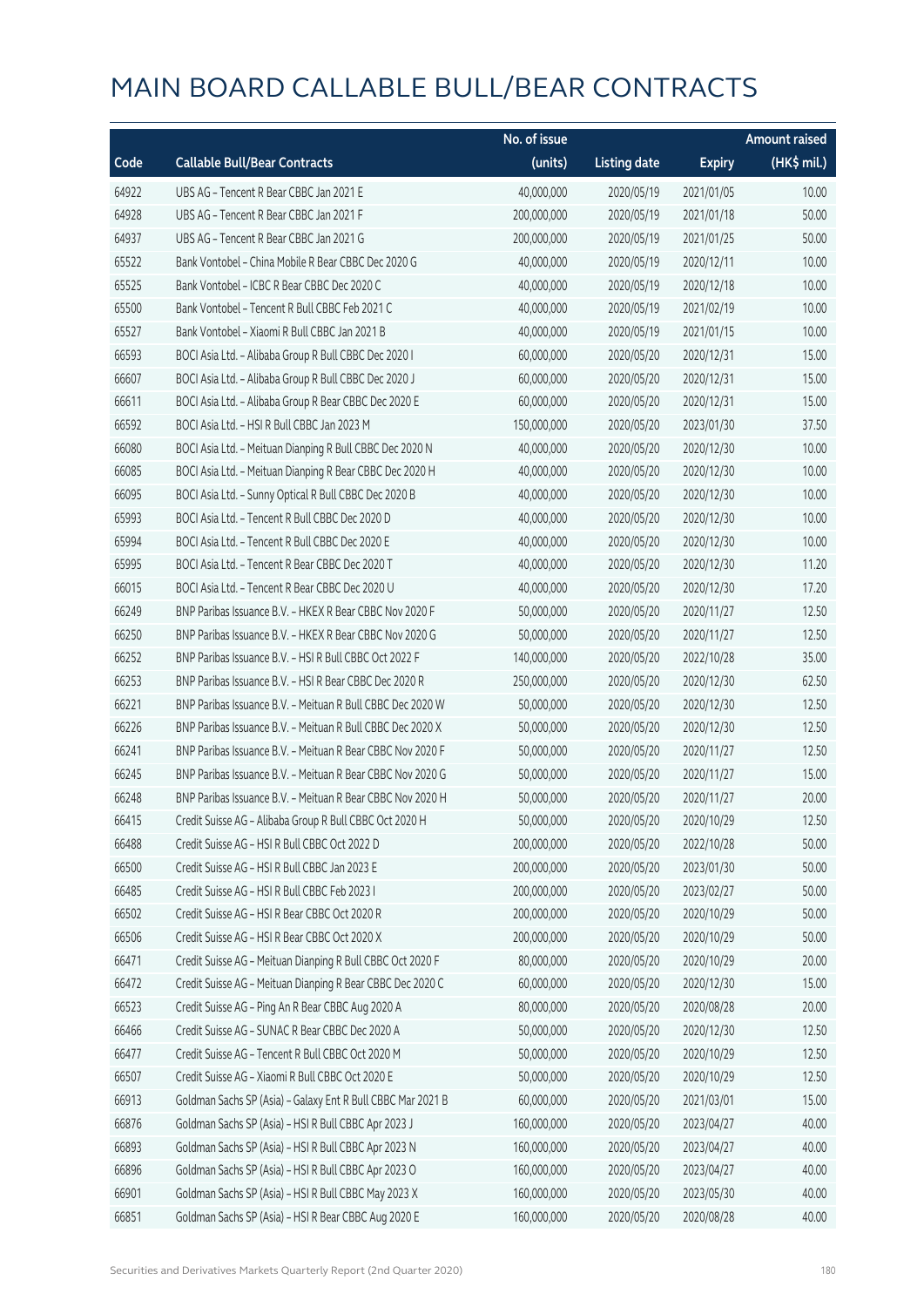|       |                                                             | No. of issue |                     |               | <b>Amount raised</b> |
|-------|-------------------------------------------------------------|--------------|---------------------|---------------|----------------------|
| Code  | <b>Callable Bull/Bear Contracts</b>                         | (units)      | <b>Listing date</b> | <b>Expiry</b> | (HK\$ mil.)          |
| 66883 | Goldman Sachs SP (Asia) - HSI R Bear CBBC Jan 2021 T        | 160,000,000  | 2020/05/20          | 2021/01/28    | 40.00                |
| 66890 | Goldman Sachs SP (Asia) - HSI R Bear CBBC Jan 2021 U        | 160,000,000  | 2020/05/20          | 2021/01/28    | 40.00                |
| 66907 | Goldman Sachs SP (Asia) - Meituan R Bull CBBC Dec 2020 F    | 60,000,000   | 2020/05/20          | 2020/12/30    | 15.00                |
| 66903 | Goldman Sachs SP (Asia) - Meituan R Bear CBBC Mar 2021 A    | 60,000,000   | 2020/05/20          | 2021/03/31    | 15.00                |
| 66904 | Goldman Sachs SP (Asia) - Tencent R Bull CBBC Oct 2020 F    | 60,000,000   | 2020/05/20          | 2020/10/30    | 15.00                |
| 66905 | Goldman Sachs SP (Asia) - Tencent R Bull CBBC Nov 2020 A    | 60,000,000   | 2020/05/20          | 2020/11/27    | 15.00                |
| 66908 | Goldman Sachs SP (Asia) - Xiaomi R Bull CBBC Nov 2020 C     | 60,000,000   | 2020/05/20          | 2020/11/27    | 15.00                |
| 66024 | HK Bank - China Mobile R Bear CBBC Oct 2020 A               | 40,000,000   | 2020/05/20          | 2020/10/12    | 10.00                |
| 66025 | HK Bank - HKEX R Bull CBBC Nov 2020 E                       | 40,000,000   | 2020/05/20          | 2020/11/05    | 10.00                |
| 66026 | HK Bank - HSI R Bull CBBC Sep 2022 Z                        | 100,000,000  | 2020/05/20          | 2022/09/29    | 25.00                |
| 66029 | HK Bank - HSI R Bear CBBC Sep 2020 Z                        | 80,000,000   | 2020/05/20          | 2020/09/29    | 20.00                |
| 66073 | HK Bank - Meituan Dianping R Bull CBBC Nov 2020 B           | 40,000,000   | 2020/05/20          | 2020/11/16    | 10.00                |
| 66074 | HK Bank - Meituan Dianping R Bear CBBC Nov 2020 B           | 40,000,000   | 2020/05/20          | 2020/11/02    | 10.00                |
| 66036 | HK Bank - Tencent R Bull CBBC Nov 2020 D                    | 40,000,000   | 2020/05/20          | 2020/11/05    | 10.00                |
| 66037 | HK Bank - Tencent R Bear CBBC Nov 2020 C                    | 100,000,000  | 2020/05/20          | 2020/11/19    | 25.00                |
| 66551 | Haitong Int'l Sec - HSI R Bull CBBC Dec 2022 E              | 200,000,000  | 2020/05/20          | 2022/12/29    | 50.00                |
| 66524 | Haitong Int'l Sec - HSI R Bear CBBC Oct 2020 I              | 200,000,000  | 2020/05/20          | 2020/10/29    | 50.00                |
| 66553 | Haitong Int'l Sec - HSI R Bear CBBC Jan 2021 R              | 150,000,000  | 2020/05/20          | 2021/01/28    | 37.50                |
| 66583 | Haitong Int'l Sec - Meituan Dianping R Bull CBBC Sep 2020 D | 100,000,000  | 2020/05/20          | 2020/09/23    | 25.00                |
| 66588 | Haitong Int'l Sec - Meituan Dianping R Bear CBBC Dec 2020 C | 100,000,000  | 2020/05/20          | 2020/12/30    | 26.00                |
| 66576 | Haitong Int'l Sec - Tencent R Bull CBBC Nov 2020 P          | 100,000,000  | 2020/05/20          | 2020/11/23    | 25.00                |
| 66304 | J P Morgan SP BV - HSI R Bull CBBC Jan 2023 X               | 200,000,000  | 2020/05/20          | 2023/01/30    | 50.00                |
| 66374 | J P Morgan SP BV - HSI R Bull CBBC Mar 2023 K               | 200,000,000  | 2020/05/20          | 2023/03/30    | 50.00                |
| 66361 | J P Morgan SP BV - HSI R Bull CBBC Apr 2023 I               | 200,000,000  | 2020/05/20          | 2023/04/27    | 50.00                |
| 66391 | J P Morgan SP BV - HSI R Bear CBBC Nov 2020 V               | 200,000,000  | 2020/05/20          | 2020/11/27    | 50.00                |
| 66311 | J P Morgan SP BV - HSI R Bear CBBC Dec 2020 B               | 200,000,000  | 2020/05/20          | 2020/12/30    | 50.00                |
| 66379 | J P Morgan SP BV - HSI R Bear CBBC Jan 2021 H               | 200,000,000  | 2020/05/20          | 2021/01/28    | 50.00                |
| 66397 | JP Morgan SP BV - HSIR Bear CBBC Jan 2021 I                 | 200,000,000  | 2020/05/20          | 2021/01/28    | 50.00                |
| 66334 | J P Morgan SP BV - Meituan Dianping R Bull CBBC Nov 2020 A  | 80,000,000   | 2020/05/20          | 2020/11/13    | 20.00                |
| 66360 | J P Morgan SP BV - Meituan Dianping R Bear CBBC Oct 2020 A  | 80,000,000   | 2020/05/20          | 2020/10/16    | 23.60                |
| 66317 | J P Morgan SP BV - Tencent R Bear CBBC Nov 2020 B           | 50,000,000   | 2020/05/20          | 2020/11/13    | 27.50                |
| 66660 | Morgan Stanley Asia Products - HSI R Bull CBBC Nov 2022 E   | 150,000,000  | 2020/05/20          | 2022/11/29    | 37.50                |
| 66657 | Morgan Stanley Asia Products - HSI R Bull CBBC Jan 2023 N   | 150,000,000  | 2020/05/20          | 2023/01/30    | 37.50                |
| 66675 | SG Issuer - Alibaba Group R Bull CBBC Oct 2020 U            | 60,000,000   | 2020/05/20          | 2020/10/30    | 15.00                |
| 66678 | SG Issuer - Alibaba Group R Bull CBBC Oct 2020 V            | 60,000,000   | 2020/05/20          | 2020/10/30    | 15.00                |
| 66680 | SG Issuer - HKEX R Bear CBBC Dec 2020 G                     | 50,000,000   | 2020/05/20          | 2020/12/28    | 12.50                |
| 66765 | SG Issuer - HSI R Bull CBBC Jan 2023 Y                      | 250,000,000  | 2020/05/20          | 2023/01/30    | 62.50                |
| 66770 | SG Issuer - HSI R Bull CBBC Feb 2023 T                      | 250,000,000  | 2020/05/20          | 2023/02/27    | 62.50                |
| 66722 | SG Issuer - HSI R Bull CBBC Apr 2023 N                      | 250,000,000  | 2020/05/20          | 2023/04/27    | 62.50                |
| 66830 | SG Issuer - HSI R Bull CBBC May 2023 C                      | 250,000,000  | 2020/05/20          | 2023/05/30    | 62.50                |
| 66736 | SG Issuer - HSI R Bull CBBC May 2023 Z                      | 500,000,000  | 2020/05/20          | 2023/05/30    | 125.00               |
| 66771 | SG Issuer - HSI R Bear CBBC Sep 2020 B                      | 250,000,000  | 2020/05/20          | 2020/09/29    | 62.50                |
| 66772 | SG Issuer - HSI R Bear CBBC Oct 2020 E                      | 250,000,000  | 2020/05/20          | 2020/10/29    | 62.50                |
| 66773 | SG Issuer - HSI R Bear CBBC Nov 2020 F                      | 250,000,000  | 2020/05/20          | 2020/11/27    | 62.50                |
| 66776 | SG Issuer - HSI R Bear CBBC Dec 2020 W                      | 250,000,000  | 2020/05/20          | 2020/12/30    | 62.50                |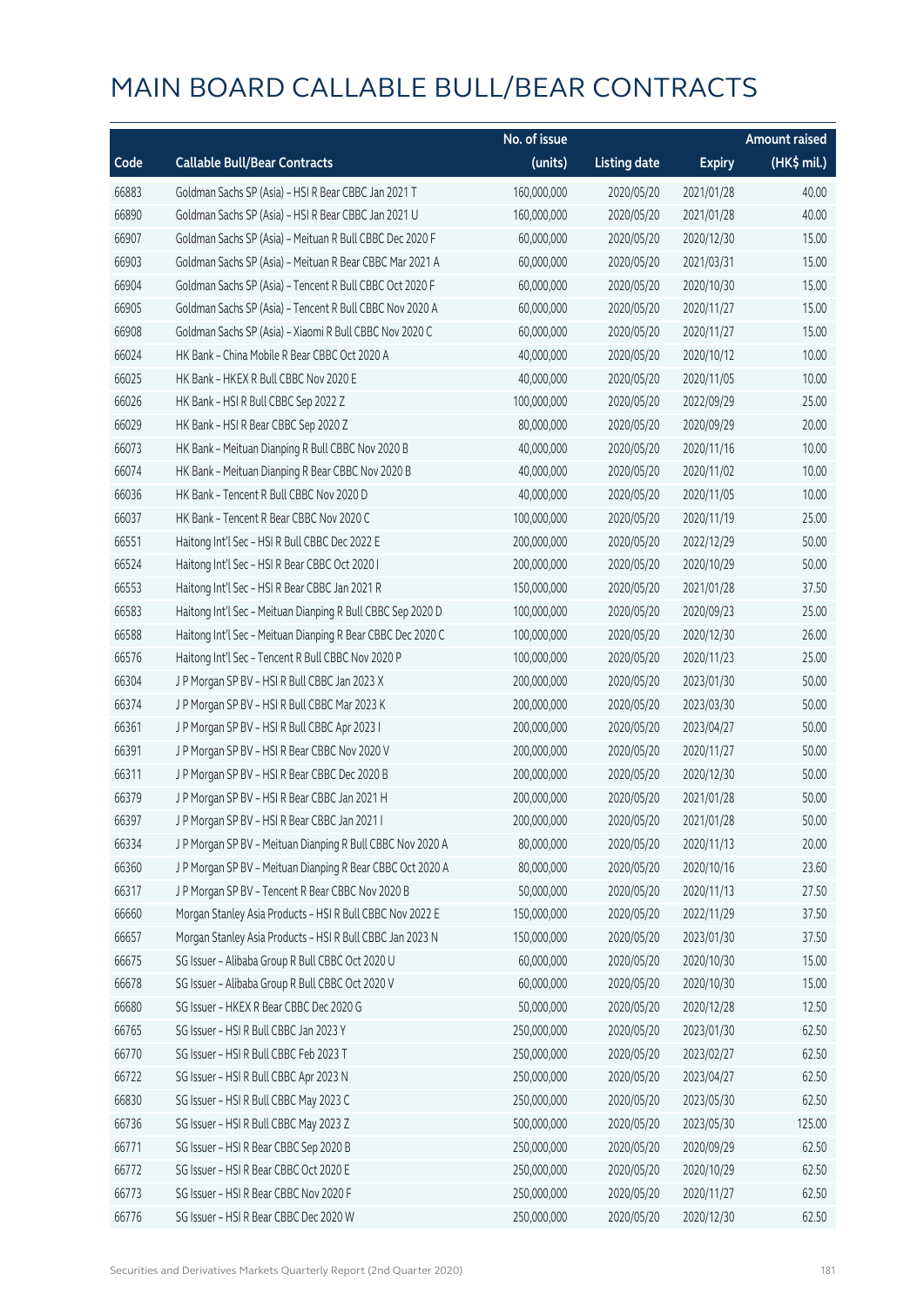|       |                                                         | No. of issue |                     |               | <b>Amount raised</b> |
|-------|---------------------------------------------------------|--------------|---------------------|---------------|----------------------|
| Code  | <b>Callable Bull/Bear Contracts</b>                     | (units)      | <b>Listing date</b> | <b>Expiry</b> | (HK\$ mil.)          |
| 66831 | SG Issuer - Meituan Dianping R Bull CBBC Oct 2020 L     | 100,000,000  | 2020/05/20          | 2020/10/30    | 25.00                |
| 66845 | SG Issuer - Meituan Dianping R Bull CBBC Nov 2020 M     | 100,000,000  | 2020/05/20          | 2020/11/30    | 25.00                |
| 66684 | SG Issuer - Meituan Dianping R Bear CBBC Dec 2020 J     | 100,000,000  | 2020/05/20          | 2020/12/30    | 25.00                |
| 66688 | SG Issuer - Meituan Dianping R Bear CBBC Dec 2020 K     | 100,000,000  | 2020/05/20          | 2020/12/30    | 25.00                |
| 66846 | SG Issuer - Meituan Dianping R Bear CBBC Feb 2021 A     | 100,000,000  | 2020/05/20          | 2021/02/25    | 36.00                |
| 66740 | SG Issuer - Sunny Optical R Bull CBBC Nov 2020 C        | 60,000,000   | 2020/05/20          | 2020/11/30    | 15.00                |
| 66741 | SG Issuer - Tencent R Bull CBBC Aug 2020 R              | 80,000,000   | 2020/05/20          | 2020/08/31    | 20.00                |
| 66742 | SG Issuer - Tencent R Bull CBBC Sep 2020 J              | 80,000,000   | 2020/05/20          | 2020/09/30    | 20.40                |
| 66759 | SG Issuer - Tencent R Bull CBBC Oct 2020 C              | 80,000,000   | 2020/05/20          | 2020/10/30    | 20.00                |
| 66761 | SG Issuer - Tencent R Bull CBBC Nov 2020 L              | 80,000,000   | 2020/05/20          | 2020/11/30    | 20.00                |
| 66689 | SG Issuer - Tencent R Bear CBBC Dec 2020 G              | 200,000,000  | 2020/05/20          | 2020/12/30    | 50.00                |
| 66715 | SG Issuer - Tencent R Bear CBBC Feb 2021 R              | 80,000,000   | 2020/05/20          | 2021/02/26    | 20.00                |
| 66718 | SG Issuer - Xiaomi R Bull CBBC Nov 2020 F               | 60,000,000   | 2020/05/20          | 2020/11/30    | 15.00                |
| 66763 | SG Issuer - ZTE R Bull CBBC Feb 2021 B                  | 60,000,000   | 2020/05/20          | 2021/02/25    | 15.00                |
| 66121 | UBS AG - Alibaba Group R Bull CBBC Dec 2020 B           | 80,000,000   | 2020/05/20          | 2020/12/17    | 20.00                |
| 66170 | UBS AG - HKEX R Bull CBBC Feb 2021 A                    | 50,000,000   | 2020/05/20          | 2021/02/09    | 12.50                |
| 66177 | UBS AG - HKEX R Bear CBBC Feb 2021 B                    | 50,000,000   | 2020/05/20          | 2021/02/09    | 21.50                |
| 66122 | UBS AG - HSI R Bull CBBC Apr 2023 R                     | 200,000,000  | 2020/05/20          | 2023/04/27    | 50.00                |
| 66125 | UBS AG - HSI R Bull CBBC Apr 2023 S                     | 200,000,000  | 2020/05/20          | 2023/04/27    | 50.00                |
| 66130 | UBS AG - HSI R Bull CBBC Apr 2023 T                     | 200,000,000  | 2020/05/20          | 2023/04/27    | 50.00                |
| 66134 | UBS AG - HSI R Bull CBBC Apr 2023 U                     | 200,000,000  | 2020/05/20          | 2023/04/27    | 50.00                |
| 66168 | UBS AG - HSI R Bear CBBC Sep 2020 W                     | 200,000,000  | 2020/05/20          | 2020/09/29    | 50.00                |
| 66136 | UBS AG - HSI R Bear CBBC Oct 2020 K                     | 200,000,000  | 2020/05/20          | 2020/10/29    | 50.00                |
| 66143 | UBS AG - HSI R Bear CBBC Oct 2020 M                     | 400,000,000  | 2020/05/20          | 2020/10/29    | 100.00               |
| 66151 | UBS AG - HSI R Bear CBBC Oct 2020 X                     | 300,000,000  | 2020/05/20          | 2020/10/29    | 75.00                |
| 66164 | UBS AG - Meituan Dianping R Bull CBBC Feb 2021 C        | 50,000,000   | 2020/05/20          | 2021/02/22    | 12.50                |
| 66167 | UBS AG - Meituan Dianping R Bull CBBC Dec 2021 A        | 200,000,000  | 2020/05/20          | 2021/12/31    | 50.00                |
| 66101 | UBS AG - Meituan Dianping R Bear CBBC Dec 2020 T        | 50,000,000   | 2020/05/20          | 2020/12/09    | 12.50                |
| 66103 | UBS AG - Tencent R Bull CBBC Feb 2021 I                 | 40,000,000   | 2020/05/20          | 2021/02/09    | 10.00                |
| 66113 | UBS AG - Tencent R Bull CBBC Feb 2021 J                 | 40,000,000   | 2020/05/20          | 2021/02/10    | 10.00                |
| 66118 | UBS AG - Tencent R Bull CBBC Feb 2021 K                 | 40,000,000   | 2020/05/20          | 2021/02/22    | 10.00                |
| 66099 | UBS AG - Tencent R Bear CBBC Dec 2020 Z                 | 200,000,000  | 2020/05/20          | 2020/12/22    | 50.00                |
| 66198 | UBS AG - Tencent R Bear CBBC Feb 2021 A                 | 40,000,000   | 2020/05/20          | 2021/02/09    | 15.60                |
| 66205 | UBS AG - Tencent R Bear CBBC Feb 2021 B                 | 40,000,000   | 2020/05/20          | 2021/02/10    | 23.60                |
| 66216 | UBS AG - Tencent R Bear CBBC Feb 2021 C                 | 40,000,000   | 2020/05/20          | 2021/02/22    | 33.60                |
| 66615 | Bank Vontobel - CSOP A50 ETF R Bull CBBC Apr 2021 B     | 40,000,000   | 2020/05/20          | 2021/04/23    | 10.00                |
| 66616 | Bank Vontobel - Meituan Dianping R Bull CBBC Jan 2021 H | 60,000,000   | 2020/05/20          | 2021/01/15    | 15.00                |
| 66617 | Bank Vontobel - Meituan Dianping R Bull CBBC Jan 2021 I | 60,000,000   | 2020/05/20          | 2021/01/08    | 15.00                |
| 66622 | Bank Vontobel - Meituan Dianping R Bull CBBC Feb 2021 A | 60,000,000   | 2020/05/20          | 2021/02/19    | 15.00                |
| 66633 | Bank Vontobel - Meituan Dianping R Bear CBBC Dec 2020 V | 60,000,000   | 2020/05/20          | 2020/12/18    | 21.00                |
| 66613 | Bank Vontobel - Tencent R Bull CBBC Mar 2021 A          | 40,000,000   | 2020/05/20          | 2021/03/05    | 10.00                |
| 66637 | Bank Vontobel - Tencent R Bear CBBC Dec 2020 U          | 40,000,000   | 2020/05/20          | 2020/12/18    | 10.00                |
| 67252 | BOCI Asia Ltd. - HSI R Bull CBBC Jan 2023 N             | 150,000,000  | 2020/05/21          | 2023/01/30    | 37.50                |
| 67267 | BOCI Asia Ltd. - HSI R Bear CBBC Oct 2020 C             | 150,000,000  | 2020/05/21          | 2020/10/29    | 37.50                |
| 67274 | BOCI Asia Ltd. - Tencent R Bear CBBC Dec 2020 V         | 40,000,000   | 2020/05/21          | 2020/12/30    | 10.00                |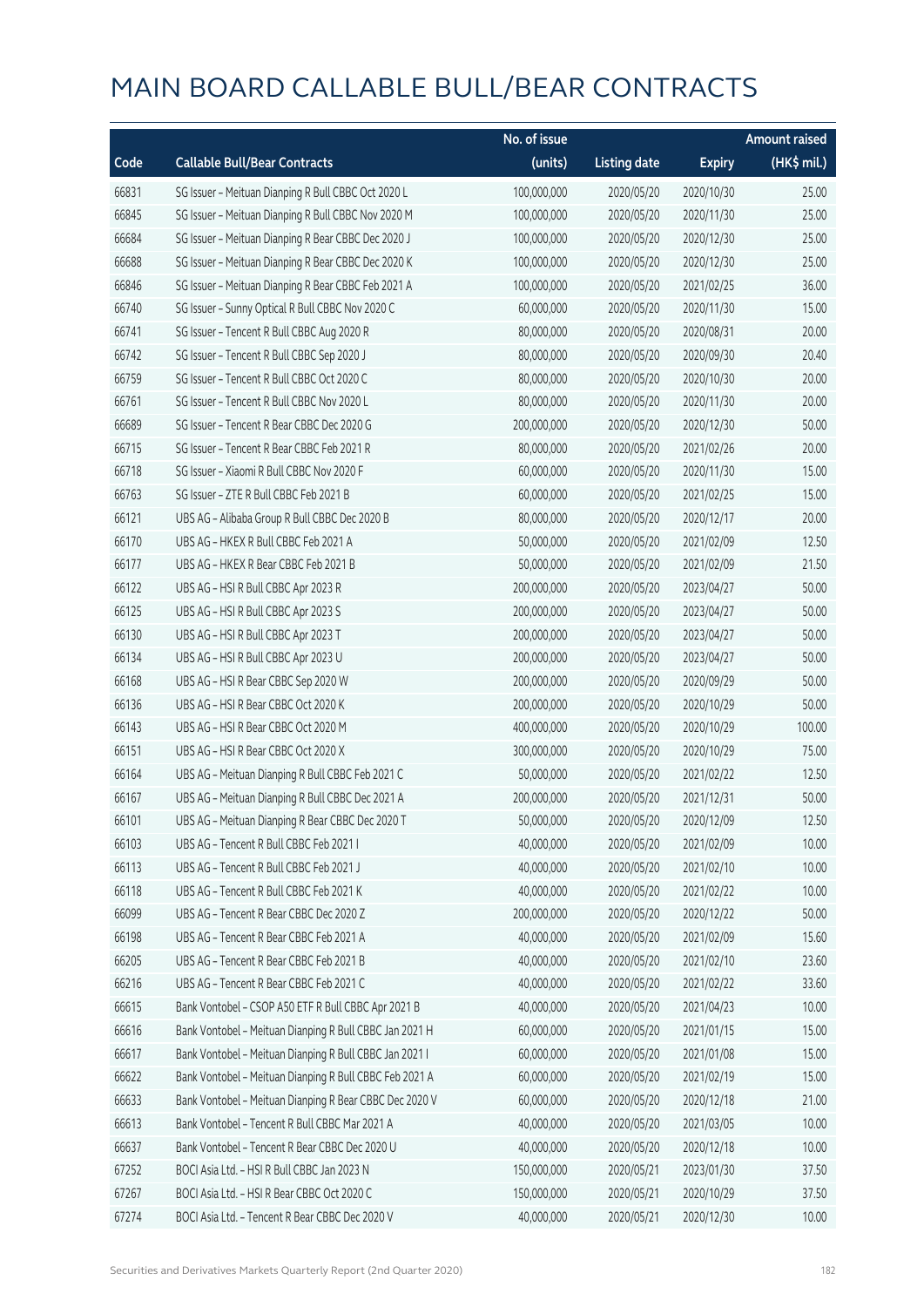|       |                                                            | No. of issue |                     |               | <b>Amount raised</b> |
|-------|------------------------------------------------------------|--------------|---------------------|---------------|----------------------|
| Code  | <b>Callable Bull/Bear Contracts</b>                        | (units)      | <b>Listing date</b> | <b>Expiry</b> | (HK\$ mil.)          |
| 67300 | BOCI Asia Ltd. - Tencent R Bear CBBC Dec 2020 W            | 40,000,000   | 2020/05/21          | 2020/12/30    | 10.80                |
| 66932 | BNP Paribas Issuance B.V. - HSI R Bull CBBC Oct 2022 G     | 150,000,000  | 2020/05/21          | 2022/10/28    | 37.50                |
| 66941 | BNP Paribas Issuance B.V. - HSI R Bull CBBC Oct 2022 H     | 150,000,000  | 2020/05/21          | 2022/10/28    | 37.50                |
| 66943 | BNP Paribas Issuance B.V. - HSI R Bull CBBC Oct 2022 I     | 150,000,000  | 2020/05/21          | 2022/10/28    | 37.50                |
| 67740 | BNP Paribas Issuance B.V. - HSI R Bear CBBC Dec 2020 E     | 250,000,000  | 2020/05/21          | 2020/12/30    | 62.50                |
| 67756 | BNP Paribas Issuance B.V. - HSI R Bear CBBC Dec 2020 F     | 250,000,000  | 2020/05/21          | 2020/12/30    | 62.50                |
| 67781 | BNP Paribas Issuance B.V. - HSI R Bear CBBC Dec 2020 G     | 240,000,000  | 2020/05/21          | 2020/12/30    | 60.00                |
| 67703 | BNP Paribas Issuance B.V. - HSI R Bear CBBC Dec 2020 V     | 250,000,000  | 2020/05/21          | 2020/12/30    | 62.50                |
| 67732 | BNP Paribas Issuance B.V. - HSI R Bear CBBC Dec 2020 X     | 250,000,000  | 2020/05/21          | 2020/12/30    | 62.50                |
| 67738 | BNP Paribas Issuance B.V. - HSI R Bear CBBC Dec 2020 Y     | 250,000,000  | 2020/05/21          | 2020/12/30    | 62.50                |
| 67739 | BNP Paribas Issuance B.V. - HSI R Bear CBBC Dec 2020 Z     | 250,000,000  | 2020/05/21          | 2020/12/30    | 62.50                |
| 68174 | Credit Suisse AG - Alibaba Group R Bull CBBC Sep 2020 I    | 50,000,000   | 2020/05/21          | 2020/09/29    | 12.50                |
| 68143 | Credit Suisse AG - Galaxy Ent R Bear CBBC Oct 2020 H       | 100,000,000  | 2020/05/21          | 2020/10/29    | 25.00                |
| 68142 | Credit Suisse AG - HSI R Bull CBBC Dec 2022 R              | 200,000,000  | 2020/05/21          | 2022/12/29    | 50.00                |
| 68115 | Credit Suisse AG - HSI R Bull CBBC Jan 2023 H              | 200,000,000  | 2020/05/21          | 2023/01/30    | 50.00                |
| 68132 | Credit Suisse AG - HSI R Bull CBBC Feb 2023 J              | 200,000,000  | 2020/05/21          | 2023/02/27    | 50.00                |
| 68135 | Credit Suisse AG - HSI R Bull CBBC Feb 2023 K              | 200,000,000  | 2020/05/21          | 2023/02/27    | 50.00                |
| 68204 | Credit Suisse AG - HSI R Bear CBBC Oct 2020 B              | 200,000,000  | 2020/05/21          | 2020/10/29    | 50.00                |
| 68205 | Credit Suisse AG - HSI R Bear CBBC Oct 2020 K              | 200,000,000  | 2020/05/21          | 2020/10/29    | 50.00                |
| 68211 | Credit Suisse AG - HSI R Bear CBBC Nov 2020 J              | 200,000,000  | 2020/05/21          | 2020/11/27    | 50.00                |
| 68229 | Credit Suisse AG - HSI R Bear CBBC Dec 2020 W              | 300,000,000  | 2020/05/21          | 2020/12/30    | 75.00                |
| 68159 | Credit Suisse AG - Meituan Dianping R Bull CBBC Nov 2020 D | 80,000,000   | 2020/05/21          | 2020/11/27    | 20.00                |
| 68250 | Credit Suisse AG - SMIC R Bull CBBC Dec 2020 A             | 100,000,000  | 2020/05/21          | 2020/12/30    | 25.00                |
| 68158 | Credit Suisse AG - SMIC R Bull CBBC Jan 2021 C             | 100,000,000  | 2020/05/21          | 2021/01/28    | 25.00                |
| 68258 | Credit Suisse AG - SMIC R Bear CBBC Nov 2020 A             | 50,000,000   | 2020/05/21          | 2020/11/27    | 12.50                |
| 68263 | Credit Suisse AG - SMIC R Bear CBBC Dec 2020 A             | 50,000,000   | 2020/05/21          | 2020/12/30    | 12.50                |
| 68148 | Credit Suisse AG - Tencent R Bull CBBC Oct 2020 N          | 50,000,000   | 2020/05/21          | 2020/10/29    | 12.50                |
| 68149 | Credit Suisse AG - Tencent R Bull CBBC Oct 2020 O          | 50,000,000   | 2020/05/21          | 2020/10/29    | 12.50                |
| 68153 | Credit Suisse AG - Tencent R Bear CBBC Sep 2020 H          | 50,000,000   | 2020/05/21          | 2020/09/29    | 12.50                |
| 68155 | Credit Suisse AG - ZTE R Bull CBBC Dec 2020 A              | 60,000,000   | 2020/05/21          | 2020/12/30    | 15.00                |
| 68323 | Goldman Sachs SP (Asia) - HSBC R Bull CBBC Mar 2021 A      | 60,000,000   | 2020/05/21          | 2021/03/30    | 15.00                |
| 68399 | Goldman Sachs SP (Asia) - HSI R Bull CBBC Dec 2022 M       | 160,000,000  | 2020/05/21          | 2022/12/29    | 40.00                |
| 68275 | Goldman Sachs SP (Asia) - HSI R Bull CBBC Apr 2023 P       | 160,000,000  | 2020/05/21          | 2023/04/27    | 40.00                |
| 68394 | Goldman Sachs SP (Asia) - HSI R Bull CBBC Apr 2023 Q       | 160,000,000  | 2020/05/21          | 2023/04/27    | 40.00                |
| 68407 | Goldman Sachs SP (Asia) - HSI R Bull CBBC Apr 2023 R       | 160,000,000  | 2020/05/21          | 2023/04/27    | 40.00                |
| 68264 | Goldman Sachs SP (Asia) - HSI R Bull CBBC May 2023 Y       | 160,000,000  | 2020/05/21          | 2023/05/30    | 40.00                |
| 68274 | Goldman Sachs SP (Asia) - HSI R Bull CBBC May 2023 Z       | 160,000,000  | 2020/05/21          | 2023/05/30    | 40.00                |
| 68388 | Goldman Sachs SP (Asia) - HSI R Bear CBBC Aug 2020 H       | 160,000,000  | 2020/05/21          | 2020/08/28    | 40.00                |
| 68393 | Goldman Sachs SP (Asia) - HSI R Bear CBBC Jan 2021 C       | 160,000,000  | 2020/05/21          | 2021/01/28    | 40.00                |
| 68392 | Goldman Sachs SP (Asia) - HSI R Bear CBBC Jan 2021 Q       | 160,000,000  | 2020/05/21          | 2021/01/28    | 40.00                |
| 68389 | Goldman Sachs SP (Asia) - HSI R Bear CBBC Jan 2021 V       | 160,000,000  | 2020/05/21          | 2021/01/28    | 40.00                |
| 68341 | Goldman Sachs SP (Asia) - Meituan R Bull CBBC Nov 2020 F   | 60,000,000   | 2020/05/21          | 2020/11/27    | 15.00                |
| 68279 | Goldman Sachs SP (Asia) - Meituan R Bear CBBC Mar 2021 B   | 60,000,000   | 2020/05/21          | 2021/03/31    | 15.00                |
| 68287 | Goldman Sachs SP (Asia) - Tencent R Bull CBBC Oct 2020 H   | 60,000,000   | 2020/05/21          | 2020/10/30    | 15.00                |
| 68307 | Goldman Sachs SP (Asia) - Tencent R Bull CBBC Nov 2020 B   | 60,000,000   | 2020/05/21          | 2020/11/27    | 15.00                |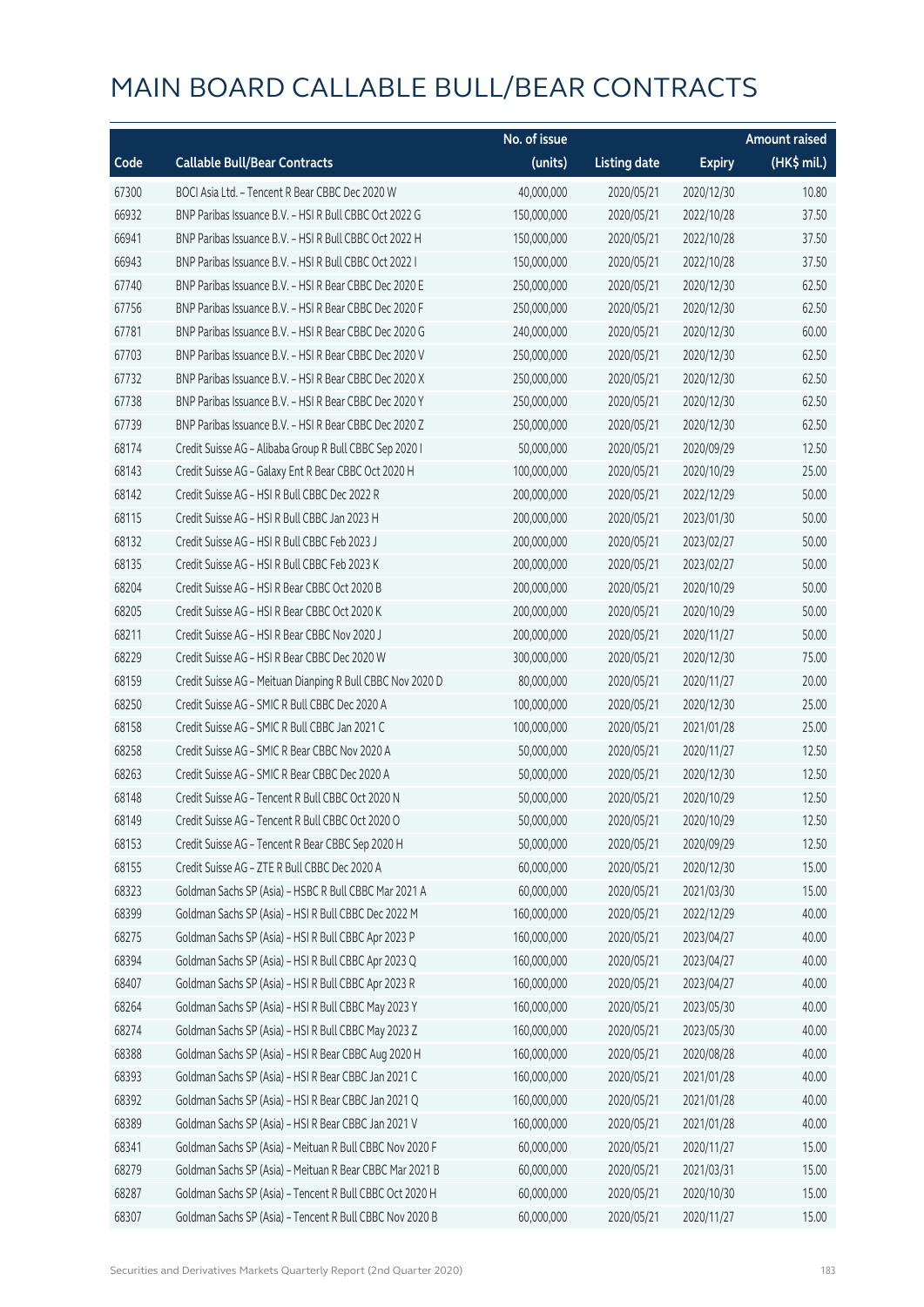|       |                                                              | No. of issue |                     |               | <b>Amount raised</b> |
|-------|--------------------------------------------------------------|--------------|---------------------|---------------|----------------------|
| Code  | <b>Callable Bull/Bear Contracts</b>                          | (units)      | <b>Listing date</b> | <b>Expiry</b> | (HK\$ mil.)          |
| 68347 | Goldman Sachs SP (Asia) - Tencent R Bear CBBC Oct 2020 A     | 60,000,000   | 2020/05/21          | 2020/10/30    | 15.00                |
| 68361 | Goldman Sachs SP (Asia) - Tencent R Bear CBBC Jun 2021 C     | 80,000,000   | 2020/05/21          | 2021/06/30    | 20.00                |
| 66957 | HK Bank - HKEX R Bear CBBC Oct 2020 C                        | 100,000,000  | 2020/05/21          | 2020/10/12    | 25.00                |
| 66946 | HK Bank - HSI R Bull CBBC Sep 2022 A                         | 100,000,000  | 2020/05/21          | 2022/09/29    | 25.00                |
| 66959 | HK Bank - HSI R Bear CBBC Sep 2020 A                         | 60,000,000   | 2020/05/21          | 2020/09/29    | 15.00                |
| 66985 | HK Bank - Meituan Dianping R Bull CBBC Oct 2020 D            | 40,000,000   | 2020/05/21          | 2020/10/12    | 10.00                |
| 66967 | HK Bank - SMIC R Bull CBBC Oct 2020 C                        | 40,000,000   | 2020/05/21          | 2020/10/12    | 10.00                |
| 67006 | HK Bank - SMIC R Bear CBBC Nov 2020 C                        | 40,000,000   | 2020/05/21          | 2020/11/02    | 10.00                |
| 67011 | HK Bank - Tencent R Bear CBBC Oct 2020 C                     | 40,000,000   | 2020/05/21          | 2020/10/05    | 10.00                |
| 66983 | HK Bank - Tencent R Bear CBBC Nov 2020 D                     | 100,000,000  | 2020/05/21          | 2020/11/02    | 25.00                |
| 67785 | Haitong Int'l Sec - HSI R Bull CBBC Oct 2022 C               | 150,000,000  | 2020/05/21          | 2022/10/28    | 37.50                |
| 67784 | Haitong Int'l Sec - HSI R Bull CBBC Mar 2023 J               | 150,000,000  | 2020/05/21          | 2023/03/30    | 37.50                |
| 67844 | Haitong Int'l Sec - HSI R Bear CBBC Dec 2020 W               | 200,000,000  | 2020/05/21          | 2020/12/30    | 50.00                |
| 67848 | Haitong Int'l Sec - HSI R Bear CBBC Dec 2020 X               | 200,000,000  | 2020/05/21          | 2020/12/30    | 50.00                |
| 67850 | Haitong Int'l Sec - HSI R Bear CBBC Dec 2020 Y               | 150,000,000  | 2020/05/21          | 2020/12/30    | 45.00                |
| 67819 | Haitong Int'l Sec - Meituan Dianping R Bull CBBC Sep 2020 E  | 100,000,000  | 2020/05/21          | 2020/09/30    | 25.00                |
| 67818 | Haitong Int'l Sec - Meituan Dianping R Bear CBBC Dec 2020 D  | 100,000,000  | 2020/05/21          | 2020/12/30    | 25.00                |
| 67836 | Haitong Int'l Sec - SMIC R Bull CBBC Jan 2021 A              | 100,000,000  | 2020/05/21          | 2021/01/28    | 25.00                |
| 67841 | Haitong Int'l Sec - SMIC R Bear CBBC Jan 2021 A              | 100,000,000  | 2020/05/21          | 2021/01/28    | 25.00                |
| 67788 | Haitong Int'l Sec - Tencent R Bear CBBC Dec 2020 I           | 100,000,000  | 2020/05/21          | 2020/12/30    | 25.00                |
| 67633 | J P Morgan SP BV - HSI R Bull CBBC Feb 2023 L                | 200,000,000  | 2020/05/21          | 2023/02/27    | 50.00                |
| 67544 | J P Morgan SP BV - HSI R Bull CBBC Feb 2023 P                | 200,000,000  | 2020/05/21          | 2023/02/27    | 50.00                |
| 67546 | J P Morgan SP BV - HSI R Bull CBBC Feb 2023 V                | 200,000,000  | 2020/05/21          | 2023/02/27    | 50.00                |
| 67555 | J P Morgan SP BV - HSI R Bull CBBC Mar 2023 L                | 200,000,000  | 2020/05/21          | 2023/03/30    | 50.00                |
| 67592 | J P Morgan SP BV - HSI R Bull CBBC Apr 2023 J                | 200,000,000  | 2020/05/21          | 2023/04/27    | 50.00                |
| 67603 | J P Morgan SP BV - HSI R Bull CBBC Sep 2023 A                | 200,000,000  | 2020/05/21          | 2023/09/28    | 50.00                |
| 67664 | J P Morgan SP BV - HSI R Bear CBBC Nov 2020 A                | 200,000,000  | 2020/05/21          | 2020/11/27    | 50.00                |
| 67634 | J P Morgan SP BV - HSI R Bear CBBC Dec 2020 P                | 200,000,000  | 2020/05/21          | 2020/12/30    | 50.00                |
| 67675 | J P Morgan SP BV - HSI R Bear CBBC Dec 2020 T                | 200,000,000  | 2020/05/21          | 2020/12/30    | 50.00                |
| 67678 | J P Morgan SP BV - HSI R Bear CBBC Jan 2021 J                | 200,000,000  | 2020/05/21          | 2021/01/28    | 50.00                |
| 67583 | J P Morgan SP BV - Meituan Dianping R Bull CBBC Nov 2020 B   | 80,000,000   | 2020/05/21          | 2020/11/13    | 20.00                |
| 67581 | J P Morgan SP BV - Tencent R Bull CBBC Nov 2020 B            | 50,000,000   | 2020/05/21          | 2020/11/13    | 12.50                |
| 67582 | J P Morgan SP BV - Tencent R Bear CBBC Oct 2020 B            | 50,000,000   | 2020/05/21          | 2020/10/09    | 12.50                |
| 67541 | J P Morgan SP BV - Tencent R Bear CBBC Nov 2020 C            | 50,000,000   | 2020/05/21          | 2020/11/13    | 12.50                |
| 67106 | Morgan Stanley Asia Products - Alibaba R Bull CBBC Dec2020 D | 40,000,000   | 2020/05/21          | 2020/12/30    | 10.00                |
| 67166 | Morgan Stanley Asia Products - Alibaba R Bull CBBC Dec2020 E | 40,000,000   | 2020/05/21          | 2020/12/16    | 10.00                |
| 67105 | Morgan Stanley Asia Products - Alibaba R Bull CBBC Jan2021 C | 40,000,000   | 2020/05/21          | 2021/01/13    | 10.00                |
| 67188 | Morgan Stanley Asia Products - Alibaba R Bull CBBC Feb2021 C | 40,000,000   | 2020/05/21          | 2021/02/26    | 10.00                |
| 67180 | Morgan Stanley Asia Products - Alibaba R Bull CBBC Mar2021 B | 40,000,000   | 2020/05/21          | 2021/03/10    | 10.00                |
| 67107 | Morgan Stanley Asia Products - Alibaba R Bear CBBC Feb2021 A | 40,000,000   | 2020/05/21          | 2021/02/01    | 10.00                |
| 67019 | Morgan Stanley Asia Products - HKEX R Bull CBBC Dec 2020 A   | 40,000,000   | 2020/05/21          | 2020/12/07    | 10.00                |
| 67020 | Morgan Stanley Asia Products - HKEX R Bull CBBC Jan 2021 A   | 40,000,000   | 2020/05/21          | 2021/01/07    | 10.00                |
| 67016 | Morgan Stanley Asia Products - HSBC R Bull CBBC Jun 2021 A   | 40,000,000   | 2020/05/21          | 2021/06/30    | 10.00                |
| 67017 | Morgan Stanley Asia Products - HSBC R Bear CBBC Apr 2021 A   | 40,000,000   | 2020/05/21          | 2021/04/29    | 10.00                |
| 67697 | Morgan Stanley Asia Products - HSI R Bull CBBC Dec 2022 E    | 150,000,000  | 2020/05/21          | 2022/12/29    | 37.50                |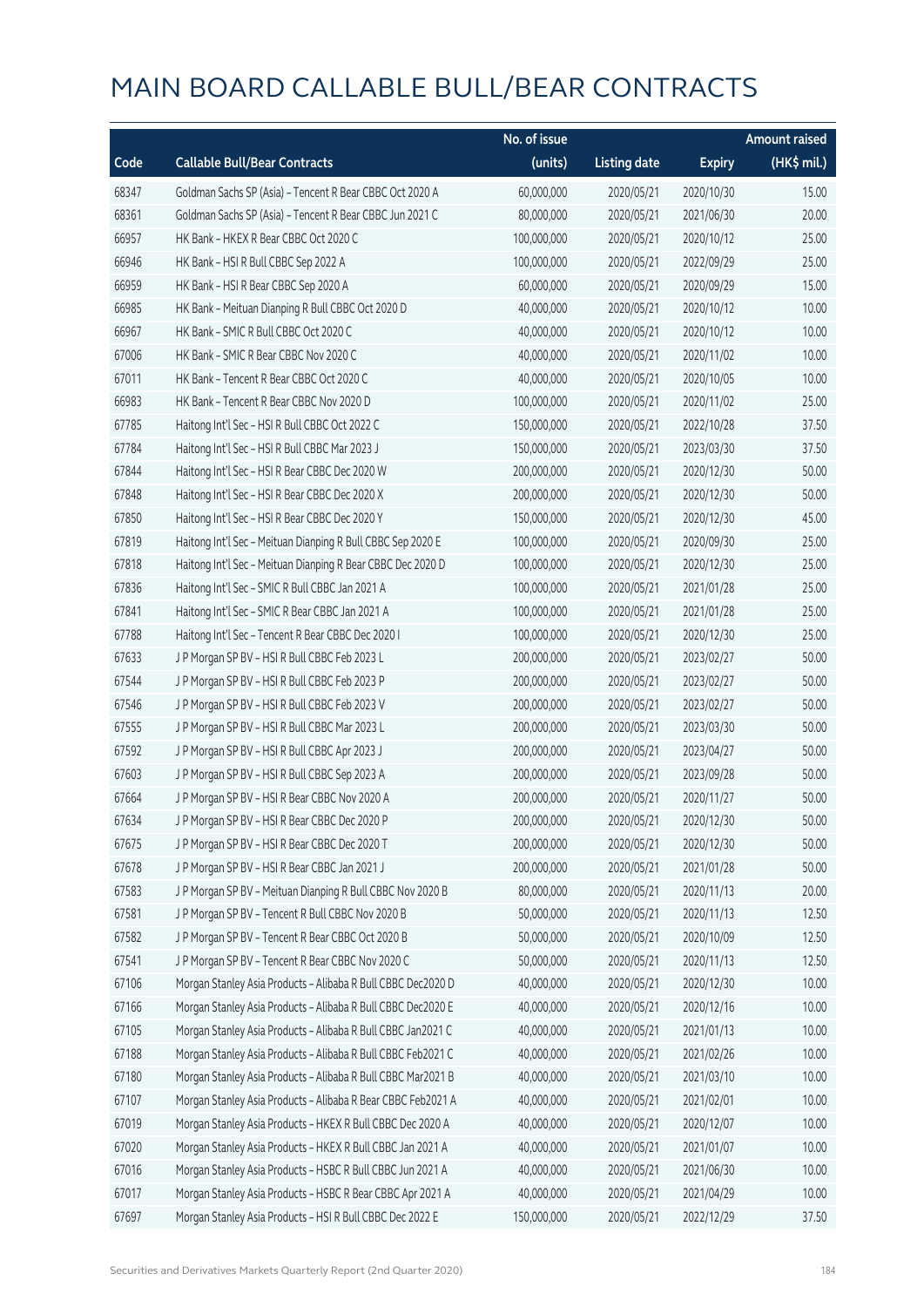|       |                                                              | No. of issue |                     |               | <b>Amount raised</b> |
|-------|--------------------------------------------------------------|--------------|---------------------|---------------|----------------------|
| Code  | <b>Callable Bull/Bear Contracts</b>                          | (units)      | <b>Listing date</b> | <b>Expiry</b> | (HK\$ mil.)          |
| 67685 | Morgan Stanley Asia Products - HSI R Bear CBBC Aug 2020 Z    | 150,000,000  | 2020/05/21          | 2020/08/28    | 37.50                |
| 67684 | Morgan Stanley Asia Products - HSI R Bear CBBC Nov 2020 F    | 200,000,000  | 2020/05/21          | 2020/11/27    | 50.00                |
| 67051 | Morgan Stanley Asia Products - Meituan R Bull CBBC Nov2020 A | 50,000,000   | 2020/05/21          | 2020/11/16    | 12.50                |
| 67034 | Morgan Stanley Asia Products - Meituan R Bull CBBC Dec2020 B | 50,000,000   | 2020/05/21          | 2020/12/30    | 12.50                |
| 67094 | Morgan Stanley Asia Products - Meituan R Bull CBBC Dec2020 C | 50,000,000   | 2020/05/21          | 2020/12/18    | 17.20                |
| 67075 | Morgan Stanley Asia Products - Meituan R Bear CBBC Dec2020 G | 50,000,000   | 2020/05/21          | 2020/12/10    | 12.50                |
| 67093 | Morgan Stanley Asia Products - Meituan R Bear CBBC Jan2021 A | 50,000,000   | 2020/05/21          | 2021/01/28    | 12.50                |
| 67064 | Morgan Stanley Asia Products - Meituan R Bear CBBC Mar2021 A | 50,000,000   | 2020/05/21          | 2021/03/30    | 12.50                |
| 67101 | Morgan Stanley Asia Products - Xiaomi R Bull CBBC Dec 2020 D | 40,000,000   | 2020/05/21          | 2020/12/01    | 10.00                |
| 67102 | Morgan Stanley Asia Products - Xiaomi R Bull CBBC Dec 2020 E | 40,000,000   | 2020/05/21          | 2020/12/10    | 10.00                |
| 67100 | Morgan Stanley Asia Products - Xiaomi R Bull CBBC Jan 2021 A | 40,000,000   | 2020/05/21          | 2021/01/20    | 10.00                |
| 67104 | Morgan Stanley Asia Products - Xiaomi R Bear CBBC Feb 2021 A | 40,000,000   | 2020/05/21          | 2021/02/08    | 10.00                |
| 67853 | SG Issuer - Alibaba Group R Bull CBBC Nov 2020 J             | 60,000,000   | 2020/05/21          | 2020/11/30    | 15.00                |
| 67854 | SG Issuer - China Mobile R Bear CBBC Nov 2020 C              | 100,000,000  | 2020/05/21          | 2020/11/27    | 25.00                |
| 67938 | SG Issuer - HSI R Bull CBBC Jan 2023 W                       | 250,000,000  | 2020/05/21          | 2023/01/30    | 62.50                |
| 67942 | SG Issuer - HSI R Bull CBBC Jan 2023 X                       | 250,000,000  | 2020/05/21          | 2023/01/30    | 62.50                |
| 67968 | SG Issuer - HSI R Bull CBBC Apr 2023 S                       | 250,000,000  | 2020/05/21          | 2023/04/27    | 62.50                |
| 67971 | SG Issuer - HSI R Bull CBBC Apr 2023 T                       | 500,000,000  | 2020/05/21          | 2023/04/27    | 125.00               |
| 67955 | SG Issuer - HSI R Bull CBBC May 2023 D                       | 250,000,000  | 2020/05/21          | 2023/05/30    | 62.50                |
| 68096 | SG Issuer - HSI R Bull CBBC May 2023 G                       | 250,000,000  | 2020/05/21          | 2023/05/30    | 62.50                |
| 68024 | SG Issuer - HSI R Bear CBBC Oct 2020 F                       | 250,000,000  | 2020/05/21          | 2020/10/29    | 62.50                |
| 68033 | SG Issuer - HSI R Bear CBBC Oct 2020 X                       | 250,000,000  | 2020/05/21          | 2020/10/29    | 62.50                |
| 68042 | SG Issuer - HSI R Bear CBBC Nov 2020 L                       | 250,000,000  | 2020/05/21          | 2020/11/27    | 62.50                |
| 68053 | SG Issuer - HSI R Bear CBBC Dec 2020 Z                       | 250,000,000  | 2020/05/21          | 2020/12/30    | 62.50                |
| 67972 | SG Issuer - Meituan Dianping R Bull CBBC Dec 2020 X          | 100,000,000  | 2020/05/21          | 2020/12/30    | 25.00                |
| 67864 | SG Issuer - Meituan Dianping R Bear CBBC Nov 2020 F          | 100,000,000  | 2020/05/21          | 2020/11/30    | 25.00                |
| 68107 | SG Issuer - Sands China R Bull CBBC Apr 2021 B               | 100,000,000  | 2020/05/21          | 2021/04/30    | 25.00                |
| 67977 | SG Issuer - SMIC R Bull CBBC Feb 2021 D                      | 120,000,000  | 2020/05/21          | 2021/02/25    | 30.00                |
| 67878 | SG Issuer - Sunny Optical R Bear CBBC Feb 2021 A             | 60,000,000   | 2020/05/21          | 2021/02/26    | 21.00                |
| 67992 | SG Issuer - Tencent R Bull CBBC Nov 2020 M                   | 80,000,000   | 2020/05/21          | 2020/11/30    | 20.00                |
| 68002 | SG Issuer - Tencent R Bull CBBC Dec 2020 R                   | 80,000,000   | 2020/05/21          | 2020/12/30    | 20.00                |
| 67887 | SG Issuer - Tencent R Bear CBBC Dec 2020 L                   | 80,000,000   | 2020/05/21          | 2020/12/30    | 20.00                |
| 67915 | SG Issuer - Tencent R Bear CBBC Jan 2021 L                   | 80,000,000   | 2020/05/21          | 2021/01/29    | 20.00                |
| 67923 | SG Issuer - Tencent R Bear CBBC Feb 2021 S                   | 80,000,000   | 2020/05/21          | 2021/02/26    | 20.00                |
| 68017 | SG Issuer - Xiaomi R Bull CBBC Dec 2020 H                    | 60,000,000   | 2020/05/21          | 2020/12/30    | 15.00                |
| 67924 | SG Issuer - Xiaomi R Bear CBBC Nov 2020 C                    | 60,000,000   | 2020/05/21          | 2020/11/27    | 15.00                |
| 67935 | SG Issuer - Xiaomi R Bear CBBC Dec 2020 D                    | 60,000,000   | 2020/05/21          | 2020/12/30    | 15.00                |
| 67529 | UBS AG - HSCEI R Bear CBBC Dec 2020 C                        | 200,000,000  | 2020/05/21          | 2020/12/30    | 50.00                |
| 67372 | UBS AG - HSI R Bull CBBC Sep 2022 H                          | 200,000,000  | 2020/05/21          | 2022/09/29    | 50.00                |
| 67465 | UBS AG - HSI R Bull CBBC Sep 2022 P                          | 200,000,000  | 2020/05/21          | 2022/09/29    | 50.00                |
| 67478 | UBS AG - HSI R Bull CBBC Sep 2022 Q                          | 200,000,000  | 2020/05/21          | 2022/09/29    | 50.00                |
| 67377 | UBS AG - HSI R Bull CBBC Sep 2022 S                          | 200,000,000  | 2020/05/21          | 2022/09/29    | 50.00                |
| 67479 | UBS AG - HSI R Bull CBBC Sep 2022 Y                          | 200,000,000  | 2020/05/21          | 2022/09/29    | 50.00                |
| 67366 | UBS AG - HSI R Bull CBBC Sep 2022 Z                          | 200,000,000  | 2020/05/21          | 2022/09/29    | 50.00                |
| 67464 | UBS AG - HSI R Bear CBBC Jan 2021 E                          | 200,000,000  | 2020/05/21          | 2021/01/28    | 50.00                |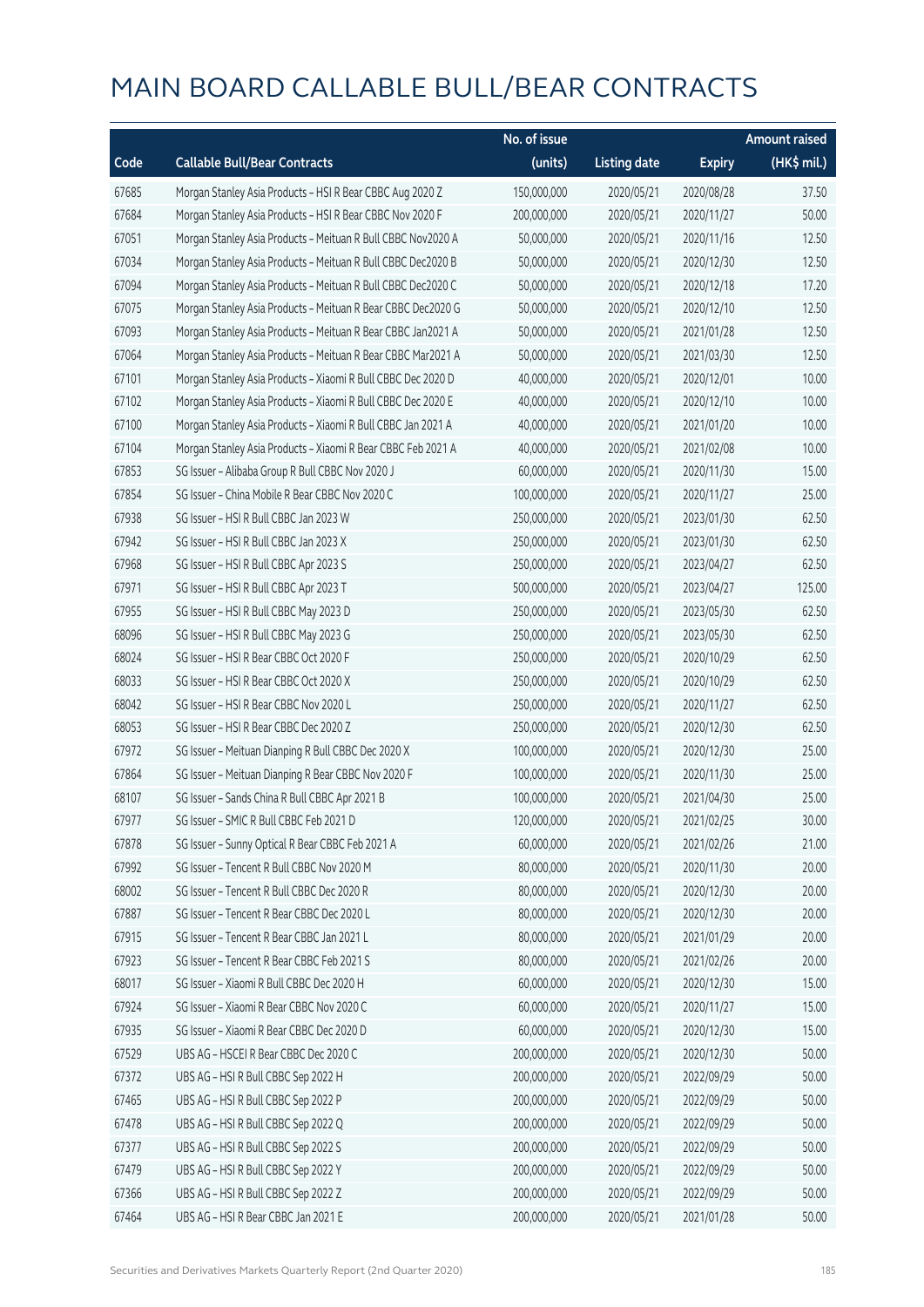|       |                                                            | No. of issue |                     |               | <b>Amount raised</b> |
|-------|------------------------------------------------------------|--------------|---------------------|---------------|----------------------|
| Code  | <b>Callable Bull/Bear Contracts</b>                        | (units)      | <b>Listing date</b> | <b>Expiry</b> | (HK\$ mil.)          |
| 67412 | UBS AG - HSI R Bear CBBC Jan 2021 U                        | 200,000,000  | 2020/05/21          | 2021/01/28    | 50.00                |
| 67422 | UBS AG - HSI R Bear CBBC Jan 2021 V                        | 200,000,000  | 2020/05/21          | 2021/01/28    | 50.00                |
| 67448 | UBS AG - HSI R Bear CBBC Jan 2021 X                        | 200,000,000  | 2020/05/21          | 2021/01/28    | 50.00                |
| 67391 | UBS AG - Meituan Dianping R Bull CBBC Mar 2021 A           | 50,000,000   | 2020/05/21          | 2021/03/08    | 12.50                |
| 67392 | UBS AG - Meituan Dianping R Bull CBBC Mar 2021 B           | 50,000,000   | 2020/05/21          | 2021/03/01    | 12.50                |
| 67330 | UBS AG - Meituan Dianping R Bear CBBC Dec 2020 U           | 50,000,000   | 2020/05/21          | 2020/12/31    | 12.50                |
| 67329 | UBS AG - Meituan Dianping R Bear CBBC Jul 2021 A           | 150,000,000  | 2020/05/21          | 2021/07/30    | 37.50                |
| 67310 | UBS AG - Meituan Dianping R Bear CBBC Aug 2021 A           | 150,000,000  | 2020/05/21          | 2021/08/31    | 37.50                |
| 67480 | UBS AG - SMIC R Bull CBBC Apr 2021 A                       | 100,000,000  | 2020/05/21          | 2021/04/30    | 25.00                |
| 67494 | UBS AG - SMIC R Bear CBBC Apr 2021 A                       | 100,000,000  | 2020/05/21          | 2021/04/30    | 25.00                |
| 67379 | UBS AG - Tencent R Bull CBBC Mar 2021 C                    | 200,000,000  | 2020/05/21          | 2021/03/08    | 50.00                |
| 67302 | UBS AG - Tencent R Bear CBBC Nov 2020 B                    | 40,000,000   | 2020/05/21          | 2020/11/30    | 10.00                |
| 67307 | UBS AG - Tencent R Bear CBBC Feb 2021 D                    | 200,000,000  | 2020/05/21          | 2021/02/08    | 50.00                |
| 67407 | UBS AG - Xiaomi R Bull CBBC Mar 2021 A                     | 60,000,000   | 2020/05/21          | 2021/03/01    | 15.00                |
| 67193 | Bank Vontobel - China Life R Bull CBBC Mar 2021 D          | 80,000,000   | 2020/05/21          | 2021/03/12    | 20.00                |
| 67241 | Bank Vontobel - HSI R Bear CBBC Dec 2020 K                 | 80,000,000   | 2020/05/21          | 2020/12/30    | 20.00                |
| 67244 | Bank Vontobel - HSI R Bear CBBC Dec 2020 L                 | 80,000,000   | 2020/05/21          | 2020/12/30    | 20.00                |
| 67205 | Bank Vontobel - Meituan Dianping R Bull CBBC Feb 2021 B    | 60,000,000   | 2020/05/21          | 2021/02/19    | 15.00                |
| 67190 | Bank Vontobel - Meituan Dianping R Bear CBBC Dec 2020 W    | 60,000,000   | 2020/05/21          | 2020/12/18    | 15.00                |
| 67195 | Bank Vontobel - Tencent R Bull CBBC Mar 2021 B             | 40,000,000   | 2020/05/21          | 2021/03/05    | 10.00                |
| 67189 | Bank Vontobel - Tencent R Bear CBBC Dec 2020 V             | 40,000,000   | 2020/05/21          | 2020/12/11    | 10.00                |
| 68625 | BOCI Asia Ltd. - AAC Tech R Bull CBBC Dec 2020 B           | 80,000,000   | 2020/05/22          | 2020/12/30    | 20.00                |
| 68555 | BOCI Asia Ltd. - HSI R Bull CBBC Jan 2023 O                | 150,000,000  | 2020/05/22          | 2023/01/30    | 37.50                |
| 68589 | BOCI Asia Ltd. - HSI R Bull CBBC Jan 2023 P                | 150,000,000  | 2020/05/22          | 2023/01/30    | 37.50                |
| 68611 | BOCI Asia Ltd. - HSI R Bear CBBC Oct 2020 F                | 150,000,000  | 2020/05/22          | 2020/10/29    | 37.50                |
| 68768 | BNP Paribas Issuance B.V. - HSI R Bull CBBC Oct 2022 J     | 150,000,000  | 2020/05/22          | 2022/10/28    | 37.50                |
| 68795 | BNP Paribas Issuance B.V. - HSI R Bull CBBC Oct 2022 K     | 150,000,000  | 2020/05/22          | 2022/10/28    | 37.50                |
| 69634 | BNP Paribas Issuance B.V. - HSI R Bull CBBC Oct 2022 L     | 140,000,000  | 2020/05/22          | 2022/10/28    | 35.00                |
| 69716 | BNP Paribas Issuance B.V. - HSI R Bear CBBC Nov 2020 A     | 250,000,000  | 2020/05/22          | 2020/11/27    | 62.50                |
| 69725 | BNP Paribas Issuance B.V. - HSI R Bear CBBC Nov 2020 B     | 250,000,000  | 2020/05/22          | 2020/11/27    | 62.50                |
| 69642 | BNP Paribas Issuance B.V. - HSI R Bear CBBC Nov 2020 U     | 250,000,000  | 2020/05/22          | 2020/11/27    | 62.50                |
| 69729 | BNP Paribas Issuance B.V. - HSI R Bear CBBC Nov 2020 V     | 250,000,000  | 2020/05/22          | 2020/11/27    | 62.50                |
| 69767 | BNP Paribas Issuance B.V. - HSI R Bear CBBC Nov 2020 W     | 250,000,000  | 2020/05/22          | 2020/11/27    | 62.50                |
| 69674 | BNP Paribas Issuance B.V. - HSI R Bear CBBC Nov 2020 X     | 250,000,000  | 2020/05/22          | 2020/11/27    | 62.50                |
| 69691 | BNP Paribas Issuance B.V. - HSI R Bear CBBC Nov 2020 Y     | 250,000,000  | 2020/05/22          | 2020/11/27    | 62.50                |
| 68645 | BNP Paribas Issuance B.V. - Meituan R Bull CBBC Dec 2020 Y | 50,000,000   | 2020/05/22          | 2020/12/30    | 12.50                |
| 68643 | BNP Paribas Issuance B.V. - Meituan R Bull CBBC Dec 2020 Z | 50,000,000   | 2020/05/22          | 2020/12/30    | 12.50                |
| 68668 | BNP Paribas Issuance B.V. - Tencent R Bear CBBC Nov 2020 L | 50,000,000   | 2020/05/22          | 2020/11/27    | 12.50                |
| 68689 | BNP Paribas Issuance B.V. - Xiaomi R Bull CBBC Nov 2020 W  | 50,000,000   | 2020/05/22          | 2020/11/27    | 12.50                |
| 50521 | Credit Suisse AG - AAC Tech R Bull CBBC Dec 2020 D         | 80,000,000   | 2020/05/22          | 2020/12/30    | 20.00                |
| 50538 | Credit Suisse AG - Alibaba Group R Bull CBBC Sep 2020 J    | 50,000,000   | 2020/05/22          | 2020/09/29    | 12.50                |
| 50154 | Credit Suisse AG - HSI R Bull CBBC Jan 2023 I              | 200,000,000  | 2020/05/22          | 2023/01/30    | 50.00                |
| 50374 | Credit Suisse AG - HSI R Bull CBBC Feb 2023 L              | 200,000,000  | 2020/05/22          | 2023/02/27    | 50.00                |
| 50539 | Credit Suisse AG - HSI R Bull CBBC Feb 2023 M              | 200,000,000  | 2020/05/22          | 2023/02/27    | 50.00                |
| 50540 | Credit Suisse AG - HSI R Bear CBBC Oct 2020 L              | 200,000,000  | 2020/05/22          | 2020/10/29    | 50.00                |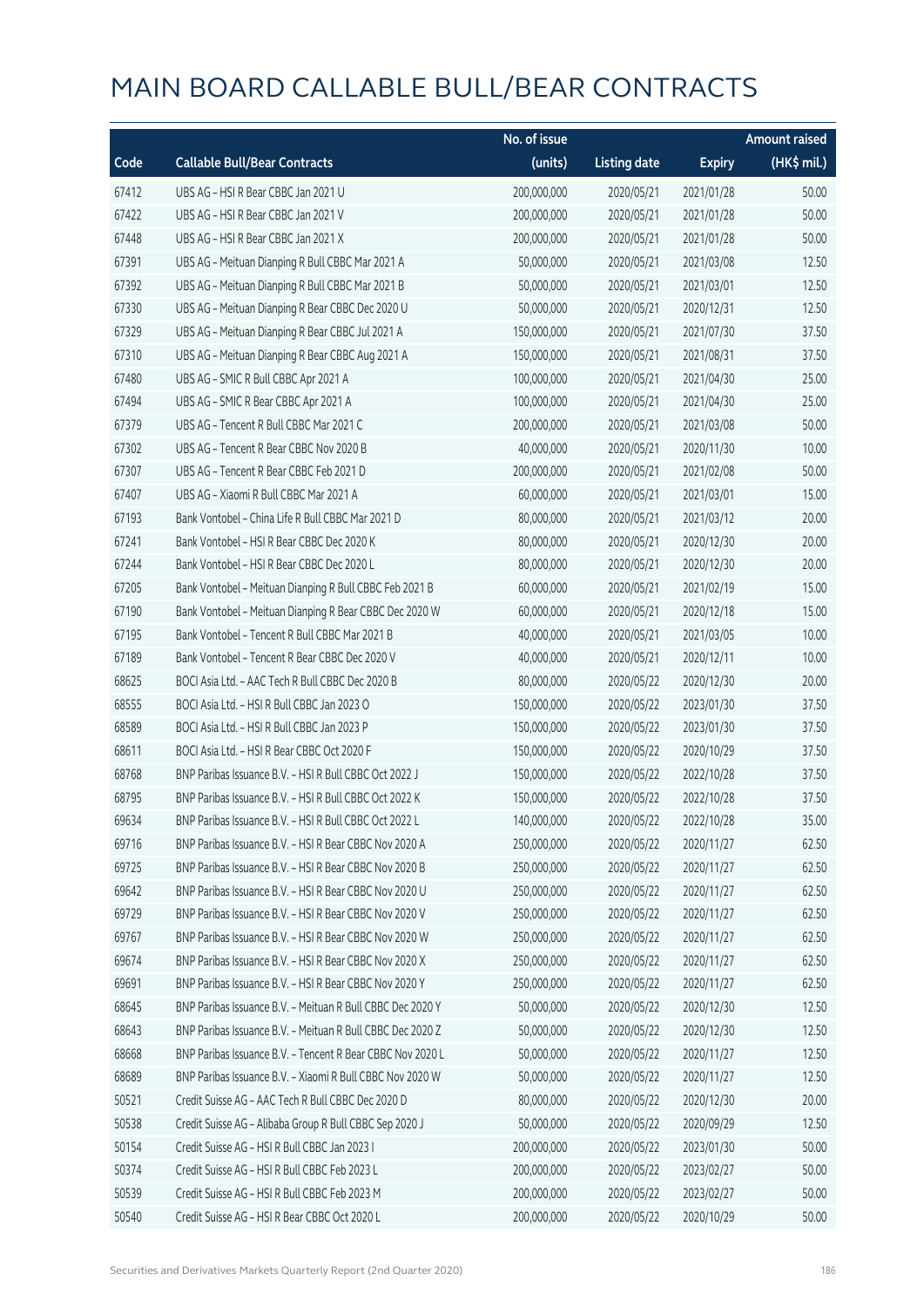|       |                                                            | No. of issue |                     |               | <b>Amount raised</b> |
|-------|------------------------------------------------------------|--------------|---------------------|---------------|----------------------|
| Code  | <b>Callable Bull/Bear Contracts</b>                        | (units)      | <b>Listing date</b> | <b>Expiry</b> | (HK\$ mil.)          |
| 50578 | Credit Suisse AG - HSI R Bear CBBC Oct 2020 M              | 200,000,000  | 2020/05/22          | 2020/10/29    | 50.00                |
| 50542 | Credit Suisse AG - HSI R Bear CBBC Nov 2020 Q              | 200,000,000  | 2020/05/22          | 2020/11/27    | 50.00                |
| 50523 | Credit Suisse AG - Meituan Dianping R Bull CBBC Sep 2020 F | 80,000,000   | 2020/05/22          | 2020/09/29    | 20.00                |
| 50518 | Credit Suisse AG - SMIC R Bull CBBC Jan 2021 D             | 100,000,000  | 2020/05/22          | 2021/01/22    | 25.00                |
| 50443 | Credit Suisse AG - Tencent R Bear CBBC Oct 2020 D          | 50,000,000   | 2020/05/22          | 2020/10/29    | 12.50                |
| 51075 | Goldman Sachs SP (Asia) - Alibaba R Bear CBBC Mar 2021 F   | 60,000,000   | 2020/05/22          | 2021/03/30    | 15.00                |
| 51145 | Goldman Sachs SP (Asia) - HSI R Bull CBBC Apr 2023 S       | 160,000,000  | 2020/05/22          | 2023/04/27    | 40.00                |
| 51172 | Goldman Sachs SP (Asia) - HSI R Bull CBBC Apr 2023 U       | 160,000,000  | 2020/05/22          | 2023/04/27    | 40.00                |
| 51000 | Goldman Sachs SP (Asia) - HSI R Bull CBBC May 2023 A       | 160,000,000  | 2020/05/22          | 2023/05/30    | 40.00                |
| 51192 | Goldman Sachs SP (Asia) - HSI R Bull CBBC May 2023 B       | 160,000,000  | 2020/05/22          | 2023/05/30    | 40.00                |
| 51254 | Goldman Sachs SP (Asia) - HSI R Bull CBBC May 2023 C       | 160,000,000  | 2020/05/22          | 2023/05/30    | 40.00                |
| 50989 | Goldman Sachs SP (Asia) - HSI R Bear CBBC Aug 2020 I       | 160,000,000  | 2020/05/22          | 2020/08/28    | 40.00                |
| 51133 | Goldman Sachs SP (Asia) - HSI R Bear CBBC Aug 2020 L       | 160,000,000  | 2020/05/22          | 2020/08/28    | 40.00                |
| 51076 | Goldman Sachs SP (Asia) - HSI R Bear CBBC Jan 2021 D       | 160,000,000  | 2020/05/22          | 2021/01/28    | 40.00                |
| 51041 | Goldman Sachs SP (Asia) - Tencent R Bull CBBC Oct 2020 I   | 60,000,000   | 2020/05/22          | 2020/10/30    | 15.00                |
| 51036 | Goldman Sachs SP (Asia) - Tencent R Bear CBBC Oct 2020 B   | 60,000,000   | 2020/05/22          | 2020/10/30    | 15.24                |
| 51064 | Goldman Sachs SP (Asia) - Tencent R Bear CBBC Nov 2020 E   | 60,000,000   | 2020/05/22          | 2020/11/27    | 15.00                |
| 68414 | HK Bank - AAC Tech R Bull CBBC Dec 2020 B                  | 40,000,000   | 2020/05/22          | 2020/12/07    | 10.00                |
| 68499 | HK Bank - AAC Tech R Bear CBBC Nov 2020 A                  | 40,000,000   | 2020/05/22          | 2020/11/02    | 10.00                |
| 68540 | HK Bank - Alibaba Group R Bear CBBC Oct 2020 C             | 100,000,000  | 2020/05/22          | 2020/10/19    | 25.00                |
| 68411 | HK Bank - HSI R Bull CBBC Sep 2022 L                       | 60,000,000   | 2020/05/22          | 2022/09/29    | 15.00                |
| 68530 | HK Bank - HSI R Bear CBBC Sep 2020 D                       | 100,000,000  | 2020/05/22          | 2020/09/29    | 25.00                |
| 68542 | HK Bank - Meituan Dianping R Bear CBBC Oct 2020 D          | 40,000,000   | 2020/05/22          | 2020/10/19    | 10.00                |
| 68541 | HK Bank - Meituan Dianping R Bear CBBC Nov 2020 C          | 40,000,000   | 2020/05/22          | 2020/11/16    | 12.00                |
| 68522 | HK Bank - SMIC R Bull CBBC Oct 2020 D                      | 40,000,000   | 2020/05/22          | 2020/10/19    | 10.00                |
| 68529 | HK Bank - SMIC R Bear CBBC Oct 2020 A                      | 40,000,000   | 2020/05/22          | 2020/10/12    | 10.00                |
| 68543 | HK Bank - Tencent R Bear CBBC Oct 2020 D                   | 40,000,000   | 2020/05/22          | 2020/10/15    | 10.00                |
| 68547 | HK Bank - Xiaomi R Bull CBBC Nov 2020 C                    | 40,000,000   | 2020/05/22          | 2020/11/16    | 10.00                |
| 68546 | HK Bank - Xiaomi R Bear CBBC Oct 2020 A                    | 40,000,000   | 2020/05/22          | 2020/10/19    | 10.00                |
| 69588 | Haitong Int'l Sec - HSI R Bull CBBC Mar 2023 K             | 200,000,000  | 2020/05/22          | 2023/03/30    | 50.00                |
| 69579 | Haitong Int'l Sec - HSI R Bear CBBC Oct 2020 J             | 150,000,000  | 2020/05/22          | 2020/10/29    | 37.50                |
| 69598 | Haitong Int'l Sec - Xiaomi R Bear CBBC Nov 2020 C          | 60,000,000   | 2020/05/22          | 2020/11/27    | 15.00                |
| 69217 | J P Morgan SP BV - Alibaba Group R Bull CBBC Nov 2020 B    | 80,000,000   | 2020/05/22          | 2020/11/13    | 20.00                |
| 69403 | J P Morgan SP BV - HSI R Bull CBBC Feb 2023 E              | 200,000,000  | 2020/05/22          | 2023/02/27    | 50.00                |
| 69204 | J P Morgan SP BV - HSI R Bull CBBC Feb 2023 S              | 200,000,000  | 2020/05/22          | 2023/02/27    | 50.00                |
| 69349 | J P Morgan SP BV - HSI R Bull CBBC Sep 2023 B              | 200,000,000  | 2020/05/22          | 2023/09/28    | 50.00                |
| 69481 | J P Morgan SP BV - HSI R Bear CBBC Nov 2020 L              | 200,000,000  | 2020/05/22          | 2020/11/27    | 50.00                |
| 69425 | J P Morgan SP BV - HSI R Bear CBBC Nov 2020 W              | 200,000,000  | 2020/05/22          | 2020/11/27    | 50.00                |
| 69499 | J P Morgan SP BV - HSI R Bear CBBC Dec 2020 K              | 240,000,000  | 2020/05/22          | 2020/12/30    | 60.00                |
| 69545 | J P Morgan SP BV - HSI R Bear CBBC Dec 2020 M              | 200,000,000  | 2020/05/22          | 2020/12/30    | 50.00                |
| 69485 | J P Morgan SP BV - HSI R Bear CBBC Dec 2020 W              | 200,000,000  | 2020/05/22          | 2020/12/30    | 50.00                |
| 69292 | J P Morgan SP BV - Meituan Dianping R Bear CBBC Nov 2020 C | 80,000,000   | 2020/05/22          | 2020/11/13    | 30.80                |
| 69304 | J P Morgan SP BV - Tencent R Bear CBBC Nov 2020 D          | 200,000,000  | 2020/05/22          | 2020/11/13    | 50.00                |
| 69918 | Morgan Stanley Asia Products - HSI R Bull CBBC Feb 2023 I  | 150,000,000  | 2020/05/22          | 2023/02/27    | 37.50                |
| 69818 | Morgan Stanley Asia Products - HSI R Bull CBBC Mar 2023 A  | 150,000,000  | 2020/05/22          | 2023/03/30    | 37.50                |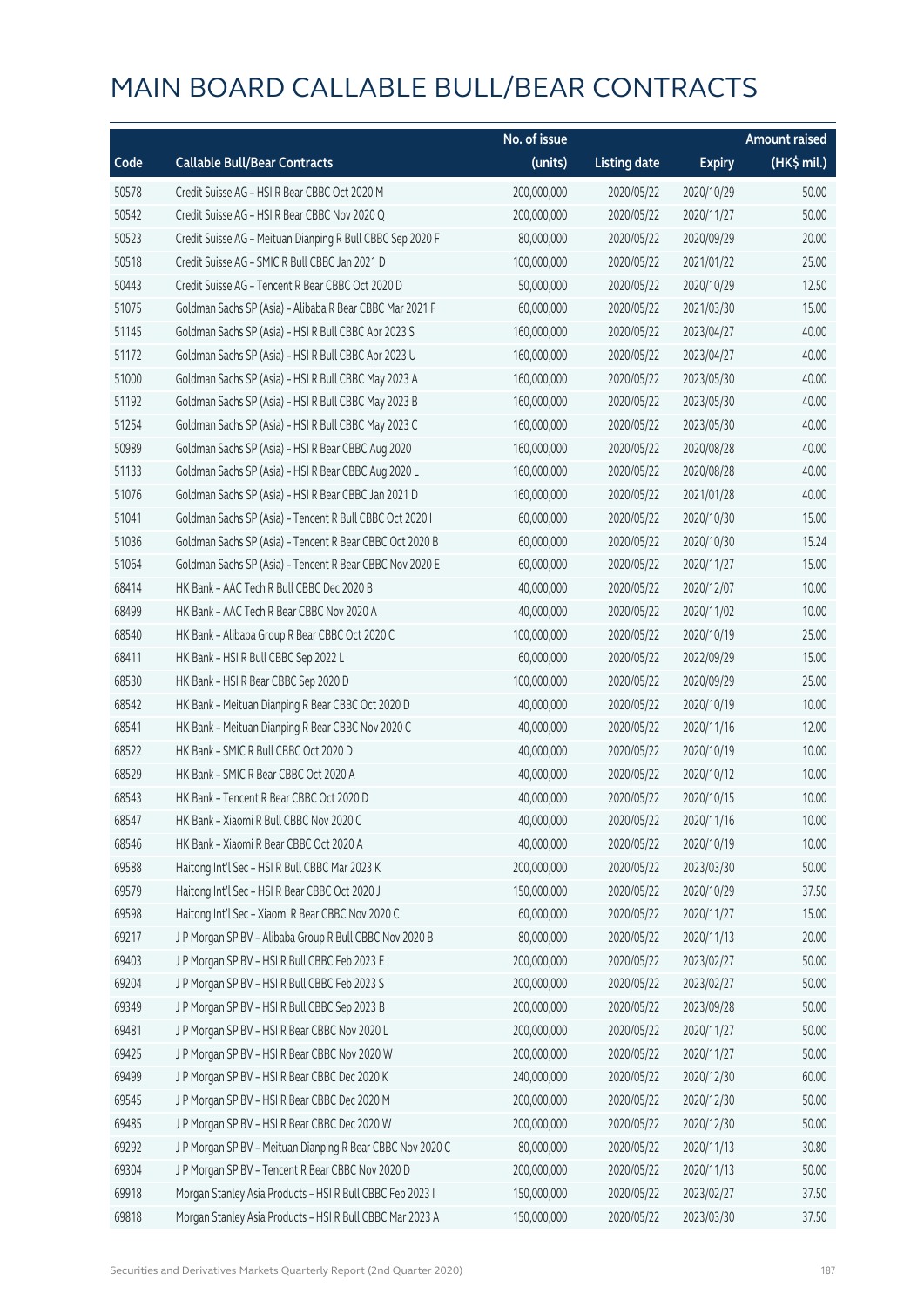|       |                                                              | No. of issue |                     |               | <b>Amount raised</b> |
|-------|--------------------------------------------------------------|--------------|---------------------|---------------|----------------------|
| Code  | <b>Callable Bull/Bear Contracts</b>                          | (units)      | <b>Listing date</b> | <b>Expiry</b> | $(HK$$ mil.)         |
| 69938 | Morgan Stanley Asia Products - HSI R Bear CBBC Sep 2020 Z    | 150,000,000  | 2020/05/22          | 2020/09/29    | 37.50                |
| 69954 | Morgan Stanley Asia Products - Tencent R Bull CBBC Oct2020 F | 40,000,000   | 2020/05/22          | 2020/10/12    | 10.00                |
| 69951 | Morgan Stanley Asia Products - Tencent R Bear CBBC Oct2020 B | 40,000,000   | 2020/05/22          | 2020/10/05    | 10.00                |
| 69956 | Morgan Stanley Asia Products - Tencent R Bear CBBC Oct2020 C | 40,000,000   | 2020/05/22          | 2020/10/12    | 10.00                |
| 50865 | SG Issuer - AAC Tech R Bull CBBC Jan 2021 B                  | 100,000,000  | 2020/05/22          | 2021/01/28    | 25.00                |
| 50619 | SG Issuer - AAC Tech R Bear CBBC Nov 2020 D                  | 100,000,000  | 2020/05/22          | 2020/11/30    | 25.00                |
| 50684 | SG Issuer - Alibaba Group R Bear CBBC Dec 2020 Y             | 150,000,000  | 2020/05/22          | 2020/12/30    | 37.50                |
| 50637 | SG Issuer - Alibaba Group R Bear CBBC Jan 2021 H             | 60,000,000   | 2020/05/22          | 2021/01/28    | 15.00                |
| 50672 | SG Issuer - HSBC R Bear CBBC Dec 2020 A                      | 100,000,000  | 2020/05/22          | 2020/12/30    | 25.00                |
| 50855 | SG Issuer - HSI R Bull CBBC Nov 2022 Q                       | 250,000,000  | 2020/05/22          | 2022/11/29    | 62.50                |
| 50683 | SG Issuer - HSI R Bull CBBC Feb 2023 R                       | 250,000,000  | 2020/05/22          | 2023/02/27    | 62.50                |
| 50764 | SG Issuer - HSI R Bull CBBC Apr 2023 U                       | 250,000,000  | 2020/05/22          | 2023/04/27    | 62.50                |
| 50856 | SG Issuer - HSI R Bull CBBC May 2023 H                       | 250,000,000  | 2020/05/22          | 2023/05/30    | 62.50                |
| 50770 | SG Issuer - HSI R Bear CBBC Aug 2020 O                       | 250,000,000  | 2020/05/22          | 2020/08/28    | 62.50                |
| 50799 | SG Issuer - HSI R Bear CBBC Nov 2020 P                       | 250,000,000  | 2020/05/22          | 2020/11/27    | 62.50                |
| 50808 | SG Issuer - HSI R Bear CBBC Nov 2020 T                       | 250,000,000  | 2020/05/22          | 2020/11/27    | 62.50                |
| 50809 | SG Issuer - HSI R Bear CBBC Jan 2021 V                       | 250,000,000  | 2020/05/22          | 2021/01/28    | 62.50                |
| 50843 | SG Issuer - HSI R Bear CBBC Jan 2021 W                       | 250,000,000  | 2020/05/22          | 2021/01/28    | 62.50                |
| 50673 | SG Issuer - Meituan Dianping R Bull CBBC Nov 2020 N          | 100,000,000  | 2020/05/22          | 2020/11/30    | 25.00                |
| 50702 | SG Issuer - Meituan Dianping R Bull CBBC Dec 2020 Y          | 100,000,000  | 2020/05/22          | 2020/12/30    | 25.00                |
| 50731 | SG Issuer - Meituan Dianping R Bear CBBC Feb 2021 B          | 100,000,000  | 2020/05/22          | 2021/02/25    | 25.00                |
| 50679 | SG Issuer - SMIC R Bear CBBC Dec 2020 B                      | 120,000,000  | 2020/05/22          | 2020/12/30    | 30.00                |
| 50734 | SG Issuer - SMIC R Bear CBBC Apr 2021 A                      | 120,000,000  | 2020/05/22          | 2021/04/30    | 30.00                |
| 50680 | SG Issuer - Sunny Optical R Bear CBBC Jan 2021 B             | 60,000,000   | 2020/05/22          | 2021/01/28    | 15.00                |
| 50742 | SG Issuer - Tencent R Bull CBBC Aug 2020 S                   | 80,000,000   | 2020/05/22          | 2020/08/31    | 20.00                |
| 50745 | SG Issuer - Tencent R Bull CBBC Sep 2020 K                   | 80,000,000   | 2020/05/22          | 2020/09/30    | 20.00                |
| 50746 | SG Issuer - Tencent R Bull CBBC Sep 2020 M                   | 80,000,000   | 2020/05/22          | 2020/09/30    | 20.00                |
| 50901 | SG Issuer - Tencent R Bear CBBC Jan 2021 M                   | 80,000,000   | 2020/05/22          | 2021/01/28    | 20.00                |
| 50949 | SG Issuer - Tencent R Bear CBBC Feb 2021 T                   | 80,000,000   | 2020/05/22          | 2021/02/25    | 20.00                |
| 50747 | SG Issuer - Xiaomi R Bull CBBC Oct 2020 E                    | 60,000,000   | 2020/05/22          | 2020/10/30    | 15.00                |
| 68861 | UBS AG - AAC Tech R Bull CBBC Feb 2021 B                     | 60,000,000   | 2020/05/22          | 2021/02/22    | 15.00                |
| 68870 | UBS AG - AAC Tech R Bull CBBC Feb 2021 C                     | 60,000,000   | 2020/05/22          | 2021/02/23    | 15.00                |
| 68881 | UBS AG - AAC Tech R Bear CBBC Feb 2021 A                     | 60,000,000   | 2020/05/22          | 2021/02/22    | 15.00                |
| 69203 | UBS AG - HSI R Bull CBBC Aug 2022 A                          | 200,000,000  | 2020/05/22          | 2022/08/30    | 50.00                |
| 68851 | UBS AG - HSI R Bull CBBC Oct 2022 D                          | 200,000,000  | 2020/05/22          | 2022/10/28    | 50.00                |
| 68796 | UBS AG - HSI R Bull CBBC Nov 2022 A                          | 200,000,000  | 2020/05/22          | 2022/11/29    | 50.00                |
| 68821 | UBS AG - HSI R Bull CBBC Nov 2022 E                          | 200,000,000  | 2020/05/22          | 2022/11/29    | 50.00                |
| 68826 | UBS AG - HSI R Bear CBBC Oct 2020 Z                          | 200,000,000  | 2020/05/22          | 2020/10/29    | 50.00                |
| 68925 | UBS AG - HSI R Bear CBBC Oct 2022 A                          | 200,000,000  | 2020/05/22          | 2022/10/28    | 50.00                |
| 69065 | UBS AG - HSI R Bear CBBC Oct 2022 B                          | 200,000,000  | 2020/05/22          | 2022/10/28    | 50.00                |
| 69126 | UBS AG - HSI R Bear CBBC Oct 2022 C                          | 200,000,000  | 2020/05/22          | 2022/10/28    | 50.00                |
| 69165 | UBS AG - HSI R Bear CBBC Oct 2022 D                          | 200,000,000  | 2020/05/22          | 2022/10/28    | 50.00                |
| 69166 | UBS AG - HSI R Bear CBBC Oct 2022 E                          | 400,000,000  | 2020/05/22          | 2022/10/28    | 100.00               |
| 68840 | UBS AG - Meituan Dianping R Bull CBBC Jan 2021 B             | 50,000,000   | 2020/05/22          | 2021/01/11    | 12.50                |
| 69198 | UBS AG - Meituan Dianping R Bear CBBC Dec 2020 V             | 50,000,000   | 2020/05/22          | 2020/12/30    | 12.50                |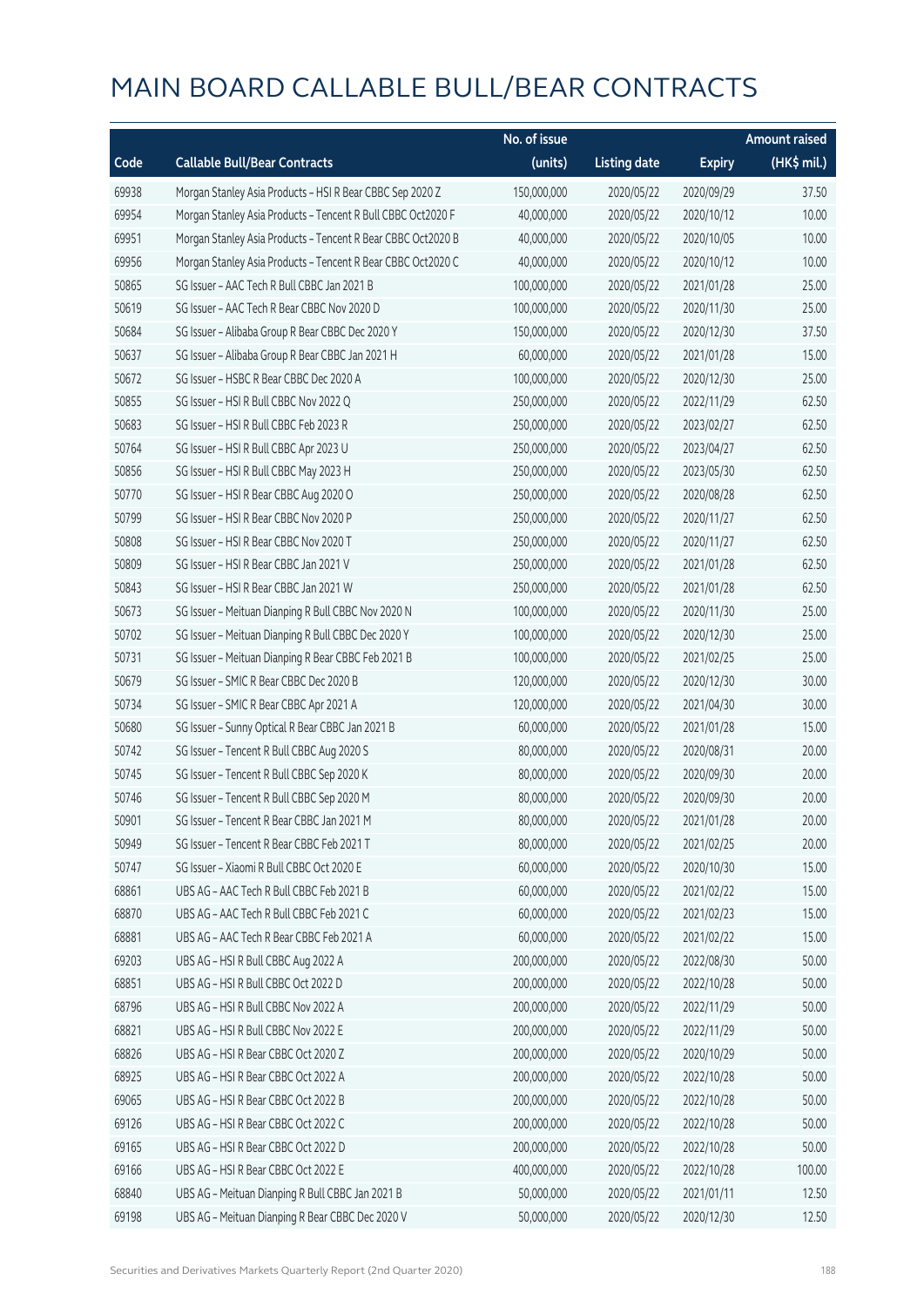|       |                                                          | No. of issue |                     |               | <b>Amount raised</b> |
|-------|----------------------------------------------------------|--------------|---------------------|---------------|----------------------|
| Code  | <b>Callable Bull/Bear Contracts</b>                      | (units)      | <b>Listing date</b> | <b>Expiry</b> | (HK\$ mil.)          |
| 68903 | UBS AG - SMIC R Bull CBBC Jul 2021 A                     | 100,000,000  | 2020/05/22          | 2021/07/30    | 25.00                |
| 68852 | UBS AG - Tencent R Bull CBBC Jan 2021 J                  | 40,000,000   | 2020/05/22          | 2021/01/11    | 10.00                |
| 69180 | UBS AG - Tencent R Bear CBBC Dec 2020 E                  | 40,000,000   | 2020/05/22          | 2020/12/30    | 10.00                |
| 69187 | UBS AG - Tencent R Bear CBBC Jan 2021 H                  | 200,000,000  | 2020/05/22          | 2021/01/28    | 50.00                |
| 69965 | Bank Vontobel - AAC Tech R Bull CBBC Feb 2021 B          | 40,000,000   | 2020/05/22          | 2021/02/19    | 10.00                |
| 69971 | Bank Vontobel - Geely Auto R Bear CBBC Jan 2021 A        | 40,000,000   | 2020/05/22          | 2021/01/08    | 10.00                |
| 69964 | Bank Vontobel - HSBC R Bear CBBC Dec 2020 I              | 40,000,000   | 2020/05/22          | 2020/12/18    | 10.00                |
| 50020 | Bank Vontobel - Meituan Dianping R Bull CBBC Dec 2020 W  | 60,000,000   | 2020/05/22          | 2020/12/18    | 15.00                |
| 69960 | Bank Vontobel - Ping An R Bear CBBC Jan 2021 A           | 40,000,000   | 2020/05/22          | 2021/01/08    | 10.00                |
| 69987 | Bank Vontobel - Sands China R Bear CBBC Jan 2021 A       | 40,000,000   | 2020/05/22          | 2021/01/08    | 10.00                |
| 50070 | Bank Vontobel - Tencent R Bear CBBC Jan 2021 C           | 40,000,000   | 2020/05/22          | 2021/01/08    | 10.00                |
| 69998 | Bank Vontobel - Xiaomi R Bull CBBC Jan 2021 C            | 40,000,000   | 2020/05/22          | 2021/01/22    | 10.00                |
| 51487 | BOCI Asia Ltd. - Alibaba Group R Bull CBBC Dec 2020 K    | 60,000,000   | 2020/05/25          | 2020/12/31    | 15.00                |
| 51475 | BOCI Asia Ltd. - HKEX R Bull CBBC Nov 2020 A             | 40,000,000   | 2020/05/25          | 2020/11/30    | 10.00                |
| 51471 | BOCI Asia Ltd. - HSI R Bear CBBC Oct 2020 Q              | 150,000,000  | 2020/05/25          | 2020/10/29    | 37.50                |
| 51497 | BOCI Asia Ltd. - Tencent R Bull CBBC Dec 2020 F          | 40,000,000   | 2020/05/25          | 2020/12/30    | 10.00                |
| 51498 | BOCI Asia Ltd. - Tencent R Bear CBBC Dec 2020 X          | 40,000,000   | 2020/05/25          | 2020/12/30    | 10.00                |
| 51499 | BNP Paribas Issuance B.V. - HSI R Bull CBBC Oct 2022 Q   | 150,000,000  | 2020/05/25          | 2022/10/28    | 37.50                |
| 51511 | BNP Paribas Issuance B.V. - HSI R Bear CBBC Nov 2020 C   | 240,000,000  | 2020/05/25          | 2020/11/27    | 60.00                |
| 51500 | BNP Paribas Issuance B.V. - HSI R Bear CBBC Nov 2020 Z   | 250,000,000  | 2020/05/25          | 2020/11/27    | 62.50                |
| 51765 | Credit Suisse AG - AAC Tech R Bear CBBC Nov 2020 D       | 50,000,000   | 2020/05/25          | 2020/11/27    | 12.50                |
| 51781 | Credit Suisse AG - AIA R Bull CBBC Oct 2020 F            | 70,000,000   | 2020/05/25          | 2020/10/29    | 17.50                |
| 51770 | Credit Suisse AG - Alibaba Group R Bull CBBC Oct 2020 I  | 50,000,000   | 2020/05/25          | 2020/10/29    | 12.50                |
| 51723 | Credit Suisse AG - HSBC R Bear CBBC Dec 2020 A           | 70,000,000   | 2020/05/25          | 2020/12/30    | 17.50                |
| 51783 | Credit Suisse AG - HSI R Bull CBBC Nov 2022 D            | 200,000,000  | 2020/05/25          | 2022/11/29    | 50.00                |
| 51789 | Credit Suisse AG - HSI R Bull CBBC Jan 2023 J            | 200,000,000  | 2020/05/25          | 2023/01/30    | 50.00                |
| 51703 | Credit Suisse AG - HSI R Bear CBBC Nov 2020 B            | 200,000,000  | 2020/05/25          | 2020/11/27    | 50.00                |
| 51696 | Credit Suisse AG - HSI R Bear CBBC Nov 2020 R            | 200,000,000  | 2020/05/25          | 2020/11/27    | 50.00                |
| 51692 | Credit Suisse AG - HSI R Bear CBBC Nov 2020 T            | 200,000,000  | 2020/05/25          | 2020/11/27    | 50.00                |
| 51752 | Credit Suisse AG - SMIC R Bull CBBC Dec 2020 B           | 100,000,000  | 2020/05/25          | 2020/12/30    | 25.00                |
| 51751 | Credit Suisse AG - SMIC R Bull CBBC Jan 2021 E           | 100,000,000  | 2020/05/25          | 2021/01/22    | 25.00                |
| 51772 | Credit Suisse AG - SMIC R Bear CBBC Dec 2020 B           | 50,000,000   | 2020/05/25          | 2020/12/30    | 12.50                |
| 51768 | Credit Suisse AG - Sunny Optical R Bear CBBC Nov 2020 D  | 40,000,000   | 2020/05/25          | 2020/11/27    | 10.00                |
| 51769 | Credit Suisse AG - Tencent R Bull CBBC Oct 2020 P        | 50,000,000   | 2020/05/25          | 2020/10/29    | 12.50                |
| 51724 | Credit Suisse AG - Tencent R Bear CBBC Oct 2020 E        | 50,000,000   | 2020/05/25          | 2020/10/29    | 12.50                |
| 51735 | Credit Suisse AG - ZTE R Bull CBBC Nov 2020 B            | 50,000,000   | 2020/05/25          | 2020/11/27    | 12.50                |
| 51908 | Goldman Sachs SP (Asia) - Alibaba R Bull CBBC Oct 2020 V | 60,000,000   | 2020/05/25          | 2020/10/30    | 15.00                |
| 51939 | Goldman Sachs SP (Asia) - HSI R Bull CBBC Apr 2023 V     | 160,000,000  | 2020/05/25          | 2023/04/27    | 40.00                |
| 51940 | Goldman Sachs SP (Asia) - HSI R Bull CBBC May 2023 D     | 160,000,000  | 2020/05/25          | 2023/05/30    | 40.00                |
| 51941 | Goldman Sachs SP (Asia) - HSI R Bull CBBC May 2023 H     | 160,000,000  | 2020/05/25          | 2023/05/30    | 40.00                |
| 51942 | Goldman Sachs SP (Asia) - HSI R Bull CBBC May 2023 I     | 160,000,000  | 2020/05/25          | 2023/05/30    | 40.00                |
| 51933 | Goldman Sachs SP (Asia) - HSI R Bear CBBC Aug 2020 N     | 160,000,000  | 2020/05/25          | 2020/08/28    | 40.00                |
| 51925 | Goldman Sachs SP (Asia) - HSI R Bear CBBC Feb 2021 E     | 160,000,000  | 2020/05/25          | 2021/02/25    | 40.00                |
| 51926 | Goldman Sachs SP (Asia) - HSI R Bear CBBC Feb 2021 F     | 160,000,000  | 2020/05/25          | 2021/02/25    | 40.00                |
| 51928 | Goldman Sachs SP (Asia) - HSI R Bear CBBC Feb 2021 H     | 160,000,000  | 2020/05/25          | 2021/02/25    | 40.00                |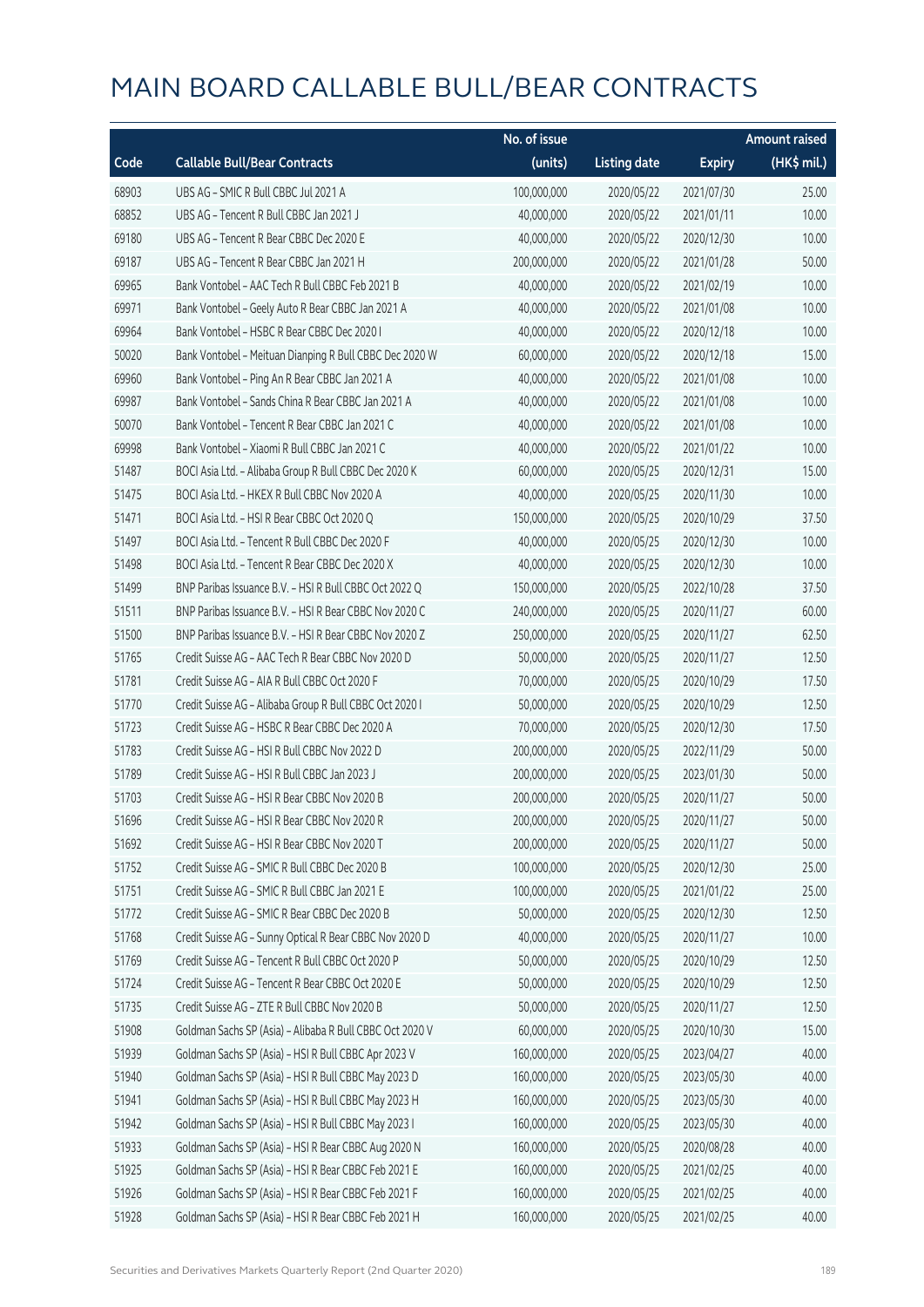|       |                                                               | No. of issue |                     |               | <b>Amount raised</b> |
|-------|---------------------------------------------------------------|--------------|---------------------|---------------|----------------------|
| Code  | <b>Callable Bull/Bear Contracts</b>                           | (units)      | <b>Listing date</b> | <b>Expiry</b> | (HK\$ mil.)          |
| 51915 | Goldman Sachs SP (Asia) - Meituan R Bull CBBC Oct 2020 F      | 60,000,000   | 2020/05/25          | 2020/10/30    | 15.00                |
| 51907 | Goldman Sachs SP (Asia) - Tencent R Bull CBBC Oct 2020 K      | 60,000,000   | 2020/05/25          | 2020/10/30    | 15.00                |
| 51906 | Goldman Sachs SP (Asia) - Tencent R Bear CBBC Oct 2020 C      | 60,000,000   | 2020/05/25          | 2020/10/30    | 15.00                |
| 51924 | Goldman Sachs SP (Asia) - Xiaomi R Bull CBBC Oct 2020 D       | 60,000,000   | 2020/05/25          | 2020/10/30    | 15.00                |
| 51320 | HK Bank - AAC Tech R Bear CBBC Nov 2020 B                     | 40,000,000   | 2020/05/25          | 2020/11/09    | 10.00                |
| 51345 | HK Bank - AIA R Bear CBBC Oct 2020 C                          | 40,000,000   | 2020/05/25          | 2020/10/19    | 10.00                |
| 51396 | HK Bank - Alibaba Group R Bull CBBC Oct 2020 H                | 40,000,000   | 2020/05/25          | 2020/10/15    | 10.00                |
| 51435 | HK Bank - Geely Auto R Bull CBBC Oct 2020 D                   | 40,000,000   | 2020/05/25          | 2020/10/05    | 10.00                |
| 51330 | HK Bank - HKEX R Bear CBBC Nov 2020 A                         | 100,000,000  | 2020/05/25          | 2020/11/02    | 25.00                |
| 51451 | HK Bank - HSI R Bull CBBC Sep 2022 P                          | 100,000,000  | 2020/05/25          | 2022/09/29    | 25.00                |
| 51255 | HK Bank - HSI R Bear CBBC Sep 2020 E                          | 60,000,000   | 2020/05/25          | 2020/09/29    | 15.00                |
| 51385 | HK Bank - SUNAC R Bull CBBC Oct 2020 D                        | 40,000,000   | 2020/05/25          | 2020/10/19    | 10.00                |
| 51306 | HK Bank - Sunny Optical R Bull CBBC Nov 2020 B                | 40,000,000   | 2020/05/25          | 2020/11/09    | 10.00                |
| 51324 | HK Bank - Sunny Optical R Bear CBBC Oct 2020 B                | 40,000,000   | 2020/05/25          | 2020/10/12    | 10.00                |
| 51413 | HK Bank - Tencent R Bear CBBC Sep 2020 G                      | 40,000,000   | 2020/05/25          | 2020/09/28    | 10.00                |
| 51687 | Haitong Int'l Sec - Alibaba Group R Bull CBBC Sep 2020 D      | 60,000,000   | 2020/05/25          | 2020/09/30    | 15.00                |
| 51688 | Haitong Int'l Sec - HSI R Bull CBBC Nov 2022 F                | 150,000,000  | 2020/05/25          | 2022/11/29    | 37.50                |
| 51663 | Haitong Int'l Sec - HSI R Bear CBBC Aug 2020 J                | 200,000,000  | 2020/05/25          | 2020/08/28    | 50.00                |
| 51662 | Haitong Int'l Sec - HSI R Bear CBBC Sep 2020 X                | 150,000,000  | 2020/05/25          | 2020/09/29    | 37.50                |
| 51667 | Haitong Int'l Sec - Tencent R Bull CBBC Dec 2020 D            | 60,000,000   | 2020/05/25          | 2020/12/30    | 15.00                |
| 51683 | Haitong Int'l Sec - Tencent R Bear CBBC Dec 2020 J            | 60,000,000   | 2020/05/25          | 2020/12/30    | 15.00                |
| 51686 | Haitong Int'l Sec - Xiaomi R Bull CBBC Dec 2020 B             | 60,000,000   | 2020/05/25          | 2020/12/30    | 15.00                |
| 51642 | J P Morgan SP BV - Alibaba Group R Bear CBBC Nov 2020 A       | 80,000,000   | 2020/05/25          | 2020/11/20    | 20.00                |
| 51638 | J P Morgan SP BV - HSI R Bull CBBC Mar 2023 M                 | 240,000,000  | 2020/05/25          | 2023/03/30    | 60.00                |
| 51652 | J P Morgan SP BV - HSI R Bull CBBC Mar 2023 N                 | 200,000,000  | 2020/05/25          | 2023/03/30    | 50.00                |
| 51660 | J P Morgan SP BV - HSI R Bull CBBC Apr 2023 K                 | 200,000,000  | 2020/05/25          | 2023/04/27    | 50.00                |
| 51624 | J P Morgan SP BV - HSI R Bear CBBC Dec 2020 X                 | 200,000,000  | 2020/05/25          | 2020/12/30    | 50.00                |
| 51625 | J P Morgan SP BV - HSI R Bear CBBC Dec 2020 Z                 | 240,000,000  | 2020/05/25          | 2020/12/30    | 60.00                |
| 51650 | J P Morgan SP BV - HSI R Bear CBBC Jan 2021 K                 | 240,000,000  | 2020/05/25          | 2021/01/28    | 60.00                |
| 51651 | J P Morgan SP BV - HSI R Bear CBBC Jan 2021 L                 | 200,000,000  | 2020/05/25          | 2021/01/28    | 50.00                |
| 51641 | J P Morgan SP BV - Meituan Dianping R Bull CBBC Nov 2020 C    | 80,000,000   | 2020/05/25          | 2020/11/20    | 20.00                |
| 51643 | J P Morgan SP BV - SUNAC R Bull CBBC Dec 2020 A               | 80,000,000   | 2020/05/25          | 2020/12/11    | 20.00                |
| 51640 | J P Morgan SP BV - Tencent R Bear CBBC Nov 2020 E             | 50,000,000   | 2020/05/25          | 2020/11/20    | 12.50                |
| 51467 | Morgan Stanley Asia Products - Alibaba R Bear CBBC Jan 2021B  | 40,000,000   | 2020/05/25          | 2021/01/18    | 10.00                |
| 51469 | Morgan Stanley Asia Products - Ch Mobile R Bear CBBC Jan 21A  | 40,000,000   | 2020/05/25          | 2021/01/11    | 10.00                |
| 51468 | Morgan Stanley Asia Products - Ch Tower R Bear CBBC Mar 2021A | 48,000,000   | 2020/05/25          | 2021/03/01    | 12.00                |
| 51465 | Morgan Stanley Asia Products - Tencent R Bull CBBC Oct 2020G  | 40,000,000   | 2020/05/25          | 2020/10/12    | 13.00                |
| 51466 | Morgan Stanley Asia Products - Tencent R Bull CBBC Nov 2020D  | 40,000,000   | 2020/05/25          | 2020/11/16    | 19.76                |
| 51464 | Morgan Stanley Asia Products - Tencent R Bear CBBC Jan 2021F  | 40,000,000   | 2020/05/25          | 2021/01/18    | 10.00                |
| 51872 | SG Issuer - Alibaba Group R Bull CBBC Nov 2020 K              | 60,000,000   | 2020/05/25          | 2020/11/27    | 15.00                |
| 51876 | SG Issuer - Alibaba Group R Bull CBBC Dec 2020 O              | 60,000,000   | 2020/05/25          | 2020/12/30    | 15.00                |
| 51799 | SG Issuer - Alibaba Group R Bear CBBC Nov 2020 X              | 60,000,000   | 2020/05/25          | 2020/11/27    | 15.00                |
| 51800 | SG Issuer - Alibaba Group R Bear CBBC Jan 2021 I              | 60,000,000   | 2020/05/25          | 2021/01/28    | 15.00                |
| 51842 | SG Issuer - CNOOC R Bull CBBC Dec 2020 N                      | 40,000,000   | 2020/05/25          | 2020/12/31    | 10.00                |
| 51801 | SG Issuer - CNOOC R Bear CBBC Jan 2021 B                      | 40,000,000   | 2020/05/25          | 2021/01/28    | 10.00                |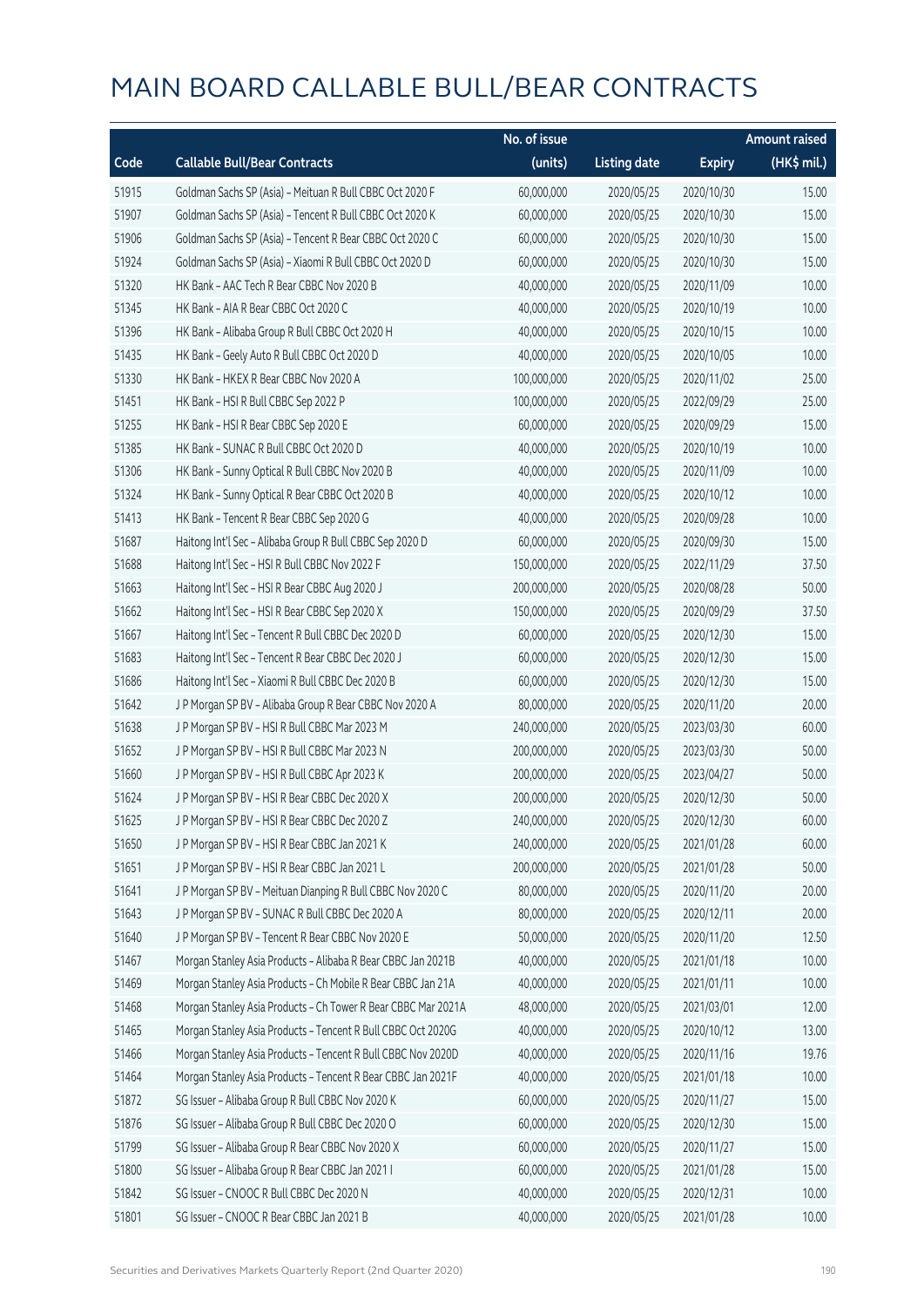|       |                                                         | No. of issue |                     |               | <b>Amount raised</b> |
|-------|---------------------------------------------------------|--------------|---------------------|---------------|----------------------|
| Code  | <b>Callable Bull/Bear Contracts</b>                     | (units)      | <b>Listing date</b> | <b>Expiry</b> | (HK\$ mil.)          |
| 51807 | SG Issuer - HKEX R Bear CBBC Jan 2021 A                 | 200,000,000  | 2020/05/25          | 2021/01/28    | 50.00                |
| 51855 | SG Issuer - HSI R Bull CBBC Apr 2023 V                  | 250,000,000  | 2020/05/25          | 2023/04/27    | 62.50                |
| 51871 | SG Issuer - HSI R Bull CBBC Apr 2023 X                  | 250,000,000  | 2020/05/25          | 2023/04/27    | 62.50                |
| 51856 | SG Issuer - HSI R Bull CBBC Apr 2023 Z                  | 250,000,000  | 2020/05/25          | 2023/04/27    | 62.50                |
| 51835 | SG Issuer - HSI R Bear CBBC Aug 2020 V                  | 250,000,000  | 2020/05/25          | 2020/08/28    | 62.50                |
| 51841 | SG Issuer - HSI R Bear CBBC Nov 2020 U                  | 500,000,000  | 2020/05/25          | 2020/11/27    | 125.00               |
| 51904 | SG Issuer - HSI R Bear CBBC Dec 2020 Q                  | 250,000,000  | 2020/05/25          | 2020/12/30    | 62.50                |
| 51900 | SG Issuer - HSI R Bear CBBC Dec 2020 R                  | 250,000,000  | 2020/05/25          | 2020/12/30    | 62.50                |
| 51905 | SG Issuer - HSI R Bear CBBC Jan 2021 X                  | 250,000,000  | 2020/05/25          | 2021/01/28    | 62.50                |
| 51889 | SG Issuer - Meituan Dianping R Bull CBBC Dec 2020 Z     | 100,000,000  | 2020/05/25          | 2020/12/30    | 25.00                |
| 51886 | SG Issuer - Meituan Dianping R Bear CBBC Nov 2020 G     | 100,000,000  | 2020/05/25          | 2020/11/27    | 25.00                |
| 51815 | SG Issuer - Meituan Dianping R Bear CBBC Dec 2020 L     | 100,000,000  | 2020/05/25          | 2020/12/30    | 25.00                |
| 51898 | SG Issuer - SMIC R Bull CBBC Jan 2021 A                 | 120,000,000  | 2020/05/25          | 2021/01/28    | 30.00                |
| 51852 | SG Issuer - SMIC R Bull CBBC Feb 2021 E                 | 120,000,000  | 2020/05/25          | 2021/02/26    | 30.00                |
| 51897 | SG Issuer - SMIC R Bear CBBC Dec 2020 C                 | 120,000,000  | 2020/05/25          | 2020/12/31    | 30.00                |
| 51816 | SG Issuer - Tencent R Bull CBBC Aug 2020 T              | 80,000,000   | 2020/05/25          | 2020/08/31    | 20.00                |
| 51829 | SG Issuer - Tencent R Bear CBBC Dec 2020 P              | 80,000,000   | 2020/05/25          | 2020/12/30    | 20.00                |
| 51854 | SG Issuer - Xiaomi R Bull CBBC Dec 2020 I               | 60,000,000   | 2020/05/25          | 2020/12/31    | 15.00                |
| 51899 | SG Issuer - Xiaomi R Bear CBBC Dec 2020 E               | 60,000,000   | 2020/05/25          | 2020/12/30    | 15.00                |
| 51562 | UBS AG - Alibaba Group R Bull CBBC Dec 2020 A           | 80,000,000   | 2020/05/25          | 2020/12/18    | 20.00                |
| 51572 | UBS AG - Alibaba Group R Bear CBBC Dec 2020 F           | 80,000,000   | 2020/05/25          | 2020/12/22    | 27.20                |
| 51554 | UBS AG - HSI R Bull CBBC Feb 2023 O                     | 200,000,000  | 2020/05/25          | 2023/02/27    | 50.00                |
| 51553 | UBS AG - HSI R Bull CBBC Feb 2023 Y                     | 200,000,000  | 2020/05/25          | 2023/02/27    | 50.00                |
| 51556 | UBS AG - HSI R Bull CBBC Mar 2023 E                     | 200,000,000  | 2020/05/25          | 2023/03/30    | 50.00                |
| 51512 | UBS AG - HSI R Bear CBBC Oct 2020 N                     | 200,000,000  | 2020/05/25          | 2020/10/29    | 50.00                |
| 51529 | UBS AG - HSI R Bear CBBC Oct 2020 P                     | 200,000,000  | 2020/05/25          | 2020/10/29    | 50.00                |
| 51530 | UBS AG - HSI R Bear CBBC Oct 2020 S                     | 200,000,000  | 2020/05/25          | 2020/10/29    | 50.00                |
| 51552 | UBS AG - HSI R Bear CBBC Oct 2020 T                     | 200,000,000  | 2020/05/25          | 2020/10/29    | 50.00                |
| 51583 | UBS AG - Meituan Dianping R Bear CBBC Dec 2020 W        | 50,000,000   | 2020/05/25          | 2020/12/07    | 12.50                |
| 51586 | UBS AG - SMIC R Bear CBBC May 2021 B                    | 100,000,000  | 2020/05/25          | 2021/05/31    | 25.00                |
| 51587 | UBS AG - Sunny Optical R Bear CBBC Feb 2021 B           | 30,000,000   | 2020/05/25          | 2021/02/04    | 10.20                |
| 51560 | UBS AG - Tencent R Bull CBBC Nov 2020 Y                 | 40,000,000   | 2020/05/25          | 2020/11/23    | 10.00                |
| 51558 | UBS AG - Tencent R Bear CBBC Dec 2020 G                 | 40,000,000   | 2020/05/25          | 2020/12/09    | 10.00                |
| 51593 | Bank Vontobel - AAC Tech R Bear CBBC Jan 2021 A         | 40,000,000   | 2020/05/25          | 2021/01/08    | 10.00                |
| 51597 | Bank Vontobel - Alibaba Group R Bull CBBC Jan 2021 A    | 40,000,000   | 2020/05/25          | 2021/01/22    | 10.00                |
| 51618 | Bank Vontobel - CC Bank R Bear CBBC Dec 2020 A          | 40,000,000   | 2020/05/25          | 2020/12/18    | 10.00                |
| 51623 | Bank Vontobel - China Life R Bear CBBC Feb 2021 A       | 80,000,000   | 2020/05/25          | 2021/02/19    | 20.00                |
| 51596 | Bank Vontobel - CNOOC R Bear CBBC Jan 2021 A            | 40,000,000   | 2020/05/25          | 2021/01/08    | 10.00                |
| 51619 | Bank Vontobel - HSI R Bear CBBC Dec 2020 M              | 80,000,000   | 2020/05/25          | 2020/12/30    | 20.00                |
| 51607 | Bank Vontobel - Meituan Dianping R Bear CBBC Dec 2020 X | 60,000,000   | 2020/05/25          | 2020/12/18    | 16.80                |
| 51595 | Bank Vontobel - Sunny Optical R Bear CBBC Jan 2021 A    | 40,000,000   | 2020/05/25          | 2021/01/08    | 10.00                |
| 51594 | Bank Vontobel - Sunny Optical R Bear CBBC Feb 2021 A    | 40,000,000   | 2020/05/25          | 2021/02/19    | 10.00                |
| 51622 | Bank Vontobel - Tencent R Bull CBBC Jan 2021 C          | 40,000,000   | 2020/05/25          | 2021/01/22    | 10.00                |
| 51617 | Bank Vontobel - Tencent R Bear CBBC Nov 2020 M          | 40,000,000   | 2020/05/25          | 2020/11/20    | 10.00                |
| 51616 | Bank Vontobel - Tencent R Bear CBBC Dec 2020 W          | 40,000,000   | 2020/05/25          | 2020/12/18    | 11.20                |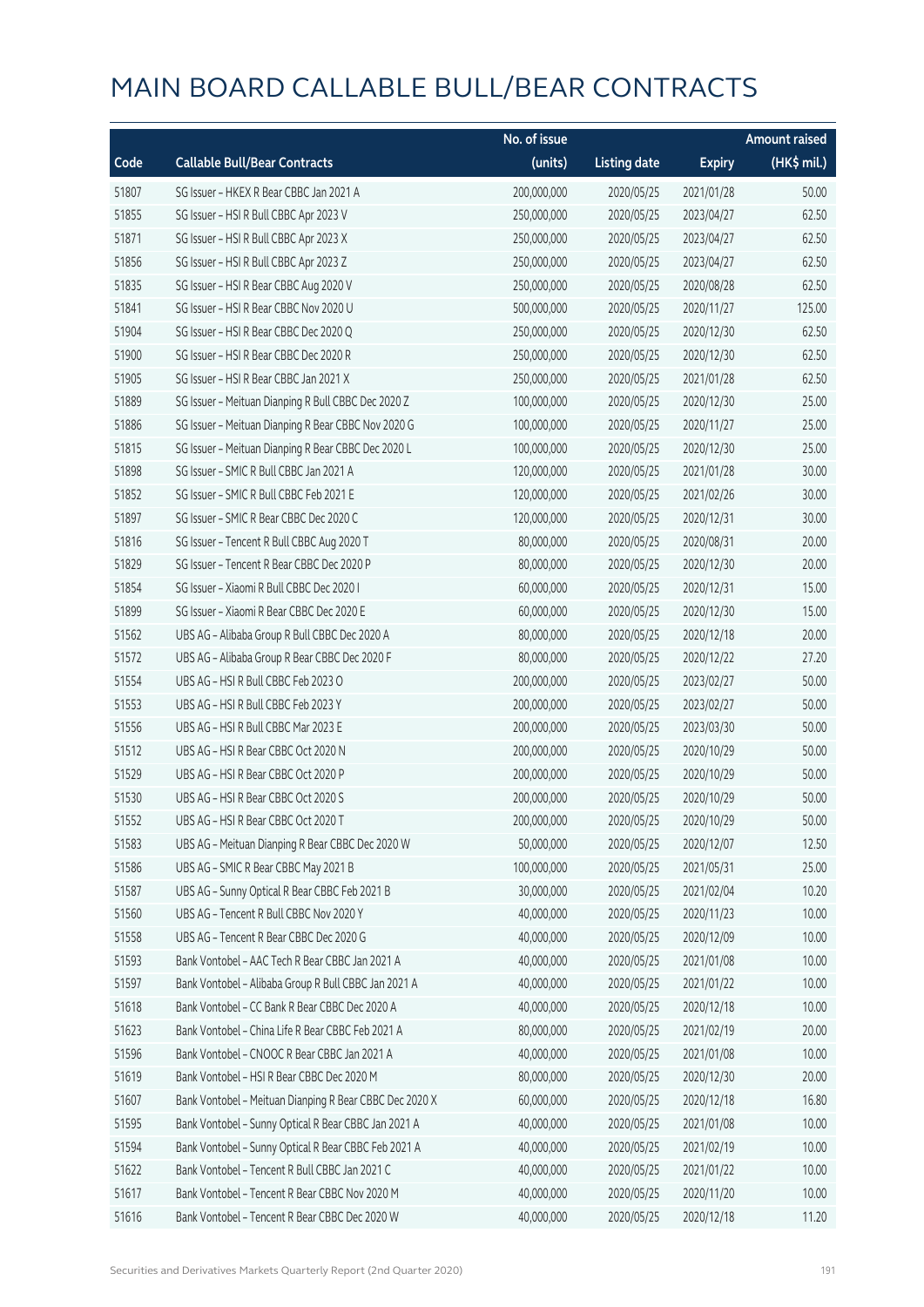|       |                                                            | No. of issue |                     |               | <b>Amount raised</b> |
|-------|------------------------------------------------------------|--------------|---------------------|---------------|----------------------|
| Code  | <b>Callable Bull/Bear Contracts</b>                        | (units)      | <b>Listing date</b> | <b>Expiry</b> | (HK\$ mil.)          |
| 52138 | BOCI Asia Ltd. - Alibaba Group R Bull CBBC Dec 2020 L      | 60,000,000   | 2020/05/26          | 2020/12/31    | 15.00                |
| 52139 | BOCI Asia Ltd. - Alibaba Group R Bull CBBC Dec 2020 M      | 60,000,000   | 2020/05/26          | 2020/12/31    | 15.00                |
| 52140 | BOCI Asia Ltd. - Alibaba Group R Bear CBBC Dec 2020 F      | 60,000,000   | 2020/05/26          | 2020/12/31    | 15.00                |
| 52165 | BOCI Asia Ltd. - HSI R Bull CBBC Jan 2023 Q                | 150,000,000  | 2020/05/26          | 2023/01/30    | 37.50                |
| 52166 | BOCI Asia Ltd. - HSI R Bear CBBC Oct 2020 S                | 150,000,000  | 2020/05/26          | 2020/10/29    | 37.50                |
| 52142 | BOCI Asia Ltd. - Meituan Dianping R Bull CBBC Dec 2020 O   | 40,000,000   | 2020/05/26          | 2020/12/30    | 10.00                |
| 52164 | BOCI Asia Ltd. - Meituan Dianping R Bear CBBC Dec 2020 I   | 40,000,000   | 2020/05/26          | 2020/12/30    | 10.00                |
| 52102 | BOCI Asia Ltd. - Tencent R Bull CBBC Dec 2020 G            | 40,000,000   | 2020/05/26          | 2020/12/30    | 10.00                |
| 52117 | BOCI Asia Ltd. - Tencent R Bull CBBC Dec 2020 H            | 40,000,000   | 2020/05/26          | 2020/12/30    | 10.00                |
| 52118 | BOCI Asia Ltd. - Tencent R Bear CBBC Dec 2020 Y            | 40,000,000   | 2020/05/26          | 2020/12/30    | 10.00                |
| 51993 | BNP Paribas Issuance B.V. - Alibaba R Bull CBBC Dec 2020 D | 100,000,000  | 2020/05/26          | 2020/12/30    | 25.00                |
| 51994 | BNP Paribas Issuance B.V. - Alibaba R Bull CBBC Dec 2020 J | 100,000,000  | 2020/05/26          | 2020/12/30    | 25.00                |
| 51995 | BNP Paribas Issuance B.V. - Alibaba R Bull CBBC Dec 2020 K | 100,000,000  | 2020/05/26          | 2020/12/30    | 25.00                |
| 51985 | BNP Paribas Issuance B.V. - HKEX R Bull CBBC Sep 2020 K    | 50,000,000   | 2020/05/26          | 2020/09/29    | 12.50                |
| 51983 | BNP Paribas Issuance B.V. - HKEX R Bull CBBC Sep 2020 Q    | 50,000,000   | 2020/05/26          | 2020/09/29    | 12.50                |
| 51989 | BNP Paribas Issuance B.V. - HKEX R Bear CBBC Nov 2020 H    | 50,000,000   | 2020/05/26          | 2020/11/27    | 12.50                |
| 51991 | BNP Paribas Issuance B.V. - HKEX R Bear CBBC Nov 2020 I    | 50,000,000   | 2020/05/26          | 2020/11/27    | 12.50                |
| 55563 | BNP Paribas Issuance B.V. - HSI R Bull CBBC Oct 2022 M     | 150,000,000  | 2020/05/26          | 2022/10/28    | 37.50                |
| 55583 | BNP Paribas Issuance B.V. - HSI R Bull CBBC Oct 2022 P     | 150,000,000  | 2020/05/26          | 2022/10/28    | 37.50                |
| 55631 | BNP Paribas Issuance B.V. - HSI R Bull CBBC Oct 2022 R     | 150,000,000  | 2020/05/26          | 2022/10/28    | 37.50                |
| 54801 | BNP Paribas Issuance B.V. - HSI R Bull CBBC Oct 2022 S     | 150,000,000  | 2020/05/26          | 2022/10/28    | 37.50                |
| 55674 | BNP Paribas Issuance B.V. - HSI R Bull CBBC Oct 2022 U     | 140,000,000  | 2020/05/26          | 2022/10/28    | 35.00                |
| 51980 | BNP Paribas Issuance B.V. - HSI R Bear CBBC Dec 2020 A     | 250,000,000  | 2020/05/26          | 2020/12/30    | 62.50                |
| 51943 | BNP Paribas Issuance B.V. - HSI R Bear CBBC Dec 2020 I     | 250,000,000  | 2020/05/26          | 2020/12/30    | 62.50                |
| 51955 | BNP Paribas Issuance B.V. - HSI R Bear CBBC Dec 2020 J     | 250,000,000  | 2020/05/26          | 2020/12/30    | 62.50                |
| 51965 | BNP Paribas Issuance B.V. - HSI R Bear CBBC Dec 2020 K     | 250,000,000  | 2020/05/26          | 2020/12/30    | 62.50                |
| 51968 | BNP Paribas Issuance B.V. - HSI R Bear CBBC Dec 2020 S     | 250,000,000  | 2020/05/26          | 2020/12/30    | 62.50                |
| 51981 | BNP Paribas Issuance B.V. - Meituan R Bear CBBC Nov 2020 I | 50,000,000   | 2020/05/26          | 2020/11/27    | 12.50                |
| 51982 | BNP Paribas Issuance B.V. - Meituan R Bear CBBC Nov 2020 J | 50,000,000   | 2020/05/26          | 2020/11/27    | 20.00                |
| 51997 | BNP Paribas Issuance B.V. - Tencent R Bull CBBC Nov 2020 S | 50,000,000   | 2020/05/26          | 2020/11/27    | 12.50                |
| 52008 | BNP Paribas Issuance B.V. - Tencent R Bull CBBC Dec 2020 R | 50,000,000   | 2020/05/26          | 2020/12/30    | 12.50                |
| 52009 | BNP Paribas Issuance B.V. - Tencent R Bear CBBC Dec 2020 F | 50,000,000   | 2020/05/26          | 2020/12/30    | 12.50                |
| 57002 | Credit Suisse AG - Alibaba Group R Bull CBBC Sep 2020 K    | 50,000,000   | 2020/05/26          | 2020/09/29    | 12.50                |
| 56521 | Credit Suisse AG - HKEX R Bull CBBC Sep 2020 G             | 50,000,000   | 2020/05/26          | 2020/09/29    | 12.50                |
| 56456 | Credit Suisse AG - HKEX R Bull CBBC Nov 2020 C             | 100,000,000  | 2020/05/26          | 2020/11/27    | 25.00                |
| 56289 | Credit Suisse AG - HSBC R Bull CBBC Dec 2020 I             | 70,000,000   | 2020/05/26          | 2020/12/30    | 17.50                |
| 57010 | Credit Suisse AG - HSI R Bull CBBC Jan 2023 K              | 200,000,000  | 2020/05/26          | 2023/01/30    | 50.00                |
| 57029 | Credit Suisse AG - HSI R Bull CBBC Jan 2023 L              | 200,000,000  | 2020/05/26          | 2023/01/30    | 50.00                |
| 57008 | Credit Suisse AG - HSI R Bull CBBC Feb 2023 N              | 200,000,000  | 2020/05/26          | 2023/02/27    | 50.00                |
| 57015 | Credit Suisse AG - HSI R Bull CBBC Feb 2023 O              | 200,000,000  | 2020/05/26          | 2023/02/27    | 50.00                |
| 56104 | Credit Suisse AG - HSI R Bear CBBC Oct 2020 N              | 200,000,000  | 2020/05/26          | 2020/10/29    | 50.00                |
| 56113 | Credit Suisse AG - HSI R Bear CBBC Oct 2020 O              | 200,000,000  | 2020/05/26          | 2020/10/29    | 50.00                |
| 56280 | Credit Suisse AG - HSI R Bear CBBC Oct 2020 P              | 200,000,000  | 2020/05/26          | 2020/10/29    | 50.00                |
| 56156 | Credit Suisse AG - HSI R Bear CBBC Nov 2020 K              | 200,000,000  | 2020/05/26          | 2020/11/27    | 50.00                |
| 56184 | Credit Suisse AG - HSI R Bear CBBC Nov 2020 P              | 200,000,000  | 2020/05/26          | 2020/11/27    | 50.00                |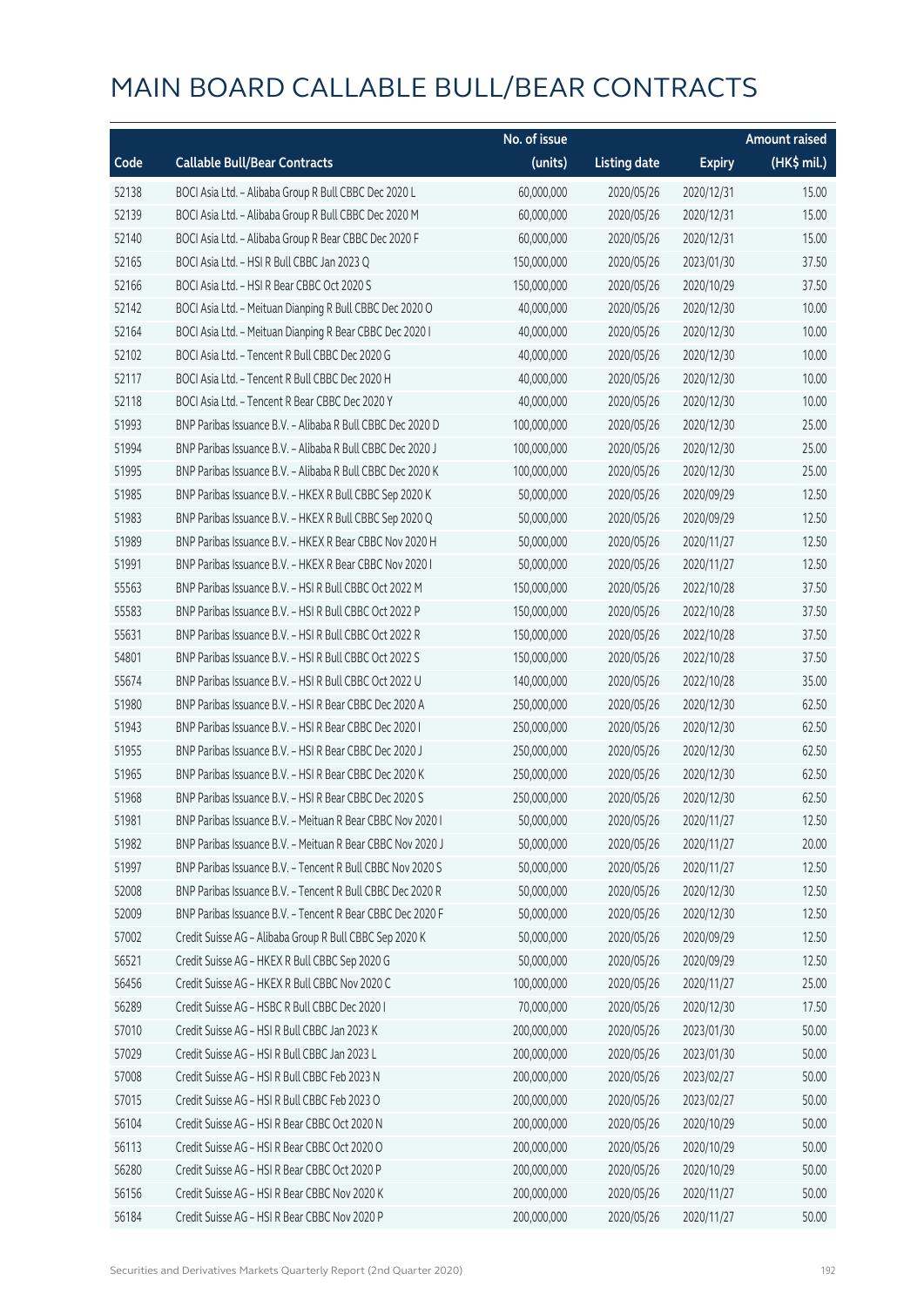|       |                                                             | No. of issue |                     |               | <b>Amount raised</b> |
|-------|-------------------------------------------------------------|--------------|---------------------|---------------|----------------------|
| Code  | <b>Callable Bull/Bear Contracts</b>                         | (units)      | <b>Listing date</b> | <b>Expiry</b> | (HK\$ mil.)          |
| 57005 | Credit Suisse AG - Meituan Dianping R Bull CBBC Oct 2020 G  | 80,000,000   | 2020/05/26          | 2020/10/29    | 20.00                |
| 56422 | Credit Suisse AG - Sands China R Bull CBBC Apr 2021 A       | 70,000,000   | 2020/05/26          | 2021/04/29    | 17.50                |
| 57001 | Credit Suisse AG - Xiaomi R Bull CBBC Nov 2020 G            | 50,000,000   | 2020/05/26          | 2020/11/27    | 12.50                |
| 57677 | Goldman Sachs SP (Asia) - Alibaba R Bull CBBC Oct 2020 W    | 60,000,000   | 2020/05/26          | 2020/10/30    | 15.00                |
| 57665 | Goldman Sachs SP (Asia) - China Life R Bull CBBC Jun 2021 A | 80,000,000   | 2020/05/26          | 2021/06/01    | 20.00                |
| 57516 | Goldman Sachs SP (Asia) - HSI R Bull CBBC Apr 2023 W        | 160,000,000  | 2020/05/26          | 2023/04/27    | 40.00                |
| 57558 | Goldman Sachs SP (Asia) - HSI R Bull CBBC Apr 2023 X        | 160,000,000  | 2020/05/26          | 2023/04/27    | 40.00                |
| 57595 | Goldman Sachs SP (Asia) - HSI R Bull CBBC May 2023 G        | 160,000,000  | 2020/05/26          | 2023/05/30    | 40.00                |
| 57485 | Goldman Sachs SP (Asia) - HSI R Bear CBBC Aug 2020 Q        | 160,000,000  | 2020/05/26          | 2020/08/28    | 40.00                |
| 57502 | Goldman Sachs SP (Asia) - HSI R Bear CBBC Feb 2021 G        | 160,000,000  | 2020/05/26          | 2021/02/25    | 40.00                |
| 57500 | Goldman Sachs SP (Asia) - HSI R Bear CBBC Feb 2021 J        | 160,000,000  | 2020/05/26          | 2021/02/25    | 40.00                |
| 57501 | Goldman Sachs SP (Asia) - HSI R Bear CBBC Feb 2021 K        | 160,000,000  | 2020/05/26          | 2021/02/25    | 40.00                |
| 57622 | Goldman Sachs SP (Asia) - HSI R Bear CBBC Feb 2021 L        | 160,000,000  | 2020/05/26          | 2021/02/25    | 40.00                |
| 57639 | Goldman Sachs SP (Asia) - HSI R Bear CBBC Feb 2021 M        | 160,000,000  | 2020/05/26          | 2021/02/25    | 40.00                |
| 57649 | Goldman Sachs SP (Asia) - Meituan R Bull CBBC Oct 2020 G    | 60,000,000   | 2020/05/26          | 2020/10/30    | 15.00                |
| 57645 | Goldman Sachs SP (Asia) - Meituan R Bear CBBC Oct 2020 A    | 60,000,000   | 2020/05/26          | 2020/10/30    | 15.00                |
| 57644 | Goldman Sachs SP (Asia) - Tencent R Bull CBBC Oct 2020 L    | 60,000,000   | 2020/05/26          | 2020/10/30    | 15.00                |
| 57643 | Goldman Sachs SP (Asia) - Tencent R Bear CBBC Oct 2020 D    | 60,000,000   | 2020/05/26          | 2020/10/30    | 22.62                |
| 57651 | Goldman Sachs SP (Asia) - Xiaomi R Bull CBBC Oct 2020 E     | 60,000,000   | 2020/05/26          | 2020/10/30    | 15.00                |
| 52088 | HK Bank - AIA R Bull CBBC Nov 2020 E                        | 60,000,000   | 2020/05/26          | 2020/11/02    | 15.00                |
| 52087 | HK Bank - Alibaba Group R Bull CBBC Nov 2020 F              | 40,000,000   | 2020/05/26          | 2020/11/02    | 10.00                |
| 52089 | HK Bank - ANTA Sports R Bull CBBC Nov 2020 C                | 40,000,000   | 2020/05/26          | 2020/11/16    | 10.00                |
| 52061 | HK Bank - CNOOC R Bull CBBC Nov 2020 D                      | 40,000,000   | 2020/05/26          | 2020/11/16    | 10.00                |
| 52043 | HK Bank - HKEX R Bull CBBC Oct 2020 G                       | 40,000,000   | 2020/05/26          | 2020/10/22    | 10.00                |
| 52040 | HK Bank - HKEX R Bear CBBC Nov 2020 B                       | 100,000,000  | 2020/05/26          | 2020/11/16    | 25.00                |
| 52053 | HK Bank - HSI R Bull CBBC Sep 2022 U                        | 60,000,000   | 2020/05/26          | 2022/09/29    | 15.00                |
| 52051 | HK Bank - HSI R Bull CBBC Dec 2022 G                        | 100,000,000  | 2020/05/26          | 2022/12/29    | 25.00                |
| 52031 | HK Bank - HSI R Bear CBBC Sep 2020 F                        | 100,000,000  | 2020/05/26          | 2020/09/29    | 25.00                |
| 52098 | HK Bank - Meituan Dianping R Bull CBBC Oct 2020 E           | 40,000,000   | 2020/05/26          | 2020/10/22    | 10.00                |
| 52084 | HK Bank - Ping An R Bull CBBC Nov 2020 C                    | 60,000,000   | 2020/05/26          | 2020/11/16    | 15.00                |
| 52038 | HK Bank - Tencent R Bull CBBC Oct 2020 J                    | 40,000,000   | 2020/05/26          | 2020/10/22    | 10.00                |
| 52037 | HK Bank - Tencent R Bear CBBC Oct 2020 E                    | 40,000,000   | 2020/05/26          | 2020/10/22    | 10.00                |
| 56055 | Haitong Int'l Sec - Alibaba Group R Bull CBBC Nov 2020 G    | 60,000,000   | 2020/05/26          | 2020/11/27    | 15.00                |
| 55840 | Haitong Int'l Sec - Alibaba Group R Bear CBBC Nov 2020 H    | 60,000,000   | 2020/05/26          | 2020/11/27    | 15.00                |
| 56071 | Haitong Int'l Sec - HKEX R Bull CBBC Dec 2020 B             | 60,000,000   | 2020/05/26          | 2020/12/17    | 15.00                |
| 55872 | Haitong Int'l Sec - HSI R Bull CBBC Oct 2022 I              | 300,000,000  | 2020/05/26          | 2022/10/28    | 75.00                |
| 55893 | Haitong Int'l Sec - HSI R Bull CBBC Oct 2022 J              | 150,000,000  | 2020/05/26          | 2022/10/28    | 37.50                |
| 56075 | Haitong Int'l Sec - HSI R Bull CBBC Mar 2023 L              | 150,000,000  | 2020/05/26          | 2023/03/30    | 37.50                |
| 55841 | Haitong Int'l Sec - HSI R Bear CBBC Aug 2020 K              | 150,000,000  | 2020/05/26          | 2020/08/28    | 37.50                |
| 55733 | Haitong Int'l Sec - HSI R Bear CBBC Nov 2020 E              | 150,000,000  | 2020/05/26          | 2020/11/27    | 37.50                |
| 55744 | Haitong Int'l Sec - HSI R Bear CBBC Jan 2021 S              | 150,000,000  | 2020/05/26          | 2021/01/28    | 37.50                |
| 55984 | Haitong Int'l Sec - SMIC R Bull CBBC Feb 2021 A             | 100,000,000  | 2020/05/26          | 2021/02/25    | 25.00                |
| 55745 | Haitong Int'l Sec - Tencent R Bear CBBC Nov 2020 R          | 60,000,000   | 2020/05/26          | 2020/11/27    | 15.00                |
| 55769 | Haitong Int'l Sec - Tencent R Bear CBBC Nov 2020 S          | 60,000,000   | 2020/05/26          | 2020/11/27    | 15.00                |
| 53706 | J P Morgan SP BV - Alibaba Group R Bull CBBC Dec 2020 D     | 80,000,000   | 2020/05/26          | 2020/12/11    | 20.00                |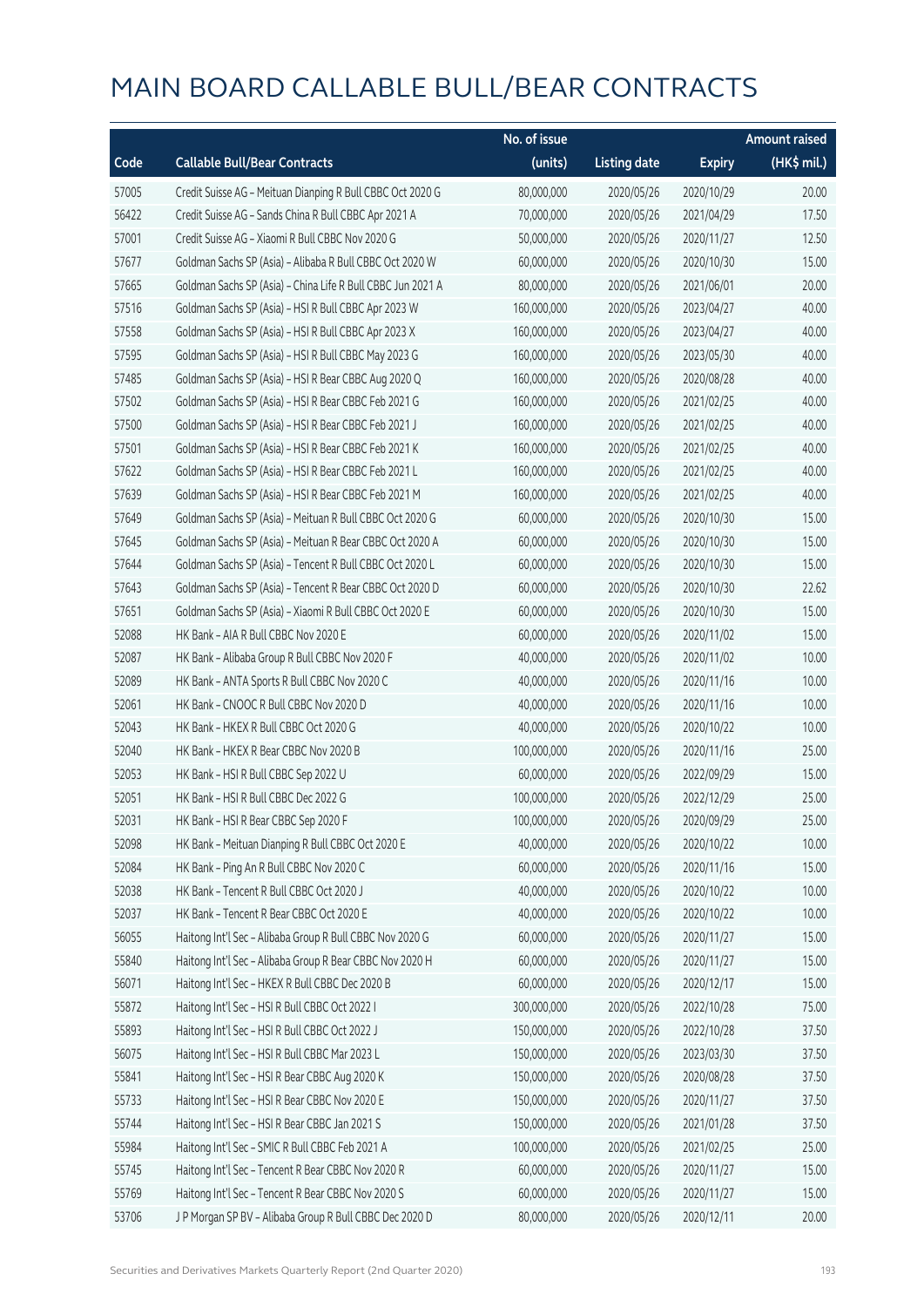|       |                                                              | No. of issue |                     |               | <b>Amount raised</b> |
|-------|--------------------------------------------------------------|--------------|---------------------|---------------|----------------------|
| Code  | <b>Callable Bull/Bear Contracts</b>                          | (units)      | <b>Listing date</b> | <b>Expiry</b> | (HK\$ mil.)          |
| 53574 | J P Morgan SP BV - HSCEI R Bull CBBC Sep 2022 A              | 100,000,000  | 2020/05/26          | 2022/09/29    | 25.00                |
| 53672 | J P Morgan SP BV - HSI R Bull CBBC Feb 2023 X                | 200,000,000  | 2020/05/26          | 2023/02/27    | 50.00                |
| 53287 | J P Morgan SP BV - HSI R Bull CBBC Mar 2023 Q                | 200,000,000  | 2020/05/26          | 2023/03/30    | 50.00                |
| 53317 | J P Morgan SP BV - HSI R Bull CBBC Apr 2023 L                | 200,000,000  | 2020/05/26          | 2023/04/27    | 50.00                |
| 53358 | J P Morgan SP BV - HSI R Bull CBBC Apr 2023 M                | 200,000,000  | 2020/05/26          | 2023/04/27    | 50.00                |
| 53429 | J P Morgan SP BV - HSI R Bull CBBC Sep 2023 C                | 200,000,000  | 2020/05/26          | 2023/09/28    | 50.00                |
| 53079 | J P Morgan SP BV - HSI R Bear CBBC Oct 2020 F                | 200,000,000  | 2020/05/26          | 2020/10/29    | 50.00                |
| 53159 | J P Morgan SP BV - HSI R Bear CBBC Nov 2020 C                | 200,000,000  | 2020/05/26          | 2020/11/27    | 50.00                |
| 53090 | J P Morgan SP BV - HSI R Bear CBBC Nov 2020 G                | 200,000,000  | 2020/05/26          | 2020/11/27    | 50.00                |
| 53200 | J P Morgan SP BV - HSI R Bear CBBC Nov 2020 I                | 200,000,000  | 2020/05/26          | 2020/11/27    | 50.00                |
| 53204 | J P Morgan SP BV - HSI R Bear CBBC Nov 2020 M                | 200,000,000  | 2020/05/26          | 2020/11/27    | 50.00                |
| 53712 | J P Morgan SP BV - Meituan Dianping R Bear CBBC Dec 2020 A   | 80,000,000   | 2020/05/26          | 2020/12/11    | 21.60                |
| 53711 | J P Morgan SP BV - Tencent R Bear CBBC Dec 2020 A            | 50,000,000   | 2020/05/26          | 2020/12/11    | 12.50                |
| 53713 | J P Morgan SP BV - Xiaomi R Bull CBBC Dec 2020 A             | 80,000,000   | 2020/05/26          | 2020/12/11    | 20.00                |
| 52180 | Morgan Stanley Asia Products - HSI R Bull CBBC Feb 2023 J    | 150,000,000  | 2020/05/26          | 2023/02/27    | 37.50                |
| 52181 | Morgan Stanley Asia Products - HSI R Bull CBBC Feb 2023 K    | 150,000,000  | 2020/05/26          | 2023/02/27    | 37.50                |
| 52023 | Morgan Stanley Asia Products - HSI R Bear CBBC Oct 2020 R    | 150,000,000  | 2020/05/26          | 2020/10/29    | 37.50                |
| 52019 | Morgan Stanley Asia Products - HSI R Bear CBBC Nov 2020 G    | 150,000,000  | 2020/05/26          | 2020/11/27    | 37.50                |
| 52099 | Morgan Stanley Asia Products - Meituan R Bull CBBC Nov2020 B | 40,000,000   | 2020/05/26          | 2020/11/02    | 10.00                |
| 52100 | Morgan Stanley Asia Products - Meituan R Bear CBBC Dec2020 H | 40,000,000   | 2020/05/26          | 2020/12/01    | 10.00                |
| 57219 | SG Issuer - AIA R Bull CBBC Dec 2020 Q                       | 60,000,000   | 2020/05/26          | 2020/12/30    | 15.00                |
| 57034 | SG Issuer - AIA R Bear CBBC Jan 2021 A                       | 60,000,000   | 2020/05/26          | 2021/01/28    | 15.00                |
| 57335 | SG Issuer - Alibaba Group R Bull CBBC Oct 2020 W             | 60,000,000   | 2020/05/26          | 2020/10/30    | 15.00                |
| 57336 | SG Issuer - Alibaba Group R Bull CBBC Oct 2020 X             | 60,000,000   | 2020/05/26          | 2020/10/30    | 15.00                |
| 57085 | SG Issuer - Alibaba Group R Bear CBBC Nov 2020 Y             | 60,000,000   | 2020/05/26          | 2020/11/27    | 15.00                |
| 57095 | SG Issuer - Alibaba Group R Bear CBBC Dec 2020 Z             | 60,000,000   | 2020/05/26          | 2020/12/30    | 15.00                |
| 57109 | SG Issuer - Galaxy Ent R Bear CBBC Dec 2020 I                | 100,000,000  | 2020/05/26          | 2020/12/31    | 25.00                |
| 57343 | SG Issuer - HKEX R Bull CBBC Oct 2020 O                      | 50,000,000   | 2020/05/26          | 2020/10/30    | 12.50                |
| 57345 | SG Issuer - HKEX R Bull CBBC Nov 2020 C                      | 50,000,000   | 2020/05/26          | 2020/11/30    | 12.50                |
| 57346 | SG Issuer - HKEX R Bull CBBC Nov 2020 D                      | 50,000,000   | 2020/05/26          | 2020/11/30    | 12.50                |
| 57123 | SG Issuer - HKEX R Bear CBBC Dec 2020 H                      | 50,000,000   | 2020/05/26          | 2020/12/31    | 12.50                |
| 57128 | SG Issuer - HKEX R Bear CBBC Jan 2021 B                      | 200,000,000  | 2020/05/26          | 2021/01/29    | 50.00                |
| 57360 | SG Issuer - HKEX R Bear CBBC Jan 2021 C                      | 50,000,000   | 2020/05/26          | 2021/01/28    | 19.00                |
| 57253 | SG Issuer - HSI R Bull CBBC Apr 2023 Y                       | 250,000,000  | 2020/05/26          | 2023/04/27    | 62.50                |
| 57263 | SG Issuer - HSI R Bull CBBC May 2023 I                       | 250,000,000  | 2020/05/26          | 2023/05/30    | 62.50                |
| 57272 | SG Issuer - HSI R Bull CBBC May 2023 J                       | 250,000,000  | 2020/05/26          | 2023/05/30    | 62.50                |
| 57322 | SG Issuer - HSI R Bull CBBC May 2023 K                       | 250,000,000  | 2020/05/26          | 2023/05/30    | 62.50                |
| 57192 | SG Issuer - HSI R Bear CBBC Aug 2020 D                       | 250,000,000  | 2020/05/26          | 2020/08/28    | 62.50                |
| 57187 | SG Issuer - HSI R Bear CBBC Aug 2020 W                       | 250,000,000  | 2020/05/26          | 2020/08/28    | 62.50                |
| 57208 | SG Issuer - HSI R Bear CBBC Sep 2020 G                       | 250,000,000  | 2020/05/26          | 2020/09/29    | 62.50                |
| 57216 | SG Issuer - HSI R Bear CBBC Oct 2020 A                       | 250,000,000  | 2020/05/26          | 2020/10/29    | 62.50                |
| 57236 | SG Issuer - HSI R Bear CBBC Nov 2020 V                       | 250,000,000  | 2020/05/26          | 2020/11/27    | 62.50                |
| 57249 | SG Issuer - HSI R Bear CBBC Nov 2020 W                       | 250,000,000  | 2020/05/26          | 2020/11/27    | 62.50                |
| 57245 | SG Issuer - HSI R Bear CBBC Nov 2020 X                       | 250,000,000  | 2020/05/26          | 2020/11/27    | 62.50                |
| 57237 | SG Issuer - HSI R Bear CBBC Jan 2021 Y                       | 500,000,000  | 2020/05/26          | 2021/01/28    | 125.00               |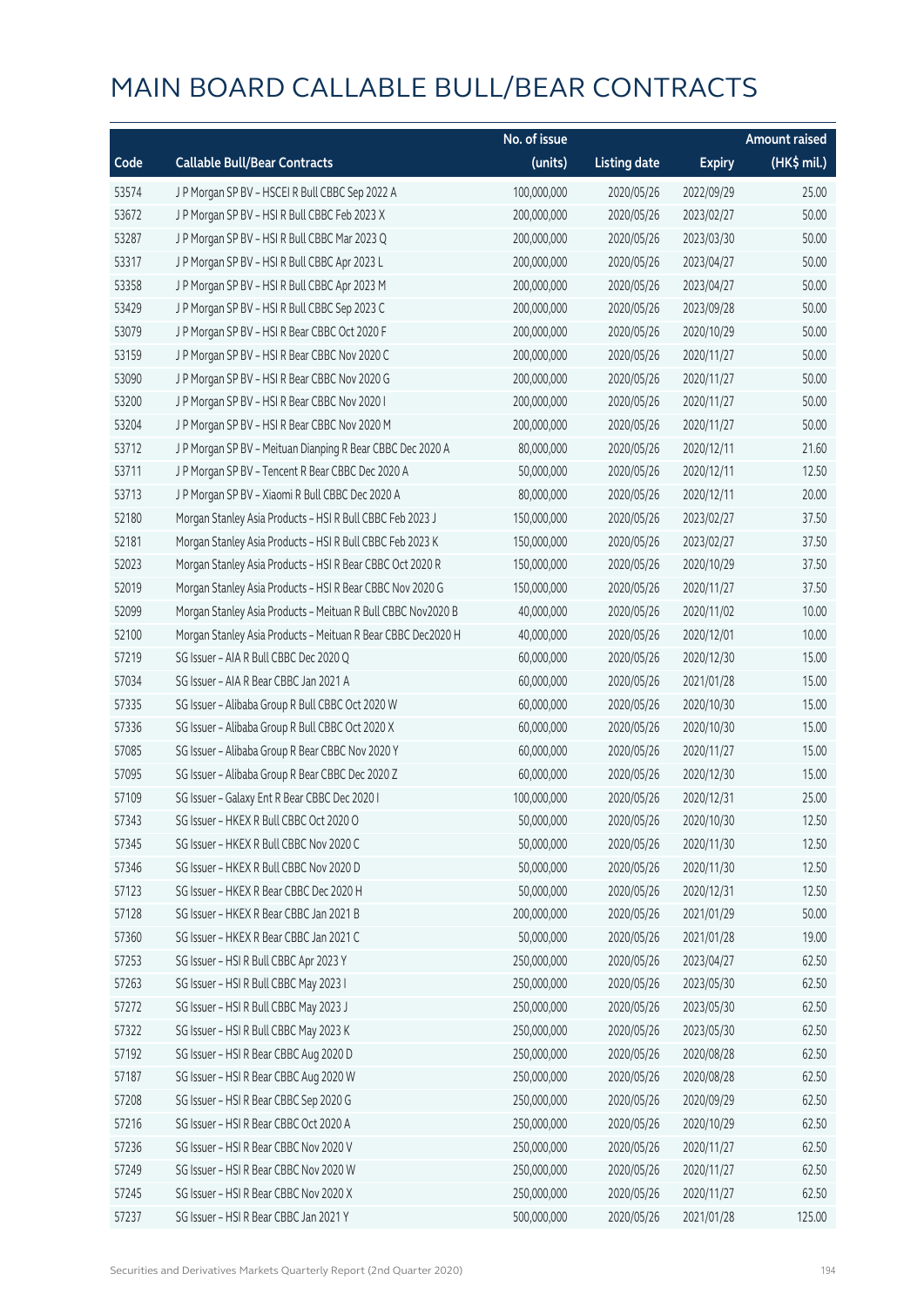|       |                                                      | No. of issue |                     |               | <b>Amount raised</b> |
|-------|------------------------------------------------------|--------------|---------------------|---------------|----------------------|
| Code  | <b>Callable Bull/Bear Contracts</b>                  | (units)      | <b>Listing date</b> | <b>Expiry</b> | (HK\$ mil.)          |
| 57362 | SG Issuer - Meituan Dianping R Bull CBBC Oct 2020 M  | 100,000,000  | 2020/05/26          | 2020/10/30    | 25.00                |
| 57371 | SG Issuer - Meituan Dianping R Bull CBBC Nov 2020 O  | 100,000,000  | 2020/05/26          | 2020/11/30    | 25.00                |
| 57159 | SG Issuer - Meituan Dianping R Bear CBBC Jan 2021 B  | 100,000,000  | 2020/05/26          | 2021/01/28    | 25.00                |
| 57394 | SG Issuer - Meituan Dianping R Bear CBBC Jan 2021 C  | 100,000,000  | 2020/05/26          | 2021/01/28    | 25.00                |
| 57395 | SG Issuer - Meituan Dianping R Bear CBBC Feb 2021 C  | 100,000,000  | 2020/05/26          | 2021/02/25    | 38.00                |
| 57424 | SG Issuer - Ping An R Bull CBBC Dec 2020 B           | 100,000,000  | 2020/05/26          | 2020/12/30    | 25.00                |
| 57473 | SG Issuer - SMIC R Bull CBBC Mar 2021 A              | 120,000,000  | 2020/05/26          | 2021/03/30    | 30.00                |
| 57476 | SG Issuer - Tencent R Bull CBBC Nov 2020 N           | 80,000,000   | 2020/05/26          | 2020/11/30    | 20.00                |
| 57175 | SG Issuer - Tencent R Bear CBBC Jan 2021 N           | 80,000,000   | 2020/05/26          | 2021/01/28    | 20.00                |
| 57222 | SG Issuer - Tencent R Bear CBBC Jan 2021 O           | 80,000,000   | 2020/05/26          | 2021/01/28    | 20.00                |
| 57477 | SG Issuer - Xiaomi R Bull CBBC Nov 2020 G            | 60,000,000   | 2020/05/26          | 2020/11/30    | 15.00                |
| 52998 | UBS AG - Alibaba Group R Bull CBBC Jan 2021 C        | 80,000,000   | 2020/05/26          | 2021/01/29    | 20.00                |
| 52408 | UBS AG - Alibaba Group R Bull CBBC Feb 2021 I        | 80,000,000   | 2020/05/26          | 2021/02/10    | 20.00                |
| 52268 | UBS AG - Alibaba Group R Bear CBBC Nov 2020 C        | 80,000,000   | 2020/05/26          | 2020/11/30    | 20.00                |
| 52299 | UBS AG - Alibaba Group R Bear CBBC Feb 2021 D        | 400,000,000  | 2020/05/26          | 2021/02/26    | 100.00               |
| 52393 | UBS AG - Alibaba Group R Bear CBBC Feb 2021 E        | 400,000,000  | 2020/05/26          | 2021/02/10    | 100.00               |
| 52388 | UBS AG - China Mobile R Bear CBBC Dec 2020 B         | 60,000,000   | 2020/05/26          | 2020/12/30    | 15.00                |
| 52385 | UBS AG - CNOOC R Bear CBBC Dec 2020 F                | 40,000,000   | 2020/05/26          | 2020/12/22    | 10.40                |
| 52935 | UBS AG - HKEX R Bull CBBC Jan 2021 D                 | 50,000,000   | 2020/05/26          | 2021/01/29    | 12.50                |
| 52779 | UBS AG - HKEX R Bear CBBC Dec 2020 E                 | 50,000,000   | 2020/05/26          | 2020/12/21    | 12.50                |
| 52789 | UBS AG - HKEX R Bear CBBC Dec 2020 F                 | 50,000,000   | 2020/05/26          | 2020/12/30    | 13.00                |
| 52503 | UBS AG - HSI R Bull CBBC Oct 2022 F                  | 200,000,000  | 2020/05/26          | 2022/10/28    | 50.00                |
| 52536 | UBS AG - HSI R Bull CBBC Oct 2022 P                  | 200,000,000  | 2020/05/26          | 2022/10/28    | 50.00                |
| 52207 | UBS AG - HSI R Bear CBBC Sep 2020 L                  | 200,000,000  | 2020/05/26          | 2020/09/29    | 50.00                |
| 52216 | UBS AG - HSI R Bear CBBC Sep 2020 N                  | 200,000,000  | 2020/05/26          | 2020/09/29    | 50.00                |
| 52247 | UBS AG - HSI R Bear CBBC Sep 2020 O                  | 200,000,000  | 2020/05/26          | 2020/09/29    | 50.00                |
| 52262 | UBS AG - HSI R Bear CBBC Sep 2020 Q                  | 200,000,000  | 2020/05/26          | 2020/09/29    | 50.00                |
| 52450 | UBS AG - HSI R Bear CBBC Sep 2020 S                  | 200,000,000  | 2020/05/26          | 2020/09/29    | 50.00                |
| 52800 | UBS AG - Meituan Dianping R Bull CBBC Jan 2021 C     | 50,000,000   | 2020/05/26          | 2021/01/29    | 12.50                |
| 52865 | UBS AG - Meituan Dianping R Bull CBBC Dec 2021 B     | 200,000,000  | 2020/05/26          | 2021/12/30    | 50.00                |
| 52410 | UBS AG - Meituan Dianping R Bear CBBC Jan 2021 B     | 50,000,000   | 2020/05/26          | 2021/01/28    | 12.50                |
| 52391 | UBS AG - SMIC R Bull CBBC Feb 2021 A                 | 100,000,000  | 2020/05/26          | 2021/02/26    | 25.00                |
| 52437 | UBS AG - Tencent R Bull CBBC Mar 2021 D              | 200,000,000  | 2020/05/26          | 2021/03/01    | 50.00                |
| 52304 | UBS AG - Tencent R Bear CBBC Dec 2020 B              | 40,000,000   | 2020/05/26          | 2020/12/07    | 10.00                |
| 52308 | UBS AG - Tencent R Bear CBBC Jan 2021 I              | 200,000,000  | 2020/05/26          | 2021/01/04    | 50.00                |
| 52869 | UBS AG - Xiaomi R Bull CBBC Jan 2021 C               | 50,000,000   | 2020/05/26          | 2021/01/29    | 12.50                |
| 52934 | UBS AG - Xiaomi R Bull CBBC Dec 2021 B               | 200,000,000  | 2020/05/26          | 2021/12/30    | 50.00                |
| 52341 | UBS AG - Xiaomi R Bear CBBC Feb 2021 B               | 150,000,000  | 2020/05/26          | 2021/02/26    | 37.50                |
| 52499 | UBS AG - Xiaomi R Bear CBBC Feb 2021 C               | 150,000,000  | 2020/05/26          | 2021/02/10    | 37.50                |
| 54186 | Bank Vontobel - AIA R Bull CBBC Feb 2021 A           | 40,000,000   | 2020/05/26          | 2021/02/05    | 10.00                |
| 54274 | Bank Vontobel - Alibaba Group R Bull CBBC Feb 2021 A | 40,000,000   | 2020/05/26          | 2021/02/05    | 10.00                |
| 54135 | Bank Vontobel - CNOOC R Bull CBBC Apr 2021 B         | 40,000,000   | 2020/05/26          | 2021/04/16    | 10.00                |
| 53765 | Bank Vontobel - HKEX R Bull CBBC Jan 2021 B          | 40,000,000   | 2020/05/26          | 2021/01/22    | 10.00                |
| 54713 | Bank Vontobel - HSI R Bull CBBC Dec 2022 I           | 80,000,000   | 2020/05/26          | 2022/12/29    | 20.00                |
| 54800 | Bank Vontobel - HSI R Bull CBBC Dec 2022 J           | 80,000,000   | 2020/05/26          | 2022/12/29    | 20.00                |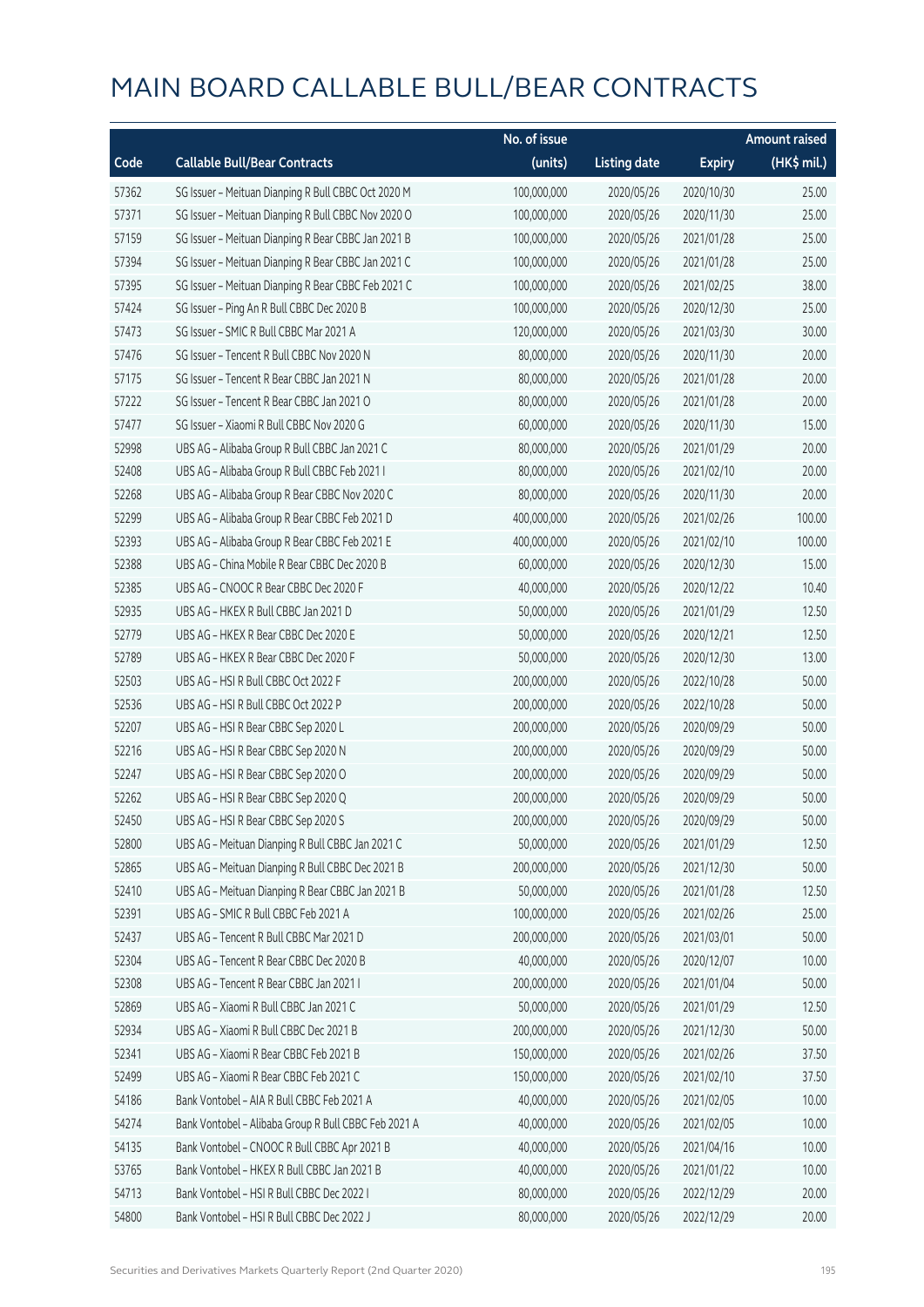|       |                                                            | No. of issue |                     |               | <b>Amount raised</b> |
|-------|------------------------------------------------------------|--------------|---------------------|---------------|----------------------|
| Code  | <b>Callable Bull/Bear Contracts</b>                        | (units)      | <b>Listing date</b> | <b>Expiry</b> | (HK\$ mil.)          |
| 54378 | Bank Vontobel - Meituan Dianping R Bull CBBC Jan 2021 J    | 60,000,000   | 2020/05/26          | 2021/01/22    | 15.00                |
| 54287 | Bank Vontobel - Meituan Dianping R Bull CBBC Feb 2021 C    | 60,000,000   | 2020/05/26          | 2021/02/05    | 15.00                |
| 54379 | Bank Vontobel - Meituan Dianping R Bear CBBC Dec 2020 Y    | 40,000,000   | 2020/05/26          | 2020/12/18    | 15.20                |
| 54129 | Bank Vontobel - Tencent R Bull CBBC Jan 2021 D             | 40,000,000   | 2020/05/26          | 2021/01/22    | 10.00                |
| 54516 | Bank Vontobel - Xiaomi R Bull CBBC Feb 2021 C              | 40,000,000   | 2020/05/26          | 2021/02/05    | 10.00                |
| 54711 | Bank Vontobel - Xiaomi R Bull CBBC Feb 2021 D              | 40,000,000   | 2020/05/26          | 2021/02/19    | 10.00                |
| 57891 | BOCI Asia Ltd. - Geely Auto R Bull CBBC Dec 2020 B         | 40,000,000   | 2020/05/27          | 2020/12/31    | 10.00                |
| 57783 | BOCI Asia Ltd. - HKEX R Bull CBBC Nov 2020 B               | 40,000,000   | 2020/05/27          | 2020/11/30    | 10.00                |
| 57785 | BOCI Asia Ltd. - HKEX R Bull CBBC Nov 2020 C               | 40,000,000   | 2020/05/27          | 2020/11/30    | 10.00                |
| 57780 | BOCI Asia Ltd. - HSI R Bull CBBC Jan 2023 R                | 150,000,000  | 2020/05/27          | 2023/01/30    | 37.50                |
| 57782 | BOCI Asia Ltd. - HSI R Bear CBBC Oct 2020 V                | 150,000,000  | 2020/05/27          | 2020/10/29    | 37.50                |
| 57823 | BOCI Asia Ltd. - Meituan Dianping R Bull CBBC Dec 2020 P   | 40,000,000   | 2020/05/27          | 2020/12/30    | 10.00                |
| 57828 | BOCI Asia Ltd. - Meituan Dianping R Bear CBBC Dec 2020 J   | 40,000,000   | 2020/05/27          | 2020/12/30    | 10.00                |
| 57805 | BOCI Asia Ltd. - Ping An R Bull CBBC Nov 2020 A            | 60,000,000   | 2020/05/27          | 2020/11/30    | 15.00                |
| 57816 | BOCI Asia Ltd. - Tencent R Bear CBBC Dec 2020 Z            | 40,000,000   | 2020/05/27          | 2020/12/30    | 10.00                |
| 57880 | BOCI Asia Ltd. - Xiaomi R Bull CBBC Dec 2020 D             | 40,000,000   | 2020/05/27          | 2020/12/31    | 10.00                |
| 58238 | BNP Paribas Issuance B.V. - HSI R Bull CBBC Oct 2022 V     | 140,000,000  | 2020/05/27          | 2022/10/28    | 35.00                |
| 58289 | BNP Paribas Issuance B.V. - HSI R Bear CBBC Dec 2020 B     | 240,000,000  | 2020/05/27          | 2020/12/30    | 60.00                |
| 58546 | Credit Suisse AG - AAC Tech R Bull CBBC Dec 2020 E         | 80,000,000   | 2020/05/27          | 2020/12/18    | 20.00                |
| 58519 | Credit Suisse AG - HSI R Bull CBBC Jan 2023 M              | 200,000,000  | 2020/05/27          | 2023/01/30    | 50.00                |
| 58522 | Credit Suisse AG - HSI R Bull CBBC Jan 2023 N              | 200,000,000  | 2020/05/27          | 2023/01/30    | 50.00                |
| 58562 | Credit Suisse AG - HSI R Bull CBBC Jan 2023 P              | 200,000,000  | 2020/05/27          | 2023/01/30    | 50.00                |
| 58523 | Credit Suisse AG - HSI R Bear CBBC Oct 2020 S              | 200,000,000  | 2020/05/27          | 2020/10/29    | 50.00                |
| 58531 | Credit Suisse AG - HSI R Bear CBBC Oct 2020 T              | 200,000,000  | 2020/05/27          | 2020/10/29    | 50.00                |
| 58534 | Credit Suisse AG - HSI R Bear CBBC Dec 2020 C              | 300,000,000  | 2020/05/27          | 2020/12/30    | 75.00                |
| 58536 | Credit Suisse AG - Meituan Dianping R Bear CBBC Dec 2020 D | 100,000,000  | 2020/05/27          | 2020/12/30    | 25.00                |
| 58535 | Credit Suisse AG - Meituan Dianping R Bear CBBC Jan 2021 A | 100,000,000  | 2020/05/27          | 2021/01/28    | 25.00                |
| 58537 | Credit Suisse AG - Tencent R Bull CBBC Nov 2020 M          | 50,000,000   | 2020/05/27          | 2020/11/27    | 12.50                |
| 58593 | Goldman Sachs SP (Asia) - Alibaba R Bull CBBC Oct 2020 X   | 60,000,000   | 2020/05/27          | 2020/10/30    | 15.00                |
| 58645 | Goldman Sachs SP (Asia) - Alibaba R Bull CBBC Oct 2020 Y   | 60,000,000   | 2020/05/27          | 2020/10/30    | 15.00                |
| 58613 | Goldman Sachs SP (Asia) - HKEX R Bull CBBC Jun 2021 C      | 80,000,000   | 2020/05/27          | 2021/06/01    | 20.00                |
| 58650 | Goldman Sachs SP (Asia) - HSI R Bull CBBC May 2023 F       | 160,000,000  | 2020/05/27          | 2023/05/30    | 40.00                |
| 58569 | Goldman Sachs SP (Asia) - HSI R Bull CBBC May 2023 T       | 160,000,000  | 2020/05/27          | 2023/05/30    | 40.00                |
| 58649 | Goldman Sachs SP (Asia) - HSI R Bull CBBC May 2023 U       | 160,000,000  | 2020/05/27          | 2023/05/30    | 40.00                |
| 58646 | Goldman Sachs SP (Asia) - HSI R Bear CBBC Aug 2020 R       | 160,000,000  | 2020/05/27          | 2020/08/28    | 40.00                |
| 58648 | Goldman Sachs SP (Asia) - HSI R Bear CBBC Aug 2020 V       | 160,000,000  | 2020/05/27          | 2020/08/28    | 40.00                |
| 58568 | Goldman Sachs SP (Asia) - HSI R Bear CBBC Feb 2021 U       | 160,000,000  | 2020/05/27          | 2021/02/25    | 40.00                |
| 58601 | Goldman Sachs SP (Asia) - Meituan R Bull CBBC Oct 2020 H   | 60,000,000   | 2020/05/27          | 2020/10/30    | 15.00                |
| 58589 | Goldman Sachs SP (Asia) - Tencent R Bull CBBC Oct 2020 M   | 60,000,000   | 2020/05/27          | 2020/10/30    | 15.00                |
| 58642 | Goldman Sachs SP (Asia) - Tencent R Bull CBBC Oct 2020 N   | 60,000,000   | 2020/05/27          | 2020/10/30    | 15.00                |
| 58584 | Goldman Sachs SP (Asia) - Tencent R Bear CBBC Mar 2021 K   | 80,000,000   | 2020/05/27          | 2021/03/01    | 20.00                |
| 58605 | Goldman Sachs SP (Asia) - Xiaomi R Bull CBBC Oct 2020 F    | 60,000,000   | 2020/05/27          | 2020/10/30    | 15.00                |
| 57701 | HK Bank - AAC Tech R Bull CBBC Dec 2020 C                  | 40,000,000   | 2020/05/27          | 2020/12/14    | 10.00                |
| 57698 | HK Bank - Alibaba Group R Bull CBBC Oct 2020 I             | 40,000,000   | 2020/05/27          | 2020/10/19    | 10.00                |
| 57696 | HK Bank - HKEX R Bull CBBC Oct 2020 H                      | 40,000,000   | 2020/05/27          | 2020/10/12    | 10.00                |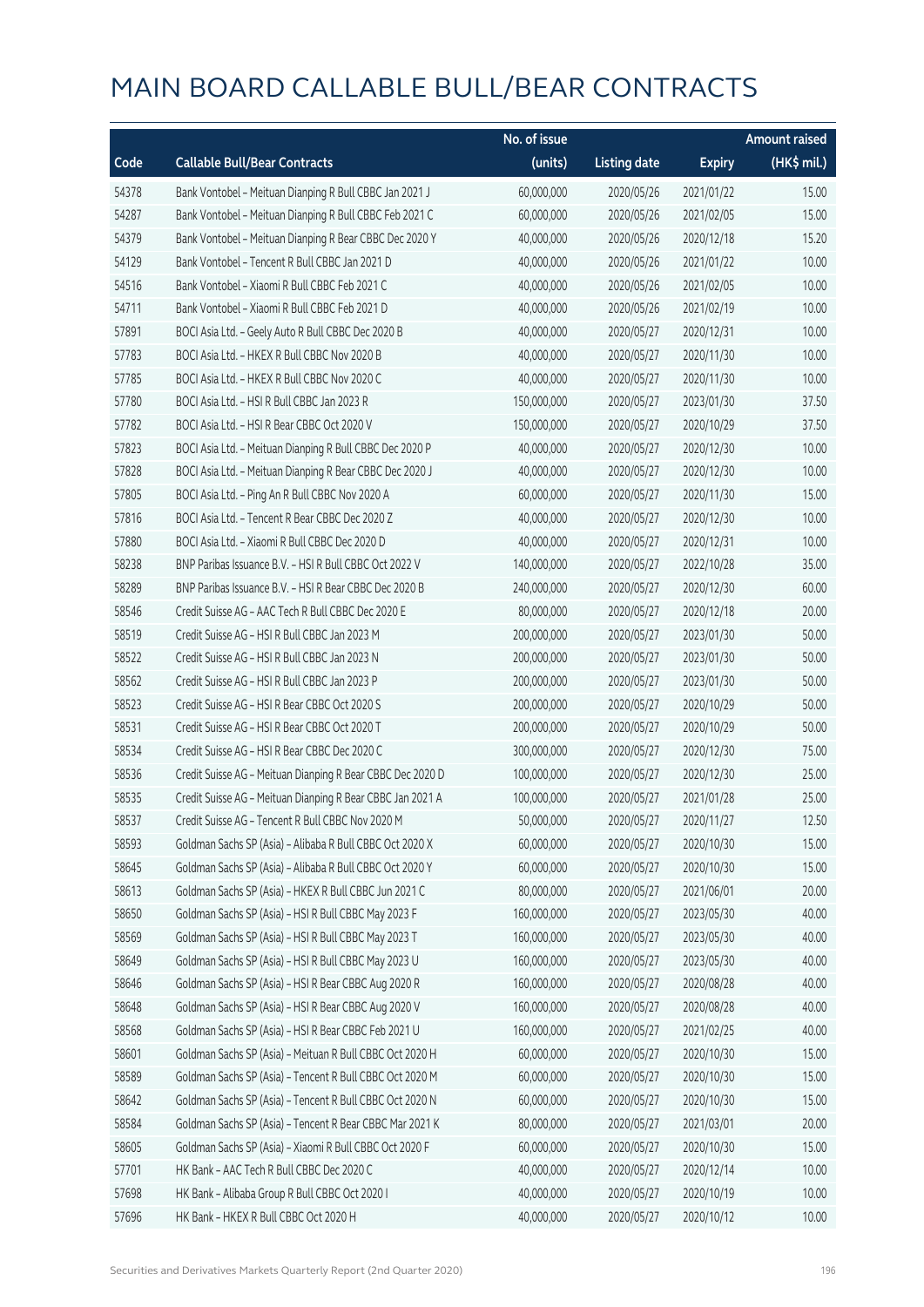|       |                                                              | No. of issue |                     |               | <b>Amount raised</b> |
|-------|--------------------------------------------------------------|--------------|---------------------|---------------|----------------------|
| Code  | <b>Callable Bull/Bear Contracts</b>                          | (units)      | <b>Listing date</b> | <b>Expiry</b> | (HK\$ mil.)          |
| 57678 | HK Bank - HSI R Bull CBBC Sep 2022 W                         | 100,000,000  | 2020/05/27          | 2022/09/29    | 25.00                |
| 57700 | HK Bank - HSI R Bear CBBC Sep 2020 G                         | 60,000,000   | 2020/05/27          | 2020/09/29    | 15.00                |
| 57768 | HK Bank - Meituan Dianping R Bull CBBC Nov 2020 C            | 40,000,000   | 2020/05/27          | 2020/11/09    | 10.00                |
| 57776 | HK Bank - Meituan Dianping R Bear CBBC Jan 2021 A            | 100,000,000  | 2020/05/27          | 2021/01/11    | 25.00                |
| 57741 | HK Bank - Tencent R Bull CBBC Nov 2020 E                     | 40,000,000   | 2020/05/27          | 2020/11/12    | 10.00                |
| 57690 | HK Bank - Tencent R Bear CBBC Oct 2020 F                     | 40,000,000   | 2020/05/27          | 2020/10/12    | 10.00                |
| 57774 | HK Bank - ZTE R Bull CBBC Nov 2020 C                         | 40,000,000   | 2020/05/27          | 2020/11/19    | 10.00                |
| 58180 | J P Morgan SP BV - Alibaba Group R Bull CBBC Dec 2020 E      | 80,000,000   | 2020/05/27          | 2020/12/11    | 20.00                |
| 58230 | J P Morgan SP BV - HSI R Bull CBBC Jan 2023 T                | 240,000,000  | 2020/05/27          | 2023/01/30    | 60.00                |
| 58213 | J P Morgan SP BV - HSI R Bull CBBC Feb 2023 Y                | 200,000,000  | 2020/05/27          | 2023/02/27    | 50.00                |
| 58169 | J P Morgan SP BV - HSI R Bull CBBC Mar 2023 R                | 200,000,000  | 2020/05/27          | 2023/03/30    | 50.00                |
| 58205 | J P Morgan SP BV - HSI R Bull CBBC Apr 2023 N                | 200,000,000  | 2020/05/27          | 2023/04/27    | 50.00                |
| 58187 | J P Morgan SP BV - HSI R Bear CBBC Oct 2020 L                | 200,000,000  | 2020/05/27          | 2020/10/29    | 50.00                |
| 58188 | J P Morgan SP BV - HSI R Bear CBBC Jan 2021 M                | 200,000,000  | 2020/05/27          | 2021/01/28    | 50.00                |
| 58181 | J P Morgan SP BV - Meituan Dianping R Bull CBBC Dec 2020 A   | 80,000,000   | 2020/05/27          | 2020/12/11    | 20.00                |
| 58171 | J P Morgan SP BV - Tencent R Bull CBBC Dec 2020 A            | 50,000,000   | 2020/05/27          | 2020/12/18    | 12.50                |
| 58127 | Morgan Stanley Asia Products - HKEX R Bull CBBC Dec 2020 B   | 40,000,000   | 2020/05/27          | 2020/12/15    | 10.00                |
| 58087 | Morgan Stanley Asia Products - HSI R Bull CBBC Jan 2023 O    | 150,000,000  | 2020/05/27          | 2023/01/30    | 37.50                |
| 58088 | Morgan Stanley Asia Products - HSI R Bear CBBC Oct 2020 S    | 150,000,000  | 2020/05/27          | 2020/10/29    | 37.50                |
| 58102 | Morgan Stanley Asia Products - Tencent R Bull CBBC Sep 2020F | 40,000,000   | 2020/05/27          | 2020/09/01    | 10.00                |
| 58101 | Morgan Stanley Asia Products - Tencent R Bear CBBC Dec 2020J | 40,000,000   | 2020/05/27          | 2020/12/01    | 10.00                |
| 58119 | Morgan Stanley Asia Products - Tencent R Bear CBBC Jan 2021G | 40,000,000   | 2020/05/27          | 2021/01/18    | 10.00                |
| 58118 | Morgan Stanley Asia Products - Tencent R Bear CBBC Mar 2021B | 40,000,000   | 2020/05/27          | 2021/03/01    | 10.00                |
| 58426 | SG Issuer - Alibaba Group R Bull CBBC Sep 2020 Y             | 60,000,000   | 2020/05/27          | 2020/09/29    | 15.00                |
| 58430 | SG Issuer - Alibaba Group R Bull CBBC Sep 2020 Z             | 60,000,000   | 2020/05/27          | 2020/09/30    | 15.00                |
| 58317 | SG Issuer - Alibaba Group R Bear CBBC Dec 2020 A             | 60,000,000   | 2020/05/27          | 2020/12/31    | 15.00                |
| 58328 | SG Issuer - HSBC R Bull CBBC Apr 2021 F                      | 100,000,000  | 2020/05/27          | 2021/04/29    | 25.00                |
| 58310 | SG Issuer - HSI R Bull CBBC Nov 2022 R                       | 250,000,000  | 2020/05/27          | 2022/11/29    | 62.50                |
| 58311 | SG Issuer - HSI R Bull CBBC Apr 2023 F                       | 250,000,000  | 2020/05/27          | 2023/04/27    | 62.50                |
| 58312 | SG Issuer - HSI R Bull CBBC May 2023 L                       | 250,000,000  | 2020/05/27          | 2023/05/30    | 62.50                |
| 58401 | SG Issuer - HSI R Bull CBBC May 2023 O                       | 250,000,000  | 2020/05/27          | 2023/05/30    | 62.50                |
| 58354 | SG Issuer - HSI R Bear CBBC Sep 2020 B                       | 250,000,000  | 2020/05/27          | 2020/09/29    | 62.50                |
| 58404 | SG Issuer - HSI R Bear CBBC Oct 2020 G                       | 250,000,000  | 2020/05/27          | 2020/10/29    | 62.50                |
| 58405 | SG Issuer - HSI R Bear CBBC Nov 2020 Z                       | 250,000,000  | 2020/05/27          | 2020/11/27    | 62.50                |
| 58441 | SG Issuer - Meituan Dianping R Bull CBBC Dec 2020 B          | 100,000,000  | 2020/05/27          | 2020/12/29    | 25.00                |
| 58344 | SG Issuer - Meituan Dianping R Bear CBBC Dec 2020 M          | 100,000,000  | 2020/05/27          | 2020/12/31    | 25.00                |
| 58292 | SG Issuer - Meituan Dianping R Bear CBBC Jan 2021 D          | 100,000,000  | 2020/05/27          | 2021/01/28    | 25.00                |
| 58469 | SG Issuer - Meituan Dianping R Bear CBBC Apr 2021 A          | 200,000,000  | 2020/05/27          | 2021/04/30    | 50.00                |
| 58477 | SG Issuer - Tencent R Bull CBBC Aug 2020 U                   | 80,000,000   | 2020/05/27          | 2020/08/31    | 20.00                |
| 58483 | SG Issuer - Tencent R Bull CBBC Dec 2020 S                   | 80,000,000   | 2020/05/27          | 2020/12/29    | 20.00                |
| 58345 | SG Issuer - Tencent R Bear CBBC Jan 2021 P                   | 200,000,000  | 2020/05/27          | 2021/01/28    | 50.00                |
| 58348 | SG Issuer - Tencent R Bear CBBC Jan 2021 Q                   | 80,000,000   | 2020/05/27          | 2021/01/29    | 20.00                |
| 58295 | SG Issuer - Tencent R Bear CBBC Feb 2021 U                   | 80,000,000   | 2020/05/27          | 2021/02/25    | 20.00                |
| 58302 | SG Issuer - Tencent R Bear CBBC Mar 2021 E                   | 80,000,000   | 2020/05/27          | 2021/03/31    | 20.00                |
| 57962 | UBS AG - Alibaba Group R Bull CBBC Jan 2021 D                | 80,000,000   | 2020/05/27          | 2021/01/04    | 20.00                |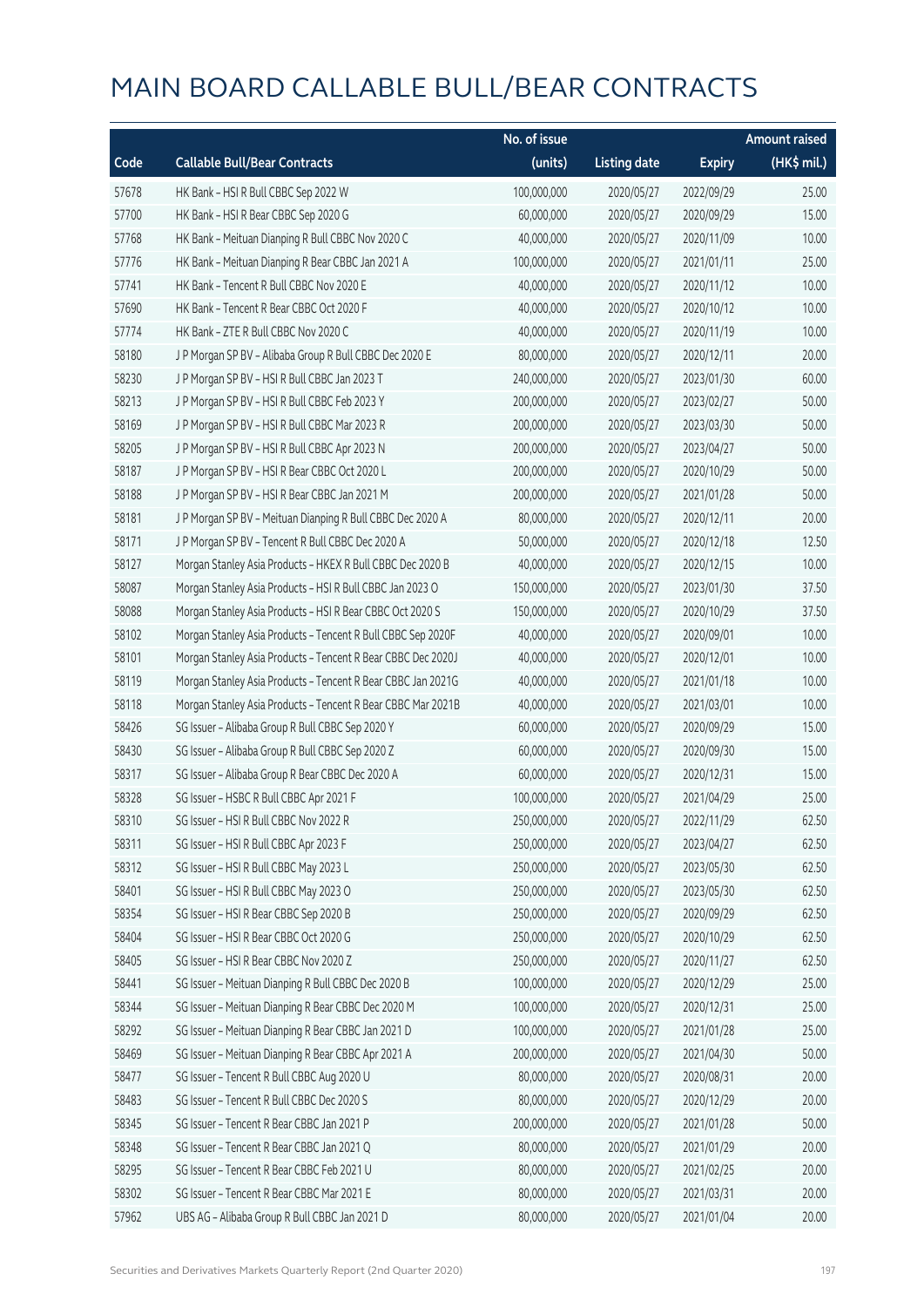|       |                                                            | No. of issue |                     |               | <b>Amount raised</b> |
|-------|------------------------------------------------------------|--------------|---------------------|---------------|----------------------|
| Code  | <b>Callable Bull/Bear Contracts</b>                        | (units)      | <b>Listing date</b> | <b>Expiry</b> | (HK\$ mil.)          |
| 57960 | UBS AG - Alibaba Group R Bull CBBC Mar 2021 B              | 400,000,000  | 2020/05/27          | 2021/03/31    | 100.00               |
| 58032 | UBS AG - Alibaba Group R Bull CBBC Mar 2021 C              | 80,000,000   | 2020/05/27          | 2021/03/23    | 20.00                |
| 57978 | UBS AG - Alibaba Group R Bear CBBC Mar 2021 A              | 400,000,000  | 2020/05/27          | 2021/03/31    | 172.00               |
| 57947 | UBS AG - ANTA Sports R Bull CBBC Dec 2020 B                | 50,000,000   | 2020/05/27          | 2020/12/30    | 12.50                |
| 58085 | UBS AG - HKEX R Bull CBBC Mar 2021 A                       | 50,000,000   | 2020/05/27          | 2021/03/23    | 12.50                |
| 57900 | UBS AG - HKEX R Bear CBBC Dec 2020 G                       | 50,000,000   | 2020/05/27          | 2020/12/22    | 12.50                |
| 57906 | UBS AG - HKEX R Bear CBBC Jan 2021 D                       | 50,000,000   | 2020/05/27          | 2021/01/19    | 23.50                |
| 58014 | UBS AG - HSI R Bull CBBC Mar 2023 D                        | 200,000,000  | 2020/05/27          | 2023/03/30    | 50.00                |
| 57998 | UBS AG - HSI R Bull CBBC Mar 2023 W                        | 200,000,000  | 2020/05/27          | 2023/03/30    | 50.00                |
| 57985 | UBS AG - HSI R Bull CBBC Apr 2023 V                        | 200,000,000  | 2020/05/27          | 2023/04/27    | 50.00                |
| 58015 | UBS AG - HSI R Bear CBBC Oct 2020 E                        | 200,000,000  | 2020/05/27          | 2020/10/29    | 50.00                |
| 58016 | UBS AG - HSI R Bear CBBC Oct 2020 I                        | 200,000,000  | 2020/05/27          | 2020/10/29    | 50.00                |
| 58020 | UBS AG - HSI R Bear CBBC Oct 2020 U                        | 200,000,000  | 2020/05/27          | 2020/10/29    | 50.00                |
| 57983 | UBS AG - HSI R Bear CBBC Oct 2020 W                        | 200,000,000  | 2020/05/27          | 2020/10/29    | 50.00                |
| 57952 | UBS AG - Meituan Dianping R Bull CBBC Jan 2021 D           | 50,000,000   | 2020/05/27          | 2021/01/04    | 12.50                |
| 57917 | UBS AG - Meituan Dianping R Bear CBBC Dec 2020 X           | 50,000,000   | 2020/05/27          | 2020/12/09    | 12.50                |
| 57924 | UBS AG - Meituan Dianping R Bear CBBC Jan 2021 C           | 50,000,000   | 2020/05/27          | 2021/01/04    | 12.50                |
| 58071 | UBS AG - Tencent R Bull CBBC Mar 2021 E                    | 40,000,000   | 2020/05/27          | 2021/03/23    | 10.00                |
| 57925 | UBS AG - Tencent R Bear CBBC Dec 2020 F                    | 40,000,000   | 2020/05/27          | 2020/12/22    | 10.00                |
| 57939 | UBS AG - Tencent R Bear CBBC Jan 2021 J                    | 40,000,000   | 2020/05/27          | 2021/01/27    | 27.20                |
| 57979 | UBS AG - Xiaomi R Bear CBBC Jan 2021 A                     | 60,000,000   | 2020/05/27          | 2021/01/28    | 15.00                |
| 58487 | Bank Vontobel - AAC Tech R Bull CBBC Jan 2021 A            | 40,000,000   | 2020/05/27          | 2021/01/22    | 10.00                |
| 58507 | Bank Vontobel - China Life R Bull CBBC Mar 2021 E          | 80,000,000   | 2020/05/27          | 2021/03/19    | 20.00                |
| 58518 | Bank Vontobel - Meituan Dianping R Bull CBBC Mar 2021 A    | 60,000,000   | 2020/05/27          | 2021/03/05    | 15.00                |
| 58511 | Bank Vontobel - Xiaomi R Bear CBBC Feb 2021 A              | 40,000,000   | 2020/05/27          | 2021/02/05    | 10.00                |
| 58976 | BOCI Asia Ltd. - HSI R Bear CBBC Oct 2020 W                | 150,000,000  | 2020/05/28          | 2020/10/29    | 37.50                |
| 58787 | BOCI Asia Ltd. - Meituan Dianping R Bull CBBC Dec 2020 Q   | 40,000,000   | 2020/05/28          | 2020/12/30    | 10.00                |
| 58793 | BOCI Asia Ltd. - Meituan Dianping R Bear CBBC Dec 2020 K   | 40,000,000   | 2020/05/28          | 2020/12/30    | 10.00                |
| 58672 | BNP Paribas Issuance B.V. - HKEX R Bull CBBC Sep 2020 P    | 50,000,000   | 2020/05/28          | 2020/09/29    | 12.50                |
| 58673 | BNP Paribas Issuance B.V. - HKEX R Bear CBBC Nov 2020 J    | 50,000,000   | 2020/05/28          | 2020/11/27    | 12.50                |
| 58690 | BNP Paribas Issuance B.V. - HKEX R Bear CBBC Nov 2020 K    | 50,000,000   | 2020/05/28          | 2020/11/27    | 15.00                |
| 59049 | BNP Paribas Issuance B.V. - HSI R Bull CBBC Oct 2022 N     | 140,000,000  | 2020/05/28          | 2022/10/28    | 35.00                |
| 59050 | BNP Paribas Issuance B.V. - HSI R Bear CBBC Dec 2020 C     | 250,000,000  | 2020/05/28          | 2020/12/30    | 62.50                |
| 58670 | BNP Paribas Issuance B.V. - Meituan R Bear CBBC Nov 2020 K | 50,000,000   | 2020/05/28          | 2020/11/27    | 12.50                |
| 58671 | BNP Paribas Issuance B.V. - Meituan R Bear CBBC Nov 2020 L | 50,000,000   | 2020/05/28          | 2020/11/27    | 25.00                |
| 58651 | BNP Paribas Issuance B.V. - Xiaomi R Bull CBBC Nov 2020 X  | 50,000,000   | 2020/05/28          | 2020/11/27    | 12.50                |
| 58656 | BNP Paribas Issuance B.V. - Xiaomi R Bear CBBC Nov 2020 K  | 50,000,000   | 2020/05/28          | 2020/11/27    | 12.50                |
| 59444 | Credit Suisse AG - Alibaba Group R Bull CBBC Nov 2020 E    | 50,000,000   | 2020/05/28          | 2020/11/27    | 12.50                |
| 59409 | Credit Suisse AG - HKEX R Bull CBBC Oct 2020 D             | 50,000,000   | 2020/05/28          | 2020/10/29    | 12.50                |
| 59397 | Credit Suisse AG - HSI R Bull CBBC Oct 2022 Y              | 200,000,000  | 2020/05/28          | 2022/10/28    | 50.00                |
| 59051 | Credit Suisse AG - HSI R Bull CBBC Nov 2022 N              | 200,000,000  | 2020/05/28          | 2022/11/29    | 50.00                |
| 59366 | Credit Suisse AG - HSI R Bull CBBC Feb 2023 P              | 200,000,000  | 2020/05/28          | 2023/02/27    | 50.00                |
| 59634 | Credit Suisse AG - HSI R Bear CBBC Oct 2020 U              | 200,000,000  | 2020/05/28          | 2020/10/29    | 50.00                |
| 59668 | Credit Suisse AG - HSI R Bear CBBC Nov 2020 S              | 200,000,000  | 2020/05/28          | 2020/11/27    | 50.00                |
| 59674 | Credit Suisse AG - HSI R Bear CBBC Nov 2020 U              | 200,000,000  | 2020/05/28          | 2020/11/27    | 50.00                |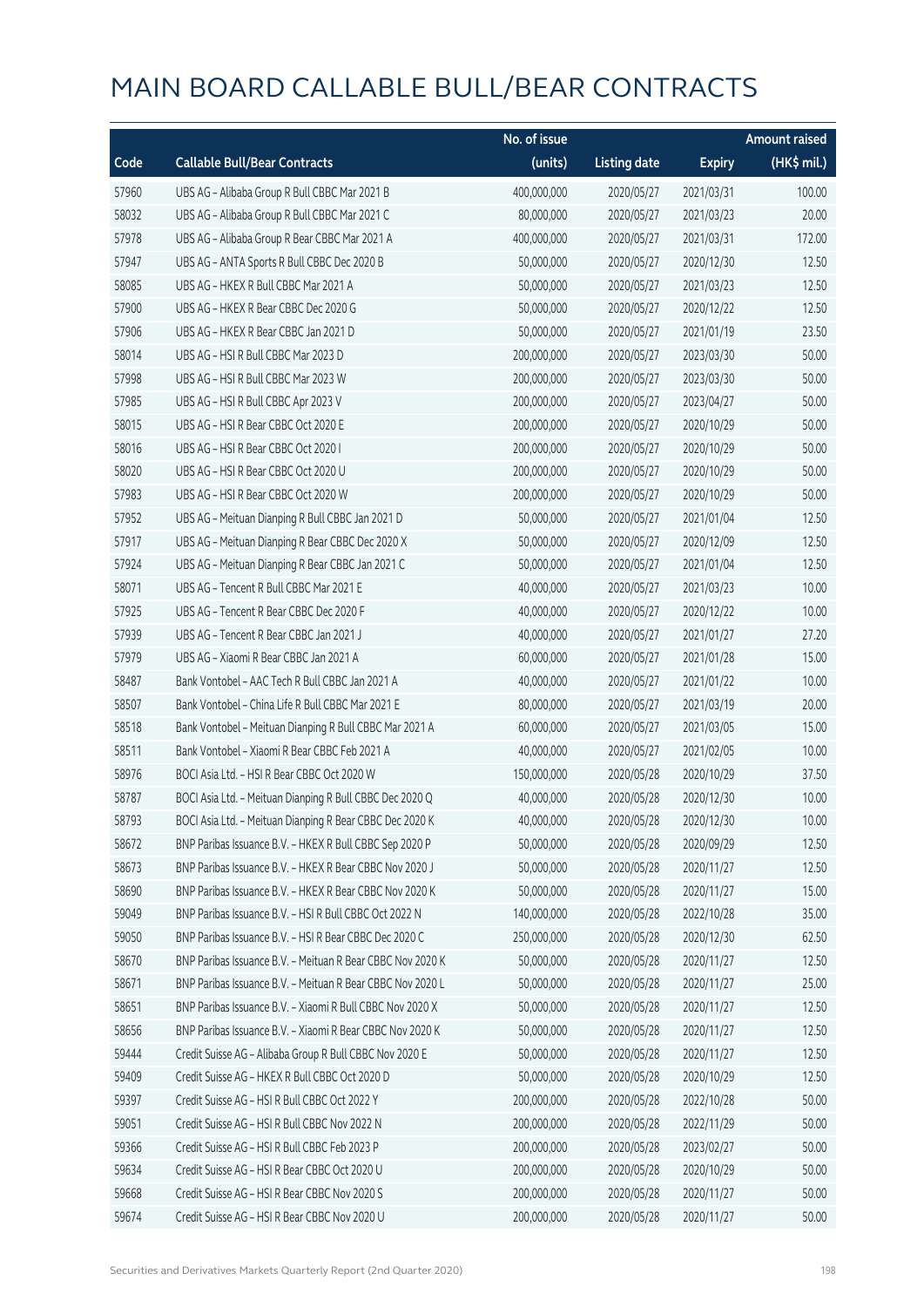|       |                                                              | No. of issue |                     |               | <b>Amount raised</b> |
|-------|--------------------------------------------------------------|--------------|---------------------|---------------|----------------------|
| Code  | <b>Callable Bull/Bear Contracts</b>                          | (units)      | <b>Listing date</b> | <b>Expiry</b> | (HK\$ mil.)          |
| 59332 | Credit Suisse AG - SMIC R Bull CBBC Jan 2021 F               | 100,000,000  | 2020/05/28          | 2021/01/22    | 25.00                |
| 59534 | Credit Suisse AG - SMIC R Bull CBBC Jan 2021 G               | 100,000,000  | 2020/05/28          | 2021/01/21    | 25.00                |
| 59426 | Credit Suisse AG - Tencent R Bull CBBC Sep 2020 Q            | 50,000,000   | 2020/05/28          | 2020/09/29    | 12.50                |
| 50064 | Goldman Sachs SP (Asia) - Alibaba R Bull CBBC Oct 2020 Z     | 60,000,000   | 2020/05/28          | 2020/10/30    | 15.00                |
| 50065 | Goldman Sachs SP (Asia) - HKEX R Bull CBBC Jun 2021 D        | 80,000,000   | 2020/05/28          | 2021/06/01    | 20.00                |
| 50067 | Goldman Sachs SP (Asia) - HSI R Bull CBBC Oct 2022 S         | 160,000,000  | 2020/05/28          | 2022/10/28    | 40.00                |
| 50066 | Goldman Sachs SP (Asia) - HSI R Bull CBBC Nov 2022 S         | 160,000,000  | 2020/05/28          | 2022/11/29    | 40.00                |
| 50061 | Goldman Sachs SP (Asia) - HSI R Bull CBBC May 2023 E         | 160,000,000  | 2020/05/28          | 2023/05/30    | 40.00                |
| 50059 | Goldman Sachs SP (Asia) - HSI R Bull CBBC May 2023 S         | 160,000,000  | 2020/05/28          | 2023/05/30    | 40.00                |
| 50068 | Goldman Sachs SP (Asia) - HSI R Bear CBBC Aug 2020 B         | 160,000,000  | 2020/05/28          | 2020/08/28    | 40.00                |
| 50073 | Goldman Sachs SP (Asia) - HSI R Bear CBBC Aug 2020 E         | 160,000,000  | 2020/05/28          | 2020/08/28    | 40.00                |
| 50072 | Goldman Sachs SP (Asia) - HSI R Bear CBBC Aug 2020 X         | 160,000,000  | 2020/05/28          | 2020/08/28    | 40.00                |
| 50060 | Goldman Sachs SP (Asia) - HSI R Bear CBBC Feb 2021 V         | 160,000,000  | 2020/05/28          | 2021/02/25    | 40.00                |
| 50063 | Goldman Sachs SP (Asia) - Tencent R Bull CBBC Oct 2020 O     | 60,000,000   | 2020/05/28          | 2020/10/30    | 15.00                |
| 50062 | Goldman Sachs SP (Asia) - Tencent R Bear CBBC Mar 2021 L     | 60,000,000   | 2020/05/28          | 2021/03/01    | 15.00                |
| 58785 | HK Bank - AIA R Bull CBBC Nov 2020 F                         | 40,000,000   | 2020/05/28          | 2020/11/09    | 10.00                |
| 58710 | HK Bank - Alibaba Group R Bull CBBC Nov 2020 G               | 40,000,000   | 2020/05/28          | 2020/11/05    | 10.00                |
| 58769 | HK Bank - Alibaba Group R Bear CBBC Nov 2020 A               | 100,000,000  | 2020/05/28          | 2020/11/05    | 25.00                |
| 58703 | HK Bank - HKEX R Bull CBBC Nov 2020 F                        | 40,000,000   | 2020/05/28          | 2020/11/12    | 10.00                |
| 58708 | HK Bank - HKEX R Bear CBBC Nov 2020 C                        | 100,000,000  | 2020/05/28          | 2020/11/23    | 25.00                |
| 58745 | HK Bank - HSI R Bull CBBC Sep 2022 D                         | 80,000,000   | 2020/05/28          | 2022/09/29    | 20.00                |
| 58701 | HK Bank - HSI R Bear CBBC Sep 2020 I                         | 100,000,000  | 2020/05/28          | 2020/09/29    | 25.00                |
| 58702 | HK Bank - Meituan Dianping R Bull CBBC Oct 2020 F            | 40,000,000   | 2020/05/28          | 2020/10/19    | 10.00                |
| 58695 | HK Bank - Tencent R Bull CBBC Oct 2020 K                     | 40,000,000   | 2020/05/28          | 2020/10/12    | 10.00                |
| 58776 | HK Bank - Xiaomi R Bull CBBC Oct 2020 B                      | 40,000,000   | 2020/05/28          | 2020/10/12    | 10.00                |
| 50040 | Haitong Int'l Sec - Alibaba Group R Bull CBBC Dec 2020 F     | 70,000,000   | 2020/05/28          | 2020/12/10    | 17.50                |
| 50052 | Haitong Int'l Sec - Alibaba Group R Bear CBBC Jan 2021 A     | 70,000,000   | 2020/05/28          | 2021/01/28    | 27.16                |
| 50034 | Haitong Int'l Sec - HSI R Bull CBBC Nov 2022 Z               | 150,000,000  | 2020/05/28          | 2022/11/29    | 37.50                |
| 50036 | Haitong Int'l Sec - HSI R Bull CBBC Mar 2023 M               | 150,000,000  | 2020/05/28          | 2023/03/30    | 37.50                |
| 50058 | Haitong Int'l Sec - HSI R Bear CBBC Nov 2020 F               | 150,000,000  | 2020/05/28          | 2020/11/27    | 37.50                |
| 50039 | Haitong Int'l Sec - Meituan Dianping R Bull CBBC Dec 2020 E  | 70,000,000   | 2020/05/28          | 2020/12/17    | 17.50                |
| 50054 | Haitong Int'l Sec - Meituan Dianping R Bear CBBC Feb 2022 A  | 70,000,000   | 2020/05/28          | 2022/02/25    | 17.78                |
| 50037 | Haitong Int'l Sec - Tencent R Bull CBBC Dec 2020 E           | 70,000,000   | 2020/05/28          | 2020/12/17    | 17.50                |
| 50038 | Haitong Int'l Sec - Tencent R Bull CBBC Dec 2020 F           | 70,000,000   | 2020/05/28          | 2020/12/10    | 17.50                |
| 50055 | Haitong Int'l Sec - Tencent R Bear CBBC Nov 2020 T           | 70,000,000   | 2020/05/28          | 2020/11/27    | 17.50                |
| 50057 | Haitong Int'l Sec - Tencent R Bear CBBC Nov 2020 U           | 70,000,000   | 2020/05/28          | 2020/11/27    | 37.59                |
| 50041 | Haitong Int'l Sec - Tencent R Bear CBBC Feb 2022 A           | 70,000,000   | 2020/05/28          | 2022/02/25    | 45.01                |
| 59021 | J P Morgan SP BV - HKEX R Bull CBBC Dec 2020 A               | 40,000,000   | 2020/05/28          | 2020/12/18    | 10.00                |
| 59003 | J P Morgan SP BV - HSI R Bull CBBC Feb 2023 Z                | 200,000,000  | 2020/05/28          | 2023/02/27    | 50.00                |
| 58986 | J P Morgan SP BV - HSI R Bull CBBC Mar 2023 S                | 200,000,000  | 2020/05/28          | 2023/03/30    | 50.00                |
| 58999 | J P Morgan SP BV - HSI R Bull CBBC Mar 2023 T                | 200,000,000  | 2020/05/28          | 2023/03/30    | 50.00                |
| 59046 | J P Morgan SP BV - HSI R Bear CBBC Nov 2020 R                | 200,000,000  | 2020/05/28          | 2020/11/27    | 50.00                |
| 58987 | J P Morgan SP BV - HSI R Bear CBBC Dec 2020 A                | 200,000,000  | 2020/05/28          | 2020/12/30    | 50.00                |
| 59044 | J P Morgan SP BV - HSI R Bear CBBC Jan 2021 N                | 200,000,000  | 2020/05/28          | 2021/01/28    | 50.00                |
| 58795 | Morgan Stanley Asia Products - Meituan R Bear CBBC Nov 2020B | 40,000,000   | 2020/05/28          | 2020/11/02    | 10.00                |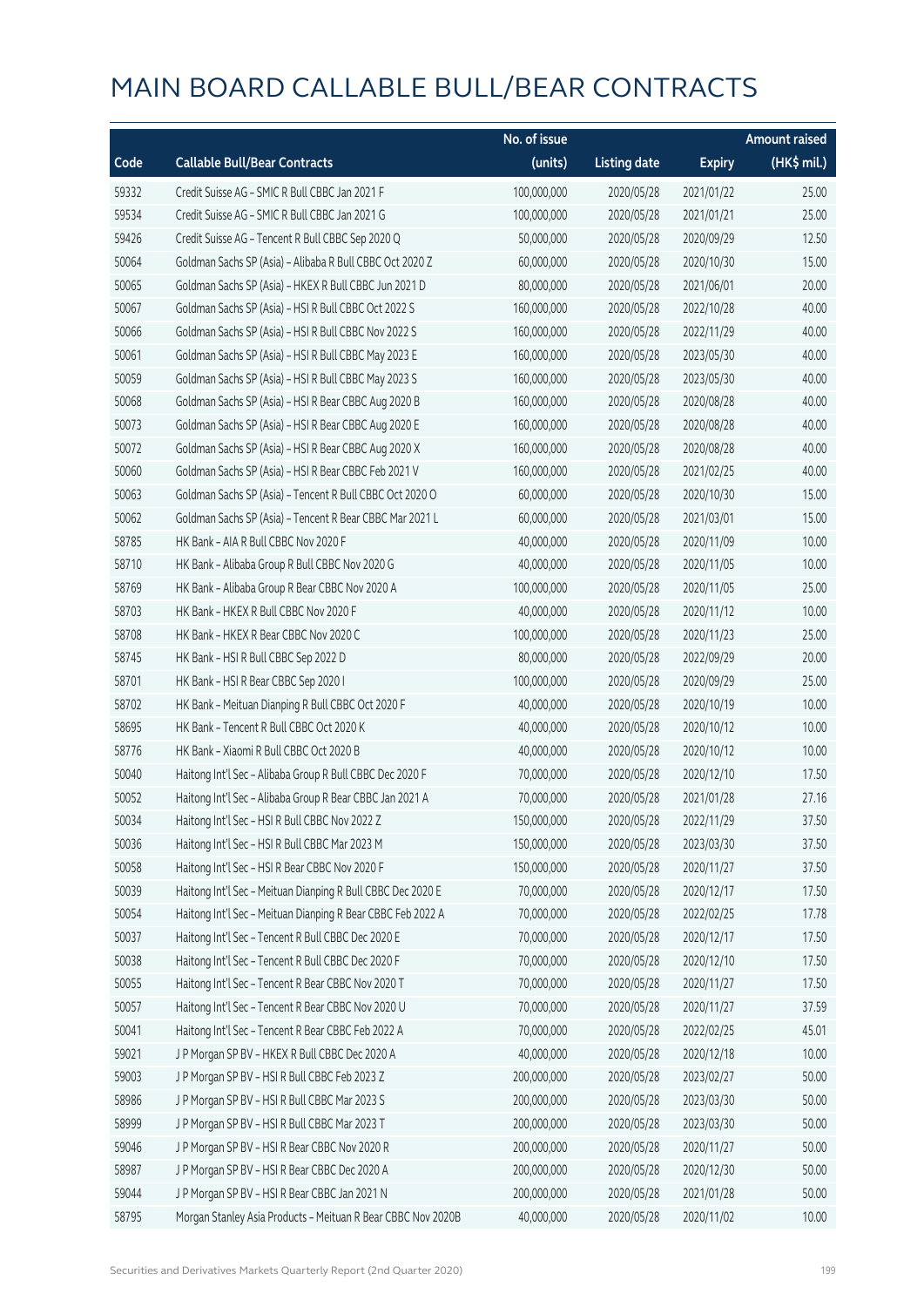|       |                                                         | No. of issue |                     |               | <b>Amount raised</b> |
|-------|---------------------------------------------------------|--------------|---------------------|---------------|----------------------|
| Code  | <b>Callable Bull/Bear Contracts</b>                     | (units)      | <b>Listing date</b> | <b>Expiry</b> | (HK\$ mil.)          |
| 59985 | SG Issuer - Alibaba Group R Bull CBBC Dec 2020 P        | 60,000,000   | 2020/05/28          | 2020/12/31    | 15.00                |
| 50010 | SG Issuer - HKEX R Bull CBBC Sep 2020 I                 | 50,000,000   | 2020/05/28          | 2020/09/30    | 12.50                |
| 50015 | SG Issuer - HKEX R Bull CBBC Oct 2020 P                 | 50,000,000   | 2020/05/28          | 2020/10/30    | 12.50                |
| 50001 | SG Issuer - HKEX R Bear CBBC Jan 2021 D                 | 50,000,000   | 2020/05/28          | 2021/01/28    | 12.50                |
| 50025 | SG Issuer - HSI R Bull CBBC Nov 2022 W                  | 250,000,000  | 2020/05/28          | 2022/11/29    | 62.50                |
| 50008 | SG Issuer - HSI R Bull CBBC Feb 2023 T                  | 500,000,000  | 2020/05/28          | 2023/02/27    | 125.00               |
| 50009 | SG Issuer - HSI R Bull CBBC Apr 2023 G                  | 250,000,000  | 2020/05/28          | 2023/04/27    | 62.50                |
| 50031 | SG Issuer - HSI R Bull CBBC Apr 2023 W                  | 250,000,000  | 2020/05/28          | 2023/04/27    | 62.50                |
| 50026 | SG Issuer - HSI R Bull CBBC May 2023 N                  | 250,000,000  | 2020/05/28          | 2023/05/30    | 62.50                |
| 50027 | SG Issuer - HSI R Bear CBBC Aug 2020 F                  | 250,000,000  | 2020/05/28          | 2020/08/28    | 62.50                |
| 50028 | SG Issuer - HSI R Bear CBBC Aug 2020 G                  | 250,000,000  | 2020/05/28          | 2020/08/28    | 62.50                |
| 50029 | SG Issuer - HSI R Bear CBBC Aug 2020 H                  | 250,000,000  | 2020/05/28          | 2020/08/28    | 62.50                |
| 50030 | SG Issuer - HSI R Bear CBBC Oct 2020 F                  | 250,000,000  | 2020/05/28          | 2020/10/29    | 62.50                |
| 50016 | SG Issuer - Meituan Dianping R Bull CBBC Nov 2020 P     | 100,000,000  | 2020/05/28          | 2020/11/30    | 25.00                |
| 50017 | SG Issuer - Meituan Dianping R Bull CBBC Dec 2020 A     | 100,000,000  | 2020/05/28          | 2020/12/31    | 25.00                |
| 50019 | SG Issuer - SMIC R Bull CBBC Feb 2021 F                 | 120,000,000  | 2020/05/28          | 2021/02/26    | 30.00                |
| 50006 | SG Issuer - Tencent R Bull CBBC Aug 2020 V              | 80,000,000   | 2020/05/28          | 2020/08/31    | 20.00                |
| 50022 | SG Issuer - Tencent R Bull CBBC Nov 2020 O              | 80,000,000   | 2020/05/28          | 2020/11/30    | 20.00                |
| 50023 | SG Issuer - Tencent R Bull CBBC Dec 2020 T              | 80,000,000   | 2020/05/28          | 2020/12/31    | 20.00                |
| 50024 | SG Issuer - Xiaomi R Bull CBBC Nov 2020 H               | 60,000,000   | 2020/05/28          | 2020/11/30    | 15.00                |
| 50007 | SG Issuer - Xiaomi R Bear CBBC Jan 2021 A               | 60,000,000   | 2020/05/28          | 2021/01/28    | 15.00                |
| 58947 | UBS AG - Alibaba Group R Bear CBBC Feb 2021 F           | 80,000,000   | 2020/05/28          | 2021/02/24    | 20.00                |
| 58901 | UBS AG - HKEX R Bull CBBC Jan 2021 E                    | 50,000,000   | 2020/05/28          | 2021/01/05    | 12.50                |
| 58904 | UBS AG - HKEX R Bull CBBC Jan 2021 F                    | 200,000,000  | 2020/05/28          | 2021/01/28    | 50.00                |
| 58809 | UBS AG - HKEX R Bear CBBC Jan 2021 E                    | 200,000,000  | 2020/05/28          | 2021/01/28    | 50.00                |
| 58823 | UBS AG - HKEX R Bear CBBC Jan 2021 F                    | 50,000,000   | 2020/05/28          | 2021/01/05    | 12.50                |
| 58835 | UBS AG - HSI R Bull CBBC Oct 2022 Q                     | 200,000,000  | 2020/05/28          | 2022/10/28    | 50.00                |
| 58867 | UBS AG - HSI R Bull CBBC Jan 2023 I                     | 200,000,000  | 2020/05/28          | 2023/01/30    | 50.00                |
| 58868 | UBS AG - HSI R Bull CBBC Jan 2023 Q                     | 200,000,000  | 2020/05/28          | 2023/01/30    | 50.00                |
| 58848 | UBS AG - HSI R Bull CBBC Jan 2023 X                     | 200,000,000  | 2020/05/28          | 2023/01/30    | 50.00                |
| 58838 | UBS AG - HSI R Bear CBBC Sep 2020 X                     | 200,000,000  | 2020/05/28          | 2020/09/29    | 50.00                |
| 58936 | UBS AG - HSI R Bear CBBC Dec 2020 I                     | 200,000,000  | 2020/05/28          | 2020/12/30    | 50.00                |
| 58938 | UBS AG - HSI R Bear CBBC Dec 2020 J                     | 200,000,000  | 2020/05/28          | 2020/12/30    | 50.00                |
| 58939 | UBS AG - HSI R Bear CBBC Dec 2020 K                     | 300,000,000  | 2020/05/28          | 2020/12/30    | 75.00                |
| 58877 | UBS AG - Meituan Dianping R Bull CBBC Jan 2021 E        | 50,000,000   | 2020/05/28          | 2021/01/05    | 12.50                |
| 58796 | UBS AG - Meituan Dianping R Bear CBBC Dec 2020 Y        | 50,000,000   | 2020/05/28          | 2020/12/31    | 15.00                |
| 58834 | UBS AG - Tencent R Bull CBBC Mar 2021 F                 | 40,000,000   | 2020/05/28          | 2021/03/08    | 10.00                |
| 58941 | UBS AG - Tencent R Bear CBBC Feb 2021 E                 | 40,000,000   | 2020/05/28          | 2021/02/23    | 10.00                |
| 58946 | UBS AG - Tencent R Bear CBBC Feb 2021 F                 | 40,000,000   | 2020/05/28          | 2021/02/24    | 10.00                |
| 58879 | UBS AG - Xiaomi R Bull CBBC Jan 2021 D                  | 50,000,000   | 2020/05/28          | 2021/01/05    | 12.50                |
| 58798 | UBS AG - Xiaomi R Bear CBBC Jan 2021 B                  | 50,000,000   | 2020/05/28          | 2021/01/04    | 21.00                |
| 58797 | UBS AG - Xiaomi R Bear CBBC Feb 2021 D                  | 50,000,000   | 2020/05/28          | 2021/02/08    | 12.50                |
| 59911 | Bank Vontobel - CNOOC R Bear CBBC Dec 2020 J            | 40,000,000   | 2020/05/28          | 2020/12/18    | 10.00                |
| 59910 | Bank Vontobel - CNOOC R Bear CBBC Jan 2021 B            | 40,000,000   | 2020/05/28          | 2021/01/08    | 10.00                |
| 59878 | Bank Vontobel - Meituan Dianping R Bull CBBC Feb 2021 D | 60,000,000   | 2020/05/28          | 2021/02/05    | 15.00                |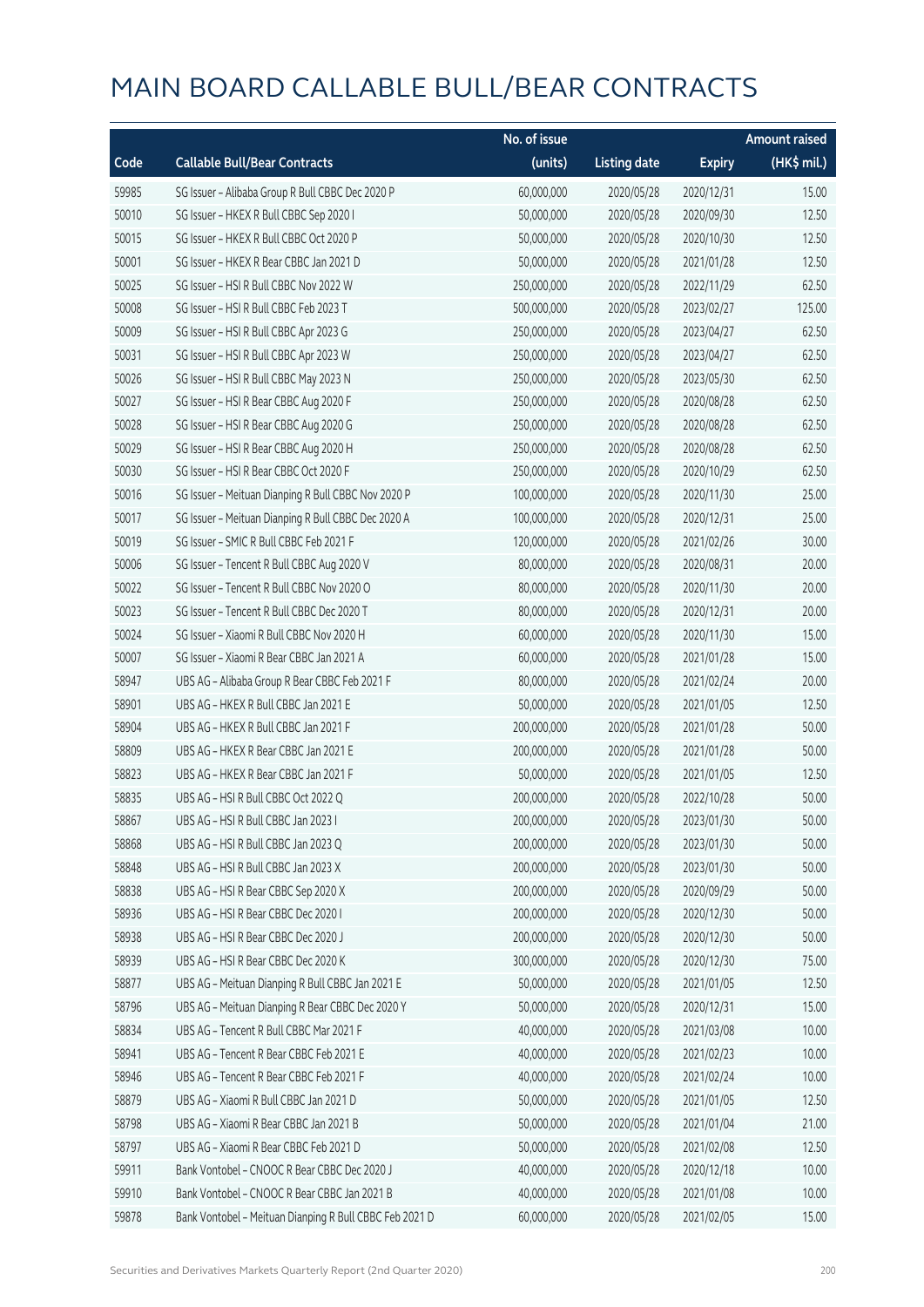|       |                                                         | No. of issue |                     |               | <b>Amount raised</b> |
|-------|---------------------------------------------------------|--------------|---------------------|---------------|----------------------|
| Code  | <b>Callable Bull/Bear Contracts</b>                     | (units)      | <b>Listing date</b> | <b>Expiry</b> | (HK\$ mil.)          |
| 59960 | Bank Vontobel - Meituan Dianping R Bear CBBC Jan 2021 B | 60,000,000   | 2020/05/28          | 2021/01/15    | 15.00                |
| 59772 | Bank Vontobel - Tencent R Bull CBBC Feb 2021 D          | 40,000,000   | 2020/05/28          | 2021/02/05    | 10.00                |
| 59969 | Bank Vontobel - Tencent R Bear CBBC Jan 2021 D          | 40,000,000   | 2020/05/28          | 2021/01/08    | 10.00                |
| 59905 | Bank Vontobel - Xiaomi R Bull CBBC Mar 2021 A           | 40,000,000   | 2020/05/28          | 2021/03/05    | 10.00                |
| 50386 | BOCI Asia Ltd. - AIA R Bull CBBC Dec 2020 A             | 60,000,000   | 2020/05/29          | 2020/12/30    | 15.00                |
| 50371 | BOCI Asia Ltd. - Alibaba Group R Bull CBBC Dec 2020 N   | 60,000,000   | 2020/05/29          | 2020/12/30    | 15.00                |
| 50373 | BOCI Asia Ltd. - Alibaba Group R Bear CBBC Dec 2020 G   | 60,000,000   | 2020/05/29          | 2020/12/30    | 15.00                |
| 50369 | BOCI Asia Ltd. - China Tower R Bull CBBC Feb 2021 A     | 40,000,000   | 2020/05/29          | 2021/02/26    | 10.00                |
| 50382 | BOCI Asia Ltd. - Galaxy Ent R Bear CBBC Dec 2020 A      | 100,000,000  | 2020/05/29          | 2020/12/30    | 25.00                |
| 50381 | BOCI Asia Ltd. - HKEX R Bear CBBC Dec 2020 A            | 40,000,000   | 2020/05/29          | 2020/12/30    | 10.00                |
| 50368 | BOCI Asia Ltd. - HSBC R Bull CBBC Dec 2020 B            | 40,000,000   | 2020/05/29          | 2020/12/30    | 10.00                |
| 50075 | BOCI Asia Ltd. - HSI R Bull CBBC Jan 2023 S             | 150,000,000  | 2020/05/29          | 2023/01/30    | 37.50                |
| 50076 | BOCI Asia Ltd. - HSI R Bull CBBC Jan 2023 T             | 150,000,000  | 2020/05/29          | 2023/01/30    | 37.50                |
| 50077 | BOCI Asia Ltd. - HSI R Bull CBBC Jan 2023 U             | 150,000,000  | 2020/05/29          | 2023/01/30    | 37.50                |
| 50078 | BOCI Asia Ltd. - HSI R Bull CBBC Jan 2023 V             | 150,000,000  | 2020/05/29          | 2023/01/30    | 37.50                |
| 50392 | BOCI Asia Ltd. - HSI R Bull CBBC Jan 2023 W             | 150,000,000  | 2020/05/29          | 2023/01/30    | 37.50                |
| 50394 | BOCI Asia Ltd. - HSI R Bear CBBC Oct 2020 B             | 150,000,000  | 2020/05/29          | 2020/10/29    | 37.50                |
| 50395 | BOCI Asia Ltd. - HSI R Bear CBBC Oct 2020 D             | 150,000,000  | 2020/05/29          | 2020/10/29    | 37.50                |
| 50398 | BOCI Asia Ltd. - HSI R Bear CBBC Oct 2020 E             | 150,000,000  | 2020/05/29          | 2020/10/29    | 37.50                |
| 50370 | BOCI Asia Ltd. - Link REIT R Bull CBBC Dec 2020 B       | 40,000,000   | 2020/05/29          | 2020/12/30    | 10.00                |
| 50385 | BOCI Asia Ltd. - Tencent R Bear CBBC Dec 2020 C         | 40,000,000   | 2020/05/29          | 2020/12/30    | 10.00                |
| 50108 | BNP Paribas Issuance B.V. - HSI R Bull CBBC Oct 2022 A  | 150,000,000  | 2020/05/29          | 2022/10/28    | 37.50                |
| 50109 | BNP Paribas Issuance B.V. - HSI R Bull CBBC Oct 2022 B  | 150,000,000  | 2020/05/29          | 2022/10/28    | 37.50                |
| 50110 | BNP Paribas Issuance B.V. - HSI R Bull CBBC Oct 2022 C  | 140,000,000  | 2020/05/29          | 2022/10/28    | 35.00                |
| 50111 | BNP Paribas Issuance B.V. - HSI R Bull CBBC Oct 2022 D  | 140,000,000  | 2020/05/29          | 2022/10/28    | 35.00                |
| 50124 | BNP Paribas Issuance B.V. - HSI R Bull CBBC Oct 2022 E  | 150,000,000  | 2020/05/29          | 2022/10/28    | 37.50                |
| 50101 | BNP Paribas Issuance B.V. - HSI R Bull CBBC Oct 2022 T  | 150,000,000  | 2020/05/29          | 2022/10/28    | 37.50                |
| 50102 | BNP Paribas Issuance B.V. - HSI R Bull CBBC Oct 2022 W  | 150,000,000  | 2020/05/29          | 2022/10/28    | 37.50                |
| 50105 | BNP Paribas Issuance B.V. - HSI R Bull CBBC Oct 2022 X  | 150,000,000  | 2020/05/29          | 2022/10/28    | 37.50                |
| 50106 | BNP Paribas Issuance B.V. - HSI R Bull CBBC Oct 2022 Y  | 150,000,000  | 2020/05/29          | 2022/10/28    | 37.50                |
| 50122 | BNP Paribas Issuance B.V. - HSI R Bull CBBC Oct 2022 Z  | 150,000,000  | 2020/05/29          | 2022/10/28    | 37.50                |
| 50125 | BNP Paribas Issuance B.V. - HSI R Bear CBBC Jan 2021 A  | 250,000,000  | 2020/05/29          | 2021/01/28    | 62.50                |
| 50126 | BNP Paribas Issuance B.V. - HSI R Bear CBBC Jan 2021 B  | 250,000,000  | 2020/05/29          | 2021/01/28    | 62.50                |
| 50128 | BNP Paribas Issuance B.V. - HSI R Bear CBBC Jan 2021 C  | 250,000,000  | 2020/05/29          | 2021/01/28    | 62.50                |
| 50130 | BNP Paribas Issuance B.V. - HSI R Bear CBBC Jan 2021 D  | 250,000,000  | 2020/05/29          | 2021/01/28    | 62.50                |
| 50131 | BNP Paribas Issuance B.V. - HSI R Bear CBBC Jan 2021 E  | 250,000,000  | 2020/05/29          | 2021/01/28    | 62.50                |
| 50133 | BNP Paribas Issuance B.V. - HSI R Bear CBBC Jan 2021 F  | 250,000,000  | 2020/05/29          | 2021/01/28    | 62.50                |
| 50134 | BNP Paribas Issuance B.V. - HSI R Bear CBBC Jan 2021 G  | 250,000,000  | 2020/05/29          | 2021/01/28    | 62.50                |
| 50139 | BNP Paribas Issuance B.V. - HSI R Bear CBBC Jan 2021 H  | 250,000,000  | 2020/05/29          | 2021/01/28    | 62.50                |
| 50140 | BNP Paribas Issuance B.V. - HSI R Bear CBBC Jan 2021 I  | 250,000,000  | 2020/05/29          | 2021/01/28    | 62.50                |
| 50145 | BNP Paribas Issuance B.V. - HSI R Bear CBBC Jan 2021 J  | 250,000,000  | 2020/05/29          | 2021/01/28    | 62.50                |
| 50147 | BNP Paribas Issuance B.V. - HSI R Bear CBBC Jan 2021 K  | 250,000,000  | 2020/05/29          | 2021/01/28    | 62.50                |
| 50282 | BNP Paribas Issuance B.V. - HSI R Bear CBBC Jan 2021 L  | 250,000,000  | 2020/05/29          | 2021/01/28    | 62.50                |
| 50284 | BNP Paribas Issuance B.V. - HSI R Bear CBBC Jan 2021 M  | 250,000,000  | 2020/05/29          | 2021/01/28    | 62.50                |
| 50285 | BNP Paribas Issuance B.V. - HSI R Bear CBBC Jan 2021 N  | 240,000,000  | 2020/05/29          | 2021/01/28    | 60.00                |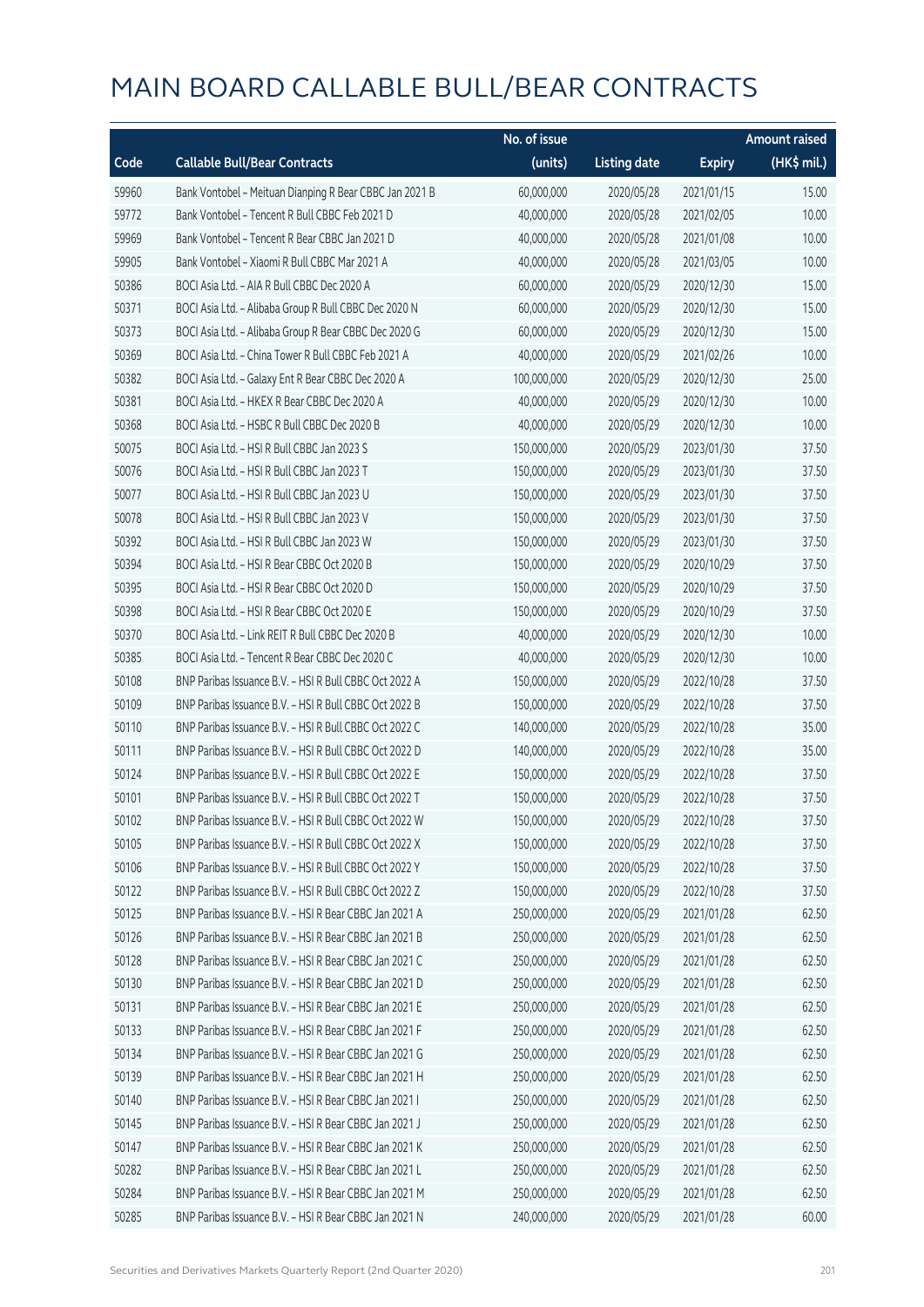|       |                                                             | No. of issue |                     |               | <b>Amount raised</b> |
|-------|-------------------------------------------------------------|--------------|---------------------|---------------|----------------------|
| Code  | <b>Callable Bull/Bear Contracts</b>                         | (units)      | <b>Listing date</b> | <b>Expiry</b> | (HK\$ mil.)          |
| 50112 | BNP Paribas Issuance B.V. - Tencent R Bull CBBC Nov 2020 T  | 50,000,000   | 2020/05/29          | 2020/11/27    | 12.50                |
| 50115 | BNP Paribas Issuance B.V. - Tencent R Bull CBBC Dec 2020 K  | 50,000,000   | 2020/05/29          | 2020/12/30    | 12.50                |
| 50120 | BNP Paribas Issuance B.V. - Tencent R Bear CBBC Nov 2020 M  | 50,000,000   | 2020/05/29          | 2020/11/27    | 12.50                |
| 50116 | BNP Paribas Issuance B.V. - Tencent R Bear CBBC Dec 2020 E  | 50,000,000   | 2020/05/29          | 2020/12/30    | 12.50                |
| 50121 | BNP Paribas Issuance B.V. - Tencent R Bear CBBC Dec 2020 V  | 50,000,000   | 2020/05/29          | 2020/12/30    | 12.50                |
| 50319 | Credit Suisse AG - AIA R Bear CBBC Sep 2020 B               | 70,000,000   | 2020/05/29          | 2020/09/29    | 17.50                |
| 50305 | Credit Suisse AG - Alibaba Group R Bull CBBC Oct 2020 J     | 50,000,000   | 2020/05/29          | 2020/10/29    | 12.50                |
| 50308 | Credit Suisse AG - Galaxy Ent R Bear CBBC Nov 2020 D        | 80,000,000   | 2020/05/29          | 2020/11/27    | 20.00                |
| 50307 | Credit Suisse AG - HSBC R Bear CBBC Dec 2020 B              | 70,000,000   | 2020/05/29          | 2020/12/30    | 17.50                |
| 50286 | Credit Suisse AG - HSI R Bull CBBC Jan 2023 R               | 200,000,000  | 2020/05/29          | 2023/01/30    | 50.00                |
| 50293 | Credit Suisse AG - HSI R Bull CBBC Jan 2023 S               | 200,000,000  | 2020/05/29          | 2023/01/30    | 50.00                |
| 50294 | Credit Suisse AG - HSI R Bull CBBC Jan 2023 T               | 200,000,000  | 2020/05/29          | 2023/01/30    | 50.00                |
| 50301 | Credit Suisse AG - HSI R Bull CBBC Jan 2023 U               | 200,000,000  | 2020/05/29          | 2023/01/30    | 50.00                |
| 50320 | Credit Suisse AG - HSI R Bull CBBC Jan 2023 V               | 200,000,000  | 2020/05/29          | 2023/01/30    | 50.00                |
| 50321 | Credit Suisse AG - HSI R Bull CBBC Jan 2023 W               | 200,000,000  | 2020/05/29          | 2023/01/30    | 50.00                |
| 50326 | Credit Suisse AG - HSI R Bull CBBC Jan 2023 X               | 200,000,000  | 2020/05/29          | 2023/01/30    | 50.00                |
| 50289 | Credit Suisse AG - HSI R Bull CBBC Feb 2023 Q               | 200,000,000  | 2020/05/29          | 2023/02/27    | 50.00                |
| 50290 | Credit Suisse AG - HSI R Bull CBBC Feb 2023 S               | 200,000,000  | 2020/05/29          | 2023/02/27    | 50.00                |
| 50329 | Credit Suisse AG - HSI R Bull CBBC Feb 2023 T               | 200,000,000  | 2020/05/29          | 2023/02/27    | 50.00                |
| 50332 | Credit Suisse AG - HSI R Bear CBBC Oct 2020 V               | 200,000,000  | 2020/05/29          | 2020/10/29    | 50.00                |
| 50335 | Credit Suisse AG - HSI R Bear CBBC Oct 2020 W               | 200,000,000  | 2020/05/29          | 2020/10/29    | 50.00                |
| 50337 | Credit Suisse AG - HSI R Bear CBBC Oct 2020 Z               | 200,000,000  | 2020/05/29          | 2020/10/29    | 50.00                |
| 50342 | Credit Suisse AG - HSI R Bear CBBC Nov 2020 M               | 200,000,000  | 2020/05/29          | 2020/11/27    | 50.00                |
| 50334 | Credit Suisse AG - HSI R Bear CBBC Nov 2020 V               | 200,000,000  | 2020/05/29          | 2020/11/27    | 50.00                |
| 50336 | Credit Suisse AG - HSI R Bear CBBC Nov 2020 W               | 200,000,000  | 2020/05/29          | 2020/11/27    | 50.00                |
| 50333 | Credit Suisse AG - HSI R Bear CBBC Dec 2020 X               | 300,000,000  | 2020/05/29          | 2020/12/30    | 75.00                |
| 50317 | Credit Suisse AG - Link REIT R Bull CBBC Dec 2020 G         | 50,000,000   | 2020/05/29          | 2020/12/30    | 12.50                |
| 50318 | Credit Suisse AG - Link REIT R Bear CBBC Oct 2020 A         | 50,000,000   | 2020/05/29          | 2020/10/29    | 12.50                |
| 50331 | Credit Suisse AG - SMIC R Bull CBBC Jan 2021 H              | 100,000,000  | 2020/05/29          | 2021/01/28    | 25.00                |
| 50306 | Credit Suisse AG - SMIC R Bull CBBC Feb 2021 A              | 100,000,000  | 2020/05/29          | 2021/02/05    | 25.00                |
| 50303 | Credit Suisse AG - Tencent R Bull CBBC Sep 2020 R           | 50,000,000   | 2020/05/29          | 2020/09/29    | 12.50                |
| 50309 | Credit Suisse AG - Tencent R Bear CBBC Sep 2020 I           | 50,000,000   | 2020/05/29          | 2020/09/29    | 12.50                |
| 50585 | Goldman Sachs SP (Asia) - Alibaba R Bull CBBC Nov 2020 B    | 60,000,000   | 2020/05/29          | 2020/11/02    | 15.00                |
| 50587 | Goldman Sachs SP (Asia) - Alibaba R Bear CBBC Mar 2021 G    | 60,000,000   | 2020/05/29          | 2021/03/30    | 15.00                |
| 50586 | Goldman Sachs SP (Asia) - China Life R Bull CBBC Jun 2021 B | 80,000,000   | 2020/05/29          | 2021/06/01    | 20.00                |
| 50588 | Goldman Sachs SP (Asia) - HSBC R Bull CBBC Mar 2021 B       | 60,000,000   | 2020/05/29          | 2021/03/30    | 15.00                |
| 50560 | Goldman Sachs SP (Asia) - HSI R Bull CBBC Oct 2022 T        | 160,000,000  | 2020/05/29          | 2022/10/28    | 40.00                |
| 50572 | Goldman Sachs SP (Asia) - HSI R Bull CBBC Oct 2022 U        | 160,000,000  | 2020/05/29          | 2022/10/28    | 40.00                |
| 50579 | Goldman Sachs SP (Asia) - HSI R Bull CBBC Oct 2022 W        | 160,000,000  | 2020/05/29          | 2022/10/28    | 40.00                |
| 50580 | Goldman Sachs SP (Asia) - HSI R Bull CBBC Oct 2022 X        | 160,000,000  | 2020/05/29          | 2022/10/28    | 40.00                |
| 50573 | Goldman Sachs SP (Asia) - HSI R Bull CBBC Oct 2022 Y        | 160,000,000  | 2020/05/29          | 2022/10/28    | 40.00                |
| 50532 | Goldman Sachs SP (Asia) - HSI R Bull CBBC Feb 2023 G        | 160,000,000  | 2020/05/29          | 2023/02/27    | 40.00                |
| 50535 | Goldman Sachs SP (Asia) - HSI R Bull CBBC Feb 2023 H        | 160,000,000  | 2020/05/29          | 2023/02/27    | 40.00                |
| 50561 | Goldman Sachs SP (Asia) - HSI R Bull CBBC Feb 2023 I        | 160,000,000  | 2020/05/29          | 2023/02/27    | 40.00                |
| 50562 | Goldman Sachs SP (Asia) - HSI R Bull CBBC Feb 2023 L        | 160,000,000  | 2020/05/29          | 2023/02/27    | 40.00                |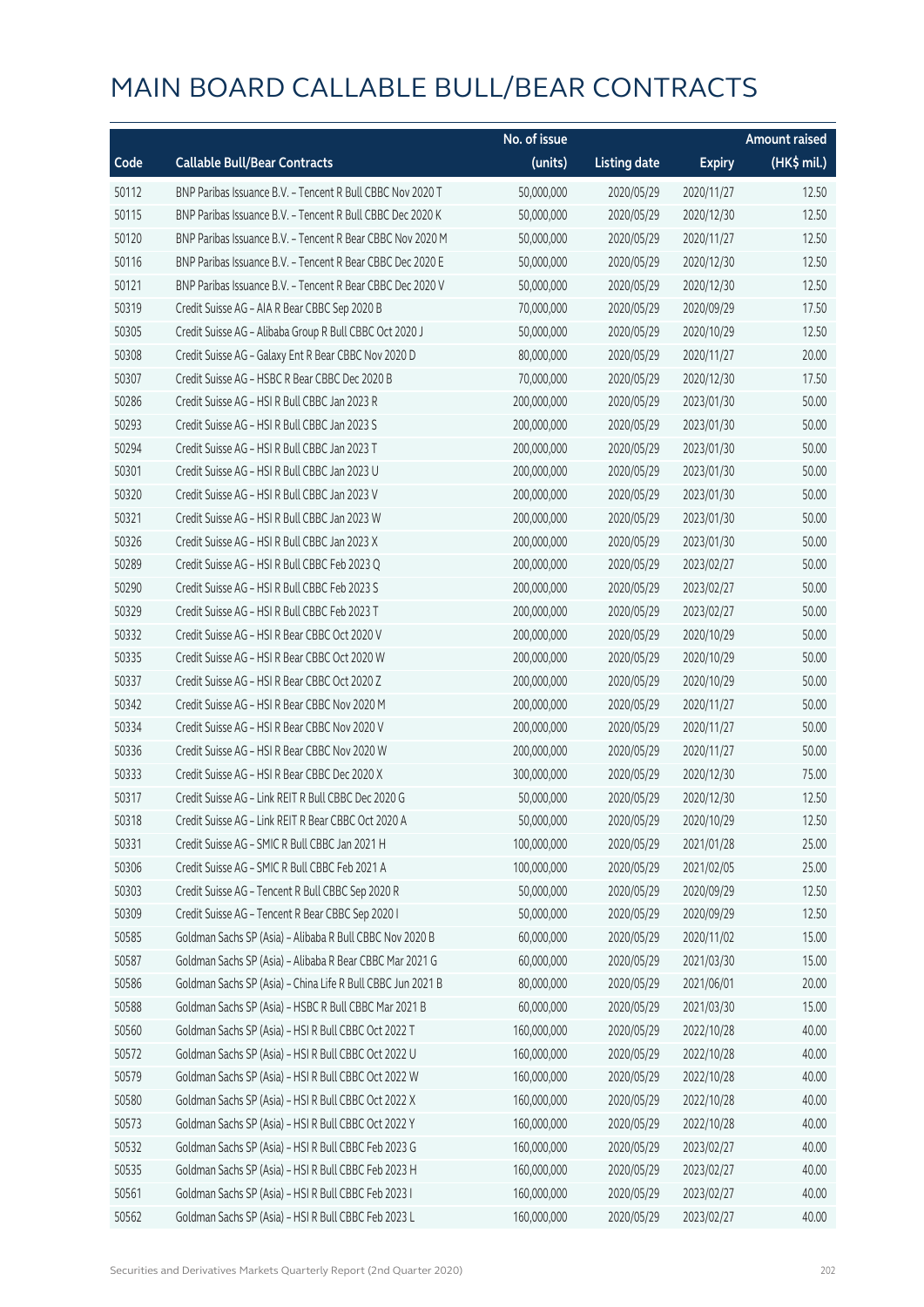|       |                                                          | No. of issue |                     |               | <b>Amount raised</b> |
|-------|----------------------------------------------------------|--------------|---------------------|---------------|----------------------|
| Code  | <b>Callable Bull/Bear Contracts</b>                      | (units)      | <b>Listing date</b> | <b>Expiry</b> | (HK\$ mil.)          |
| 50530 | Goldman Sachs SP (Asia) - HSI R Bull CBBC Feb 2023 U     | 160,000,000  | 2020/05/29          | 2023/02/27    | 40.00                |
| 50531 | Goldman Sachs SP (Asia) - HSI R Bull CBBC Feb 2023 Z     | 160,000,000  | 2020/05/29          | 2023/02/27    | 40.00                |
| 50544 | Goldman Sachs SP (Asia) - HSI R Bull CBBC May 2023 R     | 160,000,000  | 2020/05/29          | 2023/05/30    | 40.16                |
| 50545 | Goldman Sachs SP (Asia) - HSI R Bull CBBC May 2023 V     | 160,000,000  | 2020/05/29          | 2023/05/30    | 40.00                |
| 50551 | Goldman Sachs SP (Asia) - HSI R Bull CBBC May 2023 W     | 160,000,000  | 2020/05/29          | 2023/05/30    | 40.00                |
| 50563 | Goldman Sachs SP (Asia) - HSI R Bear CBBC Feb 2021 A     | 160,000,000  | 2020/05/29          | 2021/02/25    | 45.12                |
| 50566 | Goldman Sachs SP (Asia) - HSI R Bear CBBC Feb 2021 I     | 160,000,000  | 2020/05/29          | 2021/02/25    | 40.00                |
| 50567 | Goldman Sachs SP (Asia) - HSI R Bear CBBC Feb 2021 N     | 160,000,000  | 2020/05/29          | 2021/02/25    | 40.00                |
| 50568 | Goldman Sachs SP (Asia) - HSI R Bear CBBC Feb 2021 O     | 160,000,000  | 2020/05/29          | 2021/02/25    | 40.00                |
| 50569 | Goldman Sachs SP (Asia) - HSI R Bear CBBC Feb 2021 P     | 160,000,000  | 2020/05/29          | 2021/02/25    | 40.00                |
| 50570 | Goldman Sachs SP (Asia) - HSI R Bear CBBC Feb 2021 W     | 160,000,000  | 2020/05/29          | 2021/02/25    | 40.00                |
| 50571 | Goldman Sachs SP (Asia) - HSI R Bear CBBC Feb 2021 X     | 160,000,000  | 2020/05/29          | 2021/02/25    | 40.00                |
| 50559 | Goldman Sachs SP (Asia) - HSI R Bear CBBC Feb 2021 Z     | 160,000,000  | 2020/05/29          | 2021/02/25    | 40.00                |
| 50583 | Goldman Sachs SP (Asia) - Tencent R Bull CBBC Oct 2020 W | 60,000,000   | 2020/05/29          | 2020/10/30    | 15.00                |
| 50554 | Goldman Sachs SP (Asia) - Tencent R Bull CBBC Nov 2020 C | 60,000,000   | 2020/05/29          | 2020/11/27    | 15.00                |
| 50555 | Goldman Sachs SP (Asia) - Tencent R Bull CBBC Nov 2020 D | 60,000,000   | 2020/05/29          | 2020/11/27    | 15.00                |
| 50582 | Goldman Sachs SP (Asia) - Tencent R Bear CBBC Mar 2021 M | 60,000,000   | 2020/05/29          | 2021/03/01    | 15.00                |
| 50157 | HK Bank - Alibaba Group R Bear CBBC Oct 2020 D           | 40,000,000   | 2020/05/29          | 2020/10/12    | 10.00                |
| 50168 | HK Bank - China Mobile R Bear CBBC Nov 2020 A            | 40,000,000   | 2020/05/29          | 2020/11/02    | 10.00                |
| 50173 | HK Bank - Galaxy Ent R Bear CBBC Nov 2020 B              | 40,000,000   | 2020/05/29          | 2020/11/09    | 10.00                |
| 50082 | HK Bank - HKEX R Bull CBBC Nov 2020 G                    | 40,000,000   | 2020/05/29          | 2020/11/19    | 10.00                |
| 50160 | HK Bank - HKEX R Bear CBBC Oct 2020 D                    | 40,000,000   | 2020/05/29          | 2020/10/19    | 10.00                |
| 50094 | HK Bank - HSI R Bull CBBC Sep 2022 O                     | 60,000,000   | 2020/05/29          | 2022/09/29    | 15.00                |
| 50081 | HK Bank - HSI R Bull CBBC Sep 2022 S                     | 100,000,000  | 2020/05/29          | 2022/09/29    | 25.00                |
| 50093 | HK Bank - HSI R Bull CBBC Dec 2022 H                     | 100,000,000  | 2020/05/29          | 2022/12/29    | 25.00                |
| 50095 | HK Bank - HSI R Bull CBBC Dec 2022 N                     | 60,000,000   | 2020/05/29          | 2022/12/29    | 15.00                |
| 50096 | HK Bank - HSI R Bull CBBC Dec 2022 P                     | 80,000,000   | 2020/05/29          | 2022/12/29    | 20.00                |
| 50097 | HK Bank - HSI R Bull CBBC Dec 2022 U                     | 60,000,000   | 2020/05/29          | 2022/12/29    | 15.00                |
| 50099 | HK Bank - HSI R Bear CBBC Sep 2020 J                     | 60,000,000   | 2020/05/29          | 2020/09/29    | 15.00                |
| 50100 | HK Bank - HSI R Bear CBBC Sep 2020 K                     | 100,000,000  | 2020/05/29          | 2020/09/29    | 25.00                |
| 50171 | HK Bank - Link REIT R Bull CBBC Nov 2020 A               | 40,000,000   | 2020/05/29          | 2020/11/02    | 10.00                |
| 50083 | HK Bank - Tencent R Bull CBBC Nov 2020 F                 | 40,000,000   | 2020/05/29          | 2020/11/05    | 10.00                |
| 50163 | HK Bank - Tencent R Bull CBBC Nov 2020 G                 | 40,000,000   | 2020/05/29          | 2020/11/09    | 10.00                |
| 50162 | HK Bank - Tencent R Bear CBBC Oct 2020 G                 | 40,000,000   | 2020/05/29          | 2020/10/19    | 10.00                |
| 50158 | HK Bank - Xiaomi R Bull CBBC Nov 2020 D                  | 60,000,000   | 2020/05/29          | 2020/11/16    | 15.00                |
| 50265 | J P Morgan SP BV - HSCEI R Bear CBBC Dec 2020 C          | 200,000,000  | 2020/05/29          | 2020/12/30    | 50.00                |
| 50273 | J P Morgan SP BV - HSI R Bull CBBC Jan 2023 L            | 200,000,000  | 2020/05/29          | 2023/01/30    | 50.00                |
| 50247 | J P Morgan SP BV - HSI R Bull CBBC Feb 2023 A            | 200,000,000  | 2020/05/29          | 2023/02/27    | 50.00                |
| 50253 | J P Morgan SP BV - HSI R Bull CBBC Feb 2023 F            | 200,000,000  | 2020/05/29          | 2023/02/27    | 50.00                |
| 50257 | J P Morgan SP BV - HSI R Bull CBBC Feb 2023 I            | 200,000,000  | 2020/05/29          | 2023/02/27    | 50.00                |
| 50249 | J P Morgan SP BV - HSI R Bull CBBC Mar 2023 V            | 200,000,000  | 2020/05/29          | 2023/03/30    | 50.00                |
| 50251 | J P Morgan SP BV - HSI R Bull CBBC Apr 2023 O            | 200,000,000  | 2020/05/29          | 2023/04/27    | 50.00                |
| 50264 | J P Morgan SP BV - HSI R Bull CBBC Apr 2023 P            | 200,000,000  | 2020/05/29          | 2023/04/27    | 50.00                |
| 50252 | J P Morgan SP BV - HSI R Bull CBBC Sep 2023 D            | 200,000,000  | 2020/05/29          | 2023/09/28    | 50.00                |
| 50254 | J P Morgan SP BV - HSI R Bull CBBC Sep 2023 E            | 200,000,000  | 2020/05/29          | 2023/09/28    | 50.00                |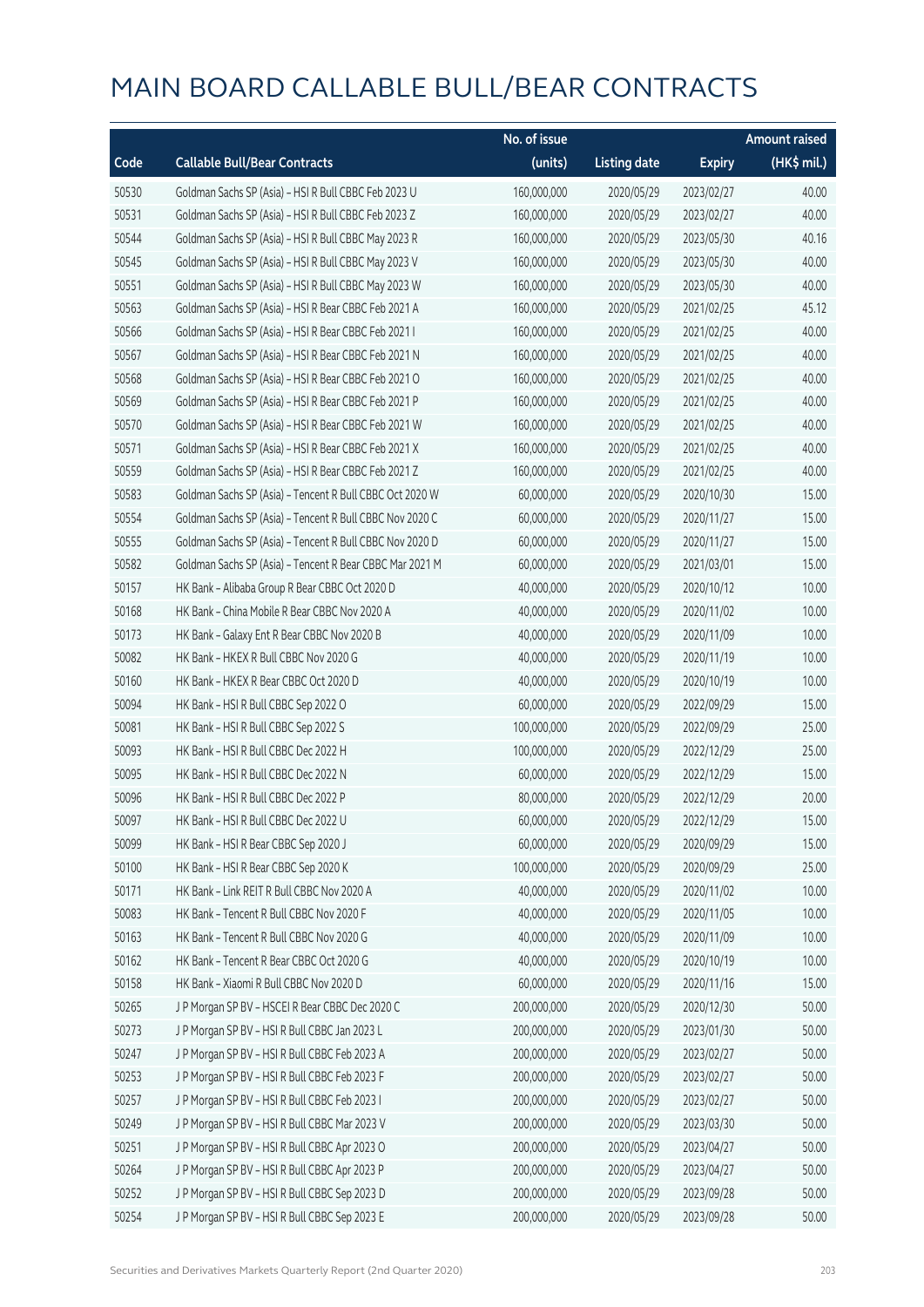|       |                                                              | No. of issue |                     |               | <b>Amount raised</b> |
|-------|--------------------------------------------------------------|--------------|---------------------|---------------|----------------------|
| Code  | <b>Callable Bull/Bear Contracts</b>                          | (units)      | <b>Listing date</b> | <b>Expiry</b> | $(HK\$ mil.)         |
| 50263 | J P Morgan SP BV - HSI R Bull CBBC Sep 2023 F                | 200,000,000  | 2020/05/29          | 2023/09/28    | 50.00                |
| 50272 | J P Morgan SP BV - HSI R Bull CBBC Sep 2023 G                | 200,000,000  | 2020/05/29          | 2023/09/28    | 50.00                |
| 50278 | J P Morgan SP BV - HSI R Bear CBBC Nov 2020 A                | 200,000,000  | 2020/05/29          | 2020/11/27    | 50.00                |
| 50274 | J P Morgan SP BV - HSI R Bear CBBC Nov 2020 S                | 200,000,000  | 2020/05/29          | 2020/11/27    | 50.00                |
| 50276 | J P Morgan SP BV - HSI R Bear CBBC Nov 2020 X                | 200,000,000  | 2020/05/29          | 2020/11/27    | 50.00                |
| 50277 | J P Morgan SP BV - HSI R Bear CBBC Dec 2020 B                | 200,000,000  | 2020/05/29          | 2020/12/30    | 50.00                |
| 50275 | J P Morgan SP BV - HSI R Bear CBBC Dec 2020 D                | 200,000,000  | 2020/05/29          | 2020/12/30    | 50.00                |
| 50281 | J P Morgan SP BV - HSI R Bear CBBC Dec 2020 P                | 200,000,000  | 2020/05/29          | 2020/12/30    | 50.00                |
| 50279 | J P Morgan SP BV - HSI R Bear CBBC Jan 2021 O                | 200,000,000  | 2020/05/29          | 2021/01/28    | 50.00                |
| 50266 | J P Morgan SP BV - Meituan Dianping R Bear CBBC Dec 2020 B   | 80,000,000   | 2020/05/29          | 2020/12/18    | 20.00                |
| 50236 | Morgan Stanley Asia Products - AIA R Bull CBBC Jan 2021 A    | 40,000,000   | 2020/05/29          | 2021/01/28    | 10.00                |
| 50235 | Morgan Stanley Asia Products - AIA R Bear CBBC Dec 2020 D    | 40,000,000   | 2020/05/29          | 2020/12/21    | 10.00                |
| 50238 | Morgan Stanley Asia Products - AIA R Bear CBBC Feb 2021 A    | 40,000,000   | 2020/05/29          | 2021/02/19    | 10.00                |
| 50227 | Morgan Stanley Asia Products - Alibaba R Bull CBBC Dec2020 F | 40,000,000   | 2020/05/29          | 2020/12/21    | 10.00                |
| 50224 | Morgan Stanley Asia Products - Alibaba R Bear CBBC Jan2021 C | 40,000,000   | 2020/05/29          | 2021/01/28    | 10.00                |
| 50213 | Morgan Stanley Asia Products - Ch Mobile R Bear CBBC Feb21A  | 40,000,000   | 2020/05/29          | 2021/02/03    | 10.00                |
| 50228 | Morgan Stanley Asia Products - HKEX R Bear CBBC Dec 2020 D   | 40,000,000   | 2020/05/29          | 2020/12/18    | 10.00                |
| 50221 | Morgan Stanley Asia Products - HSBC R Bull CBBC Apr 2021 A   | 40,000,000   | 2020/05/29          | 2021/04/30    | 10.00                |
| 50218 | Morgan Stanley Asia Products - HSBC R Bull CBBC Jun 2021 B   | 40,000,000   | 2020/05/29          | 2021/06/30    | 10.00                |
| 50219 | Morgan Stanley Asia Products - HSBC R Bull CBBC Jun 2021 C   | 40,000,000   | 2020/05/29          | 2021/06/30    | 10.00                |
| 50178 | Morgan Stanley Asia Products - HSI R Bull CBBC Sep 2022 B    | 150,000,000  | 2020/05/29          | 2022/09/29    | 37.50                |
| 50180 | Morgan Stanley Asia Products - HSI R Bull CBBC Dec 2022 L    | 150,000,000  | 2020/05/29          | 2022/12/29    | 37.50                |
| 50179 | Morgan Stanley Asia Products - HSI R Bull CBBC Jan 2023 P    | 150,000,000  | 2020/05/29          | 2023/01/30    | 37.50                |
| 50174 | Morgan Stanley Asia Products - HSI R Bull CBBC Feb 2023 L    | 150,000,000  | 2020/05/29          | 2023/02/27    | 37.50                |
| 50176 | Morgan Stanley Asia Products - HSI R Bull CBBC Feb 2023 M    | 150,000,000  | 2020/05/29          | 2023/02/27    | 37.50                |
| 50210 | Morgan Stanley Asia Products - HSI R Bear CBBC Sep 2020 D    | 150,000,000  | 2020/05/29          | 2020/09/29    | 37.50                |
| 50212 | Morgan Stanley Asia Products - HSI R Bear CBBC Sep 2020 E    | 150,000,000  | 2020/05/29          | 2020/09/29    | 37.50                |
| 50209 | Morgan Stanley Asia Products - HSI R Bear CBBC Oct 2020 T    | 150,000,000  | 2020/05/29          | 2020/10/29    | 37.50                |
| 50211 | Morgan Stanley Asia Products - HSI R Bear CBBC Nov 2020 H    | 150,000,000  | 2020/05/29          | 2020/11/27    | 37.50                |
| 50222 | Morgan Stanley Asia Products - Meituan R Bear CBBC Dec2020 I | 40,000,000   | 2020/05/29          | 2020/12/30    | 10.00                |
| 50239 | Morgan Stanley Asia Products - Tencent R Bear CBBC Dec2020 K | 40,000,000   | 2020/05/29          | 2020/12/30    | 10.00                |
| 50241 | Morgan Stanley Asia Products - Tencent R Bear CBBC Jan2021 H | 40,000,000   | 2020/05/29          | 2021/01/27    | 10.00                |
| 50240 | Morgan Stanley Asia Products - Tencent R Bear CBBC Feb2021 B | 40,000,000   | 2020/05/29          | 2021/02/23    | 10.00                |
| 50430 | SG Issuer - Alibaba Group R Bull CBBC Dec 2020 Q             | 60,000,000   | 2020/05/29          | 2020/12/31    | 15.00                |
| 50431 | SG Issuer - Alibaba Group R Bull CBBC Dec 2020 R             | 60,000,000   | 2020/05/29          | 2020/12/31    | 15.00                |
| 50509 | SG Issuer - Alibaba Group R Bear CBBC Dec 2020 E             | 60,000,000   | 2020/05/29          | 2020/12/30    | 15.00                |
| 50434 | SG Issuer - HKEX R Bull CBBC Dec 2020 H                      | 50,000,000   | 2020/05/29          | 2020/12/31    | 12.50                |
| 50466 | SG Issuer - HSBC R Bull CBBC Apr 2021 G                      | 100,000,000  | 2020/05/29          | 2021/04/29    | 25.00                |
| 50465 | SG Issuer - HSBC R Bear CBBC Jan 2021 A                      | 100,000,000  | 2020/05/29          | 2021/01/28    | 25.00                |
| 50502 | SG Issuer - HSI R Bull CBBC Nov 2022 C                       | 250,000,000  | 2020/05/29          | 2022/11/29    | 62.50                |
| 50482 | SG Issuer - HSI R Bull CBBC Feb 2023 N                       | 500,000,000  | 2020/05/29          | 2023/02/27    | 125.00               |
| 50503 | SG Issuer - HSI R Bull CBBC Feb 2023 O                       | 250,000,000  | 2020/05/29          | 2023/02/27    | 62.50                |
| 50504 | SG Issuer - HSI R Bull CBBC Feb 2023 P                       | 250,000,000  | 2020/05/29          | 2023/02/27    | 62.50                |
| 50506 | SG Issuer - HSI R Bull CBBC Feb 2023 R                       | 250,000,000  | 2020/05/29          | 2023/02/27    | 62.50                |
| 50455 | SG Issuer - HSI R Bull CBBC Mar 2023 H                       | 250,000,000  | 2020/05/29          | 2023/03/30    | 62.50                |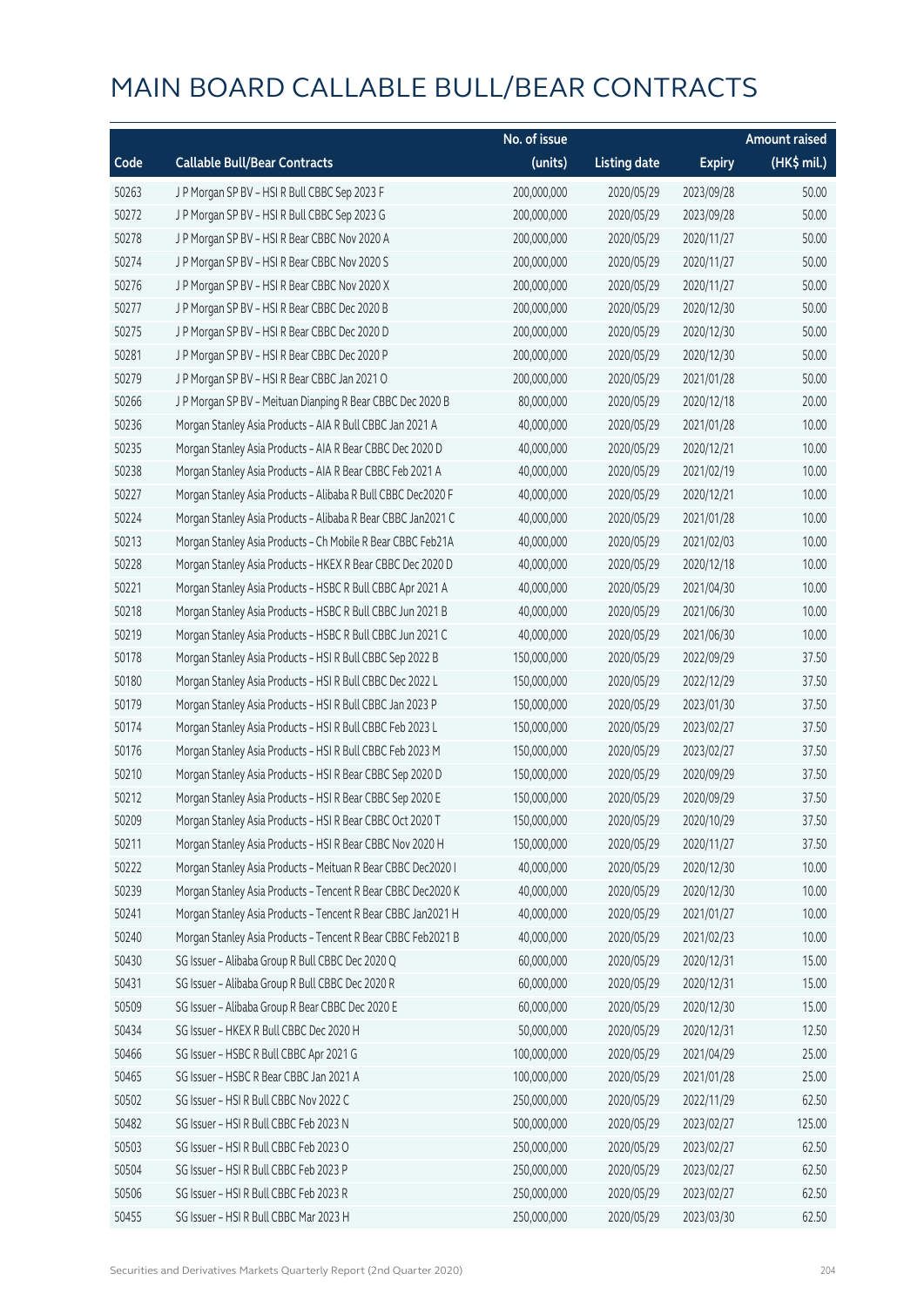|       |                                                     | No. of issue |                     |               | <b>Amount raised</b> |
|-------|-----------------------------------------------------|--------------|---------------------|---------------|----------------------|
| Code  | <b>Callable Bull/Bear Contracts</b>                 | (units)      | <b>Listing date</b> | <b>Expiry</b> | (HK\$ mil.)          |
| 50456 | SG Issuer - HSI R Bull CBBC Apr 2023 E              | 250,000,000  | 2020/05/29          | 2023/04/27    | 62.50                |
| 50457 | SG Issuer - HSI R Bull CBBC Apr 2023 H              | 250,000,000  | 2020/05/29          | 2023/04/27    | 62.50                |
| 50489 | SG Issuer - HSI R Bull CBBC Apr 2023 I              | 250,000,000  | 2020/05/29          | 2023/04/27    | 62.50                |
| 50528 | SG Issuer - HSI R Bull CBBC Apr 2023 J              | 250,000,000  | 2020/05/29          | 2023/04/27    | 62.50                |
| 50460 | SG Issuer - HSI R Bull CBBC May 2023 F              | 250,000,000  | 2020/05/29          | 2023/05/30    | 62.50                |
| 50458 | SG Issuer - HSI R Bull CBBC May 2023 S              | 250,000,000  | 2020/05/29          | 2023/05/30    | 62.50                |
| 50459 | SG Issuer - HSI R Bull CBBC May 2023 T              | 250,000,000  | 2020/05/29          | 2023/05/30    | 62.50                |
| 50463 | SG Issuer - HSI R Bull CBBC May 2023 U              | 250,000,000  | 2020/05/29          | 2023/05/30    | 62.50                |
| 50493 | SG Issuer - HSI R Bear CBBC Nov 2020 I              | 500,000,000  | 2020/05/29          | 2020/11/27    | 125.00               |
| 50494 | SG Issuer - HSI R Bear CBBC Nov 2020 J              | 250,000,000  | 2020/05/29          | 2020/11/27    | 62.50                |
| 50496 | SG Issuer - HSI R Bear CBBC Dec 2020 J              | 250,000,000  | 2020/05/29          | 2020/12/30    | 62.50                |
| 50497 | SG Issuer - HSI R Bear CBBC Dec 2020 K              | 250,000,000  | 2020/05/29          | 2020/12/30    | 62.50                |
| 50495 | SG Issuer - HSI R Bear CBBC Dec 2020 U              | 250,000,000  | 2020/05/29          | 2020/12/30    | 62.50                |
| 50500 | SG Issuer - HSI R Bear CBBC Jan 2021 A              | 250,000,000  | 2020/05/29          | 2021/01/28    | 62.50                |
| 50501 | SG Issuer - HSI R Bear CBBC Feb 2021 Q              | 500,000,000  | 2020/05/29          | 2021/02/25    | 125.00               |
| 50435 | SG Issuer - Meituan Dianping R Bull CBBC Dec 2020 C | 100,000,000  | 2020/05/29          | 2020/12/31    | 25.00                |
| 50439 | SG Issuer - Meituan Dianping R Bull CBBC Dec 2020 D | 100,000,000  | 2020/05/29          | 2020/12/31    | 25.00                |
| 50510 | SG Issuer - Meituan Dianping R Bull CBBC Dec 2020 E | 100,000,000  | 2020/05/29          | 2020/12/30    | 25.00                |
| 50468 | SG Issuer - Meituan Dianping R Bull CBBC Jan 2021 D | 100,000,000  | 2020/05/29          | 2021/01/28    | 25.00                |
| 50511 | SG Issuer - Meituan Dianping R Bear CBBC Jan 2021 E | 100,000,000  | 2020/05/29          | 2021/01/28    | 25.00                |
| 50477 | SG Issuer - Ping An R Bull CBBC Jan 2021 H          | 100,000,000  | 2020/05/29          | 2021/01/28    | 25.00                |
| 50478 | SG Issuer - Sands China R Bull CBBC Apr 2021 C      | 100,000,000  | 2020/05/29          | 2021/04/29    | 25.00                |
| 50479 | SG Issuer - Sands China R Bull CBBC Apr 2021 D      | 100,000,000  | 2020/05/29          | 2021/04/29    | 25.00                |
| 50441 | SG Issuer - SMIC R Bull CBBC Feb 2021 G             | 120,000,000  | 2020/05/29          | 2021/02/26    | 30.00                |
| 50516 | SG Issuer - SMIC R Bull CBBC Apr 2021 A             | 120,000,000  | 2020/05/29          | 2021/04/29    | 30.00                |
| 50514 | SG Issuer - SMIC R Bear CBBC Dec 2020 D             | 120,000,000  | 2020/05/29          | 2020/12/30    | 30.00                |
| 50442 | SG Issuer - Tencent R Bull CBBC Dec 2020 U          | 80,000,000   | 2020/05/29          | 2020/12/31    | 20.00                |
| 50448 | SG Issuer - Tencent R Bull CBBC Dec 2020 V          | 80,000,000   | 2020/05/29          | 2020/12/31    | 20.00                |
| 50452 | SG Issuer - Tencent R Bull CBBC Dec 2020 W          | 80,000,000   | 2020/05/29          | 2020/12/31    | 20.00                |
| 50453 | SG Issuer - Tencent R Bull CBBC Dec 2020 X          | 80,000,000   | 2020/05/29          | 2020/12/31    | 20.00                |
| 50524 | SG Issuer - Tencent R Bull CBBC Dec 2020 Y          | 80,000,000   | 2020/05/29          | 2020/12/31    | 20.00                |
| 50520 | SG Issuer - Tencent R Bear CBBC Nov 2020 M          | 80,000,000   | 2020/05/29          | 2020/11/27    | 20.00                |
| 50522 | SG Issuer - Tencent R Bear CBBC Dec 2020 R          | 80,000,000   | 2020/05/29          | 2020/12/30    | 20.00                |
| 50454 | SG Issuer - Xiaomi R Bull CBBC Dec 2020 J           | 60,000,000   | 2020/05/29          | 2020/12/31    | 15.00                |
| 50480 | SG Issuer - Xiaomi R Bear CBBC Nov 2020 D           | 60,000,000   | 2020/05/29          | 2020/11/27    | 15.00                |
| 50427 | UBS AG - AIA R Bear CBBC Jan 2021 A                 | 60,000,000   | 2020/05/29          | 2021/01/08    | 15.00                |
| 50366 | UBS AG - Alibaba Group R Bull CBBC Dec 2020 C       | 80,000,000   | 2020/05/29          | 2020/12/17    | 20.00                |
| 50419 | UBS AG - Alibaba Group R Bear CBBC Jan 2021 E       | 80,000,000   | 2020/05/29          | 2021/01/08    | 20.00                |
| 50363 | UBS AG - HKEX R Bull CBBC Jan 2021 G                | 50,000,000   | 2020/05/29          | 2021/01/04    | 12.50                |
| 50422 | UBS AG - HKEX R Bear CBBC Jan 2021 G                | 50,000,000   | 2020/05/29          | 2021/01/08    | 12.50                |
| 50346 | UBS AG - HSI R Bull CBBC Sep 2022 D                 | 200,000,000  | 2020/05/29          | 2022/09/29    | 50.00                |
| 50347 | UBS AG - HSI R Bull CBBC Sep 2022 E                 | 200,000,000  | 2020/05/29          | 2022/09/29    | 50.00                |
| 50348 | UBS AG - HSI R Bull CBBC Sep 2022 F                 | 200,000,000  | 2020/05/29          | 2022/09/29    | 50.00                |
| 50349 | UBS AG - HSI R Bull CBBC Sep 2022 H                 | 200,000,000  | 2020/05/29          | 2022/09/29    | 50.00                |
| 50350 | UBS AG - HSI R Bull CBBC Sep 2022 I                 | 200,000,000  | 2020/05/29          | 2022/09/29    | 50.00                |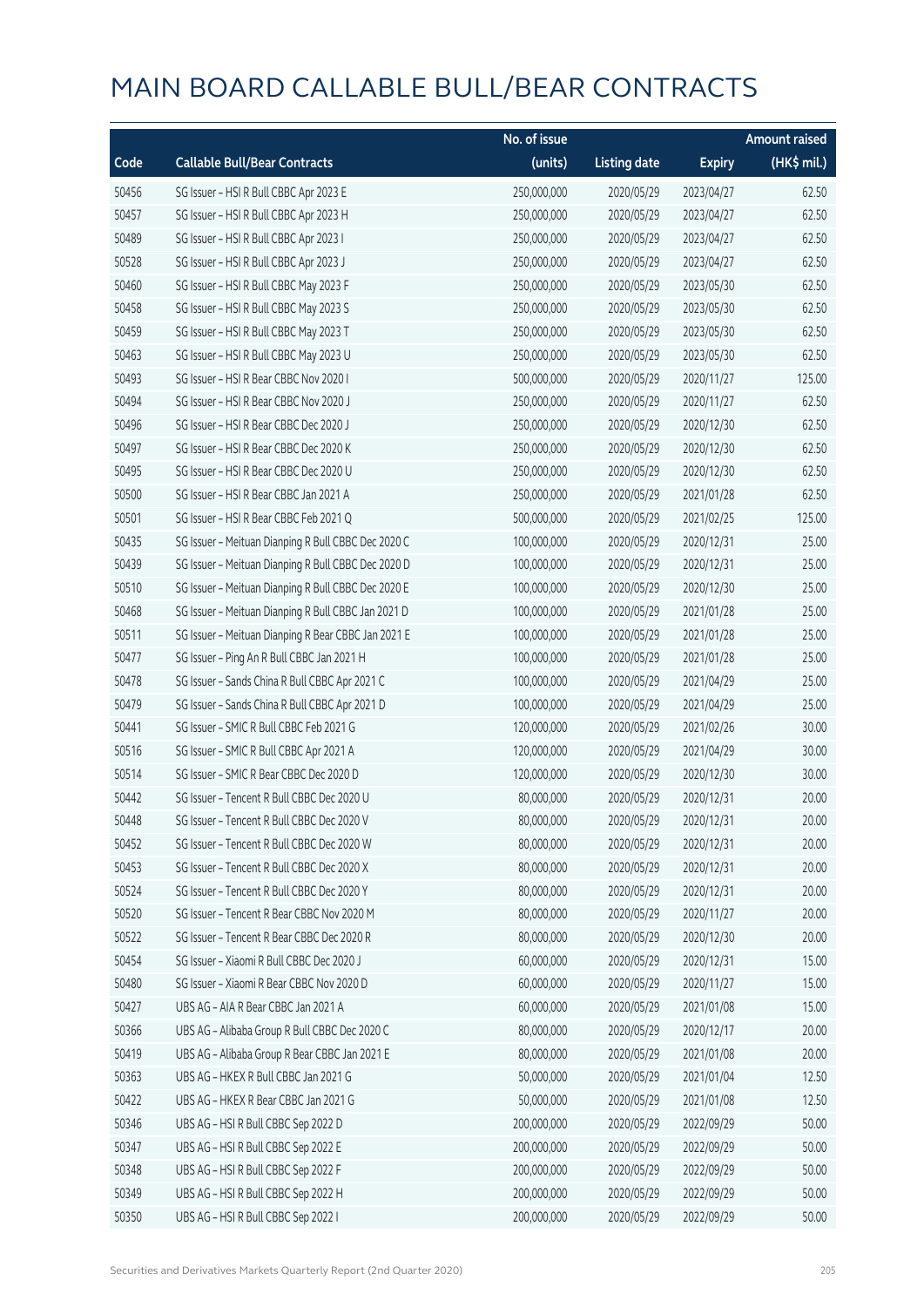|       |                                                         | No. of issue |                     |               | <b>Amount raised</b> |
|-------|---------------------------------------------------------|--------------|---------------------|---------------|----------------------|
| Code  | <b>Callable Bull/Bear Contracts</b>                     | (units)      | <b>Listing date</b> | <b>Expiry</b> | (HK\$ mil.)          |
| 50351 | UBS AG - HSI R Bull CBBC Sep 2022 J                     | 200,000,000  | 2020/05/29          | 2022/09/29    | 50.00                |
| 50352 | UBS AG - HSI R Bull CBBC Sep 2022 K                     | 200,000,000  | 2020/05/29          | 2022/09/29    | 50.00                |
| 50353 | UBS AG - HSI R Bull CBBC Sep 2022 L                     | 200,000,000  | 2020/05/29          | 2022/09/29    | 50.00                |
| 50402 | UBS AG - HSI R Bear CBBC Nov 2020 C                     | 200,000,000  | 2020/05/29          | 2020/11/27    | 50.00                |
| 50399 | UBS AG - HSI R Bear CBBC Nov 2020 F                     | 200,000,000  | 2020/05/29          | 2020/11/27    | 50.00                |
| 50403 | UBS AG - HSI R Bear CBBC Nov 2020 G                     | 200,000,000  | 2020/05/29          | 2020/11/27    | 50.00                |
| 50408 | UBS AG - HSI R Bear CBBC Nov 2020 I                     | 200,000,000  | 2020/05/29          | 2020/11/27    | 50.00                |
| 50401 | UBS AG - HSI R Bear CBBC Nov 2020 J                     | 200,000,000  | 2020/05/29          | 2020/11/27    | 50.00                |
| 50410 | UBS AG - HSI R Bear CBBC Nov 2020 M                     | 200,000,000  | 2020/05/29          | 2020/11/27    | 50.00                |
| 50364 | UBS AG - Meituan Dianping R Bull CBBC Jan 2021 F        | 50,000,000   | 2020/05/29          | 2021/01/11    | 12.50                |
| 50416 | UBS AG - Meituan Dianping R Bear CBBC Jan 2021 D        | 50,000,000   | 2020/05/29          | 2021/01/08    | 12.50                |
| 50362 | UBS AG - Tencent R Bull CBBC Dec 2020 F                 | 40,000,000   | 2020/05/29          | 2020/12/30    | 10.00                |
| 50361 | UBS AG - Tencent R Bull CBBC Jan 2021 K                 | 40,000,000   | 2020/05/29          | 2021/01/11    | 10.00                |
| 50411 | UBS AG - Tencent R Bear CBBC Dec 2020 L                 | 40,000,000   | 2020/05/29          | 2020/12/30    | 10.00                |
| 50414 | UBS AG - Tencent R Bear CBBC Jan 2021 K                 | 200,000,000  | 2020/05/29          | 2021/01/08    | 50.00                |
| 50365 | UBS AG - Xiaomi R Bull CBBC Mar 2021 B                  | 60,000,000   | 2020/05/29          | 2021/03/01    | 15.00                |
| 50420 | UBS AG - Xiaomi R Bear CBBC Jan 2021 C                  | 60,000,000   | 2020/05/29          | 2021/01/08    | 15.00                |
| 50421 | UBS AG - Xiaomi R Bear CBBC Jan 2021 D                  | 60,000,000   | 2020/05/29          | 2021/01/05    | 15.00                |
| 50185 | Bank Vontobel - AIA R Bear CBBC Jan 2021 A              | 40,000,000   | 2020/05/29          | 2021/01/22    | 10.00                |
| 50205 | Bank Vontobel - Alibaba Group R Bull CBBC Feb 2021 B    | 40,000,000   | 2020/05/29          | 2021/02/05    | 10.00                |
| 50189 | Bank Vontobel - CNOOC R Bear CBBC Feb 2021 A            | 40,000,000   | 2020/05/29          | 2021/02/05    | 10.00                |
| 50191 | Bank Vontobel - CSOP A50 ETF R Bear CBBC Dec 2020 B     | 40,000,000   | 2020/05/29          | 2020/12/04    | 10.00                |
| 50195 | Bank Vontobel - HSBC R Bull CBBC Feb 2021 A             | 60,000,000   | 2020/05/29          | 2021/02/19    | 15.00                |
| 50196 | Bank Vontobel - HSBC R Bull CBBC Feb 2021 B             | 60,000,000   | 2020/05/29          | 2021/02/05    | 15.00                |
| 50197 | Bank Vontobel - HSBC R Bear CBBC Jan 2021 A             | 60,000,000   | 2020/05/29          | 2021/01/22    | 15.00                |
| 50182 | Bank Vontobel - HSI R Bull CBBC Dec 2022 K              | 80,000,000   | 2020/05/29          | 2022/12/29    | 20.00                |
| 50184 | Bank Vontobel - HSI R Bull CBBC Dec 2022 L              | 80,000,000   | 2020/05/29          | 2022/12/29    | 20.00                |
| 50193 | Bank Vontobel - Meituan Dianping R Bull CBBC Feb 2021 E | 40,000,000   | 2020/05/29          | 2021/02/05    | 10.00                |
| 50198 | Bank Vontobel - Meituan Dianping R Bear CBBC Jan 2021 C | 40,000,000   | 2020/05/29          | 2021/01/22    | 10.00                |
| 50207 | Bank Vontobel - Meituan Dianping R Bear CBBC Jan 2021 D | 60,000,000   | 2020/05/29          | 2021/01/08    | 15.00                |
| 50194 | Bank Vontobel - SUNAC R Bear CBBC Dec 2020 E            | 40,000,000   | 2020/05/29          | 2020/12/18    | 10.00                |
| 50192 | Bank Vontobel - Sunny Optical R Bear CBBC Feb 2021 B    | 40,000,000   | 2020/05/29          | 2021/02/05    | 10.00                |
| 50203 | Bank Vontobel - Tencent R Bull CBBC Feb 2021 E          | 60,000,000   | 2020/05/29          | 2021/02/05    | 15.00                |
| 50206 | Bank Vontobel - Tencent R Bear CBBC Jan 2021 E          | 40,000,000   | 2020/05/29          | 2021/01/08    | 10.00                |
| 50188 | Bank Vontobel - Xiaomi R Bear CBBC Jan 2021 A           | 40,000,000   | 2020/05/29          | 2021/01/22    | 10.00                |
| 50661 | BOCI Asia Ltd. - Alibaba Group R Bull CBBC Dec 2020 O   | 60,000,000   | 2020/06/01          | 2020/12/30    | 15.00                |
| 50643 | BOCI Asia Ltd. - HSI R Bull CBBC Jan 2023 X             | 150,000,000  | 2020/06/01          | 2023/01/30    | 37.50                |
| 50645 | BOCI Asia Ltd. - HSI R Bull CBBC Jan 2023 Y             | 150,000,000  | 2020/06/01          | 2023/01/30    | 37.50                |
| 50663 | BOCI Asia Ltd. - HSI R Bear CBBC Oct 2020 G             | 150,000,000  | 2020/06/01          | 2020/10/29    | 37.50                |
| 50668 | BOCI Asia Ltd. - HSI R Bear CBBC Oct 2020 X             | 150,000,000  | 2020/06/01          | 2020/10/29    | 37.50                |
| 50662 | BOCI Asia Ltd. - ZTE R Bull CBBC Dec 2020 B             | 80,000,000   | 2020/06/01          | 2020/12/31    | 20.00                |
| 50841 | BNP Paribas Issuance B.V. - HSI R Bull CBBC Dec 2022 K  | 190,000,000  | 2020/06/01          | 2022/12/29    | 47.50                |
| 50599 | BNP Paribas Issuance B.V. - HSI R Bull CBBC Dec 2022 L  | 150,000,000  | 2020/06/01          | 2022/12/29    | 37.50                |
| 50589 | BNP Paribas Issuance B.V. - HSI R Bull CBBC Dec 2022 M  | 150,000,000  | 2020/06/01          | 2022/12/29    | 37.50                |
| 50590 | BNP Paribas Issuance B.V. - HSI R Bull CBBC Dec 2022 N  | 150,000,000  | 2020/06/01          | 2022/12/29    | 37.50                |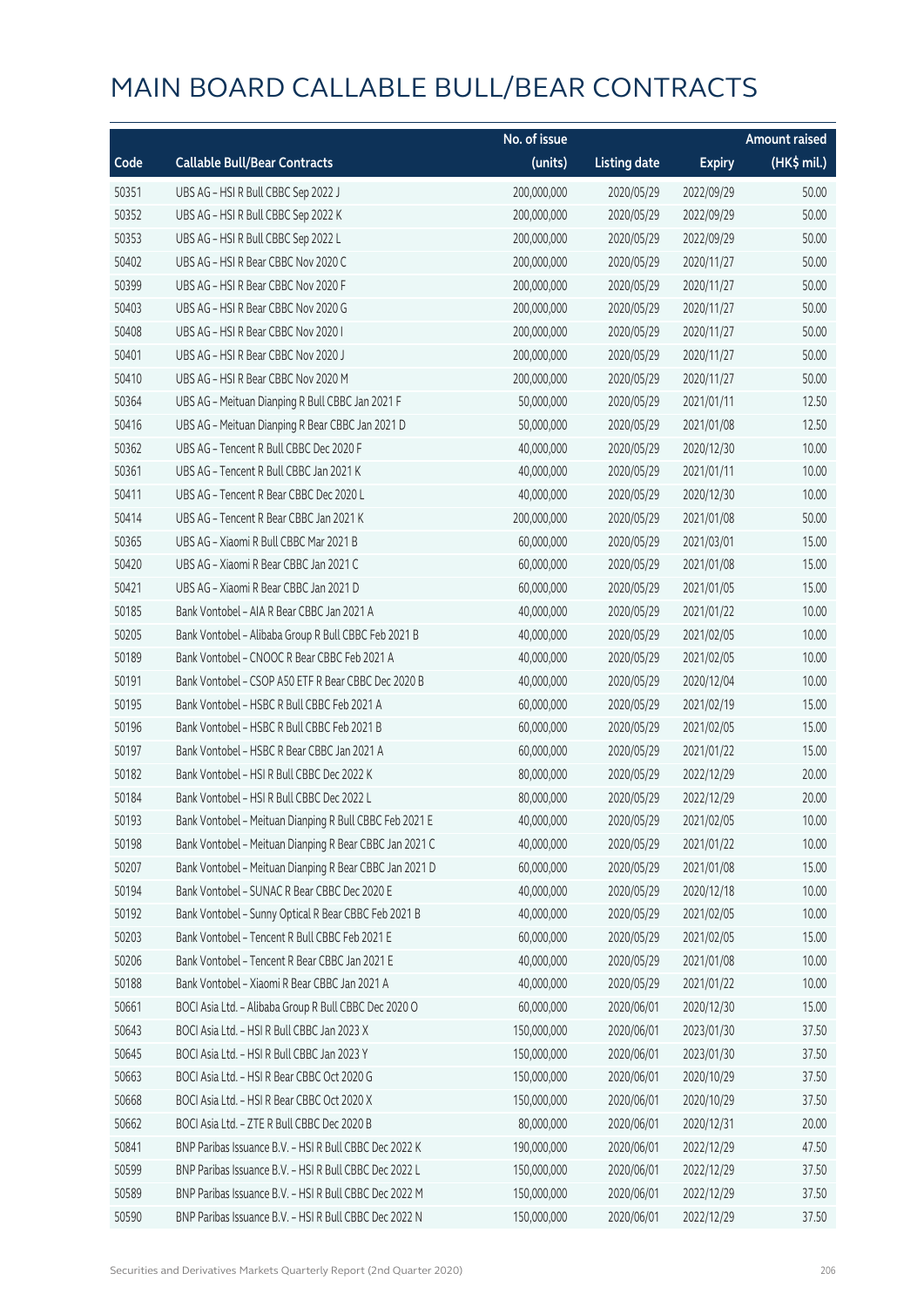|       |                                                          | No. of issue |                     |               | <b>Amount raised</b> |
|-------|----------------------------------------------------------|--------------|---------------------|---------------|----------------------|
| Code  | <b>Callable Bull/Bear Contracts</b>                      | (units)      | <b>Listing date</b> | <b>Expiry</b> | (HK\$ mil.)          |
| 50839 | BNP Paribas Issuance B.V. - HSI R Bull CBBC Dec 2022 O   | 200,000,000  | 2020/06/01          | 2022/12/29    | 50.00                |
| 50834 | BNP Paribas Issuance B.V. - HSI R Bear CBBC Dec 2020 D   | 250,000,000  | 2020/06/01          | 2020/12/30    | 62.50                |
| 50838 | BNP Paribas Issuance B.V. - HSI R Bear CBBC Dec 2020 H   | 250,000,000  | 2020/06/01          | 2020/12/30    | 62.50                |
| 50842 | BNP Paribas Issuance B.V. - HSI R Bear CBBC Dec 2020 L   | 240,000,000  | 2020/06/01          | 2020/12/30    | 60.00                |
| 50923 | Credit Suisse AG - Alibaba Group R Bull CBBC Oct 2020 K  | 50,000,000   | 2020/06/01          | 2020/10/29    | 12.50                |
| 50926 | Credit Suisse AG - HKEX R Bull CBBC Nov 2020 D           | 50,000,000   | 2020/06/01          | 2020/11/27    | 12.50                |
| 50888 | Credit Suisse AG - HSI R Bull CBBC Oct 2022 E            | 200,000,000  | 2020/06/01          | 2022/10/28    | 50.00                |
| 50889 | Credit Suisse AG - HSI R Bull CBBC Oct 2022 S            | 200,000,000  | 2020/06/01          | 2022/10/28    | 50.00                |
| 50921 | Credit Suisse AG - HSI R Bull CBBC Nov 2022 A            | 200,000,000  | 2020/06/01          | 2022/11/29    | 50.00                |
| 50887 | Credit Suisse AG - HSI R Bull CBBC Nov 2022 X            | 200,000,000  | 2020/06/01          | 2022/11/29    | 50.00                |
| 50896 | Credit Suisse AG - HSI R Bull CBBC Jan 2023 Y            | 200,000,000  | 2020/06/01          | 2023/01/30    | 50.00                |
| 50917 | Credit Suisse AG - HSI R Bear CBBC Sep 2020 E            | 200,000,000  | 2020/06/01          | 2020/09/29    | 50.00                |
| 50916 | Credit Suisse AG - HSI R Bear CBBC Oct 2020 A            | 200,000,000  | 2020/06/01          | 2020/10/29    | 50.00                |
| 50919 | Credit Suisse AG - HSI R Bear CBBC Oct 2020 F            | 200,000,000  | 2020/06/01          | 2020/10/29    | 50.00                |
| 50920 | Credit Suisse AG - HSI R Bear CBBC Oct 2020 G            | 200,000,000  | 2020/06/01          | 2020/10/29    | 50.00                |
| 50914 | Credit Suisse AG - HSI R Bear CBBC Oct 2020 Y            | 200,000,000  | 2020/06/01          | 2020/10/29    | 50.00                |
| 50918 | Credit Suisse AG - HSI R Bear CBBC Nov 2020 E            | 200,000,000  | 2020/06/01          | 2020/11/27    | 50.00                |
| 50915 | Credit Suisse AG - HSI R Bear CBBC Nov 2020 X            | 200,000,000  | 2020/06/01          | 2020/11/27    | 50.00                |
| 50899 | Credit Suisse AG - Link REIT R Bull CBBC Jan 2021 A      | 50,000,000   | 2020/06/01          | 2021/01/28    | 12.50                |
| 50911 | Credit Suisse AG - Link REIT R Bear CBBC Oct 2020 B      | 50,000,000   | 2020/06/01          | 2020/10/29    | 12.50                |
| 50898 | Credit Suisse AG - Sands China R Bull CBBC Apr 2021 B    | 60,000,000   | 2020/06/01          | 2021/04/29    | 15.00                |
| 50924 | Credit Suisse AG - SMIC R Bull CBBC Mar 2021 B           | 100,000,000  | 2020/06/01          | 2021/03/30    | 25.00                |
| 50925 | Credit Suisse AG - SMIC R Bull CBBC Mar 2021 C           | 100,000,000  | 2020/06/01          | 2021/03/30    | 25.00                |
| 50922 | Credit Suisse AG - Tencent R Bull CBBC Oct 2020 Q        | 50,000,000   | 2020/06/01          | 2020/10/29    | 12.50                |
| 50897 | Credit Suisse AG - ZTE R Bull CBBC Dec 2020 B            | 50,000,000   | 2020/06/01          | 2020/12/30    | 12.50                |
| 51010 | Goldman Sachs SP (Asia) - AIA R Bull CBBC Feb 2021 A     | 60,000,000   | 2020/06/01          | 2021/02/25    | 15.00                |
| 51012 | Goldman Sachs SP (Asia) - Alibaba R Bull CBBC Oct 2020 A | 60,000,000   | 2020/06/01          | 2020/10/30    | 15.00                |
| 50964 | Goldman Sachs SP (Asia) - HSI R Bull CBBC May 2023 A     | 160,000,000  | 2020/06/01          | 2023/05/30    | 40.00                |
| 50965 | Goldman Sachs SP (Asia) - HSI R Bull CBBC May 2023 B     | 160,000,000  | 2020/06/01          | 2023/05/30    | 40.00                |
| 50966 | Goldman Sachs SP (Asia) - HSI R Bull CBBC May 2023 C     | 160,000,000  | 2020/06/01          | 2023/05/30    | 40.00                |
| 50969 | Goldman Sachs SP (Asia) - HSI R Bull CBBC May 2023 J     | 160,000,000  | 2020/06/01          | 2023/05/30    | 40.00                |
| 50983 | Goldman Sachs SP (Asia) - HSI R Bull CBBC May 2023 K     | 160,000,000  | 2020/06/01          | 2023/05/30    | 40.00                |
| 50987 | Goldman Sachs SP (Asia) - HSI R Bull CBBC May 2023 L     | 160,000,000  | 2020/06/01          | 2023/05/30    | 40.00                |
| 50997 | Goldman Sachs SP (Asia) - HSI R Bull CBBC May 2023 M     | 160,000,000  | 2020/06/01          | 2023/05/30    | 40.00                |
| 50971 | Goldman Sachs SP (Asia) - HSI R Bear CBBC Apr 2021 A     | 160,000,000  | 2020/06/01          | 2021/04/29    | 40.00                |
| 50972 | Goldman Sachs SP (Asia) - HSI R Bear CBBC Apr 2021 B     | 160,000,000  | 2020/06/01          | 2021/04/29    | 40.00                |
| 50985 | Goldman Sachs SP (Asia) - HSI R Bear CBBC Apr 2021 C     | 160,000,000  | 2020/06/01          | 2021/04/29    | 40.00                |
| 50988 | Goldman Sachs SP (Asia) - HSI R Bear CBBC Apr 2021 D     | 160,000,000  | 2020/06/01          | 2021/04/29    | 40.00                |
| 50991 | Goldman Sachs SP (Asia) - HSI R Bear CBBC Apr 2021 E     | 160,000,000  | 2020/06/01          | 2021/04/29    | 40.00                |
| 50994 | Goldman Sachs SP (Asia) - HSI R Bear CBBC Apr 2021 F     | 160,000,000  | 2020/06/01          | 2021/04/29    | 40.00                |
| 50995 | Goldman Sachs SP (Asia) - HSI R Bear CBBC Apr 2021 G     | 160,000,000  | 2020/06/01          | 2021/04/29    | 40.00                |
| 50996 | Goldman Sachs SP (Asia) - HSI R Bear CBBC Apr 2021 H     | 160,000,000  | 2020/06/01          | 2021/04/29    | 40.00                |
| 50986 | Goldman Sachs SP (Asia) - HSI R Bear CBBC Nov 2022 A     | 160,000,000  | 2020/06/01          | 2022/11/29    | 40.00                |
| 51001 | Goldman Sachs SP (Asia) - Meituan R Bull CBBC Feb 2021 E | 60,000,000   | 2020/06/01          | 2021/02/25    | 15.00                |
| 50999 | Goldman Sachs SP (Asia) - Tencent R Bull CBBC Oct 2020 X | 60,000,000   | 2020/06/01          | 2020/10/30    | 15.00                |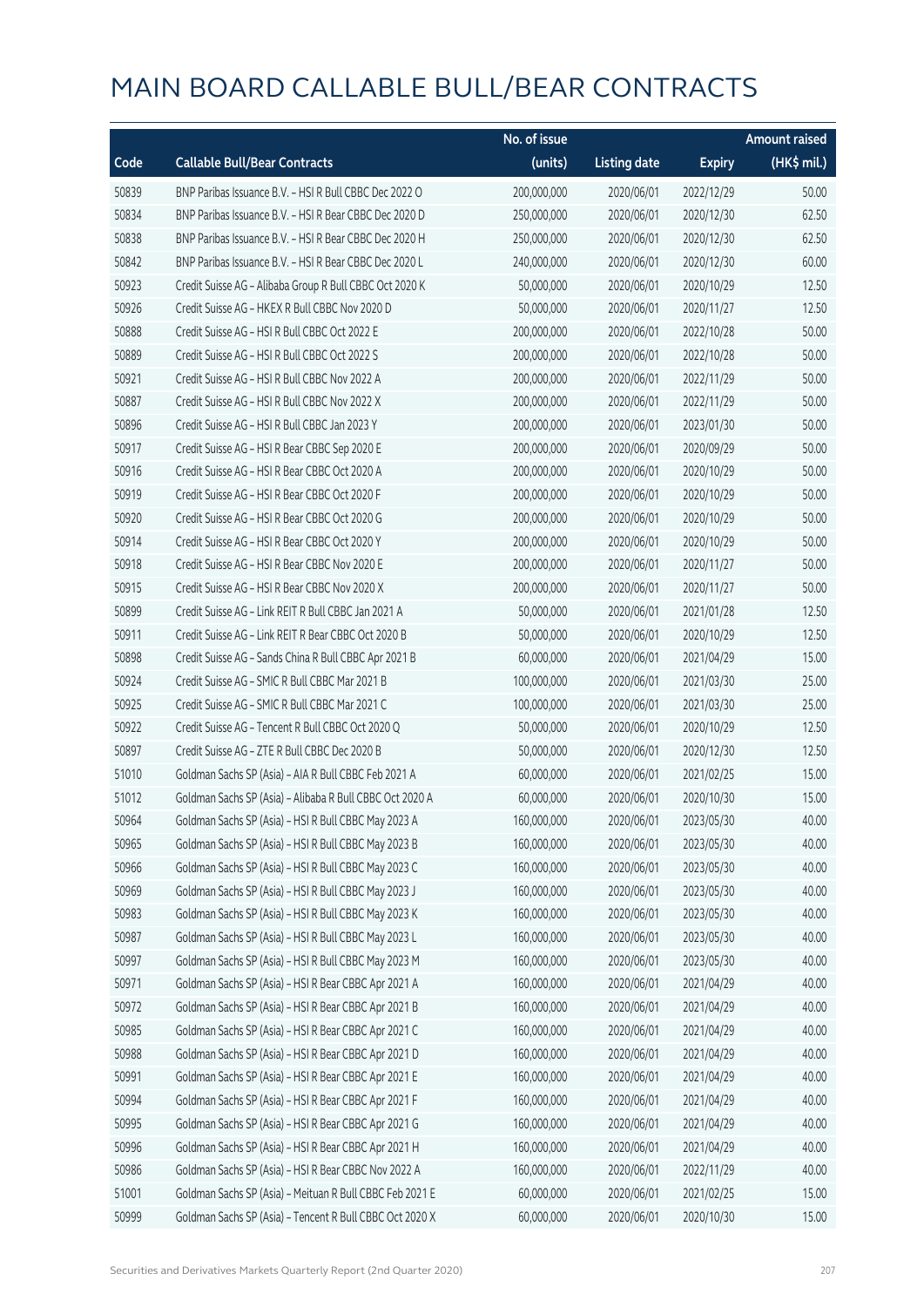|       |                                                             | No. of issue |                     |               | <b>Amount raised</b> |
|-------|-------------------------------------------------------------|--------------|---------------------|---------------|----------------------|
| Code  | <b>Callable Bull/Bear Contracts</b>                         | (units)      | <b>Listing date</b> | <b>Expiry</b> | (HK\$ mil.)          |
| 51011 | Goldman Sachs SP (Asia) - Tencent R Bull CBBC Oct 2020 Y    | 60,000,000   | 2020/06/01          | 2020/10/30    | 15.00                |
| 50998 | Goldman Sachs SP (Asia) - Tencent R Bear CBBC Sep 2021 B    | 80,000,000   | 2020/06/01          | 2021/09/28    | 20.00                |
| 50606 | HK Bank - AIA R Bull CBBC Nov 2020 G                        | 40,000,000   | 2020/06/01          | 2020/11/16    | 10.00                |
| 50646 | HK Bank - AIA R Bear CBBC Oct 2020 D                        | 40,000,000   | 2020/06/01          | 2020/10/12    | 10.00                |
| 50607 | HK Bank - Alibaba Group R Bull CBBC Oct 2020 J              | 40,000,000   | 2020/06/01          | 2020/10/12    | 10.00                |
| 50639 | HK Bank - Alibaba Group R Bear CBBC Nov 2020 B              | 40,000,000   | 2020/06/01          | 2020/11/02    | 10.00                |
| 50647 | HK Bank - China Life R Bear CBBC Nov 2020 A                 | 40,000,000   | 2020/06/01          | 2020/11/02    | 10.00                |
| 50651 | HK Bank - China Tower R Bull CBBC Mar 2021 A                | 40,000,000   | 2020/06/01          | 2021/03/08    | 10.00                |
| 50640 | HK Bank - HSCEI R Bear CBBC Oct 2020 A                      | 50,000,000   | 2020/06/01          | 2020/10/29    | 12.50                |
| 50605 | HK Bank - HSI R Bull CBBC Sep 2022 V                        | 60,000,000   | 2020/06/01          | 2022/09/29    | 15.00                |
| 50609 | HK Bank - HSI R Bull CBBC Mar 2023 A                        | 100,000,000  | 2020/06/01          | 2023/03/30    | 25.00                |
| 50611 | HK Bank - HSI R Bull CBBC Mar 2023 B                        | 100,000,000  | 2020/06/01          | 2023/03/30    | 25.00                |
| 50615 | HK Bank - HSI R Bear CBBC Sep 2020 L                        | 60,000,000   | 2020/06/01          | 2020/09/29    | 15.00                |
| 50612 | HK Bank - HSI R Bear CBBC Sep 2020 M                        | 100,000,000  | 2020/06/01          | 2020/09/29    | 25.00                |
| 50648 | HK Bank - ICBC R Bull CBBC Nov 2020 A                       | 40,000,000   | 2020/06/01          | 2020/11/23    | 10.00                |
| 50656 | HK Bank - Link REIT R Bull CBBC Oct 2020 A                  | 40,000,000   | 2020/06/01          | 2020/10/19    | 10.00                |
| 50618 | HK Bank - Meituan Dianping R Bull CBBC Oct 2020 G           | 40,000,000   | 2020/06/01          | 2020/10/12    | 10.00                |
| 50608 | HK Bank - Tencent R Bull CBBC Nov 2020 H                    | 40,000,000   | 2020/06/01          | 2020/11/02    | 10.00                |
| 50617 | HK Bank - Tencent R Bear CBBC Nov 2020 E                    | 40,000,000   | 2020/06/01          | 2020/11/05    | 10.00                |
| 50937 | Haitong Int'l Sec - AIA R Bear CBBC Feb 2021 A              | 80,000,000   | 2020/06/01          | 2021/02/19    | 20.00                |
| 50933 | Haitong Int'l Sec - Alibaba Group R Bear CBBC Jan 2021 B    | 80,000,000   | 2020/06/01          | 2021/01/28    | 20.00                |
| 50953 | Haitong Int'l Sec - HSI R Bull CBBC Oct 2022 K              | 150,000,000  | 2020/06/01          | 2022/10/28    | 37.50                |
| 50956 | Haitong Int'l Sec - HSI R Bull CBBC Apr 2023 F              | 200,000,000  | 2020/06/01          | 2023/04/27    | 50.00                |
| 50958 | Haitong Int'l Sec - HSI R Bull CBBC Apr 2023 G              | 200,000,000  | 2020/06/01          | 2023/04/27    | 50.00                |
| 50941 | Haitong Int'l Sec - HSI R Bear CBBC Sep 2020 N              | 150,000,000  | 2020/06/01          | 2020/09/29    | 37.50                |
| 50940 | Haitong Int'l Sec - HSI R Bear CBBC Oct 2020 K              | 150,000,000  | 2020/06/01          | 2020/10/29    | 37.50                |
| 50939 | Haitong Int'l Sec - HSI R Bear CBBC Nov 2020 G              | 150,000,000  | 2020/06/01          | 2020/11/27    | 37.50                |
| 50942 | Haitong Int'l Sec - HSI R Bear CBBC Nov 2020 H              | 150,000,000  | 2020/06/01          | 2020/11/27    | 37.50                |
| 50950 | Haitong Int'l Sec - HSI R Bear CBBC Jan 2021 T              | 300,000,000  | 2020/06/01          | 2021/01/28    | 75.00                |
| 50931 | Haitong Int'l Sec - Meituan Dianping R Bull CBBC Jan 2021 A | 80,000,000   | 2020/06/01          | 2021/01/28    | 20.00                |
| 50932 | Haitong Int'l Sec - Meituan Dianping R Bear CBBC Jan 2021 A | 80,000,000   | 2020/06/01          | 2021/01/28    | 20.00                |
| 50959 | Haitong Int'l Sec - Tencent R Bull CBBC Jan 2021 B          | 60,000,000   | 2020/06/01          | 2021/01/28    | 15.00                |
| 50928 | Haitong Int'l Sec - Tencent R Bull CBBC Feb 2021 A          | 60,000,000   | 2020/06/01          | 2021/02/19    | 15.00                |
| 50929 | Haitong Int'l Sec - Tencent R Bear CBBC Feb 2021 A          | 60,000,000   | 2020/06/01          | 2021/02/19    | 15.00                |
| 50930 | Haitong Int'l Sec - Tencent R Bear CBBC Feb 2021 B          | 60,000,000   | 2020/06/01          | 2021/02/19    | 15.30                |
| 50792 | J P Morgan SP BV - HKEX R Bull CBBC Nov 2020 A              | 40,000,000   | 2020/06/01          | 2020/11/20    | 10.00                |
| 50789 | J P Morgan SP BV - HKEX R Bull CBBC Dec 2020 B              | 40,000,000   | 2020/06/01          | 2020/12/18    | 10.20                |
| 50748 | J P Morgan SP BV - HSI R Bull CBBC Dec 2022 B               | 200,000,000  | 2020/06/01          | 2022/12/29    | 50.00                |
| 50749 | J P Morgan SP BV - HSI R Bull CBBC Jan 2023 P               | 200,000,000  | 2020/06/01          | 2023/01/30    | 50.00                |
| 50754 | J P Morgan SP BV - HSI R Bull CBBC Feb 2023 J               | 200,000,000  | 2020/06/01          | 2023/02/27    | 50.00                |
| 50765 | J P Morgan SP BV - HSI R Bull CBBC Mar 2023 A               | 200,000,000  | 2020/06/01          | 2023/03/30    | 50.00                |
| 50758 | J P Morgan SP BV - HSI R Bull CBBC Mar 2023 W               | 200,000,000  | 2020/06/01          | 2023/03/30    | 50.00                |
| 50743 | J P Morgan SP BV - HSI R Bull CBBC Apr 2023 Q               | 200,000,000  | 2020/06/01          | 2023/04/27    | 50.00                |
| 50760 | J P Morgan SP BV - HSI R Bull CBBC Apr 2023 R               | 200,000,000  | 2020/06/01          | 2023/04/27    | 50.00                |
| 50761 | J P Morgan SP BV - HSI R Bull CBBC Sep 2023 H               | 200,000,000  | 2020/06/01          | 2023/09/28    | 50.00                |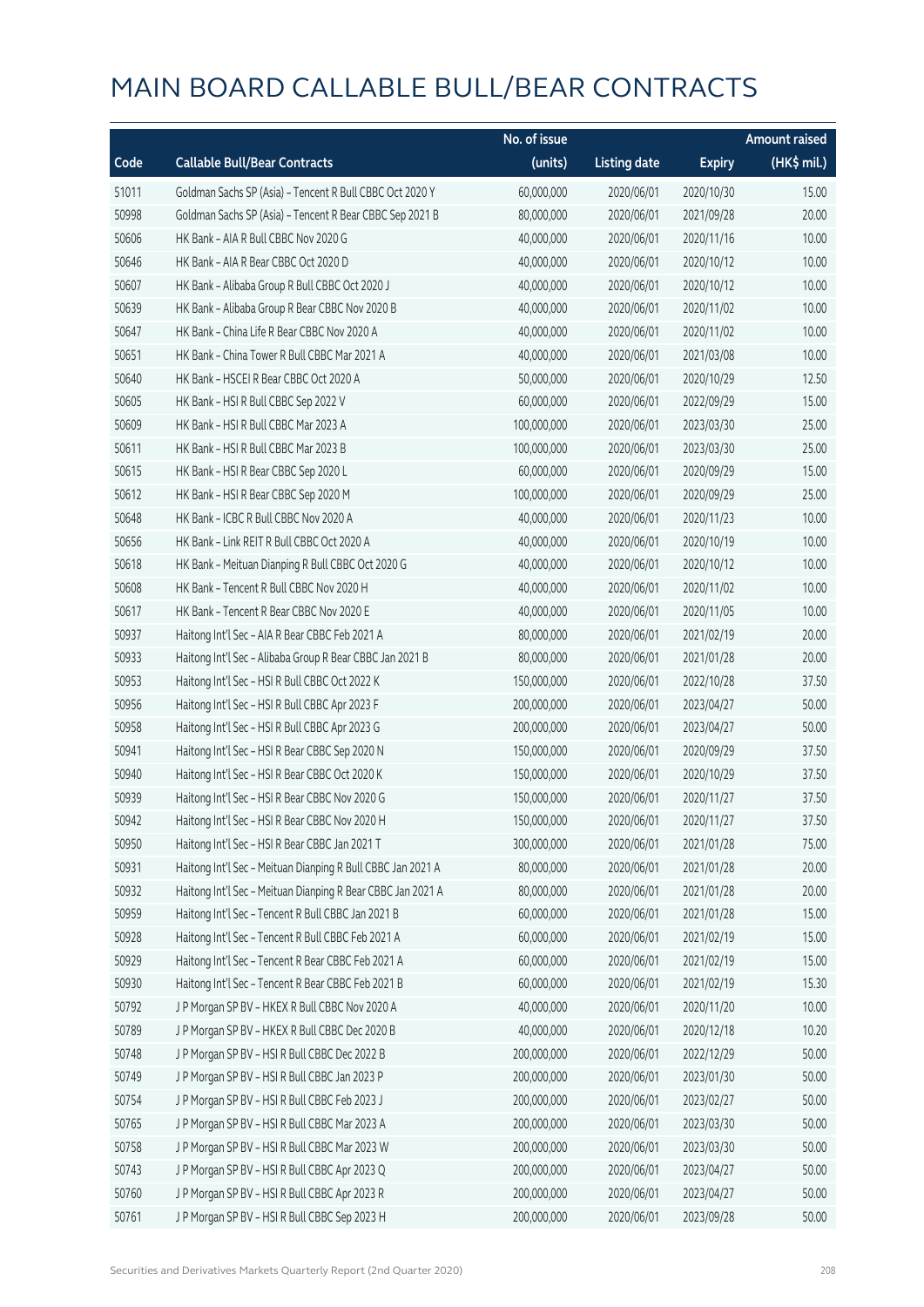|       |                                                              | No. of issue |                     |               | <b>Amount raised</b> |
|-------|--------------------------------------------------------------|--------------|---------------------|---------------|----------------------|
| Code  | <b>Callable Bull/Bear Contracts</b>                          | (units)      | <b>Listing date</b> | <b>Expiry</b> | (HK\$ mil.)          |
| 50766 | J P Morgan SP BV - HSI R Bull CBBC Sep 2023 I                | 200,000,000  | 2020/06/01          | 2023/09/28    | 50.00                |
| 50768 | J P Morgan SP BV - HSI R Bear CBBC Dec 2020 T                | 200,000,000  | 2020/06/01          | 2020/12/30    | 50.00                |
| 50769 | J P Morgan SP BV - HSI R Bear CBBC Jan 2021 P                | 200,000,000  | 2020/06/01          | 2021/01/28    | 50.00                |
| 50778 | J P Morgan SP BV - HSI R Bear CBBC Jan 2021 Q                | 200,000,000  | 2020/06/01          | 2021/01/28    | 50.00                |
| 50783 | J P Morgan SP BV - HSI R Bear CBBC Jan 2021 R                | 200,000,000  | 2020/06/01          | 2021/01/28    | 50.00                |
| 50784 | J P Morgan SP BV - HSI R Bear CBBC Jan 2021 S                | 200,000,000  | 2020/06/01          | 2021/01/28    | 50.00                |
| 50788 | J P Morgan SP BV - Meituan Dianping R Bull CBBC Dec 2020 B   | 80,000,000   | 2020/06/01          | 2020/12/18    | 20.00                |
| 50785 | J P Morgan SP BV - Tencent R Bull CBBC Dec 2020 B            | 50,000,000   | 2020/06/01          | 2020/12/18    | 12.50                |
| 50802 | Morgan Stanley Asia Products - AIA R Bull CBBC Feb 2021 A    | 40,000,000   | 2020/06/01          | 2021/02/08    | 10.00                |
| 50803 | Morgan Stanley Asia Products - China Life R Bear CBBC Feb21A | 40,000,000   | 2020/06/01          | 2021/02/01    | 10.00                |
| 50800 | Morgan Stanley Asia Products - HSI R Bull CBBC Nov 2022 M    | 150,000,000  | 2020/06/01          | 2022/11/29    | 37.50                |
| 50796 | Morgan Stanley Asia Products - HSI R Bull CBBC Mar 2023 B    | 150,000,000  | 2020/06/01          | 2023/03/30    | 37.50                |
| 50798 | Morgan Stanley Asia Products - HSI R Bear CBBC Oct 2020 U    | 150,000,000  | 2020/06/01          | 2020/10/29    | 37.50                |
| 50797 | Morgan Stanley Asia Products - HSI R Bear CBBC Dec 2020 G    | 150,000,000  | 2020/06/01          | 2020/12/30    | 37.50                |
| 50850 | SG Issuer - AAC Tech R Bull CBBC Dec 2020 L                  | 100,000,000  | 2020/06/01          | 2020/12/30    | 25.00                |
| 50845 | SG Issuer - AIA R Bull CBBC Nov 2020 D                       | 60,000,000   | 2020/06/01          | 2020/11/27    | 15.00                |
| 50851 | SG Issuer - AIA R Bear CBBC Dec 2020 D                       | 60,000,000   | 2020/06/01          | 2020/12/30    | 15.00                |
| 50846 | SG Issuer - Alibaba Group R Bull CBBC Nov 2020 L             | 60,000,000   | 2020/06/01          | 2020/11/27    | 15.00                |
| 50847 | SG Issuer - Alibaba Group R Bull CBBC Dec 2020 S             | 60,000,000   | 2020/06/01          | 2020/12/30    | 15.00                |
| 50852 | SG Issuer - Alibaba Group R Bear CBBC Jan 2021 J             | 60,000,000   | 2020/06/01          | 2021/01/28    | 15.00                |
| 50884 | SG Issuer - HKEX R Bull CBBC Dec 2020 I                      | 50,000,000   | 2020/06/01          | 2020/12/31    | 12.50                |
| 50853 | SG Issuer - HKEX R Bear CBBC Nov 2020 C                      | 50,000,000   | 2020/06/01          | 2020/11/27    | 12.50                |
| 50885 | SG Issuer - HKEX R Bear CBBC Dec 2020 I                      | 50,000,000   | 2020/06/01          | 2020/12/31    | 12.50                |
| 50857 | SG Issuer - HKEX R Bear CBBC Jan 2021 E                      | 50,000,000   | 2020/06/01          | 2021/01/28    | 24.00                |
| 50880 | SG Issuer - HSI R Bull CBBC May 2023 V                       | 250,000,000  | 2020/06/01          | 2023/05/30    | 62.50                |
| 50881 | SG Issuer - HSI R Bull CBBC May 2023 W                       | 250,000,000  | 2020/06/01          | 2023/05/30    | 62.50                |
| 50882 | SG Issuer - HSI R Bull CBBC Jun 2023 A                       | 250,000,000  | 2020/06/01          | 2023/06/29    | 62.50                |
| 50883 | SG Issuer - HSLR Bull CBBC Jun 2023 B                        | 250,000,000  | 2020/06/01          | 2023/06/29    | 62.50                |
| 50871 | SG Issuer - HSI R Bear CBBC Oct 2020 X                       | 250,000,000  | 2020/06/01          | 2020/10/29    | 62.50                |
| 50872 | SG Issuer - HSI R Bear CBBC Nov 2020 N                       | 250,000,000  | 2020/06/01          | 2020/11/27    | 62.50                |
| 50875 | SG Issuer - HSI R Bear CBBC Dec 2020 M                       | 250,000,000  | 2020/06/01          | 2020/12/30    | 62.50                |
| 50877 | SG Issuer - HSI R Bear CBBC Jan 2021 C                       | 250,000,000  | 2020/06/01          | 2021/01/28    | 62.50                |
| 50874 | SG Issuer - HSI R Bear CBBC Jan 2021 D                       | 250,000,000  | 2020/06/01          | 2021/01/28    | 62.50                |
| 50878 | SG Issuer - HSI R Bear CBBC Jan 2021 F                       | 250,000,000  | 2020/06/01          | 2021/01/28    | 62.50                |
| 50879 | SG Issuer - HSI R Bear CBBC Feb 2021 R                       | 250,000,000  | 2020/06/01          | 2021/02/25    | 62.50                |
| 50862 | SG Issuer - Link REIT R Bull CBBC Feb 2021 B                 | 60,000,000   | 2020/06/01          | 2021/02/25    | 15.00                |
| 50848 | SG Issuer - Meituan Dianping R Bear CBBC Jan 2021 F          | 100,000,000  | 2020/06/01          | 2021/01/28    | 25.00                |
| 50864 | SG Issuer - SUNAC R Bull CBBC Apr 2021 A                     | 80,000,000   | 2020/06/01          | 2021/04/30    | 20.00                |
| 50866 | SG Issuer - Sunny Optical R Bear CBBC Jan 2021 C             | 60,000,000   | 2020/06/01          | 2021/01/28    | 15.00                |
| 50849 | SG Issuer - Tencent R Bull CBBC Nov 2020 P                   | 80,000,000   | 2020/06/01          | 2020/11/27    | 20.00                |
| 50886 | SG Issuer - Tencent R Bull CBBC Dec 2020 Z                   | 80,000,000   | 2020/06/01          | 2020/12/31    | 20.00                |
| 50868 | SG Issuer - Tencent R Bear CBBC Dec 2020 S                   | 80,000,000   | 2020/06/01          | 2020/12/30    | 20.00                |
| 50869 | SG Issuer - Tencent R Bear CBBC Jan 2021 R                   | 80,000,000   | 2020/06/01          | 2021/01/28    | 20.00                |
| 50741 | UBS AG - AIA R Bear CBBC Dec 2020 E                          | 60,000,000   | 2020/06/01          | 2020/12/08    | 15.00                |
| 50682 | UBS AG - Alibaba Group R Bull CBBC Dec 2020 D                | 80,000,000   | 2020/06/01          | 2020/12/18    | 20.00                |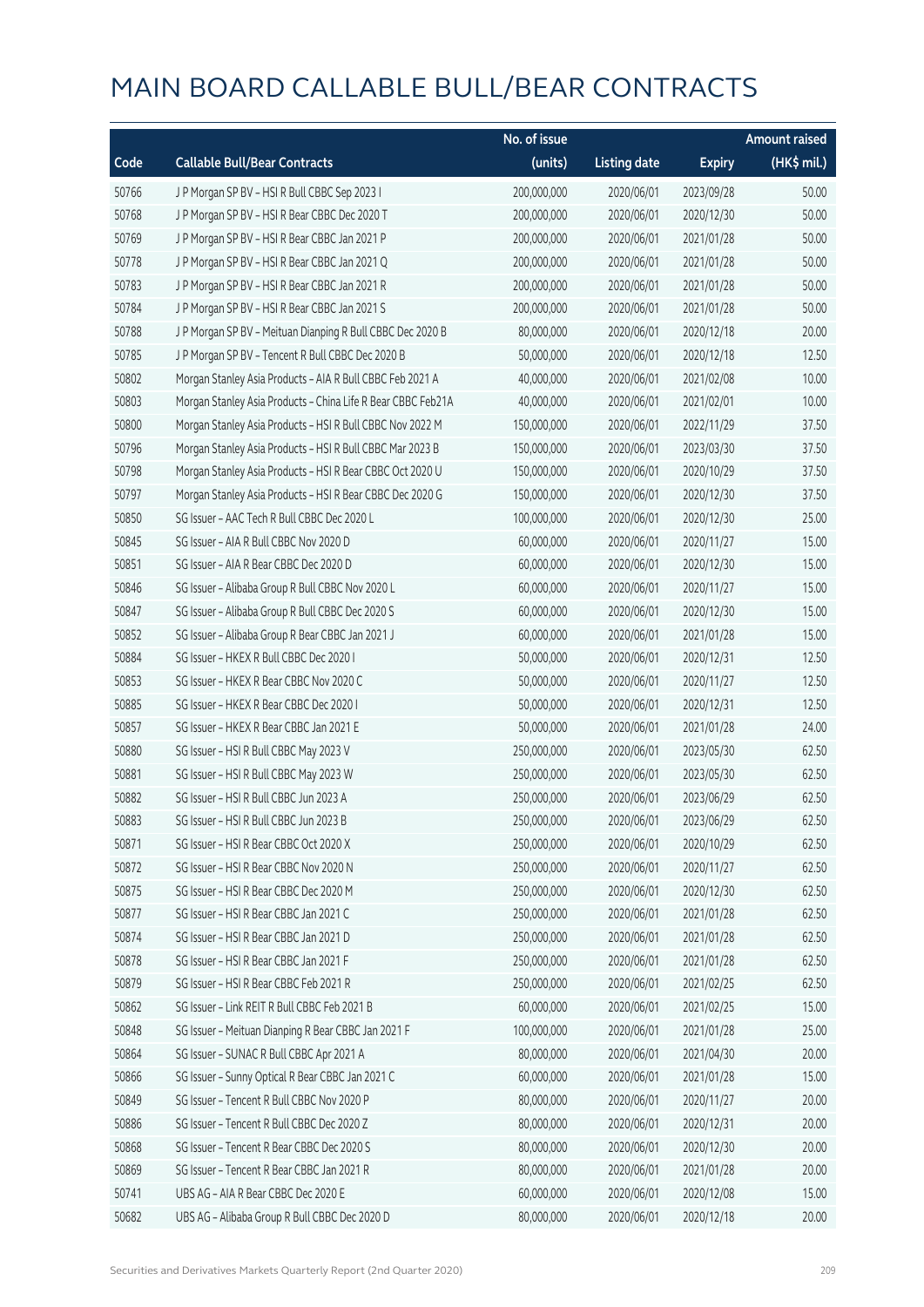|       |                                                          | No. of issue |                     |               | <b>Amount raised</b> |
|-------|----------------------------------------------------------|--------------|---------------------|---------------|----------------------|
| Code  | <b>Callable Bull/Bear Contracts</b>                      | (units)      | <b>Listing date</b> | <b>Expiry</b> | $(HK\$ mil.)         |
| 50685 | UBS AG - Alibaba Group R Bull CBBC Feb 2021 J            | 400,000,000  | 2020/06/01          | 2021/02/26    | 100.00               |
| 50706 | UBS AG - Alibaba Group R Bear CBBC Dec 2020 L            | 80,000,000   | 2020/06/01          | 2020/12/14    | 20.00                |
| 50725 | UBS AG - HKEX R Bull CBBC Feb 2021 B                     | 200,000,000  | 2020/06/01          | 2021/02/22    | 50.00                |
| 50714 | UBS AG - HKEX R Bear CBBC Dec 2020 H                     | 50,000,000   | 2020/06/01          | 2020/12/14    | 21.00                |
| 50690 | UBS AG - HSBC R Bull CBBC Apr 2021 A                     | 100,000,000  | 2020/06/01          | 2021/04/30    | 25.00                |
| 50735 | UBS AG - HSBC R Bear CBBC Mar 2021 A                     | 100,000,000  | 2020/06/01          | 2021/03/22    | 25.00                |
| 50727 | UBS AG - HSBC R Bear CBBC Apr 2021 A                     | 100,000,000  | 2020/06/01          | 2021/04/30    | 25.00                |
| 50670 | UBS AG - HSI R Bull CBBC Nov 2022 A                      | 200,000,000  | 2020/06/01          | 2022/11/29    | 50.00                |
| 50677 | UBS AG - HSI R Bull CBBC Nov 2022 E                      | 200,000,000  | 2020/06/01          | 2022/11/29    | 50.00                |
| 50710 | UBS AG - HSI R Bull CBBC Nov 2022 H                      | 200,000,000  | 2020/06/01          | 2022/11/29    | 50.00                |
| 50697 | UBS AG - HSI R Bear CBBC Dec 2020 L                      | 200,000,000  | 2020/06/01          | 2020/12/30    | 50.00                |
| 50701 | UBS AG - HSI R Bear CBBC Dec 2020 M                      | 200,000,000  | 2020/06/01          | 2020/12/30    | 50.00                |
| 50703 | UBS AG - HSI R Bear CBBC Dec 2020 P                      | 200,000,000  | 2020/06/01          | 2020/12/30    | 50.00                |
| 50700 | UBS AG - HSI R Bear CBBC Dec 2020 S                      | 200,000,000  | 2020/06/01          | 2020/12/30    | 50.00                |
| 50698 | UBS AG - HSI R Bear CBBC Dec 2020 Y                      | 200,000,000  | 2020/06/01          | 2020/12/30    | 50.00                |
| 50691 | UBS AG - Link REIT R Bull CBBC Dec 2020 G                | 60,000,000   | 2020/06/01          | 2020/12/31    | 15.00                |
| 50737 | UBS AG - Link REIT R Bear CBBC Feb 2021 A                | 50,000,000   | 2020/06/01          | 2021/02/26    | 12.50                |
| 50718 | UBS AG - Meituan Dianping R Bull CBBC Feb 2021 D         | 50,000,000   | 2020/06/01          | 2021/02/22    | 12.50                |
| 50705 | UBS AG - Meituan Dianping R Bear CBBC Dec 2020 Z         | 50,000,000   | 2020/06/01          | 2020/12/14    | 12.50                |
| 50736 | UBS AG - Ping An R Bear CBBC Feb 2021 A                  | 100,000,000  | 2020/06/01          | 2021/02/26    | 25.00                |
| 50738 | UBS AG - SMIC R Bull CBBC Apr 2021 B                     | 100,000,000  | 2020/06/01          | 2021/04/30    | 25.00                |
| 50717 | UBS AG - Tencent R Bull CBBC Nov 2020 A                  | 40,000,000   | 2020/06/01          | 2020/11/25    | 10.00                |
| 50716 | UBS AG - Tencent R Bull CBBC Nov 2020 Z                  | 40,000,000   | 2020/06/01          | 2020/11/23    | 10.00                |
| 50704 | UBS AG - Tencent R Bear CBBC Dec 2020 M                  | 40,000,000   | 2020/06/01          | 2020/12/14    | 10.00                |
| 50722 | UBS AG - Xiaomi R Bull CBBC Feb 2021 C                   | 60,000,000   | 2020/06/01          | 2021/02/22    | 15.00                |
| 50813 | Bank Vontobel - AIA R Bull CBBC Feb 2021 B               | 40,000,000   | 2020/06/01          | 2021/02/19    | 10.00                |
| 50806 | Bank Vontobel - Alibaba Group R Bull CBBC Feb 2021 C     | 40,000,000   | 2020/06/01          | 2021/02/19    | 10.00                |
| 50812 | Bank Vontobel - HSBC R Bull CBBC Mar 2021 A              | 40,000,000   | 2020/06/01          | 2021/03/26    | 10.00                |
| 50824 | Bank Vontobel - HSI R Bear CBBC Dec 2020 N               | 80,000,000   | 2020/06/01          | 2020/12/30    | 20.00                |
| 50825 | Bank Vontobel - HSI R Bear CBBC Dec 2020 O               | 80,000,000   | 2020/06/01          | 2020/12/30    | 20.00                |
| 50827 | Bank Vontobel - HSI R Bear CBBC Dec 2020 P               | 80,000,000   | 2020/06/01          | 2020/12/30    | 20.00                |
| 50831 | Bank Vontobel - Meituan Dianping R Bull CBBC Mar 2021 B  | 60,000,000   | 2020/06/01          | 2021/03/05    | 15.00                |
| 50804 | Bank Vontobel - Xiaomi R Bull CBBC Jan 2021 D            | 40,000,000   | 2020/06/01          | 2021/01/22    | 10.00                |
| 51073 | BOCI Asia Ltd. - Alibaba Group R Bull CBBC Dec 2020 P    | 60,000,000   | 2020/06/02          | 2020/12/30    | 15.00                |
| 51048 | BOCI Asia Ltd. - HKEX R Bull CBBC Dec 2020 A             | 40,000,000   | 2020/06/02          | 2020/12/30    | 10.00                |
| 51050 | BOCI Asia Ltd. - HKEX R Bear CBBC Dec 2020 B             | 40,000,000   | 2020/06/02          | 2020/12/30    | 10.00                |
| 51065 | BOCI Asia Ltd. - HKEX R Bear CBBC Dec 2020 C             | 40,000,000   | 2020/06/02          | 2020/12/30    | 11.20                |
| 51045 | BOCI Asia Ltd. - HSI R Bull CBBC Jan 2023 A              | 150,000,000  | 2020/06/02          | 2023/01/30    | 37.50                |
| 51044 | BOCI Asia Ltd. - HSI R Bull CBBC Jan 2023 Z              | 150,000,000  | 2020/06/02          | 2023/01/30    | 37.50                |
| 51047 | BOCI Asia Ltd. - HSI R Bear CBBC Oct 2020 K              | 150,000,000  | 2020/06/02          | 2020/10/29    | 37.50                |
| 51046 | BOCI Asia Ltd. - HSI R Bear CBBC Oct 2020 Z              | 150,000,000  | 2020/06/02          | 2020/10/29    | 37.50                |
| 51070 | BOCI Asia Ltd. - Meituan Dianping R Bear CBBC Dec 2020 L | 40,000,000   | 2020/06/02          | 2020/12/30    | 10.00                |
| 51071 | BOCI Asia Ltd. - Sunny Optical R Bull CBBC Dec 2020 C    | 40,000,000   | 2020/06/02          | 2020/12/30    | 10.00                |
| 51067 | BOCI Asia Ltd. - Tencent R Bull CBBC Dec 2020 I          | 40,000,000   | 2020/06/02          | 2020/12/30    | 10.00                |
| 51069 | BOCI Asia Ltd. - Tencent R Bull CBBC Dec 2020 J          | 40,000,000   | 2020/06/02          | 2020/12/30    | 10.00                |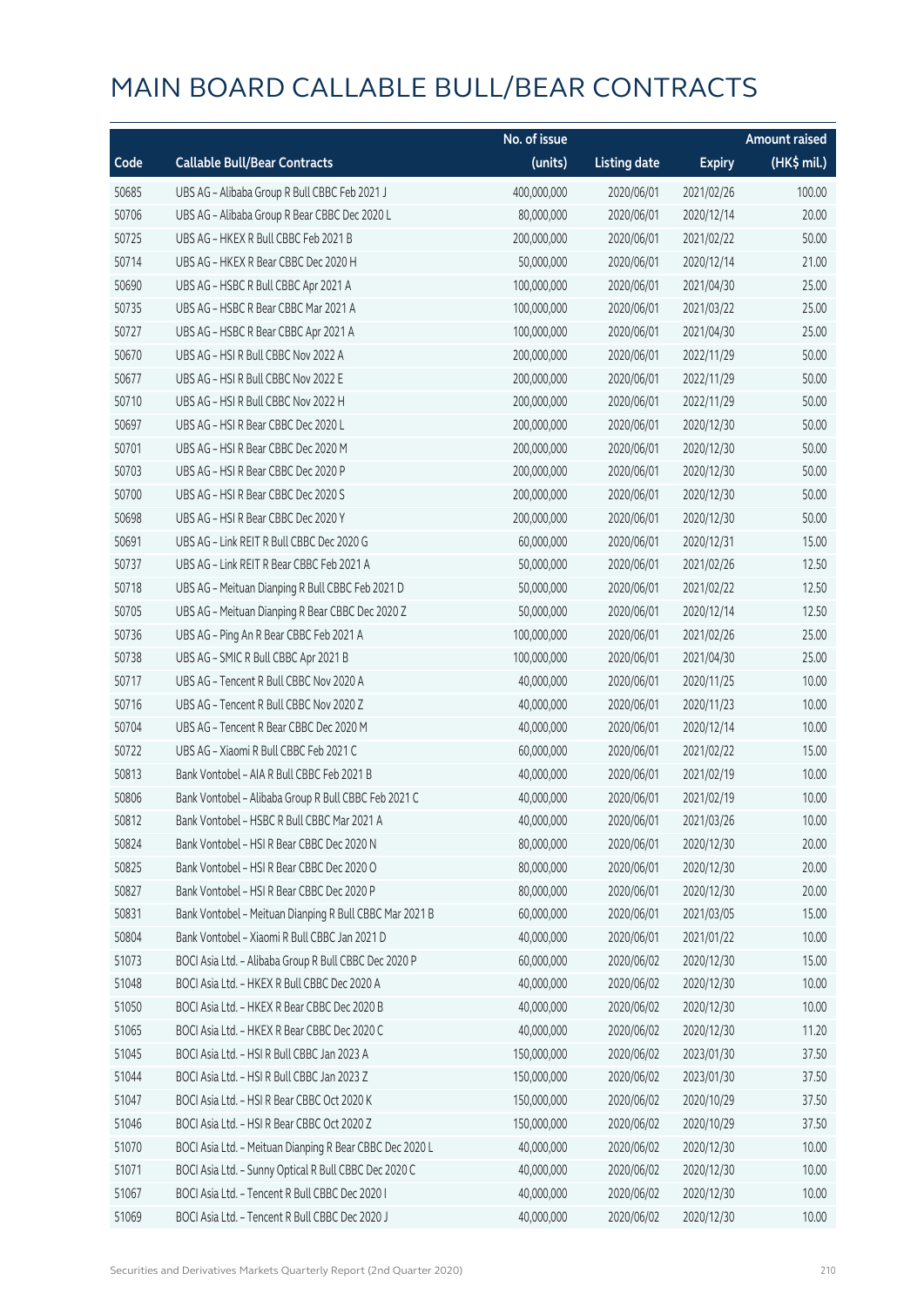|       |                                                            | No. of issue |                     |               | <b>Amount raised</b> |
|-------|------------------------------------------------------------|--------------|---------------------|---------------|----------------------|
| Code  | <b>Callable Bull/Bear Contracts</b>                        | (units)      | <b>Listing date</b> | <b>Expiry</b> | (HK\$ mil.)          |
| 51072 | BOCI Asia Ltd. - Xiaomi R Bull CBBC Dec 2020 E             | 40,000,000   | 2020/06/02          | 2020/12/31    | 10.00                |
| 51090 | BNP Paribas Issuance B.V. - Alibaba R Bull CBBC Dec 2020 B | 100,000,000  | 2020/06/02          | 2020/12/30    | 25.00                |
| 51083 | BNP Paribas Issuance B.V. - HKEX R Bull CBBC Sep 2020 F    | 50,000,000   | 2020/06/02          | 2020/09/29    | 12.50                |
| 51084 | BNP Paribas Issuance B.V. - HKEX R Bull CBBC Sep 2020 X    | 50,000,000   | 2020/06/02          | 2020/09/29    | 12.50                |
| 51081 | BNP Paribas Issuance B.V. - HSI R Bull CBBC Dec 2022 C     | 200,000,000  | 2020/06/02          | 2022/12/29    | 50.00                |
| 51091 | BNP Paribas Issuance B.V. - HSI R Bull CBBC Dec 2022 D     | 190,000,000  | 2020/06/02          | 2022/12/29    | 47.50                |
| 51077 | BNP Paribas Issuance B.V. - HSI R Bull CBBC Dec 2022 P     | 200,000,000  | 2020/06/02          | 2022/12/29    | 50.00                |
| 51078 | BNP Paribas Issuance B.V. - HSI R Bull CBBC Dec 2022 Q     | 200,000,000  | 2020/06/02          | 2022/12/29    | 50.00                |
| 51079 | BNP Paribas Issuance B.V. - HSI R Bull CBBC Dec 2022 V     | 200,000,000  | 2020/06/02          | 2022/12/29    | 50.00                |
| 51092 | BNP Paribas Issuance B.V. - HSI R Bear CBBC Dec 2020 O     | 240,000,000  | 2020/06/02          | 2020/12/30    | 60.00                |
| 51088 | BNP Paribas Issuance B.V. - Meituan R Bull CBBC Dec 2020 D | 50,000,000   | 2020/06/02          | 2020/12/30    | 12.50                |
| 51089 | BNP Paribas Issuance B.V. - Meituan R Bull CBBC Dec 2020 E | 50,000,000   | 2020/06/02          | 2020/12/30    | 12.50                |
| 51085 | BNP Paribas Issuance B.V. - Meituan R Bull CBBC Dec 2020 F | 50,000,000   | 2020/06/02          | 2020/12/30    | 12.50                |
| 51087 | BNP Paribas Issuance B.V. - Meituan R Bull CBBC Dec 2020 I | 50,000,000   | 2020/06/02          | 2020/12/30    | 12.50                |
| 51082 | BNP Paribas Issuance B.V. - Tencent R Bull CBBC Dec 2020 L | 50,000,000   | 2020/06/02          | 2020/12/30    | 12.50                |
| 51270 | Credit Suisse AG - AIA R Bull CBBC Oct 2020 G              | 70,000,000   | 2020/06/02          | 2020/10/29    | 17.50                |
| 51277 | Credit Suisse AG - Alibaba Group R Bull CBBC Nov 2020 F    | 50,000,000   | 2020/06/02          | 2020/11/27    | 12.50                |
| 51266 | Credit Suisse AG - Galaxy Ent R Bull CBBC Dec 2020 A       | 80,000,000   | 2020/06/02          | 2020/12/30    | 20.00                |
| 51264 | Credit Suisse AG - HSBC R Bull CBBC Jan 2021 A             | 70,000,000   | 2020/06/02          | 2021/01/28    | 17.50                |
| 51284 | Credit Suisse AG - HSI R Bull CBBC Feb 2023 U              | 200,000,000  | 2020/06/02          | 2023/02/27    | 50.00                |
| 51286 | Credit Suisse AG - HSI R Bull CBBC Feb 2023 V              | 200,000,000  | 2020/06/02          | 2023/02/27    | 50.00                |
| 51294 | Credit Suisse AG - HSI R Bull CBBC Feb 2023 W              | 200,000,000  | 2020/06/02          | 2023/02/27    | 50.00                |
| 51295 | Credit Suisse AG - HSI R Bull CBBC Feb 2023 X              | 200,000,000  | 2020/06/02          | 2023/02/27    | 50.00                |
| 51296 | Credit Suisse AG - HSI R Bull CBBC Feb 2023 Y              | 200,000,000  | 2020/06/02          | 2023/02/27    | 50.00                |
| 51257 | Credit Suisse AG - HSI R Bear CBBC Oct 2020 H              | 200,000,000  | 2020/06/02          | 2020/10/29    | 50.00                |
| 51260 | Credit Suisse AG - HSI R Bear CBBC Oct 2020 I              | 200,000,000  | 2020/06/02          | 2020/10/29    | 50.00                |
| 51263 | Credit Suisse AG - HSI R Bear CBBC Oct 2020 R              | 200,000,000  | 2020/06/02          | 2020/10/29    | 50.00                |
| 51261 | Credit Suisse AG - HSI R Bear CBBC Nov 2020 F              | 200,000,000  | 2020/06/02          | 2020/11/27    | 50.00                |
| 51262 | Credit Suisse AG - HSI R Bear CBBC Nov 2020 I              | 200,000,000  | 2020/06/02          | 2020/11/27    | 50.00                |
| 51259 | Credit Suisse AG - HSI R Bear CBBC Dec 2020 B              | 200,000,000  | 2020/06/02          | 2020/12/30    | 50.00                |
| 51258 | Credit Suisse AG - HSI R Bear CBBC Dec 2020 Z              | 200,000,000  | 2020/06/02          | 2020/12/30    | 50.00                |
| 51280 | Credit Suisse AG - Meituan Dianping R Bull CBBC Nov 2020 E | 80,000,000   | 2020/06/02          | 2020/11/27    | 20.00                |
| 51281 | Credit Suisse AG - Meituan Dianping R Bull CBBC Apr 2021 A | 150,000,000  | 2020/06/02          | 2021/04/29    | 37.50                |
| 51276 | Credit Suisse AG - SUNAC R Bull CBBC Feb 2021 A            | 60,000,000   | 2020/06/02          | 2021/02/25    | 15.00                |
| 51278 | Credit Suisse AG - Tencent R Bull CBBC Oct 2020 R          | 50,000,000   | 2020/06/02          | 2020/10/29    | 12.50                |
| 51275 | Credit Suisse AG - Xiaomi R Bull CBBC Oct 2020 F           | 50,000,000   | 2020/06/02          | 2020/10/29    | 12.50                |
| 51319 | Goldman Sachs SP (Asia) - Alibaba R Bull CBBC Oct 2020 B   | 60,000,000   | 2020/06/02          | 2020/10/30    | 15.00                |
| 51316 | Goldman Sachs SP (Asia) - HKEX R Bull CBBC Jun 2021 E      | 80,000,000   | 2020/06/02          | 2021/06/01    | 20.00                |
| 51297 | Goldman Sachs SP (Asia) - HSI R Bull CBBC May 2023 N       | 160,000,000  | 2020/06/02          | 2023/05/30    | 40.00                |
| 51303 | Goldman Sachs SP (Asia) - HSI R Bull CBBC May 2023 O       | 160,000,000  | 2020/06/02          | 2023/05/30    | 40.00                |
| 51307 | Goldman Sachs SP (Asia) - HSI R Bull CBBC May 2023 P       | 160,000,000  | 2020/06/02          | 2023/05/30    | 40.00                |
| 51310 | Goldman Sachs SP (Asia) - HSI R Bull CBBC May 2023 Q       | 160,000,000  | 2020/06/02          | 2023/05/30    | 40.00                |
| 51311 | Goldman Sachs SP (Asia) - HSI R Bull CBBC May 2023 X       | 160,000,000  | 2020/06/02          | 2023/05/30    | 40.00                |
| 51298 | Goldman Sachs SP (Asia) - HSI R Bear CBBC Apr 2021 I       | 160,000,000  | 2020/06/02          | 2021/04/29    | 40.00                |
| 51302 | Goldman Sachs SP (Asia) - HSI R Bear CBBC Apr 2021 J       | 160,000,000  | 2020/06/02          | 2021/04/29    | 40.00                |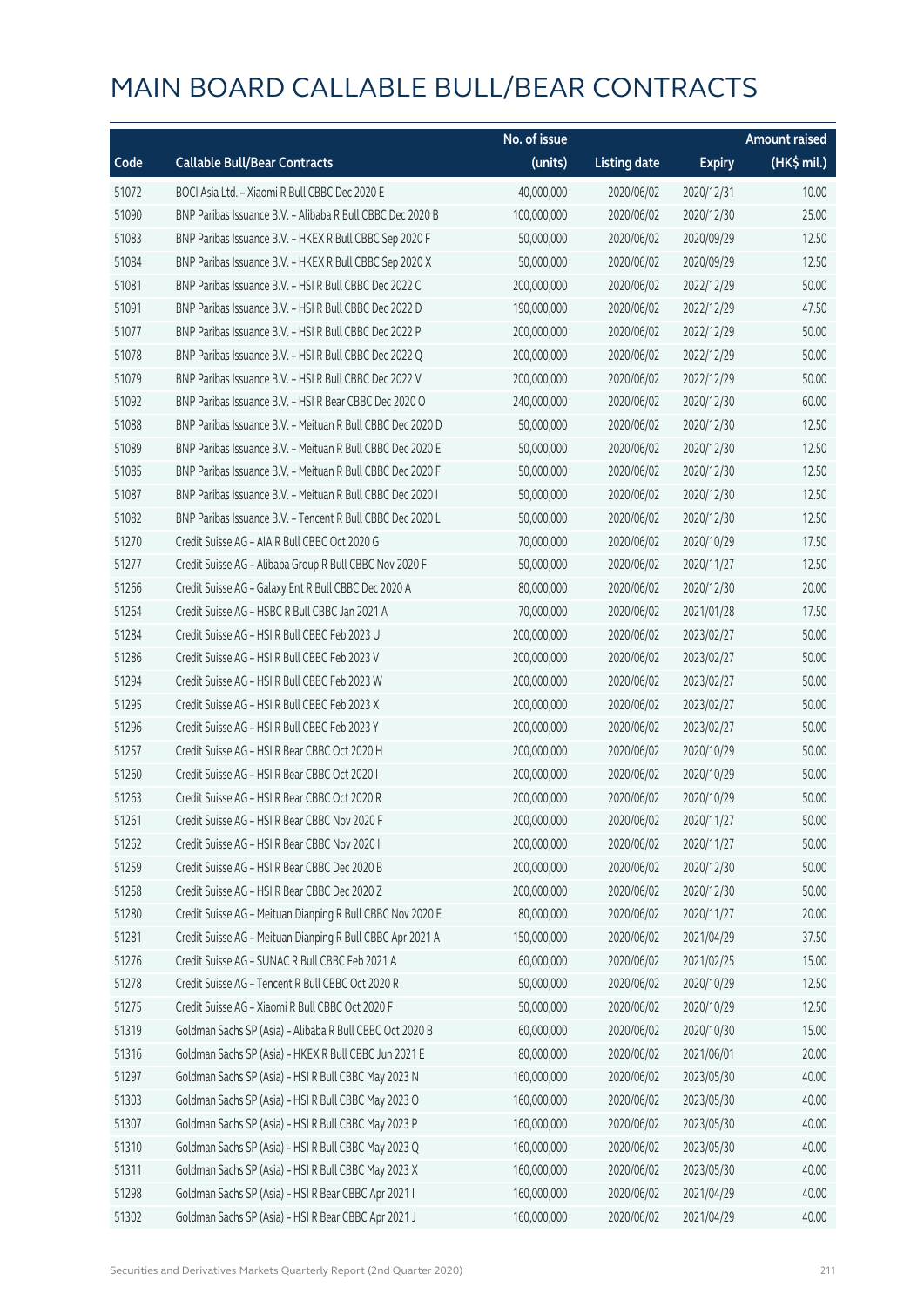|       |                                                             | No. of issue |                     |               | <b>Amount raised</b> |
|-------|-------------------------------------------------------------|--------------|---------------------|---------------|----------------------|
| Code  | <b>Callable Bull/Bear Contracts</b>                         | (units)      | <b>Listing date</b> | <b>Expiry</b> | (HK\$ mil.)          |
| 51312 | Goldman Sachs SP (Asia) - HSI R Bear CBBC Apr 2021 K        | 160,000,000  | 2020/06/02          | 2021/04/29    | 40.00                |
| 51313 | Goldman Sachs SP (Asia) - HSI R Bear CBBC Apr 2021 L        | 160,000,000  | 2020/06/02          | 2021/04/29    | 40.00                |
| 51314 | Goldman Sachs SP (Asia) - HSI R Bear CBBC Apr 2021 M        | 160,000,000  | 2020/06/02          | 2021/04/29    | 40.00                |
| 51317 | Goldman Sachs SP (Asia) - Meituan R Bull CBBC Feb 2021 F    | 60,000,000   | 2020/06/02          | 2021/02/25    | 15.00                |
| 51315 | Goldman Sachs SP (Asia) - Meituan R Bear CBBC Feb 2021 B    | 60,000,000   | 2020/06/02          | 2021/02/25    | 15.00                |
| 51318 | Goldman Sachs SP (Asia) - Tencent R Bull CBBC Oct 2020 Z    | 60,000,000   | 2020/06/02          | 2020/10/30    | 15.00                |
| 51326 | Goldman Sachs SP (Asia) - Tencent R Bull CBBC Mar 2021 V    | 80,000,000   | 2020/06/02          | 2021/03/01    | 20.00                |
| 51033 | HK Bank - Alibaba Group R Bull CBBC Oct 2020 K              | 40,000,000   | 2020/06/02          | 2020/10/22    | 10.00                |
| 51043 | HK Bank - Galaxy Ent R Bull CBBC Nov 2020 H                 | 60,000,000   | 2020/06/02          | 2020/11/23    | 15.00                |
| 51031 | HK Bank - HKEX R Bear CBBC Dec 2020 A                       | 100,000,000  | 2020/06/02          | 2020/12/07    | 25.00                |
| 51024 | HK Bank - HSI R Bull CBBC Sep 2022 H                        | 100,000,000  | 2020/06/02          | 2022/09/29    | 25.00                |
| 51020 | HK Bank - HSI R Bull CBBC Dec 2022 C                        | 100,000,000  | 2020/06/02          | 2022/12/29    | 25.00                |
| 51021 | HK Bank - HSI R Bull CBBC Mar 2023 C                        | 80,000,000   | 2020/06/02          | 2023/03/30    | 20.00                |
| 51022 | HK Bank - HSI R Bear CBBC Sep 2020 O                        | 60,000,000   | 2020/06/02          | 2020/09/29    | 15.00                |
| 51023 | HK Bank - HSI R Bear CBBC Sep 2020 R                        | 80,000,000   | 2020/06/02          | 2020/09/29    | 20.00                |
| 51013 | HK Bank - HSI R Bear CBBC Oct 2020 A                        | 100,000,000  | 2020/06/02          | 2020/10/29    | 25.00                |
| 51042 | HK Bank - Meituan Dianping R Bull CBBC Nov 2020 D           | 40,000,000   | 2020/06/02          | 2020/11/05    | 10.00                |
| 51040 | HK Bank - Meituan Dianping R Bear CBBC Jan 2021 B           | 100,000,000  | 2020/06/02          | 2021/01/25    | 25.00                |
| 51035 | HK Bank - SUNAC R Bull CBBC Nov 2020 C                      | 40,000,000   | 2020/06/02          | 2020/11/23    | 10.00                |
| 51025 | HK Bank - Tencent R Bull CBBC Nov 2020 I                    | 40,000,000   | 2020/06/02          | 2020/11/16    | 10.00                |
| 51253 | Haitong Int'l Sec - Alibaba Group R Bull CBBC Jan 2021 A    | 60,000,000   | 2020/06/02          | 2021/01/28    | 15.00                |
| 51256 | Haitong Int'l Sec - Alibaba Group R Bear CBBC Jan 2021 C    | 60,000,000   | 2020/06/02          | 2021/01/28    | 15.00                |
| 51223 | Haitong Int'l Sec - HKEX R Bull CBBC Jan 2021 A             | 60,000,000   | 2020/06/02          | 2021/01/28    | 15.00                |
| 51224 | Haitong Int'l Sec - HKEX R Bear CBBC Jan 2021 A             | 60,000,000   | 2020/06/02          | 2021/01/28    | 15.00                |
| 51228 | Haitong Int'l Sec - HSI R Bull CBBC Nov 2022 G              | 150,000,000  | 2020/06/02          | 2022/11/29    | 37.50                |
| 51240 | Haitong Int'l Sec - HSI R Bull CBBC Nov 2022 I              | 150,000,000  | 2020/06/02          | 2022/11/29    | 37.50                |
| 51242 | Haitong Int'l Sec - HSI R Bull CBBC Nov 2022 J              | 150,000,000  | 2020/06/02          | 2022/11/29    | 37.50                |
| 51243 | Haitong Int'l Sec - HSI R Bull CBBC Nov 2022 K              | 200,000,000  | 2020/06/02          | 2022/11/29    | 50.00                |
| 51218 | Haitong Int'l Sec - HSI R Bear CBBC Nov 2020 K              | 200,000,000  | 2020/06/02          | 2020/11/27    | 50.00                |
| 51215 | Haitong Int'l Sec - HSI R Bear CBBC Dec 2020 Z              | 150,000,000  | 2020/06/02          | 2020/12/30    | 37.50                |
| 51219 | Haitong Int'l Sec - HSI R Bear CBBC Jan 2021 U              | 300,000,000  | 2020/06/02          | 2021/01/28    | 75.00                |
| 51226 | Haitong Int'l Sec - Meituan Dianping R Bull CBBC Dec 2020 F | 60,000,000   | 2020/06/02          | 2020/12/17    | 15.00                |
| 51225 | Haitong Int'l Sec - Meituan Dianping R Bull CBBC Jan 2021 B | 60,000,000   | 2020/06/02          | 2021/01/28    | 15.00                |
| 51222 | Haitong Int'l Sec - Meituan Dianping R Bear CBBC Dec 2020 E | 60,000,000   | 2020/06/02          | 2020/12/17    | 15.00                |
| 51221 | Haitong Int'l Sec - Meituan Dianping R Bear CBBC Jan 2021 B | 60,000,000   | 2020/06/02          | 2021/01/28    | 15.00                |
| 51245 | Haitong Int'l Sec - Tencent R Bull CBBC Dec 2020 G          | 60,000,000   | 2020/06/02          | 2020/12/17    | 15.00                |
| 51244 | Haitong Int'l Sec - Tencent R Bull CBBC Jan 2021 C          | 60,000,000   | 2020/06/02          | 2021/01/28    | 15.00                |
| 51220 | Haitong Int'l Sec - Tencent R Bear CBBC Jan 2021 C          | 60,000,000   | 2020/06/02          | 2021/01/28    | 15.00                |
| 51249 | Haitong Int'l Sec - Xiaomi R Bull CBBC Dec 2020 C           | 80,000,000   | 2020/06/02          | 2020/12/17    | 20.00                |
| 51252 | Haitong Int'l Sec - Xiaomi R Bear CBBC Dec 2020 B           | 80,000,000   | 2020/06/02          | 2020/12/17    | 20.00                |
| 51122 | J P Morgan SP BV - Alibaba Group R Bull CBBC Dec 2020 F     | 80,000,000   | 2020/06/02          | 2020/12/18    | 20.00                |
| 51123 | J P Morgan SP BV - HKEX R Bear CBBC Dec 2020 A              | 40,000,000   | 2020/06/02          | 2020/12/18    | 12.60                |
| 51110 | J P Morgan SP BV - HSI R Bull CBBC Nov 2022 Q               | 200,000,000  | 2020/06/02          | 2022/11/29    | 50.00                |
| 51109 | J P Morgan SP BV - HSI R Bull CBBC Nov 2022 V               | 200,000,000  | 2020/06/02          | 2022/11/29    | 50.00                |
| 51108 | J P Morgan SP BV - HSI R Bull CBBC Dec 2022 N               | 200,000,000  | 2020/06/02          | 2022/12/29    | 50.00                |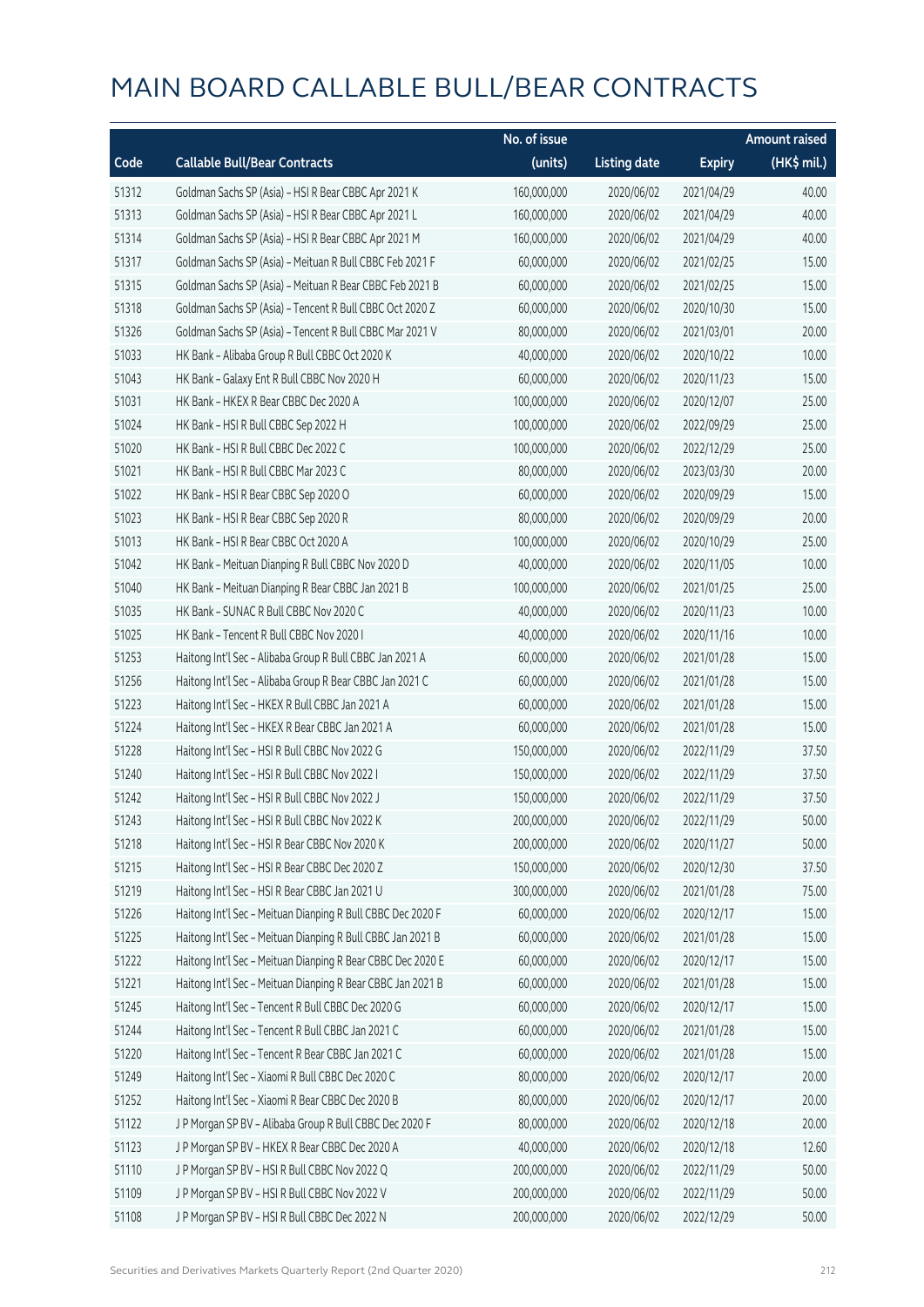|       |                                                            | No. of issue |                     |               | <b>Amount raised</b> |
|-------|------------------------------------------------------------|--------------|---------------------|---------------|----------------------|
| Code  | <b>Callable Bull/Bear Contracts</b>                        | (units)      | <b>Listing date</b> | <b>Expiry</b> | (HK\$ mil.)          |
| 51111 | J P Morgan SP BV - HSI R Bull CBBC Dec 2022 X              | 200,000,000  | 2020/06/02          | 2022/12/29    | 50.00                |
| 51107 | J P Morgan SP BV - HSI R Bull CBBC Jan 2023 Q              | 200,000,000  | 2020/06/02          | 2023/01/30    | 50.00                |
| 51112 | J P Morgan SP BV - HSI R Bull CBBC Jan 2023 U              | 200,000,000  | 2020/06/02          | 2023/01/30    | 50.00                |
| 51113 | J P Morgan SP BV - HSI R Bull CBBC Jan 2023 W              | 200,000,000  | 2020/06/02          | 2023/01/30    | 50.00                |
| 51136 | J P Morgan SP BV - HSI R Bull CBBC Mar 2023 Z              | 200,000,000  | 2020/06/02          | 2023/03/30    | 50.00                |
| 51141 | J P Morgan SP BV - HSI R Bull CBBC Apr 2023 S              | 200,000,000  | 2020/06/02          | 2023/04/27    | 50.00                |
| 51103 | J P Morgan SP BV - HSI R Bear CBBC Jan 2021 T              | 200,000,000  | 2020/06/02          | 2021/01/28    | 50.00                |
| 51104 | J P Morgan SP BV - HSI R Bear CBBC Jan 2021 U              | 200,000,000  | 2020/06/02          | 2021/01/28    | 50.00                |
| 51105 | J P Morgan SP BV - HSI R Bear CBBC Jan 2021 V              | 200,000,000  | 2020/06/02          | 2021/01/28    | 50.00                |
| 51106 | J P Morgan SP BV - HSI R Bear CBBC Jan 2021 W              | 200,000,000  | 2020/06/02          | 2021/01/28    | 50.00                |
| 51129 | J P Morgan SP BV - HSI R Bear CBBC Jan 2021 X              | 200,000,000  | 2020/06/02          | 2021/01/28    | 50.00                |
| 51130 | J P Morgan SP BV - HSI R Bear CBBC Jan 2021 Y              | 200,000,000  | 2020/06/02          | 2021/01/28    | 50.00                |
| 51115 | J P Morgan SP BV - Meituan Dianping R Bull CBBC Nov 2020 D | 80,000,000   | 2020/06/02          | 2020/11/20    | 20.00                |
| 51114 | J P Morgan SP BV - Meituan Dianping R Bull CBBC Dec 2020 C | 80,000,000   | 2020/06/02          | 2020/12/18    | 20.00                |
| 51116 | J P Morgan SP BV - Meituan Dianping R Bear CBBC Dec 2020 C | 80,000,000   | 2020/06/02          | 2020/12/11    | 22.80                |
| 51124 | J P Morgan SP BV - Tencent R Bull CBBC Nov 2020 C          | 50,000,000   | 2020/06/02          | 2020/11/20    | 12.50                |
| 51095 | Morgan Stanley Asia Products - HSI R Bull CBBC Dec 2022 M  | 150,000,000  | 2020/06/02          | 2022/12/29    | 37.50                |
| 51102 | Morgan Stanley Asia Products - HSI R Bull CBBC Mar 2023 C  | 150,000,000  | 2020/06/02          | 2023/03/30    | 37.50                |
| 51093 | Morgan Stanley Asia Products - HSI R Bear CBBC Sep 2020 F  | 150,000,000  | 2020/06/02          | 2020/09/29    | 37.50                |
| 51014 | Morgan Stanley Asia Products - HSI R Bear CBBC Oct 2020 V  | 150,000,000  | 2020/06/02          | 2020/10/29    | 37.50                |
| 51015 | Morgan Stanley Asia Products - HSI R Bear CBBC Oct 2020 W  | 150,000,000  | 2020/06/02          | 2020/10/29    | 37.50                |
| 51018 | Morgan Stanley Asia Products - HSI R Bear CBBC Nov 2020 I  | 150,000,000  | 2020/06/02          | 2020/11/27    | 37.50                |
| 51342 | SG Issuer - AIA R Bull CBBC Dec 2020 R                     | 60,000,000   | 2020/06/02          | 2020/12/31    | 15.00                |
| 51344 | SG Issuer - Alibaba Group R Bull CBBC Nov 2020 M           | 60,000,000   | 2020/06/02          | 2020/11/30    | 15.00                |
| 51335 | SG Issuer - Alibaba Group R Bear CBBC Jan 2021 K           | 60,000,000   | 2020/06/02          | 2021/01/28    | 15.00                |
| 51346 | SG Issuer - HKEX R Bull CBBC Nov 2020 E                    | 50,000,000   | 2020/06/02          | 2020/11/30    | 12.50                |
| 51347 | SG Issuer - HKEX R Bear CBBC Dec 2020 J                    | 50,000,000   | 2020/06/02          | 2020/12/30    | 16.50                |
| 51337 | SG Issuer - HKEX R Bear CBBC Jan 2021 F                    | 50,000,000   | 2020/06/02          | 2021/01/28    | 12.50                |
| 51348 | SG Issuer - HKEX R Bear CBBC Jan 2021 G                    | 50,000,000   | 2020/06/02          | 2021/01/28    | 21.50                |
| 51364 | SG Issuer - HSI R Bull CBBC Apr 2023 L                     | 250,000,000  | 2020/06/02          | 2023/04/27    | 62.50                |
| 51365 | SG Issuer - HSI R Bull CBBC May 2023 X                     | 250,000,000  | 2020/06/02          | 2023/05/30    | 62.50                |
| 51366 | SG Issuer - HSI R Bull CBBC Jun 2023 C                     | 250,000,000  | 2020/06/02          | 2023/06/29    | 62.50                |
| 51372 | SG Issuer - HSI R Bull CBBC Jun 2023 D                     | 250,000,000  | 2020/06/02          | 2023/06/29    | 62.50                |
| 51374 | SG Issuer - HSI R Bull CBBC Jun 2023 E                     | 250,000,000  | 2020/06/02          | 2023/06/29    | 62.50                |
| 51375 | SG Issuer - HSI R Bull CBBC Jun 2023 F                     | 250,000,000  | 2020/06/02          | 2023/06/29    | 62.50                |
| 51376 | SG Issuer - HSI R Bull CBBC Jun 2023 G                     | 250,000,000  | 2020/06/02          | 2023/06/29    | 62.50                |
| 51333 | SG Issuer - HSI R Bear CBBC Nov 2020 F                     | 250,000,000  | 2020/06/02          | 2020/11/27    | 62.50                |
| 51327 | SG Issuer - HSI R Bear CBBC Nov 2020 Q                     | 250,000,000  | 2020/06/02          | 2020/11/27    | 62.50                |
| 51328 | SG Issuer - HSI R Bear CBBC Nov 2020 R                     | 250,000,000  | 2020/06/02          | 2020/11/27    | 62.50                |
| 51360 | SG Issuer - HSI R Bear CBBC Dec 2020 W                     | 250,000,000  | 2020/06/02          | 2020/12/30    | 62.50                |
| 51363 | SG Issuer - HSI R Bear CBBC Dec 2020 Z                     | 250,000,000  | 2020/06/02          | 2020/12/30    | 62.50                |
| 51334 | SG Issuer - HSI R Bear CBBC Jan 2021 G                     | 250,000,000  | 2020/06/02          | 2021/01/28    | 62.50                |
| 51359 | SG Issuer - HSI R Bear CBBC Jan 2021 K                     | 250,000,000  | 2020/06/02          | 2021/01/28    | 62.50                |
| 51377 | SG Issuer - Meituan Dianping R Bull CBBC Jan 2021 E        | 100,000,000  | 2020/06/02          | 2021/01/29    | 25.00                |
| 51381 | SG Issuer - Meituan Dianping R Bull CBBC Feb 2021 D        | 100,000,000  | 2020/06/02          | 2021/02/25    | 25.00                |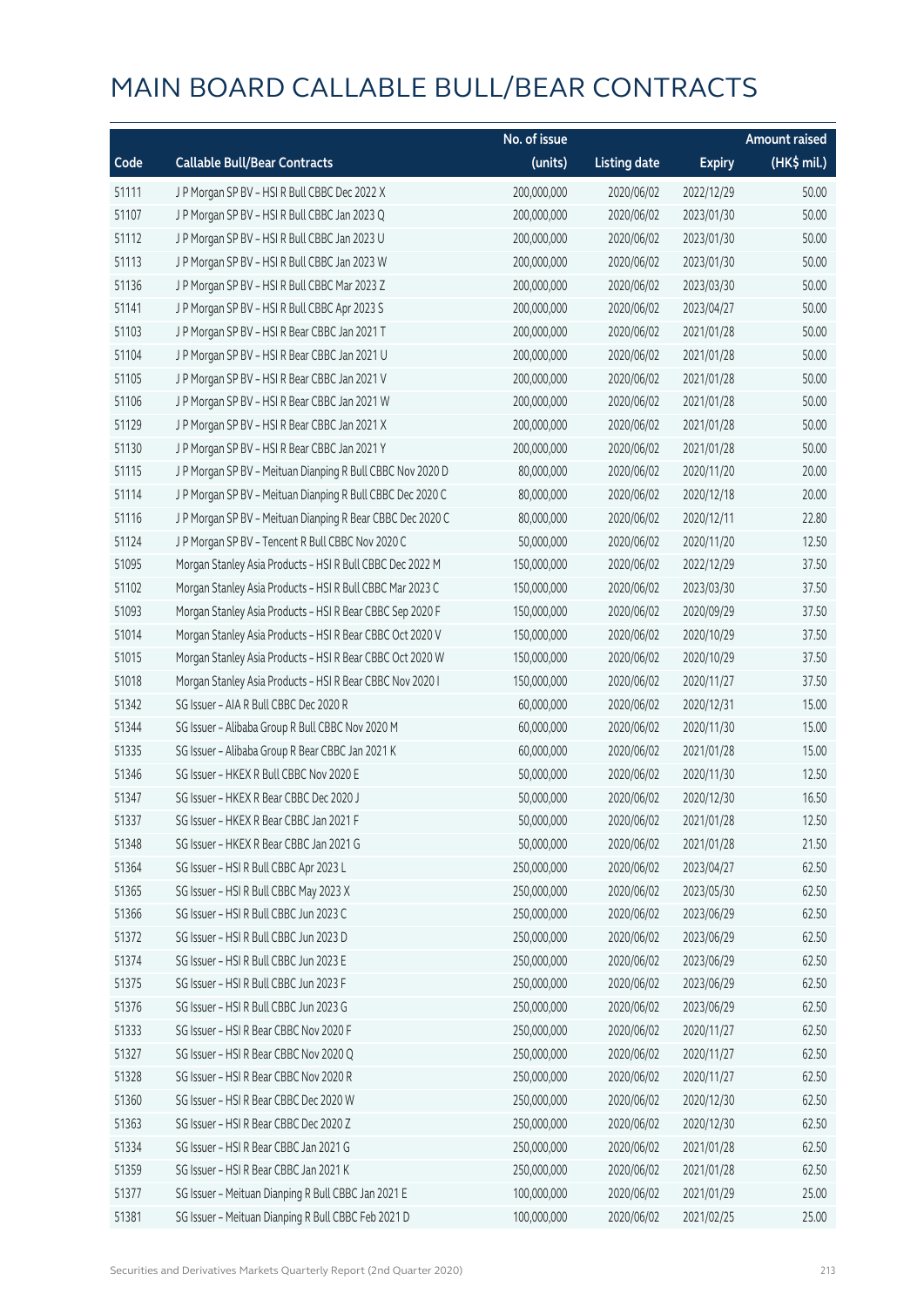|       |                                                         | No. of issue |                     |               | <b>Amount raised</b> |
|-------|---------------------------------------------------------|--------------|---------------------|---------------|----------------------|
| Code  | <b>Callable Bull/Bear Contracts</b>                     | (units)      | <b>Listing date</b> | <b>Expiry</b> | (HK\$ mil.)          |
| 51338 | SG Issuer - Meituan Dianping R Bear CBBC Nov 2020 H     | 100,000,000  | 2020/06/02          | 2020/11/27    | 25.00                |
| 51350 | SG Issuer - Meituan Dianping R Bear CBBC Nov 2020 I     | 100,000,000  | 2020/06/02          | 2020/11/27    | 25.00                |
| 51339 | SG Issuer - Meituan Dianping R Bear CBBC Dec 2020 N     | 100,000,000  | 2020/06/02          | 2020/12/30    | 25.00                |
| 51352 | SG Issuer - Meituan Dianping R Bear CBBC Dec 2020 O     | 100,000,000  | 2020/06/02          | 2020/12/30    | 25.00                |
| 51354 | SG Issuer - SMIC R Bull CBBC Apr 2021 B                 | 120,000,000  | 2020/06/02          | 2021/04/29    | 30.00                |
| 51388 | SG Issuer - Tencent R Bull CBBC Jan 2021 C              | 80,000,000   | 2020/06/02          | 2021/01/29    | 20.00                |
| 51355 | SG Issuer - Tencent R Bear CBBC Nov 2020 I              | 80,000,000   | 2020/06/02          | 2020/11/27    | 20.00                |
| 51340 | SG Issuer - Tencent R Bear CBBC Dec 2020 Q              | 80,000,000   | 2020/06/02          | 2020/12/30    | 20.00                |
| 51356 | SG Issuer - Xiaomi R Bull CBBC Dec 2020 K               | 60,000,000   | 2020/06/02          | 2020/12/31    | 15.00                |
| 51341 | SG Issuer - Xiaomi R Bear CBBC Jan 2021 B               | 60,000,000   | 2020/06/02          | 2021/01/28    | 15.00                |
| 51358 | SG Issuer - ZTE R Bull CBBC Jan 2021 A                  | 60,000,000   | 2020/06/02          | 2021/01/28    | 15.00                |
| 51175 | UBS AG - HKEX R Bear CBBC Dec 2020 I                    | 50,000,000   | 2020/06/02          | 2020/12/21    | 12.50                |
| 51178 | UBS AG - HSI R Bull CBBC Sep 2022 O                     | 200,000,000  | 2020/06/02          | 2022/09/29    | 50.00                |
| 51179 | UBS AG - HSI R Bull CBBC Sep 2022 P                     | 400,000,000  | 2020/06/02          | 2022/09/29    | 100.00               |
| 51177 | UBS AG - HSI R Bull CBBC Oct 2022 C                     | 200,000,000  | 2020/06/02          | 2022/10/28    | 50.00                |
| 51188 | UBS AG - HSI R Bull CBBC Oct 2022 D                     | 200,000,000  | 2020/06/02          | 2022/10/28    | 50.00                |
| 51176 | UBS AG - HSI R Bull CBBC Nov 2022 I                     | 200,000,000  | 2020/06/02          | 2022/11/29    | 50.00                |
| 51180 | UBS AG - HSI R Bull CBBC Nov 2022 K                     | 200,000,000  | 2020/06/02          | 2022/11/29    | 50.00                |
| 51147 | UBS AG - HSI R Bear CBBC Oct 2020 K                     | 200,000,000  | 2020/06/02          | 2020/10/29    | 50.00                |
| 51143 | UBS AG - HSI R Bear CBBC Oct 2020 V                     | 200,000,000  | 2020/06/02          | 2020/10/29    | 50.00                |
| 51157 | UBS AG - HSI R Bear CBBC Nov 2020 K                     | 200,000,000  | 2020/06/02          | 2020/11/27    | 50.00                |
| 51155 | UBS AG - HSI R Bear CBBC Nov 2020 O                     | 200,000,000  | 2020/06/02          | 2020/11/27    | 50.00                |
| 51156 | UBS AG - HSI R Bear CBBC Nov 2020 P                     | 200,000,000  | 2020/06/02          | 2020/11/27    | 50.00                |
| 51170 | UBS AG - HSI R Bear CBBC Dec 2020 Z                     | 200,000,000  | 2020/06/02          | 2020/12/30    | 50.00                |
| 51154 | UBS AG - HSI R Bear CBBC Jan 2021 Y                     | 400,000,000  | 2020/06/02          | 2021/01/28    | 100.00               |
| 51173 | UBS AG - Meituan Dianping R Bull CBBC Jan 2021 G        | 50,000,000   | 2020/06/02          | 2021/01/12    | 12.50                |
| 51174 | UBS AG - Meituan Dianping R Bull CBBC Jan 2021 H        | 50,000,000   | 2020/06/02          | 2021/01/26    | 12.50                |
| 51158 | UBS AG - Meituan Dianping R Bear CBBC Dec 2020 A        | 50,000,000   | 2020/06/02          | 2020/12/07    | 12.50                |
| 51171 | UBS AG - Meituan Dianping R Bear CBBC Dec 2020 D        | 50,000,000   | 2020/06/02          | 2020/12/28    | 14.75                |
| 51160 | UBS AG - Meituan Dianping R Bear CBBC Dec 2020 E        | 50,000,000   | 2020/06/02          | 2020/12/21    | 12.50                |
| 51161 | UBS AG - Meituan Dianping R Bear CBBC Jan 2021 E        | 50,000,000   | 2020/06/02          | 2021/01/28    | 12.50                |
| 51162 | UBS AG - Meituan Dianping R Bear CBBC Jun 2021 B        | 150,000,000  | 2020/06/02          | 2021/06/07    | 37.50                |
| 51185 | UBS AG - Tencent R Bull CBBC Jan 2021 L                 | 40,000,000   | 2020/06/02          | 2021/01/04    | 10.00                |
| 51187 | UBS AG - Tencent R Bull CBBC Jan 2021 M                 | 200,000,000  | 2020/06/02          | 2021/01/25    | 50.00                |
| 51169 | UBS AG - Tencent R Bear CBBC Dec 2020 I                 | 40,000,000   | 2020/06/02          | 2020/12/21    | 10.00                |
| 51163 | UBS AG - Tencent R Bear CBBC Dec 2020 N                 | 40,000,000   | 2020/06/02          | 2020/12/16    | 10.00                |
| 51203 | Bank Vontobel - AIA R Bull CBBC Jan 2021 A              | 80,000,000   | 2020/06/02          | 2021/01/22    | 20.00                |
| 51199 | Bank Vontobel - HKEX R Bull CBBC Jan 2021 C             | 40,000,000   | 2020/06/02          | 2021/01/22    | 10.00                |
| 51189 | Bank Vontobel - HSI R Bull CBBC Dec 2022 M              | 80,000,000   | 2020/06/02          | 2022/12/29    | 20.00                |
| 51190 | Bank Vontobel - HSI R Bull CBBC Dec 2022 N              | 80,000,000   | 2020/06/02          | 2022/12/29    | 20.00                |
| 51204 | Bank Vontobel - Meituan Dianping R Bull CBBC Jan 2021 K | 60,000,000   | 2020/06/02          | 2021/01/08    | 15.00                |
| 51207 | Bank Vontobel - Meituan Dianping R Bull CBBC Jan 2021 L | 60,000,000   | 2020/06/02          | 2021/01/22    | 15.00                |
| 51206 | Bank Vontobel - Meituan Dianping R Bear CBBC Jan 2021 E | 60,000,000   | 2020/06/02          | 2021/01/08    | 21.06                |
| 51198 | Bank Vontobel - Tencent R Bull CBBC Jan 2021 E          | 40,000,000   | 2020/06/02          | 2021/01/22    | 10.00                |
| 51196 | Bank Vontobel - Xiaomi R Bull CBBC Feb 2021 E           | 40,000,000   | 2020/06/02          | 2021/02/05    | 10.00                |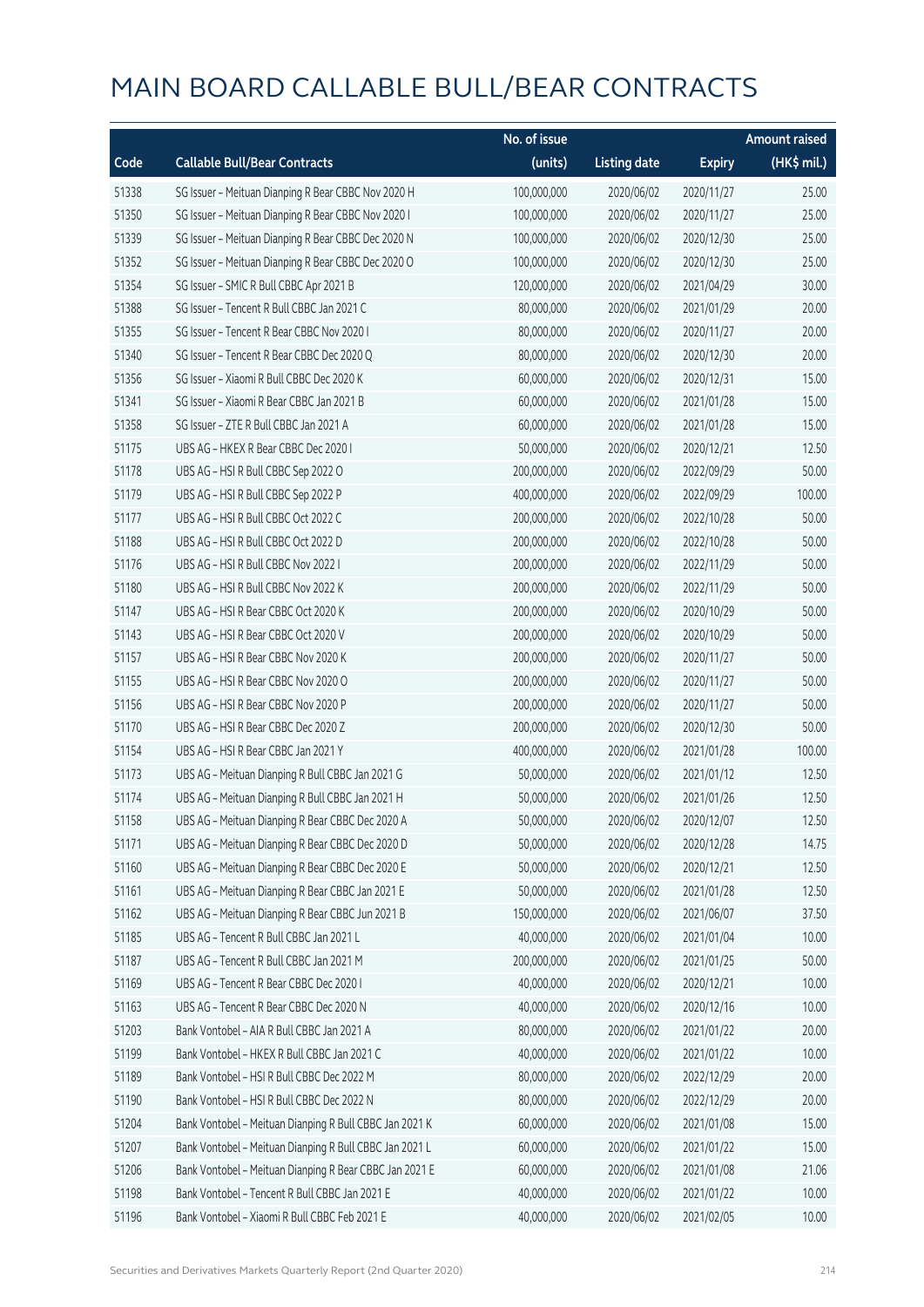|       |                                                             | No. of issue |                     |               | <b>Amount raised</b> |
|-------|-------------------------------------------------------------|--------------|---------------------|---------------|----------------------|
| Code  | <b>Callable Bull/Bear Contracts</b>                         | (units)      | <b>Listing date</b> | <b>Expiry</b> | (HK\$ mil.)          |
| 51429 | BOCI Asia Ltd. - AAC Tech R Bull CBBC Dec 2020 C            | 80,000,000   | 2020/06/03          | 2020/12/30    | 20.00                |
| 51426 | BOCI Asia Ltd. - HSI R Bull CBBC Jan 2023 C                 | 150,000,000  | 2020/06/03          | 2023/01/30    | 37.50                |
| 51427 | BOCI Asia Ltd. - HSI R Bull CBBC Jan 2023 D                 | 150,000,000  | 2020/06/03          | 2023/01/30    | 37.50                |
| 51428 | BOCI Asia Ltd. - HSI R Bear CBBC Oct 2020 L                 | 150,000,000  | 2020/06/03          | 2020/10/29    | 37.50                |
| 51577 | BNP Paribas Issuance B.V. - HSI R Bull CBBC Dec 2022 W      | 200,000,000  | 2020/06/03          | 2022/12/29    | 50.00                |
| 51567 | BNP Paribas Issuance B.V. - HSI R Bear CBBC Dec 2020 Q      | 250,000,000  | 2020/06/03          | 2020/12/30    | 62.50                |
| 51578 | BNP Paribas Issuance B.V. - HSI R Bear CBBC Dec 2020 T      | 240,000,000  | 2020/06/03          | 2020/12/30    | 60.00                |
| 51610 | Credit Suisse AG - Alibaba Group R Bull CBBC Nov 2020 G     | 80,000,000   | 2020/06/03          | 2020/11/27    | 20.00                |
| 51584 | Credit Suisse AG - HSI R Bull CBBC Nov 2022 K               | 200,000,000  | 2020/06/03          | 2022/11/29    | 50.00                |
| 51611 | Credit Suisse AG - HSI R Bull CBBC Nov 2022 M               | 200,000,000  | 2020/06/03          | 2022/11/29    | 50.00                |
| 51579 | Credit Suisse AG - HSI R Bull CBBC Dec 2022 O               | 200,000,000  | 2020/06/03          | 2022/12/29    | 50.00                |
| 51585 | Credit Suisse AG - HSI R Bull CBBC Dec 2022 R               | 200,000,000  | 2020/06/03          | 2022/12/29    | 50.00                |
| 51588 | Credit Suisse AG - HSI R Bull CBBC Jan 2023 C               | 200,000,000  | 2020/06/03          | 2023/01/30    | 50.00                |
| 51613 | Credit Suisse AG - HSI R Bear CBBC Oct 2020 X               | 200,000,000  | 2020/06/03          | 2020/10/29    | 50.00                |
| 51820 | Credit Suisse AG - HSI R Bear CBBC Nov 2020 O               | 200,000,000  | 2020/06/03          | 2020/11/27    | 50.00                |
| 51755 | Credit Suisse AG - HSI R Bear CBBC Dec 2020 E               | 300,000,000  | 2020/06/03          | 2020/12/30    | 75.00                |
| 51589 | Credit Suisse AG - Meituan Dianping R Bull CBBC Oct 2020 H  | 80,000,000   | 2020/06/03          | 2020/10/29    | 20.00                |
| 51608 | Credit Suisse AG - Sands China R Bull CBBC Apr 2021 C       | 60,000,000   | 2020/06/03          | 2021/04/29    | 15.00                |
| 51590 | Credit Suisse AG - Tencent R Bull CBBC Sep 2020 S           | 50,000,000   | 2020/06/03          | 2020/09/29    | 12.50                |
| 51557 | Goldman Sachs SP (Asia) - China Life R Bull CBBC Jun 2021 C | 80,000,000   | 2020/06/03          | 2021/06/01    | 20.00                |
| 51535 | Goldman Sachs SP (Asia) - HSI R Bull CBBC Mar 2023 J        | 160,000,000  | 2020/06/03          | 2023/03/30    | 40.00                |
| 51543 | Goldman Sachs SP (Asia) - HSI R Bull CBBC Mar 2023 Q        | 160,000,000  | 2020/06/03          | 2023/03/30    | 40.00                |
| 51513 | Goldman Sachs SP (Asia) - HSI R Bull CBBC May 2023 Y        | 160,000,000  | 2020/06/03          | 2023/05/30    | 40.00                |
| 51542 | Goldman Sachs SP (Asia) - HSI R Bull CBBC May 2023 Z        | 160,000,000  | 2020/06/03          | 2023/05/30    | 40.00                |
| 51506 | Goldman Sachs SP (Asia) - HSI R Bear CBBC Apr 2021 N        | 160,000,000  | 2020/06/03          | 2021/04/29    | 40.00                |
| 51536 | Goldman Sachs SP (Asia) - HSI R Bear CBBC Apr 2021 O        | 160,000,000  | 2020/06/03          | 2021/04/29    | 40.00                |
| 51537 | Goldman Sachs SP (Asia) - HSI R Bear CBBC Apr 2021 P        | 160,000,000  | 2020/06/03          | 2021/04/29    | 40.00                |
| 51541 | Goldman Sachs SP (Asia) - HSI R Bear CBBC Apr 2021 Q        | 160,000,000  | 2020/06/03          | 2021/04/29    | 40.00                |
| 51561 | Goldman Sachs SP (Asia) - Meituan R Bull CBBC Feb 2021 G    | 60,000,000   | 2020/06/03          | 2021/02/25    | 15.00                |
| 51544 | Goldman Sachs SP (Asia) - Meituan R Bear CBBC Jun 2021 A    | 60,000,000   | 2020/06/03          | 2021/06/01    | 15.00                |
| 51563 | Goldman Sachs SP (Asia) - Tencent R Bull CBBC Oct 2020 F    | 60,000,000   | 2020/06/03          | 2020/10/30    | 15.00                |
| 51564 | Goldman Sachs SP (Asia) - Tencent R Bear CBBC Mar 2021 N    | 60,000,000   | 2020/06/03          | 2021/03/01    | 15.00                |
| 51404 | HK Bank - Alibaba Group R Bull CBBC Oct 2020 L              | 40,000,000   | 2020/06/03          | 2020/10/15    | 10.00                |
| 51406 | HK Bank - Geely Auto R Bear CBBC Oct 2020 A                 | 40,000,000   | 2020/06/03          | 2020/10/12    | 10.00                |
| 51389 | HK Bank - HSI R Bull CBBC Sep 2022 N                        | 60,000,000   | 2020/06/03          | 2022/09/29    | 15.00                |
| 51410 | HK Bank - HSI R Bull CBBC Dec 2022 E                        | 100,000,000  | 2020/06/03          | 2022/12/29    | 25.00                |
| 51407 | HK Bank - HSI R Bear CBBC Oct 2020 B                        | 100,000,000  | 2020/06/03          | 2020/10/29    | 25.00                |
| 51394 | HK Bank - Meituan Dianping R Bull CBBC Nov 2020 E           | 40,000,000   | 2020/06/03          | 2020/11/02    | 10.00                |
| 51390 | HK Bank - Tencent R Bull CBBC Nov 2020 J                    | 40,000,000   | 2020/06/03          | 2020/11/19    | 10.00                |
| 51403 | HK Bank - Tencent R Bear CBBC Oct 2020 H                    | 40,000,000   | 2020/06/03          | 2020/10/08    | 10.00                |
| 51405 | HK Bank - ZTE R Bull CBBC Dec 2020 B                        | 40,000,000   | 2020/06/03          | 2020/12/07    | 10.00                |
| 52261 | Haitong Int'l Sec - Alibaba Group R Bull CBBC Feb 2022 A    | 60,000,000   | 2020/06/03          | 2022/02/25    | 15.00                |
| 52653 | Haitong Int'l Sec - China Mobile R Bull CBBC Feb 2022 A     | 80,000,000   | 2020/06/03          | 2022/02/25    | 20.00                |
| 52705 | Haitong Int'l Sec - China Mobile R Bear CBBC Feb 2022 A     | 80,000,000   | 2020/06/03          | 2022/02/25    | 20.00                |
| 52004 | Haitong Int'l Sec - HSI R Bull CBBC Dec 2022 O              | 150,000,000  | 2020/06/03          | 2022/12/29    | 37.50                |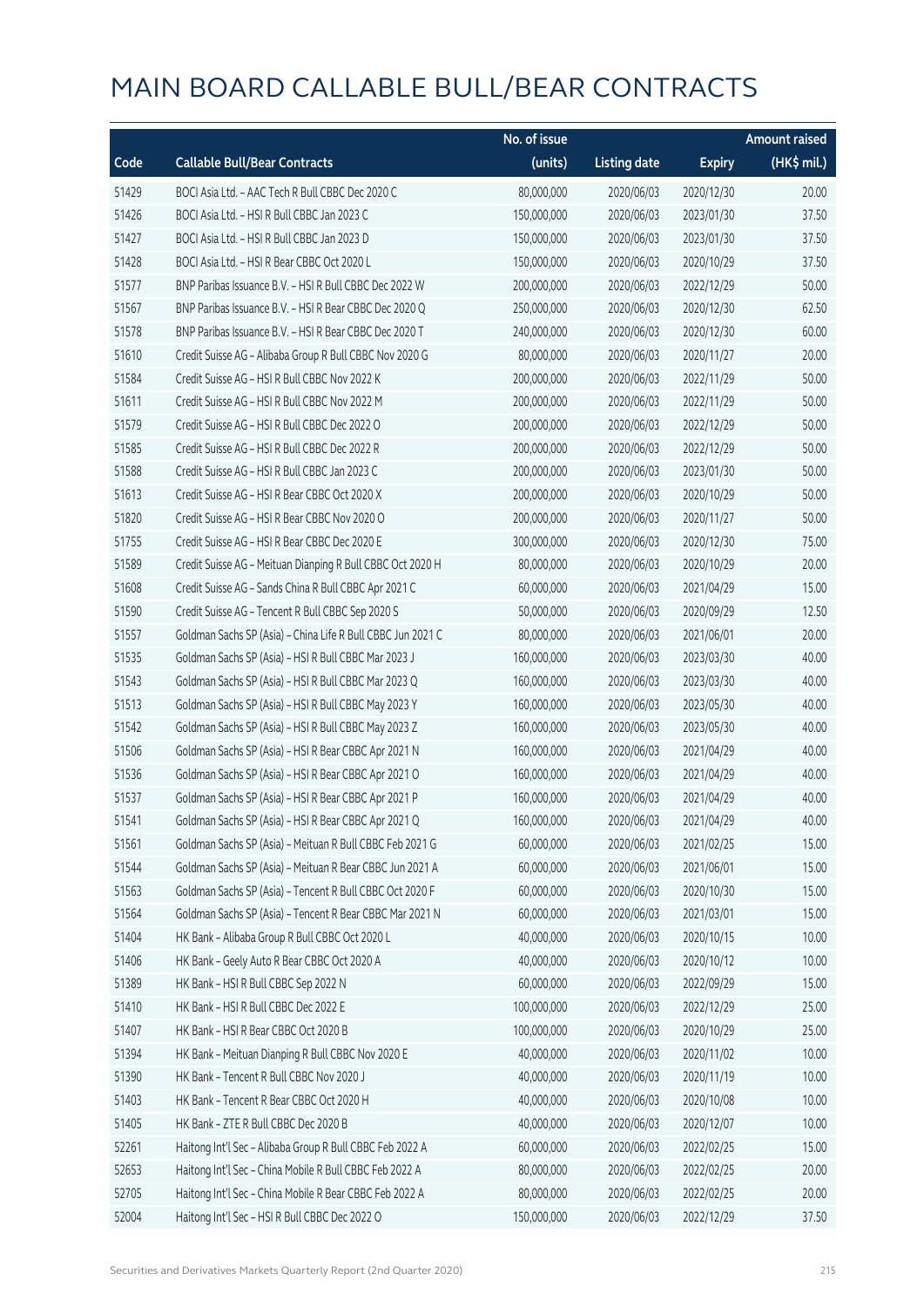|       |                                                              | No. of issue |                     |               | <b>Amount raised</b> |
|-------|--------------------------------------------------------------|--------------|---------------------|---------------|----------------------|
| Code  | <b>Callable Bull/Bear Contracts</b>                          | (units)      | <b>Listing date</b> | <b>Expiry</b> | (HK\$ mil.)          |
| 51931 | Haitong Int'l Sec - HSI R Bull CBBC Mar 2023 N               | 150,000,000  | 2020/06/03          | 2023/03/30    | 37.50                |
| 51998 | Haitong Int'l Sec - HSI R Bull CBBC Mar 2023 O               | 150,000,000  | 2020/06/03          | 2023/03/30    | 37.50                |
| 52434 | Haitong Int'l Sec - HSI R Bear CBBC Oct 2020 L               | 150,000,000  | 2020/06/03          | 2020/10/29    | 37.50                |
| 52540 | Haitong Int'l Sec - HSI R Bear CBBC Dec 2020 A               | 200,000,000  | 2020/06/03          | 2020/12/30    | 50.00                |
| 52652 | Haitong Int'l Sec - HSI R Bear CBBC Dec 2020 B               | 150,000,000  | 2020/06/03          | 2020/12/30    | 37.50                |
| 52379 | Haitong Int'l Sec - Meituan Dianping R Bull CBBC Feb 2022 A  | 60,000,000   | 2020/06/03          | 2022/02/25    | 15.00                |
| 52768 | Haitong Int'l Sec - Sands China R Bull CBBC Feb 2022 A       | 80,000,000   | 2020/06/03          | 2022/02/25    | 20.00                |
| 52065 | Haitong Int'l Sec - Tencent R Bull CBBC Feb 2022 A           | 60,000,000   | 2020/06/03          | 2022/02/25    | 15.00                |
| 51472 | J P Morgan SP BV - HSI R Bull CBBC Jan 2023 X                | 240,000,000  | 2020/06/03          | 2023/01/30    | 60.00                |
| 51486 | J P Morgan SP BV - HSI R Bull CBBC Feb 2023 L                | 200,000,000  | 2020/06/03          | 2023/02/27    | 50.00                |
| 51473 | J P Morgan SP BV - HSI R Bull CBBC Mar 2023 D                | 200,000,000  | 2020/06/03          | 2023/03/30    | 50.00                |
| 51493 | J P Morgan SP BV - HSI R Bull CBBC Mar 2023 U                | 200,000,000  | 2020/06/03          | 2023/03/30    | 50.00                |
| 51489 | J P Morgan SP BV - HSI R Bull CBBC Apr 2023 T                | 200,000,000  | 2020/06/03          | 2023/04/27    | 50.00                |
| 51492 | J P Morgan SP BV - HSI R Bull CBBC Apr 2023 U                | 200,000,000  | 2020/06/03          | 2023/04/27    | 50.00                |
| 51488 | J P Morgan SP BV - HSI R Bull CBBC Sep 2023 J                | 200,000,000  | 2020/06/03          | 2023/09/28    | 50.00                |
| 51476 | J P Morgan SP BV - HSI R Bear CBBC Jan 2021 A                | 200,000,000  | 2020/06/03          | 2021/01/28    | 50.00                |
| 51485 | J P Morgan SP BV - HSI R Bear CBBC Jan 2021 C                | 200,000,000  | 2020/06/03          | 2021/01/28    | 50.00                |
| 51474 | J P Morgan SP BV - HSI R Bear CBBC Jan 2021 Z                | 200,000,000  | 2020/06/03          | 2021/01/28    | 50.00                |
| 51504 | J P Morgan SP BV - Meituan Dianping R Bull CBBC Nov 2020 E   | 80,000,000   | 2020/06/03          | 2020/11/20    | 20.00                |
| 51505 | J P Morgan SP BV - Meituan Dianping R Bear CBBC Feb 2021 A   | 80,000,000   | 2020/06/03          | 2021/02/11    | 30.00                |
| 51496 | J P Morgan SP BV - Tencent R Bull CBBC Dec 2020 C            | 50,000,000   | 2020/06/03          | 2020/12/18    | 12.50                |
| 51424 | Morgan Stanley Asia Products - Galaxy R Bull CBBC Dec 2020 F | 40,000,000   | 2020/06/03          | 2020/12/01    | 10.00                |
| 51423 | Morgan Stanley Asia Products - Galaxy R Bear CBBC Dec 2020 C | 40,000,000   | 2020/06/03          | 2020/12/14    | 10.00                |
| 51425 | Morgan Stanley Asia Products - HKEX R Bear CBBC Dec 2020 E   | 40,000,000   | 2020/06/03          | 2020/12/30    | 10.00                |
| 51470 | Morgan Stanley Asia Products - HSI R Bull CBBC Mar 2023 D    | 150,000,000  | 2020/06/03          | 2023/03/30    | 37.50                |
| 51459 | Morgan Stanley Asia Products - HSI R Bear CBBC Dec 2020 H    | 150,000,000  | 2020/06/03          | 2020/12/30    | 37.50                |
| 51422 | Morgan Stanley Asia Products - Meituan R Bull CBBC Oct 2020B | 40,000,000   | 2020/06/03          | 2020/10/19    | 10.00                |
| 51421 | Morgan Stanley Asia Products - Meituan R Bear CBBC Dec 2020J | 40,000,000   | 2020/06/03          | 2020/12/21    | 10.00                |
| 53585 | SG Issuer - AIA R Bear CBBC Jan 2021 B                       | 60,000,000   | 2020/06/03          | 2021/01/28    | 15.00                |
| 53622 | SG Issuer - Alibaba Group R Bull CBBC Jan 2021 C             | 60,000,000   | 2020/06/03          | 2021/01/28    | 15.00                |
| 52974 | SG Issuer - Alibaba Group R Bull CBBC Feb 2021 C             | 60,000,000   | 2020/06/03          | 2021/02/25    | 15.00                |
| 52769 | SG Issuer - China Life R Bear CBBC Feb 2021 B                | 150,000,000  | 2020/06/03          | 2021/02/26    | 37.50                |
| 52860 | SG Issuer - CNOOC R Bear CBBC Dec 2020 B                     | 40,000,000   | 2020/06/03          | 2020/12/30    | 10.00                |
| 53721 | SG Issuer - Galaxy Ent R Bear CBBC Nov 2020 C                | 100,000,000  | 2020/06/03          | 2020/11/27    | 25.00                |
| 52861 | SG Issuer - HKEX R Bull CBBC Jan 2021 B                      | 50,000,000   | 2020/06/03          | 2021/01/29    | 12.50                |
| 53373 | SG Issuer - HSI R Bull CBBC Apr 2023 M                       | 250,000,000  | 2020/06/03          | 2023/04/27    | 62.50                |
| 53376 | SG Issuer - HSI R Bull CBBC May 2023 C                       | 250,000,000  | 2020/06/03          | 2023/05/30    | 62.50                |
| 53558 | SG Issuer - HSI R Bull CBBC May 2023 D                       | 250,000,000  | 2020/06/03          | 2023/05/30    | 62.50                |
| 52873 | SG Issuer - HSI R Bull CBBC Jun 2023 H                       | 250,000,000  | 2020/06/03          | 2023/06/29    | 62.50                |
| 53583 | SG Issuer - HSI R Bull CBBC Jun 2023 I                       | 250,000,000  | 2020/06/03          | 2023/06/29    | 62.50                |
| 53388 | SG Issuer - HSI R Bear CBBC Nov 2020 L                       | 250,000,000  | 2020/06/03          | 2020/11/27    | 62.50                |
| 53515 | SG Issuer - HSI R Bear CBBC Jan 2021 H                       | 250,000,000  | 2020/06/03          | 2021/01/28    | 62.50                |
| 53304 | SG Issuer - HSI R Bear CBBC Jan 2021 L                       | 250,000,000  | 2020/06/03          | 2021/01/28    | 62.50                |
| 53523 | SG Issuer - HSI R Bear CBBC Feb 2021 S                       | 250,000,000  | 2020/06/03          | 2021/02/25    | 62.50                |
| 52980 | SG Issuer - Link REIT R Bear CBBC Jan 2021 A                 | 60,000,000   | 2020/06/03          | 2021/01/28    | 15.00                |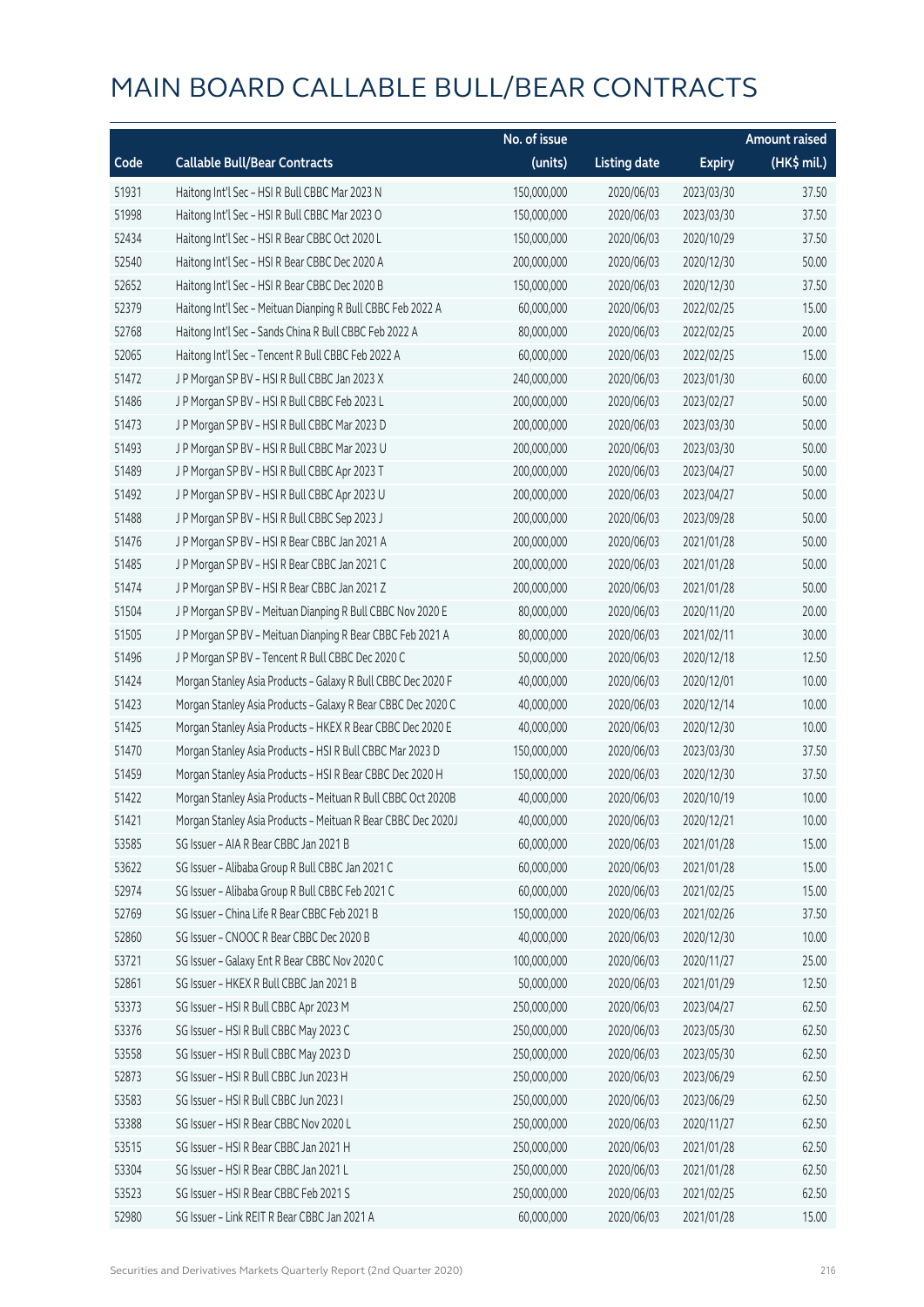|       |                                                            | No. of issue |                     |               | <b>Amount raised</b> |
|-------|------------------------------------------------------------|--------------|---------------------|---------------|----------------------|
| Code  | <b>Callable Bull/Bear Contracts</b>                        | (units)      | <b>Listing date</b> | <b>Expiry</b> | (HK\$ mil.)          |
| 52862 | SG Issuer - Meituan Dianping R Bull CBBC Dec 2020 F        | 100,000,000  | 2020/06/03          | 2020/12/31    | 25.00                |
| 53724 | SG Issuer - Meituan Dianping R Bull CBBC Jan 2021 F        | 100,000,000  | 2020/06/03          | 2021/01/28    | 25.00                |
| 53069 | SG Issuer - Meituan Dianping R Bear CBBC Feb 2021 D        | 100,000,000  | 2020/06/03          | 2021/02/25    | 25.00                |
| 53076 | SG Issuer - Meituan Dianping R Bear CBBC Mar 2021 A        | 100,000,000  | 2020/06/03          | 2021/03/31    | 33.50                |
| 53077 | SG Issuer - SUNAC R Bear CBBC Jan 2021 A                   | 80,000,000   | 2020/06/03          | 2021/01/28    | 20.00                |
| 53194 | SG Issuer - Tencent R Bull CBBC Sep 2020 V                 | 80,000,000   | 2020/06/03          | 2020/09/30    | 20.00                |
| 52863 | SG Issuer - Tencent R Bull CBBC Nov 2020 Q                 | 80,000,000   | 2020/06/03          | 2020/11/30    | 20.00                |
| 53880 | SG Issuer - Tencent R Bull CBBC Jan 2021 D                 | 80,000,000   | 2020/06/03          | 2021/01/28    | 20.00                |
| 51453 | UBS AG - Alibaba Group R Bear CBBC Mar 2021 B              | 80,000,000   | 2020/06/03          | 2021/03/01    | 20.00                |
| 51454 | UBS AG - HKEX R Bull CBBC Mar 2021 B                       | 50,000,000   | 2020/06/03          | 2021/03/01    | 12.50                |
| 51432 | UBS AG - HSI R Bull CBBC Nov 2022 D                        | 200,000,000  | 2020/06/03          | 2022/11/29    | 50.00                |
| 51430 | UBS AG - HSI R Bull CBBC Nov 2022 O                        | 200,000,000  | 2020/06/03          | 2022/11/29    | 50.00                |
| 51442 | UBS AG - HSI R Bear CBBC Dec 2020 H                        | 200,000,000  | 2020/06/03          | 2020/12/30    | 50.00                |
| 51443 | UBS AG - HSI R Bear CBBC Dec 2020 Q                        | 200,000,000  | 2020/06/03          | 2020/12/30    | 50.00                |
| 51445 | UBS AG - HSI R Bear CBBC Dec 2020 R                        | 400,000,000  | 2020/06/03          | 2020/12/30    | 100.00               |
| 51449 | UBS AG - HSI R Bear CBBC Dec 2020 T                        | 200,000,000  | 2020/06/03          | 2020/12/30    | 50.00                |
| 51452 | UBS AG - Meituan Dianping R Bull CBBC Oct 2021 A           | 200,000,000  | 2020/06/03          | 2021/10/29    | 50.00                |
| 51450 | UBS AG - Meituan Dianping R Bear CBBC Dec 2020 F           | 50,000,000   | 2020/06/03          | 2020/12/09    | 12.50                |
| 51456 | UBS AG - SMIC R Bull CBBC Aug 2021 B                       | 100,000,000  | 2020/06/03          | 2021/08/31    | 25.00                |
| 51457 | UBS AG - SMIC R Bear CBBC Feb 2021 A                       | 100,000,000  | 2020/06/03          | 2021/02/26    | 25.00                |
| 51440 | UBS AG - Tencent R Bull CBBC Mar 2021 G                    | 40,000,000   | 2020/06/03          | 2021/03/01    | 10.00                |
| 51441 | UBS AG - Tencent R Bull CBBC Mar 2021 H                    | 200,000,000  | 2020/06/03          | 2021/03/23    | 50.00                |
| 51395 | Bank Vontobel - China Mobile R Bear CBBC Jan 2021 A        | 40,000,000   | 2020/06/03          | 2021/01/15    | 10.00                |
| 51420 | Bank Vontobel - HSI R Bull CBBC Dec 2022 O                 | 80,000,000   | 2020/06/03          | 2022/12/29    | 20.00                |
| 51411 | Bank Vontobel - HSI R Bear CBBC Dec 2020 Q                 | 80,000,000   | 2020/06/03          | 2020/12/30    | 20.00                |
| 51419 | Bank Vontobel - HSI R Bear CBBC Dec 2020 R                 | 80,000,000   | 2020/06/03          | 2020/12/30    | 20.00                |
| 51398 | Bank Vontobel - Meituan Dianping R Bull CBBC Jan 2021 M    | 60,000,000   | 2020/06/03          | 2021/01/15    | 15.00                |
| 51400 | Bank Vontobel - Sands China R Bull CBBC Feb 2021 B         | 40,000,000   | 2020/06/03          | 2021/02/19    | 10.00                |
| 51399 | Bank Vontobel - Tencent R Bear CBBC Jan 2021 F             | 40,000,000   | 2020/06/03          | 2021/01/15    | 10.00                |
| 56465 | BOCI Asia Ltd. - Alibaba Group R Bear CBBC Dec 2020 H      | 60,000,000   | 2020/06/04          | 2020/12/30    | 15.00                |
| 56464 | BOCI Asia Ltd. - China Life R Bull CBBC Dec 2020 A         | 40,000,000   | 2020/06/04          | 2020/12/30    | 10.00                |
| 56133 | BOCI Asia Ltd. - HSI R Bull CBBC Jan 2023 B                | 150,000,000  | 2020/06/04          | 2023/01/30    | 37.50                |
| 56259 | BOCI Asia Ltd. - HSI R Bear CBBC Oct 2020 H                | 150,000,000  | 2020/06/04          | 2020/10/29    | 37.50                |
| 56379 | BOCI Asia Ltd. - Ping An R Bull CBBC Nov 2020 B            | 60,000,000   | 2020/06/04          | 2020/11/30    | 15.00                |
| 56339 | BOCI Asia Ltd. - Tencent R Bear CBBC Dec 2020 B            | 40,000,000   | 2020/06/04          | 2020/12/30    | 10.00                |
| 54831 | BNP Paribas Issuance B.V. - Alibaba R Bear CBBC Apr 2021 A | 100,000,000  | 2020/06/04          | 2021/04/29    | 25.00                |
| 54879 | BNP Paribas Issuance B.V. - Alibaba R Bear CBBC Apr 2021 B | 100,000,000  | 2020/06/04          | 2021/04/29    | 25.00                |
| 54885 | BNP Paribas Issuance B.V. - HKEX R Bear CBBC Nov 2020 L    | 50,000,000   | 2020/06/04          | 2020/11/27    | 12.50                |
| 54888 | BNP Paribas Issuance B.V. - HKEX R Bear CBBC Nov 2020 M    | 50,000,000   | 2020/06/04          | 2020/11/27    | 12.50                |
| 54957 | BNP Paribas Issuance B.V. - HKEX R Bear CBBC Nov 2020 N    | 50,000,000   | 2020/06/04          | 2020/11/27    | 12.50                |
| 57166 | BNP Paribas Issuance B.V. - HSI R Bull CBBC Dec 2022 X     | 200,000,000  | 2020/06/04          | 2022/12/29    | 50.00                |
| 57167 | BNP Paribas Issuance B.V. - HSI R Bull CBBC Dec 2022 Y     | 200,000,000  | 2020/06/04          | 2022/12/29    | 50.00                |
| 57174 | BNP Paribas Issuance B.V. - HSI R Bull CBBC Dec 2022 Z     | 200,000,000  | 2020/06/04          | 2022/12/29    | 50.00                |
| 54353 | BNP Paribas Issuance B.V. - HSI R Bear CBBC Jan 2021 O     | 250,000,000  | 2020/06/04          | 2021/01/28    | 62.50                |
| 54612 | BNP Paribas Issuance B.V. - HSI R Bear CBBC Jan 2021 P     | 250,000,000  | 2020/06/04          | 2021/01/28    | 62.50                |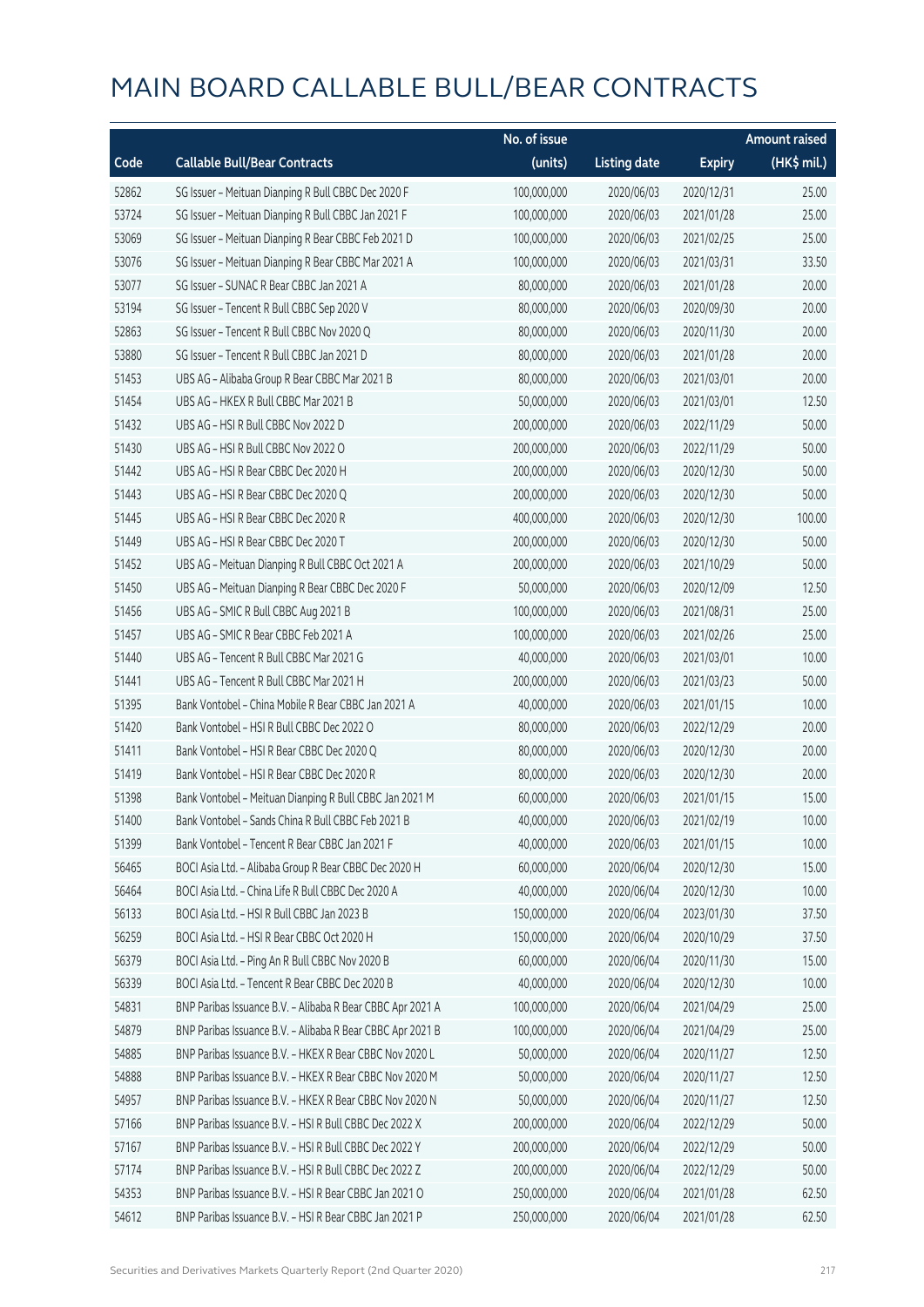|       |                                                            | No. of issue |                     |               | <b>Amount raised</b> |
|-------|------------------------------------------------------------|--------------|---------------------|---------------|----------------------|
| Code  | <b>Callable Bull/Bear Contracts</b>                        | (units)      | <b>Listing date</b> | <b>Expiry</b> | (HK\$ mil.)          |
| 54614 | BNP Paribas Issuance B.V. - HSI R Bear CBBC Jan 2021 Q     | 250,000,000  | 2020/06/04          | 2021/01/28    | 62.50                |
| 54637 | BNP Paribas Issuance B.V. - HSI R Bear CBBC Jan 2021 R     | 250,000,000  | 2020/06/04          | 2021/01/28    | 62.50                |
| 54690 | BNP Paribas Issuance B.V. - HSI R Bear CBBC Jan 2021 S     | 250,000,000  | 2020/06/04          | 2021/01/28    | 62.50                |
| 57182 | BNP Paribas Issuance B.V. - HSI R Bear CBBC Jan 2021 T     | 240,000,000  | 2020/06/04          | 2021/01/28    | 60.00                |
| 54828 | BNP Paribas Issuance B.V. - Ping An R Bull CBBC Jun 2021 A | 200,000,000  | 2020/06/04          | 2021/06/29    | 50.00                |
| 54830 | BNP Paribas Issuance B.V. - Ping An R Bear CBBC Apr 2021 A | 200,000,000  | 2020/06/04          | 2021/04/29    | 50.00                |
| 54706 | BNP Paribas Issuance B.V. - Xiaomi R Bull CBBC Nov 2020 Y  | 50,000,000   | 2020/06/04          | 2020/11/27    | 12.50                |
| 54799 | BNP Paribas Issuance B.V. - Xiaomi R Bear CBBC Nov 2020 L  | 50,000,000   | 2020/06/04          | 2020/11/27    | 12.50                |
| 54827 | BNP Paribas Issuance B.V. - Xiaomi R Bear CBBC Nov 2020 M  | 50,000,000   | 2020/06/04          | 2020/11/27    | 12.50                |
| 57206 | Credit Suisse AG - AAC Tech R Bear CBBC Dec 2020 A         | 50,000,000   | 2020/06/04          | 2020/12/30    | 12.50                |
| 57308 | Credit Suisse AG - HKEX R Bull CBBC Oct 2020 E             | 50,000,000   | 2020/06/04          | 2020/10/29    | 12.50                |
| 57190 | Credit Suisse AG - HSI R Bull CBBC Dec 2022 V              | 200,000,000  | 2020/06/04          | 2022/12/29    | 50.00                |
| 57186 | Credit Suisse AG - HSI R Bull CBBC Jan 2023 F              | 200,000,000  | 2020/06/04          | 2023/01/30    | 50.00                |
| 57239 | Credit Suisse AG - HSI R Bull CBBC Feb 2023 B              | 200,000,000  | 2020/06/04          | 2023/02/27    | 50.00                |
| 57195 | Credit Suisse AG - HSI R Bull CBBC Feb 2023 D              | 200,000,000  | 2020/06/04          | 2023/02/27    | 50.00                |
| 57244 | Credit Suisse AG - HSI R Bear CBBC Oct 2020 B              | 200,000,000  | 2020/06/04          | 2020/10/29    | 50.00                |
| 57303 | Credit Suisse AG - HSI R Bear CBBC Oct 2020 K              | 200,000,000  | 2020/06/04          | 2020/10/29    | 50.00                |
| 57293 | Credit Suisse AG - HSI R Bear CBBC Nov 2020 J              | 200,000,000  | 2020/06/04          | 2020/11/27    | 50.00                |
| 57261 | Credit Suisse AG - HSI R Bear CBBC Nov 2020 Y              | 200,000,000  | 2020/06/04          | 2020/11/27    | 50.00                |
| 57287 | Credit Suisse AG - HSI R Bear CBBC Dec 2020 F              | 300,000,000  | 2020/06/04          | 2020/12/30    | 75.00                |
| 57324 | Credit Suisse AG - Link REIT R Bull CBBC Jan 2021 B        | 50,000,000   | 2020/06/04          | 2021/01/28    | 12.50                |
| 57199 | Credit Suisse AG - SMIC R Bear CBBC Jan 2021 A             | 50,000,000   | 2020/06/04          | 2021/01/28    | 12.50                |
| 57225 | Credit Suisse AG - Sunny Optical R Bear CBBC Dec 2020 F    | 40,000,000   | 2020/06/04          | 2020/12/30    | 10.00                |
| 57197 | Credit Suisse AG - ZTE R Bull CBBC Nov 2020 C              | 50,000,000   | 2020/06/04          | 2020/11/27    | 12.50                |
| 57975 | Goldman Sachs SP (Asia) - Alibaba R Bear CBBC Jun 2021 F   | 60,000,000   | 2020/06/04          | 2021/06/01    | 15.00                |
| 57868 | Goldman Sachs SP (Asia) - HSI R Bull CBBC Jun 2023 A       | 160,000,000  | 2020/06/04          | 2023/06/29    | 40.00                |
| 57875 | Goldman Sachs SP (Asia) - HSI R Bull CBBC Jun 2023 B       | 160,000,000  | 2020/06/04          | 2023/06/29    | 40.00                |
| 57908 | Goldman Sachs SP (Asia) - HSI R Bull CBBC Jun 2023 C       | 160,000,000  | 2020/06/04          | 2023/06/29    | 40.00                |
| 57914 | Goldman Sachs SP (Asia) - HSI R Bull CBBC Jun 2023 D       | 160,000,000  | 2020/06/04          | 2023/06/29    | 40.00                |
| 57927 | Goldman Sachs SP (Asia) - HSI R Bear CBBC Apr 2021 R       | 160,000,000  | 2020/06/04          | 2021/04/29    | 40.00                |
| 57932 | Goldman Sachs SP (Asia) - HSI R Bear CBBC Apr 2021 S       | 160,000,000  | 2020/06/04          | 2021/04/29    | 40.00                |
| 57940 | Goldman Sachs SP (Asia) - HSI R Bear CBBC Apr 2021 T       | 160,000,000  | 2020/06/04          | 2021/04/29    | 40.00                |
| 57954 | Goldman Sachs SP (Asia) - HSI R Bear CBBC Apr 2021 U       | 160,000,000  | 2020/06/04          | 2021/04/29    | 40.00                |
| 57965 | Goldman Sachs SP (Asia) - HSI R Bear CBBC Apr 2021 V       | 160,000,000  | 2020/06/04          | 2021/04/29    | 40.00                |
| 57966 | Goldman Sachs SP (Asia) - HSI R Bear CBBC Apr 2021 W       | 160,000,000  | 2020/06/04          | 2021/04/29    | 40.00                |
| 57968 | Goldman Sachs SP (Asia) - HSI R Bear CBBC Apr 2021 X       | 160,000,000  | 2020/06/04          | 2021/04/29    | 40.00                |
| 57995 | Goldman Sachs SP (Asia) - Meituan R Bull CBBC Feb 2021 H   | 60,000,000   | 2020/06/04          | 2021/02/25    | 15.00                |
| 57973 | Goldman Sachs SP (Asia) - Meituan R Bear CBBC Aug 2021 A   | 60,000,000   | 2020/06/04          | 2021/08/31    | 15.00                |
| 58006 | Goldman Sachs SP (Asia) - Tencent R Bull CBBC Oct 2020 H   | 60,000,000   | 2020/06/04          | 2020/10/30    | 15.00                |
| 57865 | Goldman Sachs SP (Asia) - Tencent R Bull CBBC Nov 2020 E   | 60,000,000   | 2020/06/04          | 2020/11/27    | 15.00                |
| 58007 | Goldman Sachs SP (Asia) - Tencent R Bear CBBC Mar 2021 O   | 60,000,000   | 2020/06/04          | 2021/03/01    | 15.00                |
| 54138 | HK Bank - Bank of China R Bull CBBC Dec 2020 A             | 40,000,000   | 2020/06/04          | 2020/12/07    | 10.00                |
| 53964 | HK Bank - HKEX R Bear CBBC Oct 2020 E                      | 40,000,000   | 2020/06/04          | 2020/10/22    | 10.00                |
| 53906 | HK Bank - HSI R Bull CBBC Sep 2022 A                       | 100,000,000  | 2020/06/04          | 2022/09/29    | 25.00                |
| 53944 | HK Bank - HSI R Bear CBBC Oct 2020 C                       | 60,000,000   | 2020/06/04          | 2020/10/29    | 15.00                |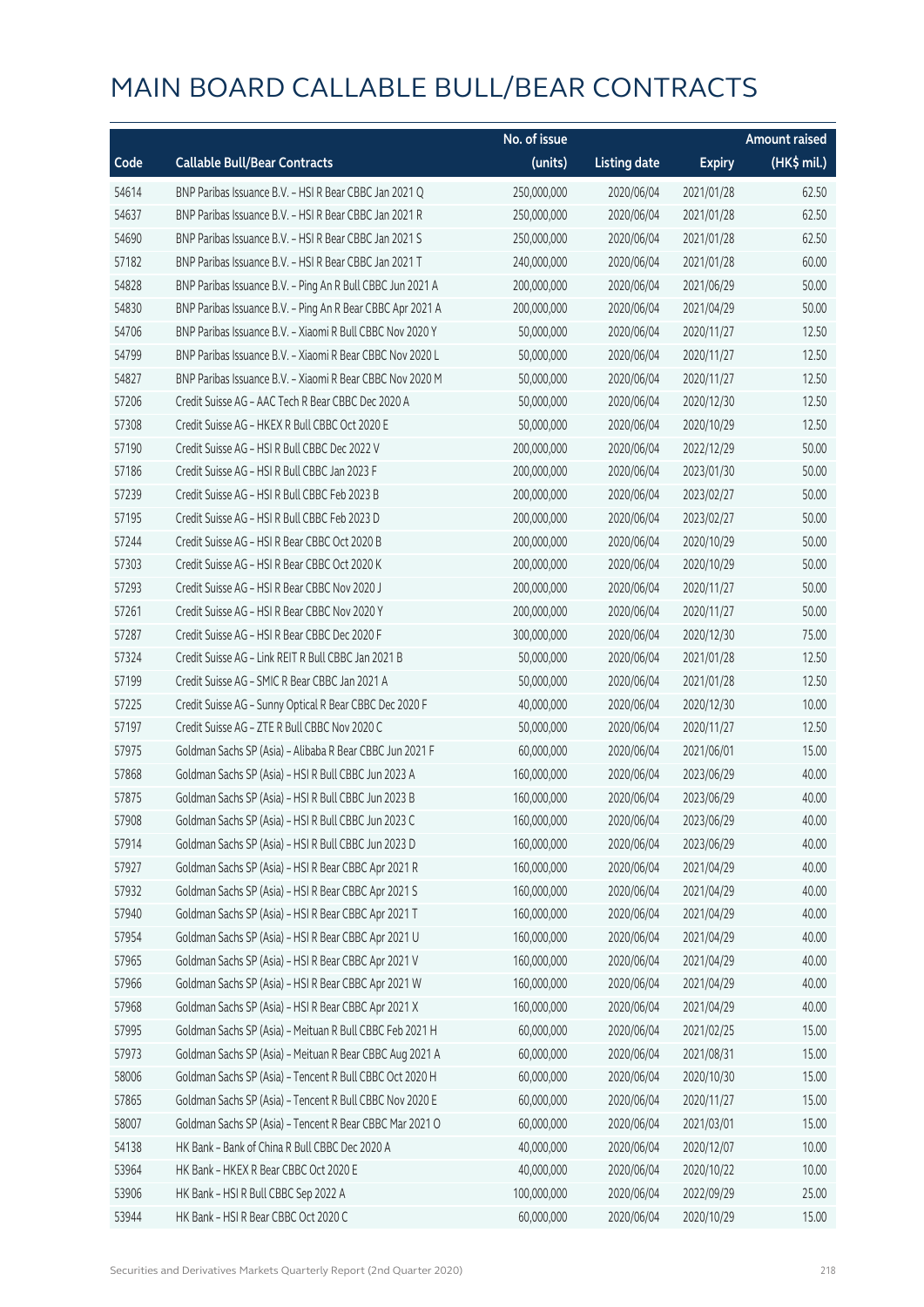|       |                                                              | No. of issue |                     |               | <b>Amount raised</b> |
|-------|--------------------------------------------------------------|--------------|---------------------|---------------|----------------------|
| Code  | <b>Callable Bull/Bear Contracts</b>                          | (units)      | <b>Listing date</b> | <b>Expiry</b> | (HK\$ mil.)          |
| 53959 | HK Bank - HSI R Bear CBBC Oct 2020 D                         | 80,000,000   | 2020/06/04          | 2020/10/29    | 20.00                |
| 54218 | HK Bank - SUNAC R Bull CBBC Jan 2021 A                       | 40,000,000   | 2020/06/04          | 2021/01/04    | 10.00                |
| 54057 | HK Bank - SUNAC R Bear CBBC Dec 2020 A                       | 40,000,000   | 2020/06/04          | 2020/12/14    | 10.00                |
| 54328 | HK Bank - Sunny Optical R Bull CBBC Nov 2020 C               | 40,000,000   | 2020/06/04          | 2020/11/16    | 10.00                |
| 54347 | HK Bank - Sunny Optical R Bear CBBC Oct 2020 C               | 40,000,000   | 2020/06/04          | 2020/10/19    | 10.00                |
| 53965 | HK Bank - Tencent R Bear CBBC Nov 2020 F                     | 40,000,000   | 2020/06/04          | 2020/11/02    | 10.00                |
| 54081 | HK Bank - ZTE R Bull CBBC Jan 2021 A                         | 40,000,000   | 2020/06/04          | 2021/01/04    | 10.00                |
| 57122 | Haitong Int'l Sec - HSI R Bull CBBC Sep 2022 B               | 200,000,000  | 2020/06/04          | 2022/09/29    | 50.00                |
| 57039 | Haitong Int'l Sec - HSI R Bull CBBC Oct 2022 B               | 150,000,000  | 2020/06/04          | 2022/10/28    | 37.50                |
| 57043 | Haitong Int'l Sec - HSI R Bull CBBC Oct 2022 D               | 200,000,000  | 2020/06/04          | 2022/10/28    | 50.00                |
| 57113 | Haitong Int'l Sec - HSI R Bull CBBC Oct 2022 E               | 150,000,000  | 2020/06/04          | 2022/10/28    | 37.50                |
| 57135 | Haitong Int'l Sec - HSI R Bull CBBC Mar 2023 P               | 300,000,000  | 2020/06/04          | 2023/03/30    | 75.00                |
| 57103 | Haitong Int'l Sec - HSI R Bear CBBC Sep 2020 P               | 200,000,000  | 2020/06/04          | 2020/09/29    | 50.00                |
| 57058 | Haitong Int'l Sec - HSI R Bear CBBC Oct 2020 N               | 150,000,000  | 2020/06/04          | 2020/10/29    | 37.50                |
| 57107 | Haitong Int'l Sec - HSI R Bear CBBC Dec 2020 C               | 150,000,000  | 2020/06/04          | 2020/12/30    | 37.50                |
| 57088 | Haitong Int'l Sec - HSI R Bear CBBC Feb 2021 A               | 200,000,000  | 2020/06/04          | 2021/02/25    | 50.00                |
| 57165 | Haitong Int'l Sec - Meituan Dianping R Bear CBBC Nov 2020 C  | 80,000,000   | 2020/06/04          | 2020/11/27    | 22.56                |
| 57142 | Haitong Int'l Sec - Tencent R Bear CBBC Nov 2020 V           | 60,000,000   | 2020/06/04          | 2020/11/27    | 15.00                |
| 57150 | Haitong Int'l Sec - Tencent R Bear CBBC Nov 2020 W           | 60,000,000   | 2020/06/04          | 2020/11/27    | 15.00                |
| 57038 | J P Morgan SP BV - HSI R Bull CBBC Mar 2022 I                | 200,000,000  | 2020/06/04          | 2022/03/30    | 50.00                |
| 56897 | J P Morgan SP BV - HSI R Bull CBBC Jan 2023 R                | 200,000,000  | 2020/06/04          | 2023/01/30    | 50.00                |
| 55084 | J P Morgan SP BV - HSI R Bull CBBC Jan 2023 Y                | 200,000,000  | 2020/06/04          | 2023/01/30    | 50.00                |
| 55623 | J P Morgan SP BV - HSI R Bull CBBC Jan 2023 Z                | 200,000,000  | 2020/06/04          | 2023/01/30    | 50.00                |
| 55038 | J P Morgan SP BV - HSI R Bull CBBC Feb 2023 M                | 200,000,000  | 2020/06/04          | 2023/02/27    | 50.00                |
| 55474 | J P Morgan SP BV - HSI R Bull CBBC Feb 2023 N                | 240,000,000  | 2020/06/04          | 2023/02/27    | 60.00                |
| 56960 | J P Morgan SP BV - HSI R Bull CBBC Apr 2023 V                | 200,000,000  | 2020/06/04          | 2023/04/27    | 50.00                |
| 55667 | J P Morgan SP BV - HSI R Bear CBBC Jan 2021 D                | 200,000,000  | 2020/06/04          | 2021/01/28    | 50.00                |
| 55713 | J P Morgan SP BV - HSI R Bear CBBC Feb 2021 A                | 200,000,000  | 2020/06/04          | 2021/02/25    | 50.00                |
| 55898 | J P Morgan SP BV - HSI R Bear CBBC Feb 2021 B                | 240,000,000  | 2020/06/04          | 2021/02/25    | 60.00                |
| 56520 | J P Morgan SP BV - HSI R Bear CBBC Feb 2021 C                | 240,000,000  | 2020/06/04          | 2021/02/25    | 60.00                |
| 56696 | J P Morgan SP BV - HSI R Bear CBBC Feb 2021 D                | 200,000,000  | 2020/06/04          | 2021/02/25    | 50.00                |
| 56810 | J P Morgan SP BV - HSI R Bear CBBC Feb 2021 E                | 200,000,000  | 2020/06/04          | 2021/02/25    | 50.00                |
| 56029 | J P Morgan SP BV - Tencent R Bear CBBC Nov 2020 F            | 50,000,000   | 2020/06/04          | 2020/11/20    | 12.50                |
| 55901 | J P Morgan SP BV - Tencent R Bear CBBC Dec 2020 B            | 50,000,000   | 2020/06/04          | 2020/12/18    | 12.50                |
| 57326 | Morgan Stanley Asia Products - HSI R Bull CBBC Mar 2023 E    | 150,000,000  | 2020/06/04          | 2023/03/30    | 37.50                |
| 54970 | Morgan Stanley Asia Products - HSI R Bear CBBC Sep 2020 C    | 150,000,000  | 2020/06/04          | 2020/09/29    | 37.50                |
| 57331 | Morgan Stanley Asia Products - Tencent R Bull CBBC Dec 2020D | 40,000,000   | 2020/06/04          | 2020/12/07    | 10.00                |
| 57470 | SG Issuer - Alibaba Group R Bull CBBC Dec 2020 T             | 60,000,000   | 2020/06/04          | 2020/12/30    | 15.00                |
| 57605 | SG Issuer - Alibaba Group R Bear CBBC Nov 2020 Z             | 60,000,000   | 2020/06/04          | 2020/11/27    | 15.00                |
| 57472 | SG Issuer - China Mobile R Bear CBBC Jan 2021 A              | 100,000,000  | 2020/06/04          | 2021/01/28    | 25.00                |
| 57486 | SG Issuer - HKEX R Bull CBBC Dec 2020 J                      | 50,000,000   | 2020/06/04          | 2020/12/31    | 12.50                |
| 57488 | SG Issuer - HKEX R Bull CBBC Jan 2021 C                      | 50,000,000   | 2020/06/04          | 2021/01/28    | 12.50                |
| 57653 | SG Issuer - HKEX R Bear CBBC Jan 2021 H                      | 50,000,000   | 2020/06/04          | 2021/01/28    | 12.50                |
| 57496 | SG Issuer - HSBC R Bear CBBC Jan 2021 B                      | 100,000,000  | 2020/06/04          | 2021/01/28    | 25.00                |
| 57579 | SG Issuer - HSI R Bull CBBC Apr 2023 C                       | 250,000,000  | 2020/06/04          | 2023/04/27    | 62.50                |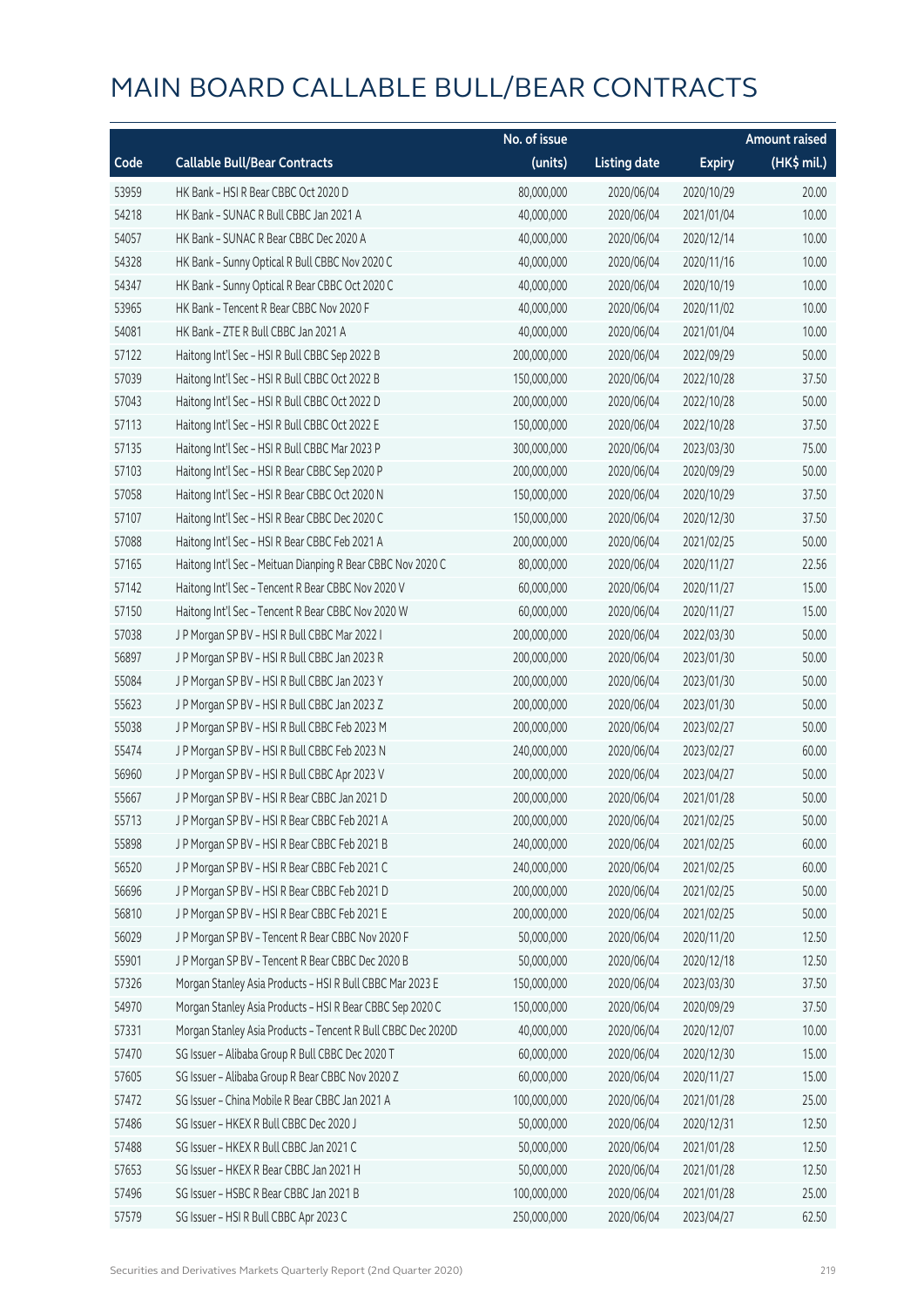|       |                                                      | No. of issue |                     |               | <b>Amount raised</b> |
|-------|------------------------------------------------------|--------------|---------------------|---------------|----------------------|
| Code  | <b>Callable Bull/Bear Contracts</b>                  | (units)      | <b>Listing date</b> | <b>Expiry</b> | (HK\$ mil.)          |
| 57764 | SG Issuer - HSI R Bull CBBC Apr 2023 D               | 250,000,000  | 2020/06/04          | 2023/04/27    | 62.50                |
| 57583 | SG Issuer - HSI R Bull CBBC May 2023 E               | 250,000,000  | 2020/06/04          | 2023/05/30    | 62.50                |
| 57787 | SG Issuer - HSI R Bull CBBC May 2023 G               | 250,000,000  | 2020/06/04          | 2023/05/30    | 62.50                |
| 57596 | SG Issuer - HSI R Bull CBBC Jun 2023 J               | 250,000,000  | 2020/06/04          | 2023/06/29    | 62.50                |
| 57790 | SG Issuer - HSI R Bull CBBC Jun 2023 K               | 250,000,000  | 2020/06/04          | 2023/06/29    | 62.50                |
| 57835 | SG Issuer - HSI R Bull CBBC Jun 2023 L               | 500,000,000  | 2020/06/04          | 2023/06/29    | 125.00               |
| 57699 | SG Issuer - HSI R Bear CBBC Jan 2021 I               | 250,000,000  | 2020/06/04          | 2021/01/28    | 62.50                |
| 57712 | SG Issuer - HSI R Bear CBBC Jan 2021 J               | 250,000,000  | 2020/06/04          | 2021/01/28    | 62.50                |
| 57704 | SG Issuer - HSI R Bear CBBC Feb 2021 T               | 500,000,000  | 2020/06/04          | 2021/02/25    | 125.00               |
| 57705 | SG Issuer - HSI R Bear CBBC Feb 2021 U               | 250,000,000  | 2020/06/04          | 2021/02/25    | 62.50                |
| 57725 | SG Issuer - HSI R Bear CBBC Feb 2021 V               | 250,000,000  | 2020/06/04          | 2021/02/25    | 62.50                |
| 57731 | SG Issuer - HSI R Bear CBBC Mar 2021 C               | 250,000,000  | 2020/06/04          | 2021/03/30    | 62.50                |
| 57655 | SG Issuer - Link REIT R Bull CBBC Jan 2021 C         | 60,000,000   | 2020/06/04          | 2021/01/28    | 15.00                |
| 57673 | SG Issuer - Link REIT R Bull CBBC Mar 2021 A         | 60,000,000   | 2020/06/04          | 2021/03/30    | 15.00                |
| 57509 | SG Issuer - Meituan Dianping R Bull CBBC Dec 2020 G  | 100,000,000  | 2020/06/04          | 2020/12/31    | 25.00                |
| 57842 | SG Issuer - Meituan Dianping R Bull CBBC Dec 2020 Q  | 100,000,000  | 2020/06/04          | 2020/12/31    | 25.00                |
| 57514 | SG Issuer - Meituan Dianping R Bear CBBC Jan 2021 G  | 100,000,000  | 2020/06/04          | 2021/01/28    | 25.00                |
| 57848 | SG Issuer - SMIC R Bull CBBC Feb 2021 H              | 120,000,000  | 2020/06/04          | 2021/02/25    | 30.00                |
| 57532 | SG Issuer - Tencent R Bull CBBC Nov 2020 R           | 80,000,000   | 2020/06/04          | 2020/11/30    | 20.00                |
| 57552 | SG Issuer - Tencent R Bull CBBC Jan 2021 E           | 80,000,000   | 2020/06/04          | 2021/01/28    | 20.00                |
| 57697 | SG Issuer - Tencent R Bull CBBC Jan 2021 F           | 80,000,000   | 2020/06/04          | 2021/01/28    | 20.00                |
| 57691 | SG Issuer - Tencent R Bear CBBC Dec 2020 T           | 80,000,000   | 2020/06/04          | 2020/12/30    | 20.00                |
| 57851 | SG Issuer - Tencent R Bear CBBC Jan 2021 S           | 80,000,000   | 2020/06/04          | 2021/01/28    | 20.00                |
| 57569 | SG Issuer - ZTE R Bull CBBC Dec 2020 B               | 60,000,000   | 2020/06/04          | 2020/12/30    | 15.00                |
| 58049 | UBS AG - Alibaba Group R Bull CBBC Mar 2021 D        | 80,000,000   | 2020/06/04          | 2021/03/08    | 20.00                |
| 58112 | UBS AG - Alibaba Group R Bear CBBC Feb 2021 G        | 80,000,000   | 2020/06/04          | 2021/02/01    | 20.00                |
| 58064 | UBS AG - HSI R Bull CBBC Oct 2022 J                  | 200,000,000  | 2020/06/04          | 2022/10/28    | 50.00                |
| 58008 | UBS AG - HSLR Bull CBBC Oct 2022 K                   | 200,000,000  | 2020/06/04          | 2022/10/28    | 50.00                |
| 58027 | UBS AG - HSI R Bull CBBC Oct 2022 N                  | 200,000,000  | 2020/06/04          | 2022/10/28    | 50.00                |
| 58065 | UBS AG - HSI R Bull CBBC Oct 2022 S                  | 200,000,000  | 2020/06/04          | 2022/10/28    | 50.00                |
| 58033 | UBS AG - HSI R Bull CBBC Oct 2022 U                  | 200,000,000  | 2020/06/04          | 2022/10/28    | 50.00                |
| 58036 | UBS AG - HSI R Bull CBBC Oct 2022 W                  | 200,000,000  | 2020/06/04          | 2022/10/28    | 50.00                |
| 58050 | UBS AG - HSI R Bear CBBC Nov 2020 B                  | 200,000,000  | 2020/06/04          | 2020/11/27    | 50.00                |
| 58054 | UBS AG - HSI R Bear CBBC Nov 2020 S                  | 200,000,000  | 2020/06/04          | 2020/11/27    | 50.00                |
| 58057 | UBS AG - HSI R Bear CBBC Nov 2020 T                  | 200,000,000  | 2020/06/04          | 2020/11/27    | 50.00                |
| 58062 | UBS AG - HSI R Bear CBBC Nov 2020 U                  | 200,000,000  | 2020/06/04          | 2020/11/27    | 50.00                |
| 58069 | UBS AG - SMIC R Bull CBBC Jun 2021 B                 | 100,000,000  | 2020/06/04          | 2021/06/30    | 25.00                |
| 58078 | UBS AG - SMIC R Bear CBBC Jun 2021 A                 | 100,000,000  | 2020/06/04          | 2021/06/30    | 25.00                |
| 58041 | UBS AG - Tencent R Bull CBBC Mar 2021 I              | 40,000,000   | 2020/06/04          | 2021/03/08    | 10.00                |
| 58045 | UBS AG - Tencent R Bull CBBC Mar 2021 J              | 40,000,000   | 2020/06/04          | 2021/03/02    | 10.00                |
| 58091 | UBS AG - Tencent R Bear CBBC Feb 2021 G              | 40,000,000   | 2020/06/04          | 2021/02/01    | 10.00                |
| 57428 | Bank Vontobel - Alibaba Group R Bear CBBC Jan 2021 B | 40,000,000   | 2020/06/04          | 2021/01/22    | 10.00                |
| 57465 | Bank Vontobel - China Life R Bull CBBC Apr 2021 A    | 80,000,000   | 2020/06/04          | 2021/04/23    | 20.00                |
| 57340 | Bank Vontobel - HSI R Bull CBBC Dec 2022 P           | 80,000,000   | 2020/06/04          | 2022/12/29    | 20.00                |
| 57370 | Bank Vontobel - HSI R Bull CBBC Dec 2022 Q           | 80,000,000   | 2020/06/04          | 2022/12/29    | 20.00                |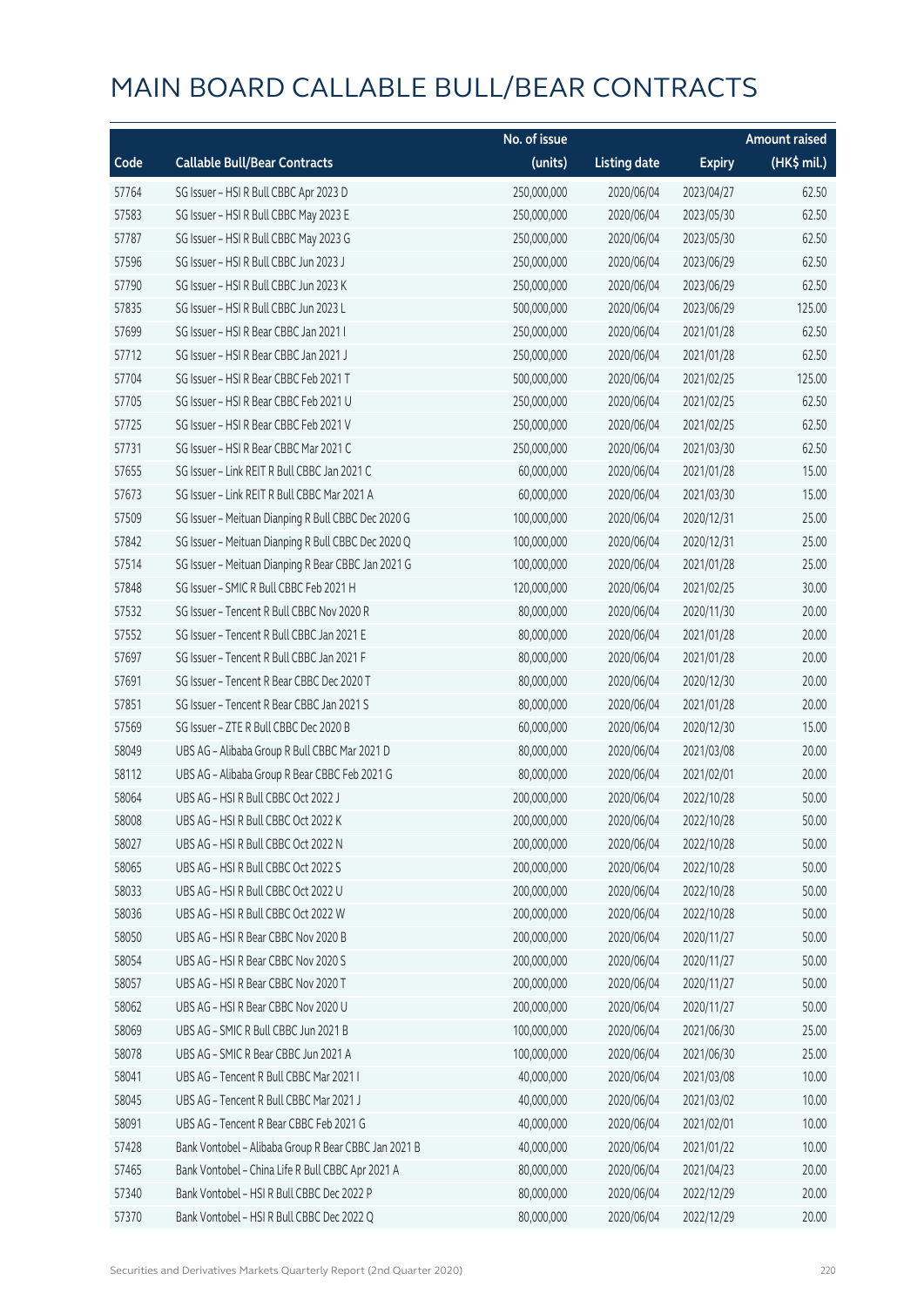|       |                                                            | No. of issue |                     |               | <b>Amount raised</b> |
|-------|------------------------------------------------------------|--------------|---------------------|---------------|----------------------|
| Code  | <b>Callable Bull/Bear Contracts</b>                        | (units)      | <b>Listing date</b> | <b>Expiry</b> | (HK\$ mil.)          |
| 57409 | Bank Vontobel - HSI R Bull CBBC Dec 2022 R                 | 80,000,000   | 2020/06/04          | 2022/12/29    | 20.00                |
| 57358 | Bank Vontobel - HSI R Bear CBBC Dec 2020 S                 | 80,000,000   | 2020/06/04          | 2020/12/30    | 20.00                |
| 57367 | Bank Vontobel - HSI R Bear CBBC Dec 2020 T                 | 80,000,000   | 2020/06/04          | 2020/12/30    | 20.00                |
| 57448 | Bank Vontobel - Meituan Dianping R Bull CBBC Jan 2021 N    | 60,000,000   | 2020/06/04          | 2021/01/22    | 15.00                |
| 57454 | Bank Vontobel - Meituan Dianping R Bear CBBC Jan 2021 F    | 60,000,000   | 2020/06/04          | 2021/01/22    | 15.00                |
| 57462 | Bank Vontobel - Tencent R Bull CBBC Jan 2021 F             | 40,000,000   | 2020/06/04          | 2021/01/22    | 10.00                |
| 57453 | Bank Vontobel - Tencent R Bear CBBC Jan 2021 G             | 40,000,000   | 2020/06/04          | 2021/01/22    | 10.00                |
| 58942 | BOCI Asia Ltd. - Geely Auto R Bull CBBC Dec 2020 C         | 40,000,000   | 2020/06/05          | 2020/12/31    | 10.00                |
| 58940 | BOCI Asia Ltd. - HSBC R Bear CBBC Dec 2020 B               | 40,000,000   | 2020/06/05          | 2020/12/31    | 10.00                |
| 58958 | BOCI Asia Ltd. - HSI R Bear CBBC Oct 2020 J                | 150,000,000  | 2020/06/05          | 2020/10/29    | 37.50                |
| 58945 | BOCI Asia Ltd. - Tencent R Bull CBBC Dec 2020 K            | 40,000,000   | 2020/06/05          | 2020/12/31    | 11.60                |
| 58954 | BOCI Asia Ltd. - Tencent R Bear CBBC Dec 2020 D            | 40,000,000   | 2020/06/05          | 2020/12/31    | 10.00                |
| 58943 | BOCI Asia Ltd. - Xiaomi R Bear CBBC Dec 2020 B             | 40,000,000   | 2020/06/05          | 2020/12/31    | 10.00                |
| 58215 | BNP Paribas Issuance B.V. - HSI R Bull CBBC Dec 2022 A     | 190,000,000  | 2020/06/05          | 2022/12/29    | 47.50                |
| 58220 | BNP Paribas Issuance B.V. - HSI R Bear CBBC Jan 2021 U     | 250,000,000  | 2020/06/05          | 2021/01/28    | 62.50                |
| 58235 | BNP Paribas Issuance B.V. - HSI R Bear CBBC Jan 2021 V     | 250,000,000  | 2020/06/05          | 2021/01/28    | 62.50                |
| 58141 | BNP Paribas Issuance B.V. - Meituan R Bear CBBC Nov 2020 M | 50,000,000   | 2020/06/05          | 2020/11/27    | 12.50                |
| 58114 | BNP Paribas Issuance B.V. - Tencent R Bull CBBC Dec 2020 M | 50,000,000   | 2020/06/05          | 2020/12/30    | 12.50                |
| 58254 | BNP Paribas Issuance B.V. - Tencent R Bear CBBC Nov 2020 N | 50,000,000   | 2020/06/05          | 2020/11/27    | 12.50                |
| 58557 | Credit Suisse AG - AIA R Bear CBBC Oct 2020 B              | 70,000,000   | 2020/06/05          | 2020/10/29    | 17.50                |
| 58510 | Credit Suisse AG - Geely Auto R Bull CBBC Jul 2021 B       | 100,000,000  | 2020/06/05          | 2021/07/29    | 25.00                |
| 58512 | Credit Suisse AG - Geely Auto R Bull CBBC Jul 2021 C       | 100,000,000  | 2020/06/05          | 2021/07/29    | 25.00                |
| 58513 | Credit Suisse AG - Geely Auto R Bull CBBC Sep 2021 A       | 100,000,000  | 2020/06/05          | 2021/09/29    | 25.00                |
| 58509 | Credit Suisse AG - HSI R Bull CBBC Dec 2022 H              | 200,000,000  | 2020/06/05          | 2022/12/29    | 50.00                |
| 58489 | Credit Suisse AG - HSI R Bull CBBC Jan 2023 D              | 200,000,000  | 2020/06/05          | 2023/01/30    | 50.00                |
| 58508 | Credit Suisse AG - HSI R Bull CBBC Jan 2023 G              | 200,000,000  | 2020/06/05          | 2023/01/30    | 50.00                |
| 58524 | Credit Suisse AG - HSI R Bull CBBC Feb 2023 C              | 200,000,000  | 2020/06/05          | 2023/02/27    | 50.00                |
| 58517 | Credit Suisse AG - HSI R Bull CBBC Feb 2023 Z              | 200,000,000  | 2020/06/05          | 2023/02/27    | 50.00                |
| 58541 | Credit Suisse AG - HSI R Bear CBBC Dec 2020 A              | 200,000,000  | 2020/06/05          | 2020/12/30    | 50.00                |
| 58525 | Credit Suisse AG - HSI R Bear CBBC Jan 2021 K              | 200,000,000  | 2020/06/05          | 2021/01/28    | 50.00                |
| 58538 | Credit Suisse AG - HSI R Bear CBBC Jan 2021 L              | 200,000,000  | 2020/06/05          | 2021/01/28    | 50.00                |
| 58960 | Goldman Sachs SP (Asia) - HSI R Bull CBBC Jun 2023 E       | 160,000,000  | 2020/06/05          | 2023/06/29    | 40.00                |
| 58989 | Goldman Sachs SP (Asia) - HSI R Bull CBBC Jun 2023 F       | 160,000,000  | 2020/06/05          | 2023/06/29    | 40.00                |
| 59008 | Goldman Sachs SP (Asia) - HSI R Bull CBBC Jun 2023 G       | 160,000,000  | 2020/06/05          | 2023/06/29    | 40.00                |
| 59023 | Goldman Sachs SP (Asia) - HSI R Bull CBBC Jun 2023 H       | 160,000,000  | 2020/06/05          | 2023/06/29    | 40.00                |
| 59028 | Goldman Sachs SP (Asia) - HSI R Bull CBBC Jun 2023 I       | 160,000,000  | 2020/06/05          | 2023/06/29    | 40.00                |
| 59035 | Goldman Sachs SP (Asia) - HSI R Bull CBBC Jun 2023 J       | 160,000,000  | 2020/06/05          | 2023/06/29    | 40.00                |
| 58990 | Goldman Sachs SP (Asia) - HSI R Bear CBBC Feb 2021 B       | 160,000,000  | 2020/06/05          | 2021/02/25    | 40.00                |
| 58997 | Goldman Sachs SP (Asia) - HSI R Bear CBBC Feb 2021 C       | 160,000,000  | 2020/06/05          | 2021/02/25    | 40.00                |
| 59002 | Goldman Sachs SP (Asia) - HSI R Bear CBBC Feb 2021 D       | 160,000,000  | 2020/06/05          | 2021/02/25    | 40.00                |
| 59042 | Goldman Sachs SP (Asia) - Meituan R Bull CBBC Feb 2021 I   | 60,000,000   | 2020/06/05          | 2021/02/25    | 15.00                |
| 59038 | Goldman Sachs SP (Asia) - Meituan R Bear CBBC Jun 2021 B   | 60,000,000   | 2020/06/05          | 2021/06/01    | 15.00                |
| 59043 | Goldman Sachs SP (Asia) - Tencent R Bull CBBC Oct 2020 I   | 60,000,000   | 2020/06/05          | 2020/10/30    | 15.00                |
| 59056 | Goldman Sachs SP (Asia) - Xiaomi R Bull CBBC Oct 2020 G    | 60,000,000   | 2020/06/05          | 2020/10/30    | 15.00                |
| 58152 | HK Bank - Geely Auto R Bull CBBC Nov 2020 B                | 40,000,000   | 2020/06/05          | 2020/11/02    | 10.00                |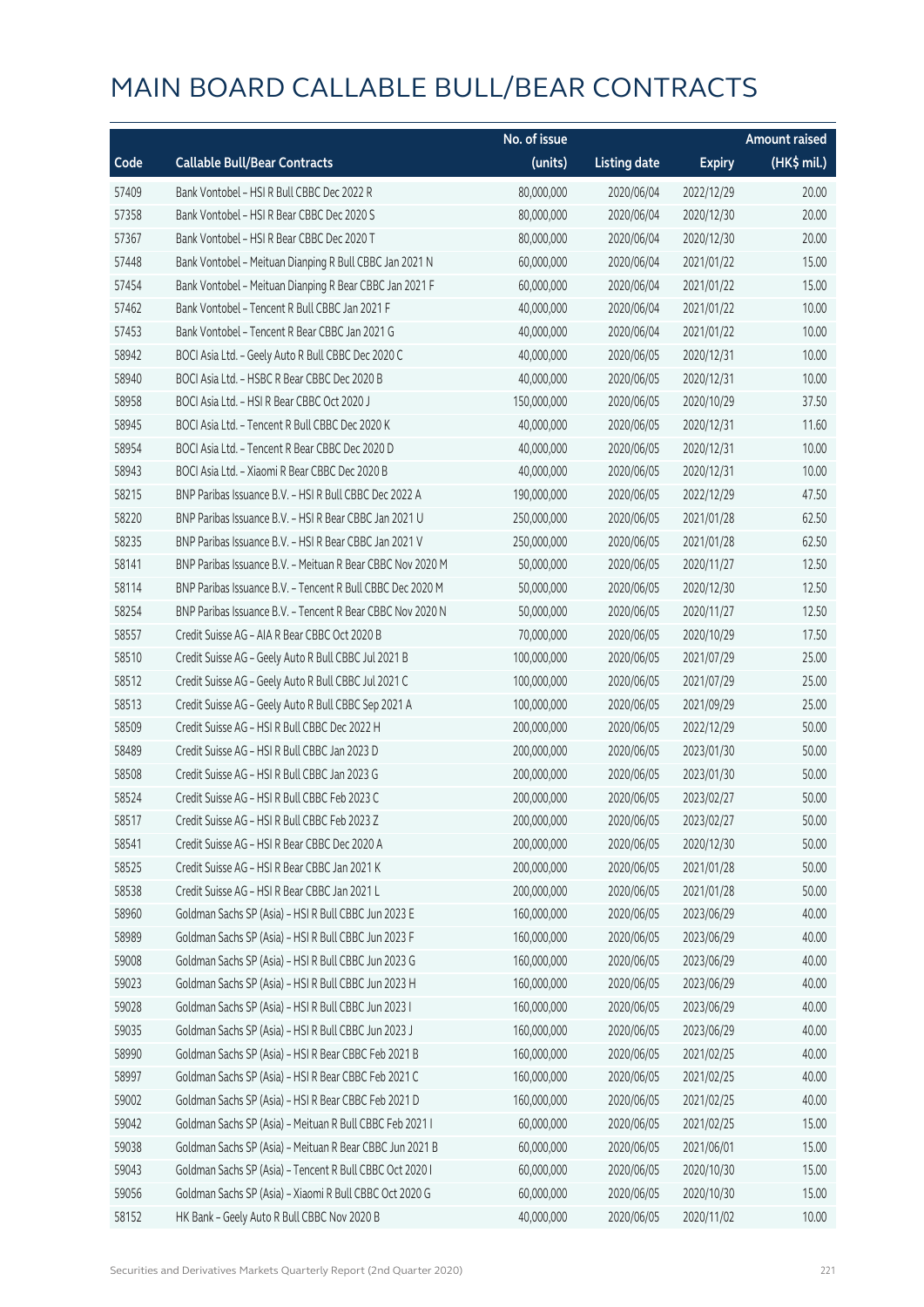|       |                                                              | No. of issue |                     |               | Amount raised         |
|-------|--------------------------------------------------------------|--------------|---------------------|---------------|-----------------------|
| Code  | <b>Callable Bull/Bear Contracts</b>                          | (units)      | <b>Listing date</b> | <b>Expiry</b> | $(HK\frac{1}{2}mil.)$ |
| 58166 | HK Bank - HKEX R Bull CBBC Nov 2020 H                        | 40,000,000   | 2020/06/05          | 2020/11/19    | 10.00                 |
| 58153 | HK Bank - HSI R Bull CBBC Sep 2022 C                         | 80,000,000   | 2020/06/05          | 2022/09/29    | 20.00                 |
| 58165 | HK Bank - HSI R Bear CBBC Oct 2020 E                         | 60,000,000   | 2020/06/05          | 2020/10/29    | 15.00                 |
| 58179 | HK Bank - Meituan Dianping R Bull CBBC Nov 2020 F            | 40,000,000   | 2020/06/05          | 2020/11/19    | 10.00                 |
| 58177 | HK Bank - Meituan Dianping R Bear CBBC Jan 2021 C            | 100,000,000  | 2020/06/05          | 2021/01/18    | 25.00                 |
| 58164 | HK Bank - Tencent R Bull CBBC Oct 2020 L                     | 40,000,000   | 2020/06/05          | 2020/10/22    | 10.00                 |
| 58916 | Haitong Int'l Sec - China Life R Bear CBBC Jan 2021 A        | 80,000,000   | 2020/06/05          | 2021/01/28    | 20.00                 |
| 58892 | Haitong Int'l Sec - HSI R Bull CBBC Sep 2022 C               | 200,000,000  | 2020/06/05          | 2022/09/29    | 50.00                 |
| 58894 | Haitong Int'l Sec - HSI R Bull CBBC Sep 2022 D               | 200,000,000  | 2020/06/05          | 2022/09/29    | 50.00                 |
| 58895 | Haitong Int'l Sec - HSI R Bull CBBC Mar 2023 Q               | 200,000,000  | 2020/06/05          | 2023/03/30    | 50.00                 |
| 58898 | Haitong Int'l Sec - HSI R Bull CBBC Apr 2023 H               | 300,000,000  | 2020/06/05          | 2023/04/27    | 75.00                 |
| 58905 | Haitong Int'l Sec - HSI R Bear CBBC Dec 2020 D               | 150,000,000  | 2020/06/05          | 2020/12/30    | 37.50                 |
| 58900 | Haitong Int'l Sec - HSI R Bear CBBC Jan 2021 V               | 200,000,000  | 2020/06/05          | 2021/01/28    | 50.00                 |
| 58909 | Haitong Int'l Sec - HSI R Bear CBBC Jan 2021 W               | 150,000,000  | 2020/06/05          | 2021/01/28    | 37.50                 |
| 58912 | Haitong Int'l Sec - ICBC R Bull CBBC Aug 2021 A              | 60,000,000   | 2020/06/05          | 2021/08/05    | 15.00                 |
| 58921 | Haitong Int'l Sec - Meituan Dianping R Bull CBBC Dec 2020 G  | 60,000,000   | 2020/06/05          | 2020/12/30    | 15.00                 |
| 58924 | Haitong Int'l Sec - Meituan Dianping R Bear CBBC Feb 2022 B  | 60,000,000   | 2020/06/05          | 2022/02/25    | 16.32                 |
| 58910 | Haitong Int'l Sec - SUNAC R Bull CBBC Mar 2021 A             | 60,000,000   | 2020/06/05          | 2021/03/30    | 15.00                 |
| 58463 | J P Morgan SP BV - HKEX R Bear CBBC Dec 2020 B               | 150,000,000  | 2020/06/05          | 2020/12/18    | 37.50                 |
| 58342 | J P Morgan SP BV - HSI R Bull CBBC Jan 2023 V                | 200,000,000  | 2020/06/05          | 2023/01/30    | 50.00                 |
| 58334 | J P Morgan SP BV - HSI R Bull CBBC Feb 2023 P                | 200,000,000  | 2020/06/05          | 2023/02/27    | 50.00                 |
| 58350 | J P Morgan SP BV - HSI R Bull CBBC Feb 2023 Q                | 200,000,000  | 2020/06/05          | 2023/02/27    | 50.00                 |
| 58408 | J P Morgan SP BV - HSI R Bull CBBC Mar 2023 H                | 200,000,000  | 2020/06/05          | 2023/03/30    | 50.00                 |
| 58355 | J P Morgan SP BV - HSI R Bull CBBC Mar 2023 X                | 200,000,000  | 2020/06/05          | 2023/03/30    | 50.00                 |
| 58337 | J P Morgan SP BV - HSI R Bull CBBC Apr 2023 W                | 200,000,000  | 2020/06/05          | 2023/04/27    | 50.00                 |
| 58378 | J P Morgan SP BV - HSI R Bull CBBC Apr 2023 X                | 200,000,000  | 2020/06/05          | 2023/04/27    | 50.00                 |
| 58326 | J P Morgan SP BV - HSI R Bull CBBC Sep 2023 K                | 200,000,000  | 2020/06/05          | 2023/09/28    | 50.00                 |
| 58367 | J P Morgan SP BV - HSI R Bull CBBC Sep 2023 L                | 200,000,000  | 2020/06/05          | 2023/09/28    | 50.00                 |
| 58381 | J P Morgan SP BV - HSI R Bull CBBC Sep 2023 M                | 200,000,000  | 2020/06/05          | 2023/09/28    | 50.00                 |
| 58467 | J P Morgan SP BV - HSI R Bear CBBC Jan 2021 H                | 200,000,000  | 2020/06/05          | 2021/01/28    | 50.00                 |
| 58418 | J P Morgan SP BV - HSI R Bear CBBC Feb 2021 F                | 200,000,000  | 2020/06/05          | 2021/02/25    | 50.00                 |
| 58427 | J P Morgan SP BV - HSI R Bear CBBC Feb 2021 G                | 200,000,000  | 2020/06/05          | 2021/02/25    | 50.00                 |
| 58422 | J P Morgan SP BV - HSI R Bear CBBC Apr 2021 A                | 200,000,000  | 2020/06/05          | 2021/04/29    | 50.00                 |
| 58437 | J P Morgan SP BV - HSI R Bear CBBC Apr 2021 B                | 200,000,000  | 2020/06/05          | 2021/04/29    | 50.00                 |
| 58444 | J P Morgan SP BV - Meituan Dianping R Bull CBBC Dec 2020 D   | 80,000,000   | 2020/06/05          | 2020/12/18    | 20.00                 |
| 58453 | J P Morgan SP BV - Tencent R Bear CBBC Dec 2020 C            | 50,000,000   | 2020/06/05          | 2020/12/11    | 12.50                 |
| 58470 | Morgan Stanley Asia Products - Alibaba R Bull CBBC Dec 2020G | 40,000,000   | 2020/06/05          | 2020/12/17    | 10.00                 |
| 58488 | Morgan Stanley Asia Products - HSI R Bull CBBC Mar 2023 F    | 150,000,000  | 2020/06/05          | 2023/03/30    | 37.50                 |
| 58481 | Morgan Stanley Asia Products - HSI R Bear CBBC Dec 2020 I    | 150,000,000  | 2020/06/05          | 2020/12/30    | 37.50                 |
| 58482 | Morgan Stanley Asia Products - HSI R Bear CBBC Dec 2020 J    | 150,000,000  | 2020/06/05          | 2020/12/30    | 37.50                 |
| 58480 | Morgan Stanley Asia Products - Meituan R Bull CBBC Dec 2020D | 40,000,000   | 2020/06/05          | 2020/12/10    | 10.00                 |
| 58475 | Morgan Stanley Asia Products - Meituan R Bear CBBC Nov 2020C | 40,000,000   | 2020/06/05          | 2020/11/30    | 10.00                 |
| 58472 | Morgan Stanley Asia Products - Meituan R Bear CBBC Feb 2021A | 40,000,000   | 2020/06/05          | 2021/02/22    | 13.40                 |
| 58608 | SG Issuer - AAC Tech R Bear CBBC Dec 2020 A                  | 100,000,000  | 2020/06/05          | 2020/12/30    | 25.00                 |
| 58571 | SG Issuer - Alibaba Group R Bear CBBC Jan 2021 L             | 60,000,000   | 2020/06/05          | 2021/01/28    | 15.00                 |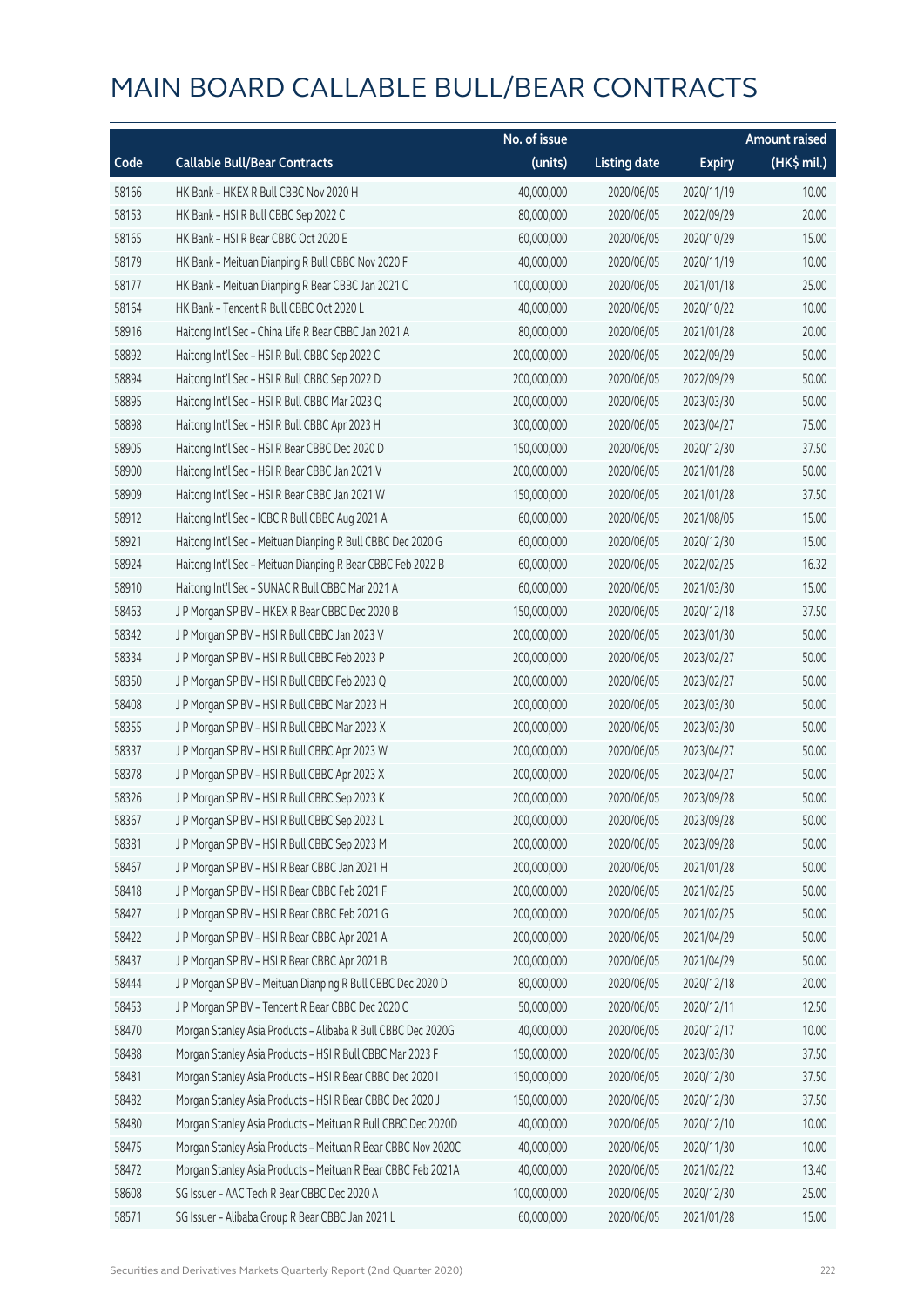|       |                                                     | No. of issue |                     |               | <b>Amount raised</b> |
|-------|-----------------------------------------------------|--------------|---------------------|---------------|----------------------|
| Code  | <b>Callable Bull/Bear Contracts</b>                 | (units)      | <b>Listing date</b> | <b>Expiry</b> | (HK\$ mil.)          |
| 58576 | SG Issuer - Geely Auto R Bull CBBC Jan 2021 B       | 40,000,000   | 2020/06/05          | 2021/01/29    | 10.00                |
| 58667 | SG Issuer - HSI R Bull CBBC Apr 2023 K              | 250,000,000  | 2020/06/05          | 2023/04/27    | 62.50                |
| 58558 | SG Issuer - HSI R Bull CBBC May 2023 H              | 250,000,000  | 2020/06/05          | 2023/05/30    | 62.50                |
| 58566 | SG Issuer - HSI R Bull CBBC May 2023 M              | 500,000,000  | 2020/06/05          | 2023/05/30    | 125.00               |
| 58668 | SG Issuer - HSI R Bull CBBC May 2023 P              | 250,000,000  | 2020/06/05          | 2023/05/30    | 62.50                |
| 58669 | SG Issuer - HSI R Bull CBBC May 2023 Q              | 250,000,000  | 2020/06/05          | 2023/05/30    | 62.50                |
| 58567 | SG Issuer - HSI R Bull CBBC Jun 2023 M              | 250,000,000  | 2020/06/05          | 2023/06/29    | 62.50                |
| 58658 | SG Issuer - HSI R Bull CBBC Jun 2023 N              | 250,000,000  | 2020/06/05          | 2023/06/29    | 62.50                |
| 58662 | SG Issuer - HSI R Bear CBBC Dec 2020 U              | 250,000,000  | 2020/06/05          | 2020/12/30    | 62.50                |
| 58663 | SG Issuer - HSI R Bear CBBC Jan 2021 M              | 250,000,000  | 2020/06/05          | 2021/01/28    | 62.50                |
| 58665 | SG Issuer - HSI R Bear CBBC Jan 2021 N              | 250,000,000  | 2020/06/05          | 2021/01/28    | 62.50                |
| 58666 | SG Issuer - HSI R Bear CBBC Feb 2021 W              | 250,000,000  | 2020/06/05          | 2021/02/25    | 62.50                |
| 58676 | SG Issuer - Meituan Dianping R Bull CBBC Dec 2020 R | 100,000,000  | 2020/06/05          | 2020/12/31    | 25.00                |
| 58577 | SG Issuer - Meituan Dianping R Bear CBBC Dec 2020 P | 100,000,000  | 2020/06/05          | 2020/12/30    | 25.00                |
| 58685 | SG Issuer - Meituan Dianping R Bear CBBC Jan 2021 H | 100,000,000  | 2020/06/05          | 2021/01/29    | 32.00                |
| 58687 | SG Issuer - Meituan Dianping R Bear CBBC Apr 2021 B | 500,000,000  | 2020/06/05          | 2021/04/29    | 125.00               |
| 58705 | SG Issuer - SMIC R Bull CBBC Apr 2021 C             | 120,000,000  | 2020/06/05          | 2021/04/29    | 30.00                |
| 58619 | SG Issuer - Tencent R Bull CBBC Sep 2020 W          | 80,000,000   | 2020/06/05          | 2020/09/30    | 20.00                |
| 58623 | SG Issuer - Tencent R Bull CBBC Dec 2020 N          | 80,000,000   | 2020/06/05          | 2020/12/30    | 20.00                |
| 58625 | SG Issuer - Tencent R Bull CBBC Dec 2020 P          | 80,000,000   | 2020/06/05          | 2020/12/31    | 20.00                |
| 58631 | SG Issuer - Tencent R Bull CBBC Feb 2021 C          | 80,000,000   | 2020/06/05          | 2021/02/25    | 20.00                |
| 58636 | SG Issuer - Tencent R Bear CBBC Feb 2021 V          | 80,000,000   | 2020/06/05          | 2021/02/25    | 20.00                |
| 58607 | SG Issuer - Xiaomi R Bear CBBC Nov 2020 E           | 60,000,000   | 2020/06/05          | 2020/11/27    | 15.00                |
| 58831 | UBS AG - Alibaba Group R Bear CBBC May 2021 A       | 400,000,000  | 2020/06/05          | 2021/05/31    | 100.00               |
| 58758 | UBS AG - Geely Auto R Bear CBBC Dec 2020 E          | 40,000,000   | 2020/06/05          | 2020/12/30    | 10.00                |
| 58855 | UBS AG - HSI R Bull CBBC Dec 2022 Q                 | 200,000,000  | 2020/06/05          | 2022/12/29    | 50.00                |
| 58707 | UBS AG - HSI R Bull CBBC Mar 2023 S                 | 200,000,000  | 2020/06/05          | 2023/03/30    | 50.00                |
| 58869 | UBS AG - HSI R Bull CBBC Mar 2023 T                 | 200,000,000  | 2020/06/05          | 2023/03/30    | 50.00                |
| 58874 | UBS AG - HSI R Bull CBBC Mar 2023 U                 | 200,000,000  | 2020/06/05          | 2023/03/30    | 50.00                |
| 58871 | UBS AG - HSI R Bull CBBC Mar 2023 Z                 | 200,000,000  | 2020/06/05          | 2023/03/30    | 50.00                |
| 58717 | UBS AG - HSI R Bear CBBC Sep 2020 Y                 | 200,000,000  | 2020/06/05          | 2020/09/29    | 50.00                |
| 58755 | UBS AG - HSI R Bear CBBC Jan 2021 A                 | 200,000,000  | 2020/06/05          | 2021/01/28    | 50.00                |
| 58846 | UBS AG - HSI R Bear CBBC Jan 2021 B                 | 200,000,000  | 2020/06/05          | 2021/01/28    | 50.00                |
| 58847 | UBS AG - HSI R Bear CBBC Jan 2021 C                 | 200,000,000  | 2020/06/05          | 2021/01/28    | 50.00                |
| 58746 | UBS AG - HSI R Bear CBBC Jan 2021 Z                 | 200,000,000  | 2020/06/05          | 2021/01/28    | 50.00                |
| 58805 | UBS AG - Meituan Dianping R Bull CBBC Mar 2021 C    | 40,000,000   | 2020/06/05          | 2021/03/08    | 10.00                |
| 58825 | UBS AG - Meituan Dianping R Bull CBBC Mar 2021 D    | 40,000,000   | 2020/06/05          | 2021/03/09    | 10.00                |
| 58807 | UBS AG - Meituan Dianping R Bull CBBC Sep 2021 A    | 150,000,000  | 2020/06/05          | 2021/09/30    | 37.50                |
| 58720 | UBS AG - Meituan Dianping R Bear CBBC Jan 2021 F    | 50,000,000   | 2020/06/05          | 2021/01/08    | 12.50                |
| 58830 | UBS AG - Meituan Dianping R Bear CBBC May 2021 B    | 150,000,000  | 2020/06/05          | 2021/05/31    | 37.50                |
| 58771 | UBS AG - Tencent R Bull CBBC Dec 2020 G             | 40,000,000   | 2020/06/05          | 2020/12/30    | 10.00                |
| 58774 | UBS AG - Tencent R Bear CBBC Dec 2020 O             | 40,000,000   | 2020/06/05          | 2020/12/30    | 10.00                |
| 58799 | UBS AG - Xiaomi R Bull CBBC Mar 2021 C              | 60,000,000   | 2020/06/05          | 2021/03/01    | 15.00                |
| 58803 | UBS AG - Xiaomi R Bear CBBC Jan 2021 E              | 60,000,000   | 2020/06/05          | 2021/01/08    | 15.00                |
| 58777 | UBS AG - ZTE R Bull CBBC Feb 2021 A                 | 100,000,000  | 2020/06/05          | 2021/02/26    | 25.00                |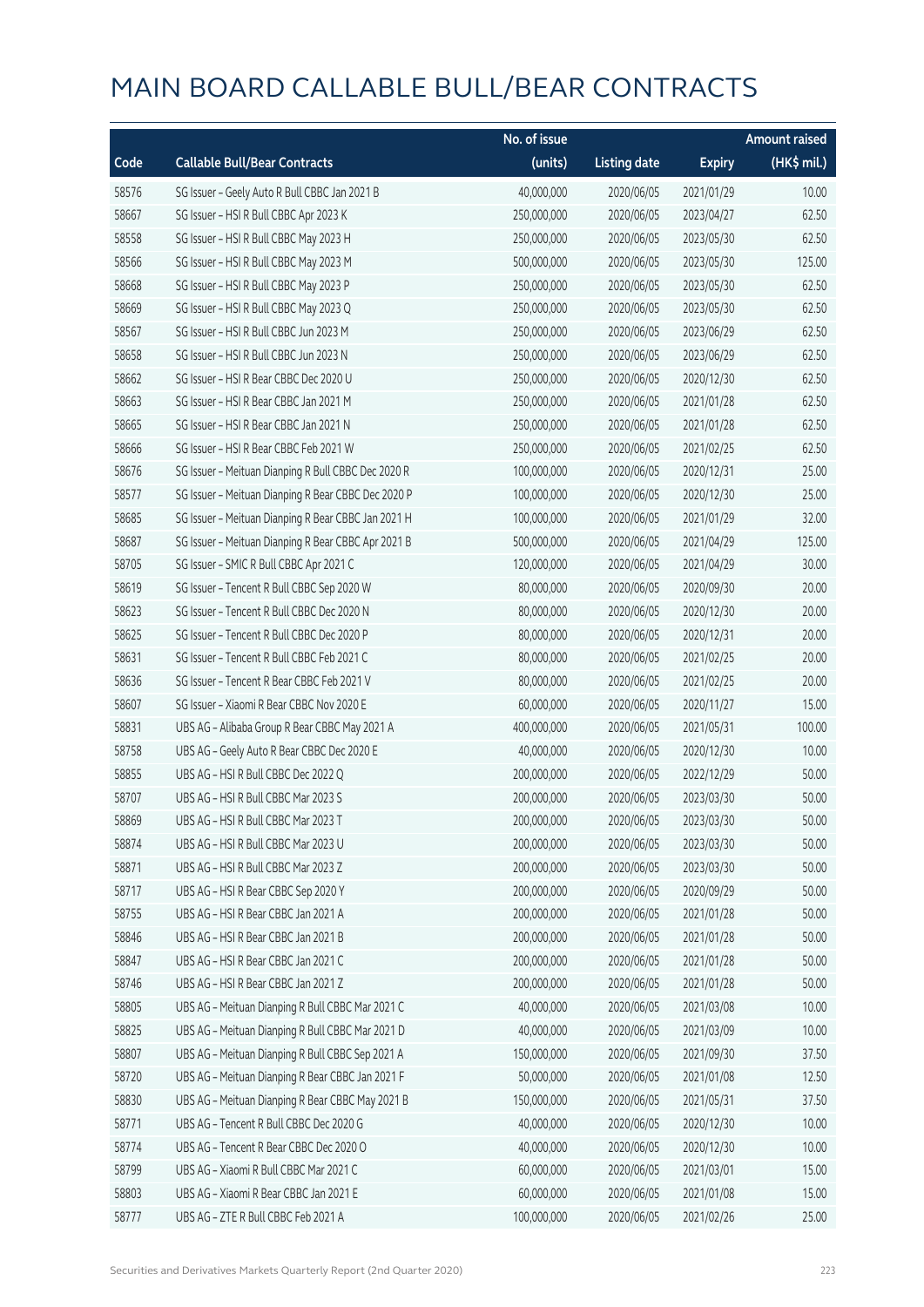|       |                                                            | No. of issue |                     |               | <b>Amount raised</b> |
|-------|------------------------------------------------------------|--------------|---------------------|---------------|----------------------|
| Code  | <b>Callable Bull/Bear Contracts</b>                        | (units)      | <b>Listing date</b> | <b>Expiry</b> | (HK\$ mil.)          |
| 58786 | UBS AG - ZTE R Bear CBBC Feb 2021 A                        | 100,000,000  | 2020/06/05          | 2021/02/26    | 25.00                |
| 58262 | Bank Vontobel - Geely Auto R Bull CBBC Feb 2021 A          | 40,000,000   | 2020/06/05          | 2021/02/19    | 10.00                |
| 58286 | Bank Vontobel - Geely Auto R Bear CBBC Jan 2021 B          | 40,000,000   | 2020/06/05          | 2021/01/15    | 10.00                |
| 58298 | Bank Vontobel - Meituan Dianping R Bull CBBC Jan 2021 O    | 60,000,000   | 2020/06/05          | 2021/01/15    | 15.00                |
| 58287 | Bank Vontobel - Meituan Dianping R Bull CBBC Feb 2021 F    | 60,000,000   | 2020/06/05          | 2021/02/19    | 15.00                |
| 58281 | Bank Vontobel - Meituan Dianping R Bear CBBC Jan 2021 G    | 60,000,000   | 2020/06/05          | 2021/01/15    | 15.00                |
| 59285 | BOCI Asia Ltd. - Alibaba Group R Bull CBBC Dec 2020 Q      | 60,000,000   | 2020/06/08          | 2020/12/30    | 15.00                |
| 59293 | BOCI Asia Ltd. - HKEX R Bull CBBC Dec 2020 B               | 40,000,000   | 2020/06/08          | 2020/12/30    | 10.00                |
| 59295 | BOCI Asia Ltd. - HKEX R Bear CBBC Dec 2020 D               | 40,000,000   | 2020/06/08          | 2020/12/30    | 12.00                |
| 59275 | BOCI Asia Ltd. - HSI R Bull CBBC Jan 2023 E                | 150,000,000  | 2020/06/08          | 2023/01/30    | 37.50                |
| 59276 | BOCI Asia Ltd. - HSI R Bull CBBC Jan 2023 I                | 150,000,000  | 2020/06/08          | 2023/01/30    | 37.50                |
| 59277 | BOCI Asia Ltd. - HSI R Bear CBBC Oct 2020 N                | 150,000,000  | 2020/06/08          | 2020/10/29    | 37.50                |
| 59299 | BOCI Asia Ltd. - Meituan Dianping R Bull CBBC Dec 2020 R   | 40,000,000   | 2020/06/08          | 2020/12/30    | 10.00                |
| 59300 | BOCI Asia Ltd. - Meituan Dianping R Bear CBBC Dec 2020 M   | 40,000,000   | 2020/06/08          | 2020/12/30    | 10.00                |
| 59302 | BOCI Asia Ltd. - Meituan Dianping R Bear CBBC Dec 2020 N   | 40,000,000   | 2020/06/08          | 2020/12/30    | 10.00                |
| 59297 | BOCI Asia Ltd. - Tencent R Bull CBBC Dec 2020 L            | 40,000,000   | 2020/06/08          | 2020/12/30    | 10.00                |
| 59119 | BNP Paribas Issuance B.V. - Alibaba R Bull CBBC Dec 2020 C | 100,000,000  | 2020/06/08          | 2020/12/30    | 25.00                |
| 59110 | BNP Paribas Issuance B.V. - HSBC R Bull CBBC Mar 2021 G    | 150,000,000  | 2020/06/08          | 2021/03/30    | 37.50                |
| 59113 | BNP Paribas Issuance B.V. - HSBC R Bear CBBC Jan 2021 B    | 150,000,000  | 2020/06/08          | 2021/01/28    | 37.50                |
| 59259 | BNP Paribas Issuance B.V. - HSI R Bull CBBC Dec 2022 E     | 200,000,000  | 2020/06/08          | 2022/12/29    | 50.00                |
| 59260 | BNP Paribas Issuance B.V. - HSI R Bull CBBC Dec 2022 F     | 200,000,000  | 2020/06/08          | 2022/12/29    | 50.00                |
| 59264 | BNP Paribas Issuance B.V. - HSI R Bull CBBC Dec 2022 G     | 200,000,000  | 2020/06/08          | 2022/12/29    | 50.00                |
| 59266 | BNP Paribas Issuance B.V. - HSI R Bull CBBC Dec 2022 H     | 200,000,000  | 2020/06/08          | 2022/12/29    | 50.00                |
| 59269 | BNP Paribas Issuance B.V. - HSI R Bull CBBC Dec 2022 J     | 200,000,000  | 2020/06/08          | 2022/12/29    | 50.00                |
| 59261 | BNP Paribas Issuance B.V. - HSI R Bull CBBC Dec 2022 R     | 200,000,000  | 2020/06/08          | 2022/12/29    | 50.00                |
| 59270 | BNP Paribas Issuance B.V. - HSI R Bull CBBC Dec 2022 S     | 200,000,000  | 2020/06/08          | 2022/12/29    | 50.00                |
| 59272 | BNP Paribas Issuance B.V. - HSI R Bull CBBC Dec 2022 T     | 200,000,000  | 2020/06/08          | 2022/12/29    | 50.00                |
| 59274 | BNP Paribas Issuance B.V. - HSI R Bear CBBC Dec 2020 E     | 240,000,000  | 2020/06/08          | 2020/12/30    | 60.00                |
| 59139 | BNP Paribas Issuance B.V. - HSI R Bear CBBC Dec 2020 R     | 250,000,000  | 2020/06/08          | 2020/12/30    | 62.50                |
| 59137 | BNP Paribas Issuance B.V. - HSI R Bear CBBC Dec 2020 W     | 250,000,000  | 2020/06/08          | 2020/12/30    | 62.50                |
| 59128 | BNP Paribas Issuance B.V. - HSI R Bear CBBC Jan 2021 L     | 250,000,000  | 2020/06/08          | 2021/01/28    | 62.50                |
| 59136 | BNP Paribas Issuance B.V. - HSI R Bear CBBC Jan 2021 N     | 250,000,000  | 2020/06/08          | 2021/01/28    | 62.50                |
| 59123 | BNP Paribas Issuance B.V. - HSI R Bear CBBC Jan 2021 W     | 250,000,000  | 2020/06/08          | 2021/01/28    | 62.50                |
| 59125 | BNP Paribas Issuance B.V. - HSI R Bear CBBC Jan 2021 X     | 250,000,000  | 2020/06/08          | 2021/01/28    | 62.50                |
| 59126 | BNP Paribas Issuance B.V. - HSI R Bear CBBC Jan 2021 Y     | 250,000,000  | 2020/06/08          | 2021/01/28    | 62.50                |
| 59127 | BNP Paribas Issuance B.V. - HSI R Bear CBBC Jan 2021 Z     | 250,000,000  | 2020/06/08          | 2021/01/28    | 62.50                |
| 59118 | BNP Paribas Issuance B.V. - Meituan R Bull CBBC Dec 2020 H | 50,000,000   | 2020/06/08          | 2020/12/30    | 12.50                |
| 59115 | BNP Paribas Issuance B.V. - Meituan R Bear CBBC Nov 2020 N | 50,000,000   | 2020/06/08          | 2020/11/27    | 12.50                |
| 59117 | BNP Paribas Issuance B.V. - Meituan R Bear CBBC Nov 2020 O | 50,000,000   | 2020/06/08          | 2020/11/27    | 12.50                |
| 59120 | BNP Paribas Issuance B.V. - Tencent R Bull CBBC Nov 2020 R | 50,000,000   | 2020/06/08          | 2020/11/27    | 12.50                |
| 59121 | BNP Paribas Issuance B.V. - Tencent R Bear CBBC Nov 2020 Q | 50,000,000   | 2020/06/08          | 2020/11/27    | 12.50                |
| 59436 | Credit Suisse AG - CC Bank R Bull CBBC Dec 2020 D          | 100,000,000  | 2020/06/08          | 2020/12/30    | 25.00                |
| 59441 | Credit Suisse AG - HKEX R Bull CBBC Oct 2020 F             | 50,000,000   | 2020/06/08          | 2020/10/29    | 12.50                |
| 59433 | Credit Suisse AG - HKEX R Bear CBBC Dec 2020 D             | 100,000,000  | 2020/06/08          | 2020/12/30    | 25.00                |
| 59449 | Credit Suisse AG - HSI R Bull CBBC Jan 2023 A              | 200,000,000  | 2020/06/08          | 2023/01/30    | 50.00                |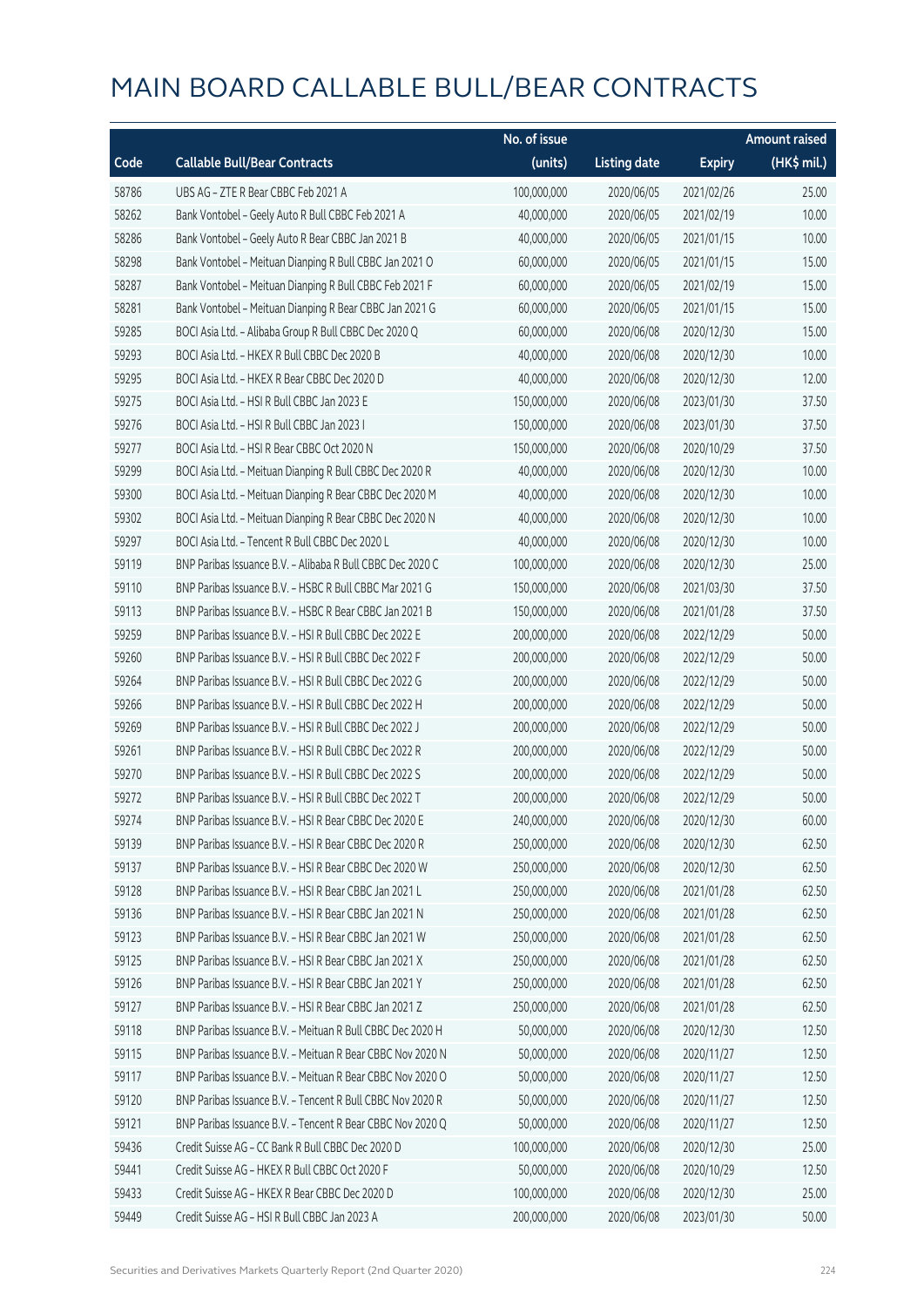|       |                                                            | No. of issue |                     |               | <b>Amount raised</b> |
|-------|------------------------------------------------------------|--------------|---------------------|---------------|----------------------|
| Code  | <b>Callable Bull/Bear Contracts</b>                        | (units)      | <b>Listing date</b> | <b>Expiry</b> | (HK\$ mil.)          |
| 59450 | Credit Suisse AG - HSI R Bull CBBC Jan 2023 B              | 200,000,000  | 2020/06/08          | 2023/01/30    | 50.00                |
| 59443 | Credit Suisse AG - HSI R Bull CBBC Feb 2023 E              | 200,000,000  | 2020/06/08          | 2023/02/27    | 50.00                |
| 59447 | Credit Suisse AG - HSI R Bull CBBC Feb 2023 F              | 200,000,000  | 2020/06/08          | 2023/02/27    | 50.00                |
| 59453 | Credit Suisse AG - HSI R Bull CBBC Feb 2023 G              | 200,000,000  | 2020/06/08          | 2023/02/27    | 50.00                |
| 59420 | Credit Suisse AG - HSI R Bear CBBC Sep 2020 E              | 200,000,000  | 2020/06/08          | 2020/09/29    | 50.00                |
| 59419 | Credit Suisse AG - HSI R Bear CBBC Oct 2020 A              | 200,000,000  | 2020/06/08          | 2020/10/29    | 50.00                |
| 59422 | Credit Suisse AG - HSI R Bear CBBC Oct 2020 F              | 200,000,000  | 2020/06/08          | 2020/10/29    | 50.00                |
| 59424 | Credit Suisse AG - HSI R Bear CBBC Oct 2020 G              | 200,000,000  | 2020/06/08          | 2020/10/29    | 50.00                |
| 59414 | Credit Suisse AG - HSI R Bear CBBC Oct 2020 V              | 200,000,000  | 2020/06/08          | 2020/10/29    | 50.00                |
| 59423 | Credit Suisse AG - HSI R Bear CBBC Nov 2020 E              | 200,000,000  | 2020/06/08          | 2020/11/27    | 50.00                |
| 59405 | Credit Suisse AG - HSI R Bear CBBC Jan 2021 M              | 200,000,000  | 2020/06/08          | 2021/01/28    | 50.00                |
| 59408 | Credit Suisse AG - HSI R Bear CBBC Jan 2021 N              | 200,000,000  | 2020/06/08          | 2021/01/28    | 50.00                |
| 59410 | Credit Suisse AG - HSI R Bear CBBC Jan 2021 O              | 200,000,000  | 2020/06/08          | 2021/01/28    | 50.00                |
| 59438 | Credit Suisse AG - ICBC R Bull CBBC Dec 2020 B             | 100,000,000  | 2020/06/08          | 2020/12/30    | 25.00                |
| 59439 | Credit Suisse AG - Meituan Dianping R Bull CBBC Oct 2020 I | 80,000,000   | 2020/06/08          | 2020/10/29    | 20.00                |
| 59440 | Credit Suisse AG - Meituan Dianping R Bull CBBC Apr 2021 B | 150,000,000  | 2020/06/08          | 2021/04/29    | 37.50                |
| 59428 | Credit Suisse AG - Meituan Dianping R Bear CBBC Jan 2021 B | 100,000,000  | 2020/06/08          | 2021/01/28    | 25.00                |
| 59431 | Credit Suisse AG - Meituan Dianping R Bear CBBC Jan 2021 C | 100,000,000  | 2020/06/08          | 2021/01/28    | 25.00                |
| 59435 | Credit Suisse AG - SMIC R Bull CBBC Mar 2021 D             | 100,000,000  | 2020/06/08          | 2021/03/30    | 25.00                |
| 59442 | Credit Suisse AG - Tencent R Bull CBBC Nov 2020 N          | 50,000,000   | 2020/06/08          | 2020/11/27    | 12.50                |
| 59583 | Goldman Sachs SP (Asia) - Alibaba R Bull CBBC Oct 2020 C   | 60,000,000   | 2020/06/08          | 2020/10/30    | 15.00                |
| 59578 | Goldman Sachs SP (Asia) - HKEX R Bull CBBC Jun 2021 F      | 80,000,000   | 2020/06/08          | 2021/06/30    | 20.00                |
| 59582 | Goldman Sachs SP (Asia) - HKEX R Bear CBBC Jun 2021 A      | 80,000,000   | 2020/06/08          | 2021/06/30    | 20.00                |
| 59567 | Goldman Sachs SP (Asia) - HSI R Bull CBBC Jun 2023 K       | 160,000,000  | 2020/06/08          | 2023/06/29    | 40.00                |
| 59590 | Goldman Sachs SP (Asia) - HSI R Bull CBBC Jun 2023 L       | 160,000,000  | 2020/06/08          | 2023/06/29    | 40.00                |
| 59595 | Goldman Sachs SP (Asia) - HSI R Bull CBBC Jun 2023 M       | 160,000,000  | 2020/06/08          | 2023/06/29    | 40.00                |
| 59601 | Goldman Sachs SP (Asia) - HSI R Bull CBBC Jun 2023 N       | 160,000,000  | 2020/06/08          | 2023/06/29    | 40.00                |
| 59604 | Goldman Sachs SP (Asia) - HSI R Bull CBBC Jun 2023 O       | 160,000,000  | 2020/06/08          | 2023/06/29    | 40.00                |
| 59608 | Goldman Sachs SP (Asia) - HSI R Bull CBBC Jun 2023 P       | 160,000,000  | 2020/06/08          | 2023/06/29    | 40.00                |
| 59605 | Goldman Sachs SP (Asia) - HSI R Bear CBBC Feb 2021 A       | 160,000,000  | 2020/06/08          | 2021/02/25    | 40.00                |
| 59607 | Goldman Sachs SP (Asia) - HSI R Bear CBBC Feb 2021 I       | 160,000,000  | 2020/06/08          | 2021/02/25    | 40.00                |
| 59561 | Goldman Sachs SP (Asia) - HSI R Bear CBBC Feb 2021 Q       | 160,000,000  | 2020/06/08          | 2021/02/25    | 40.00                |
| 59564 | Goldman Sachs SP (Asia) - HSI R Bear CBBC Feb 2021 R       | 160,000,000  | 2020/06/08          | 2021/02/25    | 40.00                |
| 59566 | Goldman Sachs SP (Asia) - HSI R Bear CBBC Feb 2021 S       | 160,000,000  | 2020/06/08          | 2021/02/25    | 40.00                |
| 59558 | Goldman Sachs SP (Asia) - HSI R Bear CBBC Feb 2021 Y       | 160,000,000  | 2020/06/08          | 2021/02/25    | 40.00                |
| 59548 | Goldman Sachs SP (Asia) - HSI R Bear CBBC Apr 2021 Y       | 160,000,000  | 2020/06/08          | 2021/04/29    | 40.00                |
| 59551 | Goldman Sachs SP (Asia) - HSI R Bear CBBC Apr 2021 Z       | 160,000,000  | 2020/06/08          | 2021/04/29    | 40.00                |
| 59575 | Goldman Sachs SP (Asia) - Meituan R Bull CBBC Oct 2020 I   | 60,000,000   | 2020/06/08          | 2020/10/30    | 15.00                |
| 59574 | Goldman Sachs SP (Asia) - Meituan R Bear CBBC Jun 2021 C   | 60,000,000   | 2020/06/08          | 2021/06/01    | 15.00                |
| 59577 | Goldman Sachs SP (Asia) - Tencent R Bull CBBC Oct 2020 K   | 60,000,000   | 2020/06/08          | 2020/10/30    | 15.00                |
| 59589 | Goldman Sachs SP (Asia) - Tencent R Bull CBBC Jun 2021 A   | 80,000,000   | 2020/06/08          | 2021/06/30    | 20.00                |
| 59067 | HK Bank - AAC Tech R Bull CBBC Jan 2021 B                  | 40,000,000   | 2020/06/08          | 2021/01/25    | 10.00                |
| 59094 | HK Bank - CNOOC R Bull CBBC Oct 2020 D                     | 40,000,000   | 2020/06/08          | 2020/10/19    | 10.00                |
| 59075 | HK Bank - HKEX R Bull CBBC Nov 2020 I                      | 40,000,000   | 2020/06/08          | 2020/11/12    | 10.00                |
| 59074 | HK Bank - HKEX R Bear CBBC Dec 2020 B                      | 100,000,000  | 2020/06/08          | 2020/12/14    | 25.00                |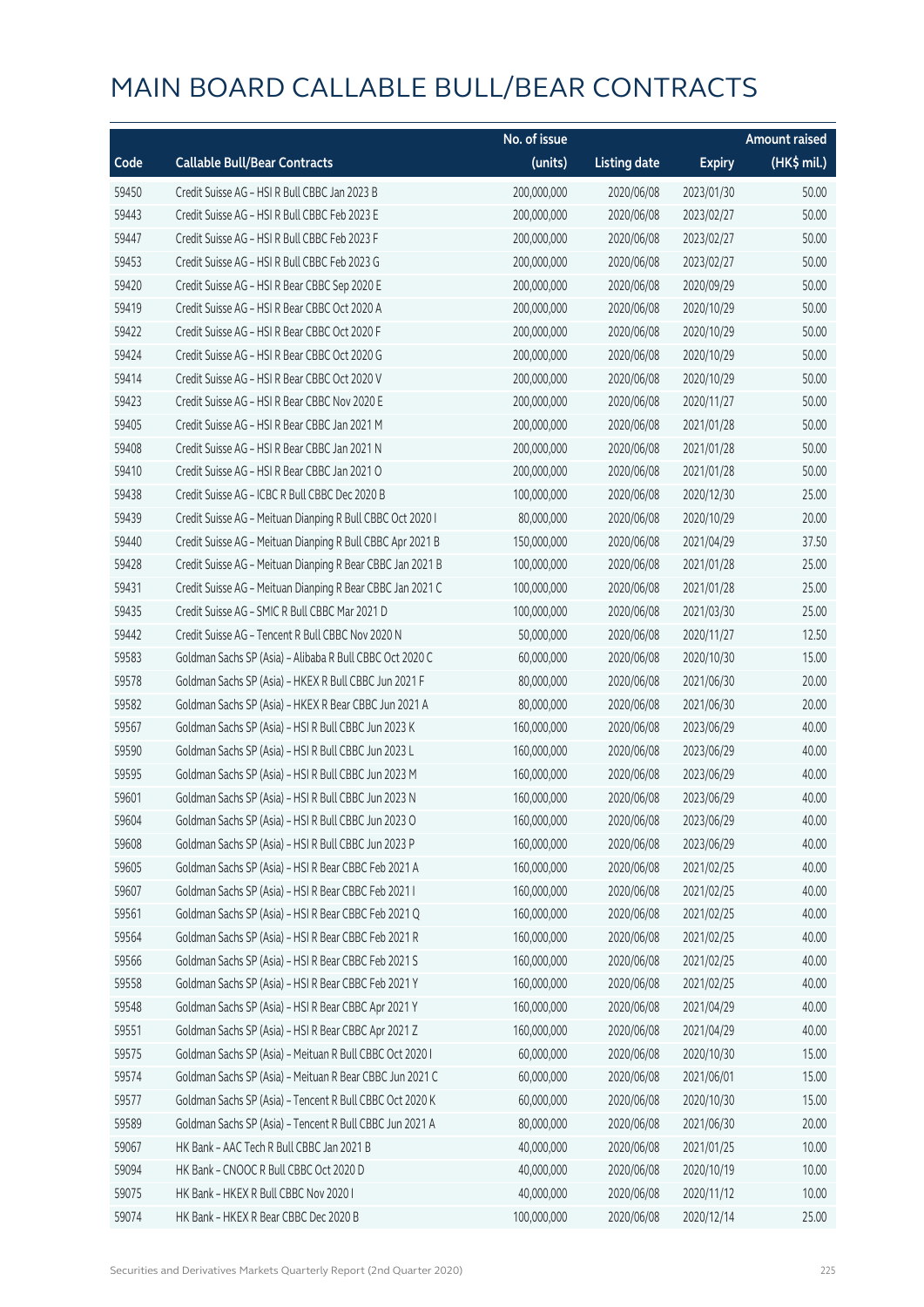|       |                                                             | No. of issue |                     |               | <b>Amount raised</b> |
|-------|-------------------------------------------------------------|--------------|---------------------|---------------|----------------------|
| Code  | <b>Callable Bull/Bear Contracts</b>                         | (units)      | <b>Listing date</b> | <b>Expiry</b> | (HK\$ mil.)          |
| 59307 | HK Bank - HSI R Bull CBBC May 2022 A                        | 100,000,000  | 2020/06/08          | 2022/05/30    | 25.00                |
| 59312 | HK Bank - HSI R Bull CBBC May 2022 B                        | 100,000,000  | 2020/06/08          | 2022/05/30    | 25.00                |
| 59058 | HK Bank - HSI R Bear CBBC Oct 2020 F                        | 60,000,000   | 2020/06/08          | 2020/10/29    | 15.00                |
| 59060 | HK Bank - HSI R Bear CBBC Oct 2020 G                        | 100,000,000  | 2020/06/08          | 2020/10/29    | 25.00                |
| 59095 | HK Bank - Link REIT R Bull CBBC Nov 2020 B                  | 40,000,000   | 2020/06/08          | 2020/11/16    | 10.00                |
| 59086 | HK Bank - Meituan Dianping R Bear CBBC Dec 2020 A           | 100,000,000  | 2020/06/08          | 2020/12/21    | 25.00                |
| 59109 | HK Bank - Sands China R Bull CBBC Nov 2020 C                | 40,000,000   | 2020/06/08          | 2020/11/19    | 10.00                |
| 59084 | HK Bank - SMIC R Bull CBBC Nov 2020 C                       | 40,000,000   | 2020/06/08          | 2020/11/19    | 10.00                |
| 59093 | HK Bank - SUNAC R Bull CBBC Nov 2020 D                      | 40,000,000   | 2020/06/08          | 2020/11/16    | 10.00                |
| 59072 | HK Bank - Tencent R Bull CBBC Oct 2020 M                    | 40,000,000   | 2020/06/08          | 2020/10/19    | 10.00                |
| 59063 | HK Bank - Tencent R Bear CBBC Oct 2020 I                    | 40,000,000   | 2020/06/08          | 2020/10/19    | 10.00                |
| 59396 | Haitong Int'l Sec - HKEX R Bull CBBC Jan 2021 B             | 60,000,000   | 2020/06/08          | 2021/01/28    | 15.00                |
| 59391 | Haitong Int'l Sec - HSI R Bull CBBC May 2023 A              | 200,000,000  | 2020/06/08          | 2023/05/30    | 50.00                |
| 59393 | Haitong Int'l Sec - HSI R Bull CBBC May 2023 B              | 200,000,000  | 2020/06/08          | 2023/05/30    | 50.00                |
| 59395 | Haitong Int'l Sec - HSI R Bull CBBC May 2023 C              | 300,000,000  | 2020/06/08          | 2023/05/30    | 75.00                |
| 59401 | Haitong Int'l Sec - HSI R Bull CBBC May 2023 D              | 150,000,000  | 2020/06/08          | 2023/05/30    | 37.50                |
| 59368 | Haitong Int'l Sec - HSI R Bear CBBC Sep 2020 O              | 150,000,000  | 2020/06/08          | 2020/09/29    | 37.50                |
| 59364 | Haitong Int'l Sec - HSI R Bear CBBC Oct 2020 O              | 150,000,000  | 2020/06/08          | 2020/10/29    | 37.50                |
| 59375 | Haitong Int'l Sec - HSI R Bear CBBC Oct 2020 P              | 150,000,000  | 2020/06/08          | 2020/10/29    | 37.50                |
| 59371 | Haitong Int'l Sec - HSI R Bear CBBC Nov 2020 L              | 150,000,000  | 2020/06/08          | 2020/11/27    | 37.50                |
| 59370 | Haitong Int'l Sec - HSI R Bear CBBC Feb 2021 B              | 200,000,000  | 2020/06/08          | 2021/02/25    | 50.00                |
| 59384 | Haitong Int'l Sec - Meituan Dianping R Bull CBBC Mar 2021 A | 60,000,000   | 2020/06/08          | 2021/03/30    | 15.00                |
| 59387 | Haitong Int'l Sec - Meituan Dianping R Bear CBBC Dec 2020 F | 60,000,000   | 2020/06/08          | 2020/12/30    | 15.00                |
| 59398 | Haitong Int'l Sec - Sunny Optical R Bull CBBC Jan 2021 A    | 60,000,000   | 2020/06/08          | 2021/01/28    | 15.00                |
| 59400 | Haitong Int'l Sec - Sunny Optical R Bear CBBC Dec 2020 B    | 60,000,000   | 2020/06/08          | 2020/12/30    | 15.00                |
| 59376 | Haitong Int'l Sec - Tencent R Bear CBBC Dec 2020 K          | 60,000,000   | 2020/06/08          | 2020/12/30    | 15.00                |
| 59377 | Haitong Int'l Sec - Tencent R Bear CBBC Dec 2020 L          | 60,000,000   | 2020/06/08          | 2020/12/30    | 15.00                |
| 59328 | J P Morgan SP BV - HSCEI R Bull CBBC Dec 2021 M             | 200,000,000  | 2020/06/08          | 2021/12/30    | 50.00                |
| 59326 | J P Morgan SP BV - HSCEI R Bear CBBC Dec 2020 D             | 200,000,000  | 2020/06/08          | 2020/12/30    | 50.00                |
| 59329 | J P Morgan SP BV - HSI R Bull CBBC Jan 2023 T               | 200,000,000  | 2020/06/08          | 2023/01/30    | 50.00                |
| 59353 | J P Morgan SP BV - HSI R Bull CBBC Feb 2023 R               | 200,000,000  | 2020/06/08          | 2023/02/27    | 50.00                |
| 59355 | J P Morgan SP BV - HSI R Bull CBBC Mar 2023 B               | 200,000,000  | 2020/06/08          | 2023/03/30    | 50.00                |
| 59357 | J P Morgan SP BV - HSI R Bull CBBC Mar 2023 C               | 200,000,000  | 2020/06/08          | 2023/03/30    | 50.00                |
| 59351 | J P Morgan SP BV - HSI R Bull CBBC Mar 2023 E               | 200,000,000  | 2020/06/08          | 2023/03/30    | 50.00                |
| 59333 | J P Morgan SP BV - HSI R Bull CBBC Mar 2023 J               | 200,000,000  | 2020/06/08          | 2023/03/30    | 50.00                |
| 59350 | J P Morgan SP BV - HSI R Bull CBBC Sep 2023 N               | 200,000,000  | 2020/06/08          | 2023/09/28    | 50.00                |
| 59317 | J P Morgan SP BV - HSI R Bear CBBC Nov 2020 S               | 200,000,000  | 2020/06/08          | 2020/11/27    | 50.00                |
| 59324 | J P Morgan SP BV - HSI R Bear CBBC Nov 2020 W               | 200,000,000  | 2020/06/08          | 2020/11/27    | 50.00                |
| 59315 | J P Morgan SP BV - HSI R Bear CBBC Dec 2020 B               | 200,000,000  | 2020/06/08          | 2020/12/30    | 50.00                |
| 59316 | J P Morgan SP BV - HSI R Bear CBBC Dec 2020 D               | 200,000,000  | 2020/06/08          | 2020/12/30    | 50.00                |
| 59325 | J P Morgan SP BV - HSI R Bear CBBC Dec 2020 T               | 240,000,000  | 2020/06/08          | 2020/12/30    | 60.00                |
| 59362 | J P Morgan SP BV - HSI R Bear CBBC Jan 2021 P               | 200,000,000  | 2020/06/08          | 2021/01/28    | 50.00                |
| 59363 | J P Morgan SP BV - HSI R Bear CBBC Jan 2021 Q               | 200,000,000  | 2020/06/08          | 2021/01/28    | 50.00                |
| 59358 | J P Morgan SP BV - HSI R Bear CBBC Feb 2021 H               | 200,000,000  | 2020/06/08          | 2021/02/25    | 50.00                |
| 59336 | J P Morgan SP BV - Meituan Dianping R Bull CBBC Jan 2021 A  | 80,000,000   | 2020/06/08          | 2021/01/15    | 20.00                |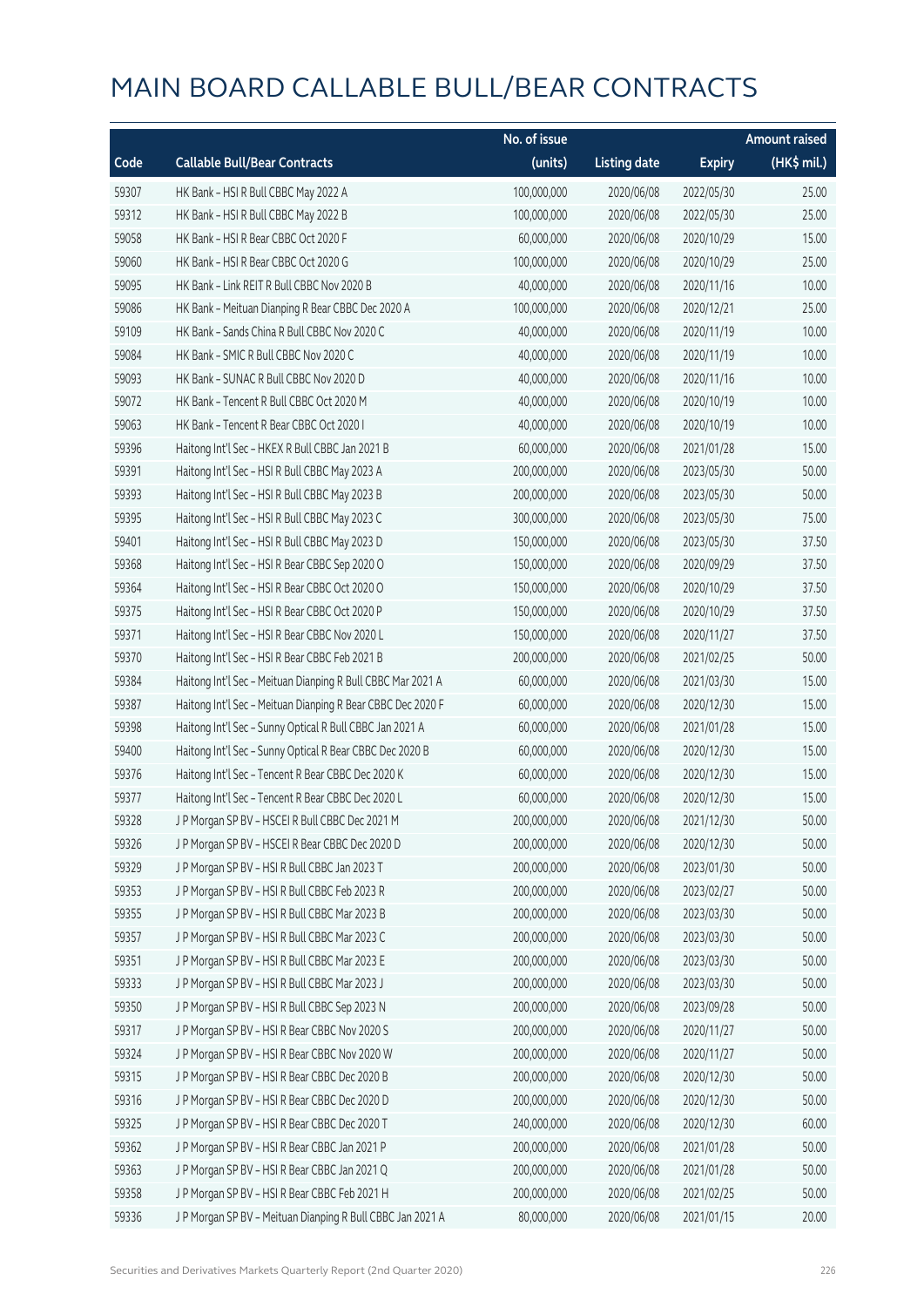|       |                                                              | No. of issue |                     |               | <b>Amount raised</b> |
|-------|--------------------------------------------------------------|--------------|---------------------|---------------|----------------------|
| Code  | <b>Callable Bull/Bear Contracts</b>                          | (units)      | <b>Listing date</b> | <b>Expiry</b> | (HK\$ mil.)          |
| 59343 | J P Morgan SP BV - Meituan Dianping R Bull CBBC Jan 2021 B   | 80,000,000   | 2020/06/08          | 2021/01/08    | 20.00                |
| 59345 | J P Morgan SP BV - Meituan Dianping R Bear CBBC Jan 2021 A   | 80,000,000   | 2020/06/08          | 2021/01/15    | 22.00                |
| 59347 | J P Morgan SP BV - Meituan Dianping R Bear CBBC Jan 2021 B   | 200,000,000  | 2020/06/08          | 2021/01/15    | 50.00                |
| 59335 | J P Morgan SP BV - Tencent R Bull CBBC Jan 2021 A            | 50,000,000   | 2020/06/08          | 2021/01/08    | 13.75                |
| 59154 | Morgan Stanley Asia Products - Ch Life R Bull CBBC Feb 2021B | 40,000,000   | 2020/06/08          | 2021/02/18    | 10.00                |
| 59164 | Morgan Stanley Asia Products - HKEX R Bull CBBC Dec 2020 C   | 40,000,000   | 2020/06/08          | 2020/12/30    | 13.60                |
| 59162 | Morgan Stanley Asia Products - HKEX R Bull CBBC Jan 2021 B   | 40,000,000   | 2020/06/08          | 2021/01/28    | 10.00                |
| 59163 | Morgan Stanley Asia Products - HKEX R Bull CBBC Jan 2021 C   | 40,000,000   | 2020/06/08          | 2021/01/22    | 10.00                |
| 59313 | Morgan Stanley Asia Products - HSI R Bull CBBC Apr 2023 A    | 150,000,000  | 2020/06/08          | 2023/04/27    | 37.50                |
| 59314 | Morgan Stanley Asia Products - HSI R Bull CBBC Apr 2023 B    | 150,000,000  | 2020/06/08          | 2023/04/27    | 37.50                |
| 59140 | Morgan Stanley Asia Products - HSI R Bear CBBC Nov 2020 J    | 150,000,000  | 2020/06/08          | 2020/11/27    | 37.50                |
| 59141 | Morgan Stanley Asia Products - HSI R Bear CBBC Dec 2020 K    | 150,000,000  | 2020/06/08          | 2020/12/30    | 37.50                |
| 59144 | Morgan Stanley Asia Products - HSI R Bear CBBC Jan 2021 A    | 150,000,000  | 2020/06/08          | 2021/01/28    | 37.50                |
| 59152 | Morgan Stanley Asia Products - Meituan R Bear CBBC Jan2021 B | 40,000,000   | 2020/06/08          | 2021/01/26    | 13.88                |
| 59170 | Morgan Stanley Asia Products - Ping An R Bull CBBC Feb2021 A | 40,000,000   | 2020/06/08          | 2021/02/03    | 10.00                |
| 59157 | Morgan Stanley Asia Products - Tencent R Bull CBBC Dec2020 E | 40,000,000   | 2020/06/08          | 2020/12/30    | 10.00                |
| 59158 | Morgan Stanley Asia Products - Tencent R Bull CBBC Jan2021 B | 40,000,000   | 2020/06/08          | 2021/01/04    | 10.00                |
| 59151 | Morgan Stanley Asia Products - Xiaomi R Bull CBBC Dec 2020 F | 40,000,000   | 2020/06/08          | 2020/12/01    | 10.00                |
| 59491 | SG Issuer - Alibaba Group R Bull CBBC Dec 2020 U             | 60,000,000   | 2020/06/08          | 2020/12/30    | 15.00                |
| 59457 | SG Issuer - Alibaba Group R Bear CBBC Dec 2020 N             | 60,000,000   | 2020/06/08          | 2020/12/31    | 15.00                |
| 59458 | SG Issuer - Alibaba Group R Bear CBBC Jan 2021 M             | 60,000,000   | 2020/06/08          | 2021/01/28    | 15.00                |
| 59527 | SG Issuer - Geely Auto R Bear CBBC Dec 2020 D                | 40,000,000   | 2020/06/08          | 2020/12/31    | 10.00                |
| 59459 | SG Issuer - Galaxy Ent R Bull CBBC Nov 2020 G                | 100,000,000  | 2020/06/08          | 2020/11/30    | 25.00                |
| 59503 | SG Issuer - Galaxy Ent R Bear CBBC Feb 2021 A                | 100,000,000  | 2020/06/08          | 2021/02/25    | 25.00                |
| 59532 | SG Issuer - HKEX R Bull CBBC Dec 2020 K                      | 50,000,000   | 2020/06/08          | 2020/12/30    | 12.50                |
| 59536 | SG Issuer - HKEX R Bull CBBC Dec 2020 L                      | 50,000,000   | 2020/06/08          | 2020/12/31    | 12.50                |
| 59462 | SG Issuer - HKEX R Bear CBBC Dec 2020 K                      | 50,000,000   | 2020/06/08          | 2020/12/30    | 12.50                |
| 59463 | SG Issuer - HKEX R Bear CBBC Dec 2020 L                      | 50,000,000   | 2020/06/08          | 2020/12/30    | 12.50                |
| 59537 | SG Issuer - HKEX R Bear CBBC Jan 2021 I                      | 50,000,000   | 2020/06/08          | 2021/01/29    | 25.50                |
| 59538 | SG Issuer - HKEX R Bear CBBC Jan 2021 J                      | 200,000,000  | 2020/06/08          | 2021/01/29    | 50.00                |
| 59517 | SG Issuer - HSI R Bull CBBC Apr 2023 N                       | 250,000,000  | 2020/06/08          | 2023/04/27    | 62.50                |
| 59508 | SG Issuer - HSI R Bull CBBC May 2023 R                       | 500,000,000  | 2020/06/08          | 2023/05/30    | 125.00               |
| 59522 | SG Issuer - HSI R Bull CBBC May 2023 Y                       | 250,000,000  | 2020/06/08          | 2023/05/30    | 62.50                |
| 59523 | SG Issuer - HSI R Bull CBBC May 2023 Z                       | 250,000,000  | 2020/06/08          | 2023/05/30    | 62.50                |
| 59524 | SG Issuer - HSI R Bull CBBC Jun 2023 O                       | 250,000,000  | 2020/06/08          | 2023/06/29    | 62.50                |
| 59525 | SG Issuer - HSI R Bull CBBC Jun 2023 P                       | 250,000,000  | 2020/06/08          | 2023/06/29    | 62.50                |
| 59478 | SG Issuer - HSI R Bear CBBC Oct 2020 X                       | 250,000,000  | 2020/06/08          | 2020/10/29    | 62.50                |
| 59479 | SG Issuer - HSI R Bear CBBC Nov 2020 I                       | 250,000,000  | 2020/06/08          | 2020/11/27    | 62.50                |
| 59482 | SG Issuer - HSI R Bear CBBC Nov 2020 J                       | 250,000,000  | 2020/06/08          | 2020/11/27    | 62.50                |
| 59483 | SG Issuer - HSI R Bear CBBC Nov 2020 N                       | 500,000,000  | 2020/06/08          | 2020/11/27    | 125.00               |
| 59484 | SG Issuer - HSI R Bear CBBC Dec 2020 J                       | 250,000,000  | 2020/06/08          | 2020/12/30    | 62.50                |
| 59487 | SG Issuer - HSI R Bear CBBC Dec 2020 K                       | 250,000,000  | 2020/06/08          | 2020/12/30    | 62.50                |
| 59489 | SG Issuer - HSI R Bear CBBC Dec 2020 M                       | 250,000,000  | 2020/06/08          | 2020/12/30    | 62.50                |
| 59507 | SG Issuer - HSI R Bear CBBC Jan 2021 O                       | 250,000,000  | 2020/06/08          | 2021/01/28    | 62.50                |
| 59509 | SG Issuer - HSI R Bear CBBC Jan 2021 Q                       | 250,000,000  | 2020/06/08          | 2021/01/28    | 62.50                |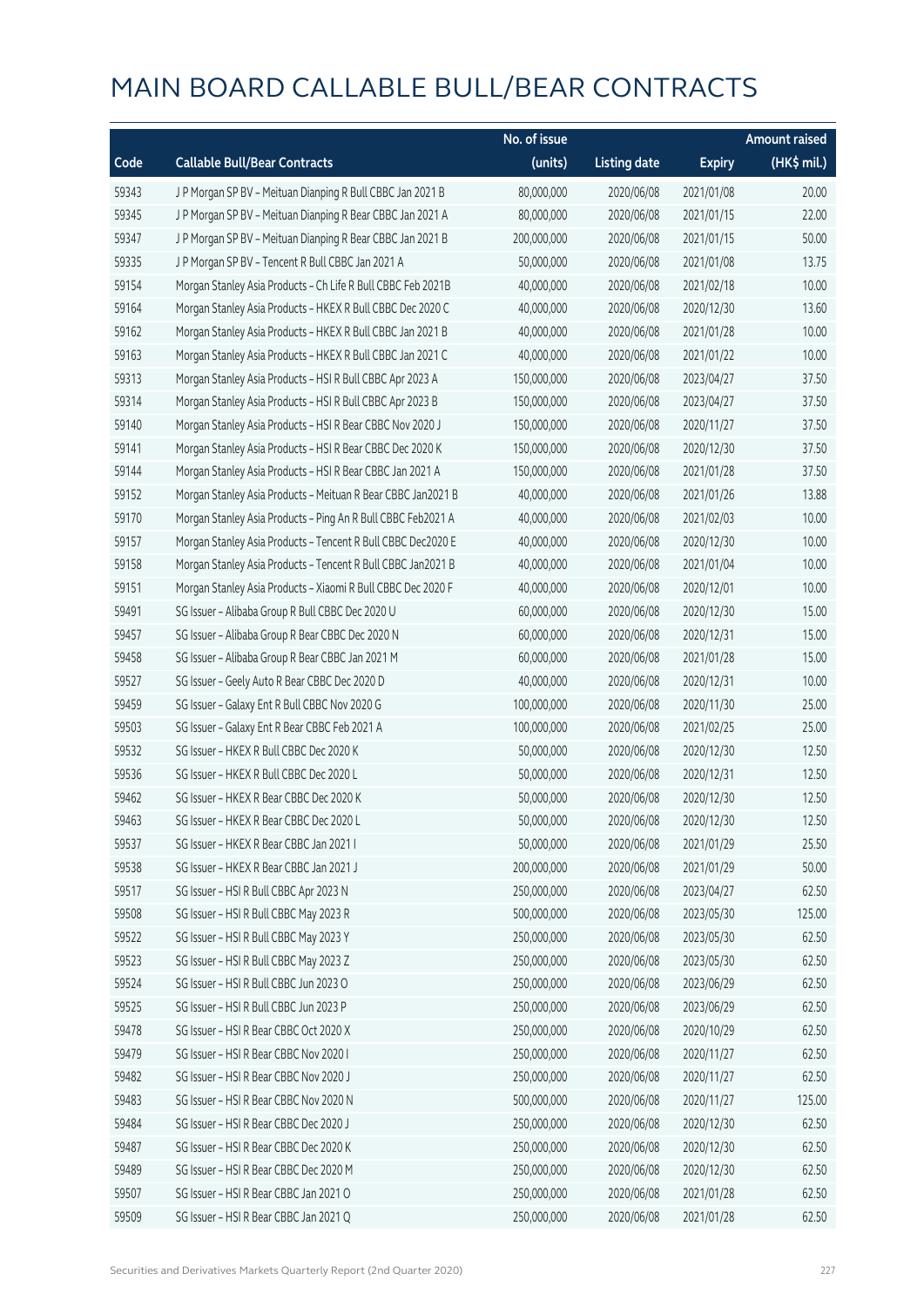|       |                                                     | No. of issue |                     |               | <b>Amount raised</b> |
|-------|-----------------------------------------------------|--------------|---------------------|---------------|----------------------|
| Code  | <b>Callable Bull/Bear Contracts</b>                 | (units)      | <b>Listing date</b> | <b>Expiry</b> | (HK\$ mil.)          |
| 59516 | SG Issuer - HSI R Bear CBBC Feb 2021 X              | 250,000,000  | 2020/06/08          | 2021/02/25    | 62.50                |
| 59539 | SG Issuer - Meituan Dianping R Bull CBBC Nov 2020 Q | 100,000,000  | 2020/06/08          | 2020/11/30    | 25.00                |
| 59546 | SG Issuer - Meituan Dianping R Bull CBBC Jan 2021 G | 100,000,000  | 2020/06/08          | 2021/01/28    | 25.00                |
| 59505 | SG Issuer - Meituan Dianping R Bear CBBC Jan 2021 I | 100,000,000  | 2020/06/08          | 2021/01/28    | 25.00                |
| 59540 | SG Issuer - Meituan Dianping R Bear CBBC Jan 2021 J | 100,000,000  | 2020/06/08          | 2021/01/29    | 25.00                |
| 59541 | SG Issuer - Meituan Dianping R Bear CBBC Feb 2021 E | 100,000,000  | 2020/06/08          | 2021/02/25    | 39.00                |
| 59464 | SG Issuer - SMIC R Bear CBBC Dec 2020 E             | 120,000,000  | 2020/06/08          | 2020/12/30    | 30.00                |
| 59542 | SG Issuer - Tencent R Bull CBBC Oct 2020 U          | 80,000,000   | 2020/06/08          | 2020/10/30    | 20.00                |
| 59544 | SG Issuer - Tencent R Bull CBBC Dec 2020 Q          | 80,000,000   | 2020/06/08          | 2020/12/30    | 20.00                |
| 59465 | SG Issuer - Tencent R Bear CBBC Jan 2021 T          | 80,000,000   | 2020/06/08          | 2021/01/28    | 20.00                |
| 59466 | SG Issuer - Tencent R Bear CBBC Feb 2021 W          | 80,000,000   | 2020/06/08          | 2021/02/25    | 20.00                |
| 59467 | SG Issuer - Tencent R Bear CBBC Feb 2021 X          | 80,000,000   | 2020/06/08          | 2021/02/26    | 20.00                |
| 59468 | SG Issuer - Xiaomi R Bull CBBC Dec 2020 L           | 60,000,000   | 2020/06/08          | 2020/12/31    | 15.00                |
| 59192 | UBS AG - Alibaba Group R Bear CBBC Dec 2020 M       | 80,000,000   | 2020/06/08          | 2020/12/14    | 20.00                |
| 59194 | UBS AG - Alibaba Group R Bear CBBC Jan 2021 F       | 80,000,000   | 2020/06/08          | 2021/01/08    | 20.00                |
| 59223 | UBS AG - Geely Auto R Bull CBBC Jan 2021 A          | 40,000,000   | 2020/06/08          | 2021/01/28    | 10.00                |
| 59218 | UBS AG - HKEX R Bull CBBC Feb 2021 C                | 50,000,000   | 2020/06/08          | 2021/02/10    | 12.50                |
| 59219 | UBS AG - HKEX R Bull CBBC Feb 2021 D                | 200,000,000  | 2020/06/08          | 2021/02/24    | 50.00                |
| 59220 | UBS AG - HKEX R Bear CBBC Feb 2021 C                | 200,000,000  | 2020/06/08          | 2021/02/10    | 50.00                |
| 59221 | UBS AG - HSI R Bull CBBC Oct 2022 F                 | 200,000,000  | 2020/06/08          | 2022/10/28    | 50.00                |
| 59207 | UBS AG - HSI R Bull CBBC Feb 2023 A                 | 200,000,000  | 2020/06/08          | 2023/02/27    | 50.00                |
| 59208 | UBS AG - HSI R Bull CBBC Feb 2023 U                 | 400,000,000  | 2020/06/08          | 2023/02/27    | 100.00               |
| 59211 | UBS AG - HSI R Bull CBBC Feb 2023 V                 | 200,000,000  | 2020/06/08          | 2023/02/27    | 50.00                |
| 59183 | UBS AG - HSI R Bear CBBC Jan 2021 D                 | 200,000,000  | 2020/06/08          | 2021/01/28    | 50.00                |
| 59202 | UBS AG - HSI R Bear CBBC Jan 2021 E                 | 200,000,000  | 2020/06/08          | 2021/01/28    | 50.00                |
| 59175 | UBS AG - HSI R Bear CBBC Jan 2021 H                 | 200,000,000  | 2020/06/08          | 2021/01/28    | 50.00                |
| 59177 | UBS AG - HSI R Bear CBBC Jan 2021 J                 | 200,000,000  | 2020/06/08          | 2021/01/28    | 50.00                |
| 59199 | UBS AG - HSI R Bear CBBC Jan 2021 K                 | 200,000,000  | 2020/06/08          | 2021/01/28    | 50.00                |
| 59178 | UBS AG - HSI R Bear CBBC Jan 2021 N                 | 200,000,000  | 2020/06/08          | 2021/01/28    | 50.00                |
| 59182 | UBS AG - HSI R Bear CBBC Jan 2021 O                 | 200,000,000  | 2020/06/08          | 2021/01/28    | 50.00                |
| 59206 | UBS AG - HSI R Bear CBBC Jan 2021 U                 | 200,000,000  | 2020/06/08          | 2021/01/28    | 50.00                |
| 59224 | UBS AG - Link REIT R Bull CBBC Dec 2020 H           | 60,000,000   | 2020/06/08          | 2020/12/31    | 15.00                |
| 59195 | UBS AG - Meituan Dianping R Bear CBBC Dec 2020 C    | 50,000,000   | 2020/06/08          | 2020/12/14    | 12.50                |
| 59214 | UBS AG - Meituan Dianping R Bear CBBC Feb 2021 B    | 150,000,000  | 2020/06/08          | 2021/02/26    | 37.50                |
| 59196 | UBS AG - Meituan Dianping R Bear CBBC Mar 2021 A    | 150,000,000  | 2020/06/08          | 2021/03/31    | 37.50                |
| 59186 | UBS AG - Tencent R Bear CBBC Dec 2020 K             | 40,000,000   | 2020/06/08          | 2020/12/14    | 10.00                |
| 59213 | UBS AG - Tencent R Bear CBBC Dec 2020 P             | 40,000,000   | 2020/06/08          | 2020/12/10    | 10.00                |
| 59189 | UBS AG - Tencent R Bear CBBC Jan 2021 L             | 200,000,000  | 2020/06/08          | 2021/01/08    | 50.00                |
| 59222 | UBS AG - Xiaomi R Bull CBBC Feb 2021 D              | 60,000,000   | 2020/06/08          | 2021/02/22    | 15.00                |
| 59239 | Bank Vontobel - AIA R Bull CBBC Feb 2021 C          | 40,000,000   | 2020/06/08          | 2021/02/19    | 10.00                |
| 59242 | Bank Vontobel - CSOP A50 ETF R Bull CBBC Apr 2021 C | 40,000,000   | 2020/06/08          | 2021/04/23    | 10.00                |
| 59247 | Bank Vontobel - HKEX R Bull CBBC Feb 2021 A         | 40,000,000   | 2020/06/08          | 2021/02/05    | 10.00                |
| 59257 | Bank Vontobel - HSI R Bull CBBC Dec 2022 S          | 80,000,000   | 2020/06/08          | 2022/12/29    | 20.00                |
| 59258 | Bank Vontobel - HSI R Bull CBBC Dec 2022 T          | 80,000,000   | 2020/06/08          | 2022/12/29    | 20.00                |
| 59248 | Bank Vontobel - HSI R Bear CBBC Dec 2020 U          | 80,000,000   | 2020/06/08          | 2020/12/30    | 20.00                |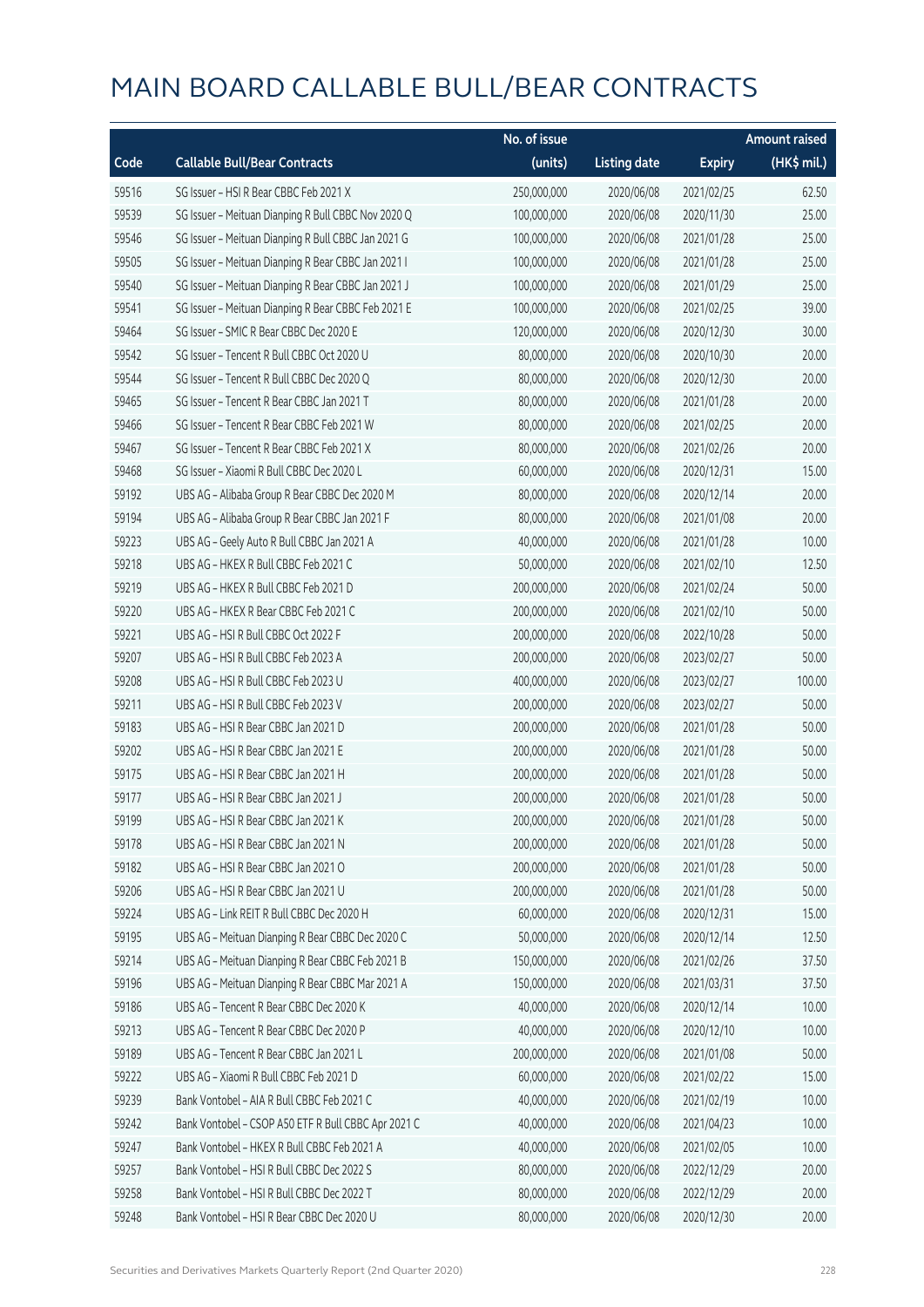|       |                                                          | No. of issue |                     |               | <b>Amount raised</b> |
|-------|----------------------------------------------------------|--------------|---------------------|---------------|----------------------|
| Code  | <b>Callable Bull/Bear Contracts</b>                      | (units)      | <b>Listing date</b> | <b>Expiry</b> | (HK\$ mil.)          |
| 59250 | Bank Vontobel - HSI R Bear CBBC Dec 2020 V               | 80,000,000   | 2020/06/08          | 2020/12/30    | 20.00                |
| 59241 | Bank Vontobel - ICBC R Bull CBBC Feb 2021 A              | 40,000,000   | 2020/06/08          | 2021/02/19    | 10.00                |
| 59228 | Bank Vontobel - Meituan Dianping R Bull CBBC Mar 2021 C  | 60,000,000   | 2020/06/08          | 2021/03/05    | 15.00                |
| 59244 | Bank Vontobel - Meituan Dianping R Bull CBBC Mar 2021 D  | 60,000,000   | 2020/06/08          | 2021/03/05    | 15.00                |
| 59229 | Bank Vontobel - Meituan Dianping R Bear CBBC Jan 2021 H  | 60,000,000   | 2020/06/08          | 2021/01/15    | 15.00                |
| 59233 | Bank Vontobel - Meituan Dianping R Bear CBBC Jan 2021 I  | 60,000,000   | 2020/06/08          | 2021/01/08    | 21.60                |
| 59237 | Bank Vontobel - Meituan Dianping R Bear CBBC Jan 2021 J  | 60,000,000   | 2020/06/08          | 2021/01/08    | 33.60                |
| 59245 | Bank Vontobel - Meituan Dianping R Bear CBBC Jan 2021 K  | 60,000,000   | 2020/06/08          | 2021/01/08    | 15.00                |
| 59243 | Bank Vontobel - SUNAC R Bull CBBC Feb 2021 A             | 40,000,000   | 2020/06/08          | 2021/02/19    | 10.00                |
| 59225 | Bank Vontobel - Tencent R Bull CBBC Feb 2021 F           | 40,000,000   | 2020/06/08          | 2021/02/19    | 10.00                |
| 59646 | BOCI Asia Ltd. - CC Bank R Bull CBBC Nov 2020 A          | 80,000,000   | 2020/06/09          | 2020/11/30    | 20.00                |
| 59647 | BOCI Asia Ltd. - HSI R Bull CBBC Jan 2023 J              | 150,000,000  | 2020/06/09          | 2023/01/30    | 37.50                |
| 59654 | BOCI Asia Ltd. - HSI R Bear CBBC Oct 2020 P              | 150,000,000  | 2020/06/09          | 2020/10/29    | 37.50                |
| 59933 | BNP Paribas Issuance B.V. - HSI R Bull CBBC Nov 2022 R   | 200,000,000  | 2020/06/09          | 2022/11/29    | 50.00                |
| 59934 | BNP Paribas Issuance B.V. - HSI R Bull CBBC Nov 2022 S   | 190,000,000  | 2020/06/09          | 2022/11/29    | 47.50                |
| 59730 | BNP Paribas Issuance B.V. - HSI R Bull CBBC Dec 2022 U   | 200,000,000  | 2020/06/09          | 2022/12/29    | 50.00                |
| 59729 | BNP Paribas Issuance B.V. - HSI R Bear CBBC Jan 2021 A   | 250,000,000  | 2020/06/09          | 2021/01/28    | 62.50                |
| 59942 | BNP Paribas Issuance B.V. - HSI R Bear CBBC Jan 2021 B   | 240,000,000  | 2020/06/09          | 2021/01/28    | 60.00                |
| 59975 | Credit Suisse AG - AIA R Bull CBBC Nov 2020 H            | 70,000,000   | 2020/06/09          | 2020/11/27    | 17.50                |
| 59957 | Credit Suisse AG - Alibaba Group R Bull CBBC Nov 2020 H  | 50,000,000   | 2020/06/09          | 2020/11/27    | 12.50                |
| 59991 | Credit Suisse AG - HKEX R Bull CBBC Nov 2020 E           | 50,000,000   | 2020/06/09          | 2020/11/27    | 12.50                |
| 59961 | Credit Suisse AG - HKEX R Bear CBBC Jan 2021 C           | 50,000,000   | 2020/06/09          | 2021/01/28    | 23.50                |
| 59988 | Credit Suisse AG - HSI R Bull CBBC Jan 2023 E            | 200,000,000  | 2020/06/09          | 2023/01/30    | 50.00                |
| 59989 | Credit Suisse AG - HSI R Bull CBBC Jan 2023 H            | 200,000,000  | 2020/06/09          | 2023/01/30    | 50.00                |
| 59990 | Credit Suisse AG - HSI R Bull CBBC Feb 2023 A            | 200,000,000  | 2020/06/09          | 2023/02/27    | 50.00                |
| 59979 | Credit Suisse AG - HSI R Bull CBBC Feb 2023 H            | 200,000,000  | 2020/06/09          | 2023/02/27    | 50.00                |
| 59982 | Credit Suisse AG - HSI R Bull CBBC Feb 2023 I            | 200,000,000  | 2020/06/09          | 2023/02/27    | 50.00                |
| 59945 | Credit Suisse AG - HSI R Bear CBBC Oct 2020 L            | 200,000,000  | 2020/06/09          | 2020/10/29    | 50.00                |
| 59946 | Credit Suisse AG - HSI R Bear CBBC Dec 2020 G            | 200,000,000  | 2020/06/09          | 2020/12/30    | 50.00                |
| 59949 | Credit Suisse AG - HSI R Bear CBBC Dec 2020 Y            | 200,000,000  | 2020/06/09          | 2020/12/30    | 50.00                |
| 59977 | Credit Suisse AG - HSI R Bear CBBC Jan 2021 P            | 300,000,000  | 2020/06/09          | 2021/01/28    | 75.00                |
| 59978 | Credit Suisse AG - HSI R Bear CBBC Jan 2021 Q            | 200,000,000  | 2020/06/09          | 2021/01/28    | 50.00                |
| 59976 | Credit Suisse AG - Link REIT R Bull CBBC Dec 2020 H      | 50,000,000   | 2020/06/09          | 2020/12/30    | 12.50                |
| 59972 | Credit Suisse AG - SMIC R Bull CBBC Apr 2021 A           | 100,000,000  | 2020/06/09          | 2021/04/29    | 25.00                |
| 59974 | Credit Suisse AG - SMIC R Bull CBBC Apr 2021 B           | 100,000,000  | 2020/06/09          | 2021/04/29    | 25.00                |
| 59965 | Credit Suisse AG - Tencent R Bull CBBC Dec 2020 I        | 50,000,000   | 2020/06/09          | 2020/12/30    | 12.50                |
| 59967 | Credit Suisse AG - ZTE R Bull CBBC Jan 2021 A            | 50,000,000   | 2020/06/09          | 2021/01/28    | 12.50                |
| 59998 | Goldman Sachs SP (Asia) - Alibaba R Bull CBBC Oct 2020 D | 60,000,000   | 2020/06/09          | 2020/10/30    | 15.00                |
| 60041 | Goldman Sachs SP (Asia) - HKEX R Bull CBBC Jun 2021 G    | 80,000,000   | 2020/06/09          | 2021/06/30    | 20.00                |
| 59997 | Goldman Sachs SP (Asia) - HSI R Bull CBBC Jun 2023 Q     | 160,000,000  | 2020/06/09          | 2023/06/29    | 40.00                |
| 60065 | Goldman Sachs SP (Asia) - HSI R Bull CBBC Jun 2023 R     | 160,000,000  | 2020/06/09          | 2023/06/29    | 40.00                |
| 60067 | Goldman Sachs SP (Asia) - HSI R Bull CBBC Jun 2023 S     | 160,000,000  | 2020/06/09          | 2023/06/29    | 40.00                |
| 60071 | Goldman Sachs SP (Asia) - HSI R Bull CBBC Jun 2023 T     | 160,000,000  | 2020/06/09          | 2023/06/29    | 40.00                |
| 60105 | Goldman Sachs SP (Asia) - HSI R Bull CBBC Jun 2023 U     | 160,000,000  | 2020/06/09          | 2023/06/29    | 40.00                |
| 59995 | Goldman Sachs SP (Asia) - HSI R Bear CBBC Apr 2021 A     | 160,000,000  | 2020/06/09          | 2021/04/29    | 40.00                |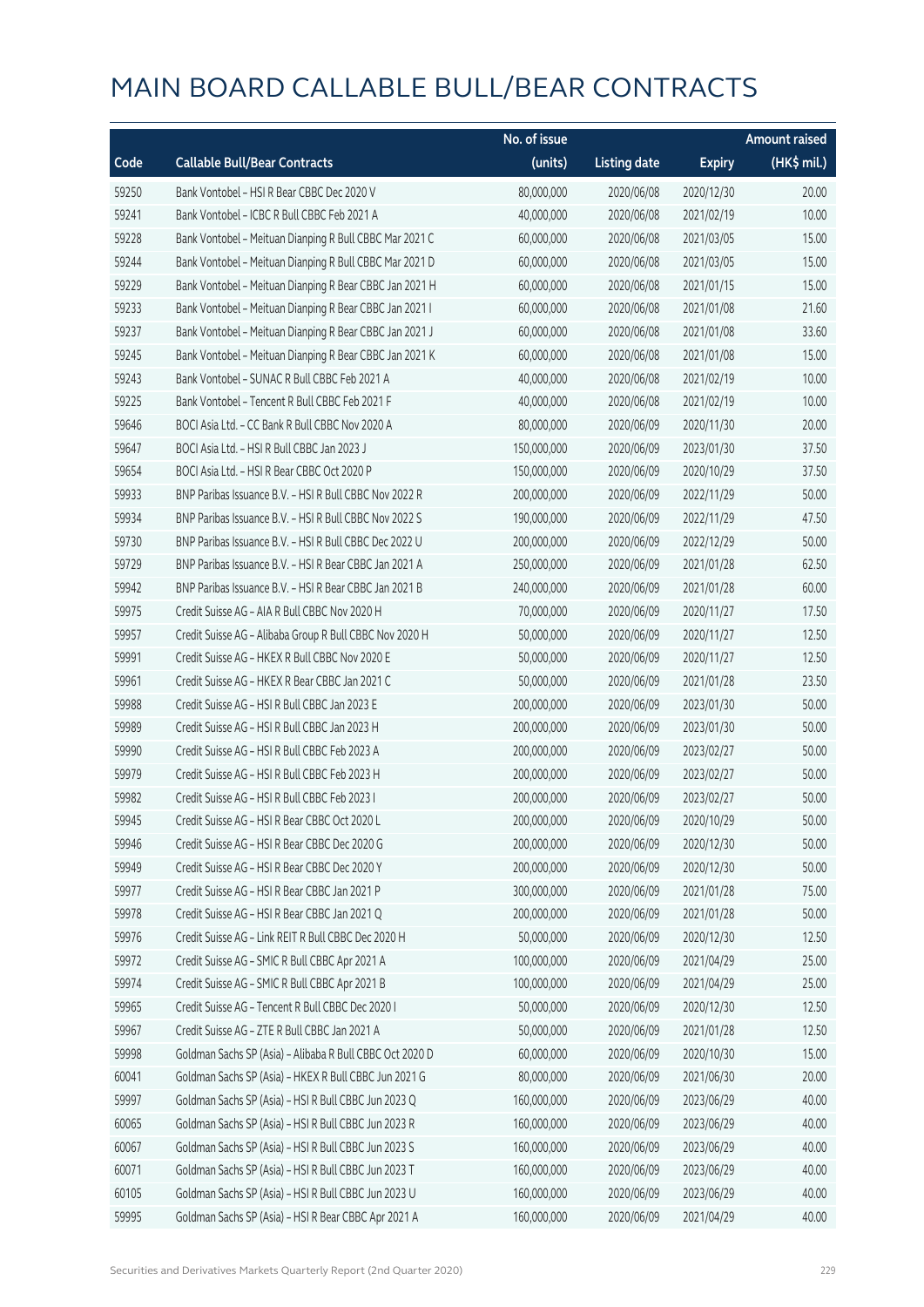|       |                                                          | No. of issue |                     |               | <b>Amount raised</b> |
|-------|----------------------------------------------------------|--------------|---------------------|---------------|----------------------|
| Code  | <b>Callable Bull/Bear Contracts</b>                      | (units)      | <b>Listing date</b> | <b>Expiry</b> | (HK\$ mil.)          |
| 59996 | Goldman Sachs SP (Asia) - HSI R Bear CBBC Apr 2021 B     | 160,000,000  | 2020/06/09          | 2021/04/29    | 40.00                |
| 60108 | Goldman Sachs SP (Asia) - HSI R Bear CBBC Apr 2021 C     | 160,000,000  | 2020/06/09          | 2021/04/29    | 40.00                |
| 60134 | Goldman Sachs SP (Asia) - HSI R Bear CBBC Apr 2021 D     | 160,000,000  | 2020/06/09          | 2021/04/29    | 40.00                |
| 60143 | Goldman Sachs SP (Asia) - HSI R Bear CBBC Apr 2021 E     | 160,000,000  | 2020/06/09          | 2021/04/29    | 40.00                |
| 60003 | Goldman Sachs SP (Asia) - Tencent R Bull CBBC Oct 2020 S | 60,000,000   | 2020/06/09          | 2020/10/30    | 15.00                |
| 60061 | Goldman Sachs SP (Asia) - Tencent R Bull CBBC Oct 2020 U | 60,000,000   | 2020/06/09          | 2020/10/30    | 15.00                |
| 60044 | Goldman Sachs SP (Asia) - Tencent R Bear CBBC Jun 2021 D | 60,000,000   | 2020/06/09          | 2021/06/30    | 15.00                |
| 60048 | Goldman Sachs SP (Asia) - Xiaomi R Bull CBBC Oct 2020 H  | 60,000,000   | 2020/06/09          | 2020/10/30    | 15.00                |
| 59635 | HK Bank - AIA R Bull CBBC Nov 2020 H                     | 40,000,000   | 2020/06/09          | 2020/11/23    | 10.00                |
| 59622 | HK Bank - HKEX R Bull CBBC Oct 2020 I                    | 40,000,000   | 2020/06/09          | 2020/10/19    | 10.00                |
| 59625 | HK Bank - HKEX R Bull CBBC Nov 2020 J                    | 40,000,000   | 2020/06/09          | 2020/11/23    | 10.00                |
| 59623 | HK Bank - HKEX R Bear CBBC Nov 2020 D                    | 100,000,000  | 2020/06/09          | 2020/11/19    | 25.00                |
| 59626 | HK Bank - HSI R Bull CBBC May 2022 C                     | 60,000,000   | 2020/06/09          | 2022/05/30    | 15.00                |
| 59627 | HK Bank - HSI R Bull CBBC May 2022 D                     | 100,000,000  | 2020/06/09          | 2022/05/30    | 25.00                |
| 59616 | HK Bank - HSI R Bear CBBC Oct 2020 H                     | 80,000,000   | 2020/06/09          | 2020/10/29    | 20.00                |
| 59632 | HK Bank - Link REIT R Bull CBBC Jan 2021 A               | 40,000,000   | 2020/06/09          | 2021/01/14    | 10.00                |
| 59609 | HK Bank - Meituan Dianping R Bull CBBC Nov 2020 G        | 40,000,000   | 2020/06/09          | 2020/11/16    | 10.00                |
| 59637 | HK Bank - Ping An R Bull CBBC Nov 2020 D                 | 40,000,000   | 2020/06/09          | 2020/11/16    | 10.00                |
| 59636 | HK Bank - SMIC R Bull CBBC Nov 2020 D                    | 40,000,000   | 2020/06/09          | 2020/11/02    | 10.00                |
| 59624 | HK Bank - Tencent R Bull CBBC Nov 2020 K                 | 40,000,000   | 2020/06/09          | 2020/11/09    | 10.00                |
| 59621 | HK Bank - Tencent R Bear CBBC Oct 2020 J                 | 40,000,000   | 2020/06/09          | 2020/10/12    | 10.00                |
| 59645 | HK Bank - ZTE R Bull CBBC Dec 2020 C                     | 40,000,000   | 2020/06/09          | 2020/12/14    | 10.00                |
| 59821 | Haitong Int'l Sec - AIA R Bull CBBC Nov 2020 D           | 60,000,000   | 2020/06/09          | 2020/11/27    | 15.00                |
| 59817 | Haitong Int'l Sec - HKEX R Bull CBBC Dec 2020 C          | 60,000,000   | 2020/06/09          | 2020/12/30    | 15.00                |
| 59819 | Haitong Int'l Sec - HKEX R Bear CBBC Jan 2021 B          | 60,000,000   | 2020/06/09          | 2021/01/28    | 24.66                |
| 59824 | Haitong Int'l Sec - HSI R Bull CBBC Apr 2023 I           | 150,000,000  | 2020/06/09          | 2023/04/27    | 37.50                |
| 59825 | Haitong Int'l Sec - HSI R Bull CBBC Apr 2023 J           | 200,000,000  | 2020/06/09          | 2023/04/27    | 50.00                |
| 59826 | Haitong Int'l Sec - HSI R Bull CBBC Apr 2023 K           | 300,000,000  | 2020/06/09          | 2023/04/27    | 75.00                |
| 59823 | Haitong Int'l Sec - HSI R Bear CBBC Oct 2020 A           | 150,000,000  | 2020/06/09          | 2020/10/29    | 37.50                |
| 59812 | Haitong Int'l Sec - HSI R Bear CBBC Feb 2021 C           | 200,000,000  | 2020/06/09          | 2021/02/25    | 50.00                |
| 59810 | Haitong Int'l Sec - HSI R Bear CBBC Mar 2021 A           | 200,000,000  | 2020/06/09          | 2021/03/30    | 50.00                |
| 59814 | Haitong Int'l Sec - Tencent R Bull CBBC Dec 2020 H       | 60,000,000   | 2020/06/09          | 2020/12/30    | 15.00                |
| 59813 | Haitong Int'l Sec - Tencent R Bear CBBC Jan 2021 D       | 60,000,000   | 2020/06/09          | 2021/01/28    | 15.00                |
| 59764 | J P Morgan SP BV - HKEX R Bull CBBC Jan 2021 A           | 40,000,000   | 2020/06/09          | 2021/01/08    | 10.00                |
| 59765 | J P Morgan SP BV - HKEX R Bear CBBC Jan 2021 A           | 200,000,000  | 2020/06/09          | 2021/01/15    | 50.00                |
| 59779 | J P Morgan SP BV - HSI R Bull CBBC Feb 2023 S            | 200,000,000  | 2020/06/09          | 2023/02/27    | 50.00                |
| 59734 | J P Morgan SP BV - HSI R Bull CBBC Mar 2023 F            | 200,000,000  | 2020/06/09          | 2023/03/30    | 50.00                |
| 59748 | J P Morgan SP BV - HSI R Bull CBBC Mar 2023 G            | 200,000,000  | 2020/06/09          | 2023/03/30    | 50.00                |
| 59770 | J P Morgan SP BV - HSI R Bull CBBC Mar 2023 I            | 200,000,000  | 2020/06/09          | 2023/03/30    | 50.00                |
| 59753 | J P Morgan SP BV - HSI R Bull CBBC Apr 2023 Y            | 200,000,000  | 2020/06/09          | 2023/04/27    | 50.00                |
| 59755 | J P Morgan SP BV - HSI R Bull CBBC Sep 2023 O            | 200,000,000  | 2020/06/09          | 2023/09/28    | 50.00                |
| 59742 | J P Morgan SP BV - HSI R Bear CBBC Nov 2020 A            | 200,000,000  | 2020/06/09          | 2020/11/27    | 50.00                |
| 59757 | J P Morgan SP BV - HSI R Bear CBBC Nov 2020 L            | 200,000,000  | 2020/06/09          | 2020/11/27    | 50.00                |
| 59735 | J P Morgan SP BV - HSI R Bear CBBC Nov 2020 X            | 200,000,000  | 2020/06/09          | 2020/11/27    | 50.00                |
| 59758 | J P Morgan SP BV - HSI R Bear CBBC Dec 2020 X            | 200,000,000  | 2020/06/09          | 2020/12/30    | 50.00                |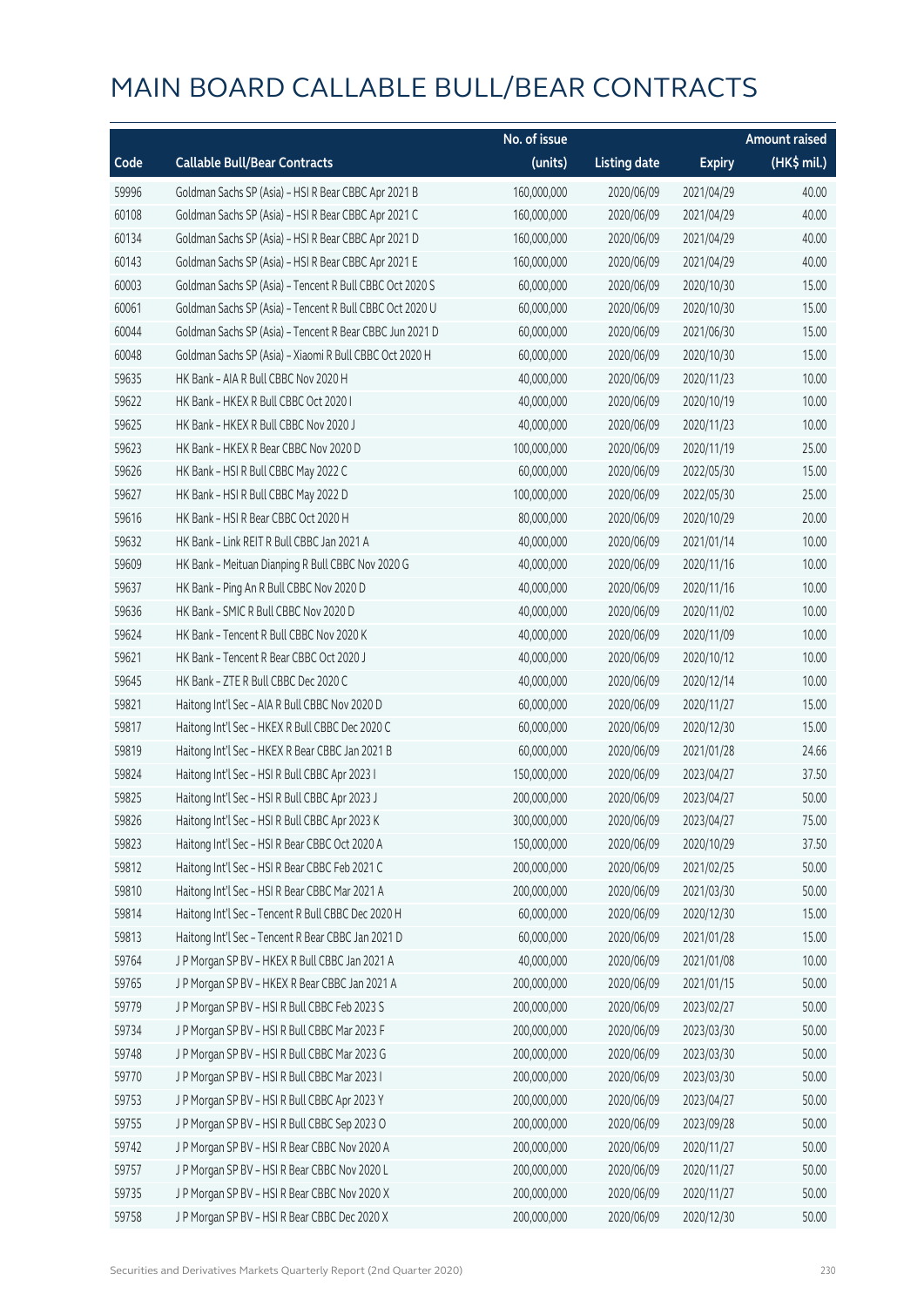|       |                                                                | No. of issue |                     |               | <b>Amount raised</b>  |
|-------|----------------------------------------------------------------|--------------|---------------------|---------------|-----------------------|
| Code  | <b>Callable Bull/Bear Contracts</b>                            | (units)      | <b>Listing date</b> | <b>Expiry</b> | $(HK\frac{1}{2}mil.)$ |
| 59756 | J P Morgan SP BV - HSI R Bear CBBC Jan 2021 R                  | 200,000,000  | 2020/06/09          | 2021/01/28    | 50.00                 |
| 59762 | J P Morgan SP BV - HSI R Bear CBBC Jan 2021 S                  | 200,000,000  | 2020/06/09          | 2021/01/28    | 50.00                 |
| 59631 | Morgan Stanley Asia Products - CSOP A50 ETF R Bull CBBC Dec20B | 40,000,000   | 2020/06/09          | 2020/12/01    | 10.00                 |
| 59628 | Morgan Stanley Asia Products - CSOP A50 ETF R Bull CBBC Mar21B | 40,000,000   | 2020/06/09          | 2021/03/01    | 10.00                 |
| 59784 | Morgan Stanley Asia Products - HSI R Bull CBBC May 2023 A      | 150,000,000  | 2020/06/09          | 2023/05/30    | 37.50                 |
| 59782 | Morgan Stanley Asia Products - HSI R Bear CBBC Oct 2020 X      | 150,000,000  | 2020/06/09          | 2020/10/29    | 37.50                 |
| 59783 | Morgan Stanley Asia Products - HSI R Bear CBBC Nov 2020 K      | 150,000,000  | 2020/06/09          | 2020/11/27    | 37.50                 |
| 59829 | SG Issuer - AIA R Bear CBBC Dec 2020 E                         | 60,000,000   | 2020/06/09          | 2020/12/30    | 15.00                 |
| 59831 | SG Issuer - Alibaba Group R Bull CBBC Dec 2020 V               | 60,000,000   | 2020/06/09          | 2020/12/31    | 15.00                 |
| 59849 | SG Issuer - Alibaba Group R Bear CBBC Feb 2021 C               | 60,000,000   | 2020/06/09          | 2021/02/25    | 15.00                 |
| 59867 | SG Issuer - CC Bank R Bear CBBC Feb 2021 A                     | 100,000,000  | 2020/06/09          | 2021/02/25    | 25.00                 |
| 59909 | SG Issuer - China Life R Bull CBBC Apr 2021 A                  | 150,000,000  | 2020/06/09          | 2021/04/29    | 37.50                 |
| 59913 | SG Issuer - HKEX R Bull CBBC Jan 2021 D                        | 50,000,000   | 2020/06/09          | 2021/01/29    | 12.50                 |
| 59915 | SG Issuer - HKEX R Bull CBBC Apr 2021 B                        | 200,000,000  | 2020/06/09          | 2021/04/29    | 50.00                 |
| 59835 | SG Issuer - HKEX R Bear CBBC Jan 2021 K                        | 50,000,000   | 2020/06/09          | 2021/01/28    | 12.50                 |
| 59836 | SG Issuer - HKEX R Bear CBBC Feb 2021 A                        | 50,000,000   | 2020/06/09          | 2021/02/25    | 21.50                 |
| 59897 | SG Issuer - HSI R Bull CBBC Apr 2023 O                         | 250,000,000  | 2020/06/09          | 2023/04/27    | 62.50                 |
| 59898 | SG Issuer - HSI R Bull CBBC May 2023 I                         | 250,000,000  | 2020/06/09          | 2023/05/30    | 62.50                 |
| 59901 | SG Issuer - HSI R Bull CBBC May 2023 J                         | 250,000,000  | 2020/06/09          | 2023/05/30    | 62.50                 |
| 59902 | SG Issuer - HSI R Bull CBBC May 2023 K                         | 250,000,000  | 2020/06/09          | 2023/05/30    | 62.50                 |
| 59908 | SG Issuer - HSI R Bull CBBC Jun 2023 Q                         | 250,000,000  | 2020/06/09          | 2023/06/29    | 62.50                 |
| 59840 | SG Issuer - HSI R Bear CBBC Sep 2020 G                         | 250,000,000  | 2020/06/09          | 2020/09/29    | 62.50                 |
| 59885 | SG Issuer - HSI R Bear CBBC Nov 2020 F                         | 250,000,000  | 2020/06/09          | 2020/11/27    | 62.50                 |
| 59845 | SG Issuer - HSI R Bear CBBC Nov 2020 P                         | 250,000,000  | 2020/06/09          | 2020/11/27    | 62.50                 |
| 59882 | SG Issuer - HSI R Bear CBBC Dec 2020 R                         | 250,000,000  | 2020/06/09          | 2020/12/30    | 62.50                 |
| 59893 | SG Issuer - HSI R Bear CBBC Jan 2021 R                         | 250,000,000  | 2020/06/09          | 2021/01/28    | 62.50                 |
| 59883 | SG Issuer - HSI R Bear CBBC Feb 2021 Y                         | 500,000,000  | 2020/06/09          | 2021/02/25    | 125.00                |
| 59871 | SG Issuer - Meituan Dianping R Bull CBBC Nov 2020 R            | 100,000,000  | 2020/06/09          | 2020/11/30    | 25.00                 |
| 59917 | SG Issuer - Meituan Dianping R Bull CBBC Dec 2020 X            | 100,000,000  | 2020/06/09          | 2020/12/31    | 25.00                 |
| 59874 | SG Issuer - Meituan Dianping R Bear CBBC Dec 2020 Q            | 100,000,000  | 2020/06/09          | 2020/12/30    | 25.00                 |
| 59923 | SG Issuer - Ping An R Bull CBBC Jan 2021 I                     | 100,000,000  | 2020/06/09          | 2021/01/28    | 25.00                 |
| 59929 | SG Issuer - Sunny Optical R Bull CBBC Jan 2021 B               | 60,000,000   | 2020/06/09          | 2021/01/28    | 15.00                 |
| 59876 | SG Issuer - Tencent R Bull CBBC Dec 2020 R                     | 80,000,000   | 2020/06/09          | 2020/12/31    | 20.00                 |
| 59931 | SG Issuer - Tencent R Bear CBBC Jan 2021 U                     | 80,000,000   | 2020/06/09          | 2021/01/28    | 20.00                 |
| 59932 | SG Issuer - Xiaomi R Bull CBBC May 2021 A                      | 60,000,000   | 2020/06/09          | 2021/05/28    | 15.00                 |
| 59701 | UBS AG - AIA R Bear CBBC Feb 2021 A                            | 60,000,000   | 2020/06/09          | 2021/02/08    | 15.00                 |
| 59667 | UBS AG - Alibaba Group R Bull CBBC Apr 2021 A                  | 80,000,000   | 2020/06/09          | 2021/04/12    | 20.00                 |
| 59714 | UBS AG - Alibaba Group R Bear CBBC Feb 2021 H                  | 80,000,000   | 2020/06/09          | 2021/02/08    | 20.00                 |
| 59675 | UBS AG - China Life R Bull CBBC Jun 2021 C                     | 150,000,000  | 2020/06/09          | 2021/06/30    | 37.50                 |
| 59678 | UBS AG - China Life R Bear CBBC Jun 2021 A                     | 150,000,000  | 2020/06/09          | 2021/06/30    | 37.50                 |
| 59672 | UBS AG - Galaxy Ent R Bull CBBC Feb 2021 B                     | 60,000,000   | 2020/06/09          | 2021/02/26    | 15.00                 |
| 59689 | UBS AG - Galaxy Ent R Bear CBBC Feb 2021 A                     | 60,000,000   | 2020/06/09          | 2021/02/26    | 15.00                 |
| 59696 | UBS AG - HKEX R Bull CBBC Feb 2021 E                           | 50,000,000   | 2020/06/09          | 2021/02/08    | 12.50                 |
| 59695 | UBS AG - HKEX R Bear CBBC Dec 2020 J                           | 50,000,000   | 2020/06/09          | 2020/12/30    | 12.50                 |
| 59694 | UBS AG - HKEX R Bear CBBC Jul 2021 A                           | 200,000,000  | 2020/06/09          | 2021/07/30    | 50.00                 |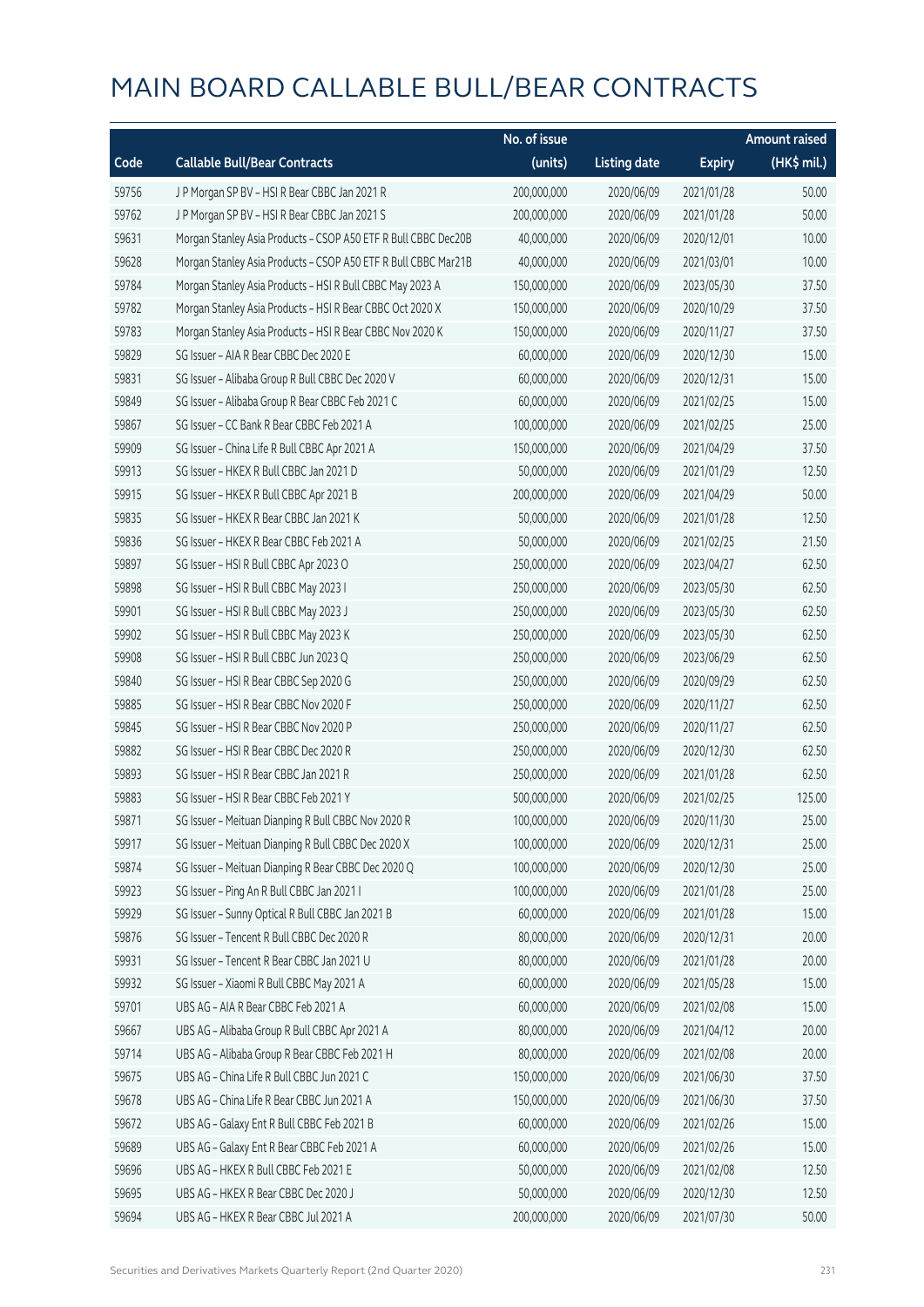|       |                                                          | No. of issue |                     |               | <b>Amount raised</b>  |
|-------|----------------------------------------------------------|--------------|---------------------|---------------|-----------------------|
| Code  | <b>Callable Bull/Bear Contracts</b>                      | (units)      | <b>Listing date</b> | <b>Expiry</b> | $(HK\frac{1}{2}mil.)$ |
| 59716 | UBS AG - HSI R Bull CBBC Sep 2022 Q                      | 200,000,000  | 2020/06/09          | 2022/09/29    | 50.00                 |
| 59717 | UBS AG - HSI R Bull CBBC Sep 2022 R                      | 200,000,000  | 2020/06/09          | 2022/09/29    | 50.00                 |
| 59720 | UBS AG - HSI R Bull CBBC Sep 2022 S                      | 200,000,000  | 2020/06/09          | 2022/09/29    | 50.00                 |
| 59722 | UBS AG - HSI R Bull CBBC Sep 2022 T                      | 200,000,000  | 2020/06/09          | 2022/09/29    | 50.00                 |
| 59702 | UBS AG - HSI R Bear CBBC Dec 2020 L                      | 200,000,000  | 2020/06/09          | 2020/12/30    | 50.00                 |
| 59704 | UBS AG - HSI R Bear CBBC Dec 2020 M                      | 400,000,000  | 2020/06/09          | 2020/12/30    | 100.00                |
| 59710 | UBS AG - HSI R Bear CBBC Dec 2020 P                      | 200,000,000  | 2020/06/09          | 2020/12/30    | 50.00                 |
| 59723 | UBS AG - HSI R Bear CBBC Dec 2020 S                      | 200,000,000  | 2020/06/09          | 2020/12/30    | 50.00                 |
| 59656 | UBS AG - HSI R Bear CBBC Dec 2020 U                      | 200,000,000  | 2020/06/09          | 2020/12/30    | 50.00                 |
| 59660 | UBS AG - HSI R Bear CBBC Dec 2020 V                      | 200,000,000  | 2020/06/09          | 2020/12/30    | 50.00                 |
| 59665 | UBS AG - Meituan Dianping R Bull CBBC Apr 2021 A         | 50,000,000   | 2020/06/09          | 2021/04/12    | 12.50                 |
| 59666 | UBS AG - Meituan Dianping R Bull CBBC Aug 2021 A         | 200,000,000  | 2020/06/09          | 2021/08/31    | 50.00                 |
| 59697 | UBS AG - Meituan Dianping R Bear CBBC Jan 2021 G         | 50,000,000   | 2020/06/09          | 2021/01/28    | 12.50                 |
| 59671 | UBS AG - Ping An R Bull CBBC Feb 2021 A                  | 100,000,000  | 2020/06/09          | 2021/02/26    | 25.00                 |
| 59684 | UBS AG - Tencent R Bull CBBC Feb 2021 L                  | 40,000,000   | 2020/06/09          | 2021/02/26    | 10.00                 |
| 59662 | UBS AG - Tencent R Bear CBBC Dec 2020 Q                  | 40,000,000   | 2020/06/09          | 2020/12/21    | 10.00                 |
| 59664 | UBS AG - Tencent R Bear CBBC Jan 2021 M                  | 200,000,000  | 2020/06/09          | 2021/01/04    | 50.00                 |
| 59808 | Bank Vontobel - AIA R Bull CBBC Apr 2021 A               | 80,000,000   | 2020/06/09          | 2021/04/09    | 20.00                 |
| 59809 | Bank Vontobel - HKEX R Bull CBBC May 2021 A              | 40,000,000   | 2020/06/09          | 2021/05/14    | 10.00                 |
| 59799 | Bank Vontobel - HKEX R Bear CBBC Jan 2021 A              | 40,000,000   | 2020/06/09          | 2021/01/22    | 11.64                 |
| 59804 | Bank Vontobel - HKEX R Bear CBBC Feb 2021 A              | 40,000,000   | 2020/06/09          | 2021/02/19    | 10.00                 |
| 59792 | Bank Vontobel - Meituan Dianping R Bull CBBC May 2021 A  | 60,000,000   | 2020/06/09          | 2021/05/28    | 15.00                 |
| 59801 | Bank Vontobel - Meituan Dianping R Bear CBBC Jan 2021 L  | 60,000,000   | 2020/06/09          | 2021/01/22    | 15.00                 |
| 59806 | Bank Vontobel - Tencent R Bull CBBC Feb 2021 G           | 40,000,000   | 2020/06/09          | 2021/02/19    | 10.00                 |
| 59791 | Bank Vontobel - Tencent R Bear CBBC Jan 2021 H           | 40,000,000   | 2020/06/09          | 2021/01/22    | 10.00                 |
| 59807 | Bank Vontobel - Xiaomi R Bull CBBC Apr 2021 A            | 40,000,000   | 2020/06/09          | 2021/04/09    | 10.00                 |
| 60488 | BOCI Asia Ltd. - Alibaba Group R Bull CBBC Dec 2020 R    | 60,000,000   | 2020/06/10          | 2020/12/30    | 15.00                 |
| 60537 | BOCI Asia Ltd. - Alibaba Group R Bull CBBC Dec 2020 S    | 60,000,000   | 2020/06/10          | 2020/12/30    | 15.00                 |
| 60545 | BOCI Asia Ltd. - Alibaba Group R Bear CBBC Dec 2020 I    | 60,000,000   | 2020/06/10          | 2020/12/30    | 15.00                 |
| 60558 | BOCI Asia Ltd. - HKEX R Bull CBBC Dec 2020 C             | 40,000,000   | 2020/06/10          | 2020/12/30    | 10.00                 |
| 60479 | BOCI Asia Ltd. - HSI R Bull CBBC Jan 2023 G              | 150,000,000  | 2020/06/10          | 2023/01/30    | 37.50                 |
| 60553 | BOCI Asia Ltd. - Link REIT R Bull CBBC Dec 2020 C        | 40,000,000   | 2020/06/10          | 2020/12/30    | 10.00                 |
| 60563 | BOCI Asia Ltd. - Meituan Dianping R Bull CBBC Dec 2020 S | 40,000,000   | 2020/06/10          | 2020/12/30    | 10.00                 |
| 60593 | BOCI Asia Ltd. - Meituan Dianping R Bear CBBC Dec 2020 O | 40,000,000   | 2020/06/10          | 2020/12/30    | 10.00                 |
| 60551 | BOCI Asia Ltd. - Ping An R Bull CBBC Sep 2020 N          | 50,000,000   | 2020/06/10          | 2020/09/29    | 12.50                 |
| 60552 | BOCI Asia Ltd. - Xiaomi R Bull CBBC Dec 2020 F           | 40,000,000   | 2020/06/10          | 2020/12/31    | 10.00                 |
| 60264 | BNP Paribas Issuance B.V. - HKEX R Bull CBBC Sep 2021 A  | 50,000,000   | 2020/06/10          | 2021/09/29    | 12.50                 |
| 60318 | BNP Paribas Issuance B.V. - HKEX R Bull CBBC Sep 2021 B  | 50,000,000   | 2020/06/10          | 2021/09/29    | 12.50                 |
| 61575 | BNP Paribas Issuance B.V. - HKEX R Bull CBBC Sep 2021 C  | 50,000,000   | 2020/06/10          | 2021/09/29    | 12.50                 |
| 60320 | BNP Paribas Issuance B.V. - HKEX R Bear CBBC Nov 2020 O  | 50,000,000   | 2020/06/10          | 2020/11/27    | 12.50                 |
| 60327 | BNP Paribas Issuance B.V. - HKEX R Bear CBBC Nov 2020 P  | 50,000,000   | 2020/06/10          | 2020/11/27    | 17.50                 |
| 61525 | BNP Paribas Issuance B.V. - HKEX R Bear CBBC Nov 2020 Q  | 50,000,000   | 2020/06/10          | 2020/11/27    | 22.50                 |
| 61574 | BNP Paribas Issuance B.V. - HKEX R Bear CBBC Nov 2020 R  | 50,000,000   | 2020/06/10          | 2020/11/27    | 32.50                 |
| 61510 | BNP Paribas Issuance B.V. - HSI R Bull CBBC Nov 2022 T   | 200,000,000  | 2020/06/10          | 2022/11/29    | 50.00                 |
| 61512 | BNP Paribas Issuance B.V. - HSI R Bull CBBC Nov 2022 U   | 200,000,000  | 2020/06/10          | 2022/11/29    | 50.00                 |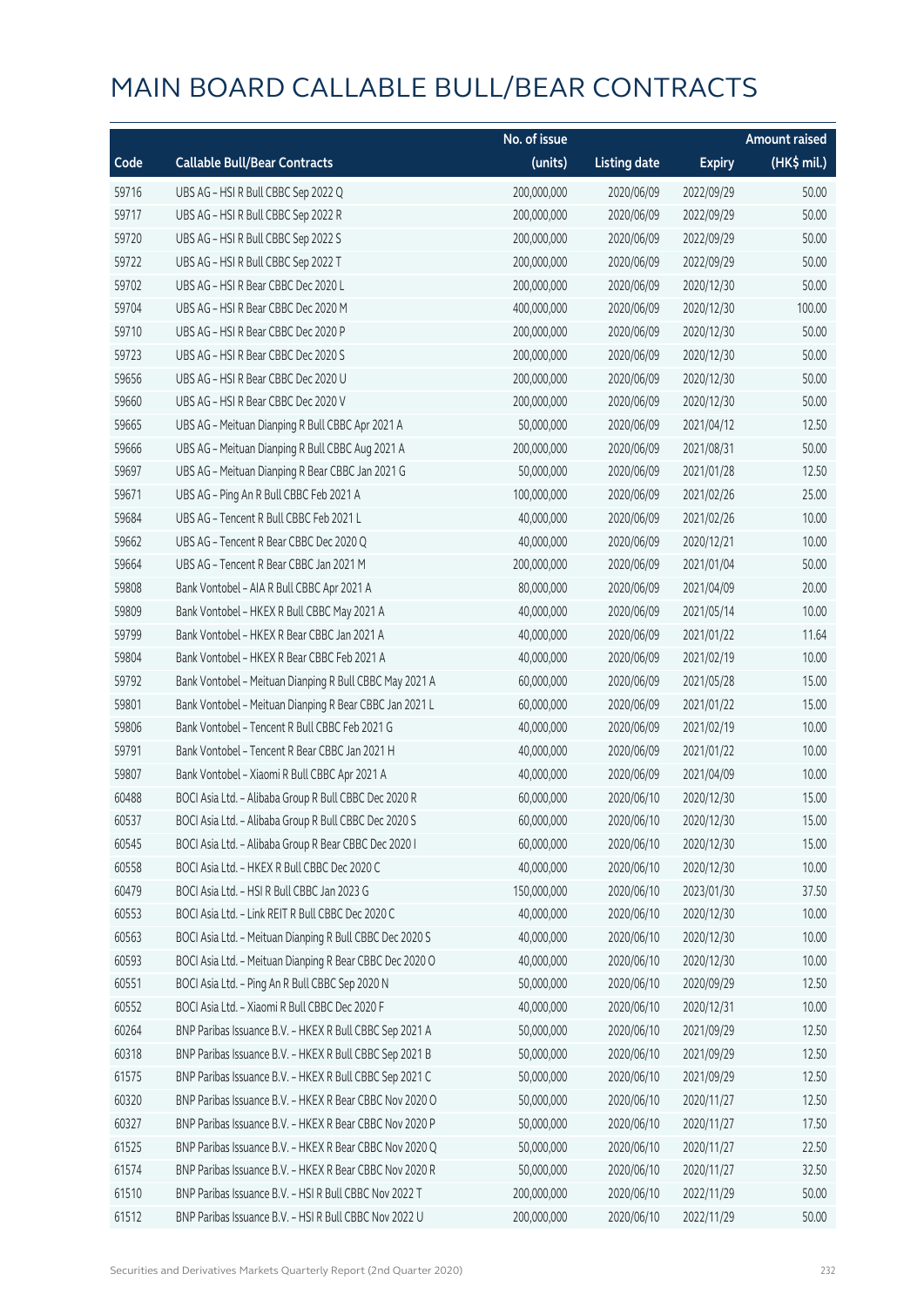|       |                                                            | No. of issue |                     |               | <b>Amount raised</b> |
|-------|------------------------------------------------------------|--------------|---------------------|---------------|----------------------|
| Code  | <b>Callable Bull/Bear Contracts</b>                        | (units)      | <b>Listing date</b> | <b>Expiry</b> | (HK\$ mil.)          |
| 61519 | BNP Paribas Issuance B.V. - HSI R Bull CBBC Nov 2022 V     | 200,000,000  | 2020/06/10          | 2022/11/29    | 50.00                |
| 61584 | BNP Paribas Issuance B.V. - HSI R Bull CBBC Nov 2022 W     | 200,000,000  | 2020/06/10          | 2022/11/29    | 50.00                |
| 60176 | BNP Paribas Issuance B.V. - HSI R Bear CBBC Jan 2021 C     | 250,000,000  | 2020/06/10          | 2021/01/28    | 62.50                |
| 60184 | BNP Paribas Issuance B.V. - HSI R Bear CBBC Jan 2021 D     | 250,000,000  | 2020/06/10          | 2021/01/28    | 62.50                |
| 60190 | BNP Paribas Issuance B.V. - HSI R Bear CBBC Jan 2021 E     | 250,000,000  | 2020/06/10          | 2021/01/28    | 62.50                |
| 60197 | BNP Paribas Issuance B.V. - HSI R Bear CBBC Jan 2021 F     | 250,000,000  | 2020/06/10          | 2021/01/28    | 62.50                |
| 61607 | BNP Paribas Issuance B.V. - HSI R Bear CBBC Jan 2021 G     | 240,000,000  | 2020/06/10          | 2021/01/28    | 60.00                |
| 61609 | BNP Paribas Issuance B.V. - Meituan R Bull CBBC Dec 2020 C | 50,000,000   | 2020/06/10          | 2020/12/30    | 12.50                |
| 61614 | BNP Paribas Issuance B.V. - Meituan R Bull CBBC Dec 2020 G | 50,000,000   | 2020/06/10          | 2020/12/30    | 12.50                |
| 60213 | BNP Paribas Issuance B.V. - Meituan R Bear CBBC Nov 2020 P | 50,000,000   | 2020/06/10          | 2020/11/27    | 12.50                |
| 60215 | BNP Paribas Issuance B.V. - Meituan R Bear CBBC Nov 2020 Q | 50,000,000   | 2020/06/10          | 2020/11/27    | 20.00                |
| 60216 | BNP Paribas Issuance B.V. - Meituan R Bear CBBC Nov 2020 R | 50,000,000   | 2020/06/10          | 2020/11/27    | 25.00                |
| 60259 | BNP Paribas Issuance B.V. - Meituan R Bear CBBC Nov 2020 S | 50,000,000   | 2020/06/10          | 2020/11/27    | 12.50                |
| 61608 | BNP Paribas Issuance B.V. - Meituan R Bear CBBC Nov 2020 T | 50,000,000   | 2020/06/10          | 2020/11/27    | 24.00                |
| 60219 | BNP Paribas Issuance B.V. - Xiaomi R Bull CBBC Nov 2020 Z  | 50,000,000   | 2020/06/10          | 2020/11/27    | 12.50                |
| 62298 | Credit Suisse AG - Alibaba Group R Bull CBBC Oct 2020 L    | 50,000,000   | 2020/06/10          | 2020/10/29    | 12.50                |
| 62164 | Credit Suisse AG - Geely Auto R Bull CBBC Dec 2020 C       | 40,000,000   | 2020/06/10          | 2020/12/30    | 10.00                |
| 62145 | Credit Suisse AG - Galaxy Ent R Bull CBBC Nov 2020 F       | 80,000,000   | 2020/06/10          | 2020/11/27    | 20.00                |
| 62179 | Credit Suisse AG - HKEX R Bull CBBC Oct 2020 G             | 50,000,000   | 2020/06/10          | 2020/10/29    | 12.50                |
| 62196 | Credit Suisse AG - HKEX R Bear CBBC Nov 2020 B             | 100,000,000  | 2020/06/10          | 2020/11/27    | 25.00                |
| 62385 | Credit Suisse AG - HSI R Bull CBBC Jan 2023 I              | 200,000,000  | 2020/06/10          | 2023/01/30    | 50.00                |
| 62387 | Credit Suisse AG - HSI R Bull CBBC Jan 2023 O              | 200,000,000  | 2020/06/10          | 2023/01/30    | 50.00                |
| 62392 | Credit Suisse AG - HSI R Bull CBBC Jan 2023 Q              | 200,000,000  | 2020/06/10          | 2023/01/30    | 50.00                |
| 62352 | Credit Suisse AG - HSI R Bull CBBC Feb 2023 J              | 200,000,000  | 2020/06/10          | 2023/02/27    | 50.00                |
| 62365 | Credit Suisse AG - HSI R Bull CBBC Feb 2023 K              | 200,000,000  | 2020/06/10          | 2023/02/27    | 50.00                |
| 62112 | Credit Suisse AG - HSI R Bear CBBC Oct 2020 W              | 200,000,000  | 2020/06/10          | 2020/10/29    | 50.00                |
| 62129 | Credit Suisse AG - HSI R Bear CBBC Oct 2020 Y              | 200,000,000  | 2020/06/10          | 2020/10/29    | 50.00                |
| 62135 | Credit Suisse AG - HSI R Bear CBBC Nov 2020 M              | 200,000,000  | 2020/06/10          | 2020/11/27    | 50.00                |
| 62139 | Credit Suisse AG - HSI R Bear CBBC Dec 2020 H              | 200,000,000  | 2020/06/10          | 2020/12/30    | 50.00                |
| 62138 | Credit Suisse AG - HSI R Bear CBBC Jan 2021 R              | 300,000,000  | 2020/06/10          | 2021/01/28    | 75.00                |
| 62143 | Credit Suisse AG - Link REIT R Bear CBBC Oct 2020 C        | 50,000,000   | 2020/06/10          | 2020/10/29    | 12.50                |
| 62270 | Credit Suisse AG - Meituan Dianping R Bull CBBC Nov 2020 F | 80,000,000   | 2020/06/10          | 2020/11/27    | 20.00                |
| 62286 | Credit Suisse AG - Meituan Dianping R Bear CBBC Feb 2021 A | 100,000,000  | 2020/06/10          | 2021/02/25    | 25.00                |
| 62269 | Credit Suisse AG - Ping An R Bull CBBC Oct 2020 G          | 80,000,000   | 2020/06/10          | 2020/10/29    | 20.00                |
| 62231 | Credit Suisse AG - SUNAC R Bull CBBC Feb 2021 B            | 60,000,000   | 2020/06/10          | 2021/02/19    | 15.00                |
| 62343 | Credit Suisse AG - SUNAC R Bear CBBC Jan 2021 A            | 50,000,000   | 2020/06/10          | 2021/01/28    | 12.50                |
| 62226 | Credit Suisse AG - Xiaomi R Bull CBBC Dec 2020 D           | 50,000,000   | 2020/06/10          | 2020/12/30    | 12.50                |
| 62421 | Goldman Sachs SP (Asia) - Alibaba R Bull CBBC Oct 2020 E   | 60,000,000   | 2020/06/10          | 2020/10/30    | 15.00                |
| 62426 | Goldman Sachs SP (Asia) - Alibaba R Bear CBBC Dec 2020 G   | 60,000,000   | 2020/06/10          | 2020/12/30    | 15.00                |
| 62423 | Goldman Sachs SP (Asia) - HKEX R Bear CBBC Jun 2021 B      | 80,000,000   | 2020/06/10          | 2021/06/30    | 20.00                |
| 62437 | Goldman Sachs SP (Asia) - HSI R Bull CBBC Jun 2023 V       | 160,000,000  | 2020/06/10          | 2023/06/29    | 40.00                |
| 62439 | Goldman Sachs SP (Asia) - HSI R Bull CBBC Jun 2023 W       | 160,000,000  | 2020/06/10          | 2023/06/29    | 40.00                |
| 62433 | Goldman Sachs SP (Asia) - HSI R Bull CBBC Jul 2023 A       | 160,000,000  | 2020/06/10          | 2023/07/28    | 40.00                |
| 62435 | Goldman Sachs SP (Asia) - HSI R Bull CBBC Jul 2023 B       | 160,000,000  | 2020/06/10          | 2023/07/28    | 40.00                |
| 62444 | Goldman Sachs SP (Asia) - HSI R Bull CBBC Jul 2023 C       | 160,000,000  | 2020/06/10          | 2023/07/28    | 40.00                |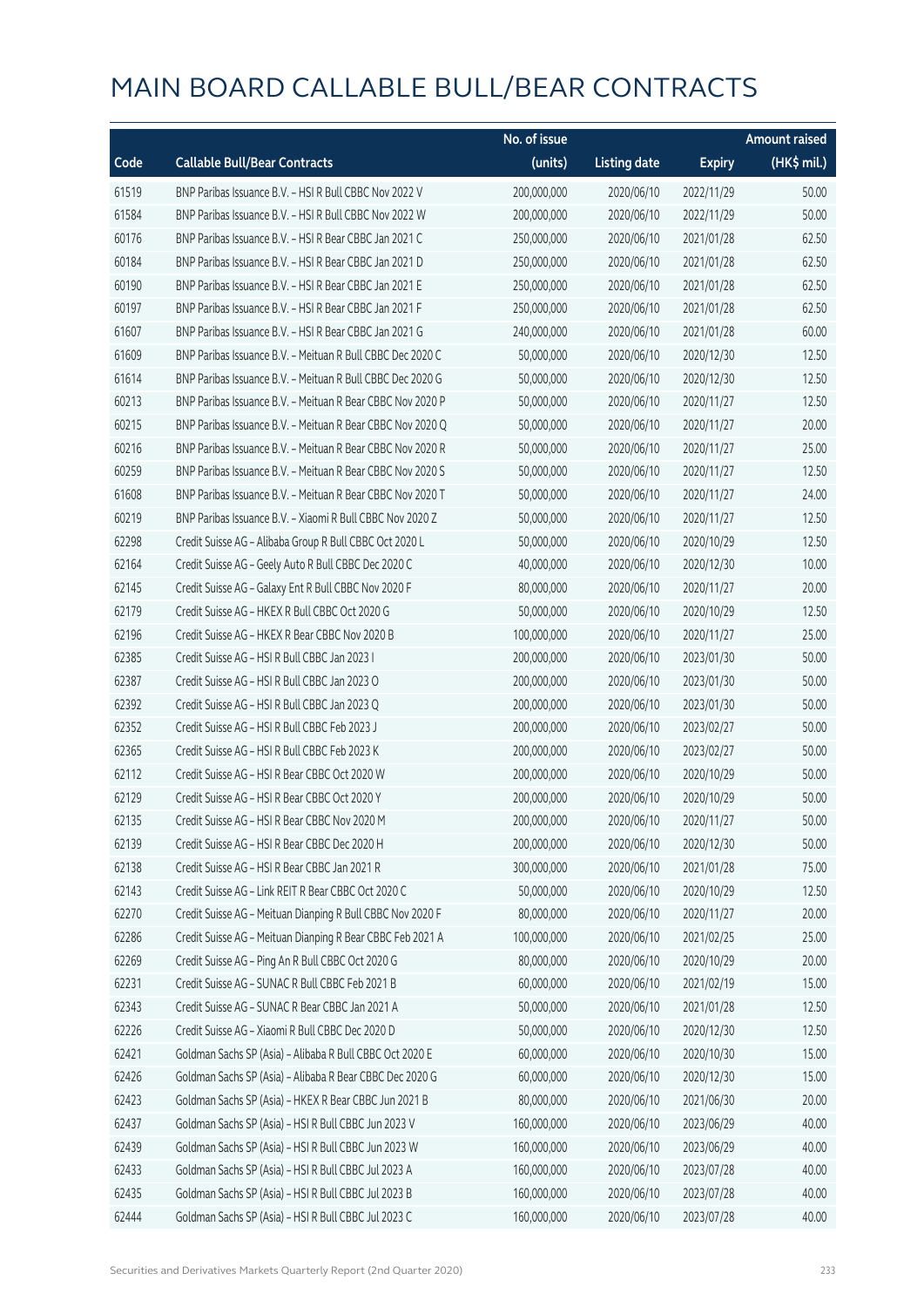|       |                                                             | No. of issue |                     |               | <b>Amount raised</b> |
|-------|-------------------------------------------------------------|--------------|---------------------|---------------|----------------------|
| Code  | <b>Callable Bull/Bear Contracts</b>                         | (units)      | <b>Listing date</b> | <b>Expiry</b> | (HK\$ mil.)          |
| 62462 | Goldman Sachs SP (Asia) - HSI R Bull CBBC Jul 2023 D        | 160,000,000  | 2020/06/10          | 2023/07/28    | 40.00                |
| 62402 | Goldman Sachs SP (Asia) - HSI R Bear CBBC Apr 2021 F        | 160,000,000  | 2020/06/10          | 2021/04/29    | 40.00                |
| 62408 | Goldman Sachs SP (Asia) - HSI R Bear CBBC Apr 2021 G        | 160,000,000  | 2020/06/10          | 2021/04/29    | 40.00                |
| 62418 | Goldman Sachs SP (Asia) - HSI R Bear CBBC Apr 2021 H        | 160,000,000  | 2020/06/10          | 2021/04/29    | 40.00                |
| 62472 | Goldman Sachs SP (Asia) - HSI R Bear CBBC Apr 2021 I        | 160,000,000  | 2020/06/10          | 2021/04/29    | 40.00                |
| 62476 | Goldman Sachs SP (Asia) - HSI R Bear CBBC Apr 2021 J        | 160,000,000  | 2020/06/10          | 2021/04/29    | 40.00                |
| 62493 | Goldman Sachs SP (Asia) - HSI R Bear CBBC Apr 2021 K        | 160,000,000  | 2020/06/10          | 2021/04/29    | 40.00                |
| 62420 | Goldman Sachs SP (Asia) - Meituan R Bull CBBC Oct 2020 J    | 60,000,000   | 2020/06/10          | 2020/10/30    | 15.00                |
| 62425 | Goldman Sachs SP (Asia) - Meituan R Bear CBBC Jun 2021 D    | 60,000,000   | 2020/06/10          | 2021/06/30    | 15.00                |
| 62431 | Goldman Sachs SP (Asia) - Meituan R Bear CBBC Aug 2021 B    | 80,000,000   | 2020/06/10          | 2021/08/31    | 20.00                |
| 60463 | HK Bank - AIA R Bull CBBC Nov 2020 I                        | 40,000,000   | 2020/06/10          | 2020/11/05    | 10.00                |
| 60406 | HK Bank - Alibaba Group R Bull CBBC Nov 2020 H              | 40,000,000   | 2020/06/10          | 2020/11/23    | 10.00                |
| 60435 | HK Bank - China Life R Bull CBBC Nov 2020 B                 | 40,000,000   | 2020/06/10          | 2020/11/23    | 10.00                |
| 60464 | HK Bank - Galaxy Ent R Bull CBBC Nov 2020 I                 | 40,000,000   | 2020/06/10          | 2020/11/16    | 10.00                |
| 60361 | HK Bank - HKEX R Bull CBBC Nov 2020 K                       | 40,000,000   | 2020/06/10          | 2020/11/26    | 10.00                |
| 60397 | HK Bank - HSCEI R Bull CBBC May 2022 A                      | 50,000,000   | 2020/06/10          | 2022/05/30    | 12.50                |
| 60363 | HK Bank - HSI R Bull CBBC May 2022 E                        | 100,000,000  | 2020/06/10          | 2022/05/30    | 25.00                |
| 60386 | HK Bank - HSI R Bull CBBC May 2022 F                        | 60,000,000   | 2020/06/10          | 2022/05/30    | 15.00                |
| 60349 | HK Bank - HSI R Bear CBBC Oct 2020 I                        | 60,000,000   | 2020/06/10          | 2020/10/29    | 15.00                |
| 60373 | HK Bank - Meituan Dianping R Bull CBBC Nov 2020 H           | 40,000,000   | 2020/06/10          | 2020/11/09    | 10.00                |
| 60383 | HK Bank - Meituan Dianping R Bear CBBC Dec 2020 B           | 100,000,000  | 2020/06/10          | 2020/12/14    | 25.00                |
| 60476 | HK Bank - SMIC R Bull CBBC Dec 2020 A                       | 40,000,000   | 2020/06/10          | 2020/12/07    | 10.00                |
| 60475 | HK Bank - Sunny Optical R Bull CBBC Nov 2020 D              | 40,000,000   | 2020/06/10          | 2020/11/23    | 10.00                |
| 60350 | HK Bank - Xiaomi R Bull CBBC Nov 2020 E                     | 40,000,000   | 2020/06/10          | 2020/11/16    | 10.00                |
| 61115 | Haitong Int'l Sec - HKEX R Bull CBBC Jan 2021 C             | 60,000,000   | 2020/06/10          | 2021/01/28    | 15.00                |
| 61114 | Haitong Int'l Sec - HKEX R Bear CBBC Jan 2021 C             | 60,000,000   | 2020/06/10          | 2021/01/28    | 30.18                |
| 61242 | Haitong Int'l Sec - HSI R Bull CBBC Oct 2022 A              | 200,000,000  | 2020/06/10          | 2022/10/28    | 50.00                |
| 61237 | Haitong Int'l Sec - HSI R Bull CBBC Oct 2022 G              | 150,000,000  | 2020/06/10          | 2022/10/28    | 37.50                |
| 61256 | Haitong Int'l Sec - HSI R Bull CBBC Oct 2022 L              | 150,000,000  | 2020/06/10          | 2022/10/28    | 37.50                |
| 61093 | Haitong Int'l Sec - HSI R Bear CBBC Dec 2020 E              | 150,000,000  | 2020/06/10          | 2020/12/30    | 37.50                |
| 61094 | Haitong Int'l Sec - HSI R Bear CBBC Dec 2020 F              | 150,000,000  | 2020/06/10          | 2020/12/30    | 37.50                |
| 61106 | Haitong Int'l Sec - HSI R Bear CBBC Dec 2020 G              | 200,000,000  | 2020/06/10          | 2020/12/30    | 50.00                |
| 61192 | Haitong Int'l Sec - Meituan Dianping R Bull CBBC Jan 2021 C | 60,000,000   | 2020/06/10          | 2021/01/28    | 15.00                |
| 61197 | Haitong Int'l Sec - Meituan Dianping R Bear CBBC Jan 2021 C | 60,000,000   | 2020/06/10          | 2021/01/28    | 15.00                |
| 61042 | J P Morgan SP BV - Alibaba Group R Bull CBBC Jan 2021 A     | 80,000,000   | 2020/06/10          | 2021/01/15    | 20.00                |
| 61055 | J P Morgan SP BV - Alibaba Group R Bear CBBC Jan 2021 A     | 80,000,000   | 2020/06/10          | 2021/01/08    | 20.00                |
| 61068 | J P Morgan SP BV - HKEX R Bull CBBC Jan 2021 B              | 40,000,000   | 2020/06/10          | 2021/01/15    | 10.00                |
| 61069 | J P Morgan SP BV - HSI R Bull CBBC Feb 2023 T               | 200,000,000  | 2020/06/10          | 2023/02/27    | 50.00                |
| 60948 | J P Morgan SP BV - HSI R Bull CBBC Mar 2023 K               | 200,000,000  | 2020/06/10          | 2023/03/30    | 50.00                |
| 60954 | J P Morgan SP BV - HSI R Bull CBBC Apr 2023 Z               | 200,000,000  | 2020/06/10          | 2023/04/27    | 50.00                |
| 60965 | J P Morgan SP BV - HSI R Bull CBBC Sep 2023 P               | 200,000,000  | 2020/06/10          | 2023/09/28    | 50.00                |
| 60970 | J P Morgan SP BV - HSI R Bull CBBC Sep 2023 Q               | 200,000,000  | 2020/06/10          | 2023/09/28    | 50.00                |
| 60937 | J P Morgan SP BV - HSI R Bear CBBC Nov 2020 G               | 200,000,000  | 2020/06/10          | 2020/11/27    | 50.00                |
| 60943 | J P Morgan SP BV - HSI R Bear CBBC Dec 2020 P               | 200,000,000  | 2020/06/10          | 2020/12/30    | 50.00                |
| 60988 | J P Morgan SP BV - HSI R Bear CBBC Dec 2020 W               | 200,000,000  | 2020/06/10          | 2020/12/30    | 50.00                |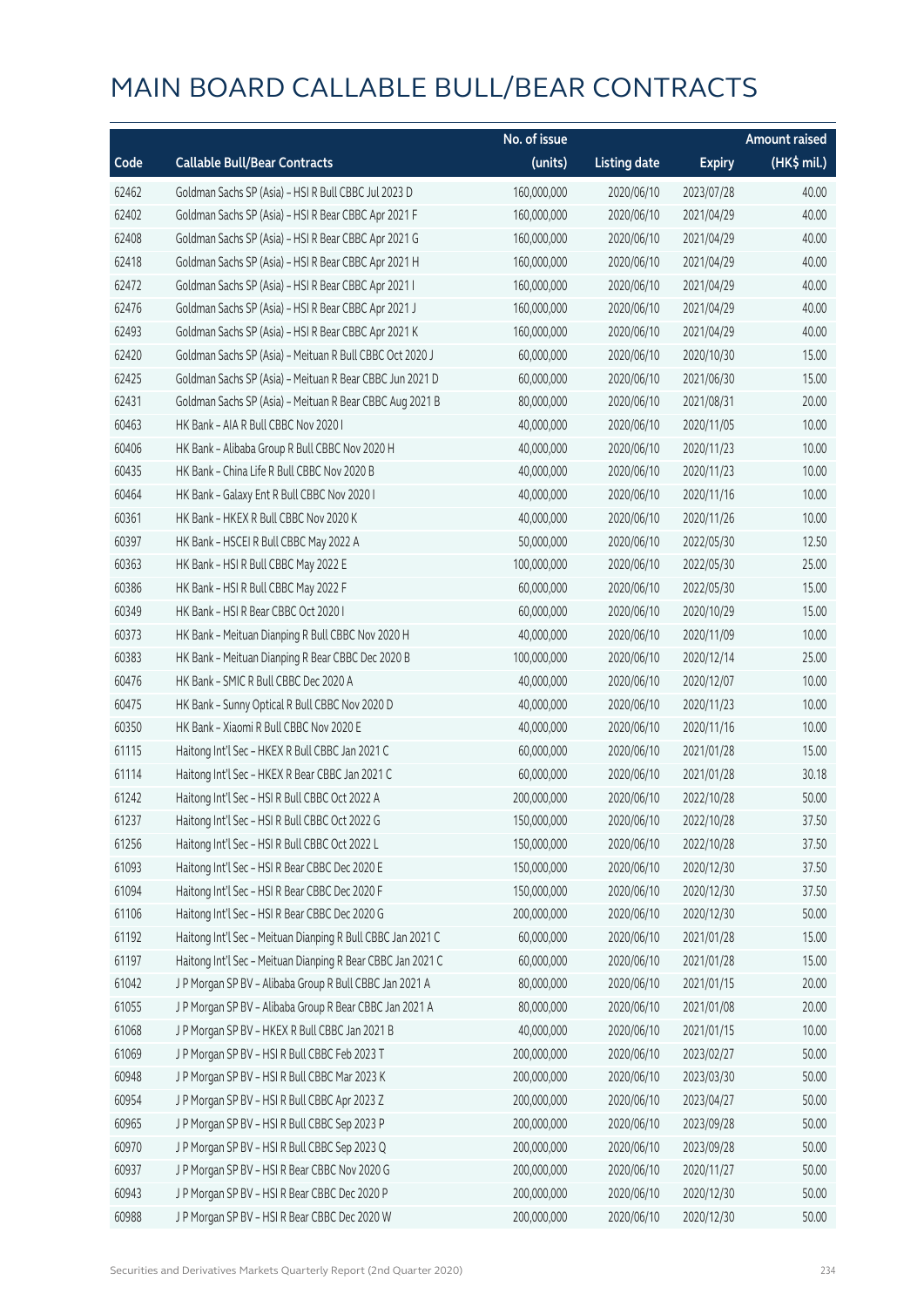|       |                                                              | No. of issue |                     |               | <b>Amount raised</b> |
|-------|--------------------------------------------------------------|--------------|---------------------|---------------|----------------------|
| Code  | <b>Callable Bull/Bear Contracts</b>                          | (units)      | <b>Listing date</b> | <b>Expiry</b> | (HK\$ mil.)          |
| 60945 | J P Morgan SP BV - HSI R Bear CBBC Jan 2021 T                | 200,000,000  | 2020/06/10          | 2021/01/28    | 50.00                |
| 60999 | J P Morgan SP BV - HSI R Bear CBBC Jan 2021 U                | 200,000,000  | 2020/06/10          | 2021/01/28    | 50.00                |
| 61015 | J P Morgan SP BV - HSI R Bear CBBC Feb 2021 I                | 200,000,000  | 2020/06/10          | 2021/02/25    | 50.00                |
| 61028 | J P Morgan SP BV - Meituan Dianping R Bull CBBC Dec 2020 E   | 80,000,000   | 2020/06/10          | 2020/12/18    | 20.00                |
| 61036 | J P Morgan SP BV - Meituan Dianping R Bear CBBC Jan 2021 C   | 80,000,000   | 2020/06/10          | 2021/01/15    | 22.00                |
| 61039 | J P Morgan SP BV - Meituan Dianping R Bear CBBC Feb 2021 B   | 200,000,000  | 2020/06/10          | 2021/02/19    | 50.00                |
| 61057 | J P Morgan SP BV - Tencent R Bull CBBC Jan 2021 B            | 50,000,000   | 2020/06/10          | 2021/01/15    | 12.50                |
| 61092 | Morgan Stanley Asia Products - HSI R Bull CBBC Feb 2023 N    | 150,000,000  | 2020/06/10          | 2023/02/27    | 37.50                |
| 61086 | Morgan Stanley Asia Products - HSI R Bull CBBC Mar 2023 G    | 150,000,000  | 2020/06/10          | 2023/03/30    | 37.50                |
| 60402 | Morgan Stanley Asia Products - HSI R Bear CBBC Oct 2020 Y    | 150,000,000  | 2020/06/10          | 2020/10/29    | 37.50                |
| 60399 | Morgan Stanley Asia Products - Meituan R Bear CBBC Mar 2021B | 40,000,000   | 2020/06/10          | 2021/03/01    | 14.36                |
| 61082 | Morgan Stanley Asia Products - Tencent R Bear CBBC Feb 2021C | 40,000,000   | 2020/06/10          | 2021/02/01    | 10.00                |
| 61840 | SG Issuer - AIA R Bull CBBC Nov 2020 E                       | 60,000,000   | 2020/06/10          | 2020/11/30    | 15.00                |
| 61891 | SG Issuer - Alibaba Group R Bull CBBC Jan 2021 D             | 60,000,000   | 2020/06/10          | 2021/01/29    | 15.00                |
| 61911 | SG Issuer - Alibaba Group R Bull CBBC Jan 2021 E             | 60,000,000   | 2020/06/10          | 2021/01/29    | 15.00                |
| 61622 | SG Issuer - Alibaba Group R Bear CBBC Dec 2020 O             | 60,000,000   | 2020/06/10          | 2020/12/30    | 15.00                |
| 61920 | SG Issuer - CNOOC R Bull CBBC Dec 2020 O                     | 40,000,000   | 2020/06/10          | 2020/12/31    | 10.00                |
| 62045 | SG Issuer - CSOP A50 ETF R Bull CBBC Jan 2021 D              | 100,000,000  | 2020/06/10          | 2021/01/29    | 25.00                |
| 62042 | SG Issuer - CSOP A50 ETF R Bear CBBC Oct 2020 C              | 100,000,000  | 2020/06/10          | 2020/10/30    | 25.00                |
| 61922 | SG Issuer - Geely Auto R Bull CBBC Dec 2020 F                | 40,000,000   | 2020/06/10          | 2020/12/31    | 10.00                |
| 61948 | SG Issuer - HKEX R Bull CBBC Dec 2020 M                      | 50,000,000   | 2020/06/10          | 2020/12/31    | 12.50                |
| 61950 | SG Issuer - HKEX R Bull CBBC Jan 2021 E                      | 50,000,000   | 2020/06/10          | 2021/01/29    | 12.50                |
| 61624 | SG Issuer - HKEX R Bear CBBC Dec 2020 M                      | 50,000,000   | 2020/06/10          | 2020/12/30    | 12.50                |
| 61643 | SG Issuer - HSBC R Bull CBBC Apr 2021 H                      | 100,000,000  | 2020/06/10          | 2021/04/29    | 25.00                |
| 61790 | SG Issuer - HSI R Bull CBBC Apr 2023 P                       | 250,000,000  | 2020/06/10          | 2023/04/27    | 62.50                |
| 61800 | SG Issuer - HSI R Bull CBBC May 2023 L                       | 250,000,000  | 2020/06/10          | 2023/05/30    | 62.50                |
| 61816 | SG Issuer - HSI R Bull CBBC May 2023 O                       | 250,000,000  | 2020/06/10          | 2023/05/30    | 62.50                |
| 61821 | SG Issuer - HSI R Bull CBBC Jun 2023 R                       | 250,000,000  | 2020/06/10          | 2023/06/29    | 62.50                |
| 61825 | SG Issuer - HSI R Bull CBBC Jun 2023 S                       | 500,000,000  | 2020/06/10          | 2023/06/29    | 125.00               |
| 61839 | SG Issuer - HSI R Bull CBBC Jun 2023 T                       | 250,000,000  | 2020/06/10          | 2023/06/29    | 62.50                |
| 61732 | SG Issuer - HSI R Bear CBBC Oct 2020 F                       | 250,000,000  | 2020/06/10          | 2020/10/29    | 62.50                |
| 61733 | SG Issuer - HSI R Bear CBBC Nov 2020 Q                       | 250,000,000  | 2020/06/10          | 2020/11/27    | 62.50                |
| 61747 | SG Issuer - HSI R Bear CBBC Nov 2020 R                       | 250,000,000  | 2020/06/10          | 2020/11/27    | 62.50                |
| 61763 | SG Issuer - HSI R Bear CBBC Jan 2021 B                       | 250,000,000  | 2020/06/10          | 2021/01/28    | 62.50                |
| 61766 | SG Issuer - HSI R Bear CBBC Jan 2021 S                       | 250,000,000  | 2020/06/10          | 2021/01/28    | 62.50                |
| 61781 | SG Issuer - HSI R Bear CBBC Feb 2021 Z                       | 250,000,000  | 2020/06/10          | 2021/02/25    | 62.50                |
| 61962 | SG Issuer - Link REIT R Bull CBBC Feb 2021 C                 | 60,000,000   | 2020/06/10          | 2021/02/25    | 15.00                |
| 62073 | SG Issuer - Meituan Dianping R Bull CBBC Dec 2020 Z          | 100,000,000  | 2020/06/10          | 2020/12/31    | 25.00                |
| 62008 | SG Issuer - Meituan Dianping R Bull CBBC Jan 2021 H          | 100,000,000  | 2020/06/10          | 2021/01/29    | 25.00                |
| 61683 | SG Issuer - Meituan Dianping R Bear CBBC Jan 2021 K          | 100,000,000  | 2020/06/10          | 2021/01/28    | 25.00                |
| 62014 | SG Issuer - Meituan Dianping R Bear CBBC Jan 2021 L          | 100,000,000  | 2020/06/10          | 2021/01/29    | 48.50                |
| 62024 | SG Issuer - Meituan Dianping R Bear CBBC Feb 2021 F          | 100,000,000  | 2020/06/10          | 2021/02/25    | 25.00                |
| 62095 | SG Issuer - Meituan Dianping R Bear CBBC Feb 2021 G          | 500,000,000  | 2020/06/10          | 2021/02/25    | 125.00               |
| 62026 | SG Issuer - Tencent R Bull CBBC Jan 2021 G                   | 80,000,000   | 2020/06/10          | 2021/01/29    | 20.00                |
| 61689 | SG Issuer - Tencent R Bear CBBC Jan 2021 V                   | 80,000,000   | 2020/06/10          | 2021/01/28    | 20.00                |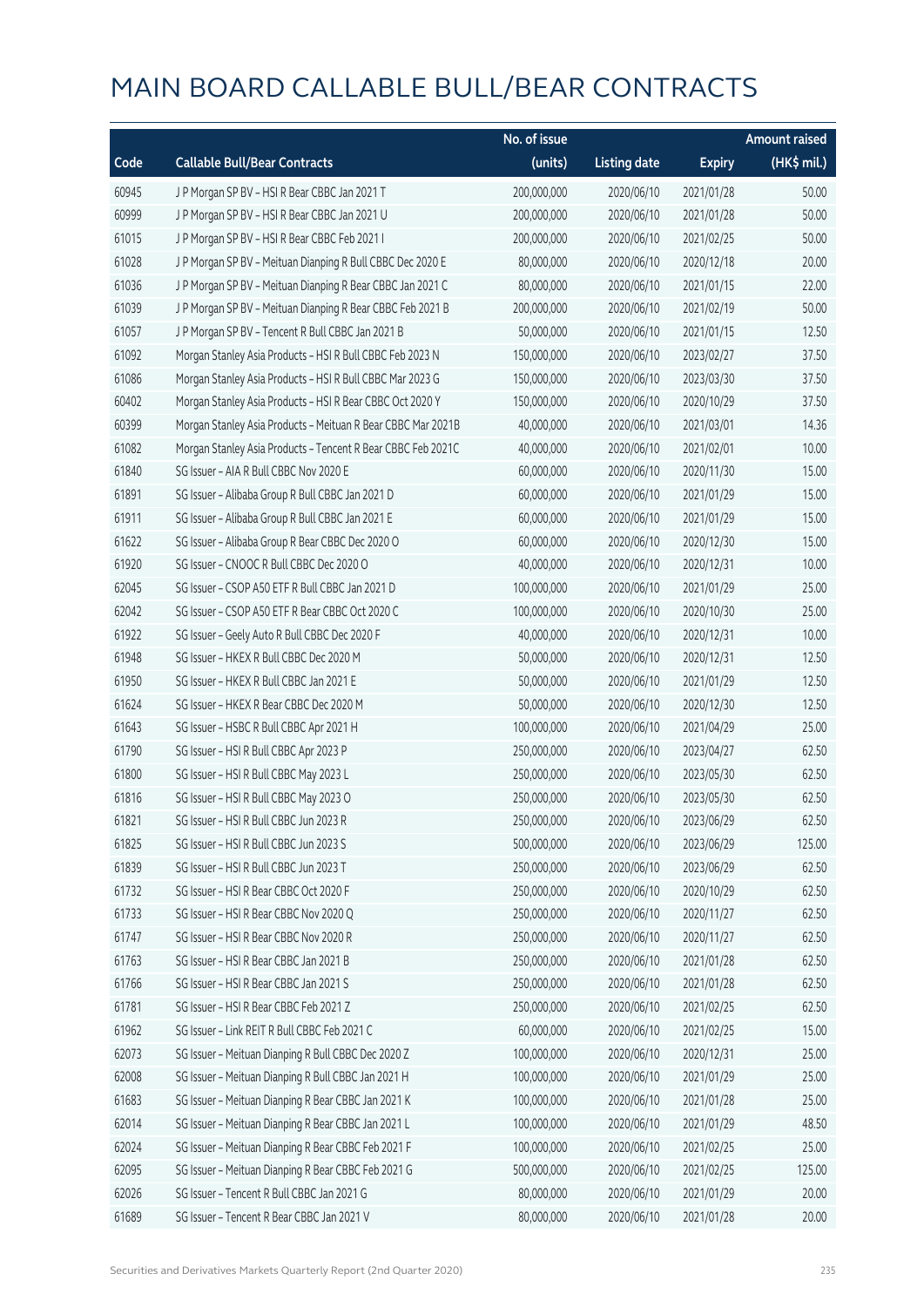|       |                                                         | No. of issue |                     |               | <b>Amount raised</b> |
|-------|---------------------------------------------------------|--------------|---------------------|---------------|----------------------|
| Code  | <b>Callable Bull/Bear Contracts</b>                     | (units)      | <b>Listing date</b> | <b>Expiry</b> | (HK\$ mil.)          |
| 61758 | SG Issuer - Xiaomi R Bull CBBC Dec 2020 M               | 60,000,000   | 2020/06/10          | 2020/12/30    | 15.00                |
| 60881 | UBS AG - Alibaba Group R Bull CBBC Feb 2021 K           | 80,000,000   | 2020/06/10          | 2021/02/01    | 20.00                |
| 60725 | UBS AG - Alibaba Group R Bear CBBC Feb 2021 I           | 80,000,000   | 2020/06/10          | 2021/02/24    | 20.00                |
| 60893 | UBS AG - HKEX R Bull CBBC Feb 2021 F                    | 50,000,000   | 2020/06/10          | 2021/02/01    | 12.50                |
| 60917 | UBS AG - HKEX R Bear CBBC Dec 2020 K                    | 50,000,000   | 2020/06/10          | 2020/12/31    | 17.50                |
| 60894 | UBS AG - HKEX R Bear CBBC Apr 2021 A                    | 200,000,000  | 2020/06/10          | 2021/04/30    | 50.00                |
| 60762 | UBS AG - HSI R Bull CBBC Sep 2022 U                     | 200,000,000  | 2020/06/10          | 2022/09/29    | 50.00                |
| 60790 | UBS AG - HSI R Bull CBBC Sep 2022 X                     | 200,000,000  | 2020/06/10          | 2022/09/29    | 50.00                |
| 60918 | UBS AG - HSI R Bull CBBC Sep 2022 Y                     | 200,000,000  | 2020/06/10          | 2022/09/29    | 50.00                |
| 60799 | UBS AG - HSI R Bear CBBC Nov 2020 E                     | 200,000,000  | 2020/06/10          | 2020/11/27    | 50.00                |
| 60806 | UBS AG - HSI R Bear CBBC Nov 2020 N                     | 200,000,000  | 2020/06/10          | 2020/11/27    | 50.00                |
| 60815 | UBS AG - HSI R Bear CBBC Nov 2020 W                     | 300,000,000  | 2020/06/10          | 2020/11/27    | 75.00                |
| 60926 | UBS AG - HSI R Bear CBBC Dec 2020 H                     | 200,000,000  | 2020/06/10          | 2020/12/30    | 50.00                |
| 60610 | UBS AG - HSI R Bear CBBC Dec 2020 Y                     | 200,000,000  | 2020/06/10          | 2020/12/30    | 50.00                |
| 60922 | UBS AG - HSI R Bear CBBC Dec 2020 Z                     | 200,000,000  | 2020/06/10          | 2020/12/30    | 50.00                |
| 60829 | UBS AG - Meituan Dianping R Bull CBBC Mar 2021 E        | 50,000,000   | 2020/06/10          | 2021/03/03    | 12.50                |
| 60832 | UBS AG - Meituan Dianping R Bull CBBC Jul 2021 A        | 50,000,000   | 2020/06/10          | 2021/07/30    | 12.50                |
| 60673 | UBS AG - Meituan Dianping R Bear CBBC Dec 2020 G        | 50,000,000   | 2020/06/10          | 2020/12/31    | 12.50                |
| 60685 | UBS AG - Meituan Dianping R Bear CBBC Jul 2021 B        | 200,000,000  | 2020/06/10          | 2021/07/30    | 50.00                |
| 60682 | UBS AG - Meituan Dianping R Bear CBBC Aug 2021 B        | 200,000,000  | 2020/06/10          | 2021/08/31    | 50.00                |
| 60845 | UBS AG - Tencent R Bull CBBC Feb 2021 M                 | 40,000,000   | 2020/06/10          | 2021/02/01    | 10.00                |
| 60887 | UBS AG - Xiaomi R Bull CBBC Feb 2021 E                  | 60,000,000   | 2020/06/10          | 2021/02/01    | 15.00                |
| 60727 | UBS AG - Xiaomi R Bear CBBC Feb 2021 E                  | 60,000,000   | 2020/06/10          | 2021/02/24    | 15.00                |
| 61401 | Bank Vontobel - AAC Tech R Bull CBBC Mar 2021 C         | 40,000,000   | 2020/06/10          | 2021/03/26    | 10.00                |
| 61383 | Bank Vontobel - AIA R Bull CBBC Mar 2021 A              | 80,000,000   | 2020/06/10          | 2021/03/26    | 20.00                |
| 61471 | Bank Vontobel - Alibaba Group R Bull CBBC Feb 2021 D    | 40,000,000   | 2020/06/10          | 2021/02/05    | 10.00                |
| 61412 | Bank Vontobel - China Mobile R Bull CBBC Mar 2021 A     | 40,000,000   | 2020/06/10          | 2021/03/12    | 10.00                |
| 61460 | Bank Vontobel - CNOOC R Bull CBBC Mar 2021 A            | 60,000,000   | 2020/06/10          | 2021/03/12    | 15.00                |
| 61466 | Bank Vontobel - HKEX R Bull CBBC May 2021 B             | 40,000,000   | 2020/06/10          | 2021/05/07    | 10.00                |
| 61320 | Bank Vontobel - HKEX R Bear CBBC Mar 2021 A             | 60,000,000   | 2020/06/10          | 2021/03/26    | 15.00                |
| 61373 | Bank Vontobel - HSBC R Bull CBBC Mar 2021 B             | 40,000,000   | 2020/06/10          | 2021/03/26    | 10.00                |
| 61497 | Bank Vontobel - HSI R Bull CBBC Dec 2022 F              | 80,000,000   | 2020/06/10          | 2022/12/29    | 20.00                |
| 61483 | Bank Vontobel - HSI R Bull CBBC Dec 2022 U              | 80,000,000   | 2020/06/10          | 2022/12/29    | 20.00                |
| 61283 | Bank Vontobel - Meituan Dianping R Bull CBBC Feb 2021 G | 60,000,000   | 2020/06/10          | 2021/02/05    | 15.00                |
| 61284 | Bank Vontobel - Meituan Dianping R Bull CBBC Feb 2021 H | 60,000,000   | 2020/06/10          | 2021/02/05    | 15.00                |
| 61273 | Bank Vontobel - Meituan Dianping R Bear CBBC Feb 2021 A | 60,000,000   | 2020/06/10          | 2021/02/05    | 15.00                |
| 61276 | Bank Vontobel - Meituan Dianping R Bear CBBC Feb 2021 B | 60,000,000   | 2020/06/10          | 2021/02/05    | 23.46                |
| 61295 | Bank Vontobel - Ping An R Bull CBBC Feb 2021 A          | 40,000,000   | 2020/06/10          | 2021/02/05    | 10.00                |
| 61264 | Bank Vontobel - Tencent R Bear CBBC Feb 2021 A          | 40,000,000   | 2020/06/10          | 2021/02/05    | 19.24                |
| 61506 | Bank Vontobel - Xiaomi R Bull CBBC Feb 2021 F           | 40,000,000   | 2020/06/10          | 2021/02/05    | 10.00                |
| 63216 | BOCI Asia Ltd. - Alibaba Group R Bull CBBC Dec 2020 T   | 60,000,000   | 2020/06/11          | 2020/12/30    | 15.00                |
| 63128 | BOCI Asia Ltd. - HSI R Bull CBBC Jan 2023 H             | 150,000,000  | 2020/06/11          | 2023/01/30    | 37.50                |
| 63168 | BOCI Asia Ltd. - HSI R Bull CBBC Jan 2023 K             | 150,000,000  | 2020/06/11          | 2023/01/30    | 37.50                |
| 63180 | BOCI Asia Ltd. - HSI R Bear CBBC Oct 2020 B             | 150,000,000  | 2020/06/11          | 2020/10/29    | 37.50                |
| 63169 | BOCI Asia Ltd. - HSI R Bear CBBC Oct 2020 C             | 150,000,000  | 2020/06/11          | 2020/10/29    | 37.50                |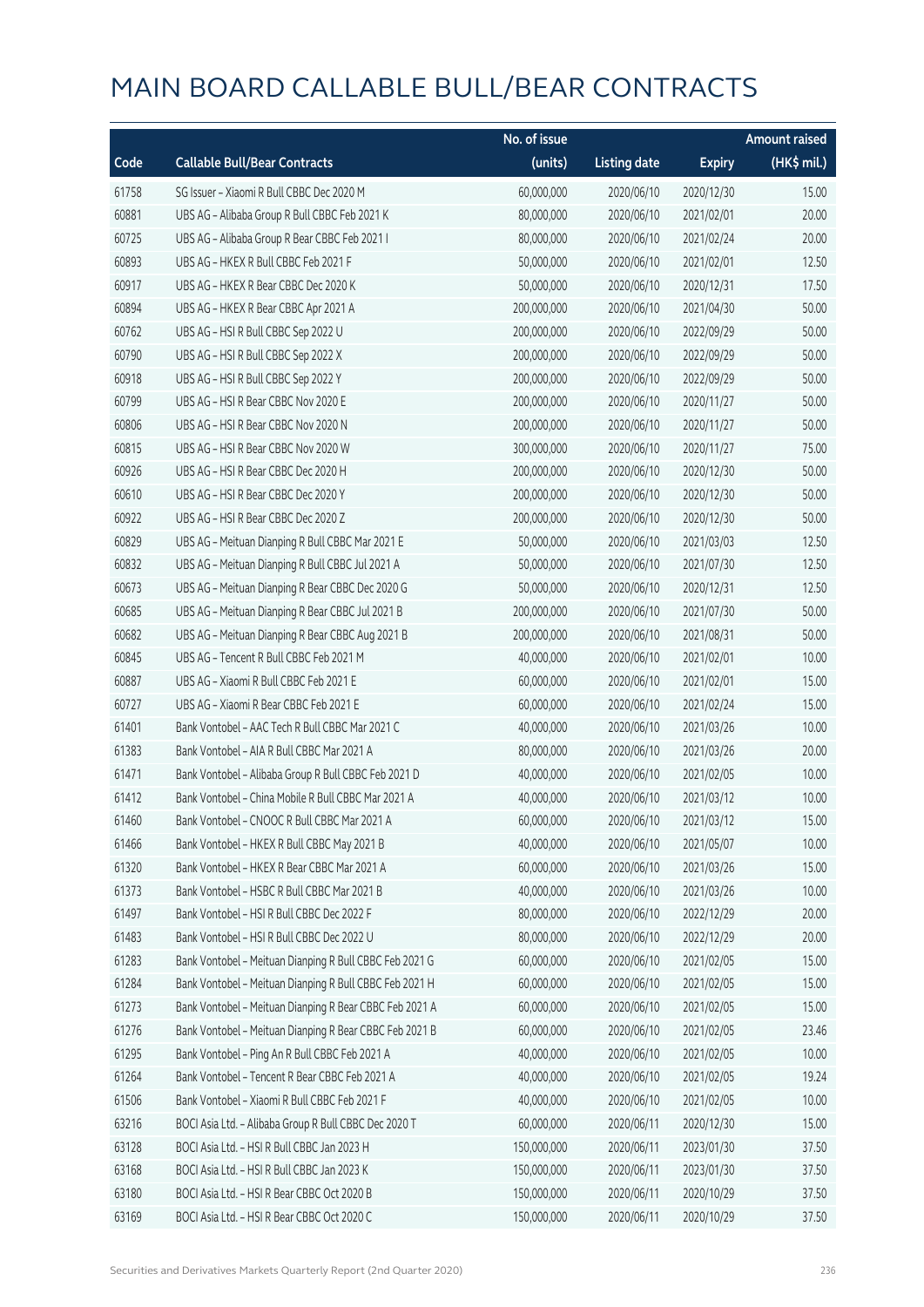|       |                                                            | No. of issue |                     |               | <b>Amount raised</b> |
|-------|------------------------------------------------------------|--------------|---------------------|---------------|----------------------|
| Code  | <b>Callable Bull/Bear Contracts</b>                        | (units)      | <b>Listing date</b> | <b>Expiry</b> | (HK\$ mil.)          |
| 63234 | BOCI Asia Ltd. - Meituan Dianping R Bull CBBC Dec 2020 T   | 40,000,000   | 2020/06/11          | 2020/12/30    | 10.00                |
| 63245 | BOCI Asia Ltd. - Meituan Dianping R Bear CBBC Dec 2020 P   | 40,000,000   | 2020/06/11          | 2020/12/30    | 12.00                |
| 63231 | BOCI Asia Ltd. - Ping An R Bull CBBC Sep 2020 O            | 100,000,000  | 2020/06/11          | 2020/09/29    | 25.00                |
| 62760 | BNP Paribas Issuance B.V. - Alibaba R Bull CBBC Dec 2020 L | 100,000,000  | 2020/06/11          | 2020/12/30    | 25.00                |
| 62781 | BNP Paribas Issuance B.V. - Alibaba R Bear CBBC Apr 2021 C | 100,000,000  | 2020/06/11          | 2021/04/29    | 35.00                |
| 62783 | BNP Paribas Issuance B.V. - Alibaba R Bear CBBC Apr 2021 D | 100,000,000  | 2020/06/11          | 2021/04/29    | 45.00                |
| 63305 | BNP Paribas Issuance B.V. - HSI R Bull CBBC Nov 2022 X     | 200,000,000  | 2020/06/11          | 2022/11/29    | 50.00                |
| 63314 | BNP Paribas Issuance B.V. - HSI R Bull CBBC Nov 2022 Y     | 190,000,000  | 2020/06/11          | 2022/11/29    | 47.50                |
| 62687 | BNP Paribas Issuance B.V. - HSI R Bear CBBC Oct 2020 X     | 250,000,000  | 2020/06/11          | 2020/10/29    | 62.50                |
| 62704 | BNP Paribas Issuance B.V. - HSI R Bear CBBC Oct 2020 Y     | 250,000,000  | 2020/06/11          | 2020/10/29    | 62.50                |
| 62707 | BNP Paribas Issuance B.V. - HSI R Bear CBBC Oct 2020 Z     | 250,000,000  | 2020/06/11          | 2020/10/29    | 62.50                |
| 62789 | BNP Paribas Issuance B.V. - HSI R Bear CBBC Nov 2020 D     | 250,000,000  | 2020/06/11          | 2020/11/27    | 62.50                |
| 62732 | BNP Paribas Issuance B.V. - Meituan R Bull CBBC Dec 2020 L | 50,000,000   | 2020/06/11          | 2020/12/30    | 12.50                |
| 62739 | BNP Paribas Issuance B.V. - Meituan R Bear CBBC Nov 2020 U | 50,000,000   | 2020/06/11          | 2020/11/27    | 12.50                |
| 62752 | BNP Paribas Issuance B.V. - Meituan R Bear CBBC Nov 2020 V | 50,000,000   | 2020/06/11          | 2020/11/27    | 15.00                |
| 62759 | BNP Paribas Issuance B.V. - Meituan R Bear CBBC Nov 2020 W | 50,000,000   | 2020/06/11          | 2020/11/27    | 20.00                |
| 62712 | BNP Paribas Issuance B.V. - Xiaomi R Bull CBBC Nov 2020 C  | 50,000,000   | 2020/06/11          | 2020/11/27    | 12.50                |
| 63606 | Credit Suisse AG - AIA R Bull CBBC Dec 2020 J              | 100,000,000  | 2020/06/11          | 2020/12/30    | 25.00                |
| 63646 | Credit Suisse AG - Alibaba Group R Bull CBBC Sep 2020 L    | 50,000,000   | 2020/06/11          | 2020/09/29    | 12.50                |
| 63609 | Credit Suisse AG - China Life R Bull CBBC Jul 2021 A       | 80,000,000   | 2020/06/11          | 2021/07/29    | 20.00                |
| 63645 | Credit Suisse AG - China Life R Bear CBBC Feb 2021 A       | 80,000,000   | 2020/06/11          | 2021/02/25    | 20.00                |
| 63605 | Credit Suisse AG - CNOOC R Bull CBBC Dec 2020 B            | 50,000,000   | 2020/06/11          | 2020/12/30    | 12.50                |
| 63596 | Credit Suisse AG - HSBC R Bull CBBC Jan 2021 B             | 70,000,000   | 2020/06/11          | 2021/01/28    | 17.50                |
| 63799 | Credit Suisse AG - HSI R Bull CBBC Mar 2023 B              | 200,000,000  | 2020/06/11          | 2023/03/30    | 50.00                |
| 63803 | Credit Suisse AG - HSI R Bull CBBC Mar 2023 C              | 200,000,000  | 2020/06/11          | 2023/03/30    | 50.00                |
| 63805 | Credit Suisse AG - HSI R Bull CBBC Mar 2023 D              | 200,000,000  | 2020/06/11          | 2023/03/30    | 50.00                |
| 63855 | Credit Suisse AG - HSI R Bull CBBC Mar 2023 E              | 200,000,000  | 2020/06/11          | 2023/03/30    | 50.00                |
| 63856 | Credit Suisse AG - HSI R Bull CBBC Mar 2023 F              | 200,000,000  | 2020/06/11          | 2023/03/30    | 50.00                |
| 63593 | Credit Suisse AG - HSI R Bear CBBC Oct 2020 Z              | 200,000,000  | 2020/06/11          | 2020/10/29    | 50.00                |
| 63658 | Credit Suisse AG - HSI R Bear CBBC Nov 2020 V              | 200,000,000  | 2020/06/11          | 2020/11/27    | 50.00                |
| 63712 | Credit Suisse AG - HSI R Bear CBBC Nov 2020 W              | 200,000,000  | 2020/06/11          | 2020/11/27    | 50.00                |
| 63741 | Credit Suisse AG - HSI R Bear CBBC Dec 2020 I              | 200,000,000  | 2020/06/11          | 2020/12/30    | 50.00                |
| 63649 | Credit Suisse AG - Meituan Dianping R Bull CBBC Oct 2020 J | 80,000,000   | 2020/06/11          | 2020/10/29    | 20.00                |
| 63652 | Credit Suisse AG - Meituan Dianping R Bear CBBC Feb 2021 B | 100,000,000  | 2020/06/11          | 2021/02/25    | 25.00                |
| 63653 | Credit Suisse AG - Tencent R Bull CBBC Nov 2020 O          | 50,000,000   | 2020/06/11          | 2020/11/27    | 12.50                |
| 63926 | Goldman Sachs SP (Asia) - Alibaba R Bull CBBC Oct 2020 F   | 60,000,000   | 2020/06/11          | 2020/10/30    | 15.00                |
| 63962 | Goldman Sachs SP (Asia) - Alibaba R Bull CBBC Mar 2021 H   | 80,000,000   | 2020/06/11          | 2021/03/31    | 20.00                |
| 63859 | Goldman Sachs SP (Asia) - HSI R Bull CBBC Jun 2023 X       | 160,000,000  | 2020/06/11          | 2023/06/29    | 40.00                |
| 63868 | Goldman Sachs SP (Asia) - HSI R Bull CBBC Jun 2023 Y       | 160,000,000  | 2020/06/11          | 2023/06/29    | 40.00                |
| 63878 | Goldman Sachs SP (Asia) - HSI R Bull CBBC Jun 2023 Z       | 160,000,000  | 2020/06/11          | 2023/06/29    | 40.00                |
| 63875 | Goldman Sachs SP (Asia) - HSI R Bull CBBC Jul 2023 E       | 160,000,000  | 2020/06/11          | 2023/07/28    | 40.00                |
| 63862 | Goldman Sachs SP (Asia) - HSI R Bear CBBC Apr 2021 L       | 160,000,000  | 2020/06/11          | 2021/04/29    | 40.00                |
| 63904 | Goldman Sachs SP (Asia) - HSI R Bear CBBC Apr 2021 M       | 160,000,000  | 2020/06/11          | 2021/04/29    | 40.00                |
| 63866 | Goldman Sachs SP (Asia) - HSI R Bear CBBC Apr 2021 N       | 160,000,000  | 2020/06/11          | 2021/04/29    | 40.00                |
| 63889 | Goldman Sachs SP (Asia) - HSI R Bear CBBC Apr 2021 O       | 160,000,000  | 2020/06/11          | 2021/04/29    | 40.00                |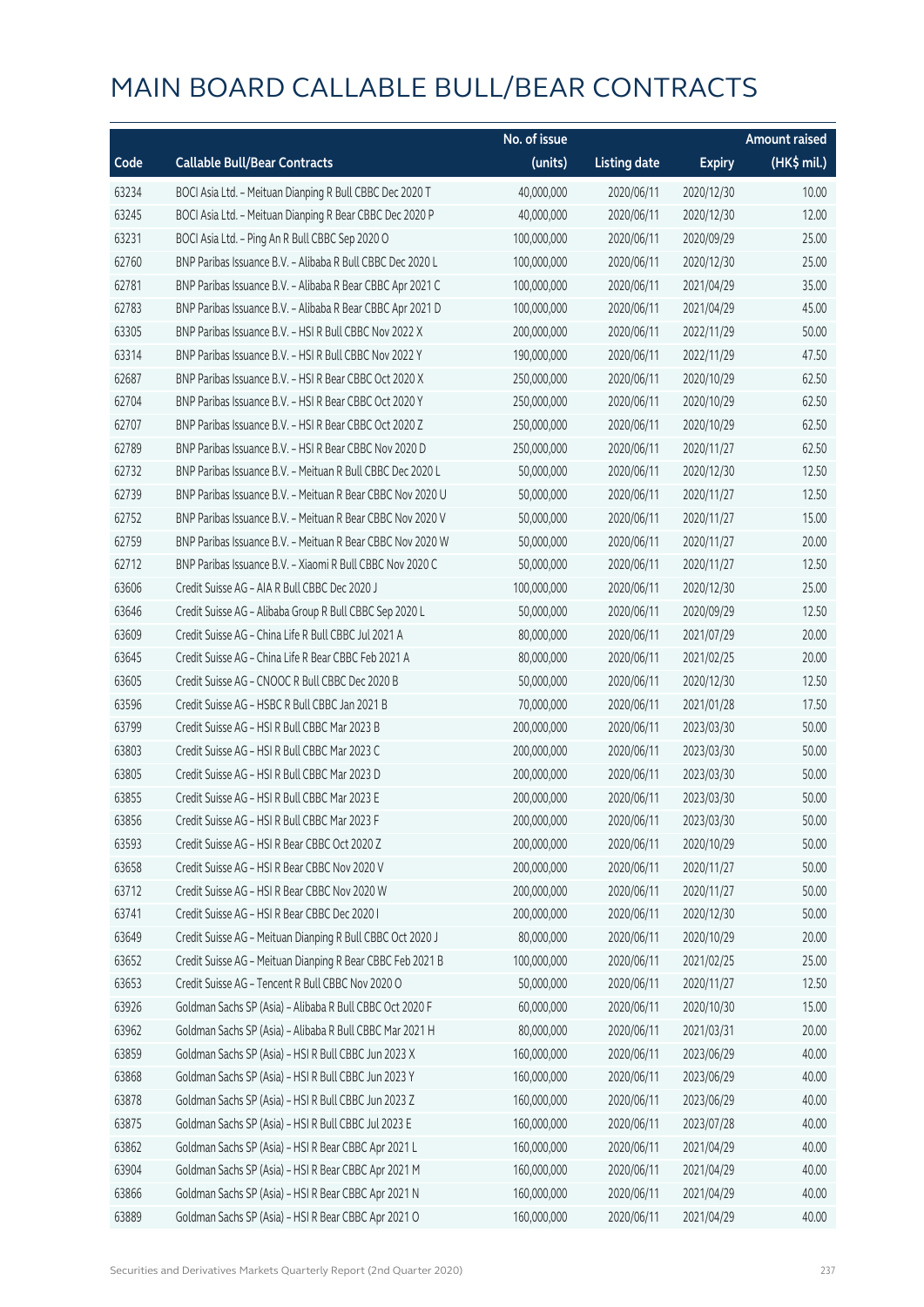|       |                                                             | No. of issue |                     |               | <b>Amount raised</b> |
|-------|-------------------------------------------------------------|--------------|---------------------|---------------|----------------------|
| Code  | <b>Callable Bull/Bear Contracts</b>                         | (units)      | <b>Listing date</b> | <b>Expiry</b> | (HK\$ mil.)          |
| 63892 | Goldman Sachs SP (Asia) - HSI R Bear CBBC Apr 2021 P        | 160,000,000  | 2020/06/11          | 2021/04/29    | 40.00                |
| 63903 | Goldman Sachs SP (Asia) - HSI R Bear CBBC Apr 2021 Q        | 160,000,000  | 2020/06/11          | 2021/04/29    | 40.00                |
| 63924 | Goldman Sachs SP (Asia) - Meituan R Bull CBBC Oct 2020 K    | 60,000,000   | 2020/06/11          | 2020/10/30    | 15.00                |
| 63952 | Goldman Sachs SP (Asia) - Meituan R Bear CBBC Jun 2021 E    | 60,000,000   | 2020/06/11          | 2021/06/30    | 15.00                |
| 63968 | Goldman Sachs SP (Asia) - Meituan R Bear CBBC Aug 2021 C    | 80,000,000   | 2020/06/11          | 2021/08/31    | 20.00                |
| 63974 | Goldman Sachs SP (Asia) - Ping An R Bull CBBC Mar 2021 C    | 80,000,000   | 2020/06/11          | 2021/03/31    | 20.00                |
| 63983 | Goldman Sachs SP (Asia) - Tencent R Bull CBBC Oct 2020 L    | 60,000,000   | 2020/06/11          | 2020/10/30    | 15.00                |
| 63981 | Goldman Sachs SP (Asia) - Tencent R Bull CBBC Oct 2020 V    | 60,000,000   | 2020/06/11          | 2020/10/30    | 15.00                |
| 62651 | HK Bank - AIA R Bear CBBC Oct 2020 E                        | 40,000,000   | 2020/06/11          | 2020/10/22    | 10.00                |
| 62621 | HK Bank - Alibaba Group R Bull CBBC Nov 2020 I              | 40,000,000   | 2020/06/11          | 2020/11/05    | 10.00                |
| 62613 | HK Bank - Alibaba Group R Bear CBBC Nov 2020 C              | 40,000,000   | 2020/06/11          | 2020/11/02    | 10.00                |
| 62586 | HK Bank - CNOOC R Bear CBBC Oct 2020 A                      | 40,000,000   | 2020/06/11          | 2020/10/19    | 10.00                |
| 62626 | HK Bank - HKEX R Bull CBBC Dec 2020 A                       | 40,000,000   | 2020/06/11          | 2020/12/07    | 10.00                |
| 62640 | HK Bank - HKEX R Bear CBBC Oct 2020 F                       | 40,000,000   | 2020/06/11          | 2020/10/19    | 10.00                |
| 62523 | HK Bank - HSI R Bull CBBC May 2022 G                        | 100,000,000  | 2020/06/11          | 2022/05/30    | 25.00                |
| 62537 | HK Bank - HSI R Bull CBBC May 2022 H                        | 100,000,000  | 2020/06/11          | 2022/05/30    | 25.00                |
| 62502 | HK Bank - HSI R Bear CBBC Oct 2020 J                        | 80,000,000   | 2020/06/11          | 2020/10/29    | 20.00                |
| 62549 | HK Bank - HSI R Bear CBBC Oct 2020 K                        | 100,000,000  | 2020/06/11          | 2020/10/29    | 25.00                |
| 62571 | HK Bank - HSI R Bear CBBC Oct 2020 L                        | 80,000,000   | 2020/06/11          | 2020/10/29    | 20.00                |
| 62670 | HK Bank - Meituan Dianping R Bull CBBC Oct 2020 H           | 40,000,000   | 2020/06/11          | 2020/10/22    | 10.00                |
| 62668 | HK Bank - Meituan Dianping R Bear CBBC Oct 2020 E           | 40,000,000   | 2020/06/11          | 2020/10/19    | 10.00                |
| 62652 | HK Bank - Meituan Dianping R Bear CBBC Jan 2021 D           | 100,000,000  | 2020/06/11          | 2021/01/11    | 25.00                |
| 62645 | HK Bank - Ping An R Bull CBBC Nov 2020 E                    | 60,000,000   | 2020/06/11          | 2020/11/23    | 15.00                |
| 63267 | Haitong Int'l Sec - Alibaba Group R Bull CBBC Nov 2020 H    | 60,000,000   | 2020/06/11          | 2020/11/27    | 15.00                |
| 63275 | Haitong Int'l Sec - HSI R Bull CBBC Jan 2023 A              | 150,000,000  | 2020/06/11          | 2023/01/30    | 37.50                |
| 63277 | Haitong Int'l Sec - HSI R Bull CBBC Jan 2023 C              | 150,000,000  | 2020/06/11          | 2023/01/30    | 37.50                |
| 63246 | Haitong Int'l Sec - HSI R Bull CBBC Jan 2023 Z              | 150,000,000  | 2020/06/11          | 2023/01/30    | 37.50                |
| 63257 | Haitong Int'l Sec - HSI R Bear CBBC Jan 2021 X              | 200,000,000  | 2020/06/11          | 2021/01/28    | 50.00                |
| 63258 | Haitong Int'l Sec - HSI R Bear CBBC Jan 2021 Y              | 150,000,000  | 2020/06/11          | 2021/01/28    | 37.50                |
| 63273 | Haitong Int'l Sec - Meituan Dianping R Bull CBBC Nov 2020 G | 60,000,000   | 2020/06/11          | 2020/11/27    | 15.00                |
| 63028 | J P Morgan SP BV - HSI R Bull CBBC Feb 2023 U               | 200,000,000  | 2020/06/11          | 2023/02/27    | 50.00                |
| 63082 | J P Morgan SP BV - HSI R Bull CBBC Feb 2023 V               | 200,000,000  | 2020/06/11          | 2023/02/27    | 50.00                |
| 63021 | J P Morgan SP BV - HSI R Bull CBBC Mar 2023 L               | 200,000,000  | 2020/06/11          | 2023/03/30    | 50.00                |
| 63084 | J P Morgan SP BV - HSI R Bull CBBC Mar 2023 O               | 200,000,000  | 2020/06/11          | 2023/03/30    | 50.00                |
| 63121 | J P Morgan SP BV - HSI R Bull CBBC Mar 2023 P               | 200,000,000  | 2020/06/11          | 2023/03/30    | 50.00                |
| 63000 | J P Morgan SP BV - HSI R Bull CBBC Apr 2023 C               | 200,000,000  | 2020/06/11          | 2023/04/27    | 50.00                |
| 63008 | J P Morgan SP BV - HSI R Bull CBBC Sep 2023 R               | 200,000,000  | 2020/06/11          | 2023/09/28    | 50.00                |
| 62978 | J P Morgan SP BV - HSI R Bear CBBC Oct 2020 F               | 200,000,000  | 2020/06/11          | 2020/10/29    | 50.00                |
| 63085 | J P Morgan SP BV - HSI R Bear CBBC Nov 2020 C               | 200,000,000  | 2020/06/11          | 2020/11/27    | 50.00                |
| 62981 | J P Morgan SP BV - HSI R Bear CBBC Nov 2020 R               | 200,000,000  | 2020/06/11          | 2020/11/27    | 50.00                |
| 63093 | J P Morgan SP BV - HSI R Bear CBBC Jan 2021 V               | 200,000,000  | 2020/06/11          | 2021/01/28    | 50.00                |
| 63096 | J P Morgan SP BV - Meituan Dianping R Bull CBBC Dec 2020 F  | 80,000,000   | 2020/06/11          | 2020/12/18    | 20.00                |
| 63098 | J P Morgan SP BV - Meituan Dianping R Bull CBBC Jan 2021 C  | 80,000,000   | 2020/06/11          | 2021/01/15    | 20.00                |
| 63112 | J P Morgan SP BV - Meituan Dianping R Bear CBBC Feb 2021 C  | 80,000,000   | 2020/06/11          | 2021/02/19    | 22.80                |
| 63114 | J P Morgan SP BV - Tencent R Bear CBBC Jan 2021 A           | 50,000,000   | 2020/06/11          | 2021/01/15    | 18.75                |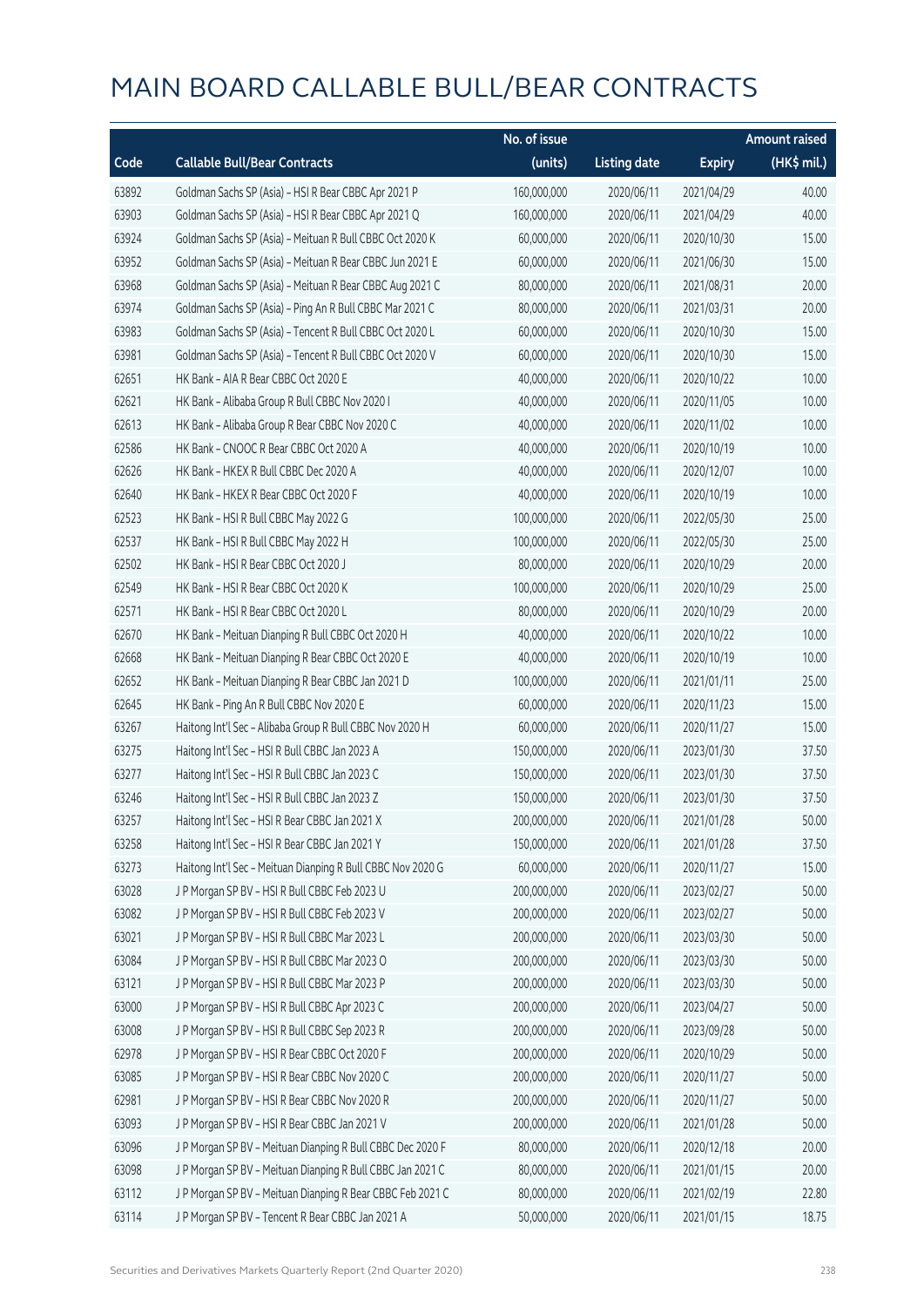|       |                                                           | No. of issue |                     |               | <b>Amount raised</b> |
|-------|-----------------------------------------------------------|--------------|---------------------|---------------|----------------------|
| Code  | <b>Callable Bull/Bear Contracts</b>                       | (units)      | <b>Listing date</b> | <b>Expiry</b> | (HK\$ mil.)          |
| 63296 | Morgan Stanley Asia Products - HSI R Bull CBBC Apr 2023 C | 150,000,000  | 2020/06/11          | 2023/04/27    | 37.50                |
| 63294 | Morgan Stanley Asia Products - HSI R Bear CBBC Oct 2020 Z | 150,000,000  | 2020/06/11          | 2020/10/29    | 37.50                |
| 63337 | SG Issuer - AIA R Bear CBBC Jan 2021 C                    | 60,000,000   | 2020/06/11          | 2021/01/29    | 15.00                |
| 63505 | SG Issuer - Alibaba Group R Bull CBBC Dec 2020 W          | 60,000,000   | 2020/06/11          | 2020/12/31    | 15.00                |
| 63342 | SG Issuer - Alibaba Group R Bear CBBC Feb 2021 D          | 60,000,000   | 2020/06/11          | 2021/02/25    | 15.00                |
| 63344 | SG Issuer - CNOOC R Bear CBBC Jan 2021 C                  | 40,000,000   | 2020/06/11          | 2021/01/28    | 10.00                |
| 63354 | SG Issuer - HKEX R Bull CBBC Nov 2020 F                   | 50,000,000   | 2020/06/11          | 2020/11/30    | 12.50                |
| 63524 | SG Issuer - HKEX R Bear CBBC Jan 2021 L                   | 50,000,000   | 2020/06/11          | 2021/01/29    | 26.00                |
| 63525 | SG Issuer - HKEX R Bear CBBC Feb 2021 B                   | 200,000,000  | 2020/06/11          | 2021/02/25    | 50.00                |
| 63478 | SG Issuer - HSI R Bull CBBC Mar 2023 L                    | 250,000,000  | 2020/06/11          | 2023/03/30    | 62.50                |
| 63479 | SG Issuer - HSI R Bull CBBC Apr 2023 Q                    | 250,000,000  | 2020/06/11          | 2023/04/27    | 62.50                |
| 63486 | SG Issuer - HSI R Bull CBBC Apr 2023 R                    | 250,000,000  | 2020/06/11          | 2023/04/27    | 62.50                |
| 63494 | SG Issuer - HSI R Bull CBBC Apr 2023 S                    | 250,000,000  | 2020/06/11          | 2023/04/27    | 62.50                |
| 63501 | SG Issuer - HSI R Bull CBBC Apr 2023 T                    | 250,000,000  | 2020/06/11          | 2023/04/27    | 62.50                |
| 63502 | SG Issuer - HSI R Bull CBBC Apr 2023 U                    | 250,000,000  | 2020/06/11          | 2023/04/27    | 62.50                |
| 63320 | SG Issuer - HSI R Bear CBBC Oct 2020 A                    | 250,000,000  | 2020/06/11          | 2020/10/29    | 62.50                |
| 63329 | SG Issuer - HSI R Bear CBBC Nov 2020 U                    | 250,000,000  | 2020/06/11          | 2020/11/27    | 62.50                |
| 63440 | SG Issuer - HSI R Bear CBBC Dec 2020 W                    | 250,000,000  | 2020/06/11          | 2020/12/30    | 62.50                |
| 63475 | SG Issuer - HSI R Bear CBBC Jan 2021 A                    | 250,000,000  | 2020/06/11          | 2021/01/28    | 62.50                |
| 63463 | SG Issuer - HSI R Bear CBBC Jan 2021 T                    | 500,000,000  | 2020/06/11          | 2021/01/28    | 125.00               |
| 63473 | SG Issuer - HSI R Bear CBBC Jan 2021 U                    | 250,000,000  | 2020/06/11          | 2021/01/28    | 62.50                |
| 63477 | SG Issuer - HSI R Bear CBBC Feb 2021 B                    | 250,000,000  | 2020/06/11          | 2021/02/25    | 62.50                |
| 63585 | SG Issuer - Meituan Dianping R Bull CBBC Nov 2020 S       | 100,000,000  | 2020/06/11          | 2020/11/30    | 25.00                |
| 63526 | SG Issuer - Meituan Dianping R Bull CBBC Jan 2021 I       | 100,000,000  | 2020/06/11          | 2021/01/29    | 25.00                |
| 63330 | SG Issuer - Meituan Dianping R Bear CBBC Dec 2020 R       | 100,000,000  | 2020/06/11          | 2020/12/30    | 25.00                |
| 63334 | SG Issuer - Meituan Dianping R Bear CBBC Dec 2020 S       | 100,000,000  | 2020/06/11          | 2020/12/31    | 25.00                |
| 63528 | SG Issuer - Meituan Dianping R Bear CBBC Jan 2021 M       | 100,000,000  | 2020/06/11          | 2021/01/29    | 25.00                |
| 63368 | SG Issuer - Sands China R Bull CBBC Apr 2021 E            | 100,000,000  | 2020/06/11          | 2021/04/30    | 25.00                |
| 63529 | SG Issuer - SMIC R Bull CBBC Jan 2021 B                   | 120,000,000  | 2020/06/11          | 2021/01/29    | 30.00                |
| 63533 | SG Issuer - Tencent R Bull CBBC Jan 2021 H                | 80,000,000   | 2020/06/11          | 2021/01/29    | 20.00                |
| 63555 | SG Issuer - Tencent R Bull CBBC Jan 2021 I                | 80,000,000   | 2020/06/11          | 2021/01/29    | 20.00                |
| 63335 | SG Issuer - Tencent R Bear CBBC Jan 2021 W                | 80,000,000   | 2020/06/11          | 2021/01/28    | 20.00                |
| 63418 | SG Issuer - Xiaomi R Bull CBBC Jan 2021 C                 | 60,000,000   | 2020/06/11          | 2021/01/29    | 15.00                |
| 62877 | UBS AG - Alibaba Group R Bull CBBC May 2021 A             | 400,000,000  | 2020/06/11          | 2021/05/31    | 100.00               |
| 62871 | UBS AG - Alibaba Group R Bear CBBC Feb 2021 J             | 80,000,000   | 2020/06/11          | 2021/02/26    | 20.00                |
| 62825 | UBS AG - HKEX R Bull CBBC May 2021 A                      | 200,000,000  | 2020/06/11          | 2021/05/03    | 50.00                |
| 62833 | UBS AG - HKEX R Bear CBBC Feb 2021 D                      | 50,000,000   | 2020/06/11          | 2021/02/09    | 12.50                |
| 62836 | UBS AG - HKEX R Bear CBBC May 2021 A                      | 200,000,000  | 2020/06/11          | 2021/05/31    | 50.00                |
| 62969 | UBS AG - HSCEI R Bull CBBC Dec 2021 I                     | 200,000,000  | 2020/06/11          | 2021/12/30    | 50.00                |
| 62972 | UBS AG - HSCEI R Bear CBBC Dec 2020 D                     | 200,000,000  | 2020/06/11          | 2020/12/30    | 50.00                |
| 62807 | UBS AG - HSI R Bull CBBC Sep 2022 G                       | 200,000,000  | 2020/06/11          | 2022/09/29    | 50.00                |
| 62887 | UBS AG - HSI R Bull CBBC Sep 2022 M                       | 200,000,000  | 2020/06/11          | 2022/09/29    | 50.00                |
| 62793 | UBS AG - HSI R Bull CBBC Sep 2022 Z                       | 200,000,000  | 2020/06/11          | 2022/09/29    | 50.00                |
| 62819 | UBS AG - HSI R Bear CBBC Jan 2021 V                       | 200,000,000  | 2020/06/11          | 2021/01/28    | 50.00                |
| 62912 | UBS AG - HSI R Bear CBBC Jan 2021 X                       | 200,000,000  | 2020/06/11          | 2021/01/28    | 50.00                |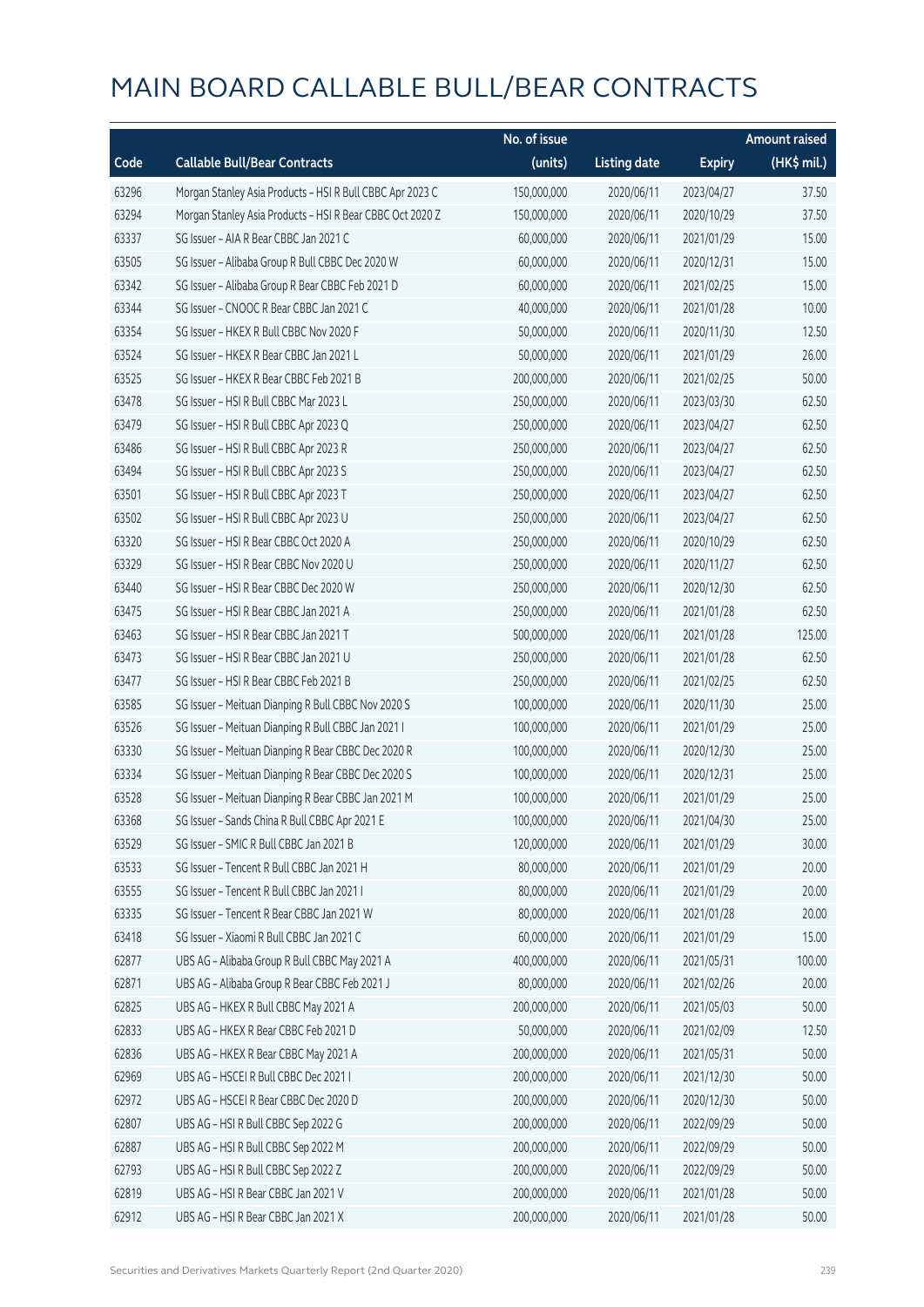|       |                                                            | No. of issue |                     |               | <b>Amount raised</b> |
|-------|------------------------------------------------------------|--------------|---------------------|---------------|----------------------|
| Code  | <b>Callable Bull/Bear Contracts</b>                        | (units)      | <b>Listing date</b> | <b>Expiry</b> | (HK\$ mil.)          |
| 62941 | UBS AG - HSI R Bear CBBC Jan 2021 Y                        | 200,000,000  | 2020/06/11          | 2021/01/28    | 50.00                |
| 62949 | UBS AG - Meituan Dianping R Bull CBBC Feb 2021 E           | 50,000,000   | 2020/06/11          | 2021/02/09    | 12.50                |
| 62820 | UBS AG - Meituan Dianping R Bear CBBC Dec 2020 H           | 50,000,000   | 2020/06/11          | 2020/12/30    | 16.50                |
| 62944 | UBS AG - Meituan Dianping R Bear CBBC Feb 2021 C           | 150,000,000  | 2020/06/11          | 2021/02/09    | 37.50                |
| 62950 | UBS AG - Xiaomi R Bear CBBC Feb 2021 F                     | 60,000,000   | 2020/06/11          | 2021/02/08    | 15.00                |
| 64042 | Bank Vontobel - HSI N Bull CBBC Dec 2022 G                 | 40,000,000   | 2020/06/11          | 2022/12/29    | 10.00                |
| 64033 | Bank Vontobel - HSI N Bear CBBC Dec 2020 X                 | 40,000,000   | 2020/06/11          | 2020/12/30    | 10.00                |
| 64028 | Bank Vontobel - HSI R Bull CBBC Sep 2022 A                 | 80,000,000   | 2020/06/11          | 2022/09/29    | 20.00                |
| 64020 | Bank Vontobel - HSI R Bear CBBC Dec 2020 W                 | 80,000,000   | 2020/06/11          | 2020/12/30    | 20.00                |
| 63986 | Bank Vontobel - Meituan Dianping R Bull CBBC Feb 2021 I    | 60,000,000   | 2020/06/11          | 2021/02/05    | 15.00                |
| 63991 | Bank Vontobel - Meituan Dianping R Bull CBBC Feb 2021 J    | 60,000,000   | 2020/06/11          | 2021/02/05    | 15.00                |
| 63985 | Bank Vontobel - Meituan Dianping R Bear CBBC Feb 2021 C    | 60,000,000   | 2020/06/11          | 2021/02/05    | 15.00                |
| 64162 | BOCI Asia Ltd. - HSI R Bull CBBC Jan 2023 F                | 150,000,000  | 2020/06/12          | 2023/01/30    | 37.50                |
| 64160 | BOCI Asia Ltd. - HSI R Bull CBBC Jan 2023 L                | 150,000,000  | 2020/06/12          | 2023/01/30    | 37.50                |
| 64172 | BOCI Asia Ltd. - HSI R Bear CBBC Oct 2020 D                | 150,000,000  | 2020/06/12          | 2020/10/29    | 37.50                |
| 64175 | BOCI Asia Ltd. - HSI R Bear CBBC Oct 2020 E                | 150,000,000  | 2020/06/12          | 2020/10/29    | 37.50                |
| 64176 | BOCI Asia Ltd. - Meituan Dianping R Bull CBBC Dec 2020 U   | 40,000,000   | 2020/06/12          | 2020/12/30    | 10.00                |
| 64215 | BOCI Asia Ltd. - Tencent R Bull CBBC Dec 2020 M            | 40,000,000   | 2020/06/12          | 2020/12/30    | 10.80                |
| 64225 | BOCI Asia Ltd. - Tencent R Bear CBBC Dec 2020 A            | 40,000,000   | 2020/06/12          | 2020/12/30    | 10.00                |
| 64741 | BNP Paribas Issuance B.V. - Alibaba R Bull CBBC Dec 2020 M | 100,000,000  | 2020/06/12          | 2020/12/30    | 25.00                |
| 64781 | BNP Paribas Issuance B.V. - Alibaba R Bull CBBC Dec 2020 P | 100,000,000  | 2020/06/12          | 2020/12/30    | 25.00                |
| 64787 | BNP Paribas Issuance B.V. - HKEX R Bear CBBC Nov 2020 S    | 50,000,000   | 2020/06/12          | 2020/11/27    | 12.50                |
| 64809 | BNP Paribas Issuance B.V. - HKEX R Bear CBBC Nov 2020 T    | 50,000,000   | 2020/06/12          | 2020/11/27    | 27.50                |
| 64854 | BNP Paribas Issuance B.V. - HSI R Bull CBBC Nov 2022 I     | 200,000,000  | 2020/06/12          | 2022/11/29    | 50.00                |
| 64856 | BNP Paribas Issuance B.V. - HSI R Bull CBBC Nov 2022 J     | 200,000,000  | 2020/06/12          | 2022/11/29    | 50.00                |
| 64859 | BNP Paribas Issuance B.V. - HSI R Bull CBBC Nov 2022 K     | 200,000,000  | 2020/06/12          | 2022/11/29    | 50.00                |
| 64897 | BNP Paribas Issuance B.V. - HSI R Bull CBBC Nov 2022 L     | 200,000,000  | 2020/06/12          | 2022/11/29    | 50.00                |
| 64840 | BNP Paribas Issuance B.V. - HSLR Bull CBBC Nov 2022 7      | 200,000,000  | 2020/06/12          | 2022/11/29    | 50.00                |
| 64824 | BNP Paribas Issuance B.V. - HSI R Bear CBBC Nov 2020 T     | 250,000,000  | 2020/06/12          | 2020/11/27    | 62.50                |
| 64826 | BNP Paribas Issuance B.V. - HSI R Bear CBBC Nov 2020 U     | 250,000,000  | 2020/06/12          | 2020/11/27    | 62.50                |
| 64811 | BNP Paribas Issuance B.V. - Tencent R Bull CBBC Nov 2020 U | 50,000,000   | 2020/06/12          | 2020/11/27    | 12.50                |
| 64817 | BNP Paribas Issuance B.V. - Tencent R Bull CBBC Dec 2020 S | 50,000,000   | 2020/06/12          | 2020/12/30    | 12.50                |
| 65155 | Credit Suisse AG - AAC Tech R Bull CBBC Dec 2020 F         | 80,000,000   | 2020/06/12          | 2020/12/30    | 20.00                |
| 65267 | Credit Suisse AG - Alibaba Group R Bull CBBC Oct 2020 M    | 50,000,000   | 2020/06/12          | 2020/10/29    | 12.50                |
| 65272 | Credit Suisse AG - Alibaba Group R Bull CBBC Jan 2021 A    | 150,000,000  | 2020/06/12          | 2021/01/28    | 37.50                |
| 65301 | Credit Suisse AG - CNOOC R Bear CBBC Dec 2020 B            | 40,000,000   | 2020/06/12          | 2020/12/30    | 10.00                |
| 65275 | Credit Suisse AG - HSBC R Bull CBBC Jan 2021 C             | 70,000,000   | 2020/06/12          | 2021/01/28    | 17.50                |
| 65228 | Credit Suisse AG - HSI R Bull CBBC Jan 2023 J              | 200,000,000  | 2020/06/12          | 2023/01/30    | 50.00                |
| 65227 | Credit Suisse AG - HSI R Bull CBBC Jan 2023 Z              | 200,000,000  | 2020/06/12          | 2023/01/30    | 50.00                |
| 65172 | Credit Suisse AG - HSI R Bull CBBC Mar 2023 G              | 200,000,000  | 2020/06/12          | 2023/03/30    | 50.00                |
| 65174 | Credit Suisse AG - HSI R Bull CBBC Mar 2023 H              | 200,000,000  | 2020/06/12          | 2023/03/30    | 50.00                |
| 65179 | Credit Suisse AG - HSI R Bull CBBC Mar 2023 I              | 200,000,000  | 2020/06/12          | 2023/03/30    | 50.00                |
| 65123 | Credit Suisse AG - HSI R Bear CBBC Oct 2020 H              | 200,000,000  | 2020/06/12          | 2020/10/29    | 50.00                |
| 65127 | Credit Suisse AG - HSI R Bear CBBC Oct 2020 I              | 200,000,000  | 2020/06/12          | 2020/10/29    | 50.00                |
| 65143 | Credit Suisse AG - HSI R Bear CBBC Oct 2020 N              | 200,000,000  | 2020/06/12          | 2020/10/29    | 50.00                |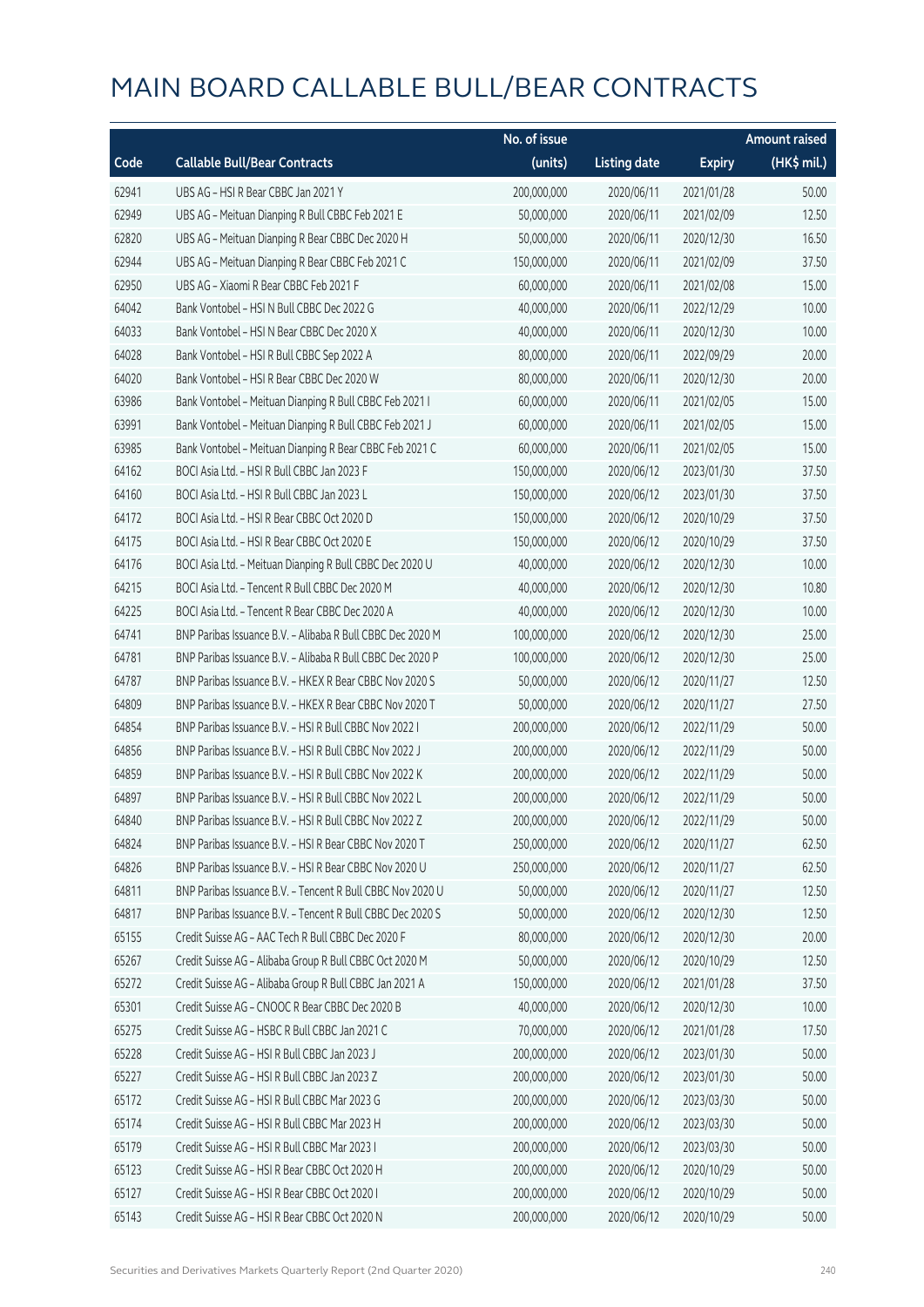|       |                                                             | No. of issue |                     |               | <b>Amount raised</b> |
|-------|-------------------------------------------------------------|--------------|---------------------|---------------|----------------------|
| Code  | <b>Callable Bull/Bear Contracts</b>                         | (units)      | <b>Listing date</b> | <b>Expiry</b> | (HK\$ mil.)          |
| 65156 | Credit Suisse AG - HSI R Bear CBBC Oct 2020 R               | 200,000,000  | 2020/06/12          | 2020/10/29    | 50.00                |
| 65165 | Credit Suisse AG - HSI R Bear CBBC Dec 2020 J               | 200,000,000  | 2020/06/12          | 2020/12/30    | 50.00                |
| 65313 | Credit Suisse AG - Link REIT R Bull CBBC Jan 2021 C         | 50,000,000   | 2020/06/12          | 2021/01/28    | 12.50                |
| 65296 | Credit Suisse AG - Meituan Dianping R Bear CBBC Jan 2021 D  | 100,000,000  | 2020/06/12          | 2021/01/28    | 25.00                |
| 65279 | Credit Suisse AG - Meituan Dianping R Bear CBBC Apr 2021 A  | 100,000,000  | 2020/06/12          | 2021/04/29    | 25.00                |
| 65311 | Credit Suisse AG - Ping An R Bull CBBC Nov 2020 O           | 80,000,000   | 2020/06/12          | 2020/11/27    | 20.00                |
| 65247 | Credit Suisse AG - Sands China R Bull CBBC Mar 2021 C       | 60,000,000   | 2020/06/12          | 2021/03/30    | 15.00                |
| 65144 | Credit Suisse AG - SMIC R Bull CBBC Jan 2021 I              | 100,000,000  | 2020/06/12          | 2021/01/28    | 25.00                |
| 65147 | Credit Suisse AG - SMIC R Bear CBBC Jan 2021 B              | 50,000,000   | 2020/06/12          | 2021/01/28    | 12.50                |
| 65153 | Credit Suisse AG - Sunny Optical R Bull CBBC Dec 2020 D     | 40,000,000   | 2020/06/12          | 2020/12/30    | 10.00                |
| 65398 | Goldman Sachs SP (Asia) - Alibaba R Bull CBBC Dec 2020 O    | 60,000,000   | 2020/06/12          | 2020/12/30    | 15.00                |
| 65376 | Goldman Sachs SP (Asia) - Galaxy Ent R Bull CBBC Dec 2020 F | 60,000,000   | 2020/06/12          | 2020/12/30    | 15.00                |
| 65377 | Goldman Sachs SP (Asia) - HKEX R Bull CBBC Jun 2021 H       | 80,000,000   | 2020/06/12          | 2021/06/30    | 20.00                |
| 65335 | Goldman Sachs SP (Asia) - HSI R Bull CBBC Jul 2023 F        | 160,000,000  | 2020/06/12          | 2023/07/28    | 40.00                |
| 65460 | Goldman Sachs SP (Asia) - HSI R Bull CBBC Jul 2023 G        | 160,000,000  | 2020/06/12          | 2023/07/28    | 40.00                |
| 65502 | Goldman Sachs SP (Asia) - HSI R Bull CBBC Jul 2023 H        | 160,000,000  | 2020/06/12          | 2023/07/28    | 40.00                |
| 65503 | Goldman Sachs SP (Asia) - HSI R Bull CBBC Jul 2023 I        | 160,000,000  | 2020/06/12          | 2023/07/28    | 40.00                |
| 65513 | Goldman Sachs SP (Asia) - HSI R Bull CBBC Jul 2023 J        | 160,000,000  | 2020/06/12          | 2023/07/28    | 40.00                |
| 65534 | Goldman Sachs SP (Asia) - HSI R Bull CBBC Jul 2023 K        | 160,000,000  | 2020/06/12          | 2023/07/28    | 40.00                |
| 65563 | Goldman Sachs SP (Asia) - HSI R Bull CBBC Jul 2023 L        | 160,000,000  | 2020/06/12          | 2023/07/28    | 40.00                |
| 65436 | Goldman Sachs SP (Asia) - HSI R Bear CBBC Feb 2021 E        | 160,000,000  | 2020/06/12          | 2021/02/25    | 40.00                |
| 65334 | Goldman Sachs SP (Asia) - HSI R Bear CBBC Feb 2021 N        | 160,000,000  | 2020/06/12          | 2021/02/25    | 40.00                |
| 65347 | Goldman Sachs SP (Asia) - HSI R Bear CBBC Feb 2021 O        | 160,000,000  | 2020/06/12          | 2021/02/25    | 40.00                |
| 65350 | Goldman Sachs SP (Asia) - HSI R Bear CBBC Feb 2021 P        | 160,000,000  | 2020/06/12          | 2021/02/25    | 40.00                |
| 65416 | Goldman Sachs SP (Asia) - HSI R Bear CBBC Feb 2021 W        | 160,000,000  | 2020/06/12          | 2021/02/25    | 40.00                |
| 65419 | Goldman Sachs SP (Asia) - HSI R Bear CBBC Feb 2021 Z        | 160,000,000  | 2020/06/12          | 2021/02/25    | 40.00                |
| 65397 | Goldman Sachs SP (Asia) - Meituan R Bull CBBC Oct 2020 L    | 60,000,000   | 2020/06/12          | 2020/10/30    | 15.00                |
| 65405 | Goldman Sachs SP (Asia) - Meituan R Bear CBBC Aug 2021 D    | 60,000,000   | 2020/06/12          | 2021/08/31    | 15.00                |
| 65362 | Goldman Sachs SP (Asia) - Xiaomi R Bull CBBC Oct 2020 I     | 60,000,000   | 2020/06/12          | 2020/10/30    | 15.00                |
| 64087 | HK Bank - Alibaba Group R Bull CBBC Nov 2020 J              | 40,000,000   | 2020/06/12          | 2020/11/02    | 10.00                |
| 64058 | HK Bank - HKEX R Bear CBBC Nov 2020 E                       | 100,000,000  | 2020/06/12          | 2020/11/26    | 25.00                |
| 64045 | HK Bank - HSI R Bull CBBC May 2022 I                        | 100,000,000  | 2020/06/12          | 2022/05/30    | 25.00                |
| 64050 | HK Bank - HSI R Bull CBBC May 2022 J                        | 60,000,000   | 2020/06/12          | 2022/05/30    | 15.00                |
| 64247 | HK Bank - HSI R Bull CBBC May 2022 K                        | 60,000,000   | 2020/06/12          | 2022/05/30    | 15.00                |
| 64057 | HK Bank - HSI R Bear CBBC Oct 2020 M                        | 80,000,000   | 2020/06/12          | 2020/10/29    | 20.00                |
| 64089 | HK Bank - Meituan Dianping R Bull CBBC Nov 2020 I           | 40,000,000   | 2020/06/12          | 2020/11/26    | 10.00                |
| 64090 | HK Bank - Meituan Dianping R Bear CBBC Dec 2020 C           | 100,000,000  | 2020/06/12          | 2020/12/21    | 25.00                |
| 64101 | HK Bank - SMIC R Bull CBBC Oct 2020 E                       | 40,000,000   | 2020/06/12          | 2020/10/22    | 10.00                |
| 64114 | HK Bank - Tencent R Bear CBBC Oct 2020 K                    | 40,000,000   | 2020/06/12          | 2020/10/22    | 10.00                |
| 64048 | HK Bank - Xiaomi R Bull CBBC Nov 2020 F                     | 40,000,000   | 2020/06/12          | 2020/11/23    | 10.00                |
| 65024 | Haitong Int'l Sec - Alibaba Group R Bull CBBC Dec 2020 G    | 60,000,000   | 2020/06/12          | 2020/12/31    | 15.00                |
| 64951 | Haitong Int'l Sec - HSI R Bull CBBC Mar 2023 R              | 150,000,000  | 2020/06/12          | 2023/03/30    | 37.50                |
| 64956 | Haitong Int'l Sec - HSI R Bull CBBC Mar 2023 S              | 150,000,000  | 2020/06/12          | 2023/03/30    | 37.50                |
| 64992 | Haitong Int'l Sec - HSI R Bull CBBC Mar 2023 T              | 150,000,000  | 2020/06/12          | 2023/03/30    | 37.50                |
| 65015 | Haitong Int'l Sec - HSI R Bull CBBC Mar 2023 U              | 150,000,000  | 2020/06/12          | 2023/03/30    | 37.50                |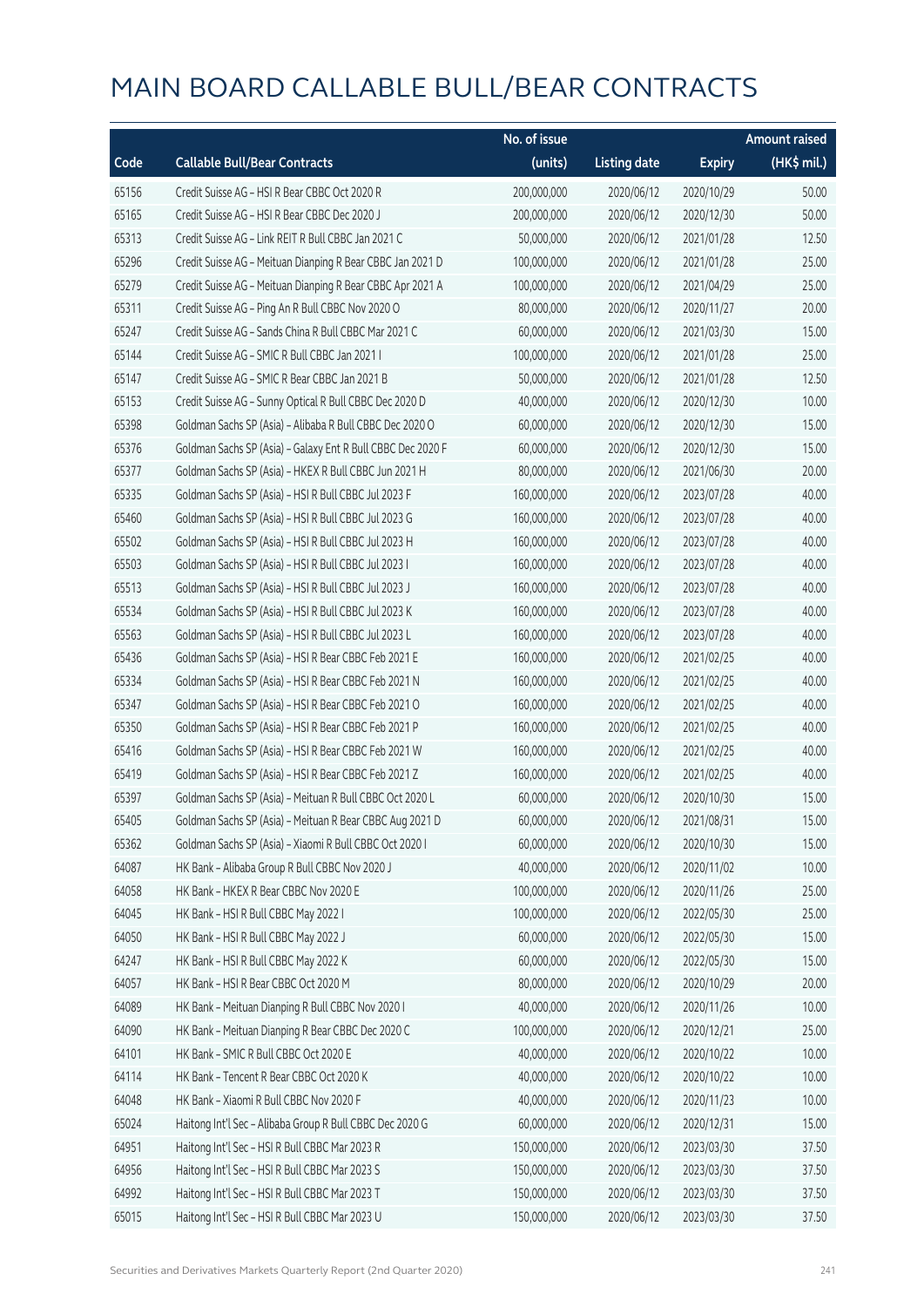|       |                                                            | No. of issue |                     |               | <b>Amount raised</b> |
|-------|------------------------------------------------------------|--------------|---------------------|---------------|----------------------|
| Code  | <b>Callable Bull/Bear Contracts</b>                        | (units)      | <b>Listing date</b> | <b>Expiry</b> | (HK\$ mil.)          |
| 64935 | Haitong Int'l Sec - HSI R Bear CBBC Feb 2021 D             | 200,000,000  | 2020/06/12          | 2021/02/25    | 50.00                |
| 64938 | Haitong Int'l Sec - HSI R Bear CBBC Feb 2021 E             | 150,000,000  | 2020/06/12          | 2021/02/25    | 37.50                |
| 64940 | Haitong Int'l Sec - HSI R Bear CBBC Feb 2021 F             | 200,000,000  | 2020/06/12          | 2021/02/25    | 50.00                |
| 65020 | Haitong Int'l Sec - Tencent R Bull CBBC Nov 2020 Q         | 60,000,000   | 2020/06/12          | 2020/11/27    | 15.00                |
| 65028 | Haitong Int'l Sec - Xiaomi R Bull CBBC Nov 2020 B          | 60,000,000   | 2020/06/12          | 2020/11/27    | 15.00                |
| 64717 | J P Morgan SP BV - HSI R Bull CBBC Feb 2023 E              | 200,000,000  | 2020/06/12          | 2023/02/27    | 50.00                |
| 64723 | J P Morgan SP BV - HSI R Bull CBBC Feb 2023 G              | 240,000,000  | 2020/06/12          | 2023/02/27    | 60.00                |
| 64574 | J P Morgan SP BV - HSI R Bull CBBC Feb 2023 W              | 200,000,000  | 2020/06/12          | 2023/02/27    | 50.00                |
| 64733 | J P Morgan SP BV - HSI R Bull CBBC Feb 2023 X              | 200,000,000  | 2020/06/12          | 2023/02/27    | 50.00                |
| 64695 | J P Morgan SP BV - HSI R Bull CBBC Mar 2023 M              | 200,000,000  | 2020/06/12          | 2023/03/30    | 50.00                |
| 64557 | J P Morgan SP BV - HSI R Bull CBBC Apr 2023 E              | 200,000,000  | 2020/06/12          | 2023/04/27    | 50.00                |
| 64710 | J P Morgan SP BV - HSI R Bull CBBC Apr 2023 F              | 200,000,000  | 2020/06/12          | 2023/04/27    | 50.00                |
| 64697 | J P Morgan SP BV - HSI R Bull CBBC Sep 2023 S              | 200,000,000  | 2020/06/12          | 2023/09/28    | 50.00                |
| 64606 | J P Morgan SP BV - HSI R Bear CBBC Dec 2020 A              | 240,000,000  | 2020/06/12          | 2020/12/30    | 60.00                |
| 64688 | J P Morgan SP BV - HSI R Bear CBBC Dec 2020 G              | 200,000,000  | 2020/06/12          | 2020/12/30    | 50.00                |
| 64585 | J P Morgan SP BV - HSI R Bear CBBC Dec 2020 Z              | 200,000,000  | 2020/06/12          | 2020/12/30    | 50.00                |
| 64640 | J P Morgan SP BV - HSI R Bear CBBC Jan 2021 A              | 200,000,000  | 2020/06/12          | 2021/01/28    | 50.00                |
| 64586 | J P Morgan SP BV - HSI R Bear CBBC Jan 2021 W              | 200,000,000  | 2020/06/12          | 2021/01/28    | 50.00                |
| 64613 | J P Morgan SP BV - HSI R Bear CBBC Jan 2021 X              | 200,000,000  | 2020/06/12          | 2021/01/28    | 50.00                |
| 64584 | J P Morgan SP BV - HSI R Bear CBBC Feb 2021 J              | 200,000,000  | 2020/06/12          | 2021/02/25    | 50.00                |
| 64683 | J P Morgan SP BV - HSI R Bear CBBC Feb 2021 K              | 200,000,000  | 2020/06/12          | 2021/02/25    | 50.00                |
| 64654 | J P Morgan SP BV - Meituan Dianping R Bear CBBC Dec 2020 D | 80,000,000   | 2020/06/12          | 2020/12/18    | 22.80                |
| 64681 | J P Morgan SP BV - Xiaomi R Bull CBBC Jan 2021 A           | 100,000,000  | 2020/06/12          | 2021/01/15    | 25.00                |
| 65121 | Morgan Stanley Asia Products - HSI R Bull CBBC Feb 2023 O  | 150,000,000  | 2020/06/12          | 2023/02/27    | 37.50                |
| 65122 | Morgan Stanley Asia Products - HSI R Bull CBBC Mar 2023 H  | 150,000,000  | 2020/06/12          | 2023/03/30    | 37.50                |
| 64238 | Morgan Stanley Asia Products - HSI R Bear CBBC Sep 2020 I  | 150,000,000  | 2020/06/12          | 2020/09/29    | 37.50                |
| 64243 | Morgan Stanley Asia Products - HSI R Bear CBBC Oct 2020 E  | 150,000,000  | 2020/06/12          | 2020/10/29    | 37.50                |
| 64135 | Morgan Stanley Asia Products - HSI R Bear CBBC Nov 2020 L  | 150,000,000  | 2020/06/12          | 2020/11/27    | 37.50                |
| 65782 | SG Issuer - AIA R Bull CBBC Dec 2020 S                     | 60,000,000   | 2020/06/12          | 2020/12/31    | 15.00                |
| 65626 | SG Issuer - Alibaba Group R Bear CBBC Feb 2021 E           | 80,000,000   | 2020/06/12          | 2021/02/25    | 20.00                |
| 65783 | SG Issuer - Galaxy Ent R Bull CBBC Nov 2020 H              | 100,000,000  | 2020/06/12          | 2020/11/30    | 25.00                |
| 65647 | SG Issuer - HKEX R Bear CBBC Dec 2020 N                    | 50,000,000   | 2020/06/12          | 2020/12/30    | 12.50                |
| 65760 | SG Issuer - HSI R Bull CBBC Feb 2023 S                     | 250,000,000  | 2020/06/12          | 2023/02/27    | 62.50                |
| 65778 | SG Issuer - HSI R Bull CBBC Feb 2023 X                     | 250,000,000  | 2020/06/12          | 2023/02/27    | 62.50                |
| 65580 | SG Issuer - HSI R Bull CBBC Mar 2023 K                     | 250,000,000  | 2020/06/12          | 2023/03/30    | 62.50                |
| 65780 | SG Issuer - HSI R Bull CBBC Apr 2023 B                     | 250,000,000  | 2020/06/12          | 2023/04/27    | 62.50                |
| 65588 | SG Issuer - HSI R Bull CBBC May 2023 N                     | 250,000,000  | 2020/06/12          | 2023/05/30    | 62.50                |
| 65701 | SG Issuer - HSI R Bear CBBC Oct 2020 E                     | 250,000,000  | 2020/06/12          | 2020/10/29    | 62.50                |
| 65566 | SG Issuer - HSI R Bear CBBC Oct 2020 H                     | 250,000,000  | 2020/06/12          | 2020/10/29    | 62.50                |
| 65688 | SG Issuer - HSI R Bear CBBC Dec 2020 Q                     | 250,000,000  | 2020/06/12          | 2020/12/30    | 62.50                |
| 65689 | SG Issuer - HSI R Bear CBBC Jan 2021 C                     | 250,000,000  | 2020/06/12          | 2021/01/28    | 62.50                |
| 65705 | SG Issuer - HSI R Bear CBBC Jan 2021 D                     | 250,000,000  | 2020/06/12          | 2021/01/28    | 62.50                |
| 65755 | SG Issuer - HSI R Bear CBBC Jan 2021 F                     | 250,000,000  | 2020/06/12          | 2021/01/28    | 62.50                |
| 65600 | SG Issuer - Meituan Dianping R Bull CBBC Jan 2021 J        | 100,000,000  | 2020/06/12          | 2021/01/29    | 25.00                |
| 65659 | SG Issuer - Meituan Dianping R Bear CBBC Mar 2021 B        | 100,000,000  | 2020/06/12          | 2021/03/31    | 25.00                |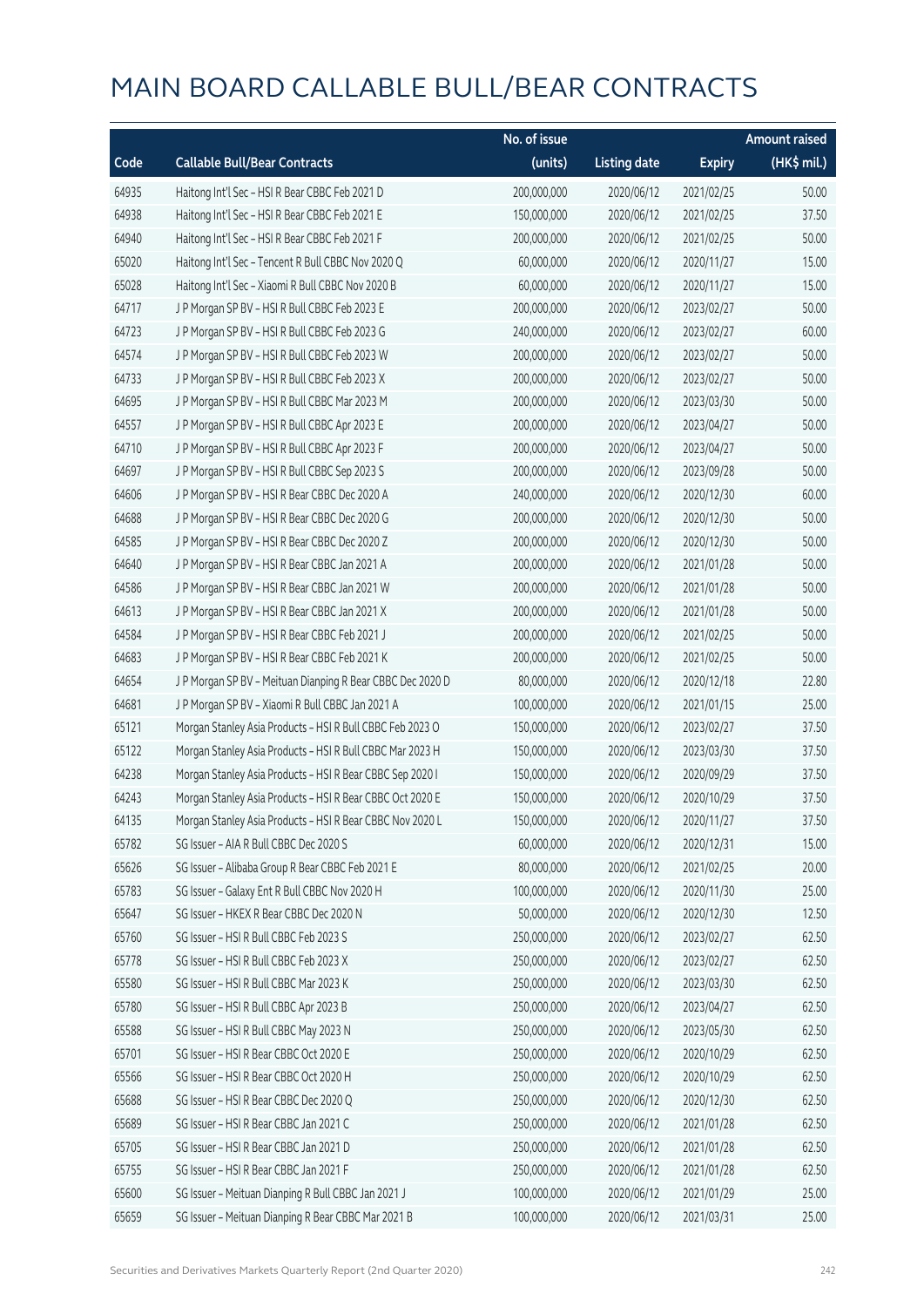|       |                                                         | No. of issue |                     |               | <b>Amount raised</b> |
|-------|---------------------------------------------------------|--------------|---------------------|---------------|----------------------|
| Code  | <b>Callable Bull/Bear Contracts</b>                     | (units)      | <b>Listing date</b> | <b>Expiry</b> | (HK\$ mil.)          |
| 65694 | SG Issuer - SMIC R Bear CBBC Dec 2020 F                 | 100,000,000  | 2020/06/12          | 2020/12/31    | 25.00                |
| 65664 | SG Issuer - SUNAC R Bull CBBC Apr 2021 B                | 80,000,000   | 2020/06/12          | 2021/04/30    | 20.00                |
| 65698 | SG Issuer - Sunny Optical R Bear CBBC Jan 2021 D        | 60,000,000   | 2020/06/12          | 2021/01/27    | 15.00                |
| 65606 | SG Issuer - Tencent R Bull CBBC Jan 2021 J              | 80,000,000   | 2020/06/12          | 2021/01/29    | 20.00                |
| 65619 | SG Issuer - Tencent R Bull CBBC Jan 2021 K              | 80,000,000   | 2020/06/12          | 2021/01/29    | 20.00                |
| 65668 | SG Issuer - Tencent R Bear CBBC Jan 2021 X              | 80,000,000   | 2020/06/12          | 2021/01/28    | 20.00                |
| 64536 | UBS AG - AIA R Bull CBBC Mar 2021 A                     | 80,000,000   | 2020/06/12          | 2021/03/22    | 20.00                |
| 64460 | UBS AG - AIA R Bear CBBC Jan 2021 B                     | 50,000,000   | 2020/06/12          | 2021/01/08    | 12.50                |
| 64394 | UBS AG - Alibaba Group R Bull CBBC Jan 2021 E           | 80,000,000   | 2020/06/12          | 2021/01/08    | 20.00                |
| 64399 | UBS AG - Alibaba Group R Bull CBBC Mar 2021 E           | 400,000,000  | 2020/06/12          | 2021/03/22    | 100.00               |
| 64459 | UBS AG - CSOP A50 ETF R Bull CBBC Mar 2021 A            | 40,000,000   | 2020/06/12          | 2021/03/22    | 10.00                |
| 64550 | UBS AG - HKEX R Bear CBBC Mar 2021 A                    | 50,000,000   | 2020/06/12          | 2021/03/22    | 21.50                |
| 64531 | UBS AG - HSBC R Bull CBBC Mar 2021 D                    | 150,000,000  | 2020/06/12          | 2021/03/22    | 37.50                |
| 64504 | UBS AG - HSI R Bull CBBC Mar 2023 C                     | 200,000,000  | 2020/06/12          | 2023/03/30    | 50.00                |
| 64512 | UBS AG - HSI R Bull CBBC Mar 2023 E                     | 200,000,000  | 2020/06/12          | 2023/03/30    | 50.00                |
| 64495 | UBS AG - HSI R Bull CBBC Mar 2023 V                     | 200,000,000  | 2020/06/12          | 2023/03/30    | 50.00                |
| 64477 | UBS AG - HSI R Bear CBBC Sep 2020 L                     | 200,000,000  | 2020/06/12          | 2020/09/29    | 50.00                |
| 64484 | UBS AG - HSI R Bear CBBC Sep 2020 N                     | 200,000,000  | 2020/06/12          | 2020/09/29    | 50.00                |
| 64490 | UBS AG - HSI R Bear CBBC Sep 2020 O                     | 300,000,000  | 2020/06/12          | 2020/09/29    | 75.00                |
| 64491 | UBS AG - HSI R Bear CBBC Sep 2020 Q                     | 200,000,000  | 2020/06/12          | 2020/09/29    | 50.00                |
| 64470 | UBS AG - HSI R Bear CBBC Sep 2020 W                     | 200,000,000  | 2020/06/12          | 2020/09/29    | 50.00                |
| 64493 | UBS AG - HSI R Bear CBBC Sep 2020 X                     | 200,000,000  | 2020/06/12          | 2020/09/29    | 50.00                |
| 64386 | UBS AG - Meituan Dianping R Bull CBBC Jan 2021 I        | 50,000,000   | 2020/06/12          | 2021/01/08    | 12.50                |
| 64266 | UBS AG - Meituan Dianping R Bear CBBC Dec 2020 I        | 50,000,000   | 2020/06/12          | 2020/12/28    | 12.50                |
| 64284 | UBS AG - Meituan Dianping R Bear CBBC Jan 2021 H        | 200,000,000  | 2020/06/12          | 2021/01/08    | 50.00                |
| 64452 | UBS AG - Ping An R Bull CBBC Mar 2021 A                 | 100,000,000  | 2020/06/12          | 2021/03/22    | 25.00                |
| 64474 | UBS AG - Sunny Optical R Bear CBBC Feb 2021 C           | 30,000,000   | 2020/06/12          | 2021/02/04    | 10.20                |
| 64391 | UBS AG - Tencent R Bull CBBC Jan 2021 N                 | 40,000,000   | 2020/06/12          | 2021/01/08    | 10.00                |
| 64473 | UBS AG - Tencent R Bear CBBC Dec 2020 J                 | 40,000,000   | 2020/06/12          | 2020/12/30    | 10.00                |
| 65114 | Bank Vontobel - CSOP A50 ETF R Bull CBBC Jan 2021 A     | 40,000,000   | 2020/06/12          | 2021/01/15    | 10.00                |
| 65055 | Bank Vontobel - HSI N Bull CBBC Dec 2022 C              | 40,000,000   | 2020/06/12          | 2022/12/29    | 10.00                |
| 65099 | Bank Vontobel - HSI N Bear CBBC Dec 2020 Y              | 40,000,000   | 2020/06/12          | 2020/12/30    | 10.00                |
| 65066 | Bank Vontobel - HSI R Bull CBBC Sep 2022 B              | 80,000,000   | 2020/06/12          | 2022/09/29    | 20.00                |
| 65074 | Bank Vontobel - HSI R Bull CBBC Sep 2022 C              | 80,000,000   | 2020/06/12          | 2022/09/29    | 20.00                |
| 65109 | Bank Vontobel - HSI R Bull CBBC Sep 2022 D              | 80,000,000   | 2020/06/12          | 2022/09/29    | 20.00                |
| 65045 | Bank Vontobel - Meituan Dianping R Bull CBBC Jan 2021 P | 60,000,000   | 2020/06/12          | 2021/01/15    | 15.00                |
| 65039 | Bank Vontobel - Meituan Dianping R Bull CBBC Mar 2021 E | 60,000,000   | 2020/06/12          | 2021/03/05    | 15.00                |
| 65061 | Bank Vontobel - Meituan Dianping R Bear CBBC Jan 2021 M | 60,000,000   | 2020/06/12          | 2021/01/15    | 15.00                |
| 65088 | Bank Vontobel - Sunny Optical R Bull CBBC Jan 2021 A    | 40,000,000   | 2020/06/12          | 2021/01/15    | 10.00                |
| 65068 | Bank Vontobel - Xiaomi R Bull CBBC Jan 2021 E           | 40,000,000   | 2020/06/12          | 2021/01/15    | 10.00                |
| 66093 | BOCI Asia Ltd. - Galaxy Ent R Bull CBBC Dec 2020 A      | 100,000,000  | 2020/06/15          | 2020/12/30    | 25.00                |
| 66050 | BOCI Asia Ltd. - HSI R Bull CBBC Jan 2023 M             | 150,000,000  | 2020/06/15          | 2023/01/30    | 37.50                |
| 66058 | BOCI Asia Ltd. - HSI R Bull CBBC Jan 2023 N             | 150,000,000  | 2020/06/15          | 2023/01/30    | 37.50                |
| 66077 | BOCI Asia Ltd. - HSI R Bear CBBC Oct 2020 G             | 150,000,000  | 2020/06/15          | 2020/10/29    | 37.50                |
| 66084 | BOCI Asia Ltd. - HSI R Bear CBBC Oct 2020 X             | 150,000,000  | 2020/06/15          | 2020/10/29    | 37.50                |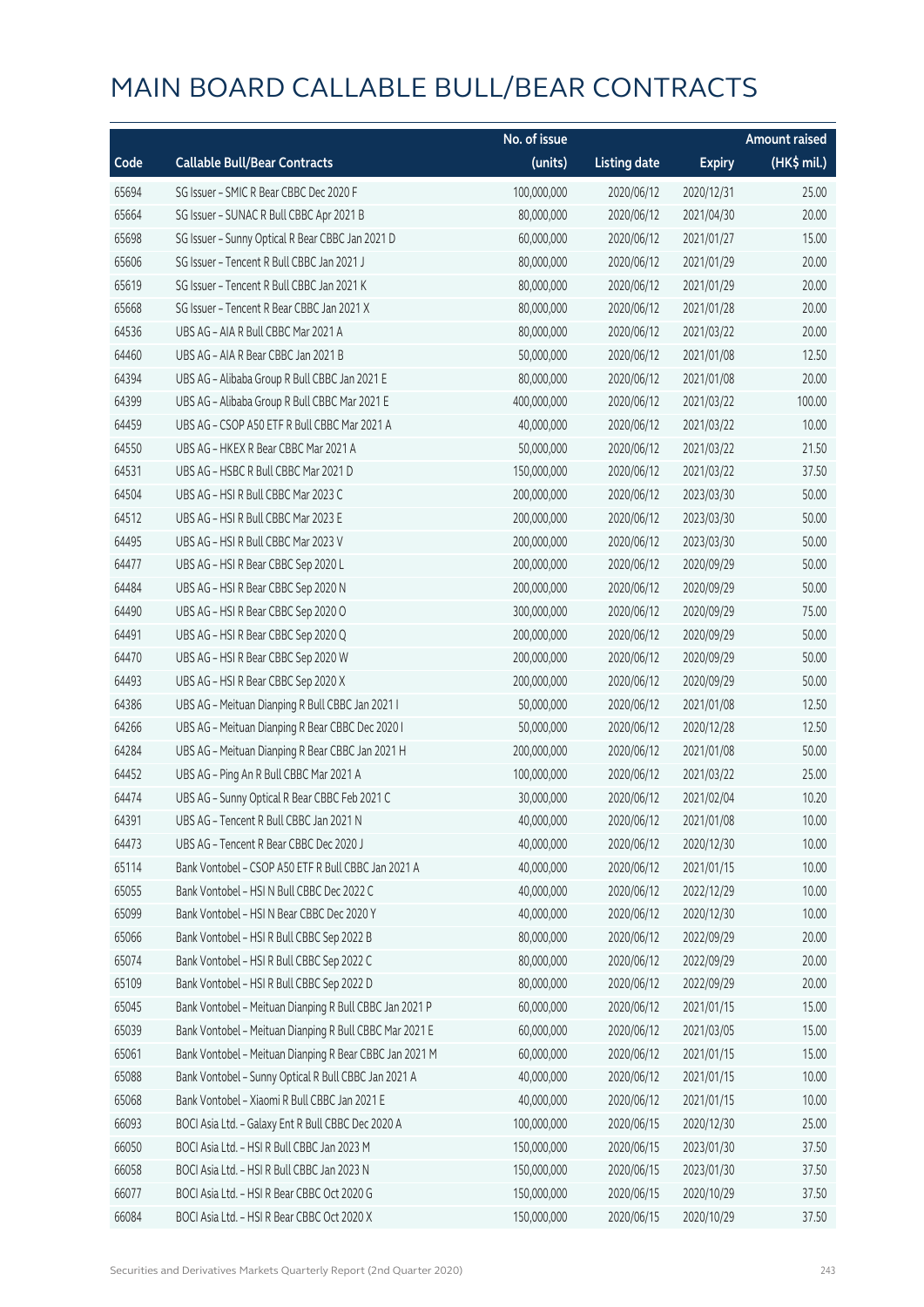|       |                                                            | No. of issue |                     |               | <b>Amount raised</b> |
|-------|------------------------------------------------------------|--------------|---------------------|---------------|----------------------|
| Code  | <b>Callable Bull/Bear Contracts</b>                        | (units)      | <b>Listing date</b> | <b>Expiry</b> | (HK\$ mil.)          |
| 66087 | BOCI Asia Ltd. - Ping An R Bull CBBC Sep 2020 P            | 60,000,000   | 2020/06/15          | 2020/09/29    | 15.00                |
| 66734 | BNP Paribas Issuance B.V. - HSI R Bull CBBC Nov 2022 M     | 200,000,000  | 2020/06/15          | 2022/11/29    | 50.00                |
| 66783 | BNP Paribas Issuance B.V. - HSI R Bull CBBC Nov 2022 N     | 190,000,000  | 2020/06/15          | 2022/11/29    | 47.50                |
| 66792 | BNP Paribas Issuance B.V. - HSI R Bear CBBC Nov 2020 A     | 250,000,000  | 2020/06/15          | 2020/11/27    | 62.50                |
| 66731 | BNP Paribas Issuance B.V. - HSI R Bear CBBC Nov 2020 C     | 250,000,000  | 2020/06/15          | 2020/11/27    | 62.50                |
| 66732 | BNP Paribas Issuance B.V. - HSI R Bear CBBC Nov 2020 X     | 250,000,000  | 2020/06/15          | 2020/11/27    | 62.50                |
| 66591 | Credit Suisse AG - Geely Auto R Bull CBBC Nov 2020 A       | 40,000,000   | 2020/06/15          | 2020/11/27    | 10.00                |
| 66614 | Credit Suisse AG - HKEX R Bull CBBC Nov 2020 F             | 50,000,000   | 2020/06/15          | 2020/11/27    | 12.50                |
| 66664 | Credit Suisse AG - HSI R Bull CBBC Feb 2023 L              | 200,000,000  | 2020/06/15          | 2023/02/27    | 50.00                |
| 66669 | Credit Suisse AG - HSI R Bull CBBC Feb 2023 M              | 200,000,000  | 2020/06/15          | 2023/02/27    | 50.00                |
| 66702 | Credit Suisse AG - HSI R Bull CBBC Feb 2023 N              | 200,000,000  | 2020/06/15          | 2023/02/27    | 50.00                |
| 66687 | Credit Suisse AG - HSI R Bull CBBC Feb 2023 R              | 200,000,000  | 2020/06/15          | 2023/02/27    | 50.00                |
| 66571 | Credit Suisse AG - HSI R Bear CBBC Oct 2020 M              | 200,000,000  | 2020/06/15          | 2020/10/29    | 50.00                |
| 66587 | Credit Suisse AG - HSI R Bear CBBC Oct 2020 O              | 200,000,000  | 2020/06/15          | 2020/10/29    | 50.00                |
| 66589 | Credit Suisse AG - HSI R Bear CBBC Nov 2020 F              | 200,000,000  | 2020/06/15          | 2020/11/27    | 50.00                |
| 66577 | Credit Suisse AG - HSI R Bear CBBC Nov 2020 X              | 200,000,000  | 2020/06/15          | 2020/11/27    | 50.00                |
| 66590 | Credit Suisse AG - Meituan Dianping R Bull CBBC May 2021 A | 150,000,000  | 2020/06/15          | 2021/05/28    | 37.50                |
| 66662 | Credit Suisse AG - Sands China R Bear CBBC Dec 2020 C      | 60,000,000   | 2020/06/15          | 2020/12/30    | 15.00                |
| 66647 | Credit Suisse AG - SMIC R Bull CBBC Jan 2021 J             | 100,000,000  | 2020/06/15          | 2021/01/22    | 25.00                |
| 66717 | Credit Suisse AG - Tencent R Bull CBBC Nov 2020 P          | 50,000,000   | 2020/06/15          | 2020/11/27    | 12.50                |
| 66727 | Credit Suisse AG - Xiaomi R Bull CBBC Oct 2020 G           | 50,000,000   | 2020/06/15          | 2020/10/29    | 12.50                |
| 66996 | Goldman Sachs SP (Asia) - Alibaba R Bull CBBC Oct 2020 G   | 60,000,000   | 2020/06/15          | 2020/10/30    | 15.00                |
| 66997 | Goldman Sachs SP (Asia) - HKEX R Bull CBBC Jun 2021 I      | 80,000,000   | 2020/06/15          | 2021/06/30    | 20.00                |
| 67054 | Goldman Sachs SP (Asia) - HSBC R Bull CBBC Mar 2021 C      | 60,000,000   | 2020/06/15          | 2021/03/30    | 15.00                |
| 66931 | Goldman Sachs SP (Asia) - HSI R Bull CBBC Jul 2023 M       | 160,000,000  | 2020/06/15          | 2023/07/28    | 40.00                |
| 66988 | Goldman Sachs SP (Asia) - HSI R Bull CBBC Jul 2023 N       | 160,000,000  | 2020/06/15          | 2023/07/28    | 40.00                |
| 67057 | Goldman Sachs SP (Asia) - HSI R Bull CBBC Jul 2023 O       | 160,000,000  | 2020/06/15          | 2023/07/28    | 40.00                |
| 67071 | Goldman Sachs SP (Asia) - HSI R Bull CBBC Jul 2023 P       | 160,000,000  | 2020/06/15          | 2023/07/28    | 40.00                |
| 67072 | Goldman Sachs SP (Asia) - HSI R Bull CBBC Jul 2023 Q       | 160,000,000  | 2020/06/15          | 2023/07/28    | 40.00                |
| 66938 | Goldman Sachs SP (Asia) - HSI R Bear CBBC Feb 2021 F       | 160,000,000  | 2020/06/15          | 2021/02/25    | 40.00                |
| 66945 | Goldman Sachs SP (Asia) - HSI R Bear CBBC Feb 2021 H       | 160,000,000  | 2020/06/15          | 2021/02/25    | 40.00                |
| 67074 | Goldman Sachs SP (Asia) - HSI R Bear CBBC Feb 2021 J       | 160,000,000  | 2020/06/15          | 2021/02/25    | 40.00                |
| 67076 | Goldman Sachs SP (Asia) - HSI R Bear CBBC Feb 2021 K       | 160,000,000  | 2020/06/15          | 2021/02/25    | 40.00                |
| 66989 | Goldman Sachs SP (Asia) - Meituan R Bull CBBC Oct 2020 M   | 60,000,000   | 2020/06/15          | 2020/10/30    | 15.00                |
| 67013 | Goldman Sachs SP (Asia) - Ping An R Bull CBBC Mar 2021 D   | 80,000,000   | 2020/06/15          | 2021/03/31    | 20.00                |
| 67000 | Goldman Sachs SP (Asia) - Tencent R Bear CBBC Jun 2021 E   | 60,000,000   | 2020/06/15          | 2021/06/30    | 15.00                |
| 65888 | HK Bank - AAC Tech R Bull CBBC Jan 2021 C                  | 40,000,000   | 2020/06/15          | 2021/01/04    | 10.00                |
| 65892 | HK Bank - Alibaba Group R Bull CBBC Nov 2020 K             | 40,000,000   | 2020/06/15          | 2020/11/12    | 10.00                |
| 65904 | HK Bank - HKEX R Bull CBBC Nov 2020 L                      | 40,000,000   | 2020/06/15          | 2020/11/02    | 10.00                |
| 65905 | HK Bank - HKEX R Bear CBBC Dec 2020 C                      | 100,000,000  | 2020/06/15          | 2020/12/21    | 25.00                |
| 65811 | HK Bank - HSI R Bull CBBC May 2022 L                       | 100,000,000  | 2020/06/15          | 2022/05/30    | 25.00                |
| 65814 | HK Bank - HSI R Bull CBBC May 2022 M                       | 100,000,000  | 2020/06/15          | 2022/05/30    | 25.00                |
| 65816 | HK Bank - HSI R Bull CBBC May 2022 N                       | 60,000,000   | 2020/06/15          | 2022/05/30    | 15.00                |
| 65801 | HK Bank - HSI R Bear CBBC Oct 2020 N                       | 60,000,000   | 2020/06/15          | 2020/10/29    | 15.00                |
| 65823 | HK Bank - HSI R Bear CBBC Oct 2020 O                       | 100,000,000  | 2020/06/15          | 2020/10/29    | 25.00                |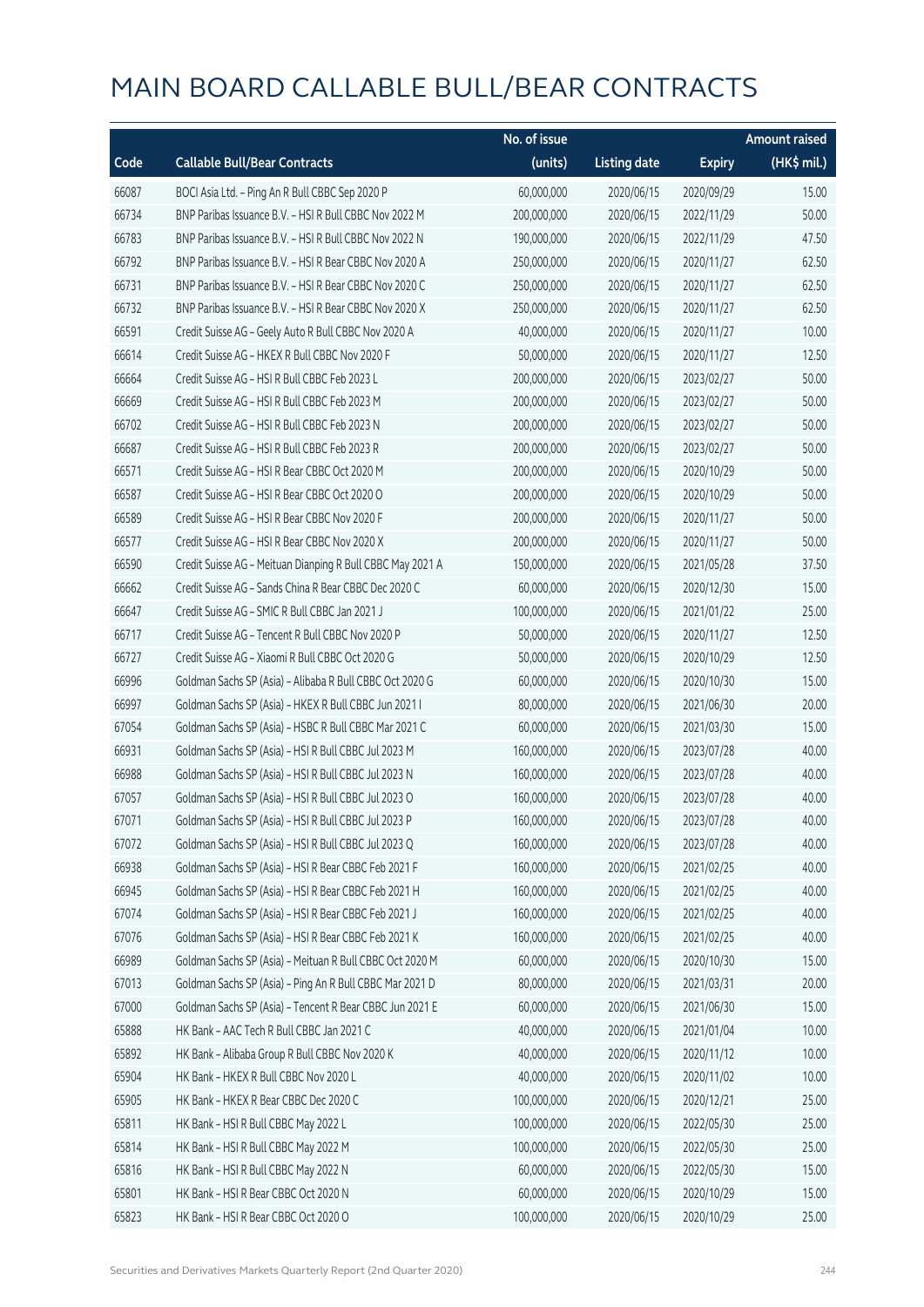|       |                                                           | No. of issue |                     |               | <b>Amount raised</b> |
|-------|-----------------------------------------------------------|--------------|---------------------|---------------|----------------------|
| Code  | <b>Callable Bull/Bear Contracts</b>                       | (units)      | <b>Listing date</b> | <b>Expiry</b> | (HK\$ mil.)          |
| 65878 | HK Bank - HSI R Bear CBBC Oct 2020 P                      | 100,000,000  | 2020/06/15          | 2020/10/29    | 25.00                |
| 65891 | HK Bank - Meituan Dianping R Bear CBBC Oct 2020 F         | 40,000,000   | 2020/06/15          | 2020/10/12    | 10.00                |
| 65915 | HK Bank - Ping An R Bear CBBC Nov 2020 A                  | 50,000,000   | 2020/06/15          | 2020/11/09    | 12.50                |
| 65938 | HK Bank - Sands China R Bull CBBC Nov 2020 D              | 40,000,000   | 2020/06/15          | 2020/11/09    | 10.00                |
| 65958 | HK Bank - Sands China R Bear CBBC Jan 2021 A              | 40,000,000   | 2020/06/15          | 2021/01/04    | 10.00                |
| 65908 | HK Bank - SUNAC R Bull CBBC Nov 2020 E                    | 40,000,000   | 2020/06/15          | 2020/11/09    | 10.00                |
| 65906 | HK Bank - Sunny Optical R Bull CBBC Nov 2020 E            | 40,000,000   | 2020/06/15          | 2020/11/09    | 10.00                |
| 66841 | Haitong Int'l Sec - AIA R Bull CBBC Dec 2020 D            | 80,000,000   | 2020/06/15          | 2020/12/31    | 20.00                |
| 66849 | Haitong Int'l Sec - China Life R Bull CBBC Apr 2021 A     | 80,000,000   | 2020/06/15          | 2021/04/29    | 20.00                |
| 66862 | Haitong Int'l Sec - HSBC R Bull CBBC Apr 2021 B           | 60,000,000   | 2020/06/15          | 2021/04/29    | 15.00                |
| 66864 | Haitong Int'l Sec - HSI R Bull CBBC May 2023 E            | 150,000,000  | 2020/06/15          | 2023/05/30    | 37.50                |
| 66865 | Haitong Int'l Sec - HSI R Bull CBBC May 2023 F            | 300,000,000  | 2020/06/15          | 2023/05/30    | 75.00                |
| 66928 | Haitong Int'l Sec - HSI R Bull CBBC May 2023 G            | 200,000,000  | 2020/06/15          | 2023/05/30    | 50.00                |
| 66811 | Haitong Int'l Sec - HSI R Bear CBBC Dec 2020 H            | 150,000,000  | 2020/06/15          | 2020/12/30    | 37.50                |
| 66815 | Haitong Int'l Sec - HSI R Bear CBBC Jan 2021 Z            | 200,000,000  | 2020/06/15          | 2021/01/28    | 50.00                |
| 66854 | Haitong Int'l Sec - Ping An R Bull CBBC Mar 2021 A        | 60,000,000   | 2020/06/15          | 2021/03/22    | 15.00                |
| 66267 | J P Morgan SP BV - Alibaba Group R Bull CBBC Dec 2020 G   | 80,000,000   | 2020/06/15          | 2020/12/18    | 20.00                |
| 66270 | J P Morgan SP BV - HKEX R Bear CBBC Dec 2020 C            | 40,000,000   | 2020/06/15          | 2020/12/11    | 10.00                |
| 66257 | J P Morgan SP BV - HSI R Bull CBBC Feb 2023 A             | 200,000,000  | 2020/06/15          | 2023/02/27    | 50.00                |
| 66212 | J P Morgan SP BV - HSI R Bull CBBC Feb 2023 Y             | 200,000,000  | 2020/06/15          | 2023/02/27    | 50.00                |
| 66256 | J P Morgan SP BV - HSI R Bull CBBC Feb 2023 Z             | 240,000,000  | 2020/06/15          | 2023/02/27    | 60.00                |
| 66227 | J P Morgan SP BV - HSI R Bull CBBC Mar 2023 N             | 200,000,000  | 2020/06/15          | 2023/03/30    | 50.00                |
| 66246 | J P Morgan SP BV - HSI R Bull CBBC Mar 2023 Y             | 200,000,000  | 2020/06/15          | 2023/03/30    | 50.00                |
| 66261 | J P Morgan SP BV - HSI R Bull CBBC Sep 2023 T             | 200,000,000  | 2020/06/15          | 2023/09/28    | 50.00                |
| 66310 | J P Morgan SP BV - HSI R Bear CBBC Nov 2020 H             | 200,000,000  | 2020/06/15          | 2020/11/27    | 50.00                |
| 66182 | J P Morgan SP BV - HSI R Bear CBBC Nov 2020 I             | 200,000,000  | 2020/06/15          | 2020/11/27    | 50.00                |
| 66206 | J P Morgan SP BV - HSI R Bear CBBC Dec 2020 K             | 200,000,000  | 2020/06/15          | 2020/12/30    | 50.00                |
| 66287 | J P Morgan SP BV - HSI R Bear CBBC Dec 2020 M             | 200,000,000  | 2020/06/15          | 2020/12/30    | 50.00                |
| 66272 | J P Morgan SP BV - HSI R Bear CBBC Dec 2020 Y             | 200,000,000  | 2020/06/15          | 2020/12/30    | 50.00                |
| 66312 | Morgan Stanley Asia Products - HSI R Bull CBBC Jan 2023 Q | 150,000,000  | 2020/06/15          | 2023/01/30    | 37.50                |
| 65791 | Morgan Stanley Asia Products - HSI R Bear CBBC Jan 2021 B | 150,000,000  | 2020/06/15          | 2021/01/28    | 37.50                |
| 65799 | Morgan Stanley Asia Products - HSI R Bear CBBC Jan 2021 C | 150,000,000  | 2020/06/15          | 2021/01/28    | 37.50                |
| 67417 | SG Issuer - AAC Tech R Bull CBBC Jan 2021 C               | 100,000,000  | 2020/06/15          | 2021/01/29    | 25.00                |
| 67425 | SG Issuer - Alibaba Group R Bull CBBC Jan 2021 F          | 60,000,000   | 2020/06/15          | 2021/01/29    | 15.00                |
| 67433 | SG Issuer - Alibaba Group R Bull CBBC Jan 2021 G          | 60,000,000   | 2020/06/15          | 2021/01/29    | 15.00                |
| 67148 | SG Issuer - China Life R Bull CBBC Dec 2020 D             | 40,000,000   | 2020/06/15          | 2020/12/31    | 10.00                |
| 67443 | SG Issuer - China Life R Bull CBBC Mar 2021 B             | 150,000,000  | 2020/06/15          | 2021/03/30    | 37.50                |
| 67151 | SG Issuer - HKEX R Bull CBBC Jan 2021 F                   | 50,000,000   | 2020/06/15          | 2021/01/29    | 12.50                |
| 67181 | SG Issuer - HSI R Bull CBBC Apr 2023 V                    | 500,000,000  | 2020/06/15          | 2023/04/27    | 125.00               |
| 67239 | SG Issuer - HSI R Bull CBBC May 2023 F                    | 250,000,000  | 2020/06/15          | 2023/05/30    | 62.50                |
| 67362 | SG Issuer - HSI R Bull CBBC Jun 2023 U                    | 250,000,000  | 2020/06/15          | 2023/06/29    | 62.50                |
| 67373 | SG Issuer - HSI R Bull CBBC Sep 2023 A                    | 250,000,000  | 2020/06/15          | 2023/09/28    | 62.50                |
| 67376 | SG Issuer - HSI R Bull CBBC Sep 2023 B                    | 250,000,000  | 2020/06/15          | 2023/09/28    | 62.50                |
| 67404 | SG Issuer - HSI R Bull CBBC Sep 2023 C                    | 250,000,000  | 2020/06/15          | 2023/09/28    | 62.50                |
| 67123 | SG Issuer - HSI R Bear CBBC Sep 2020 B                    | 250,000,000  | 2020/06/15          | 2020/09/29    | 62.50                |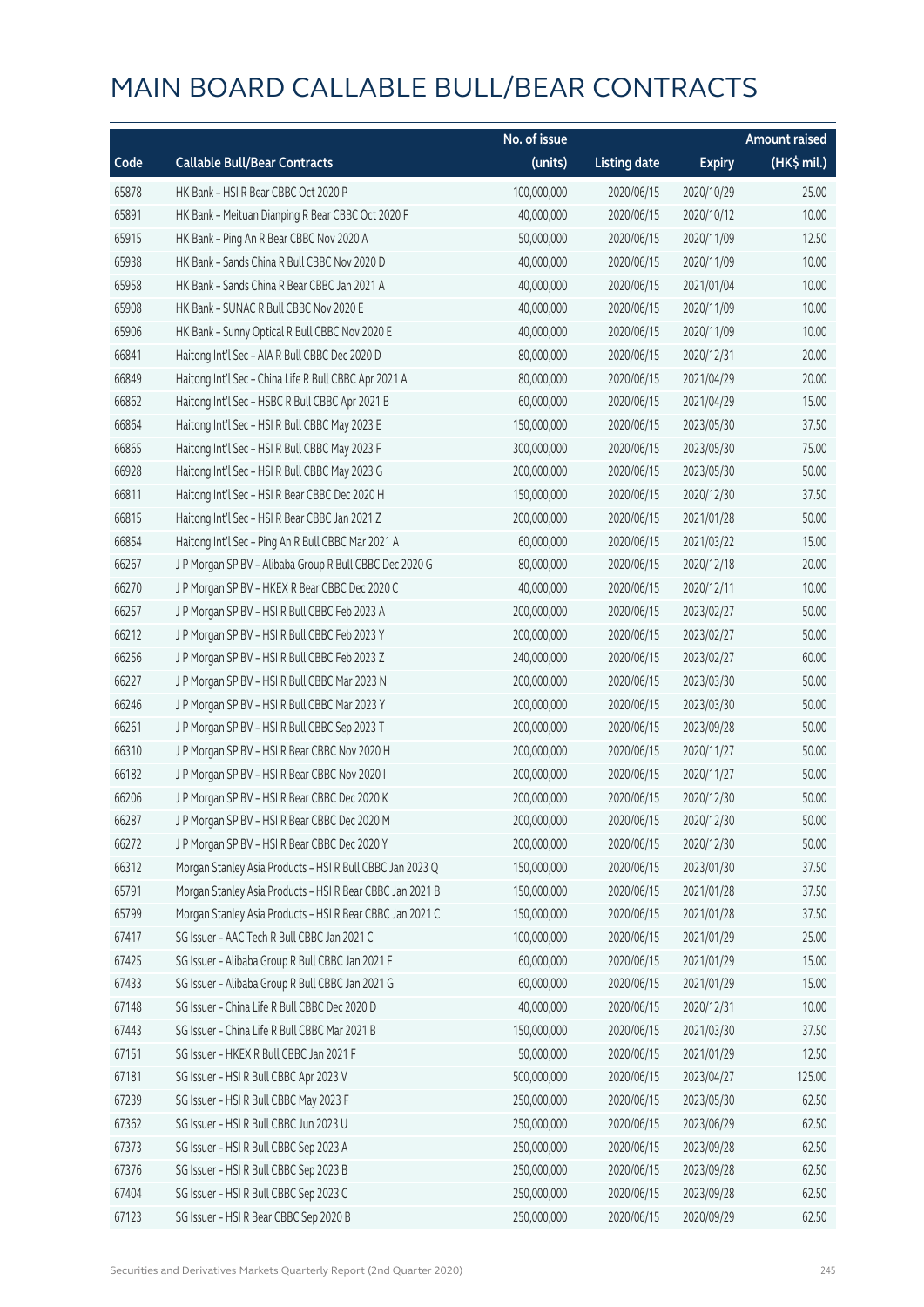|       |                                                         | No. of issue |                     |               | <b>Amount raised</b> |
|-------|---------------------------------------------------------|--------------|---------------------|---------------|----------------------|
| Code  | <b>Callable Bull/Bear Contracts</b>                     | (units)      | <b>Listing date</b> | <b>Expiry</b> | (HK\$ mil.)          |
| 67270 | SG Issuer - HSI R Bear CBBC Oct 2020 C                  | 250,000,000  | 2020/06/15          | 2020/10/29    | 62.50                |
| 67242 | SG Issuer - HSI R Bear CBBC Oct 2020 G                  | 250,000,000  | 2020/06/15          | 2020/10/29    | 62.50                |
| 67262 | SG Issuer - HSI R Bear CBBC Oct 2020 I                  | 250,000,000  | 2020/06/15          | 2020/10/29    | 62.50                |
| 67342 | SG Issuer - HSI R Bear CBBC Nov 2020 A                  | 250,000,000  | 2020/06/15          | 2020/11/27    | 62.50                |
| 67295 | SG Issuer - HSI R Bear CBBC Nov 2020 L                  | 250,000,000  | 2020/06/15          | 2020/11/27    | 62.50                |
| 67301 | SG Issuer - HSI R Bear CBBC Nov 2020 T                  | 250,000,000  | 2020/06/15          | 2020/11/27    | 62.50                |
| 67306 | SG Issuer - HSI R Bear CBBC Nov 2020 V                  | 250,000,000  | 2020/06/15          | 2020/11/27    | 62.50                |
| 67341 | SG Issuer - HSI R Bear CBBC Nov 2020 Z                  | 250,000,000  | 2020/06/15          | 2020/11/27    | 62.50                |
| 67350 | SG Issuer - HSI R Bear CBBC Jan 2021 G                  | 250,000,000  | 2020/06/15          | 2021/01/28    | 62.50                |
| 67098 | SG Issuer - Meituan Dianping R Bull CBBC Jan 2021 K     | 100,000,000  | 2020/06/15          | 2021/01/29    | 25.00                |
| 67471 | SG Issuer - Meituan Dianping R Bull CBBC Jan 2021 L     | 100,000,000  | 2020/06/15          | 2021/01/29    | 25.00                |
| 67154 | SG Issuer - Ping An R Bull CBBC Jan 2021 J              | 100,000,000  | 2020/06/15          | 2021/01/29    | 25.00                |
| 67113 | SG Issuer - Ping An R Bull CBBC Feb 2021 H              | 100,000,000  | 2020/06/15          | 2021/02/26    | 25.00                |
| 67173 | SG Issuer - SMIC R Bull CBBC Jan 2021 C                 | 120,000,000  | 2020/06/15          | 2021/01/29    | 30.00                |
| 67120 | SG Issuer - Tencent R Bull CBBC Jan 2021 L              | 80,000,000   | 2020/06/15          | 2021/01/29    | 20.00                |
| 67177 | SG Issuer - Xiaomi R Bull CBBC Dec 2020 N               | 60,000,000   | 2020/06/15          | 2020/12/31    | 15.00                |
| 66112 | UBS AG - CNOOC R Bull CBBC Feb 2021 A                   | 40,000,000   | 2020/06/15          | 2021/02/26    | 10.00                |
| 66123 | UBS AG - HKEX R Bull CBBC Mar 2021 C                    | 50,000,000   | 2020/06/15          | 2021/03/31    | 12.50                |
| 66139 | UBS AG - HSI R Bull CBBC Feb 2023 W                     | 200,000,000  | 2020/06/15          | 2023/02/27    | 50.00                |
| 66145 | UBS AG - HSI R Bull CBBC Feb 2023 X                     | 200,000,000  | 2020/06/15          | 2023/02/27    | 50.00                |
| 66146 | UBS AG - HSI R Bull CBBC Feb 2023 Z                     | 200,000,000  | 2020/06/15          | 2023/02/27    | 50.00                |
| 66166 | UBS AG - HSI R Bear CBBC Sep 2020 P                     | 200,000,000  | 2020/06/15          | 2020/09/29    | 50.00                |
| 66097 | UBS AG - HSI R Bear CBBC Sep 2020 R                     | 200,000,000  | 2020/06/15          | 2020/09/29    | 50.00                |
| 66104 | UBS AG - HSI R Bear CBBC Sep 2020 S                     | 200,000,000  | 2020/06/15          | 2020/09/29    | 50.00                |
| 66150 | UBS AG - HSI R Bear CBBC Sep 2020 Y                     | 200,000,000  | 2020/06/15          | 2020/09/29    | 50.00                |
| 66108 | UBS AG - SMIC R Bull CBBC Feb 2021 B                    | 100,000,000  | 2020/06/15          | 2021/02/26    | 25.00                |
| 66106 | UBS AG - SMIC R Bull CBBC Mar 2021 A                    | 100,000,000  | 2020/06/15          | 2021/03/31    | 25.00                |
| 66110 | UBS AG - SMIC R Bear CBBC Feb 2021 B                    | 100,000,000  | 2020/06/15          | 2021/02/26    | 25.00                |
| 66325 | Bank Vontobel - Alibaba Group R Bull CBBC Mar 2021 A    | 40,000,000   | 2020/06/15          | 2021/03/05    | 10.00                |
| 66532 | Bank Vontobel - China Life R Bull CBBC Mar 2021 F       | 80,000,000   | 2020/06/15          | 2021/03/19    | 20.00                |
| 66424 | Bank Vontobel - CNOOC R Bull CBBC Feb 2021 A            | 40,000,000   | 2020/06/15          | 2021/02/19    | 10.00                |
| 66435 | Bank Vontobel - Geely Auto R Bull CBBC Mar 2021 A       | 40,000,000   | 2020/06/15          | 2021/03/05    | 10.00                |
| 66516 | Bank Vontobel - HKEX R Bear CBBC Jan 2021 B             | 40,000,000   | 2020/06/15          | 2021/01/15    | 10.00                |
| 66503 | Bank Vontobel - HSBC R Bull CBBC Feb 2021 C             | 40,000,000   | 2020/06/15          | 2021/02/19    | 10.00                |
| 66442 | Bank Vontobel - HSI R Bull CBBC Sep 2022 E              | 80,000,000   | 2020/06/15          | 2022/09/29    | 20.00                |
| 66463 | Bank Vontobel - HSI R Bull CBBC Sep 2022 F              | 80,000,000   | 2020/06/15          | 2022/09/29    | 20.00                |
| 66474 | Bank Vontobel - HSI R Bear CBBC Dec 2020 Z              | 80,000,000   | 2020/06/15          | 2020/12/30    | 20.00                |
| 66546 | Bank Vontobel - Meituan Dianping R Bull CBBC Mar 2021 F | 60,000,000   | 2020/06/15          | 2021/03/05    | 15.00                |
| 66337 | Bank Vontobel - Sands China R Bull CBBC Feb 2021 C      | 40,000,000   | 2020/06/15          | 2021/02/19    | 10.00                |
| 66320 | Bank Vontobel - Xiaomi R Bear CBBC Jan 2021 B           | 40,000,000   | 2020/06/15          | 2021/01/08    | 10.00                |
| 67891 | BOCI Asia Ltd. - Alibaba Group R Bull CBBC Dec 2020 U   | 60,000,000   | 2020/06/16          | 2020/12/31    | 15.00                |
| 67895 | BOCI Asia Ltd. - China Life R Bull CBBC Dec 2020 B      | 40,000,000   | 2020/06/16          | 2020/12/31    | 10.00                |
| 67931 | BOCI Asia Ltd. - HSBC R Bull CBBC Dec 2020 C            | 40,000,000   | 2020/06/16          | 2020/12/31    | 10.00                |
| 67780 | BOCI Asia Ltd. - HSI R Bull CBBC Jan 2023 O             | 150,000,000  | 2020/06/16          | 2023/01/30    | 37.50                |
| 67859 | BOCI Asia Ltd. - HSI R Bull CBBC Jan 2023 P             | 150,000,000  | 2020/06/16          | 2023/01/30    | 37.50                |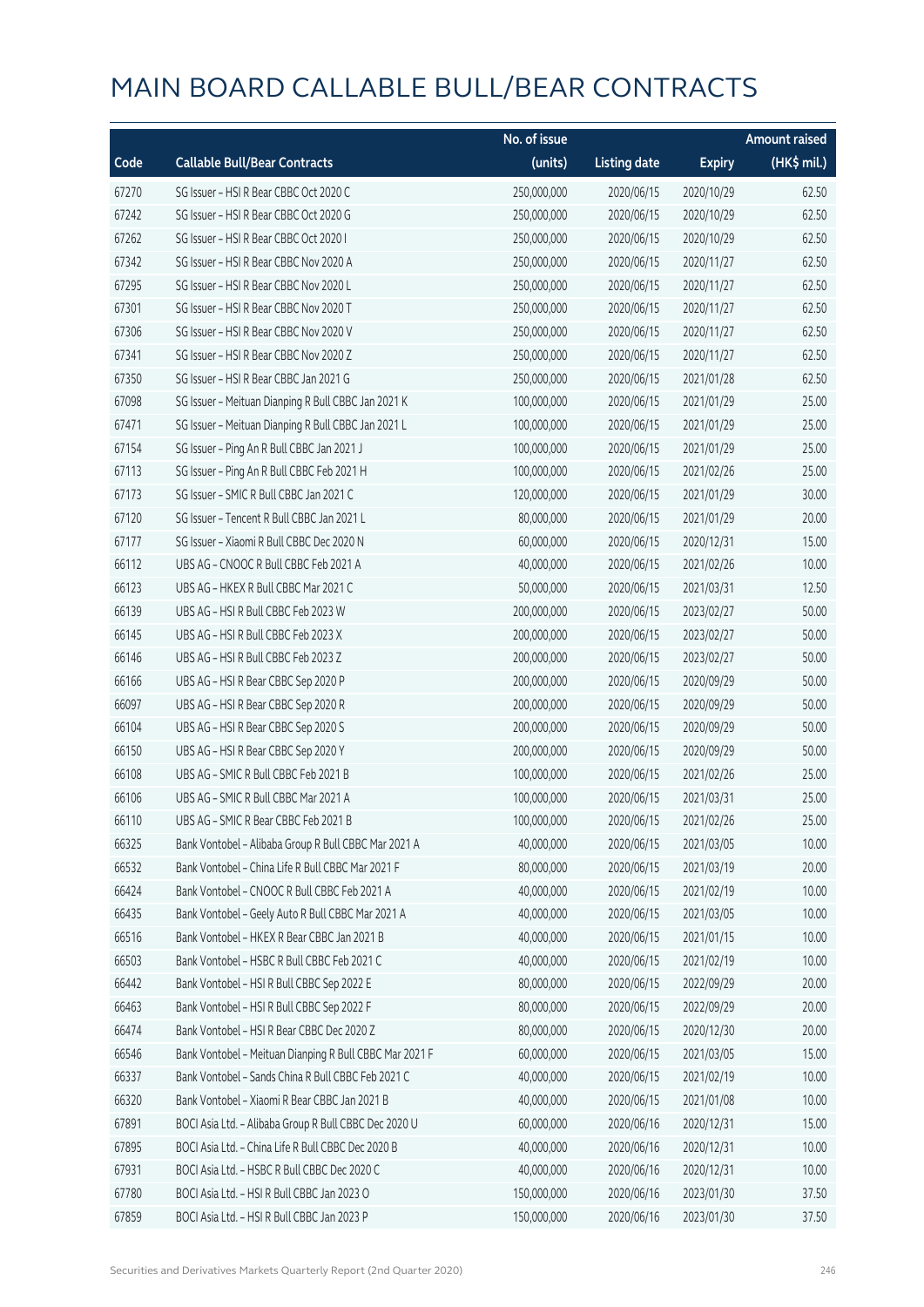|       |                                                            | No. of issue |                     |               | <b>Amount raised</b> |
|-------|------------------------------------------------------------|--------------|---------------------|---------------|----------------------|
| Code  | <b>Callable Bull/Bear Contracts</b>                        | (units)      | <b>Listing date</b> | <b>Expiry</b> | (HK\$ mil.)          |
| 67863 | BOCI Asia Ltd. - HSI R Bull CBBC Jan 2023 Q                | 150,000,000  | 2020/06/16          | 2023/01/30    | 37.50                |
| 67876 | BOCI Asia Ltd. - HSI R Bear CBBC Oct 2020 F                | 150,000,000  | 2020/06/16          | 2020/10/29    | 37.50                |
| 67890 | BOCI Asia Ltd. - HSI R Bear CBBC Oct 2020 K                | 150,000,000  | 2020/06/16          | 2020/10/29    | 37.50                |
| 67754 | BNP Paribas Issuance B.V. - HSI R Bull CBBC Nov 2022 A     | 200,000,000  | 2020/06/16          | 2022/11/29    | 50.00                |
| 68316 | BNP Paribas Issuance B.V. - HSI R Bull CBBC Nov 2022 B     | 190,000,000  | 2020/06/16          | 2022/11/29    | 47.50                |
| 67726 | BNP Paribas Issuance B.V. - HSI R Bull CBBC Nov 2022 O     | 200,000,000  | 2020/06/16          | 2022/11/29    | 50.00                |
| 67749 | BNP Paribas Issuance B.V. - HSI R Bull CBBC Nov 2022 P     | 200,000,000  | 2020/06/16          | 2022/11/29    | 50.00                |
| 67752 | BNP Paribas Issuance B.V. - HSI R Bull CBBC Nov 2022 Q     | 200,000,000  | 2020/06/16          | 2022/11/29    | 50.00                |
| 67698 | BNP Paribas Issuance B.V. - HSI R Bear CBBC Nov 2020 B     | 250,000,000  | 2020/06/16          | 2020/11/27    | 62.50                |
| 67769 | BNP Paribas Issuance B.V. - HSI R Bear CBBC Nov 2020 V     | 250,000,000  | 2020/06/16          | 2020/11/27    | 62.50                |
| 67705 | BNP Paribas Issuance B.V. - HSI R Bear CBBC Nov 2020 Y     | 240,000,000  | 2020/06/16          | 2020/11/27    | 60.00                |
| 67719 | BNP Paribas Issuance B.V. - HSI R Bear CBBC Nov 2020 Z     | 240,000,000  | 2020/06/16          | 2020/11/27    | 60.00                |
| 68470 | Credit Suisse AG - AIA R Bull CBBC Dec 2020 K              | 70,000,000   | 2020/06/16          | 2020/12/30    | 17.50                |
| 68462 | Credit Suisse AG - China Mobile R Bull CBBC Dec 2020 B     | 70,000,000   | 2020/06/16          | 2020/12/30    | 17.50                |
| 68439 | Credit Suisse AG - China Mobile R Bear CBBC Oct 2020 A     | 50,000,000   | 2020/06/16          | 2020/10/29    | 12.50                |
| 68486 | Credit Suisse AG - China Life R Bull CBBC Apr 2021 A       | 80,000,000   | 2020/06/16          | 2021/04/29    | 20.00                |
| 68437 | Credit Suisse AG - HKEX R Bear CBBC Dec 2020 E             | 100,000,000  | 2020/06/16          | 2020/12/30    | 25.00                |
| 68621 | Credit Suisse AG - HSI R Bull CBBC Jan 2023 K              | 200,000,000  | 2020/06/16          | 2023/01/30    | 50.00                |
| 68627 | Credit Suisse AG - HSI R Bull CBBC Jan 2023 L              | 200,000,000  | 2020/06/16          | 2023/01/30    | 50.00                |
| 68632 | Credit Suisse AG - HSI R Bull CBBC Jan 2023 M              | 200,000,000  | 2020/06/16          | 2023/01/30    | 50.00                |
| 68583 | Credit Suisse AG - HSI R Bull CBBC Mar 2023 J              | 200,000,000  | 2020/06/16          | 2023/03/30    | 50.00                |
| 68606 | Credit Suisse AG - HSI R Bull CBBC Mar 2023 K              | 200,000,000  | 2020/06/16          | 2023/03/30    | 50.00                |
| 68609 | Credit Suisse AG - HSI R Bull CBBC Mar 2023 L              | 200,000,000  | 2020/06/16          | 2023/03/30    | 50.00                |
| 68430 | Credit Suisse AG - HSI R Bear CBBC Oct 2020 U              | 200,000,000  | 2020/06/16          | 2020/10/29    | 50.00                |
| 68535 | Credit Suisse AG - HSI R Bear CBBC Oct 2020 X              | 200,000,000  | 2020/06/16          | 2020/10/29    | 50.00                |
| 68571 | Credit Suisse AG - HSI R Bear CBBC Nov 2020 B              | 200,000,000  | 2020/06/16          | 2020/11/27    | 50.00                |
| 68428 | Credit Suisse AG - HSI R Bear CBBC Nov 2020 I              | 200,000,000  | 2020/06/16          | 2020/11/27    | 50.00                |
| 68433 | Credit Suisse AG - HSI R Bear CBBC Nov 2020 Q              | 200,000,000  | 2020/06/16          | 2020/11/27    | 50.00                |
| 68516 | Credit Suisse AG - HSI R Bear CBBC Nov 2020 R              | 200,000,000  | 2020/06/16          | 2020/11/27    | 50.00                |
| 68557 | Credit Suisse AG - HSI R Bear CBBC Nov 2020 T              | 200,000,000  | 2020/06/16          | 2020/11/27    | 50.00                |
| 68436 | Credit Suisse AG - Meituan Dianping R Bull CBBC Oct 2020 K | 80,000,000   | 2020/06/16          | 2020/10/29    | 20.00                |
| 68466 | Credit Suisse AG - SMIC R Bull CBBC Jan 2021 K             | 100,000,000  | 2020/06/16          | 2021/01/28    | 25.00                |
| 68484 | Credit Suisse AG - SUNAC R Bull CBBC Feb 2021 C            | 60,000,000   | 2020/06/16          | 2021/02/25    | 15.00                |
| 68464 | Credit Suisse AG - Tencent R Bull CBBC Nov 2020 Q          | 50,000,000   | 2020/06/16          | 2020/11/27    | 12.50                |
| 69129 | Goldman Sachs SP (Asia) - HSI R Bull CBBC Sep 2023 A       | 160,000,000  | 2020/06/16          | 2023/09/28    | 40.00                |
| 69150 | Goldman Sachs SP (Asia) - HSI R Bull CBBC Sep 2023 B       | 160,000,000  | 2020/06/16          | 2023/09/28    | 40.00                |
| 69153 | Goldman Sachs SP (Asia) - HSI R Bull CBBC Sep 2023 C       | 160,000,000  | 2020/06/16          | 2023/09/28    | 40.00                |
| 69156 | Goldman Sachs SP (Asia) - HSI R Bull CBBC Sep 2023 D       | 160,000,000  | 2020/06/16          | 2023/09/28    | 40.00                |
| 69163 | Goldman Sachs SP (Asia) - HSI R Bull CBBC Sep 2023 E       | 160,000,000  | 2020/06/16          | 2023/09/28    | 40.00                |
| 69172 | Goldman Sachs SP (Asia) - HSI R Bull CBBC Sep 2023 F       | 160,000,000  | 2020/06/16          | 2023/09/28    | 40.00                |
| 69185 | Goldman Sachs SP (Asia) - HSI R Bull CBBC Sep 2023 G       | 160,000,000  | 2020/06/16          | 2023/09/28    | 40.00                |
| 69188 | Goldman Sachs SP (Asia) - HSI R Bear CBBC Feb 2021 B       | 160,000,000  | 2020/06/16          | 2021/02/25    | 40.00                |
| 69116 | Goldman Sachs SP (Asia) - HSI R Bear CBBC Feb 2021 G       | 160,000,000  | 2020/06/16          | 2021/02/25    | 40.00                |
| 69118 | Goldman Sachs SP (Asia) - HSI R Bear CBBC Feb 2021 L       | 160,000,000  | 2020/06/16          | 2021/02/25    | 40.00                |
| 69123 | Goldman Sachs SP (Asia) - HSI R Bear CBBC Feb 2021 U       | 160,000,000  | 2020/06/16          | 2021/02/25    | 40.00                |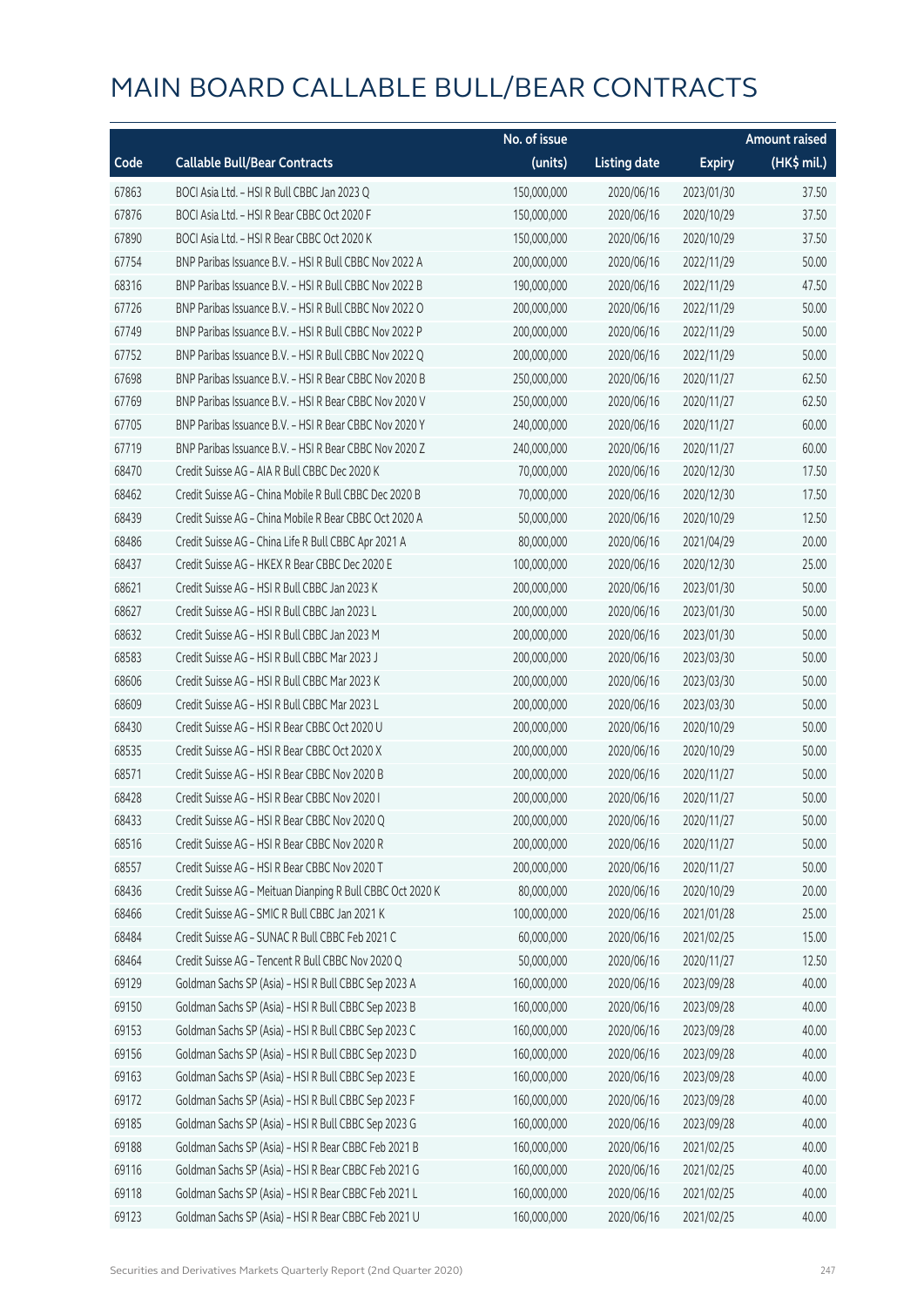|       |                                                             | No. of issue |                     |               | <b>Amount raised</b> |
|-------|-------------------------------------------------------------|--------------|---------------------|---------------|----------------------|
| Code  | <b>Callable Bull/Bear Contracts</b>                         | (units)      | <b>Listing date</b> | <b>Expiry</b> | (HK\$ mil.)          |
| 69174 | Goldman Sachs SP (Asia) - HSI R Bear CBBC Feb 2021 V        | 160,000,000  | 2020/06/16          | 2021/02/25    | 40.00                |
| 69108 | Goldman Sachs SP (Asia) - HSI R Bear CBBC Feb 2021 X        | 160,000,000  | 2020/06/16          | 2021/02/25    | 40.00                |
| 69208 | Goldman Sachs SP (Asia) - Ping An R Bull CBBC Jun 2021 A    | 80,000,000   | 2020/06/16          | 2021/06/30    | 20.00                |
| 69195 | Goldman Sachs SP (Asia) - Tencent R Bull CBBC Oct 2020 M    | 60,000,000   | 2020/06/16          | 2020/10/30    | 15.00                |
| 69209 | Goldman Sachs SP (Asia) - Tencent R Bear CBBC Jun 2021 F    | 60,000,000   | 2020/06/16          | 2021/06/30    | 15.00                |
| 67647 | HK Bank - AIA R Bull CBBC Dec 2020 A                        | 40,000,000   | 2020/06/16          | 2020/12/14    | 10.00                |
| 67635 | HK Bank - AIA R Bear CBBC Nov 2020 A                        | 40,000,000   | 2020/06/16          | 2020/11/09    | 10.00                |
| 67483 | HK Bank - Alibaba Group R Bull CBBC Dec 2020 C              | 40,000,000   | 2020/06/16          | 2020/12/07    | 10.00                |
| 67596 | HK Bank - China Life R Bull CBBC Nov 2020 C                 | 40,000,000   | 2020/06/16          | 2020/11/16    | 10.00                |
| 67641 | HK Bank - Geely Auto R Bull CBBC Nov 2020 C                 | 40,000,000   | 2020/06/16          | 2020/11/16    | 10.00                |
| 67502 | HK Bank - HSCEI R Bull CBBC May 2022 B                      | 50,000,000   | 2020/06/16          | 2022/05/30    | 12.50                |
| 67564 | HK Bank - HSI R Bull CBBC May 2022 O                        | 60,000,000   | 2020/06/16          | 2022/05/30    | 15.00                |
| 67566 | HK Bank - HSI R Bull CBBC May 2022 P                        | 100,000,000  | 2020/06/16          | 2022/05/30    | 25.00                |
| 67473 | HK Bank - HSI R Bear CBBC Oct 2020 Q                        | 100,000,000  | 2020/06/16          | 2020/10/29    | 25.00                |
| 67517 | HK Bank - HSI R Bear CBBC Oct 2020 R                        | 100,000,000  | 2020/06/16          | 2020/10/29    | 25.00                |
| 67521 | HK Bank - HSI R Bear CBBC Oct 2020 S                        | 100,000,000  | 2020/06/16          | 2020/10/29    | 25.00                |
| 67667 | HK Bank - Link REIT R Bull CBBC Jan 2021 B                  | 40,000,000   | 2020/06/16          | 2021/01/25    | 10.00                |
| 67499 | HK Bank - Meituan Dianping R Bear CBBC Nov 2020 D           | 40,000,000   | 2020/06/16          | 2020/11/02    | 10.00                |
| 67589 | HK Bank - Ping An R Bull CBBC Nov 2020 F                    | 40,000,000   | 2020/06/16          | 2020/11/09    | 10.00                |
| 67650 | HK Bank - Sands China R Bull CBBC Nov 2020 E                | 40,000,000   | 2020/06/16          | 2020/11/02    | 10.00                |
| 67624 | HK Bank - Tencent R Bull CBBC Nov 2020 L                    | 40,000,000   | 2020/06/16          | 2020/11/09    | 10.00                |
| 67513 | HK Bank - Xiaomi R Bull CBBC Nov 2020 G                     | 40,000,000   | 2020/06/16          | 2020/11/09    | 10.00                |
| 69009 | Haitong Int'l Sec - HSI R Bull CBBC Sep 2023 A              | 150,000,000  | 2020/06/16          | 2023/09/28    | 37.50                |
| 69010 | Haitong Int'l Sec - HSI R Bull CBBC Sep 2023 B              | 150,000,000  | 2020/06/16          | 2023/09/28    | 37.50                |
| 69019 | Haitong Int'l Sec - HSI R Bull CBBC Sep 2023 C              | 200,000,000  | 2020/06/16          | 2023/09/28    | 50.00                |
| 68991 | Haitong Int'l Sec - HSI R Bear CBBC Oct 2020 M              | 150,000,000  | 2020/06/16          | 2020/10/29    | 37.50                |
| 68999 | Haitong Int'l Sec - HSI R Bear CBBC Feb 2021 G              | 200,000,000  | 2020/06/16          | 2021/02/25    | 50.00                |
| 69024 | Haitong Int'l Sec - HSI R Bear CBBC Feb 2021 H              | 150,000,000  | 2020/06/16          | 2021/02/25    | 37.50                |
| 69008 | Haitong Int'l Sec - Meituan Dianping R Bear CBBC Jan 2021 D | 60,000,000   | 2020/06/16          | 2021/01/28    | 15.00                |
| 69000 | Haitong Int'l Sec - Tencent R Bull CBBC Jan 2021 D          | 60,000,000   | 2020/06/16          | 2021/01/27    | 15.00                |
| 69004 | Haitong Int'l Sec - Tencent R Bear CBBC Jan 2021 E          | 60,000,000   | 2020/06/16          | 2021/01/27    | 15.00                |
| 68354 | J P Morgan SP BV - HSI R Bull CBBC Feb 2023 F               | 200,000,000  | 2020/06/16          | 2023/02/27    | 50.00                |
| 68362 | J P Morgan SP BV - HSI R Bull CBBC Mar 2023 Q               | 200,000,000  | 2020/06/16          | 2023/03/30    | 50.00                |
| 68371 | J P Morgan SP BV - HSI R Bull CBBC Mar 2023 R               | 200,000,000  | 2020/06/16          | 2023/03/30    | 50.00                |
| 68374 | J P Morgan SP BV - HSI R Bull CBBC Apr 2023 A               | 200,000,000  | 2020/06/16          | 2023/04/27    | 50.00                |
| 68363 | J P Morgan SP BV - HSI R Bull CBBC Apr 2023 G               | 200,000,000  | 2020/06/16          | 2023/04/27    | 50.00                |
| 68373 | J P Morgan SP BV - HSI R Bull CBBC Sep 2023 U               | 200,000,000  | 2020/06/16          | 2023/09/28    | 50.00                |
| 68403 | J P Morgan SP BV - HSI R Bear CBBC Oct 2020 D               | 200,000,000  | 2020/06/16          | 2020/10/29    | 50.00                |
| 68387 | J P Morgan SP BV - HSI R Bear CBBC Oct 2020 L               | 200,000,000  | 2020/06/16          | 2020/10/29    | 50.00                |
| 68317 | J P Morgan SP BV - HSI R Bear CBBC Nov 2020 T               | 200,000,000  | 2020/06/16          | 2020/11/27    | 50.00                |
| 68335 | J P Morgan SP BV - HSI R Bear CBBC Nov 2020 V               | 200,000,000  | 2020/06/16          | 2020/11/27    | 50.00                |
| 68321 | J P Morgan SP BV - HSI R Bear CBBC Feb 2021 L               | 200,000,000  | 2020/06/16          | 2021/02/25    | 50.00                |
| 68408 | J P Morgan SP BV - Meituan Dianping R Bear CBBC Jan 2021 D  | 80,000,000   | 2020/06/16          | 2021/01/15    | 20.00                |
| 69082 | Morgan Stanley Asia Products - HKEX R Bear CBBC Jan 2021 A  | 40,000,000   | 2020/06/16          | 2021/01/28    | 10.00                |
| 69093 | Morgan Stanley Asia Products - HSI R Bull CBBC Mar 2023 I   | 150,000,000  | 2020/06/16          | 2023/03/30    | 37.50                |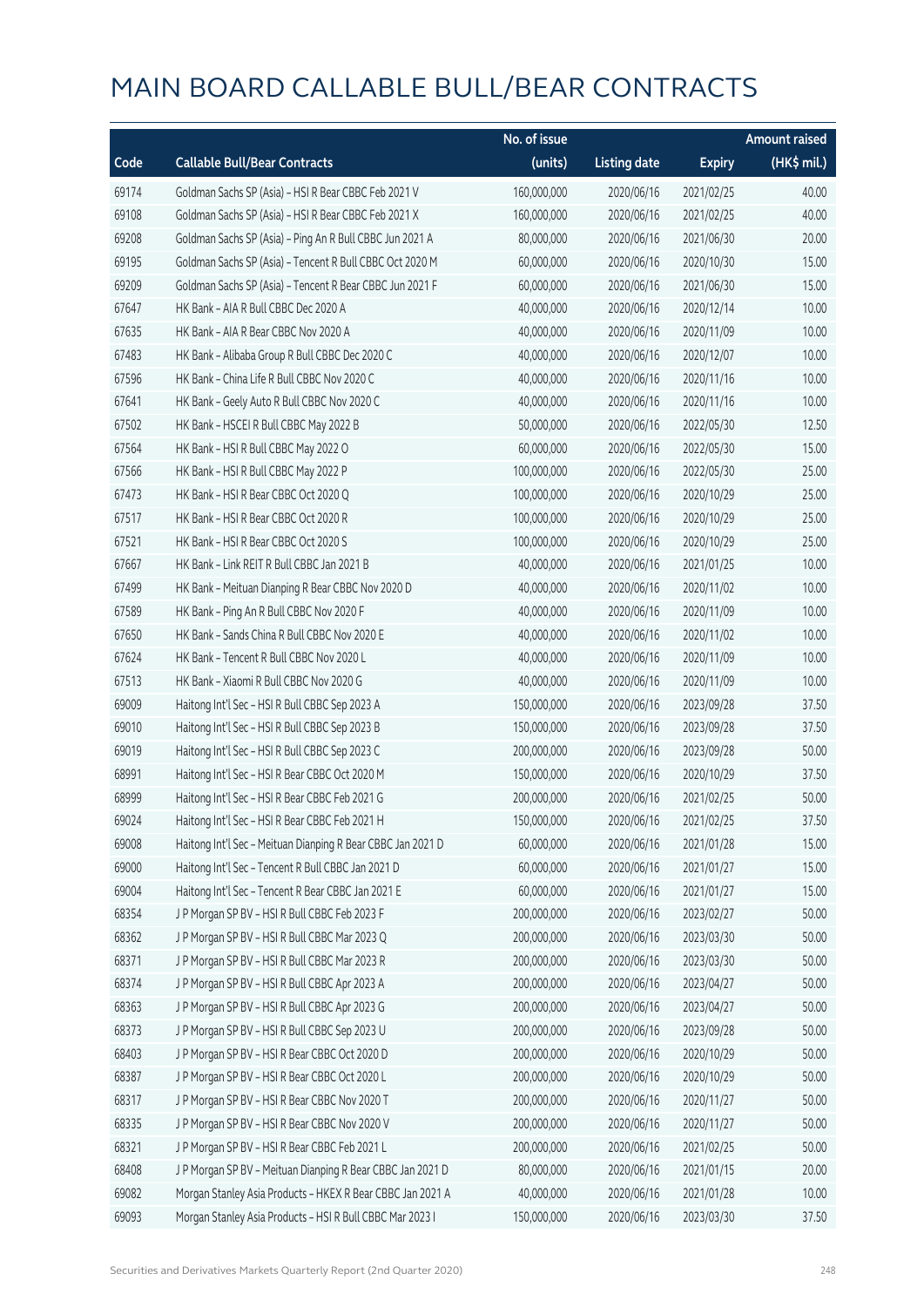|       |                                                              | No. of issue |                     |               | <b>Amount raised</b> |
|-------|--------------------------------------------------------------|--------------|---------------------|---------------|----------------------|
| Code  | <b>Callable Bull/Bear Contracts</b>                          | (units)      | <b>Listing date</b> | <b>Expiry</b> | $(HK$$ mil.)         |
| 69094 | Morgan Stanley Asia Products - HSI R Bull CBBC May 2023 B    | 150,000,000  | 2020/06/16          | 2023/05/30    | 37.50                |
| 69025 | Morgan Stanley Asia Products - HSI R Bear CBBC Dec 2020 L    | 150,000,000  | 2020/06/16          | 2020/12/30    | 37.50                |
| 69034 | Morgan Stanley Asia Products - HSI R Bear CBBC Dec 2020 M    | 150,000,000  | 2020/06/16          | 2020/12/30    | 37.50                |
| 69038 | Morgan Stanley Asia Products - HSI R Bear CBBC Jan 2021 D    | 150,000,000  | 2020/06/16          | 2021/01/28    | 37.50                |
| 69045 | Morgan Stanley Asia Products - Meituan R Bear CBBC Feb2021 B | 40,000,000   | 2020/06/16          | 2021/02/01    | 10.00                |
| 69078 | Morgan Stanley Asia Products - Tencent R Bear CBBC Feb2021 D | 40,000,000   | 2020/06/16          | 2021/02/10    | 16.20                |
| 69051 | Morgan Stanley Asia Products - Tencent R Bear CBBC Mar2021 C | 40,000,000   | 2020/06/16          | 2021/03/31    | 18.36                |
| 68671 | SG Issuer - AIA R Bear CBBC Dec 2020 F                       | 60,000,000   | 2020/06/16          | 2020/12/30    | 15.00                |
| 68742 | SG Issuer - Alibaba Group R Bull CBBC Nov 2020 N             | 60,000,000   | 2020/06/16          | 2020/11/30    | 15.00                |
| 68745 | SG Issuer - Alibaba Group R Bear CBBC Jan 2021 N             | 60,000,000   | 2020/06/16          | 2021/01/28    | 15.00                |
| 68746 | SG Issuer - China Mobile R Bull CBBC Jan 2021 A              | 100,000,000  | 2020/06/16          | 2021/01/28    | 25.00                |
| 68978 | SG Issuer - China Life R Bear CBBC Feb 2021 C                | 40,000,000   | 2020/06/16          | 2021/02/25    | 10.00                |
| 68674 | SG Issuer - Galaxy Ent R Bear CBBC Feb 2021 B                | 100,000,000  | 2020/06/16          | 2021/02/25    | 25.00                |
| 68750 | SG Issuer - HKEX R Bull CBBC May 2021 A                      | 50,000,000   | 2020/06/16          | 2021/05/28    | 12.50                |
| 68976 | SG Issuer - HKEX R Bear CBBC Feb 2021 C                      | 50,000,000   | 2020/06/16          | 2021/02/25    | 12.50                |
| 68777 | SG Issuer - HSBC R Bull CBBC Jun 2021 E                      | 100,000,000  | 2020/06/16          | 2021/06/29    | 25.00                |
| 68751 | SG Issuer - HSBC R Bear CBBC Jan 2021 C                      | 100,000,000  | 2020/06/16          | 2021/01/28    | 25.00                |
| 68936 | SG Issuer - HSI R Bull CBBC Jun 2023 V                       | 250,000,000  | 2020/06/16          | 2023/06/29    | 62.50                |
| 68951 | SG Issuer - HSI R Bull CBBC Jul 2023 A                       | 250,000,000  | 2020/06/16          | 2023/07/28    | 62.50                |
| 68952 | SG Issuer - HSI R Bull CBBC Aug 2023 A                       | 250,000,000  | 2020/06/16          | 2023/08/30    | 62.50                |
| 68969 | SG Issuer - HSI R Bull CBBC Oct 2023 A                       | 250,000,000  | 2020/06/16          | 2023/10/30    | 62.50                |
| 68634 | SG Issuer - HSI R Bear CBBC Sep 2020 G                       | 250,000,000  | 2020/06/16          | 2020/09/29    | 62.50                |
| 68659 | SG Issuer - HSI R Bear CBBC Oct 2020 J                       | 250,000,000  | 2020/06/16          | 2020/10/29    | 62.50                |
| 68667 | SG Issuer - HSI R Bear CBBC Oct 2020 X                       | 250,000,000  | 2020/06/16          | 2020/10/29    | 62.50                |
| 68907 | SG Issuer - HSI R Bear CBBC Jan 2021 H                       | 250,000,000  | 2020/06/16          | 2021/01/28    | 62.50                |
| 68890 | SG Issuer - HSI R Bear CBBC Jan 2021 K                       | 250,000,000  | 2020/06/16          | 2021/01/28    | 62.50                |
| 68669 | SG Issuer - HSI R Bear CBBC Feb 2021 C                       | 500,000,000  | 2020/06/16          | 2021/02/25    | 125.00               |
| 68909 | SG Issuer - HSI R Bear CBBC Feb 2021 D                       | 250,000,000  | 2020/06/16          | 2021/02/25    | 62.50                |
| 68783 | SG Issuer - Link REIT R Bull CBBC Jan 2021 D                 | 60,000,000   | 2020/06/16          | 2021/01/28    | 15.00                |
| 68740 | SG Issuer - Meituan Dianping R Bull CBBC May 2021 A          | 100,000,000  | 2020/06/16          | 2021/05/28    | 25.00                |
| 68977 | SG Issuer - Meituan Dianping R Bear CBBC Feb 2021 H          | 100,000,000  | 2020/06/16          | 2021/02/25    | 25.00                |
| 68785 | SG Issuer - Ping An R Bear CBBC Feb 2021 A                   | 100,000,000  | 2020/06/16          | 2021/02/25    | 25.00                |
| 68829 | SG Issuer - Sands China R Bull CBBC Mar 2021 D               | 100,000,000  | 2020/06/16          | 2021/03/30    | 25.00                |
| 68791 | SG Issuer - Sands China R Bear CBBC Dec 2020 C               | 100,000,000  | 2020/06/16          | 2020/12/31    | 25.00                |
| 68830 | SG Issuer - SMIC R Bear CBBC Feb 2021 A                      | 120,000,000  | 2020/06/16          | 2021/02/25    | 30.00                |
| 68842 | SG Issuer - SUNAC R Bear CBBC Feb 2021 A                     | 80,000,000   | 2020/06/16          | 2021/02/25    | 20.00                |
| 68843 | SG Issuer - Tencent R Bull CBBC Feb 2021 D                   | 80,000,000   | 2020/06/16          | 2021/02/25    | 20.00                |
| 68698 | SG Issuer - Tencent R Bear CBBC Jan 2021 Y                   | 80,000,000   | 2020/06/16          | 2021/01/28    | 20.00                |
| 68735 | SG Issuer - Tencent R Bear CBBC Feb 2021 Y                   | 80,000,000   | 2020/06/16          | 2021/02/25    | 20.00                |
| 68844 | SG Issuer - Tencent R Bear CBBC Feb 2021 Z                   | 80,000,000   | 2020/06/16          | 2021/02/26    | 56.80                |
| 68739 | SG Issuer - Xiaomi R Bear CBBC Jan 2021 C                    | 60,000,000   | 2020/06/16          | 2021/01/28    | 15.00                |
| 68114 | UBS AG - Alibaba Group R Bull CBBC Feb 2021 L                | 80,000,000   | 2020/06/16          | 2021/02/08    | 20.00                |
| 68146 | UBS AG - China Life R Bull CBBC Apr 2021 A                   | 100,000,000  | 2020/06/16          | 2021/04/30    | 25.00                |
| 68131 | UBS AG - China Life R Bull CBBC May 2021 A                   | 100,000,000  | 2020/06/16          | 2021/05/31    | 25.00                |
| 68152 | UBS AG - China Life R Bear CBBC Mar 2021 B                   | 100,000,000  | 2020/06/16          | 2021/03/31    | 25.00                |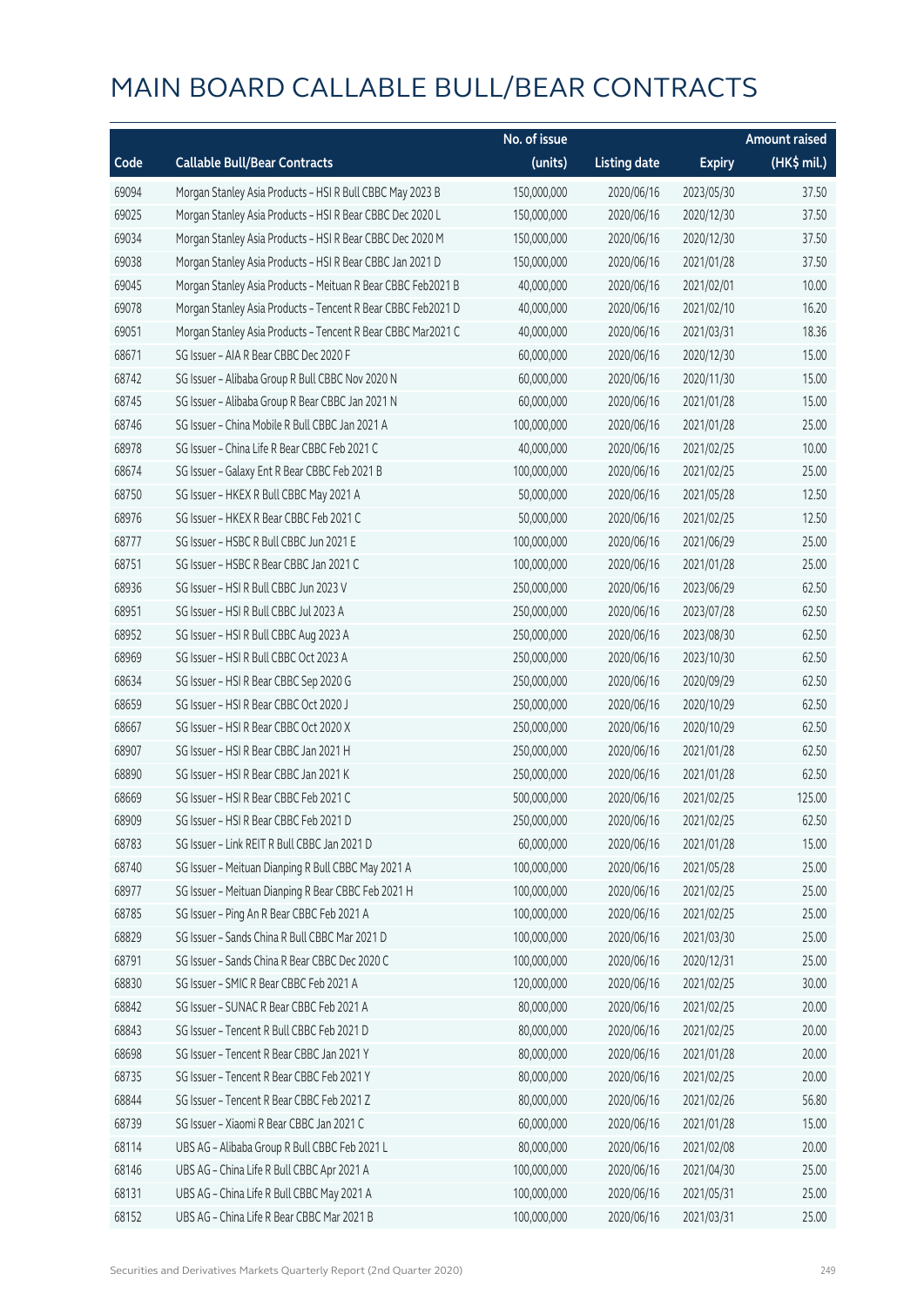|       |                                                         | No. of issue |                     |               | <b>Amount raised</b> |
|-------|---------------------------------------------------------|--------------|---------------------|---------------|----------------------|
| Code  | <b>Callable Bull/Bear Contracts</b>                     | (units)      | <b>Listing date</b> | <b>Expiry</b> | $(HK\$ mil.)         |
| 68129 | UBS AG - Geely Auto R Bull CBBC Feb 2021 A              | 40,000,000   | 2020/06/16          | 2021/02/08    | 10.00                |
| 68063 | UBS AG - HKEX R Bear CBBC Dec 2020 L                    | 50,000,000   | 2020/06/16          | 2020/12/30    | 12.50                |
| 68172 | UBS AG - HSI R Bull CBBC Jan 2023 A                     | 200,000,000  | 2020/06/16          | 2023/01/30    | 50.00                |
| 68212 | UBS AG - HSI R Bull CBBC Jan 2023 H                     | 200,000,000  | 2020/06/16          | 2023/01/30    | 50.00                |
| 68217 | UBS AG - HSI R Bull CBBC Jan 2023 J                     | 200,000,000  | 2020/06/16          | 2023/01/30    | 50.00                |
| 67960 | UBS AG - HSI R Bear CBBC Sep 2020 G                     | 200,000,000  | 2020/06/16          | 2020/09/29    | 50.00                |
| 67937 | UBS AG - HSI R Bear CBBC Sep 2020 T                     | 200,000,000  | 2020/06/16          | 2020/09/29    | 50.00                |
| 67943 | UBS AG - HSI R Bear CBBC Sep 2020 U                     | 200,000,000  | 2020/06/16          | 2020/09/29    | 50.00                |
| 67958 | UBS AG - HSI R Bear CBBC Sep 2020 Z                     | 200,000,000  | 2020/06/16          | 2020/09/29    | 50.00                |
| 67993 | UBS AG - HSI R Bear CBBC Oct 2020 K                     | 200,000,000  | 2020/06/16          | 2020/10/29    | 50.00                |
| 67998 | UBS AG - HSI R Bear CBBC Oct 2020 N                     | 200,000,000  | 2020/06/16          | 2020/10/29    | 50.00                |
| 68013 | UBS AG - HSI R Bear CBBC Oct 2020 V                     | 200,000,000  | 2020/06/16          | 2020/10/29    | 50.00                |
| 68020 | UBS AG - SUNAC R Bull CBBC Apr 2021 A                   | 100,000,000  | 2020/06/16          | 2021/04/30    | 25.00                |
| 68067 | UBS AG - Tencent R Bull CBBC Feb 2021 N                 | 40,000,000   | 2020/06/16          | 2021/02/26    | 10.00                |
| 68074 | UBS AG - Tencent R Bear CBBC Dec 2020 A                 | 40,000,000   | 2020/06/16          | 2020/12/21    | 10.00                |
| 68300 | Bank Vontobel - AIA R Bull CBBC Feb 2021 D              | 40,000,000   | 2020/06/16          | 2021/02/19    | 10.00                |
| 68293 | Bank Vontobel - China Life R Bull CBBC Mar 2021 G       | 40,000,000   | 2020/06/16          | 2021/03/19    | 10.00                |
| 68297 | Bank Vontobel - China Life R Bull CBBC Mar 2021 H       | 40,000,000   | 2020/06/16          | 2021/03/19    | 10.00                |
| 68291 | Bank Vontobel - Geely Auto R Bull CBBC Feb 2021 B       | 40,000,000   | 2020/06/16          | 2021/02/05    | 10.00                |
| 68298 | Bank Vontobel - Galaxy Ent R Bull CBBC Dec 2020 P       | 40,000,000   | 2020/06/16          | 2020/12/18    | 10.00                |
| 68237 | Bank Vontobel - HSI N Bull CBBC Sep 2022 H              | 40,000,000   | 2020/06/16          | 2022/09/29    | 10.00                |
| 68253 | Bank Vontobel - HSI N Bear CBBC Dec 2020 A              | 40,000,000   | 2020/06/16          | 2020/12/30    | 10.00                |
| 68222 | Bank Vontobel - HSI R Bull CBBC Sep 2022 G              | 80,000,000   | 2020/06/16          | 2022/09/29    | 20.00                |
| 68309 | Bank Vontobel - Meituan Dianping R Bear CBBC Jan 2021 N | 60,000,000   | 2020/06/16          | 2021/01/15    | 15.00                |
| 68278 | Bank Vontobel - SUNAC R Bull CBBC Mar 2021 A            | 40,000,000   | 2020/06/16          | 2021/03/05    | 10.00                |
| 68288 | Bank Vontobel - Xiaomi R Bull CBBC Mar 2021 B           | 40,000,000   | 2020/06/16          | 2021/03/05    | 10.00                |
| 69339 | BOCI Asia Ltd. - HSI R Bull CBBC Jan 2023 R             | 150,000,000  | 2020/06/17          | 2023/01/30    | 37.50                |
| 69355 | BOCI Asia Ltd. - HSI R Bull CBBC Jan 2023 S             | 150,000,000  | 2020/06/17          | 2023/01/30    | 37.50                |
| 69364 | BOCI Asia Ltd. - HSI R Bear CBBC Oct 2020 L             | 150,000,000  | 2020/06/17          | 2020/10/29    | 37.50                |
| 69362 | BOCI Asia Ltd. - HSI R Bear CBBC Oct 2020 Z             | 150,000,000  | 2020/06/17          | 2020/10/29    | 37.50                |
| 69370 | BOCI Asia Ltd. - Tencent R Bull CBBC Dec 2020 N         | 40,000,000   | 2020/06/17          | 2020/12/30    | 10.00                |
| 69378 | BOCI Asia Ltd. - Tencent R Bull CBBC Dec 2020 O         | 40,000,000   | 2020/06/17          | 2020/12/30    | 10.00                |
| 69383 | BOCI Asia Ltd. - Tencent R Bear CBBC Dec 2020 E         | 40,000,000   | 2020/06/17          | 2020/12/30    | 10.00                |
| 69385 | BOCI Asia Ltd. - Tencent R Bear CBBC Dec 2020 F         | 40,000,000   | 2020/06/17          | 2020/12/30    | 16.00                |
| 69514 | BNP Paribas Issuance B.V. - HSI R Bull CBBC Dec 2022 B  | 190,000,000  | 2020/06/17          | 2022/12/29    | 47.50                |
| 69516 | BNP Paribas Issuance B.V. - HSI R Bear CBBC Oct 2020 J  | 240,000,000  | 2020/06/17          | 2020/10/29    | 60.00                |
| 69331 | BNP Paribas Issuance B.V. - HSI R Bear CBBC Nov 2020 E  | 240,000,000  | 2020/06/17          | 2020/11/27    | 60.00                |
| 69328 | BNP Paribas Issuance B.V. - HSI R Bear CBBC Nov 2020 W  | 250,000,000  | 2020/06/17          | 2020/11/27    | 62.50                |
| 50056 | Credit Suisse AG - Alibaba Group R Bull CBBC Nov 2020 I | 50,000,000   | 2020/06/17          | 2020/11/27    | 12.50                |
| 69926 | Credit Suisse AG - HSBC R Bear CBBC Jan 2021 B          | 70,000,000   | 2020/06/17          | 2021/01/28    | 17.50                |
| 50113 | Credit Suisse AG - HSI R Bull CBBC Apr 2023 A           | 200,000,000  | 2020/06/17          | 2023/04/27    | 50.00                |
| 50118 | Credit Suisse AG - HSI R Bull CBBC Apr 2023 B           | 200,000,000  | 2020/06/17          | 2023/04/27    | 50.00                |
| 50135 | Credit Suisse AG - HSI R Bull CBBC Apr 2023 C           | 200,000,000  | 2020/06/17          | 2023/04/27    | 50.00                |
| 50153 | Credit Suisse AG - HSI R Bull CBBC Apr 2023 D           | 200,000,000  | 2020/06/17          | 2023/04/27    | 50.00                |
| 69911 | Credit Suisse AG - HSI R Bear CBBC Oct 2020 B           | 200,000,000  | 2020/06/17          | 2020/10/29    | 50.00                |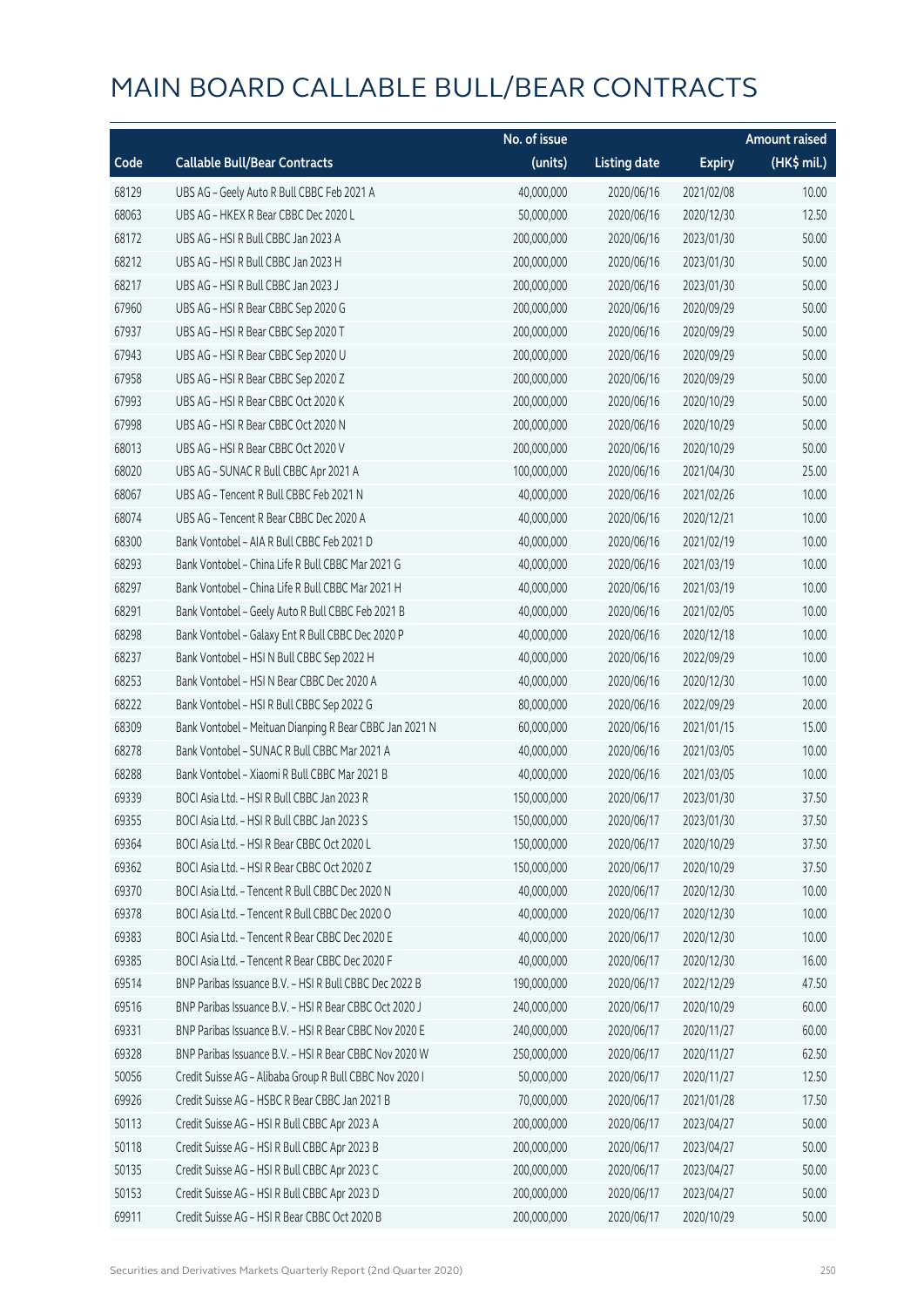|       |                                                           | No. of issue |                     |               | <b>Amount raised</b> |
|-------|-----------------------------------------------------------|--------------|---------------------|---------------|----------------------|
| Code  | <b>Callable Bull/Bear Contracts</b>                       | (units)      | <b>Listing date</b> | <b>Expiry</b> | (HK\$ mil.)          |
| 69913 | Credit Suisse AG - HSI R Bear CBBC Nov 2020 K             | 200,000,000  | 2020/06/17          | 2020/11/27    | 50.00                |
| 50177 | Credit Suisse AG - HSI R Bear CBBC Nov 2020 O             | 200,000,000  | 2020/06/17          | 2020/11/27    | 50.00                |
| 69917 | Credit Suisse AG - Link REIT R Bull CBBC Dec 2020 I       | 50,000,000   | 2020/06/17          | 2020/12/30    | 12.50                |
| 69921 | Credit Suisse AG - Link REIT R Bear CBBC Oct 2020 D       | 50,000,000   | 2020/06/17          | 2020/10/29    | 12.50                |
| 69983 | Credit Suisse AG - SMIC R Bear CBBC Dec 2020 C            | 50,000,000   | 2020/06/17          | 2020/12/30    | 12.50                |
| 50202 | Credit Suisse AG - Tencent R Bull CBBC Nov 2020 R         | 50,000,000   | 2020/06/17          | 2020/11/27    | 12.50                |
| 50220 | Credit Suisse AG - Tencent R Bull CBBC Dec 2020 J         | 100,000,000  | 2020/06/17          | 2020/12/30    | 25.00                |
| 50079 | Credit Suisse AG - Tencent R Bear CBBC Feb 2021 A         | 100,000,000  | 2020/06/17          | 2021/02/25    | 25.00                |
| 50975 | Goldman Sachs SP (Asia) - AAC Tech R Bull CBBC Jun 2021 A | 40,000,000   | 2020/06/17          | 2021/06/30    | 10.00                |
| 51028 | Goldman Sachs SP (Asia) - Alibaba R Bull CBBC Oct 2020 H  | 60,000,000   | 2020/06/17          | 2020/10/30    | 15.00                |
| 51030 | Goldman Sachs SP (Asia) - Alibaba R Bull CBBC Oct 2020 J  | 60,000,000   | 2020/06/17          | 2020/10/30    | 15.00                |
| 51016 | Goldman Sachs SP (Asia) - HKEX R Bull CBBC Oct 2020 A     | 60,000,000   | 2020/06/17          | 2020/10/30    | 15.00                |
| 50943 | Goldman Sachs SP (Asia) - HSI R Bull CBBC Sep 2023 H      | 160,000,000  | 2020/06/17          | 2023/09/28    | 40.00                |
| 50967 | Goldman Sachs SP (Asia) - HSI R Bull CBBC Sep 2023 I      | 160,000,000  | 2020/06/17          | 2023/09/28    | 40.00                |
| 50973 | Goldman Sachs SP (Asia) - HSI R Bull CBBC Sep 2023 J      | 160,000,000  | 2020/06/17          | 2023/09/28    | 40.00                |
| 50962 | Goldman Sachs SP (Asia) - HSI R Bear CBBC Feb 2021 A      | 160,000,000  | 2020/06/17          | 2021/02/25    | 40.00                |
| 50902 | Goldman Sachs SP (Asia) - HSI R Bear CBBC Feb 2021 C      | 160,000,000  | 2020/06/17          | 2021/02/25    | 40.00                |
| 50952 | Goldman Sachs SP (Asia) - HSI R Bear CBBC Feb 2021 D      | 160,000,000  | 2020/06/17          | 2021/02/25    | 40.00                |
| 50957 | Goldman Sachs SP (Asia) - HSI R Bear CBBC Feb 2021 M      | 160,000,000  | 2020/06/17          | 2021/02/25    | 40.00                |
| 51002 | Goldman Sachs SP (Asia) - Meituan R Bull CBBC Jun 2021 A  | 60,000,000   | 2020/06/17          | 2021/06/30    | 15.00                |
| 50982 | Goldman Sachs SP (Asia) - Tencent R Bull CBBC Oct 2020 N  | 60,000,000   | 2020/06/17          | 2020/10/30    | 15.00                |
| 51026 | Goldman Sachs SP (Asia) - Tencent R Bull CBBC Oct 2020 O  | 60,000,000   | 2020/06/17          | 2020/10/30    | 15.00                |
| 50981 | Goldman Sachs SP (Asia) - Tencent R Bear CBBC Jun 2021 G  | 60,000,000   | 2020/06/17          | 2021/06/30    | 15.00                |
| 50974 | Goldman Sachs SP (Asia) - Xiaomi R Bull CBBC Oct 2020 J   | 60,000,000   | 2020/06/17          | 2020/10/30    | 15.00                |
| 69282 | HK Bank - CAM CSI300 R Bull CBBC Jan 2021 A               | 40,000,000   | 2020/06/17          | 2021/01/14    | 10.00                |
| 69317 | HK Bank - China Mobile R Bull CBBC Nov 2020 D             | 40,000,000   | 2020/06/17          | 2020/11/12    | 10.00                |
| 69327 | HK Bank - China Life R Bull CBBC Nov 2020 D               | 40,000,000   | 2020/06/17          | 2020/11/05    | 10.00                |
| 69300 | HK Bank - CSOP A50 ETF R Bull CBBC Jan 2021 D             | 40,000,000   | 2020/06/17          | 2021/01/14    | 10.00                |
| 69240 | HK Bank - Galaxy Ent R Bull CBBC Dec 2020 B               | 60,000,000   | 2020/06/17          | 2020/12/07    | 15.00                |
| 69210 | HK Bank - HSI R Bull CBBC May 2022 Q                      | 100,000,000  | 2020/06/17          | 2022/05/30    | 25.00                |
| 69250 | HK Bank - HSI R Bull CBBC May 2022 R                      | 100,000,000  | 2020/06/17          | 2022/05/30    | 25.00                |
| 69276 | HK Bank - HSI R Bear CBBC Oct 2020 T                      | 60,000,000   | 2020/06/17          | 2020/10/29    | 15.00                |
| 69397 | HK Bank - Meituan Dianping R Bull CBBC Nov 2020 J         | 40,000,000   | 2020/06/17          | 2020/11/09    | 10.00                |
| 69238 | HK Bank - Sands China R Bear CBBC Dec 2020 A              | 40,000,000   | 2020/06/17          | 2020/12/07    | 10.00                |
| 69318 | HK Bank - Tencent R Bull CBBC Nov 2020 M                  | 40,000,000   | 2020/06/17          | 2020/11/05    | 10.00                |
| 69213 | HK Bank - Tencent R Bear CBBC Oct 2020 L                  | 40,000,000   | 2020/06/17          | 2020/10/19    | 10.00                |
| 69235 | HK Bank - Xiaomi R Bear CBBC Nov 2020 A                   | 40,000,000   | 2020/06/17          | 2020/11/16    | 10.00                |
| 50299 | Haitong Int'l Sec - Alibaba Group R Bull CBBC Dec 2020 H  | 60,000,000   | 2020/06/17          | 2020/12/31    | 15.00                |
| 50262 | Haitong Int'l Sec - Alibaba Group R Bear CBBC Jan 2021 D  | 60,000,000   | 2020/06/17          | 2021/01/28    | 15.00                |
| 50269 | Haitong Int'l Sec - HSI R Bull CBBC Mar 2023 V            | 150,000,000  | 2020/06/17          | 2023/03/30    | 37.50                |
| 50291 | Haitong Int'l Sec - HSI R Bull CBBC Mar 2023 W            | 200,000,000  | 2020/06/17          | 2023/03/30    | 50.00                |
| 50292 | Haitong Int'l Sec - HSI R Bull CBBC Mar 2023 X            | 200,000,000  | 2020/06/17          | 2023/03/30    | 50.00                |
| 50223 | Haitong Int'l Sec - HSI R Bear CBBC Dec 2020 I            | 150,000,000  | 2020/06/17          | 2020/12/30    | 37.50                |
| 50232 | Haitong Int'l Sec - HSI R Bear CBBC Jan 2021 A            | 150,000,000  | 2020/06/17          | 2021/01/28    | 37.50                |
| 50343 | Haitong Int'l Sec - HSI R Bear CBBC Feb 2021 I            | 200,000,000  | 2020/06/17          | 2021/02/25    | 50.00                |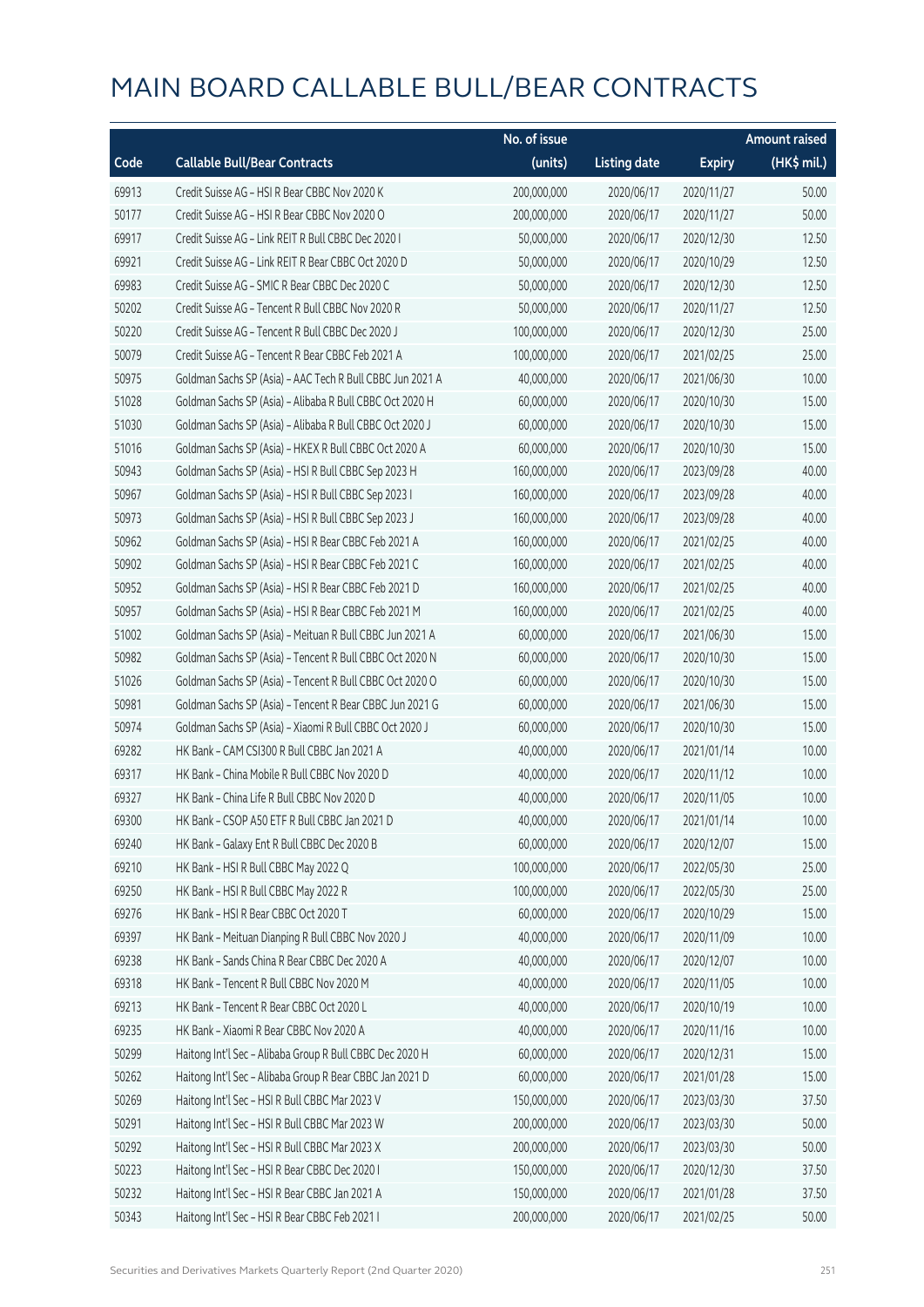|       |                                                            | No. of issue |                     |               | <b>Amount raised</b> |
|-------|------------------------------------------------------------|--------------|---------------------|---------------|----------------------|
| Code  | <b>Callable Bull/Bear Contracts</b>                        | (units)      | <b>Listing date</b> | <b>Expiry</b> | (HK\$ mil.)          |
| 50316 | Haitong Int'l Sec - Tencent R Bull CBBC Jan 2021 E         | 60,000,000   | 2020/06/17          | 2021/01/27    | 15.00                |
| 50261 | Haitong Int'l Sec - Tencent R Bear CBBC Feb 2021 C         | 60,000,000   | 2020/06/17          | 2021/02/25    | 15.00                |
| 69595 | J P Morgan SP BV - HSI R Bull CBBC Feb 2023 I              | 200,000,000  | 2020/06/17          | 2023/02/27    | 50.00                |
| 69629 | J P Morgan SP BV - HSI R Bull CBBC Mar 2023 S              | 240,000,000  | 2020/06/17          | 2023/03/30    | 60.00                |
| 69593 | J P Morgan SP BV - HSI R Bull CBBC Apr 2023 B              | 200,000,000  | 2020/06/17          | 2023/04/27    | 50.00                |
| 69600 | J P Morgan SP BV - HSI R Bull CBBC Apr 2023 D              | 200,000,000  | 2020/06/17          | 2023/04/27    | 50.00                |
| 69660 | J P Morgan SP BV - HSI R Bull CBBC Sep 2023 V              | 200,000,000  | 2020/06/17          | 2023/09/28    | 50.00                |
| 69532 | J P Morgan SP BV - HSI R Bear CBBC Nov 2020 E              | 200,000,000  | 2020/06/17          | 2020/11/27    | 50.00                |
| 69564 | J P Morgan SP BV - HSI R Bear CBBC Nov 2020 F              | 200,000,000  | 2020/06/17          | 2020/11/27    | 50.00                |
| 69599 | J P Morgan SP BV - HSI R Bear CBBC Nov 2020 N              | 200,000,000  | 2020/06/17          | 2020/11/27    | 50.00                |
| 69685 | J P Morgan SP BV - Meituan Dianping R Bull CBBC Jan 2021 D | 80,000,000   | 2020/06/17          | 2021/01/15    | 20.00                |
| 69669 | J P Morgan SP BV - Tencent R Bull CBBC Feb 2021 A          | 50,000,000   | 2020/06/17          | 2021/02/11    | 12.50                |
| 69672 | J P Morgan SP BV - Tencent R Bear CBBC Jan 2021 B          | 200,000,000  | 2020/06/17          | 2021/01/08    | 50.00                |
| 50547 | SG Issuer - Alibaba Group R Bull CBBC Feb 2021 D           | 60,000,000   | 2020/06/17          | 2021/02/25    | 15.00                |
| 50354 | SG Issuer - Alibaba Group R Bear CBBC Feb 2021 F           | 60,000,000   | 2020/06/17          | 2021/02/25    | 15.00                |
| 50771 | SG Issuer - Alibaba Group R Bear CBBC Feb 2021 G           | 150,000,000  | 2020/06/17          | 2021/02/25    | 37.50                |
| 50577 | SG Issuer - China Life R Bull CBBC Mar 2021 C              | 150,000,000  | 2020/06/17          | 2021/03/30    | 37.50                |
| 50356 | SG Issuer - Geely Auto R Bull CBBC Jan 2021 C              | 40,000,000   | 2020/06/17          | 2021/01/29    | 10.00                |
| 50594 | SG Issuer - HSI R Bull CBBC Sep 2023 D                     | 250,000,000  | 2020/06/17          | 2023/09/28    | 62.50                |
| 50620 | SG Issuer - HSI R Bull CBBC Oct 2023 B                     | 250,000,000  | 2020/06/17          | 2023/10/30    | 62.50                |
| 50686 | SG Issuer - HSI R Bull CBBC Oct 2023 C                     | 250,000,000  | 2020/06/17          | 2023/10/30    | 62.50                |
| 50739 | SG Issuer - HSI R Bull CBBC Oct 2023 D                     | 250,000,000  | 2020/06/17          | 2023/10/30    | 62.50                |
| 50633 | SG Issuer - HSI R Bear CBBC Oct 2020 B                     | 250,000,000  | 2020/06/17          | 2020/10/29    | 62.50                |
| 50631 | SG Issuer - HSI R Bear CBBC Oct 2020 Y                     | 250,000,000  | 2020/06/17          | 2020/10/29    | 62.50                |
| 50636 | SG Issuer - HSI R Bear CBBC Nov 2020 D                     | 250,000,000  | 2020/06/17          | 2020/11/27    | 62.50                |
| 50667 | SG Issuer - HSI R Bear CBBC Nov 2020 I                     | 250,000,000  | 2020/06/17          | 2020/11/27    | 62.50                |
| 50635 | SG Issuer - HSI R Bear CBBC Nov 2020 X                     | 250,000,000  | 2020/06/17          | 2020/11/27    | 62.50                |
| 50807 | SG Issuer - Meituan Dianping R Bull CBBC Feb 2021 E        | 100,000,000  | 2020/06/17          | 2021/02/25    | 25.00                |
| 50379 | SG Issuer - Meituan Dianping R Bear CBBC Jan 2021 N        | 100,000,000  | 2020/06/17          | 2021/01/29    | 25.00                |
| 50584 | SG Issuer - Meituan Dianping R Bear CBBC Jan 2021 O        | 100,000,000  | 2020/06/17          | 2021/01/28    | 25.00                |
| 50772 | SG Issuer - Meituan Dianping R Bear CBBC Jan 2021 P        | 100,000,000  | 2020/06/17          | 2021/01/28    | 32.50                |
| 50400 | SG Issuer - Ping An R Bull CBBC Jul 2021 C                 | 100,000,000  | 2020/06/17          | 2021/07/30    | 25.00                |
| 50405 | SG Issuer - SMIC R Bull CBBC Feb 2021 I                    | 120,000,000  | 2020/06/17          | 2021/02/25    | 30.00                |
| 50821 | SG Issuer - Tencent R Bull CBBC Oct 2020 C                 | 80,000,000   | 2020/06/17          | 2020/10/30    | 20.00                |
| 50844 | SG Issuer - Tencent R Bull CBBC Feb 2021 E                 | 80,000,000   | 2020/06/17          | 2021/02/25    | 20.00                |
| 50424 | SG Issuer - Tencent R Bear CBBC Jan 2021 Z                 | 80,000,000   | 2020/06/17          | 2021/01/28    | 20.00                |
| 50507 | SG Issuer - Tencent R Bear CBBC Feb 2021 A                 | 80,000,000   | 2020/06/17          | 2021/02/25    | 20.00                |
| 50860 | SG Issuer - Tencent R Bear CBBC Feb 2021 B                 | 80,000,000   | 2020/06/17          | 2021/02/25    | 20.00                |
| 50861 | SG Issuer - Tencent R Bear CBBC Feb 2021 C                 | 80,000,000   | 2020/06/17          | 2021/02/26    | 35.20                |
| 50870 | SG Issuer - Tencent R Bear CBBC Mar 2021 F                 | 80,000,000   | 2020/06/17          | 2021/03/31    | 55.20                |
| 50873 | SG Issuer - Tencent R Bear CBBC Jun 2021 A                 | 200,000,000  | 2020/06/17          | 2021/06/30    | 50.00                |
| 69909 | UBS AG - Alibaba Group R Bull CBBC Apr 2021 B              | 80,000,000   | 2020/06/17          | 2021/04/12    | 20.00                |
| 69752 | UBS AG - Alibaba Group R Bear CBBC Jan 2021 G              | 80,000,000   | 2020/06/17          | 2021/01/22    | 20.00                |
| 69823 | UBS AG - HSI R Bull CBBC Mar 2023 D                        | 200,000,000  | 2020/06/17          | 2023/03/30    | 50.00                |
| 69798 | UBS AG - HSI R Bull CBBC Mar 2023 F                        | 200,000,000  | 2020/06/17          | 2023/03/30    | 50.00                |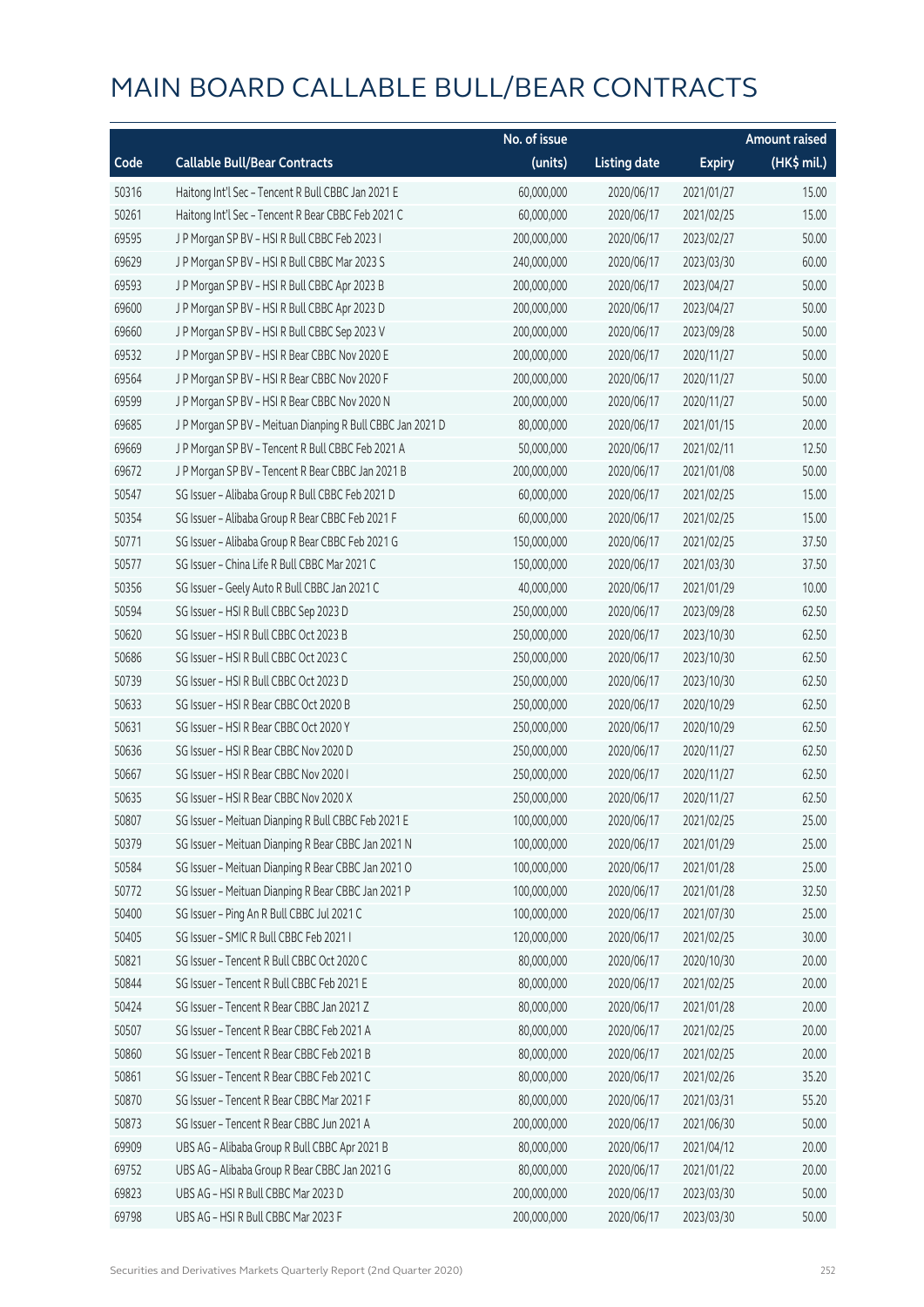|       |                                                          | No. of issue |                     |               | <b>Amount raised</b> |
|-------|----------------------------------------------------------|--------------|---------------------|---------------|----------------------|
| Code  | <b>Callable Bull/Bear Contracts</b>                      | (units)      | <b>Listing date</b> | <b>Expiry</b> | (HK\$ mil.)          |
| 69799 | UBS AG - HSI R Bull CBBC Mar 2023 O                      | 200,000,000  | 2020/06/17          | 2023/03/30    | 50.00                |
| 69811 | UBS AG - HSI R Bull CBBC Mar 2023 X                      | 200,000,000  | 2020/06/17          | 2023/03/30    | 50.00                |
| 69695 | UBS AG - HSI R Bear CBBC Oct 2020 P                      | 200,000,000  | 2020/06/17          | 2020/10/29    | 50.00                |
| 69824 | UBS AG - HSI R Bear CBBC Oct 2020 S                      | 200,000,000  | 2020/06/17          | 2020/10/29    | 50.00                |
| 69694 | UBS AG - HSI R Bear CBBC Oct 2020 Z                      | 200,000,000  | 2020/06/17          | 2020/10/29    | 50.00                |
| 69796 | UBS AG - Link REIT R Bull CBBC Jan 2021 A                | 60,000,000   | 2020/06/17          | 2021/01/29    | 15.00                |
| 69872 | UBS AG - Meituan Dianping R Bull CBBC Mar 2021 F         | 50,000,000   | 2020/06/17          | 2021/03/03    | 12.50                |
| 69867 | UBS AG - Meituan Dianping R Bear CBBC Dec 2020 B         | 50,000,000   | 2020/06/17          | 2020/12/31    | 12.50                |
| 69897 | UBS AG - Tencent R Bull CBBC Apr 2021 A                  | 40,000,000   | 2020/06/17          | 2021/04/12    | 10.00                |
| 69898 | UBS AG - Tencent R Bull CBBC Apr 2021 B                  | 200,000,000  | 2020/06/17          | 2021/04/13    | 50.00                |
| 69696 | UBS AG - Tencent R Bear CBBC Nov 2020 C                  | 40,000,000   | 2020/06/17          | 2020/11/30    | 10.00                |
| 69730 | UBS AG - Tencent R Bear CBBC Jan 2021 N                  | 200,000,000  | 2020/06/17          | 2021/01/05    | 50.00                |
| 69469 | Bank Vontobel - AIA R Bear CBBC Dec 2020 F               | 40,000,000   | 2020/06/17          | 2020/12/18    | 10.00                |
| 69493 | Bank Vontobel - CC Bank R Bull CBBC Feb 2021 A           | 40,000,000   | 2020/06/17          | 2021/02/19    | 10.00                |
| 69408 | Bank Vontobel - HSI R Bull CBBC Sep 2022 I               | 80,000,000   | 2020/06/17          | 2022/09/29    | 20.00                |
| 69423 | Bank Vontobel - HSI R Bull CBBC Sep 2022 J               | 80,000,000   | 2020/06/17          | 2022/09/29    | 20.00                |
| 69436 | Bank Vontobel - HSI R Bull CBBC Sep 2022 K               | 80,000,000   | 2020/06/17          | 2022/09/29    | 20.00                |
| 69437 | Bank Vontobel - HSI R Bear CBBC Dec 2020 B               | 80,000,000   | 2020/06/17          | 2020/12/30    | 20.00                |
| 69439 | Bank Vontobel - HSI R Bear CBBC Dec 2020 C               | 80,000,000   | 2020/06/17          | 2020/12/30    | 20.00                |
| 69495 | Bank Vontobel - Meituan Dianping R Bull CBBC Jan 2021 Q  | 60,000,000   | 2020/06/17          | 2021/01/15    | 15.00                |
| 69473 | Bank Vontobel - Tencent R Bull CBBC Feb 2021 H           | 40,000,000   | 2020/06/17          | 2021/02/19    | 10.00                |
| 69474 | Bank Vontobel - Tencent R Bull CBBC Feb 2021 I           | 40,000,000   | 2020/06/17          | 2021/02/19    | 10.00                |
| 69446 | Bank Vontobel - Xiaomi R Bear CBBC Jan 2021 C            | 40,000,000   | 2020/06/17          | 2021/01/15    | 10.00                |
| 51149 | BOCI Asia Ltd. - Alibaba Group R Bull CBBC Dec 2020 V    | 60,000,000   | 2020/06/18          | 2020/12/31    | 15.00                |
| 51166 | BOCI Asia Ltd. - Alibaba Group R Bear CBBC Dec 2020 J    | 60,000,000   | 2020/06/18          | 2020/12/31    | 15.00                |
| 51209 | BOCI Asia Ltd. - HSI R Bull CBBC Jan 2023 T              | 150,000,000  | 2020/06/18          | 2023/01/30    | 37.50                |
| 51229 | BOCI Asia Ltd. - HSI R Bull CBBC Jan 2023 U              | 150,000,000  | 2020/06/18          | 2023/01/30    | 37.50                |
| 51230 | BOCI Asia Ltd. - HSI R Bull CBBC Jan 2023 V              | 150,000,000  | 2020/06/18          | 2023/01/30    | 37.50                |
| 51600 | BOCI Asia Ltd. - HSI R Bear CBBC Oct 2020 Q              | 150,000,000  | 2020/06/18          | 2020/10/29    | 43.50                |
| 51615 | BOCI Asia Ltd. - HSI R Bear CBBC Oct 2020 W              | 150,000,000  | 2020/06/18          | 2020/10/29    | 37.50                |
| 51195 | BOCI Asia Ltd. - Meituan Dianping R Bull CBBC Dec 2020 V | 40,000,000   | 2020/06/18          | 2020/12/30    | 10.00                |
| 51197 | BOCI Asia Ltd. - Meituan Dianping R Bear CBBC Dec 2020 Q | 40,000,000   | 2020/06/18          | 2020/12/30    | 10.00                |
| 51241 | BOCI Asia Ltd. - Tencent R Bull CBBC Dec 2020 P          | 40,000,000   | 2020/06/18          | 2020/12/30    | 10.00                |
| 51246 | BOCI Asia Ltd. - Tencent R Bull CBBC Dec 2020 Q          | 40,000,000   | 2020/06/18          | 2020/12/30    | 10.00                |
| 51282 | BOCI Asia Ltd. - Tencent R Bear CBBC Dec 2020 G          | 40,000,000   | 2020/06/18          | 2020/12/30    | 10.00                |
| 51293 | BOCI Asia Ltd. - Tencent R Bear CBBC Dec 2020 N          | 40,000,000   | 2020/06/18          | 2020/12/30    | 10.40                |
| 51647 | BNP Paribas Issuance B.V. - HSI R Bull CBBC Dec 2022 I   | 190,000,000  | 2020/06/18          | 2022/12/29    | 47.50                |
| 51127 | BNP Paribas Issuance B.V. - HSI R Bear CBBC Oct 2020 K   | 250,000,000  | 2020/06/18          | 2020/10/29    | 62.50                |
| 51128 | BNP Paribas Issuance B.V. - HSI R Bear CBBC Oct 2020 L   | 250,000,000  | 2020/06/18          | 2020/10/29    | 62.50                |
| 51139 | BNP Paribas Issuance B.V. - HSI R Bear CBBC Oct 2020 W   | 250,000,000  | 2020/06/18          | 2020/10/29    | 62.50                |
| 51653 | BNP Paribas Issuance B.V. - HSI R Bear CBBC Nov 2020 F   | 250,000,000  | 2020/06/18          | 2020/11/27    | 62.50                |
| 51654 | BNP Paribas Issuance B.V. - HSI R Bear CBBC Nov 2020 G   | 250,000,000  | 2020/06/18          | 2020/11/27    | 62.50                |
| 51655 | BNP Paribas Issuance B.V. - HSI R Bear CBBC Nov 2020 H   | 250,000,000  | 2020/06/18          | 2020/11/27    | 62.50                |
| 51680 | Credit Suisse AG - Alibaba Group R Bull CBBC Dec 2020 C  | 50,000,000   | 2020/06/18          | 2020/12/30    | 12.50                |
| 51669 | Credit Suisse AG - HKEX R Bull CBBC Dec 2020 I           | 50,000,000   | 2020/06/18          | 2020/12/30    | 12.50                |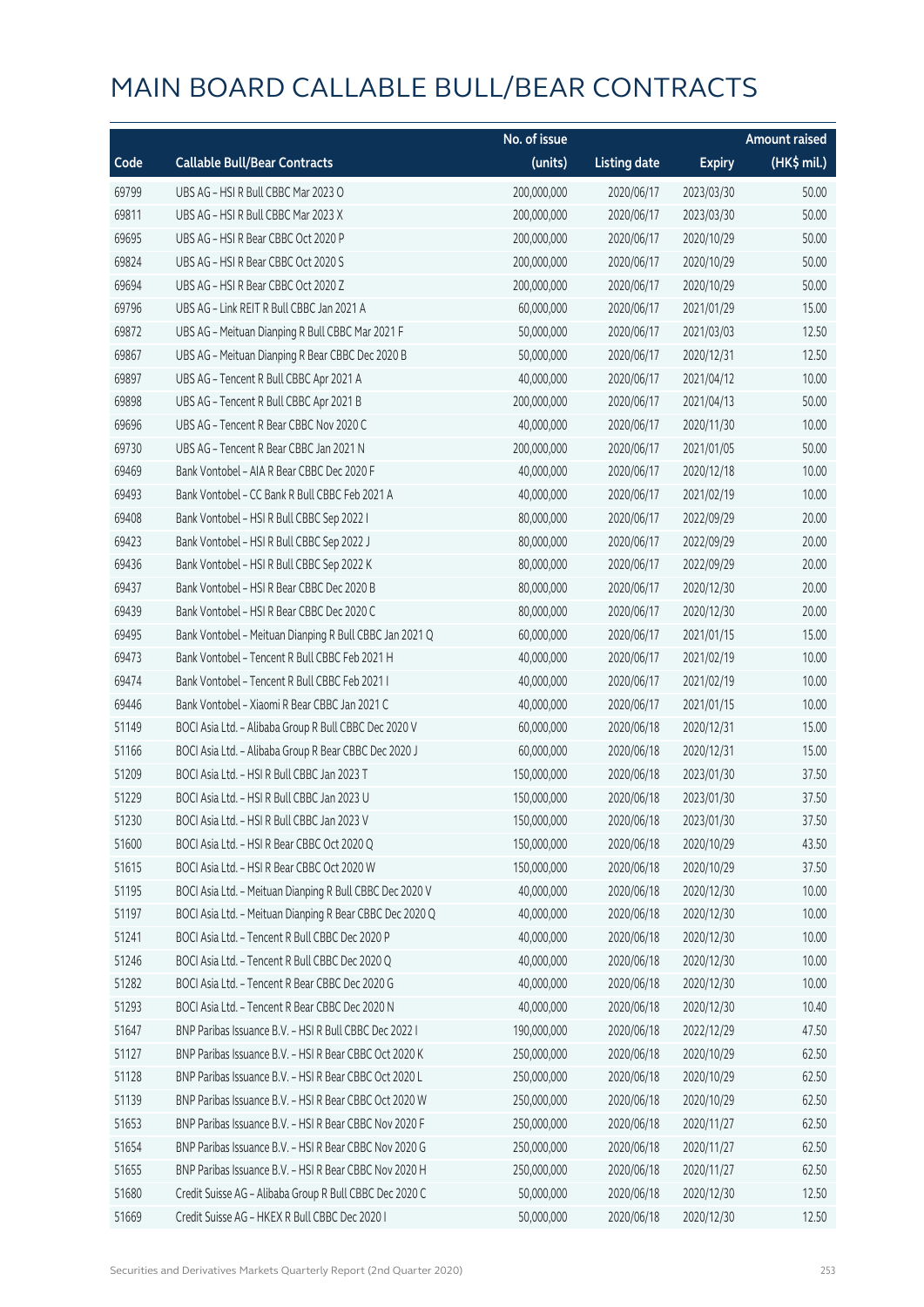|       |                                                            | No. of issue |                     |               | <b>Amount raised</b> |
|-------|------------------------------------------------------------|--------------|---------------------|---------------|----------------------|
| Code  | <b>Callable Bull/Bear Contracts</b>                        | (units)      | <b>Listing date</b> | <b>Expiry</b> | (HK\$ mil.)          |
| 51661 | Credit Suisse AG - HSI R Bull CBBC Jan 2023 N              | 200,000,000  | 2020/06/18          | 2023/01/30    | 50.00                |
| 51664 | Credit Suisse AG - HSI R Bull CBBC Jan 2023 P              | 200,000,000  | 2020/06/18          | 2023/01/30    | 50.00                |
| 51684 | Credit Suisse AG - HSI R Bull CBBC Mar 2023 M              | 200,000,000  | 2020/06/18          | 2023/03/30    | 50.00                |
| 51665 | Credit Suisse AG - HSI R Bull CBBC Apr 2023 E              | 200,000,000  | 2020/06/18          | 2023/04/27    | 50.00                |
| 51666 | Credit Suisse AG - HSI R Bull CBBC Apr 2023 F              | 200,000,000  | 2020/06/18          | 2023/04/27    | 50.00                |
| 51685 | Credit Suisse AG - HSI R Bear CBBC Oct 2020 K              | 200,000,000  | 2020/06/18          | 2020/10/29    | 50.00                |
| 51689 | Credit Suisse AG - HSI R Bear CBBC Nov 2020 G              | 200,000,000  | 2020/06/18          | 2020/11/27    | 50.00                |
| 51690 | Credit Suisse AG - HSI R Bear CBBC Nov 2020 J              | 200,000,000  | 2020/06/18          | 2020/11/27    | 50.00                |
| 51694 | Credit Suisse AG - HSI R Bear CBBC Nov 2020 P              | 200,000,000  | 2020/06/18          | 2020/11/27    | 50.00                |
| 51691 | Credit Suisse AG - HSI R Bear CBBC Dec 2020 N              | 200,000,000  | 2020/06/18          | 2020/12/30    | 50.00                |
| 51697 | Credit Suisse AG - HSI R Bear CBBC Dec 2020 O              | 200,000,000  | 2020/06/18          | 2020/12/30    | 50.00                |
| 51677 | Credit Suisse AG - Meituan Dianping R Bull CBBC Dec 2020 B | 80,000,000   | 2020/06/18          | 2020/12/30    | 20.00                |
| 51682 | Credit Suisse AG - Meituan Dianping R Bear CBBC Dec 2020 E | 50,000,000   | 2020/06/18          | 2020/12/30    | 12.50                |
| 51681 | Credit Suisse AG - SUNAC R Bear CBBC Dec 2020 B            | 50,000,000   | 2020/06/18          | 2020/12/30    | 12.50                |
| 51670 | Credit Suisse AG - Tencent R Bull CBBC Dec 2020 K          | 50,000,000   | 2020/06/18          | 2020/12/30    | 12.50                |
| 51673 | Credit Suisse AG - Tencent R Bull CBBC Dec 2020 L          | 50,000,000   | 2020/06/18          | 2020/12/30    | 12.50                |
| 51811 | Goldman Sachs SP (Asia) - Alibaba R Bull CBBC Oct 2020 K   | 60,000,000   | 2020/06/18          | 2020/10/30    | 15.00                |
| 51790 | Goldman Sachs SP (Asia) - HSI R Bull CBBC May 2023 D       | 160,000,000  | 2020/06/18          | 2023/05/30    | 40.00                |
| 51796 | Goldman Sachs SP (Asia) - HSI R Bull CBBC May 2023 F       | 160,000,000  | 2020/06/18          | 2023/05/30    | 40.00                |
| 51793 | Goldman Sachs SP (Asia) - HSI R Bull CBBC May 2023 G       | 160,000,000  | 2020/06/18          | 2023/05/30    | 40.00                |
| 51791 | Goldman Sachs SP (Asia) - HSI R Bull CBBC May 2023 H       | 160,000,000  | 2020/06/18          | 2023/05/30    | 40.00                |
| 51792 | Goldman Sachs SP (Asia) - HSI R Bull CBBC May 2023 I       | 160,000,000  | 2020/06/18          | 2023/05/30    | 40.00                |
| 51797 | Goldman Sachs SP (Asia) - HSI R Bull CBBC May 2023 T       | 160,000,000  | 2020/06/18          | 2023/05/30    | 40.00                |
| 51804 | Goldman Sachs SP (Asia) - HSI R Bear CBBC Jan 2021 A       | 160,000,000  | 2020/06/18          | 2021/01/28    | 40.00                |
| 51803 | Goldman Sachs SP (Asia) - HSI R Bear CBBC Jan 2021 W       | 160,000,000  | 2020/06/18          | 2021/01/28    | 40.00                |
| 51798 | Goldman Sachs SP (Asia) - HSI R Bear CBBC Feb 2021 I       | 160,000,000  | 2020/06/18          | 2021/02/25    | 40.00                |
| 51802 | Goldman Sachs SP (Asia) - HSI R Bear CBBC Feb 2021 Q       | 160,000,000  | 2020/06/18          | 2021/02/25    | 40.00                |
| 51809 | Goldman Sachs SP (Asia) - Meituan R Bull CBBC Jun 2021 B   | 60,000,000   | 2020/06/18          | 2021/06/30    | 15.00                |
| 51808 | Goldman Sachs SP (Asia) - Tencent R Bull CBBC Oct 2020 R   | 60,000,000   | 2020/06/18          | 2020/10/30    | 15.00                |
| 51810 | Goldman Sachs SP (Asia) - Tencent R Bear CBBC Oct 2020 E   | 60,000,000   | 2020/06/18          | 2020/10/30    | 15.00                |
| 51805 | Goldman Sachs SP (Asia) - Tencent R Bear CBBC Jun 2021 H   | 80,000,000   | 2020/06/18          | 2021/06/30    | 20.00                |
| 51056 | HK Bank - Alibaba Group R Bull CBBC Nov 2020 L             | 40,000,000   | 2020/06/18          | 2020/11/19    | 10.00                |
| 51094 | HK Bank - Alibaba Group R Bear CBBC Nov 2020 D             | 100,000,000  | 2020/06/18          | 2020/11/16    | 25.00                |
| 51038 | HK Bank - HSI R Bull CBBC May 2022 S                       | 100,000,000  | 2020/06/18          | 2022/05/30    | 25.00                |
| 51051 | HK Bank - HSI R Bear CBBC Oct 2020 U                       | 100,000,000  | 2020/06/18          | 2020/10/29    | 25.00                |
| 51097 | HK Bank - Meituan Dianping R Bull CBBC Dec 2020 A          | 40,000,000   | 2020/06/18          | 2020/12/07    | 10.00                |
| 51052 | HK Bank - Tencent R Bull CBBC Nov 2020 N                   | 40,000,000   | 2020/06/18          | 2020/11/12    | 10.00                |
| 51117 | HK Bank - Tencent R Bull CBBC Nov 2020 O                   | 40,000,000   | 2020/06/18          | 2020/11/23    | 10.00                |
| 51039 | HK Bank - Tencent R Bear CBBC Nov 2020 G                   | 40,000,000   | 2020/06/18          | 2020/11/05    | 10.00                |
| 51125 | HK Bank - Tencent R Bear CBBC Nov 2020 H                   | 100,000,000  | 2020/06/18          | 2020/11/23    | 25.00                |
| 51819 | Haitong Int'l Sec - Alibaba Group R Bull CBBC Jan 2021 B   | 80,000,000   | 2020/06/18          | 2021/01/28    | 20.00                |
| 51812 | Haitong Int'l Sec - HSI R Bull CBBC May 2023 H             | 150,000,000  | 2020/06/18          | 2023/05/30    | 37.50                |
| 51813 | Haitong Int'l Sec - HSI R Bull CBBC May 2023 I             | 150,000,000  | 2020/06/18          | 2023/05/30    | 37.50                |
| 51825 | Haitong Int'l Sec - HSI R Bull CBBC May 2023 J             | 150,000,000  | 2020/06/18          | 2023/05/30    | 37.50                |
| 51831 | Haitong Int'l Sec - HSI R Bear CBBC Nov 2020 I             | 150,000,000  | 2020/06/18          | 2020/11/27    | 37.50                |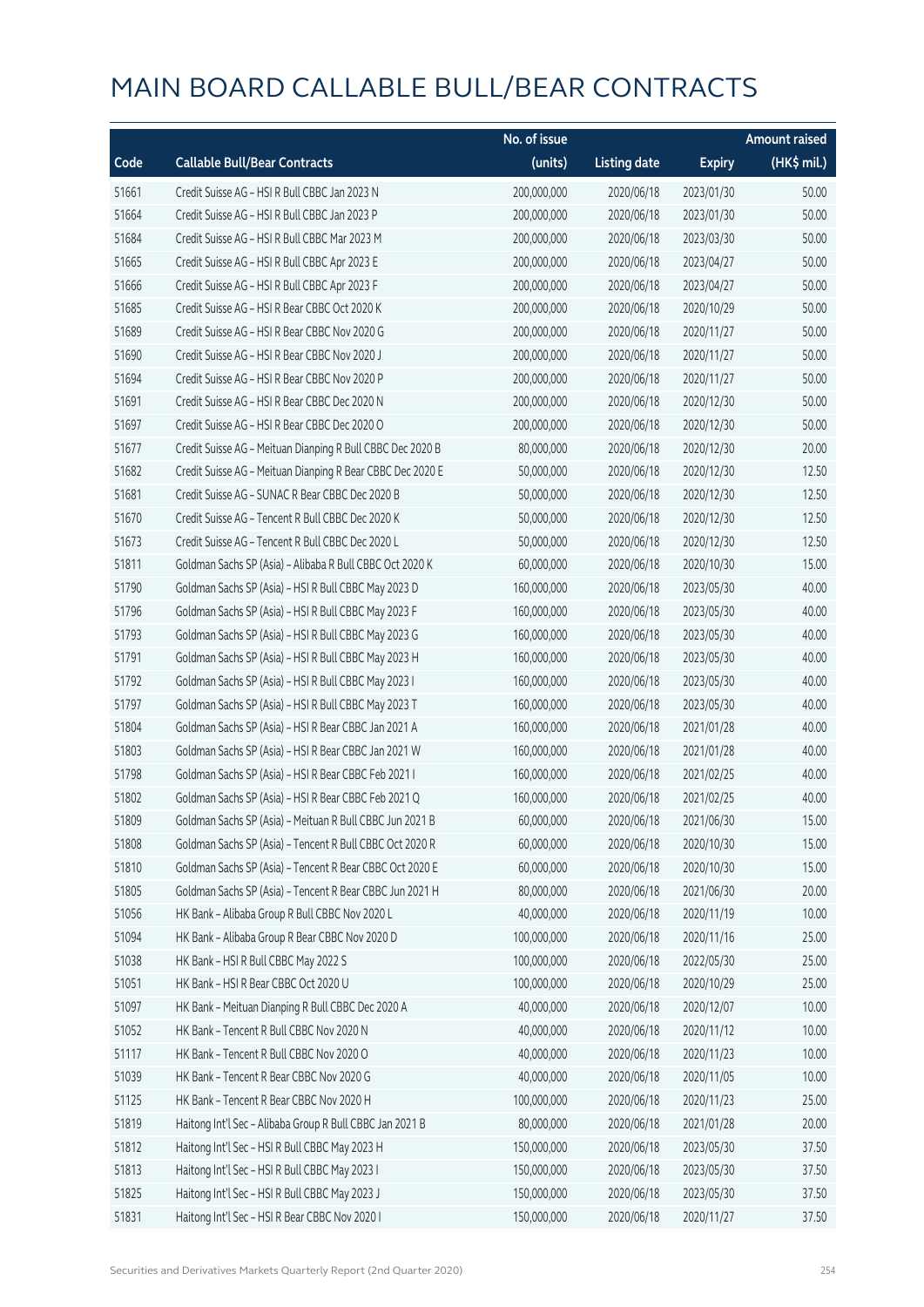|       |                                                             | No. of issue |                     |               | <b>Amount raised</b> |
|-------|-------------------------------------------------------------|--------------|---------------------|---------------|----------------------|
| Code  | <b>Callable Bull/Bear Contracts</b>                         | (units)      | <b>Listing date</b> | <b>Expiry</b> | $(HK$$ mil.)         |
| 51828 | Haitong Int'l Sec - HSI R Bear CBBC Nov 2020 J              | 150,000,000  | 2020/06/18          | 2020/11/27    | 37.50                |
| 51830 | Haitong Int'l Sec - HSI R Bear CBBC Nov 2020 N              | 300,000,000  | 2020/06/18          | 2020/11/27    | 75.00                |
| 51817 | Haitong Int'l Sec - Meituan Dianping R Bull CBBC Dec 2020 H | 80,000,000   | 2020/06/18          | 2020/12/28    | 20.00                |
| 51814 | Haitong Int'l Sec - Meituan Dianping R Bull CBBC Jan 2021 D | 80,000,000   | 2020/06/18          | 2021/01/28    | 20.00                |
| 51833 | Haitong Int'l Sec - Meituan Dianping R Bear CBBC Feb 2022 C | 80,000,000   | 2020/06/18          | 2022/02/25    | 23.12                |
| 51823 | Haitong Int'l Sec - Tencent R Bull CBBC Jan 2021 F          | 60,000,000   | 2020/06/18          | 2021/01/27    | 15.00                |
| 51832 | Haitong Int'l Sec - Tencent R Bear CBBC Jan 2021 F          | 60,000,000   | 2020/06/18          | 2021/01/27    | 15.00                |
| 51639 | J P Morgan SP BV - HSI R Bull CBBC Mar 2023 T               | 200,000,000  | 2020/06/18          | 2023/03/30    | 50.00                |
| 51628 | J P Morgan SP BV - HSI R Bull CBBC Apr 2023 H               | 200,000,000  | 2020/06/18          | 2023/04/27    | 50.00                |
| 51637 | J P Morgan SP BV - HSI R Bull CBBC Apr 2023 I               | 200,000,000  | 2020/06/18          | 2023/04/27    | 50.00                |
| 51620 | J P Morgan SP BV - HSI R Bull CBBC Sep 2023 W               | 200,000,000  | 2020/06/18          | 2023/09/28    | 50.00                |
| 51621 | J P Morgan SP BV - HSI R Bull CBBC Sep 2023 X               | 200,000,000  | 2020/06/18          | 2023/09/28    | 50.00                |
| 51629 | J P Morgan SP BV - HSI R Bull CBBC Sep 2023 Y               | 200,000,000  | 2020/06/18          | 2023/09/28    | 50.00                |
| 51630 | J P Morgan SP BV - HSI R Bull CBBC Sep 2023 Z               | 200,000,000  | 2020/06/18          | 2023/09/28    | 50.00                |
| 51627 | J P Morgan SP BV - HSI R Bear CBBC Sep 2020 A               | 200,000,000  | 2020/06/18          | 2020/09/29    | 50.00                |
| 51626 | J P Morgan SP BV - HSI R Bear CBBC Oct 2020 H               | 200,000,000  | 2020/06/18          | 2020/10/29    | 50.00                |
| 51635 | J P Morgan SP BV - HSI R Bear CBBC Oct 2020 K               | 200,000,000  | 2020/06/18          | 2020/10/29    | 50.00                |
| 51636 | J P Morgan SP BV - HSI R Bear CBBC Nov 2020 S               | 200,000,000  | 2020/06/18          | 2020/11/27    | 50.00                |
| 51632 | J P Morgan SP BV - Meituan Dianping R Bear CBBC Jan 2021 E  | 80,000,000   | 2020/06/18          | 2021/01/15    | 26.00                |
| 51531 | Morgan Stanley Asia Products - HSI R Bull CBBC Apr 2023 D   | 150,000,000  | 2020/06/18          | 2023/04/27    | 37.50                |
| 51548 | Morgan Stanley Asia Products - HSI R Bull CBBC Apr 2023 E   | 150,000,000  | 2020/06/18          | 2023/04/27    | 37.50                |
| 51568 | Morgan Stanley Asia Products - HSI R Bull CBBC Apr 2023 F   | 150,000,000  | 2020/06/18          | 2023/04/27    | 37.50                |
| 51580 | Morgan Stanley Asia Products - HSI R Bull CBBC Apr 2023 G   | 150,000,000  | 2020/06/18          | 2023/04/27    | 37.50                |
| 51573 | Morgan Stanley Asia Products - HSI R Bear CBBC Oct 2020 F   | 150,000,000  | 2020/06/18          | 2020/10/29    | 37.50                |
| 51736 | SG Issuer - AIA R Bull CBBC Jan 2021 D                      | 60,000,000   | 2020/06/18          | 2021/01/29    | 15.00                |
| 51737 | SG Issuer - Alibaba Group R Bull CBBC Jan 2021 H            | 60,000,000   | 2020/06/18          | 2021/01/29    | 15.00                |
| 51738 | SG Issuer - Alibaba Group R Bull CBBC Feb 2021 E            | 60,000,000   | 2020/06/18          | 2021/02/26    | 15.00                |
| 51718 | SG Issuer - Alibaba Group R Bear CBBC Dec 2020 P            | 60,000,000   | 2020/06/18          | 2020/12/30    | 15.00                |
| 51739 | SG Issuer - CNOOC R Bear CBBC Jan 2021 D                    | 40,000,000   | 2020/06/18          | 2021/01/28    | 10.00                |
| 51719 | SG Issuer - HKEX R Bull CBBC Nov 2020 G                     | 50,000,000   | 2020/06/18          | 2020/11/30    | 12.50                |
| 51740 | SG Issuer - HKEX R Bull CBBC Nov 2020 H                     | 50,000,000   | 2020/06/18          | 2020/11/30    | 12.50                |
| 51766 | SG Issuer - HSI R Bull CBBC Aug 2023 B                      | 250,000,000  | 2020/06/18          | 2023/08/30    | 62.50                |
| 51729 | SG Issuer - HSI R Bull CBBC Sep 2023 E                      | 250,000,000  | 2020/06/18          | 2023/09/28    | 62.50                |
| 51754 | SG Issuer - HSI R Bull CBBC Sep 2023 F                      | 250,000,000  | 2020/06/18          | 2023/09/28    | 62.50                |
| 51731 | SG Issuer - HSI R Bull CBBC Oct 2023 E                      | 250,000,000  | 2020/06/18          | 2023/10/30    | 62.50                |
| 51732 | SG Issuer - HSI R Bull CBBC Oct 2023 F                      | 250,000,000  | 2020/06/18          | 2023/10/30    | 62.50                |
| 51767 | SG Issuer - HSI R Bull CBBC Oct 2023 G                      | 250,000,000  | 2020/06/18          | 2023/10/30    | 62.50                |
| 51778 | SG Issuer - HSI R Bull CBBC Oct 2023 H                      | 250,000,000  | 2020/06/18          | 2023/10/30    | 62.50                |
| 51786 | SG Issuer - HSI R Bull CBBC Oct 2023 I                      | 250,000,000  | 2020/06/18          | 2023/10/30    | 62.50                |
| 51759 | SG Issuer - HSI R Bear CBBC Sep 2020 V                      | 250,000,000  | 2020/06/18          | 2020/09/29    | 62.50                |
| 51760 | SG Issuer - HSI R Bear CBBC Sep 2020 Y                      | 250,000,000  | 2020/06/18          | 2020/09/29    | 62.50                |
| 51762 | SG Issuer - HSI R Bear CBBC Oct 2020 D                      | 250,000,000  | 2020/06/18          | 2020/10/29    | 62.50                |
| 51763 | SG Issuer - HSI R Bear CBBC Nov 2020 J                      | 250,000,000  | 2020/06/18          | 2020/11/27    | 62.50                |
| 51744 | SG Issuer - Meituan Dianping R Bull CBBC Jan 2021 M         | 100,000,000  | 2020/06/18          | 2021/01/29    | 25.00                |
| 51722 | SG Issuer - Meituan Dianping R Bear CBBC Jan 2021 Q         | 100,000,000  | 2020/06/18          | 2021/01/28    | 25.00                |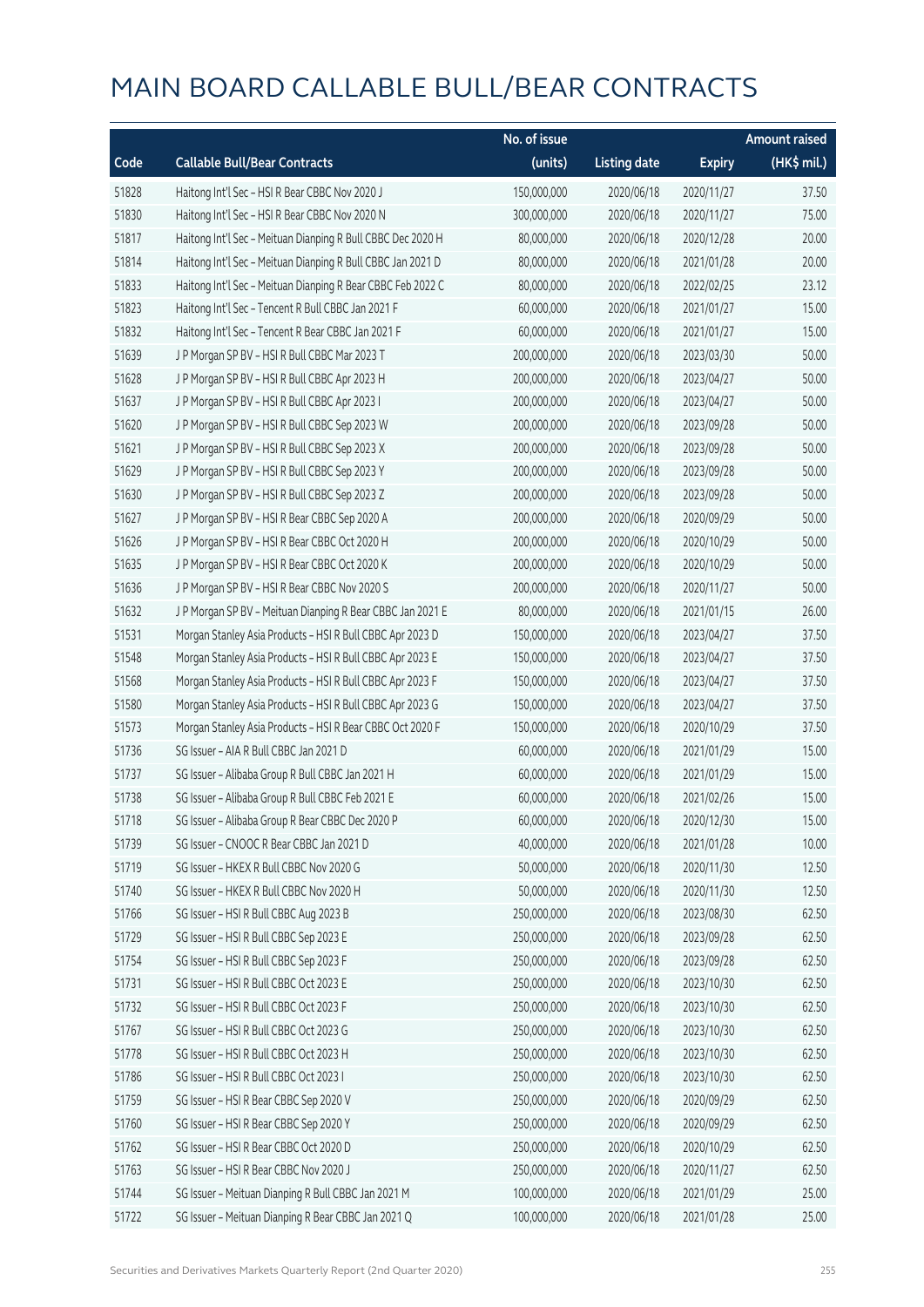|       |                                                         | No. of issue |                     |               | <b>Amount raised</b> |
|-------|---------------------------------------------------------|--------------|---------------------|---------------|----------------------|
| Code  | <b>Callable Bull/Bear Contracts</b>                     | (units)      | <b>Listing date</b> | <b>Expiry</b> | (HK\$ mil.)          |
| 51726 | SG Issuer - Meituan Dianping R Bear CBBC Feb 2021 I     | 100,000,000  | 2020/06/18          | 2021/02/25    | 25.00                |
| 51727 | SG Issuer - Ping An R Bull CBBC Mar 2021 A              | 100,000,000  | 2020/06/18          | 2021/03/30    | 25.00                |
| 51745 | SG Issuer - Tencent R Bull CBBC Jan 2021 M              | 80,000,000   | 2020/06/18          | 2021/01/29    | 20.00                |
| 51748 | SG Issuer - Tencent R Bull CBBC Jan 2021 N              | 80,000,000   | 2020/06/18          | 2021/01/29    | 20.00                |
| 51750 | SG Issuer - Tencent R Bull CBBC Mar 2021 A              | 80,000,000   | 2020/06/18          | 2021/03/30    | 20.00                |
| 51728 | SG Issuer - Tencent R Bear CBBC Jan 2021 A              | 80,000,000   | 2020/06/18          | 2021/01/28    | 20.00                |
| 51787 | SG Issuer - Tencent R Bear CBBC Feb 2021 D              | 80,000,000   | 2020/06/18          | 2021/02/25    | 20.00                |
| 51378 | UBS AG - Alibaba Group R Bull CBBC Feb 2021 M           | 80,000,000   | 2020/06/18          | 2021/02/02    | 20.00                |
| 51447 | UBS AG - Alibaba Group R Bear CBBC Feb 2021 K           | 400,000,000  | 2020/06/18          | 2021/02/26    | 100.00               |
| 51384 | UBS AG - HKEX R Bull CBBC Feb 2021 G                    | 50,000,000   | 2020/06/18          | 2021/02/02    | 12.50                |
| 51349 | UBS AG - HSI R Bull CBBC Jan 2023 B                     | 200,000,000  | 2020/06/18          | 2023/01/30    | 50.00                |
| 51369 | UBS AG - HSI R Bull CBBC Jan 2023 C                     | 200,000,000  | 2020/06/18          | 2023/01/30    | 50.00                |
| 51515 | UBS AG - HSI R Bull CBBC Jan 2023 I                     | 200,000,000  | 2020/06/18          | 2023/01/30    | 50.00                |
| 51300 | UBS AG - HSI R Bull CBBC Jan 2023 L                     | 200,000,000  | 2020/06/18          | 2023/01/30    | 50.00                |
| 51659 | UBS AG - HSI R Bull CBBC Jan 2023 Q                     | 200,000,000  | 2020/06/18          | 2023/01/30    | 50.00                |
| 51309 | UBS AG - HSI R Bull CBBC Jan 2023 U                     | 200,000,000  | 2020/06/18          | 2023/01/30    | 50.00                |
| 51321 | UBS AG - HSI R Bull CBBC Jan 2023 V                     | 200,000,000  | 2020/06/18          | 2023/01/30    | 50.00                |
| 51332 | UBS AG - HSI R Bull CBBC Jan 2023 Y                     | 200,000,000  | 2020/06/18          | 2023/01/30    | 50.00                |
| 51336 | UBS AG - HSI R Bull CBBC Jan 2023 Z                     | 200,000,000  | 2020/06/18          | 2023/01/30    | 50.00                |
| 51460 | UBS AG - HSI R Bear CBBC Oct 2020 E                     | 200,000,000  | 2020/06/18          | 2020/10/29    | 50.00                |
| 51477 | UBS AG - HSI R Bear CBBC Oct 2020 M                     | 200,000,000  | 2020/06/18          | 2020/10/29    | 50.00                |
| 51508 | UBS AG - HSI R Bear CBBC Oct 2020 T                     | 400,000,000  | 2020/06/18          | 2020/10/29    | 100.00               |
| 51514 | UBS AG - HSI R Bear CBBC Oct 2020 W                     | 200,000,000  | 2020/06/18          | 2020/10/29    | 50.00                |
| 51370 | UBS AG - Meituan Dianping R Bull CBBC Feb 2021 F        | 50,000,000   | 2020/06/18          | 2021/02/09    | 12.50                |
| 51371 | UBS AG - Meituan Dianping R Bull CBBC Jun 2021 A        | 200,000,000  | 2020/06/18          | 2021/06/30    | 50.00                |
| 51455 | UBS AG - Meituan Dianping R Bear CBBC Jan 2021 I        | 50,000,000   | 2020/06/18          | 2021/01/06    | 22.00                |
| 51417 | UBS AG - Tencent R Bull CBBC Apr 2021 C                 | 40,000,000   | 2020/06/18          | 2021/04/14    | 10.00                |
| 51431 | UBS AG - Tencent R Bull CBBC Apr 2021 D                 | 200,000,000  | 2020/06/18          | 2021/04/15    | 50.00                |
| 51433 | UBS AG - Tencent R Bull CBBC Apr 2021 E                 | 40,000,000   | 2020/06/18          | 2021/04/16    | 10.00                |
| 51329 | UBS AG - Tencent R Bear CBBC Dec 2020 R                 | 40,000,000   | 2020/06/18          | 2020/12/08    | 10.00                |
| 51446 | UBS AG - Tencent R Bear CBBC Apr 2021 A                 | 200,000,000  | 2020/06/18          | 2021/04/15    | 50.00                |
| 51379 | UBS AG - Xiaomi R Bull CBBC Feb 2021 F                  | 60,000,000   | 2020/06/18          | 2021/02/02    | 15.00                |
| 51458 | UBS AG - Xiaomi R Bear CBBC Feb 2021 G                  | 60,000,000   | 2020/06/18          | 2021/02/08    | 15.00                |
| 51708 | Bank Vontobel - Alibaba Group R Bull CBBC Mar 2021 B    | 40,000,000   | 2020/06/18          | 2021/03/05    | 10.00                |
| 51709 | Bank Vontobel - HSBC R Bear CBBC Jan 2021 B             | 40,000,000   | 2020/06/18          | 2021/01/22    | 10.00                |
| 51701 | Bank Vontobel - HSI R Bull CBBC Sep 2022 L              | 80,000,000   | 2020/06/18          | 2022/09/29    | 20.00                |
| 51710 | Bank Vontobel - HSI R Bull CBBC Sep 2022 M              | 80,000,000   | 2020/06/18          | 2022/09/29    | 20.00                |
| 51700 | Bank Vontobel - HSI R Bear CBBC Dec 2020 I              | 80,000,000   | 2020/06/18          | 2020/12/30    | 20.00                |
| 51712 | Bank Vontobel - HSI R Bear CBBC Dec 2020 J              | 80,000,000   | 2020/06/18          | 2020/12/30    | 20.00                |
| 51702 | Bank Vontobel - Meituan Dianping R Bull CBBC Feb 2021 K | 60,000,000   | 2020/06/18          | 2021/02/05    | 15.00                |
| 51699 | Bank Vontobel - Meituan Dianping R Bull CBBC Mar 2021 G | 60,000,000   | 2020/06/18          | 2021/03/05    | 15.00                |
| 51698 | Bank Vontobel - Meituan Dianping R Bear CBBC Jan 2021 O | 60,000,000   | 2020/06/18          | 2021/01/22    | 15.00                |
| 51707 | Bank Vontobel - Meituan Dianping R Bear CBBC Feb 2021 D | 60,000,000   | 2020/06/18          | 2021/02/19    | 15.00                |
| 51717 | Bank Vontobel - Tencent R Bull CBBC Jan 2021 G          | 40,000,000   | 2020/06/18          | 2021/01/22    | 10.00                |
| 51715 | Bank Vontobel - Tencent R Bear CBBC Feb 2021 B          | 40,000,000   | 2020/06/18          | 2021/02/19    | 10.00                |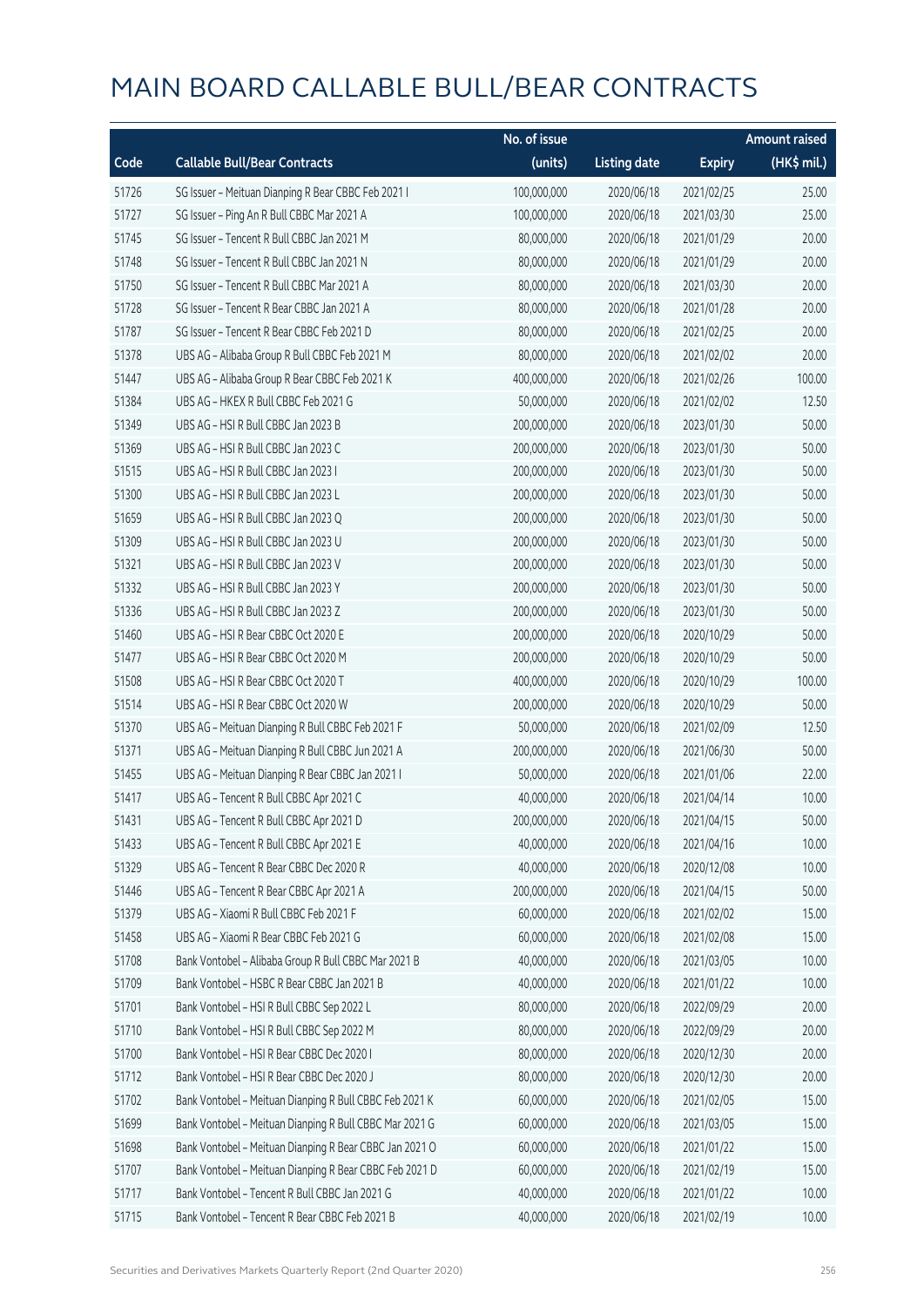|       |                                                            | No. of issue |                     |               | <b>Amount raised</b> |
|-------|------------------------------------------------------------|--------------|---------------------|---------------|----------------------|
| Code  | <b>Callable Bull/Bear Contracts</b>                        | (units)      | <b>Listing date</b> | <b>Expiry</b> | (HK\$ mil.)          |
| 51716 | Bank Vontobel - Tencent R Bear CBBC Feb 2021 C             | 40,000,000   | 2020/06/18          | 2021/02/19    | 10.00                |
| 51894 | BOCI Asia Ltd. - Alibaba Group R Bull CBBC Dec 2020 W      | 60,000,000   | 2020/06/19          | 2020/12/31    | 15.00                |
| 51895 | BOCI Asia Ltd. - Alibaba Group R Bear CBBC Dec 2020 K      | 60,000,000   | 2020/06/19          | 2020/12/31    | 15.00                |
| 51934 | BOCI Asia Ltd. - HKEX R Bull CBBC Dec 2020 D               | 40,000,000   | 2020/06/19          | 2020/12/30    | 10.00                |
| 51935 | BOCI Asia Ltd. - HSBC R Bear CBBC Dec 2020 C               | 40,000,000   | 2020/06/19          | 2020/12/31    | 10.00                |
| 51838 | BOCI Asia Ltd. - HSI R Bull CBBC Jan 2023 G                | 150,000,000  | 2020/06/19          | 2023/01/30    | 37.50                |
| 51843 | BOCI Asia Ltd. - HSI R Bull CBBC Jan 2023 H                | 150,000,000  | 2020/06/19          | 2023/01/30    | 37.50                |
| 51888 | BOCI Asia Ltd. - HSI R Bull CBBC Jan 2023 K                | 150,000,000  | 2020/06/19          | 2023/01/30    | 37.50                |
| 51891 | BOCI Asia Ltd. - HSI R Bear CBBC Oct 2020 H                | 150,000,000  | 2020/06/19          | 2020/10/29    | 37.50                |
| 51892 | BOCI Asia Ltd. - HSI R Bear CBBC Oct 2020 M                | 150,000,000  | 2020/06/19          | 2020/10/29    | 37.50                |
| 51917 | BOCI Asia Ltd. - Meituan Dianping R Bull CBBC Dec 2020 W   | 40,000,000   | 2020/06/19          | 2020/12/30    | 10.00                |
| 51921 | BOCI Asia Ltd. - Meituan Dianping R Bear CBBC Dec 2020 R   | 40,000,000   | 2020/06/19          | 2020/12/30    | 11.60                |
| 51914 | BOCI Asia Ltd. - SMIC R Bull CBBC Jan 2021 B               | 150,000,000  | 2020/06/19          | 2021/01/29    | 37.50                |
| 51896 | BOCI Asia Ltd. - Tencent R Bull CBBC Dec 2020 R            | 40,000,000   | 2020/06/19          | 2020/12/30    | 10.00                |
| 51901 | BOCI Asia Ltd. - Tencent R Bear CBBC Dec 2020 O            | 40,000,000   | 2020/06/19          | 2020/12/30    | 10.00                |
| 51910 | BOCI Asia Ltd. - Tencent R Bear CBBC Dec 2020 P            | 40,000,000   | 2020/06/19          | 2020/12/30    | 10.00                |
| 51974 | BNP Paribas Issuance B.V. - HKEX R Bull CBBC Sep 2021 D    | 50,000,000   | 2020/06/19          | 2021/09/29    | 12.50                |
| 51936 | BNP Paribas Issuance B.V. - HSI R Bull CBBC Oct 2022 F     | 200,000,000  | 2020/06/19          | 2022/10/28    | 50.00                |
| 51937 | BNP Paribas Issuance B.V. - HSI R Bull CBBC Oct 2022 G     | 200,000,000  | 2020/06/19          | 2022/10/28    | 50.00                |
| 51945 | BNP Paribas Issuance B.V. - HSI R Bull CBBC Oct 2022 H     | 200,000,000  | 2020/06/19          | 2022/10/28    | 50.00                |
| 51946 | BNP Paribas Issuance B.V. - HSI R Bull CBBC Oct 2022 I     | 200,000,000  | 2020/06/19          | 2022/10/28    | 50.00                |
| 51947 | BNP Paribas Issuance B.V. - HSI R Bull CBBC Oct 2022 J     | 200,000,000  | 2020/06/19          | 2022/10/28    | 50.00                |
| 51948 | BNP Paribas Issuance B.V. - HSI R Bull CBBC Oct 2022 K     | 200,000,000  | 2020/06/19          | 2022/10/28    | 50.00                |
| 51992 | BNP Paribas Issuance B.V. - HSI R Bear CBBC Nov 2020 I     | 250,000,000  | 2020/06/19          | 2020/11/27    | 62.50                |
| 51996 | BNP Paribas Issuance B.V. - HSI R Bear CBBC Nov 2020 J     | 250,000,000  | 2020/06/19          | 2020/11/27    | 62.50                |
| 52006 | BNP Paribas Issuance B.V. - HSI R Bear CBBC Nov 2020 K     | 250,000,000  | 2020/06/19          | 2020/11/27    | 62.50                |
| 51988 | BNP Paribas Issuance B.V. - Meituan R Bull CBBC Dec 2020 A | 50,000,000   | 2020/06/19          | 2020/12/30    | 12.50                |
| 51990 | BNP Paribas Issuance B.V. - Meituan R Bull CBBC Dec 2020 M | 50,000,000   | 2020/06/19          | 2020/12/30    | 12.50                |
| 51949 | BNP Paribas Issuance B.V. - Tencent R Bull CBBC Dec 2020 V | 50,000,000   | 2020/06/19          | 2020/12/30    | 12.50                |
| 51952 | BNP Paribas Issuance B.V. - Tencent R Bear CBBC Nov 2020 O | 50,000,000   | 2020/06/19          | 2020/11/27    | 12.50                |
| 51970 | BNP Paribas Issuance B.V. - Tencent R Bear CBBC Nov 2020 P | 50,000,000   | 2020/06/19          | 2020/11/27    | 27.50                |
| 51959 | BNP Paribas Issuance B.V. - Tencent R Bear CBBC Dec 2020 D | 50,000,000   | 2020/06/19          | 2020/12/30    | 12.50                |
| 51972 | BNP Paribas Issuance B.V. - Tencent R Bear CBBC Dec 2020 U | 50,000,000   | 2020/06/19          | 2020/12/30    | 32.50                |
| 51950 | BNP Paribas Issuance B.V. - Tencent R Bear CBBC Dec 2020 Y | 50,000,000   | 2020/06/19          | 2020/12/30    | 12.50                |
| 57305 | Credit Suisse AG - AIA R Bear CBBC Nov 2020 C              | 70,000,000   | 2020/06/19          | 2020/11/27    | 17.50                |
| 57223 | Credit Suisse AG - Alibaba Group R Bull CBBC Oct 2020 N    | 50,000,000   | 2020/06/19          | 2020/10/29    | 12.50                |
| 57250 | Credit Suisse AG - Galaxy Ent R Bull CBBC Nov 2020 G       | 80,000,000   | 2020/06/19          | 2020/11/27    | 20.00                |
| 57240 | Credit Suisse AG - HSBC R Bear CBBC Jan 2021 C             | 70,000,000   | 2020/06/19          | 2021/01/22    | 17.50                |
| 57164 | Credit Suisse AG - HSI R Bull CBBC Mar 2023 N              | 200,000,000  | 2020/06/19          | 2023/03/30    | 50.00                |
| 57168 | Credit Suisse AG - HSI R Bull CBBC Mar 2023 O              | 200,000,000  | 2020/06/19          | 2023/03/30    | 50.00                |
| 57212 | Credit Suisse AG - HSI R Bull CBBC Mar 2023 P              | 200,000,000  | 2020/06/19          | 2023/03/30    | 50.00                |
| 57171 | Credit Suisse AG - HSI R Bull CBBC Apr 2023 G              | 200,000,000  | 2020/06/19          | 2023/04/27    | 50.00                |
| 57177 | Credit Suisse AG - HSI R Bull CBBC Apr 2023 H              | 200,000,000  | 2020/06/19          | 2023/04/27    | 50.00                |
| 57273 | Credit Suisse AG - HSI R Bear CBBC Oct 2020 P              | 200,000,000  | 2020/06/19          | 2020/10/29    | 50.00                |
| 57277 | Credit Suisse AG - HSI R Bear CBBC Nov 2020 S              | 200,000,000  | 2020/06/19          | 2020/11/27    | 50.00                |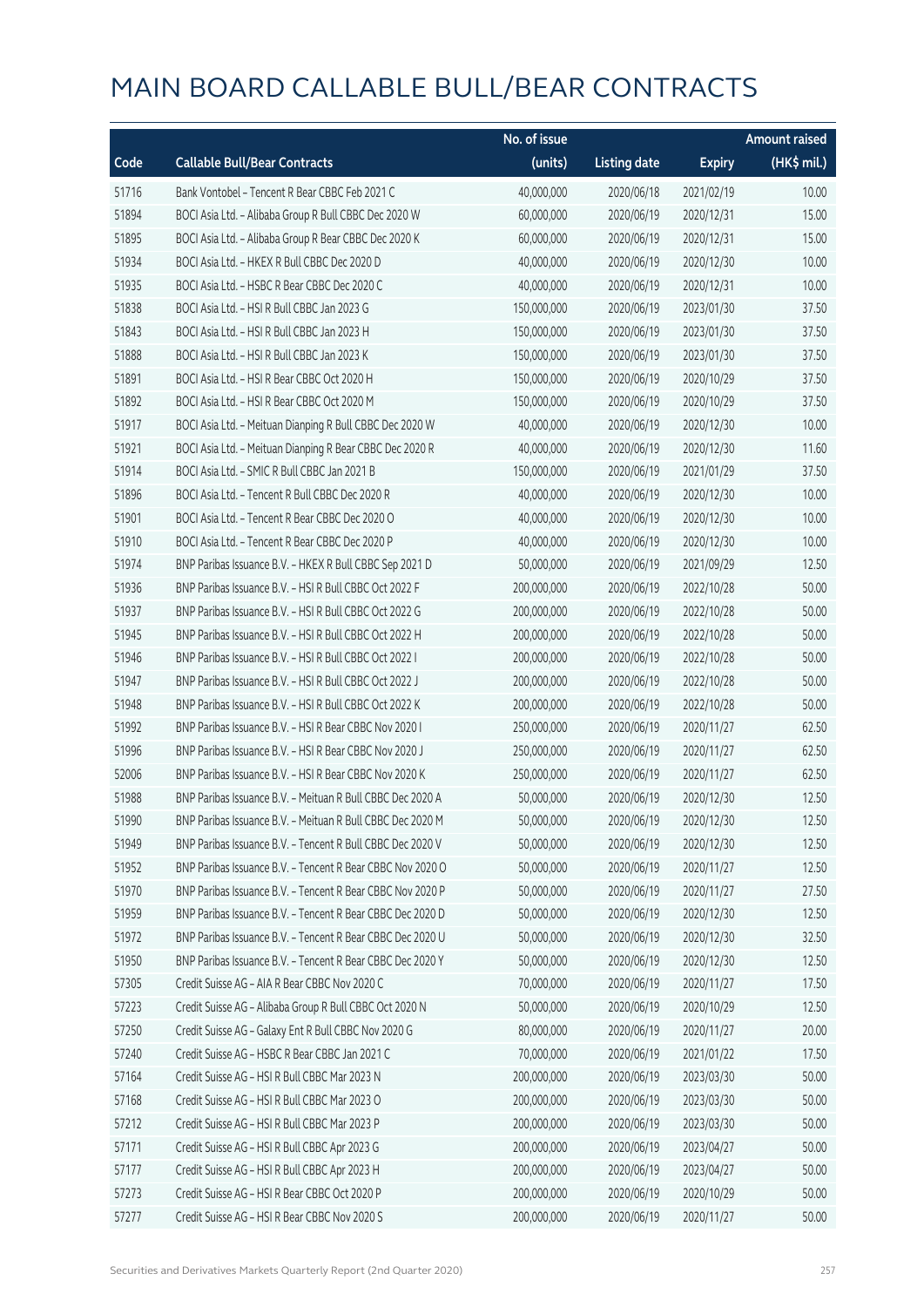|       |                                                             | No. of issue |                     |               | <b>Amount raised</b> |
|-------|-------------------------------------------------------------|--------------|---------------------|---------------|----------------------|
| Code  | <b>Callable Bull/Bear Contracts</b>                         | (units)      | <b>Listing date</b> | <b>Expiry</b> | (HK\$ mil.)          |
| 57281 | Credit Suisse AG - HSI R Bear CBBC Nov 2020 U               | 200,000,000  | 2020/06/19          | 2020/11/27    | 50.00                |
| 57302 | Credit Suisse AG - HSI R Bear CBBC Nov 2020 Y               | 200,000,000  | 2020/06/19          | 2020/11/27    | 50.00                |
| 57284 | Credit Suisse AG - HSI R Bear CBBC Dec 2020 Q               | 300,000,000  | 2020/06/19          | 2020/12/30    | 75.00                |
| 57224 | Credit Suisse AG - Meituan Dianping R Bull CBBC Apr 2021 C  | 150,000,000  | 2020/06/19          | 2021/04/29    | 37.50                |
| 57241 | Credit Suisse AG - Ping An R Bear CBBC Nov 2020 D           | 60,000,000   | 2020/06/19          | 2020/11/27    | 15.00                |
| 57271 | Credit Suisse AG - Sands China R Bull CBBC Mar 2021 D       | 60,000,000   | 2020/06/19          | 2021/03/30    | 15.00                |
| 57248 | Credit Suisse AG - Tencent R Bull CBBC Oct 2020 S           | 50,000,000   | 2020/06/19          | 2020/10/29    | 12.50                |
| 57668 | Goldman Sachs SP (Asia) - Alibaba R Bull CBBC Oct 2020 N    | 60,000,000   | 2020/06/19          | 2020/10/30    | 15.00                |
| 57692 | Goldman Sachs SP (Asia) - Alibaba R Bear CBBC Oct 2020 A    | 60,000,000   | 2020/06/19          | 2020/10/30    | 15.00                |
| 57571 | Goldman Sachs SP (Asia) - HSI R Bull CBBC May 2023 U        | 160,000,000  | 2020/06/19          | 2023/05/30    | 40.00                |
| 57589 | Goldman Sachs SP (Asia) - HSI R Bear CBBC Jan 2021 F        | 160,000,000  | 2020/06/19          | 2021/01/28    | 40.00                |
| 57592 | Goldman Sachs SP (Asia) - HSI R Bear CBBC Jan 2021 G        | 160,000,000  | 2020/06/19          | 2021/01/28    | 40.00                |
| 57603 | Goldman Sachs SP (Asia) - HSI R Bear CBBC Jan 2021 H        | 160,000,000  | 2020/06/19          | 2021/01/28    | 40.00                |
| 57572 | Goldman Sachs SP (Asia) - HSI R Bear CBBC Feb 2021 R        | 160,000,000  | 2020/06/19          | 2021/02/25    | 40.00                |
| 57574 | Goldman Sachs SP (Asia) - HSI R Bear CBBC Feb 2021 S        | 160,000,000  | 2020/06/19          | 2021/02/25    | 40.00                |
| 57640 | Goldman Sachs SP (Asia) - Meituan R Bear CBBC Jun 2021 F    | 60,000,000   | 2020/06/19          | 2021/06/30    | 15.00                |
| 57656 | Goldman Sachs SP (Asia) - Meituan R Bear CBBC Jun 2021 G    | 60,000,000   | 2020/06/19          | 2021/06/30    | 15.00                |
| 57636 | Goldman Sachs SP (Asia) - Tencent R Bull CBBC Oct 2020 K    | 60,000,000   | 2020/06/19          | 2020/10/30    | 15.00                |
| 57631 | Goldman Sachs SP (Asia) - Tencent R Bull CBBC Oct 2020 W    | 60,000,000   | 2020/06/19          | 2020/10/30    | 15.00                |
| 57633 | Goldman Sachs SP (Asia) - Tencent R Bear CBBC Jun 2021 I    | 60,000,000   | 2020/06/19          | 2021/06/30    | 15.00                |
| 51874 | HK Bank - Alibaba Group R Bull CBBC Nov 2020 M              | 40,000,000   | 2020/06/19          | 2020/11/02    | 10.00                |
| 51850 | HK Bank - HKEX R Bull CBBC Nov 2020 M                       | 40,000,000   | 2020/06/19          | 2020/11/26    | 10.00                |
| 51863 | HK Bank - HKEX R Bear CBBC Nov 2020 F                       | 40,000,000   | 2020/06/19          | 2020/11/02    | 10.00                |
| 51834 | HK Bank - HSI R Bull CBBC May 2022 T                        | 100,000,000  | 2020/06/19          | 2022/05/30    | 25.00                |
| 51836 | HK Bank - HSI R Bull CBBC May 2022 U                        | 60,000,000   | 2020/06/19          | 2022/05/30    | 15.00                |
| 51878 | HK Bank - HSI R Bear CBBC Oct 2020 V                        | 100,000,000  | 2020/06/19          | 2020/10/29    | 25.00                |
| 51881 | HK Bank - HSI R Bear CBBC Oct 2020 W                        | 60,000,000   | 2020/06/19          | 2020/10/29    | 15.00                |
| 51870 | HK Bank - Meituan Dianping R Bull CBBC Nov 2020 K           | 40,000,000   | 2020/06/19          | 2020/11/05    | 10.00                |
| 57528 | Haitong Int'l Sec - Alibaba Group R Bull CBBC Feb 2022 B    | 80,000,000   | 2020/06/19          | 2022/02/25    | 20.00                |
| 57504 | Haitong Int'l Sec - HSI R Bull CBBC Apr 2023 L              | 150,000,000  | 2020/06/19          | 2023/04/27    | 37.50                |
| 57511 | Haitong Int'l Sec - HSI R Bull CBBC Apr 2023 M              | 150,000,000  | 2020/06/19          | 2023/04/27    | 37.50                |
| 57512 | Haitong Int'l Sec - HSI R Bull CBBC Apr 2023 N              | 150,000,000  | 2020/06/19          | 2023/04/27    | 37.50                |
| 57548 | Haitong Int'l Sec - HSI R Bear CBBC Sep 2020 Y              | 200,000,000  | 2020/06/19          | 2020/09/29    | 50.00                |
| 57538 | Haitong Int'l Sec - HSI R Bear CBBC Oct 2020 D              | 200,000,000  | 2020/06/19          | 2020/10/29    | 50.00                |
| 57537 | Haitong Int'l Sec - HSI R Bear CBBC Oct 2020 Q              | 150,000,000  | 2020/06/19          | 2020/10/29    | 37.50                |
| 57533 | Haitong Int'l Sec - Meituan Dianping R Bull CBBC Feb 2022 B | 80,000,000   | 2020/06/19          | 2022/02/25    | 20.00                |
| 57568 | Haitong Int'l Sec - Meituan Dianping R Bear CBBC Mar 2022 A | 80,000,000   | 2020/06/19          | 2022/03/30    | 20.00                |
| 57521 | Haitong Int'l Sec - Tencent R Bull CBBC Feb 2022 B          | 60,000,000   | 2020/06/19          | 2022/02/25    | 15.00                |
| 57561 | Haitong Int'l Sec - Tencent R Bear CBBC Feb 2022 B          | 60,000,000   | 2020/06/19          | 2022/02/25    | 15.00                |
| 57567 | Haitong Int'l Sec - Tencent R Bear CBBC Feb 2022 C          | 60,000,000   | 2020/06/19          | 2022/02/25    | 15.00                |
| 57048 | J P Morgan SP BV - Alibaba Group R Bear CBBC Jan 2021 B     | 80,000,000   | 2020/06/19          | 2021/01/08    | 20.00                |
| 57053 | J P Morgan SP BV - HKEX R Bull CBBC Jan 2021 C              | 40,000,000   | 2020/06/19          | 2021/01/15    | 10.00                |
| 56065 | J P Morgan SP BV - HSI R Bull CBBC Feb 2023 E               | 200,000,000  | 2020/06/19          | 2023/02/27    | 50.00                |
| 54778 | J P Morgan SP BV - HSI R Bull CBBC Mar 2023 I               | 200,000,000  | 2020/06/19          | 2023/03/30    | 50.00                |
| 54620 | J P Morgan SP BV - HSI R Bull CBBC Mar 2023 V               | 200,000,000  | 2020/06/19          | 2023/03/30    | 50.00                |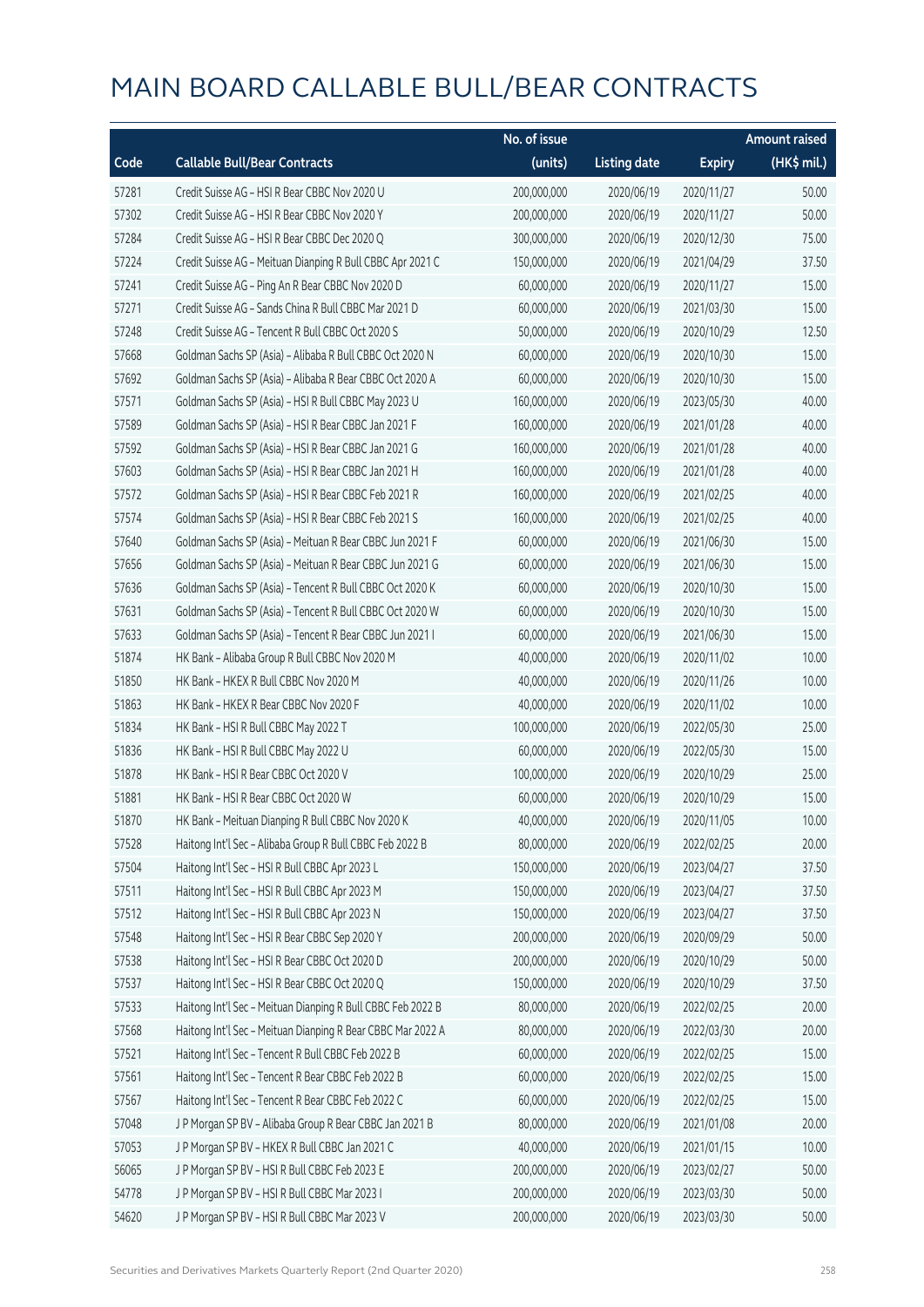|       |                                                              | No. of issue |                     |               | <b>Amount raised</b>  |
|-------|--------------------------------------------------------------|--------------|---------------------|---------------|-----------------------|
| Code  | <b>Callable Bull/Bear Contracts</b>                          | (units)      | <b>Listing date</b> | <b>Expiry</b> | $(HK\frac{1}{2}mil.)$ |
| 54555 | J P Morgan SP BV - HSI R Bull CBBC Apr 2023 J                | 200,000,000  | 2020/06/19          | 2023/04/27    | 50.00                 |
| 56118 | J P Morgan SP BV - HSI R Bull CBBC Sep 2023 A                | 200,000,000  | 2020/06/19          | 2023/09/28    | 50.00                 |
| 57086 | J P Morgan SP BV - HSI R Bull CBBC Sep 2023 B                | 200,000,000  | 2020/06/19          | 2023/09/28    | 50.00                 |
| 57089 | J P Morgan SP BV - HSI R Bull CBBC Sep 2023 C                | 200,000,000  | 2020/06/19          | 2023/09/28    | 50.00                 |
| 57059 | J P Morgan SP BV - HSI R Bear CBBC Oct 2020 F                | 200,000,000  | 2020/06/19          | 2020/10/29    | 50.00                 |
| 56568 | J P Morgan SP BV - HSI R Bear CBBC Oct 2020 G                | 200,000,000  | 2020/06/19          | 2020/10/29    | 50.00                 |
| 56825 | J P Morgan SP BV - HSI R Bear CBBC Nov 2020 A                | 200,000,000  | 2020/06/19          | 2020/11/27    | 50.00                 |
| 57062 | J P Morgan SP BV - HSI R Bear CBBC Nov 2020 B                | 200,000,000  | 2020/06/19          | 2020/11/27    | 50.00                 |
| 56795 | J P Morgan SP BV - HSI R Bear CBBC Nov 2020 U                | 200,000,000  | 2020/06/19          | 2020/11/27    | 50.00                 |
| 56796 | J P Morgan SP BV - HSI R Bear CBBC Nov 2020 W                | 200,000,000  | 2020/06/19          | 2020/11/27    | 50.00                 |
| 56894 | J P Morgan SP BV - Meituan Dianping R Bull CBBC Feb 2021 A   | 80,000,000   | 2020/06/19          | 2021/02/11    | 20.00                 |
| 57026 | J P Morgan SP BV - Tencent R Bull CBBC Jan 2021 C            | 50,000,000   | 2020/06/19          | 2021/01/15    | 12.50                 |
| 51845 | Morgan Stanley Asia Products - HSI R Bull CBBC Apr 2023 H    | 150,000,000  | 2020/06/19          | 2023/04/27    | 37.50                 |
| 51846 | Morgan Stanley Asia Products - HSI R Bull CBBC Apr 2023 I    | 150,000,000  | 2020/06/19          | 2023/04/27    | 37.50                 |
| 51844 | Morgan Stanley Asia Products - HSI R Bull CBBC May 2023 C    | 150,000,000  | 2020/06/19          | 2023/05/30    | 37.50                 |
| 57133 | Morgan Stanley Asia Products - HSI R Bear CBBC Sep 2020 J    | 150,000,000  | 2020/06/19          | 2020/09/29    | 37.50                 |
| 57145 | Morgan Stanley Asia Products - HSI R Bear CBBC Nov 2020 M    | 150,000,000  | 2020/06/19          | 2020/11/27    | 37.50                 |
| 51875 | Morgan Stanley Asia Products - Meituan R Bull CBBC Jan 2021B | 40,000,000   | 2020/06/19          | 2021/01/18    | 10.00                 |
| 51873 | Morgan Stanley Asia Products - Meituan R Bull CBBC Feb 2021A | 40,000,000   | 2020/06/19          | 2021/02/01    | 10.00                 |
| 51880 | Morgan Stanley Asia Products - Meituan R Bear CBBC Mar 2021C | 40,000,000   | 2020/06/19          | 2021/03/15    | 10.00                 |
| 51877 | Morgan Stanley Asia Products - Meituan R Bear CBBC Apr 2021A | 40,000,000   | 2020/06/19          | 2021/04/01    | 13.80                 |
| 51868 | Morgan Stanley Asia Products - Tencent R Bull CBBC Dec 2020F | 40,000,000   | 2020/06/19          | 2020/12/18    | 10.00                 |
| 51858 | Morgan Stanley Asia Products - Tencent R Bear CBBC Mar 2021D | 40,000,000   | 2020/06/19          | 2021/03/08    | 10.00                 |
| 51849 | Morgan Stanley Asia Products - Tencent R Bear CBBC Apr 2021A | 40,000,000   | 2020/06/19          | 2021/04/15    | 14.80                 |
| 57318 | SG Issuer - Alibaba Group R Bull CBBC Dec 2020 X             | 60,000,000   | 2020/06/19          | 2020/12/30    | 15.00                 |
| 57411 | SG Issuer - Alibaba Group R Bear CBBC Jan 2021 O             | 60,000,000   | 2020/06/19          | 2021/01/28    | 15.00                 |
| 57337 | SG Issuer - HKEX R Bull CBBC Dec 2020 N                      | 50,000,000   | 2020/06/19          | 2020/12/31    | 12.50                 |
| 57480 | SG Issuer - HSI R Bull CBBC Sep 2023 G                       | 250,000,000  | 2020/06/19          | 2023/09/28    | 62.50                 |
| 57384 | SG Issuer - HSI R Bull CBBC Oct 2023 J                       | 250,000,000  | 2020/06/19          | 2023/10/30    | 62.50                 |
| 57388 | SG Issuer - HSI R Bull CBBC Oct 2023 K                       | 250,000,000  | 2020/06/19          | 2023/10/30    | 62.50                 |
| 57389 | SG Issuer - HSI R Bull CBBC Oct 2023 L                       | 250,000,000  | 2020/06/19          | 2023/10/30    | 62.50                 |
| 57490 | SG Issuer - HSI R Bull CBBC Oct 2023 M                       | 250,000,000  | 2020/06/19          | 2023/10/30    | 62.50                 |
| 57491 | SG Issuer - HSI R Bull CBBC Oct 2023 N                       | 250,000,000  | 2020/06/19          | 2023/10/30    | 62.50                 |
| 57478 | SG Issuer - HSI R Bear CBBC Oct 2020 Z                       | 250,000,000  | 2020/06/19          | 2020/10/29    | 62.50                 |
| 57464 | SG Issuer - HSI R Bear CBBC Nov 2020 M                       | 250,000,000  | 2020/06/19          | 2020/11/27    | 62.50                 |
| 57468 | SG Issuer - HSI R Bear CBBC Dec 2020 L                       | 250,000,000  | 2020/06/19          | 2020/12/30    | 62.50                 |
| 57466 | SG Issuer - HSI R Bear CBBC Dec 2020 Z                       | 250,000,000  | 2020/06/19          | 2020/12/30    | 62.50                 |
| 57493 | SG Issuer - HSI R Bear CBBC Mar 2021 D                       | 500,000,000  | 2020/06/19          | 2021/03/30    | 125.00                |
| 57425 | SG Issuer - Meituan Dianping R Bull CBBC Dec 2020 Z          | 100,000,000  | 2020/06/19          | 2020/12/30    | 25.00                 |
| 57447 | SG Issuer - Meituan Dianping R Bull CBBC Jan 2021 N          | 100,000,000  | 2020/06/19          | 2021/01/29    | 25.00                 |
| 57373 | SG Issuer - Meituan Dianping R Bear CBBC Dec 2020 T          | 100,000,000  | 2020/06/19          | 2020/12/30    | 25.00                 |
| 57495 | SG Issuer - Meituan Dianping R Bear CBBC Feb 2021 J          | 100,000,000  | 2020/06/19          | 2021/02/25    | 31.50                 |
| 57455 | SG Issuer - Sands China R Bear CBBC Mar 2021 A               | 100,000,000  | 2020/06/19          | 2021/03/30    | 25.00                 |
| 57456 | SG Issuer - SMIC R Bull CBBC Jan 2021 D                      | 120,000,000  | 2020/06/19          | 2021/01/29    | 30.00                 |
| 57375 | SG Issuer - Tencent R Bull CBBC Dec 2020 S                   | 80,000,000   | 2020/06/19          | 2020/12/31    | 20.00                 |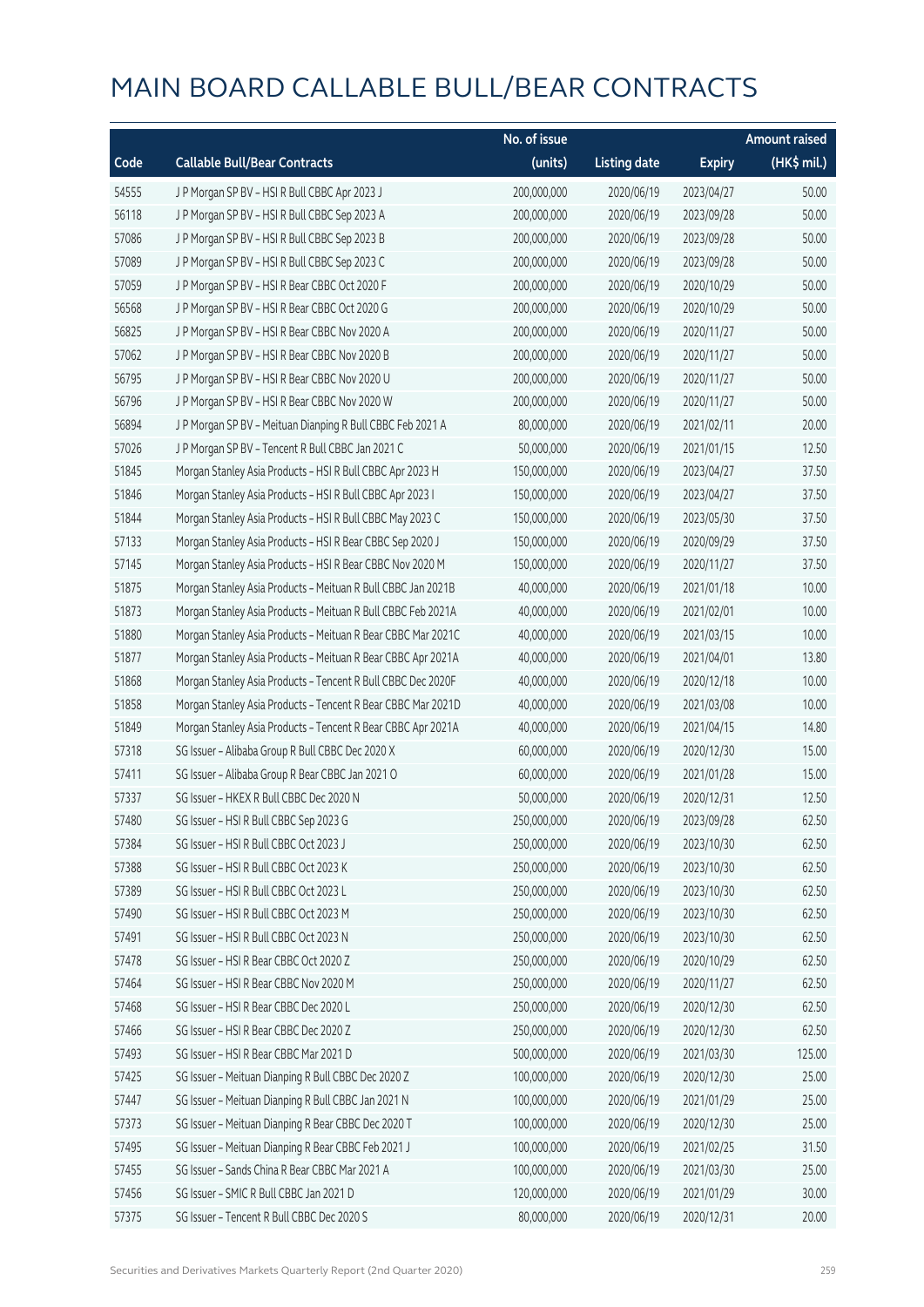|       |                                                         | No. of issue |                     |               | <b>Amount raised</b> |
|-------|---------------------------------------------------------|--------------|---------------------|---------------|----------------------|
| Code  | <b>Callable Bull/Bear Contracts</b>                     | (units)      | <b>Listing date</b> | <b>Expiry</b> | (HK\$ mil.)          |
| 57457 | SG Issuer - Tencent R Bear CBBC Dec 2020 C              | 80,000,000   | 2020/06/19          | 2020/12/30    | 20.00                |
| 57376 | SG Issuer - Xiaomi R Bull CBBC Dec 2020 O               | 60,000,000   | 2020/06/19          | 2020/12/31    | 15.00                |
| 52046 | UBS AG - Alibaba Group R Bull CBBC Feb 2021 N           | 80,000,000   | 2020/06/19          | 2021/02/01    | 20.00                |
| 52057 | UBS AG - Alibaba Group R Bull CBBC Mar 2021 F           | 400,000,000  | 2020/06/19          | 2021/03/15    | 100.00               |
| 52874 | UBS AG - Alibaba Group R Bear CBBC Jan 2021 H           | 50,000,000   | 2020/06/19          | 2021/01/11    | 12.50                |
| 52044 | UBS AG - HKEX R Bull CBBC Feb 2021 H                    | 50,000,000   | 2020/06/19          | 2021/02/01    | 12.50                |
| 52012 | UBS AG - HSI R Bull CBBC Sep 2022 D                     | 200,000,000  | 2020/06/19          | 2022/09/29    | 50.00                |
| 52017 | UBS AG - HSI R Bull CBBC Sep 2022 E                     | 200,000,000  | 2020/06/19          | 2022/09/29    | 50.00                |
| 52018 | UBS AG - HSI R Bull CBBC Sep 2022 F                     | 200,000,000  | 2020/06/19          | 2022/09/29    | 50.00                |
| 52647 | UBS AG - HSI R Bull CBBC Sep 2022 G                     | 200,000,000  | 2020/06/19          | 2022/09/29    | 50.00                |
| 52646 | UBS AG - HSI R Bull CBBC Sep 2022 H                     | 200,000,000  | 2020/06/19          | 2022/09/29    | 50.00                |
| 52007 | UBS AG - HSI R Bull CBBC Sep 2022 V                     | 200,000,000  | 2020/06/19          | 2022/09/29    | 50.00                |
| 52010 | UBS AG - HSI R Bull CBBC Sep 2022 W                     | 200,000,000  | 2020/06/19          | 2022/09/29    | 50.00                |
| 52644 | UBS AG - HSI R Bear CBBC Oct 2020 A                     | 200,000,000  | 2020/06/19          | 2020/10/29    | 50.00                |
| 52541 | UBS AG - HSI R Bear CBBC Oct 2020 F                     | 200,000,000  | 2020/06/19          | 2020/10/29    | 50.00                |
| 52538 | UBS AG - HSI R Bear CBBC Oct 2020 I                     | 200,000,000  | 2020/06/19          | 2020/10/29    | 50.00                |
| 52565 | UBS AG - HSI R Bear CBBC Oct 2020 O                     | 400,000,000  | 2020/06/19          | 2020/10/29    | 100.00               |
| 52643 | UBS AG - HSI R Bear CBBC Oct 2020 X                     | 200,000,000  | 2020/06/19          | 2020/10/29    | 50.00                |
| 52981 | UBS AG - Meituan Dianping R Bull CBBC Jan 2021 J        | 50,000,000   | 2020/06/19          | 2021/01/11    | 12.50                |
| 52035 | UBS AG - Meituan Dianping R Bear CBBC Dec 2020 J        | 50,000,000   | 2020/06/19          | 2020/12/28    | 12.50                |
| 52027 | UBS AG - Tencent R Bull CBBC Jan 2021 O                 | 40,000,000   | 2020/06/19          | 2021/01/08    | 10.00                |
| 52032 | UBS AG - Tencent R Bull CBBC Jan 2021 P                 | 200,000,000  | 2020/06/19          | 2021/01/05    | 50.00                |
| 52760 | UBS AG - Tencent R Bear CBBC Dec 2020 S                 | 40,000,000   | 2020/06/19          | 2020/12/30    | 10.00                |
| 52761 | UBS AG - Tencent R Bear CBBC Jan 2021 O                 | 40,000,000   | 2020/06/19          | 2021/01/11    | 10.00                |
| 52045 | UBS AG - Xiaomi R Bull CBBC Feb 2021 G                  | 60,000,000   | 2020/06/19          | 2021/02/01    | 15.00                |
| 53883 | Bank Vontobel - AAC Tech R Bear CBBC Jan 2021 B         | 40,000,000   | 2020/06/19          | 2021/01/08    | 10.00                |
| 53505 | Bank Vontobel - AIA R Bull CBBC Mar 2021 B              | 40,000,000   | 2020/06/19          | 2021/03/05    | 10.00                |
| 54040 | Bank Vontobel - Alibaba Group R Bull CBBC Feb 2021 E    | 40,000,000   | 2020/06/19          | 2021/02/05    | 10.00                |
| 53894 | Bank Vontobel - CNOOC R Bear CBBC Jan 2021 C            | 40,000,000   | 2020/06/19          | 2021/01/15    | 10.00                |
| 53504 | Bank Vontobel - HSBC R Bull CBBC Mar 2021 C             | 40,000,000   | 2020/06/19          | 2021/03/05    | 10.00                |
| 54245 | Bank Vontobel - HSI N Bull CBBC Sep 2022 P              | 40,000,000   | 2020/06/19          | 2022/09/29    | 10.00                |
| 53225 | Bank Vontobel - HSI N Bear CBBC Dec 2020 L              | 40,000,000   | 2020/06/19          | 2020/12/30    | 10.00                |
| 53049 | Bank Vontobel - HSI R Bull CBBC Sep 2022 N              | 80,000,000   | 2020/06/19          | 2022/09/29    | 20.00                |
| 54041 | Bank Vontobel - HSI R Bull CBBC Sep 2022 O              | 80,000,000   | 2020/06/19          | 2022/09/29    | 20.00                |
| 53078 | Bank Vontobel - HSI R Bear CBBC Dec 2020 K              | 80,000,000   | 2020/06/19          | 2020/12/30    | 20.00                |
| 54036 | Bank Vontobel - HSI R Bear CBBC Dec 2020 N              | 80,000,000   | 2020/06/19          | 2020/12/30    | 20.00                |
| 54037 | Bank Vontobel - HSI R Bear CBBC Dec 2020 O              | 80,000,000   | 2020/06/19          | 2020/12/30    | 20.00                |
| 53606 | Bank Vontobel - Meituan Dianping R Bull CBBC Mar 2021 H | 60,000,000   | 2020/06/19          | 2021/03/05    | 15.00                |
| 53708 | Bank Vontobel - Meituan Dianping R Bear CBBC Jan 2021 P | 60,000,000   | 2020/06/19          | 2021/01/15    | 18.00                |
| 53916 | Bank Vontobel - SUNAC R Bear CBBC Jan 2021 A            | 40,000,000   | 2020/06/19          | 2021/01/08    | 10.00                |
| 53881 | Bank Vontobel - Sunny Optical R Bear CBBC Dec 2020 G    | 40,000,000   | 2020/06/19          | 2020/12/18    | 10.00                |
| 53351 | Bank Vontobel - Xiaomi R Bull CBBC Feb 2021 G           | 40,000,000   | 2020/06/19          | 2021/02/05    | 10.00                |
| 57808 | BOCI Asia Ltd. - HSI R Bull CBBC Jan 2023 E             | 150,000,000  | 2020/06/22          | 2023/01/30    | 37.50                |
| 57810 | BOCI Asia Ltd. - HSI R Bull CBBC Jan 2023 F             | 150,000,000  | 2020/06/22          | 2023/01/30    | 37.50                |
| 57794 | BOCI Asia Ltd. - HSI R Bull CBBC Jan 2023 L             | 150,000,000  | 2020/06/22          | 2023/01/30    | 37.50                |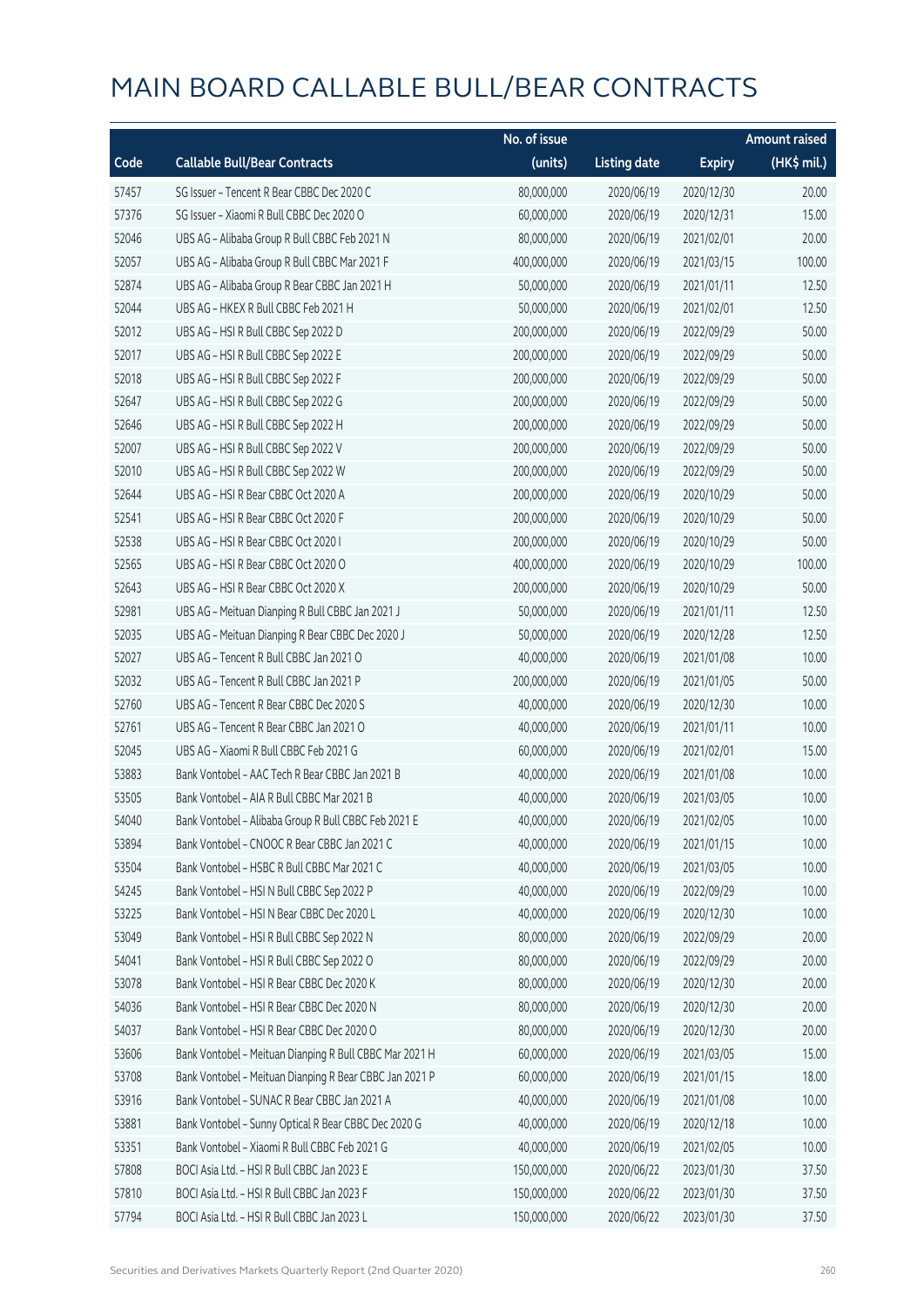|       |                                                          | No. of issue |                     |               | <b>Amount raised</b> |
|-------|----------------------------------------------------------|--------------|---------------------|---------------|----------------------|
| Code  | <b>Callable Bull/Bear Contracts</b>                      | (units)      | <b>Listing date</b> | <b>Expiry</b> | (HK\$ mil.)          |
| 57829 | BOCI Asia Ltd. - HSI R Bull CBBC Jan 2023 M              | 150,000,000  | 2020/06/22          | 2023/01/30    | 37.50                |
| 58775 | BOCI Asia Ltd. - HSI R Bear CBBC Oct 2020 A              | 150,000,000  | 2020/06/22          | 2020/10/29    | 37.50                |
| 58739 | BOCI Asia Ltd. - HSI R Bear CBBC Oct 2020 S              | 150,000,000  | 2020/06/22          | 2020/10/29    | 37.50                |
| 58752 | BOCI Asia Ltd. - HSI R Bear CBBC Oct 2020 V              | 150,000,000  | 2020/06/22          | 2020/10/29    | 37.50                |
| 57786 | BOCI Asia Ltd. - Meituan Dianping R Bull CBBC Dec 2020 X | 40,000,000   | 2020/06/22          | 2020/12/30    | 10.00                |
| 57788 | BOCI Asia Ltd. - Meituan Dianping R Bear CBBC Dec 2020 S | 40,000,000   | 2020/06/22          | 2020/12/30    | 10.00                |
| 57789 | BOCI Asia Ltd. - Meituan Dianping R Bear CBBC Dec 2020 T | 40,000,000   | 2020/06/22          | 2020/12/30    | 10.00                |
| 58782 | BOCI Asia Ltd. - Tencent R Bear CBBC Dec 2020 R          | 40,000,000   | 2020/06/22          | 2020/12/30    | 10.00                |
| 57855 | BNP Paribas Issuance B.V. - HSI R Bull CBBC Nov 2022 I   | 200,000,000  | 2020/06/22          | 2022/11/29    | 50.00                |
| 57856 | BNP Paribas Issuance B.V. - HSI R Bull CBBC Nov 2022 J   | 200,000,000  | 2020/06/22          | 2022/11/29    | 50.00                |
| 58784 | BNP Paribas Issuance B.V. - HSI R Bull CBBC Nov 2022 K   | 190,000,000  | 2020/06/22          | 2022/11/29    | 47.50                |
| 57839 | BNP Paribas Issuance B.V. - HSI R Bear CBBC Oct 2020 A   | 250,000,000  | 2020/06/22          | 2020/10/29    | 62.50                |
| 57844 | BNP Paribas Issuance B.V. - HSI R Bear CBBC Oct 2020 X   | 250,000,000  | 2020/06/22          | 2020/10/29    | 62.50                |
| 58792 | BNP Paribas Issuance B.V. - HSI R Bear CBBC Dec 2020 G   | 250,000,000  | 2020/06/22          | 2020/12/30    | 62.50                |
| 58806 | BNP Paribas Issuance B.V. - HSI R Bear CBBC Dec 2020 V   | 250,000,000  | 2020/06/22          | 2020/12/30    | 62.50                |
| 58824 | BNP Paribas Issuance B.V. - HSI R Bear CBBC Dec 2020 X   | 250,000,000  | 2020/06/22          | 2020/12/30    | 62.50                |
| 58826 | BNP Paribas Issuance B.V. - HSI R Bear CBBC Dec 2020 Y   | 250,000,000  | 2020/06/22          | 2020/12/30    | 62.50                |
| 58382 | Credit Suisse AG - Alibaba Group R Bull CBBC Dec 2020 D  | 50,000,000   | 2020/06/22          | 2020/12/18    | 12.50                |
| 58395 | Credit Suisse AG - Galaxy Ent R Bear CBBC Nov 2020 E     | 80,000,000   | 2020/06/22          | 2020/11/27    | 20.00                |
| 58369 | Credit Suisse AG - HKEX R Bull CBBC Dec 2020 J           | 50,000,000   | 2020/06/22          | 2020/12/18    | 12.50                |
| 58297 | Credit Suisse AG - HSI R Bull CBBC Jan 2023 R            | 200,000,000  | 2020/06/22          | 2023/01/30    | 50.00                |
| 58301 | Credit Suisse AG - HSI R Bull CBBC Jan 2023 S            | 200,000,000  | 2020/06/22          | 2023/01/30    | 50.00                |
| 58361 | Credit Suisse AG - HSI R Bull CBBC Jan 2023 T            | 200,000,000  | 2020/06/22          | 2023/01/30    | 50.00                |
| 58413 | Credit Suisse AG - HSI R Bull CBBC Jan 2023 U            | 200,000,000  | 2020/06/22          | 2023/01/30    | 50.00                |
| 58448 | Credit Suisse AG - HSI R Bull CBBC Mar 2023 Q            | 200,000,000  | 2020/06/22          | 2023/03/30    | 50.00                |
| 58465 | Credit Suisse AG - HSI R Bull CBBC Mar 2023 R            | 200,000,000  | 2020/06/22          | 2023/03/30    | 50.00                |
| 58479 | Credit Suisse AG - HSI R Bull CBBC Mar 2023 S            | 200,000,000  | 2020/06/22          | 2023/03/30    | 50.00                |
| 58484 | Credit Suisse AG - HSI R Bear CBBC Sep 2020 D            | 200,000,000  | 2020/06/22          | 2020/09/29    | 50.00                |
| 58549 | Credit Suisse AG - HSI R Bear CBBC Sep 2020 E            | 200,000,000  | 2020/06/22          | 2020/09/29    | 50.00                |
| 58624 | Credit Suisse AG - HSI R Bear CBBC Oct 2020 S            | 200,000,000  | 2020/06/22          | 2020/10/29    | 50.00                |
| 58622 | Credit Suisse AG - HSI R Bear CBBC Nov 2020 A            | 200,000,000  | 2020/06/22          | 2020/11/27    | 50.00                |
| 58699 | Credit Suisse AG - HSI R Bear CBBC Nov 2020 C            | 200,000,000  | 2020/06/22          | 2020/11/27    | 50.00                |
| 58486 | Credit Suisse AG - HSI R Bear CBBC Nov 2020 H            | 200,000,000  | 2020/06/22          | 2020/11/27    | 50.00                |
| 58406 | Credit Suisse AG - Sunny Optical R Bear CBBC Nov 2020 E  | 40,000,000   | 2020/06/22          | 2020/11/27    | 10.00                |
| 58402 | Credit Suisse AG - Tencent R Bear CBBC Nov 2020 C        | 50,000,000   | 2020/06/22          | 2020/11/27    | 12.50                |
| 59579 | Goldman Sachs SP (Asia) - Alibaba R Bull CBBC Oct 2020 O | 60,000,000   | 2020/06/22          | 2020/10/30    | 15.00                |
| 59592 | Goldman Sachs SP (Asia) - Alibaba R Bear CBBC Oct 2020 B | 60,000,000   | 2020/06/22          | 2020/10/30    | 15.00                |
| 59504 | Goldman Sachs SP (Asia) - HSI R Bull CBBC Sep 2023 K     | 160,000,000  | 2020/06/22          | 2023/09/28    | 40.00                |
| 59506 | Goldman Sachs SP (Asia) - HSI R Bull CBBC Sep 2023 L     | 160,000,000  | 2020/06/22          | 2023/09/28    | 40.00                |
| 59521 | Goldman Sachs SP (Asia) - HSI R Bull CBBC Sep 2023 M     | 160,000,000  | 2020/06/22          | 2023/09/28    | 40.00                |
| 59545 | Goldman Sachs SP (Asia) - HSI R Bull CBBC Sep 2023 N     | 160,000,000  | 2020/06/22          | 2023/09/28    | 40.00                |
| 59657 | Goldman Sachs SP (Asia) - HSI R Bull CBBC Sep 2023 O     | 160,000,000  | 2020/06/22          | 2023/09/28    | 40.00                |
| 59676 | Goldman Sachs SP (Asia) - HSI R Bull CBBC Sep 2023 P     | 160,000,000  | 2020/06/22          | 2023/09/28    | 40.00                |
| 59685 | Goldman Sachs SP (Asia) - HSI R Bull CBBC Sep 2023 Q     | 160,000,000  | 2020/06/22          | 2023/09/28    | 40.00                |
| 59725 | Goldman Sachs SP (Asia) - HSI R Bull CBBC Sep 2023 R     | 160,000,000  | 2020/06/22          | 2023/09/28    | 40.00                |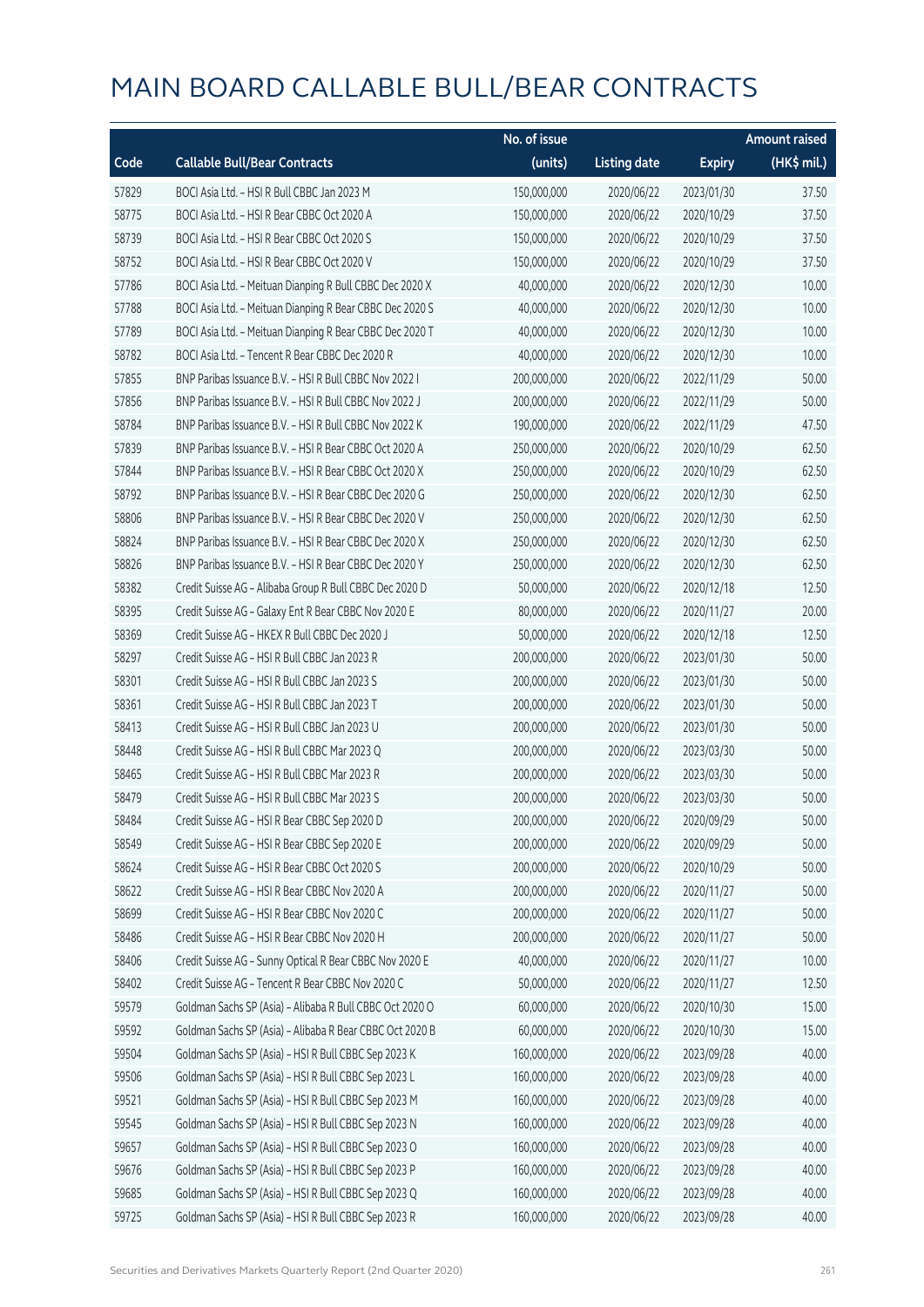|       |                                                           | No. of issue |                     |               | <b>Amount raised</b> |
|-------|-----------------------------------------------------------|--------------|---------------------|---------------|----------------------|
| Code  | <b>Callable Bull/Bear Contracts</b>                       | (units)      | <b>Listing date</b> | <b>Expiry</b> | (HK\$ mil.)          |
| 59640 | Goldman Sachs SP (Asia) - HSI R Bear CBBC Jan 2021 I      | 160,000,000  | 2020/06/22          | 2021/01/28    | 40.00                |
| 59643 | Goldman Sachs SP (Asia) - HSI R Bear CBBC Jan 2021 J      | 160,000,000  | 2020/06/22          | 2021/01/28    | 40.00                |
| 59644 | Goldman Sachs SP (Asia) - HSI R Bear CBBC Jan 2021 K      | 160,000,000  | 2020/06/22          | 2021/01/28    | 40.00                |
| 59649 | Goldman Sachs SP (Asia) - HSI R Bear CBBC Jan 2021 L      | 160,000,000  | 2020/06/22          | 2021/01/28    | 40.00                |
| 59615 | Goldman Sachs SP (Asia) - HSI R Bear CBBC Feb 2021 T      | 160,000,000  | 2020/06/22          | 2021/02/25    | 40.00                |
| 59638 | Goldman Sachs SP (Asia) - HSI R Bear CBBC Feb 2021 Y      | 160,000,000  | 2020/06/22          | 2021/02/25    | 40.00                |
| 59570 | Goldman Sachs SP (Asia) - Meituan R Bear CBBC Jun 2021 H  | 60,000,000   | 2020/06/22          | 2021/06/30    | 15.00                |
| 59559 | Goldman Sachs SP (Asia) - Tencent R Bull CBBC Oct 2020 U  | 60,000,000   | 2020/06/22          | 2020/10/30    | 15.54                |
| 57740 | HK Bank - Alibaba Group R Bull CBBC Nov 2020 N            | 40,000,000   | 2020/06/22          | 2020/11/23    | 10.00                |
| 57735 | HK Bank - Alibaba Group R Bear CBBC Nov 2020 E            | 40,000,000   | 2020/06/22          | 2020/11/12    | 10.00                |
| 57709 | HK Bank - China Mobile R Bear CBBC Nov 2020 B             | 40,000,000   | 2020/06/22          | 2020/11/16    | 10.00                |
| 57733 | HK Bank - Galaxy Ent R Bear CBBC Nov 2020 C               | 40,000,000   | 2020/06/22          | 2020/11/16    | 10.00                |
| 57761 | HK Bank - HKEX R Bear CBBC Nov 2020 G                     | 40,000,000   | 2020/06/22          | 2020/11/12    | 10.00                |
| 57779 | HK Bank - HSCEI R Bear CBBC Oct 2020 B                    | 50,000,000   | 2020/06/22          | 2020/10/29    | 12.50                |
| 57708 | HK Bank - HSI R Bull CBBC Dec 2022 J                      | 60,000,000   | 2020/06/22          | 2022/12/29    | 15.00                |
| 57777 | HK Bank - HSI R Bear CBBC Oct 2020 X                      | 100,000,000  | 2020/06/22          | 2020/10/29    | 25.00                |
| 57860 | HK Bank - HSI R Bear CBBC Oct 2020 Y                      | 60,000,000   | 2020/06/22          | 2020/10/29    | 15.00                |
| 57762 | HK Bank - Tencent R Bear CBBC Nov 2020 I                  | 40,000,000   | 2020/06/22          | 2020/11/12    | 10.00                |
| 59378 | Haitong Int'l Sec - HSI R Bull CBBC Oct 2023 A            | 150,000,000  | 2020/06/22          | 2023/10/30    | 37.50                |
| 59380 | Haitong Int'l Sec - HSI R Bull CBBC Oct 2023 B            | 150,000,000  | 2020/06/22          | 2023/10/30    | 37.50                |
| 59381 | Haitong Int'l Sec - HSI R Bull CBBC Oct 2023 C            | 200,000,000  | 2020/06/22          | 2023/10/30    | 50.00                |
| 59425 | Haitong Int'l Sec - HSI R Bear CBBC Sep 2020 M            | 150,000,000  | 2020/06/22          | 2020/09/29    | 37.50                |
| 59446 | Haitong Int'l Sec - HSI R Bear CBBC Oct 2020 F            | 150,000,000  | 2020/06/22          | 2020/10/29    | 37.50                |
| 59502 | Haitong Int'l Sec - HSI R Bear CBBC Oct 2020 G            | 200,000,000  | 2020/06/22          | 2020/10/29    | 50.00                |
| 59481 | Haitong Int'l Sec - HSI R Bear CBBC Nov 2020 O            | 200,000,000  | 2020/06/22          | 2020/11/27    | 50.00                |
| 57910 | J P Morgan SP BV - HSI R Bull CBBC Feb 2023 T             | 200,000,000  | 2020/06/22          | 2023/02/27    | 50.00                |
| 57982 | J P Morgan SP BV - HSI R Bull CBBC Mar 2023 K             | 200,000,000  | 2020/06/22          | 2023/03/30    | 50.00                |
| 57922 | J P Morgan SP BV - HSI R Bull CBBC Apr 2023 K             | 200,000,000  | 2020/06/22          | 2023/04/27    | 50.00                |
| 57969 | J P Morgan SP BV - HSI R Bull CBBC Apr 2023 L             | 200,000,000  | 2020/06/22          | 2023/04/27    | 50.00                |
| 57874 | J P Morgan SP BV - HSI R Bull CBBC Sep 2023 D             | 200,000,000  | 2020/06/22          | 2023/09/28    | 50.00                |
| 57916 | J P Morgan SP BV - HSI R Bull CBBC Sep 2023 E             | 200,000,000  | 2020/06/22          | 2023/09/28    | 50.00                |
| 57984 | J P Morgan SP BV - HSI R Bull CBBC Sep 2023 F             | 200,000,000  | 2020/06/22          | 2023/09/28    | 50.00                |
| 57986 | J P Morgan SP BV - HSI R Bull CBBC Sep 2023 R             | 200,000,000  | 2020/06/22          | 2023/09/28    | 50.00                |
| 58003 | J P Morgan SP BV - HSI R Bear CBBC Nov 2020 C             | 200,000,000  | 2020/06/22          | 2020/11/27    | 50.00                |
| 57988 | J P Morgan SP BV - HSI R Bear CBBC Nov 2020 G             | 200,000,000  | 2020/06/22          | 2020/11/27    | 50.00                |
| 57936 | J P Morgan SP BV - HSI R Bear CBBC Nov 2020 L             | 200,000,000  | 2020/06/22          | 2020/11/27    | 50.00                |
| 57937 | J P Morgan SP BV - HSI R Bear CBBC Nov 2020 M             | 200,000,000  | 2020/06/22          | 2020/11/27    | 50.00                |
| 57987 | J P Morgan SP BV - HSI R Bear CBBC Nov 2020 X             | 200,000,000  | 2020/06/22          | 2020/11/27    | 50.00                |
| 57967 | J P Morgan SP BV - HSI R Bear CBBC Dec 2020 B             | 200,000,000  | 2020/06/22          | 2020/12/30    | 50.00                |
| 57993 | J P Morgan SP BV - HSI R Bear CBBC Dec 2020 D             | 200,000,000  | 2020/06/22          | 2020/12/30    | 50.00                |
| 58010 | J P Morgan SP BV - HSI R Bear CBBC Dec 2020 H             | 200,000,000  | 2020/06/22          | 2020/12/30    | 50.00                |
| 58836 | J P Morgan SP BV - Tencent R Bear CBBC Jan 2021 C         | 50,000,000   | 2020/06/22          | 2021/01/08    | 12.50                |
| 57703 | Morgan Stanley Asia Products - HSI R Bull CBBC Mar 2023 J | 150,000,000  | 2020/06/22          | 2023/03/30    | 37.50                |
| 57707 | Morgan Stanley Asia Products - HSI R Bull CBBC Apr 2023 J | 150,000,000  | 2020/06/22          | 2023/04/27    | 37.50                |
| 58737 | Morgan Stanley Asia Products - HSI R Bear CBBC Oct 2020 G | 150,000,000  | 2020/06/22          | 2020/10/29    | 37.50                |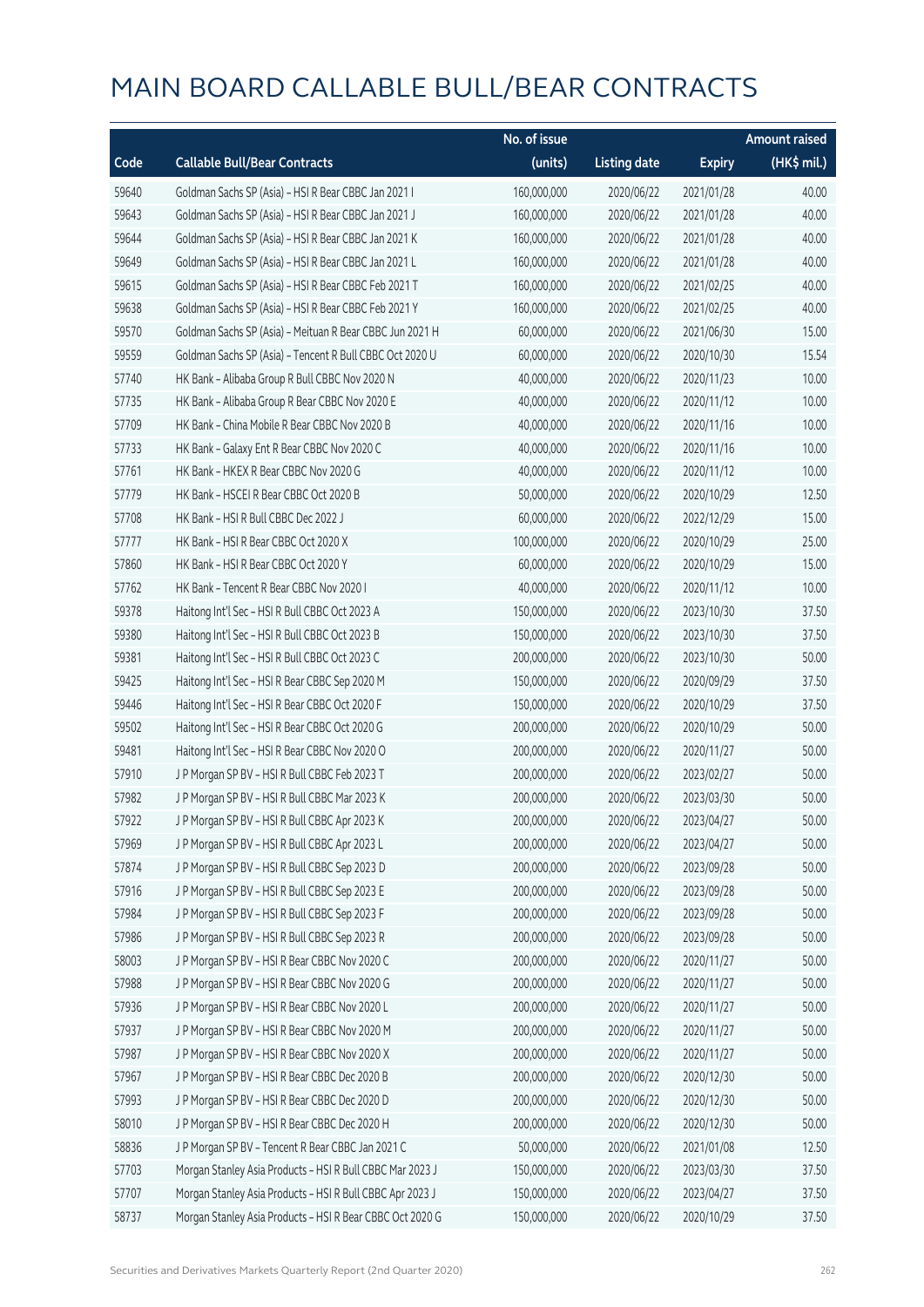|       |                                                     | No. of issue |                     |               | <b>Amount raised</b> |
|-------|-----------------------------------------------------|--------------|---------------------|---------------|----------------------|
| Code  | <b>Callable Bull/Bear Contracts</b>                 | (units)      | <b>Listing date</b> | <b>Expiry</b> | (HK\$ mil.)          |
| 58883 | SG Issuer - Alibaba Group R Bull CBBC Jan 2021 I    | 60,000,000   | 2020/06/22          | 2021/01/29    | 15.00                |
| 58932 | SG Issuer - Alibaba Group R Bull CBBC Feb 2021 F    | 60,000,000   | 2020/06/22          | 2021/02/25    | 15.00                |
| 59319 | SG Issuer - Alibaba Group R Bear CBBC Mar 2021 A    | 60,000,000   | 2020/06/22          | 2021/03/30    | 15.00                |
| 58899 | SG Issuer - HKEX R Bull CBBC Jan 2021 G             | 50,000,000   | 2020/06/22          | 2021/01/29    | 12.50                |
| 58974 | SG Issuer - HKEX R Bull CBBC Jan 2021 H             | 50,000,000   | 2020/06/22          | 2021/01/29    | 12.50                |
| 58933 | SG Issuer - HKEX R Bear CBBC Jan 2021 M             | 50,000,000   | 2020/06/22          | 2021/01/28    | 12.50                |
| 58978 | SG Issuer - HSBC R Bear CBBC Jan 2021 D             | 100,000,000  | 2020/06/22          | 2021/01/29    | 25.00                |
| 59104 | SG Issuer - HSI R Bull CBBC Aug 2023 C              | 250,000,000  | 2020/06/22          | 2023/08/30    | 62.50                |
| 58911 | SG Issuer - HSI R Bull CBBC Sep 2023 H              | 250,000,000  | 2020/06/22          | 2023/09/28    | 62.50                |
| 58923 | SG Issuer - HSI R Bull CBBC Sep 2023 I              | 250,000,000  | 2020/06/22          | 2023/09/28    | 62.50                |
| 58931 | SG Issuer - HSI R Bull CBBC Sep 2023 J              | 250,000,000  | 2020/06/22          | 2023/09/28    | 62.50                |
| 59283 | SG Issuer - HSI R Bull CBBC Sep 2023 K              | 250,000,000  | 2020/06/22          | 2023/09/28    | 62.50                |
| 59161 | SG Issuer - HSI R Bull CBBC Oct 2023 O              | 250,000,000  | 2020/06/22          | 2023/10/30    | 62.50                |
| 59291 | SG Issuer - HSI R Bull CBBC Oct 2023 P              | 250,000,000  | 2020/06/22          | 2023/10/30    | 62.50                |
| 59292 | SG Issuer - HSI R Bull CBBC Oct 2023 Q              | 250,000,000  | 2020/06/22          | 2023/10/30    | 62.50                |
| 59311 | SG Issuer - HSI R Bull CBBC Oct 2023 R              | 250,000,000  | 2020/06/22          | 2023/10/30    | 62.50                |
| 59169 | SG Issuer - HSI R Bear CBBC Oct 2020 A              | 250,000,000  | 2020/06/22          | 2020/10/29    | 62.50                |
| 59165 | SG Issuer - HSI R Bear CBBC Oct 2020 F              | 250,000,000  | 2020/06/22          | 2020/10/29    | 62.50                |
| 59168 | SG Issuer - HSI R Bear CBBC Oct 2020 W              | 250,000,000  | 2020/06/22          | 2020/10/29    | 62.50                |
| 59201 | SG Issuer - HSI R Bear CBBC Nov 2020 N              | 250,000,000  | 2020/06/22          | 2020/11/27    | 62.50                |
| 59203 | SG Issuer - HSI R Bear CBBC Nov 2020 W              | 250,000,000  | 2020/06/22          | 2020/11/27    | 62.50                |
| 59235 | SG Issuer - HSI R Bear CBBC Feb 2021 F              | 500,000,000  | 2020/06/22          | 2021/02/25    | 125.00               |
| 58902 | SG Issuer - Meituan Dianping R Bull CBBC Jan 2021 O | 100,000,000  | 2020/06/22          | 2021/01/29    | 25.00                |
| 59346 | SG Issuer - Meituan Dianping R Bull CBBC Mar 2021 A | 100,000,000  | 2020/06/22          | 2021/03/30    | 25.00                |
| 58979 | SG Issuer - Tencent R Bull CBBC Dec 2020 T          | 80,000,000   | 2020/06/22          | 2020/12/31    | 20.00                |
| 59022 | SG Issuer - Tencent R Bull CBBC Dec 2020 U          | 80,000,000   | 2020/06/22          | 2020/12/31    | 20.00                |
| 58908 | SG Issuer - Tencent R Bull CBBC Jan 2021 O          | 80,000,000   | 2020/06/22          | 2021/01/29    | 20.00                |
| 59365 | SG Issuer - Tencent R Bear CBBC Dec 2020 F          | 80,000,000   | 2020/06/22          | 2020/12/31    | 20.00                |
| 58276 | UBS AG - Alibaba Group R Bear CBBC Mar 2021 C       | 80,000,000   | 2020/06/22          | 2021/03/02    | 20.00                |
| 58096 | UBS AG - China Mobile R Bull CBBC Mar 2021 A        | 80,000,000   | 2020/06/22          | 2021/03/10    | 20.00                |
| 58168 | UBS AG - CNOOC R Bull CBBC Feb 2021 B               | 40,000,000   | 2020/06/22          | 2021/02/26    | 10.00                |
| 58170 | UBS AG - HKEX R Bull CBBC Mar 2021 D                | 50,000,000   | 2020/06/22          | 2021/03/31    | 12.50                |
| 58176 | UBS AG - HSCEI R Bull CBBC Dec 2021 J               | 200,000,000  | 2020/06/22          | 2021/12/30    | 50.00                |
| 58023 | UBS AG - HSI R Bull CBBC Oct 2022 P                 | 200,000,000  | 2020/06/22          | 2022/10/28    | 50.00                |
| 58024 | UBS AG - HSI R Bull CBBC Nov 2022 N                 | 200,000,000  | 2020/06/22          | 2022/11/29    | 50.00                |
| 58028 | UBS AG - HSI R Bull CBBC Nov 2022 X                 | 200,000,000  | 2020/06/22          | 2022/11/29    | 50.00                |
| 58043 | UBS AG - HSI R Bull CBBC Feb 2023 L                 | 200,000,000  | 2020/06/22          | 2023/02/27    | 50.00                |
| 58052 | UBS AG - HSI R Bull CBBC Feb 2023 O                 | 200,000,000  | 2020/06/22          | 2023/02/27    | 50.00                |
| 58053 | UBS AG - HSI R Bull CBBC Feb 2023 P                 | 300,000,000  | 2020/06/22          | 2023/02/27    | 75.00                |
| 58070 | UBS AG - HSI R Bull CBBC Feb 2023 Y                 | 200,000,000  | 2020/06/22          | 2023/02/27    | 50.00                |
| 58200 | UBS AG - HSI R Bear CBBC Oct 2020 C                 | 200,000,000  | 2020/06/22          | 2020/10/29    | 50.00                |
| 58203 | UBS AG - HSI R Bear CBBC Oct 2020 H                 | 200,000,000  | 2020/06/22          | 2020/10/29    | 50.00                |
| 58207 | UBS AG - HSI R Bear CBBC Oct 2020 J                 | 200,000,000  | 2020/06/22          | 2020/10/29    | 50.00                |
| 58216 | UBS AG - HSI R Bear CBBC Oct 2020 Q                 | 200,000,000  | 2020/06/22          | 2020/10/29    | 50.00                |
| 58039 | UBS AG - Meituan Dianping R Bull CBBC Apr 2021 B    | 50,000,000   | 2020/06/22          | 2021/04/13    | 12.50                |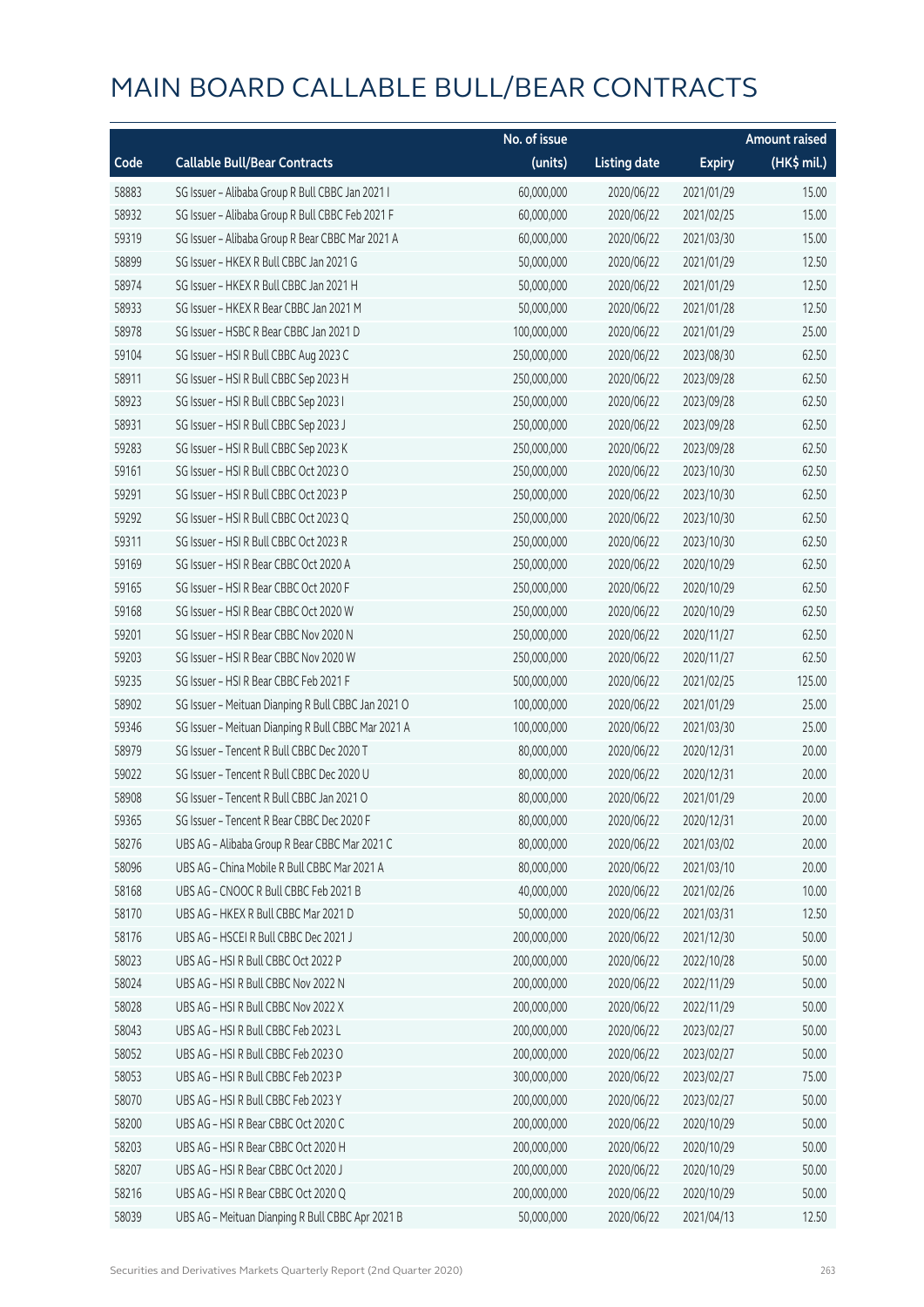|       |                                                          | No. of issue |                     |               | <b>Amount raised</b> |
|-------|----------------------------------------------------------|--------------|---------------------|---------------|----------------------|
| Code  | <b>Callable Bull/Bear Contracts</b>                      | (units)      | <b>Listing date</b> | <b>Expiry</b> | (HK\$ mil.)          |
| 58196 | UBS AG - Meituan Dianping R Bull CBBC Jul 2021 B         | 200,000,000  | 2020/06/22          | 2021/07/30    | 50.00                |
| 58282 | UBS AG - Meituan Dianping R Bear CBBC Mar 2021 B         | 50,000,000   | 2020/06/22          | 2021/03/01    | 12.50                |
| 58283 | UBS AG - Meituan Dianping R Bear CBBC Mar 2021 C         | 50,000,000   | 2020/06/22          | 2021/03/02    | 12.50                |
| 58097 | UBS AG - SMIC R Bull CBBC Apr 2021 C                     | 100,000,000  | 2020/06/22          | 2021/04/13    | 25.00                |
| 58092 | UBS AG - Tencent R Bull CBBC Mar 2021 K                  | 40,000,000   | 2020/06/22          | 2021/03/09    | 10.00                |
| 58094 | UBS AG - Tencent R Bull CBBC Mar 2021 L                  | 40,000,000   | 2020/06/22          | 2021/03/10    | 10.00                |
| 58221 | UBS AG - Tencent R Bear CBBC Mar 2021 A                  | 40,000,000   | 2020/06/22          | 2021/03/01    | 10.00                |
| 58259 | UBS AG - Tencent R Bear CBBC Mar 2021 B                  | 40,000,000   | 2020/06/22          | 2021/03/02    | 10.00                |
| 58293 | UBS AG - Xiaomi R Bear CBBC Mar 2021 B                   | 60,000,000   | 2020/06/22          | 2021/03/01    | 15.00                |
| 59737 | Bank Vontobel - Alibaba Group R Bear CBBC Jan 2021 C     | 40,000,000   | 2020/06/22          | 2021/01/08    | 10.00                |
| 59732 | Bank Vontobel - Alibaba Group R Bear CBBC Apr 2021 A     | 30,000,000   | 2020/06/22          | 2021/04/16    | 16.05                |
| 59786 | Bank Vontobel - China Mobile R Bull CBBC Mar 2021 B      | 40,000,000   | 2020/06/22          | 2021/03/12    | 10.00                |
| 59787 | Bank Vontobel - China Life R Bear CBBC Mar 2021 A        | 80,000,000   | 2020/06/22          | 2021/03/19    | 20.00                |
| 59788 | Bank Vontobel - China Life R Bear CBBC Mar 2021 B        | 80,000,000   | 2020/06/22          | 2021/03/19    | 20.00                |
| 59789 | Bank Vontobel - Geely Auto R Bear CBBC Dec 2020 I        | 40,000,000   | 2020/06/22          | 2020/12/18    | 10.00                |
| 59773 | Bank Vontobel - Galaxy Ent R Bear CBBC Feb 2021 A        | 40,000,000   | 2020/06/22          | 2021/02/19    | 10.00                |
| 59875 | Bank Vontobel - HSBC R Bear CBBC Mar 2021 A              | 40,000,000   | 2020/06/22          | 2021/03/05    | 10.00                |
| 59859 | Bank Vontobel - HSI N Bull CBBC Sep 2022 S               | 40,000,000   | 2020/06/22          | 2022/09/29    | 10.00                |
| 59862 | Bank Vontobel - HSI N Bear CBBC Dec 2020 R               | 40,000,000   | 2020/06/22          | 2020/12/30    | 10.00                |
| 59749 | Bank Vontobel - HSI R Bull CBBC Sep 2022 Q               | 80,000,000   | 2020/06/22          | 2022/09/29    | 20.00                |
| 59846 | Bank Vontobel - HSI R Bull CBBC Sep 2022 R               | 80,000,000   | 2020/06/22          | 2022/09/29    | 20.00                |
| 59850 | Bank Vontobel - HSI R Bear CBBC Dec 2020 M               | 80,000,000   | 2020/06/22          | 2020/12/30    | 20.00                |
| 59750 | Bank Vontobel - HSI R Bear CBBC Dec 2020 P               | 80,000,000   | 2020/06/22          | 2020/12/30    | 20.00                |
| 59852 | Bank Vontobel - HSI R Bear CBBC Dec 2020 Q               | 80,000,000   | 2020/06/22          | 2020/12/30    | 20.00                |
| 59726 | Bank Vontobel - Meituan Dianping R Bull CBBC Feb 2021 L  | 60,000,000   | 2020/06/22          | 2021/02/05    | 15.00                |
| 59727 | Bank Vontobel - Meituan Dianping R Bear CBBC Jan 2021 Q  | 60,000,000   | 2020/06/22          | 2021/01/08    | 15.00                |
| 59794 | Bank Vontobel - Meituan Dianping R Bear CBBC Jan 2021 R  | 60,000,000   | 2020/06/22          | 2021/01/08    | 15.00                |
| 59767 | Bank Vontobel - Tencent R Bear CBBC Feb 2021 D           | 40,000,000   | 2020/06/22          | 2021/02/19    | 10.00                |
| 59798 | Bank Vontobel - Xiaomi R Bear CBBC Jan 2021 D            | 40,000,000   | 2020/06/22          | 2021/01/08    | 10.00                |
| 52081 | BOCI Asia Ltd. - Alibaba Group R Bull CBBC Dec 2020 X    | 60,000,000   | 2020/06/23          | 2020/12/31    | 15.00                |
| 52082 | BOCI Asia Ltd. - Geely Auto R Bull CBBC Dec 2020 D       | 40,000,000   | 2020/06/23          | 2020/12/31    | 10.00                |
| 52069 | BOCI Asia Ltd. - HSI R Bull CBBC Jan 2023 N              | 150,000,000  | 2020/06/23          | 2023/01/30    | 37.50                |
| 52070 | BOCI Asia Ltd. - HSI R Bull CBBC Jan 2023 O              | 150,000,000  | 2020/06/23          | 2023/01/30    | 37.50                |
| 52072 | BOCI Asia Ltd. - HSI R Bear CBBC Oct 2020 J              | 150,000,000  | 2020/06/23          | 2020/10/29    | 37.50                |
| 52078 | BOCI Asia Ltd. - HSI R Bear CBBC Oct 2020 N              | 150,000,000  | 2020/06/23          | 2020/10/29    | 37.50                |
| 52073 | BOCI Asia Ltd. - HSI R Bear CBBC Oct 2020 O              | 150,000,000  | 2020/06/23          | 2020/10/29    | 37.50                |
| 52079 | BOCI Asia Ltd. - HSI R Bear CBBC Oct 2020 R              | 150,000,000  | 2020/06/23          | 2020/10/29    | 37.50                |
| 52094 | BOCI Asia Ltd. - Meituan Dianping R Bear CBBC Dec 2020 U | 40,000,000   | 2020/06/23          | 2020/12/30    | 14.00                |
| 52080 | BOCI Asia Ltd. - Ping An R Bull CBBC Oct 2020 C          | 60,000,000   | 2020/06/23          | 2020/10/30    | 15.00                |
| 52091 | BOCI Asia Ltd. - SUNAC R Bull CBBC Dec 2020 B            | 40,000,000   | 2020/06/23          | 2020/12/31    | 10.00                |
| 52093 | BOCI Asia Ltd. - Tencent R Bull CBBC Dec 2020 S          | 40,000,000   | 2020/06/23          | 2020/12/30    | 10.00                |
| 52090 | BOCI Asia Ltd. - Xiaomi R Bull CBBC Dec 2020 G           | 40,000,000   | 2020/06/23          | 2020/12/31    | 10.00                |
| 52020 | BNP Paribas Issuance B.V. - HSI R Bull CBBC Nov 2022 L   | 200,000,000  | 2020/06/23          | 2022/11/29    | 50.00                |
| 52021 | BNP Paribas Issuance B.V. - HSI R Bull CBBC Nov 2022 R   | 200,000,000  | 2020/06/23          | 2022/11/29    | 50.00                |
| 52028 | BNP Paribas Issuance B.V. - HSI R Bull CBBC Nov 2022 S   | 200,000,000  | 2020/06/23          | 2022/11/29    | 50.00                |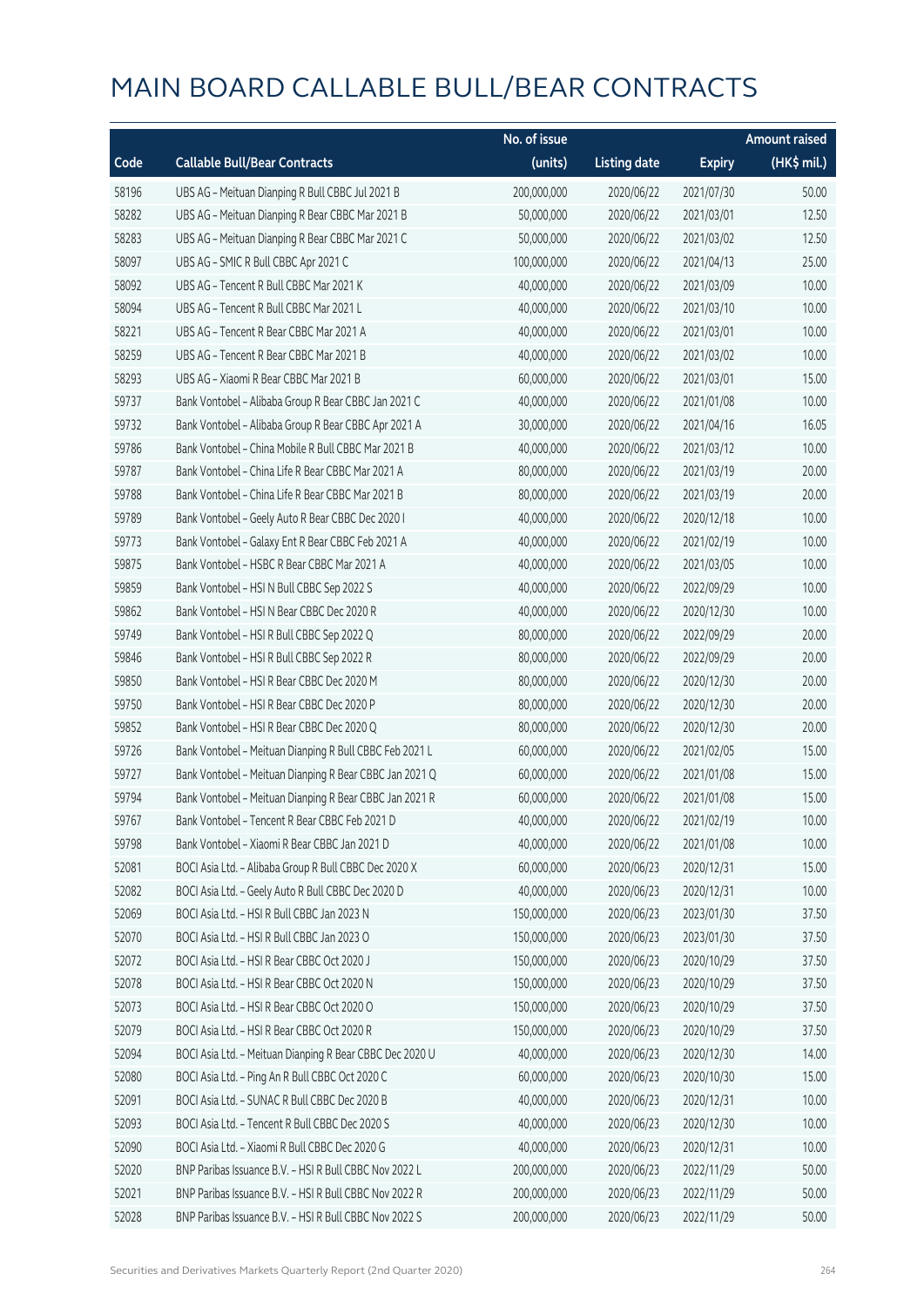|       |                                                             | No. of issue |                     |               | <b>Amount raised</b> |
|-------|-------------------------------------------------------------|--------------|---------------------|---------------|----------------------|
| Code  | <b>Callable Bull/Bear Contracts</b>                         | (units)      | <b>Listing date</b> | <b>Expiry</b> | (HK\$ mil.)          |
| 52058 | BNP Paribas Issuance B.V. - HSI R Bull CBBC Nov 2022 T      | 200,000,000  | 2020/06/23          | 2022/11/29    | 50.00                |
| 52059 | BNP Paribas Issuance B.V. - HSI R Bull CBBC Nov 2022 U      | 200,000,000  | 2020/06/23          | 2022/11/29    | 50.00                |
| 52060 | BNP Paribas Issuance B.V. - HSI R Bull CBBC Nov 2022 V      | 200,000,000  | 2020/06/23          | 2022/11/29    | 50.00                |
| 52063 | BNP Paribas Issuance B.V. - HSI R Bull CBBC Nov 2022 W      | 200,000,000  | 2020/06/23          | 2022/11/29    | 50.00                |
| 52233 | BNP Paribas Issuance B.V. - HSI R Bear CBBC Dec 2020 D      | 250,000,000  | 2020/06/23          | 2020/12/30    | 62.50                |
| 52234 | BNP Paribas Issuance B.V. - HSI R Bear CBBC Dec 2020 H      | 240,000,000  | 2020/06/23          | 2020/12/30    | 60.00                |
| 52231 | BNP Paribas Issuance B.V. - HSI R Bear CBBC Dec 2020 Z      | 250,000,000  | 2020/06/23          | 2020/12/30    | 62.50                |
| 52221 | BNP Paribas Issuance B.V. - Meituan R Bull CBBC Dec 2020 N  | 50,000,000   | 2020/06/23          | 2020/12/30    | 12.50                |
| 52224 | BNP Paribas Issuance B.V. - Tencent R Bull CBBC Nov 2020 Q  | 50,000,000   | 2020/06/23          | 2020/11/27    | 12.50                |
| 52226 | BNP Paribas Issuance B.V. - Tencent R Bull CBBC Nov 2020 V  | 50,000,000   | 2020/06/23          | 2020/11/27    | 12.50                |
| 52225 | BNP Paribas Issuance B.V. - Tencent R Bull CBBC Dec 2020 J  | 50,000,000   | 2020/06/23          | 2020/12/30    | 12.50                |
| 52205 | BNP Paribas Issuance B.V. - Xiaomi R Bull CBBC Nov 2021 A   | 50,000,000   | 2020/06/23          | 2021/11/29    | 12.50                |
| 57307 | Credit Suisse AG - AAC Tech R Bull CBBC Jan 2021 A          | 80,000,000   | 2020/06/23          | 2021/01/28    | 20.00                |
| 57153 | Credit Suisse AG - HKEX R Bull CBBC Nov 2020 G              | 50,000,000   | 2020/06/23          | 2020/11/27    | 12.50                |
| 55370 | Credit Suisse AG - HSI R Bull CBBC Jan 2023 V               | 200,000,000  | 2020/06/23          | 2023/01/30    | 50.00                |
| 56892 | Credit Suisse AG - HSI R Bull CBBC Feb 2023 O               | 200,000,000  | 2020/06/23          | 2023/02/27    | 50.00                |
| 56956 | Credit Suisse AG - HSI R Bull CBBC Mar 2023 T               | 200,000,000  | 2020/06/23          | 2023/03/30    | 50.00                |
| 57000 | Credit Suisse AG - HSI R Bull CBBC Mar 2023 U               | 200,000,000  | 2020/06/23          | 2023/03/30    | 50.00                |
| 57004 | Credit Suisse AG - HSI R Bull CBBC Apr 2023 I               | 200,000,000  | 2020/06/23          | 2023/04/27    | 50.00                |
| 57090 | Credit Suisse AG - HSI R Bull CBBC Apr 2023 J               | 200,000,000  | 2020/06/23          | 2023/04/27    | 50.00                |
| 54617 | Credit Suisse AG - HSI R Bear CBBC Sep 2020 Q               | 200,000,000  | 2020/06/23          | 2020/09/29    | 50.00                |
| 54739 | Credit Suisse AG - HSI R Bear CBBC Sep 2020 V               | 200,000,000  | 2020/06/23          | 2020/09/29    | 50.00                |
| 54958 | Credit Suisse AG - HSI R Bear CBBC Oct 2020 T               | 200,000,000  | 2020/06/23          | 2020/10/29    | 50.00                |
| 54500 | Credit Suisse AG - HSI R Bear CBBC Dec 2020 K               | 200,000,000  | 2020/06/23          | 2020/12/30    | 50.00                |
| 54688 | Credit Suisse AG - HSI R Bear CBBC Dec 2020 R               | 200,000,000  | 2020/06/23          | 2020/12/30    | 50.00                |
| 55112 | Credit Suisse AG - HSI R Bear CBBC Dec 2020 S               | 200,000,000  | 2020/06/23          | 2020/12/30    | 50.00                |
| 55365 | Credit Suisse AG - HSI R Bear CBBC Dec 2020 T               | 200,000,000  | 2020/06/23          | 2020/12/30    | 50.00                |
| 54870 | Credit Suisse AG - HSI R Bear CBBC Jan 2021 S               | 300,000,000  | 2020/06/23          | 2021/01/28    | 75.00                |
| 57312 | Credit Suisse AG - Meituan Dianping R Bull CBBC Nov 2020 G  | 80,000,000   | 2020/06/23          | 2020/11/27    | 20.00                |
| 57314 | Credit Suisse AG - Meituan Dianping R Bear CBBC Jan 2021 E  | 100,000,000  | 2020/06/23          | 2021/01/28    | 25.00                |
| 57251 | Credit Suisse AG - SMIC R Bull CBBC Jan 2021 L              | 100,000,000  | 2020/06/23          | 2021/01/28    | 25.00                |
| 57252 | Credit Suisse AG - SMIC R Bear CBBC Dec 2020 D              | 50,000,000   | 2020/06/23          | 2020/12/30    | 12.50                |
| 57311 | Credit Suisse AG - Sunny Optical R Bull CBBC Dec 2020 E     | 40,000,000   | 2020/06/23          | 2020/12/30    | 10.00                |
| 57231 | Credit Suisse AG - ZTE R Bull CBBC Dec 2020 C               | 50,000,000   | 2020/06/23          | 2020/12/30    | 12.50                |
| 59938 | Bank of East Asia - Alibaba Group R Bull CBBC Mar 2021 A    | 40,000,000   | 2020/06/23          | 2021/03/25    | 10.00                |
| 59941 | Bank of East Asia - Alibaba Group R Bear CBBC Mar 2021 A    | 40,000,000   | 2020/06/23          | 2021/03/25    | 10.00                |
| 50471 | Bank of East Asia - Meituan Dianping R Bull CBBC Mar 2021 A | 40,000,000   | 2020/06/23          | 2021/03/26    | 10.00                |
| 50533 | Bank of East Asia - Meituan Dianping R Bear CBBC Mar 2021 A | 40,000,000   | 2020/06/23          | 2021/03/26    | 10.80                |
| 59944 | Bank of East Asia - Tencent R Bull CBBC Mar 2021 A          | 30,000,000   | 2020/06/23          | 2021/03/22    | 10.20                |
| 50355 | Bank of East Asia - Tencent R Bull CBBC Mar 2021 B          | 30,000,000   | 2020/06/23          | 2021/03/22    | 10.20                |
| 59986 | Bank of East Asia - Tencent R Bear CBBC Mar 2021 A          | 30,000,000   | 2020/06/23          | 2021/03/23    | 10.80                |
| 50415 | Bank of East Asia - Tencent R Bear CBBC Mar 2021 B          | 30,000,000   | 2020/06/23          | 2021/03/23    | 10.20                |
| 59993 | Goldman Sachs SP (Asia) - Alibaba R Bull CBBC Oct 2020 P    | 60,000,000   | 2020/06/23          | 2020/10/30    | 15.00                |
| 57919 | Goldman Sachs SP (Asia) - HSI R Bull CBBC Sep 2023 S        | 160,000,000  | 2020/06/23          | 2023/09/28    | 40.00                |
| 58493 | Goldman Sachs SP (Asia) - HSI R Bull CBBC Sep 2023 T        | 160,000,000  | 2020/06/23          | 2023/09/28    | 40.00                |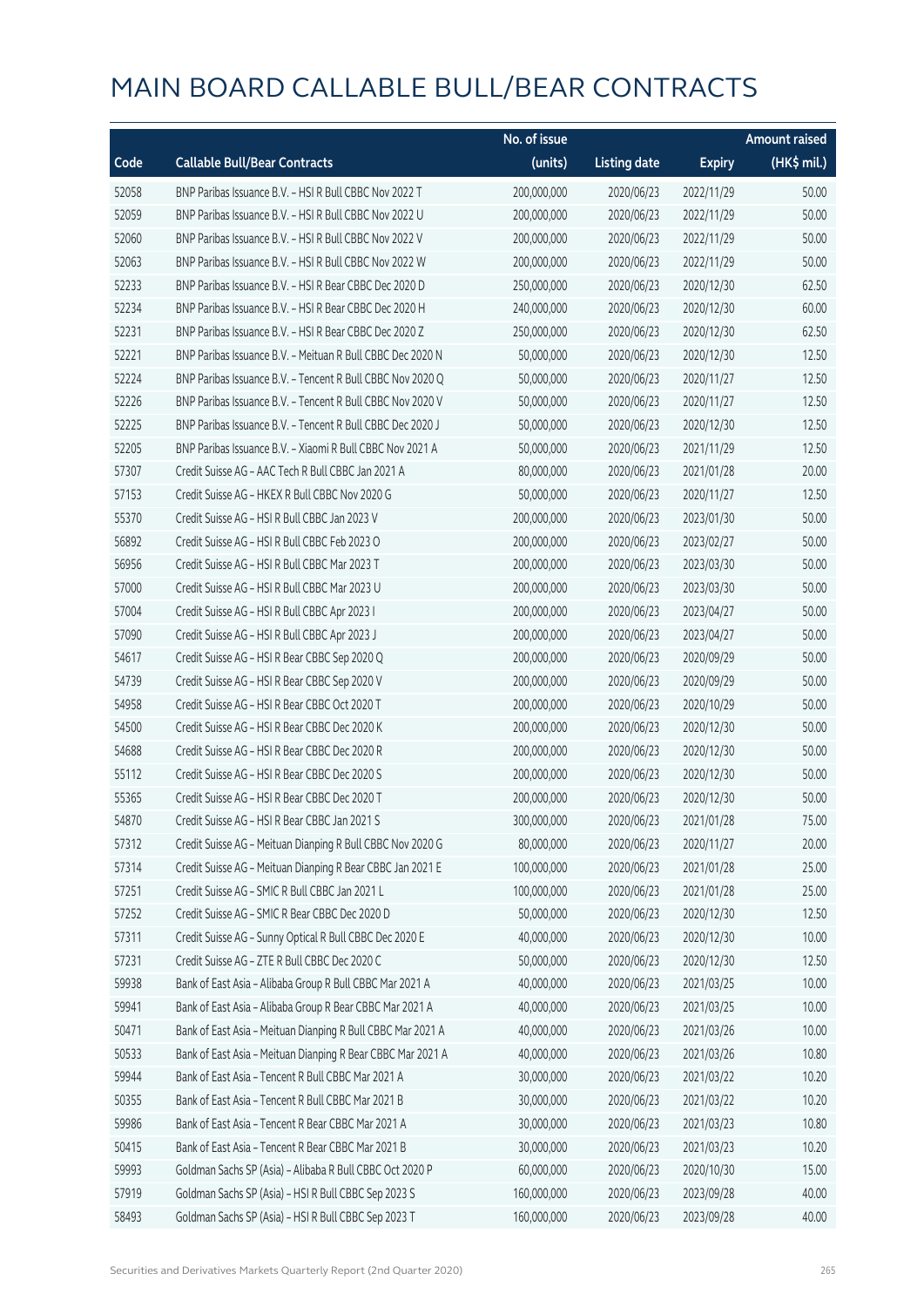|       |                                                             | No. of issue |                     |               | <b>Amount raised</b>  |
|-------|-------------------------------------------------------------|--------------|---------------------|---------------|-----------------------|
| Code  | <b>Callable Bull/Bear Contracts</b>                         | (units)      | <b>Listing date</b> | <b>Expiry</b> | $(HK\frac{1}{2}mil.)$ |
| 58640 | Goldman Sachs SP (Asia) - HSI R Bull CBBC Sep 2023 U        | 160,000,000  | 2020/06/23          | 2023/09/28    | 40.00                 |
| 58951 | Goldman Sachs SP (Asia) - HSI R Bull CBBC Sep 2023 V        | 160,000,000  | 2020/06/23          | 2023/09/28    | 40.00                 |
| 58875 | Goldman Sachs SP (Asia) - HSI R Bull CBBC Oct 2023 A        | 160,000,000  | 2020/06/23          | 2023/10/30    | 40.00                 |
| 58964 | Goldman Sachs SP (Asia) - HSI R Bull CBBC Oct 2023 B        | 160,000,000  | 2020/06/23          | 2023/10/30    | 40.00                 |
| 57820 | Goldman Sachs SP (Asia) - HSI R Bear CBBC Jan 2021 C        | 160,000,000  | 2020/06/23          | 2021/01/28    | 40.00                 |
| 57821 | Goldman Sachs SP (Asia) - HSI R Bear CBBC Jan 2021 Q        | 160,000,000  | 2020/06/23          | 2021/01/28    | 40.00                 |
| 57426 | Goldman Sachs SP (Asia) - HSI R Bear CBBC Jan 2021 R        | 160,000,000  | 2020/06/23          | 2021/01/28    | 40.00                 |
| 57682 | Goldman Sachs SP (Asia) - HSI R Bear CBBC Jan 2021 T        | 160,000,000  | 2020/06/23          | 2021/01/28    | 40.00                 |
| 59080 | Goldman Sachs SP (Asia) - HSI R Bear CBBC Jan 2021 U        | 160,000,000  | 2020/06/23          | 2021/01/28    | 40.00                 |
| 57451 | Goldman Sachs SP (Asia) - HSI R Bear CBBC Jan 2021 X        | 160,000,000  | 2020/06/23          | 2021/01/28    | 40.00                 |
| 57483 | Goldman Sachs SP (Asia) - HSI R Bear CBBC Jan 2021 Z        | 160,000,000  | 2020/06/23          | 2021/01/28    | 40.00                 |
| 59953 | Goldman Sachs SP (Asia) - Meituan R Bull CBBC Oct 2020 N    | 60,000,000   | 2020/06/23          | 2020/10/30    | 15.00                 |
| 59680 | Goldman Sachs SP (Asia) - Meituan R Bear CBBC Aug 2021 E    | 80,000,000   | 2020/06/23          | 2021/08/31    | 20.00                 |
| 59895 | Goldman Sachs SP (Asia) - Tencent R Bull CBBC Oct 2020 V    | 60,000,000   | 2020/06/23          | 2020/10/30    | 15.00                 |
| 59950 | Goldman Sachs SP (Asia) - Tencent R Bull CBBC Nov 2020 F    | 60,000,000   | 2020/06/23          | 2020/11/30    | 15.00                 |
| 59916 | Goldman Sachs SP (Asia) - Tencent R Bear CBBC Aug 2021 A    | 80,000,000   | 2020/06/23          | 2021/08/31    | 20.00                 |
| 59112 | Goldman Sachs SP (Asia) - Xiaomi R Bull CBBC Oct 2020 K     | 60,000,000   | 2020/06/23          | 2020/10/30    | 15.00                 |
| 51912 | HK Bank - AAC Tech R Bull CBBC Jan 2021 D                   | 40,000,000   | 2020/06/23          | 2021/01/11    | 10.00                 |
| 51922 | HK Bank - Alibaba Group R Bull CBBC Dec 2020 D              | 40,000,000   | 2020/06/23          | 2020/12/07    | 10.00                 |
| 51911 | HK Bank - CNOOC R Bull CBBC Nov 2020 E                      | 40,000,000   | 2020/06/23          | 2020/11/23    | 10.00                 |
| 50935 | HK Bank - HSI R Bull CBBC Dec 2022 M                        | 100,000,000  | 2020/06/23          | 2022/12/29    | 25.00                 |
| 51362 | HK Bank - HSI R Bull CBBC Dec 2022 X                        | 60,000,000   | 2020/06/23          | 2022/12/29    | 15.00                 |
| 50613 | HK Bank - HSI R Bear CBBC Oct 2020 Z                        | 100,000,000  | 2020/06/23          | 2020/10/29    | 25.00                 |
| 51693 | HK Bank - Sands China R Bull CBBC Nov 2020 F                | 40,000,000   | 2020/06/23          | 2020/11/26    | 10.00                 |
| 51903 | HK Bank - SMIC R Bull CBBC Nov 2020 E                       | 40,000,000   | 2020/06/23          | 2020/11/12    | 10.00                 |
| 51743 | HK Bank - SMIC R Bear CBBC Nov 2020 D                       | 40,000,000   | 2020/06/23          | 2020/11/09    | 10.00                 |
| 51523 | HK Bank - Sunny Optical R Bull CBBC Dec 2020 A              | 40,000,000   | 2020/06/23          | 2020/12/07    | 10.00                 |
| 51288 | HK Bank - Tencent R Bull CBBC Nov 2020 P                    | 40,000,000   | 2020/06/23          | 2020/11/26    | 10.00                 |
| 51913 | HK Bank - Xiaomi R Bull CBBC Dec 2020 A                     | 60,000,000   | 2020/06/23          | 2020/12/07    | 15.00                 |
| 51217 | HK Bank - ZTE R Bull CBBC Jan 2021 B                        | 40,000,000   | 2020/06/23          | 2021/01/11    | 10.00                 |
| 52331 | Haitong Int'l Sec - China Life R Bull CBBC Mar 2021 C       | 60,000,000   | 2020/06/23          | 2021/03/25    | 15.00                 |
| 52329 | Haitong Int'l Sec - HKEX R Bull CBBC Dec 2020 D             | 60,000,000   | 2020/06/23          | 2020/12/29    | 15.00                 |
| 52345 | Haitong Int'l Sec - HSI R Bull CBBC Mar 2023 Y              | 150,000,000  | 2020/06/23          | 2023/03/30    | 37.50                 |
| 52342 | Haitong Int'l Sec - HSI R Bull CBBC May 2023 K              | 150,000,000  | 2020/06/23          | 2023/05/30    | 37.50                 |
| 52351 | Haitong Int'l Sec - HSI R Bull CBBC May 2023 L              | 150,000,000  | 2020/06/23          | 2023/05/30    | 37.50                 |
| 52287 | Haitong Int'l Sec - HSI R Bear CBBC Sep 2020 Z              | 150,000,000  | 2020/06/23          | 2020/09/29    | 37.50                 |
| 52281 | Haitong Int'l Sec - HSI R Bear CBBC Dec 2020 K              | 200,000,000  | 2020/06/23          | 2020/12/30    | 50.00                 |
| 52286 | Haitong Int'l Sec - HSI R Bear CBBC Dec 2020 N              | 300,000,000  | 2020/06/23          | 2020/12/30    | 75.00                 |
| 52288 | Haitong Int'l Sec - HSI R Bear CBBC Jan 2021 B              | 150,000,000  | 2020/06/23          | 2021/01/28    | 37.50                 |
| 52326 | Haitong Int'l Sec - Link REIT R Bull CBBC Feb 2021 A        | 60,000,000   | 2020/06/23          | 2021/02/25    | 15.00                 |
| 52325 | Haitong Int'l Sec - Meituan Dianping R Bear CBBC Jan 2021 E | 80,000,000   | 2020/06/23          | 2021/01/28    | 28.32                 |
| 52330 | Haitong Int'l Sec - SUNAC R Bull CBBC Feb 2021 A            | 60,000,000   | 2020/06/23          | 2021/02/25    | 15.00                 |
| 52314 | Haitong Int'l Sec - Tencent R Bull CBBC Dec 2020 I          | 60,000,000   | 2020/06/23          | 2020/12/29    | 15.00                 |
| 52290 | Haitong Int'l Sec - Tencent R Bear CBBC Nov 2020 X          | 60,000,000   | 2020/06/23          | 2020/11/27    | 17.04                 |
| 52301 | Haitong Int'l Sec - Tencent R Bear CBBC Nov 2020 Y          | 60,000,000   | 2020/06/23          | 2020/11/27    | 15.00                 |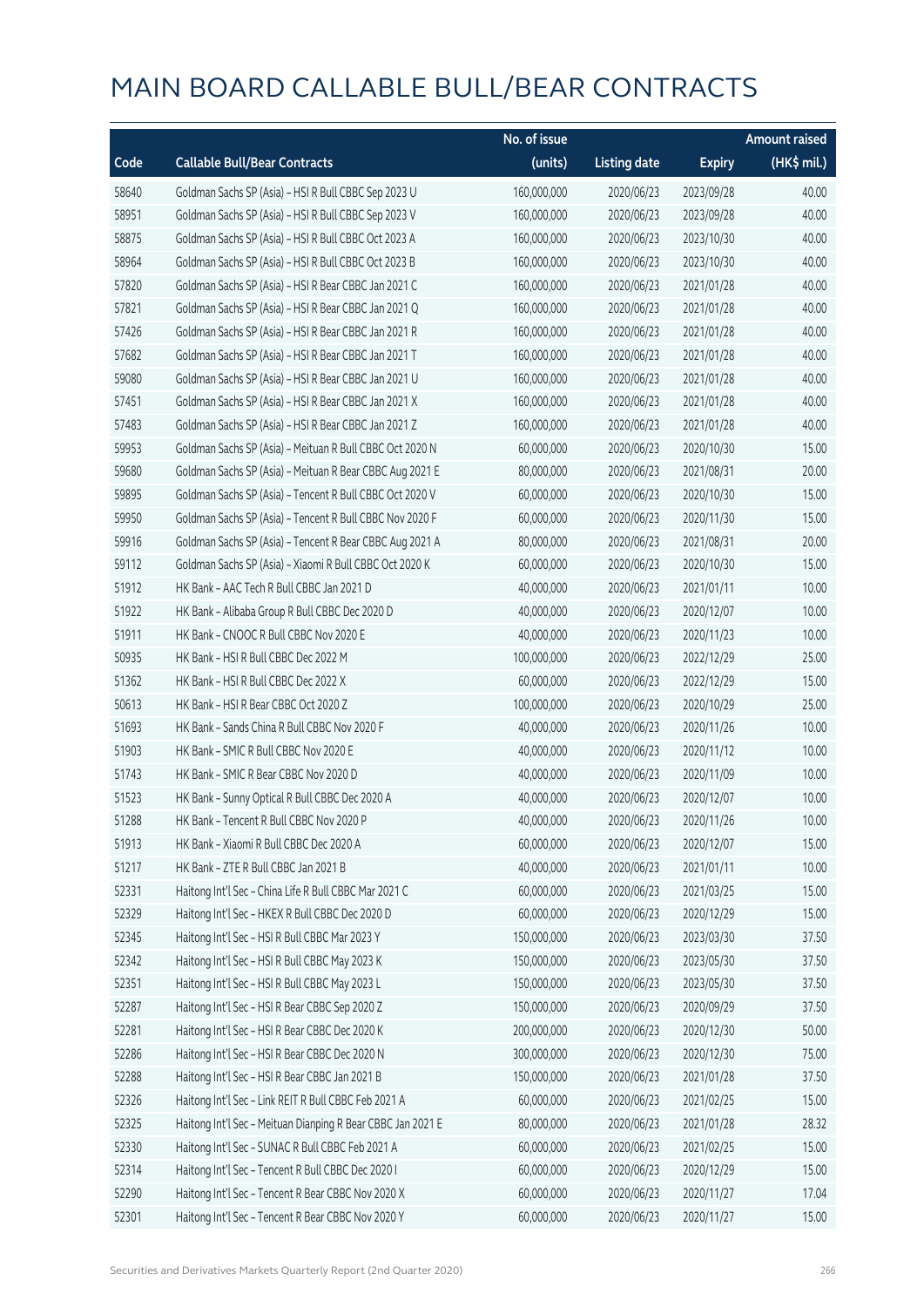|       |                                                            | No. of issue |                     |               | <b>Amount raised</b> |
|-------|------------------------------------------------------------|--------------|---------------------|---------------|----------------------|
| Code  | <b>Callable Bull/Bear Contracts</b>                        | (units)      | <b>Listing date</b> | <b>Expiry</b> | (HK\$ mil.)          |
| 57420 | J P Morgan SP BV - Alibaba Group R Bear CBBC Jan 2021 C    | 80,000,000   | 2020/06/23          | 2021/01/08    | 23.20                |
| 52244 | J P Morgan SP BV - HSI R Bull CBBC Feb 2023 W              | 200,000,000  | 2020/06/23          | 2023/02/27    | 50.00                |
| 52245 | J P Morgan SP BV - HSI R Bull CBBC Mar 2023 M              | 200,000,000  | 2020/06/23          | 2023/03/30    | 50.00                |
| 52255 | J P Morgan SP BV - HSI R Bull CBBC Apr 2023 M              | 200,000,000  | 2020/06/23          | 2023/04/27    | 50.00                |
| 52269 | J P Morgan SP BV - HSI R Bull CBBC Sep 2023 S              | 200,000,000  | 2020/06/23          | 2023/09/28    | 50.00                |
| 52237 | J P Morgan SP BV - HSI R Bear CBBC Nov 2020 R              | 200,000,000  | 2020/06/23          | 2020/11/27    | 50.00                |
| 52243 | J P Morgan SP BV - HSI R Bear CBBC Dec 2020 E              | 200,000,000  | 2020/06/23          | 2020/12/30    | 50.00                |
| 52239 | J P Morgan SP BV - HSI R Bear CBBC Dec 2020 O              | 200,000,000  | 2020/06/23          | 2020/12/30    | 50.00                |
| 52240 | J P Morgan SP BV - HSI R Bear CBBC Dec 2020 Q              | 200,000,000  | 2020/06/23          | 2020/12/30    | 50.00                |
| 52241 | J P Morgan SP BV - HSI R Bear CBBC Dec 2020 R              | 200,000,000  | 2020/06/23          | 2020/12/30    | 50.00                |
| 52242 | J P Morgan SP BV - HSI R Bear CBBC Dec 2020 T              | 200,000,000  | 2020/06/23          | 2020/12/30    | 50.00                |
| 57412 | J P Morgan SP BV - Meituan Dianping R Bull CBBC Feb 2021 B | 80,000,000   | 2020/06/23          | 2021/02/11    | 20.00                |
| 57413 | J P Morgan SP BV - Meituan Dianping R Bear CBBC Jan 2021 F | 200,000,000  | 2020/06/23          | 2021/01/15    | 50.00                |
| 51960 | Morgan Stanley Asia Products - HSI R Bull CBBC Apr 2023 K  | 150,000,000  | 2020/06/23          | 2023/04/27    | 37.50                |
| 51961 | Morgan Stanley Asia Products - HSI R Bull CBBC Apr 2023 L  | 150,000,000  | 2020/06/23          | 2023/04/27    | 37.50                |
| 59888 | Morgan Stanley Asia Products - HSI R Bear CBBC Sep 2020 L  | 150,000,000  | 2020/06/23          | 2020/09/29    | 37.50                |
| 59903 | Morgan Stanley Asia Products - HSI R Bear CBBC Sep 2020 M  | 150,000,000  | 2020/06/23          | 2020/09/29    | 37.50                |
| 59886 | Morgan Stanley Asia Products - HSI R Bear CBBC Nov 2020 N  | 150,000,000  | 2020/06/23          | 2020/11/27    | 37.50                |
| 52430 | SG Issuer - AAC Tech R Bull CBBC Jan 2021 D                | 100,000,000  | 2020/06/23          | 2021/01/29    | 25.00                |
| 52353 | SG Issuer - Alibaba Group R Bear CBBC Dec 2020 K           | 60,000,000   | 2020/06/23          | 2020/12/30    | 15.00                |
| 52424 | SG Issuer - HSCEI R Bull CBBC Dec 2021 D                   | 100,000,000  | 2020/06/23          | 2021/12/30    | 25.00                |
| 52429 | SG Issuer - HSCEI R Bull CBBC Dec 2022 C                   | 100,000,000  | 2020/06/23          | 2022/12/29    | 25.00                |
| 52420 | SG Issuer - HSCEI R Bear CBBC Jan 2021 A                   | 100,000,000  | 2020/06/23          | 2021/01/28    | 25.00                |
| 52421 | SG Issuer - HSCEI R Bear CBBC Feb 2021 A                   | 100,000,000  | 2020/06/23          | 2021/02/25    | 25.00                |
| 52449 | SG Issuer - HSI R Bull CBBC Aug 2023 D                     | 250,000,000  | 2020/06/23          | 2023/08/30    | 62.50                |
| 52470 | SG Issuer - HSI R Bull CBBC Aug 2023 E                     | 250,000,000  | 2020/06/23          | 2023/08/30    | 62.50                |
| 52458 | SG Issuer - HSI R Bull CBBC Sep 2023 L                     | 250,000,000  | 2020/06/23          | 2023/09/28    | 62.50                |
| 52471 | SG Issuer - HSI R Bull CBBC Sep 2023 M                     | 250,000,000  | 2020/06/23          | 2023/09/28    | 62.50                |
| 52476 | SG Issuer - HSI R Bull CBBC Sep 2023 N                     | 250,000,000  | 2020/06/23          | 2023/09/28    | 62.50                |
| 52370 | SG Issuer - HSI R Bear CBBC Oct 2020 H                     | 250,000,000  | 2020/06/23          | 2020/10/29    | 62.50                |
| 52395 | SG Issuer - HSI R Bear CBBC Nov 2020 F                     | 250,000,000  | 2020/06/23          | 2020/11/27    | 62.50                |
| 52398 | SG Issuer - HSI R Bear CBBC Nov 2020 H                     | 250,000,000  | 2020/06/23          | 2020/11/27    | 62.50                |
| 52399 | SG Issuer - HSI R Bear CBBC Nov 2020 K                     | 250,000,000  | 2020/06/23          | 2020/11/27    | 62.50                |
| 52400 | SG Issuer - HSI R Bear CBBC Nov 2020 O                     | 250,000,000  | 2020/06/23          | 2020/11/27    | 62.50                |
| 52460 | SG Issuer - HSI R Bear CBBC Dec 2020 G                     | 250,000,000  | 2020/06/23          | 2020/12/30    | 62.50                |
| 52461 | SG Issuer - HSI R Bear CBBC Dec 2020 J                     | 250,000,000  | 2020/06/23          | 2020/12/30    | 62.50                |
| 52407 | SG Issuer - HSI R Bear CBBC Dec 2020 P                     | 500,000,000  | 2020/06/23          | 2020/12/30    | 125.00               |
| 52419 | SG Issuer - HSI R Bear CBBC Dec 2020 U                     | 250,000,000  | 2020/06/23          | 2020/12/30    | 62.50                |
| 52491 | SG Issuer - Meituan Dianping R Bull CBBC Feb 2021 F        | 100,000,000  | 2020/06/23          | 2021/02/26    | 25.00                |
| 52355 | SG Issuer - Meituan Dianping R Bear CBBC Jan 2021 R        | 100,000,000  | 2020/06/23          | 2021/01/28    | 25.00                |
| 52357 | SG Issuer - Meituan Dianping R Bear CBBC Feb 2021 K        | 100,000,000  | 2020/06/23          | 2021/02/25    | 25.00                |
| 52490 | SG Issuer - Meituan Dianping R Bear CBBC Feb 2021 L        | 100,000,000  | 2020/06/23          | 2021/02/25    | 37.00                |
| 52358 | SG Issuer - Meituan Dianping R Bear CBBC Mar 2021 C        | 100,000,000  | 2020/06/23          | 2021/03/31    | 25.00                |
| 52492 | SG Issuer - Meituan Dianping R Bear CBBC Mar 2021 D        | 300,000,000  | 2020/06/23          | 2021/03/31    | 75.00                |
| 52654 | SG Issuer - SMIC R Bull CBBC Dec 2020 A                    | 120,000,000  | 2020/06/23          | 2020/12/31    | 30.00                |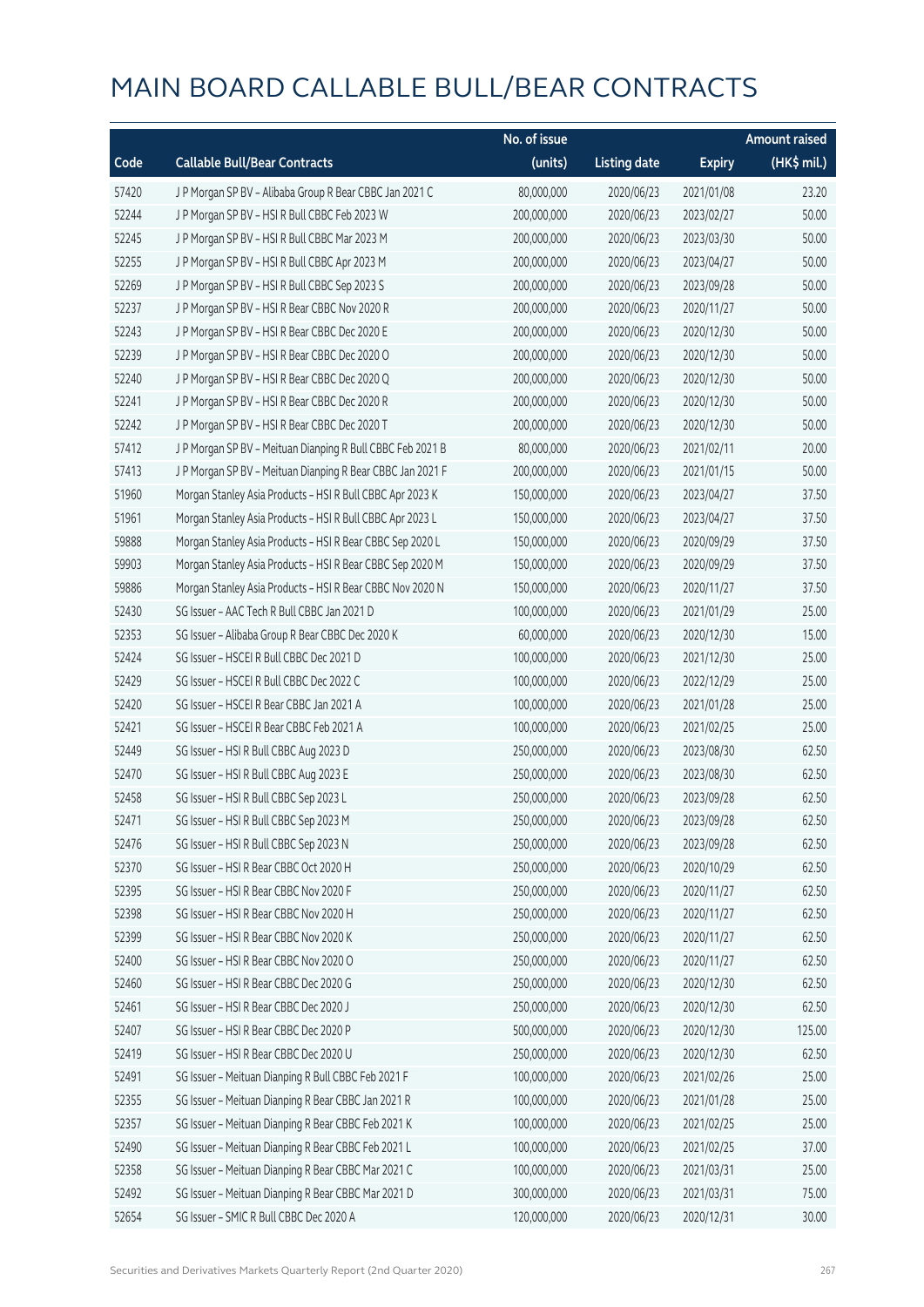|       |                                                         | No. of issue |                     |               | <b>Amount raised</b> |
|-------|---------------------------------------------------------|--------------|---------------------|---------------|----------------------|
| Code  | <b>Callable Bull/Bear Contracts</b>                     | (units)      | <b>Listing date</b> | <b>Expiry</b> | (HK\$ mil.)          |
| 52431 | SG Issuer - SMIC R Bull CBBC Mar 2021 B                 | 120,000,000  | 2020/06/23          | 2021/03/30    | 30.00                |
| 52366 | SG Issuer - SMIC R Bear CBBC Feb 2021 B                 | 120,000,000  | 2020/06/23          | 2021/02/25    | 30.00                |
| 53444 | SG Issuer - SMIC R Bear CBBC Mar 2021 A                 | 120,000,000  | 2020/06/23          | 2021/03/31    | 30.00                |
| 52432 | SG Issuer - Tencent R Bull CBBC Nov 2020 S              | 80,000,000   | 2020/06/23          | 2020/11/30    | 20.00                |
| 52493 | SG Issuer - Tencent R Bull CBBC Nov 2020 T              | 80,000,000   | 2020/06/23          | 2020/11/30    | 20.00                |
| 52367 | SG Issuer - Tencent R Bear CBBC Jan 2021 B              | 80,000,000   | 2020/06/23          | 2021/01/29    | 20.00                |
| 52368 | SG Issuer - Tencent R Bear CBBC Feb 2021 F              | 80,000,000   | 2020/06/23          | 2021/02/25    | 20.00                |
| 52369 | SG Issuer - Tencent R Bear CBBC Mar 2021 G              | 80,000,000   | 2020/06/23          | 2021/03/31    | 20.00                |
| 52494 | SG Issuer - Tencent R Bear CBBC Mar 2021 H              | 80,000,000   | 2020/06/23          | 2021/03/30    | 41.60                |
| 52448 | SG Issuer - Xiaomi R Bull CBBC Nov 2020 I               | 60,000,000   | 2020/06/23          | 2020/11/30    | 15.00                |
| 52168 | UBS AG - AAC Tech R Bull CBBC May 2021 A                | 100,000,000  | 2020/06/23          | 2021/05/31    | 25.00                |
| 52186 | UBS AG - Alibaba Group R Bull CBBC Feb 2021 O           | 80,000,000   | 2020/06/23          | 2021/02/08    | 20.00                |
| 52151 | UBS AG - Alibaba Group R Bear CBBC Jun 2021 A           | 200,000,000  | 2020/06/23          | 2021/06/30    | 50.00                |
| 52156 | UBS AG - China Life R Bull CBBC Jul 2021 A              | 100,000,000  | 2020/06/23          | 2021/07/30    | 25.00                |
| 52163 | UBS AG - China Life R Bear CBBC May 2021 A              | 100,000,000  | 2020/06/23          | 2021/05/31    | 25.00                |
| 52152 | UBS AG - HKEX R Bear CBBC Jan 2021 H                    | 50,000,000   | 2020/06/23          | 2021/01/11    | 12.50                |
| 52155 | UBS AG - HKEX R Bear CBBC Apr 2021 B                    | 200,000,000  | 2020/06/23          | 2021/04/13    | 50.00                |
| 52173 | UBS AG - HSI R Bull CBBC Dec 2022 C                     | 200,000,000  | 2020/06/23          | 2022/12/29    | 50.00                |
| 52175 | UBS AG - HSI R Bull CBBC Dec 2022 I                     | 200,000,000  | 2020/06/23          | 2022/12/29    | 50.00                |
| 52108 | UBS AG - HSI R Bear CBBC Jan 2021 A                     | 200,000,000  | 2020/06/23          | 2021/01/28    | 50.00                |
| 52113 | UBS AG - HSI R Bear CBBC Jan 2021 B                     | 200,000,000  | 2020/06/23          | 2021/01/28    | 50.00                |
| 52123 | UBS AG - HSI R Bear CBBC Jan 2021 C                     | 200,000,000  | 2020/06/23          | 2021/01/28    | 50.00                |
| 52103 | UBS AG - HSI R Bear CBBC Jan 2021 L                     | 200,000,000  | 2020/06/23          | 2021/01/28    | 50.00                |
| 52127 | UBS AG - HSI R Bear CBBC Jan 2021 M                     | 200,000,000  | 2020/06/23          | 2021/01/28    | 50.00                |
| 52104 | UBS AG - HSI R Bear CBBC Jan 2021 P                     | 200,000,000  | 2020/06/23          | 2021/01/28    | 50.00                |
| 52200 | UBS AG - HSI R Bear CBBC Jan 2021 Q                     | 200,000,000  | 2020/06/23          | 2021/01/28    | 50.00                |
| 52201 | UBS AG - HSI R Bear CBBC Jan 2021 R                     | 200,000,000  | 2020/06/23          | 2021/01/28    | 50.00                |
| 52199 | UBS AG - Meituan Dianping R Bull CBBC Mar 2021 G        | 50,000,000   | 2020/06/23          | 2021/03/02    | 12.50                |
| 52171 | UBS AG - Meituan Dianping R Bear CBBC Jan 2021 J        | 50,000,000   | 2020/06/23          | 2021/01/20    | 12.50                |
| 52147 | UBS AG - Meituan Dianping R Bear CBBC Jun 2021 C        | 200,000,000  | 2020/06/23          | 2021/06/30    | 50.00                |
| 52188 | UBS AG - SMIC R Bull CBBC Mar 2021 B                    | 100,000,000  | 2020/06/23          | 2021/03/02    | 25.00                |
| 52196 | UBS AG - SMIC R Bull CBBC Apr 2021 D                    | 100,000,000  | 2020/06/23          | 2021/04/13    | 25.00                |
| 52167 | UBS AG - Sunny Optical R Bull CBBC Jan 2021 A           | 30,000,000   | 2020/06/23          | 2021/01/28    | 10.20                |
| 52184 | UBS AG - Tencent R Bull CBBC Apr 2021 F                 | 40,000,000   | 2020/06/23          | 2021/04/26    | 10.00                |
| 52128 | UBS AG - Tencent R Bear CBBC Dec 2020 T                 | 40,000,000   | 2020/06/23          | 2020/12/21    | 10.00                |
| 52145 | UBS AG - Tencent R Bear CBBC Feb 2021 H                 | 40,000,000   | 2020/06/23          | 2021/02/23    | 10.00                |
| 52146 | UBS AG - Tencent R Bear CBBC Feb 2021 I                 | 40,000,000   | 2020/06/23          | 2021/02/24    | 10.40                |
| 54039 | Bank Vontobel - AAC Tech R Bull CBBC Mar 2021 D         | 40,000,000   | 2020/06/23          | 2021/03/05    | 10.00                |
| 53722 | Bank Vontobel - CNOOC R Bull CBBC Mar 2021 B            | 40,000,000   | 2020/06/23          | 2021/03/19    | 10.00                |
| 54384 | Bank Vontobel - Geely Auto R Bull CBBC Feb 2021 C       | 40,000,000   | 2020/06/23          | 2021/02/05    | 10.00                |
| 53560 | Bank Vontobel - HKEX R Bull CBBC Mar 2021 A             | 40,000,000   | 2020/06/23          | 2021/03/05    | 10.00                |
| 53823 | Bank Vontobel - HSI N Bull CBBC Mar 2023 A              | 40,000,000   | 2020/06/23          | 2023/03/30    | 10.00                |
| 54136 | Bank Vontobel - HSI R Bull CBBC Mar 2023 B              | 80,000,000   | 2020/06/23          | 2023/03/30    | 20.00                |
| 54498 | Bank Vontobel - Meituan Dianping R Bull CBBC Feb 2021 M | 60,000,000   | 2020/06/23          | 2021/02/05    | 15.00                |
| 53709 | Bank Vontobel - Sunny Optical R Bull CBBC Mar 2021 A    | 40,000,000   | 2020/06/23          | 2021/03/05    | 10.00                |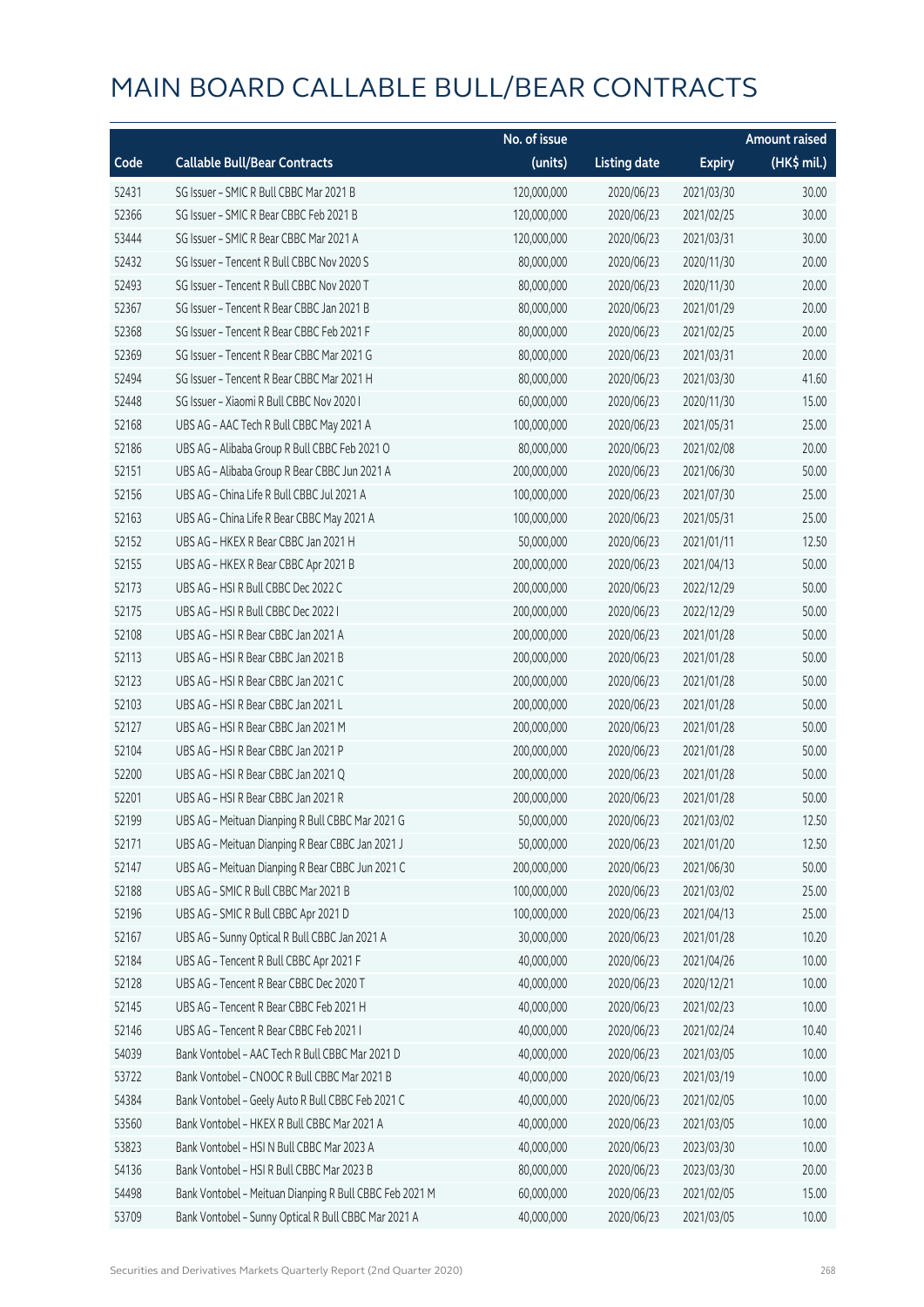|       |                                                            | No. of issue |                     |               | <b>Amount raised</b> |
|-------|------------------------------------------------------------|--------------|---------------------|---------------|----------------------|
| Code  | <b>Callable Bull/Bear Contracts</b>                        | (units)      | <b>Listing date</b> | <b>Expiry</b> | (HK\$ mil.)          |
| 60087 | BOCI Asia Ltd. - HSI R Bull CBBC Jan 2023 P                | 150,000,000  | 2020/06/24          | 2023/01/30    | 37.50                |
| 60111 | BOCI Asia Ltd. - HSI R Bull CBBC Jan 2023 Q                | 150,000,000  | 2020/06/24          | 2023/01/30    | 37.50                |
| 60112 | BOCI Asia Ltd. - HSI R Bull CBBC Jan 2023 R                | 150,000,000  | 2020/06/24          | 2023/01/30    | 37.50                |
| 60173 | BOCI Asia Ltd. - HSI R Bear CBBC Oct 2020 I                | 150,000,000  | 2020/06/24          | 2020/10/29    | 37.50                |
| 60120 | BOCI Asia Ltd. - HSI R Bear CBBC Oct 2020 U                | 150,000,000  | 2020/06/24          | 2020/10/29    | 37.50                |
| 60149 | BOCI Asia Ltd. - Meituan Dianping R Bull CBBC Dec 2020 Y   | 40,000,000   | 2020/06/24          | 2020/12/30    | 10.00                |
| 60171 | BOCI Asia Ltd. - Meituan Dianping R Bear CBBC Dec 2020 V   | 40,000,000   | 2020/06/24          | 2020/12/30    | 14.80                |
| 60132 | BOCI Asia Ltd. - SMIC R Bull CBBC Jan 2021 C               | 150,000,000  | 2020/06/24          | 2021/01/29    | 37.50                |
| 60909 | BNP Paribas Issuance B.V. - Alibaba R Bull CBBC Dec 2020 Q | 100,000,000  | 2020/06/24          | 2020/12/30    | 25.00                |
| 60913 | BNP Paribas Issuance B.V. - Alibaba R Bear CBBC Apr 2021 E | 100,000,000  | 2020/06/24          | 2021/04/29    | 25.00                |
| 60906 | BNP Paribas Issuance B.V. - HKEX R Bear CBBC Jul 2021 A    | 50,000,000   | 2020/06/24          | 2021/07/29    | 12.50                |
| 61006 | BNP Paribas Issuance B.V. - HSI R Bull CBBC Nov 2022 X     | 200,000,000  | 2020/06/24          | 2022/11/29    | 50.00                |
| 61008 | BNP Paribas Issuance B.V. - HSI R Bull CBBC Nov 2022 Y     | 190,000,000  | 2020/06/24          | 2022/11/29    | 47.50                |
| 61031 | BNP Paribas Issuance B.V. - HSI R Bear CBBC Dec 2020 L     | 240,000,000  | 2020/06/24          | 2020/12/30    | 60.00                |
| 60923 | BNP Paribas Issuance B.V. - Meituan R Bull CBBC Dec 2020 K | 50,000,000   | 2020/06/24          | 2020/12/30    | 12.50                |
| 60924 | BNP Paribas Issuance B.V. - Meituan R Bear CBBC Nov 2020 X | 50,000,000   | 2020/06/24          | 2020/11/27    | 12.50                |
| 60928 | BNP Paribas Issuance B.V. - Meituan R Bear CBBC Nov 2021 A | 50,000,000   | 2020/06/24          | 2021/11/29    | 25.00                |
| 60959 | BNP Paribas Issuance B.V. - Meituan R Bear CBBC Nov 2021 B | 50,000,000   | 2020/06/24          | 2021/11/29    | 30.00                |
| 60880 | BNP Paribas Issuance B.V. - Tencent R Bear CBBC Nov 2020 R | 50,000,000   | 2020/06/24          | 2020/11/27    | 20.00                |
| 60866 | BNP Paribas Issuance B.V. - Tencent R Bear CBBC Dec 2020 B | 50,000,000   | 2020/06/24          | 2020/12/30    | 15.00                |
| 60891 | BNP Paribas Issuance B.V. - Tencent R Bear CBBC Dec 2020 G | 50,000,000   | 2020/06/24          | 2020/12/30    | 25.00                |
| 60904 | BNP Paribas Issuance B.V. - Tencent R Bear CBBC Nov 2021 A | 50,000,000   | 2020/06/24          | 2021/11/29    | 37.50                |
| 60892 | BNP Paribas Issuance B.V. - Tencent R Bear CBBC Dec 2021 A | 50,000,000   | 2020/06/24          | 2021/12/30    | 32.50                |
| 61121 | Credit Suisse AG - Alibaba Group R Bull CBBC Nov 2020 J    | 50,000,000   | 2020/06/24          | 2020/11/27    | 12.50                |
| 61191 | Credit Suisse AG - HSI R Bull CBBC Jan 2023 W              | 200,000,000  | 2020/06/24          | 2023/01/30    | 50.00                |
| 61133 | Credit Suisse AG - HSI R Bull CBBC Feb 2023 P              | 200,000,000  | 2020/06/24          | 2023/02/27    | 50.00                |
| 61175 | Credit Suisse AG - HSI R Bull CBBC Feb 2023 Q              | 200,000,000  | 2020/06/24          | 2023/02/27    | 50.00                |
| 61044 | Credit Suisse AG - HSI R Bear CBBC Oct 2020 D              | 200,000,000  | 2020/06/24          | 2020/10/29    | 50.00                |
| 61048 | Credit Suisse AG - HSI R Bear CBBC Oct 2020 E              | 200,000,000  | 2020/06/24          | 2020/10/29    | 50.00                |
| 61049 | Credit Suisse AG - HSI R Bear CBBC Nov 2020 E              | 200,000,000  | 2020/06/24          | 2020/11/27    | 50.00                |
| 61122 | Credit Suisse AG - Link REIT R Bull CBBC Dec 2020 J        | 50,000,000   | 2020/06/24          | 2020/12/30    | 12.50                |
| 61118 | Credit Suisse AG - Sands China R Bear CBBC Mar 2021 A      | 60,000,000   | 2020/06/24          | 2021/03/30    | 15.00                |
| 61080 | Credit Suisse AG - SMIC R Bull CBBC Dec 2020 C             | 100,000,000  | 2020/06/24          | 2020/12/30    | 25.00                |
| 61074 | Credit Suisse AG - SMIC R Bull CBBC Mar 2021 E             | 100,000,000  | 2020/06/24          | 2021/03/30    | 25.00                |
| 61112 | Credit Suisse AG - SMIC R Bear CBBC Jan 2021 C             | 50,000,000   | 2020/06/24          | 2021/01/28    | 12.50                |
| 61061 | Credit Suisse AG - Tencent R Bull CBBC Nov 2020 S          | 50,000,000   | 2020/06/24          | 2020/11/27    | 12.50                |
| 61416 | Goldman Sachs SP (Asia) - Alibaba R Bull CBBC Oct 2020 Q   | 60,000,000   | 2020/06/24          | 2020/10/30    | 15.00                |
| 61208 | Goldman Sachs SP (Asia) - HSI R Bull CBBC Oct 2023 C       | 160,000,000  | 2020/06/24          | 2023/10/30    | 40.00                |
| 61259 | Goldman Sachs SP (Asia) - HSI R Bull CBBC Oct 2023 D       | 160,000,000  | 2020/06/24          | 2023/10/30    | 40.00                |
| 61293 | Goldman Sachs SP (Asia) - HSI R Bull CBBC Oct 2023 E       | 160,000,000  | 2020/06/24          | 2023/10/30    | 40.00                |
| 61305 | Goldman Sachs SP (Asia) - HSI R Bull CBBC Oct 2023 F       | 160,000,000  | 2020/06/24          | 2023/10/30    | 40.00                |
| 61318 | Goldman Sachs SP (Asia) - HSI R Bull CBBC Oct 2023 G       | 160,000,000  | 2020/06/24          | 2023/10/30    | 40.00                |
| 61326 | Goldman Sachs SP (Asia) - HSI R Bull CBBC Oct 2023 H       | 160,000,000  | 2020/06/24          | 2023/10/30    | 40.00                |
| 61330 | Goldman Sachs SP (Asia) - HSI R Bull CBBC Oct 2023 I       | 160,000,000  | 2020/06/24          | 2023/10/30    | 40.00                |
| 61272 | Goldman Sachs SP (Asia) - HSI R Bear CBBC Jan 2021 D       | 160,000,000  | 2020/06/24          | 2021/01/28    | 40.00                |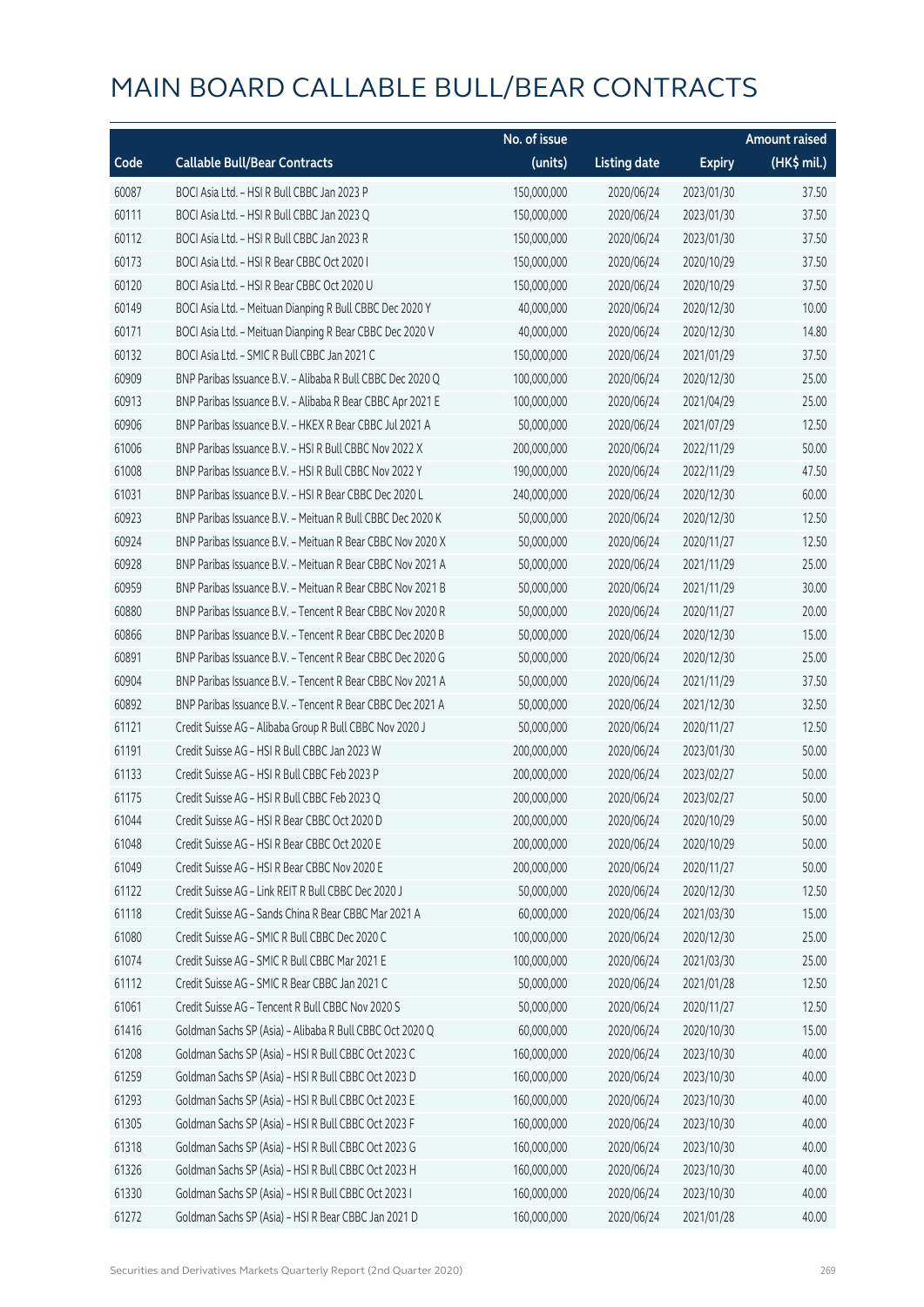|       |                                                             | No. of issue |                     |               | <b>Amount raised</b> |
|-------|-------------------------------------------------------------|--------------|---------------------|---------------|----------------------|
| Code  | <b>Callable Bull/Bear Contracts</b>                         | (units)      | <b>Listing date</b> | <b>Expiry</b> | (HK\$ mil.)          |
| 61289 | Goldman Sachs SP (Asia) - HSI R Bear CBBC Jan 2021 M        | 160,000,000  | 2020/06/24          | 2021/01/28    | 40.00                |
| 61290 | Goldman Sachs SP (Asia) - HSI R Bear CBBC Jan 2021 S        | 160,000,000  | 2020/06/24          | 2021/01/28    | 40.00                |
| 61220 | Goldman Sachs SP (Asia) - HSI R Bear CBBC Jan 2021 V        | 160,000,000  | 2020/06/24          | 2021/01/28    | 40.00                |
| 61207 | Goldman Sachs SP (Asia) - HSI R Bear CBBC Feb 2021 N        | 160,000,000  | 2020/06/24          | 2021/02/25    | 40.00                |
| 61406 | Goldman Sachs SP (Asia) - Meituan R Bull CBBC Oct 2020 O    | 60,000,000   | 2020/06/24          | 2020/10/30    | 15.00                |
| 61335 | Goldman Sachs SP (Asia) - Meituan R Bear CBBC Oct 2020 B    | 60,000,000   | 2020/06/24          | 2020/10/30    | 15.00                |
| 61362 | Goldman Sachs SP (Asia) - Tencent R Bull CBBC Oct 2020 N    | 60,000,000   | 2020/06/24          | 2020/10/30    | 15.00                |
| 61405 | Goldman Sachs SP (Asia) - Tencent R Bull CBBC Nov 2020 G    | 60,000,000   | 2020/06/24          | 2020/11/30    | 15.00                |
| 60058 | HK Bank - Alibaba Group R Bull CBBC Nov 2020 O              | 40,000,000   | 2020/06/24          | 2020/11/26    | 10.00                |
| 60083 | HK Bank - Alibaba Group R Bear CBBC Nov 2020 F              | 100,000,000  | 2020/06/24          | 2020/11/26    | 25.00                |
| 60022 | HK Bank - HSI R Bull CBBC Dec 2022 D                        | 100,000,000  | 2020/06/24          | 2022/12/29    | 25.00                |
| 60060 | HK Bank - HSI R Bull CBBC Mar 2023 D                        | 80,000,000   | 2020/06/24          | 2023/03/30    | 20.00                |
| 60080 | HK Bank - HSI R Bear CBBC Oct 2020 A                        | 60,000,000   | 2020/06/24          | 2020/10/29    | 15.00                |
| 60016 | HK Bank - Meituan Dianping R Bull CBBC Dec 2020 B           | 40,000,000   | 2020/06/24          | 2020/12/14    | 10.00                |
| 60042 | HK Bank - SMIC R Bull CBBC Nov 2020 F                       | 40,000,000   | 2020/06/24          | 2020/11/16    | 10.00                |
| 60040 | HK Bank - SMIC R Bull CBBC Dec 2020 B                       | 100,000,000  | 2020/06/24          | 2020/12/14    | 25.00                |
| 60050 | HK Bank - Tencent R Bear CBBC Dec 2020 A                    | 100,000,000  | 2020/06/24          | 2020/12/07    | 25.00                |
| 60728 | Haitong Int'l Sec - HSI R Bull CBBC Sep 2023 D              | 300,000,000  | 2020/06/24          | 2023/09/28    | 75.00                |
| 60742 | Haitong Int'l Sec - HSI R Bull CBBC Sep 2023 E              | 200,000,000  | 2020/06/24          | 2023/09/28    | 50.00                |
| 60746 | Haitong Int'l Sec - HSI R Bull CBBC Sep 2023 F              | 150,000,000  | 2020/06/24          | 2023/09/28    | 37.50                |
| 60721 | Haitong Int'l Sec - HSI R Bear CBBC Jan 2021 C              | 150,000,000  | 2020/06/24          | 2021/01/28    | 37.50                |
| 60726 | Haitong Int'l Sec - HSI R Bear CBBC Jan 2021 D              | 150,000,000  | 2020/06/24          | 2021/01/28    | 37.50                |
| 60814 | Haitong Int'l Sec - Meituan Dianping R Bull CBBC Mar 2021 B | 80,000,000   | 2020/06/24          | 2021/03/25    | 20.00                |
| 60831 | Haitong Int'l Sec - Meituan Dianping R Bear CBBC Dec 2020 G | 80,000,000   | 2020/06/24          | 2020/12/29    | 34.40                |
| 60786 | Haitong Int'l Sec - Tencent R Bull CBBC Feb 2021 B          | 60,000,000   | 2020/06/24          | 2021/02/25    | 15.00                |
| 60855 | Haitong Int'l Sec - Xiaomi R Bear CBBC Jan 2021 A           | 80,000,000   | 2020/06/24          | 2021/01/28    | 20.00                |
| 60772 | Haitong Int'l Sec - ZTE R Bull CBBC Feb 2021 A              | 80,000,000   | 2020/06/24          | 2021/02/25    | 20.00                |
| 60423 | J P Morgan SP BV - Alibaba Group R Bull CBBC Jan 2021 B     | 80,000,000   | 2020/06/24          | 2021/01/15    | 20.00                |
| 60426 | J P Morgan SP BV - Alibaba Group R Bear CBBC Jan 2021 D     | 80,000,000   | 2020/06/24          | 2021/01/15    | 24.00                |
| 60328 | J P Morgan SP BV - HSI R Bull CBBC Feb 2023 A               | 200,000,000  | 2020/06/24          | 2023/02/27    | 50.00                |
| 60333 | J P Morgan SP BV - HSI R Bull CBBC Feb 2023 G               | 200,000,000  | 2020/06/24          | 2023/02/27    | 50.00                |
| 60335 | J P Morgan SP BV - HSI R Bull CBBC Feb 2023 S               | 200,000,000  | 2020/06/24          | 2023/02/27    | 50.00                |
| 60334 | J P Morgan SP BV - HSI R Bull CBBC Mar 2023 P               | 200,000,000  | 2020/06/24          | 2023/03/30    | 50.00                |
| 60385 | J P Morgan SP BV - HSI R Bull CBBC Sep 2023 N               | 200,000,000  | 2020/06/24          | 2023/09/28    | 50.00                |
| 60338 | J P Morgan SP BV - HSI R Bear CBBC Dec 2020 F               | 200,000,000  | 2020/06/24          | 2020/12/30    | 50.00                |
| 60364 | J P Morgan SP BV - HSI R Bear CBBC Dec 2020 L               | 200,000,000  | 2020/06/24          | 2020/12/30    | 50.00                |
| 60341 | J P Morgan SP BV - HSI R Bear CBBC Jan 2021 C               | 200,000,000  | 2020/06/24          | 2021/01/28    | 50.00                |
| 60355 | J P Morgan SP BV - HSI R Bear CBBC Jan 2021 K               | 200,000,000  | 2020/06/24          | 2021/01/28    | 50.00                |
| 60401 | J P Morgan SP BV - Meituan Dianping R Bear CBBC Jan 2021 G  | 80,000,000   | 2020/06/24          | 2021/01/15    | 24.00                |
| 60403 | J P Morgan SP BV - Tencent R Bull CBBC Jan 2021 D           | 80,000,000   | 2020/06/24          | 2021/01/15    | 20.00                |
| 60409 | J P Morgan SP BV - Tencent R Bear CBBC Jan 2021 D           | 200,000,000  | 2020/06/24          | 2021/01/15    | 50.00                |
| 60602 | SG Issuer - Alibaba Group R Bull CBBC Feb 2021 G            | 60,000,000   | 2020/06/24          | 2021/02/26    | 15.00                |
| 60513 | SG Issuer - Alibaba Group R Bear CBBC Feb 2021 H            | 60,000,000   | 2020/06/24          | 2021/02/25    | 15.00                |
| 60606 | SG Issuer - Alibaba Group R Bear CBBC Feb 2021 I            | 60,000,000   | 2020/06/24          | 2021/02/26    | 15.00                |
| 60581 | SG Issuer - Geely Auto R Bull CBBC Dec 2020 G               | 40,000,000   | 2020/06/24          | 2020/12/31    | 10.00                |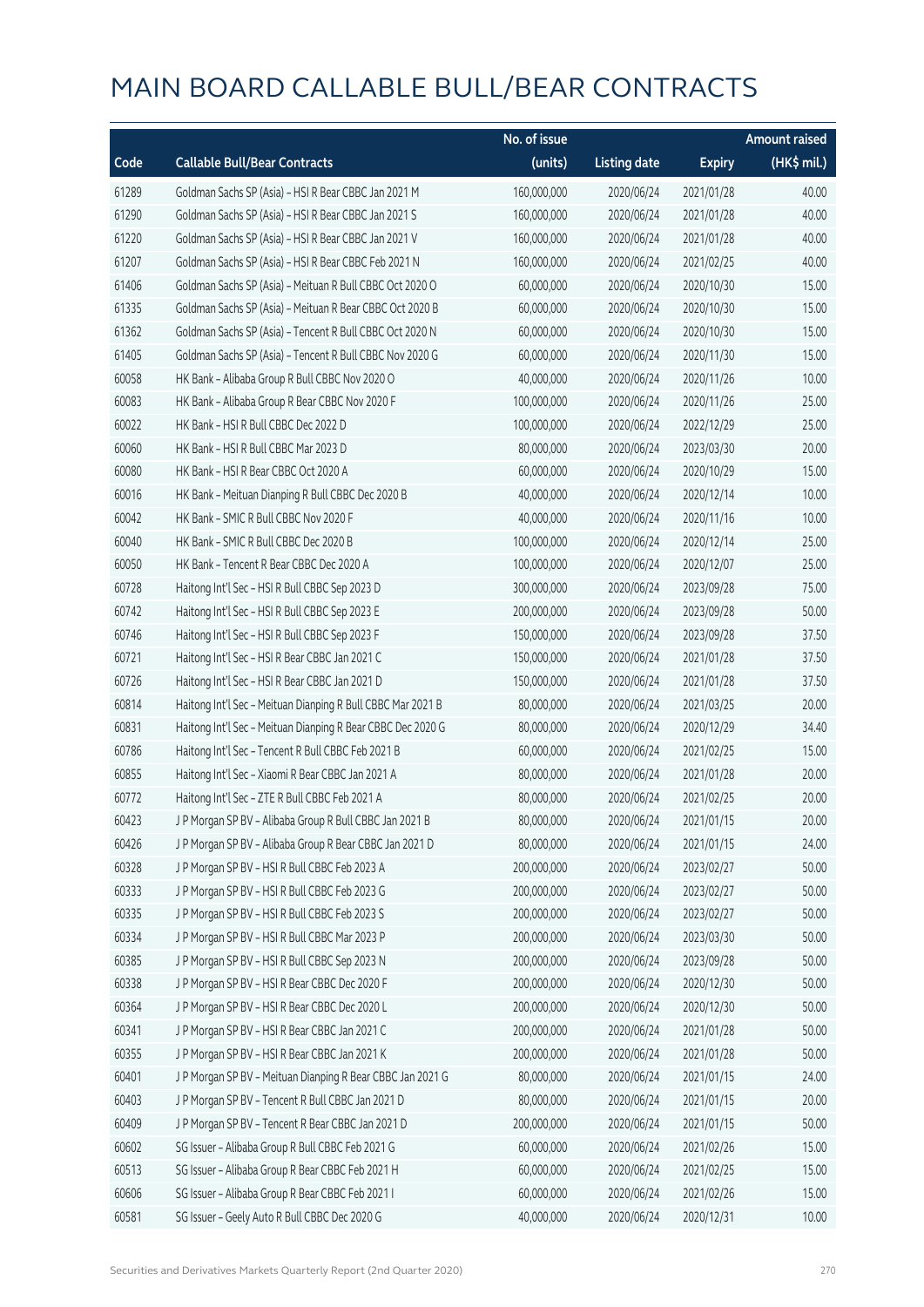|       |                                                         | No. of issue |                     |               | <b>Amount raised</b> |
|-------|---------------------------------------------------------|--------------|---------------------|---------------|----------------------|
| Code  | <b>Callable Bull/Bear Contracts</b>                     | (units)      | <b>Listing date</b> | <b>Expiry</b> | (HK\$ mil.)          |
| 60524 | SG Issuer - Galaxy Ent R Bull CBBC Jan 2021 A           | 100,000,000  | 2020/06/24          | 2021/01/29    | 25.00                |
| 60643 | SG Issuer - HSI R Bull CBBC Aug 2023 F                  | 250,000,000  | 2020/06/24          | 2023/08/30    | 62.50                |
| 60681 | SG Issuer - HSI R Bull CBBC Aug 2023 G                  | 250,000,000  | 2020/06/24          | 2023/08/30    | 62.50                |
| 60683 | SG Issuer - HSI R Bull CBBC Aug 2023 H                  | 250,000,000  | 2020/06/24          | 2023/08/30    | 62.50                |
| 60700 | SG Issuer - HSI R Bull CBBC Aug 2023 I                  | 250,000,000  | 2020/06/24          | 2023/08/30    | 62.50                |
| 60716 | SG Issuer - HSI R Bull CBBC Oct 2023 S                  | 250,000,000  | 2020/06/24          | 2023/10/30    | 62.50                |
| 60620 | SG Issuer - HSI R Bear CBBC Nov 2020 P                  | 250,000,000  | 2020/06/24          | 2020/11/27    | 62.50                |
| 60624 | SG Issuer - HSI R Bear CBBC Dec 2020 K                  | 250,000,000  | 2020/06/24          | 2020/12/30    | 62.50                |
| 60638 | SG Issuer - HSI R Bear CBBC Dec 2020 M                  | 250,000,000  | 2020/06/24          | 2020/12/30    | 62.50                |
| 60592 | SG Issuer - HSI R Bear CBBC Jan 2021 L                  | 250,000,000  | 2020/06/24          | 2021/01/28    | 62.50                |
| 60622 | SG Issuer - HSI R Bear CBBC Jan 2021 V                  | 250,000,000  | 2020/06/24          | 2021/01/28    | 62.50                |
| 60718 | SG Issuer - Meituan Dianping R Bull CBBC Feb 2021 G     | 100,000,000  | 2020/06/24          | 2021/02/25    | 25.00                |
| 60539 | SG Issuer - Meituan Dianping R Bear CBBC Feb 2021 M     | 100,000,000  | 2020/06/24          | 2021/02/25    | 25.00                |
| 60612 | SG Issuer - SMIC R Bull CBBC Feb 2021 J                 | 120,000,000  | 2020/06/24          | 2021/02/26    | 30.00                |
| 60564 | SG Issuer - SMIC R Bear CBBC Jan 2021 A                 | 120,000,000  | 2020/06/24          | 2021/01/28    | 30.00                |
| 60613 | SG Issuer - Sunny Optical R Bull CBBC Jan 2021 C        | 60,000,000   | 2020/06/24          | 2021/01/29    | 15.00                |
| 60568 | SG Issuer - Tencent R Bull CBBC Dec 2020 V              | 80,000,000   | 2020/06/24          | 2020/12/30    | 20.00                |
| 60588 | SG Issuer - Tencent R Bull CBBC Jan 2021 P              | 80,000,000   | 2020/06/24          | 2021/01/29    | 20.00                |
| 60614 | SG Issuer - Tencent R Bear CBBC Feb 2021 E              | 80,000,000   | 2020/06/24          | 2021/02/25    | 20.00                |
| 60572 | SG Issuer - ZTE R Bull CBBC Jan 2021 B                  | 60,000,000   | 2020/06/24          | 2021/01/29    | 15.00                |
| 60294 | UBS AG - Alibaba Group R Bull CBBC Apr 2021 C           | 80,000,000   | 2020/06/24          | 2021/04/12    | 20.00                |
| 60175 | UBS AG - Alibaba Group R Bear CBBC Jan 2021 I           | 80,000,000   | 2020/06/24          | 2021/01/22    | 20.00                |
| 60304 | UBS AG - HSI R Bull CBBC Jan 2023 A                     | 200,000,000  | 2020/06/24          | 2023/01/30    | 50.00                |
| 60313 | UBS AG - HSI R Bull CBBC Jan 2023 H                     | 200,000,000  | 2020/06/24          | 2023/01/30    | 50.00                |
| 60302 | UBS AG - HSI R Bull CBBC Jan 2023 X                     | 200,000,000  | 2020/06/24          | 2023/01/30    | 50.00                |
| 60223 | UBS AG - HSI R Bear CBBC Jan 2021 D                     | 200,000,000  | 2020/06/24          | 2021/01/28    | 50.00                |
| 60224 | UBS AG - HSI R Bear CBBC Jan 2021 E                     | 200,000,000  | 2020/06/24          | 2021/01/28    | 50.00                |
| 60233 | UBS AG - HSI R Bear CBBC Jan 2021 F                     | 200,000,000  | 2020/06/24          | 2021/01/28    | 50.00                |
| 60277 | UBS AG - HSI R Bear CBBC Jan 2021 H                     | 200,000,000  | 2020/06/24          | 2021/01/28    | 50.00                |
| 60179 | UBS AG - HSI R Bear CBBC Jan 2021 Z                     | 200,000,000  | 2020/06/24          | 2021/01/28    | 50.00                |
| 60174 | UBS AG - Meituan Dianping R Bear CBBC Dec 2020 K        | 50,000,000   | 2020/06/24          | 2020/12/31    | 12.50                |
| 60291 | UBS AG - Tencent R Bull CBBC Apr 2021 G                 | 40,000,000   | 2020/06/24          | 2021/04/12    | 10.00                |
| 60454 | Bank Vontobel - CM Bank R Bull CBBC Sep 2021 A          | 40,000,000   | 2020/06/24          | 2021/09/03    | 10.00                |
| 60453 | Bank Vontobel - CM Bank R Bull CBBC Oct 2021 A          | 40,000,000   | 2020/06/24          | 2021/10/08    | 10.00                |
| 60455 | Bank Vontobel - CM Bank R Bear CBBC May 2021 A          | 40,000,000   | 2020/06/24          | 2021/05/07    | 10.00                |
| 60485 | Bank Vontobel - HKEX R Bear CBBC Jan 2021 C             | 40,000,000   | 2020/06/24          | 2021/01/08    | 10.00                |
| 60447 | Bank Vontobel - HKEX R Bear CBBC Mar 2021 B             | 80,000,000   | 2020/06/24          | 2021/03/05    | 20.00                |
| 60448 | Bank Vontobel - HSI R Bull CBBC Mar 2023 C              | 80,000,000   | 2020/06/24          | 2023/03/30    | 20.00                |
| 60456 | Bank Vontobel - HSI R Bull CBBC Mar 2023 D              | 80,000,000   | 2020/06/24          | 2023/03/30    | 20.00                |
| 60431 | Bank Vontobel - Meituan Dianping R Bull CBBC Mar 2021 I | 60,000,000   | 2020/06/24          | 2021/03/05    | 15.00                |
| 60434 | Bank Vontobel - Meituan Dianping R Bear CBBC Feb 2021 E | 50,000,000   | 2020/06/24          | 2021/02/19    | 18.00                |
| 60437 | Bank Vontobel - Meituan Dianping R Bear CBBC Mar 2021 A | 200,000,000  | 2020/06/24          | 2021/03/05    | 50.00                |
| 60511 | Bank Vontobel - Tencent R Bull CBBC Feb 2021 J          | 40,000,000   | 2020/06/24          | 2021/02/19    | 10.00                |
| 60508 | Bank Vontobel - Tencent R Bear CBBC Feb 2021 E          | 30,000,000   | 2020/06/24          | 2021/02/19    | 15.45                |
| 61488 | BOCI Asia Ltd. - HSI R Bull CBBC Jan 2023 S             | 150,000,000  | 2020/06/26          | 2023/01/30    | 37.50                |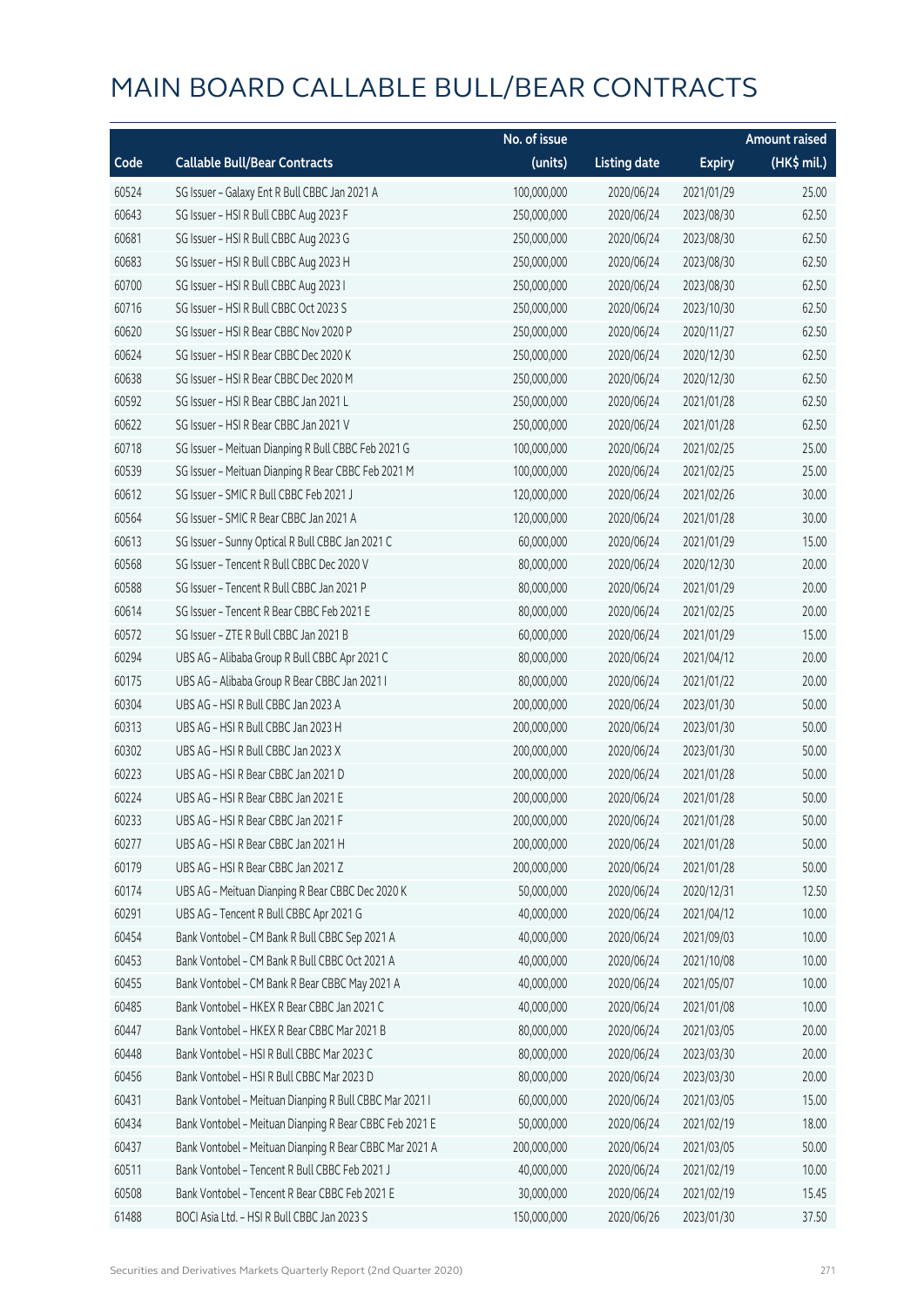|       |                                                          | No. of issue |                     |               | <b>Amount raised</b> |
|-------|----------------------------------------------------------|--------------|---------------------|---------------|----------------------|
| Code  | <b>Callable Bull/Bear Contracts</b>                      | (units)      | <b>Listing date</b> | <b>Expiry</b> | (HK\$ mil.)          |
| 61516 | BOCI Asia Ltd. - HSI R Bull CBBC Jan 2023 T              | 150,000,000  | 2020/06/26          | 2023/01/30    | 37.50                |
| 61524 | BOCI Asia Ltd. - HSI R Bear CBBC Oct 2020 P              | 150,000,000  | 2020/06/26          | 2020/10/29    | 37.50                |
| 61527 | BOCI Asia Ltd. - HSI R Bear CBBC Oct 2020 T              | 150,000,000  | 2020/06/26          | 2020/10/29    | 37.50                |
| 61531 | BOCI Asia Ltd. - Tencent R Bull CBBC Dec 2020 T          | 40,000,000   | 2020/06/26          | 2020/12/30    | 10.00                |
| 61532 | BOCI Asia Ltd. - Tencent R Bear CBBC Dec 2020 S          | 40,000,000   | 2020/06/26          | 2020/12/30    | 10.00                |
| 61538 | BOCI Asia Ltd. - ZTE R Bull CBBC Dec 2020 C              | 80,000,000   | 2020/06/26          | 2020/12/31    | 20.00                |
| 61541 | BNP Paribas Issuance B.V. - HSI R Bull CBBC Oct 2022 L   | 190,000,000  | 2020/06/26          | 2022/10/28    | 47.50                |
| 61549 | BNP Paribas Issuance B.V. - HSI R Bear CBBC Sep 2020 I   | 240,000,000  | 2020/06/26          | 2020/09/29    | 60.00                |
| 62181 | Credit Suisse AG - Alibaba Group R Bull CBBC Dec 2020 E  | 50,000,000   | 2020/06/26          | 2020/12/30    | 12.50                |
| 62188 | Credit Suisse AG - Geely Auto R Bull CBBC Nov 2020 B     | 40,000,000   | 2020/06/26          | 2020/11/27    | 10.00                |
| 62173 | Credit Suisse AG - HSI R Bull CBBC Mar 2023 V            | 200,000,000  | 2020/06/26          | 2023/03/30    | 50.00                |
| 62174 | Credit Suisse AG - HSI R Bull CBBC Mar 2023 W            | 200,000,000  | 2020/06/26          | 2023/03/30    | 50.00                |
| 62182 | Credit Suisse AG - HSI R Bear CBBC Dec 2020 U            | 200,000,000  | 2020/06/26          | 2020/12/30    | 50.00                |
| 62229 | Credit Suisse AG - HSI R Bear CBBC Jan 2021 T            | 300,000,000  | 2020/06/26          | 2021/01/28    | 75.00                |
| 62206 | Credit Suisse AG - SMIC R Bull CBBC Dec 2020 D           | 100,000,000  | 2020/06/26          | 2020/12/30    | 25.00                |
| 62197 | Credit Suisse AG - Tencent R Bull CBBC Nov 2020 T        | 50,000,000   | 2020/06/26          | 2020/11/27    | 12.50                |
| 62215 | Credit Suisse AG - ZTE R Bull CBBC Dec 2020 D            | 50,000,000   | 2020/06/26          | 2020/12/30    | 12.50                |
| 62218 | Credit Suisse AG - ZTE R Bull CBBC Dec 2020 E            | 50,000,000   | 2020/06/26          | 2020/12/18    | 12.50                |
| 62373 | Goldman Sachs SP (Asia) - HSI R Bull CBBC Oct 2023 J     | 160,000,000  | 2020/06/26          | 2023/10/30    | 40.00                |
| 62379 | Goldman Sachs SP (Asia) - HSI R Bull CBBC Oct 2023 K     | 160,000,000  | 2020/06/26          | 2023/10/30    | 40.00                |
| 62429 | Goldman Sachs SP (Asia) - HSI R Bull CBBC Oct 2023 L     | 160,000,000  | 2020/06/26          | 2023/10/30    | 40.00                |
| 62461 | Goldman Sachs SP (Asia) - HSI R Bull CBBC Oct 2023 M     | 160,000,000  | 2020/06/26          | 2023/10/30    | 40.00                |
| 62481 | Goldman Sachs SP (Asia) - HSI R Bull CBBC Oct 2023 N     | 160,000,000  | 2020/06/26          | 2023/10/30    | 40.00                |
| 62386 | Goldman Sachs SP (Asia) - HSI R Bear CBBC Jan 2021 B     | 160,000,000  | 2020/06/26          | 2021/01/28    | 40.00                |
| 62417 | Goldman Sachs SP (Asia) - HSI R Bear CBBC Jan 2021 N     | 160,000,000  | 2020/06/26          | 2021/01/28    | 40.00                |
| 62381 | Goldman Sachs SP (Asia) - HSI R Bear CBBC Jan 2021 Y     | 160,000,000  | 2020/06/26          | 2021/01/28    | 40.00                |
| 62553 | Goldman Sachs SP (Asia) - Meituan R Bull CBBC Oct 2020 P | 60,000,000   | 2020/06/26          | 2020/10/30    | 15.00                |
| 62482 | Goldman Sachs SP (Asia) - Meituan R Bear CBBC Oct 2020 C | 60,000,000   | 2020/06/26          | 2020/10/30    | 15.00                |
| 62524 | Goldman Sachs SP (Asia) - Tencent R Bull CBBC Nov 2020 H | 60,000,000   | 2020/06/26          | 2020/11/30    | 15.00                |
| 62547 | Goldman Sachs SP (Asia) - Tencent R Bull CBBC Jun 2021 B | 80,000,000   | 2020/06/26          | 2021/06/30    | 20.00                |
| 61430 | HK Bank - HSI R Bull CBBC Mar 2023 E                     | 100,000,000  | 2020/06/26          | 2023/03/30    | 25.00                |
| 61459 | HK Bank - HSI R Bear CBBC Oct 2020 B                     | 100,000,000  | 2020/06/26          | 2020/10/29    | 25.00                |
| 61473 | HK Bank - HSI R Bear CBBC Oct 2020 C                     | 100,000,000  | 2020/06/26          | 2020/10/29    | 25.00                |
| 61481 | HK Bank - SMIC R Bull CBBC Nov 2020 G                    | 40,000,000   | 2020/06/26          | 2020/11/09    | 10.00                |
| 61482 | HK Bank - SMIC R Bull CBBC Dec 2020 C                    | 40,000,000   | 2020/06/26          | 2020/12/21    | 10.00                |
| 61478 | HK Bank - SMIC R Bear CBBC Nov 2020 E                    | 40,000,000   | 2020/06/26          | 2020/11/16    | 10.00                |
| 61434 | HK Bank - Tencent R Bull CBBC Nov 2020 Q                 | 40,000,000   | 2020/06/26          | 2020/11/12    | 10.00                |
| 61419 | HK Bank - Tencent R Bear CBBC Nov 2020 J                 | 40,000,000   | 2020/06/26          | 2020/11/05    | 10.00                |
| 61474 | HK Bank - ZTE R Bull CBBC Dec 2020 D                     | 40,000,000   | 2020/06/26          | 2020/12/21    | 10.00                |
| 62282 | Haitong Int'l Sec - Alibaba Group R Bear CBBC Feb 2021 A | 80,000,000   | 2020/06/26          | 2021/02/25    | 22.80                |
| 62296 | Haitong Int'l Sec - HSCEI R Bull CBBC May 2022 A         | 100,000,000  | 2020/06/26          | 2022/05/30    | 25.00                |
| 62297 | Haitong Int'l Sec - HSCEI R Bull CBBC Dec 2022 A         | 100,000,000  | 2020/06/26          | 2022/12/29    | 25.00                |
| 62310 | Haitong Int'l Sec - HSCEI R Bear CBBC Oct 2020 A         | 100,000,000  | 2020/06/26          | 2020/10/29    | 25.00                |
| 62232 | Haitong Int'l Sec - HSI R Bull CBBC Aug 2023 A           | 200,000,000  | 2020/06/26          | 2023/08/30    | 50.00                |
| 62244 | Haitong Int'l Sec - HSI R Bull CBBC Aug 2023 B           | 150,000,000  | 2020/06/26          | 2023/08/30    | 37.50                |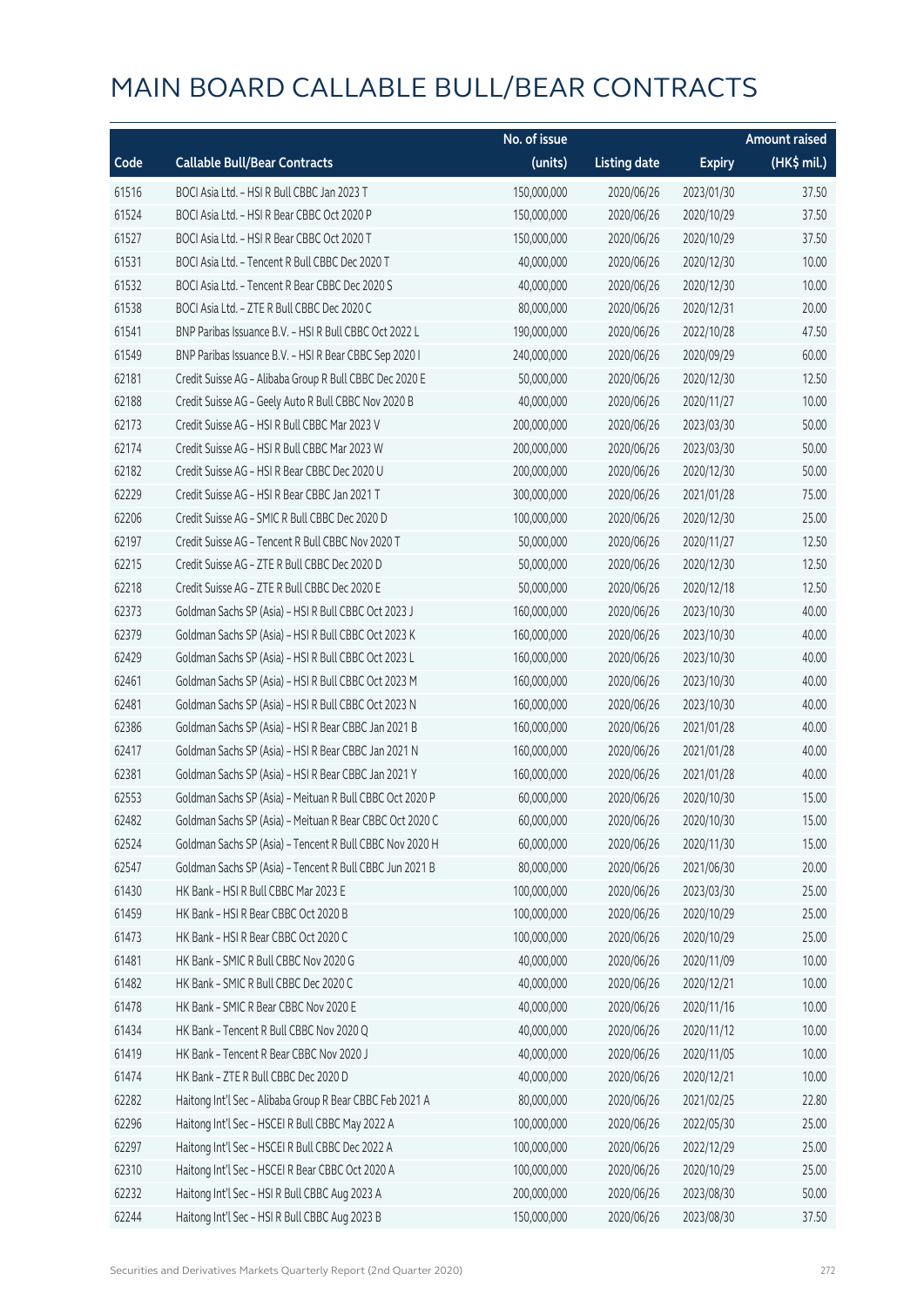|       |                                                           | No. of issue |                     |               | <b>Amount raised</b> |
|-------|-----------------------------------------------------------|--------------|---------------------|---------------|----------------------|
| Code  | <b>Callable Bull/Bear Contracts</b>                       | (units)      | <b>Listing date</b> | <b>Expiry</b> | (HK\$ mil.)          |
| 62253 | Haitong Int'l Sec - HSI R Bull CBBC Oct 2023 D            | 150,000,000  | 2020/06/26          | 2023/10/30    | 37.50                |
| 62259 | Haitong Int'l Sec - HSI R Bear CBBC Dec 2020 M            | 150,000,000  | 2020/06/26          | 2020/12/30    | 37.50                |
| 62261 | Haitong Int'l Sec - HSI R Bear CBBC Dec 2020 O            | 150,000,000  | 2020/06/26          | 2020/12/30    | 37.50                |
| 62288 | Haitong Int'l Sec - Tencent R Bear CBBC Jan 2021 G        | 80,000,000   | 2020/06/26          | 2021/01/28    | 48.40                |
| 62274 | Haitong Int'l Sec - ZTE R Bull CBBC Jan 2021 A            | 80,000,000   | 2020/06/26          | 2021/01/29    | 20.00                |
| 61777 | J P Morgan SP BV - HSI R Bull CBBC Feb 2023 Y             | 200,000,000  | 2020/06/26          | 2023/02/27    | 50.00                |
| 61696 | J P Morgan SP BV - HSI R Bull CBBC Sep 2023 T             | 200,000,000  | 2020/06/26          | 2023/09/28    | 50.00                |
| 61723 | J P Morgan SP BV - HSI R Bull CBBC Sep 2023 U             | 200,000,000  | 2020/06/26          | 2023/09/28    | 50.00                |
| 61727 | J P Morgan SP BV - HSI R Bear CBBC Dec 2020 S             | 200,000,000  | 2020/06/26          | 2020/12/30    | 50.00                |
| 61728 | J P Morgan SP BV - HSI R Bear CBBC Dec 2020 V             | 200,000,000  | 2020/06/26          | 2020/12/30    | 50.00                |
| 61735 | J P Morgan SP BV - HSI R Bear CBBC Dec 2020 X             | 200,000,000  | 2020/06/26          | 2020/12/30    | 50.00                |
| 61792 | J P Morgan SP BV - Tencent R Bull CBBC Jan 2021 E         | 50,000,000   | 2020/06/26          | 2021/01/15    | 12.50                |
| 61487 | Morgan Stanley Asia Products - HSI R Bull CBBC May 2023 D | 150,000,000  | 2020/06/26          | 2023/05/30    | 37.50                |
| 61817 | SG Issuer - Alibaba Group R Bull CBBC Jan 2021 J          | 60,000,000   | 2020/06/26          | 2021/01/29    | 15.00                |
| 61867 | SG Issuer - Alibaba Group R Bear CBBC Dec 2020 Q          | 60,000,000   | 2020/06/26          | 2020/12/30    | 18.90                |
| 61882 | SG Issuer - China Life R Bull CBBC Mar 2021 D             | 150,000,000  | 2020/06/26          | 2021/03/30    | 37.50                |
| 61863 | SG Issuer - HSI R Bull CBBC Aug 2023 J                    | 250,000,000  | 2020/06/26          | 2023/08/30    | 62.50                |
| 62052 | SG Issuer - HSI R Bull CBBC Aug 2023 K                    | 250,000,000  | 2020/06/26          | 2023/08/30    | 62.50                |
| 61864 | SG Issuer - HSI R Bull CBBC Sep 2023 O                    | 250,000,000  | 2020/06/26          | 2023/09/28    | 62.50                |
| 62123 | SG Issuer - HSI R Bull CBBC Sep 2023 P                    | 250,000,000  | 2020/06/26          | 2023/09/28    | 62.50                |
| 62070 | SG Issuer - HSI R Bull CBBC Oct 2023 T                    | 250,000,000  | 2020/06/26          | 2023/10/30    | 62.50                |
| 62120 | SG Issuer - HSI R Bear CBBC Nov 2020 Q                    | 250,000,000  | 2020/06/26          | 2020/11/27    | 62.50                |
| 62096 | SG Issuer - HSI R Bear CBBC Nov 2020 Y                    | 250,000,000  | 2020/06/26          | 2020/11/27    | 62.50                |
| 62038 | SG Issuer - HSI R Bear CBBC Jan 2021 W                    | 250,000,000  | 2020/06/26          | 2021/01/28    | 62.50                |
| 61824 | SG Issuer - Meituan Dianping R Bull CBBC Mar 2021 B       | 100,000,000  | 2020/06/26          | 2021/03/30    | 25.00                |
| 61914 | SG Issuer - Meituan Dianping R Bear CBBC Feb 2021 N       | 100,000,000  | 2020/06/26          | 2021/02/25    | 48.00                |
| 61834 | SG Issuer - Ping An R Bull CBBC Feb 2021 I                | 100,000,000  | 2020/06/26          | 2021/02/25    | 25.00                |
| 62149 | SG Issuer – SMIC R Bull CBBC Jan 2021 E                   | 120,000,000  | 2020/06/26          | 2021/01/29    | 30.00                |
| 61852 | SG Issuer - SMIC R Bear CBBC Dec 2020 G                   | 120,000,000  | 2020/06/26          | 2020/12/30    | 30.00                |
| 62154 | SG Issuer - SMIC R Bear CBBC Feb 2021 C                   | 200,000,000  | 2020/06/26          | 2021/02/25    | 50.00                |
| 61968 | SG Issuer - Tencent R Bull CBBC Nov 2020 U                | 80,000,000   | 2020/06/26          | 2020/11/30    | 20.00                |
| 62166 | SG Issuer - Tencent R Bull CBBC Jan 2021 Q                | 80,000,000   | 2020/06/26          | 2021/01/29    | 20.00                |
| 61860 | SG Issuer - Tencent R Bear CBBC Jan 2021 C                | 80,000,000   | 2020/06/26          | 2021/01/29    | 20.00                |
| 61982 | SG Issuer - Tencent R Bear CBBC Feb 2021 G                | 80,000,000   | 2020/06/26          | 2021/02/26    | 45.60                |
| 61993 | SG Issuer - Tencent R Bear CBBC Feb 2021 H                | 80,000,000   | 2020/06/26          | 2021/02/26    | 53.60                |
| 61998 | SG Issuer - Tencent R Bear CBBC Mar 2021 I                | 80,000,000   | 2020/06/26          | 2021/03/30    | 65.60                |
| 62331 | SG Issuer - ZTE R Bull CBBC Dec 2020 C                    | 60,000,000   | 2020/06/26          | 2020/12/31    | 15.00                |
| 62346 | SG Issuer - ZTE R Bull CBBC Jan 2021 C                    | 60,000,000   | 2020/06/26          | 2021/01/29    | 15.00                |
| 62353 | SG Issuer - ZTE R Bull CBBC May 2021 A                    | 120,000,000  | 2020/06/26          | 2021/05/31    | 30.00                |
| 61626 | UBS AG - HSI R Bull CBBC Sep 2022 Q                       | 200,000,000  | 2020/06/26          | 2022/09/29    | 50.00                |
| 61627 | UBS AG - HSI R Bull CBBC Sep 2022 U                       | 200,000,000  | 2020/06/26          | 2022/09/29    | 50.00                |
| 61631 | UBS AG - HSI R Bull CBBC Sep 2022 X                       | 200,000,000  | 2020/06/26          | 2022/09/29    | 50.00                |
| 61617 | UBS AG - HSI R Bull CBBC Jan 2023 B                       | 200,000,000  | 2020/06/26          | 2023/01/30    | 50.00                |
| 61566 | UBS AG - HSI R Bull CBBC Jan 2023 J                       | 200,000,000  | 2020/06/26          | 2023/01/30    | 50.00                |
| 61632 | UBS AG - HSI R Bear CBBC Oct 2020 U                       | 200,000,000  | 2020/06/26          | 2020/10/29    | 50.00                |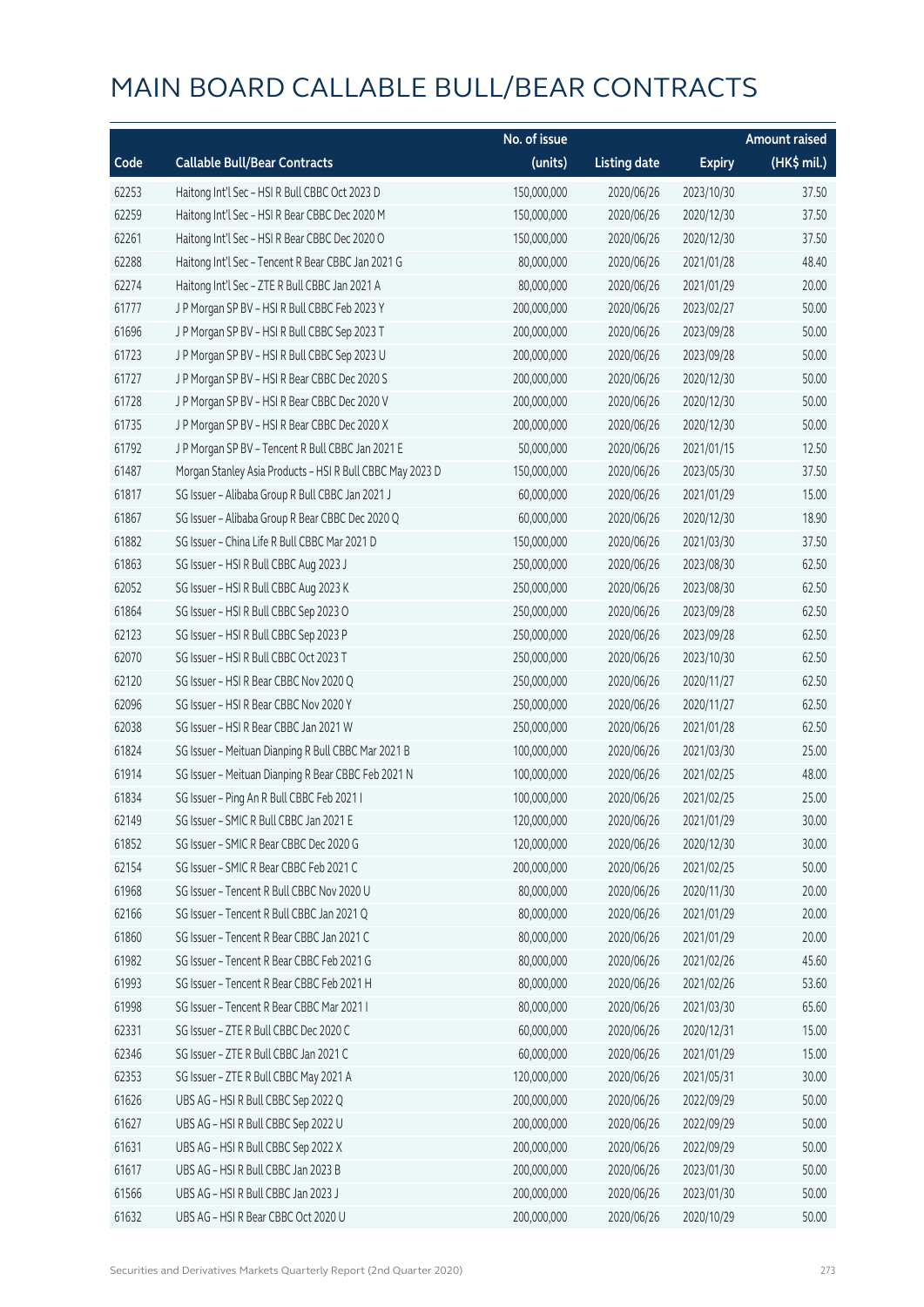|       |                                                            | No. of issue |                     |               | <b>Amount raised</b> |
|-------|------------------------------------------------------------|--------------|---------------------|---------------|----------------------|
| Code  | <b>Callable Bull/Bear Contracts</b>                        | (units)      | <b>Listing date</b> | <b>Expiry</b> | (HK\$ mil.)          |
| 61638 | UBS AG - HSI R Bear CBBC Oct 2020 Y                        | 200,000,000  | 2020/06/26          | 2020/10/29    | 50.00                |
| 61639 | UBS AG - HSI R Bear CBBC Nov 2020 H                        | 200,000,000  | 2020/06/26          | 2020/11/27    | 50.00                |
| 61652 | UBS AG - HSI R Bear CBBC Nov 2020 X                        | 200,000,000  | 2020/06/26          | 2020/11/27    | 50.00                |
| 61654 | UBS AG - SMIC R Bull CBBC Mar 2021 C                       | 100,000,000  | 2020/06/26          | 2021/03/22    | 25.00                |
| 61664 | UBS AG - Tencent R Bull CBBC Apr 2021 H                    | 200,000,000  | 2020/06/26          | 2021/04/14    | 50.00                |
| 61695 | UBS AG - Tencent R Bull CBBC Apr 2021 I                    | 40,000,000   | 2020/06/26          | 2021/04/15    | 10.00                |
| 61815 | Bank Vontobel - Alibaba Group R Bull CBBC Mar 2021 C       | 40,000,000   | 2020/06/26          | 2021/03/05    | 10.00                |
| 61794 | Bank Vontobel - CSOP A50 ETF R Bull CBBC Apr 2021 D        | 40,000,000   | 2020/06/26          | 2021/04/16    | 10.00                |
| 61803 | Bank Vontobel - Geely Auto R Bull CBBC Jan 2021 A          | 40,000,000   | 2020/06/26          | 2021/01/22    | 10.00                |
| 61805 | Bank Vontobel - Tencent R Bull CBBC Feb 2021 K             | 40,000,000   | 2020/06/26          | 2021/02/19    | 10.00                |
| 61811 | Bank Vontobel - Tencent R Bear CBBC Jan 2021 I             | 40,000,000   | 2020/06/26          | 2021/01/08    | 10.00                |
| 61810 | Bank Vontobel - Tencent R Bear CBBC Feb 2021 F             | 40,000,000   | 2020/06/26          | 2021/02/19    | 13.60                |
| 63175 | BOCI Asia Ltd. - AAC Tech R Bull CBBC Dec 2020 D           | 80,000,000   | 2020/06/29          | 2020/12/30    | 20.00                |
| 63185 | BOCI Asia Ltd. - Alibaba Group R Bull CBBC Dec 2020 Y      | 60,000,000   | 2020/06/29          | 2020/12/31    | 15.00                |
| 63189 | BOCI Asia Ltd. - China Life R Bull CBBC Dec 2020 C         | 40,000,000   | 2020/06/29          | 2020/12/31    | 10.00                |
| 63222 | BOCI Asia Ltd. - HSI R Bull CBBC Feb 2023 A                | 150,000,000  | 2020/06/29          | 2023/02/27    | 37.50                |
| 63251 | BOCI Asia Ltd. - HSI R Bull CBBC Feb 2023 B                | 150,000,000  | 2020/06/29          | 2023/02/27    | 37.50                |
| 63265 | BOCI Asia Ltd. - HSI R Bull CBBC Feb 2023 C                | 150,000,000  | 2020/06/29          | 2023/02/27    | 37.50                |
| 63286 | BOCI Asia Ltd. - HSI R Bear CBBC Oct 2020 B                | 150,000,000  | 2020/06/29          | 2020/10/29    | 37.50                |
| 63290 | BOCI Asia Ltd. - HSI R Bear CBBC Oct 2020 C                | 150,000,000  | 2020/06/29          | 2020/10/29    | 37.50                |
| 63125 | BOCI Asia Ltd. - Tencent R Bull CBBC Dec 2020 U            | 40,000,000   | 2020/06/29          | 2020/12/30    | 10.00                |
| 63126 | BOCI Asia Ltd. - Tencent R Bull CBBC Dec 2020 V            | 40,000,000   | 2020/06/29          | 2020/12/30    | 10.00                |
| 63159 | BOCI Asia Ltd. - Tencent R Bear CBBC Dec 2020 J            | 40,000,000   | 2020/06/29          | 2020/12/30    | 16.40                |
| 63136 | BOCI Asia Ltd. - Tencent R Bear CBBC Dec 2020 Q            | 40,000,000   | 2020/06/29          | 2020/12/30    | 10.40                |
| 63436 | BNP Paribas Issuance B.V. - HSI R Bull CBBC Dec 2022 B     | 200,000,000  | 2020/06/29          | 2022/12/29    | 50.00                |
| 62616 | BNP Paribas Issuance B.V. - HSI R Bull CBBC Dec 2022 E     | 200,000,000  | 2020/06/29          | 2022/12/29    | 50.00                |
| 63394 | BNP Paribas Issuance B.V. - HSI R Bull CBBC Dec 2022 U     | 200,000,000  | 2020/06/29          | 2022/12/29    | 50.00                |
| 62627 | BNP Paribas Issuance B.V. - HSI R Bear CBBC Oct 2020 Y     | 250,000,000  | 2020/06/29          | 2020/10/29    | 62.50                |
| 63481 | BNP Paribas Issuance B.V. - HSI R Bear CBBC Dec 2020 C     | 250,000,000  | 2020/06/29          | 2020/12/30    | 62.50                |
| 63467 | BNP Paribas Issuance B.V. - HSI R Bear CBBC Dec 2020 O     | 240,000,000  | 2020/06/29          | 2020/12/30    | 60.00                |
| 63877 | BNP Paribas Issuance B.V. - Tencent R Bull CBBC Nov 2021 A | 50,000,000   | 2020/06/29          | 2021/11/29    | 12.50                |
| 63888 | BNP Paribas Issuance B.V. - Tencent R Bull CBBC Dec 2021 A | 50,000,000   | 2020/06/29          | 2021/12/30    | 12.50                |
| 63895 | BNP Paribas Issuance B.V. - Tencent R Bear CBBC Dec 2021 B | 50,000,000   | 2020/06/29          | 2021/12/30    | 12.50                |
| 63794 | Credit Suisse AG - AAC Tech R Bull CBBC Dec 2020 G         | 80,000,000   | 2020/06/29          | 2020/12/30    | 20.00                |
| 63795 | Credit Suisse AG - AAC Tech R Bear CBBC Nov 2020 E         | 50,000,000   | 2020/06/29          | 2020/11/27    | 12.50                |
| 63812 | Credit Suisse AG - HKEX R Bull CBBC Dec 2020 K             | 50,000,000   | 2020/06/29          | 2020/12/30    | 12.50                |
| 63786 | Credit Suisse AG - HKEX R Bear CBBC Jan 2021 D             | 100,000,000  | 2020/06/29          | 2021/01/28    | 25.00                |
| 63857 | Credit Suisse AG - HSI R Bull CBBC Mar 2023 X              | 200,000,000  | 2020/06/29          | 2023/03/30    | 50.00                |
| 63858 | Credit Suisse AG - HSI R Bull CBBC Mar 2023 Y              | 200,000,000  | 2020/06/29          | 2023/03/30    | 50.00                |
| 63872 | Credit Suisse AG - HSI R Bull CBBC Mar 2023 Z              | 200,000,000  | 2020/06/29          | 2023/03/30    | 50.00                |
| 63760 | Credit Suisse AG - HSI R Bear CBBC Oct 2020 J              | 200,000,000  | 2020/06/29          | 2020/10/29    | 50.00                |
| 63765 | Credit Suisse AG - HSI R Bear CBBC Nov 2020 L              | 200,000,000  | 2020/06/29          | 2020/11/27    | 50.00                |
| 63777 | Credit Suisse AG - HSI R Bear CBBC Dec 2020 V              | 200,000,000  | 2020/06/29          | 2020/12/30    | 50.00                |
| 63873 | Credit Suisse AG - HSI R Bear CBBC Jan 2021 U              | 300,000,000  | 2020/06/29          | 2021/01/28    | 75.00                |
| 63792 | Credit Suisse AG - Tencent R Bull CBBC Dec 2020 M          | 50,000,000   | 2020/06/29          | 2020/12/30    | 12.50                |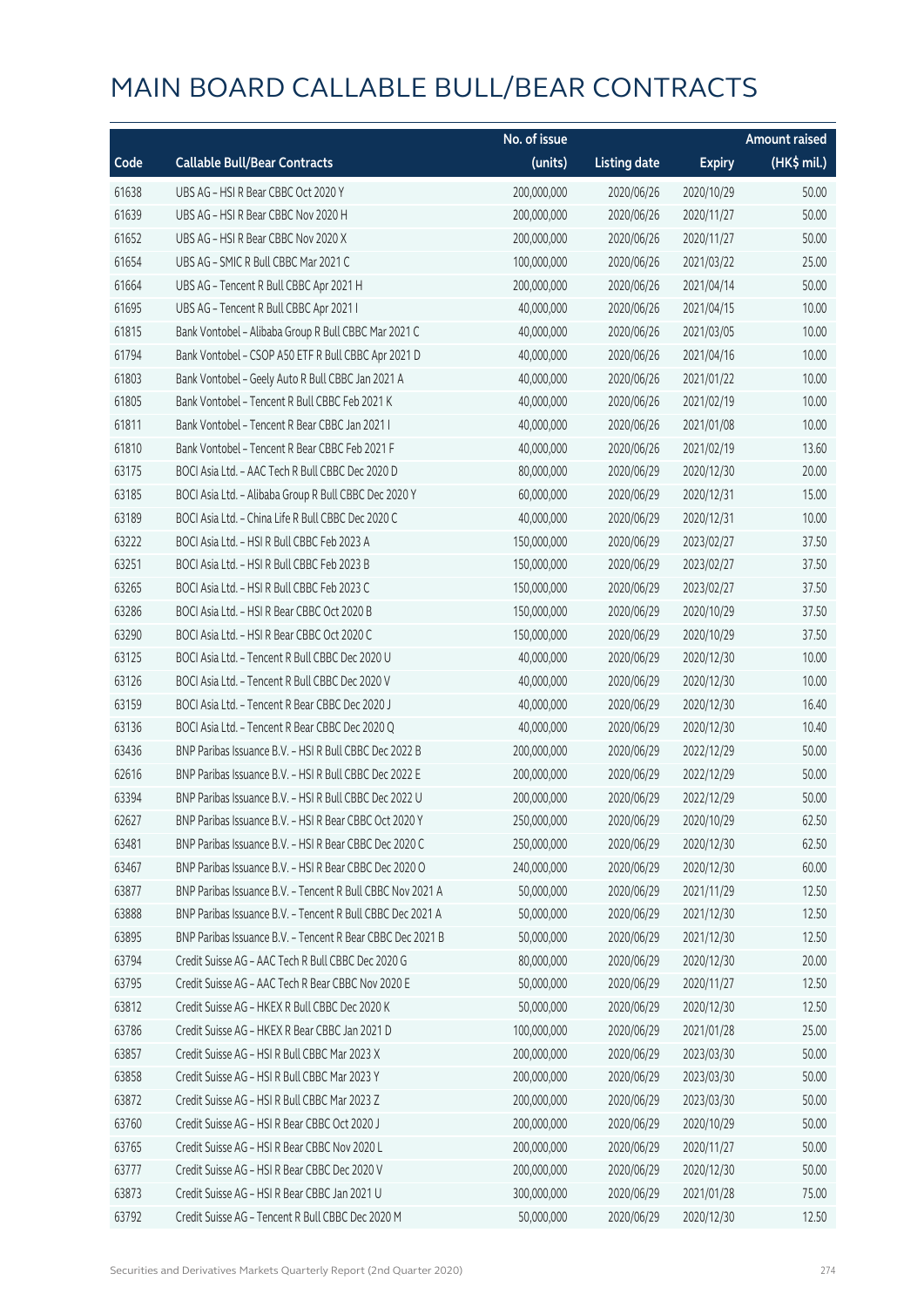|       |                                                             | No. of issue |                     |               | <b>Amount raised</b> |
|-------|-------------------------------------------------------------|--------------|---------------------|---------------|----------------------|
| Code  | <b>Callable Bull/Bear Contracts</b>                         | (units)      | <b>Listing date</b> | <b>Expiry</b> | (HK\$ mil.)          |
| 63793 | Credit Suisse AG - Tencent R Bull CBBC Dec 2020 N           | 100,000,000  | 2020/06/29          | 2020/12/18    | 25.00                |
| 63811 | Credit Suisse AG - Tencent R Bear CBBC Jan 2021 B           | 100,000,000  | 2020/06/29          | 2021/01/28    | 25.00                |
| 62685 | Bank of East Asia - AAC Tech R Bull CBBC Jan 2021 A         | 60,000,000   | 2020/06/29          | 2021/01/26    | 15.00                |
| 62682 | Bank of East Asia - SMIC R Bull CBBC Jan 2021 A             | 60,000,000   | 2020/06/29          | 2021/01/26    | 15.00                |
| 62688 | Bank of East Asia - Xiaomi R Bull CBBC Jan 2021 A           | 40,000,000   | 2020/06/29          | 2021/01/26    | 10.00                |
| 62689 | Bank of East Asia - Xiaomi R Bear CBBC Jan 2021 A           | 40,000,000   | 2020/06/29          | 2021/01/26    | 10.00                |
| 64220 | Goldman Sachs SP (Asia) - HKEX R Bull CBBC Oct 2020 B       | 60,000,000   | 2020/06/29          | 2020/10/30    | 15.00                |
| 64074 | Goldman Sachs SP (Asia) - HSI R Bull CBBC Oct 2023 O        | 160,000,000  | 2020/06/29          | 2023/10/30    | 40.00                |
| 64113 | Goldman Sachs SP (Asia) - HSI R Bull CBBC Oct 2023 P        | 160,000,000  | 2020/06/29          | 2023/10/30    | 40.00                |
| 64121 | Goldman Sachs SP (Asia) - HSI R Bull CBBC Oct 2023 Q        | 160,000,000  | 2020/06/29          | 2023/10/30    | 40.00                |
| 64122 | Goldman Sachs SP (Asia) - HSI R Bull CBBC Oct 2023 R        | 160,000,000  | 2020/06/29          | 2023/10/30    | 40.00                |
| 64132 | Goldman Sachs SP (Asia) - HSI R Bear CBBC Dec 2020 Q        | 160,000,000  | 2020/06/29          | 2020/12/30    | 40.00                |
| 64151 | Goldman Sachs SP (Asia) - HSI R Bear CBBC Dec 2020 X        | 160,000,000  | 2020/06/29          | 2020/12/30    | 40.00                |
| 64085 | Goldman Sachs SP (Asia) - HSI R Bear CBBC Dec 2020 Y        | 160,000,000  | 2020/06/29          | 2020/12/30    | 40.00                |
| 64081 | Goldman Sachs SP (Asia) - HSI R Bear CBBC Jan 2021 E        | 160,000,000  | 2020/06/29          | 2021/01/28    | 40.00                |
| 64084 | Goldman Sachs SP (Asia) - HSI R Bear CBBC Jan 2021 O        | 160,000,000  | 2020/06/29          | 2021/01/28    | 40.00                |
| 64156 | Goldman Sachs SP (Asia) - Tencent R Bull CBBC Nov 2020 I    | 60,000,000   | 2020/06/29          | 2020/11/30    | 15.00                |
| 64178 | Goldman Sachs SP (Asia) - Tencent R Bull CBBC Nov 2020 J    | 60,000,000   | 2020/06/29          | 2020/11/30    | 15.00                |
| 64202 | Goldman Sachs SP (Asia) - Tencent R Bear CBBC Nov 2020 F    | 60,000,000   | 2020/06/29          | 2020/11/30    | 15.00                |
| 64190 | Goldman Sachs SP (Asia) - Tencent R Bear CBBC Jun 2021 J    | 80,000,000   | 2020/06/29          | 2021/06/30    | 20.00                |
| 62659 | HK Bank - AAC Tech R Bull CBBC Jan 2021 E                   | 40,000,000   | 2020/06/29          | 2021/01/04    | 10.00                |
| 62681 | HK Bank - Geely Auto R Bull CBBC Nov 2020 D                 | 40,000,000   | 2020/06/29          | 2020/11/16    | 10.00                |
| 62634 | HK Bank - HKEX R Bull CBBC Nov 2020 N                       | 40,000,000   | 2020/06/29          | 2020/11/09    | 10.00                |
| 62666 | HK Bank - HSI R Bull CBBC Mar 2023 F                        | 60,000,000   | 2020/06/29          | 2023/03/30    | 15.00                |
| 62677 | HK Bank - HSI R Bear CBBC Oct 2020 D                        | 100,000,000  | 2020/06/29          | 2020/10/29    | 25.00                |
| 62679 | HK Bank - Tencent R Bull CBBC Dec 2020 A                    | 40,000,000   | 2020/06/29          | 2020/12/07    | 10.00                |
| 62567 | HK Bank - Tencent R Bear CBBC Nov 2020 K                    | 40,000,000   | 2020/06/29          | 2020/11/26    | 10.00                |
| 62631 | HK Bank - Tencent R Bear CBBC Dec 2020 B                    | 100,000,000  | 2020/06/29          | 2020/12/14    | 25.00                |
| 62637 | HK Bank - ZTE R Bull CBBC Jan 2021 C                        | 40,000,000   | 2020/06/29          | 2021/01/04    | 10.00                |
| 63689 | Haitong Int'l Sec - AAC Tech R Bull CBBC Jan 2021 A         | 60,000,000   | 2020/06/29          | 2021/01/29    | 15.00                |
| 63669 | Haitong Int'l Sec - Alibaba Group R Bear CBBC Oct 2020 F    | 80,000,000   | 2020/06/29          | 2020/10/28    | 28.56                |
| 63704 | Haitong Int'l Sec - ANTA Sports R Bull CBBC Nov 2020 A      | 60,000,000   | 2020/06/29          | 2020/11/30    | 15.00                |
| 63567 | Haitong Int'l Sec - HSI R Bull CBBC Dec 2022 G              | 200,000,000  | 2020/06/29          | 2022/12/29    | 50.00                |
| 63522 | Haitong Int'l Sec - HSI R Bull CBBC Aug 2023 C              | 300,000,000  | 2020/06/29          | 2023/08/30    | 75.00                |
| 63706 | Haitong Int'l Sec - HSI R Bull CBBC Aug 2023 D              | 150,000,000  | 2020/06/29          | 2023/08/30    | 37.50                |
| 63711 | Haitong Int'l Sec - HSI R Bear CBBC Sep 2020 J              | 150,000,000  | 2020/06/29          | 2020/09/29    | 37.50                |
| 63557 | Haitong Int'l Sec - HSI R Bear CBBC Nov 2020 M              | 150,000,000  | 2020/06/29          | 2020/11/27    | 37.50                |
| 63737 | Haitong Int'l Sec - HSI R Bear CBBC Feb 2021 J              | 300,000,000  | 2020/06/29          | 2021/02/25    | 75.00                |
| 63650 | Haitong Int'l Sec - Meituan Dianping R Bear CBBC Dec 2020 H | 80,000,000   | 2020/06/29          | 2020/12/29    | 20.00                |
| 63577 | Haitong Int'l Sec - Tencent R Bull CBBC Mar 2021 B          | 60,000,000   | 2020/06/29          | 2021/03/11    | 15.00                |
| 63587 | Haitong Int'l Sec - Tencent R Bull CBBC Mar 2021 C          | 60,000,000   | 2020/06/29          | 2021/03/11    | 15.00                |
| 63595 | Haitong Int'l Sec - Tencent R Bear CBBC Oct 2020 O          | 60,000,000   | 2020/06/29          | 2020/10/28    | 15.00                |
| 63611 | Haitong Int'l Sec - Tencent R Bear CBBC Oct 2020 P          | 60,000,000   | 2020/06/29          | 2020/10/28    | 22.92                |
| 63331 | J P Morgan SP BV - HSI R Bull CBBC Mar 2023 F               | 200,000,000  | 2020/06/29          | 2023/03/30    | 50.00                |
| 63362 | J P Morgan SP BV - HSI R Bull CBBC Mar 2023 L               | 200,000,000  | 2020/06/29          | 2023/03/30    | 50.00                |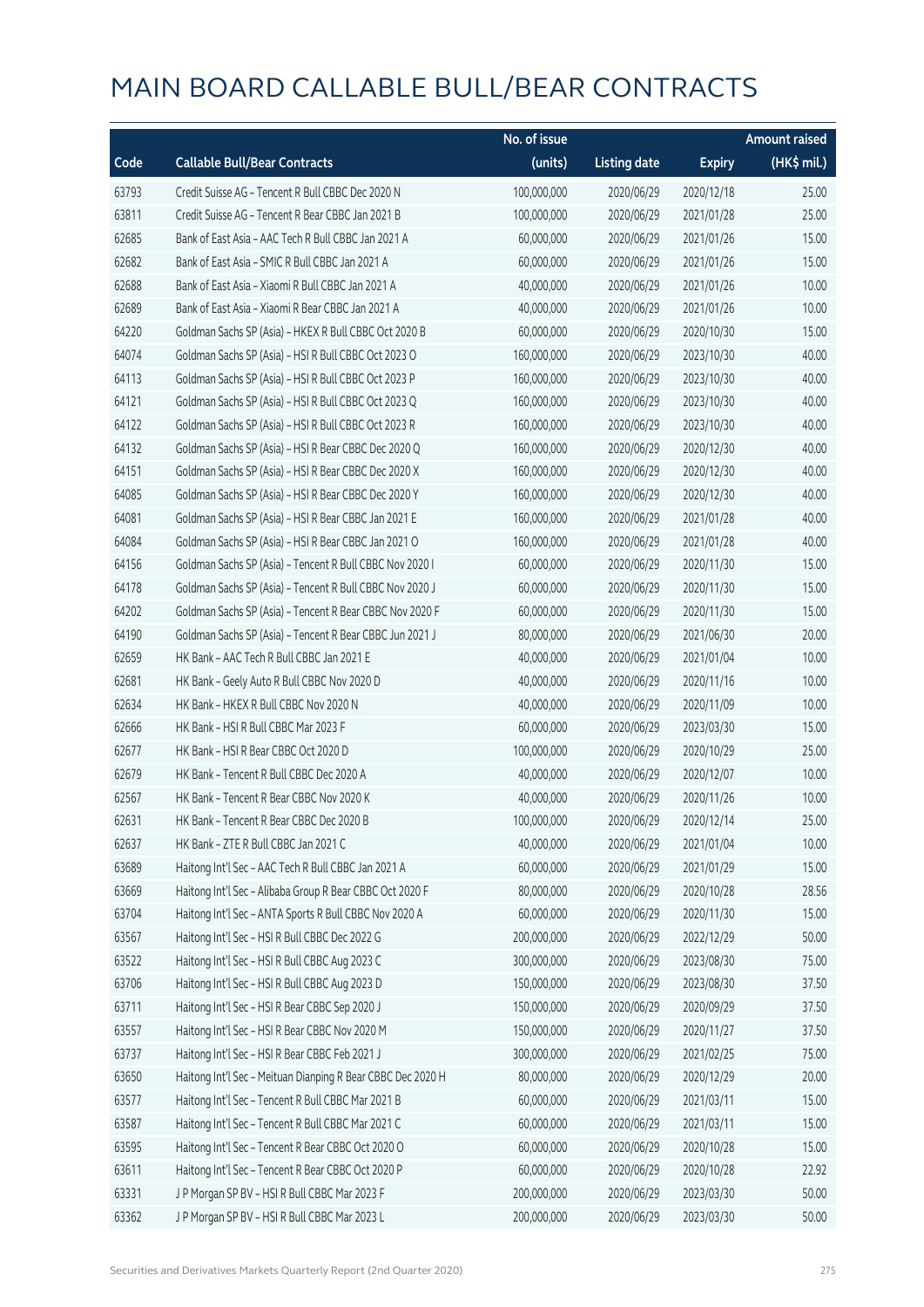|       |                                                           | No. of issue |                     |               | <b>Amount raised</b> |
|-------|-----------------------------------------------------------|--------------|---------------------|---------------|----------------------|
| Code  | <b>Callable Bull/Bear Contracts</b>                       | (units)      | <b>Listing date</b> | <b>Expiry</b> | (HK\$ mil.)          |
| 63309 | J P Morgan SP BV - HSI R Bull CBBC Sep 2023 V             | 200,000,000  | 2020/06/29          | 2023/09/28    | 50.00                |
| 63370 | J P Morgan SP BV - HSI R Bull CBBC Sep 2023 W             | 200,000,000  | 2020/06/29          | 2023/09/28    | 50.00                |
| 63332 | J P Morgan SP BV - HSI R Bear CBBC Oct 2020 G             | 200,000,000  | 2020/06/29          | 2020/10/29    | 50.00                |
| 63340 | J P Morgan SP BV - HSI R Bear CBBC Nov 2020 A             | 200,000,000  | 2020/06/29          | 2020/11/27    | 50.00                |
| 63377 | J P Morgan SP BV - Tencent R Bull CBBC Jan 2021 F         | 50,000,000   | 2020/06/29          | 2021/01/08    | 12.50                |
| 63519 | Morgan Stanley Asia Products - HSI R Bull CBBC Mar 2023 K | 150,000,000  | 2020/06/29          | 2023/03/30    | 37.50                |
| 63485 | Morgan Stanley Asia Products - HSI R Bear CBBC Oct 2020 H | 150,000,000  | 2020/06/29          | 2020/10/29    | 37.50                |
| 63490 | Morgan Stanley Asia Products - HSI R Bear CBBC Oct 2020 J | 150,000,000  | 2020/06/29          | 2020/10/29    | 37.50                |
| 63899 | SG Issuer - Alibaba Group R Bull CBBC Jan 2021 K          | 60,000,000   | 2020/06/29          | 2021/01/29    | 15.00                |
| 63994 | SG Issuer - CNOOC R Bull CBBC Jan 2021 A                  | 40,000,000   | 2020/06/29          | 2021/01/29    | 10.00                |
| 63995 | SG Issuer - Geely Auto R Bull CBBC Jan 2021 D             | 40,000,000   | 2020/06/29          | 2021/01/29    | 10.00                |
| 64022 | SG Issuer - HKEX R Bull CBBC Feb 2021 C                   | 50,000,000   | 2020/06/29          | 2021/02/25    | 12.50                |
| 63906 | SG Issuer - HKEX R Bear CBBC Feb 2021 D                   | 50,000,000   | 2020/06/29          | 2021/02/25    | 12.50                |
| 64029 | SG Issuer - HKEX R Bear CBBC Feb 2021 E                   | 50,000,000   | 2020/06/29          | 2021/02/26    | 31.50                |
| 63964 | SG Issuer - HSI R Bull CBBC Aug 2023 L                    | 500,000,000  | 2020/06/29          | 2023/08/30    | 125.00               |
| 64060 | SG Issuer - HSI R Bull CBBC Sep 2023 Q                    | 250,000,000  | 2020/06/29          | 2023/09/28    | 62.50                |
| 63992 | SG Issuer - HSI R Bull CBBC Oct 2023 U                    | 250,000,000  | 2020/06/29          | 2023/10/30    | 62.50                |
| 64066 | SG Issuer - HSI R Bull CBBC Oct 2023 V                    | 250,000,000  | 2020/06/29          | 2023/10/30    | 62.50                |
| 64001 | SG Issuer - HSI R Bear CBBC Sep 2020 B                    | 250,000,000  | 2020/06/29          | 2020/09/29    | 62.50                |
| 64003 | SG Issuer - HSI R Bear CBBC Oct 2020 Z                    | 250,000,000  | 2020/06/29          | 2020/10/29    | 62.50                |
| 64049 | SG Issuer - HSI R Bear CBBC Dec 2020 T                    | 250,000,000  | 2020/06/29          | 2020/12/30    | 62.50                |
| 64056 | SG Issuer - HSI R Bear CBBC Jan 2021 X                    | 250,000,000  | 2020/06/29          | 2021/01/28    | 62.50                |
| 64016 | SG Issuer - HSI R Bear CBBC Feb 2021 G                    | 500,000,000  | 2020/06/29          | 2021/02/25    | 125.00               |
| 64030 | SG Issuer - Meituan Dianping R Bull CBBC Jan 2021 P       | 100,000,000  | 2020/06/29          | 2021/01/29    | 25.00                |
| 63997 | SG Issuer - Tencent R Bull CBBC Jan 2021 R                | 80,000,000   | 2020/06/29          | 2021/01/29    | 20.00                |
| 63934 | SG Issuer - Tencent R Bear CBBC Jan 2021 D                | 80,000,000   | 2020/06/29          | 2021/01/28    | 20.00                |
| 63940 | SG Issuer - Tencent R Bear CBBC Jan 2021 E                | 80,000,000   | 2020/06/29          | 2021/01/29    | 20.00                |
| 63954 | SG Issuer - Xiaomi R Bull CBBC Dec 2020 P                 | 60,000,000   | 2020/06/29          | 2020/12/31    | 15.00                |
| 63039 | UBS AG - Alibaba Group R Bull CBBC Mar 2021 G             | 80,000,000   | 2020/06/29          | 2021/03/04    | 20.00                |
| 63038 | UBS AG - HKEX R Bull CBBC Mar 2021 E                      | 50,000,000   | 2020/06/29          | 2021/03/04    | 12.50                |
| 62880 | UBS AG - HKEX R Bear CBBC Dec 2020 M                      | 50,000,000   | 2020/06/29          | 2020/12/30    | 12.50                |
| 62915 | UBS AG - HKEX R Bear CBBC Jun 2021 A                      | 200,000,000  | 2020/06/29          | 2021/06/30    | 50.00                |
| 63118 | UBS AG - HSI R Bull CBBC Jan 2023 L                       | 200,000,000  | 2020/06/29          | 2023/01/30    | 50.00                |
| 63122 | UBS AG - HSI R Bull CBBC Jan 2023 U                       | 200,000,000  | 2020/06/29          | 2023/01/30    | 50.00                |
| 62930 | UBS AG - HSI R Bear CBBC Sep 2020 M                       | 200,000,000  | 2020/06/29          | 2020/09/29    | 50.00                |
| 63003 | UBS AG - HSI R Bear CBBC Oct 2020 B                       | 200,000,000  | 2020/06/29          | 2020/10/29    | 50.00                |
| 63005 | UBS AG - HSI R Bear CBBC Oct 2020 E                       | 200,000,000  | 2020/06/29          | 2020/10/29    | 50.00                |
| 63007 | UBS AG - HSI R Bear CBBC Oct 2020 F                       | 200,000,000  | 2020/06/29          | 2020/10/29    | 50.00                |
| 63015 | UBS AG - HSI R Bear CBBC Oct 2020 I                       | 200,000,000  | 2020/06/29          | 2020/10/29    | 50.00                |
| 63020 | UBS AG - HSI R Bear CBBC Oct 2020 M                       | 200,000,000  | 2020/06/29          | 2020/10/29    | 50.00                |
| 63094 | UBS AG - SMIC R Bear CBBC Mar 2021 A                      | 100,000,000  | 2020/06/29          | 2021/03/22    | 25.00                |
| 63034 | UBS AG - Tencent R Bull CBBC Mar 2021 M                   | 40,000,000   | 2020/06/29          | 2021/03/03    | 10.00                |
| 63035 | UBS AG - Tencent R Bull CBBC Mar 2021 N                   | 200,000,000  | 2020/06/29          | 2021/03/04    | 50.00                |
| 62938 | UBS AG - Tencent R Bear CBBC Dec 2020 U                   | 40,000,000   | 2020/06/29          | 2020/12/30    | 10.00                |
| 62940 | UBS AG - Tencent R Bear CBBC Jan 2021 P                   | 40,000,000   | 2020/06/29          | 2021/01/11    | 10.00                |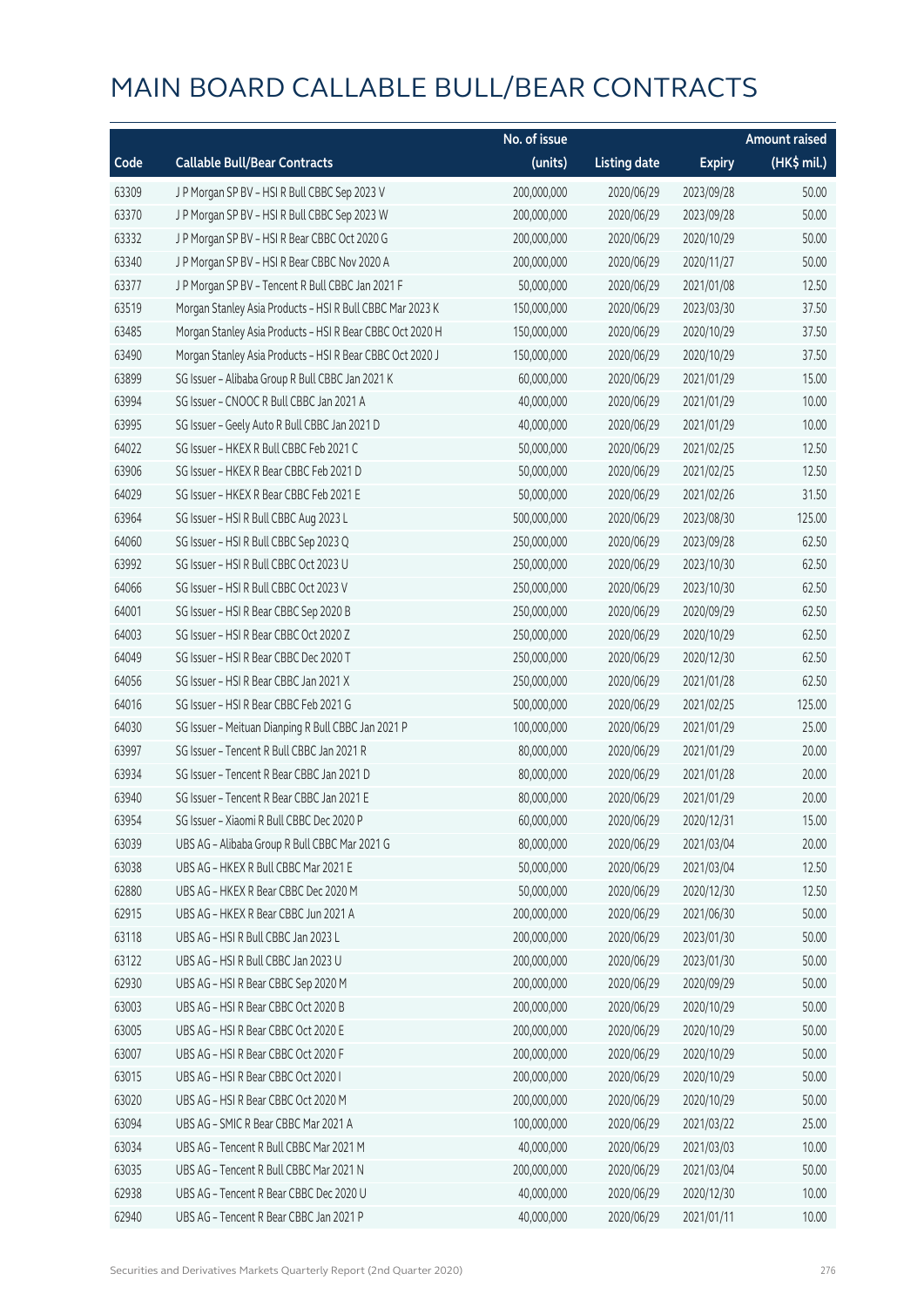|       |                                                            | No. of issue |                     |               | <b>Amount raised</b> |
|-------|------------------------------------------------------------|--------------|---------------------|---------------|----------------------|
| Code  | <b>Callable Bull/Bear Contracts</b>                        | (units)      | <b>Listing date</b> | <b>Expiry</b> | (HK\$ mil.)          |
| 62956 | UBS AG - Tencent R Bear CBBC Jan 2021 Q                    | 40,000,000   | 2020/06/29          | 2021/01/28    | 20.00                |
| 62965 | UBS AG - Tencent R Bear CBBC Feb 2021 J                    | 200,000,000  | 2020/06/29          | 2021/02/09    | 50.00                |
| 62988 | UBS AG - Tencent R Bear CBBC May 2021 A                    | 200,000,000  | 2020/06/29          | 2021/05/31    | 50.00                |
| 62971 | UBS AG - Tencent R Bear CBBC Jun 2021 A                    | 200,000,000  | 2020/06/29          | 2021/06/29    | 50.00                |
| 63072 | UBS AG - Xiaomi R Bull CBBC Feb 2021 H                     | 60,000,000   | 2020/06/29          | 2021/02/01    | 15.00                |
| 63095 | UBS AG - ZTE R Bull CBBC Mar 2021 A                        | 80,000,000   | 2020/06/29          | 2021/03/22    | 20.00                |
| 62862 | Bank Vontobel - AAC Tech R Bull CBBC Feb 2021 C            | 40,000,000   | 2020/06/29          | 2021/02/05    | 10.00                |
| 62844 | Bank Vontobel - HKEX R Bull CBBC Feb 2021 B                | 40,000,000   | 2020/06/29          | 2021/02/05    | 10.00                |
| 62776 | Bank Vontobel - HSI N Bear CBBC Jan 2021 C                 | 40,000,000   | 2020/06/29          | 2021/01/28    | 10.00                |
| 62747 | Bank Vontobel - HSI R Bull CBBC Mar 2023 E                 | 80,000,000   | 2020/06/29          | 2023/03/30    | 20.00                |
| 62863 | Bank Vontobel - HSI R Bull CBBC Mar 2023 F                 | 80,000,000   | 2020/06/29          | 2023/03/30    | 20.00                |
| 62750 | Bank Vontobel - HSI R Bear CBBC Jan 2021 A                 | 80,000,000   | 2020/06/29          | 2021/01/28    | 20.00                |
| 62766 | Bank Vontobel - HSI R Bear CBBC Jan 2021 B                 | 80,000,000   | 2020/06/29          | 2021/01/28    | 20.00                |
| 62797 | Bank Vontobel - Meituan Dianping R Bull CBBC Feb 2021 N    | 60,000,000   | 2020/06/29          | 2021/02/19    | 15.00                |
| 62779 | Bank Vontobel - Meituan Dianping R Bear CBBC Jan 2021 S    | 60,000,000   | 2020/06/29          | 2021/01/15    | 15.00                |
| 62838 | Bank Vontobel - Xiaomi R Bull CBBC Feb 2021 H              | 40,000,000   | 2020/06/29          | 2021/02/19    | 10.00                |
| 64298 | BOCI Asia Ltd. - Alibaba Group R Bear CBBC Dec 2020 L      | 60,000,000   | 2020/06/30          | 2020/12/31    | 15.00                |
| 64297 | BOCI Asia Ltd. - ANTA Sports R Bull CBBC Dec 2020 C        | 40,000,000   | 2020/06/30          | 2020/12/31    | 10.00                |
| 64354 | BOCI Asia Ltd. - HKEX R Bull CBBC Dec 2020 E               | 40,000,000   | 2020/06/30          | 2020/12/30    | 10.00                |
| 64360 | BOCI Asia Ltd. - HKEX R Bear CBBC Dec 2020 E               | 40,000,000   | 2020/06/30          | 2020/12/30    | 10.00                |
| 64387 | BOCI Asia Ltd. - HSI R Bull CBBC Oct 2021 A                | 150,000,000  | 2020/06/30          | 2021/10/28    | 37.50                |
| 64365 | BOCI Asia Ltd. - HSI R Bull CBBC Feb 2023 D                | 150,000,000  | 2020/06/30          | 2023/02/27    | 37.50                |
| 64381 | BOCI Asia Ltd. - HSI R Bear CBBC Oct 2020 D                | 150,000,000  | 2020/06/30          | 2020/10/29    | 37.50                |
| 64479 | BOCI Asia Ltd. - HSI R Bear CBBC Oct 2020 H                | 150,000,000  | 2020/06/30          | 2020/10/29    | 37.50                |
| 64300 | BOCI Asia Ltd. - Tencent R Bull CBBC Dec 2020 W            | 40,000,000   | 2020/06/30          | 2020/12/30    | 10.00                |
| 64301 | BOCI Asia Ltd. - Tencent R Bull CBBC Dec 2020 X            | 40,000,000   | 2020/06/30          | 2020/12/30    | 10.00                |
| 64320 | BOCI Asia Ltd. - Tencent R Bear CBBC Dec 2020 K            | 40,000,000   | 2020/06/30          | 2020/12/30    | 10.00                |
| 64341 | BOCI Asia Ltd. - Tencent R Bear CBBC Dec 2020 M            | 40,000,000   | 2020/06/30          | 2020/12/30    | 21.20                |
| 64257 | BNP Paribas Issuance B.V. - HKEX R Bull CBBC Sep 2021 E    | 50,000,000   | 2020/06/30          | 2021/09/29    | 12.50                |
| 64260 | BNP Paribas Issuance B.V. - HKEX R Bull CBBC Sep 2021 F    | 50,000,000   | 2020/06/30          | 2021/09/29    | 12.50                |
| 64282 | BNP Paribas Issuance B.V. - HKEX R Bull CBBC Sep 2021 G    | 50,000,000   | 2020/06/30          | 2021/09/29    | 12.50                |
| 65128 | BNP Paribas Issuance B.V. - HSI R Bull CBBC Nov 2022 Z     | 190,000,000  | 2020/06/30          | 2022/11/29    | 47.50                |
| 64296 | BNP Paribas Issuance B.V. - HSI R Bear CBBC Dec 2020 I     | 250,000,000  | 2020/06/30          | 2020/12/30    | 62.50                |
| 65137 | BNP Paribas Issuance B.V. - HSI R Bear CBBC Dec 2020 J     | 240,000,000  | 2020/06/30          | 2020/12/30    | 60.00                |
| 64231 | BNP Paribas Issuance B.V. - Tencent R Bull CBBC Nov 2021 B | 50,000,000   | 2020/06/30          | 2021/11/29    | 12.50                |
| 64242 | BNP Paribas Issuance B.V. - Tencent R Bull CBBC Dec 2021 B | 50,000,000   | 2020/06/30          | 2021/12/30    | 12.50                |
| 64223 | BNP Paribas Issuance B.V. - Tencent R Bear CBBC Nov 2021 B | 50,000,000   | 2020/06/30          | 2021/11/29    | 12.50                |
| 64249 | BNP Paribas Issuance B.V. - Tencent R Bear CBBC Nov 2021 C | 50,000,000   | 2020/06/30          | 2021/11/29    | 40.00                |
| 64246 | BNP Paribas Issuance B.V. - Tencent R Bear CBBC Dec 2021 C | 50,000,000   | 2020/06/30          | 2021/12/30    | 35.00                |
| 65423 | Credit Suisse AG - AAC Tech R Bull CBBC Jan 2021 B         | 80,000,000   | 2020/06/30          | 2021/01/28    | 20.00                |
| 65421 | Credit Suisse AG - AIA R Bull CBBC Dec 2020 L              | 70,000,000   | 2020/06/30          | 2020/12/18    | 17.50                |
| 65431 | Credit Suisse AG - HKEX R Bull CBBC Dec 2020 L             | 50,000,000   | 2020/06/30          | 2020/12/18    | 12.50                |
| 65348 | Credit Suisse AG - HSI R Bull CBBC Feb 2023 S              | 200,000,000  | 2020/06/30          | 2023/02/27    | 50.00                |
| 65360 | Credit Suisse AG - HSI R Bull CBBC Apr 2023 K              | 200,000,000  | 2020/06/30          | 2023/04/27    | 50.00                |
| 65461 | Credit Suisse AG - HSI R Bear CBBC Sep 2020 D              | 200,000,000  | 2020/06/30          | 2020/09/29    | 50.00                |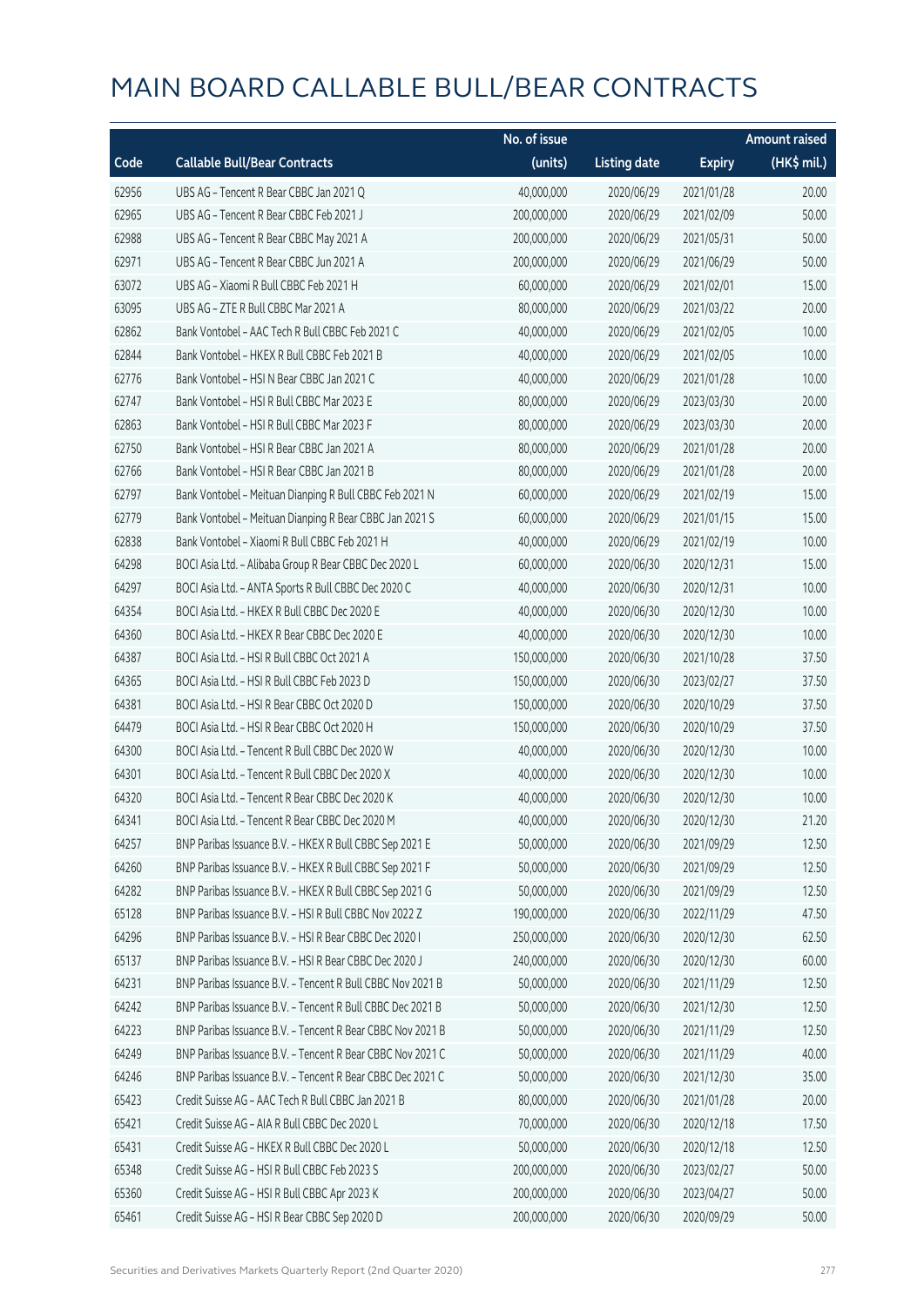|       |                                                          | No. of issue |                     |               | <b>Amount raised</b>  |
|-------|----------------------------------------------------------|--------------|---------------------|---------------|-----------------------|
| Code  | <b>Callable Bull/Bear Contracts</b>                      | (units)      | <b>Listing date</b> | <b>Expiry</b> | $(HK\frac{1}{2}mil.)$ |
| 65467 | Credit Suisse AG - HSI R Bear CBBC Sep 2020 E            | 200,000,000  | 2020/06/30          | 2020/09/29    | 50.00                 |
| 65412 | Credit Suisse AG - SMIC R Bull CBBC Dec 2020 E           | 100,000,000  | 2020/06/30          | 2020/12/30    | 25.00                 |
| 65413 | Credit Suisse AG - SMIC R Bear CBBC Jan 2021 D           | 50,000,000   | 2020/06/30          | 2021/01/28    | 12.50                 |
| 65417 | Credit Suisse AG - SMIC R Bear CBBC Mar 2021 A           | 50,000,000   | 2020/06/30          | 2021/03/30    | 12.50                 |
| 65441 | Credit Suisse AG - Tencent R Bull CBBC Nov 2020 U        | 50,000,000   | 2020/06/30          | 2020/11/27    | 12.50                 |
| 65374 | Credit Suisse AG - Tencent R Bear CBBC Feb 2021 B        | 100,000,000  | 2020/06/30          | 2021/02/25    | 25.00                 |
| 64519 | Bank of East Asia - China Mobile R Bull CBBC Jan 2021 A  | 60,000,000   | 2020/06/30          | 2021/01/28    | 15.00                 |
| 64530 | Bank of East Asia - Ping An R Bull CBBC Jan 2021 A       | 80,000,000   | 2020/06/30          | 2021/01/28    | 20.00                 |
| 64535 | Bank of East Asia - Sunny Optical R Bull CBBC Jan 2021 A | 40,000,000   | 2020/06/30          | 2021/01/28    | 10.00                 |
| 64480 | Bank of East Asia - Tencent R Bull CBBC Jan 2021 A       | 30,000,000   | 2020/06/30          | 2021/01/28    | 10.20                 |
| 64508 | Bank of East Asia - Tencent R Bear CBBC Jan 2021 A       | 30,000,000   | 2020/06/30          | 2021/01/28    | 10.20                 |
| 66294 | Goldman Sachs SP (Asia) - Alibaba R Bear CBBC Nov 2020 A | 60,000,000   | 2020/06/30          | 2020/11/30    | 15.00                 |
| 66238 | Goldman Sachs SP (Asia) - HKEX R Bull CBBC Oct 2020 C    | 60,000,000   | 2020/06/30          | 2020/10/30    | 15.00                 |
| 66137 | Goldman Sachs SP (Asia) - HSI R Bull CBBC Oct 2023 S     | 160,000,000  | 2020/06/30          | 2023/10/30    | 40.00                 |
| 66162 | Goldman Sachs SP (Asia) - HSI R Bull CBBC Oct 2023 T     | 160,000,000  | 2020/06/30          | 2023/10/30    | 40.00                 |
| 66417 | Goldman Sachs SP (Asia) - HSI R Bull CBBC Oct 2023 U     | 160,000,000  | 2020/06/30          | 2023/10/30    | 40.00                 |
| 66443 | Goldman Sachs SP (Asia) - HSI R Bull CBBC Oct 2023 V     | 160,000,000  | 2020/06/30          | 2023/10/30    | 40.00                 |
| 66468 | Goldman Sachs SP (Asia) - HSI R Bull CBBC Oct 2023 W     | 160,000,000  | 2020/06/30          | 2023/10/30    | 40.00                 |
| 66410 | Goldman Sachs SP (Asia) - HSI R Bear CBBC Jan 2021 F     | 160,000,000  | 2020/06/30          | 2021/01/28    | 40.00                 |
| 66369 | Goldman Sachs SP (Asia) - HSI R Bear CBBC Jan 2021 P     | 160,000,000  | 2020/06/30          | 2021/01/28    | 40.00                 |
| 66133 | Goldman Sachs SP (Asia) - HSI R Bear CBBC Feb 2021 F     | 160,000,000  | 2020/06/30          | 2021/02/25    | 40.00                 |
| 66307 | Goldman Sachs SP (Asia) - HSI R Bear CBBC Feb 2021 I     | 160,000,000  | 2020/06/30          | 2021/02/25    | 40.00                 |
| 66189 | Goldman Sachs SP (Asia) - Meituan R Bear CBBC Jun 2021 I | 60,000,000   | 2020/06/30          | 2021/06/30    | 15.00                 |
| 66191 | Goldman Sachs SP (Asia) - Tencent R Bull CBBC Nov 2020 K | 60,000,000   | 2020/06/30          | 2020/11/30    | 15.00                 |
| 66223 | Goldman Sachs SP (Asia) - Tencent R Bull CBBC Jun 2021 C | 80,000,000   | 2020/06/30          | 2021/06/30    | 20.00                 |
| 66240 | Goldman Sachs SP (Asia) - Tencent R Bear CBBC Nov 2020 G | 60,000,000   | 2020/06/30          | 2020/11/30    | 15.00                 |
| 66285 | Goldman Sachs SP (Asia) - Tencent R Bear CBBC Jun 2021 K | 80,000,000   | 2020/06/30          | 2021/06/30    | 20.00                 |
| 64578 | HK Bank - HKEX R Bull CBBC Dec 2020 B                    | 40,000,000   | 2020/06/30          | 2020/12/10    | 10.00                 |
| 64664 | HK Bank - HKEX R Bear CBBC Nov 2020 H                    | 40,000,000   | 2020/06/30          | 2020/11/16    | 12.40                 |
| 64686 | HK Bank - HKEX R Bear CBBC Jan 2021 A                    | 100,000,000  | 2020/06/30          | 2021/01/04    | 25.00                 |
| 64738 | HK Bank - HSI R Bull CBBC Mar 2023 G                     | 60,000,000   | 2020/06/30          | 2023/03/30    | 15.00                 |
| 64743 | HK Bank - HSI R Bear CBBC Oct 2020 E                     | 80,000,000   | 2020/06/30          | 2020/10/29    | 20.00                 |
| 64731 | HK Bank - Ping An R Bear CBBC Nov 2020 B                 | 50,000,000   | 2020/06/30          | 2020/11/16    | 12.50                 |
| 64633 | HK Bank - SMIC R Bull CBBC Jan 2021 A                    | 40,000,000   | 2020/06/30          | 2021/01/04    | 10.00                 |
| 64594 | HK Bank - Tencent R Bull CBBC Dec 2020 B                 | 40,000,000   | 2020/06/30          | 2020/12/14    | 10.00                 |
| 64612 | HK Bank - Tencent R Bull CBBC Dec 2020 C                 | 40,000,000   | 2020/06/30          | 2020/12/10    | 10.00                 |
| 64538 | HK Bank - Tencent R Bear CBBC Dec 2020 C                 | 40,000,000   | 2020/06/30          | 2020/12/10    | 10.00                 |
| 64549 | HK Bank - Tencent R Bear CBBC Dec 2020 D                 | 100,000,000  | 2020/06/30          | 2020/12/21    | 25.00                 |
| 65572 | Haitong Int'l Sec - HKEX R Bull CBBC Jan 2021 D          | 60,000,000   | 2020/06/30          | 2021/01/29    | 15.00                 |
| 65582 | Haitong Int'l Sec - HKEX R Bear CBBC Feb 2021 A          | 60,000,000   | 2020/06/30          | 2021/02/25    | 24.66                 |
| 65499 | Haitong Int'l Sec - HSI R Bull CBBC Apr 2023 O           | 150,000,000  | 2020/06/30          | 2023/04/27    | 37.50                 |
| 65492 | Haitong Int'l Sec - HSI R Bull CBBC Sep 2023 G           | 150,000,000  | 2020/06/30          | 2023/09/28    | 37.50                 |
| 65504 | Haitong Int'l Sec - HSI R Bear CBBC Dec 2020 P           | 200,000,000  | 2020/06/30          | 2020/12/30    | 50.00                 |
| 65546 | Haitong Int'l Sec - Tencent R Bull CBBC Mar 2021 D       | 60,000,000   | 2020/06/30          | 2021/03/30    | 15.00                 |
| 65554 | Haitong Int'l Sec - Tencent R Bull CBBC Mar 2021 E       | 60,000,000   | 2020/06/30          | 2021/03/30    | 15.00                 |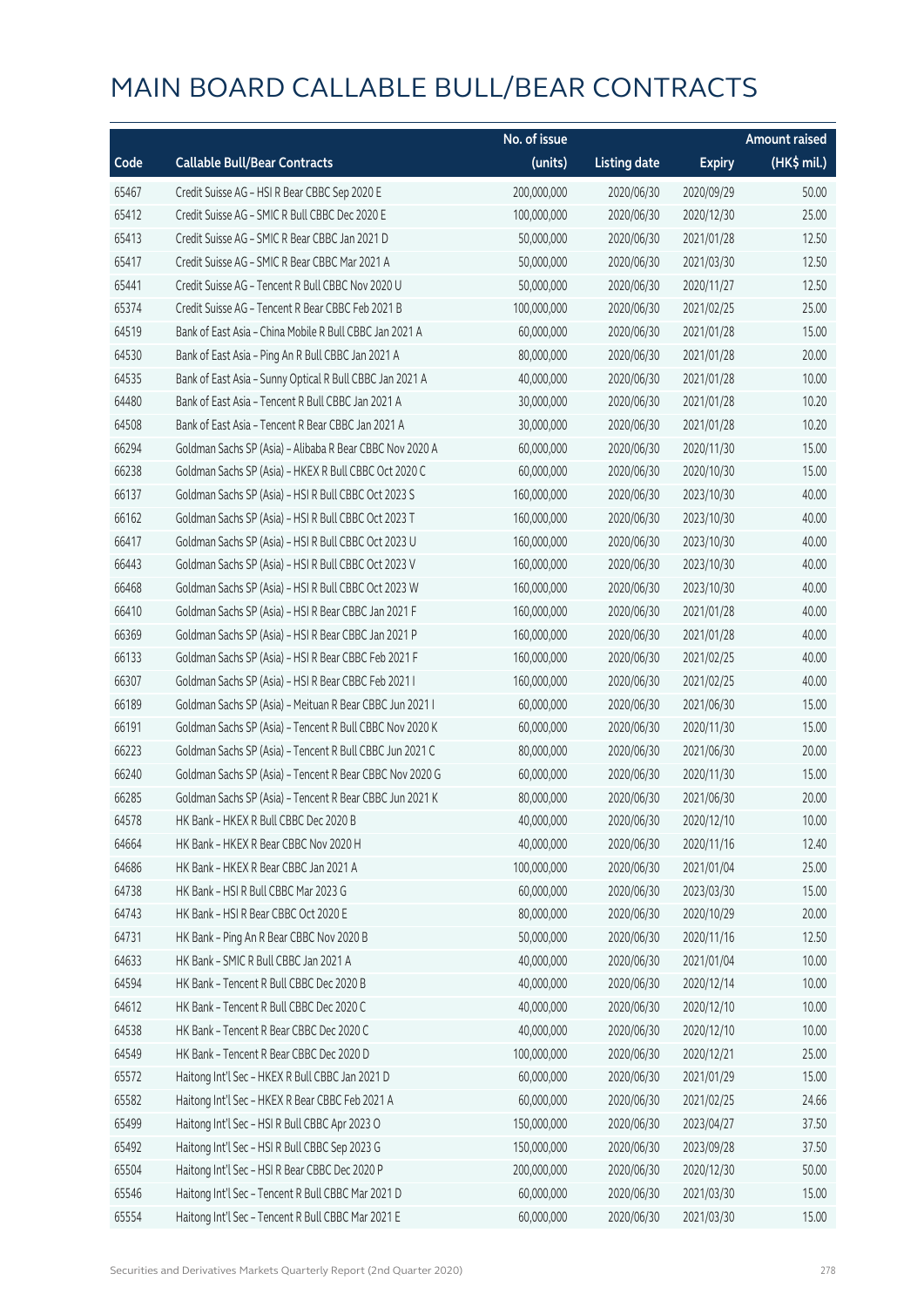|       |                                                              | No. of issue |                     |               | <b>Amount raised</b> |
|-------|--------------------------------------------------------------|--------------|---------------------|---------------|----------------------|
| Code  | <b>Callable Bull/Bear Contracts</b>                          | (units)      | <b>Listing date</b> | <b>Expiry</b> | (HK\$ mil.)          |
| 65544 | Haitong Int'l Sec - Tencent R Bull CBBC May 2021 A           | 60,000,000   | 2020/06/30          | 2021/05/31    | 15.00                |
| 65570 | Haitong Int'l Sec - Tencent R Bear CBBC Jan 2021 H           | 60,000,000   | 2020/06/30          | 2021/01/29    | 15.00                |
| 65555 | Haitong Int'l Sec - Tencent R Bear CBBC Mar 2021 A           | 60,000,000   | 2020/06/30          | 2021/03/30    | 35.76                |
| 65557 | Haitong Int'l Sec - Tencent R Bear CBBC Mar 2021 B           | 60,000,000   | 2020/06/30          | 2021/03/30    | 29.76                |
| 65104 | J P Morgan SP BV - HKEX R Bull CBBC Jan 2021 D               | 40,000,000   | 2020/06/30          | 2021/01/15    | 10.00                |
| 65071 | J P Morgan SP BV - HKEX R Bear CBBC Dec 2020 D               | 40,000,000   | 2020/06/30          | 2020/12/18    | 12.60                |
| 65081 | J P Morgan SP BV - HKEX R Bear CBBC Jan 2021 B               | 200,000,000  | 2020/06/30          | 2021/01/08    | 50.00                |
| 65025 | J P Morgan SP BV - HSI R Bull CBBC Feb 2023 Z                | 200,000,000  | 2020/06/30          | 2023/02/27    | 50.00                |
| 65029 | J P Morgan SP BV - HSI R Bull CBBC Mar 2023 N                | 200,000,000  | 2020/06/30          | 2023/03/30    | 50.00                |
| 65034 | J P Morgan SP BV - HSI R Bull CBBC Apr 2023 N                | 200,000,000  | 2020/06/30          | 2023/04/27    | 50.00                |
| 65026 | J P Morgan SP BV - HSI R Bear CBBC Oct 2020 K                | 200,000,000  | 2020/06/30          | 2020/10/29    | 50.00                |
| 65035 | J P Morgan SP BV - Tencent R Bull CBBC Dec 2020 D            | 50,000,000   | 2020/06/30          | 2020/12/18    | 12.50                |
| 65038 | J P Morgan SP BV - Tencent R Bear CBBC Jan 2021 E            | 50,000,000   | 2020/06/30          | 2021/01/08    | 16.75                |
| 65057 | J P Morgan SP BV - Tencent R Bear CBBC Jan 2021 F            | 200,000,000  | 2020/06/30          | 2021/01/15    | 50.00                |
| 66096 | Morgan Stanley Asia Products - HKEX R Bull CBBC May 2021 A   | 40,000,000   | 2020/06/30          | 2021/05/03    | 12.88                |
| 66088 | Morgan Stanley Asia Products - HKEX R Bear CBBC Mar 2021 A   | 40,000,000   | 2020/06/30          | 2021/03/01    | 10.00                |
| 66083 | Morgan Stanley Asia Products - Tencent R Bull CBBC Nov 2020E | 40,000,000   | 2020/06/30          | 2020/11/16    | 18.00                |
| 66071 | Morgan Stanley Asia Products - Tencent R Bull CBBC Mar 2021A | 40,000,000   | 2020/06/30          | 2021/03/01    | 14.32                |
| 66059 | Morgan Stanley Asia Products - Tencent R Bear CBBC Mar 2021E | 40,000,000   | 2020/06/30          | 2021/03/01    | 10.00                |
| 66078 | Morgan Stanley Asia Products - Tencent R Bear CBBC Apr 2021B | 40,000,000   | 2020/06/30          | 2021/04/01    | 12.08                |
| 65691 | SG Issuer - AIA R Bull CBBC Jan 2021 E                       | 60,000,000   | 2020/06/30          | 2021/01/29    | 15.00                |
| 65692 | SG Issuer - Alibaba Group R Bull CBBC Dec 2020 Y             | 60,000,000   | 2020/06/30          | 2020/12/30    | 15.00                |
| 65595 | SG Issuer - Alibaba Group R Bull CBBC Jan 2021 L             | 60,000,000   | 2020/06/30          | 2021/01/29    | 15.00                |
| 65745 | SG Issuer - HKEX R Bull CBBC Jan 2021 I                      | 50,000,000   | 2020/06/30          | 2021/01/29    | 12.50                |
| 65850 | SG Issuer - HKEX R Bull CBBC Jan 2021 J                      | 50,000,000   | 2020/06/30          | 2021/01/29    | 12.50                |
| 65702 | SG Issuer - HKEX R Bear CBBC Dec 2020 O                      | 50,000,000   | 2020/06/30          | 2020/12/30    | 12.50                |
| 65837 | SG Issuer - HKEX R Bear CBBC Dec 2020 P                      | 50,000,000   | 2020/06/30          | 2020/12/30    | 19.75                |
| 65638 | SG Issuer - HKEX R Bear CBBC Jan 2021 N                      | 50,000,000   | 2020/06/30          | 2021/01/29    | 12.50                |
| 65674 | SG Issuer - HSI R Bull CBBC Sep 2023 R                       | 250,000,000  | 2020/06/30          | 2023/09/28    | 62.50                |
| 65828 | SG Issuer - HSI R Bull CBBC Sep 2023 S                       | 250,000,000  | 2020/06/30          | 2023/09/28    | 62.50                |
| 65829 | SG Issuer - HSI R Bull CBBC Sep 2023 T                       | 250,000,000  | 2020/06/30          | 2023/09/28    | 62.50                |
| 65833 | SG Issuer - HSI R Bull CBBC Oct 2023 W                       | 250,000,000  | 2020/06/30          | 2023/10/30    | 62.50                |
| 65784 | SG Issuer - HSI R Bear CBBC Oct 2020 A                       | 250,000,000  | 2020/06/30          | 2020/10/29    | 62.50                |
| 65787 | SG Issuer - HSI R Bear CBBC Dec 2020 V                       | 250,000,000  | 2020/06/30          | 2020/12/30    | 62.50                |
| 65817 | SG Issuer - HSI R Bear CBBC Jan 2021 I                       | 250,000,000  | 2020/06/30          | 2021/01/28    | 62.50                |
| 65650 | SG Issuer - Meituan Dianping R Bull CBBC Jan 2021 Q          | 100,000,000  | 2020/06/30          | 2021/01/29    | 25.00                |
| 65875 | SG Issuer - SMIC R Bull CBBC Dec 2020 B                      | 120,000,000  | 2020/06/30          | 2020/12/30    | 30.00                |
| 65898 | SG Issuer - SMIC R Bear CBBC Feb 2021 D                      | 200,000,000  | 2020/06/30          | 2021/02/25    | 50.00                |
| 65929 | SG Issuer - Tencent R Bull CBBC Dec 2020 W                   | 80,000,000   | 2020/06/30          | 2020/12/31    | 20.00                |
| 65940 | SG Issuer - Tencent R Bull CBBC Feb 2021 F                   | 80,000,000   | 2020/06/30          | 2021/02/25    | 20.00                |
| 66002 | SG Issuer - Tencent R Bull CBBC Feb 2021 G                   | 80,000,000   | 2020/06/30          | 2021/02/25    | 20.00                |
| 65660 | SG Issuer - Tencent R Bear CBBC Feb 2021 I                   | 80,000,000   | 2020/06/30          | 2021/02/26    | 20.00                |
| 65751 | SG Issuer - Tencent R Bear CBBC Feb 2021 L                   | 80,000,000   | 2020/06/30          | 2021/02/25    | 20.00                |
| 66016 | SG Issuer - Tencent R Bear CBBC Mar 2021 J                   | 80,000,000   | 2020/06/30          | 2021/03/30    | 44.80                |
| 66057 | SG Issuer - Tencent R Bear CBBC Mar 2021 K                   | 80,000,000   | 2020/06/30          | 2021/03/31    | 64.80                |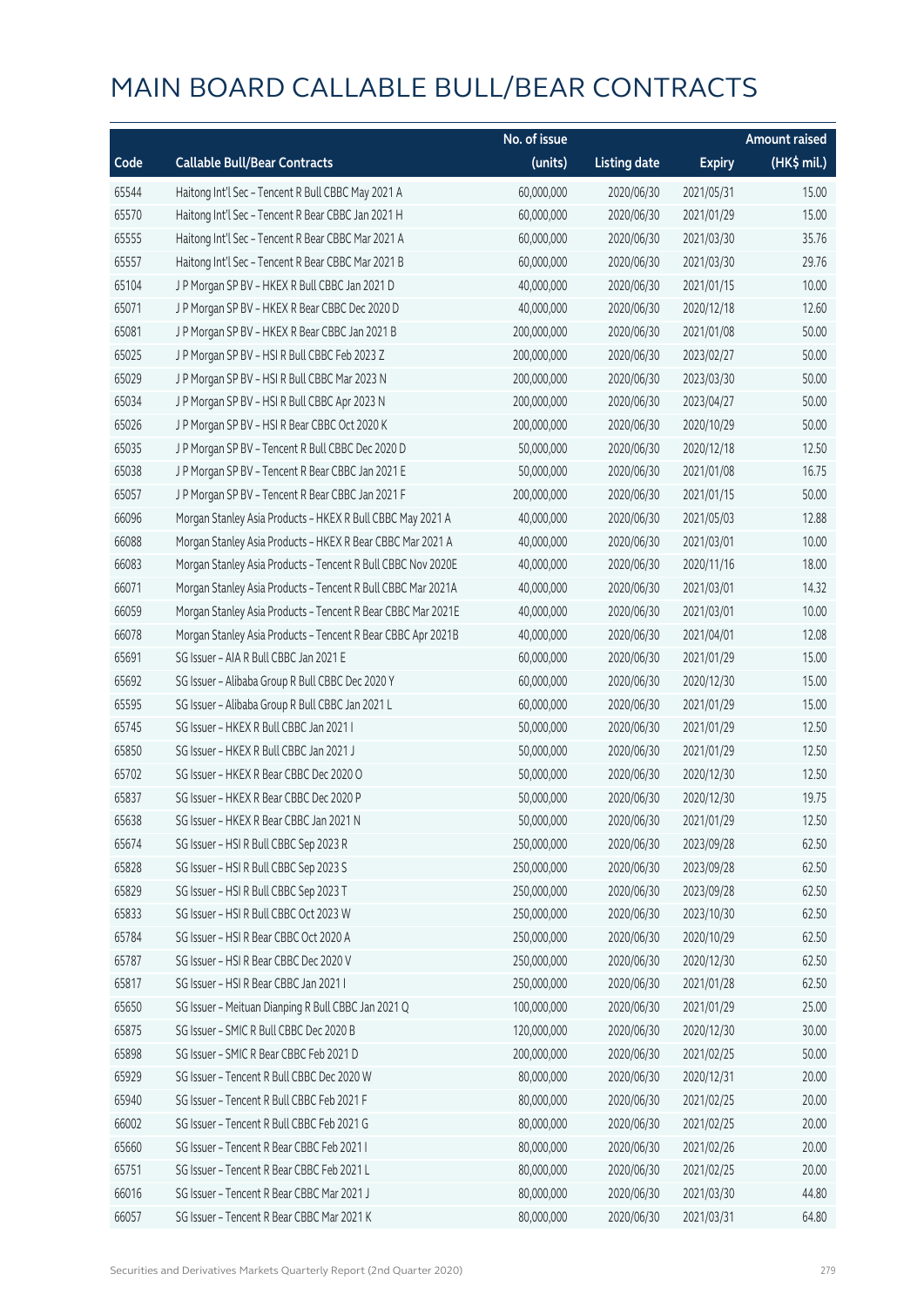|       |                                                 | No. of issue |                     |               | Amount raised |
|-------|-------------------------------------------------|--------------|---------------------|---------------|---------------|
| Code  | <b>Callable Bull/Bear Contracts</b>             | (units)      | <b>Listing date</b> | <b>Expiry</b> | (HK\$ mil.)   |
| 65673 | SG Issuer - Tencent R Bear CBBC Apr 2021 D      | 200,000,000  | 2020/06/30          | 2021/04/30    | 50.00         |
| 64888 | UBS AG - AIA R Bull CBBC Mar 2021 B             | 60,000,000   | 2020/06/30          | 2021/03/31    | 15.00         |
| 64899 | UBS AG - Alibaba Group R Bull CBBC Mar 2021 H   | 80,000,000   | 2020/06/30          | 2021/03/31    | 20.00         |
| 64911 | UBS AG - Alibaba Group R Bear CBBC Feb 2021 L   | 80,000,000   | 2020/06/30          | 2021/02/22    | 20.00         |
| 64930 | UBS AG - HKEX R Bull CBBC Feb 2021 I            | 50,000,000   | 2020/06/30          | 2021/02/22    | 12.50         |
| 64934 | UBS AG - HKEX R Bull CBBC Apr 2021 A            | 200,000,000  | 2020/06/30          | 2021/04/19    | 50.00         |
| 64848 | UBS AG - HKEX R Bear CBBC Dec 2020 N            | 50,000,000   | 2020/06/30          | 2020/12/14    | 12.50         |
| 64870 | UBS AG - HKEX R Bear CBBC Jan 2021 I            | 200,000,000  | 2020/06/30          | 2021/01/25    | 50.00         |
| 64939 | UBS AG - HKEX R Bear CBBC Apr 2021 C            | 200,000,000  | 2020/06/30          | 2021/04/26    | 50.00         |
| 64785 | UBS AG - HSI R Bull CBBC Sep 2022 R             | 200,000,000  | 2020/06/30          | 2022/09/29    | 50.00         |
| 64926 | UBS AG - HSI R Bull CBBC Sep 2022 S             | 200,000,000  | 2020/06/30          | 2022/09/29    | 50.00         |
| 64753 | UBS AG - HSI R Bull CBBC Sep 2022 Y             | 200,000,000  | 2020/06/30          | 2022/09/29    | 50.00         |
| 64769 | UBS AG - HSI R Bull CBBC Sep 2022 Z             | 200,000,000  | 2020/06/30          | 2022/09/29    | 50.00         |
| 64929 | UBS AG - HSI R Bull CBBC Feb 2023 W             | 400,000,000  | 2020/06/30          | 2023/02/27    | 100.00        |
| 64999 | UBS AG - HSI R Bear CBBC Oct 2020 O             | 200,000,000  | 2020/06/30          | 2020/10/29    | 50.00         |
| 65003 | UBS AG - HSI R Bear CBBC Oct 2020 T             | 200,000,000  | 2020/06/30          | 2020/10/29    | 50.00         |
| 65008 | UBS AG - HSI R Bear CBBC Nov 2020 Y             | 200,000,000  | 2020/06/30          | 2020/11/27    | 50.00         |
| 65005 | UBS AG - HSI R Bear CBBC Feb 2021 B             | 400,000,000  | 2020/06/30          | 2021/02/25    | 100.00        |
| 64924 | UBS AG - SMIC R Bull CBBC Feb 2021 C            | 100,000,000  | 2020/06/30          | 2021/02/24    | 25.00         |
| 64874 | UBS AG - SMIC R Bear CBBC Feb 2021 C            | 100,000,000  | 2020/06/30          | 2021/02/26    | 25.00         |
| 64884 | UBS AG - SMIC R Bear CBBC Mar 2021 B            | 100,000,000  | 2020/06/30          | 2021/03/31    | 25.00         |
| 64947 | UBS AG - Tencent R Bull CBBC Feb 2021 O         | 40,000,000   | 2020/06/30          | 2021/02/08    | 10.00         |
| 64960 | UBS AG - Tencent R Bull CBBC Feb 2021 P         | 40,000,000   | 2020/06/30          | 2021/02/22    | 10.00         |
| 64974 | UBS AG - Tencent R Bull CBBC Feb 2021 Q         | 200,000,000  | 2020/06/30          | 2021/02/25    | 50.00         |
| 64806 | UBS AG - Tencent R Bear CBBC Jan 2021 R         | 40,000,000   | 2020/06/30          | 2021/01/18    | 10.00         |
| 64818 | UBS AG - Tencent R Bear CBBC Mar 2021 C         | 40,000,000   | 2020/06/30          | 2021/03/01    | 10.00         |
| 64831 | UBS AG - Tencent R Bear CBBC Mar 2021 D         | 200,000,000  | 2020/06/30          | 2021/03/02    | 50.00         |
| 65237 | Bank Vontobel - AAC Tech R Bull CBBC Feb 2021 D | 40,000,000   | 2020/06/30          | 2021/02/19    | 10.00         |
| 65158 | Bank Vontobel - AIA R Bull CBBC Feb 2021 E      | 40,000,000   | 2020/06/30          | 2021/02/05    | 10.00         |
| 65337 | Bank Vontobel - HKEX R Bull CBBC Feb 2021 C     | 40,000,000   | 2020/06/30          | 2021/02/19    | 10.00         |
| 65188 | Bank Vontobel - HSI N Bull CBBC Mar 2023 G      | 40,000,000   | 2020/06/30          | 2023/03/30    | 10.00         |
| 65159 | Bank Vontobel - HSI R Bear CBBC Jan 2021 D      | 80,000,000   | 2020/06/30          | 2021/01/28    | 20.00         |
| 65238 | Bank Vontobel - Tencent R Bull CBBC Mar 2021 C  | 80,000,000   | 2020/06/30          | 2021/03/05    | 20.00         |
| 65271 | Bank Vontobel - Tencent R Bull CBBC Mar 2021 D  | 40,000,000   | 2020/06/30          | 2021/03/12    | 10.00         |
| 65307 | Bank Vontobel - Tencent R Bear CBBC Feb 2021 G  | 40,000,000   | 2020/06/30          | 2021/02/19    | 27.80         |
| 65324 | Bank Vontobel - Tencent R Bear CBBC Feb 2021 H  | 40,000,000   | 2020/06/30          | 2021/02/19    | 23.80         |
| 65333 | Bank Vontobel - Tencent R Bear CBBC Feb 2021 I  | 80,000,000   | 2020/06/30          | 2021/02/19    | 20.00         |
| Total |                                                 |              |                     |               | 298,346.18    |

 $#$  Further issue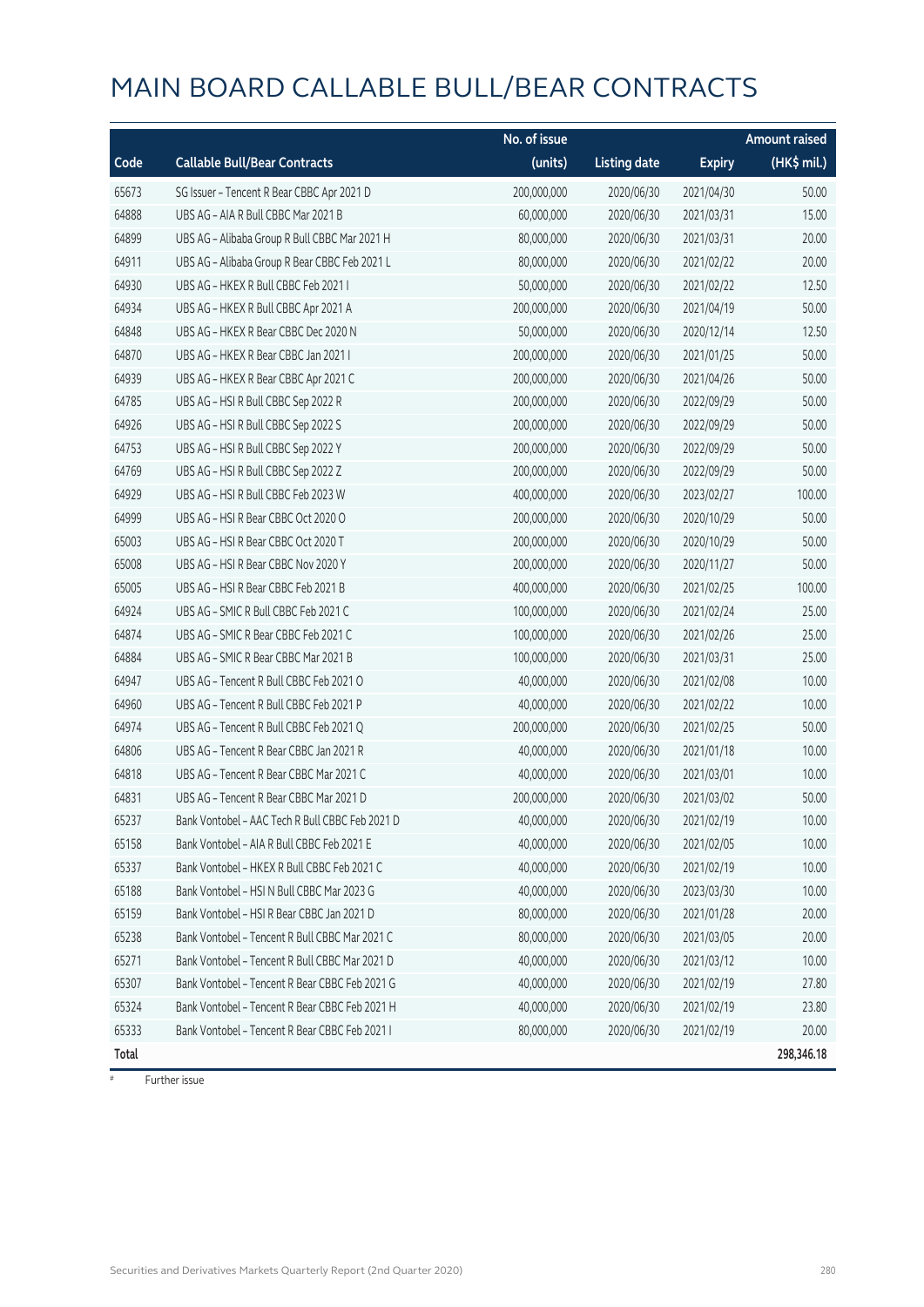#### DR/ELI/TRADING ONLY STOCKS TRADING STATISTICS

#### **Depositary Receipt Trading Statistics**

|      |                | No. of issues | Turnover value (HK\$ mil.) |
|------|----------------|---------------|----------------------------|
| 2019 | Q <sub>2</sub> |               | 29.27                      |
|      | Q <sub>3</sub> |               | 22.57                      |
|      | Q4             |               | 19.94                      |
| 2020 | Q1             |               | 23.21                      |
|      | Q2             |               | 15.49                      |

#### **Equity Linked Instrument Trading Statistics**

|      |                | No. of issues            | Turnover value (HK\$ mil.) <sup> </sup> |
|------|----------------|--------------------------|-----------------------------------------|
| 2019 | Q <sub>2</sub> | -                        |                                         |
|      | Q3             | $\overline{\phantom{0}}$ | $\overline{\phantom{0}}$                |
|      | Q4             | $\overline{\phantom{0}}$ | $\overline{\phantom{0}}$                |
| 2020 | Q1             | $\overline{\phantom{0}}$ |                                         |
|      | Ο2             | $\overline{\phantom{0}}$ | $\overline{\phantom{0}}$                |

#### **NASDAQ Stocks**

|      |    | No. of issues | Turnover value (HK\$ mil.) |
|------|----|---------------|----------------------------|
| 2019 | Q2 | b             | 0.07                       |
|      | Q3 | 6             | 0.00                       |
|      | Q4 | 6             | 0.04                       |
| 2020 | Q1 | 6             | 0.01                       |
|      | Q2 | 6             | 0.01                       |

#### **iShares**

|      |    | No. of issues            | Turnover value (HK\$ mil.) |
|------|----|--------------------------|----------------------------|
| 2019 | Q2 |                          | $\overline{\phantom{0}}$   |
|      | Q3 | -                        | $\overline{\phantom{0}}$   |
|      | Q4 | -                        | $\overline{\phantom{0}}$   |
| 2020 | 01 | $\overline{\phantom{0}}$ | $\overline{\phantom{0}}$   |
|      | Q2 | -                        | $\overline{\phantom{0}}$   |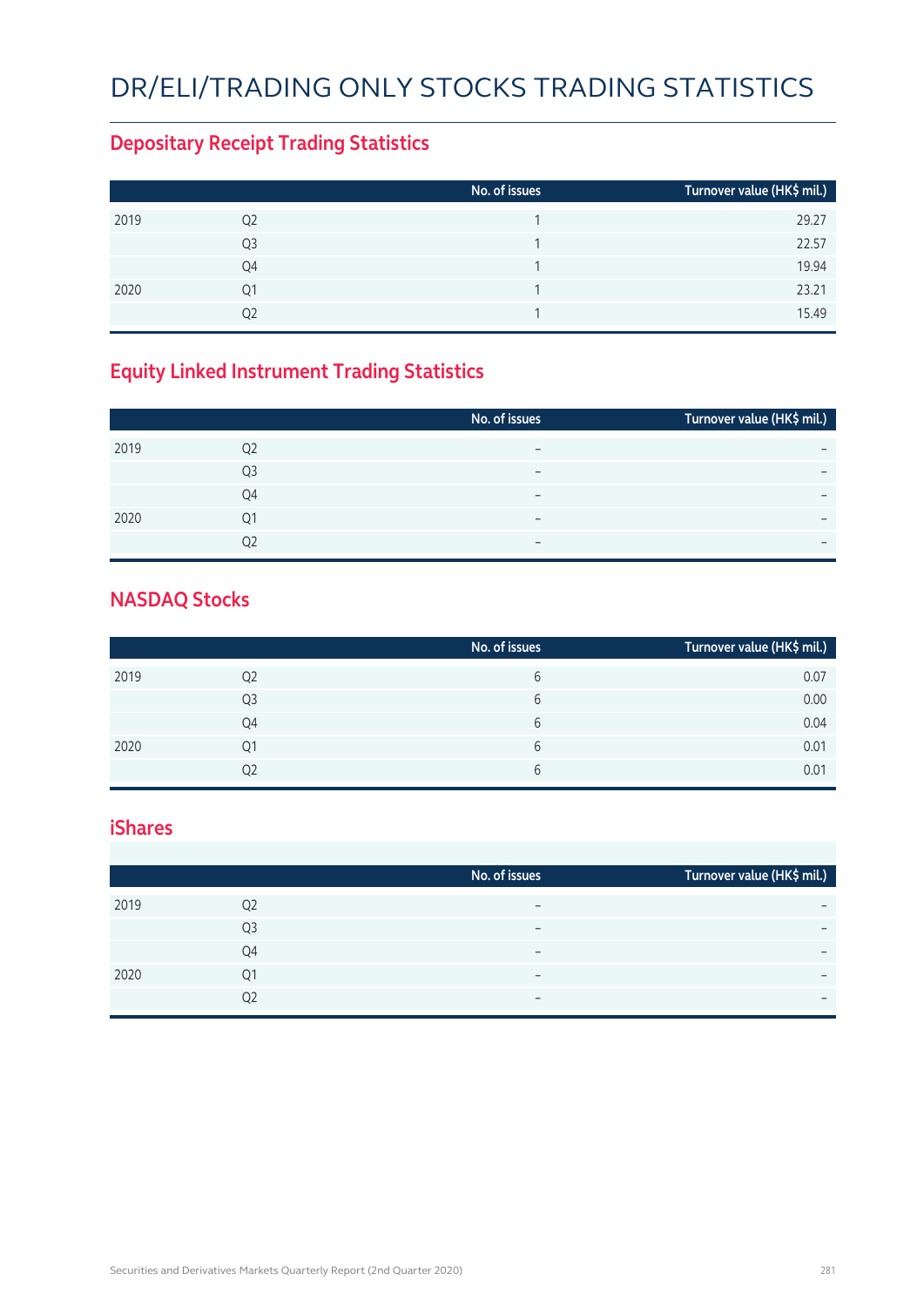#### **Equity Turnover – GEM**

|      |    | Share (Mil. shs) | Value (HK\$ mil.) | No. of deals |
|------|----|------------------|-------------------|--------------|
| 2019 | Q2 | 54,134.73        | 14,094.16         | 665,926      |
|      | Q3 | 41,935.73        | 9,838.81          | 478,917      |
|      | Q4 | 43,140.55        | 10,677.20         | 567,374      |
| 2020 | Q1 | 42,596.35        | 16,306.86         | 565,905      |
|      | Q2 | 45,485.20        | 15,660.56         | 492,227      |

#### **Equity Trading Statistics – GEM**

|      |                | No. of<br>trading days | Average daily turnover<br>(HK\$ mil.) | Average value<br>per deal |
|------|----------------|------------------------|---------------------------------------|---------------------------|
| 2019 | Q <sub>2</sub> | 59                     | 238.88                                | 21,165                    |
|      | Q <sub>3</sub> | 65                     | 151.37                                | 20,544                    |
|      | Q4             | 62                     | 172.21                                | 18,819                    |
| 2020 | Q1             | 62                     | 263.01                                | 28,816                    |
|      | Q <sub>2</sub> | 60                     | 261.01                                | 31,816                    |

#### **20 Most Advanced GEM Stocks**

for 2nd quarter 2020

|                |       |                        |                 | <b>Closing price</b> |        |
|----------------|-------|------------------------|-----------------|----------------------|--------|
| Rank           | Code  | <b>Stock</b>           | End of Jun 2020 | End of Mar 2020      | % down |
| 1              | 08360 | <b>AL GROUP</b>        | 0.122           | 0.037                | 229.73 |
| $\overline{2}$ | 08401 | <b>STREAM IDEAS</b>    | 1.500           | 0.600                | 150.00 |
| 3              | 08001 | <b>ORIENTSEC INT</b>   | 0.170           | 0.070                | 142.86 |
| 4              | 08220 | <b>BINGO GROUP</b>     | 0.083           | 0.035                | 137.14 |
| 5              | 08155 | <b>SC ASSETS HLDGS</b> | 0.022           | 0.010                | 120.00 |
| 6              | 08011 | POLYARD PETRO          | 0.139           | 0.072                | 93.06  |
| $\overline{7}$ | 08471 | <b>REACH NEW HLDGS</b> | 0.355           | 0.190                | 86.84  |
| 8              | 08606 | KINETIX SYSTEMS        | 0.115           | 0.062                | 85.48  |
| 9              | 08086 | <b>SINO VISION WW</b>  | 0.063           | 0.035                | 80.00  |
| 10             | 08371 | <b>TASTEGOURMET GP</b> | 1.270           | 0.730                | 73.97  |
| 11             | 08519 | <b>JIA GROUP</b>       | 0.103           | 0.060                | 71.67  |
| 12             | 08166 | CHINA ECO-FARM         | 0.054           | 0.032                | 68.75  |
| 13             | 08083 | CHINA YOUZAN           | 1.280           | 0.770                | 66.23  |
| 14             | 08237 | <b>LINK HOLDINGS</b>   | 0.038           | 0.023                | 65.22  |
| 15             | 08279 | AGTECH HOLDINGS        | 0.375           | 0.229                | 63.76  |
| 16             | 08249 | RUIYUAN IC TECH        | 0.180           | 0.110                | 63.64  |
| 17             | 08395 | <b>TREE HOLDINGS</b>   | 0.100           | 0.062                | 61.29  |
| 18             | 08226 | <b>KOALA FIN GP</b>    | 0.027           | 0.017                | 58.82  |
| 19             | 08031 | <b>ETS GROUP</b>       | 0.495           | 0.320                | 54.69  |
| 20             | 08297 | <b>BODIBRA</b>         | 0.200           | 0.130                | 53.85  |

A Adjusted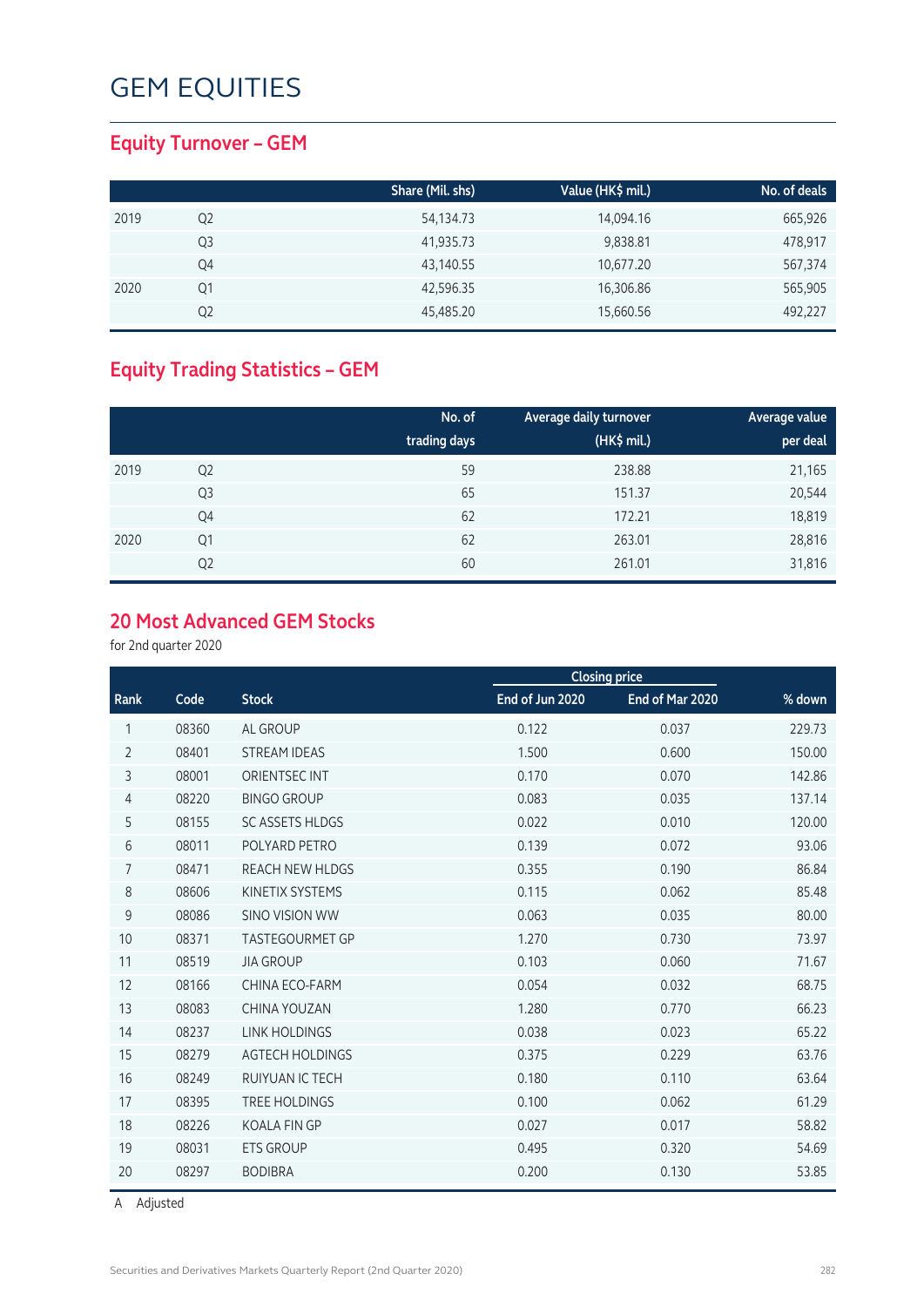#### **20 Most Declined GEM Stocks**

for 2nd quarter 2020

|                |       |                       |                 | <b>Closing price</b>    |          |
|----------------|-------|-----------------------|-----------------|-------------------------|----------|
| Rank           | Code  | <b>Stock</b>          | End of Jun 2020 | End of Mar 2020         | % down   |
| 1              | 08612 | <b>WORLD SUPER</b>    | 0.064           | 1.270                   | $-94.96$ |
| $\overline{2}$ | 08631 | <b>SUN KONG HLDGS</b> | 0.131           | 0.800                   | $-83.63$ |
| 3              | 08163 | <b>MERDEKA FIN</b>    | 0.020           | 0.106<br>$\overline{A}$ | $-81.13$ |
| 4              | 08491 | <b>COOL LINK</b>      | 0.300           | 1.570                   | $-80.89$ |
| 5              | 08242 | <b>NEW WESTERN</b>    | 0.017           | 0.064                   | $-73.44$ |
| 6              | 08427 | <b>SK TARGET</b>      | 0.078           | 0.197                   | $-60.41$ |
| $\overline{7}$ | 08041 | LUXEY INT'L           | 0.025           | 0.062                   | $-59.68$ |
| 8              | 08521 | <b>ST INTL HLDGS</b>  | 0.228           | 0.530                   | $-56.98$ |
| 9              | 08103 | <b>HMVOD</b>          | 0.068           | 0.158                   | $-56.96$ |
| 10             | 08057 | <b>MADISON HLDG</b>   | 0.086           | 0.187                   | $-54.01$ |
| 11             | 08315 | <b>GREATWALLE INC</b> | 0.059           | 0.128                   | $-53.91$ |
| 12             | 08055 | CHI E-INFO TECH       | 0.019           | 0.041                   | $-53.66$ |
| 13             | 08460 | <b>BASETROPHY GP</b>  | 0.059           | 0.124                   | $-52.42$ |
| 14             | 08277 | STEEDORIENTAL         | 0.114           | 0.230                   | $-50.43$ |
| 15             | 08603 | FAMEGLOW              | 0.220           | 0.435                   | $-49.43$ |
| 16             | 08023 | <b>KWONG MAN KFF</b>  | 0.238           | 0.470                   | $-49.36$ |
| 17             | 08269 | <b>WEALTH GLORY</b>   | 0.095           | 0.186                   | $-48.92$ |
| 18             | 08087 | CHI 33MEDIA-NEW       | 0.089           | 0.170<br>$\overline{A}$ | $-47.65$ |
| 19             | 08341 | AESO HOLDING          | 0.138           | 0.260                   | $-46.92$ |
| 20             | 08480 | <b>FURNIWEB</b>       | 0.570           | 1.070                   | $-46.73$ |
|                |       |                       |                 |                         |          |

A Adjusted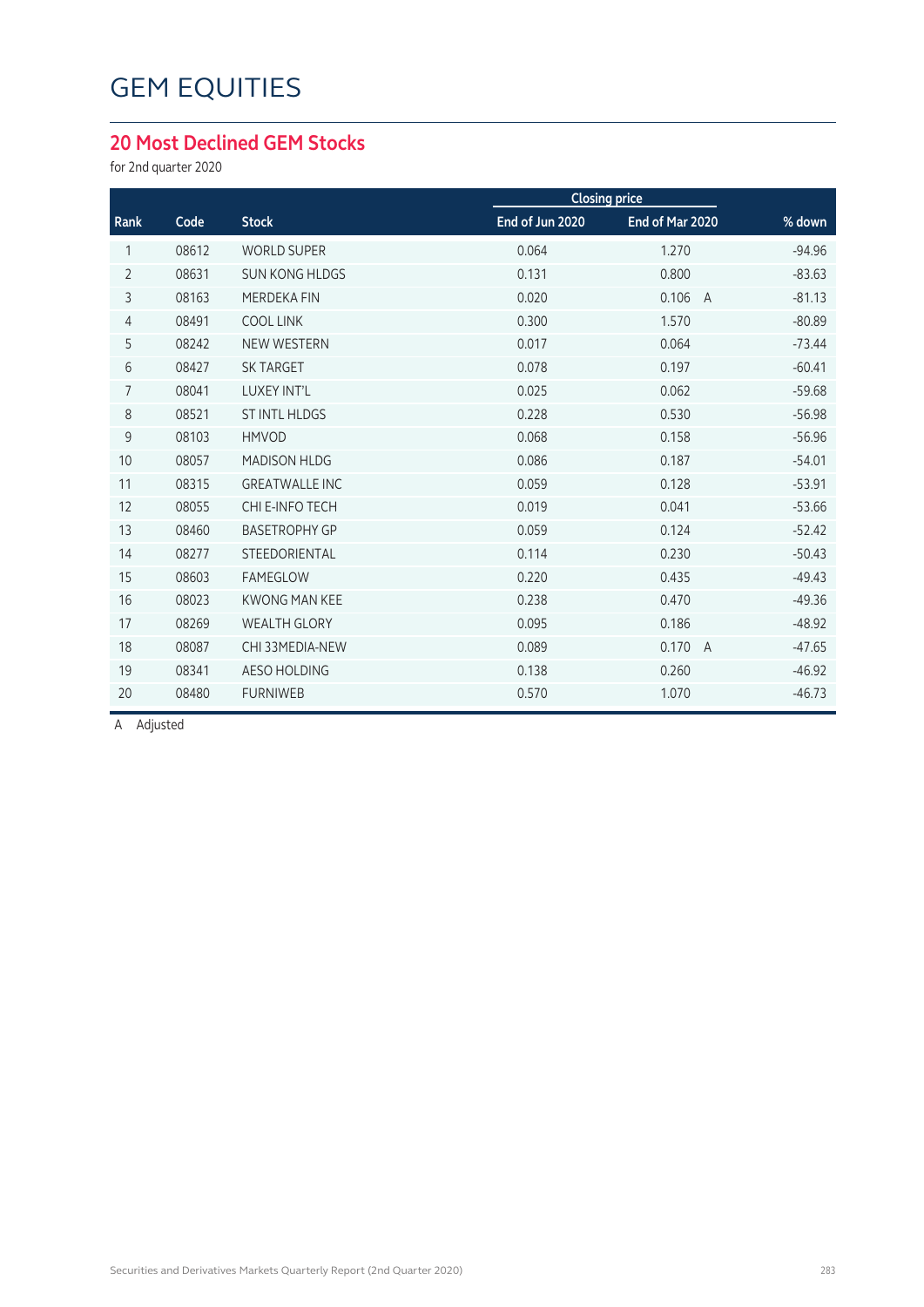#### **20 Most Active GEM Stocks by Value**

for 2nd quarter 2020

| Rank           | Code  | <b>Stock</b>           | Turnover (HK\$ mil.) | % of total |
|----------------|-------|------------------------|----------------------|------------|
| 1              | 08083 | CHINA YOUZAN           | 8,606.76             | 54.96      |
| $\overline{2}$ | 08631 | <b>SUN KONG HLDGS</b>  | 658.37               | 4.20       |
| 3              | 08491 | <b>COOL LINK</b>       | 460.46               | 2.94       |
| $\overline{4}$ | 08616 | <b>SUNRAY ENG GP</b>   | 399.44               | 2.55       |
| 5              | 08140 | <b>BOSATECH</b>        | 273.13               | 1.74       |
| $6\,$          | 08612 | <b>WORLD SUPER</b>     | 272.82               | 1.74       |
| 7              | 08620 | AE LOGISTICS           | 243.89               | 1.56       |
| 8              | 08225 | C HEALTH GP            | 181.77               | 1.16       |
| 9              | 08516 | <b>GRAND TALENTS</b>   | 169.94               | 1.09       |
| 10             | 08228 | <b>NATIONAL ARTS</b>   | 148.86               | 0.95       |
| 11             | 08279 | <b>AGTECH HOLDINGS</b> | 137.95               | 0.88       |
| 12             | 08487 | <b>ISP GLOBAL</b>      | 132.54               | 0.85       |
| 13             | 08069 | <b>WWPKG HOLDINGS</b>  | 125.66               | 0.80       |
| 14             | 08295 | <b>ZZ CAP INTL</b>     | 123.83               | 0.79       |
| 15             | 08163 | MERDEKA FIN            | 121.99               | 0.78       |
| 16             | 08496 | <b>SG FOOD HLDGS</b>   | 115.01               | 0.73       |
| 17             | 08619 | <b>WAC HOLDINGS</b>    | 113.12               | 0.72       |
| 18             | 08513 | <b>IAG HOLDINGS</b>    | 109.35               | 0.70       |
| 19             | 08373 | <b>INDIGO STAR</b>     | 100.41               | 0.64       |
| 20             | 08536 | <b>TL NATURAL GAS</b>  | 91.13                | 0.58       |
| <b>Total</b>   |       |                        | 12,586.43            | 80.37      |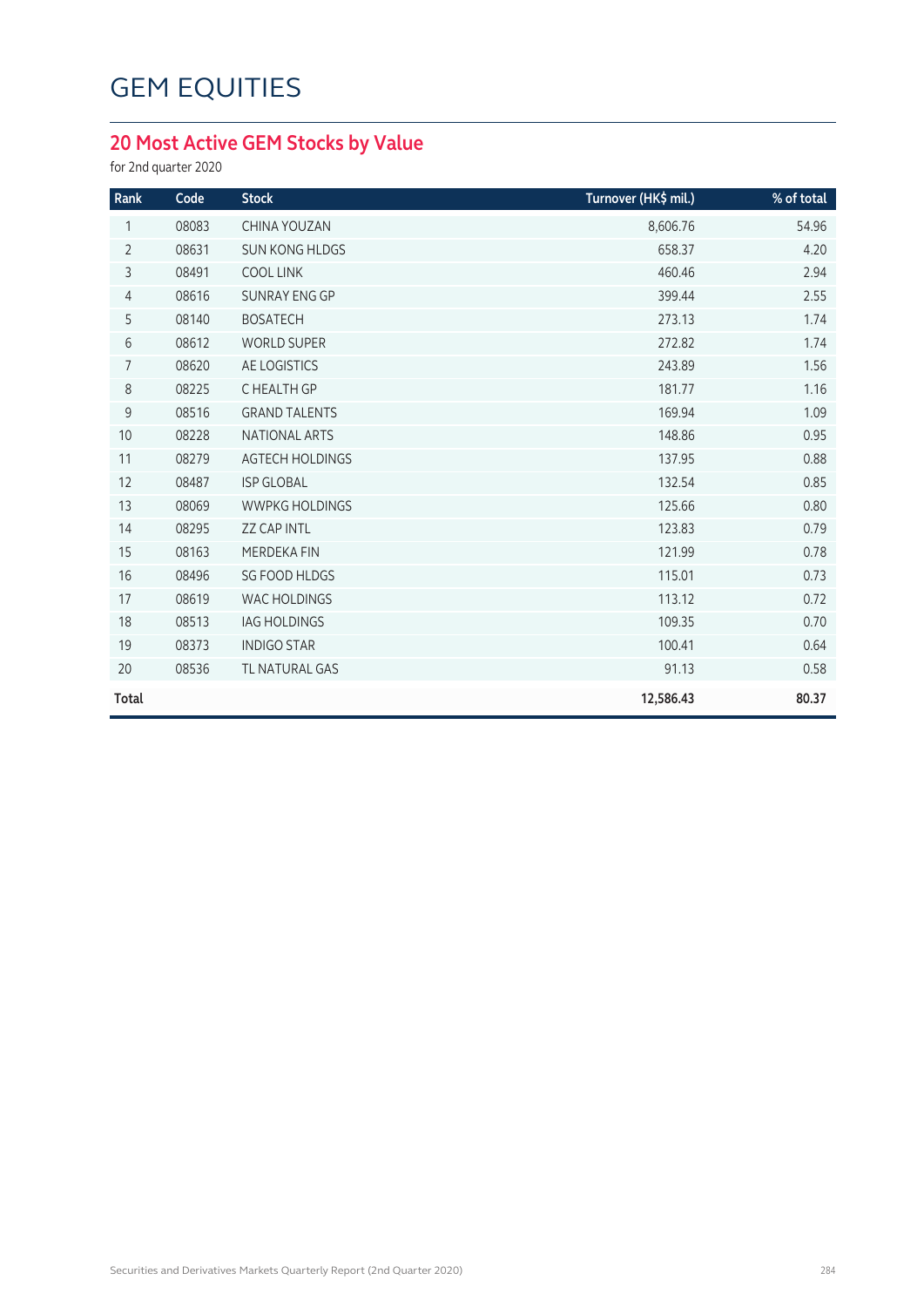#### **20 Most Active GEM Stock by Shares**

for 2nd quarter 2020

| Rank           | Code  | <b>Stock</b>          | Turnover (Mil. shs) | % of total |
|----------------|-------|-----------------------|---------------------|------------|
| 1              | 08083 | <b>CHINA YOUZAN</b>   | 9,671.24            | 21.26      |
| $\overline{2}$ | 08163 | <b>MERDEKA FIN</b>    | 2,032.11            | 4.47       |
| 3              | 08086 | SINO VISION WW        | 1,302.81            | 2.86       |
| $\overline{4}$ | 08612 | <b>WORLD SUPER</b>    | 1,270.00            | 2.79       |
| 5              | 08133 | <b>JETE POWER</b>     | 1,253.67            | 2.76       |
| 6              | 08250 | SILK RD ENERGY        | 1,040.42            | 2.29       |
| 7              | 08631 | <b>SUN KONG HLDGS</b> | 1,024.79            | 2.25       |
| 8              | 08153 | <b>FARNOVA GROUP</b>  | 943.31              | 2.07       |
| 9              | 08007 | <b>GLOBALSTRAT</b>    | 943.17              | 2.07       |
| 10             | 08228 | <b>NATIONAL ARTS</b>  | 889.07              | 1.95       |
| 11             | 08616 | <b>SUNRAY ENG GP</b>  | 801.03              | 1.76       |
| 12             | 08242 | <b>NEW WESTERN</b>    | 689.27              | 1.52       |
| 13             | 08620 | AE LOGISTICS          | 655.46              | 1.44       |
| 14             | 08536 | TL NATURAL GAS        | 646.25              | 1.42       |
| 15             | 08491 | <b>COOL LINK</b>      | 642.44              | 1.41       |
| 16             | 08148 | <b>AURUM PACIFIC</b>  | 613.24              | 1.35       |
| 17             | 08320 | <b>AEC GROUP</b>      | 597.85              | 1.31       |
| 18             | 08101 | EJE HOLDINGS          | 473.31              | 1.04       |
| 19             | 08055 | CHI E-INFO TECH       | 470.63              | 1.03       |
| 20             | 08147 | MILLENNIUM PG         | 445.75              | 0.98       |
| <b>Total</b>   |       |                       | 26,405.82           | 58.05      |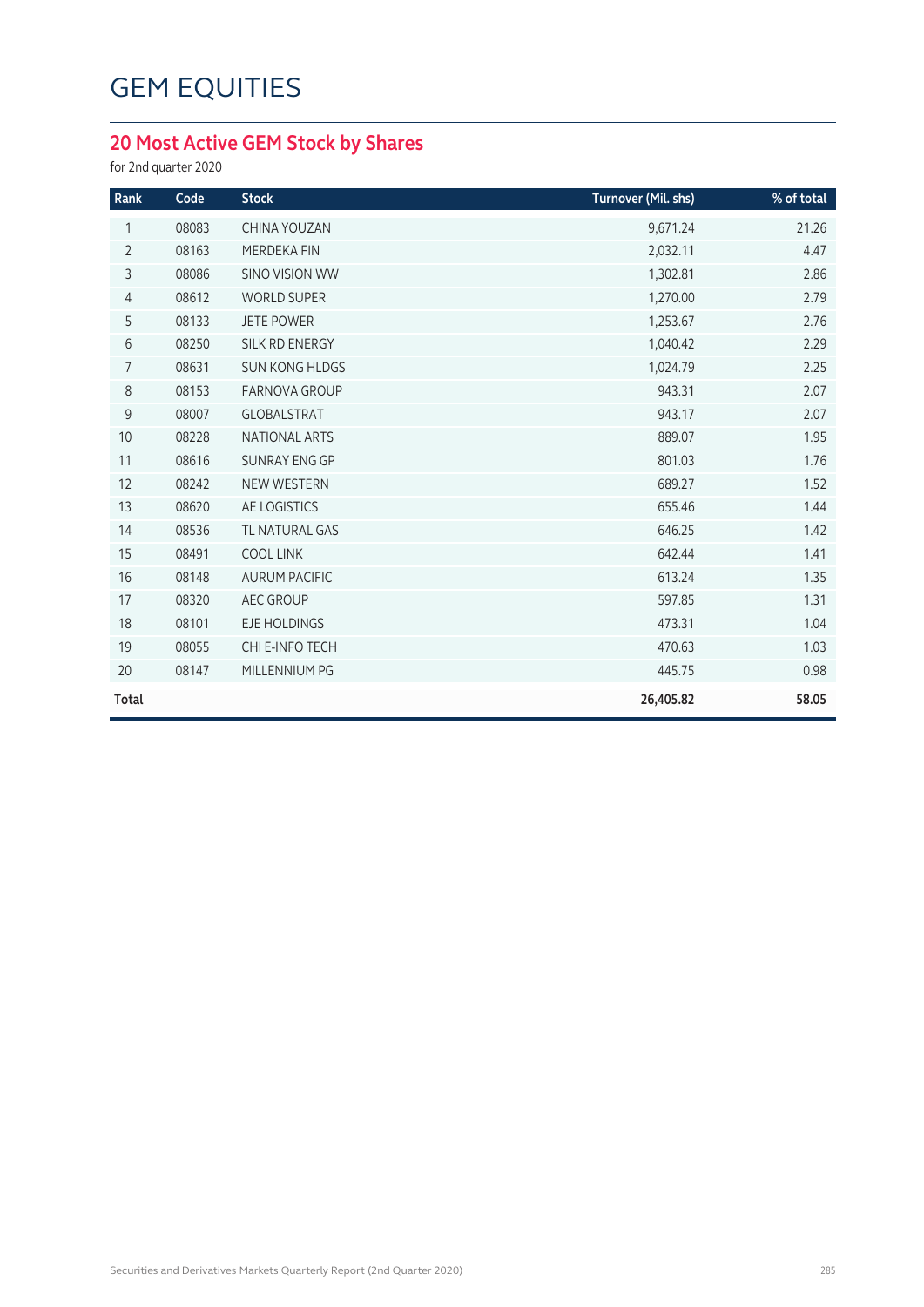#### **Market Capitalisation of Listed Companies for GEM**

as at the quarter end

|      |                | HK\$ mil.  |
|------|----------------|------------|
| 2019 | Q <sub>2</sub> | 134,992.16 |
|      | Q <sub>3</sub> | 121,267.37 |
|      | Q4             | 106,699.32 |
| 2020 | Q1             | 95,524.29  |
|      | Q <sub>2</sub> | 102,733.62 |

#### **Market Capitalisation by Hang Seng Industry Classification System \* – GEM**

Quarter-end figures



\* Hang Seng Industry Classification System (HSICS) is provided by Hang Seng Indexes Company Limited.

Note: New Hang Seng Industry Classification System took effect on 9 September 2019.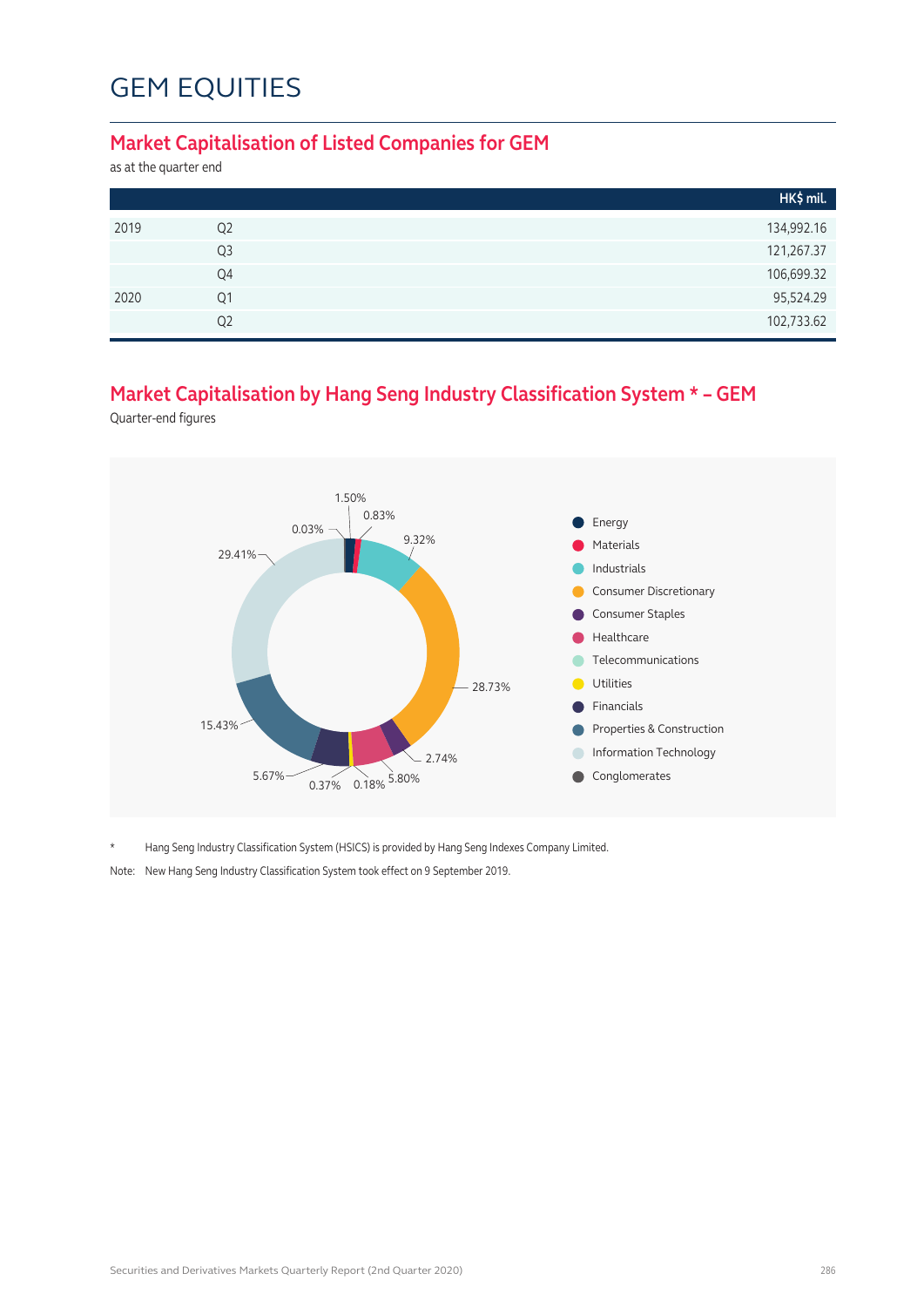#### **50 Leading Companies by Market Capitalisation – GEM**

as at the 2nd quarter end 2020

|                                     |                |                                                                | <b>Market capitalisation</b> |                   |
|-------------------------------------|----------------|----------------------------------------------------------------|------------------------------|-------------------|
| Rank                                |                | Company                                                        | (HK\$ mil.)                  | % of market total |
| 1                                   | 08083          | China Youzan Ltd.                                              | 21,997.83                    | 21.41             |
| 2                                   | 08279          | AGTech Holdings Ltd.                                           | 4,377.13                     | 4.26              |
| 3                                   | 08032          | Viva China Holdings Ltd.                                       | 4,121.91                     | 4.01              |
| 4                                   | 08137          | Honbridge Holdings Ltd.                                        | 2,759.27                     | 2.69              |
| 5                                   | 08516          | Grand Talents Group Holdings Ltd.                              | 2,476.80                     | 2.41              |
| 6                                   | 08295          | ZZ Capital International Ltd.                                  | 2,378.83                     | 2.32              |
| 7                                   | 08619          | WAC Holdings Ltd.                                              | 1,900.80                     | 1.85              |
| 8                                   | 08053          | Pizu Group Holdings Ltd.                                       | 1,352.32                     | 1.32              |
| 9                                   | 08170          | China All Nation International Holdings Group Ltd.             | 1,295.28                     | 1.26              |
| $10$                                | 08037          | China Biotech Services Holdings Ltd.                           | 1,260.75                     | 1.23              |
| 11                                  | 08167          | Neo Telemedia Ltd.                                             | 1,123.62                     | 1.09              |
| 12                                  | 08227          | Xi'an Haitian Antenna Technologies Co., Ltd. - H Shares        | 1,078.43                     | 1.05              |
| 13                                  | 08246          | Zhonghua Gas Holdings Ltd.                                     | 1,011.40                     | 0.98              |
| 14                                  | 08228          | National Arts Entertainment and Culture Group Ltd.             | 915.41                       | 0.89              |
| 15                                  | 08026          | China Brilliant Global Ltd.                                    | 856.95                       | 0.83              |
| 16                                  | 08047          | China Ocean Group Development Ltd.                             | 840.97                       | 0.82              |
| 17                                  | 08156          | Sinopharm Tech Holdings Ltd.                                   | 823.63                       | 0.80              |
| 18                                  | 08418          | Optima Automobile Group Holdings Ltd.                          | 816.00                       | 0.79              |
| 19                                  | 08487          | ISP Global Ltd.                                                | 808.00                       | 0.79              |
| 20                                  | 08140          | BOSA Technology Holdings Ltd.                                  | 792.00                       | 0.77              |
| 21                                  | 08308          | Gudou Holdings Ltd.                                            | 784.00                       | 0.76              |
| 22                                  | 08225          | China Health Group Inc.                                        | 764.43                       | 0.74              |
| 23                                  | 08176          | SuperRobotics Ltd.                                             | 718.83                       | 0.70              |
| 24                                  | 08328          | Xinyi Automobile Glass Hong Kong Enterprises Ltd.              | 712.95                       | 0.69              |
| 25                                  | 08363          | SDM Group Holdings Ltd.                                        | 709.04                       | 0.69              |
| 26                                  | 08039          | KNK Holdings Ltd.                                              | 627.00                       | 0.61              |
| 27                                  | 08425          | Hing Ming Holdings Ltd.                                        | 616.00                       | 0.60              |
| 28                                  | 08413          | Asia Grocery Distribution Ltd.                                 | 615.86                       | 0.60              |
| 29                                  | 08082          | Sun Entertainment Group Ltd.                                   | 612.89                       | 0.60              |
| 30                                  | 08005          | Yuxing InfoTech Investment Holdings Ltd.                       | 601.20                       | 0.59              |
| 31                                  | 08313          | ZACD Group Ltd.                                                | 590.00                       | 0.57              |
| 32                                  | 08616          | Sunray Engineering Group Ltd.                                  | 550.00                       | 0.54              |
| 33                                  | 08479          | JTF International Holdings Ltd.                                | 530.10                       | 0.52              |
| 34                                  | 08283          | Zheng Li Holdings Ltd.                                         | 520.00                       | 0.51              |
| 35                                  | 08069          | WWPKG Holdings Co. Ltd.                                        | 496.00<br>482.26             | 0.48              |
| 36                                  | 08371          | Taste.Gourmet Group Ltd.                                       |                              | 0.47              |
| 37                                  | 08441          | IWS Group Holdings Ltd.                                        | 480.00<br>468.00             | 0.47              |
| 38<br>39                            | 08496<br>08223 | Singapore Food Holdings Ltd.<br>Ziyuanyuan Holdings Group Ltd. | 464.00                       | 0.46<br>0.45      |
| 40                                  | 08021          | WLS Holdings Ltd.                                              | 459.75                       | 0.45              |
| 41                                  | 08172          | Lajin Entertainment Network Group Ltd.                         | 454.59                       | 0.44              |
| 42                                  | 08057          | Madison Holdings Group Ltd.                                    | 446.57                       | 0.43              |
| 43                                  | 08513          | IAG Holdings Ltd.                                              | 427.80                       | 0.42              |
| 44                                  | 08130          | Dadi International Group Ltd.                                  | 427.79                       | 0.42              |
| 45                                  | 08171          | China Trends Holdings Ltd.                                     | 427.16                       | 0.42              |
| 46                                  | 08105          | Kingsley Edugroup Ltd.                                         | 424.00                       | 0.41              |
| 47                                  | 08011          | Polyard Petroleum International Group Ltd.                     | 408.32                       | 0.40              |
| 48                                  | 08029          | Sun International Group Ltd.                                   | 397.43                       | 0.39              |
| 49                                  | 08158          | China Regenerative Medicine International Ltd.                 | 391.66                       | 0.38              |
| 50                                  | 08178          | China Information Technology Development Ltd.                  | 356.14                       | 0.35              |
|                                     |                |                                                                |                              |                   |
| <b>Total</b><br><b>Market Total</b> |                |                                                                | 68,951.09                    | 67.12<br>100.00   |
|                                     |                |                                                                | 102,733.62                   |                   |

Securities and Derivatives Markets Quarterly Report (2nd Quarter 2020) 287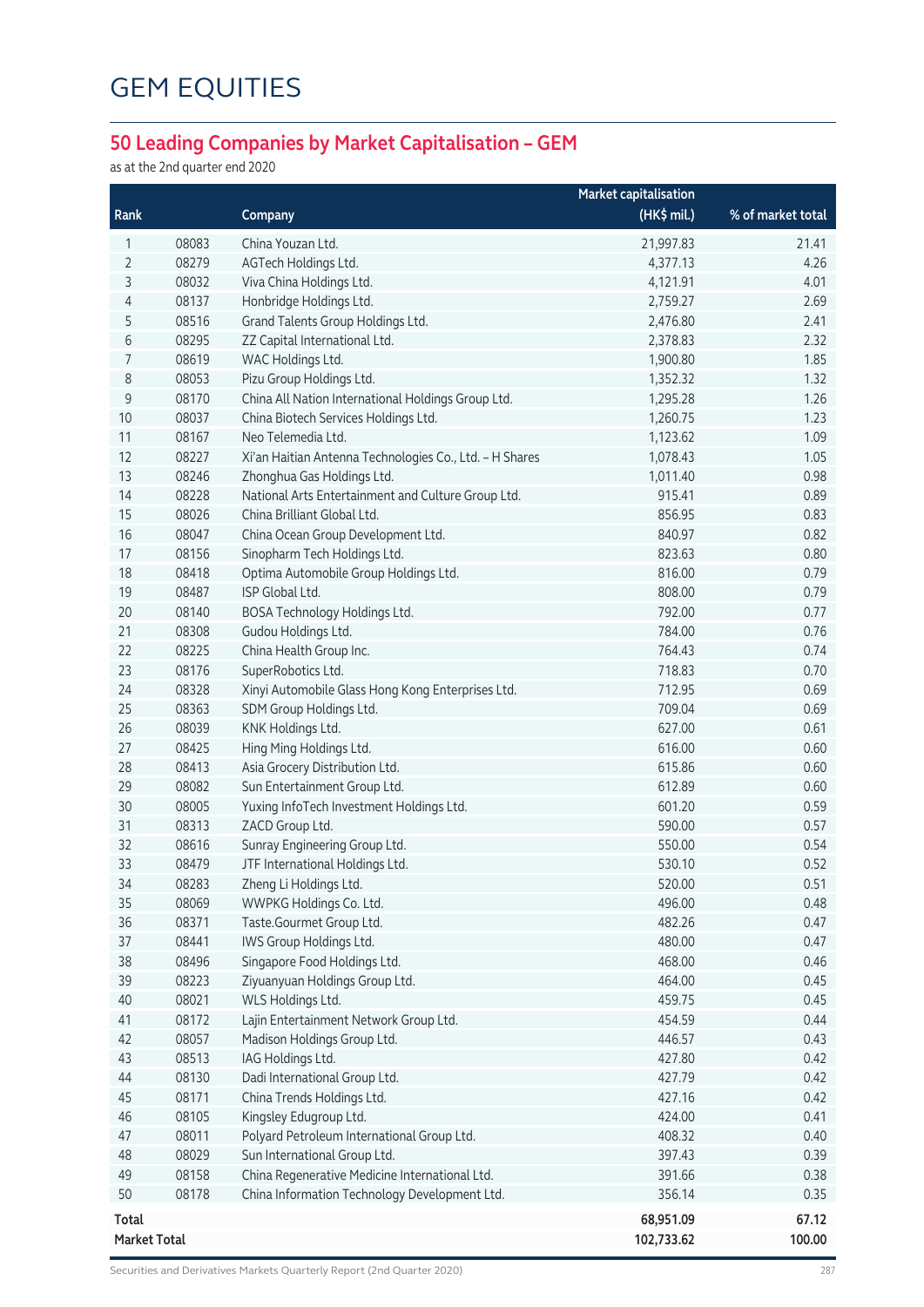## GEM EQUITIES

#### **New Listing Statistics – equities for GEM**

|      |                | No. of newly listed companies | Funds raised (HK\$ mil.) |
|------|----------------|-------------------------------|--------------------------|
| 2019 | Q <sub>2</sub> |                               | 53.00                    |
|      | Q3             |                               | 154.50                   |
|      | Q4             |                               | 414.00                   |
| 2020 | Ο1             |                               | 120.30                   |
|      | Ο2             |                               | 174.00                   |

#### **Newly Listed Companies for GEM**

for 2nd quarter 2020

| Code  | Company                              | Listing date | No. of issued shares | Funds raised (HK\$ mil.) |
|-------|--------------------------------------|--------------|----------------------|--------------------------|
| 08620 | Asia-express Logistics Holdings Ltd. | 2020/04/20   | 480,000,000          | 60.00                    |
| 08616 | Sunray Engineering Group Ltd.        | 2020/04/23   | 1,000,000,000        | 60.00                    |
| 08496 | Singapore Food Holdings Ltd.         | 2020/05/18   | 240,000,000          | 54.00                    |
| Total |                                      |              |                      | 174.00                   |

#### **Withdrawal of Listed Companies – GEM**

for 2nd quarter 2020

| Code  | Company                                    | Last trading date | <b>Delisted date</b> |
|-------|--------------------------------------------|-------------------|----------------------|
| 08470 | Lumina Group Ltd. *                        | 2020/04/17        | 2020/04/20<br>ξ      |
| 08243 | Dahe Media Co. Ltd. - H Shares             | 2019/03/29        | 2020/05/25           |
| 08376 | Fineland Real Estate Services Group Ltd. * | 2020/05/27        | 2020/05/28<br>ξ      |
| 08421 | Winson Holdings Hong Kong Ltd. *           | 2020/06/10        | 2020/06/11<br>ξ      |

\* Transfers of listing from GEM to Main Board pursuant to the revised Rule 9.24 of the GEM Listing Rules and to the new Chapter 9A of the Main Board Listing Rules effective from 1 July 2008.

§ Effective date of the transfer of listing from GEM to Main Board.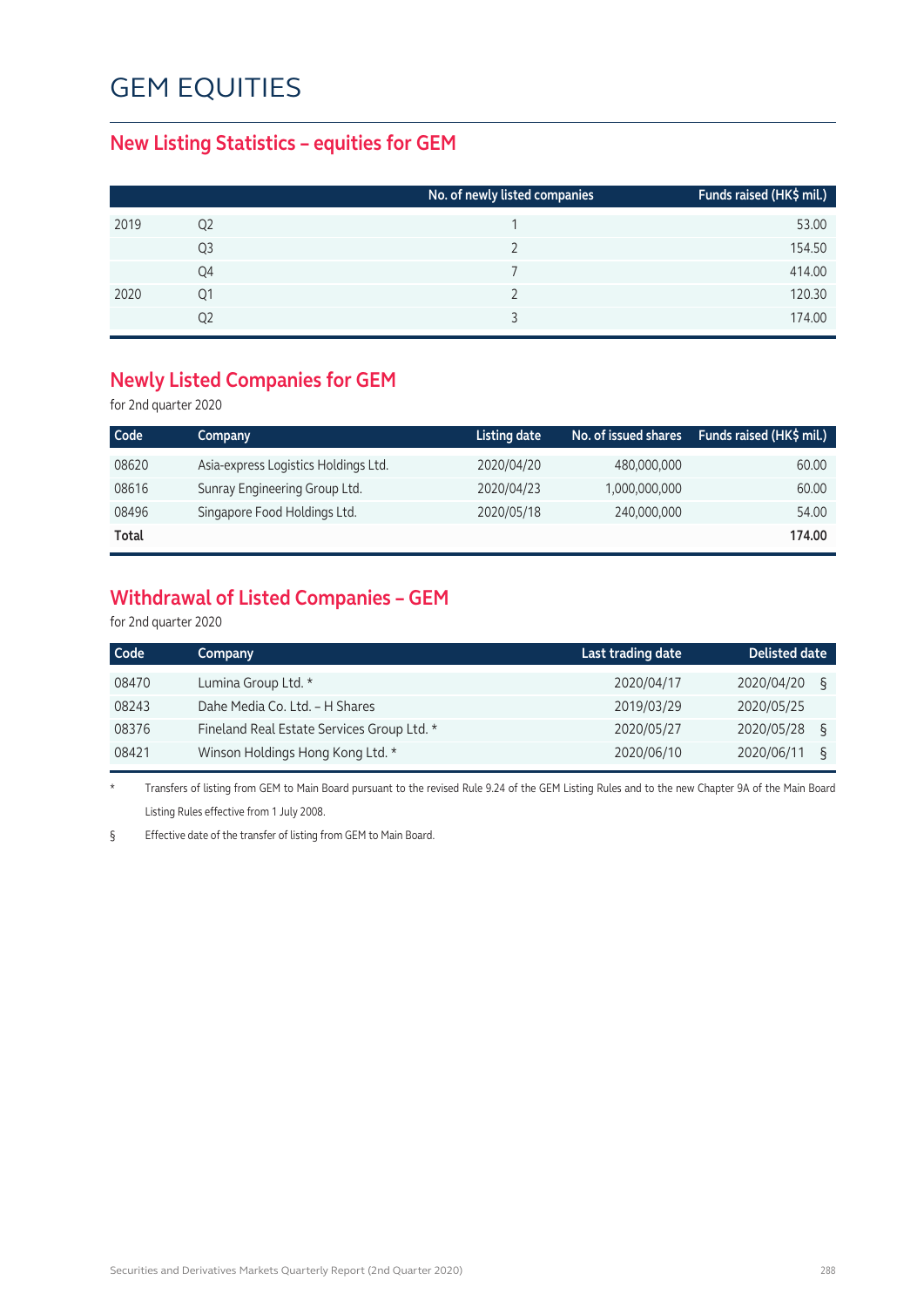# GEM EQUITIES

#### **Company Name Changes for GEM**

for 2nd quarter 2020

| Code  | Old name                          | New name                           | <b>Effective date</b> | <b>Adoption date</b> |
|-------|-----------------------------------|------------------------------------|-----------------------|----------------------|
| 08153 | Code Agriculture (Holdings) Ltd.  | Farnova Group Holdings Ltd.        | 2020/04/28            | 2020/06/01           |
| 08047 | China Ocean Fishing Holdings Ltd. | China Ocean Group Development Ltd. | 2020/04/23            | 2020/06/02           |

## **Bonus Issues/Bonus Warrants for GEM**

for 2nd quarter 2020

| Code | Company | <b>Particulars</b> | Ex-date |
|------|---------|--------------------|---------|
| Nil  |         |                    |         |

#### **Share Split/Consolidation for GEM**

for 2nd quarter 2020

| Code  | <b>Company</b>                      | <b>Particulars</b>      | <b>Effective date</b> |
|-------|-------------------------------------|-------------------------|-----------------------|
| 08239 | Capital Finance Holdings Ltd.       | Consolidation 5 into 1  | 2020/04/08            |
| 08291 | Wan Cheng Metal Packaging Co. Ltd.  | Consolidation 5 into 1  | 2020/04/15            |
| 08198 | Loto Interactive Ltd.               | Consolidation 10 into 1 | 2020/05/28            |
| 08112 | Cornerstone Financial Holdings Ltd. | Consolidation 20 into 1 | 2020/06/05            |
| 08087 | China 33 Media Group Ltd.           | Consolidation 10 into 1 | 2020/06/10            |

## **Rights Issues & Open Offers for GEM**

for 2nd quarter 2020

| Month | Code  | Company                      | Ratio                | Funds raised (HK\$ mil.) |
|-------|-------|------------------------------|----------------------|--------------------------|
| Jun   | 08377 | Shen You Holdings Ltd.       | Rts 1 for 2 @\$0.043 | 17.20                    |
|       | 08163 | Merdeka Financial Group Ltd. | Rts 4 for 1 @\$0.11  | 115.37                   |
| Total |       |                              |                      | 132.57                   |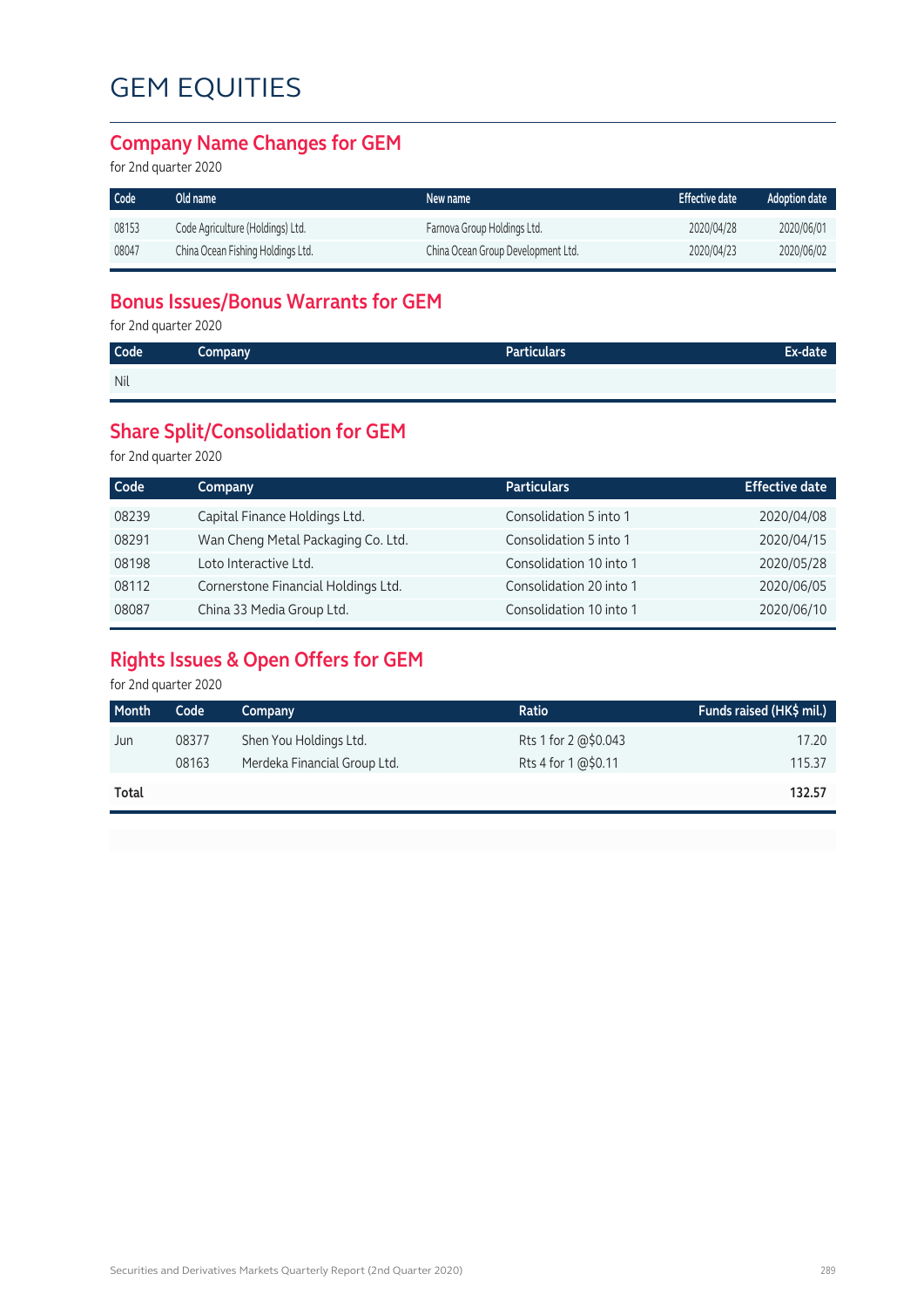# GEM EQUITIES

## **Placing\***

|              |       |                        | No. of        |                      |                     |
|--------------|-------|------------------------|---------------|----------------------|---------------------|
|              |       |                        | new shares    | <b>Placing price</b> | <b>Funds raised</b> |
| Month        | Code  | Company                | placed        | (HK <sup>2</sup> )   | (HK\$ mil.)         |
| 2020         |       |                        |               |                      |                     |
| Apr          | 08083 | CHINA YOUZAN           | 1,240,000,000 | 0.6400               | 793.60              |
|              | 08147 | MILLENNIUM PG          | 138,864,000   | 0.1000               | 13.89               |
|              |       |                        |               |                      |                     |
| May          | 08158 | <b>CRMI</b>            | 500,000,000   | 0.2000               | 100.00              |
|              | 08007 | <b>GLOBALSTRAT</b>     | 260,000,000   | 0.0290               | 7.54                |
|              | 08003 | <b>GREAT WORLD</b>     | 473,780,000   | 0.0210               | 9.95                |
|              | 08109 | <b>KIRIN GROUP</b>     | 26,900,000    | 0.3000               | 8.07                |
|              | 08471 | <b>REACH NEW HLDGS</b> | 50,000,000    | 0.1130               | 5.65                |
|              | 08072 | ROMA GROUP             | 27,000,000    | 0.2100               | 5.67                |
|              | 08086 | <b>SINO VISION WW</b>  | 613,208,000   | 0.0350               | 21.46               |
|              | 08427 | <b>SK TARGET</b>       | 68,200,000    | 0.1250               | 8.53                |
|              |       |                        |               |                      |                     |
| Jun          | 08320 | <b>AEC GROUP</b>       | 120,000,000   | 0.0520               | 6.24                |
|              | 08159 | <b>GLORY MARK</b>      | 64,000,000    | 0.1000               | 6.40                |
|              | 08109 | <b>KIRIN GROUP</b>     | 7,755,000     | 0.2718               | 2.11                |
|              | 08109 | <b>KIRIN GROUP</b>     | 4,050,000     | 0.2723               | 1.10                |
|              | 08109 | <b>KIRIN GROUP</b>     | 4,155,000     | 0.2711               | 1.13                |
| <b>Total</b> |       |                        |               |                      | 991.33              |

\* Due to the reporting time-lag, placing figures for the quarter are provisional.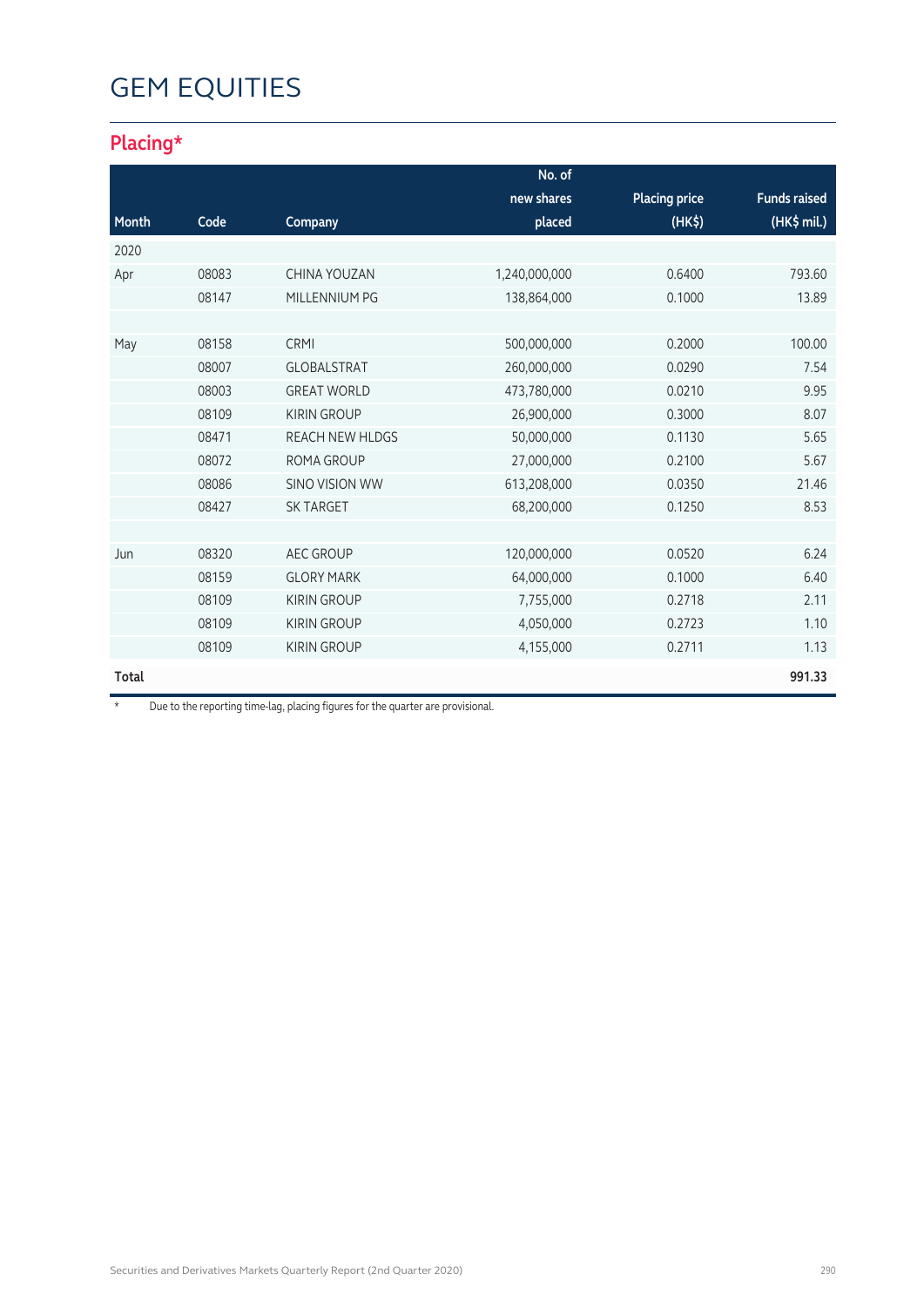## GEM WARRANTS

## **Warrant Trading and Market Value Statistics – GEM**

|      |    | <b>Number</b> | Turnover value (HK\$ mil.) 1 | Market value (HK\$ mil.) |
|------|----|---------------|------------------------------|--------------------------|
| 2019 | Q2 |               | 0.00                         | 62.83                    |
|      | Q3 |               | 0.00                         | 62.83                    |
|      | Q4 |               | 0.00                         | 62.83                    |
| 2020 | Q1 |               | 0.01                         | 62.83                    |
|      | 02 |               | 0.00                         | 62.83                    |

## **Newly Listed Equity GEM Warrants**

for 2nd quarter 2020

|             |                        | Initial issued |              |               | Amount raised |
|-------------|------------------------|----------------|--------------|---------------|---------------|
| <b>Code</b> | <b>Equity warrants</b> | amount (HK)    | Listing date | <b>Expiry</b> | (HK\$ mil.)   |
| Nil         |                        |                |              |               |               |
| Total       |                        |                |              |               | -             |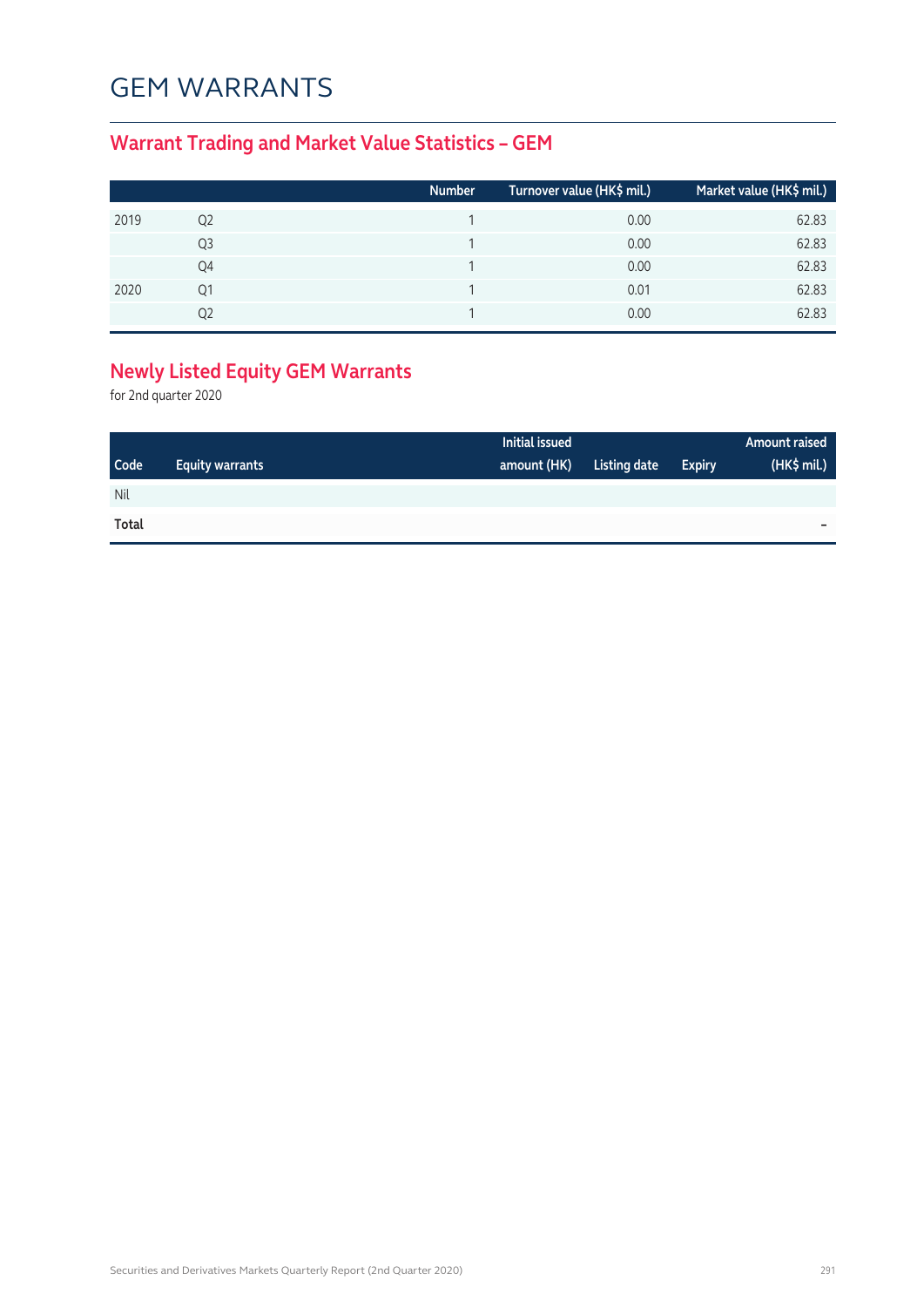## STOCK MARKET INDICES

#### **Hang Seng Index**



#### **S&P/HKEX LargeCap Index**



#### **S&P/HKEX GEM Index**

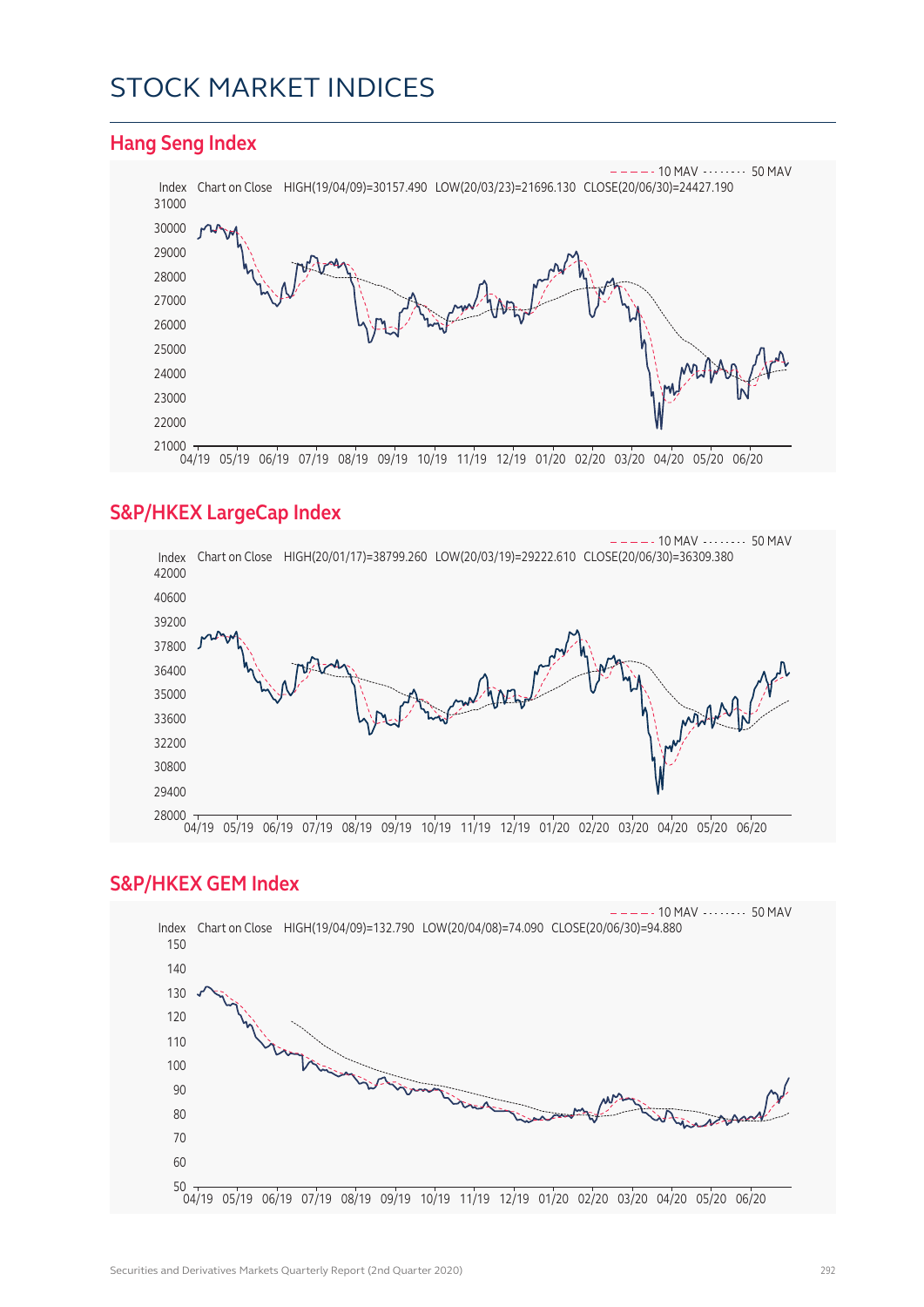# STOCK MARKET INDICES

## **Hong Kong Stock Market Indices**

|                                               | End of Jun 2020 | End of Mar 2020 |              |
|-----------------------------------------------|-----------------|-----------------|--------------|
| <b>Index</b>                                  | <b>Close</b>    | <b>Close</b>    | Change %     |
| S&P/HKEX LargeCap Index                       | 36309.38        | 32419.21        | + 12.00%     |
|                                               |                 |                 |              |
| S&P/HKEX GEM Index                            | 94.88           | 78.65           | + 20.64%     |
|                                               |                 |                 |              |
| <b>HANG SENG INDEX</b>                        | 24427.19        | 23603.48        | 3.49%<br>$+$ |
| <b>SECTORIAL INDICES</b>                      |                 |                 |              |
| Finance                                       | 32531.07        | 32891.08        | 1.09%        |
| <b>Utilities</b>                              | 47337.76        | 47357.89        | 0.04%        |
| Properties                                    | 32174.52        | 31910.00        | 0.83%<br>$+$ |
| Commerce & Industry                           | 15320.07        | 13708.48        | + 11.76%     |
|                                               |                 |                 |              |
| HANG SENG CHINA-AFFILIATED CORPORATIONS INDEX | 3756.57         | 3592.11         | 4.58%<br>$+$ |
| HANG SENG CHINA ENTERPRISES INDEX             | 9758.63         | 9594.77         | 1.71%<br>$+$ |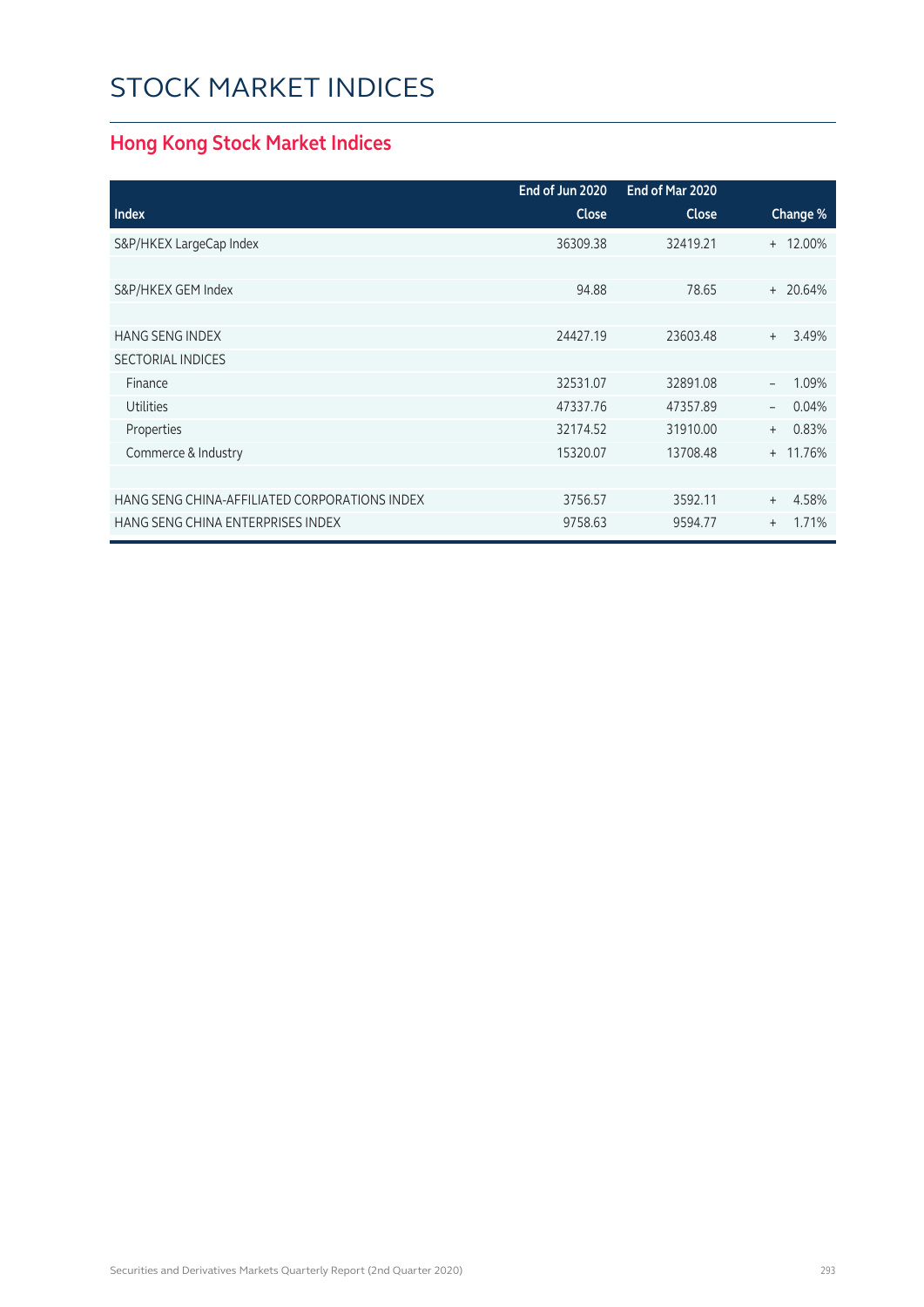# STOCK MARKET INDICES

#### **World Indices**

|                             | End of Jun 2020 | End of Mar 2020 |                                           |
|-----------------------------|-----------------|-----------------|-------------------------------------------|
| Index                       | Close           | Close           | Change %                                  |
| <b>HONG KONG</b>            |                 |                 |                                           |
| S&P/HKEX LargeCap Index     | 36309.38        | 32419.21        | + 12.00%                                  |
| Hang Seng Index             | 24427.19        | 23603.48        | 3.49%<br>$^{+}$                           |
| <b>AUSTRALIA</b>            |                 |                 |                                           |
| All Ordinaries Index        | 6001.30         | 5110.60         | $+ 17.43%$                                |
| <b>JAKARTA</b>              |                 |                 |                                           |
| Composite Index             | 4905.39         | 4538.93         | 8.07%<br>$^{+}$                           |
| <b>JAPAN</b>                |                 |                 |                                           |
| Nikkei (225)                | 22288.14        | 18917.01        | + 17.82%                                  |
| <b>KOREA</b>                |                 |                 |                                           |
| KOSPI Index                 | 2108.33         | 1754.64         | $+ 20.16%$                                |
| <b>KUALA LUMPUR</b>         |                 |                 |                                           |
| Composite Index             | 1500.97         | 1350.89         | $+ 11.11\%$                               |
| <b>MANILA</b>               |                 |                 |                                           |
| Composite Index             | 6207.72         | 5321.23         | + 16.66%                                  |
| <b>NEW ZEALAND</b>          |                 |                 |                                           |
| <b>NZSE (50)</b>            | 11451.05        | 9796.75         | + 16.89%                                  |
| SHANGHAI                    |                 |                 |                                           |
| A Shares Index              | 3128.45         | 2882.25         | 8.54%<br>$\begin{array}{c} + \end{array}$ |
| <b>B Shares Index</b>       | 213.45          | 216.00          | 1.18%<br>$\overline{\phantom{a}}$         |
| <b>SHENZHEN</b>             |                 |                 |                                           |
| A Shares Index              | 2067.44         | 1743.13         | + 18.61%                                  |
| <b>B Shares Index</b>       | 872.71          | 812.17          | 7.45%<br>$^{+}$                           |
| <b>SINGAPORE</b>            |                 |                 |                                           |
| <b>Straits Times Index</b>  | 2589.91         | 2481.23         | 4.38%<br>$\begin{array}{c} + \end{array}$ |
| <b>TAIWAN</b>               |                 |                 |                                           |
| Taipei Weighted Stock Index | 11621.24        | 9708.06         | + 19.71%                                  |
| THAII AND                   |                 |                 |                                           |
| <b>SET Index</b>            | 1339.03         | 1125.86         | + 18.93%                                  |
| <b>NEW YORK</b>             |                 |                 |                                           |
| <b>DJIA</b>                 | 25812.88        | 21917.16        | + 17.77%                                  |
| Nasdaq Composite Index      | 10058.77        | 7700.10         | + 30.63%                                  |
| <b>TORONTO</b>              |                 |                 |                                           |
| S&P/TSX Composite Index     | 15515.22        | 13378.75        | + 15.97%                                  |
| <b>GERMANY</b>              |                 |                 |                                           |
| DAX Kursindex               | 5357.17         | 4416.97         | + 21.29%                                  |
| LONDON                      |                 |                 |                                           |
| FTSE 100 Index              | 6169.74         | 5671.96         | 8.78%<br>$^{+}$                           |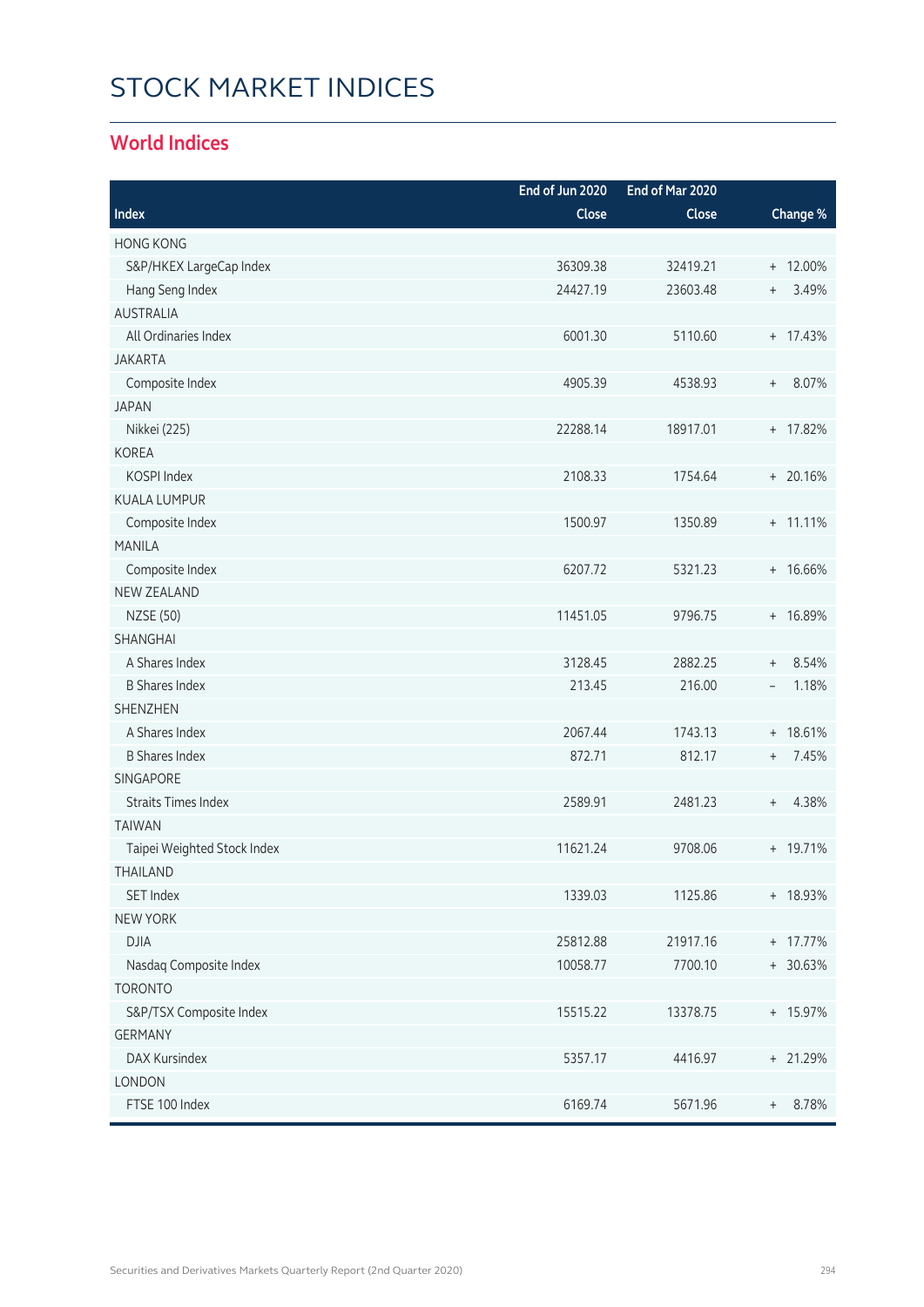## **Contract Volume by Derivatives Products**

|                                                                                |                  | <b>Contracts</b> |
|--------------------------------------------------------------------------------|------------------|------------------|
| <b>Derivatives product</b>                                                     | 2nd Quarter 2020 | 2nd Quarter 2019 |
| Hang Seng Index Futures                                                        | 9,692,902        | 13,860,691       |
| Hang Seng Index Options                                                        | 2,239,280        | 3,115,323        |
| Weekly Hang Seng Index Options <sup>1</sup>                                    | 230,000          |                  |
| Mini-Hang Seng Index Futures                                                   | 7,041,426        | 5,779,500        |
| Mini-Hang Seng Index Options                                                   | 718,063          | 789,156          |
| HSI (Gross Total Return Index) Futures                                         | 75               | 72               |
| HSI (Net Total Return Index) Futures                                           | 44               | 46               |
| Hang Seng China Enterprises Index Futures                                      | 8,108,128        | 8,895,438        |
| Hang Seng China Enterprises Index Options                                      | 4,918,652        | 5,610,217        |
| Weekly Hang Seng China Enterprises Index Options <sup>2</sup>                  | 61,524           |                  |
| Mini-Hang Seng China Enterprises Index Futures                                 | 1,098,120        | 984,154          |
| Mini-Hang Seng China Enterprises Index Options                                 | 92,107           | 156,496          |
| HSCEI (Gross Total Return Index) Futures                                       | 58               | 10               |
| HSCEI (Net Total Return Index) Futures                                         | 6                | 10               |
| Flexible Hang Seng Index Options                                               | 0                | $\overline{0}$   |
| Flexible Hang Seng China Enterprises Index Options                             | $\Omega$         | $\mathbf{0}$     |
| HSI Dividend Point Index Futures                                               | 1,470            | 3,310            |
| <b>HSCEI Dividend Point Index Futures</b>                                      | 90,650           | 133,285          |
| <b>HSI Volatility Index Futures</b>                                            | 7                | 16               |
| MSCI AC Asia ex Japan NTR Index Futures                                        | 39,885           | 62,795           |
| CES China 120 Index Futures                                                    | 1                | 10               |
| CES Gaming Top 10 Index Futures <sup>3</sup>                                   |                  | 6                |
| Hang Seng Mainland Oil & Gas Index Futures                                     | 4,642            | 10,754           |
| Hang Seng Mainland Banks Index Futures                                         | 134              | 5,870            |
| Hang Seng Mainland Healthcare Index Futures <sup>4</sup>                       |                  | $\Omega$         |
| Hang Seng Mainland Properties Index Futures                                    | 97               | 5,024            |
| Hang Seng IT Hardware Index Futures <sup>5</sup>                               |                  | $\Omega$         |
| Hang Seng Software & Services Index Futures <sup>6</sup>                       |                  | 6                |
| <b>IBOVESPA Futures</b>                                                        | 0                | $\mathbf 0$      |
| <b>MICEX Index Futures</b>                                                     | $\mathbf 0$      | $\overline{0}$   |
| FTSE/JSE Top40 Futures                                                         | $\Omega$         | $\Omega$         |
| <b>Stock Futures</b>                                                           | 200,735          | 269,826          |
| <b>Stock Options</b>                                                           | 27,914,168       | 28,792,732       |
| Three-month HIBOR Futures                                                      | 93               | 5                |
| One-month HIBOR Futures                                                        | 14               | 22               |
| RMB Currency Futures - USD/CNH Futures                                         | 348,454          | 528,249          |
| RMB Currency Options - USD/CNH Options                                         | 2,138            | 4,727            |
| RMB Currency Futures - EUR/CNH Futures                                         | 100              | 5,327            |
| RMB Currency Futures - JPY/CNH Futures                                         | 69               | 2,539            |
| RMB Currency Futures - AUD/CNH Futures                                         | 336              | 4,306            |
| RMB Currency Futures - CNH/USD Futures                                         | 1,187            | 2,817            |
| INR Currency Futures - INR/USD Futures7                                        | 29,678           |                  |
| INR Currency Futures - INR/CNH Futures <sup>8</sup><br><b>USD Gold Futures</b> | 0<br>993         | 128,869          |
| <b>CNH Gold Futures</b>                                                        | 17               | 29,152           |
| USD Silver Futures <sup>9</sup>                                                | 147              |                  |
| CNH Silver Futures <sup>10</sup>                                               | $\Omega$         |                  |
| Iron Ore Futures - Monthly Contracts                                           | 24,892           | 7,497            |
| Iron Ore Futures - Quarterly Contracts                                         | 0                | $\theta$         |
| <b>CNH London Aluminium Mini Futures</b>                                       | 2                | 4                |
| <b>CNH London Zinc Mini Futures</b>                                            | $\mathbf 0$      | 70               |
| CNH London Copper Mini Futures                                                 | $\mathbf 0$      | $\overline{0}$   |
| <b>CNH London Lead Mini Futures</b>                                            | $\mathbf 0$      | $\mathbf 0$      |
| <b>CNH London Nickel Mini Futures</b>                                          | $\mathbf 0$      | $\,8\,$          |
| <b>CNH London Tin Mini Futures</b>                                             | $\Omega$         | 0                |
| USD London Aluminium Mini Futures <sup>11</sup>                                | 6,577            |                  |
| USD London Zinc Mini Futures <sup>12</sup>                                     | 12,694           |                  |
| USD London Copper Mini Futures <sup>13</sup>                                   | 8,903            |                  |
| USD London Lead Mini Futures <sup>14</sup>                                     | 0                |                  |
| USD London Nickel Mini Futures <sup>15</sup>                                   | 955              |                  |
| USD London Tin Mini Futures <sup>16</sup>                                      | $\Omega$         |                  |
| <b>Total</b>                                                                   | 62,889,423       | 69,188,339       |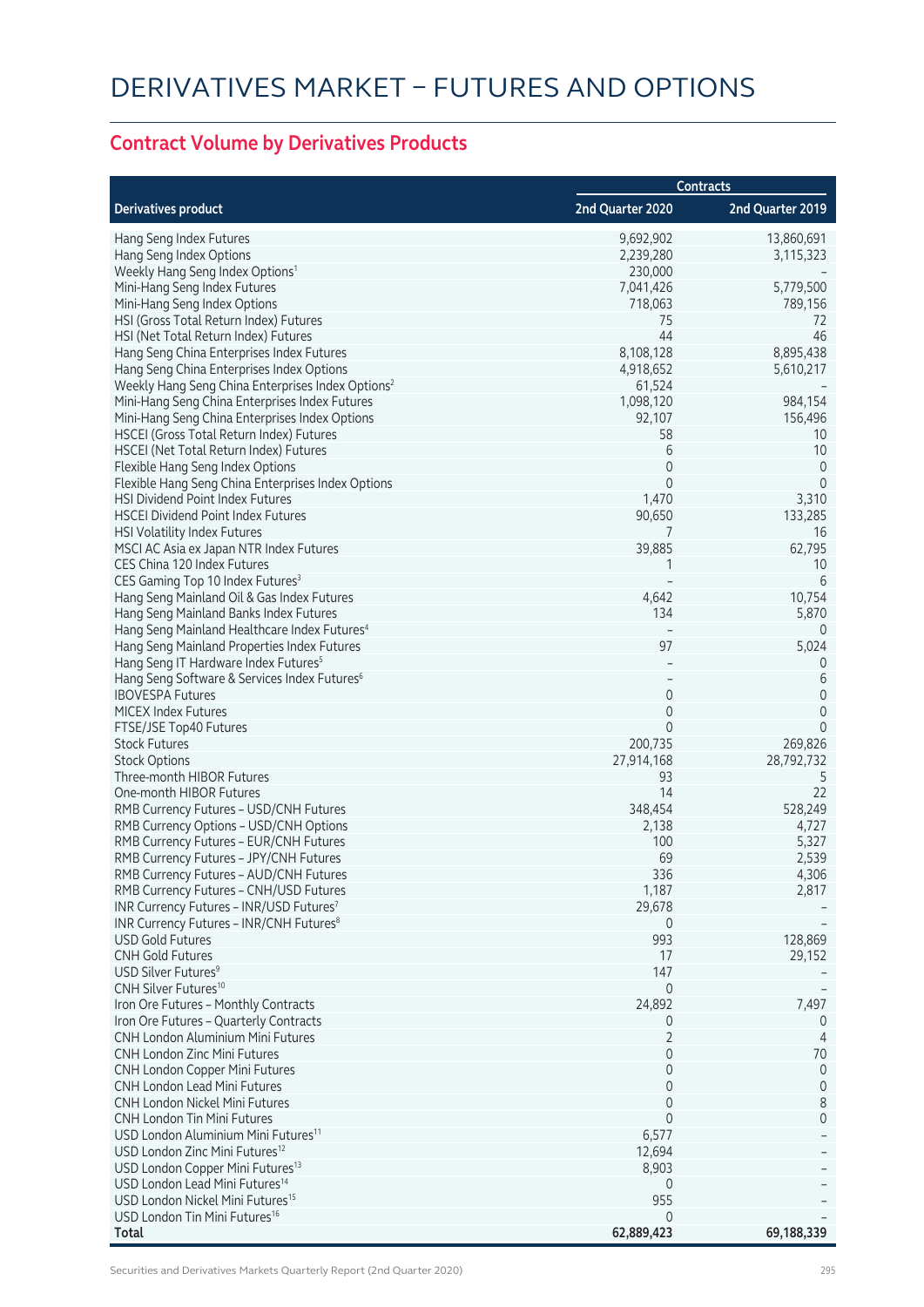## DERIVATIVES MARKET – FUTURES AND OPTIONS

- Trading in Weekly Hang Seng Index Options commenced on 16 Sep 2019
- Trading in Weekly Hang Seng China Enterprises Index Options commenced on 16 Sep 2019
- <sup>3</sup> Trading in CES Gaming Top 10 Index Futures suspended with effect from 30 Dec 2019
- Trading in Hang Seng Mainland Healthcare Index Futures suspended with effect from 30 Dec 2019
- Trading in Hang Seng IT Hardware Index Futures suspended with effect from 30 Dec 2019
- Trading in Hang Seng Software & Services Index Futures suspended with effect from 30 Dec 2019
- Trading in INR Currency Futures INR/USD Futures commenced on 04 Nov 2019
- Trading in INR Currency Futures INR/CNH Futures commenced on 04 Nov 2019
- Trading in USD Silver Futures commenced on 08 Jun 2020
- Trading in CNH Silver Futures commenced on 08 Jun 2020
- 11 Trading in USD London Aluminium Mini Futures commenced on 05 Aug 2019<br>12 Trading in USD London Zina Mini Futures commenced on 05 Aug 2010
- Trading in USD London Zinc Mini Futures commenced on 05 Aug 2019
- 13 Trading in USD London Copper Mini Futures commenced on 05 Aug 2019
- Trading in USD London Lead Mini Futures commenced on 05 Aug 2019
- 15 Trading in USD London Nickel Mini Futures commenced on 05 Aug 2019
- 16 Trading in USD London Tin Mini Futures commenced on 05 Aug 2019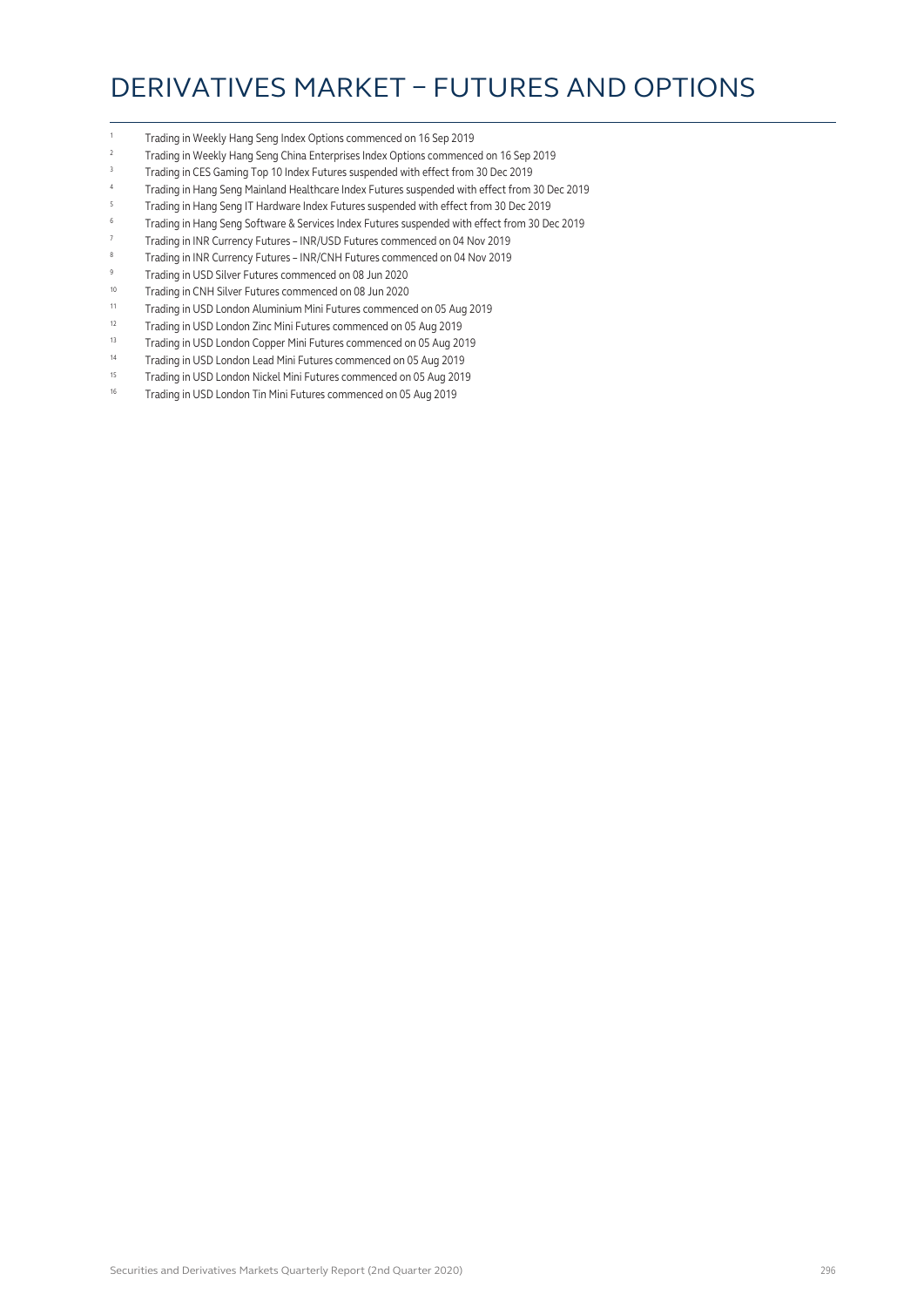# DERIVATIVES MARKET – FUTURES AND OPTIONS

#### **Hang Seng Index Futures – Contract Volume and Open Interest (contracts)**

|      |                | <b>Total</b><br>contract volume | Quarter-end<br>open interest |
|------|----------------|---------------------------------|------------------------------|
| 2019 | Q <sub>2</sub> | 13,860,691                      | 132,110                      |
|      | Q <sub>3</sub> | 13,100,989                      | 133,241                      |
|      | Q4             | 11,035,508                      | 121,237                      |
| 2020 | Q <sub>1</sub> | 13,049,566                      | 117,709                      |
|      | Q <sub>2</sub> | 9,692,902                       | 129,015                      |

#### **Mini Hang Seng Index Futures – Contract Volume and Open Interest (contracts)**

|      |                | <b>Total</b><br>contract volume | Quarter-end<br>open interest |
|------|----------------|---------------------------------|------------------------------|
| 2019 | Q <sub>2</sub> | 5,779,500                       | 12,239                       |
|      | Q3             | 5,815,157                       | 11,387                       |
|      | Q4             | 4,934,747                       | 10,635                       |
| 2020 | Q1             | 8,418,103                       | 10,373                       |
|      | Q <sub>2</sub> | 7,041,426                       | 10,523                       |

#### **Hang Seng Index Options – Contract Volume and Open Interest (contracts)**

|      |                | <b>Total</b>    | Quarter-end   |
|------|----------------|-----------------|---------------|
|      |                | contract volume | open interest |
| 2019 | Q <sub>2</sub> | 3,115,323       | 260,915       |
|      | Q <sub>3</sub> | 3,597,803       | 304,858       |
|      | Q4             | 2,775,579       | 210,101       |
| 2020 | Q1             | 3,387,206       | 289,561       |
|      | Q <sub>2</sub> | 2,239,280       | 235,160       |

#### **Hang Seng China Enterprises Index Futures – Contract Volume and Open Interest (contracts)**

|      |                | <b>Total</b><br>contract volume | Quarter-end<br>open interest |
|------|----------------|---------------------------------|------------------------------|
| 2019 | Q <sub>2</sub> | 8,895,438                       | 330,487                      |
|      | Q <sub>3</sub> | 8,483,368                       | 346,178                      |
|      | Q4             | 7,880,717                       | 325,907                      |
| 2020 | Q1             | 11,318,866                      | 344,099                      |
|      | Q <sub>2</sub> | 8,108,128                       | 350,634                      |

#### **Stock Options Market Turnover and Open Interest (contracts)**

|      |                | <b>Total</b><br>Premium (HK\$ mil.) | <b>Total</b><br>contract volume | Quarter-end<br>open interest |
|------|----------------|-------------------------------------|---------------------------------|------------------------------|
| 2019 | Q <sub>2</sub> | 22,663.96                           | 28,792,732                      | 7,893,237                    |
|      | Q <sub>3</sub> | 16,676.00                           | 24,894,853                      | 7,626,463                    |
|      | Q4             | 17,177.74                           | 23,442,562                      | 6,702,538                    |
| 2020 | Q1             | 33,438.78                           | 33, 313, 232                    | 8,420,294                    |
|      | Q <sub>2</sub> | 31,172.08                           | 27,914,168                      | 7,904,587                    |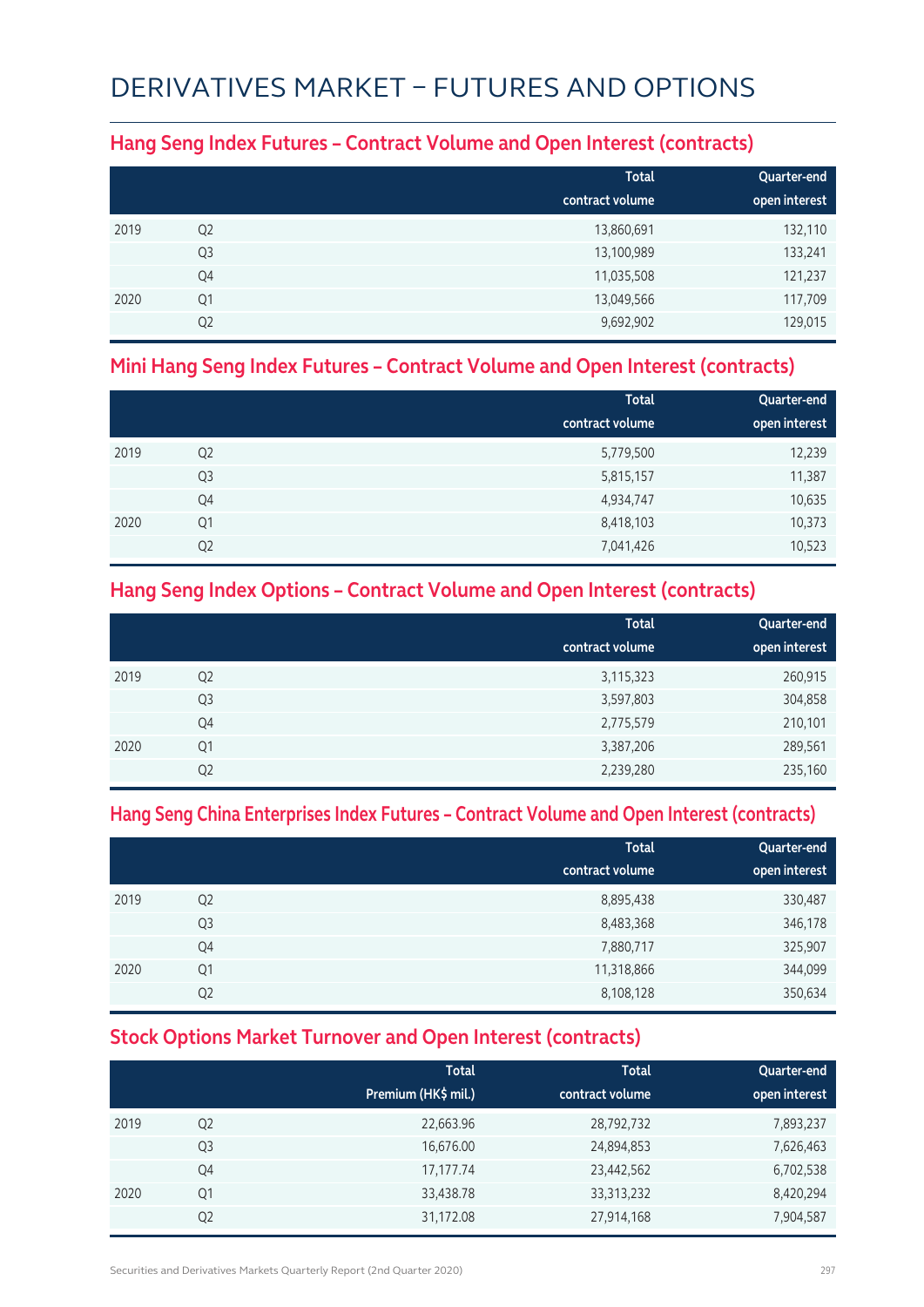## **Stock Options Premium by Class**

for 2nd Quarter 2020

|                        |            | Premium     |            |
|------------------------|------------|-------------|------------|
| <b>Options class</b>   |            | (HK\$ mil.) | % of total |
| <b>ISHARES A50</b>     | A50        | 52.16       | 0.17       |
| AAC TECH               | AAC        | 221.46      | 0.71       |
| <b>CONCH CEMENT</b>    | ACC        | 110.07      | 0.35       |
| <b>AIA</b>             | AIA        | 996.05      | 3.20       |
| <b>AIR CHINA</b>       | AIR        | 12.96       | 0.04       |
| Alibaba                | ALB        | 4,277.91    | 13.72      |
| CHALCO                 | <b>ALC</b> | 1.88        | 0.01       |
| CAM CSI300             | AMC        | 114.49      | 0.37       |
| <b>ANTA Sports</b>     | ANA        | 73.47       | 0.24       |
| <b>BANKCOMM</b>        | <b>BCM</b> | 6.66        | 0.02       |
| <b>BANK OF E ASIA</b>  | <b>BEA</b> | 7.32        | 0.02       |
| <b>BOC HONG KONG</b>   | <b>BOC</b> | 60.25       | 0.19       |
| <b>BUD APAC</b>        | <b>BUD</b> | 30.13       | 0.10       |
| <b>BYD COMPANY</b>     | <b>BYD</b> | 92.92       | 0.30       |
| CHINA COMM CONS        | CCC        | 14.67       | 0.05       |
| CHINA COAL             | CCE        | 1.10        | 0.00       |
| <b>CHINA CINDA</b>     | CDA        | 3.49        | 0.01       |
| <b>CGN POWER</b>       | CGN        | 1.00        | 0.00       |
|                        |            | 455.96      |            |
| <b>CHINA MOBILE</b>    | CHT        |             | 1.46       |
| <b>CHINA UNICOM</b>    | <b>CHU</b> | 27.25       | 0.09       |
| <b>CITIC</b>           | <b>CIT</b> | 16.79       | 0.05       |
| <b>CKH HOLDINGS</b>    | <b>CKH</b> | 137.76      | 0.44       |
| <b>CK ASSET</b>        | <b>CKP</b> | 97.99       | 0.31       |
| CHINA LIFE             | <b>CLI</b> | 404.49      | 1.30       |
| <b>CLP HOLDINGS</b>    | <b>CLP</b> | 66.80       | 0.21       |
| <b>CM BANK</b>         | <b>CMB</b> | 103.00      | 0.33       |
| <b>CNOOC</b>           | CNC        | 356.25      | 1.14       |
| <b>COUNTRY GARDEN</b>  | COG        | 66.96       | 0.21       |
| <b>CHINA OVERSEAS</b>  | COL        | 84.72       | 0.27       |
| <b>CATHAY PAC AIR</b>  | CPA        | 4.52        | 0.01       |
| SINOPEC CORP           | CPC        | 136.24      | 0.44       |
| <b>CPIC</b>            | <b>CPI</b> | 108.30      | 0.35       |
| <b>CHINA RAIL CONS</b> | CRC        | 3.48        | 0.01       |
| CHINA RAILWAY          | CRG        | 2.15        | 0.01       |
| CHINA RES LAND         | CRL        | 86.68       | 0.28       |
| CSOP A50 ETF           | <b>CSA</b> | 71.70       | 0.23       |
| <b>CHINA SHENHUA</b>   | <b>CSE</b> | 50.21       | 0.16       |
| <b>CSPC PHARMA</b>     | <b>CSP</b> | 93.44       | 0.30       |
| <b>CITIC BANK</b>      | CTB        | 4.85        | 0.02       |
| <b>CHINA TELECOM</b>   | <b>CTC</b> | 4.78        | 0.02       |
| <b>CITIC SEC</b>       | <b>CTS</b> | 72.86       | 0.23       |
| <b>DONGFENG GROUP</b>  | <b>DFM</b> | 4.86        | 0.02       |
| EVERGRANDE             | EVG        | 78.94       | 0.25       |
| <b>GAC GROUP</b>       | GAC        | 12.31       | 0.04       |
| <b>GEELY AUTO</b>      | GAH        | 160.19      | 0.51       |
| <b>GALAXY ENT</b>      | GLX        | 369.45      | 1.19       |
| <b>GREATWALL MOTOR</b> | <b>GWM</b> | 15.25       | 0.05       |
| <b>HAITONG SEC</b>     | HAI        | 29.48       | 0.09       |
| <b>HSCEI ETF</b>       | <b>HCF</b> | 53.47       | 0.17       |
| POWER ASSETS           | <b>HEH</b> | 30.94       | 0.10       |
| <b>HKEX</b>            | <b>HEX</b> | 1,823.50    | 5.85       |
| <b>HENGAN INT'L</b>    | <b>HGN</b> | 34.12       | 0.11       |
| <b>HSBC HOLDINGS</b>   | <b>HKB</b> | 1,201.95    | 3.86       |
|                        |            |             |            |
| HK & CHINA GAS         | <b>HKG</b> | 22.86       | 0.07       |
| <b>HENDERSON LAND</b>  | <b>HLD</b> | 32.06       | 0.10       |
| <b>HUANENG POWER</b>   | <b>HNP</b> | 3.82        | 0.01       |
| <b>HANG SENG BANK</b>  | <b>HSB</b> | 107.69      | 0.35       |
| JD.com                 | <b>JDC</b> | 54.49       | 0.17       |
| <b>JIANGXI COPPER</b>  | JXC        | 8.07        | 0.03       |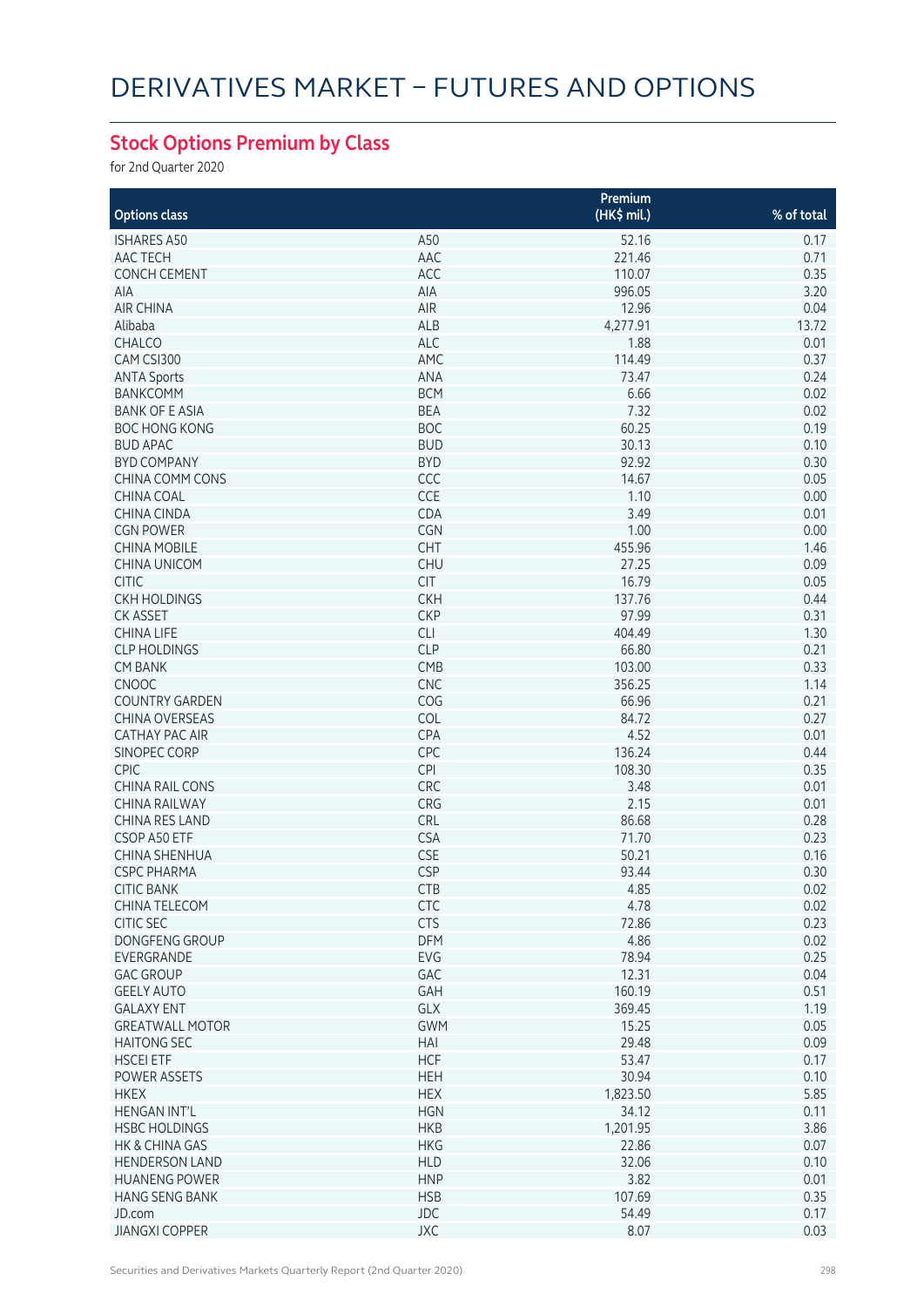# DERIVATIVES MARKET – FUTURES AND OPTIONS

|                           |            | Premium     |            |
|---------------------------|------------|-------------|------------|
| <b>Options class</b>      |            | (HK\$ mil.) | % of total |
| <b>KUNLUN ENERGY</b>      | <b>KLE</b> | 11.13       | 0.04       |
| <b>KINGSOFT</b>           | <b>KSO</b> | 130.12      | 0.42       |
| LENOVO GROUP              | LEN        | 24.65       | 0.08       |
| LI & FUNG                 | <b>LIF</b> | 0.06        | 0.00       |
| <b>LINK REIT</b>          | <b>LNK</b> | 187.03      | 0.60       |
| MENGNIU DAIRY             | <b>MEN</b> | 36.67       | 0.12       |
| MEITUAN-W                 | MET        | 3,273.70    | 10.50      |
| MGM CHINA                 | <b>MGM</b> | 1.10        | 0.00       |
| <b>XIAOMI-W</b>           | MIU        | 624.16      | 2.00       |
| MINSHENG BANK             | <b>MSB</b> | 14.15       | 0.05       |
| <b>MTR CORPORATION</b>    | <b>MTR</b> | 37.70       | 0.12       |
| <b>CNBM</b>               | <b>NBM</b> | 48.99       | 0.16       |
| <b>NCI</b>                | <b>NCL</b> | 60.00       | 0.19       |
| NetEase                   | <b>NTE</b> | 123.14      | 0.40       |
| NEW WORLD DEV             | <b>NWD</b> | 22.54       | 0.07       |
| <b>PING AN</b>            | PAI        | 2,190.70    | 7.03       |
| <b>PETROCHINA</b>         | PEC        | 79.98       | 0.26       |
| PICC P&C                  | PIC        | 27.00       | 0.09       |
| PICC GROUP                | PIN        | 2.34        | 0.01       |
| <b>R&amp;F PROPERTIES</b> | <b>RFP</b> | 3.06        | 0.01       |
| <b>SANDS CHINA LTD</b>    | SAN        | 109.46      | 0.35       |
| Sino Biopharm             | SBO        | 49.76       | 0.16       |
| <b>SHK PPT</b>            | <b>SHK</b> | 297.57      | 0.95       |
| Shenzhou Intl             | <b>SHZ</b> | 21.21       | 0.07       |
| <b>SUNNY OPTICAL</b>      | SNO        | 328.36      | 1.05       |
| <b>SINOPHARM</b>          | SNP        | 12.69       | 0.04       |
| <b>STANCHART</b>          | <b>STC</b> | 2.32        | 0.01       |
| <b>SUNAC</b>              | SUN        | 198.67      | 0.64       |
| <b>SWIRE PACIFIC A</b>    | <b>SWA</b> | 15.67       | 0.05       |
| <b>TENCENT</b>            | <b>TCH</b> | 9,910.76    | 31.79      |
| Techtronic Ind            | TIC        | 25.58       | 0.08       |
| <b>TRACKER FUND</b>       | <b>TRF</b> | 11.38       | 0.04       |
| <b>CHINA VANKE</b>        | <b>VNK</b> | 9.81        | 0.03       |
| <b>WH Group</b>           | <b>WHG</b> | 7.51        | 0.02       |
| <b>WHARF HOLDINGS</b>     | WHL        | 3.38        | 0.01       |
| WANT WANT CHINA           | <b>WWC</b> | 3.92        | 0.01       |
| <b>ABC</b>                | <b>XAB</b> | 24.65       | 0.08       |
| <b>BANK OF CHINA</b>      | XBC        | 78.82       | 0.25       |
| CCB                       | XCC        | 244.26      | 0.78       |
| <b>ICBC</b>               | XIC        | 237.63      | 0.76       |
| PSBC                      | <b>XPB</b> | 8.20        | 0.03       |
| <b>CHINA TOWER</b>        | XTW        | 75.34       | 0.24       |
| YANZHOU COAL              | YZC        | 9.16        | 0.03       |
| <b>ZIJIN MINING</b>       | ZJM        | 9.14        | 0.03       |
| Total                     |            | 31,172.08   | 100.00     |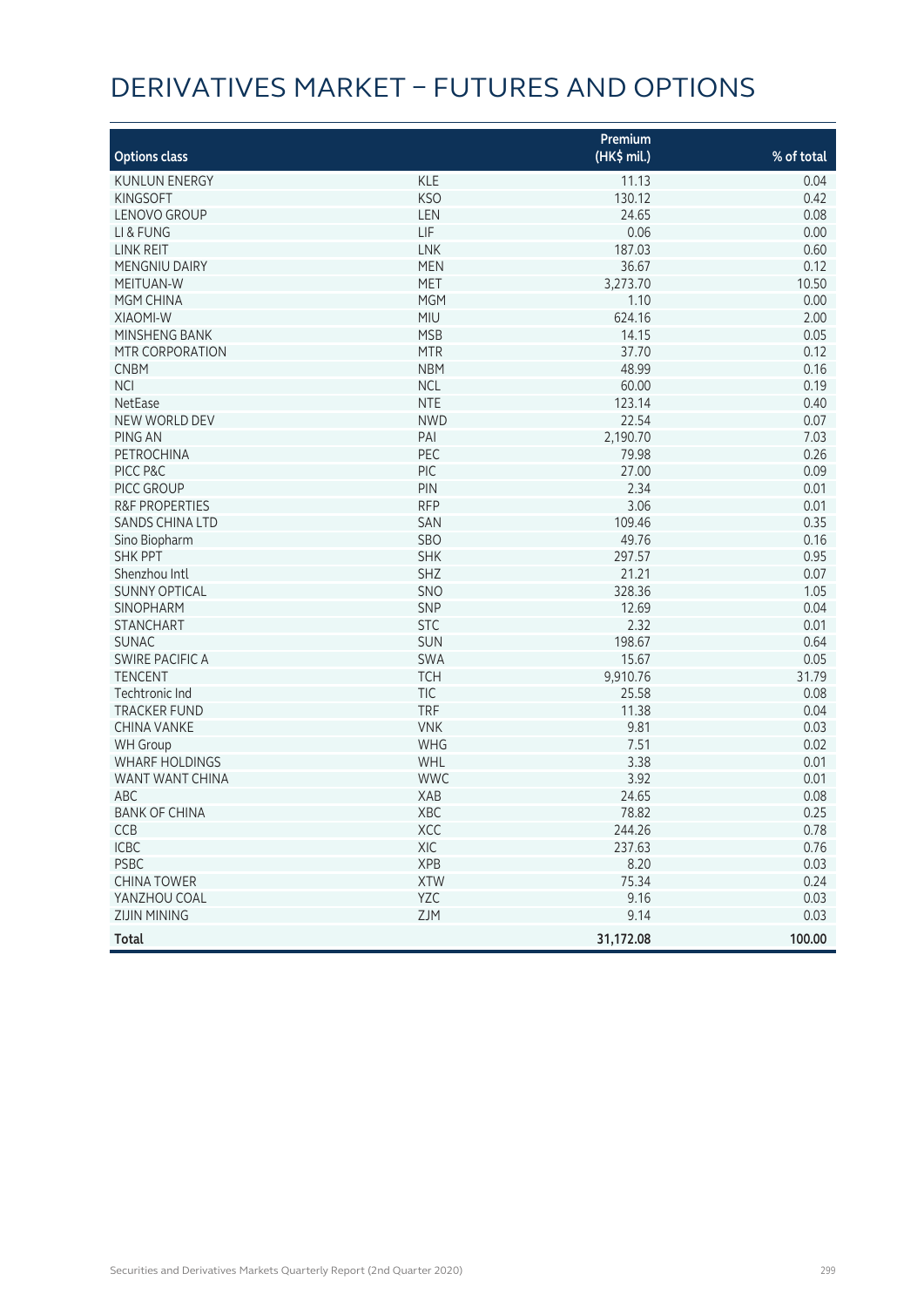## **Stock Options Contract Volume by Class**

for 2nd Quarter 2020

|                        |                 | Contract  |            |
|------------------------|-----------------|-----------|------------|
| <b>Options class</b>   |                 | volume    | % of total |
| <b>ISHARES A50</b>     | A50             | 33,560    | 0.12       |
| AAC TECH               | AAC             | 152,792   | 0.55       |
| <b>CONCH CEMENT</b>    | ACC             | 162,382   | 0.58       |
| <b>AIA</b>             | AIA             | 509,324   | 1.82       |
|                        |                 |           |            |
| <b>AIR CHINA</b>       | AIR             | 28,797    | 0.10       |
| Alibaba                | ALB             | 940,549   | 3.37       |
| <b>CHALCO</b>          | ALC             | 12,328    | 0.04       |
| CAM CSI300             | AMC             | 65,114    | 0.23       |
| <b>ANTA Sports</b>     | ANA             | 49,162    | 0.18       |
| <b>BANKCOMM</b>        | <b>BCM</b>      | 63,376    | 0.23       |
| <b>BANK OF E ASIA</b>  | <b>BEA</b>      | 45,487    | 0.16       |
| <b>BOC HONG KONG</b>   | <b>BOC</b>      | 200,615   | 0.72       |
| <b>BUD APAC</b>        | <b>BUD</b>      | 51,251    | 0.18       |
| <b>BYD COMPANY</b>     | <b>BYD</b>      | 118,741   | 0.43       |
| CHINA COMM CONS        | CCC             | 103,461   | 0.37       |
| CHINA COAL             | CCE             | 11,751    | 0.04       |
| <b>CHINA CINDA</b>     | CDA             | 7,978     | 0.03       |
| <b>CGN POWER</b>       | CGN             | 1,990     | 0.01       |
| <b>CHINA MOBILE</b>    | <b>CHT</b>      | 541,374   | 1.94       |
| <b>CHINA UNICOM</b>    | <b>CHU</b>      | 51,737    | 0.19       |
| <b>CITIC</b>           | <b>CIT</b>      | 65,111    | 0.23       |
| <b>CKH HOLDINGS</b>    | <b>CKH</b>      | 156,664   | 0.56       |
| <b>CK ASSET</b>        | <b>CKP</b>      | 93,134    | 0.33       |
| <b>CHINA LIFE</b>      | <b>CLI</b>      | 671,512   | 2.41       |
| <b>CLP HOLDINGS</b>    | <b>CLP</b>      | 86,756    | 0.31       |
| <b>CM BANK</b>         | CMB             | 236,870   | 0.85       |
|                        | <b>CNC</b>      |           |            |
| <b>CNOOC</b>           |                 | 956,523   | 3.43       |
| <b>COUNTRY GARDEN</b>  | COG             | 40,475    | 0.14       |
| <b>CHINA OVERSEAS</b>  | COL             | 75,686    | 0.27       |
| <b>CATHAY PAC AIR</b>  | CPA             | 13,879    | 0.05       |
| SINOPEC CORP           | CPC             | 435,493   | 1.56       |
| <b>CPIC</b>            | <b>CPI</b>      | 154,315   | 0.55       |
| <b>CHINA RAIL CONS</b> | CRC             | 21,232    | 0.08       |
| <b>CHINA RAILWAY</b>   | CRG             | 14,580    | 0.05       |
| CHINA RES LAND         | CRL             | 56,578    | 0.20       |
| CSOP A50 ETF           | <b>CSA</b>      | 42,895    | 0.15       |
| <b>CHINA SHENHUA</b>   | <b>CSE</b>      | 222,207   | 0.80       |
| <b>CSPC PHARMA</b>     | <b>CSP</b>      | 83,852    | 0.30       |
| CHIC BANK              | CI <sub>R</sub> | 36,569    | 0.13       |
| CHINA TELECOM          | <b>CTC</b>      | 26,422    | 0.09       |
| <b>CITIC SEC</b>       | <b>CTS</b>      | 176,744   | 0.63       |
| DONGFENG GROUP         | <b>DFM</b>      | 12,111    | 0.04       |
| EVERGRANDE             | EVG             | 58,075    | 0.21       |
| <b>GAC GROUP</b>       | GAC             | 12,669    | 0.05       |
| <b>GEELY AUTO</b>      | GAH             | 79,250    | 0.28       |
| <b>GALAXY ENT</b>      | GLX             | 215,412   | 0.77       |
| <b>GREATWALL MOTOR</b> | <b>GWM</b>      | 143,533   | 0.51       |
| <b>HAITONG SEC</b>     | HAI             | 75,810    | 0.27       |
| <b>HSCEI ETF</b>       | <b>HCF</b>      | 39,373    | 0.14       |
| POWER ASSETS           | <b>HEH</b>      | 64,278    | 0.23       |
| <b>HKEX</b>            | <b>HEX</b>      | 1,776,964 | 6.37       |
| <b>HENGAN INT'L</b>    | <b>HGN</b>      |           | 0.16       |
|                        |                 | 44,453    |            |
| <b>HSBC HOLDINGS</b>   | <b>HKB</b>      | 1,855,042 | 6.65       |
| HK & CHINA GAS         | <b>HKG</b>      | 62,742    | 0.22       |
| <b>HENDERSON LAND</b>  | <b>HLD</b>      | 38,945    | 0.14       |
| <b>HUANENG POWER</b>   | <b>HNP</b>      | 8,274     | 0.03       |
| <b>HANG SENG BANK</b>  | <b>HSB</b>      | 343,889   | 1.23       |
| JD.com                 | <b>JDC</b>      | 17,849    | 0.06       |
| <b>JIANGXI COPPER</b>  | JXC             | 33,604    | 0.12       |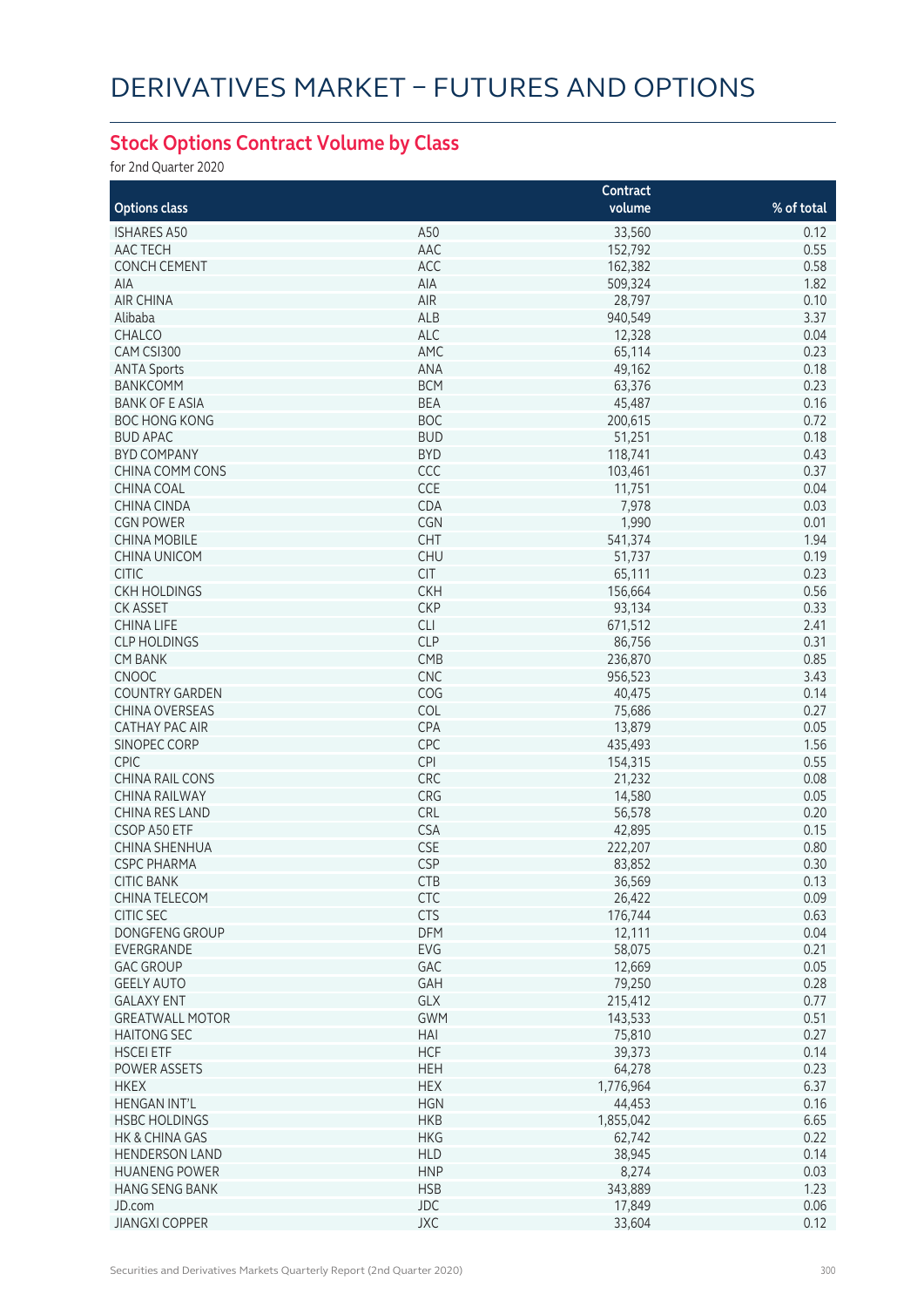# DERIVATIVES MARKET – FUTURES AND OPTIONS

|                           |            | Contract   |            |
|---------------------------|------------|------------|------------|
| <b>Options class</b>      |            | volume     | % of total |
| <b>KUNLUN ENERGY</b>      | <b>KLE</b> | 23,234     | 0.08       |
| <b>KINGSOFT</b>           | <b>KSO</b> | 119,749    | 0.43       |
| LENOVO GROUP              | LEN        | 67,073     | 0.24       |
| LI & FUNG                 | LIF        | 1,128      | 0.00       |
| LINK REIT                 | <b>LNK</b> | 124,069    | 0.44       |
| MENGNIU DAIRY             | <b>MEN</b> | 50,388     | 0.18       |
| MEITUAN-W                 | MET        | 1,055,491  | 3.78       |
| MGM CHINA                 | <b>MGM</b> | 8,238      | 0.03       |
| XIAOMI-W                  | <b>MIU</b> | 1,343,291  | 4.81       |
| MINSHENG BANK             | <b>MSB</b> | 38,114     | 0.14       |
| MTR CORPORATION           | <b>MTR</b> | 96,866     | 0.35       |
| <b>CNBM</b>               | <b>NBM</b> | 84,120     | 0.30       |
| <b>NCI</b>                | <b>NCL</b> | 78,316     | 0.28       |
| NetEase                   | <b>NTE</b> | 47,937     | 0.17       |
| NEW WORLD DEV             | <b>NWD</b> | 67,396     | 0.24       |
| <b>PING AN</b>            | PAI        | 1,911,385  | 6.85       |
| PETROCHINA                | PEC        | 274,089    | 0.98       |
| PICC P&C                  | PIC        | 63,111     | 0.23       |
| PICC GROUP                | PIN        | 5,210      | 0.02       |
| <b>R&amp;F PROPERTIES</b> | <b>RFP</b> | 29,194     | 0.10       |
| <b>SANDS CHINA LTD</b>    | SAN        | 246,980    | 0.88       |
| Sino Biopharm             | SBO        | 22,944     | 0.08       |
| <b>SHK PPT</b>            | <b>SHK</b> | 125,397    | 0.45       |
| Shenzhou Intl             | SHZ        | 24,543     | 0.09       |
| <b>SUNNY OPTICAL</b>      | SNO        | 92,138     | 0.33       |
| SINOPHARM                 | SNP        | 29,109     | 0.10       |
| <b>STANCHART</b>          | <b>STC</b> | 24,819     | 0.09       |
| <b>SUNAC</b>              | <b>SUN</b> | 63,084     | 0.23       |
| <b>SWIRE PACIFIC A</b>    | SWA        | 24,060     | 0.09       |
| <b>TENCENT</b>            | <b>TCH</b> | 5,798,090  | 20.77      |
| Techtronic Ind            | <b>TIC</b> | 39,186     | 0.14       |
| <b>TRACKER FUND</b>       | <b>TRF</b> | 51,496     | 0.18       |
| <b>CHINA VANKE</b>        | <b>VNK</b> | 19,278     | 0.07       |
| <b>WH</b> Group           | WHG        | 15,160     | 0.05       |
| <b>WHARF HOLDINGS</b>     | WHL        | 10,322     | 0.04       |
| WANT WANT CHINA           | <b>WWC</b> | 19,068     | 0.07       |
| ABC                       | XAB        | 41,446     | 0.15       |
| <b>BANK OF CHINA</b>      | XBC        | 1,000,509  | 3.58       |
| CCB                       | XCC        | 1,564,042  | 5.60       |
| ICBC                      | XIC        | 1,243,775  | 4.46       |
| <b>PSBC</b>               | <b>XPB</b> | 21,888     | 0.08       |
| <b>CHINA TOWER</b>        | <b>XTW</b> | 194,892    | 0.70       |
| YANZHOU COAL              | YZC        | 22,211     | 0.08       |
| <b>ZIJIN MINING</b>       | ZJM        | 29,793     | 0.11       |
| <b>Total</b>              |            | 27,914,168 | 100.00     |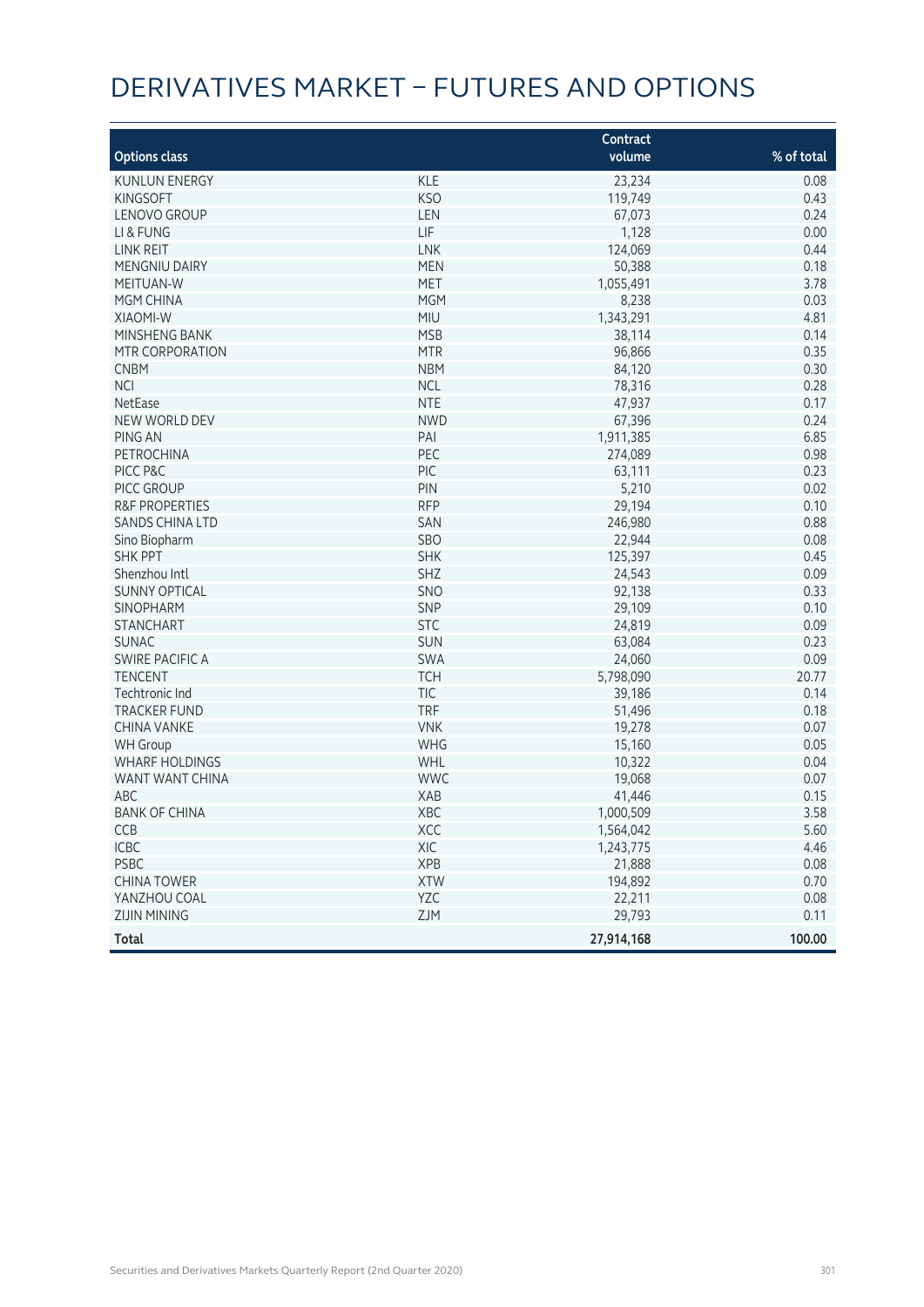#### **Average Daily Settlement Instructions (SIs) Settled in CCASS**

(both delivering and receiving SIs are counted)

|              |                |               | SIs by shares | Sis by value |
|--------------|----------------|---------------|---------------|--------------|
| Year/Quarter |                | Number of SIs | (bil. shs)    | (HK\$bil.)   |
| 2019         | Q <sub>2</sub> | 99,874        | 51.17         | 272.38       |
|              | Q <sub>3</sub> | 88,236        | 41.00         | 216.13       |
|              | Q4             | 90,585        | 39.46         | 229.70       |
| 2020         | Q1             | 112,469       | 54.66         | 372.30       |
|              | Q <sub>2</sub> | 108,623       | 44.79         | 304.92       |

## **Average Daily Investor Settlement Instructions (ISIs) settled in CCASS**

(one sided ISIs are counted)

|              |                |                | <b>ISIs by shares</b> | <b>ISIs by value</b> |
|--------------|----------------|----------------|-----------------------|----------------------|
| Year/Quarter |                | Number of ISIs | (Mil shs)             | (HK\$ mil.)          |
| 2019         | Q <sub>2</sub> | 247            | 344.24                | 167.32               |
|              | Q <sub>3</sub> | 221            | 78.80                 | 210.52               |
|              | Q4             | 212            | 97.81                 | 138.74               |
| 2020         | Q1             | 277            | 77.61                 | 257.83               |
|              | Q <sub>2</sub> | 271            | 75.64                 | 183.49               |

### **Securities under CCASS Custody**

(balances at quarter end)

|              |                |            | % of issued       |                     | % of market       |
|--------------|----------------|------------|-------------------|---------------------|-------------------|
|              |                | Number of  | shares of         |                     | capitalisation of |
|              |                | shares     | admitted          | <b>Market value</b> | admitted          |
| Year/Quarter |                | (bil. shs) | <b>securities</b> | (HK\$ bil.)         | <b>securities</b> |
| 2019         | Q <sub>2</sub> | 6,634.14   | 75.28             | 21,146.81           | 60.29             |
|              | Q <sub>3</sub> | 6,578.06   | 75.40             | 19,847.28           | 60.46             |
|              | Q4             | 6,500.57   | 75.41             | 22,828.22           | 56.79             |
| 2020         | Q1             | 6,659.55   | 75.14             | 19,923.76           | 57.59             |
|              | Q <sub>2</sub> | 6,287.81   | 76.04             | 22,883.15           | 57.78             |

Share quantity and market value of securities in non-HKD currency are included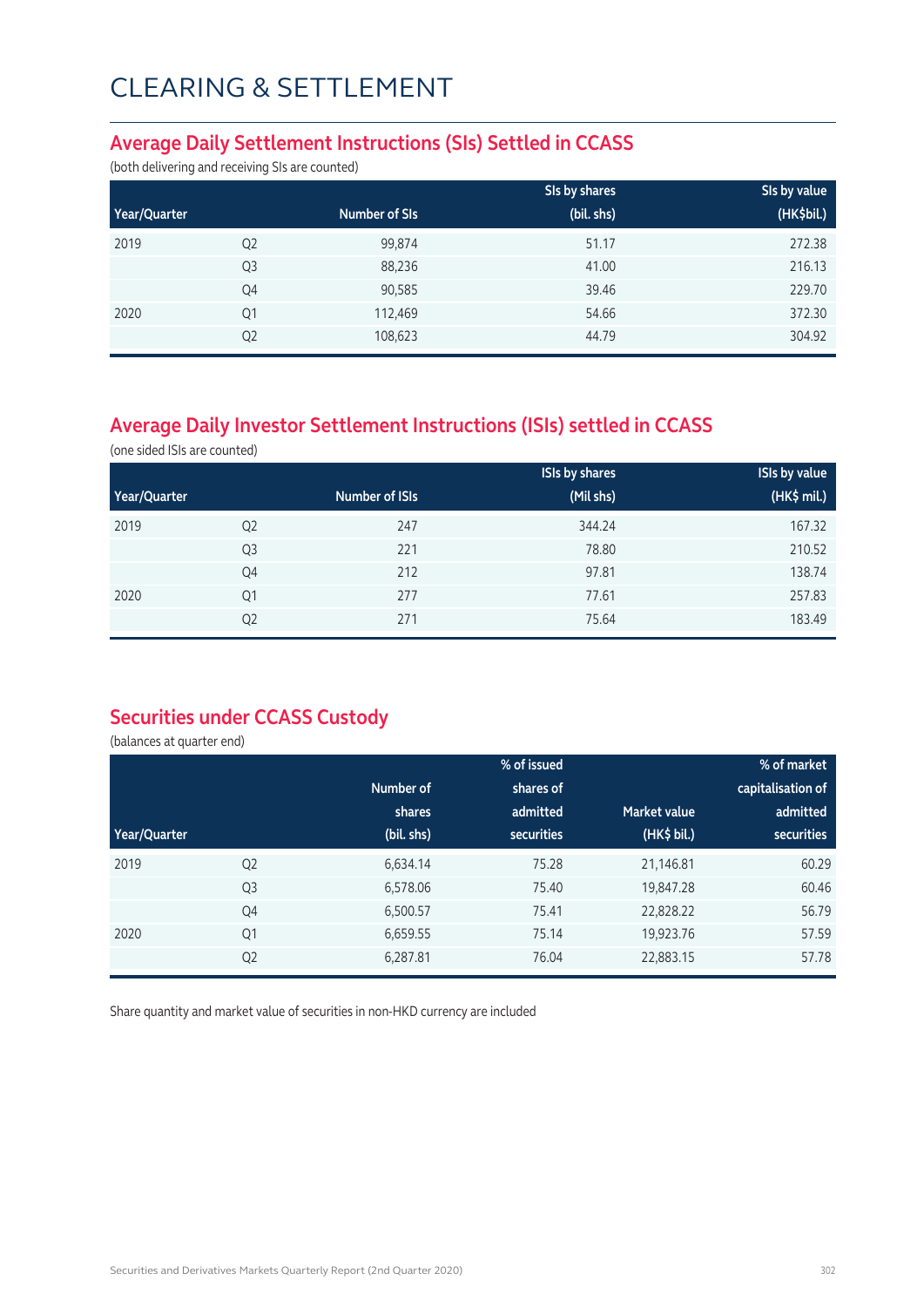#### **Average Daily Stock Exchange Trades Processed in CCASS**

(including CNS trades, isolated trades and cross trades)

|              |                | No. of CCASS | % of Exchange | No. of shares | % of market | Value of trades | % of market |
|--------------|----------------|--------------|---------------|---------------|-------------|-----------------|-------------|
| Year/Quarter |                | trades       | trades        | (Mil. shs)    | turnover    | (HK\$ mil.)     | turnover    |
| 2019         | Q <sub>2</sub> | 1,559,363    | 100           | 250.956.59    | 100         | 94.382.51       | 100         |
|              | Q <sub>3</sub> | 1,350,055    | 100           | 207.222.11    | 100         | 76.732.85       | 100         |
|              | Q4             | 1,270,877    | 100           | 185.033.90    | 100         | 76.842.11       | 100         |
| 2020         | Q1             | 1,862,885    | 100           | 203.358.09    | 100         | 120,543.46      | 100         |
|              | Q <sub>2</sub> | 1,801,737    | 100           | 203,490.47    | 100         | 113,687.50      | 100         |

## **Average Daily Netting Efficiency of CNS Trades**

(in stock positions and share quantity)

|              |                |                 | <b>Netting</b> | No. of shares due | <b>Netting</b> |
|--------------|----------------|-----------------|----------------|-------------------|----------------|
|              |                | No. of CNS      | efficiency     | for settlement    | efficiency     |
| Year/Quarter |                | stock positions | $(\%)$         | (Mil. shs)        | $(\%)$         |
| 2019         | Q <sub>2</sub> | 82,910          | 97.18          | 27,311.43         | 94.52          |
|              | Q <sub>3</sub> | 73,520          | 97.10          | 22,741.87         | 94.27          |
|              | Q4             | 73,720          | 96.90          | 21,764.14         | 93.96          |
| 2020         | Q1             | 89,112          | 97.36          | 29,783.23         | 91.98          |
|              | Q <sub>2</sub> | 89,059          | 97.37          | 26,378.16         | 93.43          |

## **Average Daily Settlement Efficiency of CNS Stock Positions**

|              |                |       | Settlement efficiency (%) |
|--------------|----------------|-------|---------------------------|
| Year/Quarter |                | S day | $S + 1$ day               |
| 2019         | Q <sub>2</sub> | 99.92 | 99.99                     |
|              | Q <sub>3</sub> | 99.92 | 99.99                     |
|              | Q4             | 99.93 | 99.99                     |
| 2020         | Q1             | 99.86 | 99.99                     |
|              | Q <sub>2</sub> | 99.92 | 99.99                     |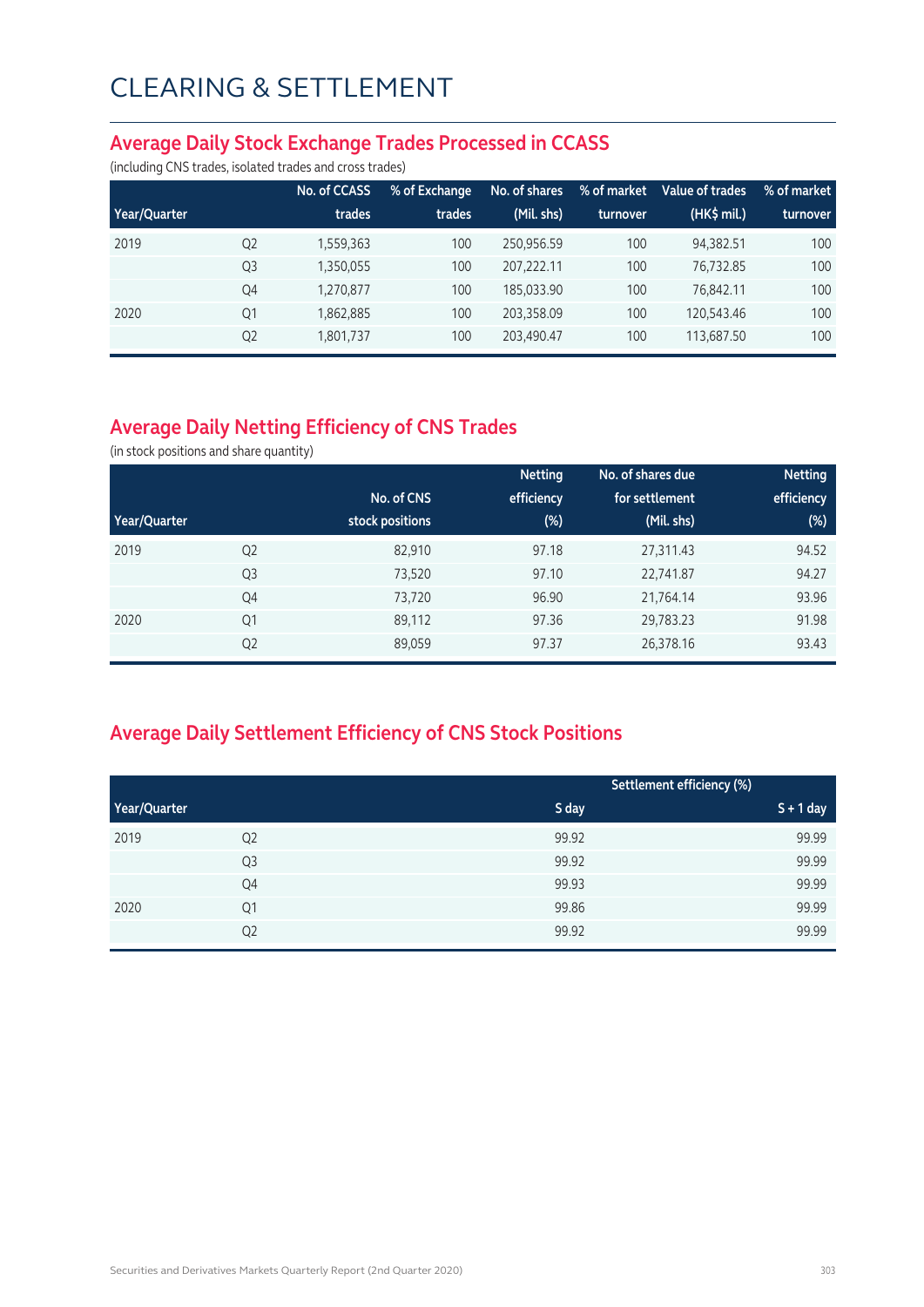## **Open Interest by Derivatives Products**

|                                                               | <b>Contracts</b> |                  |  |
|---------------------------------------------------------------|------------------|------------------|--|
| <b>Derivatives product</b>                                    | 2nd Quarter 2020 | 2nd Quarter 2019 |  |
| Hang Seng Index Futures                                       | 129,015          | 132,110          |  |
| Hang Seng Index Options                                       | 235,160          | 260,915          |  |
| Weekly Hang Seng Index Options <sup>1</sup>                   | 4,175            |                  |  |
| Mini-Hang Seng Index Futures                                  | 10,523           | 12,239           |  |
| Mini-Hang Seng Index Options                                  | 13,197           | 19,892           |  |
| HSI (Gross Total Return Index) Futures                        | 24               | 9                |  |
| HSI (Net Total Return Index) Futures                          | 16               | $\overline{2}$   |  |
| Hang Seng China Enterprises Index Futures                     | 350,634          | 330,487          |  |
| Hang Seng China Enterprises Index Options                     | 2,343,306        | 2,592,652        |  |
| Weekly Hang Seng China Enterprises Index Options <sup>2</sup> | 3,379            |                  |  |
| Mini-Hang Seng China Enterprises Index Futures                | 5,284            | 5,037            |  |
| Mini-Hang Seng China Enterprises Index Options                | 11,056           | 10,176           |  |
| HSCEI (Gross Total Return Index) Futures                      | 9                | 0                |  |
| HSCEI (Net Total Return Index) Futures                        | 6                | $\mathbf 0$      |  |
| Flexible Hang Seng Index Options                              | $\mathbf 0$      | 0                |  |
| Flexible Hang Seng China Enterprises Index Options            | 150              | $\mathbf 0$      |  |
| <b>HSI Dividend Point Index Futures</b>                       | 8,100            | 5,783            |  |
| <b>HSCEI Dividend Point Index Futures</b>                     | 112,078          | 121,605          |  |
| HSI Volatility Index Futures                                  | 2                | -1               |  |
| MSCI AC Asia ex Japan NTR Index Futures                       | 11,138           | 14,871           |  |
| CES China 120 Index Futures                                   | 0                | 0                |  |
| CES Gaming Top 10 Index Futures <sup>3</sup>                  |                  | $\mathbf 0$      |  |
| Hang Seng Mainland Oil & Gas Index Futures                    | $\mathbf 0$      | 133              |  |
| Hang Seng Mainland Banks Index Futures                        | 10               | 143              |  |
| Hang Seng Mainland Healthcare Index Futures <sup>4</sup>      |                  | $\overline{0}$   |  |
| Hang Seng Mainland Properties Index Futures                   | 10               | 56               |  |
| Hang Seng IT Hardware Index Futures <sup>5</sup>              |                  | $\mathbf 0$      |  |
| Hang Seng Software & Services Index Futures <sup>6</sup>      |                  | $\mathbf 0$      |  |
| <b>IBOVESPA Futures</b>                                       | $\mathbf 0$      | $\mathbf 0$      |  |
| MICEX Index Futures                                           | 0                | $\mathbf 0$      |  |
| FTSE/JSE Top40 Futures                                        | $\mathbf{0}$     | $\mathbf 0$      |  |
| <b>Stock Futures</b>                                          | 16,067           | 16,125           |  |
| <b>Stock Options</b>                                          | 7,904,587        | 7,893,237        |  |
| Three-month HIBOR Futures                                     | 105              | 25               |  |
| One-month HIBOR Futures                                       | $\Omega$         | $\overline{0}$   |  |
| RMB Currency Futures - USD/CNH Futures                        | 24,112           | 31,732           |  |
| RMB Currency Options - USD/CNH Options                        | 3,183            | 2,990            |  |
| RMB Currency Futures - EUR/CNH Futures                        | 30               | 477              |  |
| RMB Currency Futures - JPY/CNH Futures                        | $\mathbf 0$      | 120              |  |
| RMB Currency Futures - AUD/CNH Futures                        | 37               | 165              |  |
| RMB Currency Futures - CNH/USD Futures                        | 196              | 1,096            |  |
| INR Currency Futures - INR/USD Futures7                       | 285              |                  |  |
|                                                               | $\mathsf{O}$     |                  |  |
| INR Currency Futures - INR/CNH Futures <sup>8</sup>           | 239              |                  |  |
| <b>USD Gold Futures</b><br><b>CNH Gold Futures</b>            |                  | 1,028            |  |
|                                                               | 3<br>135         | 14               |  |
| USD Silver Futures <sup>9</sup>                               |                  |                  |  |
| CNH Silver Futures <sup>10</sup>                              | 0                |                  |  |
| Iron Ore Futures - Monthly Contracts                          | 3,184            | 556              |  |
| Iron Ore Futures - Quarterly Contracts                        | 0                | 0                |  |
| CNH London Aluminium Mini Futures                             | $\mathbf 0$      | $\overline{0}$   |  |
| <b>CNH London Zinc Mini Futures</b>                           | $\mathbf 0$      | 1                |  |
| CNH London Copper Mini Futures                                | $\overline{0}$   | $\mathbf 0$      |  |
| <b>CNH London Lead Mini Futures</b>                           | $\overline{0}$   | 0                |  |
| CNH London Nickel Mini Futures                                | $\overline{0}$   | $\mathbf 0$      |  |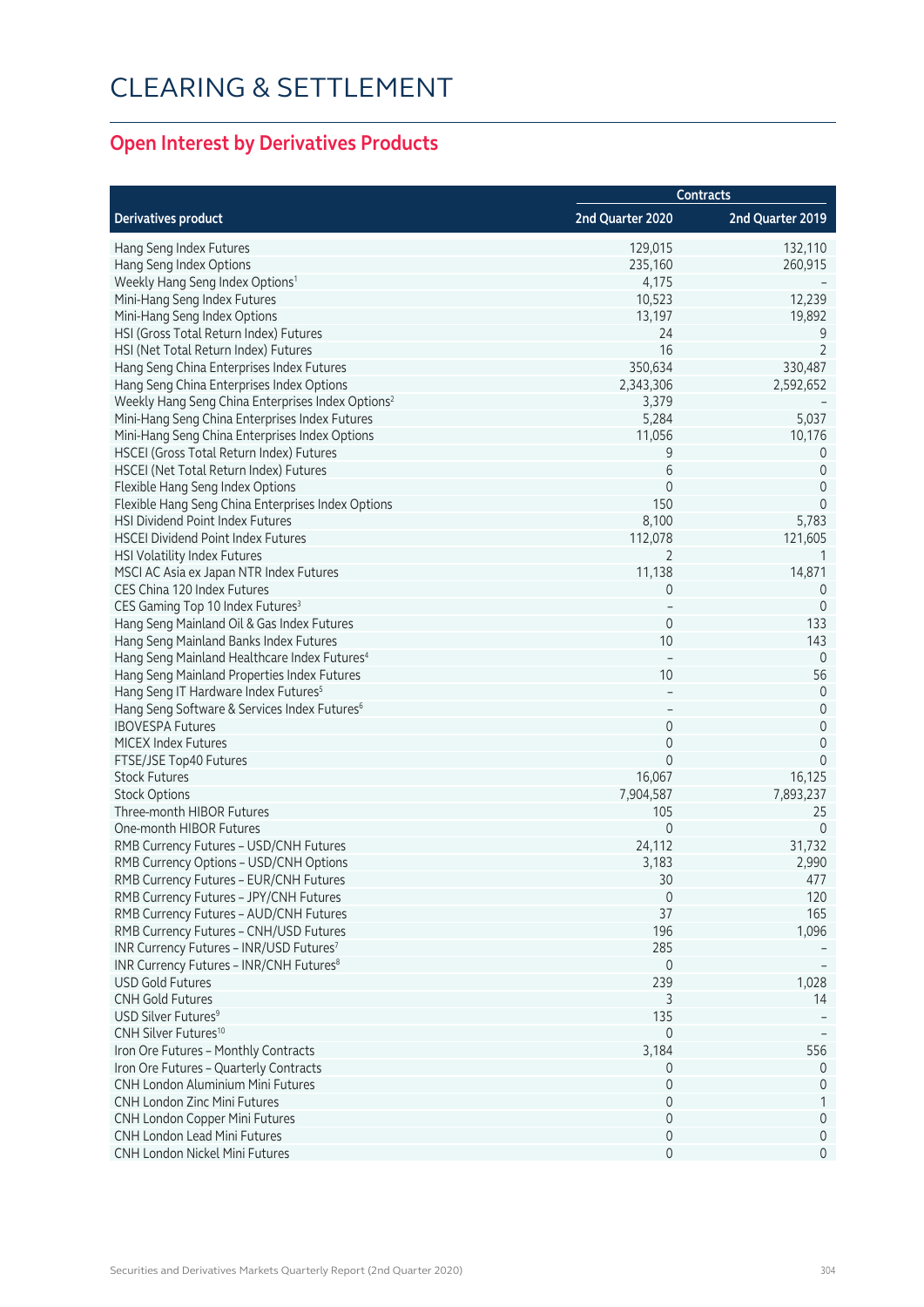|                                                 |                  | <b>Contracts</b> |
|-------------------------------------------------|------------------|------------------|
| Derivatives product                             | 2nd Quarter 2020 | 2nd Quarter 2019 |
| <b>CNH London Tin Mini Futures</b>              | $\Omega$         | $\Omega$         |
| USD London Aluminium Mini Futures <sup>11</sup> | 174              |                  |
| USD London Zinc Mini Futures <sup>12</sup>      | 56               |                  |
| USD London Copper Mini Futures <sup>13</sup>    | 163              |                  |
| USD London Lead Mini Futures <sup>14</sup>      | $\Omega$         |                  |
| USD London Nickel Mini Futures <sup>15</sup>    | 14               |                  |
| USD London Tin Mini Futures <sup>16</sup>       |                  |                  |
| Total                                           | 11,189,842       | 11,453,677       |

- <sup>1</sup> Trading in Weekly Hang Seng Index Options commenced on 16 Sep 2019
- <sup>2</sup> Trading in Weekly Hang Seng China Enterprises Index Options commenced on 16 Sep 2019
- <sup>3</sup> Trading in CES Gaming Top 10 Index Futures suspended with effect from 30 Dec 2019
- <sup>4</sup> Trading in Hang Seng Mainland Healthcare Index Futures suspended with effect from 30 Dec 2019
- <sup>5</sup> Trading in Hang Seng IT Hardware Index Futures suspended with effect from 30 Dec 2019
- <sup>6</sup> Trading in Hang Seng Software & Services Index Futures suspended with effect from 30 Dec 2019
- <sup>7</sup> Trading in INR Currency Futures INR/USD Futures commenced on 04 Nov 2019
- <sup>8</sup> Trading in INR Currency Futures INR/CNH Futures commenced on 04 Nov 2019
- <sup>9</sup> Trading in USD Silver Futures commenced on 08 Jun 2020
- <sup>10</sup> Trading in CNH Silver Futures commenced on 08 Jun 2020
- <sup>11</sup> Trading in USD London Aluminium Mini Futures commenced on 05 Aug 2019
- <sup>12</sup> Trading in USD London Zinc Mini Futures commenced on 05 Aug 2019
- 13 Trading in USD London Copper Mini Futures commenced on 05 Aug 2019
- 14 Trading in USD London Lead Mini Futures commenced on 05 Aug 2019
- 15 Trading in USD London Nickel Mini Futures commenced on 05 Aug 2019
- 16 Trading in USD London Tin Mini Futures commenced on 05 Aug 2019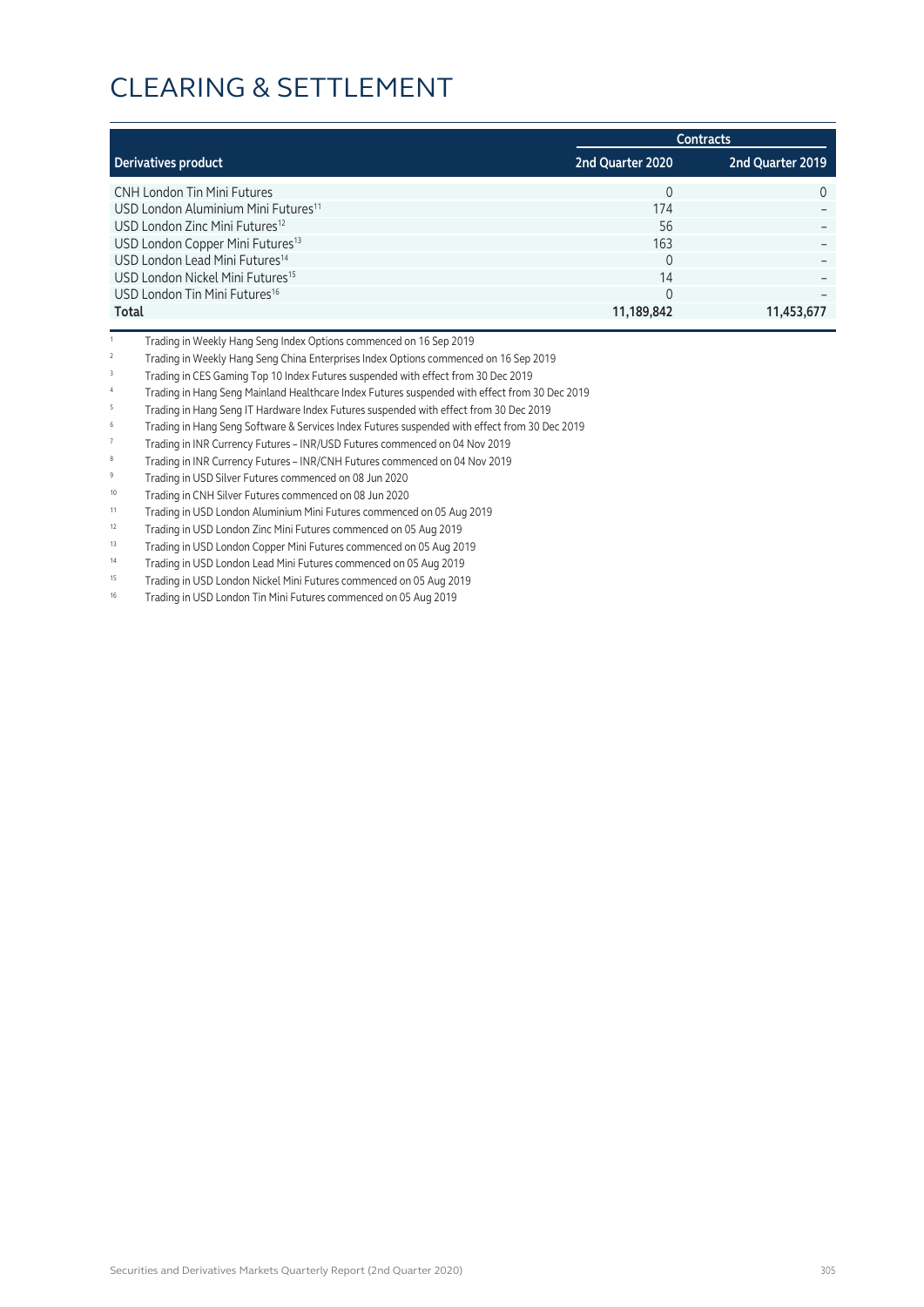#### **Stock Options Open Interest by Class**

as at the end of 2nd Quarter 2020

|                        |            | <b>Open interest</b> |            |  |
|------------------------|------------|----------------------|------------|--|
| <b>Options class</b>   |            | (contracts)          | % of total |  |
| <b>ISHARES A50</b>     | A50        | 11,185               | 0.14       |  |
| AAC TECH               | AAC        | 20,709               | 0.26       |  |
| CONCH CEMENT           | ACC        | 22,792               | 0.29       |  |
| AIA                    | AIA        | 113,920              | 1.44       |  |
| <b>AIR CHINA</b>       | AIR        | 8,679                | 0.11       |  |
| Alibaba                | <b>ALB</b> | 237,518              | 3.00       |  |
| CHALCO                 | ALC        | 4,483                | 0.06       |  |
| CAM CSI300             | AMC        | 19,310               | 0.24       |  |
| <b>ANTA Sports</b>     | ANA        | 5,993                | 0.08       |  |
| <b>BANKCOMM</b>        | <b>BCM</b> | 33,994               | 0.43       |  |
| <b>BANK OF E ASIA</b>  | <b>BEA</b> | 12,803               | 0.16       |  |
| <b>BOC HONG KONG</b>   | <b>BOC</b> | 38,683               | 0.49       |  |
| <b>BUD APAC</b>        | <b>BUD</b> | 16,114               | 0.20       |  |
| <b>BYD COMPANY</b>     | <b>BYD</b> | 21,920               | 0.28       |  |
| CHINA COMM CONS        | CCC        | 26,238               | 0.33       |  |
| CHINA COAL             | CCE        | 4,756                | 0.06       |  |
| CHINA CINDA            | CDA        | 3,474                | 0.04       |  |
| <b>CGN POWER</b>       | CGN        | 746                  | 0.01       |  |
| <b>CHINA MOBILE</b>    | CHT        | 149,432              | 1.89       |  |
| CHINA UNICOM           | <b>CHU</b> | 18,838               | 0.24       |  |
| <b>CITIC</b>           | <b>CIT</b> | 14,816               | 0.19       |  |
| <b>CKH HOLDINGS</b>    | <b>CKH</b> | 33,344               | 0.42       |  |
| CK ASSET               | <b>CKP</b> | 13,784               | 0.17       |  |
| CHINA LIFE             | CLI        | 231,995              | 2.93       |  |
| <b>CLP HOLDINGS</b>    | <b>CLP</b> | 11,607               | 0.15       |  |
| <b>CM BANK</b>         | CMB        | 64,780               | 0.82       |  |
| CNOOC                  | CNC        | 207,153              | 2.62       |  |
| <b>COUNTRY GARDEN</b>  | COG        | 12,711               | 0.16       |  |
| CHINA OVERSEAS         | COL        | 16,271               | 0.21       |  |
| <b>CATHAY PAC AIR</b>  | CPA        | 2,471                | 0.03       |  |
| SINOPEC CORP           | CPC        | 181,635              | 2.30       |  |
| CPIC                   | <b>CPI</b> | 44,593               | 0.56       |  |
| <b>CHINA RAIL CONS</b> | CRC        | 7,693                | 0.10       |  |
| CHINA RAILWAY          | CRG        | 3,946                | 0.05       |  |
| CHINA RES LAND         | <b>CRL</b> | 11,839               | 0.15       |  |
| CSOP A50 ETF           | <b>CSA</b> | 17,989               | 0.23       |  |
| CHINA SHENHUA          | CSE        | 78,685               | 1.00       |  |
| <b>CSPC PHARMA</b>     | <b>CSP</b> | 15,394               | 0.19       |  |
| <b>CITIC BANK</b>      | CTB        | 17,595               | 0.22       |  |
| CHINA TELECOM          | <b>CTC</b> | 17,330               | 0.22       |  |
| CITIC SEC              | <b>CTS</b> | 58,998               | 0.75       |  |
| DONGFENG GROUP         | DFM        | 4,241                | 0.05       |  |
| EVERGRANDE             | EVG        | 17,733               | 0.22       |  |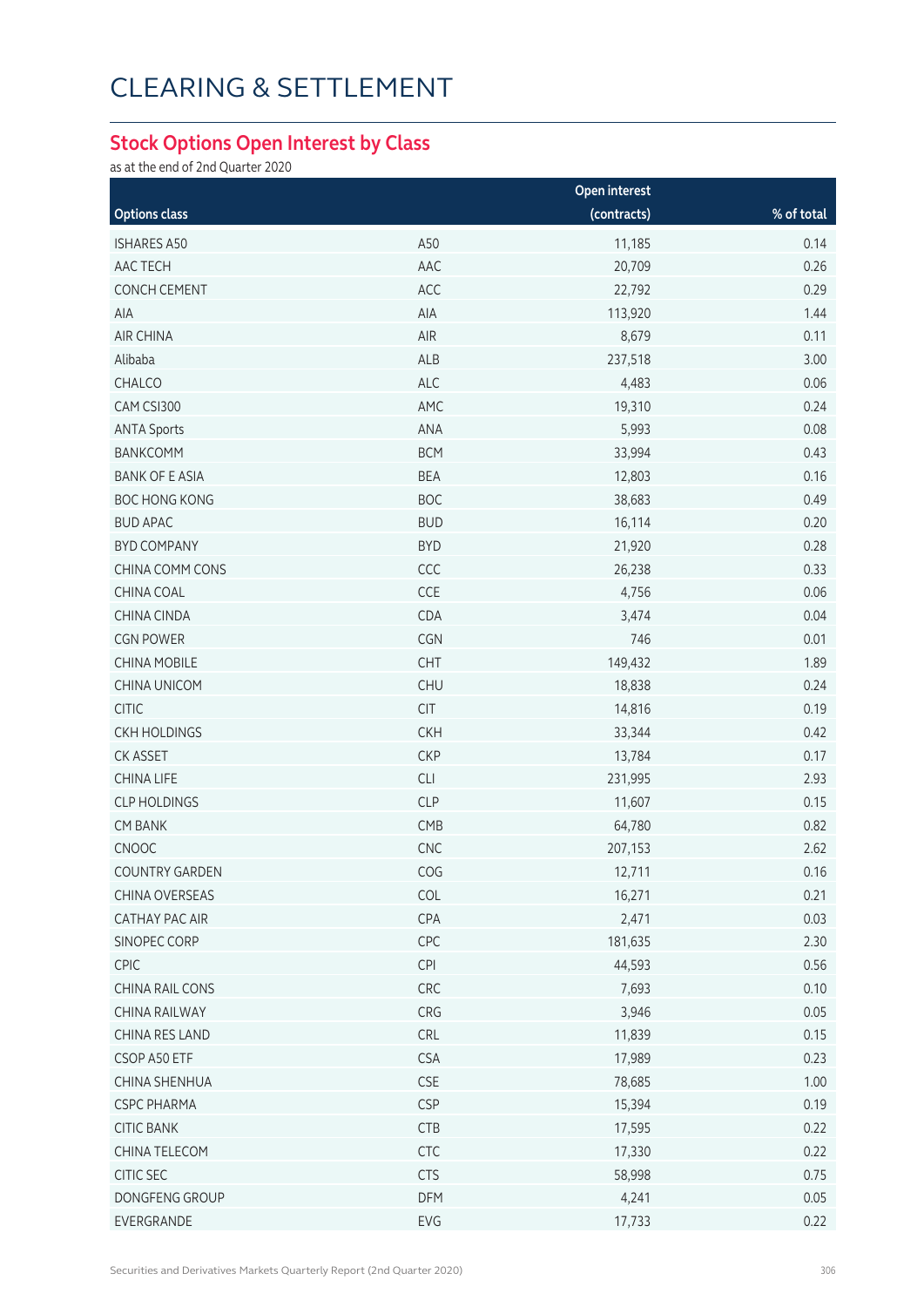|                           |            | Open interest |            |
|---------------------------|------------|---------------|------------|
| <b>Options class</b>      |            | (contracts)   | % of total |
| <b>GAC GROUP</b>          | GAC        | 3,179         | 0.04       |
| <b>GEELY AUTO</b>         | GAH        | 19,888        | 0.25       |
| <b>GALAXY ENT</b>         | GLX        | 41,305        | 0.52       |
| <b>GREATWALL MOTOR</b>    | <b>GWM</b> | 86,819        | 1.10       |
| <b>HAITONG SEC</b>        | HAI        | 26,762        | 0.34       |
| <b>HSCEI ETF</b>          | <b>HCF</b> | 15,734        | 0.20       |
| POWER ASSETS              | <b>HEH</b> | 12,795        | 0.16       |
| <b>HKEX</b>               | <b>HEX</b> | 359,741       | 4.55       |
| <b>HENGAN INT'L</b>       | <b>HGN</b> | 5,669         | 0.07       |
| <b>HSBC HOLDINGS</b>      | <b>HKB</b> | 484,448       | 6.13       |
| HK & CHINA GAS            | <b>HKG</b> | 19,235        | 0.24       |
| <b>HENDERSON LAND</b>     | <b>HLD</b> | 9,390         | 0.12       |
| <b>HUANENG POWER</b>      | <b>HNP</b> | 2,475         | 0.03       |
| HANG SENG BANK            | <b>HSB</b> | 105,902       | 1.34       |
| JD.com                    | JDC        | 7,628         | 0.10       |
| <b>JIANGXI COPPER</b>     | <b>JXC</b> | 10,046        | 0.13       |
| <b>KUNLUN ENERGY</b>      | KLE        | 7,522         | 0.10       |
| KINGSOFT                  | <b>KSO</b> | 19,299        | 0.24       |
| LENOVO GROUP              | LEN        | 31,973        | 0.40       |
| LI & FUNG                 | LIF        | $\mathbf 0$   | 0.00       |
| LINK REIT                 | <b>LNK</b> | 20,677        | 0.26       |
| MENGNIU DAIRY             | <b>MEN</b> | 9,115         | 0.12       |
| MEITUAN-W                 | <b>MET</b> | 175,881       | 2.23       |
| MGM CHINA                 | <b>MGM</b> | 1,170         | 0.01       |
| XIAOMI-W                  | MIU        | 390,768       | 4.94       |
| MINSHENG BANK             | <b>MSB</b> | 37,242        | 0.47       |
| MTR CORPORATION           | <b>MTR</b> | 19,862        | 0.25       |
| <b>CNBM</b>               | <b>NBM</b> | 19,499        | 0.25       |
| <b>NCI</b>                | <b>NCL</b> | 40,955        | 0.52       |
| NetEase                   | <b>NTE</b> | 23,410        | 0.30       |
| NEW WORLD DEV             | <b>NWD</b> | 18,796        | 0.24       |
| PING AN                   | PAI        | 902,261       | 11.41      |
| PETROCHINA                | PEC        | 117,915       | 1.49       |
| PICC P&C                  | PIC        | 16,755        | 0.21       |
| PICC GROUP                | PIN        | 1,682         | 0.02       |
| <b>R&amp;F PROPERTIES</b> | <b>RFP</b> | 3,113         | 0.04       |
| SANDS CHINA LTD           | SAN        | 69,645        | 0.88       |
| Sino Biopharm             | SBO        | 4,097         | 0.05       |
| <b>SHK PPT</b>            | <b>SHK</b> | 19,931        | 0.25       |
| Shenzhou Intl             | SHZ        | 4,183         | 0.05       |
| <b>SUNNY OPTICAL</b>      | SNO        | 11,315        | 0.14       |
| SINOPHARM                 | SNP        | 8,455         | 0.11       |
| <b>STANCHART</b>          | <b>STC</b> | $\mathbf 0$   | 0.00       |
| SUNAC                     | SUN        | 16,261        | 0.21       |
| SWIRE PACIFIC A           | SWA        | 5,516         | 0.07       |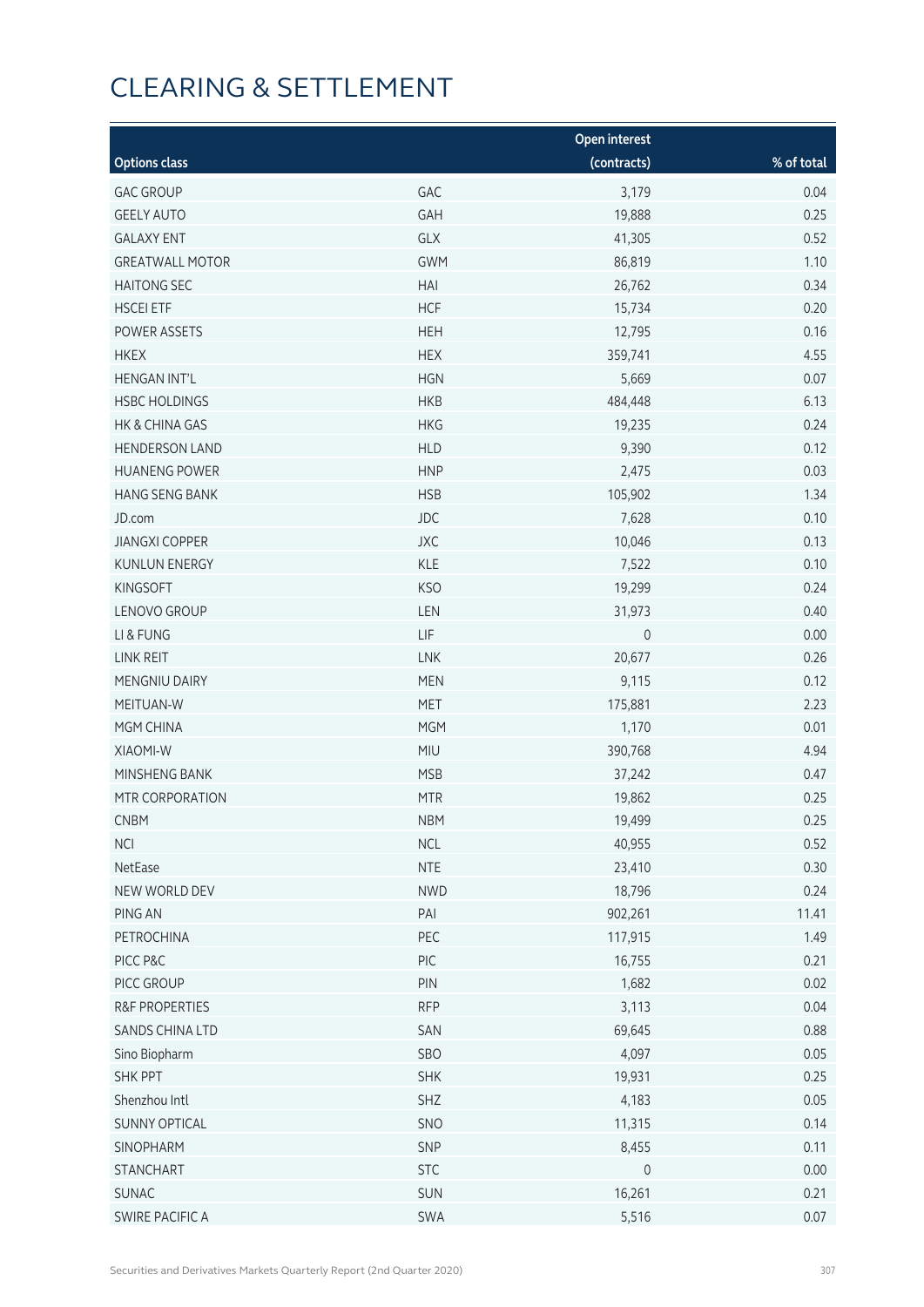|                       |            | Open interest |            |
|-----------------------|------------|---------------|------------|
| <b>Options class</b>  |            | (contracts)   | % of total |
| <b>TENCENT</b>        | <b>TCH</b> | 1,086,107     | 13.74      |
| Techtronic Ind        | <b>TIC</b> | 4,517         | 0.06       |
| <b>TRACKER FUND</b>   | <b>TRF</b> | 9,056         | 0.11       |
| CHINA VANKE           | <b>VNK</b> | 7,754         | 0.10       |
| <b>WH Group</b>       | <b>WHG</b> | 3,231         | 0.04       |
| <b>WHARF HOLDINGS</b> | <b>WHL</b> | 2,304         | 0.03       |
| WANT WANT CHINA       | <b>WWC</b> | 7,800         | 0.10       |
| ABC                   | XAB        | 14,401        | 0.18       |
| <b>BANK OF CHINA</b>  | XBC        | 493,079       | 6.24       |
| CCB                   | XCC        | 581,399       | 7.36       |
| <b>ICBC</b>           | <b>XIC</b> | 556,792       | 7.04       |
| <b>PSBC</b>           | <b>XPB</b> | 6,331         | 0.08       |
| <b>CHINA TOWER</b>    | <b>XTW</b> | 52,791        | 0.67       |
| YANZHOU COAL          | YZC        | 5,270         | 0.07       |
| <b>ZIJIN MINING</b>   | ZJM        | 7,251         | 0.09       |
| Total                 |            | 7,904,587     | 100.00     |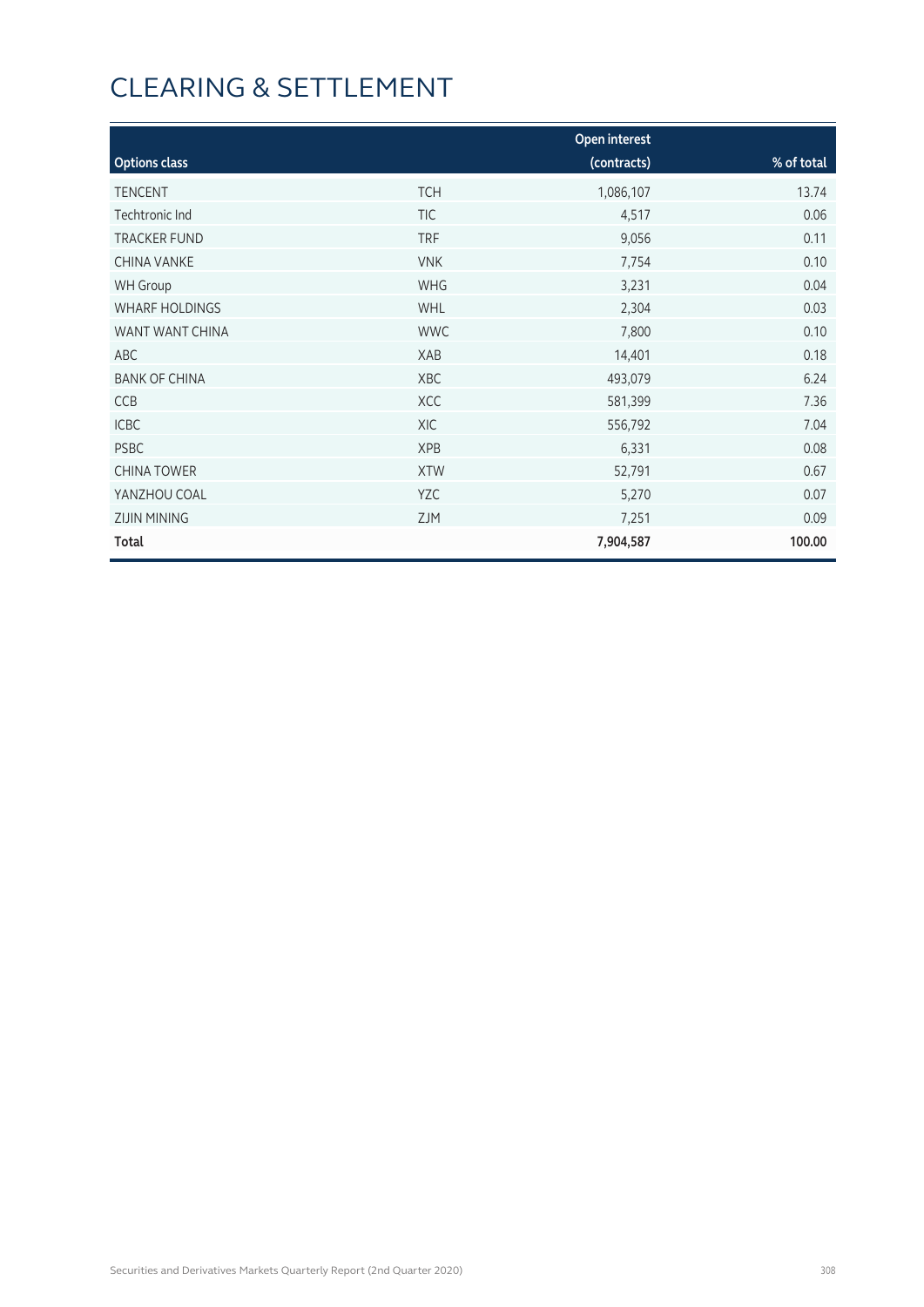# EXCHANGE PARTICIPANTS STATISTICS

### **Stock Exchange**

|      |                |                      | Exchange              | <b>Exchange</b> |                     |
|------|----------------|----------------------|-----------------------|-----------------|---------------------|
|      |                | No. of Trading       | <b>Participants -</b> | Participants -  | Non-Exchange        |
|      |                | <b>Right Holders</b> | <b>Trading</b>        | Non-Trading     | <b>Participants</b> |
| 2019 | Q <sub>2</sub> | 706 (1101)           | 657 (1045)            | 34(41)          | 15(15)              |
|      | Q <sub>3</sub> | 712 (1107)           | 655 (1040)            | 42 (52)         | 15(15)              |
|      | Q4             | 719 (1110)           | 658 (1041)            | 46 (54)         | 15(15)              |
| 2020 | Q <sub>1</sub> | 719 (1109)           | 652 (1032)            | 52 (62)         | 15(15)              |
|      | Q <sub>2</sub> | 716 (1104)           | 646 (1022)            | 56 (68)         | 14(14)              |

( ) No. of trading rights

## **Futures Exchange**

|      |                | No. of Trading<br><b>Right Holders</b> | Exchange<br><b>Participants -</b><br><b>Trading</b> | Exchange<br>Participants -<br>Non-Trading | Non-Exchange<br><b>Participants</b> |
|------|----------------|----------------------------------------|-----------------------------------------------------|-------------------------------------------|-------------------------------------|
| 2019 | Q <sub>2</sub> | 250 (272)                              | 194 (214)                                           | $\overline{\phantom{0}}$                  | 56 (58)                             |
|      | Q3             | 249 (271)                              | 193 (213)                                           | $\overline{\phantom{0}}$                  | 56 (58)                             |
|      | Q4             | 252 (274)                              | 195 (215)                                           | $\overline{\phantom{m}}$                  | 57 (59)                             |
| 2020 | Q1             | 254 (276)                              | 197 (217)                                           | $\overline{\phantom{0}}$                  | 57 (59)                             |
|      | Q <sub>2</sub> | 253 (275)                              | 197 (217)                                           | -                                         | 56 (58)                             |

Notes:

(1) The figures in blanket is the number of trading rights held.

(2) An Exchange Participant is a corporation who may trade on or through the Exchange and is licensed under the Securities and Futures Ordinance to carry on securities/futures/options dealing activity.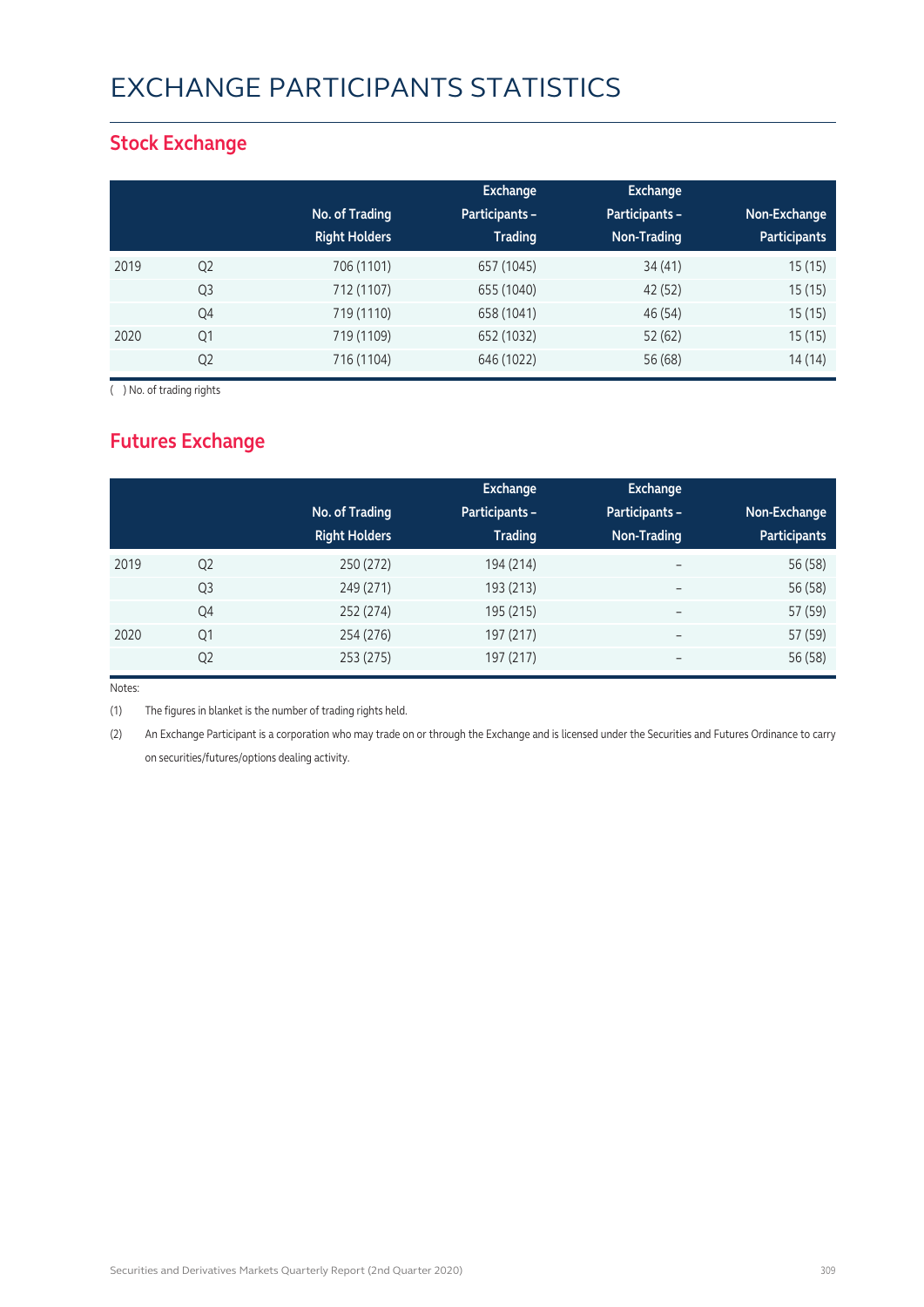# CLEARING PARTICIPANTS STATISTICS

### **HKCC Participants**

|            |                |                              | <b>General Clearing</b> |
|------------|----------------|------------------------------|-------------------------|
| Year/month |                | <b>Clearing Participants</b> | Participants            |
| 2019       | Q <sub>2</sub> | 160                          | 9                       |
|            | Q <sub>3</sub> | 159                          | 9                       |
|            | Q4             | 160                          | $\mathsf{Q}$            |
| 2020       | Q1             | 162                          | $\mathsf{Q}$            |
|            | Q2             | 161                          | $\mathsf{Q}$            |

## **SEOCH Participants**

|            |                |                                     | <b>General Clearing</b> |
|------------|----------------|-------------------------------------|-------------------------|
| Year/month |                | <b>Direct Clearing Participants</b> | Participants            |
| 2019       | Q <sub>2</sub> | 62                                  | 9                       |
|            | Q <sub>3</sub> | 64                                  | 9                       |
|            | Q4             | 66                                  | 9                       |
| 2020       | Q <sub>1</sub> | 64                                  | 9                       |
|            | Q <sub>2</sub> | 65                                  | 9                       |

## **HKSCC Participants**

|            |                | <b>Direct Clearing</b> | <b>General Clearing</b> | Non-broker     |
|------------|----------------|------------------------|-------------------------|----------------|
| Year/month |                | Participants           | Participants            | Participants * |
| 2019       | Q <sub>2</sub> | 633                    | 9                       | 44             |
|            | Q <sub>3</sub> | 638                    | 9                       | 43             |
|            | Q4             | 638                    | 9                       | 42             |
| 2020       | Q1             | 636                    | 9                       | 43             |
|            | Q <sub>2</sub> | 638                    | 9                       | 43             |

\* Non-broker participants include Clearing Agency Participants, Custodian Participants and Stock Pledgee Participants.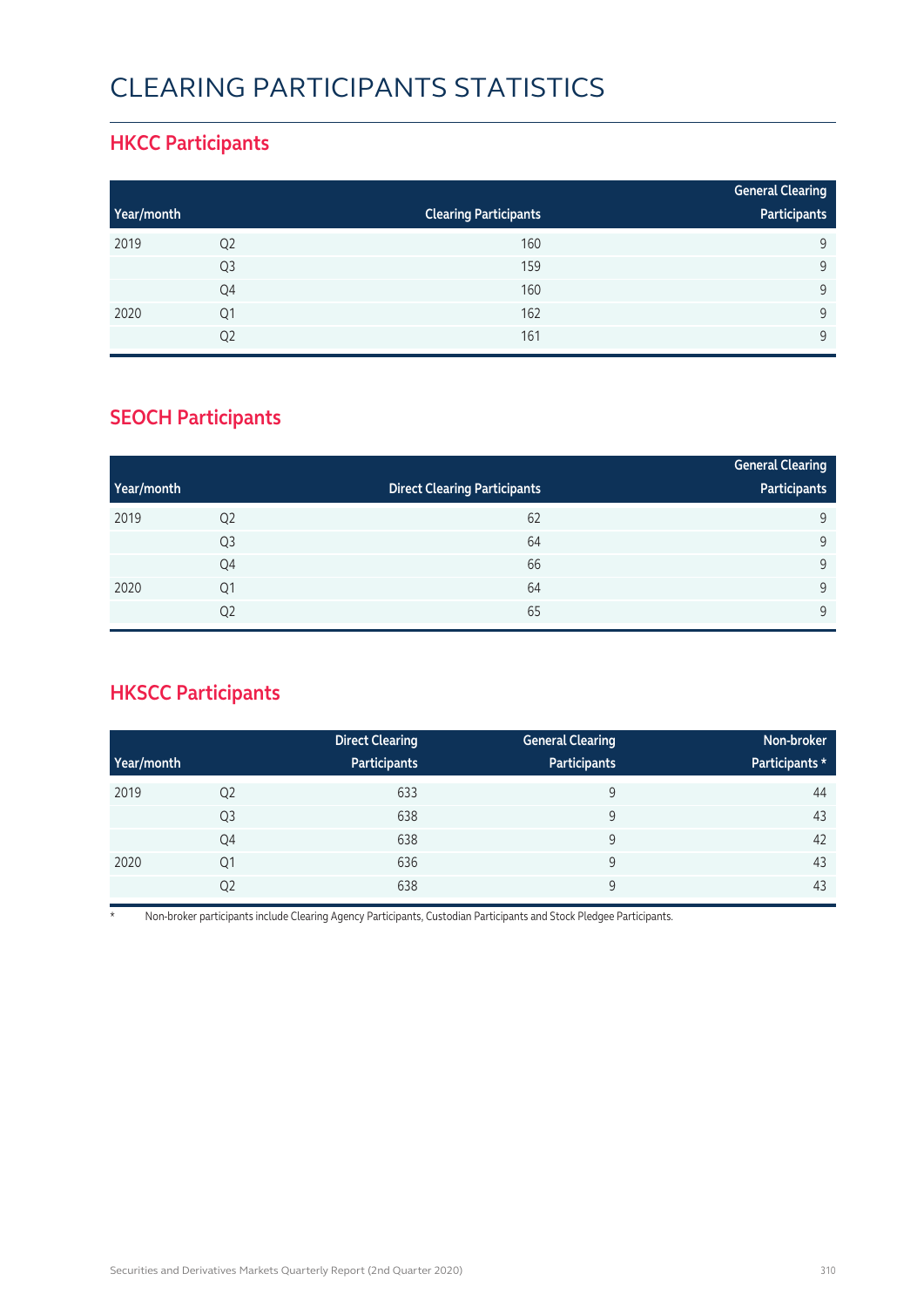# ACRONYMS

| Callable Bull/Bear Contract                                    |
|----------------------------------------------------------------|
| Central Clearing and Settlement System                         |
| Continuous Net Settlement                                      |
| Derivatives Clearing and Settlement System                     |
| Depositary Receipt                                             |
| Derivative Warrant                                             |
| Equity Linked Instrument                                       |
| Exchange Traded Fund                                           |
| Hong Kong Interbank Offered Rate                               |
| <b>HKFE Clearing Corporation Ltd</b>                           |
| Hong Kong Exchanges and Clearing Ltd                           |
| Hong Kong Securities Clearing Co Ltd                           |
| Hang Seng Industry Classification System                       |
| <b>Investor Settlement Instruction</b>                         |
| Leveraged and Inverse Products                                 |
| National Association of Securities Dealer Automated Ouotations |
| Price/Earnings ratio                                           |
| Real Estate Investment Trusts                                  |
| RMB Qualified Foreign Institutional Investors                  |
| <b>Standard and Poors</b>                                      |
| SEHK Options Clearing House Ltd, The                           |
| Settlement Instruction                                         |
| <b>Stapled Securities</b>                                      |
|                                                                |